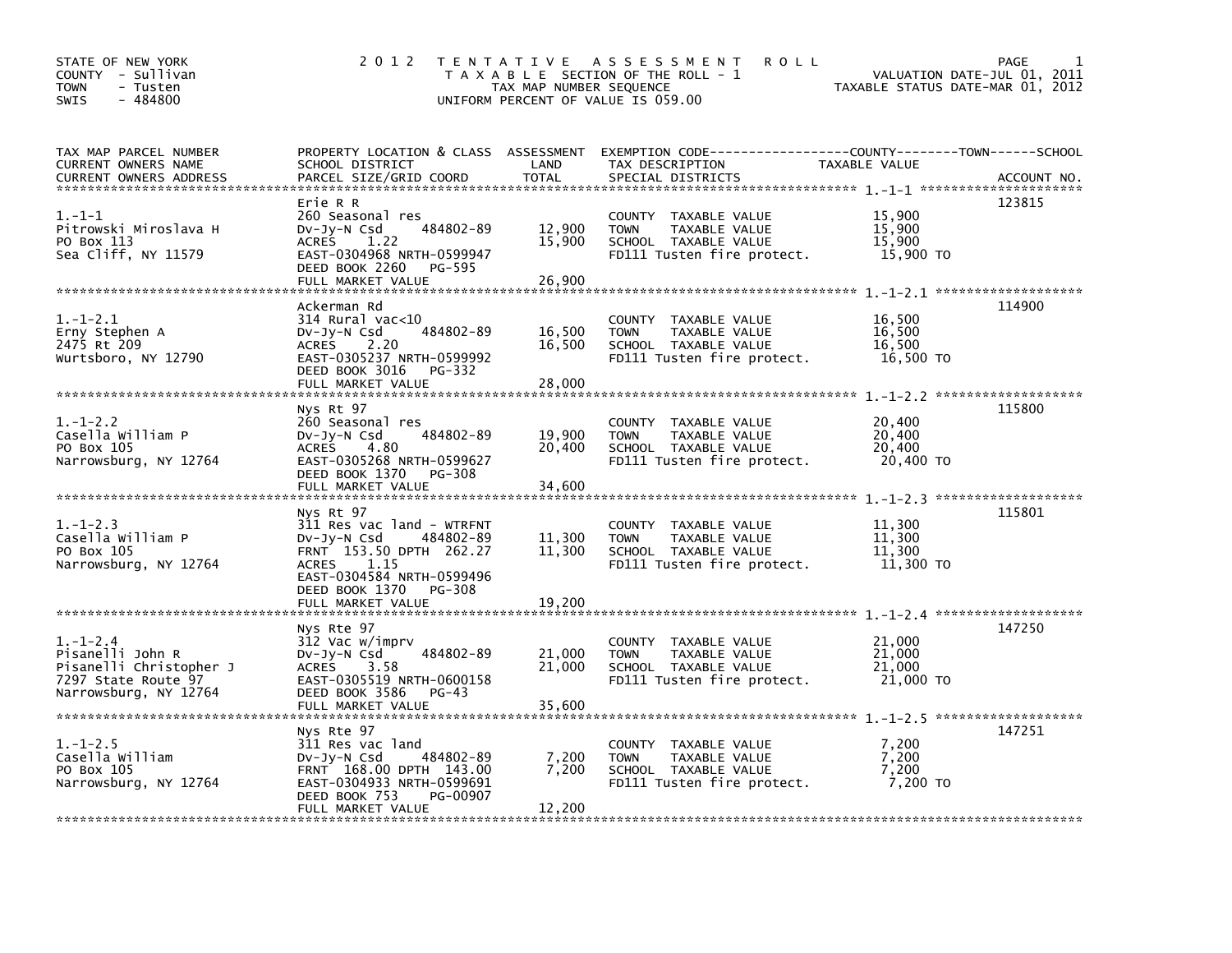| STATE OF NEW YORK<br>COUNTY - Sullivan<br>- Tusten<br><b>TOWN</b><br>$-484800$<br>SWIS               | 2 0 1 2                                                                                                                                                            | TAX MAP NUMBER SEQUENCE      | TENTATIVE ASSESSMENT<br><b>ROLL</b><br>T A X A B L E SECTION OF THE ROLL - 1<br>UNIFORM PERCENT OF VALUE IS 059.00   | VALUATION DATE-JUL 01, 2011<br>TAXABLE STATUS DATE-MAR 01, 2012 | 2<br>PAGE   |
|------------------------------------------------------------------------------------------------------|--------------------------------------------------------------------------------------------------------------------------------------------------------------------|------------------------------|----------------------------------------------------------------------------------------------------------------------|-----------------------------------------------------------------|-------------|
| TAX MAP PARCEL NUMBER<br>CURRENT OWNERS NAME<br><b>CURRENT OWNERS ADDRESS</b>                        | PROPERTY LOCATION & CLASS ASSESSMENT<br>SCHOOL DISTRICT<br>PARCEL SIZE/GRID COORD                                                                                  | LAND<br><b>TOTAL</b>         | EXEMPTION CODE-----------------COUNTY-------TOWN------SCHOOL<br>TAX DESCRIPTION<br>SPECIAL DISTRICTS                 | TAXABLE VALUE                                                   | ACCOUNT NO. |
| $1.-1-2.6$<br>Casella William<br>PO Box 105<br>Narrowsburg, NY 12764                                 | Nys Rte 97<br>311 Res vac land - WTRFNT<br>$Dv-Jy-N$ Csd<br>484802-89<br>FRNT 190.00 DPTH 212.00<br>EAST-0304610 NRTH-0599672<br>DEED BOOK 753<br>PG-00907         | 10,400<br>10,400             | COUNTY TAXABLE VALUE<br><b>TOWN</b><br>TAXABLE VALUE<br>SCHOOL TAXABLE VALUE<br>FD111 Tusten fire protect.           | 10,400<br>10,400<br>10,400<br>10,400 TO                         | 147252      |
|                                                                                                      | FULL MARKET VALUE                                                                                                                                                  | 17,600                       |                                                                                                                      |                                                                 |             |
| $1. - 1 - 2.7$<br>Lorper James J Trust<br>Lorper James J<br>2622 Bridgeview St<br>Matlacha, FL 33993 | Nys Rte 97<br>210 1 Family Res<br>484802-89<br>DV-JY-N Csd<br><b>ACRES</b><br>1.40<br>EAST-0305705 NRTH-0599715<br>DEED BOOK 2010<br>PG-57627<br>FULL MARKET VALUE | 11,800<br>49,300<br>83,600   | COUNTY TAXABLE VALUE<br><b>TOWN</b><br>TAXABLE VALUE<br>SCHOOL TAXABLE VALUE<br>FD111 Tusten fire protect.           | 49,300<br>49,300<br>49,300<br>49,300 TO                         | 133851      |
|                                                                                                      | Nys Rte 97                                                                                                                                                         |                              |                                                                                                                      |                                                                 | 147250      |
| $1. - 1 - 2.9$<br>Casella William<br>PO Box 105<br>Narrosburg, NY 12764                              | $314$ Rural vac<10<br>484802-89<br>DV-Jy-N Csd<br>ACRES<br>2.66<br>EAST-0305879 NRTH-0600266<br>FULL MARKET VALUE                                                  | 13,000<br>13,000<br>22,000   | COUNTY TAXABLE VALUE<br>TAXABLE VALUE<br><b>TOWN</b><br>SCHOOL TAXABLE VALUE<br>FD111 Tusten fire protect.           | 13,000<br>13,000<br>13,000<br>13,000 TO                         |             |
|                                                                                                      | Nys Rte 97                                                                                                                                                         |                              |                                                                                                                      |                                                                 | 113930      |
| $1. - 1 - 3.1$<br>Casella William P<br>PO Box 105<br>Narrowsburg, NY 12764                           | 314 Rural vac<10<br>DV-Jy-N Csd<br>484802-89<br>FRNT 150.00 DPTH 100.00<br><b>ACRES</b><br>0.17<br>EAST-0305265 NRTH-0598810<br>DEED BOOK 1357<br>PG-610           | 900<br>900                   | <b>COUNTY</b><br>TAXABLE VALUE<br><b>TOWN</b><br>TAXABLE VALUE<br>SCHOOL TAXABLE VALUE<br>FD111 Tusten fire protect. | 900<br>900<br>900<br>900 TO                                     |             |
|                                                                                                      | FULL MARKET VALUE                                                                                                                                                  | 1,500                        |                                                                                                                      |                                                                 |             |
| $1. - 1 - 3.3$<br>Casella William P<br>PO Box 105<br>Narrowsburg, NY 12764                           | Ackerman Rd<br>311 Res vac land - WTRFNT<br>DV-Jy-N Csd<br>484802-89<br><b>ACRES</b><br>2.00<br>EAST-0304573 NRTH-0598852<br>DEED BOOK 2590<br>PG-679              | 19,600<br>19,600             | COUNTY TAXABLE VALUE<br><b>TOWN</b><br>TAXABLE VALUE<br>SCHOOL TAXABLE VALUE<br>FD111 Tusten fire protect.           | 19,600<br>19,600<br>19,600<br>19,600 TO                         | 118153      |
|                                                                                                      | Rte 97                                                                                                                                                             |                              |                                                                                                                      |                                                                 | 117625      |
| $1. - 1 - 3.4$<br>Casella William<br>PO Box 105<br>Narrowsburg, NY 12764                             | 280 Res Multiple<br>$Dv-Jy-N$ Csd<br>484802-89<br><b>ACRES</b><br>8.87<br>EAST-0305181 NRTH-0599099<br>DEED BOOK 1275<br>PG-00080<br>FULL MARKET VALUE             | 34,000<br>123,600<br>209,500 | <b>COUNTY</b><br>TAXABLE VALUE<br>TAXABLE VALUE<br><b>TOWN</b><br>SCHOOL TAXABLE VALUE<br>FD111 Tusten fire protect. | 123,600<br>123,600<br>123,600<br>123,600 TO                     |             |
|                                                                                                      |                                                                                                                                                                    |                              |                                                                                                                      |                                                                 |             |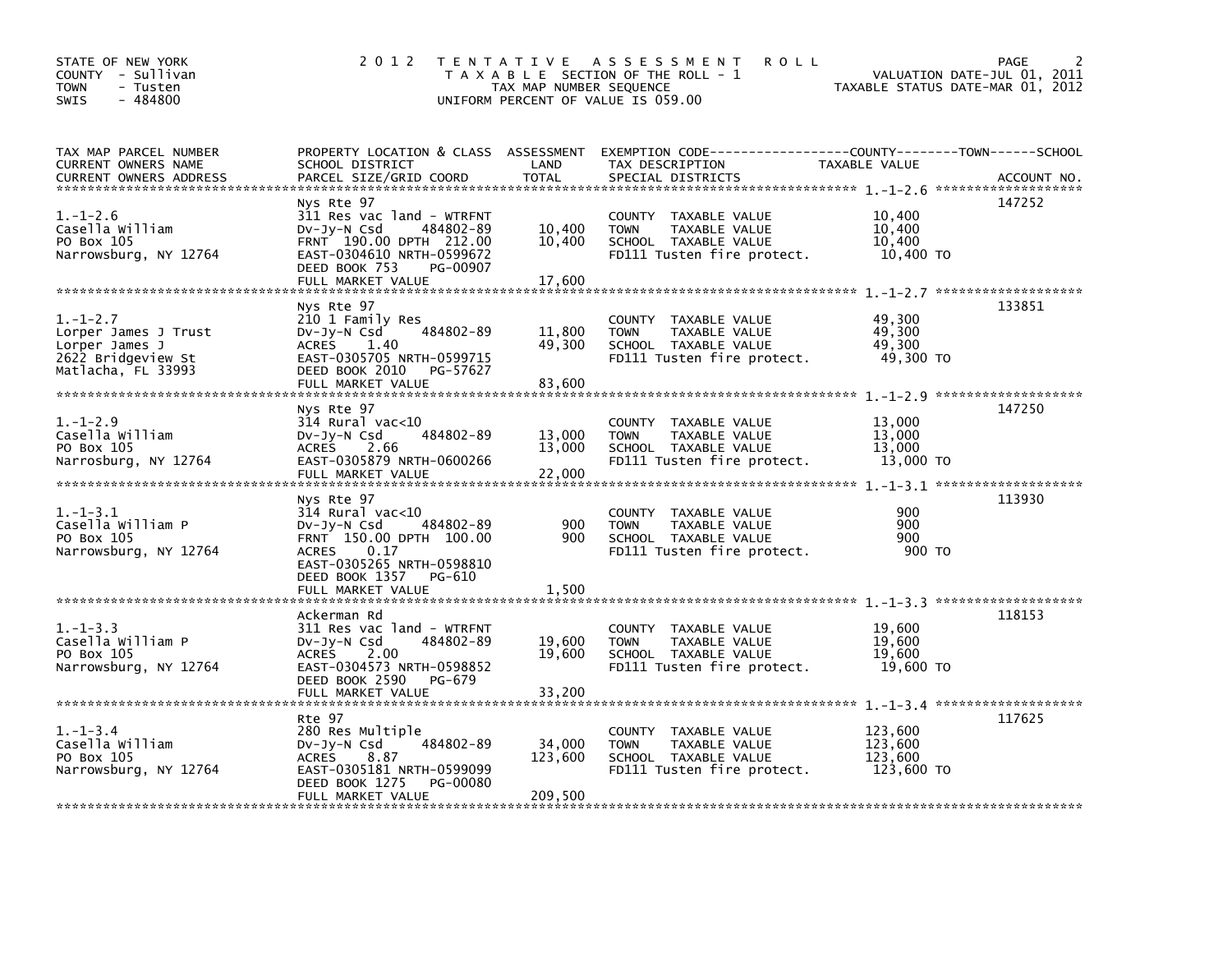| STATE OF NEW YORK<br>COUNTY - Sullivan<br><b>TOWN</b><br>- Tusten<br>$-484800$<br><b>SWIS</b>          | 2 0 1 2                                                                                                                                                                     | T E N T A T I V E<br>TAX MAP NUMBER SEQUENCE | A S S E S S M E N T<br><b>ROLL</b><br>T A X A B L E SECTION OF THE ROLL - 1<br>UNIFORM PERCENT OF VALUE IS 059.00             | TAXABLE STATUS DATE-MAR 01, 2012                        | <b>PAGE</b><br>VALUATION DATE-JUL 01, 2011 |
|--------------------------------------------------------------------------------------------------------|-----------------------------------------------------------------------------------------------------------------------------------------------------------------------------|----------------------------------------------|-------------------------------------------------------------------------------------------------------------------------------|---------------------------------------------------------|--------------------------------------------|
| TAX MAP PARCEL NUMBER<br>CURRENT OWNERS NAME<br><b>CURRENT OWNERS ADDRESS</b>                          | PROPERTY LOCATION & CLASS ASSESSMENT<br>SCHOOL DISTRICT<br>PARCEL SIZE/GRID COORD                                                                                           | LAND<br><b>TOTAL</b>                         | EXEMPTION CODE-----------------COUNTY-------TOWN------SCHOOL<br>TAX DESCRIPTION<br>SPECIAL DISTRICTS                          | TAXABLE VALUE                                           | ACCOUNT NO.                                |
| $1. - 1 - 3.5$<br>Borek Eleanor<br>Borek Richard<br>136 Rockaway Ave<br>Garden City, NY 11530          | Nys Rte 97<br>311 Res vac land - WTRFNT<br>484802-89<br>DV-Jy-N Csd<br><b>ACRES</b><br>2.65<br>EAST-0304595 NRTH-0589645<br>DEED BOOK 1699<br>PG-503<br>FULL MARKET VALUE   | 28,900<br>28,900<br>49,000                   | COUNTY TAXABLE VALUE<br><b>TOWN</b><br>TAXABLE VALUE<br>SCHOOL TAXABLE VALUE<br>FD111 Tusten fire protect.                    | 28,900<br>28,900<br>28,900<br>28,900 TO                 |                                            |
| $1. - 1 - 3.6$<br>Casella William<br>Jostrom Philip<br>PO Box 105<br>Narrowsburg, NY 12764             | Nys Rte 97<br>210 1 Family Res - WTRFNT<br>DV-Jy-N Csd<br>484802-89<br>2.00<br>ACRES<br>EAST-0304598 NRTH-0599304<br>DEED BOOK 962<br>PG-00330<br>FULL MARKET VALUE         | 15,900<br>133,000<br>225,400                 | 41854<br>STAR B<br>COUNTY TAXABLE VALUE<br>TAXABLE VALUE<br><b>TOWN</b><br>SCHOOL TAXABLE VALUE<br>FD111 Tusten fire protect. | $\Omega$<br>133,000<br>133,000<br>115,600<br>133,000 TO | 17,400<br>0                                |
| $1. - 1 - 3.7$<br>Casella William P<br>Jostrom Philip W<br>PO Box 105<br>Narrowsburg, NY 12764         | Nys Rt 97<br>311 Res vac land - WTRFNT<br>484802-89<br>$Dv-Jy-N$ Csd<br><b>ACRES</b><br>2.00<br>EAST-0304565 NRTH-0599068<br>DEED BOOK 2489<br>$PG-35$<br>FULL MARKET VALUE | 21,800<br>21,800<br>36,900                   | COUNTY TAXABLE VALUE<br>TAXABLE VALUE<br><b>TOWN</b><br>SCHOOL TAXABLE VALUE<br>FD111 Tusten fire protect.                    | 21,800<br>21,800<br>21.800<br>21,800 TO                 |                                            |
| $1. - 1 - 4$<br>Marchese John C<br>523 E 14 th St Apt 1G<br>New York, NY 10009                         | Nys Rte 97<br>210 1 Family Res<br>484802-89<br>DV-Jy-N Csd<br>ACRES 3.40<br>EAST-0305205 NRTH-0598528<br>DEED BOOK 1895<br>PG-0594<br>FULL MARKET VALUE                     | 20,400<br>59.100<br>100,200                  | COUNTY TAXABLE VALUE<br><b>TOWN</b><br>TAXABLE VALUE<br>SCHOOL TAXABLE VALUE<br>FD111 Tusten fire protect.                    | 59,100<br>59,100<br>59,100<br>59,100 TO                 | 128550                                     |
| $1.-1-6.1$<br>River Valley Dev Corp<br>Attn: Salvatore Paolillo<br>11 Timber Rd<br>Glen Cove, NY 11542 | Con Rail Tracks<br>311 Res vac land - WTRFNT<br>DV-Jy-N Csd<br>484802-89<br>ACRES 17.94<br>EAST-0305174 NRTH-0595367<br>FULL MARKET VALUE                                   | 25,450<br>25,450<br>43,100                   | COUNTY TAXABLE VALUE<br>TAXABLE VALUE<br><b>TOWN</b><br>SCHOOL TAXABLE VALUE<br>FD111 Tusten fire protect.                    | 25,450<br>25,450<br>25,450<br>25,450 TO                 | 155307                                     |
| $1.-1-6.2$<br>River Valley Dev Corp<br>Attn: Salvatore Paolillo<br>11 Timber Rd<br>Glen Cove, NY 11542 | Con Rail Tracks<br>311 Res vac land - WTRFNT<br>DV-Jy-N Csd<br>484802-89<br>ACRES 2.01<br>EAST-0304766 NRTH-0595914<br>FULL MARKET VALUE                                    | 10,500<br>10,500<br>17,800                   | COUNTY TAXABLE VALUE<br>TAXABLE VALUE<br><b>TOWN</b><br>SCHOOL TAXABLE VALUE<br>FD111 Tusten fire protect.                    | 10,500<br>10,500<br>10,500<br>10,500 TO                 | 155307                                     |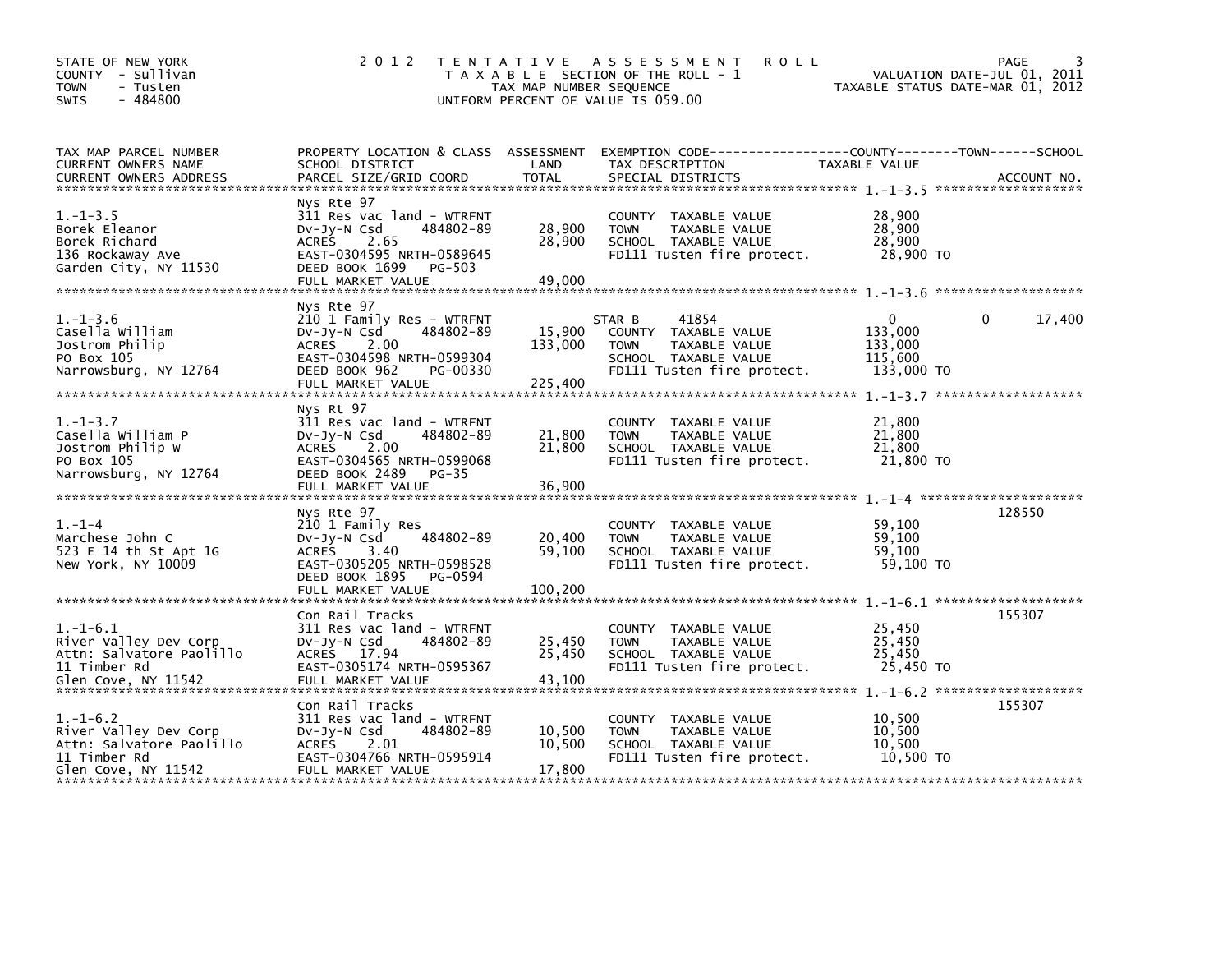| STATE OF NEW YORK<br>- Sullivan<br><b>COUNTY</b><br><b>TOWN</b><br>- Tusten<br>$-484800$<br>SWIS           | 2 0 1 2                                                                                                                                            | T E N T A T I V E<br>TAX MAP NUMBER SEQUENCE | A S S E S S M E N T<br><b>ROLL</b><br>T A X A B L E SECTION OF THE ROLL - 1<br>UNIFORM PERCENT OF VALUE IS 059.00           |                                                     | PAGE<br>VALUATION DATE-JUL 01, 2011<br>TAXABLE STATUS DATE-MAR 01, 2012 |
|------------------------------------------------------------------------------------------------------------|----------------------------------------------------------------------------------------------------------------------------------------------------|----------------------------------------------|-----------------------------------------------------------------------------------------------------------------------------|-----------------------------------------------------|-------------------------------------------------------------------------|
| TAX MAP PARCEL NUMBER<br><b>CURRENT OWNERS NAME</b>                                                        | PROPERTY LOCATION & CLASS ASSESSMENT<br>SCHOOL DISTRICT                                                                                            | LAND                                         | EXEMPTION CODE-----------------COUNTY-------TOWN------SCHOOL<br>TAX DESCRIPTION                                             | TAXABLE VALUE                                       | ACCOUNT NO.<br>********************                                     |
| $1. - 1 - 6.3$<br>River Valley Dev Corp<br>Attn: Salvatore Paolillo<br>11 Timber Rd                        | Con Rail Tracks<br>311 Res vac land - WTRFNT<br>DV-Jy-N Csd<br>484802-89<br>2.02<br>ACRES<br>EAST-0304784 NRTH-0595708                             | 10,000<br>10,000                             | COUNTY<br>TAXABLE VALUE<br><b>TOWN</b><br>TAXABLE VALUE<br>SCHOOL TAXABLE VALUE<br>FD111 Tusten fire protect.               | 10,000<br>10,000<br>10,000<br>10,000 TO             | 155307<br>*******************                                           |
| $1. - 1 - 6.4$<br>River Valley Dev Corp<br>Attn: Salvatore Paolillo<br>11 Timber Rd                        | Con Rail Tracks<br>311 Res vac land - WTRFNT<br>$Dv-Jy-N$ Csd<br>484802-89<br>2.01<br>ACRES<br>EAST-0304817 NRTH-0595518                           | 9,500<br>9,500                               | <b>COUNTY</b><br>TAXABLE VALUE<br><b>TAXABLE VALUE</b><br><b>TOWN</b><br>SCHOOL TAXABLE VALUE<br>FD111 Tusten fire protect. | 9,500<br>9,500<br>9,500<br>$9,500$ TO               | 155307                                                                  |
| $1. - 1 - 6.5$<br>River Valley Dev Corp<br>Attn: Salvatore Paolillo<br>11 Timber Rd                        | Con Rail Tracks<br>311 Res vac land - WTRFNT<br>484802-89<br>DV-Jy-N Csd<br>2.02<br>ACRES<br>EAST-0304868 NRTH-0595322<br>FULL MARKET VALUE        | 9,000<br>9,000                               | <b>COUNTY</b><br>TAXABLE VALUE<br>TAXABLE VALUE<br><b>TOWN</b><br>SCHOOL TAXABLE VALUE<br>FD111 Tusten fire protect.        | 9,000<br>9,000<br>9,000<br>$9,000$ TO<br>$1.-1-6.6$ | 155307<br>*******************                                           |
| $1. - 1 - 6.6$<br>River Valley Dev Corp<br>Attn: Salvatore Paolillo<br>11 Timber Rd                        | Con Rail Tracks<br>311 Res vac land - WTRFNT<br>484802-89<br>DV-Jy-N Csd<br>ACRES<br>2.04<br>EAST-0304908 NRTH-0595117                             | 8,500<br>8,500<br>14,400                     | <b>COUNTY</b><br>TAXABLE VALUE<br>TAXABLE VALUE<br><b>TOWN</b><br>SCHOOL TAXABLE VALUE<br>FD111 Tusten fire protect.        | 8,500<br>8,500<br>8.500<br>8,500 TO                 | 155307<br>*******************                                           |
| $1. - 1 - 6.7$<br>River Valley Dev Corp<br>Attn: Salvatore Paolillo<br>11 Timber Rd                        | Con Rail Tracks<br>311 Res vac land - WTRFNT<br>484802-89<br>DV-Jy-N Csd<br>ACRES<br>2.02<br>EAST-0304972 NRTH-0594897                             | 8,000<br>8,000<br>13,600                     | <b>COUNTY</b><br>TAXABLE VALUE<br><b>TOWN</b><br>TAXABLE VALUE<br>SCHOOL TAXABLE VALUE<br>FD111 Tusten fire protect.        | 8,000<br>8,000<br>8,000<br>$8,000$ TO               | 155307                                                                  |
| $1. - 1 - 6.8$<br>River Valley Dev Corp<br>Attn: Salvatore Paolillo<br>11 Timber Rd<br>Glen Cove, NY 11542 | Con Rail Tracks<br>311 Res vac land - WTRFNT<br>484802-89<br>DV-Jy-N Csd<br><b>ACRES</b><br>2.64<br>EAST-0305051 NRTH-0594579<br>FULL MARKET VALUE | 7,500<br>7,500<br>12,700                     | TAXABLE VALUE<br><b>COUNTY</b><br>TAXABLE VALUE<br><b>TOWN</b><br>SCHOOL TAXABLE VALUE<br>FD111 Tusten fire protect.        | 7,500<br>7,500<br>7,500<br>7,500 TO                 | 155307                                                                  |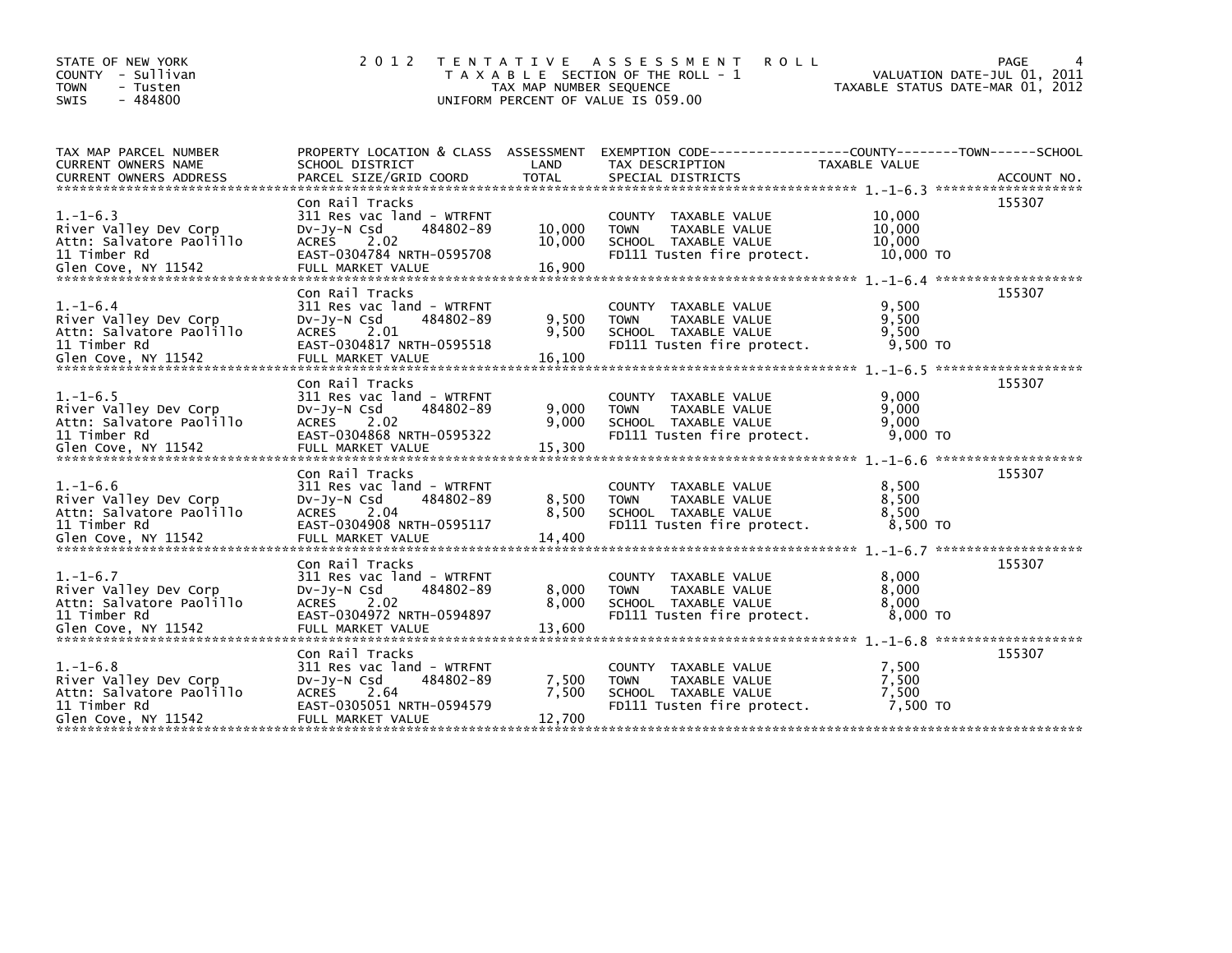| STATE OF NEW YORK<br>COUNTY - Sullivan<br>- Tusten<br><b>TOWN</b><br>$-484800$<br><b>SWIS</b>        | 2 0 1 2                                                                                                                                                                                     | TAX MAP NUMBER SEQUENCE    | TENTATIVE ASSESSMENT<br><b>ROLL</b><br>T A X A B L E SECTION OF THE ROLL - 1<br>UNIFORM PERCENT OF VALUE IS 059.00            | VALUATION DATE-JUL 01, 2011<br>TAXABLE STATUS DATE-MAR 01, 2012 | PAGE<br>5                               |
|------------------------------------------------------------------------------------------------------|---------------------------------------------------------------------------------------------------------------------------------------------------------------------------------------------|----------------------------|-------------------------------------------------------------------------------------------------------------------------------|-----------------------------------------------------------------|-----------------------------------------|
| TAX MAP PARCEL NUMBER<br><b>CURRENT OWNERS NAME</b><br><b>CURRENT OWNERS ADDRESS</b>                 | PROPERTY LOCATION & CLASS ASSESSMENT<br>SCHOOL DISTRICT<br>PARCEL SIZE/GRID COORD                                                                                                           | LAND<br><b>TOTAL</b>       | EXEMPTION CODE-----------------COUNTY-------TOWN------SCHOOL<br>TAX DESCRIPTION<br>SPECIAL DISTRICTS                          | TAXABLE VALUE                                                   | ACCOUNT NO.                             |
| $1.-1-7.1$<br>Trovato Frank<br>Trovato Concetta<br>219 Wyngate Dr<br>Massapequa, NY 11758            | Town Rd 34<br>270 Mfg housing<br>484802-89<br>DV-Jy-N Csd<br>Combined with $1.-1-7.9$<br>3.00<br><b>ACRES</b><br>EAST-0305971 NRTH-0596411<br>DEED BOOK 2439<br>PG-308<br>FULL MARKET VALUE | 17,400<br>32,500<br>55,100 | COUNTY TAXABLE VALUE<br><b>TOWN</b><br>TAXABLE VALUE<br>SCHOOL TAXABLE VALUE<br>FD111 Tusten fire protect.                    | 32,500<br>32,500<br>32,500<br>32,500 TO                         | 119500                                  |
| $1. - 1 - 7.2$<br>Johnson Mark<br>7173 State Route 97<br>Narrowsburg, NY 12764                       | Nys Hwy 97<br>240 Rural res<br>484802-89<br>DV-Jy-N Csd<br>ACRES 16.40<br>EAST-0305515 NRTH-0596701<br>DEED BOOK 2010<br>PG-54550                                                           | 43,400<br>103,800          | 41854<br>STAR B<br>COUNTY TAXABLE VALUE<br>TAXABLE VALUE<br><b>TOWN</b><br>SCHOOL TAXABLE VALUE<br>FD111 Tusten fire protect. | 0<br>0<br>103,800<br>103,800<br>86,400<br>103,800 TO            | 119350<br>17,400<br>******************* |
| $1.-1-7.3$<br>Juronics Thomas J<br>Fry Susan J<br>315 Grant Ave<br>Hightstown, NJ 08520              | Twn Rd 34<br>311 Res vac land<br>484802-89<br>DV-JV-N Csd<br><b>ACRES</b><br>5.25<br>EAST-0305913 NRTH-0594174<br>DEED BOOK 1270<br>PG-00300<br>FULL MARKET VALUE                           | 24,100<br>24,100<br>40,800 | COUNTY TAXABLE VALUE<br>TAXABLE VALUE<br><b>TOWN</b><br>SCHOOL TAXABLE VALUE<br>FD111 Tusten fire protect.                    | 24,100<br>24,100<br>24,100<br>24,100 TO                         | 128200                                  |
| $1.-1-7.4$<br>Freda Kevin J<br>Freda Donna A<br>PO Box 332<br>Narrowsburg, NY 12764                  | Twn Rd 34<br>311 Res vac land<br>484802-89<br>DV-Jy-N Csd<br><b>ACRES</b><br>6.22<br>EAST-0305883 NRTH-0596000<br>DEED BOOK 2449<br>PG-439                                                  | 24,600<br>24,600           | COUNTY TAXABLE VALUE<br><b>TOWN</b><br>TAXABLE VALUE<br>SCHOOL TAXABLE VALUE<br>FD111 Tusten fire protect.                    | 24,600<br>24,600<br>24,600<br>24,600 TO                         | 124600                                  |
| $1. - 1 - 7.5$<br>Brennan Charles<br>Brennan Florence<br>412 Morningside Ave<br>Fairview, NJ 07022   | HUMPHREY Twn Rd 34<br>$314$ Rural vac< $10$<br>484802-89<br>DV-JV-N Csd<br>5.00<br><b>ACRES</b><br>EAST-0305816 NRTH-0595922<br>DEED BOOK 2079<br>PG-518<br>FULL MARKET VALUE               | 20,600<br>20,600<br>34,900 | COUNTY TAXABLE VALUE<br><b>TOWN</b><br>TAXABLE VALUE<br>SCHOOL TAXABLE VALUE<br>FD111 Tusten fire protect.                    | 20,600<br>20,600<br>20,600<br>20,600 TO                         | 113850                                  |
| $1. - 1 - 7.6$<br>Piscitelli Michael<br>Piscitelli Elisabetta<br>511 Dryden St<br>Westbury, NY 11590 | Twn Rd 34<br>311 Res vac land<br>484802-89<br>DV-Jy-N Csd<br><b>ACRES</b><br>5.09<br>EAST-0305937 NRTH-0594463<br>DEED BOOK 1371<br>PG-672<br>FULL MARKET VALUE                             | 22,300<br>22,300<br>37,800 | COUNTY TAXABLE VALUE<br><b>TOWN</b><br>TAXABLE VALUE<br>SCHOOL TAXABLE VALUE<br>FD111 Tusten fire protect.                    | 22,300<br>22,300<br>22,300<br>22,300 TO                         | 145400                                  |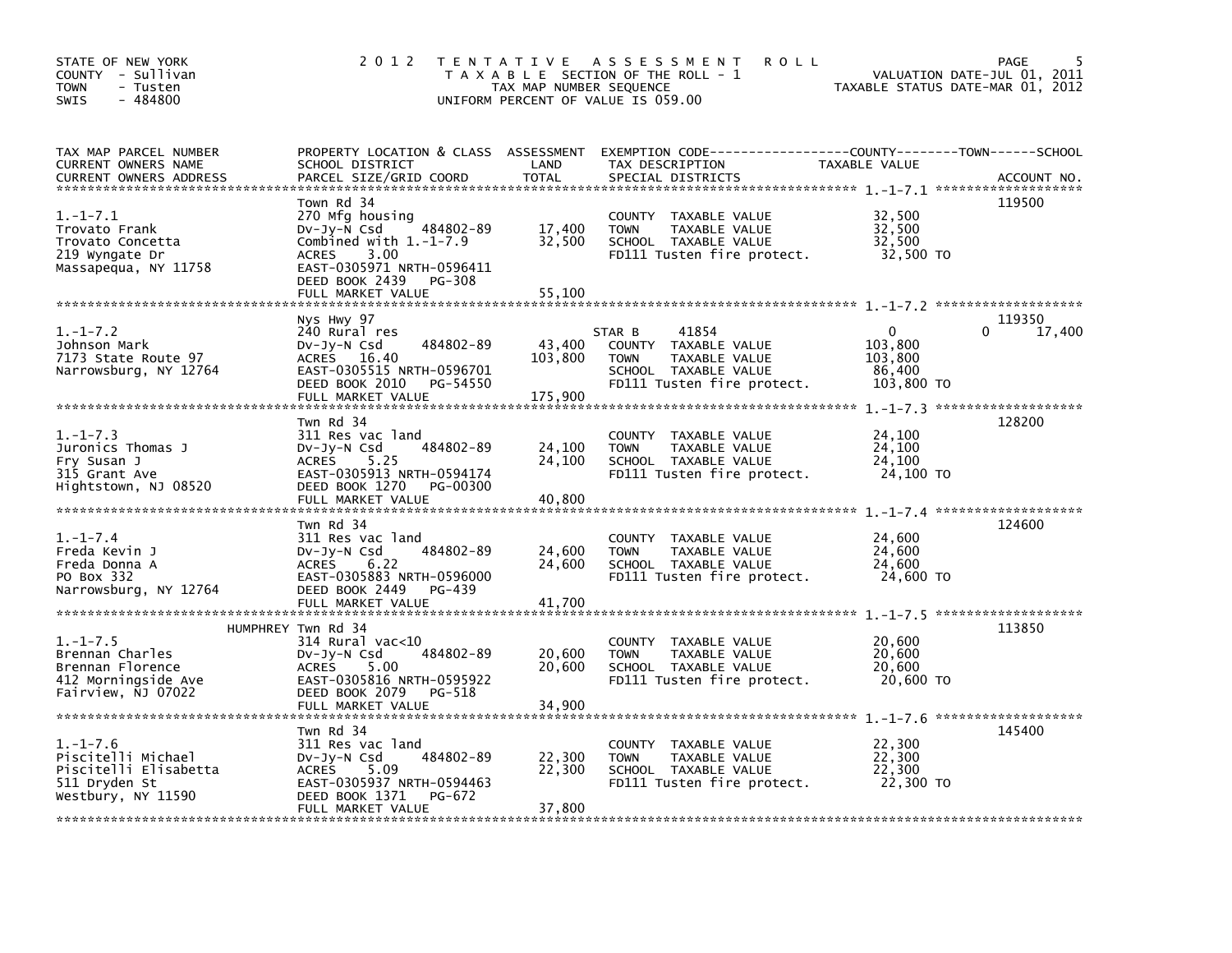| STATE OF NEW YORK<br>COUNTY - Sullivan<br><b>TOWN</b><br>- Tusten<br>$-484800$<br>SWIS                     | 2 0 1 2                                                                                                                                                                                         | TAX MAP NUMBER SEQUENCE    | TENTATIVE ASSESSMENT<br><b>ROLL</b><br>T A X A B L E SECTION OF THE ROLL - 1<br>UNIFORM PERCENT OF VALUE IS 059.00 | VALUATION DATE-JUL 01, 2011<br>TAXABLE STATUS DATE-MAR 01, 2012      | PAGE<br>6                     |
|------------------------------------------------------------------------------------------------------------|-------------------------------------------------------------------------------------------------------------------------------------------------------------------------------------------------|----------------------------|--------------------------------------------------------------------------------------------------------------------|----------------------------------------------------------------------|-------------------------------|
| TAX MAP PARCEL NUMBER<br><b>CURRENT OWNERS NAME</b><br><b>CURRENT OWNERS ADDRESS</b>                       | PROPERTY LOCATION & CLASS ASSESSMENT EXEMPTION CODE----<br>SCHOOL DISTRICT<br>PARCEL SIZE/GRID COORD                                                                                            | LAND<br><b>TOTAL</b>       | TAX DESCRIPTION<br>SPECIAL DISTRICTS                                                                               | --------------COUNTY--------TOWN------SCHOOL<br><b>TAXABLE VALUE</b> | ACCOUNT NO.                   |
| $1. - 1 - 7.7$<br>Brennan Florence<br>Milazzo Dennis & Barbara<br>412 Moringside Ave<br>Fairview, NJ 07022 | Twn Rd 34<br>270 Mfg housing<br>484802-89<br>$Dv-Jy-N$ Csd<br><b>ACRES</b><br>4.42<br>EAST-0305915 NRTH-0595782<br>DEED BOOK 3458<br>PG-340                                                     | 23,700<br>38,500           | COUNTY TAXABLE VALUE<br>TAXABLE VALUE<br><b>TOWN</b><br>SCHOOL TAXABLE VALUE<br>FD111 Tusten fire protect.         | 38,500<br>38,500<br>38,500<br>38,500 TO                              | 106150                        |
| $1. - 1 - 7.8$<br>Freda Kevin J<br>Freda Donna A<br>PO Box 332<br>Narrowsburg, NY 12764                    | Twn Rd 34<br>312 Vac w/imprv<br>484802-89<br>$Dv-Jv-N$ Csd<br>ACRES 14.22<br>EAST-0305999 NRTH-0594991<br>DEED BOOK 2740<br>PG-492                                                              | 38,100<br>38,900           | COUNTY TAXABLE VALUE<br><b>TAXABLE VALUE</b><br><b>TOWN</b><br>SCHOOL TAXABLE VALUE<br>FD111 Tusten fire protect.  | 38,900<br>38,900<br>38,900<br>38,900 TO                              | *******************<br>141600 |
|                                                                                                            | FULL MARKET VALUE                                                                                                                                                                               | 65,900                     |                                                                                                                    |                                                                      | 136820                        |
| $1. - 1 - 7.10$<br>Harris Roy<br>162-11 9 th Ave Apt 3A<br>Whitestone, NY 11357                            | Twn Rd 34<br>270 Mfg housing<br>484802-89<br>$Dv-Jv-N$ Csd<br>4.97<br><b>ACRES</b><br>EAST-0305957 NRTH-0595597<br>DEED BOOK 3132<br>PG-540<br>FULL MARKET VALUE                                | 25,600<br>48,000<br>81,400 | COUNTY TAXABLE VALUE<br>TAXABLE VALUE<br><b>TOWN</b><br>SCHOOL TAXABLE VALUE<br>FD111 Tusten fire protect.         | 48,000<br>48,000<br>48,000<br>48,000 TO                              |                               |
|                                                                                                            | Twn Rd 34                                                                                                                                                                                       |                            |                                                                                                                    | $1 - 1 - 8$ ***********************                                  | 116650                        |
| $1. - 1 - 8$<br>Kranz Thomas B<br>Kranz Vivian E<br>211-19 Jamaica Ave<br>Queens Village, NY 11428         | 260 Seasonal res<br>484802-89<br>$Dv-Jy-N$ Csd<br><b>ACRES</b><br>1.00<br>EAST-0306442 NRTH-0595256<br>DEED BOOK 1020<br>PG-00175                                                               | 12,800<br>58,500           | COUNTY TAXABLE VALUE<br><b>TOWN</b><br>TAXABLE VALUE<br>SCHOOL TAXABLE VALUE<br>FD111 Tusten fire protect.         | 58,500<br>58,500<br>58,500<br>58,500 TO                              |                               |
|                                                                                                            | FULL MARKET VALUE                                                                                                                                                                               | 99,200                     |                                                                                                                    |                                                                      |                               |
| $1.-1-10.1$<br>Daley Stephen J<br>Daley Angela A<br>7907 State Route 52<br>Narrowsburg, NY 12764           | Nys Rte 97<br>210 1 Family Res<br>484802-89<br>$Dv-Jy-N$ Csd<br>Combined with $1.-1-10.5$<br>2.09<br><b>ACRES</b><br>EAST-0306882 NRTH-0594929<br>DEED BOOK 2829<br>PG-535<br>FULL MARKET VALUE | 16.200<br>50,100<br>84,900 | COUNTY TAXABLE VALUE<br><b>TOWN</b><br>TAXABLE VALUE<br>SCHOOL TAXABLE VALUE<br>FD111 Tusten fire protect.         | 50.100<br>50.100<br>50,100<br>50,100 TO                              | 127600                        |
|                                                                                                            |                                                                                                                                                                                                 |                            |                                                                                                                    |                                                                      |                               |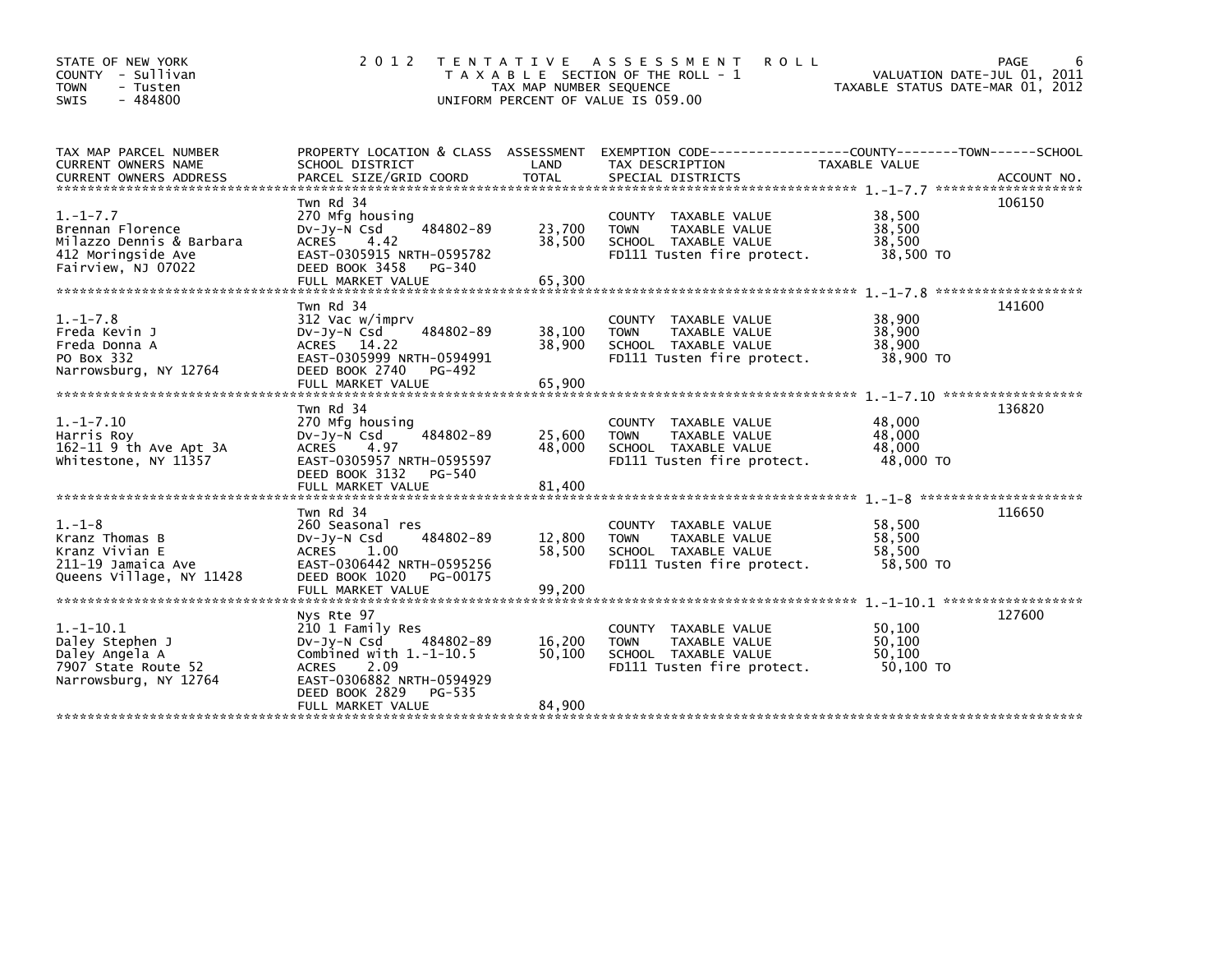| STATE OF NEW YORK<br>COUNTY - Sullivan<br>TOWN<br>- Tusten<br>$-484800$<br><b>SWIS</b>          | 2 0 1 2                                                                                                                                                                                    | T E N T A T I V E<br>TAX MAP NUMBER SEQUENCE | A S S E S S M E N T<br><b>ROLL</b><br>T A X A B L E SECTION OF THE ROLL - 1<br>UNIFORM PERCENT OF VALUE IS 059.00                        | TAXABLE STATUS DATE-MAR 01, 2012                    | PAGE<br>7<br>VALUATION DATE-JUL 01, 2011 |
|-------------------------------------------------------------------------------------------------|--------------------------------------------------------------------------------------------------------------------------------------------------------------------------------------------|----------------------------------------------|------------------------------------------------------------------------------------------------------------------------------------------|-----------------------------------------------------|------------------------------------------|
| TAX MAP PARCEL NUMBER<br>CURRENT OWNERS NAME<br><b>CURRENT OWNERS ADDRESS</b>                   | SCHOOL DISTRICT<br>PARCEL SIZE/GRID COORD                                                                                                                                                  | LAND<br><b>TOTAL</b>                         | PROPERTY LOCATION & CLASS ASSESSMENT EXEMPTION CODE----------------COUNTY-------TOWN------SCHOOL<br>TAX DESCRIPTION<br>SPECIAL DISTRICTS | TAXABLE VALUE                                       | ACCOUNT NO.                              |
| $1.-1-10.2$<br>Chmura Andrew<br>4 Gables Rd<br>Narrowsburg, NY 12764                            | Twn Rd 34<br>270 Mfg housing<br>484802-89<br>$Dv-Jv-N$ Csd<br>FRNT 150.00 DPTH 150.00<br>EAST-0306613 NRTH-0595056<br>DEED BOOK 3268<br>PG-325<br>FULL MARKET VALUE                        | 9,800<br>20,600<br>34.900                    | 41854<br>STAR B<br>COUNTY TAXABLE VALUE<br>TAXABLE VALUE<br><b>TOWN</b><br>SCHOOL TAXABLE VALUE<br>FD111 Tusten fire protect.            | 0<br>20,600<br>20,600<br>3,200<br>20,600 TO         | 117550<br>0<br>17,400                    |
| $1.-1-10.3$<br>Leggio Daniel P<br>Leggio Kathlyn G<br>86-27 254 St<br>Bellrose, NY 11426        | Twn Rd 34<br>270 Mfg housing<br>484802-89<br>$Dv-Jv-N$ Csd<br>FRNT 167.00 DPTH 150.00<br>EAST-0306578 NRTH-0594892<br>DEED BOOK 1455<br>PG-504<br>FULL MARKET VALUE                        | 9,400<br>47,900<br>81,200                    | COUNTY TAXABLE VALUE<br>TAXABLE VALUE<br><b>TOWN</b><br>SCHOOL TAXABLE VALUE<br>FD111 Tusten fire protect.                               | 47,900<br>47,900<br>47,900<br>47,900 TO             | 114250                                   |
| $1.-1-10.6$<br>Carlock Bonnie<br>PO Box 286<br>Narrowsburg, NY 12764                            | Twn Rd 34<br>260 Seasonal res<br>484802-89<br>$Dv-Jy-N$ Csd<br>FRNT 100.00 DPTH 150.00<br>0.34<br><b>ACRES</b><br>EAST-0306718 NRTH-0595044<br>DEED BOOK 2011 PG-7915<br>FULL MARKET VALUE | 9,400<br>17,400<br>29,500                    | 41854<br>STAR B<br>COUNTY TAXABLE VALUE<br><b>TOWN</b><br>TAXABLE VALUE<br>SCHOOL TAXABLE VALUE<br>FD111 Tusten fire protect.            | $\mathbf 0$<br>17,400<br>17,400<br>0<br>17,400 TO   | 125760<br>17,400                         |
| $1.-1-11$<br>Mathews Guy R<br>Mathews Jennifer L<br>2745 Route 97<br>Narrowsburg, NY 12764-3527 | Nys Rte 97<br>210 1 Family Res<br>484802-89<br>$Dv-Jv-N$ Csd<br><b>ACRES</b><br>2.23<br>EAST-0306712 NRTH-0594695<br>DEED BOOK 2022<br>PG-379<br>FULL MARKET VALUE                         | 16,600<br>68,700<br>116,400                  | 41854<br>STAR B<br>COUNTY TAXABLE VALUE<br><b>TOWN</b><br>TAXABLE VALUE<br>SCHOOL TAXABLE VALUE<br>FD111 Tusten fire protect.            | $\Omega$<br>68.700<br>68,700<br>51,300<br>68,700 TO | 148525<br>0<br>17,400                    |
| $1.-1-12.1$<br>Ralph J David<br>7033 State Route 97<br>PO Box 342<br>Narrowsburg, NY 12764      | Nys Rte 97<br>210 1 Family Res<br>484802-89<br>$Dv-Jy-N$ Csd<br>1.00<br><b>ACRES</b><br>EAST-0306858 NRTH-0594487<br>DEED BOOK 2095<br>PG-279<br>FULL MARKET VALUE                         | 12,800<br>63,500<br>107,600                  | 41854<br>STAR B<br>COUNTY TAXABLE VALUE<br><b>TOWN</b><br>TAXABLE VALUE<br>SCHOOL TAXABLE VALUE<br>FD111 Tusten fire protect.            | $\Omega$<br>63,500<br>63,500<br>46,100<br>63,500 TO | 127550<br>0<br>17,400                    |
| $1.-1-12.2$<br>Nytko Henryk<br>Nytko Anna<br>907 Lorimer St Apt 1<br>Brooklyn, NY 11222         | 366 Humphrey (Twn Rd 34) Rd<br>210 1 Family Res<br>484802-89<br>$Dv-Jy-N$ Csd<br>ACRES<br>1.66<br>EAST-0306572 NRTH-0594514<br>DEED BOOK 2631<br>PG-493<br>FULL MARKET VALUE               | 15,600<br>64,100<br>108,600                  | COUNTY TAXABLE VALUE<br><b>TOWN</b><br>TAXABLE VALUE<br>SCHOOL TAXABLE VALUE<br>FD111 Tusten fire protect.                               | 64,100<br>64,100<br>64,100<br>64,100 TO             | 145200                                   |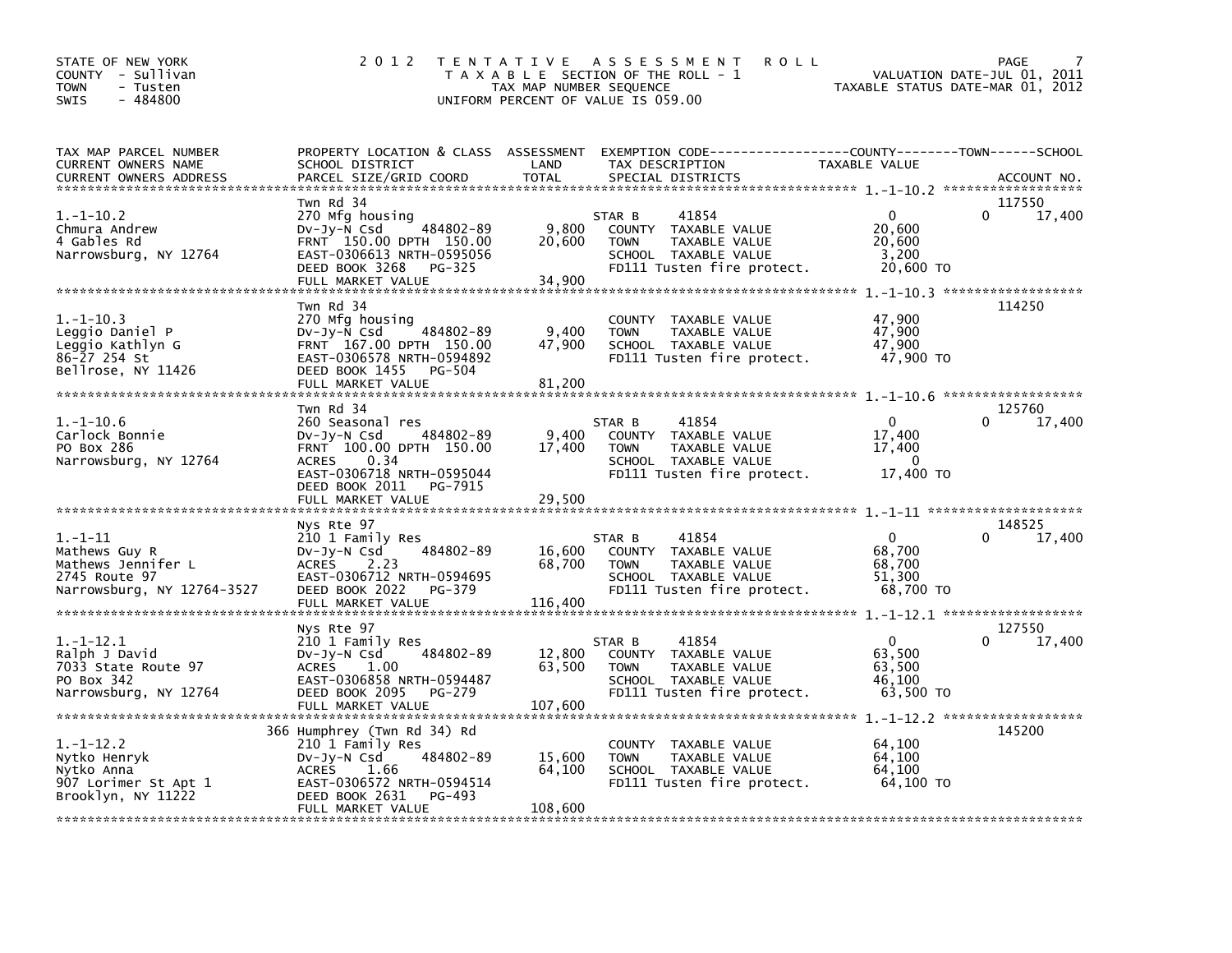| STATE OF NEW YORK<br>COUNTY - Sullivan<br><b>TOWN</b><br>- Tusten<br>$-484800$<br><b>SWIS</b>       | 2 0 1 2                                                                                                                                                                                       | TAX MAP NUMBER SEQUENCE      | TENTATIVE ASSESSMENT<br><b>ROLL</b><br>T A X A B L E SECTION OF THE ROLL - 1<br>UNIFORM PERCENT OF VALUE IS 059.00                   | TAXABLE STATUS DATE-MAR 01, 2012                            | 8<br>PAGE<br>VALUATION DATE-JUL 01, 2011 |
|-----------------------------------------------------------------------------------------------------|-----------------------------------------------------------------------------------------------------------------------------------------------------------------------------------------------|------------------------------|--------------------------------------------------------------------------------------------------------------------------------------|-------------------------------------------------------------|------------------------------------------|
| TAX MAP PARCEL NUMBER<br>CURRENT OWNERS NAME                                                        | SCHOOL DISTRICT                                                                                                                                                                               | LAND                         | PROPERTY LOCATION & CLASS ASSESSMENT EXEMPTION CODE-----------------COUNTY-------TOWN------SCHOOL<br>TAX DESCRIPTION                 | <b>TAXABLE VALUE</b>                                        |                                          |
| $1. - 1 - 13$<br>Breen Cathleen<br>100 Berry St<br>Brooklyn, NY 11211                               | Nys Rte 97<br>210 1 Family Res<br>484802-89<br>$Dv-Jy-N$ Csd<br>2.87 BANK C30978<br>ACRES<br>EAST-0306654 NRTH-0594305<br>DEED BOOK 2251<br>PG-338                                            | 17,500<br>76,100             | COUNTY TAXABLE VALUE<br>TAXABLE VALUE<br><b>TOWN</b><br>SCHOOL TAXABLE VALUE<br>FD111 Tusten fire protect.                           | 76,100<br>76,100<br>76,100<br>76,100 TO                     | 140200                                   |
| $1. - 1 - 15$<br>James J Lorper Trust<br>Lorper James J<br>2622 Bridgeview St<br>Matlacha, FL 33993 | Nys Rte 97<br>210 1 Family Res<br>484802-89<br>$Dv-Jy-N$ Csd<br><b>ACRES</b><br>1.00<br>EAST-0305822 NRTH-0599436<br>DEED BOOK 2010<br>PG-57626<br>FULL MARKET VALUE                          | 12,800<br>68,000<br>115,300  | COUNTY TAXABLE VALUE<br><b>TOWN</b><br>TAXABLE VALUE<br>SCHOOL TAXABLE VALUE<br>FD111 Tusten fire protect.                           | 68,000<br>68,000<br>68,000<br>68,000 TO                     | 133850                                   |
| $1. - 1 - 16$<br>Ackerman Geraldine Lee<br>1228 Rodgers St<br>Chesapeake, VA 23324                  | Nys Rt 97<br>260 Seasonal res<br>$Dv-Jv-N$ Csd<br>484802-89<br><b>ACRES</b><br>1.00<br>EAST-0305803 NRTH-0599325<br>DEED BOOK 3093<br>PG-432<br>FULL MARKET VALUE                             | 12,800<br>45.800<br>77,600   | COUNTY TAXABLE VALUE<br><b>TOWN</b><br>TAXABLE VALUE<br>SCHOOL TAXABLE VALUE<br>FD111 Tusten fire protect.                           | 45,800<br>45,800<br>45.800<br>45,800 TO                     | 100051                                   |
| $1. - 1 - 17$<br>Purcell Brian H<br>7264 Route 97<br>Narrowsburg, NY 12764                          | Nys Rte 97<br>210 1 Family Res<br>484802-89<br>$Dv-Jy-N$ Csd<br>ACRES 35.89 BANK<br><sub>R</sub><br>EAST-0306446 NRTH-0599536<br>DEED BOOK 2915<br>PG-292<br>FULL MARKET VALUE                | 66,200<br>134,000<br>227,100 | STAR B<br>41854<br>COUNTY TAXABLE VALUE<br><b>TAXABLE VALUE</b><br><b>TOWN</b><br>SCHOOL TAXABLE VALUE<br>FD111 Tusten fire protect. | $\mathbf{0}$<br>134,000<br>134,000<br>116,600<br>134,000 TO | 128500<br>$\Omega$<br>17,400             |
| $1. - 1 - 19$<br>Krause Theresa<br>Krause Margaret M<br>1054 Arcadia Rd<br>South Venice, FL 34293   | Nys Rte 97<br>260 Seasonal res<br>484802-89<br>$Dv-Jy-N$ Csd<br>FRNT 100.00 DPTH 300.00<br><b>ACRES</b><br>1.95<br>EAST-0305720 NRTH-0598929<br>DEED BOOK 3561<br>PG-163<br>FULL MARKET VALUE | 8,400<br>45,800<br>77,600    | COUNTY TAXABLE VALUE<br><b>TOWN</b><br>TAXABLE VALUE<br>SCHOOL TAXABLE VALUE<br>FD111 Tusten fire protect.                           | 45,800<br>45,800<br>45.800<br>45,800 TO                     | 129950                                   |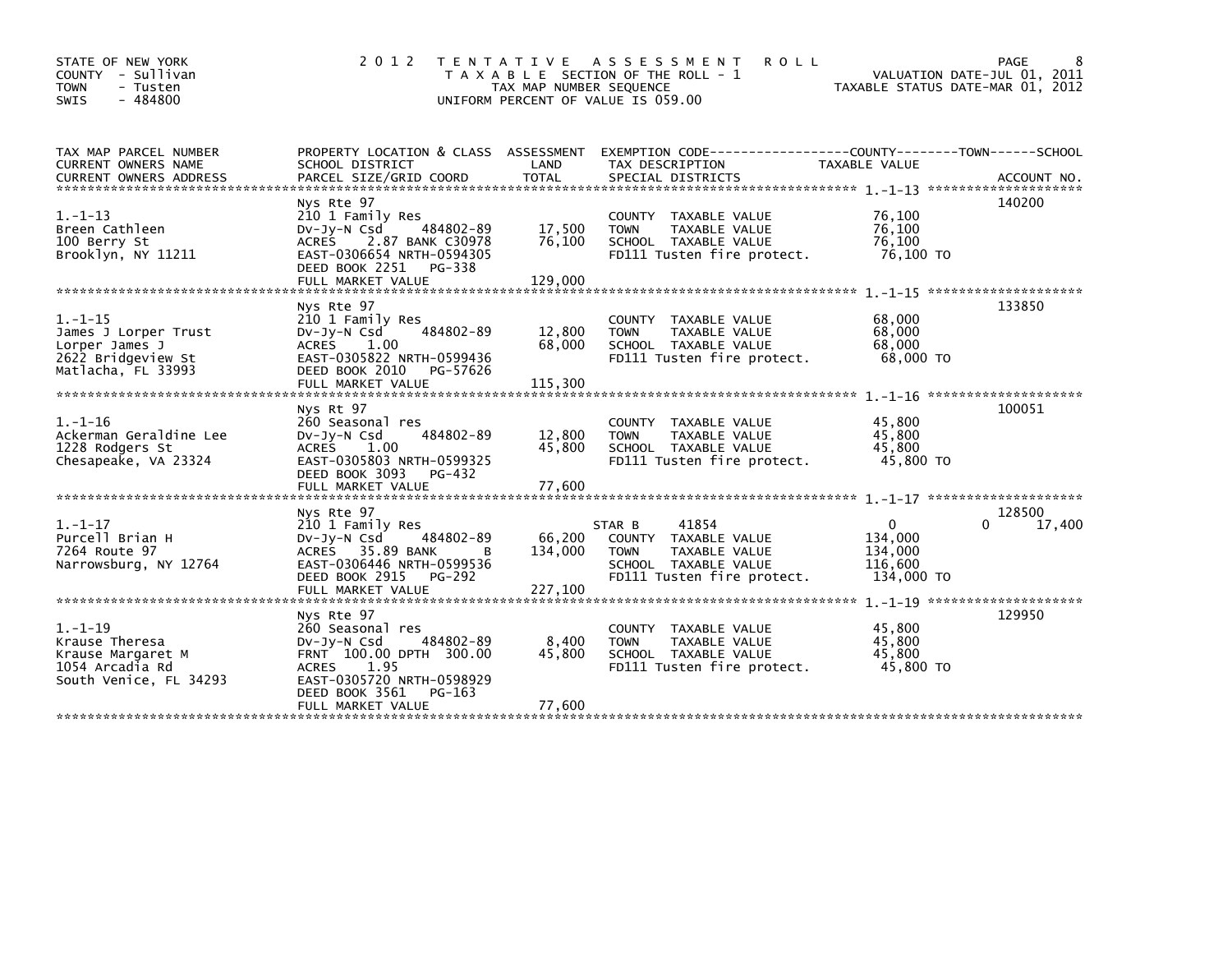| STATE OF NEW YORK<br>COUNTY - Sullivan<br><b>TOWN</b><br>- Tusten<br>$-484800$<br><b>SWIS</b>         | 2 0 1 2                                                                                                                                                                                 | TAX MAP NUMBER SEQUENCE      | TENTATIVE ASSESSMENT<br><b>ROLL</b><br>T A X A B L E SECTION OF THE ROLL - 1<br>UNIFORM PERCENT OF VALUE IS 059.00                                        | TAXABLE STATUS DATE-MAR 01, 2012                                     | PAGE<br>VALUATION DATE-JUL 01, 2011  |
|-------------------------------------------------------------------------------------------------------|-----------------------------------------------------------------------------------------------------------------------------------------------------------------------------------------|------------------------------|-----------------------------------------------------------------------------------------------------------------------------------------------------------|----------------------------------------------------------------------|--------------------------------------|
| TAX MAP PARCEL NUMBER<br>CURRENT OWNERS NAME<br><b>CURRENT OWNERS ADDRESS</b>                         | SCHOOL DISTRICT<br>PARCEL SIZE/GRID COORD                                                                                                                                               | LAND<br>TOTAL                | PROPERTY LOCATION & CLASS ASSESSMENT EXEMPTION CODE----------------COUNTY-------TOWN-----SCHOOL<br>TAX DESCRIPTION<br>SPECIAL DISTRICTS                   | <b>TAXABLE VALUE</b>                                                 | ACCOUNT NO.                          |
| $1.-1-21.1$<br>Campfield Steven L<br>Campfield Georgia K<br>32 Skipperene Rd<br>Narrowsburg, NY 12764 | 32 Skipperene Rd<br>210 1 Family Res<br>484802-89<br>Dv-Jy-N Csd<br>Lot 1 subdivision 7/2001<br>5.00 BANK<br><b>ACRES</b><br>N<br>EAST-0307861 NRTH-0599984<br>DEED BOOK 2318 PG-164    | 25,600<br>126,100            | 41854<br>STAR B<br>COUNTY TAXABLE VALUE<br>TAXABLE VALUE<br><b>TOWN</b><br>SCHOOL TAXABLE VALUE<br>FD111 Tusten fire protect.                             | $\mathbf{0}$<br>126,100<br>126,100<br>108,700<br>126,100 TO          | 108200<br>17,400<br>$\Omega$         |
| $1.-1-21.3$<br>Campfield Floyd<br>164 Ackerman Rd<br>Narrowsburg, NY 12764                            | Nys Rte 97<br>210 1 Family Res<br>484802-89<br>DV-Jy-N Csd<br>ACRES 19.98<br>EAST-0305399 NRTH-0301064<br>DEED BOOK 2380 PG-498<br>FULL MARKET VALUE                                    | 126,000<br>213,600           | 41121<br>WAR VET<br>52,100 STAR EN<br>41834<br>COUNTY TAXABLE VALUE<br>TAXABLE VALUE<br><b>TOWN</b><br>SCHOOL TAXABLE VALUE<br>FD111 Tusten fire protect. | 15,660<br>$\mathbf{0}$<br>110,340<br>110,340<br>89,920<br>126,000 TO | 160950<br>15,660<br>0<br>36,080<br>0 |
| $1. - 1 - 21.4$<br>Campfield Floyd<br>164 Ackerman Rd<br>Narrowsburg, NY 12764                        | Twn Rd 34<br>$314$ Rural vac< $10$<br>484802-89<br>DV-JY-N Csd<br><b>ACRES</b><br>0.51<br>EAST-0305515 NRTH-0600531<br>DEED BOOK 758<br>PG-00747<br>FULL MARKET VALUE                   | 16,000<br>16,000<br>27,100   | COUNTY TAXABLE VALUE<br><b>TOWN</b><br>TAXABLE VALUE<br>SCHOOL TAXABLE VALUE<br>FD111 Tusten fire protect.                                                | 16,000<br>16,000<br>16,000<br>16,000 TO                              | 108150                               |
| $1.-1-21.6$<br>Miss Steven G<br>Miss Maria<br>260-04 83 rd Ave<br>Floral Park, NY 11004               | 22 Skipperine Rd<br>210 1 Family Res<br>484802-89<br>DV-Jy-N Csd<br>ACRES 3.00 BANK<br>$\overline{N}$<br>EAST-0306375 NRTH-0600899<br>DEED BOOK 2011<br>PG-4544<br>FULL MARKET VALUE    | 20,800<br>103,100<br>174,700 | COUNTY TAXABLE VALUE<br><b>TOWN</b><br>TAXABLE VALUE<br>SCHOOL TAXABLE VALUE<br>FD111 Tusten fire protect.                                                | 103,100<br>103,100<br>103,100<br>103,100 TO                          |                                      |
| $1.-1-21.8$<br>Casella William<br>Box 105<br>Narrowsburg, NY 12764                                    | Nys Rt 97<br>311 Res vac land - WTRFNT<br>$Dv-Jv-N$ Csd<br>484802-89<br>ACRES<br>1.37<br>EAST-0304692 NRTH-0599959<br>DEED BOOK 1826<br>PG-160<br>FULL MARKET VALUE                     | 2,500<br>2,500<br>4,200      | COUNTY TAXABLE VALUE<br><b>TOWN</b><br>TAXABLE VALUE<br>SCHOOL TAXABLE VALUE<br>FD111 Tusten fire protect.                                                | 2,500<br>2,500<br>2,500<br>2,500 TO                                  |                                      |
| $1.-1-21.11$<br>Campfield Floyd J<br>Campfield Anna M<br>250 Bridge St<br>Narrowsburg, NY 12764       | ES NYS 97<br>322 Rural vac>10<br>DV-Jy-N Csd<br>484802-89<br>Lot $1$ subdivision $7/2001$<br>ACRES 106.73<br>EAST-0307696 NRTH-0598465<br>DEED BOOK 2551<br>PG-227<br>FULL MARKET VALUE | 94,200<br>94,200<br>159,700  | COUNTY TAXABLE VALUE<br>TAXABLE VALUE<br><b>TOWN</b><br>SCHOOL TAXABLE VALUE<br>FD111 Tusten fire protect.                                                | 94,200<br>94,200<br>94,200<br>94,200 TO                              | 108200                               |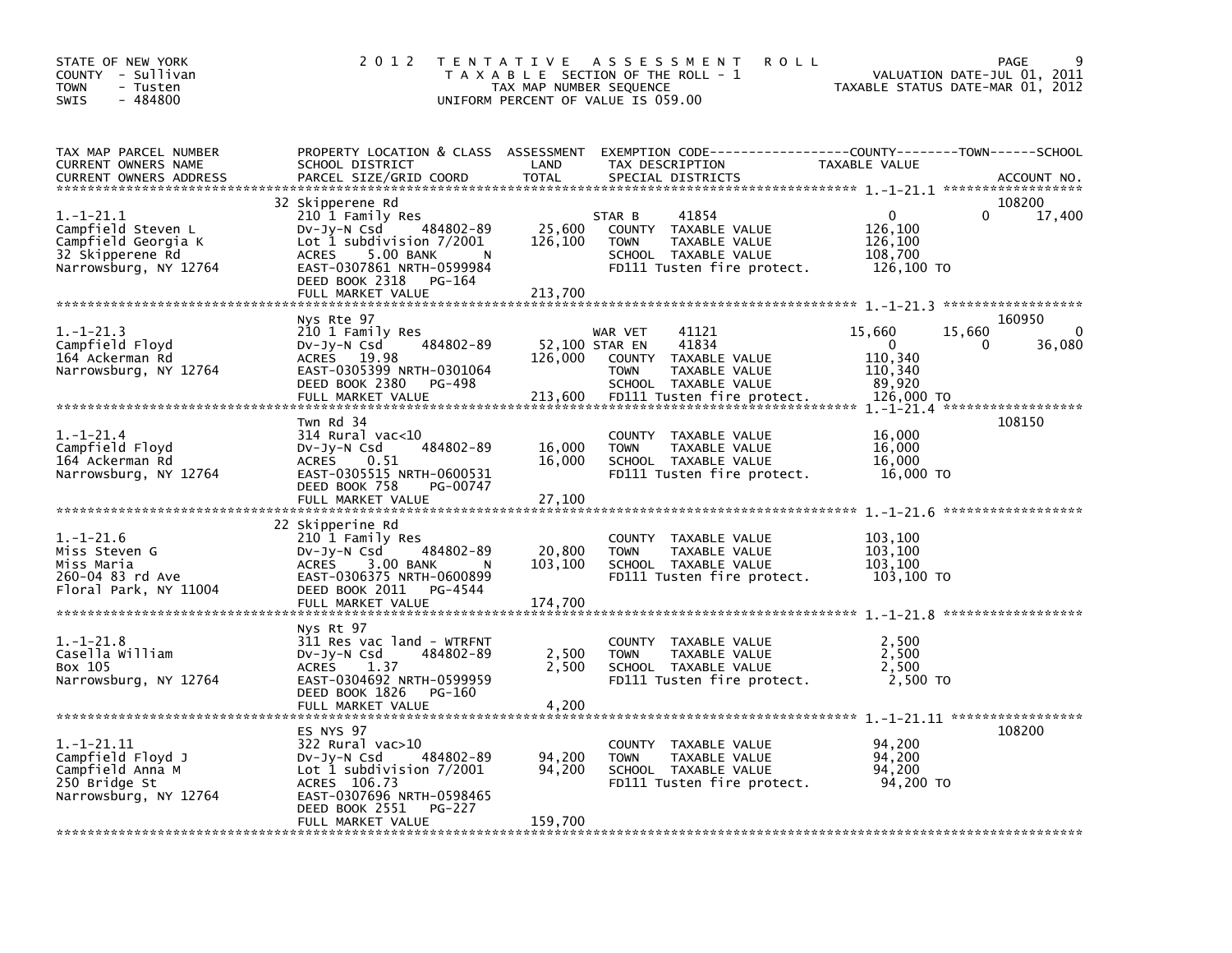| STATE OF NEW YORK<br>COUNTY - Sullivan<br><b>TOWN</b><br>- Tusten<br>$-484800$<br><b>SWIS</b>                                                                                                                                        | 2 0 1 2                                                                                                                                                 | TENTATIVE ASSESSMENT<br>T A X A B L E SECTION OF THE ROLL - 1<br>UNIFORM PERCENT OF VALUE IS 059.00 | TAX MAP NUMBER SEQUENCE             |                                | <b>ROLL</b>                                                                                                      | TAXABLE STATUS DATE-MAR 01, 2012                                 |                   | PAGE<br>10<br>VALUATION DATE-JUL 01, 2011 |
|--------------------------------------------------------------------------------------------------------------------------------------------------------------------------------------------------------------------------------------|---------------------------------------------------------------------------------------------------------------------------------------------------------|-----------------------------------------------------------------------------------------------------|-------------------------------------|--------------------------------|------------------------------------------------------------------------------------------------------------------|------------------------------------------------------------------|-------------------|-------------------------------------------|
| TAX MAP PARCEL NUMBER<br>CURRENT OWNERS NAME<br>.CURRENT OWNERS ADDRESS PARCEL SIZE/GRID COORD TOTAL SPECIAL DISTRICTS AND MELLICULARENT OWNERS ADDRESS PARCEL SIZE/GRID COORD TOTAL SPECIAL DISTRICTS AND MANAGEMENT ON ACCOUNT NO. | PROPERTY LOCATION & CLASS ASSESSMENT<br>SCHOOL DISTRICT                                                                                                 |                                                                                                     | LAND                                | TAX DESCRIPTION                |                                                                                                                  | TAXABLE VALUE                                                    |                   |                                           |
| $1. - 1 - 21.13$<br>Campfield Steven L<br>Campfield Georgia K<br>32 Skipperene Rd<br>Narrowsburg, NY 12764                                                                                                                           | NYS 97 & Skipperene Rd<br>322 Rural vac>10<br>$Dv-Jy-N$ Csd<br>Lot 1 subdivision $7/2001$<br>ACRES 50.56<br>EAST-0307861 NRTH-0599984<br>DEED BOOK 2318 | 484802-89<br>PG-164                                                                                 | 63,400<br>63,400                    | <b>TOWN</b>                    | COUNTY TAXABLE VALUE<br>TAXABLE VALUE<br>SCHOOL TAXABLE VALUE<br>FD111 Tusten fire protect.                      | 63,400<br>63,400<br>63,400<br>63,400 TO                          |                   | 108200                                    |
|                                                                                                                                                                                                                                      |                                                                                                                                                         |                                                                                                     |                                     |                                |                                                                                                                  |                                                                  |                   |                                           |
| $1.-1-21.14$<br>Miss Steven<br>Pinkava Richard<br>260-04 83 rd Ave<br>Floral Park, NY 11004                                                                                                                                          | Skipperene Rd<br>$322$ Rural vac $>10$<br>$Dv-Jy-N$ Csd<br>Lot 1 subdivision $7/2001$<br>ACRES 51.00<br>EAST-0307861 NRTH-0599984                       | 484802-89                                                                                           | 66,900<br>66,900                    | <b>TOWN</b>                    | COUNTY TAXABLE VALUE<br>TAXABLE VALUE<br>SCHOOL TAXABLE VALUE<br>FD111 Tusten fire protect.                      | 66,900<br>66,900<br>66.900<br>66,900 TO                          |                   | 108200                                    |
|                                                                                                                                                                                                                                      | DEED BOOK 3423<br>FULL MARKET VALUE                                                                                                                     | PG-393                                                                                              | 113,400                             |                                |                                                                                                                  |                                                                  |                   |                                           |
|                                                                                                                                                                                                                                      |                                                                                                                                                         |                                                                                                     |                                     |                                |                                                                                                                  |                                                                  |                   |                                           |
| $1. - 1 - 22.2$<br>Meckle Lewis III<br>66 Old Cochecton Rd<br>Narrowsburg, NY 12764                                                                                                                                                  | Twn Rd 9<br>210 1 Family Res<br>$Dv-Jy-N$ Csd<br><b>ACRES</b><br>3.14<br>EAST-0311291 NRTH-0595745<br>DEED BOOK 1377 PG-411<br>FULL MARKET VALUE        | 484802-89                                                                                           | 21,200 STAR B<br>140.500<br>238,100 | RPTL466_C 41690<br><b>TOWN</b> | 41854<br>COUNTY TAXABLE VALUE<br>TAXABLE VALUE<br>SCHOOL TAXABLE VALUE<br>FD111 Tusten fire protect.<br>1,740 EX | 1,740<br>$\Omega$<br>138,760<br>138,760<br>121,360<br>138,760 TO | 1,740<br>$\Omega$ | 1,740<br>17,400                           |
|                                                                                                                                                                                                                                      |                                                                                                                                                         |                                                                                                     |                                     |                                |                                                                                                                  |                                                                  |                   |                                           |
| PERRYPOND Tr 67<br>$1.-1-22.3$<br>Mercado Justin U<br>140 Perry Pond Rd<br>Narrowsburg, NY 12764                                                                                                                                     | 270 Mfg housing<br>$Dv-Jy-N$ Csd<br>3.02<br><b>ACRES</b><br>EAST-0311066 NRTH-0596263<br>DEED BOOK 1641<br>FULL MARKET VALUE                            | 484802-89<br>PG-497                                                                                 | 22,500<br>50.000<br>84.700          | STAR B<br><b>TOWN</b>          | 41854<br>COUNTY TAXABLE VALUE<br>TAXABLE VALUE<br>SCHOOL TAXABLE VALUE<br>FD111 Tusten fire protect.             | $\mathbf{0}$<br>50,000<br>50,000<br>32,600<br>50,000 TO          | $\mathbf{0}$      | 17,400                                    |
|                                                                                                                                                                                                                                      | Nys Rte 97                                                                                                                                              |                                                                                                     |                                     |                                |                                                                                                                  |                                                                  |                   | 155300                                    |
| $1. - 1 - 23.1$<br>Vidal Juan A<br>Vidal Edna<br>PO Box 338<br>Narrowsburg, NY 12764                                                                                                                                                 | 210 1 Family Res<br>$Dv-Jv-N$ Csd<br>Lot 1<br>5.32<br><b>ACRES</b><br>EAST-0306560 NRTH-0596797<br>DEED BOOK 1242                                       | 484802-89<br><b>PG-00228</b>                                                                        | 26,600<br>109,300                   | STAR B<br><b>TOWN</b>          | 41854<br>COUNTY TAXABLE VALUE<br>TAXABLE VALUE<br>SCHOOL TAXABLE VALUE<br>FD111 Tusten fire protect.             | $\Omega$<br>109,300<br>109,300<br>91,900<br>109,300 TO           | 0                 | 17,400                                    |
|                                                                                                                                                                                                                                      | FULL MARKET VALUE                                                                                                                                       |                                                                                                     | 185,300                             |                                |                                                                                                                  |                                                                  |                   |                                           |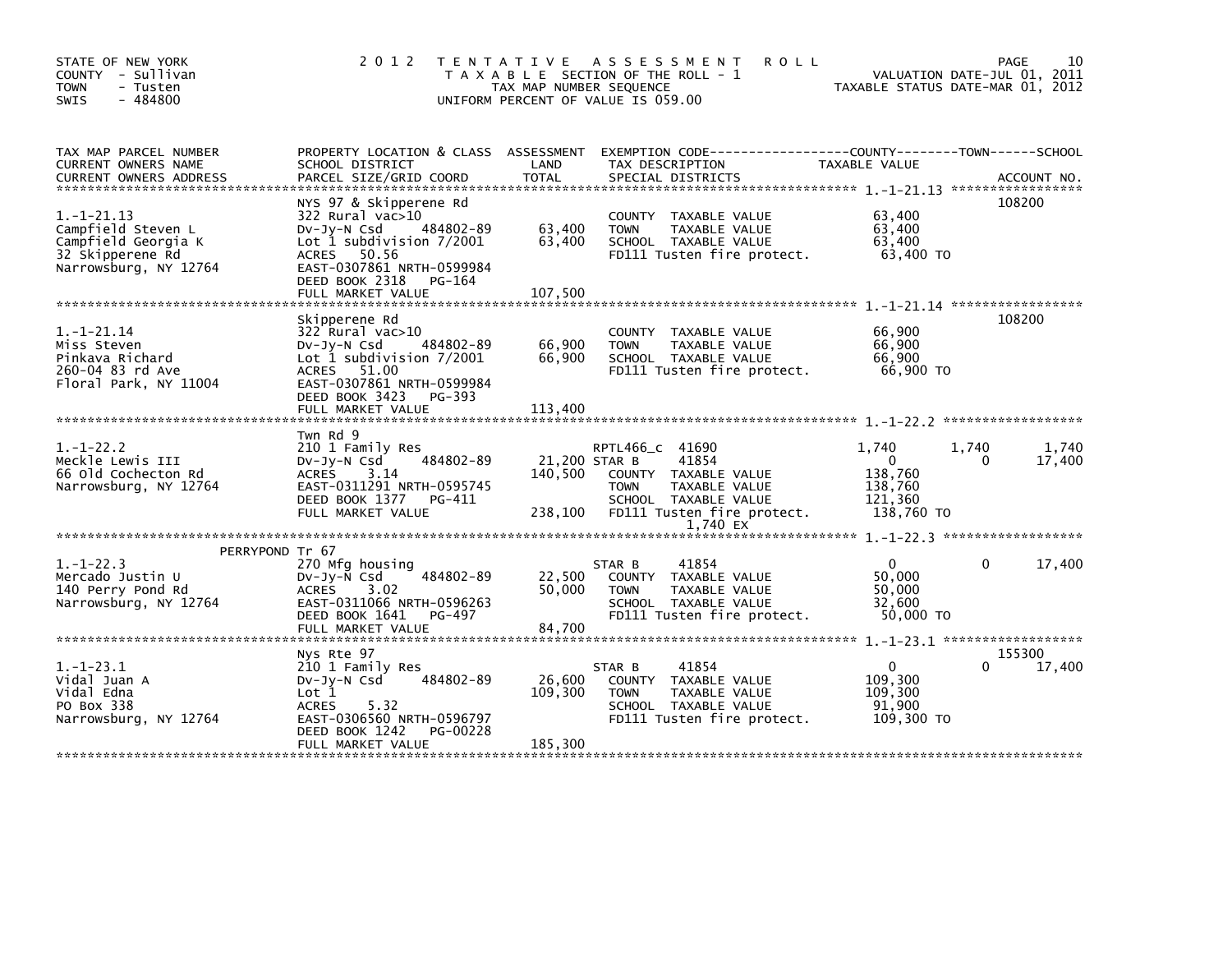| STATE OF NEW YORK<br>COUNTY - Sullivan<br><b>TOWN</b><br>- Tusten<br>$-484800$<br><b>SWIS</b>           | 2 0 1 2                                                                                                                                                                              | TAX MAP NUMBER SEQUENCE      | TENTATIVE ASSESSMENT<br><b>ROLL</b><br>T A X A B L E SECTION OF THE ROLL - 1<br>UNIFORM PERCENT OF VALUE IS 059.00               | TAXABLE STATUS DATE-MAR 01, 2012                            | PAGE<br>11<br>VALUATION DATE-JUL 01, 2011 |
|---------------------------------------------------------------------------------------------------------|--------------------------------------------------------------------------------------------------------------------------------------------------------------------------------------|------------------------------|----------------------------------------------------------------------------------------------------------------------------------|-------------------------------------------------------------|-------------------------------------------|
| TAX MAP PARCEL NUMBER<br>CURRENT OWNERS NAME                                                            | SCHOOL DISTRICT                                                                                                                                                                      | LAND                         | PROPERTY LOCATION & CLASS ASSESSMENT EXEMPTION CODE----------------COUNTY-------TOWN------SCHOOL<br>TAX DESCRIPTION              | TAXABLE VALUE                                               |                                           |
| $1. - 1 - 23.2$<br>Brody Jonathan<br>Harris Robert<br>PO Box 90<br>Narrowsburg, NY 12764                | 442 Humphrey Rd<br>210 1 Family Res<br>484802-89<br>DV-Jy-N Csd<br>ACRES 2.00 BANKC160210<br>EAST-0305981 NRTH-0597197<br>DEED BOOK 2012<br>PG-325                                   | 15,900<br>68,700             | COUNTY TAXABLE VALUE<br>TAXABLE VALUE<br><b>TOWN</b><br>SCHOOL TAXABLE VALUE<br>FD111 Tusten fire protect.                       | 68,700<br>68,700<br>68,700<br>68,700 TO                     | 124901                                    |
| $1. - 1 - 23.3$<br>Huppert Barry L<br>Huppert Florence<br>301 E 22 nd St Apt 16DE<br>New York, NY 10010 | Nys Rte 97<br>210 1 Family Res<br>484802-89<br>$Dv-Jy-N$ Csd<br>Humphrey Rd<br>ACRES 10.10 BANK C30630<br>EAST-0305805 NRTH-0597700<br>DEED BOOK 2866<br>PG-421<br>FULL MARKET VALUE | 35,900<br>165,000<br>279,700 | COUNTY<br>TAXABLE VALUE<br>TAXABLE VALUE<br><b>TOWN</b><br>SCHOOL TAXABLE VALUE<br>FD111 Tusten fire protect.                    | 165,000<br>165,000<br>165,000<br>165,000 TO                 | 138500                                    |
| $1. - 1 - 23.4$<br>Stalzer Pauline<br>6357 60th Pl<br>Ridgewood, NY 11385                               | E S Nys Rte 97<br>$314$ Rural vac<10<br>484802-89<br>DV-Jy-N Csd<br><b>ACRES</b><br>2.63<br>EAST-0305474 NRTH-0598029<br>DEED BOOK 1329<br>PG-185<br>FULL MARKET VALUE               | 12,900<br>12,900<br>21,900   | COUNTY TAXABLE VALUE<br>TAXABLE VALUE<br><b>TOWN</b><br>SCHOOL TAXABLE VALUE<br>FD111 Tusten fire protect.                       | 12,900<br>12,900<br>12,900<br>12,900 TO                     |                                           |
| $1. - 1 - 23.5$<br>Hersey Ed<br>Hersey Sherry<br>90 Grandview Dr<br>Glastonbury, CT 06033               | Nys Rte 97<br>210 1 Family Res - WTRFNT<br>484802-89<br>$Dv-Jy-N$ Csd<br>ACRES 2.76<br>EAST-0304667 NRTH-0598384<br>DEED BOOK 1897<br>PG-0216                                        | 29,300<br>134,300            | 41854<br>STAR B<br>COUNTY<br>TAXABLE VALUE<br>TAXABLE VALUE<br><b>TOWN</b><br>SCHOOL TAXABLE VALUE<br>FD111 Tusten fire protect. | $\mathbf{0}$<br>134,300<br>134,300<br>116,900<br>134,300 TO | 154325<br>17,400                          |
| $1. - 1 - 23.6$<br>Manchand Cedric<br>Manchand Beverly<br>47-32 210 St<br>Bayside, NY 11361             | Nys Rte 97<br>210 1 Family Res - WTRFNT<br>484802-89<br>$Dv-Jy-N$ Csd<br><b>ACRES</b><br>1.24<br>EAST-0304692 NRTH-0598209<br>DEED BOOK 1567<br>PG-398<br>FULL MARKET VALUE          | 27,600<br>120,800<br>204,700 | <b>COUNTY</b><br>TAXABLE VALUE<br>TAXABLE VALUE<br><b>TOWN</b><br>SCHOOL TAXABLE VALUE<br>FD111 Tusten fire protect.             | 120,800<br>120,800<br>120,800<br>120,800 TO                 | 157524                                    |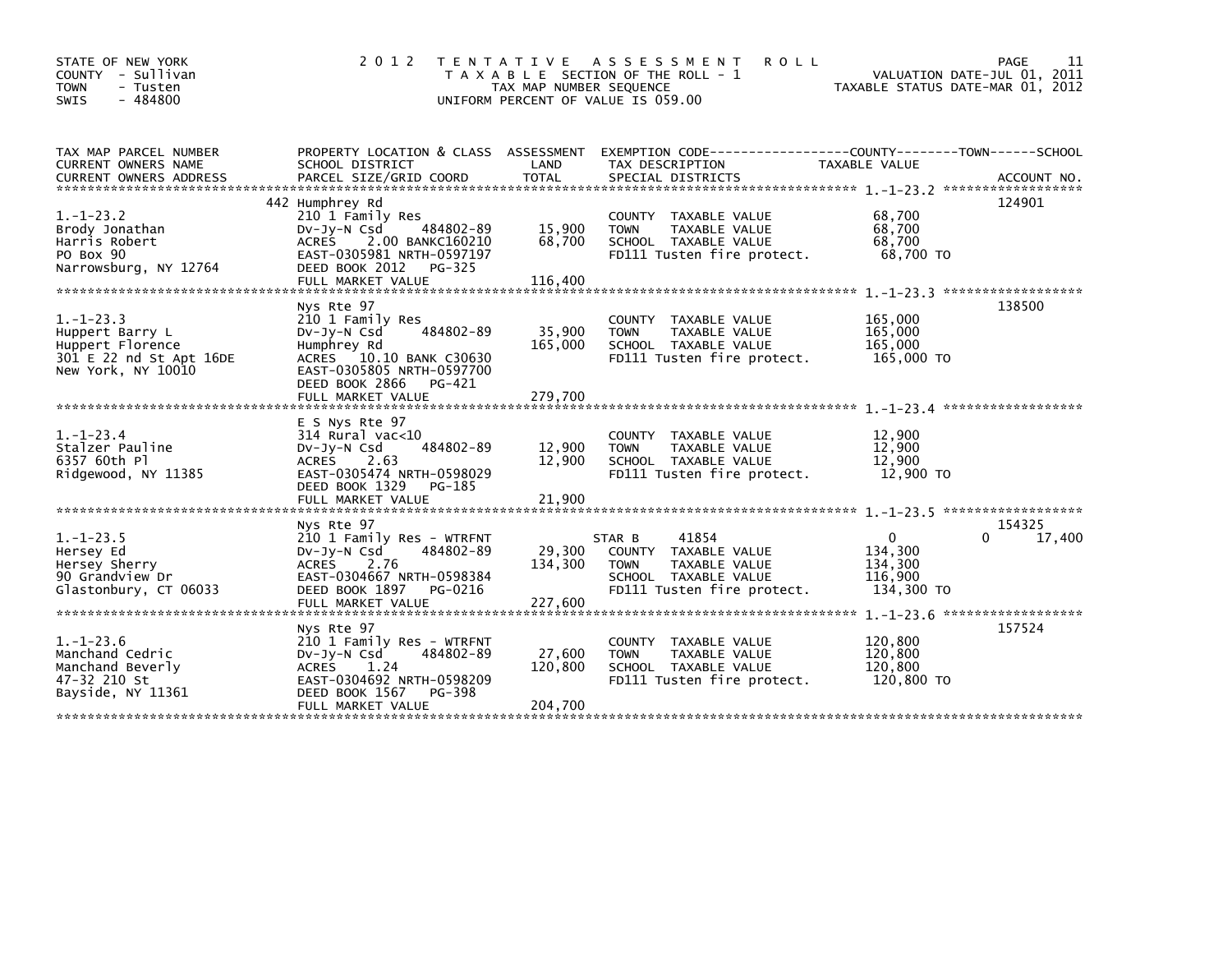| STATE OF NEW YORK<br>COUNTY - Sullivan<br>- Tusten<br><b>TOWN</b><br>$-484800$<br><b>SWIS</b>                | 2 0 1 2                                                                                                                                                                 | TAX MAP NUMBER SEQUENCE     | TENTATIVE ASSESSMENT<br><b>ROLL</b><br>T A X A B L E SECTION OF THE ROLL - 1<br>UNIFORM PERCENT OF VALUE IS 059.00                       | VALUATION DATE-JUL 01, 2011<br>TAXABLE STATUS DATE-MAR 01, 2012 | PAGE<br>12       |
|--------------------------------------------------------------------------------------------------------------|-------------------------------------------------------------------------------------------------------------------------------------------------------------------------|-----------------------------|------------------------------------------------------------------------------------------------------------------------------------------|-----------------------------------------------------------------|------------------|
| TAX MAP PARCEL NUMBER<br>CURRENT OWNERS NAME<br><b>CURRENT OWNERS ADDRESS</b>                                | SCHOOL DISTRICT<br>PARCEL SIZE/GRID COORD                                                                                                                               | LAND<br><b>TOTAL</b>        | PROPERTY LOCATION & CLASS ASSESSMENT EXEMPTION CODE----------------COUNTY-------TOWN------SCHOOL<br>TAX DESCRIPTION<br>SPECIAL DISTRICTS | TAXABLE VALUE                                                   | ACCOUNT NO.      |
| $1. - 1 - 23.7$<br>Lockwood Brett A<br>Lockwood Kristin M<br>PO Box 415<br>Narrowsburg, NY 12764             | Nys Rt 97<br>210 1 Family Res<br>484802-89<br>DV-Jy-N Csd<br>2.10 BANK C19072<br>ACRES<br>EAST-0305142 NRTH-0598034<br>DEED BOOK 3244 PG-380<br>FULL MARKET VALUE       | 16,200<br>66,200<br>112,200 | 41854<br>STAR B<br>COUNTY TAXABLE VALUE<br><b>TOWN</b><br>TAXABLE VALUE<br>SCHOOL TAXABLE VALUE<br>FD111 Tusten fire protect.            | $\mathbf{0}$<br>0<br>66,200<br>66.200<br>48,800<br>66,200 TO    | 109775<br>17,400 |
| $1. - 1 - 23.8$<br>Sisco Gary J<br>Sisco Gary T<br>3 Country Squire Ct<br>Dix Hills, NY 11746                | Nys Rte 97<br>210 1 Family Res<br>484802-89<br>DV-Jy-N Csd<br>ACRES 6.60 BANK 60806<br>EAST-0307774 NRTH-0596102<br>DEED BOOK 2010<br>PG-53911<br>FULL MARKET VALUE     | 29,500<br>86,400<br>146,400 | COUNTY TAXABLE VALUE<br><b>TOWN</b><br>TAXABLE VALUE<br>SCHOOL TAXABLE VALUE<br>FD111 Tusten fire protect.                               | 86,400<br>86,400<br>86,400<br>86,400 TO                         | 142775           |
| $1. - 1 - 23.9$<br>Markloff William C<br>Hanson-Markloff Barbara<br>115 Erdenheim Rd<br>Erdenheim, PA 19038  | 15 Arrowhead Ln<br>210 1 Family Res<br>484802-89<br>DV-Jy-N Csd<br>ACRES<br>1.20<br>EAST-0304755 NRTH-0597776<br>DEED BOOK 2011<br>PG-8453<br>FULL MARKET VALUE         | 18,100<br>94,500<br>160,200 | COUNTY TAXABLE VALUE<br>TAXABLE VALUE<br><b>TOWN</b><br>SCHOOL TAXABLE VALUE<br>FD111 Tusten fire protect.                               | 94,500<br>94,500<br>94,500<br>94,500 TO                         | 118701           |
| $1.-1-23.10$<br>Downs Thomas R<br>Downs Patricia<br>7 Commanche Trl<br>Oakland, NJ 07436                     | Nys Rt 97<br>$314$ Rural vac< $10$<br>484802-89<br>$Dv-Jy-N$ Csd<br><b>ACRES</b><br>4.56<br>EAST-0309529 NRTH-0596622<br>DEED BOOK 845<br>PG-00065<br>FULL MARKET VALUE | 20,300<br>20,300<br>34,400  | COUNTY TAXABLE VALUE<br><b>TAXABLE VALUE</b><br><b>TOWN</b><br>SCHOOL TAXABLE VALUE<br>FD111 Tusten fire protect.                        | 20,300<br>20,300<br>20,300<br>20,300 TO                         | 113801           |
| $1. -1 - 23.11$<br>Huppert Barry<br>Huppert Florence<br>301 E 22 nd St Apt 16DE<br>New York, NY 10010        | Nys Rte 97<br>311 Res vac land<br>484802-89<br>$Dv-Jy-N$ Csd<br>1.00<br><b>ACRES</b><br>EAST-0305595 NRTH-0597273<br>DEED BOOK 2914<br>PG-204<br>FULL MARKET VALUE      | 6,300<br>6,300<br>10,700    | COUNTY TAXABLE VALUE<br>TAXABLE VALUE<br><b>TOWN</b><br>SCHOOL TAXABLE VALUE<br>FD111 Tusten fire protect.                               | 6,300<br>6,300<br>6.300<br>6,300 TO                             | 138501           |
| $1. - 1 - 23.12$<br>Flanagan Peter R<br>Flanagan Evelyn R<br>2335 Julia Goldbach Ave<br>Ronkonkoma, NY 11779 | Nys Rte 97<br>323 Vacant rural<br>484802-89<br>$Dv-Jy-N$ Csd<br>ACRES 33.79<br>EAST-0306603 NRTH-0597477<br>DEED BOOK 1969<br>PG-0118<br>FULL MARKET VALUE              | 52,300<br>52,300<br>88,600  | COUNTY TAXABLE VALUE<br><b>TOWN</b><br>TAXABLE VALUE<br>SCHOOL TAXABLE VALUE<br>FD111 Tusten fire protect.                               | 52,300<br>52,300<br>52,300<br>52,300 TO                         | 138502           |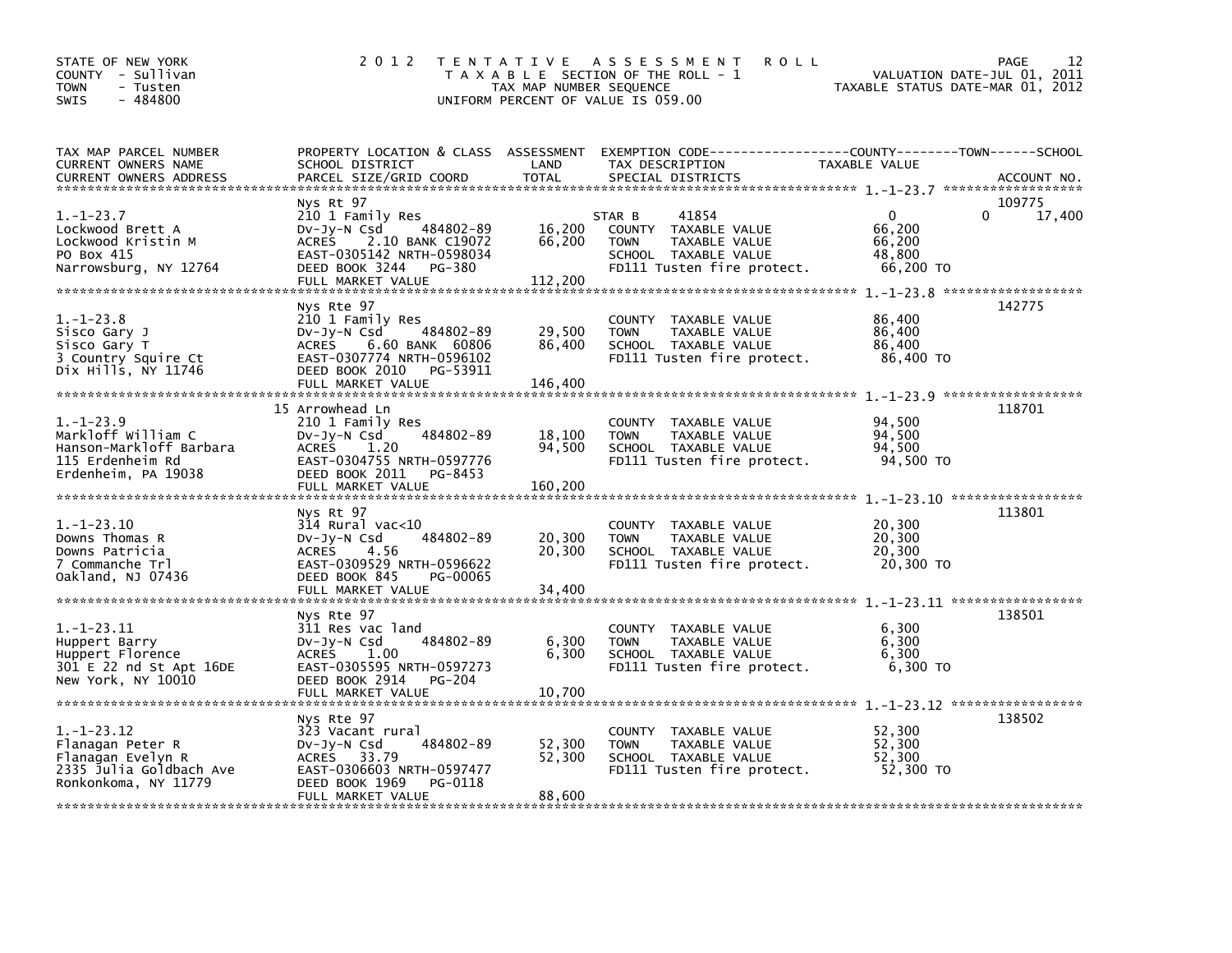| STATE OF NEW YORK<br>COUNTY - Sullivan<br><b>TOWN</b><br>- Tusten<br>$-484800$<br><b>SWIS</b>                | 2 0 1 2                                                                                                                                                                                         | TAX MAP NUMBER SEQUENCE              | TENTATIVE ASSESSMENT<br><b>ROLL</b><br>T A X A B L E SECTION OF THE ROLL - 1<br>UNIFORM PERCENT OF VALUE IS 059.00                      | VALUATION DATE-JUL 01, 2011<br>TAXABLE STATUS DATE-MAR 01, 2012                  | 13<br><b>PAGE</b>            |
|--------------------------------------------------------------------------------------------------------------|-------------------------------------------------------------------------------------------------------------------------------------------------------------------------------------------------|--------------------------------------|-----------------------------------------------------------------------------------------------------------------------------------------|----------------------------------------------------------------------------------|------------------------------|
| TAX MAP PARCEL NUMBER<br>CURRENT OWNERS NAME<br><b>CURRENT OWNERS ADDRESS</b>                                | PROPERTY LOCATION & CLASS ASSESSMENT<br>SCHOOL DISTRICT<br>PARCEL SIZE/GRID COORD                                                                                                               | LAND<br><b>TOTAL</b>                 | TAX DESCRIPTION<br>SPECIAL DISTRICTS                                                                                                    | TAXABLE VALUE                                                                    | ACCOUNT NO.                  |
| $1.-1-23.14$<br>Tizio Joint Living Trust<br>Tizio Gary Josept<br>19 Arrowhead Ln<br>Narrowsburg, NY 12764    | Nys Rte 97 Ws<br>210 1 Family Res - WTRFNT<br>$Dv-Jy-N$ Csd<br>484802-89<br>3.20<br><b>ACRES</b><br>EAST-0304716 NRTH-0597980<br>DEED BOOK 2010<br>PG-57877<br>FULL MARKET VALUE                | 31,200 STAR EN<br>125,100<br>212,000 | COMBAT VET 41131<br>41834<br>COUNTY TAXABLE VALUE<br><b>TOWN</b><br>TAXABLE VALUE<br>SCHOOL TAXABLE VALUE<br>FD111 Tusten fire protect. | 26,100<br>26,100<br>$\mathbf 0$<br>0<br>99.000<br>99,000<br>89,020<br>125,100 TO | 155303<br>$\Omega$<br>36,080 |
| $1. - 1 - 23.15$<br>River Valley Dev Corp<br>Attn: Salvatore Paolillo<br>11 Timber Rd<br>Glen Cove, NY 11542 | Nys Rte 97<br>311 Res vac land - WTRFNT<br>484802-89<br>DV-Jy-N Csd<br>2.13<br><b>ACRES</b><br>EAST-0304797 NRTH-0596915<br>DEED BOOK 1178<br>PG-00310<br>FULL MARKET VALUE                     | 11,600<br>11,600<br>19,700           | <b>COUNTY</b><br>TAXABLE VALUE<br>TAXABLE VALUE<br><b>TOWN</b><br>SCHOOL TAXABLE VALUE<br>FD111 Tusten fire protect.                    | 11,600<br>11,600<br>11,600<br>11,600 TO                                          | 155304                       |
| $1. - 1 - 23.16$<br>Huppert Barry<br>Huppert Florence<br>301 E 22 nd St Apt 16DE<br>New York, NY 10010       | Nys 97<br>311 Res vac land<br>484802-89<br>$Dv-Jy-N$ Csd<br>1.19<br><b>ACRES</b><br>EAST-0305777 NRTH-0597015<br>DEED BOOK 2914<br>PG-204<br>FULL MARKET VALUE                                  | 10,400<br>10,400<br>17,600           | COUNTY TAXABLE VALUE<br>TAXABLE VALUE<br><b>TOWN</b><br>SCHOOL TAXABLE VALUE<br>FD111 Tusten fire protect.                              | 10,400<br>10,400<br>10,400<br>10,400 TO                                          |                              |
| $1.-1-23.17$<br>Wilson Burgess<br>wilson Wiesia<br>9 Gervais St<br>Glen Cove, NY 11542                       | Nys 97<br>210 1 Family Res - WTRFNT<br>484802-89<br>$Dv-Jv-N$ Csd<br>Lot $#1$<br>ACRES<br>5.58 BANK C15586<br>EAST-0304769 NRTH-0597487<br>DEED BOOK 1322<br><b>PG-257</b><br>FULL MARKET VALUE | 38,400<br>168,400<br>285,400         | COUNTY TAXABLE VALUE<br>TAXABLE VALUE<br><b>TOWN</b><br>SCHOOL TAXABLE VALUE<br>FD111 Tusten fire protect.                              | 168,400<br>168,400<br>168,400<br>168,400 TO                                      |                              |
| 1. -1-23.19<br>River Valley Dev Corp<br>Attn: Salvatore Paolillo<br>11 Timber Rd<br>Glen Cove, NY 11542      | Nys 97<br>210 1 Family Res - WTRFNT<br>484802-89<br>$Dv-Jy-N$ Csd<br>Lot $#3$<br>2.28<br><b>ACRES</b><br>EAST-0304823 NRTH-0597115<br>DEED BOOK 1178<br>PG-00310<br>FULL MARKET VALUE           | 16,800<br>104,500<br>177,100         | COUNTY TAXABLE VALUE<br>TAXABLE VALUE<br><b>TOWN</b><br>SCHOOL TAXABLE VALUE<br>FD111 Tusten fire protect.                              | 104,500<br>104,500<br>104.500<br>104,500 TO                                      |                              |
|                                                                                                              |                                                                                                                                                                                                 |                                      |                                                                                                                                         |                                                                                  |                              |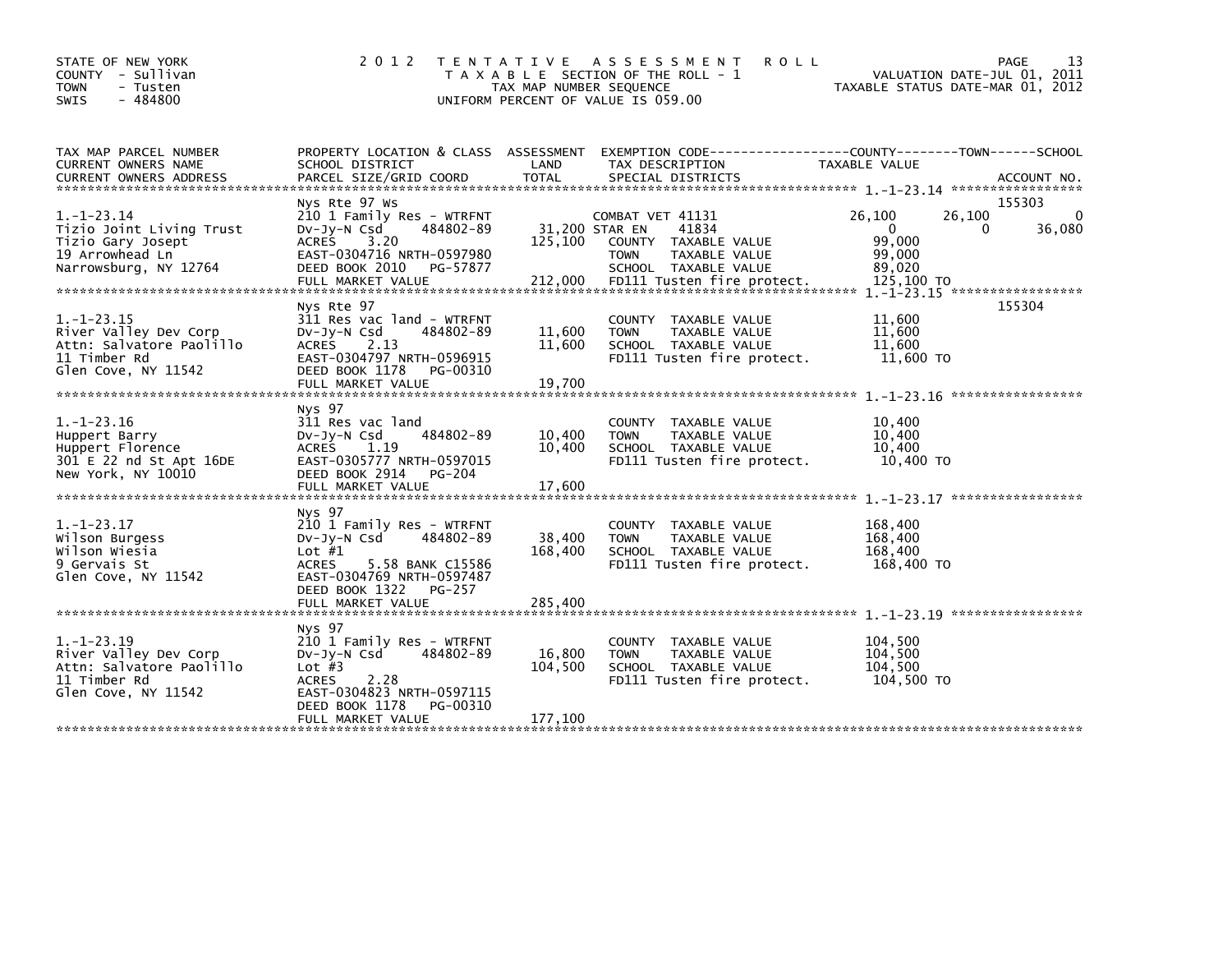| STATE OF NEW YORK<br>COUNTY - Sullivan<br>- Tusten<br><b>TOWN</b><br>$-484800$<br>SWIS                          | 2012 TENTATIVE                                                                                                                                                                                            | TAX MAP NUMBER SEQUENCE      | A S S E S S M E N T<br><b>ROLL</b><br>T A X A B L E SECTION OF THE ROLL - 1<br>UNIFORM PERCENT OF VALUE IS 059.00             | TAXABLE STATUS DATE-MAR 01, 2012                | 14<br>PAGE<br>VALUATION DATE-JUL 01, 2011 |
|-----------------------------------------------------------------------------------------------------------------|-----------------------------------------------------------------------------------------------------------------------------------------------------------------------------------------------------------|------------------------------|-------------------------------------------------------------------------------------------------------------------------------|-------------------------------------------------|-------------------------------------------|
| TAX MAP PARCEL NUMBER<br>CURRENT OWNERS NAME<br><b>CURRENT OWNERS ADDRESS</b>                                   | PROPERTY LOCATION & CLASS ASSESSMENT<br>SCHOOL DISTRICT<br>PARCEL SIZE/GRID COORD                                                                                                                         | LAND<br><b>TOTAL</b>         | TAX DESCRIPTION<br>SPECIAL DISTRICTS                                                                                          | TAXABLE VALUE                                   | ACCOUNT NO.                               |
| $1.-1-23.20$<br>Lockwood Brett A<br>Lockwood Kristin M<br>PO Box 415<br>Narrowsburg, NY 12764                   | Twn Rd 35<br>311 Res vac land<br>484802-89<br>DV-Jy-N Csd<br>Ackerman Rd<br>FRNT 395.00 DPTH 132.00<br><b>ACRES</b><br>0.80<br>EAST-0305215 NRTH-0597589<br>DEED BOOK 3244<br>PG-380<br>FULL MARKET VALUE | 3,200<br>3,200<br>5,400      | COUNTY TAXABLE VALUE<br>TAXABLE VALUE<br><b>TOWN</b><br>SCHOOL TAXABLE VALUE<br>FD111 Tusten fire protect.                    | 3,200<br>3,200<br>3,200<br>3,200 TO             |                                           |
| $1. - 1 - 23.21$<br>Pettinato Thomas C<br>Chergotis Pamela A<br>32 York Lake Estates Rd<br>Barryville, NY 12719 | Nys 97<br>311 Res vac land<br>484802-89<br>DV-Jy-N Csd<br>Lot 2<br><b>ACRES</b><br>5.32<br>EAST-0306809 NRTH-0596644<br>DEED BOOK 3590<br>PG-300<br>FULL MARKET VALUE                                     | 21,600<br>21,600<br>36,600   | COUNTY TAXABLE VALUE<br>TAXABLE VALUE<br><b>TOWN</b><br>SCHOOL TAXABLE VALUE<br>FD111 Tusten fire protect.                    | 21,600<br>21,600<br>21,600<br>21,600 TO         |                                           |
| $1. - 1 - 23.22$<br>Anantavara Charoensak<br>Anantavara Rachanee<br>700 Grove St<br>Jersey City, NJ 07310       | Nys 97<br>311 Res vac land<br>484802-89<br>$Dv-Jy-N$ Csd<br>Lot <sub>3</sub><br><b>ACRES</b><br>5.32<br>EAST-0307016 NRTH-0596545<br>DEED BOOK 1242<br>PG-00240<br>FULL MARKET VALUE                      | 21,600<br>21,600<br>36,600   | COUNTY TAXABLE VALUE<br><b>TOWN</b><br>TAXABLE VALUE<br>SCHOOL TAXABLE VALUE<br>FD111 Tusten fire protect.                    | 21,600<br>21,600<br>21,600<br>21,600 TO         |                                           |
| $1. - 1 - 23.23$<br>Cheripka Eric J<br>Cheripka Gerarda P<br>183 Kaywin Rd<br>Paramus, NJ 07652                 | PERRYPOND Twn Rd 67<br>314 Rural vac<10<br>484802-89<br>$Dv-Jy-N$ Csd<br>Lot 5<br><b>ACRES</b><br>5.17<br>EAST-0307276 NRTH-0596179<br>DEED BOOK 2804<br>PG-179<br>FULL MARKET VALUE                      | 22,800<br>22,800<br>38,600   | COUNTY TAXABLE VALUE<br>TAXABLE VALUE<br><b>TOWN</b><br>SCHOOL TAXABLE VALUE<br>FD111 Tusten fire protect.                    | 22,800<br>22,800<br>22,800<br>22,800 TO         |                                           |
| $1. - 1 - 23.24$<br>Coste Linda<br>21 Perry Pond Rd<br>Narrowsburg, NY 12764                                    | 21 Perry Pond Rd<br>210 1 Family Res<br>484802-89<br>DV-Jy-N Csd<br>Lot 6<br>5.18<br><b>ACRES</b><br>EAST-0307464 NRTH-0596258<br>DEED BOOK 2600<br>$PG-57$<br>FULL MARKET VALUE                          | 28,900<br>102,800<br>174,200 | 41854<br>STAR B<br>COUNTY TAXABLE VALUE<br>TAXABLE VALUE<br><b>TOWN</b><br>SCHOOL TAXABLE VALUE<br>FD111 Tusten fire protect. | 0<br>102.800<br>102,800<br>85,400<br>102,800 TO | 17,400<br>0                               |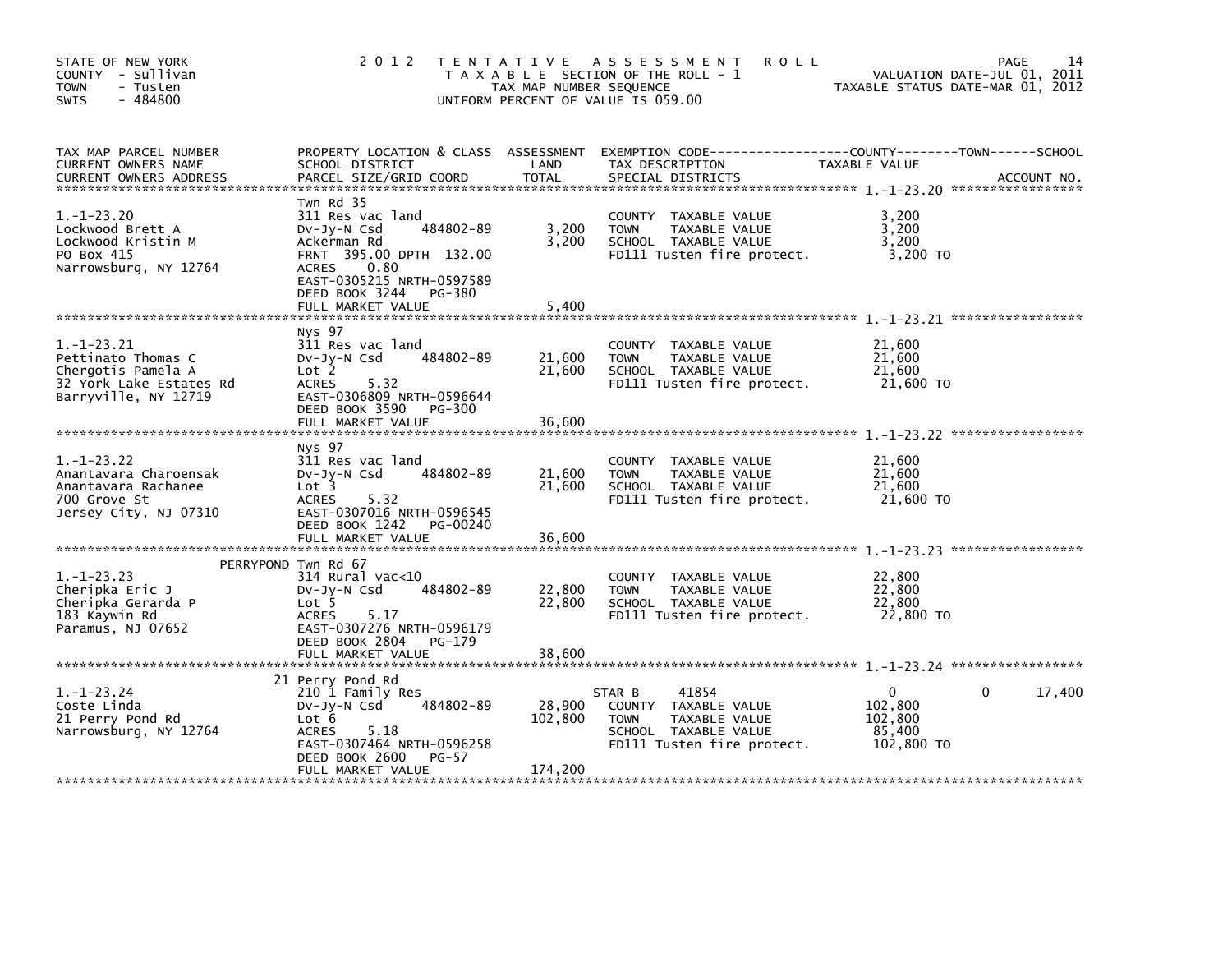| STATE OF NEW YORK<br>COUNTY - Sullivan<br><b>TOWN</b><br>- Tusten<br>$-484800$<br><b>SWIS</b>       | 2 0 1 2                                                                                                                                                                                    | T E N T A T I V E<br>TAX MAP NUMBER SEQUENCE | <b>ROLL</b><br>A S S E S S M E N T<br>T A X A B L E SECTION OF THE ROLL - 1<br>UNIFORM PERCENT OF VALUE IS 059.00                                                  | VALUATION DATE-JUL 01, 2011<br>TAXABLE STATUS DATE-MAR 01, 2012                                        | 15<br>PAGE  |
|-----------------------------------------------------------------------------------------------------|--------------------------------------------------------------------------------------------------------------------------------------------------------------------------------------------|----------------------------------------------|--------------------------------------------------------------------------------------------------------------------------------------------------------------------|--------------------------------------------------------------------------------------------------------|-------------|
| TAX MAP PARCEL NUMBER<br>CURRENT OWNERS NAME<br><b>CURRENT OWNERS ADDRESS</b>                       | PROPERTY LOCATION & CLASS ASSESSMENT<br>SCHOOL DISTRICT<br>PARCEL SIZE/GRID COORD                                                                                                          | LAND<br><b>TOTAL</b>                         | TAX DESCRIPTION<br>SPECIAL DISTRICTS                                                                                                                               | TAXABLE VALUE                                                                                          | ACCOUNT NO. |
| $1.-1-23.25$<br>Klopchin Joseph<br>114 Axworthy Ln<br>PO Box 188<br>Goshen, NY 10924                | Nys 97<br>$322$ Rural vac $>10$<br>484802-89<br>$Dv-Jv-N$ Csd<br>Lot 8<br><b>ACRES</b><br>19.02<br>EAST-0307914 NRTH-0596759<br>DEED BOOK 1351 PG-672<br>FULL MARKET VALUE                 | 42,900<br>42,900<br>72.700                   | COUNTY TAXABLE VALUE<br><b>TOWN</b><br>TAXABLE VALUE<br>SCHOOL TAXABLE VALUE<br>FD111 Tusten fire protect.                                                         | 42,900<br>42,900<br>42,900<br>42,900 TO                                                                |             |
| $1. - 1 - 23.26$<br>Klopchin Joseph P<br>114 Axworthy Ln<br>PO Box 188<br>Goshen, NY 10924          | Nys 97<br>$322$ Rural vac $>10$<br>484802-89<br>$Dv-Jv-N$ Csd<br>Lot <sub>9</sub><br><b>ACRES</b><br>11.24<br>EAST-0308311 NRTH-0596972<br>DEED BOOK 1254<br>PG-00206<br>FULL MARKET VALUE | 33,900<br>33,900<br>57,500                   | <b>COUNTY</b><br>TAXABLE VALUE<br><b>TOWN</b><br>TAXABLE VALUE<br>SCHOOL TAXABLE VALUE<br>FD111 Tusten fire protect.                                               | 33.900<br>33,900<br>33,900<br>33,900 TO                                                                |             |
| $1. - 1 - 23.27$<br>Klopchin Joseph R<br>140 Highland Ave Unit 9<br>Middletown, NY 10940            | Nys 97<br>311 Res vac land<br>484802-89<br>$Dv-Jv-N$ Csd<br>Lot 10<br>9.19<br><b>ACRES</b><br>EAST-0308659 NRTH-0596963<br>DEED BOOK 2603<br>PG-367<br>FULL MARKET VALUE                   | 30,600<br>30,600<br>51,900                   | <b>COUNTY</b><br>TAXABLE VALUE<br><b>TOWN</b><br>TAXABLE VALUE<br>SCHOOL TAXABLE VALUE<br>FD111 Tusten fire protect.                                               | 30,600<br>30,600<br>30,600<br>30,600 TO                                                                |             |
| $1. - 1 - 23.29$<br>Letendre Paul J<br>Letendre Joanne<br>93 Perry Pond Rd<br>Narrowsburg, NY 12764 | Nys 97<br>210 1 Family Res<br>484802-89<br>$Dv-Jy-N$ Csd<br>Lot 12<br>ACRES 10.47<br>EAST-0309095 NRTH-0596730<br>DEED BOOK 1327<br>PG-254<br>FULL MARKET VALUE                            | 114,000 STAR B<br>193,200                    | COMBAT VET 41131<br>31,000 DISABL VET 41141<br>41854<br>COUNTY TAXABLE VALUE<br><b>TOWN</b><br>TAXABLE VALUE<br>SCHOOL TAXABLE VALUE<br>FD111 Tusten fire protect. | 26,100<br>26,100<br>5,700<br>5,700<br>$\Omega$<br>$\Omega$<br>82,200<br>82.200<br>96,600<br>114,000 TO | 17,400      |
| $1. - 1 - 23.30$<br>Sisco Wayne A<br>37 Orchid Rd<br>East Patchoque, NY 11772                       | PERRYPOND Twn Rd 67<br>311 Res vac land<br>484802-89<br>$Dv-Jv-N$ Csd<br>Lot 14<br>5.83<br><b>ACRES</b><br>EAST-0309903 NRTH-0596629<br>DEED BOOK 1641<br>PG-646<br>FULL MARKET VALUE      | 24,900<br>24,900<br>42,200                   | COUNTY TAXABLE VALUE<br>TAXABLE VALUE<br><b>TOWN</b><br>SCHOOL TAXABLE VALUE<br>FD111 Tusten fire protect.                                                         | 24,900<br>24,900<br>24,900<br>24,900 TO                                                                |             |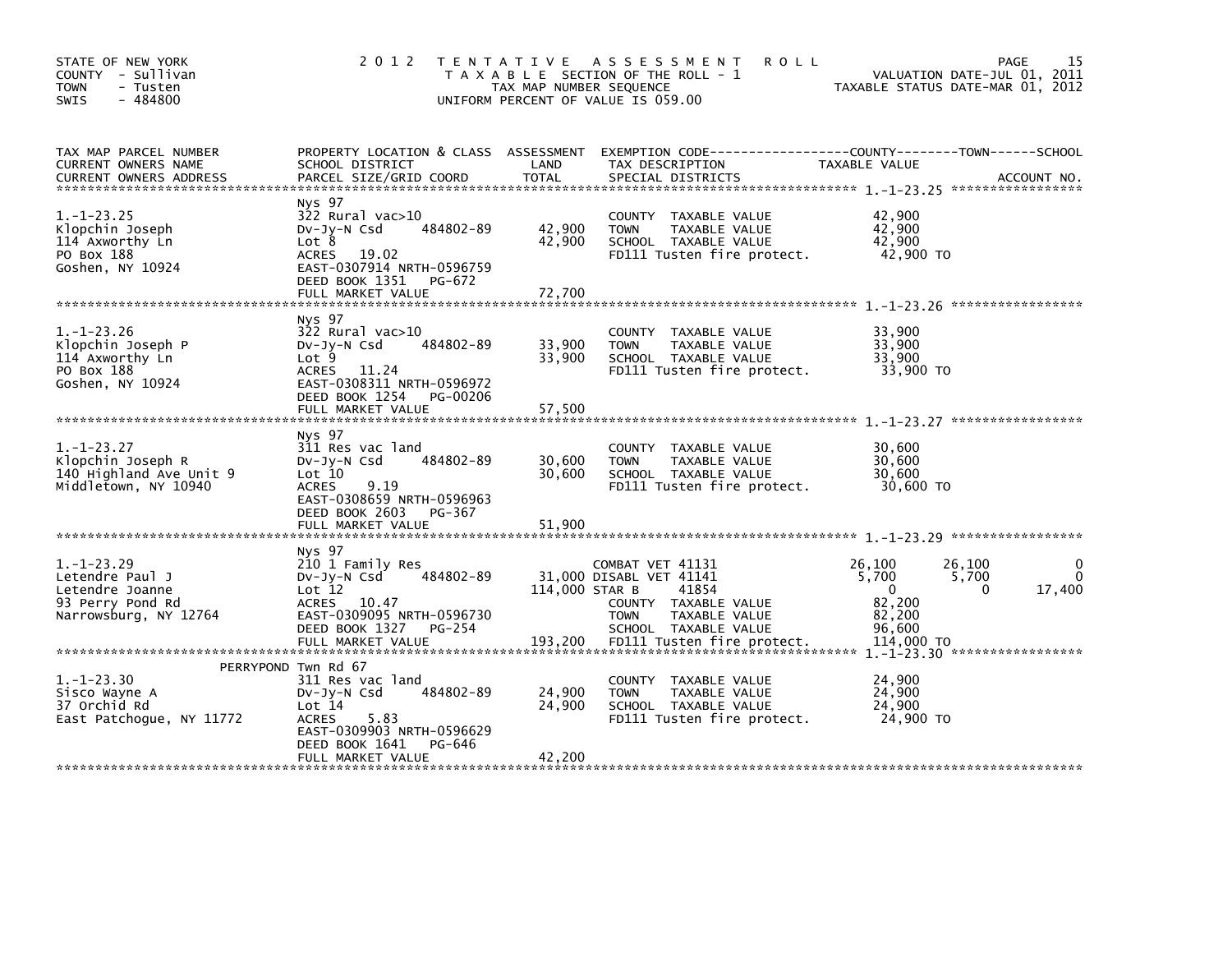| STATE OF NEW YORK<br>COUNTY - Sullivan<br><b>TOWN</b><br>- Tusten<br>$-484800$<br>SWIS                       |                                                                                                                                                                                      | TAX MAP NUMBER SEQUENCE    | 2012 TENTATIVE ASSESSMENT<br><b>ROLL</b><br>T A X A B L E SECTION OF THE ROLL - 1<br>UNIFORM PERCENT OF VALUE IS 059.00                                                               | VALUATION DATE-JUL 01, 2011<br>TAXABLE STATUS DATE-MAR 01, 2012                                                                      | PAGE<br>16                        |
|--------------------------------------------------------------------------------------------------------------|--------------------------------------------------------------------------------------------------------------------------------------------------------------------------------------|----------------------------|---------------------------------------------------------------------------------------------------------------------------------------------------------------------------------------|--------------------------------------------------------------------------------------------------------------------------------------|-----------------------------------|
| TAX MAP PARCEL NUMBER<br>CURRENT OWNERS NAME<br><b>CURRENT OWNERS ADDRESS</b>                                | SCHOOL DISTRICT<br>PARCEL SIZE/GRID COORD                                                                                                                                            | LAND<br>TOTAL              | PROPERTY LOCATION & CLASS ASSESSMENT EXEMPTION CODE---------------COUNTY-------TOWN-----SCHOOL<br>TAX DESCRIPTION<br>SPECIAL DISTRICTS                                                | TAXABLE VALUE                                                                                                                        | ACCOUNT NO.                       |
| $1.-1-23.31$<br>Sisco Gary J<br>Sisco Gary T<br>3 Country Squire Ct<br>Dix Hills, NY 11746                   | Nys 97<br>311 Res vac land<br>484802-89<br>DV-JY-N Csd<br>$Lot$ $15$<br><b>ACRES</b><br>6.89 BANK 60806<br>EAST-0310226 NRTH-0596766<br>DEED BOOK 3396 PG-602<br>FULL MARKET VALUE   | 27,400<br>27,400<br>46,400 | COUNTY TAXABLE VALUE<br>SCHOOL TAXABLE VALUE<br>FD111 Tuston film<br>CONNO CONSIDER VALUE 27,400<br>SCHOOL TAXABLE VALUE 27,400<br>FD111 Tusten fire protect. 27,400 TO               | 27,400<br>27,400                                                                                                                     |                                   |
| $1.-1-23.32$<br>Sisco Gary J<br>Sisco Gary T<br>3 Country Squire Ct<br>Dix Hills, NY 11746                   | Nys 97<br>311 Res vac land<br>DV-Jy-N Csd 484802-89<br>Lot $16$<br>ACRES<br>5.30 BANK 60806<br>EAST-0310444 NRTH-0597152<br>DEED BOOK 3396 PG-602<br>FULL MARKET VALUE               | 22,700<br>22,700<br>38,500 | COUNTY TAXABLE VALUE<br>TAXABLE VALUE<br><b>TOWN</b><br>SCHOOL TAXABLE VALUE<br>FD111 Tusten fire protect.                                                                            | 22,700<br>22,700<br>22,700<br>22,700<br>22,700 TO                                                                                    |                                   |
| $1.-1-23.33$<br>Coviello John Jr<br>Coviello (aka Risi) Cheryl<br>19 Fox Hill Rd<br>Chestnut Ridge, NY 10977 | Nys 97<br>260 Seasonal res<br>DV-Jy-N Csd 484802-89<br>Lot 77<br><b>ACRES</b><br>5.31<br>EAST-0310782 NRTH-0596741<br>DEED BOOK 2668<br>PG-274<br>FULL MARKET VALUE                  | 26,600<br>29,500<br>50,000 | COUNTY TAXABLE VALUE<br>TAXABLE VALUE<br><b>TOWN</b><br>SCHOOL TAXABLE VALUE<br>FD111 Tusten fire protect. 29,500 TO                                                                  | 29,500<br>29,500<br>29,500                                                                                                           |                                   |
| $1. - 1 - 23.34$<br>Bischoff William<br>138 Perry Pond Rd<br>Narrowsburg, NY 12764                           | 138 Perry Pond Rd<br>210 1 Family Res<br>DV-Jy-N Csd 484802-89<br>Lot 78<br>6.40<br>ACRES<br>EAST-0310763 NRTH-0596070<br>DEED BOOK 2010<br>PG-57048<br>FULL MARKET VALUE            | 105,400<br>178,600         | 41854<br>STAR B<br>34,000 L INC DIS 41933<br>COUNTY TAXABLE VALUE<br>TAXABLE VALUE<br><b>TOWN</b><br>SCHOOL TAXABLE VALUE<br>FD111 Tusten fire protect.                               | 0<br>0<br>$\Omega$<br>52,700<br>105,400<br>52,700<br>88,000<br>105,400 TO                                                            | 17,400<br>0                       |
| $1.-1-23.35$<br>Lampert Maria E<br>136 Perry Pond Rd<br>Narrowsburg, NY 12764                                | 136 Perry Pond Rd<br>210 1 Family Res<br>DV-Jy-N Csd 484802-89<br>$Lot$ $79$<br>ACRES<br>5.06 BANK C19086<br>EAST-0310468 NRTH-0595971<br>DEED BOOK 2208 PG-307<br>FULL MARKET VALUE | 120,000 WAR VET<br>203,400 | 41805<br>AGED-CS<br>26,900 AGED-T<br>41803<br>41121<br>41834<br>STAR EN<br>COUNTY TAXABLE VALUE<br>TAXABLE VALUE<br><b>TOWN</b><br>SCHOOL TAXABLE VALUE<br>FD111 Tusten fire protect. | 36,519<br>$\Omega$<br>$\Omega$<br>41,736<br>15,660<br>15,660<br>$\Omega$<br>$\mathbf{0}$<br>67,821<br>62,604<br>41,920<br>120,000 TO | 42,000<br>0<br>$\Omega$<br>36,080 |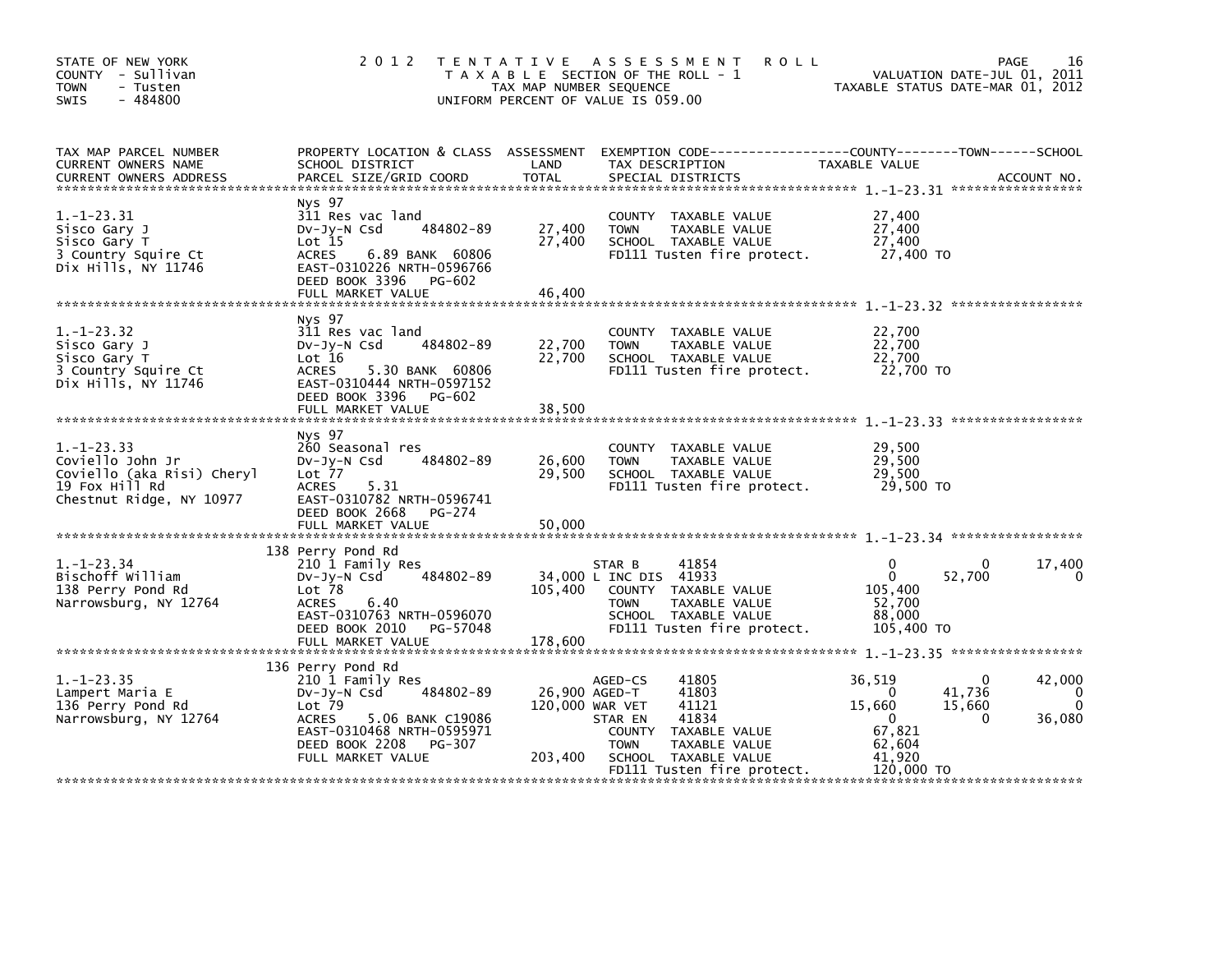| STATE OF NEW YORK<br>COUNTY - Sullivan<br>- Tusten<br><b>TOWN</b><br>$-484800$<br><b>SWIS</b>                | 2 0 1 2                                                                                                                                                                             | TAX MAP NUMBER SEQUENCE    | TENTATIVE ASSESSMENT<br><b>ROLL</b><br>T A X A B L E SECTION OF THE ROLL - 1<br>UNIFORM PERCENT OF VALUE IS 059.00 | VALUATION DATE-JUL 01, 2011<br>TAXABLE STATUS DATE-MAR 01, 2012 | 17<br>PAGE |
|--------------------------------------------------------------------------------------------------------------|-------------------------------------------------------------------------------------------------------------------------------------------------------------------------------------|----------------------------|--------------------------------------------------------------------------------------------------------------------|-----------------------------------------------------------------|------------|
| TAX MAP PARCEL NUMBER<br>CURRENT OWNERS NAME                                                                 | SCHOOL DISTRICT                                                                                                                                                                     | LAND                       | PROPERTY LOCATION & CLASS ASSESSMENT EXEMPTION CODE---------------COUNTY-------TOWN-----SCHOOL<br>TAX DESCRIPTION  | TAXABLE VALUE                                                   |            |
| $1. - 1 - 23.36$<br>Nivens James H<br>Nivens Mary Ann<br>388 Davos Rd<br>Woodridge, NY 12789                 | Nys 97<br>311 Res vac land<br>484802-89<br>$Dv-Jy-N$ Csd<br>Lot 80<br>5.02<br><b>ACRES</b><br>EAST-0310070 NRTH-0596046<br>DEED BOOK 2750<br>PG-680<br>FULL MARKET VALUE            | 22,800<br>22,800<br>38,600 | COUNTY TAXABLE VALUE<br><b>TOWN</b><br>TAXABLE VALUE<br>SCHOOL TAXABLE VALUE<br>FD111 Tusten fire protect.         | 22,800<br>22,800<br>22,800<br>22,800 TO                         |            |
| $1. - 1 - 23.37$<br>Fink Siri<br>PO Box 781<br>Quoque, NY 11959                                              | Perry Pond Rd<br>311 Res vac land<br>484802-89<br>$Dv-Jy-N$ Csd<br>Lot 81<br><b>ACRES</b><br>5.02<br>EAST-0309651 NRTH-0596070<br>DEED BOOK 2010<br>PG-58580<br>FULL MARKET VALUE   | 21,800<br>21,800<br>36,900 | COUNTY TAXABLE VALUE<br><b>TOWN</b><br>TAXABLE VALUE<br>SCHOOL TAXABLE VALUE<br>FD111 Tusten fire protect.         | 21,800<br>21,800<br>21,800<br>21,800 TO                         |            |
| $1. - 1 - 23.38$<br>Radonis Stan<br>Radonis Kathy<br>22 E Carpenter St<br>Valley Stream, NY 11580            | Nys 97<br>311 Res vac land<br>484802-89<br>$Dv-Jv-N$ Csd<br>Lot 82<br>ACRES<br>5.01<br>EAST-0309161 NRTH-0596116<br>DEED BOOK 1239<br>PG-00343                                      | 21,700<br>21,700           | COUNTY TAXABLE VALUE<br>TAXABLE VALUE<br><b>TOWN</b><br>SCHOOL TAXABLE VALUE<br>FD111 Tusten fire protect.         | 21,700<br>21,700<br>21,700<br>21,700 TO                         |            |
| $1. - 1 - 23.39$<br>Reeves David G<br>Walden-Vernon Rd<br>Lake Carmel, NY 10512                              | Nys 97<br>311 Res vac land<br>484802-89<br>$Dv-Jy-N$ Csd<br>Lot 83 Perry Pond<br>3.64<br><b>ACRES</b><br>EAST-0308865 NRTH-0596145<br>DEED BOOK 1516<br>PG-388<br>FULL MARKET VALUE | 17,300<br>17,300<br>29,300 | COUNTY<br>TAXABLE VALUE<br>TAXABLE VALUE<br><b>TOWN</b><br>SCHOOL TAXABLE VALUE<br>FD111 Tusten fire protect.      | 17.300<br>17,300<br>17,300<br>17,300 TO                         |            |
| $1. - 1 - 23.40$<br>River Valley Dev Corp<br>Attn: Salvatore Paolillo<br>11 Timber Rd<br>Glen Cove, NY 11542 | Nys Rte 97<br>311 Res vac land - WTRFNT<br>484802-89<br>$Dv-Jy-N$ Csd<br><b>ACRES</b><br>2.04<br>EAST-0304739 NRTH-0596716<br>FULL MARKET VALUE                                     | 11,100<br>11,100<br>18,800 | COUNTY TAXABLE VALUE<br>TAXABLE VALUE<br><b>TOWN</b><br>SCHOOL TAXABLE VALUE<br>FD111 Tusten fire protect.         | 11,100<br>11,100<br>11,100<br>11,100 TO                         | 155304     |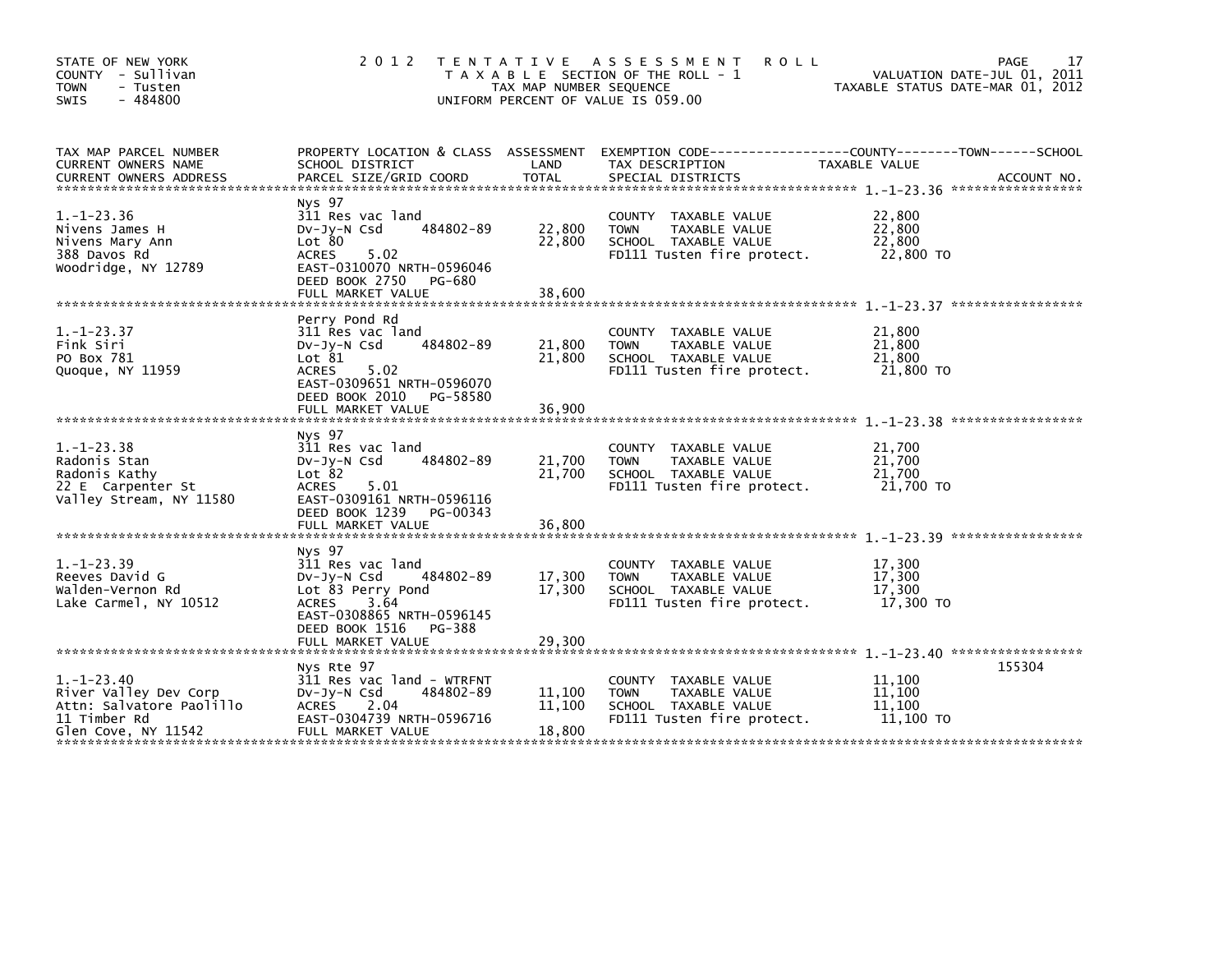| STATE OF NEW YORK<br>COUNTY - Sullivan<br>- Tusten<br><b>TOWN</b><br>$-484800$<br><b>SWIS</b>                | 2 0 1 2                                                                                                                                                                      | TAX MAP NUMBER SEQUENCE      | TENTATIVE ASSESSMENT<br><b>ROLL</b><br>T A X A B L E SECTION OF THE ROLL - 1<br>UNIFORM PERCENT OF VALUE IS 059.00                   | TAXABLE STATUS DATE-MAR 01, 2012                                                           | 18<br>PAGE<br>VALUATION DATE-JUL 01, 2011 |
|--------------------------------------------------------------------------------------------------------------|------------------------------------------------------------------------------------------------------------------------------------------------------------------------------|------------------------------|--------------------------------------------------------------------------------------------------------------------------------------|--------------------------------------------------------------------------------------------|-------------------------------------------|
| TAX MAP PARCEL NUMBER<br>CURRENT OWNERS NAME<br><b>CURRENT OWNERS ADDRESS</b>                                | PROPERTY LOCATION & CLASS ASSESSMENT<br>SCHOOL DISTRICT<br>PARCEL SIZE/GRID COORD                                                                                            | LAND<br><b>TOTAL</b>         | EXEMPTION CODE-----------------COUNTY-------TOWN------SCHOOL<br>TAX DESCRIPTION<br>SPECIAL DISTRICTS                                 | TAXABLE VALUE                                                                              | ACCOUNT NO.                               |
| $1. - 1 - 23.41$<br>River Valley Dev Corp<br>Attn: Salvatore Paolillo<br>11 Timber Rd<br>Glen Cove, NY 11542 | Nys Rte 97<br>311 Res vac land - WTRFNT<br>484802-89<br>$Dv-Jy-N$ Csd<br>ACRES<br>2.07<br>EAST-0304702 NRTH-0596494<br>FULL MARKET VALUE                                     | 11,300<br>11,300<br>19,200   | COUNTY TAXABLE VALUE<br>TAXABLE VALUE<br><b>TOWN</b><br>SCHOOL TAXABLE VALUE<br>FD111 Tusten fire protect.                           | 11,300<br>11,300<br>11,300<br>11,300 TO                                                    | 155304                                    |
| $1.-1-23.42$<br>River Valley Dev Corp<br>Attn: Salvatore Paolillo<br>11 Timber Rd<br>Glen Cove, NY 11542     | Nys Rte 97<br>311 Res vac land - WTRFNT<br>$Dv-Jy-N$ Csd<br>484802-89<br>2.04<br><b>ACRES</b><br>EAST-0304702 NRTH-0596268<br>FULL MARKET VALUE                              | 10,900<br>10,900<br>18,500   | COUNTY TAXABLE VALUE<br>TAXABLE VALUE<br><b>TOWN</b><br>SCHOOL TAXABLE VALUE<br>FD111 Tusten fire protect.                           | 10,900<br>10,900<br>10,900<br>10,900 TO                                                    | 155304                                    |
| $1. - 1 - 23.43$<br>River Valley Dev Corp<br>Attn: Salvatore Paolillo<br>11 Tmber Rd<br>Glen Cove, NY 11542  | Nys Rte 97<br>311 Res vac land - WTRFNT<br>DV-Jy-N Csd<br>484802-89<br>ACRES 2.04<br>EAST-0304740 NRTH-0596110<br>FULL MARKET VALUE                                          | 11,100<br>11,100<br>18,800   | <b>COUNTY</b><br>TAXABLE VALUE<br>TAXABLE VALUE<br><b>TOWN</b><br>SCHOOL TAXABLE VALUE<br>FD111 Tusten fire protect.                 | 11,100<br>11,100<br>11,100<br>11,100 TO                                                    | 155304                                    |
| $1. - 1 - 24.1$<br>Wekerle Peter<br>Campanaro Diane<br>618 Taylor Hill Rd<br>Burlington Flats, NY 13315      | Nys Rte 97<br>210 1 Family Res<br>484802-89<br>$Dv-Jy-N$ Csd<br>Lot 4<br><b>ACRES</b><br>5.24<br>EAST-0307012 NRTH-0596058<br>DEED BOOK 2011<br>PG-4016<br>FULL MARKET VALUE | 29,100<br>124,000<br>210.200 | COUNTY TAXABLE VALUE<br><b>TOWN</b><br>TAXABLE VALUE<br>SCHOOL TAXABLE VALUE<br>FD111 Tusten fire protect.                           | 124,000<br>124,000<br>124,000<br>124,000 TO                                                | 155305                                    |
| $1. - 1 - 24.2$<br>Freda Kevin<br>Freda Donna<br>PO Box 332<br>Narrowsburg, NY 12764                         | Nys Rte 97<br>210 1 Family Res<br>484802-89<br>DV-Jy-N Csd<br><b>ACRES</b><br>2.47<br>EAST-0306461 NRTH-0596006<br>DEED BOOK 1279<br>PG-00261                                | 18,000<br>134,200            | STAR B<br>41854<br>COUNTY TAXABLE VALUE<br><b>TAXABLE VALUE</b><br><b>TOWN</b><br>SCHOOL TAXABLE VALUE<br>FD111 Tusten fire protect. | $\Omega$<br>134,200<br>134,200<br>116,800<br>134,200 TO<br>1. -1-24.3 ******************** | 138255<br>17,400<br>0                     |
| $1. - 1 - 24.3$<br>Baranowski Dorata<br>907 Lorimer St Apt 2<br>Brooklyn, NY 11222                           | NYSRT97 Gabel Rd<br>312 Vac w/imprv<br>484802-89<br>$Dv-Jy-N$ Csd<br><b>ACRES</b><br>2.40<br>EAST-0306769 NRTH-0595299<br>DEED BOOK 2884<br>PG-557<br>FULL MARKET VALUE      | 17,100<br>19,100<br>32,400   | COUNTY TAXABLE VALUE<br>TAXABLE VALUE<br><b>TOWN</b><br>SCHOOL TAXABLE VALUE<br>FD111 Tusten fire protect.                           | 19,100<br>19.100<br>19,100<br>19,100 TO                                                    | 146425                                    |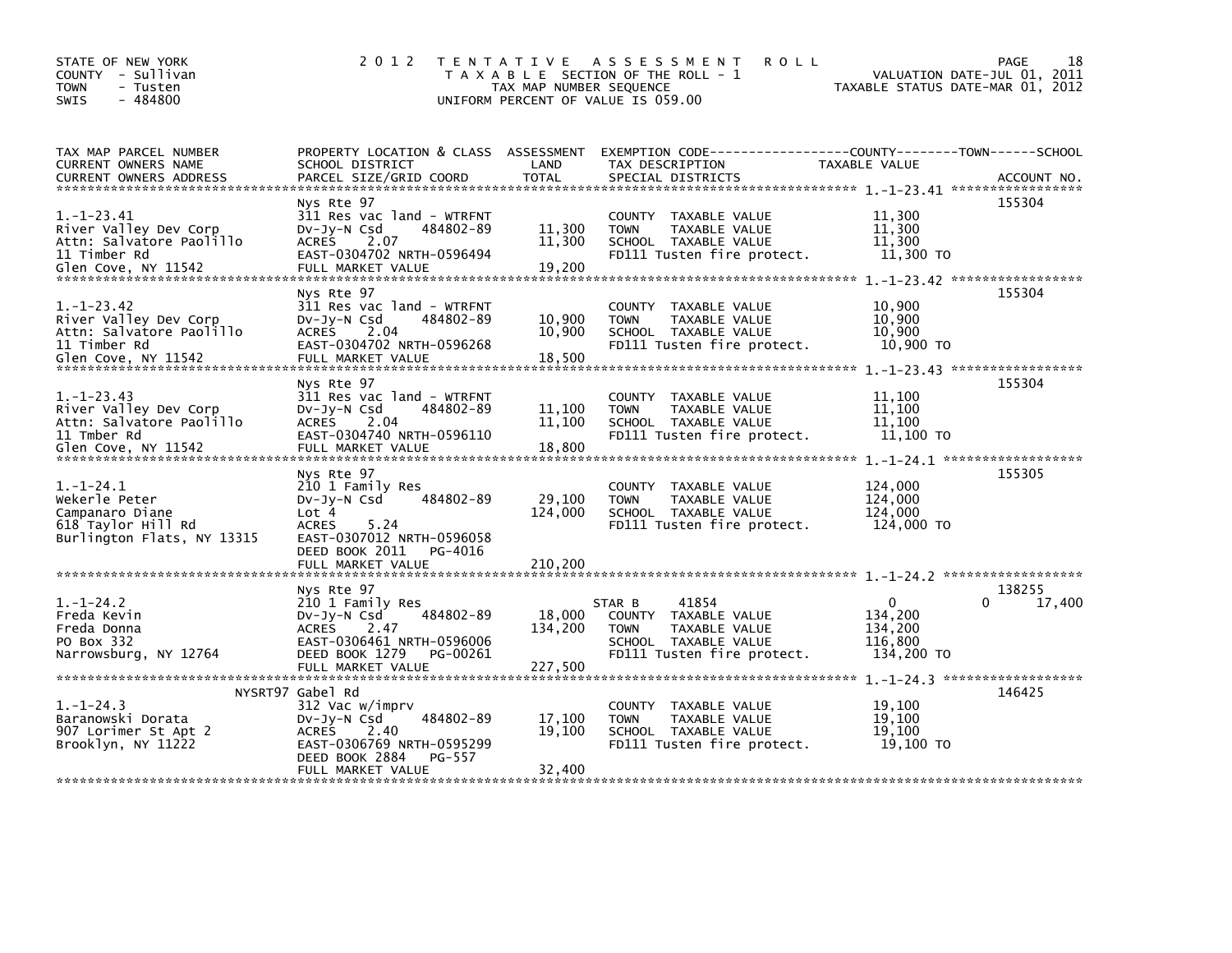| STATE OF NEW YORK<br>COUNTY - Sullivan<br>- Tusten<br><b>TOWN</b><br>$-484800$<br><b>SWIS</b>        | 2 0 1 2                                                                                                                                                                    | T E N T A T I V E<br>TAX MAP NUMBER SEQUENCE<br>UNIFORM PERCENT OF VALUE IS 059.00 | A S S E S S M E N T<br>T A X A B L E SECTION OF THE ROLL - 1                                                                   | <b>ROLL</b>                                                 | 19<br><b>PAGE</b><br>VALUATION DATE-JUL 01, 2011<br>TAXABLE STATUS DATE-MAR 01, 2012 |
|------------------------------------------------------------------------------------------------------|----------------------------------------------------------------------------------------------------------------------------------------------------------------------------|------------------------------------------------------------------------------------|--------------------------------------------------------------------------------------------------------------------------------|-------------------------------------------------------------|--------------------------------------------------------------------------------------|
| TAX MAP PARCEL NUMBER<br>CURRENT OWNERS NAME<br><b>CURRENT OWNERS ADDRESS</b>                        | PROPERTY LOCATION & CLASS ASSESSMENT<br>SCHOOL DISTRICT<br>PARCEL SIZE/GRID COORD                                                                                          | LAND<br><b>TOTAL</b>                                                               | TAX DESCRIPTION<br>SPECIAL DISTRICTS                                                                                           | <b>TAXABLE VALUE</b>                                        | ACCOUNT NO.                                                                          |
|                                                                                                      | Nys Rte 97                                                                                                                                                                 |                                                                                    |                                                                                                                                |                                                             | 161000                                                                               |
| $1. - 1 - 24.4$<br>Pfeiffer Rudolph<br>Pfeiffer Francine<br>7083 Route 97<br>Narrowsburg, NY 12764   | 210 1 Family Res<br>Dv-Jy-N Csd<br>FRNT 130.00 DPTH 252.00<br><b>BANK C80007</b><br>EAST-0306748 NRTH-0595523                                                              | 11,700<br>484802-89<br>75,000                                                      | 41834<br>STAR EN<br>COUNTY TAXABLE VALUE<br>TAXABLE VALUE<br><b>TOWN</b><br>SCHOOL TAXABLE VALUE<br>FD111 Tusten fire protect. | $\mathbf{0}$<br>75,000<br>75,000<br>38,920<br>75.000 TO     | 36,080                                                                               |
|                                                                                                      | DEED BOOK 2408<br>PG-101<br>FULL MARKET VALUE                                                                                                                              | 127,100                                                                            |                                                                                                                                |                                                             |                                                                                      |
|                                                                                                      |                                                                                                                                                                            |                                                                                    |                                                                                                                                |                                                             |                                                                                      |
|                                                                                                      | Nys Rte 97                                                                                                                                                                 |                                                                                    |                                                                                                                                |                                                             | 143075                                                                               |
| $1. - 1 - 24.5$<br>Ritter Warren<br>Ritter Diana<br>58 Perry Pond Rd                                 | 210 1 Family Res<br>$Dv-Jv-N$ Csd<br>ACRES<br>1.63<br>EAST-0308509 NRTH-0595824                                                                                            | 484802-89<br>15,000<br>81,900                                                      | 41854<br>STAR B<br>COUNTY TAXABLE VALUE<br>TAXABLE VALUE<br><b>TOWN</b><br>SCHOOL TAXABLE VALUE                                | $\Omega$<br>81,900<br>81,900<br>64,500                      | 17,400                                                                               |
| Narrowsburg, NY 12764                                                                                | DEED BOOK 2767<br>PG-508<br>FULL MARKET VALUE                                                                                                                              | 138,800                                                                            | FD111 Tusten fire protect.                                                                                                     | 81,900 TO                                                   |                                                                                      |
|                                                                                                      |                                                                                                                                                                            |                                                                                    |                                                                                                                                |                                                             |                                                                                      |
| $1. - 1 - 24.6$<br>Scholomiti George<br>Nicolosi Gregory A<br>PO Box 114<br>Narrowsburg, NY 12764    | Nys 97<br>210 1 Family Res<br>484802-89<br>DV-Jy-N Csd<br>Lot 7<br><b>ACRES</b><br>5.13 BANK<br>EAST-0308088 NRTH-0595945<br>DEED BOOK 2979<br>PG-125<br>FULL MARKET VALUE | 24,900<br>121,900<br>206,600                                                       | 41854<br>STAR B<br>COUNTY TAXABLE VALUE<br><b>TOWN</b><br>TAXABLE VALUE<br>SCHOOL TAXABLE VALUE<br>FD111 Tusten fire protect.  | $\mathbf{0}$<br>121,900<br>121,900<br>104,500<br>121,900 TO | 17,400<br>0                                                                          |
|                                                                                                      |                                                                                                                                                                            |                                                                                    |                                                                                                                                |                                                             |                                                                                      |
| $1. - 1 - 24.7$<br>Maopolski Paul M<br>Maopolski Deanne<br>38 Perry Pond Rd<br>Narrowsburg, NY 12764 | 38 Perry Pond Rd<br>210 1 Family Res<br>$Dv-Jv-N$ Csd<br>Lot 84<br>5.32<br><b>ACRES</b><br>EAST-0308128 NRTH-0595410<br>DEED BOOK 2928<br>PG-364<br>FULL MARKET VALUE      | 484802-89<br>28,300<br>123,000<br>208,500                                          | 41854<br>STAR B<br>COUNTY TAXABLE VALUE<br>TAXABLE VALUE<br><b>TOWN</b><br>SCHOOL TAXABLE VALUE<br>FD111 Tusten fire protect.  | $\mathbf{0}$<br>123,000<br>123,000<br>105,600<br>123,000 TO | 17,400<br>0<br>******************                                                    |
|                                                                                                      | Nys 97                                                                                                                                                                     |                                                                                    |                                                                                                                                |                                                             |                                                                                      |
| $1. - 1 - 24.8$<br>Leo Antonio<br>Leo Alfonso<br>3 Gifford St<br>Tuckhoe, NY 10707                   | 311 Res vac land<br>$Dv-Jy-N$ Csd<br>Lot 85<br><b>ACRES</b><br>8.40<br>EAST-0307682 NRTH-0595308<br>DEED BOOK 1248                                                         | 484802-89<br>30,900<br>30,900<br>PG-00025                                          | COUNTY TAXABLE VALUE<br><b>TAXABLE VALUE</b><br><b>TOWN</b><br>SCHOOL TAXABLE VALUE<br>FD111 Tusten fire protect.              | 30,900<br>30.900<br>30,900<br>30,900 TO                     |                                                                                      |
|                                                                                                      | FULL MARKET VALUE                                                                                                                                                          | 52,400                                                                             |                                                                                                                                |                                                             |                                                                                      |
|                                                                                                      |                                                                                                                                                                            |                                                                                    |                                                                                                                                |                                                             |                                                                                      |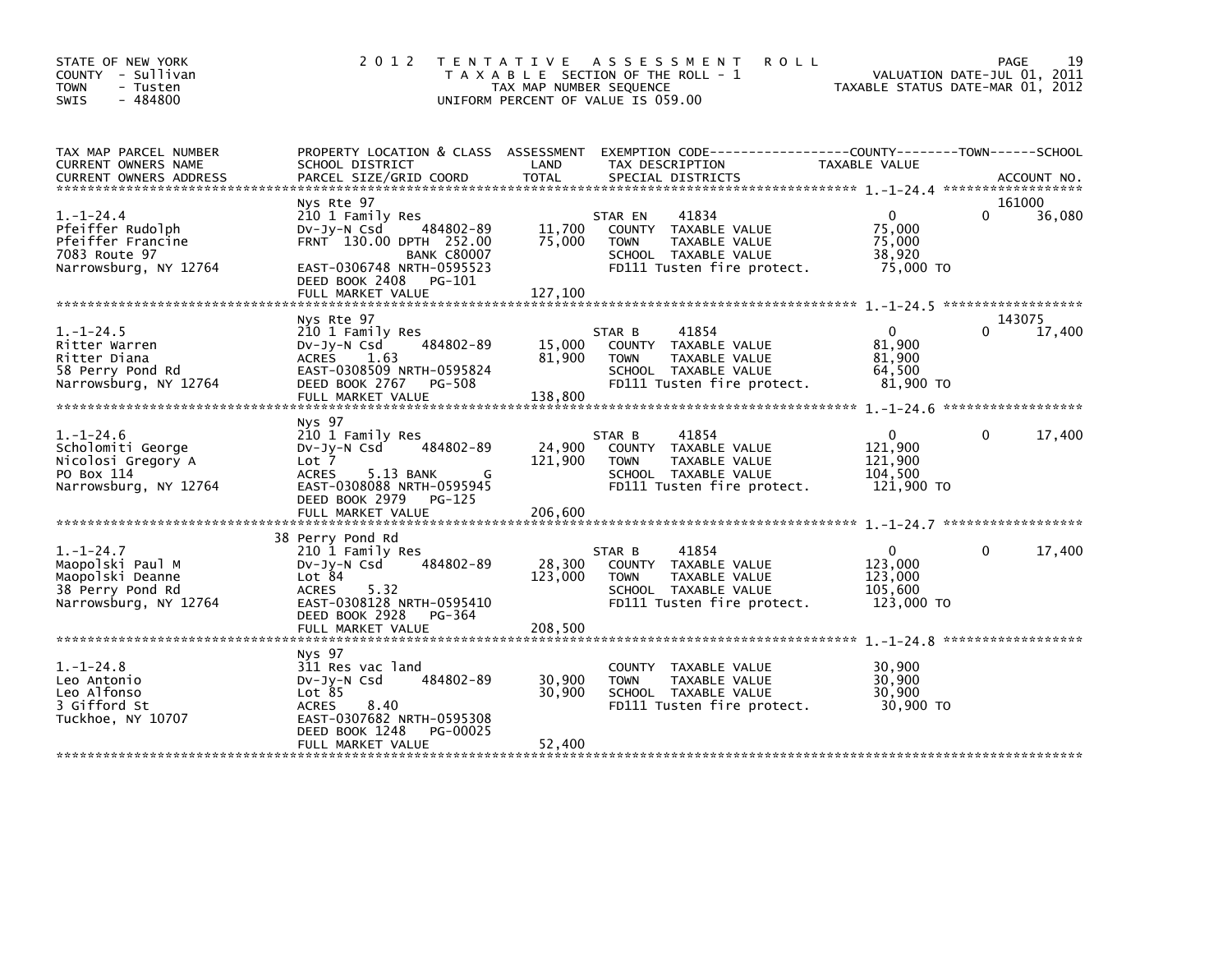| STATE OF NEW YORK<br>COUNTY - Sullivan<br><b>TOWN</b><br>- Tusten<br>$-484800$<br><b>SWIS</b>                                                                                                                         | 2 0 1 2                                                                                                                                                                              | T E N T A T I V E<br>TAX MAP NUMBER SEQUENCE | ASSESSMENT<br><b>ROLL</b><br>T A X A B L E SECTION OF THE ROLL - 1<br>UNIFORM PERCENT OF VALUE IS 059.00                                                                                      | TAXABLE STATUS DATE-MAR 01, 2012                                 | 2 <sub>C</sub><br>PAGE<br>VALUATION DATE-JUL 01, 2011 |
|-----------------------------------------------------------------------------------------------------------------------------------------------------------------------------------------------------------------------|--------------------------------------------------------------------------------------------------------------------------------------------------------------------------------------|----------------------------------------------|-----------------------------------------------------------------------------------------------------------------------------------------------------------------------------------------------|------------------------------------------------------------------|-------------------------------------------------------|
| TAX MAP PARCEL NUMBER<br><b>CURRENT OWNERS NAME</b><br>CURRENT OWNERS ADDRESS PARCEL SIZE/GRID COORD TOTAL SPECIAL DISTRICTS (CORRENT OWNERS ADDRESS PARCEL SIZE/GRID COORD TOTAL SPECIAL DISTRICTS (2011) ACCOUNT NO | PROPERTY LOCATION & CLASS ASSESSMENT<br>SCHOOL DISTRICT                                                                                                                              | LAND                                         | EXEMPTION        CODE-----------------COUNTY-------TOWN------SCHOOL<br>TAX DESCRIPTION                                                                                                        | TAXABLE VALUE                                                    |                                                       |
| $1. - 1 - 24.9$<br>Sayaves Smarn<br>Sayaves Suda<br>1862 Stanhope St<br>Ridgewood, NY 11385                                                                                                                           | <b>NVS 97</b><br>311 Res vac land<br>DV-Jy-N Csd<br>484802-89<br>Lot 86<br>5.11<br><b>ACRES</b><br>EAST-0307269 NRTH-0595375<br>DEED BOOK 1242<br>PG-00232<br>FULL MARKET VALUE      | 23,700<br>23,700<br>40.200                   | <b>COUNTY</b><br>TAXABLE VALUE<br>TAXABLE VALUE<br><b>TOWN</b><br>SCHOOL TAXABLE VALUE<br>FD111 Tusten fire protect.                                                                          | 23,700<br>23,700<br>23,700<br>23,700 TO                          |                                                       |
| $1. - 1 - 24.10$<br>Freda Kevin<br>Freda Donna<br>PO Box 332<br>Narrowsburg, NY 12764                                                                                                                                 | Nys Rte 97<br>312 Vac w/imprv<br>$Dv-Jv-N$ Csd<br>484802-89<br><b>ACRES</b><br>2.00<br>EAST-0306666 NRTH-0595716<br>DEED BOOK 1279<br>PG-00261<br>FULL MARKET VALUE                  | 10,900<br>21,000<br>35,600                   | TAXABLE VALUE<br><b>COUNTY</b><br><b>TAXABLE VALUE</b><br><b>TOWN</b><br>SCHOOL TAXABLE VALUE<br>FD111 Tusten fire protect.                                                                   | 21,000<br>21,000<br>21,000<br>21,000 TO                          | 138255                                                |
| $1. - 1 - 26$<br>Finkbohner Allen E<br>191 Gable Rd<br>Narrowsburg, NY 12764                                                                                                                                          | Twn Rd 13<br>210 1 Family Res<br>484802-89<br>$Dv-Jy-N$ Csd<br><b>ACRES</b><br>5.00<br>EAST-0310466 NRTH-0595170<br>DEED BOOK 1609<br>PG-443<br>FULL MARKET VALUE                    | 25,600 STAR EN<br>84.900<br>143,900          | 89 PCT OF VALUE USED FOR EXEMPTION PURPOSES<br>41121<br>WAR VET<br>41834<br>COUNTY TAXABLE VALUE<br><b>TAXABLE VALUE</b><br><b>TOWN</b><br>SCHOOL TAXABLE VALUE<br>FD111 Tusten fire protect. | 11,334<br>$\mathbf 0$<br>73,566<br>73.566<br>48.820<br>84,900 TO | 116000<br>11,334<br>36,080<br>$\Omega$                |
| $1. - 1 - 27$<br>Crandall Richard K<br>205 Gables Rd<br>Narrowsburg, NY 12764                                                                                                                                         | N.S.GABLES Twn Rd 13<br>210 1 Family Res<br>484802-89<br>$Dv-Jy-N$ Csd<br><b>ACRES</b><br>2.00<br>EAST-0310636 NRTH-0594849<br>DEED BOOK 2357<br><b>PG-004</b>                       | 15,900<br>55,270                             | 41854<br>STAR B<br>COUNTY TAXABLE VALUE<br>TAXABLE VALUE<br><b>TOWN</b><br>SCHOOL TAXABLE VALUE<br>FD111 Tusten fire protect.                                                                 | $\mathbf{0}$<br>55,270<br>55,270<br>37,870<br>55.270 TO          | 132250<br>17,400                                      |
| $1. - 1 - 28$<br>Gabriel Kenneth<br>Genco Diane<br>318 Perry Rd<br>Swan Lake, NY 12783                                                                                                                                | 61 old Cochecton & NS TR 14<br>210 1 Family Res<br>484802-89<br>$Dv-Jy-N$ Csd<br><b>ACRES</b><br>8.00<br>EAST-0310801 NRTH-0595198<br>DEED BOOK 2758<br>$PG-30$<br>FULL MARKET VALUE | 34,600<br>68,200<br>115,600                  | <b>COUNTY</b><br>TAXABLE VALUE<br><b>TAXABLE VALUE</b><br><b>TOWN</b><br>SCHOOL TAXABLE VALUE<br>FD111 Tusten fire protect.                                                                   | 68,200<br>68,200<br>68,200<br>68,200 TO                          | 132200                                                |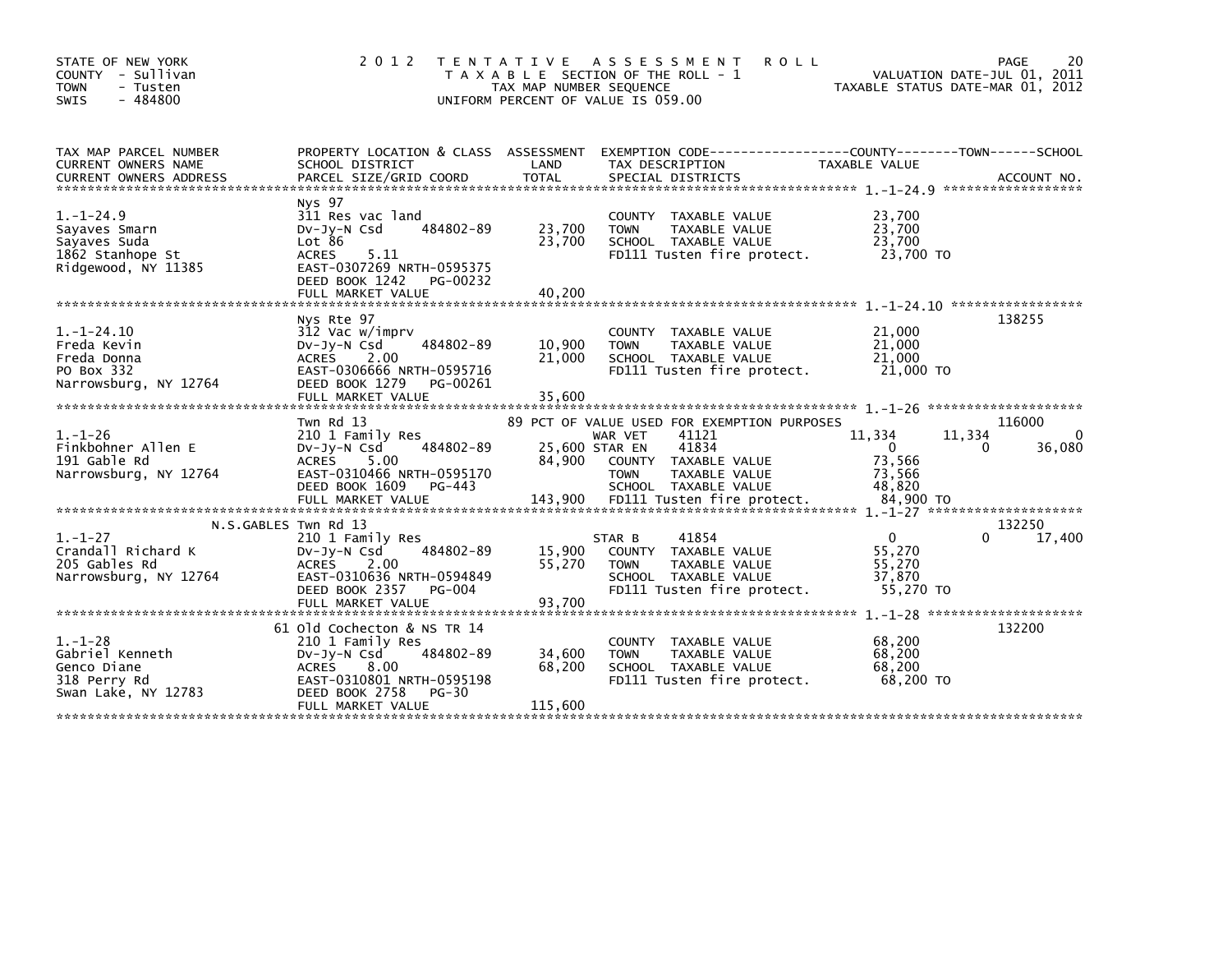| STATE OF NEW YORK<br>COUNTY - Sullivan<br><b>TOWN</b><br>- Tusten<br>$-484800$<br>SWIS         | 2 0 1 2                                                                                                                                                                                     | TENTATIVE ASSESSMENT<br>T A X A B L E SECTION OF THE ROLL - 1<br>TAX MAP NUMBER SEQUENCE<br>UNIFORM PERCENT OF VALUE IS 059.00 | <b>ROLL</b>                                                                                                   | TAXABLE STATUS DATE-MAR 01, 2012                                          |                             | PAGE<br>21<br>VALUATION DATE-JUL 01, 2011 |
|------------------------------------------------------------------------------------------------|---------------------------------------------------------------------------------------------------------------------------------------------------------------------------------------------|--------------------------------------------------------------------------------------------------------------------------------|---------------------------------------------------------------------------------------------------------------|---------------------------------------------------------------------------|-----------------------------|-------------------------------------------|
| TAX MAP PARCEL NUMBER<br>CURRENT OWNERS NAME                                                   | PROPERTY LOCATION & CLASS ASSESSMENT<br>SCHOOL DISTRICT                                                                                                                                     | LAND                                                                                                                           | EXEMPTION CODE------------------COUNTY--------TOWN------SCHOOL<br>TAX DESCRIPTION                             | <b>TAXABLE VALUE</b>                                                      |                             |                                           |
| $1. - 1 - 29$<br>Wootan Madeleine M<br>221 Gables Rd<br>Narrowsburg, NY 12764                  | TWNRD13 Gables Rd<br>210 1 Family Res<br>484802-89<br>DV-Jy-N Csd<br>FRNT 160.00 DPTH 194.00<br>ACRES<br>0.68<br>EAST-0311009 NRTH-0594694<br>DEED BOOK 2160<br>PG-407<br>FULL MARKET VALUE | STAR B<br>11,000<br>78,000<br><b>TOWN</b><br>132,200                                                                           | 41854<br>COUNTY TAXABLE VALUE<br>TAXABLE VALUE<br>SCHOOL TAXABLE VALUE<br>FD111 Tusten fire protect.          | $\mathbf{0}$<br>78,000<br>78,000<br>60,600<br>78,000 TO                   | 0                           | 159050<br>17,400                          |
| $1. - 1 - 30$<br>Lang Edward<br>PO Box 485<br>Narrowsburg, NY 12764                            | Twn Rd 9<br>260 Seasonal res<br>484802-89<br>DV-Jy-N Csd<br>1.90<br>ACRES<br>EAST-0311109 NRTH-0594863<br>DEED BOOK 3000<br>PG-139<br>FULL MARKET VALUE                                     | 14,200<br><b>TOWN</b><br>24,200<br>41,000                                                                                      | COUNTY TAXABLE VALUE<br>TAXABLE VALUE<br>SCHOOL TAXABLE VALUE<br>FD111 Tusten fire protect.                   | 24,200<br>24,200<br>24,200<br>24,200 TO                                   |                             | 136400                                    |
| $1. - 1 - 31$<br>Rocchetti John<br>29 Old Cochecton Rd<br>Narrowsburg, NY 12764                | 29 Old Cochecton (Twn Rd 9)<br>210 1 Family Res<br>484802-89<br>DV-JY-N Csd<br><b>ACRES</b><br>2.50<br>EAST-0311080 NRTH-0595248<br>DEED BOOK 2659<br>PG-369<br>FULL MARKET VALUE           | STAR B<br>18,600 COMBAT VET 41131<br>87,800 DISABL VET 41141<br><b>TOWN</b><br>148,800                                         | 41854<br>COUNTY TAXABLE VALUE<br>TAXABLE VALUE<br>SCHOOL TAXABLE VALUE<br>FD111 Tusten fire protect.          | $\Omega$<br>21,950<br>4,390<br>61,460<br>61,460<br>70,400<br>87,800 TO    | $\Omega$<br>21,950<br>4,390 | 136300<br>17,400                          |
|                                                                                                |                                                                                                                                                                                             |                                                                                                                                |                                                                                                               |                                                                           |                             |                                           |
| $1. - 1 - 32$<br>Meckle Ilene<br>Diehl Cathy S<br>38 Old Cochecton Rd<br>Narrowsburg, NY 12764 | 38 OLd Cochecton Rd<br>210 1 Family Res<br>484802-89<br>DV-JY-N Csd<br>2.00<br><b>ACRES</b><br>EAST-0311274 NRTH-0595362<br>DEED BOOK 3495<br>PG-661<br>FULL MARKET VALUE                   | COMBAT VET 41131<br>15,900 AGED-CTS<br>56,100 STAR EN<br><b>TOWN</b><br>95,100                                                 | 41800<br>41834<br>COUNTY TAXABLE VALUE<br>TAXABLE VALUE<br>SCHOOL TAXABLE VALUE<br>FD111 Tusten fire protect. | 14,025<br>21,038<br>$\Omega$<br>21,037<br>21,037<br>$\Omega$<br>56.100 TO | 14,025<br>21,038<br>0       | 136100<br>0<br>28,050<br>28,050           |
|                                                                                                |                                                                                                                                                                                             |                                                                                                                                |                                                                                                               |                                                                           |                             |                                           |
| $1. - 1 - 33$<br>Kandrot Joseph<br>24 Old Cochecton Rd<br>Narrowsburg, NY 12764                | Twn Rd 9<br>210 1 Family Res<br>484802-89<br>$Dv-Jy-N$ Csd<br>Old Cochecton Road<br><b>ACRES</b><br>8.29<br>EAST-0311604 NRTH-0595187                                                       | 33,000<br><b>TOWN</b><br>106,100                                                                                               | COUNTY TAXABLE VALUE<br>TAXABLE VALUE<br>SCHOOL TAXABLE VALUE<br>FD111 Tusten fire protect.                   | 106,100<br>106.100<br>106,100<br>106,100 TO                               |                             |                                           |
|                                                                                                | DEED BOOK 1844<br>PG-80<br>FULL MARKET VALUE                                                                                                                                                | 179,800                                                                                                                        |                                                                                                               |                                                                           |                             |                                           |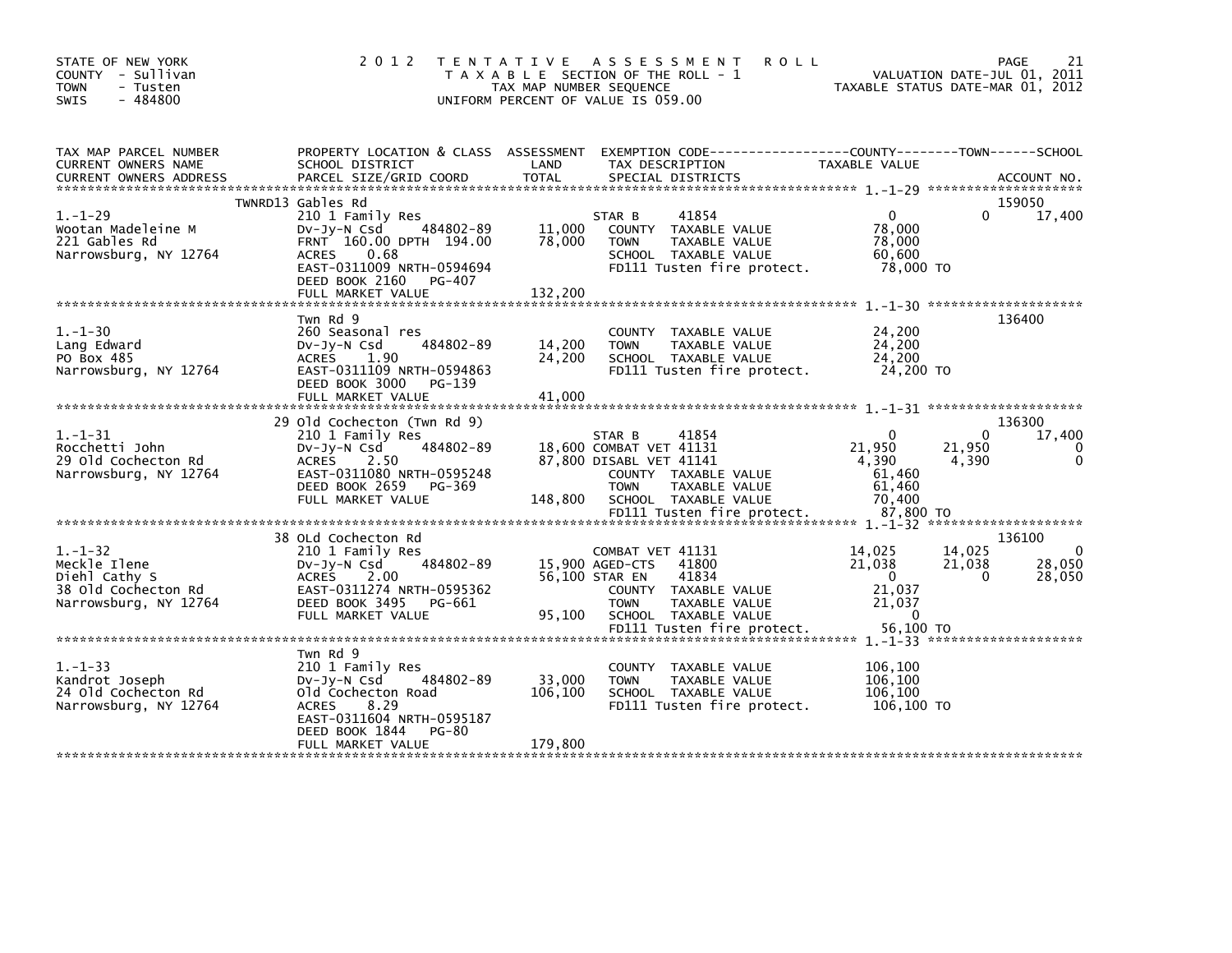| STATE OF NEW YORK<br>COUNTY - Sullivan<br><b>TOWN</b><br>- Tusten<br>$-484800$<br><b>SWIS</b>                                                                                         | 2 0 1 2                                                                                                                                                                  | TAX MAP NUMBER SEQUENCE    | TENTATIVE ASSESSMENT<br><b>ROLL</b><br>T A X A B L E SECTION OF THE ROLL - 1<br>UNIFORM PERCENT OF VALUE IS 059.00                                       | VALUATION DATE-JUL 01, 2011<br>TAXABLE STATUS DATE-MAR 01, 2012               | 22<br>PAGE           |
|---------------------------------------------------------------------------------------------------------------------------------------------------------------------------------------|--------------------------------------------------------------------------------------------------------------------------------------------------------------------------|----------------------------|----------------------------------------------------------------------------------------------------------------------------------------------------------|-------------------------------------------------------------------------------|----------------------|
| TAX MAP PARCEL NUMBER<br>CURRENT OWNERS NAME<br><b>CURRENT OWNERS ADDRESS</b>                                                                                                         | PROPERTY LOCATION & CLASS ASSESSMENT<br>SCHOOL DISTRICT<br>PARCEL SIZE/GRID COORD                                                                                        | LAND<br>TOTAL              | EXEMPTION CODE------------------COUNTY--------TOWN------SCHOOL<br>TAX DESCRIPTION<br>SPECIAL DISTRICTS                                                   | TAXABLE VALUE                                                                 | ACCOUNT NO.          |
| OLD COCHEC Twn Rd 9<br>$1. - 1 - 34$<br>De Pietro Estate of Anthony<br>De Pietro Estate of Josephine FRNT 98.71 DPTH 134.44<br>Chris Tenhoeve<br>1 Woodland Rd<br>Stockholm, NJ 07460 | 210 1 Family Res<br>484802-89<br>Dv-Jy-N Csd<br>EAST-0311348 NRTH-0594787<br>DEED BOOK 1150 PG-00348<br>FULL MARKET VALUE                                                | 7,900<br>62,800<br>106,400 | COUNTY TAXABLE VALUE<br>TAXABLE VALUE<br><b>TOWN</b><br>SCHOOL TAXABLE VALUE<br>FD111 Tusten fire protect.                                               | 62,800<br>62,800<br>62.800<br>62,800 TO                                       | 136150               |
| OLDCOCHEC Twn Rd 9                                                                                                                                                                    |                                                                                                                                                                          |                            |                                                                                                                                                          |                                                                               | 136350               |
| $1.-1-35.1$<br>Meckle Lewis Jr<br>Meckle Beverly J<br>6 Old Cochecton Rd<br>Narrowsburg, NY 12764                                                                                     | 210 1 Family Res<br>484802-89<br>DV-Jy-N Csd<br>ACRES 66.84<br>EAST-0311966 NRTH-0595729<br>DEED BOOK 1150<br>PG-00143<br>FULL MARKET VALUE                              | 193,500<br>328,000         | RPTL466_C 41690<br>80,100 STAR EN<br>41834<br>COUNTY TAXABLE VALUE<br>TAXABLE VALUE<br><b>TOWN</b><br>SCHOOL TAXABLE VALUE<br>FD111 Tusten fire protect. | 1,740<br>1,740<br>$\mathbf{0}$<br>191,760<br>191,760<br>155,680<br>191,760 TO | 1,740<br>36,080<br>0 |
|                                                                                                                                                                                       |                                                                                                                                                                          |                            | 1,740 EX                                                                                                                                                 |                                                                               |                      |
| $1. -2 - 1$<br>Dookham Shanti<br>34-58 Olinville Ave<br>Bronx, NY 10467                                                                                                               | Nys 97<br>311 Res vac land<br>484802-89<br>$Dv-Jy-N$ Csd<br>Lot 17<br>6.80<br><b>ACRES</b><br>EAST-0310873 NRTH-0597493<br>DEED BOOK 2011<br>PG-3843                     | 27,700<br>27,700           | COUNTY TAXABLE VALUE<br>TAXABLE VALUE<br><b>TOWN</b><br>SCHOOL TAXABLE VALUE<br>FD111 Tusten fire protect.                                               | 27,700<br>27,700<br>27,700<br>27,700 TO                                       |                      |
|                                                                                                                                                                                       | FULL MARKET VALUE                                                                                                                                                        | 46,900                     |                                                                                                                                                          |                                                                               |                      |
| $1. -2 - 2$<br>Ruffino John L Jr<br>Ruffino Susan M<br>54 Westfield Rd<br>Coram, NY 11727                                                                                             | Nys 97<br>311 Res vac land<br>484802-89<br>$Dv-Jy-N$ Csd<br>Lot 18<br><b>ACRES</b><br>6.99<br>EAST-0310723 NRTH-0597920<br>DEED BOOK 1317 PG-334<br>FULL MARKET VALUE    | 27,100<br>27,100<br>45,900 | COUNTY TAXABLE VALUE<br><b>TOWN</b><br>TAXABLE VALUE<br>SCHOOL TAXABLE VALUE<br>FD111 Tusten fire protect.                                               | 27,100<br>27,100<br>27,100<br>27.100 TO                                       |                      |
| $1. -2 - 3$<br>Felicissimo Living Trust<br>Felicissimo Enzo<br>285 Nanny Hagen Rd<br>Thornwood, NY 10594                                                                              | Nys 97<br>311 Res vac land<br>484802-89<br>$Dv-Jv-N$ Csd<br>Lot 19<br>5.38<br><b>ACRES</b><br>EAST-0310522 NRTH-0598381<br>DEED BOOK 2391<br>PG-001<br>FULL MARKET VALUE | 25,100<br>25,100<br>42,500 | COUNTY TAXABLE VALUE<br>TAXABLE VALUE<br><b>TOWN</b><br>SCHOOL TAXABLE VALUE<br>FD111 Tusten fire protect.                                               | 25,100<br>25,100<br>25,100<br>25,100 TO                                       |                      |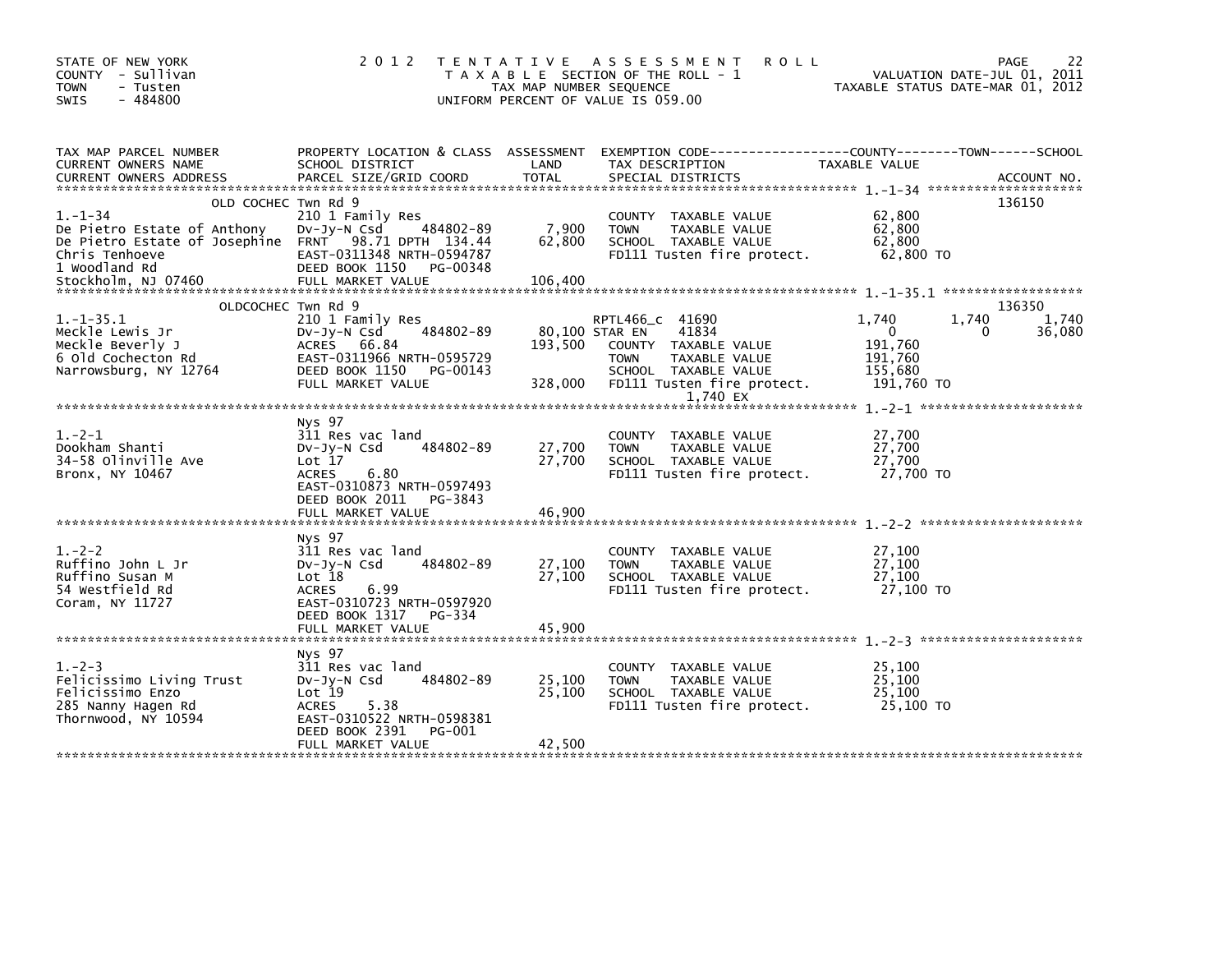| STATE OF NEW YORK<br>COUNTY - Sullivan<br><b>TOWN</b><br>- Tusten<br>$-484800$<br><b>SWIS</b>       |                                                                                                                                                                        | TAX MAP NUMBER SEQUENCE    | 2012 TENTATIVE ASSESSMENT<br><b>ROLL</b><br>T A X A B L E SECTION OF THE ROLL - 1<br>UNIFORM PERCENT OF VALUE IS 059.00 | 23<br><b>PAGE</b><br>VALUATION DATE-JUL 01, 2011<br>TAXABLE STATUS DATE-MAR 01, 2012                               |
|-----------------------------------------------------------------------------------------------------|------------------------------------------------------------------------------------------------------------------------------------------------------------------------|----------------------------|-------------------------------------------------------------------------------------------------------------------------|--------------------------------------------------------------------------------------------------------------------|
| TAX MAP PARCEL NUMBER<br>CURRENT OWNERS NAME                                                        | SCHOOL DISTRICT                                                                                                                                                        | LAND                       | TAX DESCRIPTION                                                                                                         | PROPERTY LOCATION & CLASS ASSESSMENT EXEMPTION CODE-----------------COUNTY-------TOWN------SCHOOL<br>TAXABLE VALUE |
| $1. -2 - 4$<br>Gerber Gary<br>Gerber Colleen<br>187 Nandina Ter<br>Winter Springs, FL 32708         | Nys 97<br>311 Res vac land<br>484802-89<br>$Dv-Jy-N$ Csd<br>Lot 20<br><b>ACRES</b><br>5.38<br>EAST-0310258 NRTH-0597942<br>DEED BOOK 1325 PG-44<br>FULL MARKET VALUE   | 26,200<br>26,200<br>44,400 | COUNTY TAXABLE VALUE<br><b>TOWN</b><br>TAXABLE VALUE<br>SCHOOL TAXABLE VALUE<br>FD111 Tusten fire protect.              | 26,200<br>26.200<br>26,200<br>26,200 TO                                                                            |
| $1.-2-5$<br>Leonetti Gennaro J<br>Leonetti Beverly A<br>38 DuBois Rd<br>West Islip, NY 11795        | Nys 97<br>312 Vac w/imprv<br>484802-89<br>$Dv-Jy-N$ Csd<br>Lot 21<br>6.49<br><b>ACRES</b><br>EAST-0310070 NRTH-0597809<br>DEED BOOK 2010 PG-58519<br>FULL MARKET VALUE | 28,600<br>29,000<br>49,200 | COUNTY TAXABLE VALUE<br>TAXABLE VALUE<br><b>TOWN</b><br>SCHOOL TAXABLE VALUE<br>FD111 Tusten fire protect.              | 29,000<br>29,000<br>29,000<br>29,000 TO                                                                            |
| $1. -2 - 6$<br>Leonetti Gennaro J<br>Leonetti Beverly A<br>38 Dubois Rd<br>West Islip, NY 11795     | Nys 97<br>311 Res vac land<br>484802-89<br>$Dv-Jy-N$ Csd<br>Lot 22<br>5.55<br>ACRES<br>EAST-0309877 NRTH-0597619<br>DEED BOOK 2493 PG-652<br>FULL MARKET VALUE         | 26,100<br>26,100<br>44,200 | COUNTY TAXABLE VALUE<br>TAXABLE VALUE<br><b>TOWN</b><br>SCHOOL TAXABLE VALUE<br>FD111 Tusten fire protect.              | 26,100<br>26,100<br>26,100<br>26,100 TO                                                                            |
| $1. -2 - 7$<br>Leonetti Gennaro<br>Leonetti Beverly<br>111 Cedarhurst St<br>Islip Terrace, NY 11752 | Nys 97<br>210 1 Family Res<br>484802-89<br>$Dv-Jy-N$ Csd<br>Lot 23<br>8.30 BANK C89410<br>ACRES<br>EAST-0309634 NRTH-0597328<br>DEED BOOK 2228 PG-283                  | 35,200<br>142,200          | COUNTY TAXABLE VALUE<br>TAXABLE VALUE<br><b>TOWN</b><br>SCHOOL TAXABLE VALUE<br>FD111 Tusten fire protect.              | 142,200<br>142,200<br>142,200<br>142,200 TO                                                                        |
| $1. - 2 - 8$<br>Gargiulo Anna<br>Gargiulo Anthony<br>15 Robley St<br>Yonkers, NY 10704              | Nys 97<br>311 Res vac land<br>484802-89<br>$Dv-Jy-N$ Csd<br>Lot 24<br>ACRES 11.09<br>EAST-0309221 NRTH-0597513<br>DEED BOOK 2266<br>PG-275<br>FULL MARKET VALUE        | 33,800<br>33,800<br>57,300 | COUNTY TAXABLE VALUE<br>TAXABLE VALUE<br><b>TOWN</b><br>SCHOOL TAXABLE VALUE<br>FD111 Tusten fire protect.              | 33.800<br>33,800<br>33,800<br>33.800 TO                                                                            |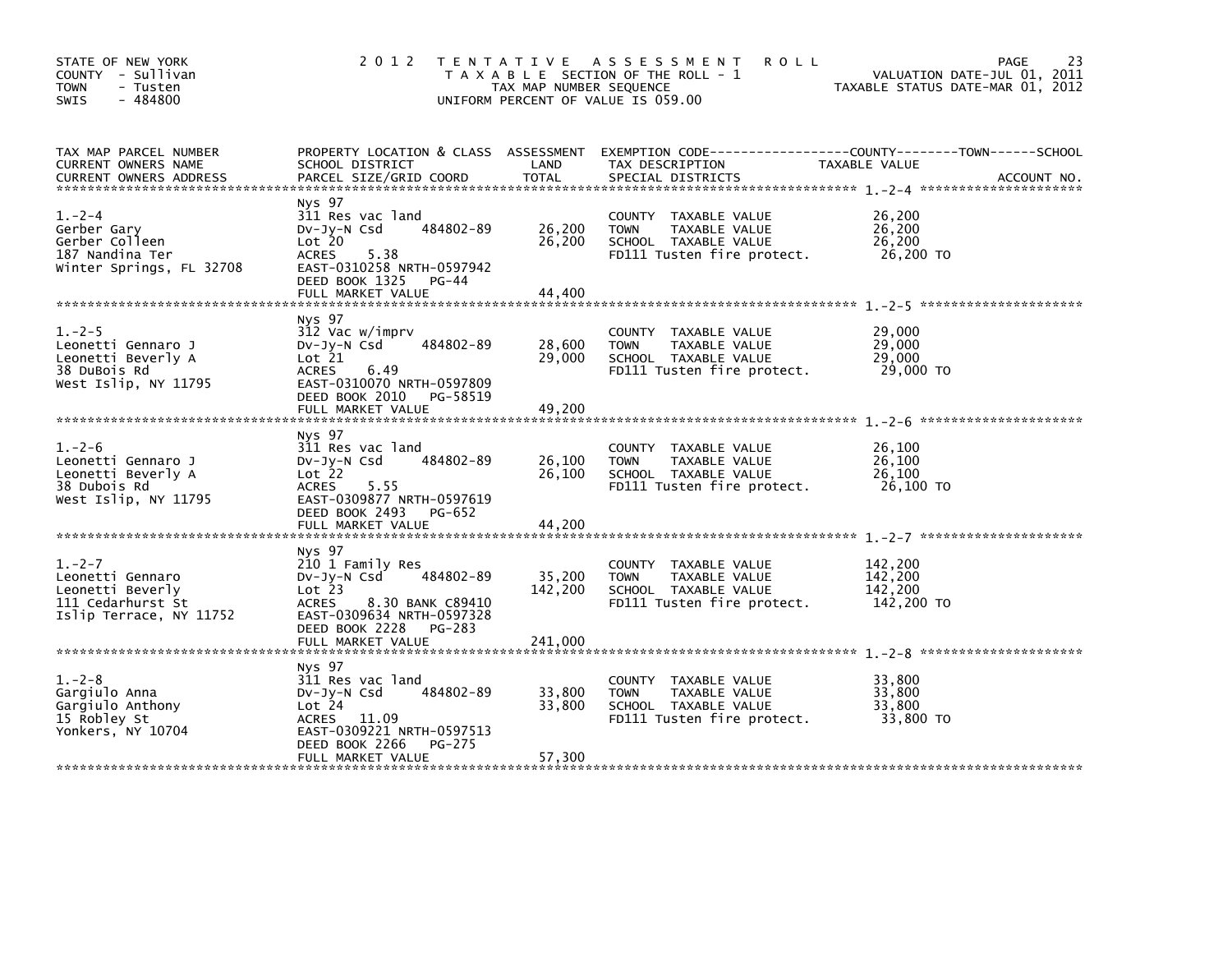| STATE OF NEW YORK<br>COUNTY - Sullivan<br>- Tusten<br><b>TOWN</b><br>$-484800$<br><b>SWIS</b>     | 2 0 1 2                                                                                                                                                                               | TAX MAP NUMBER SEQUENCE    | TENTATIVE ASSESSMENT<br><b>ROLL</b><br>T A X A B L E SECTION OF THE ROLL - 1<br>UNIFORM PERCENT OF VALUE IS 059.00 | 24<br><b>PAGE</b><br>VALUATION DATE-JUL 01, 2011<br>TAXABLE STATUS DATE-MAR 01, 2012 |
|---------------------------------------------------------------------------------------------------|---------------------------------------------------------------------------------------------------------------------------------------------------------------------------------------|----------------------------|--------------------------------------------------------------------------------------------------------------------|--------------------------------------------------------------------------------------|
| TAX MAP PARCEL NUMBER<br>CURRENT OWNERS NAME<br><b>CURRENT OWNERS ADDRESS</b>                     | PROPERTY LOCATION & CLASS ASSESSMENT<br>SCHOOL DISTRICT<br>PARCEL SIZE/GRID COORD                                                                                                     | LAND<br>TOTAL              | TAX DESCRIPTION<br>SPECIAL DISTRICTS                                                                               | TAXABLE VALUE<br>ACCOUNT NO.                                                         |
| $1. -2 - 9$<br>Haake John<br>Murphy Michelle<br>50 Douglass St<br>Brooklyn, NY 11231              | 36 Brook Dr<br>210 1 Family Res<br>484802-89<br>$Dv-Jy-N$ Csd<br>Lot <sub>25</sub><br><b>ACRES</b><br>6.82<br>EAST-0309356 NRTH-0598205<br>DEED BOOK 2684 PG-668<br>FULL MARKET VALUE | 31,700<br>41,700<br>70,700 | COUNTY TAXABLE VALUE<br>TAXABLE VALUE<br><b>TOWN</b><br>SCHOOL TAXABLE VALUE<br>FD111 Tusten fire protect.         | 41,700<br>41.700<br>41,700<br>41,700 TO                                              |
| $1. -2 - 10$<br>Gargiulo Anna<br>15 Robley St<br>Yonkers, NY 10704                                | Nys 97<br>311 Res vac land<br>484802-89<br>DV-Jy-N Csd<br>Lot 26<br><b>ACRES</b><br>7.18<br>EAST-0309587 NRTH-0598688<br>DEED BOOK 1317 PG-290<br>FULL MARKET VALUE                   | 26,900<br>26,900<br>45,600 | COUNTY TAXABLE VALUE<br>TAXABLE VALUE<br><b>TOWN</b><br>SCHOOL TAXABLE VALUE<br>FD111 Tusten fire protect.         | 26,900<br>26,900<br>26,900<br>26,900 TO                                              |
| $1.-2-11$<br>Kollar Thomas J<br>Castagna Joseph R<br>40 Harrison St Apt 34j<br>New York, NY 10013 | Nys 97<br>311 Res vac land<br>484802-89<br>$Dv-Jy-N$ Csd<br>Lot 27<br><b>ACRES</b><br>6.13<br>EAST-0309800 NRTH-0598955<br>DEED BOOK 1317 PG-322<br>FULL MARKET VALUE                 | 24,400<br>24,400<br>41,400 | COUNTY<br>TAXABLE VALUE<br>TAXABLE VALUE<br><b>TOWN</b><br>SCHOOL TAXABLE VALUE<br>FD111 Tusten fire protect.      | 24,400<br>24,400<br>24,400<br>24,400 TO                                              |
| $1. -2 - 12$<br>Genchi Donna<br>Genchi Steven<br>2946 Lonnie Ln<br>Merrick, NY 11566              | 10 Brook Rd<br>210 1 Family Res<br>484802-89<br>DV-Jy-N Csd<br>Lot 28<br>7.34<br><b>ACRES</b><br>EAST-0309988 NRTH-0599113<br>DEED BOOK 2434<br>PG-316                                | 36,100<br>113,400          | COUNTY<br>TAXABLE VALUE<br><b>TOWN</b><br>TAXABLE VALUE<br>SCHOOL TAXABLE VALUE<br>FD111 Tusten fire protect.      | 113,400<br>113.400<br>113,400<br>113,400 TO                                          |
| $1. -2 - 13$<br>Genchi Steven<br>Genchi Donna<br>2946 Lonnie Ln<br>Merrick, NY 11566              | TWN Perry Pond<br>311 Res vac land<br>484802-89<br>DV-Jy-N Csd<br>Lot 29<br><b>ACRES</b><br>9.66<br>EAST-0310181 NRTH-0599328<br>DEED BOOK 2437<br>$PG-313$<br>FULL MARKET VALUE      | 31,900<br>31,900<br>54,100 | COUNTY<br>TAXABLE VALUE<br>TAXABLE VALUE<br><b>TOWN</b><br>SCHOOL TAXABLE VALUE<br>FD111 Tusten fire protect.      | 31.900<br>31,900<br>31,900<br>31,900 TO                                              |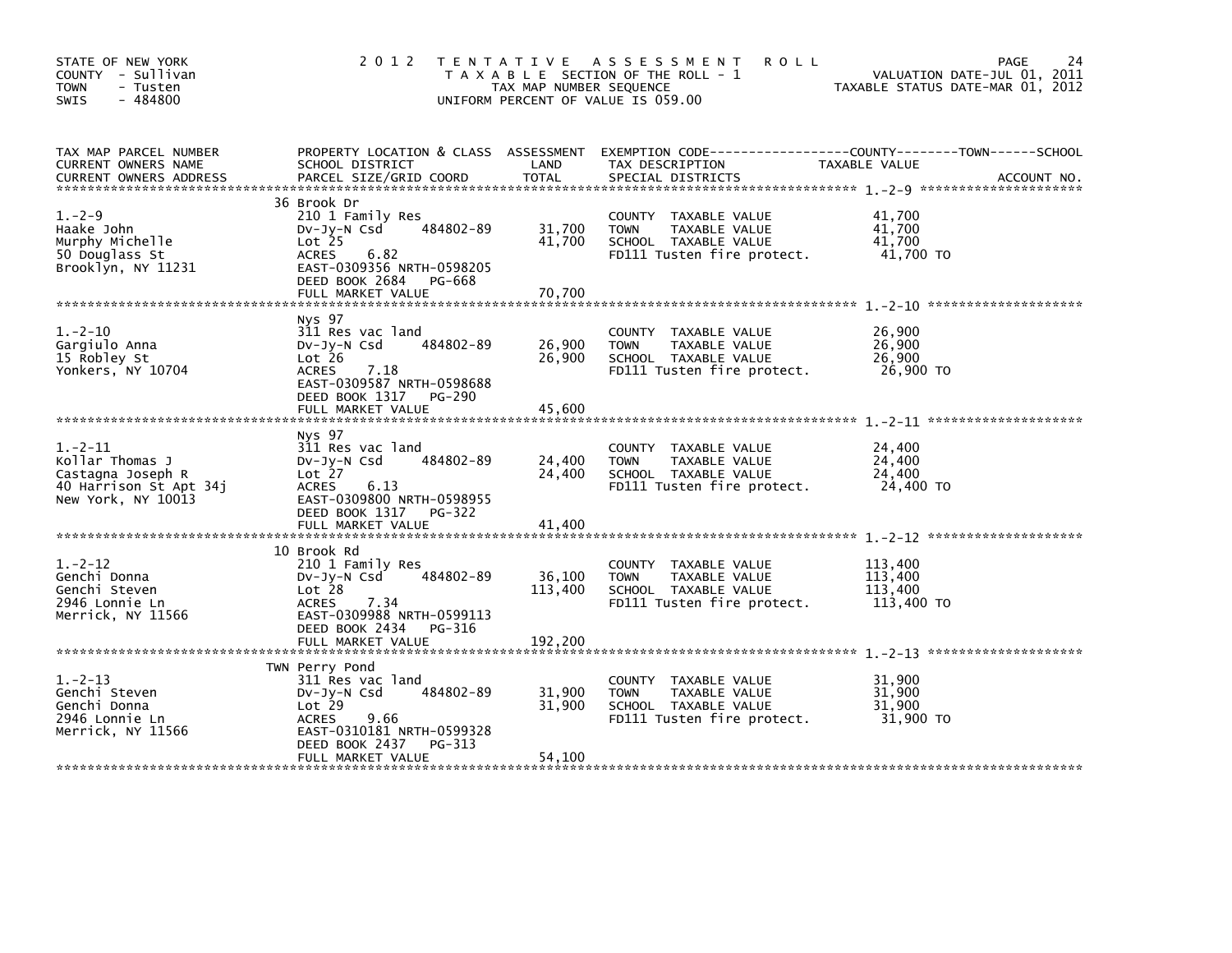| STATE OF NEW YORK<br>COUNTY - Sullivan<br>- Tusten<br><b>TOWN</b><br>$-484800$<br><b>SWIS</b>               | 2 0 1 2                                                                                                                                                                                        | TAX MAP NUMBER SEQUENCE    | TENTATIVE ASSESSMENT<br><b>ROLL</b><br>T A X A B L E SECTION OF THE ROLL - 1<br>UNIFORM PERCENT OF VALUE IS 059.00            | TAXABLE STATUS DATE-MAR 01, 2012                 | 25<br><b>PAGE</b><br>VALUATION DATE-JUL 01, 2011 |
|-------------------------------------------------------------------------------------------------------------|------------------------------------------------------------------------------------------------------------------------------------------------------------------------------------------------|----------------------------|-------------------------------------------------------------------------------------------------------------------------------|--------------------------------------------------|--------------------------------------------------|
| TAX MAP PARCEL NUMBER<br>CURRENT OWNERS NAME<br><b>CURRENT OWNERS ADDRESS</b>                               | PROPERTY LOCATION & CLASS ASSESSMENT<br>SCHOOL DISTRICT<br>PARCEL SIZE/GRID COORD                                                                                                              | LAND<br>TOTAL              | TAX DESCRIPTION<br>SPECIAL DISTRICTS                                                                                          | TAXABLE VALUE                                    | ACCOUNT NO.                                      |
| $1.-2-14$<br>Stucke Rolf<br>Stucke Mathilda<br>2 Sunset Ct<br>Palmyra, VA 22963                             | Nys 97<br>311 Res vac land<br>484802-89<br>$Dv-Jy-N$ Csd<br>Lot 30<br><b>ACRES</b><br>7.23<br>EAST-0310460 NRTH-0599365<br>DEED BOOK 1325 PG-32<br>FULL MARKET VALUE                           | 27,600<br>27,600<br>46.800 | COUNTY TAXABLE VALUE<br>TAXABLE VALUE<br><b>TOWN</b><br>SCHOOL TAXABLE VALUE<br>FD111 Tusten fire protect.                    | 27,600<br>27,600<br>27,600<br>27,600 TO          |                                                  |
| $1. -2 - 15$<br>Caanan Land Ventures, Inc.<br>Colucci<br>5 Saugatuck Rd<br>Danbury, CT 06810                | 4-132 Perry Pond N.s. Brook Dr.<br>311 Res vac land<br>484802-89<br>$Dv-Jy-N$ Csd<br>Lot 31<br><b>ACRES</b><br>5.67<br>EAST-0310717 NRTH-0599384<br>DEED BOOK 3065 PG-366<br>FULL MARKET VALUE | 23,600<br>23,600<br>40,000 | COUNTY TAXABLE VALUE<br>TAXABLE VALUE<br><b>TOWN</b><br>SCHOOL TAXABLE VALUE<br>FD111 Tusten fire protect.                    | 23,600<br>23,600<br>23,600<br>23,600 TO          |                                                  |
|                                                                                                             | Nys 97                                                                                                                                                                                         |                            |                                                                                                                               |                                                  |                                                  |
| $1. -2 - 16$<br>Kaufman John M<br>PO Box 322<br>Narrowsburg, NY 12764                                       | 210 1 Family Res<br>484802-89<br>DV-JY-N Csd<br>Lot <sub>32</sub><br>ACRES 12.70<br>EAST-0311203 NRTH-0599336<br>DEED BOOK 1991 PG-0573                                                        | 42,200<br>135,200          | 41854<br>STAR B<br>COUNTY TAXABLE VALUE<br>TAXABLE VALUE<br><b>TOWN</b><br>SCHOOL TAXABLE VALUE<br>FD111 Tusten fire protect. | 0<br>135,200<br>135,200<br>117.800<br>135,200 TO | 17,400<br>$\Omega$                               |
|                                                                                                             | FULL MARKET VALUE                                                                                                                                                                              | 229,200                    |                                                                                                                               |                                                  |                                                  |
| GABLES RD Nys 97<br>$1. -2 - 17$<br>Kaufman John M<br>Kaufman Gale D<br>PO Box 322<br>Narrowsburg, NY 12764 | 322 Rural vac>10<br>484802-89<br>$Dv-Jy-N$ Csd<br>Lot 33<br>ACRES 18.80<br>EAST-0311602 NRTH-0598905                                                                                           | 44,300<br>44,300           | COUNTY TAXABLE VALUE<br><b>TOWN</b><br>TAXABLE VALUE<br>SCHOOL TAXABLE VALUE<br>FD111 Tusten fire protect.                    | 44,300<br>44.300<br>44,300<br>44,300 TO          |                                                  |
|                                                                                                             | DEED BOOK 1363<br>PG-267                                                                                                                                                                       |                            |                                                                                                                               |                                                  |                                                  |
| $1. -2 - 18$<br>Daley Christopher D<br>122 Haypath Rd<br>Bethpage, NY 11714                                 | Nys 97<br>$322$ Rural vac $>10$<br>484802-89<br>$Dv-Jy-N$ Csd<br>Lot 34<br>ACRES 10.29<br>EAST-0311479 NRTH-0598438<br>DEED BOOK 1317<br>PG-282<br>FULL MARKET VALUE                           | 34,100<br>34,100<br>57,800 | COUNTY<br>TAXABLE VALUE<br>TAXABLE VALUE<br><b>TOWN</b><br>SCHOOL TAXABLE VALUE<br>FD111 Tusten fire protect.                 | 34.100<br>34,100<br>34,100<br>34.100 TO          |                                                  |
|                                                                                                             |                                                                                                                                                                                                |                            |                                                                                                                               |                                                  |                                                  |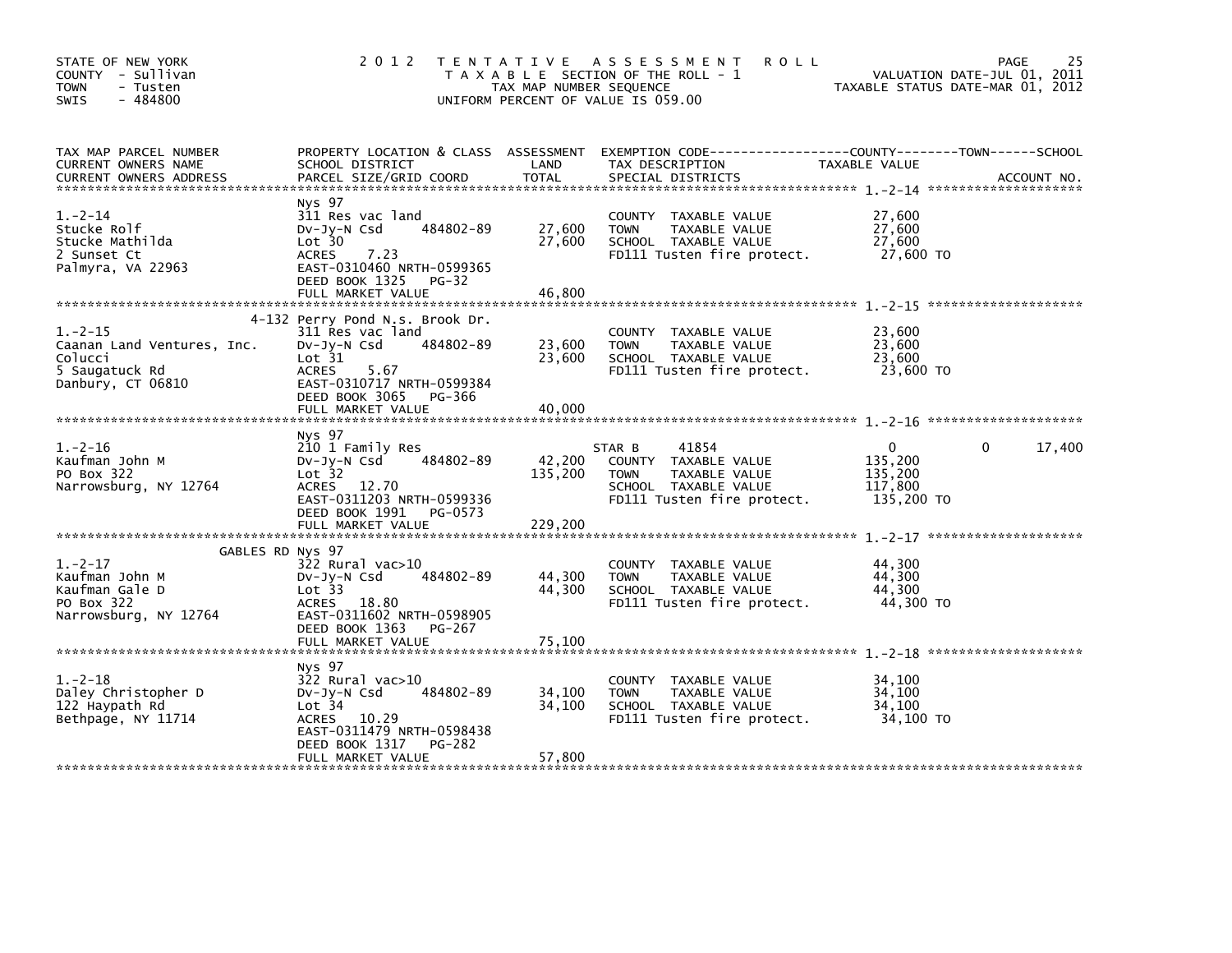| STATE OF NEW YORK<br>COUNTY - Sullivan<br><b>TOWN</b><br>- Tusten<br>$-484800$<br><b>SWIS</b>  | 2 0 1 2                                                                                                                                                                              | TAX MAP NUMBER SEQUENCE     | TENTATIVE ASSESSMENT<br><b>ROLL</b><br>T A X A B L E SECTION OF THE ROLL - 1<br>UNIFORM PERCENT OF VALUE IS 059.00                      | VALUATION DATE-JUL 01, 2011<br>TAXABLE STATUS DATE-MAR 01, 2012                                 | 26<br>PAGE  |
|------------------------------------------------------------------------------------------------|--------------------------------------------------------------------------------------------------------------------------------------------------------------------------------------|-----------------------------|-----------------------------------------------------------------------------------------------------------------------------------------|-------------------------------------------------------------------------------------------------|-------------|
| TAX MAP PARCEL NUMBER<br>CURRENT OWNERS NAME<br><b>CURRENT OWNERS ADDRESS</b>                  | PROPERTY LOCATION & CLASS ASSESSMENT<br>SCHOOL DISTRICT<br>PARCEL SIZE/GRID COORD                                                                                                    | LAND<br><b>TOTAL</b>        | EXEMPTION CODE-----------------COUNTY-------TOWN------SCHOOL<br>TAX DESCRIPTION<br>SPECIAL DISTRICTS                                    | TAXABLE VALUE                                                                                   | ACCOUNT NO. |
| $1.-2-19$<br>Zingone Lorne<br>87 Birdies Path<br>South Hampton, NY 11968                       | Bear Run<br>311 Res vac land<br>484802-89<br>$Dv-Jy-N$ Csd<br>Lot <sub>35</sub><br><b>ACRES</b><br>8.03<br>EAST-0311555 NRTH-0598080<br>DEED BOOK 3620 PG-329<br>FULL MARKET VALUE   | 29,700<br>29,700<br>50,300  | COUNTY TAXABLE VALUE<br><b>TOWN</b><br>TAXABLE VALUE<br>SCHOOL TAXABLE VALUE<br>FD111 Tusten fire protect.                              | 29,700<br>29,700<br>29,700<br>29,700 TO                                                         |             |
| $1. -2 - 20$<br>Armenti Debra A<br>Armenti Anthony<br>596 2nd Ave<br>North Brunswick, NJ 08902 | T.r. 67 Lot 36<br>210 1 Family Res<br>484802-89<br>DV-Jy-N Csd<br>Lot 36<br><b>ACRES</b><br>5.10<br>EAST-0311387 NRTH-0597603<br>DEED BOOK 1781 PG-349<br>FULL MARKET VALUE          | 25,900<br>91,500<br>155,100 | COUNTY TAXABLE VALUE<br><b>TOWN</b><br>TAXABLE VALUE<br>SCHOOL TAXABLE VALUE<br>FD111 Tusten fire protect.                              | 91,500<br>91,500<br>91,500<br>91,500 TO                                                         |             |
| $1. -2 - 21$<br>Teetsel Margaret<br>205 Perry Pond Rd<br>Narrowsburg, NY 12764-5217            | 205 Perry Pond Rd<br>210 1 Family Res<br>484802-89<br>$Dv-Jy-N$ Csd<br>Lot 37<br><b>ACRES</b><br>5.52<br>EAST-0311744 NRTH-0597607<br>DEED BOOK 1364 PG-300                          | 29,400 STAR EN<br>145,600   | COMBAT VET 41131<br>41834<br>COUNTY TAXABLE VALUE<br>TAXABLE VALUE<br><b>TOWN</b><br>SCHOOL TAXABLE VALUE<br>FD111 Tusten fire protect. | 26,100<br>26,100<br>$\overline{\mathbf{0}}$<br>0<br>119,500<br>119,500<br>109,520<br>145,600 TO | 36,080      |
| $1. -2 - 22$<br>Aliberti Vincenzo<br>Aliberti Lucia<br>1527 Glover St<br>Bronx, NY 10462       | TWN Perry Pond Rd<br>311 Res vac land<br>484802-89<br>$Dv-Jy-N$ Csd<br>Lot <sub>38</sub><br>ACRES<br>7.64<br>EAST-0312062 NRTH-0597929<br>DEED BOOK 1997 PG-589<br>FULL MARKET VALUE | 27,800<br>27,800<br>47,100  | COUNTY TAXABLE VALUE<br>TAXABLE VALUE<br><b>TOWN</b><br>SCHOOL TAXABLE VALUE<br>FD111 Tusten fire protect.                              | 27,800<br>27,800<br>27,800<br>27,800 TO                                                         |             |
| $1. -2 - 23$<br>Aliberti Vincenzo<br>Aliberti Lucia<br>1527 Glover St<br>Bronx, NY 10462       | TR Perry Pond Rd<br>311 Res vac land<br>484802-89<br>$Dv-Jy-N$ Csd<br>Lot 39<br>7.83<br><b>ACRES</b><br>EAST-0312252 NRTH-0597881<br>DEED BOOK 1247<br>PG-00224<br>FULL MARKET VALUE | 28,200<br>28,200<br>47,800  | COUNTY TAXABLE VALUE<br>TAXABLE VALUE<br><b>TOWN</b><br>SCHOOL TAXABLE VALUE<br>FD111 Tusten fire protect.                              | 28,200<br>28,200<br>28,200<br>28,200 TO                                                         |             |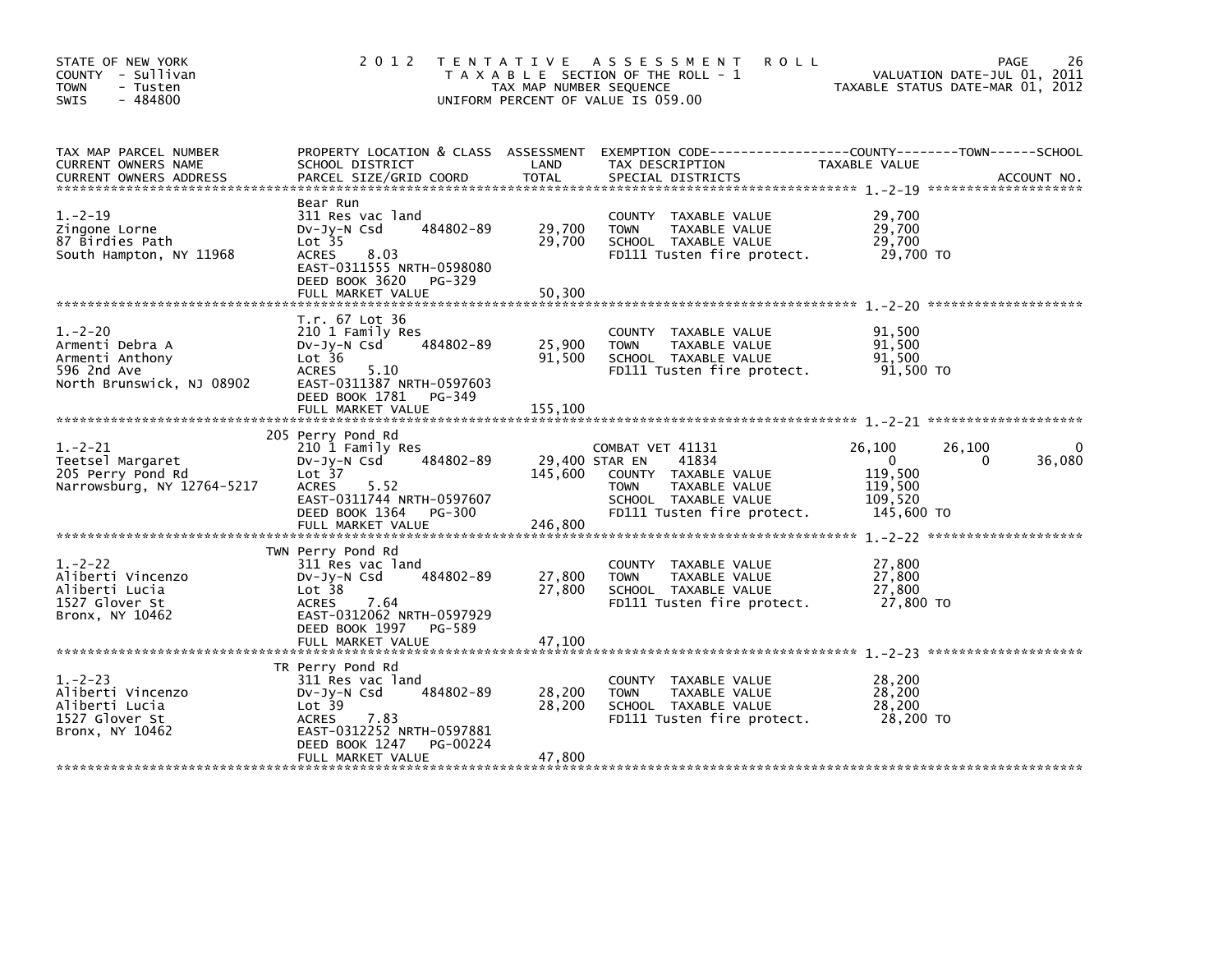| STATE OF NEW YORK<br>COUNTY - Sullivan<br><b>TOWN</b><br>- Tusten<br>$-484800$<br><b>SWIS</b>        |                                                                                                                                                                         | TAX MAP NUMBER SEQUENCE             | 2012 TENTATIVE ASSESSMENT<br><b>ROLL</b><br>T A X A B L E SECTION OF THE ROLL - 1<br>UNIFORM PERCENT OF VALUE IS 059.00                 | VALUATION DATE-JUL 01, 2011<br>TAXABLE STATUS DATE-MAR 01, 2012       | PAGE                 | 27     |
|------------------------------------------------------------------------------------------------------|-------------------------------------------------------------------------------------------------------------------------------------------------------------------------|-------------------------------------|-----------------------------------------------------------------------------------------------------------------------------------------|-----------------------------------------------------------------------|----------------------|--------|
| TAX MAP PARCEL NUMBER<br>CURRENT OWNERS NAME                                                         | SCHOOL DISTRICT                                                                                                                                                         | LAND                                | PROPERTY LOCATION & CLASS ASSESSMENT EXEMPTION CODE----------------COUNTY-------TOWN------SCHOOL<br>TAX DESCRIPTION                     | TAXABLE VALUE                                                         |                      |        |
| $1. -2 - 24$<br>Diorio Christopher<br>Stagner Lori A<br>100 Dogwood Rd<br>Mastic Beach, NY 11951     | Nys 97<br>311 Res vac land<br>484802-89<br>$Dv-Jy-N$ Csd<br>Lot 40<br>7.96<br><b>ACRES</b><br>EAST-0312453 NRTH-0597868<br>DEED BOOK 1247 PG-00228<br>FULL MARKET VALUE | 30,100<br>30,100<br>51,000          | COUNTY TAXABLE VALUE<br>TAXABLE VALUE<br><b>TOWN</b><br>SCHOOL TAXABLE VALUE<br>FD111 Tusten fire protect.                              | 30,100<br>30,100<br>30,100<br>30,100 TO                               |                      |        |
|                                                                                                      | 79 Forest Pond Rd                                                                                                                                                       |                                     | 78 PCT OF VALUE USED FOR EXEMPTION PURPOSES                                                                                             |                                                                       |                      |        |
| $1. -2 - 25$<br>Tesoriero Richard A<br>Tesoriero Anita<br>79 Forest Pond Rd<br>Narrowsburg, NY 12764 | 210 1 Family Res<br>484802-89<br>DV-JY-N Csd<br>Lot 50<br>ACRES 16.34 BANK<br>N<br>EAST-0312977 NRTH-0598831<br>DEED BOOK 1317 PG-298<br>FULL MARKET VALUE              | 43,800 STAR B<br>171,800<br>291,200 | COMBAT VET 41131<br>41854<br>COUNTY TAXABLE VALUE<br>TAXABLE VALUE<br><b>TOWN</b><br>SCHOOL TAXABLE VALUE<br>FD111 Tusten fire protect. | 26,100<br>$\mathbf{0}$<br>145,700<br>145,700<br>154,400<br>171,800 TO | 26,100<br>$\Omega$   | 17,400 |
|                                                                                                      |                                                                                                                                                                         |                                     |                                                                                                                                         |                                                                       | ******************** |        |
| $1. -2 - 26$<br>Swinnes Harry P<br>Swinnes Sandra M<br>206 Perry Pond Rd<br>Narrowsburg, NY 12764    | Nys 97<br>311 Res vac land<br>484802-89<br>DV-Jy-N Csd<br>$Lot$ 74<br><b>ACRES</b><br>5.16<br>EAST-0311996 NRTH-0596884<br>DEED BOOK 2351 PG-414                        | 22,200<br>22,200                    | COUNTY TAXABLE VALUE<br><b>TOWN</b><br>TAXABLE VALUE<br>SCHOOL TAXABLE VALUE<br>FD111 Tusten fire protect.                              | 22,200<br>22,200<br>22,200<br>22,200 TO                               |                      |        |
|                                                                                                      | FULL MARKET VALUE                                                                                                                                                       | 37,600                              |                                                                                                                                         |                                                                       |                      |        |
|                                                                                                      | PERRYPOND Twn Rd 67                                                                                                                                                     |                                     |                                                                                                                                         |                                                                       |                      |        |
| $1. -2 - 27$<br>Swinnes Harry P Jr<br>Swinnes Helena M<br>206 Perry Pond Rd<br>Narrowsburg, NY 12764 | 210 1 Family Res<br>484802-89<br>$Dv-Jy-N$ Csd<br>Lot <sub>75</sub><br>5.26 BANK<br><b>ACRES</b><br>N<br>EAST-0311454 NRTH-0597047<br>DEED BOOK 3137 PG-147             | 26,400<br>106,200                   | 41854<br>STAR B<br>COUNTY TAXABLE VALUE<br>TAXABLE VALUE<br>TOWN<br>SCHOOL TAXABLE VALUE<br>FD111 Tusten fire protect.                  | 0<br>106,200<br>106,200<br>88,800<br>106,200 TO                       | 0                    | 17,400 |
|                                                                                                      |                                                                                                                                                                         |                                     |                                                                                                                                         |                                                                       |                      |        |
|                                                                                                      | Nys 97                                                                                                                                                                  |                                     |                                                                                                                                         |                                                                       |                      |        |
| $1. -2 - 28$<br>Leon Manuel<br>Leon Melodie<br>186 Perry Pond Rd<br>Narrowsburg, NY 12764-4033       | 210 1 Family Res<br>484802-89<br>DV-Jy-N Csd<br>Lot <sub>76</sub><br>3.88<br><b>ACRES</b><br>EAST-0311047 NRTH-0597146<br>DEED BOOK 1942<br>PG-298                      | 23,100<br>117,000                   | 41854<br>STAR B<br>COUNTY TAXABLE VALUE<br><b>TOWN</b><br>TAXABLE VALUE<br>SCHOOL TAXABLE VALUE<br>FD111 Tusten fire protect.           | $\Omega$<br>117,000<br>117,000<br>99.600<br>117,000 TO                | 0                    | 17,400 |
|                                                                                                      | FULL MARKET VALUE                                                                                                                                                       | 198,300                             |                                                                                                                                         |                                                                       |                      |        |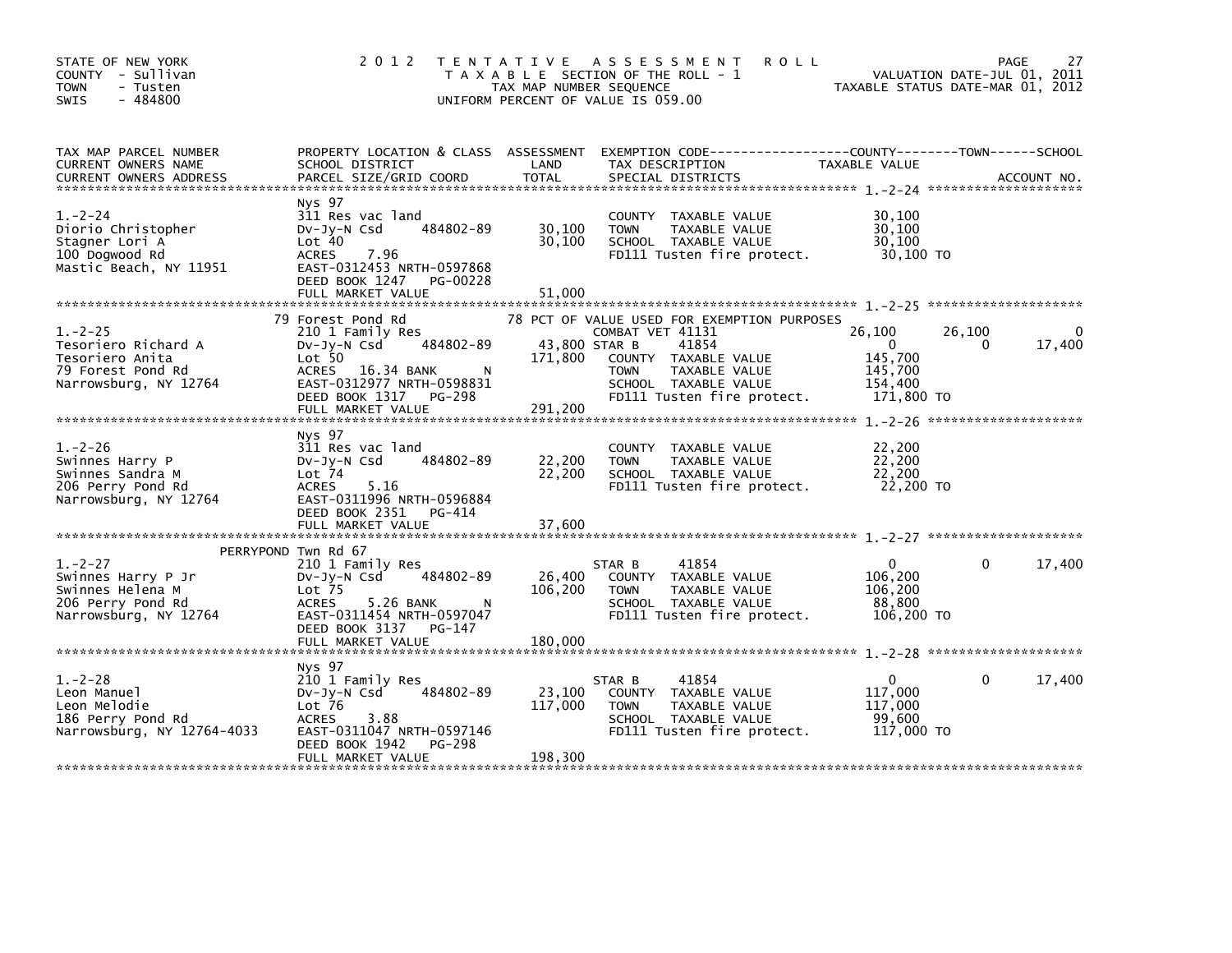| STATE OF NEW YORK | 2012 TENTATIVE ASSESSMENT ROLL        | PAGE                             | 28 |
|-------------------|---------------------------------------|----------------------------------|----|
| COUNTY - Sullivan | T A X A B L E SECTION OF THE ROLL - 1 | VALUATION DATE-JUL 01, 2011      |    |
| TOWN<br>- Tusten  | MAP SECTION - 001                     | TAXABLE STATUS DATE-MAR 01, 2012 |    |
| - 484800<br>SWIS  | $SUB - SECTION -$                     | RPS150/V04/L015                  |    |
|                   | UNIFORM PERCENT OF VALUE IS 059.00    | CURRENT DATE 4/20/2012           |    |

## \*\*\* S P E C I A L D I S T R I C T S U M M A R Y \*\*\*

| CODE | DISTRICT NAME        | PARCELS | TOTAL EXTENSION<br>TYPF | EXTENSION<br>VALUE | AD VALOREM<br>VALUE | <b>EXEMPT</b><br>AMOUNT | <b>TAXABLE</b><br><b>VALUE</b> |
|------|----------------------|---------|-------------------------|--------------------|---------------------|-------------------------|--------------------------------|
|      | FD111 Tusten fire pr |         | 144 TOTAL               |                    | 7933.120            | 3.480                   | 7929.640                       |

## \*\*\* S C H O O L D I S T R I C T S U M M A R Y \*\*\*

| CODE   | DISTRICT NAME | TOTAL<br><b>PARCELS</b> | ASSESSED<br>LAND | ASSESSED<br><b>TOTAL</b> | <b>EXEMPT</b><br><b>AMOUNT</b> | <b>TOTAL</b><br><b>TAXABLE</b> | <b>STAR</b><br><b>AMOUNT</b> | <b>STAR</b><br><b>TAXABLE</b> |
|--------|---------------|-------------------------|------------------|--------------------------|--------------------------------|--------------------------------|------------------------------|-------------------------------|
| 484802 | DV-Jy-N Csd   | 144                     | 3431.150         | 7933,120                 | 73,530                         | 7859.590                       | 750.410                      | 7109,180                      |
|        | SUB-TOTAL     | 144                     | 3431.150         | 7933,120                 | 73,530                         | 7859.590                       | 750.410                      | 7109,180                      |
| 484889 | Nar Library   | 144                     | 3431.150         | 7933,120                 | 73.530                         | 7859.590                       | 750.410                      | 7109,180                      |
|        | <b>TOTAL</b>  | 288                     | 6862,300         | 15866,240                | 147,060                        | 15719.180                      | 1500,820                     | 14218,360                     |

\*\*\* S Y S T E M C O D E S S U M M A R Y \*\*\*

NO SYSTEM EXEMPTIONS AT THIS LEVEL

## \*\*\* E X E M P T I O N S U M M A R Y \*\*\*

| <b>CODE</b> | DESCRIPTION | <b>TOTAL</b><br><b>PARCELS</b> | <b>COUNTY</b> | <b>TOWN</b> | <b>SCHOOL</b> |
|-------------|-------------|--------------------------------|---------------|-------------|---------------|
| 41121       | WAR VET     |                                | 42,654        | 42,654      |               |
| 41131       | COMBAT VET  | b                              | 140,375       | 140,375     |               |
| 41141       | DISABL VET  |                                | 10,090        | 10,090      |               |
| 41690       | RPTL466_C   |                                | 3,480         | 3,480       | 3,480         |
| 41800       | AGED-CTS    |                                | 21,038        | 21,038      | 28,050        |
| 41803       | AGED-T      |                                |               | 41,736      |               |
| 41805       | AGED-CS     |                                | 36,519        |             | 42,000        |
| 41834       | STAR EN     | Ō                              |               |             | 280,610       |
| 41854       | STAR B      | 27                             |               |             | 469,800       |
| 41933       | L INC DIS   |                                |               | 52,700      |               |
|             | TOTAL       | 52                             | 254,156       | 312,073     | 823,940       |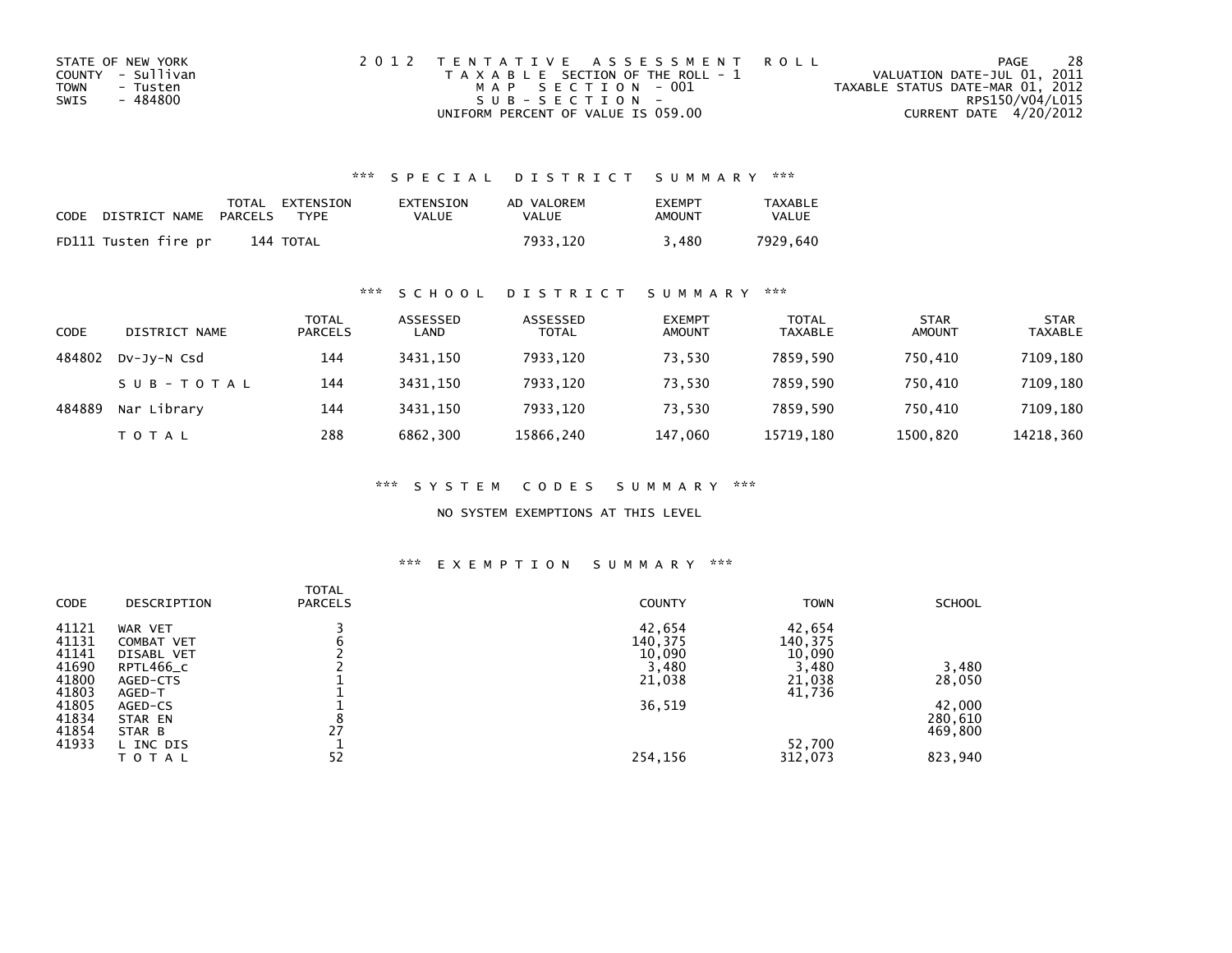| STATE OF NEW YORK | 2012 TENTATIVE ASSESSMENT ROLL        | 29<br>PAGE                       |
|-------------------|---------------------------------------|----------------------------------|
| COUNTY - Sullivan | T A X A B L E SECTION OF THE ROLL - 1 | VALUATION DATE-JUL 01, 2011      |
| TOWN<br>- Tusten  | MAP SECTION - 001                     | TAXABLE STATUS DATE-MAR 01, 2012 |
| - 484800<br>SWIS  | $SUB - SECTION -$                     | RPS150/V04/L015                  |
|                   | UNIFORM PERCENT OF VALUE IS 059.00    | CURRENT DATE 4/20/2012           |

## \*\*\* G R A N D T O T A L S \*\*\*

| ROLL       | DESCRIPTION    | <b>TOTAL</b>   | ASSESSED | <b>ASSESSED</b> | <b>TAXABLE</b> | <b>TAXABLE</b> | <b>TAXABLE</b> | <b>STAR</b>    |
|------------|----------------|----------------|----------|-----------------|----------------|----------------|----------------|----------------|
| <b>SEC</b> |                | <b>PARCELS</b> | LAND     | TOTAL           | <b>COUNTY</b>  | <b>TOWN</b>    | <b>SCHOOL</b>  | <b>TAXABLE</b> |
|            | <b>TAXABLE</b> | 144            | 3431,150 | 7933.120        | 7678,964       | 7621.047       | 7859.590       | 7109,180       |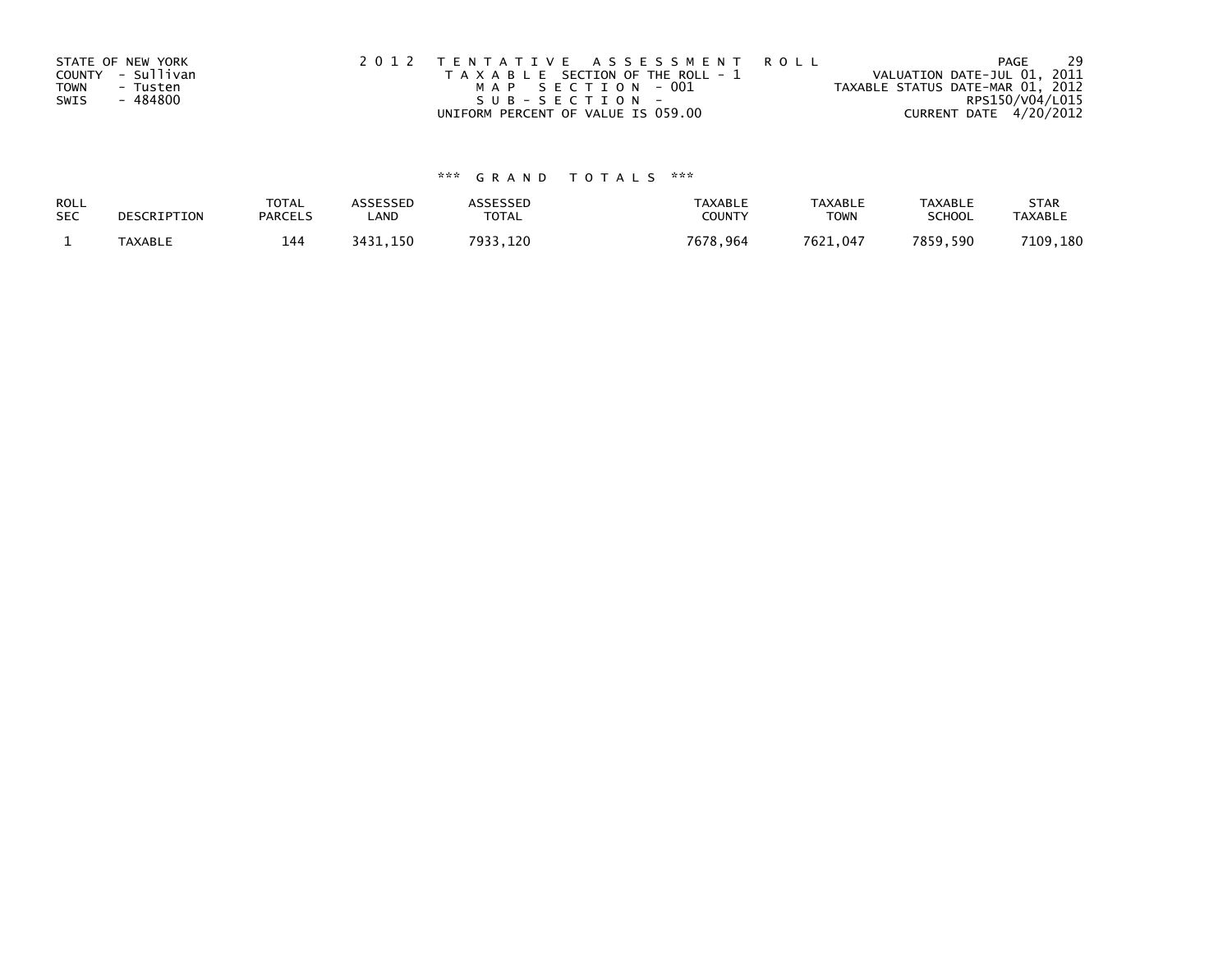| STATE OF NEW YORK<br>COUNTY - Sullivan<br>- Tusten<br><b>TOWN</b><br>$-484800$<br>SWIS                 | 2 0 1 2                                                                                                                                                                                        | TENTATIVE ASSESSMENT<br><b>ROLL</b><br>T A X A B L E SECTION OF THE ROLL - 1<br>TAX MAP NUMBER SEQUENCE<br>UNIFORM PERCENT OF VALUE IS 059.00                                   | <b>PAGE</b><br>30<br>VALUATION DATE-JUL 01, 2011<br>TAXABLE STATUS DATE-MAR 01, 2012                              |
|--------------------------------------------------------------------------------------------------------|------------------------------------------------------------------------------------------------------------------------------------------------------------------------------------------------|---------------------------------------------------------------------------------------------------------------------------------------------------------------------------------|-------------------------------------------------------------------------------------------------------------------|
| TAX MAP PARCEL NUMBER<br>CURRENT OWNERS NAME                                                           | SCHOOL DISTRICT                                                                                                                                                                                | PROPERTY LOCATION & CLASS ASSESSMENT EXEMPTION CODE----------------COUNTY-------TOWN------SCHOOL<br>LAND<br>TAX DESCRIPTION                                                     | TAXABLE VALUE                                                                                                     |
| $2. -1 - 1.1$<br>Stills Raymond L<br>25 Perry Pond Rd<br>PO Box 134<br>Narrowsburg, NY 12764           | Perry Pond Road<br>210 1 Family Res<br>484802-89<br>$Dv-Jy-N$ Csd<br>Lot 41<br>6.56<br><b>ACRES</b><br>EAST-0312750 NRTH-0597479<br>DEED BOOK 2717 PG-330<br>FULL MARKET VALUE                 | 41121<br>WAR VET<br>29,400 STAR EN<br>41834<br>109,700<br>COUNTY TAXABLE VALUE<br>TAXABLE VALUE<br><b>TOWN</b><br>SCHOOL TAXABLE VALUE<br>FD111 Tusten fire protect.<br>185,900 | 155301<br>15,660<br>15,660<br>$\mathbf{0}$<br>$\Omega$<br>36,080<br>0<br>94,040<br>94,040<br>73,620<br>109,700 TO |
| $2. -1 - 1.2$<br>Waitszies Carmen<br>PO Box 9254<br>Bardonia, NY 10954                                 | Nys 97<br>311 Res vac land<br>484802-89<br>$Dv-Jv-N$ Csd<br>Lot 42<br>5.05<br>ACRES<br>EAST-0313126 NRTH-0597421<br>DEED BOOK 3196 PG-163<br>FULL MARKET VALUE                                 | COUNTY TAXABLE VALUE<br>21,300<br>TAXABLE VALUE<br><b>TOWN</b><br>21,300<br>SCHOOL TAXABLE VALUE<br>FD111 Tusten fire protect.<br>36,100                                        | 21,300<br>21,300<br>21,300<br>21.300 TO                                                                           |
| $2. -1 - 1.3$<br>Griffiths Robert P Sr<br>Griffiths Robert P Jr<br>56 Louise Ct<br>Riverhead, NY 11901 | Nys 97<br>311 Res vac land<br>484802-89<br>$Dv-Jv-N$ Csd<br>Lot 43<br>5.05<br>ACRES<br>EAST-0313428 NRTH-0597366<br>DEED BOOK 2999<br>PG-251                                                   | COUNTY TAXABLE VALUE<br>21,900<br><b>TOWN</b><br>TAXABLE VALUE<br>21,900<br>SCHOOL TAXABLE VALUE<br>FD111 Tusten fire protect.                                                  | 21,900<br>21,900<br>21,900<br>21.900 TO                                                                           |
| $2. -1 - 1.4$<br>Themann Joseph<br>Themann Deborah<br>8 Ohio St<br>Medford, NY 11762                   | Nys 97<br>311 Res vac land<br>484802-89<br>$Dv-Jv-N$ Csd<br>Lot 44<br>5.58<br><b>ACRES</b><br>EAST-0313749 NRTH-0597255<br>DEED BOOK 2711<br>PG-450                                            | COUNTY TAXABLE VALUE<br>22,900<br><b>TOWN</b><br>TAXABLE VALUE<br>22,900<br>SCHOOL TAXABLE VALUE<br>FD111 Tusten fire protect.                                                  | 22,900<br>22,900<br>22,900<br>22,900 TO                                                                           |
| $2. -1 - 1.5$<br>Kelly Marilyn I<br>39 Forest Pond Rd<br>Narrowsburg, NY 12764                         | 39 Forest Pond Rd<br>210 1 Family Res<br>484802-89<br>$Dv-Jy-N$ Csd<br>Lot <sub>45</sub><br>5.27<br><b>ACRES</b><br>EAST-0313194 NRTH-0597857<br>DEED BOOK 2394<br>PG-659<br>FULL MARKET VALUE | 41854<br>STAR B<br>19,100<br>COUNTY TAXABLE VALUE<br>97,600<br>TAXABLE VALUE<br><b>TOWN</b><br>SCHOOL TAXABLE VALUE<br>FD111 Tusten fire protect.<br>165,400                    | 17,400<br>0<br>0<br>97,600<br>97,600<br>80,200<br>97,600 TO                                                       |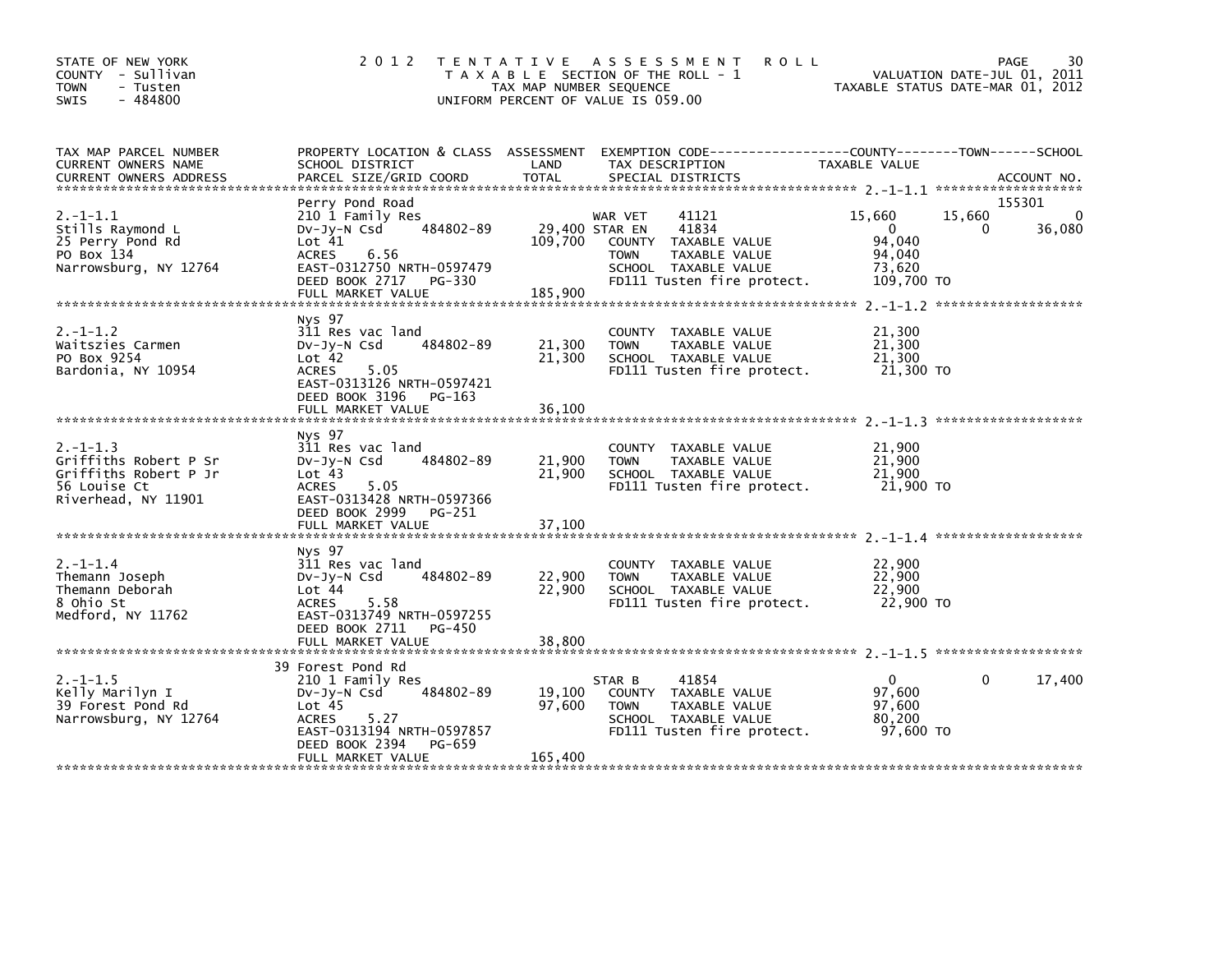| STATE OF NEW YORK<br>COUNTY - Sullivan<br><b>TOWN</b><br>- Tusten<br>$-484800$<br>SWIS        | 2 0 1 2                                                                                                                                                        | TAX MAP NUMBER SEQUENCE    | TENTATIVE ASSESSMENT<br><b>ROLL</b><br>T A X A B L E SECTION OF THE ROLL - 1<br>UNIFORM PERCENT OF VALUE IS 059.00            | TAXABLE STATUS DATE-MAR 01, 2012                        | 31<br>PAGE<br>VALUATION DATE-JUL 01, 2011 |
|-----------------------------------------------------------------------------------------------|----------------------------------------------------------------------------------------------------------------------------------------------------------------|----------------------------|-------------------------------------------------------------------------------------------------------------------------------|---------------------------------------------------------|-------------------------------------------|
| TAX MAP PARCEL NUMBER<br>CURRENT OWNERS NAME<br><b>CURRENT OWNERS ADDRESS</b>                 | PROPERTY LOCATION & CLASS ASSESSMENT<br>SCHOOL DISTRICT<br>PARCEL SIZE/GRID COORD                                                                              | LAND<br><b>TOTAL</b>       | TAX DESCRIPTION<br>SPECIAL DISTRICTS                                                                                          | TAXABLE VALUE                                           | ACCOUNT NO.                               |
| $2. -1 - 1.6$<br>Weber Karen<br>185 South Rd<br>Walding River, NY 11792                       | Nys 97<br>311 Res vac land<br>484802-89<br>$Dv-Jy-N$ Csd<br>Lot 46<br><b>ACRES</b><br>5.45<br>EAST-0313231 NRTH-0598060<br>DEED BOOK 3084 PG-70                | 22,600<br>22,600           | COUNTY TAXABLE VALUE<br>TAXABLE VALUE<br><b>TOWN</b><br>SCHOOL TAXABLE VALUE<br>FD111 Tusten fire protect.                    | 22,600<br>22,600<br>22,600<br>22,600 TO                 |                                           |
|                                                                                               | FULL MARKET VALUE                                                                                                                                              | 38,300                     |                                                                                                                               |                                                         |                                           |
| $2. -1 - 1.7$<br>Bell George R<br>Bell Nellie S<br>93-08 215 PT<br>N Queens Village, NY 11428 | Nys 97<br>311 Res vac land<br>484802-89<br>$Dv-Jv-N$ Csd<br>Lot <sub>47</sub><br><b>ACRES</b><br>5.67<br>EAST-0313259 NRTH-0598248                             | 23,600<br>23,600           | COUNTY TAXABLE VALUE<br>TAXABLE VALUE<br><b>TOWN</b><br>SCHOOL TAXABLE VALUE<br>FD111 Tusten fire protect.                    | 23,600<br>23,600<br>23,600<br>23,600 TO                 |                                           |
|                                                                                               | DEED BOOK 1317 PG-267<br>FULL MARKET VALUE                                                                                                                     | 40,000                     |                                                                                                                               |                                                         |                                           |
|                                                                                               | 69 Forest Pond Rd                                                                                                                                              |                            |                                                                                                                               |                                                         |                                           |
| $2. -1 - 1.8$<br>Wasylyk Debra<br>325 CR 25<br>Narrowsburg, NY 12764                          | 210 1 Family Res<br>484802-89<br>$Dv-Jy-N$ Csd<br>Lot 48<br>5.62<br><b>ACRES</b><br>EAST-0313299 NRTH-0598446<br>DEED BOOK 2875 PG-411                         | 28,500<br>127,900          | 41854<br>STAR B<br>COUNTY TAXABLE VALUE<br><b>TOWN</b><br>TAXABLE VALUE<br>SCHOOL TAXABLE VALUE<br>FD111 Tusten fire protect. | $\Omega$<br>127,900<br>127,900<br>110,500<br>127,900 TO | 17,400<br>0                               |
|                                                                                               | FULL MARKET VALUE                                                                                                                                              | 216,800                    |                                                                                                                               |                                                         |                                           |
| $2. -1 - 1.10$<br>Gluszak James<br>159 Wilkins Rd<br>Pine Bush, NY 12566                      | Nys 97<br>$314$ Rural vac< $10$<br>484802-89<br>$Dv-Jv-N$ Csd<br>Lot 51<br><b>ACRES</b><br>5.71<br>EAST-0314223 NRTH-0598352                                   | 22,900<br>22,900           | COUNTY<br>TAXABLE VALUE<br>TAXABLE VALUE<br><b>TOWN</b><br>SCHOOL TAXABLE VALUE<br>FD111 Tusten fire protect.                 | 22,900<br>22,900<br>22,900<br>22,900 TO                 |                                           |
|                                                                                               | DEED BOOK 2869 PG-280                                                                                                                                          |                            |                                                                                                                               |                                                         |                                           |
| $2. -1 - 1.11$<br>Fiduccia John<br>Fiduccia Deanna<br>1205 Goldenrod Ct<br>Yardley, PA 19067  | Nys 97<br>311 Res vac land<br>484802-89<br>$Dv-Jy-N$ Csd<br>Lot <sub>52</sub><br>8.50<br><b>ACRES</b><br>EAST-0314187 NRTH-0597707<br>DEED BOOK 2200<br>PG-622 | 32,700<br>32,700<br>55,400 | COUNTY TAXABLE VALUE<br>TAXABLE VALUE<br><b>TOWN</b><br>SCHOOL TAXABLE VALUE<br>FD111 Tusten fire protect.                    | 32,700<br>32,700<br>32,700<br>32,700 TO                 |                                           |
|                                                                                               | FULL MARKET VALUE                                                                                                                                              |                            |                                                                                                                               |                                                         |                                           |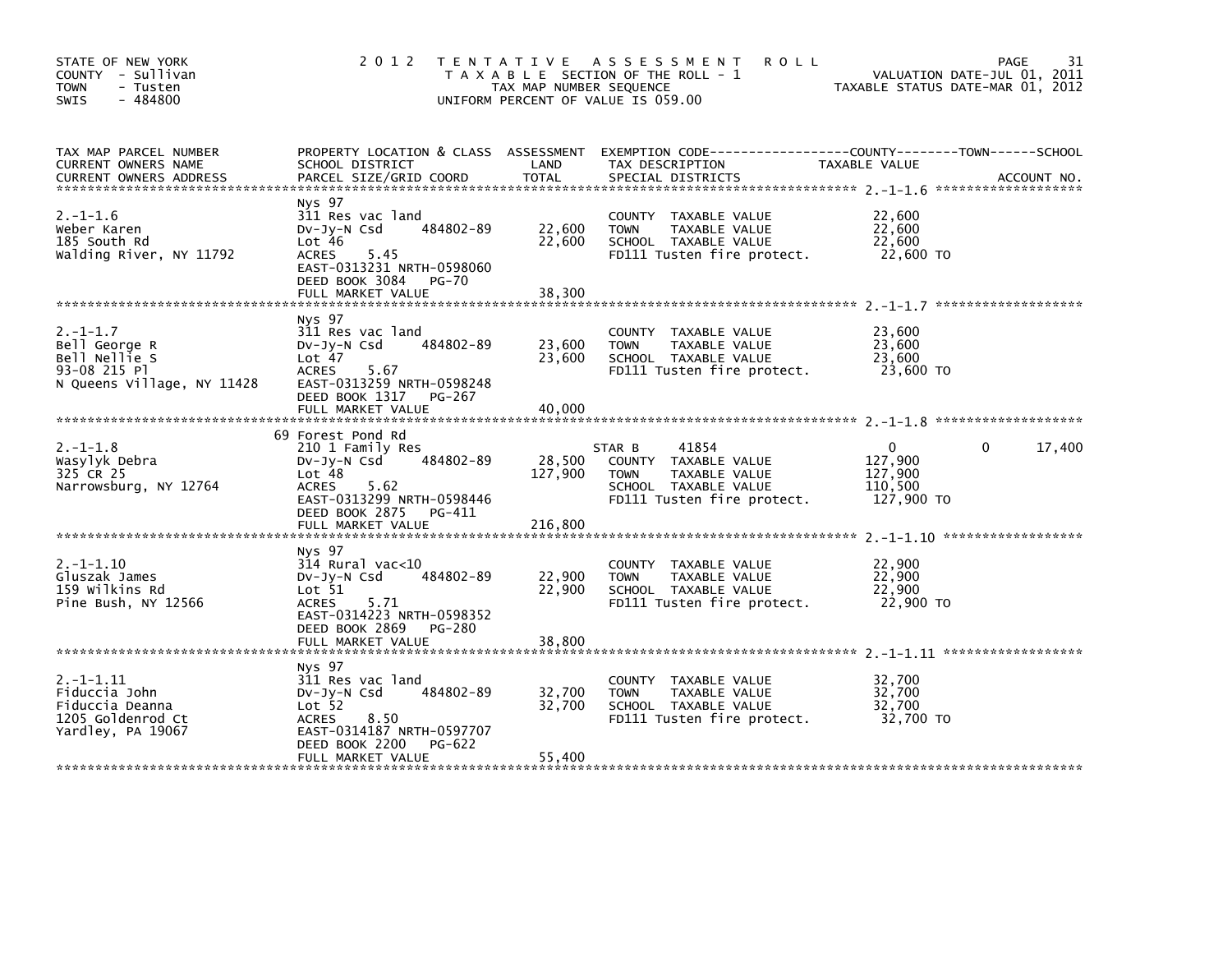| STATE OF NEW YORK<br>COUNTY - Sullivan<br><b>TOWN</b><br>- Tusten<br>$-484800$<br><b>SWIS</b>        | 2 0 1 2                                                                                                                                                                     | TAX MAP NUMBER SEQUENCE    | TENTATIVE ASSESSMENT<br><b>ROLL</b><br>T A X A B L E SECTION OF THE ROLL - 1<br>UNIFORM PERCENT OF VALUE IS 059.00 | 32<br><b>PAGE</b><br>VALUATION DATE-JUL 01, 2011<br>TAXABLE STATUS DATE-MAR 01, 2012 |
|------------------------------------------------------------------------------------------------------|-----------------------------------------------------------------------------------------------------------------------------------------------------------------------------|----------------------------|--------------------------------------------------------------------------------------------------------------------|--------------------------------------------------------------------------------------|
| TAX MAP PARCEL NUMBER<br>CURRENT OWNERS NAME<br>CURRENT OWNERS ADDRESS                               | PROPERTY LOCATION & CLASS ASSESSMENT<br>SCHOOL DISTRICT<br>PARCEL SIZE/GRID COORD                                                                                           | LAND<br><b>TOTAL</b>       | TAX DESCRIPTION<br>SPECIAL DISTRICTS                                                                               | TAXABLE VALUE<br>ACCOUNT NO.                                                         |
| $2. -1 - 1.12$<br>Barzal Michael<br>Barzal Kathleen<br>217 Jefferson Ave<br>Staten Island, NY 10306  | PERRY Nys 97<br>311 Res vac land<br>484802-89<br>$Dv-Jy-N$ Csd<br>Lot 53<br><b>ACRES</b><br>8.24<br>EAST-0314312 NRTH-0597177<br>DEED BOOK 2087 PG-142<br>FULL MARKET VALUE | 32,800<br>32,800<br>55,600 | COUNTY TAXABLE VALUE<br>TAXABLE VALUE<br><b>TOWN</b><br>SCHOOL TAXABLE VALUE<br>FD111 Tusten fire protect.         | 32,800<br>32,800<br>32,800<br>32,800 TO                                              |
| $2. -1 - 1.14$                                                                                       | Nys 97<br>$322$ Rural vac $>10$                                                                                                                                             |                            | COUNTY TAXABLE VALUE                                                                                               | 33,500                                                                               |
| Haeflinger Allan<br>Haeflinger Carol<br>PO Box 107<br>New Hampton, NY 10958                          | 484802-89<br>$Dv-Jy-N$ Csd<br>Lot <sub>55</sub><br>ACRES 11.50<br>EAST-0315059 NRTH-0597606<br>DEED BOOK 3041 PG-237                                                        | 33,500<br>33,500           | <b>TOWN</b><br>TAXABLE VALUE<br>SCHOOL TAXABLE VALUE<br>FD111 Tusten fire protect.                                 | 33,500<br>33,500<br>33,500 TO                                                        |
|                                                                                                      | FULL MARKET VALUE                                                                                                                                                           | 56,800                     |                                                                                                                    |                                                                                      |
| $2. -1 - 1.16$<br>Versage Patrick<br>Versage Carolyn<br>956 McGuire Dr<br>Toms River, NJ 08573       | Nys 97<br>311 Res vac land<br>484802-89<br>$Dv-Jv-N$ Csd<br>Lot 57<br>7.95<br><b>ACRES</b><br>EAST-0315446 NRTH-0597442<br>DEED BOOK 2516 PG-283                            | 28,400<br>28,400           | COUNTY TAXABLE VALUE<br>TAXABLE VALUE<br><b>TOWN</b><br>SCHOOL TAXABLE VALUE<br>FD111 Tusten fire protect.         | 28,400<br>28,400<br>28,400<br>28,400 TO                                              |
|                                                                                                      | FULL MARKET VALUE                                                                                                                                                           | 48,100                     |                                                                                                                    |                                                                                      |
| $2. -1 - 1.17$<br>Rivera Francis A<br>Rivera Gale Anderson<br>45 Third Ave<br>Little Falls, NJ 07424 | 353 Perry Pond Rd<br>210 1 Family Res<br>484802-89<br>$Dv-Jy-N$ Csd<br>Lot <sub>58</sub><br><b>ACRES</b><br>6.54<br>EAST-0315726 NRTH-0596692<br>DEED BOOK 2517 PG-630      | 29,300<br>77,300           | COUNTY TAXABLE VALUE<br>TAXABLE VALUE<br><b>TOWN</b><br>SCHOOL TAXABLE VALUE<br>FD111 Tusten fire protect.         | 77,300<br>77,300<br>77,300<br>77,300 TO                                              |
|                                                                                                      |                                                                                                                                                                             |                            |                                                                                                                    |                                                                                      |
| $2. -1 - 1.18$<br>Andreatos Ourania<br>29-24 203 rd St<br>Bayside, NY 11360                          | Nys 97<br>311 Res vac land<br>484802-89<br>$Dv-Jv-N$ Csd<br>Lot 59<br>6.68<br><b>ACRES</b><br>EAST-0315878 NRTH-0596991<br>DEED BOOK 1790<br>PG-85<br>FULL MARKET VALUE     | 25,200<br>25,200<br>42,700 | TAXABLE VALUE<br>COUNTY<br>TAXABLE VALUE<br><b>TOWN</b><br>SCHOOL TAXABLE VALUE<br>FD111 Tusten fire protect.      | 25.200<br>25,200<br>25,200<br>25,200 TO                                              |
|                                                                                                      |                                                                                                                                                                             |                            |                                                                                                                    |                                                                                      |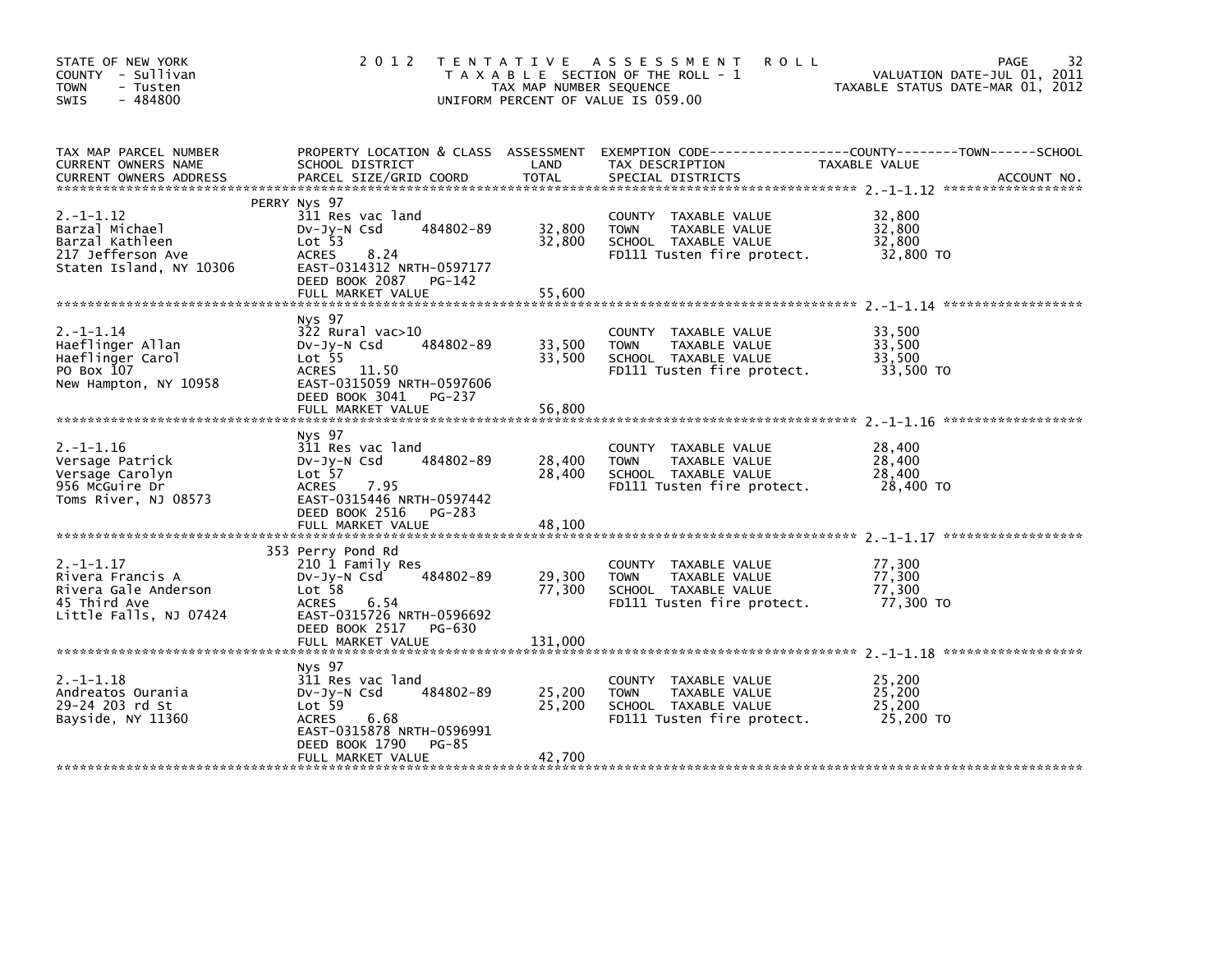| STATE OF NEW YORK<br>COUNTY - Sullivan<br><b>TOWN</b><br>- Tusten<br>$-484800$<br><b>SWIS</b>              | 2 0 1 2                                                                                                                                                                                        | TAX MAP NUMBER SEQUENCE             | TENTATIVE ASSESSMENT<br><b>ROLL</b><br>T A X A B L E SECTION OF THE ROLL - 1<br>UNIFORM PERCENT OF VALUE IS 059.00                      | VALUATION DATE-JUL 01, 2011<br>TAXABLE STATUS DATE-MAR 01, 2012                      | 33<br><b>PAGE</b> |
|------------------------------------------------------------------------------------------------------------|------------------------------------------------------------------------------------------------------------------------------------------------------------------------------------------------|-------------------------------------|-----------------------------------------------------------------------------------------------------------------------------------------|--------------------------------------------------------------------------------------|-------------------|
| TAX MAP PARCEL NUMBER<br>CURRENT OWNERS NAME<br><b>CURRENT OWNERS ADDRESS</b>                              | PROPERTY LOCATION & CLASS ASSESSMENT<br>SCHOOL DISTRICT<br>PARCEL SIZE/GRID COORD                                                                                                              | LAND<br><b>TOTAL</b>                | EXEMPTION CODE------------------COUNTY--------TOWN------SCHOOL<br>TAX DESCRIPTION<br>SPECIAL DISTRICTS                                  | TAXABLE VALUE                                                                        | ACCOUNT NO.       |
| $2. -1 - 1.19$<br>Scotti Vincent<br>Maria Maglia-Scotti<br>60 Perry Pond Rd<br>Narrowsburg, NY 12764       | PERRYPOND Twn Rd 67<br>210 1 Family Res<br>484802-89<br>$Dv-Jy-N$ Csd<br>Lot 60<br><b>ACRES</b><br>8.18 BANK C59307<br>EAST-0316041 NRTH-0597256<br>DEED BOOK 1603 PG-587<br>FULL MARKET VALUE | 31.400 STAR B<br>108,600<br>184,100 | COMBAT VET 41131<br>41854<br>COUNTY TAXABLE VALUE<br>TAXABLE VALUE<br><b>TOWN</b><br>SCHOOL TAXABLE VALUE<br>FD111 Tusten fire protect. | 26,100<br>26,100<br>$\Omega$<br>$\Omega$<br>82,500<br>82,500<br>91,200<br>108,600 TO | 17,400            |
| $2. -1 - 1.20$<br>Tartaglia Candido<br>Tartaglia Dora<br>20 Linwick Pl<br>Yonkers, NY 10704                | Nys 97<br>311 Res vac land<br>484802-89<br>$Dv-Jv-N$ Csd<br>Lot 61<br>9.97<br><b>ACRES</b><br>EAST-0316124 NRTH-0597587<br>DEED BOOK 1327 PG-304<br>FULL MARKET VALUE                          | 32,500<br>32,500<br>55,100          | COUNTY<br>TAXABLE VALUE<br><b>TOWN</b><br>TAXABLE VALUE<br>SCHOOL TAXABLE VALUE<br>FD111 Tusten fire protect.                           | 32,500<br>32,500<br>32,500<br>32,500 TO                                              |                   |
| $2. -1 - 1.21$<br>Tizio Joint Living Trust<br>Tizio Gary Joeph<br>19 Arrowhead Ln<br>Narrowsburg, NY 12764 | Nys 97 Ns Perry Pond Rd<br>322 Rural vac>10<br>484802-89<br>$Dv-Jy-N$ Csd<br>Lot 62<br>ACRES 10.00<br>EAST-0316512 NRTH-0597794<br>DEED BOOK 2010 PG-57882<br>FULL MARKET VALUE                | 30,000<br>30,000<br>50,800          | COUNTY TAXABLE VALUE<br>TAXABLE VALUE<br><b>TOWN</b><br>SCHOOL TAXABLE VALUE<br>FD111 Tusten fire protect.                              | 30,000<br>30,000<br>30,000<br>30,000 TO                                              |                   |
| $2. -1 - 1.22$<br>Weir Gary<br>430 Station Rd<br>Rock Tavern, NY 12575                                     | Nys 97<br>311 Res vac land<br>484802-89<br>$Dv-Jv-N$ Csd<br>Lot 63<br>9.03<br><b>ACRES</b><br>EAST-0317099 NRTH-0597544<br>DEED BOOK 3170<br>PG-317<br>FULL MARKET VALUE                       | 30,300<br>30,300<br>51,400          | TAXABLE VALUE<br>COUNTY<br>TAXABLE VALUE<br><b>TOWN</b><br>SCHOOL TAXABLE VALUE<br>FD111 Tusten fire protect.                           | 30,300<br>30,300<br>30,300<br>30,300 TO                                              |                   |
| $2. -1 - 1.23$<br>Van Swol Noel W<br>71 Viaduct Rd<br>Long Eddy, NY $12760$                                | Nys 97<br>311 Res vac land<br>484802-89<br>$Dv-Jv-N$ Csd<br>Lot 64<br><b>ACRES</b><br>5.78<br>EAST-0317023 NRTH-0597122<br>DEED BOOK 3630<br>PG-676<br>FULL MARKET VALUE                       | 21,500<br>21,500<br>36,400          | COUNTY<br>TAXABLE VALUE<br>TAXABLE VALUE<br><b>TOWN</b><br>SCHOOL TAXABLE VALUE<br>FD111 Tusten fire protect.                           | 21,500<br>21,500<br>21,500<br>21,500 TO                                              |                   |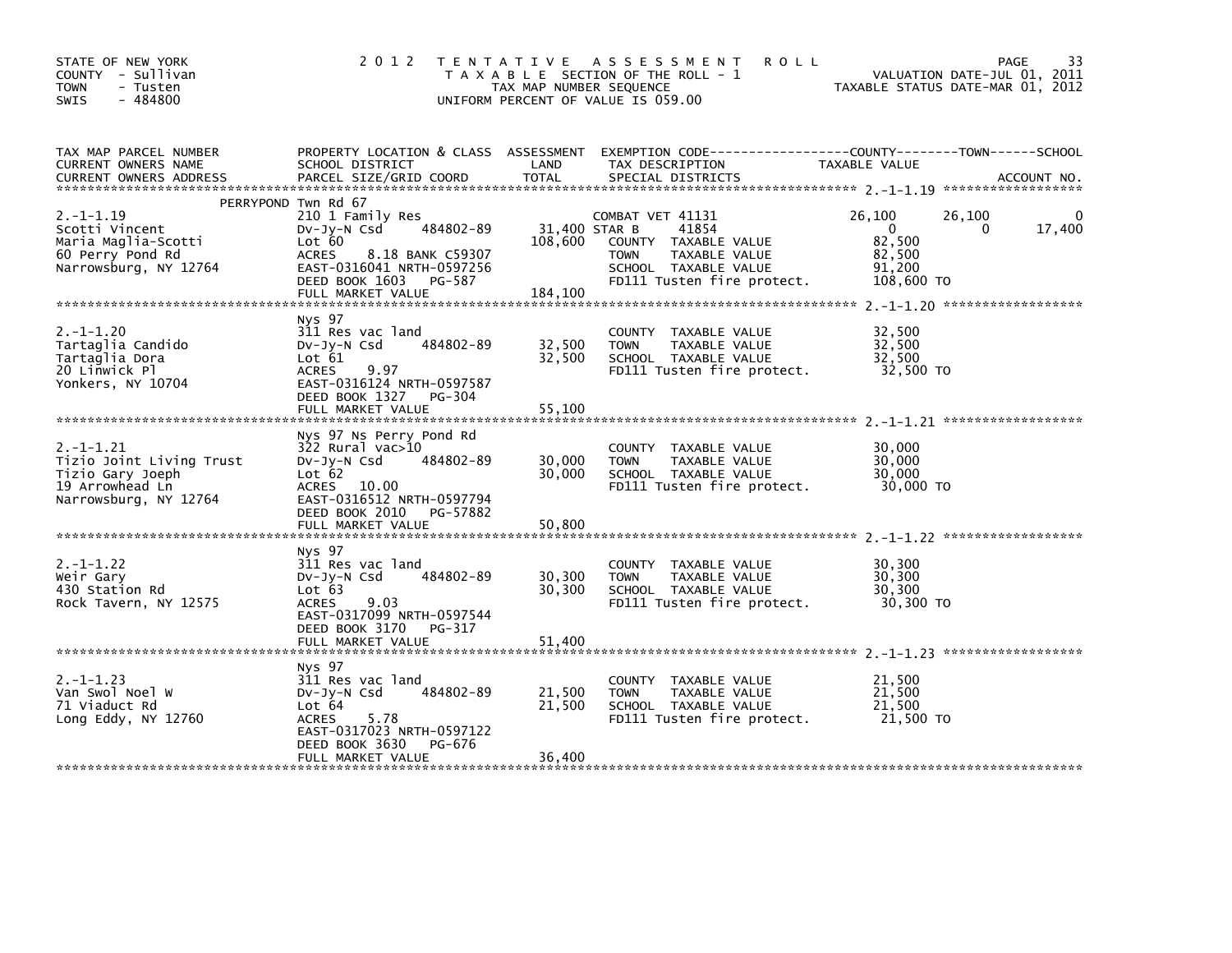| STATE OF NEW YORK<br>COUNTY - Sullivan<br>- Tusten<br><b>TOWN</b><br>$-484800$<br><b>SWIS</b>           | 2 0 1 2                                                                                                                                                                              | T E N T A T I V E<br>TAX MAP NUMBER SEQUENCE | A S S E S S M E N T<br><b>ROLL</b><br>T A X A B L E SECTION OF THE ROLL - 1<br>UNIFORM PERCENT OF VALUE IS 059.00    | VALUATION DATE-JUL 01, 2011<br>TAXABLE STATUS DATE-MAR 01, 2012 | 34<br><b>PAGE</b> |
|---------------------------------------------------------------------------------------------------------|--------------------------------------------------------------------------------------------------------------------------------------------------------------------------------------|----------------------------------------------|----------------------------------------------------------------------------------------------------------------------|-----------------------------------------------------------------|-------------------|
| TAX MAP PARCEL NUMBER<br>CURRENT OWNERS NAME<br><b>CURRENT OWNERS ADDRESS</b>                           | PROPERTY LOCATION & CLASS ASSESSMENT<br>SCHOOL DISTRICT<br>PARCEL SIZE/GRID COORD                                                                                                    | LAND<br><b>TOTAL</b>                         | TAX DESCRIPTION<br>SPECIAL DISTRICTS                                                                                 | TAXABLE VALUE                                                   | ACCOUNT NO.       |
| $2. -1 - 1.24$<br>Maloney Daniel<br>Johnson Cathy<br>5 Owen St Unit A<br>Westbury, NY 11590             | Nys 97<br>311 Res vac land<br>484802-89<br>$Dv-Jv-N$ Csd<br>Lot 65<br>7.65<br><b>ACRES</b><br>EAST-0317057 NRTH-0596803<br>DEED BOOK 3000<br>PG-523<br>FULL MARKET VALUE             | 24,600<br>24,600<br>41,700                   | COUNTY TAXABLE VALUE<br>TAXABLE VALUE<br><b>TOWN</b><br>SCHOOL TAXABLE VALUE<br>FD111 Tusten fire protect.           | 24.600<br>24,600<br>24,600<br>24,600 TO                         | 155306            |
| $2. -1 - 1.25$<br>Maloney Daniel<br>Johnson Cathy<br>5 Owen St Unit A<br>Westbury, NY 11590             | Nys 97<br>210 1 Family Res<br>484802-89<br>$Dv-Jy-N$ Csd<br>Lot 66<br>5.17 BANK C61222<br><b>ACRES</b><br>EAST-0316476 NRTH-0596353<br>DEED BOOK 3000<br>PG-523<br>FULL MARKET VALUE | 27,200<br>144,900<br>245,600                 | COUNTY<br>TAXABLE VALUE<br>TAXABLE VALUE<br><b>TOWN</b><br>SCHOOL TAXABLE VALUE<br>FD111 Tusten fire protect.        | 144,900<br>144,900<br>144,900<br>144,900 TO                     |                   |
| $2. -1 - 1.26$<br>Miranda Anthony<br>527 Willoughby Ave<br>Brooklyn, NY 11206                           | Nys 97<br>311 Res vac land<br>484802-89<br>DV-Jy-N Csd<br>Lot 67<br>8.16<br><b>ACRES</b><br>EAST-0316259 NRTH-0596050<br>DEED BOOK 1327<br>PG-274<br>FULL MARKET VALUE               | 28,300<br>28,300<br>48,000                   | COUNTY TAXABLE VALUE<br>TAXABLE VALUE<br><b>TOWN</b><br>SCHOOL TAXABLE VALUE<br>FD111 Tusten fire protect.           | 28,300<br>28,300<br>28,300<br>28,300 TO                         |                   |
| $2. -1 - 1.27$<br>Colangelo Robert O<br>Colangelo Victoria<br>140 Overlook Rd<br>New Rochelle, NY 10804 | Perry Pond Rd<br>311 Res vac land<br>484802-89<br>DV-Jy-N Csd<br>Lot 68<br>5.32<br><b>ACRES</b><br>EAST-0315658 NRTH-0596293<br>DEED BOOK 2851<br>PG-126<br>FULL MARKET VALUE        | 21,100<br>21,100<br>35,800                   | COUNTY TAXABLE VALUE<br><b>TOWN</b><br>TAXABLE VALUE<br>SCHOOL TAXABLE VALUE<br>FD111 Tusten fire protect.           | 21,100<br>21,100<br>21,100<br>21,100 TO                         |                   |
| $2. -1 - 1.28$<br>Colangelo Robert O<br>Colangelo Victoria<br>140 Overlook Rd<br>New Rochelle, NY 10804 | Perry Pond Rd<br>311 Res vac land<br>484802-89<br>$Dv-Jv-N$ Csd<br>Lot 69<br><b>ACRES</b><br>4.55<br>EAST-0315153 NRTH-0596420<br>DEED BOOK 2851<br>PG-126<br>FULL MARKET VALUE      | 21,300<br>21,300<br>36,100                   | <b>COUNTY</b><br>TAXABLE VALUE<br>TAXABLE VALUE<br><b>TOWN</b><br>SCHOOL TAXABLE VALUE<br>FD111 Tusten fire protect. | 21,300<br>21,300<br>21,300<br>21,300 TO                         |                   |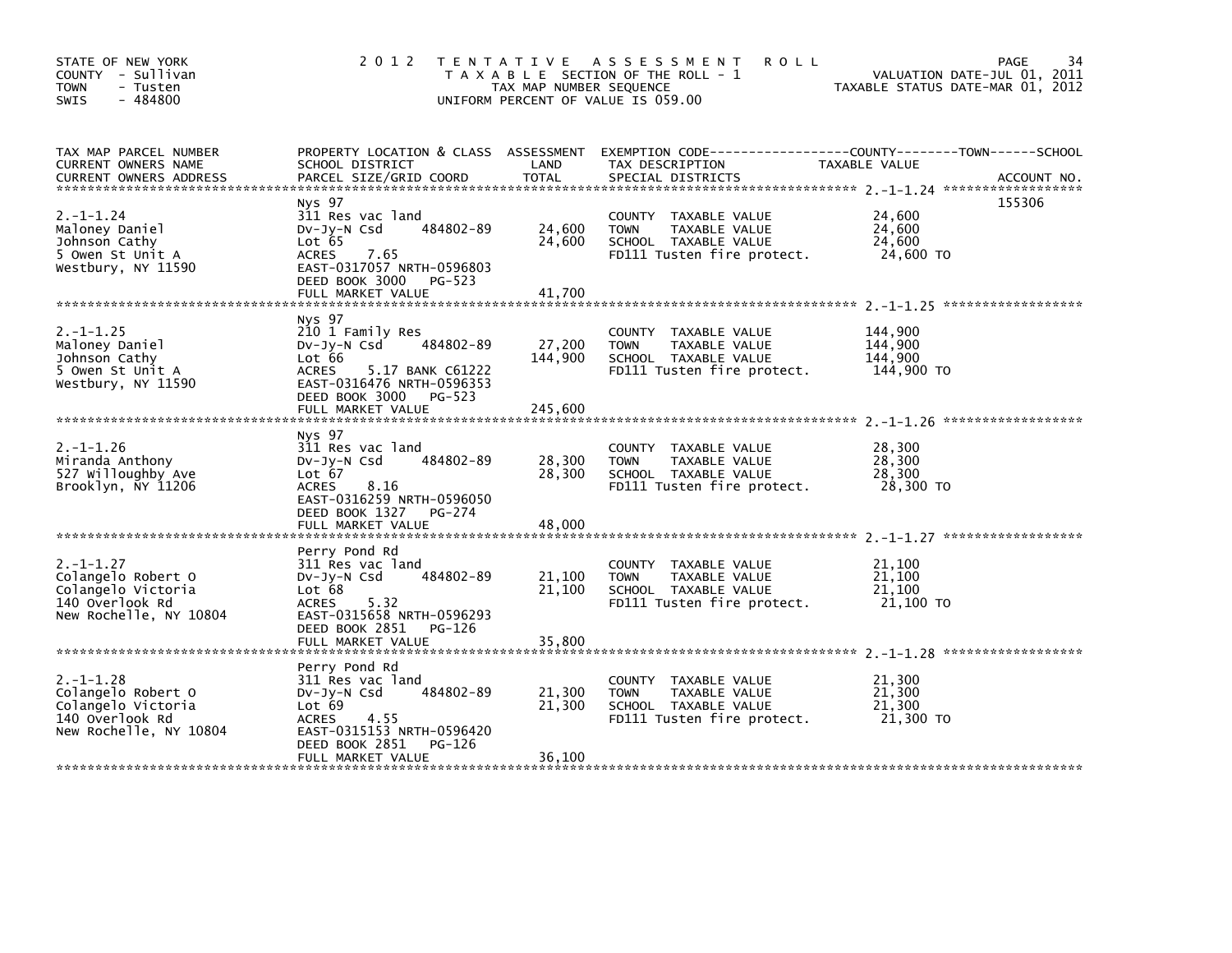| STATE OF NEW YORK<br>COUNTY - Sullivan<br><b>TOWN</b><br>- Tusten<br>$-484800$<br>SWIS                        |                                                                                                                                                                                                    | TAX MAP NUMBER SEQUENCE    | 2012 TENTATIVE ASSESSMENT<br><b>ROLL</b><br>T A X A B L E SECTION OF THE ROLL - 1<br>UNIFORM PERCENT OF VALUE IS 059.00                                                                               | VALUATION DATE-JUL 01, 2011<br>TAXABLE STATUS DATE-MAR 01, 2012                                                  | 35<br>PAGE                                    |
|---------------------------------------------------------------------------------------------------------------|----------------------------------------------------------------------------------------------------------------------------------------------------------------------------------------------------|----------------------------|-------------------------------------------------------------------------------------------------------------------------------------------------------------------------------------------------------|------------------------------------------------------------------------------------------------------------------|-----------------------------------------------|
| TAX MAP PARCEL NUMBER<br>CURRENT OWNERS NAME<br>CURRENT OWNERS ADDRESS                                        | PROPERTY LOCATION & CLASS ASSESSMENT<br>SCHOOL DISTRICT<br>PARCEL SIZE/GRID COORD                                                                                                                  | LAND<br><b>TOTAL</b>       | EXEMPTION CODE-----------------COUNTY-------TOWN------SCHOOL<br>TAX DESCRIPTION<br>SPECIAL DISTRICTS                                                                                                  | TAXABLE VALUE                                                                                                    | ACCOUNT NO.                                   |
| $2. -1 - 1.29$<br>Robespierre Nicholas<br>Robespierre Jennifer<br>361 Carroll St Apt 2B<br>Brooklyn, NY 11231 | Nys 97<br>260 Seasonal res<br>Dv-Jy-N Csd<br>484802-89<br>Lot 70<br>5.25<br><b>ACRES</b><br>EAST-0314660 NRTH-0596584<br>DEED BOOK 3177<br>PG-137                                                  | 23,600<br>38,100           | COUNTY TAXABLE VALUE<br><b>TOWN</b><br>TAXABLE VALUE<br>SCHOOL TAXABLE VALUE<br>FD111 Tusten fire protect.                                                                                            | 38,100<br>38,100<br>38,100<br>38,100 TO                                                                          |                                               |
|                                                                                                               | FULL MARKET VALUE                                                                                                                                                                                  | 64,600                     |                                                                                                                                                                                                       |                                                                                                                  |                                               |
| $2. -1 - 1.30$<br>Simone John<br>725 Riverside Dr Apt 7D<br>New York, NY 10031                                | Nys 97<br>311 Res vac land<br>484802-89<br>DV-Jy-N Csd<br>Lot 71<br><b>ACRES</b><br>5.01<br>EAST-0314085 NRTH-0596692<br>DEED BOOK 2052<br>PG-169<br>FULL MARKET VALUE                             | 22,300<br>22,300<br>37,800 | COUNTY TAXABLE VALUE<br><b>TOWN</b><br>TAXABLE VALUE<br>SCHOOL TAXABLE VALUE<br>FD111 Tusten fire protect.                                                                                            | 22,300<br>22,300<br>22,300<br>22,300 TO                                                                          |                                               |
|                                                                                                               |                                                                                                                                                                                                    |                            |                                                                                                                                                                                                       |                                                                                                                  |                                               |
| $2. -1 - 1.31$<br>Kelly Michael J<br>Buddenhagen Angela M<br>276 Perry Pond Rd<br>Narrowsburg, NY 12764       | 276 Perry Pond Rd<br>210 1 Family Res<br>484802-89<br>$Dv-Jy-N$ Csd<br>Lot <sub>72</sub><br>ACRES<br>5.09 BANK 60806<br>EAST-0313462 NRTH-0596841<br>DEED BOOK 2530<br>PG-233<br>FULL MARKET VALUE | 185,800                    | RPTL466_C 41690<br>27,000 RPTL466_C 41690<br>109,600 RPTL466_C 41690<br>41854<br>STAR B<br>COUNTY TAXABLE VALUE<br><b>TOWN</b><br>TAXABLE VALUE<br>SCHOOL TAXABLE VALUE<br>FD111 Tusten fire protect. | 1,740<br>1,740<br>1,740<br>1,740<br>1,740<br>1,740<br>$\mathbf{0}$<br>104,380<br>104,380<br>86,980<br>104,380 TO | 1,740<br>1,740<br>1,740<br>17,400<br>$\Omega$ |
|                                                                                                               |                                                                                                                                                                                                    |                            | 5,220 EX                                                                                                                                                                                              |                                                                                                                  |                                               |
| $2. -1 - 1.32$<br>Agha Nazish<br>131 E Mt Pleasant Ave<br>Livingston, NJ 07039                                | <b>NVS 97</b><br>311 Res vac land<br>484802-89<br>$Dv-Jv-N$ Csd<br>Lot <sub>73</sub><br>5.03<br>ACRES<br>EAST-0312782 NRTH-0596988                                                                 | 21,800<br>21,800           | COUNTY TAXABLE VALUE<br>TAXABLE VALUE<br><b>TOWN</b><br>SCHOOL TAXABLE VALUE<br>FD111 Tusten fire protect.                                                                                            | 21,800<br>21,800<br>21,800<br>21,800 TO                                                                          |                                               |
|                                                                                                               | DEED BOOK 3206<br>PG-356<br>FULL MARKET VALUE                                                                                                                                                      | 36,900                     |                                                                                                                                                                                                       |                                                                                                                  |                                               |
| $2. -1 - 1.33$<br>Haeflinger Allan<br>Haeflinger Carol<br>PO Box 107<br>New Hampton, NY 10958                 | Nys 97<br>322 Rural vac>10<br>484802-89<br>$Dv-Jy-N$ Csd<br>Lot <sub>55</sub><br>ACRES 12.90<br>EAST-0315059 NRTH-0597606<br>DEED BOOK 3041<br>PG-231<br>FULL MARKET VALUE                         | 35,000<br>35,000<br>59,300 | COUNTY TAXABLE VALUE<br><b>TOWN</b><br>TAXABLE VALUE<br>SCHOOL TAXABLE VALUE<br>FD111 Tusten fire protect.                                                                                            | 35,000<br>35,000<br>35,000<br>35,000 TO                                                                          |                                               |
|                                                                                                               |                                                                                                                                                                                                    |                            |                                                                                                                                                                                                       |                                                                                                                  |                                               |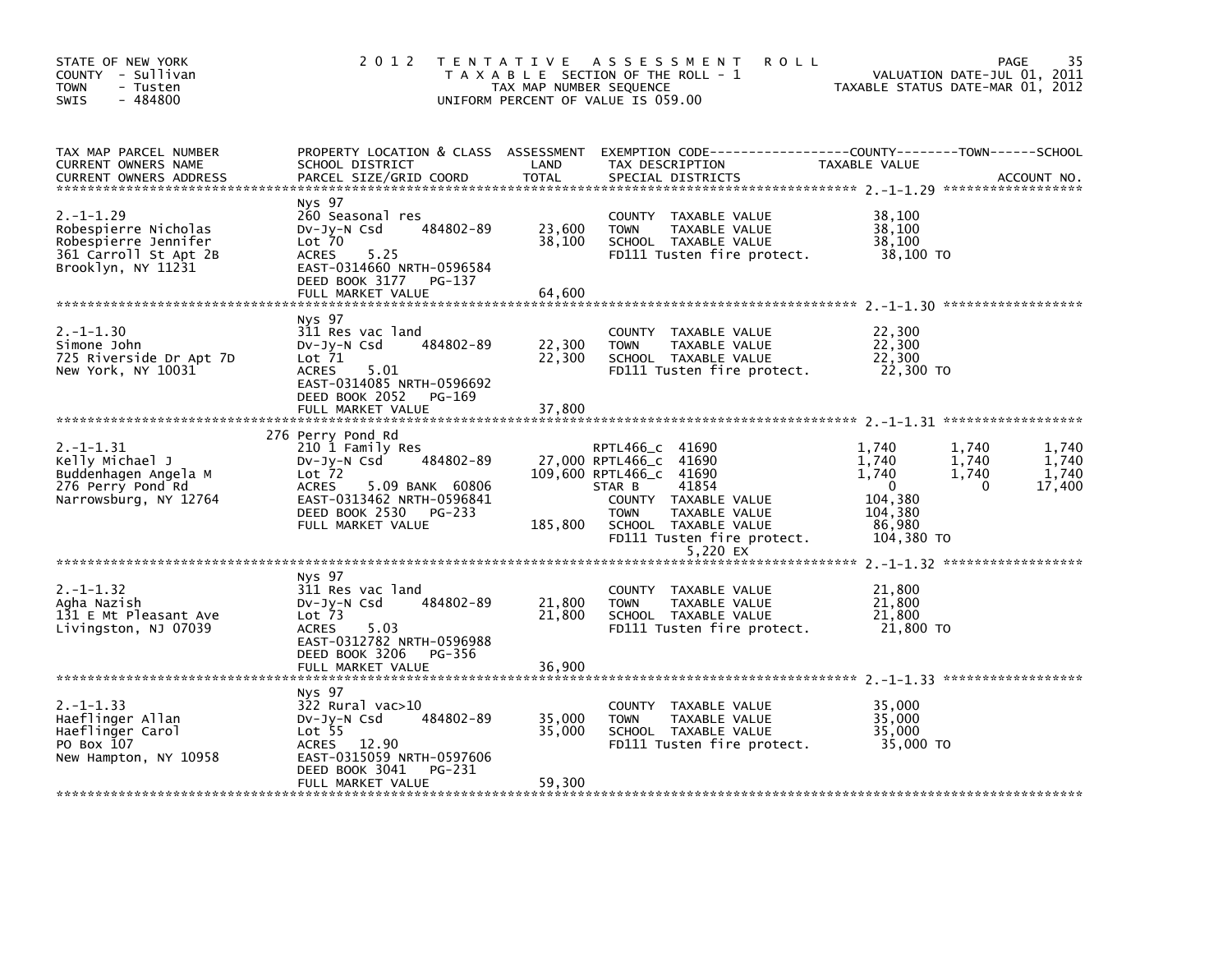| STATE OF NEW YORK<br>COUNTY - Sullivan<br>- Tusten<br><b>TOWN</b><br>- 484800<br>SWIS           | 2 0 1 2                                                                                                                                                                               | T E N T A T I V E<br>TAX MAP NUMBER SEQUENCE | A S S E S S M E N T<br><b>ROLL</b><br>T A X A B L E SECTION OF THE ROLL - 1<br>UNIFORM PERCENT OF VALUE IS 059.00                      | TAXABLE STATUS DATE-MAR 01, 2012                                          | 36<br>PAGE<br>VALUATION DATE-JUL 01, 2011 |
|-------------------------------------------------------------------------------------------------|---------------------------------------------------------------------------------------------------------------------------------------------------------------------------------------|----------------------------------------------|----------------------------------------------------------------------------------------------------------------------------------------|---------------------------------------------------------------------------|-------------------------------------------|
| TAX MAP PARCEL NUMBER<br>CURRENT OWNERS NAME<br><b>CURRENT OWNERS ADDRESS</b>                   | PROPERTY LOCATION & CLASS ASSESSMENT<br>SCHOOL DISTRICT<br>PARCEL SIZE/GRID COORD                                                                                                     | LAND<br><b>TOTAL</b>                         | EXEMPTION        CODE-----------------COUNTY-------TOWN------SCHOOL<br>TAX DESCRIPTION<br>SPECIAL DISTRICTS                            | TAXABLE VALUE                                                             | ACCOUNT NO.                               |
| $2. -1 - 1.34$<br>Haeflinger Allan<br>Haeflinger Carol<br>PO Box 107<br>New Hampton, NY 10958   | Nys 97<br>$314$ Rural vac<10<br>484802-89<br>$Dv-Jy-N$ Csd<br>Lot <sub>55</sub><br>7.92<br><b>ACRES</b><br>EAST-0315059 NRTH-0597606<br>DEED BOOK 3041<br>PG-225<br>FULL MARKET VALUE | 28,000<br>28,000<br>47,500                   | COUNTY TAXABLE VALUE<br>TAXABLE VALUE<br><b>TOWN</b><br>SCHOOL TAXABLE VALUE<br>FD111 Tusten fire protect.                             | 28,000<br>28,000<br>28,000<br>28,000 TO                                   |                                           |
| $2. -1 - 1.35$<br>Gluszak James<br>159 wilkins Rd<br>Pine Bush, NY 12566                        | Forest Pond Rd<br>$314$ Rural vac<10<br>484802-89<br>$Dv-Jy-N$ Csd<br>Lot 51<br>5.70<br>ACRES<br>EAST-0314223 NRTH-0598352<br>DEED BOOK 2869<br>PG-280<br>FULL MARKET VALUE           | 22,900<br>22,900<br>38,800                   | COUNTY TAXABLE VALUE<br><b>TOWN</b><br>TAXABLE VALUE<br>SCHOOL TAXABLE VALUE<br>FD111 Tusten fire protect.                             | 22,900<br>22,900<br>22,900<br>22,900 TO                                   |                                           |
| $2. -1 - 2.1$<br>Falco Andrew<br>Falco Ruth<br>151-31 20th Rd<br>Whitestone, NY 11357           | Co Rd 111<br>260 Seasonal res<br>484802-89<br>$Dv-Jv-N$ Csd<br><b>ACRES</b><br>6.60<br>EAST-0318344 NRTH-0595994<br>DEED BOOK 692<br>PG-00380<br>FULL MARKET VALUE                    | 29,500<br>37,000<br>62,700                   | COUNTY TAXABLE VALUE<br><b>TOWN</b><br>TAXABLE VALUE<br>SCHOOL TAXABLE VALUE<br>FD111 Tusten fire protect.                             | 37,000<br>37,000<br>37.000<br>37,000 TO                                   | 115350                                    |
| $2. - 1 - 2.2$<br>DeGori Rocco<br>DeGori Mary Ann<br>7550 State Rt 52<br>Narrowsburg, NY 12764  | Co Rd 111<br>210 1 Family Res<br>484802-89<br>$Dv-Jy-N$ Csd<br>2.40<br><b>ACRES</b><br>EAST-0317980 NRTH-0597230<br>DEED BOOK 1015<br>PG-00196<br>FULL MARKET VALUE                   | 17,200<br>76,500<br>129,700                  | 41834<br>STAR EN<br>COUNTY TAXABLE VALUE<br>TAXABLE VALUE<br><b>TOWN</b><br>SCHOOL TAXABLE VALUE<br>FD111 Tusten fire protect.         | $\mathbf{0}$<br>76.500<br>76,500<br>40.420<br>76,500 TO                   | 111660<br>$\Omega$<br>36,080              |
| $2. - 1 - 3$<br>whiteEagle Frank<br>WhiteEagle Catherine<br>PO Box 291<br>Narrowsburg, NY 12764 | 7552 State Route 52<br>270 Mfg housing<br>484802-89<br>$Dv-Jy-N$ Csd<br><b>ACRES</b><br>2.62<br>EAST-0317949 NRTH-0597139<br>DEED BOOK 3346<br>PG-292<br>FULL MARKET VALUE            | 15,900 STAR B<br>27,500<br>46,600            | L INC DIS 41933<br>41854<br>COUNTY TAXABLE VALUE<br><b>TOWN</b><br>TAXABLE VALUE<br>SCHOOL TAXABLE VALUE<br>FD111 Tusten fire protect. | $\Omega$<br>13,750<br>$\Omega$<br>27,500<br>13,750<br>10,100<br>27,500 TO | 151301<br>0<br>17,400<br>0                |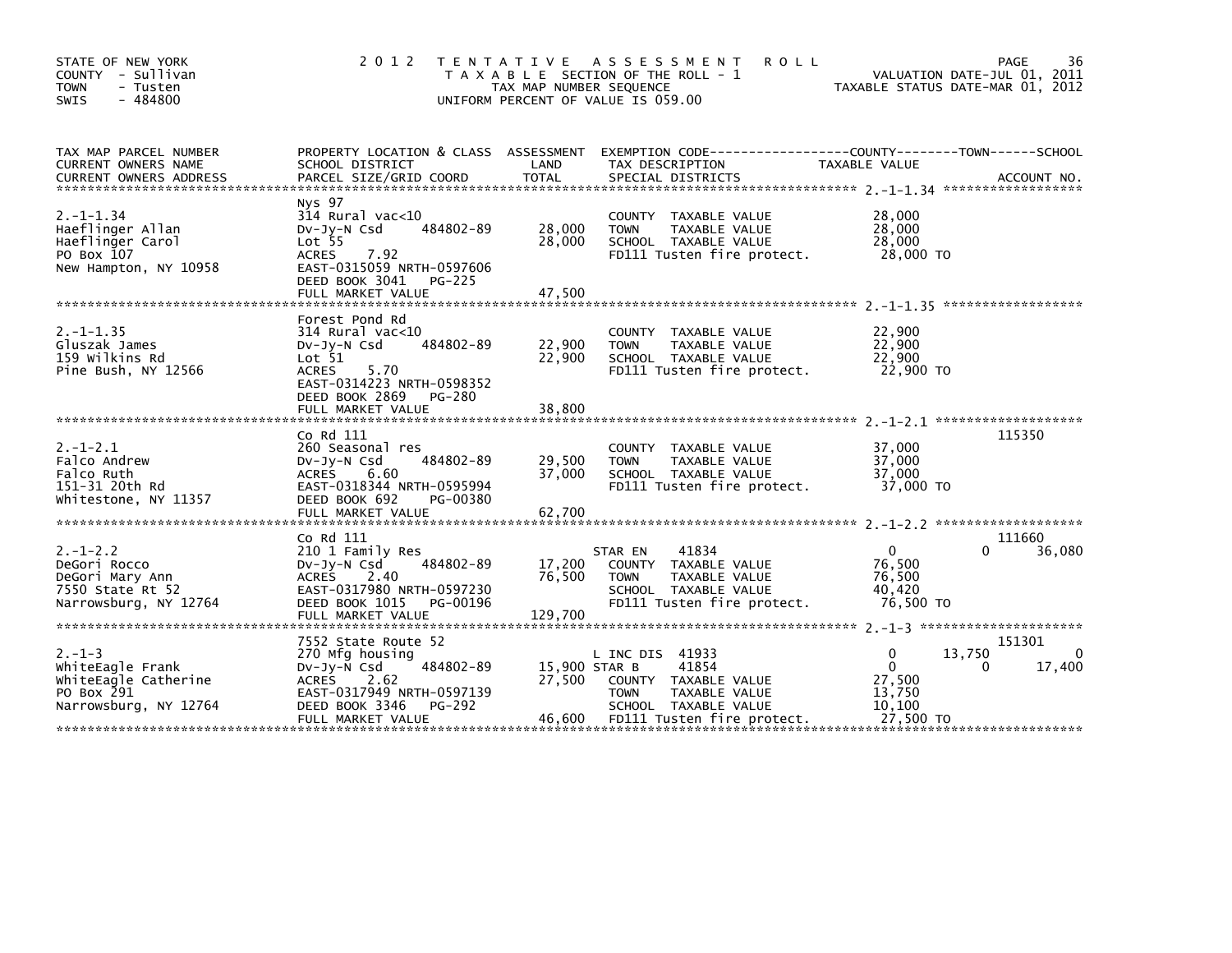| STATE OF NEW YORK<br>COUNTY - Sullivan<br>TOWN<br>- Tusten<br>$-484800$<br>SWIS                     | 2 0 1 2                                                                                                                                                                  | TAX MAP NUMBER SEQUENCE    | TENTATIVE ASSESSMENT<br><b>ROLL</b><br>T A X A B L E SECTION OF THE ROLL - 1<br>UNIFORM PERCENT OF VALUE IS 059.00                     | VALUATION DATE-JUL 01, 2011<br>TAXABLE STATUS DATE-MAR 01, 2012 | PAGE<br>37  |
|-----------------------------------------------------------------------------------------------------|--------------------------------------------------------------------------------------------------------------------------------------------------------------------------|----------------------------|----------------------------------------------------------------------------------------------------------------------------------------|-----------------------------------------------------------------|-------------|
| TAX MAP PARCEL NUMBER<br>CURRENT OWNERS NAME<br><b>CURRENT OWNERS ADDRESS</b>                       | SCHOOL DISTRICT<br>PARCEL SIZE/GRID COORD                                                                                                                                | LAND<br><b>TOTAL</b>       | PROPERTY LOCATION & CLASS ASSESSMENT EXEMPTION CODE---------------COUNTY-------TOWN-----SCHOOL<br>TAX DESCRIPTION<br>SPECIAL DISTRICTS | TAXABLE VALUE                                                   | ACCOUNT NO. |
| $2. -1 - 4.1$<br>Spina Joe<br>246 Mt Orange Rd<br>Middletown, NY 10940                              | Co Rd 111<br>260 Seasonal res<br>484802-89<br>$Dv-Jv-N$ Csd<br>5.77<br><b>ACRES</b><br>EAST-0317960 NRTH-0596970<br>DEED BOOK 1886<br><b>PG-208</b><br>FULL MARKET VALUE | 27,600<br>52,800<br>89,500 | COUNTY TAXABLE VALUE<br>TAXABLE VALUE<br><b>TOWN</b><br>SCHOOL TAXABLE VALUE<br>FD111 Tusten fire protect.                             | 52,800<br>52,800<br>52.800<br>52,800 TO                         | 151250      |
| $2. - 1 - 5$<br>Catalano Joseph V<br>Catalano Rosaria F<br>146-15 24th Ave<br>Whitestone, NY 11357  | Co Rd 111<br>260 Seasonal res<br>484802-89<br>$Dv-Jy-N$ Csd<br>ACRES 2.80<br>EAST-0317810 NRTH-0596790<br>DEED BOOK 537<br>PG-00251<br>FULL MARKET VALUE                 | 15,900<br>43,000<br>72,900 | COUNTY TAXABLE VALUE<br><b>TOWN</b><br>TAXABLE VALUE<br>SCHOOL TAXABLE VALUE<br>FD111 Tusten fire protect.                             | 43,000<br>43,000<br>43,000<br>43,000 TO                         | 108749      |
| $2. -1 - 6.1$<br>Catalano Joseph V<br>Catalano Rosaria F<br>146-15 24th Ave<br>Whitestone, NY 11357 | Co Hwy 111<br>$314$ Rural vac<10<br>484802-89<br>DV-Jy-N Csd<br>ACRES 1.87<br>EAST-0317620 NRTH-0596740<br>DEED BOOK 702<br>PG-00679<br>FULL MARKET VALUE                | 9,000<br>9.000<br>15,300   | COUNTY TAXABLE VALUE<br>TAXABLE VALUE<br><b>TOWN</b><br>SCHOOL TAXABLE VALUE<br>FD111 Tusten fire protect.                             | 9,000<br>9,000<br>9.000<br>$9.000$ TO                           | 108751      |
| $2. -1 - 6.3$<br>Curran Esther<br>PO Box 388<br>Circleville, NY 10919                               | Co Rd 111<br>$314$ Rural vac<10<br>484802-89<br>$Dv-Jy-N$ Csd<br><b>ACRES</b><br>5.00<br>EAST-0316480 NRTH-0595110<br>DEED BOOK 1698<br>PG-587                           | 20,600<br>20,600           | COUNTY TAXABLE VALUE<br>TAXABLE VALUE<br><b>TOWN</b><br>SCHOOL TAXABLE VALUE<br>FD111 Tusten fire protect.                             | 20,600<br>20,600<br>20,600<br>20,600 TO                         | 111051      |
| $2. -1 - 6.4$<br>Janie's Childrens Theatre, LLC Dv-Jy-N Csd<br>86 Auerbach Ln<br>Lawrence, NY 11559 | Co Rd 111<br>210 1 Family Res<br>484802-89<br><b>ACRES</b><br>8.00<br>EAST-0316720 NRTH-0595330<br>DEED BOOK 2984<br>PG-159                                              | 32,500<br>95,100           | COUNTY TAXABLE VALUE<br>TAXABLE VALUE<br><b>TOWN</b><br>SCHOOL TAXABLE VALUE<br>FD111 Tusten fire protect.                             | 95,100<br>95.100<br>95,100<br>95,100 TO                         | 146400      |
| $2. -1 - 6.5$<br>Feicht Gregory E<br>Feicht Ruth<br>PO Box 1461<br>Monticello, NY 12701             | LOT4 Nys 52<br>$314$ Rural vac< $10$<br>484802-89<br>$Dv-Jy-N$ Csd<br>4.52<br><b>ACRES</b><br>EAST-0317523 NRTH-0595098<br>DEED BOOK 1536<br>PG-38<br>FULL MARKET VALUE  | 18,000<br>18,000<br>30,500 | COUNTY TAXABLE VALUE<br><b>TOWN</b><br>TAXABLE VALUE<br>SCHOOL TAXABLE VALUE<br>FD111 Tusten fire protect.                             | 18,000<br>18,000<br>18,000<br>18,000 TO                         | 157525      |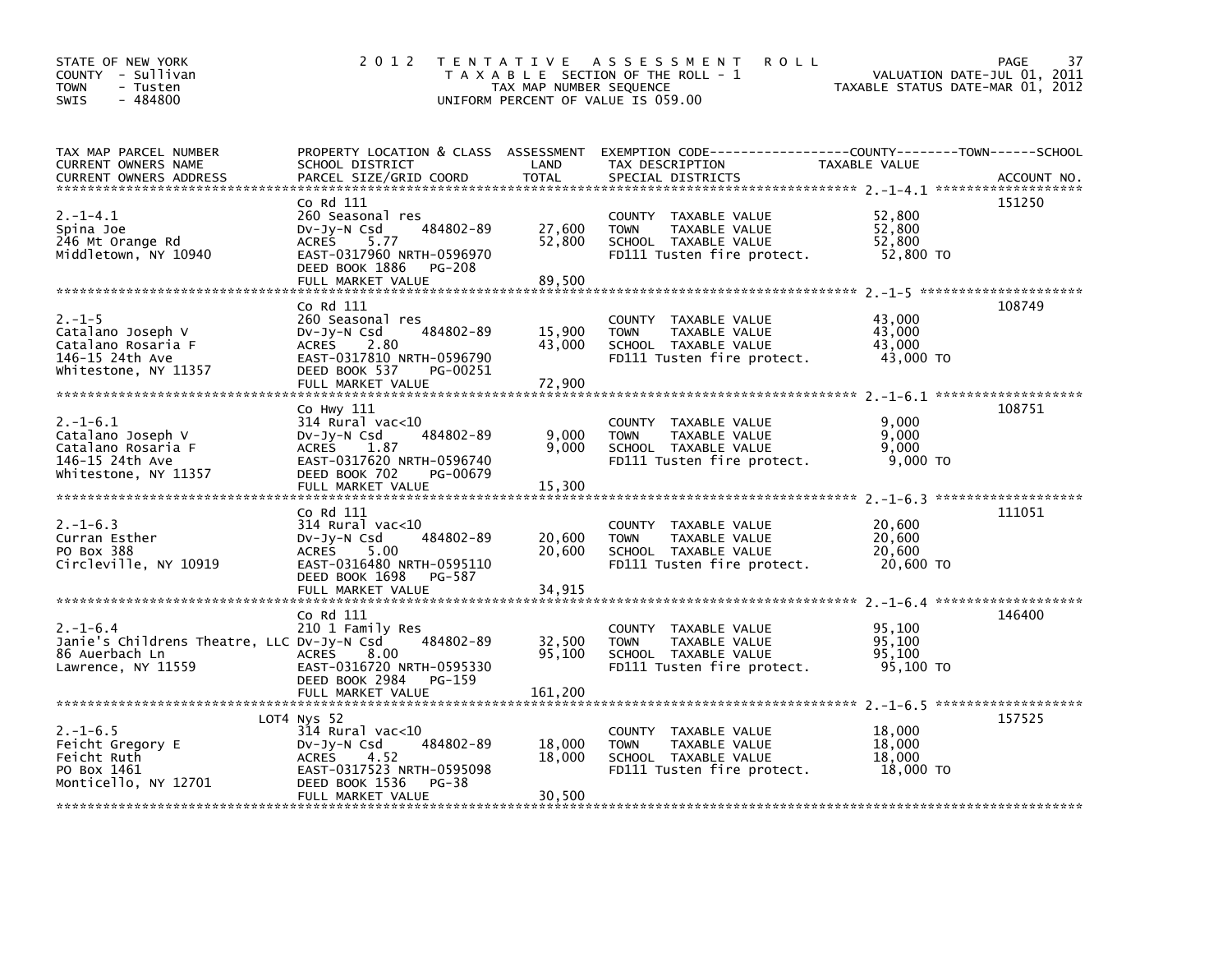| STATE OF NEW YORK<br>COUNTY - Sullivan<br>- Tusten<br><b>TOWN</b><br>$-484800$<br><b>SWIS</b>                         | 2 0 1 2                                                                                                                                                               | T E N T A T I V E<br>TAX MAP NUMBER SEQUENCE | ASSESSMENT<br><b>ROLL</b><br>T A X A B L E SECTION OF THE ROLL - 1<br>UNIFORM PERCENT OF VALUE IS 059.00                               | TAXABLE STATUS DATE-MAR 01, 2012                        | 38<br>PAGE<br>VALUATION DATE-JUL 01, 2011 |
|-----------------------------------------------------------------------------------------------------------------------|-----------------------------------------------------------------------------------------------------------------------------------------------------------------------|----------------------------------------------|----------------------------------------------------------------------------------------------------------------------------------------|---------------------------------------------------------|-------------------------------------------|
| TAX MAP PARCEL NUMBER<br>CURRENT OWNERS NAME<br><b>CURRENT OWNERS ADDRESS</b>                                         | SCHOOL DISTRICT<br>PARCEL SIZE/GRID COORD                                                                                                                             | LAND<br><b>TOTAL</b>                         | PROPERTY LOCATION & CLASS ASSESSMENT EXEMPTION CODE---------------COUNTY-------TOWN-----SCHOOL<br>TAX DESCRIPTION<br>SPECIAL DISTRICTS | TAXABLE VALUE                                           | ACCOUNT NO.                               |
| $2. -1 - 6.6$<br>Balla Julius<br>Balla Jolan<br>PO Box 87<br>Narrowsburg, NY 12764                                    | LOT4 Nys 52<br>314 Rural vac<10<br>484802-89<br>DV-JV-N Csd<br>Lot 6<br>6.03<br>ACRES<br>EAST-0317523 NRTH-0595424<br>DEED BOOK 1536<br>PG-50                         | 22,700<br>22,700                             | COUNTY TAXABLE VALUE<br><b>TOWN</b><br>TAXABLE VALUE<br>SCHOOL TAXABLE VALUE<br>FD111 Tusten fire protect.                             | 22,700<br>22,700<br>22,700<br>22,700 TO                 | 157525                                    |
|                                                                                                                       | FULL MARKET VALUE                                                                                                                                                     | 38,500                                       |                                                                                                                                        |                                                         |                                           |
| $2. -1 - 6.7$<br>Balla Julius<br>Balla Jolan<br>PO Box 87<br>Narrowsburg, NY 12764                                    | LOT4 Nys 52<br>210 1 Family Res<br>484802-89<br>$Dv-Jv-N$ Csd<br>Lot 5<br><b>ACRES</b><br>3.00<br>EAST-0317788 NRTH-0595139<br>DEED BOOK 1849<br>PG-674               | 17,900<br>56,900                             | 41834<br>STAR EN<br>COUNTY TAXABLE VALUE<br>TAXABLE VALUE<br><b>TOWN</b><br>SCHOOL TAXABLE VALUE<br>FD111 Tusten fire protect.         | $\mathbf{0}$<br>56,900<br>56,900<br>20,820<br>56,900 TO | 157525<br>36,080                          |
|                                                                                                                       | FULL MARKET VALUE                                                                                                                                                     | 96,400                                       |                                                                                                                                        |                                                         |                                           |
| FORESTACR Nys 52<br>$2. -1 - 6.8$<br>Hollberg Rich<br>Hollberg Marie<br>28 Abraham Joseph Cir<br>Middletown, NY 10940 | $314$ Rural vac<10<br>484802-89<br>$Dv-Jy-N$ Csd<br>Lot 3<br><b>ACRES</b><br>6.00<br>EAST-0317325 NRTH-0595034<br>DEED BOOK 1551<br>PG-99<br>FULL MARKET VALUE        | 21,800<br>21,800<br>36,900                   | COUNTY TAXABLE VALUE<br>TAXABLE VALUE<br><b>TOWN</b><br>SCHOOL TAXABLE VALUE<br>FD111 Tusten fire protect.                             | 21,800<br>21,800<br>21,800<br>21,800 TO                 | 157525                                    |
|                                                                                                                       | LOT4 Nys 52                                                                                                                                                           |                                              |                                                                                                                                        |                                                         | 157525                                    |
| $2. -1 - 6.9$<br>Hollberg Rich<br>Hollberg Marie<br>28 Abraham Joseph Cir<br>Middletown, NY 10940                     | $314$ Rural vac<10<br>484802-89<br>$Dv-Jy-N$ Csd<br>Lot 2<br>Forest Acres<br><b>ACRES</b><br>5.10<br>EAST-0317282 NRTH-0594822                                        | 19,800<br>19,800                             | COUNTY TAXABLE VALUE<br><b>TOWN</b><br>TAXABLE VALUE<br>SCHOOL TAXABLE VALUE<br>FD111 Tusten fire protect.                             | 19,800<br>19,800<br>19,800<br>19,800 TO                 |                                           |
|                                                                                                                       | DEED BOOK 1551<br>PG-96                                                                                                                                               |                                              |                                                                                                                                        |                                                         |                                           |
|                                                                                                                       | FULL MARKET VALUE                                                                                                                                                     | 33,600                                       |                                                                                                                                        |                                                         |                                           |
| $2. -1 - 6.10$<br>Jaber Nidal<br>882 Stockton Rd<br>Valley Cottage, NY 10989                                          | Nys 52<br>$314$ Rural vac< $10$<br>484802-89<br>Dv-Jy-N Csd<br>Lot 1<br>Forest Acres<br><b>ACRES</b><br>4.00<br>EAST-0317218 NRTH-0594615<br>DEED BOOK 2995<br>PG-305 | 16,300<br>16,300                             | COUNTY TAXABLE VALUE<br>TAXABLE VALUE<br><b>TOWN</b><br>SCHOOL TAXABLE VALUE<br>FD111 Tusten fire protect.                             | 16,300<br>16,300<br>16,300<br>16,300 TO                 |                                           |
|                                                                                                                       | FULL MARKET VALUE                                                                                                                                                     | 27,600                                       |                                                                                                                                        |                                                         |                                           |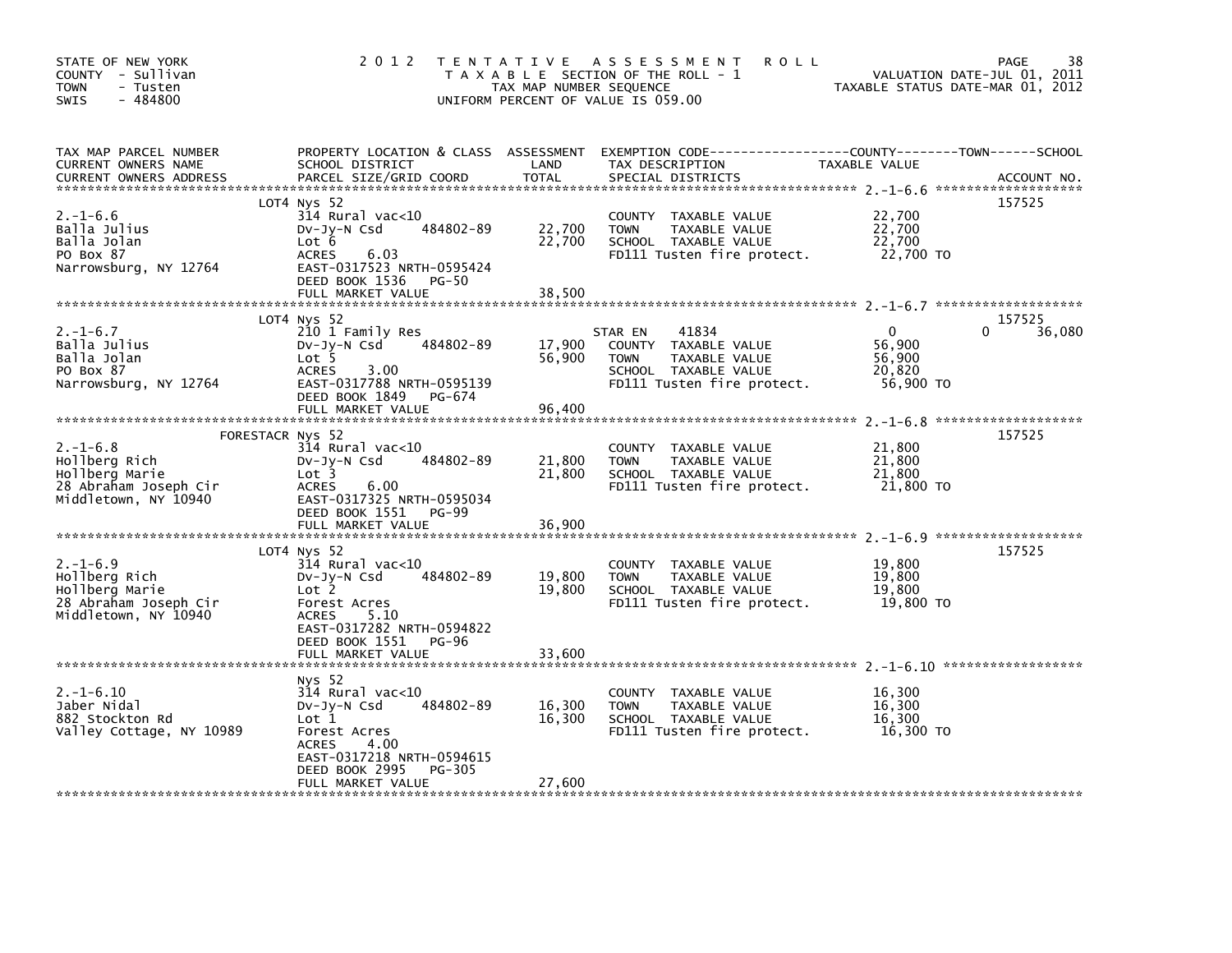| STATE OF NEW YORK<br>COUNTY - Sullivan<br>TOWN<br>- Tusten<br>$-484800$<br><b>SWIS</b>                | 2 0 1 2                                                                                                                                                             | TAX MAP NUMBER SEQUENCE     | TENTATIVE ASSESSMENT<br><b>ROLL</b><br>T A X A B L E SECTION OF THE ROLL - 1<br>UNIFORM PERCENT OF VALUE IS 059.00            | TAXABLE STATUS DATE-MAR 01, 2012                     | 39<br><b>PAGE</b><br>VALUATION DATE-JUL 01, 2011 |
|-------------------------------------------------------------------------------------------------------|---------------------------------------------------------------------------------------------------------------------------------------------------------------------|-----------------------------|-------------------------------------------------------------------------------------------------------------------------------|------------------------------------------------------|--------------------------------------------------|
| TAX MAP PARCEL NUMBER<br>CURRENT OWNERS NAME<br><b>CURRENT OWNERS ADDRESS</b>                         | PROPERTY LOCATION & CLASS ASSESSMENT<br>SCHOOL DISTRICT<br>PARCEL SIZE/GRID COORD                                                                                   | LAND<br><b>TOTAL</b>        | EXEMPTION CODE-----------------COUNTY-------TOWN------SCHOOL<br>TAX DESCRIPTION<br>SPECIAL DISTRICTS                          | TAXABLE VALUE                                        | ACCOUNT NO.                                      |
| $2. - 1 - 7$<br>Curran Esther<br>PO Box 388<br>Circleville, NY 10919                                  | Co Rd 111<br>$314$ Rural vac<10<br>484802-89<br>$Dv-Jy-N$ Csd<br>ACRES<br>3.00<br>EAST-0316430 NRTH-0594690<br>DEED BOOK 1698<br>PG-507<br>FULL MARKET VALUE        | 14,100<br>14.100<br>23,898  | COUNTY TAXABLE VALUE<br>TAXABLE VALUE<br><b>TOWN</b><br>SCHOOL TAXABLE VALUE<br>FD111 Tusten fire protect.                    | 14.100<br>14,100<br>14.100<br>14,100 TO              | 111050                                           |
| $2. -1 - 8.1$<br>Hoffman George Jr<br>Richard E Hoffman<br>1 Johnese Marie Dr<br>Alamogordo, NM 88310 | Twn Rd 40<br>311 Res vac land<br>484802-89<br>$Dv-Jy-N$ Csd<br>ACRES 2.30<br>EAST-0317827 NRTH-0594994<br>FULL MARKET VALUE                                         | 13,500<br>13,500<br>22,900  | COUNTY TAXABLE VALUE<br><b>TOWN</b><br>TAXABLE VALUE<br>SCHOOL TAXABLE VALUE<br>FD111 Tusten fire protect.                    | 13,500<br>13,500<br>13,500<br>13,500 TO              | 124051                                           |
| $2. -1 - 8.3$<br>Janie's Childrens Parties, LLC Dv-Jy-N Csd<br>86 Auerbach Ln<br>Lawrence, NY 11559   | Co Rd 111<br>210 1 Family Res<br>484802-89<br>FRNT 300.00 DPTH 200.00<br>EAST-0317256 NRTH-0595089<br>DEED BOOK 2011<br>PG-4500<br>FULL MARKET VALUE                | 20,500<br>80,000<br>135,600 | COUNTY TAXABLE VALUE<br><b>TOWN</b><br>TAXABLE VALUE<br>SCHOOL TAXABLE VALUE<br>FD111 Tusten fire protect.                    | 80,000<br>80,000<br>80,000<br>80,000 TO              | 157850                                           |
| $2. -1 - 8.5$<br>Janie's Childrens Parties, LLC Dv-Jy-N Csd<br>86 Auerbach Ln<br>Lawrence, NY 11559   | Twn Rd 40<br>311 Res vac land<br>484802-89<br>Hoffman Rd<br>1.75<br><b>ACRES</b><br>EAST-0317555 NRTH-0595102<br>DEED BOOK 2011<br>PG-4500<br>FULL MARKET VALUE     | 8,900<br>8,900<br>15,100    | COUNTY TAXABLE VALUE<br><b>TOWN</b><br>TAXABLE VALUE<br>SCHOOL TAXABLE VALUE<br>FD111 Tusten fire protect.                    | 8,900<br>8,900<br>8.900<br>8,900 TO                  | 157852                                           |
|                                                                                                       |                                                                                                                                                                     |                             |                                                                                                                               |                                                      |                                                  |
| $2. - 1 - 9$<br>Yacino Philip Jr<br>PO Box 397<br>Narrowsburg, NY 12764                               | Co Rd 111<br>270 Mfg housing<br>484802-89<br>$Dv-Jv-N$ Csd<br>FRNT 150.00 DPTH 220.00<br>EAST-0317365 NRTH-0595382<br>DEED BOOK 2161<br>PG-700<br>FULL MARKET VALUE | 11,500<br>17,500<br>29,700  | 41854<br>STAR B<br>COUNTY TAXABLE VALUE<br><b>TOWN</b><br>TAXABLE VALUE<br>SCHOOL TAXABLE VALUE<br>FD111 Tusten fire protect. | $\mathbf{0}$<br>17,500<br>17,500<br>100<br>17,500 TO | 124250<br>17,400                                 |
| $2. -1 - 10.1$<br>Lovelass Gary<br>502 Carpenter St<br>Greenport, NY 11944                            | Co Rd 111<br>210 1 Family Res<br>484802-89<br>$Dv-Jy-N$ Csd<br>4.03<br>ACRES<br>EAST-0317727 NRTH-0595418<br>DEED BOOK 2330<br>PG-432<br>FULL MARKET VALUE          | 22,500<br>97,500<br>165,300 | COUNTY TAXABLE VALUE<br><b>TOWN</b><br>TAXABLE VALUE<br>SCHOOL TAXABLE VALUE<br>FD111 Tusten fire protect.                    | 97.500<br>97,500<br>97,500<br>97,500 TO              |                                                  |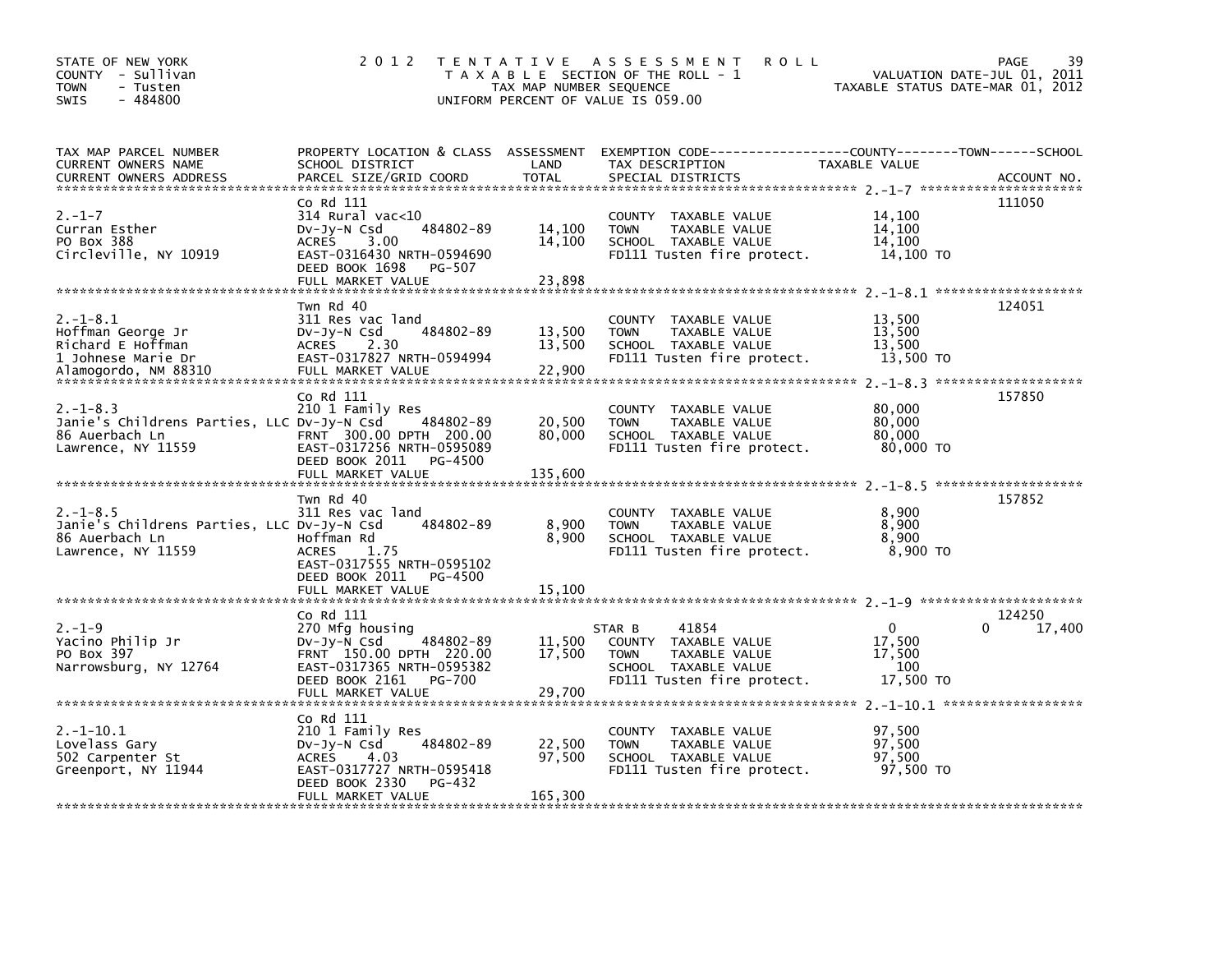| STATE OF NEW YORK<br>COUNTY - Sullivan<br><b>TOWN</b><br>- Tusten<br>$-484800$<br><b>SWIS</b> | 2 0 1 2                                                                                                                                                             | TAX MAP NUMBER SEQUENCE      | <b>ROLL</b><br>TENTATIVE ASSESSMENT<br>T A X A B L E SECTION OF THE ROLL - 1<br>UNIFORM PERCENT OF VALUE IS 059.00                      | TAXABLE STATUS DATE-MAR 01, 2012                          | PAGE<br>40<br>VALUATION DATE-JUL 01, 2011 |
|-----------------------------------------------------------------------------------------------|---------------------------------------------------------------------------------------------------------------------------------------------------------------------|------------------------------|-----------------------------------------------------------------------------------------------------------------------------------------|-----------------------------------------------------------|-------------------------------------------|
| TAX MAP PARCEL NUMBER<br><b>CURRENT OWNERS NAME</b><br><b>CURRENT OWNERS ADDRESS</b>          | SCHOOL DISTRICT<br>PARCEL SIZE/GRID COORD                                                                                                                           | LAND<br><b>TOTAL</b>         | PROPERTY LOCATION & CLASS ASSESSMENT EXEMPTION CODE---------------COUNTY-------TOWN------SCHOOL<br>TAX DESCRIPTION<br>SPECIAL DISTRICTS | TAXABLE VALUE                                             | ACCOUNT NO.                               |
| $2. - 1 - 11$<br>Meyer Rosemary A<br>7603 State Route 52<br>Narrowsburg, NY 12764             | 7603 State Route 52<br>210 1 Family Res<br>484802-89<br>Dv-Jy-N Csd<br>ACRES 8.00<br>EAST-0317910 NRTH-0595700<br>DEED BOOK 1190<br>PG-00016<br>FULL MARKET VALUE   | 32,600<br>115,900<br>196,400 | 41854<br>STAR B<br>COUNTY TAXABLE VALUE<br>TAXABLE VALUE<br>TOWN<br>SCHOOL TAXABLE VALUE<br>FD111 Tusten fire protect.                  | $\Omega$<br>115,900<br>115,900<br>98,500<br>115,900 TO    | 162200<br>$\Omega$<br>17,400              |
| $2. - 1 - 12$<br>O'Boyle-Balzano Erin<br>7583 State Route 52<br>Narrowsburg, NY 12764         | Co Rd 111<br>210 1 Family Res<br>484802-89<br>DV-Jy-N Csd<br>ACRES 4.30 BANK C58055<br>EAST-0318200 NRTH-0596210<br>DEED BOOK 2010<br>PG-60521<br>FULL MARKET VALUE | 23,400<br>73,500<br>124,600  | COUNTY TAXABLE VALUE<br>TAXABLE VALUE<br><b>TOWN</b><br>SCHOOL TAXABLE VALUE<br>FD111 Tusten fire protect.                              | 73,500<br>73,500<br>73,500<br>73,500 TO                   | 142960                                    |
| $2. - 1 - 13$<br>Shannon Richard<br>Shannon Timothy<br>36-27 203rd St<br>Bayside, NY 11361    | Co Rd 111<br>210 1 Family Res<br>484802-89<br>Dv-Jy-N Csd<br>ACRES 2.30<br>EAST-0318731 NRTH-0595243<br>DEED BOOK 3202<br>PG-518<br>FULL MARKET VALUE               | 11,900<br>29.000<br>49,200   | COUNTY TAXABLE VALUE<br>TAXABLE VALUE<br><b>TOWN</b><br>SCHOOL TAXABLE VALUE<br>FD111 Tusten fire protect.                              | 29,000<br>29,000<br>29,000<br>29,000 TO                   | 149500                                    |
| $2. - 1 - 14$<br>Kent Gregory<br>PO Box 241<br>Lake Huntington, NY 12752                      | 7565 State Route 52<br>260 Seasonal res<br>484802-89<br>DV-Jy-N Csd<br>ACRES<br>5.50<br>EAST-0318837 NRTH-0595435<br>DEED BOOK 2011<br>PG-1393<br>FULL MARKET VALUE | 27,200<br>35,200<br>59,700   | STAR B<br>41854<br>COUNTY TAXABLE VALUE<br>TAXABLE VALUE<br><b>TOWN</b><br>SCHOOL TAXABLE VALUE<br>FD111 Tusten fire protect.           | $\overline{0}$<br>35.200<br>35,200<br>17.800<br>35,200 TO | 128300<br>$\Omega$<br>17,400              |
| $2. -1 - 15$<br>Kent Gregory<br>PO Box 241<br>Lake Huntington, NY 12752                       | Co Rd 111<br>311 Res vac land<br>484802-89<br>$Dv-Jy-N$ Csd<br>1.00<br><b>ACRES</b><br>EAST-0318937 NRTH-0595605<br>DEED BOOK 2011<br>PG-1393<br>FULL MARKET VALUE  | 6,200<br>6,200<br>10,500     | COUNTY TAXABLE VALUE<br><b>TAXABLE VALUE</b><br><b>TOWN</b><br>SCHOOL TAXABLE VALUE<br>FD111 Tusten fire protect.                       | 6,200<br>6.200<br>6,200<br>6,200 TO                       | 128350                                    |
| $2. - 1 - 16$<br>Spina Leonard<br>134 Stevens Ave<br>Valhalla, NY 10595                       | Co Rd 111<br>311 Res vac land<br>484802-89<br>$Dv-Jy-N$ Csd<br>1.40<br>ACRES<br>EAST-0318970 NRTH-0595709<br>DEED BOOK 834<br>PG-00001<br>FULL MARKET VALUE         | 10,800<br>10.800<br>18.300   | COUNTY TAXABLE VALUE<br>TAXABLE VALUE<br><b>TOWN</b><br>SCHOOL TAXABLE VALUE<br>FD111 Tusten fire protect.                              | 10,800<br>10,800<br>10.800<br>10,800 TO                   | 151300                                    |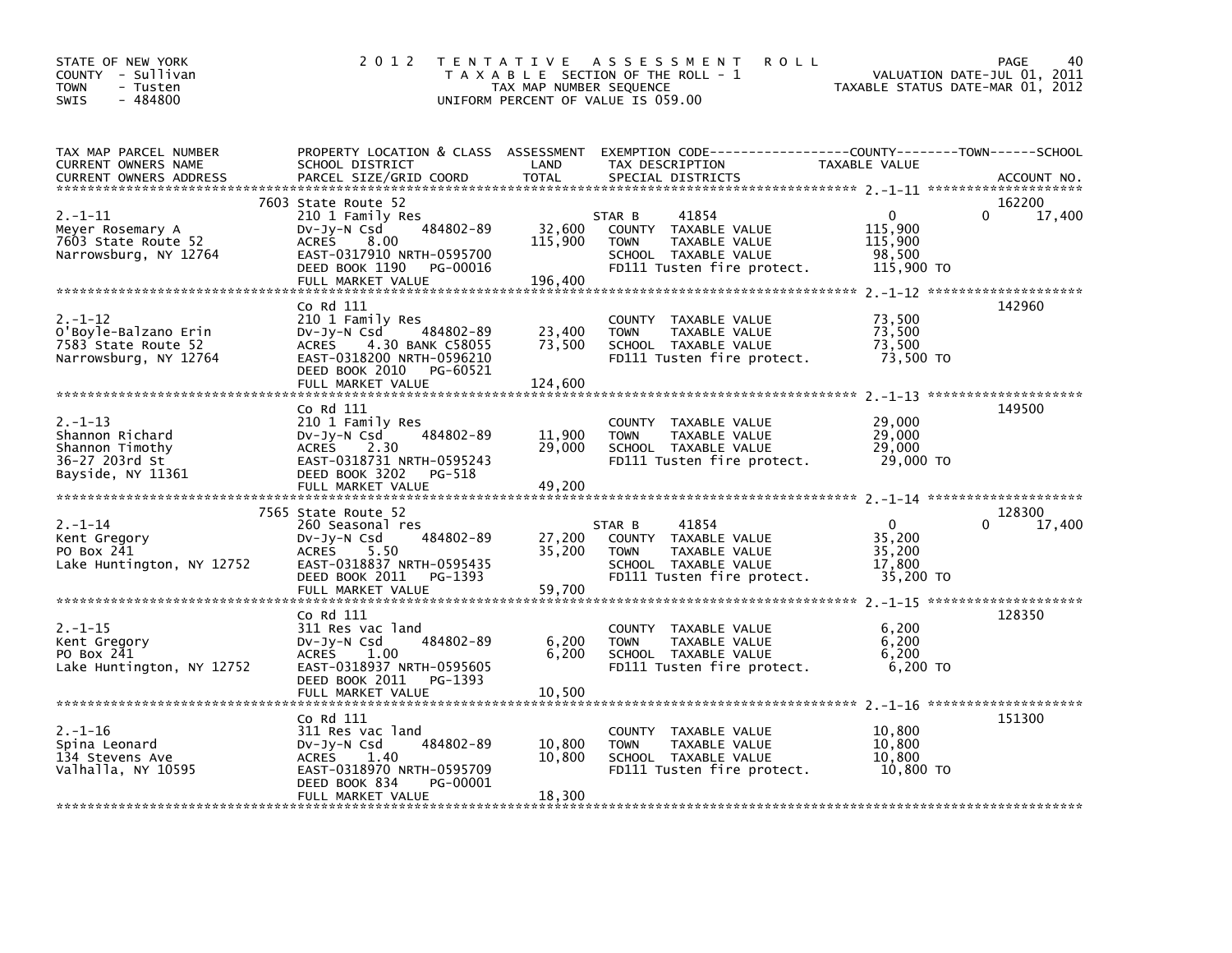| STATE OF NEW YORK<br>COUNTY - Sullivan<br><b>TOWN</b><br>- Tusten<br>$-484800$<br><b>SWIS</b>      | 2 0 1 2                                                                                                                                                                     | T E N T A T I V E<br>TAX MAP NUMBER SEQUENCE | A S S E S S M E N T<br><b>ROLL</b><br>T A X A B L E SECTION OF THE ROLL - 1<br>UNIFORM PERCENT OF VALUE IS 059.00    | VALUATION DATE-JUL 01, 2011<br>TAXABLE STATUS DATE-MAR 01, 2012 | PAGE<br>41 |
|----------------------------------------------------------------------------------------------------|-----------------------------------------------------------------------------------------------------------------------------------------------------------------------------|----------------------------------------------|----------------------------------------------------------------------------------------------------------------------|-----------------------------------------------------------------|------------|
| TAX MAP PARCEL NUMBER<br><b>CURRENT OWNERS NAME</b>                                                | SCHOOL DISTRICT                                                                                                                                                             | LAND                                         | PROPERTY LOCATION & CLASS ASSESSMENT EXEMPTION CODE----------------COUNTY-------TOWN-----SCHOOL<br>TAX DESCRIPTION   | TAXABLE VALUE                                                   |            |
| $2. -1 - 17$<br>Catalano Joseph V<br>Catalano Rosaria F<br>146-15 24th Ave<br>Whitestone, NY 11357 | Co Rd 111<br>311 Res vac land<br>484802-89<br>$Dv-Jy-N$ Csd<br>1.00<br><b>ACRES</b><br>EAST-0319030 NRTH-0595773<br>DEED BOOK 589<br>PG-00179<br>FULL MARKET VALUE          | 10,800<br>10,800<br>18,300                   | COUNTY TAXABLE VALUE<br>TAXABLE VALUE<br><b>TOWN</b><br>SCHOOL TAXABLE VALUE<br>FD111 Tusten fire protect.           | 10,800<br>10,800<br>10.800<br>10,800 TO                         | 108750     |
| $2. - 1 - 18$<br>Kent Christopher G<br>2215 E Parkside Ln<br>Phoenix, AZ 85024                     | Of Co Rd 111<br>311 Res vac land<br>484802-89<br>$Dv-Jy-N$ Csd<br>1.10<br><b>ACRES</b><br>EAST-0319083 NRTH-0595838<br>DEED BOOK 3597<br><b>PG-206</b><br>FULL MARKET VALUE | 9,000<br>9,000<br>15,300                     | COUNTY TAXABLE VALUE<br><b>TOWN</b><br>TAXABLE VALUE<br>SCHOOL TAXABLE VALUE<br>FD111 Tusten fire protect.           | 9.000<br>9,000<br>9,000<br>9,000 TO                             | 115400     |
| $2. -1 - 19.1$<br>Daley Patrick<br>408 W 48 th St Apt 3FW<br>New York, NY 10036                    | Tr 51 Strossel Rd<br>311 Res vac land<br>484802-89<br>DV-Jy-N Csd<br>Lot $#11$<br>ACRES 11.26<br>EAST-0320044 NRTH-0595542<br>DEED BOOK 2435<br>PG-541<br>FULL MARKET VALUE | 32,900<br>32,900<br>55,763                   | COUNTY<br>TAXABLE VALUE<br><b>TAXABLE VALUE</b><br><b>TOWN</b><br>SCHOOL TAXABLE VALUE<br>FD111 Tusten fire protect. | 32,900<br>32.900<br>32.900<br>32,900 TO                         | 115200     |
| $2. -1 - 19.3$<br>Liu Allan J<br>Liu Arthur<br>Arden Dr<br>Amawalk, NY 10501                       | Twn Rd 51<br>$322$ Rural vac $>10$<br>484802-89<br>$Dv-Jy-N$ Csd<br>ACRES 62.00<br>EAST-0321590 NRTH-0595570<br>DEED BOOK 762<br>PG-00314                                   | 80,000<br>80,000                             | COUNTY TAXABLE VALUE<br><b>TOWN</b><br>TAXABLE VALUE<br>SCHOOL TAXABLE VALUE<br>FD111 Tusten fire protect.           | 80,000<br>80,000<br>80,000<br>80,000 TO                         | 133400     |
| $2. -1 - 19.4$<br>Tramm Joan Anne<br>13 Floral Ct<br>Nanuet, NY 10954                              | Twn Rd #51<br>$322$ Rural vac $>10$<br>484802-89<br>$Dv-Jy-N$ Csd<br>Lot $#10$<br>ACRES 11.01<br>EAST-0319948 NRTH-0596495<br>DEED BOOK 3142<br>PG-166<br>FULL MARKET VALUE | 33,700<br>33,700<br>57,100                   | COUNTY TAXABLE VALUE<br><b>TOWN</b><br>TAXABLE VALUE<br>SCHOOL TAXABLE VALUE<br>FD111 Tusten fire protect.           | 33,700<br>33.700<br>33,700<br>33,700 TO                         |            |
|                                                                                                    |                                                                                                                                                                             |                                              |                                                                                                                      |                                                                 |            |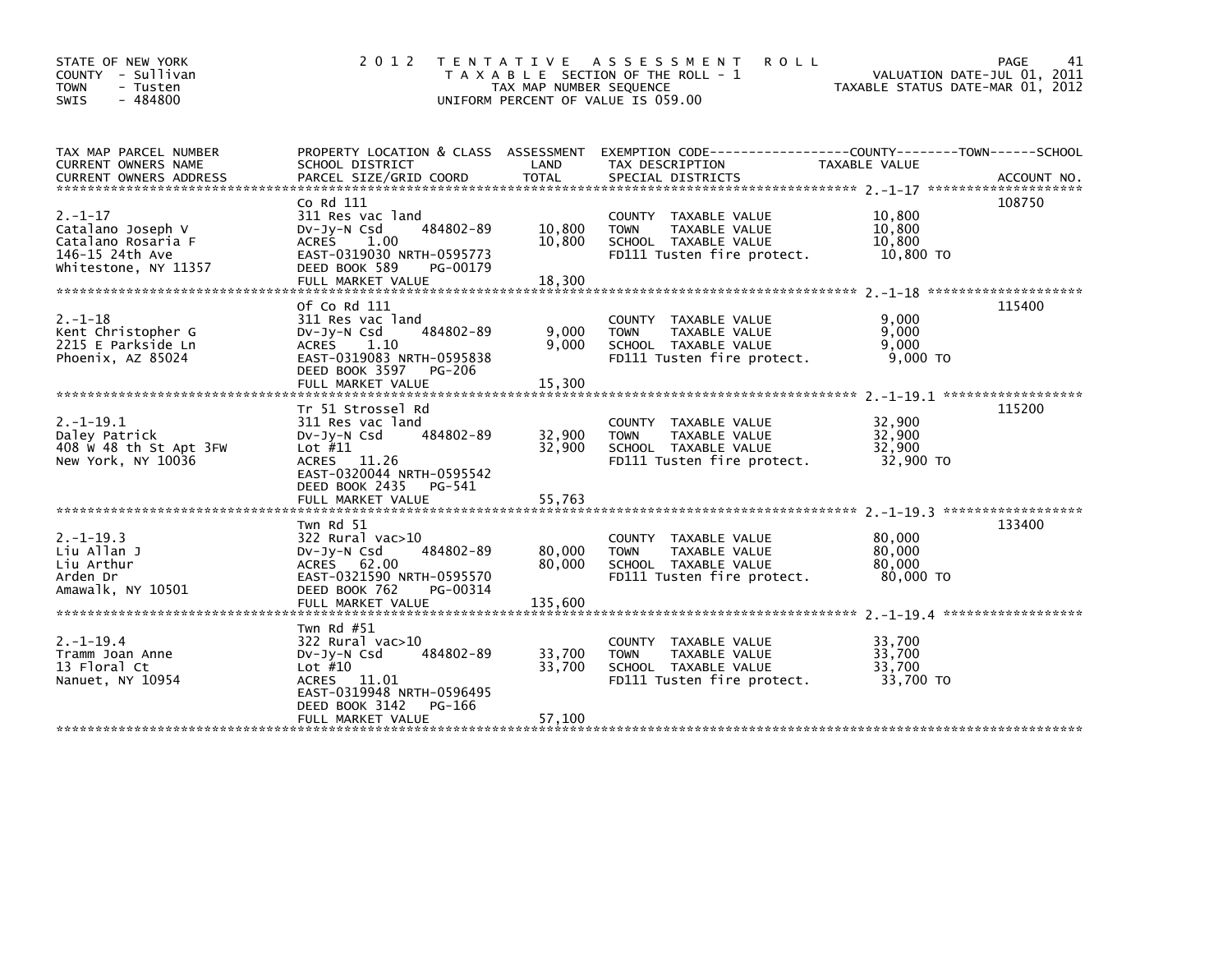| STATE OF NEW YORK<br>COUNTY - Sullivan<br><b>TOWN</b><br>- Tusten<br>$-484800$<br>SWIS          | 2 0 1 2                                                                                                                                                                         | TAX MAP NUMBER SEQUENCE | TENTATIVE ASSESSMENT<br><b>ROLL</b><br>T A X A B L E SECTION OF THE ROLL - 1<br>UNIFORM PERCENT OF VALUE IS 059.00            | TAXABLE STATUS DATE-MAR 01, 2012                           | 42<br><b>PAGE</b><br>VALUATION DATE-JUL 01, 2011 |
|-------------------------------------------------------------------------------------------------|---------------------------------------------------------------------------------------------------------------------------------------------------------------------------------|-------------------------|-------------------------------------------------------------------------------------------------------------------------------|------------------------------------------------------------|--------------------------------------------------|
| TAX MAP PARCEL NUMBER<br>CURRENT OWNERS NAME                                                    | PROPERTY LOCATION & CLASS ASSESSMENT<br>SCHOOL DISTRICT                                                                                                                         | LAND                    | TAX DESCRIPTION                                                                                                               | TAXABLE VALUE                                              |                                                  |
| $2. -1 - 19.5$<br>Rangel Felipe<br>Rangel Jacqueline<br>236-11 88 th Ave<br>Bellerose, NY 11426 | TYLER RD Twn Rd #51<br>322 Rural vac>10<br>484802-89<br>$Dv-Jv-N$ Csd<br>Lot $#9$<br>ACRES 10.05<br>EAST-0319808 NRTH-0596311<br>DEED BOOK 2992 PG-5                            | 31,000<br>31,000        | COUNTY TAXABLE VALUE<br>TAXABLE VALUE<br><b>TOWN</b><br>SCHOOL TAXABLE VALUE<br>FD111 Tusten fire protect.                    | 31,000<br>31,000<br>31,000<br>31,000 TO                    |                                                  |
|                                                                                                 |                                                                                                                                                                                 |                         |                                                                                                                               |                                                            |                                                  |
| $2. -1 - 19.6$<br>DeJong Stacey<br>Rundle Ralph<br>304 Daub Rd<br>Narrowsburg, NY 12764         | 304 Daub Rd<br>210 1 Family Res<br>484802-89<br>$Dv-Jy-N$ Csd<br>Lot $#8$<br>ACRES 11.09 BANK<br>N<br>EAST-0319595 NRTH-0596151<br>DEED BOOK 3463 PG-652                        | 38,800<br>104,500       | 41854<br>STAR B<br>COUNTY TAXABLE VALUE<br>TAXABLE VALUE<br><b>TOWN</b><br>SCHOOL TAXABLE VALUE<br>FD111 Tusten fire protect. | $\mathbf{0}$<br>104,500<br>104,500<br>87,100<br>104,500 TO | 17,400<br>$\Omega$                               |
|                                                                                                 | FULL MARKET VALUE                                                                                                                                                               | 177,100                 |                                                                                                                               |                                                            |                                                  |
| $2. - 1 - 19.7$<br>Matarazzo Robert<br>49 Schwab Rd<br>Melville, NY 11747                       | Twn Rd $#51$<br>322 Rural vac>10<br>484802-89<br>$Dv-Jv-N$ Csd<br>Lot $#7$<br>ACRES 10.78<br>EAST-0319405 NRTH-0595960<br>DEED BOOK 1152 PG-00098                               | 33,300<br>33,300        | COUNTY TAXABLE VALUE<br><b>TOWN</b><br>TAXABLE VALUE<br>SCHOOL TAXABLE VALUE<br>FD111 Tusten fire protect.                    | 33.300<br>33,300<br>33,300<br>33,300 TO                    |                                                  |
|                                                                                                 | FULL MARKET VALUE                                                                                                                                                               | 56,400                  |                                                                                                                               |                                                            |                                                  |
| $2. -1 - 19.8$<br>Albu Constantine<br>59-21 N Farragut Dr<br>Hollywood, FL 33021                | Twn Rd $#51$<br>322 Rural vac>10<br>484802-89<br>$Dv-Jv-N$ Csd<br>Lot $#6$<br>ACRES 14.93<br>EAST-0319141 NRTH-0595776<br>DEED BOOK 3555 PG-656                                 | 36,700<br>36,700        | COUNTY TAXABLE VALUE<br>TAXABLE VALUE<br><b>TOWN</b><br>SCHOOL TAXABLE VALUE<br>FD111 Tusten fire protect.                    | 36.700<br>36,700<br>36,700<br>36,700 TO                    |                                                  |
|                                                                                                 |                                                                                                                                                                                 |                         |                                                                                                                               |                                                            |                                                  |
| $2. -1 - 19.10$<br>Hoffman Estate LLC<br>500 W 56 th St Apt 701<br>New York, NY 10019           | Twn Rd $#40$<br>$314$ Rural vac $<$ 10<br>484802-89<br>$Dv-Jy-N$ Csd<br>Lot $#15$<br>8.05 BANK 210090<br><b>ACRES</b><br>EAST-0320387 NRTH-0594139<br>DEED BOOK 2011<br>PG-2611 | 16,000<br>16,000        | TAXABLE VALUE<br>COUNTY<br>TAXABLE VALUE<br><b>TOWN</b><br>SCHOOL TAXABLE VALUE<br>FD111 Tusten fire protect.                 | 16.000<br>16.000<br>16,000<br>16,000 TO                    |                                                  |
|                                                                                                 | FULL MARKET VALUE                                                                                                                                                               | 27,100                  |                                                                                                                               |                                                            |                                                  |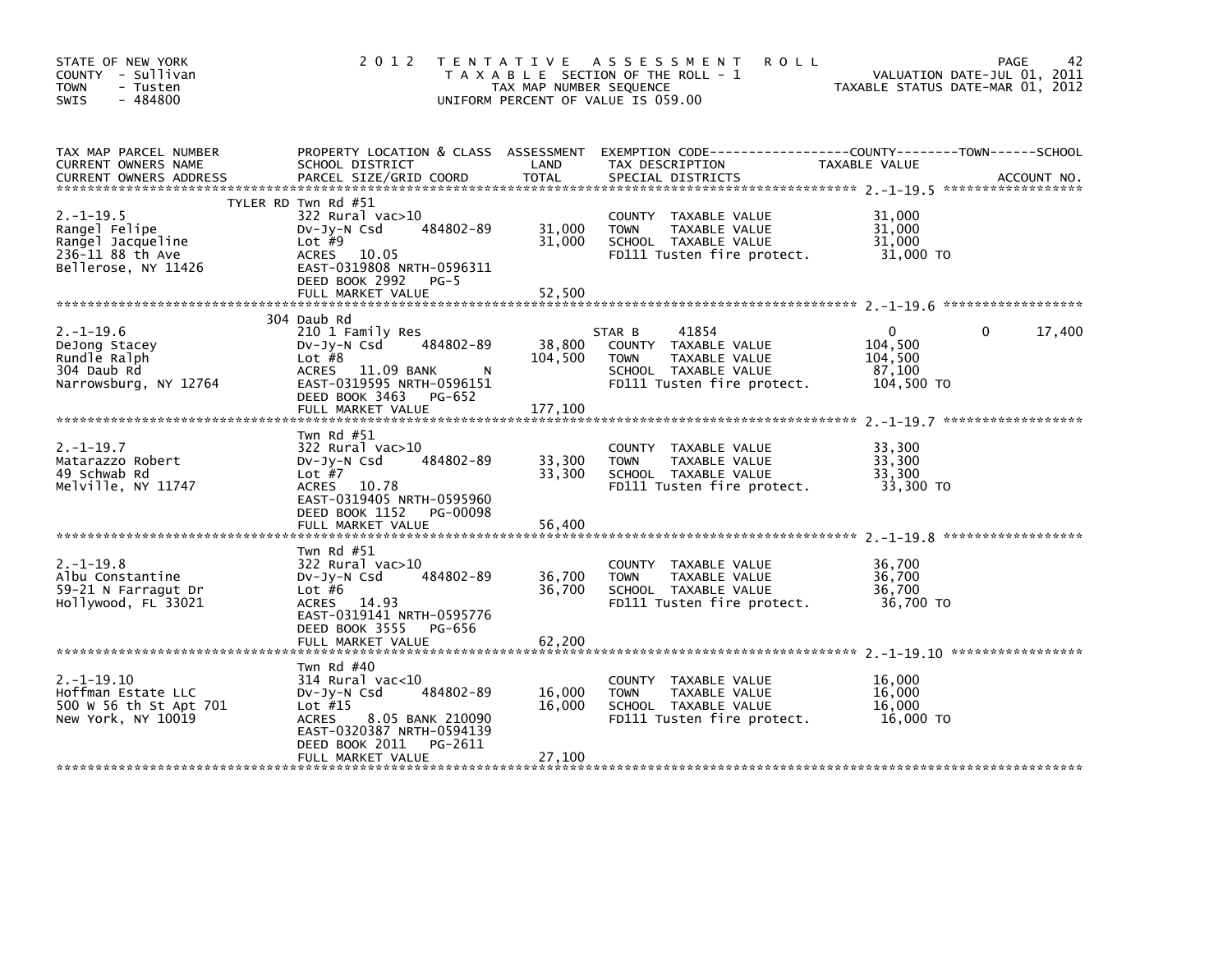| STATE OF NEW YORK<br>COUNTY - Sullivan<br><b>TOWN</b><br>- Tusten<br>$-484800$<br>SWIS                                             | 2 0 1 2                                                                                                                                                                                          | T E N T A T I V E<br>TAX MAP NUMBER SEQUENCE | A S S E S S M E N T<br><b>ROLL</b><br>T A X A B L E SECTION OF THE ROLL - 1<br>UNIFORM PERCENT OF VALUE IS 059.00              | TAXABLE STATUS DATE-MAR 01, 2012                 | <b>PAGE</b><br>43<br>VALUATION DATE-JUL 01, 2011 |
|------------------------------------------------------------------------------------------------------------------------------------|--------------------------------------------------------------------------------------------------------------------------------------------------------------------------------------------------|----------------------------------------------|--------------------------------------------------------------------------------------------------------------------------------|--------------------------------------------------|--------------------------------------------------|
| TAX MAP PARCEL NUMBER<br>CURRENT OWNERS NAME<br><b>CURRENT OWNERS ADDRESS</b>                                                      | PROPERTY LOCATION & CLASS ASSESSMENT<br>SCHOOL DISTRICT<br>PARCEL SIZE/GRID COORD                                                                                                                | LAND<br><b>TOTAL</b>                         | EXEMPTION CODE-----------------COUNTY-------TOWN------SCHOOL<br>TAX DESCRIPTION<br>SPECIAL DISTRICTS                           | TAXABLE VALUE                                    | ACCOUNT NO.                                      |
| $2.-1-19.11$<br>Hoffman Estate LLC<br>500 W 56 th St Apt 701<br>New York, NY 10019                                                 | Twn Rd #40<br>210 1 Family Res<br>484802-89<br>$Dv-Jy-N$ Csd<br>Lot $#16$<br>8.67 BANK 210090<br><b>ACRES</b><br>EAST-0320590 NRTH-0594090<br>DEED BOOK 2011 PG-2611<br>FULL MARKET VALUE        | 33,600<br>137,800<br>233,600                 | COUNTY TAXABLE VALUE<br><b>TOWN</b><br>TAXABLE VALUE<br>SCHOOL TAXABLE VALUE<br>FD111 Tusten fire protect.                     | 137,800<br>137,800<br>137.800<br>137,800 TO      |                                                  |
| $2. -1 - 19.12$<br>Sloyer Jane Rose<br>86 Auerbach Ln<br>Lawrence, NY 11559                                                        | Twn Rd $#40$<br>$314$ Rural vac<10<br>484802-89<br>$Dv-Jy-N$ Csd<br>Lot $#17$<br><b>ACRES</b><br>7.70<br>EAST-0320774 NRTH-0594047<br>DEED BOOK 2116<br>PG-515<br>FULL MARKET VALUE              | 31,900<br>31,900<br>54,100                   | COUNTY TAXABLE VALUE<br><b>TOWN</b><br>TAXABLE VALUE<br>SCHOOL TAXABLE VALUE<br>FD111 Tusten fire protect.                     | 31,900<br>31,900<br>31,900<br>31,900 TO          |                                                  |
| $2. - 1 - 20$<br>Indelicato Salvatore B<br>Indelicato Helene<br>285 Tyler Rd<br>Narrowsburg, NY 12764<br>MAY BE SUBJECT TO PAYMENT | Twn Rd 40<br>120 Field crops<br>484802-89<br>$Dv-Jy-N$ Csd<br><b>ACRES</b><br>69.38<br>EAST-0323328 NRTH-0593639<br>DEED BOOK 1380<br>PG-101<br>FULL MARKET VALUE                                | 75,500<br>75,500<br>128,000                  | AGRI DIST 41720<br>COUNTY TAXABLE VALUE<br>TAXABLE VALUE<br><b>TOWN</b><br>SCHOOL TAXABLE VALUE<br>FD111 Tusten fire protect.  | 9,808<br>65,692<br>65,692<br>65,692<br>75,500 TO | 134650<br>9,808<br>9,808                         |
| UNDER AGDIST LAW TIL 2016<br>$2. -1 - 21.1$<br>Moran Regina<br>214 Hoffman Rd<br>Narrowsburg, NY 12764                             | Twn Rd #40<br>210 1 Family Res<br>484802-89<br>DV-Jy-N Csd<br>Lot $#18$<br>Combined with $2-1-21.4$ an<br>ACRES 24.12<br>EAST-0321069 NRTH-0593706<br>DEED BOOK 1125<br>PG-00104                 | 51,900<br>170,000                            | 41834<br>STAR EN<br>COUNTY TAXABLE VALUE<br>TAXABLE VALUE<br><b>TOWN</b><br>SCHOOL TAXABLE VALUE<br>FD111 Tusten fire protect. | 0<br>170,000<br>170,000<br>133,920<br>170,000 TO | 115300<br>36,080<br>0                            |
| $2. - 1 - 21.2$<br>Pierce George III<br>65-24 162 nd St Apt 15A<br>Flushing, NY 11365                                              | FULL MARKET VALUE<br>Twn Rd 40<br>322 Rural vac>10<br>484802-89<br>$Dv-Jy-N$ Csd<br>Lot 1<br><b>ACRES</b><br>10.98<br>EAST-0321853 NRTH-0593849<br>DEED BOOK 2860<br>PG-562<br>FULL MARKET VALUE | 288,100<br>27,600<br>27,600<br>46,800        | <b>COUNTY</b><br>TAXABLE VALUE<br><b>TOWN</b><br>TAXABLE VALUE<br>SCHOOL TAXABLE VALUE<br>FD111 Tusten fire protect.           | 27,600<br>27,600<br>27,600<br>27,600 TO          | 141800                                           |
|                                                                                                                                    |                                                                                                                                                                                                  |                                              |                                                                                                                                |                                                  |                                                  |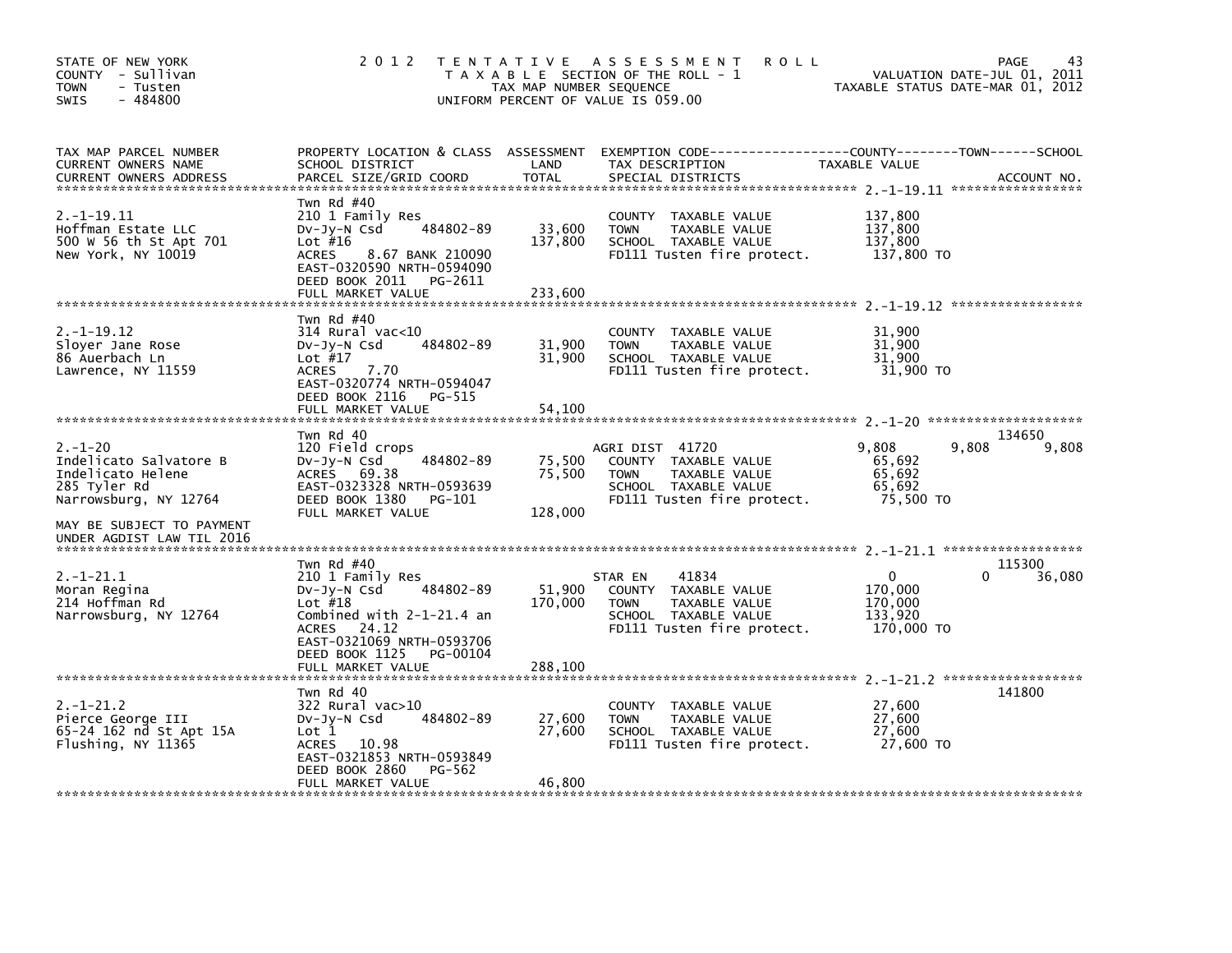| STATE OF NEW YORK<br>COUNTY - Sullivan<br>- Tusten<br><b>TOWN</b><br>$-484800$<br><b>SWIS</b> | 2 0 1 2                                                                                                                                                                         | TAX MAP NUMBER SEQUENCE      | TENTATIVE ASSESSMENT<br><b>ROLL</b><br>T A X A B L E SECTION OF THE ROLL - 1<br>UNIFORM PERCENT OF VALUE IS 059.00   | PAGE<br>VALUATION DATE-JUL 01, 2011<br>TAXABLE STATUS DATE-MAR 01, 2012                                                           |
|-----------------------------------------------------------------------------------------------|---------------------------------------------------------------------------------------------------------------------------------------------------------------------------------|------------------------------|----------------------------------------------------------------------------------------------------------------------|-----------------------------------------------------------------------------------------------------------------------------------|
| TAX MAP PARCEL NUMBER<br>CURRENT OWNERS NAME<br><b>CURRENT OWNERS ADDRESS</b>                 | SCHOOL DISTRICT<br>PARCEL SIZE/GRID COORD                                                                                                                                       | LAND<br><b>TOTAL</b>         | TAX DESCRIPTION<br>SPECIAL DISTRICTS                                                                                 | PROPERTY LOCATION & CLASS ASSESSMENT EXEMPTION CODE-----------------COUNTY-------TOWN------SCHOOL<br>TAXABLE VALUE<br>ACCOUNT NO. |
| $2. -1 - 21.3$<br>Sloyer Jane Rose<br>86 Auerbach Ln<br>Lawrence, NY 11559                    | Twn Rd 40<br>240 Rural res<br>484802-89<br>$Dv-Jy-N$ Csd<br>combined with $2.-1-22.8$<br>ACRES 52.96<br>EAST-0319808 NRTH-0594023<br>DEED BOOK 2029 PG-459<br>FULL MARKET VALUE | 84,000<br>184,000<br>311,900 | COUNTY TAXABLE VALUE<br>TAXABLE VALUE<br><b>TOWN</b><br>SCHOOL TAXABLE VALUE<br>FD111 Tusten fire protect.           | 132475<br>184,000<br>184,000<br>184,000<br>184,000 TO                                                                             |
|                                                                                               |                                                                                                                                                                                 |                              |                                                                                                                      | ******************                                                                                                                |
| $2. - 1 - 21.6$<br>Pierce George D<br>65-24 162 nd St Apt 15A<br>Flushing, NY 11365           | Twn Rd #40<br>270 Mfg housing<br>484802-89<br>DV-Jy-N Csd<br>Lot $#21$<br><b>ACRES</b><br>7.90<br>EAST-0321589 NRTH-0593998                                                     | 28,200<br>35,400             | COUNTY TAXABLE VALUE<br>TAXABLE VALUE<br><b>TOWN</b><br>SCHOOL TAXABLE VALUE<br>FD111 Tusten fire protect.           | 35,400<br>35,400<br>35,400<br>35,400 TO                                                                                           |
|                                                                                               | DEED BOOK 1119 PG-00271<br>FULL MARKET VALUE                                                                                                                                    | 60,000                       |                                                                                                                      |                                                                                                                                   |
| $2. - 1 - 21.7$<br>Pierce George III<br>65-24 162 nd St Apt 15A<br>Flushing, NY 11365         | Twn Rd 40<br>322 Rural vac>10<br>484802-89<br>DV-Jy-N Csd<br>Lot 2<br><b>ACRES</b><br>11.06<br>EAST-0322143 NRTH-0593748<br>DEED BOOK 2860 PG-562                               | 27,700<br>27,700             | COUNTY TAXABLE VALUE<br>TAXABLE VALUE<br><b>TOWN</b><br>SCHOOL TAXABLE VALUE<br>FD111 Tusten fire protect.           | 27,700<br>27,700<br>27,700<br>27,700 TO                                                                                           |
|                                                                                               | FULL MARKET VALUE                                                                                                                                                               | 46,900                       |                                                                                                                      |                                                                                                                                   |
| $2. -1 - 21.8$<br>Zavadoff Larry<br>72 Chestnut St<br>Hicksville, NY 11801-3254               | 238 Hoffman Rd<br>270 Mtg housing<br>484802-89<br>$Dv-Jy-N$ Csd<br>Lot <sub>3</sub><br><b>ACRES</b><br>14.76<br>EAST-0322486 NRTH-0593785<br>DEED BOOK 2847 PG-597              | 37,500<br>50,900             | TAXABLE VALUE<br><b>COUNTY</b><br><b>TOWN</b><br>TAXABLE VALUE<br>SCHOOL TAXABLE VALUE<br>FD111 Tusten fire protect. | 50,900<br>50,900<br>50,900<br>50,900 TO                                                                                           |
|                                                                                               | FULL MARKET VALUE                                                                                                                                                               | 86,300                       |                                                                                                                      |                                                                                                                                   |
| $2. -1 - 21.9$<br>Zavadoff Larry<br>72 Chestnut St<br>Hicksville, NY 11801-3254               | Twn Rd 40<br>322 Rural vac>10<br>484802-89<br>$Dv-Jy-N$ Csd<br>Lot 4<br>13.75<br><b>ACRES</b><br>EAST-0322869 NRTH-0593697<br>DEED BOOK 2847<br>PG-597                          | 30,900<br>30,900             | COUNTY<br>TAXABLE VALUE<br><b>TOWN</b><br>TAXABLE VALUE<br>SCHOOL TAXABLE VALUE<br>FD111 Tusten fire protect.        | 30,900<br>30,900<br>30,900<br>30.900 TO                                                                                           |
|                                                                                               | FULL MARKET VALUE                                                                                                                                                               | 52,400                       |                                                                                                                      |                                                                                                                                   |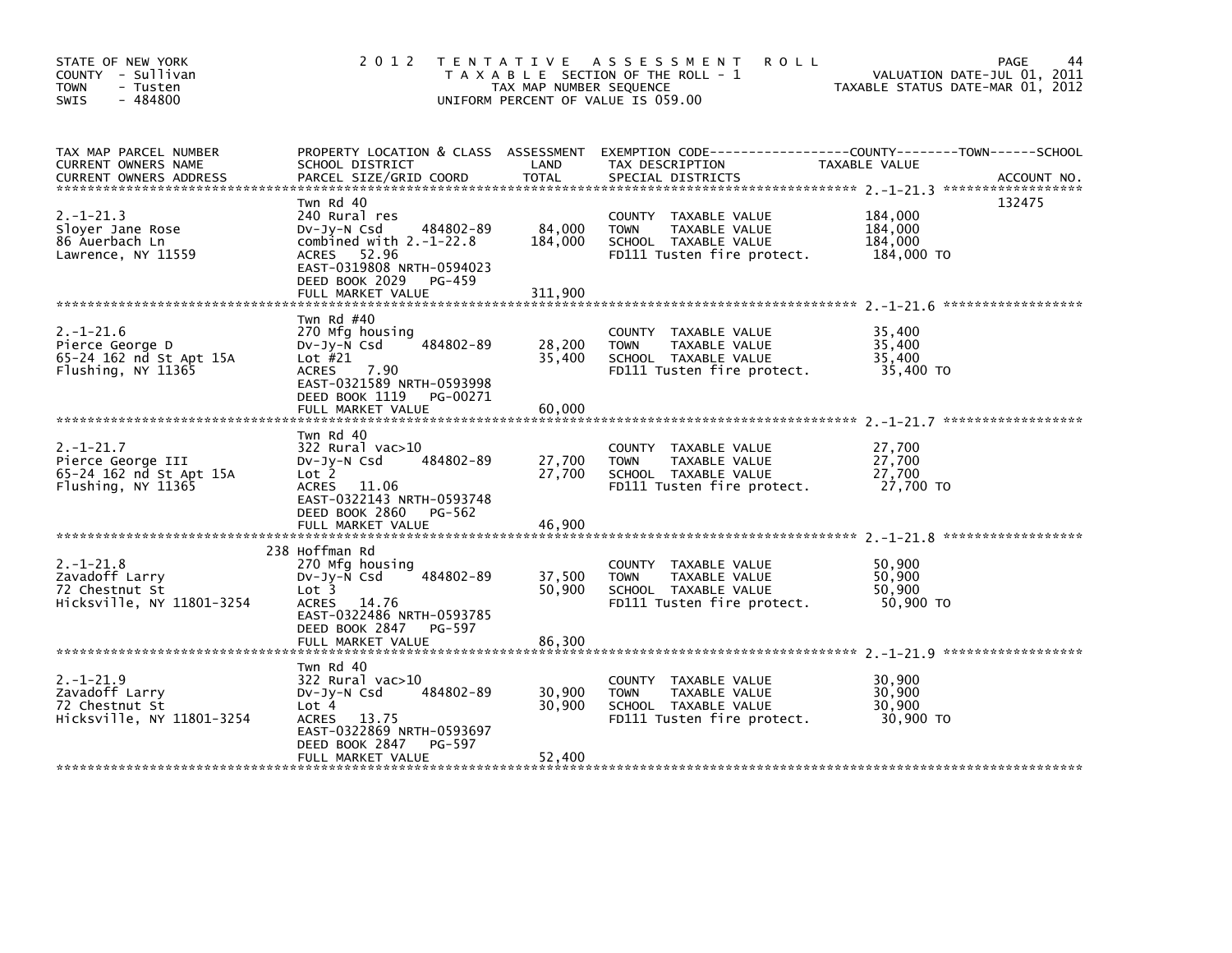| STATE OF NEW YORK<br>COUNTY - Sullivan<br><b>TOWN</b><br>- Tusten<br>$-484800$<br><b>SWIS</b>           | 2 0 1 2                                                                                                                                                                    | T E N T A T I V E<br>TAX MAP NUMBER SEQUENCE | ASSESSMENT<br><b>ROLL</b><br>T A X A B L E SECTION OF THE ROLL - 1<br>UNIFORM PERCENT OF VALUE IS 059.00   | TAXABLE STATUS DATE-MAR 01, 2012            | PAGE<br>45<br>VALUATION DATE-JUL 01, 2011 |
|---------------------------------------------------------------------------------------------------------|----------------------------------------------------------------------------------------------------------------------------------------------------------------------------|----------------------------------------------|------------------------------------------------------------------------------------------------------------|---------------------------------------------|-------------------------------------------|
| TAX MAP PARCEL NUMBER<br>CURRENT OWNERS NAME                                                            | PROPERTY LOCATION & CLASS ASSESSMENT<br>SCHOOL DISTRICT                                                                                                                    | LAND                                         | EXEMPTION CODE-----------------COUNTY-------TOWN------SCHOOL<br>TAX DESCRIPTION                            | TAXABLE VALUE                               |                                           |
| $2. -1 - 22.1$<br>Becker Paul<br>Becker Connie<br>435 Brooklyn Blvd<br>Brightwaters, NY 11718           | 40 Hoffman Rd<br>210 1 Family Res<br>484802-89<br>$Dv-Jy-N$ Csd<br>ACRES 32.57<br>EAST-0317437 NRTH-0594182<br>DEED BOOK 2741<br>$PG-55$<br>FULL MARKET VALUE              | 63,000<br>139.700<br>236,780                 | COUNTY TAXABLE VALUE<br>TAXABLE VALUE<br><b>TOWN</b><br>SCHOOL TAXABLE VALUE<br>FD111 Tusten fire protect. | 139,700<br>139,700<br>139.700<br>139,700 TO | 124050                                    |
| $2. -1 - 22.2$<br>Pipkin David J<br>Pipkin Joan<br>19 Chung Yung 1ST Rd<br>Yangmingshan Taipei, Taiwan  | Twn Rd $#40$<br>322 Rural vac>10<br>484802-89<br>$Dv-Jy-N$ Csd<br>Lot $#12$<br>ACRES 11.63<br>EAST-0319130 NRTH-0594355<br>DEED BOOK 1119<br>PG-00283<br>FULL MARKET VALUE | 33,300<br>33,300<br>56,400                   | COUNTY TAXABLE VALUE<br><b>TOWN</b><br>TAXABLE VALUE<br>SCHOOL TAXABLE VALUE<br>FD111 Tusten fire protect. | 33,300<br>33,300<br>33,300<br>33,300 TO     | 115250                                    |
| $2. -1 - 22.3$<br>Gracey Janet English<br>40 E 10 th St<br>New York, NY 10003                           | Twn Rd 40<br>240 Rural res<br>484802-89<br>$Dv-Jy-N$ Csd<br>ACRES 30.00<br>EAST-0318530 NRTH-0594070<br>DEED BOOK 3402<br>PG-165<br>FULL MARKET VALUE                      | 56,900<br>79,700<br>135,100                  | COUNTY TAXABLE VALUE<br>TAXABLE VALUE<br><b>TOWN</b><br>SCHOOL TAXABLE VALUE<br>FD111 Tusten fire protect. | 79,700<br>79,700<br>79,700<br>79,700 TO     | 138400                                    |
| $2. -1 - 22.5$<br>Shurukht Bella<br>21-28 35 th St Apt 2G<br>Astoria, NY 11105                          | Twn Rd $#40$<br>312 Vac w/imprv<br>484802-89<br>$Dv-Jy-N$ Csd<br>Lot $#1$<br>ACRES<br>3.30<br>EAST-0318197 NRTH-0595207<br>DEED BOOK 2011<br>PG-7913<br>FULL MARKET VALUE  | 20,100<br>20,100<br>34.100                   | COUNTY TAXABLE VALUE<br><b>TOWN</b><br>TAXABLE VALUE<br>SCHOOL TAXABLE VALUE<br>FD111 Tusten fire protect. | 20,100<br>20,100<br>20,100<br>20.100 TO     |                                           |
| $2. - 1 - 22.6$<br>Lothian William G<br>Lothian Mary Louise<br>12 Spinnaker Dr<br>South Amboy, NJ 08879 | Twn Rd $#40$<br>270 Mfg housing<br>484802-89<br>$Dv-Jv-N$ Csd<br>Lot $#2$<br>5.82<br>ACRES<br>EAST-0318530 NRTH-0595344<br>DEED BOOK 3420<br>PG-625<br>FULL MARKET VALUE   | 22,800<br>30,800<br>52,200                   | COUNTY TAXABLE VALUE<br>TAXABLE VALUE<br><b>TOWN</b><br>SCHOOL TAXABLE VALUE<br>FD111 Tusten fire protect. | 30,800<br>30,800<br>30,800<br>30,800 TO     |                                           |
|                                                                                                         |                                                                                                                                                                            |                                              |                                                                                                            |                                             |                                           |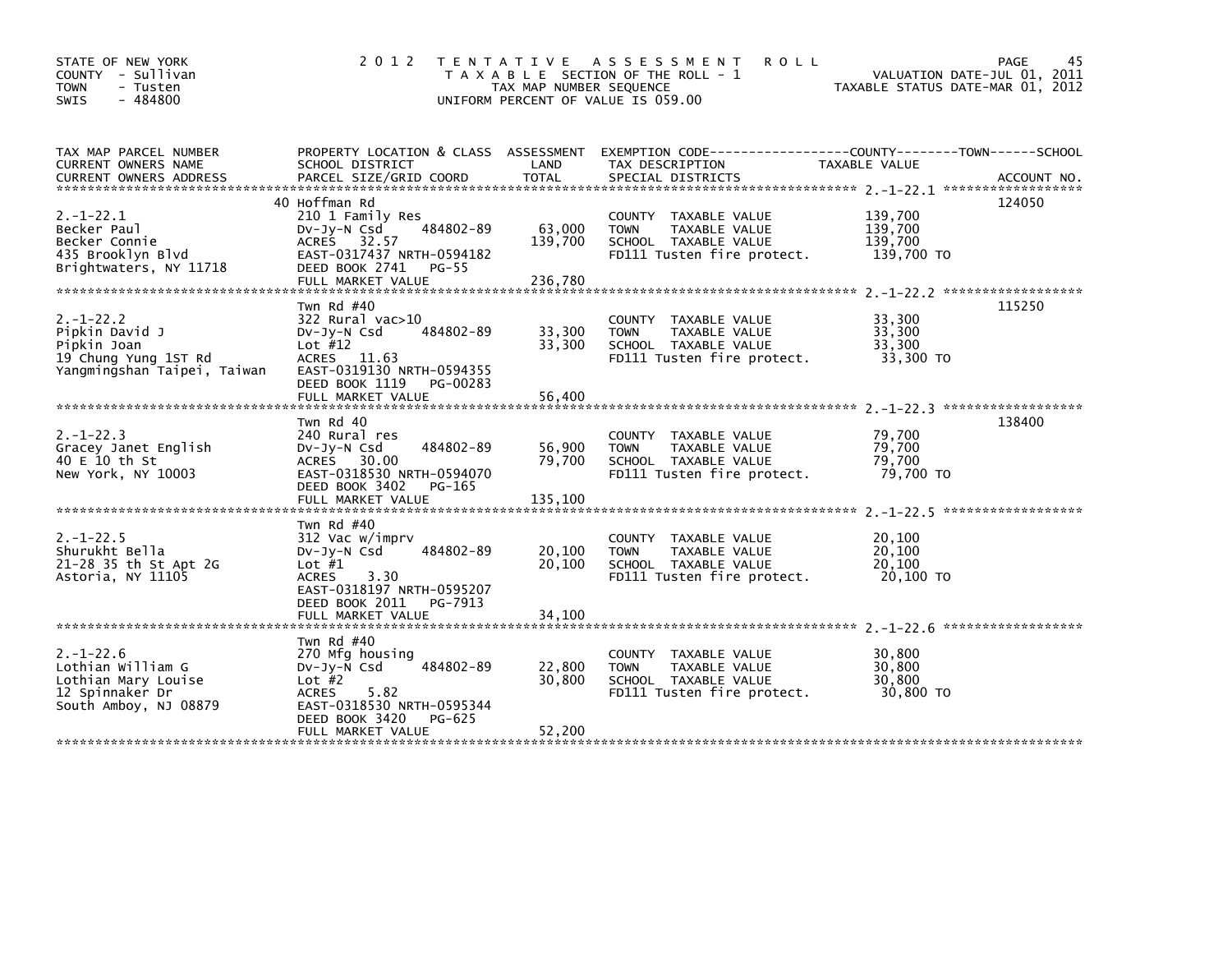| STATE OF NEW YORK<br>COUNTY - Sullivan<br><b>TOWN</b><br>- Tusten<br>$-484800$<br><b>SWIS</b>      | 2 0 1 2                                                                                                                                                                                           | TAX MAP NUMBER SEQUENCE     | TENTATIVE ASSESSMENT<br><b>ROLL</b><br>T A X A B L E SECTION OF THE ROLL - 1<br>UNIFORM PERCENT OF VALUE IS 059.00                        | TAXABLE STATUS DATE-MAR 01, 2012                        | PAGE<br>46<br>VALUATION DATE-JUL 01, 2011 |
|----------------------------------------------------------------------------------------------------|---------------------------------------------------------------------------------------------------------------------------------------------------------------------------------------------------|-----------------------------|-------------------------------------------------------------------------------------------------------------------------------------------|---------------------------------------------------------|-------------------------------------------|
| TAX MAP PARCEL NUMBER<br>CURRENT OWNERS NAME<br><b>CURRENT OWNERS ADDRESS</b>                      | SCHOOL DISTRICT<br>PARCEL SIZE/GRID COORD                                                                                                                                                         | LAND<br>TOTAL               | PROPERTY LOCATION & CLASS ASSESSMENT EXEMPTION CODE-----------------COUNTY-------TOWN------SCHOOL<br>TAX DESCRIPTION<br>SPECIAL DISTRICTS | <b>TAXABLE VALUE</b>                                    | ACCOUNT NO.                               |
| $2. - 1 - 22.7$<br>Monte Neil T<br>25 Fairmount Ave Apt D5<br>Hackensack, NJ 07601                 | Twn Rd #40<br>270 Mfg housing<br>484802-89<br>$Dv-Jy-N$ Csd<br>Lot $#3$<br>5.49<br><b>ACRES</b><br>EAST-0318886 NRTH-0595329<br>DEED BOOK 1121 PG-00196<br>FULL MARKET VALUE                      | 27,000<br>33,500<br>56,800  | COUNTY TAXABLE VALUE<br>TAXABLE VALUE<br><b>TOWN</b><br>SCHOOL TAXABLE VALUE<br>FD111 Tusten fire protect.                                | 33,500<br>33,500<br>33,500<br>33,500 TO                 |                                           |
|                                                                                                    | HOFFMANRD Twn Rd 40                                                                                                                                                                               |                             |                                                                                                                                           |                                                         | 111801                                    |
| $2. - 1 - 23$<br>DeVagno Angelo A<br>DeVagno Eileenanne<br>38 Hoffman Rd<br>Narrowsburg, NY 12764  | 210 1 Family Res<br>484802-89<br>DV-Jy-N Csd<br><b>ACRES</b><br>1.00<br>EAST-0317679 NRTH-0594726<br>DEED BOOK 2977 PG-145<br>FULL MARKET VALUE                                                   | 12,800<br>78,200<br>132,500 | 41834<br>STAR EN<br>COUNTY TAXABLE VALUE<br>TAXABLE VALUE<br><b>TOWN</b><br>SCHOOL TAXABLE VALUE<br>FD111 Tusten fire protect.            | $\mathbf{0}$<br>78,200<br>78,200<br>42,120<br>78,200 TO | 36,080<br>0                               |
|                                                                                                    |                                                                                                                                                                                                   |                             |                                                                                                                                           |                                                         |                                           |
| $2. - 1 - 24$<br>DeVagno Angelo A<br>DeVagno Eileenanne<br>38 Hoffman Rd<br>Narrowsburg, NY 12764  | HOFFMANRD Twn Rd 40<br>314 Rural vac<10<br>Dv-Jy-N Csd<br>484802-89<br><b>ACRES</b><br>1.65<br>EAST-0317495 NRTH-0594766<br>DEED BOOK 2977 PG-145<br>FULL MARKET VALUE                            | 9,500<br>9,500<br>16,100    | COUNTY TAXABLE VALUE<br><b>TOWN</b><br>TAXABLE VALUE<br>SCHOOL TAXABLE VALUE<br>FD111 Tusten fire protect.                                | 9,500<br>9,500<br>9,500<br>9,500 TO                     | 113000                                    |
|                                                                                                    |                                                                                                                                                                                                   |                             |                                                                                                                                           |                                                         |                                           |
| $2. -1 - 25$<br>willis James S<br>willis Wendy S<br>18 Hoffman Rd<br>Narrowsburg, NY 12764         | Twn Rd 40<br>210 1 Family Res<br>484802-89<br>DV-Jy-N Csd<br>ACRES 1.49 BANK 80395<br>EAST-0317286 NRTH-0594754<br>DEED BOOK 2603<br>PG-163<br>FULL MARKET VALUE                                  | 14,600<br>91,400<br>154,900 | 41854<br>STAR B<br>COUNTY TAXABLE VALUE<br><b>TOWN</b><br>TAXABLE VALUE<br>SCHOOL TAXABLE VALUE<br>FD111 Tusten fire protect.             | $\mathbf{0}$<br>91,400<br>91,400<br>74.000<br>91,400 TO | 121800<br>17,400                          |
|                                                                                                    | HOFFMANRD Twn Rd 40                                                                                                                                                                               |                             |                                                                                                                                           |                                                         | 147000                                    |
| $2. - 1 - 27$<br>Benitez Sara<br>608 Pine St<br>Brooklyn, NY 11208                                 | 314 Rural vac<10<br>DV-Jy-N Csd<br>484802-89<br>FRNT 240.00 DPTH 212.00<br>EAST-0317061 NRTH-0594744<br>DEED BOOK 1533<br>PG-47                                                                   | 10,900<br>10,900            | COUNTY TAXABLE VALUE<br><b>TOWN</b><br>TAXABLE VALUE<br>SCHOOL TAXABLE VALUE<br>FD111 Tusten fire protect.                                | 10,900<br>10,900<br>10,900<br>10,900 TO                 |                                           |
|                                                                                                    | FULL MARKET VALUE                                                                                                                                                                                 | 18,500                      |                                                                                                                                           |                                                         |                                           |
| $2. - 1 - 28$<br>Merkel Chris R<br>Merkel Stephanie D<br>58 Warren St Apt 3W<br>New York, NY 10007 | Co Rd 111<br>$314$ Rural vac< $10$<br>484802-89<br>$Dv-Jy-N$ Csd<br>FRNT 350.00 DPTH 212.00<br><b>ACRES</b><br>1.07<br>EAST-0316689 NRTH-0594511<br>DEED BOOK 3626<br>PG-650<br>FULL MARKET VALUE | 6,400<br>6,400<br>10,800    | COUNTY TAXABLE VALUE<br><b>TOWN</b><br>TAXABLE VALUE<br>SCHOOL TAXABLE VALUE<br>FD111 Tusten fire protect.                                | 6,400<br>6,400<br>6,400<br>6,400 TO                     | 137101                                    |
|                                                                                                    |                                                                                                                                                                                                   |                             |                                                                                                                                           |                                                         |                                           |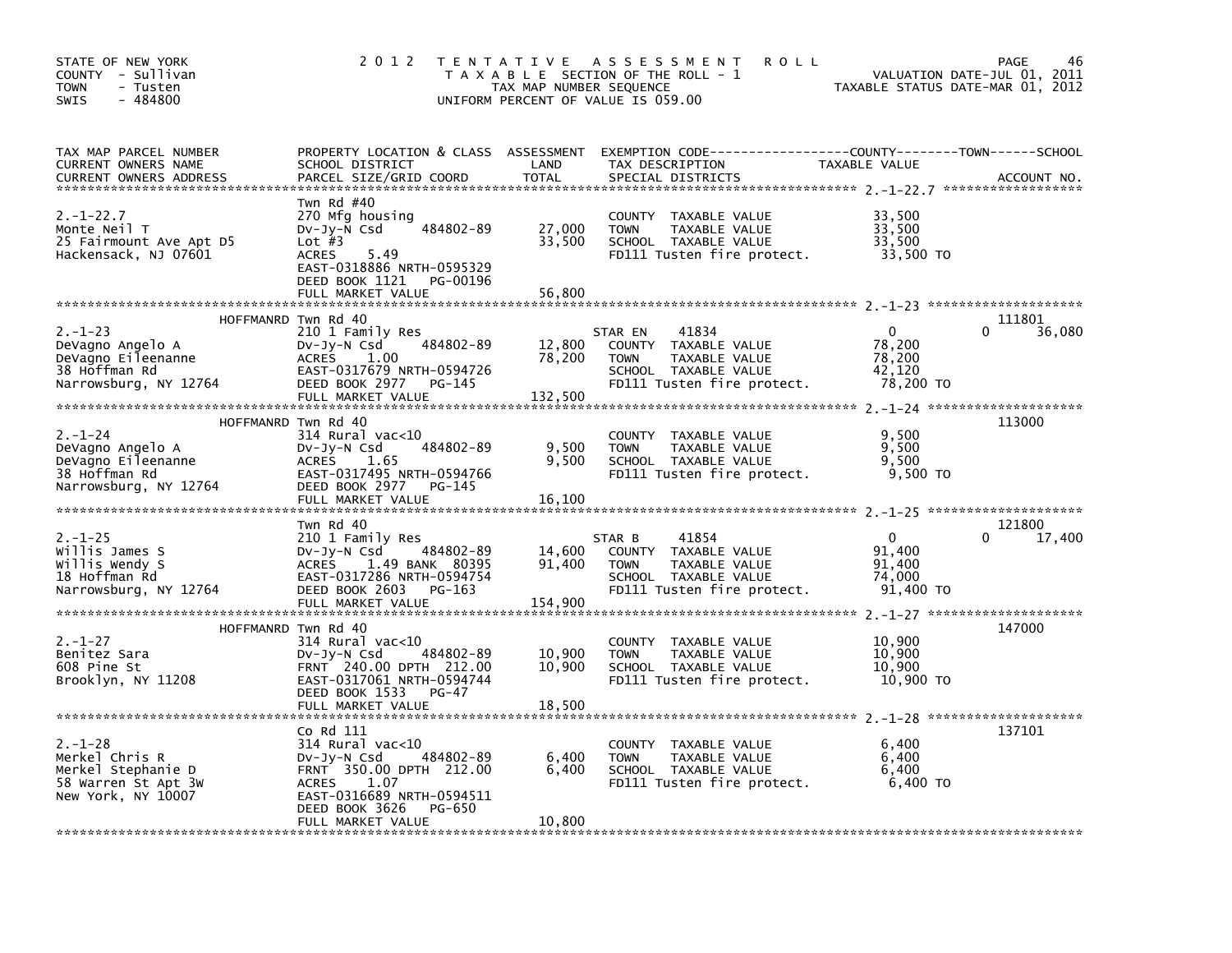| STATE OF NEW YORK<br>COUNTY - Sullivan<br>TOWN<br>- Tusten<br>$-484800$<br><b>SWIS</b>              | 2 0 1 2                                                                                                                                                                      | TAX MAP NUMBER SEQUENCE             | TENTATIVE ASSESSMENT<br><b>ROLL</b><br>T A X A B L E SECTION OF THE ROLL - 1<br>UNIFORM PERCENT OF VALUE IS 059.00                      | TAXABLE STATUS DATE-MAR 01, 2012                           | PAGE<br>47<br>VALUATION DATE-JUL 01, 2011                                          |
|-----------------------------------------------------------------------------------------------------|------------------------------------------------------------------------------------------------------------------------------------------------------------------------------|-------------------------------------|-----------------------------------------------------------------------------------------------------------------------------------------|------------------------------------------------------------|------------------------------------------------------------------------------------|
| TAX MAP PARCEL NUMBER<br>CURRENT OWNERS NAME<br><b>CURRENT OWNERS ADDRESS</b>                       | SCHOOL DISTRICT<br>PARCEL SIZE/GRID COORD                                                                                                                                    | LAND<br><b>TOTAL</b>                | PROPERTY LOCATION & CLASS ASSESSMENT EXEMPTION CODE---------------COUNTY-------TOWN------SCHOOL<br>TAX DESCRIPTION<br>SPECIAL DISTRICTS | TAXABLE VALUE                                              | ACCOUNT NO.                                                                        |
| $2. - 1 - 29$<br>Merkel Chris R<br>Merkel Stephanie D<br>58 Warren St Apt 3W<br>New York, NY 10007  | Co Rd 111<br>210 1 Family Res<br>484802-89<br>DV-Jy-N Csd<br>6.90<br><b>ACRES</b><br>EAST-0316310 NRTH-0594150<br>DEED BOOK 3626<br>PG-650<br>FULL MARKET VALUE              | 30,200<br>75,000<br>127, 119        | COUNTY TAXABLE VALUE<br>TAXABLE VALUE<br><b>TOWN</b><br>SCHOOL TAXABLE VALUE<br>FD111 Tusten fire protect.                              | 75,000<br>75,000<br>75.000<br>75,000 TO                    | 137100                                                                             |
| $2. - 1 - 30$<br>Lovelace Thomas<br>Hesse Star<br>7688 State Route 52<br>Narrowsburg, NY 12764      | Co Rd 111<br>240 Rural res<br>484802-89<br>DV-Jy-N Csd<br>ACRES 96.80<br>EAST-0315280 NRTH-0595270<br>DEED BOOK 1276<br>PG-00001<br>FULL MARKET VALUE                        | 94,700<br>170,000<br>288,100        | 41854<br>STAR B<br>COUNTY TAXABLE VALUE<br>TAXABLE VALUE<br><b>TOWN</b><br>SCHOOL TAXABLE VALUE<br>FD111 Tusten fire protect.           | $\Omega$<br>170,000<br>170,000<br>152,600<br>170,000 TO    | 154550<br>0<br>17,400                                                              |
| $2. - 1 - 32$<br>Adskans Inc<br>7907 State Route 52<br>Narrowsburg, NY 12764                        | Co Rd 111<br>$314$ Rural vac<10<br>484802-89<br>$Dv-Jy-N$ Csd<br>ACRES 2.00<br>EAST-0315549 NRTH-0592946<br>DEED BOOK 3549<br>PG-409<br>FULL MARKET VALUE                    | 10,000<br>10,000<br>16,900          | COUNTY TAXABLE VALUE<br>TAXABLE VALUE<br><b>TOWN</b><br>SCHOOL TAXABLE VALUE<br>FD111 Tusten fire protect.                              | 10,000<br>10,000<br>10,000<br>10,000 TO                    | 102852                                                                             |
| $2. -1 - 33$<br>Weston Stephen J<br>Weston Stephen M<br>19 Nober Strunk Rd<br>Narrowsburg, NY 12764 | Twn Rd 24<br>210 1 Family Res<br>484802-89<br>$Dv-Jv-N$ Csd<br><b>ACRES</b><br>1.00 BANK 60806<br>EAST-0315721 NRTH-0592778<br>DEED BOOK 3570<br>PG-527<br>FULL MARKET VALUE | 12,800 STAR B<br>121,500<br>205,900 | 41121<br>WAR VET<br>41854<br>COUNTY TAXABLE VALUE<br><b>TOWN</b><br>TAXABLE VALUE<br>SCHOOL TAXABLE VALUE<br>FD111 Tusten fire protect. | 15,660<br>0<br>105,840<br>105,840<br>104,100<br>121,500 TO | 143405<br>15,660<br>0<br>$\Omega$<br>17,400<br>$2. -1 - 34$ ********************** |
| $2. - 1 - 34$<br>Leuck Kenneth<br>Leuck Sharon<br>2 Oxford St<br>Islip, NY 11751                    | Twn Rd 24<br>210 1 Family Res<br>484802-89<br>DV-Jy-N Csd<br>5.10<br><b>ACRES</b><br>EAST-0315835 NRTH-0592570<br>DEED BOOK 1059<br>PG-00220                                 | 25,900<br>131,600                   | COUNTY TAXABLE VALUE<br>TAXABLE VALUE<br><b>TOWN</b><br>SCHOOL TAXABLE VALUE<br>FD111 Tusten fire protect.                              | 131,600<br>131,600<br>131,600<br>131,600 TO                | 153001                                                                             |
| $2. - 1 - 35$<br>Radoncic Galja<br>Radoncic Saljo<br>2040 Bronxdale Ave Apt 1D<br>Bronx, NY 10462   | 63 Nober-Strunk Rd<br>240 Rural res<br>Dv-Jy-N Csd<br>484802-89<br>ACRES 19.67 BANK<br>н<br>EAST-0315323 NRTH-0592068<br>DEED BOOK 2010<br>PG-56694<br>FULL MARKET VALUE     | 47,500<br>122,100<br>206,900        | 41834<br>STAR EN<br>COUNTY TAXABLE VALUE<br>TAXABLE VALUE<br><b>TOWN</b><br>SCHOOL TAXABLE VALUE<br>FD111 Tusten fire protect.          | $\Omega$<br>122,100<br>122,100<br>86,020<br>122,100 TO     | 0<br>36,080                                                                        |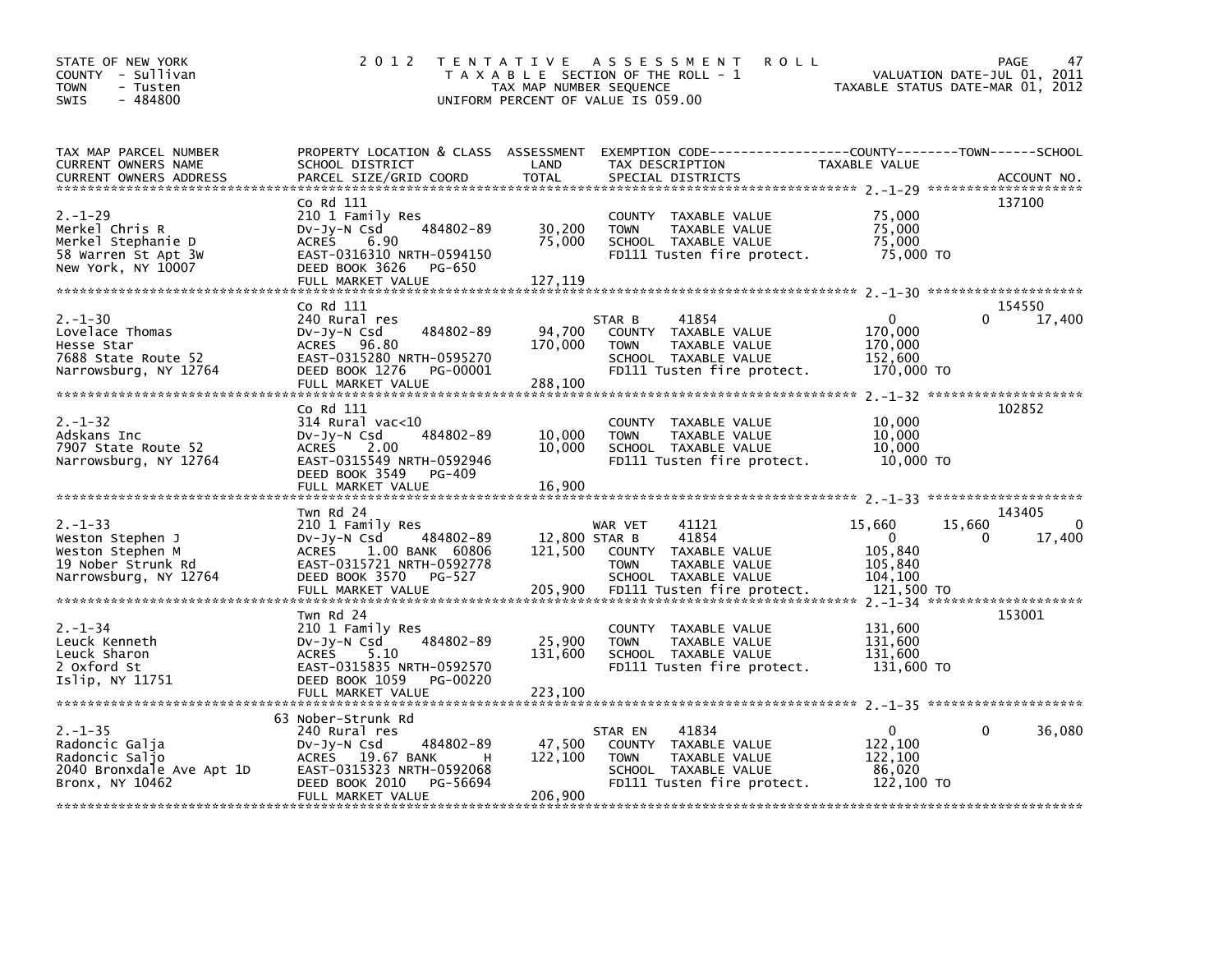| STATE OF NEW YORK<br>COUNTY - Sullivan<br>- Tusten<br>TOWN<br>$-484800$<br>SWIS                   | 2 0 1 2                                                                                                                                                                     | TAX MAP NUMBER SEQUENCE       | TENTATIVE ASSESSMENT<br><b>ROLL</b><br>T A X A B L E SECTION OF THE ROLL - 1<br>UNIFORM PERCENT OF VALUE IS 059.00            | TAXABLE STATUS DATE-MAR 01, 2012                           | 48<br>PAGE<br>VALUATION DATE-JUL 01, 2011 |
|---------------------------------------------------------------------------------------------------|-----------------------------------------------------------------------------------------------------------------------------------------------------------------------------|-------------------------------|-------------------------------------------------------------------------------------------------------------------------------|------------------------------------------------------------|-------------------------------------------|
| TAX MAP PARCEL NUMBER<br>CURRENT OWNERS NAME                                                      | PROPERTY LOCATION & CLASS ASSESSMENT<br>SCHOOL DISTRICT                                                                                                                     | LAND                          | EXEMPTION CODE-----------------COUNTY-------TOWN------SCHOOL<br>TAX DESCRIPTION                                               | TAXABLE VALUE                                              |                                           |
| $2. -1 - 36.1$<br>Patane Anthony F<br>Patane Cathleen A<br>62 Hobby St<br>Pleasantville, NY 10570 | Co Rd 111<br>240 Rural res<br>484802-89<br>$Dv-Jy-N$ Csd<br><b>ACRES</b><br>62.42 BANK C43001<br>EAST-0314607 NRTH-0593248<br>DEED BOOK 2783<br>PG-233<br>FULL MARKET VALUE | 77,700<br>179,000<br>303,400  | 41854<br>STAR B<br>COUNTY TAXABLE VALUE<br>TAXABLE VALUE<br><b>TOWN</b><br>SCHOOL TAXABLE VALUE<br>FD111 Tusten fire protect. | $\mathbf 0$<br>179,000<br>179,000<br>161.600<br>179,000 TO | 102851<br>17,400                          |
| $2. - 1 - 37$<br>Bates Dorothy<br>5 Boulevard Malba<br>Whitestone, NY 11357                       | Twn Rd 111<br>240 Rural res<br>484802-89<br>DV-Jy-N Csd<br>ACRES 20.00<br>EAST-0313647 NRTH-0592636<br>DEED BOOK 1010<br>PG-00020<br>FULL MARKET VALUE                      | 47,800<br>140,600<br>238,300  | COUNTY TAXABLE VALUE<br><b>TOWN</b><br>TAXABLE VALUE<br>SCHOOL TAXABLE VALUE<br>FD111 Tusten fire protect.                    | 140,600<br>140,600<br>140,600<br>140,600 TO                | 145600                                    |
| $2. - 1 - 38$<br>Ockert David M<br>145 E 32 nd St Fl 6<br>New York, NY 10016                      | Co Rd 111<br>210 1 Family Res<br>484802-89<br>DV-Jy-N Csd<br>ACRES 7.00<br>EAST-0312993 NRTH-0591647<br>DEED BOOK 2010<br>PG-55471<br>FULL MARKET VALUE                     | 30,500<br>105,000<br>178,000  | COUNTY TAXABLE VALUE<br><b>TOWN</b><br>TAXABLE VALUE<br>SCHOOL TAXABLE VALUE<br>FD111 Tusten fire protect.                    | 105,000<br>105,000<br>105,000<br>105,000 TO                | 123450                                    |
| $2. - 1 - 39$<br>Lewis Michael<br>Tartaglia John<br>325 Gables Rd<br>Narrowsburg, NY 12764        | Twn Rd 13<br>210 1 Family Res<br>484802-89<br>$Dv-Jy-N$ Csd<br><b>ACRES</b><br>3.44 BANK<br>G<br>EAST-0312053 NRTH-0592926<br>DEED BOOK 3200<br>PG-528<br>FULL MARKET VALUE | 18,600<br>70,600<br>119,700   | COUNTY TAXABLE VALUE<br><b>TOWN</b><br>TAXABLE VALUE<br>SCHOOL TAXABLE VALUE<br>FD111 Tusten fire protect.                    | 70,600<br>70,600<br>70,600<br>70,600 TO                    | 136200                                    |
| $2. - 1 - 40$<br>Lohman Albert<br>58 Ledgefield Dr<br>Honesdale, PA 18431                         | Twn Rd 13<br>322 Rural vac>10<br>484802-89<br>$Dv-Jy-N$ Csd<br>ACRES 28.60<br>EAST-0314655 NRTH-0592047<br>DEED BOOK 949<br>PG-00113<br>FULL MARKET VALUE                   | 46,000<br>46,000<br>78,000    | COUNTY TAXABLE VALUE<br><b>TOWN</b><br>TAXABLE VALUE<br>SCHOOL TAXABLE VALUE<br>FD111 Tusten fire protect.                    | 46,000<br>46,000<br>46,000<br>46,000 TO                    | 105125                                    |
| $2. -1 - 41.1$<br>Herrera Pamela<br>5 Scarborough Rd<br>Pawtucket, RI 02861                       | Twn Rd 9<br>240 Rural res<br>484802-89<br>$Dv-Jy-N$ Csd<br>ACRES 136.95<br>EAST-0313577 NRTH-0595025<br>DEED BOOK 3325<br>PG-667<br>FULL MARKET VALUE                       | 114,700<br>199,200<br>337,600 | COUNTY TAXABLE VALUE<br><b>TOWN</b><br>TAXABLE VALUE<br>SCHOOL TAXABLE VALUE<br>FD111 Tusten fire protect.                    | 199,200<br>199,200<br>199,200<br>199,200 TO                | 131650                                    |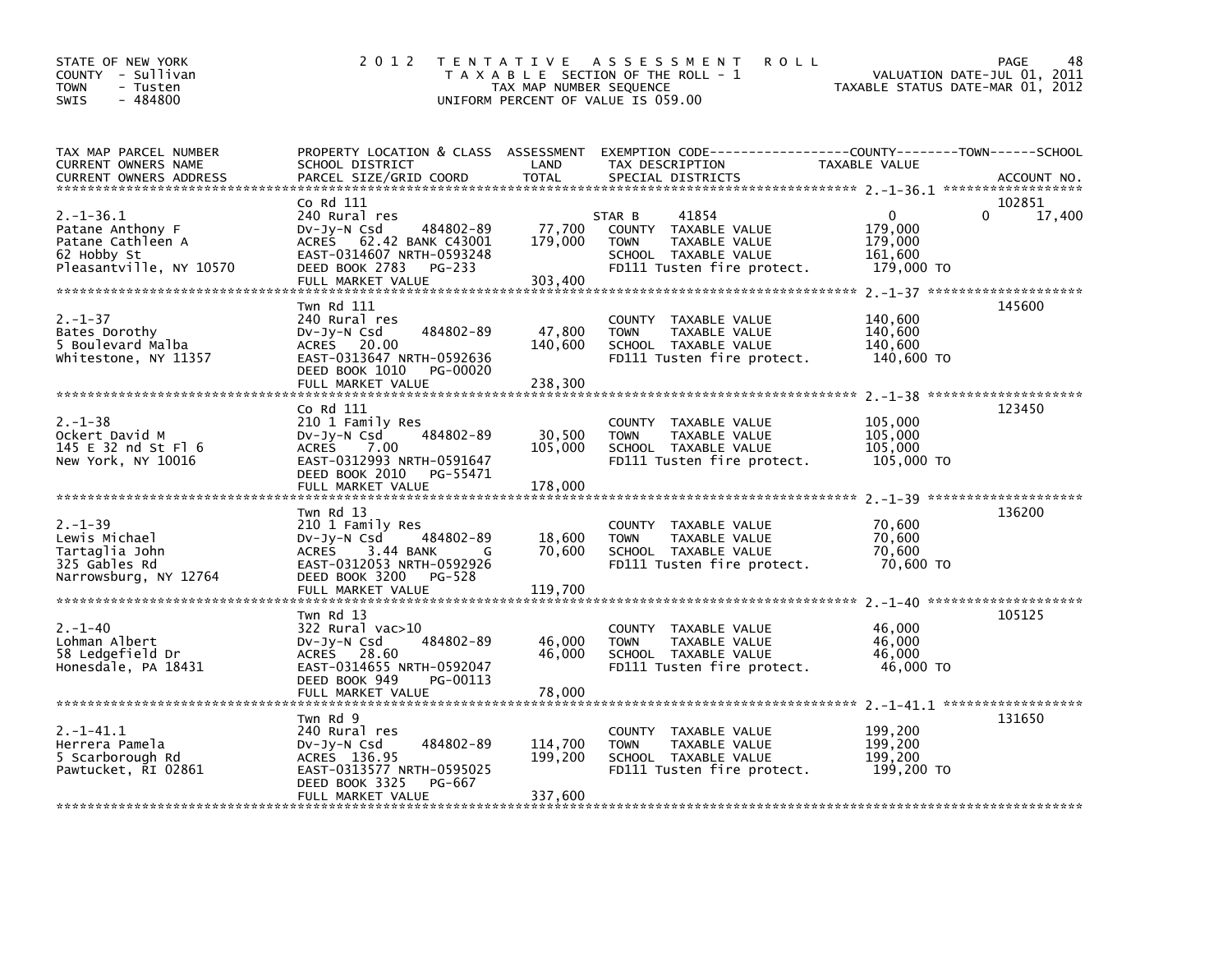| STATE OF NEW YORK<br>- Sullivan<br>COUNTY<br>TOWN<br>- Tusten<br>- 484800<br>SWIS | 2 0 1 2                              | TAX MAP NUMBER SEQUENCE | TENTATIVE ASSESSMENT ROLL<br>T A X A B L E SECTION OF THE ROLL - 1<br>UNIFORM PERCENT OF VALUE IS 059.00 | VALUATION DATE-JUL 01, 2011<br>TAXABLE STATUS DATE-MAR 01, 2012 | -49<br>PAGE                       |
|-----------------------------------------------------------------------------------|--------------------------------------|-------------------------|----------------------------------------------------------------------------------------------------------|-----------------------------------------------------------------|-----------------------------------|
| TAX MAP PARCEL NUMBER                                                             | PROPERTY LOCATION & CLASS ASSESSMENT |                         | EXEMPTION        CODE-----------------COUNTY--------TOWN------SCHOOL                                     |                                                                 |                                   |
| CURRENT OWNERS NAME                                                               | SCHOOL DISTRICT                      | <b>Example 12</b>       | TAX DESCRIPTION                                                                                          | TAXABLE VALUE                                                   |                                   |
| CURRENT OWNERS ADDRESS                                                            | PARCEL SIZE/GRID COORD       TOTAL   |                         | SPECIAL DISTRICTS                                                                                        |                                                                 | ACCOUNT NO.<br>****************** |
|                                                                                   | 7842 State Route 52                  |                         |                                                                                                          |                                                                 | 114850                            |
| $2. -1 - 41.2$                                                                    | 210 1 Family Res                     |                         | TAXABLE VALUE<br><b>COUNTY</b>                                                                           | 142,000                                                         |                                   |
| Ackland Bruce J                                                                   | DV-Jy-N Csd 484802-89                | 43,600                  | TOWN<br>TAXABLE VALUE                                                                                    | 142,000                                                         |                                   |
| Steinhart Jeffrey                                                                 | ACRES 15.60                          | 142.000                 | SCHOOL TAXABLE VALUE                                                                                     | 142,000                                                         |                                   |
| 252 W 85 St Apt 3D                                                                | EAST-0313400 NRTH-0592070            |                         | FD111 Tusten fire protect.                                                                               | 142,000 TO                                                      |                                   |
| New York, NY 10024                                                                | DEED BOOK 1986 PG-625                |                         |                                                                                                          |                                                                 |                                   |
|                                                                                   | FULL MARKET VALUE                    | 240.700                 |                                                                                                          |                                                                 |                                   |
|                                                                                   |                                      |                         |                                                                                                          |                                                                 |                                   |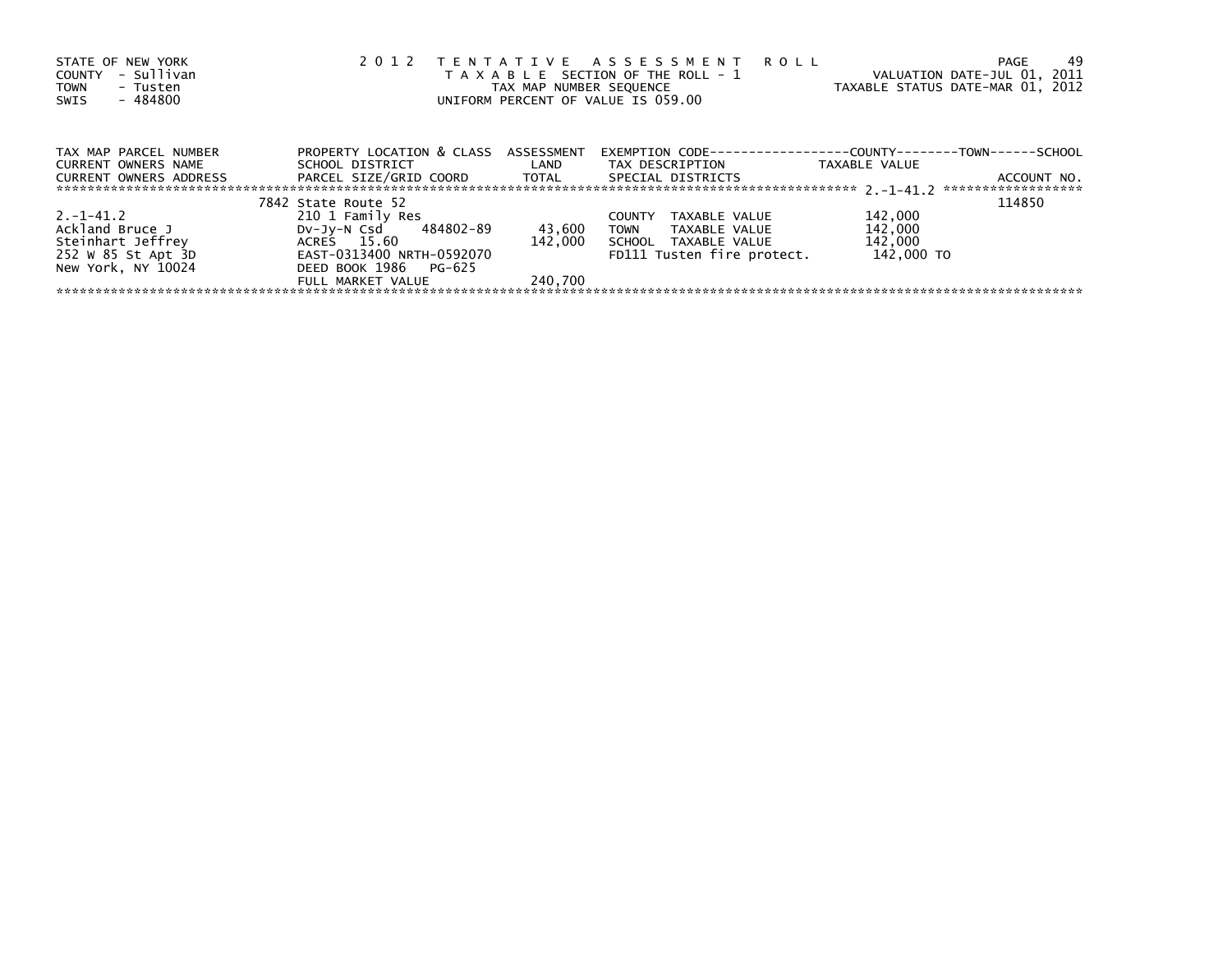| STATE OF NEW YORK | 2012 TENTATIVE ASSESSMENT ROLL        | PAGE                             | 50              |
|-------------------|---------------------------------------|----------------------------------|-----------------|
| COUNTY - Sullivan | T A X A B L E SECTION OF THE ROLL - 1 | VALUATION DATE-JUL 01, 2011      |                 |
| TOWN<br>- Tusten  | MAP SECTION - 002                     | TAXABLE STATUS DATE-MAR 01, 2012 |                 |
| - 484800<br>SWIS  | $SUB - SECTION -$                     |                                  | RPS150/V04/L015 |
|                   | UNIFORM PERCENT OF VALUE IS 059.00    | CURRENT DATE 4/20/2012           |                 |

## \*\*\* S P E C I A L D I S T R I C T S U M M A R Y \*\*\*

| CODE | DISTRICT NAME PARCELS | TOTAL EXTENSION<br><b>TYPF</b> | EXTENSION<br>VALUE | AD VALOREM<br>VALUE | <b>FXFMPT</b><br>AMOUNT | <b>TAXABLE</b><br>VALUE |
|------|-----------------------|--------------------------------|--------------------|---------------------|-------------------------|-------------------------|
|      | FD111 Tusten fire pr  | 102 TOTAL                      |                    | 5665.900            | 5.220                   | 5660.680                |

## \*\*\* S C H O O L D I S T R I C T S U M M A R Y \*\*\*

| CODE   | DISTRICT NAME | TOTAL<br><b>PARCELS</b> | ASSESSED<br>LAND | ASSESSED<br><b>TOTAL</b> | <b>EXEMPT</b><br><b>AMOUNT</b> | <b>TOTAL</b><br><b>TAXABLE</b> | <b>STAR</b><br><b>AMOUNT</b> | <b>STAR</b><br><b>TAXABLE</b> |
|--------|---------------|-------------------------|------------------|--------------------------|--------------------------------|--------------------------------|------------------------------|-------------------------------|
| 484802 | DV-JV-N Csd   | 102                     | 2959,000         | 5665.900                 | 15,028                         | 5650.872                       | 442.680                      | 5208,192                      |
|        | SUB-TOTAL     | 102                     | 2959,000         | 5665,900                 | 15,028                         | 5650,872                       | 442.680                      | 5208,192                      |
| 484889 | Nar Library   | 102                     | 2959.000         | 5665,900                 | 15,028                         | 5650,872                       | 442.680                      | 5208,192                      |
|        | T O T A L     | 204                     | 5918,000         | 11331,800                | 30,056                         | 11301,744                      | 885,360                      | 10416,384                     |

\*\*\* S Y S T E M C O D E S S U M M A R Y \*\*\*

NO SYSTEM EXEMPTIONS AT THIS LEVEL

#### \*\*\* E X E M P T I O N S U M M A R Y \*\*\*

| <b>CODE</b>                                                 | DESCRIPTION                                                                                | <b>TOTAL</b><br><b>PARCELS</b> | <b>COUNTY</b>                                | <b>TOWN</b>                                            | <b>SCHOOL</b>                                   |
|-------------------------------------------------------------|--------------------------------------------------------------------------------------------|--------------------------------|----------------------------------------------|--------------------------------------------------------|-------------------------------------------------|
| 41121<br>41131<br>41690<br>41720<br>41834<br>41854<br>41933 | WAR VET<br>COMBAT VET<br>RPTL466_C<br>AGRI DIST<br>STAR EN<br>STAR B<br>L INC DIS<br>TOTAL | 13<br>25                       | 31,320<br>26,100<br>5,220<br>9,808<br>72,448 | 31,320<br>26,100<br>5,220<br>9,808<br>13,750<br>86,198 | 5,220<br>9,808<br>216,480<br>226,200<br>457,708 |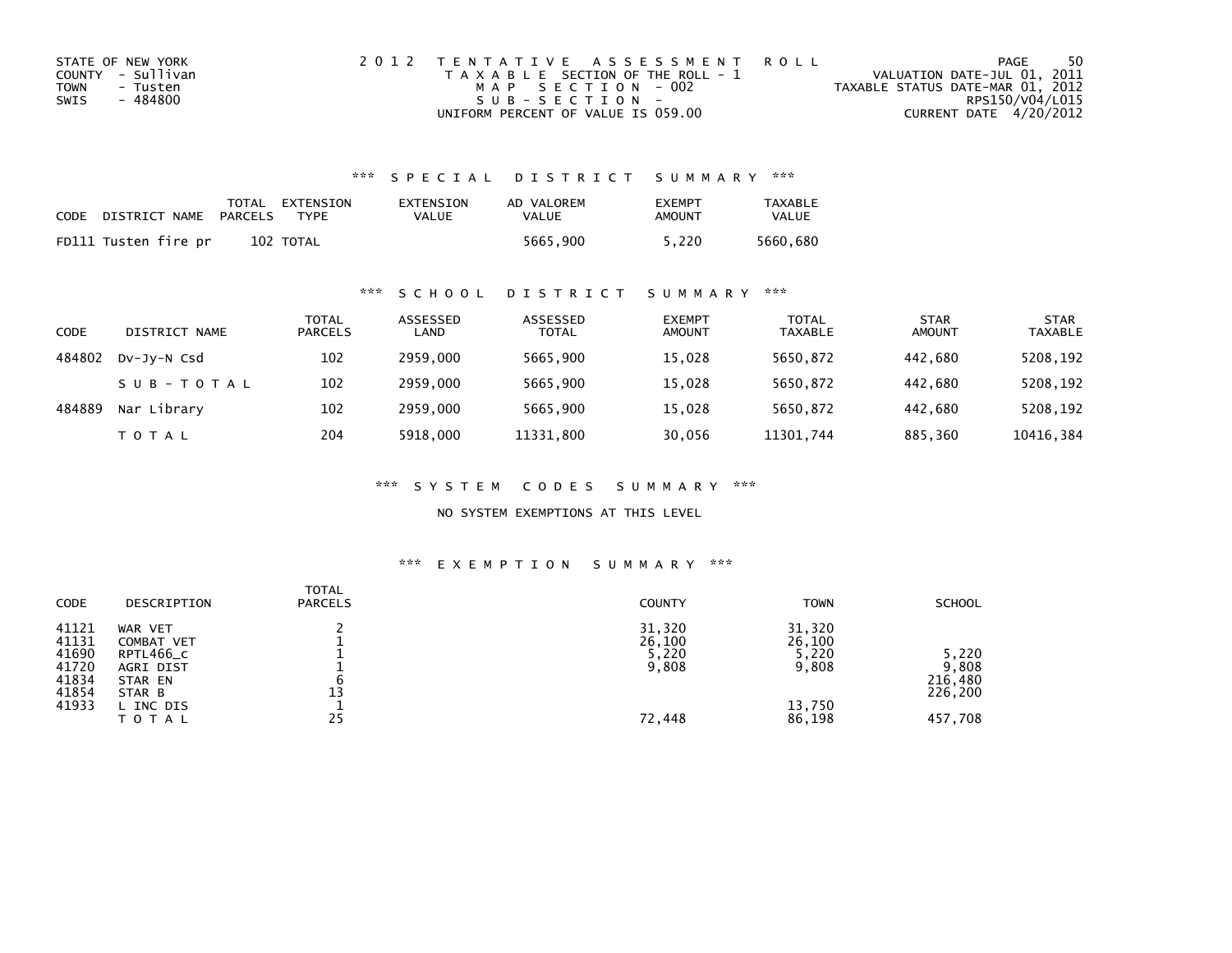| STATE OF NEW YORK | 2012 TENTATIVE ASSESSMENT ROLL        | PAGE                             | -51             |
|-------------------|---------------------------------------|----------------------------------|-----------------|
| COUNTY - Sullivan | T A X A B L E SECTION OF THE ROLL - 1 | VALUATION DATE-JUL 01, 2011      |                 |
| TOWN<br>- Tusten  | MAP SECTION - 002                     | TAXABLE STATUS DATE-MAR 01, 2012 |                 |
| - 484800<br>SWIS  | SUB-SECTION-                          |                                  | RPS150/V04/L015 |
|                   | UNIFORM PERCENT OF VALUE IS 059.00    | CURRENT DATE 4/20/2012           |                 |

# \*\*\* G R A N D T O T A L S \*\*\*

| ROLL       | DESCRIPTION    | <b>TOTAL</b>   | ASSESSED | ASSESSED | <b>TAXABLE</b> | <b>TAXABLE</b> | <b>TAXABLE</b> | <b>STAR</b>    |
|------------|----------------|----------------|----------|----------|----------------|----------------|----------------|----------------|
| <b>SEC</b> |                | <b>PARCELS</b> | LAND     | TOTAL    | <b>COUNTY</b>  | <b>TOWN</b>    | <b>SCHOOL</b>  | <b>TAXABLE</b> |
|            | <b>TAXABLE</b> | 102            | 2959.000 | 5665,900 | 5593.452       | 5579,702       | 5650.872       | 5208,192       |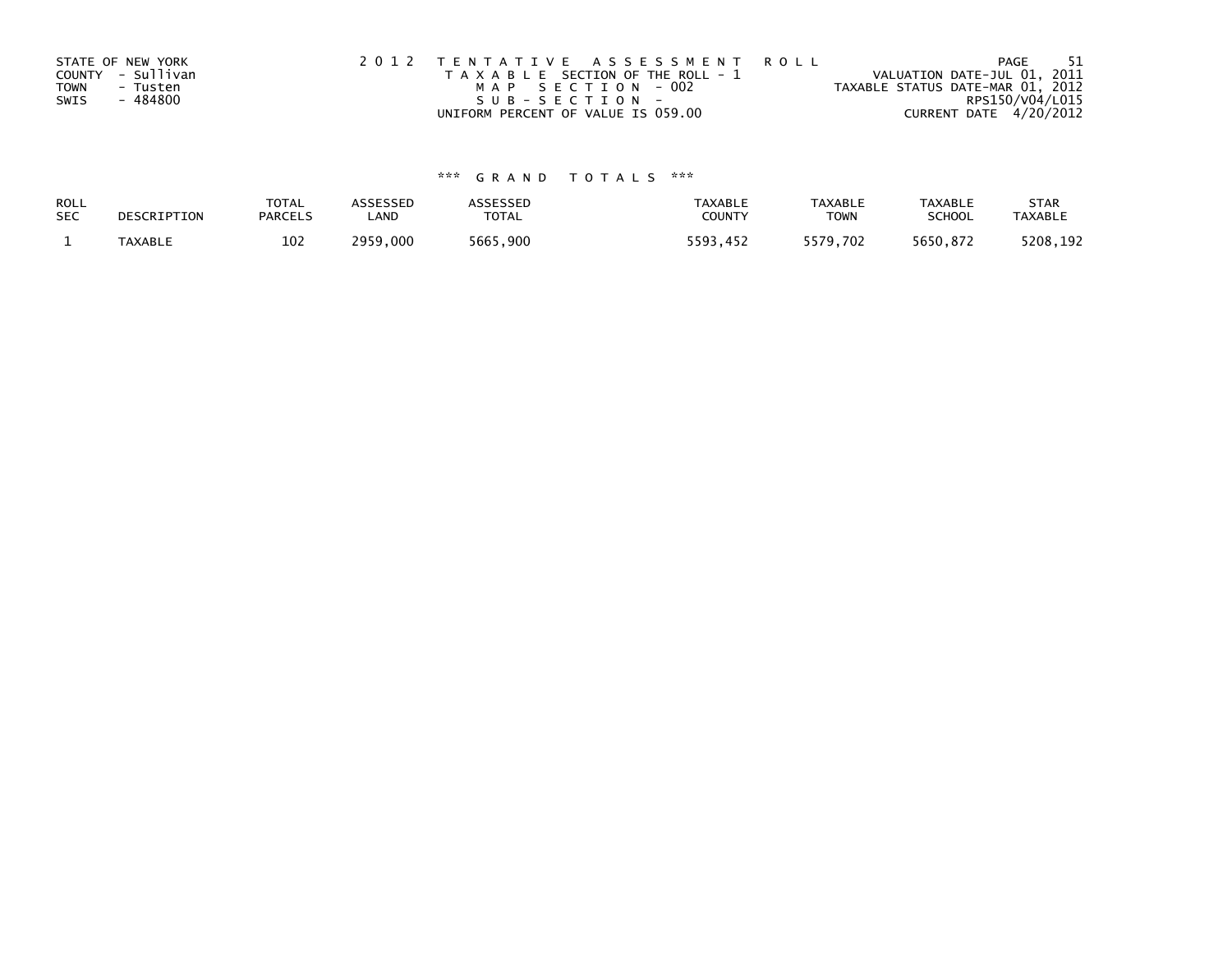| STATE OF NEW YORK<br>COUNTY - Sullivan<br><b>TOWN</b><br>- Tusten<br>$-484800$<br><b>SWIS</b>          | 2 0 1 2                                                                                                                                                                                               | TAX MAP NUMBER SEQUENCE              | TENTATIVE ASSESSMENT<br><b>ROLL</b><br>T A X A B L E SECTION OF THE ROLL - 1<br>UNIFORM PERCENT OF VALUE IS 059.00                   |                                                         | 52<br>PAGE<br>VALUATION DATE-JUL 01, 2011<br>TAXABLE STATUS DATE-MAR 01, 2012 |
|--------------------------------------------------------------------------------------------------------|-------------------------------------------------------------------------------------------------------------------------------------------------------------------------------------------------------|--------------------------------------|--------------------------------------------------------------------------------------------------------------------------------------|---------------------------------------------------------|-------------------------------------------------------------------------------|
| TAX MAP PARCEL NUMBER<br>CURRENT OWNERS NAME<br><b>CURRENT OWNERS ADDRESS</b>                          | PROPERTY LOCATION & CLASS ASSESSMENT<br>SCHOOL DISTRICT<br>PARCEL SIZE/GRID COORD                                                                                                                     | LAND<br><b>TOTAL</b>                 | EXEMPTION CODE-----------------COUNTY-------TOWN------SCHOOL<br>TAX DESCRIPTION<br>SPECIAL DISTRICTS                                 | <b>TAXABLE VALUE</b>                                    | ACCOUNT NO.                                                                   |
| $3.-1-1.1$<br>Flanagan Kevin<br>227 Humphrey Rd<br>Narrowsburg, NY 12764                               | Twn Rd 34<br>240 Rural res<br>484802-89<br>$Dv-Jv-N$ Csd<br>Lot 1<br>Humphrey Rd<br>ACRES 10.00 BANK<br>EAST-0306180 NRTH-0592990<br>DEED BOOK 2360<br>PG-279<br>FULL MARKET VALUE                    | 35,600<br>60,600<br>102,700          | 41854<br>STAR B<br>COUNTY TAXABLE VALUE<br><b>TOWN</b><br><b>TAXABLE VALUE</b><br>SCHOOL TAXABLE VALUE<br>FD111 Tusten fire protect. | $\mathbf{0}$<br>60,600<br>60,600<br>43,200<br>60,600 TO | 130050<br>17,400<br>$\Omega$                                                  |
| $3. - 1 - 1.2$<br>Breen Mary E<br>99 Berry St<br>Brooklyn, NY 11211                                    | HUMPHREYR Twn Rd 34<br>$314$ Rural vac<10<br>484802-89<br>$Dv-Jy-N$ Csd<br>Lot 1<br><b>ACRES</b><br>5.10<br>EAST-0306621 NRTH-0594000<br>DEED BOOK 2842<br>PG-113<br>FULL MARKET VALUE                | 20,900<br>20,900<br>35,400           | TAXABLE VALUE<br><b>COUNTY</b><br>TAXABLE VALUE<br><b>TOWN</b><br>SCHOOL TAXABLE VALUE<br>FD111 Tusten fire protect.                 | 20,900<br>20,900<br>20.900<br>20,900 TO                 | 130050                                                                        |
| $3. - 1 - 1.3$<br>Heaney John<br>Kosman Carol A<br>487 16th St<br>Brooklyn, NY 11215                   | HUMPHREYR Twn Rd 34<br>$314$ Rural vac<10<br>484802-89<br>DV-Jy-N Csd<br>Lot 9<br><b>ACRES</b><br>4.48<br>EAST-0305904 NRTH-0593863<br>DEED BOOK 1711<br>PG-55                                        | 19,500<br>19,500                     | <b>COUNTY</b><br>TAXABLE VALUE<br>TAXABLE VALUE<br><b>TOWN</b><br>SCHOOL TAXABLE VALUE<br>FD111 Tusten fire protect.                 | 19,500<br>19,500<br>19,500<br>19,500 TO                 | 130050                                                                        |
| $3. - 1 - 1.4$<br>Bouchett Richard T<br>Lehrer Ernest V<br>357 W 55 th St Apt 1B<br>New York, NY 10019 | FULL MARKET VALUE<br>HUMPHREYR Twn Rd 34 Ws<br>312 Vac w/imprv<br>$Dv-Jv-N$ Csd<br>484802-89<br>Lot 8<br>4.36<br><b>ACRES</b><br>EAST-0306015 NRTH-0593594<br>DEED BOOK 2433<br>PG-300                | 33,100<br>19,100<br>19,100           | <b>COUNTY</b><br>TAXABLE VALUE<br>TAXABLE VALUE<br><b>TOWN</b><br>SCHOOL TAXABLE VALUE<br>FD111 Tusten fire protect.                 | 19,100<br>19,100<br>19,100<br>19,100 TO                 | 130050                                                                        |
| $3.-1-1.5$<br>Kelley E A<br>47 Mill St<br>Bloomfield, NJ 07003                                         | FULL MARKET VALUE<br>HUMPHREYR Twn Rd 34<br>312 Vac w/imprv<br>484802-89<br>DV-Jy-N Csd<br>Lot 2<br><b>ACRES</b><br>5.17<br>EAST-0306734 NRTH-0593629<br>DEED BOOK 1751<br>PG-34<br>FULL MARKET VALUE | 32,400<br>20,100<br>20,100<br>34,100 | <b>COUNTY</b><br>TAXABLE VALUE<br><b>TOWN</b><br>TAXABLE VALUE<br>SCHOOL TAXABLE VALUE<br>FD111 Tusten fire protect.                 | 20,100<br>20,100<br>20,100<br>20,100 TO                 | 130050                                                                        |
|                                                                                                        |                                                                                                                                                                                                       |                                      |                                                                                                                                      |                                                         |                                                                               |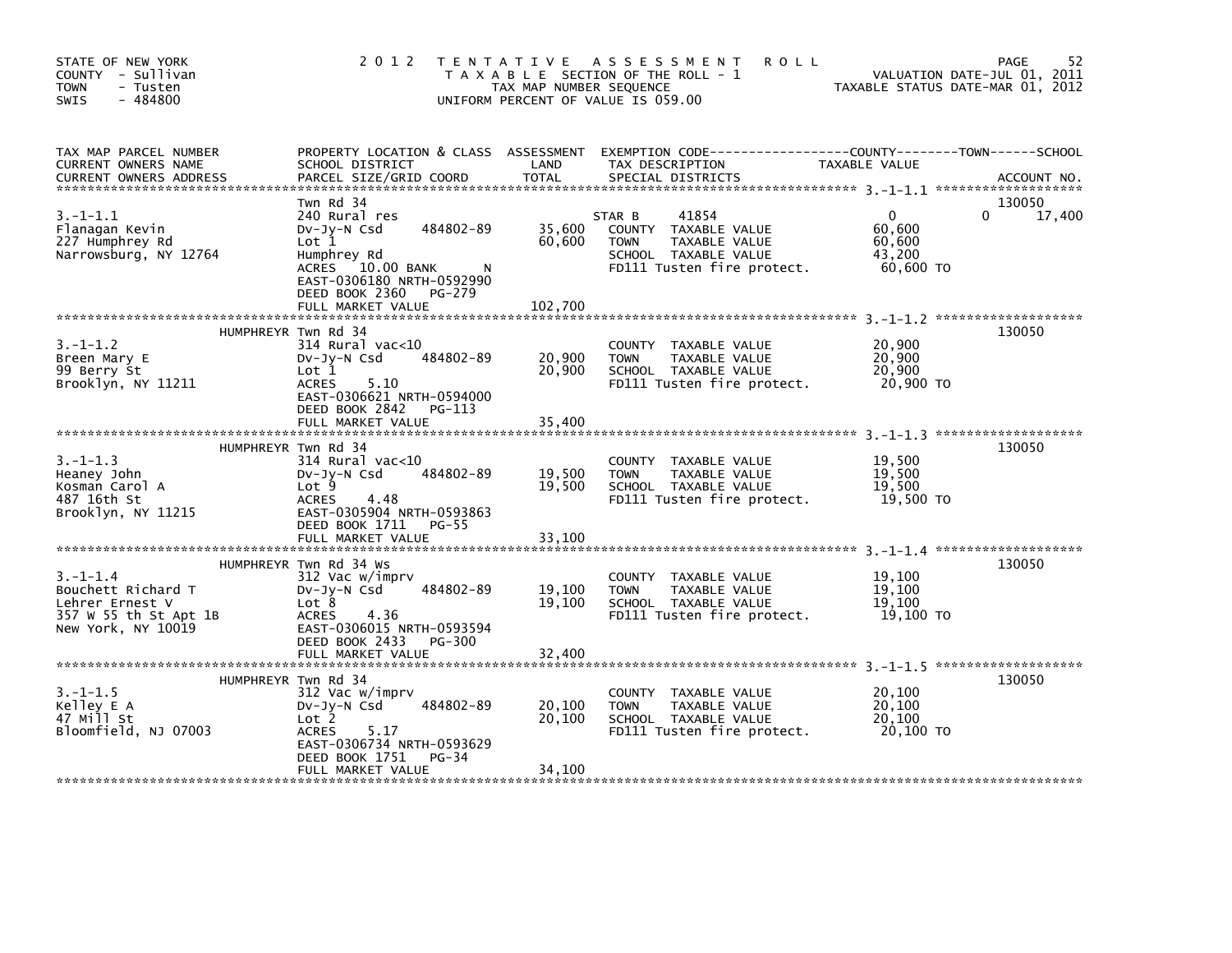| STATE OF NEW YORK<br>COUNTY - Sullivan<br><b>TOWN</b><br>- Tusten<br>$-484800$<br>SWIS                | 2012                                                                                                                                                                                                          | T E N T A T I V E<br>TAX MAP NUMBER SEQUENCE | ASSESSMENT<br><b>ROLL</b><br>T A X A B L E SECTION OF THE ROLL - 1<br>UNIFORM PERCENT OF VALUE IS 059.00                      |                                                         | 53<br>PAGE<br>VALUATION DATE-JUL 01, 2011<br>TAXABLE STATUS DATE-MAR 01, 2012 |
|-------------------------------------------------------------------------------------------------------|---------------------------------------------------------------------------------------------------------------------------------------------------------------------------------------------------------------|----------------------------------------------|-------------------------------------------------------------------------------------------------------------------------------|---------------------------------------------------------|-------------------------------------------------------------------------------|
| TAX MAP PARCEL NUMBER<br>CURRENT OWNERS NAME<br><b>CURRENT OWNERS ADDRESS</b>                         | PROPERTY LOCATION & CLASS ASSESSMENT<br>SCHOOL DISTRICT<br>PARCEL SIZE/GRID COORD                                                                                                                             | LAND<br><b>TOTAL</b>                         | EXEMPTION CODE-----------------COUNTY-------TOWN------SCHOOL<br>TAX DESCRIPTION<br>SPECIAL DISTRICTS                          | TAXABLE VALUE                                           | ACCOUNT NO.                                                                   |
| $3. - 1 - 1.6$<br>Erdely Monica<br>Erdely Robert<br>24 Marlene Dr<br>Syosset, NY 11791                | 277 Twn Rd 34 Humphrey Rd<br>210 1 Family Res<br>484802-89<br>DV-Jy-N Csd<br>Lot 7<br><b>ACRES</b><br>5.11 BANK<br>N<br>EAST-0306091 NRTH-0593344<br>DEED BOOK 2607 PG-573<br>FULL MARKET VALUE               | 26,500<br>78,500<br>133.100                  | COUNTY TAXABLE VALUE<br><b>TOWN</b><br>TAXABLE VALUE<br>SCHOOL TAXABLE VALUE<br>FD111 Tusten fire protect.                    | 78,500<br>78,500<br>78,500<br>78,500 TO                 | 130050                                                                        |
| $3. - 1 - 1.7$<br>Schwegman Patrice<br>253 Humphrey Rd<br>Narrowsburg, NY 12764                       | 253 Humphrey Rd<br>210 1 Family Res<br>484802-89<br>DV-Jy-N Csd<br>Lot $4, 5$ And $6$<br>FRNT 628.30 DPTH<br>ACRES 10.47<br>EAST-0306362 NRTH-0592871<br>DEED BOOK 1926<br><b>PG-202</b><br>FULL MARKET VALUE | 35,000<br>97,600<br>165,400                  | 41854<br>STAR B<br>COUNTY TAXABLE VALUE<br><b>TOWN</b><br>TAXABLE VALUE<br>SCHOOL TAXABLE VALUE<br>FD111 Tusten fire protect. | $\mathbf{0}$<br>97,600<br>97,600<br>80,200<br>97,600 TO | 130050<br>17,400<br>0                                                         |
| $3. - 1 - 1.8$<br>Kerkoulas Kostas<br>PO Box 391<br>Narrowsburg, NY 12764                             | HUMPHREYR Twn Rd 34<br>314 Rural vac<10<br>484802-89<br>$Dv-Jy-N$ Csd<br>Lot <sub>3</sub><br><b>ACRES</b><br>2.43<br>EAST-0306651 NRTH-0593304<br>DEED BOOK 3165<br>PG-528<br>FULL MARKET VALUE               | 12,300<br>12,300<br>20,800                   | COUNTY TAXABLE VALUE<br><b>TOWN</b><br>TAXABLE VALUE<br>SCHOOL TAXABLE VALUE<br>FD111 Tusten fire protect.                    | 12,300<br>12,300<br>12,300<br>12,300 TO                 | 130050                                                                        |
| $3. -1 - 1.11$<br>Kerkoulas Gus<br>PO Box 391<br>Narrowsburg, NY 12764                                | 253 Humphrey Rd<br>312 Vac w/imprv<br>484802-89<br>$Dv-Jy-N$ Csd<br>Lot $4, 5$ And $6$<br>FRNT 628.30 DPTH<br>ACRES 2.56<br>EAST-0306362 NRTH-0592871<br>DEED BOOK 3179<br>PG-22<br>FULL MARKET VALUE         | 17,700<br>29,300<br>49.700                   | COUNTY TAXABLE VALUE<br>TAXABLE VALUE<br><b>TOWN</b><br>SCHOOL TAXABLE VALUE<br>FD111 Tusten fire protect.                    | 29,300<br>29,300<br>29,300<br>29,300 TO                 | 130050                                                                        |
| $3. - 1 - 2$<br>Flanagan Peter<br>Flanagan Evelyn<br>23-35 Julia Goldback Ave<br>Ronkonkoma, NY 11779 | Twn Rd 34<br>210 1 Family Res<br>484802-89<br>DV-Jy-N Csd<br><b>ACRES</b><br>5.00<br>EAST-0306180 NRTH-0592260<br>DEED BOOK 1943<br>PG-442<br>FULL MARKET VALUE                                               | 25,600<br>71,000<br>120,300                  | COUNTY TAXABLE VALUE<br><b>TOWN</b><br>TAXABLE VALUE<br>SCHOOL TAXABLE VALUE<br>FD111 Tusten fire protect.                    | 71,000<br>71,000<br>71,000<br>71,000 TO                 | 100850                                                                        |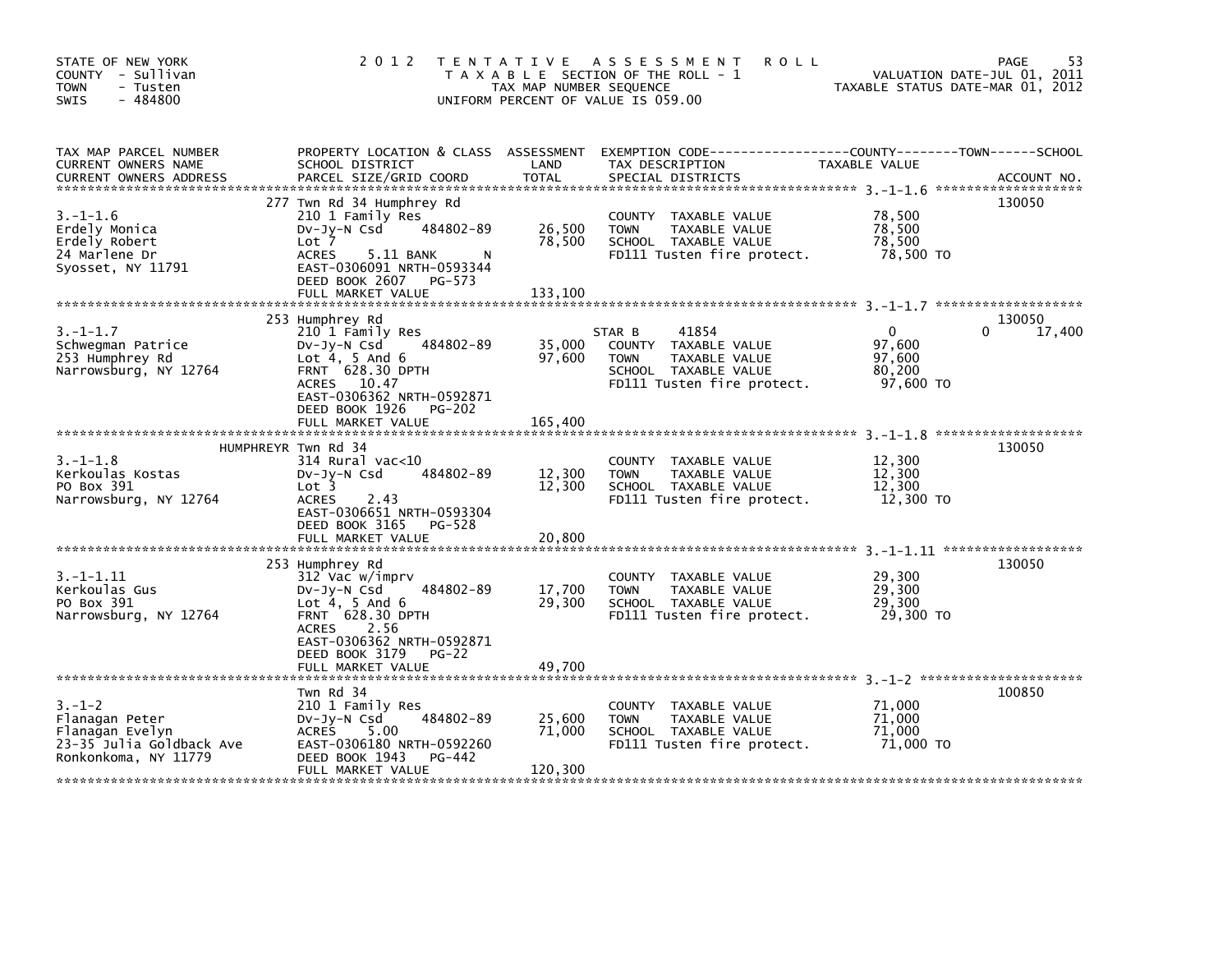| STATE OF NEW YORK<br>COUNTY - Sullivan<br>- Tusten<br>TOWN<br>$-484800$<br>SWIS                                     | 2 0 1 2                                                                                                                                                                                                                          | TAX MAP NUMBER SEQUENCE    | TENTATIVE ASSESSMENT<br><b>ROLL</b><br>T A X A B L E SECTION OF THE ROLL - 1<br>UNIFORM PERCENT OF VALUE IS 059.00            |                                                 | 54<br>PAGE<br>VALUATION DATE-JUL 01, 2011<br>TAXABLE STATUS DATE-MAR 01, 2012 |
|---------------------------------------------------------------------------------------------------------------------|----------------------------------------------------------------------------------------------------------------------------------------------------------------------------------------------------------------------------------|----------------------------|-------------------------------------------------------------------------------------------------------------------------------|-------------------------------------------------|-------------------------------------------------------------------------------|
| TAX MAP PARCEL NUMBER<br>CURRENT OWNERS NAME<br><b>CURRENT OWNERS ADDRESS</b>                                       | PROPERTY LOCATION & CLASS ASSESSMENT<br>SCHOOL DISTRICT<br>PARCEL SIZE/GRID COORD                                                                                                                                                | LAND<br><b>TOTAL</b>       | EXEMPTION        CODE-----------------COUNTY--------TOWN------SCHOOL<br>TAX DESCRIPTION<br>SPECIAL DISTRICTS                  | <b>TAXABLE VALUE</b>                            | ACCOUNT NO.                                                                   |
| $3.-1-3.1$<br>Tomcyk Anthony J<br>Tomcyk Nancy A<br>327 Bunker Hill Rd<br>Wyoming, PA 18644                         | Ws Humphrey Rd<br>Tr 34<br>$314$ Rural vac< $10$<br>Dv-Jy-N Csd<br>484802-89<br>Paired With Lot $3.-1-3.2$<br>Lot 6A<br>3.42<br><b>ACRES</b><br>EAST-0306133 NRTH-0591621<br>DEED BOOK 1977<br>PG-447<br>FULL MARKET VALUE       | 15,500<br>15,500<br>26,300 | COUNTY TAXABLE VALUE<br>TAXABLE VALUE<br><b>TOWN</b><br>SCHOOL TAXABLE VALUE<br>FD111 Tusten fire protect.                    | 15,500<br>15,500<br>15,500<br>15,500 TO         |                                                                               |
| $3. - 1 - 3.2$<br>Tomcyk Anthony J<br>Tomcyk Nancy A<br>327 Bunker Hill Rd<br>Wyoming, PA 18644                     | Ws Conrail; Es Delaware R<br>311 Res vac land - WTRFNT<br>484802-89<br>DV-Jy-N Csd<br>Restricted Access Conrail<br>Lot 6 B<br>4.11<br>ACRES<br>EAST-0305770 NRTH-0591589<br>DEED BOOK 1977<br>PG-447<br>FULL MARKET VALUE        | 8,000<br>8,000<br>13,600   | COUNTY TAXABLE VALUE<br>TAXABLE VALUE<br><b>TOWN</b><br>SCHOOL TAXABLE VALUE<br>FD111 Tusten fire protect.                    | 8,000<br>8,000<br>8,000<br>8,000 TO             |                                                                               |
| $3. - 1 - 3.3$<br>Klug Jeanette L<br>Pini David M<br>PO Box 443<br>Narrowsburg, NY 12764                            | Ws Nys 97; Es Humpry Tr34<br>311 Res vac land<br>484802-89<br>DV-Jy-N Csd<br>Lot $#$ 3<br><b>ACRES</b><br>5.70<br>EAST-0306486 NRTH-0591685<br>DEED BOOK 3294<br>PG-601<br>FULL MARKET VALUE                                     | 20,800<br>20,800<br>35,300 | COUNTY<br>TAXABLE VALUE<br>TAXABLE VALUE<br><b>TOWN</b><br>SCHOOL TAXABLE VALUE<br>FD111 Tusten fire protect.                 | 20,800<br>20,800<br>20.800<br>20,800 TO         |                                                                               |
| $3. - 1 - 3.4$<br>Jacobi Philip<br>145 Humphrey Rd<br>Narrowsburg, NY 12764                                         | 146 Humphrey Rd<br>210 1 Family Res<br>484802-89<br>DV-Jy-N Csd<br>Lot 4<br>5.09<br><b>ACRES</b><br>EAST-0306542 NRTH-0591109<br>DEED BOOK 2872<br>$PG-29$                                                                       | 25,900<br>110,400          | 41854<br>STAR B<br>COUNTY TAXABLE VALUE<br>TAXABLE VALUE<br><b>TOWN</b><br>SCHOOL TAXABLE VALUE<br>FD111 Tusten fire protect. | 0<br>110,400<br>110,400<br>93,000<br>110,400 TO | 17,400<br>0<br>*******************                                            |
| $3. - 1 - 3.5$<br>Iaconetti Angelo M<br>Iaconetti Margaret D<br>1010 Dancing Ridge Rd<br>East Stroudsburg, PA 18301 | Ws Conrail; Es Delaware R<br>311 Res vac land - WTRFNT<br>DV-Jy-N Csd<br>484802-89<br>Restricted Access Conrail<br>Lot 5 B<br><b>ACRES</b><br>4.32<br>EAST-0305843 NRTH-0591049<br>DEED BOOK 1968<br>PG-306<br>FULL MARKET VALUE | 8,600<br>8,600<br>14,600   | COUNTY TAXABLE VALUE<br><b>TOWN</b><br>TAXABLE VALUE<br>SCHOOL TAXABLE VALUE<br>FD111 Tusten fire protect.                    | 8,600<br>8,600<br>8,600<br>8,600 TO             |                                                                               |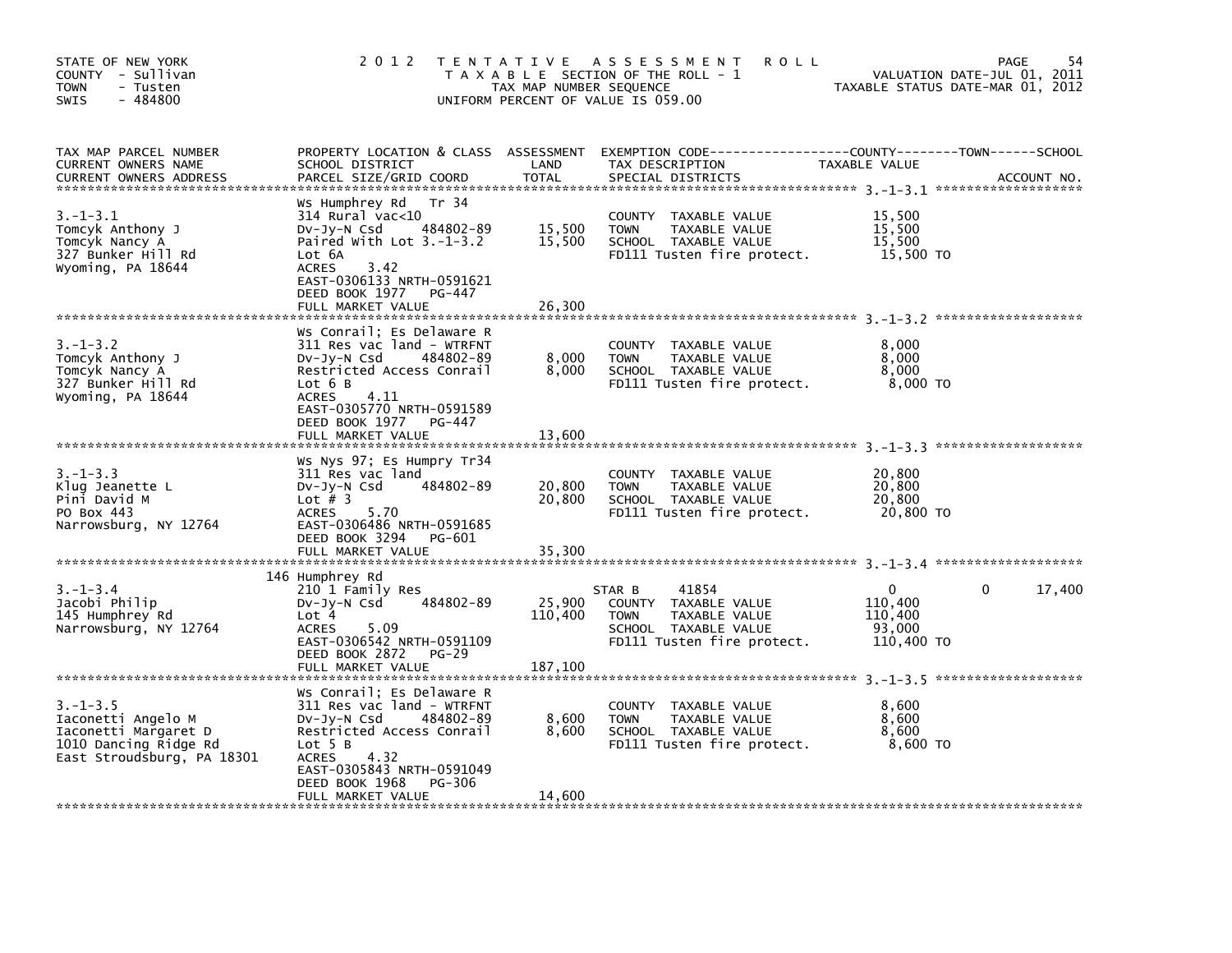| STATE OF NEW YORK<br>COUNTY - Sullivan<br><b>TOWN</b><br>- Tusten<br>$-484800$<br><b>SWIS</b>                       |                                                                                                                                                                                                                   | TAX MAP NUMBER SEQUENCE      | 2012 TENTATIVE ASSESSMENT<br><b>ROLL</b><br>T A X A B L E SECTION OF THE ROLL - 1<br>UNIFORM PERCENT OF VALUE IS 059.00 |                                                      | 55<br>PAGE<br>VALUATION DATE-JUL 01, 2011<br>TAXABLE STATUS DATE-MAR 01, 2012 |
|---------------------------------------------------------------------------------------------------------------------|-------------------------------------------------------------------------------------------------------------------------------------------------------------------------------------------------------------------|------------------------------|-------------------------------------------------------------------------------------------------------------------------|------------------------------------------------------|-------------------------------------------------------------------------------|
| TAX MAP PARCEL NUMBER<br>CURRENT OWNERS NAME                                                                        | SCHOOL DISTRICT                                                                                                                                                                                                   | LAND                         | PROPERTY LOCATION & CLASS ASSESSMENT EXEMPTION CODE----------------COUNTY-------TOWN-----SCHOOL<br>TAX DESCRIPTION      | TAXABLE VALUE                                        |                                                                               |
| $3. - 1 - 3.6$<br>Iaconetti Angelo M<br>Iaconetti Margaret D<br>1010 Dancing Ridge Rd<br>East Stroudsburg, PA 18301 | Ws Humphrey Rd Tr 34<br>311 Res vac land<br>484802-89<br>DV-Jy-N Csd<br>Lot 5A<br>Paird With Lot $3.-1-3.5$<br><b>ACRES</b><br>2.81<br>EAST-0306254 NRTH-0591049<br>DEED BOOK 1968<br>PG-306<br>FULL MARKET VALUE | 13,500<br>13,500<br>22,900   | COUNTY TAXABLE VALUE<br>TAXABLE VALUE<br>TOWN<br>SCHOOL TAXABLE VALUE<br>FD111 Tusten fire protect.                     | 13,500<br>13,500<br>13,500<br>13.500 TO              |                                                                               |
|                                                                                                                     | Es Nys 97                                                                                                                                                                                                         |                              |                                                                                                                         |                                                      |                                                                               |
| $3. - 1 - 3.7$<br>Murphy Mark T<br>Murphy Kimberly A<br>84 School St<br>PO Box 185                                  | 210 1 Family Res<br>484802-89<br>$Dv-Jy-N$ Csd<br>Lot 1<br>ACRES 10.00<br>EAST-0307267 NRTH-0591329                                                                                                               | 210,000 STAR B               | CW_15_VET/ 41161<br>35,000 RPTL466_C 41692<br>41854<br>COUNTY TAXABLE VALUE<br><b>TOWN</b><br>TAXABLE VALUE             | 6,960<br>1.740<br>$\mathbf{0}$<br>201,300<br>203,040 | 6,960<br>$\Omega$<br>0<br>$\Omega$<br>17,400                                  |
| Callicoon, NY 12723                                                                                                 | DEED BOOK 1962<br>PG-584<br>FULL MARKET VALUE                                                                                                                                                                     | 355,900                      | SCHOOL TAXABLE VALUE<br>FD111 Tusten fire protect.<br>1.740 EX                                                          | 192,600<br>208,260 TO                                |                                                                               |
|                                                                                                                     |                                                                                                                                                                                                                   |                              |                                                                                                                         |                                                      |                                                                               |
| $3. - 1 - 3.8$<br>Gensler William<br>100 Bergen Blvd Apt 19<br>Fairview, NJ 07022                                   | 6908 State Route 97<br>210 1 Family Res<br>484802-89<br>$Dv-Jv-N$ Csd<br>Lot <sub>2</sub><br><b>ACRES</b><br>7.43<br>EAST-0307154 NRTH-0590154<br>DEED BOOK 2673<br><b>PG-32</b><br>FULL MARKET VALUE             | 30,000<br>110,200<br>186,800 | COUNTY TAXABLE VALUE<br><b>TOWN</b><br>TAXABLE VALUE<br>SCHOOL TAXABLE VALUE<br>FD111 Tusten fire protect.              | 110,200<br>110,200<br>110,200<br>110,200 TO          |                                                                               |
|                                                                                                                     |                                                                                                                                                                                                                   |                              |                                                                                                                         |                                                      |                                                                               |
| $3. -1 - 5.1$<br>Zerbo Susanna<br>40 First Ave Apt 9H<br>New York, NY 10009                                         | Twn Rd 34<br>311 Res vac land<br>484802-89<br>DV-Jy-N Csd<br>ACRES<br>4.09<br>EAST-0307022 NRTH-0589755<br>DEED BOOK 3144<br>PG-620<br>FULL MARKET VALUE                                                          | 15,000<br>15,000<br>25,400   | COUNTY TAXABLE VALUE<br>TAXABLE VALUE<br><b>TOWN</b><br>SCHOOL TAXABLE VALUE<br>FD111 Tusten fire protect.              | 15,000<br>15,000<br>15,000<br>15,000 TO              |                                                                               |
|                                                                                                                     |                                                                                                                                                                                                                   |                              |                                                                                                                         |                                                      |                                                                               |
| $3. - 1 - 5.2$<br>Zerbo Susanna<br>40 First Ave Apt 9H<br>New York, NY 10009                                        | Twn Rd 34<br>312 Vac w/imprv<br>484802-89<br>DV-Jy-N Csd<br>ACRES<br>9.00<br>EAST-0306648 NRTH-0589717<br>DEED BOOK 3144<br>PG-620                                                                                | 32,800<br>32,800             | COUNTY TAXABLE VALUE<br>TAXABLE VALUE<br><b>TOWN</b><br>SCHOOL TAXABLE VALUE<br>FD111 Tusten fire protect.              | 32,800<br>32,800<br>32,800<br>32,800 TO              |                                                                               |
|                                                                                                                     | FULL MARKET VALUE                                                                                                                                                                                                 | 55,600                       |                                                                                                                         |                                                      |                                                                               |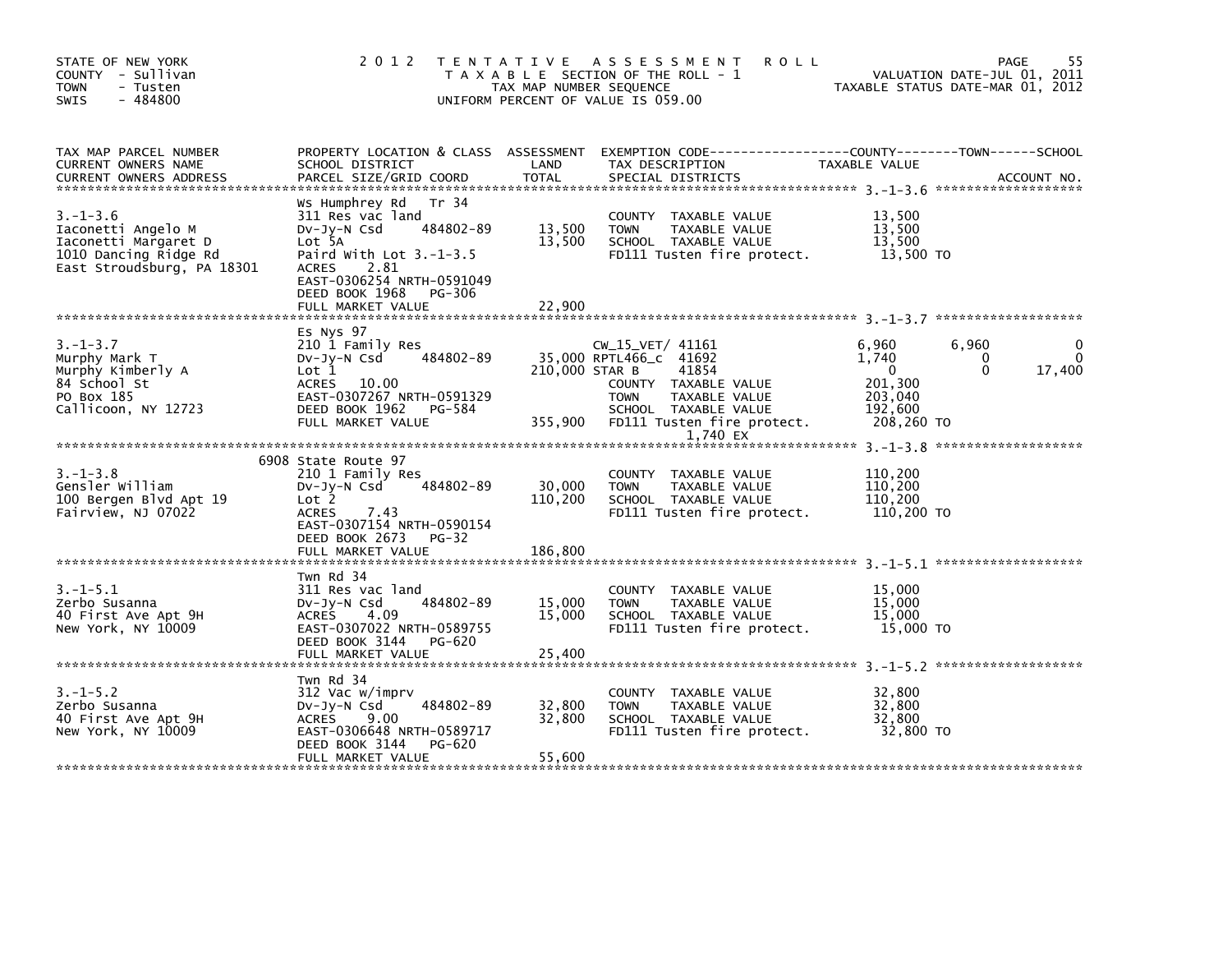| STATE OF NEW YORK<br>COUNTY - Sullivan<br><b>TOWN</b><br>- Tusten<br>$-484800$<br><b>SWIS</b>                                                                                                                                                                                  | 2 0 1 2                                                                                                                                                            | TAX MAP NUMBER SEQUENCE      | TENTATIVE ASSESSMENT<br><b>ROLL</b><br>T A X A B L E SECTION OF THE ROLL - 1<br>UNIFORM PERCENT OF VALUE IS 059.00             | TAXABLE STATUS DATE-MAR 01, 2012                          | 56<br>PAGE<br>VALUATION DATE-JUL 01, 2011 |
|--------------------------------------------------------------------------------------------------------------------------------------------------------------------------------------------------------------------------------------------------------------------------------|--------------------------------------------------------------------------------------------------------------------------------------------------------------------|------------------------------|--------------------------------------------------------------------------------------------------------------------------------|-----------------------------------------------------------|-------------------------------------------|
| TAX MAP PARCEL NUMBER<br>CURRENT OWNERS NAME<br>.CURRENT OWNERS ADDRESS PARCEL SIZE/GRID COORD TOTAL SPECIAL DISTRICTS (ACCOUNT NO ACCOUNT NO ACCOUNT NO AND REALLY SERVER AND REALLY SERVER AND REALLY SERVER AND REALLY SERVER AND REALLY SERVER AND THAT AND REALLY AND REA | SCHOOL DISTRICT                                                                                                                                                    | LAND                         | PROPERTY LOCATION & CLASS ASSESSMENT EXEMPTION CODE-----------------COUNTY-------TOWN------SCHOOL<br>TAX DESCRIPTION           | TAXABLE VALUE                                             |                                           |
| $3. - 1 - 6$<br>Brown Elayne<br>Hoffman Renye<br>30 Inlet Harbor Dr Un#401<br>Ponce Inlet, FL 32127                                                                                                                                                                            | Nys Rt 97<br>210 1 Family Res<br>484802-89<br>$Dv-Jy-N$ Csd<br>3.46<br><b>ACRES</b><br>EAST-0307393 NRTH-0589749<br>DEED BOOK 934<br>PG-00304<br>FULL MARKET VALUE | 20,600<br>74,500<br>126,300  | COUNTY TAXABLE VALUE<br>TAXABLE VALUE<br><b>TOWN</b><br>SCHOOL TAXABLE VALUE<br>FD111 Tusten fire protect.                     | 74,500<br>74.500<br>74,500<br>74,500 TO                   | 106875                                    |
| $3. - 1 - 7$<br>Brown Elayne B<br>30 Inlet Harbor Dr Unit 401<br>Ponce Inlet, FL 32127                                                                                                                                                                                         | Nys Rte 97<br>210 1 Family Res<br>484802-89<br>$Dv-Jy-N$ Csd<br>ACRES 3.12<br>EAST-0307632 NRTH-0589700<br>DEED BOOK 1285<br>PG-00143<br>FULL MARKET VALUE         | 19,500<br>64,800<br>109.800  | COUNTY TAXABLE VALUE<br>TAXABLE VALUE<br><b>TOWN</b><br>SCHOOL TAXABLE VALUE<br>FD111 Tusten fire protect.                     | 64,800<br>64,800<br>64,800<br>64,800 TO                   | 129750                                    |
| $3. - 1 - 8.1$<br>Nemec James<br>6901 State Route 97<br>Narrowsburg, NY 12764                                                                                                                                                                                                  | Nys Rt 97<br>210 1 Family Res<br>DV-Jy-N Csd<br>484802-89<br>ACRES 3.50 BANK C10300<br>EAST-0307048 NRTH-0590212<br>DEED BOOK 2689<br>PG-166<br>FULL MARKET VALUE  | 20,700<br>107,800<br>182,700 | COUNTY TAXABLE VALUE<br>TAXABLE VALUE<br><b>TOWN</b><br>SCHOOL TAXABLE VALUE<br>FD111 Tusten fire protect.                     | 107,800<br>107,800<br>107.800<br>107,800 TO               | 110350                                    |
| $3. - 1 - 8.2$<br>Jean Philip<br>Jean Helen<br>PO Box 258<br>Narrowsburg, NY 12764                                                                                                                                                                                             | Nys Rte 97<br>260 Seasonal res<br>484802-89<br>$Dv-Jy-N$ Csd<br>ACRES 5.41<br>EAST-0305947 NRTH-0591017<br>DEED BOOK 1104<br>PG-00217<br>FULL MARKET VALUE         | 29,600<br>85,300<br>144,600  | 41834<br>STAR EN<br>COUNTY TAXABLE VALUE<br>TAXABLE VALUE<br><b>TOWN</b><br>SCHOOL TAXABLE VALUE<br>FD111 Tusten fire protect. | $\overline{0}$<br>85,300<br>85.300<br>49,220<br>85,300 TO | 156200<br>0<br>36,080                     |
| $3. - 1 - 8.3$<br>Wojno Veronica Ann<br>3102 60 th St<br>Woodside, NY 11377                                                                                                                                                                                                    | Nys Rte 97<br>270 Mfg housing<br>484802-89<br>DV-Jy-N Csd<br>2.90<br><b>ACRES</b><br>EAST-0305947 NRTH-0591017<br>DEED BOOK 3148<br>PG-358<br>FULL MARKET VALUE    | 19,500<br>26,400<br>44,700   | COUNTY TAXABLE VALUE<br>TAXABLE VALUE<br><b>TOWN</b><br>SCHOOL TAXABLE VALUE<br>FD111 Tusten fire protect.                     | 26,400<br>26,400<br>26,400<br>26,400 TO                   | 156200                                    |
| $3.-1-10.1$<br>Panchyk Robert J<br>PO Box 483<br>Narrowsburg, NY 12764                                                                                                                                                                                                         | Nys Rte 97<br>240 Rural res<br>484802-89<br>$Dv-Jy-N$ Csd<br>ACRES 32.97<br>EAST-0307220 NRTH-0593840<br>DEED BOOK 2429<br>PG-278<br>FULL MARKET VALUE             | 59,200<br>94,200<br>159,700  | COUNTY TAXABLE VALUE<br>TAXABLE VALUE<br><b>TOWN</b><br>SCHOOL TAXABLE VALUE<br>FD111 Tusten fire protect.                     | 94.200<br>94,200<br>94.200<br>94,200 TO                   | 105754                                    |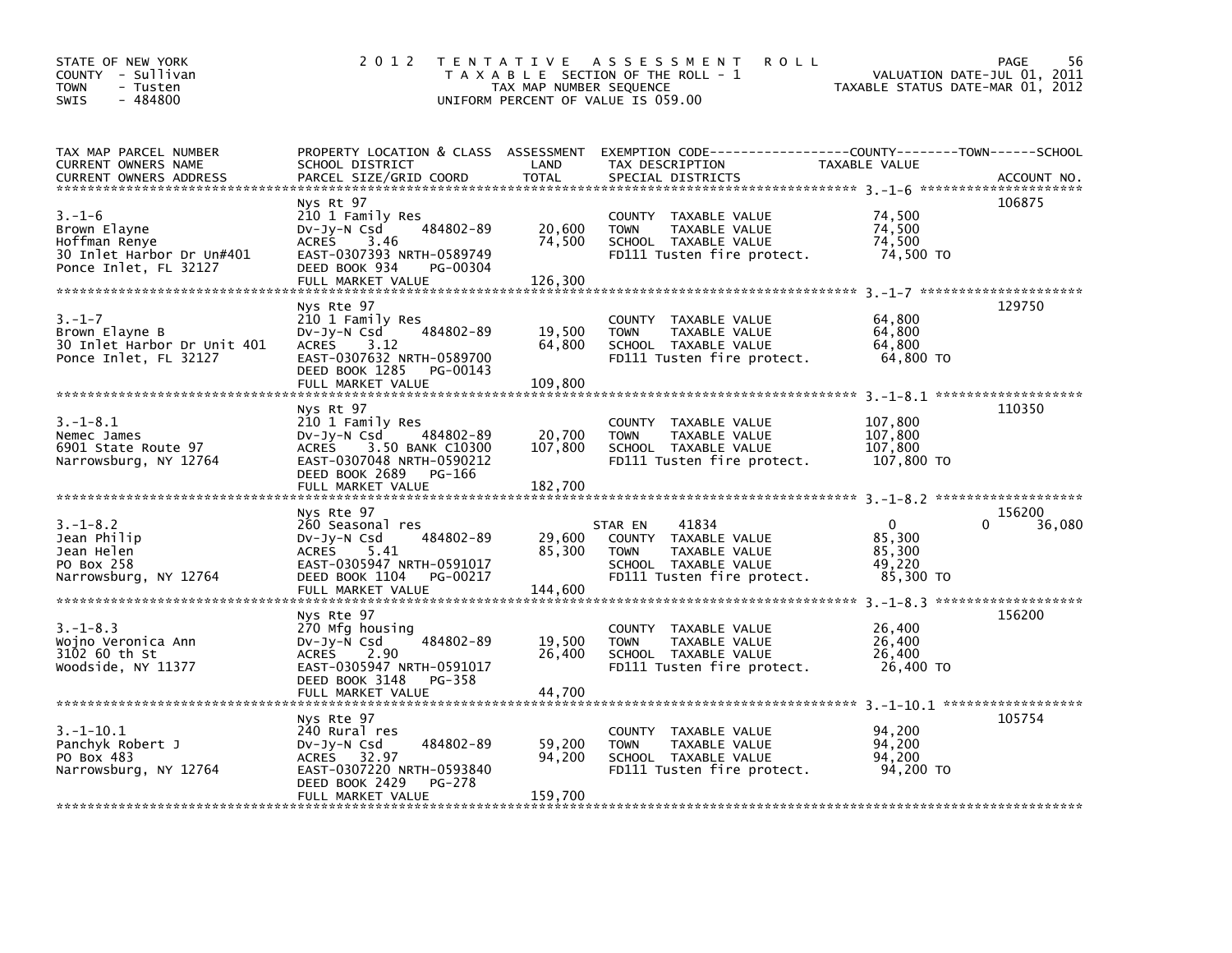| STATE OF NEW YORK<br>- Sullivan<br><b>COUNTY</b><br>TOWN<br>- Tusten<br>$-484800$<br><b>SWIS</b>    | 2 0 1 2                                                                                                                                                                         | T E N T A T I V E<br>TAX MAP NUMBER SEQUENCE | A S S E S S M E N T<br><b>ROLL</b><br>T A X A B L E SECTION OF THE ROLL - 1<br>UNIFORM PERCENT OF VALUE IS 059.00                                      | TAXABLE STATUS DATE-MAR 01, 2012                                       | 57<br>PAGE<br>VALUATION DATE-JUL 01, 2011         |
|-----------------------------------------------------------------------------------------------------|---------------------------------------------------------------------------------------------------------------------------------------------------------------------------------|----------------------------------------------|--------------------------------------------------------------------------------------------------------------------------------------------------------|------------------------------------------------------------------------|---------------------------------------------------|
| TAX MAP PARCEL NUMBER<br>CURRENT OWNERS NAME<br><b>CURRENT OWNERS ADDRESS</b>                       | PROPERTY LOCATION & CLASS ASSESSMENT<br>SCHOOL DISTRICT<br>PARCEL SIZE/GRID COORD                                                                                               | LAND<br><b>TOTAL</b>                         | EXEMPTION CODE-----------------COUNTY-------TOWN------SCHOOL<br>TAX DESCRIPTION<br>SPECIAL DISTRICTS                                                   | TAXABLE VALUE                                                          | ACCOUNT NO.                                       |
|                                                                                                     |                                                                                                                                                                                 |                                              |                                                                                                                                                        |                                                                        |                                                   |
| $3.-1-10.2$<br>Higbie Harry<br>Higbie Patricia<br>2750 Anthony Ave<br>Bellmore, NY 11710            | GABEL RD Twn Rd 13<br>270 Mfg housing<br>484802-89<br>Dv-Jy-N Csd<br><b>ACRES</b><br>1.00<br>EAST-0307740 NRTH-0594760<br>DEED BOOK 1152<br>PG-00232<br>FULL MARKET VALUE       | 12,800<br>23,600<br>40,000                   | COUNTY<br>TAXABLE VALUE<br>TAXABLE VALUE<br><b>TOWN</b><br>SCHOOL TAXABLE VALUE<br>FD111 Tusten fire protect.                                          | 23,600<br>23,600<br>23,600<br>23,600 TO                                | 105751                                            |
|                                                                                                     |                                                                                                                                                                                 |                                              |                                                                                                                                                        |                                                                        |                                                   |
| $3. - 1 - 10.5$<br>Kranz William C III<br>Kranz Patricia E<br>60 Gables Rd<br>Narrowsburg, NY 12764 | 54 Gables Rd<br>280 Res Multiple<br>484802-89<br>$Dv-Jy-N$ Csd<br><b>ACRES</b><br>3.00<br>EAST-0307568 NRTH-0594829<br>DEED BOOK 3108<br>PG-193<br>FULL MARKET VALUE            | 21,600<br>123,800<br>209,800                 | 41854<br>STAR B<br>COUNTY TAXABLE VALUE<br>TAXABLE VALUE<br><b>TOWN</b><br>SCHOOL TAXABLE VALUE<br>FD111 Tusten fire protect.                          | 0<br>123,800<br>123,800<br>106,400<br>123,800 TO                       | 17,400<br>0                                       |
|                                                                                                     |                                                                                                                                                                                 |                                              |                                                                                                                                                        |                                                                        |                                                   |
| $3. - 1 - 11$<br>Dexter William R<br>Dexter Jennie<br>76 Gabels Rd<br>Narrowsburg, NY 12764         | Twn Rd 13<br>210 1 Family Res<br>484802-89<br>$Dv-Jv-N$ Csd<br><b>ACRES</b><br>3.00<br>EAST-0307840 NRTH-0594740<br>DEED BOOK 610<br>PG-00125<br>FULL MARKET VALUE              | 19,100<br>65,900<br>111,700                  | 41834<br>STAR EN<br>COUNTY<br>TAXABLE VALUE<br><b>TOWN</b><br>TAXABLE VALUE<br>SCHOOL TAXABLE VALUE<br>FD111 Tusten fire protect.                      | $\mathbf{0}$<br>65,900<br>65,900<br>29,820<br>65,900 TO                | 112950<br>36,080                                  |
|                                                                                                     |                                                                                                                                                                                 |                                              |                                                                                                                                                        |                                                                        |                                                   |
| 3. –1–12<br>Baim Kenneth<br>90 Gables Rd<br>Narrowsburg, NY 12764<br>MAY BE SUBJECT TO PAYMENT      | 90 Gables Rd<br>241 Rural res&aq<br>484802-89<br>$Dv-Jy-N$ Csd<br>ACRES 106.75<br>EAST-0308274 NRTH-0594359<br>DEED BOOK 1113<br>PG-00291<br>FULL MARKET VALUE                  | 405,400                                      | 41834<br>STAR EN<br>99,600 AGRI DIST 41720<br>239,200 AGRI BLDGS 41700<br>COUNTY TAXABLE VALUE<br><b>TOWN</b><br>TAXABLE VALUE<br>SCHOOL TAXABLE VALUE | $\Omega$<br>60,058<br>60,058<br>1,000<br>178,142<br>178,142<br>142,062 | 101450<br>36,080<br>0<br>60,058<br>1,000<br>1.000 |
|                                                                                                     | Twn Rd 13                                                                                                                                                                       |                                              |                                                                                                                                                        |                                                                        | 120150                                            |
| $3. - 1 - 13$<br>Scheurich Clifford J<br>Bond Margaret H<br>112 Gabels Rd<br>Narrowsburg, NY 12764  | 210 1 Family Res<br>484802-89<br>DV-Jy-N Csd<br><b>ACRES</b><br>1.25 BANK<br>G<br>EAST-0308960 NRTH-0593871<br>DEED BOOK 1993<br>PG-319<br>FULL MARKET VALUE                    | 13,900<br>60,000<br>101,700                  | 41854<br>STAR B<br><b>COUNTY</b><br>TAXABLE VALUE<br><b>TOWN</b><br>TAXABLE VALUE<br>SCHOOL TAXABLE VALUE<br>FD111 Tusten fire protect.                | $\Omega$<br>60,000<br>60,000<br>42,600<br>60,000 TO                    | 17,400                                            |
|                                                                                                     |                                                                                                                                                                                 |                                              |                                                                                                                                                        |                                                                        |                                                   |
| $3 - 1 - 14$<br>Carter Michael P<br>4 Maple Rd<br>North Amityville, NY                              | Twn Rd 13<br>$314$ Rural vac< $10$<br>484802-89<br>DV-Jy-N Csd<br><b>ACRES</b><br>6.00<br>EAST-0310110 NRTH-0594278<br>11701-1011 DEED BOOK 1920<br>PG-306<br>FULL MARKET VALUE | 24,100<br>24,100<br>40,800                   | COUNTY<br>TAXABLE VALUE<br><b>TOWN</b><br>TAXABLE VALUE<br>SCHOOL TAXABLE VALUE<br>FD111 Tusten fire protect.                                          | 24,100<br>24,100<br>24,100<br>24,100 TO                                | 122400                                            |
|                                                                                                     |                                                                                                                                                                                 |                                              |                                                                                                                                                        |                                                                        |                                                   |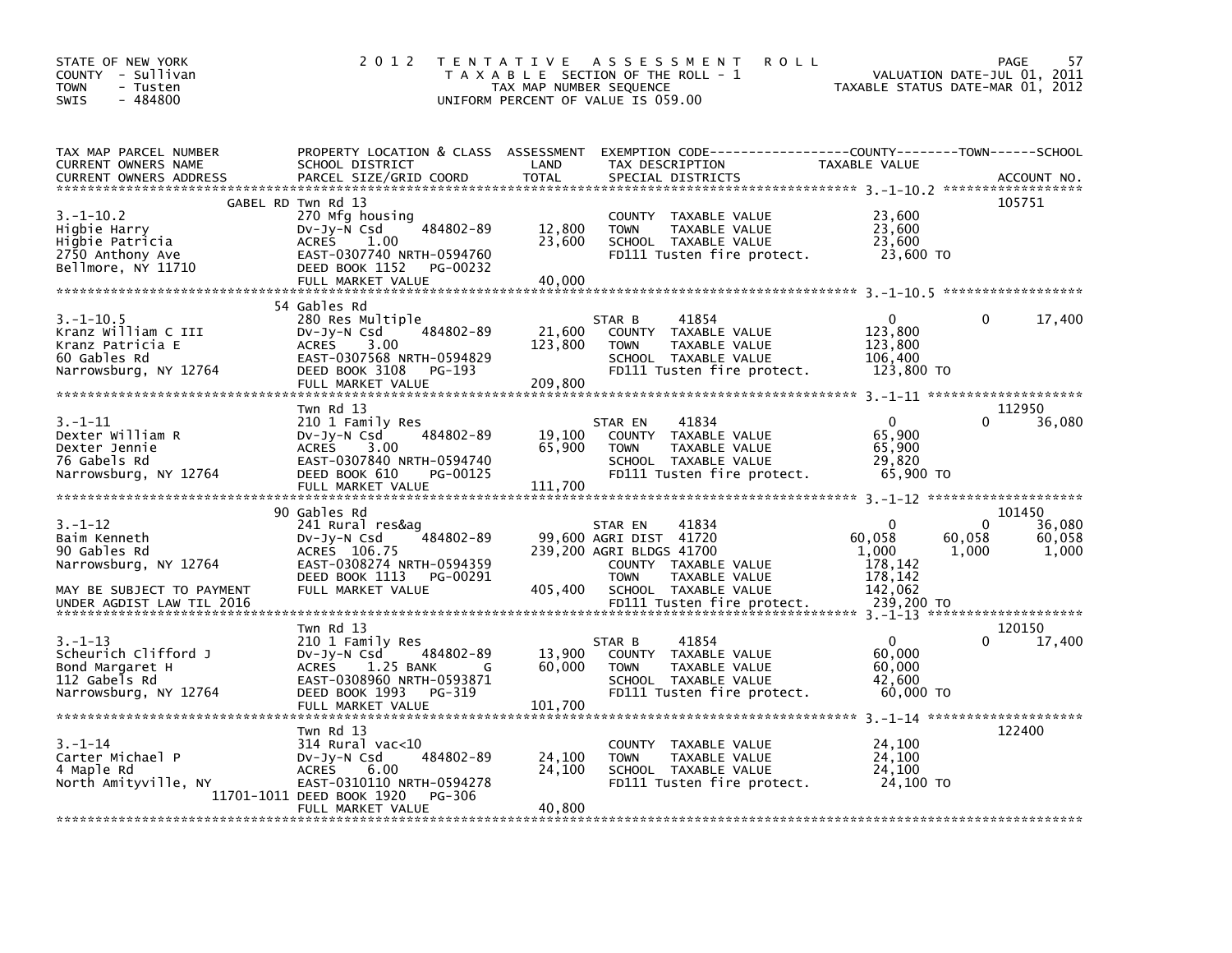| STATE OF NEW YORK<br>COUNTY - Sullivan<br><b>TOWN</b><br>- Tusten<br>$-484800$<br><b>SWIS</b>            | 2 0 1 2                                                                                                                                                                | T E N T A T I V E<br>TAX MAP NUMBER SEQUENCE<br>UNIFORM PERCENT OF VALUE IS 059.00 | A S S E S S M E N T<br>T A X A B L E SECTION OF THE ROLL - 1                                                                                                                           | <b>ROLL</b><br>TAXABLE STATUS DATE-MAR 01, 2012                             | PAGE<br>VALUATION DATE-JUL 01, 2011 | 58                       |
|----------------------------------------------------------------------------------------------------------|------------------------------------------------------------------------------------------------------------------------------------------------------------------------|------------------------------------------------------------------------------------|----------------------------------------------------------------------------------------------------------------------------------------------------------------------------------------|-----------------------------------------------------------------------------|-------------------------------------|--------------------------|
| TAX MAP PARCEL NUMBER<br>CURRENT OWNERS NAME                                                             | PROPERTY LOCATION & CLASS ASSESSMENT<br>SCHOOL DISTRICT                                                                                                                | LAND                                                                               | EXEMPTION CODE-----------------COUNTY-------TOWN------SCHOOL<br>TAX DESCRIPTION                                                                                                        | TAXABLE VALUE                                                               |                                     |                          |
| $3. -1 - 15.1$<br>Vannatta John O<br>Vannatta Carolyn P<br>22472 Sparrow Ct<br>Leonardtown, MD 20650     | 164 Gables Rd<br>210 1 Family Res<br>484802-89<br>$Dv-Jy-N$ Csd<br><b>ACRES</b><br>4.60<br>EAST-0309720 NRTH-0594320<br>DEED BOOK 2630<br>PG-62<br>FULL MARKET VALUE   | 24,300<br>104,600<br>177,300                                                       | COUNTY TAXABLE VALUE<br>TAXABLE VALUE<br><b>TOWN</b><br>SCHOOL TAXABLE VALUE<br>FD111 Tusten fire protect.                                                                             | 104,600<br>104,600<br>104,600<br>104,600 TO                                 | 105450                              |                          |
| $3. -1 - 15.2$<br>Strumpfler George Sr<br>Strumpfler Geroge Jr<br>142 Gables Rd<br>Narrowsburg, NY 12764 | Twn Rd 13<br>210 1 Family Res<br>484802-89<br>$Dv-Jy-N$ Csd<br>ACRES 51.80<br>EAST-0309210 NRTH-0593750<br>DEED BOOK 3074<br>PG-305<br>FULL MARKET VALUE               | 73,700 STAR EN<br>170,200<br>288,500                                               | 56 PCT OF VALUE USED FOR EXEMPTION PURPOSES<br>COMBAT VET 41131<br>41834<br>COUNTY TAXABLE VALUE<br><b>TOWN</b><br>TAXABLE VALUE<br>SCHOOL TAXABLE VALUE<br>FD111 Tusten fire protect. | 23,828<br>$\Omega$<br>146,372<br>146,372<br>134,120<br>170,200 TO           | 152945<br>23,828<br>0               | 0<br>36,080              |
| $3. -1 - 15.3$<br>Strumpfler George M Jr<br>128 Gabels Rd<br>Narrowsburg, NY 12764                       | TWN Gable Rd<br>210 1 Family Res<br>484802-89<br>$Dv-Jv-N$ Csd<br><b>ACRES</b><br>3.00<br>EAST-0308864 NRTH-0594488<br>DEED BOOK 1459<br>PG-670<br>FULL MARKET VALUE   | 98.500 STAR B<br>166,900                                                           | RPTL466_c 41690<br>21,800 RPTL466_C 41690<br>41854<br>COUNTY TAXABLE VALUE<br><b>TOWN</b><br>TAXABLE VALUE<br>SCHOOL TAXABLE VALUE<br>FD111 Tusten fire protect.<br>3.480 EX           | 1.740<br>1.740<br>$\overline{0}$<br>95,020<br>95,020<br>77,620<br>95,020 TO | 1.740<br>1.740<br>$\Omega$          | 1.740<br>1.740<br>17,400 |
| $3. - 1 - 16$<br>Mellet Michael R<br>Jones Mary A<br>13115 Third Ave Apt 4FN<br>New York, NY 10021       | Twn Rd 13<br>210 1 Family Res<br>484802-89<br>$Dv-Jv-N$ Csd<br><b>ACRES</b><br>1.00<br>EAST-0310220 NRTH-0594770<br>DEED BOOK 2195<br>PG-606<br>FULL MARKET VALUE      | 12,800<br>84,700<br>143,600                                                        | COUNTY TAXABLE VALUE<br>TAXABLE VALUE<br><b>TOWN</b><br>SCHOOL TAXABLE VALUE<br>FD111 Tusten fire protect.                                                                             | 84,700<br>84,700<br>84.700<br>84.700 TO                                     | 110200                              |                          |
| $3. - 1 - 17$<br>Lohmann Bernard M<br>312 Gables Rd<br>Narrowsburg, NY 12764                             | 312 Gables Rd<br>210 1 Family Res<br>484802-89<br>$Dv-Jy-N$ Csd<br><b>ACRES</b><br>90.50<br>EAST-0310700 NRTH-0593620<br>DEED BOOK 3367<br>PG-433<br>FULL MARKET VALUE | 91,500 STAR B<br>177,500<br>300,800                                                | RPTL466_c 41690<br>41854<br>COUNTY TAXABLE VALUE<br><b>TOWN</b><br>TAXABLE VALUE<br>SCHOOL TAXABLE VALUE<br>FD111 Tusten fire protect.<br>1,740 EX                                     | 1.740<br>$\Omega$<br>175,760<br>175,760<br>158,360<br>175,760 TO            | 133750<br>1,740<br>0                | 1,740<br>17,400          |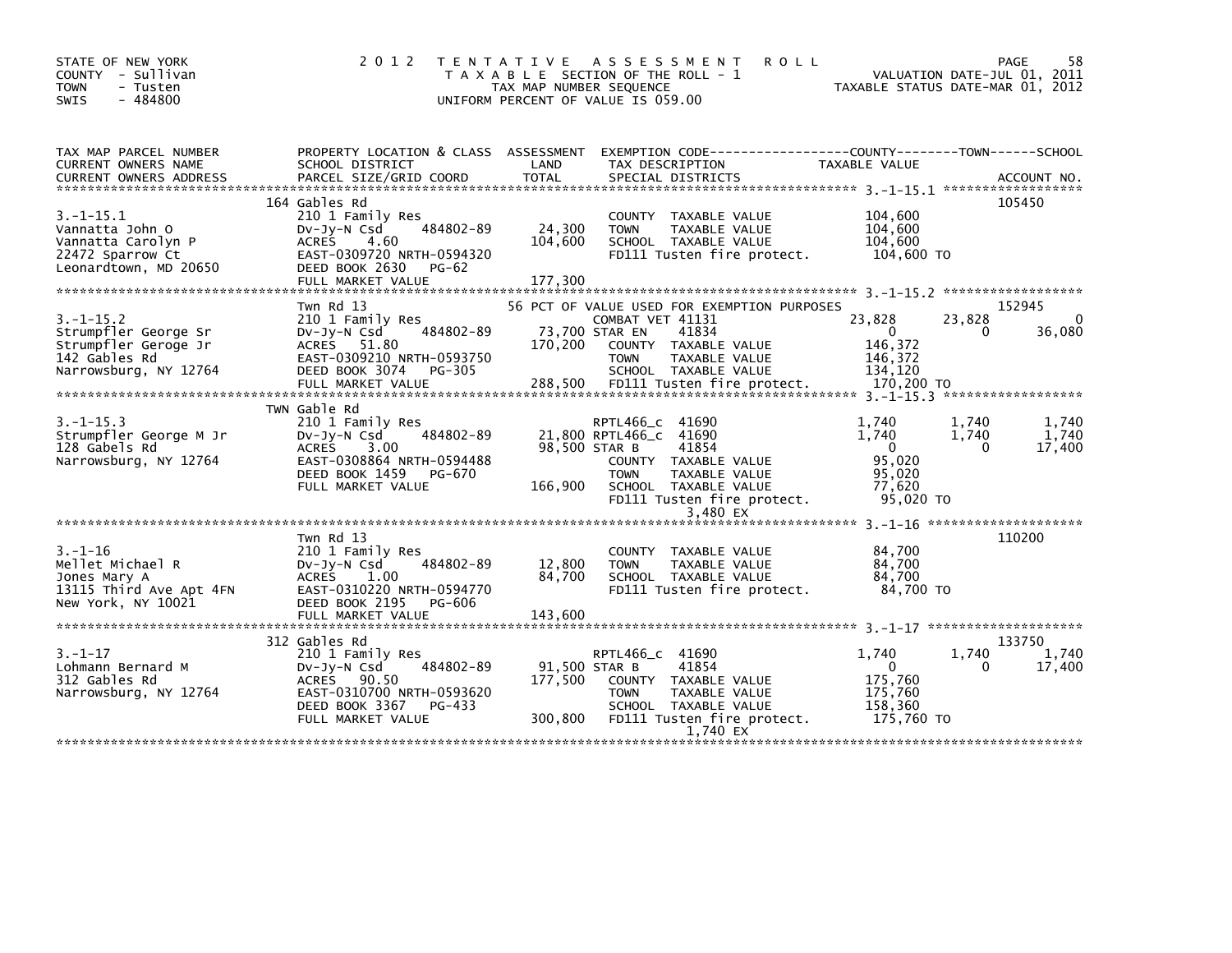| STATE OF NEW YORK<br>COUNTY - Sullivan<br>- Tusten<br><b>TOWN</b><br>$-484800$<br><b>SWIS</b>           | 2 0 1 2                                                                                                                                                                                    | TENTATIVE ASSESSMENT<br><b>ROLL</b><br>T A X A B L E SECTION OF THE ROLL - 1<br>TAX MAP NUMBER SEQUENCE<br>UNIFORM PERCENT OF VALUE IS 059.00                                                                                | PAGE<br>VALUATION DATE-JUL 01, 2011<br>TAXABLE STATUS DATE-MAR 01, 2012                                            | 59       |
|---------------------------------------------------------------------------------------------------------|--------------------------------------------------------------------------------------------------------------------------------------------------------------------------------------------|------------------------------------------------------------------------------------------------------------------------------------------------------------------------------------------------------------------------------|--------------------------------------------------------------------------------------------------------------------|----------|
| TAX MAP PARCEL NUMBER<br>CURRENT OWNERS NAME                                                            | SCHOOL DISTRICT                                                                                                                                                                            | PROPERTY LOCATION & CLASS ASSESSMENT EXEMPTION CODE----------------COUNTY-------TOWN------SCHOOL<br>LAND<br>TAX DESCRIPTION                                                                                                  | TAXABLE VALUE                                                                                                      |          |
| $3. - 1 - 18$<br>Phillips Liza L<br>Cape Francis A<br>358 Gables Rd<br>Narrowsburg, NY 12764            | Twn Rd 13<br>241 Rural res&ag<br>484802-89<br>$Dv-Jy-N$ Csd<br>ACRES 51.98<br>EAST-0310236 NRTH-0592730<br>DEED BOOK 2062<br>PG-204<br>FULL MARKET VALUE                                   | AGRI DIST 41720<br>41854<br>76,400 STAR B<br>225,000<br>COUNTY TAXABLE VALUE<br><b>TOWN</b><br>TAXABLE VALUE<br>SCHOOL TAXABLE VALUE<br>381,400<br>FD111 Tusten fire protect.                                                | 100951<br>27,753<br>27,753<br>27,753<br>17,400<br>$\mathbf{0}$<br>0<br>197,247<br>197,247<br>179.847<br>225,000 TO |          |
| MAY BE SUBJECT TO PAYMENT<br>UNDER AGDIST LAW TIL 2016                                                  |                                                                                                                                                                                            |                                                                                                                                                                                                                              |                                                                                                                    |          |
| $3. - 1 - 19$<br>Sullivan Susan<br>Holden Christopher<br>501 County Rd 111<br>Narrowsburg, NY 12764     | Co Rd 111<br>210 1 Family Res<br>484802-89<br>$Dv-Jy-N$ Csd<br><b>ACRES</b><br>4.09 BANK C61222<br>EAST-0312990 NRTH-0591190<br>DEED BOOK 1771<br>PG-412<br>FULL MARKET VALUE              | STAR EN<br>41834<br>22,400<br>COUNTY TAXABLE VALUE<br>50,000<br><b>TOWN</b><br>TAXABLE VALUE<br>SCHOOL TAXABLE VALUE<br>FD111 Tusten fire protect.<br>84,700                                                                 | 109700<br>36,080<br>$\Omega$<br>0<br>50,000<br>50.000<br>13,920<br>50,000 TO                                       |          |
| $3. - 1 - 20$<br>Weyandt Kennith L<br>Weyandt Darleen M<br>7890 State Route 52<br>Narrowsburg, NY 12764 | Co Rd 111<br>210 1 Family Res<br>484802-89<br>DV-Jy-N Csd<br><b>ACRES</b><br>3.70<br>EAST-0312890 NRTH-0590820<br>DEED BOOK 1233<br>PG-00122<br>FULL MARKET VALUE                          | 91 PCT OF VALUE USED FOR EXEMPTION PURPOSES<br>41121<br>WAR VET<br>41854<br>21,400 STAR B<br>97,500<br>COUNTY TAXABLE VALUE<br>TAXABLE VALUE<br><b>TOWN</b><br>SCHOOL TAXABLE VALUE<br>165,300<br>FD111 Tusten fire protect. | 135100<br>13,309<br>13,309<br>17,400<br>$\Omega$<br>$\mathbf{0}$<br>84,191<br>84,191<br>80.100<br>97,500 TO        | 0        |
| $3. - 1 - 22.1$<br>Vidal Ivan<br>Vidal Ivan Jr<br>1179 Putnam Ave<br>Brooklyn, NY 11221                 | Twn Rd 13<br>270 Mfg housing<br>484802-89<br>$Dv-Jy-N$ Csd<br><b>ACRES</b><br>2.69<br>EAST-0312326 NRTH-0590233<br>DEED BOOK 2277<br>PG-699<br>FULL MARKET VALUE                           | COUNTY TAXABLE VALUE<br>20,900<br>TAXABLE VALUE<br><b>TOWN</b><br>30,300<br>SCHOOL TAXABLE VALUE<br>FD111 Tusten fire protect.<br>51,400                                                                                     | 154400<br>30,300<br>30,300<br>30,300<br>30.300 TO                                                                  |          |
|                                                                                                         | Twn Rd 13                                                                                                                                                                                  |                                                                                                                                                                                                                              | 122726                                                                                                             |          |
| $3. - 1 - 22.2$<br>Hallen David S<br>Hallen Ann Mary<br>387 Gables Rd<br>Narrowsburg, NY 12764          | 210 1 Family Res<br>484802-89<br>$Dv-Jy-N$ Csd<br>FRNT 239.62 DPTH<br>2.90 BANK C88880<br><b>ACRES</b><br>EAST-0312579 NRTH-0591401<br>DEED BOOK 2333<br><b>PG-90</b><br>FULL MARKET VALUE | COMBAT VET 41131<br>18,800 STAR B<br>41854<br>95,000<br>COUNTY TAXABLE VALUE<br>TAXABLE VALUE<br><b>TOWN</b><br>SCHOOL TAXABLE VALUE<br>FD111 Tusten fire protect.<br>161,000                                                | 23,750<br>23,750<br>17,400<br>$\mathbf{0}$<br>0<br>71,250<br>71.250<br>77,600<br>95,000 TO                         | $\Omega$ |
|                                                                                                         |                                                                                                                                                                                            |                                                                                                                                                                                                                              |                                                                                                                    |          |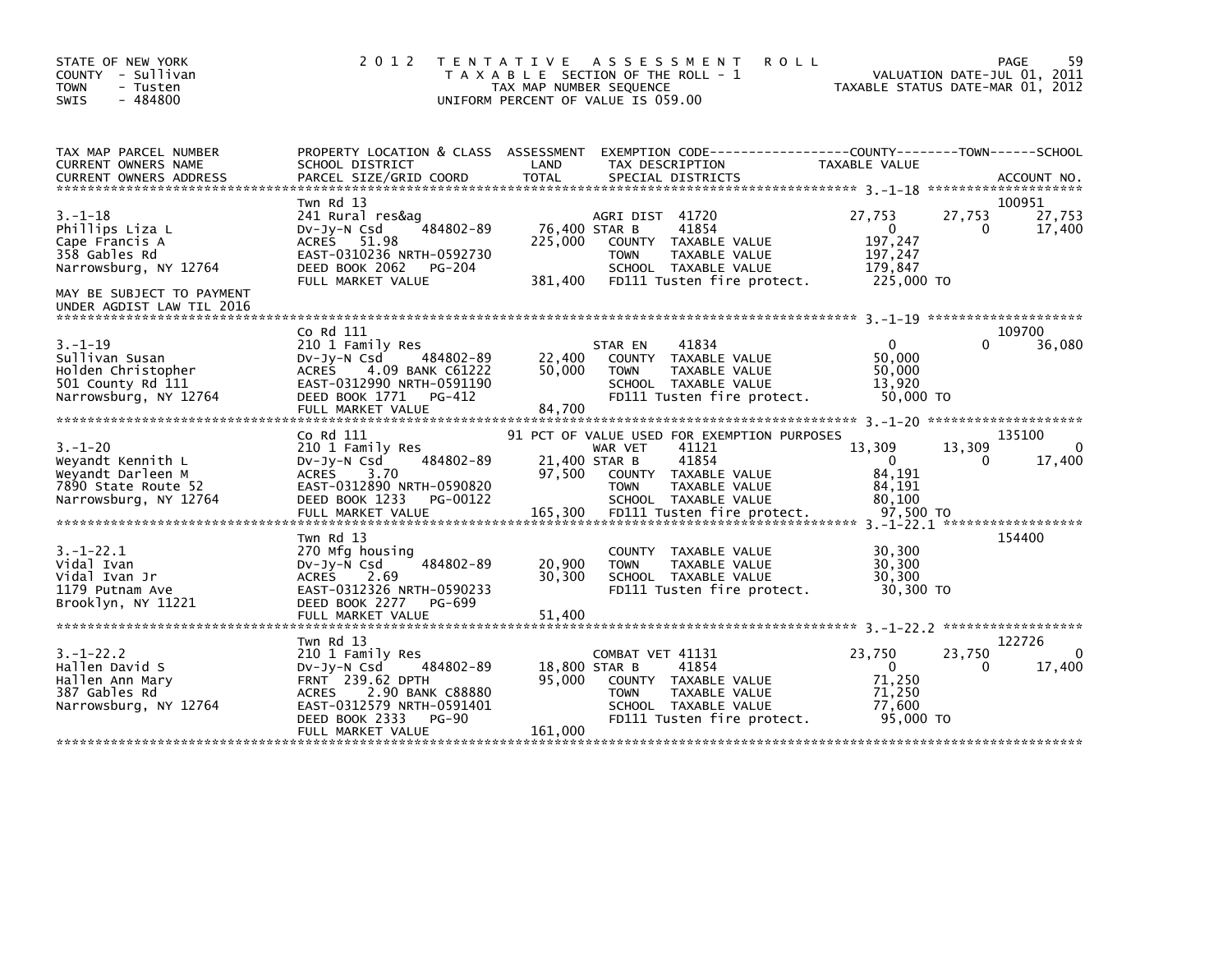| STATE OF NEW YORK<br>COUNTY - Sullivan<br><b>TOWN</b><br>- Tusten<br>$-484800$<br><b>SWIS</b>                               | 2 0 1 2                                                                                                                                                                                                             | TAX MAP NUMBER SEQUENCE                 | TENTATIVE ASSESSMENT<br><b>ROLL</b><br>T A X A B L E SECTION OF THE ROLL - 1<br>UNIFORM PERCENT OF VALUE IS 059.00                      | VALUATION DATE-JUL 01, 2011<br>TAXABLE STATUS DATE-MAR 01, 2012               | PAGE<br>60       |
|-----------------------------------------------------------------------------------------------------------------------------|---------------------------------------------------------------------------------------------------------------------------------------------------------------------------------------------------------------------|-----------------------------------------|-----------------------------------------------------------------------------------------------------------------------------------------|-------------------------------------------------------------------------------|------------------|
| TAX MAP PARCEL NUMBER<br>CURRENT OWNERS NAME<br><b>CURRENT OWNERS ADDRESS</b>                                               | PROPERTY LOCATION & CLASS ASSESSMENT<br>SCHOOL DISTRICT<br>PARCEL SIZE/GRID COORD                                                                                                                                   | LAND<br><b>TOTAL</b>                    | TAX DESCRIPTION<br>SPECIAL DISTRICTS                                                                                                    | TAXABLE VALUE                                                                 | ACCOUNT NO.      |
| $3. - 1 - 22.3$<br>Buckman James A<br>379 Gables Rd<br>Narrowsburg, NY 12764                                                | Twn Rd 13<br>210 1 Family Res<br>484802-89<br>DV-Jy-N Csd<br><b>ACRES</b><br>1.90<br>EAST-0312390 NRTH-0591680<br>DEED BOOK 2305<br>PG-597<br>FULL MARKET VALUE                                                     | 12,600<br>34,600<br>58,600              | COUNTY TAXABLE VALUE<br><b>TOWN</b><br>TAXABLE VALUE<br>SCHOOL TAXABLE VALUE<br>FD111 Tusten fire protect.                              | 34,600<br>34,600<br>34,600<br>34,600 TO                                       | 114000           |
| $3. - 1 - 22.4$<br>Cohen Harriet<br>78-11 Kew Forest Ln<br>Forest Hills, NY 11375                                           | Twn Rd 13<br>210 1 Family Res<br>484802-89<br>DV-Jy-N Csd<br><b>ACRES</b><br>1.00 BANK N61101<br>EAST-0312179 NRTH-0590745<br>DEED BOOK 1246<br>PG-00268<br>FULL MARKET VALUE                                       | 12,900<br>62,600<br>106,100             | COUNTY TAXABLE VALUE<br><b>TOWN</b><br>TAXABLE VALUE<br>SCHOOL TAXABLE VALUE<br>FD111 Tusten fire protect.                              | 62,600<br>62,600<br>62,600<br>62,600 TO                                       | 158000           |
| $3. - 1 - 22.5$<br>Barnes Debra<br>426 Gables Rd<br>Narrowsburg, NY 12764                                                   | Twn Rd 13<br>210 1 Family Res<br>484802-89<br>DV-Jy-N Csd<br>2.97 BANK C10902<br><b>ACRES</b><br>EAST-0311972 NRTH-0590677<br>DEED BOOK 3386<br><b>PG-222</b><br>FULL MARKET VALUE                                  | 19.000 STAR B<br>49,900<br>84,600       | 41121<br>WAR VET<br>41854<br>COUNTY TAXABLE VALUE<br>TAXABLE VALUE<br><b>TOWN</b><br>SCHOOL TAXABLE VALUE<br>FD111 Tusten fire protect. | 7,485<br>7,485<br>0<br>42,415<br>42,415<br>32,500<br>49,900 TO                | 0<br>17,400<br>0 |
| $3. - 1 - 22.7$<br>Gajtani Sander<br>41-11 Parsons Blvd Apt 306<br>Flushing, NY 11355                                       | Twn Rd 13<br>270 Mfg housing<br>484802-89<br>$Dv-Jy-N$ Csd<br>2.83<br><b>ACRES</b><br>EAST-0312480 NRTH-0590450<br>DEED BOOK 2011<br>PG-2692                                                                        | 12,800<br>20,400                        | COUNTY TAXABLE VALUE<br>TAXABLE VALUE<br><b>TOWN</b><br>SCHOOL TAXABLE VALUE<br>FD111 Tusten fire protect.                              | 3. -1-22. 7 ********************<br>20,400<br>20,400<br>20,400<br>20,400 TO   | 102250           |
| $3. - 1 - 22.8$<br>Buckman Barbara<br>380 Gables Rd<br>Narrowsburg, NY 12764                                                | FULL MARKET VALUE<br>Twn Rd 13<br>322 Rural vac>10<br>484802-89<br>$Dv-Jy-N$ Csd<br>ACRES 155.20<br>EAST-0309303 NRTH-0591320<br>DEED BOOK 1228<br>PG-00237                                                         | 34,600<br>114,500<br>114,500            | COUNTY TAXABLE VALUE<br><b>TAXABLE VALUE</b><br><b>TOWN</b><br>SCHOOL TAXABLE VALUE<br>FD111 Tusten fire protect.                       | 3. -1-22.8 *******************<br>114,500<br>114.500<br>114.500<br>114,500 TO | 152946           |
| $3. - 1 - 22.9$<br>Younger Benjamin<br>Attn: The Management Group<br>9100 Wilshire Blvd Ste 400W<br>Beverly Hills, CA 90212 | FULL MARKET VALUE<br>Twn Rd 13<br>280 Res Multiple<br>484802-89<br>$Dv-Jy-N$ Csd<br>Subdivided 2001 3.-1-22.1<br>9.15<br><b>ACRES</b><br>EAST-0312208 NRTH-0590948<br>DEED BOOK 2375<br>PG-547<br>FULL MARKET VALUE | 194.100<br>45,300<br>150,000<br>254,200 | COUNTY TAXABLE VALUE<br><b>TOWN</b><br>TAXABLE VALUE<br>SCHOOL TAXABLE VALUE<br>FD111 Tusten fire protect.                              | 3. -1-22.9 *******************<br>150,000<br>150,000<br>150,000<br>150,000 TO | 132125           |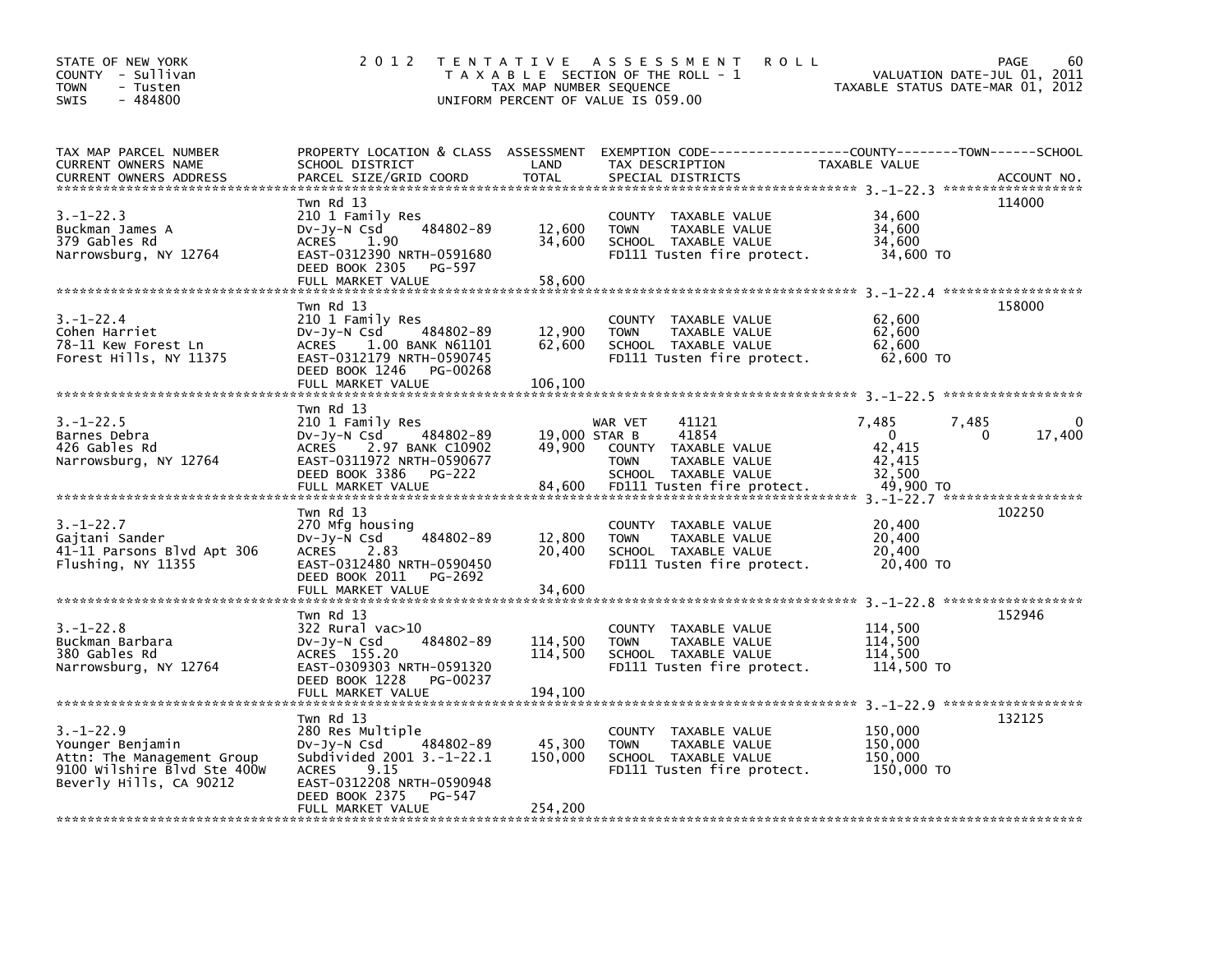| STATE OF NEW YORK<br>COUNTY - Sullivan<br><b>TOWN</b><br>- Tusten<br>$-484800$<br><b>SWIS</b>           | 2012                                                                                                                                                                                    | T E N T A T I V E<br>TAX MAP NUMBER SEQUENCE | <b>ROLL</b><br>ASSESSMENT<br>T A X A B L E SECTION OF THE ROLL - 1<br>UNIFORM PERCENT OF VALUE IS 059.00                                                                                                                                                                                |                                                                                                     | PAGE<br>61<br>VALUATION DATE-JUL 01, 2011<br>TAXABLE STATUS DATE-MAR 01, 2012          |
|---------------------------------------------------------------------------------------------------------|-----------------------------------------------------------------------------------------------------------------------------------------------------------------------------------------|----------------------------------------------|-----------------------------------------------------------------------------------------------------------------------------------------------------------------------------------------------------------------------------------------------------------------------------------------|-----------------------------------------------------------------------------------------------------|----------------------------------------------------------------------------------------|
| TAX MAP PARCEL NUMBER<br>CURRENT OWNERS NAME<br><b>CURRENT OWNERS ADDRESS</b>                           | PROPERTY LOCATION & CLASS ASSESSMENT<br>SCHOOL DISTRICT<br>PARCEL SIZE/GRID COORD                                                                                                       | LAND<br><b>TOTAL</b>                         | EXEMPTION CODE-----------------COUNTY-------TOWN------SCHOOL<br>TAX DESCRIPTION<br>SPECIAL DISTRICTS                                                                                                                                                                                    | TAXABLE VALUE                                                                                       | ACCOUNT NO.                                                                            |
| $3. - 1 - 22.10$<br>Buckman Barbara<br>Buckman James<br>380 Gables Rd<br>Narrowsburg, NY 12764          | Tw Rd #13<br>210 1 Family Res<br>484802-89<br>DV-Jy-N Csd<br><b>ACRES</b><br>2.14<br>EAST-0312180 NRTH-0591336<br>DEED BOOK 964<br>PG-00119<br>FULL MARKET VALUE                        | 157,500                                      | RPTL466_C 41690<br>16,400 RPTL466_C 41690<br>92,900 STAR EN<br>41834<br>COUNTY TAXABLE VALUE<br><b>TOWN</b><br>TAXABLE VALUE<br>SCHOOL TAXABLE VALUE<br>FD111 Tusten fire protect.<br>3,480 EX                                                                                          | 1,740<br>1,740<br>$\mathbf{0}$<br>89,420<br>89.420<br>53,340<br>89,420 TO                           | 1,740<br>1,740<br>1,740<br>1,740<br>36,080<br>$\Omega$                                 |
| $3. - 1 - 22.12$<br>Brennan Edward E<br>Brennan Joanne<br>PO Box 123<br>Narrowsburg, NY 12764           | ES Gables Rd TR 13<br>280 Res Multiple<br>484802-89<br>$Dv-Jy-N$ Csd<br><b>ACRES</b><br>5.13<br>EAST-0312208 NRTH-0590948<br>DEED BOOK 2159<br>PG-689<br>FULL MARKET VALUE              | 28,700<br>47,900<br>81,200                   | COUNTY TAXABLE VALUE<br><b>TOWN</b><br>TAXABLE VALUE<br>SCHOOL TAXABLE VALUE<br>FD111 Tusten fire protect.                                                                                                                                                                              | 47,900<br>47,900<br>47,900<br>47,900 TO                                                             | 132125                                                                                 |
| $3. - 1 - 23$<br>Shear Martin<br>Shear Janice E<br>59 Oyster Bay Rd<br>Locust Valley, NY 11560          | GABLESRD Twn Rd 13<br>210 1 Family Res<br>484802-89<br>$Dv-Jy-N$ Csd<br><b>ACRES</b><br>2.54<br>EAST-0312123 NRTH-0590206<br>DEED BOOK 1612<br>PG-400<br>FULL MARKET VALUE              | 15,800<br>74.900<br>126,900                  | COUNTY TAXABLE VALUE<br>TAXABLE VALUE<br><b>TOWN</b><br>SCHOOL TAXABLE VALUE<br>FD111 Tusten fire protect.                                                                                                                                                                              | 74,900<br>74,900<br>74,900<br>74,900 TO                                                             | 133900                                                                                 |
| $3.-1-24.1$<br>Diaz Richie<br>403 Route 52<br>Narrowsburg, NY 12764                                     | Co Rd 111<br>210 1 Family Res<br>484802-89<br>DV-Jy-N Csd<br>Lot $#1$<br><b>ACRES</b><br>1.26 BANK H61222<br>EAST-0312127 NRTH-0590034<br>DEED BOOK 2149<br>PG-185<br>FULL MARKET VALUE | 61,000<br>103,400                            | 41121<br>WAR VET<br>41854<br>15,500 STAR B<br>COUNTY TAXABLE VALUE<br>TAXABLE VALUE<br><b>TOWN</b><br>SCHOOL TAXABLE VALUE<br>FD111 Tusten fire protect.                                                                                                                                | 9,150<br>$\Omega$<br>51,850<br>51,850<br>43.600<br>61.000 TO                                        | 133450<br>9,150<br>$\Omega$<br>17,400<br>0                                             |
| $3. - 1 - 24.2$<br>Hoheulse Margeline<br>M Hoheulse Living Trust<br>7970 Rt 52<br>Narrowsburg, NY 12764 | Co Rd 111<br>240 Rural res<br>484802-89<br>DV-Jy-N Csd<br>ACRES 21.93<br>EAST-0311590 NRTH-0587850<br>DEED BOOK 1977<br>PG-0021<br>FULL MARKET VALUE                                    | 343,200                                      | 40 PCT OF VALUE USED FOR EXEMPTION PURPOSES<br>COMBAT VET 41131<br>49,700 RPTL466_C 41690<br>202,500 AGED-CTS<br>41800<br>41834<br>STAR EN<br>41854<br>STAR B<br>COUNTY TAXABLE VALUE<br>TAXABLE VALUE<br><b>TOWN</b><br>SCHOOL TAXABLE VALUE<br>FD111 Tusten fire protect.<br>1.740 EX | 20,250<br>1,740<br>29,505<br>$\Omega$<br>$\mathbf 0$<br>151,005<br>151,005<br>107,650<br>200,760 TO | 20,250<br>0<br>1,740<br>1,740<br>29,505<br>39,630<br>36,080<br>0<br>$\Omega$<br>17,400 |
|                                                                                                         |                                                                                                                                                                                         |                                              |                                                                                                                                                                                                                                                                                         |                                                                                                     |                                                                                        |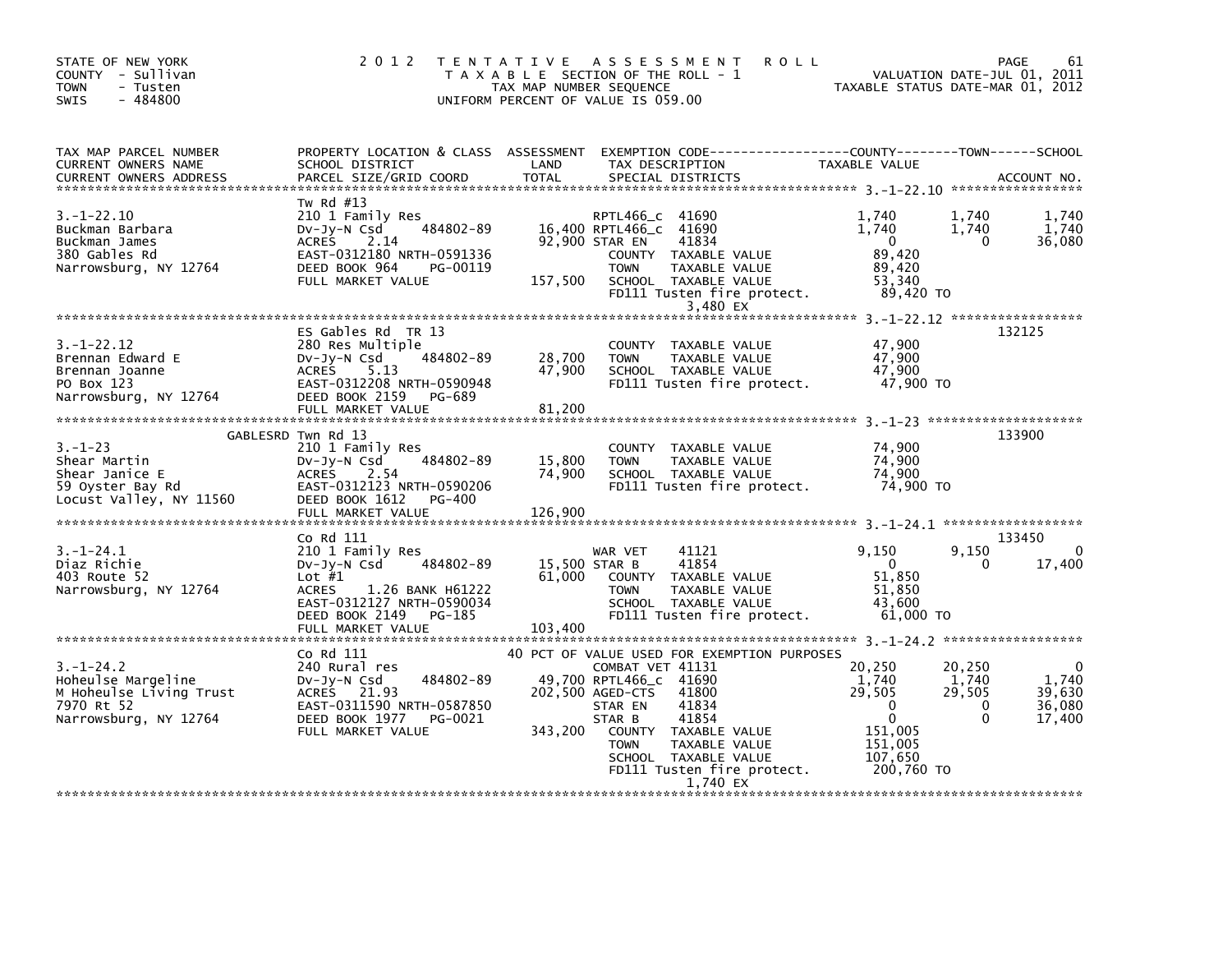| STATE OF NEW YORK<br>COUNTY - Sullivan<br><b>TOWN</b><br>- Tusten<br>- 484800<br><b>SWIS</b>       | 2 0 1 2                                                                                                                                                            | T E N T A T I V E<br>TAX MAP NUMBER SEQUENCE | <b>ROLL</b><br>ASSESSMENT<br>T A X A B L E SECTION OF THE ROLL - 1<br>UNIFORM PERCENT OF VALUE IS 059.00                                                                                                                       |                                                                                    | PAGE<br>62<br>VALUATION DATE-JUL 01, 2011<br>TAXABLE STATUS DATE-MAR 01, 2012 |
|----------------------------------------------------------------------------------------------------|--------------------------------------------------------------------------------------------------------------------------------------------------------------------|----------------------------------------------|--------------------------------------------------------------------------------------------------------------------------------------------------------------------------------------------------------------------------------|------------------------------------------------------------------------------------|-------------------------------------------------------------------------------|
| TAX MAP PARCEL NUMBER<br>CURRENT OWNERS NAME<br><b>CURRENT OWNERS ADDRESS</b>                      | PROPERTY LOCATION & CLASS ASSESSMENT<br>SCHOOL DISTRICT<br>PARCEL SIZE/GRID COORD                                                                                  | LAND<br>TOTAL                                | EXEMPTION CODE-----------------COUNTY-------TOWN------SCHOOL<br>TAX DESCRIPTION<br>SPECIAL DISTRICTS                                                                                                                           | TAXABLE VALUE                                                                      | ACCOUNT NO.                                                                   |
| $3. - 1 - 25$<br>Bodens Jean<br>7972 State Route 52<br>Narrowsburg, NY 12764                       | Co Rd 111<br>210 1 Family Res<br>484802-89<br>$Dv-Jy-N$ Csd<br><b>ACRES</b><br>2.50<br>EAST-0311688 NRTH-0589565<br>DEED BOOK 3524<br>PG-179<br>FULL MARKET VALUE  | 156,800                                      | 41121<br>WAR VET<br>17,500 RPTL466_C<br>41690<br>92,500 AGED-CTS<br>41800<br>41834<br>STAR EN<br>COUNTY TAXABLE VALUE<br><b>TAXABLE VALUE</b><br><b>TOWN</b><br>SCHOOL TAXABLE VALUE<br>FD111 Tusten fire protect.<br>1,740 EX | 13,875<br>1,740<br>38,443<br>$\mathbf 0$<br>38.442<br>38,442<br>9,300<br>90,760 TO | 105250<br>13,875<br>0<br>1,740<br>1,740<br>38,443<br>45,380<br>0<br>36,080    |
|                                                                                                    |                                                                                                                                                                    |                                              |                                                                                                                                                                                                                                |                                                                                    |                                                                               |
| $3. - 1 - 26$<br>Hage Dennis<br>Molle Robt<br>PO Box 146<br>Narrowsburg, NY 12764                  | Co Rd #111<br>210 1 Family Res<br>484802-89<br>$Dv-Jy-N$ Csd<br>ACRES 10.00<br>EAST-0311318 NRTH-0589547<br>DEED BOOK 1605<br>PG-631<br>FULL MARKET VALUE          | 35,900<br>125,900<br>213,400                 | 41854<br>STAR B<br>COUNTY TAXABLE VALUE<br>TAXABLE VALUE<br>TOWN<br>SCHOOL TAXABLE VALUE<br>FD111 Tusten fire protect.                                                                                                         | $\Omega$<br>125,900<br>125,900<br>108.500<br>125,900 TO                            | 101650<br>17,400<br>0                                                         |
| $3. - 1 - 28.1$<br>Ognibene Joseph<br>Ognibene Marisa<br>160-15 80 th St<br>Howard Beach, NY 11414 | Twn Rd 6<br>240 Rural res<br>484802-89<br>$Dv-Jy-N$ Csd<br>ACRES 86.51 BANK 60806<br>EAST-0308523 NRTH-0589790<br>DEED BOOK 2387<br>PG-211<br>FULL MARKET VALUE    | 81,800<br>160,000<br>271,200                 | <b>COUNTY</b><br>TAXABLE VALUE<br><b>TAXABLE VALUE</b><br><b>TOWN</b><br>SCHOOL TAXABLE VALUE<br>FD111 Tusten fire protect.                                                                                                    | 160,000<br>160,000<br>160,000<br>160,000 TO                                        | 131150                                                                        |
| $3. - 1 - 28.2$<br>Mullin Edward<br>Mullin Catherine<br>484 President St<br>Brooklyn, NY 11215     | Twn Rd 6<br>210 1 Family Res<br>484802-89<br>DV-Jy-N Csd<br><b>ACRES</b><br>5.97<br>EAST-0308834 NRTH-0589166<br>DEED BOOK 906<br>PG-00168<br>FULL MARKET VALUE    | 27,900<br>98,600<br>167,100                  | TAXABLE VALUE<br><b>COUNTY</b><br><b>TOWN</b><br>TAXABLE VALUE<br>SCHOOL TAXABLE VALUE<br>FD111 Tusten fire protect.                                                                                                           | 98,600<br>98,600<br>98,600<br>98,600 TO                                            | ******************<br>138275                                                  |
| $3. - 1 - 29$<br>Wolsky Theodore B<br>PO Box 14<br>Narrowsburg, NY 12764                           | 55 William James Rd<br>210 1 Family Res<br>484802-89<br>$Dv-Jv-N$ Csd<br>ACRES 25.00<br>EAST-0309980 NRTH-0589710<br>DEED BOOK 2444<br>PG-296<br>FULL MARKET VALUE | 59,700<br>210,900<br>357,458                 | COUNTY TAXABLE VALUE<br>TAXABLE VALUE<br><b>TOWN</b><br>SCHOOL TAXABLE VALUE<br>FD111 Tusten fire protect.                                                                                                                     | 210,900<br>210,900<br>210.900<br>210,900 TO                                        | 105300                                                                        |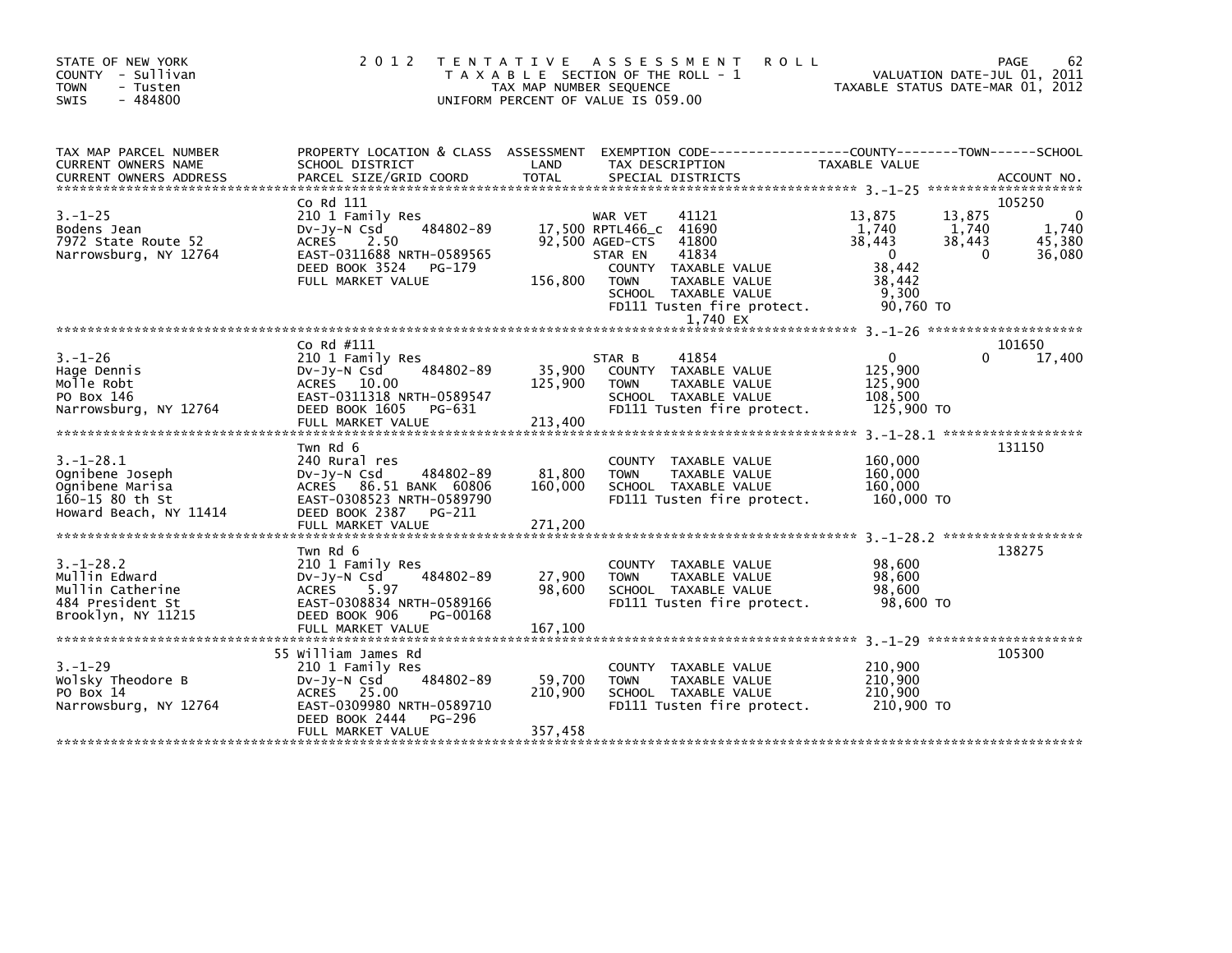| STATE OF NEW YORK<br>COUNTY - Sullivan<br><b>TOWN</b><br>- Tusten | 2 0 1 2                                                 | TAX MAP NUMBER SEQUENCE | TENTATIVE ASSESSMENT<br>T A X A B L E SECTION OF THE ROLL - 1                   | <b>ROLL</b>            | PAGE<br>63<br>VALUATION DATE-JUL 01, 2011<br>TAXABLE STATUS DATE-MAR 01, 2012 |
|-------------------------------------------------------------------|---------------------------------------------------------|-------------------------|---------------------------------------------------------------------------------|------------------------|-------------------------------------------------------------------------------|
| $-484800$<br><b>SWIS</b>                                          |                                                         |                         | UNIFORM PERCENT OF VALUE IS 059.00                                              |                        |                                                                               |
| TAX MAP PARCEL NUMBER<br>CURRENT OWNERS NAME                      | PROPERTY LOCATION & CLASS ASSESSMENT<br>SCHOOL DISTRICT | LAND                    | EXEMPTION CODE-----------------COUNTY-------TOWN------SCHOOL<br>TAX DESCRIPTION | TAXABLE VALUE          |                                                                               |
|                                                                   |                                                         |                         |                                                                                 |                        |                                                                               |
|                                                                   | 25 William James Rd                                     |                         |                                                                                 |                        | 146502                                                                        |
| $3. - 1 - 30$                                                     | 210 1 Family Res                                        |                         | COUNTY TAXABLE VALUE                                                            | 66,000                 |                                                                               |
| Wolsky Theodore                                                   | 484802-89<br>$Dv-Jy-N$ Csd                              | 21,600                  | <b>TOWN</b><br>TAXABLE VALUE                                                    | 66,000                 |                                                                               |
| Wolsky Nina M                                                     | 3.76<br><b>ACRES</b>                                    | 66,000                  | SCHOOL TAXABLE VALUE                                                            | 66,000                 |                                                                               |
| PO Box 14<br>Narrowsburg, NY 12764                                | EAST-0309520 NRTH-0588720<br>DEED BOOK 3256<br>PG-410   |                         | FD111 Tusten fire protect.                                                      | 66,000 TO              |                                                                               |
|                                                                   | FULL MARKET VALUE                                       | 111,900                 |                                                                                 |                        |                                                                               |
|                                                                   |                                                         |                         |                                                                                 |                        |                                                                               |
|                                                                   | 7984 State Route 52                                     |                         |                                                                                 |                        | 141150                                                                        |
| $3.-1-31.1$<br>Roberts Kirk R                                     | 210 1 Family Res<br>484802-89<br>$Dv-Jy-N$ Csd          | 40,000                  | COUNTY TAXABLE VALUE<br>TAXABLE VALUE<br><b>TOWN</b>                            | 48,800<br>48,800       |                                                                               |
| PO Box 89                                                         | ACRES 16.72                                             | 48,800                  | SCHOOL TAXABLE VALUE                                                            | 48,800                 |                                                                               |
| Narrowsburg, NY 12764                                             | EAST-0311016 NRTH-0589274                               |                         | FD111 Tusten fire protect.                                                      | 48.800 TO              |                                                                               |
|                                                                   | DEED BOOK 2366<br>PG-044                                |                         |                                                                                 |                        |                                                                               |
|                                                                   |                                                         |                         |                                                                                 |                        |                                                                               |
|                                                                   | Cty Rd 52                                               |                         |                                                                                 |                        | 135555                                                                        |
| $3. - 1 - 31.2$                                                   | 210 1 Family Res                                        |                         | 41121<br>WAR VET                                                                | 15,660                 | 15,660<br>0                                                                   |
| Lingle James                                                      | 484802-89<br>$Dv-Jy-N$ Csd                              |                         | 41834<br>15,900 STAR EN                                                         | $\Omega$               | 36,080<br>0                                                                   |
| Lingle Patricia                                                   | <b>ACRES</b><br>2.00                                    | 130.500                 | COUNTY TAXABLE VALUE                                                            | 114,840                |                                                                               |
| 327 Rt 111                                                        | EAST-0311120 NRTH-0588790                               |                         | <b>TOWN</b><br>TAXABLE VALUE                                                    | 114,840                |                                                                               |
| Narrowsburg, NY 12764                                             | DEED BOOK 1291<br>PG-00246                              |                         | SCHOOL TAXABLE VALUE                                                            | 94,420                 |                                                                               |
|                                                                   |                                                         |                         |                                                                                 |                        |                                                                               |
|                                                                   | Co Rd 111                                               |                         |                                                                                 |                        | 161900                                                                        |
| $3. - 1 - 32$                                                     | 210 1 Family Res                                        |                         | 41800<br>AGED-CTS                                                               | 28,900                 | 28,900<br>28,900                                                              |
| Yacino Lillian E<br>Andrewski Priscilla J                         | 484802-89<br>$Dv-Jy-N$ Csd<br>FRNT 56.30 DPTH 152.60    | 57,800                  | 41834<br>7,500 STAR EN<br>COUNTY TAXABLE VALUE                                  | $\mathbf{0}$<br>28,900 | 28,900<br>$\Omega$                                                            |
| PO Box 61                                                         | EAST-0311170 NRTH-0588510                               |                         | <b>TOWN</b><br>TAXABLE VALUE                                                    | 28,900                 |                                                                               |
| Narrowsburg, NY 12764                                             | DEED BOOK 2920<br>PG-571                                |                         | SCHOOL TAXABLE VALUE                                                            | $\Omega$               |                                                                               |
|                                                                   | FULL MARKET VALUE                                       | 98,000                  | FD111 Tusten fire protect.                                                      | 57,800 TO              |                                                                               |
|                                                                   |                                                         |                         |                                                                                 |                        |                                                                               |
| $3. - 1 - 33$                                                     | Co Rd 111<br>240 Rural res                              |                         | 52 PCT OF VALUE USED FOR EXEMPTION PURPOSES<br>WAR VET<br>41121                 | 8,229                  | 114150<br>8,229<br>0                                                          |
| Luchsinger Jane L                                                 | 484802-89<br>$Dv-Jy-N$ Csd                              |                         | 66,700 COMBAT VET 41131                                                         | 13,715                 | 13,715<br>$\Omega$                                                            |
| 7805 State Route 52                                               | ACRES 35.00                                             |                         | 105,500 DISABL VET 41141                                                        | 27,430                 | 27,430<br>0                                                                   |
| Narrowsburg, NY 12764                                             | EAST-0314710 NRTH-0591180                               |                         | 41854<br>STAR B                                                                 | $\Omega$               | 17,400<br>$\Omega$                                                            |
|                                                                   | DEED BOOK 2010<br>PG-59486                              |                         | COUNTY TAXABLE VALUE                                                            | 56,126                 |                                                                               |
|                                                                   | FULL MARKET VALUE                                       | 178,800                 | <b>TOWN</b><br>TAXABLE VALUE                                                    | 56,126                 |                                                                               |
|                                                                   |                                                         |                         | SCHOOL TAXABLE VALUE<br>FD111 Tusten fire protect.                              | 88,100<br>105,500 TO   |                                                                               |
|                                                                   |                                                         |                         |                                                                                 |                        |                                                                               |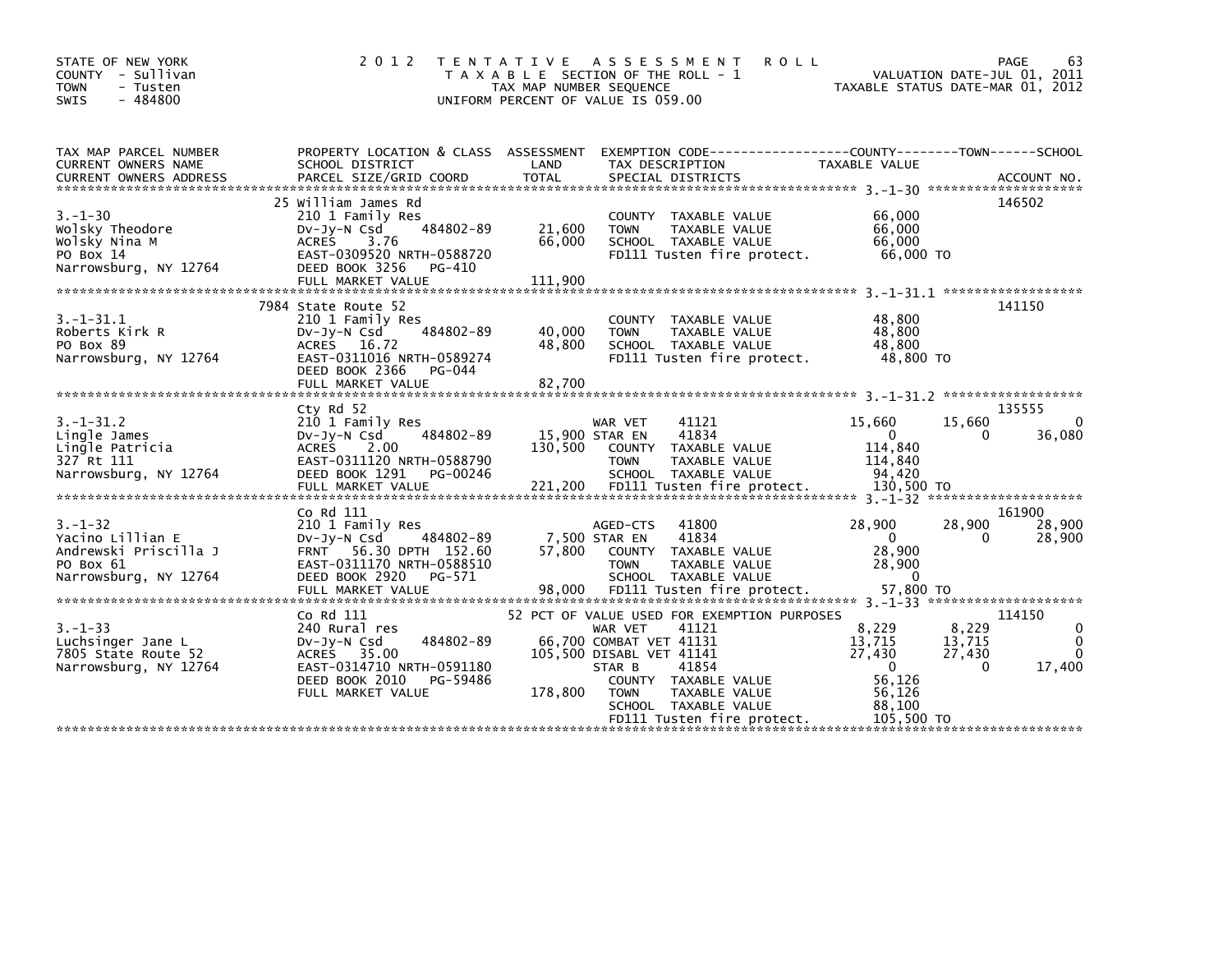| TAX MAP PARCEL NUMBER PROPERTY LOCATION & CLASS ASSESSMENT EXEMPTION CODE-----------------COUNTY--------TOWN-----SCHOOL CURRENT OWNERS NAME SCHOOL DISTRICT LAND TAX DESCRIPTION TAXABLE VALUE<br>CURRENT OWNERS ADDRESS PARCEL S<br>CURRENT OWNERS NAME<br>CURRENT OWNERS ADDRESS<br>146450<br>Co Rd 111<br>COMBAT VET 41131 24,125 24<br>DV-Jy-N Call Family Res COMBAT VET 41131 24,125 24<br>DV-Jy-N Call 484802-89 30,500 RPTL466_c 41690 1,740 1<br>ACRES 10.92 96,500 STAR EN 41834 0<br>DEED BOOK 754 PG-00158 TOWN TAXABLE VALUE 70,635<br>P<br>24,125<br>$3. - 1 - 34$<br>$\sim$ 0<br>Russo Joseph<br>1,740<br>www.usepn<br>7835 State Rt 52<br>Margaret -<br>$\Omega$<br>36,080<br>Narrowsburg, NY 12764-9456 | 1,740             |
|--------------------------------------------------------------------------------------------------------------------------------------------------------------------------------------------------------------------------------------------------------------------------------------------------------------------------------------------------------------------------------------------------------------------------------------------------------------------------------------------------------------------------------------------------------------------------------------------------------------------------------------------------------------------------------------------------------------------------|-------------------|
|                                                                                                                                                                                                                                                                                                                                                                                                                                                                                                                                                                                                                                                                                                                          |                   |
|                                                                                                                                                                                                                                                                                                                                                                                                                                                                                                                                                                                                                                                                                                                          |                   |
| 1,740 EX                                                                                                                                                                                                                                                                                                                                                                                                                                                                                                                                                                                                                                                                                                                 |                   |
| 161401<br>Co Rd 111                                                                                                                                                                                                                                                                                                                                                                                                                                                                                                                                                                                                                                                                                                      |                   |
| CU THE 210 1 Family Res<br>210 1 Family Res<br>DV-Jy-N CSd 484802-89 9,700 COUNTY TAXABLE VALUE<br>FRNT 80.00 DPTH 272.25 52,400 TOWN TAXABLE VALUE<br>EAST-0313599 NRTH-0591116 SCHOOL TAXABLE VALUE<br>DEED BOOK 1142 PG-00050 FD111 T<br>$3. - 1 - 35$<br>$\overline{0}$<br>$\Omega$<br>36,080<br>ɔ.-⊥-ɔɔ<br>Giguere Elaine M<br>Narrowsburg, NY 12764<br>52,400<br>52,400<br>16,320                                                                                                                                                                                                                                                                                                                                  |                   |
|                                                                                                                                                                                                                                                                                                                                                                                                                                                                                                                                                                                                                                                                                                                          |                   |
| 101100<br>Co Rd 111<br>210 1 Family Res<br>3.-1-36<br>Melendez Cynthia 210 1 Family Res STAR B 41854 0<br>Melendez Cynthia 210 1 Family Res STAR B 41854 0<br>7861 State Route 52 FRNT 80.00 DPTH 272.50 66,800 TOWN TAXABLE VALUE 66,800<br>Narrowsburg, NY 12764 EAST-0313462 N                                                                                                                                                                                                                                                                                                                                                                                                                                        |                   |
| 147950                                                                                                                                                                                                                                                                                                                                                                                                                                                                                                                                                                                                                                                                                                                   |                   |
| 3.-1-37<br>3.-1-37<br>210 1 Family Res<br>210 1 Family Res<br>210 1 Family Res<br>210 1 Family Res<br>210 1 Family Res<br>210 1 Family Res<br>21 AAR VET 41121<br>22,667<br>22,800 STAR EN 41834<br>22,800 STAR EN 41834<br>22,800 STAR EN 41834<br>22,8<br>$\begin{bmatrix} 12,667 & 12,667 \\ 1,740 & 1,740 \\ 0 & 0 \end{bmatrix}$<br>$\sim$ 0<br>1.740<br>36,080<br>1,740 EX                                                                                                                                                                                                                                                                                                                                         |                   |
|                                                                                                                                                                                                                                                                                                                                                                                                                                                                                                                                                                                                                                                                                                                          |                   |
| Co Rd 111<br>122750<br>0.1-38<br>Gettel Bruce 210 1 Family Res<br>Gettel Bruce 22 Dunder Space 28 27,700 RPTL466_c<br>Gettel Edwin 252<br>7873 State Route 52 EAST-0313604 NRTH-0590703<br>Narrowsburg, NY 12764 DEED BOOK 1996 PG-227<br>FILL MAPYET VALUE<br>1,740<br>1,740<br>$\mathbf 0$<br>1,740<br>$\ddot{o}$<br>$\Omega$<br>17,400<br>63,520<br>65,260<br>47,860<br>113,600 SCHOOL TAXABLE VALUE<br>FULL MARKET VALUE<br>FD111 Tusten fire protect. $63,520$ TO<br>3,480 EX                                                                                                                                                                                                                                       | 1,740<br>$\Omega$ |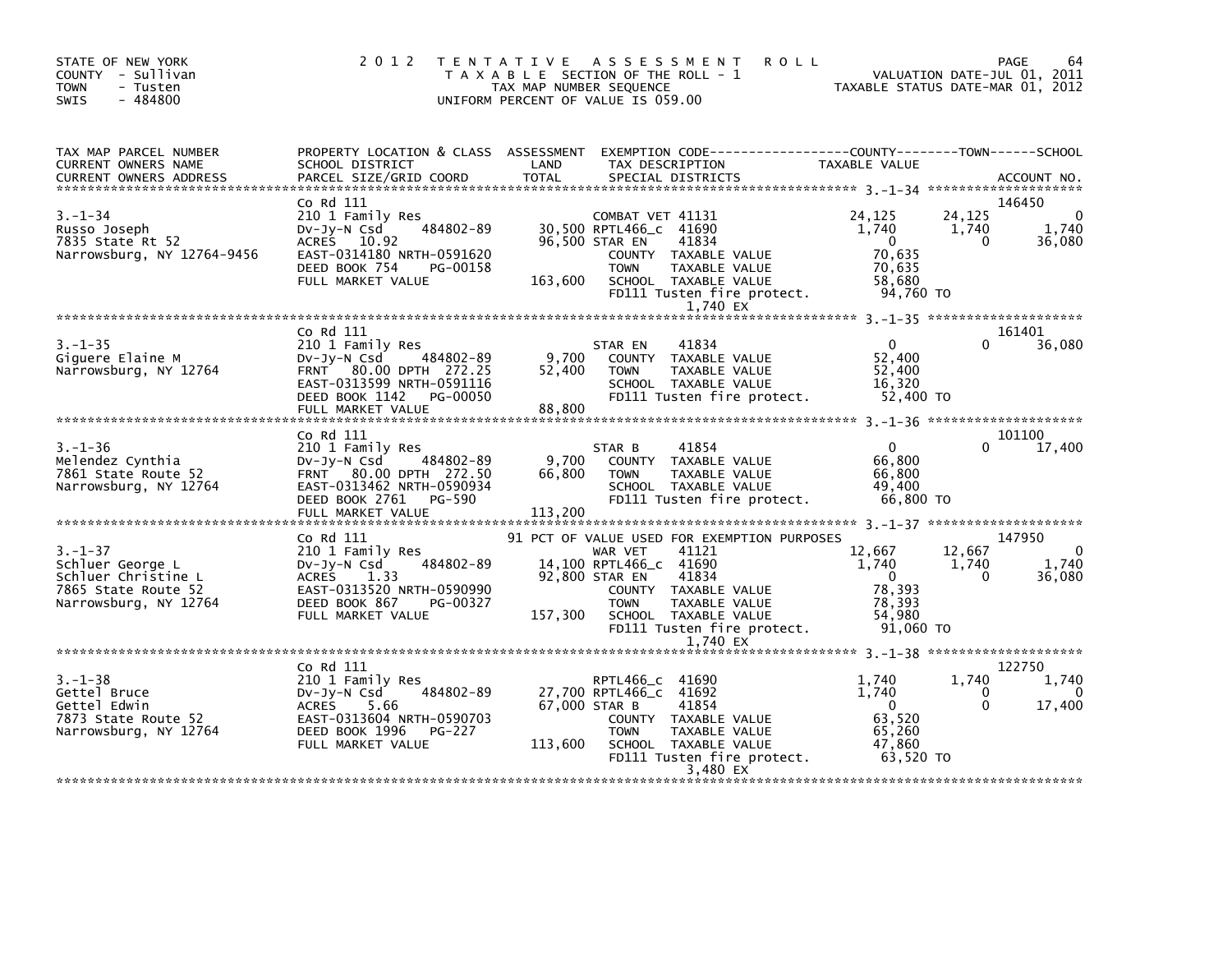| STATE OF NEW YORK<br>COUNTY - Sullivan<br><b>TOWN</b><br>- Tusten<br>$-484800$<br><b>SWIS</b>                                                                  | 2 0 1 2                                                                                                                                                        | TAX MAP NUMBER SEQUENCE     | TENTATIVE ASSESSMENT<br><b>ROLL</b><br>T A X A B L E SECTION OF THE ROLL - 1<br>UNIFORM PERCENT OF VALUE IS 059.00                                                                                                                                        | TAXABLE STATUS DATE-MAR 01, 2012                                                                                          |                                                                 | 65<br><b>PAGE</b><br>VALUATION DATE-JUL 01, 2011                           |
|----------------------------------------------------------------------------------------------------------------------------------------------------------------|----------------------------------------------------------------------------------------------------------------------------------------------------------------|-----------------------------|-----------------------------------------------------------------------------------------------------------------------------------------------------------------------------------------------------------------------------------------------------------|---------------------------------------------------------------------------------------------------------------------------|-----------------------------------------------------------------|----------------------------------------------------------------------------|
| TAX MAP PARCEL NUMBER<br>CURRENT OWNERS NAME<br><b>CURRENT OWNERS ADDRESS</b>                                                                                  | PROPERTY LOCATION & CLASS ASSESSMENT<br>SCHOOL DISTRICT<br>PARCEL SIZE/GRID COORD                                                                              | LAND<br><b>TOTAL</b>        | EXEMPTION CODE-----------------COUNTY-------TOWN------SCHOOL<br>TAX DESCRIPTION<br>SPECIAL DISTRICTS                                                                                                                                                      | TAXABLE VALUE                                                                                                             |                                                                 | ACCOUNT NO.                                                                |
|                                                                                                                                                                |                                                                                                                                                                |                             |                                                                                                                                                                                                                                                           |                                                                                                                           |                                                                 |                                                                            |
| $3. - 1 - 40.1$<br>Daley Stephen J<br>Daley Angela A<br>7907 State Route 52<br>Narrowsburg, NY 12764<br>MAY BE SUBJECT TO PAYMENT<br>UNDER AGDIST LAW TIL 2021 | Co Rd 111<br>416 Mfg hsing pk<br>484802-89<br>Dv-Jy-N Csd<br>ACRES 93.03 BANK 60806<br>EAST-0313724 NRTH-0589677<br>DEED BOOK 3471 PG-438<br>FULL MARKET VALUE | 763,400 STAR B              | BUS IMP AP 47610<br>172,400 BUS IMP AP 47610<br>450,400 FOREST LND 47460<br>AGRI DIST 41720<br>41834<br>STAR EN<br>41854<br>41854<br>STAR B<br>COUNTY TAXABLE VALUE<br><b>TOWN</b><br>TAXABLE VALUE<br>SCHOOL TAXABLE VALUE<br>FD111 Tusten fire protect. | 2,332<br>1,950<br>50,648<br>13,186<br>$\Omega$<br>$\Omega$<br>$\mathbf{0}$<br>382,284<br>382,284<br>289,404<br>450,400 TO | 2,332<br>1,950<br>50,648<br>13,186<br>0<br>$\Omega$<br>$\Omega$ | 130798<br>2,332<br>1,950<br>50,648<br>13,186<br>52,500<br>20,190<br>20,190 |
|                                                                                                                                                                |                                                                                                                                                                |                             |                                                                                                                                                                                                                                                           |                                                                                                                           |                                                                 |                                                                            |
| $3. - 1 - 40.3$<br>Lohmann Bernard<br>Lohmann Marie<br>7851 State Route 52<br>Narrowsburg, NY 12764                                                            | Side Co Rd 111<br>210 1 Family Res<br>484802-89<br>$Dv-Jv-N$ Csd<br><b>ACRES</b><br>3.40<br>EAST-0313830 NRTH-0591040<br>DEED BOOK 1351 PG-687                 | 23,700<br>90,500            | 41854<br>STAR B<br>COUNTY TAXABLE VALUE<br>TAXABLE VALUE<br><b>TOWN</b><br>SCHOOL TAXABLE VALUE<br>FD111 Tusten fire protect.                                                                                                                             | $\Omega$<br>90,500<br>90,500<br>73,100<br>90,500 TO                                                                       | 0                                                               | 124301<br>17,400                                                           |
|                                                                                                                                                                | FULL MARKET VALUE                                                                                                                                              | 153,400                     |                                                                                                                                                                                                                                                           |                                                                                                                           |                                                                 |                                                                            |
| $3. - 1 - 42$<br>Hubert Michael F<br>PO Box 272<br>Narrowsburg, NY 12764                                                                                       | Co Rd 111<br>312 Vac w/imprv<br>484802-89<br>$Dv-Jy-N$ Csd<br><b>ACRES</b><br>1.00<br>EAST-0312426 NRTH-0589525<br>DEED BOOK 2046<br>PG-188                    | 12,800<br>22,800            | TAXABLE VALUE<br>COUNTY<br><b>TOWN</b><br>TAXABLE VALUE<br>SCHOOL TAXABLE VALUE<br>FD111 Tusten fire protect.                                                                                                                                             | 22,800<br>22,800<br>22,800<br>22,800 TO                                                                                   |                                                                 | 136475                                                                     |
|                                                                                                                                                                | FULL MARKET VALUE                                                                                                                                              | 38,600                      |                                                                                                                                                                                                                                                           |                                                                                                                           |                                                                 |                                                                            |
|                                                                                                                                                                | Co Rd 111                                                                                                                                                      |                             |                                                                                                                                                                                                                                                           |                                                                                                                           |                                                                 | 124300                                                                     |
| $3. - 1 - 43$<br>Sheppard Roselyn C<br>Hubert Michael F<br>PO Box 272<br>Narrowsburg, NY 12764                                                                 | 210 1 Family Res<br>484802-89<br>DV-JY-N Csd<br><b>ACRES</b><br>1.00<br>EAST-0312362 NRTH-0589466<br>DEED BOOK 2132<br>PG-497<br>FULL MARKET VALUE             | 12,800<br>92,900<br>157,500 | 41854<br>STAR B<br>COUNTY TAXABLE VALUE<br><b>TOWN</b><br>TAXABLE VALUE<br>SCHOOL TAXABLE VALUE<br>FD111 Tusten fire protect.                                                                                                                             | $\mathbf 0$<br>92,900<br>92,900<br>75,500<br>92,900 TO                                                                    | 0                                                               | 17,400                                                                     |
|                                                                                                                                                                | Rd 111                                                                                                                                                         |                             |                                                                                                                                                                                                                                                           |                                                                                                                           |                                                                 | C <sub>150024</sub>                                                        |
| $3. - 1 - 44$<br>Hubert Michael<br>Sheppard Roselin C<br>PO Box 272<br>Narrowsburg, NY 12764                                                                   | 210 1 Family Res<br>484802-89<br>$Dv-Jy-N$ Csd<br>1.00 BANK 210010<br><b>ACRES</b><br>EAST-0312314 NRTH-0589397<br>DEED BOOK 2127<br>PG-69                     | 12,800<br>49,500            | COUNTY TAXABLE VALUE<br><b>TOWN</b><br>TAXABLE VALUE<br>SCHOOL TAXABLE VALUE<br>FD111 Tusten fire protect.                                                                                                                                                | 49,500<br>49.500<br>49,500<br>49,500 TO                                                                                   |                                                                 |                                                                            |
|                                                                                                                                                                | FULL MARKET VALUE                                                                                                                                              | 83,900                      |                                                                                                                                                                                                                                                           |                                                                                                                           |                                                                 |                                                                            |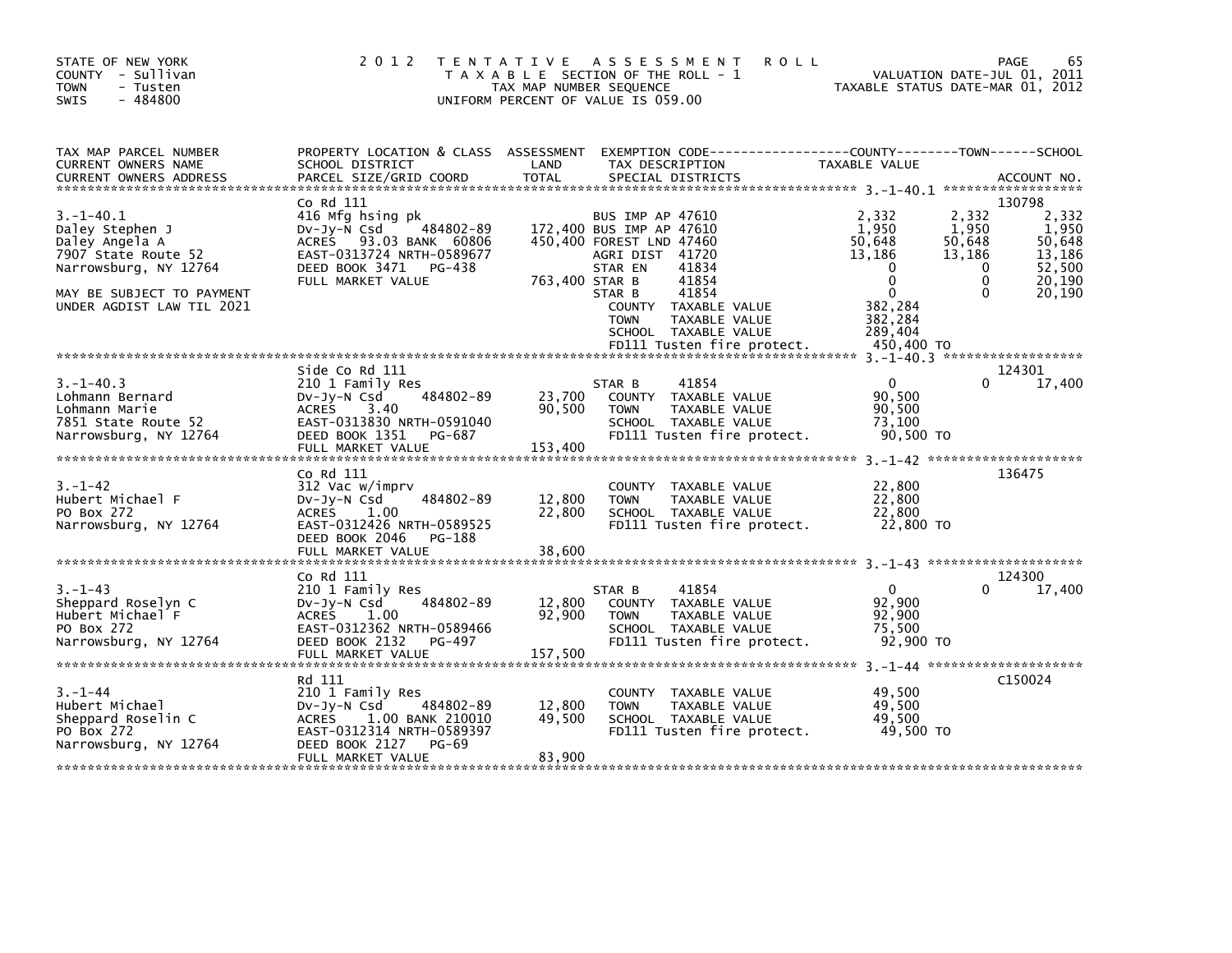| STATE OF NEW YORK<br>COUNTY - Sullivan<br><b>TOWN</b><br>- Tusten<br>$-484800$<br><b>SWIS</b>     | 2 0 1 2                                                                                                                                                                                     | TAX MAP NUMBER SEQUENCE             | <b>ROLL</b><br>TENTATIVE ASSESSMENT<br>T A X A B L E SECTION OF THE ROLL - 1<br>UNIFORM PERCENT OF VALUE IS 059.00                      | TAXABLE STATUS DATE-MAR 01, 2012                                            | PAGE<br>66<br>VALUATION DATE-JUL 01, 2011 |
|---------------------------------------------------------------------------------------------------|---------------------------------------------------------------------------------------------------------------------------------------------------------------------------------------------|-------------------------------------|-----------------------------------------------------------------------------------------------------------------------------------------|-----------------------------------------------------------------------------|-------------------------------------------|
| TAX MAP PARCEL NUMBER<br>CURRENT OWNERS NAME                                                      | SCHOOL DISTRICT                                                                                                                                                                             | LAND                                | PROPERTY LOCATION & CLASS ASSESSMENT EXEMPTION CODE---------------COUNTY-------TOWN------SCHOOL<br>TAX DESCRIPTION                      | TAXABLE VALUE                                                               |                                           |
| $3. - 1 - 45$<br>Grillo Phyllis T<br>Green Miriam<br>7973 State Route 52<br>Narrowsburg, NY 12764 | Co Rd 111<br>260 Seasonal res<br>484802-89<br>$Dv-Jv-N$ Csd<br>ACRES 1.00<br>EAST-0312277 NRTH-0589338<br>DEED BOOK 2313<br>PG-587<br>FULL MARKET VALUE                                     | 12,800<br>31,000<br>52,500          | 41854<br>STAR B<br>COUNTY TAXABLE VALUE<br>TAXABLE VALUE<br><b>TOWN</b><br>SCHOOL TAXABLE VALUE<br>FD111 Tusten fire protect.           | $\mathbf{0}$<br>31.000<br>31,000<br>13,600<br>31,000 TO                     | 162100<br>$\Omega$<br>17,400              |
| $3. - 1 - 46$<br>K & D Freda Enterprises LLC<br>PO Box 332<br>Narrowsburg, NY 12764               | Co Rd 111<br>210 1 Family Res<br>484802-89<br>$Dv-Jv-N$ Csd<br>FRNT 100.00 DPTH 217.80<br>EAST-0311476 NRTH-0588649<br>DEED BOOK 2012<br>$PG-9$<br>FULL MARKET VALUE                        | 9,700<br>65,000<br>110,200          | COUNTY TAXABLE VALUE<br><b>TOWN</b><br><b>TAXABLE VALUE</b><br>SCHOOL TAXABLE VALUE<br>FD111 Tusten fire protect.                       | 65,000<br>65,000<br>65,000<br>65,000 TO                                     | 156350                                    |
| $3. -1 - 48.1$<br>Meyers James F<br>Meyers Patricia M<br>320 CR 25<br>Narrowsburg, NY 12764       | 310-320 Eckes (CR 25) Rd<br>280 Res Multiple<br>484802-89<br>$Dv-Jy-N$ Csd<br>Lot 1<br>ACRES<br>35.32<br>EAST-0312442 NRTH-0588723<br>DEED BOOK 2211<br>PG-614<br>FULL MARKET VALUE         | 67,300 STAR B<br>285,000<br>483,100 | 41121<br>WAR VET<br>41854<br>COUNTY TAXABLE VALUE<br><b>TOWN</b><br>TAXABLE VALUE<br>SCHOOL TAXABLE VALUE<br>FD111 Tusten fire protect. | 15,660<br>15,660<br>$\Omega$<br>269,340<br>269,340<br>267,600<br>285,000 TO | 0<br>17,400<br>$\Omega$                   |
| $3. - 1 - 48.3$<br>Doone Eileen<br>Doone George<br>PO Box 153<br>Narrowsburg, NY 12764            | MEYERSSUB 7975 State Rt 52<br>210 1 Family Res<br>484802-89<br>$Dv-Jy-N$ Csd<br>Lot 3<br>2.25<br><b>ACRES</b><br>EAST-0312160 NRTH-0589244<br>DEED BOOK 1901<br>PG-625<br>FULL MARKET VALUE | 27,900<br>81,600<br>138,300         | 41834<br>STAR EN<br>COUNTY TAXABLE VALUE<br><b>TOWN</b><br>TAXABLE VALUE<br>SCHOOL TAXABLE VALUE<br>FD111 Tusten fire protect.          | $\mathbf{0}$<br>81,600<br>81,600<br>45.520<br>81,600 TO                     | 36,080<br>0                               |
| $3. - 1 - 48.4$<br>Wasylyk Debra<br>325 County Route 25<br>Narrowsburg, NY 12764-6215             | COHWY25 Eckes Rd<br>210 1 Family Res<br>484802-89<br>DV-JV-N Csd<br>Lot 4<br>2.00 BANK C30614<br><b>ACRES</b><br>EAST-0311637 NRTH-0588673<br>DEED BOOK 2684<br>PG-576<br>FULL MARKET VALUE | 15,900<br>97,400<br>165,100         | COUNTY TAXABLE VALUE<br>TAXABLE VALUE<br><b>TOWN</b><br>SCHOOL TAXABLE VALUE<br>FD111 Tusten fire protect.                              | 97,400<br>97,400<br>97.400<br>97,400 TO                                     |                                           |
|                                                                                                   |                                                                                                                                                                                             |                                     |                                                                                                                                         |                                                                             |                                           |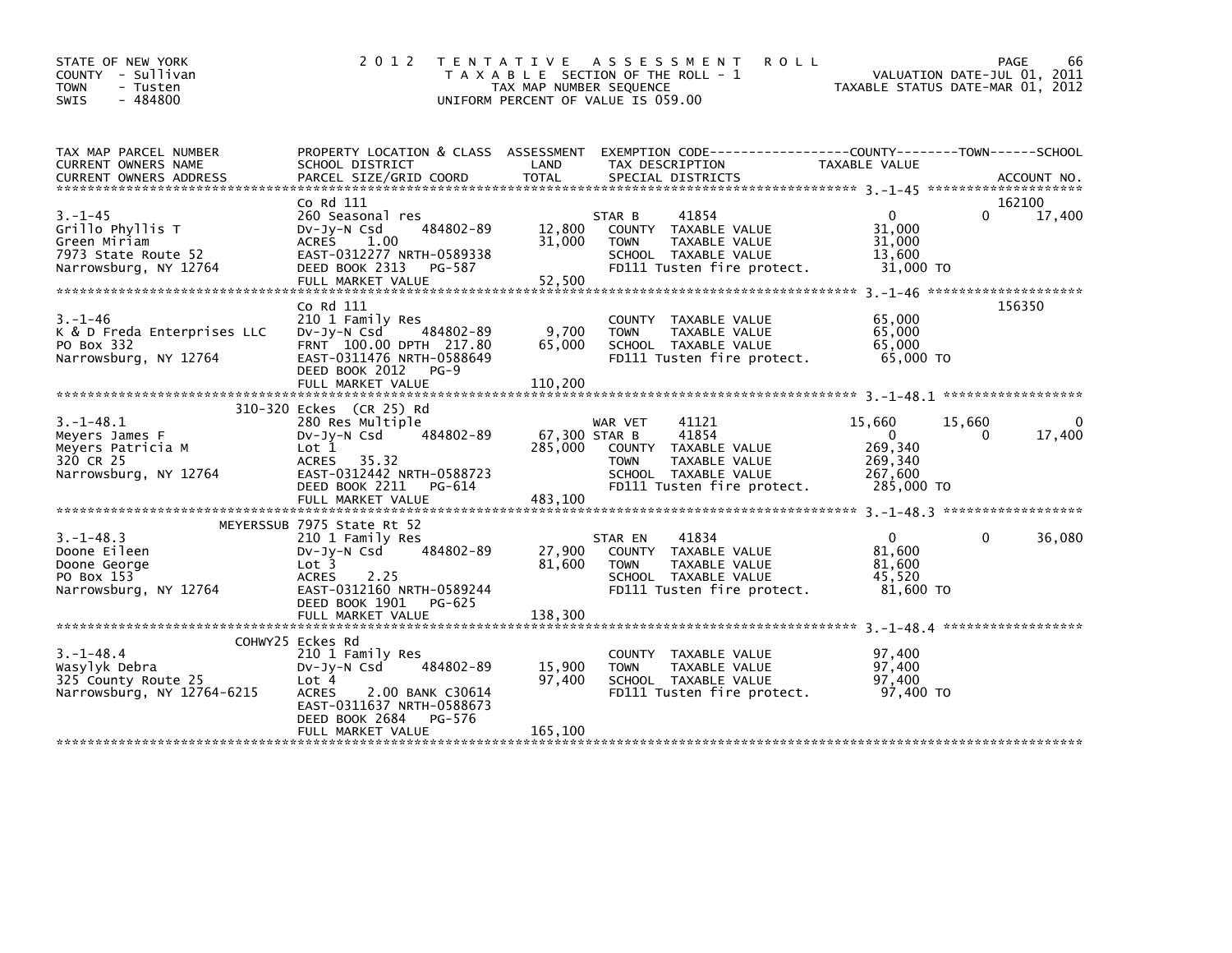| STATE OF NEW YORK<br>- Sullivan<br>COUNTY<br><b>TOWN</b><br>- Tusten<br>$-484800$<br>SWIS | 2 0 1 2                      | TAX MAP NUMBER SEQUENCE | TENTATIVE ASSESSMENT ROLL<br>T A X A B L E SECTION OF THE ROLL - 1<br>UNIFORM PERCENT OF VALUE IS 059.00 | TAXABLE STATUS DATE-MAR 01, 2012 | -67<br>PAGE<br>VALUATION DATE-JUL 01, 2011 |
|-------------------------------------------------------------------------------------------|------------------------------|-------------------------|----------------------------------------------------------------------------------------------------------|----------------------------------|--------------------------------------------|
| TAX MAP PARCEL NUMBER                                                                     | PROPERTY LOCATION & CLASS    | ASSESSMENT              |                                                                                                          |                                  |                                            |
| <b>CURRENT OWNERS NAME</b>                                                                | SCHOOL DISTRICT              | LAND                    | TAX DESCRIPTION                                                                                          | TAXABLE VALUE                    |                                            |
| <b>CURRENT OWNERS ADDRESS</b>                                                             | PARCEL SIZE/GRID COORD TOTAL |                         | SPECIAL DISTRICTS                                                                                        |                                  | ACCOUNT NO.                                |
|                                                                                           |                              |                         |                                                                                                          |                                  | ******************                         |
|                                                                                           | COHWY25 Eckes Rd             |                         |                                                                                                          |                                  |                                            |
| 3. – 1–48.6                                                                               | 210 1 Family Res             |                         | 41854<br>STAR B                                                                                          |                                  | 17,400<br>0                                |
| Kinch Marlene                                                                             | 484802-89<br>DV-Jy-N Csd     | 22,000                  | COUNTY<br>TAXABLE VALUE                                                                                  | 95,500                           |                                            |
| Kinch George                                                                              | Lot 4                        | 95,500                  | <b>TOWN</b><br>TAXABLE VALUE                                                                             | 95,500                           |                                            |
| 303 Cr 25                                                                                 | 3.93<br>ACRES                |                         | SCHOOL TAXABLE VALUE                                                                                     | 78,100                           |                                            |
| Narrowsburg, NY 12764                                                                     | EAST-0311682 NRTH-0588318    |                         | FD111 Tusten fire protect.                                                                               | 95.500 TO                        |                                            |
|                                                                                           | DEED BOOK 1917<br>PG-139     |                         |                                                                                                          |                                  |                                            |
|                                                                                           | FULL MARKET VALUE            | 161.900                 |                                                                                                          |                                  |                                            |
|                                                                                           |                              |                         |                                                                                                          |                                  |                                            |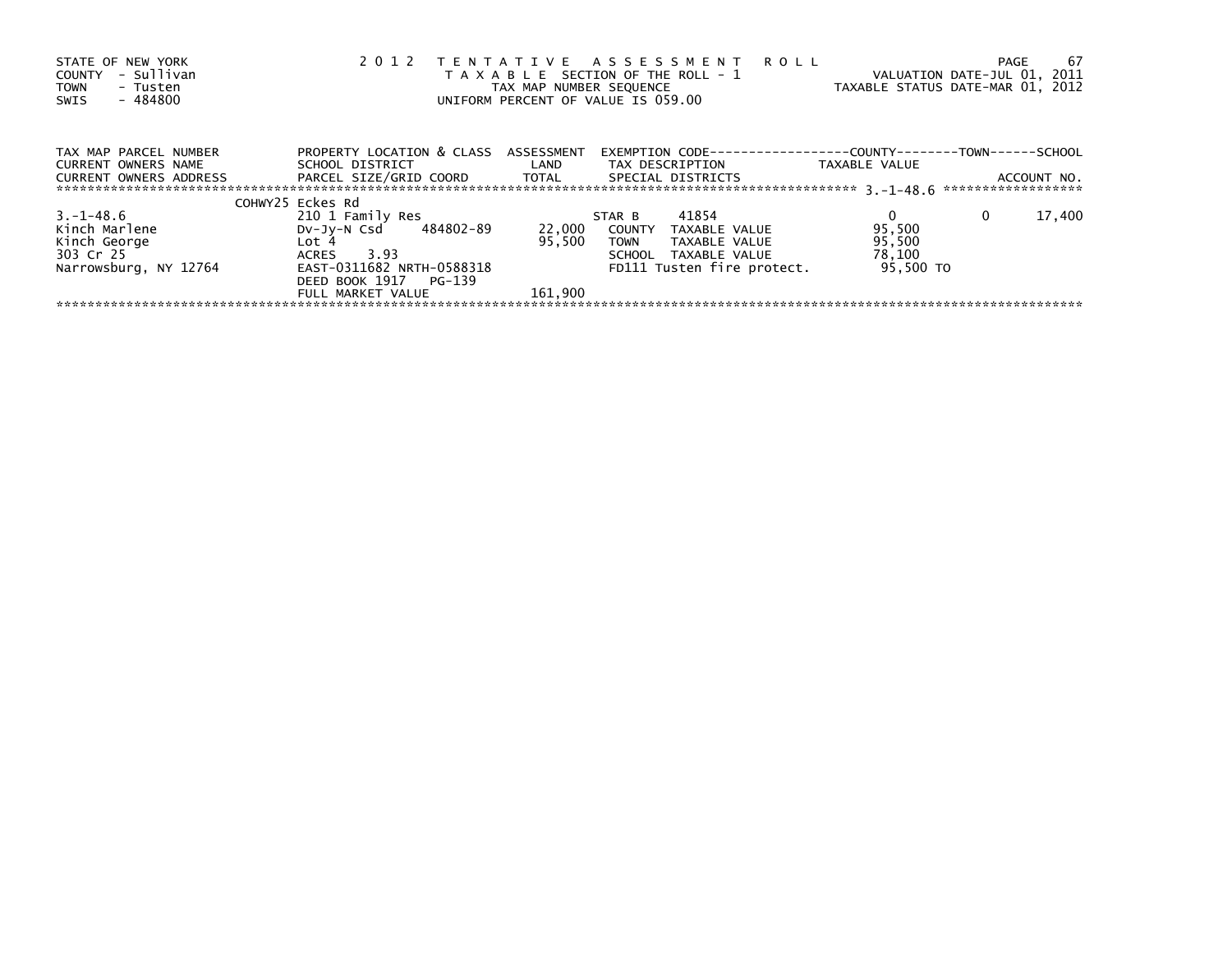| STATE OF NEW YORK | 2012 TENTATIVE ASSESSMENT ROLL        | PAGE                             | 68              |
|-------------------|---------------------------------------|----------------------------------|-----------------|
| COUNTY - Sullivan | T A X A B L E SECTION OF THE ROLL - 1 | VALUATION DATE-JUL 01, 2011      |                 |
| TOWN<br>- Tusten  | MAP SECTION - 003                     | TAXABLE STATUS DATE-MAR 01, 2012 |                 |
| - 484800<br>SWIS  | $SUB - SECTION -$                     |                                  | RPS150/V04/L015 |
|                   | UNIFORM PERCENT OF VALUE IS 059.00    | CURRENT DATE 4/20/2012           |                 |

## \*\*\* S P E C I A L D I S T R I C T S U M M A R Y \*\*\*

| CODE DISTRICT NAME PARCELS | TOTAL EXTENSION<br>TYPF | EXTENSION<br>VALUE | AD VALOREM<br>VALUE | <b>FXFMPT</b><br>AMOUNT | <b>TAXABLE</b><br><b>VALUE</b> |
|----------------------------|-------------------------|--------------------|---------------------|-------------------------|--------------------------------|
| FD111 Tusten fire pr       | 79 TOTAL                |                    | 6841.400            | 20.880                  | 6820.520                       |

#### \*\*\* S C H O O L D I S T R I C T S U M M A R Y \*\*\*

| CODE   | DISTRICT NAME | TOTAL<br><b>PARCELS</b> | ASSESSED<br>LAND | ASSESSED<br><b>TOTAL</b> | <b>EXEMPT</b><br><b>AMOUNT</b> | <b>TOTAL</b><br><b>TAXABLE</b> | <b>STAR</b><br><b>AMOUNT</b> | <b>STAR</b><br><b>TAXABLE</b> |
|--------|---------------|-------------------------|------------------|--------------------------|--------------------------------|--------------------------------|------------------------------|-------------------------------|
| 484802 | DV-JV-N Csd   | 79                      | 2381.100         | 6841.400                 | 288.237                        | 6553.163                       | 991,020                      | 5562,143                      |
|        | SUB-TOTAL     | 79                      | 2381.100         | 6841.400                 | 288,237                        | 6553,163                       | 991,020                      | 5562,143                      |
| 484889 | Nar Library   | 79                      | 2381.100         | 6841.400                 | 288.237                        | 6553.163                       | 991.020                      | 5562,143                      |
|        | <b>TOTAL</b>  | 158                     | 4762.200         | 13682,800                | 576,474                        | 13106,326                      | 1982,040                     | 11124,286                     |

\*\*\* S Y S T E M C O D E S S U M M A R Y \*\*\*

NO SYSTEM EXEMPTIONS AT THIS LEVEL

# \*\*\* E X E M P T I O N S U M M A R Y \*\*\*

|             |                   | <b>TOTAL</b>   |               |             |               |
|-------------|-------------------|----------------|---------------|-------------|---------------|
| <b>CODE</b> | DESCRIPTION       | <b>PARCELS</b> | <b>COUNTY</b> | <b>TOWN</b> | <b>SCHOOL</b> |
| 41121       | WAR VET           | 8              | 96,035        | 96,035      |               |
| 41131       | COMBAT VET        |                | 105,668       | 105,668     |               |
| 41141       | DISABL VET        |                | 27,430        | 27,430      |               |
| 41161       | $CW_15_VET/$      |                | 6,960         | 6,960       |               |
| 41690       | RPTL466_C         |                | 17,400        | 17,400      | 17,400        |
| 41692       | RPTL466_C         |                | 3,480         |             |               |
| 41700       | AGRI BLDGS        |                | 1,000         | 1,000       | 1,000         |
| 41720       | AGRI DIST         |                | 100,997       | 100,997     | 100,997       |
| 41800       | AGED-CTS          |                | 96,848        | 96,848      | 113,910       |
| 41834       | STAR EN           | 15             |               |             | 550,440       |
| 41854       | STAR B            | 24             |               |             | 440,580       |
| 47460       | <b>FOREST LND</b> |                | 50,648        | 50,648      | 50,648        |
| 47610       | BUS IMP AP        |                | 4,282         | 4,282       | 4,282         |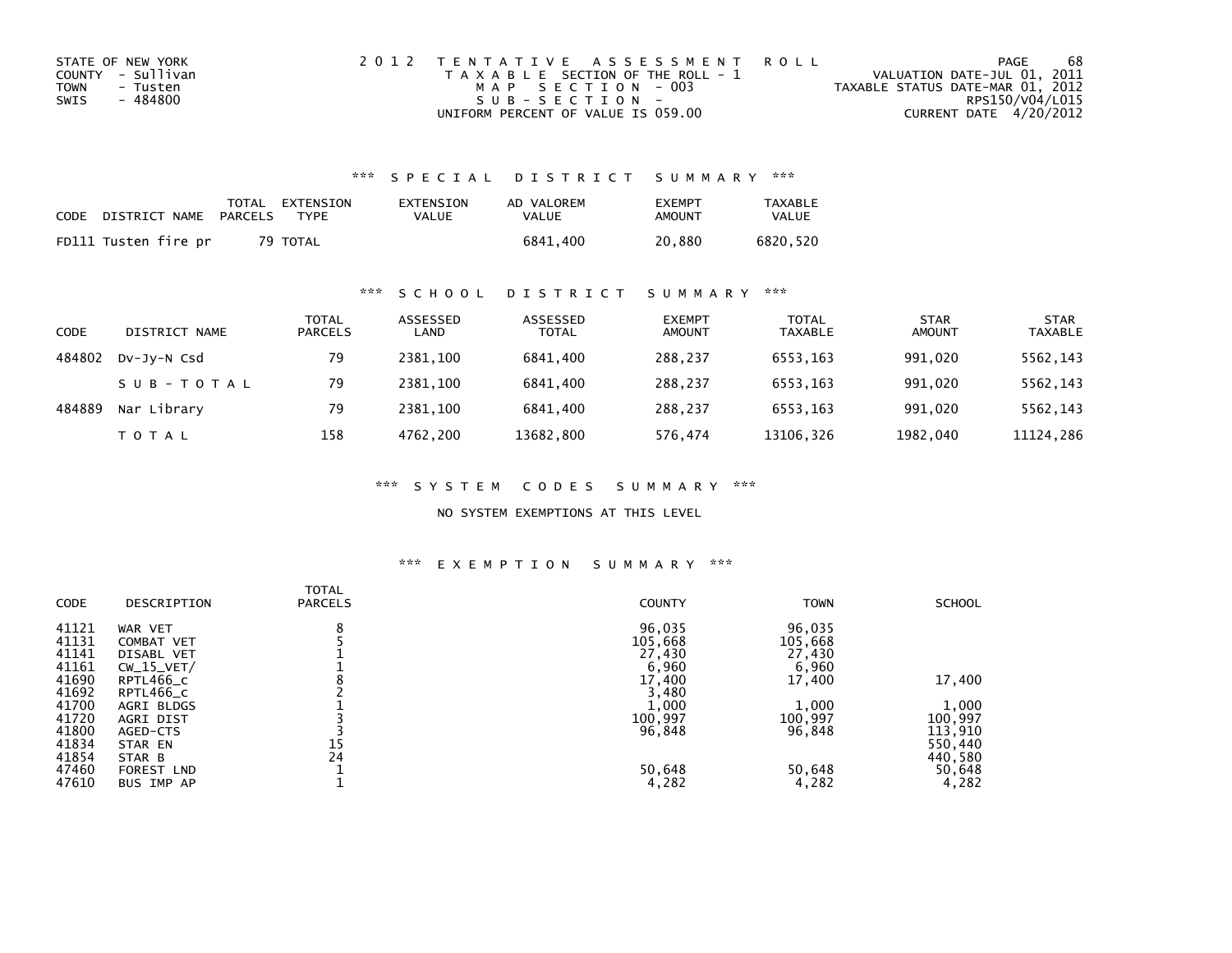| STATE OF NEW YORK       | 2012 TENTATIVE ASSESSMENT ROLL        | PAGE                             | 69 |
|-------------------------|---------------------------------------|----------------------------------|----|
| COUNTY - Sullivan       | T A X A B L E SECTION OF THE ROLL - 1 | VALUATION DATE-JUL 01, 2011      |    |
| <b>TOWN</b><br>- Tusten | MAP SECTION - 003                     | TAXABLE STATUS DATE-MAR 01, 2012 |    |
| SWIS<br>- 484800        | SUB-SECTION-                          | RPS150/V04/L015                  |    |
|                         | UNIFORM PERCENT OF VALUE IS 059.00    | CURRENT DATE 4/20/2012           |    |

# \*\*\* E X E M P T I O N S U M M A R Y \*\*\*

| SCHOOL   | <b>TOWN</b>   | COUNTY  | TOTAL<br><b>PARCELS</b> | DESCRIPTION  | CODE |
|----------|---------------|---------|-------------------------|--------------|------|
| 1279,257 | 507<br>268, ' | 510,748 | --                      | <b>TOTAL</b> |      |

## \*\*\* G R A N D T O T A L S \*\*\*

| <b>ROLL</b> | DESCRIPTION | <b>TOTAL</b>   | <b>ASSESSED</b> | <b>ASSESSED</b> | <b>TAXABLE</b> | <b>TAXABLE</b> | <b>TAXABLE</b> | STAR           |
|-------------|-------------|----------------|-----------------|-----------------|----------------|----------------|----------------|----------------|
| <b>SEC</b>  |             | <b>PARCELS</b> | LAND            | <b>TOTAL</b>    | COUNTY         | <b>TOWN</b>    | <b>SCHOOL</b>  | <b>TAXABLE</b> |
|             | TAXABLE     | 70             | 2381.100        | 6841.400        | 6330,652       | 6334.132       | 6553.163       | 5562,143       |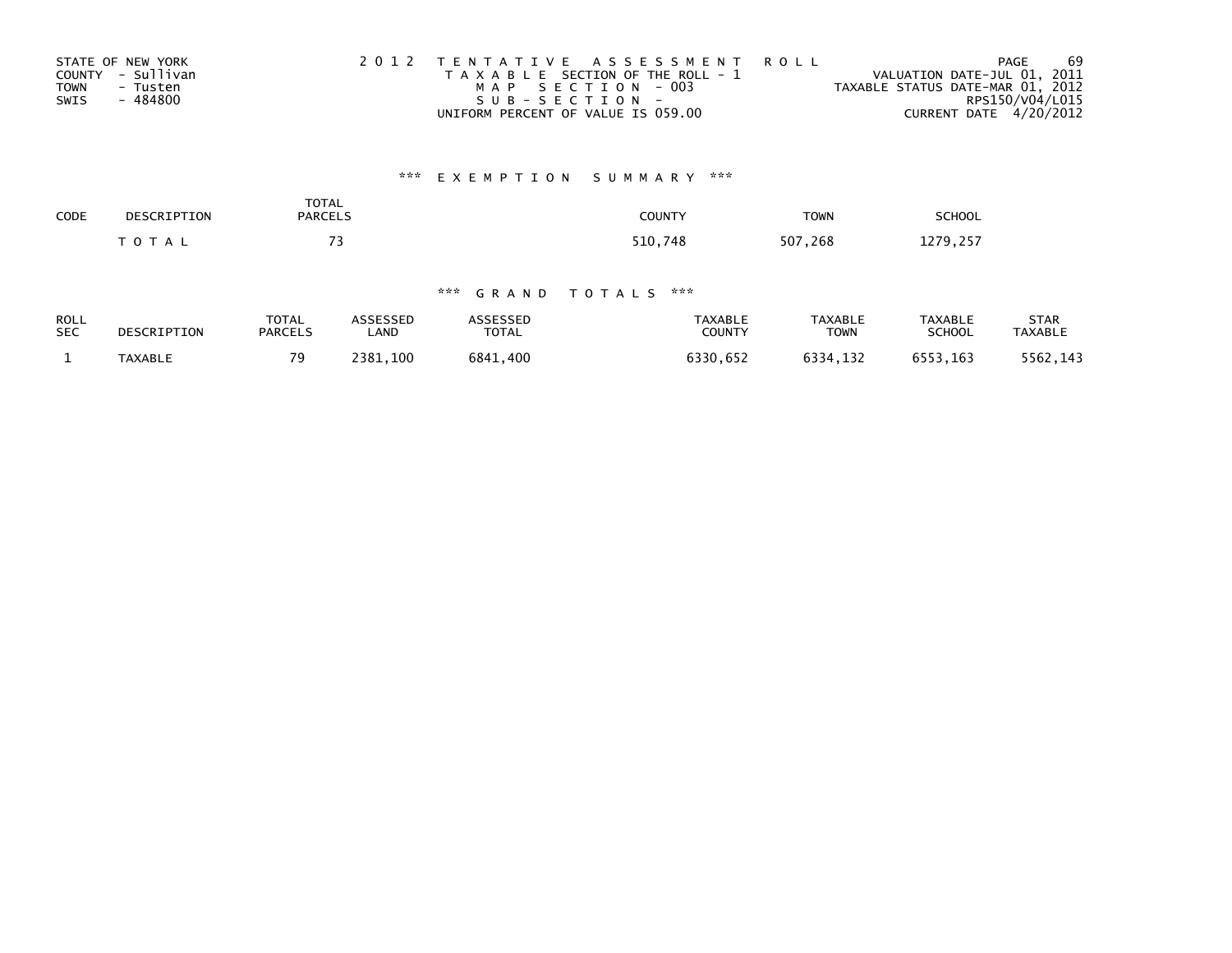| STATE OF NEW YORK<br>COUNTY - Sullivan<br><b>TOWN</b><br>- Tusten<br>$-484800$<br><b>SWIS</b>  |                                                                                                                                                            | TAX MAP NUMBER SEQUENCE      | 2012 TENTATIVE ASSESSMENT<br><b>ROLL</b><br>T A X A B L E SECTION OF THE ROLL - 1<br>UNIFORM PERCENT OF VALUE IS 059.00                                                                                                           | VALUATION DATE-JUL 01, 2011<br>TAXABLE STATUS DATE-MAR 01, 2012                                        | 70<br>PAGE      |
|------------------------------------------------------------------------------------------------|------------------------------------------------------------------------------------------------------------------------------------------------------------|------------------------------|-----------------------------------------------------------------------------------------------------------------------------------------------------------------------------------------------------------------------------------|--------------------------------------------------------------------------------------------------------|-----------------|
| TAX MAP PARCEL NUMBER<br>CURRENT OWNERS NAME                                                   | SCHOOL DISTRICT                                                                                                                                            | LAND                         | PROPERTY LOCATION & CLASS ASSESSMENT EXEMPTION CODE----------------COUNTY-------TOWN------SCHOOL<br>TAX DESCRIPTION                                                                                                               | TAXABLE VALUE                                                                                          |                 |
| $4. -1 - 1.1$<br>Narrowsburg Fire Dept<br>207 Bridge St<br>PO Box 184<br>Narrowsburg, NY 12764 | Delaware Riv<br>582 Camping park<br>484802-89<br>Dv-Jy-N Csd<br>ACRES 43.10<br>EAST-0301460 NRTH-0589470<br>DEED BOOK 506<br>PG-00321<br>FULL MARKET VALUE | 67,400<br>190,400<br>322,700 | VOL FIREMN 46450<br>COUNTY TAXABLE VALUE<br><b>TOWN</b><br>TAXABLE VALUE<br>SCHOOL TAXABLE VALUE<br>FD110 Narrowsburg fire<br>3,700 EX<br>LT100 Narrowsburg light<br>703 EX<br>SD090 Narrowsburg sewer<br>WD050 Narrowsburg water | 3.700<br>3,700<br>186,700<br>186,700<br>186,700<br>186,700 TO<br>35,492 TO<br>9.00 UN M<br>35,492 TO M | 138650<br>3,700 |
|                                                                                                | 155 Kirk Rd                                                                                                                                                |                              | 703 EX                                                                                                                                                                                                                            |                                                                                                        | 112800          |
| $4. - 1 - 2$<br>First National Bank of Jeff<br>PO Box 398<br>Jeffersonville, NY 12748          | 462 Branch bank<br>DV-Jy-N Csd<br>484802-89<br><b>ACRES</b><br>1.26<br>EAST-0302100 NRTH-0588750<br>DEED BOOK 3367 PG-664                                  | 13,800<br>135,000            | COUNTY TAXABLE VALUE<br><b>TOWN</b><br>TAXABLE VALUE<br>SCHOOL TAXABLE VALUE<br>FD111 Tusten fire protect.<br>SD090 Narrowsburg sewer                                                                                             | 135,000<br>135,000<br>135,000<br>135,000 TO<br>1.50 UN M                                               |                 |
|                                                                                                | Rte 97                                                                                                                                                     |                              |                                                                                                                                                                                                                                   |                                                                                                        |                 |
| $4. - 1 - 4$<br>Schweiger Werner J<br>Schweiger John<br>6037 Gates Ave<br>Ridgewood, NY 11885  | 430 Mtor veh srv<br>484802-89<br>$Dv-Jy-N$ Csd<br>ACRES 5.00<br>EAST-0302093 NRTH-0589395<br>DEED BOOK 2366<br>PG-612<br>FULL MARKET VALUE                 | 24,200<br>113,700<br>192,700 | COUNTY TAXABLE VALUE<br><b>TOWN</b><br>TAXABLE VALUE<br>SCHOOL TAXABLE VALUE<br>FD111 Tusten fire protect.<br>SD090 Narrowsburg sewer                                                                                             | 113,700<br>113,700<br>113,700<br>113.700 TO<br>2.50 UN M                                               |                 |
|                                                                                                | Nys 97                                                                                                                                                     |                              |                                                                                                                                                                                                                                   |                                                                                                        | 118050          |
| $4. -1 - 6.1$<br>Lander Marie Joan<br>RD 2 Route 97<br>Narrowsburg, NY 12764                   | $314$ Rural vac<10<br>484802-89<br>DV-Jy-N Csd<br>FRNT 303.00 DPTH 274.90<br>EAST-0302313 NRTH-0589813<br>DEED BOOK 1183 PG-00336<br>FULL MARKET VALUE     | 1,600<br>1,600<br>2,700      | COUNTY TAXABLE VALUE<br>TAXABLE VALUE<br><b>TOWN</b><br>SCHOOL TAXABLE VALUE<br>FD110 Narrowsburg fire                                                                                                                            | 1.600<br>1.600<br>1,600<br>1,600 TO                                                                    |                 |
|                                                                                                |                                                                                                                                                            |                              |                                                                                                                                                                                                                                   |                                                                                                        |                 |
| $4. -1 - 6.2$<br>Lander Marie Joan<br>RD #2 Route 97<br>Narrowsburg, NY 12764                  | Nys 97<br>$314$ Rural vac< $10$<br>484802-89<br>$Dv-Jy-N$ Csd<br>ACRES<br>3.17<br>EAST-0303275 NRTH-0589844<br>PG-00336<br>DEED BOOK 1183                  | 6,000<br>6,000               | COUNTY TAXABLE VALUE<br>TAXABLE VALUE<br><b>TOWN</b><br>SCHOOL TAXABLE VALUE<br>FD110 Narrowsburg fire                                                                                                                            | 6,000<br>6,000<br>6,000<br>6,000 TO                                                                    |                 |
|                                                                                                | FULL MARKET VALUE                                                                                                                                          | 10,200                       |                                                                                                                                                                                                                                   |                                                                                                        |                 |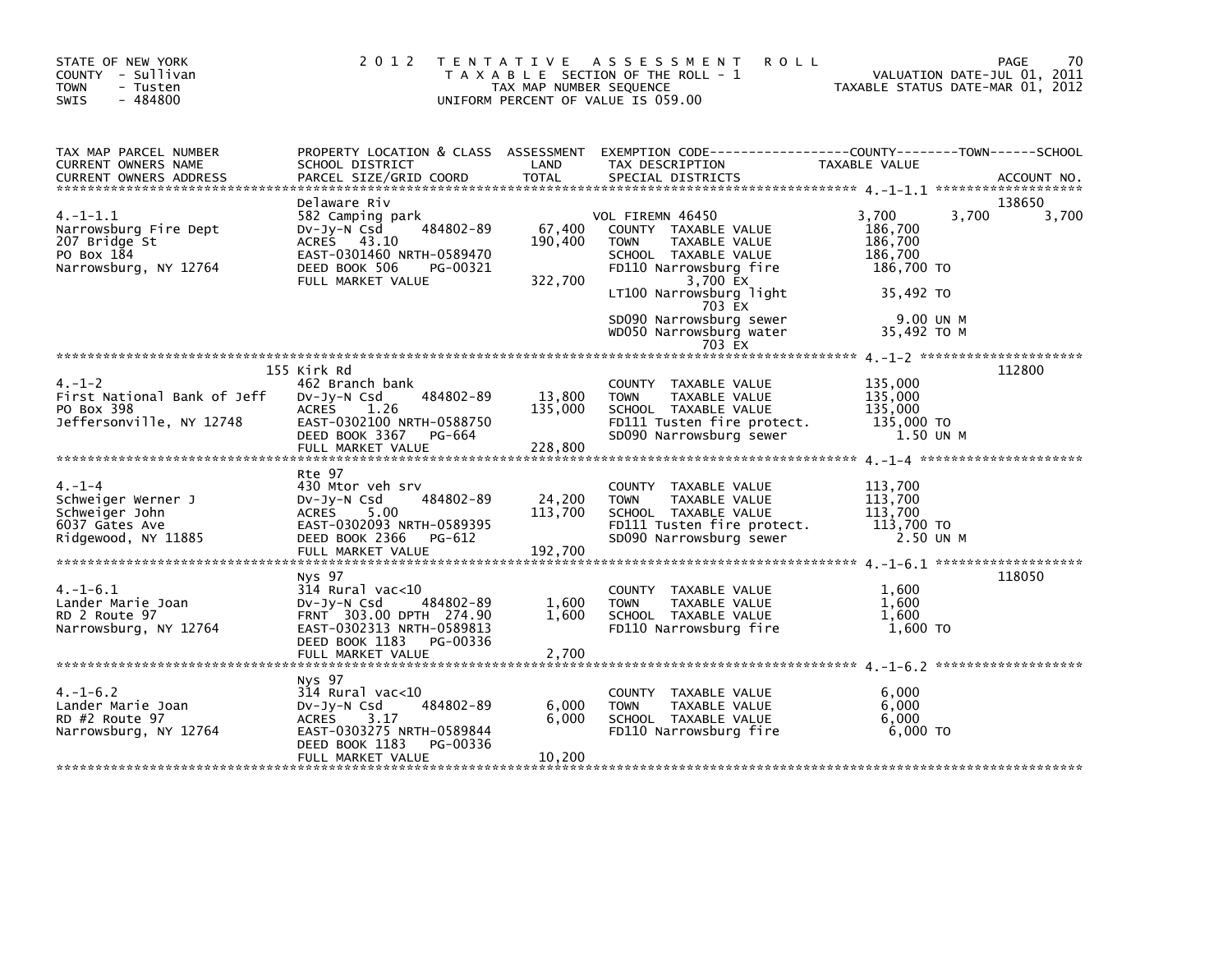| STATE OF NEW YORK<br>COUNTY - Sullivan<br>TOWN<br>- Tusten<br>$-484800$<br>SWIS                               |                                                                                                                                                                                   | TAX MAP NUMBER SEQUENCE    | 2012 TENTATIVE ASSESSMENT<br><b>ROLL</b><br>T A X A B L E SECTION OF THE ROLL - 1<br>UNIFORM PERCENT OF VALUE IS 059.00                | TAXABLE STATUS DATE-MAR 01, 2012                    | 71<br>PAGE<br>VALUATION DATE-JUL 01, 2011 |
|---------------------------------------------------------------------------------------------------------------|-----------------------------------------------------------------------------------------------------------------------------------------------------------------------------------|----------------------------|----------------------------------------------------------------------------------------------------------------------------------------|-----------------------------------------------------|-------------------------------------------|
| TAX MAP PARCEL NUMBER<br>CURRENT OWNERS NAME<br><b>CURRENT OWNERS ADDRESS</b>                                 | SCHOOL DISTRICT<br>PARCEL SIZE/GRID COORD                                                                                                                                         | LAND<br><b>TOTAL</b>       | PROPERTY LOCATION & CLASS ASSESSMENT EXEMPTION CODE---------------COUNTY-------TOWN-----SCHOOL<br>TAX DESCRIPTION<br>SPECIAL DISTRICTS | TAXABLE VALUE                                       | ACCOUNT NO.                               |
| $4. -1 - 6.3$<br>Lander Marie Joan<br>RD #2 Route 97<br>Narrowsburg, NY 12764                                 | Nys 97<br>311 Res vac land - WTRFNT<br>DV-JY-N Csd<br>484802-89<br>FRNT 520.00 DPTH 135.00<br>EAST-0302932 NRTH-0590241<br>DEED BOOK 1183 PG-00336<br>FULL MARKET VALUE           | 2,100<br>2,100<br>3,600    | COUNTY TAXABLE VALUE<br>TAXABLE VALUE<br><b>TOWN</b><br>SCHOOL TAXABLE VALUE<br>FD110 Narrowsburg fire                                 | 2,100<br>2,100<br>2,100<br>2,100 TO                 |                                           |
|                                                                                                               |                                                                                                                                                                                   |                            |                                                                                                                                        |                                                     |                                           |
| $4. -1 - 7$<br>Feagles Lake Realty Corp<br>Attn: Steven Adler<br>215 W 75 th St Apt 14C<br>New York, NY 10023 | Nys Rt 97<br>322 Rural vac>10<br>DV-Jy-N Csd 484802-89<br>ACRES 50.30<br>EAST-0303240 NRTH-0589014<br>DEED BOOK 1301 PG-00347                                                     | 67,200<br>67,200           | COUNTY TAXABLE VALUE<br><b>TOWN</b><br>TAXABLE VALUE<br>SCHOOL TAXABLE VALUE<br>FD110 Narrowsburg fire<br>SD090 Narrowsburg sewer      | 67,200<br>67,200<br>67,200<br>67,200 TO<br>.00 UN M | 110960                                    |
|                                                                                                               | TWNRD34 Humphreys Rd Lot 1                                                                                                                                                        |                            |                                                                                                                                        |                                                     |                                           |
| $4. -1 - 8.1$<br>Ralph J David<br>7033 State Route 97<br>PO Box 342<br>Narrowsburg, NY 12764                  | 311 Res vac land - WTRFNT<br>DV-Jy-N Csd<br>484802-89<br>ACRES<br>3.96<br>EAST-0305666 NRTH-0589568<br>DEED BOOK 2465 PG-103                                                      | 6,100<br>6,100             | COUNTY TAXABLE VALUE<br><b>TOWN</b><br>TAXABLE VALUE<br>SCHOOL TAXABLE VALUE<br>FD111 Tusten fire protect.                             | 6,100<br>6,100<br>6,100<br>6,100 TO                 |                                           |
|                                                                                                               |                                                                                                                                                                                   |                            |                                                                                                                                        |                                                     |                                           |
| $4. -1 - 8.2$<br>Blamire John<br>Blamire Anthea<br>9534 Lantern Bay Cir<br>West Palm Beach, FL 33411          | HUMPHREYS Twn Rd 34<br>311 Res vac land - WTRFNT<br>$Dv-Jy-N$ Csd<br>484802-89<br><b>ACRES</b><br>3.51<br>EAST-0305451 NRTH-0589294<br>DEED BOOK 1567 PG-155<br>FULL MARKET VALUE | 5,500<br>5,500<br>9,300    | COUNTY TAXABLE VALUE<br>TAXABLE VALUE<br><b>TOWN</b><br>SCHOOL TAXABLE VALUE<br>FD111 Tusten fire protect.                             | 5,500<br>5,500<br>5,500<br>5,500 TO                 |                                           |
|                                                                                                               |                                                                                                                                                                                   |                            |                                                                                                                                        |                                                     |                                           |
| $4. -1 - 8.3$<br>Weiss Charles<br>Weiss Patricia<br>315 Dogwood Ave<br>West Hempstead, NY 11552               | TWNRD34 Humphreys Rd<br>311 Res vac land - WTRFNT<br>484802-89<br>$Dv-Jy-N$ Csd<br>ACRES<br>5.10<br>EAST-0304895 NRTH-0589060<br>DEED BOOK 1509 PG-534<br>FULL MARKET VALUE       | 10,500<br>10,500<br>17,800 | COUNTY TAXABLE VALUE<br><b>TOWN</b><br>TAXABLE VALUE<br>SCHOOL TAXABLE VALUE<br>FD111 Tusten fire protect.                             | 10,500<br>10.500<br>10,500<br>10,500 TO             |                                           |
| $4. -1 - 8.4$<br>Ralph J David<br>PO Box 342<br>Narrowsburg, NY 12764                                         | TWN Humphreys Rd<br>311 Res vac land<br>484802-89<br>$Dv-Jy-N$ Csd<br>ACRES<br>2.00<br>EAST-0305974 NRTH-0589242<br>DEED BOOK 2465<br>PG-103<br>FULL MARKET VALUE                 | 10,900<br>10,900<br>18,500 | COUNTY TAXABLE VALUE<br>TAXABLE VALUE<br>TOWN<br>SCHOOL TAXABLE VALUE<br>FD111 Tusten fire protect.                                    | 10,900<br>10,900<br>10,900<br>10,900 TO             |                                           |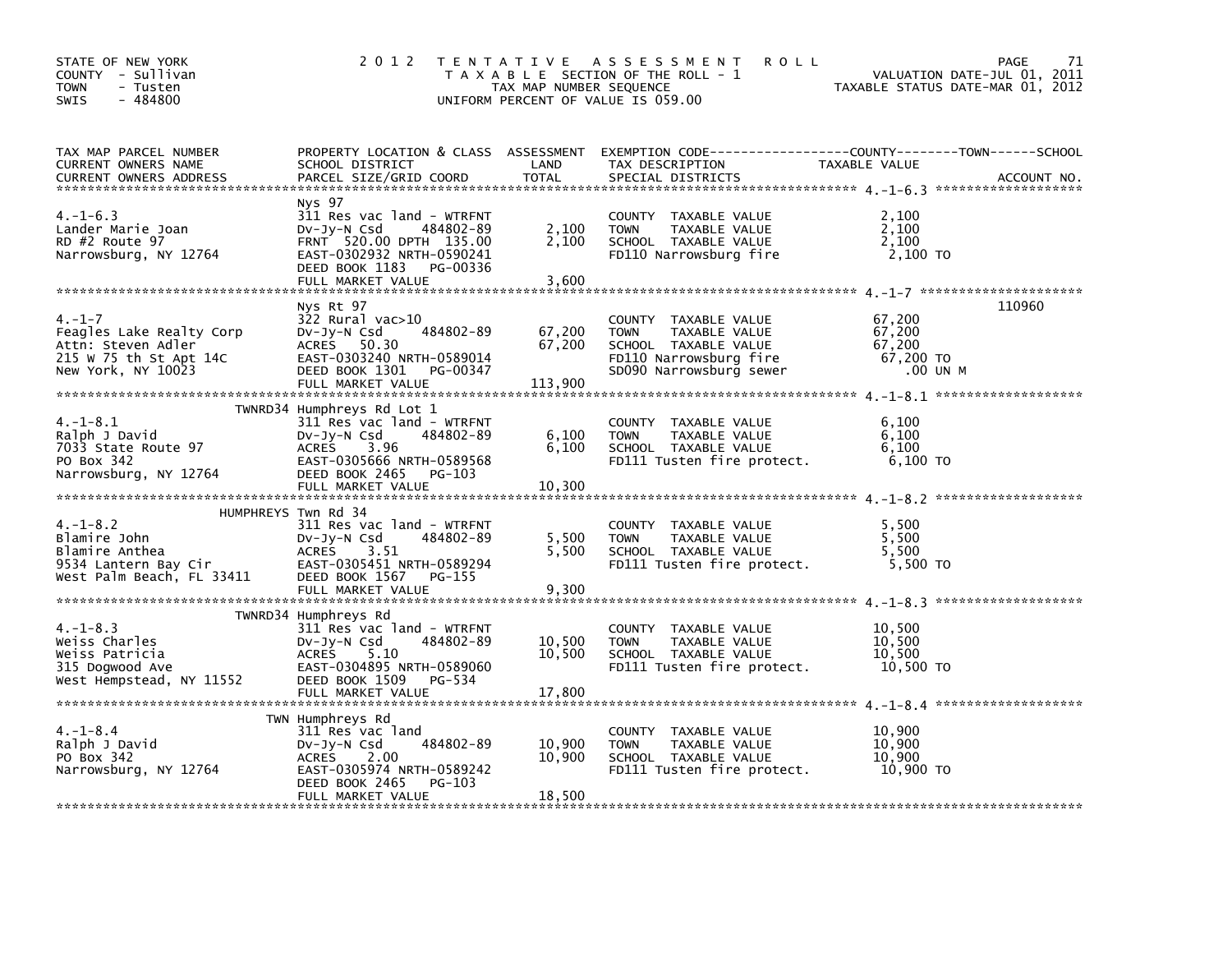| STATE OF NEW YORK<br>COUNTY - Sullivan<br><b>TOWN</b><br>- Tusten<br>$-484800$<br>SWIS                         | 2 0 1 2                                                                                                                                                                                    | T E N T A T I V E<br>TAX MAP NUMBER SEQUENCE | ASSESSMENT<br><b>ROLL</b><br>T A X A B L E SECTION OF THE ROLL - 1<br>UNIFORM PERCENT OF VALUE IS 059.00   |                                         | 72<br>PAGE<br>VALUATION DATE-JUL 01, 2011<br>TAXABLE STATUS DATE-MAR 01, 2012 |
|----------------------------------------------------------------------------------------------------------------|--------------------------------------------------------------------------------------------------------------------------------------------------------------------------------------------|----------------------------------------------|------------------------------------------------------------------------------------------------------------|-----------------------------------------|-------------------------------------------------------------------------------|
| TAX MAP PARCEL NUMBER<br>CURRENT OWNERS NAME<br><b>CURRENT OWNERS ADDRESS</b>                                  | PROPERTY LOCATION & CLASS ASSESSMENT<br>SCHOOL DISTRICT<br>PARCEL SIZE/GRID COORD                                                                                                          | LAND<br><b>TOTAL</b>                         | EXEMPTION CODE-----------------COUNTY-------TOWN------SCHOOL<br>TAX DESCRIPTION<br>SPECIAL DISTRICTS       | TAXABLE VALUE                           | ACCOUNT NO.                                                                   |
| $4. -1 - 8.5$<br>Iron Mountain LLC<br>Feagles Lake Realty Corp<br>215 W 75 th St Ste 14C<br>New York, NY 10023 | TWN RD 34 Humphreys Rd<br>311 Res vac land<br>484802-89<br>$Dv-Jy-N$ Csd<br>ACRES<br>2.02<br>EAST-0306205 NRTH-0589465<br>DEED BOOK 2504<br>PG-165                                         | 5,000<br>5,000                               | COUNTY TAXABLE VALUE<br>TAXABLE VALUE<br><b>TOWN</b><br>SCHOOL TAXABLE VALUE<br>FD111 Tusten fire protect. | 5.000<br>5.000<br>5,000<br>5,000 TO     | *******************                                                           |
| $4. -1 - 8.6$<br>Blamire John<br>Blamire Anthea<br>9534 Lantern Bay Cir<br>West Palm Beach, FL 33411           | HUMPHREYS Twn Rd 34<br>311 Res vac land<br>484802-89<br>$Dv-Jy-N$ Csd<br>$L0t$ 2<br><b>ACRES</b><br>1.78<br>EAST-0305741 NRTH-0589049<br>DEED BOOK 1567<br>PG-155<br>FULL MARKET VALUE     | 10,300<br>10,300<br>17,500                   | COUNTY TAXABLE VALUE<br>TAXABLE VALUE<br><b>TOWN</b><br>SCHOOL TAXABLE VALUE<br>FD111 Tusten fire protect. | 10,300<br>10.300<br>10,300<br>10,300 TO |                                                                               |
| $4. -1 - 8.7$<br>Blamire John<br>Blamire Anthea<br>9534 Lantern Bay Cir<br>West Palm Beach, FL 33411           | TWN Humphreys Rd<br>311 Res vac land<br>484802-89<br>$Dv-Jy-N$ Csd<br>2.40<br>ACRES<br>EAST-0305824 NRTH-0588874<br>DEED BOOK 1941<br>PG-336                                               | 12,200<br>12,200                             | COUNTY TAXABLE VALUE<br>TAXABLE VALUE<br><b>TOWN</b><br>SCHOOL TAXABLE VALUE<br>FD111 Tusten fire protect. | 12,200<br>12,200<br>12,200<br>12,200 TO | *******************                                                           |
| $4. -1 - 8.8$<br>Weiss Charles<br>Weiss Patricia<br>315 Dogwood Ave<br>West Hempstead, NY 11552                | TWNRD34 Tr 34 Humphrey Rd<br>311 Res vac land<br>484802-89<br>$Dv-Jy-N$ Csd<br>Lot 3<br>3.28<br><b>ACRES</b><br>EAST-0305240 NRTH-0588746<br>DEED BOOK 1509<br>PG-534<br>FULL MARKET VALUE | 15,000<br>15,000<br>25,400                   | COUNTY TAXABLE VALUE<br>TAXABLE VALUE<br><b>TOWN</b><br>SCHOOL TAXABLE VALUE<br>FD111 Tusten fire protect. | 15,000<br>15,000<br>15,000<br>15,000 TO |                                                                               |
| $4. -1 - 8.9$<br>Iron Mountain LLC<br>Feagles Lake Realty Corp<br>215 W 75 th St Ste 14C<br>New York, NY 10023 | Nys 97<br>311 Res vac land<br>484802-89<br>$Dv-Jy-N$ Csd<br>ACRES 29.00<br>EAST-0304754 NRTH-0588401<br>DEED BOOK 2504<br>PG-165<br>FULL MARKET VALUE                                      | 40,000<br>40,000<br>67,800                   | COUNTY TAXABLE VALUE<br><b>TOWN</b><br>TAXABLE VALUE<br>SCHOOL TAXABLE VALUE<br>FD111 Tusten fire protect. | 40,000<br>40.000<br>40,000<br>40,000 TO |                                                                               |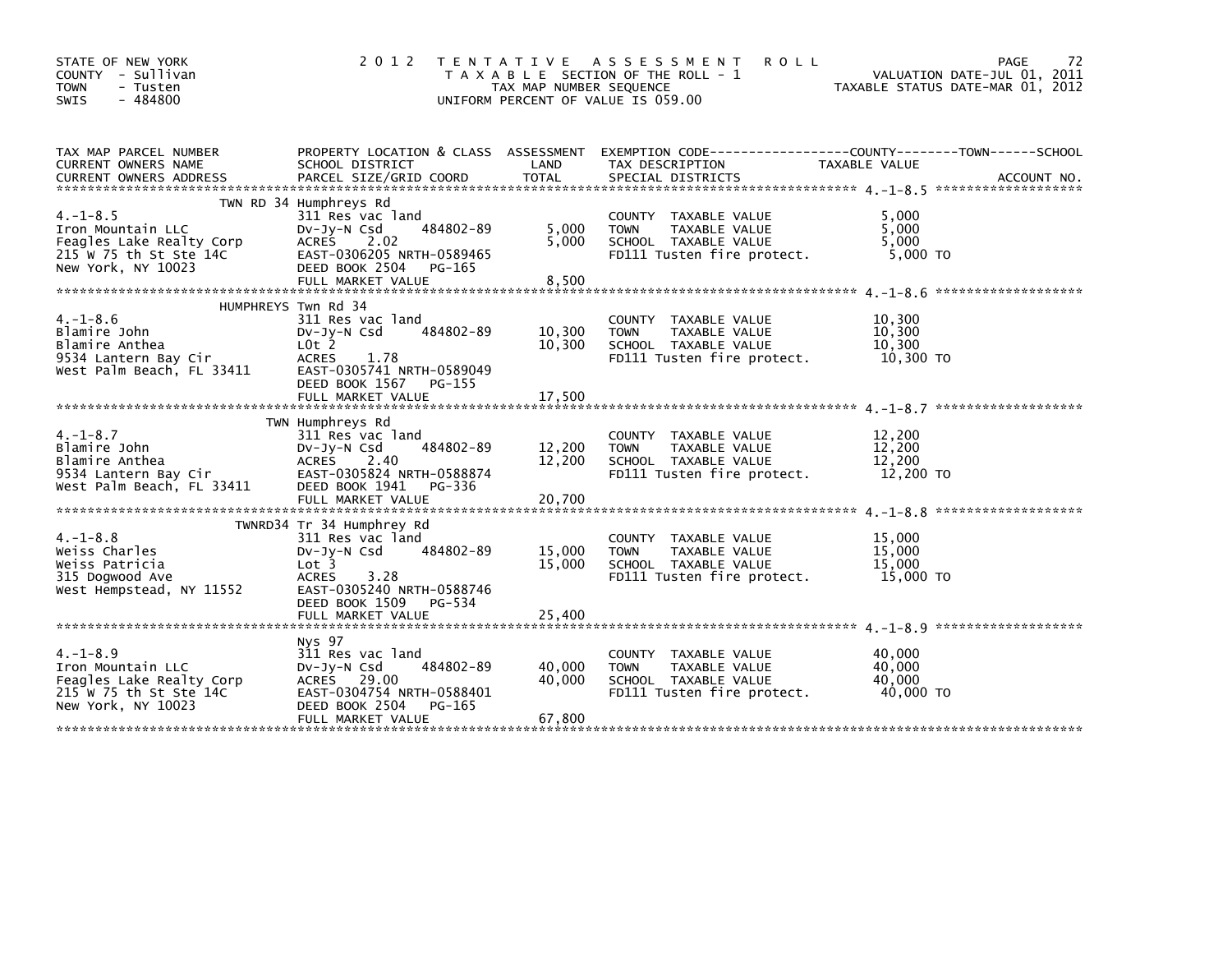| STATE OF NEW YORK                                                                                                                                                                                                              | 2 0 1 2                                               | T E N T A T I V E       | A S S E S S M E N T<br><b>ROLL</b>                           |                                                                 | 73<br><b>PAGE</b> |
|--------------------------------------------------------------------------------------------------------------------------------------------------------------------------------------------------------------------------------|-------------------------------------------------------|-------------------------|--------------------------------------------------------------|-----------------------------------------------------------------|-------------------|
| COUNTY - Sullivan<br><b>TOWN</b><br>- Tusten                                                                                                                                                                                   |                                                       | TAX MAP NUMBER SEQUENCE | T A X A B L E SECTION OF THE ROLL - 1                        | VALUATION DATE-JUL 01, 2011<br>TAXABLE STATUS DATE-MAR 01, 2012 |                   |
| - 484800<br><b>SWIS</b>                                                                                                                                                                                                        |                                                       |                         | UNIFORM PERCENT OF VALUE IS 059.00                           |                                                                 |                   |
|                                                                                                                                                                                                                                |                                                       |                         |                                                              |                                                                 |                   |
|                                                                                                                                                                                                                                |                                                       |                         |                                                              |                                                                 |                   |
| TAX MAP PARCEL NUMBER                                                                                                                                                                                                          | PROPERTY LOCATION & CLASS ASSESSMENT                  |                         | EXEMPTION CODE-----------------COUNTY-------TOWN------SCHOOL |                                                                 |                   |
| CURRENT OWNERS NAME                                                                                                                                                                                                            | SCHOOL DISTRICT                                       | LAND                    | TAX DESCRIPTION                                              | TAXABLE VALUE                                                   |                   |
| .CURRENT OWNERS ADDRESS PARCEL SIZE/GRID COORD TOTAL SPECIAL DISTRICTS (ACCOUNT NO ACCOUNT NO ACCOUNT NO AND FARABALLY SERIES AND RESEARCH TOTAL SERIES AND RESEARCH STRAIN AND A SERIES AND RESEARCH TO A SAN ARE AND THE SAM |                                                       |                         |                                                              |                                                                 |                   |
|                                                                                                                                                                                                                                | Nys Rte 97                                            |                         |                                                              |                                                                 |                   |
| $4. - 1 - 9$                                                                                                                                                                                                                   | 483 Converted Re                                      |                         | COUNTY TAXABLE VALUE                                         | 144,300                                                         |                   |
| Clemente Jeffrey P                                                                                                                                                                                                             | 484802-89<br>$Dv-Jv-N$ Csd                            | 11,900                  | TAXABLE VALUE<br><b>TOWN</b>                                 | 144,300                                                         |                   |
| Clemente Frances S                                                                                                                                                                                                             | FRNT 215.60 DPTH 190.80                               | 144,300                 | SCHOOL TAXABLE VALUE                                         | 144,300                                                         |                   |
| PO Box 12                                                                                                                                                                                                                      | EAST-0302369 NRTH-0588714                             |                         | FD110 Narrowsburg fire                                       | 144,300 TO                                                      |                   |
| Narrowsburg, NY 12764                                                                                                                                                                                                          | DEED BOOK 1206 PG-00346<br>FULL MARKET VALUE          | 244,600                 | SD090 Narrowsburg sewer                                      | 8.00 UN M                                                       |                   |
|                                                                                                                                                                                                                                |                                                       |                         |                                                              |                                                                 |                   |
|                                                                                                                                                                                                                                | Nys Rte 97                                            |                         |                                                              |                                                                 | 109800            |
| $4. - 1 - 10$                                                                                                                                                                                                                  | $322$ Rural vac $>10$                                 |                         | COUNTY TAXABLE VALUE                                         | 75,000                                                          |                   |
| Clinton 174 Realty Assoc LLC                                                                                                                                                                                                   | 484802-89<br>$Dv-Jy-N$ Csd                            | 75,000                  | TAXABLE VALUE<br><b>TOWN</b>                                 | 75,000                                                          |                   |
| 50 Remson St                                                                                                                                                                                                                   | Combined with $8-3-1$                                 | 75,000                  | SCHOOL TAXABLE VALUE                                         | 75,000                                                          |                   |
| Brooklyn, NY 11201                                                                                                                                                                                                             | ACRES 59.70<br>EAST-0303895 NRTH-0587960              |                         | FD110 Narrowsburg fire<br>LT100 Narrowsburg light            | 75,000 TO<br>1,500 TO                                           |                   |
|                                                                                                                                                                                                                                | DEED BOOK 3033<br>PG-194                              |                         | SD090 Narrowsburg sewer                                      | .00 UN M                                                        |                   |
|                                                                                                                                                                                                                                |                                                       |                         |                                                              |                                                                 |                   |
|                                                                                                                                                                                                                                |                                                       |                         |                                                              |                                                                 |                   |
|                                                                                                                                                                                                                                | Nys Rt 97                                             |                         |                                                              |                                                                 | 110961            |
| $4. -1 - 11$                                                                                                                                                                                                                   | 322 Rural vac>10                                      |                         | COUNTY TAXABLE VALUE                                         | 135,200                                                         |                   |
| Feagles Lake Realty Corp<br>Attn: Steven Adler                                                                                                                                                                                 | 484802-89<br>DV-Jy-N Csd<br>ACRES 198.39              | 135,200<br>135,200      | TAXABLE VALUE<br><b>TOWN</b><br>SCHOOL TAXABLE VALUE         | 135,200<br>135.200                                              |                   |
| 215 W 75 th St Apt 14C                                                                                                                                                                                                         | EAST-0305777 NRTH-0587396                             |                         | FD110 Narrowsburg fire                                       | 56,180 TO                                                       |                   |
| New York, NY 10023                                                                                                                                                                                                             | DEED BOOK 1301<br>PG-00347                            |                         | FD111 Tusten fire protect.                                   | 53,515 TO                                                       |                   |
|                                                                                                                                                                                                                                | FULL MARKET VALUE                                     | 229,200                 | LT100 Narrowsburg light                                      | 25,080 TO                                                       |                   |
|                                                                                                                                                                                                                                |                                                       |                         |                                                              |                                                                 |                   |
|                                                                                                                                                                                                                                | Nys Rt 97                                             |                         |                                                              |                                                                 | 118500            |
| $4. - 1 - 12$                                                                                                                                                                                                                  | 210 1 Family Res                                      |                         | 41854<br>STAR B                                              | $\mathbf{0}$                                                    | 17,400<br>0       |
| Morse Timothy                                                                                                                                                                                                                  | 484802-89<br>DV-JY-N Csd                              | 9,500                   | COUNTY TAXABLE VALUE                                         | 81,900                                                          |                   |
| Morse Heidi                                                                                                                                                                                                                    | FRNT 326.40 DPTH 292.60                               | 81,900                  | <b>TOWN</b><br>TAXABLE VALUE                                 | 81,900                                                          |                   |
| 6468 State Route 97                                                                                                                                                                                                            | EAST-0303541 NRTH-0585427                             |                         | SCHOOL TAXABLE VALUE                                         | 64,500                                                          |                   |
| Narrowsburg, NY 12764                                                                                                                                                                                                          | DEED BOOK 1242<br>PG-00104                            | 138,800                 | FD110 Narrowsburg fire<br>SD090 Narrowsburg sewer            | 81,900 TO<br>1.00 UN M                                          |                   |
|                                                                                                                                                                                                                                | FULL MARKET VALUE                                     |                         |                                                              |                                                                 |                   |
|                                                                                                                                                                                                                                | Nys 97                                                |                         |                                                              |                                                                 |                   |
| 4. –1–13.1                                                                                                                                                                                                                     | 210 1 Family Res                                      |                         | COUNTY TAXABLE VALUE                                         | 101,000                                                         |                   |
| Feagles Lake Realty Corp                                                                                                                                                                                                       | 484802-89<br>$Dv-Jy-N$ Csd                            | 45,900                  | <b>TOWN</b><br>TAXABLE VALUE                                 | 101,000                                                         |                   |
| Attn: Adler Steve                                                                                                                                                                                                              | ACRES 33.97                                           | 101,000                 | SCHOOL TAXABLE VALUE                                         | 101,000                                                         |                   |
| 215 W 75 th St Apt 14C<br>New York, NY 10023                                                                                                                                                                                   | EAST-0304420 NRTH-0585341<br>DEED BOOK 1301<br>PG-347 |                         | FD110 Narrowsburg fire                                       | 101,000 TO                                                      |                   |
|                                                                                                                                                                                                                                | FULL MARKET VALUE                                     | 171.200                 |                                                              |                                                                 |                   |
|                                                                                                                                                                                                                                |                                                       |                         |                                                              |                                                                 |                   |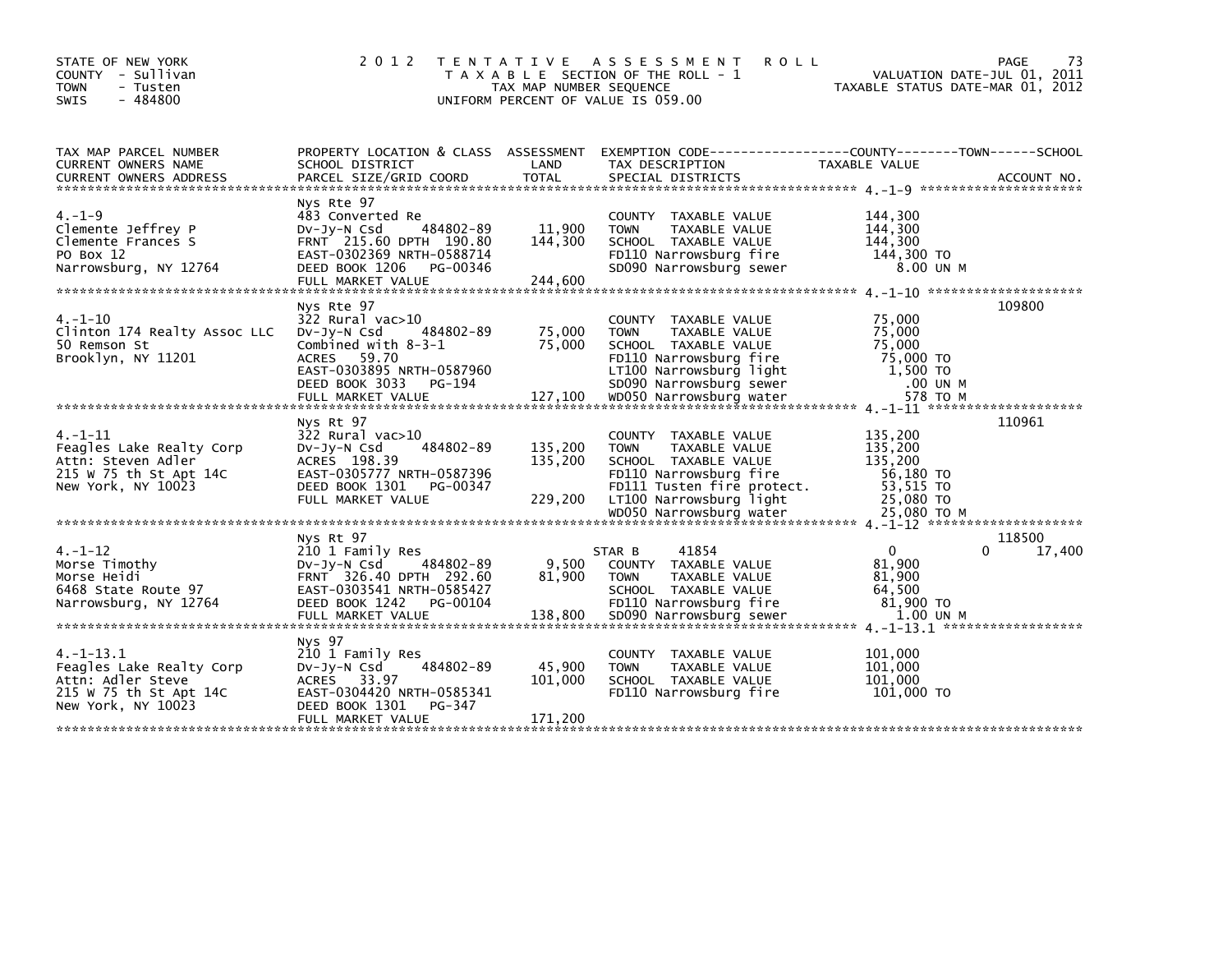| STATE OF NEW YORK<br>COUNTY - Sullivan<br>- Tusten<br><b>TOWN</b><br>- 484800<br><b>SWIS</b>                                                                                                                                                                                                                               |                                                                                                                                                                             | TAX MAP NUMBER SEQUENCE              | 2012 TENTATIVE ASSESSMENT ROLL<br>T A X A B L E SECTION OF THE ROLL - 1<br>UNIFORM PERCENT OF VALUE IS 059.00                                                                      | 1 VALUATION DATE-JUL 01, 2011<br>TAXABLE STATUS DATE-MAR 01, 2012   | 74<br>PAGE |
|----------------------------------------------------------------------------------------------------------------------------------------------------------------------------------------------------------------------------------------------------------------------------------------------------------------------------|-----------------------------------------------------------------------------------------------------------------------------------------------------------------------------|--------------------------------------|------------------------------------------------------------------------------------------------------------------------------------------------------------------------------------|---------------------------------------------------------------------|------------|
| TAX MAP PARCEL NUMBER<br>CURRENT OWNERS NAME<br>CONNERT OWNERS ADDRESS FORCEL SIZE/GRID COORD TOTAL SPECIAL DISTRICTS TO A ACCOUNT NO.<br>EURRENT OWNERS ADDRESS PARCEL SIZE/GRID COORD TOTAL SPECIAL DISTRICTS 4.-1-13.2 ******************************                                                                   |                                                                                                                                                                             |                                      |                                                                                                                                                                                    |                                                                     |            |
| $4. -1 - 13.2$<br>Feagles Lake Realty Corp<br>Attn: Adler Steve<br>215 W 75 th St Apt 14C<br>New York, NY 10023                                                                                                                                                                                                            | Nys 97<br>311 Res vac land<br>484802-89<br>DV-Jy-N Csd<br>Lot 10<br>FRNT 349.00 DPTH 119.80<br>EAST-0303259 NRTH-0585954<br>DEED BOOK 1301 PG-347<br>FULL MARKET VALUE      | 4,500<br>4,500<br>7,600              | COUNTY TAXABLE VALUE<br><b>TOWN</b><br>TAXABLE VALUE<br>SCHOOL TAXABLE VALUE<br>FD110 Narrowsburg fire<br>SD090 Narrowsburg sewer 30.00 UN M<br>WD050 Narrowsburg water 4,500 TO M | 4,500<br>4,500<br>4,500<br>4,500 TO                                 |            |
| $4. -1 - 13.3$<br>Anderson Carl E<br>Anderson Donna E<br>PO Box 1332<br>Islamorada, FL 33036                                                                                                                                                                                                                               | Nys 97<br>311 Res vac land - WTRFNT<br>DV-Jy-N Csd 484802-89<br>Lot 8<br>FRNT 260.37 DPTH 89.00<br>EAST-0303436 NRTH-0585672<br>DEED BOOK 2011 PG-5433<br>FULL MARKET VALUE | 11,300<br>11,300<br>$-5433$ $19,200$ | COUNTY TAXABLE VALUE<br><b>TOWN</b><br>TAXABLE VALUE<br>SCHOOL TAXABLE VALUE<br>FD110 Narrowsburg fire<br>SD090 Narrowsburg sewer<br>WD050 Narrowsburg water                       | 11,300<br>11,300<br>11,300<br>11,300 TO<br>1.00 UN M<br>11,300 TO M |            |
| $4. -1 - 13.4$<br>Bowers Gary<br>Bowers Mary<br>PO Box 31<br>Narrowsburg, NY 12764<br>90 Box 31 [1,600 FRNT 210.00 DPTH 139.08 [1,600 FOR TAXABLE VALUE 61,600 [1,600 FOR TAXABLE VALUE Narrowsburg, NY<br>Narrowsburg, NY 12764 EAST-0303640 NRTH-0585510 [133,900 FOR SDOP Narrowsburg fire 79,000 TO<br>FULL MARKET VAL | 6476 State Route 97<br>210 1 Family Res<br>484802-89<br>DV-JY-N Csd<br>Lot 7<br>FRNT 210.00 DPTH 139.08                                                                     | 14,600<br>79,000                     | 41854<br>STAR B<br>COUNTY TAXABLE VALUE<br><b>TOWN</b><br>TAXABLE VALUE<br>SCHOOL TAXABLE VALUE                                                                                    | $\overline{0}$<br>$\Omega$<br>79.000<br>79,000<br>61,600            | 17,400     |
| $4. -1 - 13.5$<br>Heinemeir Rolf<br>Heinemeir Edith<br>6462 Route 97<br>462 Route 97 (1.75 ACRES 1.75 (1.75 SCHOOL TAXABLE VALUE )<br>Narrowsburg, NY 12764 (1.75 EAST-0303769 NRTH-0585311 FD110 Narrowsburg fire 132,900 TO<br>FULL MARKET VALUE 225,300 WD050 Narrowsburg water 132,900 TO M<br>FULL MARKET             | Nys 97<br>220 2 Family Res<br>DV-Jy-N Csd<br>$ACRES$ 1.75<br>$FACTES$ 1.75                                                                                                  | 484802-89 22,900<br>132,900          | 41834<br>STAR EN<br>COUNTY TAXABLE VALUE<br>TOWN<br>TAXABLE VALUE                                                                                                                  | $\overline{0}$<br>$\Omega$<br>132,900<br>132,900<br>96,820          | 36,080     |
| $4. -1 - 13.6$<br>O'Connell Louise<br>McBeth Nancy<br>270-10 Gr Cntrl Pkwy Apt 18K FRNT 100.00 DPTH 370.00<br>Floral Park, NY 11005-1118                                                                                                                                                                                   | Nys Rt 97<br>260 Seasonal res<br>484802-89<br>DV-JV-N Csd<br>Lot 5<br>EAST-0303874 NRTH-0585200<br>DEED BOOK 1962 PG-359                                                    | 19,100<br>48,000                     | COUNTY TAXABLE VALUE<br><b>TOWN</b><br>TAXABLE VALUE<br>SCHOOL TAXABLE VALUE<br>FD110 Narrowsburg fire<br>SD090 Narrowsburg sewer<br>WD050 Narrowsburg water                       | 48,000<br>48,000<br>48,000<br>48,000 TO<br>1.00 UN M<br>48,000 TO M |            |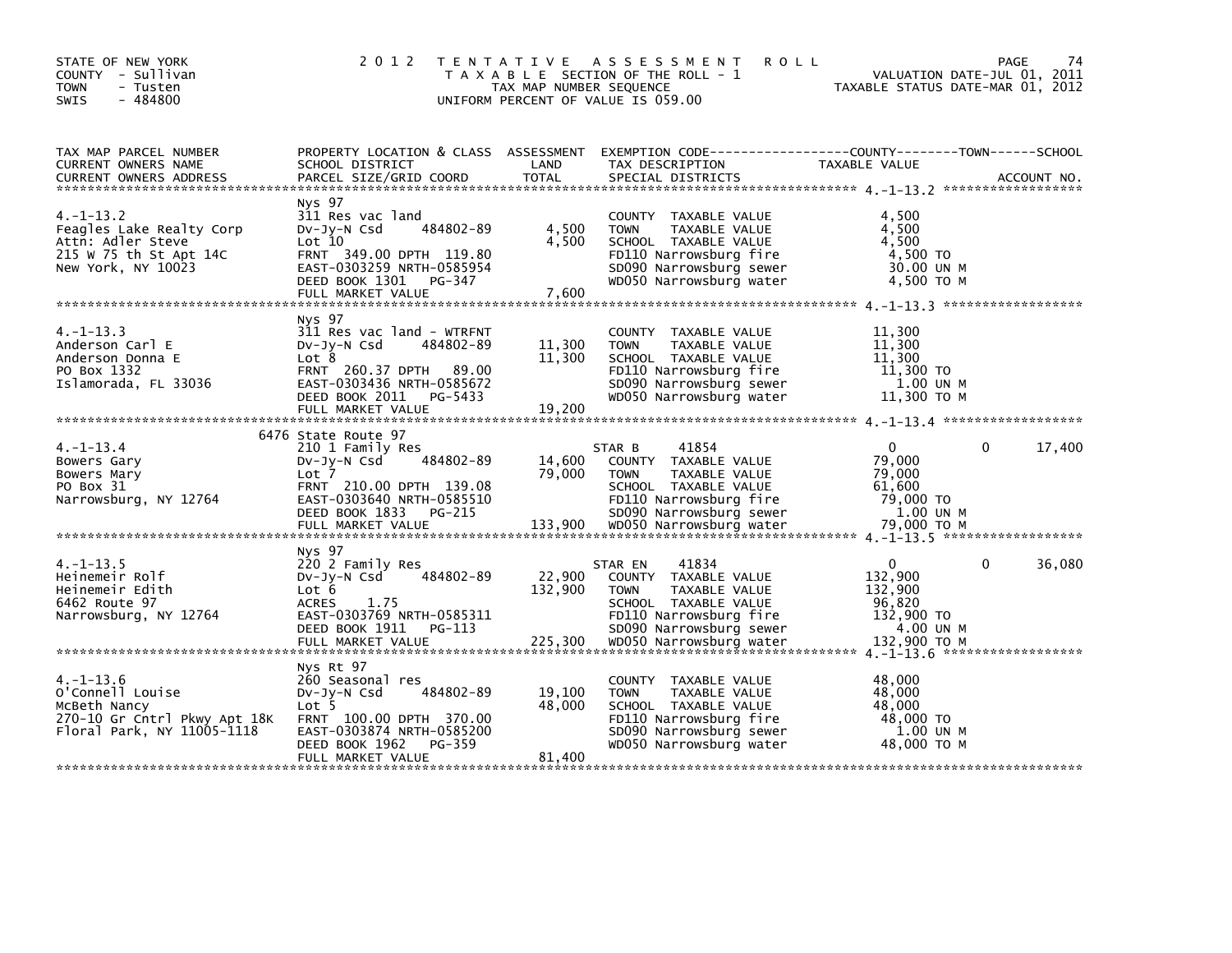| STATE OF NEW YORK<br>COUNTY - Sullivan<br><b>TOWN</b><br>- Tusten<br>$-484800$<br><b>SWIS</b>                    |                                                                                                                                                                                  | TAX MAP NUMBER SEQUENCE    | 2012 TENTATIVE ASSESSMENT<br><b>ROLL</b><br>T A X A B L E SECTION OF THE ROLL - 1<br>UNIFORM PERCENT OF VALUE IS 059.00                                      | 75<br>PAGE<br>VALUATION DATE-JUL 01, 2011<br>TAXABLE STATUS DATE-MAR 01, 2012   |
|------------------------------------------------------------------------------------------------------------------|----------------------------------------------------------------------------------------------------------------------------------------------------------------------------------|----------------------------|--------------------------------------------------------------------------------------------------------------------------------------------------------------|---------------------------------------------------------------------------------|
| TAX MAP PARCEL NUMBER<br>CURRENT OWNERS NAME                                                                     | PROPERTY LOCATION & CLASS ASSESSMENT<br>SCHOOL DISTRICT                                                                                                                          | LAND                       | TAX DESCRIPTION                                                                                                                                              | EXEMPTION CODE------------------COUNTY--------TOWN------SCHOOL<br>TAXABLE VALUE |
| $4. -1 - 13.7$<br>Gretano Michael<br>Glassman Deborah<br>942 East 12 St<br>Brooklyn, NY 11230                    | Nys 97<br>210 1 Family Res<br>484802-89<br>$Dv-Jy-N$ Csd<br>Lot 4<br>FRNT 112.90 DPTH 362.00<br>EAST-0303952 NRTH-0585136<br>DEED BOOK 1703 PG-428                               | 18,800<br>77,800           | COUNTY TAXABLE VALUE<br><b>TOWN</b><br>TAXABLE VALUE<br>SCHOOL TAXABLE VALUE<br>FD110 Narrowsburg fire<br>SD090 Narrowsburg sewer<br>WD050 Narrowsburg water | 77.800<br>77,800<br>77,800<br>77,800 TO<br>1.00 UN M<br>77,800 ТО М             |
| $4. -1 - 13.8$<br>Berlin Peter<br>Edwards Lucy<br>6450 Rt 97<br>PO Box 388<br>Narrowsburg, NY 12764              | Nys 97<br>311 Res vac land - WTRFNT<br>484802-89<br>$Dv-Jy-N$ Csd<br>Lot A<br>1.84<br><b>ACRES</b><br>EAST-0303497 NRTH-0585658<br>DEED BOOK 2003 PG-697<br>FULL MARKET VALUE    | 15,700<br>15,700<br>26,600 | COUNTY TAXABLE VALUE<br><b>TOWN</b><br>TAXABLE VALUE<br>SCHOOL TAXABLE VALUE<br>FD110 Narrowsburg fire<br>SD090 Narrowsburg sewer<br>WD050 Narrowsburg water | 15,700<br>15,700<br>15,700<br>15,700 TO<br>1.00 UN M<br>15,700 TO M             |
| $4. -1 - 13.9$<br>Colondona Loretta<br>Colondona Louis<br>340 Brendan Ave<br>Massapequa, NY 11758                | Nys 97<br>260 Seasonal res<br>484802-89<br>$Dv-Jy-N$ Csd<br>Lot 2<br>1.85<br><b>ACRES</b><br>EAST-0304296 NRTH-0584818<br>DEED BOOK 1721 PG-288                                  | 23,300<br>65,000           | COUNTY TAXABLE VALUE<br>TAXABLE VALUE<br><b>TOWN</b><br>SCHOOL TAXABLE VALUE<br>FD110 Narrowsburg fire<br>SD090 Narrowsburg sewer<br>WD050 Narrowsburg water | 65.000<br>65,000<br>65,000<br>65,000 TO<br>1.00 UN M<br>65,000 ТО М             |
| $4. -1 - 13.10$<br>Harrington Mary Jane<br>Harrington Michael<br>6420 State Route 97<br>Narrowsburg, NY 12764    | Nys Rt 97<br>260 Seasonal res<br>$Dv-Jy-N$ Csd<br>484802-89<br>Lot 1<br><b>ACRES</b><br>1.76 BANK C10210<br>EAST-0304413 NRTH-0584707<br>DEED BOOK 3529 PG-496                   | 22,900<br>85,000           | COUNTY TAXABLE VALUE<br><b>TOWN</b><br>TAXABLE VALUE<br>SCHOOL TAXABLE VALUE<br>FD110 Narrowsburg fire<br>SD090 Narrowsburg sewer<br>WD050 Narrowsburg water | 85,000<br>85,000<br>85,000<br>85,000 TO<br>1.00 UN M<br>85,000 TO M             |
| $4. -1 - 13.11$<br>Feagles Lake Realty Corp<br>Attn: Adler Steve<br>215 W 75 th St Apt 14C<br>New York, NY 10023 | Nys 97<br>311 Res vac land - WTRFNT<br>484802-89<br>$Dv-Jy-N$ Csd<br>Lot 9<br>4.19<br><b>ACRES</b><br>EAST-0304646 NRTH-0584494<br>DEED BOOK 1301<br>PG-347<br>FULL MARKET VALUE | 10,000<br>10,000<br>16,900 | COUNTY TAXABLE VALUE<br><b>TOWN</b><br>TAXABLE VALUE<br>SCHOOL TAXABLE VALUE<br>FD110 Narrowsburg fire                                                       | 10,000<br>10,000<br>10,000<br>10,000 TO                                         |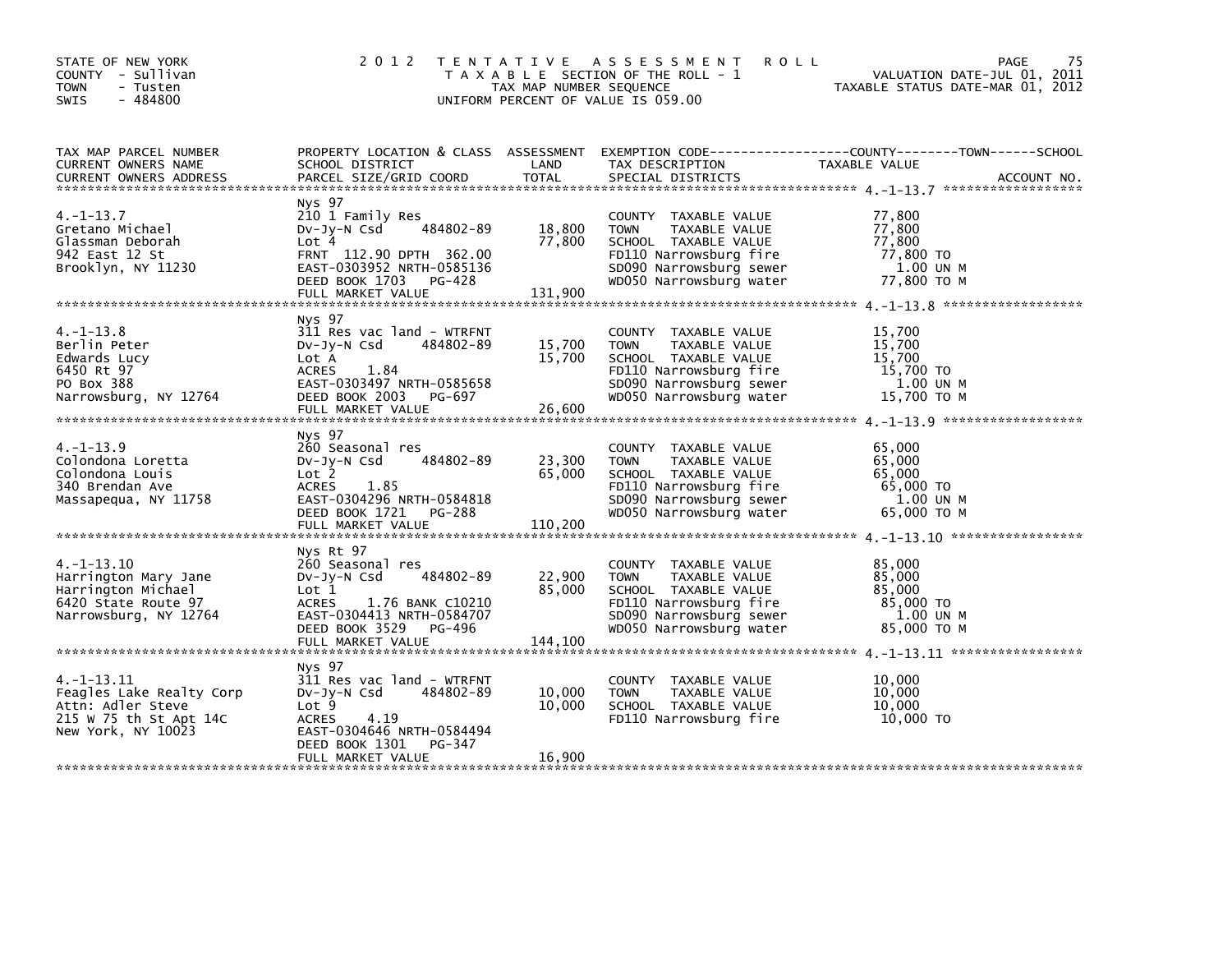| STATE OF NEW YORK<br>COUNTY - Sullivan<br>- Tusten<br><b>TOWN</b><br>- 484800<br>SWIS                  | 2 0 1 2                                                                                                                                                                                    | T E N T A T I V E<br>TAX MAP NUMBER SEQUENCE<br>UNIFORM PERCENT OF VALUE IS 059.00 | A S S E S S M E N T<br><b>ROLL</b><br>T A X A B L E SECTION OF THE ROLL - 1                                                                                  | TAXABLE STATUS DATE-MAR 01, 2012                                      | 76<br>PAGE<br>VALUATION DATE-JUL 01, 2011 |
|--------------------------------------------------------------------------------------------------------|--------------------------------------------------------------------------------------------------------------------------------------------------------------------------------------------|------------------------------------------------------------------------------------|--------------------------------------------------------------------------------------------------------------------------------------------------------------|-----------------------------------------------------------------------|-------------------------------------------|
| TAX MAP PARCEL NUMBER<br>CURRENT OWNERS NAME<br><b>CURRENT OWNERS ADDRESS</b>                          | PROPERTY LOCATION & CLASS ASSESSMENT<br>SCHOOL DISTRICT<br>PARCEL SIZE/GRID COORD                                                                                                          | LAND<br><b>TOTAL</b>                                                               | EXEMPTION CODE-----------------COUNTY-------TOWN------SCHOOL<br>TAX DESCRIPTION<br>SPECIAL DISTRICTS                                                         | TAXABLE VALUE                                                         | ACCOUNT NO.                               |
| $4. -1 - 13.12$<br>Berlin Peter<br>Edwards Lucy<br>6450 Rt 97<br>PO Box 388<br>Narrowsburg, NY 12764   | Nys 97<br>210 1 Family Res<br>484802-89<br>$Dv-Jv-N$ Csd<br>Lot B<br><b>ACRES</b><br>1.84 BANK<br>EAST-0303679 NRTH-0585560<br>DEED BOOK 1828<br>PG-422<br>FULL MARKET VALUE               | 23,200<br>94,000<br>N<br>159,300                                                   | COUNTY TAXABLE VALUE<br>TAXABLE VALUE<br><b>TOWN</b><br>SCHOOL TAXABLE VALUE<br>FD110 Narrowsburg fire<br>SD090 Narrowsburg sewer<br>WD050 Narrowsburg water | 94,000<br>94,000<br>94,000<br>94,000 TO<br>1.00 UN M<br>94,000 TO M   |                                           |
| BUDENHAGEN Twn Rd 6<br>$4. -1 - 15.1$<br>Snow Dolores<br>112 Buddenhagen Rd<br>Narrowsburg, NY 12764   | 210 1 Family Res<br>484802-89<br>$Dv-Jy-N$ Csd<br><b>ACRES</b><br>13.84<br>EAST-0308060 NRTH-0588671<br>DEED BOOK 1287<br>PG-134<br>FULL MARKET VALUE                                      | 41,000<br>122,800<br>208,100                                                       | COUNTY TAXABLE VALUE<br><b>TOWN</b><br>TAXABLE VALUE<br>SCHOOL TAXABLE VALUE<br>FD111 Tusten fire protect.                                                   | 122,800<br>122,800<br>122,800<br>122,800 TO                           | 117601                                    |
| $4. -1 - 15.2$<br>Balletto John M<br>439 Home Ave<br>Staten Island, NY 10305                           | Co Rd 111<br>210 1 Family Res<br>484802-89<br>$Dv-Jv-N$ Csd<br>FRNT 100.00 DPTH 140.00<br><b>BANK C92242</b><br>EAST-0308805 NRTH-0588217<br>DEED BOOK 3172<br>PG-385<br>FULL MARKET VALUE | 18,000<br>78,000<br>132,200                                                        | COUNTY TAXABLE VALUE<br>TAXABLE VALUE<br><b>TOWN</b><br>SCHOOL TAXABLE VALUE<br>FD111 Tusten fire protect.                                                   | 78,000<br>78,000<br>78,000<br>78,000 TO                               | 157950                                    |
| $4. -1 - 15.4$<br>Kelly John J<br>Kelly Josephine<br>5 Buddenhagen Rd<br>Narrowsburg, NY 12764         | $LOT3$ Co Rd $111$<br>210 1 Family Res<br>484802-89<br>$Dv-Jy-N$ Csd<br>3.07<br><b>ACRES</b><br>EAST-0306675 NRTH-0588003<br>DEED BOOK 2173<br>PG-187<br>FULL MARKET VALUE                 | 19,400 STAR EN<br>54,900<br>93,100                                                 | 41121<br>WAR VET<br>41834<br>COUNTY<br>TAXABLE VALUE<br><b>TOWN</b><br>TAXABLE VALUE<br>SCHOOL TAXABLE VALUE<br>FD111 Tusten fire protect.                   | 8,235<br>8,235<br>$\Omega$<br>46,665<br>46,665<br>18.820<br>54,900 TO | 0<br>36,080<br>0                          |
| $4. -1 - 15.5$<br>Talavera Anthony<br>Talavera Rosemarie<br>76 Buddenhagen Rd<br>Narrowsburg, NY 12764 | Tr 6<br>210 1 Family Res<br>484802-89<br>DV-Jy-N Csd<br>ACRES<br>2.17<br>EAST-0308502 NRTH-0588671<br>DEED BOOK 3291<br>PG-326<br>FULL MARKET VALUE                                        | 16,400<br>89,800<br>152,200                                                        | 41854<br>STAR B<br>COUNTY TAXABLE VALUE<br><b>TOWN</b><br>TAXABLE VALUE<br>SCHOOL TAXABLE VALUE<br>FD111 Tusten fire protect.                                | $\Omega$<br>89,800<br>89,800<br>72.400<br>89,800 TO                   | 0<br>17,400                               |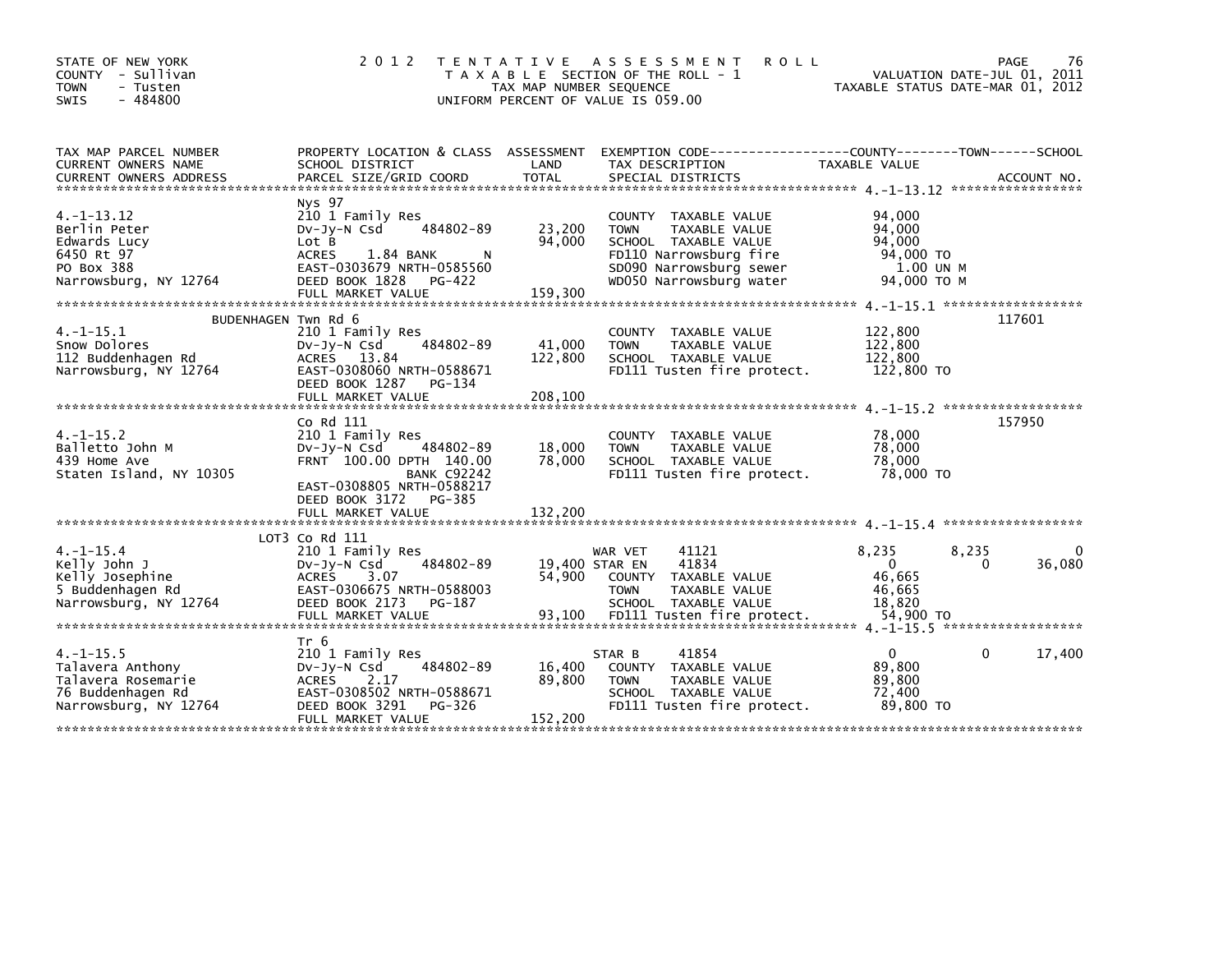| STATE OF NEW YORK<br>COUNTY - Sullivan<br>- Tusten<br><b>TOWN</b><br>$-484800$<br><b>SWIS</b>           | 2 0 1 2                                                                                                                                                        | TAX MAP NUMBER SEQUENCE      | TENTATIVE ASSESSMENT<br>T A X A B L E SECTION OF THE ROLL - 1<br>UNIFORM PERCENT OF VALUE IS 059.00                                                                        | <b>ROLL</b>                                                        | PAGE<br>77<br>VALUATION DATE-JUL 01,<br>2011<br>TAXABLE STATUS DATE-MAR 01, 2012 |
|---------------------------------------------------------------------------------------------------------|----------------------------------------------------------------------------------------------------------------------------------------------------------------|------------------------------|----------------------------------------------------------------------------------------------------------------------------------------------------------------------------|--------------------------------------------------------------------|----------------------------------------------------------------------------------|
| TAX MAP PARCEL NUMBER<br>CURRENT OWNERS NAME<br><b>CURRENT OWNERS ADDRESS</b>                           | SCHOOL DISTRICT<br>PARCEL SIZE/GRID COORD                                                                                                                      | LAND<br><b>TOTAL</b>         | PROPERTY LOCATION & CLASS ASSESSMENT EXEMPTION CODE----------------COUNTY-------TOWN-----SCHOOL<br>TAX DESCRIPTION<br>SPECIAL DISTRICTS                                    | <b>TAXABLE VALUE</b>                                               | ACCOUNT NO.                                                                      |
| BUDDENHAGE Twn Rd 6                                                                                     |                                                                                                                                                                |                              |                                                                                                                                                                            |                                                                    | 117601                                                                           |
| $4. -1 - 15.6$<br>Snow Joanne M<br>PO Box 49<br>Narrowsburg, NY 12764                                   | 210 1 Family Res<br>484802-89<br>DV-Jy-N Csd<br>ACRES 2.70<br>EAST-0308345 NRTH-0588290<br>DEED BOOK 2410<br>PG-345<br>FULL MARKET VALUE                       | 18,200<br>107,600<br>182,400 | 41854<br>STAR B<br>COUNTY TAXABLE VALUE<br>TAXABLE VALUE<br><b>TOWN</b><br>SCHOOL TAXABLE VALUE<br>FD111 Tusten fire protect.                                              | 0<br>107,600<br>107,600<br>90.200<br>107,600 TO                    | 17,400<br>0                                                                      |
|                                                                                                         |                                                                                                                                                                |                              |                                                                                                                                                                            |                                                                    |                                                                                  |
| $4. -1 - 16.1$<br>Wells Eleanor A<br>8170 State Route 52<br>Narrowsburg, NY 12764                       | Co Rte 52<br>240 Rural res<br>484802-89<br>DV-JY-N Csd<br>ACRES 46.16<br>EAST-0307348 NRTH-0587258<br>DEED BOOK 1366 PG-69                                     | 114,000                      | 52 PCT OF VALUE USED FOR EXEMPTION PURPOSES<br>COMBAT VET 41131<br>73,300 STAR EN<br>41834<br>COUNTY TAXABLE VALUE<br><b>TOWN</b><br>TAXABLE VALUE<br>SCHOOL TAXABLE VALUE | 14,820<br>$\overline{0}$<br>99,180<br>99.180<br>77,920             | 127650<br>14,820<br>$\Omega$<br>$\mathbf{0}$<br>36,080                           |
|                                                                                                         |                                                                                                                                                                |                              |                                                                                                                                                                            |                                                                    |                                                                                  |
| $4. -1 - 16.2$<br>Deighton Donald<br>Schmidt Linda D<br>8180 State Route 52<br>Narrowsburg, NY 12764    | Co Rd 111<br>210 1 Family Res<br>484802-89<br>DV-JY-N Csd<br>ACRES 1.52<br>EAST-0307393 NRTH-0586331<br>DEED BOOK 2125<br>PG-636<br>FULL MARKET VALUE          | 105,000<br>178,000           | 41121<br>WAR VET<br>13,300 STAR EN<br>41834<br>COUNTY TAXABLE VALUE<br><b>TOWN</b><br>TAXABLE VALUE<br>SCHOOL TAXABLE VALUE<br>FD111 Tusten fire protect.                  | 15,660<br>$\mathbf{0}$<br>89,340<br>89.340<br>68,920<br>105,000 TO | 112050<br>15,660<br>$\Omega$<br>36,080<br>0                                      |
|                                                                                                         | Co Rd 111                                                                                                                                                      |                              |                                                                                                                                                                            |                                                                    | 107450                                                                           |
| $4. -1 - 16.3$<br>Schalck Maureen<br>7480 State Route 52<br>Narrowsburg, NY 12764                       | 210 1 Family Res<br>484802-89<br>Dv-Jy-N Csd<br>ACRES 1.08<br>EAST-0308094 NRTH-0587158<br>DEED BOOK 3615 PG-581                                               | 13,200<br>86,000             | COUNTY TAXABLE VALUE<br>TAXABLE VALUE<br><b>TOWN</b><br>SCHOOL TAXABLE VALUE<br>FD111 Tusten fire protect.                                                                 | 86,000<br>86,000<br>86.000<br>86,000 TO                            |                                                                                  |
|                                                                                                         | FULL MARKET VALUE                                                                                                                                              | 145,800                      |                                                                                                                                                                            |                                                                    |                                                                                  |
| $4. - 1 - 16.6$<br>Vannatta Willard<br>Vannatta Katherine<br>227 Christian Hill Rd<br>Milford, PA 18337 | Co Rd 111<br>$314$ Rural vac< $10$<br>484802-89<br>$Dv-Jy-N$ Csd<br>ACRES 2.00<br>EAST-0308029 NRTH-0587609<br>DEED BOOK 802<br>PG-00169                       | 10,900<br>10,900             | COUNTY TAXABLE VALUE<br><b>TOWN</b><br>TAXABLE VALUE<br>SCHOOL TAXABLE VALUE<br>FD111 Tusten fire protect.                                                                 | 10,900<br>10,900<br>10,900<br>10,900 TO                            | 156910                                                                           |
|                                                                                                         | Co Rd 111                                                                                                                                                      |                              |                                                                                                                                                                            |                                                                    | 113845                                                                           |
| $4. -1 - 16.7$<br>Morea Marcel Dan<br>142-01 41 st Ave Apt 114<br>Flushing, NY 11355                    | 270 Mfg housing<br>484802-89<br>$Dv-Jy-N$ Csd<br><b>ACRES</b><br>1.00 BANK 60806<br>EAST-0308592 NRTH-0587674<br>DEED BOOK 3566<br>PG-439<br>FULL MARKET VALUE | 12,800<br>21,800<br>36,900   | COUNTY TAXABLE VALUE<br><b>TOWN</b><br>TAXABLE VALUE<br>SCHOOL TAXABLE VALUE<br>FD111 Tusten fire protect.                                                                 | 21,800<br>21,800<br>21,800<br>21,800 TO                            |                                                                                  |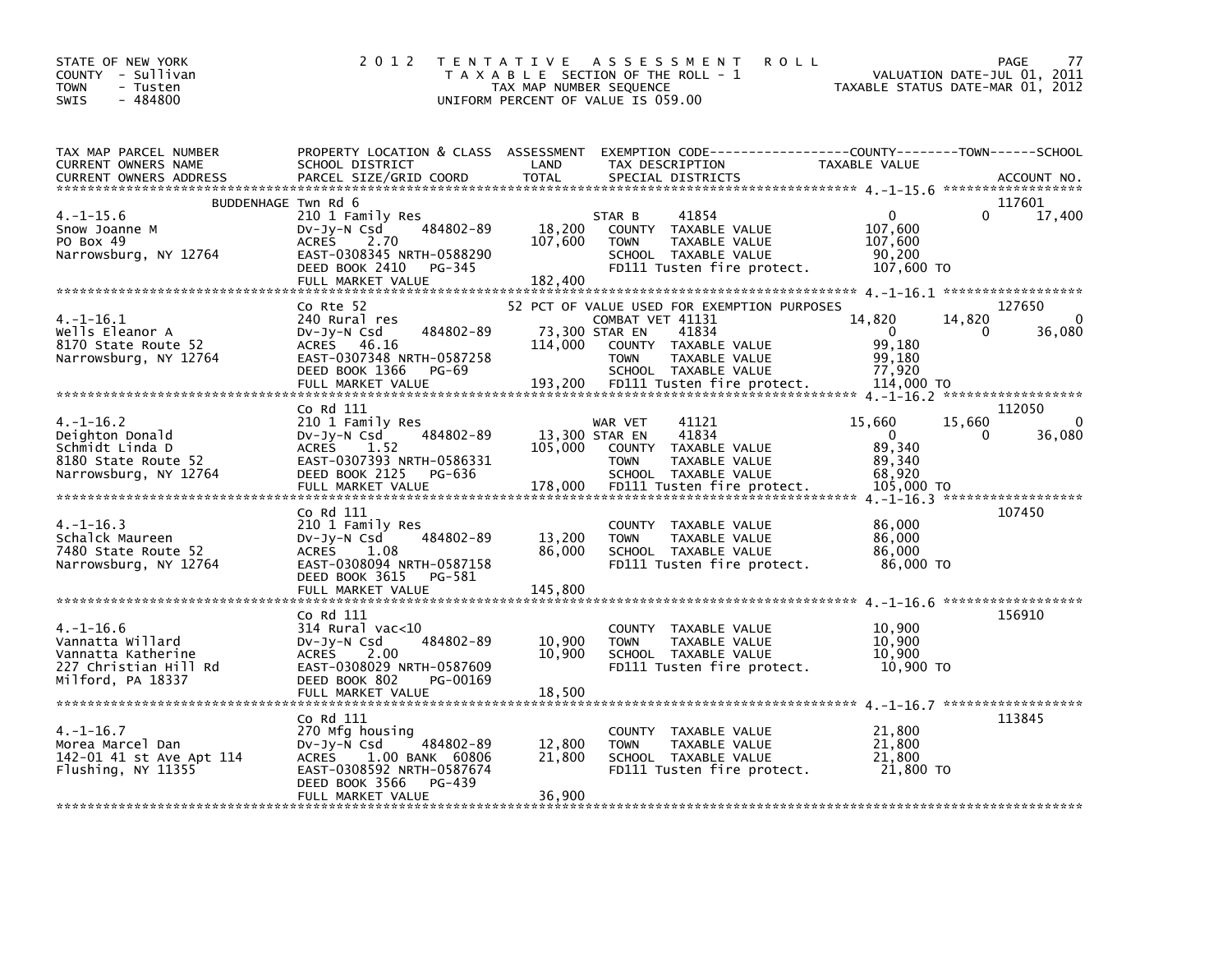| STATE OF NEW YORK<br>COUNTY - Sullivan<br>- Tusten<br><b>TOWN</b><br>$-484800$<br><b>SWIS</b>               | 2 0 1 2                                                                                                                                                                                                      | T E N T A T I V E<br>TAX MAP NUMBER SEQUENCE | A S S E S S M E N T<br><b>ROLL</b><br>T A X A B L E SECTION OF THE ROLL - 1<br>UNIFORM PERCENT OF VALUE IS 059.00                                                                   | TAXABLE STATUS DATE-MAR 01, 2012                                            | 78<br>PAGE<br>VALUATION DATE-JUL 01, 2011 |
|-------------------------------------------------------------------------------------------------------------|--------------------------------------------------------------------------------------------------------------------------------------------------------------------------------------------------------------|----------------------------------------------|-------------------------------------------------------------------------------------------------------------------------------------------------------------------------------------|-----------------------------------------------------------------------------|-------------------------------------------|
| TAX MAP PARCEL NUMBER<br>CURRENT OWNERS NAME<br><b>CURRENT OWNERS ADDRESS</b>                               | SCHOOL DISTRICT<br>PARCEL SIZE/GRID COORD                                                                                                                                                                    | LAND<br><b>TOTAL</b>                         | PROPERTY LOCATION & CLASS ASSESSMENT EXEMPTION CODE-----------------COUNTY-------TOWN------SCHOOL<br>TAX DESCRIPTION<br>SPECIAL DISTRICTS                                           | TAXABLE VALUE                                                               | ACCOUNT NO.                               |
| $4. -1 - 16.10$<br>Buddenhagen Keith<br>Buddenhagen Ann M<br>8118 State Rt 52<br>Narrowsburg, NY 12764      | Co Hwy #111<br>210 1 Family Res<br>484802-89<br>$Dv-Jy-N$ Csd<br><b>ACRES</b><br>4.07<br>EAST-0308734 NRTH-0588000<br>DEED BOOK 1155<br>PG-00277<br>FULL MARKET VALUE                                        | 169,300                                      | STAR B<br>41854<br>22,600 CW_15_VET/ 41161<br>99,900 CW_DISBLD_ 41171<br>COUNTY TAXABLE VALUE<br><b>TOWN</b><br>TAXABLE VALUE<br>SCHOOL TAXABLE VALUE<br>FD111 Tusten fire protect. | 6,960<br>6,960<br>4.995<br>4,995<br>87,945<br>87,945<br>82.500<br>99,900 TO | 17,400<br>0<br>0<br>$\mathbf 0$           |
|                                                                                                             |                                                                                                                                                                                                              |                                              |                                                                                                                                                                                     |                                                                             |                                           |
| $4. -1 - 16.12$<br>Wells Thomas J<br>8170 State Route 52<br>Narrowsburg, NY 12764                           | Co Rte 52<br>$314$ Rural vac<10<br>484802-89<br>$Dv-Jy-N$ Csd<br>3.13<br><b>ACRES</b><br>EAST-0307174 NRTH-0588210<br>DEED BOOK 1351<br>PG-609                                                               | 11,800<br>11,800                             | TAXABLE VALUE<br>COUNTY<br>TAXABLE VALUE<br><b>TOWN</b><br>SCHOOL TAXABLE VALUE<br>FD111 Tusten fire protect.                                                                       | 11,800<br>11,800<br>11,800<br>11,800 TO                                     |                                           |
|                                                                                                             |                                                                                                                                                                                                              |                                              |                                                                                                                                                                                     |                                                                             |                                           |
| $4. -1 - 16.13$<br>Buddenhagen Keith<br>Buddenhagen Ann M<br>8118 State Rt 52<br>Narrowsburg, NY 12764      | Co Hwy 111<br>314 Rural vac<10<br>484802-89<br>$Dv-Jv-N$ Csd<br>Added parcel $4.-1-17.2$<br>purchased from Kraus<br>6.59<br>ACRES<br>EAST-0308046 NRTH-0587684<br>DEED BOOK 1351 PG-567<br>FULL MARKET VALUE | 18,300<br>18,300<br>31,000                   | COUNTY<br>TAXABLE VALUE<br><b>TOWN</b><br>TAXABLE VALUE<br>SCHOOL TAXABLE VALUE<br>FD111 Tusten fire protect.                                                                       | 18,300<br>18,300<br>18,300<br>18,300 TO                                     |                                           |
|                                                                                                             | Co Rte 52                                                                                                                                                                                                    |                                              |                                                                                                                                                                                     |                                                                             | 127650                                    |
| $4. -1 - 16.14$<br>Vannatta Willard H<br>Vannatta Katherine A<br>227 Christian Hill Rd<br>Milford, PA 18337 | 311 Res vac land<br>484802-89<br>DV-Jy-N Csd<br>0.20<br><b>ACRES</b><br>EAST-0307348 NRTH-0587258<br>DEED BOOK 3216<br>PG-460                                                                                | 1,000<br>1,000                               | COUNTY TAXABLE VALUE<br>TAXABLE VALUE<br><b>TOWN</b><br>SCHOOL TAXABLE VALUE<br>FD111 Tusten fire protect.                                                                          | 1.000<br>1.000<br>1.000<br>$1,000$ TO                                       |                                           |
|                                                                                                             | FULL MARKET VALUE                                                                                                                                                                                            | 1,700                                        |                                                                                                                                                                                     |                                                                             |                                           |
| $4. -1 - 17.1$<br>Luchsinger Claudine<br>8144 State Route 52<br>Narrowsburg, NY 12764                       | Co Rd 111<br>210 1 Family Res<br>484802-89<br>Dv-Jy-N Csd<br>1.30 BANK C47458<br><b>ACRES</b><br>EAST-0308054 NRTH-0587031<br>DEED BOOK 3285<br>PG-211<br>FULL MARKET VALUE                                  | 11,300<br>69,300<br>117,500                  | 41854<br>STAR B<br>COUNTY<br>TAXABLE VALUE<br><b>TOWN</b><br>TAXABLE VALUE<br>SCHOOL TAXABLE VALUE<br>FD111 Tusten fire protect.                                                    | $\Omega$<br>69,300<br>69,300<br>51.900<br>69,300 TO                         | 129900<br>17,400<br>0                     |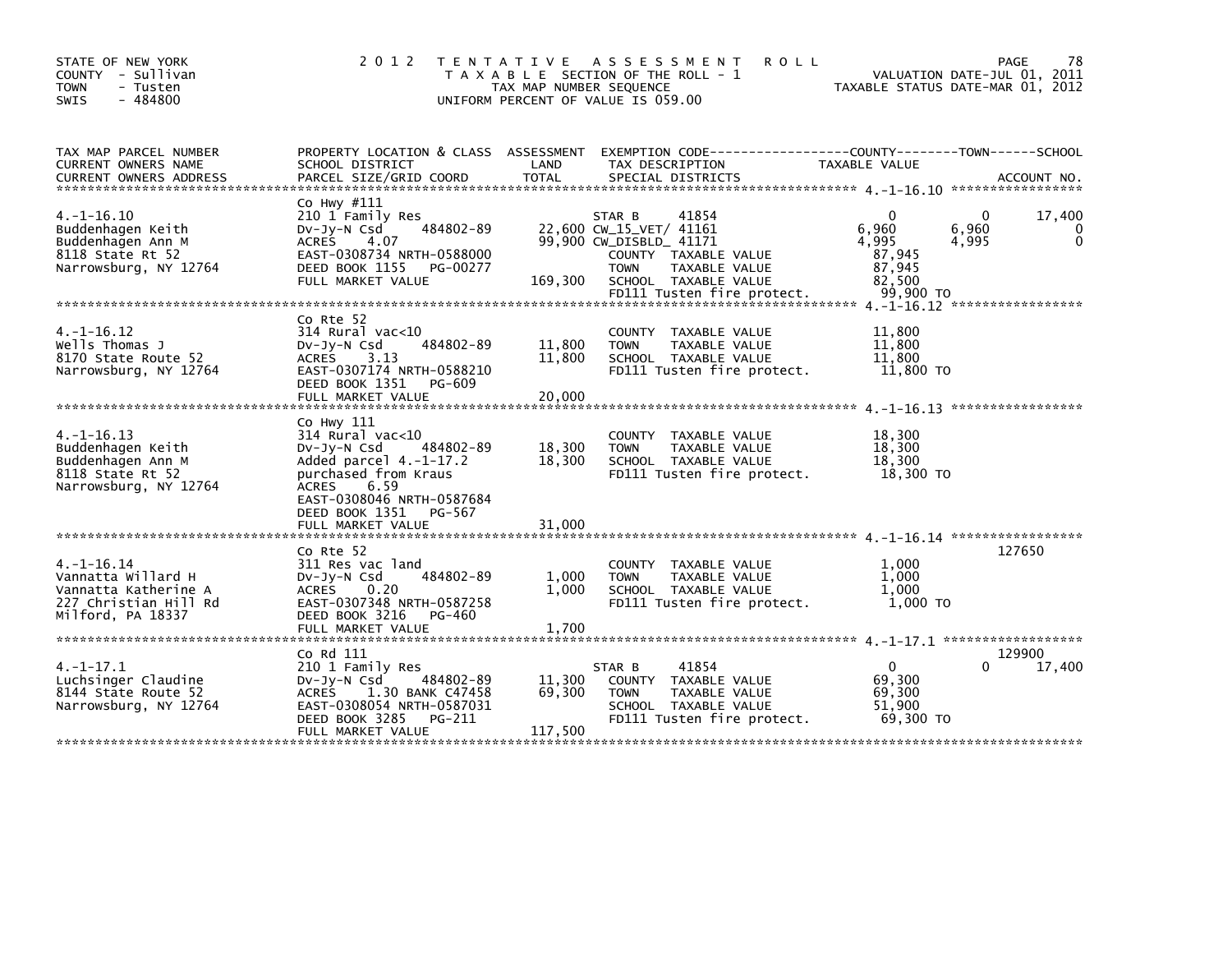| STATE OF NEW YORK<br>COUNTY - Sullivan<br><b>TOWN</b><br>- Tusten<br>$-484800$<br><b>SWIS</b>              | 2 0 1 2                                                                                                                                                                                                                       | TAX MAP NUMBER SEQUENCE     | TENTATIVE ASSESSMENT<br><b>ROLL</b><br>T A X A B L E SECTION OF THE ROLL - 1<br>UNIFORM PERCENT OF VALUE IS 059.00             | TAXABLE STATUS DATE-MAR 01, 2012                        | 79<br>PAGE<br>VALUATION DATE-JUL 01, 2011 |
|------------------------------------------------------------------------------------------------------------|-------------------------------------------------------------------------------------------------------------------------------------------------------------------------------------------------------------------------------|-----------------------------|--------------------------------------------------------------------------------------------------------------------------------|---------------------------------------------------------|-------------------------------------------|
| TAX MAP PARCEL NUMBER<br>CURRENT OWNERS NAME                                                               | PROPERTY LOCATION & CLASS ASSESSMENT<br>SCHOOL DISTRICT<br>CURRENT OWNERS ADDRESS PARCEL SIZE/GRID COORD TOTAL SPECIAL DISTRICTS (ALL OURRENT OWNERS ADDRESS PARCEL SIZE/GRID COORD TOTAL SPECIAL DISTRICTS (2001) ACCOUNT NO | LAND                        | EXEMPTION        CODE-----------------COUNTY-------TOWN------SCHOOL<br>TAX DESCRIPTION                                         | <b>TAXABLE VALUE</b>                                    |                                           |
| $4. -1 - 17.3$<br>Vannatta Katherine A<br>Vannatta Willard H<br>227 Christian Hill Rd<br>Milford, PA 18337 | Co Rd 111<br>314 Rural vac<10<br>484802-89<br>DV-Jy-N Csd<br>2.09<br><b>ACRES</b><br>EAST-0308054 NRTH-0587031<br>DEED BOOK 2887<br>PG-487                                                                                    | 11,200<br>11,200            | COUNTY TAXABLE VALUE<br>TAXABLE VALUE<br><b>TOWN</b><br>SCHOOL TAXABLE VALUE<br>FD111 Tusten fire protect.                     | 11,200<br>11,200<br>11,200<br>11,200 TO                 | 129900                                    |
|                                                                                                            |                                                                                                                                                                                                                               |                             |                                                                                                                                |                                                         |                                           |
| $4. - 1 - 18$                                                                                              | Co Rd 111<br>210 1 Family Res                                                                                                                                                                                                 |                             | STAR B<br>41854                                                                                                                | $\mathbf{0}$                                            | 147500<br>17,400<br>0                     |
| Becker Barry G<br>8184 State Route 52<br>Narrowsburg, NY 12764                                             | 484802-89<br>$Dv-Jy-N$ Csd<br>7.00<br><b>ACRES</b><br>EAST-0306980 NRTH-0586390<br>DEED BOOK 2340<br>PG-045                                                                                                                   | 30,500<br>106,100           | COUNTY TAXABLE VALUE<br><b>TOWN</b><br>TAXABLE VALUE<br>SCHOOL TAXABLE VALUE<br>FD111 Tusten fire protect.                     | 106,100<br>106,100<br>88.700<br>106,100 TO              |                                           |
|                                                                                                            | FULL MARKET VALUE                                                                                                                                                                                                             | 179,800                     |                                                                                                                                |                                                         |                                           |
| $4. -1 - 19$<br>Moore Living Trust<br>Moore Gladys E<br>6 Agatha Dr<br>Plainview, NY 11803                 | Nys Rte 97<br>$322$ Rural vac $>10$<br>484802-89<br>$Dv-Jy-N$ Csd<br>combined with other parce<br>ACRES 82.70<br>EAST-0305716 NRTH-0585287<br>DEED BOOK 2192<br>PG-657<br>FULL MARKET VALUE                                   | 82,000<br>82,000<br>139,000 | COUNTY TAXABLE VALUE<br>TAXABLE VALUE<br><b>TOWN</b><br>SCHOOL TAXABLE VALUE<br>FD111 Tusten fire protect.                     | 82,000<br>82,000<br>82.000<br>82,000 TO                 | 141100                                    |
|                                                                                                            |                                                                                                                                                                                                                               |                             |                                                                                                                                |                                                         |                                           |
| $4. - 1 - 22$<br>Bachman Herbert G<br>6310 State Route 97<br>Narrowsburg, NY 12764                         | Nys Rte 97<br>210 1 Family Res<br>484802-89<br>Dv-Jy-N Csd<br><b>ACRES</b><br>1.33 BANK<br>-N<br>EAST-0306530 NRTH-0584540                                                                                                    | 14,700<br>82,500            | 41854<br>STAR B<br>COUNTY TAXABLE VALUE<br><b>TOWN</b><br>TAXABLE VALUE<br>SCHOOL TAXABLE VALUE                                | $\mathbf{0}$<br>82,500<br>82,500<br>65,100              | 17,400<br>0                               |
|                                                                                                            | DEED BOOK 3574<br>PG-184                                                                                                                                                                                                      |                             | FD111 Tusten fire protect.                                                                                                     | 82,500 TO                                               |                                           |
|                                                                                                            |                                                                                                                                                                                                                               |                             |                                                                                                                                |                                                         |                                           |
| $4. - 1 - 23$<br>Reith a/k/a Barr Helen M<br>PO Box 200<br>Narrowsburg, NY 12764                           | Nys Rte 97<br>210 1 Family Res<br>484802-89<br>$Dv-Jy-N$ Csd<br>2.20<br><b>ACRES</b><br>EAST-0306697 NRTH-0584534<br>DEED BOOK 1523<br>PG-257                                                                                 | 16,500<br>97,800            | 41834<br>STAR EN<br>COUNTY TAXABLE VALUE<br><b>TOWN</b><br>TAXABLE VALUE<br>SCHOOL TAXABLE VALUE<br>FD111 Tusten fire protect. | $\mathbf{0}$<br>97,800<br>97,800<br>61,720<br>97,800 TO | 144800<br>36,080                          |
|                                                                                                            | FULL MARKET VALUE                                                                                                                                                                                                             | 165,800                     | WD050 Narrowsburg water                                                                                                        | 97.800 TO M                                             |                                           |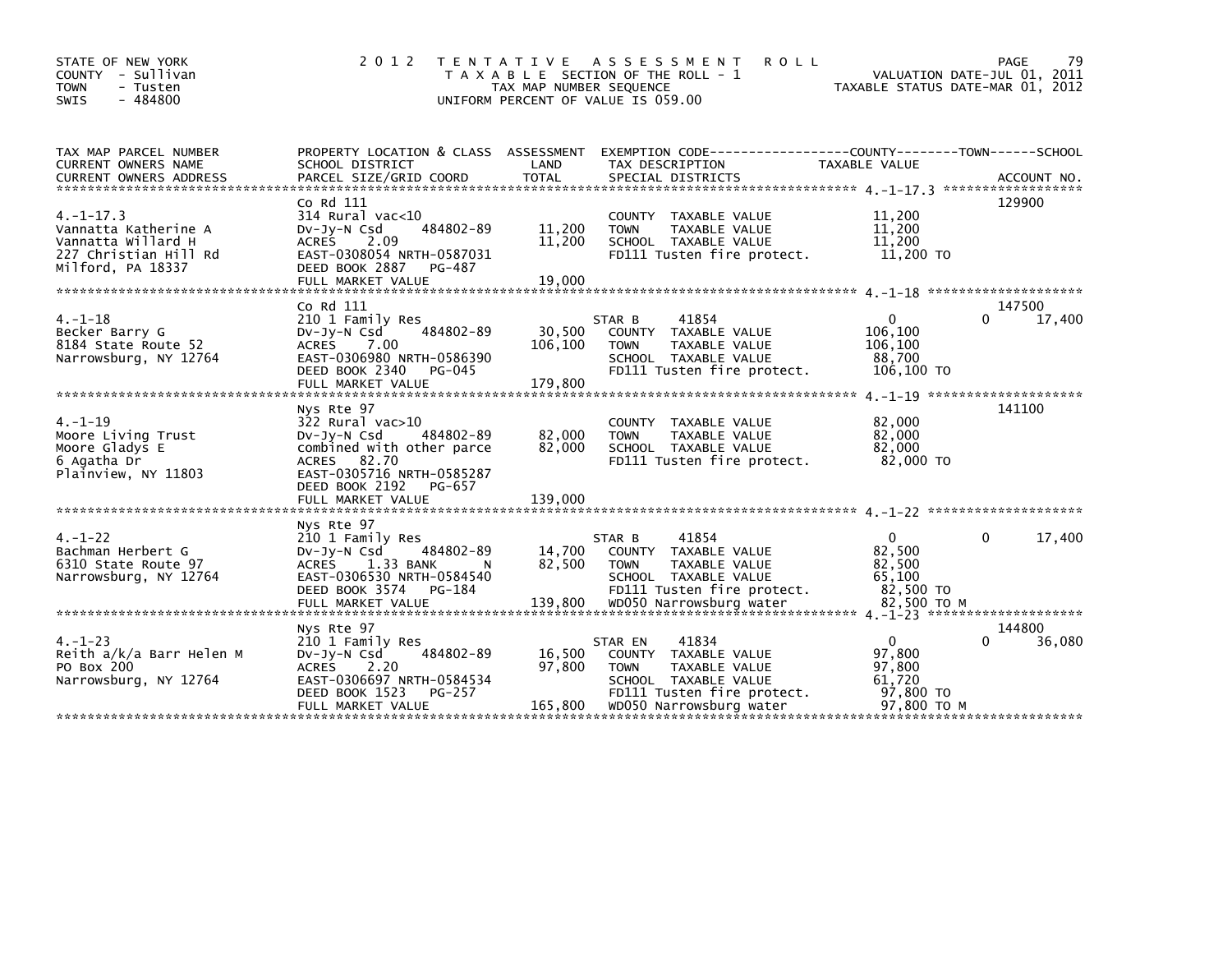| STATE OF NEW YORK<br>COUNTY - Sullivan<br><b>TOWN</b><br>- Tusten<br>$-484800$<br><b>SWIS</b>           | 2 0 1 2                                                                                                                                                                      | TAX MAP NUMBER SEQUENCE      | TENTATIVE ASSESSMENT<br><b>ROLL</b><br>T A X A B L E SECTION OF THE ROLL - 1<br>UNIFORM PERCENT OF VALUE IS 059.00                           | TAXABLE STATUS DATE-MAR 01, 2012                               | 80<br><b>PAGE</b><br>VALUATION DATE-JUL 01, 2011 |
|---------------------------------------------------------------------------------------------------------|------------------------------------------------------------------------------------------------------------------------------------------------------------------------------|------------------------------|----------------------------------------------------------------------------------------------------------------------------------------------|----------------------------------------------------------------|--------------------------------------------------|
| TAX MAP PARCEL NUMBER<br>CURRENT OWNERS NAME                                                            | PROPERTY LOCATION & CLASS ASSESSMENT<br>SCHOOL DISTRICT                                                                                                                      | LAND                         | EXEMPTION CODE-----------------COUNTY-------TOWN------SCHOOL<br>TAX DESCRIPTION                                                              | <b>TAXABLE VALUE</b>                                           |                                                  |
| $4. - 1 - 24$<br>Fontaine Lesly Sr<br>Fontaine Marquerite B<br>PO Box 137<br>Narrowsburg, NY 12764-0137 | Nys Rte 97<br>210 1 Family Res<br>DV-JY-N Csd<br>484802-89<br>9.13 BANKN140687<br><b>ACRES</b><br>EAST-0307015 NRTH-0584738<br>DEED BOOK 2239<br>PG-649<br>FULL MARKET VALUE | 34,800<br>105,500<br>178,800 | COUNTY TAXABLE VALUE<br><b>TOWN</b><br>TAXABLE VALUE<br>SCHOOL TAXABLE VALUE<br>FD111 Tusten fire protect.<br>WD050 Narrowsburg water        | 105,500<br>105,500<br>105,500<br>105,500 TO<br>105,500 TO M    | 131850                                           |
| $4. -1 - 25.1$<br>Hiller Irma<br>PO Box 133<br>Narrowsburg, NY 12764                                    | Co Rd 111<br>210 1 Family Res<br>484802-89<br>$Dv-Jy-N$ Csd<br><b>ACRES</b><br>1.25<br>EAST-0306826 NRTH-0585085<br>DEED BOOK 495<br>PG-00437                                | 75,100                       | WAR VET<br>41121<br>41834<br>16,500 STAR EN<br>COUNTY TAXABLE VALUE<br>TAXABLE VALUE<br><b>TOWN</b><br>SCHOOL TAXABLE VALUE                  | 11,265<br>11,265<br>$\mathbf{0}$<br>63,835<br>63,835<br>39,020 | 123100<br>$\mathbf{0}$<br>36,080<br>0            |
| $4. -1 - 25.2$<br>Miller Alice M<br>8212 State Route 52<br>Narrowsburg, NY 12764                        | Co Rd 111<br>270 Mfg housing<br>484802-89<br>$Dv-Jv-N$ Csd<br><b>ACRES</b><br>1.38 BANK 80395<br>EAST-0306978 NRTH-0585353<br>DEED BOOK 2950 PG-52                           | 14,300<br>79,000             | 41854<br>STAR B<br>COUNTY TAXABLE VALUE<br><b>TOWN</b><br>TAXABLE VALUE<br>SCHOOL TAXABLE VALUE<br>FD111 Tusten fire protect.                | $\mathbf{0}$<br>79,000<br>79,000<br>61,600<br>79,000 TO        | 123150<br>$\Omega$<br>17,400                     |
| $4. - 1 - 26$<br>Kranz William Jr<br>8241 State Route 52<br>Narrowsburg, NY 12764                       | Co Rd 111<br>210 1 Family Res<br>$Dv-Jv-N$ Csd<br>484802-89<br>FRNT 760.00 DPTH 90.00<br><b>BANK C19086</b><br>EAST-0307380 NRTH-0584870<br>DEED BOOK 3453<br>$PG-38$        | 17,500<br>69.500             | COUNTY TAXABLE VALUE<br><b>TAXABLE VALUE</b><br><b>TOWN</b><br>SCHOOL TAXABLE VALUE<br>FD111 Tusten fire protect.<br>WD050 Narrowsburg water | 69.500<br>69,500<br>69.500<br>69,500 TO<br>69.500 ТО М         | 149450                                           |
| $4. - 1 - 27$<br>Cole David W<br>Cole Susan S<br>10 Deep Hollow Hill Rd<br>Narrowsburg, NY 12764        | 10 Deep Hollow Hill Rd<br>210 1 Family Res<br>484802-89<br>DV-JY-N Csd<br>ACRES<br>1.16<br>EAST-0307650 NRTH-0584620<br>DEED BOOK 1465<br>PG-685<br>FULL MARKET VALUE        | 13,600<br>84,900<br>143,900  | COUNTY TAXABLE VALUE<br>TAXABLE VALUE<br><b>TOWN</b><br>SCHOOL TAXABLE VALUE<br>FD111 Tusten fire protect.<br>WD050 Narrowsburg water        | 84.900<br>84,900<br>84,900<br>84,900 TO<br>84,900 TO M         | 132090                                           |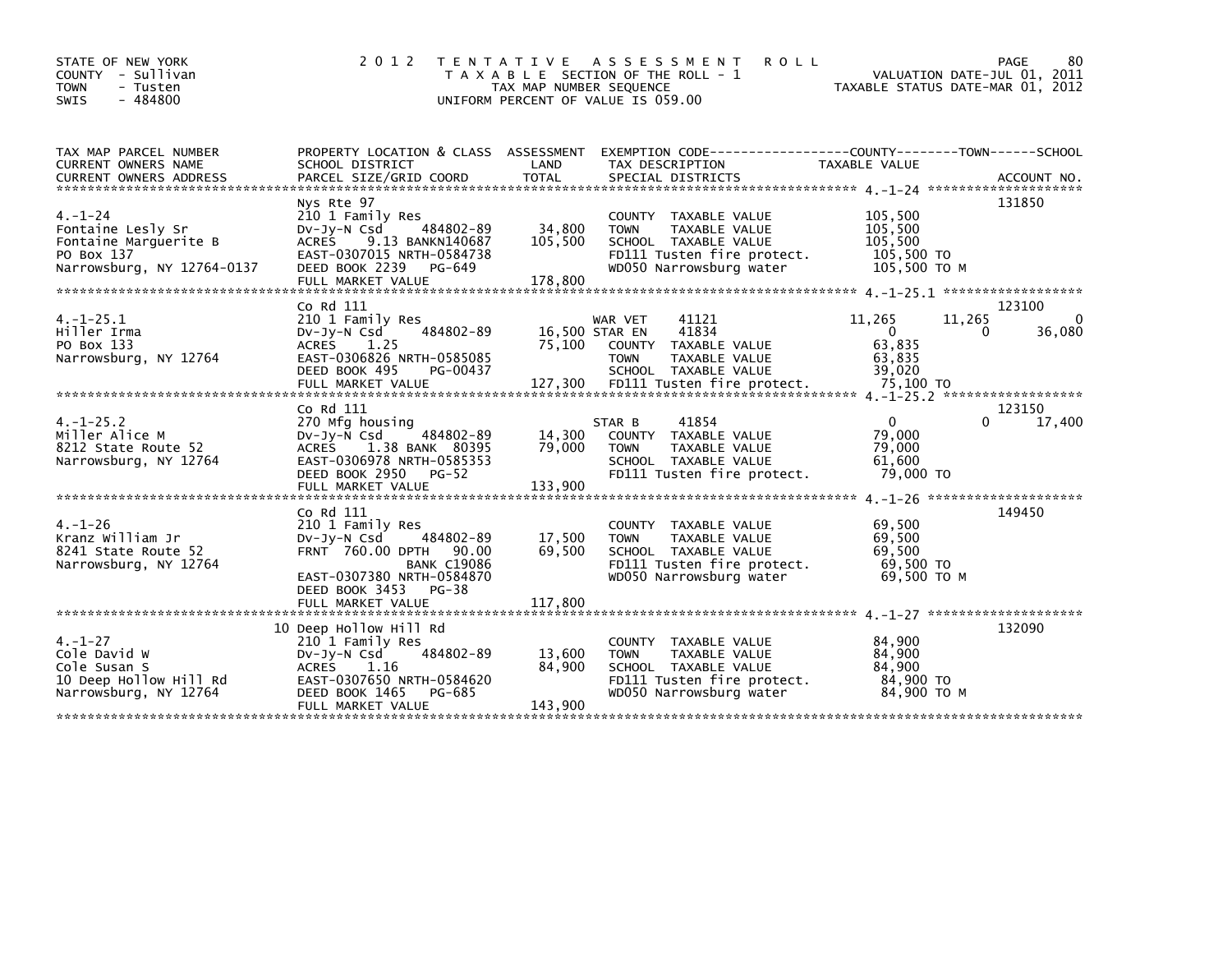| STATE OF NEW YORK<br>COUNTY - Sullivan<br>- Tusten<br>TOWN<br>$-484800$<br>SWIS                              | 2 0 1 2                                                                                                                                                         | TAX MAP NUMBER SEQUENCE     | <b>ROLL</b><br>TENTATIVE ASSESSMENT<br>T A X A B L E SECTION OF THE ROLL - 1<br>UNIFORM PERCENT OF VALUE IS 059.00                       | TAXABLE STATUS DATE-MAR 01, 2012                        | 81<br>PAGE<br>VALUATION DATE-JUL 01, 2011 |
|--------------------------------------------------------------------------------------------------------------|-----------------------------------------------------------------------------------------------------------------------------------------------------------------|-----------------------------|------------------------------------------------------------------------------------------------------------------------------------------|---------------------------------------------------------|-------------------------------------------|
| TAX MAP PARCEL NUMBER<br><b>CURRENT OWNERS NAME</b><br><b>CURRENT OWNERS ADDRESS</b>                         | SCHOOL DISTRICT<br>PARCEL SIZE/GRID COORD                                                                                                                       | LAND<br><b>TOTAL</b>        | PROPERTY LOCATION & CLASS ASSESSMENT EXEMPTION CODE----------------COUNTY-------TOWN------SCHOOL<br>TAX DESCRIPTION<br>SPECIAL DISTRICTS | TAXABLE VALUE                                           | ACCOUNT NO.                               |
| $4. - 1 - 28$<br>Mantenieks Karl<br>Halloran Joyce<br>16 Deep Hollow Hill<br>Narrowsburg, NY 12764           | 16 Deep Hollow Hill<br>210 1 Family Res<br>484802-89<br>Dv-Jy-N Csd<br>ACRES 10.06<br>EAST-0308050 NRTH-0584990<br>DEED BOOK 1891<br>PG-43<br>FULL MARKET VALUE | 35,900<br>72,000<br>122,000 | STAR EN<br>41834<br>COUNTY TAXABLE VALUE<br><b>TOWN</b><br>TAXABLE VALUE<br>SCHOOL TAXABLE VALUE<br>FD111 Tusten fire protect.           | $\Omega$<br>72,000<br>72,000<br>35,920<br>72.000 TO     | 134600<br>$\Omega$<br>36,080              |
| $4. - 1 - 29$<br>Kranz William<br>211-19 Jamaica Ave<br>Queens Village, NY 11428                             | Twn Rd 48<br>210 1 Family Res<br>484802-89<br>DV-Jy-N Csd<br>ACRES 7.80<br>EAST-0307520 NRTH-0585240<br>DEED BOOK 2108 PG-283<br>FULL MARKET VALUE              | 32,100<br>59,100<br>100,200 | STAR EN<br>41834<br>COUNTY TAXABLE VALUE<br><b>TOWN</b><br>TAXABLE VALUE<br>SCHOOL TAXABLE VALUE<br>FD111 Tusten fire protect.           | $\mathbf{0}$<br>59,100<br>59,100<br>23,020<br>59,100 TO | 129700<br>$\Omega$<br>36,080              |
|                                                                                                              | 8193 State Route 52                                                                                                                                             |                             |                                                                                                                                          |                                                         | 107500                                    |
| $4. - 1 - 30$<br>Buddenhagen Horace D<br>Buddenhagen Emily J<br>8193 State Route 52<br>Narrowsburg, NY 12764 | 210 1 Family Res<br>484802-89<br>Dv-Jy-N Csd<br>ACRES 1.00<br>EAST-0307560 NRTH-0585780<br>DEED BOOK 1991 PG-580<br>FULL MARKET VALUE                           | 13,800<br>80,000<br>135,600 | 41834<br>STAR EN<br>COUNTY TAXABLE VALUE<br>TAXABLE VALUE<br><b>TOWN</b><br>SCHOOL TAXABLE VALUE<br>FD111 Tusten fire protect.           | $\mathbf{0}$<br>80,000<br>80,000<br>43.920<br>80,000 TO | $\Omega$<br>36,080                        |
|                                                                                                              |                                                                                                                                                                 |                             |                                                                                                                                          |                                                         |                                           |
| $4. - 1 - 31$<br>Israel Dorothy Gillespie<br>8095 En Via Del Arbor<br>Scottsdale, AZ 85258                   | Co Rd 111<br>210 1 Family Res<br>484802-89<br>DV-JY-N Csd<br>ACRES 4.00<br>EAST-0307820 NRTH-0586130<br>DEED BOOK 1912 PG-426                                   | 25,900<br>54,500            | COUNTY TAXABLE VALUE<br>TAXABLE VALUE<br><b>TOWN</b><br>SCHOOL TAXABLE VALUE<br>FD111 Tusten fire protect.                               | 54,500<br>54,500<br>54,500<br>54,500 TO                 | 143115                                    |
|                                                                                                              |                                                                                                                                                                 |                             |                                                                                                                                          |                                                         |                                           |
| $4. - 1 - 32$<br>Quittner Anita<br>Dunn John<br>222 Riverside Dr Apt 8A<br>New York, NY 10025                | 39 Deep Hollow Hill (Twn Rd<br>240 Rural res<br>484802-89<br>Dv-Jy-N Csd<br>ACRES 18.88<br>EAST-0308340 NRTH-0585600<br>DEED BOOK 3264 PG-294                   | 46,600<br>211,700           | COUNTY TAXABLE VALUE<br><b>TOWN</b><br>TAXABLE VALUE<br>SCHOOL TAXABLE VALUE<br>FD111 Tusten fire protect.                               | 211,700<br>211,700<br>211.700<br>211,700 TO             | 147800                                    |
|                                                                                                              | Co Rd 111                                                                                                                                                       |                             |                                                                                                                                          |                                                         |                                           |
| $4. - 1 - 34$<br>Ferguson Paul<br>Ferguson Carol<br>8155 State Route 52<br>Narrowsburg, NY 12764             | 210 1 Family Res<br>484802-89<br>$Dv-Jy-N$ Csd<br>ACRES 2.03<br>EAST-0308140 NRTH-0586390<br>DEED BOOK 1961<br>PG-345<br>FULL MARKET VALUE                      | 16,400<br>88,900<br>150,700 | 41854<br>STAR B<br>COUNTY TAXABLE VALUE<br><b>TOWN</b><br>TAXABLE VALUE<br>SCHOOL TAXABLE VALUE<br>FD111 Tusten fire protect.            | $\Omega$<br>88,900<br>88.900<br>71.500<br>88,900 TO     | $\mathbf{0}$<br>17,400                    |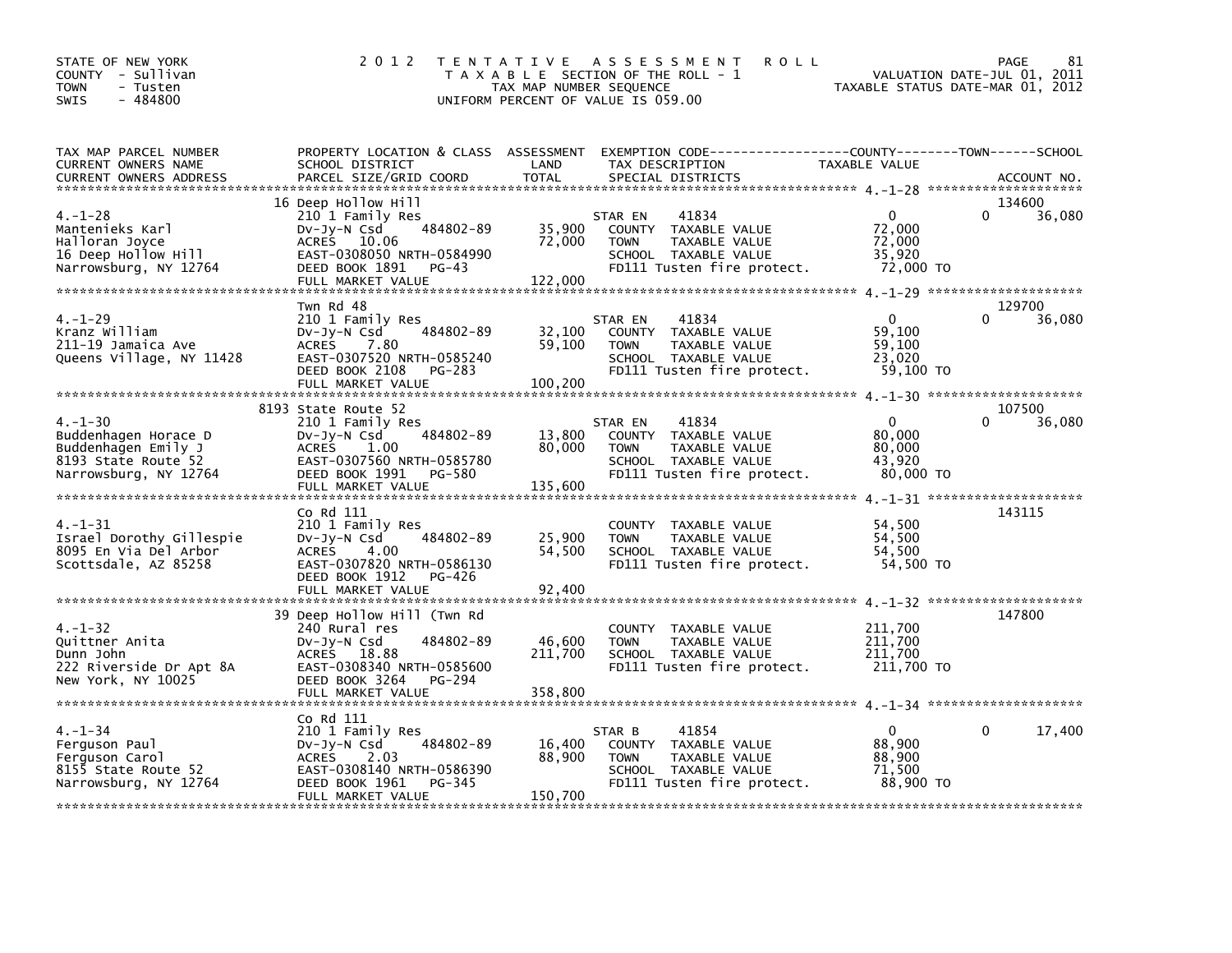| STATE OF NEW YORK<br>COUNTY - Sullivan<br><b>TOWN</b><br>- Tusten<br>$-484800$<br>SWIS            | 2 0 1 2                                                                                                                                                                     | TAX MAP NUMBER SEQUENCE     | TENTATIVE ASSESSMENT<br><b>ROLL</b><br>T A X A B L E SECTION OF THE ROLL - 1<br>UNIFORM PERCENT OF VALUE IS 059.00                       | TAXABLE STATUS DATE-MAR 01, 2012                    | 82<br>PAGE<br>VALUATION DATE-JUL 01, 2011 |
|---------------------------------------------------------------------------------------------------|-----------------------------------------------------------------------------------------------------------------------------------------------------------------------------|-----------------------------|------------------------------------------------------------------------------------------------------------------------------------------|-----------------------------------------------------|-------------------------------------------|
| TAX MAP PARCEL NUMBER<br>CURRENT OWNERS NAME<br>CURRENT OWNERS ADDRESS                            | SCHOOL DISTRICT<br>PARCEL SIZE/GRID COORD                                                                                                                                   | LAND<br><b>TOTAL</b>        | PROPERTY LOCATION & CLASS ASSESSMENT EXEMPTION CODE----------------COUNTY-------TOWN------SCHOOL<br>TAX DESCRIPTION<br>SPECIAL DISTRICTS | TAXABLE VALUE                                       | ACCOUNT NO.                               |
| $4. -1 - 35$<br>Ferguson Paul<br>Ferguson Carol<br>8155 State Route 52<br>Narrowsburg, NY 12764   | Co Rd 111<br>270 Mfg housing<br>484802-89<br>$Dv-Jy-N$ Csd<br><b>ACRES</b><br>1.50<br>EAST-0308190 NRTH-0586650<br>DEED BOOK 2012<br>PG-308<br>FULL MARKET VALUE            | 14,600<br>21,400<br>36,300  | COUNTY TAXABLE VALUE<br>TAXABLE VALUE<br><b>TOWN</b><br>SCHOOL TAXABLE VALUE<br>FD111 Tusten fire protect.                               | 21,400<br>21,400<br>21,400<br>21,400 TO             |                                           |
| PRIOR OWNER ON 3/01/2012<br>Ferguson Paul                                                         |                                                                                                                                                                             |                             |                                                                                                                                          |                                                     |                                           |
| $4. - 1 - 36$<br>Racano Dominick<br>Racano Rose<br>3517 Bruckner Blvd<br>Bronx, NY 10461          | 8143 State Route 52<br>260 Seasonal res<br>484802-89<br>$Dv-Jy-N$ Csd<br>ACRES<br>8.70<br>EAST-0308531 NRTH-0586369<br>DEED BOOK 789<br>PG-01051<br>FULL MARKET VALUE       | 33,700<br>74,100<br>125,600 | COUNTY TAXABLE VALUE<br>TAXABLE VALUE<br><b>TOWN</b><br>SCHOOL TAXABLE VALUE<br>FD111 Tusten fire protect.                               | 74,100<br>74,100<br>74,100<br>74.100 TO             | 143650                                    |
| $4. - 1 - 37$<br>Daly Diane<br>Daly Michael D<br>8137 State Rt 52<br>Narrowsburg, NY 12764        | Co Rd 111<br>210 1 Family Res<br>484802-89<br>DV-Jy-N Csd<br><b>ACRES</b><br>2.80<br>EAST-0308749 NRTH-0587751<br>DEED BOOK 2797<br>PG-259<br>FULL MARKET VALUE             | 18,200<br>83,000<br>140,700 | 41854<br>STAR B<br>COUNTY TAXABLE VALUE<br>TAXABLE VALUE<br><b>TOWN</b><br>SCHOOL TAXABLE VALUE<br>FD111 Tusten fire protect.            | $\Omega$<br>83,000<br>83,000<br>65.600<br>83,000 TO | 117475<br>17,400<br>0                     |
| $4. -1 - 38.1$<br>Spoerri Johanna<br>Turner Robert Frazier<br>22 Main St<br>Narrowsburg, NY 12764 | 8113 State Route 52<br>210 1 Family Res<br>484802-89<br>DV-Jy-N Csd<br><b>ACRES</b><br>7.36<br>EAST-0308873 NRTH-0587130<br>DEED BOOK 2010<br>PG-59315<br>FULL MARKET VALUE | 31,300<br>41,300<br>70,000  | COUNTY TAXABLE VALUE<br><b>TOWN</b><br>TAXABLE VALUE<br>SCHOOL TAXABLE VALUE<br>FD111 Tusten fire protect.                               | 41,300<br>41,300<br>41,300<br>41,300 TO             | 148900                                    |
| $4. - 1 - 38.2$<br>Tenbus Terry<br>Tenbus Margaret A<br>99 Parker Rd<br>Narrowsburg, NY 12764     | Co Rd 111<br>$314$ Rural vac< $10$<br>484802-89<br>$Dv-Jy-N$ Csd<br><b>ACRES</b><br>9.29<br>EAST-0308873 NRTH-0587130<br>DEED BOOK 2851<br>$PG-5$<br>FULL MARKET VALUE      | 29,700<br>29,700<br>50,300  | <b>COUNTY</b><br>TAXABLE VALUE<br>TAXABLE VALUE<br><b>TOWN</b><br>SCHOOL TAXABLE VALUE<br>FD111 Tusten fire protect.                     | 29,700<br>29,700<br>29,700<br>29.700 TO             | 148900                                    |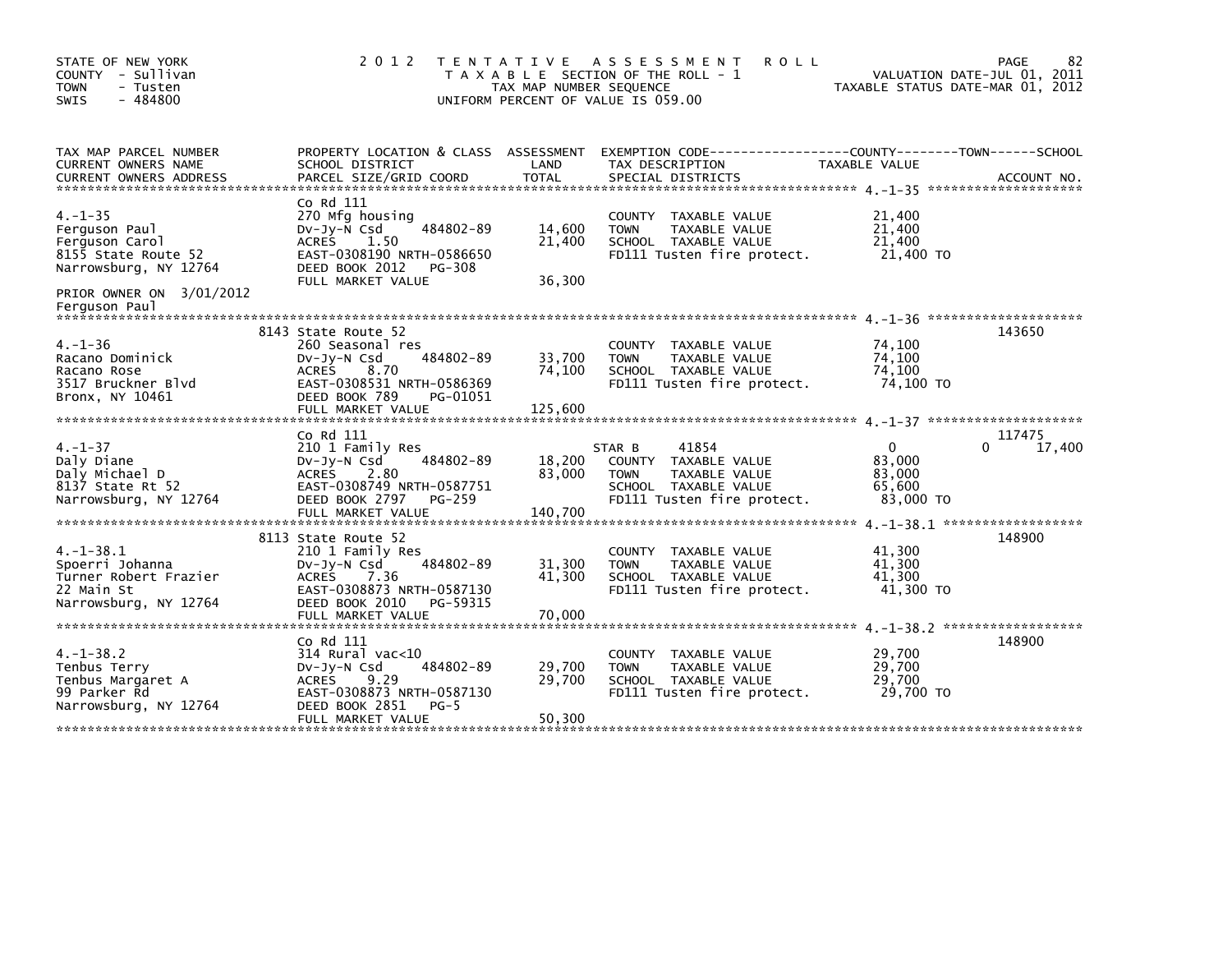| STATE OF NEW YORK<br>COUNTY - Sullivan<br>TOWN<br>- Tusten<br>$-484800$<br>SWIS                                             | 2 0 1 2                                                                                                                                                                               | T E N T A T I V E<br>TAX MAP NUMBER SEQUENCE | A S S E S S M E N T<br><b>ROLL</b><br>T A X A B L E SECTION OF THE ROLL - 1<br>UNIFORM PERCENT OF VALUE IS 059.00                                  | TAXABLE STATUS DATE-MAR 01, 2012                                | PAGE<br>VALUATION DATE-JUL 01, 2011 | 83               |
|-----------------------------------------------------------------------------------------------------------------------------|---------------------------------------------------------------------------------------------------------------------------------------------------------------------------------------|----------------------------------------------|----------------------------------------------------------------------------------------------------------------------------------------------------|-----------------------------------------------------------------|-------------------------------------|------------------|
| TAX MAP PARCEL NUMBER<br>CURRENT OWNERS NAME<br><b>CURRENT OWNERS ADDRESS</b>                                               | PROPERTY LOCATION & CLASS ASSESSMENT<br>SCHOOL DISTRICT<br>PARCEL SIZE/GRID COORD                                                                                                     | LAND<br><b>TOTAL</b>                         | EXEMPTION CODE-----------------COUNTY-------TOWN------SCHOOL<br>TAX DESCRIPTION<br>SPECIAL DISTRICTS                                               | <b>TAXABLE VALUE</b>                                            |                                     | ACCOUNT NO.      |
| $4. - 1 - 40$<br>Yacino Philip J III<br>Yacino Laura M<br>117 Parker Rd<br>Narrowsburg, NY 12764                            | Co Rd 111<br>210 1 Family Res<br>484802-89<br>DV-Jy-N Csd<br>1.23 BANKC180378<br><b>ACRES</b><br>EAST-0309944 NRTH-0588645<br>DEED BOOK 1310<br>PG-336                                | 13,800<br>75,000                             | STAR B<br>41854<br>TAXABLE VALUE<br><b>COUNTY</b><br><b>TOWN</b><br>TAXABLE VALUE<br>SCHOOL TAXABLE VALUE<br>FD111 Tusten fire protect.            | $\mathbf{0}$<br>75,000<br>75,000<br>57,600<br>75,000 TO         | 161901<br>$\Omega$                  | 17,400           |
| 4. –1–41<br>Tenbus John<br>Tenbus Luella<br>Judy Eisenhauer<br>27 Wild Ares Rd<br>Lake Ariel, PA 18436                      | Co Rd 111<br>210 1 Family Res<br>484802-89<br>DV-Jy-N Csd<br><b>ACRES</b><br>1.00<br>EAST-0309270 NRTH-0587730<br>DEED BOOK 561<br>PG-00132<br>FULL MARKET VALUE                      | 12,800 STAR EN<br>89,900<br>152,400          | 41800<br>AGED-CTS<br>41834<br><b>COUNTY</b><br>TAXABLE VALUE<br><b>TOWN</b><br>TAXABLE VALUE<br>SCHOOL TAXABLE VALUE<br>FD111 Tusten fire protect. | 44,950<br>$\mathbf 0$<br>44,950<br>44,950<br>8,870<br>89.900 TO | 154300<br>44,950<br>0               | 44,950<br>36,080 |
| 4. –1–42.1<br>Dobriner Edward<br>Dobriner Rosina<br>527 6th Ave<br>Lyndhurst, NJ 07071                                      | Cty Rd 111<br>210 1 Family Res<br>484802-89<br>DV-Jy-N Csd<br><b>ACRES</b><br>2.03<br>EAST-0310787 NRTH-0588256<br>DEED BOOK 1777<br>PG-437<br>FULL MARKET VALUE                      | 16,000<br>39,900<br>67,600                   | <b>COUNTY</b><br>TAXABLE VALUE<br><b>TOWN</b><br>TAXABLE VALUE<br>SCHOOL TAXABLE VALUE<br>FD111 Tusten fire protect.                               | 39,900<br>39,900<br>39,900<br>39,900 TO                         | 100600                              |                  |
| $4. - 1 - 42.2$<br>Tenbus Terry M<br>Tenbus Margaret<br>99 Parker Rd<br>Narrowsburg, NY 12764                               | Tr 52<br>210 1 Family Res<br>484802-89<br>$Dv-Jy-N$ Csd<br><b>ACRES</b><br>30.00<br>EAST-0310091 NRTH-0587415<br>DEED BOOK 1304<br>PG-16<br>FULL MARKET VALUE                         | 56,900<br>227,500<br>385,600                 | STAR B<br>41854<br>TAXABLE VALUE<br><b>COUNTY</b><br><b>TOWN</b><br>TAXABLE VALUE<br>SCHOOL TAXABLE VALUE<br>FD111 Tusten fire protect.            | 0<br>227,500<br>227,500<br>210,100<br>227,500 TO                | 0                                   | 17,400           |
| $4. - 1 - 43$<br>Reeves Clarence W<br>Reeves Vanessa Lynn<br>81 Parker Rd<br>Narrowsburg, NY 12764                          | Twn Rd 62<br>210 1 Family Res<br>484802-89<br>DV-Jy-N Csd<br><b>ACRES</b><br>1.00<br>EAST-0310090 NRTH-0587280<br>DEED BOOK 3118<br>PG-134                                            | 12,800<br>86,000                             | STAR B<br>41854<br>TAXABLE VALUE<br><b>COUNTY</b><br><b>TOWN</b><br>TAXABLE VALUE<br>SCHOOL TAXABLE VALUE<br>FD111 Tusten fire protect.            | $\Omega$<br>86,000<br>86,000<br>68,600<br>86,000 TO             | 100550<br>0                         | 17,400           |
| 4. –1–44.1<br>Kaut Grace<br>27 Parker Rd<br>Narrowsburg, NY 12764<br>MAY BE SUBJECT TO PAYMENT<br>UNDER AGDIST LAW TIL 2016 | FULL MARKET VALUE<br>Co Rd 111<br>260 Seasonal res<br>484802-89<br>DV-Jy-N Csd<br><b>ACRES</b><br>60.00<br>EAST-0310450 NRTH-0588200<br>DEED BOOK 2381<br>PG-219<br>FULL MARKET VALUE | 145,800<br>75,900<br>137,500<br>233,100      | AGRI DIST 41720<br>COUNTY TAXABLE VALUE<br><b>TOWN</b><br>TAXABLE VALUE<br>SCHOOL TAXABLE VALUE<br>FD111 Tusten fire protect.                      | 15,616<br>121,884<br>121,884<br>121,884<br>137,500 TO           | 136700<br>15,616                    | 15,616           |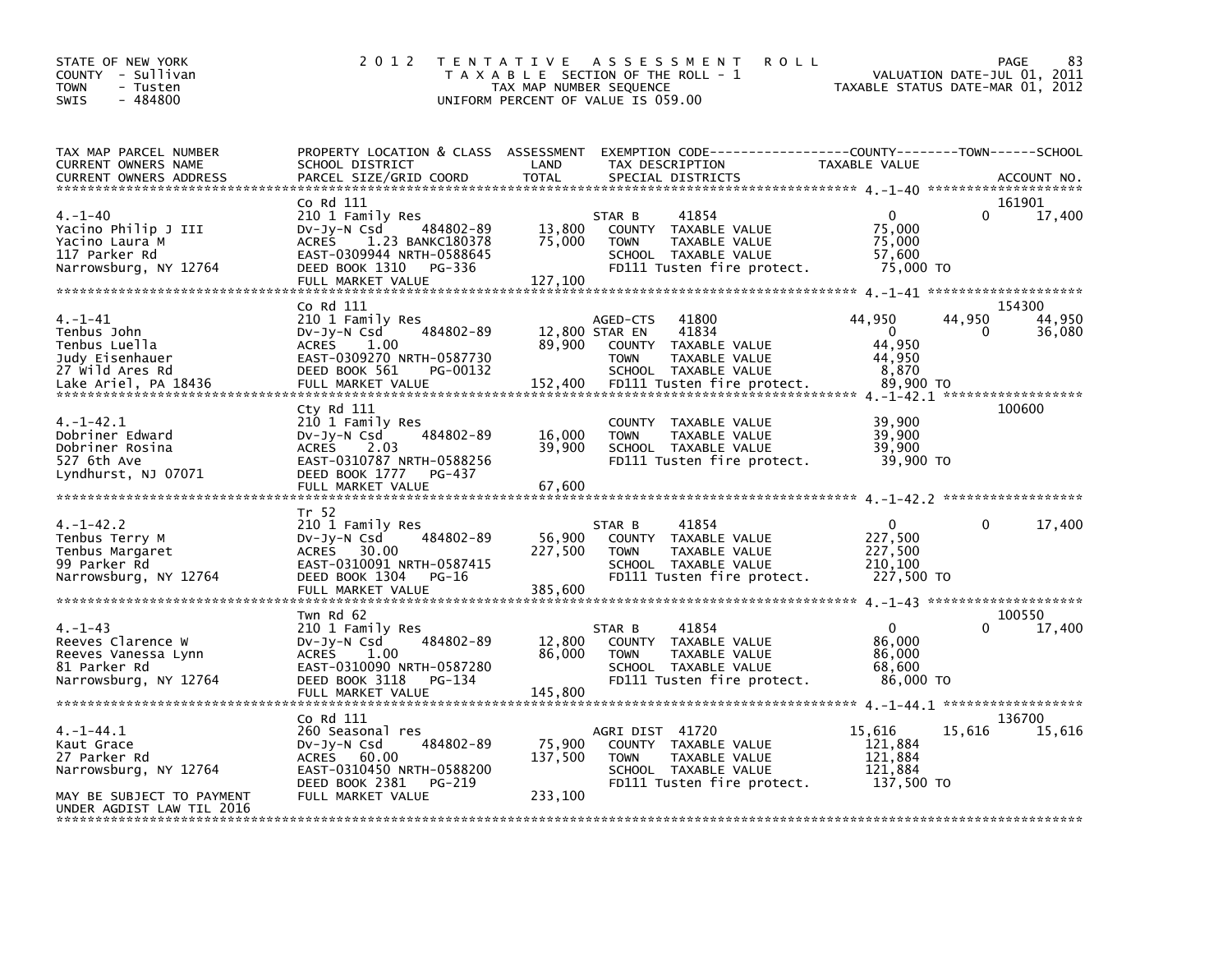| STATE OF NEW YORK<br>COUNTY - Sullivan<br><b>TOWN</b><br>- Tusten<br>$-484800$<br><b>SWIS</b>                                                   | 2 0 1 2                                                                                                                                                                         | T E N T A T I V E<br>TAX MAP NUMBER SEQUENCE | A S S E S S M E N T<br><b>ROLL</b><br>T A X A B L E SECTION OF THE ROLL - 1<br>UNIFORM PERCENT OF VALUE IS 059.00             | VALUATION DATE-JUL 01, 2011<br>TAXABLE STATUS DATE-MAR 01, 2012           | 84<br>PAGE       |
|-------------------------------------------------------------------------------------------------------------------------------------------------|---------------------------------------------------------------------------------------------------------------------------------------------------------------------------------|----------------------------------------------|-------------------------------------------------------------------------------------------------------------------------------|---------------------------------------------------------------------------|------------------|
| TAX MAP PARCEL NUMBER<br>CURRENT OWNERS NAME                                                                                                    | SCHOOL DISTRICT                                                                                                                                                                 | LAND                                         | PROPERTY LOCATION & CLASS ASSESSMENT EXEMPTION CODE----------------COUNTY-------TOWN------SCHOOL<br>TAX DESCRIPTION           | <b>TAXABLE VALUE</b>                                                      |                  |
| $4. -1 - 44.2$<br>Buddenhagen Melanie<br>8118 State Route 52<br>Narrowsburg, NY 12764<br>MAY BE SUBJECT TO PAYMENT<br>UNDER AGDIST LAW TIL 2014 | Co Rd 111<br>270 Mfg housing<br>484802-89<br>$Dv-Jy-N$ Csd<br><b>ACRES</b><br>6.71<br>EAST-0310450 NRTH-0588200<br>DEED BOOK 3622<br>PG-350<br>FULL MARKET VALUE                | 30,000<br>43,900<br>74,400                   | 41854<br>STAR B<br>COUNTY TAXABLE VALUE<br><b>TOWN</b><br>TAXABLE VALUE<br>SCHOOL TAXABLE VALUE<br>FD111 Tusten fire protect. | $\mathbf 0$<br>$\Omega$<br>43,900<br>43,900<br>26,500<br>43,900 TO        | 136700<br>17,400 |
| $4. - 1 - 45$<br>Daly Michael<br>PO Box 2<br>Narrowsburg, NY 12764                                                                              | Twn Rd 62<br>210 1 Family Res<br>484802-89<br>$Dv-Jy-N$ Csd<br><b>ACRES</b><br>3.17<br>EAST-0310370 NRTH-0587560<br>DEED BOOK 3621<br>PG-301<br>FULL MARKET VALUE               | 19,700<br>81,900<br>138,800                  | 41854<br>STAR B<br>COUNTY TAXABLE VALUE<br>TAXABLE VALUE<br><b>TOWN</b><br>SCHOOL TAXABLE VALUE<br>FD111 Tusten fire protect. | $\mathbf{0}$<br>$\Omega$<br>81.900<br>81,900<br>64,500<br>81,900 TO       | 101201<br>17,400 |
| $4. -1 - 46.1$<br>Miller David<br>Miller Lisa<br>83 Carman Ave<br>Woodmere, NY 11598                                                            | $CO$ Rd $25$<br>$314$ Rural vac<10<br>484802-89<br>$Dv-Jv-N$ Csd<br>Lot B<br>5.00<br><b>ACRES</b><br>EAST-0310763 NRTH-0587222<br>DEED BOOK 1369<br>PG-391<br>FULL MARKET VALUE | 17,000<br>17,000<br>28,800                   | COUNTY TAXABLE VALUE<br>TAXABLE VALUE<br><b>TOWN</b><br>SCHOOL TAXABLE VALUE<br>FD111 Tusten fire protect.                    | 17,000<br>17,000<br>17,000<br>17.000 TO                                   | 129581           |
| $4. -1 - 46.2$<br>Atwell Randall J<br>Atwell Patricia<br>243 Long Neck Blvd<br>Flanders, NY 11901                                               | $Co$ Rd $25$<br>$314$ Rural vac< $10$<br>484802-89<br>$Dv-Jy-N$ Csd<br>2.52<br><b>ACRES</b><br>EAST-0312023 NRTH-0587570<br>DEED BOOK 1214<br>PG-00294<br>FULL MARKET VALUE     | 16,400<br>16,400<br>27,800                   | COUNTY TAXABLE VALUE<br>TAXABLE VALUE<br><b>TOWN</b><br>SCHOOL TAXABLE VALUE<br>FD111 Tusten fire protect.                    | 4. -1-46.2 *******************<br>16,400<br>16,400<br>16,400<br>16,400 TO | 101075           |
| $4. -1 - 46.3$<br>Ravalli Livia<br>133 Grand Blvd<br>Massapequa Park, NY 11762                                                                  | $Co$ Rd $25$<br>210 1 Family Res<br>484802-89<br>DV-Jy-N Csd<br>ACRES<br>4.75<br>EAST-0312140 NRTH-0587280<br>DEED BOOK 1848<br>PG-0332<br>FULL MARKET VALUE                    | 24,800<br>67,200<br>113,900                  | COUNTY TAXABLE VALUE<br>TAXABLE VALUE<br><b>TOWN</b><br>SCHOOL TAXABLE VALUE<br>FD111 Tusten fire protect.                    | 67,200<br>67,200<br>67,200<br>67,200 TO                                   |                  |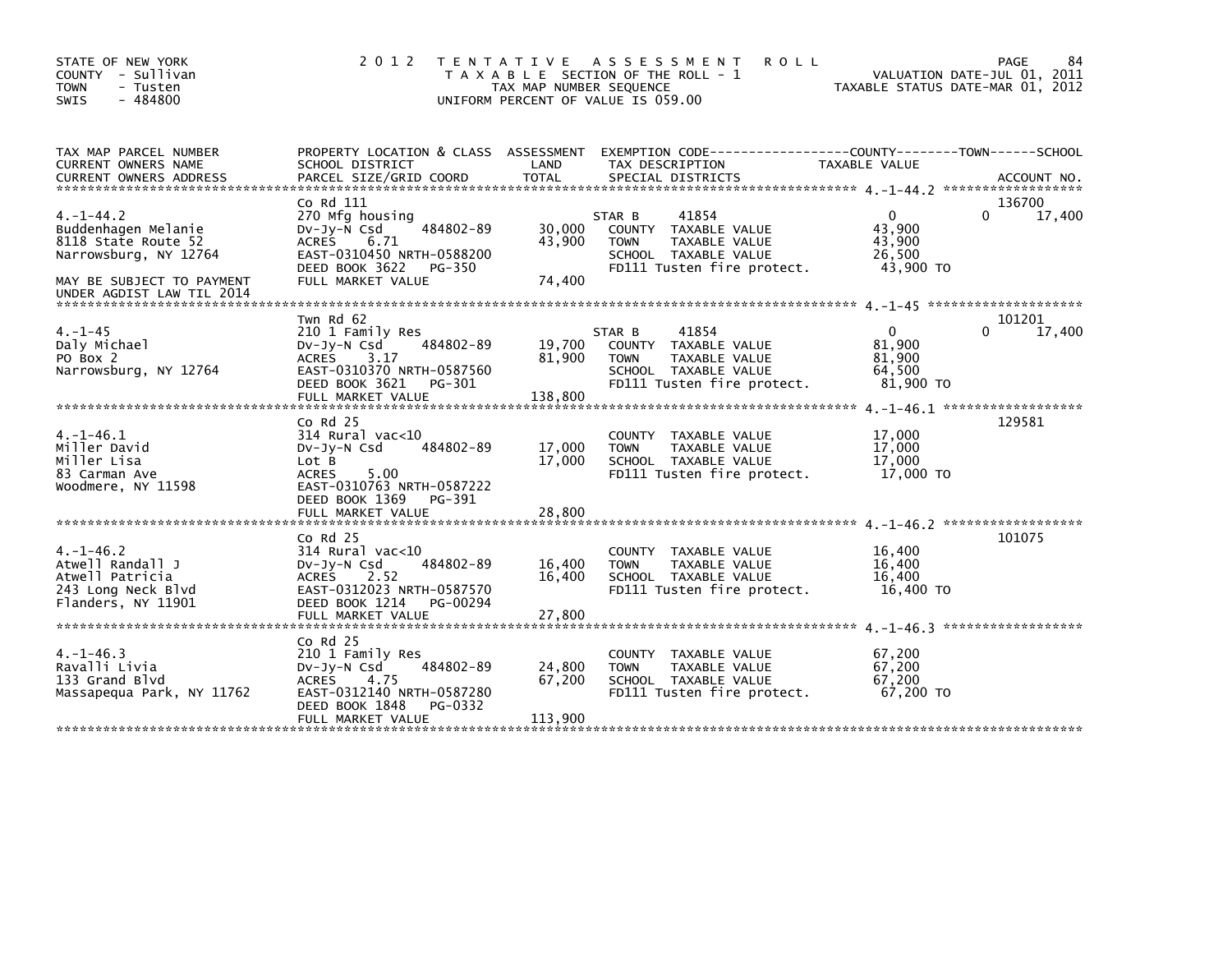| STATE OF NEW YORK<br>COUNTY - Sullivan<br><b>TOWN</b><br>- Tusten<br>$-484800$<br><b>SWIS</b>     | 2 0 1 2                                                                                                                                                                    | TAX MAP NUMBER SEQUENCE      | TENTATIVE ASSESSMENT<br><b>ROLL</b><br>T A X A B L E SECTION OF THE ROLL - 1<br>UNIFORM PERCENT OF VALUE IS 059.00 | VALUATION DATE-JUL 01, 2011<br>TAXABLE STATUS DATE-MAR 01, 2012 | 85<br>PAGE  |
|---------------------------------------------------------------------------------------------------|----------------------------------------------------------------------------------------------------------------------------------------------------------------------------|------------------------------|--------------------------------------------------------------------------------------------------------------------|-----------------------------------------------------------------|-------------|
| TAX MAP PARCEL NUMBER<br>CURRENT OWNERS NAME<br><b>CURRENT OWNERS ADDRESS</b>                     | PROPERTY LOCATION & CLASS ASSESSMENT<br>SCHOOL DISTRICT<br>PARCEL SIZE/GRID COORD                                                                                          | LAND<br><b>TOTAL</b>         | EXEMPTION        CODE-----------------COUNTY-------TOWN------SCHOOL<br>TAX DESCRIPTION<br>SPECIAL DISTRICTS        | TAXABLE VALUE                                                   | ACCOUNT NO. |
| $4. -1 - 46.4$<br>Oreggia Raymond<br>36 Renee Rd<br>Syosset, NY 11791                             | $Co$ Rd $25$<br>210 1 Family Res<br>484802-89<br>DV-Jy-N Csd<br>7.92<br><b>ACRES</b><br>EAST-0311740 NRTH-0586770<br>DEED BOOK 3446<br>PG-83<br>FULL MARKET VALUE          | 32,300<br>118,200<br>200,300 | COUNTY TAXABLE VALUE<br><b>TOWN</b><br>TAXABLE VALUE<br>SCHOOL TAXABLE VALUE<br>FD111 Tusten fire protect.         | 118,200<br>118,200<br>118,200<br>118,200 TO                     | 141175      |
| $4. -1 - 46.5$<br>Morgillo Aniello<br>Morgillo Vincenza<br>30 Fifth Ave<br>Westbury, NY 11590     | Twn Rd 25<br>314 Rural vac<10<br>Dv-Jy-N Csd<br>484802-89<br>4.78<br>ACRES<br>EAST-0312330 NRTH-0587060<br>DEED BOOK 1353<br>PG-180<br>FULL MARKET VALUE                   | 23,700<br>23,700<br>40,200   | COUNTY TAXABLE VALUE<br><b>TOWN</b><br>TAXABLE VALUE<br>SCHOOL TAXABLE VALUE<br>FD111 Tusten fire protect.         | 23,700<br>23,700<br>23,700<br>23,700 TO                         | 104825      |
| $4. - 1 - 46.6$<br>Listner Chem Joseph<br>Listner Laura<br>8 Old Wood Ln S<br>Randolph, NJ 07869  | $Co$ Rd $25$<br>170 Nursery<br>484802-89<br>$Dv-Jy-N$ Csd<br>ACRES<br>2.73<br>EAST-0312090 NRTH-0586590<br>DEED BOOK 2106<br>PG-557<br>FULL MARKET VALUE                   | 16,000<br>32,500<br>55,100   | COUNTY TAXABLE VALUE<br>TAXABLE VALUE<br><b>TOWN</b><br>SCHOOL TAXABLE VALUE<br>FD111 Tusten fire protect.         | 32,500<br>32,500<br>32,500<br>32,500 TO                         | 133375      |
| $4. -1 - 46.7$<br>Becker Daniel<br>Becker Wendy<br>530 F Grand St Apt 11-H<br>New York, NY 10002  | Co Rd 25<br>210 1 Family Res<br>484802-89<br>DV-Jy-N Csd<br>5.37<br>ACRES<br>EAST-0311624 NRTH-0587222<br>DEED BOOK 1988<br>PG-0548<br>FULL MARKET VALUE                   | 26,800<br>88,400<br>149,800  | COUNTY TAXABLE VALUE<br>TAXABLE VALUE<br><b>TOWN</b><br>SCHOOL TAXABLE VALUE<br>FD111 Tusten fire protect.         | 88,400<br>88,400<br>88,400<br>88,400 TO                         | 129580      |
| $4. -1 - 46.8$<br>Danielsen Norman<br>Danielsen Mary<br>262 River Rd<br>Piscataway, NJ 08854      | Co Hwy 25<br>314 Rural vac<10<br>484802-89<br>DV-Jy-N Csd<br>Lot B<br>5.00<br><b>ACRES</b><br>EAST-0310777 NRTH-0587000<br>DEED BOOK 1369<br>PG-399<br>FULL MARKET VALUE   | 21,800<br>21,800<br>36,900   | COUNTY TAXABLE VALUE<br><b>TOWN</b><br>TAXABLE VALUE<br>SCHOOL TAXABLE VALUE<br>FD111 Tusten fire protect.         | 21,800<br>21,800<br>21,800<br>21,800 TO                         |             |
| $4. -1 - 46.9$<br>Danielsen Norman<br>Danielsen Mary Anne<br>262 River Rd<br>Piscatoway, NJ 08854 | Co Hwy 25<br>$314$ Rural vac<10<br>484802-89<br>DV-Jy-N Csd<br>Lot C<br>5.00<br><b>ACRES</b><br>EAST-0311084 NRTH-0586755<br>DEED BOOK 1738<br>PG-516<br>FULL MARKET VALUE | 21,700<br>21,700<br>36,800   | COUNTY TAXABLE VALUE<br><b>TOWN</b><br>TAXABLE VALUE<br>SCHOOL TAXABLE VALUE<br>FD111 Tusten fire protect.         | 21,700<br>21,700<br>21,700<br>21,700 TO                         |             |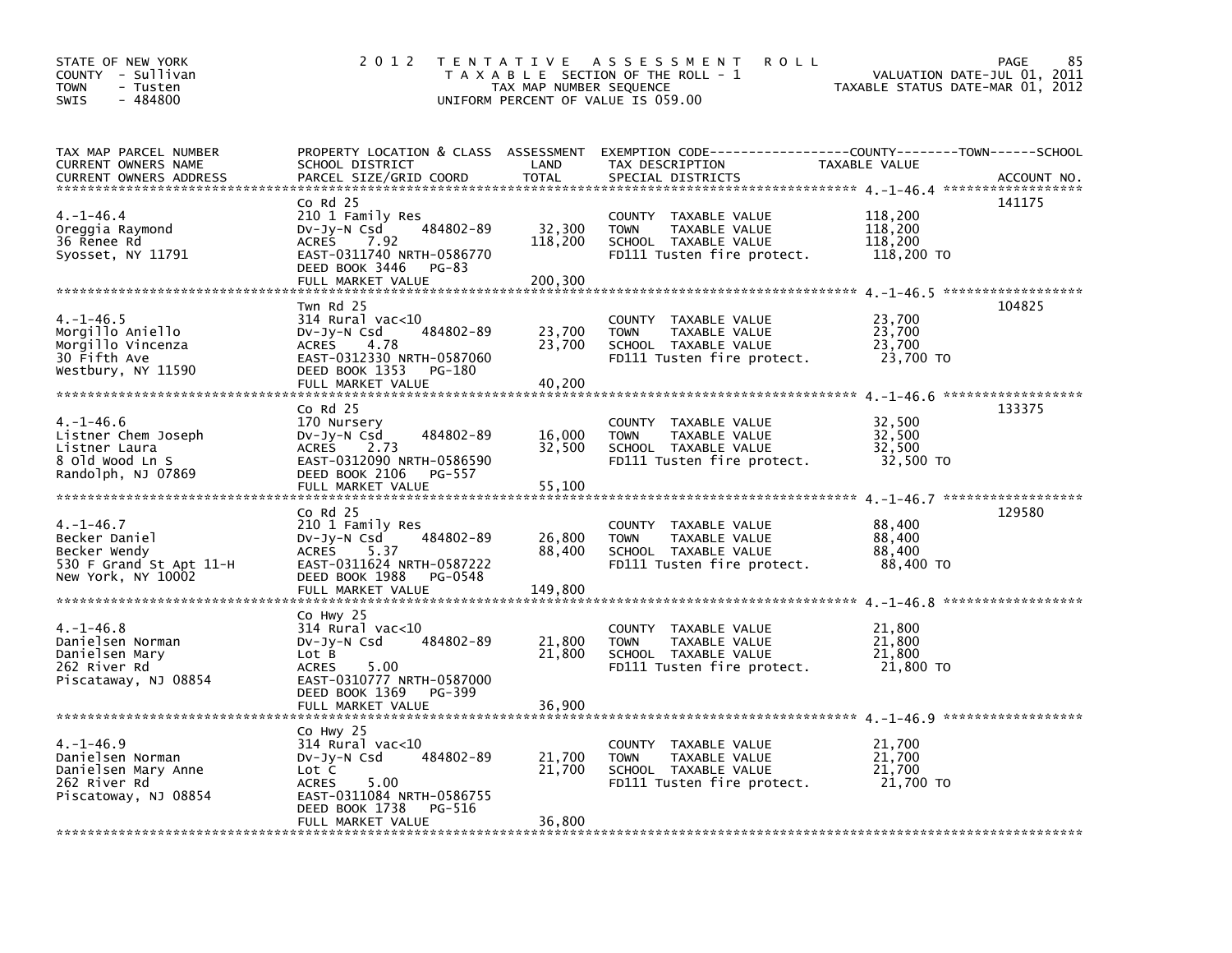| STATE OF NEW YORK<br>COUNTY - Sullivan<br><b>TOWN</b><br>- Tusten<br>- 484800<br><b>SWIS</b> | 2 0 1 2                                                                                                                                                                | T E N T A T I V E<br>TAX MAP NUMBER SEQUENCE | A S S E S S M E N T<br><b>ROLL</b><br>T A X A B L E SECTION OF THE ROLL - 1<br>UNIFORM PERCENT OF VALUE IS 059.00             | VALUATION DATE-JUL 01, 2011<br>TAXABLE STATUS DATE-MAR 01, 2012 | PAGE<br>86            |
|----------------------------------------------------------------------------------------------|------------------------------------------------------------------------------------------------------------------------------------------------------------------------|----------------------------------------------|-------------------------------------------------------------------------------------------------------------------------------|-----------------------------------------------------------------|-----------------------|
| TAX MAP PARCEL NUMBER<br>CURRENT OWNERS NAME                                                 | PROPERTY LOCATION & CLASS ASSESSMENT<br>SCHOOL DISTRICT                                                                                                                | LAND                                         | EXEMPTION CODE-----------------COUNTY--------TOWN------SCHOOL<br>TAX DESCRIPTION                                              | TAXABLE VALUE                                                   |                       |
| $4. - 1 - 47$<br>Thompson Denise Nix<br>788 Columbus Ave Apt 6-0<br>New York, NY 10025       | 223 Co Rd 25<br>210 1 Family Res<br>484802-89<br>Dv-Jy-N Csd<br><b>ACRES</b><br>4.31 BANK C30455<br>EAST-0311680 NRTH-0586400<br>DEED BOOK 2576<br>PG-611              | 23,400<br>200,000                            | COUNTY TAXABLE VALUE<br>TAXABLE VALUE<br><b>TOWN</b><br>SCHOOL TAXABLE VALUE<br>FD111 Tusten fire protect.                    | 200,000<br>200,000<br>200,000<br>200,000 TO                     | 123900                |
| $4. - 1 - 48$<br>South James C Jr<br>59 Grant St<br>Sloatsburg, NY 10974                     | $Co$ Rd $25$<br>210 1 Family Res<br>484802-89<br>$Dv-Jy-N$ Csd<br><b>ACRES</b><br>9.47<br>EAST-0311640 NRTH-0586060<br>DEED BOOK 2010<br>PG-59335                      | 35,200<br>105,200                            | COUNTY TAXABLE VALUE<br><b>TAXABLE VALUE</b><br><b>TOWN</b><br>SCHOOL TAXABLE VALUE<br>FD111 Tusten fire protect.             | 105,200<br>105,200<br>105,200<br>105,200 TO                     | 151050                |
|                                                                                              |                                                                                                                                                                        |                                              |                                                                                                                               |                                                                 |                       |
| $4. - 1 - 49$<br>Schoen Amy H<br>199 County Route 25<br>Narrowsburg, NY 12764                | $CO$ Rd $25$<br>210 1 Family Res<br>484802-89<br>DV-Jy-N Csd<br>ACRES 10.51<br>EAST-0311630 NRTH-0585640<br>DEED BOOK 3365<br>PG-129                                   | 36,900<br>118,000                            | 41854<br>STAR B<br>COUNTY TAXABLE VALUE<br><b>TOWN</b><br>TAXABLE VALUE<br>SCHOOL TAXABLE VALUE<br>FD111 Tusten fire protect. | 0<br>118,000<br>118,000<br>100,600<br>118,000 TO                | 130350<br>0<br>17,400 |
| $4. - 1 - 50$<br>Bachmeier Hazel D<br>PO Box 152<br>Narrowsburg, NY 12764                    | Old Deep Hollow Hill Rd<br>$322$ Rural vac $>10$<br>484802-89<br>$Dv-Jy-N$ Csd<br>ACRES 125.00<br>EAST-0310370 NRTH-0585470<br>DEED BOOK 2211<br>PG-47                 | 83,100<br>83,100                             | COUNTY TAXABLE VALUE<br>TAXABLE VALUE<br><b>TOWN</b><br>SCHOOL TAXABLE VALUE<br>FD111 Tusten fire protect.                    | 83,100<br>83,100<br>83,100<br>83.100 TO                         | 152250                |
| $4. - 1 - 51$<br>Valenti Michael A<br>Valenti Karen<br>6184 Rt 97<br>Narrowsburg, NY 12764   | Nys Rte 97<br>210 1 Family Res<br>484802-89<br>$Dv-Jy-N$ Csd<br>FRNT 125.00 DPTH 173.00<br>EAST-0309713 NRTH-0584378<br>DEED BOOK 791<br>PG-00124<br>FULL MARKET VALUE | 9,400<br>60,000<br>101,700                   | 41854<br>STAR B<br>COUNTY TAXABLE VALUE<br>TAXABLE VALUE<br><b>TOWN</b><br>SCHOOL TAXABLE VALUE<br>FD111 Tusten fire protect. | $\mathbf{0}$<br>60,000<br>60,000<br>42,600<br>60,000 TO         | 156300<br>17,400<br>0 |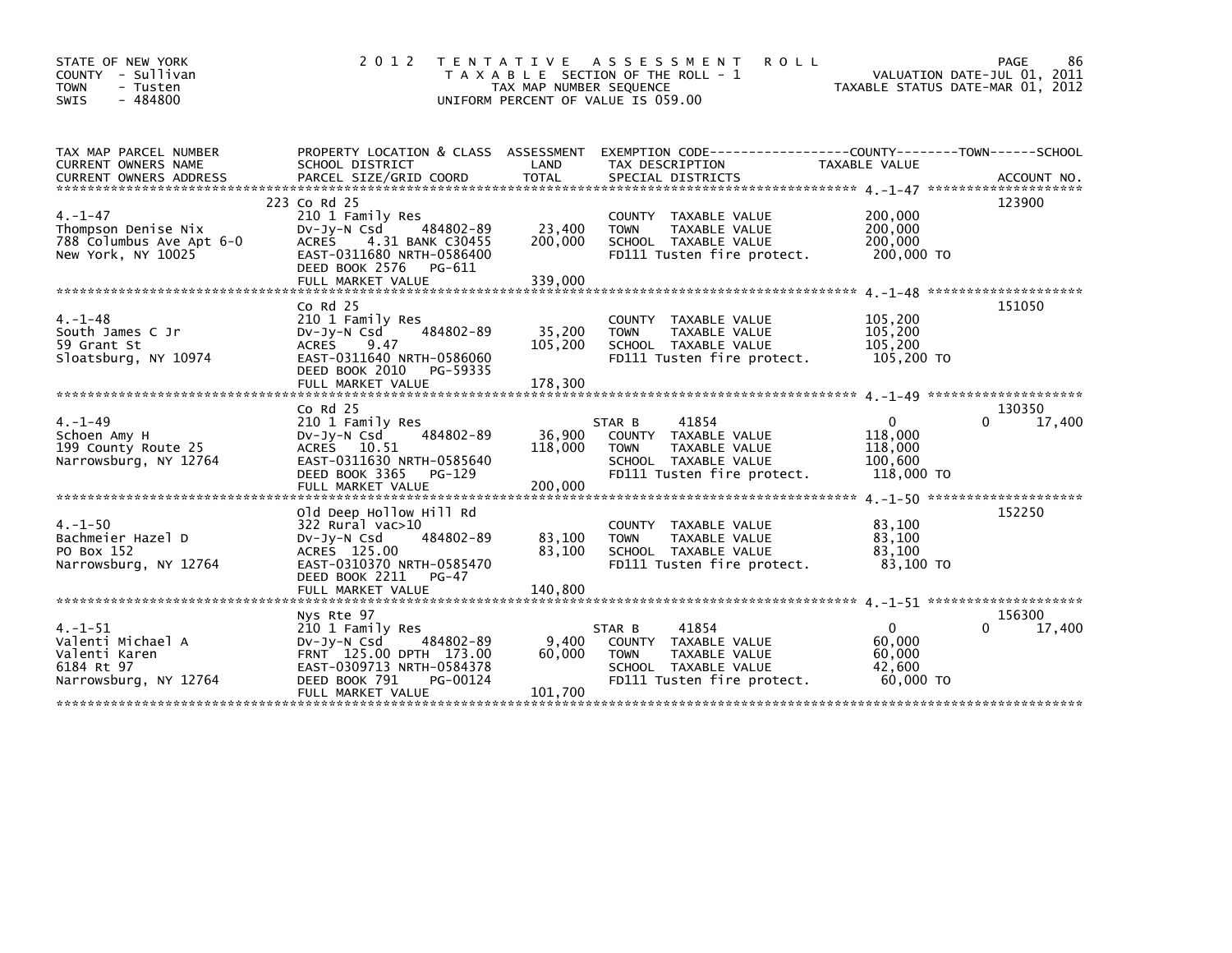| 87<br>VALUATION DATE-JUL 01, 2011<br>TAXABLE STATUS DATE-MAR 01, 2012                            |
|--------------------------------------------------------------------------------------------------|
| PROPERTY LOCATION & CLASS ASSESSMENT EXEMPTION CODE----------------COUNTY-------TOWN------SCHOOL |
| 1,740<br>39.430<br>36,080                                                                        |
| 151600                                                                                           |
|                                                                                                  |
|                                                                                                  |
|                                                                                                  |
|                                                                                                  |
|                                                                                                  |
| 139350                                                                                           |
| 101453<br>147600                                                                                 |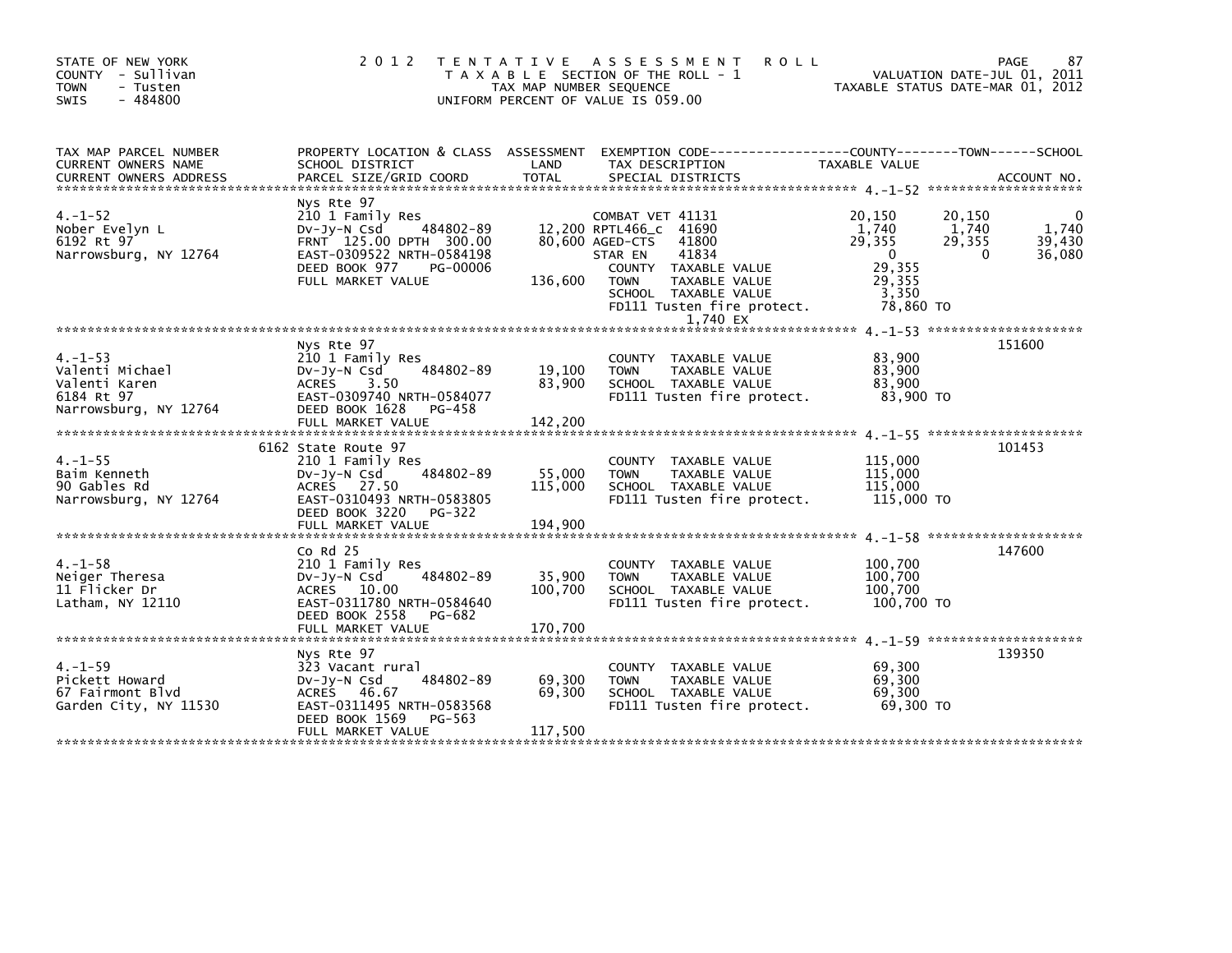| STATE OF NEW YORK<br>- Sullivan<br><b>COUNTY</b><br><b>TOWN</b><br>- Tusten<br>$-484800$<br>SWIS |                                                       | TAX MAP NUMBER SEQUENCE | 2012 TENTATIVE ASSESSMENT ROLL<br>T A X A B L E SECTION OF THE ROLL - 1<br>UNIFORM PERCENT OF VALUE IS 059.00 | VALUATION DATE-JUL 01, 2011<br>TAXABLE STATUS DATE-MAR 01, 2012 | 88<br>PAGE         |
|--------------------------------------------------------------------------------------------------|-------------------------------------------------------|-------------------------|---------------------------------------------------------------------------------------------------------------|-----------------------------------------------------------------|--------------------|
| TAX MAP PARCEL NUMBER                                                                            | PROPERTY LOCATION & CLASS ASSESSMENT                  |                         |                                                                                                               |                                                                 |                    |
| CURRENT OWNERS NAME                                                                              | SCHOOL DISTRICT                                       |                         | LAND TAX DESCRIPTION                                                                                          | TAXABLE VALUE                                                   |                    |
|                                                                                                  | Nys Hwy 97                                            |                         |                                                                                                               |                                                                 | 120651             |
| 4.-1-60                                                                                          | 270 Mfg housing                                       |                         | STAR B 41854                                                                                                  | $\mathbf{0}$                                                    | $\Omega$<br>17,400 |
| Hamilton Christopher                                                                             |                                                       |                         | اد Mrg nousing (270 Mrg nousing )<br>Dv-Jy-N Csd (484802-89 12,800 COUNTY TAXABLE VALUE                       | 20,300                                                          |                    |
| 85 Columbia St Apt 14d                                                                           | FRNT 407.08 DPTH 215.20                               | 20,300                  | TOWN TAXABLE VALUE                                                                                            | 20,300                                                          |                    |
| New York, NY 10002                                                                               | EAST-0308540 NRTH-0584650                             |                         | SCHOOL TAXABLE VALUE                                                                                          | 2,900                                                           |                    |
|                                                                                                  | DEED BOOK 810 PG-00466                                |                         | FD111 Tusten fire protect. 20,300 TO                                                                          |                                                                 |                    |
|                                                                                                  | FULL MARKET VALUE                                     | 34,400                  |                                                                                                               |                                                                 |                    |
|                                                                                                  |                                                       |                         |                                                                                                               |                                                                 |                    |
|                                                                                                  | Cty Hwy 111                                           |                         |                                                                                                               |                                                                 |                    |
| 4.-1-61<br>Tenbus John J                                                                         | 210 1 Family Res                                      |                         | COUNTY TAXABLE VALUE                                                                                          | 44,000                                                          |                    |
|                                                                                                  | DV-Jy-N Csd 484802-89                                 | 17,400                  | TOWN TAXABLE VALUE                                                                                            | 44,000                                                          |                    |
| 111 Parker Rd                                                                                    | ACRES 2.11                                            | 44,000                  | SCHOOL TAXABLE VALUE                                                                                          | 44,000                                                          |                    |
| Narrowsburg, NY 12764                                                                            | EAST-0308978 NRTH-0587579<br>DEED BOOK 3504<br>PG-331 |                         | FD111 Tusten fire protect.                                                                                    | 44,000 TO                                                       |                    |
|                                                                                                  |                                                       | 74,600                  |                                                                                                               |                                                                 |                    |
|                                                                                                  | FULL MARKET VALUE                                     |                         |                                                                                                               |                                                                 |                    |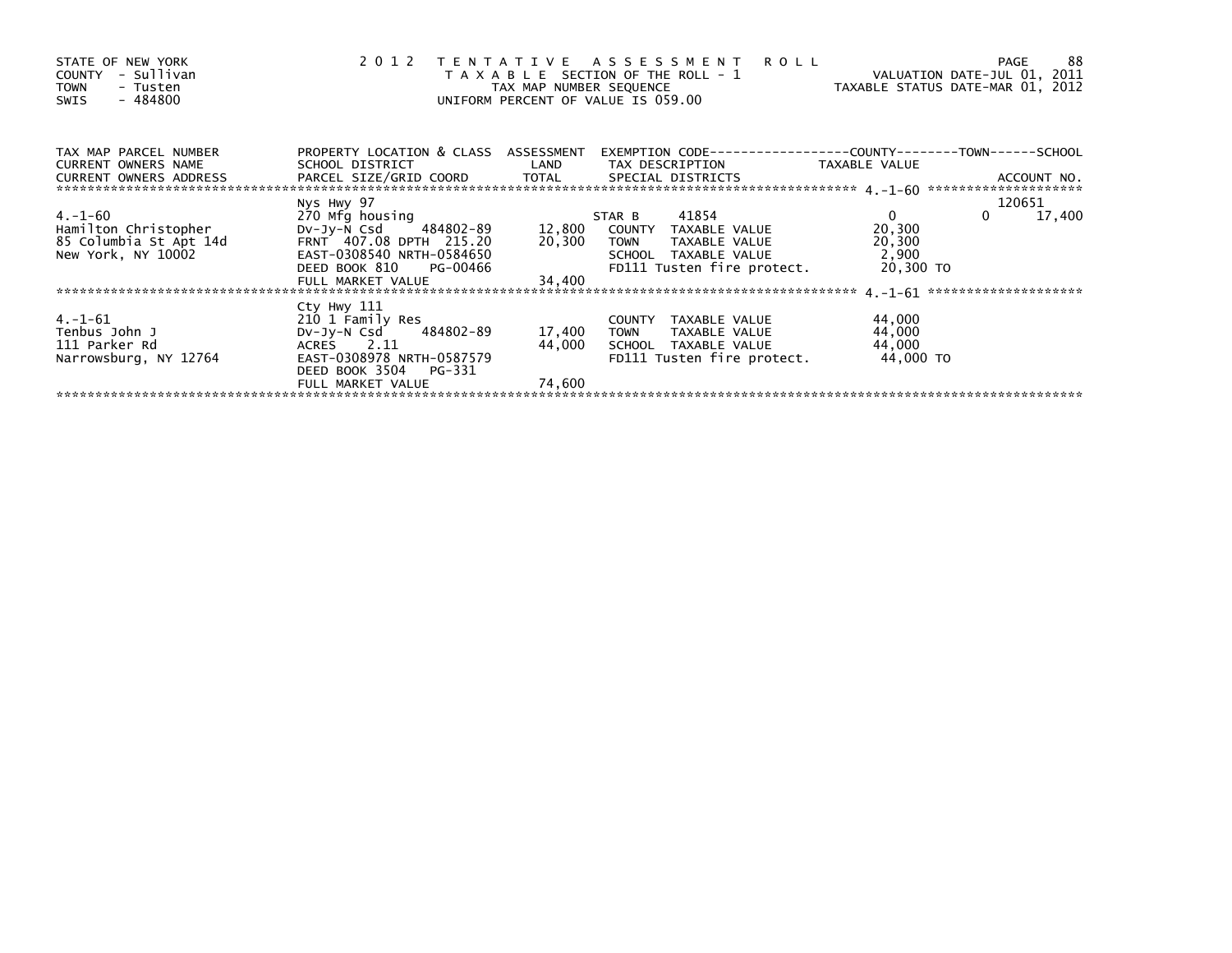| STATE OF NEW YORK | 2012 TENTATIVE ASSESSMENT ROLL        |                                  | PAGE | 89 |
|-------------------|---------------------------------------|----------------------------------|------|----|
| COUNTY - Sullivan | T A X A B L E SECTION OF THE ROLL - 1 | VALUATION DATE-JUL 01, 2011      |      |    |
| TOWN<br>- Tusten  | MAP SECTION - 004                     | TAXABLE STATUS DATE-MAR 01, 2012 |      |    |
| - 484800<br>SWIS  | SUB-SECTION-                          | RPS150/V04/L015                  |      |    |
|                   | UNIFORM PERCENT OF VALUE IS 059.00    | CURRENT DATE 4/20/2012           |      |    |

### \*\*\* S P E C I A L D I S T R I C T S U M M A R Y \*\*\*

| CODE | DISTRICT NAME PARCELS | TOTAL | EXTENSION<br><b>TYPE</b> | EXTENSION<br><b>VALUE</b> | AD VALOREM<br>VALUE | <b>EXEMPT</b><br><b>AMOUNT</b> | <b>TAXABLE</b><br><b>VALUE</b> |
|------|-----------------------|-------|--------------------------|---------------------------|---------------------|--------------------------------|--------------------------------|
|      | FD110 Narrowsburg fi  |       | 21 TOTAL                 |                           | 1348,880            | 3.700                          | 1345,180                       |
|      | FD111 Tusten fire pr  |       | 77 TOTAL                 |                           | 5286,715            | 1,740                          | 5284.975                       |
|      | LT100 Narrowsburg li  |       | 3 TOTAL                  |                           | 62.775              | 703                            | 62,072                         |
|      | SD090 Narrowsburg se  |       | 17 UNITS M               | 64.00                     |                     |                                | 64.00                          |
|      | WD050 Narrowsburg wa  |       | 18 TOTAL M               |                           | 1115.253            | 703                            | 1114.550                       |

# \*\*\* S C H O O L D I S T R I C T S U M M A R Y \*\*\*

| CODE   | DISTRICT NAME | TOTAL<br><b>PARCELS</b> | ASSESSED<br>LAND | ASSESSED<br><b>TOTAL</b> | <b>EXEMPT</b><br>AMOUNT | <b>TOTAL</b><br><b>TAXABLE</b> | <b>STAR</b><br>AMOUNT | <b>STAR</b><br><b>TAXABLE</b> |
|--------|---------------|-------------------------|------------------|--------------------------|-------------------------|--------------------------------|-----------------------|-------------------------------|
| 484802 | DV-JV-N Csd   | 97                      | 2461.000         | 6661.100                 | 105.436                 | 6555.664                       | 727.480               | 5828,184                      |
|        | SUB-TOTAL     | 97                      | 2461.000         | 6661.100                 | 105.436                 | 6555.664                       | 727.480               | 5828,184                      |
| 484889 | Nar Library   | 97                      | 2461.000         | 6661.100                 | 105.436                 | 6555.664                       | 727.480               | 5828,184                      |
|        | TOTAL         | 194                     | 4922,000         | 13322,200                | 210,872                 | 13111,328                      | 1454,960              | 11656,368                     |

#### \*\*\* S Y S T E M C O D E S S U M M A R Y \*\*\*

#### NO SYSTEM EXEMPTIONS AT THIS LEVEL

### \*\*\* E X E M P T I O N S U M M A R Y \*\*\*

| CODE                                                                          | DESCRIPTION                                                                                                    | TOTAL<br><b>PARCELS</b> | <b>COUNTY</b>                                                   | <b>TOWN</b>                                                     | <b>SCHOOL</b>                                   |
|-------------------------------------------------------------------------------|----------------------------------------------------------------------------------------------------------------|-------------------------|-----------------------------------------------------------------|-----------------------------------------------------------------|-------------------------------------------------|
| 41121<br>41131<br>41161<br>41171<br>41690<br>41720<br>41800<br>41834<br>41854 | WAR VET<br>COMBAT VET<br>$CW_15_VET/$<br>CW_DISBLD_<br>RPTL466_C<br>AGRI DIST<br>AGED-CTS<br>STAR EN<br>STAR B | 11<br>19                | 35,160<br>34,970<br>6,960<br>4,995<br>1,740<br>15,616<br>74,305 | 35,160<br>34,970<br>6,960<br>4,995<br>1,740<br>15,616<br>74,305 | 1,740<br>15,616<br>84,380<br>396,880<br>330,600 |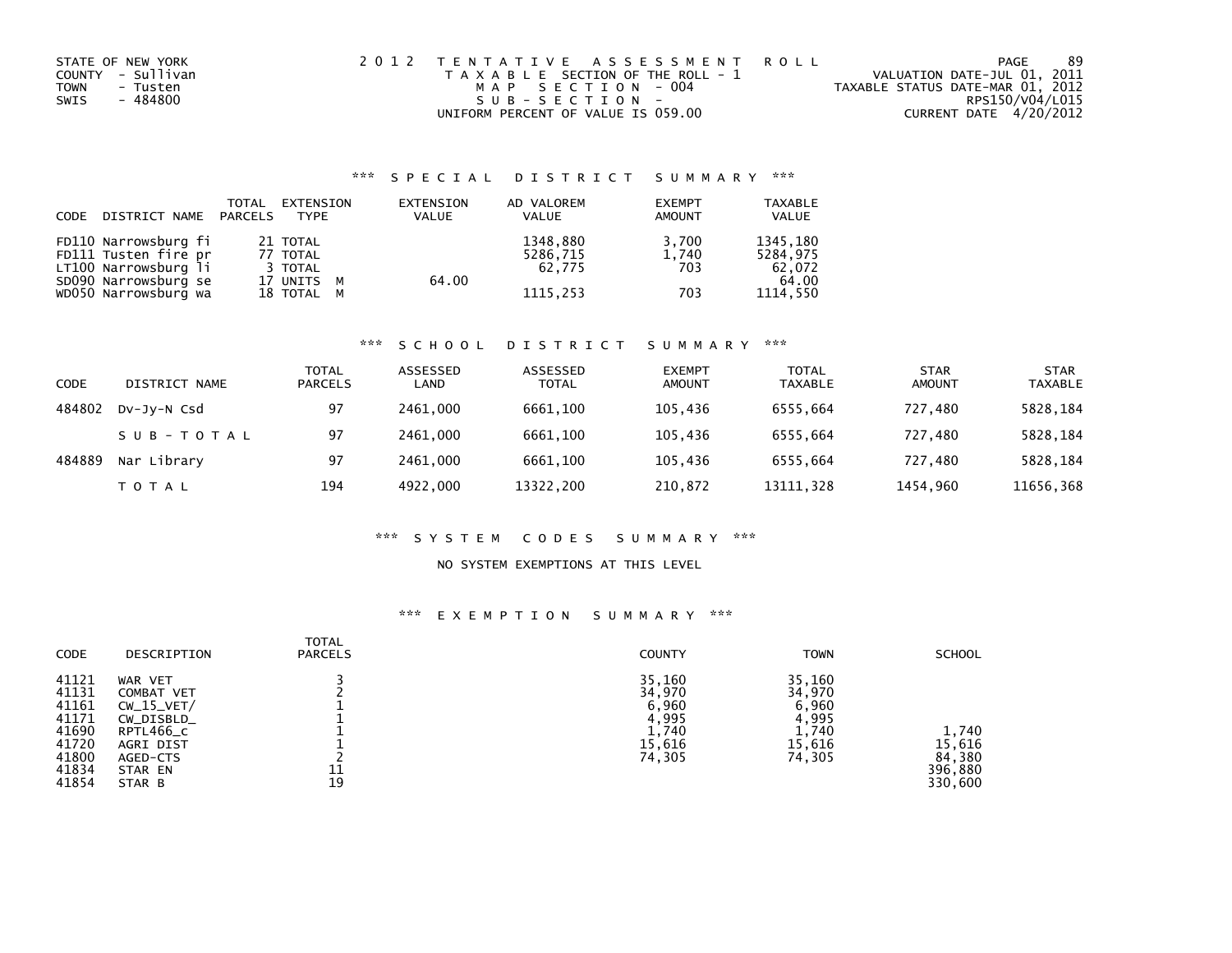|      | STATE OF NEW YORK | 2012 TENTATIVE ASSESSMENT ROLL        | <b>PAGE</b>                      | 90 |
|------|-------------------|---------------------------------------|----------------------------------|----|
|      | COUNTY - Sullivan | T A X A B L E SECTION OF THE ROLL - 1 | VALUATION DATE-JUL 01, 2011      |    |
| TOWN | - Tusten          | MAP SECTION - 004                     | TAXABLE STATUS DATE-MAR 01, 2012 |    |
| SWIS | - 484800          | SUB-SECTION-                          | RPS150/V04/L015                  |    |
|      |                   | UNIFORM PERCENT OF VALUE IS 059.00    | CURRENT DATE 4/20/2012           |    |

# \*\*\* E X E M P T I O N S U M M A R Y \*\*\*

| CODE  | DESCRIPTION                        | TOTAL<br><b>PARCELS</b> | COUNTY              | <b>TOWN</b>                        | <b>SCHOOL</b>        |
|-------|------------------------------------|-------------------------|---------------------|------------------------------------|----------------------|
| 46450 | VOL<br><b>FIREMN</b><br>тот<br>A L | 42                      | 3,700<br>177<br>446 | 3,700<br>177<br>.446<br><b>. .</b> | .700<br>. 916<br>832 |

### \*\*\* G R A N D T O T A L S \*\*\*

| <b>ROLL</b> | DESCRIPTION    | <b>TOTAL</b>   | <b>ASSESSED</b> | <b>ASSESSED</b> | <b>TAXABLE</b> | TAXABLE     | <b>TAXABLE</b> | <b>STAR</b>    |
|-------------|----------------|----------------|-----------------|-----------------|----------------|-------------|----------------|----------------|
| <b>SEC</b>  |                | <b>PARCELS</b> | <b>_AND</b>     | <b>TOTAL</b>    | <b>COUNTY</b>  | <b>TOWN</b> | <b>SCHOOL</b>  | <b>TAXABLE</b> |
|             | <b>TAXABLE</b> | 97             | 2461.000        | 6661.100        | 6483.654       | 6483.654    | 6555.664       | 5828.184       |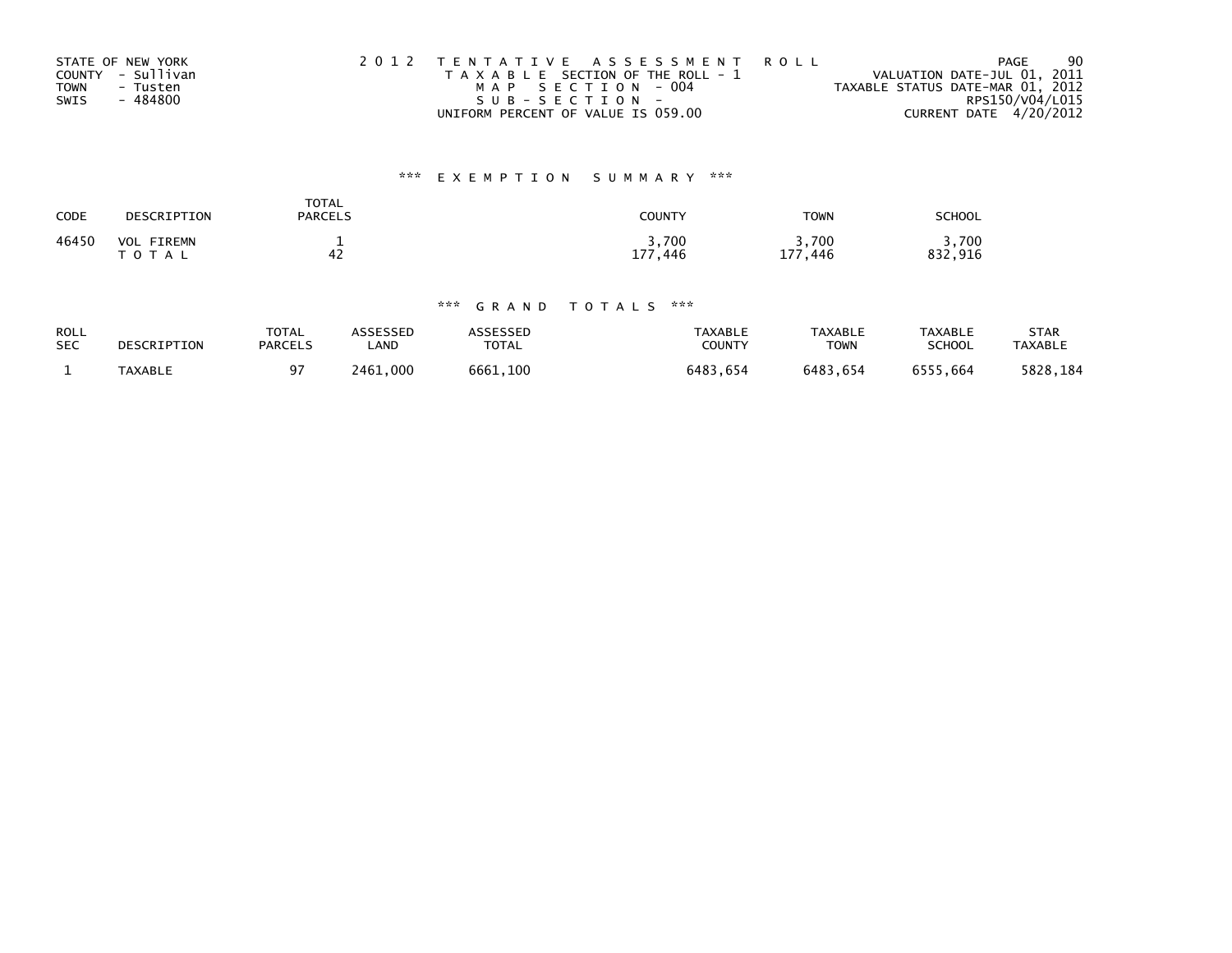| STATE OF NEW YORK<br>COUNTY - Sullivan<br><b>TOWN</b><br>- Tusten<br>$-484800$<br>SWIS                                                | 2 0 1 2                                                                                                                                                                   | TAX MAP NUMBER SEQUENCE       | TENTATIVE ASSESSMENT<br><b>ROLL</b><br>T A X A B L E SECTION OF THE ROLL - 1<br>UNIFORM PERCENT OF VALUE IS 059.00             |                                                     | 91<br>PAGE<br>VALUATION DATE-JUL 01, 2011<br>TAXABLE STATUS DATE-MAR 01, 2012 |
|---------------------------------------------------------------------------------------------------------------------------------------|---------------------------------------------------------------------------------------------------------------------------------------------------------------------------|-------------------------------|--------------------------------------------------------------------------------------------------------------------------------|-----------------------------------------------------|-------------------------------------------------------------------------------|
| TAX MAP PARCEL NUMBER<br>CURRENT OWNERS NAME                                                                                          | SCHOOL DISTRICT                                                                                                                                                           | LAND                          | PROPERTY LOCATION & CLASS ASSESSMENT EXEMPTION CODE----------------COUNTY-------TOWN------SCHOOL<br>TAX DESCRIPTION            | TAXABLE VALUE                                       |                                                                               |
| $5. - 1 - 1.1$<br>Orion Rod & Hunt Club Inc<br>Vincent Scileppi<br>19 Gulf Quarry Rd<br>Haddam, CT 06438<br>MAY BE SUBJECT TO PAYMENT | $Co$ Rd $25$<br>911 Forest s480<br>484802-89<br>$Dv-Jy-N$ Csd<br>ACRES 236.30<br>EAST-0314602 NRTH-0587744<br>DEED BOOK 737<br>PG-00491<br>FULL MARKET VALUE              | 158,500<br>158,500<br>268,600 | FOREST LND 47460<br>COUNTY TAXABLE VALUE<br>TAXABLE VALUE<br><b>TOWN</b><br>SCHOOL TAXABLE VALUE<br>FD111 Tusten fire protect. | 114,830<br>43,670<br>43,670<br>43,670<br>158,500 TO | 141250<br>114,830<br>114,830                                                  |
| UNDER RPTL480A UNTIL 2021                                                                                                             |                                                                                                                                                                           |                               |                                                                                                                                |                                                     |                                                                               |
| $5. - 1 - 1.2$<br>Brown Ernest M<br>Brown Marquerite<br>131-11 226th St<br>Laurelton, NY 11413                                        | $Co$ Rd $25$<br>$314$ Rural vac<10<br>484802-89<br>$Dv-Jy-N$ Csd<br>FRNT 50.00 DPTH 200.00<br>EAST-0314842 NRTH-0586777<br>DEED BOOK 719<br>PG-01147<br>FULL MARKET VALUE | 1,800<br>1,800<br>3,100       | COUNTY TAXABLE VALUE<br>TAXABLE VALUE<br><b>TOWN</b><br>SCHOOL TAXABLE VALUE<br>FD111 Tusten fire protect.                     | 1,800<br>1,800<br>1.800<br>1.800 TO                 | 106900                                                                        |
|                                                                                                                                       | $Co$ Rd $25$                                                                                                                                                              |                               |                                                                                                                                |                                                     | 136801                                                                        |
| $5. - 1 - 1.3$<br>Orion Rod & Hunt Club Inc<br>Vincent Scileppi<br>19 Gulf Quarry Rd<br>Haddam. CT 06438                              | $314$ Rural vac<10<br>$Dv$ -J $v$ -N Csd<br>484802-89<br>FRNT 100.00 DPTH 272.00<br>EAST-0316045 NRTH-0587542<br>DEED BOOK 2711<br>PG-540<br>FULL MARKET VALUE            | 3.700<br>3.700<br>6,300       | COUNTY TAXABLE VALUE<br><b>TOWN</b><br>TAXABLE VALUE<br>SCHOOL TAXABLE VALUE<br>FD111 Tusten fire protect.                     | 3,700<br>3,700<br>3.700<br>3,700 TO                 |                                                                               |
|                                                                                                                                       | $Co$ Rd $25$                                                                                                                                                              |                               |                                                                                                                                |                                                     | 109250                                                                        |
| $5. - 1 - 1.4$<br>Orion Rod & Hunt Club, Inc.<br>Vincent Scileppi<br>19 Gulf Quarry Rd<br>Haddam, CT 06438                            | $314$ Rural vac<10<br>$Dv-Jy-N$ Csd<br>484802-89<br>FRNT 100.00 DPTH 245.00<br>EAST-0315935 NRTH-0587164<br>DEED BOOK 3000 PG-141                                         | 3,900<br>3.900                | COUNTY TAXABLE VALUE<br>TAXABLE VALUE<br><b>TOWN</b><br>SCHOOL TAXABLE VALUE<br>FD111 Tusten fire protect.                     | 3,900<br>3.900<br>3.900<br>3,900 TO                 |                                                                               |
|                                                                                                                                       | FULL MARKET VALUE                                                                                                                                                         | 6,600                         |                                                                                                                                |                                                     |                                                                               |
| $5. -1 - 1.5$<br>Orion Rod & Hunt Club, Inc.<br>Vincent Scileppi<br>19 Gulf Quarry Rd<br>Haddam, CT 06438                             | Nys Rte 97<br>314 Rural vac<10<br>484802-89<br>$Dv-Jy-N$ Csd<br>FRNT 50.00 DPTH 150.00<br>EAST-0314876 NRTH-0586394<br>DEED BOOK 3000<br>PG-143<br>FULL MARKET VALUE      | 1,400<br>1,400<br>2,400       | TAXABLE VALUE<br><b>COUNTY</b><br>TAXABLE VALUE<br><b>TOWN</b><br>SCHOOL TAXABLE VALUE<br>FD111 Tusten fire protect.           | 1.400<br>1,400<br>1,400<br>1,400 TO                 | 126800                                                                        |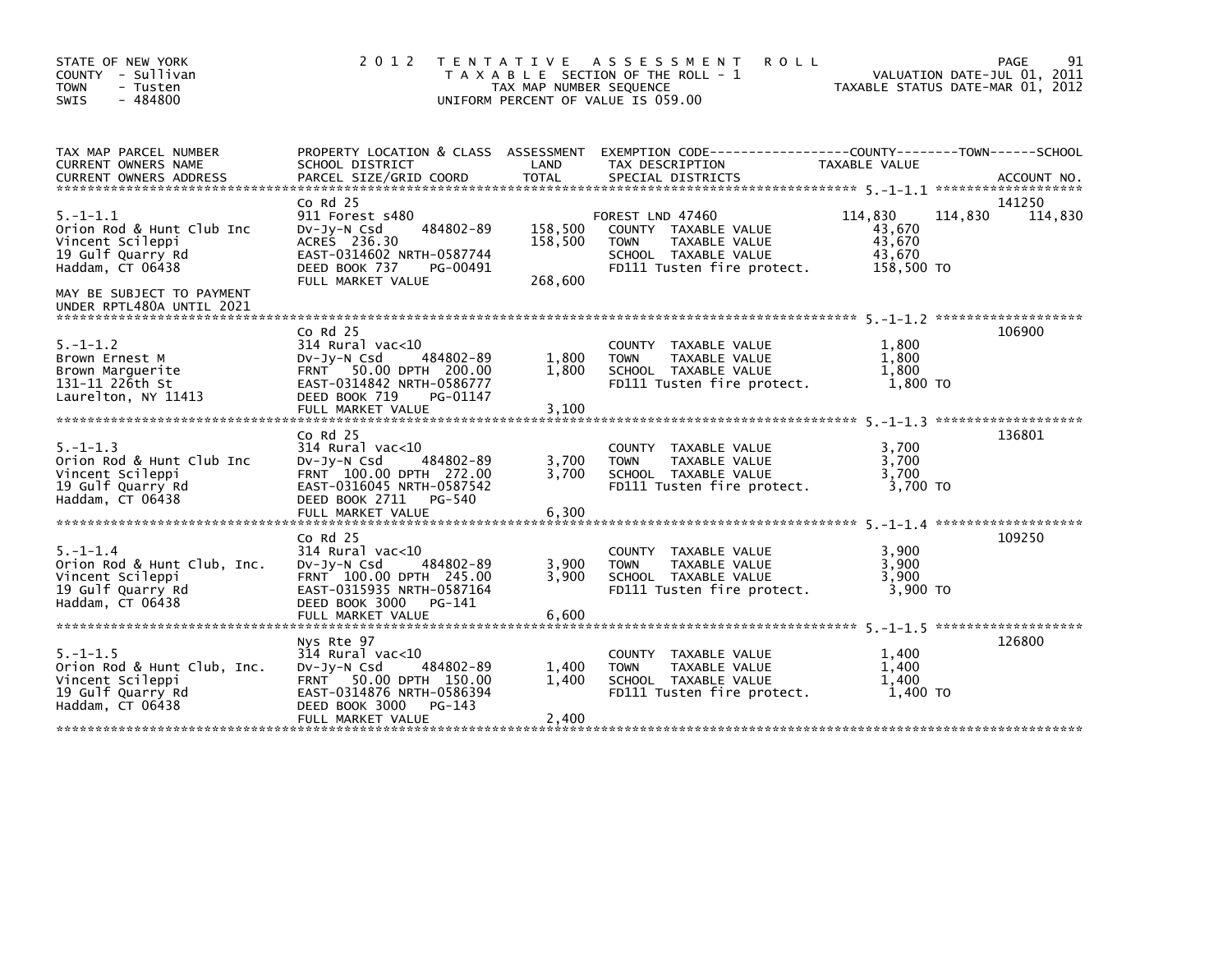| STATE OF NEW YORK<br>COUNTY - Sullivan<br><b>TOWN</b><br>- Tusten<br>$-484800$<br><b>SWIS</b>              | 2 0 1 2                                                                                                                                                                       | TAX MAP NUMBER SEQUENCE  | TENTATIVE ASSESSMENT<br><b>ROLL</b><br>T A X A B L E SECTION OF THE ROLL - 1<br>UNIFORM PERCENT OF VALUE IS 059.00                       | VALUATION DATE-JUL 01, 2011<br>TAXABLE STATUS DATE-MAR 01, 2012 | 92<br><b>PAGE</b> |
|------------------------------------------------------------------------------------------------------------|-------------------------------------------------------------------------------------------------------------------------------------------------------------------------------|--------------------------|------------------------------------------------------------------------------------------------------------------------------------------|-----------------------------------------------------------------|-------------------|
| TAX MAP PARCEL NUMBER<br>CURRENT OWNERS NAME<br>CURRENT OWNERS ADDRESS                                     | SCHOOL DISTRICT<br>PARCEL SIZE/GRID COORD                                                                                                                                     | LAND<br><b>TOTAL</b>     | PROPERTY LOCATION & CLASS ASSESSMENT EXEMPTION CODE----------------COUNTY-------TOWN------SCHOOL<br>TAX DESCRIPTION<br>SPECIAL DISTRICTS | TAXABLE VALUE                                                   | ACCOUNT NO.       |
| $5. - 1 - 1.6$<br>Orion Rod & Hunt Club. Inc<br>Vincent Scileppi<br>19 Gulf Quarry Rd<br>Haddam, CT 06438  | $CO$ Rd $25$<br>920 Priv Hunt/Fi<br>484802-89<br>DV-Jy-N Csd<br>ACRES<br>1.74<br>EAST-0315361 NRTH-0586963<br>DEED BOOK 737<br>PG-00491<br>FULL MARKET VALUE                  | 7,100<br>7,100<br>12,000 | COUNTY TAXABLE VALUE<br>TAXABLE VALUE<br><b>TOWN</b><br>SCHOOL TAXABLE VALUE<br>FD111 Tusten fire protect.                               | 7.100<br>7,100<br>7,100<br>7,100 TO                             | 141251            |
| $5. - 1 - 1.7$<br>Orion Rod & Hunt Club, Inc<br>Vincent Scileppi<br>19 Gulf Quarry Rd<br>Haddam, CT 06438  | Nys Rte 97<br>$314$ Rural vac<10<br>484802-89<br>DV-Jy-N Csd<br>FRNT 50.00 DPTH 200.00<br>EAST-0314815 NRTH-0586814<br>DEED BOOK 2694<br>PG-506<br>FULL MARKET VALUE          | 1,000<br>1,000<br>1,700  | COUNTY TAXABLE VALUE<br><b>TOWN</b><br>TAXABLE VALUE<br>SCHOOL TAXABLE VALUE<br>FD111 Tusten fire protect.                               | 1.000<br>1.000<br>1,000<br>1,000 TO                             | 157550            |
| $5. - 1 - 1.8$<br>Stoyer J<br>PO Box 83<br>Ferndale, NY 12734                                              | $Co$ Rd $25$<br>$314$ Rural vac<10<br>$Dv-Jy-N$ Csd<br>484802-89<br>FRNT 50.00 DPTH 208.00<br>EAST-0315957 NRTH-0587239<br>DEED BOOK 3569<br>PG-93<br>FULL MARKET VALUE       | 3,000<br>3,000<br>5,100  | COUNTY TAXABLE VALUE<br>TAXABLE VALUE<br><b>TOWN</b><br>SCHOOL TAXABLE VALUE<br>FD111 Tusten fire protect.                               | 3,000<br>3,000<br>3.000<br>3,000 TO                             | 141950            |
| $5. - 1 - 1.9$<br>Orion Rod and Hunt Club Inc<br>Vincent Scileppi<br>19 Gulf Quarry Rd<br>Haddam, CT 06438 | $Co$ Rd $25$<br>311 Res vac land<br>$Dv-Jv-N$ Csd<br>484802-89<br>FRNT 100.00 DPTH 200.00<br>EAST-0314868 NRTH-0586713<br>DEED BOOK 3473<br>PG-22<br>FULL MARKET VALUE        | 3,300<br>3,300<br>5,600  | COUNTY TAXABLE VALUE<br><b>TAXABLE VALUE</b><br><b>TOWN</b><br>SCHOOL TAXABLE VALUE<br>FD111 Tusten fire protect.                        | 3,300<br>3.300<br>3.300<br>3,300 TO                             | 143850            |
| $5. - 1 - 3$<br>Harris Joshua<br>115-35 117 th St<br>Ozone Park, NY 11420                                  | $Co$ Rd $25$<br>$314$ Rural vac< $10$<br>484802-89<br>$Dv-Jv-N$ Csd<br>FRNT 75.00 DPTH 185.00<br>EAST-0314720 NRTH-0586190<br>DEED BOOK 2209<br>$PG-629$<br>FULL MARKET VALUE | 2,500<br>2,500<br>4,200  | COUNTY TAXABLE VALUE<br>TAXABLE VALUE<br><b>TOWN</b><br>SCHOOL TAXABLE VALUE<br>FD111 Tusten fire protect.                               | 2,500<br>2,500<br>2.500<br>2,500 TO                             | 142250            |
| $5. - 1 - 4$<br>Harris Joshua<br>115-35 117 th St<br>Ozone Park, NY 11420                                  | Luxton Lk<br>$314$ Rural vac< $10$<br>484802-89<br>$Dv-Jy-N$ Csd<br>FRNT 50.00 DPTH 200.00<br>EAST-0314710 NRTH-0586120<br>DEED BOOK 972<br>PG-00015<br>FULL MARKET VALUE     | 1,800<br>1,800<br>3,100  | COUNTY TAXABLE VALUE<br><b>TOWN</b><br>TAXABLE VALUE<br>SCHOOL TAXABLE VALUE<br>FD111 Tusten fire protect.                               | 1.800<br>1,800<br>1,800<br>1,800 TO                             |                   |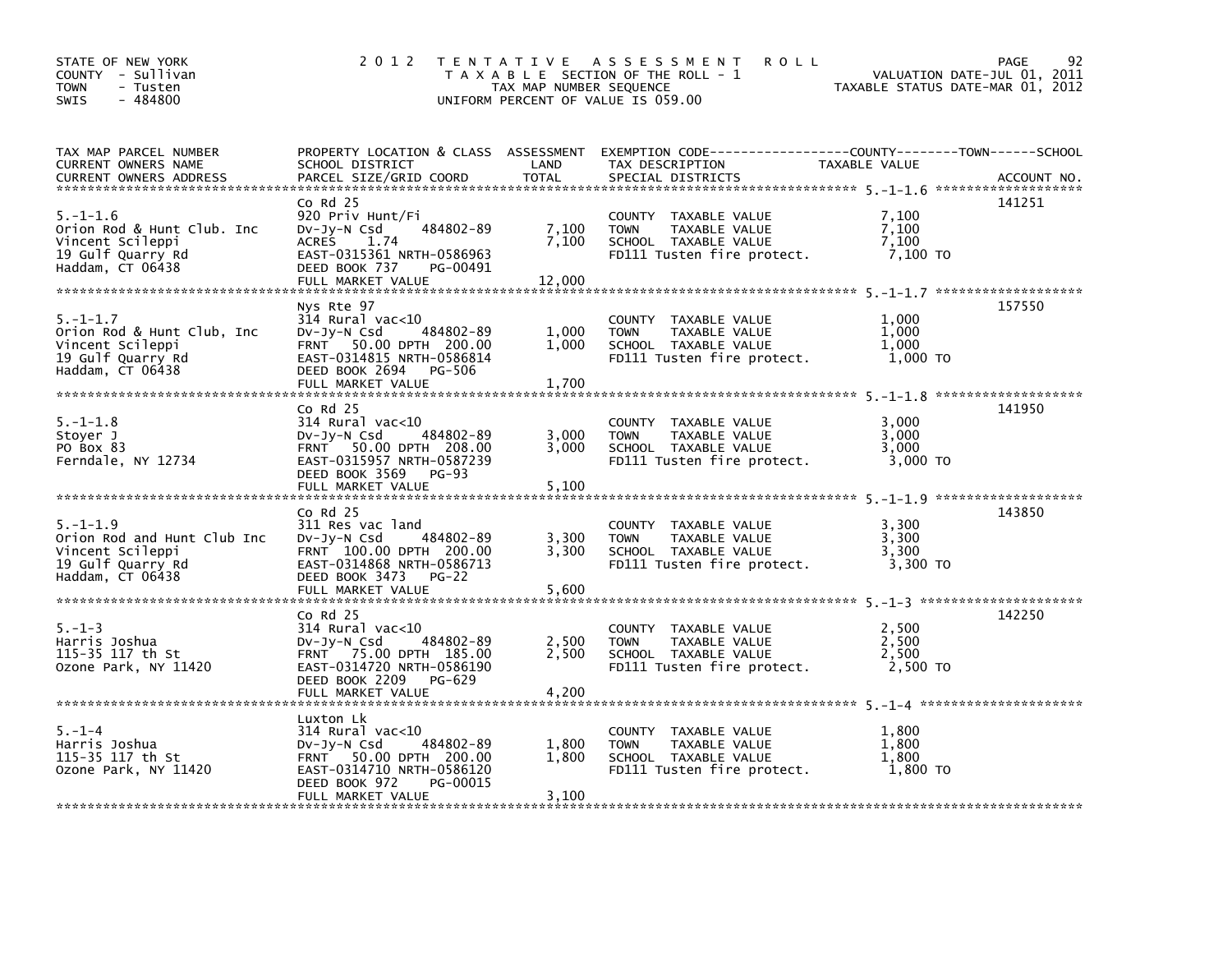| STATE OF NEW YORK<br>COUNTY - Sullivan<br><b>TOWN</b><br>- Tusten<br>$-484800$<br><b>SWIS</b>                | 2 0 1 2                                                                                                                                                                          | TAX MAP NUMBER SEQUENCE    | TENTATIVE ASSESSMENT<br><b>ROLL</b><br>T A X A B L E SECTION OF THE ROLL - 1<br>UNIFORM PERCENT OF VALUE IS 059.00                        | TAXABLE STATUS DATE-MAR 01, 2012        | 93<br><b>PAGE</b><br>VALUATION DATE-JUL 01, 2011 |
|--------------------------------------------------------------------------------------------------------------|----------------------------------------------------------------------------------------------------------------------------------------------------------------------------------|----------------------------|-------------------------------------------------------------------------------------------------------------------------------------------|-----------------------------------------|--------------------------------------------------|
| TAX MAP PARCEL NUMBER<br>CURRENT OWNERS NAME<br><b>CURRENT OWNERS ADDRESS</b>                                | SCHOOL DISTRICT<br>PARCEL SIZE/GRID COORD                                                                                                                                        | LAND<br><b>TOTAL</b>       | PROPERTY LOCATION & CLASS ASSESSMENT EXEMPTION CODE-----------------COUNTY-------TOWN------SCHOOL<br>TAX DESCRIPTION<br>SPECIAL DISTRICTS | TAXABLE VALUE                           | ACCOUNT NO.                                      |
| $5. - 1 - 5$<br>Deos Francis<br>Deos Geraldine<br>15 East Bartlett Rd                                        | Nys Rt 97<br>$314$ Rural vac<10<br>484802-89<br>$Dv-Jy-N$ Csd<br>1.20<br><b>ACRES</b><br>EAST-0314365 NRTH-0585762                                                               | 6,500<br>6,500             | COUNTY TAXABLE VALUE<br><b>TOWN</b><br>TAXABLE VALUE<br>SCHOOL TAXABLE VALUE<br>FD111 Tusten fire protect.                                | 6,500<br>6,500<br>6,500<br>6,500 TO     | 112375                                           |
| Middle Island, NY 11953-1807                                                                                 | DEED BOOK 885<br>PG-00108<br>FULL MARKET VALUE                                                                                                                                   | 11,000                     |                                                                                                                                           |                                         |                                                  |
| $5. - 1 - 6$<br>Orion Rod & Hunt Club, Inc.<br>Vincent Scileppi<br>19 Gulf Quarry Rd<br>Haddam, CT 06438     | Rd 25<br>314 Rural vac<10<br>484802-89<br>$Dv-Jy-N$ Csd<br>ACRES 1.20<br>EAST-0314600 NRTH-0585925<br>DEED BOOK 3000<br>PG-145<br>FULL MARKET VALUE                              | 6,500<br>6,500<br>11,000   | COUNTY TAXABLE VALUE<br>TAXABLE VALUE<br><b>TOWN</b><br>SCHOOL TAXABLE VALUE<br>FD111 Tusten fire protect.                                | 6,500<br>6,500<br>6,500<br>6,500 TO     | 150157                                           |
| $5. - 1 - 7$<br>Deda Elez<br>34 Cebr Ave<br>Staten Island, NY 10304                                          | Nys Rt 97<br>311 Res vac land<br>484802-89<br>$Dv-Jy-N$ Csd<br>ACRES 0.85<br>EAST-0314570 NRTH-0585715<br>DEED BOOK 2803<br>PG-678                                               | 8,700<br>8,700             | COUNTY TAXABLE VALUE<br><b>TOWN</b><br>TAXABLE VALUE<br>SCHOOL TAXABLE VALUE<br>FD111 Tusten fire protect.                                | 8,700<br>8,700<br>8,700<br>8,700 TO     | 113400                                           |
|                                                                                                              | FULL MARKET VALUE                                                                                                                                                                | 14,700                     |                                                                                                                                           |                                         |                                                  |
| $5. - 1 - 8.1$<br>Bachmeier Hazel D<br>PO Box 152<br>Narrowsburg, NY 12764                                   | $Co$ Rd $25$<br>312 Vac w/imprv<br>484802-89<br>$Dv-Jy-N$ Csd<br>ACRES 85.24<br>EAST-0313030 NRTH-0585559<br>DEED BOOK 2211 PG-53                                                | 60,200<br>64,200           | COUNTY TAXABLE VALUE<br>TAXABLE VALUE<br><b>TOWN</b><br>SCHOOL TAXABLE VALUE<br>FD111 Tusten fire protect.                                | 64,200<br>64,200<br>64.200<br>64,200 TO | 152300                                           |
|                                                                                                              |                                                                                                                                                                                  |                            |                                                                                                                                           |                                         |                                                  |
| $5. - 1 - 8.2$<br>Gangel Geoffrey N<br>Gangel Wanda J<br>76 Co Rd 25<br>Narrowsburg, NY 12764                | 100 Co Rt 25<br>210 1 Family Res<br>484802-89<br>$Dv-Jy-N$ Csd<br><b>ACRES</b><br>2.29<br>EAST-0312351 NRTH-0583803<br>DEED BOOK 2867<br>PG-427                                  | 19,600<br>68,800           | COUNTY TAXABLE VALUE<br><b>TOWN</b><br>TAXABLE VALUE<br>SCHOOL TAXABLE VALUE<br>FD111 Tusten fire protect.                                | 68,800<br>68,800<br>68,800<br>68,800 TO | 152300                                           |
| $5. - 1 - 9.1$<br>Kellys Resorts Inc<br>Attn: Elizabeth Kelly, Pres.<br>83 Edward Rd<br>Beach Lake, PA 18405 | Arrowhead Apts Rd<br>$314$ Rural vac< $10$<br>484802-89<br>$Dv-Jy-N$ Csd<br><b>ACRES</b><br>9.33<br>EAST-0309325 NRTH-0586141<br>DEED BOOK 1080<br>PG-00227<br>FULL MARKET VALUE | 22,000<br>22,000<br>37,300 | COUNTY TAXABLE VALUE<br><b>TOWN</b><br>TAXABLE VALUE<br>SCHOOL TAXABLE VALUE<br>FD111 Tusten fire protect.                                | 22,000<br>22,000<br>22,000<br>22,000 TO | 141350                                           |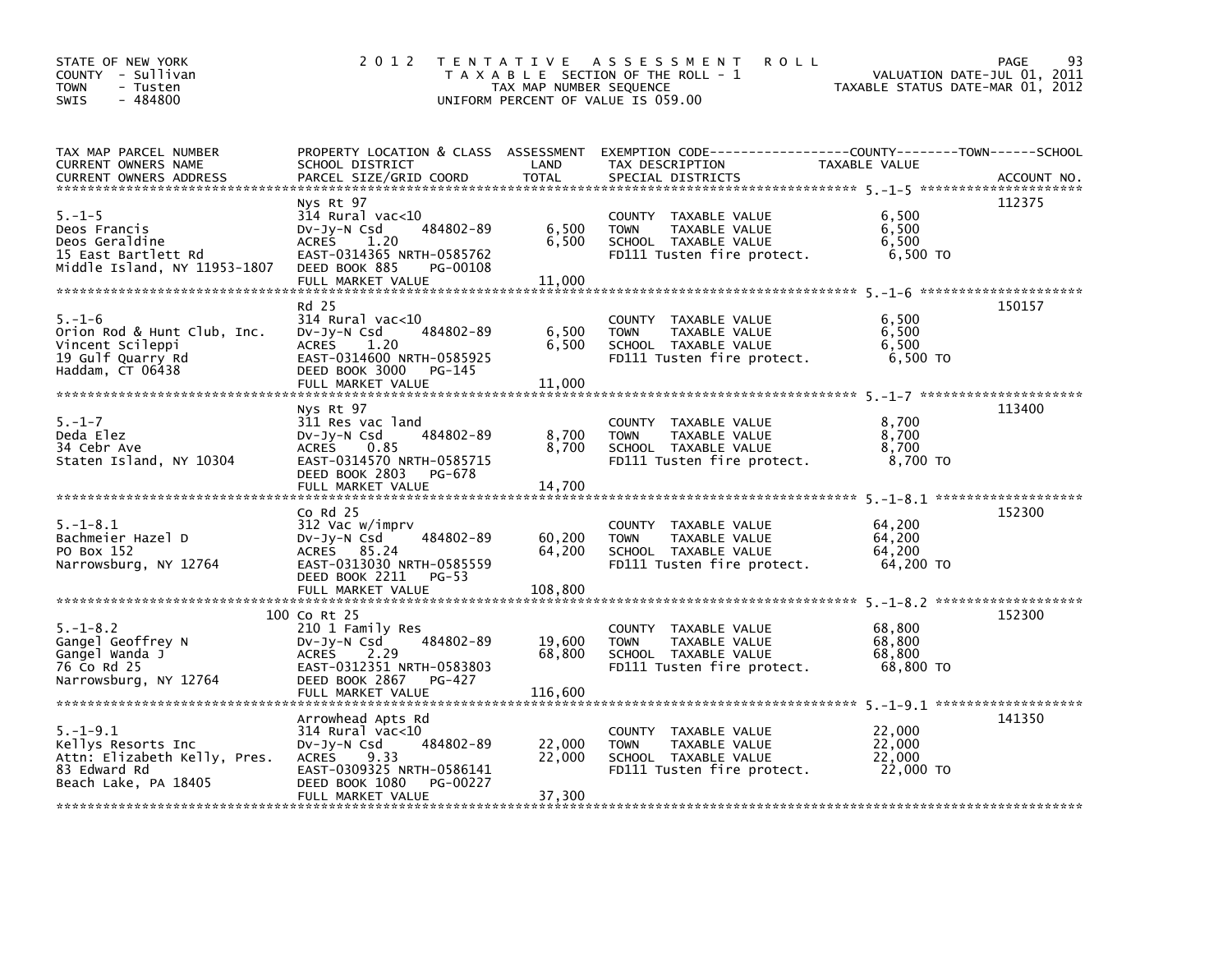| STATE OF NEW YORK<br>COUNTY - Sullivan<br>- Tusten<br>TOWN<br>$-484800$<br><b>SWIS</b>                 | 2 0 1 2                                                                                                                                                              | T E N T A T I V E<br>TAX MAP NUMBER SEQUENCE | A S S E S S M E N T<br><b>ROLL</b><br>T A X A B L E SECTION OF THE ROLL - 1<br>UNIFORM PERCENT OF VALUE IS 059.00              |                                                         | 94<br><b>PAGE</b><br>VALUATION DATE-JUL 01, 2011<br>TAXABLE STATUS DATE-MAR 01, 2012 |
|--------------------------------------------------------------------------------------------------------|----------------------------------------------------------------------------------------------------------------------------------------------------------------------|----------------------------------------------|--------------------------------------------------------------------------------------------------------------------------------|---------------------------------------------------------|--------------------------------------------------------------------------------------|
| TAX MAP PARCEL NUMBER<br>CURRENT OWNERS NAME                                                           | SCHOOL DISTRICT                                                                                                                                                      | LAND                                         | PROPERTY LOCATION & CLASS ASSESSMENT EXEMPTION CODE---------------COUNTY-------TOWN-----SCHOOL<br>TAX DESCRIPTION              | TAXABLE VALUE                                           |                                                                                      |
| $5. - 1 - 9.2$<br>Cretu Roxana<br>179 Bennett Ave Apt 6J<br>New York, NY 10040                         | $Co$ Rd $25$<br>270 Mfg housing<br>$Dv-Jv-N$ Csd<br>484802-89<br>FRNT 100.00 DPTH 435.60<br>EAST-0308996 NRTH-0585168<br>DEED BOOK 2011<br>PG-5706                   | 12,800<br>14,800                             | COUNTY TAXABLE VALUE<br>TAXABLE VALUE<br><b>TOWN</b><br>SCHOOL TAXABLE VALUE<br>FD111 Tusten fire protect.                     | 14,800<br>14,800<br>14,800<br>14,800 TO                 | 111000                                                                               |
|                                                                                                        |                                                                                                                                                                      |                                              |                                                                                                                                |                                                         |                                                                                      |
| $5. - 1 - 9.3$<br>Wheeler Richard L<br>Wheeler Leola<br>Attn: Gina Spaulding<br>147-17 109 th Ave      | $Co$ Rd $25$<br>$314$ Rural vac<10<br>484802-89<br>$Dv-Jy-N$ Csd<br>ACRES 1.00<br>EAST-0308621 NRTH-0585865<br>DEED BOOK 708<br>PG-00868                             | 9,400<br>9,400                               | COUNTY TAXABLE VALUE<br>TAXABLE VALUE<br><b>TOWN</b><br>SCHOOL TAXABLE VALUE<br>FD111 Tusten fire protect.                     | 9.400<br>9,400<br>9,400<br>9.400 TO                     | 159200                                                                               |
| Jamaica, NY 11435                                                                                      |                                                                                                                                                                      |                                              |                                                                                                                                |                                                         |                                                                                      |
| $5. - 1 - 9.4$<br>Krause George T Jr<br>72 County Route 25<br>Narrowsburg, NY 12764                    | $Co$ Rd $25$<br>210 1 Family Res<br>484802-89<br>$Dv-Jy-N$ Csd<br>combined with $5-1-9.9$<br><b>ACRES</b><br>2.00                                                    |                                              | 41800<br>AGED-CTS<br>41834<br>21,000 STAR EN<br>80,000 RPTL466_c 41690<br>RPTL466_c 41690                                      | 38,260<br>$\Omega$<br>1,740<br>1,740                    | 161700<br>38,260<br>38,260<br>36,080<br>$\Omega$<br>1,740<br>1,740<br>1.740<br>1,740 |
|                                                                                                        | EAST-0312388 NRTH-0583237<br>DEED BOOK 2256<br>PG-49<br>FULL MARKET VALUE                                                                                            | 135,600                                      | COUNTY TAXABLE VALUE<br><b>TOWN</b><br>TAXABLE VALUE<br>SCHOOL TAXABLE VALUE<br>FD111 Tusten fire protect.<br>3,480 EX         | 38,260<br>38,260<br>2.180<br>76,520 TO                  |                                                                                      |
|                                                                                                        | $Co$ Rd $25$                                                                                                                                                         |                                              |                                                                                                                                |                                                         | C30614                                                                               |
| $5. - 1 - 9.5$<br>Gangel Geoffrey<br>Gangel Wanda<br>76 Cr 25<br>Narrowsburg, NY 12764                 | 210 1 Family Res<br>484802-89<br>DV-Jy-N Csd<br>1.00<br>ACRES<br>EAST-0308389 NRTH-0586422<br>DEED BOOK 1919 PG-516                                                  | 12,800<br>86,000                             | 41854<br>STAR B<br>COUNTY TAXABLE VALUE<br><b>TOWN</b><br>TAXABLE VALUE<br>SCHOOL TAXABLE VALUE<br>FD111 Tusten fire protect.  | $\mathbf{0}$<br>86,000<br>86,000<br>68,600<br>86,000 TO | 17,400<br>0                                                                          |
|                                                                                                        |                                                                                                                                                                      |                                              |                                                                                                                                |                                                         |                                                                                      |
| $5. - 1 - 9.6$<br>Iaffaldano Vito<br>Iaffaldano Marina<br>6088 State Route 97<br>Narrowsburg, NY 12764 | Nys Rt 97<br>210 1 Family Res<br>484802-89<br>$Dv-Jy-N$ Csd<br>FRNT 100.00 DPTH 218.00<br><b>BANK 80395</b><br>EAST-0308443 NRTH-0583610<br>DEED BOOK 2836<br>PG-647 | 9,800<br>80,600                              | 41834<br>STAR EN<br>COUNTY TAXABLE VALUE<br>TAXABLE VALUE<br><b>TOWN</b><br>SCHOOL TAXABLE VALUE<br>FD111 Tusten fire protect. | $\mathbf{0}$<br>80,600<br>80,600<br>44,520<br>80.600 TO | 114300<br>0<br>36,080                                                                |
|                                                                                                        | FULL MARKET VALUE                                                                                                                                                    | 136,600                                      |                                                                                                                                |                                                         |                                                                                      |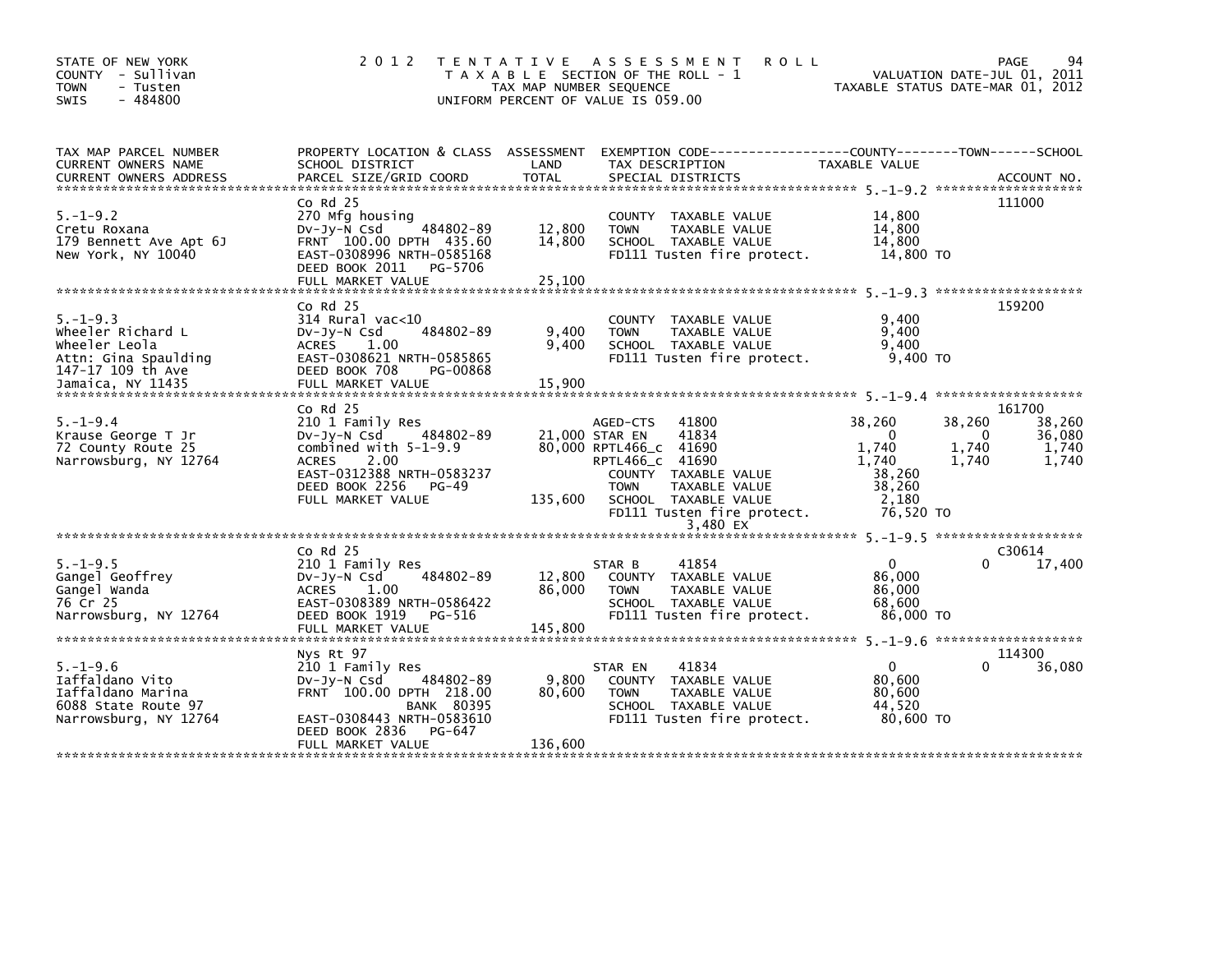| STATE OF NEW YORK<br>COUNTY - Sullivan<br>- Tusten<br><b>TOWN</b><br>$-484800$<br><b>SWIS</b>             | 2 0 1 2                                                                                                                                                               | TAX MAP NUMBER SEQUENCE             | TENTATIVE ASSESSMENT<br><b>ROLL</b><br>T A X A B L E SECTION OF THE ROLL - 1<br>UNIFORM PERCENT OF VALUE IS 059.00                                                          |                                                                            | PAGE<br>95<br>VALUATION DATE-JUL 01, 2011<br>TAXABLE STATUS DATE-MAR 01, 2012                |
|-----------------------------------------------------------------------------------------------------------|-----------------------------------------------------------------------------------------------------------------------------------------------------------------------|-------------------------------------|-----------------------------------------------------------------------------------------------------------------------------------------------------------------------------|----------------------------------------------------------------------------|----------------------------------------------------------------------------------------------|
| TAX MAP PARCEL NUMBER<br>CURRENT OWNERS NAME                                                              | SCHOOL DISTRICT                                                                                                                                                       | LAND                                | PROPERTY LOCATION & CLASS ASSESSMENT EXEMPTION CODE---------------COUNTY-------TOWN-----SCHOOL<br>TAX DESCRIPTION                                                           | TAXABLE VALUE                                                              | ACCOUNT NO.<br>*******************                                                           |
| $5. - 1 - 9.7$<br>Somerville Sylvia<br>Davis Alva<br>297 Branch Ave<br>Freeport, NY 11520                 | $Co$ Rd $25$<br>210 1 Family Res<br>484802-89<br>$Dv-Jv-N$ Csd<br><b>ACRES</b><br>1.00<br>EAST-0308872 NRTH-0585312<br>DEED BOOK 3639<br>$PG-8$                       | 12,800<br>69,000                    | COUNTY TAXABLE VALUE<br><b>TOWN</b><br>TAXABLE VALUE<br>SCHOOL TAXABLE VALUE<br>FD111 Tusten fire protect.                                                                  | 69,000<br>69,000<br>69,000<br>69,000 TO                                    | 151000                                                                                       |
|                                                                                                           | FULL MARKET VALUE                                                                                                                                                     | 116,900                             |                                                                                                                                                                             |                                                                            |                                                                                              |
| $5. - 1 - 9.8$<br>Tilts Brian L<br>52 Cranberry Dr<br>Mastic Beach, NY 11951                              | $Co$ Rd $25$<br>210 1 Family Res<br>484802-89<br>$Dv-Jv-N$ Csd<br>Lot 4<br><b>ACRES</b><br>1.00 BANKC050186<br>EAST-0308786 NRTH-0585506<br>DEED BOOK 1940<br>PG-455  | 12,800<br>70,000                    | COUNTY TAXABLE VALUE<br><b>TAXABLE VALUE</b><br><b>TOWN</b><br>SCHOOL TAXABLE VALUE<br>FD111 Tusten fire protect.                                                           | 70,000<br>70,000<br>70.000<br>70,000 TO                                    | 119100                                                                                       |
|                                                                                                           | FULL MARKET VALUE                                                                                                                                                     | 118,600                             |                                                                                                                                                                             |                                                                            |                                                                                              |
| $5. - 1 - 9.10$<br>Floyd John M Jr<br>Floyd Charleen<br>333 Lafayette Ave Apt 7N<br>Brooklyn, NY 11238    | $Co$ Rd $25$<br>210 1 Family Res<br>484802-89<br>$Dv-Jy-N$ Csd<br>1.00<br><b>ACRES</b><br>EAST-0308711 NRTH-0585687<br>DEED BOOK 736<br>PG-01113<br>FULL MARKET VALUE | 12,800 STAR EN<br>90,700<br>153,700 | 41121<br>WAR VET<br>41834<br><b>COUNTY</b><br>TAXABLE VALUE<br>TAXABLE VALUE<br><b>TOWN</b><br>SCHOOL TAXABLE VALUE<br>FD111 Tusten fire protect.                           | 13,605<br>$\mathbf{0}$<br>77,095<br>77,095<br>54,620<br>90,700 TO          | 116300<br>13,605<br>$\Omega$<br>36,080<br>0                                                  |
| $5. -1 - 9.11$<br>Hill Bertha<br>Hill Joseph<br>Marian Mason<br>305 Martingale Ave<br>Baltimore, MD 21229 | Nys Rte 97<br>210 1 Family Res<br>484802-89<br>$Dv-Jy-N$ Csd<br><b>ACRES</b><br>1.00<br>EAST-0308234 NRTH-0583820<br>DEED BOOK 736<br>PG-01117<br>FULL MARKET VALUE   | 82,400                              | COMBAT VET 41131<br>11,800 DISABL VET 41141<br>48,600 AGED-CTS<br>41800<br>41834<br>STAR EN<br>COUNTY TAXABLE VALUE<br>TAXABLE VALUE<br><b>TOWN</b><br>SCHOOL TAXABLE VALUE | 12,150<br>12,150<br>12,150<br>$\Omega$<br>12,150<br>12,150<br>$\mathbf{0}$ | 123050<br>$\Omega$<br>12,150<br>12,150<br>$\Omega$<br>12,150<br>24,300<br>24,300<br>$\Omega$ |
|                                                                                                           |                                                                                                                                                                       |                                     | FD111 Tusten fire protect.                                                                                                                                                  | 48,600 TO                                                                  |                                                                                              |
| $5. - 1 - 9.12$<br>Stanzoni Robert<br>518 William Floyd Pkwy<br>Shirley, NY 11967                         | $Co$ Rd $25$<br>415 Motel<br>484802-89<br>$Dv-Jy-N$ Csd<br>2.00<br><b>ACRES</b><br>EAST-0308289 NRTH-0586823<br>DEED BOOK 2011<br>PG-2646<br>FULL MARKET VALUE        | 22,400<br>30,000<br>50,800          | COUNTY TAXABLE VALUE<br>TAXABLE VALUE<br><b>TOWN</b><br>SCHOOL TAXABLE VALUE<br>FD111 Tusten fire protect.                                                                  | 30,000<br>30,000<br>30,000<br>30,000 TO                                    | 109350                                                                                       |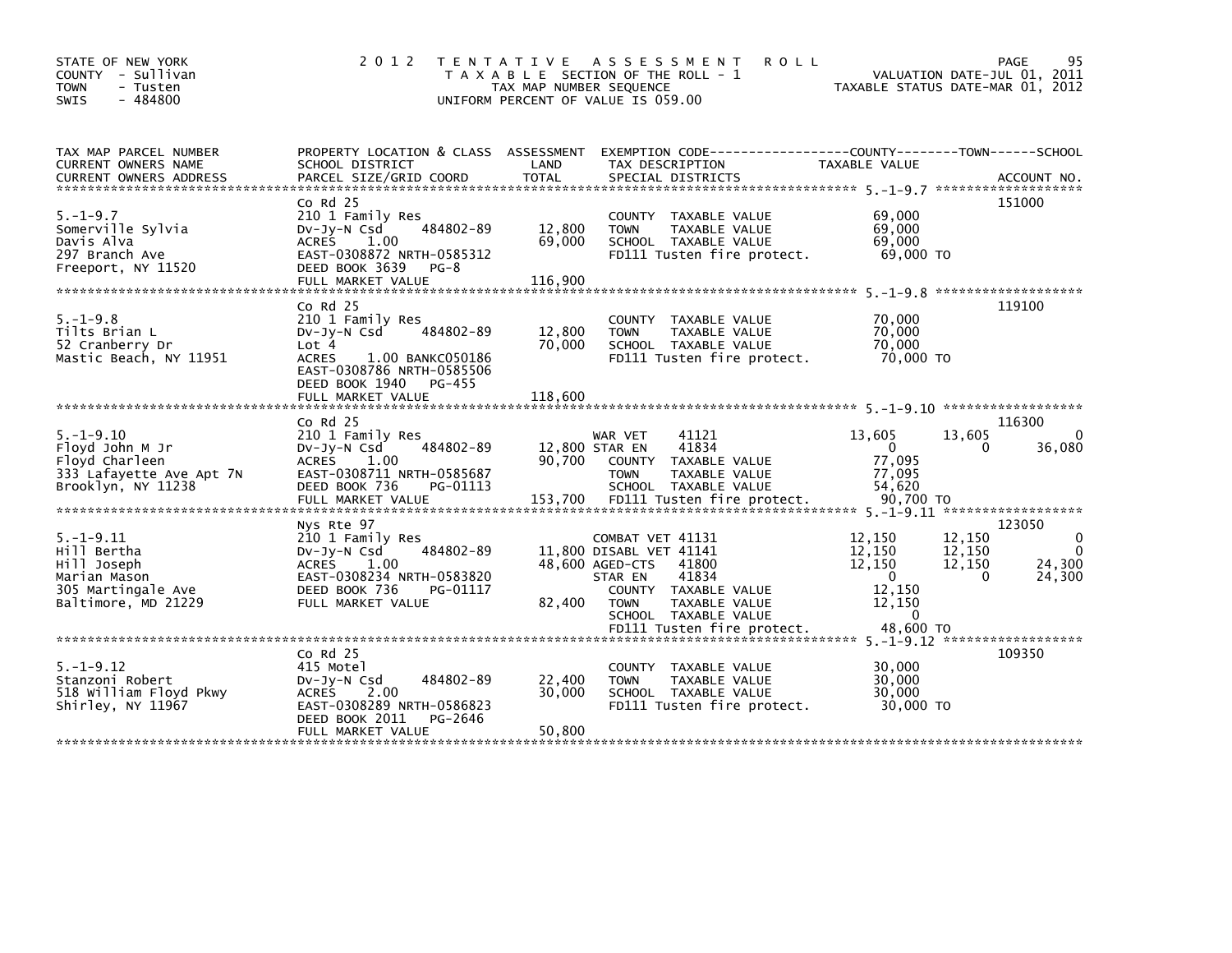| STATE OF NEW YORK<br>COUNTY - Sullivan<br><b>TOWN</b><br>- Tusten<br>$-484800$<br><b>SWIS</b>                                            | 2 0 1 2                                                                                                                                                                | TAX MAP NUMBER SEQUENCE     | TENTATIVE ASSESSMENT<br><b>ROLL</b><br>T A X A B L E SECTION OF THE ROLL - 1<br>UNIFORM PERCENT OF VALUE IS 059.00 | VALUATION DATE-JUL 01,<br>TAXABLE STATUS DATE-MAR 01, 2012 | 96<br><b>PAGE</b><br>2011 |
|------------------------------------------------------------------------------------------------------------------------------------------|------------------------------------------------------------------------------------------------------------------------------------------------------------------------|-----------------------------|--------------------------------------------------------------------------------------------------------------------|------------------------------------------------------------|---------------------------|
| TAX MAP PARCEL NUMBER<br>CURRENT OWNERS NAME<br><b>CURRENT OWNERS ADDRESS</b>                                                            | PROPERTY LOCATION & CLASS ASSESSMENT<br>SCHOOL DISTRICT<br>PARCEL SIZE/GRID COORD                                                                                      | LAND<br><b>TOTAL</b>        | EXEMPTION        CODE-----------------COUNTY-------TOWN------SCHOOL<br>TAX DESCRIPTION<br>SPECIAL DISTRICTS        | TAXABLE VALUE                                              | ACCOUNT NO.               |
| $5. - 1 - 9.13$<br>Dingle Leroy<br>Dingle Ethel B<br>160-11 131st Ave<br>Jamaica, NY 11434                                               | Nys Rte 97<br>210 1 Family Res<br>484802-89<br>$Dv-Jy-N$ Csd<br><b>ACRES</b><br>1.00<br>EAST-0308043 NRTH-0583806<br>DEED BOOK 1023<br>PG-00272<br>FULL MARKET VALUE   | 12,800<br>72,000<br>122,000 | COUNTY TAXABLE VALUE<br>TAXABLE VALUE<br><b>TOWN</b><br>SCHOOL TAXABLE VALUE<br>FD111 Tusten fire protect.         | 72,000<br>72,000<br>72,000<br>72,000 TO                    | 135451                    |
| $5. - 1 - 9.14$<br>Berger Raphael<br>1990 S Barona Rd<br>Palm Springs, CA 92264-4858                                                     | $co$ Rd $25$<br>$314$ Rural vac<10<br>DV-Jy-N Csd<br>484802-89<br>ACRES 1.00<br>EAST-0308266 NRTH-0587449<br>DEED BOOK 1920<br>PG-307<br>FULL MARKET VALUE             | 7,800<br>7,800<br>13,200    | COUNTY TAXABLE VALUE<br>TAXABLE VALUE<br><b>TOWN</b><br>SCHOOL TAXABLE VALUE<br>FD111 Tusten fire protect.         | 7,800<br>7.800<br>7,800<br>7.800 TO                        | 100150                    |
| $5. -1 - 9.15$<br>Parham-Broussard Trust Margare Dv-Jy-N Csd<br>Parham-Broussard Margaret<br>4249 Minnard Ct<br>Virginia Beach, VA 23462 | Cty Rd 25<br>$314$ Rural vac< $10$<br>484802-89<br>FRNT 100.00 DPTH 218.00<br>EAST-0308642 NRTH-0583600<br>DEED BOOK 3555<br>PG-242                                    | 5,300<br>5,300              | COUNTY TAXABLE VALUE<br><b>TAXABLE VALUE</b><br><b>TOWN</b><br>SCHOOL TAXABLE VALUE<br>FD111 Tusten fire protect.  | 5,300<br>5,300<br>5.300<br>5,300 TO                        | 106550                    |
|                                                                                                                                          | FULL MARKET VALUE                                                                                                                                                      | 9,000                       |                                                                                                                    |                                                            |                           |
| $5. - 1 - 9.16$<br>Waithe Marc L<br>Waithe Marla L<br>350 Richmond Ter Apt 4F<br>Staten Island, NY 10301                                 | $Co$ Rd $25$<br>311 Res vac land<br>484802-89<br>$Dv-Jy-N$ Csd<br><b>ACRES</b><br>1.00<br>EAST-0309025 NRTH-0584933<br>DEED BOOK 2011<br>PG-3028<br>FULL MARKET VALUE  | 10,500<br>10,500<br>17,800  | COUNTY TAXABLE VALUE<br><b>TOWN</b><br>TAXABLE VALUE<br>SCHOOL TAXABLE VALUE<br>FD111 Tusten fire protect.         | 10,500<br>10,500<br>10,500<br>10,500 TO                    | 157523                    |
|                                                                                                                                          |                                                                                                                                                                        |                             |                                                                                                                    |                                                            |                           |
| $5. - 1 - 9.17$<br>Devore Alline Cato<br>Burks Vernita M<br>1101 Peggy Macmillan Dr<br>Lithonia, GA 30058-6229                           | $Co$ Rd $25$<br>314 Rural vac<10<br>484802-89<br>$Dv-Jv-N$ Csd<br><b>ACRES</b><br>1.10<br>EAST-0309801 NRTH-0584931<br>DEED BOOK 1088<br>PG-00014<br>FULL MARKET VALUE | 11,300<br>11,300<br>19,200  | COUNTY TAXABLE VALUE<br><b>TOWN</b><br>TAXABLE VALUE<br>SCHOOL TAXABLE VALUE<br>FD111 Tusten fire protect.         | 11,300<br>11,300<br>11,300<br>11,300 TO                    | 141351                    |
| $5. - 1 - 9.18$<br>Tubo Agreda D<br>20 Mt Helion<br>Long Eddy, $NY$ 12760                                                                | $Co$ Rd $25$<br>314 Rural vac<10<br>484802-89<br>$Dv-Jy-N$ Csd<br><b>ACRES</b><br>1.07<br>EAST-0308703 NRTH-0587128<br>DEED BOOK 833<br>PG-00253<br>FULL MARKET VALUE  | 8,200<br>8,200<br>13,900    | COUNTY TAXABLE VALUE<br><b>TOWN</b><br>TAXABLE VALUE<br>SCHOOL TAXABLE VALUE<br>FD111 Tusten fire protect.         | 8.200<br>8,200<br>8,200<br>8,200 TO                        | 155030                    |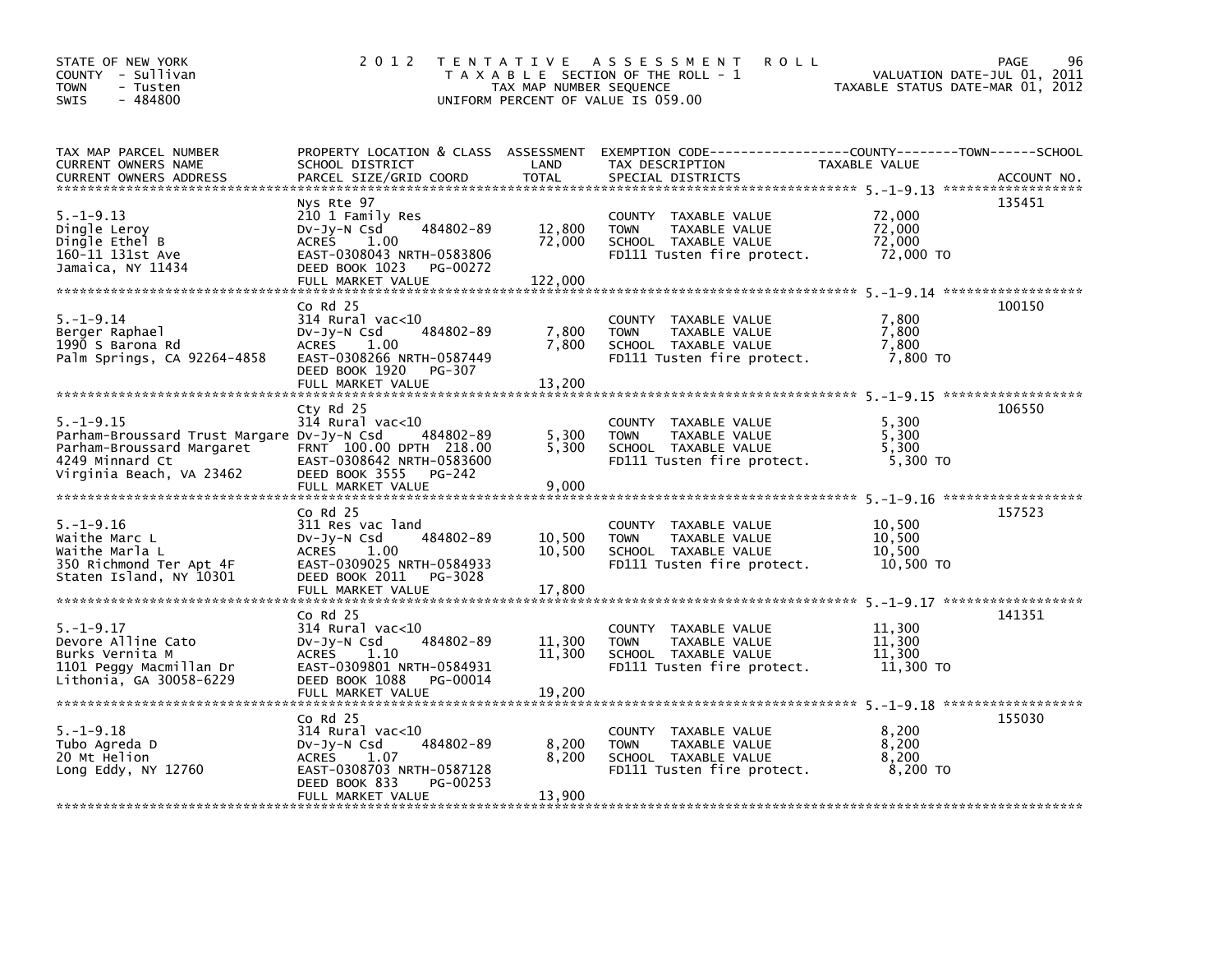| STATE OF NEW YORK<br>COUNTY - Sullivan<br><b>TOWN</b><br>- Tusten<br>$-484800$<br><b>SWIS</b>       | 2 0 1 2                                                                                                                                                                          | TAX MAP NUMBER SEQUENCE      | TENTATIVE ASSESSMENT<br><b>ROLL</b><br>T A X A B L E SECTION OF THE ROLL - 1<br>UNIFORM PERCENT OF VALUE IS 059.00                       | VALUATION DATE-JUL 01, 2011<br>TAXABLE STATUS DATE-MAR 01, 2012 | 97<br><b>PAGE</b> |
|-----------------------------------------------------------------------------------------------------|----------------------------------------------------------------------------------------------------------------------------------------------------------------------------------|------------------------------|------------------------------------------------------------------------------------------------------------------------------------------|-----------------------------------------------------------------|-------------------|
| TAX MAP PARCEL NUMBER<br>CURRENT OWNERS NAME<br><b>CURRENT OWNERS ADDRESS</b>                       | SCHOOL DISTRICT<br>PARCEL SIZE/GRID COORD                                                                                                                                        | LAND<br><b>TOTAL</b>         | PROPERTY LOCATION & CLASS ASSESSMENT EXEMPTION CODE----------------COUNTY-------TOWN------SCHOOL<br>TAX DESCRIPTION<br>SPECIAL DISTRICTS | TAXABLE VALUE                                                   | ACCOUNT NO.       |
| $5. - 1 - 9.19$<br>Sinkler Joseph<br>10023 Alcott Pl<br>Bronx, NY 10475                             | $Co$ Rd $25$<br>210 1 Family Res<br>484802-89<br>$Dv-Jy-N$ Csd<br><b>ACRES</b><br>1.10 BANK<br>G<br>EAST-0309816 NRTH-0585345<br>DEED BOOK 3164<br>PG-354<br>FULL MARKET VALUE   | 13,400<br>52,600<br>89,200   | COUNTY TAXABLE VALUE<br>TAXABLE VALUE<br><b>TOWN</b><br>SCHOOL TAXABLE VALUE<br>FD111 Tusten fire protect.                               | 52,600<br>52,600<br>52.600<br>52,600 TO                         | 135315            |
| $5. - 1 - 9.21$<br>Cortese Brothers Construction Dv-Jy-N Csd<br>PO Box 154<br>Narrowsburg, NY 12764 | $CO$ Rd $25$<br>331 Com vac w/im<br>484802-89<br><b>ACRES</b><br>7.85<br>EAST-0311777 NRTH-0582684<br>DEED BOOK 1459<br>PG-152<br>FULL MARKET VALUE                              | 30,800<br>30,800<br>52,200   | COUNTY TAXABLE VALUE<br>TAXABLE VALUE<br><b>TOWN</b><br>SCHOOL TAXABLE VALUE<br>FD111 Tusten fire protect.                               | 30,800<br>30,800<br>30,800<br>30,800 TO                         | 117075            |
| $5. - 1 - 9.24$<br>Carter Michael<br>Mcauley Pamela<br>4 Maple Rd<br>Amityville, NY 11701           | $CO$ Rd $25$<br>$314$ Rural vac<10<br>$Dv-Jy-N$ Csd<br>484802-89<br>1.01<br><b>ACRES</b><br>EAST-0308964 NRTH-0586893<br>DEED BOOK 2015<br>PG-303<br>FULL MARKET VALUE           | 7,900<br>7,900<br>13,400     | COUNTY TAXABLE VALUE<br><b>TOWN</b><br>TAXABLE VALUE<br>SCHOOL TAXABLE VALUE<br>FD111 Tusten fire protect.                               | 7,900<br>7,900<br>7.900<br>7,900 TO                             |                   |
| $5. - 1 - 9.26$<br>Gavtech Apts Inc.<br>Kelly Clark<br>PO Box 264<br>Narrowsburg, NY 12764          | $Co$ Rd $25$<br>220 2 Family Res<br>484802-89<br>$Dv-Jy-N$ Csd<br><b>ACRES</b><br>2.04<br>EAST-0311911 NRTH-0582375<br>DEED BOOK 2886<br>PG-140<br>FULL MARKET VALUE             | 16,000<br>56,000<br>94.900   | COUNTY TAXABLE VALUE<br>TAXABLE VALUE<br><b>TOWN</b><br>SCHOOL TAXABLE VALUE<br>FD111 Tusten fire protect.                               | 56,000<br>56,000<br>56.000<br>56,000 TO                         |                   |
| $5. - 1 - 9.27$<br>Gavtech Apts., Inc.<br>Kelly Clark<br>PO Box 264<br>Narrowsburg, NY 12764        | $Co$ Rd $25$<br>411 Apartment<br>484802-89<br>$Dv-Jy-N$ Csd<br>4.36<br><b>ACRES</b><br>EAST-0312234 NRTH-0582346<br>DEED BOOK 2772<br>PG-334<br>FULL MARKET VALUE                | 23,500<br>325,200<br>551,200 | COUNTY TAXABLE VALUE<br>TAXABLE VALUE<br><b>TOWN</b><br>SCHOOL TAXABLE VALUE<br>FD111 Tusten fire protect.                               | 325,200<br>325.200<br>325,200<br>325,200 TO                     |                   |
| $5. - 1 - 9.28$<br>Kellys Resorts Inc<br>Attn: Eugene Kelly<br>83 Edward Rd<br>Beach Lake, PA 18405 | $CO$ Rd $25$<br>$314$ Rural vac< $10$<br>484802-89<br>$Dv-Jy-N$ Csd<br><b>ACRES</b><br>2.55<br>EAST-0312009 NRTH-0581953<br>DEED BOOK 1080<br><b>PG-227</b><br>FULL MARKET VALUE | 16,500<br>16,500<br>28,000   | COUNTY TAXABLE VALUE<br>TAXABLE VALUE<br><b>TOWN</b><br>SCHOOL TAXABLE VALUE<br>FD111 Tusten fire protect.                               | 16,500<br>16,500<br>16,500<br>16,500 TO                         |                   |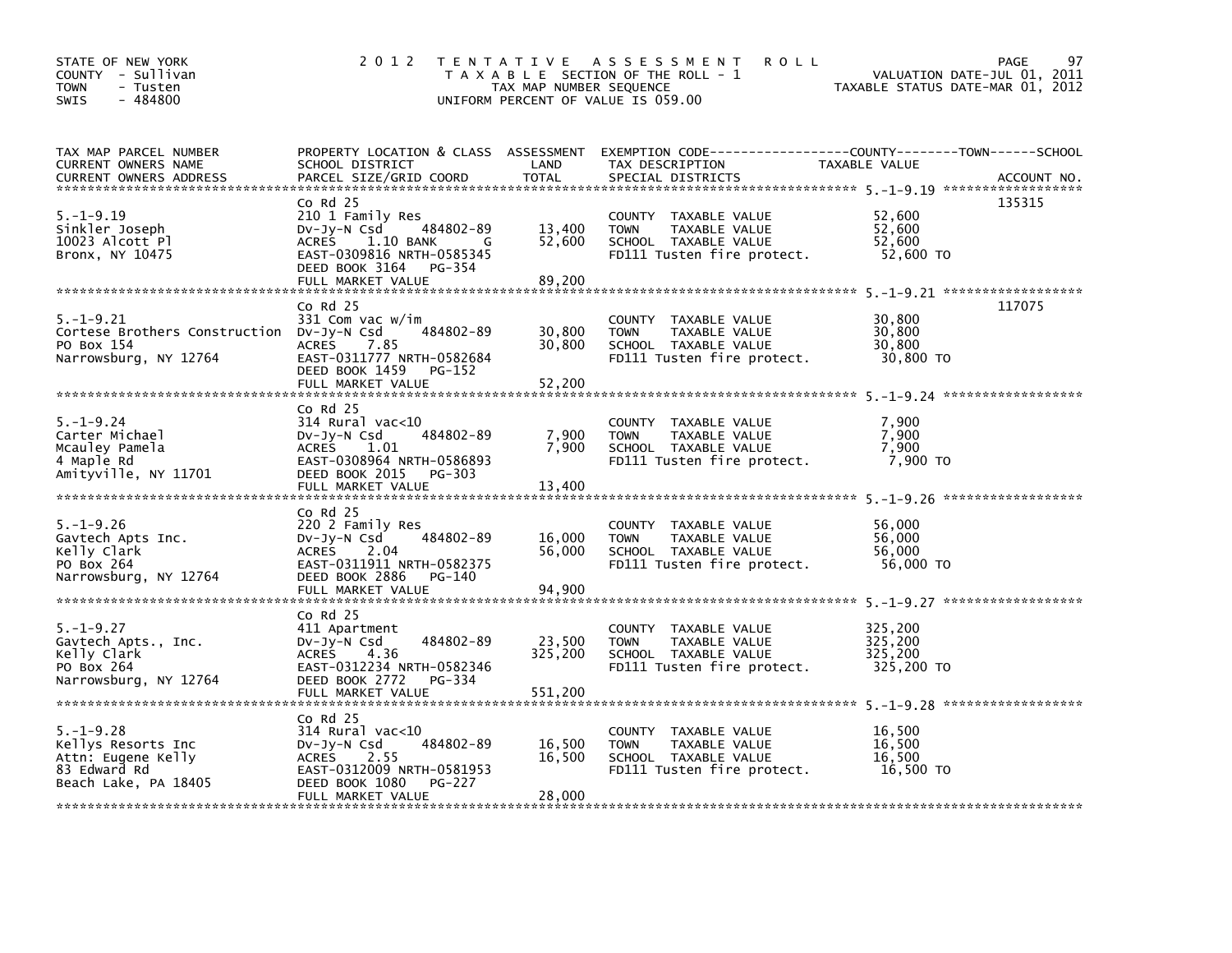| STATE OF NEW YORK<br>COUNTY - Sullivan<br><b>TOWN</b><br>- Tusten<br>$-484800$<br>SWIS        | 2 0 1 2                                                                                                                                                                       | TAX MAP NUMBER SEQUENCE      | TENTATIVE ASSESSMENT<br><b>ROLL</b><br>T A X A B L E SECTION OF THE ROLL - 1<br>UNIFORM PERCENT OF VALUE IS 059.00            | TAXABLE STATUS DATE-MAR 01, 2012                       | 98<br>PAGE<br>VALUATION DATE-JUL 01, 2011 |
|-----------------------------------------------------------------------------------------------|-------------------------------------------------------------------------------------------------------------------------------------------------------------------------------|------------------------------|-------------------------------------------------------------------------------------------------------------------------------|--------------------------------------------------------|-------------------------------------------|
| TAX MAP PARCEL NUMBER<br><b>CURRENT OWNERS NAME</b><br><b>CURRENT OWNERS ADDRESS</b>          | PROPERTY LOCATION & CLASS ASSESSMENT<br>SCHOOL DISTRICT<br>PARCEL SIZE/GRID COORD                                                                                             | LAND<br><b>TOTAL</b>         | TAX DESCRIPTION<br>SPECIAL DISTRICTS                                                                                          | <b>TAXABLE VALUE</b>                                   | ACCOUNT NO.                               |
| $5. - 1 - 9.29$<br>Gavtech Apts., Inc.<br>Kelly Clark<br>PO Box 264<br>Narrowsburg, NY 12764  | Arrowhead Apts Rd<br>311 Res vac land<br>484802-89<br>DV-Jy-N Csd<br>1.00<br>ACRES<br>EAST-0312779 NRTH-0582684<br>DEED BOOK 2772<br>PG-334<br>FULL MARKET VALUE              | 5,450<br>5,450<br>9,200      | COUNTY TAXABLE VALUE<br><b>TOWN</b><br>TAXABLE VALUE<br>SCHOOL TAXABLE VALUE<br>FD111 Tusten fire protect.                    | 5.450<br>5,450<br>5,450<br>5,450 TO                    | 141350                                    |
| $5. - 1 - 11$<br>Johnson Bernard R<br>5 Grassy Swamp Rd<br>Narrowsburg, NY 12764              | Nys Rte 97<br>330 Vacant comm<br>484802-89<br>DV-Jy-N Csd<br>FRNT 175.00 DPTH 100.00<br>EAST-0311496 NRTH-0582014<br>DEED BOOK 2603<br>PG-537<br>FULL MARKET VALUE            | 18,300<br>18,300<br>31.000   | COUNTY TAXABLE VALUE<br><b>TOWN</b><br>TAXABLE VALUE<br>SCHOOL TAXABLE VALUE<br>FD111 Tusten fire protect.                    | 18,300<br>18,300<br>18,300<br>18,300 TO                | 136825                                    |
| $5. - 1 - 12.1$<br>Kent Sandra<br>1803 Rt 97<br>Narrowsburg, NY 12764                         | Nys Rte 97<br>210 1 Family Res<br>$Dv-Jv-N$ Csd<br>484802-89<br><b>ACRES</b><br>7.60<br>EAST-0311107 NRTH-0581927<br>DEED BOOK 1190<br>PG-00216<br>FULL MARKET VALUE          | 38,300<br>101,900<br>172,712 | 41854<br>STAR B<br>COUNTY TAXABLE VALUE<br><b>TOWN</b><br>TAXABLE VALUE<br>SCHOOL TAXABLE VALUE<br>FD111 Tusten fire protect. | 0<br>101,900<br>101,900<br>84,500<br>101,900 TO        | 129800<br>$\Omega$<br>17,400              |
| $5. - 1 - 12.2$<br>Emeigh Gary J<br>Emeigh Deborah A<br>14 Dump Rd<br>Narrowsburg, NY 12764   | Nys Rte 97<br>270 Mfg housing<br>484802-89<br>DV-Jy-N Csd<br>FRNT 100.00 DPTH 100.00<br>EAST-0311440 NRTH-0581889<br>DEED BOOK 1286<br>PG-00039<br>FULL MARKET VALUE          | 8,600<br>20,400<br>34,600    | 41854<br>STAR B<br>COUNTY TAXABLE VALUE<br><b>TOWN</b><br>TAXABLE VALUE<br>SCHOOL TAXABLE VALUE<br>FD111 Tusten fire protect. | $\mathbf{0}$<br>20,400<br>20,400<br>3,000<br>20,400 TO | 109951<br>$\Omega$<br>17,400              |
| $5. - 1 - 12.3$<br>Mohan Shawn<br>977 Hollow Rd<br>Pond Eddy, NY 12770                        | Rte 97<br>330 Vacant comm<br>484802-89<br>$Dv-Jy-N$ Csd<br><b>ACRES</b><br>1.50 BANK C80345<br>EAST-0310847 NRTH-0581438<br>DEED BOOK 1853<br>$PG-17$<br>FULL MARKET VALUE    | 9,600<br>9,600<br>16,300     | COUNTY TAXABLE VALUE<br>TAXABLE VALUE<br><b>TOWN</b><br>SCHOOL TAXABLE VALUE<br>FD111 Tusten fire protect.                    | 9,600<br>9.600<br>9.600<br>$9,600$ TO                  | 109950                                    |
| $5. - 1 - 13.1$<br>Sqritto James B<br>Marsanico Anthony<br>25-76 45th St<br>Astoria, NY 11103 | West Trail 2<br>322 Rural vac>10<br>484802-89<br>$Dv-Jy-N$ Csd<br>Lot 2<br>Combined with $5.-1-9.25$<br>ACRES 35.60<br>EAST-0313144 NRTH-0584173<br>DEED BOOK 1073<br>$PG-29$ | 57,200<br>57,200             | COUNTY TAXABLE VALUE<br><b>TOWN</b><br>TAXABLE VALUE<br>SCHOOL TAXABLE VALUE<br>FD111 Tusten fire protect.                    | 57,200<br>57.200<br>57,200<br>57,200 TO                |                                           |
|                                                                                               | FULL MARKET VALUE                                                                                                                                                             | 96,900                       |                                                                                                                               |                                                        |                                           |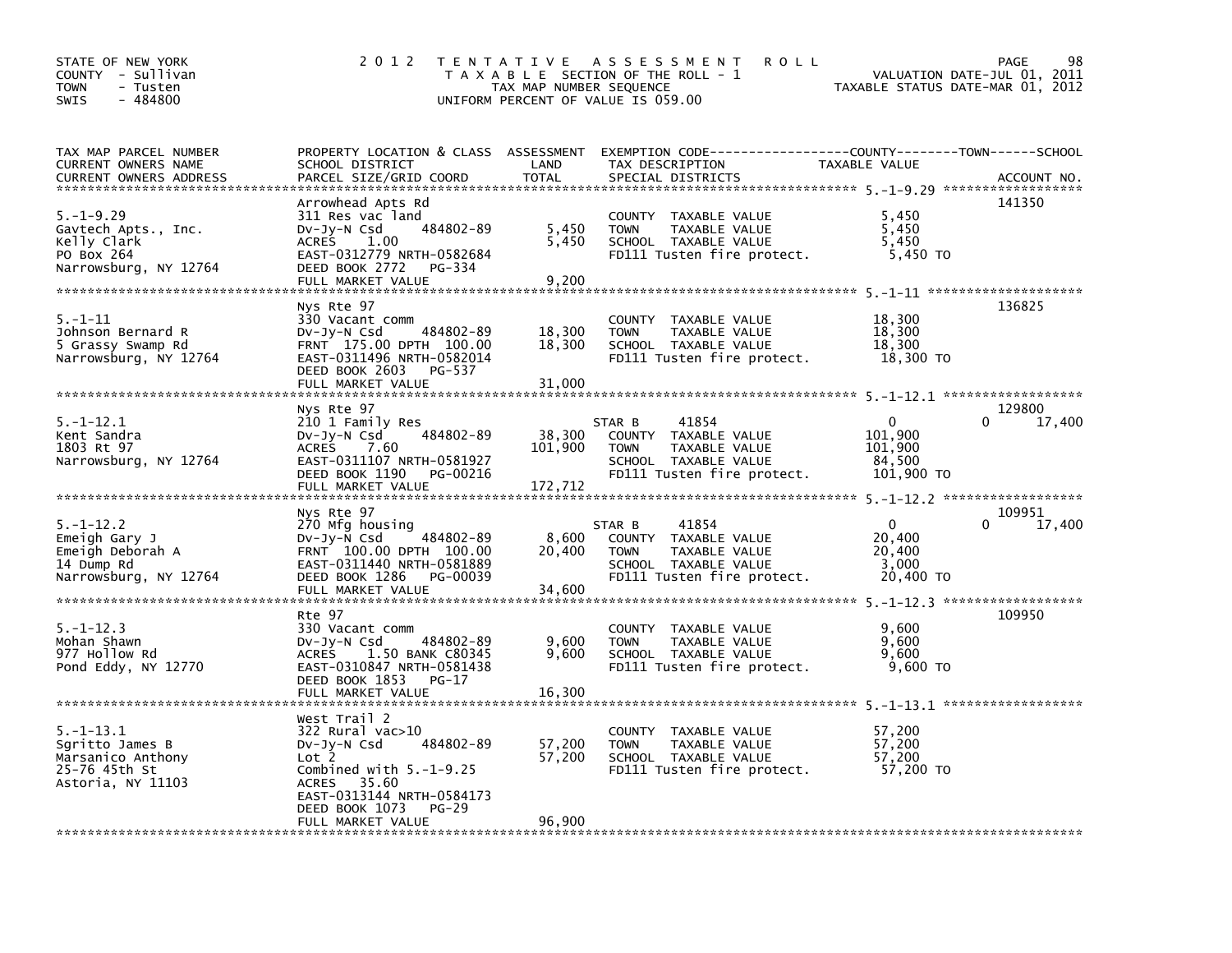| STATE OF NEW YORK<br>- Sullivan<br>COUNTY<br><b>TOWN</b><br>- Tusten<br>$-484800$<br>SWIS | 2 0 1 2                                         | TAX MAP NUMBER SEQUENCE | TENTATIVE ASSESSMENT ROLL<br>T A X A B L E SECTION OF THE ROLL - 1<br>UNIFORM PERCENT OF VALUE IS 059.00 | -99<br>PAGE<br>VALUATION DATE-JUL 01, 2011<br>TAXABLE STATUS DATE-MAR 01, 2012 |
|-------------------------------------------------------------------------------------------|-------------------------------------------------|-------------------------|----------------------------------------------------------------------------------------------------------|--------------------------------------------------------------------------------|
| TAX MAP PARCEL NUMBER                                                                     | PROPERTY LOCATION & CLASS                       | ASSESSMENT              |                                                                                                          | EXEMPTION        CODE-----------------COUNTY-------TOWN------SCHOOL            |
| CURRENT OWNERS NAME<br>CURRENT OWNERS ADDRESS                                             | SCHOOL DISTRICT<br>PARCEL SIZE/GRID COORD TOTAL | <b>Example 12</b>       | TAX DESCRIPTION<br>SPECIAL DISTRICTS                                                                     | TAXABLE VALUE<br>ACCOUNT NO.                                                   |
|                                                                                           | West Trail 2                                    |                         |                                                                                                          |                                                                                |
| $5. -1 - 13.2$                                                                            | 210 1 Family Res                                |                         | TAXABLE VALUE<br><b>COUNTY</b>                                                                           | 117,800                                                                        |
| Marsanico Anthony                                                                         | DV-Jy-N Csd 484802-89                           | 12,500                  | <b>TOWN</b><br>TAXABLE VALUE                                                                             | 117,800                                                                        |
| Marsanico Barbara                                                                         | Lot 1                                           | 117.800                 | SCHOOL TAXABLE VALUE                                                                                     | 117,800                                                                        |
| 145-35 Bayside Ave                                                                        | 2.01<br>ACRES                                   |                         | FD111 Tusten fire protect.                                                                               | 117,800 TO                                                                     |
| Flushing, NY 11354                                                                        | EAST-0314638 NRTH-0585222                       |                         |                                                                                                          |                                                                                |
|                                                                                           | DEED BOOK 2523 PG-624                           |                         |                                                                                                          |                                                                                |
|                                                                                           | FULL MARKET VALUE                               | 199.700                 |                                                                                                          |                                                                                |
|                                                                                           |                                                 |                         |                                                                                                          |                                                                                |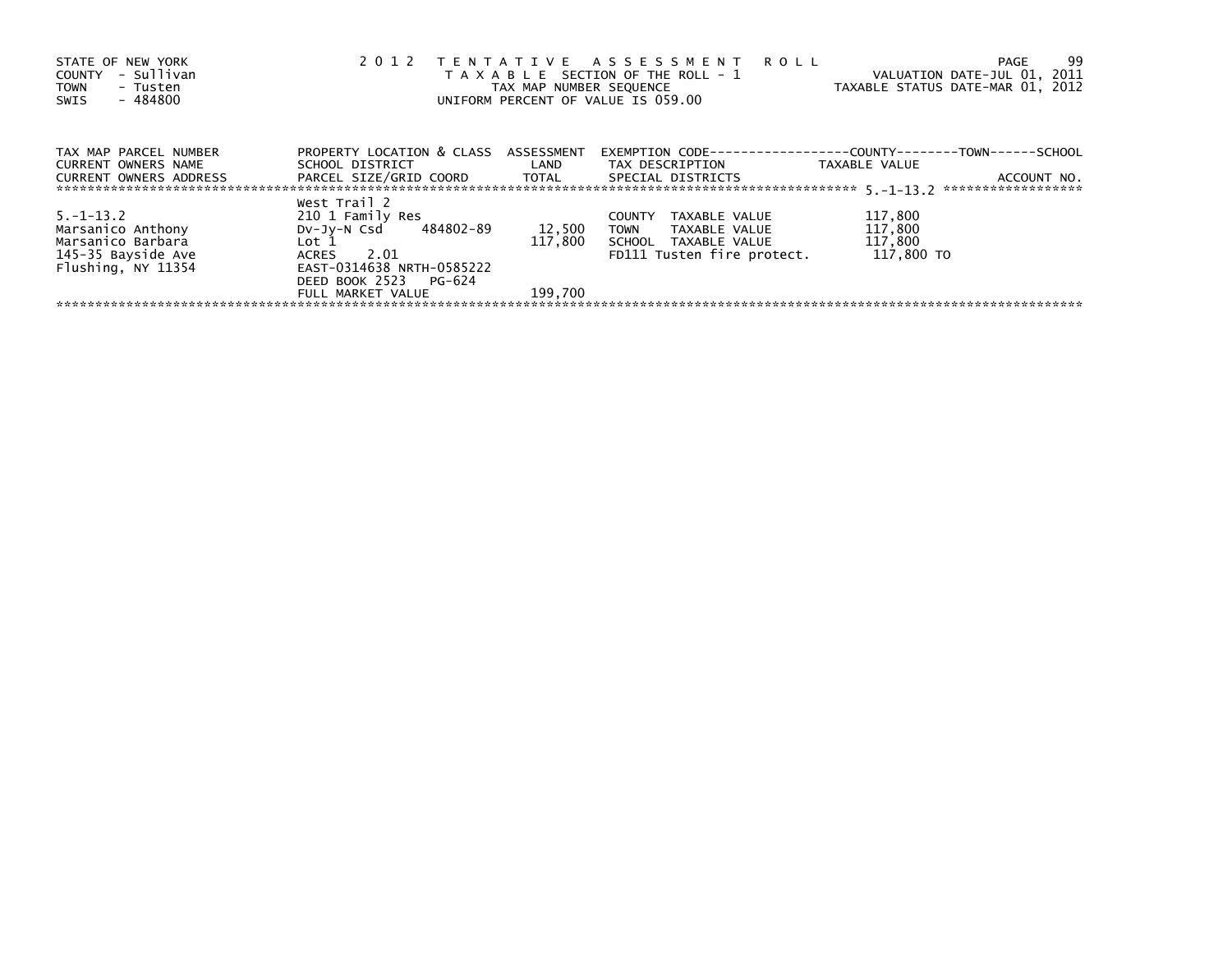| STATE OF NEW YORK | 2012 TENTATIVE ASSESSMENT ROLL        | PAGE                             | 100             |
|-------------------|---------------------------------------|----------------------------------|-----------------|
| COUNTY - Sullivan | T A X A B L E SECTION OF THE ROLL - 1 | VALUATION DATE-JUL 01, 2011      |                 |
| TOWN<br>- Tusten  | MAP SECTION - 005                     | TAXABLE STATUS DATE-MAR 01, 2012 |                 |
| - 484800<br>SWIS  | $SUB - SECTION -$                     |                                  | RPS150/V04/L015 |
|                   | UNIFORM PERCENT OF VALUE IS 059.00    | CURRENT DATE 4/20/2012           |                 |

### \*\*\* S P E C I A L D I S T R I C T S U M M A R Y \*\*\*

| CODE | DISTRICT NAME        | PARCELS | TOTAL EXTENSION<br>TYPF | EXTENSION<br>VALUE | AD VALOREM<br>VALUE | <b>EXEMPT</b><br>AMOUNT | <b>TAXABLE</b><br><b>VALUE</b> |
|------|----------------------|---------|-------------------------|--------------------|---------------------|-------------------------|--------------------------------|
|      | FD111 Tusten fire pr |         | 46 TOTAL                |                    | 1878.550            | 3.480                   | 1875.070                       |

### \*\*\* S C H O O L D I S T R I C T S U M M A R Y \*\*\*

| <b>CODE</b> | DISTRICT NAME | <b>TOTAL</b><br><b>PARCELS</b> | ASSESSED<br>LAND | ASSESSED<br><b>TOTAL</b> | <b>EXEMPT</b><br><b>AMOUNT</b> | <b>TOTAL</b><br>TAXABLE | <b>STAR</b><br><b>AMOUNT</b> | <b>STAR</b><br>TAXABLE |
|-------------|---------------|--------------------------------|------------------|--------------------------|--------------------------------|-------------------------|------------------------------|------------------------|
| 484802      | DV-Jy-N Csd   | 46                             | 763.850          | 1878.550                 | 180.870                        | 1697.680                | 184.740                      | 1512,940               |
|             | SUB-TOTAL     | 46                             | 763,850          | 1878,550                 | 180,870                        | 1697.680                | 184.740                      | 1512,940               |
| 484889      | Nar Library   | 46                             | 763.850          | 1878.550                 | 180.870                        | 1697.680                | 184.740                      | 1512,940               |
|             | <b>TOTAL</b>  | 92                             | 1527,700         | 3757,100                 | 361,740                        | 3395,360                | 369,480                      | 3025,880               |

\*\*\* S Y S T E M C O D E S S U M M A R Y \*\*\*

NO SYSTEM EXEMPTIONS AT THIS LEVEL

#### \*\*\* E X E M P T I O N S U M M A R Y \*\*\*

| <b>CODE</b> | DESCRIPTION       | <b>TOTAL</b><br><b>PARCELS</b> | <b>COUNTY</b> | <b>TOWN</b> | <b>SCHOOL</b> |
|-------------|-------------------|--------------------------------|---------------|-------------|---------------|
| 41121       | WAR VET           |                                | 13,605        | 13,605      |               |
| 41131       | COMBAT VET        |                                | 12,150        | 12,150      |               |
| 41141       | <b>DISABL VET</b> |                                | 12,150        | 12,150      |               |
| 41690       | RPTL466_C         |                                | 3,480         | 3,480       | 3,480         |
| 41800       | AGED-CTS          |                                | 50,410        | 50,410      | 62,560        |
| 41834       | STAR EN           |                                |               |             | 132,540       |
| 41854       | STAR B            |                                |               |             | 52,200        |
| 47460       | FOREST LND        |                                | 114,830       | 114,830     | 114,830       |
|             | TOTAL             | 14                             | 206,625       | 206,625     | 365,610       |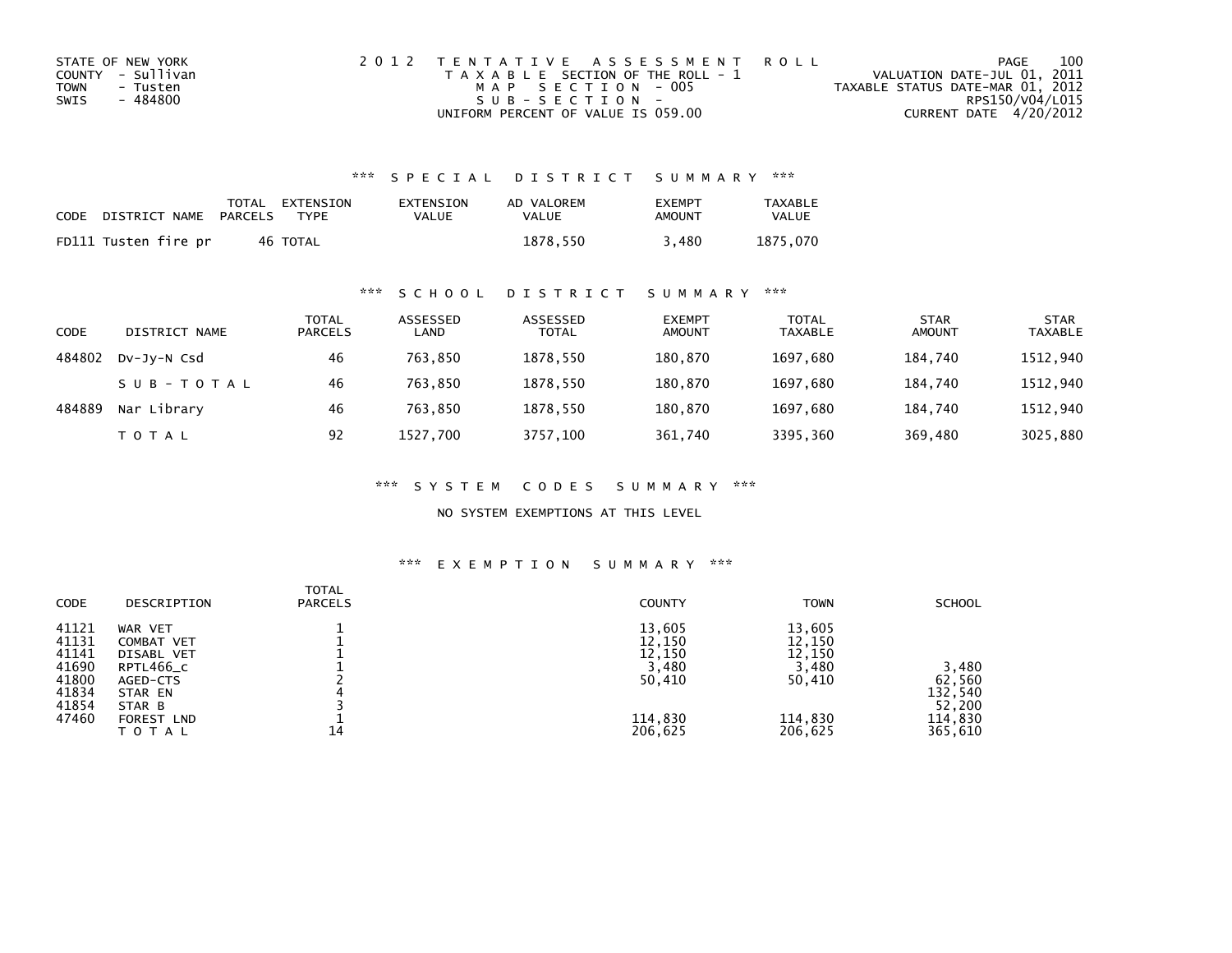|      | STATE OF NEW YORK | 2012 TENTATIVE ASSESSMENT ROLL        | 101<br>PAGE                      |
|------|-------------------|---------------------------------------|----------------------------------|
|      | COUNTY - Sullivan | T A X A B L E SECTION OF THE ROLL - 1 | VALUATION DATE-JUL 01, 2011      |
| TOWN | - Tusten          | MAP SECTION - 005                     | TAXABLE STATUS DATE-MAR 01, 2012 |
| SWIS | - 484800          | $SUB - SECTION -$                     | RPS150/V04/L015                  |
|      |                   | UNIFORM PERCENT OF VALUE IS 059.00    | CURRENT DATE 4/20/2012           |

# \*\*\* G R A N D T O T A L S \*\*\*

| ROLL<br><b>SEC</b> | DESCRIPTION    | <b>TOTAL</b><br><b>PARCELS</b> | ASSESSEP<br>LAND | <b>\SSESSED</b><br>TOTAL | <b>TAXABLE</b><br><b>COUNT</b> | <b>TAXABLE</b><br><b>TOWN</b> | TAXABLE<br><b>SCHOOL</b> | <b>STAR</b><br><b>TAXABLE</b> |
|--------------------|----------------|--------------------------------|------------------|--------------------------|--------------------------------|-------------------------------|--------------------------|-------------------------------|
|                    | <b>TAXABLE</b> | 46                             | .850<br>762      | 878<br>550               | 167<br>ດາເ                     | .671<br>o di r                | 1697<br>,680             | . 940                         |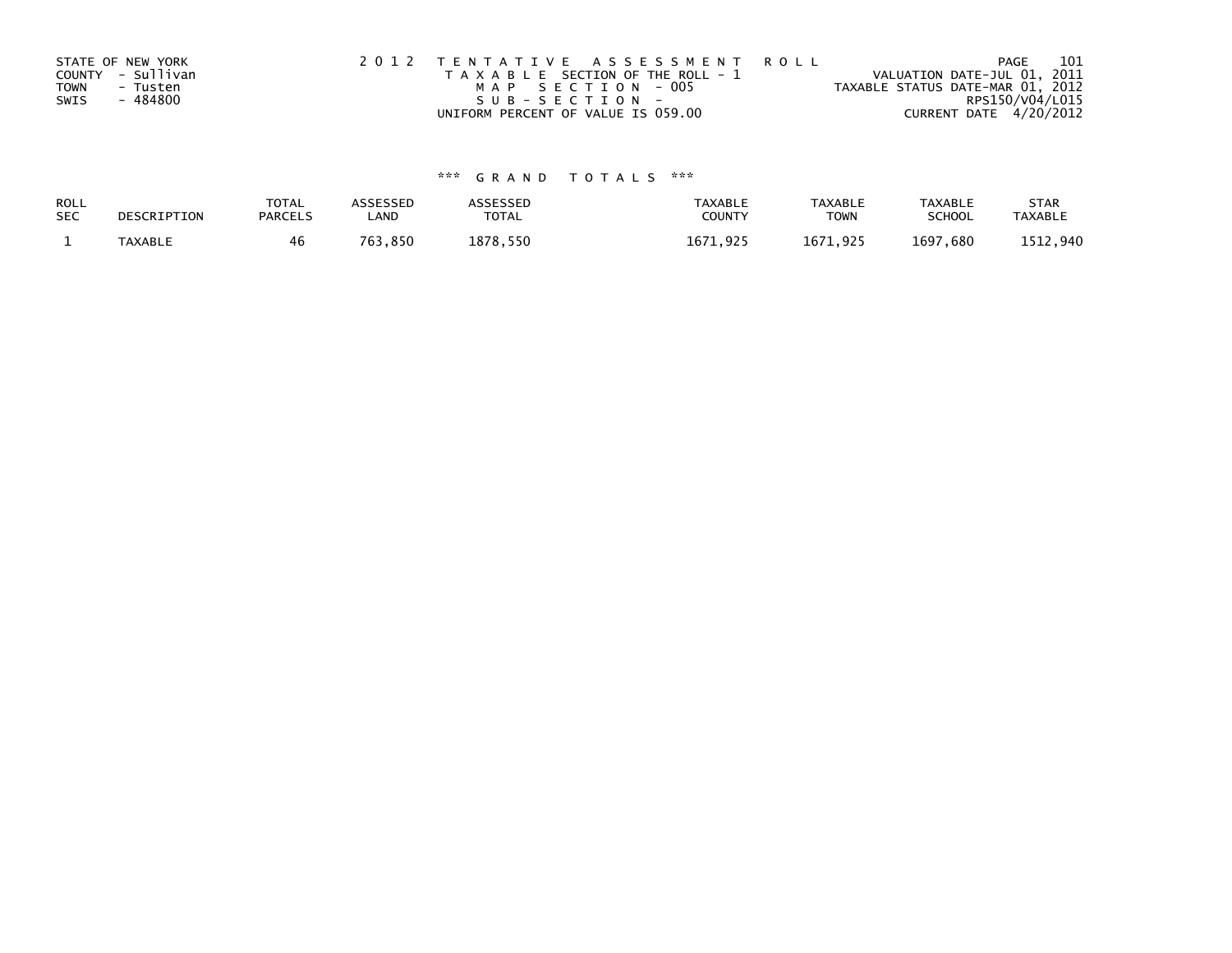| STATE OF NEW YORK<br>COUNTY - Sullivan<br><b>TOWN</b><br>- Tusten<br>$-484800$<br>SWIS | 2 0 1 2                                                                                                                                                                              | T E N T A T I V E<br>TAX MAP NUMBER SEQUENCE | A S S E S S M E N T<br><b>ROLL</b><br>T A X A B L E SECTION OF THE ROLL - 1<br>UNIFORM PERCENT OF VALUE IS 059.00                        | VALUATION DATE-JUL 01, 2011<br>TAXABLE STATUS DATE-MAR 01, 2012 | 102<br>PAGE |
|----------------------------------------------------------------------------------------|--------------------------------------------------------------------------------------------------------------------------------------------------------------------------------------|----------------------------------------------|------------------------------------------------------------------------------------------------------------------------------------------|-----------------------------------------------------------------|-------------|
| TAX MAP PARCEL NUMBER<br>CURRENT OWNERS NAME<br><b>CURRENT OWNERS ADDRESS</b>          | SCHOOL DISTRICT<br>PARCEL SIZE/GRID COORD                                                                                                                                            | LAND<br><b>TOTAL</b>                         | PROPERTY LOCATION & CLASS ASSESSMENT EXEMPTION CODE----------------COUNTY-------TOWN------SCHOOL<br>TAX DESCRIPTION<br>SPECIAL DISTRICTS | TAXABLE VALUE                                                   | ACCOUNT NO. |
| $6. -1 - 3.1$<br>Lopez David<br>86-10 34 th Ave Apt 212<br>Jackson Heights, NY 11372   | SE side Lake Ridge Rd TR<br>$314$ Rural vac< $10$<br>484802-89<br>DV-Jy-N Csd<br><b>ACRES</b><br>9.99<br>EAST-0315225 NRTH-0580310<br>DEED BOOK 2243<br>$PG-41$<br>FULL MARKET VALUE | 30,600<br>30,600<br>51.900                   | COUNTY TAXABLE VALUE<br><b>TOWN</b><br>TAXABLE VALUE<br>SCHOOL TAXABLE VALUE<br>FD111 Tusten fire protect.                               | 30,600<br>30,600<br>30,600<br>30,600 TO                         | 158200      |
|                                                                                        | SE side Lake Ridge Rd TR                                                                                                                                                             |                                              |                                                                                                                                          |                                                                 | 158200      |
| $6. -1 - 3.3$<br>Herz Oliver<br>65 N Main St<br>Allentown, NJ 08501                    | $314$ Rural vac< $10$<br>484802-89<br>DV-Jy-N Csd<br>ACRES 5.01<br>EAST-0315454 NRTH-0580698<br>DEED BOOK 3621<br>PG-661                                                             | 20,600<br>20,600                             | COUNTY TAXABLE VALUE<br><b>TOWN</b><br>TAXABLE VALUE<br>SCHOOL TAXABLE VALUE<br>FD111 Tusten fire protect.                               | 20,600<br>20,600<br>20,600<br>20,600 TO                         |             |
|                                                                                        | FULL MARKET VALUE                                                                                                                                                                    | 34,900                                       |                                                                                                                                          |                                                                 |             |
| $6. - 1 - 3.4$<br>Corrado Ralph A<br>621 Witthill Rd<br>Ridgewood, NJ 07450            | SE Side Lake Ridge Rd TR<br>311 Res vac land<br>484802-89<br>DV-Jy-N Csd<br>ACRES 10.00<br>EAST-0315704 NRTH-0581704<br>DEED BOOK 2227 PG-08<br>FULL MARKET VALUE                    | 30,600<br>30,600<br>51,900                   | COUNTY TAXABLE VALUE<br>TAXABLE VALUE<br><b>TOWN</b><br>SCHOOL TAXABLE VALUE<br>FD111 Tusten fire protect.                               | 30,600<br>30,600<br>30,600<br>30,600 TO                         | 158200      |
| $6. -1 - 3.5$<br>Schulman Therese A<br>68 Swan Ln<br>Levittown, NY 11756               | 470 Mathias Weiden Dr<br>210 1 Family Res<br>484802-89<br>$Dv-Jy-N$ Csd<br><b>ACRES</b><br>8.00<br>EAST-0316027 NRTH-0581086<br>DEED BOOK 3474<br>PG-182<br>FULL MARKET VALUE        | 32,200<br>91,100                             | COUNTY TAXABLE VALUE<br><b>TOWN</b><br><b>TAXABLE VALUE</b><br>SCHOOL TAXABLE VALUE<br>FD111 Tusten fire protect.                        | 91,100<br>91.100<br>91.100<br>91,100 TO                         | 158200      |
|                                                                                        |                                                                                                                                                                                      | 154,400                                      |                                                                                                                                          |                                                                 |             |
| $6. - 1 - 3.6$<br>Mulligan Thomas P<br>406 Philo St<br>New Windsor, NY 12553           | NW Side Mathias Weiden Dr<br>311 Res vac land<br>484802-89<br>$Dv-Jy-N$ Csd<br>ACRES 10.00<br>EAST-0316471 NRTH-0581325<br>DEED BOOK 2225<br>PG-629<br>FULL MARKET VALUE             | 30,600<br>30,600<br>51,900                   | COUNTY TAXABLE VALUE<br><b>TOWN</b><br>TAXABLE VALUE<br>SCHOOL TAXABLE VALUE<br>FD111 Tusten fire protect.                               | 30,600<br>30,600<br>30,600<br>30,600 TO                         | 158200      |
|                                                                                        | NW Side Mathias Weiden Dr                                                                                                                                                            |                                              |                                                                                                                                          |                                                                 | 158200      |
| $6. - 1 - 3.7$<br>Marsella Frank<br>6 Burton Rd<br>Larchmont, NY 10538                 | 322 Rural vac>10<br>484802-89<br>$Dv-Jy-N$ Csd<br>ACRES 15.00<br>EAST-0316613 NRTH-0581796<br>DEED BOOK 3524<br>PG-275                                                               | 37,100<br>37,100                             | COUNTY TAXABLE VALUE<br><b>TOWN</b><br>TAXABLE VALUE<br>SCHOOL TAXABLE VALUE<br>FD111 Tusten fire protect.                               | 37,100<br>37,100<br>37,100<br>37,100 TO                         |             |
|                                                                                        | FULL MARKET VALUE                                                                                                                                                                    | 62,900                                       |                                                                                                                                          |                                                                 |             |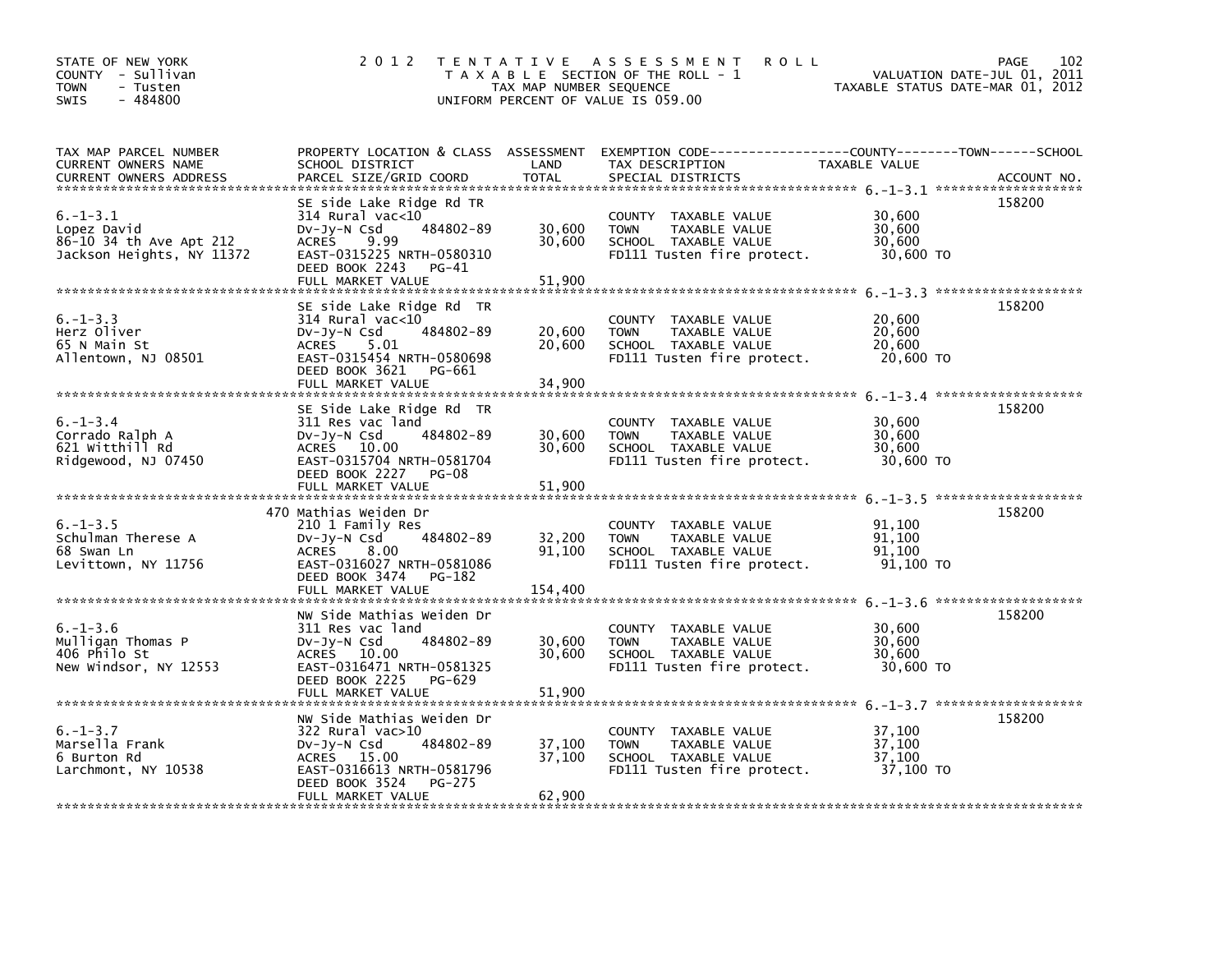| STATE OF NEW YORK<br>COUNTY - Sullivan<br>- Tusten<br><b>TOWN</b><br>$-484800$<br><b>SWIS</b>                 | 2 0 1 2                                                                                                                                                                                 | T E N T A T I V E<br>TAX MAP NUMBER SEQUENCE | A S S E S S M E N T<br><b>ROLL</b><br>T A X A B L E SECTION OF THE ROLL - 1<br>UNIFORM PERCENT OF VALUE IS 059.00                       | VALUATION DATE-JUL 01, 2011<br>TAXABLE STATUS DATE-MAR 01, 2012 | <b>PAGE</b><br>103 |
|---------------------------------------------------------------------------------------------------------------|-----------------------------------------------------------------------------------------------------------------------------------------------------------------------------------------|----------------------------------------------|-----------------------------------------------------------------------------------------------------------------------------------------|-----------------------------------------------------------------|--------------------|
| TAX MAP PARCEL NUMBER<br>CURRENT OWNERS NAME<br>CURRENT OWNERS ADDRESS                                        | SCHOOL DISTRICT<br>PARCEL SIZE/GRID COORD                                                                                                                                               | LAND<br><b>TOTAL</b>                         | PROPERTY LOCATION & CLASS ASSESSMENT EXEMPTION CODE---------------COUNTY-------TOWN------SCHOOL<br>TAX DESCRIPTION<br>SPECIAL DISTRICTS | TAXABLE VALUE                                                   | ACCOUNT NO.        |
| $6. -1 - 3.8$<br>Papile Laura<br>4 Juneau Blyd<br>Woodbury, NY 11797                                          | NW Side Mathais Weiden Dr<br>$322$ Rural vac $>10$<br>484802-89<br>$Dv-Jy-N$ Csd<br><b>ACRES</b><br>12.00<br>EAST-0316834 NRTH-0582139<br>DEED BOOK 2412<br>PG-041<br>FULL MARKET VALUE | 33,000<br>33,000<br>55,900                   | COUNTY TAXABLE VALUE<br><b>TOWN</b><br>TAXABLE VALUE<br>SCHOOL TAXABLE VALUE<br>FD111 Tusten fire protect.                              | 33.000<br>33,000<br>33.000<br>33,000 TO                         | 158200             |
| $6. -1 - 3.9$<br>Santana Nikolay<br>Papile Laura<br>4 Juneau Blvd<br>Woodbury, NY 11797                       | NW Side Mathais Weiden Dr<br>210 1 Family Res<br>484802-89<br>DV-Jy-N Csd<br>ACRES 15.00<br>EAST-0317043 NRTH-0582526<br>DEED BOOK 2224<br>PG-407<br>FULL MARKET VALUE                  | 42,100<br>191,100<br>323,900                 | COUNTY TAXABLE VALUE<br><b>TOWN</b><br>TAXABLE VALUE<br>SCHOOL TAXABLE VALUE<br>FD111 Tusten fire protect.                              | 191,100<br>191.100<br>191,100<br>191,100 TO                     | 158200             |
| $6. - 1 - 3.10$<br>Santana Laura<br>417 W 54 th St<br>New York, NY 10019                                      | NW Side Mathais Weiden Dr<br>322 Rural vac>10<br>$Dv-Jv-N$ Csd<br>484802-89<br>ACRES 11.13<br>EAST-0317232 NRTH-0582938<br>DEED BOOK 2827<br>PG-629<br>FULL MARKET VALUE                | 32,600<br>32,600<br>55,300                   | COUNTY TAXABLE VALUE<br>TAXABLE VALUE<br><b>TOWN</b><br>SCHOOL TAXABLE VALUE<br>FD111 Tusten fire protect.                              | 32,600<br>32,600<br>32,600<br>32,600 TO                         | 158200             |
| $6. -1 - 3.11$<br>Morreale Matthew<br>Martinez Sarah<br>32 Cayuga St<br>Rye, NY 10580                         | 352 Mathais Weiden Dr<br>210 1 Family Res<br>484802-89<br>DV-Jy-N Csd<br>ACRES 15.00<br>EAST-0317463 NRTH-0583370<br>DEED BOOK 2011<br>PG-6768<br>FULL MARKET VALUE                     | 42,100<br>126,100<br>213,729                 | COUNTY TAXABLE VALUE<br><b>TOWN</b><br>TAXABLE VALUE<br>SCHOOL TAXABLE VALUE<br>FD111 Tusten fire protect.                              | 126,100<br>126,100<br>126,100<br>126,100 TO                     | 158200             |
| $6. -1 - 3.12$<br>Dean Christopher<br>Dean Regina<br>234 Juniper Dr<br>Yorktown Heights, NY 10598             | NW Side Mathais Weiden Dr<br>322 Rural vac>10<br>484802-89<br>$Dv-Jy-N$ Csd<br>ACRES 20.00<br>EAST-0317835 NRTH-0583849<br>DEED BOOK 2492<br>PG-69                                      | 42,000<br>42,000                             | COUNTY TAXABLE VALUE<br><b>TOWN</b><br>TAXABLE VALUE<br>SCHOOL TAXABLE VALUE<br>FD111 Tusten fire protect.                              | 42,000<br>42.000<br>42,000<br>42,000 TO                         | 158200             |
| $6. -1 - 3.13$<br>Joe Jamie J<br>171 Winchester Ct<br>Washington Township, NJ 07675 EAST-0318312 NRTH-0584265 | NW Side Mathias Weiden Dr<br>322 Rural vac>10<br>$Dv-Jv-N$ Csd<br>484802-89<br>ACRES 25.00<br>DEED BOOK 2226<br>PG-688<br>FULL MARKET VALUE                                             | 39,000<br>39,000<br>66,100                   | COUNTY TAXABLE VALUE<br>TAXABLE VALUE<br><b>TOWN</b><br>SCHOOL TAXABLE VALUE<br>FD111 Tusten fire protect.                              | 39,000<br>39,000<br>39,000<br>39,000 TO                         | 158200             |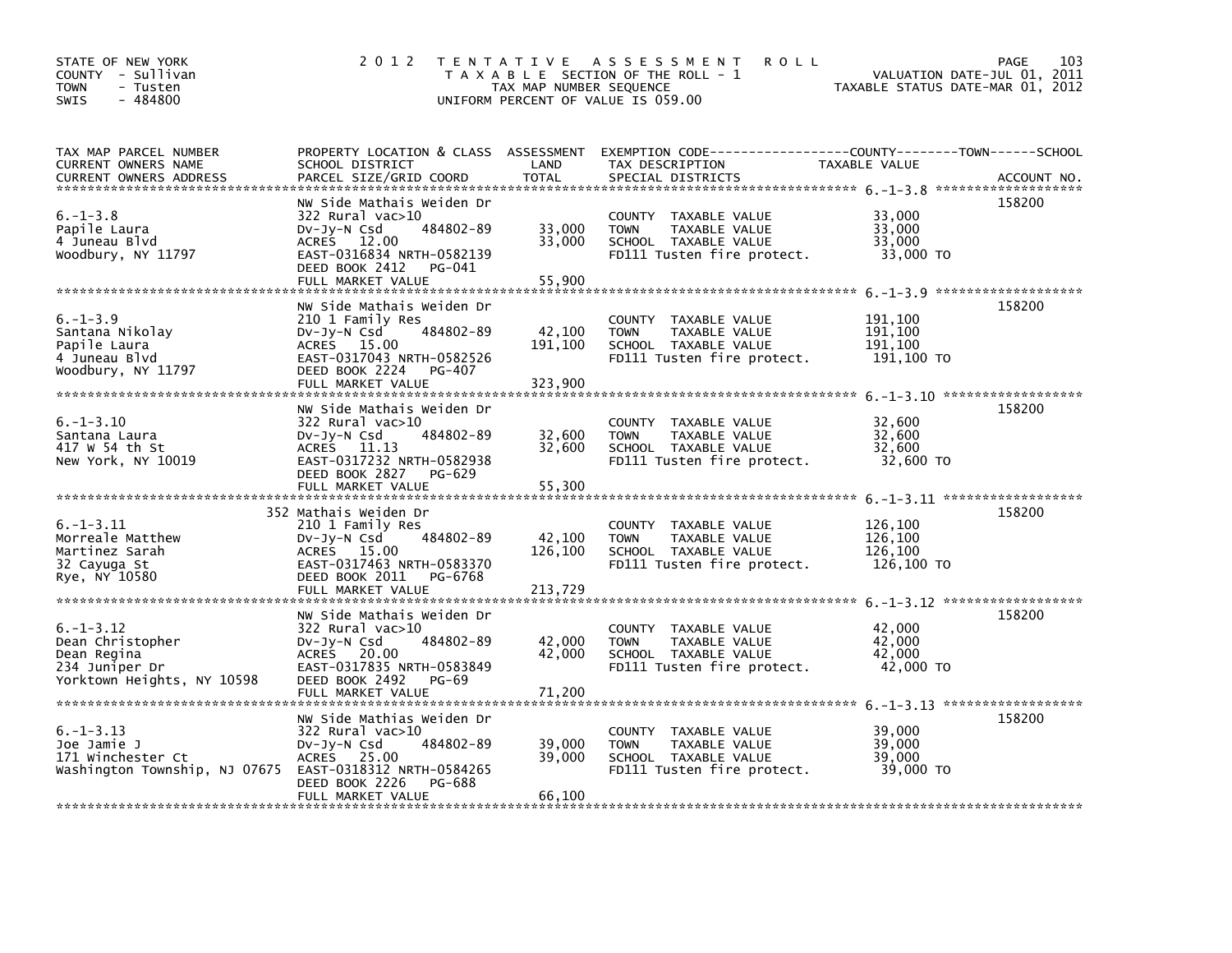| STATE OF NEW YORK<br>COUNTY - Sullivan<br><b>TOWN</b><br>- Tusten<br>$-484800$<br><b>SWIS</b>        | 2 0 1 2                                                                                                                                                                                | T E N T A T I V E<br>TAX MAP NUMBER SEQUENCE | A S S E S S M E N T<br><b>ROLL</b><br>T A X A B L E SECTION OF THE ROLL - 1<br>UNIFORM PERCENT OF VALUE IS 059.00             | TAXABLE STATUS DATE-MAR 01, 2012                            | PAGE<br>104<br>VALUATION DATE-JUL 01, 2011 |
|------------------------------------------------------------------------------------------------------|----------------------------------------------------------------------------------------------------------------------------------------------------------------------------------------|----------------------------------------------|-------------------------------------------------------------------------------------------------------------------------------|-------------------------------------------------------------|--------------------------------------------|
| TAX MAP PARCEL NUMBER<br>CURRENT OWNERS NAME<br><b>CURRENT OWNERS ADDRESS</b>                        | PROPERTY LOCATION & CLASS ASSESSMENT<br>SCHOOL DISTRICT<br>PARCEL SIZE/GRID COORD                                                                                                      | LAND<br><b>TOTAL</b>                         | EXEMPTION CODE-----------------COUNTY-------TOWN------SCHOOL<br>TAX DESCRIPTION<br>SPECIAL DISTRICTS                          | TAXABLE VALUE                                               | ACCOUNT NO.                                |
| $6. - 1 - 3.14$<br>McCallin David<br>Dire Dora<br>203 Cow Neck Rd<br>Port Washington NorthNY 11050   | NW Side Mathias Weiden Dr<br>$322$ Rural vac $>10$<br>484802-89<br>$Dv-Jy-N$ Csd<br><b>ACRES</b><br>30.00<br>EAST-0318722 NRTH-0584814<br>DEED BOOK 2229<br>PG-54<br>FULL MARKET VALUE | 51,400<br>51,400<br>87,100                   | COUNTY TAXABLE VALUE<br>TAXABLE VALUE<br><b>TOWN</b><br>SCHOOL TAXABLE VALUE<br>FD111 Tusten fire protect.                    | 51.400<br>51,400<br>51,400<br>51,400 TO                     | 158200                                     |
| $6. -1 - 3.15$<br>Speese Paul J<br>Speese Barbara M<br>339 Windy Run Dr<br>Doylestown, PA 18901      | N Side Mathias Weiden Dr<br>$322$ Rural vac $>10$<br>484802-89<br>$Dv-Jv-N$ Csd<br>ACRES 73.43<br>EAST-0319444 NRTH-0585506<br>DEED BOOK 2229<br>PG-321<br>FULL MARKET VALUE           | 78,000<br>78,000<br>132,200                  | COUNTY TAXABLE VALUE<br>TAXABLE VALUE<br><b>TOWN</b><br>SCHOOL TAXABLE VALUE<br>FD111 Tusten fire protect.                    | 78,000<br>78,000<br>78,000<br>78,000 TO                     | 158200                                     |
| $6. - 1 - 3.16$<br>Vogt Pamela J<br>Andretta Angela<br>161 old winkle Pt<br>Northport, NY 11768-1162 | NE Side Mathias Weiden Dr<br>$322$ Rural vac $>10$<br>484802-89<br>DV-Jy-N Csd<br>ACRES 50.00<br>EAST-0320524 NRTH-0585436<br>DEED BOOK 2256<br>PG-352                                 | 65,700<br>65,700                             | COUNTY TAXABLE VALUE<br><b>TOWN</b><br>TAXABLE VALUE<br>SCHOOL TAXABLE VALUE<br>FD111 Tusten fire protect.                    | 65,700<br>65,700<br>65,700<br>65,700 TO                     | 158200                                     |
|                                                                                                      | FULL MARKET VALUE                                                                                                                                                                      | 111,400                                      |                                                                                                                               |                                                             |                                            |
| $6. -1 - 3.17$<br>Hicks Brian W<br>PO Box 68<br>Narrowsburg, NY 12764                                | 236 Mathias Weiden Dr<br>210 1 Family Res<br>DV-Jy-N Csd<br>484802-89<br>ACRES 10.00 BANK C41417<br>EAST-0320568 NRTH-0583909<br>DEED BOOK 3244<br>PG-178                              | 35,600<br>123,400                            | 41854<br>STAR B<br>COUNTY TAXABLE VALUE<br>TAXABLE VALUE<br><b>TOWN</b><br>SCHOOL TAXABLE VALUE<br>FD111 Tusten fire protect. | $\mathbf{0}$<br>123,400<br>123,400<br>106,000<br>123,400 TO | 158200<br>17,400<br>0                      |
|                                                                                                      | 214 Mathias Weiden Dr                                                                                                                                                                  |                                              |                                                                                                                               |                                                             | 158200                                     |
| $6. -1 - 3.18$<br>Merolla Brandi<br>Spoerri Stefan<br>214 Mathias Weiden Dr<br>Narrowsburg, NY 12764 | 210 1 Family Res<br>484802-89<br>$Dv-Jy-N$ Csd<br>5.01<br><b>ACRES</b><br>EAST-0320827 NRTH-0583482<br>DEED BOOK 3245<br>PG-190                                                        | 25,600<br>116,100                            | 41854<br>STAR B<br>COUNTY TAXABLE VALUE<br>TAXABLE VALUE<br><b>TOWN</b><br>SCHOOL TAXABLE VALUE<br>FD111 Tusten fire protect. | $\mathbf{0}$<br>116,100<br>116,100<br>98,700<br>116,100 TO  | $\Omega$<br>17,400                         |
| $6. -1 - 3.19$<br>Thayne Ronald J<br>Thayne Caludia K<br>11 Goldeneye Ct<br>Berlin, MD 21811         | NW Side Mathias Weiden Dr<br>$314$ Rural vac<10<br>484802-89<br>$Dv-Jy-N$ Csd<br><b>ACRES</b><br>5.99<br>EAST-0321155 NRTH-0583781<br>DEED BOOK 3312<br>PG-613<br>FULL MARKET VALUE    | 22,900<br>22,900<br>38,800                   | COUNTY TAXABLE VALUE<br>TAXABLE VALUE<br><b>TOWN</b><br>SCHOOL TAXABLE VALUE<br>FD111 Tusten fire protect.                    | 22,900<br>22,900<br>22,900<br>22,900 TO                     | 158200                                     |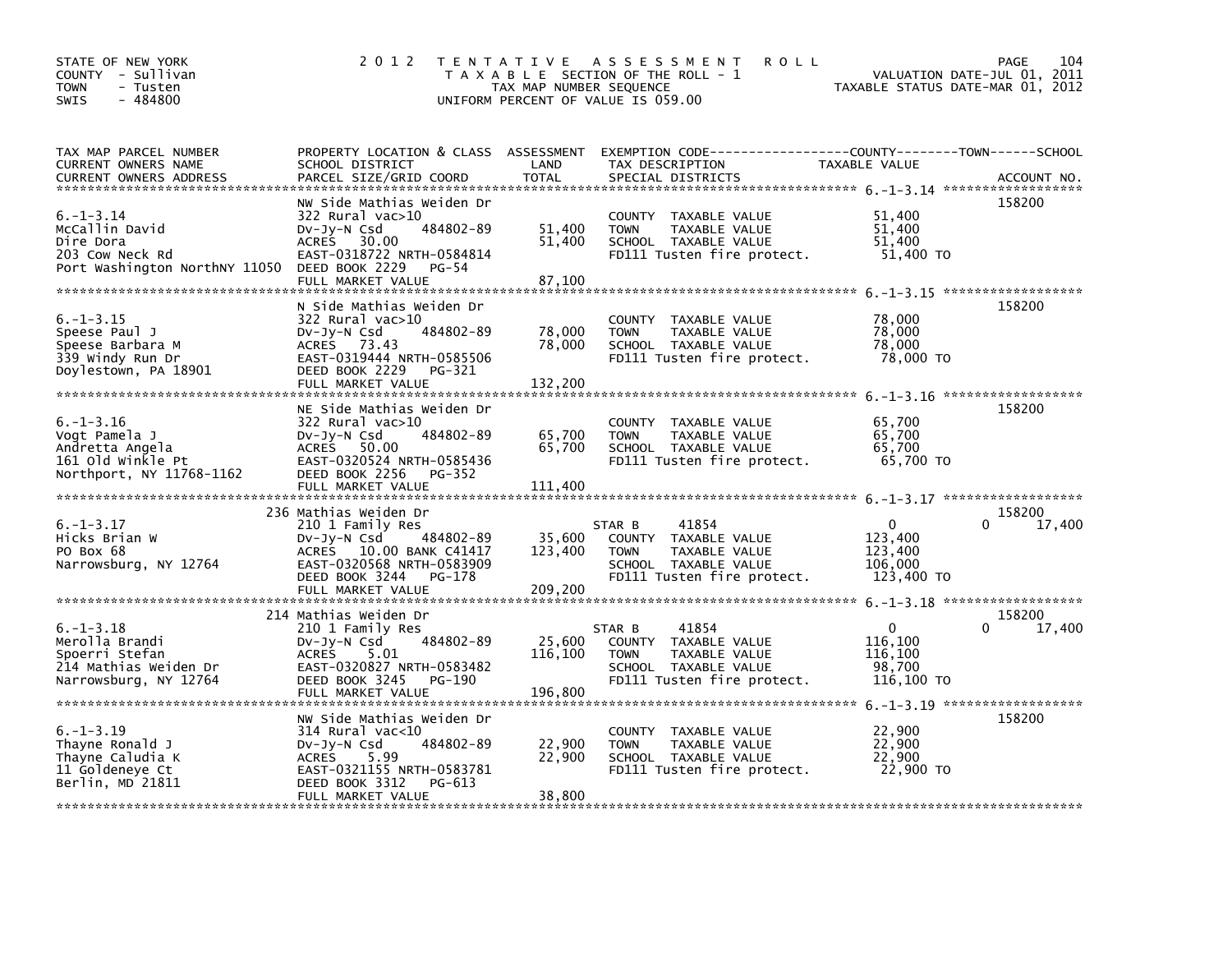| STATE OF NEW YORK<br>COUNTY - Sullivan<br>- Tusten<br><b>TOWN</b><br>$-484800$<br><b>SWIS</b>                 | 2 0 1 2                                                                                                                                                                       | TAX MAP NUMBER SEQUENCE      | TENTATIVE ASSESSMENT<br><b>ROLL</b><br>T A X A B L E SECTION OF THE ROLL - 1<br>UNIFORM PERCENT OF VALUE IS 059.00                       | VALUATION DATE-JUL 01, 2011<br>TAXABLE STATUS DATE-MAR 01, 2012 | 105<br><b>PAGE</b> |
|---------------------------------------------------------------------------------------------------------------|-------------------------------------------------------------------------------------------------------------------------------------------------------------------------------|------------------------------|------------------------------------------------------------------------------------------------------------------------------------------|-----------------------------------------------------------------|--------------------|
| TAX MAP PARCEL NUMBER<br><b>CURRENT OWNERS NAME</b><br>CURRENT OWNERS ADDRESS                                 | SCHOOL DISTRICT<br>PARCEL SIZE/GRID COORD                                                                                                                                     | LAND<br><b>TOTAL</b>         | PROPERTY LOCATION & CLASS ASSESSMENT EXEMPTION CODE----------------COUNTY-------TOWN------SCHOOL<br>TAX DESCRIPTION<br>SPECIAL DISTRICTS | <b>TAXABLE VALUE</b>                                            | ACCOUNT NO.        |
| $6. - 1 - 3.20$<br>O'Neill Timothy J<br>O'Neill Mary L<br>27 Tara Dr<br>Matawan, NJ 07747                     | NW Side Mathias Weiden Dr<br>$322$ Rural vac $>10$<br>$Dv-Jv-N$ Csd<br>484802-89<br>ACRES 10.00<br>EAST-0321199 NRTH-0584311<br>DEED BOOK 2229<br>PG-198<br>FULL MARKET VALUE | 30,100<br>30,100<br>51.000   | COUNTY TAXABLE VALUE<br><b>TAXABLE VALUE</b><br><b>TOWN</b><br>SCHOOL TAXABLE VALUE<br>FD111 Tusten fire protect.                        | 30,100<br>30,100<br>30,100<br>30,100 TO                         | 158200             |
| $6. - 1 - 3.21$<br>Bulfin Eamonn<br>Bulfin Yuzuka Mimi<br>50 Bridge St Apt 410<br>Brooklyn, NY 11201          | 150 Mathias Weiden Dr<br>210 1 Family Res<br>484802-89<br>$Dv-Jy-N$ Csd<br>ACRES 12.00<br>EAST-0321467 NRTH-0584739<br>DEED BOOK 2011<br>PG-7264<br>FULL MARKET VALUE         | 38,000<br>136,100<br>230,678 | COUNTY TAXABLE VALUE<br><b>TOWN</b><br><b>TAXABLE VALUE</b><br>SCHOOL TAXABLE VALUE<br>FD111 Tusten fire protect.                        | 136,100<br>136,100<br>136,100<br>136,100 TO                     | 158200             |
| $6. - 1 - 3.22$<br>Santana Nikolay<br>Papile Laura<br>4 Juneau Blvd<br>Woodbury, NY 11797                     | NW Side Mathias Weiden Dr<br>210 1 Family Res<br>484802-89<br>$Dv-Jy-N$ Csd<br>ACRES 10.00<br>EAST-0321739 NRTH-0585151<br>FULL MARKET VALUE                                  | 30,600<br>45,600<br>77,300   | COUNTY TAXABLE VALUE<br><b>TOWN</b><br>TAXABLE VALUE<br>SCHOOL TAXABLE VALUE<br>FD111 Tusten fire protect.                               | 45,600<br>45,600<br>45.600<br>45,600 TO                         | 158200             |
| $6. - 1 - 3.23$<br>Brotherton Charles III<br>Brotherton Urszula<br>32 Heather Hills Dr<br>Oak Ridge, NJ 07438 | NW Side Mathias Weiden Dr<br>210 1 Family Res<br>484802-89<br>$Dv-Jy-N$ Csd<br>ACRES 40.00<br>EAST-0321473 NRTH-0586187<br>DEED BOOK 2227<br>PG-610<br>FULL MARKET VALUE      | 63,500<br>173,500<br>294.100 | COUNTY TAXABLE VALUE<br>TAXABLE VALUE<br><b>TOWN</b><br>SCHOOL TAXABLE VALUE<br>FD111 Tusten fire protect.                               | 173,500<br>173,500<br>173,500<br>173,500 TO                     | 158200             |
| $6. - 1 - 3.24$<br>Russo John J<br>Russo Lorraine V<br>6 Wine Sap Run<br>Bethel, CT 06801                     | NW Side Mathias Weiden Dr<br>210 1 Family Res<br>484802-89<br>DV-Jy-N Csd<br>ACRES 41.70<br>EAST-0321961 NRTH-0586946<br>DEED BOOK 2245 PG-67<br>FULL MARKET VALUE            | 60,300<br>189,300<br>320,800 | COUNTY TAXABLE VALUE<br>TAXABLE VALUE<br><b>TOWN</b><br>SCHOOL TAXABLE VALUE<br>FD111 Tusten fire protect.                               | 189,300<br>189,300<br>189.300<br>189,300 TO                     | 158200             |
| $6. -1 - 3.25$<br>Adamski Richard J<br>21 Devonshire Dr<br>Yorktown Heights, NY 10598                         | NW Side Swamp Rd<br>322 Rural vac>10<br>484802-89<br>$Dv-Jy-N$ Csd<br>50.00<br>ACRES<br>EAST-0323023 NRTH-0588382<br>DEED BOOK 2433<br>PG-230<br>FULL MARKET VALUE            | 65,700<br>65,700<br>111,400  | COUNTY TAXABLE VALUE<br>TAXABLE VALUE<br><b>TOWN</b><br>SCHOOL TAXABLE VALUE<br>FD111 Tusten fire protect.                               | 65,700<br>65,700<br>65,700<br>65,700 TO                         | 158200             |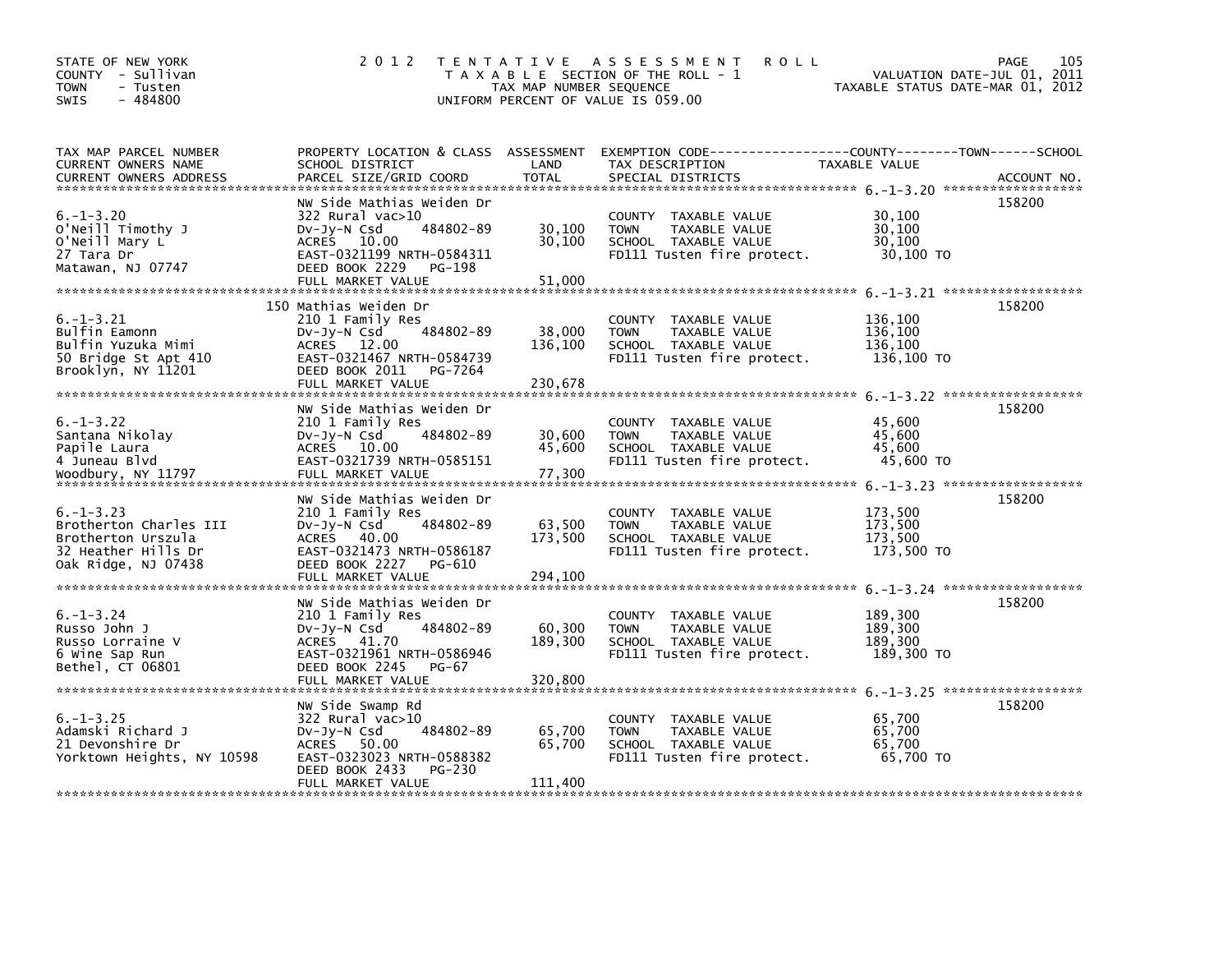| STATE OF NEW YORK<br>COUNTY - Sullivan<br><b>TOWN</b><br>- Tusten<br>$-484800$<br><b>SWIS</b>                        | 2 0 1 2                                                                                                                                                                        | TAX MAP NUMBER SEQUENCE      | TENTATIVE ASSESSMENT<br><b>ROLL</b><br>T A X A B L E SECTION OF THE ROLL - 1<br>UNIFORM PERCENT OF VALUE IS 059.00 | TAXABLE STATUS DATE-MAR 01, 2012            | 106<br><b>PAGE</b><br>VALUATION DATE-JUL 01, 2011 |
|----------------------------------------------------------------------------------------------------------------------|--------------------------------------------------------------------------------------------------------------------------------------------------------------------------------|------------------------------|--------------------------------------------------------------------------------------------------------------------|---------------------------------------------|---------------------------------------------------|
| TAX MAP PARCEL NUMBER<br>CURRENT OWNERS NAME<br><b>CURRENT OWNERS ADDRESS</b>                                        | PROPERTY LOCATION & CLASS ASSESSMENT<br>SCHOOL DISTRICT<br>PARCEL SIZE/GRID COORD                                                                                              | LAND<br><b>TOTAL</b>         | EXEMPTION CODE-----------------COUNTY-------TOWN------SCHOOL<br>TAX DESCRIPTION<br>SPECIAL DISTRICTS               | TAXABLE VALUE                               | ACCOUNT NO.                                       |
| $6. - 1 - 3.26$<br>Carrella Thomas<br>Carrella Linda<br>3 W Harbor Dr<br>Bayville, NY 11709                          | NW Side Swamp Pond Rd TR<br>210 1 Family Res<br>484802-89<br>$Dv-Jv-N$ Csd<br>ACRES 53.34 BANK<br>N<br>EAST-0323192 NRTH-0589161<br>DEED BOOK 3141 PG-604<br>FULL MARKET VALUE | 68,700<br>146,300<br>248,000 | COUNTY TAXABLE VALUE<br>TAXABLE VALUE<br><b>TOWN</b><br>SCHOOL TAXABLE VALUE<br>FD111 Tusten fire protect.         | 146,300<br>146,300<br>146,300<br>146,300 TO | 158200                                            |
| $6. - 1 - 3.27$<br>Lambertucci Silvio<br>3687 Martha Blvd<br>Bethpage, NY 11714                                      | N Side Mathias Weiden Dr<br>322 Rural vac>10<br>DV-Jy-N Csd<br>484802-89<br>ACRES 15.00<br>EAST-0322713 NRTH-0587093<br>DEED BOOK 3430 PG-574<br>FULL MARKET VALUE             | 28,100<br>28,100<br>47,600   | COUNTY TAXABLE VALUE<br>TAXABLE VALUE<br><b>TOWN</b><br>SCHOOL TAXABLE VALUE<br>FD111 Tusten fire protect.         | 28,100<br>28,100<br>28,100<br>28,100 TO     | 158200                                            |
| $6. -1 - 3.28$<br>Jentis Stuart M<br>Jentis, Custodian UGMA Stuart ACRES 24.99<br>5 Parkview Dr<br>Milburn, NJ 07041 | NW Side Swamp Pond Rd TR<br>$322$ Rural vac $>10$<br>$Dv-Jy-N$ Csd<br>484802-89<br>EAST-0323331 NRTH-0587596<br>DEED BOOK 3382<br>PG-638<br>FULL MARKET VALUE                  | 48,300<br>48,300<br>81,900   | COUNTY TAXABLE VALUE<br><b>TOWN</b><br>TAXABLE VALUE<br>SCHOOL TAXABLE VALUE<br>FD111 Tusten fire protect.         | 48,300<br>48,300<br>48,300<br>48,300 TO     | 158200                                            |
| $6. -1 - 3.29$<br>Catskill Farms Inc<br>42 Proctor Rd<br>Eldred, NY 12732                                            | N Side Mathias Weiden Dr<br>210 1 Family Res<br>484802-89<br>DV-Jy-N Csd<br><b>ACRES</b><br>5.01<br>EAST-0323365 NRTH-0586926<br>DEED BOOK 2011<br>PG-6230                     | 25,600<br>111,300            | COUNTY TAXABLE VALUE<br><b>TOWN</b><br>TAXABLE VALUE<br>SCHOOL TAXABLE VALUE<br>FD111 Tusten fire protect.         | 111,300<br>111.300<br>111,300<br>111,300 TO | 158200                                            |
| $6. - 1 - 3.30$<br>Cimaglia Christine<br>Cimaglia Thomas V<br>PO Box 194<br>Yorktown Heights, NY 10598               | S Side Mathais Weiden Dr<br>322 Rural vac>10<br>484802-89<br>Dv-Jy-N Csd<br>ACRES 15.00<br>EAST-0316092 NRTH-0580375<br>DEED BOOK 2232<br>PG-544<br>FULL MARKET VALUE          | 37,100<br>37,100<br>62,900   | COUNTY TAXABLE VALUE<br><b>TOWN</b><br>TAXABLE VALUE<br>SCHOOL TAXABLE VALUE<br>FD111 Tusten fire protect.         | 37,100<br>37,100<br>37,100<br>37,100 TO     | 158200                                            |
| $6. -1 - 3.31$<br>Paolicelli John Jr<br>Paolicelli Janice M<br>43 Crescent Bow<br>Ridge, NY 11961                    | S Side Mathais Weiden Dr<br>322 Rural vac>10<br>$Dv-Jy-N$ Csd<br>484802-89<br>ACRES<br>20.00<br>EAST-0316677 NRTH-0580090<br>DEED BOOK 2224<br>PG-382<br>FULL MARKET VALUE     | 42,000<br>42,000<br>71,200   | COUNTY TAXABLE VALUE<br><b>TOWN</b><br>TAXABLE VALUE<br>SCHOOL TAXABLE VALUE<br>FD111 Tusten fire protect.         | 42.000<br>42,000<br>42,000<br>42,000 TO     | 158200                                            |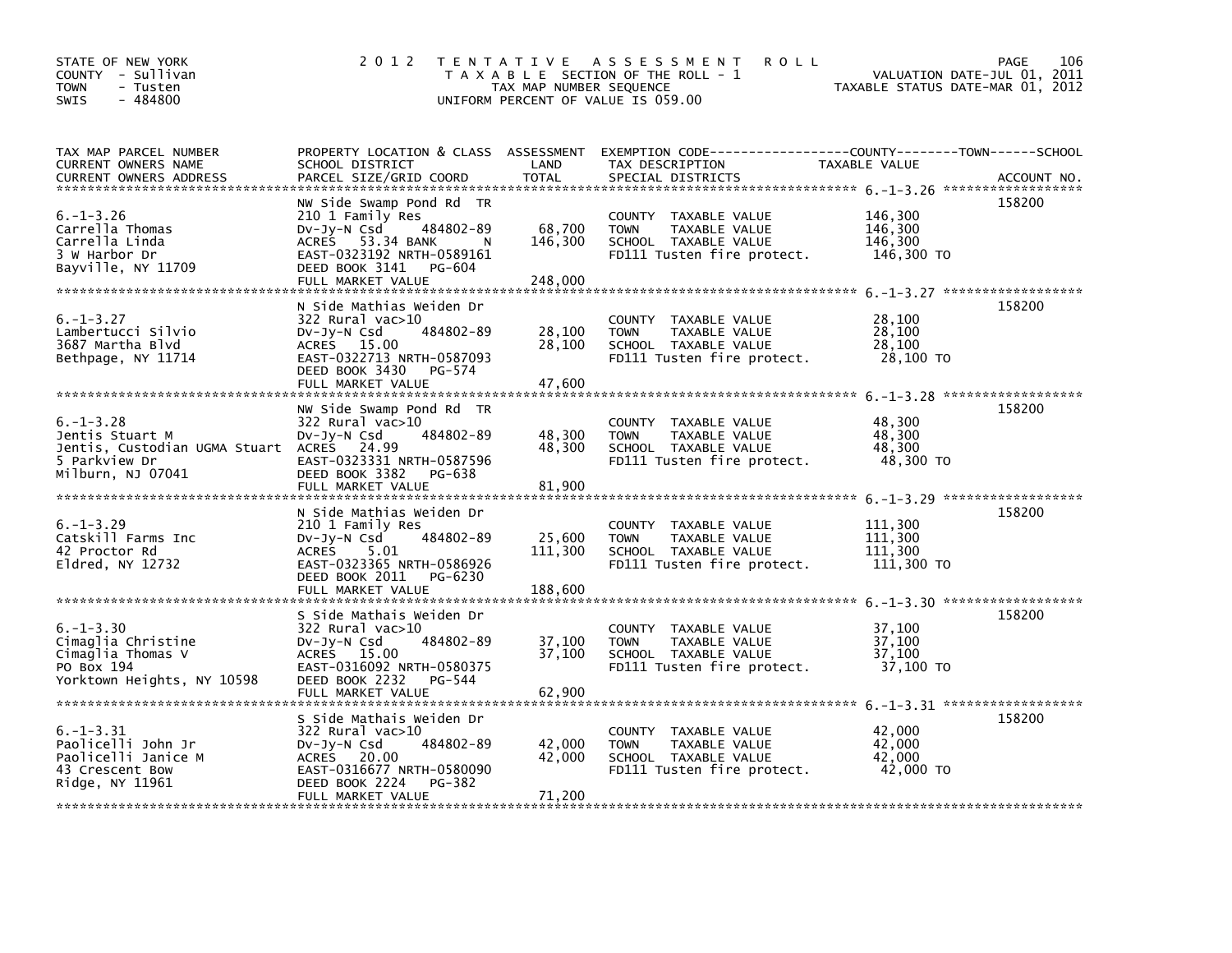| STATE OF NEW YORK<br>COUNTY - Sullivan<br>- Tusten<br><b>TOWN</b><br>$-484800$<br><b>SWIS</b>         | 2 0 1 2                                                                                                                                                                     | T E N T A T I V E<br>TAX MAP NUMBER SEQUENCE | A S S E S S M E N T<br><b>ROLL</b><br>T A X A B L E SECTION OF THE ROLL - 1<br>UNIFORM PERCENT OF VALUE IS 059.00                       |                                                                       | PAGE<br>107<br>VALUATION DATE-JUL 01, 2011<br>TAXABLE STATUS DATE-MAR 01, 2012 |
|-------------------------------------------------------------------------------------------------------|-----------------------------------------------------------------------------------------------------------------------------------------------------------------------------|----------------------------------------------|-----------------------------------------------------------------------------------------------------------------------------------------|-----------------------------------------------------------------------|--------------------------------------------------------------------------------|
| TAX MAP PARCEL NUMBER<br>CURRENT OWNERS NAME<br><b>CURRENT OWNERS ADDRESS</b>                         | SCHOOL DISTRICT<br>PARCEL SIZE/GRID COORD                                                                                                                                   | LAND<br><b>TOTAL</b>                         | PROPERTY LOCATION & CLASS ASSESSMENT EXEMPTION CODE---------------COUNTY-------TOWN------SCHOOL<br>TAX DESCRIPTION<br>SPECIAL DISTRICTS | TAXABLE VALUE                                                         | ACCOUNT NO.                                                                    |
| $6. -1 - 3.32$<br>Mkhitarian Armond<br>24-04 201 St St<br>Bayside, NY 11360                           | 433 Mathais Weiden Dr<br>210 1 Family Res<br>484802-89<br>DV-Jy-N Csd<br>ACRES 20.00<br>EAST-0317205 NRTH-0580275<br>DEED BOOK 3098<br>PG-473<br>FULL MARKET VALUE          | 47,000<br>192,200<br>325,800                 | COUNTY TAXABLE VALUE<br>TAXABLE VALUE<br><b>TOWN</b><br>SCHOOL TAXABLE VALUE<br>FD111 Tusten fire protect.                              | 192,200<br>192,200<br>192,200<br>192,200 TO                           | 158200                                                                         |
| $6. -1 - 3.33$<br>Meszaros Christian<br>Meszaros Johnette<br>49 Whittier St<br>Lynbrook, NY 11563     | 417 Mathias Weiden Dr<br>210 1 Family Res<br>484802-89<br>DV-Jy-N Csd<br>ACRES 10.28<br>EAST-0317524 NRTH-0580636<br>DEED BOOK 3588<br>PG-397<br>FULL MARKET VALUE          | 36,300<br>135,200<br>229,200                 | COUNTY TAXABLE VALUE<br><b>TOWN</b><br>TAXABLE VALUE<br>SCHOOL TAXABLE VALUE<br>FD111 Tusten fire protect.                              | 135,200<br>135,200<br>135,200<br>135,200 TO                           | 158200                                                                         |
| $6. - 1 - 3.34$<br>Wehr Mary M<br>409 Mathias Weiden Dr<br>Narrowsburg, NY 12764                      | SE Side Mathias Weiden Dr<br>210 1 Family Res<br>484802-89<br>Dv-Jy-N Csd<br>ACRES 10.00<br>EAST-0317834 NRTH-0580959<br>DEED BOOK 2224<br>PG-273<br>FULL MARKET VALUE      | 35,600 STAR B<br>145,600<br>246,800          | COMBAT VET 41131<br>41854<br>COUNTY TAXABLE VALUE<br><b>TOWN</b><br>TAXABLE VALUE<br>SCHOOL TAXABLE VALUE<br>FD111 Tusten fire protect. | 26,100<br>$\mathbf{0}$<br>119,500<br>119,500<br>128,200<br>145,600 TO | 158200<br>26,100<br>0<br>17,400<br>0                                           |
| $6. -1 - 3.35$<br>Kitchen Steven D<br>Kitchen Barbara K<br>55 Trinity Ln<br>Woodbridge, NJ 07095      | SE Side of Mathias Weiden<br>$322$ Rural vac $>10$<br>484802-89<br>DV-Jy-N Csd<br>ACRES 10.54<br>EAST-0318108 NRTH-0581314<br>DEED BOOK 3032<br>PG-385<br>FULL MARKET VALUE | 32,000<br>32,000<br>54,200                   | COUNTY TAXABLE VALUE<br>TAXABLE VALUE<br><b>TOWN</b><br>SCHOOL TAXABLE VALUE<br>FD111 Tusten fire protect.                              | 32,000<br>32,000<br>32,000<br>32,000 TO                               | 158200                                                                         |
| $6. - 1 - 3.36$<br>Callahan John L<br>Callahan Jane<br>373 Mathias Weiden Dr<br>Narrowsburg, NY 12764 | 373 Mathias Weiden Dr<br>210 1 Family Res<br>484802-89<br>DV-Jy-N Csd<br>ACRES 15.00<br>EAST-0318486 NRTH-0581580<br>DEED BOOK 2576<br>PG-32                                | 42,100 STAR B<br>133,800                     | 41121<br>WAR VET<br>41854<br>COUNTY TAXABLE VALUE<br>TAXABLE VALUE<br><b>TOWN</b><br>SCHOOL TAXABLE VALUE                               | 15,660<br>$\mathbf{0}$<br>118,140<br>118,140<br>116,400               | 158200<br>15,660<br>0<br>17,400<br>0                                           |
| $6. -1 - 3.37$<br>Di Vito Richard<br>116 Middle Neck Rd<br>Port Washington, NY 11050                  | SE Side Mathias Weiden Dr<br>312 Vac w/imprv<br>484802-89<br>DV-Jy-N Csd<br>ACRES 10.58<br>EAST-0318564 NRTH-0582015<br>DEED BOOK 3394<br>PG-646<br>FULL MARKET VALUE       | 32,100<br>32,600<br>55,300                   | COUNTY TAXABLE VALUE<br>TAXABLE VALUE<br><b>TOWN</b><br>SCHOOL TAXABLE VALUE<br>FD111 Tusten fire protect.                              | 32,600<br>32,600<br>32,600<br>32,600 TO                               | 158200                                                                         |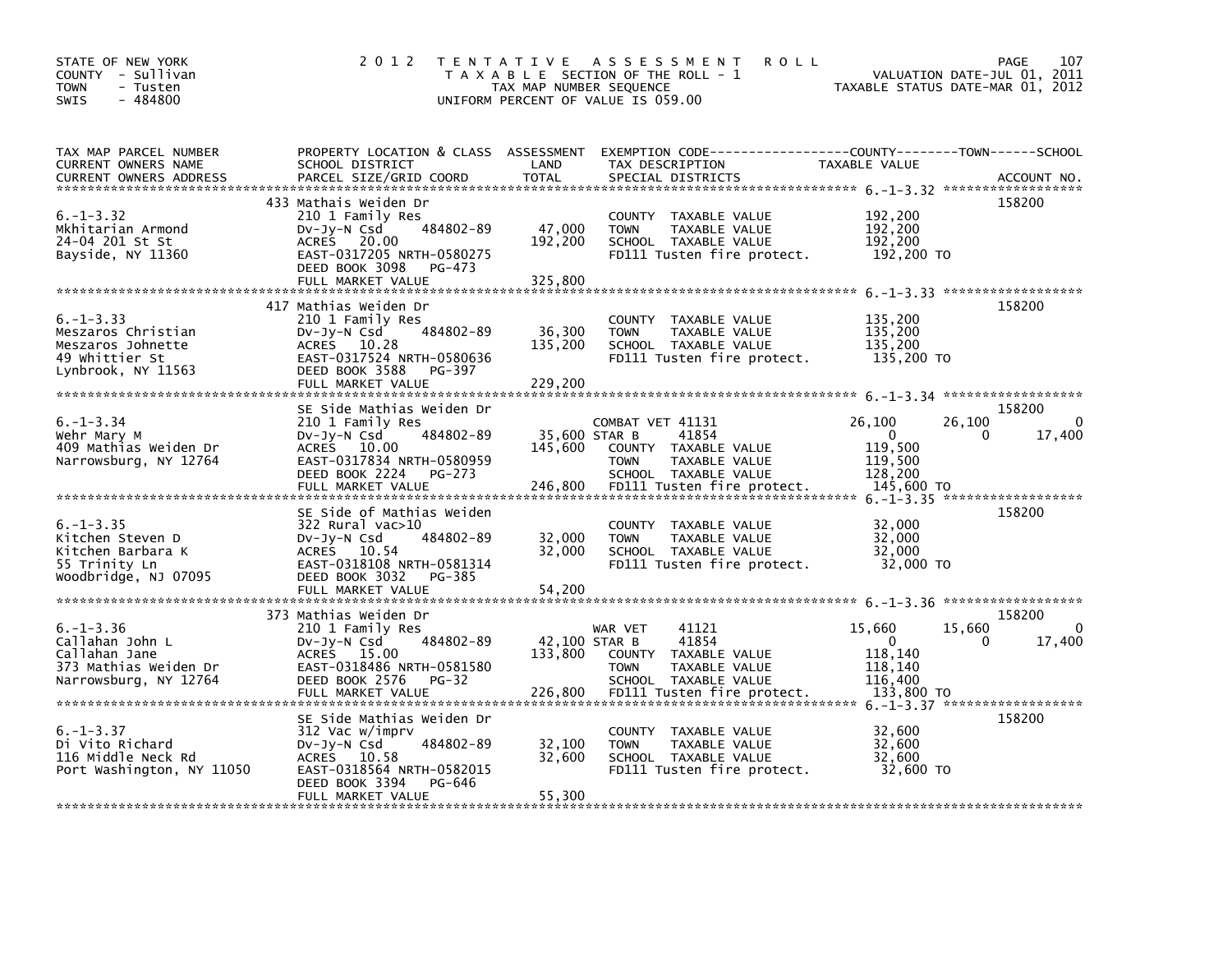| STATE OF NEW YORK<br>COUNTY - Sullivan<br><b>TOWN</b><br>- Tusten<br>$-484800$<br><b>SWIS</b>              | 2 0 1 2                                                                                                                                                                                  | TAX MAP NUMBER SEQUENCE    | <b>ROLL</b><br>TENTATIVE ASSESSMENT<br>T A X A B L E SECTION OF THE ROLL - 1<br>UNIFORM PERCENT OF VALUE IS 059.00 | TAXABLE STATUS DATE-MAR 01, 2012        | 108<br>PAGE<br>VALUATION DATE-JUL 01, 2011 |
|------------------------------------------------------------------------------------------------------------|------------------------------------------------------------------------------------------------------------------------------------------------------------------------------------------|----------------------------|--------------------------------------------------------------------------------------------------------------------|-----------------------------------------|--------------------------------------------|
| TAX MAP PARCEL NUMBER<br>CURRENT OWNERS NAME<br><b>CURRENT OWNERS ADDRESS</b>                              | PROPERTY LOCATION & CLASS ASSESSMENT<br>SCHOOL DISTRICT<br>PARCEL SIZE/GRID COORD                                                                                                        | LAND<br><b>TOTAL</b>       | TAX DESCRIPTION<br>SPECIAL DISTRICTS                                                                               | TAXABLE VALUE                           | ACCOUNT NO.                                |
| $6. - 1 - 3.38$<br>Meytin Iosif<br>Meytina Anna<br>470 Ocean Pkwy Apt F4<br>Brooklyn, NY 11218             | SE Side Mathias Weiden Dr<br>$322$ Rural vac $>10$<br>484802-89<br>$Dv-Jy-N$ Csd<br>ACRES 15.00 BANK 60806<br>EAST-0318864 NRTH-0582305<br>DEED BOOK 3289<br>PG-662<br>FULL MARKET VALUE | 37,100<br>37,100<br>62,900 | COUNTY TAXABLE VALUE<br>TAXABLE VALUE<br><b>TOWN</b><br>SCHOOL TAXABLE VALUE<br>FD111 Tusten fire protect.         | 37,100<br>37,100<br>37,100<br>37,100 TO | 158200                                     |
| $6. -1 - 3.39$<br>Del Masto Frank D<br>Del Masto Christine P<br>391 Dare Rd<br>Selden, NY 11784            | SE Side Mathias Weiden Dr<br>$322$ Rural vac $>10$<br>484802-89<br>$Dv-Jy-N$ Csd<br>ACRES 11.00<br>EAST-0319221 NRTH-0582546<br>DEED BOOK 2229<br>PG-174<br>FULL MARKET VALUE            | 32,300<br>32,300<br>54,700 | COUNTY TAXABLE VALUE<br>TAXABLE VALUE<br><b>TOWN</b><br>SCHOOL TAXABLE VALUE<br>FD111 Tusten fire protect.         | 32,300<br>32,300<br>32,300<br>32,300 TO | 158200                                     |
| $6. - 1 - 3.40$<br>Chander Aarathi<br>109 Bruington Ct<br>Morrisville, NC 27560                            | SE Side Mathias Weiden Dr<br>$322$ Rural vac $>10$<br>Dv-Jy-N Csd<br>484802-89<br>ACRES 12.00<br>EAST-0319570 NRTH-0582702<br>DEED BOOK 2229<br>PG-448<br>FULL MARKET VALUE              | 33,100<br>33.100<br>56,100 | COUNTY TAXABLE VALUE<br>TAXABLE VALUE<br><b>TOWN</b><br>SCHOOL TAXABLE VALUE<br>FD111 Tusten fire protect.         | 33,100<br>33,100<br>33.100<br>33,100 TO | 158200                                     |
| $6. -1 - 3.41$<br>Raysor Glenn A<br>Raysor Anne R Clarke<br>100-18 Benchley Pl Apt 18E<br>Bronx, NY 10475  | S Side Mathias Weiden Dr<br>$322$ Rural vac $>10$<br>484802-89<br>$Dv-Jy-N$ Csd<br>ACRES 10.00<br>EAST-0319911 NRTH-0583091<br>DEED BOOK 2725<br>PG-613                                  | 30,600<br>30,600           | COUNTY TAXABLE VALUE<br>TAXABLE VALUE<br><b>TOWN</b><br>SCHOOL TAXABLE VALUE<br>FD111 Tusten fire protect.         | 30,600<br>30,600<br>30,600<br>30,600 TO | 158200                                     |
| $6. - 1 - 3.42$<br>Markus Michael J<br>Markus Andrea K<br>47 St. Nicholas Ave Apt 4B<br>New York, NY 10026 | S Side Mathias Weiden Dr<br>210 1 Family Res<br>DV-Jy-N Csd<br>484802-89<br>10.00 BANK C58055<br>ACRES<br>EAST-0320227 NRTH-0582701<br>DEED BOOK 2231<br>PG-590                          | 35,600<br>90,800           | COUNTY TAXABLE VALUE<br>TAXABLE VALUE<br><b>TOWN</b><br>SCHOOL TAXABLE VALUE<br>FD111 Tusten fire protect.         | 90,800<br>90.800<br>90,800<br>90,800 TO | 158200                                     |
| $6. -1 - 3.43$<br>Richards Thomas E<br>11 Stuart Ave<br>Amityville, NY 11701                               | S Side Mathias Weiden Dr<br>311 Res vac land - WTRFNT<br>484802-89<br>$Dv-Jv-N$ Csd<br>ACRES 16.32<br>EAST-0320293 NRTH-0581941<br>DEED BOOK 2239<br><b>PG-296</b><br>FULL MARKET VALUE  | 49,600<br>49,600<br>84,100 | COUNTY TAXABLE VALUE<br>TAXABLE VALUE<br><b>TOWN</b><br>SCHOOL TAXABLE VALUE<br>FD111 Tusten fire protect.         | 49.600<br>49,600<br>49.600<br>49,600 TO | 158200                                     |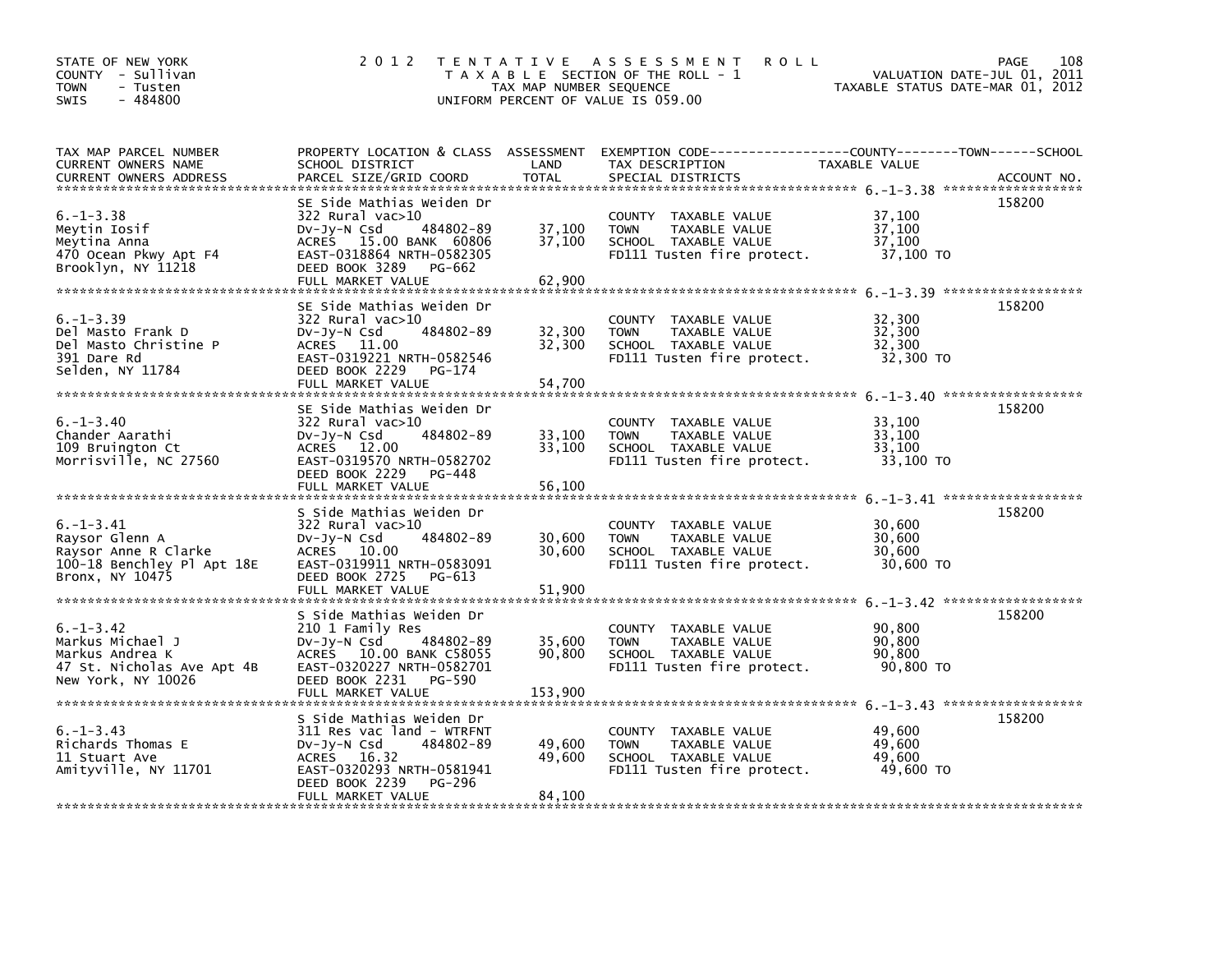| STATE OF NEW YORK<br>COUNTY - Sullivan<br>- Tusten<br><b>TOWN</b><br>- 484800<br>SWIS          | 2 0 1 2                                                                                                                                                                                          | TAX MAP NUMBER SEQUENCE      | TENTATIVE ASSESSMENT<br><b>ROLL</b><br>T A X A B L E SECTION OF THE ROLL - 1<br>UNIFORM PERCENT OF VALUE IS 059.00 | VALUATION DATE-JUL 01, 2011<br>TAXABLE STATUS DATE-MAR 01, 2012 | PAGE<br>109 |
|------------------------------------------------------------------------------------------------|--------------------------------------------------------------------------------------------------------------------------------------------------------------------------------------------------|------------------------------|--------------------------------------------------------------------------------------------------------------------|-----------------------------------------------------------------|-------------|
| TAX MAP PARCEL NUMBER<br>CURRENT OWNERS NAME<br>CURRENT OWNERS ADDRESS                         | PROPERTY LOCATION & CLASS ASSESSMENT<br>SCHOOL DISTRICT<br>PARCEL SIZE/GRID COORD                                                                                                                | LAND<br><b>TOTAL</b>         | TAX DESCRIPTION<br>SPECIAL DISTRICTS                                                                               | TAXABLE VALUE                                                   | ACCOUNT NO. |
| $6. - 1 - 3.44$<br>Gress Kathleen M<br>270 Southside Ave<br>Freeport, NY 11520                 | 213 Mathias Weiden Dr<br>210 1 Family Res<br>484802-89<br>DV-Jy-N Csd<br>ACRES 16.40<br>EAST-0320704 NRTH-0581745<br>DEED BOOK 2227<br>PG-54<br>FULL MARKET VALUE                                | 49,700<br>209,000<br>354,237 | COUNTY TAXABLE VALUE<br>TAXABLE VALUE<br><b>TOWN</b><br>SCHOOL TAXABLE VALUE<br>FD111 Tusten fire protect.         | 209,000<br>209,000<br>209,000<br>209,000 TO                     | 158200      |
| $6. -1 - 3.45$<br>Raazi Cactus<br>Raazi Jean K<br>50 Murray St Apt 1810<br>New York, NY 10007  | S Side Mathias Weiden Dr<br>210 1 Family Res - WTRFNT<br>DV-Jy-N Csd<br>484802-89<br>ACRES 15.68<br>EAST-0321125 NRTH-0581916<br>DEED BOOK 2011<br>PG-4014<br>FULL MARKET VALUE                  | 54,400<br>160,500<br>272,034 | COUNTY TAXABLE VALUE<br><b>TOWN</b><br>TAXABLE VALUE<br>SCHOOL TAXABLE VALUE<br>FD111 Tusten fire protect.         | 160,500<br>160,500<br>160,500<br>160,500 TO                     | 158200      |
| $6. - 1 - 3.46$<br>Fischer John C<br>Fischer Johanna<br>25 Hedges Rd<br>Warwick, NY 10990      | S Side Mathias Weiden Dr<br>311 Res vac land - WTRFNT<br>DV-Jy-N Csd<br>484802-89<br>ACRES 12.00<br>EAST-0321499 NRTH-0582093<br>DEED BOOK 2010 PG-59165<br>FULL MARKET VALUE                    | 44,000<br>44,000<br>74,600   | COUNTY TAXABLE VALUE<br><b>TOWN</b><br>TAXABLE VALUE<br>SCHOOL TAXABLE VALUE<br>FD111 Tusten fire protect.         | 44,000<br>44,000<br>44,000<br>44,000 TO                         | 158200      |
| $6. - 1 - 3.47$<br>Fischer John C<br>Fischer Johanna<br>25 Hedges Rd<br>Warwick, NY 10990      | SE Side Mathias Weiden Dr<br>210 1 Family Res<br>Dv-Jy-N Csd<br>484802-89<br>ACRES 10.25 BANK C10066<br>EAST-0321811 NRTH-0582313<br>DEED BOOK 2236<br>PG-578                                    | 47,200<br>164,300            | COUNTY TAXABLE VALUE<br>TAXABLE VALUE<br><b>TOWN</b><br>SCHOOL TAXABLE VALUE<br>FD111 Tusten fire protect.         | 164,300<br>164,300<br>164,300<br>164,300 TO                     | 158200      |
| $6. - 1 - 3.48$<br>Goulas Evangelos D<br>Goulas Eleni E<br>3307 Campbell Dr<br>Bronx, NY 10465 | Se Side Mathias Weiden Dr<br>311 Res vac land - WTRFNT<br>484802-89<br>$Dv-Jy-N$ Csd<br><b>ACRES</b><br>8.00<br>EAST-0321995 NRTH-0582663<br>DEED BOOK 2225<br><b>PG-22</b><br>FULL MARKET VALUE | 38,000<br>38,000<br>64,400   | COUNTY TAXABLE VALUE<br><b>TAXABLE VALUE</b><br><b>TOWN</b><br>SCHOOL TAXABLE VALUE<br>FD111 Tusten fire protect.  | 38,000<br>38,000<br>38,000<br>38,000 TO                         | 158200      |
| $6. -1 - 3.49$<br>Rurak Mark<br>Pabon Lisa<br>131 Oak St<br>Brooklyn, NY 11222                 | SE Side Mathias Weiden Dr<br>311 Res vac land - WTRFNT<br>$Dv-Jy-N$ Csd<br>484802-89<br>6.25<br><b>ACRES</b><br>EAST-0322197 NRTH-0583002<br>DEED BOOK 23232 PG-552<br>FULL MARKET VALUE         | 34,600<br>34,600<br>58,600   | COUNTY TAXABLE VALUE<br><b>TOWN</b><br>TAXABLE VALUE<br>SCHOOL TAXABLE VALUE<br>FD111 Tusten fire protect.         | 34,600<br>34,600<br>34,600<br>34,600 TO                         | 158200      |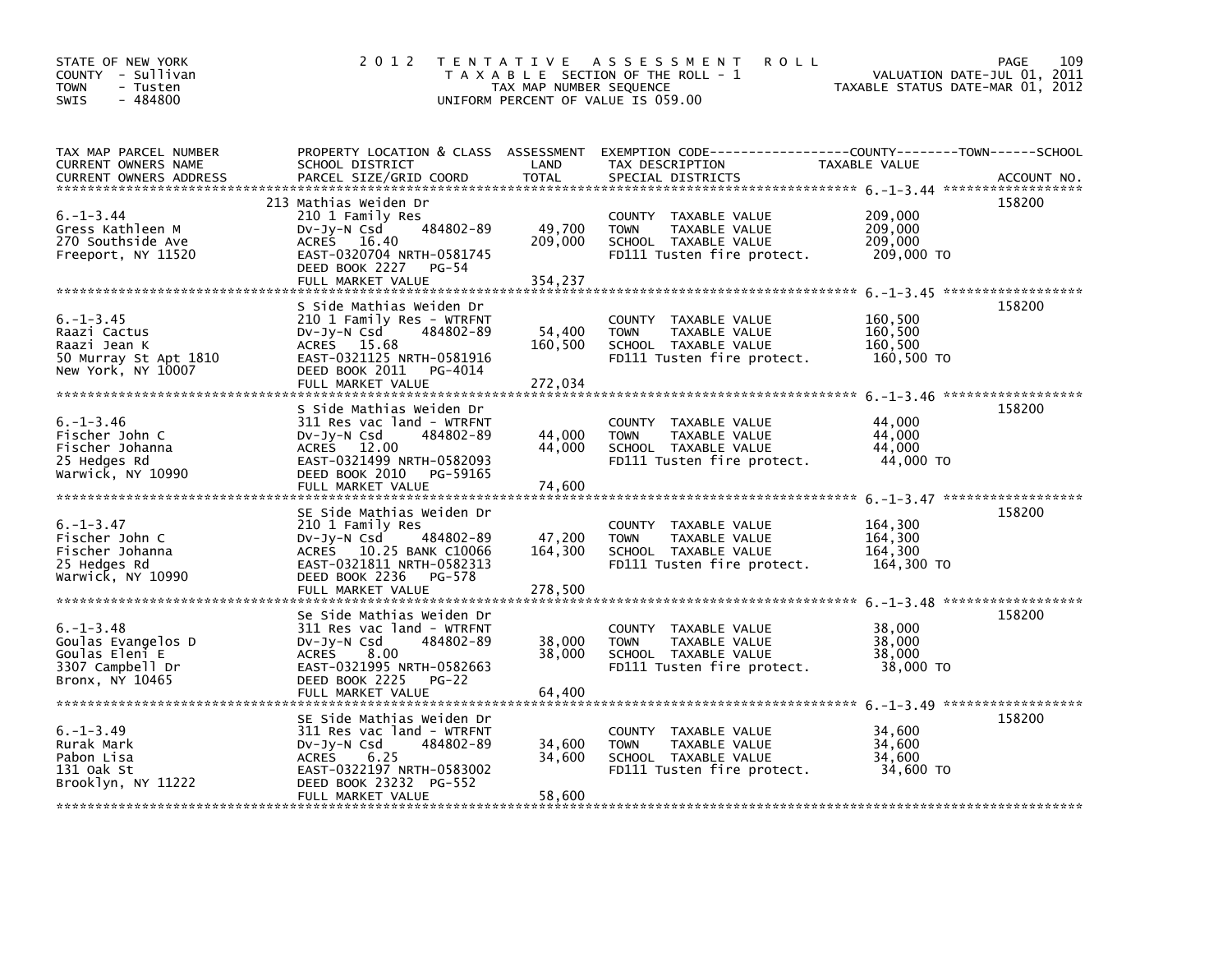| STATE OF NEW YORK<br>COUNTY - Sullivan<br>- Tusten<br><b>TOWN</b><br>$-484800$<br><b>SWIS</b>                                       | 2 0 1 2                                                                                                                                                                                    | TAX MAP NUMBER SEQUENCE      | TENTATIVE ASSESSMENT<br><b>ROLL</b><br>T A X A B L E SECTION OF THE ROLL - 1<br>UNIFORM PERCENT OF VALUE IS 059.00            | TAXABLE STATUS DATE-MAR 01, 2012                            | 110<br><b>PAGE</b><br>VALUATION DATE-JUL 01, 2011 |
|-------------------------------------------------------------------------------------------------------------------------------------|--------------------------------------------------------------------------------------------------------------------------------------------------------------------------------------------|------------------------------|-------------------------------------------------------------------------------------------------------------------------------|-------------------------------------------------------------|---------------------------------------------------|
| TAX MAP PARCEL NUMBER<br>CURRENT OWNERS NAME                                                                                        | PROPERTY LOCATION & CLASS ASSESSMENT<br>SCHOOL DISTRICT                                                                                                                                    | LAND                         | EXEMPTION CODE-----------------COUNTY-------TOWN------SCHOOL<br>TAX DESCRIPTION                                               | TAXABLE VALUE                                               |                                                   |
| $6. - 1 - 3.50$<br>Recktenwall-Calvet Living Trus DV-Jy-N Csd<br>Calvet Michael A<br>149 Mathias Weiden Dr<br>Narrowsburg, NY 12764 | SE Side Mathias Weiden Dr<br>210 1 Family Res<br>484802-89<br><b>ACRES</b><br>8.00<br>EAST-0322451 NRTH-0583155<br>DEED BOOK 2229<br>PG-71<br>FULL MARKET VALUE                            | 43,100<br>328,800<br>557,300 | STAR B<br>41854<br>COUNTY TAXABLE VALUE<br>TAXABLE VALUE<br><b>TOWN</b><br>SCHOOL TAXABLE VALUE<br>FD111 Tusten fire protect. | $\mathbf{0}$<br>328,800<br>328,800<br>311,400<br>328,800 TO | 158200<br>$\Omega$<br>17,400                      |
| $6. -1 - 3.51$<br>Fox Glenn M<br>12 Colony Dr<br>Marlboro, NJ 07746                                                                 | 1274 Mathias Weiden Dr<br>210 1 Family Res<br>$Dv-Jy-N$ Csd<br>484802-89<br>7.61 BANK<br><b>ACRES</b><br>N<br>EAST-0322669 NRTH-0583331<br>DEED BOOK 2799<br>PG-224<br>FULL MARKET VALUE   | 43,000<br>303,000<br>513.600 | COUNTY TAXABLE VALUE<br><b>TOWN</b><br>TAXABLE VALUE<br>SCHOOL TAXABLE VALUE<br>FD111 Tusten fire protect.                    | 303,000<br>303,000<br>303,000<br>303,000 TO                 | 158200                                            |
| $6. - 1 - 3.52$<br>Fox Glenn M<br>Fox Lori S<br>12 Colony Dr<br>Marlboro, NJ 07746                                                  | SE Side Mathias Weiden Dr<br>311 Res vac land - WTRFNT<br>DV-Jy-N Csd<br>484802-89<br><b>ACRES</b><br>5.99<br>EAST-0322783 NRTH-0583618<br>DEED BOOK 2238<br>PG-423<br>FULL MARKET VALUE   | 34,700<br>34,700<br>58,800   | COUNTY TAXABLE VALUE<br><b>TOWN</b><br>TAXABLE VALUE<br>SCHOOL TAXABLE VALUE<br>FD111 Tusten fire protect.                    | 34,700<br>34,700<br>34,700<br>34,700 TO                     | 158200                                            |
| $6. -1 - 3.53$<br>Richards Thomas E<br>Tancredi Louis W<br>11 Stuart Ave<br>Amityville, NY 11701                                    | SE Side Mathias Weiden Dr<br>311 Res vac land - WTRFNT<br>$Dv-Jy-N$ Csd<br>484802-89<br><b>ACRES</b><br>5.01<br>EAST-0322842 NRTH-0583917<br>DEED BOOK 2239<br>PG-290<br>FULL MARKET VALUE | 31,500<br>31,500<br>53.400   | COUNTY TAXABLE VALUE<br>TAXABLE VALUE<br><b>TOWN</b><br>SCHOOL TAXABLE VALUE<br>FD111 Tusten fire protect.                    | 31,500<br>31,500<br>31.500<br>31,500 TO                     | $6. -1 - 3.53$ ********************<br>158200     |
| $6. - 1 - 3.54$<br>Richards Thomas E<br>11 Stuart Ave<br>Amityville, NY 11701                                                       | SE Side Mathias Weiden Dr<br>311 Res vac land - WTRFNT<br>$Dv-Jy-N$ Csd<br>484802-89<br><b>ACRES</b><br>5.89<br>EAST-0322844 NRTH-0584365<br>DEED BOOK 2347<br>PG-623<br>FULL MARKET VALUE | 34,400<br>34,400<br>58,300   | COUNTY TAXABLE VALUE<br><b>TOWN</b><br>TAXABLE VALUE<br>SCHOOL TAXABLE VALUE<br>FD111 Tusten fire protect.                    | 34,400<br>34,400<br>34,400<br>34,400 TO                     | 158200                                            |
| $6. -1 - 3.55$<br>Smith & Constantine LLC<br>1099 Farm Rd<br>Secaucus, NJ 07094                                                     | SE Side Mathias Weiden Dr<br>311 Res vac land - WTRFNT<br>484802-89<br>$Dv-Jy-N$ Csd<br>ACRES 14.22<br>EAST-0323273 NRTH-0584698<br>DEED BOOK 2011<br>PG-3938<br>FULL MARKET VALUE         | 47,300<br>47,300<br>80,200   | COUNTY TAXABLE VALUE<br><b>TOWN</b><br>TAXABLE VALUE<br>SCHOOL TAXABLE VALUE<br>FD111 Tusten fire protect.                    | 47.300<br>47,300<br>47,300<br>47,300 TO                     | 158200                                            |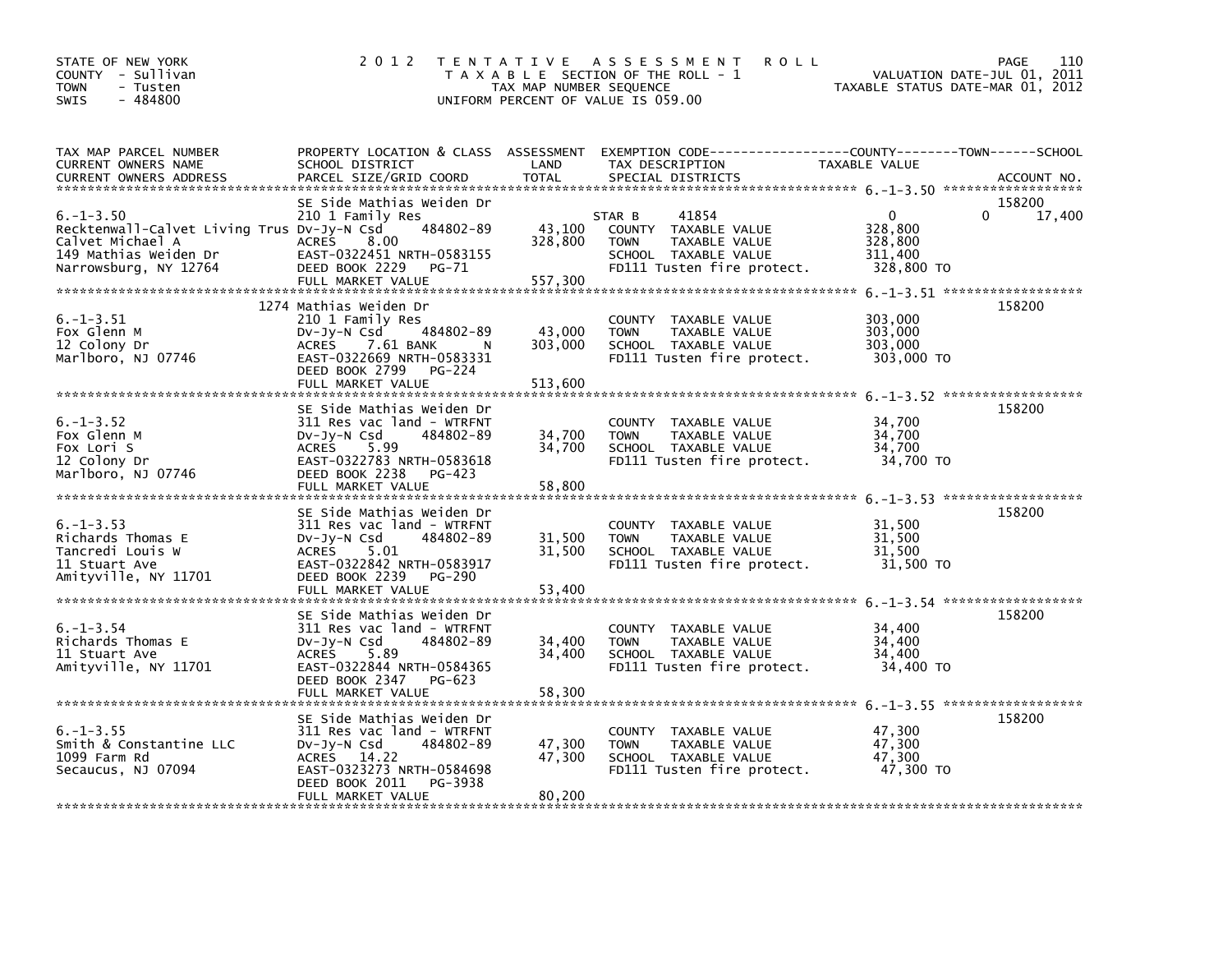| COUNTY - Sullivan<br><b>TOWN</b><br>- Tusten<br>$-484800$<br>SWIS                     |                                                                                                                                                                            | TAX MAP NUMBER SEQUENCE      | TENTATIVE ASSESSMENT<br><b>ROLL</b><br>T A X A B L E SECTION OF THE ROLL - 1<br>UNIFORM PERCENT OF VALUE IS 059.00  | VALUATION DATE-JUL 01, 2011<br>TAXABLE STATUS DATE-MAR 01, 2012 | PAGE<br>111 |
|---------------------------------------------------------------------------------------|----------------------------------------------------------------------------------------------------------------------------------------------------------------------------|------------------------------|---------------------------------------------------------------------------------------------------------------------|-----------------------------------------------------------------|-------------|
| TAX MAP PARCEL NUMBER<br><b>CURRENT OWNERS NAME</b>                                   | SCHOOL DISTRICT                                                                                                                                                            | LAND                         | PROPERTY LOCATION & CLASS ASSESSMENT EXEMPTION CODE----------------COUNTY-------TOWN------SCHOOL<br>TAX DESCRIPTION | TAXABLE VALUE                                                   |             |
| $6. - 1 - 3.56$<br>Catskill Farms Inc<br>42 Proctor Rd<br>Eldred, NY 12732            | 19 Mathias Weiden Dr<br>210 1 Family Res<br>484802-89<br>DV-Jy-N Csd<br>ACRES 7.83<br>EAST-0323723 NRTH-0585378<br>DEED BOOK 2011 PG-6230<br>FULL MARKET VALUE             | 32,700<br>110,000<br>186,400 | COUNTY TAXABLE VALUE<br><b>TOWN</b><br>TAXABLE VALUE<br>SCHOOL TAXABLE VALUE<br>FD111 Tusten fire protect.          | 110,000<br>110,000<br>110,000<br>110,000 TO                     | 158200      |
| $6. - 1 - 3.57$<br>Coll Joan H<br>1035 Mayfair Way<br>Plainfield, NJ 07060            | NW Side Swamp Pond Rd TR<br>311 Res vac land - WTRFNT<br>484802-89<br>Dv-Jy-N Csd<br>ACRES 9.45<br>EAST-0323633 NRTH-0584475<br>DEED BOOK 2229 PG-442                      | 41,100                       | COUNTY TAXABLE VALUE<br>TAXABLE VALUE<br><b>TOWN</b><br>41,100 SCHOOL TAXABLE VALUE<br>FD111 Tusten fire protect.   | 41,100<br>41,100<br>41,100<br>41,100 TO                         | 158200      |
| $6. - 1 - 3.58$<br>Morris Joseph Doyle Brenda<br>5407 68 th St<br>Maspeth, NY 11378   | 5 Mathias Weiden Dr<br>210 1 Family Res<br>DV-JV-N Csd 484802-89<br>ACRES 8.35 BANK 210090<br>EAST-0323981 NRTH-0584749<br>DEED BOOK 2011 PG-8033                          | 33,100 TOWN                  | COUNTY TAXABLE VALUE<br>TAXABLE VALUE<br>101,100 SCHOOL TAXABLE VALUE<br>FD111 Tusten fire protect.                 | 101,100<br>101,100<br>101,100<br>101,100 TO                     | 158200      |
| $6. -1 - 3.59$<br>Weiden Lake Prop Owners Assn<br>PO Box 191<br>Narrowsburg, NY 12764 | W Side Swamp Pond Rd TR<br>$312$ Vac w/imprv - WTRFNT<br>484802-89<br>DV-JY-N Csd<br>ACRES 69.66<br>EAST-0322414 NRTH-0581710<br>DEED BOOK 2247 PG-90<br>FULL MARKET VALUE | 52,300<br>58,800<br>99,700   | COUNTY TAXABLE VALUE<br><b>TOWN</b><br>TAXABLE VALUE<br>SCHOOL TAXABLE VALUE<br>FD111 Tusten fire protect.          | 58,800<br>58.800<br>58,800<br>58,800 TO                         | 158200      |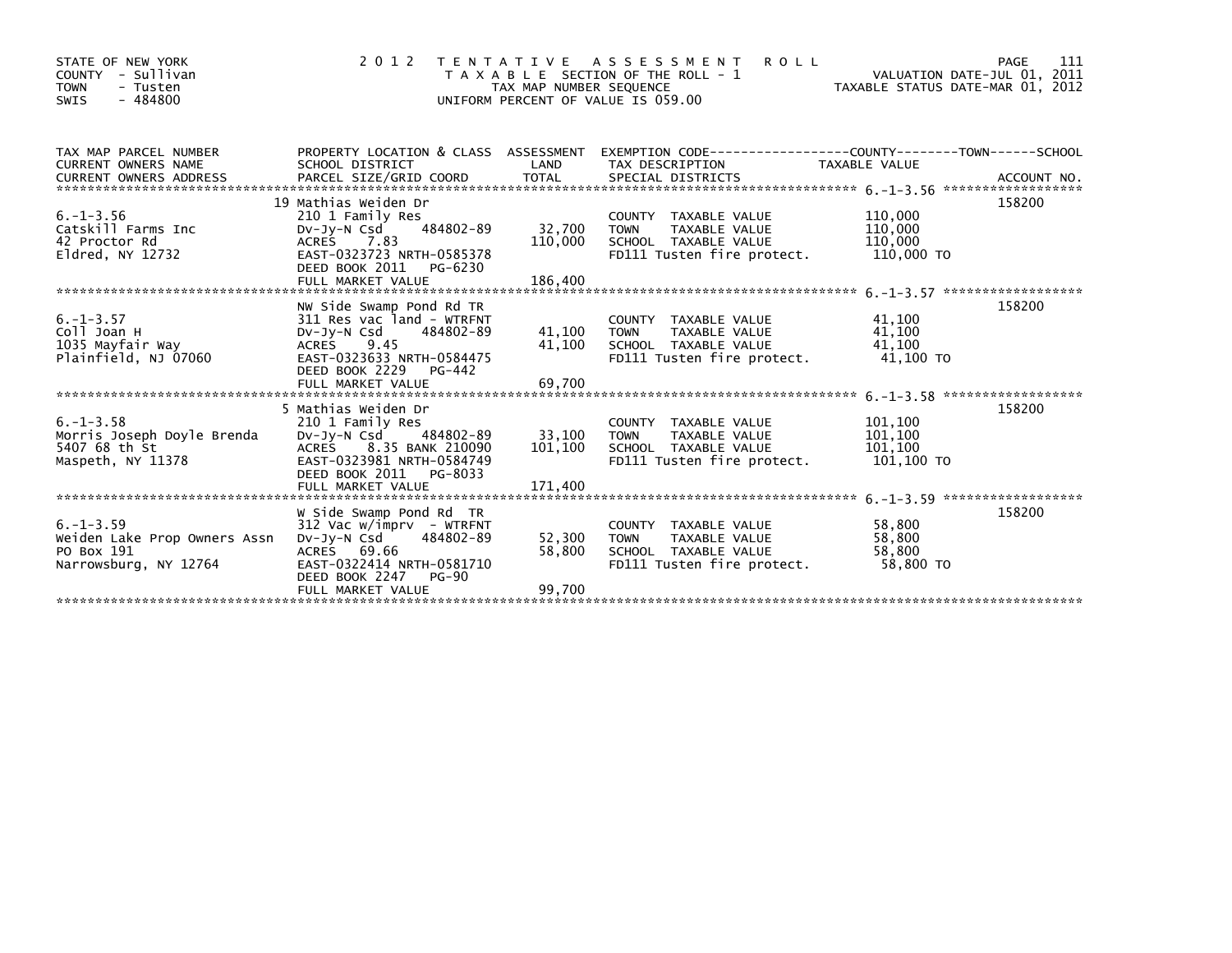| STATE OF NEW YORK | 2012 TENTATIVE ASSESSMENT ROLL        | PAGE                             | - 112           |
|-------------------|---------------------------------------|----------------------------------|-----------------|
| COUNTY - Sullivan | T A X A B L E SECTION OF THE ROLL - 1 | VALUATION DATE-JUL 01, 2011      |                 |
| TOWN<br>- Tusten  | MAP SECTION - 006                     | TAXABLE STATUS DATE-MAR 01, 2012 |                 |
| - 484800<br>SWIS  | $SUB - SECTION -$                     |                                  | RPS150/V04/L015 |
|                   | UNIFORM PERCENT OF VALUE IS 059.00    | CURRENT DATE 4/20/2012           |                 |

| CODE | DISTRICT NAME        | PARCELS | TOTAL EXTENSION<br><b>TYPF</b> | EXTENSION<br>VALUE | AD VALOREM<br>VALUE | <b>FXFMPT</b><br>AMOUNT | <b>TAXABLE</b><br>VALUE |
|------|----------------------|---------|--------------------------------|--------------------|---------------------|-------------------------|-------------------------|
|      | FD111 Tusten fire pr |         | 58 TOTAL                       |                    | 4901.300            |                         | 4901.300                |

## \*\*\* S C H O O L D I S T R I C T S U M M A R Y \*\*\*

| <b>CODE</b> | DISTRICT NAME | TOTAL<br><b>PARCELS</b> | ASSESSED<br>LAND | ASSESSED<br><b>TOTAL</b> | <b>EXEMPT</b><br><b>AMOUNT</b> | <b>TOTAL</b><br><b>TAXABLE</b> | STAR<br><b>AMOUNT</b> | <b>STAR</b><br>TAXABLE |
|-------------|---------------|-------------------------|------------------|--------------------------|--------------------------------|--------------------------------|-----------------------|------------------------|
| 484802      | DV-JY-N Csd   | 58                      | 2334.200         | 4901,300                 |                                | 4901,300                       | 87.000                | 4814,300               |
|             | SUB-TOTAL     | 58                      | 2334.200         | 4901,300                 |                                | 4901.300                       | 87.000                | 4814,300               |
| 484889      | Nar Library   | 58                      | 2334.200         | 4901,300                 |                                | 4901,300                       | 87,000                | 4814,300               |
|             | TOTAL         | 116                     | 4668.400         | 9802,600                 |                                | 9802,600                       | 174.000               | 9628,600               |

\*\*\* S Y S T E M C O D E S S U M M A R Y \*\*\*

NO SYSTEM EXEMPTIONS AT THIS LEVEL

| <b>CODE</b>    | DESCRIPTION                  | <b>TOTAL</b><br><b>PARCELS</b> | <b>COUNTY</b>    | <b>TOWN</b>      | <b>SCHOOL</b>    |
|----------------|------------------------------|--------------------------------|------------------|------------------|------------------|
| 41121<br>41131 | WAR VET<br><b>COMBAT VET</b> |                                | 15,660<br>26,100 | 15,660<br>26,100 |                  |
| 41854          | STAR B<br><b>TOTAL</b>       |                                | 41,760           | 41,760           | 87,000<br>87,000 |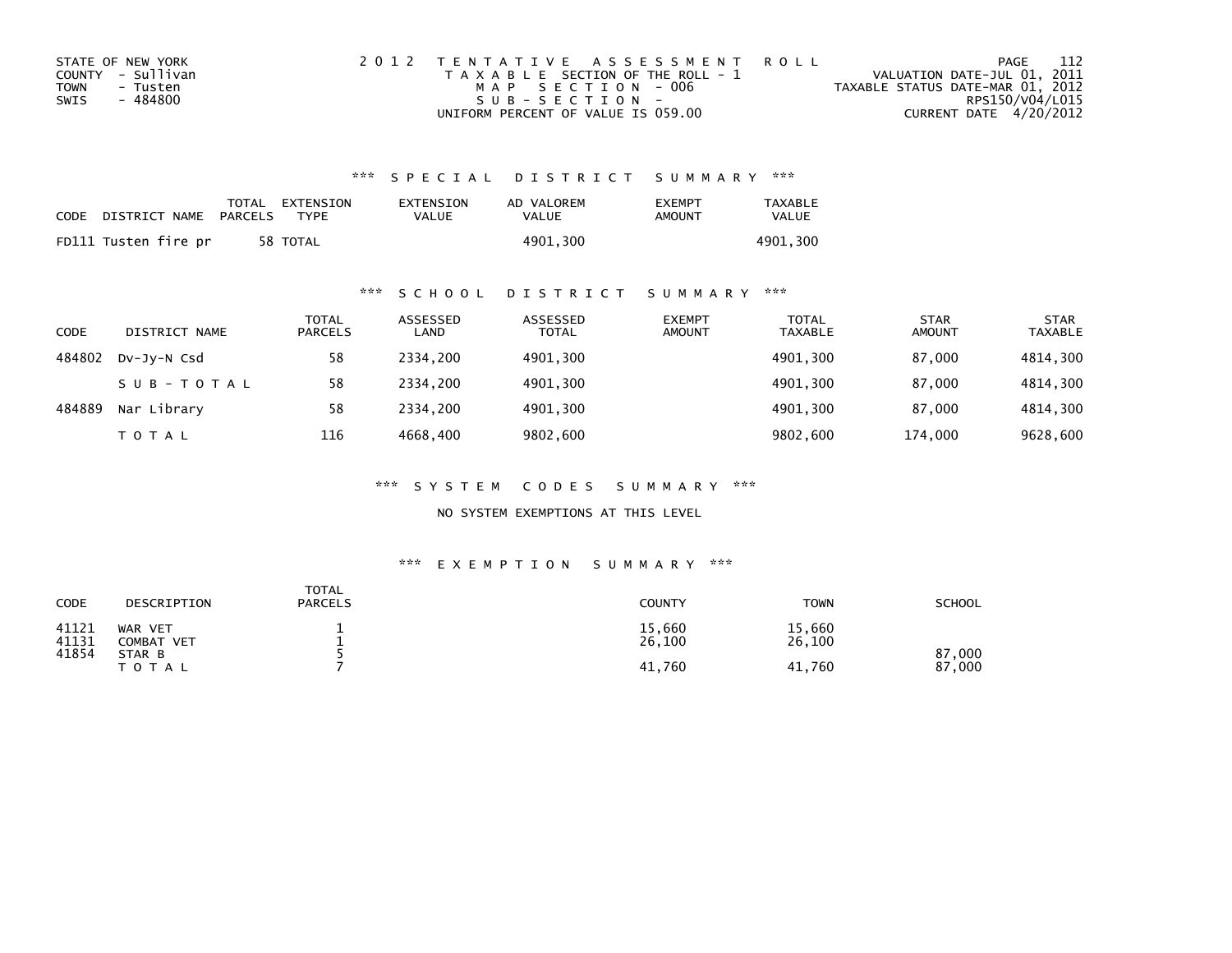|      | STATE OF NEW YORK | 2012 TENTATIVE ASSESSMENT ROLL        |                                  | PAGE | -113 |
|------|-------------------|---------------------------------------|----------------------------------|------|------|
|      | COUNTY - Sullivan | T A X A B L E SECTION OF THE ROLL - 1 | VALUATION DATE-JUL 01, 2011      |      |      |
| TOWN | - Tusten          | MAP SECTION - 006                     | TAXABLE STATUS DATE-MAR 01, 2012 |      |      |
| SWIS | - 484800          | SUB-SECTION-                          | RPS150/V04/L015                  |      |      |
|      |                   | UNIFORM PERCENT OF VALUE IS 059.00    | CURRENT DATE 4/20/2012           |      |      |

| ROLL       | DESCRIPTION | <b>TOTAL</b>   | ASSESSED | <b>\SSESSED</b> | <b>TAXABLE</b> | <b>TAXABLE</b> | <b>TAXABLE</b> | <b>STAR</b>    |
|------------|-------------|----------------|----------|-----------------|----------------|----------------|----------------|----------------|
| <b>SEC</b> |             | <b>PARCELS</b> | LAND     | TOTAL           | <b>COUNT</b>   | <b>TOWN</b>    | <b>SCHOOL</b>  | <b>TAXABLE</b> |
|            | TAXABLE     | 58             | 2334,200 | 4901,300        | 4859.540       | 4859,540       | 4901,300       | 4814,300       |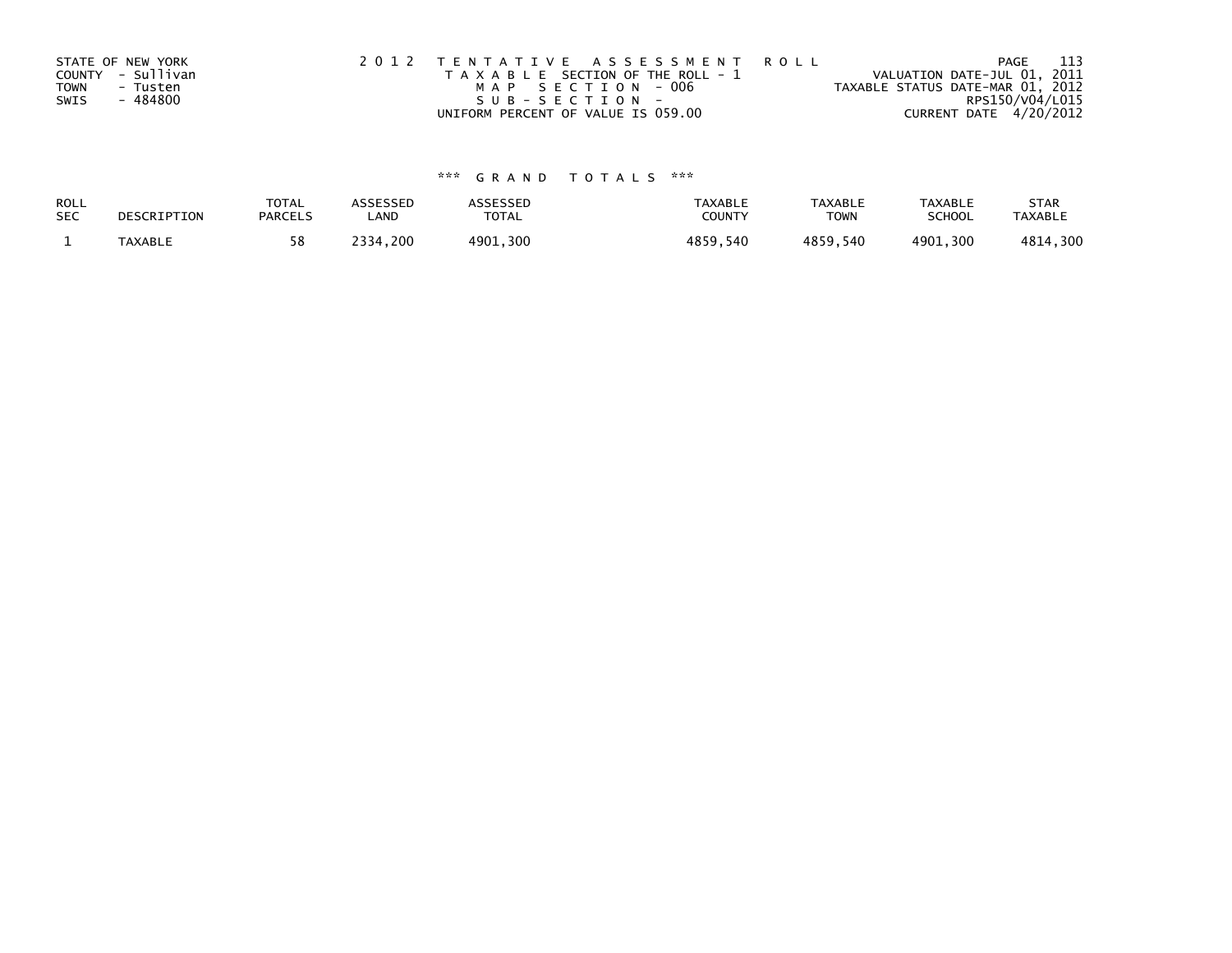| STATE OF NEW YORK<br>COUNTY - Sullivan<br><b>TOWN</b><br>- Tusten<br>$-484800$<br><b>SWIS</b>         | 2 0 1 2                                                                                                                                                                                                              | T E N T A T I V E<br>TAX MAP NUMBER SEQUENCE | A S S E S S M E N T<br><b>ROLL</b><br>T A X A B L E SECTION OF THE ROLL - 1<br>UNIFORM PERCENT OF VALUE IS 059.00                             |                                                          | 114<br>PAGE<br>VALUATION DATE-JUL 01, 2011<br>TAXABLE STATUS DATE-MAR 01, 2012 |
|-------------------------------------------------------------------------------------------------------|----------------------------------------------------------------------------------------------------------------------------------------------------------------------------------------------------------------------|----------------------------------------------|-----------------------------------------------------------------------------------------------------------------------------------------------|----------------------------------------------------------|--------------------------------------------------------------------------------|
| TAX MAP PARCEL NUMBER<br><b>CURRENT OWNERS NAME</b><br><b>CURRENT OWNERS ADDRESS</b>                  | SCHOOL DISTRICT<br>PARCEL SIZE/GRID COORD                                                                                                                                                                            | LAND<br><b>TOTAL</b>                         | PROPERTY LOCATION & CLASS ASSESSMENT EXEMPTION CODE---------------COUNTY-------TOWN-----SCHOOL<br>TAX DESCRIPTION<br>SPECIAL DISTRICTS        | TAXABLE VALUE                                            | ACCOUNT NO.                                                                    |
| $6.A-1-1$<br>Hamilton Martin<br>1377 Lexington Ave Apt 5B<br>New York, NY 10128                       | Cr 25<br>314 Rural vac<10<br>484802-89<br>DV-Jy-N Csd<br>Lake Ridge Estates<br>Lot $#1$<br><b>ACRES</b><br>7.84<br>EAST-0313468 NRTH-0580650<br>DEED BOOK 2010<br>PG-60341<br>FULL MARKET VALUE                      | 21,600<br>21,600<br>36,600                   | COUNTY<br>TAXABLE VALUE<br><b>TOWN</b><br>TAXABLE VALUE<br>SCHOOL TAXABLE VALUE<br>FD111 Tusten fire protect.                                 | 21,600<br>21,600<br>21,600<br>21,600 TO                  |                                                                                |
|                                                                                                       |                                                                                                                                                                                                                      |                                              |                                                                                                                                               |                                                          |                                                                                |
| $6.A-1-2$<br>Jackman Melva<br>119-39 Nashville Blvd<br>St. Albans, NY 11412                           | LOT2 N.S. Lake Ridge T.r.71<br>314 Rural vac<10<br>484802-89<br>DV-Jy-N Csd<br>Lakeridge Estates<br>Lot $#2$<br><b>ACRES</b><br>5.58<br>EAST-0313798 NRTH-0581081                                                    | 22,500<br>22,500                             | COUNTY TAXABLE VALUE<br><b>TOWN</b><br>TAXABLE VALUE<br>SCHOOL TAXABLE VALUE<br>FD111 Tusten fire protect.                                    | 22,500<br>22,500<br>22.500<br>22,500 TO                  |                                                                                |
|                                                                                                       | DEED BOOK 1740<br>$PG-8$<br>FULL MARKET VALUE                                                                                                                                                                        | 38,100                                       |                                                                                                                                               |                                                          |                                                                                |
|                                                                                                       |                                                                                                                                                                                                                      |                                              |                                                                                                                                               |                                                          |                                                                                |
| $6.A-1-3$<br>Jackman Melva L<br>119-39 Nashville Blvd<br>St. Albans, NY 11412                         | LOT3 Tr 71<br>210 1 Family Res - WTRFNT<br>DV-Jy-N Csd<br>484802-89<br>Lake Ridge Estates<br>Lot 3<br><b>ACRES</b><br>6.48 BANKC230185<br>EAST-0313992 NRTH-0581335<br>DEED BOOK 1740<br>$PG-5$<br>FULL MARKET VALUE | 29,200<br>113,000<br>191,500                 | COUNTY TAXABLE VALUE<br><b>TOWN</b><br>TAXABLE VALUE<br>SCHOOL TAXABLE VALUE<br>FD111 Tusten fire protect.                                    | 113,000<br>113,000<br>113,000<br>113,000 TO              |                                                                                |
|                                                                                                       |                                                                                                                                                                                                                      |                                              |                                                                                                                                               |                                                          |                                                                                |
| $6.A-1-4$<br>Negro Aviators International<br>Jackman Melva<br>119-39 Nashville Blvd<br>St. Albans, NY | Tr 71<br>$314$ Rural vac<10<br>Dv-Jy-N Csd<br>484802-89<br>Lot $#4$<br>Lakeridge Est<br><b>ACRES</b><br>6.67<br>EAST-0314183 NRTH-0581595<br>DEED BOOK 3097 PG-180<br>FULL MARKET VALUE                              | 29,800<br>29,800<br>50,500                   | $N/P$ IMPROV 25230<br>COUNTY TAXABLE VALUE<br>TAXABLE VALUE<br><b>TOWN</b><br>SCHOOL TAXABLE VALUE<br>FD111 Tusten fire protect.<br>29,800 EX | 29,800<br>0<br>$\mathbf 0$<br>$\Omega$<br>0 <sub>T</sub> | 29,800<br>29,800                                                               |
|                                                                                                       |                                                                                                                                                                                                                      |                                              |                                                                                                                                               |                                                          |                                                                                |
| $6.A-1-5$<br>Persaud Enterprises<br>PO Box 311<br>Bloomingburg, NY 12721                              | Tr 71<br>314 Rural vac<10<br>484802-89<br>Dv-Jy-N Csd<br>Lake Ridge Est<br>Lot $#5$<br><b>ACRES</b><br>6.03<br>EAST-0314227 NRTH-0581868<br>DEED BOOK 2643<br>PG-336                                                 | 28,500<br>28,500                             | COUNTY TAXABLE VALUE<br><b>TOWN</b><br>TAXABLE VALUE<br>SCHOOL TAXABLE VALUE<br>FD111 Tusten fire protect.                                    | 28,500<br>28,500<br>28,500<br>28,500 TO                  |                                                                                |
|                                                                                                       | FULL MARKET VALUE                                                                                                                                                                                                    | 48,300                                       |                                                                                                                                               |                                                          |                                                                                |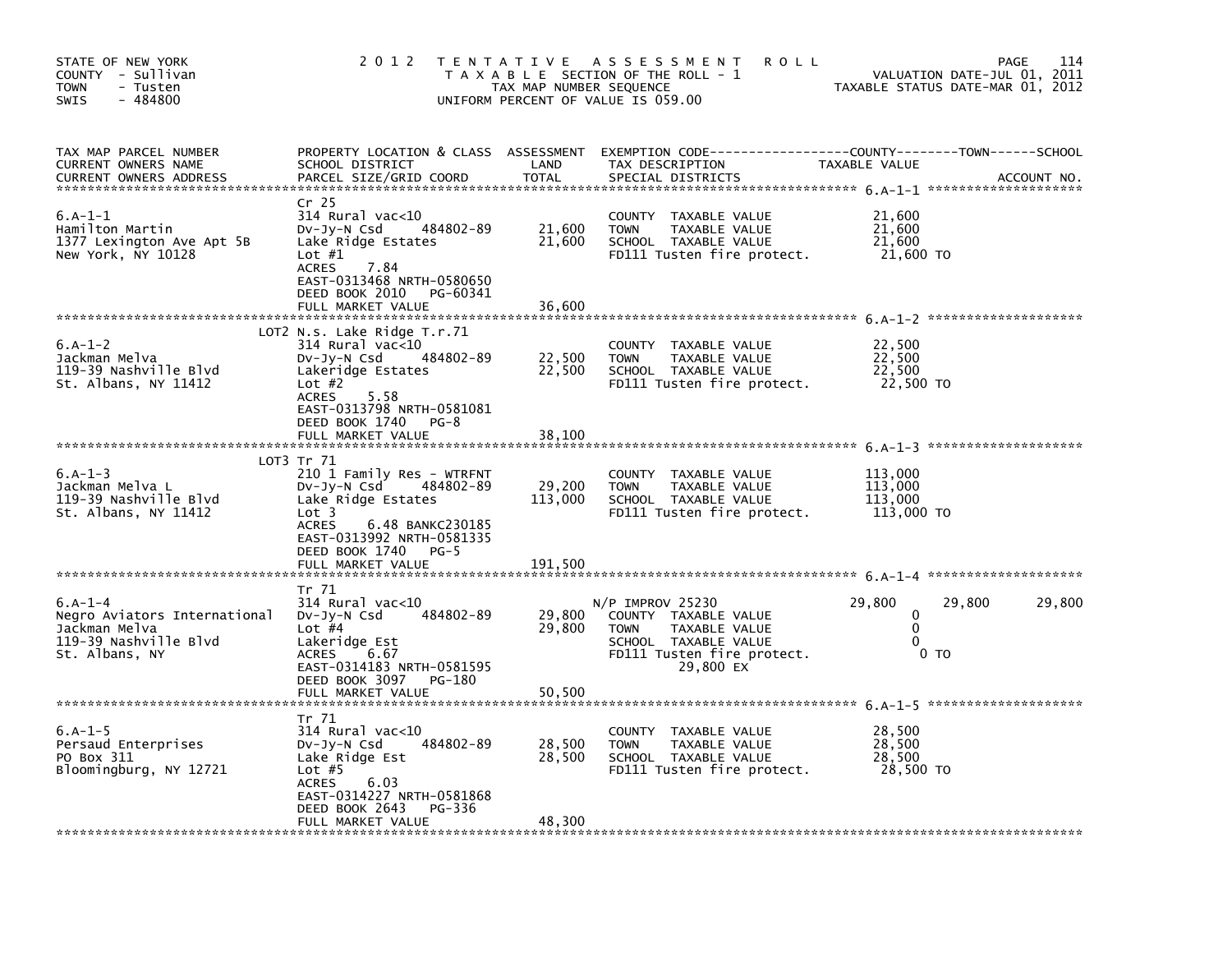| STATE OF NEW YORK<br>COUNTY - Sullivan<br><b>TOWN</b><br>- Tusten<br>$-484800$<br><b>SWIS</b> | 2 0 1 2                                                                                                                                                                                                            | T E N T A T I V E<br>TAX MAP NUMBER SEQUENCE | <b>ROLL</b><br>A S S E S S M E N T<br>T A X A B L E SECTION OF THE ROLL - 1<br>UNIFORM PERCENT OF VALUE IS 059.00             | VALUATION DATE-JUL 01,<br>TAXABLE STATUS DATE-MAR 01, 2012 | 115<br>PAGE<br>2011    |
|-----------------------------------------------------------------------------------------------|--------------------------------------------------------------------------------------------------------------------------------------------------------------------------------------------------------------------|----------------------------------------------|-------------------------------------------------------------------------------------------------------------------------------|------------------------------------------------------------|------------------------|
| TAX MAP PARCEL NUMBER<br>CURRENT OWNERS NAME<br><b>CURRENT OWNERS ADDRESS</b>                 | PROPERTY LOCATION & CLASS ASSESSMENT<br>SCHOOL DISTRICT<br>PARCEL SIZE/GRID COORD                                                                                                                                  | LAND<br><b>TOTAL</b>                         | EXEMPTION CODE-----------------COUNTY-------TOWN------SCHOOL<br>TAX DESCRIPTION<br>SPECIAL DISTRICTS                          | TAXABLE VALUE                                              | ACCOUNT NO.            |
| $6.A-1-6$<br>Tribbe Gregory<br>Lam Katherine<br>29 King St Apt 4H<br>New York, NY 10014       | 101 Lake Ridge Rd<br>210 1 Family Res<br>484802-89<br>DV-Jy-N Csd<br>Lakeridge Est<br>Lot $#6$<br>5.20<br><b>ACRES</b><br>EAST-0314364 NRTH-0582079<br>DEED BOOK 2010<br>PG-58088<br>FULL MARKET VALUE             | 31,700<br>104,600<br>177,300                 | COUNTY TAXABLE VALUE<br><b>TOWN</b><br>TAXABLE VALUE<br>SCHOOL TAXABLE VALUE<br>FD111 Tusten fire protect.                    | 104,600<br>104,600<br>104,600<br>104,600 TO                |                        |
| $6.A-1-7$<br>Cicio Anthony<br>Cicio Laurie I<br>119 Central Ave<br>Glen Rock, NJ 07452        | 109 Lake Ridge Rd<br>210 1 Family Res<br>484802-89<br>DV-Jy-N Csd<br>Lakeridge Est<br>Lot 7<br>5.35<br><b>ACRES</b><br>EAST-0314498 NRTH-0582287<br>DEED BOOK 2010<br>PG-53652<br>FULL MARKET VALUE                | 32,200<br>102,300<br>173,400                 | COUNTY<br>TAXABLE VALUE<br>TAXABLE VALUE<br><b>TOWN</b><br>SCHOOL TAXABLE VALUE<br>FD111 Tusten fire protect.                 | 102,300<br>102,300<br>102,300<br>102,300 TO                |                        |
| $6.A-1-8$<br>Montanaro Susan<br>8309 Talbot St Apt 5B<br>Kew Gardens, NY 11415                | 119 Lake Ridge Rd<br>210 1 Family Res<br>484802-89<br>DV-JY-N Csd<br>Lakeridge Est<br>Lot $#8$<br><b>ACRES</b><br>6.83 BANK C59307<br>EAST-0314647 NRTH-0582502<br>DEED BOOK 2010<br>PG-53487<br>FULL MARKET VALUE | 35,500<br>95,500<br>161.900                  | 41854<br>STAR B<br>COUNTY TAXABLE VALUE<br><b>TOWN</b><br>TAXABLE VALUE<br>SCHOOL TAXABLE VALUE<br>FD111 Tusten fire protect. | 0<br>95,500<br>95,500<br>78,100<br>95,500 TO               | 17,400<br>$\mathbf{0}$ |
| $6.A-1-9$<br>Crane Mark<br>D'Sidocky James<br>320 E 54 th St Apt 12C<br>New York, NY 10022    | 131 Lake Ridge Rd<br>210 1 Family Res<br>484802-89<br>DV-Jy-N Csd<br>Lakeridge Est<br>Lot $#9$<br><b>ACRES</b><br>7.64<br>EAST-0314809 NRTH-0582734<br>DEED BOOK 2010<br>PG-53482<br>FULL MARKET VALUE             | 37,200<br>106,400<br>180,300                 | COUNTY TAXABLE VALUE<br><b>TOWN</b><br>TAXABLE VALUE<br>SCHOOL TAXABLE VALUE<br>FD111 Tusten fire protect.                    | 106,400<br>106,400<br>106,400<br>106,400 TO                |                        |
| $6.A-1-10$<br>Blake James<br>Blake Bessie W<br>PO Box 130365<br>Springfield Gardens, NY 11413 | T R 23<br>$314$ Rural vac< $10$<br>484802-89<br>$Dv-Jy-N$ Csd<br>Lakeridge Est<br>Lot $#10$<br>8.11<br>ACRES<br>EAST-0314955 NRTH-0582950<br>DEED BOOK 1111<br>PG-00166<br>FULL MARKET VALUE                       | 33,100<br>33,100<br>56,100                   | COUNTY TAXABLE VALUE<br>TAXABLE VALUE<br><b>TOWN</b><br>SCHOOL TAXABLE VALUE<br>FD111 Tusten fire protect.                    | 33,100<br>33,100<br>33,100<br>33,100 TO                    |                        |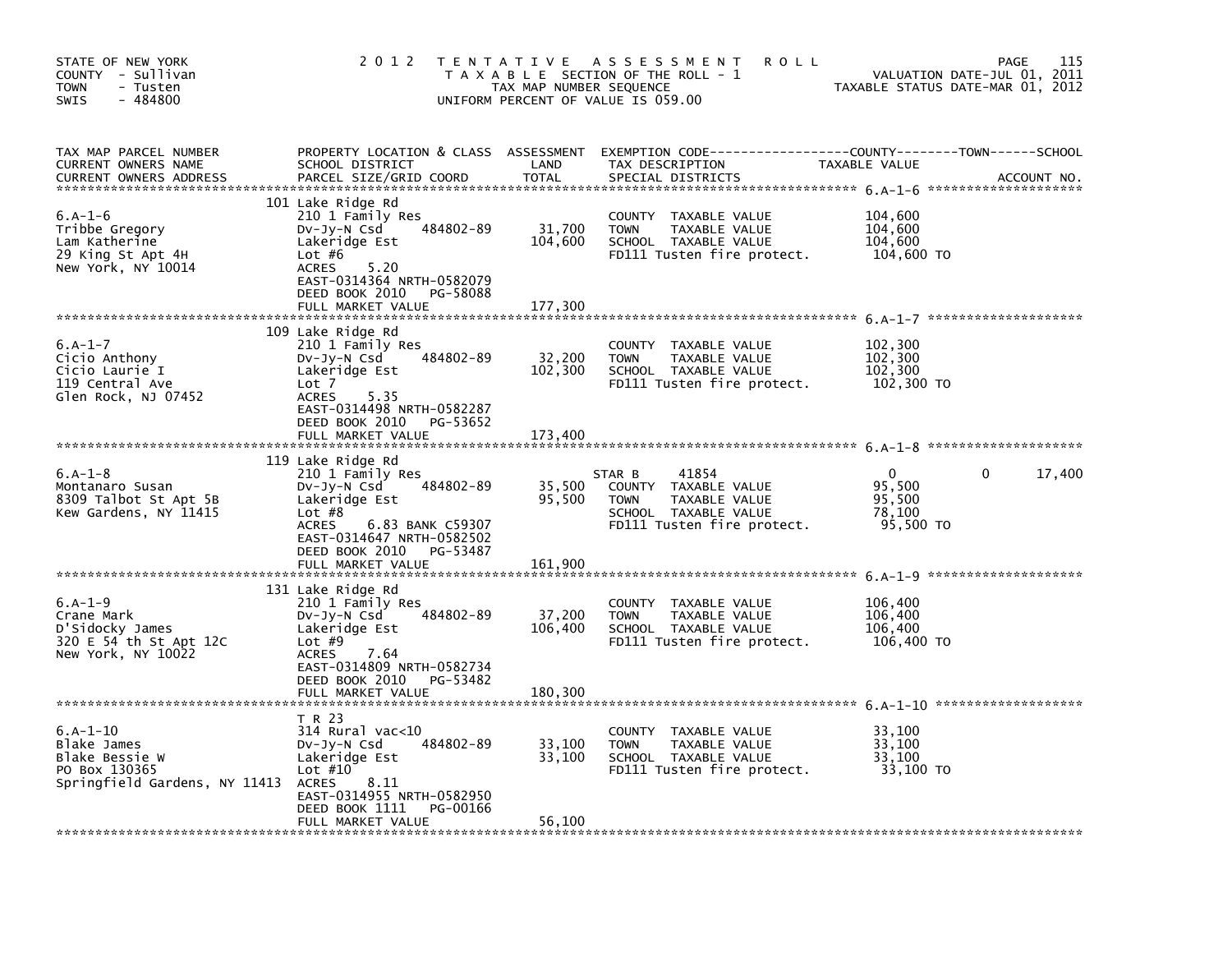| STATE OF NEW YORK<br>COUNTY - Sullivan<br><b>TOWN</b><br>- Tusten<br>$-484800$<br><b>SWIS</b>   | 2 0 1 2                                                                                                                                                                                                | T E N T A T I V E<br>TAX MAP NUMBER SEQUENCE | A S S E S S M E N T<br><b>ROLL</b><br>T A X A B L E SECTION OF THE ROLL - 1<br>UNIFORM PERCENT OF VALUE IS 059.00    |                                             | 116<br><b>PAGE</b><br>2011<br>VALUATION DATE-JUL 01,<br>TAXABLE STATUS DATE-MAR 01, 2012 |
|-------------------------------------------------------------------------------------------------|--------------------------------------------------------------------------------------------------------------------------------------------------------------------------------------------------------|----------------------------------------------|----------------------------------------------------------------------------------------------------------------------|---------------------------------------------|------------------------------------------------------------------------------------------|
| TAX MAP PARCEL NUMBER<br>CURRENT OWNERS NAME<br><b>CURRENT OWNERS ADDRESS</b>                   | PROPERTY LOCATION & CLASS ASSESSMENT<br>SCHOOL DISTRICT<br>PARCEL SIZE/GRID COORD                                                                                                                      | LAND<br>TOTAL                                | EXEMPTION        CODE-----------------COUNTY-------TOWN------SCHOOL<br>TAX DESCRIPTION<br>SPECIAL DISTRICTS          | TAXABLE VALUE                               | ACCOUNT NO.                                                                              |
| $6. A - 1 - 11$<br>Vahle Van C<br>Wilson Eric Dnnis<br>57 1/2 Wyckoff St<br>Brooklyn, NY 11201  | 153 Lake Ridge Rd<br>210 1 Family Res<br>484802-89<br>DV-Jy-N Csd<br>Lake Ridge Est<br>Lot $#11$<br>7.00<br><b>ACRES</b><br>EAST-0315122 NRTH-0583146<br>DEED BOOK 2011<br>PG-694<br>FULL MARKET VALUE | 30,900<br>112,900<br>191,400                 | COUNTY TAXABLE VALUE<br><b>TOWN</b><br>TAXABLE VALUE<br>SCHOOL TAXABLE VALUE<br>FD111 Tusten fire protect.           | 112,900<br>112,900<br>112,900<br>112,900 TO |                                                                                          |
|                                                                                                 |                                                                                                                                                                                                        |                                              |                                                                                                                      |                                             |                                                                                          |
| $6.A-1-12$<br>Carter Michael<br>Mcauley Pamela<br>4 Maple Rd<br>Amityville, NY 11701            | Tr 71<br>$314$ Rural vac<10<br>484802-89<br>DV-Jy-N Csd<br>Lake Ridge Est<br>Lot $#12$<br><b>ACRES</b><br>6.50<br>EAST-0315194 NRTH-0583359                                                            | 29,700<br>29,700                             | <b>COUNTY</b><br>TAXABLE VALUE<br>TAXABLE VALUE<br><b>TOWN</b><br>SCHOOL TAXABLE VALUE<br>FD111 Tusten fire protect. | 29,700<br>29,700<br>29,700<br>29,700 TO     |                                                                                          |
|                                                                                                 | DEED BOOK 2015<br>PG-303<br>FULL MARKET VALUE                                                                                                                                                          | 50,300                                       |                                                                                                                      |                                             |                                                                                          |
| $6.A-1-13$<br>Zawadzki Slawomir<br>637 41 st St Apt 3E<br>Brooklyn, NY 11232                    | 165 Lake Ridge Rd<br>210 1 Family Res<br>484802-89<br>DV-Jy-N Csd<br>Lakeridge Est<br>Lot $#13$<br>6.40<br><b>ACRES</b><br>EAST-0315264 NRTH-0583586<br>DEED BOOK 3195<br>PG-365<br>FULL MARKET VALUE  | 29,400<br>69,400<br>117,600                  | <b>COUNTY</b><br>TAXABLE VALUE<br><b>TOWN</b><br>TAXABLE VALUE<br>SCHOOL TAXABLE VALUE<br>FD111 Tusten fire protect. | 69,400<br>69,400<br>69,400<br>69,400 TO     |                                                                                          |
| $6.A-1-14$<br>Serrano Joseph Jr<br>128 15 th St<br>West babylon, NY 11704                       | T R 23<br>$314$ Rural vac< $10$<br>484802-89<br>DV-Jy-N Csd<br>Lakeridge Est<br>Lot 14<br>5.85<br><b>ACRES</b><br>EAST-0315329 NRTH-0583811<br>DEED BOOK 2011<br>PG-1822<br>FULL MARKET VALUE          | 28,200<br>28,200<br>47,800                   | COUNTY TAXABLE VALUE<br><b>TOWN</b><br>TAXABLE VALUE<br>SCHOOL TAXABLE VALUE<br>FD111 Tusten fire protect.           | 28,200<br>28,200<br>28,200<br>28,200 TO     |                                                                                          |
| $6.A-1-15$<br>Flouras Elias<br>Parikas-Flouras Kiriaki K<br>66-25 53 rd Rd<br>Maspeth, NY 11378 | T R 23<br>$314$ Rural vac<10<br>484802-89<br>$Dv-Jy-N$ Csd<br>Lakeridge Est<br>Lot $#15$<br><b>ACRES</b><br>5.13<br>EAST-0315408 NRTH-0584038<br>DEED BOOK 2011<br>PG-5689<br>FULL MARKET VALUE        | 26,500<br>26,500<br>44,900                   | COUNTY TAXABLE VALUE<br><b>TOWN</b><br>TAXABLE VALUE<br>SCHOOL TAXABLE VALUE<br>FD111 Tusten fire protect.           | 26,500<br>26,500<br>26,500<br>26,500 TO     |                                                                                          |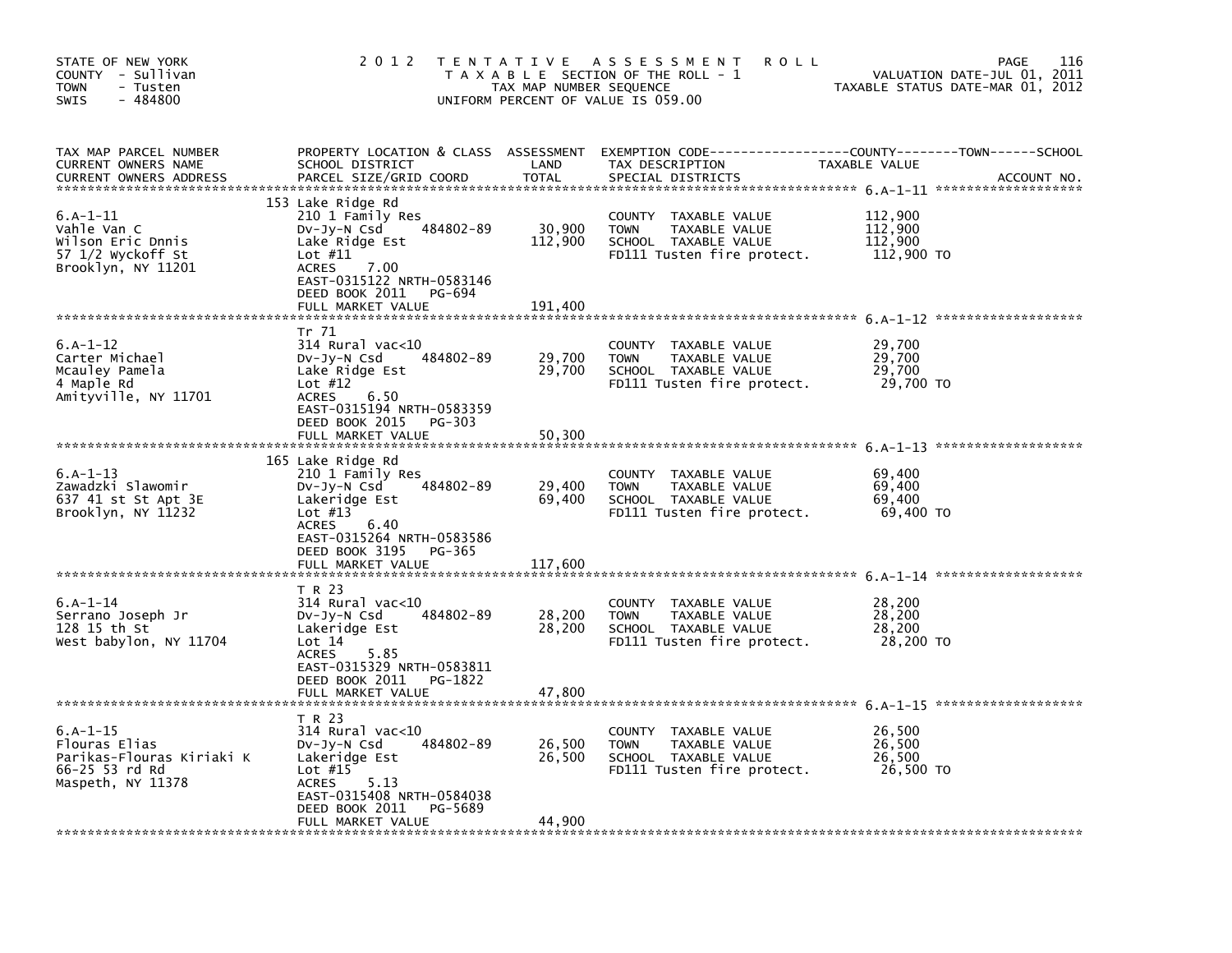| STATE OF NEW YORK<br>COUNTY - Sullivan<br><b>TOWN</b><br>- Tusten<br>$-484800$<br>SWIS                | 2 0 1 2                                                                                                                                                                                                               | T E N T A T I V E<br>TAX MAP NUMBER SEQUENCE<br>UNIFORM PERCENT OF VALUE IS 059.00 | A S S E S S M E N T<br><b>ROLL</b><br>T A X A B L E SECTION OF THE ROLL - 1                                   |                                             | 117<br>PAGE<br>2011<br>VALUATION DATE-JUL 01,<br>TAXABLE STATUS DATE-MAR 01, 2012 |
|-------------------------------------------------------------------------------------------------------|-----------------------------------------------------------------------------------------------------------------------------------------------------------------------------------------------------------------------|------------------------------------------------------------------------------------|---------------------------------------------------------------------------------------------------------------|---------------------------------------------|-----------------------------------------------------------------------------------|
| TAX MAP PARCEL NUMBER<br>CURRENT OWNERS NAME<br><b>CURRENT OWNERS ADDRESS</b>                         | PROPERTY LOCATION & CLASS ASSESSMENT<br>SCHOOL DISTRICT<br>PARCEL SIZE/GRID COORD                                                                                                                                     | LAND<br><b>TOTAL</b>                                                               | TAX DESCRIPTION<br>SPECIAL DISTRICTS                                                                          | <b>TAXABLE VALUE</b>                        | ACCOUNT NO.                                                                       |
| $6.A-1-16$<br>Triarsi Antonio<br>Triarsi Callie M<br>PO Box 408<br>Yonkers, NY 10703                  | LUXTONLK T R 23 Lake Ridge Rd<br>$314$ Rural vac<10<br>484802-89<br>$Dv-Jy-N$ Csd<br>Lakeridge Est<br>Lot $#16$<br>5.09<br><b>ACRES</b><br>EAST-0315477 NRTH-0584255<br>DEED BOOK 2863<br>PG-535<br>FULL MARKET VALUE | 26,300<br>26,300<br>44,600                                                         | COUNTY TAXABLE VALUE<br><b>TOWN</b><br>TAXABLE VALUE<br>SCHOOL TAXABLE VALUE<br>FD111 Tusten fire protect.    | 26,300<br>26,300<br>26,300<br>26,300 TO     |                                                                                   |
|                                                                                                       | RIDGERD Twn Rd 71                                                                                                                                                                                                     |                                                                                    |                                                                                                               |                                             |                                                                                   |
| $6.A-1-17$<br>Triarsi Antonio Jr<br>Triarsi Callie M<br>PO Box 408<br>Yonkers, NY 10703               | 314 Rural vac<10<br>484802-89<br>DV-Jy-N Csd<br>Lakeridge Est<br>Lot $#17$<br><b>ACRES</b><br>5.76<br>EAST-0315547 NRTH-0584471                                                                                       | 23,100<br>23,100                                                                   | COUNTY<br>TAXABLE VALUE<br>TAXABLE VALUE<br><b>TOWN</b><br>SCHOOL TAXABLE VALUE<br>FD111 Tusten fire protect. | 23,100<br>23,100<br>23,100<br>23,100 TO     |                                                                                   |
|                                                                                                       | DEED BOOK 2217<br>PG-100<br>FULL MARKET VALUE                                                                                                                                                                         | 39,200                                                                             |                                                                                                               |                                             |                                                                                   |
| $6.A-1-18$<br>Fuchs David<br>1067 E 14 th St<br>Brooklyn, NY 11230                                    | Lake Ridge Rd<br>314 Rural vac<10<br>484802-89<br>DV-Jy-N Csd<br>Lake Ridge Est<br>Lot 18<br><b>ACRES</b><br>6.72<br>EAST-0315612 NRTH-0584681<br>DEED BOOK 2420<br>PG-608<br>FULL MARKET VALUE                       | 30,200<br>30,200<br>51,200                                                         | <b>COUNTY</b><br>TAXABLE VALUE<br>TAXABLE VALUE<br>TOWN<br>SCHOOL TAXABLE VALUE<br>FD111 Tusten fire protect. | 30,200<br>30,200<br>30,200<br>30,200 TO     |                                                                                   |
|                                                                                                       | Twn Rd 71                                                                                                                                                                                                             |                                                                                    |                                                                                                               |                                             |                                                                                   |
| $6.A-1-19$<br>DeFreese Chris<br>2113 Bent Twig Rd<br>Edmand, OK 73013                                 | 314 Rural vac<10<br>484802-89<br>DV-Jy-N Csd<br>Lakeridge Est<br>Lot 19<br>6.95<br>ACRES<br>EAST-0315687 NRTH-0584911<br>DEED BOOK 2261<br>PG-51                                                                      | 30,800<br>30,800                                                                   | COUNTY TAXABLE VALUE<br><b>TOWN</b><br>TAXABLE VALUE<br>SCHOOL TAXABLE VALUE<br>FD111 Tusten fire protect.    | 30,800<br>30,800<br>30,800<br>30,800 TO     |                                                                                   |
|                                                                                                       | FULL MARKET VALUE                                                                                                                                                                                                     | 52,200                                                                             |                                                                                                               |                                             |                                                                                   |
| $6.A-1-20$<br>Gallagher Denzil S<br>Gallagher Carolyn A<br>970 Kent Ave Apt P02<br>Brooklyn, NY 11205 | Tr 23<br>210 1 Family Res<br>484802-89<br>$Dv-Jy-N$ Csd<br>Lakeridge Estates<br>Lot 20<br><b>ACRES</b><br>6.43<br>EAST-0315754 NRTH-0585133<br>DEED BOOK 2010<br>PG-57574                                             | 34,500<br>100,100                                                                  | COUNTY TAXABLE VALUE<br><b>TOWN</b><br>TAXABLE VALUE<br>SCHOOL TAXABLE VALUE<br>FD111 Tusten fire protect.    | 100,100<br>100,100<br>100,100<br>100,100 TO |                                                                                   |
|                                                                                                       | FULL MARKET VALUE                                                                                                                                                                                                     | 169,700                                                                            |                                                                                                               |                                             |                                                                                   |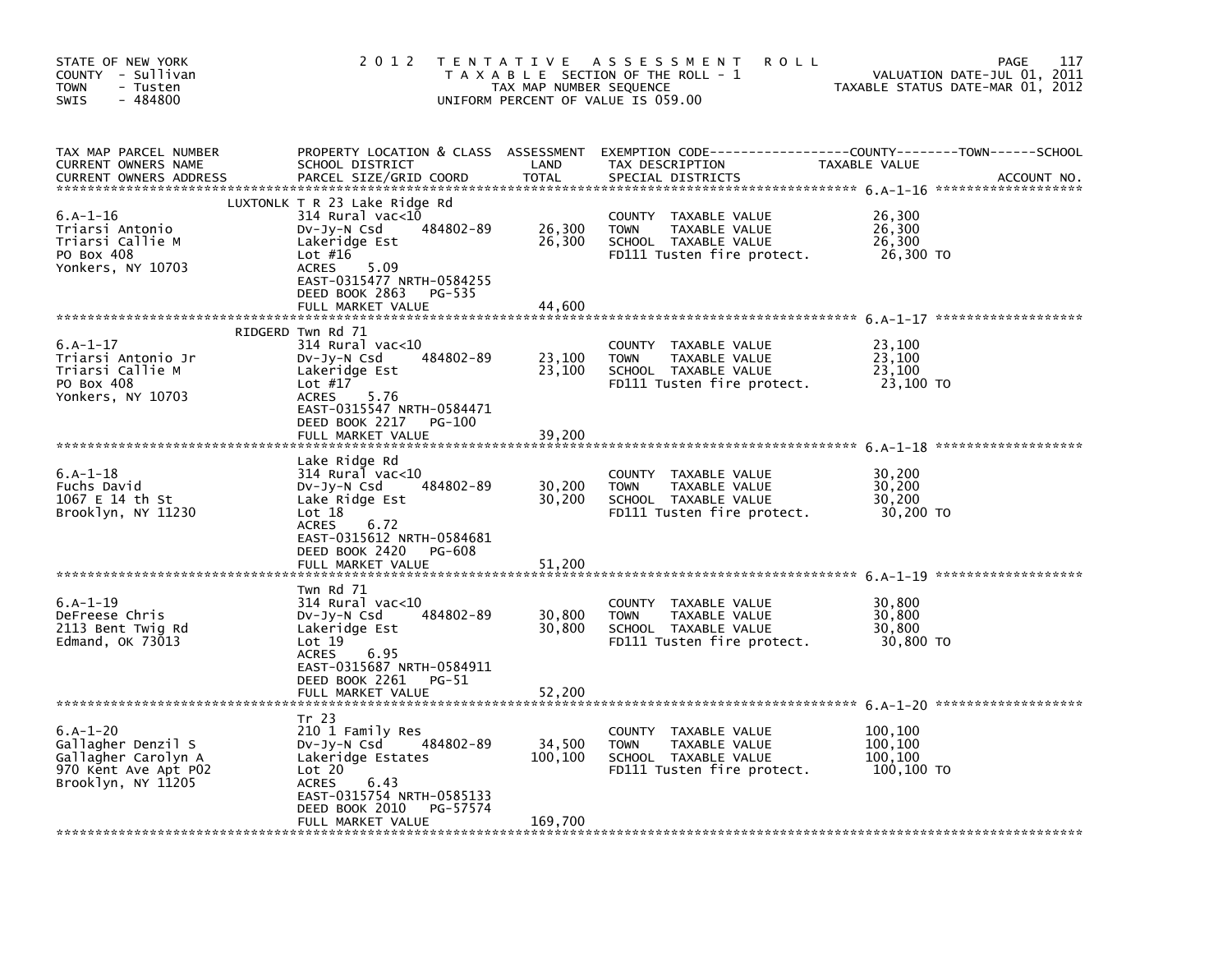| STATE OF NEW YORK<br>COUNTY - Sullivan<br>TOWN<br>- Tusten<br>$-484800$<br>SWIS                 | 2 0 1 2                                                                                                                                                                                                                | T E N T A T I V E<br>TAX MAP NUMBER SEQUENCE | A S S E S S M E N T<br><b>ROLL</b><br>T A X A B L E SECTION OF THE ROLL - 1<br>UNIFORM PERCENT OF VALUE IS 059.00 |                                         | 118<br><b>PAGE</b><br>VALUATION DATE-JUL 01, 2011<br>TAXABLE STATUS DATE-MAR 01, 2012 |
|-------------------------------------------------------------------------------------------------|------------------------------------------------------------------------------------------------------------------------------------------------------------------------------------------------------------------------|----------------------------------------------|-------------------------------------------------------------------------------------------------------------------|-----------------------------------------|---------------------------------------------------------------------------------------|
| TAX MAP PARCEL NUMBER<br>CURRENT OWNERS NAME<br><b>CURRENT OWNERS ADDRESS</b>                   | PROPERTY LOCATION & CLASS ASSESSMENT<br>SCHOOL DISTRICT<br>PARCEL SIZE/GRID COORD                                                                                                                                      | LAND<br><b>TOTAL</b>                         | EXEMPTION CODE-----------------COUNTY-------TOWN------SCHOOL<br>TAX DESCRIPTION<br>SPECIAL DISTRICTS              | TAXABLE VALUE                           | ACCOUNT NO.                                                                           |
| $6.A-1-21$<br>Catskill Farms Inc<br>42 Proctor Rd<br>Eldred, NY 12732                           | 233 Lake Ridge Rd<br>210 1 Family Res<br>484802-89<br>DV-Jy-N Csd<br>Lakeridge Est<br>Lot 21<br>5.73<br><b>ACRES</b><br>EAST-0315831 NRTH-0585353<br>DEED BOOK 2010<br>PG-57655<br>FULL MARKET VALUE                   | 33,000<br>64,800<br>109,800                  | COUNTY TAXABLE VALUE<br><b>TOWN</b><br>TAXABLE VALUE<br>SCHOOL TAXABLE VALUE<br>FD111 Tusten fire protect.        | 64,800<br>64,800<br>64,800<br>64,800 TO |                                                                                       |
| $6.A-1-22$<br>Brechbiel James A<br>Brechbiel Mary Corinne<br>20 Field Rd<br>Otisville, NY 10963 | T R 23<br>314 Rural vac<10<br>484802-89<br>DV-Jy-N Csd<br>Lake Ridge Est<br>Lot 22<br>5.52<br><b>ACRES</b><br>EAST-0315897 NRTH-0585578<br>DEED BOOK 1367<br><b>PG-208</b>                                             | 27,700<br>27,700                             | COUNTY<br>TAXABLE VALUE<br>TAXABLE VALUE<br><b>TOWN</b><br>SCHOOL TAXABLE VALUE<br>FD111 Tusten fire protect.     | 27,700<br>27,700<br>27,700<br>27,700 TO |                                                                                       |
| $6.A-1-23$<br>Burns Margaret Anna<br>Mt Hope Rd<br>PO Box 728<br>Otisville, NY 10963            | FULL MARKET VALUE<br>Twn Rd 71<br>314 Rural vac<10<br>484802-89<br>DV-Jy-N Csd<br>Lakeridge Estates<br>Lot $#23$<br>6.09<br><b>ACRES</b><br>EAST-0315968 NRTH-0585795<br>DEED BOOK 1386<br>PG-570<br>FULL MARKET VALUE | 46,900<br>28,600<br>28,600<br>48,500         | COUNTY TAXABLE VALUE<br><b>TOWN</b><br>TAXABLE VALUE<br>SCHOOL TAXABLE VALUE<br>FD111 Tusten fire protect.        | 28,600<br>28,600<br>28,600<br>28,600 TO |                                                                                       |
| $6.A-1-24$<br>Hall Harold R III<br>44 Quall Run<br>Randolph, NJ 07869                           | T R 23<br>$314$ Rural vac< $10$<br>484802-89<br>DV-Jy-N Csd<br>Lakeridge Est<br>Lot $#24$<br>6.64<br><b>ACRES</b><br>EAST-0316037 NRTH-0586016<br>DEED BOOK 1367<br><b>PG-203</b><br>FULL MARKET VALUE                 | 30,000<br>30,000<br>50,800                   | COUNTY TAXABLE VALUE<br><b>TOWN</b><br>TAXABLE VALUE<br>SCHOOL TAXABLE VALUE<br>FD111 Tusten fire protect.        | 30,000<br>30,000<br>30,000<br>30,000 TO |                                                                                       |
| $6.A-1-25$<br>Catskill Farms Inc.<br>42 Proctor Rd<br>Eldred, NY 12732                          | T R 23<br>210 1 Family Res<br>484802-89<br>$Dv-Jy-N$ Csd<br>Lakeridge Est<br>Lot <sub>25</sub><br><b>ACRES</b><br>6.95<br>EAST-0316107 NRTH-0586231<br>DEED BOOK 2011<br>PG-8267<br>FULL MARKET VALUE                  | 35,800<br>89,400<br>151,500                  | COUNTY TAXABLE VALUE<br><b>TOWN</b><br>TAXABLE VALUE<br>SCHOOL TAXABLE VALUE<br>FD111 Tusten fire protect.        | 89,400<br>89,400<br>89,400<br>89,400 TO |                                                                                       |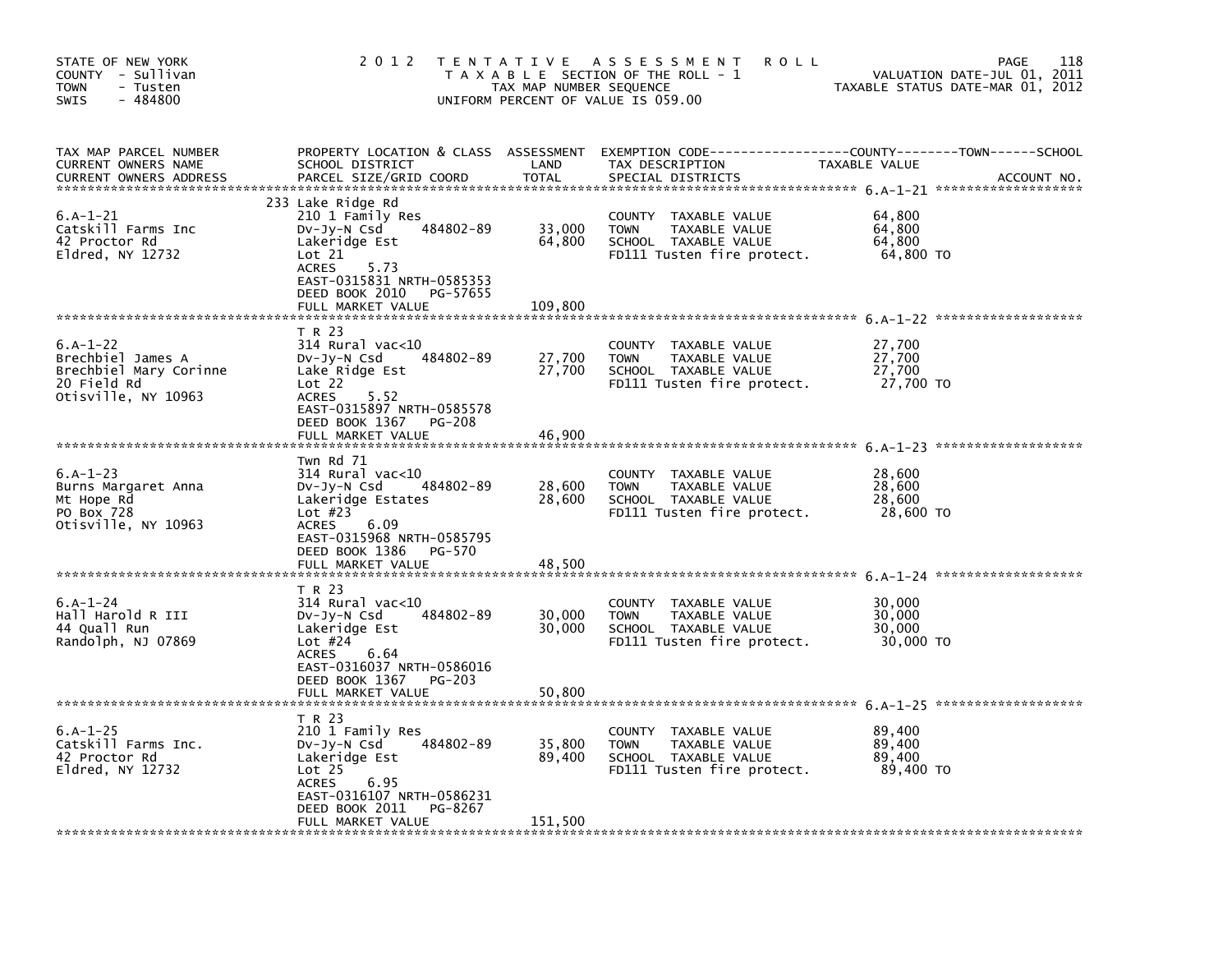| STATE OF NEW YORK<br>COUNTY - Sullivan<br><b>TOWN</b><br>- Tusten<br>$-484800$<br>SWIS             | 2 0 1 2                                                                                                                                                                             | TAX MAP NUMBER SEQUENCE    | TENTATIVE ASSESSMENT<br><b>ROLL</b><br>T A X A B L E SECTION OF THE ROLL - 1<br>UNIFORM PERCENT OF VALUE IS 059.00 | TAXABLE STATUS DATE-MAR 01, 2012        | 119<br><b>PAGE</b><br>VALUATION DATE-JUL 01, 2011 |
|----------------------------------------------------------------------------------------------------|-------------------------------------------------------------------------------------------------------------------------------------------------------------------------------------|----------------------------|--------------------------------------------------------------------------------------------------------------------|-----------------------------------------|---------------------------------------------------|
| TAX MAP PARCEL NUMBER<br><b>CURRENT OWNERS NAME</b>                                                | PROPERTY LOCATION & CLASS ASSESSMENT<br>SCHOOL DISTRICT                                                                                                                             | LAND                       | EXEMPTION CODE------------------COUNTY--------TOWN------SCHOOL<br>TAX DESCRIPTION                                  | TAXABLE VALUE                           |                                                   |
| $6.A-1-26$<br>Chilelli Gianni<br>Caiazzo Rodolfo<br>366 Lucille Ave<br>Elmont, NY 11003            | T R 23<br>$322$ Rural vac $>10$<br>484802-89<br>DV-JV-N Csd<br>Lakeridge Est<br>Lot $#26$<br>ACRES 10.18<br>EAST-0316202 NRTH-0586534<br>DEED BOOK 3287 PG-483<br>FULL MARKET VALUE | 36,600<br>36,600<br>62.000 | COUNTY TAXABLE VALUE<br>TAXABLE VALUE<br><b>TOWN</b><br>SCHOOL TAXABLE VALUE<br>FD111 Tusten fire protect.         | 36,600<br>36,600<br>36,600<br>36,600 TO |                                                   |
| LUXTONLAK T R 23<br>$6.A-1-27$<br>Jackman Melva L<br>119-39 Nashville Blvd<br>St. Albans, NY 11412 | 323 Vacant rural<br>484802-89<br>DV-JY-N Csd<br>Lake<br>Recreation Area<br>ACRES 79.58<br>EAST-0313516 NRTH-0582844<br>DEED BOOK 1718<br>PG-1718                                    | 25,000<br>25,000           | COUNTY TAXABLE VALUE<br>TAXABLE VALUE<br>TOWN<br>SCHOOL TAXABLE VALUE<br>FD111 Tusten fire protect.                | 25,000<br>25,000<br>25,000<br>25,000 TO |                                                   |
| $6.A-1-28$<br>Luxton Lake Property Owners<br>108-13 53 rd Ave<br>Corona, NY 11368                  | Twn Rd 23<br>590 Park<br>DV-Jy-N Csd 484802-89<br>ACRES 3.93<br>EAST-0312787 NRTH-0580298<br>DEED BOOK 3155 PG-398<br>FULL MARKET VALUE                                             | 17,200<br>17,200<br>29,200 | COUNTY TAXABLE VALUE<br><b>TOWN</b><br>TAXABLE VALUE<br>SCHOOL TAXABLE VALUE<br>FD111 Tusten fire protect.         | 17,200<br>17,200<br>17,200<br>17,200 TO |                                                   |
| $6.A-1-29.1$<br>Mannino Vito<br>31 Douglass St<br>Brooklyn, NY 11231                               | Es 23<br>311 Res vac land<br>484802-89<br>$Dv-Jv-N$ Csd<br>Luxton Lake<br>FRNT 340.00 DPTH 70.00<br>EAST-0312877 NRTH-0579817<br>DEED BOOK 2558<br>PG-307<br>FULL MARKET VALUE      | 2,700<br>2.700<br>4,600    | COUNTY TAXABLE VALUE<br>TAXABLE VALUE<br><b>TOWN</b><br>SCHOOL TAXABLE VALUE<br>FD111 Tusten fire protect.         | 2,700<br>2,700<br>2,700<br>2.700 TO     |                                                   |
|                                                                                                    |                                                                                                                                                                                     |                            |                                                                                                                    |                                         |                                                   |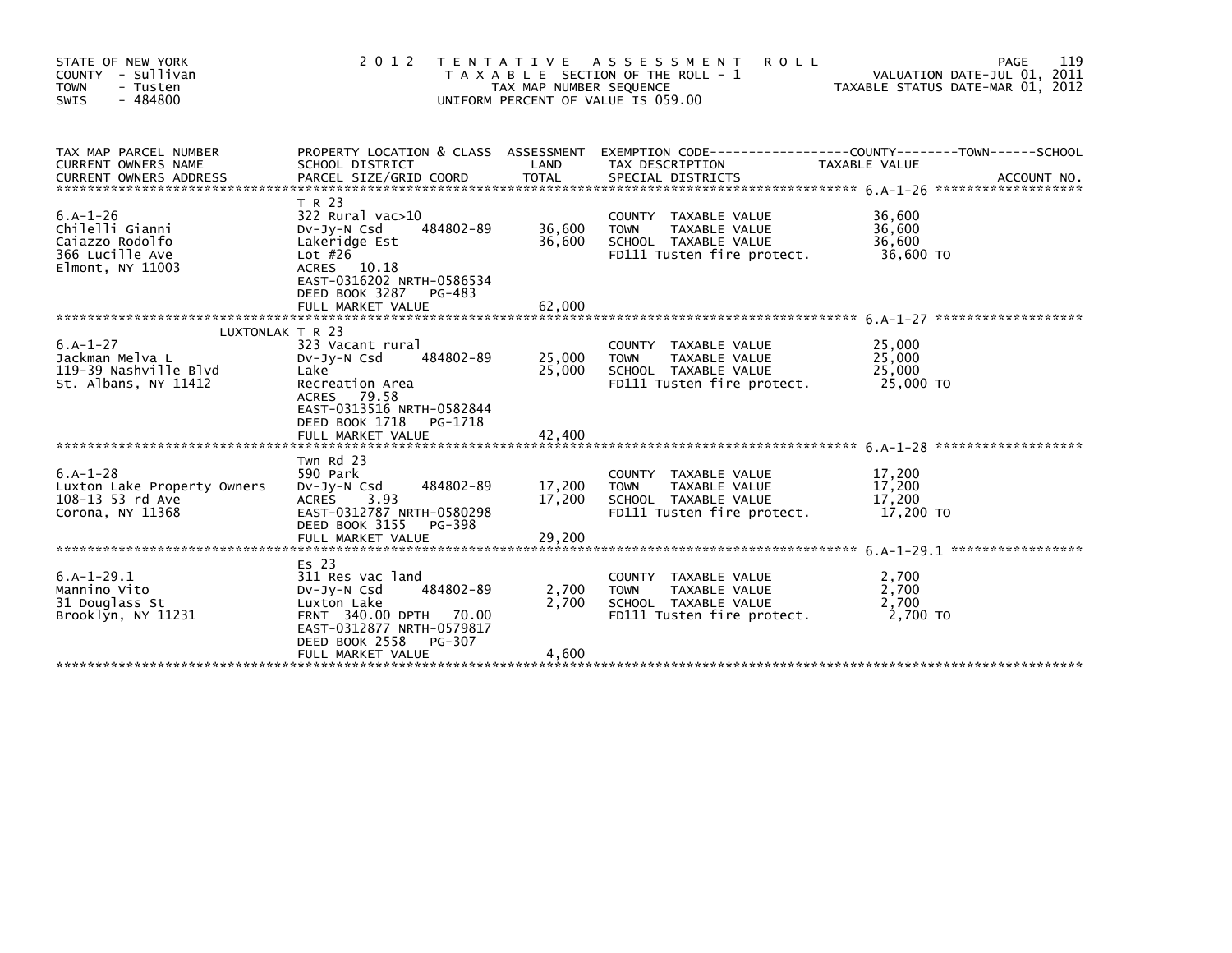| STATE OF NEW YORK | 2012 TENTATIVE ASSESSMENT ROLL        | PAGE                             | 120 |  |
|-------------------|---------------------------------------|----------------------------------|-----|--|
| COUNTY - Sullivan | T A X A B L E SECTION OF THE ROLL - 1 | VALUATION DATE-JUL 01, 2011      |     |  |
| TOWN<br>- Tusten  | MAP SECTION - 006                     | TAXABLE STATUS DATE-MAR 01, 2012 |     |  |
| - 484800<br>SWIS  | $SUB - SECTION - A$                   | RPS150/V04/L015                  |     |  |
|                   | UNIFORM PERCENT OF VALUE IS 059.00    | CURRENT DATE 4/20/2012           |     |  |

| CODE DISTRICT NAME PARCELS | TOTAL EXTENSION<br>TYPF | EXTENSION<br><b>VALUE</b> | AD VALOREM<br>VALUE | <b>FXFMPT</b><br>AMOUNT | TAXABLE<br><b>VALUE</b> |
|----------------------------|-------------------------|---------------------------|---------------------|-------------------------|-------------------------|
| FD111 Tusten fire pr       | 29 TOTAL                |                           | 1456.500            | 29,800                  | 1426.700                |

#### \*\*\* S C H O O L D I S T R I C T S U M M A R Y \*\*\*

| CODE   | DISTRICT NAME | TOTAL<br><b>PARCELS</b> | ASSESSED<br>LAND | ASSESSED<br><b>TOTAL</b> | <b>EXEMPT</b><br><b>AMOUNT</b> | <b>TOTAL</b><br><b>TAXABLE</b> | <b>STAR</b><br><b>AMOUNT</b> | <b>STAR</b><br><b>TAXABLE</b> |
|--------|---------------|-------------------------|------------------|--------------------------|--------------------------------|--------------------------------|------------------------------|-------------------------------|
| 484802 | DV-JV-N Csd   | 29                      | 827.500          | 1456,500                 | 29,800                         | 1426.700                       | 17,400                       | 1409,300                      |
|        | SUB-TOTAL     | 29                      | 827.500          | 1456,500                 | 29,800                         | 1426,700                       | 17,400                       | 1409,300                      |
| 484889 | Nar Library   | 29                      | 827,500          | 1456,500                 | 29,800                         | 1426.700                       | 17,400                       | 1409,300                      |
|        | T O T A L     | 58                      | 1655,000         | 2913,000                 | 59,600                         | 2853,400                       | 34,800                       | 2818,600                      |

\*\*\* S Y S T E M C O D E S S U M M A R Y \*\*\*

NO SYSTEM EXEMPTIONS AT THIS LEVEL

| CODE           | DESCRIPTION          | TOTAL<br><b>PARCELS</b> | <b>COUNTY</b> | <b>TOWN</b> | SCHOOL         |
|----------------|----------------------|-------------------------|---------------|-------------|----------------|
| 25230<br>41854 | N/P IMPROV<br>STAR B |                         | 29.800        | 29,800      | 29,800<br>.400 |
|                | T O T A L            |                         | 29,800        | 29,800      | 47,200         |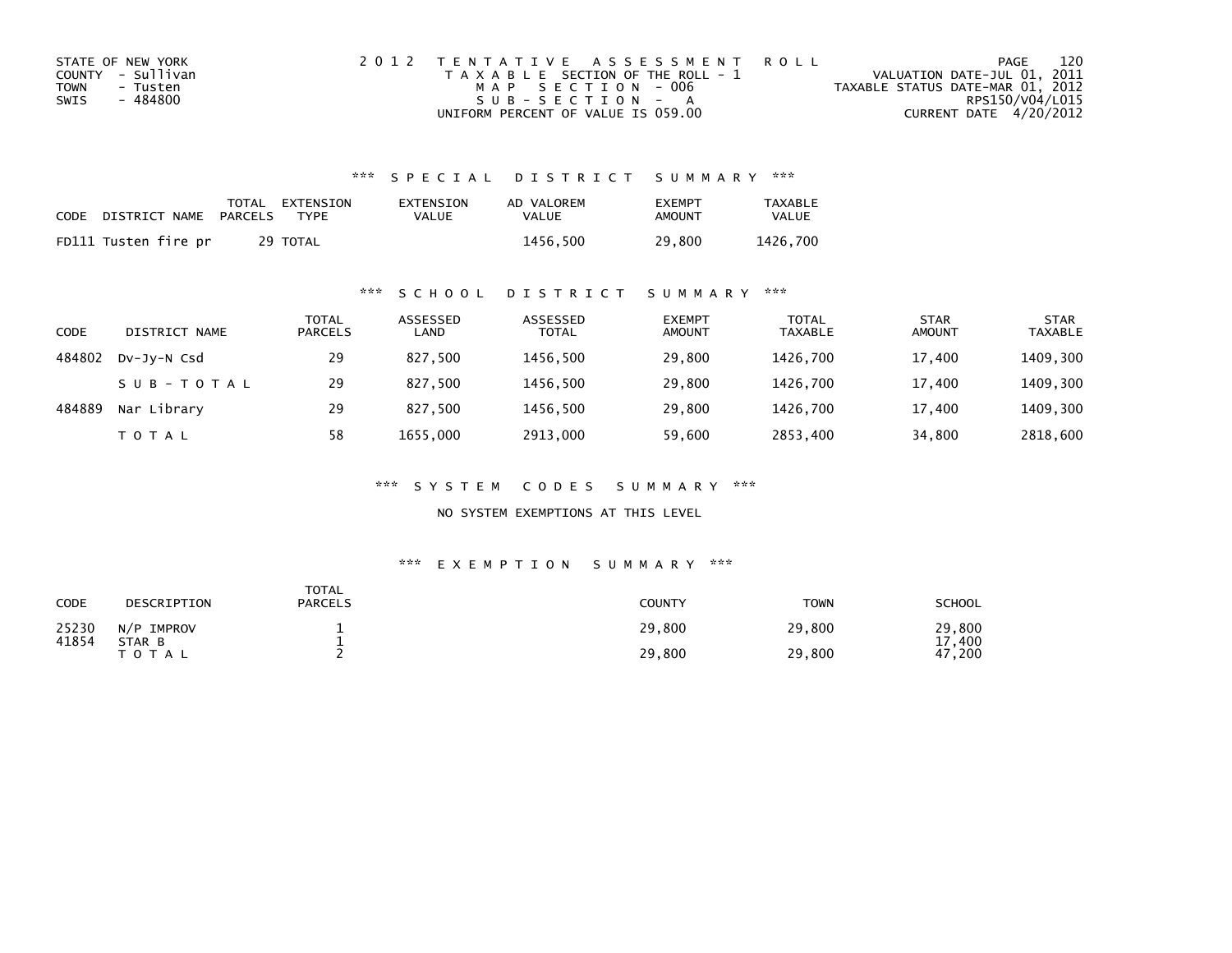|      | STATE OF NEW YORK | 2012 TENTATIVE ASSESSMENT ROLL        | 121<br>PAGE                      |
|------|-------------------|---------------------------------------|----------------------------------|
|      | COUNTY - Sullivan | T A X A B L E SECTION OF THE ROLL - 1 | VALUATION DATE-JUL 01, 2011      |
| TOWN | - Tusten          | MAP SECTION - 006                     | TAXABLE STATUS DATE-MAR 01, 2012 |
| SWIS | - 484800          | SUB-SECTION - A                       | RPS150/V04/L015                  |
|      |                   | UNIFORM PERCENT OF VALUE IS 059.00    | CURRENT DATE 4/20/2012           |

| ROLL       | DESCRIPTION    | <b>TOTAL</b>   | ASSESSED    | ASSESSED | <b>TAXABLE</b> | <b>TAXABLE</b> | <b>TAXABLE</b> | <b>STAR</b>    |
|------------|----------------|----------------|-------------|----------|----------------|----------------|----------------|----------------|
| <b>SEC</b> |                | <b>PARCELS</b> | LAND        | TOTAL    | <b>COUNTY</b>  | <b>TOWN</b>    | <b>SCHOOL</b>  | <b>TAXABLE</b> |
|            | <b>TAXABLE</b> | 29             | ,500<br>827 | 1456.500 | 1426.700       | 1426.700       | 1426.700       | 1409,300       |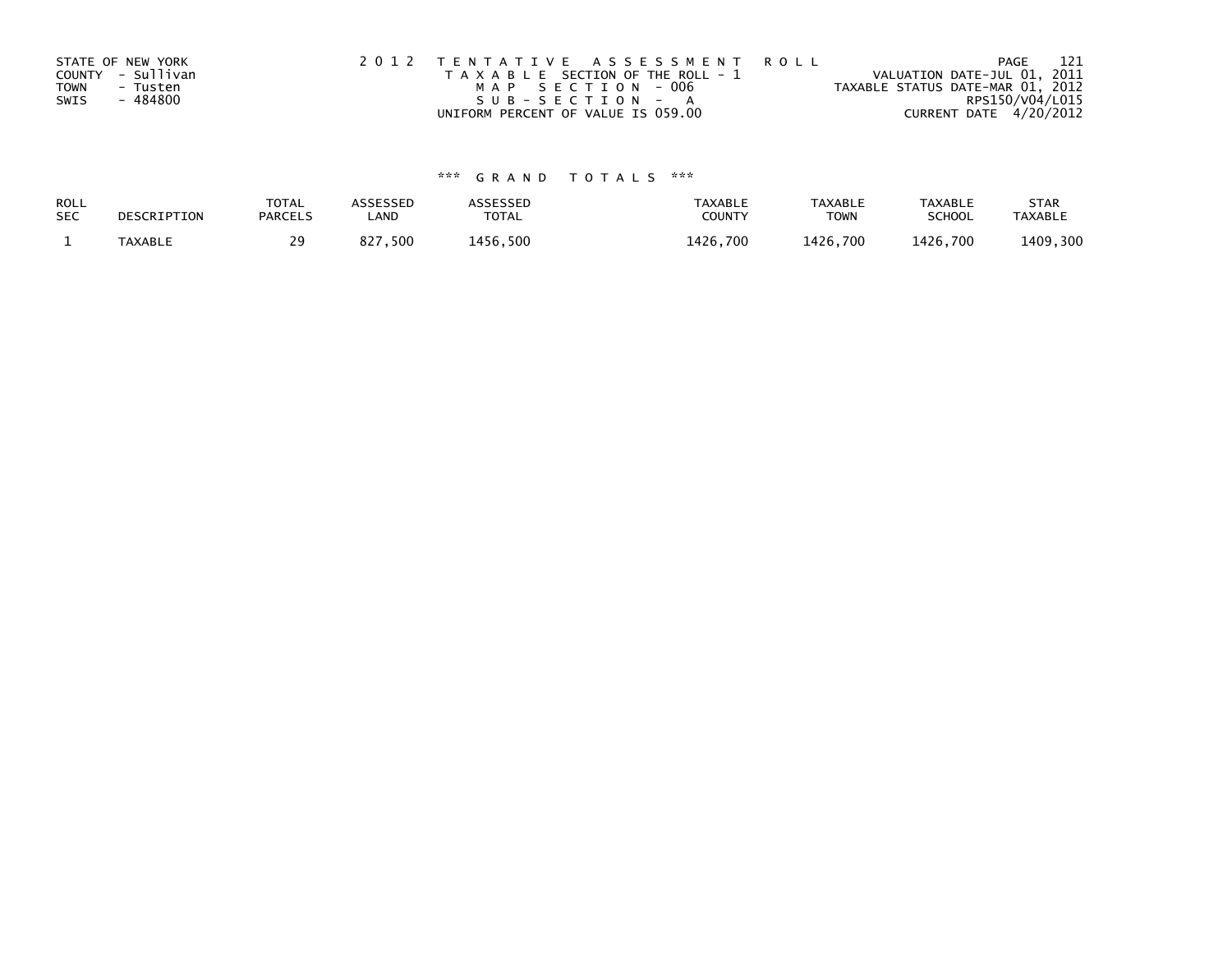| STATE OF NEW YORK<br>COUNTY - Sullivan<br>- Tusten<br><b>TOWN</b><br>$-484800$<br>SWIS                | 2 0 1 2                                                                                                                                                                                               | T E N T A T I V E<br>TAX MAP NUMBER SEQUENCE<br>UNIFORM PERCENT OF VALUE IS 059.00 | A S S E S S M E N T<br><b>ROLL</b><br>T A X A B L E SECTION OF THE ROLL - 1                                                              | PAGE<br>VALUATION DATE-JUL 01, 2011<br>TAXABLE STATUS DATE-MAR 01, 2012 | 122         |
|-------------------------------------------------------------------------------------------------------|-------------------------------------------------------------------------------------------------------------------------------------------------------------------------------------------------------|------------------------------------------------------------------------------------|------------------------------------------------------------------------------------------------------------------------------------------|-------------------------------------------------------------------------|-------------|
| TAX MAP PARCEL NUMBER<br>CURRENT OWNERS NAME<br><b>CURRENT OWNERS ADDRESS</b>                         | SCHOOL DISTRICT<br>PARCEL SIZE/GRID COORD                                                                                                                                                             | LAND<br><b>TOTAL</b>                                                               | PROPERTY LOCATION & CLASS ASSESSMENT EXEMPTION CODE----------------COUNTY-------TOWN------SCHOOL<br>TAX DESCRIPTION<br>SPECIAL DISTRICTS | TAXABLE VALUE                                                           | ACCOUNT NO. |
| $6.B-1-1$<br>Mickahail Albert<br>Mickahail Sanaa<br>423 Vail Rd<br>Parsippany, NJ 07054               | T R 23<br>$314$ Rural vac<10<br>484802-89<br>DV-Jy-N Csd<br>Lakeridge Est<br>Lot $#27$<br><b>ACRES</b><br>7.14<br>EAST-0314676 NRTH-0581418<br>DEED BOOK 1020<br>PG-00064<br>FULL MARKET VALUE        | 28,500<br>28,500<br>48,300                                                         | COUNTY TAXABLE VALUE<br><b>TOWN</b><br>TAXABLE VALUE<br>SCHOOL TAXABLE VALUE<br>FD111 Tusten fire protect.                               | 28,500<br>28,500<br>28,500<br>28,500 TO                                 |             |
|                                                                                                       |                                                                                                                                                                                                       |                                                                                    |                                                                                                                                          |                                                                         |             |
| $6.B-1-2$<br>McGarry Loretta<br>70 Governeur St Apt 5F<br>New York, NY 10002                          | LOT28 T R 71<br>$314$ Rural vac< $10$<br>484802-89<br>DV-Jy-N Csd<br>Lakeridge Est<br>Lot $#28$<br><b>ACRES</b><br>5.81<br>EAST-0315480 NRTH-0582302                                                  | 25,400<br>25,400                                                                   | COUNTY<br>TAXABLE VALUE<br><b>TOWN</b><br>TAXABLE VALUE<br>SCHOOL TAXABLE VALUE<br>FD111 Tusten fire protect.                            | 25,400<br>25,400<br>25.400<br>25,400 TO                                 |             |
|                                                                                                       | DEED BOOK 3001<br>PG-316                                                                                                                                                                              |                                                                                    |                                                                                                                                          |                                                                         |             |
|                                                                                                       | FULL MARKET VALUE                                                                                                                                                                                     | 43.100                                                                             |                                                                                                                                          |                                                                         |             |
| $6. B - 1 - 3$<br>Leone Steven R<br>9 Cedar St<br>Tuckahoe, NY 10707                                  | 160 Lake Ridge Rd<br>210 1 Family Res<br>484802-89<br>DV-Jy-N Csd<br>Lakeridge Est<br>Lot $#29$<br>5.57<br><b>ACRES</b><br>EAST-0315818 NRTH-0582859<br>DEED BOOK 2467<br>PG-483<br>FULL MARKET VALUE | 30,000<br>120,200<br>203.700                                                       | COUNTY TAXABLE VALUE<br><b>TOWN</b><br>TAXABLE VALUE<br>SCHOOL TAXABLE VALUE<br>FD111 Tusten fire protect.                               | 120,200<br>120,200<br>120,200<br>120,200 TO                             |             |
|                                                                                                       | Lake Ridge (TR 71) Rd                                                                                                                                                                                 |                                                                                    |                                                                                                                                          |                                                                         |             |
| $6. B - 1 - 4$<br>Lewis Mitchell S<br>Lewis Linda F<br>80 E End Ave Apt 6B<br>New York, NY 10028      | $314$ Rural vac<10<br>484802-89<br>DV-Jy-N Csd<br>Lakeridge Est<br>Lot $#30$<br><b>ACRES</b><br>5.58<br>EAST-0316041 NRTH-0583230<br>DEED BOOK 2722<br>PG-593<br>FULL MARKET VALUE                    | 25,100<br>25,100<br>42,500                                                         | COUNTY TAXABLE VALUE<br>TAXABLE VALUE<br><b>TOWN</b><br>SCHOOL TAXABLE VALUE<br>FD111 Tusten fire protect.                               | 25,100<br>25,100<br>25,100<br>25,100 TO                                 |             |
|                                                                                                       |                                                                                                                                                                                                       |                                                                                    |                                                                                                                                          |                                                                         |             |
| $6.B-1-5$<br>Gawronski Stefan<br>Bartlomiej Gawronski<br>2820 W 8 th St Apt 12G<br>Brooklyn, NY 11224 | 186 Lake Ridge Rd<br>210 1 Family Res<br>484802-89<br>DV-Jy-N Csd<br>Lakeridge Estates<br>Lot $#31$<br>6.63<br><b>ACRES</b><br>EAST-0316239 NRTH-0583559<br>DEED BOOK 3031<br><b>PG-70</b>            | 29,800<br>77,500                                                                   | COUNTY TAXABLE VALUE<br>TAXABLE VALUE<br><b>TOWN</b><br>SCHOOL TAXABLE VALUE<br>FD111 Tusten fire protect.                               | 77,500<br>77,500<br>77.500<br>77,500 TO                                 |             |
|                                                                                                       | FULL MARKET VALUE                                                                                                                                                                                     | 131,400                                                                            |                                                                                                                                          |                                                                         |             |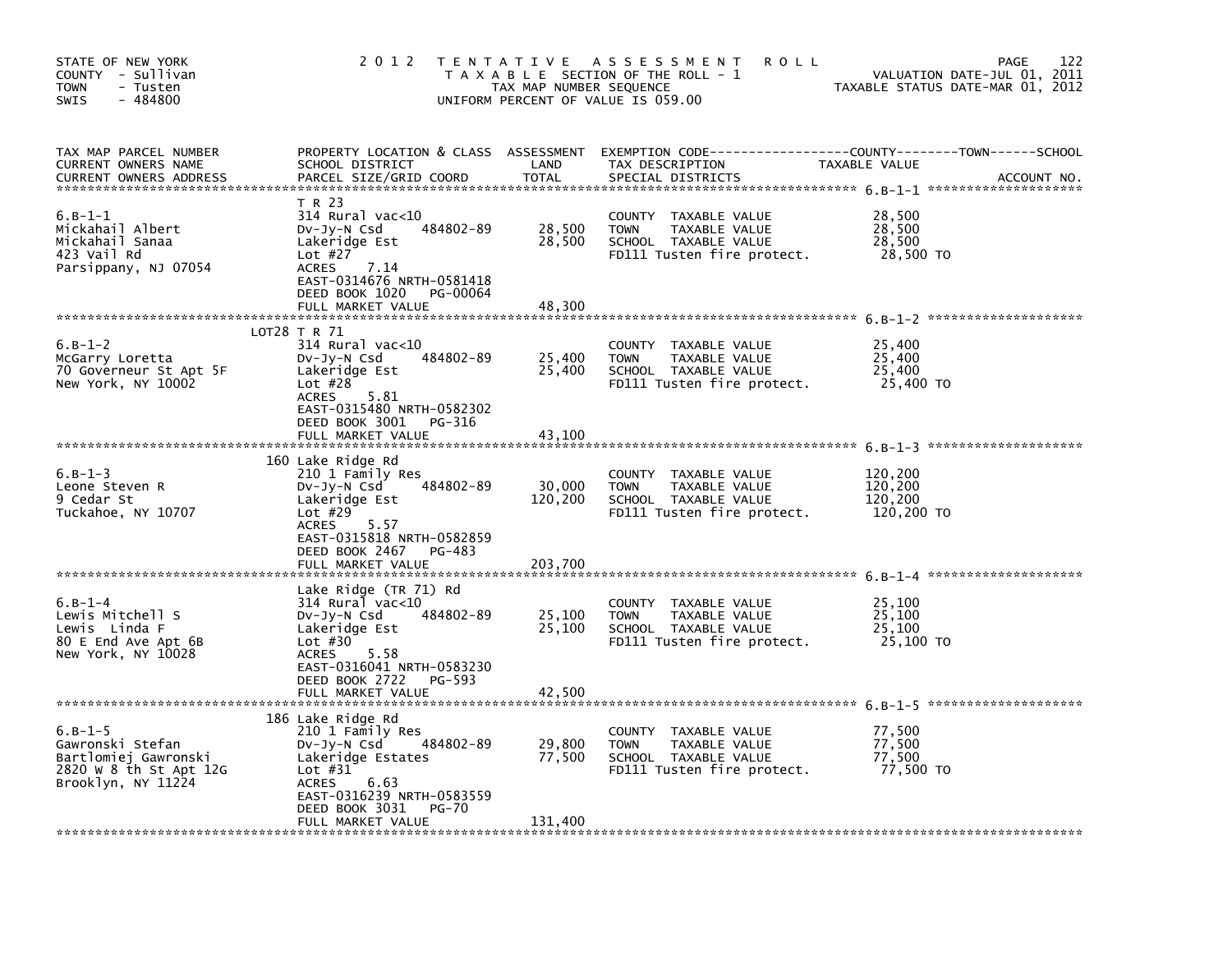| STATE OF NEW YORK<br>COUNTY - Sullivan<br><b>TOWN</b><br>- Tusten<br>$-484800$<br><b>SWIS</b>           | 2 0 1 2                                                                                                                                                                                  | TAX MAP NUMBER SEQUENCE    | TENTATIVE ASSESSMENT<br><b>ROLL</b><br>T A X A B L E SECTION OF THE ROLL - 1<br>UNIFORM PERCENT OF VALUE IS 059.00 | VALUATION DATE-JUL 01, 2011<br>TAXABLE STATUS DATE-MAR 01, 2012 | 123<br>PAGE |
|---------------------------------------------------------------------------------------------------------|------------------------------------------------------------------------------------------------------------------------------------------------------------------------------------------|----------------------------|--------------------------------------------------------------------------------------------------------------------|-----------------------------------------------------------------|-------------|
| TAX MAP PARCEL NUMBER<br>CURRENT OWNERS NAME<br>CURRENT OWNERS ADDRESS                                  | PROPERTY LOCATION & CLASS ASSESSMENT<br>SCHOOL DISTRICT<br>PARCEL SIZE/GRID COORD                                                                                                        | LAND<br><b>TOTAL</b>       | EXEMPTION CODE-----------------COUNTY-------TOWN------SCHOOL<br>TAX DESCRIPTION<br>SPECIAL DISTRICTS               | TAXABLE VALUE                                                   | ACCOUNT NO. |
| $6. B - 1 - 6$<br>Duckett William<br>339 Miller Place Rd<br>Miller Place, NY 11764                      | T R 23<br>312 Vac w/imprv<br>484802-89<br>DV-Jy-N Csd<br>Lakeridge Est<br>Lot $#32$<br><b>ACRES</b><br>5.48<br>EAST-0316404 NRTH-0583829<br>DEED BOOK 2965<br>PG-38<br>FULL MARKET VALUE | 24,900<br>25,100<br>42,500 | COUNTY TAXABLE VALUE<br><b>TOWN</b><br>TAXABLE VALUE<br>SCHOOL TAXABLE VALUE<br>FD111 Tusten fire protect.         | 25,100<br>25.100<br>25,100<br>25,100 TO                         |             |
|                                                                                                         |                                                                                                                                                                                          |                            |                                                                                                                    |                                                                 |             |
| $6.B-1-7$<br>McDonald Sean David<br>Dougherty Emily Ryan<br>265 W 20 th St Apt 4W<br>New York, NY 10011 | LOT 33 T R 23<br>210 1 Family Res<br>484802-89<br>$Dv-Jy-N$ Csd<br>Lakeridge Est<br>5.76<br><b>ACRES</b><br>EAST-0316456 NRTH-0584089<br>DEED BOOK 2011<br>PG-6369                       | 28,300<br>104,100          | COUNTY TAXABLE VALUE<br><b>TOWN</b><br>TAXABLE VALUE<br>SCHOOL TAXABLE VALUE<br>FD111 Tusten fire protect.         | 104,100<br>104,100<br>104,100<br>104,100 TO                     |             |
|                                                                                                         | FULL MARKET VALUE                                                                                                                                                                        | 176,400                    |                                                                                                                    |                                                                 |             |
| $6. B - 1 - 8$<br>Hall Harold R III<br>44 Quall Run<br>Randolph, NJ 07869                               | T R 23<br>$314$ Rural vac< $10$<br>484802-89<br>DV-Jy-N Csd<br>Lakeridge Est<br>Lot $#34$<br><b>ACRES</b><br>5.76<br>EAST-0316513 NRTH-0584342<br>DEED BOOK 1367 PG-211                  | 25,300<br>25,300           | COUNTY TAXABLE VALUE<br>TAXABLE VALUE<br><b>TOWN</b><br>SCHOOL TAXABLE VALUE<br>FD111 Tusten fire protect.         | 25,300<br>25,300<br>25,300<br>25,300 TO                         |             |
|                                                                                                         | FULL MARKET VALUE                                                                                                                                                                        | 42,900                     |                                                                                                                    |                                                                 |             |
|                                                                                                         |                                                                                                                                                                                          |                            |                                                                                                                    |                                                                 |             |
| $6.B-1-9$<br>Yodice Harold<br>452 Old Loomis Rd<br>Liberty, NY 12754                                    | LOT35 Twn Rd 71<br>314 Rural vac<10<br>484802-89<br>$Dv-Jv-N$ Csd<br>Lakeridge Est<br><b>ACRES</b><br>5.76<br>EAST-0316574 NRTH-0584605<br>DEED BOOK 2995<br>PG-307                      | 25,300<br>25,300           | COUNTY TAXABLE VALUE<br><b>TOWN</b><br>TAXABLE VALUE<br>SCHOOL TAXABLE VALUE<br>FD111 Tusten fire protect.         | 25,300<br>25,300<br>25,300<br>25,300 TO                         |             |
|                                                                                                         | FULL MARKET VALUE                                                                                                                                                                        | 42,900                     |                                                                                                                    |                                                                 |             |
| $6. B - 1 - 10$<br>Wright Kevin<br>Wright Denise<br>2145 Louis Kossuth Ave<br>Ronkonkoma, NY 11779      | 230 Lake Ridge Rd<br>210 1 Family Res<br>484802-89<br>DV-Jy-N Csd<br>Lakeridge Est<br>Lot $#36$<br><b>ACRES</b><br>5.76<br>EAST-0316628 NRTH-0584867<br>DEED BOOK 3570<br>PG-657         | 30,300<br>79,200           | COUNTY TAXABLE VALUE<br><b>TOWN</b><br>TAXABLE VALUE<br>SCHOOL TAXABLE VALUE<br>FD111 Tusten fire protect.         | 79,200<br>79,200<br>79,200<br>79,200 TO                         |             |
|                                                                                                         | FULL MARKET VALUE                                                                                                                                                                        | 134,200                    |                                                                                                                    |                                                                 |             |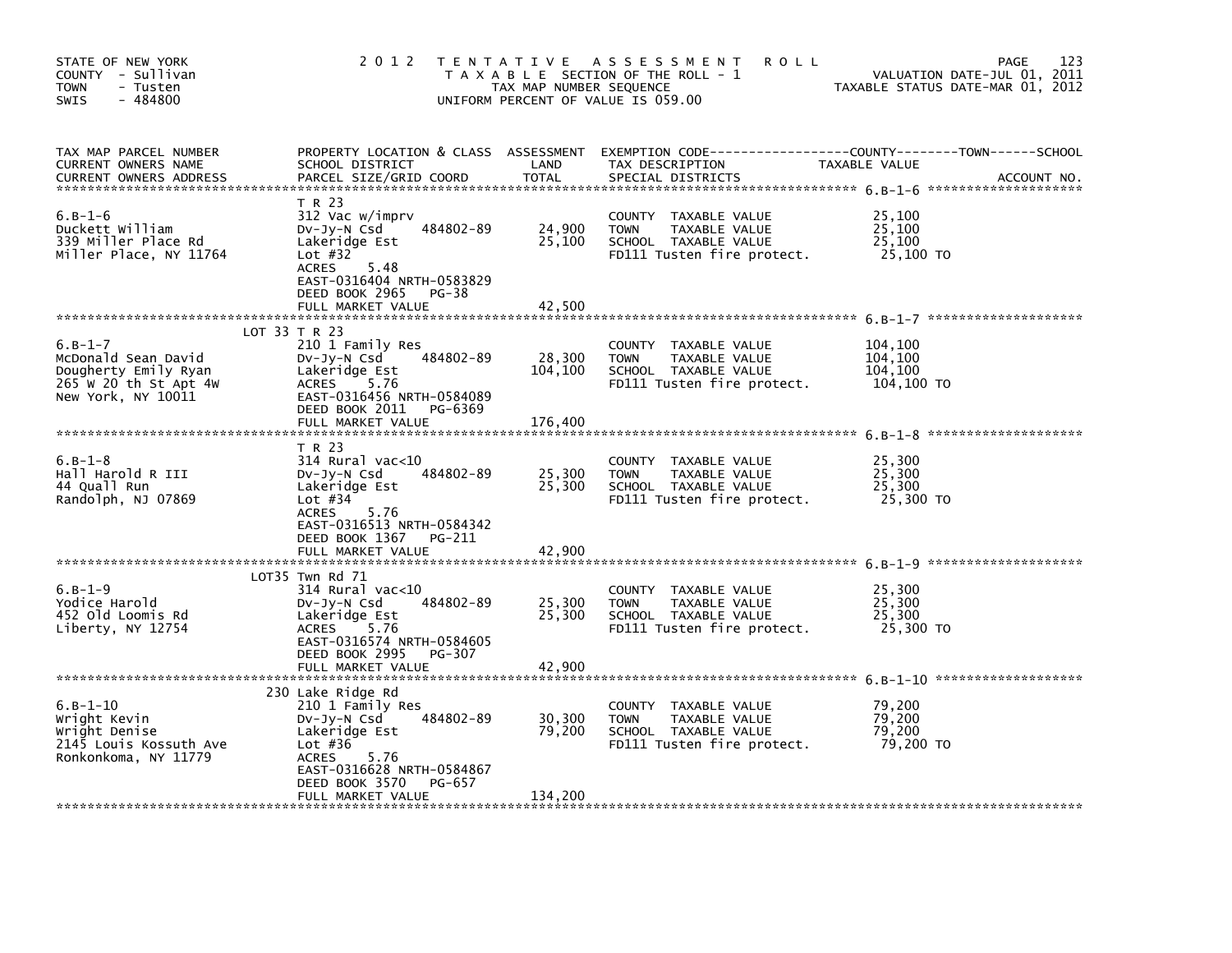| STATE OF NEW YORK<br>COUNTY - Sullivan<br><b>TOWN</b><br>- Tusten<br>$-484800$<br><b>SWIS</b>                   | 2 0 1 2                                                                                                                                                                                         | T E N T A T I V E<br>TAX MAP NUMBER SEQUENCE | A S S E S S M E N T<br><b>ROLL</b><br>T A X A B L E SECTION OF THE ROLL - 1<br>UNIFORM PERCENT OF VALUE IS 059.00 |                                         | 124<br>PAGE<br>VALUATION DATE-JUL 01, 2011<br>TAXABLE STATUS DATE-MAR 01, 2012 |
|-----------------------------------------------------------------------------------------------------------------|-------------------------------------------------------------------------------------------------------------------------------------------------------------------------------------------------|----------------------------------------------|-------------------------------------------------------------------------------------------------------------------|-----------------------------------------|--------------------------------------------------------------------------------|
| TAX MAP PARCEL NUMBER<br>CURRENT OWNERS NAME<br><b>CURRENT OWNERS ADDRESS</b>                                   | PROPERTY LOCATION & CLASS ASSESSMENT EXEMPTION CODE-----<br>SCHOOL DISTRICT<br>PARCEL SIZE/GRID COORD                                                                                           | LAND<br><b>TOTAL</b>                         | TAX DESCRIPTION<br>SPECIAL DISTRICTS                                                                              | TAXABLE VALUE                           | ------------COUNTY--------TOWN------SCHOOL<br>ACCOUNT NO.                      |
| $6.B-1-11$<br>Hall Brooks<br>1045 Washington Green<br>New Windsor, NY 12553-6911                                | T R 23<br>$314$ Rural vac<10<br>484802-89<br>$Dv-Jy-N$ Csd<br>Lakeridge Est<br>Lot $#37$<br><b>ACRES</b><br>5.76<br>EAST-0316676 NRTH-0585115<br>DEED BOOK 1843<br>PG-337                       | 25,300<br>25,300                             | TAXABLE VALUE<br>COUNTY<br>TAXABLE VALUE<br><b>TOWN</b><br>SCHOOL TAXABLE VALUE<br>FD111 Tusten fire protect.     | 25,300<br>25,300<br>25,300<br>25,300 TO |                                                                                |
|                                                                                                                 | FULL MARKET VALUE                                                                                                                                                                               | 42,900                                       |                                                                                                                   |                                         |                                                                                |
| $6.B-1-12$<br>Watson Saleem<br>1972 Andrews Ct<br>Oceanside, CA 92054                                           | Cr <sub>25</sub><br>314 Rural vac<10<br>484802-89<br>$Dv-Jy-N$ Csd<br>Lakeridge Estates<br>Lot $#38$<br><b>ACRES</b><br>5.76<br>EAST-0316735 NRTH-0585371                                       | 25,300<br>25,300                             | COUNTY<br>TAXABLE VALUE<br><b>TOWN</b><br>TAXABLE VALUE<br>SCHOOL TAXABLE VALUE<br>FD111 Tusten fire protect.     | 25,300<br>25,300<br>25,300<br>25,300 TO |                                                                                |
|                                                                                                                 | DEED BOOK 1117<br>PG-00282<br>FULL MARKET VALUE                                                                                                                                                 | 42,900                                       |                                                                                                                   |                                         |                                                                                |
| $6. B - 1 - 13$<br>Escolbord Miquel A Soto<br>Santiago Maria M<br>111-29 121 st St<br>Ozone Park, NY 11420-1340 | T R 23<br>$314$ Rural vac< $10$<br>484802-89<br>DV-Jy-N Csd<br>Lakeridge Est<br>Lot $#39$<br>5.76<br><b>ACRES</b><br>EAST-0316792 NRTH-0585632<br>DEED BOOK 3072<br>PG-487<br>FULL MARKET VALUE | 25,300<br>25,300<br>42.900                   | COUNTY TAXABLE VALUE<br>TAXABLE VALUE<br><b>TOWN</b><br>SCHOOL TAXABLE VALUE<br>FD111 Tusten fire protect.        | 25,300<br>25,300<br>25,300<br>25,300 TO |                                                                                |
| $6. B - 1 - 14$<br>Huttenbach Henry R<br>Huttenbach Kathryn<br>321 Sackett St<br>Brooklyn, NY 11231             | T R 23<br>314 Rural vac<10<br>484802-89<br>DV-Jy-N Csd<br>Lakeridge Est<br>Lot $#40$<br>5.76<br><b>ACRES</b><br>EAST-0316849 NRTH-0585882<br>DEED BOOK 1034<br>PG-00314<br>FULL MARKET VALUE    | 25,300<br>25,300<br>42,900                   | COUNTY TAXABLE VALUE<br><b>TOWN</b><br>TAXABLE VALUE<br>SCHOOL TAXABLE VALUE<br>FD111 Tusten fire protect.        | 25,300<br>25,300<br>25,300<br>25,300 TO |                                                                                |
| $6.B-1-15$<br>Schuck Elwood J<br>Schuck Martha<br>463 Bull Mill Rd<br>Chester, NY 10918                         | ES TR 71<br>692 Road/str/hwy<br>484802-89<br>$Dv-Jy-N$ Csd<br>Lakeridge Est<br>Roadway<br><b>ACRES</b><br>1.80<br>EAST-0316879 NRTH-0586045<br>DEED BOOK 2157<br>PG-547<br>FULL MARKET VALUE    | 500<br>500<br>800                            | COUNTY TAXABLE VALUE<br>TAXABLE VALUE<br><b>TOWN</b><br>SCHOOL TAXABLE VALUE<br>FD111 Tusten fire protect.        | 500<br>500<br>500<br>500 TO             |                                                                                |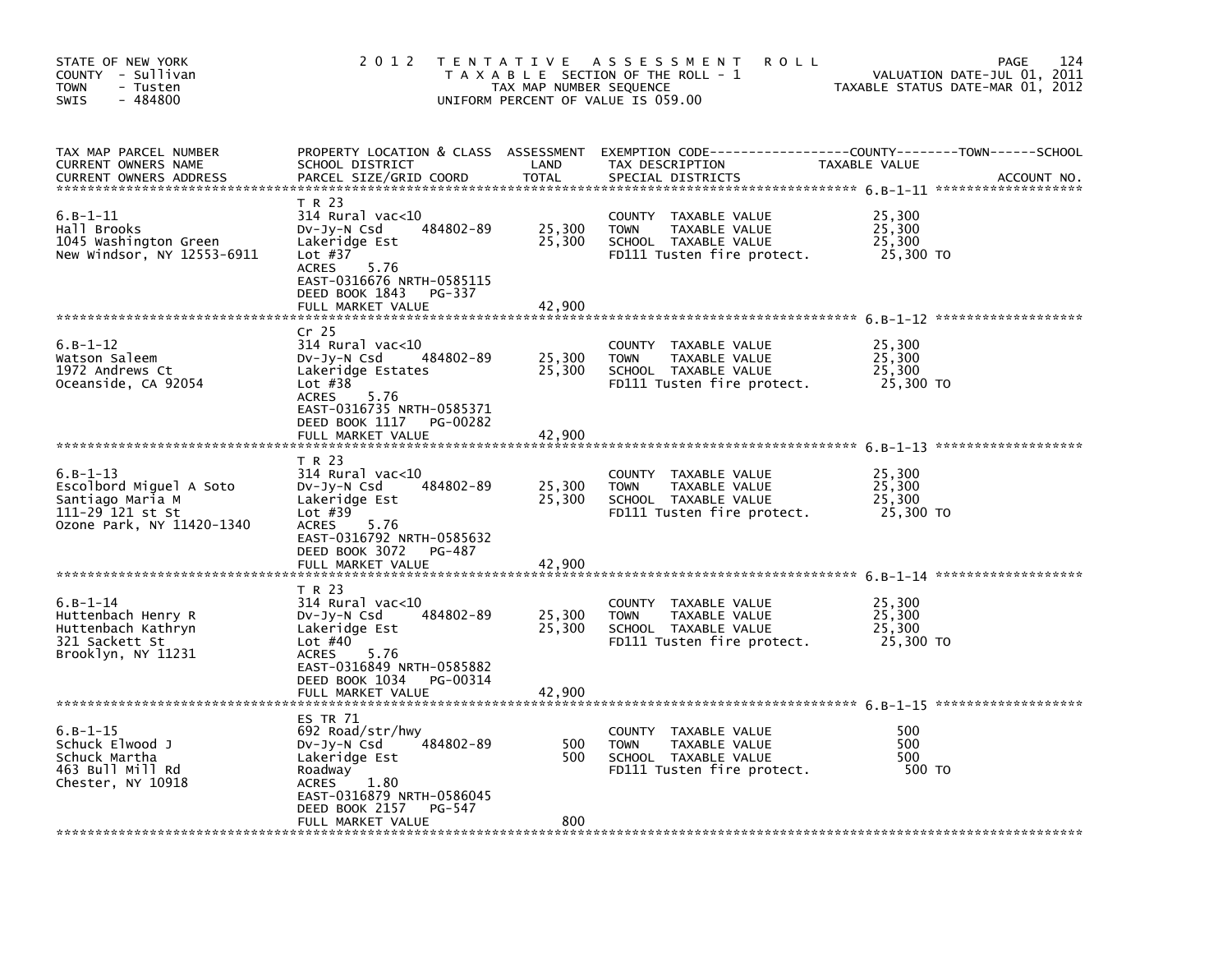| STATE OF NEW YORK<br>COUNTY - Sullivan<br><b>TOWN</b><br>- Tusten<br>$-484800$<br>SWIS        |                                                                                                                                                                                  | TAX MAP NUMBER SEQUENCE | <b>ROLL</b><br>2012 TENTATIVE ASSESSMENT<br>T A X A B L E SECTION OF THE ROLL - 1<br>UNIFORM PERCENT OF VALUE IS 059.00                               |                            | 125<br>PAGE |
|-----------------------------------------------------------------------------------------------|----------------------------------------------------------------------------------------------------------------------------------------------------------------------------------|-------------------------|-------------------------------------------------------------------------------------------------------------------------------------------------------|----------------------------|-------------|
| TAX MAP PARCEL NUMBER<br><b>CURRENT OWNERS NAME</b><br>CURRENT OWNERS ADDRESS                 | SCHOOL DISTRICT                                                                                                                                                                  |                         | PROPERTY LOCATION & CLASS ASSESSMENT EXEMPTION CODE----------------COUNTY-------TOWN------SCHOOL<br>LAND TAX DESCRIPTION                              | TAXABLE VALUE              |             |
| $6. B - 1 - 16$<br>Caiazzo Rodolfo<br>Caiazzo Lori<br>14 Buttonwood Dr<br>Dix Hills, NY 11746 | 274 Lake Ridge Rd<br>210 1 Family Res<br>DV-Jy-N Csd 484802-89<br>Lot <sub>41</sub><br>Lakeridge Estates<br>ACRES 17.92<br>EAST-0316972 NRTH-0586479<br>DEED BOOK 2698<br>PG-208 | 48,400 TOWN<br>131,700  | COUNTY TAXABLE VALUE       131,700<br>TOWN  TAXABLE VALUE      131,700<br>SCHOOL TAXABLE VALUE       131,700<br>FD111 Tusten fire protect. 131,700 TO |                            |             |
| $6. B - 1 - 17$<br>Schuck Elwood<br>Schuck Martha<br>463 Bull Mill Rd<br>Chester, NY 10918    | Twn Rd 71<br>Lakeridge Est<br>Lot 42<br>ACRES 26.88<br>EAST-0318671 NRTH-0585221                                                                                                 |                         | COUNTY TAXABLE VALUE<br>TAXABLE VALUE 46,800                                                                                                          | 46,800                     |             |
|                                                                                               | DEED BOOK 1459 PG-245<br>FULL MARKET VALUE                                                                                                                                       | 79,300                  |                                                                                                                                                       |                            |             |
| $6. B - 1 - 18$<br>Ginocchio David<br>63 Stemmer Dr<br>Clark, NJ 07066                        | T R 23<br>$322$ Rural vac $>10$<br>484802-89<br>DV-JY-N Csd<br>Lakeridge Est<br>Lot $#43$<br>ACRES 21.98<br>EAST-0318029 NRTH-0585221<br>DEED BOOK 3224 PG-46                    | 35,600 TOWN<br>35,600   | COUNTY TAXABLE VALUE<br>TOWN      TAXABLE VALUE<br>SCHOOL TAXABLE VALUE<br>FD111 Tusten fire protect. 35,600 TO                                       | 35,600<br>35,600<br>35,600 |             |
|                                                                                               | FULL MARKET VALUE                                                                                                                                                                | 60,300                  |                                                                                                                                                       |                            |             |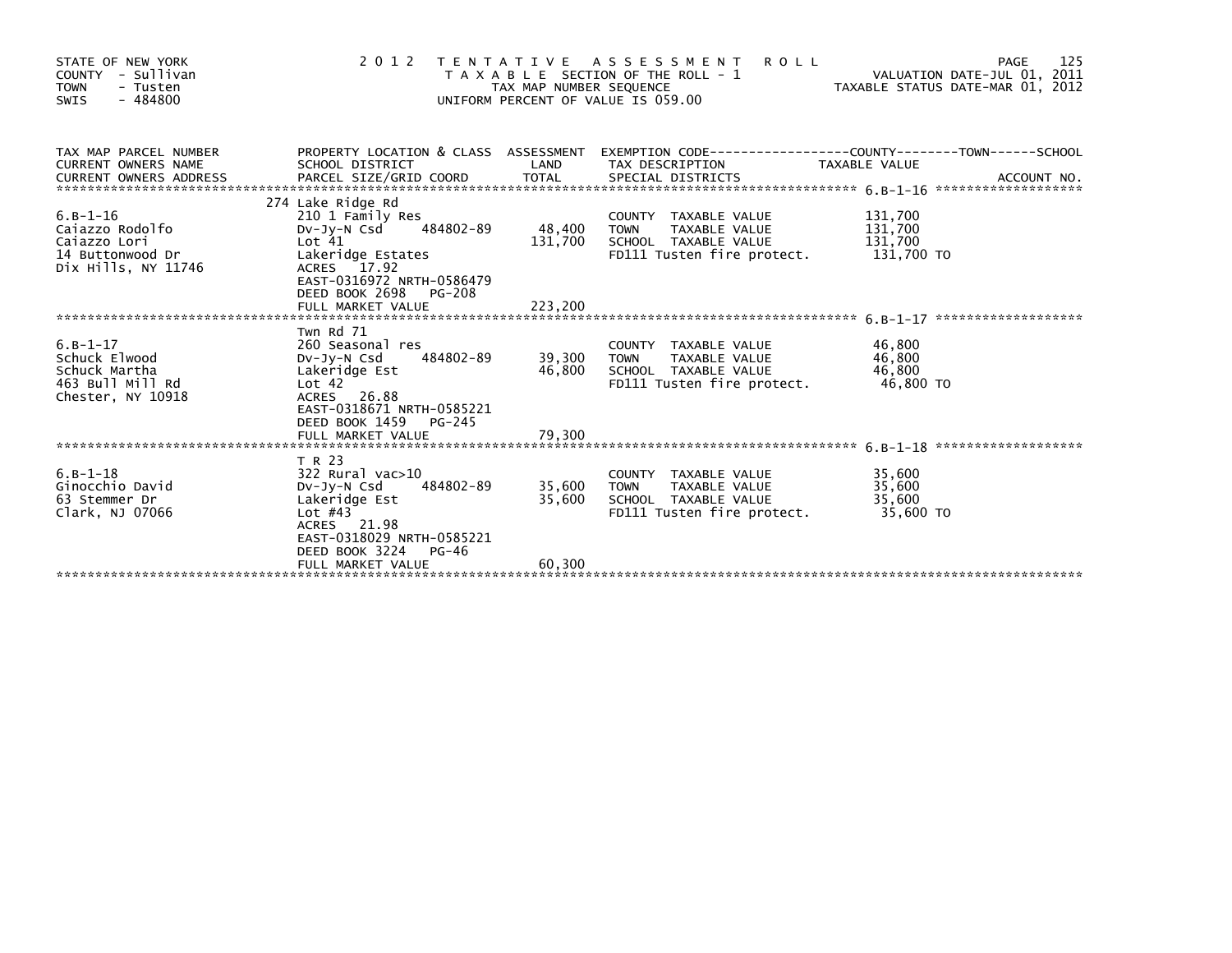| STATE OF NEW YORK       | 2012 TENTATIVE ASSESSMENT ROLL        | PAGE                             | 126 |
|-------------------------|---------------------------------------|----------------------------------|-----|
| COUNTY - Sullivan       | T A X A B L E SECTION OF THE ROLL - 1 | VALUATION DATE-JUL 01, 2011      |     |
| <b>TOWN</b><br>- Tusten | MAP SECTION - 006                     | TAXABLE STATUS DATE-MAR 01, 2012 |     |
| - 484800<br>SWIS        | SUB-SECTION - B                       | RPS150/V04/L015                  |     |
|                         | UNIFORM PERCENT OF VALUE IS 059.00    | CURRENT DATE 4/20/2012           |     |

| CODE | DISTRICT NAME        | PARCELS | TOTAL EXTENSION<br>TYPF | EXTENSION<br>VALUE | AD VALOREM<br>VALUE | <b>EXEMPT</b><br>AMOUNT | <b>TAXABLE</b><br>VALUE |
|------|----------------------|---------|-------------------------|--------------------|---------------------|-------------------------|-------------------------|
|      | FD111 Tusten fire pr |         | 18 TOTAL                |                    | 851.500             |                         | 851,500                 |

#### \*\*\* S C H O O L D I S T R I C T S U M M A R Y \*\*\*

| <b>CODE</b> | DISTRICT NAME | <b>TOTAL</b><br><b>PARCELS</b> | ASSESSED<br>LAND | ASSESSED<br><b>TOTAL</b> | <b>EXEMPT</b><br><b>AMOUNT</b> | <b>TOTAL</b><br><b>TAXABLE</b> | <b>STAR</b><br><b>AMOUNT</b> | <b>STAR</b><br><b>TAXABLE</b> |
|-------------|---------------|--------------------------------|------------------|--------------------------|--------------------------------|--------------------------------|------------------------------|-------------------------------|
| 484802      | DV-JY-N Csd   | 18                             | 497.900          | 851,500                  |                                | 851,500                        |                              | 851,500                       |
|             | SUB-TOTAL     | 18                             | 497.900          | 851.500                  |                                | 851,500                        |                              | 851,500                       |
| 484889      | Nar Library   | 18                             | 497.900          | 851.500                  |                                | 851.500                        |                              | 851,500                       |
|             | <b>TOTAL</b>  | 36                             | 995,800          | 1703,000                 |                                | 1703,000                       |                              | 1703,000                      |

\*\*\* S Y S T E M C O D E S S U M M A R Y \*\*\*

NO SYSTEM EXEMPTIONS AT THIS LEVEL

\*\*\* E X E M P T I O N S U M M A R Y \*\*\*

#### NO EXEMPTIONS AT THIS LEVEL

| <b>ROLL</b><br><b>SEC</b> | DESCRIPTION    | TOTAL<br><b>PARCELS</b> | <b>\SSESSED</b><br><b>_AND</b> | <b>ARRESSED</b><br><b>TOTAL</b> | <b>TAXABLE</b><br><b>COUNTY</b> | <b>TAXABLE</b><br><b>TOWN</b> | <b>TAXABLE</b><br>SCHOOL | STAR<br><b>TAXABLE</b> |
|---------------------------|----------------|-------------------------|--------------------------------|---------------------------------|---------------------------------|-------------------------------|--------------------------|------------------------|
|                           | <b>TAXABLE</b> | ᅭᇰ                      | . 900<br>497                   | 851,500                         | ,500<br><b>OC1</b>              | 851,500                       | 851,500                  | .500<br>R5             |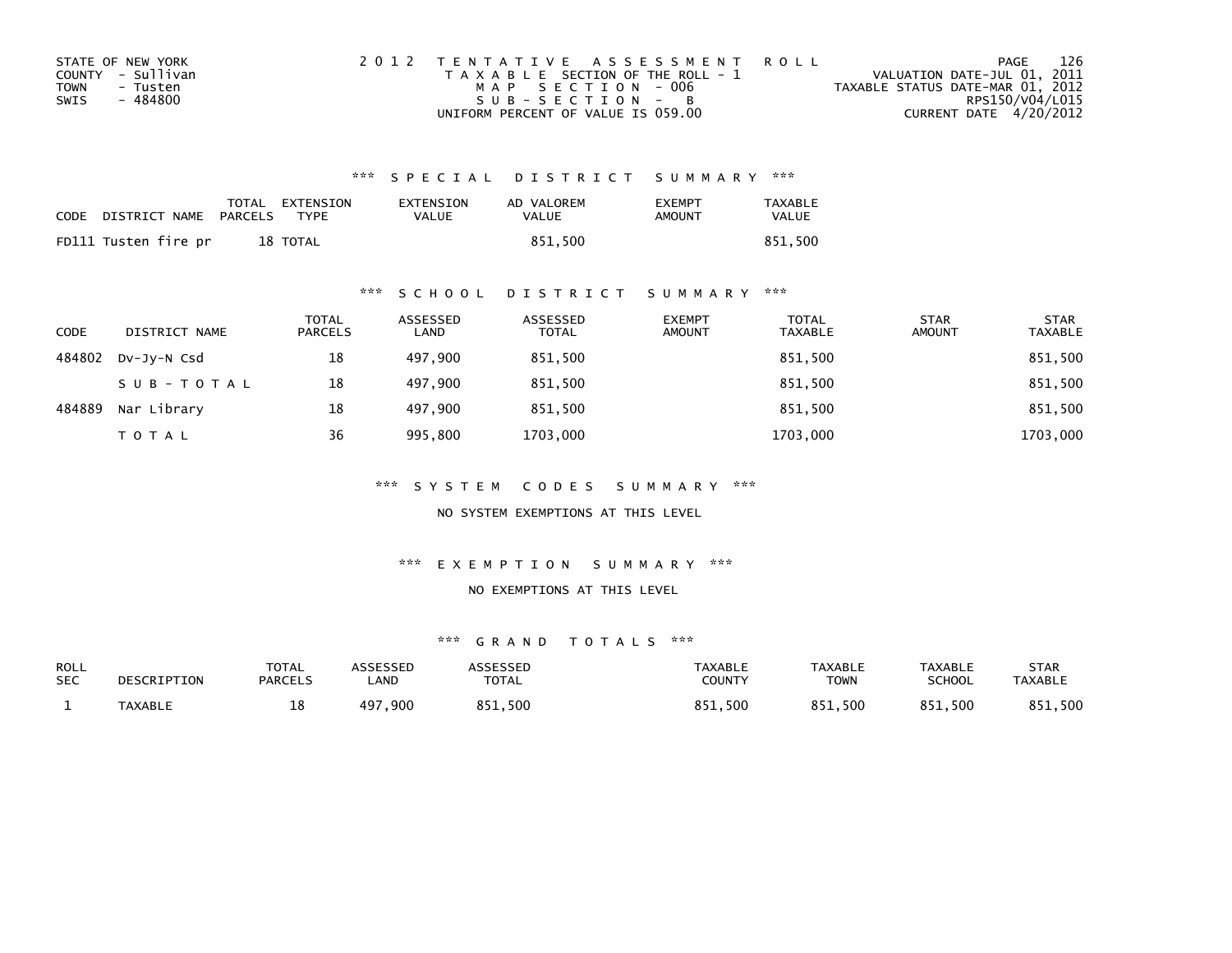| STATE OF NEW YORK<br>- Sullivan<br>COUNTY<br><b>TOWN</b><br>- Tusten<br>$-484800$<br>SWIS | 2012                                                                                                           | TAX MAP NUMBER SEQUENCE | TENTATIVE ASSESSMENT ROLL<br>T A X A B L E SECTION OF THE ROLL - 1<br>TAXABLE STATUS DATE-MAR 01, 2012<br>UNIFORM PERCENT OF VALUE IS 059.00 |            | PAGE<br>VALUATION DATE-JUL 01, 2011 | 127 |
|-------------------------------------------------------------------------------------------|----------------------------------------------------------------------------------------------------------------|-------------------------|----------------------------------------------------------------------------------------------------------------------------------------------|------------|-------------------------------------|-----|
| TAX MAP PARCEL NUMBER                                                                     | PROPERTY LOCATION & CLASS ASSESSMENT                                                                           |                         | EXEMPTION        CODE-----------------COUNTY-------TOWN------SCHOOL                                                                          |            |                                     |     |
| CURRENT OWNERS NAME                                                                       |                                                                                                                |                         | SCHOOL DISTRICT                          LAND         TAX DESCRIPTION                   TAXABLE VALUE                                        |            |                                     |     |
| CURRENT OWNERS ADDRESS                                                                    | PARCEL SIZE/GRID COORD TOTAL SPECIAL DISTRICTS                                                                 |                         |                                                                                                                                              |            | ACCOUNT NO.                         |     |
|                                                                                           |                                                                                                                |                         |                                                                                                                                              |            |                                     |     |
|                                                                                           | Co Rd 111                                                                                                      |                         |                                                                                                                                              |            | 107400                              |     |
| $6. C-1-1$                                                                                | 911 Forest s480 and the state of the state of the state of the state of the state of the state of the state of |                         | FOREST LND 47460                                                                                                                             | 486,010    | 486,010<br>486.010                  |     |
| Buck Ridge Hunting Club Inc.                                                              |                                                                                                                |                         | DV-Jy-N Csd 484802-89 633,700 COUNTY TAXABLE VALUE                                                                                           | 176,690    |                                     |     |
| TMR Recreation LLC                                                                        | Combined with $6.-1-3.2$ in                                                                                    | 662.700                 | TOWN TAXABLE VALUE                                                                                                                           | 176,690    |                                     |     |
| 86 Miller Rd                                                                              | ACRES 1325.66                                                                                                  |                         | SCHOOL TAXABLE VALUE                                                                                                                         | 176,690    |                                     |     |
| Callicoon, NY 12723                                                                       | EAST-0318749 NRTH-0589787                                                                                      |                         | FD111 Tusten fire protect.                                                                                                                   | 662,700 TO |                                     |     |
|                                                                                           | DEED BOOK 2010 PG-60017                                                                                        |                         |                                                                                                                                              |            |                                     |     |
| MAY BE SUBJECT TO PAYMENT                                                                 | FULL MARKET VALUE                                                                                              | 1123.200                |                                                                                                                                              |            |                                     |     |
| UNDER RPTL480A UNTIL 2021                                                                 |                                                                                                                |                         |                                                                                                                                              |            |                                     |     |
|                                                                                           |                                                                                                                |                         |                                                                                                                                              |            |                                     |     |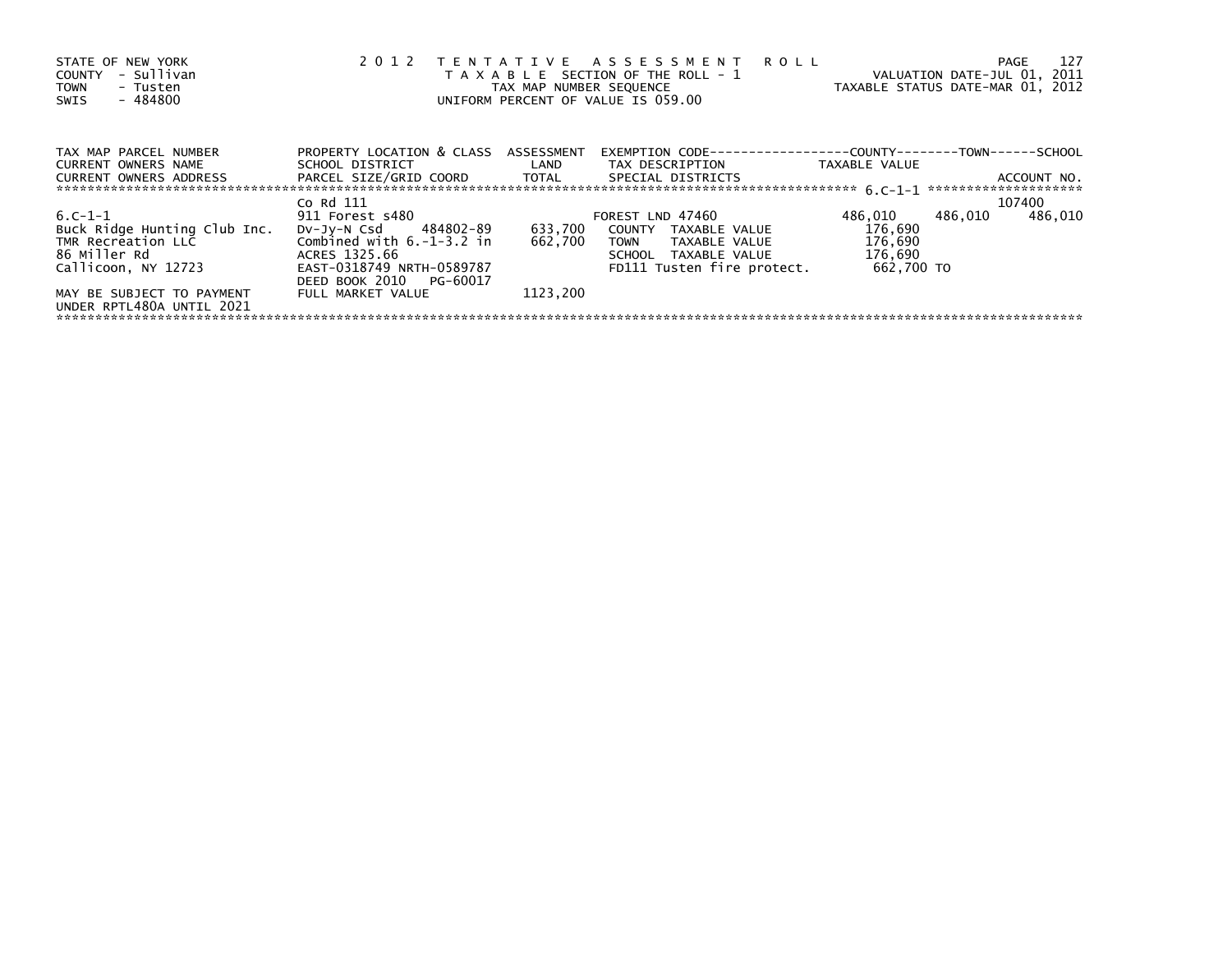| STATE OF NEW YORK | 2012 TENTATIVE ASSESSMENT ROLL        | PAGE                             | 128 |
|-------------------|---------------------------------------|----------------------------------|-----|
| COUNTY - Sullivan | T A X A B L E SECTION OF THE ROLL - 1 | VALUATION DATE-JUL 01, 2011      |     |
| TOWN<br>- Tusten  | MAP SECTION - 006                     | TAXABLE STATUS DATE-MAR 01, 2012 |     |
| - 484800<br>SWIS  | $SUB - SECTION - C$                   | RPS150/V04/L015                  |     |
|                   | UNIFORM PERCENT OF VALUE IS 059.00    | CURRENT DATE 4/20/2012           |     |

| CODE | DISTRICT NAME PARCELS | TOTAL EXTENSION<br><b>TYPF</b> | EXTENSION<br>VALUE | AD VALOREM<br>VALUE | <b>FXFMPT</b><br>AMOUNT | <b>TAXABLE</b><br><b>VALUE</b> |
|------|-----------------------|--------------------------------|--------------------|---------------------|-------------------------|--------------------------------|
|      | FD111 Tusten fire pr  | TOTAL                          |                    | 662.700             |                         | 662.700                        |

#### \*\*\* S C H O O L D I S T R I C T S U M M A R Y \*\*\*

| <b>CODE</b> | DISTRICT NAME | TOTAL<br><b>PARCELS</b> | ASSESSED<br>LAND | ASSESSED<br><b>TOTAL</b> | <b>EXEMPT</b><br><b>AMOUNT</b> | <b>TOTAL</b><br><b>TAXABLE</b> | <b>STAR</b><br><b>AMOUNT</b> | <b>STAR</b><br><b>TAXABLE</b> |
|-------------|---------------|-------------------------|------------------|--------------------------|--------------------------------|--------------------------------|------------------------------|-------------------------------|
| 484802      | DV-JY-N Csd   |                         | 633.700          | 662.700                  | 486.010                        | 176,690                        |                              | 176,690                       |
|             | SUB-TOTAL     |                         | 633.700          | 662.700                  | 486.010                        | 176,690                        |                              | 176,690                       |
| 484889      | Nar Library   |                         | 633.700          | 662.700                  | 486.010                        | 176.690                        |                              | 176,690                       |
|             | TOTAL         |                         | 1267.400         | 1325,400                 | 972,020                        | 353,380                        |                              | 353,380                       |

\*\*\* S Y S T E M C O D E S S U M M A R Y \*\*\*

NO SYSTEM EXEMPTIONS AT THIS LEVEL

#### \*\*\* E X E M P T I O N S U M M A R Y \*\*\*

| CODE  | DESCRIPTION                                         | <b>TOTAL</b><br><b>PARCELS</b> | COUNTY                 | <b>TOWN</b>        | SCHOOL             |
|-------|-----------------------------------------------------|--------------------------------|------------------------|--------------------|--------------------|
| 47460 | <b>FOREST</b><br><b>LND</b><br><sup>-</sup> O T A L |                                | 486,010<br>486<br>.010 | 486,010<br>486,010 | 486,010<br>486.010 |

| <b>ROLL</b> | DESCRIPTION    | <b>TOTAL</b>   | ASSESSED | <b>\SSESSED</b> | <b>TAXABLE</b> | <b>TAXABLE</b> | <b>TAXABLE</b> | <b>STAR</b>    |
|-------------|----------------|----------------|----------|-----------------|----------------|----------------|----------------|----------------|
| <b>SEC</b>  |                | <b>PARCELS</b> | .AND     | <b>TOTAL</b>    | COUNTY         | <b>TOWN</b>    | <b>SCHOOL</b>  | <b>TAXABLE</b> |
|             | <b>TAXABLE</b> |                | 700      | 662,700         | 176<br>.690    | 176.690        | 176,690        | 176,690        |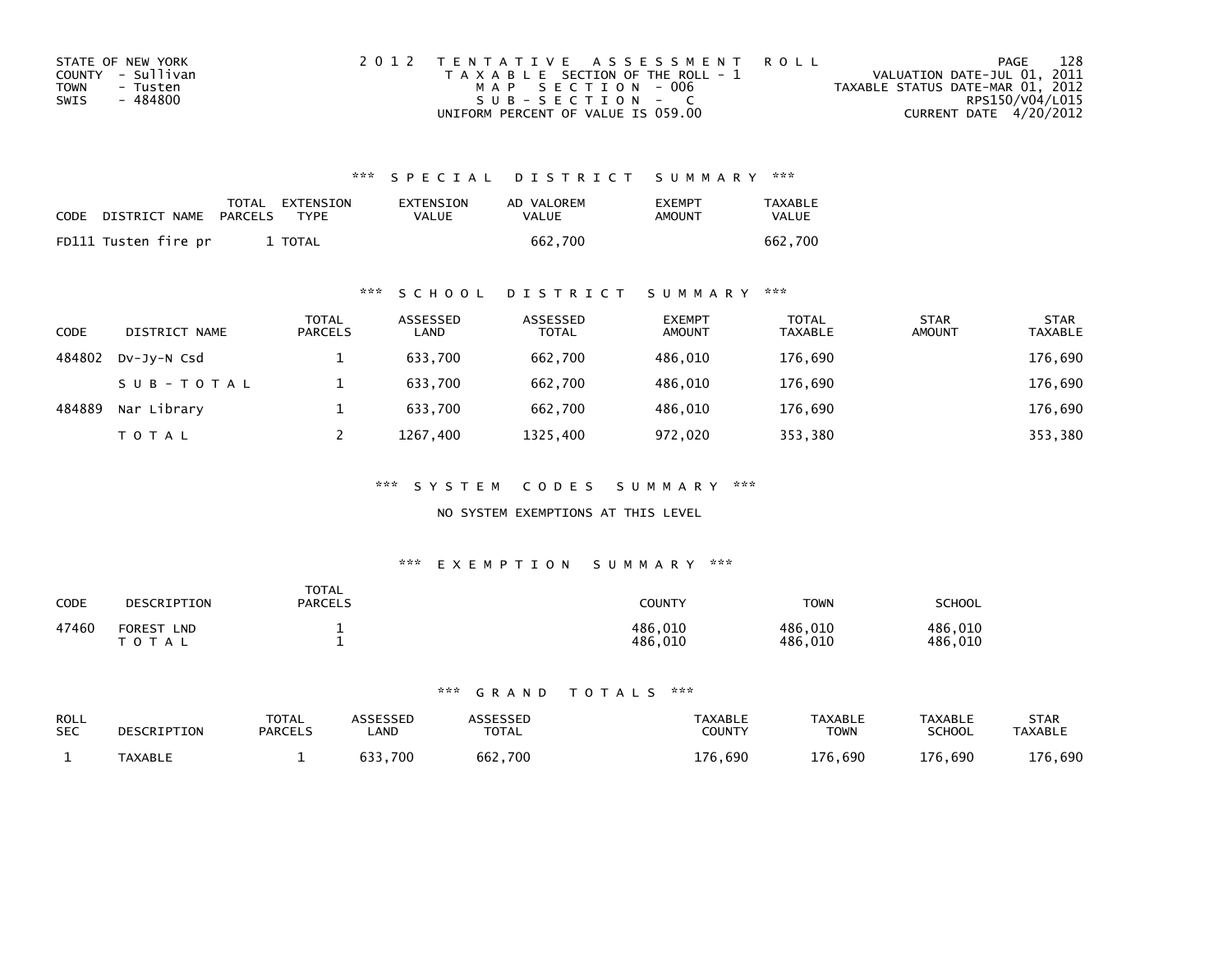| STATE OF NEW YORK<br>COUNTY - Sullivan<br>- Tusten<br><b>TOWN</b><br>$-484800$<br><b>SWIS</b> | 2 0 1 2                                                                                                                                                                   | T E N T A T I V E<br>TAX MAP NUMBER SEQUENCE | A S S E S S M E N T<br><b>ROLL</b><br>T A X A B L E SECTION OF THE ROLL - 1<br>UNIFORM PERCENT OF VALUE IS 059.00 | TAXABLE STATUS DATE-MAR 01, 2012                               | 129<br>PAGE<br>VALUATION DATE-JUL 01, 2011 |
|-----------------------------------------------------------------------------------------------|---------------------------------------------------------------------------------------------------------------------------------------------------------------------------|----------------------------------------------|-------------------------------------------------------------------------------------------------------------------|----------------------------------------------------------------|--------------------------------------------|
| TAX MAP PARCEL NUMBER<br>CURRENT OWNERS NAME<br><b>CURRENT OWNERS ADDRESS</b>                 | PROPERTY LOCATION & CLASS ASSESSMENT<br>SCHOOL DISTRICT<br>PARCEL SIZE/GRID COORD                                                                                         | LAND<br><b>TOTAL</b>                         | EXEMPTION CODE-----------------COUNTY-------TOWN------SCHOOL<br>TAX DESCRIPTION<br>SPECIAL DISTRICTS              | TAXABLE VALUE                                                  | ACCOUNT NO.                                |
| $6.D-1-1$<br>Strebel Robert G<br>1125 NW 30 th Ct Apt 114<br>Ft Lauderdale, FL 33311          | 47 Swamp Pond Rd<br>240 Rural res<br>484802-89<br>DV-Jy-N Csd<br>ACRES 55.00<br>EAST-0320241 NRTH-0580587<br>DEED BOOK 2011<br>PG-7468<br>FULL MARKET VALUE               | 59,500<br>114,800<br>194,600                 | COUNTY TAXABLE VALUE<br>TAXABLE VALUE<br><b>TOWN</b><br>SCHOOL TAXABLE VALUE<br>FD111 Tusten fire protect.        | 114,800<br>114,800<br>114,800<br>114,800 TO                    | 152800                                     |
| $6.D-1-2$<br>Macri Glenn<br>Drake Lea<br>621 Kirwan Ct<br>Freehold, NJ 07728                  | 40 Neweiden<br>Twn Rd 37 Rd<br>240 Rural res<br>484802-89<br>DV-JY-N Csd<br>ACRES 45.51<br>EAST-0319329 NRTH-0580210<br>DEED BOOK 2011<br>PG-8183<br>FULL MARKET VALUE    | 68,300<br>224,000<br>379.700                 | COUNTY TAXABLE VALUE<br>TAXABLE VALUE<br><b>TOWN</b><br>SCHOOL TAXABLE VALUE<br>FD111 Tusten fire protect.        | 224,000<br>224,000<br>224,000<br>224,000 TO                    | 142750                                     |
| $6.D-1-3.1$<br>Tebo Theresa<br>Tebo William<br>100 Swamp Pond Rd<br>Narrowsburg NY, NY 12764  | 100 Swamp Pond Rd<br>322 Rural vac>10<br>484802-89<br>Dv-Jy-N Csd<br>ACRES 16.23<br>EAST-0322487 NRTH-0579540<br>DEED BOOK 2010<br>PG-55543                               | 49,400<br>49,400                             | COUNTY TAXABLE VALUE<br><b>TOWN</b><br>TAXABLE VALUE<br>SCHOOL TAXABLE VALUE<br>FD111 Tusten fire protect.        | 49,400<br>49,400<br>49,400<br>49.400 TO                        | 122450                                     |
| $6.D - 1 - 3.2$<br>Kemble Joan M<br>Kemble Sean M<br>21 Faith Dr<br>Port Jervis, NY 12771     | 127 Swamp Pond Rd<br>210 1 Family Res<br>484802-89<br>DV-JY-N Csd<br><b>ACRES</b><br>8.13<br>EAST-0322487 NRTH-0579540<br>DEED BOOK 2010<br>PG-55542<br>FULL MARKET VALUE | 43,400<br>60,800<br>103,100                  | COUNTY TAXABLE VALUE<br><b>TOWN</b><br>TAXABLE VALUE<br>SCHOOL TAXABLE VALUE<br>FD111 Tusten fire protect.        | 60,800<br>60,800<br>60,800<br>60.800 TO                        | 122450                                     |
| $6.D - 1 - 3.3$<br>JAI Enterprises, LLC<br>4407 County Route 1<br>Canandaigua, NY 14424       | 127 Swamp Pond Rd<br>210 1 Family Res<br>484802-89<br>$Dv-Jy-N$ Csd<br>3.15<br><b>ACRES</b><br>EAST-0322487 NRTH-0579540<br>DEED BOOK 2010<br>PG-55541                    | 30,500 STAR B<br>89,700                      | COMBAT VET 41131<br>41854<br>COUNTY TAXABLE VALUE<br><b>TOWN</b><br>TAXABLE VALUE<br>SCHOOL TAXABLE VALUE         | 22,425<br>22,425<br>$\mathbf{0}$<br>67,275<br>67,275<br>72,300 | 122450<br>0<br>17,400<br>0                 |
| $6.D - 1 - 3.4$<br>JAI Enterprises, LLC<br>4407 County Route 1<br>Canandaigua, NY 14424       | Swamp Pond Rd<br>312 Vac w/imprv<br>484802-89<br>$Dv-Jy-N$ Csd<br>ACRES 41.06<br>EAST-0322487 NRTH-0579540<br>DEED BOOK 2010<br>PG-55541<br>FULL MARKET VALUE             | 70,400<br>72,400<br>122,700                  | COUNTY TAXABLE VALUE<br><b>TOWN</b><br>TAXABLE VALUE<br>SCHOOL TAXABLE VALUE<br>FD111 Tusten fire protect.        | 72,400<br>72,400<br>72,400<br>72,400 TO                        | 122450                                     |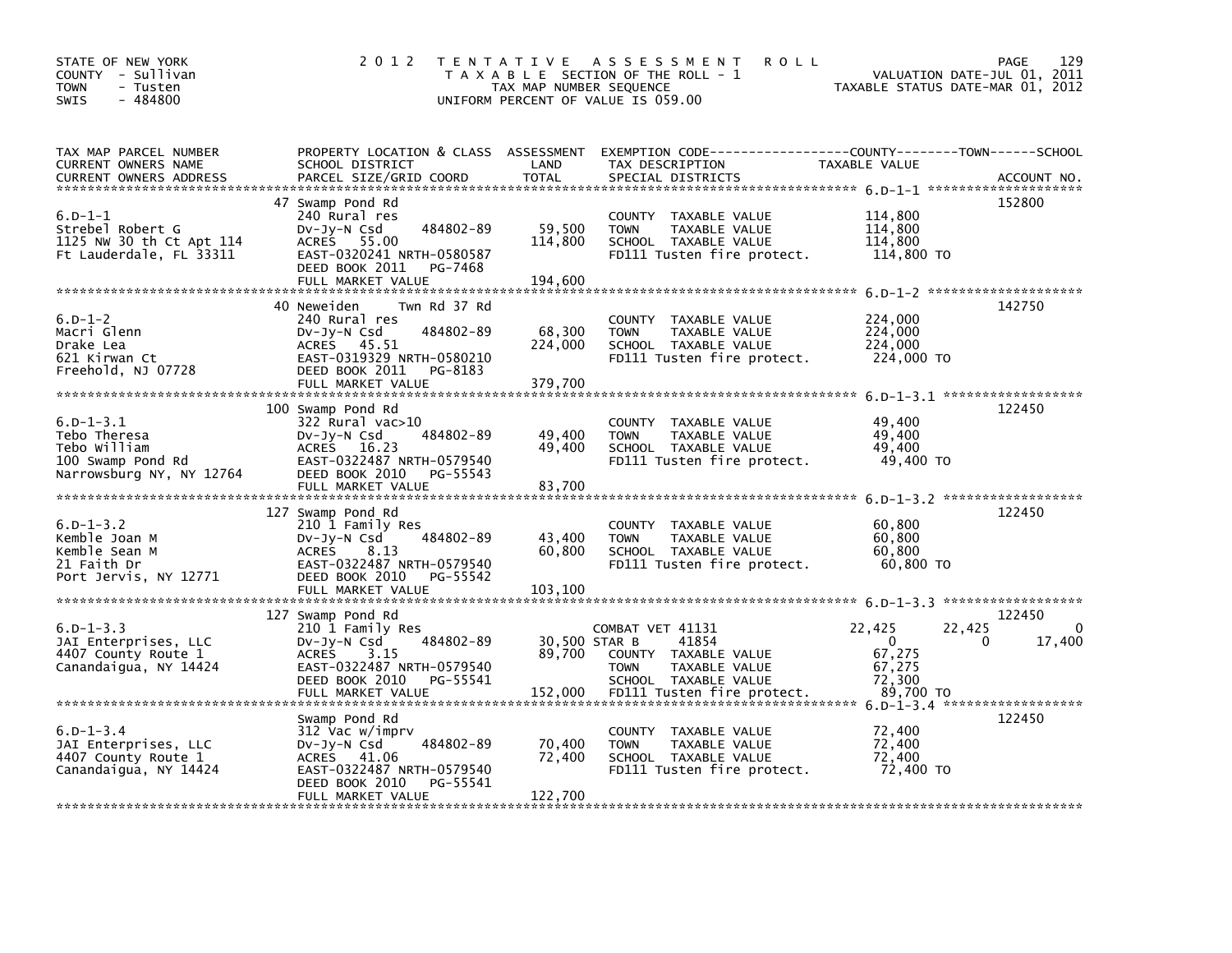| STATE OF NEW YORK<br>COUNTY - Sullivan<br><b>TOWN</b><br>- Tusten<br>$-484800$<br><b>SWIS</b>                                                                                                                                                                                  | 2 0 1 2                                                                                                                                                                                              | TAX MAP NUMBER SEQUENCE     | TENTATIVE ASSESSMENT<br><b>ROLL</b><br>T A X A B L E SECTION OF THE ROLL - 1<br>UNIFORM PERCENT OF VALUE IS 059.00                                        | TAXABLE STATUS DATE-MAR 01, 2012                              | PAGE<br>130<br>VALUATION DATE-JUL 01, 2011 |
|--------------------------------------------------------------------------------------------------------------------------------------------------------------------------------------------------------------------------------------------------------------------------------|------------------------------------------------------------------------------------------------------------------------------------------------------------------------------------------------------|-----------------------------|-----------------------------------------------------------------------------------------------------------------------------------------------------------|---------------------------------------------------------------|--------------------------------------------|
| TAX MAP PARCEL NUMBER<br>CURRENT OWNERS NAME<br>.CURRENT OWNERS ADDRESS PARCEL SIZE/GRID COORD TOTAL SPECIAL DISTRICTS (ACCOUNT NO ACCOUNT NO ACCOUNT NO AND FREE ALL SERIES AND RESEARCH TOTAL SERIES AND RESEARCH AND A SERIES AND RESEARCH TO A SERIES AND RESEARCH TO A SE | PROPERTY LOCATION & CLASS ASSESSMENT<br>SCHOOL DISTRICT                                                                                                                                              | LAND                        | EXEMPTION CODE-----------------COUNTY-------TOWN------SCHOOL<br>TAX DESCRIPTION                                                                           | <b>TAXABLE VALUE</b>                                          |                                            |
| $6. D - 1 - 3.5$<br>Hensz John M<br>Hensz Linda J<br>127 Swamp Pond Rd<br>Narrowsburg NY, NY 12764                                                                                                                                                                             | Swamp Pond Rd<br>$322$ Rural vac $>10$<br>484802-89<br>DV-JY-N Csd<br>ACRES 18.77<br>EAST-0322487 NRTH-0579540<br>DEED BOOK 2010<br>PG-55544<br>FULL MARKET VALUE                                    | 52,400<br>52,400<br>88,800  | COUNTY TAXABLE VALUE<br>TAXABLE VALUE<br><b>TOWN</b><br>SCHOOL TAXABLE VALUE<br>FD111 Tusten fire protect.                                                | 52,400<br>52,400<br>52.400<br>52,400 TO                       | 122450                                     |
| $6. D - 1 - 3.6$<br>Hensz Estate of Louis A<br>35 Woodcrest Dr Apt 10<br>Burlinton, CT 06013                                                                                                                                                                                   | Swamp Pond Rd<br>322 Rural vac>10<br>DV-Jy-N Csd<br>484802-89<br>ACRES 19.10<br>EAST-0322487 NRTH-0579540<br>DEED BOOK 2010<br>PG-55545<br>FULL MARKET VALUE                                         | 52,100<br>52.100<br>88,300  | COUNTY TAXABLE VALUE<br>TAXABLE VALUE<br><b>TOWN</b><br>SCHOOL TAXABLE VALUE<br>FD111 Tusten fire protect.                                                | 52,100<br>52,100<br>52.100<br>52,100 TO                       | 122450                                     |
| $6. D - 1 - 3.7$<br>Greater NY Councils BSA<br>Robert Madsen<br>350 5 th Ave Ste 7830<br>New York, NY 10118                                                                                                                                                                    | County Route 23<br>314 Rural vac<10<br>484802-89<br>DV-Jy-N Csd<br>FRNT 209.16 DPTH 109.32<br>0.25<br><b>ACRES</b><br>EAST-0322487 NRTH-0579540<br>DEED BOOK 2010<br>PG-56020<br>FULL MARKET VALUE   | 1,400<br>1,400<br>2,400     | N/P CHARTY 25130<br>COUNTY TAXABLE VALUE<br>TAXABLE VALUE<br><b>TOWN</b><br>SCHOOL TAXABLE VALUE<br>FD111 Tusten fire protect.<br>1.400 EX                | 1.400<br>0<br>$\mathbf{0}$<br>0<br>0 <sub>T</sub>             | 122450<br>1.400<br>1,400                   |
| $6.D-1-7$<br>McThenia William T<br>Berk Brett<br>83 Swamp Pond Rd<br>Narrowsburg, NY 12764                                                                                                                                                                                     | SWAMPPOND Town Rd 37<br>210 1 Family Res<br>484802-89<br>DV-Jy-N Csd<br>FRNT 142.90 DPTH 74.60<br><b>BANK C30217</b><br>EAST-0321208 NRTH-0579374<br>DEED BOOK 2578<br>PG-620<br>FULL MARKET VALUE   | 15,200<br>70,500<br>119,500 | STAR B<br>41854<br>COUNTY TAXABLE VALUE<br><b>TOWN</b><br>TAXABLE VALUE<br>SCHOOL TAXABLE VALUE<br>FD111 Tusten fire protect.                             | $\mathbf{0}$<br>70,500<br>70,500<br>53.100<br>70,500 TO       | 17,400<br>0                                |
| $6.D-1-8$<br>Tebo William J<br>Tebo Theresa M<br>100 Swamp Pond Rd<br>Narrowsburg, NY 12764                                                                                                                                                                                    | 100 Swamp Pond Rd<br>210 1 Family Res<br>484802-89<br>$Dv-Jy-N$ Csd<br>FRNT 150.00 DPTH 200.00<br>1.70<br><b>ACRES</b><br>EAST-0321501 NRTH-0579285<br>DEED BOOK 1386<br>PG-366<br>FULL MARKET VALUE | 93,400<br>158,300           | COMBAT VET 41131<br>41834<br>15,100 STAR EN<br>COUNTY TAXABLE VALUE<br><b>TOWN</b><br>TAXABLE VALUE<br>SCHOOL TAXABLE VALUE<br>FD111 Tusten fire protect. | 23,350<br>$\Omega$<br>70,050<br>70,050<br>57,320<br>93,400 TO | 102600<br>23,350<br>0<br>36,080<br>0       |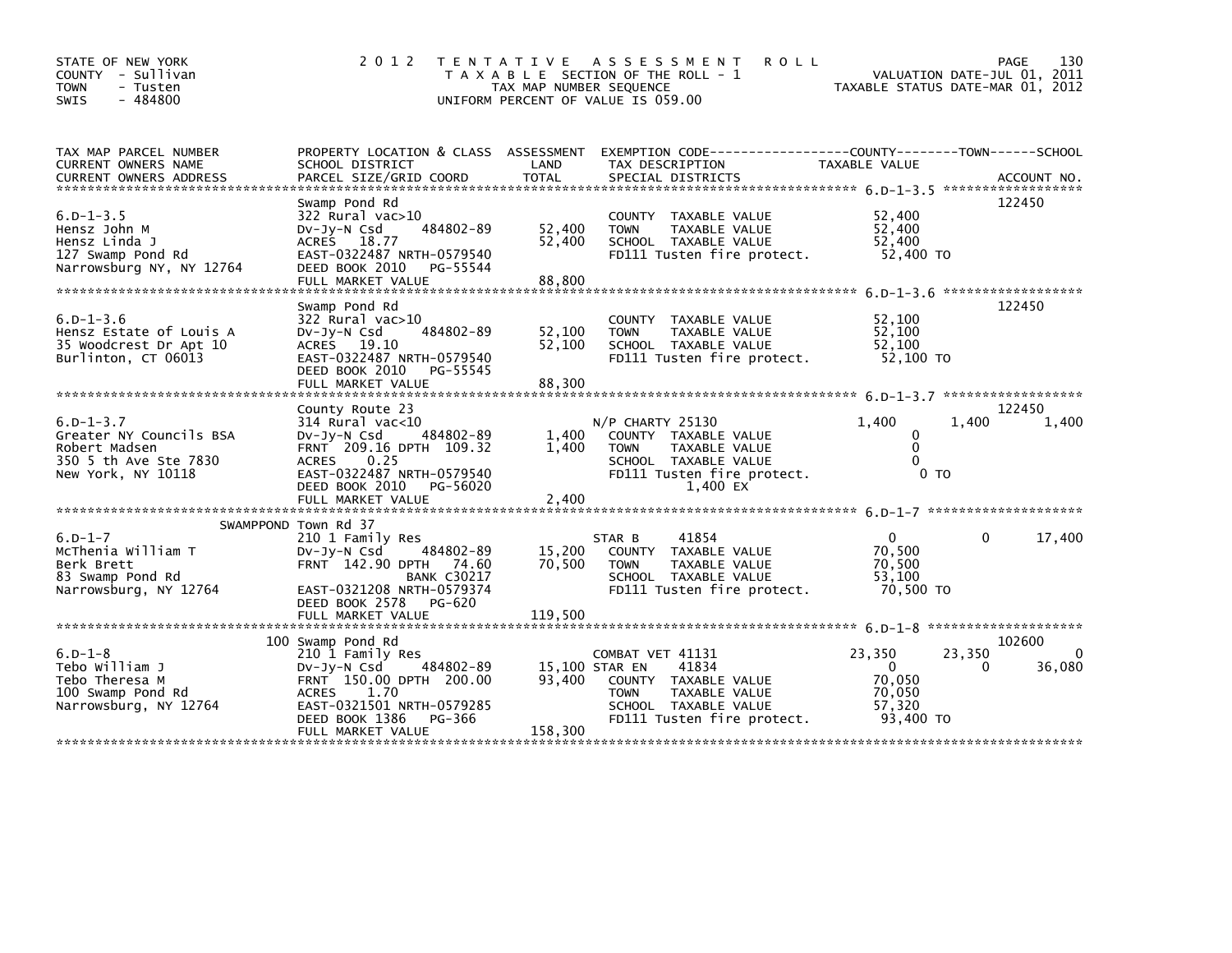| STATE OF NEW YORK<br>COUNTY - Sullivan<br><b>TOWN</b><br>- Tusten<br>$-484800$<br><b>SWIS</b>   | 2 0 1 2                                                                                                                                                                           | TAX MAP NUMBER SEQUENCE      | TENTATIVE ASSESSMENT<br><b>ROLL</b><br>T A X A B L E SECTION OF THE ROLL - 1<br>UNIFORM PERCENT OF VALUE IS 059.00                                       |                                                                        | 131<br>PAGE<br>VALUATION DATE-JUL 01, 2011<br>TAXABLE STATUS DATE-MAR 01, 2012 |
|-------------------------------------------------------------------------------------------------|-----------------------------------------------------------------------------------------------------------------------------------------------------------------------------------|------------------------------|----------------------------------------------------------------------------------------------------------------------------------------------------------|------------------------------------------------------------------------|--------------------------------------------------------------------------------|
| TAX MAP PARCEL NUMBER<br>CURRENT OWNERS NAME                                                    | PROPERTY LOCATION & CLASS ASSESSMENT EXEMPTION CODE--<br>SCHOOL DISTRICT                                                                                                          | LAND                         | TAX DESCRIPTION                                                                                                                                          | ----------------COUNTY--------TOWN------SCHOOL<br><b>TAXABLE VALUE</b> |                                                                                |
| $6. D - 1 - 9$<br>McThenia William T<br>Berk Brett<br>83 Swamp Pond Rd<br>Narrowsburg, NY 12764 | Town Rd 37<br>312 Vac w/imprv<br>DV-Jy-N Csd<br>484802-89<br>FRNT 167.00 DPTH 181.00<br>ACRES 0.82<br>EAST-0321311 NRTH-0579189<br>DEED BOOK 2166<br>PG-312                       | 7,500<br>7,500               | COUNTY TAXABLE VALUE<br>TAXABLE VALUE<br><b>TOWN</b><br>SCHOOL TAXABLE VALUE<br>FD111 Tusten fire protect.                                               | 7,500<br>7,500<br>7,500<br>7.500 TO                                    | 118300                                                                         |
| $6.D - 1 - 10.1$<br>Weiden Brendan<br>Weiden Kathleen<br>30 Essex Pl<br>Bronxville, NY 10708    | Twn Rd 37<br>260 Seasonal res<br>$Dv-Jy-N$ Csd<br>484802-89<br>ACRES 29.21 BANK C30631<br>EAST-0320334 NRTH-0580638<br>DEED BOOK 2416<br>PG-285<br>FULL MARKET VALUE              | 61.000<br>151.500<br>256,800 | COUNTY TAXABLE VALUE<br><b>TOWN</b><br>TAXABLE VALUE<br>SCHOOL TAXABLE VALUE<br>FD111 Tusten fire protect.                                               | 151,500<br>151,500<br>151,500<br>151,500 TO                            | 158550                                                                         |
| $6.D - 1 - 10.2$<br>Weiden Marv<br>47 Neweiden Rd<br>Narrowsburg, NY 12764                      | 47 Neweiden<br>Twn Rd 37 Rd<br>210 1 Family Res<br>484802-89<br>DV-JV-N Csd<br><b>ACRES</b><br>6.55<br>EAST-0319231 NRTH-0581591<br>DEED BOOK 2416<br>PG-281<br>FULL MARKET VALUE | 32,300<br>125,500<br>212,700 | 41834<br>STAR EN<br>COUNTY TAXABLE VALUE<br><b>TOWN</b><br>TAXABLE VALUE<br>SCHOOL TAXABLE VALUE<br>FD111 Tusten fire protect.                           | $\Omega$<br>125,500<br>125,500<br>89.420<br>125,500 TO                 | 158550<br>$\Omega$<br>36,080                                                   |
|                                                                                                 | $CO$ Rd $23$                                                                                                                                                                      |                              |                                                                                                                                                          |                                                                        | 156250                                                                         |
| $6.D - 1 - 13$<br>Vertrees Kevin<br>Reynosa Andrea<br>1724 CR 23<br>Narrowsburg, NY 12764       | 240 Rural res<br>484802-89<br>$Dv-Jy-N$ Csd<br>ACRES 91.39<br>EAST-0317053 NRTH-0577800<br>DEED BOOK 2494<br>PG-466<br>FULL MARKET VALUE                                          | 205.600<br>348,500           | 41854<br>STAR B<br>80,900 FOREST LND 47460<br>COUNTY TAXABLE VALUE<br><b>TOWN</b><br>TAXABLE VALUE<br>SCHOOL TAXABLE VALUE<br>FD111 Tusten fire protect. | $\Omega$<br>48,450<br>157,150<br>157,150<br>139,750<br>205,600 TO      | 0<br>17,400<br>48,450<br>48,450                                                |
| MAY BE SUBJECT TO PAYMENT<br>UNDER RPTL480A UNTIL 2021                                          |                                                                                                                                                                                   |                              |                                                                                                                                                          |                                                                        |                                                                                |
| $6.D - 1 - 15$<br>Cellini Ronald<br>Cellini Maria A<br>26 Torlen Ct<br>Hauppauge, NY 11788      | BROOKRD Twn Rd 32<br>210 1 Family Res<br>484802-89<br>DV-Jy-N Csd<br><b>ACRES</b><br>- 2.11<br>EAST-0316738 NRTH-0579370<br>DEED BOOK 1533<br>PG-302<br>FULL MARKET VALUE         | 15,900<br>43,900<br>74,400   | COUNTY TAXABLE VALUE<br>TAXABLE VALUE<br><b>TOWN</b><br>SCHOOL TAXABLE VALUE<br>FD111 Tusten fire protect.                                               | 43,900<br>43,900<br>43.900<br>43.900 TO                                | 108900                                                                         |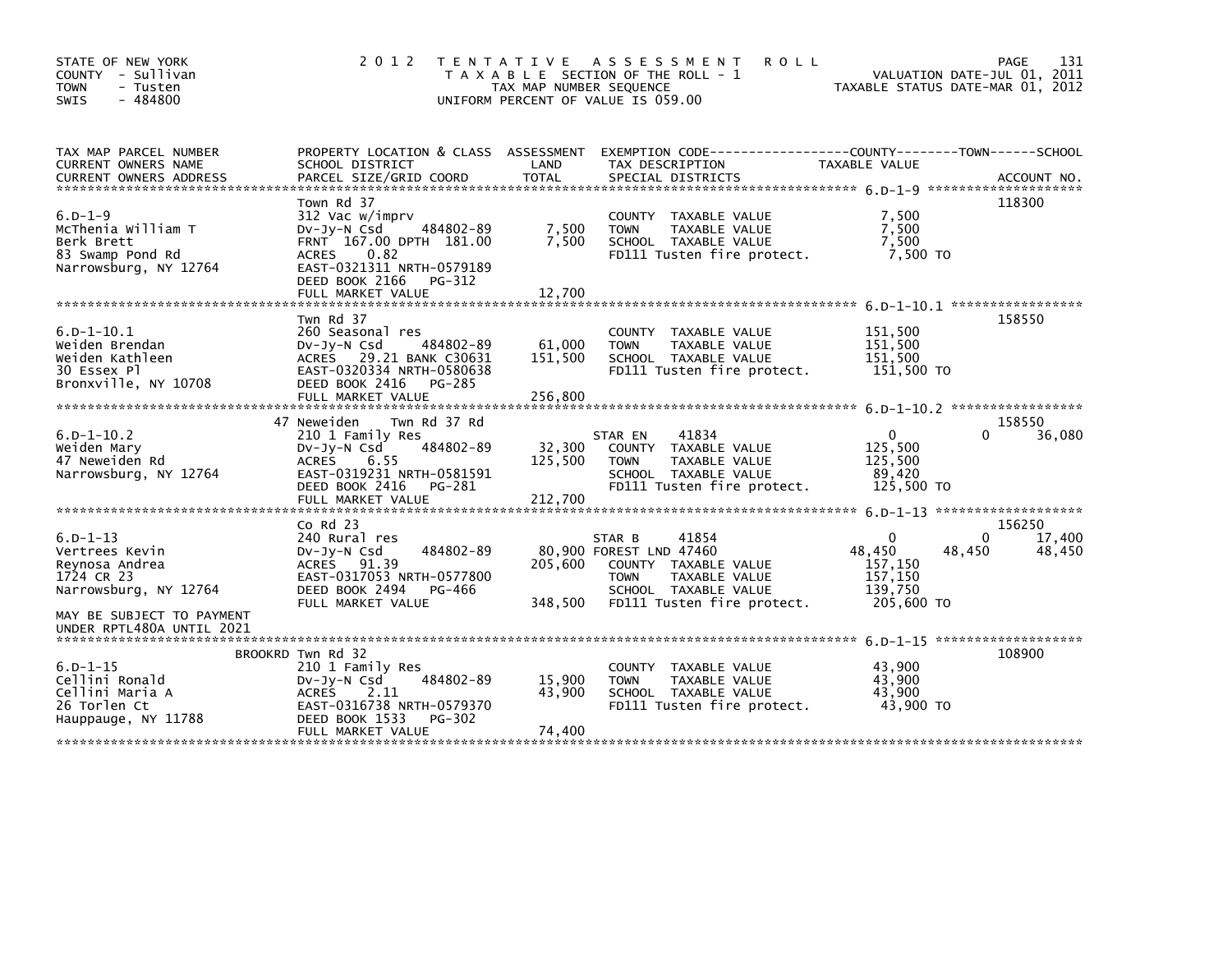| STATE OF NEW YORK<br>COUNTY - Sullivan<br><b>TOWN</b><br>- Tusten<br>$-484800$<br>SWIS                  | 2 0 1 2                                                                                                                                                                                                 | TAX MAP NUMBER SEQUENCE      | TENTATIVE ASSESSMENT<br><b>ROLL</b><br>T A X A B L E SECTION OF THE ROLL - 1<br>UNIFORM PERCENT OF VALUE IS 059.00            |                                                             | 132<br>PAGE<br>VALUATION DATE-JUL 01, 2011<br>TAXABLE STATUS DATE-MAR 01, 2012 |
|---------------------------------------------------------------------------------------------------------|---------------------------------------------------------------------------------------------------------------------------------------------------------------------------------------------------------|------------------------------|-------------------------------------------------------------------------------------------------------------------------------|-------------------------------------------------------------|--------------------------------------------------------------------------------|
| TAX MAP PARCEL NUMBER<br>CURRENT OWNERS NAME<br><b>CURRENT OWNERS ADDRESS</b>                           | PROPERTY LOCATION & CLASS ASSESSMENT<br>SCHOOL DISTRICT<br>PARCEL SIZE/GRID COORD                                                                                                                       | LAND<br><b>TOTAL</b>         | EXEMPTION CODE-----------------COUNTY-------TOWN------SCHOOL<br>TAX DESCRIPTION<br>SPECIAL DISTRICTS                          | TAXABLE VALUE                                               | ACCOUNT NO.                                                                    |
| $6.D-1-16$<br>Genovese Family Trust<br>Genovese Anselmo S<br>17 St Marys Ave<br>Staten Island, NY 10305 | E S Swamp Pond Rd TR 37<br>270 Mfg housing<br>484802-89<br>DV-Jy-N Csd<br>FRNT 179.32 DPTH 107.00<br>0.50<br><b>ACRES</b><br>EAST-0323127 NRTH-0581414<br>DEED BOOK 3411<br>PG-676<br>FULL MARKET VALUE | 9,700<br>14,600<br>24,700    | COUNTY TAXABLE VALUE<br><b>TOWN</b><br>TAXABLE VALUE<br>SCHOOL TAXABLE VALUE<br>FD111 Tusten fire protect.                    | 14,600<br>14,600<br>14,600<br>14,600 TO                     | 149540                                                                         |
|                                                                                                         | E Side Lake Ridge Rd<br><b>TR</b>                                                                                                                                                                       |                              |                                                                                                                               |                                                             | 158200                                                                         |
| $6.D - 1 - 17$<br>Barile Ronald J<br>Maksimuk-Barile Edie<br>101 Oak St<br>Weehawken, NJ 07086          | 210 1 Family Res<br>484802-89<br>$Dv-Jy-N$ Csd<br>ACRES 12.00<br>EAST-0314687 NRTH-0579760<br>DEED BOOK 2157<br>PG-639<br>FULL MARKET VALUE                                                             | 43,500<br>175,500<br>297,500 | 41854<br>STAR B<br>COUNTY TAXABLE VALUE<br><b>TOWN</b><br>TAXABLE VALUE<br>SCHOOL TAXABLE VALUE<br>FD111 Tusten fire protect. | $\mathbf{0}$<br>175,500<br>175,500<br>158,100<br>175,500 TO | 17,400<br>0                                                                    |
| $6.D-1-18$<br>Gallina Peter<br>Gallina Antoinette<br>82 Columbia Ave<br>Cliffside Park, NJ 07010        | E Side Lake Ridge Rd TR<br>$322$ Rural vac $>10$<br>484802-89<br>DV-Jy-N Csd<br>ACRES<br>50.00<br>EAST-0315587 NRTH-0579442<br>DEED BOOK 2809<br>PG-495                                                 | 71,200<br>71,200             | <b>COUNTY</b><br>TAXABLE VALUE<br>TAXABLE VALUE<br><b>TOWN</b><br>SCHOOL TAXABLE VALUE<br>FD111 Tusten fire protect.          | 71,200<br>71,200<br>71,200<br>71,200 TO                     | 158200                                                                         |
|                                                                                                         | FULL MARKET VALUE                                                                                                                                                                                       | 120,700                      |                                                                                                                               |                                                             |                                                                                |
| $6.D - 1 - 19$<br>Osborn Christopher J<br>Osborn Anne<br>11 Unity Ct<br>Middletown, NJ 07748            | N Side County Route 23<br>322 Rural vac>10<br>484802-89<br>DV-Jy-N Csd<br>ACRES 43.02<br>EAST-0315878 NRTH-0578348<br>DEED BOOK 2152<br>PG-121<br>FULL MARKET VALUE                                     | 66,400<br>66,400<br>112,500  | <b>COUNTY</b><br>TAXABLE VALUE<br><b>TOWN</b><br>TAXABLE VALUE<br>SCHOOL TAXABLE VALUE<br>FD111 Tusten fire protect.          | 66,400<br>66,400<br>66,400<br>66,400 TO                     | 158200                                                                         |
|                                                                                                         | N Side County Route 23                                                                                                                                                                                  |                              |                                                                                                                               |                                                             | 158200                                                                         |
| $6.D - 1 - 20$<br>Pilla David J<br>Pilla Suzanne M<br>6 Fieldstone Ct<br>Mahwah, NJ 07430               | 322 Rural vac>10<br>484802-89<br>DV-Jy-N Csd<br>ACRES 20.00<br>EAST-0315421 NRTH-0577695<br>DEED BOOK 3301<br>PG-634<br>FULL MARKET VALUE                                                               | 47,400<br>47,400<br>80,300   | <b>COUNTY</b><br>TAXABLE VALUE<br><b>TOWN</b><br>TAXABLE VALUE<br>SCHOOL TAXABLE VALUE<br>FD111 Tusten fire protect.          | 47,400<br>47,400<br>47,400<br>47,400 TO                     |                                                                                |
|                                                                                                         |                                                                                                                                                                                                         |                              |                                                                                                                               |                                                             | 158400                                                                         |
| $6.D-1-21$<br>Iaffaldano Leonardo<br>Iaffaldano Theresa<br>47-27 192 nd St<br>Flushing, NY 11358        | 25 Neweiden Rd<br>210 1 Family Res<br>484802-89<br>DV-Jy-N Csd<br>ACRES 35.00<br>EAST-0318117 NRTH-0578935<br>DEED BOOK 2635<br>PG-124                                                                  | 62,700<br>132,700            | COUNTY TAXABLE VALUE<br><b>TOWN</b><br>TAXABLE VALUE<br>SCHOOL TAXABLE VALUE<br>FD111 Tusten fire protect.                    | 132,700<br>132,700<br>132,700<br>132,700 TO                 |                                                                                |
|                                                                                                         | FULL MARKET VALUE                                                                                                                                                                                       | 224,900                      |                                                                                                                               |                                                             |                                                                                |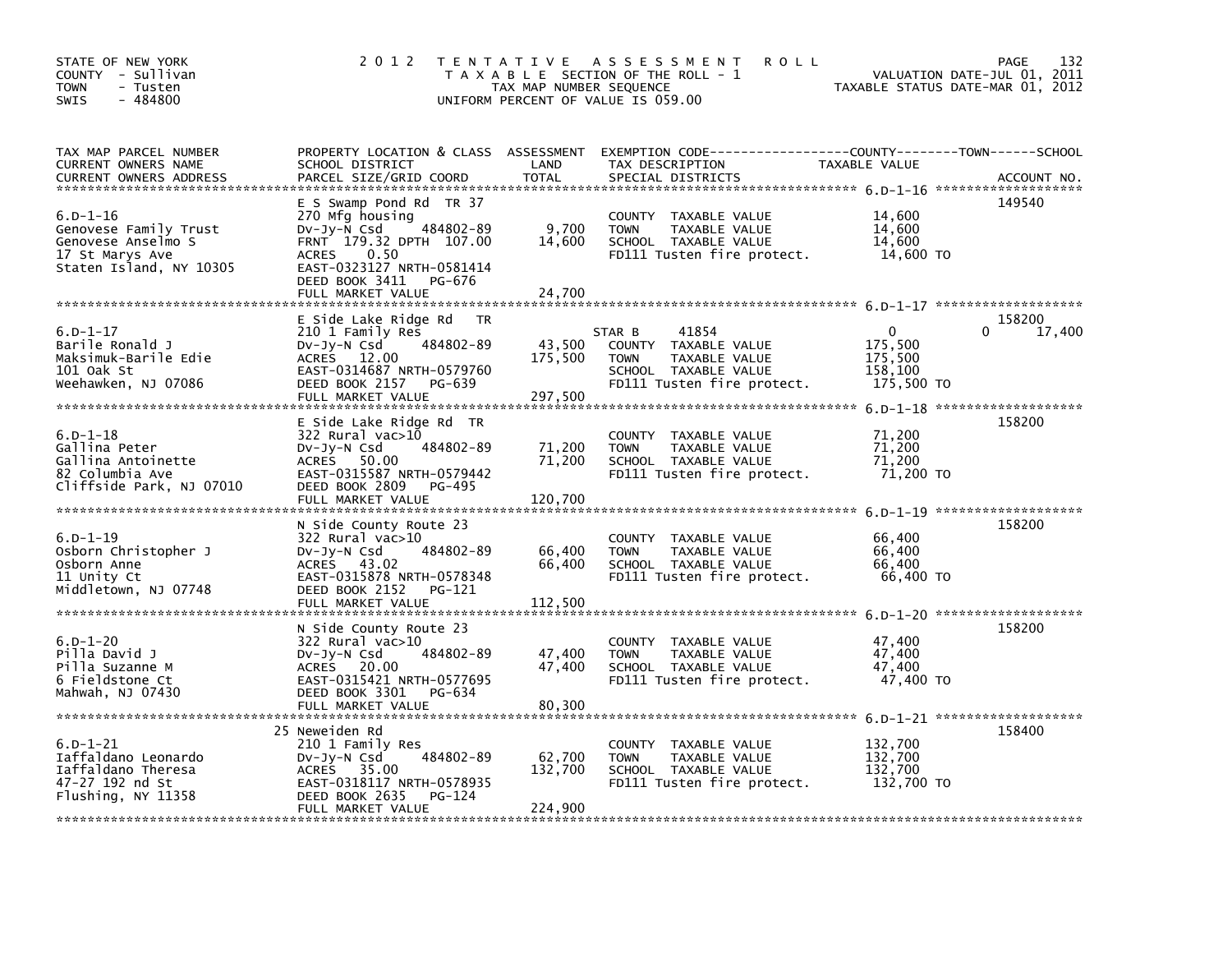| STATE OF NEW YORK<br>COUNTY - Sullivan<br><b>TOWN</b><br>- Tusten<br>$-484800$<br>SWIS                  | 2 0 1 2                                                                                                                                                                         | T E N T A T I V E<br>TAX MAP NUMBER SEQUENCE | A S S E S S M E N T<br><b>ROLL</b><br>T A X A B L E SECTION OF THE ROLL - 1<br>UNIFORM PERCENT OF VALUE IS 059.00    |                                             | 133<br>PAGE<br>VALUATION DATE-JUL 01, 2011<br>TAXABLE STATUS DATE-MAR 01, 2012 |
|---------------------------------------------------------------------------------------------------------|---------------------------------------------------------------------------------------------------------------------------------------------------------------------------------|----------------------------------------------|----------------------------------------------------------------------------------------------------------------------|---------------------------------------------|--------------------------------------------------------------------------------|
| TAX MAP PARCEL NUMBER<br><b>CURRENT OWNERS NAME</b>                                                     | PROPERTY LOCATION & CLASS ASSESSMENT<br>SCHOOL DISTRICT                                                                                                                         | LAND                                         | EXEMPTION CODE-----------------COUNTY-------TOWN------SCHOOL<br>TAX DESCRIPTION                                      | TAXABLE VALUE                               |                                                                                |
|                                                                                                         |                                                                                                                                                                                 |                                              |                                                                                                                      |                                             |                                                                                |
| $6.D - 1 - 22$<br>Strebel Donald E<br>6141 Encounter Row<br>Columbia, MD 21045                          | NW Side McHugh Rd TR 26<br>312 Vac w/imprv<br>484802-89<br>$Dv-Jy-N$ Csd<br><b>ACRES</b><br>31.77<br>EAST-0318252 NRTH-0579680<br>DEED BOOK 3268<br>PG-132<br>FULL MARKET VALUE | 56,100<br>57,100<br>96,800                   | COUNTY TAXABLE VALUE<br>TAXABLE VALUE<br><b>TOWN</b><br>SCHOOL TAXABLE VALUE<br>FD111 Tusten fire protect.           | 57,100<br>57.100<br>57,100<br>57,100 TO     | 158400                                                                         |
|                                                                                                         | NW Side McHugh Rd TR 26                                                                                                                                                         |                                              |                                                                                                                      |                                             | 158400                                                                         |
| $6.D - 1 - 23$<br>Macri Glenn V<br>Macri-Ziegler Lea<br>621 Kirwan Ct<br>Freehold, NJ 07728             | $314$ Rural vac<10<br>484802-89<br>Dv-Jy-N Csd<br><b>ACRES</b><br>8.00<br>EAST-0318856 NRTH-0579624<br>FULL MARKET VALUE                                                        | 29,900<br>29,900<br>50,700                   | COUNTY TAXABLE VALUE<br><b>TOWN</b><br>TAXABLE VALUE<br>SCHOOL TAXABLE VALUE<br>FD111 Tusten fire protect.           | 29,900<br>29,900<br>29,900<br>29,900 TO     |                                                                                |
|                                                                                                         | N E Side County Route 23                                                                                                                                                        |                                              |                                                                                                                      |                                             | 158200                                                                         |
| $6. D - 1 - 24$<br>Strebel Donald E<br>6141 Encounter Row<br>Columbia, MD 21045                         | $314$ Rural vac< $10$<br>484802-89<br>$Dv-Jy-N$ Csd<br><b>ACRES</b><br>8.72<br>EAST-0322565 NRTH-0578236<br>DEED BOOK 2011<br>PG-8624<br>FULL MARKET VALUE                      | 29,100<br>29,100<br>49,300                   | COUNTY TAXABLE VALUE<br>TAXABLE VALUE<br><b>TOWN</b><br>SCHOOL TAXABLE VALUE<br>FD111 Tusten fire protect.           | 29,100<br>29,100<br>29,100<br>29,100 TO     |                                                                                |
|                                                                                                         |                                                                                                                                                                                 |                                              |                                                                                                                      |                                             | 158200                                                                         |
| $6.D - 1 - 25$<br>Goulas Jimmy<br>1 old Lyme Rd<br>Purchase, NY 10577                                   | E Side County Route 23<br>210 1 Family Res<br>484802-89<br>DV-Jy-N Csd<br><b>ACRES</b><br>20.00<br>EAST-0323185 NRTH-0578358<br>DEED BOOK 234<br>PG-695                         | 47,000<br>114,000                            | <b>COUNTY</b><br>TAXABLE VALUE<br><b>TOWN</b><br>TAXABLE VALUE<br>SCHOOL TAXABLE VALUE<br>FD111 Tusten fire protect. | 114,000<br>114,000<br>114,000<br>114,000 TO |                                                                                |
|                                                                                                         | FULL MARKET VALUE                                                                                                                                                               | 193,200                                      |                                                                                                                      |                                             |                                                                                |
| $6.D - 1 - 26$<br>Genovese Anselmo<br>Genovese Margarite<br>17 St.Mary's Ave<br>Staten Island, NY 10305 | 170 Swamp Pond Rd<br>210 1 Family Res<br>484802-89<br>DV-Jy-N Csd<br>ACRES<br>31.03<br>EAST-0323668 NRTH-0580375<br>DEED BOOK 3234<br><b>PG-283</b><br>FULL MARKET VALUE        | 68,300<br>184,100<br>312,000                 | TAXABLE VALUE<br><b>COUNTY</b><br>TAXABLE VALUE<br><b>TOWN</b><br>SCHOOL TAXABLE VALUE<br>FD111 Tusten fire protect. | 184,100<br>184,100<br>184,100<br>184,100 TO | 158200<br>6.0-1-27 *********************                                       |
|                                                                                                         | 228 Swamp Pond Rd                                                                                                                                                               |                                              |                                                                                                                      |                                             | 158200                                                                         |
| $6.D - 1 - 27$<br>Armetta James<br>48 Primrose Ln<br>Kings Park, NY 11754                               | 240 Rural res<br>484802-89<br>DV-Jy-N Csd<br>ACRES 25.00<br>EAST-0323883 NRTH-0580972<br>DEED BOOK 3306<br>PG-282                                                               | 52,600<br>162,000                            | COUNTY TAXABLE VALUE<br>TAXABLE VALUE<br><b>TOWN</b><br>SCHOOL TAXABLE VALUE<br>FD111 Tusten fire protect.           | 162,000<br>162,000<br>162,000<br>162,000 TO |                                                                                |
|                                                                                                         | FULL MARKET VALUE                                                                                                                                                               | 274,600                                      |                                                                                                                      |                                             |                                                                                |
|                                                                                                         |                                                                                                                                                                                 |                                              |                                                                                                                      |                                             |                                                                                |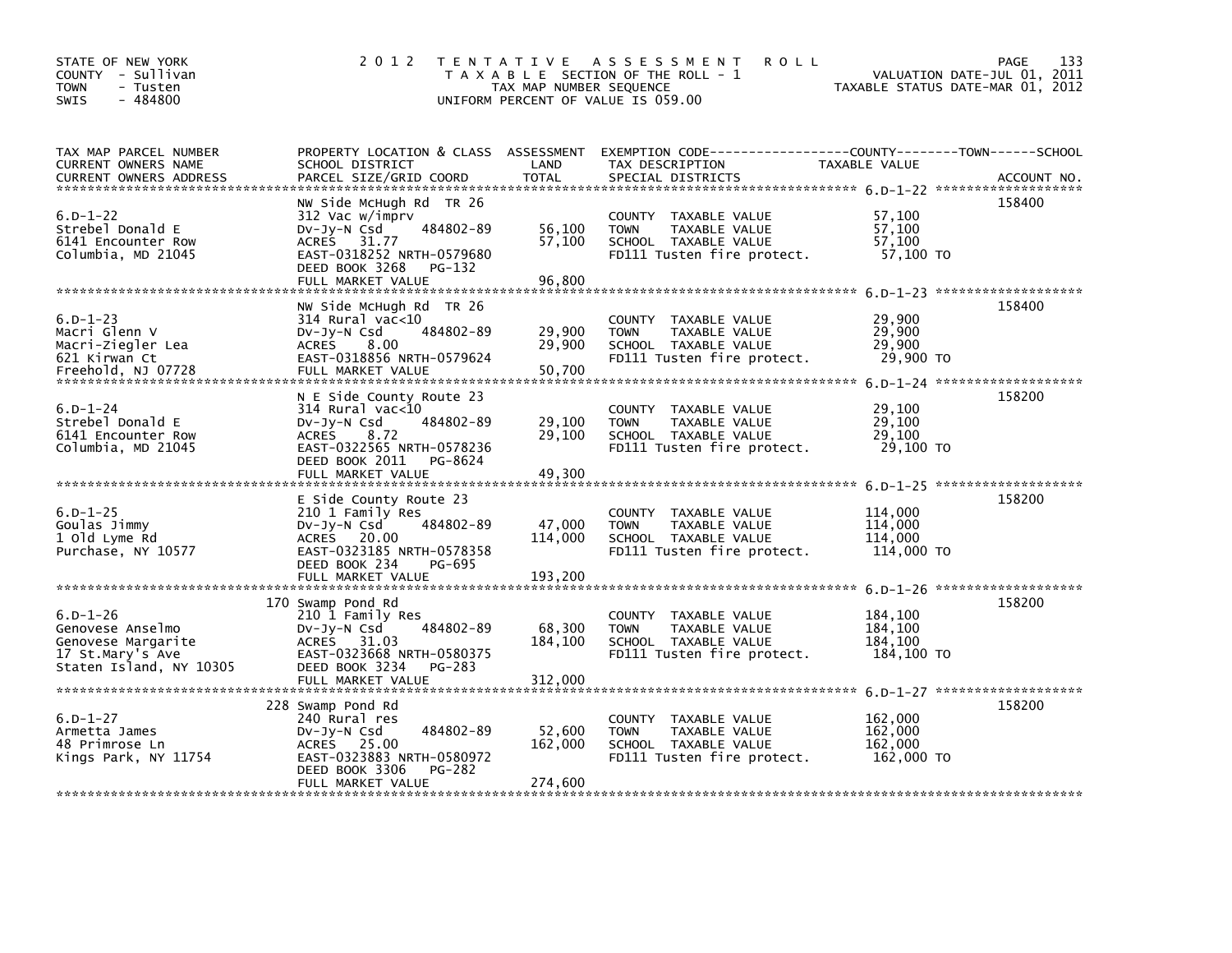| STATE OF NEW YORK<br>COUNTY - Sullivan<br>- Tusten<br><b>TOWN</b><br>$-484800$<br><b>SWIS</b>                     | 2 0 1 2                                                                                                                                                                            | TAX MAP NUMBER SEQUENCE      | <b>ROLL</b><br>TENTATIVE ASSESSMENT<br>T A X A B L E SECTION OF THE ROLL - 1<br>UNIFORM PERCENT OF VALUE IS 059.00 |                                             | PAGE<br>134<br>VALUATION DATE-JUL 01, 2011<br>TAXABLE STATUS DATE-MAR 01, 2012 |
|-------------------------------------------------------------------------------------------------------------------|------------------------------------------------------------------------------------------------------------------------------------------------------------------------------------|------------------------------|--------------------------------------------------------------------------------------------------------------------|---------------------------------------------|--------------------------------------------------------------------------------|
| TAX MAP PARCEL NUMBER<br>CURRENT OWNERS NAME<br><b>CURRENT OWNERS ADDRESS</b>                                     | PROPERTY LOCATION & CLASS ASSESSMENT<br>SCHOOL DISTRICT<br>PARCEL SIZE/GRID COORD                                                                                                  | LAND<br><b>TOTAL</b>         | EXEMPTION CODE-----------------COUNTY-------TOWN------SCHOOL<br>TAX DESCRIPTION<br>SPECIAL DISTRICTS               | TAXABLE VALUE                               | ACCOUNT NO.                                                                    |
| $6.D - 1 - 28$<br>Lee Jason<br>60 Beach St Apt 1D<br>New York, NY 10013                                           | W Side Swamp Pond Rd TR3<br>210 1 Family Res<br>484802-89<br>DV-Jy-N Csd<br>ACRES 5.44 BANK C61199<br>EAST-0322814 NRTH-0581833<br>DEED BOOK 3177<br>PG-106<br>FULL MARKET VALUE   | 37,900<br>124,400<br>210,800 | COUNTY TAXABLE VALUE<br>TAXABLE VALUE<br><b>TOWN</b><br>SCHOOL TAXABLE VALUE<br>FD111 Tusten fire protect.         | 124,400<br>124,400<br>124,400<br>124,400 TO | 158200                                                                         |
| $6.D - 1 - 29$<br>Marandola Kenneth<br>2966 Carlyle Rd<br>Wantagh, NY 11793                                       | W Side Swamp Pond Rd TR3<br>210 1 Family Res<br>484802-89<br>$Dv-Jy-N$ Csd<br>ACRES 2.17 BANK<br>N N<br>EAST-0322914 NRTH-0582197<br>DEED BOOK 2167<br>PG-246<br>FULL MARKET VALUE | 27,400<br>72,400<br>122,700  | COUNTY TAXABLE VALUE<br><b>TOWN</b><br>TAXABLE VALUE<br>SCHOOL TAXABLE VALUE<br>FD111 Tusten fire protect.         | 72,400<br>72,400<br>72,400<br>72,400 TO     | 158200<br>6.D-1-30 *********************                                       |
| $6.D - 1 - 30$<br>McGrath Mark<br>Wintersteller-McGrath Lynne<br>2575 Palisade Ave Apt 11A<br>Riverdale, NY 10163 | W Side Swamp Pond Rd TR3<br>311 Res vac land - WTRFNT<br>$Dv-Jy-N$ Csd<br>484802-89<br>ACRES 2.00<br>EAST-0322999 NRTH-0582396<br>DEED BOOK 3092<br>PG-668<br>FULL MARKET VALUE    | 21,800<br>21,800<br>36,900   | COUNTY TAXABLE VALUE<br><b>TOWN</b><br>TAXABLE VALUE<br>SCHOOL TAXABLE VALUE<br>FD111 Tusten fire protect.         | 21,800<br>21,800<br>21,800<br>21,800 TO     | 158200                                                                         |
| $6.D - 1 - 31$<br>Seidel Matthew<br>Misri Dan<br>1035 Washington Ave Apt 1S<br>Brooklyn, NY 11225                 | SE Side Swamp Pond Rd TR<br>311 Res vac land - WTRFNT<br>484802-89<br>$Dv-Jy-N$ Csd<br>ACRES 10.00<br>EAST-0323582 NRTH-0581836<br>DEED BOOK 3090<br>PG-129<br>FULL MARKET VALUE   | 39,500<br>39.500<br>66,900   | COUNTY TAXABLE VALUE<br>TAXABLE VALUE<br><b>TOWN</b><br>SCHOOL TAXABLE VALUE<br>FD111 Tusten fire protect.         | 39,500<br>39,500<br>39.500<br>39,500 TO     | 158200                                                                         |
| $6.D - 1 - 32$<br>Marcel Richard<br>Marcel Bernadette<br>22 Colby Farm Rd<br>Chester, NJ 07930                    | SE Side Swamp Pond Rd TR<br>210 1 Family Res<br>484802-89<br>DV-Jy-N Csd<br>ACRES 10.00<br>EAST-0323765 NRTH-0582122<br>DEED BOOK 3363<br><b>PG-70</b><br>FULL MARKET VALUE        | 44,500<br>198,500<br>336,400 | COUNTY TAXABLE VALUE<br>TAXABLE VALUE<br><b>TOWN</b><br>SCHOOL TAXABLE VALUE<br>FD111 Tusten fire protect.         | 198,500<br>198,500<br>198,500<br>198,500 TO | 158200                                                                         |
| $6. D - 1 - 33$<br>Melman Arnold<br>Melman Lois<br>23 Agnes Cir<br>Ardsley, NY 10502                              | 276 Swamp Pond Rd<br>210 1 Family Res - WTRFNT<br>$Dv-Jy-N$ Csd<br>484802-89<br>ACRES 47.85<br>EAST-0324584 NRTH-0581561<br>DEED BOOK 3139<br><b>PG-92</b><br>FULL MARKET VALUE    | 80,800<br>384,800<br>652,200 | COUNTY TAXABLE VALUE<br>TAXABLE VALUE<br><b>TOWN</b><br>SCHOOL TAXABLE VALUE<br>FD111 Tusten fire protect.         | 384,800<br>384,800<br>384,800<br>384,800 TO | 158200                                                                         |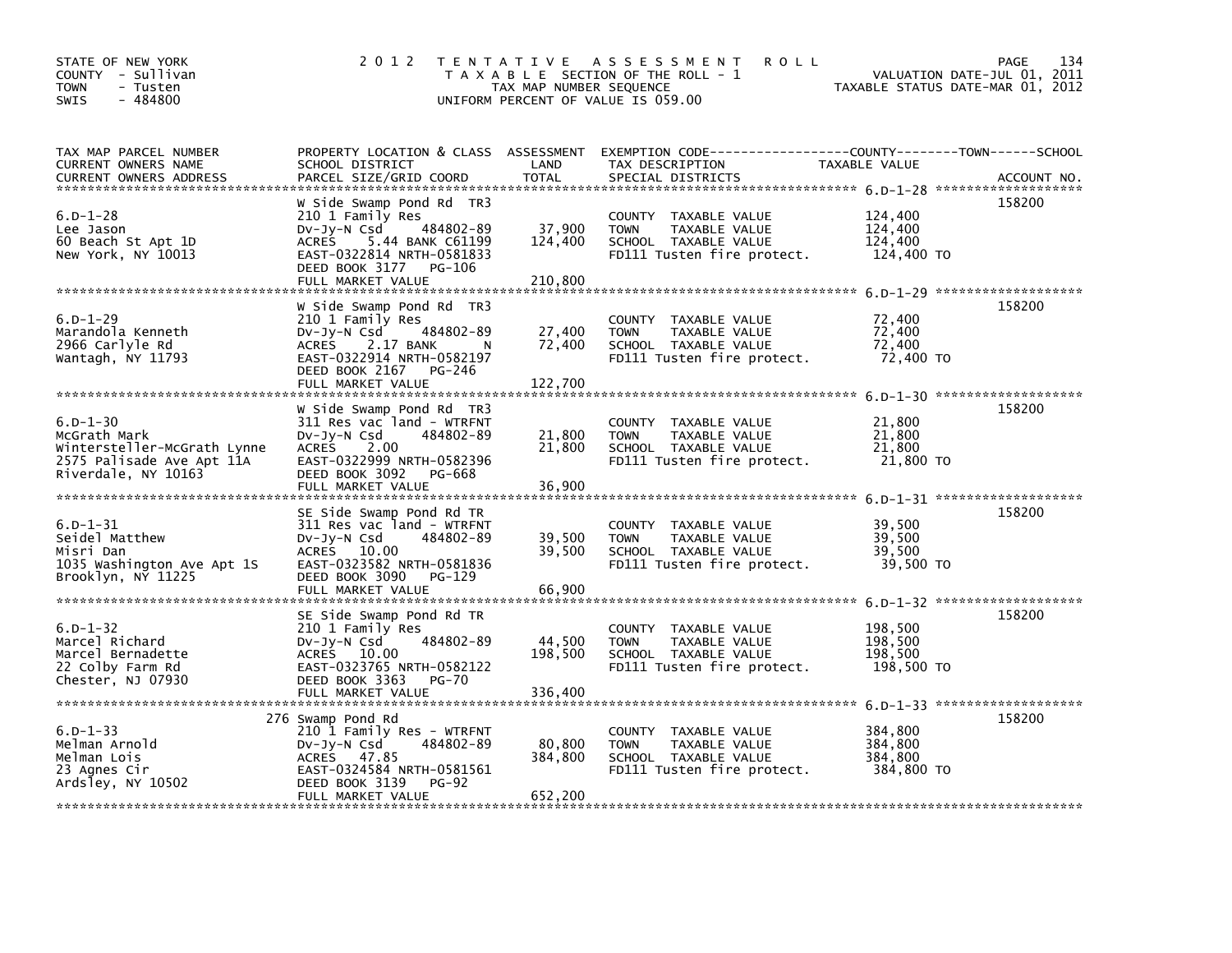| STATE OF NEW YORK<br>COUNTY - Sullivan<br><b>TOWN</b><br>- Tusten<br>$-484800$<br>SWIS             | 2 0 1 2                                                                                                                                                                         | TAX MAP NUMBER SEQUENCE         | TENTATIVE ASSESSMENT ROLL<br>T A X A B L E SECTION OF THE ROLL - 1<br>UNIFORM PERCENT OF VALUE IS 059.00            | VALUATION DATE-JUL 01, 2011<br>TAXABLE STATUS DATE-MAR 01, 2012 | PAGE<br>135 |
|----------------------------------------------------------------------------------------------------|---------------------------------------------------------------------------------------------------------------------------------------------------------------------------------|---------------------------------|---------------------------------------------------------------------------------------------------------------------|-----------------------------------------------------------------|-------------|
| TAX MAP PARCEL NUMBER<br><b>CURRENT OWNERS NAME</b>                                                | SCHOOL DISTRICT                                                                                                                                                                 | LAND                            | PROPERTY LOCATION & CLASS ASSESSMENT EXEMPTION CODE----------------COUNTY-------TOWN------SCHOOL<br>TAX DESCRIPTION | TAXABLE VALUE                                                   |             |
| $6. D - 1 - 34$<br>J J DiPalma Trust<br>DiPalma James J<br>212 N Beech St<br>Massapequa, NY 11758  | 288 Swamp Pond Rd<br>210 1 Family Res<br>484802-89<br>DV-Jy-N Csd<br>ACRES 35.00<br>EAST-0324835 NRTH-0582550<br>DEED BOOK 2011 PG-8260                                         | 51,200                          | COUNTY TAXABLE VALUE<br>TAXABLE VALUE<br><b>TOWN</b><br>138,700 SCHOOL TAXABLE VALUE<br>FD111 Tusten fire protect.  | 138,700<br>138,700<br>138,700<br>138,700 TO                     | 158200      |
| $6. D - 1 - 35$<br>Adamski Richard<br>21 Devonshire Dr<br>Yorktown Heights, NY 10598               | SE Side Swamp Pond Rd TR<br>311 Res vac land - WTRFNT<br>Dv-Jy-N Csd 484802-89<br>ACRES 5.76<br>EAST-0324049 NRTH-0583231<br>DEED BOOK 2460 PG-138                              | 39,000 TOWN<br>64,000           | COUNTY TAXABLE VALUE<br>TAXABLE VALUE<br>SCHOOL TAXABLE VALUE<br>FD111 Tusten fire protect.                         | 64,000<br>64,000<br>64.000<br>64.000 TO                         | 158200      |
| $6.D - 1 - 36$<br>Lohr Susan A<br>Lohr Terrance G<br>319 W Mermaid Ln<br>Philadelphia, PA 19118    | NW Side Swamp Pond Rd TR<br>210 1 Family Res<br>484802-89<br>DV-JY-N Csd<br>ACRES 2.00<br>EAST-0323567 NRTH-0583110<br>DEED BOOK 3255 PG-74                                     | 26.800 TOWN                     | COUNTY TAXABLE VALUE<br>TAXABLE VALUE<br>114,600 SCHOOL TAXABLE VALUE<br>FD111 Tusten fire protect.                 | 114,600<br>114,600<br>114,600<br>114,600 TO                     | 158200      |
| $6. D - 1 - 37$<br>Caico Kevin<br>Caico Geraldine<br>539 Harmony Way<br>Centreville, MD 21617-2489 | NW Side Swamp Pond Rd TR<br>311 Res vac land - WTRFNT<br>484802-89<br>$Dv-Jv-N$ Csd<br>ACRES 2.00<br>EAST-0323712 NRTH-0583364<br>DEED BOOK 2155<br>PG-648<br>FULL MARKET VALUE | 21,800 TOWN<br>21,800<br>36,900 | COUNTY TAXABLE VALUE<br>TAXABLE VALUE<br>SCHOOL TAXABLE VALUE<br>FD111 Tusten fire protect.                         | 21,800<br>21,800<br>21,800<br>21,800 TO                         | 158200      |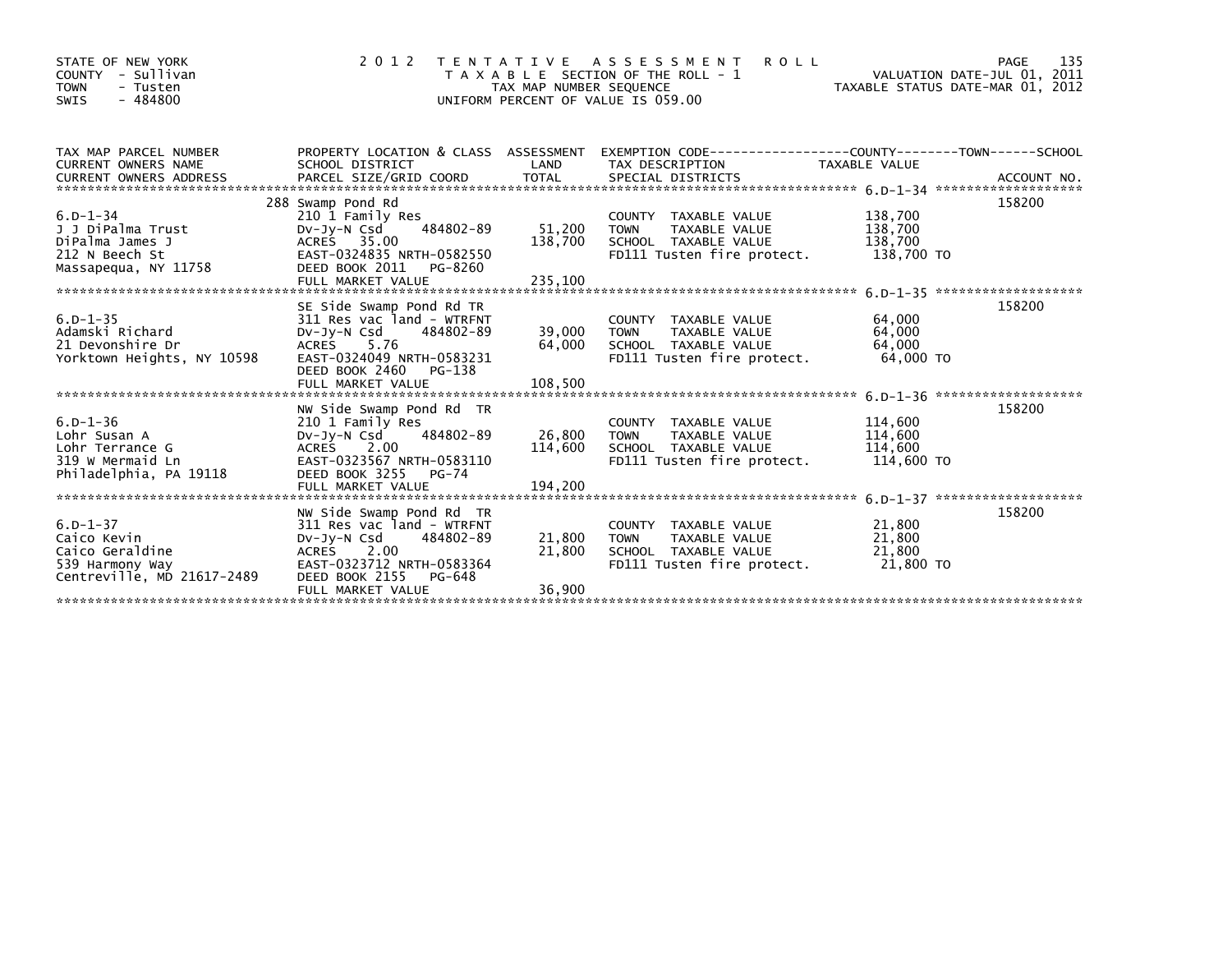| STATE OF NEW YORK | 2012 TENTATIVE ASSESSMENT ROLL        | PAGE                             | 136             |
|-------------------|---------------------------------------|----------------------------------|-----------------|
| COUNTY - Sullivan | T A X A B L E SECTION OF THE ROLL - 1 | VALUATION DATE-JUL 01, 2011      |                 |
| TOWN<br>- Tusten  | MAP SECTION - 006                     | TAXABLE STATUS DATE-MAR 01, 2012 |                 |
| - 484800<br>SWIS  | $SUB - SECTION - D$                   |                                  | RPS150/V04/L015 |
|                   | UNIFORM PERCENT OF VALUE IS 059.00    | CURRENT DATE 4/20/2012           |                 |

| CODE | DISTRICT NAME        | PARCELS | TOTAL EXTENSION<br>TYPF | EXTENSION<br>VALUE | AD VALOREM<br>VALUE | <b>EXEMPT</b><br>AMOUNT | <b>TAXABLE</b><br><b>VALUE</b> |
|------|----------------------|---------|-------------------------|--------------------|---------------------|-------------------------|--------------------------------|
|      | FD111 Tusten fire pr |         | 38 TOTAL                |                    | 3679.400            | 1,400                   | 3678,000                       |

#### \*\*\* S C H O O L D I S T R I C T S U M M A R Y \*\*\*

| CODE   | DISTRICT NAME | TOTAL<br><b>PARCELS</b> | ASSESSED<br>LAND | ASSESSED<br><b>TOTAL</b> | <b>EXEMPT</b><br><b>AMOUNT</b> | <b>TOTAL</b><br><b>TAXABLE</b> | STAR<br><b>AMOUNT</b> | <b>STAR</b><br>TAXABLE |
|--------|---------------|-------------------------|------------------|--------------------------|--------------------------------|--------------------------------|-----------------------|------------------------|
| 484802 | DV-JY-N Csd   | 38                      | 1629.900         | 3679.400                 | 49.850                         | 3629.550                       | 141.760               | 3487,790               |
|        | SUB-TOTAL     | 38                      | 1629.900         | 3679.400                 | 49.850                         | 3629.550                       | 141.760               | 3487,790               |
| 484889 | Nar Library   | 38                      | 1629.900         | 3679,400                 | 49,850                         | 3629,550                       | 141.760               | 3487,790               |
|        | TOTAL         | 76                      | 3259.800         | 7358,800                 | 99,700                         | 7259,100                       | 283,520               | 6975,580               |

\*\*\* S Y S T E M C O D E S S U M M A R Y \*\*\*

NO SYSTEM EXEMPTIONS AT THIS LEVEL

| CODE           | DESCRIPTION                       | <b>TOTAL</b><br><b>PARCELS</b> | <b>COUNTY</b>    | <b>TOWN</b>      | <b>SCHOOL</b>     |
|----------------|-----------------------------------|--------------------------------|------------------|------------------|-------------------|
| 25130<br>41131 | $N/P$ CHARTY<br><b>COMBAT VET</b> |                                | 1,400<br>45,775  | 1,400<br>45,775  | 1,400             |
| 41834<br>41854 | STAR EN<br>STAR B                 |                                |                  |                  | 72,160<br>69,600  |
| 47460          | FOREST LND<br>TOTAL               | 10                             | 48,450<br>95,625 | 48,450<br>95,625 | 48,450<br>191,610 |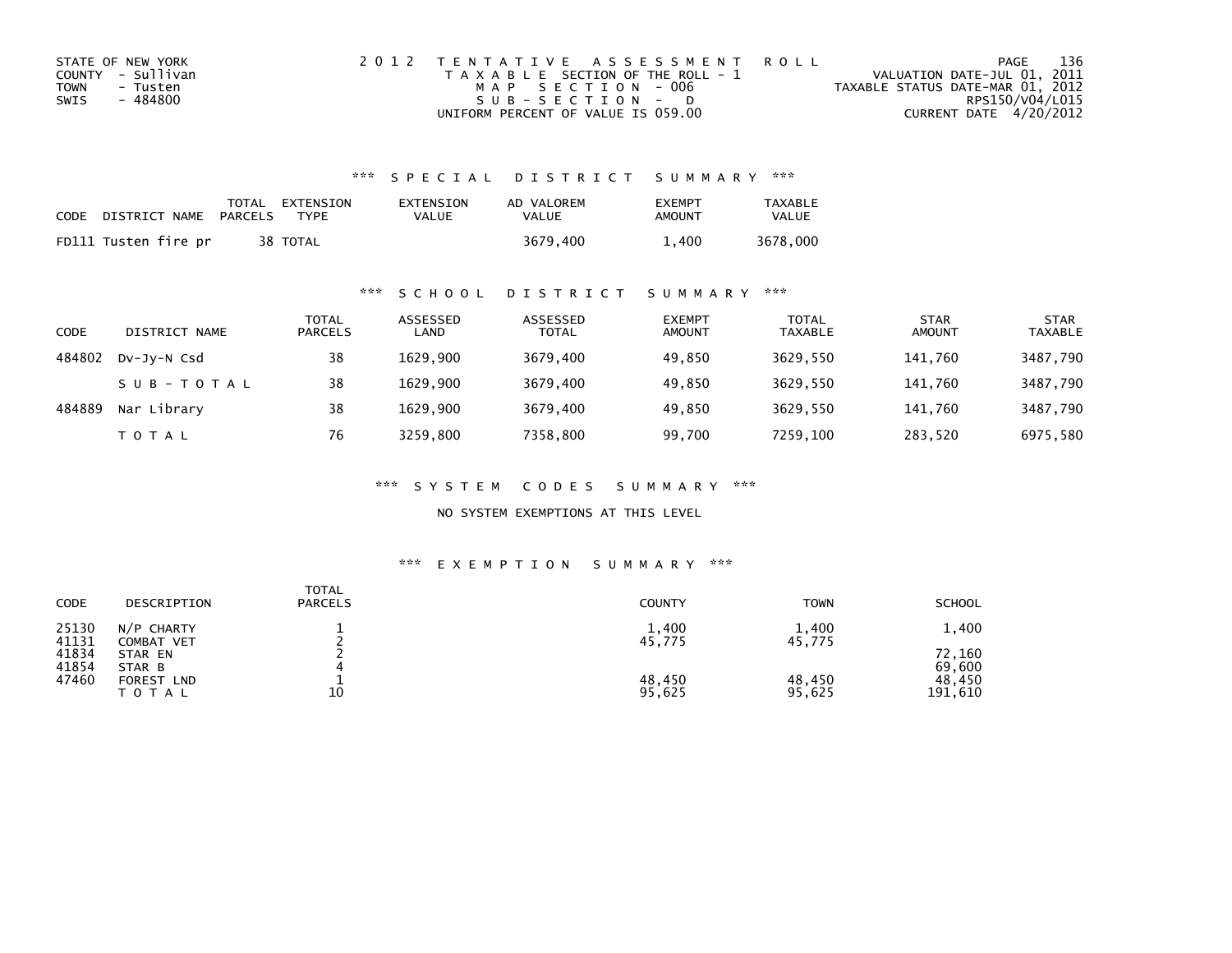| STATE OF NEW YORK |          | 2012 TENTATIVE ASSESSMENT ROLL        |  |                                  | PAGE                   | 137 |
|-------------------|----------|---------------------------------------|--|----------------------------------|------------------------|-----|
| COUNTY - Sullivan |          | T A X A B L E SECTION OF THE ROLL - 1 |  | VALUATION DATE-JUL 01, 2011      |                        |     |
| <b>TOWN</b>       | - Tusten | MAP SECTION - 006                     |  | TAXABLE STATUS DATE-MAR 01, 2012 |                        |     |
| SWIS              | - 484800 | SUB-SECTION-D                         |  |                                  | RPS150/V04/L015        |     |
|                   |          | UNIFORM PERCENT OF VALUE IS 059.00    |  |                                  | CURRENT DATE 4/20/2012 |     |

| ROLL       | DESCRIPTION | <b>TOTAL</b>   | ASSESSED | <b>ASSESSED</b> | <b>TAXABLE</b> | <b>TAXABLE</b> | <b>TAXABLE</b> | <b>STAR</b>    |
|------------|-------------|----------------|----------|-----------------|----------------|----------------|----------------|----------------|
| <b>SEC</b> |             | <b>PARCELS</b> | LAND     | TOTAL           | <b>COUNTY</b>  | <b>TOWN</b>    | <b>SCHOOL</b>  | <b>TAXABLE</b> |
|            | TAXABLE     | 38             | 1629.900 | 3679,400        | 3583.775       | 3583.775       | 3629.550       | 3487,790       |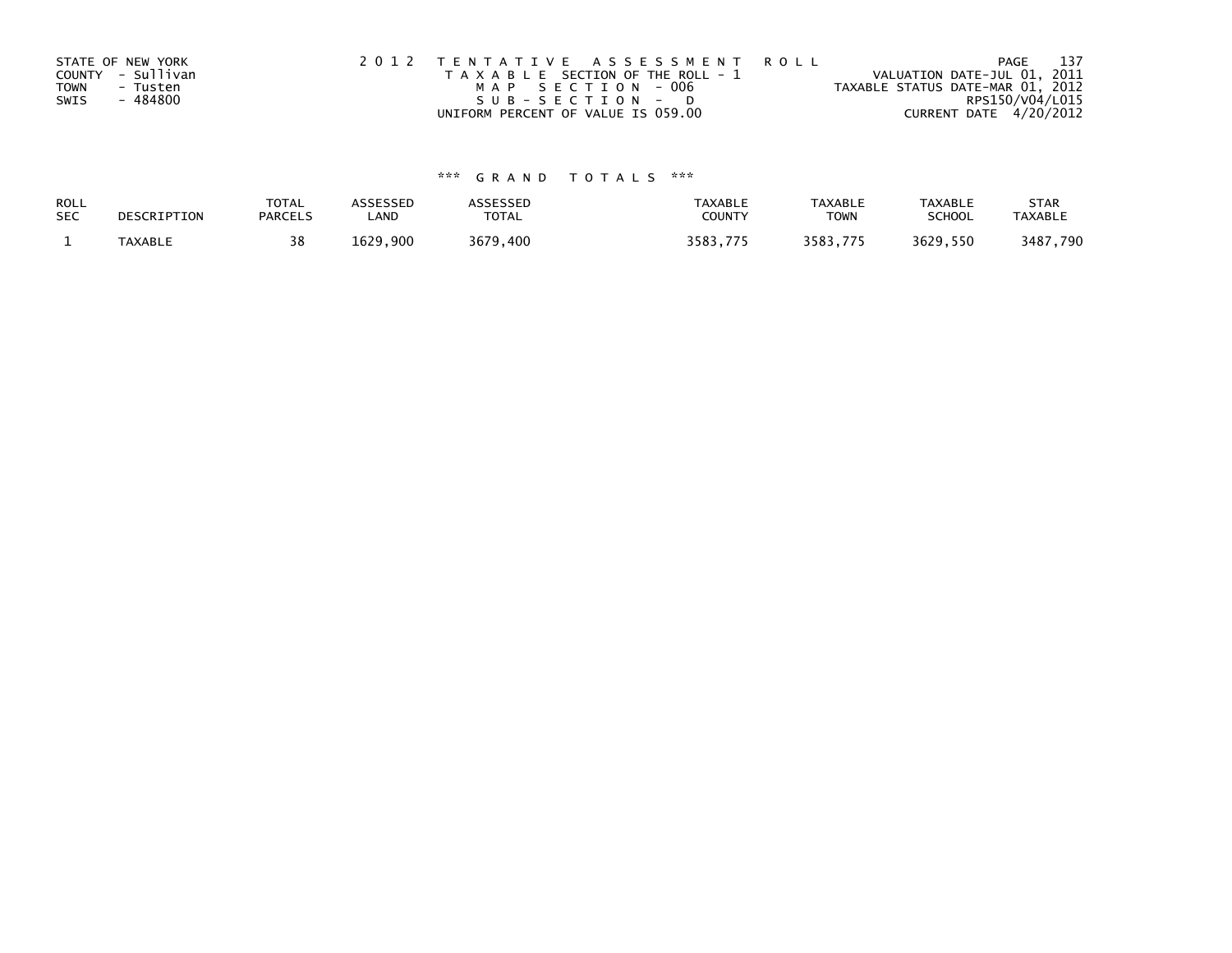| STATE OF NEW YORK<br>COUNTY - Sullivan<br><b>TOWN</b><br>- Tusten<br>$-484800$<br><b>SWIS</b>  | 2 0 1 2                                                                                                                                                                | TAX MAP NUMBER SEQUENCE      | TENTATIVE ASSESSMENT<br><b>ROLL</b><br>T A X A B L E SECTION OF THE ROLL - 1<br>UNIFORM PERCENT OF VALUE IS 059.00            | VALUATION DATE-JUL 01, 2011<br>TAXABLE STATUS DATE-MAR 01, 2012 | 138<br>PAGE                  |
|------------------------------------------------------------------------------------------------|------------------------------------------------------------------------------------------------------------------------------------------------------------------------|------------------------------|-------------------------------------------------------------------------------------------------------------------------------|-----------------------------------------------------------------|------------------------------|
| TAX MAP PARCEL NUMBER<br>CURRENT OWNERS NAME<br><b>CURRENT OWNERS ADDRESS</b>                  | PROPERTY LOCATION & CLASS ASSESSMENT<br>SCHOOL DISTRICT<br>PARCEL SIZE/GRID COORD                                                                                      | LAND<br><b>TOTAL</b>         | EXEMPTION CODE------------------COUNTY--------TOWN------SCHOOL<br>TAX DESCRIPTION<br>SPECIAL DISTRICTS                        | TAXABLE VALUE                                                   | ACCOUNT NO.                  |
| $6.E-1-1$<br>Flouras Elias<br>Parikas-Flouras Kiriaki K<br>66-25 53 rd Rd<br>Maspeth, NY 11378 | W Side Tyler Rd TR 17<br>$322$ Rural vac $>10$<br>Dv-Jy-N Csd<br>484802-89<br>ACRES 50.00<br>EAST-0323994 NRTH-0590799<br>DEED BOOK 2011<br>PG-5690                    | 68,400<br>68,400             | COUNTY TAXABLE VALUE<br>TAXABLE VALUE<br><b>TOWN</b><br>SCHOOL TAXABLE VALUE<br>FD111 Tusten fire protect.                    | 68,400<br>68,400<br>68,400<br>68,400 TO                         | 158200                       |
| $6.E-1-2$<br>Wood Timothy<br>Wood Marian<br>10 Rolling Ridge Rd<br>New City, NY 10956          | W side Tyler Rd TR 17<br>210 1 Family Res<br>484802-89<br>DV-Jy-N Csd<br>ACRES 50.32<br>EAST-0324449 NRTH-0589811<br>DEED BOOK 2149 PG-356                             | 68,800<br>187,400            | COUNTY TAXABLE VALUE<br>TAXABLE VALUE<br><b>TOWN</b><br>SCHOOL TAXABLE VALUE<br>FD111 Tusten fire protect.                    | 187,400<br>187,400<br>187,400<br>187,400 TO                     | 158200                       |
| $6.E-1-3$<br>Amerbach Gary W<br>412 Schalck Rd<br>PO Box 182<br>Narrowsburg, NY 12764          | 412 Schalck Rd<br>210 1 Family Res<br>484802-89<br>$Dv-Jy-N$ Csd<br>ACRES 30.00<br>EAST-0324967 NRTH-0588974<br>DEED BOOK 2010<br>PG-56501<br>FULL MARKET VALUE        | 59,100<br>142,200<br>241,017 | 41854<br>STAR B<br>COUNTY TAXABLE VALUE<br>TAXABLE VALUE<br><b>TOWN</b><br>SCHOOL TAXABLE VALUE<br>FD111 Tusten fire protect. | $\mathbf{0}$<br>142.200<br>142,200<br>124,800<br>142,200 TO     | 158200<br>17,400<br>$\Omega$ |
| $6.E-1-4$<br>Casey David M<br>McAuley Vicky<br>511 Swamp Pond Rd<br>Narrowsburg, NY 12764      | 511 Swamp Pond Rd<br>210 1 Family Res<br>484802-89<br>DV-Jy-N Csd<br>ACRES 15.00<br>EAST-0324889 NRTH-0587634<br>DEED BOOK 3304<br>PG-598<br>FULL MARKET VALUE         | 44,800<br>109,900<br>186,300 | STAR B<br>41854<br>COUNTY TAXABLE VALUE<br>TAXABLE VALUE<br><b>TOWN</b><br>SCHOOL TAXABLE VALUE<br>FD111 Tusten fire protect. | $\mathbf{0}$<br>109.900<br>109,900<br>92,500<br>109,900 TO      | 158200<br>$\Omega$<br>17,400 |
| $6.E-1-5$<br>Lord Alan<br>Lord Maryann<br>415 State Highway 41<br>Smithville Flats, NY 13841   | N&S Sides Swamp Pond Rd<br>322 Rural vac>10<br>484802-89<br>$Dv-Jv-N$ Csd<br>ACRES 22.44<br>EAST-0325224 NRTH-0588035<br>DEED BOOK 2667<br>PG-108<br>FULL MARKET VALUE | 50,900<br>50,900<br>86,300   | COUNTY TAXABLE VALUE<br><b>TAXABLE VALUE</b><br><b>TOWN</b><br>SCHOOL TAXABLE VALUE<br>FD111 Tusten fire protect.             | 50,900<br>50.900<br>50.900<br>50,900 TO                         | 158200                       |
| $6.E-1-6$<br>Taormina Audrey D<br>2526 Hawthorne Ave<br>Union, NJ 07083                        | N Side Swamp Pond Rd TR<br>210 1 Family Res<br>484802-89<br>$Dv-Jy-N$ Csd<br>ACRES 13.41<br>EAST-0325984 NRTH-0588258<br>DEED BOOK 2152<br>PG-86<br>FULL MARKET VALUE  | 39,600<br>133,100<br>225,600 | COUNTY TAXABLE VALUE<br>TAXABLE VALUE<br><b>TOWN</b><br>SCHOOL TAXABLE VALUE<br>FD111 Tusten fire protect.                    | 133,100<br>133,100<br>133,100<br>133,100 TO                     | 158200                       |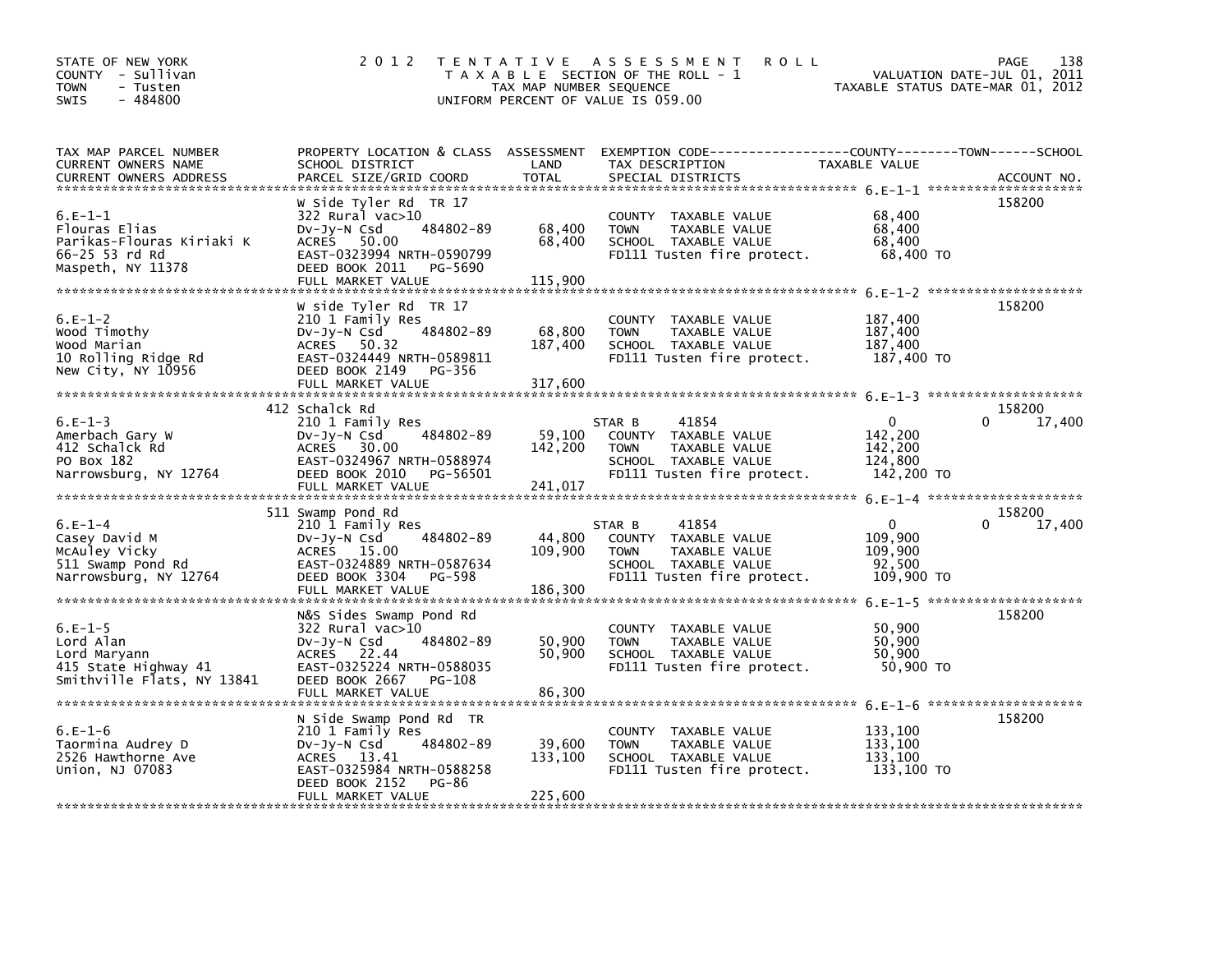| STATE OF NEW YORK<br>- Sullivan<br>COUNTY<br><b>TOWN</b><br>- Tusten<br>$-484800$<br><b>SWIS</b> | 2 0 1 2                                                                                                                                                                   | TAX MAP NUMBER SEQUENCE    | TENTATIVE ASSESSMENT<br><b>ROLL</b><br>T A X A B L E SECTION OF THE ROLL - 1<br>UNIFORM PERCENT OF VALUE IS 059.00 |                                             | 139<br>PAGE<br>VALUATION DATE-JUL 01, 2011<br>TAXABLE STATUS DATE-MAR 01, 2012 |
|--------------------------------------------------------------------------------------------------|---------------------------------------------------------------------------------------------------------------------------------------------------------------------------|----------------------------|--------------------------------------------------------------------------------------------------------------------|---------------------------------------------|--------------------------------------------------------------------------------|
| TAX MAP PARCEL NUMBER<br>CURRENT OWNERS NAME                                                     | PROPERTY LOCATION & CLASS ASSESSMENT<br>SCHOOL DISTRICT                                                                                                                   | LAND                       | EXEMPTION CODE------------------COUNTY--------TOWN------SCHOOL<br>TAX DESCRIPTION                                  | TAXABLE VALUE                               |                                                                                |
| $6.E-1-7$<br>Gore Matthew T<br>6 Skinners Ln<br>Port Jervis, NY 12771                            | N Side Swamp Pond Rd TR<br>322 Rural vac>10<br>484802-89<br>$Dv-Jv-N$ Csd<br>ACRES 12.00<br>EAST-0326625 NRTH-0588375<br>DEED BOOK 2535<br>$PG-9$<br>FULL MARKET VALUE    | 33,000<br>33,000<br>55.900 | COUNTY TAXABLE VALUE<br>TAXABLE VALUE<br><b>TOWN</b><br>SCHOOL TAXABLE VALUE<br>FD111 Tusten fire protect.         | 33,000<br>33,000<br>33,000<br>33,000 TO     | 158200                                                                         |
| $6.E-1-8$<br>Meneses Arturo A<br>186 Anderson St<br>Hackensack, NJ 07601                         | E Side Tyler Rd TR 17<br>$322$ Rural vac $>10$<br>484802-89<br>$Dv-Jy-N$ Csd<br>ACRES 10.00<br>EAST-0326042 NRTH-0589006<br>DEED BOOK 2152<br>PG-106<br>FULL MARKET VALUE | 30,600<br>30,600<br>51,900 | COUNTY TAXABLE VALUE<br>TAXABLE VALUE<br><b>TOWN</b><br>SCHOOL TAXABLE VALUE<br>FD111 Tusten fire protect.         | 30,600<br>30,600<br>30,600<br>30,600 TO     | 158200                                                                         |
| $6.E-1-9$<br>Flouras Elias<br>Parikas-Flouras Kiriaki K<br>6625 53 rd Rd<br>Maspeth, NY 11378    | E Side Tyler Rd TR 17<br>322 Rural vac>10<br>$Dv-Jv-N$ Csd<br>484802-89<br>ACRES 25.02<br>EAST-0326347 NRTH-0589673<br>DEED BOOK 2601<br>PG-596<br>FULL MARKET VALUE      | 47,700<br>47.700<br>80,800 | COUNTY TAXABLE VALUE<br><b>TOWN</b><br>TAXABLE VALUE<br>SCHOOL TAXABLE VALUE<br>FD111 Tusten fire protect.         | 47,700<br>47,700<br>47.700<br>47,700 TO     | 158200                                                                         |
| $6.E-1-10$<br>Smith Kevin J<br>Smith Gail<br>266 26 th St<br>Copiaque, NY 11726                  | E Side Tyler Rd TR 17<br>210 1 Family Res<br>484802-89<br>$Dv-Jy-N$ Csd<br>ACRES 30.00<br>EAST-0326451 NRTH-0590337<br>DEED BOOK 2149<br>PG-525                           | 54,100<br>125,300          | COUNTY TAXABLE VALUE<br><b>TOWN</b><br>TAXABLE VALUE<br>SCHOOL TAXABLE VALUE<br>FD111 Tusten fire protect.         | 125,300<br>125,300<br>125.300<br>125,300 TO | 158200                                                                         |
| $6.E-1-11$<br>Illini Dream LLC<br>Jav Talaber<br>2024 Larchmont Dr<br>Deland, FL 32724           | 335 Schalck Rd<br>$322$ Rural vac $>10$<br>484802-89<br>$Dv-Jy-N$ Csd<br>ACRES 30.00<br>EAST-0326362 NRTH-0590917<br>DEED BOOK 3341<br>PG-212<br>FULL MARKET VALUE        | 39,000<br>39,000<br>66,100 | COUNTY TAXABLE VALUE<br><b>TOWN</b><br>TAXABLE VALUE<br>SCHOOL TAXABLE VALUE<br>FD111 Tusten fire protect.         | 39,000<br>39,000<br>39,000<br>39,000 TO     | 158200                                                                         |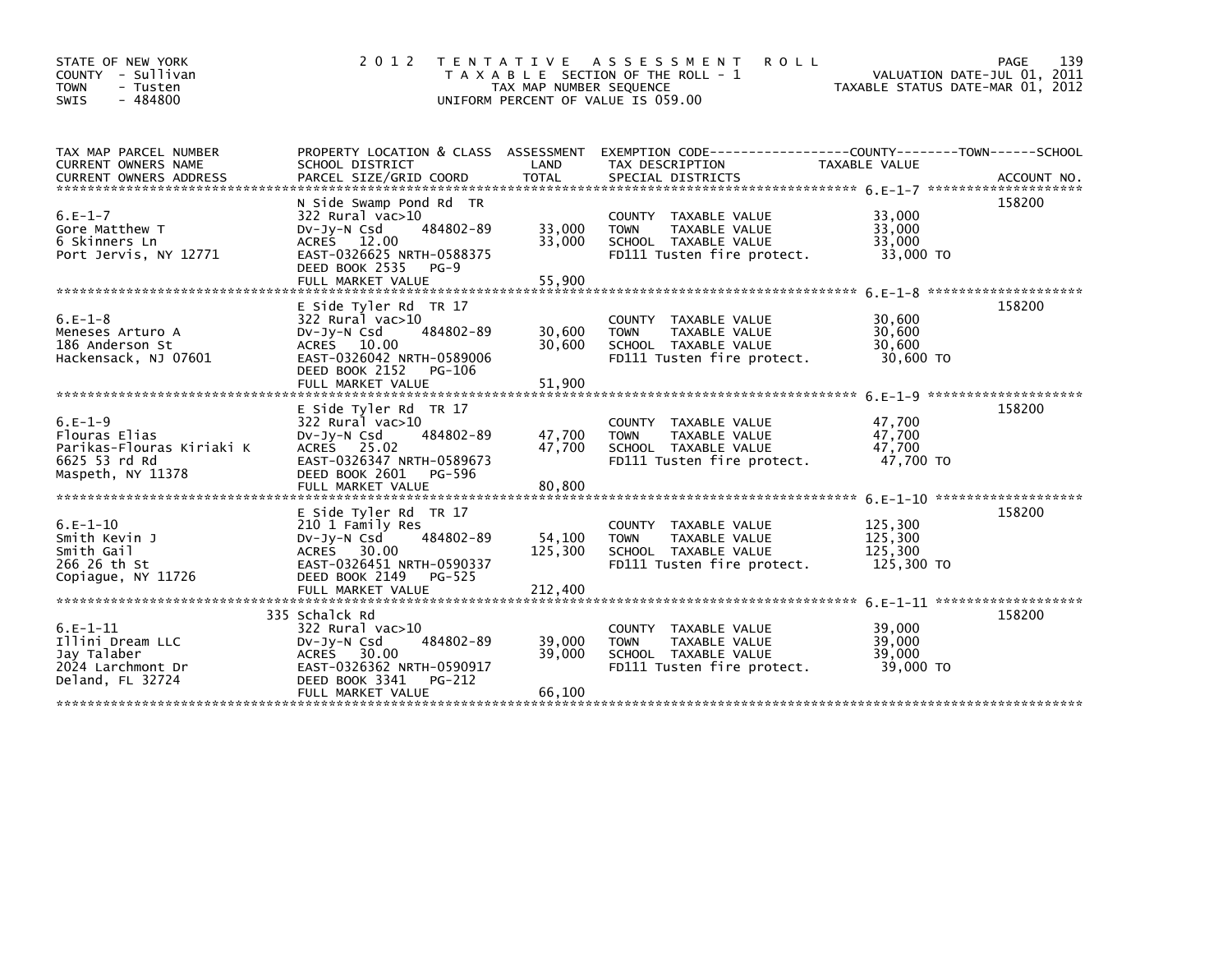| STATE OF NEW YORK<br>COUNTY - Sullivan<br><b>TOWN</b><br>- Tusten<br>$-484800$<br>SWIS             | 2 0 1 2                                                                                                                                                                                    | T E N T A T I V E<br>TAX MAP NUMBER SEQUENCE<br>UNIFORM PERCENT OF VALUE IS 059.00 | A S S E S S M E N T<br><b>ROLL</b><br>T A X A B L E SECTION OF THE ROLL - 1                                                              |                                                                  | PAGE<br>140<br>VALUATION DATE-JUL 01, 2011<br>TAXABLE STATUS DATE-MAR 01, 2012 |
|----------------------------------------------------------------------------------------------------|--------------------------------------------------------------------------------------------------------------------------------------------------------------------------------------------|------------------------------------------------------------------------------------|------------------------------------------------------------------------------------------------------------------------------------------|------------------------------------------------------------------|--------------------------------------------------------------------------------|
| TAX MAP PARCEL NUMBER<br>CURRENT OWNERS NAME                                                       | PROPERTY LOCATION & CLASS ASSESSMENT<br>SCHOOL DISTRICT                                                                                                                                    | LAND                                                                               | EXEMPTION        CODE-----------------COUNTY-------TOWN------SCHOOL<br>TAX DESCRIPTION                                                   | TAXABLE VALUE                                                    |                                                                                |
|                                                                                                    |                                                                                                                                                                                            |                                                                                    |                                                                                                                                          |                                                                  |                                                                                |
| $6.E-1-12.1$<br>Schalck Bruce E<br>579 Swamp Pond Rd<br>Narrowsburg, NY 12764                      | Swamp Pond Rd TR 37<br>240 Rural res<br>484802-89<br>DV-Jy-N Csd<br>Subdivision 6E-1-12 Lot 1<br>ACRES 26.51<br>EAST-0327420 NRTH-0588879<br>DEED BOOK 2369<br>PG-677<br>FULL MARKET VALUE | 54,100 STAR EN<br>75,400<br>127,800                                                | 41800<br>AGED-CTS<br>41834<br>COUNTY TAXABLE VALUE<br><b>TOWN</b><br>TAXABLE VALUE<br>SCHOOL TAXABLE VALUE<br>FD111 Tusten fire protect. | 37,700<br>$\mathbf{0}$<br>37,700<br>37,700<br>1,620<br>75,400 TO | 147550<br>37,700<br>37,700<br>36,080<br>0                                      |
|                                                                                                    |                                                                                                                                                                                            |                                                                                    |                                                                                                                                          |                                                                  |                                                                                |
| $6.E-1-12.2$<br>Schalck Ronald<br>399 Delaware Dr<br>Narrowsburg, NY 12764                         | Swamp Pond Rd TR 37<br>$322$ Rural vac $>10$<br>$Dv-Jy-N$ Csd<br>484802-89<br>ACRES 23.29<br>EAST-0327420 NRTH-0588879<br>DEED BOOK 2369<br>PG-682<br>FULL MARKET VALUE                    | 45,800<br>45,800<br>77,600                                                         | COUNTY TAXABLE VALUE<br>TAXABLE VALUE<br><b>TOWN</b><br>SCHOOL TAXABLE VALUE<br>FD111 Tusten fire protect.                               | 45,800<br>45,800<br>45.800<br>45,800 TO                          | 147550                                                                         |
|                                                                                                    |                                                                                                                                                                                            |                                                                                    |                                                                                                                                          |                                                                  |                                                                                |
| $6.E-1-12.3$<br>Schalck Ronald W Sr<br>399 Delaware Dr<br>Narrowsburg, NY 12764                    | WS Swamp Pond Rd TR 37<br>311 Res vac land<br>484802-89<br>$Dv-Jy-N$ Csd<br>Subdivision 6E-1-12 Lot 3<br>3.21<br><b>ACRES</b><br>EAST-0327420 NRTH-0588879<br>DEED BOOK 3432<br>PG-97      | 14,800<br>14,800                                                                   | <b>COUNTY</b><br>TAXABLE VALUE<br>TAXABLE VALUE<br><b>TOWN</b><br>SCHOOL TAXABLE VALUE<br>FD111 Tusten fire protect.                     | 14,800<br>14,800<br>14,800<br>14.800 TO                          | 147550                                                                         |
|                                                                                                    | FULL MARKET VALUE                                                                                                                                                                          | 25.100                                                                             |                                                                                                                                          |                                                                  |                                                                                |
| $6.E-1-13$<br>Christoforou Chris A<br>Christoforou Ana P<br>3724 Martha Blvd<br>Bethpage, NY 11714 | NW Side Swamp Pond Rd<br>210 1 Family Res<br>484802-89<br>$Dv-Jy-N$ Csd<br>ACRES 10.00<br>EAST-0327880 NRTH-0589666<br>DEED BOOK 3547<br>PG-322                                            | 35,600<br>133,400                                                                  | COUNTY TAXABLE VALUE<br><b>TOWN</b><br>TAXABLE VALUE<br>SCHOOL TAXABLE VALUE<br>FD111 Tusten fire protect.                               | 133,400<br>133,400<br>133.400<br>133,400 TO                      | 158200                                                                         |
|                                                                                                    | FULL MARKET VALUE                                                                                                                                                                          | 226,100                                                                            |                                                                                                                                          |                                                                  |                                                                                |
|                                                                                                    |                                                                                                                                                                                            |                                                                                    |                                                                                                                                          |                                                                  |                                                                                |
| $6.E-1-14$<br>Oechsler George P<br>33 Malone Ave<br>E Atlantic Beach, NY                           | 653 Swamp Pond Rd<br>240 Rural res<br>484802-89<br>DV-Jy-N Csd<br>ACRES 30.00<br>EAST-0328207 NRTH-0590122<br>11561-1008 DEED BOOK 2907<br>PG-351                                          | 59,100<br>90,000                                                                   | COUNTY TAXABLE VALUE<br>TAXABLE VALUE<br><b>TOWN</b><br>SCHOOL TAXABLE VALUE<br>FD111 Tusten fire protect.                               | 90,000<br>90,000<br>90,000<br>90.000 TO                          | 158200                                                                         |
|                                                                                                    | FULL MARKET VALUE                                                                                                                                                                          | 152,500                                                                            |                                                                                                                                          |                                                                  |                                                                                |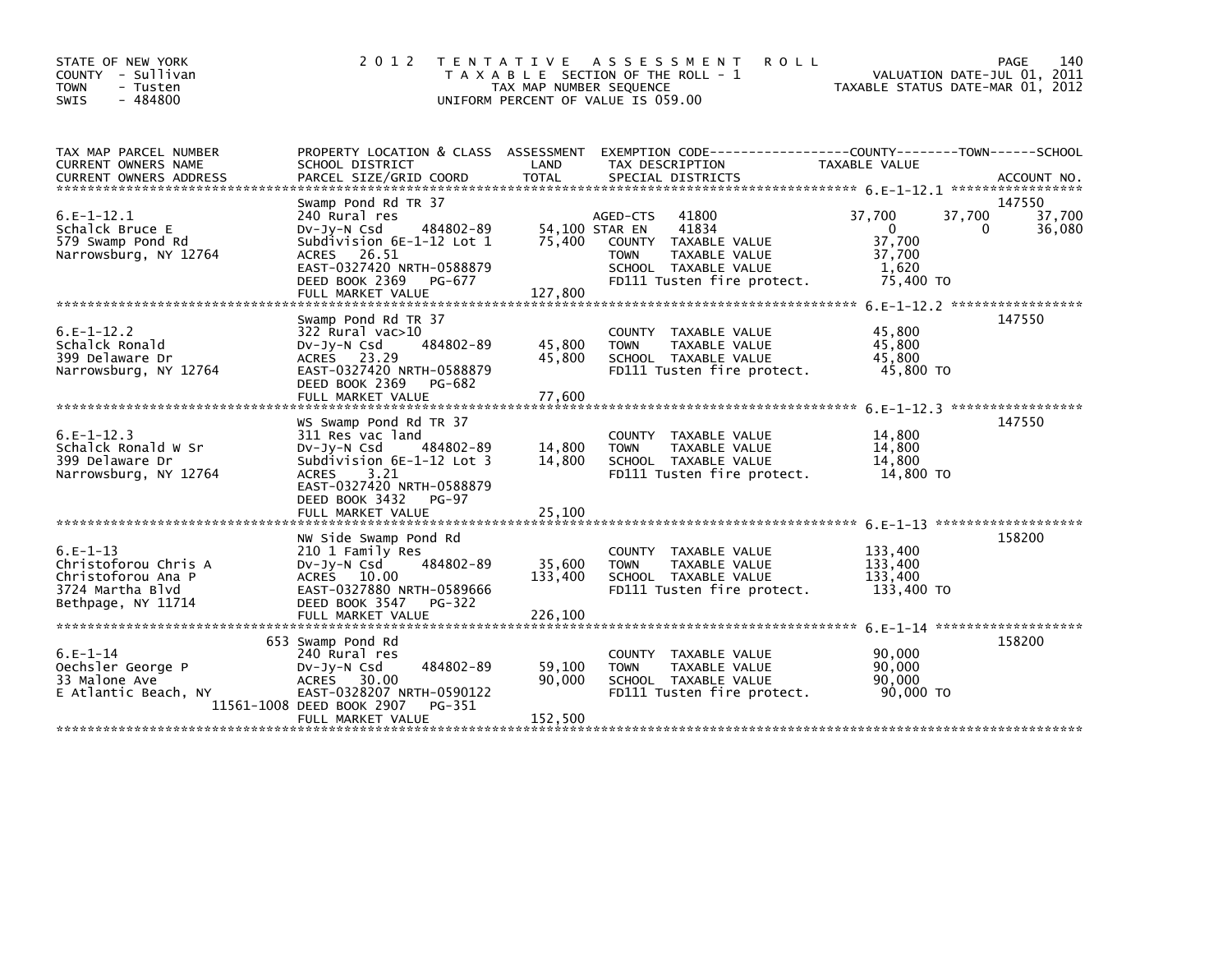| STATE OF NEW YORK<br>COUNTY - Sullivan<br><b>TOWN</b><br>- Tusten<br>$-484800$<br>SWIS                                     | 2 0 1 2                                                                                                                                                                            | TAX MAP NUMBER SEQUENCE      | TENTATIVE ASSESSMENT<br><b>ROLL</b><br>T A X A B L E SECTION OF THE ROLL - 1<br>UNIFORM PERCENT OF VALUE IS 059.00                       |                                                   | 141<br>PAGE<br>VALUATION DATE-JUL 01, 2011<br>TAXABLE STATUS DATE-MAR 01, 2012 |
|----------------------------------------------------------------------------------------------------------------------------|------------------------------------------------------------------------------------------------------------------------------------------------------------------------------------|------------------------------|------------------------------------------------------------------------------------------------------------------------------------------|---------------------------------------------------|--------------------------------------------------------------------------------|
| TAX MAP PARCEL NUMBER<br>CURRENT OWNERS NAME<br><b>CURRENT OWNERS ADDRESS</b>                                              | SCHOOL DISTRICT<br>PARCEL SIZE/GRID COORD                                                                                                                                          | LAND<br><b>TOTAL</b>         | PROPERTY LOCATION & CLASS ASSESSMENT EXEMPTION CODE----------------COUNTY-------TOWN------SCHOOL<br>TAX DESCRIPTION<br>SPECIAL DISTRICTS | <b>TAXABLE VALUE</b>                              | ACCOUNT NO.                                                                    |
| $6.E-1-15$<br>Marcoux Christopher<br>Parisi Grace<br>610 Carlton Ave<br>Brooklyn, NY 11238                                 | NW Side Swamp Pond Rd Tr<br>$322$ Rural vac $>10$<br>484802-89<br>$Dv-Jy-N$ Csd<br>ACRES 25.00<br>EAST-0328865 NRTH-0590396<br>DEED BOOK 3511<br>PG-305                            | 50,300<br>50,300             | COUNTY TAXABLE VALUE<br><b>TOWN</b><br>TAXABLE VALUE<br>SCHOOL TAXABLE VALUE<br>FD111 Tusten fire protect.                               | 50,300<br>50.300<br>50.300<br>50,300 TO           | 158200                                                                         |
| $6.E-1-16$<br>Nedwetzky Andreas<br>Nedwetzky Roberta<br>PO Box 442<br>Narrowsburg, NY 12764                                | 705 Swamp Pond Rd<br>210 1 Family Res<br>484802-89<br>$Dv-Jy-N$ Csd<br>ACRES 15.00 BANK C88880<br>EAST-0329501 NRTH-0590567<br>DEED BOOK 2152<br>PG-126<br>FULL MARKET VALUE       | 44,800<br>215,000<br>364,400 | COUNTY TAXABLE VALUE<br><b>TAXABLE VALUE</b><br><b>TOWN</b><br>SCHOOL TAXABLE VALUE<br>FD111 Tusten fire protect.                        | 215,000<br>215,000<br>215,000<br>215,000 TO       | *******************<br>158200                                                  |
| $6.E-1-17$<br>Almeida et al Antonio<br>Almeida Jose<br>20 Westbury Ave<br>Mineola, NY 11501                                | E side Swamp Pond Rd TR 3<br>311 Res vac land - WTRFNT<br>484802-89<br>$Dv-Jy-N$ Csd<br>ACRES 65.49<br>EAST-0325402 NRTH-0583620<br>DEED BOOK 2419<br>PG-598<br>FULL MARKET VALUE  | 84,900<br>84,900<br>143.900  | COUNTY TAXABLE VALUE<br><b>TOWN</b><br><b>TAXABLE VALUE</b><br>SCHOOL TAXABLE VALUE<br>FD111 Tusten fire protect.                        | 84,900<br>84,900<br>84,900<br>84,900 TO           | 6.F-1-17 ********************<br>158200                                        |
| $6. E - 1 - 18$<br>Padovani Grace M<br>8 Deamer Ct<br>Huntington Stn, NY 11746-3427                                        | E & W Side Swamp Pond Rd<br>280 Res Multiple<br>484802-89<br>$Dv-Jy-N$ Csd<br>ACRES 14.12<br>EAST-0324323 NRTH-0585648<br>DEED BOOK 2162<br>PG-478                                 | 43,900<br>70,000             | COUNTY TAXABLE VALUE<br><b>TAXABLE VALUE</b><br><b>TOWN</b><br>SCHOOL TAXABLE VALUE<br>FD111 Tusten fire protect.                        | 70.000<br>70,000<br>70,000<br>70,000 TO           | 158200                                                                         |
| $6.E-1-19$<br>Amerbach Mitchell B<br>Amerbach Theresa A<br>69 John Ln<br>Manorville, NY 11949<br>MAY BE SUBJECT TO PAYMENT | E Side Swamp Pond Rd TR 3<br>311 Res vac land - WTRFNT<br>$Dv-Jv-N$ Csd<br>484802-89<br>ACRES 100.00<br>EAST-0325417 NRTH-0585187<br>DEED BOOK 2843<br>PG-592<br>FULL MARKET VALUE | 84,900<br>84,900<br>143,900  | FOREST LND 47460<br>COUNTY TAXABLE VALUE<br><b>TOWN</b><br>TAXABLE VALUE<br>SCHOOL TAXABLE VALUE<br>FD111 Tusten fire protect.           | 59,090<br>25,810<br>25,810<br>25,810<br>84.900 TO | 158200<br>59,090<br>59,090                                                     |
| UNDER RPTL480A UNTIL 2021                                                                                                  |                                                                                                                                                                                    |                              |                                                                                                                                          |                                                   |                                                                                |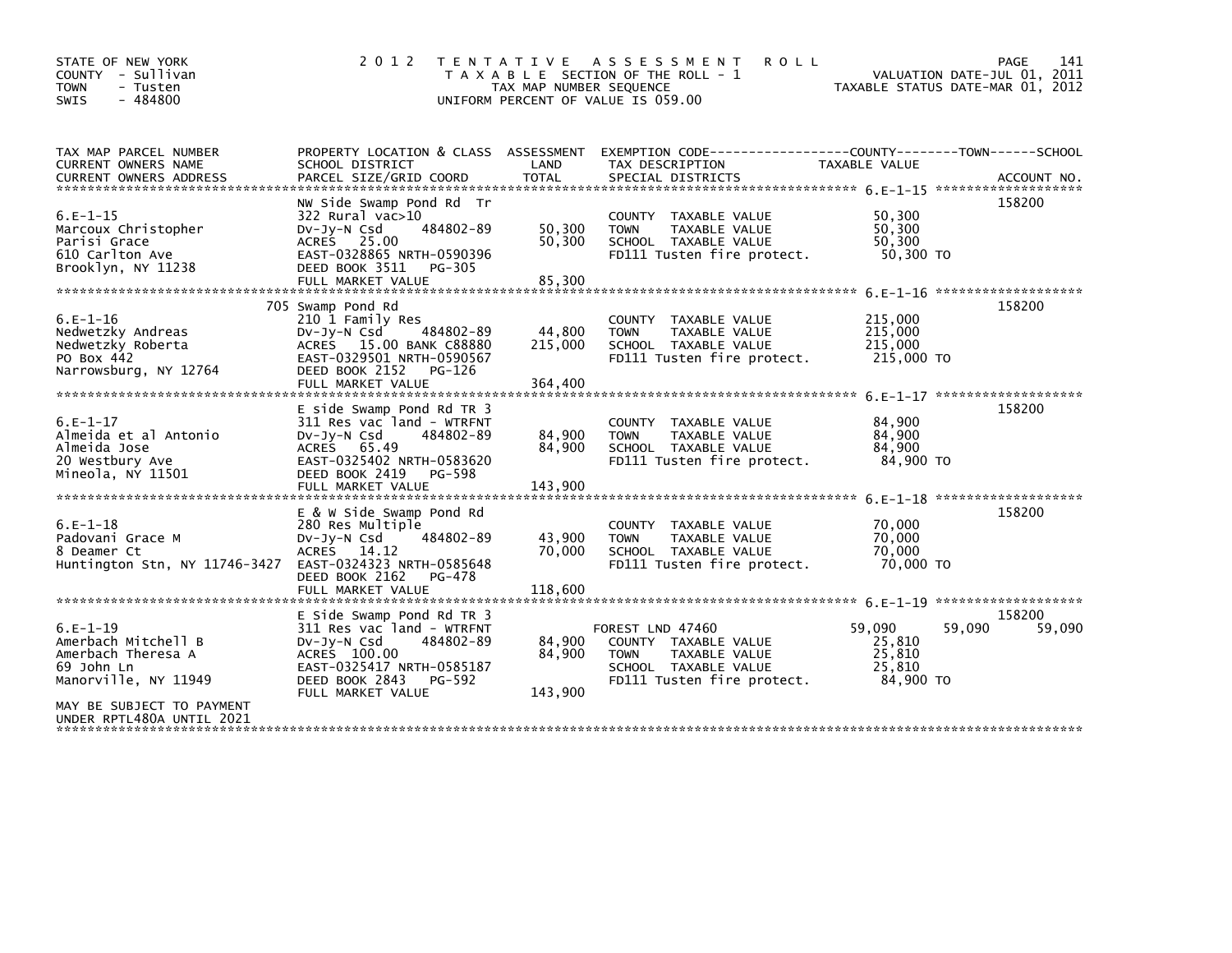| STATE OF NEW YORK<br>COUNTY - Sullivan<br>- Tusten<br><b>TOWN</b><br>$-484800$<br>SWIS | 2 0 1 2                                               | TAX MAP NUMBER SEQUENCE<br>UNIFORM PERCENT OF VALUE IS 059.00 | TENTATIVE ASSESSMENT<br><b>ROLL</b><br>T A X A B L E SECTION OF THE ROLL - 1                     |                    | 142<br>PAGE<br>VALUATION DATE-JUL 01, 2011<br>TAXABLE STATUS DATE-MAR 01, 2012 |
|----------------------------------------------------------------------------------------|-------------------------------------------------------|---------------------------------------------------------------|--------------------------------------------------------------------------------------------------|--------------------|--------------------------------------------------------------------------------|
| TAX MAP PARCEL NUMBER                                                                  |                                                       |                                                               | PROPERTY LOCATION & CLASS ASSESSMENT EXEMPTION CODE----------------COUNTY-------TOWN------SCHOOL |                    |                                                                                |
| <b>CURRENT OWNERS NAME</b>                                                             | SCHOOL DISTRICT                                       | LAND                                                          | TAX DESCRIPTION                                                                                  | TAXABLE VALUE      |                                                                                |
|                                                                                        | SE Side Swamp Pond Rd TR                              |                                                               |                                                                                                  |                    | 158200                                                                         |
| $6.E-1-20$                                                                             | 322 Rural vac>10                                      |                                                               | COUNTY TAXABLE VALUE                                                                             | 93,200             |                                                                                |
| CEG Realty LLC                                                                         | 484802-89<br>Dv-Jy-N Csd                              | 93,200                                                        | TAXABLE VALUE<br><b>TOWN</b>                                                                     | 93,200             |                                                                                |
| 5041 Broadway                                                                          | ACRES 100.00                                          | 93,200                                                        | SCHOOL TAXABLE VALUE                                                                             | 93.200             |                                                                                |
| New York, NY 10034                                                                     | EAST-0326539 NRTH-0586353<br>DEED BOOK 3312<br>PG-545 |                                                               | FD111 Tusten fire protect.                                                                       | 93,200 TO          |                                                                                |
|                                                                                        | FULL MARKET VALUE                                     | 158,000                                                       |                                                                                                  |                    |                                                                                |
|                                                                                        |                                                       |                                                               |                                                                                                  |                    |                                                                                |
|                                                                                        | SE Side Swamp Pond Rd TR                              |                                                               |                                                                                                  |                    | 158200                                                                         |
| $6.E-1-21$                                                                             | 322 Rural vac>10<br>484802-89                         |                                                               | COUNTY TAXABLE VALUE                                                                             | 82,400             |                                                                                |
| Lohr Terrance<br>Lohr Susan                                                            | $Dv-Jv-N$ Csd<br>ACRES 78.10                          | 82,400<br>82,400                                              | TAXABLE VALUE<br><b>TOWN</b><br>SCHOOL TAXABLE VALUE                                             | 82,400<br>82,400   |                                                                                |
| 319 w Mermaid Ln                                                                       | EAST-0327728 NRTH-0587090                             |                                                               | FD111 Tusten fire protect.                                                                       | 82,400 TO          |                                                                                |
| Philadelphia, PA 19118                                                                 | DEED BOOK 2010 PG-59888                               |                                                               |                                                                                                  |                    |                                                                                |
|                                                                                        | FULL MARKET VALUE                                     | 139,700                                                       |                                                                                                  |                    |                                                                                |
|                                                                                        |                                                       |                                                               |                                                                                                  |                    | 158200                                                                         |
| $6.E-1-22$                                                                             | SE Side Swamp Pond Rd TR<br>911 Forest s480           |                                                               | FOREST LND 47460                                                                                 | 67,104             | 67,104<br>67,104                                                               |
| Anthony James L                                                                        | 484802-89<br>$Dv-Jv-N$ Csd                            | 93,200                                                        | COUNTY TAXABLE VALUE                                                                             | 26,096             |                                                                                |
| Fischer John C                                                                         | ACRES 100.00                                          | 93,200                                                        | <b>TOWN</b><br>TAXABLE VALUE                                                                     | 26,096             |                                                                                |
| 21 Spring St                                                                           | EAST-0329228 NRTH-0588387                             |                                                               | SCHOOL TAXABLE VALUE                                                                             | 26,096             |                                                                                |
| Warwick, NY 10990                                                                      | DEED BOOK 2162<br>PG-79                               |                                                               | FD111 Tusten fire protect.                                                                       | 93,200 TO          |                                                                                |
|                                                                                        | FULL MARKET VALUE                                     | 158,000                                                       |                                                                                                  |                    |                                                                                |
| MAY BE SUBJECT TO PAYMENT<br>UNDER RPTL480A UNTIL 2021                                 |                                                       |                                                               |                                                                                                  |                    |                                                                                |
|                                                                                        |                                                       |                                                               |                                                                                                  |                    |                                                                                |
|                                                                                        | SE Side Swamp Pond Rd TR                              |                                                               |                                                                                                  |                    | 158200                                                                         |
| $6.E-1-23$<br>Klansky Jeff A                                                           | 210 1 Family Res<br>484802-89<br>DV-Jy-N Csd          | 73,700                                                        | COUNTY TAXABLE VALUE<br>TAXABLE VALUE<br><b>TOWN</b>                                             | 131,200<br>131,200 |                                                                                |
| 60 Lewis Ave                                                                           | ACRES 66.17 BANK C88880                               | 131,200                                                       | SCHOOL TAXABLE VALUE                                                                             | 131,200            |                                                                                |
| Atlantic Beach, NY 11509                                                               | EAST-0330672 NRTH-0589949                             |                                                               | FD111 Tusten fire protect.                                                                       | 131,200 TO         |                                                                                |
|                                                                                        | DEED BOOK 3330<br>$PG-154$                            |                                                               |                                                                                                  |                    |                                                                                |
|                                                                                        | FULL MARKET VALUE                                     | 222,400                                                       |                                                                                                  |                    |                                                                                |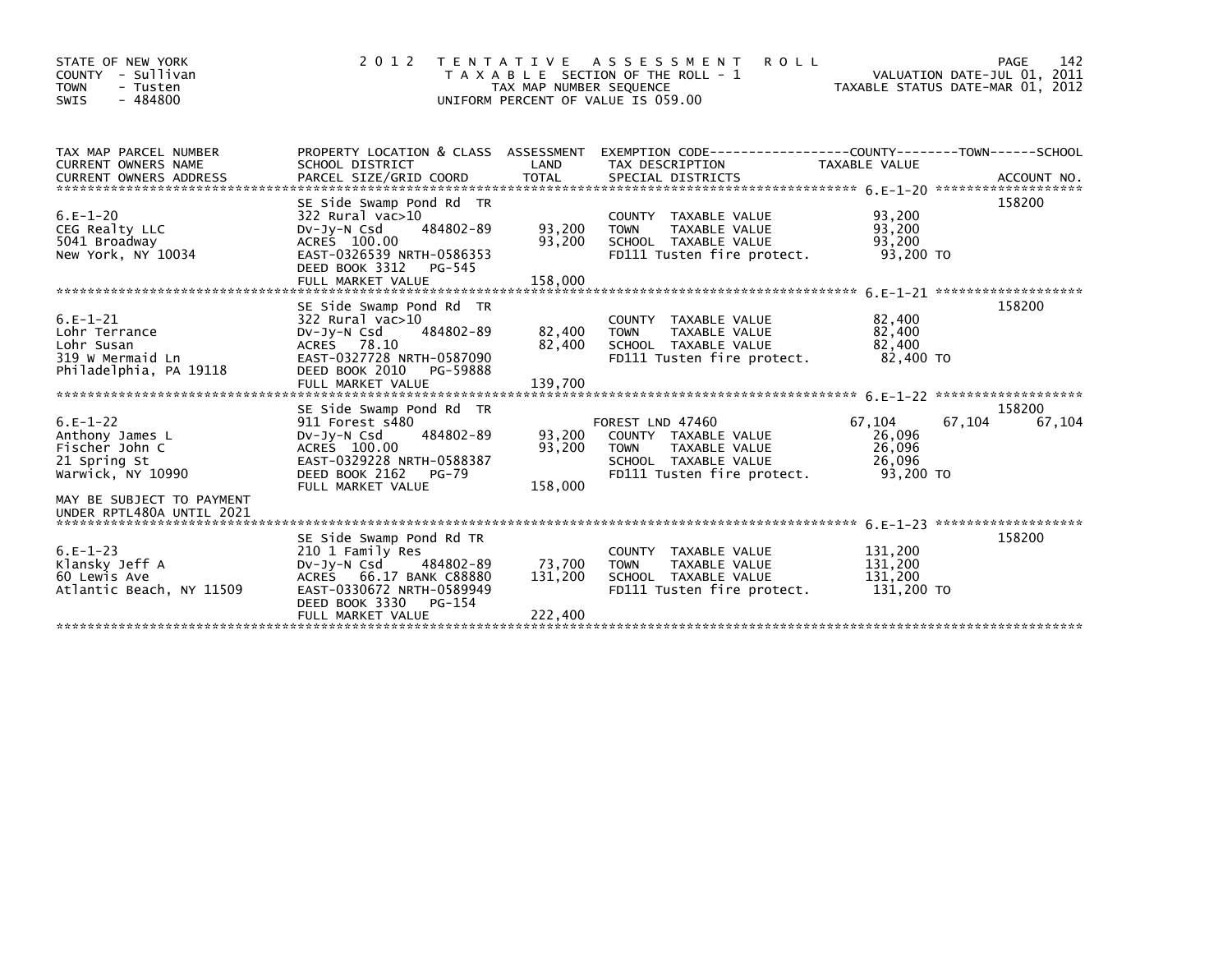| STATE OF NEW YORK | 2012 TENTATIVE ASSESSMENT ROLL        | PAGE                             | 143 |
|-------------------|---------------------------------------|----------------------------------|-----|
| COUNTY - Sullivan | T A X A B L E SECTION OF THE ROLL - 1 | VALUATION DATE-JUL 01, 2011      |     |
| TOWN<br>- Tusten  | MAP SECTION - 006                     | TAXABLE STATUS DATE-MAR 01, 2012 |     |
| - 484800<br>SWIS  | $SUB - SECTION - E$                   | RPS150/V04/L015                  |     |
|                   | UNIFORM PERCENT OF VALUE IS 059.00    | CURRENT DATE 4/20/2012           |     |

| CODE | DISTRICT NAME        | PARCELS | TOTAL EXTENSION<br><b>TYPF</b> | EXTENSION<br><b>VALUE</b> | AD VALOREM<br>VALUE | <b>FXFMPT</b><br>AMOUNT | <b>TAXABLE</b><br>VALUE |
|------|----------------------|---------|--------------------------------|---------------------------|---------------------|-------------------------|-------------------------|
|      | FD111 Tusten fire pr |         | 25 TOTAL                       |                           | 2232.000            |                         | 2232.000                |

## \*\*\* S C H O O L D I S T R I C T S U M M A R Y \*\*\*

| <b>CODE</b> | DISTRICT NAME | TOTAL<br><b>PARCELS</b> | ASSESSED<br>LAND | ASSESSED<br><b>TOTAL</b> | <b>EXEMPT</b><br><b>AMOUNT</b> | <b>TOTAL</b><br><b>TAXABLE</b> | <b>STAR</b><br><b>AMOUNT</b> | <b>STAR</b><br><b>TAXABLE</b> |
|-------------|---------------|-------------------------|------------------|--------------------------|--------------------------------|--------------------------------|------------------------------|-------------------------------|
| 484802      | DV-JV-N Csd   | 25                      | 1396.700         | 2232.000                 | 163,894                        | 2068.106                       | 70,880                       | 1997,226                      |
|             | SUB-TOTAL     | 25                      | 1396.700         | 2232,000                 | 163,894                        | 2068,106                       | 70,880                       | 1997,226                      |
| 484889      | Nar Library   | 25                      | 1396.700         | 2232,000                 | 163,894                        | 2068.106                       | 70,880                       | 1997,226                      |
|             | <b>TOTAL</b>  | 50                      | 2793,400         | 4464.000                 | 327,788                        | 4136,212                       | 141,760                      | 3994,452                      |

\*\*\* S Y S T E M C O D E S S U M M A R Y \*\*\*

NO SYSTEM EXEMPTIONS AT THIS LEVEL

| CODE                    | DESCRIPTION                   | <b>TOTAL</b><br><b>PARCELS</b> | <b>COUNTY</b>      | <b>TOWN</b>        | <b>SCHOOL</b>              |
|-------------------------|-------------------------------|--------------------------------|--------------------|--------------------|----------------------------|
| 41800<br>41834<br>41854 | AGED-CTS<br>STAR EN<br>STAR B |                                | 37,700             | 37,700             | 37,700<br>36,080<br>34,800 |
| 47460                   | FOREST<br><b>LND</b><br>TOTAL |                                | 126,194<br>163,894 | 126,194<br>163,894 | 126.194<br>234,774         |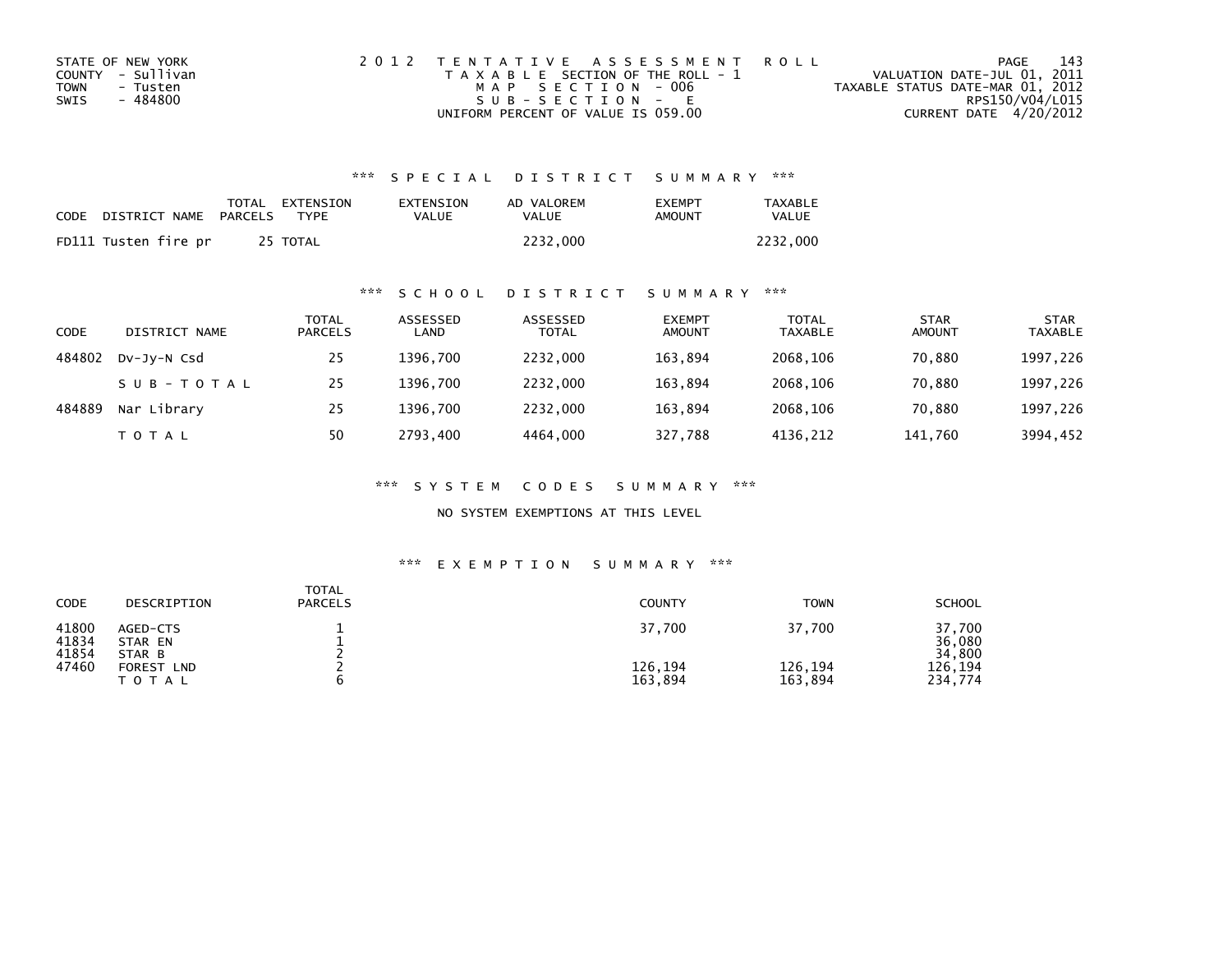|      | STATE OF NEW YORK | 2012 TENTATIVE ASSESSMENT ROLL        | PAGE                             | 144 |
|------|-------------------|---------------------------------------|----------------------------------|-----|
|      | COUNTY - Sullivan | T A X A B L E SECTION OF THE ROLL - 1 | VALUATION DATE-JUL 01, 2011      |     |
| TOWN | - Tusten          | MAP SECTION - 006                     | TAXABLE STATUS DATE-MAR 01, 2012 |     |
| SWIS | - 484800          | SUB-SECTION - E                       | RPS150/V04/L015                  |     |
|      |                   | UNIFORM PERCENT OF VALUE IS 059.00    | CURRENT DATE 4/20/2012           |     |

| ROLL       | DESCRIPTION    | <b>TOTAL</b>   | ASSESSED | ASSESSED | <b>TAXABLE</b> | <b>TAXABLE</b> | <b>TAXABLE</b> | <b>STAR</b>    |
|------------|----------------|----------------|----------|----------|----------------|----------------|----------------|----------------|
| <b>SEC</b> |                | <b>PARCELS</b> | LAND     | TOTAL    | <b>COUNTY</b>  | TOWN           | <b>SCHOOL</b>  | <b>TAXABLE</b> |
|            | <b>TAXABLE</b> |                | 1396.700 | 2232,000 | 2068,106       | 2068.106       | 2068.106       | 1997,226       |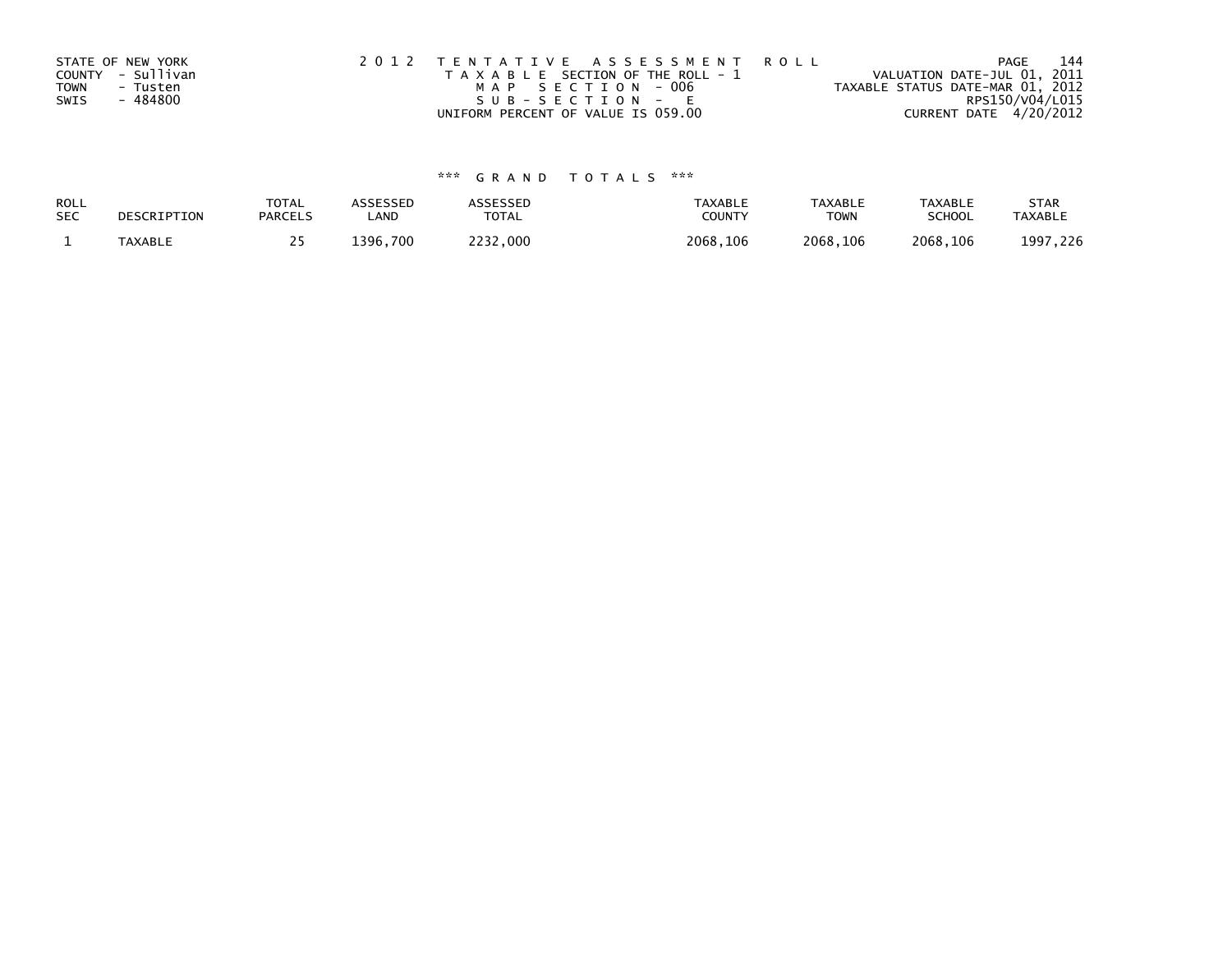| STATE OF NEW YORK<br>- Sullivan<br><b>COUNTY</b><br><b>TOWN</b><br>- Tusten<br>$-484800$<br><b>SWIS</b>          | 2012 TENTATIVE ASSESSMENT<br><b>ROLL</b><br>PAGE<br>VALUATION DATE-JUL 01, 2011<br>T A X A B L E SECTION OF THE ROLL - 1<br>VALUATION DATE SUL 01, 2012<br>TAX MAP NUMBER SEQUENCE<br>UNIFORM PERCENT OF VALUE IS 059.00 |                               |                                                                                                                                                   |                                          |         |         |  |
|------------------------------------------------------------------------------------------------------------------|--------------------------------------------------------------------------------------------------------------------------------------------------------------------------------------------------------------------------|-------------------------------|---------------------------------------------------------------------------------------------------------------------------------------------------|------------------------------------------|---------|---------|--|
| TAX MAP PARCEL NUMBER<br><b>CURRENT OWNERS NAME</b><br>CURRENT OWNERS ADDRESS                                    | PROPERTY LOCATION & CLASS ASSESSMENT<br>SCHOOL DISTRICT                                                                                                                                                                  | LAND                          | EXEMPTION CODE-----------------COUNTY-------TOWN------SCHOOL<br>TAX DESCRIPTION TAXABLE VALUE                                                     |                                          |         |         |  |
|                                                                                                                  | $Co$ Rd $28$                                                                                                                                                                                                             |                               |                                                                                                                                                   |                                          |         | 103300  |  |
| $7. - 1 - 24$<br>Beaver Brook Hunting Club<br>Attn: Michael J Orgera<br>33 Mapledale Ave<br>Succasunna, NJ 07876 | 911 Forest s480<br>DV-Jy-N Csd 484802-89<br>ACRES 541.00<br>EAST-0345350 NRTH-0582155<br>DEED BOOK 261<br>PG-00453<br>FULL MARKET VALUE                                                                                  | 311,800<br>311,800<br>528,500 | FOREST LND 47460<br>COUNTY TAXABLE VALUE<br>TOWN TAXABLE VALUE<br>SCHOOL TAXABLE VALUE<br>FD111 Tusten fire protect. 311,800 TO                   | 204,427<br>107,373<br>107,373<br>107,373 | 204,427 | 204,427 |  |
| MAY BE SUBJECT TO PAYMENT<br>UNDER RPTL480A UNTIL 2021                                                           |                                                                                                                                                                                                                          |                               |                                                                                                                                                   |                                          |         |         |  |
|                                                                                                                  | Twn Rd 29                                                                                                                                                                                                                |                               |                                                                                                                                                   |                                          |         | 159252  |  |
| $7. - 1 - 25$<br>whipporwill Club<br>Attn: David Paffeuroth<br>PO Box 500<br>Pine Island, NY 10969               | 911 Forest s480<br>484802-89<br>DV-Jy-N Csd<br>ACRES 582.37<br>EAST-0345899 NRTH-0578295<br>DEED BOOK 223<br>PG-00351<br>FULL MARKET VALUE                                                                               | 368,500<br>624.600            | FOREST LND 47460<br>318,500 COUNTY TAXABLE VALUE<br><b>TOWN</b><br>TAXABLE VALUE<br>SCHOOL TAXABLE VALUE<br>FD111 Tusten fire protect. 368,500 TO | 214,287<br>154,213<br>154,213<br>154,213 | 214,287 | 214,287 |  |
| MAY BE SUBJECT TO PAYMENT<br>UNDER RPTL480A UNTIL 2021                                                           |                                                                                                                                                                                                                          |                               |                                                                                                                                                   |                                          |         |         |  |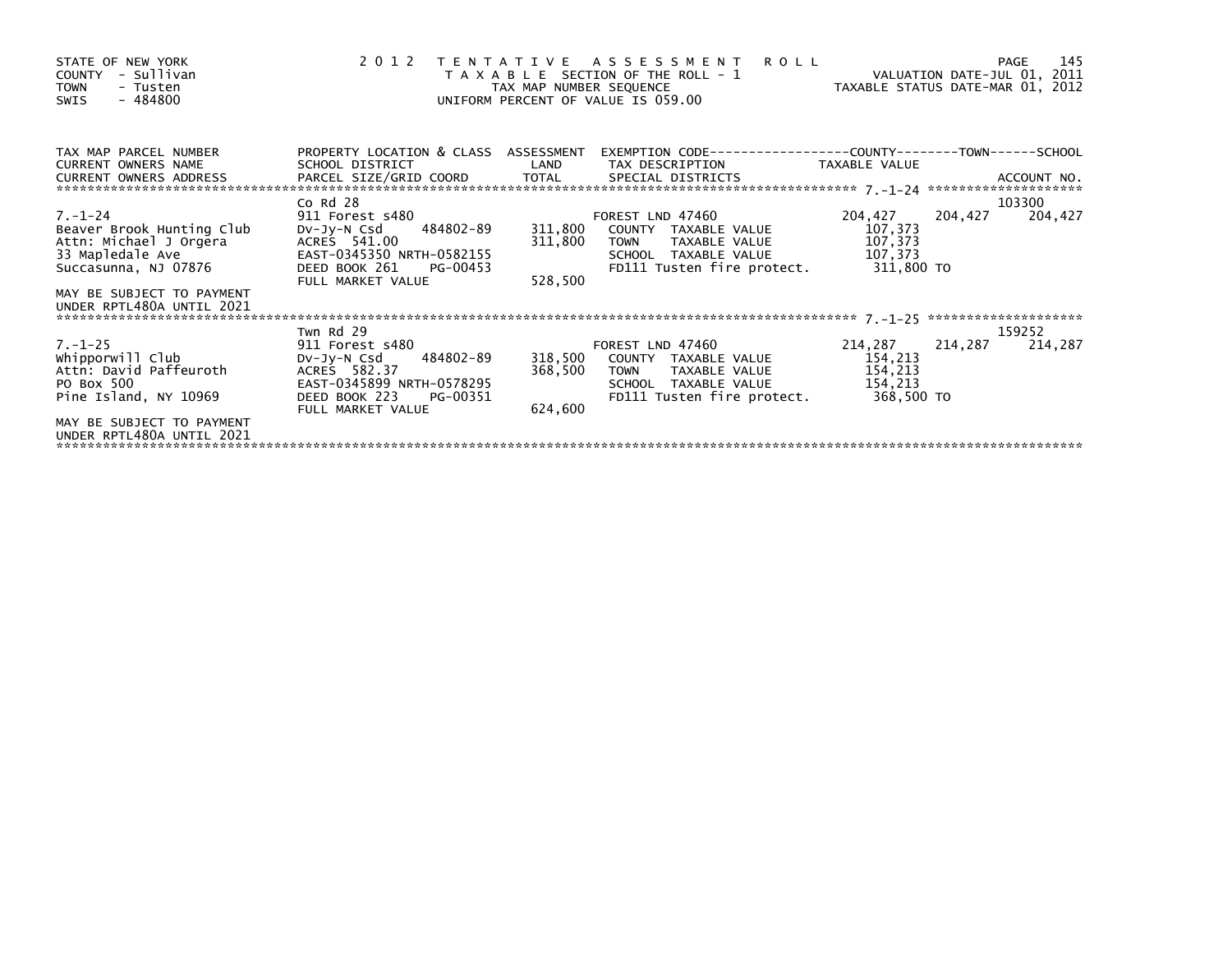| STATE OF NEW YORK | 2012 TENTATIVE ASSESSMENT ROLL        | PAGE                             | 146 |
|-------------------|---------------------------------------|----------------------------------|-----|
| COUNTY - Sullivan | T A X A B L E SECTION OF THE ROLL - 1 | VALUATION DATE-JUL 01, 2011      |     |
| TOWN<br>- Tusten  | MAP SECTION - 007                     | TAXABLE STATUS DATE-MAR 01, 2012 |     |
| - 484800<br>SWIS  | $SUB - SECTION -$                     | RPS150/V04/L015                  |     |
|                   | UNIFORM PERCENT OF VALUE IS 059.00    | CURRENT DATE 4/20/2012           |     |

| CODE | DISTRICT NAME        | PARCELS | TOTAL EXTENSION<br><b>TYPF</b> | EXTENSION<br>VALUE | AD VALOREM<br>VALUE | <b>FXFMPT</b><br>AMOUNT | <b>TAXABLE</b><br><b>VALUE</b> |
|------|----------------------|---------|--------------------------------|--------------------|---------------------|-------------------------|--------------------------------|
|      | FD111 Tusten fire pr |         | <b>TOTAL</b>                   |                    | 680.300             |                         | 680.300                        |

### \*\*\* S C H O O L D I S T R I C T S U M M A R Y \*\*\*

| <b>CODE</b> | DISTRICT NAME | <b>TOTAL</b><br><b>PARCELS</b> | ASSESSED<br>LAND | ASSESSED<br><b>TOTAL</b> | <b>EXEMPT</b><br><b>AMOUNT</b> | <b>TOTAL</b><br><b>TAXABLE</b> | <b>STAR</b><br><b>AMOUNT</b> | <b>STAR</b><br><b>TAXABLE</b> |
|-------------|---------------|--------------------------------|------------------|--------------------------|--------------------------------|--------------------------------|------------------------------|-------------------------------|
| 484802      | DV-JY-N Csd   |                                | 630,300          | 680,300                  | 418.714                        | 261,586                        |                              | 261,586                       |
|             | SUB-TOTAL     |                                | 630.300          | 680.300                  | 418.714                        | 261,586                        |                              | 261,586                       |
| 484889      | Nar Library   |                                | 630.300          | 680.300                  | 418.714                        | 261.586                        |                              | 261,586                       |
|             | TOTAL         | 4                              | 1260,600         | 1360,600                 | 837,428                        | 523,172                        |                              | 523,172                       |

\*\*\* S Y S T E M C O D E S S U M M A R Y \*\*\*

NO SYSTEM EXEMPTIONS AT THIS LEVEL

#### \*\*\* E X E M P T I O N S U M M A R Y \*\*\*

| CODE  | DESCRIPTION                              | <b>TOTAL</b><br><b>PARCELS</b> | COUNTY             | <b>TOWN</b>        | SCHOOL             |
|-------|------------------------------------------|--------------------------------|--------------------|--------------------|--------------------|
| 47460 | <b>FOREST</b><br><b>LND</b><br>T O T A L |                                | 418,714<br>418.714 | 418,714<br>418,714 | 418,714<br>418.714 |

| ROLL       | DESCRIPTION | <b>TOTAL</b>   | ASSESSED | <b>\SSESSED</b> | <b>TAXABLE</b> | <b>TAXABLE</b> | <b>TAXABLE</b> | <b>STAR</b>    |
|------------|-------------|----------------|----------|-----------------|----------------|----------------|----------------|----------------|
| <b>SEC</b> |             | <b>PARCELS</b> | _AND     | <b>TOTAL</b>    | COUNTY         | <b>TOWN</b>    | <b>SCHOOL</b>  | <b>TAXABLE</b> |
|            | TAXABLE     |                | 630,300  | 680,300         | 261.586        | 261,586        | 261,586        | 261,586        |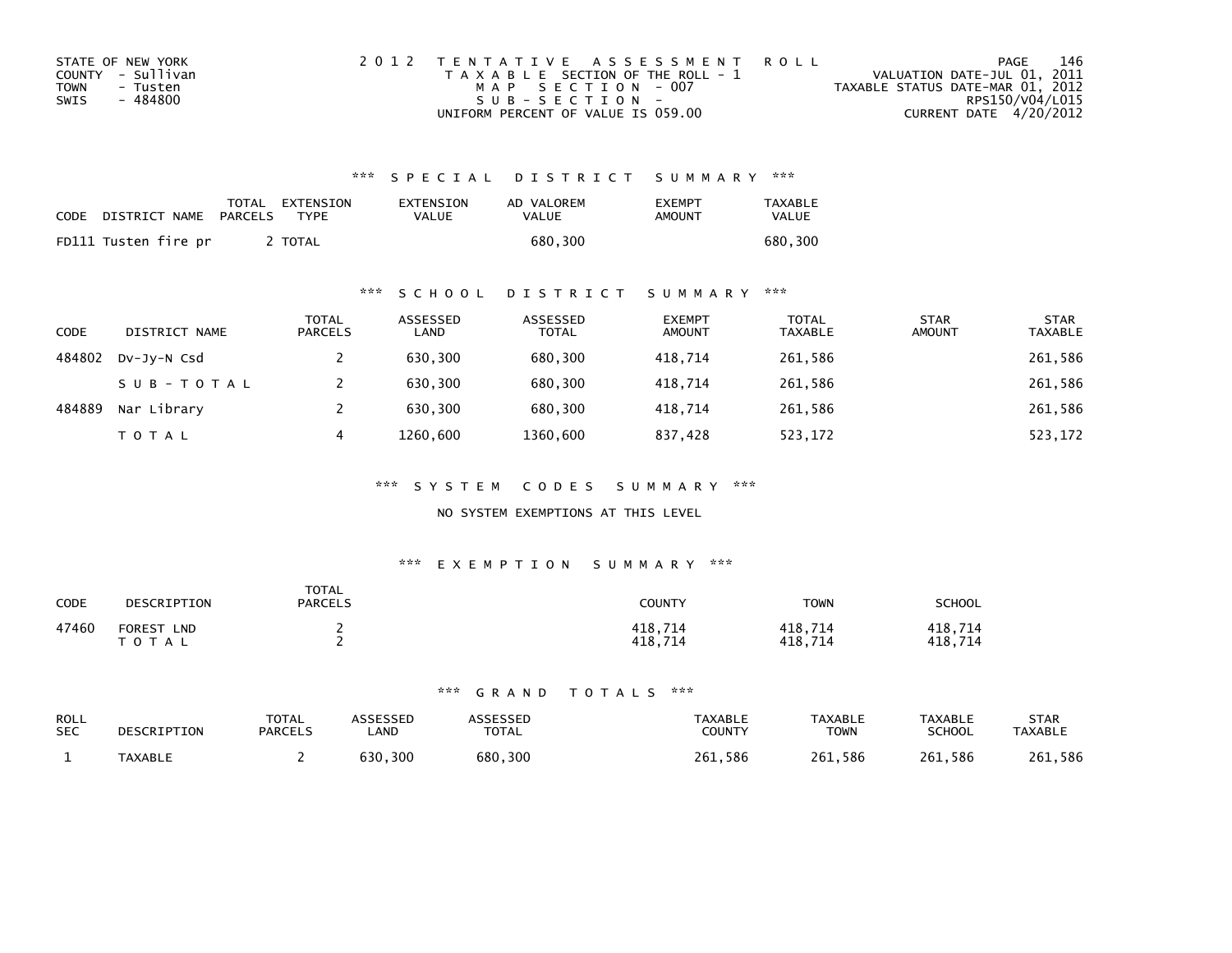| STATE OF NEW YORK<br>COUNTY - Sullivan<br><b>TOWN</b><br>- Tusten<br>$-484800$<br><b>SWIS</b>                                                                  | 2 0 1 2                                                                                                                                                              | <b>ROLL</b><br>T E N T A T I V E<br>ASSESSMENT<br>T A X A B L E SECTION OF THE ROLL - 1<br>TAX MAP NUMBER SEQUENCE<br>UNIFORM PERCENT OF VALUE IS 059.00                                                 | PAGE<br>VALUATION DATE-JUL 01, 2011<br>TAXABLE STATUS DATE-MAR 01, 2012                                                                       | 147                                           |
|----------------------------------------------------------------------------------------------------------------------------------------------------------------|----------------------------------------------------------------------------------------------------------------------------------------------------------------------|----------------------------------------------------------------------------------------------------------------------------------------------------------------------------------------------------------|-----------------------------------------------------------------------------------------------------------------------------------------------|-----------------------------------------------|
| TAX MAP PARCEL NUMBER<br>CURRENT OWNERS NAME<br><b>CURRENT OWNERS ADDRESS</b>                                                                                  | PROPERTY LOCATION & CLASS ASSESSMENT<br>SCHOOL DISTRICT<br>PARCEL SIZE/GRID COORD                                                                                    | LAND<br>TAX DESCRIPTION<br><b>TOTAL</b><br>SPECIAL DISTRICTS                                                                                                                                             | EXEMPTION CODE-----------------COUNTY-------TOWN------SCHOOL<br>TAXABLE VALUE<br>ACCOUNT NO.                                                  |                                               |
| $7.A-1-2$<br>Johannesson Veronica<br>295 Central Park W Apt 3G<br>New York, NY 10024                                                                           | $Co$ Rd $26$<br>210 1 Family Res<br>484802-89<br>$Dv-Jv-N$ Csd<br>ACRES 25.13<br>EAST-0336308 NRTH-0584004<br>DEED BOOK 1661<br>PG-687<br>FULL MARKET VALUE          | 41834<br>STAR EN<br>34,400<br>COUNTY TAXABLE VALUE<br>104,400<br>TAXABLE VALUE<br><b>TOWN</b><br>SCHOOL TAXABLE VALUE<br>FD111 Tusten fire protect.<br>176,900                                           | 104455<br>0<br>0<br>104,400<br>104,400<br>68,320<br>104,400 TO                                                                                | 36,080                                        |
| $7.A-1-4$<br>Wickswat Marie<br>Biagi Jayne<br>1 Oswego Ave<br>Rockaway, NJ 07855-1401                                                                          | $Co$ Rd $26$<br>210 1 Family Res<br>484802-89<br>DV-Jy-N Csd<br>ACRES<br>3.02<br>EAST-0336764 NRTH-0583533<br>DEED BOOK 2777<br>PG-649<br>FULL MARKET VALUE          | COUNTY TAXABLE VALUE<br>17,400<br>TAXABLE VALUE<br><b>TOWN</b><br>44,500<br>SCHOOL TAXABLE VALUE<br>FD111 Tusten fire protect.<br>75,400                                                                 | 112426<br>44,500<br>44,500<br>44,500<br>44,500 TO                                                                                             |                                               |
| $7.A-1-5$<br>Dunleavy Thomas P<br>Dunleavy Denise M<br>1008 Crystal Lake Rd<br>Narrowsburg, NY 12764<br>MAY BE SUBJECT TO PAYMENT<br>UNDER AGDIST LAW TIL 2016 | $Co$ Rd $26$<br>240 Rural res<br>484802-89<br>$Dv-Jy-N$ Csd<br>ACRES 26.05 BANK<br>G<br>EAST-0336515 NRTH-0582138<br>DEED BOOK 1346<br>PG-683<br>FULL MARKET VALUE   | 41854<br>STAR B<br>59,700 AGRI DIST 41720<br>263,700 AGRI BLDGS 41700<br>AGRI BLDGS 41700<br>AGRI BLDGS 41700<br>446,900<br>COUNTY TAXABLE VALUE<br><b>TOWN</b><br>TAXABLE VALUE<br>SCHOOL TAXABLE VALUE | 162050<br>$\Omega$<br>$\Omega$<br>38,191<br>38,191<br>26,600<br>26,600<br>1,500<br>1,500<br>50,400<br>50,400<br>147,009<br>147,009<br>129,609 | 17,400<br>38,191<br>26,600<br>1,500<br>50,400 |
| $7.A-1-7$<br>Kopp Frank Arthur Jr<br>Kopp Alma A<br>22 Clifford Dr<br>Wayne, NJ 07470                                                                          | $CO$ Rd $26$<br>210 1 Family Res<br>484802-89<br>$Dv-Jy-N$ Csd<br><b>ACRES</b><br>5.00<br>EAST-0334374 NRTH-0581757<br>DEED BOOK 2514<br>PG-497<br>FULL MARKET VALUE | COUNTY TAXABLE VALUE<br>25,600<br><b>TOWN</b><br>TAXABLE VALUE<br>80,900<br>SCHOOL TAXABLE VALUE<br>FD111 Tusten fire protect.<br>137,100                                                                | 129550<br>80,900<br>80,900<br>80.900<br>80,900 TO                                                                                             |                                               |
| $7.A-1-9$<br>Marchetti John J<br>Borgognoni Leona<br>16 Fifth Ave<br>Ortley Beach, NJ 08751                                                                    | $CO$ Rd $26$<br>260 Seasonal res<br>484802-89<br>DV-Jy-N Csd<br><b>ACRES</b><br>4.13<br>EAST-0334749 NRTH-0581333<br>DEED BOOK 983<br>PG-00130<br>FULL MARKET VALUE  | COUNTY TAXABLE VALUE<br>29,200<br><b>TOWN</b><br>TAXABLE VALUE<br>32.800<br>SCHOOL TAXABLE VALUE<br>FD111 Tusten fire protect.<br>55,600                                                                 | 32,800<br>32,800<br>32.800<br>32,800 TO                                                                                                       |                                               |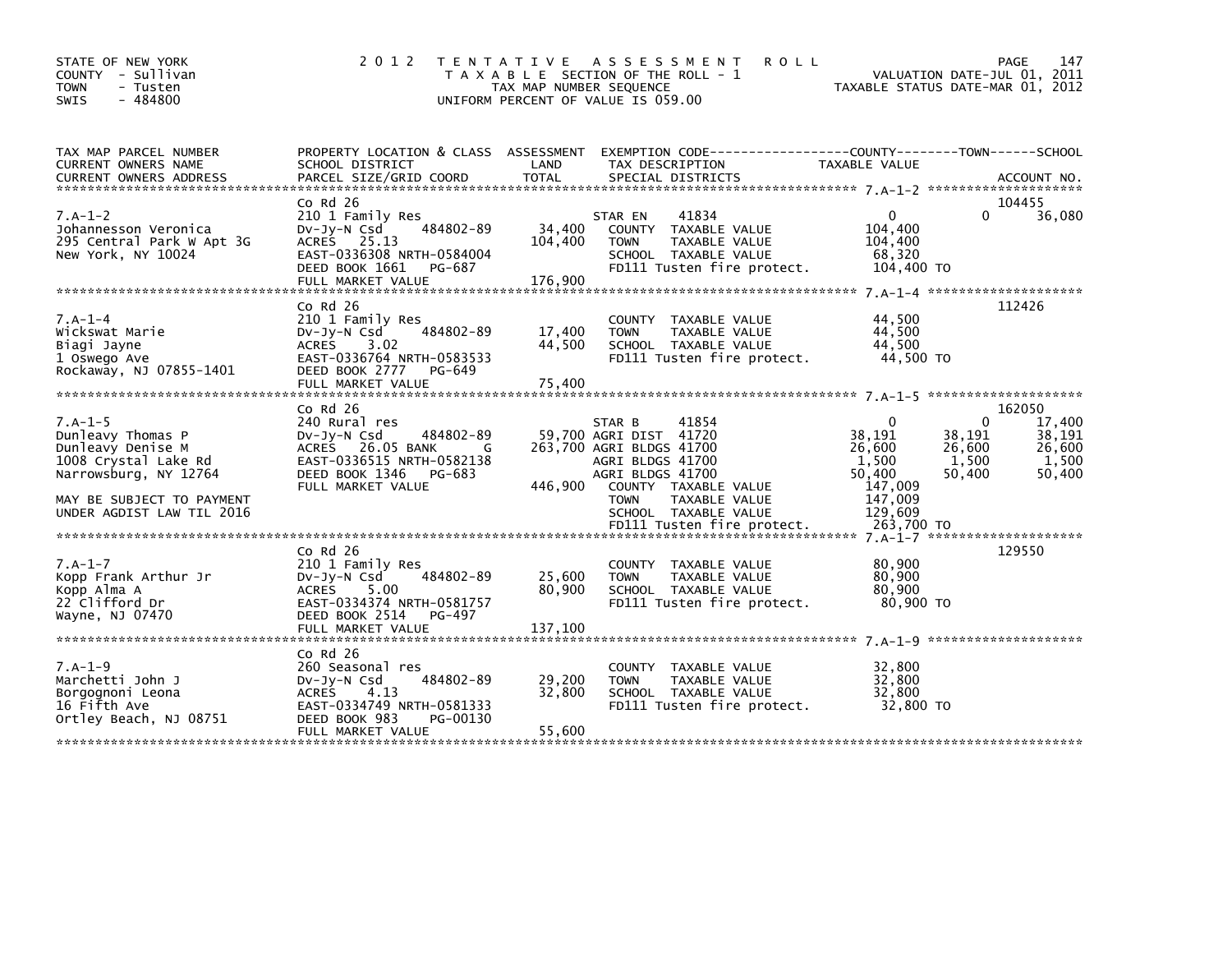| STATE OF NEW YORK<br>COUNTY - Sullivan<br><b>TOWN</b><br>- Tusten<br>$-484800$<br><b>SWIS</b>    | 2 0 1 2                                                                                                                                                            | TAX MAP NUMBER SEQUENCE      | TENTATIVE ASSESSMENT<br><b>ROLL</b><br>T A X A B L E SECTION OF THE ROLL - 1<br>UNIFORM PERCENT OF VALUE IS 059.00                      | VALUATION DATE-JUL 01,<br>TAXABLE STATUS DATE-MAR 01, 2012 | 148<br>PAGE<br>2011 |
|--------------------------------------------------------------------------------------------------|--------------------------------------------------------------------------------------------------------------------------------------------------------------------|------------------------------|-----------------------------------------------------------------------------------------------------------------------------------------|------------------------------------------------------------|---------------------|
| TAX MAP PARCEL NUMBER<br>CURRENT OWNERS NAME<br><b>CURRENT OWNERS ADDRESS</b>                    | SCHOOL DISTRICT<br>PARCEL SIZE/GRID COORD                                                                                                                          | LAND<br><b>TOTAL</b>         | PROPERTY LOCATION & CLASS ASSESSMENT EXEMPTION CODE---------------COUNTY-------TOWN------SCHOOL<br>TAX DESCRIPTION<br>SPECIAL DISTRICTS | TAXABLE VALUE                                              | ACCOUNT NO.         |
| $7.A-1-10$<br>Visconti Jean L<br>Peck Elizabeth A<br>307 Warrenton Dr<br>Silver Spring, MD 20904 | $Co$ Rd $26$<br>280 Res Multiple<br>484802-89<br>DV-JV-N Csd<br>ACRES 23.22<br>EAST-0335510 NRTH-0580958<br>DEED BOOK 3020<br>PG-621<br>FULL MARKET VALUE          | 50,500<br>109,300<br>185,300 | COUNTY TAXABLE VALUE<br>TAXABLE VALUE<br><b>TOWN</b><br>SCHOOL TAXABLE VALUE<br>FD111 Tusten fire protect.                              | 109,300<br>109,300<br>109,300<br>109,300 TO                | 157250              |
|                                                                                                  | $Co$ Rd $26$                                                                                                                                                       |                              |                                                                                                                                         |                                                            | 108300              |
| $7.A-1-11$<br>Cardinali Carol J<br>24-30 28th St<br>Astoria LI, NY 11102                         | 270 Mfg housing<br>DV-JY-N Csd<br>484802-89<br>ACRES<br>7.00<br>EAST-0335736 NRTH-0581505<br>DEED BOOK 755<br>PG-01110<br>FULL MARKET VALUE                        | 30,500<br>54,200<br>91,900   | 41834<br>STAR EN<br>COUNTY TAXABLE VALUE<br>TAXABLE VALUE<br><b>TOWN</b><br>SCHOOL TAXABLE VALUE<br>FD111 Tusten fire protect.          | $\mathbf{0}$<br>54,200<br>54,200<br>18.120<br>54,200 TO    | $\Omega$<br>36,080  |
|                                                                                                  |                                                                                                                                                                    |                              |                                                                                                                                         |                                                            |                     |
| $7.A-1-12$<br>Zaccari Peter<br>25 Hollis St<br>Highland Mills, NY 10930                          | 1051 Crystal Lake (CR 26) Rd<br>312 Vac w/imprv<br>484802-89<br>DV-Jy-N Csd<br><b>ACRES</b><br>6.07<br>EAST-0336259 NRTH-0581317<br>DEED BOOK 3554<br>PG-564       | 25,900<br>30,500             | COUNTY TAXABLE VALUE<br>TAXABLE VALUE<br><b>TOWN</b><br>SCHOOL TAXABLE VALUE<br>FD111 Tusten fire protect.                              | 30,500<br>30,500<br>30,500<br>30,500 TO                    | 114350              |
|                                                                                                  | FULL MARKET VALUE                                                                                                                                                  | 51,700                       |                                                                                                                                         |                                                            |                     |
| $7.A-1-13$<br>Zaccari Peter A<br>25 Hollis St<br>Highland Mills, NY 10930                        | Co Rd 26<br>$314$ Rural vac<10<br>484802-89<br>DV-JY-N Csd<br><b>ACRES</b><br>6.50<br>EAST-0336361 NRTH-0581428                                                    | 23,500<br>23,500             | COUNTY TAXABLE VALUE<br><b>TOWN</b><br>TAXABLE VALUE<br>SCHOOL TAXABLE VALUE<br>FD111 Tusten fire protect.                              | 23,500<br>23,500<br>23,500<br>23,500 TO                    | 135400              |
|                                                                                                  | DEED BOOK 2823<br>PG-454                                                                                                                                           |                              |                                                                                                                                         |                                                            |                     |
|                                                                                                  | FULL MARKET VALUE<br>$Co$ Rd $23$                                                                                                                                  | 39,800                       |                                                                                                                                         |                                                            | 127350              |
| $7.A-1-14$<br>Dunleavy Denise<br>1008 Crystal Lake Rd<br>Narrowsburg, NY 12764                   | 260 Seasonal res<br>484802-89<br>$Dv-Jy-N$ Csd<br><b>ACRES</b><br>7.00<br>EAST-0336459 NRTH-0581522<br>DEED BOOK 3639<br>PG-544<br>FULL MARKET VALUE               | 29,200<br>33,000<br>55,900   | COUNTY TAXABLE VALUE<br><b>TOWN</b><br>TAXABLE VALUE<br>SCHOOL TAXABLE VALUE<br>FD111 Tusten fire protect.                              | 33,000<br>33.000<br>33,000<br>33,000 TO                    |                     |
|                                                                                                  |                                                                                                                                                                    |                              |                                                                                                                                         |                                                            |                     |
| $7.A-1-15$<br>Novick Glenn<br>16 Fisk Ave<br>Monticello, NY 12701                                | 1073 Crystal Lake Rd<br>270 Mfg housing<br>$Dv-Jy-N$ Csd<br>484802-89<br>ACRES 15.31<br>EAST-0336202 NRTH-0580811<br>DEED BOOK 2130<br>PG-353<br>FULL MARKET VALUE | 42,700<br>63,000<br>106,800  | 41854<br>STAR B<br>COUNTY TAXABLE VALUE<br>TAXABLE VALUE<br><b>TOWN</b><br>SCHOOL TAXABLE VALUE<br>FD111 Tusten fire protect.           | $\Omega$<br>63,000<br>63,000<br>45.600<br>63,000 TO        | 129500<br>17,400    |
|                                                                                                  |                                                                                                                                                                    |                              |                                                                                                                                         |                                                            |                     |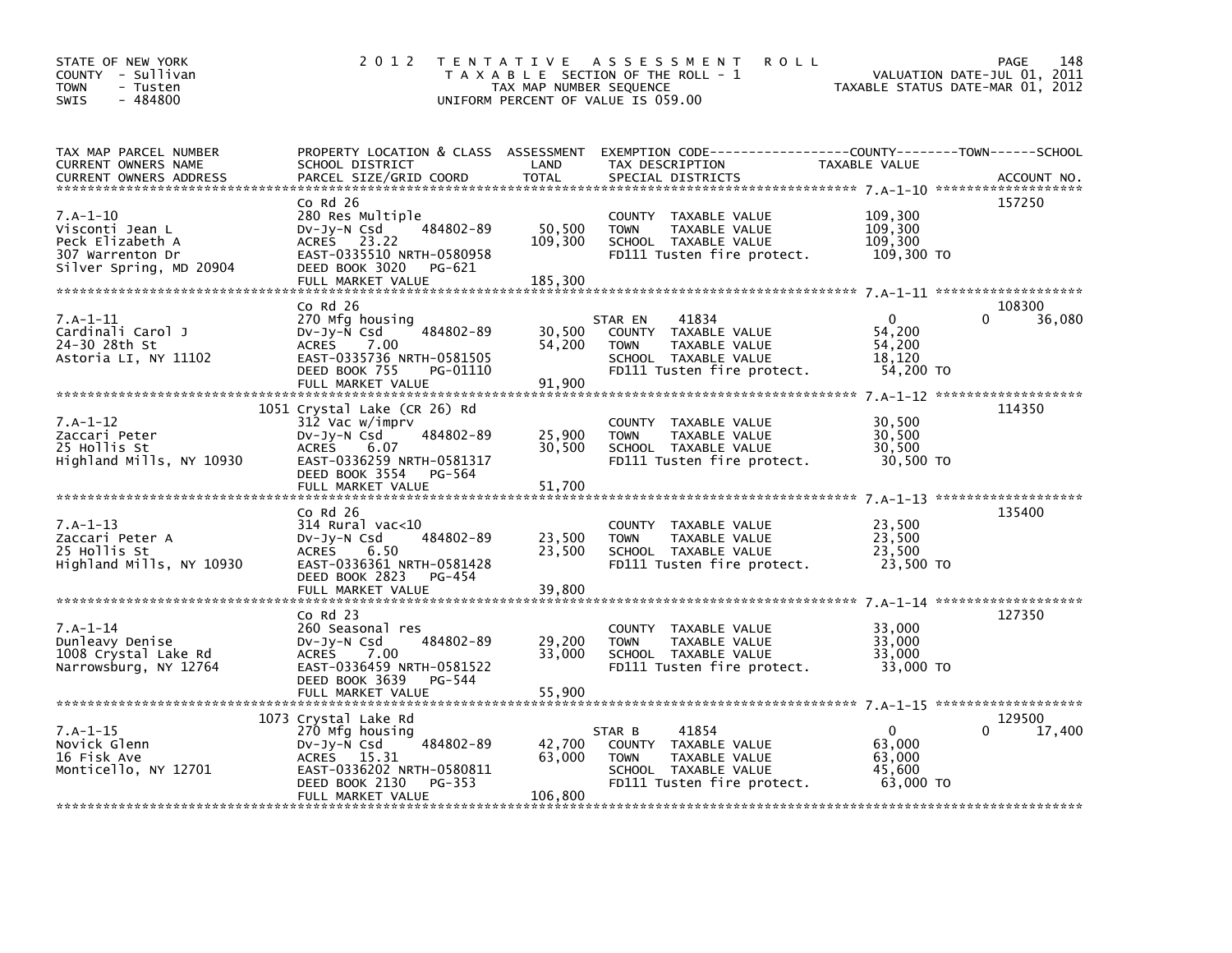| STATE OF NEW YORK<br>COUNTY - Sullivan<br><b>TOWN</b><br>- Tusten<br>$-484800$<br><b>SWIS</b>                                     |                                                                                                                                                                                              | TAX MAP NUMBER SEQUENCE      | 2012 TENTATIVE ASSESSMENT<br><b>ROLL</b><br>T A X A B L E SECTION OF THE ROLL - 1<br>UNIFORM PERCENT OF VALUE IS 059.00 | 149<br><b>PAGE</b><br>VALUATION DATE-JUL 01, 2011<br>TAXABLE STATUS DATE-MAR 01, 2012                              |
|-----------------------------------------------------------------------------------------------------------------------------------|----------------------------------------------------------------------------------------------------------------------------------------------------------------------------------------------|------------------------------|-------------------------------------------------------------------------------------------------------------------------|--------------------------------------------------------------------------------------------------------------------|
| TAX MAP PARCEL NUMBER<br>CURRENT OWNERS NAME                                                                                      | SCHOOL DISTRICT                                                                                                                                                                              | LAND                         | TAX DESCRIPTION                                                                                                         | PROPERTY LOCATION & CLASS ASSESSMENT EXEMPTION CODE-----------------COUNTY-------TOWN------SCHOOL<br>TAXABLE VALUE |
| $7.A-1-17$<br>Alcabes Philip<br>Alcabes Karla<br>221 W 82 nd St Apt 5A<br>New York, NY 10024                                      | 15 Tusten Farm Ln<br>210 1 Family Res<br>484802-89<br>DV-Jy-N Csd<br>Fox Hill Estates Lot 9<br><b>ACRES</b><br>3.75 BANK C88880<br>EAST-0334096 NRTH-0581530<br>DEED BOOK 2783 PG-260        | 24,300<br>146,100            | COUNTY TAXABLE VALUE<br><b>TOWN</b><br>TAXABLE VALUE<br>SCHOOL TAXABLE VALUE<br>FD111 Tusten fire protect.              | 146,100<br>146,100<br>146,100<br>146,100 TO                                                                        |
| $7.A-1-18$<br>VF & LJ Krauth Rev Trust<br>Krauth Vincent F Jr<br>314 Grand Oak Dr<br>Hillsborough, NC 27278                       | Cr 26<br>210 1 Family Res<br>DV-Jy-N Csd<br>484802-89<br>Fox Hill Estates Lot 8<br><b>ACRES</b><br>5.20<br>EAST-0333883 NRTH-0581336<br>DEED BOOK 2435 PG-379<br>FULL MARKET VALUE           | 31,700<br>156,000<br>264,400 | COUNTY TAXABLE VALUE<br><b>TOWN</b><br>TAXABLE VALUE<br>SCHOOL TAXABLE VALUE<br>FD111 Tusten fire protect.              | 156,000<br>156,000<br>156,000<br>156,000 TO                                                                        |
| $7.A-1-19$<br>VF & LJ Krauth Revocable Trust Dv-Jy-N Csd<br>Pat & Leo Realty Co LLC<br>314 Grand Oak Dr<br>Hillsborough, NC 27278 | Cr <sub>26</sub><br>311 Res vac land<br>484802-89<br>Fox Hill Estates Lot 7<br><b>ACRES</b><br>5.27<br>EAST-0333818 NRTH-0581080<br>DEED BOOK 2755 PG-170                                    | 25,300<br>25,300             | COUNTY TAXABLE VALUE<br><b>TOWN</b><br>TAXABLE VALUE<br>SCHOOL TAXABLE VALUE<br>FD111 Tusten fire protect.              | 25,300<br>25,300<br>25,300<br>25,300 TO                                                                            |
| $7.A-1-20$<br>Karpinski Leo<br>Karpinski Patricia<br>275 Iris Ct<br>Paramus, NJ 07652                                             | Cr <sub>26</sub><br>210 1 Family Res<br>484802-89<br>DV-Jy-N Csd<br>Fox Hill Estates Lot 6<br><b>ACRES</b><br>5.24<br>EAST-0333724 NRTH-0580840<br>DEED BOOK 1354 PG-274                     | 30,200<br>128,200            | COUNTY TAXABLE VALUE<br>TAXABLE VALUE<br><b>TOWN</b><br>SCHOOL TAXABLE VALUE<br>FD111 Tusten fire protect.              | 128.200<br>128,200<br>128,200<br>128,200 TO                                                                        |
| $7.A-1-21$<br>Greene Mary<br>1258 Crystal Lake Rd<br>Narrowsburg, NY 12764                                                        | Fox Hill Est<br>210 1 Family Res<br>484802-89<br>DV-Jy-N Csd<br>Fox Hill Estates Lot 5<br><b>ACRES</b><br>5.11<br>EAST-0333572 NRTH-0580661<br>DEED BOOK 2868<br>PG-561<br>FULL MARKET VALUE | 31,000<br>77,600<br>131,500  | COUNTY TAXABLE VALUE<br><b>TOWN</b><br>TAXABLE VALUE<br>SCHOOL TAXABLE VALUE<br>FD111 Tusten fire protect.              | 77,600<br>77,600<br>77,600<br>77,600 TO                                                                            |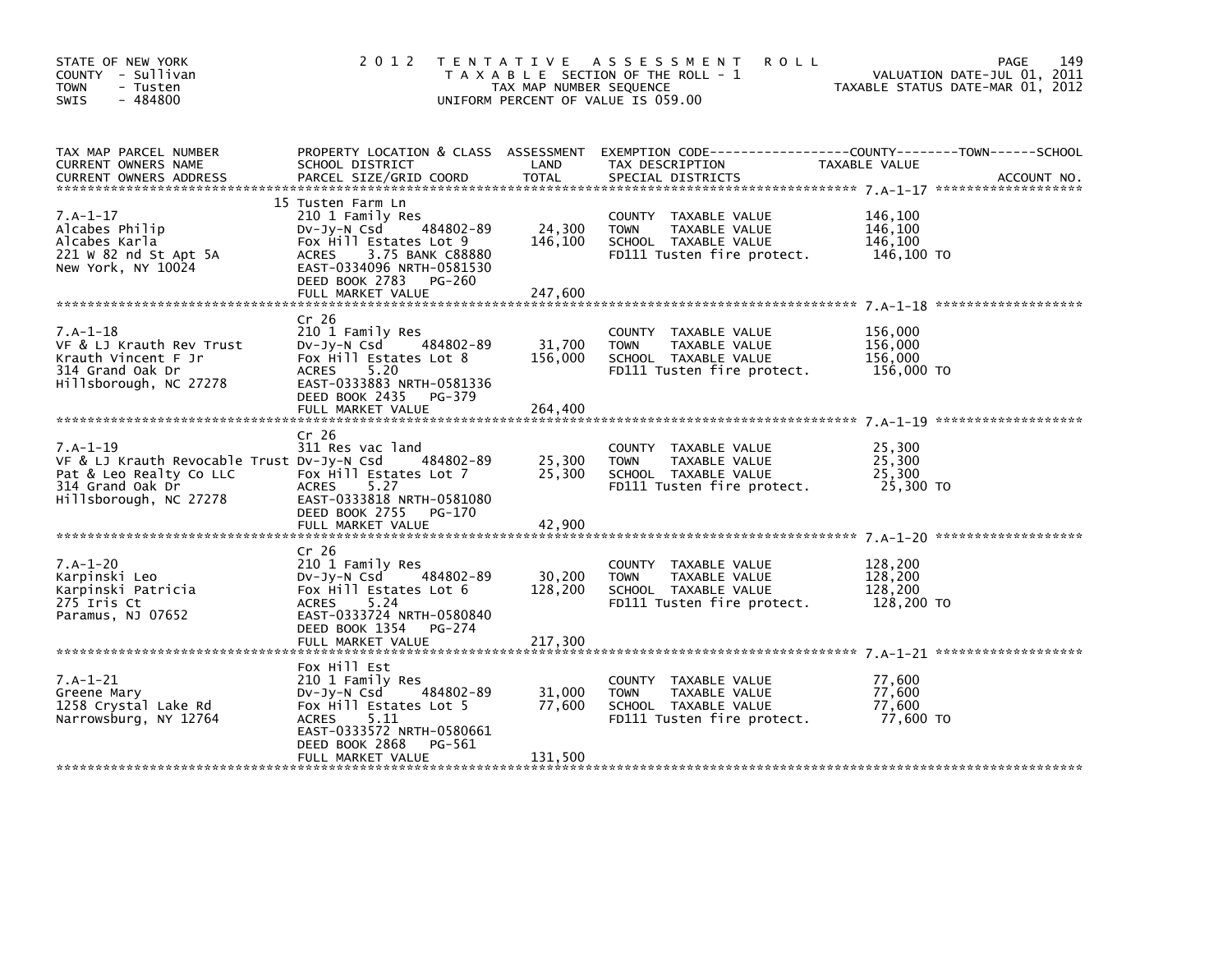| STATE OF NEW YORK<br>COUNTY - Sullivan<br><b>TOWN</b><br>- Tusten<br>$-484800$<br>SWIS        |                                                                                                                                                                                                                       | TAX MAP NUMBER SEQUENCE      | 2012 TENTATIVE ASSESSMENT<br><b>ROLL</b><br>T A X A B L E SECTION OF THE ROLL - 1<br>UNIFORM PERCENT OF VALUE IS 059.00       |                                                             | 150<br>PAGE<br>VALUATION DATE-JUL U1, ZUII<br>TAXABLE STATUS DATE-MAR 01, 2012 |
|-----------------------------------------------------------------------------------------------|-----------------------------------------------------------------------------------------------------------------------------------------------------------------------------------------------------------------------|------------------------------|-------------------------------------------------------------------------------------------------------------------------------|-------------------------------------------------------------|--------------------------------------------------------------------------------|
| TAX MAP PARCEL NUMBER<br>CURRENT OWNERS NAME<br><b>CURRENT OWNERS ADDRESS</b>                 | PROPERTY LOCATION & CLASS ASSESSMENT<br>SCHOOL DISTRICT<br>PARCEL SIZE/GRID COORD                                                                                                                                     | LAND<br><b>TOTAL</b>         | EXEMPTION CODE-----------------COUNTY-------TOWN------SCHOOL<br>TAX DESCRIPTION<br>SPECIAL DISTRICTS                          | TAXABLE VALUE                                               | ACCOUNT NO.                                                                    |
|                                                                                               | CRYSTALL Co Rd 26                                                                                                                                                                                                     |                              |                                                                                                                               |                                                             |                                                                                |
| $7.A-1-22$<br>Greene Mary<br>1258 CR 26<br>Narrowsburg, NY 12764                              | 210 1 Family Res<br>DV-JV-N Csd 484802-89<br>Fox Hill Estates Lot 4<br>5.04<br>ACRES<br>EAST-0333410 NRTH-0580464<br>DEED BOOK 1558 PG-282                                                                            | 30,700<br>122,000            | 41854<br>STAR B<br>COUNTY TAXABLE VALUE<br>TAXABLE VALUE<br><b>TOWN</b><br>SCHOOL TAXABLE VALUE<br>FD111 Tusten fire protect. | $\mathbf{0}$<br>122,000<br>122,000<br>104,600<br>122,000 TO | 17,400<br>$\Omega$                                                             |
|                                                                                               | FULL MARKET VALUE                                                                                                                                                                                                     | 206,800                      |                                                                                                                               |                                                             |                                                                                |
| $7.A-1-23$<br>Kung Hans<br>Kung Cornelia<br>491 Broadway 9Th Fl<br>New York, NY 10012         | Cr 26<br>311 Res vac land<br>DV-Jy-N Csd 484802-89<br>Fox Hill Estates Lot 3<br><b>ACRES</b><br>5.06<br>EAST-0333220 NRTH-0580271<br>DEED BOOK 1675 PG-2                                                              | 24,100<br>24,100             | COUNTY TAXABLE VALUE<br>TAXABLE VALUE<br><b>TOWN</b><br>SCHOOL TAXABLE VALUE<br>FD111 Tusten fire protect.                    | 24,100<br>24,100<br>24,100<br>$24,100$ TO                   |                                                                                |
|                                                                                               | FULL MARKET VALUE                                                                                                                                                                                                     | 40,800                       |                                                                                                                               |                                                             |                                                                                |
| $7.A-1-24$<br>Kung Hans<br>Kung Cornelia<br>491 Broadway<br>New York, NY 10012                | $Co$ Rd $26$<br>240 Rural res<br>DV-Jy-N Csd 484802-89<br>Fox Hills Estates Lot 1<br>ACRES 31.94 BANK 60806<br>EAST-0332671 NRTH-0579790<br>DEED BOOK 1293<br>PG-210<br>FULL MARKET VALUE                             | 58,200<br>238,700<br>404,600 | COUNTY TAXABLE VALUE<br>TOWN<br>TAXABLE VALUE<br>SCHOOL TAXABLE VALUE<br>FD111 Tusten fire protect.                           | 238,700<br>238,700<br>238,700<br>238,700 TO                 | 139900                                                                         |
|                                                                                               |                                                                                                                                                                                                                       |                              |                                                                                                                               |                                                             |                                                                                |
| $7.A-1-25$<br>Bidwell Bruce<br>Bidwell April<br>1303 Crystal Lake Rd<br>Narrowsburg, NY 12764 | CORD26 Crystal Lake Rd<br>311 Res vac land<br>484802-89<br>DV-Jy-N Csd<br>Fox Hill Estates Lot 2A<br>20.54 DPTH 78.54<br><b>FRNT</b><br>0.08<br><b>ACRES</b><br>EAST-0333408 NRTH-0579731<br>DEED BOOK 1467<br>PG-185 | 1,100<br>1,100               | COUNTY TAXABLE VALUE<br><b>TOWN</b><br>TAXABLE VALUE<br>SCHOOL TAXABLE VALUE<br>FD111 Tusten fire protect. 1,100 TO           | 1,100<br>1,100<br>1,100                                     |                                                                                |
|                                                                                               |                                                                                                                                                                                                                       |                              |                                                                                                                               |                                                             |                                                                                |
| $7.A-1-26$<br>Bidwell Bruce<br>Bidwell April<br>1303 Crystal Lake Rd<br>Narrowsburg, NY 12764 | CORD26 Crystal Lake Rd<br>210 1 Family Res<br>484802-89<br>DV-JY-N Csd<br>Fox Hill Estates Lot 2<br>ACRES<br>8.23<br>EAST-0333282 NRTH-0579153<br>DEED BOOK 1467<br>PG-185<br>FULL MARKET VALUE                       | 37,200<br>125,900<br>213,400 | 41854<br>STAR B<br>COUNTY TAXABLE VALUE<br><b>TOWN</b><br>TAXABLE VALUE<br>SCHOOL TAXABLE VALUE<br>FD111 Tusten fire protect. | $\Omega$<br>125,900<br>125,900<br>108,500<br>125,900 TO     | 17,400<br>$\mathbf{0}$                                                         |
|                                                                                               |                                                                                                                                                                                                                       |                              |                                                                                                                               |                                                             |                                                                                |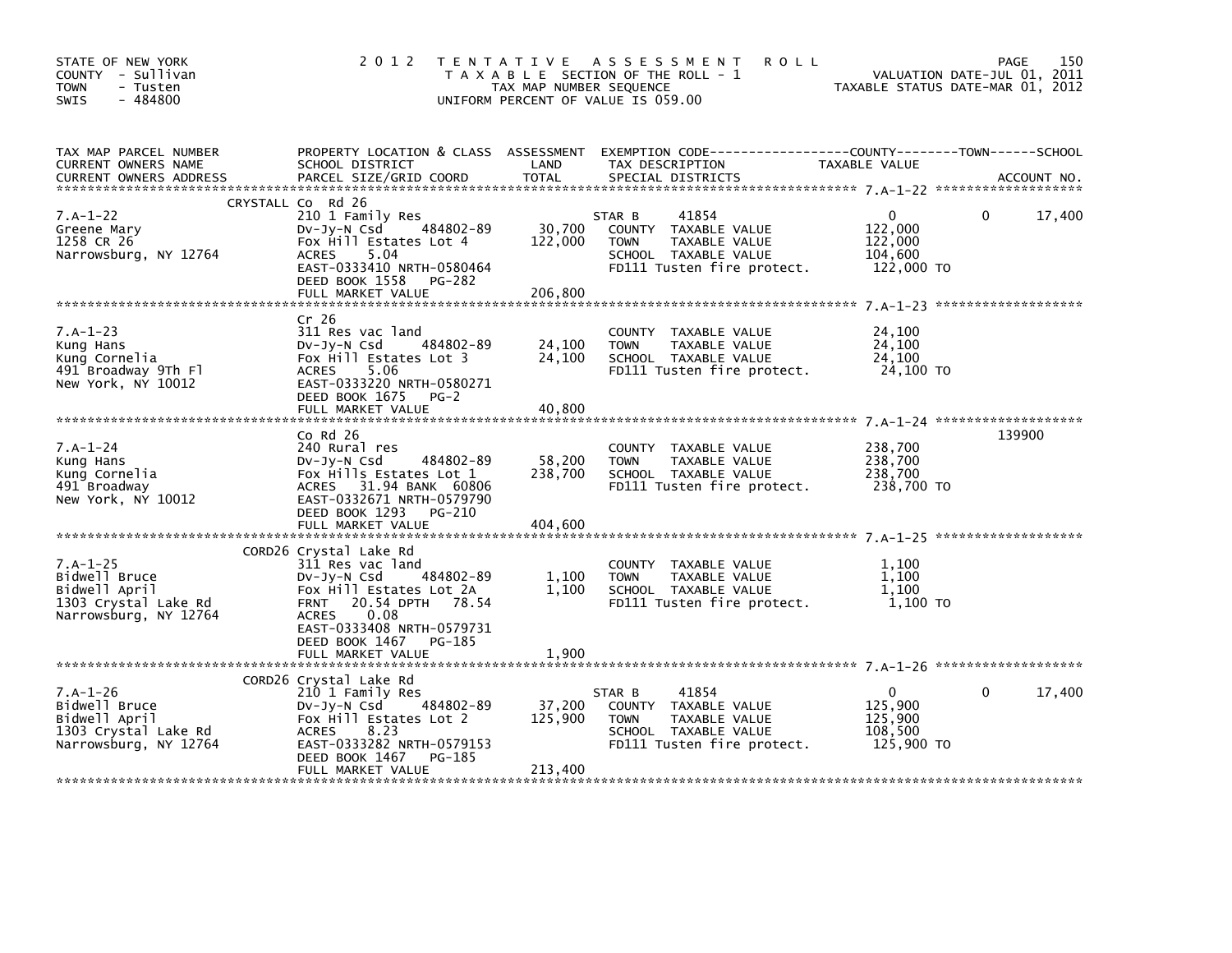| STATE OF NEW YORK | 2012 TENTATIVE ASSESSMENT ROLL        | PAGE                             | - 151 |
|-------------------|---------------------------------------|----------------------------------|-------|
| COUNTY - Sullivan | T A X A B L E SECTION OF THE ROLL - 1 | VALUATION DATE-JUL 01, 2011      |       |
| TOWN<br>- Tusten  | MAP SECTION - 007                     | TAXABLE STATUS DATE-MAR 01, 2012 |       |
| - 484800<br>SWIS  | $SUB - SECTION - A$                   | RPS150/V04/L015                  |       |
|                   | UNIFORM PERCENT OF VALUE IS 059.00    | CURRENT DATE 4/20/2012           |       |

| CODE | DISTRICT NAME PARCELS | TOTAL EXTENSION<br>TYPF | EXTENSION<br>VALUE | AD VALOREM<br>VALUE | <b>FXFMPT</b><br>AMOUNT | <b>TAXABLE</b><br>VALUE |
|------|-----------------------|-------------------------|--------------------|---------------------|-------------------------|-------------------------|
|      | FD111 Tusten fire pr  | 21 TOTAL                |                    | 1884,800            |                         | 1884.800                |

## \*\*\* S C H O O L D I S T R I C T S U M M A R Y \*\*\*

| CODE   | DISTRICT NAME | TOTAL<br><b>PARCELS</b> | ASSESSED<br>LAND | ASSESSED<br><b>TOTAL</b> | <b>EXEMPT</b><br><b>AMOUNT</b> | <b>TOTAL</b><br><b>TAXABLE</b> | <b>STAR</b><br><b>AMOUNT</b> | <b>STAR</b><br><b>TAXABLE</b> |
|--------|---------------|-------------------------|------------------|--------------------------|--------------------------------|--------------------------------|------------------------------|-------------------------------|
| 484802 | DV-JY-N Csd   | 21                      | 662,400          | 1884.800                 | 116.691                        | 1768.109                       | 141.760                      | 1626,349                      |
|        | SUB-TOTAL     | 21                      | 662,400          | 1884.800                 | 116,691                        | 1768.109                       | 141.760                      | 1626,349                      |
| 484889 | Nar Library   | 21                      | 662,400          | 1884.800                 | 116,691                        | 1768.109                       | 141.760                      | 1626,349                      |
|        | T O T A L     | 42                      | 1324,800         | 3769,600                 | 233,382                        | 3536,218                       | 283,520                      | 3252,698                      |

\*\*\* S Y S T E M C O D E S S U M M A R Y \*\*\*

NO SYSTEM EXEMPTIONS AT THIS LEVEL

| CODE                             | DESCRIPTION                                                  | <b>TOTAL</b><br><b>PARCELS</b> | <b>COUNTY</b>               | <b>TOWN</b>                 | <b>SCHOOL</b>                                   |
|----------------------------------|--------------------------------------------------------------|--------------------------------|-----------------------------|-----------------------------|-------------------------------------------------|
| 41700<br>41720<br>41834<br>41854 | AGRI BLDGS<br>AGRI DIST<br>STAR EN<br>STAR B<br><b>TOTAL</b> |                                | 78,500<br>38,191<br>116,691 | 78,500<br>38,191<br>116,691 | 78,500<br>38,191<br>72,160<br>69.600<br>258,451 |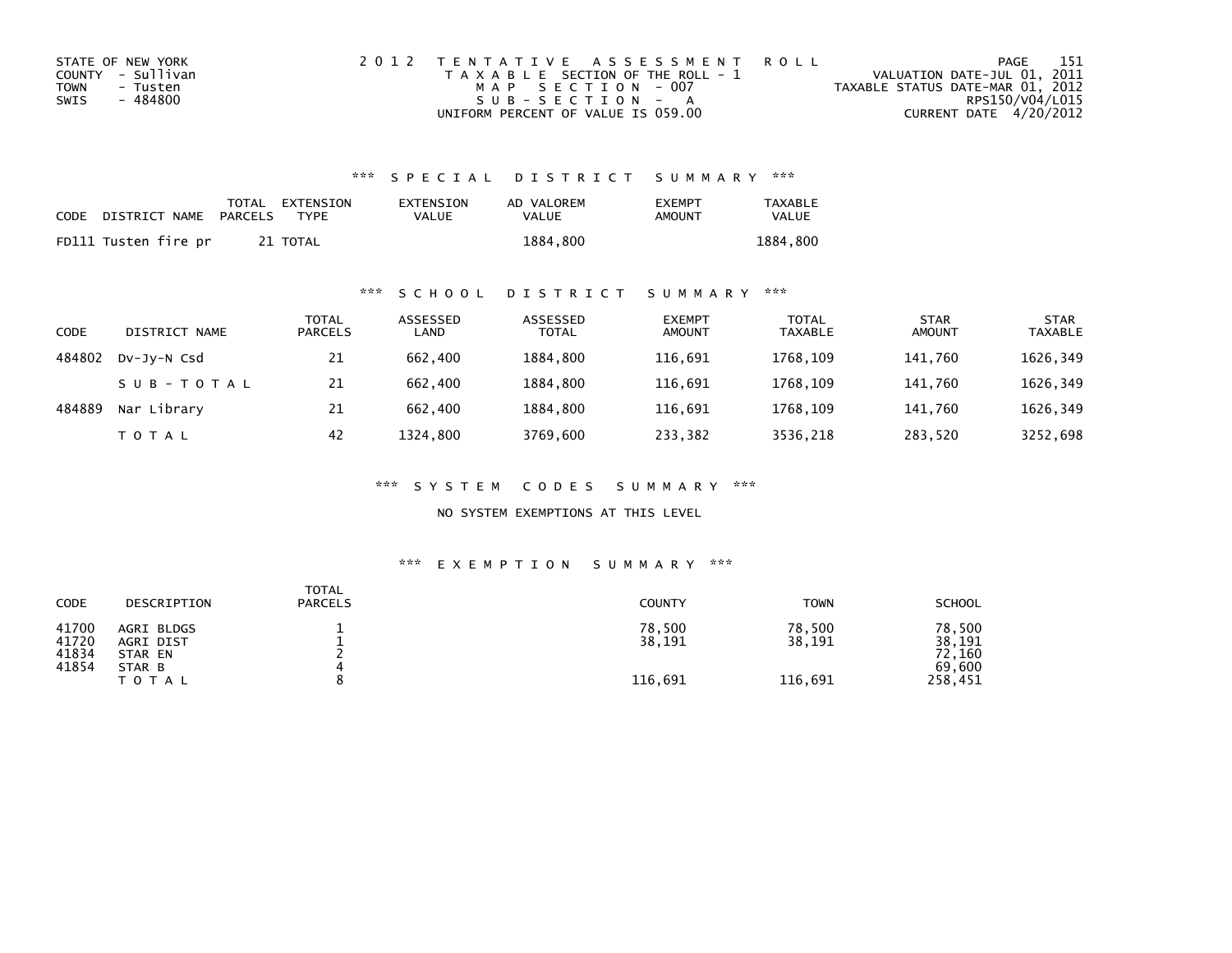| STATE OF NEW YORK |          | 2012 TENTATIVE ASSESSMENT ROLL        |  |                                  | PAGE                   | -152 |
|-------------------|----------|---------------------------------------|--|----------------------------------|------------------------|------|
| COUNTY - Sullivan |          | T A X A B L E SECTION OF THE ROLL - 1 |  | VALUATION DATE-JUL 01, 2011      |                        |      |
| <b>TOWN</b>       | - Tusten | MAP SECTION - 007                     |  | TAXABLE STATUS DATE-MAR 01, 2012 |                        |      |
| SWIS              | - 484800 | SUB-SECTION - A                       |  |                                  | RPS150/V04/L015        |      |
|                   |          | UNIFORM PERCENT OF VALUE IS 059.00    |  |                                  | CURRENT DATE 4/20/2012 |      |

| ROLL       | DESCRIPTION    | <b>TOTAL</b>   | ASSESSED | ASSESSED | <b>TAXABLE</b> | <b>TAXABLE</b> | <b>TAXABLE</b> | <b>STAR</b>    |
|------------|----------------|----------------|----------|----------|----------------|----------------|----------------|----------------|
| <b>SEC</b> |                | <b>PARCELS</b> | _AND     | TOTAL    | <b>COUNTY</b>  | <b>TOWN</b>    | <b>SCHOOL</b>  | <b>TAXABLE</b> |
|            | <b>TAXABLE</b> | <u>_ _</u>     | 662,400  | 1884,800 | 1768.109       | 1768,109       | 1768.109       | 1626,349       |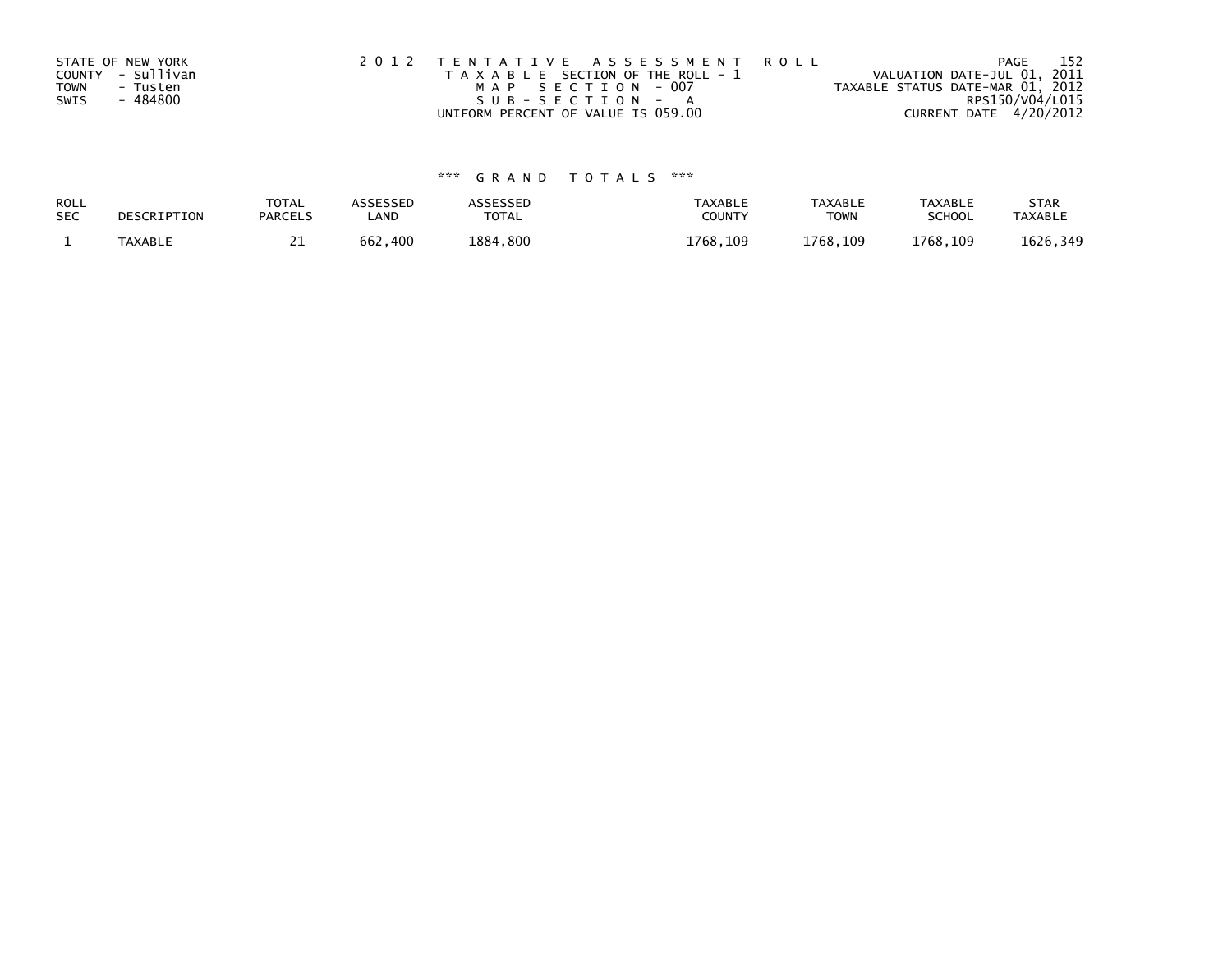| STATE OF NEW YORK<br>COUNTY - Sullivan<br>- Tusten<br><b>TOWN</b><br>$-484800$<br>SWIS                           | 2012                                                                                                                                                                                              | TAX MAP NUMBER SEQUENCE      | TENTATIVE ASSESSMENT<br><b>ROLL</b><br>T A X A B L E SECTION OF THE ROLL - 1<br>UNIFORM PERCENT OF VALUE IS 059.00            | TAXABLE STATUS DATE-MAR 01, 2012                              | 153<br>PAGE<br>VALUATION DATE-JUL 01, 2011 |
|------------------------------------------------------------------------------------------------------------------|---------------------------------------------------------------------------------------------------------------------------------------------------------------------------------------------------|------------------------------|-------------------------------------------------------------------------------------------------------------------------------|---------------------------------------------------------------|--------------------------------------------|
| TAX MAP PARCEL NUMBER<br>CURRENT OWNERS NAME                                                                     | SCHOOL DISTRICT                                                                                                                                                                                   | <b>LAND</b>                  | PROPERTY LOCATION & CLASS ASSESSMENT EXEMPTION CODE----------------COUNTY-------TOWN-----SCHOOL<br>TAX DESCRIPTION            | TAXABLE VALUE                                                 |                                            |
| $7. B - 1 - 1$<br>Orgera John J<br>Orgera Christine<br>161-07 90 th St<br>Howard Beach, NY 11414                 | HALFMOON Co Rd 26<br>210 1 Family Res<br>484802-89<br>$Dv-Jy-N$ Csd<br>Lot 1<br><b>ACRES</b><br>4.70 BANK C47325<br>EAST-0337807 NRTH-0583952<br>DEED BOOK 3242 PG-533                            | 25,700<br>121,500            | COUNTY TAXABLE VALUE<br>TAXABLE VALUE<br><b>TOWN</b><br>SCHOOL TAXABLE VALUE<br>FD111 Tusten fire protect.                    | 121,500<br>121,500<br>121,500<br>121,500 TO                   |                                            |
| $7.B-1-2$<br>Draudt William<br>Draudt Carol<br>45 Half Moon Lake Rd<br>Narrowsburg, NY 12764                     | Twn Rd 22<br>210 1 Family Res<br>484802-89<br>DV-Jy-N Csd<br>Half Moon Rd<br>Lot 2<br><b>ACRES</b><br>3.57 BANK C30614<br>EAST-0338196 NRTH-0583809<br>DEED BOOK 2407 PG-583<br>FULL MARKET VALUE | 22,100<br>97,900<br>165,900  | STAR B<br>41854<br>COUNTY TAXABLE VALUE<br><b>TOWN</b><br>TAXABLE VALUE<br>SCHOOL TAXABLE VALUE<br>FD111 Tusten fire protect. | $\mathbf{0}$<br>97,900<br>97,900<br>80,500<br>97,900 TO       | $\Omega$<br>17,400                         |
| $7.B-1-3$<br>Magnus Trevor Jr<br>Magnus Elina<br>Monica Magnus-Lewis<br>629 Kappock St Apt 7C<br>Bronx, NY 10463 | Cty Rd 26<br>311 Res vac land<br>484802-89<br>DV-Jy-N Csd<br>Lot 3<br><b>ACRES</b><br>5.68<br>EAST-0338199 NRTH-0584210<br>DEED BOOK 1300 PG-319<br>FULL MARKET VALUE                             | 23,600<br>23,600<br>40,000   | COUNTY TAXABLE VALUE<br><b>TOWN</b><br>TAXABLE VALUE<br>SCHOOL TAXABLE VALUE<br>FD111 Tusten fire protect.                    | 23,600<br>23,600<br>23,600<br>23,600 TO                       |                                            |
| $7. B - 1 - 4$<br>Packer Edward<br>Packer Lili<br>863 C R 26<br>Narrowsburg, NY 12764                            | Ryer Rd<br>210 1 Family Res<br>484802-89<br>DV-Jy-N Csd<br>Lots $4 & 5$<br>ACRES 10.99<br>EAST-0338491 NRTH-0584490<br>DEED BOOK 2232 PG-488<br>FULL MARKET VALUE                                 | 38,100<br>157,800<br>267,500 | 41854<br>STAR B<br>COUNTY TAXABLE VALUE<br>TAXABLE VALUE<br><b>TOWN</b><br>SCHOOL TAXABLE VALUE<br>FD111 Tusten fire protect. | $\overline{0}$<br>157.800<br>157,800<br>140,400<br>157,800 TO | 17,400<br>$\Omega$                         |
| $7. B - 1 - 7$<br>Fennessey Patrick J<br>Fennessey Susan A<br>400 E 89 th St Apt 5L<br>New York, NY 10128        | 22 Trout Pond Rd<br>210 1 Family Res<br>484802-89<br>DV-Jy-N Csd<br>ACRES 104.08<br>EAST-0339751 NRTH-0585276<br>DEED BOOK 2373 PG-178<br>FULL MARKET VALUE                                       | 63,900<br>167,000<br>283,100 | COUNTY TAXABLE VALUE<br>TAXABLE VALUE<br>TOWN<br>SCHOOL TAXABLE VALUE<br>FD111 Tusten fire protect.                           | 167,000<br>167,000<br>167,000<br>167,000 TO                   |                                            |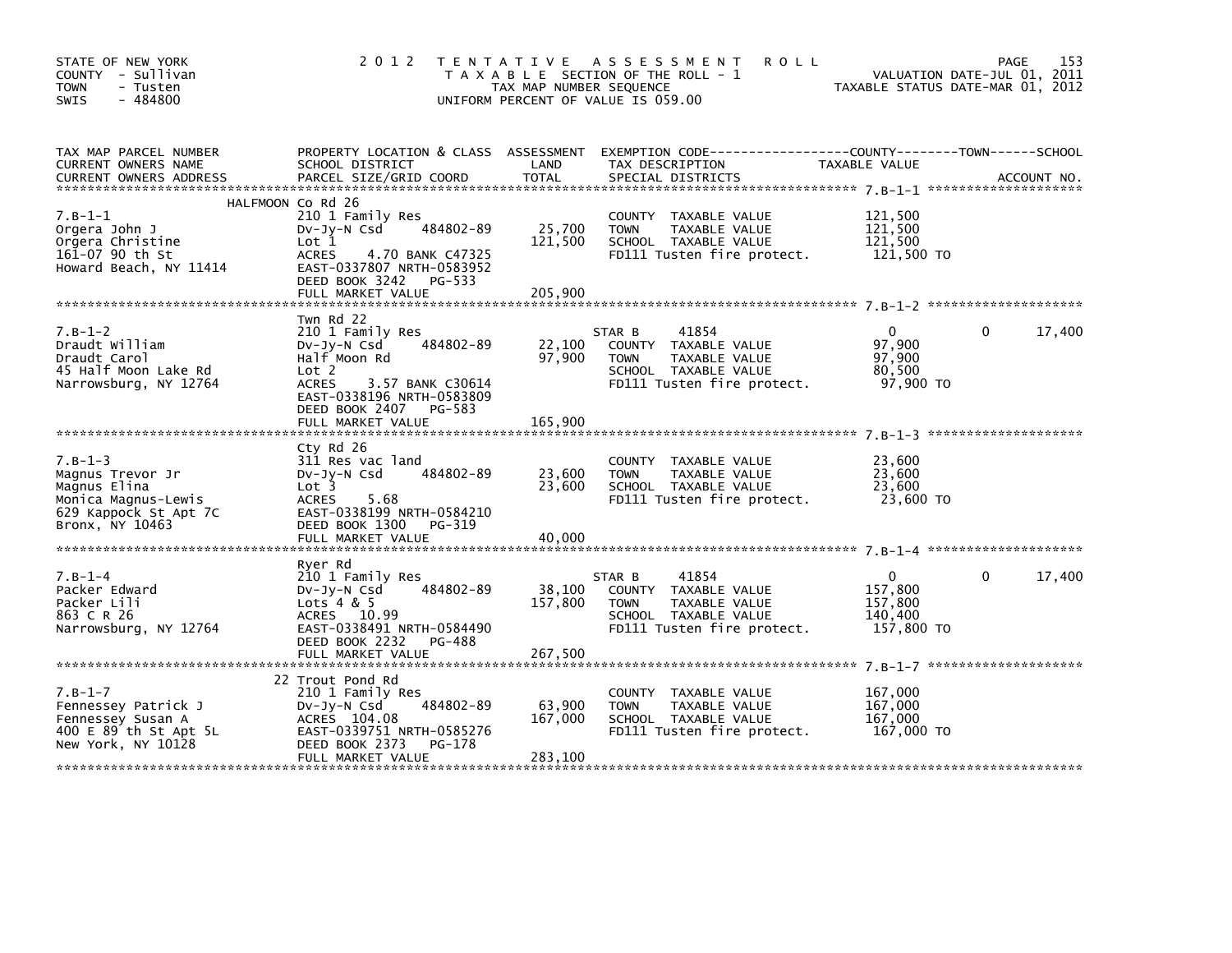| STATE OF NEW YORK<br>COUNTY - Sullivan<br><b>TOWN</b><br>- Tusten<br>$-484800$<br><b>SWIS</b>                | 2 0 1 2<br>TENTATIVE ASSESSMENT<br>T A X A B L E SECTION OF THE ROLL - 1<br>TAX MAP NUMBER SEQUENCE<br>UNIFORM PERCENT OF VALUE IS 059.00                                       | 154<br><b>ROLL</b><br><b>PAGE</b><br>VALUATION DATE-JUL 01, 2011<br>TAXABLE STATUS DATE-MAR 01, 2012 |                                                                                                                                |                                                              |                  |
|--------------------------------------------------------------------------------------------------------------|---------------------------------------------------------------------------------------------------------------------------------------------------------------------------------|------------------------------------------------------------------------------------------------------|--------------------------------------------------------------------------------------------------------------------------------|--------------------------------------------------------------|------------------|
| TAX MAP PARCEL NUMBER<br>CURRENT OWNERS NAME                                                                 | PROPERTY LOCATION & CLASS ASSESSMENT<br>SCHOOL DISTRICT                                                                                                                         | LAND                                                                                                 | EXEMPTION CODE-----------------COUNTY-------TOWN------SCHOOL<br>TAX DESCRIPTION                                                | TAXABLE VALUE                                                |                  |
| $7.B-1-8$<br>Beaver Brook Hunting Club<br>Attn: Michael J Orgera<br>33 Mapledale Ave<br>Succasunna, NJ 07876 | Twn Rd 31<br>911 Forest s480<br>484802-89<br>$Dv-Jy-N$ Csd<br>ACRES 161.50<br>EAST-0338998 NRTH-0582977<br>FULL MARKET VALUE                                                    | 124,000<br>124,000<br>210,200                                                                        | FOREST LND 47460<br>COUNTY TAXABLE VALUE<br>TAXABLE VALUE<br><b>TOWN</b><br>SCHOOL TAXABLE VALUE<br>FD111 Tusten fire protect. | 99,200<br>99,200<br>24,800<br>24,800<br>24,800<br>124,000 TO | 103250<br>99,200 |
| MAY BE SUBJECT TO PAYMENT<br>UNDER RPTL480A UNTIL 2021                                                       |                                                                                                                                                                                 |                                                                                                      |                                                                                                                                |                                                              |                  |
| $7.B-1-9.1$<br>Jenaban Homayoun Jim<br>Abraham Robert<br>391 Washington Ave<br>Cliffside Park, NJ 07010      | E Side Trout Pond Rd TR<br>314 Rural vac<10<br>484802-89<br>$Dv-Jv-N$ Csd<br>5.30<br><b>ACRES</b><br>EAST-0340990 NRTH-0585343<br>DEED BOOK 2351<br>PG-239<br>FULL MARKET VALUE | 21,600<br>21,600<br>36,600                                                                           | COUNTY TAXABLE VALUE<br>TAXABLE VALUE<br><b>TOWN</b><br>SCHOOL TAXABLE VALUE<br>FD111 Tusten fire protect.                     | 21,600<br>21,600<br>21,600<br>21,600 TO                      |                  |
| $7.B-1-9.2$<br>Leo Andre<br>29 Ashford Dr<br>Bohemia, NY 11716                                               | 9 Trout Pond Rd TR 288<br>314 Rural vac<10<br>484802-89<br>$Dv-Jy-N$ Csd<br><b>ACRES</b><br>3.00<br>EAST-0340668 NRTH-0585575<br>DEED BOOK 3503<br>PG-466<br>FULL MARKET VALUE  | 14,100<br>14,100<br>23,900                                                                           | COUNTY TAXABLE VALUE<br>TAXABLE VALUE<br><b>TOWN</b><br>SCHOOL TAXABLE VALUE<br>FD111 Tusten fire protect.                     | 14,100<br>14,100<br>14.100<br>14,100 TO                      |                  |
| $7.B-1-9.3$<br>DeGroat Nicholas<br>DeGroat Michelle<br>35 Trout Pond Rd<br>Narrowsburg, NY 12764             | 35 Trout Pond Rd<br>210 1 Family Res<br>DV-Jy-N Csd<br>484802-89<br>3.00 BANK C88880<br>ACRES<br>EAST-0340510 NRTH-0585902<br>DEED BOOK 2787 PG-642<br>FULL MARKET VALUE        | 19,100<br>101,000<br>171,200                                                                         | COUNTY TAXABLE VALUE<br><b>TOWN</b><br>TAXABLE VALUE<br>SCHOOL TAXABLE VALUE<br>FD111 Tusten fire protect.                     | 101,000<br>101,000<br>101,000<br>101,000 TO                  |                  |
| $7. B - 1 - 9.4$<br>Dumay Serge<br>211 Howland Ave<br>Paramus, NJ 07652                                      | E Side Trout Pond Rd TR<br>314 Rural vac<10<br>484802-89<br>$Dv-Jy-N$ Csd<br>ACRES<br>3.01<br>EAST-0340490 NRTH-0586266<br>DEED BOOK 2335<br>PG-413<br>FULL MARKET VALUE        | 14,200<br>14,200<br>24,100                                                                           | COUNTY TAXABLE VALUE<br><b>TOWN</b><br>TAXABLE VALUE<br>SCHOOL TAXABLE VALUE<br>FD111 Tusten fire protect.                     | 14,200<br>14,200<br>14,200<br>14.200 TO                      |                  |
|                                                                                                              |                                                                                                                                                                                 |                                                                                                      |                                                                                                                                |                                                              |                  |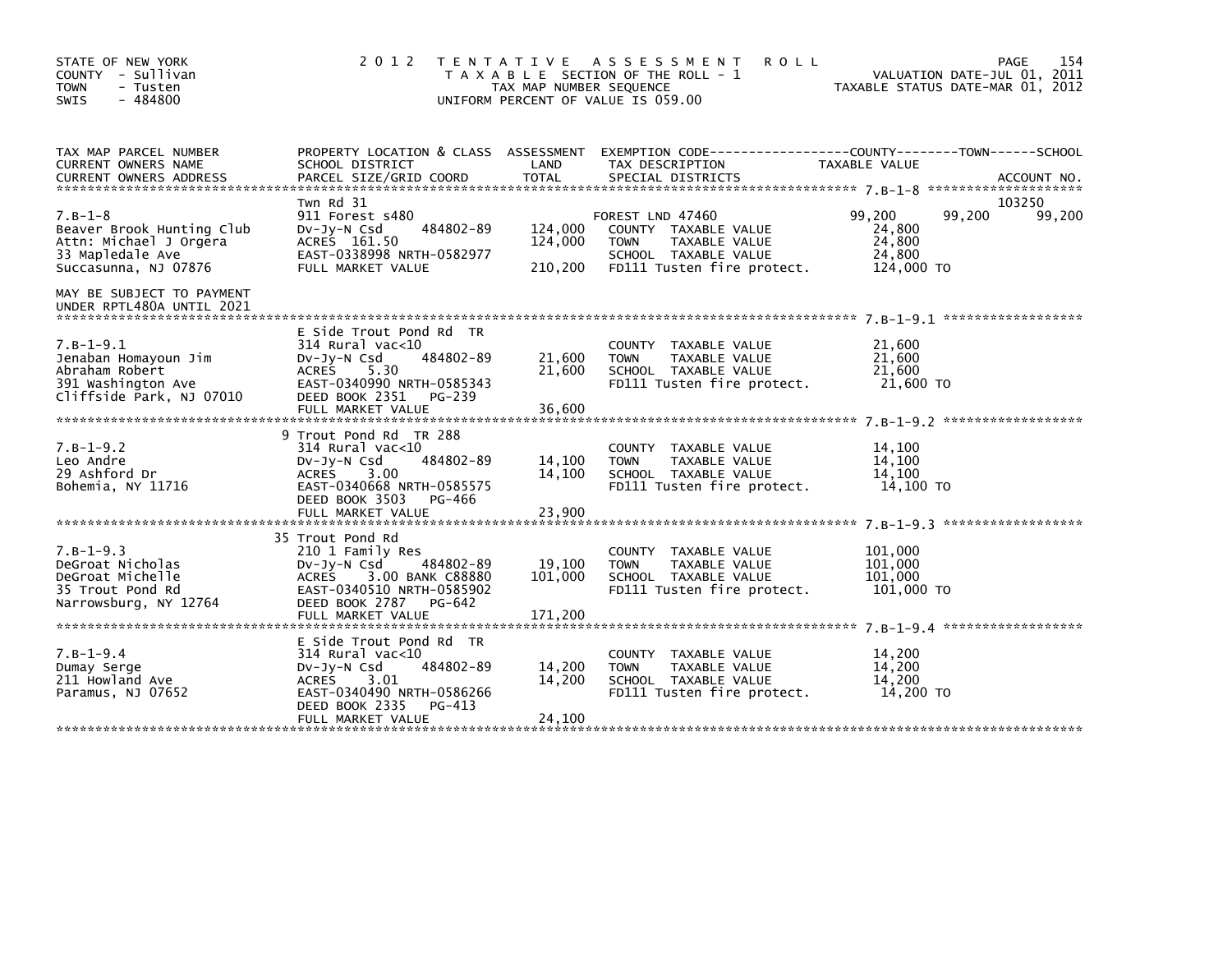| STATE OF NEW YORK<br>COUNTY - Sullivan<br><b>TOWN</b><br>- Tusten<br>$-484800$<br><b>SWIS</b>                 | 2 0 1 2                                                                                                                                                                    | TAX MAP NUMBER SEQUENCE    | TENTATIVE ASSESSMENT<br><b>ROLL</b><br>T A X A B L E SECTION OF THE ROLL - 1<br>UNIFORM PERCENT OF VALUE IS 059.00 | VALUATION DATE-JUL 01, 2011<br>TAXABLE STATUS DATE-MAR 01, 2012 | 155<br>PAGE |
|---------------------------------------------------------------------------------------------------------------|----------------------------------------------------------------------------------------------------------------------------------------------------------------------------|----------------------------|--------------------------------------------------------------------------------------------------------------------|-----------------------------------------------------------------|-------------|
| TAX MAP PARCEL NUMBER<br>CURRENT OWNERS NAME<br><b>CURRENT OWNERS ADDRESS</b>                                 | PROPERTY LOCATION & CLASS ASSESSMENT<br>SCHOOL DISTRICT<br>PARCEL SIZE/GRID COORD                                                                                          | LAND<br><b>TOTAL</b>       | TAX DESCRIPTION<br>SPECIAL DISTRICTS                                                                               | TAXABLE VALUE                                                   | ACCOUNT NO. |
| $7.B-1-9.5$<br>Steinman Donald L<br>Steinman Fran<br>4311 Ridgecrest Dr<br>Wappingers Falls, NY 12590         | N E Side CR 26<br>$314$ Rural vac<10<br>484802-89<br>DV-Jy-N Csd<br><b>ACRES</b><br>7.00<br>EAST-0340857 NRTH-0585952<br>DEED BOOK 2334<br>$PG-28$<br>FULL MARKET VALUE    | 25,300<br>25,300<br>42,900 | COUNTY TAXABLE VALUE<br>TAXABLE VALUE<br><b>TOWN</b><br>SCHOOL TAXABLE VALUE<br>FD111 Tusten fire protect.         | 25,300<br>25,300<br>25,300<br>25,300 TO                         |             |
| $7.B-1-9.6$<br>Hadden Philip R Sr<br>Hadden Rebecca L<br>58 Pantelope Rd<br>Bloomingburg, NY 12721            | 635 Crystal Lake Rd<br>$314$ Rural vac<10<br>484802-89<br>Dv-Jy-N Csd<br>ACRES 8.00<br>EAST-0341258 NRTH-0585970<br>DEED BOOK 2343<br>PG-385<br>FULL MARKET VALUE          | 27,200<br>27,200<br>46,100 | COUNTY TAXABLE VALUE<br><b>TOWN</b><br>TAXABLE VALUE<br>SCHOOL TAXABLE VALUE<br>FD111 Tusten fire protect.         | 27,200<br>27,200<br>27,200<br>27,200 TO                         |             |
| $7.B-1-9.7$<br>Cole Eric L<br>117 Roland Ave<br>South Orange, NJ 07079                                        | NE Side CR 26<br>$314$ Rural vac<10<br>484802-89<br>DV-JY-N Csd<br>ACRES<br>5.19<br>EAST-0341539 NRTH-0586185<br>DEED BOOK 2347<br>PG-646<br>FULL MARKET VALUE             | 21,200<br>21,200<br>35,900 | COUNTY TAXABLE VALUE<br>TAXABLE VALUE<br><b>TOWN</b><br>SCHOOL TAXABLE VALUE<br>FD111 Tusten fire protect.         | 21,200<br>21,200<br>21,200<br>21,200 TO                         |             |
| $7.B-1-9.8$<br>Cole Eric L<br>117 Roland Ave<br>South Orange, NJ 07079                                        | NE Side CR 26<br>$314$ Rural vac<10<br>484802-89<br>$Dv-Jy-N$ Csd<br>ACRES<br>5.16<br>EAST-0341808 NRTH-0586416<br>DEED BOOK 2347<br>PG-646<br>FULL MARKET VALUE           | 21,100<br>21,100<br>35,800 | COUNTY TAXABLE VALUE<br>TAXABLE VALUE<br><b>TOWN</b><br>SCHOOL TAXABLE VALUE<br>FD111 Tusten fire protect.         | 21,100<br>21,100<br>21,100<br>21,100 TO                         |             |
| $7.B-1-9.9$<br>Varricchio Julius<br>Varricchio Jennifer<br>46 Stewart Ave<br>Bethpage, NY 11714               | NE Side CR 26<br>$314$ Rural vac< $10$<br>484802-89<br>$Dv-Jy-N$ Csd<br><b>ACRES</b><br>4.08<br>EAST-0342039 NRTH-0586653<br>DEED BOOK 2650<br>PG-650<br>FULL MARKET VALUE | 17,600<br>17,600<br>29,800 | COUNTY TAXABLE VALUE<br>TAXABLE VALUE<br><b>TOWN</b><br>SCHOOL TAXABLE VALUE<br>FD111 Tusten fire protect.         | 17,600<br>17,600<br>17,600<br>17,600 TO                         |             |
| $7. B - 1 - 9.10$<br>Ebrahimzadeh Mohammad<br>Ebrahimzadeh Goulara<br>240 W Whiteman St<br>Fort Lee, NJ 07024 | NE Side CR 26<br>$314$ Rural vac< $10$<br>484802-89<br>$Dv-Jy-N$ Csd<br>ACRES<br>5.18<br>EAST-0342255 NRTH-0586921<br>DEED BOOK 2351<br>PG-348<br>FULL MARKET VALUE        | 21,200<br>21,200<br>35,900 | COUNTY<br>TAXABLE VALUE<br>TAXABLE VALUE<br><b>TOWN</b><br>SCHOOL TAXABLE VALUE<br>FD111 Tusten fire protect.      | 21,200<br>21,200<br>21,200<br>21,200 TO                         |             |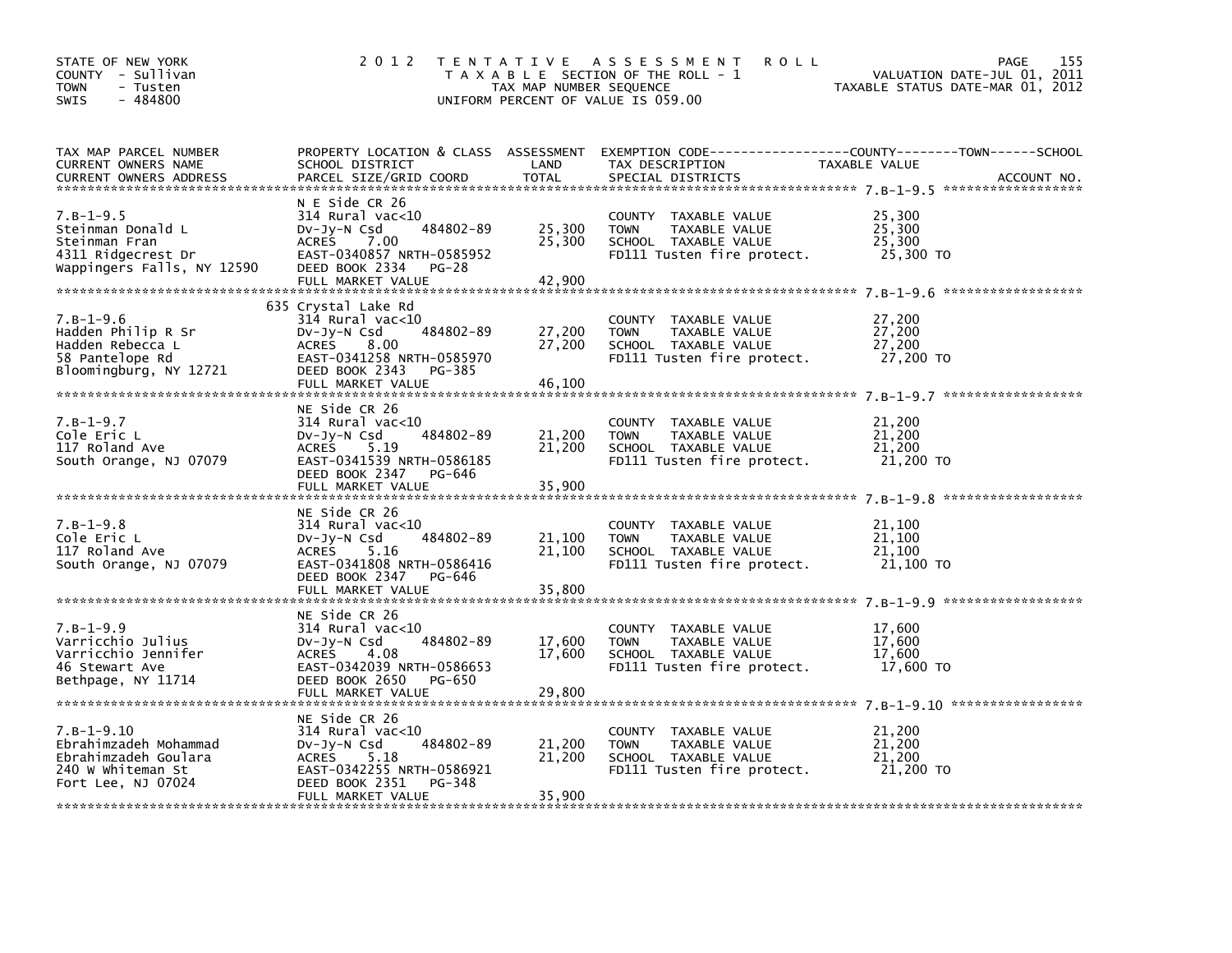| STATE OF NEW YORK<br>COUNTY - Sullivan<br><b>TOWN</b><br>- Tusten<br>$-484800$<br><b>SWIS</b>      | 2 0 1 2                                                                                                                                                                 | TAX MAP NUMBER SEQUENCE    | TENTATIVE ASSESSMENT<br><b>ROLL</b><br>T A X A B L E SECTION OF THE ROLL - 1<br>UNIFORM PERCENT OF VALUE IS 059.00                       | VALUATION DATE-JUL 01, 2011<br>TAXABLE STATUS DATE-MAR 01, 2012 | 156<br><b>PAGE</b> |
|----------------------------------------------------------------------------------------------------|-------------------------------------------------------------------------------------------------------------------------------------------------------------------------|----------------------------|------------------------------------------------------------------------------------------------------------------------------------------|-----------------------------------------------------------------|--------------------|
| TAX MAP PARCEL NUMBER<br>CURRENT OWNERS NAME<br><b>CURRENT OWNERS ADDRESS</b>                      | SCHOOL DISTRICT<br>PARCEL SIZE/GRID COORD                                                                                                                               | LAND<br><b>TOTAL</b>       | PROPERTY LOCATION & CLASS ASSESSMENT EXEMPTION CODE----------------COUNTY-------TOWN------SCHOOL<br>TAX DESCRIPTION<br>SPECIAL DISTRICTS | TAXABLE VALUE                                                   | ACCOUNT NO.        |
| $7. B - 1 - 9.11$<br>Coughlan Michael A<br>Mishaan Brenda<br>3616 Main St<br>Stone Ridge, NY 12484 | NE Side CR 26<br>$314$ Rural vac<10<br>484802-89<br>$Dv-Jv-N$ Csd<br><b>ACRES</b><br>6.07<br>EAST-0342479 NRTH-0587186<br>DEED BOOK 2340<br>PG-238<br>FULL MARKET VALUE | 23,100<br>23,100<br>39,200 | COUNTY TAXABLE VALUE<br>TAXABLE VALUE<br><b>TOWN</b><br>SCHOOL TAXABLE VALUE<br>FD111 Tusten fire protect.                               | 23,100<br>23.100<br>23,100<br>23,100 TO                         |                    |
| $7. B - 1 - 9.12$<br>Coughlan Michael A<br>Mishaan Brenda<br>3616 Main St<br>Stone Ridge, NY 12484 | NE Side CR 26<br>$314$ Rural vac<10<br>484802-89<br>DV-Jy-N Csd<br>ACRES 5.18<br>EAST-0342654 NRTH-0587474<br>DEED BOOK 2340<br>PG-238<br>FULL MARKET VALUE             | 21,200<br>21,200<br>35,900 | COUNTY TAXABLE VALUE<br>TAXABLE VALUE<br><b>TOWN</b><br>SCHOOL TAXABLE VALUE<br>FD111 Tusten fire protect.                               | 21,200<br>21,200<br>21,200<br>21,200 TO                         |                    |
| $7.B-1-9.13$<br>Adams David Michael<br>Adams Lori L<br>540 Elton-Adelphia Rd<br>Freehold, NJ 07728 | NE Side CR 26<br>$314$ Rural vac<10<br>484802-89<br>DV-Jy-N Csd<br><b>ACRES</b><br>5.17<br>EAST-0342842 NRTH-0587692<br>DEED BOOK 2337 PG-565<br>FULL MARKET VALUE      | 21,100<br>21,100<br>35,800 | COUNTY TAXABLE VALUE<br>TAXABLE VALUE<br><b>TOWN</b><br>SCHOOL TAXABLE VALUE<br>FD111 Tusten fire protect.                               | 21,100<br>21,100<br>21,100<br>21,100 TO                         |                    |
| $7.B-1-10.1$<br>Zaccari Peter<br>25 Hollis St<br>Highland Mills, NY 10930                          | Twn Rd 31<br>$314$ Rural vac< $10$<br>DV-Jy-N Csd<br>484802-89<br>ACRES 10.57 BANK C10066<br>EAST-0337507 NRTH-0579354<br>DEED BOOK 3573<br>PG-580<br>FULL MARKET VALUE | 32,000<br>32,000<br>54,200 | COUNTY TAXABLE VALUE<br><b>TOWN</b><br>TAXABLE VALUE<br>SCHOOL TAXABLE VALUE<br>FD111 Tusten fire protect.                               | 32,000<br>32,000<br>32,000<br>32,000 TO                         | 120460             |
| $7.B-1-10.3$<br>Reiger Dan D<br>Reiger Patricia L<br>37 Shawodmere Rd<br>Monroe, NY 10950          | Twn Rd 31<br>$314$ Rural vac< $10$<br>484802-89<br>DV-Jy-N Csd<br>ACRES 5.02<br>EAST-0337542 NRTH-0579700<br>DEED BOOK 3403<br>PG-320<br>FULL MARKET VALUE              | 21,000<br>21,000<br>35,600 | COUNTY TAXABLE VALUE<br>TAXABLE VALUE<br><b>TOWN</b><br>SCHOOL TAXABLE VALUE<br>FD111 Tusten fire protect.                               | 21,000<br>21,000<br>21,000<br>21,000 TO                         | 120460             |
| $7.B-1-10.4$<br>Zaccari Peter<br>25 Hollis St<br>Highland Mills, NY 10930                          | Twn Rd 31<br>$314$ Rural vac< $10$<br>484802-89<br>DV-Jy-N Csd<br><b>ACRES</b><br>5.01<br>EAST-0337574 NRTH-0579953<br>DEED BOOK 3573<br>PG-580<br>FULL MARKET VALUE    | 21,000<br>21,000<br>35,600 | COUNTY TAXABLE VALUE<br><b>TOWN</b><br>TAXABLE VALUE<br>SCHOOL TAXABLE VALUE<br>FD111 Tusten fire protect.                               | 21,000<br>21,000<br>21,000<br>21,000 TO                         | 120460             |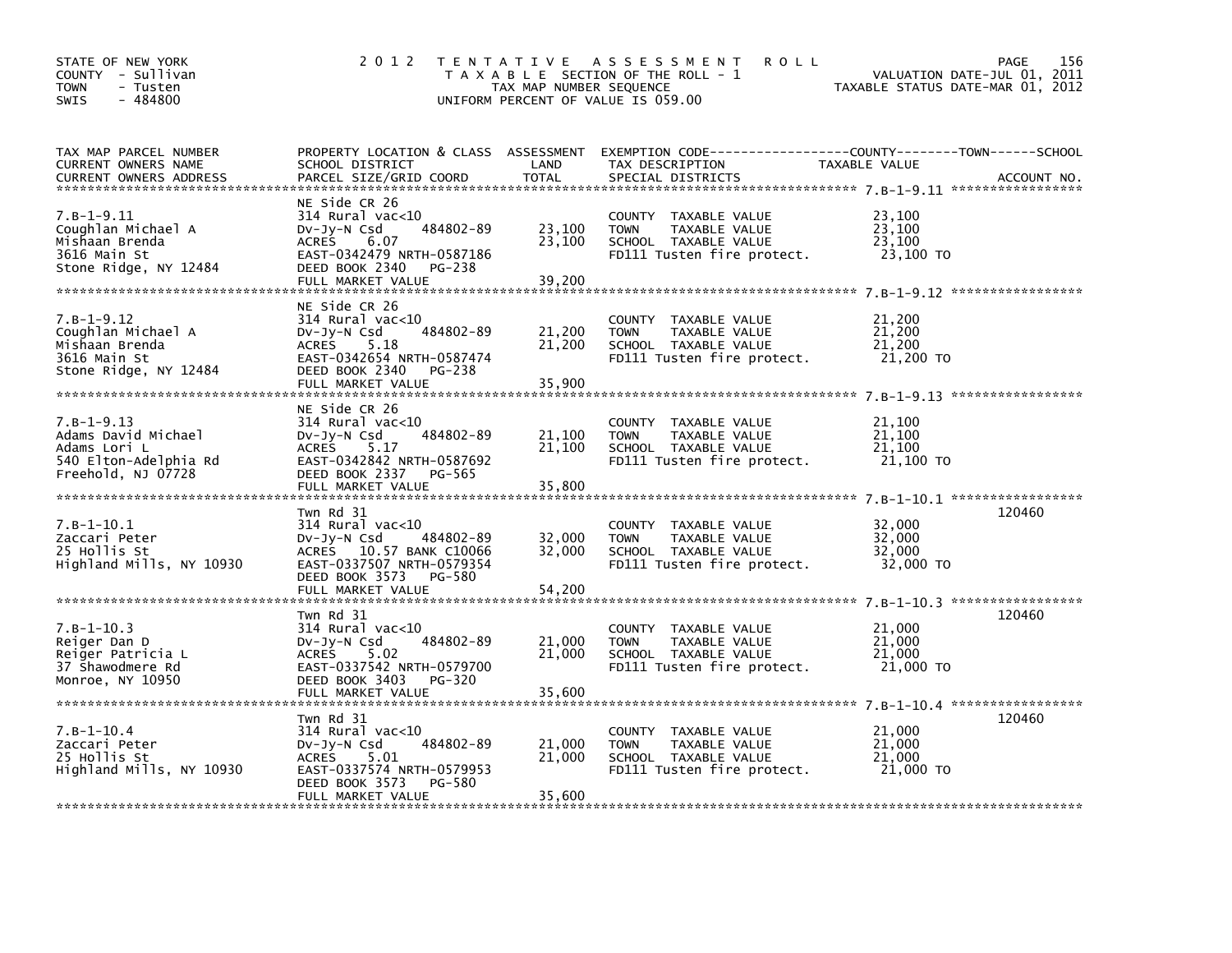| STATE OF NEW YORK<br>COUNTY - Sullivan<br><b>TOWN</b><br>- Tusten<br>$-484800$<br><b>SWIS</b> | 2 0 1 2                                                                                                                                                                         | TAX MAP NUMBER SEQUENCE      | TENTATIVE ASSESSMENT<br><b>ROLL</b><br>T A X A B L E SECTION OF THE ROLL - 1<br>UNIFORM PERCENT OF VALUE IS 059.00            | VALUATION DATE-JUL 01, 2011<br>TAXABLE STATUS DATE-MAR 01, 2012 | 157<br>PAGE      |
|-----------------------------------------------------------------------------------------------|---------------------------------------------------------------------------------------------------------------------------------------------------------------------------------|------------------------------|-------------------------------------------------------------------------------------------------------------------------------|-----------------------------------------------------------------|------------------|
| TAX MAP PARCEL NUMBER<br>CURRENT OWNERS NAME<br><b>CURRENT OWNERS ADDRESS</b>                 | PROPERTY LOCATION & CLASS ASSESSMENT<br>SCHOOL DISTRICT<br>PARCEL SIZE/GRID COORD                                                                                               | LAND<br><b>TOTAL</b>         | EXEMPTION CODE-----------------COUNTY-------TOWN------SCHOOL<br>TAX DESCRIPTION<br>SPECIAL DISTRICTS                          | TAXABLE VALUE                                                   | ACCOUNT NO.      |
| $7.B-1-10.5$<br>Zaccari Peter<br>25 Hollis St<br>Highland Mills, NY 10930                     | Twn Rd 31<br>$314$ Rural vac<10<br>484802-89<br>$Dv-Jy-N$ Csd<br>6.24 BANK C10066<br><b>ACRES</b><br>EAST-0337598 NRTH-0580250<br>DEED BOOK 3573<br>PG-576<br>FULL MARKET VALUE | 23,000<br>23,000<br>39,000   | COUNTY<br>TAXABLE VALUE<br>TAXABLE VALUE<br><b>TOWN</b><br>SCHOOL TAXABLE VALUE<br>FD111 Tusten fire protect.                 | 23,000<br>23,000<br>23,000<br>23,000 TO                         | 120460           |
|                                                                                               | Twn Rd 31                                                                                                                                                                       |                              |                                                                                                                               |                                                                 | 120460           |
| $7.B-1-10.6$<br>DeSantis Frank<br>1316 67 th St<br>Brooklyn, NY 11219                         | $314$ Rural vac<10<br>$Dv-Jv-N$ Csd<br>484802-89<br>4.69<br><b>ACRES</b><br>EAST-0338439 NRTH-0580139<br>DEED BOOK 2580<br>PG-177<br>FULL MARKET VALUE                          | 20,000<br>20,000<br>33,900   | COUNTY TAXABLE VALUE<br><b>TAXABLE VALUE</b><br><b>TOWN</b><br>SCHOOL TAXABLE VALUE<br>FD111 Tusten fire protect.             | 20,000<br>20,000<br>20,000<br>20,000 TO                         |                  |
|                                                                                               |                                                                                                                                                                                 |                              |                                                                                                                               |                                                                 |                  |
| $7.B-1-10.7$<br>DeSantis Frank<br>1316 67 th St<br>Brooklyn, NY 11219                         | Twn Rd 31<br>$314$ Rural vac<10<br>484802-89<br>$Dv-Jy-N$ Csd<br><b>ACRES</b><br>4.10<br>EAST-0338410 NRTH-0579900<br>DEED BOOK 2580<br>PG-177<br>FULL MARKET VALUE             | 18,000<br>18,000<br>30,500   | COUNTY TAXABLE VALUE<br>TAXABLE VALUE<br><b>TOWN</b><br>SCHOOL TAXABLE VALUE<br>FD111 Tusten fire protect.                    | 18,000<br>18,000<br>18,000<br>18,000 TO                         | 120460           |
|                                                                                               | Twn Rd 31                                                                                                                                                                       |                              |                                                                                                                               | 7.8-1-10.8 ******************                                   | 120460           |
| $7.B-1-10.8$<br>DeSantis Frank<br>1316 67 th St<br>Brooklyn, NY 11219                         | $314$ Rural vac<10<br>484802-89<br>$Dv-Jy-N$ Csd<br><b>ACRES</b><br>3.98<br>EAST-0338377 NRTH-0570676<br>DEED BOOK 2580<br>PG-177                                               | 17,000<br>17,000             | COUNTY TAXABLE VALUE<br><b>TAXABLE VALUE</b><br><b>TOWN</b><br>SCHOOL TAXABLE VALUE<br>FD111 Tusten fire protect.             | 17,000<br>17,000<br>17,000<br>17,000 TO                         |                  |
|                                                                                               | FULL MARKET VALUE                                                                                                                                                               | 28,800                       |                                                                                                                               |                                                                 | **************** |
| $7. B - 1 - 10.10$<br>Muskan Kornel<br>300 Ryer Rd<br>Narrowsburg, NY 12764                   | Twn Rd 31<br>210 1 Family Res<br>484802-89<br>$Dv-Jy-N$ Csd<br>ACRES 10.40<br>EAST-0338314 NRTH-0579284<br>DEED BOOK 3516<br>PG-315<br>FULL MARKET VALUE                        | 36,600<br>61,600<br>104,400  | COUNTY TAXABLE VALUE<br><b>TOWN</b><br>TAXABLE VALUE<br>SCHOOL TAXABLE VALUE<br>FD111 Tusten fire protect.                    | 61,600<br>61,600<br>61,600<br>61,600 TO                         | 120460           |
|                                                                                               | Twn Rd 31                                                                                                                                                                       |                              |                                                                                                                               |                                                                 | 148250           |
| $7.B-1-11.1$<br>Perkovic Frank<br>Perkovic Rada<br>364 Reyer Rd<br>Narrowsburg, NY 12764      | 241 Rural res&ag<br>484802-89<br>$Dv-Jv-N$ Csd<br>ACRES 81.83<br>EAST-0338471 NRTH-0580934<br>DEED BOOK 2284<br>PG-233<br>FULL MARKET VALUE                                     | 87,000<br>237,000<br>401.700 | 41854<br>STAR B<br>COUNTY TAXABLE VALUE<br><b>TOWN</b><br>TAXABLE VALUE<br>SCHOOL TAXABLE VALUE<br>FD111 Tusten fire protect. | $\Omega$<br>237,000<br>237,000<br>219,600<br>237,000 TO         | 17,400           |
|                                                                                               |                                                                                                                                                                                 |                              |                                                                                                                               |                                                                 |                  |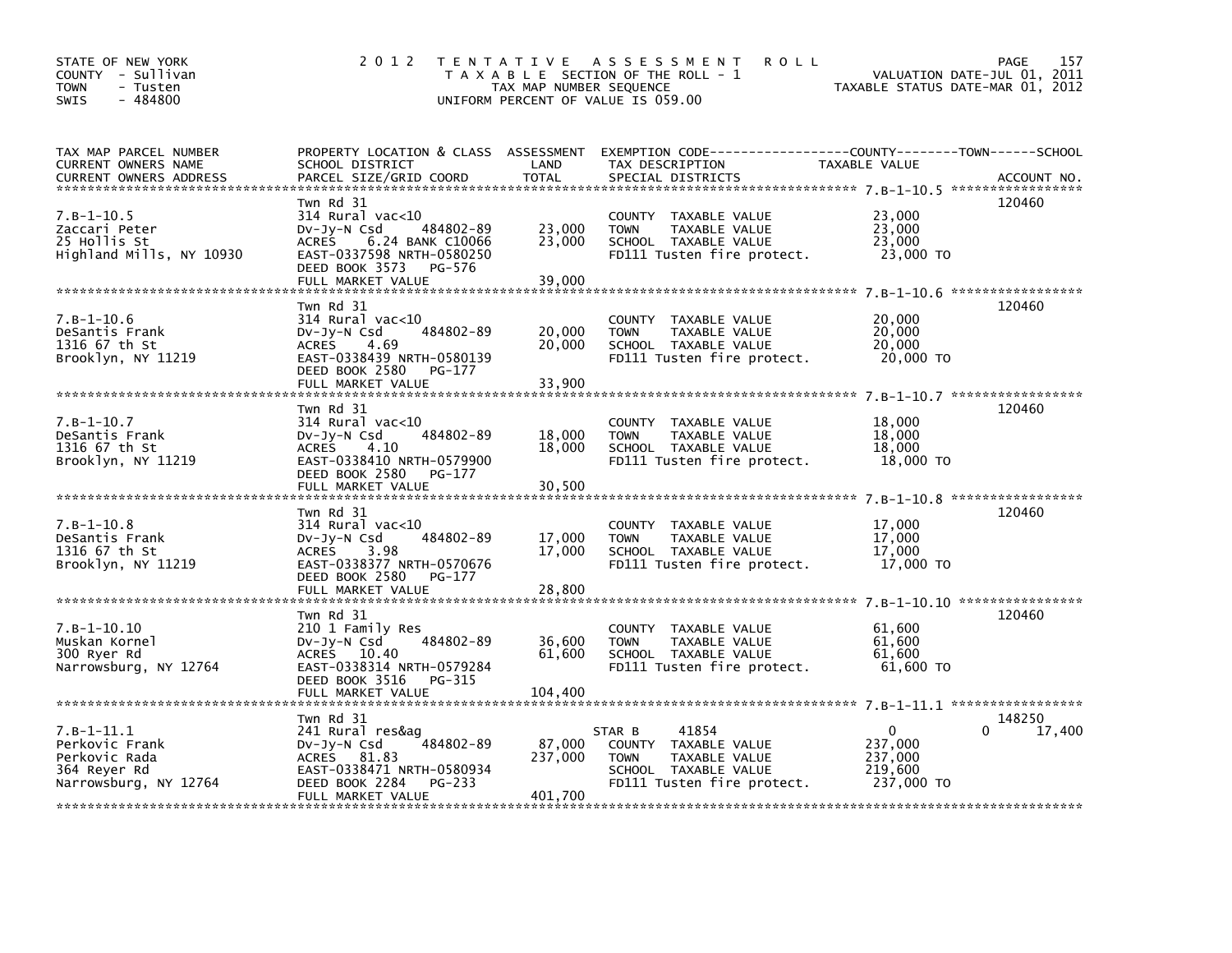| STATE OF NEW YORK<br>COUNTY - Sullivan<br>- Tusten<br><b>TOWN</b><br>$-484800$<br><b>SWIS</b>                                        | 2 0 1 2                                                                                                                                                                | T E N T A T I V E<br>TAX MAP NUMBER SEQUENCE | A S S E S S M E N T<br>ROLL<br>T A X A B L E SECTION OF THE ROLL - 1<br>UNIFORM PERCENT OF VALUE IS 059.00                     | VALUATION DATE-JUL 01, 2011<br>TAXABLE STATUS DATE-MAR 01, 2012 | 158<br><b>PAGE</b> |
|--------------------------------------------------------------------------------------------------------------------------------------|------------------------------------------------------------------------------------------------------------------------------------------------------------------------|----------------------------------------------|--------------------------------------------------------------------------------------------------------------------------------|-----------------------------------------------------------------|--------------------|
| TAX MAP PARCEL NUMBER<br>CURRENT OWNERS NAME<br><b>CURRENT OWNERS ADDRESS</b>                                                        | PROPERTY LOCATION & CLASS ASSESSMENT<br>SCHOOL DISTRICT<br>PARCEL SIZE/GRID COORD                                                                                      | LAND<br><b>TOTAL</b>                         | EXEMPTION CODE-----------------COUNTY-------TOWN------SCHOOL<br>TAX DESCRIPTION<br>SPECIAL DISTRICTS                           | TAXABLE VALUE                                                   | ACCOUNT NO.        |
| $7.B-1-11.3$<br>Solleder Robert D<br>Solleder Laura J<br>231 Otterhole Rd<br>West Milford, NJ 07480                                  | Twn Rd 31<br>210 1 Family Res<br>484802-89<br>$Dv-Jy-N$ Csd<br>Lot 1 B<br>ACRES 21.78<br>EAST-0337058 NRTH-0582458<br>DEED BOOK 2051<br>PG-250<br>FULL MARKET VALUE    | 49,300<br>120,600<br>204,400                 | COUNTY TAXABLE VALUE<br><b>TOWN</b><br>TAXABLE VALUE<br>SCHOOL TAXABLE VALUE<br>FD111 Tusten fire protect.                     | 120,600<br>120,600<br>120,600<br>120,600 TO                     | 148250             |
| $7.B-1-12$<br>Beaver Brook Hunting Club<br>Attn: Michael J Orgera<br>33 Mapledale Ave<br>Succasunna, NJ 07876                        | Twn Rd 31<br>911 Forest s480<br>484802-89<br>$Dv-Jy-N$ Csd<br>ACRES 10.00<br>EAST-0338764 NRTH-0581776<br>DEED BOOK 577<br>PG-00070<br>FULL MARKET VALUE               | 30,600<br>42,600<br>72,200                   | FOREST LND 47460<br>COUNTY TAXABLE VALUE<br>TAXABLE VALUE<br><b>TOWN</b><br>SCHOOL TAXABLE VALUE<br>FD111 Tusten fire protect. | 22,032<br>22,032<br>20,568<br>20,568<br>20,568<br>42,600 TO     | 103201<br>22,032   |
| MAY BE SUBJECT TO PAYMENT<br>UNDER RPTL480A UNTIL 2021                                                                               |                                                                                                                                                                        |                                              |                                                                                                                                |                                                                 |                    |
| $7. B - 1 - 13$<br>Beaver Brook Hunting Club<br>Attn: Michael J Orgera<br>33 Mapledale Ave<br>Succasunna, NJ 07876                   | Co Rd 26<br>911 Forest s480<br>484802-89<br>DV-Jy-N Csd<br>ACRES 353.69<br>EAST-0341637 NRTH-0584182<br>DEED BOOK 525<br>PG-00179<br>FULL MARKET VALUE                 | 219,200<br>219,200<br>371,500                | FOREST LND 47460<br>COUNTY TAXABLE VALUE<br><b>TOWN</b><br>TAXABLE VALUE<br>SCHOOL TAXABLE VALUE<br>FD111 Tusten fire protect. | 170,801<br>170,801<br>48,399<br>48.399<br>48,399<br>219,200 TO  | 103350<br>170,801  |
| MAY BE SUBJECT TO PAYMENT<br>UNDER RPTL480A UNTIL 2021                                                                               |                                                                                                                                                                        |                                              |                                                                                                                                |                                                                 |                    |
| $7. B - 1 - 14$<br>Beaver Brook Hunting Club<br>Attn: Michael J Orgera<br>33 Mapledale Ave<br>Succasunna, NJ 07876                   | $Co$ Rd $28$<br>911 Forest s480<br>484802-89<br>$Dv-Jy-N$ Csd<br>ACRES 100.00<br>EAST-0342918 NRTH-0583395<br>DEED BOOK 261<br>PG-00453<br>FULL MARKET VALUE           | 97,900<br>127,000<br>215,300                 | FOREST LND 47460<br>COUNTY TAXABLE VALUE<br><b>TOWN</b><br>TAXABLE VALUE<br>SCHOOL TAXABLE VALUE<br>FD111 Tusten fire protect. | 67.006<br>67,006<br>59,994<br>59,994<br>59,994<br>127,000 TO    | 103200<br>67,006   |
| MAY BE SUBJECT TO PAYMENT<br>UNDER RPTL480A UNTIL 2021                                                                               |                                                                                                                                                                        |                                              |                                                                                                                                |                                                                 |                    |
| $7.B-1-15$<br>$Lang$ J $P$<br>346 Beaver Brook Rd<br>Narrowsburg, NY 12764<br>MAY BE SUBJECT TO PAYMENT<br>UNDER AGDIST LAW TIL 2016 | Twin Rd 31<br>120 Field crops<br>484802-89<br>DV-Jy-N Csd<br>S.s.co.rd26<br>ACRES 131.37<br>EAST-0337758 NRTH-0577696<br>DEED BOOK 1863<br>PG-446<br>FULL MARKET VALUE | 99,000<br>99,000<br>167,800                  | AGRI DIST 41720<br>COUNTY TAXABLE VALUE<br><b>TOWN</b><br>TAXABLE VALUE<br>SCHOOL TAXABLE VALUE<br>FD111 Tusten fire protect.  | 71,360<br>71,360<br>27,640<br>27,640<br>27,640<br>99,000 TO     | 71,360             |
|                                                                                                                                      |                                                                                                                                                                        |                                              |                                                                                                                                |                                                                 |                    |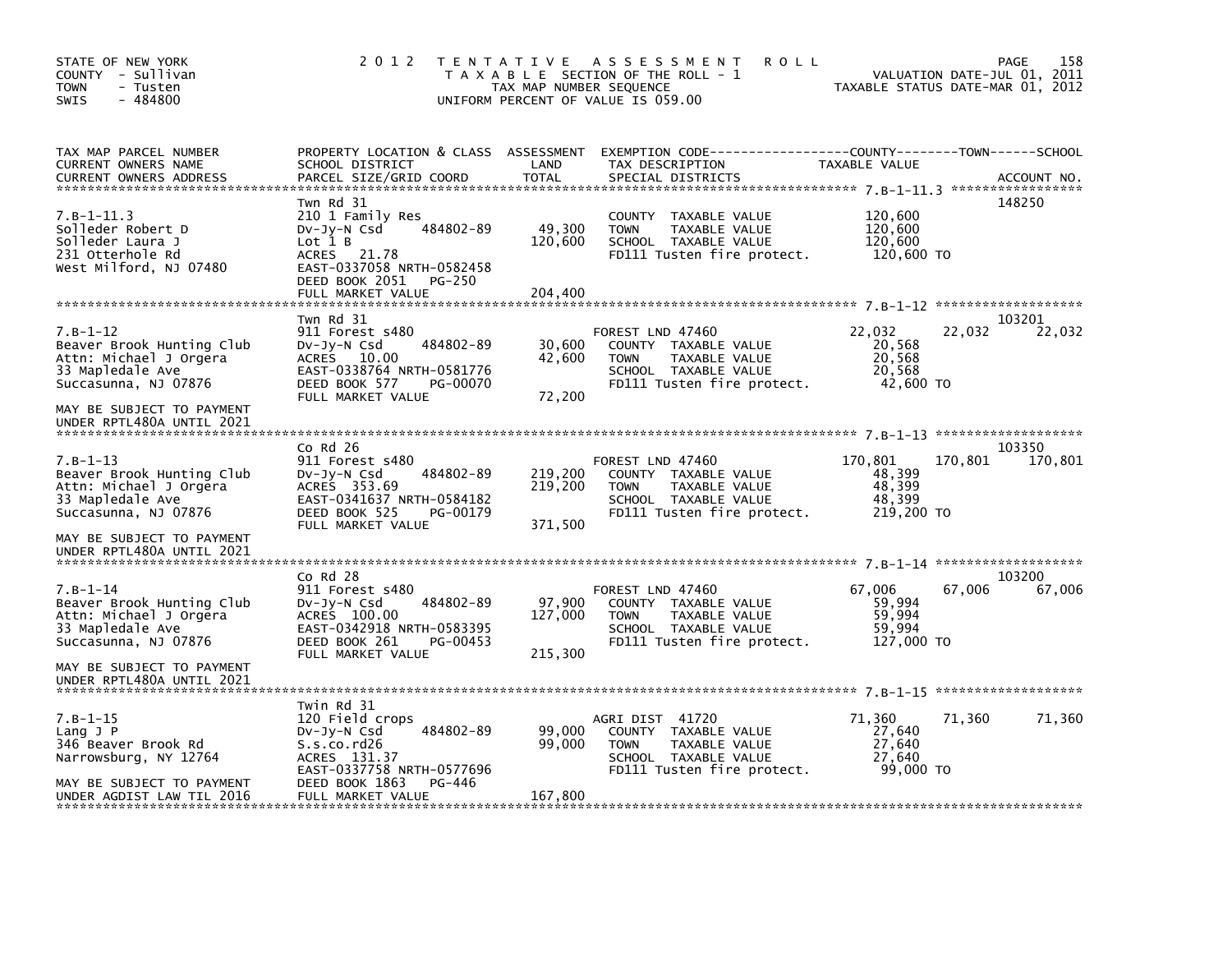| STATE OF NEW YORK | 2012 TENTATIVE ASSESSMENT ROLL        | PAGE                             | 159 |
|-------------------|---------------------------------------|----------------------------------|-----|
| COUNTY - Sullivan | T A X A B L E SECTION OF THE ROLL - 1 | VALUATION DATE-JUL 01, 2011      |     |
| TOWN<br>- Tusten  | MAP SECTION - 007                     | TAXABLE STATUS DATE-MAR 01, 2012 |     |
| - 484800<br>SWIS  | $SUB - SECTION - B$                   | RPS150/V04/L015                  |     |
|                   | UNIFORM PERCENT OF VALUE IS 059.00    | CURRENT DATE 4/20/2012           |     |

| CODE | DISTRICT NAME PARCELS | TOTAL EXTENSION<br><b>TYPF</b> | EXTENSION<br>VALUE | AD VALOREM<br>VALUE | <b>FXFMPT</b><br>AMOUNT | <b>TAXABLE</b><br><b>VALUE</b> |
|------|-----------------------|--------------------------------|--------------------|---------------------|-------------------------|--------------------------------|
|      | FD111 Tusten fire pr  | 33 TOTAL                       |                    | 2100.700            |                         | 2100.700                       |

### \*\*\* S C H O O L D I S T R I C T S U M M A R Y \*\*\*

| CODE   | DISTRICT NAME | TOTAL<br><b>PARCELS</b> | ASSESSED<br>LAND | ASSESSED<br><b>TOTAL</b> | <b>EXEMPT</b><br><b>AMOUNT</b> | <b>TOTAL</b><br><b>TAXABLE</b> | <b>STAR</b><br><b>AMOUNT</b> | <b>STAR</b><br><b>TAXABLE</b> |
|--------|---------------|-------------------------|------------------|--------------------------|--------------------------------|--------------------------------|------------------------------|-------------------------------|
| 484802 | DV-Jy-N Csd   | 33                      | 1337.000         | 2100,700                 | 430.399                        | 1670,301                       | 52,200                       | 1618,101                      |
|        | SUB-TOTAL     | 33                      | 1337.000         | 2100,700                 | 430.399                        | 1670,301                       | 52.200                       | 1618,101                      |
| 484889 | Nar Library   | 33                      | 1337.000         | 2100,700                 | 430.399                        | 1670,301                       | 52.200                       | 1618,101                      |
|        | T O T A L     | 66                      | 2674,000         | 4201,400                 | 860,798                        | 3340,602                       | 104,400                      | 3236,202                      |

\*\*\* S Y S T E M C O D E S S U M M A R Y \*\*\*

NO SYSTEM EXEMPTIONS AT THIS LEVEL

| CODE           | DESCRIPTION                              | TOTAL<br><b>PARCELS</b> | <b>COUNTY</b>      | <b>TOWN</b>        | <b>SCHOOL</b>      |
|----------------|------------------------------------------|-------------------------|--------------------|--------------------|--------------------|
| 41720<br>41854 | AGRI DIST<br>STAR B                      |                         | 71,360             | 71,360             | 71,360<br>52,200   |
| 47460          | <b>FOREST</b><br><b>LND</b><br>T O T A L |                         | 359,039<br>430,399 | 359,039<br>430,399 | 359,039<br>482,599 |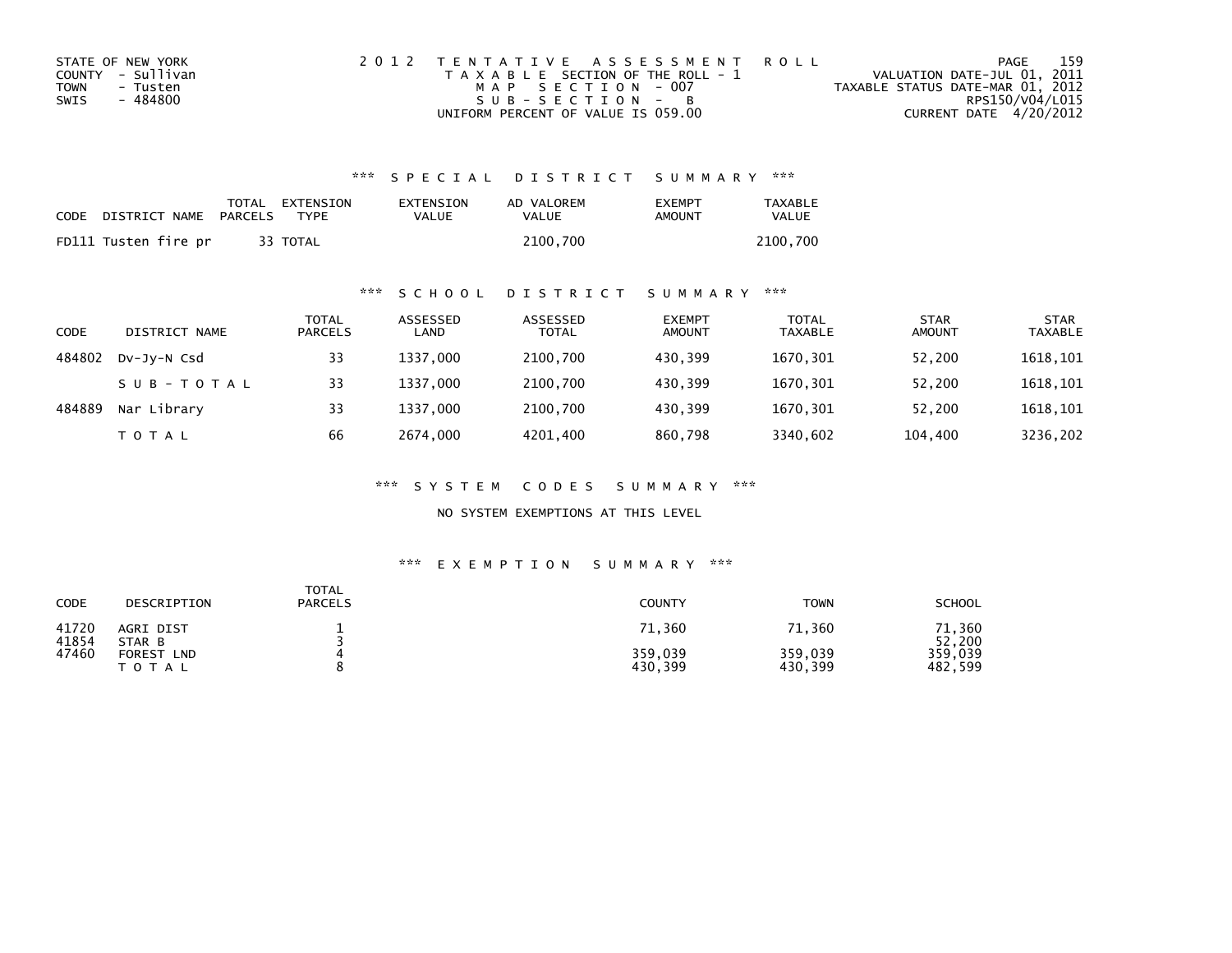| STATE OF NEW YORK       | 2012 TENTATIVE ASSESSMENT ROLL        | PAGE                             | 160             |
|-------------------------|---------------------------------------|----------------------------------|-----------------|
| COUNTY - Sullivan       | T A X A B L E SECTION OF THE ROLL - 1 | VALUATION DATE-JUL 01, 2011      |                 |
| <b>TOWN</b><br>- Tusten | MAP SECTION - 007                     | TAXABLE STATUS DATE-MAR 01, 2012 |                 |
| - 484800<br>SWIS        | $SUB - SECTION - B$                   |                                  | RPS150/V04/L015 |
|                         | UNIFORM PERCENT OF VALUE IS 059.00    | CURRENT DATE 4/20/2012           |                 |

| ROLL       | DESCRIPTION | <b>TOTAL</b>   | ASSESSED     | ASSESSED | <b>TAXABLE</b> | <b>TAXABLE</b> | <b>TAXABLE</b> | <b>STAR</b>    |
|------------|-------------|----------------|--------------|----------|----------------|----------------|----------------|----------------|
| <b>SEC</b> |             | <b>PARCELS</b> | LAND         | TOTAL    | <b>COUNTY</b>  | <b>TOWN</b>    | <b>SCHOOL</b>  | <b>TAXABLE</b> |
|            | TAXABLE     |                | .000<br>1337 | 2100.700 | 1670.301       | 1670,301       | 1670,301       | 1618,101       |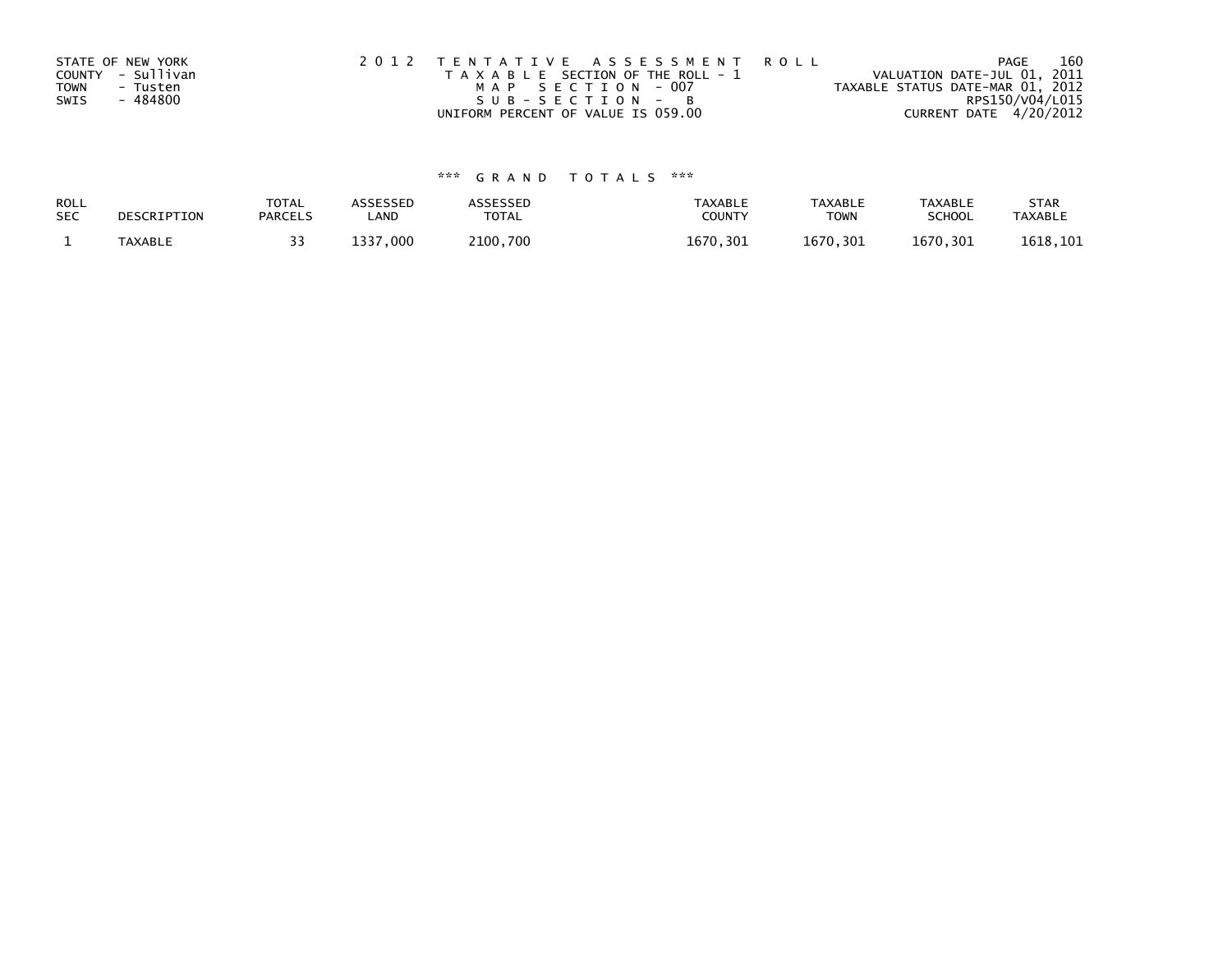| STATE OF NEW YORK<br>- Sullivan<br>COUNTY<br>- Tusten<br><b>TOWN</b><br>- 484800<br>SWIS            | 2 0 1 2                                                                                                                           | TAX MAP NUMBER SEQUENCE       | TENTATIVE ASSESSMENT ROLL<br>T A X A B L E SECTION OF THE ROLL - 1<br>UNIFORM PERCENT OF VALUE IS 059.00 |                                       | 161<br>PAGE<br>VALUATION DATE-JUL 01, 2011<br>TAXABLE STATUS DATE-MAR 01, 2012 |
|-----------------------------------------------------------------------------------------------------|-----------------------------------------------------------------------------------------------------------------------------------|-------------------------------|----------------------------------------------------------------------------------------------------------|---------------------------------------|--------------------------------------------------------------------------------|
| TAX MAP PARCEL NUMBER<br>CURRENT OWNERS NAME                                                        | PROPERTY LOCATION & CLASS ASSESSMENT<br>SCHOOL DISTRICT                                                                           |                               |                                                                                                          |                                       |                                                                                |
| CURRENT OWNERS ADDRESS                                                                              | PARCEL SIZE/GRID COORD TOTAL SPECIAL DISTRICTS                                                                                    |                               |                                                                                                          |                                       | ACCOUNT NO.                                                                    |
| $7. C - 1 - 3$<br>whipporwill Club<br>Attn: David Paffeuroth<br>PO Box 500<br>Pine Island, NY 10969 | TWN Whipporwill Clb<br>911 Forest s480<br>DV-Jy-N Csd 484802-89<br>ACRES 257.00<br>EAST-0340853 NRTH-0575284<br>FULL MARKET VALUE | 169,800<br>169,800<br>287.800 | FOREST LND 47460<br>COUNTY TAXABLE VALUE<br>TOWN TAXABLE VALUE<br>SCHOOL TAXABLE VALUE                   | 135,840<br>33,960<br>33,960<br>33,960 | 135,840<br>135,840                                                             |
| MAY BE SUBJECT TO PAYMENT<br>UNDER RPTL480A UNTIL 2021                                              |                                                                                                                                   |                               |                                                                                                          |                                       |                                                                                |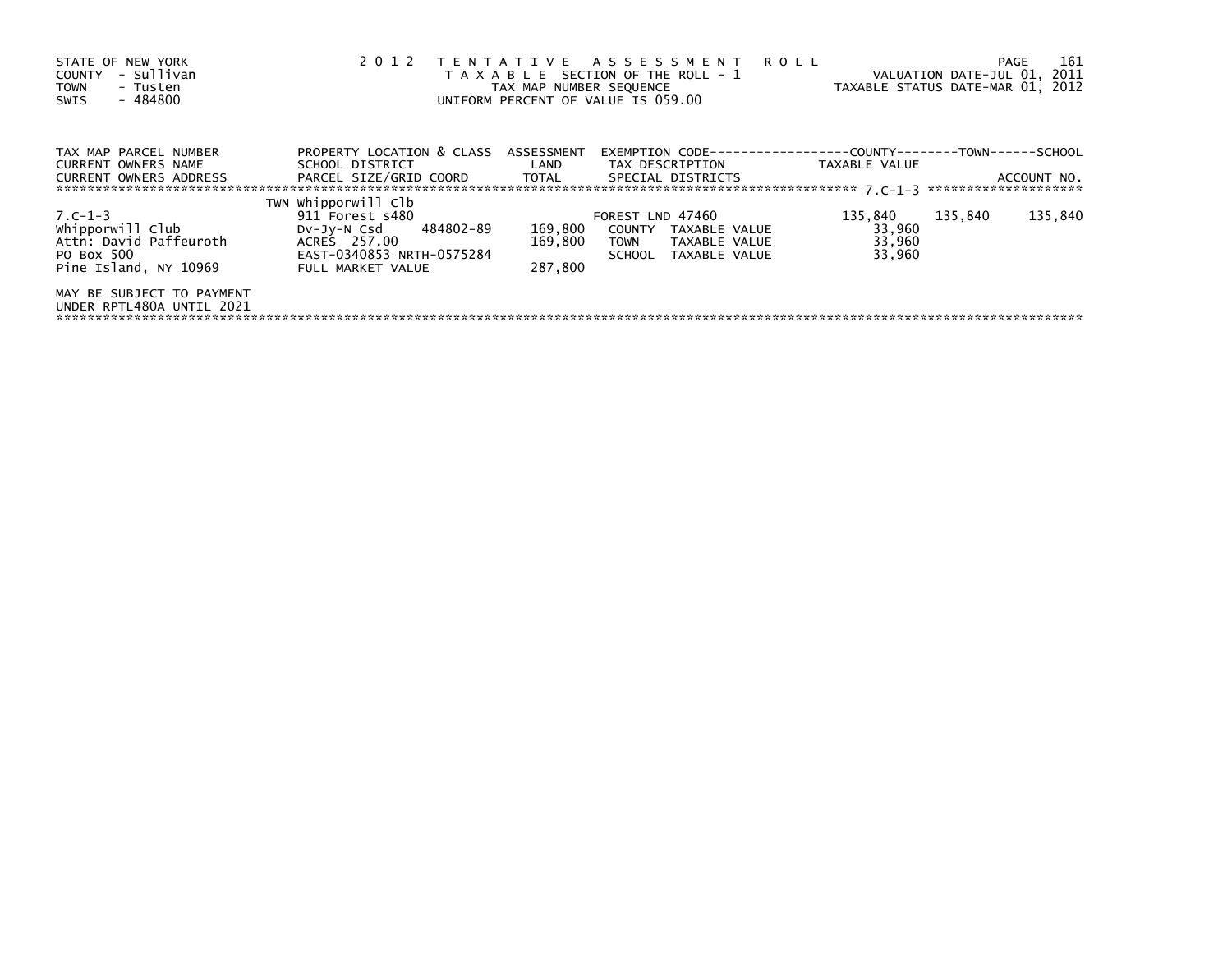| STATE OF NEW YORK       | 2012 TENTATIVE ASSESSMENT ROLL        | PAGE                             | 162 |
|-------------------------|---------------------------------------|----------------------------------|-----|
| COUNTY - Sullivan       | T A X A B L E SECTION OF THE ROLL - 1 | VALUATION DATE-JUL 01, 2011      |     |
| <b>TOWN</b><br>- Tusten | MAP SECTION - 007                     | TAXABLE STATUS DATE-MAR 01, 2012 |     |
| - 484800<br>SWIS        | SUB-SECTION - C                       | RPS150/V04/L015                  |     |
|                         | UNIFORM PERCENT OF VALUE IS 059.00    | CURRENT DATE 4/20/2012           |     |

|                    |                              | 'I AL                 | 'ΩN<br>או - |         | ORFM<br>VA<br>ΑL | .EMP               | $\overline{\phantom{a}}$ |
|--------------------|------------------------------|-----------------------|-------------|---------|------------------|--------------------|--------------------------|
| <b>CODE</b><br>___ | <b>NAMF</b><br><b>DISTRT</b> | PART<br>$\sim$ $\sim$ | ™D⊩         | . / A L | Ш<br>VA.         | AMOUN <sup>-</sup> | <b>VALUE</b>             |

### NO SPECIAL DISTRICTS AT THIS LEVEL

#### \*\*\* S C H O O L D I S T R I C T S U M M A R Y \*\*\*

| CODE   | DISTRICT NAME | <b>TOTAL</b><br><b>PARCELS</b> | ASSESSED<br>LAND | ASSESSED<br><b>TOTAL</b> | <b>EXEMPT</b><br><b>AMOUNT</b> | <b>TOTAL</b><br><b>TAXABLE</b> | <b>STAR</b><br><b>AMOUNT</b> | <b>STAR</b><br><b>TAXABLE</b> |
|--------|---------------|--------------------------------|------------------|--------------------------|--------------------------------|--------------------------------|------------------------------|-------------------------------|
| 484802 | DV-JY-N Csd   |                                | 169.800          | 169,800                  | 135,840                        | 33,960                         |                              | 33,960                        |
|        | SUB-TOTAL     |                                | 169,800          | 169,800                  | 135,840                        | 33,960                         |                              | 33,960                        |
| 484889 | Nar Library   |                                | 169.800          | 169.800                  | 135.840                        | 33,960                         |                              | 33,960                        |
|        | T O T A L     |                                | 339,600          | 339,600                  | 271,680                        | 67,920                         |                              | 67,920                        |

#### \*\*\* S Y S T E M C O D E S S U M M A R Y \*\*\*

#### NO SYSTEM EXEMPTIONS AT THIS LEVEL

| CODE  | DESCRIPTION                    | <b>TOTAL</b><br><b>PARCELS</b> | COUNTY             | <b>TOWN</b>        | <b>SCHOOL</b>      |
|-------|--------------------------------|--------------------------------|--------------------|--------------------|--------------------|
| 47460 | <b>FOREST LND</b><br>T O T A L |                                | 135,840<br>135,840 | 135,840<br>135,840 | 135,840<br>135,840 |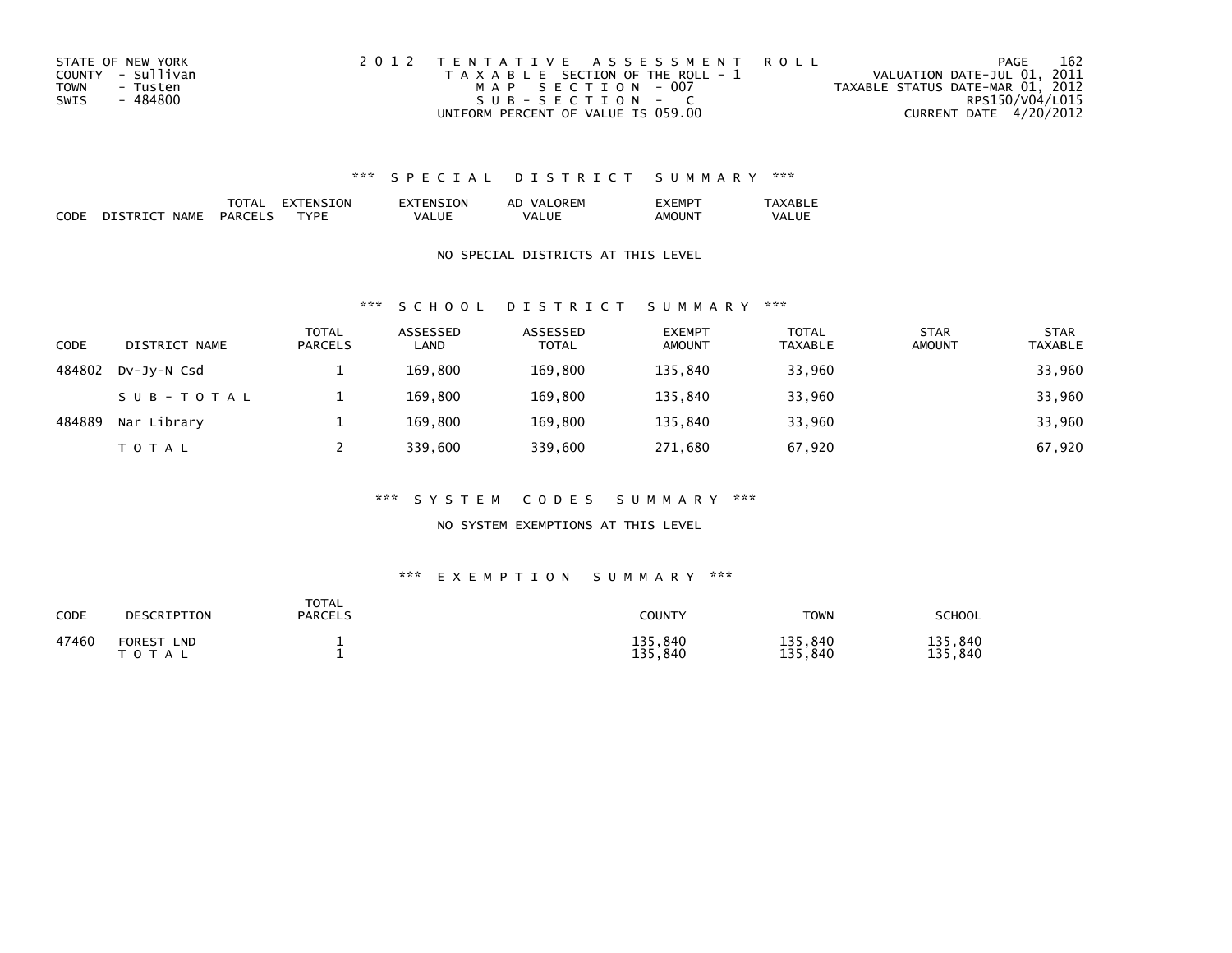| STATE OF NEW YORK       | 2012 TENTATIVE ASSESSMENT ROLL        | PAGE                             | 163             |
|-------------------------|---------------------------------------|----------------------------------|-----------------|
| COUNTY - Sullivan       | T A X A B L E SECTION OF THE ROLL - 1 | VALUATION DATE-JUL 01, 2011      |                 |
| <b>TOWN</b><br>- Tusten | MAP SECTION - 007                     | TAXABLE STATUS DATE-MAR 01, 2012 |                 |
| - 484800<br>SWIS        | SUB-SECTION - C                       |                                  | RPS150/V04/L015 |
|                         | UNIFORM PERCENT OF VALUE IS 059.00    | CURRENT DATE 4/20/2012           |                 |

| <b>ROLL</b> | DESCRIPTION | <b>TOTAL</b>   | ASSESSED | <b>ASSESSED</b> | <b>TAXABLE</b> | <b>TAXABLE</b> | <b>TAXABLE</b> | <b>STAR</b>    |
|-------------|-------------|----------------|----------|-----------------|----------------|----------------|----------------|----------------|
| <b>SEC</b>  |             | <b>PARCELS</b> | ∟AND     | TOTAL           | <b>COUNTY</b>  | <b>TOWN</b>    | <b>SCHOOL</b>  | <b>TAXABLE</b> |
|             | TAXABLE     |                | 169,800  | 169,800         | 33,960         | 33,960         | 33,960         | 33,960         |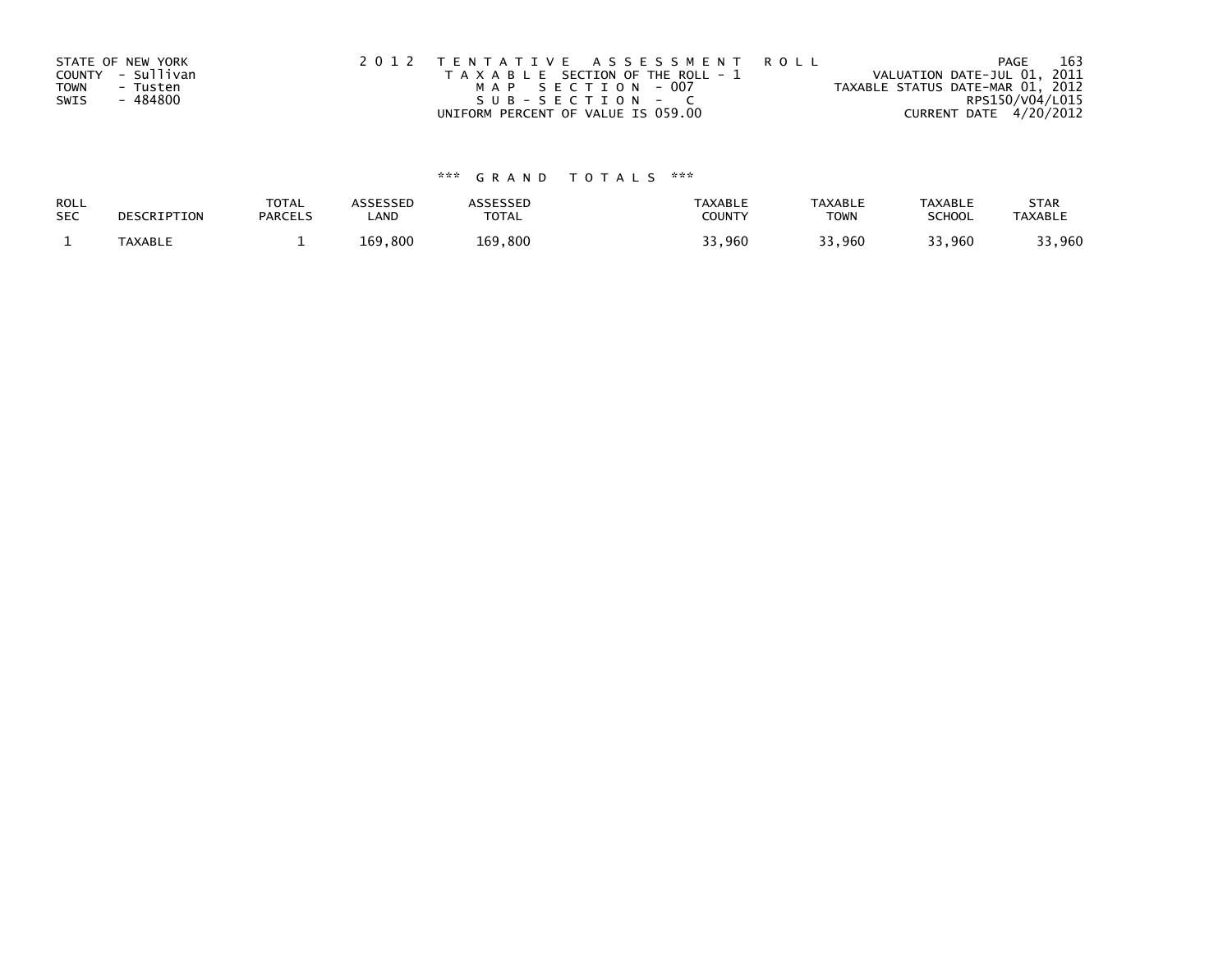| STATE OF NEW YORK<br>- Sullivan<br>COUNTY<br><b>TOWN</b><br>- Tusten<br>$-484800$<br>SWIS | 2012                                                                                                                                                                                         | TAX MAP NUMBER SEQUENCE | TENTATIVE ASSESSMENT<br><b>ROLL</b><br>T A X A B L E SECTION OF THE ROLL - 1<br>UNIFORM PERCENT OF VALUE IS 059.00 | VALUATION DATE-JUL 01, 2011<br>TAXABLE STATUS DATE-MAR 01, 2012 | 164<br><b>PAGE</b> |
|-------------------------------------------------------------------------------------------|----------------------------------------------------------------------------------------------------------------------------------------------------------------------------------------------|-------------------------|--------------------------------------------------------------------------------------------------------------------|-----------------------------------------------------------------|--------------------|
| TAX MAP PARCEL NUMBER<br>CURRENT OWNERS NAME<br>CURRENT OWNERS ADDRESS                    | PROPERTY LOCATION & CLASS ASSESSMENT<br>SCHOOL DISTRICT                                                                                                                                      | LAND                    | TAX DESCRIPTION                                                                                                    | TAXABLE VALUE                                                   |                    |
| $7.a-1-16.1$<br>Buchesky Leslie<br>64 Tusten Farms Ln<br>Narrowsburg, NY 12764            | 64 Tusten Farm Ln<br>210 1 Family Res<br>DV-JV-N Csd 484802-89<br>Fox Hill Estates Lot $10$ 155,200<br>Lot A<br>ACRES 7.12 BANK C30631<br>EAST-0332888 NRTH-0580837<br>DEED BOOK 2900 PG-1   | 30,700                  | COUNTY TAXABLE VALUE<br>TOWN<br>TAXABLE VALUE<br>SCHOOL TAXABLE VALUE<br>FD111 Tusten fire protect. 155,200 TO     | 155,200<br>155,200<br>155,200                                   |                    |
|                                                                                           | FULL MARKET VALUE                                                                                                                                                                            | 263,100                 |                                                                                                                    |                                                                 |                    |
| 7.a-1-16.2<br>Dalton Angela<br>54 Tusten Farms Ln<br>Narrowsburg, NY 12764                | 54 Tusten Farm Ln<br>210 1 Family Res<br>DV-Jy-N Csd 484802-89<br>Fox Hill Estates Lot 10<br>Lot B<br>6.50 BANK C88880<br><b>ACRES</b><br>EAST-0333265 NRTH-0581453<br>DEED BOOK 2784 PG-524 | 29,400<br>149,700       | COUNTY TAXABLE VALUE<br><b>TOWN</b><br>TAXABLE VALUE<br>SCHOOL TAXABLE VALUE<br>FD111 Tusten fire protect.         | 149,700<br>149,700<br>149,700<br>149,700 TO                     |                    |
|                                                                                           | FULL MARKET VALUE                                                                                                                                                                            | 253,700                 |                                                                                                                    |                                                                 |                    |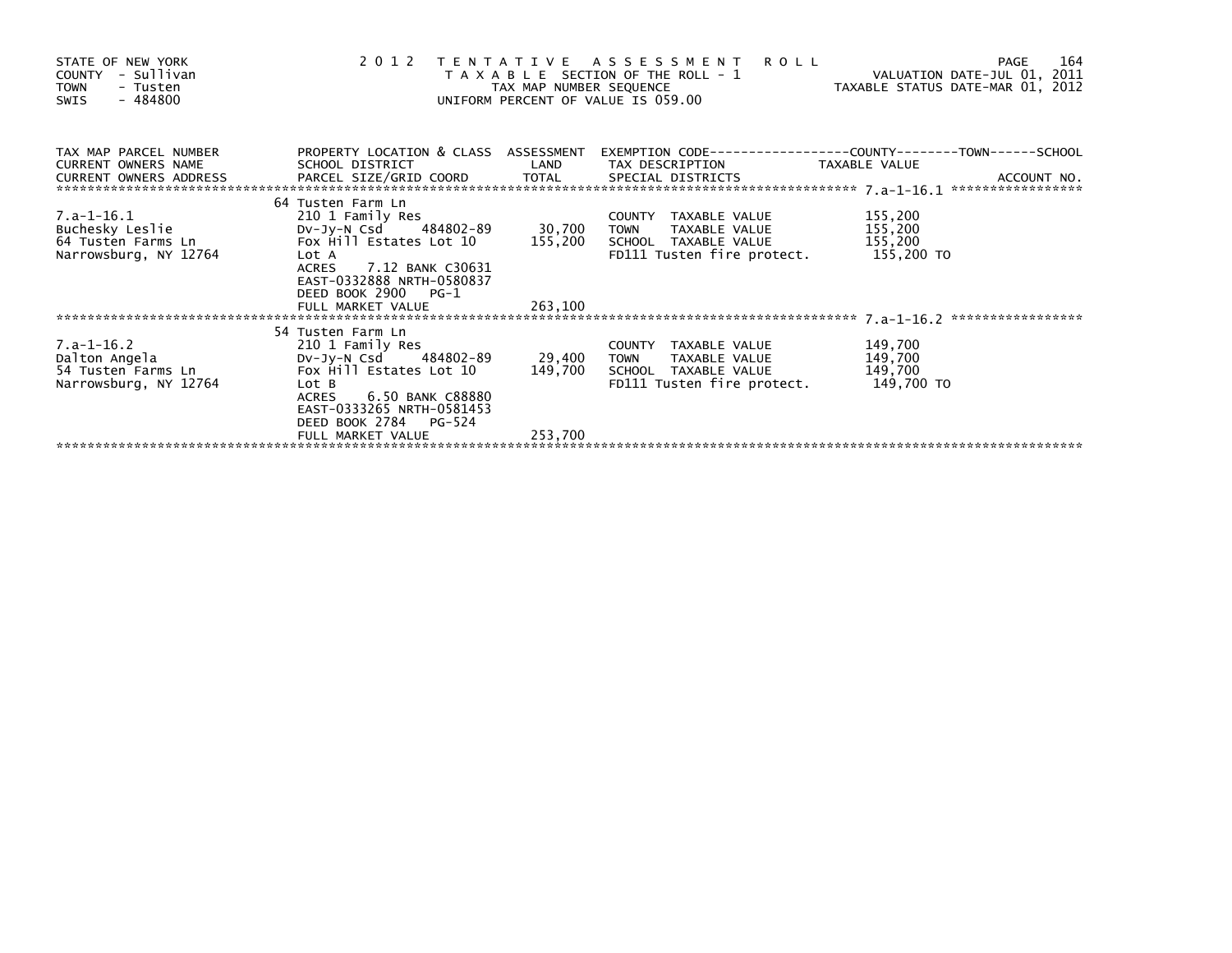| STATE OF NEW YORK | 2012 TENTATIVE ASSESSMENT ROLL        | PAGE                             | 165 |
|-------------------|---------------------------------------|----------------------------------|-----|
| COUNTY - Sullivan | T A X A B L E SECTION OF THE ROLL - 1 | VALUATION DATE-JUL 01, 2011      |     |
| TOWN<br>- Tusten  | MAP SECTION - 007                     | TAXABLE STATUS DATE-MAR 01, 2012 |     |
| - 484800<br>SWIS  | SUB-SECTION - a                       | RPS150/V04/L015                  |     |
|                   | UNIFORM PERCENT OF VALUE IS 059.00    | CURRENT DATE 4/20/2012           |     |

| CODE | DISTRICT NAME        | PARCELS | TOTAL EXTENSION<br><b>TYPF</b> | EXTENSION<br>VALUE | AD VALOREM<br>VALUE | <b>FXFMPT</b><br>AMOUNT | <b>TAXABLE</b><br><b>VALUE</b> |
|------|----------------------|---------|--------------------------------|--------------------|---------------------|-------------------------|--------------------------------|
|      | FD111 Tusten fire pr |         | <b>TOTAL</b>                   |                    | 304.900             |                         | 304.900                        |

### \*\*\* S C H O O L D I S T R I C T S U M M A R Y \*\*\*

| <b>CODE</b> | DISTRICT NAME | <b>TOTAL</b><br><b>PARCELS</b> | ASSESSED<br>LAND | ASSESSED<br><b>TOTAL</b> | <b>EXEMPT</b><br><b>AMOUNT</b> | <b>TOTAL</b><br><b>TAXABLE</b> | <b>STAR</b><br><b>AMOUNT</b> | <b>STAR</b><br><b>TAXABLE</b> |
|-------------|---------------|--------------------------------|------------------|--------------------------|--------------------------------|--------------------------------|------------------------------|-------------------------------|
| 484802      | DV-Jy-N Csd   |                                | 60,100           | 304,900                  |                                | 304,900                        |                              | 304,900                       |
|             | SUB-TOTAL     |                                | 60,100           | 304,900                  |                                | 304,900                        |                              | 304,900                       |
| 484889      | Nar Library   |                                | 60,100           | 304,900                  |                                | 304,900                        |                              | 304,900                       |
|             | <b>TOTAL</b>  | 4                              | 120,200          | 609,800                  |                                | 609,800                        |                              | 609,800                       |

\*\*\* S Y S T E M C O D E S S U M M A R Y \*\*\*

NO SYSTEM EXEMPTIONS AT THIS LEVEL

\*\*\* E X E M P T I O N S U M M A R Y \*\*\*

#### NO EXEMPTIONS AT THIS LEVEL

| ROLL<br><b>SEC</b> | DESCRIPTION | <b>TOTAL</b><br><b>PARCELS</b> | ASSESSEN<br>.AND | <b>ASSESSED</b><br><b>TOTAL</b> | <b>TAXABLE</b><br>COUNTY | <b>TAXABLE</b><br>TOWN | TAXABLE<br><b>SCHOOL</b> | STAR<br><b>TAXABLE</b> |
|--------------------|-------------|--------------------------------|------------------|---------------------------------|--------------------------|------------------------|--------------------------|------------------------|
|                    | TAXABLE     |                                | 60,100           | 304,900                         | 304,900                  | 304,900                | 304,900                  | 304,900                |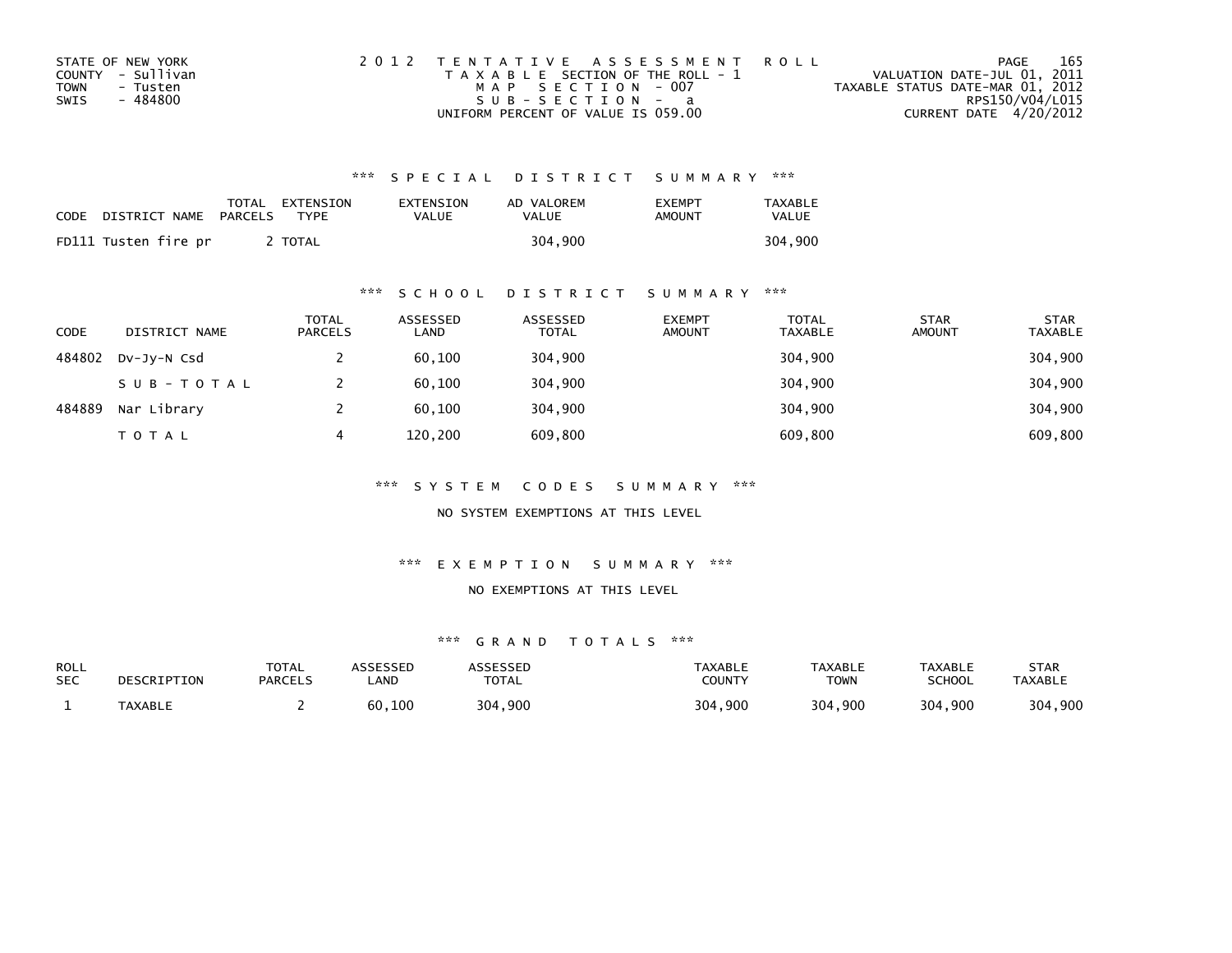| STATE OF NEW YORK<br>COUNTY - Sullivan<br><b>TOWN</b><br>- Tusten<br>$-484800$<br>SWIS        | 2 0 1 2                                                                                                                                                                        | TAX MAP NUMBER SEQUENCE      | TENTATIVE ASSESSMENT<br><b>ROLL</b><br>T A X A B L E SECTION OF THE ROLL - 1<br>UNIFORM PERCENT OF VALUE IS 059.00                                                         |                                                                           | 166<br>PAGE<br>VALUATION DATE-JUL 01, 2011<br>TAXABLE STATUS DATE-MAR 01, 2012 |
|-----------------------------------------------------------------------------------------------|--------------------------------------------------------------------------------------------------------------------------------------------------------------------------------|------------------------------|----------------------------------------------------------------------------------------------------------------------------------------------------------------------------|---------------------------------------------------------------------------|--------------------------------------------------------------------------------|
| TAX MAP PARCEL NUMBER<br>CURRENT OWNERS NAME<br>CURRENT OWNERS ADDRESS                        | PROPERTY LOCATION & CLASS ASSESSMENT<br>SCHOOL DISTRICT<br>PARCEL SIZE/GRID COORD                                                                                              | LAND<br><b>TOTAL</b>         | EXEMPTION CODE------------------COUNTY--------TOWN------SCHOOL<br>TAX DESCRIPTION<br>SPECIAL DISTRICTS                                                                     | TAXABLE VALUE                                                             | ACCOUNT NO.                                                                    |
| $8. - 1 - 1$<br>Halper Nora<br>54 Riverside Dr<br>New York, NY 10024                          | $Co$ Rd $24$<br>210 1 Family Res - WTRFNT<br>Dv-Jy-N Csd<br>484802-89<br>ACRES<br>1.37 BANK C30217<br>EAST-0301074 NRTH-0587179<br>DEED BOOK 2011 PG-4398<br>FULL MARKET VALUE | 30,000<br>195,000<br>330,500 | COUNTY TAXABLE VALUE<br>TAXABLE VALUE<br><b>TOWN</b><br>SCHOOL TAXABLE VALUE<br>FD110 Narrowsburg fire<br>LT100 Narrowsburg light<br>SD090 Narrowsburg sewer               | 195,000<br>195,000<br>195,000<br>195,000 TO<br>195,000 TO<br>1.00 UN M    |                                                                                |
|                                                                                               |                                                                                                                                                                                |                              |                                                                                                                                                                            |                                                                           |                                                                                |
| $8. - 1 - 2$<br>Campfield Floyd J<br>Campfield Anna<br>250 Bridge St<br>Narrowsburg, NY 12764 | Co Rd 24<br>210 1 Family Res - WTRFNT<br>Dv-Jy-N Csd<br>484802-89<br>FRNT 51.60 DPTH 376.00<br>EAST-0301558 NRTH-0587184<br>DEED BOOK 1461 PG-487<br>FULL MARKET VALUE         | 102,900<br>174,400           | RPTL466_c 41690<br>14,100 STAR B<br>41854<br>COUNTY TAXABLE VALUE<br><b>TOWN</b><br>TAXABLE VALUE<br>SCHOOL TAXABLE VALUE<br>FD110 Narrowsburg fire<br>1,740 EX            | 1.740<br>$\mathbf 0$<br>101,160<br>101,160<br>83,760<br>101,160 TO        | 101350<br>1,740<br>1,740<br>17,400<br>0                                        |
|                                                                                               |                                                                                                                                                                                |                              | LT100 Narrowsburg light<br>1,740 EX<br>SD090 Narrowsburg sewer<br>WD050 Narrowsburg water<br>1,740 EX                                                                      | 101.160 TO<br>1.00 UN M<br>101,160 ТО М                                   |                                                                                |
|                                                                                               | $Co$ Rd $24$                                                                                                                                                                   |                              |                                                                                                                                                                            |                                                                           | 117500                                                                         |
| $8. - 1 - 3$<br>Laffin Anne E<br>Laffin Maryanne<br>246 Bridge St<br>Narrowsburg, NY 12764    | 210 1 Family Res - WTRFNT<br>484802-89<br>DV-Jy-N Csd<br>60.80 DPTH 358.00<br><b>FRNT</b><br>EAST-0301210 NRTH-0587100<br>DEED BOOK 3091<br>PG-232<br>FULL MARKET VALUE        | 202,900                      | COMBAT VET 41131<br>41803<br>14,700 AGED-T<br>119,700 AGED-CS<br>41805<br>41834<br>STAR EN<br>COUNTY TAXABLE VALUE<br><b>TOWN</b><br>TAXABLE VALUE<br>SCHOOL TAXABLE VALUE | 26,100<br>$\Omega$<br>32,760<br>$\mathbf 0$<br>60,840<br>46,800<br>41,725 | 26,100<br>0<br>46,800<br>41,895<br>$\Omega$<br>0<br>36,080                     |
|                                                                                               |                                                                                                                                                                                |                              | FD110 Narrowsburg fire<br>LT100 Narrowsburg light<br>SD090 Narrowsburg sewer<br>WD050 Narrowsburg water                                                                    | 119,700 TO<br>119,700 TO<br>1.00 UN M<br>119.700 TO M                     |                                                                                |
| $8. - 1 - 4$<br>Avant Holdings, LLC<br>841 River Rd<br>Milanville, PA 18443                   | $Co$ Rd $24$<br>411 Apartment<br>484802-89<br>$Dv-Jy-N$ Csd<br><b>ACRES</b><br>1.00<br>EAST-0301260 NRTH-0587080<br>DEED BOOK 3556<br>PG-264                                   | 12,800<br>103,400            | COUNTY TAXABLE VALUE<br><b>TOWN</b><br>TAXABLE VALUE<br>SCHOOL TAXABLE VALUE<br>FD110 Narrowsburg fire<br>LT100 Narrowsburg light                                          | 103,400<br>103,400<br>103,400<br>103,400 TO<br>103,400 TO                 | 107800                                                                         |
|                                                                                               | FULL MARKET VALUE                                                                                                                                                              | 175,300                      | SD090 Narrowsburg sewer<br>WD050 Narrowsburg water                                                                                                                         | 3.00 UN M<br>103,400 ТО М                                                 |                                                                                |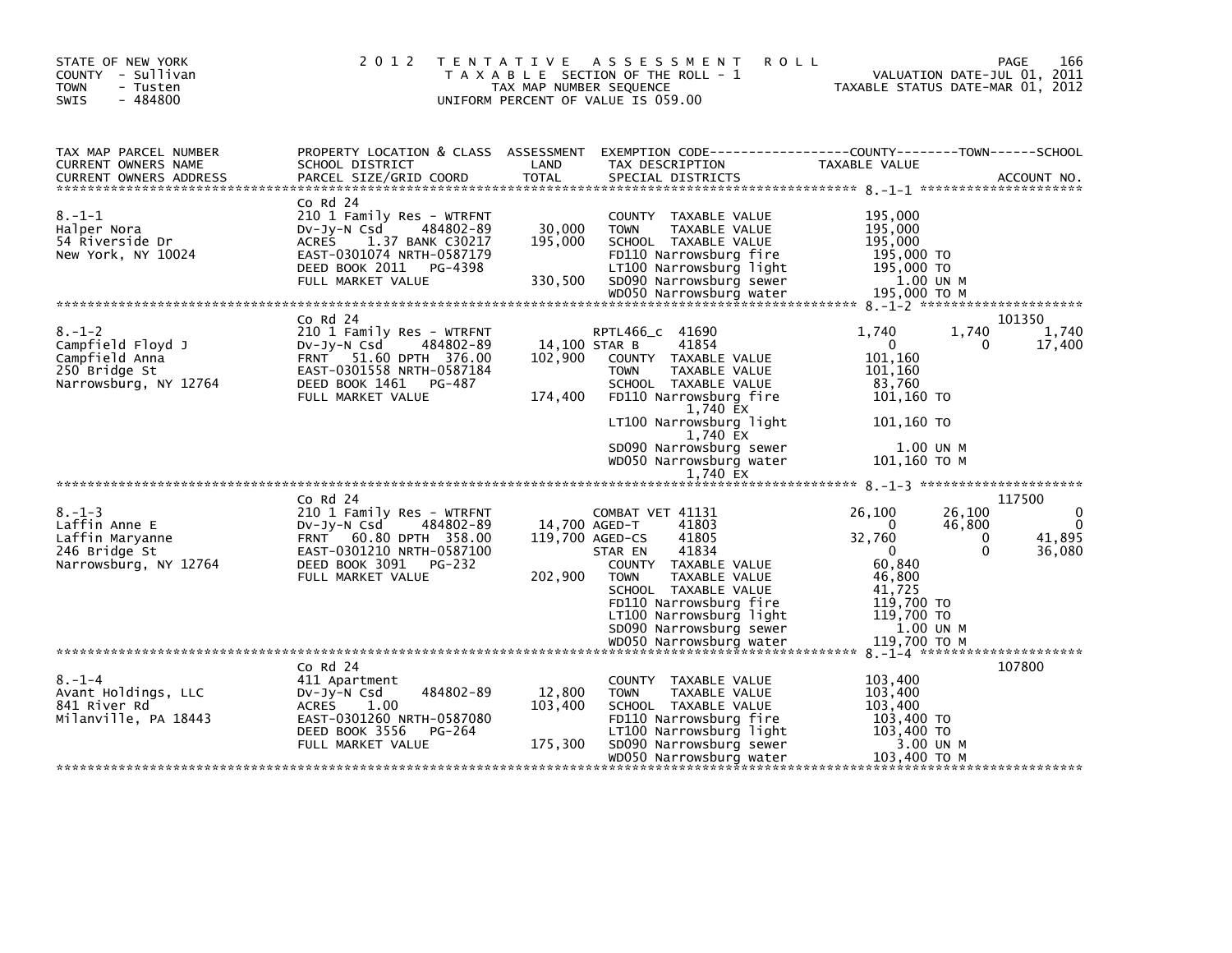| STATE OF NEW YORK<br>COUNTY - Sullivan<br><b>TOWN</b><br>- Tusten<br>SWIS<br>$-484800$                                                                                                   | 2 0 1 2                                                                                                                                                              | TAX MAP NUMBER SEQUENCE      | TENTATIVE ASSESSMENT<br><b>ROLL</b><br>T A X A B L E SECTION OF THE ROLL - 1<br>UNIFORM PERCENT OF VALUE IS 059.00                                                                      | PAGE<br>167<br>VALUATION DATE-JUL 01, 2011<br>TAXABLE STATUS DATE-MAR 01, 2012                                   |
|------------------------------------------------------------------------------------------------------------------------------------------------------------------------------------------|----------------------------------------------------------------------------------------------------------------------------------------------------------------------|------------------------------|-----------------------------------------------------------------------------------------------------------------------------------------------------------------------------------------|------------------------------------------------------------------------------------------------------------------|
| TAX MAP PARCEL NUMBER<br>CURRENT OWNERS NAME<br>CURRENT OWNERS ADDRESS                                                                                                                   | SCHOOL DISTRICT                                                                                                                                                      | LAND                         | TAX DESCRIPTION                                                                                                                                                                         | PROPERTY LOCATION & CLASS ASSESSMENT EXEMPTION CODE---------------COUNTY-------TOWN------SCHOOL<br>TAXABLE VALUE |
| $8. - 1 - 6$<br>Avant Holdings LLC<br>841 River Rd<br>Milanville, PA 18443                                                                                                               | $Co$ Rd $24$<br>612 School<br>484802-89<br>$Dv-Jv-N$ Csd<br>FRNT 42.00 DPTH 193.00<br>EAST-0301260 NRTH-0587000<br>DEED BOOK 3626<br>PG-267<br>FULL MARKET VALUE     | 6,900<br>48,400<br>82,000    | COUNTY TAXABLE VALUE<br><b>TOWN</b><br>TAXABLE VALUE<br>SCHOOL TAXABLE VALUE<br>FD110 Narrowsburg fire<br>LT100 Narrowsburg light<br>SD090 Narrowsburg sewer                            | 600080<br>48,400<br>48,400<br>48,400<br>48,400 TO<br>48,400 TO<br>.00 UN M                                       |
|                                                                                                                                                                                          |                                                                                                                                                                      |                              |                                                                                                                                                                                         |                                                                                                                  |
| $8. - 1 - 7$<br>Chapman Burton D<br>Chapman Annette S<br>314 Grandview Ave<br>Honesdale, PA 18431                                                                                        | $CO$ Rd $24$<br>484 1 use sm bld<br>DV-Jy-N Csd<br>484802-89<br>FRNT 60.00 DPTH 193.00<br>EAST-0301290 NRTH-0586960<br>DEED BOOK 3626<br>PG-215<br>FULL MARKET VALUE | 9,700<br>70.500<br>119,500   | COUNTY TAXABLE VALUE<br>TAXABLE VALUE<br><b>TOWN</b><br>SCHOOL TAXABLE VALUE<br>FD110 Narrowsburg fire<br>LT100 Narrowsburg light<br>SD090 Narrowsburg sewer                            | 130630<br>70,500<br>70,500<br>70,500<br>70,500 TO<br>70,500 TO<br>1.00 UN M                                      |
|                                                                                                                                                                                          |                                                                                                                                                                      |                              |                                                                                                                                                                                         |                                                                                                                  |
| $8. - 1 - 8$<br>Janie's Children's Properties Dv-Jy-N Csd<br>86 Auerbach Ln<br>Lawrence, NY 11559                                                                                        | 214 Bridge St<br>311 Res vac land<br>484802-89<br>FRNT 62.00 DPTH 156.00<br>EAST-0301340 NRTH-0586930<br>DEED BOOK 2229<br>PG-140<br>FULL MARKET VALUE               | 7,400<br>7.400<br>12,500     | COUNTY TAXABLE VALUE<br><b>TOWN</b><br>TAXABLE VALUE<br>SCHOOL TAXABLE VALUE<br>FD110 Narrowsburg fire<br>LT100 Narrowsburg light<br>SD090 Narrowsburg sewer                            | 144750<br>7.400<br>7,400<br>7,400<br>7,400 TO<br>7,400 TO<br>1.00 UN M                                           |
|                                                                                                                                                                                          |                                                                                                                                                                      |                              |                                                                                                                                                                                         |                                                                                                                  |
| $8. - 1 - 12$<br>Narrowsburg Landing LLC<br>Joel Hofflich, CEO<br>31 Starhaven Ave<br>PO Box 2165<br>Middletown, NY 10940                                                                | N Of Co Rd 24<br>210 1 Family Res<br>484802-89<br>DV-JV-N Csd<br>ACRES 2.75<br>EAST-0301680 NRTH-0587110<br>DEED BOOK 2814<br>PG-216<br>FULL MARKET VALUE            | 40,600<br>112,000<br>189,800 | COUNTY TAXABLE VALUE<br><b>TOWN</b><br>TAXABLE VALUE<br>SCHOOL TAXABLE VALUE<br>FD110 Narrowsburg fire<br>LT100 Narrowsburg light<br>SD090 Narrowsburg sewer                            | 111701<br>112,000<br>112,000<br>112,000<br>112,000 TO<br>112,000 TO<br>1.00 UN M                                 |
|                                                                                                                                                                                          |                                                                                                                                                                      |                              |                                                                                                                                                                                         |                                                                                                                  |
| $8. - 1 - 14$<br>Narrowsburg Food Mart Inc<br>Ultra Power Corp<br>Michael Hochman, Pres<br>Michael Hochman, Pres<br>85 Kaufman Rd<br>85 Kaufman Rd<br>PO Box 946<br>Monticello, NY 12701 | 119 Kirk Rd Twn Rd 33<br>486 Mini-mart<br>484802-89<br>DV-JV-N Csd<br><b>ACRES</b><br>0.87<br>FULL MARKET VALUE                                                      | 19,300<br>200,000<br>339,000 | COUNTY TAXABLE VALUE<br><b>TOWN</b><br>TAXABLE VALUE<br>SCHOOL TAXABLE VALUE<br>FD110 Narrowsburg fire<br>LT100 Narrowsburg light<br>SD090 Narrowsburg sewer<br>WD050 Narrowsburg water | 117501<br>200,000<br>200,000<br>200,000<br>200,000 TO<br>4,000 TO<br>1.50 UN M<br>200,000 ТО М                   |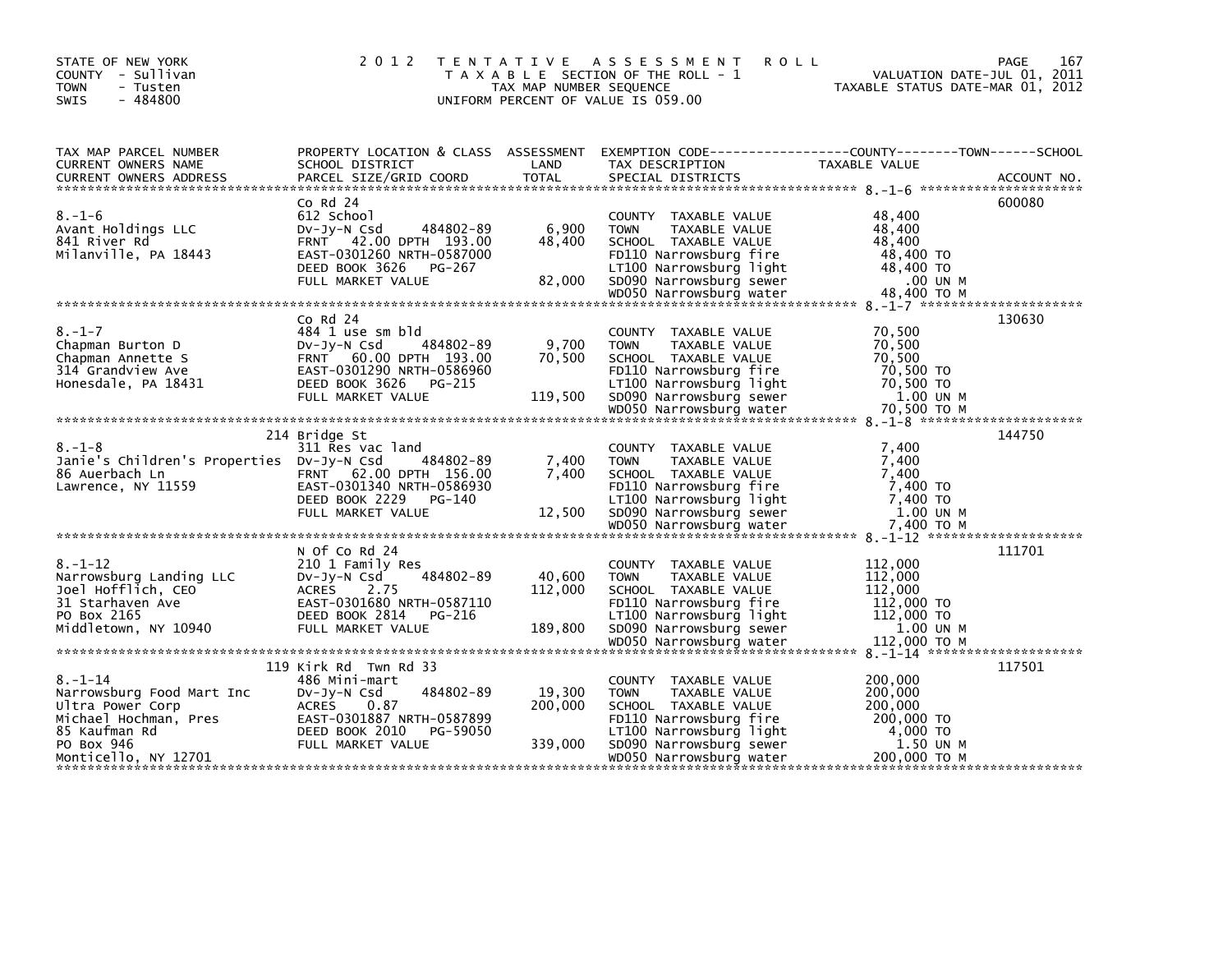| STATE OF NEW YORK<br>- Sullivan<br>COUNTY<br><b>TOWN</b><br>- Tusten<br>$-484800$<br>SWIS                    | 2 0 1 2                                                                                                                                                            | T E N T A T I V E<br>TAX MAP NUMBER SEQUENCE | A S S E S S M E N T<br><b>ROLL</b><br>T A X A B L E SECTION OF THE ROLL - 1<br>UNIFORM PERCENT OF VALUE IS 059.00                                    | VALUATION DATE-JUL 01, 2011<br>TAXABLE STATUS DATE-MAR 01, 2012                  | 168<br>PAGE      |
|--------------------------------------------------------------------------------------------------------------|--------------------------------------------------------------------------------------------------------------------------------------------------------------------|----------------------------------------------|------------------------------------------------------------------------------------------------------------------------------------------------------|----------------------------------------------------------------------------------|------------------|
| TAX MAP PARCEL NUMBER<br><b>CURRENT OWNERS NAME</b>                                                          | SCHOOL DISTRICT                                                                                                                                                    | LAND                                         | PROPERTY LOCATION & CLASS ASSESSMENT EXEMPTION CODE----------------COUNTY-------TOWN------SCHOOL<br>TAX DESCRIPTION                                  | TAXABLE VALUE                                                                    |                  |
| $8. -1 - 15.2$<br>Ropke Scott D<br>Ropke Pamela<br>149 Kirk Rd<br>Narrowsburg, NY 12764                      | Twn Rd 33<br>210 1 Family Res<br>484802-89<br>DV-Jy-N Csd<br>FRNT 25.00 DPTH 255.00<br>EAST-0302080 NRTH-0588540<br>DEED BOOK 807<br>PG-00510<br>FULL MARKET VALUE | 15,700<br>98,900<br>167,600                  | STAR B<br>41854<br>COUNTY TAXABLE VALUE<br><b>TOWN</b><br>TAXABLE VALUE<br>SCHOOL TAXABLE VALUE<br>FD110 Narrowsburg fire<br>SD090 Narrowsburg sewer | $\mathbf{0}$<br>$\Omega$<br>98,900<br>98,900<br>81,500<br>98,900 TO<br>1.00 UN M | 146256<br>17,400 |
|                                                                                                              |                                                                                                                                                                    |                                              |                                                                                                                                                      |                                                                                  |                  |
| $8. -1 - 15.3$<br>Peters Colin A<br>Peters Linda A<br>60 Second Ave<br>Narrowsburg, NY 12764                 | KIRKRD Twn Rd 33<br>$485 > 1$ use sm bld<br>484802-89<br>DV-Jy-N Csd<br>FRNT 140.00 DPTH 150.00<br>EAST-0302094 NRTH-0588391<br>DEED BOOK 2332<br>PG-578           | 15,600<br>53,600                             | COUNTY TAXABLE VALUE<br>TAXABLE VALUE<br><b>TOWN</b><br>SCHOOL TAXABLE VALUE<br>FD110 Narrowsburg fire<br>SD090 Narrowsburg sewer                    | 53,600<br>53,600<br>53,600<br>53,600 TO<br>3.00 UN M                             | 108275           |
| $8. - 1 - 15.4$<br>Lothian William G<br>Lothian Mary Louise<br>12 Spinnaker Dr<br>South Amboy, NJ 08879-3438 | Nys 97<br>484 1 use sm bld<br>484802-89<br>DV-Jy-N Csd<br>FRNT 212.00 DPTH 118.70<br>EAST-0302267 NRTH-0588453<br>DEED BOOK 2771 PG-345<br>FULL MARKET VALUE       | 10,600<br>65,900<br>111,700                  | TAXABLE VALUE<br>COUNTY<br><b>TOWN</b><br>TAXABLE VALUE<br>SCHOOL TAXABLE VALUE<br>FD110 Narrowsburg fire<br>SD090 Narrowsburg sewer                 | 65,900<br>65.900<br>65,900<br>65,900 TO<br>1.00 UN M                             |                  |
| $8. - 2 - 2$<br>Peck's Market, Inc.<br>102 Kirk Rd<br>Narrowsburg, NY 12764                                  | Nys Rte 97<br>452 Nbh shop ctr<br>484802-89<br>DV-Jy-N Csd<br>2.18<br><b>ACRES</b><br>EAST-0302301 NRTH-0588155<br>DEED BOOK 3144<br>PG-272                        | 57,600<br>700,000                            | TAXABLE VALUE<br><b>COUNTY</b><br><b>TOWN</b><br>TAXABLE VALUE<br>SCHOOL TAXABLE VALUE<br>FD110 Narrowsburg fire<br>SD090 Narrowsburg sewer          | 700,000<br>700,000<br>700,000<br>700,000 TO<br>10.50 UN M                        | 142003           |
|                                                                                                              | Nys Rte 97                                                                                                                                                         |                                              |                                                                                                                                                      |                                                                                  | 134205           |
| $8. - 2 - 3.2$<br>Euker Gerald<br>Euker Emily<br>Eagle Valley Realty<br>134 Seminary Rd                      | 210 1 Family Res<br>484802-89<br>DV-JY-N Csd<br>FRNT 134.70 DPTH 175.00<br>EAST-0302422 NRTH-0587904<br>DEED BOOK 2185<br>PG-132                                   | 14,000<br>65,000                             | COUNTY TAXABLE VALUE<br><b>TOWN</b><br>TAXABLE VALUE<br>SCHOOL TAXABLE VALUE<br>FD110 Narrowsburg fire<br>LT100 Narrowsburg light                    | 65,000<br>65,000<br>65,000<br>65,000 TO<br>65,000 TO                             |                  |
| Callioon, NY 12723                                                                                           | FULL MARKET VALUE                                                                                                                                                  | 110,200                                      | SD090 Narrowsburg sewer<br>WD050 Narrowsburg water                                                                                                   | 1.00 UN M<br>65.000 ТО М                                                         |                  |
|                                                                                                              |                                                                                                                                                                    |                                              |                                                                                                                                                      |                                                                                  |                  |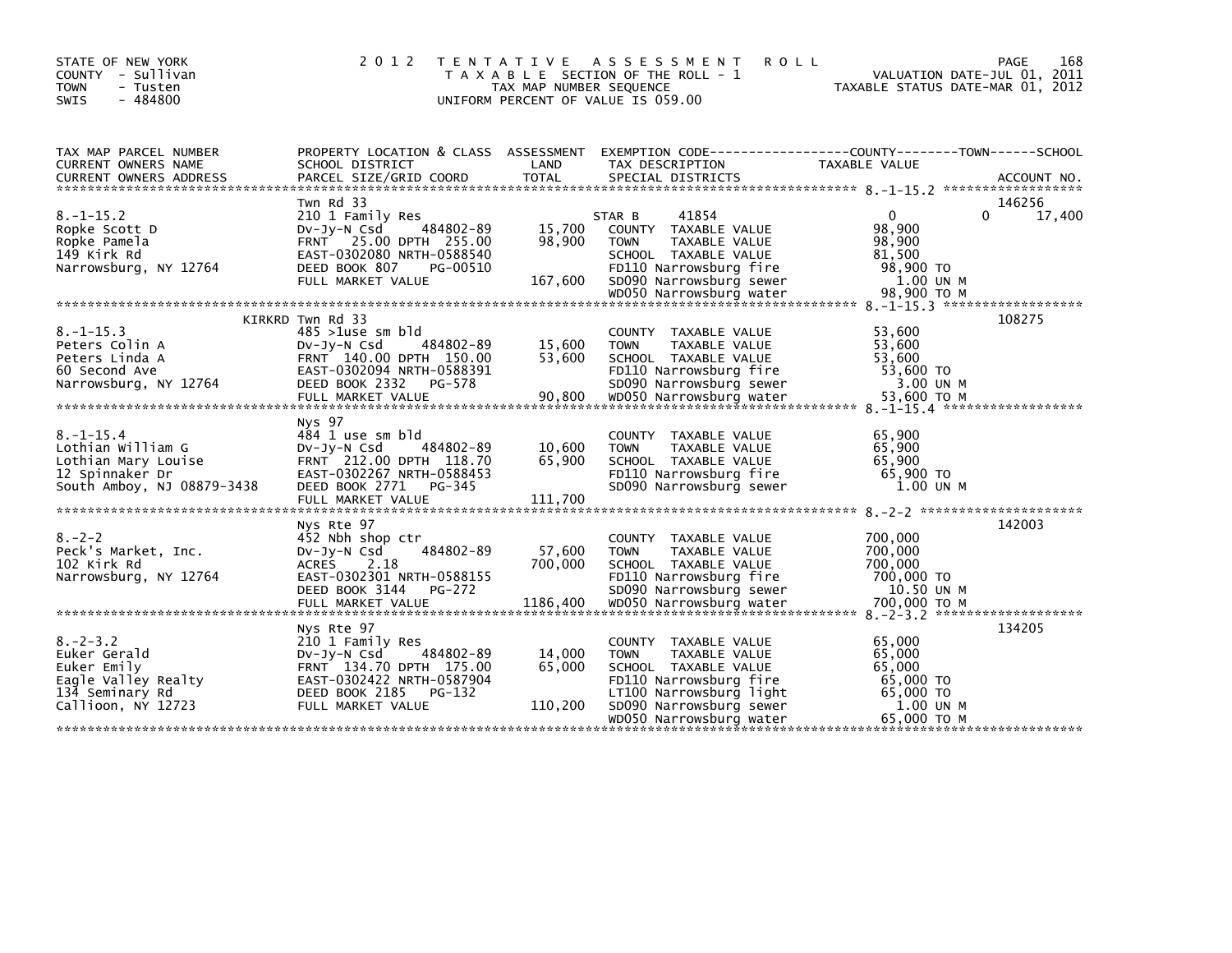| STATE OF NEW YORK<br>COUNTY - Sullivan<br>- Tusten<br><b>TOWN</b><br>$-484800$<br><b>SWIS</b>                                                                                                                                                                                                                                                                      | 2 0 1 2                                                                                                                          |                   | TENTATIVE ASSESSMENT ROLL<br>T A X A B L E SECTION OF THE ROLL - 1 VALUATION DATE-JUL 01, 2011<br>TAX MAP NUMBER SEQUENCE CONTRANABLE STATUS DATE-MAR 01, 2012<br>UNIFORM PERCENT OF VALUE IS 059.00 | VALUATION DATE-JUL 01, 2011                | 169<br>PAGE      |
|--------------------------------------------------------------------------------------------------------------------------------------------------------------------------------------------------------------------------------------------------------------------------------------------------------------------------------------------------------------------|----------------------------------------------------------------------------------------------------------------------------------|-------------------|------------------------------------------------------------------------------------------------------------------------------------------------------------------------------------------------------|--------------------------------------------|------------------|
|                                                                                                                                                                                                                                                                                                                                                                    |                                                                                                                                  |                   |                                                                                                                                                                                                      |                                            |                  |
| TAX MAP PARCEL NUMBER<br>TAX MARE TRANSPORT THE CONTROL DESCRIPTION CONTROL TO A THE CONTRESS CONTRESS CONTRESS CONTRESS CONTRESS CONTR<br>CURRENT OWNERS ADDRESS PARCEL SIZE/GRID COORD TOTAL SPECIAL DISTRICTS TAXABLE VALUE (ALUE ACCOUNT NO.<br>*********                                                                                                      |                                                                                                                                  |                   | PROPERTY LOCATION & CLASS ASSESSMENT EXEMPTION CODE---------------COUNTY-------TOWN-----SCHOOL                                                                                                       |                                            |                  |
|                                                                                                                                                                                                                                                                                                                                                                    | W side NYS Rt 97                                                                                                                 |                   |                                                                                                                                                                                                      |                                            | 600230           |
| Peck's Market, Inc.<br>Peck's Market, Inc.<br>102 Kirk Rd<br>Narrowsburg (1996) 2016 FRNT 27.14<br>Narrowsburg, NY 12764<br>EAST-0302193 NRTH-0588080<br>EAST-0302193 NRTH-0588080<br>DEED BOOK 3144 PG-272 25,400 Marrowsburg sewer 1.00 UN M<br>FULL MARKET VALUE 25,400 WD050 Narrowsburg water 15,000 TO M<br>FULL MARKET VALUE 25,400 WD050 Narrowsburg water | mm<br>484802-89 15,000<br>330 Vacant comm<br>FRNT 27.14 DPTH 175.80<br>ACRES 0.43                                                | 15,000            | COUNTY TAXABLE VALUE<br>TAXABLE VALUE<br><b>TOWN</b><br>SCHOOL TAXABLE VALUE<br>FD110 Narrowsburg fire                                                                                               | 15,000<br>15,000<br>15.000<br>$15,000$ TO  |                  |
|                                                                                                                                                                                                                                                                                                                                                                    |                                                                                                                                  |                   |                                                                                                                                                                                                      |                                            |                  |
| $8 - 2 - 5.2$<br>EJB Management LLC<br>PO Box 123<br>PO BOX 123<br>Narrowsburg, NY 12764 EAST-0301941 NRTH-0588156 FOLD Narrowsburg Fire (1110 Narrowsburg Fight 75,000 TO<br>DEED BOOK 218 PG-588 LT100 Narrowsburg Tight 75,000 TO<br>FULL MARKET VALUE 127,100 SD090 Narrowsburg sewer                                                                          | TWNRD33 E side Kirk Rd TR 33 Rd<br>435 Man car wash<br>484802-89<br>Dv-Jy-N Csd<br>ACRES 0.48                                    | 30,000<br>75,000  | COUNTY TAXABLE VALUE<br><b>TOWN</b><br>TAXABLE VALUE<br>SCHOOL TAXABLE VALUE                                                                                                                         | 75,000<br>75,000<br>75,000                 | 600230           |
|                                                                                                                                                                                                                                                                                                                                                                    |                                                                                                                                  |                   |                                                                                                                                                                                                      |                                            |                  |
| $8. - 2 - 5.3$<br>Peters Colin A<br>Peters Cornica<br>Peters Linda A<br>60 Second Ave<br>Narrowsburg, NY 12764<br>FULL MARKET VALUE<br>EXECT-0302193 NRTH-0588080<br>Marrowsburg Tipe EXEL BOOK 3120 PG-218<br>EXEL MARKET VALUE 27,600 SD090 Narrowsburg sewer 1.00 UN M<br>WOD50 Narrowsburg water 16,300 TO M<br>EXEL MARKET VALUE 27,600 SD090 Narrows         | W side NYS Rt 97<br>330 Vacant comm<br>DV-Jy-N Csd<br>DV-Jy-N Csd<br>ACRES 1.08<br>EAST-0302193 N<br>DEED BOOK 3120<br>484802-89 | 16,300<br>16,300  | COUNTY TAXABLE VALUE<br>TAXABLE VALUE<br><b>TOWN</b><br>SCHOOL TAXABLE VALUE                                                                                                                         | 16,300<br>16,300<br>16,300                 | 600230           |
|                                                                                                                                                                                                                                                                                                                                                                    |                                                                                                                                  |                   |                                                                                                                                                                                                      |                                            |                  |
| $8. - 2 - 6$<br>Peters Colin<br>Peters Linda<br>PETRIC PRIMING PRIMING PRIMING PRIMING PRIMING PRIMING PRIMING PRIMING PRIMING PRIMING PRIMING PRIMING PRIMING P<br>Marrowsburg, NY 12764 DEED BOOK 2234 PG-602 DET DO Narrowsburg Fight 57,600 TO<br>PULL MARKET VALUE 97,600 SD0                                                                                 | 84 Kirk Rd<br>210 1 Family Res<br>DV-Jy-N Csd 484802-89<br>FRNT 104.26 DPTH 202.87                                               | 14,700<br>57,600  | COUNTY TAXABLE VALUE<br>TAXABLE VALUE<br><b>TOWN</b><br>SCHOOL TAXABLE VALUE                                                                                                                         | 57,600<br>57.600<br>57,600                 | 146050           |
|                                                                                                                                                                                                                                                                                                                                                                    |                                                                                                                                  |                   |                                                                                                                                                                                                      |                                            |                  |
| $8. - 2 - 10$                                                                                                                                                                                                                                                                                                                                                      | KIRKRD Twn Rd 33<br>210 1 Family Res                                                                                             |                   | 41854<br>STAR B                                                                                                                                                                                      | $\Omega$<br>U                              | 132700<br>17,400 |
| Padua Jill E<br>78 Kirk Rd<br>Narrowsburg, NY 12764                                                                                                                                                                                                                                                                                                                | 484802-89<br>DV-Jy-N Csd<br>Lot 1<br>FRNT 104.40 DPTH 244.40<br><b>BANK C88880</b>                                               | 14,200<br>114,300 | COUNTY TAXABLE VALUE<br><b>TOWN</b><br>TAXABLE VALUE<br>SCHOOL TAXABLE VALUE                                                                                                                         | 114,300<br>114,300<br>96,900<br>114,300 то |                  |
|                                                                                                                                                                                                                                                                                                                                                                    | EAST-0302081 NRTH-0587905<br>DEED BOOK 2167 PG-174<br>FULL MARKET VALUE                                                          | 193,700           | FD110 Narrowsburg fire<br>LT100 Narrowsburg light<br>SD090 Narrowsburg sewer<br>WD050 Narrowsburg water                                                                                              | $114,300$ TO<br>1.00 UN M<br>114,300 то м  |                  |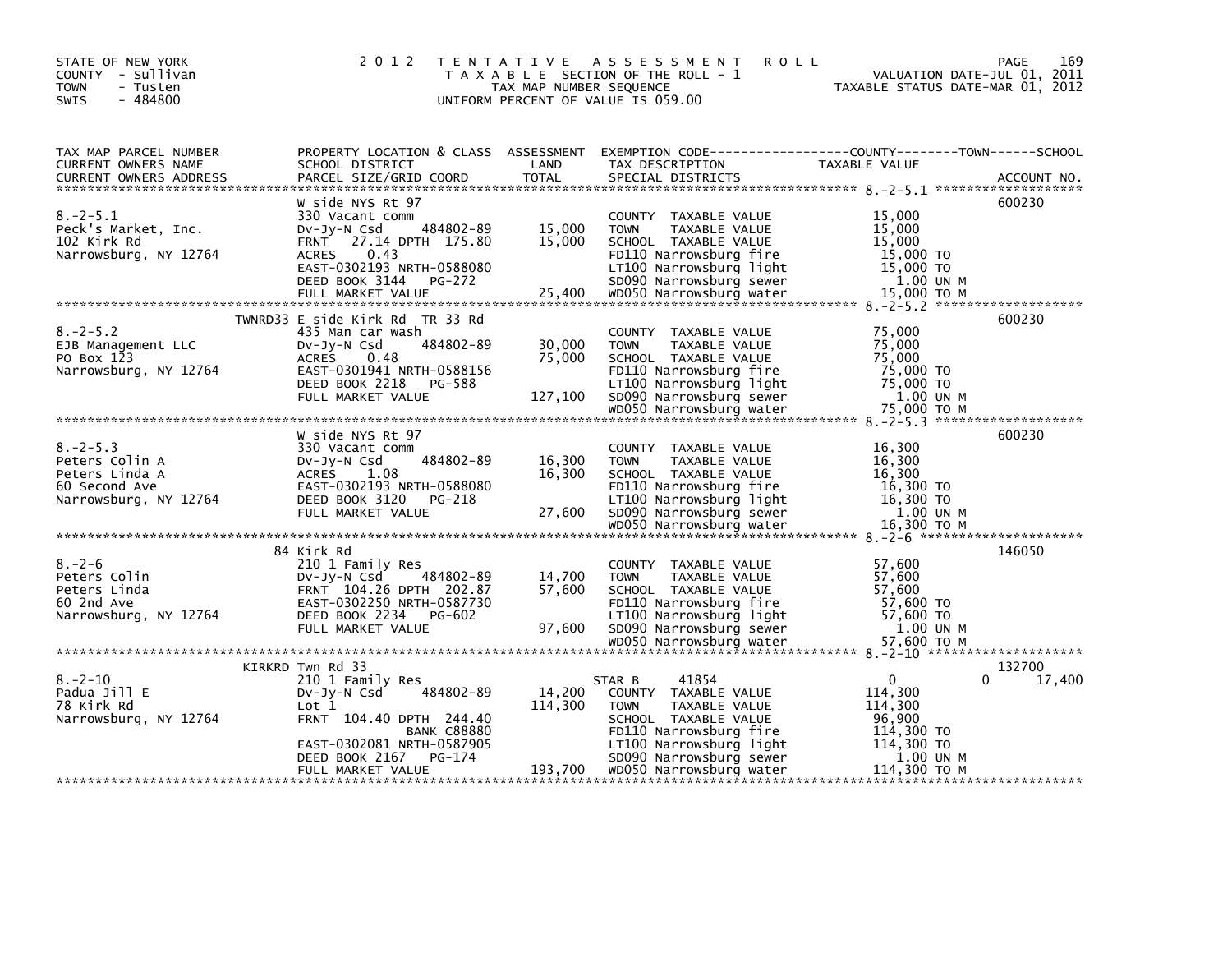| STATE OF NEW YORK<br>COUNTY - Sullivan<br><b>TOWN</b><br>- Tusten<br>$-484800$<br>SWIS                                                                                                                                                                 | 2 0 1 2                                                                   | TAX MAP NUMBER SEQUENCE         | TENTATIVE ASSESSMENT ROLL<br>T A X A B L E SECTION OF THE ROLL - 1<br>UNIFORM PERCENT OF VALUE IS 059.00                                      | VALUATION DATE-JUL 01, 2011<br>TAXABLE STATUS DATE-MAR 01, 2012 | 170<br>PAGE            |
|--------------------------------------------------------------------------------------------------------------------------------------------------------------------------------------------------------------------------------------------------------|---------------------------------------------------------------------------|---------------------------------|-----------------------------------------------------------------------------------------------------------------------------------------------|-----------------------------------------------------------------|------------------------|
| TAX MAP PARCEL NUMBER<br>CURRENT OWNERS NAME                                                                                                                                                                                                           | SCHOOL DISTRICT                                                           | LAND                            | PROPERTY LOCATION & CLASS ASSESSMENT EXEMPTION CODE----------------COUNTY-------TOWN------SCHOOL<br>TAX DESCRIPTION TAXABLE VALUE             |                                                                 |                        |
|                                                                                                                                                                                                                                                        |                                                                           |                                 |                                                                                                                                               |                                                                 |                        |
|                                                                                                                                                                                                                                                        | Twn Rd 33                                                                 |                                 |                                                                                                                                               |                                                                 | 154375                 |
| $8. -2 - 11.1$<br>Gourfain Janet Noble<br>Gourfain Noon Paque                                                                                                                                                                                          | 210 1 Family Res                                                          | $484802 - 89$ 22, 100<br>72,500 | COUNTY TAXABLE VALUE<br><b>TOWN</b><br>TAXABLE VALUE<br>SCHOOL TAXABLE VALUE                                                                  | 72,500<br>72,500<br>72,500                                      |                        |
| 90 Bedford St Apt 3D<br>New York, NY 10022 DEED BOOK 2545 PG-583<br>TIOO Narrowsburg Tight 72,500 TO<br>FULL MARKET VALUE 122,900 SD090 Narrowsburg sewer 1.00 UN M<br>WOD50 Narrowsburg water 72,500 TO M<br>WOD50 Narrowsburg water 72               |                                                                           |                                 |                                                                                                                                               |                                                                 |                        |
|                                                                                                                                                                                                                                                        |                                                                           |                                 |                                                                                                                                               |                                                                 |                        |
|                                                                                                                                                                                                                                                        |                                                                           |                                 |                                                                                                                                               |                                                                 | 161560                 |
|                                                                                                                                                                                                                                                        |                                                                           |                                 | COUNTY TAXABLE VALUE<br><b>TOWN</b><br>TAXABLE VALUE<br>SCHOOL TAXABLE VALUE                                                                  | 75,000<br>75,000<br>75,000                                      |                        |
|                                                                                                                                                                                                                                                        |                                                                           |                                 |                                                                                                                                               |                                                                 |                        |
| New York, NY 10028<br>New York, NY 10028<br>Mew York, NY 10028<br>Mew York, NY 10028<br>DEED BOOK 2227 PG-430<br>FULL MARKET VALUE<br>FULL MARKET VALUE<br>The Same Supplem Supplem Supplem Supplem Supplem Supplem Supplem Supplem Supplem            |                                                                           |                                 |                                                                                                                                               |                                                                 |                        |
|                                                                                                                                                                                                                                                        | Co Rt 24                                                                  |                                 |                                                                                                                                               |                                                                 |                        |
| 8.-2-13<br>Obrien Richard<br>Obrien Jennifer K<br>6551 State Route 97<br>Narrowsburg, NY 12764<br>2000 DPTH 195.00<br>22.00 DPTH 195.00<br>22.00 DPTH 195.00<br>22.00 DPTH 195.00<br>22.00 DPTH 195.00<br>22.00 DPTH 195.00<br>22.00 DPTH 195.00<br>22 |                                                                           | 78,300                          | 41854<br>STAR B<br>15,500 COUNTY TAXABLE VALUE<br><b>TOWN</b><br>TAXABLE VALUE<br>SCHOOL TAXABLE VALUE                                        | $\mathbf{0}$<br>78,300<br>78,300<br>60,900                      | $\mathbf{0}$<br>17,400 |
| Narrowsburg, NY 12764 ERSIT-0302030 INTILESSES FOLLO NATIONS ENGLISHED THE 2000 CONTROVERS FOLLO NATIONS FOR T<br>FULL MARKET VALUE 132,700 LT100 Narrowsburg Tight 78,300 TO<br>FULL MARKET VALUE 132,700 SD090 Narrowsburg sewer 1                   |                                                                           |                                 |                                                                                                                                               |                                                                 |                        |
|                                                                                                                                                                                                                                                        |                                                                           |                                 |                                                                                                                                               |                                                                 |                        |
|                                                                                                                                                                                                                                                        | Nys Rte 97                                                                |                                 |                                                                                                                                               |                                                                 | 153225                 |
| $8. - 2 - 14$<br>Outlaw Karen<br>156-20 Riverside Dr W Apt 10C ACRES 1.16 BANKC060681<br>New York, NY 10032                                                                                                                                            | 210 1 Family Res<br>DV-Jy-N Csd<br>484802-89<br>EAST-0302670 NRTH-0587140 | 18,600<br>82,600                | COUNTY TAXABLE VALUE<br><b>TOWN</b><br>TAXABLE VALUE<br>SCHOOL TAXABLE VALUE                                                                  | 82,600<br>82,600<br>82,600                                      |                        |
|                                                                                                                                                                                                                                                        |                                                                           |                                 | FD110 Narrowsburg fire 82,600 TO<br>LT100 Narrowsburg light 82,600 TO<br>SD090 Narrowsburg sewer 1.00 UN<br>WD050 Narrowsburg water 82,600 TO | 1.00 UN M<br>82,600 TO M                                        |                        |
|                                                                                                                                                                                                                                                        |                                                                           |                                 |                                                                                                                                               |                                                                 |                        |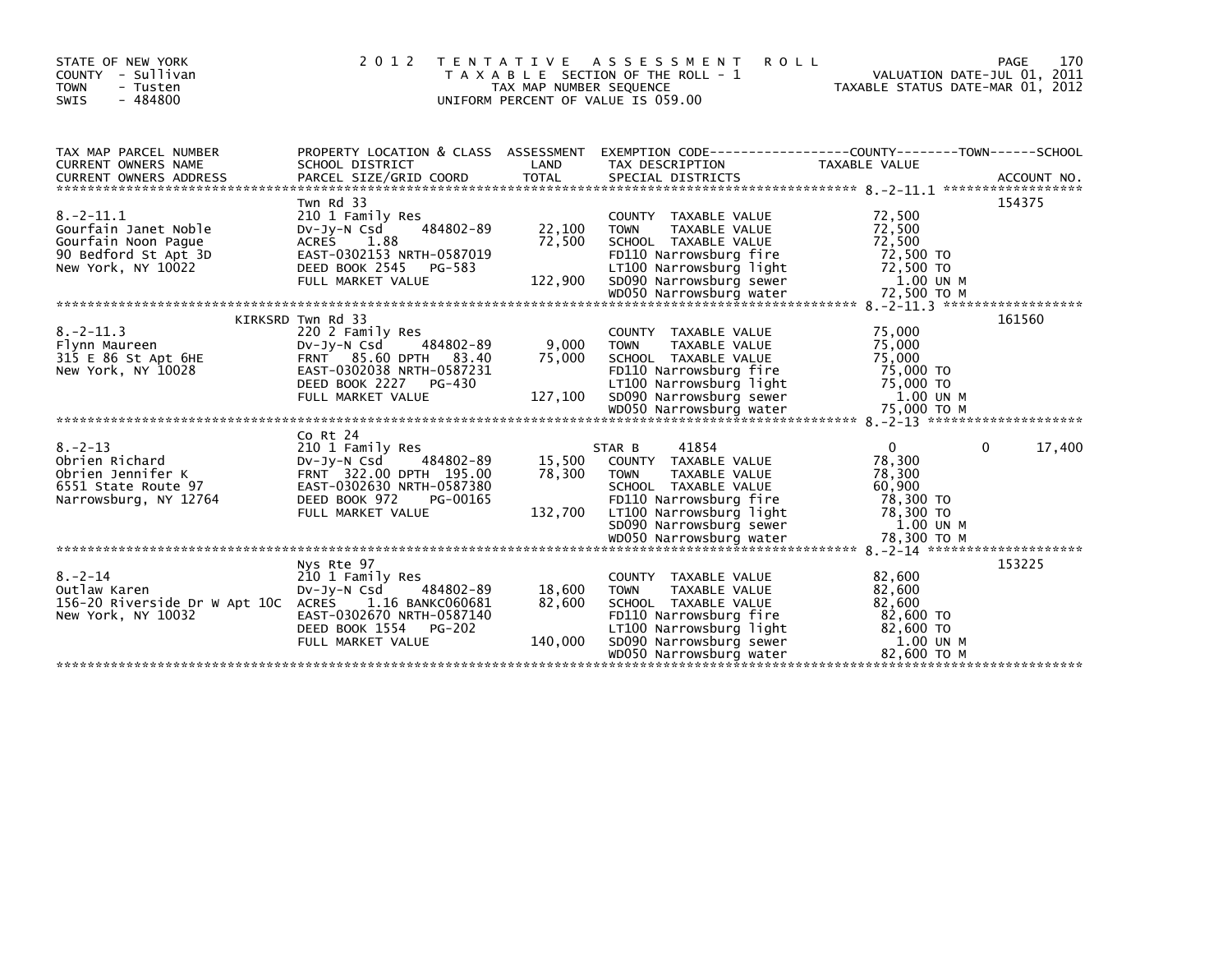| <b>TOWN</b><br>- Tusten<br>$-484800$<br><b>SWIS</b>                                              |                                                                                                                                                                                              | TAX MAP NUMBER SEQUENCE            | T A X A B L E SECTION OF THE ROLL - 1<br>UNIFORM PERCENT OF VALUE IS 059.00                                                                                                                                 | TAXABLE STATUS DATE-MAR 01, 2012                                                              |             | VALUATION DATE-JUL 01, 2011 |
|--------------------------------------------------------------------------------------------------|----------------------------------------------------------------------------------------------------------------------------------------------------------------------------------------------|------------------------------------|-------------------------------------------------------------------------------------------------------------------------------------------------------------------------------------------------------------|-----------------------------------------------------------------------------------------------|-------------|-----------------------------|
| TAX MAP PARCEL NUMBER<br>CURRENT OWNERS NAME                                                     | PROPERTY LOCATION & CLASS ASSESSMENT<br>SCHOOL DISTRICT                                                                                                                                      | LAND                               | EXEMPTION CODE-----------------COUNTY-------TOWN------SCHOOL<br>TAX DESCRIPTION                                                                                                                             | <b>TAXABLE VALUE</b>                                                                          |             |                             |
|                                                                                                  | Nys Rte 97                                                                                                                                                                                   |                                    |                                                                                                                                                                                                             |                                                                                               |             | 136600                      |
| $8. - 2 - 15$<br>Dietsch Herbert F<br>Marsh Linda<br>6529 State Route 97<br>Narrowburg, NY 12764 | 210 1 Family Res<br>484802-89<br>$Dv-Jy-N$ Csd<br><b>ACRES</b><br>1.50<br>EAST-0302770 NRTH-0586840<br>DEED BOOK 3342<br>PG-244<br>FULL MARKET VALUE                                         | 100,200<br>169,800                 | 41121<br>WAR VET<br>41834<br>18,400 STAR EN<br>COUNTY TAXABLE VALUE<br>TAXABLE VALUE<br><b>TOWN</b><br>SCHOOL TAXABLE VALUE<br>FD110 Narrowsburg fire<br>LT100 Narrowsburg light<br>SD090 Narrowsburg sewer | 15,030<br>$\mathbf 0$<br>85,170<br>85,170<br>64.120<br>100,200 TO<br>100,200 TO<br>1.00 UN M  | 15,030<br>0 | $\mathbf{0}$<br>36,080      |
|                                                                                                  |                                                                                                                                                                                              |                                    |                                                                                                                                                                                                             |                                                                                               |             |                             |
| $8. - 4 - 1$<br>Dos Santos Anthony<br>Dos Santos Nancy<br>PO Box 7<br>Narrowsburg, NY 12764      | Nys Rt 97<br>210 1 Family Res<br>$Dv-Jv-N$ Csd<br>484802-89<br>2.00 BANK C10300<br><b>ACRES</b><br>EAST-0302760 NRTH-0587830<br>DEED BOOK 2437<br>PG-87<br>FULL MARKET VALUE                 | 15,900 STAR B<br>88,700<br>150,300 | COMBAT VET 41131<br>41854<br>COUNTY TAXABLE VALUE<br><b>TOWN</b><br>TAXABLE VALUE<br>SCHOOL TAXABLE VALUE<br>FD110 Narrowsburg fire<br>LT100 Narrowsburg light<br>SD090 Narrowsburg sewer                   | 22,175<br>$\overline{0}$<br>66,525<br>66.525<br>71,300<br>88,700 TO<br>85,684 TO<br>1.00 UN M | 22,175<br>0 | 118150<br>0<br>17,400       |
|                                                                                                  | Nys Rt 97                                                                                                                                                                                    |                                    |                                                                                                                                                                                                             |                                                                                               |             | 109755                      |
| $8. - 4 - 2$<br>Coney Richard<br>6562 State Route 97<br>Narrowsburg, NY 12764                    | 210 1 Family Res<br>484802-89<br>$Dv-Jv-N$ Csd<br>FRNT 275.00 DPTH 362.00<br>EAST-0302850 NRTH-0587590<br>DEED BOOK 1238<br>PG-00041<br>FULL MARKET VALUE                                    | 50.600<br>85,800                   | COMBAT VET 41131<br>41834<br>14,600 STAR EN<br>COUNTY TAXABLE VALUE<br><b>TOWN</b><br>TAXABLE VALUE<br>SCHOOL TAXABLE VALUE<br>FD110 Narrowsburg fire<br>LT100 Narrowsburg light<br>SD090 Narrowsburg sewer | 12.650<br>$\Omega$<br>37,950<br>37.950<br>14.520<br>50,600 TO<br>49,198 TO<br>1.00 UN M       | 12,650<br>0 | $\Omega$<br>36,080          |
|                                                                                                  |                                                                                                                                                                                              |                                    |                                                                                                                                                                                                             |                                                                                               |             |                             |
| $8. - 4 - 3$<br>Dexter Walter<br>28 Swan Lake Rd<br>Liberty, NY 12754                            | E-Nys Rte 97<br>210 1 Family Res<br>$Dv-Jv-N$ Csd<br>484802-89<br>FRNT 155.00 DPTH 225.00<br><b>BANK 60806</b><br>EAST-0302890 NRTH-0587400<br>PG-388<br>DEED BOOK 2046<br>FULL MARKET VALUE | 12,700<br>99,800<br>169,200        | COUNTY TAXABLE VALUE<br><b>TOWN</b><br>TAXABLE VALUE<br>SCHOOL TAXABLE VALUE<br>FD110 Narrowsburg fire<br>LT100 Narrowsburg light<br>SD090 Narrowsburg sewer<br>WD050 Narrowsburg water                     | 99,800<br>99,800<br>99.800<br>99,800 TO<br>99,032 TO<br>1.00 UN M<br>99.800 ТО М              |             | 112850                      |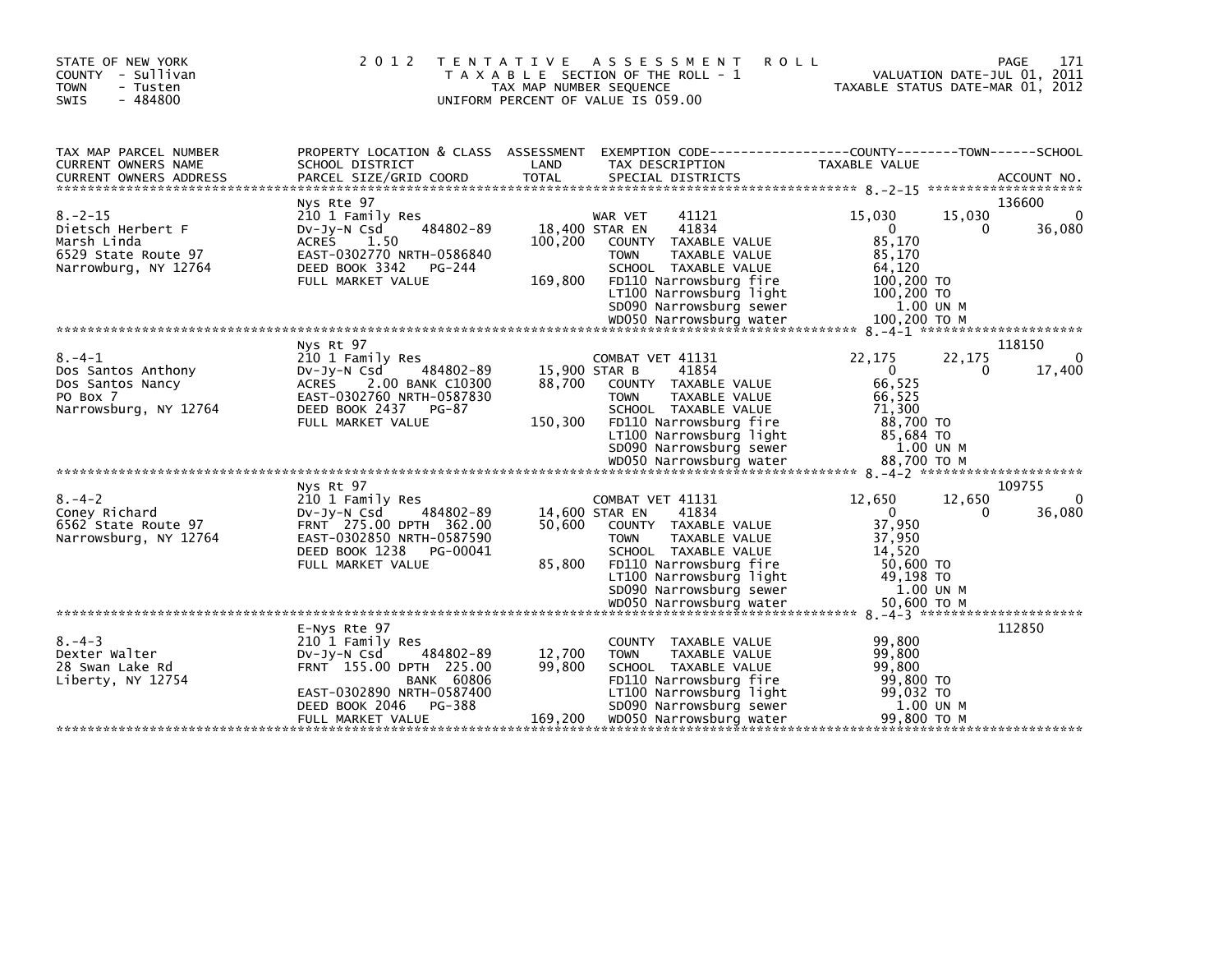| STATE OF NEW YORK<br>COUNTY - Sullivan<br><b>TOWN</b><br>- Tusten<br>$-484800$<br>SWIS | 2012                                                                                                                                                                 | TAX MAP NUMBER SEQUENCE | TENTATIVE ASSESSMENT<br>T A X A B L E SECTION OF THE ROLL - 1<br>UNIFORM PERCENT OF VALUE IS 059.00                                                                                                                                     | <b>ROLL</b>                                                                                          | 172<br>PAGE<br>VALUATION DATE-JUL 01, 2011<br>TAXABLE STATUS DATE-MAR 01, 2012 |
|----------------------------------------------------------------------------------------|----------------------------------------------------------------------------------------------------------------------------------------------------------------------|-------------------------|-----------------------------------------------------------------------------------------------------------------------------------------------------------------------------------------------------------------------------------------|------------------------------------------------------------------------------------------------------|--------------------------------------------------------------------------------|
| TAX MAP PARCEL NUMBER<br>CURRENT OWNERS NAME                                           | PROPERTY LOCATION & CLASS ASSESSMENT EXEMPTION CODE----------------COUNTY-------TOWN------SCHOOL<br>SCHOOL DISTRICT                                                  | LAND                    | TAX DESCRIPTION                                                                                                                                                                                                                         | <b>TAXABLE VALUE</b>                                                                                 |                                                                                |
| $8. - 4 - 4.2$<br>De Mato Anthony<br>6536 State Route 97<br>Narrowsburg, NY 12764      | Nys Rte 97<br>210 1 Family Res<br>484802-89<br>DV-JV-N Csd<br>FRNT 405.00 DPTH 255.00<br>EAST-0302933 NRTH-0587183<br>DEED BOOK 908<br>PG-00309<br>FULL MARKET VALUE | 132,000                 | COMBAT VET 41131<br>41800<br>13,500 AGED-CTS<br>77,900 STAR EN<br>41834<br>COUNTY TAXABLE VALUE<br><b>TOWN</b><br>TAXABLE VALUE<br>SCHOOL TAXABLE VALUE<br>FD110 Narrowsburg fire<br>LT100 Narrowsburg light<br>SD090 Narrowsburg sewer | 19,475<br>29,213<br>$\mathbf{0}$<br>29,212<br>29,212<br>2,870<br>77.900 TO<br>77,643 TO<br>1.00 UN M | 111685<br>0<br>19,475<br>38,950<br>29,213<br>36,080<br>$\Omega$                |
|                                                                                        | Nys Rt 97                                                                                                                                                            |                         |                                                                                                                                                                                                                                         |                                                                                                      | 115650                                                                         |
| $8. - 4 - 5$<br>Feagles Patricia<br>PO Box 128<br>Narrowsburg, NY 12764                | 210 1 Family Res<br>484802-89<br>$Dv-Jy-N$ Csd<br>ACRES 3.40<br>EAST-0303120 NRTH-0587010<br>DEED BOOK 2867<br>PG-604<br>FULL MARKET VALUE                           | 121,500<br>205,900      | RPTL466_c 41690<br>41834<br>30,400 STAR EN<br>COUNTY TAXABLE VALUE<br><b>TOWN</b><br>TAXABLE VALUE<br>SCHOOL TAXABLE VALUE<br>FD110 Narrowsburg fire<br>1,740 EX                                                                        | 1,740<br>$\mathbf{0}$<br>119,760<br>119,760<br>83,680<br>119,760 TO                                  | 1,740<br>1,740<br>36,080<br>0                                                  |
|                                                                                        |                                                                                                                                                                      |                         | LT100 Narrowsburg light<br>282 EX<br>SD090 Narrowsburg sewer<br>WD050 Narrowsburg water<br>1.740 EX                                                                                                                                     | 19,401 TO<br>2.00 UN M<br>119.760 ТО М                                                               |                                                                                |
|                                                                                        | Nys Rte 97                                                                                                                                                           |                         |                                                                                                                                                                                                                                         |                                                                                                      | 157000                                                                         |
| $8. - 4 - 6$<br>Williamson Melinda<br>6514 State Route 97<br>Narrowsburg, NY 12764     | 210 1 Family Res<br>$Dv-Jv-N$ Csd<br>484802-89<br>FRNT 100.00 DPTH 320.00<br><b>BANK C88880</b><br>EAST-0303190 NRTH-0586700<br>DEED BOOK 3439<br>PG-163             | 16,400<br>86,900        | COUNTY TAXABLE VALUE<br>TAXABLE VALUE<br><b>TOWN</b><br>SCHOOL TAXABLE VALUE<br>FD110 Narrowsburg fire<br>SD090 Narrowsburg sewer                                                                                                       | 86,900<br>86,900<br>86,900<br>86,900 TO<br>1.00 UN M                                                 |                                                                                |
|                                                                                        | FULL MARKET VALUE                                                                                                                                                    | 147,300                 |                                                                                                                                                                                                                                         |                                                                                                      |                                                                                |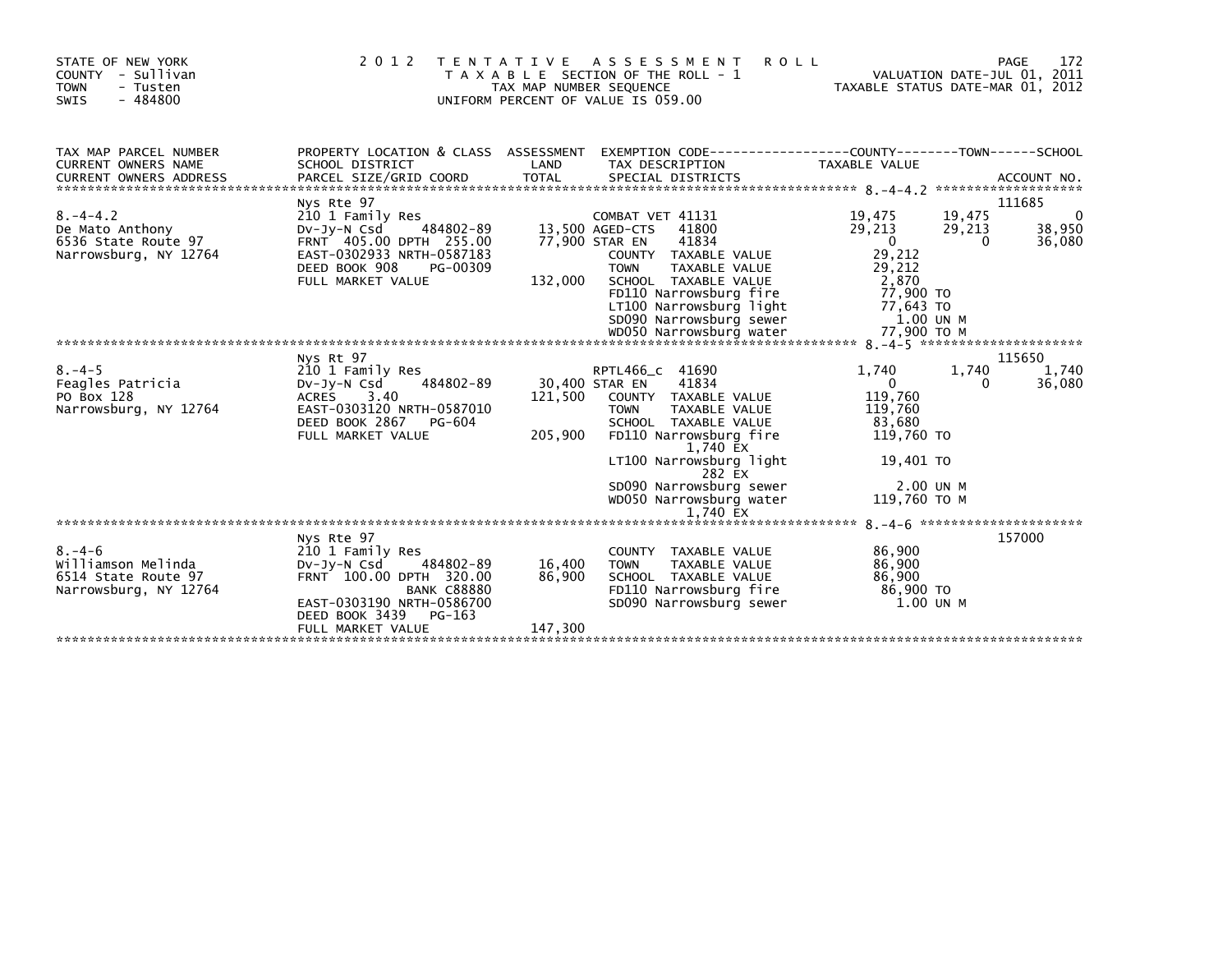| STATE OF NEW YORK       | 2012 TENTATIVE ASSESSMENT ROLL        |                                  | PAGE | 173 |
|-------------------------|---------------------------------------|----------------------------------|------|-----|
| COUNTY - Sullivan       | T A X A B L E SECTION OF THE ROLL - 1 | VALUATION DATE-JUL 01, 2011      |      |     |
| <b>TOWN</b><br>- Tusten | MAP SECTION - 008                     | TAXABLE STATUS DATE-MAR 01, 2012 |      |     |
| - 484800<br>SWIS        | SUB-SECTION-                          | RPS150/V04/L015                  |      |     |
|                         | UNIFORM PERCENT OF VALUE IS 059.00    | CURRENT DATE 4/20/2012           |      |     |

| CODE | DISTRICT NAME PARCELS                        | TOTAL | EXTENSION<br><b>TYPF</b> | EXTENSION<br><b>VALUE</b> | AD VALOREM<br><b>VALUE</b> | <b>EXEMPT</b><br>AMOUNT | <b>TAXABLE</b><br><b>VALUE</b> |
|------|----------------------------------------------|-------|--------------------------|---------------------------|----------------------------|-------------------------|--------------------------------|
|      | FD110 Narrowsburg fi<br>LT100 Narrowsburg li |       | 30 TOTAL<br>25 TOTAL     |                           | 3154,900<br>1846.340       | 3,480<br>2.022          | 3151.420<br>1844.318           |
|      | SD090 Narrowsburg se<br>WD050 Narrowsburg wa |       | 30 UNITS M<br>28 TOTAL M | 44.00                     | 3002,100                   | 3,480                   | 44.00<br>2998.620              |

#### \*\*\* S C H O O L D I S T R I C T S U M M A R Y \*\*\*

| CODE   | DISTRICT NAME | <b>TOTAL</b><br><b>PARCELS</b> | ASSESSED<br>LAND | ASSESSED<br><b>TOTAL</b> | <b>EXEMPT</b><br><b>AMOUNT</b> | <b>TOTAL</b><br><b>TAXABLE</b> | <b>STAR</b><br><b>AMOUNT</b> | <b>STAR</b><br><b>TAXABLE</b> |
|--------|---------------|--------------------------------|------------------|--------------------------|--------------------------------|--------------------------------|------------------------------|-------------------------------|
| 484802 | DV-JV-N Csd   | 30                             | 546.300          | 3154,900                 | 84.325                         | 3070,575                       | 267,400                      | 2803,175                      |
|        | SUB-TOTAL     | 30                             | 546.300          | 3154,900                 | 84,325                         | 3070,575                       | 267,400                      | 2803,175                      |
| 484889 | Nar Library   | 30                             | 546,300          | 3154.900                 | 84,325                         | 3070,575                       | 267,400                      | 2803,175                      |
|        | T O T A L     | 60                             | 1092,600         | 6309,800                 | 168,650                        | 6141,150                       | 534,800                      | 5606,350                      |

#### \*\*\* S Y S T E M C O D E S S U M M A R Y \*\*\*

### NO SYSTEM EXEMPTIONS AT THIS LEVEL

| <b>CODE</b> | DESCRIPTION       | <b>TOTAL</b><br><b>PARCELS</b> | <b>COUNTY</b> | <b>TOWN</b> | <b>SCHOOL</b> |
|-------------|-------------------|--------------------------------|---------------|-------------|---------------|
| 41121       | WAR VET           |                                | 15,030        | 15,030      |               |
| 41131       | <b>COMBAT VET</b> |                                | 80,400        | 80,400      |               |
| 41690       | RPTL466_C         |                                | 3,480         | 3,480       | 3,480         |
| 41800       | AGED-CTS          |                                | 29,213        | 29,213      | 38,950        |
| 41803       | AGED-T            |                                |               | 46,800      |               |
| 41805       | AGED-CS           |                                | 32,760        |             | 41,895        |
| 41834       | STAR EN           |                                |               |             | 180,400       |
| 41854       | STAR B            |                                |               |             | 87,000        |
|             | TOTAL             | 20                             | 160,883       | 174,923     | 351,725       |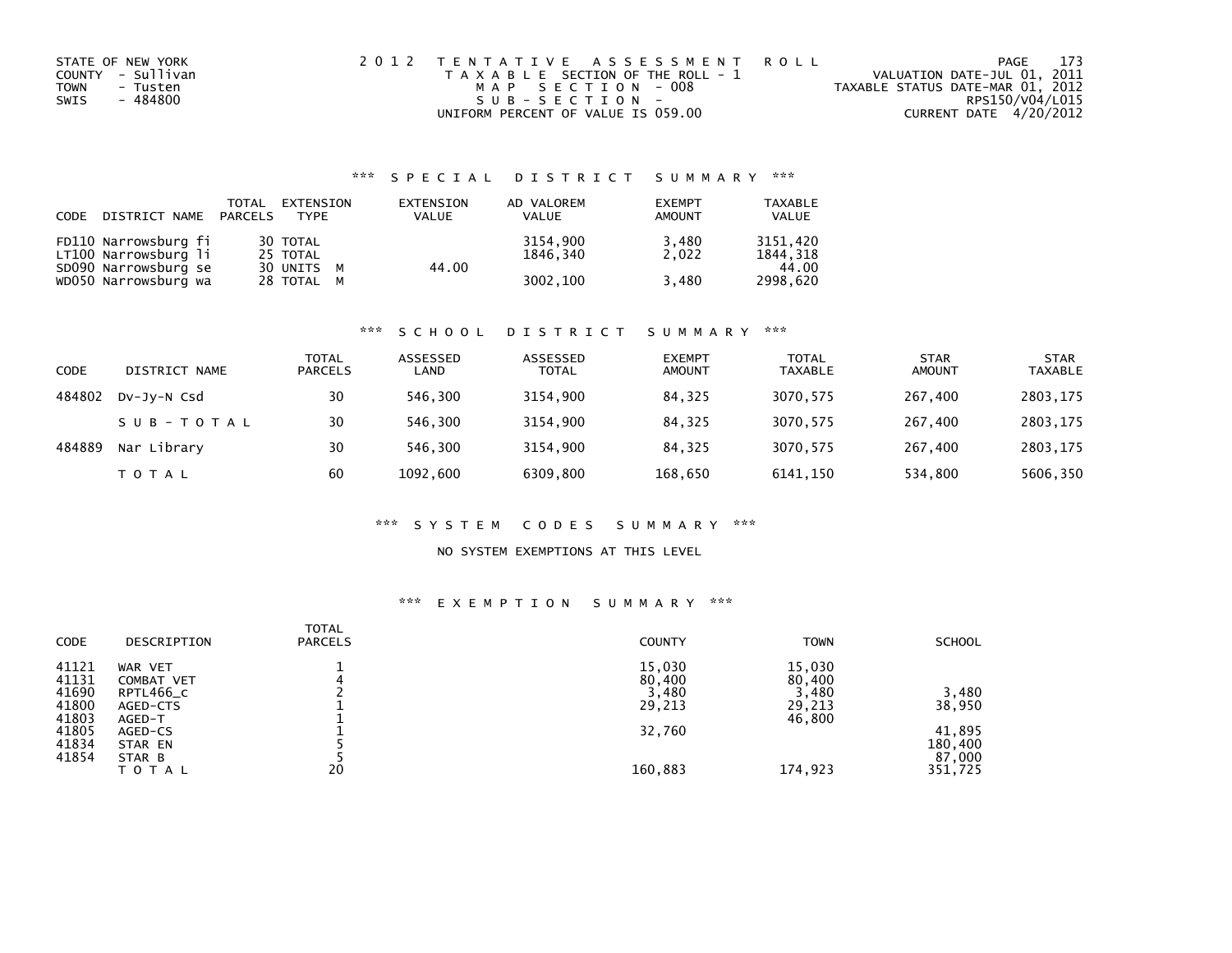| STATE OF NEW YORK<br>COUNTY - Sullivan<br><b>TOWN</b><br>- Tusten<br>- 484800<br>SWIS | 2012 TENTATIVE ASSESSMENT ROLL<br>T A X A B L E SECTION OF THE ROLL - 1<br>MAP SECTION - 008<br>SUB-SECTION- | PAGE<br>VALUATION DATE-JUL 01, 2011<br>TAXABLE STATUS DATE-MAR 01, 2012<br>RPS150/V04/L015 | 174 |
|---------------------------------------------------------------------------------------|--------------------------------------------------------------------------------------------------------------|--------------------------------------------------------------------------------------------|-----|
|                                                                                       | UNIFORM PERCENT OF VALUE IS 059.00                                                                           | CURRENT DATE 4/20/2012                                                                     |     |

| ROLL       | DESCRIPTION | <b>TOTAL</b>   | ASSESSED | <b>ASSESSED</b> | <b>TAXABLE</b> | <b>TAXABLE</b> | <b>TAXABLE</b> | <b>STAR</b>    |
|------------|-------------|----------------|----------|-----------------|----------------|----------------|----------------|----------------|
| <b>SEC</b> |             | <b>PARCELS</b> | ∟AND     | TOTAL           | <b>COUNT</b>   | <b>TOWN</b>    | <b>SCHOOL</b>  | <b>TAXABLE</b> |
|            | TAXABLE     | 30             | 546,300  | 3154,900        | 2994,017       | 2979,977       | 3070,575       | 2803,175       |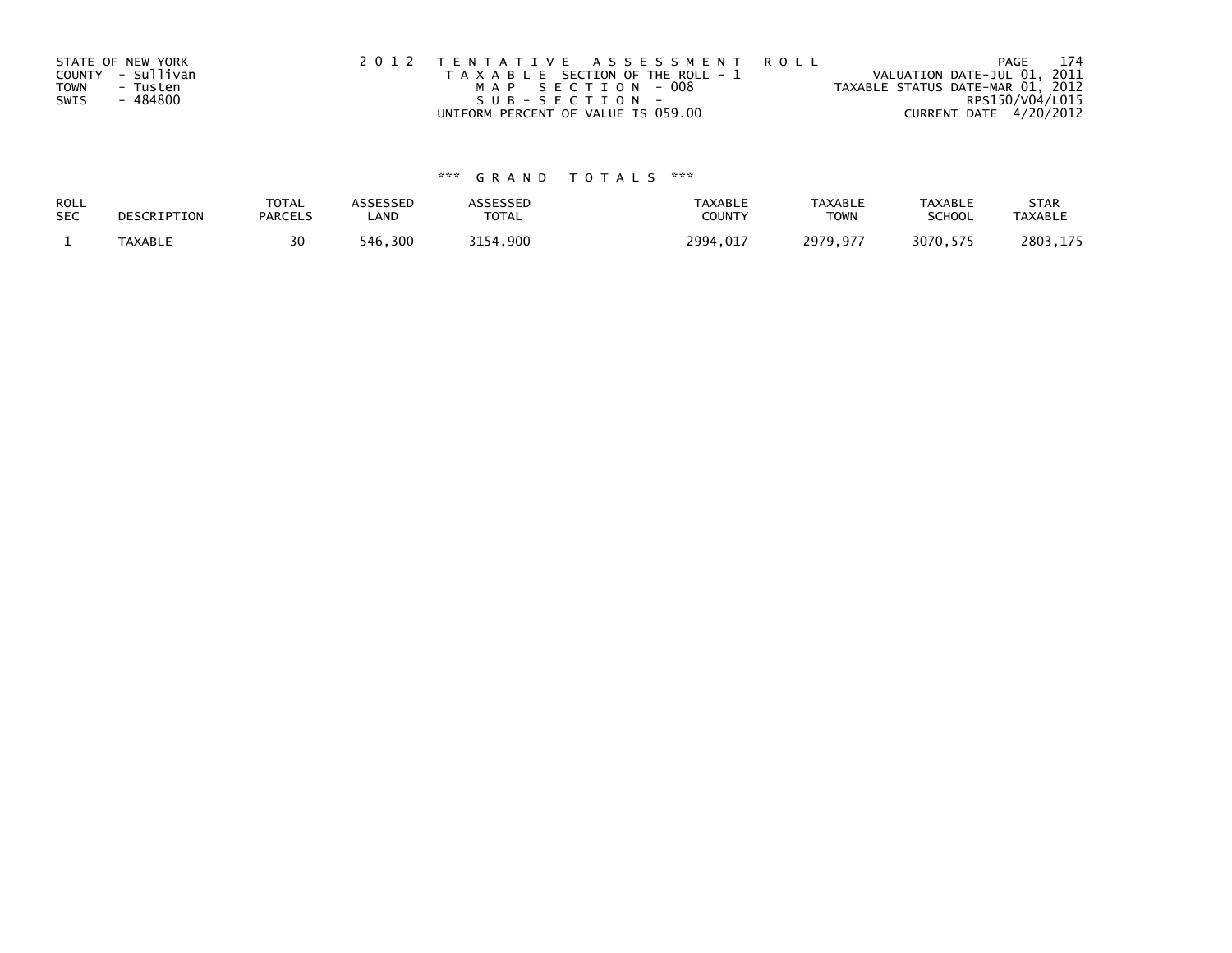| STATE OF NEW YORK<br>COUNTY - Sullivan<br><b>TOWN</b><br>- Tusten<br>SWIS<br>$-484800$            | 2 0 1 2                                                                                                                                                                                                  | T E N T A T I V E<br>TAX MAP NUMBER SEQUENCE | A S S E S S M E N T<br><b>ROLL</b><br>T A X A B L E SECTION OF THE ROLL - 1<br>UNIFORM PERCENT OF VALUE IS 059.00                                                                                          | TAXABLE STATUS DATE-MAR 01, 2012                                                                            | 175<br>PAGE<br>VALUATION DATE-JUL 01, 2011 |
|---------------------------------------------------------------------------------------------------|----------------------------------------------------------------------------------------------------------------------------------------------------------------------------------------------------------|----------------------------------------------|------------------------------------------------------------------------------------------------------------------------------------------------------------------------------------------------------------|-------------------------------------------------------------------------------------------------------------|--------------------------------------------|
| TAX MAP PARCEL NUMBER<br><b>CURRENT OWNERS NAME</b>                                               | SCHOOL DISTRICT                                                                                                                                                                                          | LAND                                         | PROPERTY LOCATION & CLASS ASSESSMENT EXEMPTION CODE----------------COUNTY-------TOWN------SCHOOL<br>TAX DESCRIPTION                                                                                        | <b>TAXABLE VALUE</b>                                                                                        |                                            |
| $9. -1 - 1.1$<br>Prendergast Thomas J<br>Prendergast Rose M<br>PO Box 51<br>Narrowsburg, NY 12764 | TWNRD1 First St<br>210 1 Family Res<br>484802-89<br>$Dv-Jv-N$ Csd<br>FRNT 365.00 DPTH 220.00<br>1.00<br><b>ACRES</b><br>EAST-0297930 NRTH-0587914<br>DEED BOOK 1486<br><b>PG-50</b><br>FULL MARKET VALUE | 25,000 STAR EN<br>135,000<br>228,800         | COMBAT VET 41131<br>41834<br>COUNTY TAXABLE VALUE<br>TAXABLE VALUE<br><b>TOWN</b><br>SCHOOL TAXABLE VALUE<br>FD110 Narrowsburg fire<br>LT100 Narrowsburg light<br>SD090 Narrowsburg sewer                  | 26,100<br>26,100<br>$\overline{0}$<br>108,900<br>108,900<br>98,920<br>135,000 TO<br>135,000 TO<br>1.00 UN M | 36,080<br>0                                |
| $9. -1 - 1.2$<br>Cohen Isaac<br>Cohen Ita Chaia<br>8 Arista Ct<br>Dix Hills, NY 11746             | First St<br>210 1 Family Res<br>484802-89<br>DV-JY-N Csd<br>FRNT 160.00 DPTH 85.00<br>EAST-0298560 NRTH-0587050<br>DEED BOOK 1378<br>PG-640<br>FULL MARKET VALUE                                         | 15,000<br>40,000<br>67,800                   | COUNTY TAXABLE VALUE<br>TAXABLE VALUE<br><b>TOWN</b><br>SCHOOL TAXABLE VALUE<br>FD110 Narrowsburg fire<br>LT100 Narrowsburg light<br>SD090 Narrowsburg sewer                                               | 40,000<br>40,000<br>40,000<br>40,000 TO<br>40,000 TO<br>1.00 UN M                                           | 140650                                     |
| $9. -2 - 1$<br>Brucher William<br>Brucher Lowisa<br>PO Box 207<br>Narrowsburg, NY 12764           | Fourth St<br>416 Mfg hsing pk<br>$Dv-Jv-N$ Csd<br>484802-89<br>FRNT 200.00 DPTH 250.00<br>EAST-0298580 NRTH-0586780<br>FULL MARKET VALUE                                                                 | 36,700<br>116,700<br>197,800                 | COUNTY TAXABLE VALUE<br><b>TAXABLE VALUE</b><br><b>TOWN</b><br>SCHOOL TAXABLE VALUE<br>FD110 Narrowsburg fire<br>LT100 Narrowsburg light<br>SD090 Narrowsburg sewer                                        | 116,700<br>116,700<br>116,700<br>116,700 TO<br>116,700 TO<br>5.00 UN M                                      | 107152                                     |
| $9 - 2 - 2$<br>Snedeker Roger<br>Snedeker Jennifer<br>92 4th Ave<br>Narrowsburg, NY 12764         | 92 Fourth Ave<br>210 1 Family Res<br>484802-89<br>$Dv-Jv-N$ Csd<br>FRNT 50.00 DPTH 100.00<br>EAST-0298640 NRTH-0586650<br>DEED BOOK 1083<br>PG-00115<br>FULL MARKET VALUE                                | 10,200<br>67,900<br>115,100                  | 41854<br>STAR B<br>COUNTY TAXABLE VALUE<br><b>TOWN</b><br>TAXABLE VALUE<br>SCHOOL TAXABLE VALUE<br>FD110 Narrowsburg fire<br>LT100 Narrowsburg light<br>SD090 Narrowsburg sewer<br>WD050 Narrowsburg water | $\Omega$<br>67,900<br>67,900<br>50,500<br>67,900 TO<br>67,900 TO<br>1.00 UN M<br>67.900 ТО М                | 156750<br>17,400<br>0                      |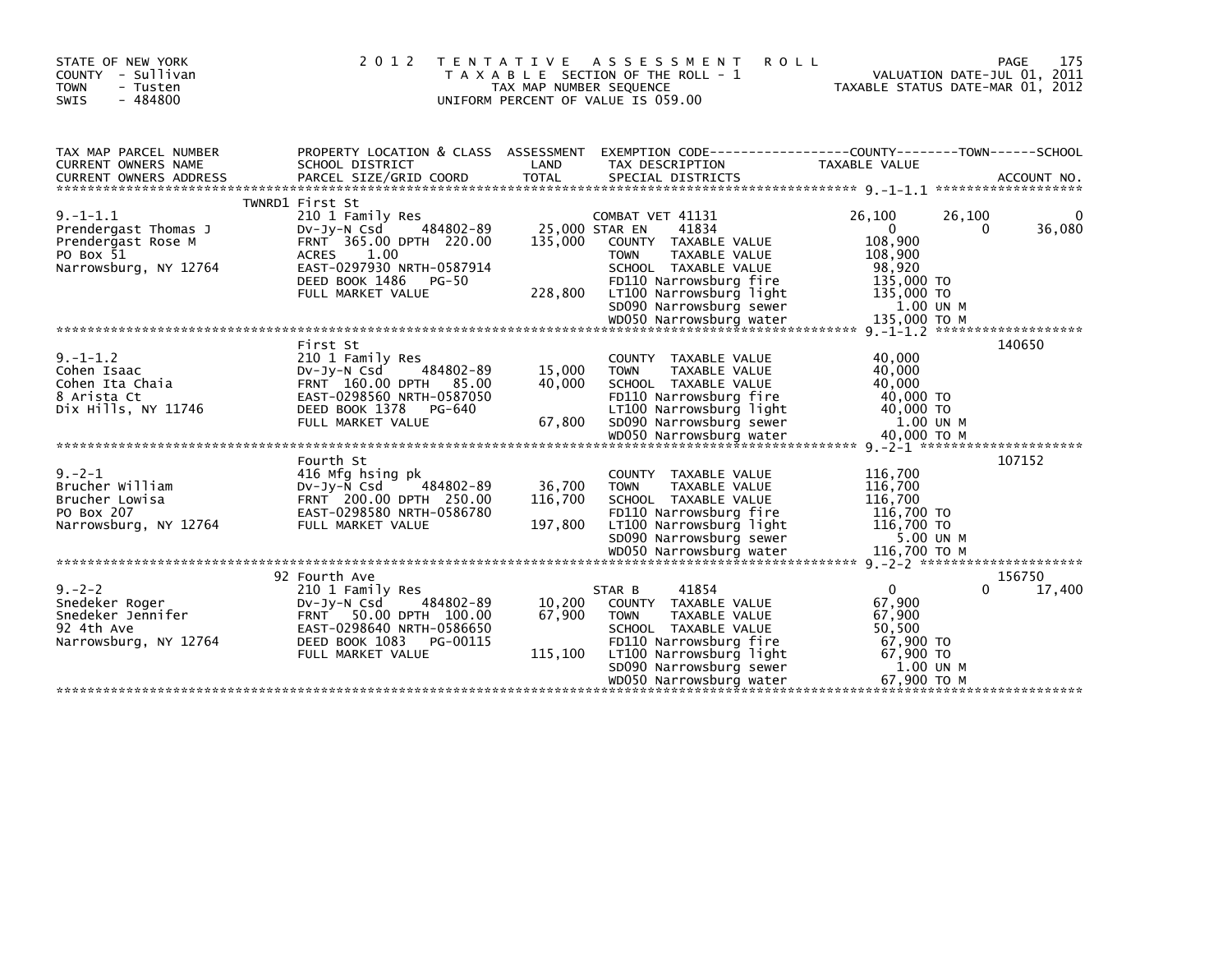| STATE OF NEW YORK<br>COUNTY - Sullivan<br><b>TOWN</b><br>- Tusten<br>$-484800$<br>SWIS             |                                                                                                                                                                     | TAX MAP NUMBER SEQUENCE     | 2012 TENTATIVE ASSESSMENT<br><b>ROLL</b><br>T A X A B L E SECTION OF THE ROLL - 1<br>UNIFORM PERCENT OF VALUE IS 059.00                                      | 176<br>PAGE<br>VALUATION DATE-JUL 01, 2011<br>VALUATION DATE-JUL 01, 2011<br>TAXABLE STATUS DATE-MAR 01, 2012     |
|----------------------------------------------------------------------------------------------------|---------------------------------------------------------------------------------------------------------------------------------------------------------------------|-----------------------------|--------------------------------------------------------------------------------------------------------------------------------------------------------------|-------------------------------------------------------------------------------------------------------------------|
| TAX MAP PARCEL NUMBER<br>CURRENT OWNERS NAME                                                       | SCHOOL DISTRICT                                                                                                                                                     | LAND                        | TAX DESCRIPTION                                                                                                                                              | PROPERTY LOCATION & CLASS ASSESSMENT EXEMPTION CODE----------------COUNTY-------TOWN------SCHOOL<br>TAXABLE VALUE |
| $9. -2 - 3$<br>Tusten Development Co<br>Attn: Carl Daub Jr<br>PO Box 274                           | 3rd Ave<br>311 Res vac land<br>DV-Jy-N Csd 484802-89<br>FRNT 50.00 DPTH 100.00<br>EAST-0298710 NRTH-0586720                                                         | 1,600<br>1.600              | COUNTY TAXABLE VALUE<br><b>TOWN</b><br>TAXABLE VALUE<br>SCHOOL TAXABLE VALUE<br>FD110 Narrowsburg fire                                                       | 155200<br>1,600<br>1,600<br>1.600<br>1,600 TO                                                                     |
| $9. -2 - 4$<br>Harris Joshua<br>115-35 117 th St<br>Ozone Park, NY 11420                           | Third Ave<br>692 Road/str/hwy<br>DV-Jy-N Csd 484802-89<br>ACRES<br>0.34<br>EAST-0298680 NRTH-0586854<br>DEED BOOK 2228 PG-401<br>FULL MARKET VALUE                  | 500<br>500<br>800           | COUNTY TAXABLE VALUE<br><b>TOWN</b><br>TAXABLE VALUE<br>SCHOOL TAXABLE VALUE<br>FD110 Narrowsburg fire                                                       | 500<br>500<br>500<br>500 TO<br>500 TO<br>.00 UN M<br>500 TO M                                                     |
|                                                                                                    |                                                                                                                                                                     |                             |                                                                                                                                                              |                                                                                                                   |
| $9. -4 - 1.1$<br>Ferranti Thomas R<br>Ferranti Virginia M<br>43 Third Ave<br>Narrowsburg, NY 12764 | 43 Third Ave<br>210 1 Family Res<br>484802-89<br>DV-Jy-N Csd<br>FRNT 200.00 DPTH 250.00<br>EAST-0299020 NRTH-0586260<br>DEED BOOK 2011 PG-6602<br>FULL MARKET VALUE | 58,300<br>98,800            | 41121<br>WAR VET<br>16,900 STAR EN<br>41834<br>COUNTY TAXABLE VALUE<br><b>TOWN</b><br>TAXABLE VALUE<br>SCHOOL TAXABLE VALUE<br>FD110 Narrowsburg fire        | 115755<br>$\Omega$<br>8,745<br>8,745<br>36,080<br>$\overline{0}$<br>0<br>49,555<br>49,555<br>22,220<br>58,300 TO  |
|                                                                                                    |                                                                                                                                                                     |                             |                                                                                                                                                              |                                                                                                                   |
| $9. - 4 - 1.3$<br>Bauer Lisa<br>PO Box 2804<br>Key West, FL 33045                                  | Fourth St<br>$314$ Rural vac<10<br>484802-89<br>$Dv-Jv-N$ Csd<br>FRNT 20.00 DPTH 100.50<br>EAST-0299030 NRTH-0586180<br>DEED BOOK 2715 PG-551<br>FULL MARKET VALUE  | 400<br>400<br>700           | COUNTY TAXABLE VALUE<br>TAXABLE VALUE<br><b>TOWN</b><br>SCHOOL TAXABLE VALUE                                                                                 | 127401<br>400<br>400<br>400<br>400 то<br>400 TO<br>.00 UN M                                                       |
|                                                                                                    |                                                                                                                                                                     |                             |                                                                                                                                                              | 400 то м                                                                                                          |
| $9. - 4 - 2$<br>Bauer Lisa<br>PO Box 2804<br>Key West, FL 33045                                    | Fourth St<br>210 1 Family Res<br>484802-89<br>$Dv-Jy-N$ Csd<br>FRNT 100.00 DPTH 50.00<br>EAST-0299100 NRTH-0586130<br>DEED BOOK 2715 PG-551<br>FULL MARKET VALUE    | 13,400<br>71,100<br>120,500 | COUNTY TAXABLE VALUE<br>TAXABLE VALUE<br><b>TOWN</b><br>SCHOOL TAXABLE VALUE<br>FD110 Narrowsburg fire<br>LT100 Narrowsburg light<br>SD090 Narrowsburg sewer | 127400<br>71,100<br>71,100<br>71,100<br>71,100 TO<br>71,100 TO<br>1.00 UN M                                       |
|                                                                                                    |                                                                                                                                                                     |                             | WD050 Narrowsburg water                                                                                                                                      | 71,100 то м                                                                                                       |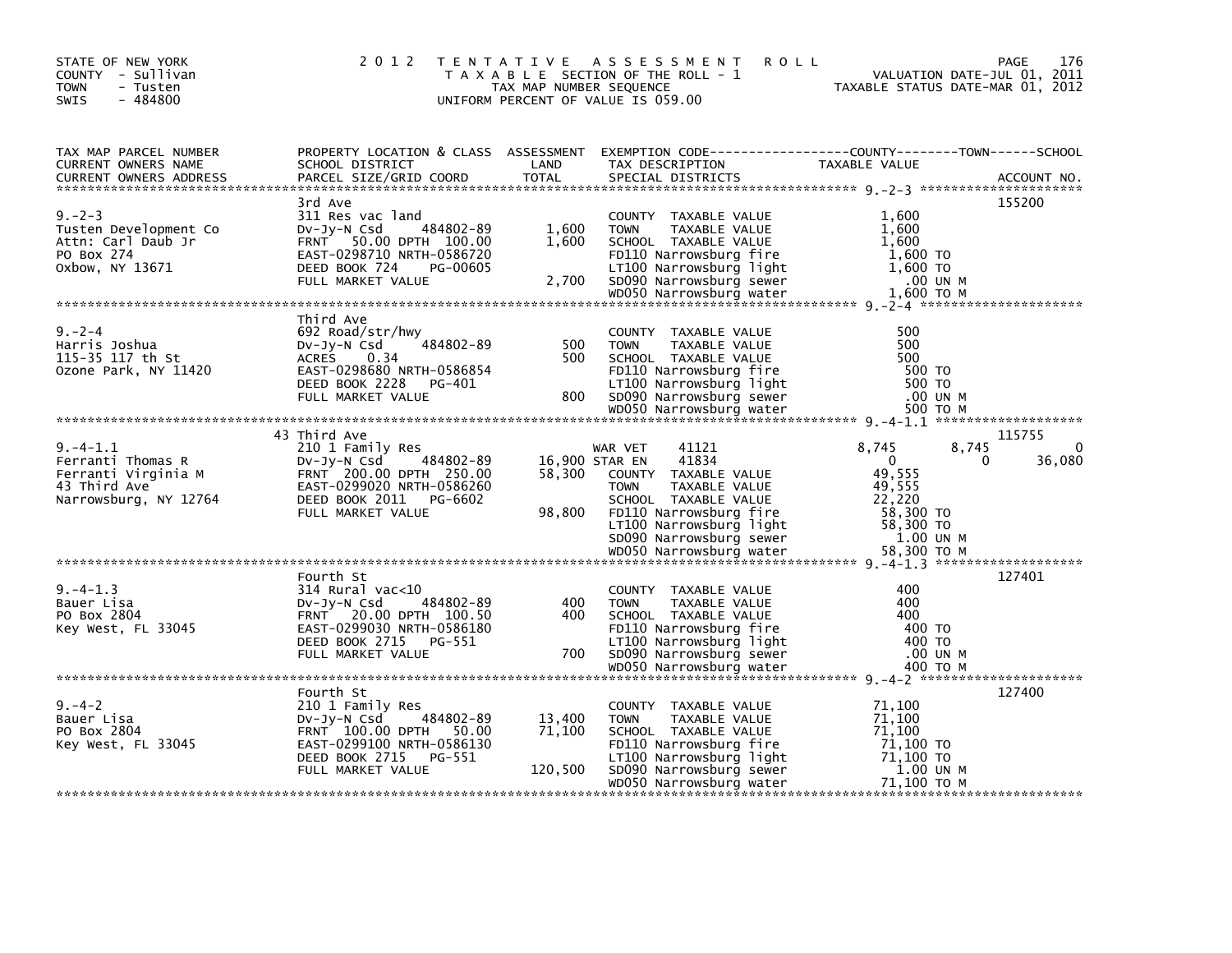| STATE OF NEW YORK<br>COUNTY - Sullivan<br><b>TOWN</b><br>- Tusten<br>$-484800$<br><b>SWIS</b> | 2 0 1 2                                                                                                                                                                  | TAX MAP NUMBER SEQUENCE   | TENTATIVE ASSESSMENT<br><b>ROLL</b><br>T A X A B L E SECTION OF THE ROLL - 1<br>UNIFORM PERCENT OF VALUE IS 059.00                                                                                                                                                          |                                                                                                        | 177<br><b>PAGE</b><br>VALUATION DATE-JUL 01, 2011<br>TAXABLE STATUS DATE-MAR 01, 2012 |
|-----------------------------------------------------------------------------------------------|--------------------------------------------------------------------------------------------------------------------------------------------------------------------------|---------------------------|-----------------------------------------------------------------------------------------------------------------------------------------------------------------------------------------------------------------------------------------------------------------------------|--------------------------------------------------------------------------------------------------------|---------------------------------------------------------------------------------------|
| TAX MAP PARCEL NUMBER<br>CURRENT OWNERS NAME                                                  | PROPERTY LOCATION & CLASS ASSESSMENT<br>SCHOOL DISTRICT                                                                                                                  | LAND                      | EXEMPTION CODE-----------------COUNTY-------TOWN------SCHOOL<br>TAX DESCRIPTION                                                                                                                                                                                             | TAXABLE VALUE                                                                                          |                                                                                       |
|                                                                                               |                                                                                                                                                                          |                           |                                                                                                                                                                                                                                                                             |                                                                                                        |                                                                                       |
| $9. - 5 - 1.1$<br>Peck Robert<br>Peck Joann<br>33 Fourth St<br>Narrowsburg, NY 12764          | Third Ave<br>210 1 Family Res<br>484802-89<br>$Dv-Jv-N$ Csd<br>FRNT 120.00 DPTH 200.00<br>EAST-0299260 NRTH-0586060<br>DEED BOOK 1346<br>PG-242                          | 9,100<br>64,100           | 41854<br>STAR B<br>COUNTY TAXABLE VALUE<br>TAXABLE VALUE<br><b>TOWN</b><br>SCHOOL TAXABLE VALUE<br>FD110 Narrowsburg fire                                                                                                                                                   | $\mathbf 0$<br>64.100<br>64,100<br>46,700<br>64,100 TO                                                 | 127953<br>17,400<br>$\Omega$                                                          |
|                                                                                               |                                                                                                                                                                          |                           |                                                                                                                                                                                                                                                                             |                                                                                                        |                                                                                       |
| $9. - 5 - 1.2$<br>O'leary Edward C<br>123 East 37 St Apt 14a<br>New York, NY 10016            | 4th Ave<br>210 1 Family Res<br>DV-Jy-N Csd<br>484802-89<br>FRNT 200.00 DPTH 138.00<br>EAST-0299230 NRTH-0585960                                                          | 15,200<br>89,500          | COUNTY TAXABLE VALUE<br><b>TOWN</b><br><b>TAXABLE VALUE</b><br>SCHOOL TAXABLE VALUE<br>FD110 Narrowsburg fire                                                                                                                                                               | 89,500<br>89,500<br>89.500<br>89,500 TO                                                                | 125005                                                                                |
|                                                                                               |                                                                                                                                                                          |                           |                                                                                                                                                                                                                                                                             |                                                                                                        |                                                                                       |
| FOURTHAVE Twn Rd 3                                                                            |                                                                                                                                                                          |                           |                                                                                                                                                                                                                                                                             |                                                                                                        | 145475                                                                                |
| $9. - 5 - 2$<br>Kaufman Dale<br>Kaufman Wendy<br>101 West 80 St<br>New York, NY 10023         | 210 1 Family Res<br>484802-89<br>DV-JY-N Csd<br>FRNT 146.00 DPTH 100.00<br><b>BANK</b><br>N<br>EAST-0299320 NRTH-0585890<br>DEED BOOK 1618<br>PG-613                     | 13,300<br>68,900          | COUNTY TAXABLE VALUE<br><b>TOWN</b><br>TAXABLE VALUE<br>SCHOOL TAXABLE VALUE<br>FD110 Narrowsburg fire<br>LT100 Narrowsburg light<br>SD090 Narrowsburg sewer                                                                                                                | 68,900<br>68,900<br>68,900<br>68,900 TO<br>68,900 TO<br>1.00 UN M                                      |                                                                                       |
|                                                                                               |                                                                                                                                                                          |                           |                                                                                                                                                                                                                                                                             |                                                                                                        |                                                                                       |
| $9. - 5 - 3$<br>Vannatta Orvis J<br>Vannatta John<br>5 Third Ave<br>Narrowsburg, NY 12764     | 5th St<br>210 1 Family Res<br>484802-89<br>DV-Jy-N Csd<br><b>FRNT</b><br>54.00 DPTH 100.00<br>EAST-0299400 NRTH-0585940<br>DEED BOOK 3078<br>PG-342<br>FULL MARKET VALUE | 74,500 STAR EN<br>126,300 | COMBAT VET 41131<br>11,300 AGED-CTS<br>41800<br>41834<br>COUNTY TAXABLE VALUE<br>TAXABLE VALUE<br><b>TOWN</b><br>SCHOOL TAXABLE VALUE<br>FD110 Narrowsburg fire<br>LT100 Narrowsburg light<br>LT100 Narrowsburg light<br>SD090 Narrowsburg sewer<br>WD050 Narrowsburg water | 18.625<br>27,938<br>$\overline{0}$<br>27,937<br>27,937<br>1,170<br>74,500 TO<br>74,500 TO<br>1.00 UN M | 156900<br>18,625<br>$\mathbf 0$<br>27,938<br>37,250<br>$\Omega$<br>36,080             |
|                                                                                               |                                                                                                                                                                          |                           |                                                                                                                                                                                                                                                                             |                                                                                                        |                                                                                       |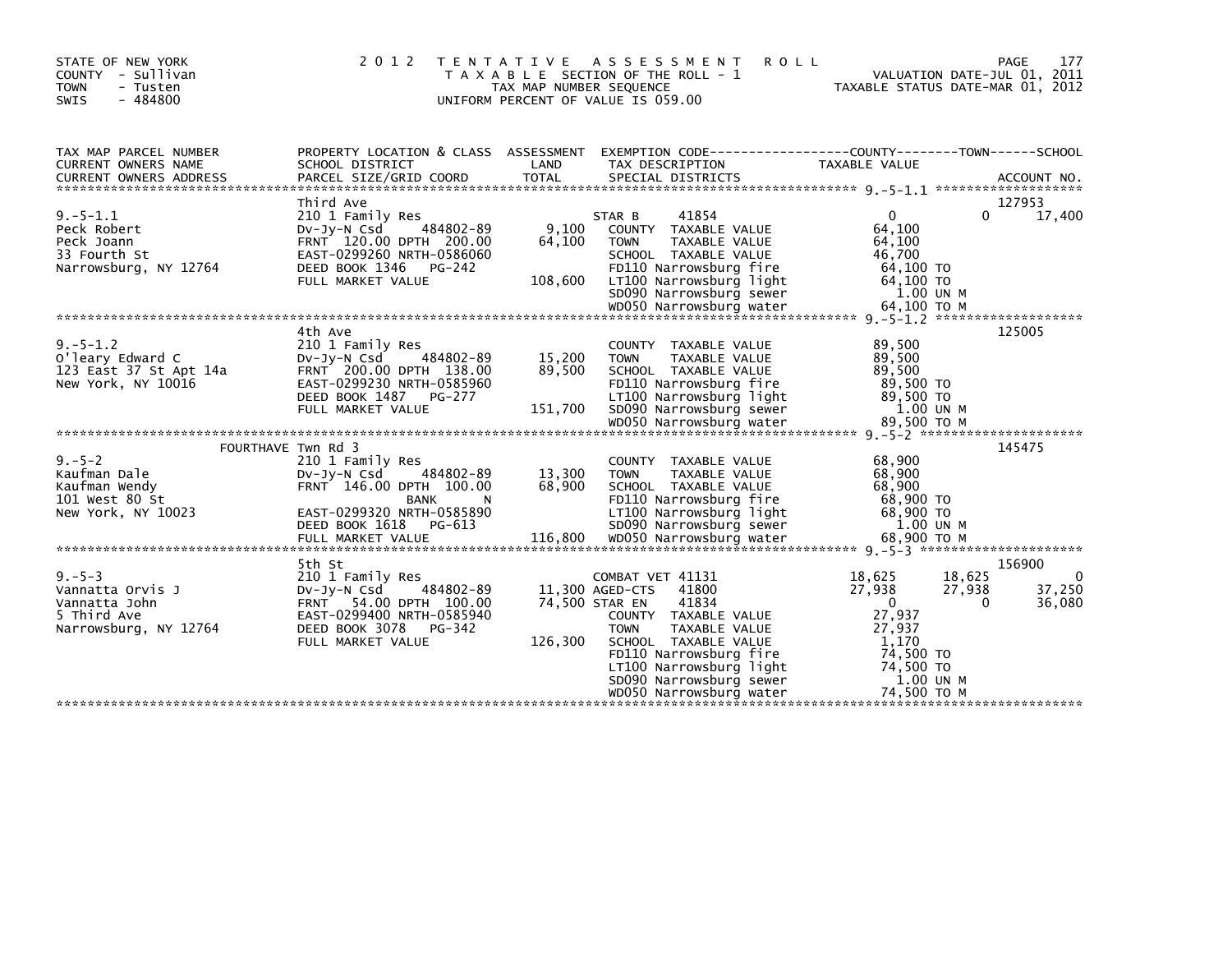| STATE OF NEW YORK<br>COUNTY - Sullivan<br><b>TOWN</b><br>- Tusten<br>$-484800$<br><b>SWIS</b>    | 2 0 1 2<br>T E N T A T I V E                                                                                                                                         | TAX MAP NUMBER SEQUENCE             | A S S E S S M E N T<br><b>ROLL</b><br>T A X A B L E SECTION OF THE ROLL - 1<br>UNIFORM PERCENT OF VALUE IS 059.00                                                                                                    | VALUATION DATE-JUL 01, 2011<br>TAXABLE STATUS DATE-MAR 01, 2012                                                      | 178<br>PAGE                       |
|--------------------------------------------------------------------------------------------------|----------------------------------------------------------------------------------------------------------------------------------------------------------------------|-------------------------------------|----------------------------------------------------------------------------------------------------------------------------------------------------------------------------------------------------------------------|----------------------------------------------------------------------------------------------------------------------|-----------------------------------|
| TAX MAP PARCEL NUMBER<br>CURRENT OWNERS NAME                                                     | SCHOOL DISTRICT                                                                                                                                                      | LAND                                | PROPERTY LOCATION & CLASS ASSESSMENT EXEMPTION CODE----------------COUNTY-------TOWN------SCHOOL<br>TAX DESCRIPTION                                                                                                  | TAXABLE VALUE                                                                                                        |                                   |
| $9. -6 - 1$<br>Peck Arthur<br>Peck Beth<br>95 Second Ave<br>Narrowsburg, NY 12764                | 95 Second Ave<br>210 1 Family Res<br>484802-89<br>$Dv-Jy-N$ Csd<br>ACRES 1.38<br>EAST-0298775 NRTH-0586923<br>DEED BOOK 720<br>PG-00218<br>FULL MARKET VALUE         | 31,700<br>129,200<br>219,000        | 41854<br>STAR B<br>COUNTY TAXABLE VALUE<br><b>TOWN</b><br>TAXABLE VALUE<br>SCHOOL TAXABLE VALUE<br>FD110 Narrowsburg fire<br>LT100 Narrowsburg light<br>SD090 Narrowsburg sewer                                      | $\mathbf{0}$<br>129,200<br>129,200<br>111,800<br>129,200 TO<br>129,200 TO<br>1.00 UN M                               | 142000<br>17,400<br>$\Omega$      |
|                                                                                                  |                                                                                                                                                                      |                                     |                                                                                                                                                                                                                      |                                                                                                                      |                                   |
| $9. - 7 - 1$<br>Tessler Craig<br>Turchiano Peter J<br>345 W 21st St Apt 2D<br>New York, NY 10011 | Second Ave<br>210 1 Family Res<br>484802-89<br>DV-Jy-N Csd<br>FRNT 100.00 DPTH 100.00<br>EAST-0298970 NRTH-0586780<br>DEED BOOK 3345 PG-82<br>FULL MARKET VALUE      | 13,400<br>87,000<br>147,500         | COUNTY TAXABLE VALUE<br>TAXABLE VALUE<br><b>TOWN</b><br>SCHOOL TAXABLE VALUE<br>FD110 Narrowsburg fire<br>LT100 Narrowsburg light<br>SD090 Narrowsburg sewer                                                         | 87,000<br>87,000<br>87,000<br>87,000 TO<br>87,000 TO<br>1.00 UN M                                                    | 141155                            |
| $9. -7 - 2.1$<br>TS Homes Inc.<br>205 Main St<br>Chatham, NJ 07928                               | Third Ave<br>210 1 Family Res<br>DV-Jy-N Csd<br>484802-89<br>FRNT 100.00 DPTH 200.00<br><b>ACRES</b><br>0.46<br>EAST-0299006 NRTH-0586668<br>DEED BOOK 3313<br>PG-47 | 14,400<br>76,400                    | COUNTY TAXABLE VALUE<br><b>TOWN</b><br>TAXABLE VALUE<br>SCHOOL TAXABLE VALUE<br>FD110 Narrowsburg fire<br>LT100 Narrowsburg light<br>SD090 Narrowsburg sewer                                                         | 76,400<br>76,400<br>76,400<br>76,400 TO<br>76,400 TO<br>1.00 UN M                                                    | 151200                            |
| $9. - 7 - 2.2$<br>Kraus Edward<br>Kraus Doreen<br>59 2nd Ave<br>Narrowsburg, NY 12764            | Second Ave<br>210 1 Family Res<br>484802-89<br>DV-Jy-N Csd<br>FRNT 100.00 DPTH 200.00<br>EAST-0299070 NRTH-0586590<br>DEED BOOK 712<br>PG-00735<br>FULL MARKET VALUE | 14,400 STAR EN<br>88,200<br>149,500 | 41121<br>WAR VET<br>41834<br>COUNTY TAXABLE VALUE<br><b>TOWN</b><br>TAXABLE VALUE<br>SCHOOL TAXABLE VALUE<br>FD110 Narrowsburg fire<br>LT100 Narrowsburg light<br>SD090 Narrowsburg sewer<br>WD050 Narrowsburg water | 13,230<br>13,230<br>$\mathbf{0}$<br>74,970<br>74,970<br>52,120<br>88,200 TO<br>88,200 TO<br>1.00 UN M<br>88,200 TO M | 129850<br>0<br>$\Omega$<br>36,080 |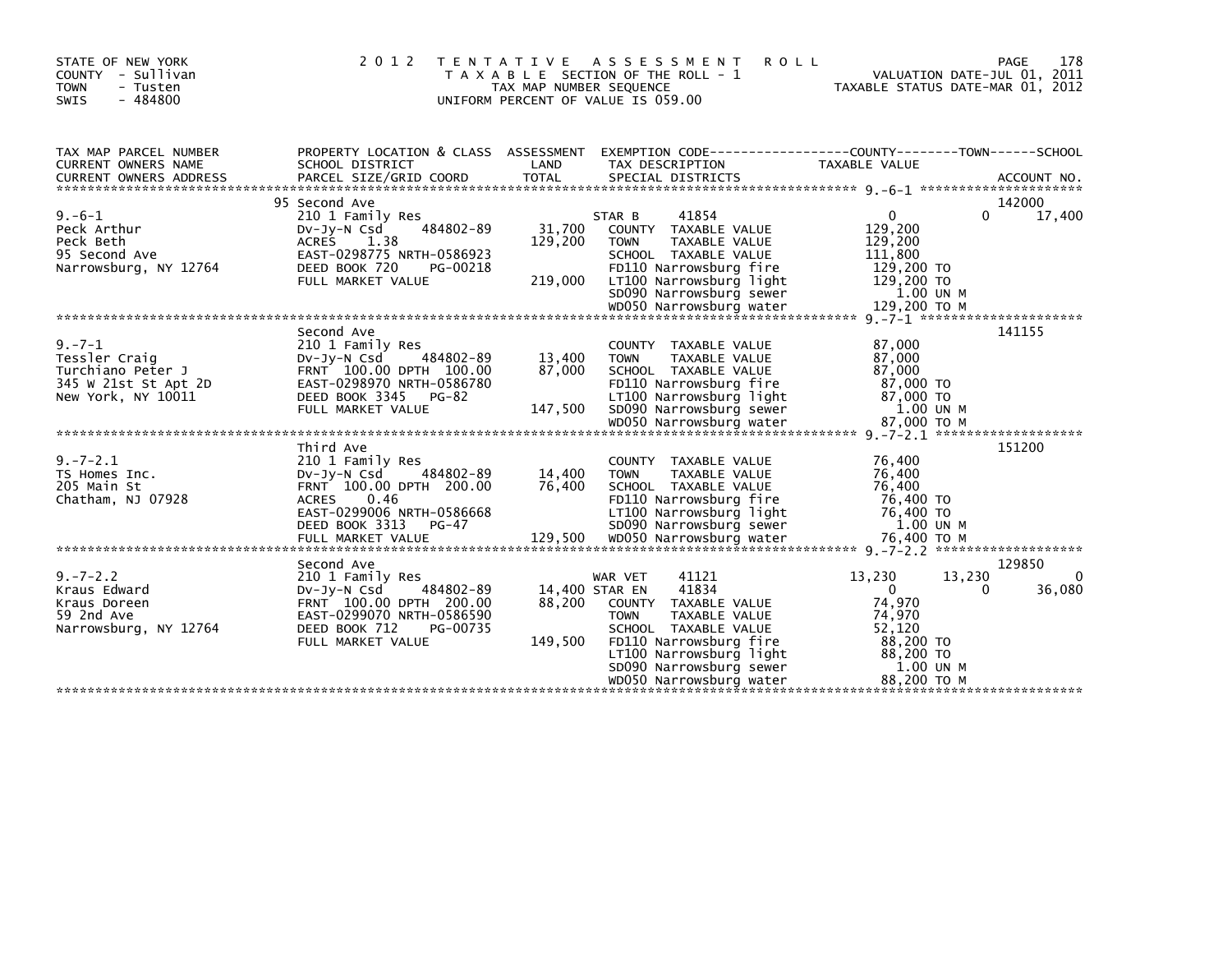| STATE OF NEW YORK<br>COUNTY - Sullivan<br><b>TOWN</b><br>- Tusten<br>$-484800$<br>SWIS    |                                                                                                                                                                                                  | TAX MAP NUMBER SEQUENCE            | 2012 TENTATIVE ASSESSMENT<br><b>ROLL</b><br>T A X A B L E SECTION OF THE ROLL - 1<br>UNIFORM PERCENT OF VALUE IS 059.00                                                                                              |                                                                                                       | 179<br>PAGE<br>VALUATION DATE-JUL 01, 2011<br>TAXABLE STATUS DATE-MAR 01, 2012 |
|-------------------------------------------------------------------------------------------|--------------------------------------------------------------------------------------------------------------------------------------------------------------------------------------------------|------------------------------------|----------------------------------------------------------------------------------------------------------------------------------------------------------------------------------------------------------------------|-------------------------------------------------------------------------------------------------------|--------------------------------------------------------------------------------|
| TAX MAP PARCEL NUMBER<br>CURRENT OWNERS NAME                                              | SCHOOL DISTRICT                                                                                                                                                                                  | LAND                               | PROPERTY LOCATION & CLASS ASSESSMENT EXEMPTION CODE----------------COUNTY-------TOWN------SCHOOL<br>TAX DESCRIPTION                                                                                                  | TAXABLE VALUE                                                                                         |                                                                                |
| $9. - 7 - 2.3$<br>Pini David M<br>Klug Jeannette L<br>PO Box 443<br>Narrowsburg, NY 12764 | T.r.2<br>210 1 Family Res<br>484802-89<br>$Dv-Jy-N$ Csd<br>0.23<br><b>ACRES</b><br>EAST-0298898 NRTH-0586713<br>DEED BOOK 2303<br>PG-87<br>FULL MARKET VALUE                                     | 7,500<br>52,700<br>89,300          | STAR B<br>41854<br>COUNTY TAXABLE VALUE<br><b>TOWN</b><br>TAXABLE VALUE<br>SCHOOL TAXABLE VALUE<br>FD110 Narrowsburg fire<br>LT100 Narrowsburg light<br>SD090 Narrowsburg sewer                                      | $\overline{0}$<br>52,700<br>52,700<br>35,300<br>52,700 TO<br>52,700 TO<br>1.00 UN M                   | 17,400<br>$\Omega$                                                             |
|                                                                                           | 40 Third Ave                                                                                                                                                                                     |                                    |                                                                                                                                                                                                                      |                                                                                                       |                                                                                |
| $9. - 8 - 1$<br>Matthew Ian B<br>Clayton Rusty M<br>40 3 rd Ave<br>Narrowsburg, NY 12764  | 210 1 Family Res<br>484802-89<br>$Dv-Jy-N$ Csd<br>FRNT 150.00 DPTH 100.00<br><b>BANK C84457</b><br>EAST-0299150 NRTH-0586430<br>DEED BOOK 2010<br>PG-58525<br>FULL MARKET VALUE                  | 13,400<br>81,000<br>137,300        | 41854<br>STAR B<br>COUNTY TAXABLE VALUE<br>TAXABLE VALUE<br><b>TOWN</b><br>SCHOOL TAXABLE VALUE<br>FD110 Narrowsburg fire<br>LT100 Narrowsburg light<br>SD090 Narrowsburg sewer                                      | $\mathbf{0}$<br>81,000<br>81,000<br>63,600<br>81,000 TO<br>81,000 TO<br>1.00 UN M                     | 137850<br>17,400<br>0                                                          |
|                                                                                           |                                                                                                                                                                                                  |                                    |                                                                                                                                                                                                                      |                                                                                                       |                                                                                |
| $9 - 8 - 2$<br>Kraus Edward M<br>Kraus Doreen A<br>59 Second Ave<br>Narrowsburg, NY 12764 | Second Ave<br>311 Res vac land<br>484802-89<br>$Dv-Jy-N$ Csd<br>FRNT 150.00 DPTH 100.00<br>EAST-0299230 NRTH-0586490<br>DEED BOOK 3150<br>PG-532<br>FULL MARKET VALUE                            | 8,400<br>8,400<br>14,200           | COUNTY TAXABLE VALUE<br>TAXABLE VALUE<br><b>TOWN</b><br>SCHOOL TAXABLE VALUE<br>FD110 Narrowsburg fire<br>LT100 Narrowsburg light<br>SD090 Narrowsburg sewer                                                         | 8,400<br>8,400<br>8.400<br>8,400 TO<br>8,400 TO<br>1.00 UN M                                          | 130250                                                                         |
|                                                                                           |                                                                                                                                                                                                  |                                    |                                                                                                                                                                                                                      |                                                                                                       |                                                                                |
| $9. - 8 - 4$<br>Hallock Scott J<br>35 Second Ave<br>Narrowsburg, NY 12764                 | 35 Second Ave<br>220 2 Family Res<br>484802-89<br>$Dv-Jv-N$ Csd<br>FRNT 150.00 DPTH 200.00<br>0.69<br><b>ACRES</b><br>EAST-0299284 NRTH-0586343<br>DEED BOOK 3052<br>PG-516<br>FULL MARKET VALUE | 15,000 STAR B<br>75,000<br>127,100 | CW_15_VET/ 41161<br>41854<br>COUNTY TAXABLE VALUE<br><b>TOWN</b><br>TAXABLE VALUE<br>SCHOOL TAXABLE VALUE<br>FD110 Narrowsburg fire<br>LT100 Narrowsburg light<br>SD090 Narrowsburg sewer<br>WD050 Narrowsburg water | 6,960<br>$\Omega$<br>68,040<br>68,040<br>57,600<br>75,000 TO<br>75,000 TO<br>1.00 UN M<br>75,000 TO M | 120600<br>6,960<br>17,400<br>0                                                 |
|                                                                                           |                                                                                                                                                                                                  |                                    |                                                                                                                                                                                                                      |                                                                                                       |                                                                                |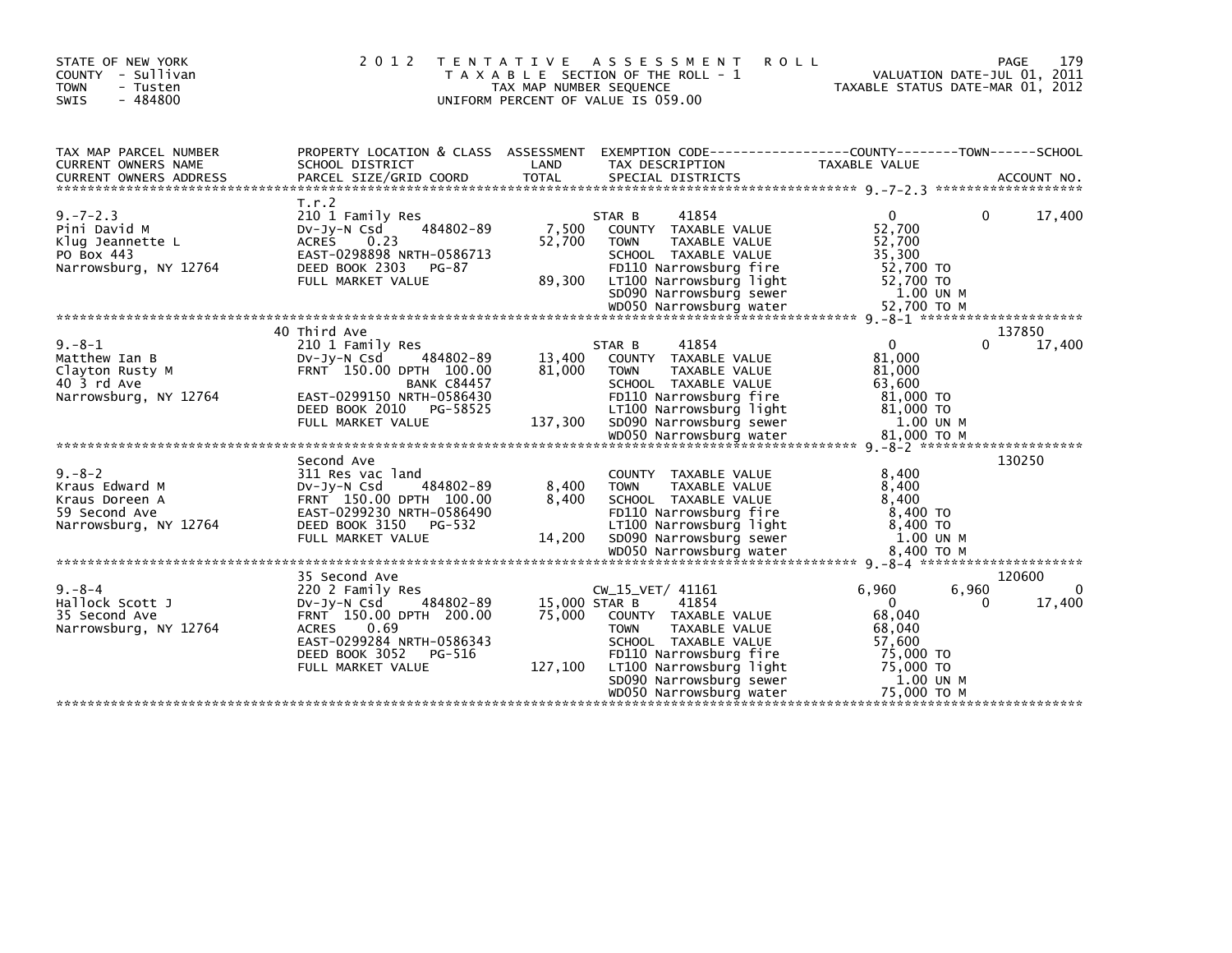| STATE OF NEW YORK<br>COUNTY - Sullivan<br><b>TOWN</b><br>- Tusten<br>$-484800$<br>SWIS                          | 2 0 1 2<br>T E N T A T I V E                                                                                                                             | TAX MAP NUMBER SEQUENCE             | <b>ROLL</b><br>A S S E S S M E N T<br>T A X A B L E SECTION OF THE ROLL - 1<br>UNIFORM PERCENT OF VALUE IS 059.00                  | TAXABLE STATUS DATE-MAR 01, 2012                                 | 180<br><b>PAGE</b><br>VALUATION DATE-JUL 01, 2011 |
|-----------------------------------------------------------------------------------------------------------------|----------------------------------------------------------------------------------------------------------------------------------------------------------|-------------------------------------|------------------------------------------------------------------------------------------------------------------------------------|------------------------------------------------------------------|---------------------------------------------------|
| TAX MAP PARCEL NUMBER<br><b>CURRENT OWNERS NAME</b><br><b>CURRENT OWNERS ADDRESS</b>                            | PROPERTY LOCATION & CLASS ASSESSMENT<br>SCHOOL DISTRICT<br>PARCEL SIZE/GRID COORD                                                                        | LAND<br><b>TOTAL</b>                | EXEMPTION CODE-----------------COUNTY-------TOWN------SCHOOL<br>TAX DESCRIPTION<br>SPECIAL DISTRICTS                               | TAXABLE VALUE                                                    | ACCOUNT NO.                                       |
|                                                                                                                 | 3rd Ave                                                                                                                                                  |                                     |                                                                                                                                    |                                                                  | 157200                                            |
| $9. - 9 - 2$<br>Grossman Robert<br>20 Third Ave<br>Narrowsburg, NY 12764                                        | 210 1 Family Res<br>484802-89<br>$Dv-Jy-N$ Csd<br>FRNT 100.00 DPTH 200.00<br>EAST-0299430 NRTH-0586180<br>DEED BOOK 2626<br>PG-482                       | 14,400<br>90,100                    | 41854<br>STAR B<br>COUNTY TAXABLE VALUE<br>TAXABLE VALUE<br><b>TOWN</b><br>SCHOOL TAXABLE VALUE<br>FD110 Narrowsburg fire          | $\mathbf{0}$<br>90,100<br>90,100<br>72,700<br>90,100 TO          | 0<br>17,400                                       |
|                                                                                                                 | FULL MARKET VALUE                                                                                                                                        | 152,700                             | LT100 Narrowsburg light<br>SD090 Narrowsburg sewer<br>WD050 Narrowsburg water                                                      | 90,100 TO<br>1.00 UN M<br>90,100 ТО М                            |                                                   |
|                                                                                                                 |                                                                                                                                                          |                                     |                                                                                                                                    |                                                                  |                                                   |
|                                                                                                                 | Fifth St                                                                                                                                                 |                                     |                                                                                                                                    |                                                                  | 132150                                            |
| $9. - 9 - 3$<br>Oakes Theodis D<br>Oakes Betty J<br>6 Third Ave E                                               | 210 1 Family Res<br>484802-89<br>$Dv-Jy-N$ Csd<br>FRNT 50.00 DPTH 150.00<br><b>BANK C88880</b>                                                           | 11,800<br>68,000                    | 41834<br>STAR EN<br>COUNTY TAXABLE VALUE<br>TAXABLE VALUE<br><b>TOWN</b><br>SCHOOL TAXABLE VALUE                                   | $\Omega$<br>68,000<br>68,000<br>31,920                           | 36,080<br>0                                       |
| Narrowsburg, NY 12764                                                                                           | EAST-0299460 NRTH-0586020<br>DEED BOOK 2458<br><b>PG-70</b><br>FULL MARKET VALUE                                                                         | 115,300                             | FD110 Narrowsburg fire<br>LT100 Narrowsburg light<br>SD090 Narrowsburg sewer                                                       | 68,000 TO<br>68,000 TO<br>1.00 UN M                              |                                                   |
|                                                                                                                 |                                                                                                                                                          |                                     | WD050 Narrowsburg water                                                                                                            | 68,000 ТО М                                                      |                                                   |
|                                                                                                                 |                                                                                                                                                          |                                     |                                                                                                                                    |                                                                  |                                                   |
| $9. - 9 - 4.1$<br>Gillow Karl C<br>Gillow Dawn N<br>82 5th St                                                   | 5th St<br>210 1 Family Res<br>484802-89<br>$Dv-Jy-N$ Csd<br>106 & 108<br>Combine with $9.-9-4.2$                                                         | 15,200 STAR B<br>103,000            | 41121<br>WAR VET<br>41854<br>COUNTY TAXABLE VALUE<br>TAXABLE VALUE<br><b>TOWN</b>                                                  | 15,450<br>$\Omega$<br>87,550<br>87,550                           | 15,450<br>0<br>17,400<br>0                        |
| Narrowsburg, NY 12764                                                                                           | FRNT 150.00 DPTH 150.00<br><b>ACRES</b><br>0.52<br>EAST-0299531 NRTH-0586093<br>DEED BOOK 3265<br>PG-51<br>FULL MARKET VALUE                             | 174,600                             | SCHOOL TAXABLE VALUE<br>FD110 Narrowsburg fire<br>LT100 Narrowsburg light<br>SD090 Narrowsburg sewer<br>WD050 Narrowsburg water    | 85,600<br>103,000 TO<br>103,000 TO<br>1.00 UN M<br>103.000 ТО М  |                                                   |
|                                                                                                                 |                                                                                                                                                          |                                     |                                                                                                                                    |                                                                  |                                                   |
|                                                                                                                 | 88 Second Ave                                                                                                                                            |                                     |                                                                                                                                    |                                                                  | 144200                                            |
| $9. - 10 - 1$<br>Rasmussen Ronald M<br>Rasmussen Jane D<br>88 Second Ave<br>PO Box 141<br>Narrowsburg, NY 12764 | 210 1 Family Res - WTRFNT<br>484802-89<br>$Dv-Jv-N$ Csd<br>ACRES<br>1.09<br>EAST-0299050 NRTH-0586960<br>DEED BOOK 1190<br>PG-00329<br>FULL MARKET VALUE | 25,000 STAR B<br>159,700<br>270,700 | RPTL466_C 41690<br>41854<br>COUNTY TAXABLE VALUE<br><b>TOWN</b><br>TAXABLE VALUE<br>SCHOOL TAXABLE VALUE<br>FD110 Narrowsburg fire | 1,740<br>$\Omega$<br>157,960<br>157,960<br>140,560<br>157,960 TO | 1,740<br>1,740<br>0<br>17,400                     |
|                                                                                                                 |                                                                                                                                                          |                                     | 1,740 EX<br>LT100 Narrowsburg light                                                                                                | 157,960 TO                                                       |                                                   |
|                                                                                                                 |                                                                                                                                                          |                                     | 1,740 EX<br>SD090 Narrowsburg sewer<br>WD050 Narrowsburg water                                                                     | 1.00 UN M<br>157,960 ТО М                                        |                                                   |
|                                                                                                                 |                                                                                                                                                          |                                     | 1,740 EX                                                                                                                           |                                                                  |                                                   |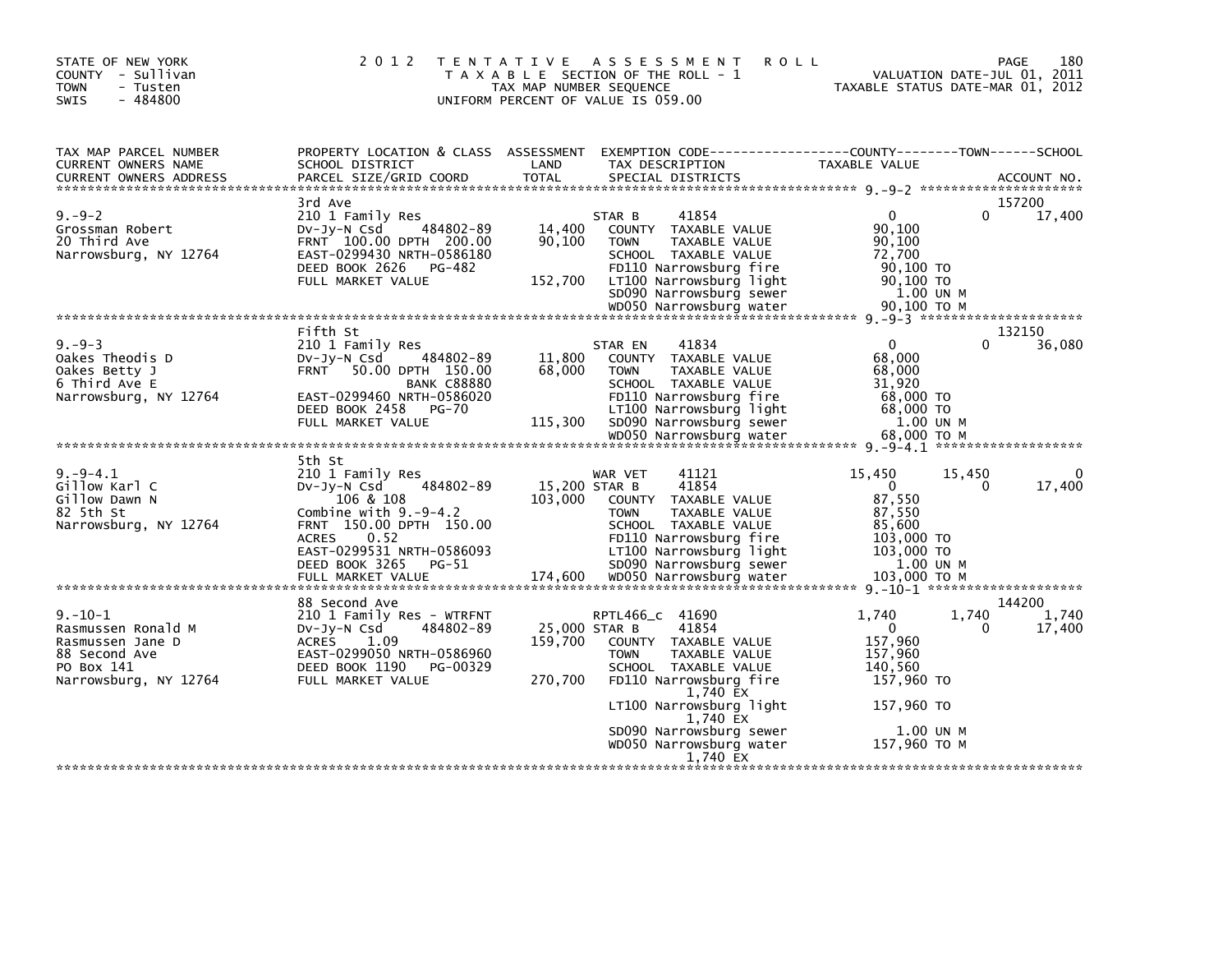| STATE OF NEW YORK<br>COUNTY - Sullivan<br><b>TOWN</b><br>- Tusten<br>$-484800$<br>SWIS                     | 2 0 1 2                                                                                                                                                                                 | T E N T A T I V E<br>TAX MAP NUMBER SEQUENCE | ASSESSMENT<br><b>ROLL</b><br>T A X A B L E SECTION OF THE ROLL - 1<br>UNIFORM PERCENT OF VALUE IS 059.00                                                                                | 181<br>PAGE<br>VALUATION DATE-JUL 01, 2011<br>TAXABLE STATUS DATE-MAR 01, 2012                              |
|------------------------------------------------------------------------------------------------------------|-----------------------------------------------------------------------------------------------------------------------------------------------------------------------------------------|----------------------------------------------|-----------------------------------------------------------------------------------------------------------------------------------------------------------------------------------------|-------------------------------------------------------------------------------------------------------------|
| TAX MAP PARCEL NUMBER<br>CURRENT OWNERS NAME<br><b>CURRENT OWNERS ADDRESS</b>                              | PROPERTY LOCATION & CLASS ASSESSMENT<br>SCHOOL DISTRICT<br>PARCEL SIZE/GRID COORD                                                                                                       | LAND<br><b>TOTAL</b>                         | TAX DESCRIPTION<br>SPECIAL DISTRICTS                                                                                                                                                    | EXEMPTION CODE-----------------COUNTY-------TOWN------SCHOOL<br>TAXABLE VALUE<br>ACCOUNT NO.                |
| $9. - 10 - 2$<br>Johnson Raymond<br>Johnson Virginia<br>72 Second Ave<br>Narrowsburg, NY 12764             | 72 Second Ave<br>210 1 Family Res - WTRFNT<br>484802-89<br>DV-Jy-N Csd<br>FRNT 110.00 DPTH 253.00<br>EAST-0299170 NRTH-0586870<br>DEED BOOK 3517<br>PG-1<br>FULL MARKET VALUE           | 25,000<br>150,000<br>254,200                 | 41834<br>STAR EN<br>COUNTY TAXABLE VALUE<br><b>TOWN</b><br>TAXABLE VALUE<br>SCHOOL TAXABLE VALUE<br>FD110 Narrowsburg fire<br>LT100 Narrowsburg light<br>SD090 Narrowsburg sewer        | 115700<br>36,080<br>$\Omega$<br>0<br>150,000<br>150,000<br>113,920<br>150,000 TO<br>150,000 TO<br>1.00 UN M |
|                                                                                                            |                                                                                                                                                                                         |                                              |                                                                                                                                                                                         |                                                                                                             |
| $9. - 10 - 3$<br>Peters Colin A<br>Peters Linda A<br>60 2nd Ave<br>Narrowsburg, NY 12764                   | Second Ave<br>210 1 Family Res - WTRFNT<br>484802-89<br>$Dv-Jy-N$ Csd<br><b>ACRES</b><br>1.07 BANK C59307<br>EAST-0299290 NRTH-0586790<br>DEED BOOK 1308<br>PG-284<br>FULL MARKET VALUE | 20,000<br>125,800<br>213,200                 | 41854<br>STAR B<br>COUNTY TAXABLE VALUE<br><b>TOWN</b><br>TAXABLE VALUE<br>SCHOOL TAXABLE VALUE<br>FD110 Narrowsburg fire<br>LT100 Narrowsburg light<br>SD090 Narrowsburg sewer         | 0<br>17,400<br>0<br>125,800<br>125,800<br>108,400<br>125,800 TO<br>125,800 TO<br>1.00 UN M                  |
|                                                                                                            |                                                                                                                                                                                         |                                              |                                                                                                                                                                                         |                                                                                                             |
| $9. - 10 - 4$<br>Stratton James A<br>Collins-Stratton Catherine V<br>150 Franklyn St<br>New York, NY 10013 | Second Ave<br>210 1 Family Res - WTRFNT<br>484802-89<br>DV-Jy-N Csd<br><b>ACRES</b><br>1.04<br>EAST-0299390 NRTH-0586690<br>DEED BOOK 2171<br>PG-24<br>FULL MARKET VALUE                | 35,000<br>165,000<br>279,700                 | COUNTY TAXABLE VALUE<br><b>TOWN</b><br>TAXABLE VALUE<br>SCHOOL TAXABLE VALUE<br>FD110 Narrowsburg fire<br>LT100 Narrowsburg light<br>SD090 Narrowsburg sewer                            | 133950<br>165,000<br>165,000<br>165,000<br>165,000 TO<br>165,000 TO<br>1.00 UN M                            |
|                                                                                                            |                                                                                                                                                                                         |                                              |                                                                                                                                                                                         |                                                                                                             |
| $9. - 10 - 5.1$<br>Bents Kevin<br>Gentleman-Schenker Diana<br>PO Box 43<br>Narrowsburg, NY 12764           | TWNRD1 Second Ave<br>210 1 Family Res<br>484802-89<br>DV-Jy-N Csd<br>Lot 1<br><b>ACRES</b><br>1.05<br>EAST-0299306 NRTH-0586851<br>DEED BOOK 2226<br>PG-394<br>FULL MARKET VALUE        | 32,800<br>109,000<br>184,700                 | COUNTY TAXABLE VALUE<br><b>TOWN</b><br>TAXABLE VALUE<br>SCHOOL TAXABLE VALUE<br>FD110 Narrowsburg fire<br>LT100 Narrowsburg light<br>SD090 Narrowsburg sewer<br>WD050 Narrowsburg water | 109,000<br>109,000<br>109,000<br>109,000 TO<br>109,000 TO<br>1.00 UN M<br>109,000 ТО М                      |
|                                                                                                            | TWNRD1 Second Ave                                                                                                                                                                       |                                              |                                                                                                                                                                                         |                                                                                                             |
| $9. - 10 - 5.2$<br>Stratton James A<br>Collins Catherine V<br>150 Franklyn St<br>New York, NY 10013        | 311 Res vac land - WTRFNT<br>$Dv-Jy-N$ Csd<br>484802-89<br>Lot 2<br><b>ACRES</b><br>1.03<br>EAST-0299521 NRTH-0586571<br>DEED BOOK 2142<br>PG-56                                        | 30,000<br>30,000                             | COUNTY TAXABLE VALUE<br><b>TOWN</b><br>TAXABLE VALUE<br>SCHOOL TAXABLE VALUE<br>FD110 Narrowsburg fire<br>LT100 Narrowsburg light<br>SD090 Narrowsburg sewer                            | 30,000<br>30,000<br>30,000<br>30,000 TO<br>30,000 TO<br>.00 UN M                                            |
|                                                                                                            | FULL MARKET VALUE                                                                                                                                                                       | 50,800                                       | WD050 Narrowsburg water                                                                                                                                                                 | 30,000 TO M                                                                                                 |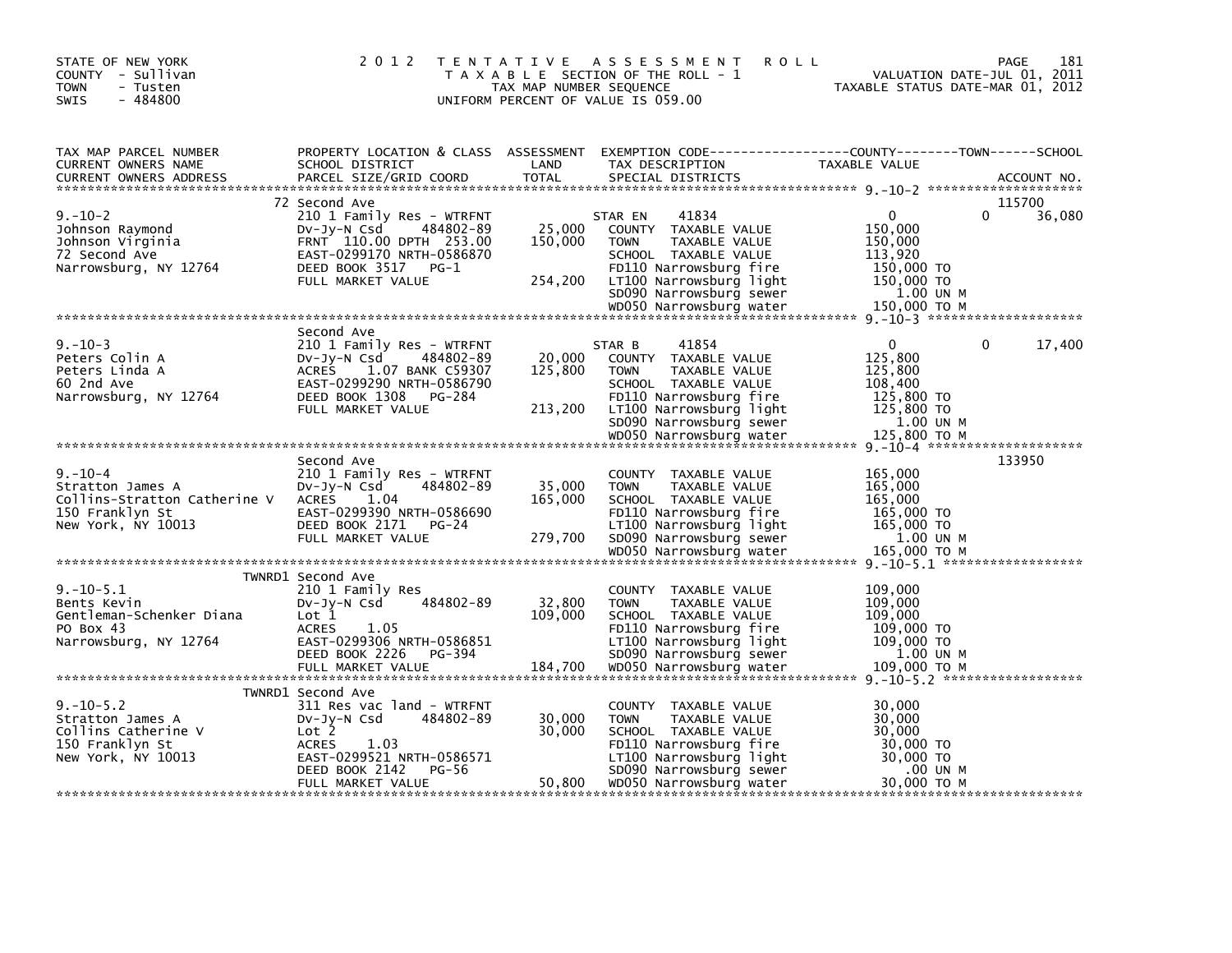| STATE OF NEW YORK<br>COUNTY - Sullivan<br><b>TOWN</b><br>- Tusten<br>$-484800$<br><b>SWIS</b>       | 2 0 1 2                                                                                                                                                                                     | TAX MAP NUMBER SEQUENCE      | TENTATIVE ASSESSMENT<br><b>ROLL</b><br>T A X A B L E SECTION OF THE ROLL - 1<br>UNIFORM PERCENT OF VALUE IS 059.00                                           | <b>PAGE</b><br>VALUATION DATE-JUL 01, 2011<br>TAXABLE STATUS DATE-MAR 01, 2012                                    | 182 |
|-----------------------------------------------------------------------------------------------------|---------------------------------------------------------------------------------------------------------------------------------------------------------------------------------------------|------------------------------|--------------------------------------------------------------------------------------------------------------------------------------------------------------|-------------------------------------------------------------------------------------------------------------------|-----|
| TAX MAP PARCEL NUMBER<br>CURRENT OWNERS NAME                                                        | SCHOOL DISTRICT                                                                                                                                                                             | LAND                         | TAX DESCRIPTION                                                                                                                                              | PROPERTY LOCATION & CLASS ASSESSMENT EXEMPTION CODE----------------COUNTY-------TOWN------SCHOOL<br>TAXABLE VALUE |     |
| $9. - 10 - 5.3$<br>Stratton James A<br>Collins Catherine V<br>150 Franklyn St<br>New York, NY 10013 | TWN RD 1 Second Ave<br>311 Res vac land - WTRFNT<br>484802-89<br>$Dv-Jy-N$ Csd<br>Lot <sub>3</sub><br><b>FRNT</b><br>45.23 DPTH 345.43<br>EAST-0299456 NRTH-0586618<br>DEED BOOK 2142 PG-56 | 3,600<br>3,600               | COUNTY TAXABLE VALUE<br><b>TOWN</b><br>TAXABLE VALUE<br>SCHOOL TAXABLE VALUE<br>FD110 Narrowsburg fire<br>LT100 Narrowsburg light<br>SD090 Narrowsburg sewer | 3,600<br>3.600<br>3,600<br>3,600 TO<br>3,600 TO<br>.00 UN M                                                       |     |
| $9. - 10 - 6$<br>Wayne Memorial Hospital<br>601 Park St<br>Honesdale, PA 18438                      | Second Ave<br>642 Health bldg<br>484802-89<br>$Dv-Jy-N$ Csd<br><b>ACRES</b><br>1.65<br>EAST-0299585 NRTH-0586566<br>DEED BOOK 2292<br>PG-93<br>FULL MARKET VALUE                            | 35,000<br>214,000<br>362,700 | COUNTY TAXABLE VALUE<br><b>TOWN</b><br>TAXABLE VALUE<br>SCHOOL TAXABLE VALUE<br>FD110 Narrowsburg fire<br>LT100 Narrowsburg light<br>SD090 Narrowsburg sewer | 152201<br>214,000<br>214,000<br>214,000<br>214,000 TO<br>214,000 TO<br>2.50 UN M                                  |     |
|                                                                                                     |                                                                                                                                                                                             |                              |                                                                                                                                                              |                                                                                                                   |     |
| $9. - 10 - 7.1$<br>Byrne Sharon<br>5 Eliot Ct<br>Teaneck, NJ 07666                                  | 58 Fifth St Twn Rd 45<br>280 Res Multiple - WTRFNT<br>Dv-Jy-N Csd<br>484802-89<br>Water Front<br><b>ACRES</b><br>2.02<br>EAST-0299846 NRTH-0586452<br>DEED BOOK 3631<br>PG-580              | 50,000<br>225,000            | COUNTY TAXABLE VALUE<br><b>TOWN</b><br>TAXABLE VALUE<br>SCHOOL TAXABLE VALUE<br>FD110 Narrowsburg fire<br>LT100 Narrowsburg light<br>SD090 Narrowsburg sewer | 225,000<br>225,000<br>225,000<br>225,000 TO<br>225,000 TO<br>4.00 UN M                                            |     |
|                                                                                                     |                                                                                                                                                                                             |                              |                                                                                                                                                              | 160300                                                                                                            |     |
| $9. - 10 - 8$<br>T T N N Y Corp<br>Larry Fine<br>58 Fort Salonga Rd<br>Fort Salonga, NY 11768       | FOURTHST Twn Rd 45<br>230 3 Family Res - WTRFNT<br>484802-89<br>$Dv-Jy-N$ Csd<br>FRNT 150.00 DPTH 135.00<br>EAST-0300143 NRTH-0586370<br>DEED BOOK 2976 PG-540<br>FULL MARKET VALUE         | 35,000<br>180,000<br>305,100 | COUNTY TAXABLE VALUE<br><b>TOWN</b><br>TAXABLE VALUE<br>SCHOOL TAXABLE VALUE<br>FD110 Narrowsburg fire<br>LT100 Narrowsburg light<br>SD090 Narrowsburg sewer | 180,000<br>180,000<br>180,000<br>180,000 TO<br>180,000 TO<br>3.50 UN M                                            |     |
|                                                                                                     |                                                                                                                                                                                             |                              |                                                                                                                                                              |                                                                                                                   |     |
| $9. - 10 - 9$<br>Digiorgio John A<br>Bauer Yoke<br>630 West Main St<br>Rockaway, NJ 07866           | Twn Rd 45<br>210 1 Family Res<br>484802-89<br>$Dv-Jy-N$ Csd<br>FRNT 120.00 DPTH 135.00<br>EAST-0300299 NRTH-0586370<br>DEED BOOK 2055<br>PG-251<br>FULL MARKET VALUE                        | 13,300<br>85,000<br>144,100  | COUNTY TAXABLE VALUE<br><b>TOWN</b><br>TAXABLE VALUE<br>SCHOOL TAXABLE VALUE<br>FD110 Narrowsburg fire<br>LT100 Narrowsburg light<br>SD090 Narrowsburg sewer | 158900<br>85,000<br>85,000<br>85,000<br>85,000 TO<br>85,000 TO<br>1.00 UN M                                       |     |
|                                                                                                     |                                                                                                                                                                                             |                              | WD050 Narrowsburg water                                                                                                                                      | 85,000 TO M                                                                                                       |     |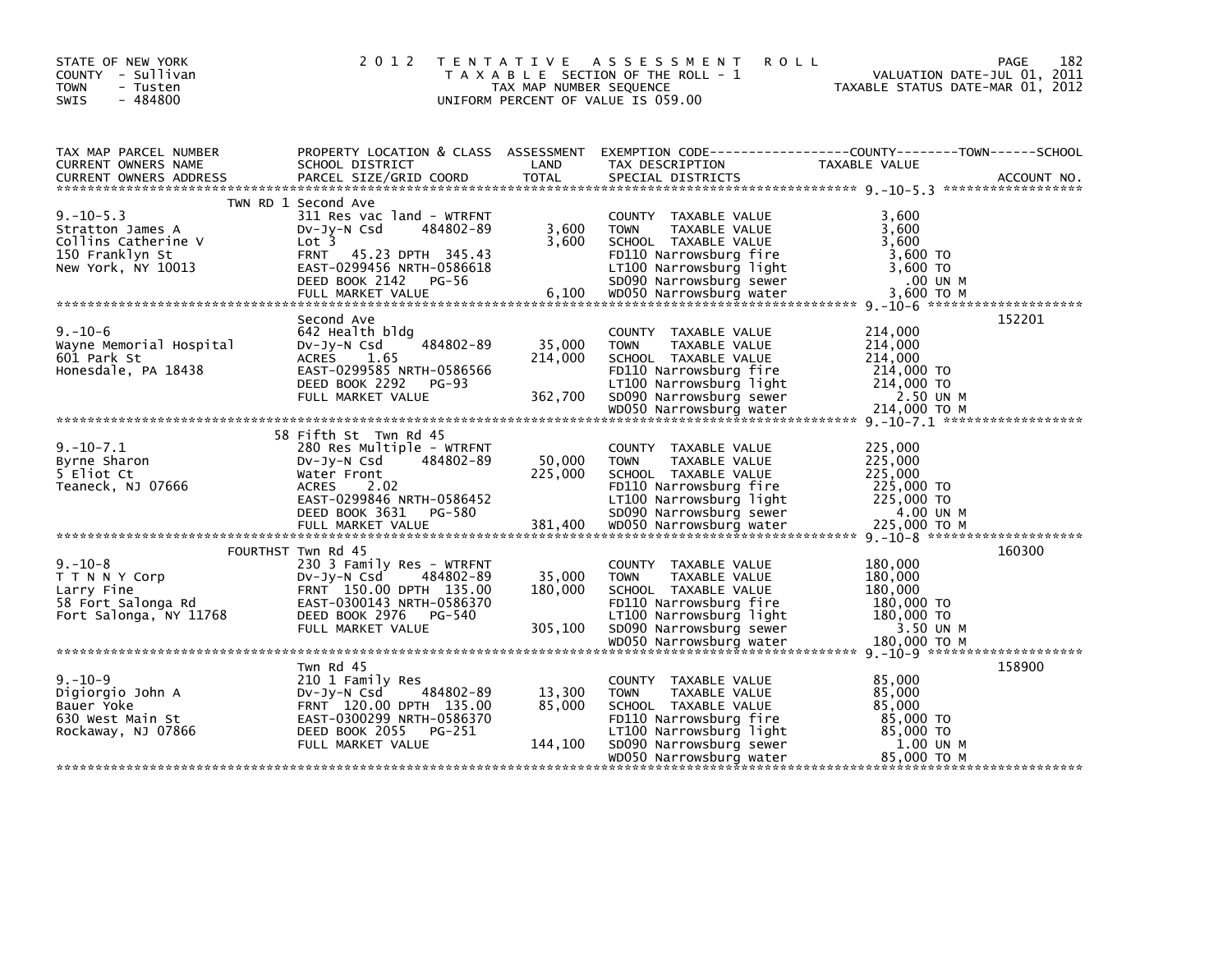| STATE OF NEW YORK<br>COUNTY - Sullivan<br><b>TOWN</b><br>- Tusten<br>$-484800$<br><b>SWIS</b> | 2 0 1 2                                                                                                                                                                  | TAX MAP NUMBER SEQUENCE | <b>ROLL</b><br>TENTATIVE ASSESSMENT<br>T A X A B L E SECTION OF THE ROLL - 1<br>UNIFORM PERCENT OF VALUE IS 059.00                                                                      | PAGE<br>183<br>VALUATION DATE-JUL 01, 2011<br>VALUATION DATE-JUL 01, 2011<br>TAXABLE STATUS DATE-MAR 01, 2012                                                                                                                                                                      |  |
|-----------------------------------------------------------------------------------------------|--------------------------------------------------------------------------------------------------------------------------------------------------------------------------|-------------------------|-----------------------------------------------------------------------------------------------------------------------------------------------------------------------------------------|------------------------------------------------------------------------------------------------------------------------------------------------------------------------------------------------------------------------------------------------------------------------------------|--|
| TAX MAP PARCEL NUMBER<br>CURRENT OWNERS NAME<br><b>CURRENT OWNERS ADDRESS</b>                 | الملكات الملك للمناسبة للملكة بالملكة المستوى بالملكة الملكة الملكة الملكة الملكة الملكة الملكة الت<br>  PARCEL SIZE/GRID COORD   TOTAL                                  | <b>TOTAL</b>            | TAX DESCRIPTION<br>SPECIAL DISTRICTS                                                                                                                                                    | PROPERTY LOCATION & CLASS ASSESSMENT EXEMPTION CODE---------------COUNTY-------TOWN------SCHOOL<br>TAXABLE VALUE<br>ACCOUNT NO.                                                                                                                                                    |  |
|                                                                                               | FOURTHST Twn Rd 45                                                                                                                                                       |                         |                                                                                                                                                                                         | 144150                                                                                                                                                                                                                                                                             |  |
| $9.-10-10.1$<br>Russell Helen<br>Caroline Sklenar<br>159 Sunset Lake Rd                       | $485 > 1$ use sm bld - WTRFNT<br>DV-Jy-N Csd<br>484802-89<br>FRNT 300.00 DPTH 130.00<br>0.52<br><b>ACRES</b>                                                             | 17,800<br>53,800        | COUNTY TAXABLE VALUE<br>TAXABLE VALUE<br><b>TOWN</b><br>SCHOOL TAXABLE VALUE<br>FD110 Narrowsburg fire                                                                                  | 53,800<br>53,800<br>53,800<br>53,800 TO<br>139 Sunset Lake Runder Morrowsking it and the control of the Maria Control of the Castro-Condon Castro 1988-20<br>Liberty, NY 12754 EXEL BOOK 3611 PG-396 SDO90 Narrowsburg sewer 53,800 TO<br>FULL MARKET VALUE 91,200 WDO50 Narr      |  |
|                                                                                               | Of Main St                                                                                                                                                               |                         |                                                                                                                                                                                         | 152550                                                                                                                                                                                                                                                                             |  |
| $9. - 10 - 11.1$<br>Janowski Kenneth J<br>134 Oak St<br>Narrowsburg, NY 12764                 | 449 Other Storag<br>484802-89<br>Dv-Jy-N Csd<br>FRNT 132.00 DPTH 110.00<br>EAST-0300702 NRTH-0586496                                                                     | 12,000<br>32,000        | COUNTY TAXABLE VALUE<br><b>TOWN</b><br>TAXABLE VALUE<br>SCHOOL TAXABLE VALUE<br>FD110 Narrowsburg fire                                                                                  | 32,000<br>32,000<br>32.000<br>32,000 TO<br>Narrowsburg, NY 12764 EAST-0300702 NRTH-0586496 FDIIU Narrowsburg Tire 32,000 TO<br>DEED BOOK 2543 PG-133 E-130 LT100 Narrowsburg light 32,000 TO<br>FULL MARKET VALUE 54,200 SD090 Narrowsburg sewer 32,000 TO M<br>****************** |  |
|                                                                                               |                                                                                                                                                                          |                         |                                                                                                                                                                                         |                                                                                                                                                                                                                                                                                    |  |
|                                                                                               |                                                                                                                                                                          |                         |                                                                                                                                                                                         |                                                                                                                                                                                                                                                                                    |  |
| $9. - 10 - 11.2$<br>P J Harrison Holdings LLC<br>90 Main St                                   | W Of Main St<br>438 Parking lot<br>484802-89<br>DV-JY-N Csd<br>FRNT 30.00 DPTH 50.00                                                                                     | 4,500<br>4,500          | COUNTY TAXABLE VALUE<br><b>TOWN</b><br>TAXABLE VALUE<br>SCHOOL TAXABLE VALUE                                                                                                            | 144250<br>4,500<br>4,500<br>4.500                                                                                                                                                                                                                                                  |  |
|                                                                                               |                                                                                                                                                                          |                         |                                                                                                                                                                                         |                                                                                                                                                                                                                                                                                    |  |
|                                                                                               |                                                                                                                                                                          |                         |                                                                                                                                                                                         |                                                                                                                                                                                                                                                                                    |  |
| $9. - 10 - 12$<br>P J Harrison Holdings LLC<br>90 Main St<br>Narrowsburg, NY 12764            | Main St<br>471 Funeral home - WTRFNT<br>DV-Jy-N Csd 484802-89<br>Combined with 9-10-10.2<br>FRNT 185.00 DPTH 130.00<br>0.72<br><b>ACRES</b><br>EAST-0300693 NRTH-0586608 | 22,200<br>200,000       | COUNTY TAXABLE VALUE<br><b>TOWN</b><br>TAXABLE VALUE<br>SCHOOL TAXABLE VALUE<br>FD110 Narrowsburg fire<br>LT100 Narrowsburg light<br>SD090 Narrowsburg sewer<br>WD050 Narrowsburg sewer | 144300<br>200,000<br>200,000<br>200,000<br>200,000 TO<br>200,000 TO<br>4.50 UN M                                                                                                                                                                                                   |  |
|                                                                                               | DEED BOOK 2741<br>PG-43<br>FULL MARKET VALUE                                                                                                                             | 339,000                 | WD050 Narrowsburg water                                                                                                                                                                 | 200,000 TO M                                                                                                                                                                                                                                                                       |  |
|                                                                                               | $57-61$ Main St                                                                                                                                                          |                         |                                                                                                                                                                                         | 127800                                                                                                                                                                                                                                                                             |  |
|                                                                                               |                                                                                                                                                                          | 11,800<br>136,500       | COUNTY TAXABLE VALUE<br><b>TOWN</b><br>TAXABLE VALUE<br>SCHOOL TAXABLE VALUE<br>FD110 Narrowsburg fire                                                                                  | 136,500<br>136,500<br>136,500<br>136,500 TO                                                                                                                                                                                                                                        |  |
|                                                                                               | FULL MARKET VALUE                                                                                                                                                        | 231,400                 | FDIIU Naiiowaana<br>LT100 Narrowsburg light<br>Decemburg sewer<br>SD090 Narrowsburg sewer<br>WD050 Narrowsburg water                                                                    | 136,500 TO<br>8.50 UN M<br>136,500 ТО М                                                                                                                                                                                                                                            |  |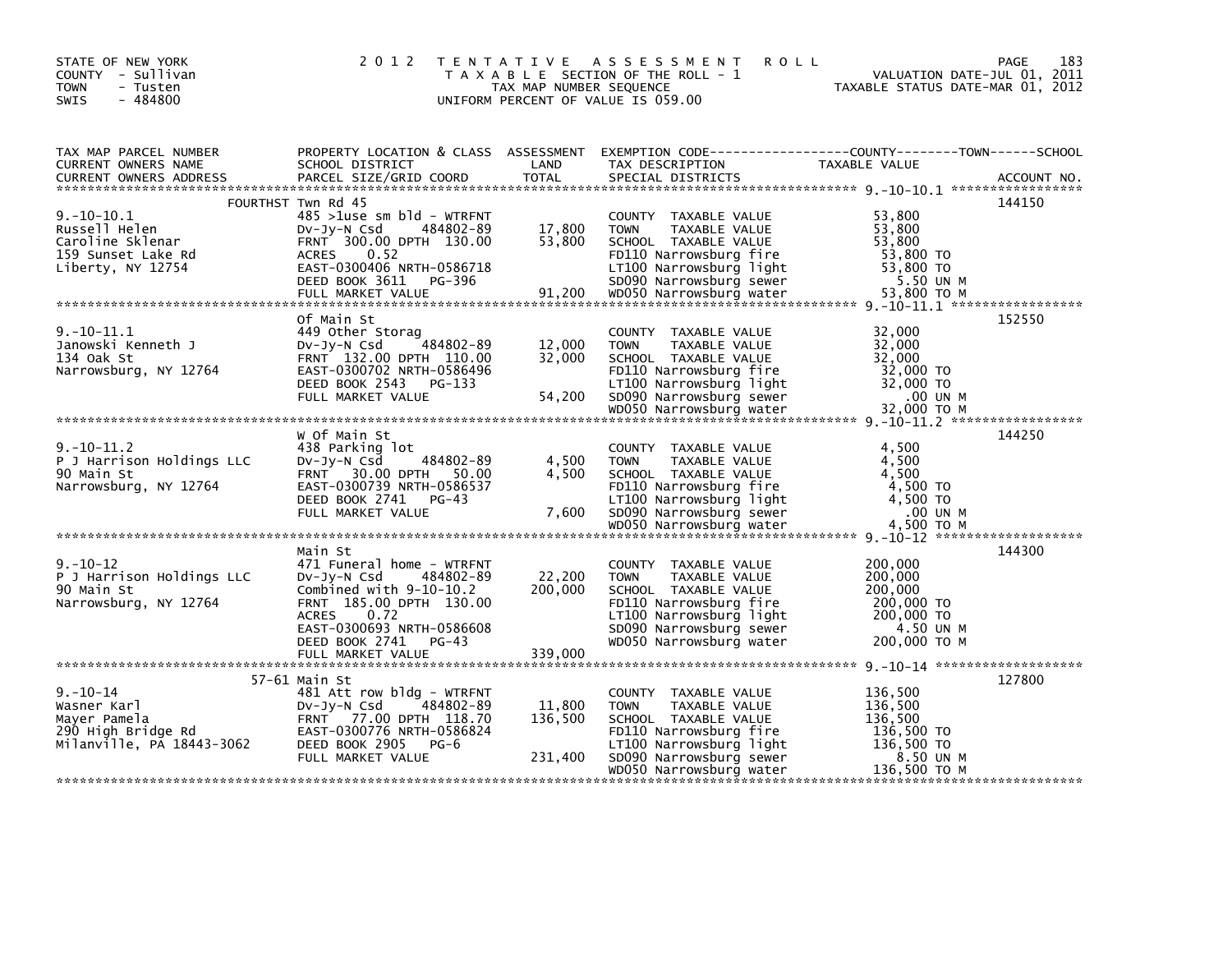| STATE OF NEW YORK<br>- Sullivan<br>COUNTY<br><b>TOWN</b><br>- Tusten<br>$-484800$<br><b>SWIS</b>                   | 2 0 1 2                                                                                                                                                                                                 | T E N T A T I V E<br>TAX MAP NUMBER SEQUENCE | A S S E S S M E N T<br>T A X A B L E SECTION OF THE ROLL - 1<br>UNIFORM PERCENT OF VALUE IS 059.00                                                                                                                                          | <b>ROLL</b>                                                                                            | 184<br>PAGE<br>VALUATION DATE-JUL 01, 2011<br>TAXABLE STATUS DATE-MAR 01, 2012 |
|--------------------------------------------------------------------------------------------------------------------|---------------------------------------------------------------------------------------------------------------------------------------------------------------------------------------------------------|----------------------------------------------|---------------------------------------------------------------------------------------------------------------------------------------------------------------------------------------------------------------------------------------------|--------------------------------------------------------------------------------------------------------|--------------------------------------------------------------------------------|
| TAX MAP PARCEL NUMBER<br>CURRENT OWNERS NAME<br><b>CURRENT OWNERS ADDRESS</b>                                      | PROPERTY LOCATION & CLASS ASSESSMENT<br>SCHOOL DISTRICT<br>PARCEL SIZE/GRID COORD                                                                                                                       | LAND<br><b>TOTAL</b>                         | EXEMPTION CODE-----------------COUNTY-------TOWN------SCHOOL<br>TAX DESCRIPTION<br>SPECIAL DISTRICTS                                                                                                                                        | TAXABLE VALUE                                                                                          | ACCOUNT NO.                                                                    |
| $9. - 10 - 15$<br>Harper Stanley<br>Eurey Michael<br>DBA Ferncliff Caterers<br>PO Box 433<br>Narrowsburg, NY 12764 | Main St<br>481 Att row bldg - WTRFNT<br>DV-Jy-N Csd<br>484802-89<br>67.00 DPTH 106.60<br><b>FRNT</b><br><b>BANK 60806</b><br>EAST-0300779 NRTH-0586888<br>DEED BOOK 2068<br>PG-535<br>FULL MARKET VALUE | 11,900<br>165,300<br>280,200                 | STAR B<br>41854<br>COUNTY TAXABLE VALUE<br><b>TOWN</b><br>TAXABLE VALUE<br>SCHOOL TAXABLE VALUE<br>FD110 Narrowsburg fire<br>LT100 Narrowsburg light<br>SD090 Narrowsburg sewer<br>WD050 Narrowsburg water                                  | $\mathbf{0}$<br>165,300<br>165,300<br>147,900<br>165,300 TO<br>165,300 TO<br>7.00 UN M<br>165,300 ТО М | 109151<br>0<br>17,400                                                          |
| $9. - 10 - 16$<br>Blaney John<br>43 Main St Box 1629<br>West Hampton Beach, NY 11978                               | Main Street T.r.44<br>481 Att row bldg - WTRFNT<br>$Dv-Jy-N$ Csd<br>484802-89<br>FRNT 43.37 DPTH 137.59<br>EAST-0300770 NRTH-0586943<br>DEED BOOK 1995<br>PG-443<br>FULL MARKET VALUE                   | 11,600<br>105,000<br>178,000                 | COUNTY TAXABLE VALUE<br>TAXABLE VALUE<br><b>TOWN</b><br>SCHOOL TAXABLE VALUE<br>FD110 Narrowsburg fire<br>LT100 Narrowsburg light<br>SD090 Narrowsburg sewer                                                                                | 105,000<br>105,000<br>105,000<br>105,000 TO<br>105,000 TO<br>6.00 UN M<br>105,000 ТО М                 | 112550                                                                         |
| $9. - 10 - 17$<br>Blaney John<br>64 Main St<br>West Hampton Beach, NY 11978                                        | Main St<br>481 Att row bldg - WTRFNT<br>484802-89<br>$Dv-Jy-N$ Csd<br>61.09 DPTH 148.98<br><b>FRNT</b><br>EAST-0300781 NRTH-0586996<br>DEED BOOK 1362<br>PG-351<br>FULL MARKET VALUE                    | 11,200<br>90,000<br>152,500                  | COUNTY TAXABLE VALUE<br><b>TOWN</b><br><b>TAXABLE VALUE</b><br>SCHOOL TAXABLE VALUE<br>FD110 Narrowsburg fire<br>LT100 Narrowsburg light<br>SD090 Narrowsburg sewer                                                                         | 90,000<br>90,000<br>90,000<br>90,000 TO<br>90,000 TO<br>6.00 UN M                                      | 9. -10-17 *********************<br>139950                                      |
| $9. - 10 - 18$<br>Neiger Donald J Jr<br>105 Fifth St<br>Narrowsburg, NY 12764                                      | Fifth St<br>210 1 Family Res<br>484802-89<br>DV-JV-N Csd<br>FRNT 254.00 DPTH 54.00<br>EAST-0299400 NRTH-0585790<br>DEED BOOK 2154<br>PG-186<br>FULL MARKET VALUE                                        | 11.800 STAR B<br>71,200<br>120,700           | RPTL466 c 41690<br>41854<br>COUNTY TAXABLE VALUE<br><b>TOWN</b><br>TAXABLE VALUE<br>SCHOOL TAXABLE VALUE<br>FD110 Narrowsburg fire<br>1,740 EX<br>LT100 Narrowsburg light<br>1,740 EX<br>SD090 Narrowsburg sewer<br>WD050 Narrowsburg water | 1.740<br>$\Omega$<br>69,460<br>69,460<br>52,060<br>69,460 TO<br>69,460 TO<br>1.00 UN M<br>69,460 ТО М  | 153250<br>1,740<br>1,740<br>17,400<br>0                                        |
|                                                                                                                    |                                                                                                                                                                                                         |                                              | 1.740 EX                                                                                                                                                                                                                                    |                                                                                                        |                                                                                |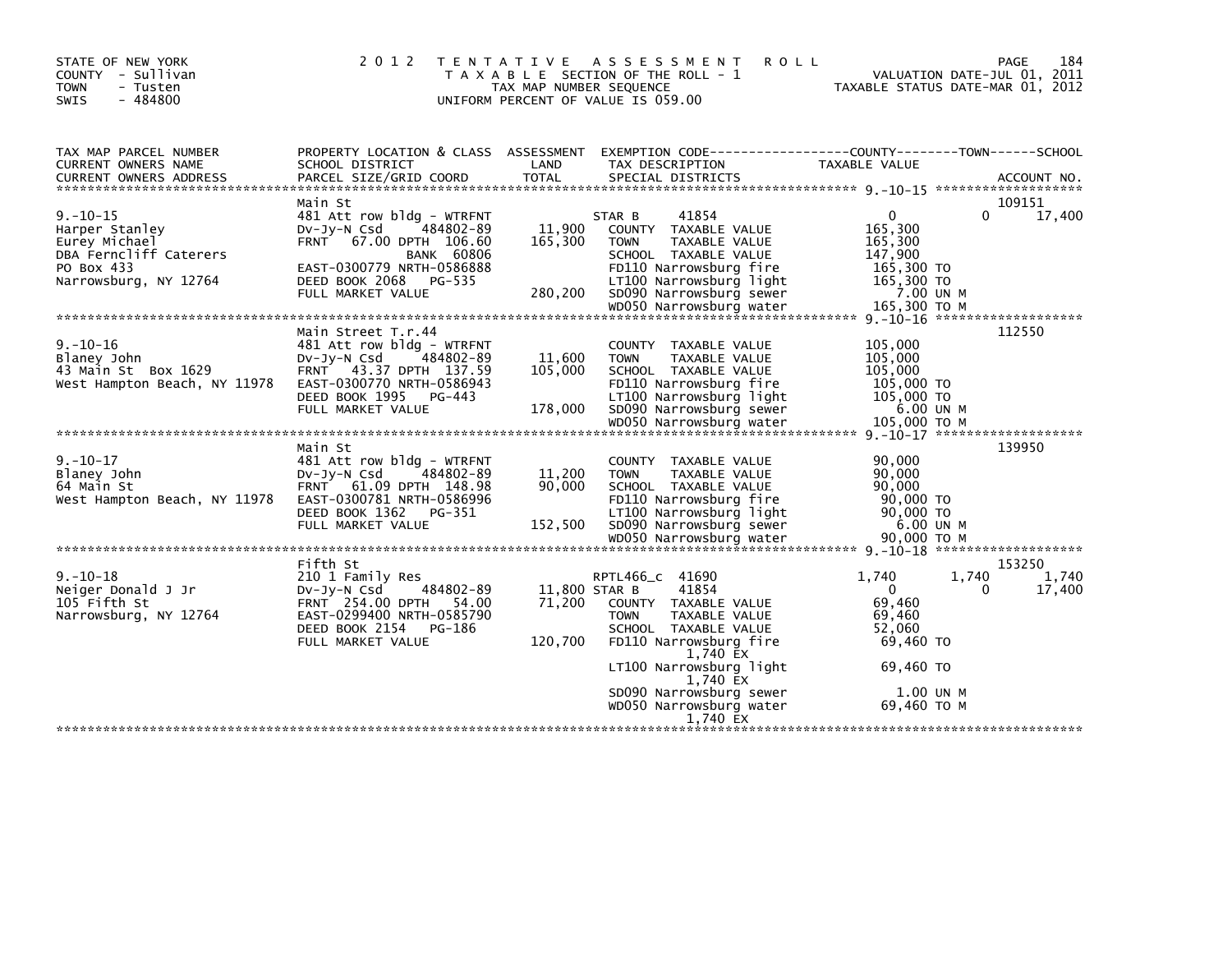| 2 0 1 2                                                                                                                                                                              |                                    |                                                                                                                                                              | PAGE<br>VALUATION DATE-JUL 01, 2011<br>TAXABLE STATUS DATE-MAR 01, 2012                                                                                                | 185                                                                                                                                                                                                                                                                                      |
|--------------------------------------------------------------------------------------------------------------------------------------------------------------------------------------|------------------------------------|--------------------------------------------------------------------------------------------------------------------------------------------------------------|------------------------------------------------------------------------------------------------------------------------------------------------------------------------|------------------------------------------------------------------------------------------------------------------------------------------------------------------------------------------------------------------------------------------------------------------------------------------|
| SCHOOL DISTRICT                                                                                                                                                                      | LAND                               | TAX DESCRIPTION                                                                                                                                              | TAXABLE VALUE                                                                                                                                                          |                                                                                                                                                                                                                                                                                          |
| Main St<br>443 Feed sales<br>484802-89<br>$Dv-Jy-N$ Csd<br>FRNT 170.00 DPTH 194.00<br>EAST-0300592 NRTH-0586597<br>DEED BOOK 751<br>PG-00397<br>FULL MARKET VALUE                    | 10,200<br>303,400<br>514,200       | COUNTY TAXABLE VALUE<br>TAXABLE VALUE<br><b>TOWN</b><br>SCHOOL TAXABLE VALUE<br>FD110 Narrowsburg fire<br>LT100 Narrowsburg light<br>SD090 Narrowsburg sewer | 303,400<br>303,400<br>303,400<br>303,400 TO<br>303,400 TO<br>3.00 UN M                                                                                                 | 138550                                                                                                                                                                                                                                                                                   |
|                                                                                                                                                                                      |                                    |                                                                                                                                                              |                                                                                                                                                                        |                                                                                                                                                                                                                                                                                          |
| T R 19<br>444 Lumber yd/ml<br>DV-JY-N Csd<br>484802-89<br>Bldg On Rr Property<br>FRNT 292.00 DPTH<br>30.00<br>EAST-0299750 NRTH-0586224                                              | $\Omega$<br>62,900                 | COUNTY TAXABLE VALUE<br><b>TOWN</b><br>TAXABLE VALUE<br>SCHOOL TAXABLE VALUE<br>FD110 Narrowsburg fire<br>LT100 Narrowsburg light                            | 62,900<br>62,900<br>62.900<br>62,900 TO<br>62,900 TO                                                                                                                   |                                                                                                                                                                                                                                                                                          |
| Twn Rd #19<br>444 Lumber yd/ml<br>484802-89<br>Dv-Jy-N Csd<br>Leased Land<br>Irish Hill Road<br>FRNT 224.00 DPTH 37.00<br>EAST-0300238 NRTH-0586339<br>FULL MARKET VALUE             | $\mathbf{0}$<br>120,000<br>203,390 | COUNTY TAXABLE VALUE<br><b>TOWN</b><br>TAXABLE VALUE<br>SCHOOL TAXABLE VALUE<br>FD110 Narrowsburg fire<br>LT100 Narrowsburg light<br>WD050 Narrowsburg water | 120,000<br>120,000<br>120,000<br>120,000 TO<br>120,000 TO<br>120,000 TO M                                                                                              | 200101                                                                                                                                                                                                                                                                                   |
| Second Ave<br>311 Res vac land - WTRFNT<br>484802-89<br>$Dv-Jy-N$ Csd<br>Island<br><b>ACRES</b><br>3.35<br>EAST-0299381 NRTH-0587022<br>DEED BOOK 2142<br>PG-56<br>FULL MARKET VALUE | 7,900<br>7,900<br>13,400           | COUNTY TAXABLE VALUE<br>TAXABLE VALUE<br><b>TOWN</b><br>SCHOOL TAXABLE VALUE<br>FD110 Narrowsburg fire                                                       | 7,900<br>7,900<br>7,900<br>7.900 TO                                                                                                                                    |                                                                                                                                                                                                                                                                                          |
| Second Ave<br>311 Res vac land - WTRFNT<br>484802-89<br>DV-Jy-N Csd<br>Island<br>0.45<br><b>ACRES</b><br>EAST-0299503 NRTH-0587109<br>DEED BOOK 2142<br>PG-56<br>FULL MARKET VALUE   | 1,200<br>1,200<br>2,000            | COUNTY<br>TAXABLE VALUE<br><b>TOWN</b><br>TAXABLE VALUE<br>SCHOOL TAXABLE VALUE<br>FD110 Narrowsburg fire                                                    | 1.200<br>1,200<br>1,200<br>1,200 TO                                                                                                                                    |                                                                                                                                                                                                                                                                                          |
|                                                                                                                                                                                      |                                    |                                                                                                                                                              | TENTATIVE ASSESSMENT<br>T A X A B L E SECTION OF THE ROLL - 1<br>TAX MAP NUMBER SEQUENCE<br>UNIFORM PERCENT OF VALUE IS 059.00<br>PROPERTY LOCATION & CLASS ASSESSMENT | <b>ROLL</b><br>.CURRENT OWNERS ADDRESS PARCEL SIZE/GRID COORD TOTAL SPECIAL DISTRICTS AND MELL ACCOUNT NO ACCOUNT NO AND ART AND MALL SERVER AND RESERVE TO A SERVER AND RESERVE TO A SALE OF THE SERVER AND RESERVE TO A SALE AND THE SALE S<br>WD050 Narrowsburg water<br>303,400 ТО М |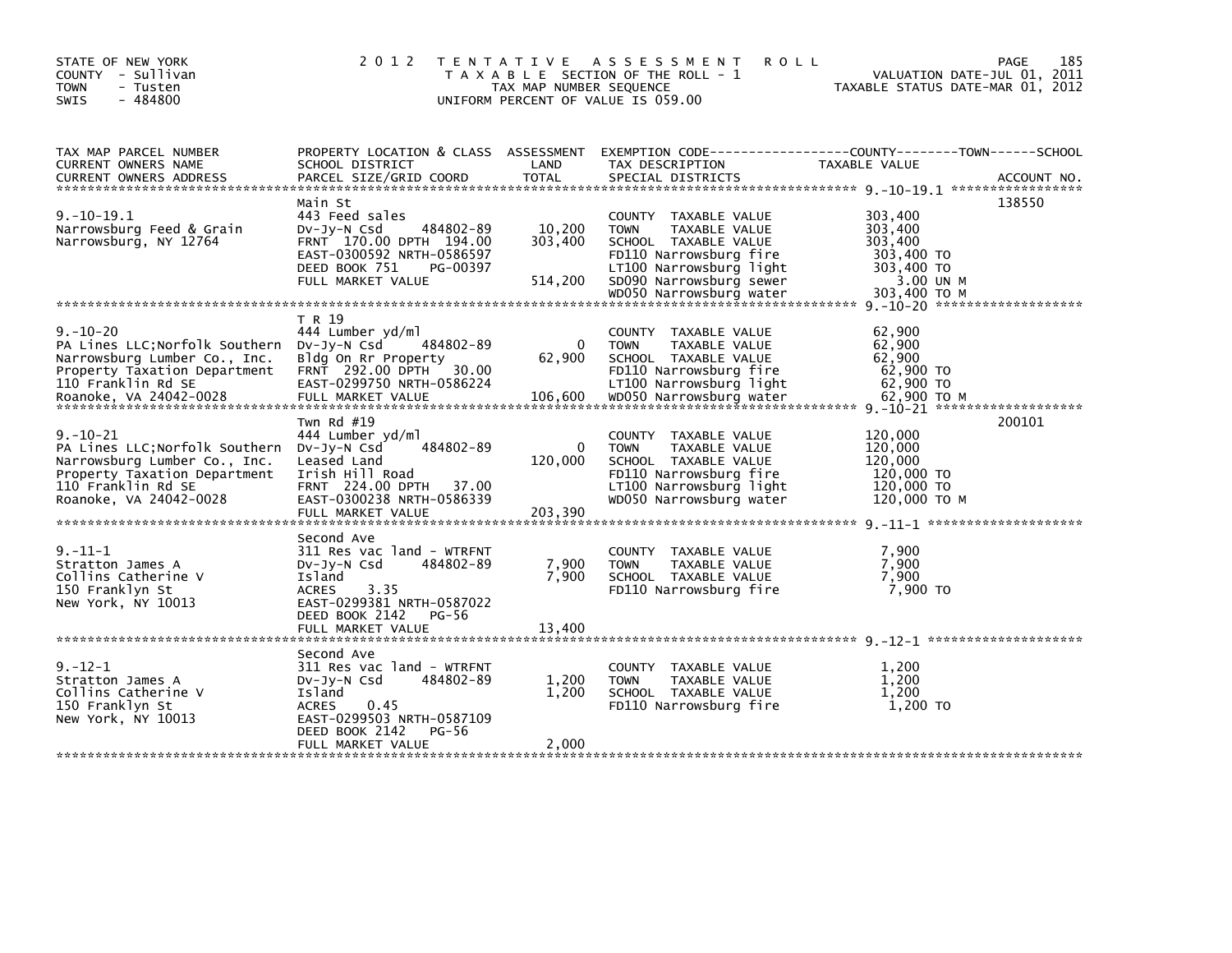| STATE OF NEW YORK<br>- Sullivan<br>COUNTY<br><b>TOWN</b><br>- Tusten<br>$-484800$<br>SWIS |                                                              |       | 2012 TENTATIVE ASSESSMENT ROLL<br>T A X A B L E SECTION OF THE ROLL - 1<br>UNIFORM PERCENT OF VALUE IS 059.00 | 186<br>PAGE<br>VALUATION DATE-JUL 01, 2011<br>TAX MAP NUMBER SEQUENCE TAXABLE STATUS DATE-MAR 01, 2012 |
|-------------------------------------------------------------------------------------------|--------------------------------------------------------------|-------|---------------------------------------------------------------------------------------------------------------|--------------------------------------------------------------------------------------------------------|
| TAX MAP PARCEL NUMBER<br>CURRENT OWNERS NAME                                              | PROPERTY LOCATION & CLASS ASSESSMENT<br>SCHOOL DISTRICT LAND |       | TAX DESCRIPTION                                                                                               | EXEMPTION        CODE-----------------COUNTY-------TOWN------SCHOOL<br>TAXABLE VALUE                   |
| <b>CURRENT OWNERS ADDRESS</b>                                                             | PARCEL SIZE/GRID COORD TOTAL SPECIAL DISTRICTS               |       |                                                                                                               | ACCOUNT NO.                                                                                            |
|                                                                                           | Second Ave                                                   |       |                                                                                                               |                                                                                                        |
| $9. - 13 - 1$                                                                             | 311 Res vac land - WTRFNT                                    |       | <b>COUNTY</b><br>TAXABLE VALUE                                                                                | 700                                                                                                    |
| Stratton James A                                                                          | DV-Jy-N Csd 484802-89                                        | 700   | TOWN<br>TAXABLE VALUE                                                                                         | 700                                                                                                    |
| Collins Catherine V                                                                       | Island                                                       | 700   | SCHOOL TAXABLE VALUE                                                                                          | 700                                                                                                    |
| 150 Franklyn St                                                                           | ACRES 0.26                                                   |       | FD110 Narrowsburg fire                                                                                        | 700 TO                                                                                                 |
| New York, NY 10013                                                                        | EAST-0299811 NRTH-0586884                                    |       |                                                                                                               |                                                                                                        |
|                                                                                           | DEED BOOK 2142 PG-56                                         |       |                                                                                                               |                                                                                                        |
|                                                                                           | FULL MARKET VALUE                                            | 1.200 |                                                                                                               |                                                                                                        |
|                                                                                           |                                                              |       |                                                                                                               |                                                                                                        |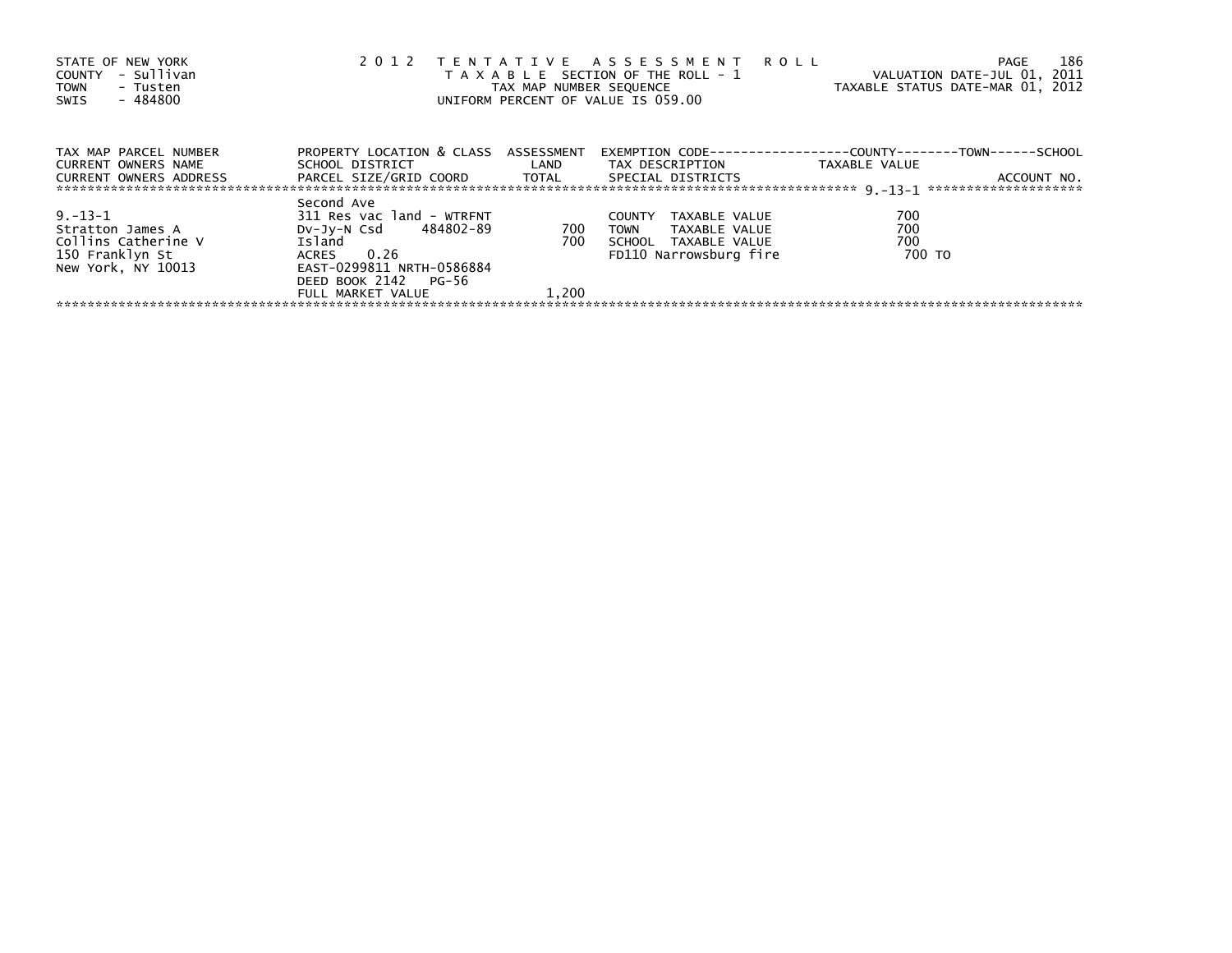| STATE OF NEW YORK | 2012 TENTATIVE ASSESSMENT ROLL        | PAGE                             | 187 |
|-------------------|---------------------------------------|----------------------------------|-----|
| COUNTY - Sullivan | T A X A B L E SECTION OF THE ROLL - 1 | VALUATION DATE-JUL 01, 2011      |     |
| TOWN<br>- Tusten  | MAP SECTION - 009                     | TAXABLE STATUS DATE-MAR 01, 2012 |     |
| - 484800<br>SWIS  | SUB-SECTION-                          | RPS150/V04/L015                  |     |
|                   | UNIFORM PERCENT OF VALUE IS 059.00    | CURRENT DATE 4/20/2012           |     |

# \*\*\* S P E C I A L D I S T R I C T S U M M A R Y \*\*\*

| CODE | DISTRICT NAME PARCELS                        | TOTAL | EXTENSION<br><b>TYPF</b> | EXTENSION<br><b>VALUE</b> | AD VALOREM<br><b>VALUE</b> | <b>EXEMPT</b><br>AMOUNT | <b>TAXABLE</b><br><b>VALUE</b> |
|------|----------------------------------------------|-------|--------------------------|---------------------------|----------------------------|-------------------------|--------------------------------|
|      | FD110 Narrowsburg fi<br>LT100 Narrowsburg li |       | 50 TOTAL<br>47 TOTAL     |                           | 4449.000<br>4439.200       | 3,480<br>3.480          | 4445.520<br>4435.720           |
|      | SD090 Narrowsburg se<br>WD050 Narrowsburg wa |       | 45 UNITS M<br>47 TOTAL M | 82.50                     | 4439.200                   | 3,480                   | 82.50<br>4435.720              |

### \*\*\* S C H O O L D I S T R I C T S U M M A R Y \*\*\*

| CODE   | DISTRICT NAME | <b>TOTAL</b><br><b>PARCELS</b> | ASSESSED<br>LAND | ASSESSED<br><b>TOTAL</b> | <b>EXEMPT</b><br>AMOUNT | <b>TOTAL</b><br><b>TAXABLE</b> | <b>STAR</b><br><b>AMOUNT</b> | <b>STAR</b><br><b>TAXABLE</b> |
|--------|---------------|--------------------------------|------------------|--------------------------|-------------------------|--------------------------------|------------------------------|-------------------------------|
| 484802 | DV-JV-N Csd   | 50                             | 767.700          | 4449.000                 | 40.730                  | 4408.270                       | 425.280                      | 3982,990                      |
|        | SUB-TOTAL     | 50                             | 767,700          | 4449.000                 | 40.730                  | 4408.270                       | 425.280                      | 3982,990                      |
| 484889 | Nar Library   | 50                             | 767,700          | 4449.000                 | 40.730                  | 4408.270                       | 425.280                      | 3982,990                      |
|        | T O T A L     | 100                            | 1535,400         | 8898,000                 | 81,460                  | 8816,540                       | 850,560                      | 7965,980                      |

### \*\*\* S Y S T E M C O D E S S U M M A R Y \*\*\*

### NO SYSTEM EXEMPTIONS AT THIS LEVEL

### \*\*\* E X E M P T I O N S U M M A R Y \*\*\*

| <b>CODE</b> | DESCRIPTION  | <b>TOTAL</b><br><b>PARCELS</b> | <b>COUNTY</b> | <b>TOWN</b> | <b>SCHOOL</b> |
|-------------|--------------|--------------------------------|---------------|-------------|---------------|
| 41121       | WAR VET      |                                | 37,425        | 37,425      |               |
| 41131       | COMBAT VET   |                                | 44,725        | 44,725      |               |
| 41161       | $CW_15_VET/$ |                                | 6,960         | 6,960       |               |
| 41690       | RPTL466_C    |                                | 3,480         | 3,480       | 3,480         |
| 41800       | AGED-CTS     |                                | 27,938        | 27,938      | 37,250        |
| 41834       | STAR EN      | b                              |               |             | 216,480       |
| 41854       | STAR B       | 12                             |               |             | 208,800       |
|             | ΤΟΤΑL        | 27                             | 120,528       | 120,528     | 466,010       |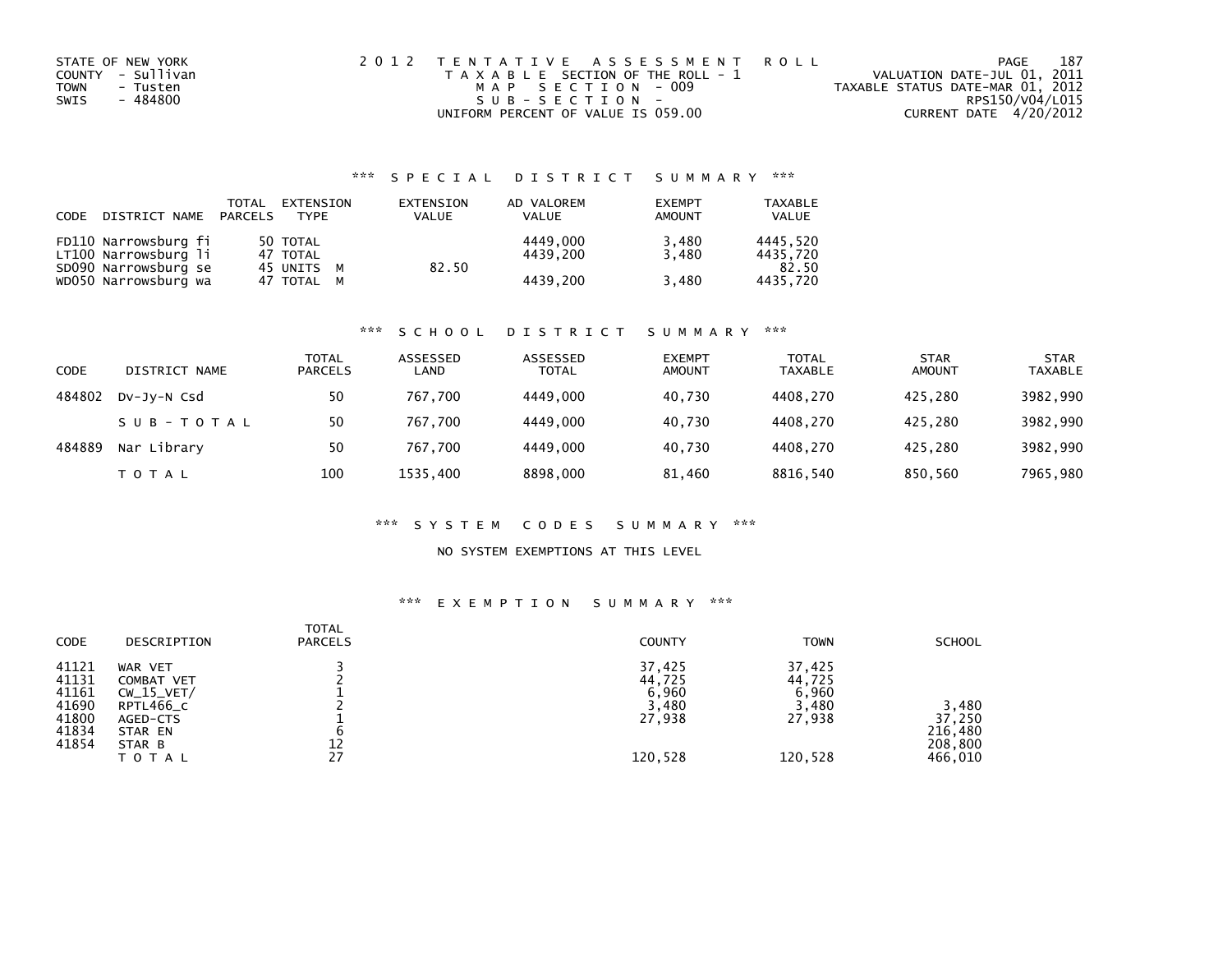|      | STATE OF NEW YORK | 2012 TENTATIVE ASSESSMENT ROLL        | 188<br><b>PAGE</b>               |
|------|-------------------|---------------------------------------|----------------------------------|
|      | COUNTY - Sullivan | T A X A B L E SECTION OF THE ROLL - 1 | VALUATION DATE-JUL 01, 2011      |
| TOWN | - Tusten          | MAP SECTION - 009                     | TAXABLE STATUS DATE-MAR 01, 2012 |
| SWIS | - 484800          | SUB-SECTION-                          | RPS150/V04/L015                  |
|      |                   | UNIFORM PERCENT OF VALUE IS 059.00    | CURRENT DATE 4/20/2012           |

# \*\*\* G R A N D T O T A L S \*\*\*

| ROLL       | DESCRIPTION | <b>TOTAL</b>   | ASSESSED | ASSESSED | <b>TAXABLE</b> | <b>TAXABLE</b> | <b>TAXABLE</b> | <b>STAR</b>    |
|------------|-------------|----------------|----------|----------|----------------|----------------|----------------|----------------|
| <b>SEC</b> |             | <b>PARCELS</b> | ∟AND     | TOTAL    | <b>COUNTY</b>  | TOWN           | <b>SCHOOL</b>  | <b>TAXABLE</b> |
|            | TAXABLE     | 50             | 767.700  | 4449,000 | 4328.472       | 4328.472       | 4408.270       | 3982,990       |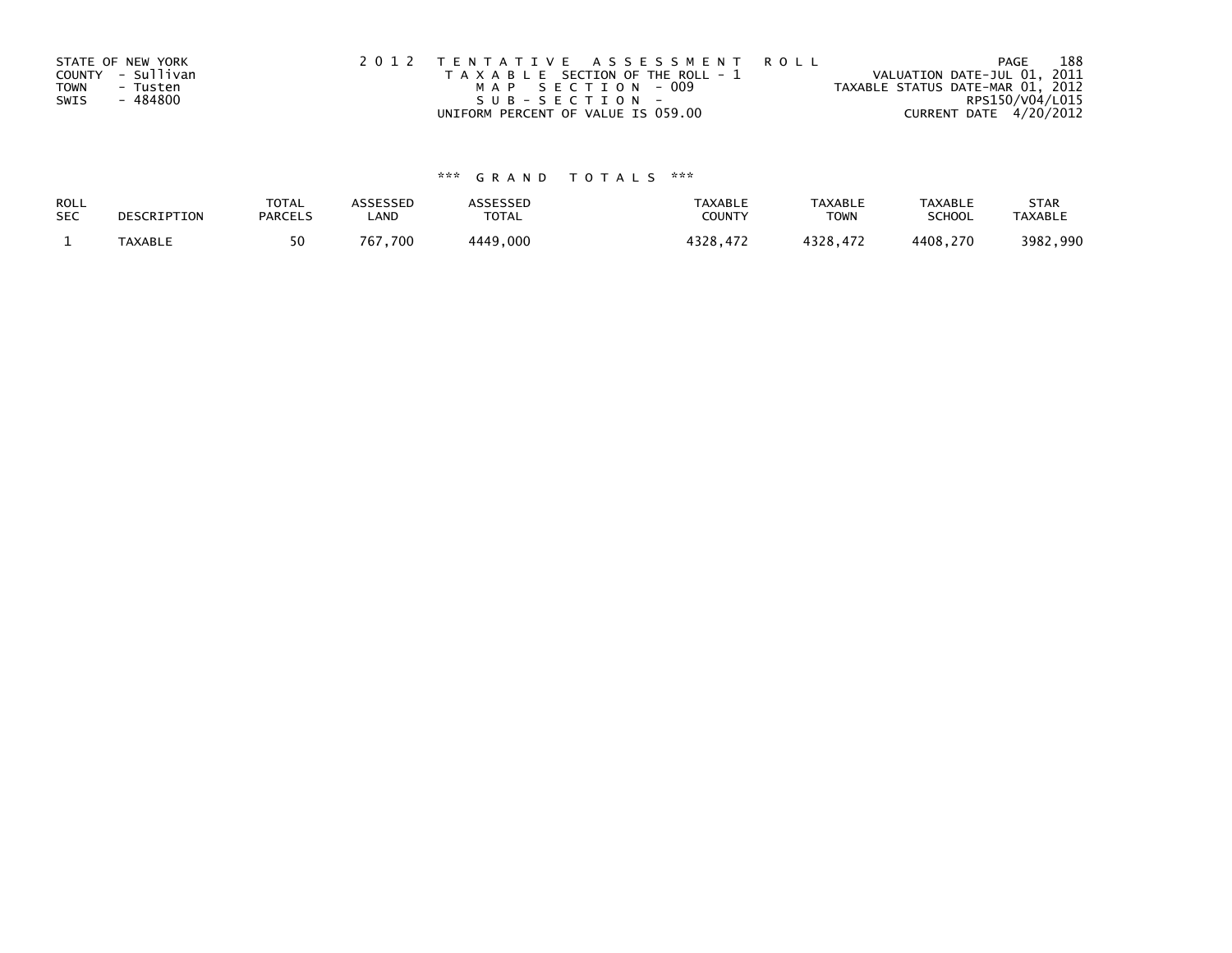| STATE OF NEW YORK<br>COUNTY - Sullivan<br><b>TOWN</b><br>- Tusten<br>- 484800<br>SWIS                                                                                                                                                                                                                             | 2 0 1 2                                                                                                                                                                | T E N T A T I V E<br>TAX MAP NUMBER SEQUENCE | <b>ROLL</b><br>A S S E S S M E N T<br>T A X A B L E SECTION OF THE ROLL - 1<br>UNIFORM PERCENT OF VALUE IS 059.00                                                                                                                                     | VALUATION DATE-JUL 01, 2011<br>TAXABLE STATUS DATE-MAR 01, 2012                                        | 189<br>PAGE |
|-------------------------------------------------------------------------------------------------------------------------------------------------------------------------------------------------------------------------------------------------------------------------------------------------------------------|------------------------------------------------------------------------------------------------------------------------------------------------------------------------|----------------------------------------------|-------------------------------------------------------------------------------------------------------------------------------------------------------------------------------------------------------------------------------------------------------|--------------------------------------------------------------------------------------------------------|-------------|
| TAX MAP PARCEL NUMBER<br>CURRENT OWNERS NAME                                                                                                                                                                                                                                                                      | PROPERTY LOCATION & CLASS ASSESSMENT<br>SCHOOL DISTRICT                                                                                                                | LAND                                         | EXEMPTION CODE-----------------COUNTY-------TOWN------SCHOOL<br>TAX DESCRIPTION                                                                                                                                                                       | TAXABLE VALUE                                                                                          |             |
| $10. -1 - 1.1$<br>Santana Nikolay<br>Santana Laura<br>4 Juneau Blvd<br>Woodbury, NY 11797<br>Woodbury, NY 11797 EAST-0300936 NRTH-0586961 LT100 Narrowsburg light 175,000 TO<br>DEED BOOK 2489 PG-385 SDO90 Narrowsburg sewer 6.00 UN M<br>EULL MARKET VALUE 296,600 WDO50 Narrowsburg water 175,000 TO M<br>**** | Main St<br>480 Mult-use bld<br>484802-89<br>$Dv-Jy-N$ Csd<br>Lot A<br>FRNT 140.50 DPTH 99.70                                                                           | 11,800<br>175,000                            | COUNTY TAXABLE VALUE<br><b>TOWN</b><br>TAXABLE VALUE<br>SCHOOL TAXABLE VALUE<br>FD110 Narrowsburg fire                                                                                                                                                | 175,000<br>175,000<br>175,000<br>175,000 TO                                                            | 127951      |
| $10 - 1 - 1.2$<br>Delaware Valley Arts Alliance, DV-Jy-N Csd<br>Main St<br>PO Box 170<br>Narrowsburg, NY 12764                                                                                                                                                                                                    | Main St<br>681 Culture bldg<br>484802-89<br>FRNT 91.90 DPTH 130.00<br><b>BANK 60806</b><br>EAST-0300923 NRTH-0586834<br>DEED BOOK 995<br>PG-00153<br>FULL MARKET VALUE | 12,300<br>175,000<br>296,600                 | N/P IMPROV 25230<br>COUNTY TAXABLE VALUE<br><b>TOWN</b><br>TAXABLE VALUE<br>SCHOOL TAXABLE VALUE<br>FD110 Narrowsburg fire<br>152,500 EX<br>LT100 Narrowsburg light<br>152,500 EX<br>SD090 Narrowsburg sewer<br>WD050 Narrowsburg water<br>152,500 EX | 152,500<br>152,500<br>22,500<br>22,500<br>22,500<br>22,500 TO<br>22,500 TO<br>2.00 UN M<br>22,500 TO M | 152,500     |
|                                                                                                                                                                                                                                                                                                                   |                                                                                                                                                                        |                                              |                                                                                                                                                                                                                                                       |                                                                                                        |             |
| $10. -1 - 1.3$<br>Santana Nikolay<br>Santana Laura<br>4 Juneau Blvd<br>Woodbury, NY 11797                                                                                                                                                                                                                         | Main St<br>480 Mult-use bld<br>484802-89<br>$Dv-Jv-N$ Csd<br>FRNT 55.90 DPTH 100.00<br>EAST-0300931 NRTH-0586905<br>DEED BOOK 2489 PG-385                              | 11,400<br>88,200                             | COUNTY TAXABLE VALUE<br><b>TOWN</b><br>TAXABLE VALUE<br>SCHOOL TAXABLE VALUE<br>FD110 Narrowsburg fire<br>LT100 Narrowsburg light                                                                                                                     | 88,200<br>88,200<br>88,200<br>88,200 TO<br>88,200 TO                                                   |             |
|                                                                                                                                                                                                                                                                                                                   |                                                                                                                                                                        |                                              |                                                                                                                                                                                                                                                       |                                                                                                        |             |
| $10. -1 - 2$<br>Nagpal Dental Associates PC<br>Port Jervis Professional Plaza FRNT 78.60 DPTH 200.00<br>16 Front St<br>Port Jervis, NY 12771                                                                                                                                                                      | Co Rd 24<br>483 Converted Re<br>484802-89<br>DV-Jy-N Csd<br>EAST-0301008 NRTH-0586889<br>DEED BOOK 1211 PG-00026<br>FULL MARKET VALUE                                  | 15,000<br>75,500<br>128,000                  | COUNTY TAXABLE VALUE<br>TAXABLE VALUE<br><b>TOWN</b><br>SCHOOL TAXABLE VALUE<br>FD110 Narrowsburg fire<br>LT100 Narrowsburg light<br>SD090 Narrowsburg sewer<br>WD050 Narrowsburg water                                                               | 75,500<br>75,500<br>75,500<br>75,500 TO<br>75,500 TO<br>2.50 UN M<br>75,500 TO M                       | 113800      |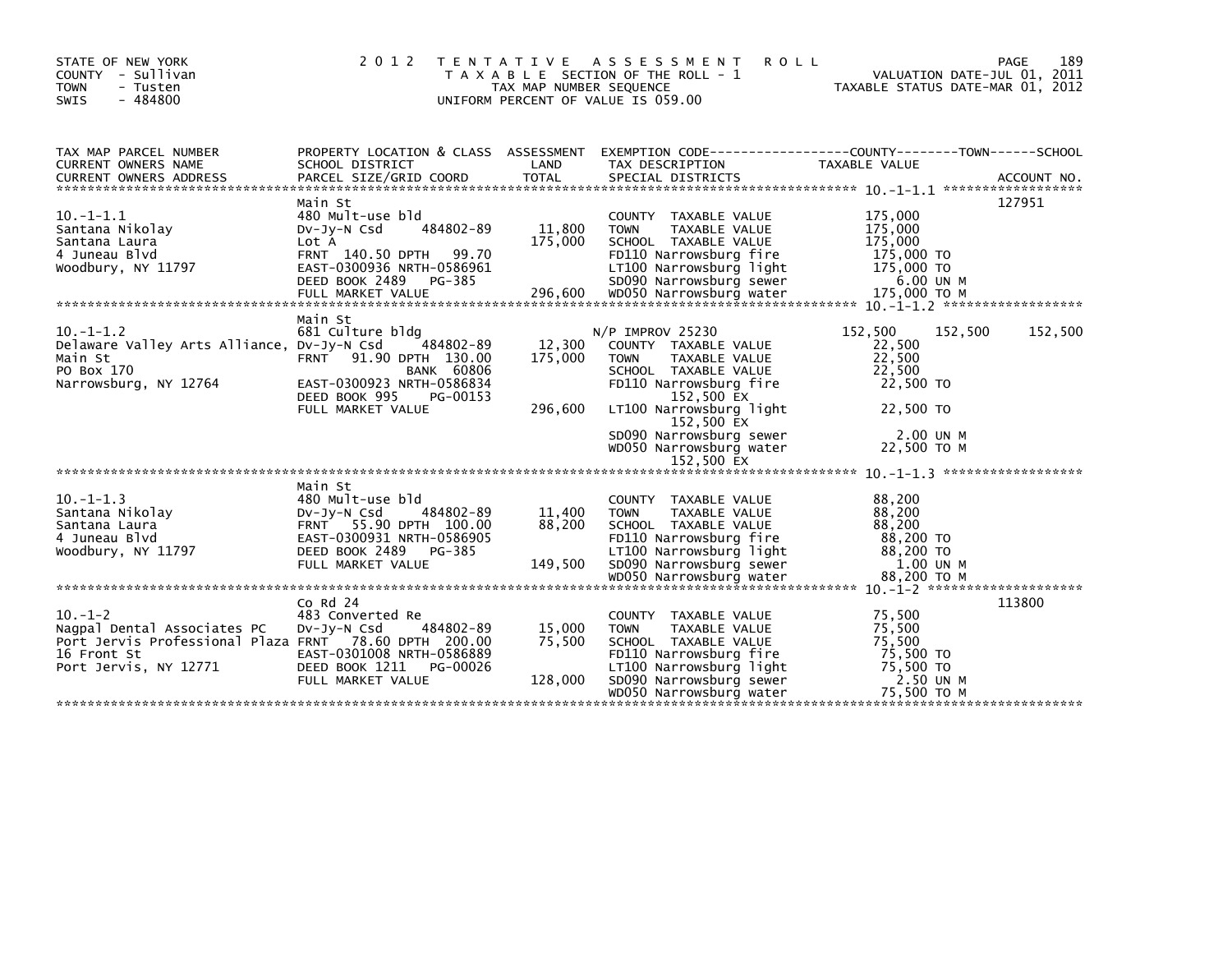| STATE OF NEW YORK<br>COUNTY - Sullivan<br><b>TOWN</b><br>- Tusten<br>$-484800$<br>SWIS                                      | 2 0 1 2                                                                                                                                                             | TAX MAP NUMBER SEQUENCE      | <b>ROLL</b><br>TENTATIVE ASSESSMENT<br>T A X A B L E SECTION OF THE ROLL - 1<br>UNIFORM PERCENT OF VALUE IS 059.00                                                                                           | TAXABLE STATUS DATE-MAR 01, 2012                                                           | 190<br>PAGE<br>VALUATION DATE-JUL 01, 2011 |
|-----------------------------------------------------------------------------------------------------------------------------|---------------------------------------------------------------------------------------------------------------------------------------------------------------------|------------------------------|--------------------------------------------------------------------------------------------------------------------------------------------------------------------------------------------------------------|--------------------------------------------------------------------------------------------|--------------------------------------------|
| TAX MAP PARCEL NUMBER<br>CURRENT OWNERS NAME<br><b>CURRENT OWNERS ADDRESS</b>                                               | SCHOOL DISTRICT<br>PARCEL SIZE/GRID COORD                                                                                                                           | LAND<br><b>TOTAL</b>         | PROPERTY LOCATION & CLASS ASSESSMENT EXEMPTION CODE----------------COUNTY-------TOWN------SCHOOL<br>TAX DESCRIPTION<br>SPECIAL DISTRICTS                                                                     | TAXABLE VALUE                                                                              | ACCOUNT NO.                                |
| $10. -1 - 3$<br>Janie's Children's Parties LLC Dv-Jy-N Csd 484802-89<br>Sloyer Jane<br>86 Auerbach Ln<br>Lawrence, NY 11559 | $Co$ Rd $24$<br>210 1 Family Res<br>FRNT 93.00 DPTH 205.00<br>EAST-0301068 NRTH-0586857<br>DEED BOOK 3211 PG-103                                                    | 18,600<br>100,300            | COUNTY TAXABLE VALUE<br><b>TOWN</b><br>TAXABLE VALUE<br>SCHOOL TAXABLE VALUE<br>FD110 Narrowsburg fire<br>LT100 Narrowsburg light                                                                            | 100,300<br>100,300<br>100,300<br>100,300 TO<br>100,300 TO                                  | 108855                                     |
|                                                                                                                             | FULL MARKET VALUE                                                                                                                                                   | 170,000                      | SD090 Narrowsburg sewer<br>WD050 Narrowsburg water                                                                                                                                                           | 1.00 UN M<br>100,300 TO M                                                                  |                                            |
| $10. -1 - 4.1$<br>Janie's Children's Properties DV-Jy-N Csd<br>86 Auerbach Ln<br>Lawrence, NY 11559                         | MAINST Co Rd 24<br>449 Other Storag<br>484802-89<br>FRNT 114.80 DPTH 123.00<br>EAST-0301053 NRTH-0586686<br>DEED BOOK 2197 PG-464<br>FULL MARKET VALUE              | 7,700<br>23,400<br>39,700    | COUNTY TAXABLE VALUE<br>TAXABLE VALUE<br><b>TOWN</b><br>SCHOOL TAXABLE VALUE<br>FD110 Narrowsburg fire<br>LT100 Narrowsburg light<br>SD090 Narrowsburg sewer<br>WD050 Narrowsburg water                      | 23,400<br>23,400<br>23,400<br>23,400 TO<br>23,400 TO<br>.00 UN M<br>23,400 ТО М            | 143750                                     |
|                                                                                                                             |                                                                                                                                                                     |                              |                                                                                                                                                                                                              |                                                                                            |                                            |
| $10. -1 - 4.2$<br>Bodens Lorraine E<br>PO Box 259<br>Narrowsburg, NY 12764                                                  | Cty Hwy #24<br>210 1 Family Res<br>484802-89<br>DV-Jy-N Csd<br>FRNT 74.11 DPTH 210.00<br>EAST-0301135 NRTH-0586813<br>DEED BOOK 1309<br>PG-121<br>FULL MARKET VALUE | 78,200<br>132,500            | 41800<br>AGED-CTS<br>41834<br>13,500 STAR EN<br>COUNTY TAXABLE VALUE<br>TAXABLE VALUE<br><b>TOWN</b><br>SCHOOL TAXABLE VALUE<br>FD110 Narrowsburg fire<br>LT100 Narrowsburg light<br>SD090 Narrowsburg sewer | 39,100<br>$\mathbf{0}$<br>39,100<br>39,100<br>3,020<br>78,200 TO<br>78,200 TO<br>1.00 UN M | 39,100<br>39,100<br>36,080<br>0            |
|                                                                                                                             |                                                                                                                                                                     |                              |                                                                                                                                                                                                              |                                                                                            |                                            |
| $10. -1 - 5$<br>Janie's Children's Theatre LLC DV-Jy-N Csd<br>86 Auerbach Ln<br>Lawrence, NY 11559                          | $Co$ Rd $24$<br>482 Det row bldg<br>484802-89<br><b>ACRES</b><br>0.60<br>EAST-0301150 NRTH-0586700<br>DEED BOOK 2721<br>PG-254<br>FULL MARKET VALUE                 | 20,900<br>100,000<br>169,500 | COUNTY TAXABLE VALUE<br>TAXABLE VALUE<br><b>TOWN</b><br>SCHOOL TAXABLE VALUE<br>FD110 Narrowsburg fire<br>LT100 Narrowsburg light<br>SD090 Narrowsburg sewer<br>WD050 Narrowsburg water                      | 100,000<br>100,000<br>100,000<br>100,000 TO<br>100,000 TO<br>4.00 UN M<br>100,000 TO M     | 128000                                     |
|                                                                                                                             |                                                                                                                                                                     |                              |                                                                                                                                                                                                              |                                                                                            |                                            |
| $10.-1-6.1$<br>Janie's Children's Theatre LLC DV-Jy-N Csd<br>86 Auerbach Ln<br>Lawrence, NY 11559                           | $Co$ Rd $24$<br>314 Rural vac<10<br>484802-89<br>8.00 DPTH 260.00<br><b>FRNT</b><br>0.02<br>ACRES<br>EAST-0306387 NRTH-0583240<br>DEED BOOK 2721<br>PG-254          | 1,000<br>1,000               | COUNTY TAXABLE VALUE<br>TAXABLE VALUE<br><b>TOWN</b><br>SCHOOL TAXABLE VALUE<br>FD110 Narrowsburg fire<br>LT100 Narrowsburg light<br>SD090 Narrowsburg sewer                                                 | 1,000<br>1,000<br>1.000<br>1,000 TO<br>1,000 TO<br>.00 UN M                                | 113200                                     |
|                                                                                                                             | FULL MARKET VALUE                                                                                                                                                   | 1,700                        | WD050 Narrowsburg water                                                                                                                                                                                      | 1,000 ТО М                                                                                 |                                            |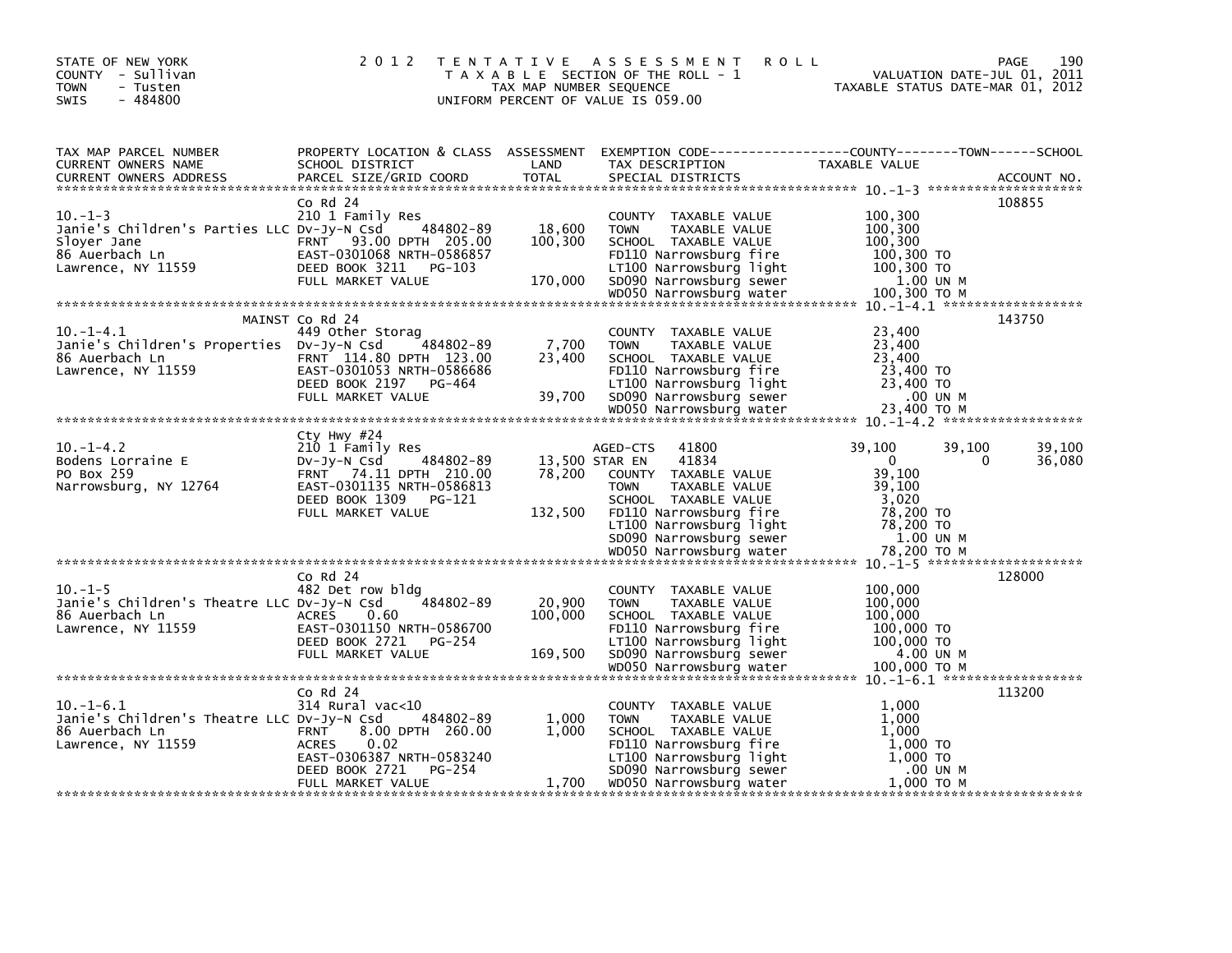| STATE OF NEW YORK<br>- Sullivan<br>COUNTY<br><b>TOWN</b><br>- Tusten<br>$-484800$<br><b>SWIS</b>                                                                                                                                                                                                                                                                                                                                  | 2 0 1 2                                                                                                                                                               | TAX MAP NUMBER SEQUENCE     | <b>ROLL</b><br>TENTATIVE ASSESSMENT<br>T A X A B L E SECTION OF THE ROLL - 1<br>UNIFORM PERCENT OF VALUE IS 059.00                                                                                          | VALUATION DATE-JUL 01, 2011<br>TAXABLE STATUS DATE-MAR 01, 2012                       | 191<br><b>PAGE</b>    |
|-----------------------------------------------------------------------------------------------------------------------------------------------------------------------------------------------------------------------------------------------------------------------------------------------------------------------------------------------------------------------------------------------------------------------------------|-----------------------------------------------------------------------------------------------------------------------------------------------------------------------|-----------------------------|-------------------------------------------------------------------------------------------------------------------------------------------------------------------------------------------------------------|---------------------------------------------------------------------------------------|-----------------------|
| TAX MAP PARCEL NUMBER<br>CURRENT OWNERS NAME                                                                                                                                                                                                                                                                                                                                                                                      | SCHOOL DISTRICT                                                                                                                                                       | LAND                        | PROPERTY LOCATION & CLASS ASSESSMENT EXEMPTION CODE----------------COUNTY-------TOWN------SCHOOL<br>TAX DESCRIPTION                                                                                         | TAXABLE VALUE                                                                         |                       |
| $10. -1 - 9$<br>Chen Fenming<br>201 Bridge St<br>Narrowsburg, NY 12764                                                                                                                                                                                                                                                                                                                                                            | Co Rd $24$<br>210 1 Family Res<br>484802-89<br>$Dv-Jy-N$ Csd<br>FRNT 108.00 DPTH 160.00<br>EAST-0306155 NRTH-0583441<br>DEED BOOK 2012<br>PG-409<br>FULL MARKET VALUE | 12,100<br>54,000<br>91,500  | 41854<br>STAR B<br>COUNTY TAXABLE VALUE<br>TAXABLE VALUE<br><b>TOWN</b><br>SCHOOL TAXABLE VALUE<br>FD110 Narrowsburg fire<br>LT100 Narrowsburg light<br>SD090 Narrowsburg sewer                             | $\mathbf{0}$<br>54,000<br>54,000<br>36,600<br>54,000 TO<br>54,000 TO<br>1.00 UN M     | 110900<br>17,400<br>0 |
| $10. -1 - 10.1$<br>Narrowsburg Feed & Grain<br>Narrowsburg, NY 12764                                                                                                                                                                                                                                                                                                                                                              | Main St<br>449 Other Storag<br>$Dv-Jv-N$ Csd<br>484802-89<br>FRNT 150.00 DPTH 163.00<br>EAST-0300956 NRTH-0586200<br>DEED BOOK 751<br>PG-00397<br>FULL MARKET VALUE   | 10,000<br>71,000<br>120,300 | COUNTY TAXABLE VALUE<br><b>TOWN</b><br>TAXABLE VALUE<br>SCHOOL TAXABLE VALUE<br>FD110 Narrowsburg fire<br>LT100 Narrowsburg light<br>SD090 Narrowsburg sewer                                                | 71,000<br>71,000<br>71,000<br>71,000 TO<br>71,000 TO<br>.00 UN M                      | 138600                |
| $10. -1 - 10.3$<br>PA Lines LLC;Norfolk Southern DV-Jy-N Csd<br>Kelly John & Josephine<br>Property Taxation Departmnet FRNT 20.00 DPTH 20.00<br>110 Franklin Rd SE<br>Roanoke, VA 24042-0028<br>105,400 WD050 Nutricus with the contract of the COVID-105,400 NUCLE Nutricus of the COVID-105,400 NUCLE 105,400<br>And Morald Marrowsburg water 62,200 TO M (62,200 TO M) = 62,200 Nutricus Server of the contract of the contrac | Church St<br>210 1 Family Res<br>484802-89<br>Land Owned By Con Rail<br>EAST-0301360 NRTH-0586440<br>DEED BOOK 773<br>PG-00822                                        | $\Omega$<br>62,200          | COUNTY TAXABLE VALUE<br><b>TOWN</b><br>TAXABLE VALUE<br>SCHOOL TAXABLE VALUE<br>FD110 Narrowsburg fire<br>LT100 Narrowsburg light<br>SD090 Narrowsburg sewer                                                | 62,200<br>62,200<br>62,200<br>62,200 TO<br>62,200 TO<br>1.00 UN M                     | 128001                |
| $10. -1 - 11$<br>Scheuren Ronald E<br>Scheuren Joan C<br>PO Box 124<br>Narrowsburg, NY 12764                                                                                                                                                                                                                                                                                                                                      | Twn Rd 33<br>210 1 Family Res<br>484802-89<br>DV-Jy-N Csd<br>FRNT 190.00 DPTH 81.00<br>EAST-0301270 NRTH-0586350<br>DEED BOOK 613<br>PG-00358<br>FULL MARKET VALUE    | 11,700<br>87,100<br>147,600 | 41834<br>STAR EN<br>COUNTY TAXABLE VALUE<br><b>TOWN</b><br>TAXABLE VALUE<br>SCHOOL TAXABLE VALUE<br>FD110 Narrowsburg fire<br>LT100 Narrowsburg light<br>SD090 Narrowsburg sewer<br>WD050 Narrowsburg water | 0<br>87,100<br>87,100<br>51,020<br>87,100 TO<br>87,100 TO<br>1.00 UN M<br>87.100 ТО М | 147750<br>36,080      |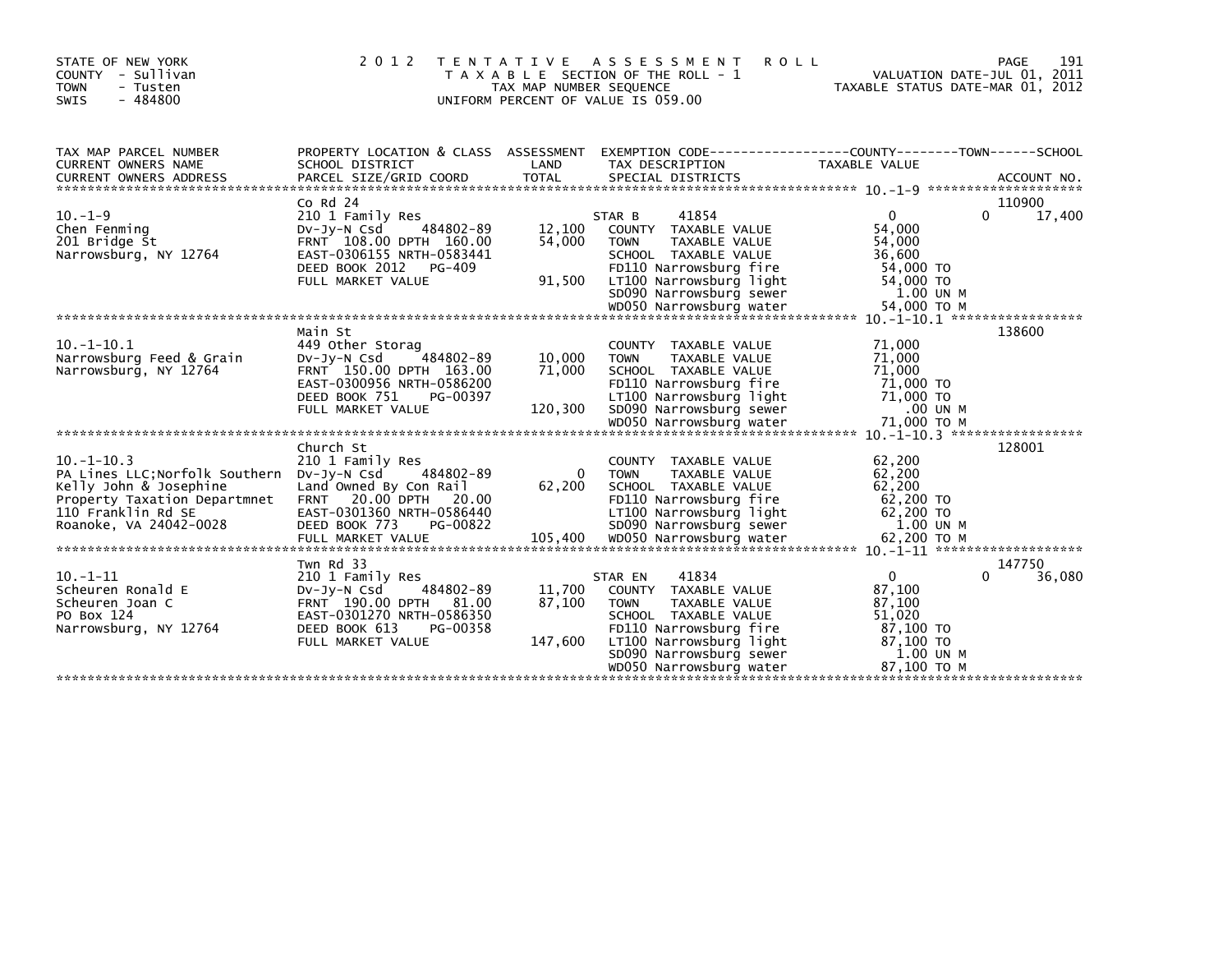| STATE OF NEW YORK<br>COUNTY - Sullivan<br><b>TOWN</b><br>- Tusten<br>$-484800$<br>SWIS                                  | 2 0 1 2<br>T E N T A T I V E                                                                                                                                                      | TAX MAP NUMBER SEQUENCE      | ASSESSMENT<br><b>ROLL</b><br>T A X A B L E SECTION OF THE ROLL - 1<br>UNIFORM PERCENT OF VALUE IS 059.00                                                                                       |                                                                                        | 192<br>PAGE<br>VALUATION DATE-JUL 01, 2011<br>TAXABLE STATUS DATE-MAR 01, 2012 |
|-------------------------------------------------------------------------------------------------------------------------|-----------------------------------------------------------------------------------------------------------------------------------------------------------------------------------|------------------------------|------------------------------------------------------------------------------------------------------------------------------------------------------------------------------------------------|----------------------------------------------------------------------------------------|--------------------------------------------------------------------------------|
| TAX MAP PARCEL NUMBER<br>CURRENT OWNERS NAME                                                                            | PROPERTY LOCATION & CLASS ASSESSMENT<br>SCHOOL DISTRICT                                                                                                                           | LAND                         | EXEMPTION CODE-----------------COUNTY-------TOWN------SCHOOL<br>TAX DESCRIPTION                                                                                                                | TAXABLE VALUE                                                                          |                                                                                |
|                                                                                                                         |                                                                                                                                                                                   |                              |                                                                                                                                                                                                |                                                                                        |                                                                                |
| $10. -1 - 12$<br>Richter Steven A<br>Schneider Heidi<br>38 Erie Ave<br>Narrowsburg, NY 12764                            | Twn Rd 33<br>210 1 Family Res<br>484802-89<br>$Dv-Jv-N$ Csd<br>FRNT 90.00 DPTH 81.00<br>EAST-0301190 NRTH-0586270<br>DEED BOOK 2295<br>PG-358<br>FULL MARKET VALUE                | 12,000<br>65,000<br>110,200  | 41834<br>STAR EN<br>COUNTY TAXABLE VALUE<br>TAXABLE VALUE<br><b>TOWN</b><br>SCHOOL TAXABLE VALUE<br>FD110 Narrowsburg fire<br>LT100 Narrowsburg light                                          | $\Omega$<br>65,000<br>65,000<br>28,920<br>65,000 TO<br>65,000 TO                       | 146550<br>36,080<br>0                                                          |
|                                                                                                                         |                                                                                                                                                                                   |                              | SD090 Narrowsburg sewer                                                                                                                                                                        | 1.00 UN M                                                                              |                                                                                |
|                                                                                                                         |                                                                                                                                                                                   |                              |                                                                                                                                                                                                |                                                                                        |                                                                                |
| $10. - 1 - 14$<br>Stranahan Milton<br>Marge Janowski<br>6 Lake St<br>Narrowsburg, NY 12764                              | Twn Rd 33<br>210 1 Family Res<br>484802-89<br>$Dv-Jy-N$ Csd<br>FRNT 207.00 DPTH 150.00<br>EAST-0300956 NRTH-0586200<br>FULL MARKET VALUE                                          | 17,500<br>98,000<br>166,100  | COUNTY TAXABLE VALUE<br><b>TOWN</b><br>TAXABLE VALUE<br>SCHOOL TAXABLE VALUE<br>FD110 Narrowsburg fire<br>LT100 Narrowsburg light<br>SD090 Narrowsburg sewer                                   | 98,000<br>98,000<br>98,000<br>98,000 TO<br>98,000 TO<br>1.00 UN M                      | 152650                                                                         |
|                                                                                                                         |                                                                                                                                                                                   |                              | WD050 Narrowsburg water                                                                                                                                                                        | 98,000 ТО М                                                                            |                                                                                |
| $10. -1 - 16$<br>Janie's Children's Properties Dv-Jy-N Csd<br>Attn: Jane Slover<br>86 Auerbach Ln<br>Lawrence, NY 11559 | Twn Rd 33<br>484 1 use sm bld<br>484802-89<br>FRNT 175.00 DPTH 100.00<br>EAST-0299767 NRTH-0586854<br>DEED BOOK 2188<br>PG-679<br>FULL MARKET VALUE                               | 13,700<br>60,000<br>101,700  | COUNTY TAXABLE VALUE<br>TAXABLE VALUE<br><b>TOWN</b><br>SCHOOL TAXABLE VALUE<br>FD110 Narrowsburg fire<br>LT100 Narrowsburg light<br>SD090 Narrowsburg sewer                                   | 60,000<br>60,000<br>60,000<br>60,000 TO<br>60,000 TO<br>1.50 UN M                      | 106175                                                                         |
|                                                                                                                         |                                                                                                                                                                                   |                              | WD050 Narrowsburg water                                                                                                                                                                        | 60.000 ТО М                                                                            |                                                                                |
| $10. - 1 - 17$<br>Janie's Children's Properties Dv-Jy-N Csd<br>86 Auerbach Ln<br>Lawrence, NY 11559                     | Main St<br>482 Det row bldg<br>484802-89<br>FRNT 76.50 DPTH 103.30<br>EAST-0300866 NRTH-0586528<br>DEED BOOK 2367<br>PG-200<br>FULL MARKET VALUE                                  | 11,600<br>110,000<br>186,400 | COUNTY TAXABLE VALUE<br><b>TAXABLE VALUE</b><br><b>TOWN</b><br>SCHOOL TAXABLE VALUE<br>FD110 Narrowsburg fire<br>LT100 Narrowsburg light<br>SD090 Narrowsburg sewer<br>WD050 Narrowsburg water | 110,000<br>110,000<br>110,000<br>110,000 TO<br>110,000 TO<br>1.00 UN M<br>110,000 TO M | 152600                                                                         |
|                                                                                                                         |                                                                                                                                                                                   |                              |                                                                                                                                                                                                |                                                                                        |                                                                                |
| $10. -1 - 18.1$<br>Boregaard Pedro<br>St<br>PO Box 64<br>Narrowsburg, NY 12764                                          | 101 Main St<br>482 Det row bldg<br>484802-89<br>$Dv-Jy-N$ Csd<br><b>FRNT</b><br>36.30 DPTH<br>96.50<br>EAST-0300881 NRTH-0586577<br>DEED BOOK 3527<br>PG-442<br>FULL MARKET VALUE | 9,300<br>110,700<br>187,600  | COUNTY TAXABLE VALUE<br>TAXABLE VALUE<br><b>TOWN</b><br>SCHOOL TAXABLE VALUE<br>FD110 Narrowsburg fire<br>LT100 Narrowsburg light<br>SD090 Narrowsburg sewer                                   | 110,700<br>110,700<br>110,700<br>110,700 TO<br>110,700 TO<br>3.00 UN M                 | 143050                                                                         |
|                                                                                                                         |                                                                                                                                                                                   |                              | WD050 Narrowsburg water                                                                                                                                                                        | 110,700 TO M                                                                           |                                                                                |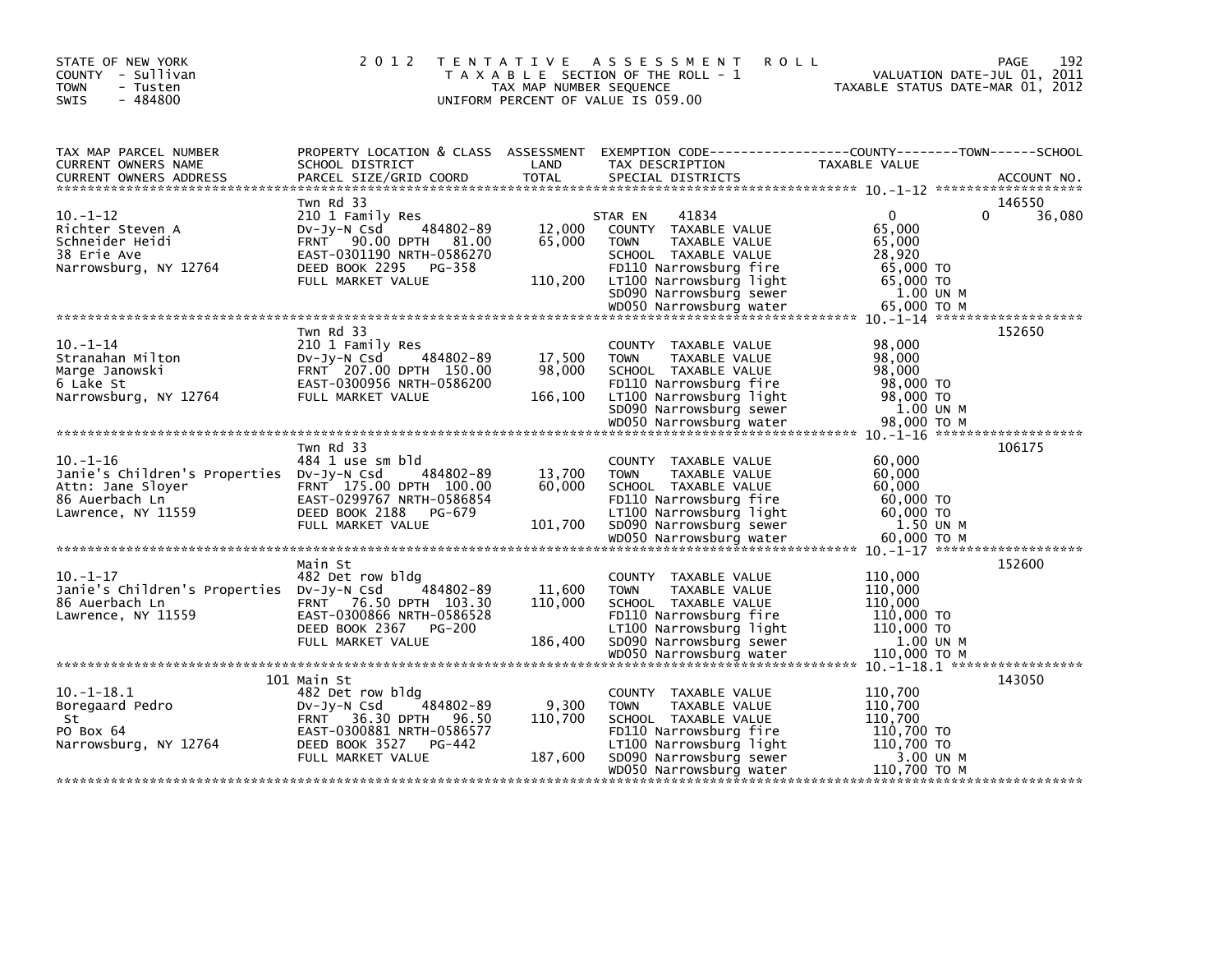| STATE OF NEW YORK<br>COUNTY - Sullivan<br>- Tusten<br><b>TOWN</b><br>- 484800<br>SWIS                                                                | 2 0 1 2                                                                                                                                                                              | TAX MAP NUMBER SEQUENCE      | TENTATIVE ASSESSMENT<br><b>ROLL</b><br>T A X A B L E SECTION OF THE ROLL - 1<br>UNIFORM PERCENT OF VALUE IS 059.00                                                                      | <b>PAGE</b><br>VALUATION DATE-JUL 01, 2011<br>TAXABLE STATUS DATE-MAR 01, 2012                                   | 193    |
|------------------------------------------------------------------------------------------------------------------------------------------------------|--------------------------------------------------------------------------------------------------------------------------------------------------------------------------------------|------------------------------|-----------------------------------------------------------------------------------------------------------------------------------------------------------------------------------------|------------------------------------------------------------------------------------------------------------------|--------|
| TAX MAP PARCEL NUMBER<br>CURRENT OWNERS NAME                                                                                                         | SCHOOL DISTRICT                                                                                                                                                                      | LAND                         | TAX DESCRIPTION                                                                                                                                                                         | PROPERTY LOCATION & CLASS ASSESSMENT EXEMPTION CODE----------------COUNTY-------TOWN-----SCHOOL<br>TAXABLE VALUE |        |
| $10. -1 - 19$<br>Bank of America<br>Corporate Real Estate Assessmt FRNT 116.00 DPTH 245.00<br>NC1-001-03-81<br>101 N Tryon St<br>Charlotte, NC 28255 | Main St<br>461 Bank<br>484802-89<br>Dv-Jy-N Csd<br>EAST-0300990 NRTH-0586591<br>DEED BOOK 482<br>PG-00068<br>FULL MARKET VALUE                                                       | 25,000<br>211,300<br>358,100 | COUNTY TAXABLE VALUE<br>TAXABLE VALUE<br><b>TOWN</b><br>SCHOOL TAXABLE VALUE<br>FD110 Narrowsburg fire<br>LT100 Narrowsburg light<br>SD090 Narrowsburg sewer                            | 156100<br>211,300<br>211,300<br>211,300<br>211,300 TO<br>$211,300$ TO<br>2.00 UN M                               |        |
| $10. -1 - 21$<br>Nassau Homes Partnership<br>Papa Salvatore F<br>48 Sunset Blvd<br>Albany, NY 12205                                                  | Main St<br>652 Govt bldgs<br>484802-89<br>DV-JY-N Csd<br>FRNT 80.00 DPTH 145.00<br>EAST-0300938 NRTH-0586738<br>DEED BOOK 2314 PG-89<br>FULL MARKET VALUE                            | 15,000<br>151,100<br>256,100 | COUNTY TAXABLE VALUE<br><b>TOWN</b><br>TAXABLE VALUE<br>SCHOOL TAXABLE VALUE<br>FD110 Narrowsburg fire<br>LT100 Narrowsburg light<br>SD090 Narrowsburg iignt<br>WD050 Narrowsburg sewer | 139500<br>151,100<br>151,100<br>151.100<br>151,100 TO<br>151,100 TO<br>1.50 UN M                                 |        |
| $10.-2-1$<br>Deighton Debbie<br>26 Kirk Rd<br>Narrowsburg, NY 12764                                                                                  | Twn Rd 33<br>210 1 Family Res<br>DV-Jy-N Csd<br>484802-89<br>FRNT 160.00 DPTH 111.50<br>EAST-0301946 NRTH-0586884<br>DEED BOOK 2350 PG-200<br>FULL MARKET VALUE                      | 14,100<br>32,000<br>54,200   | 41854<br>STAR B<br>COUNTY TAXABLE VALUE<br><b>TOWN</b><br>TAXABLE VALUE<br>SCHOOL TAXABLE VALUE<br>FD110 Narrowsburg fire<br>LT100 Narrowsburg light<br>SD090 Narrowsburg sewer         | 161350<br>$\mathbf{0}$<br>0<br>32,000<br>32,000<br>14,600<br>32,000 TO<br>32,000 TO<br>1.00 UN M                 | 17,400 |
| $10. -2 - 2$<br>Nedwetzky Roberta<br>PO Box 442<br>Narrowsburg, NY 12764                                                                             | Nys Rte 97<br>$314$ Rural vac<10<br>484802-89<br>$Dv-Jv-N$ Csd<br>ACRES 1.40<br>EAST-0302752 NRTH-0586648<br>DEED BOOK 2415 PG-122<br>FULL MARKET VALUE                              | 3,500<br>3,500<br>5,900      | COUNTY TAXABLE VALUE<br><b>TOWN</b><br>TAXABLE VALUE<br>SCHOOL TAXABLE VALUE<br>FD110 Narrowsburg fire<br>LT100 Narrowsburg light<br>SD090 Narrowsburg sewer                            | 112900<br>3,500<br>3,500<br>3,500<br>3,500 TO<br>$3,220$ TO<br>.00 UN M                                          |        |
| $10. -2 - 3$<br>No Worries, LLC<br>PO Box 485<br>Narrowsburg, NY 12764                                                                               | Twn Rd 33<br>421 Restaurant<br>484802-89<br>DV-Jy-N Csd<br>FRNT 169.20 DPTH 122.20<br><b>BANK 60806</b><br>EAST-0301766 NRTH-0586666<br>DEED BOOK 2010 PG-55481<br>FULL MARKET VALUE | 16,100<br>177,000<br>300,000 | COUNTY TAXABLE VALUE<br><b>TOWN</b><br>TAXABLE VALUE<br>SCHOOL TAXABLE VALUE<br>FD110 Narrowsburg fire<br>LT100 Narrowsburg light<br>SD090 Narrowsburg sewer<br>WD050 Narrowsburg water | 142675<br>177,000<br>177,000<br>177,000<br>177,000 то<br>177,000 TO<br>4.00 UN M<br>177,000 ТО М                 |        |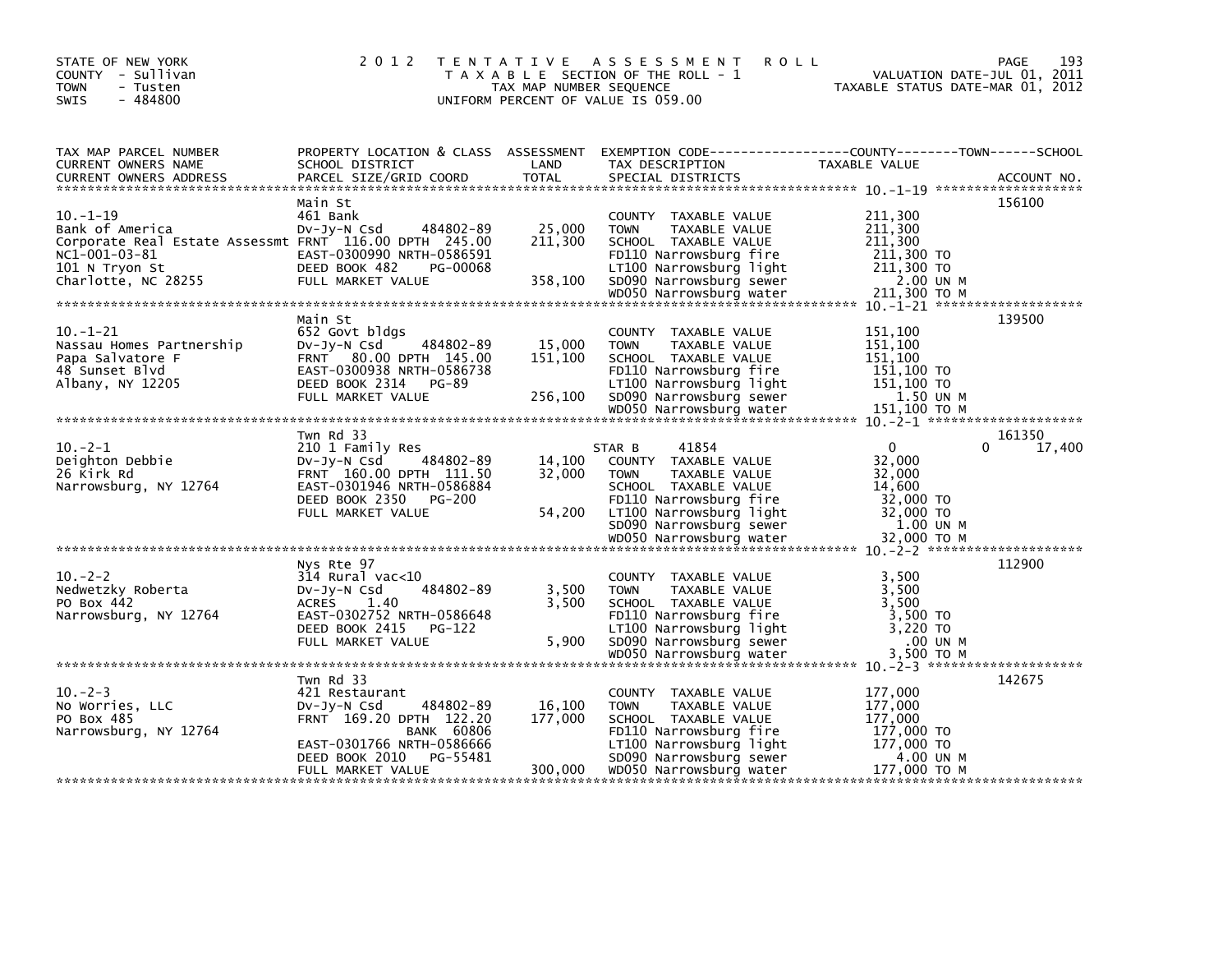| STATE OF NEW YORK<br>COUNTY - Sullivan<br><b>TOWN</b><br>- Tusten<br>$-484800$<br><b>SWIS</b>   | 2 0 1 2                                                                                                                                                                                                | T E N T A T I V E<br>TAX MAP NUMBER SEQUENCE | A S S E S S M E N T<br><b>ROLL</b><br>T A X A B L E SECTION OF THE ROLL - 1<br>UNIFORM PERCENT OF VALUE IS 059.00                                                                                          | VALUATION DATE-JUL 01, 2011<br>TAXABLE STATUS DATE-MAR 01, 2012                                   | 194<br><b>PAGE</b> |
|-------------------------------------------------------------------------------------------------|--------------------------------------------------------------------------------------------------------------------------------------------------------------------------------------------------------|----------------------------------------------|------------------------------------------------------------------------------------------------------------------------------------------------------------------------------------------------------------|---------------------------------------------------------------------------------------------------|--------------------|
| TAX MAP PARCEL NUMBER<br>CURRENT OWNERS NAME<br><b>CURRENT OWNERS ADDRESS</b>                   | SCHOOL DISTRICT<br>PARCEL SIZE/GRID COORD                                                                                                                                                              | LAND<br><b>TOTAL</b>                         | PROPERTY LOCATION & CLASS ASSESSMENT EXEMPTION CODE----------------COUNTY-------TOWN------SCHOOL<br>TAX DESCRIPTION<br>SPECIAL DISTRICTS                                                                   | <b>TAXABLE VALUE</b>                                                                              | ACCOUNT NO.        |
| $10. -2 - 4$<br>Narrowsburg Motor Sales<br><b>Inc</b><br>Narrowsburg, NY 12764                  | Co Rt 24<br>431 Auto dealer<br>484802-89<br>DV-Jy-N Csd<br>FRNT 150.00 DPTH 50.00<br>EAST-0301847 NRTH-0586523<br>FULL MARKET VALUE                                                                    | 8,400<br>151,000<br>255,900                  | COUNTY TAXABLE VALUE<br><b>TOWN</b><br>TAXABLE VALUE<br>SCHOOL TAXABLE VALUE<br>FD110 Narrowsburg fire<br>LT100 Narrowsburg light<br>SD090 Narrowsburg sewer                                               | 151,000<br>151,000<br>151.000<br>151,000 TO<br>151,000 TO<br>1.50 UN M                            | 139250             |
| $10. -2 - 7$<br>Allport Thomas J<br>Allport Bettina L<br>122 Bridge St<br>Narrowsburg, NY 12764 | 122 Bridge St<br>210 1 Family Res<br>484802-89<br>DV-Jy-N Csd<br>FRNT 150.00 DPTH 158.99<br><b>ACRES</b><br>0.54 BANK C47325<br>EAST-0302346 NRTH-0586218<br>DEED BOOK 3433 PG-16<br>FULL MARKET VALUE | 12,000<br>98,500<br>166,900                  | 41854<br>STAR B<br>COUNTY TAXABLE VALUE<br>TAXABLE VALUE<br><b>TOWN</b><br>SCHOOL TAXABLE VALUE<br>FD110 Narrowsburg fire<br>LT100 Narrowsburg light<br>SD090 Narrowsburg sewer<br>WD050 Narrowsburg water | $\Omega$<br>0<br>98,500<br>98,500<br>81.100<br>98,500 TO<br>98,500 TO<br>2.00 UN M<br>98,500 ТО М | 111350<br>17,400   |
|                                                                                                 |                                                                                                                                                                                                        |                                              |                                                                                                                                                                                                            |                                                                                                   |                    |
| $10. -2 - 8$<br>MacLetchie Donna<br>349 W 16 th St Apt 2<br>Brooklyn, NY 11215                  | $CO$ Rd $24$<br>210 1 Family Res<br>DV-Jy-N Csd<br>484802-89<br>FRNT 150.00 DPTH 154.70<br>0.53<br><b>ACRES</b><br>EAST-0302337 NRTH-0586300<br>DEED BOOK 3435 PG-136                                  | 11,900<br>74,300                             | COUNTY TAXABLE VALUE<br><b>TAXABLE VALUE</b><br><b>TOWN</b><br>SCHOOL TAXABLE VALUE<br>FD110 Narrowsburg fire<br>LT100 Narrowsburg light<br>SD090 Narrowsburg sewer                                        | 74,300<br>74,300<br>74.300<br>74,300 TO<br>74,300 TO<br>1.00 UN M                                 | 124500             |
| $10 - 2 - 10$<br>Gerrity Josephine<br>2102 Four Seasons Blvd<br>Macungie, PA 18062              | Co Rt 24<br>311 Res vac land<br>484802-89<br>$Dv-Jy-N$ Csd<br><b>ACRES</b><br>1.04<br>EAST-0302668 NRTH-0585973<br>DEED BOOK 766<br>PG-00625<br>FULL MARKET VALUE                                      | 7,500<br>7,500<br>12,700                     | COUNTY TAXABLE VALUE<br><b>TOWN</b><br>TAXABLE VALUE<br>SCHOOL TAXABLE VALUE<br>FD110 Narrowsburg fire<br>LT100 Narrowsburg light<br>SD090 Narrowsburg sewer                                               | 7,500<br>7,500<br>7,500<br>7,500 TO<br>7.500 TO<br>.00 UN M                                       | 118501             |
|                                                                                                 | N Of Co Rd 24                                                                                                                                                                                          |                                              |                                                                                                                                                                                                            |                                                                                                   | 158100             |
| $10. -2 - 11$<br>MOIDOM LLC<br>140-25 Mullberry Ave<br>Flushing, NY 11355                       | 311 Res vac land<br>$Dv-Jy-N$ Csd<br>484802-89<br>FRNT 150.00 DPTH 200.00<br>EAST-0303000 NRTH-0585880<br>DEED BOOK 2010 PG-53223<br>FULL MARKET VALUE                                                 | 2,500<br>2,500<br>4,200                      | COUNTY TAXABLE VALUE<br>TAXABLE VALUE<br><b>TOWN</b><br>SCHOOL TAXABLE VALUE<br>FD110 Narrowsburg fire<br>LT100 Narrowsburg light<br>SD090 Narrowsburg sewer                                               | 2,500<br>2,500<br>2,500<br>2,500 TO<br>134 TO<br>.00 UN M                                         |                    |
|                                                                                                 |                                                                                                                                                                                                        |                                              | WD050 Narrowsburg water                                                                                                                                                                                    | 2,500 TO M                                                                                        |                    |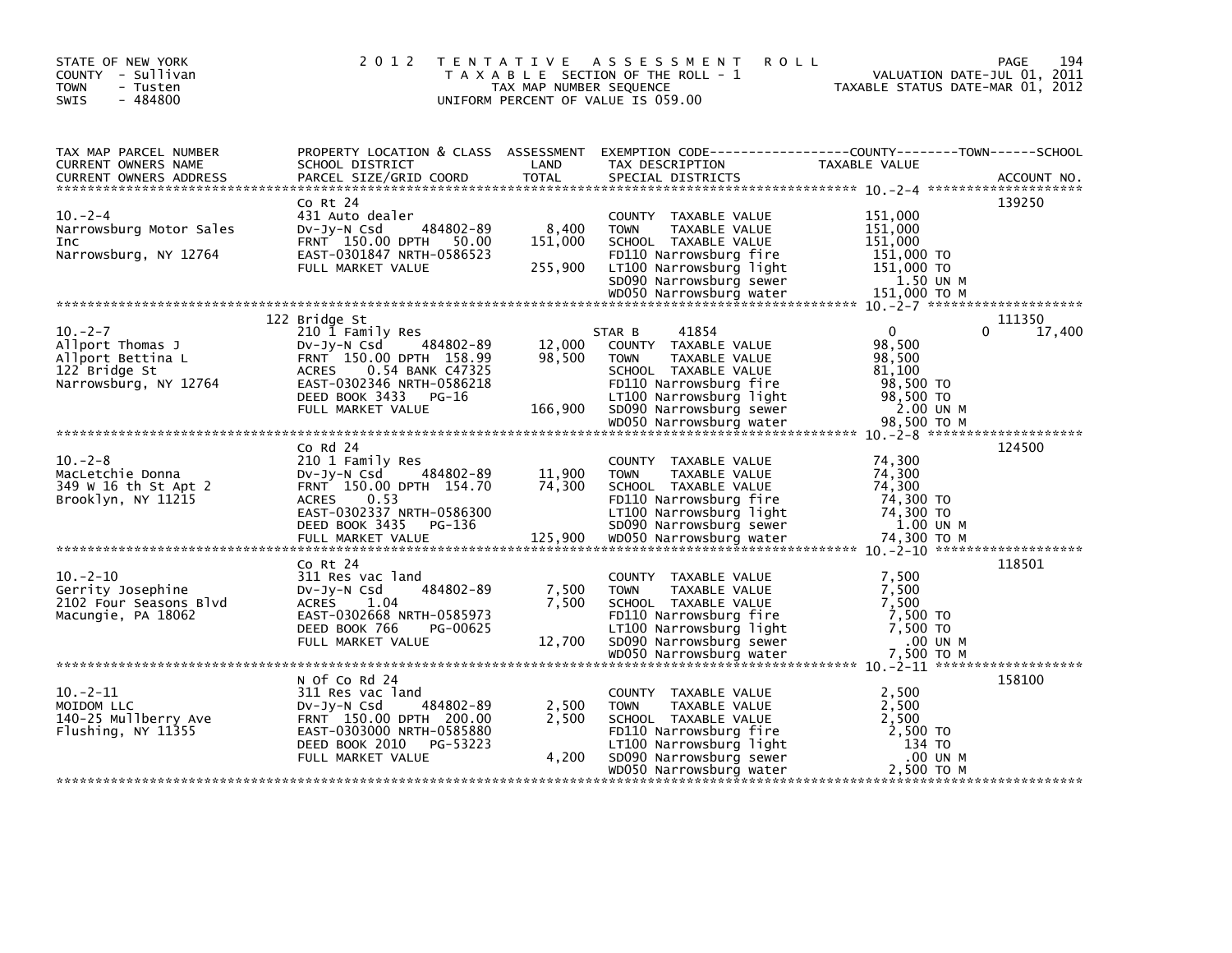| STATE OF NEW YORK<br>COUNTY - Sullivan<br><b>TOWN</b><br>- Tusten<br>$-484800$<br><b>SWIS</b> | 2 0 1 2                                                                                                                                                                                                                                                                                                                                                          | T E N T A T I V E<br>TAX MAP NUMBER SEQUENCE | A S S E S S M E N T<br>T A X A B L E SECTION OF THE ROLL - 1<br>UNIFORM PERCENT OF VALUE IS 059.00                                                                     | <b>ROLL</b><br>TAXABLE STATUS DATE-MAR 01, 2012                             | 195<br><b>PAGE</b><br>VALUATION DATE-JUL 01, 2011 |
|-----------------------------------------------------------------------------------------------|------------------------------------------------------------------------------------------------------------------------------------------------------------------------------------------------------------------------------------------------------------------------------------------------------------------------------------------------------------------|----------------------------------------------|------------------------------------------------------------------------------------------------------------------------------------------------------------------------|-----------------------------------------------------------------------------|---------------------------------------------------|
| TAX MAP PARCEL NUMBER<br>CURRENT OWNERS NAME                                                  | PROPERTY LOCATION & CLASS ASSESSMENT<br>SCHOOL DISTRICT                                                                                                                                                                                                                                                                                                          | LAND                                         | EXEMPTION CODE-----------------COUNTY-------TOWN------SCHOOL<br>TAX DESCRIPTION                                                                                        | TAXABLE VALUE                                                               |                                                   |
|                                                                                               |                                                                                                                                                                                                                                                                                                                                                                  |                                              |                                                                                                                                                                        |                                                                             |                                                   |
| $10. -2 - 12$<br>Becker Cheryl L<br>76 Bridge St                                              | $CO$ Rd $24$<br>210 1 Family Res<br>$Dv-Jy-N$ Csd<br>484802-89<br>FRNT 200.00 DPTH 150.00                                                                                                                                                                                                                                                                        | 11,200<br>81,600                             | 41854<br>STAR B<br>COUNTY TAXABLE VALUE<br>TAXABLE VALUE<br><b>TOWN</b>                                                                                                | $\Omega$<br>81.600<br>81,600                                                | 135000<br>$\Omega$<br>17,400                      |
| PO Box 84<br>Narrowsburg, NY 12764                                                            | EAST-0302910 NRTH-0585760<br>DEED BOOK 3306 PG-458<br>FULL MARKET VALUE                                                                                                                                                                                                                                                                                          | 138,300                                      | SCHOOL TAXABLE VALUE<br>FD110 Narrowsburg fire<br>LT100 Narrowsburg light                                                                                              | 64,200<br>81,600 TO<br>78,132 TO                                            |                                                   |
|                                                                                               |                                                                                                                                                                                                                                                                                                                                                                  |                                              | SD090 Narrowsburg sewer                                                                                                                                                | 1.00 UN M                                                                   |                                                   |
| $10 - 2 - 13$<br>Dizdarevic Fikret<br>31 Wyanet St<br>Selden, NY 11784                        | Co Rt 24<br>$314$ Rural vac<10<br>484802-89<br>$Dv-Jv-N$ Csd<br>0.83<br><b>ACRES</b><br>EAST-0303090 NRTH-0585660<br>DEED BOOK 2162<br>PG-128<br>FULL MARKET VALUE                                                                                                                                                                                               | 7,300<br>7,300<br>12,400                     | COUNTY TAXABLE VALUE<br>TAXABLE VALUE<br><b>TOWN</b><br>SCHOOL TAXABLE VALUE<br>FD110 Narrowsburg fire<br>SD090 Narrowsburg sewer<br>WD050 Narrowsburg water           | 7.300<br>7,300<br>7,300<br>7,300 TO<br>.00 UN M<br>7,300 ТО М               | 121300                                            |
|                                                                                               |                                                                                                                                                                                                                                                                                                                                                                  |                                              |                                                                                                                                                                        |                                                                             |                                                   |
| $10.-2-14.1$<br>Nober Allan<br>Nober Eleanor<br>50 Bridge St<br>Narrowsburg, NY 12764         | $Co$ Rd $24$<br>210 1 Family Res<br>484802-89<br>$Dv-Jy-N$ Csd<br>ACRES 1.57<br>EAST-0303299 NRTH-0585451<br>FULL MARKET VALUE<br>wooso warrowsburg water 100,000 TO M باسم معلم wooso Narrowsburg water 100,000 TO M باسم معلمين بين بين المعاملة معلمين بين المعاملة مع المعاملة المعاملة مع المعاملة مع المعاملة مع المعاملة مع المعاملة مع المعاملة مع المعا | 24,100 STAR EN<br>100,000<br>169,500         | 41800<br>AGED-CTS<br>41834<br>COUNTY TAXABLE VALUE<br><b>TOWN</b><br><b>TAXABLE VALUE</b><br>SCHOOL TAXABLE VALUE<br>FD110 Narrowsburg fire<br>SD090 Narrowsburg sewer | 30,000<br>$\Omega$<br>70,000<br>70.000<br>33,920<br>100,000 TO<br>2.00 UN M | 140125<br>30,000<br>30,000<br>36,080<br>0         |
|                                                                                               | $CO$ Rd $24$                                                                                                                                                                                                                                                                                                                                                     |                                              |                                                                                                                                                                        |                                                                             | 140125                                            |
| $10 - 2 - 14.2$<br>Nober Allan<br>Nober Eleanor<br>50 Bridge St<br>Narrowsburg, NY 12764      | 311 Res vac land<br>484802-89<br>$Dv-Jv-N$ Csd<br><b>ACRES</b><br>0.36<br>EAST-0303206 NRTH-0585553<br>FULL MARKET VALUE                                                                                                                                                                                                                                         | 7,000<br>7,000<br>11,900                     | COUNTY TAXABLE VALUE<br><b>TAXABLE VALUE</b><br><b>TOWN</b><br>SCHOOL TAXABLE VALUE<br>FD110 Narrowsburg fire<br>SD090 Narrowsburg sewer                               | 7,000<br>7.000<br>7,000<br>7,000 TO<br>.00 UN M                             |                                                   |
|                                                                                               |                                                                                                                                                                                                                                                                                                                                                                  |                                              |                                                                                                                                                                        |                                                                             |                                                   |
| $10 - 2 - 14.3$<br>Nober Allan<br>Nober Eleanor<br>50 Bridge St<br>Narrowsburg, NY 12764      | $CO$ Rd $24$<br>311 Res vac land<br>484802-89<br>DV-Jy-N Csd<br><b>ACRES</b><br>0.43<br>EAST-0303298 NRTH-0585647<br>FULL MARKET VALUE                                                                                                                                                                                                                           | 7,500<br>7,500<br>12,700                     | COUNTY TAXABLE VALUE<br><b>TOWN</b><br>TAXABLE VALUE<br>SCHOOL TAXABLE VALUE<br>FD110 Narrowsburg fire<br>SD090 Narrowsburg sewer<br>WD050 Narrowsburg water           | 7,500<br>7,500<br>7,500<br>7,500 TO<br>.00 UN M<br>7,500 TO M               | 140125                                            |
|                                                                                               |                                                                                                                                                                                                                                                                                                                                                                  |                                              |                                                                                                                                                                        |                                                                             |                                                   |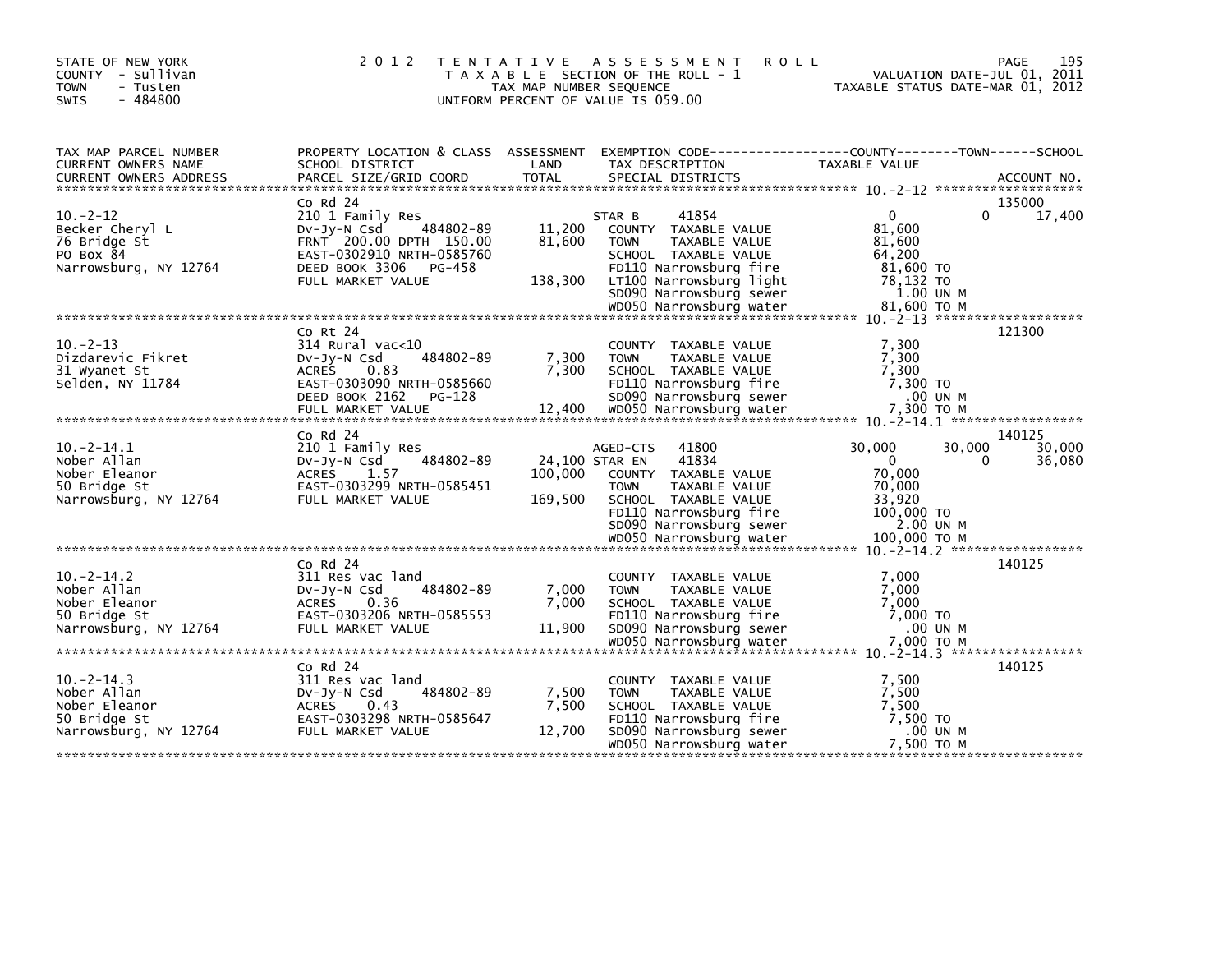| STATE OF NEW YORK<br>COUNTY - Sullivan<br><b>TOWN</b><br>- Tusten<br>$-484800$<br><b>SWIS</b>       | 2 0 1 2                                                                                                                                                                     | T E N T A T I V E<br>TAX MAP NUMBER SEQUENCE | A S S E S S M E N T<br><b>ROLL</b><br>T A X A B L E SECTION OF THE ROLL - 1<br>UNIFORM PERCENT OF VALUE IS 059.00                                                        | VALUATION DATE-JUL 01, 2011<br>TAXABLE STATUS DATE-MAR 01, 2012                                 | 196<br>PAGE           |
|-----------------------------------------------------------------------------------------------------|-----------------------------------------------------------------------------------------------------------------------------------------------------------------------------|----------------------------------------------|--------------------------------------------------------------------------------------------------------------------------------------------------------------------------|-------------------------------------------------------------------------------------------------|-----------------------|
| TAX MAP PARCEL NUMBER<br>CURRENT OWNERS NAME<br><b>CURRENT OWNERS ADDRESS</b>                       | PROPERTY LOCATION & CLASS ASSESSMENT<br>SCHOOL DISTRICT<br>PARCEL SIZE/GRID COORD                                                                                           | LAND<br><b>TOTAL</b>                         | TAX DESCRIPTION<br>SPECIAL DISTRICTS                                                                                                                                     | TAXABLE VALUE                                                                                   | ACCOUNT NO.           |
| $10 - 2 - 15$<br>Schmitt George<br>PO Box 130<br>Narrowsburg, NY 12764                              | $Co$ Rt $52$<br>210 1 Family Res<br>484802-89<br>DV-Jy-N Csd<br>FRNT 170.00 DPTH 106.00<br>EAST-0303433 NRTH-0585380<br>DEED BOOK 2257<br>$PG-3$<br>FULL MARKET VALUE       | 13,700 STAR EN<br>62,900<br>106,600          | 41121<br>WAR VET<br>41834<br>TAXABLE VALUE<br><b>COUNTY</b><br><b>TOWN</b><br>TAXABLE VALUE<br>SCHOOL TAXABLE VALUE<br>FD110 Narrowsburg fire<br>SD090 Narrowsburg sewer | 9,435<br>9,435<br>$\overline{0}$<br>0<br>53,465<br>53,465<br>26,820<br>$62,900$ TO<br>1.00 UN M | 104830<br>0<br>36,080 |
|                                                                                                     |                                                                                                                                                                             |                                              | WD050 Narrowsburg water                                                                                                                                                  | 62,900 ТО М                                                                                     |                       |
| $10. -2 - 17$<br>Gerrity Josephine<br>2102 Four Seasons Blvd<br>Macungie, PA 18062                  | w of Nys Rte 97<br>210 1 Family Res<br>$Dv-Jy-N$ Csd<br>484802-89<br>FRNT 200.00 DPTH 124.75<br>EAST-0303180 NRTH-0585780<br>DEED BOOK 766<br>PG-00624<br>FULL MARKET VALUE | 13,100<br>73,800<br>125,100                  | COUNTY TAXABLE VALUE<br><b>TOWN</b><br>TAXABLE VALUE<br>SCHOOL TAXABLE VALUE<br>FD110 Narrowsburg fire<br>SD090 Narrowsburg sewer<br>WD050 Narrowsburg water             | 73,800<br>73,800<br>73,800<br>73,800 TO<br>1.00 UN M<br>73,800 то м                             | 118502                |
| $10 - 2 - 18$<br>Gerrity Josephine<br>2102 Four Seasons Blvd<br>Macungie, PA 18062                  | Cr24<br>692 Road/str/hwy<br>484802-89<br>DV-JY-N Csd<br>West Street & P/o Clark A<br>FRNT 50.00 DPTH 350.00<br>EAST-0302965 NRTH-0586026<br>DEED BOOK 768<br>PG-00119       | 1,000<br>1,000                               | COUNTY TAXABLE VALUE<br>TAXABLE VALUE<br><b>TOWN</b><br>SCHOOL TAXABLE VALUE<br>FD110 Narrowsburg fire<br>LT100 Narrowsburg light<br>SD090 Narrowsburg sewer             | 1,000<br>1,000<br>1,000<br>1,000 TO<br>350 TO<br>.00 UN M                                       |                       |
|                                                                                                     | $CO$ Rd $24$                                                                                                                                                                |                                              |                                                                                                                                                                          |                                                                                                 | 156550                |
| $10. -3 - 3.1$<br>MCElfresh Lindell L<br>Goeschel Nancy<br>127 Bridge St<br>Narrowsburg, NY 12764   | 210 1 Family Res<br>$Dv-Jv-N$ Csd<br>484802-89<br><b>ACRES</b><br>1.86<br>EAST-0301868 NRTH-0586137<br>DEED BOOK 2010<br>PG-58581<br>FULL MARKET VALUE                      | 24,200<br>105,000<br>178,000                 | COUNTY TAXABLE VALUE<br>TAXABLE VALUE<br><b>TOWN</b><br>SCHOOL TAXABLE VALUE<br>FD110 Narrowsburg fire<br>LT100 Narrowsburg light<br>SD090 Narrowsburg sewer             | 105,000<br>105,000<br>105,000<br>105,000 TO<br>105,000 TO<br>1.00 UN M                          |                       |
|                                                                                                     | $CO$ Rd $24$                                                                                                                                                                |                                              |                                                                                                                                                                          |                                                                                                 | 150200                |
| $10 - 3 - 3.4$<br>MCElfresh Lindell Lee<br>Goeschel Nancy<br>127 Bridge St<br>Narrowsburg, NY 12764 | 210 1 Family Res<br>484802-89<br>$Dv-Jy-N$ Csd<br>FRNT 139.70 DPTH 160.00<br>EAST-0302188 NRTH-0586071<br>DEED BOOK 3469<br>PG-185<br>FULL MARKET VALUE                     | 13,500 STAR EN<br>72,000<br>122,000          | COMBAT VET 41131<br>41834<br>COUNTY TAXABLE VALUE<br><b>TOWN</b><br>TAXABLE VALUE<br>SCHOOL TAXABLE VALUE<br>FD110 Narrowsburg fire                                      | 18,000<br>18,000<br>$\mathbf{0}$<br>$\Omega$<br>54,000<br>54,000<br>35,920<br>72,000 TO         | 0<br>36,080           |
|                                                                                                     |                                                                                                                                                                             |                                              | LT100 Narrowsburg light<br>SD090 Narrowsburg sewer<br>WD050 Narrowsburg water                                                                                            | 72,000 TO<br>1.00 UN M<br>72,000 TO M                                                           |                       |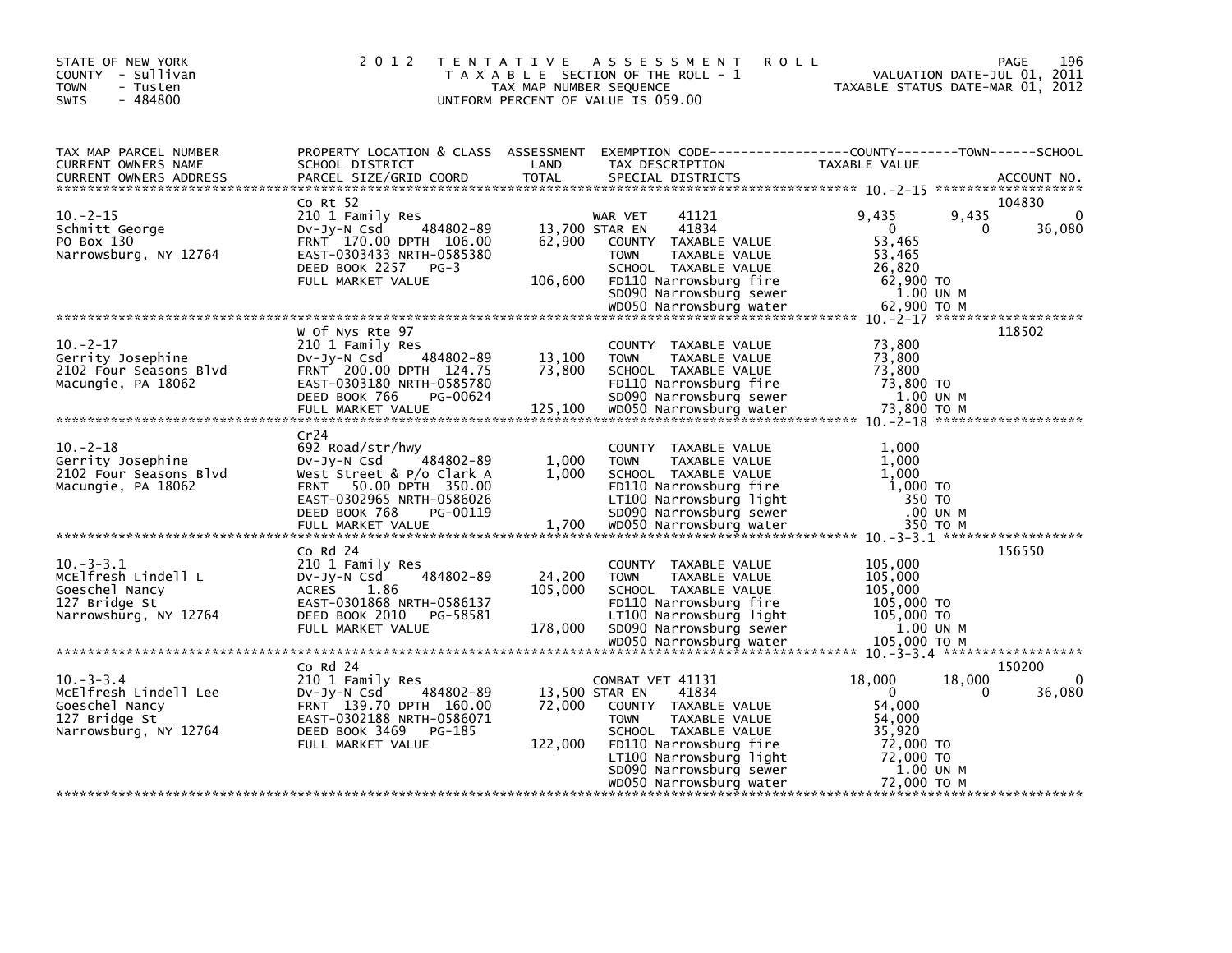| STATE OF NEW YORK<br>COUNTY - Sullivan<br><b>TOWN</b><br>- Tusten<br>$-484800$<br><b>SWIS</b> | 2 0 1 2                                                                                                                                                                                     | A S S E S S M E N T<br>T E N T A T I V E<br>T A X A B L E SECTION OF THE ROLL - 1<br>TAX MAP NUMBER SEQUENCE<br>UNIFORM PERCENT OF VALUE IS 059.00                                                                                                                          | 197<br><b>ROLL</b><br><b>PAGE</b><br>VALUATION DATE-JUL 01, 2011<br>TAXABLE STATUS DATE-MAR 01, 2012                                                                                         |
|-----------------------------------------------------------------------------------------------|---------------------------------------------------------------------------------------------------------------------------------------------------------------------------------------------|-----------------------------------------------------------------------------------------------------------------------------------------------------------------------------------------------------------------------------------------------------------------------------|----------------------------------------------------------------------------------------------------------------------------------------------------------------------------------------------|
| TAX MAP PARCEL NUMBER<br>CURRENT OWNERS NAME                                                  | PROPERTY LOCATION & CLASS ASSESSMENT<br>SCHOOL DISTRICT                                                                                                                                     | LAND<br>TAX DESCRIPTION                                                                                                                                                                                                                                                     | EXEMPTION CODE------------------COUNTY--------TOWN------SCHOOL<br>TAXABLE VALUE                                                                                                              |
| $10. -3 - 6$<br>Parker Noella C<br>PO Box 275<br>Narrowsburg, NY 12764                        | Co Rt 24<br>210 1 Family Res<br>484802-89<br>DV-Jy-N Csd<br>FRNT 100.00 DPTH 200.00<br><b>ACRES</b><br>0.65<br>EAST-0302185 NRTH-0586037<br>DEED BOOK 1264<br>PG-00344<br>FULL MARKET VALUE | 41121<br>WAR VET<br>41121<br>18,000 WAR VET<br>41854<br>95,000 STAR B<br>COUNTY TAXABLE VALUE<br><b>TOWN</b><br>TAXABLE VALUE<br>SCHOOL TAXABLE VALUE<br>FD110 Narrowsburg fire<br>161,000<br>LT100 Narrowsburg light<br>SD090 Narrowsburg sewer<br>WD050 Narrowsburg water | 121400<br>14,250<br>$\Omega$<br>14,250<br>14,250<br>$\Omega$<br>14,250<br>$\Omega$<br>$\Omega$<br>17,400<br>66,500<br>66,500<br>77,600<br>95,000 TO<br>95,000 TO<br>1.00 UN M<br>95,000 ТО М |
|                                                                                               |                                                                                                                                                                                             |                                                                                                                                                                                                                                                                             |                                                                                                                                                                                              |
| $10 - 3 - 8$<br>Hector Kathleen M<br>PO Box 1<br>Narrowsburg, NY 12764                        | 125 School St<br>210 1 Family Res<br>484802-89<br>$Dv-Jy-N$ Csd<br><b>ACRES</b><br>1.08<br>EAST-0302590 NRTH-0585650<br>DEED BOOK 2010<br>PG-58994<br>FULL MARKET VALUE                     | 41800<br>AGED-CTS<br>41834<br>20,000 STAR EN<br>100,200<br>COUNTY TAXABLE VALUE<br>TAXABLE VALUE<br><b>TOWN</b><br>SCHOOL TAXABLE VALUE<br>FD110 Narrowsburg fire<br>169,800<br>LT100 Narrowsburg light<br>SD090 Narrowsburg sewer                                          | 126550<br>50,100<br>50,100<br>50,100<br>$\Omega$<br>$\Omega$<br>36,080<br>50,100<br>50,100<br>14,020<br>100,200 TO<br>100,200 TO<br>1.00 UN M                                                |
| $10. -3 - 10$<br>Meunier Monica<br>101 School St<br>Narrowsburg, NY 12764                     | School St<br>210 1 Family Res<br>484802-89<br>$Dv-Jy-N$ Csd<br>FRNT 150.00 DPTH 200.00<br><b>BANKC230183</b><br>EAST-0302410 NRTH-0585350<br>DEED BOOK 2186<br>PG-436<br>FULL MARKET VALUE  | 41854<br>STAR B<br>14,200<br>COUNTY TAXABLE VALUE<br>68,200<br><b>TAXABLE VALUE</b><br><b>TOWN</b><br>SCHOOL TAXABLE VALUE<br>FD110 Narrowsburg fire<br>LT100 Narrowsburg light<br>SD090 Narrowsburg sewer<br>115,600                                                       | $\mathbf{0}$<br>$\Omega$<br>17,400<br>68,200<br>68,200<br>50,800<br>68,200 TO<br>68,200 TO<br>1.00 UN M                                                                                      |
|                                                                                               |                                                                                                                                                                                             |                                                                                                                                                                                                                                                                             |                                                                                                                                                                                              |
| $10. -3 - 11$<br>Carpenter Liane T<br>85 School St<br>Narrowsburg, NY 12764                   | School St Ext<br>210 1 Family Res<br>DV-Jy-N Csd<br>484802-89<br>FRNT 200.00 DPTH 150.00<br>EAST-0302240 NRTH-0585470<br>DEED BOOK 1232<br>PG-00039<br>FULL MARKET VALUE                    | COMBAT VET 41131<br>41834<br>14,200 STAR EN<br>82.000<br>COUNTY TAXABLE VALUE<br><b>TAXABLE VALUE</b><br><b>TOWN</b><br>SCHOOL TAXABLE VALUE<br>139,000<br>FD110 Narrowsburg fire<br>LT100 Narrowsburg light<br>SD090 Narrowsburg sewer<br>WD050 Narrowsburg water          | 107650<br>20,500<br>20,500<br>0<br>$\mathbf{0}$<br>36,080<br>$\Omega$<br>61,500<br>61.500<br>45,920<br>82,000 TO<br>82,000 TO<br>1.00 UN M<br>82,000 TO M                                    |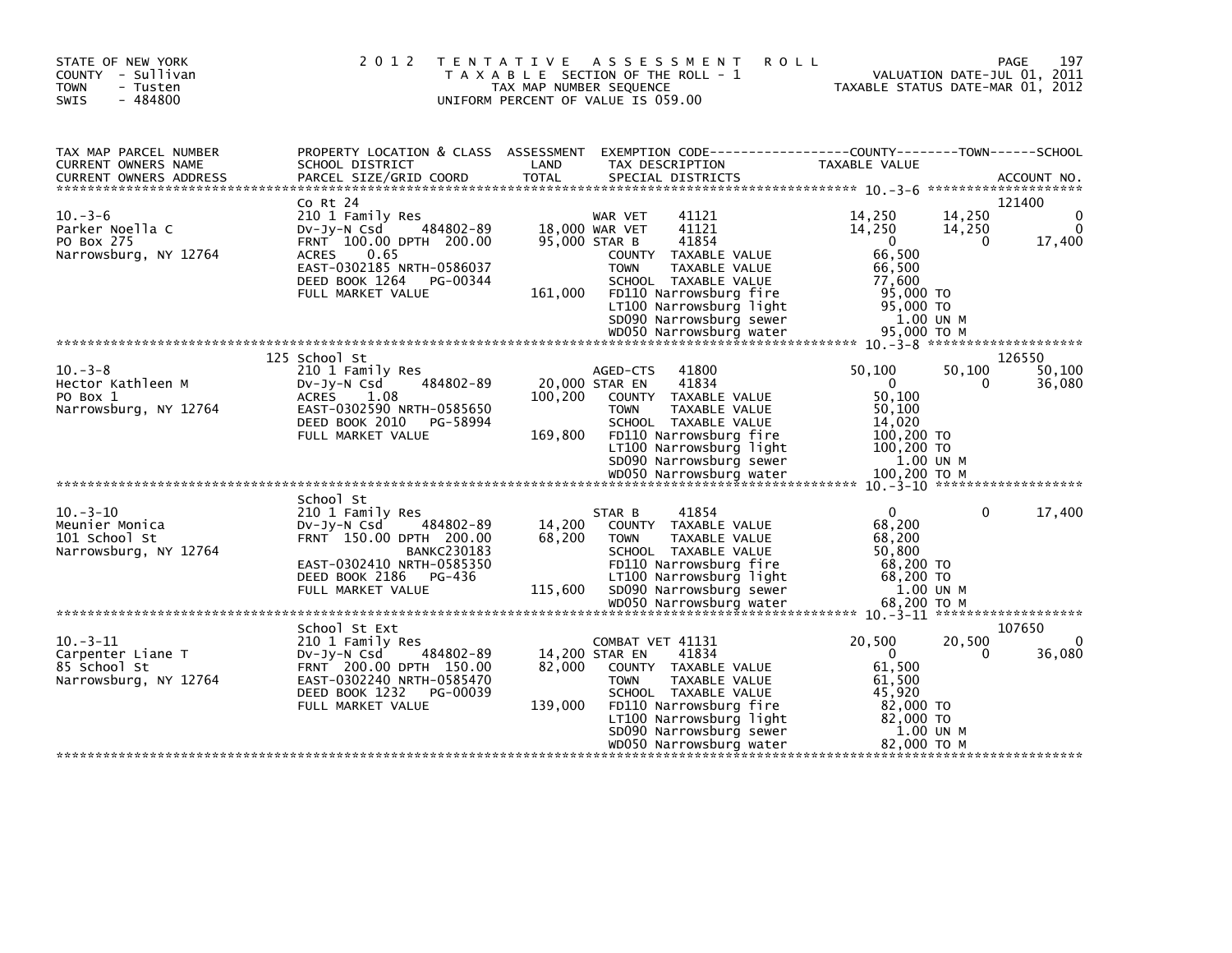| STATE OF NEW YORK<br>COUNTY - Sullivan<br>- Tusten<br><b>TOWN</b><br>$-484800$<br>SWIS               | 2 0 1 2                                                                                                                                                                    | T E N T A T I V E<br>TAX MAP NUMBER SEQUENCE | ASSESSMENT<br><b>ROLL</b><br>T A X A B L E SECTION OF THE ROLL - 1<br>UNIFORM PERCENT OF VALUE IS 059.00                                                                                | TAXABLE STATUS DATE-MAR 01, 2012                                                 | 198<br>PAGE<br>VALUATION DATE-JUL 01, 2011     |
|------------------------------------------------------------------------------------------------------|----------------------------------------------------------------------------------------------------------------------------------------------------------------------------|----------------------------------------------|-----------------------------------------------------------------------------------------------------------------------------------------------------------------------------------------|----------------------------------------------------------------------------------|------------------------------------------------|
| TAX MAP PARCEL NUMBER<br>CURRENT OWNERS NAME                                                         | SCHOOL DISTRICT                                                                                                                                                            | LAND                                         | PROPERTY LOCATION & CLASS ASSESSMENT EXEMPTION CODE----------------COUNTY-------TOWN------SCHOOL<br>TAX DESCRIPTION                                                                     | TAXABLE VALUE                                                                    |                                                |
| $10 - 3 - 12$<br>Schwarz Jeanne<br>140 W Waterview St<br>Northport, NY 11768                         | School St<br>210 1 Family Res<br>Dv-Jy-N Csd<br>484802-89<br>FRNT 150.00 DPTH 200.00<br>EAST-0302080 NRTH-0585590<br>DEED BOOK 1384 PG-193<br>FULL MARKET VALUE            | 14,200<br>79.200<br>134,200                  | COUNTY TAXABLE VALUE<br>TAXABLE VALUE<br><b>TOWN</b><br>SCHOOL TAXABLE VALUE<br>FD110 Narrowsburg fire<br>LT100 Narrowsburg light<br>SD090 Narrowsburg sewer                            | 79,200<br>79,200<br>79.200<br>79,200 TO<br>79,200 TO<br>1.00 UN M                | 154500                                         |
|                                                                                                      |                                                                                                                                                                            |                                              |                                                                                                                                                                                         |                                                                                  |                                                |
| $10 - 3 - 13$<br>Fioramonti Frank R<br>Merolla Sheila<br>127 W 82 nd St Apt 9B<br>New York, NY 10024 | School St Ext<br>210 1 Family Res<br>$Dv-Jy-N$ Csd<br>484802-89<br>FRNT 285.09 DPTH 106.05<br>EAST-0301900 NRTH-0585740<br>DEED BOOK 3170 PG-268<br>FULL MARKET VALUE      | 15,200<br>96,000<br>162,700                  | COUNTY TAXABLE VALUE<br><b>TOWN</b><br>TAXABLE VALUE<br>SCHOOL TAXABLE VALUE<br>FD110 Narrowsburg fire<br>LT100 Narrowsburg light<br>SD090 Narrowsburg sewer<br>WD050 Narrowsburg water | 96,000<br>96,000<br>96,000<br>96,000 TO<br>96,000 TO<br>1.00 UN M<br>96,000 ТО М | 157400                                         |
|                                                                                                      |                                                                                                                                                                            |                                              |                                                                                                                                                                                         |                                                                                  |                                                |
| $10 - 3 - 14$<br>Inman Janice<br>Davidson Ken<br>782 Underhill Ave<br>Yorktown Heights, NY 10598     | SCHOOLST Twn Rd 41<br>220 2 Family Res<br>484802-89<br>DV-JV-N Csd<br>FRNT 150.00 DPTH 219.00<br>EAST-0301760 NRTH-0585920<br>DEED BOOK 3330<br>PG-97<br>FULL MARKET VALUE | 15,000<br>69,000<br>116,900                  | COUNTY TAXABLE VALUE<br>TAXABLE VALUE<br><b>TOWN</b><br>SCHOOL TAXABLE VALUE<br>FD110 Narrowsburg fire<br>LT100 Narrowsburg light<br>SD090 Narrowsburg sewer                            | 69,000<br>69,000<br>69,000<br>69,000 TO<br>69,000 TO<br>2.00 UN M                | 128400                                         |
|                                                                                                      |                                                                                                                                                                            |                                              |                                                                                                                                                                                         |                                                                                  |                                                |
| $10 - 3 - 15$<br>Hawker Arthur J<br>Hawker Patricia<br>35 School St<br>Narrowsburg, NY 12764         | School St<br>210 1 Family Res<br>$Dv-Jy-N$ Csd<br>484802-89<br>FRNT 100.00 DPTH 209.00<br>EAST-0301650 NRTH-0586000<br>DEED BOOK 805<br>PG-00222<br>FULL MARKET VALUE      | 12,900 STAR B<br>92,000<br>155,900           | RPTL466_c 41690<br>41854<br>COUNTY TAXABLE VALUE<br><b>TOWN</b><br>TAXABLE VALUE<br>SCHOOL TAXABLE VALUE<br>FD110 Narrowsburg fire                                                      | 1,740<br>$\Omega$<br>90,260<br>90,260<br>72,860<br>90,260 TO                     | 121452<br>1,740<br>1,740<br>17,400<br>$\Omega$ |
|                                                                                                      |                                                                                                                                                                            |                                              | 1,740 EX<br>LT100 Narrowsburg light<br>1,740 EX<br>SD090 Narrowsburg sewer                                                                                                              | 90.260 TO<br>1.00 UN M                                                           |                                                |
|                                                                                                      |                                                                                                                                                                            |                                              | WD050 Narrowsburg water<br>1.740 EX                                                                                                                                                     | 90.260 TO M                                                                      |                                                |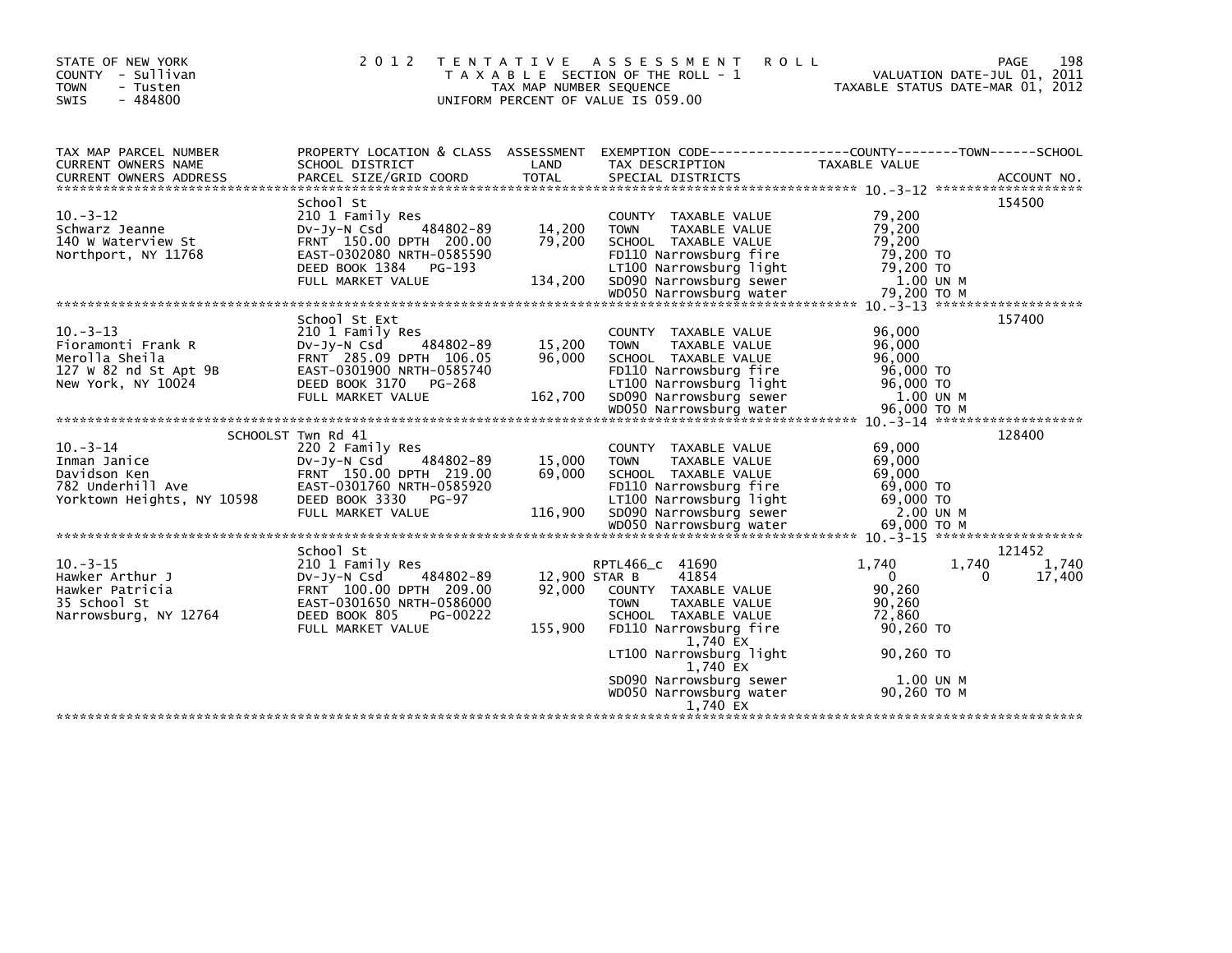| STATE OF NEW YORK<br>COUNTY - Sullivan<br><b>TOWN</b><br>- Tusten<br>SWIS<br>$-484800$       | 2 0 1 2                                                                                                                                                                                    | T E N T A T I V E<br>TAX MAP NUMBER SEQUENCE | A S S E S S M E N T<br><b>ROLL</b><br>T A X A B L E SECTION OF THE ROLL - 1<br>UNIFORM PERCENT OF VALUE IS 059.00                                                                                           |                                                                                                  | 199<br>PAGE<br>VALUATION DATE-JUL 01, 2011<br>TAXABLE STATUS DATE-MAR 01, 2012 |
|----------------------------------------------------------------------------------------------|--------------------------------------------------------------------------------------------------------------------------------------------------------------------------------------------|----------------------------------------------|-------------------------------------------------------------------------------------------------------------------------------------------------------------------------------------------------------------|--------------------------------------------------------------------------------------------------|--------------------------------------------------------------------------------|
| TAX MAP PARCEL NUMBER<br>CURRENT OWNERS NAME                                                 | PROPERTY LOCATION & CLASS ASSESSMENT EXEMPTION CODE----------------COUNTY-------TOWN------SCHOOL<br>SCHOOL DISTRICT                                                                        | LAND                                         | TAX DESCRIPTION                                                                                                                                                                                             | TAXABLE VALUE                                                                                    |                                                                                |
| $10. -3 - 16$<br>Knecht Francis H<br>Knecht Linda M<br>29 School St<br>Narrowsburg, NY 12764 | School St<br>210 1 Family Res<br>484802-89<br>$Dv-Jv-N$ Csd<br>FRNT 118.00 DPTH 203.00<br><b>BANK</b><br>N.<br>EAST-0301560 NRTH-0586060<br>DEED BOOK 963<br>PG-00210<br>FULL MARKET VALUE | 12,600<br>76,300<br>129,300                  | 41834<br>STAR EN<br>COUNTY TAXABLE VALUE<br><b>TOWN</b><br>TAXABLE VALUE<br>SCHOOL TAXABLE VALUE<br>FD110 Narrowsburg fire<br>LT100 Narrowsburg light<br>SD090 Narrowsburg sewer<br>WD050 Narrowsburg water | $\mathbf{0}$<br>76,300<br>76,300<br>40,220<br>76,300 TO<br>76,300 TO<br>1.00 UN M<br>76,300 ТО М | 36,080<br>$\Omega$                                                             |
|                                                                                              |                                                                                                                                                                                            |                                              |                                                                                                                                                                                                             |                                                                                                  |                                                                                |
| $10. -3 - 17$<br>Foster Douglas<br>Foster Dorothy<br>7 School St<br>Narrowsburg, NY 12764    | Church St<br>220 2 Family Res<br>484802-89<br>$Dv-Jy-N$ Csd<br>FRNT 50.00 DPTH 100.00<br>EAST-0301300 NRTH-0586200<br>DEED BOOK 734<br>PG-00010<br>FULL MARKET VALUE                       | 9,200<br>100,500<br>170,300                  | 41834<br>STAR EN<br>COUNTY TAXABLE VALUE<br><b>TOWN</b><br>TAXABLE VALUE<br>SCHOOL TAXABLE VALUE<br>FD110 Narrowsburg fire<br>LT100 Narrowsburg light<br>SD090 Narrowsburg sewer                            | $\Omega$<br>100,500<br>100,500<br>64,420<br>100,500 TO<br>100,500 TO<br>2.00 UN M                | 116450<br>36,080<br>$\Omega$                                                   |
|                                                                                              | Twn Rd 33                                                                                                                                                                                  |                                              |                                                                                                                                                                                                             |                                                                                                  | 102650                                                                         |
| $10 - 3 - 19$<br>Guo Yuexiu<br>23 Erie Ave<br>Narrowsburg, NY 12764                          | 220 2 Family Res<br>484802-89<br>$Dv-Jy-N$ Csd<br>FRNT 150.00 DPTH 170.00<br><b>BANK C19086</b><br>EAST-0301480 NRTH-0586340<br>DEED BOOK 2012 PG-408<br>FULL MARKET VALUE                 | 15,300<br>104,900<br>177,800                 | 41854<br>STAR B<br>COUNTY TAXABLE VALUE<br>TAXABLE VALUE<br><b>TOWN</b><br>SCHOOL TAXABLE VALUE<br>FD110 Narrowsburg fire<br>LT100 Narrowsburg light<br>SD090 Narrowsburg sewer                             | $\mathbf{0}$<br>104,900<br>104,900<br>87,500<br>104,900 TO<br>104,900 TO<br>3.00 UN M            | 17,400<br>$\Omega$                                                             |
|                                                                                              |                                                                                                                                                                                            |                                              |                                                                                                                                                                                                             |                                                                                                  |                                                                                |
| $10. -4 - 1$<br>Hawker Elizabeth<br>77 Bridge St<br>Narrowsburg, NY 12764                    | $Co$ Rd $52$<br>210 1 Family Res<br>484802-89<br>DV-JY-N Csd<br>FRNT 149.00 DPTH 118.00<br>EAST-0302820 NRTH-0585620<br>DEED BOOK 969<br>PG-00309<br>FULL MARKET VALUE                     | 13,700<br>74,300<br>125,900                  | COUNTY TAXABLE VALUE<br><b>TAXABLE VALUE</b><br><b>TOWN</b><br>SCHOOL TAXABLE VALUE<br>FD110 Narrowsburg fire<br>LT100 Narrowsburg light<br>SD090 Narrowsburg sewer<br>WD050 Narrowsburg water              | 74,300<br>74,300<br>74,300<br>74,300 TO<br>74,300 TO<br>1.00 UN M<br>74,300 ТО М                 |                                                                                |
|                                                                                              |                                                                                                                                                                                            |                                              |                                                                                                                                                                                                             |                                                                                                  |                                                                                |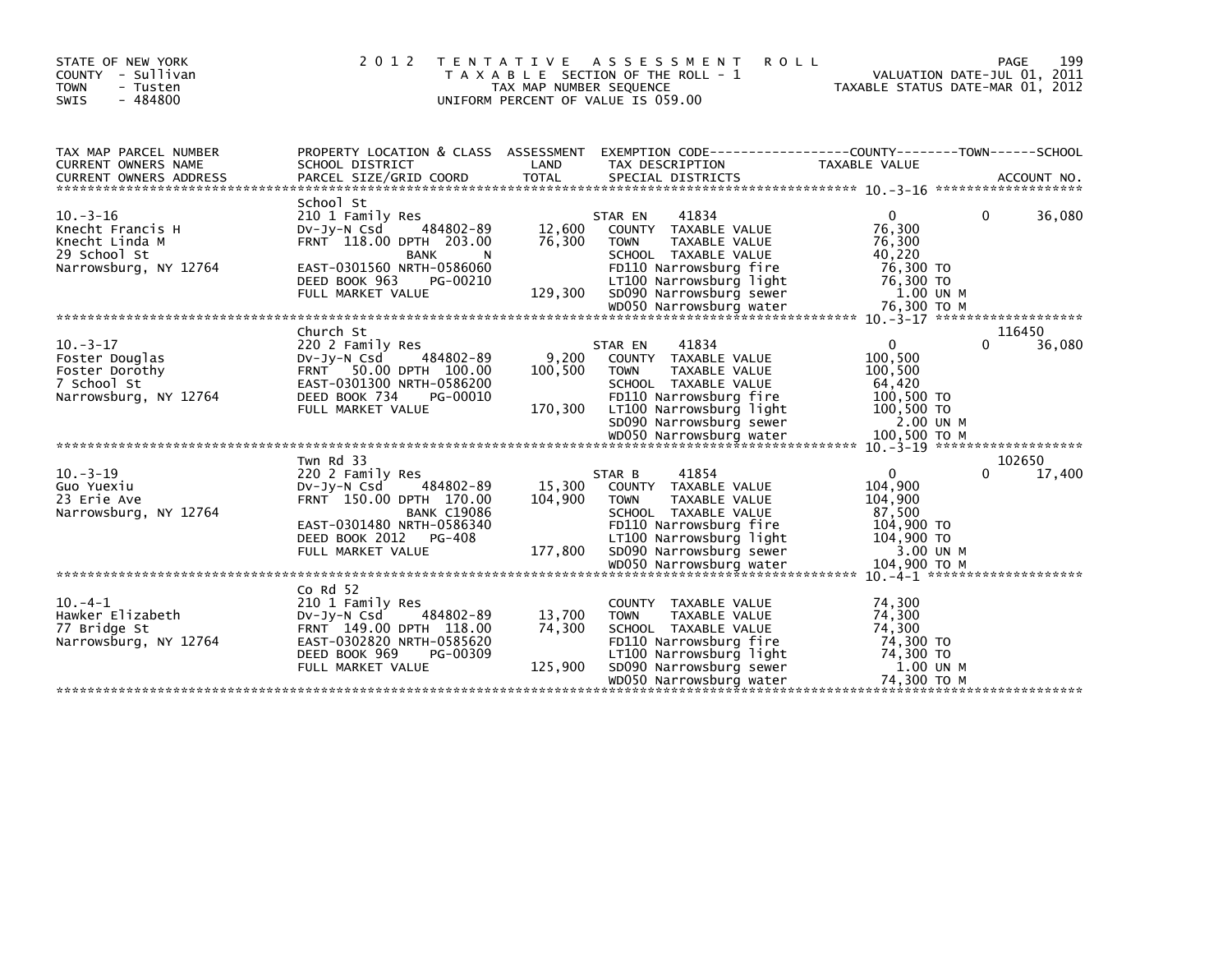| STATE OF NEW YORK<br>COUNTY - Sullivan<br><b>TOWN</b><br>- Tusten<br>$-484800$<br><b>SWIS</b> | 2 0 1 2                                                                                                                                                                          | TAX MAP NUMBER SEQUENCE            | <b>ROLL</b><br>TENTATIVE ASSESSMENT<br>T A X A B L E SECTION OF THE ROLL - 1<br>UNIFORM PERCENT OF VALUE IS 059.00                                                                                                                                   | VALUATION DATE-JUL 01, 2011<br>TAXABLE STATUS DATE-MAR 01, 2012                                               | 200<br>PAGE                    |
|-----------------------------------------------------------------------------------------------|----------------------------------------------------------------------------------------------------------------------------------------------------------------------------------|------------------------------------|------------------------------------------------------------------------------------------------------------------------------------------------------------------------------------------------------------------------------------------------------|---------------------------------------------------------------------------------------------------------------|--------------------------------|
| TAX MAP PARCEL NUMBER<br>CURRENT OWNERS NAME                                                  | SCHOOL DISTRICT                                                                                                                                                                  | LAND                               | PROPERTY LOCATION & CLASS ASSESSMENT EXEMPTION CODE----------------COUNTY-------TOWN------SCHOOL<br>TAX DESCRIPTION                                                                                                                                  | <b>TAXABLE VALUE</b>                                                                                          |                                |
| $10. -4 - 2$<br>Weist Robert<br>Weist Berry L<br>71 Bridge St<br>Narrowsburg, NY 12764        | $Co$ Rd $24$<br>210 1 Family Res<br>484802-89<br>DV-JY-N Csd<br>FRNT 153.50 DPTH 118.40<br>BANK<br>N.<br>EAST-0302920 NRTH-0585540<br>DEED BOOK 3614 PG-220<br>FULL MARKET VALUE | 13,700<br>65,700<br>111,400        | 41854<br>STAR B<br>COUNTY TAXABLE VALUE<br>TAXABLE VALUE<br><b>TOWN</b><br>SCHOOL TAXABLE VALUE<br>FD110 Narrowsburg fire<br>LT100 Narrowsburg light<br>SD090 Narrowsburg sewer                                                                      | $\overline{0}$<br>65,700<br>65,700<br>48,300<br>65,700 TO<br>63,276 TO<br>1.00 UN M                           | 160750<br>0<br>17,400          |
| $10. -4 - 3$<br>Nuttycombe Sandra L<br>61 Bridge St<br>Narrowsburg, NY 12764                  | $CO$ Rd $24$<br>210 1 Family Res<br>484802-89<br>DV-JY-N Csd<br>FRNT 140.60 DPTH 150.00<br>EAST-0303020 NRTH-0585440<br>DEED BOOK 3325 PG-255<br>FULL MARKET VALUE               | 15,000 STAR B<br>68,800<br>116,600 | RPTL466_C 41690<br>41854<br>COUNTY TAXABLE VALUE<br>TAXABLE VALUE<br><b>TOWN</b><br>SCHOOL TAXABLE VALUE<br>FD110 Narrowsburg fire<br>1,740 EX<br>LT100 Narrowsburg light<br>31 EX<br>SD090 Narrowsburg sewer<br>WD050 Narrowsburg water<br>1,740 EX | 1.740<br>1.740<br>$\Omega$<br>67,060<br>67,060<br>49.660<br>67,060 TO<br>1,207 TO<br>1.00 UN M<br>67.060 TO M | 105100<br>1,740<br>17,400<br>0 |
| $10. -4 - 5$<br>Falk Barry K<br>Falk Lori J<br>25 Hilltop Ln<br>Narrowsburg, NY 12764         | Twn Rd 63<br>210 1 Family Res<br>484802-89<br>DV-Jy-N Csd<br>ACRES 1.67<br>EAST-0303030 NRTH-0585260<br>DEED BOOK 2291<br>PG-195<br>FULL MARKET VALUE                            | 25,800<br>87,800<br>148,800        | 41854<br>STAR B<br>COUNTY TAXABLE VALUE<br><b>TOWN</b><br>TAXABLE VALUE<br>SCHOOL TAXABLE VALUE<br>FD110 Narrowsburg fire<br>LT100 Narrowsburg light<br>SD090 Narrowsburg sewer<br>WD050 Narrowsburg water                                           | $\overline{0}$<br>87,800<br>87,800<br>70,400<br>87,800 TO<br>4,337 TO<br>1.00 UN M<br>87,800 ТО М             | $\Omega$<br>17,400             |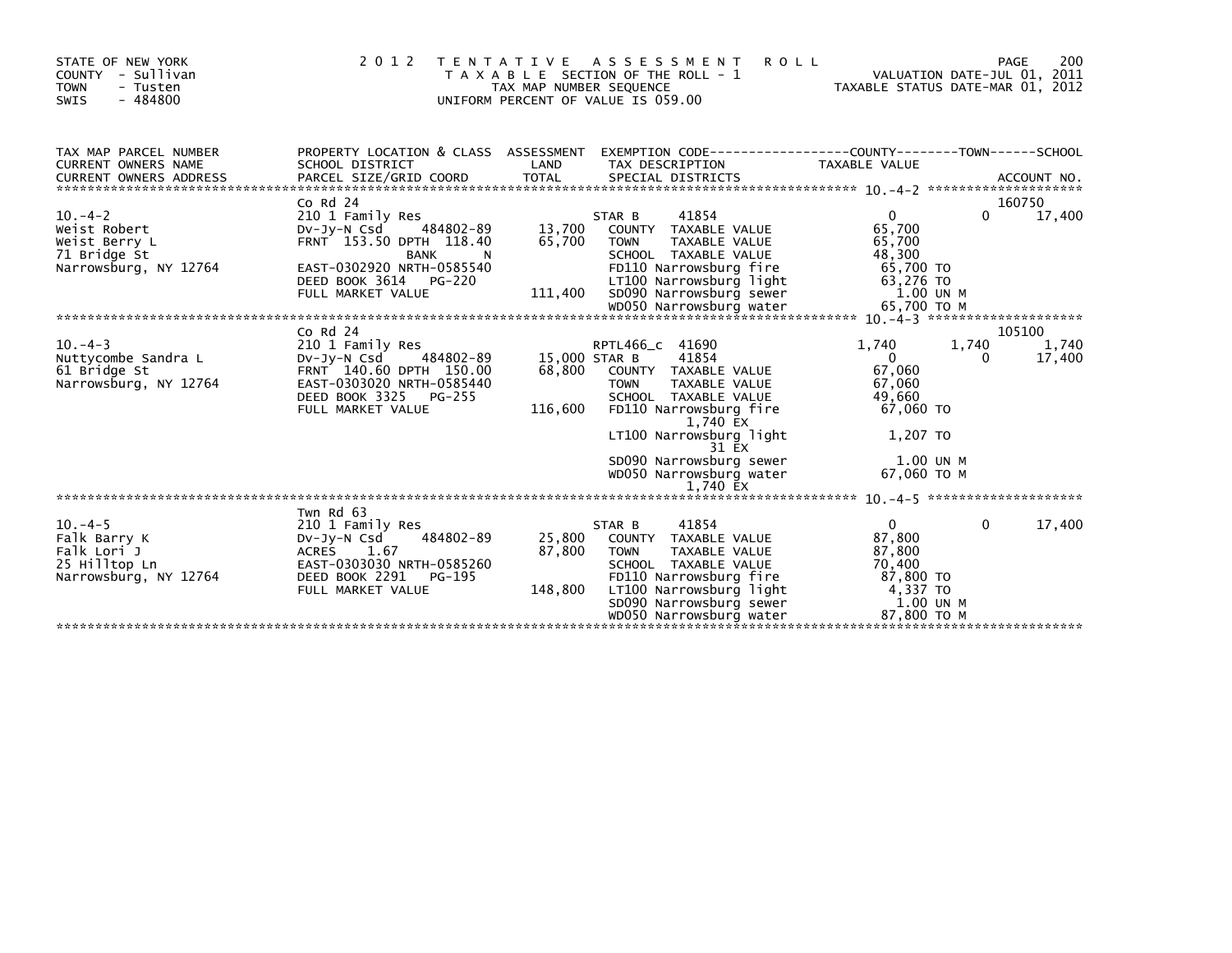| STATE OF NEW YORK       | 2012 TENTATIVE ASSESSMENT ROLL        |                                  | PAGE            | 201 |
|-------------------------|---------------------------------------|----------------------------------|-----------------|-----|
| COUNTY - Sullivan       | T A X A B L E SECTION OF THE ROLL - 1 | VALUATION DATE-JUL 01, 2011      |                 |     |
| <b>TOWN</b><br>- Tusten | MAP SECTION - 010                     | TAXABLE STATUS DATE-MAR 01, 2012 |                 |     |
| - 484800<br>SWIS        | SUB-SECTION-                          |                                  | RPS150/V04/L015 |     |
|                         | UNIFORM PERCENT OF VALUE IS 059.00    | CURRENT DATE 4/20/2012           |                 |     |

# \*\*\* S P E C I A L D I S T R I C T S U M M A R Y \*\*\*

| CODE | DISTRICT NAME PARCELS                        | TOTAL | EXTENSION<br><b>TYPF</b> | EXTENSION<br><b>VALUE</b> | AD VALOREM<br>VALUE  | <b>EXEMPT</b><br>AMOUNT | <b>TAXABLE</b><br><b>VALUE</b> |
|------|----------------------------------------------|-------|--------------------------|---------------------------|----------------------|-------------------------|--------------------------------|
|      | FD110 Narrowsburg fi<br>LT100 Narrowsburg li |       | 53 TOTAL<br>47 TOTAL     |                           | 4221.300<br>3802.587 | 155.980<br>154.271      | 4065.320<br>3648.316           |
|      | SD090 Narrowsburg se<br>WD050 Narrowsburg wa |       | 53 UNITS M<br>53 TOTAL M | 67.00                     | 4220.650             | 155,980                 | 67.00<br>4064,670              |

### \*\*\* S C H O O L D I S T R I C T S U M M A R Y \*\*\*

| CODE   | DISTRICT NAME | <b>TOTAL</b><br><b>PARCELS</b> | ASSESSED<br>LAND | ASSESSED<br><b>TOTAL</b> | <b>EXEMPT</b><br><b>AMOUNT</b> | <b>TOTAL</b><br><b>TAXABLE</b> | <b>STAR</b><br><b>AMOUNT</b> | <b>STAR</b><br><b>TAXABLE</b> |
|--------|---------------|--------------------------------|------------------|--------------------------|--------------------------------|--------------------------------|------------------------------|-------------------------------|
| 484802 | DV-JY-N Csd   | 53                             | 677.700          | 4221.300                 | 275.180                        | 3946.120                       | 552.200                      | 3393,920                      |
|        | SUB-TOTAL     | 53                             | 677.700          | 4221.300                 | 275.180                        | 3946.120                       | 552.200                      | 3393,920                      |
| 484889 | Nar Library   | 53                             | 677.700          | 4221,300                 | 275.180                        | 3946.120                       | 552.200                      | 3393,920                      |
|        | T O T A L     | 106                            | 1355,400         | 8442,600                 | 550,360                        | 7892,240                       | 1104,400                     | 6787,840                      |

### \*\*\* S Y S T E M C O D E S S U M M A R Y \*\*\*

### NO SYSTEM EXEMPTIONS AT THIS LEVEL

# \*\*\* E X E M P T I O N S U M M A R Y \*\*\*

| <b>CODE</b>             | DESCRIPTION                           | <b>TOTAL</b><br><b>PARCELS</b> | <b>COUNTY</b>               | <b>TOWN</b>                 | <b>SCHOOL</b>                 |
|-------------------------|---------------------------------------|--------------------------------|-----------------------------|-----------------------------|-------------------------------|
| 25230<br>41121<br>41131 | $N/P$ IMPROV<br>WAR VET<br>COMBAT VET |                                | 152,500<br>37,935<br>38,500 | 152,500<br>37,935<br>38,500 | 152,500                       |
| 41690                   | RPTL466_C                             |                                | 3,480                       | 3,480                       | 3,480                         |
| 41800<br>41834<br>41854 | AGED-CTS<br>STAR EN<br>STAR B         | 10<br>11                       | 119,200                     | 119,200                     | 119,200<br>360,800<br>191,400 |
|                         | <b>TOTAL</b>                          | 31                             | 351,615                     | 351,615                     | 827,380                       |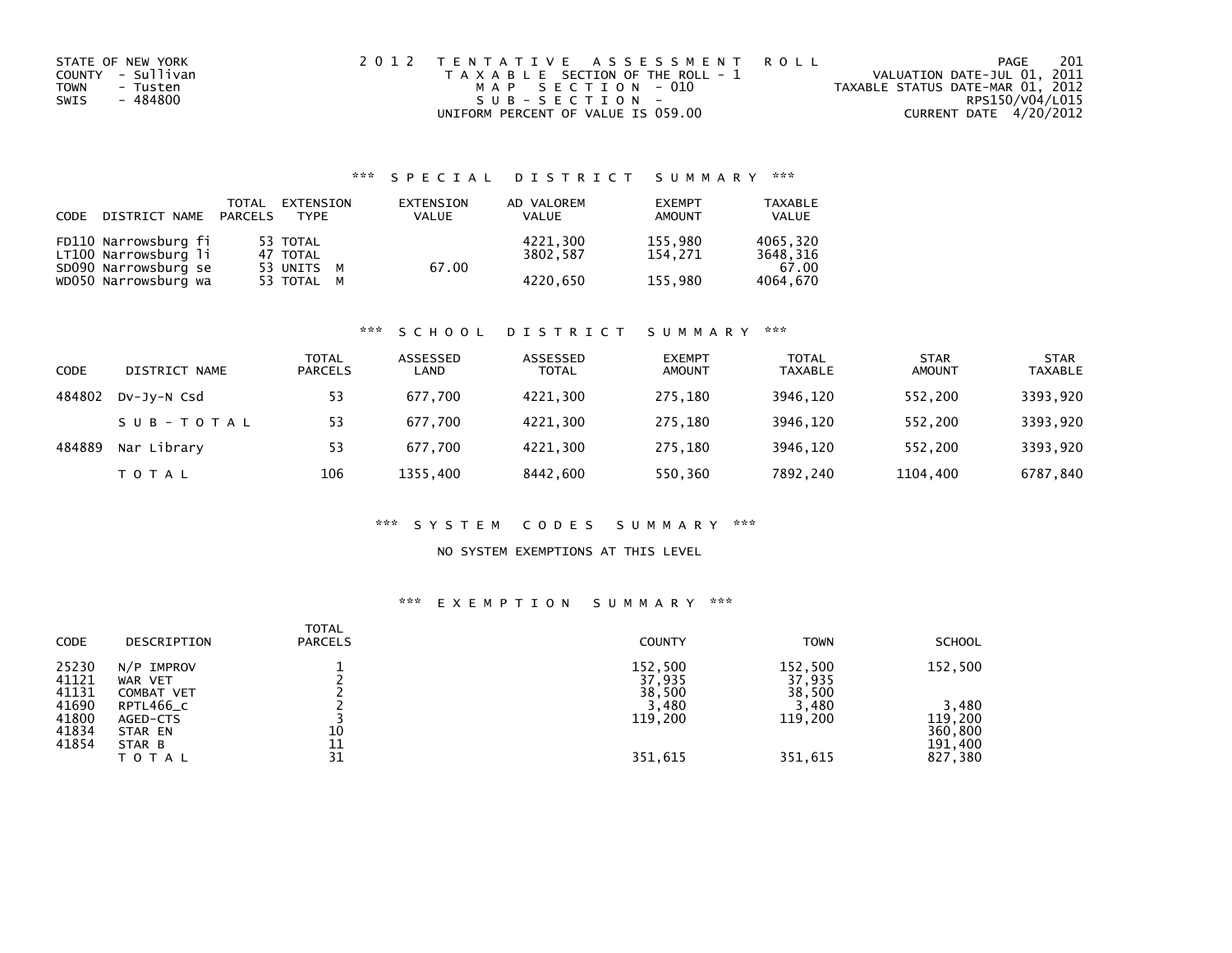|      | STATE OF NEW YORK | 2012 TENTATIVE ASSESSMENT ROLL        | 202<br>PAGE                      |
|------|-------------------|---------------------------------------|----------------------------------|
|      | COUNTY - Sullivan | T A X A B L E SECTION OF THE ROLL - 1 | VALUATION DATE-JUL 01, 2011      |
| TOWN | - Tusten          | MAP SECTION - 010                     | TAXABLE STATUS DATE-MAR 01, 2012 |
| SWIS | - 484800          | SUB-SECTION-                          | RPS150/V04/L015                  |
|      |                   | UNIFORM PERCENT OF VALUE IS 059.00    | CURRENT DATE 4/20/2012           |

# \*\*\* G R A N D T O T A L S \*\*\*

| ROLL       | DESCRIPTION    | <b>TOTAL</b>   | ASSESSED                      | <b>\SSESSED</b> | TAXABLE  | <b>TAXABLE</b> | <b>TAXABLE</b> | <b>STAR</b>    |
|------------|----------------|----------------|-------------------------------|-----------------|----------|----------------|----------------|----------------|
| <b>SEC</b> |                | <b>PARCELS</b> | LAND                          | TOTAL           | COUNTY   | <b>TOWN</b>    | <b>SCHOOL</b>  | <b>TAXABLE</b> |
|            | <b>TAXABLE</b> |                | $^{\prime}$ , 700 $\,$<br>677 | , 300<br>1771   | 3869,685 | 3869,685       | 3946,120       | 3393,920       |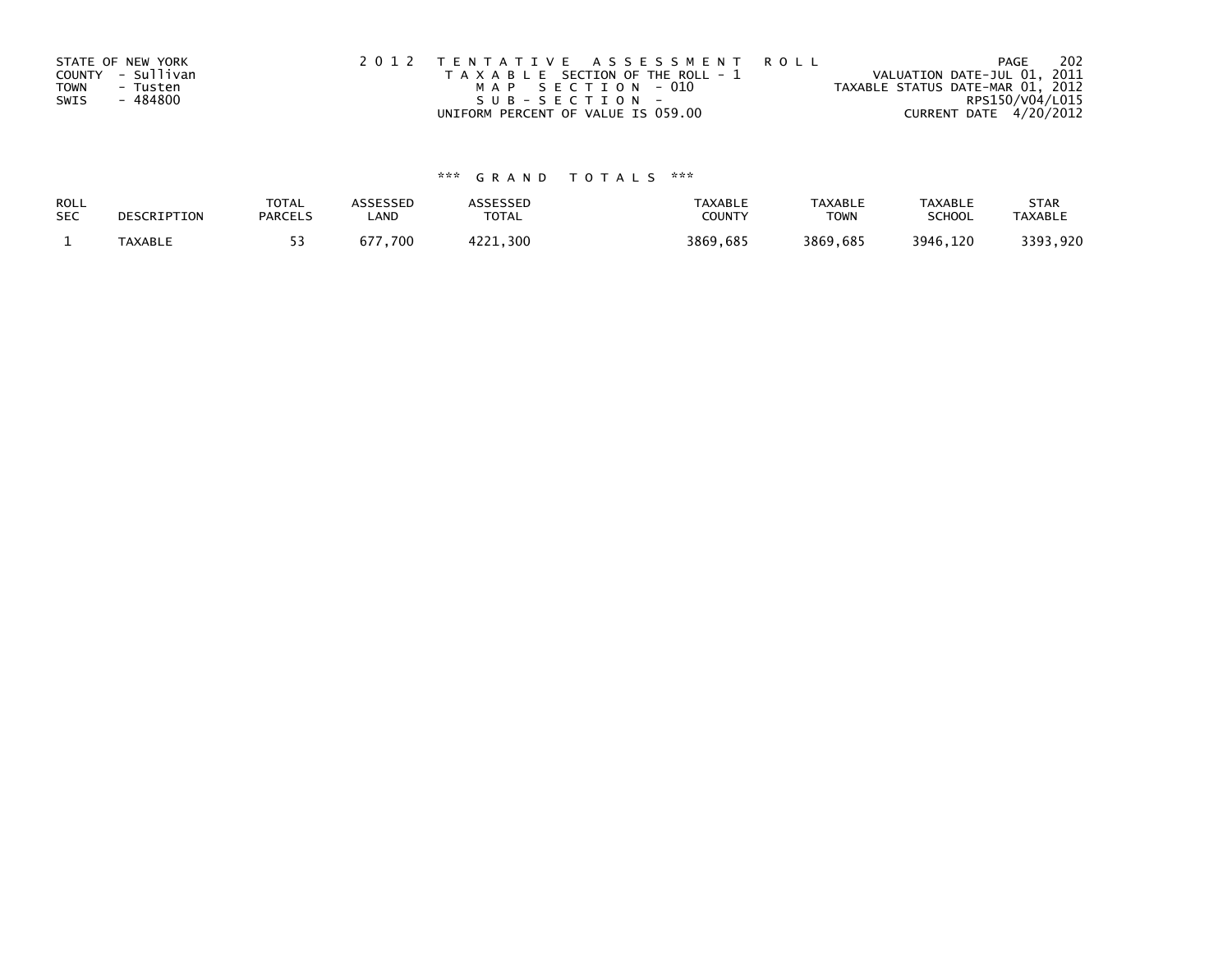| STATE OF NEW YORK<br>COUNTY - Sullivan<br><b>TOWN</b><br>- Tusten<br>$-484800$<br><b>SWIS</b>    | 2 0 1 2<br>T E N T A T I V E                                                                                                                                                                          | TAX MAP NUMBER SEQUENCE      | A S S E S S M E N T<br><b>ROLL</b><br>T A X A B L E SECTION OF THE ROLL - 1<br>UNIFORM PERCENT OF VALUE IS 059.00                                                                                           | VALUATION DATE-JUL 01, 2011<br>TAXABLE STATUS DATE-MAR 01, 2012                                    | 203<br><b>PAGE</b>    |
|--------------------------------------------------------------------------------------------------|-------------------------------------------------------------------------------------------------------------------------------------------------------------------------------------------------------|------------------------------|-------------------------------------------------------------------------------------------------------------------------------------------------------------------------------------------------------------|----------------------------------------------------------------------------------------------------|-----------------------|
| TAX MAP PARCEL NUMBER<br>CURRENT OWNERS NAME<br><b>CURRENT OWNERS ADDRESS</b>                    | SCHOOL DISTRICT<br>PARCEL SIZE/GRID COORD                                                                                                                                                             | LAND<br><b>TOTAL</b>         | PROPERTY LOCATION & CLASS ASSESSMENT EXEMPTION CODE----------------COUNTY-------TOWN------SCHOOL<br>TAX DESCRIPTION<br>SPECIAL DISTRICTS                                                                    | TAXABLE VALUE                                                                                      | ACCOUNT NO.           |
|                                                                                                  |                                                                                                                                                                                                       |                              |                                                                                                                                                                                                             |                                                                                                    |                       |
| $11.-1-1$<br>Davidson Kenneth<br>Inman Janice<br>782 Underhill Ave<br>Yorktown Heights, NY 10598 | Delaware St<br>210 1 Family Res - WTRFNT<br>$Dv-Jv-N$ Csd<br>484802-89<br>FRNT 180.00 DPTH 140.00<br>EAST-0298226 NRTH-0586950<br>DEED BOOK 3444 PG-517<br>FULL MARKET VALUE                          | 27,500<br>40,000<br>67,800   | COUNTY TAXABLE VALUE<br>TAXABLE VALUE<br><b>TOWN</b><br>SCHOOL TAXABLE VALUE<br>FD110 Narrowsburg fire<br>LT100 Narrowsburg light<br>SD090 Narrowsburg sewer                                                | 40,000<br>40,000<br>40,000<br>40,000 TO<br>40,000 TO<br>1.00 UN M                                  | 140050                |
|                                                                                                  | Delaware St                                                                                                                                                                                           |                              |                                                                                                                                                                                                             |                                                                                                    |                       |
| $11.-1-2$<br>Notarnicola Alessandra<br>359 Orchid Dr<br>Mastic Beach, NY 11951                   | 311 Res vac land - WTRFNT<br>484802-89<br>DV-Jy-N Csd<br>FRNT 50.00 DPTH 140.50<br>EAST-0298115 NRTH-0586916<br>DEED BOOK 1356<br>PG-101                                                              | 10,000<br>10,000             | COUNTY TAXABLE VALUE<br>TAXABLE VALUE<br><b>TOWN</b><br>SCHOOL TAXABLE VALUE<br>FD110 Narrowsburg fire<br>LT100 Narrowsburg light                                                                           | 10,000<br>10,000<br>10.000<br>10,000 TO<br>10,000 TO                                               |                       |
|                                                                                                  | FULL MARKET VALUE                                                                                                                                                                                     | 16,900                       | SD090 Narrowsburg sewer                                                                                                                                                                                     | .00 UN M                                                                                           |                       |
|                                                                                                  |                                                                                                                                                                                                       |                              | WD050 Narrowsburg water                                                                                                                                                                                     | 10,000 ТО М                                                                                        |                       |
|                                                                                                  |                                                                                                                                                                                                       |                              |                                                                                                                                                                                                             |                                                                                                    |                       |
| $11.-1-4$<br>Bachmeier Hazel D<br>PO Box 152<br>Narrowsburg, NY 12764                            | 162 Delaware Dr<br>210 1 Family Res - WTRFNT<br>484802-89<br>Dv-Jy-N Csd<br>FRNT 225.00 DPTH 140.00<br><b>ACRES</b><br>0.67<br>EAST-0297996 NRTH-0586855<br>DEED BOOK 2211 PG-50<br>FULL MARKET VALUE | 32,000<br>174,000<br>294,900 | 41834<br>STAR EN<br>COUNTY TAXABLE VALUE<br><b>TOWN</b><br>TAXABLE VALUE<br>SCHOOL TAXABLE VALUE<br>FD110 Narrowsburg fire<br>LT100 Narrowsburg light<br>SD090 Narrowsburg sewer<br>WD050 Narrowsburg water | $\Omega$<br>174,000<br>174,000<br>137,920<br>174,000 TO<br>174,000 TO<br>1.00 UN M<br>174,000 TO M | 152350<br>36,080<br>0 |
|                                                                                                  |                                                                                                                                                                                                       |                              |                                                                                                                                                                                                             |                                                                                                    |                       |
| $11.-1-5$<br>Bachmeier Mrs Carl A<br>Attn: Carl Bachmeier Jr<br>PO Box 400<br>Kearny, NJ 07032   | Delaware Dr<br>210 1 Family Res - WTRFNT<br>DV-JV-N Csd<br>484802-89<br><b>ACRES</b><br>1.00<br>EAST-0297783 NRTH-0586761<br>DEED BOOK 450<br>PG-00133<br>FULL MARKET VALUE                           | 35,000<br>115,000<br>194,900 | COUNTY TAXABLE VALUE<br><b>TOWN</b><br>TAXABLE VALUE<br>SCHOOL TAXABLE VALUE<br>FD110 Narrowsburg fire<br>LT100 Narrowsburg light<br>SD090 Narrowsburg sewer                                                | 115,000<br>115,000<br>115,000<br>115,000 TO<br>115,000 TO<br>1.00 UN M                             | 101200                |
|                                                                                                  |                                                                                                                                                                                                       |                              |                                                                                                                                                                                                             |                                                                                                    |                       |
| $11.-2-1$<br>Brucher William<br>Brucher Lowisa<br>PO Box 207<br>Narrowsburg, NY 12764            | Fourth St<br>416 Mfg hsing pk<br>$Dv-Jv-N$ Csd<br>484802-89<br>FRNT 200.00 DPTH 300.00<br>EAST-0298442 NRTH-0586624<br>FULL MARKET VALUE                                                              | 36,500<br>68,500<br>116,100  | COUNTY TAXABLE VALUE<br><b>TAXABLE VALUE</b><br><b>TOWN</b><br>SCHOOL TAXABLE VALUE<br>FD110 Narrowsburg fire<br>LT100 Narrowsburg light<br>SD090 Narrowsburg sewer<br>WD050 Narrowsburg water              | 68,500<br>68,500<br>68,500<br>68,500 TO<br>68,500 TO<br>7.00 UN M<br>68.500 ТО М                   | 107151                |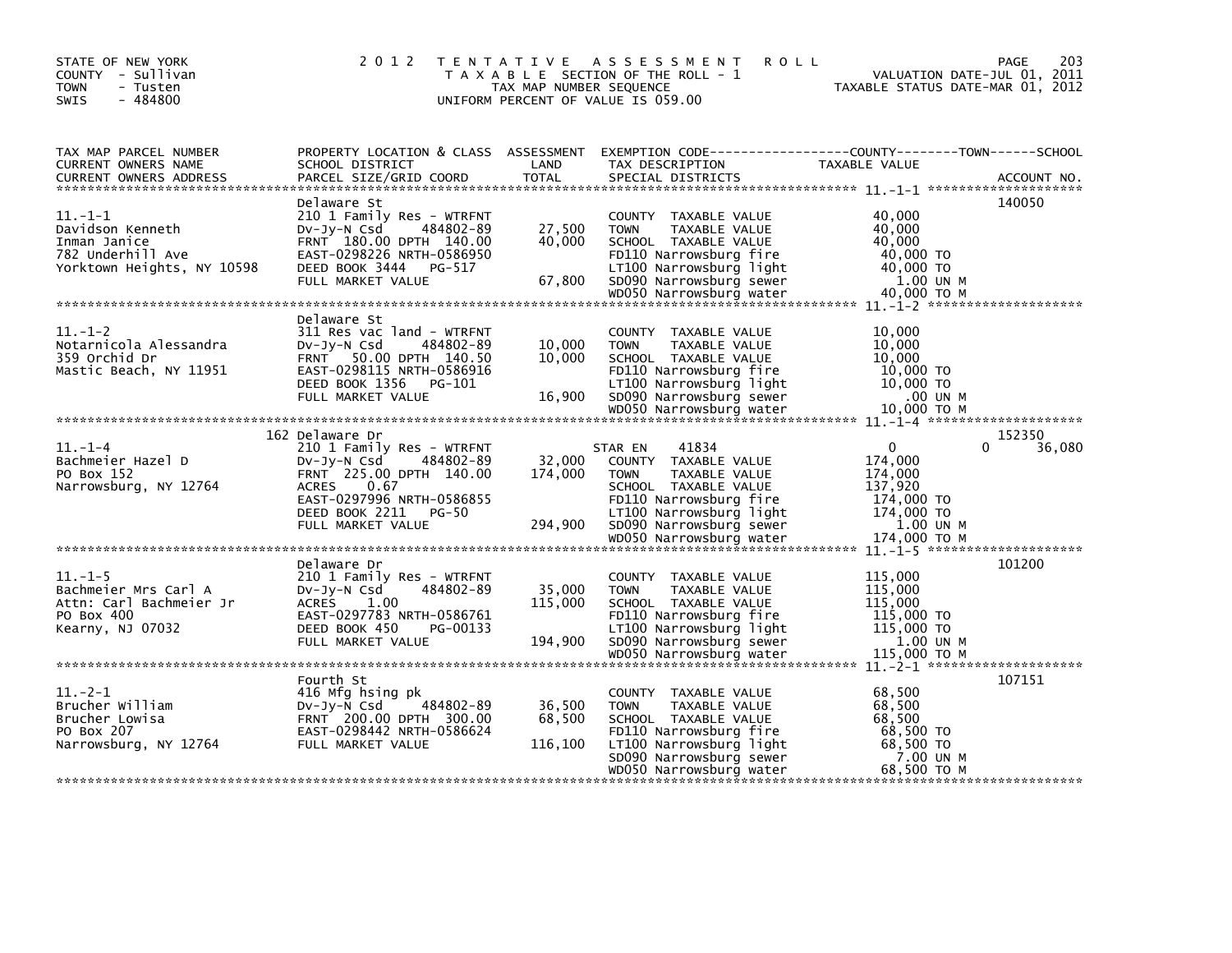| STATE OF NEW YORK<br>COUNTY - Sullivan<br><b>TOWN</b><br>- Tusten<br>$-484800$<br><b>SWIS</b>                                                       | 2 0 1 2<br>T E N T A T I V E                                                                                                                                                            | TAX MAP NUMBER SEQUENCE            | A S S E S S M E N T<br>ROLL<br>T A X A B L E SECTION OF THE ROLL - 1<br>UNIFORM PERCENT OF VALUE IS 059.00                                                                                                           | VALUATION DATE-JUL 01, 2011<br>TAXABLE STATUS DATE-MAR 01, 2012                                                     | PAGE<br>204                           |
|-----------------------------------------------------------------------------------------------------------------------------------------------------|-----------------------------------------------------------------------------------------------------------------------------------------------------------------------------------------|------------------------------------|----------------------------------------------------------------------------------------------------------------------------------------------------------------------------------------------------------------------|---------------------------------------------------------------------------------------------------------------------|---------------------------------------|
| TAX MAP PARCEL NUMBER<br>CURRENT OWNERS NAME                                                                                                        | SCHOOL DISTRICT                                                                                                                                                                         | LAND                               | PROPERTY LOCATION & CLASS ASSESSMENT EXEMPTION CODE----------------COUNTY-------TOWN------SCHOOL<br>TAX DESCRIPTION                                                                                                  | TAXABLE VALUE                                                                                                       |                                       |
| CUNNERS AND TRINING AND TOTAL TITUE OF THE SPECIAL DISTRICTS ACCOUNT NO.<br>TITAL SPECIAL DISTRICTS ACCOUNT NO. ACCOUNT NO. ACCOUNT NO. ACCOUNT NO. |                                                                                                                                                                                         |                                    |                                                                                                                                                                                                                      |                                                                                                                     |                                       |
| $11.-3-1$<br>Peck Arthur W<br>Peck Beth<br>95 Second Ave                                                                                            | 13 Second St<br>433 Auto body<br>484802-89<br>DV-Jy-N Csd<br>FRNT 200.00 DPTH 100.00<br>EAST-0298565 NRTH-0586414                                                                       | 12,400<br>39,900                   | COUNTY TAXABLE VALUE<br><b>TOWN</b><br>TAXABLE VALUE<br>SCHOOL TAXABLE VALUE<br>FD110 Narrowsburg fire                                                                                                               | 39,900<br>39,900<br>39,900<br>39,900 TO                                                                             | 107150                                |
|                                                                                                                                                     |                                                                                                                                                                                         |                                    |                                                                                                                                                                                                                      |                                                                                                                     |                                       |
|                                                                                                                                                     |                                                                                                                                                                                         |                                    |                                                                                                                                                                                                                      |                                                                                                                     |                                       |
|                                                                                                                                                     |                                                                                                                                                                                         |                                    |                                                                                                                                                                                                                      |                                                                                                                     |                                       |
| $11. - 3 - 2$<br>Dirlam Roger<br>20 Oak St<br>Narrowsburg, NY 12764                                                                                 | Fourth Ave<br>$314$ Rural vac<10<br>$Dv-Jv-N$ Csd<br>484802-89<br>FRNT 150.00 DPTH 200.00<br>EAST-0298702 NRTH-0586342                                                                  | 3,800<br>3,800                     | COUNTY TAXABLE VALUE<br><b>TOWN</b><br>TAXABLE VALUE<br>SCHOOL TAXABLE VALUE<br>FD110 Narrowsburg fire                                                                                                               | 3.800<br>3,800<br>3,800<br>3,800 TO                                                                                 | 138950                                |
|                                                                                                                                                     |                                                                                                                                                                                         |                                    |                                                                                                                                                                                                                      |                                                                                                                     |                                       |
| $11. -3 -3$<br>Dirlam Roger<br>$20$ Oak St<br>Narrowsburg, NY 12764                                                                                 | Fourth Ave<br>314 Rural vac<10<br>484802-89<br>Dv-Jy-N Csd<br>FRNT 200.00 DPTH 200.00<br>EAST-0298660 NRTH-0586237<br>DEED BOOK 2756 PG-585                                             | 6,500<br>6,500                     | COUNTY TAXABLE VALUE<br><b>TOWN</b><br>TAXABLE VALUE<br>SCHOOL TAXABLE VALUE<br>FD110 Narrowsburg fire<br>LT100 Narrowsburg light                                                                                    | 6,500<br>6,500<br>6,500<br>6,500 TO<br>6,500 TO                                                                     | 139200                                |
|                                                                                                                                                     |                                                                                                                                                                                         |                                    |                                                                                                                                                                                                                      |                                                                                                                     |                                       |
| $11. -4-1$<br>Maguire Anne<br>239 E Fifth St Apt 1E<br>New York, NY 10003                                                                           | 15 Third St<br>210 1 Family Res<br>484802-89<br>Dv-Jy-N Csd<br>Lot #13-15 & 37-39<br>FRNT 150.00 DPTH 200.00<br>EAST-0298812 NRTH-0586126<br>DEED BOOK 3570 PG-340<br>FULL MARKET VALUE | 14,800 STAR B<br>73,400<br>124,400 | COMBAT VET 41131<br>41854<br>COUNTY TAXABLE VALUE<br>TAXABLE VALUE<br><b>TOWN</b><br>SCHOOL TAXABLE VALUE<br>FD110 Narrowsburg fire<br>LT100 Narrowsburg light<br>SD090 Narrowsburg sewer<br>WD050 Narrowsburg water | 18,350<br>18,350<br>$\mathbf 0$<br>55,050<br>55,050<br>56,000<br>73,400 TO<br>73,400 TO<br>1.00 UN M<br>73,400 TO M | 118850<br>0<br>17,400<br>$\mathbf{0}$ |
|                                                                                                                                                     |                                                                                                                                                                                         |                                    |                                                                                                                                                                                                                      |                                                                                                                     |                                       |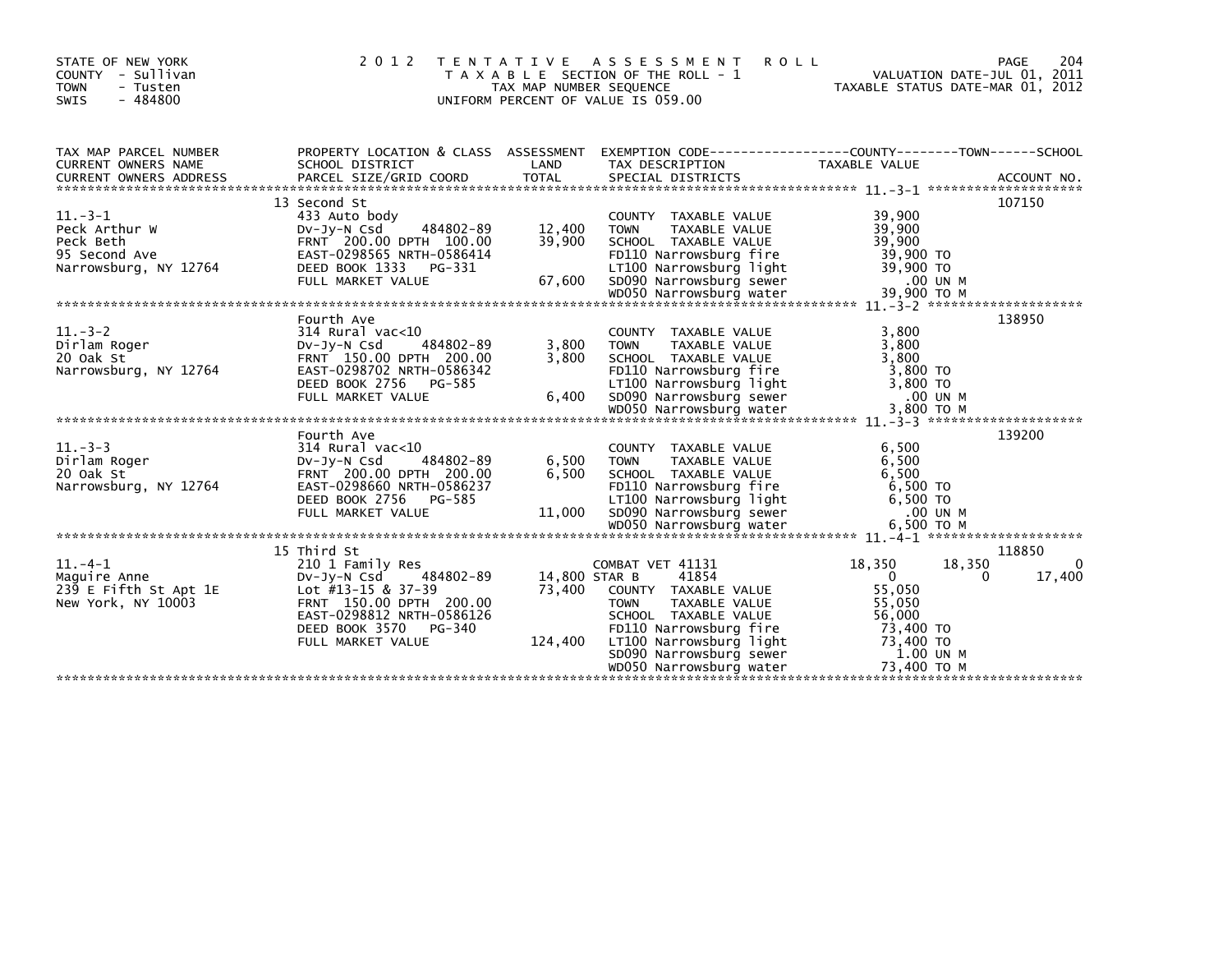| STATE OF NEW YORK<br>COUNTY - Sullivan<br><b>TOWN</b><br>- Tusten<br>SWIS<br>$-484800$     | 2 0 1 2                                                                                                                                                                                    | T E N T A T I V E<br>TAX MAP NUMBER SEQUENCE | A S S E S S M E N T<br><b>ROLL</b><br>T A X A B L E SECTION OF THE ROLL - 1<br>UNIFORM PERCENT OF VALUE IS 059.00                                                                                          | VALUATION DATE-JUL 01, 2011<br>TAXABLE STATUS DATE-MAR 01, 2012                              | 205<br>PAGE                  |
|--------------------------------------------------------------------------------------------|--------------------------------------------------------------------------------------------------------------------------------------------------------------------------------------------|----------------------------------------------|------------------------------------------------------------------------------------------------------------------------------------------------------------------------------------------------------------|----------------------------------------------------------------------------------------------|------------------------------|
| TAX MAP PARCEL NUMBER<br>CURRENT OWNERS NAME                                               | SCHOOL DISTRICT                                                                                                                                                                            | LAND                                         | PROPERTY LOCATION & CLASS ASSESSMENT EXEMPTION CODE----------------COUNTY-------TOWN------SCHOOL<br>TAX DESCRIPTION                                                                                        | TAXABLE VALUE                                                                                |                              |
| $11. - 4 - 2$<br>Padu Klu K<br>Padu Sirozi A<br>43 Fourth Ave<br>Narrowsburg, NY 12764     | Fourth Ave<br>210 1 Family Res<br>484802-89<br>$Dv-Jy-N$ Csd<br>FRNT 150.00 DPTH 200.00<br>BANK<br>N.<br>EAST-0298910 NRTH-0586006<br>DEED BOOK 2256 PG-458<br>FULL MARKET VALUE           | 14,800<br>79,900<br>135,400                  | 41854<br>STAR B<br>COUNTY TAXABLE VALUE<br><b>TOWN</b><br>TAXABLE VALUE<br>SCHOOL TAXABLE VALUE<br>FD110 Narrowsburg fire<br>LT100 Narrowsburg light<br>SD090 Narrowsburg sewer                            | $\Omega$<br>79,900<br>79,900<br>62,500<br>79,900 TO<br>79,900 TO<br>1.00 UN M                | 144100<br>17,400<br>0        |
| $11.-5-1$<br>Popa Lisa<br>PO Box 421<br>Narrowsburg, NY 12764                              | 33 Fourth St<br>210 1 Family Res<br>484802-89<br>$Dv-Jy-N$ Csd<br>FRNT 75.00 DPTH 200.00<br>EAST-0299010 NRTH-0585885<br>DEED BOOK 2449<br>PG-698<br>FULL MARKET VALUE                     | 9,900<br>77.000<br>130,500                   | 41854<br>STAR B<br>COUNTY TAXABLE VALUE<br><b>TAXABLE VALUE</b><br><b>TOWN</b><br>SCHOOL TAXABLE VALUE<br>FD110 Narrowsburg fire<br>LT100 Narrowsburg light<br>SD090 Narrowsburg sewer                     | $\Omega$<br>77,000<br>77,000<br>59,600<br>77,000 TO<br>77,000 TO<br>1.00 UN M                | 120800<br>17,400<br>0        |
| $11.-5-2$<br>Boyer Edward<br>Dunrea Olivier<br>23 4th Ave<br>Narrowsburg, NY 12764-1054    | Fourth Ave<br>210 1 Family Res<br>484802-89<br>$Dv-Jv-N$ Csd<br>Lot 21,22,45-46<br>FRNT 175.00 DPTH 200.00<br>EAST-0299112 NRTH-0585809<br>DEED BOOK 1902<br>PG-0210                       | 15,800<br>102,300                            | COUNTY TAXABLE VALUE<br>TAXABLE VALUE<br><b>TOWN</b><br>SCHOOL TAXABLE VALUE<br>FD110 Narrowsburg fire<br>LT100 Narrowsburg light<br>SD090 Narrowsburg sewer                                               | 102,300<br>102,300<br>102,300<br>102,300 TO<br>102,300 TO<br>1.00 UN M                       | 135050                       |
| $11. - 5 - 3$<br>Knight Douglas W<br>Knight Judy<br>11 Fourth Ave<br>Narrowsburg, NY 12764 | 11 Fourth Ave<br>210 1 Family Res<br>484802-89<br>DV-JY-N Csd<br>FRNT 50.00 DPTH 200.00<br><b>BANK 31730</b><br>EAST-0299164 NRTH-0585705<br>DEED BOOK 3523<br>PG-438<br>FULL MARKET VALUE | 8,200<br>77,500<br>131,400                   | 41854<br>STAR B<br>COUNTY TAXABLE VALUE<br><b>TOWN</b><br>TAXABLE VALUE<br>SCHOOL TAXABLE VALUE<br>FD110 Narrowsburg fire<br>LT100 Narrowsburg light<br>SD090 Narrowsburg sewer<br>WD050 Narrowsburg water | $\Omega$<br>77,500<br>77,500<br>60,100<br>77,500 TO<br>77,500 TO<br>1.00 UN M<br>77,500 TO M | 108400<br>17,400<br>$\Omega$ |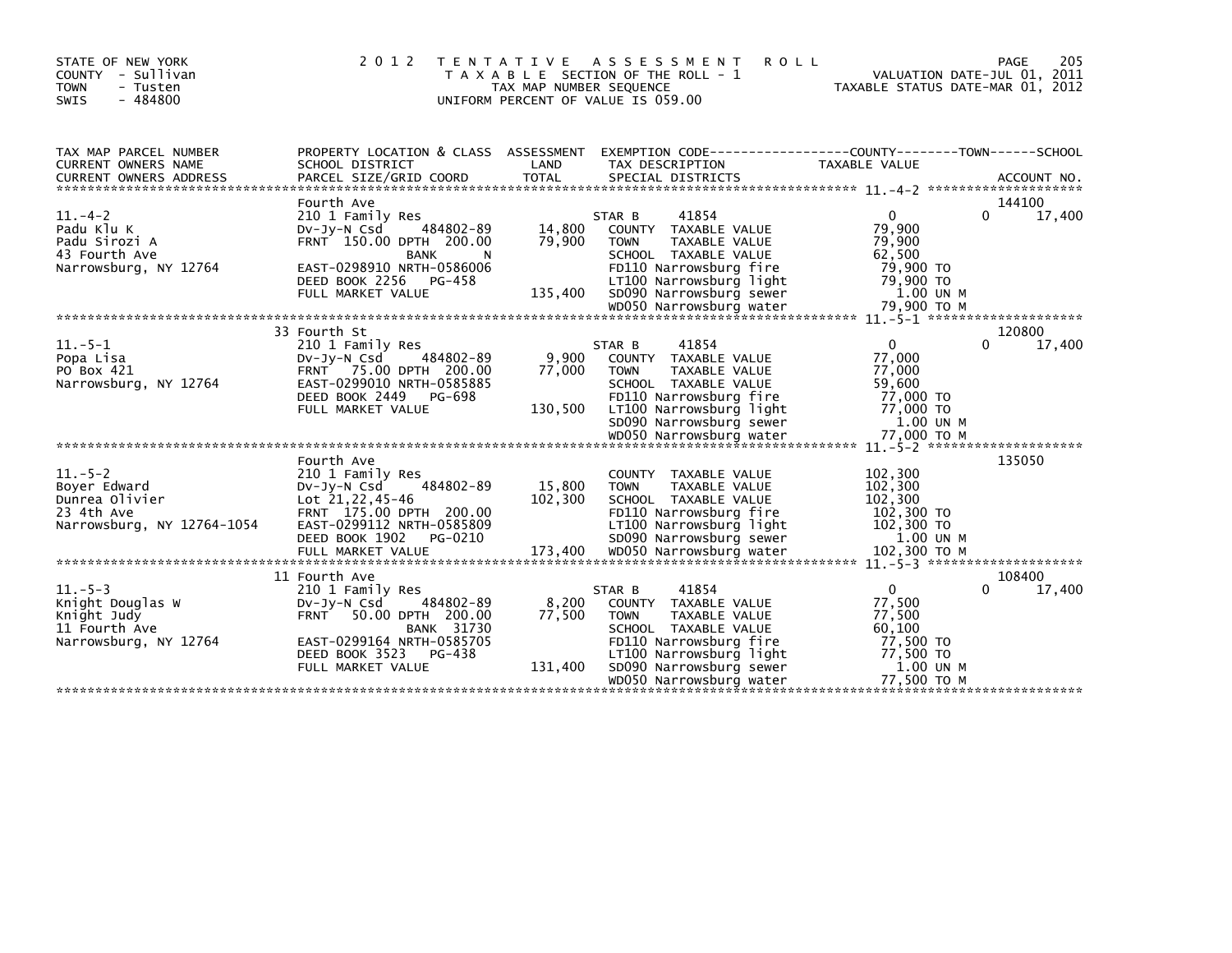| STATE OF NEW YORK<br>COUNTY - Sullivan<br><b>TOWN</b><br>- Tusten<br>$-484800$<br><b>SWIS</b>   |                                                                                                                                                                | TAX MAP NUMBER SEQUENCE | 2012 TENTATIVE ASSESSMENT<br><b>ROLL</b><br>T A X A B L E SECTION OF THE ROLL - 1<br>UNIFORM PERCENT OF VALUE IS 059.00                                      | VALUATION DATE-JUL 01, 2011<br>TAXABLE STATUS DATE-MAR 01, 2012               | 206<br>PAGE                                |
|-------------------------------------------------------------------------------------------------|----------------------------------------------------------------------------------------------------------------------------------------------------------------|-------------------------|--------------------------------------------------------------------------------------------------------------------------------------------------------------|-------------------------------------------------------------------------------|--------------------------------------------|
| TAX MAP PARCEL NUMBER<br>CURRENT OWNERS NAME                                                    | PROPERTY LOCATION & CLASS ASSESSMENT<br>SCHOOL DISTRICT                                                                                                        | LAND                    | EXEMPTION CODE-----------------COUNTY-------TOWN------SCHOOL<br>TAX DESCRIPTION                                                                              | TAXABLE VALUE                                                                 |                                            |
| $11.-6-1$<br>Boregaard Pedro<br>PO Box 62<br>Narrowsburg, NY 12764                              | Fifth St<br>210 1 Family Res<br>484802-89<br>DV-Jy-N Csd<br>FRNT 90.00 DPTH 147.00<br><b>BANKC130012</b><br>EAST-0299208 NRTH-0585572<br>DEED BOOK 2215 PG-486 | 7,800<br>63,500         | COUNTY TAXABLE VALUE<br>TAXABLE VALUE<br><b>TOWN</b><br>SCHOOL TAXABLE VALUE<br>FD110 Narrowsburg fire<br>LT100 Narrowsburg light<br>SD090 Narrowsburg sewer | 63.500<br>63,500<br>63,500<br>63,500 TO<br>63,500 TO<br>1.00 UN M             |                                            |
| $11.-6-2$<br>Knapp Charles Sr<br>Knapp Charles Jr<br>111 Fifth St<br>Narrowsburg, NY 12764      | Fifth St<br>210 1 Family Res<br>484802-89<br>$Dv-Jv-N$ Csd<br>FRNT 80.00 DPTH 90.00<br>EAST-0299275 NRTH-0585630<br>DEED BOOK 3462<br>PG-113                   |                         | COMBAT VET 41131<br>7,000 RPTL466_c 41690<br>77,900 STAR EN<br>41834<br>COUNTY TAXABLE VALUE<br><b>TOWN</b><br>TAXABLE VALUE                                 | 19,475<br>19,475<br>1,740<br>1,740<br>$\mathbf{0}$<br>56,685<br>56,685        | 129200<br>$\Omega$<br>1,740<br>36,080<br>0 |
|                                                                                                 | FULL MARKET VALUE                                                                                                                                              | 132,000                 | SCHOOL TAXABLE VALUE<br>FD110 Narrowsburg fire<br>1,740 EX<br>LT100 Narrowsburg light<br>1,740 EX<br>SD090 Narrowsburg sewer<br>WD050 Narrowsburg water      | 40,080<br>76,160 TO<br>76.160 TO<br>1.00 UN M<br>76,160 ТО М                  |                                            |
|                                                                                                 |                                                                                                                                                                |                         | 1,740 EX                                                                                                                                                     |                                                                               |                                            |
|                                                                                                 | 159 Delaware Dr                                                                                                                                                |                         |                                                                                                                                                              |                                                                               | 124400                                     |
| $11. - 7 - 2$<br>Holbert Donald K<br>Holbert Joan C<br>159 Delaware Dr<br>Narrowsburg, NY 12764 | 210 1 Family Res<br>484802-89<br>DV-JY-N Csd<br>FRNT 102.00 DPTH 260.96<br>EAST-0298102 NRTH-0586639<br>DEED BOOK 2722<br>PG-593<br>FULL MARKET VALUE          | 87,600<br>148,500       | 41121<br>WAR VET<br>41834<br>13,600 STAR EN<br>COUNTY TAXABLE VALUE<br>TAXABLE VALUE<br><b>TOWN</b><br>SCHOOL TAXABLE VALUE<br>FD110 Narrowsburg fire        | 13,140<br>13.140<br>$\overline{0}$<br>74,460<br>74,460<br>51,520<br>87,600 TO | $\Omega$<br>36,080<br>0                    |
|                                                                                                 |                                                                                                                                                                |                         | LT100 Narrowsburg light<br>SD090 Narrowsburg sewer                                                                                                           | 87,600 TO<br>1.00 UN M                                                        |                                            |
| $11. -7 - 4$                                                                                    | 151 Delaware Dr<br>210 1 Family Res                                                                                                                            |                         | 41854<br>STAR B                                                                                                                                              | $\mathbf{0}$                                                                  | 108325<br>17,400<br>0                      |
| Labato Neil<br>Labato Patricia<br>151 Delaware Dr                                               | 484802-89<br>DV-Jy-N Csd<br>FRNT 230.00 DPTH 60.00<br><b>BANK</b>                                                                                              | 13,800<br>80,000        | COUNTY TAXABLE VALUE<br>TAXABLE VALUE<br><b>TOWN</b><br>SCHOOL TAXABLE VALUE                                                                                 | 80,000<br>80,000<br>62,600                                                    |                                            |
| Narrowsburg, NY 12764                                                                           | EAST-0298241 NRTH-0586781<br>DEED BOOK 3190<br>PG-448<br>FULL MARKET VALUE                                                                                     | 135,600                 | FD110 Narrowsburg fire<br>LT100 Narrowsburg light<br>SD090 Narrowsburg sewer<br>WD050 Narrowsburg water                                                      | 80,000 TO<br>80,000 TO<br>1.00 UN M<br>80,000 TO M                            |                                            |
|                                                                                                 |                                                                                                                                                                |                         |                                                                                                                                                              |                                                                               |                                            |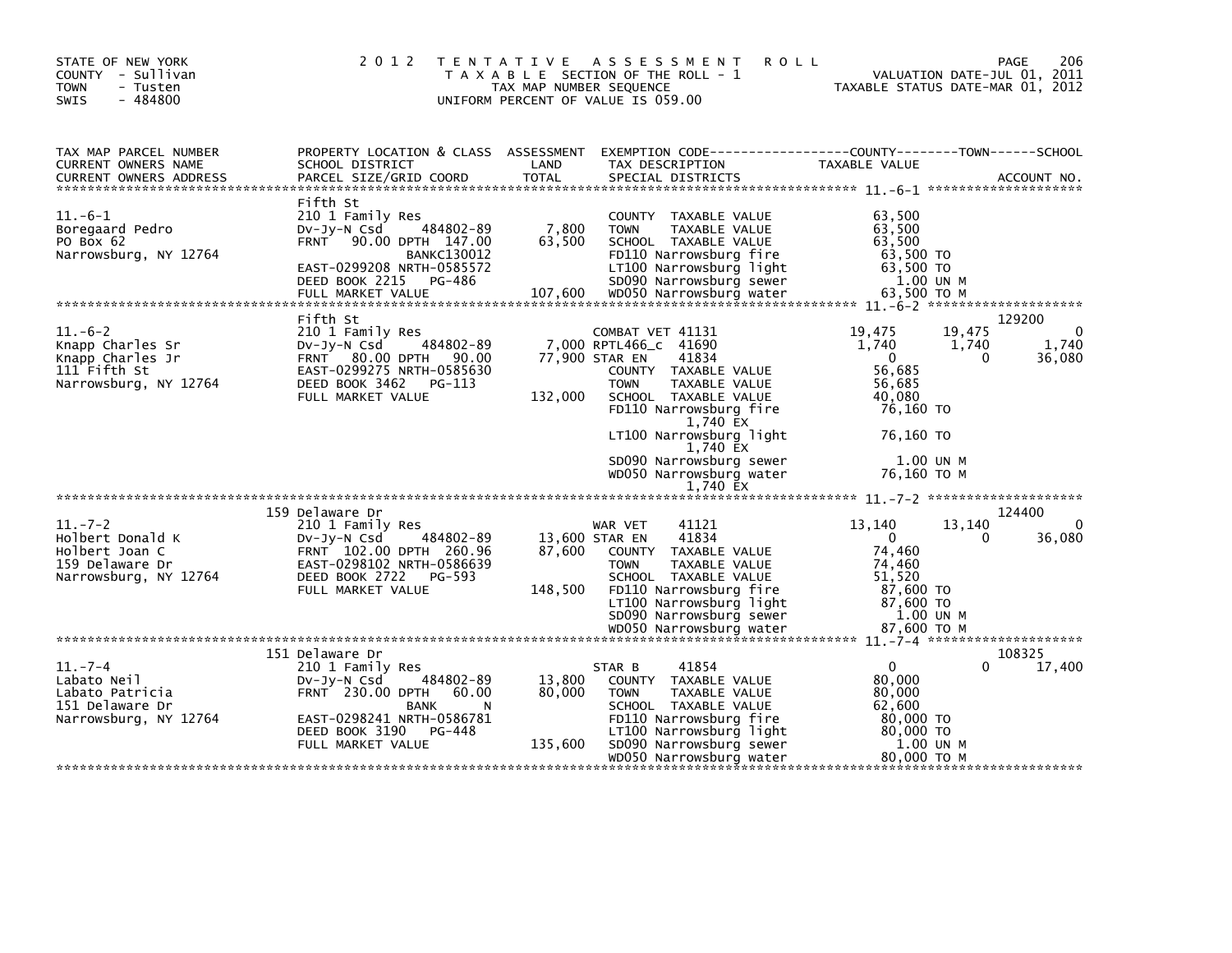| STATE OF NEW YORK<br>COUNTY - Sullivan<br>- Tusten<br><b>TOWN</b><br>$-484800$<br>SWIS |                                                                                                                                                           | TAX MAP NUMBER SEQUENCE | 2012 TENTATIVE ASSESSMENT ROLL<br>T A X A B L E SECTION OF THE ROLL - 1<br>UNIFORM PERCENT OF VALUE IS 059.00                                                | 207<br>PAGE<br>VALUATION DATE-JUL 01, 2011<br>TAXABLE STATUS DATE-MAR 01, 2012                                                                                                                                                                                                               |
|----------------------------------------------------------------------------------------|-----------------------------------------------------------------------------------------------------------------------------------------------------------|-------------------------|--------------------------------------------------------------------------------------------------------------------------------------------------------------|----------------------------------------------------------------------------------------------------------------------------------------------------------------------------------------------------------------------------------------------------------------------------------------------|
| TAX MAP PARCEL NUMBER<br>CURRENT OWNERS NAME                                           |                                                                                                                                                           |                         |                                                                                                                                                              | CURRENT OWNERS ADDRESS FARCEL SIZE/GRID COORD TOTAL SPECIAL DISTRICTS (2001) ACCOUNT NO.<br>CURRENT OWNERS ADDRESS FARCEL SIZE/GRID COORD TOTAL SPECIAL DISTRICTS (2001) 27-6.1 **************************                                                                                   |
| $11.-7-6.1$<br>Dirlam Roger<br>20 Oak St<br>Narrowsburg, NY 12764                      | 46 Third St<br>449 Other Storag<br>484802-89<br>DV-Jy-N Csd<br>ACRES<br>2.71<br>EAST-0298391 NRTH-0586033                                                 | 45,000<br>89,100        | COUNTY TAXABLE VALUE<br><b>TOWN</b><br>TAXABLE VALUE<br>SCHOOL TAXABLE VALUE<br>FD110 Narrowsburg fire                                                       | 139050<br>89,100<br>89,100<br>89,100<br>89,100 TO<br>11100 Nationsburg 11ght<br>DEED BOOK 2756 PG-585 151,000 SD090 Narrowsburg 11ght<br>FULL MARKET VALUE 151,000 SD090 Narrowsburg sewer 1.00 UN M<br>empty attack and the serve that the server and the server and the server of the serv |
| $11.-7-6.2$<br>Dirlam Roger<br>20 Oak St<br>Narrowsburg, NY 12764                      | 44 Third (Front-Delaware Dr<br>444 Lumber yd/ml<br>484802-89<br>DV-JV-N Csd<br>ACRES 1.30<br>EAST-0298135 NRTH-0585938                                    | 22,500<br>147,800       | COUNTY TAXABLE VALUE<br><b>TOWN</b><br>TAXABLE VALUE<br>SCHOOL TAXABLE VALUE<br>FD110 Narrowsburg fire                                                       | 147,800<br>147,800<br>147,800<br>147,800 TO<br>Narrowsburg, NY 12764 EAST-0298135 NRTH-0585938 FDIIU Narrowsburg Tire 147,800 IO<br>DEED BOOK 2756 PG-585 250,500 SDO90 Narrowsburg 1ight 147,800 TO<br>FULL MARKET VALUE 250,500 SDO90 Narrowsburg sewer 147,800 TO M<br>************       |
| $11.-7-7.1$<br>Hector John<br>Hector Irene<br>115 Main St<br>Kingston, NY 12401        | Delaware Dr<br>331 Com vac w/im<br>484802-89<br>DV-Jy-N Csd<br>ACRES 1.70<br>EAST-0297974 NRTH-0586083<br>DEED BOOK 2640 PG-025                           | 25,000<br>29,000        | COUNTY TAXABLE VALUE<br><b>TOWN</b><br>TAXABLE VALUE<br>SCHOOL TAXABLE VALUE<br>FD110 Narrowsburg fire<br>LT100 Narrowsburg light                            | 101800<br>29,000<br>29,000<br>29,000<br>29,000 TO<br>29,000 TO                                                                                                                                                                                                                               |
| $11.-7-7.2$<br>Gawenus Richard C<br>Winglovitz Wanda E<br>PO Box 31                    | Delaware St<br>314 Rural vac<10<br>DV-Jy-N Csd 484802-89<br>FRNT 100.00 DPTH 100.00<br>484802-89<br>EAST-0297778 NRTH-0586174                             | 4,500<br>4,500          | COUNTY TAXABLE VALUE<br>TOWN<br>TAXABLE VALUE<br>SCHOOL TAXABLE VALUE<br>FD110 Narrowsburg fire                                                              | 141900<br>4,500<br>4,500<br>4,500<br>4,500 TO<br>PU BOX 31<br>Cochecton, NY 12726 DEED BOOK 1343 PG-657 DEEP NOW DEEN COCHECTON, NY 12726 DEED BOOK 1343 PG-657 DO<br>FULL MARKET VALUE 7,600 SD090 Narrowsburg sewer 4,500 TO<br>words arrowsburg water 4,500 TO M<br>********************  |
| $11. - 7 - 7.4$<br>Hector Eric J<br>341 Delaware Dr<br>Narrowsburg, NY 12764           | Delaware Dr<br>311 Res vac land<br>484802-89<br>DV-Jy-N Csd<br>FRNT 26.30 DPTH 120.00<br>BANK 60806<br>EAST-0297867 NRTH-0586277<br>DEED BOOK 1380 PG-192 | 10,000<br>10,000        | COUNTY TAXABLE VALUE<br><b>TOWN</b><br>TAXABLE VALUE<br>SCHOOL TAXABLE VALUE<br>FD110 Narrowsburg fire<br>LT100 Narrowsburg light<br>SD090 Narrowsburg sewer | 10,000<br>10,000<br>10,000<br>10,000 TO<br>$10,000$ TO<br>.00 UN M<br>10,000 ТО М                                                                                                                                                                                                            |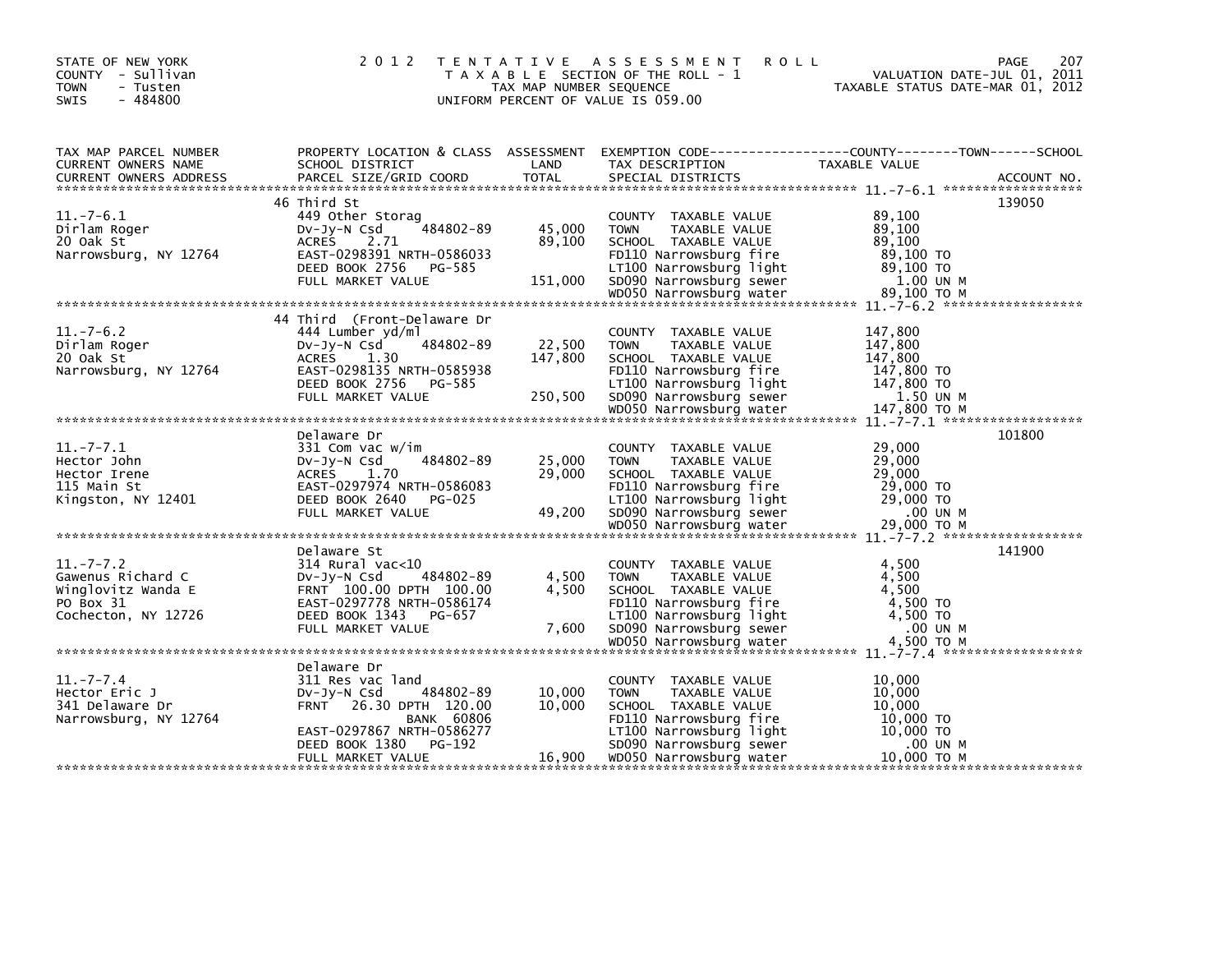| STATE OF NEW YORK<br>COUNTY - Sullivan<br><b>TOWN</b><br>- Tusten<br>$-484800$<br>SWIS   | 2 0 1 2                                                                                                                                                                                     | TAX MAP NUMBER SEQUENCE      | TENTATIVE ASSESSMENT<br><b>ROLL</b><br>T A X A B L E SECTION OF THE ROLL - 1<br>UNIFORM PERCENT OF VALUE IS 059.00                                                                                          | TAXABLE STATUS DATE-MAR 01, 2012                                                           | 208<br>PAGE<br>VALUATION DATE-JUL 01, 2011 |
|------------------------------------------------------------------------------------------|---------------------------------------------------------------------------------------------------------------------------------------------------------------------------------------------|------------------------------|-------------------------------------------------------------------------------------------------------------------------------------------------------------------------------------------------------------|--------------------------------------------------------------------------------------------|--------------------------------------------|
| TAX MAP PARCEL NUMBER<br>CURRENT OWNERS NAME<br><b>CURRENT OWNERS ADDRESS</b>            | PROPERTY LOCATION & CLASS ASSESSMENT EXEMPTION CODE----------------COUNTY-------TOWN------SCHOOL<br>SCHOOL DISTRICT<br>PARCEL SIZE/GRID COORD                                               | LAND<br><b>TOTAL</b>         | TAX DESCRIPTION<br>SPECIAL DISTRICTS                                                                                                                                                                        | TAXABLE VALUE                                                                              | ACCOUNT NO.                                |
| $11. -7 - 7.5$<br>Yoder Nancy<br>Yoder Barry<br>PO Box 296<br>Narrowsburg, NY 12764      | Delaware Dr<br>210 1 Family Res<br>484802-89<br>DV-Jy-N Csd<br>FRNT 150.00 DPTH 260.96<br>EAST-0297977 NRTH-0586566<br>DEED BOOK 1374<br>PG-315<br>FULL MARKET VALUE                        | 15,000<br>101,900<br>172,700 | 41834<br>STAR EN<br>COUNTY TAXABLE VALUE<br><b>TOWN</b><br>TAXABLE VALUE<br>SCHOOL TAXABLE VALUE<br>FD110 Narrowsburg fire<br>LT100 Narrowsburg light<br>SD090 Narrowsburg sewer<br>WD050 Narrowsburg water | 0<br>101.900<br>101,900<br>65,820<br>101,900 TO<br>101,900 TO<br>1.00 UN M<br>101.900 ТО М | 0<br>36,080                                |
|                                                                                          |                                                                                                                                                                                             |                              |                                                                                                                                                                                                             |                                                                                            | $11. - 7 - 7.6$ *******************        |
| $11. - 7 - 7.6$<br>Hector Eric J<br>173 Delaware Dr<br>Narrowsburg, NY 12764             | Delaware Dr<br>210 1 Family Res<br>484802-89<br>$Dv-Jy-N$ Csd<br>FRNT 125.00 DPTH 284.79<br><b>BANK 60806</b><br>EAST-0297856 NRTH-0586504<br>DEED BOOK 1380<br>PG-192<br>FULL MARKET VALUE | 14,200<br>114,200<br>193,600 | 41854<br>STAR B<br>COUNTY TAXABLE VALUE<br><b>TOWN</b><br>TAXABLE VALUE<br>SCHOOL TAXABLE VALUE<br>FD110 Narrowsburg fire<br>LT100 Narrowsburg light<br>SD090 Narrowsburg sewer                             | 0<br>114,200<br>114,200<br>96,800<br>114,200 TO<br>114,200 TO<br>.00 UN M<br>114.200 TO M  | 0<br>17,400                                |
|                                                                                          |                                                                                                                                                                                             |                              |                                                                                                                                                                                                             |                                                                                            | $11 - 7 - 8$ **********************        |
| $11. - 7 - 8$<br>Yeargans Kara<br>215 Delaware Dr<br>Narrowsburg, NY 12764               | Delaware St<br>210 1 Family Res<br>DV-Jy-N Csd<br>484802-89<br>FRNT 165.00 DPTH 100.00<br><b>BANK C88880</b><br>EAST-0297700 NRTH-0586231<br>DEED BOOK 2011<br>PG-2962                      | 11,500<br>81.400             | COUNTY TAXABLE VALUE<br>TAXABLE VALUE<br><b>TOWN</b><br>SCHOOL TAXABLE VALUE<br>FD110 Narrowsburg fire<br>LT100 Narrowsburg light<br>SD090 Narrowsburg sewer                                                | 81,400<br>81,400<br>81.400<br>81,400 TO<br>81,400 TO<br>1.00 UN M                          | 118000                                     |
|                                                                                          |                                                                                                                                                                                             |                              |                                                                                                                                                                                                             |                                                                                            |                                            |
| $11. - 7 - 9$<br>Albert Bethann A<br>201 S Second Ave Unit 26<br>Highland Park, NJ 08904 | Delaware St<br>210 1 Family Res<br>484802-89<br>DV-Jy-N Csd<br>FRNT 225.00 DPTH 100.00<br><b>BANK C88880</b><br>EAST-0297720 NRTH-0586401<br>DEED BOOK 2162<br>PG-350<br>FULL MARKET VALUE  | 13,900<br>56,600<br>95,900   | COUNTY TAXABLE VALUE<br>TAXABLE VALUE<br><b>TOWN</b><br>SCHOOL TAXABLE VALUE<br>FD110 Narrowsburg fire<br>LT100 Narrowsburg light<br>SD090 Narrowsburg sewer<br>WD050 Narrowsburg water                     | 56,600<br>56,600<br>56,600<br>56,600 TO<br>56,600 TO<br>1.00 UN M<br>56,600 TO M           | 128250                                     |
|                                                                                          |                                                                                                                                                                                             |                              |                                                                                                                                                                                                             |                                                                                            |                                            |
| $11.-8-1$<br>Conklin Jeanine<br>Conklin Wade<br>51 Third St<br>Narrowsburg, NY 12764     | Third St<br>$314$ Rural vac< $10$<br>484802-89<br>$Dv-Jy-N$ Csd<br>FRNT 75.00 DPTH 100.00<br>EAST-0298224 NRTH-0585664<br>DEED BOOK 3081<br>PG-384<br>FULL MARKET VALUE                     | 2,400<br>2,400<br>4,100      | COUNTY TAXABLE VALUE<br><b>TOWN</b><br>TAXABLE VALUE<br>SCHOOL TAXABLE VALUE<br>FD110 Narrowsburg fire<br>LT100 Narrowsburg light<br>SD090 Narrowsburg sewer                                                | 2,400<br>2,400<br>2,400<br>2,400 TO<br>2,400 TO<br>.00 UN M                                | 106450                                     |
|                                                                                          |                                                                                                                                                                                             |                              | WD050 Narrowsburg water                                                                                                                                                                                     | 2,400 TO M                                                                                 |                                            |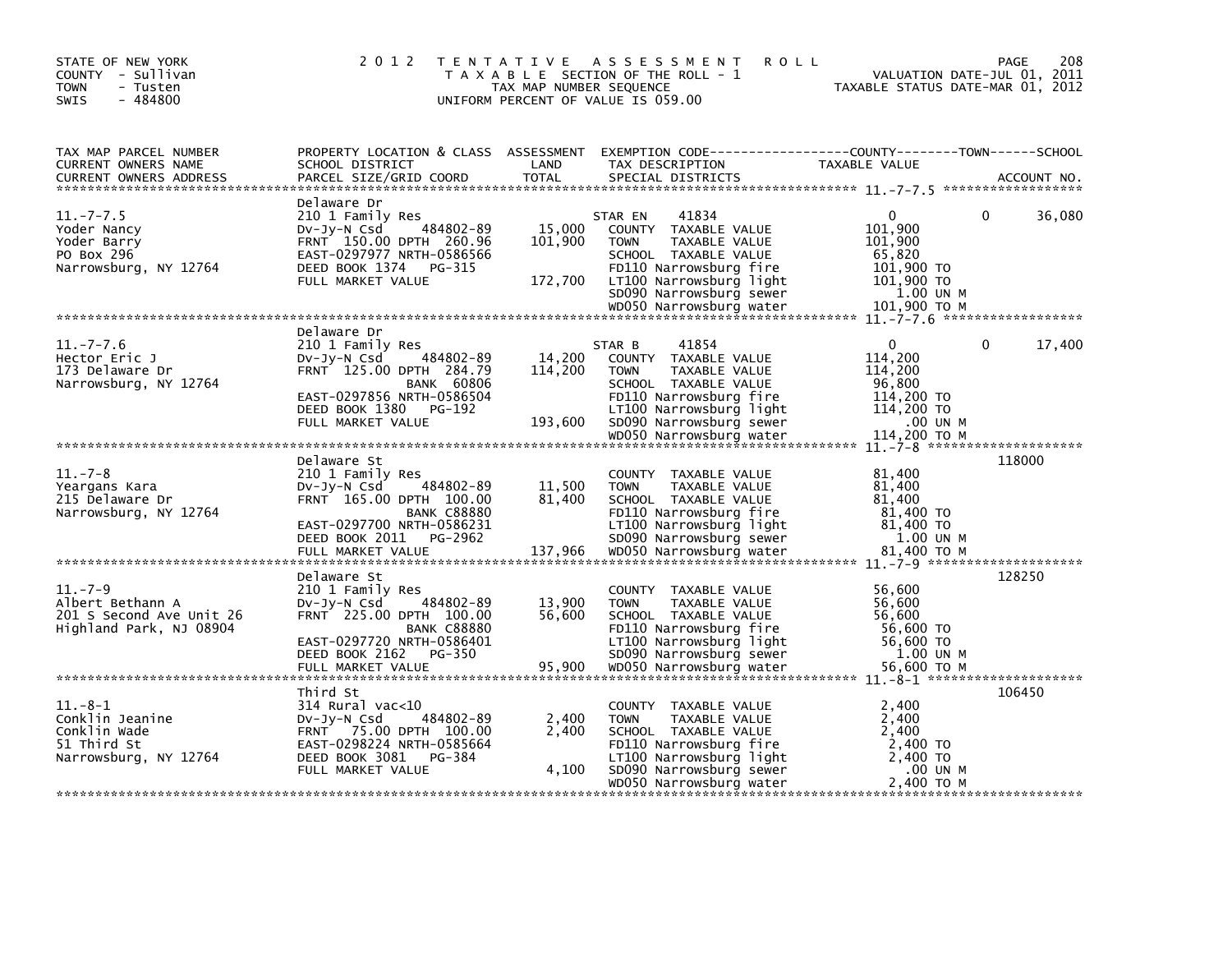| STATE OF NEW YORK<br>COUNTY - Sullivan<br><b>TOWN</b><br>- Tusten<br>$-484800$<br><b>SWIS</b> | 2 0 1 2                                                                                                                                                                                  | <b>TENTATIVE</b><br>TAX MAP NUMBER SEQUENCE | A S S E S S M E N T<br><b>ROLL</b><br>T A X A B L E SECTION OF THE ROLL - 1<br>UNIFORM PERCENT OF VALUE IS 059.00                                                                                        | VALUATION DATE-JUL 01, 2011<br>TAXABLE STATUS DATE-MAR 01, 2012                                         | 209<br>PAGE                       |
|-----------------------------------------------------------------------------------------------|------------------------------------------------------------------------------------------------------------------------------------------------------------------------------------------|---------------------------------------------|----------------------------------------------------------------------------------------------------------------------------------------------------------------------------------------------------------|---------------------------------------------------------------------------------------------------------|-----------------------------------|
| TAX MAP PARCEL NUMBER<br><b>CURRENT OWNERS NAME</b>                                           | PROPERTY LOCATION & CLASS ASSESSMENT<br>SCHOOL DISTRICT                                                                                                                                  | LAND                                        | TAX DESCRIPTION                                                                                                                                                                                          | TAXABLE VALUE                                                                                           |                                   |
| $11.-8-2$<br>Conklin Wade<br>Conklin Jeanine<br>51 Third St<br>Narrowsburg, NY 12764          | Third St<br>210 1 Family Res<br>484802-89<br>$Dv-Jv-N$ Csd<br>FRNT 150.00 DPTH 175.00<br><b>BANK 60806</b><br>EAST-0298340 NRTH-0585729<br>PG-296<br>DEED BOOK 2645<br>FULL MARKET VALUE | 13,900<br>97,200<br>164.700                 | 41854<br>STAR B<br>COUNTY TAXABLE VALUE<br>TAXABLE VALUE<br><b>TOWN</b><br>SCHOOL TAXABLE VALUE<br>FD110 Narrowsburg fire<br>LT100 Narrowsburg light<br>SD090 Narrowsburg sewer                          | $\overline{0}$<br>97,200<br>97,200<br>79,800<br>97,200 TO<br>97.200 TO<br>1.00 UN M                     | 106400<br>$\Omega$<br>17,400      |
| $11. - 8 - 3$<br>Barnes Howard L<br>Barnes Cindy Sue L<br>39 3rd St<br>Narrowsburg, NY 12764  | Third St<br>210 1 Family Res<br>484802-89<br>$Dv-Jv-N$ Csd<br>FRNT 200.00 DPTH 149.89<br><b>ACRES</b><br>0.68<br>EAST-0298485 NRTH-0585863<br>DEED BOOK 749<br>PG-01045                  | 16,800<br>106,400                           | COUNTY TAXABLE VALUE<br>TAXABLE VALUE<br><b>TOWN</b><br>SCHOOL TAXABLE VALUE<br>FD110 Narrowsburg fire<br>LT100 Narrowsburg light<br>SD090 Narrowsburg sewer                                             | 106,400<br>106,400<br>106,400<br>106,400 TO<br>106,400 TO<br>1.00 UN M                                  | 101900                            |
| $11.-8-4$<br>LaPersonerie Michelle<br>31 Third St<br>Narrowsburg, NY 12764                    | Third St<br>210 1 Family Res<br>$Dv-Jv-N$ Csd<br>484802-89<br>FRNT 80.00 DPTH 150.00<br>EAST-0298594 NRTH-0585954<br>DEED BOOK 3419<br>PG-502<br>FULL MARKET VALUE                       | 93,200<br>158,000                           | 41854<br>STAR B<br>8,800 L INC DIS 41933<br>COUNTY TAXABLE VALUE<br>TAXABLE VALUE<br><b>TOWN</b><br>SCHOOL TAXABLE VALUE<br>FD110 Narrowsburg fire<br>LT100 Narrowsburg light<br>SD090 Narrowsburg sewer | $\Omega$<br>$\mathbf{0}$<br>46,600<br>93,200<br>46,600<br>75.800<br>93,200 TO<br>93,200 TO<br>1.00 UN M | 139700<br>17,400<br>0<br>$\Omega$ |
| $11.-8-5.1$<br>DeLeon Enrique<br>71-50 71 st St Fl 2<br>Ridgewood, NY 11385                   | 3rd St<br>210 1 Family Res<br>484802-89<br>$Dv-Jv-N$ Csd<br>FRNT 75.00 DPTH 150.00<br>EAST-0298665 NRTH-0586014<br>DEED BOOK 3252<br>PG-569<br>FULL MARKET VALUE                         | 8,500<br>49,000<br>83,100                   | COUNTY TAXABLE VALUE<br>TAXABLE VALUE<br><b>TOWN</b><br>SCHOOL TAXABLE VALUE<br>FD110 Narrowsburg fire<br>LT100 Narrowsburg light<br>SD090 Narrowsburg sewer<br>WD050 Narrowsburg water                  | 49,000<br>49,000<br>49,000<br>49,000 TO<br>49,000 TO<br>1.00 UN M<br>49,000 TO M                        | 105350                            |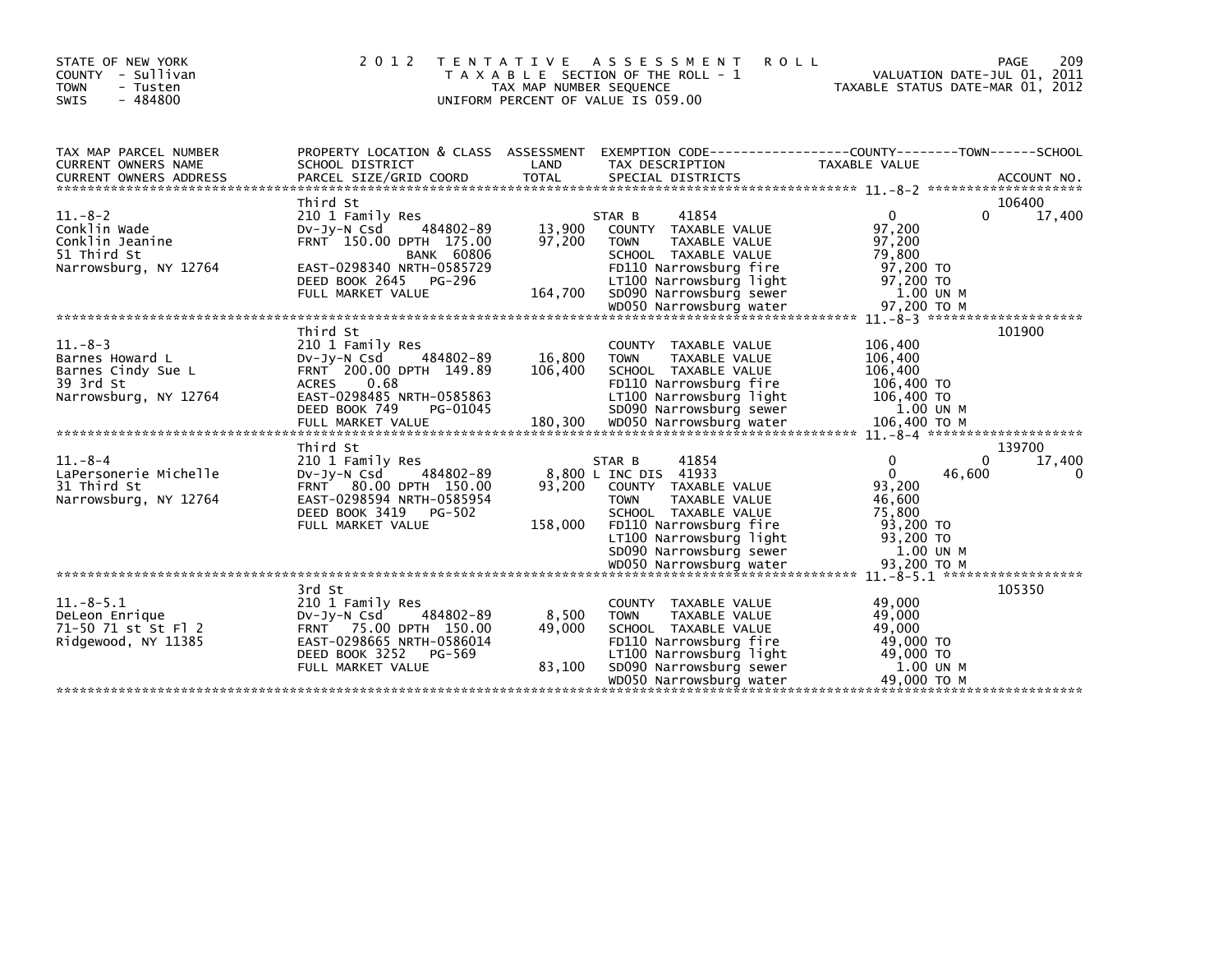| STATE OF NEW YORK<br>COUNTY - Sullivan<br><b>TOWN</b><br>- Tusten<br>$-484800$<br><b>SWIS</b>               | 2 0 1 2<br>T E N T A T I V E                                                                                                                                             | TAX MAP NUMBER SEQUENCE             | <b>ROLL</b><br>A S S E S S M E N T<br>T A X A B L E SECTION OF THE ROLL - 1<br>UNIFORM PERCENT OF VALUE IS 059.00                                                                                                     | TAXABLE STATUS DATE-MAR 01, 2012                                                                      | 210<br>PAGE<br>VALUATION DATE-JUL 01, 2011 |
|-------------------------------------------------------------------------------------------------------------|--------------------------------------------------------------------------------------------------------------------------------------------------------------------------|-------------------------------------|-----------------------------------------------------------------------------------------------------------------------------------------------------------------------------------------------------------------------|-------------------------------------------------------------------------------------------------------|--------------------------------------------|
| TAX MAP PARCEL NUMBER<br><b>CURRENT OWNERS NAME</b>                                                         | PROPERTY LOCATION & CLASS ASSESSMENT<br>SCHOOL DISTRICT                                                                                                                  | LAND                                | EXEMPTION CODE-----------------COUNTY-------TOWN------SCHOOL<br>TAX DESCRIPTION                                                                                                                                       | TAXABLE VALUE                                                                                         |                                            |
| $11.-8-6.1$<br>Luben Robert E<br>Luben Harriet L<br>248 Fourth St<br>Narrowsburg, NY 12764                  | Fourth St<br>210 1 Family Res<br>484802-89<br>DV-Jy-N Csd<br>FRNT 204.71 DPTH 150.00<br>EAST-0298726 NRTH-0585862<br>DEED BOOK 2298<br>PG-166<br>FULL MARKET VALUE       | 16.600<br>69,400<br>117,600         | 41834<br>STAR EN<br>COUNTY TAXABLE VALUE<br>TAXABLE VALUE<br><b>TOWN</b><br>SCHOOL TAXABLE VALUE<br>FD110 Narrowsburg fire<br>LT100 Narrowsburg light<br>SD090 Narrowsburg sewer                                      | $\Omega$<br>69,400<br>69,400<br>33,320<br>69,400 TO<br>69,400 TO<br>1.00 UN M                         | 100450<br>0<br>36,080                      |
|                                                                                                             |                                                                                                                                                                          |                                     |                                                                                                                                                                                                                       |                                                                                                       |                                            |
|                                                                                                             | Fourth St                                                                                                                                                                |                                     |                                                                                                                                                                                                                       |                                                                                                       | 123800                                     |
| $11. - 8 - 7$<br>Cookingham Michael W<br>Cookingham Florence Maureen<br>256 4th St<br>Narrowsburg, NY 12764 | 210 1 Family Res<br>$Dv-Jv-N$ Csd<br>484802-89<br>FRNT 95.31 DPTH 150.00<br><b>BANK 60806</b><br>EAST-0298604 NRTH-0585756<br>DEED BOOK 1352 PG-548<br>FULL MARKET VALUE | 9,800<br>75.000<br>127,100          | 41854<br>STAR B<br>COUNTY TAXABLE VALUE<br>TAXABLE VALUE<br><b>TOWN</b><br>SCHOOL TAXABLE VALUE<br>FD110 Narrowsburg fire<br>LT100 Narrowsburg light<br>SD090 Narrowsburg sewer                                       | $\mathbf{0}$<br>75.000<br>75,000<br>57.600<br>75,000 TO<br>75,000 TO<br>1.00 UN M                     | 0<br>17,400                                |
|                                                                                                             |                                                                                                                                                                          |                                     |                                                                                                                                                                                                                       |                                                                                                       |                                            |
|                                                                                                             | 266 Fourth St                                                                                                                                                            |                                     |                                                                                                                                                                                                                       |                                                                                                       |                                            |
| $11.-8-.8.1$<br>Gaebel Danielle<br>St<br>PO Box 203<br>Narrowsburg, NY 12764                                | 210 1 Family Res<br>484802-89<br>$Dv-Jy-N$ Csd<br>FRNT 122.50 DPTH 150.00<br>EAST-0298527 NRTH-0585694<br>DEED BOOK 3520<br>PG-41<br>FULL MARKET VALUE                   | 10,500<br>74,500<br>126,300         | 41854<br>STAR B<br>COUNTY TAXABLE VALUE<br>TAXABLE VALUE<br><b>TOWN</b><br>SCHOOL TAXABLE VALUE<br>FD110 Narrowsburg fire<br>LT100 Narrowsburg light<br>SD090 Narrowsburg sewer                                       | $\Omega$<br>74,500<br>74,500<br>57,100<br>74,500 TO<br>74,500 TO<br>1.00 UN M                         | $\Omega$<br>17,400                         |
|                                                                                                             |                                                                                                                                                                          |                                     |                                                                                                                                                                                                                       |                                                                                                       |                                            |
|                                                                                                             | Fourth St                                                                                                                                                                |                                     |                                                                                                                                                                                                                       |                                                                                                       | 111750                                     |
| $11. - 8 - 9$<br>Scheibling Charles H<br>Scheibling Gladys J<br>274 Fourth St<br>Narrowsburg, NY 12764      | 210 1 Family Res<br>484802-89<br>DV-Jy-N Csd<br><b>ACRES</b><br>0.45<br>EAST-0298144 NRTH-0585777<br>DEED BOOK 2438<br>PG-401<br>FULL MARKET VALUE                       | 10,400 STAR EN<br>85,100<br>144,200 | $CW_15_VET/41161$<br>41834<br>COUNTY TAXABLE VALUE<br><b>TOWN</b><br>TAXABLE VALUE<br>SCHOOL TAXABLE VALUE<br>FD110 Narrowsburg fire<br>LT100 Narrowsburg light<br>SD090 Narrowsburg sewer<br>WD050 Narrowsburg water | 6,960<br>$\Omega$<br>78,140<br>78,140<br>49.020<br>85,100 TO<br>85,100 TO<br>1.00 UN M<br>85.100 TO M | 6,960<br>0<br>36,080<br>0                  |
|                                                                                                             |                                                                                                                                                                          |                                     |                                                                                                                                                                                                                       |                                                                                                       |                                            |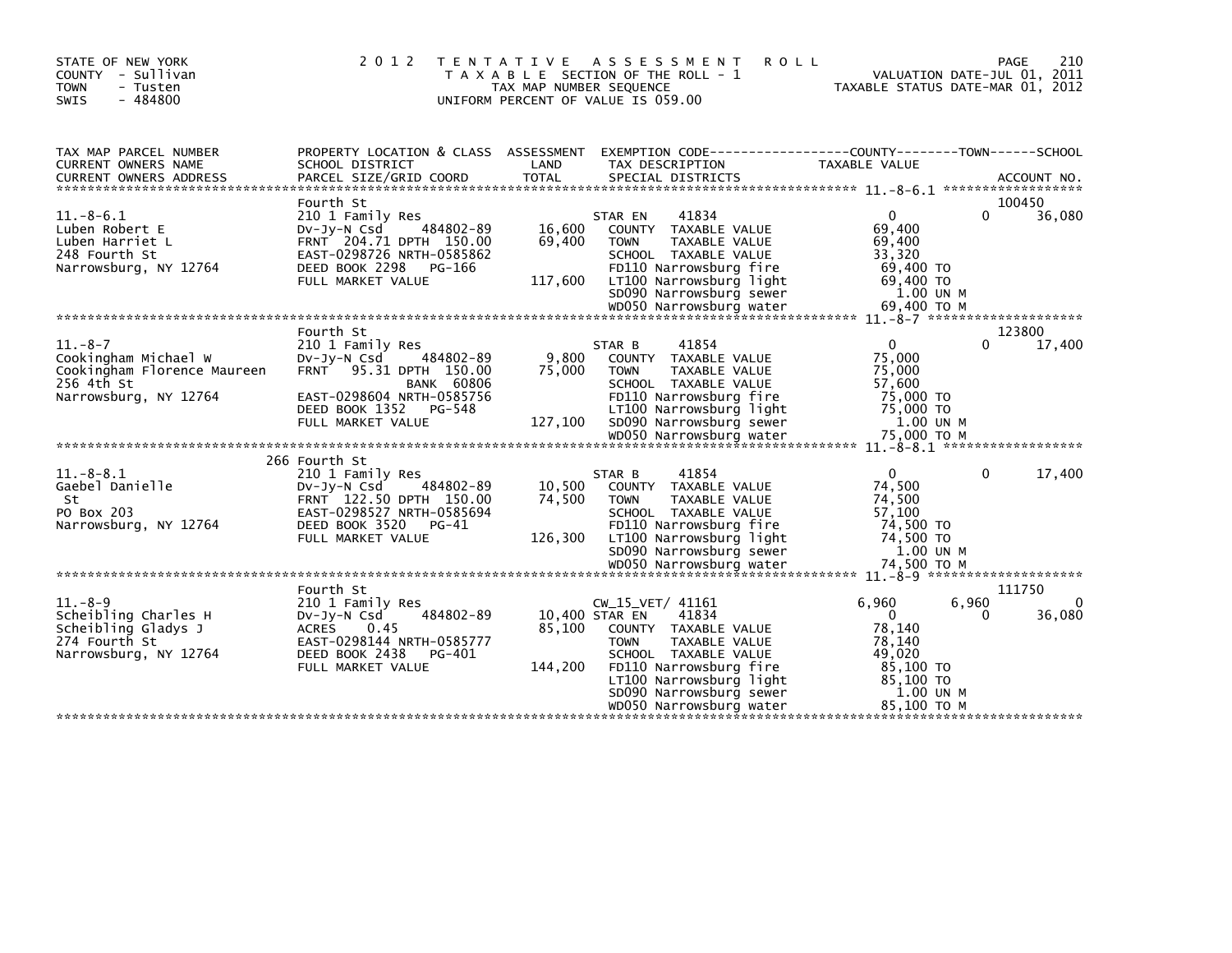| STATE OF NEW YORK<br>COUNTY - Sullivan<br><b>TOWN</b><br>- Tusten<br>SWIS<br>$-484800$ | 2012                                                                                                                                                                                                         | TAX MAP NUMBER SEQUENCE      | TENTATIVE ASSESSMENT<br><b>ROLL</b><br>T A X A B L E SECTION OF THE ROLL - 1<br>UNIFORM PERCENT OF VALUE IS 059.00                                                                                          | TAXABLE STATUS DATE-MAR 01, 2012                                                             | 211<br>PAGE<br>VALUATION DATE-JUL 01, 2011 |
|----------------------------------------------------------------------------------------|--------------------------------------------------------------------------------------------------------------------------------------------------------------------------------------------------------------|------------------------------|-------------------------------------------------------------------------------------------------------------------------------------------------------------------------------------------------------------|----------------------------------------------------------------------------------------------|--------------------------------------------|
| TAX MAP PARCEL NUMBER<br><b>CURRENT OWNERS NAME</b>                                    | SCHOOL DISTRICT                                                                                                                                                                                              | LAND                         | PROPERTY LOCATION & CLASS ASSESSMENT EXEMPTION CODE----------------COUNTY-------TOWN------SCHOOL<br>TAX DESCRIPTION                                                                                         | <b>TAXABLE VALUE</b>                                                                         |                                            |
| $11.-8-10$<br>Goodwin Philip<br>225 W 25 th St<br>New York, NY 10001                   | Delaware Dr<br>210 1 Family Res<br>484802-89<br>$Dv-Jy-N$ Csd<br>FRNT 100.00 DPTH 255.00<br>EAST-0298323 NRTH-0585563<br>DEED BOOK 2874 PG-373<br>FULL MARKET VALUE                                          | 14,900<br>110,000<br>186,400 | COUNTY TAXABLE VALUE<br>TAXABLE VALUE<br><b>TOWN</b><br>SCHOOL TAXABLE VALUE<br>FD110 Narrowsburg fire<br>LT100 Narrowsburg light<br>SD090 Narrowsburg sewer                                                | 110,000<br>110,000<br>110,000<br>110,000 TO<br>110,000 TO<br>1.00 UN M                       | 122350                                     |
| $11. - 9 - 2$<br>Dickerson Jarred<br>174 Eighth St Apt 3<br>Brooklyn, NY 11215         | DELAWARED Twn Rd 11<br>210 1 Family Res<br>DV-Jy-N Csd 484802-89<br>combine with 11-9-1<br>FRNT 150.00 DPTH 100.00<br>0.34 BANK C88880<br><b>ACRES</b><br>EAST-0298505 NRTH-0585379<br>DEED BOOK 3250 PG-479 | 9,600<br>52,000              | COUNTY TAXABLE VALUE<br><b>TOWN</b><br>TAXABLE VALUE<br>SCHOOL TAXABLE VALUE<br>FD110 Narrowsburg fire<br>LT100 Narrowsburg light<br>SD090 Narrowsburg sewer<br>WD050 Narrowsburg water                     | 52,000<br>52,000<br>52,000<br>52,000 TO<br>52,000 TO<br>1.00 UN M<br>52,000 TO M             | 141700                                     |
|                                                                                        |                                                                                                                                                                                                              |                              |                                                                                                                                                                                                             |                                                                                              |                                            |
| $11. -9-5$<br>Lake Donald A Jr<br>273 Fourth St<br>Narrowsburg, NY 12764               | Fourth St<br>210 1 Family Res<br>484802-89<br>$Dv-Jv-N$ Csd<br>FRNT 132.27 DPTH 200.40<br>0.57<br><b>ACRES</b><br>EAST-0298467 NRTH-0585427<br>DEED BOOK 2600<br>PG-389<br>FULL MARKET VALUE                 | 9,500<br>87,500<br>148,300   | 41854<br>STAR B<br>COUNTY TAXABLE VALUE<br><b>TAXABLE VALUE</b><br><b>TOWN</b><br>SCHOOL TAXABLE VALUE<br>FD110 Narrowsburg fire<br>LT100 Narrowsburg light<br>SD090 Narrowsburg sewer                      | $\overline{0}$<br>87,500<br>87,500<br>70.100<br>87,500 TO<br>87,500 TO<br>1.00 UN M          | 144400<br>17,400<br>0                      |
|                                                                                        |                                                                                                                                                                                                              |                              |                                                                                                                                                                                                             |                                                                                              |                                            |
| $11.-9-6.2$<br>Elco Robert<br>Elco Barbara<br>259 4th St<br>Narrowsburg, NY 12764      | Fourth St<br>210 1 Family Res<br>484802-89<br>DV-Jy-N Csd<br>FRNT 118.60 DPTH 200.00<br>0.54<br><b>ACRES</b><br>EAST-0298664 NRTH-0585529<br>DEED BOOK 1370<br>PG-475<br>FULL MARKET VALUE                   | 10,500<br>93,400<br>158,300  | 41834<br>STAR EN<br>COUNTY TAXABLE VALUE<br><b>TOWN</b><br>TAXABLE VALUE<br>SCHOOL TAXABLE VALUE<br>FD110 Narrowsburg fire<br>LT100 Narrowsburg light<br>SD090 Narrowsburg sewer<br>WD050 Narrowsburg water | $\Omega$<br>93,400<br>93,400<br>57,320<br>93,400 TO<br>93,400 TO<br>1.00 UN M<br>93,400 TO M | 114450<br>36,080<br>0                      |
|                                                                                        |                                                                                                                                                                                                              |                              |                                                                                                                                                                                                             |                                                                                              |                                            |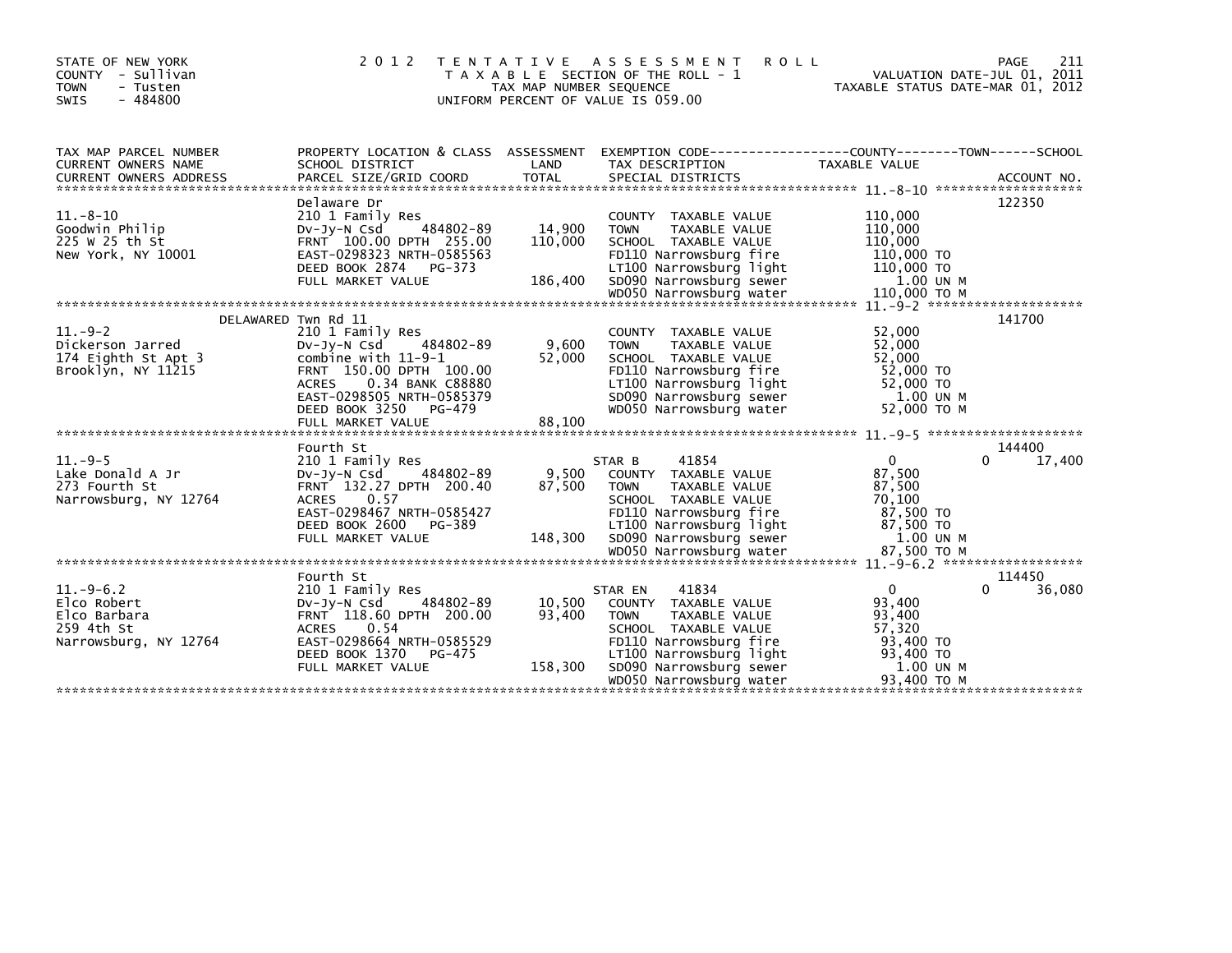| STATE OF NEW YORK<br>- Sullivan<br>COUNTY<br><b>TOWN</b><br>- Tusten<br>$-484800$<br>SWIS | 2 0 1 2                                                                                              | TAX MAP NUMBER SEQUENCE | TENTATIVE ASSESSMENT<br><b>ROLL</b><br>T A X A B L E SECTION OF THE ROLL - 1<br>UNIFORM PERCENT OF VALUE IS 059.00 | TAXABLE STATUS DATE-MAR 01, 2012              | 212<br>PAGE<br>VALUATION DATE-JUL 01, 2011 |
|-------------------------------------------------------------------------------------------|------------------------------------------------------------------------------------------------------|-------------------------|--------------------------------------------------------------------------------------------------------------------|-----------------------------------------------|--------------------------------------------|
| TAX MAP PARCEL NUMBER                                                                     | PROPERTY LOCATION & CLASS ASSESSMENT                                                                 |                         | EXEMPTION CODE-----------------COUNTY-------TOWN------SCHOOL                                                       |                                               |                                            |
| CURRENT OWNERS NAME                                                                       | SCHOOL DISTRICT                                                                                      | LAND                    | TAX DESCRIPTION                                                                                                    | TAXABLE VALUE                                 |                                            |
|                                                                                           | Fourth St                                                                                            |                         |                                                                                                                    |                                               | 120850                                     |
| $11.-9-7$<br>Hankins Peter C<br>PO Box 125<br>Narrowsburg, NY 12764                       | 210 1 Family Res<br>484802-89<br>DV-Jy-N Csd<br>FRNT 150.00 DPTH 200.00<br>EAST-0298784 NRTH-0585613 | 16,600<br>119,500       | STAR B<br>41854<br>COUNTY TAXABLE VALUE<br><b>TOWN</b><br>TAXABLE VALUE<br>SCHOOL TAXABLE VALUE                    | $\mathbf{0}$<br>119,500<br>119,500<br>102,100 | 17,400<br>0                                |
|                                                                                           | DEED BOOK 1389 PG-472<br>FULL MARKET VALUE                                                           | 202,500                 | FD110 Narrowsburg fire<br>LT100 Narrowsburg light<br>SD090 Narrowsburg sewer                                       | 119,500 TO<br>119,500 TO<br>1.00 UN M         |                                            |
|                                                                                           |                                                                                                      |                         |                                                                                                                    |                                               |                                            |
|                                                                                           | Fourth St                                                                                            |                         |                                                                                                                    |                                               | 139300                                     |
| $11.-9-8$<br>Narrowsburg Motor Sales<br>Inc<br>Narrowsburg, NY 12764                      | 433 Auto body<br>Dv-Jy-N Csd<br>484802-89<br>FRNT 150.00 DPTH 200.00<br>EAST-0298899 NRTH-0585710    | 16,600<br>91,900        | COUNTY TAXABLE VALUE<br>TAXABLE VALUE<br><b>TOWN</b><br>SCHOOL TAXABLE VALUE<br>FD110 Narrowsburg fire             | 91,900<br>91,900<br>91.900<br>91,900 TO       |                                            |
|                                                                                           | DEED BOOK 516<br>PG-00429<br>FULL MARKET VALUE                                                       | 155,800                 | LT100 Narrowsburg light<br>SD090 Narrowsburg sewer                                                                 | 91,900 TO<br>1.50 UN M                        |                                            |
|                                                                                           | N Of Delaware Dr                                                                                     |                         |                                                                                                                    |                                               | 160050                                     |
| $11.-10-1$<br>Hector Kathleen M<br>PO Box 1                                               | 311 Res vac land<br>484802-89<br>DV-JV-N Csd<br><b>ACRES</b><br>4.74                                 | 21,000<br>21,000        | COUNTY TAXABLE VALUE<br><b>TAXABLE VALUE</b><br><b>TOWN</b><br>SCHOOL TAXABLE VALUE                                | 21,000<br>21,000<br>21,000                    |                                            |
| Narrowsburg, NY 12764                                                                     | EAST-0299032 NRTH-0585263<br>DEED BOOK 2011<br>PG-8525<br>FULL MARKET VALUE                          | 35,600                  | FD110 Narrowsburg fire<br>LT100 Narrowsburg light<br>SD090 Narrowsburg light<br>SD090 Narrowsburg sewer            | 21,000 TO<br>21,000 TO<br>$.00$ UN M          |                                            |
|                                                                                           |                                                                                                      |                         |                                                                                                                    |                                               |                                            |
| $11.-10-2$<br>Williams Vera B                                                             | N Of Delaware Dr<br>311 Res vac land<br>484802-89<br>DV-JV-N Csd                                     | 3,200                   | COUNTY TAXABLE VALUE<br>TAXABLE VALUE<br><b>TOWN</b>                                                               | 3,200<br>3,200                                | 161450                                     |
| 88 Jane St Apt 2W<br>New York, NY 10014                                                   | FRNT 100.00 DPTH 100.00<br>EAST-0298706 NRTH-0585293<br>DEED BOOK 2290<br>PG-366                     | 3.200<br>5,400          | SCHOOL TAXABLE VALUE<br>FD110 Narrowsburg fire<br>LT100 Narrowsburg light<br>SD090 Narrowsburg sewer               | 3.200<br>3,200 TO<br>3,200 TO<br>.00 UN M     |                                            |
|                                                                                           | FULL MARKET VALUE                                                                                    |                         | WD050 Narrowsburg water                                                                                            | 3,200 TO M                                    |                                            |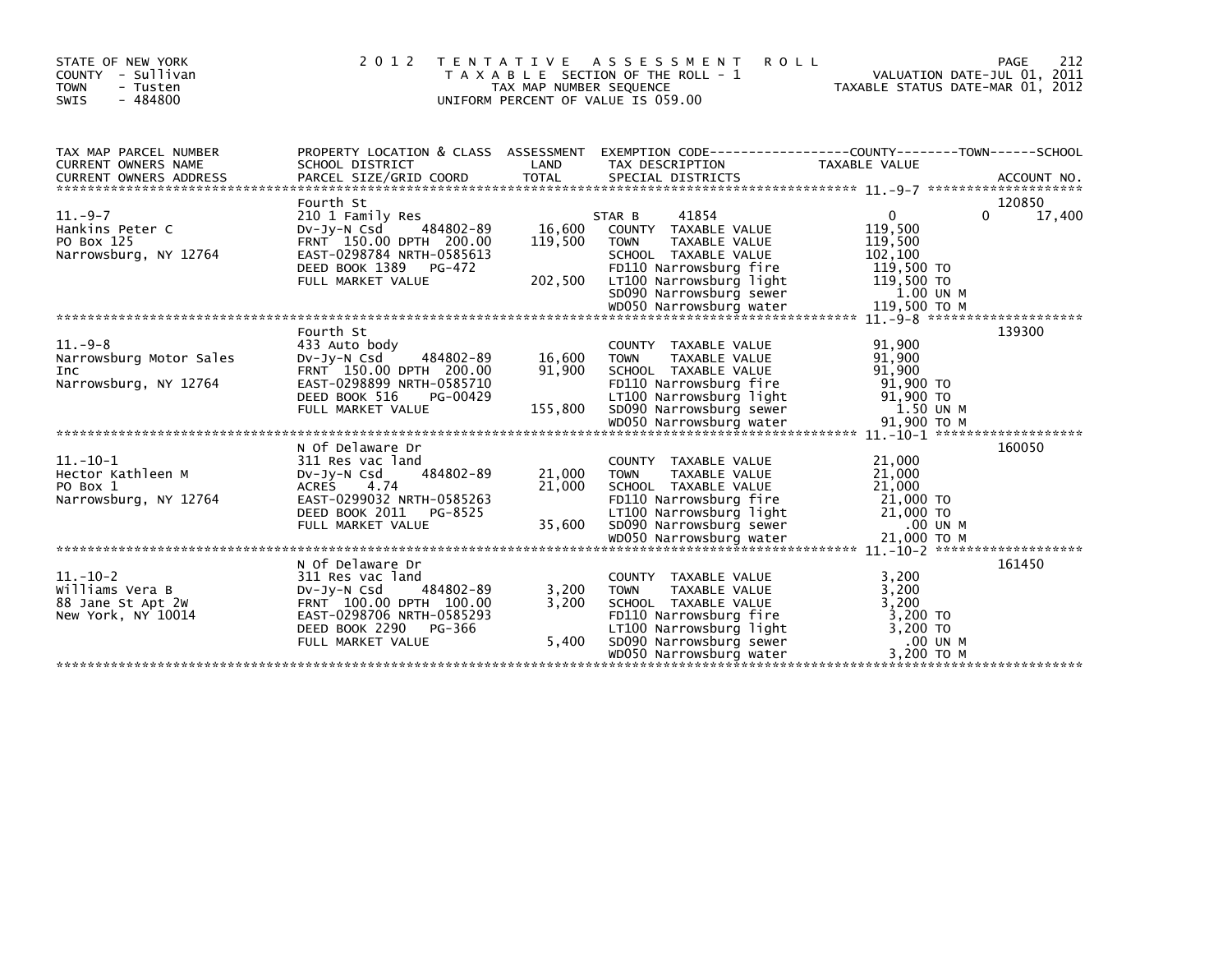| STATE OF NEW YORK<br>COUNTY - Sullivan<br><b>TOWN</b><br>- Tusten<br>$-484800$<br><b>SWIS</b>            | 2 0 1 2                                                                                                                                                                                                         | T E N T A T I V E<br>TAX MAP NUMBER SEQUENCE | A S S E S S M E N T<br><b>ROLL</b><br>T A X A B L E SECTION OF THE ROLL - 1<br>UNIFORM PERCENT OF VALUE IS 059.00                                                                                                                                                                     | VALUATION DATE-JUL 01, 2011<br>TAXABLE STATUS DATE-MAR 01, 2012                                                           | <b>PAGE</b><br>213    |
|----------------------------------------------------------------------------------------------------------|-----------------------------------------------------------------------------------------------------------------------------------------------------------------------------------------------------------------|----------------------------------------------|---------------------------------------------------------------------------------------------------------------------------------------------------------------------------------------------------------------------------------------------------------------------------------------|---------------------------------------------------------------------------------------------------------------------------|-----------------------|
| TAX MAP PARCEL NUMBER<br>CURRENT OWNERS NAME                                                             | SCHOOL DISTRICT                                                                                                                                                                                                 | LAND                                         | PROPERTY LOCATION & CLASS ASSESSMENT EXEMPTION CODE----------------COUNTY-------TOWN------SCHOOL<br>TAX DESCRIPTION                                                                                                                                                                   | <b>TAXABLE VALUE</b>                                                                                                      |                       |
| $11.-10-3$<br>Delmauro Glenn<br>Delmauro Patricia<br>369 Delaware Dr<br>Narrowsburg, NY 12764            | N Of Delaware Dr<br>210 1 Family Res<br>484802-89<br>$Dv-Jy-N$ Csd<br>Lots $9 & 11$<br>FRNT 100.00 DPTH 300.00<br><b>BANK C10300</b><br>EAST-0298846 NRTH-0585283<br>DEED BOOK 1925 PG-362<br>FULL MARKET VALUE | 16,600 STAR B<br>90,300<br>153,100           | 41121<br>WAR VET<br>41854<br>COUNTY TAXABLE VALUE<br>TAXABLE VALUE<br><b>TOWN</b><br>SCHOOL TAXABLE VALUE<br>FD110 Narrowsburg fire<br>LT100 Narrowsburg light<br>SD090 Narrowsburg sewer                                                                                             | 13,545<br>13,545<br>$\Omega$<br>$\Omega$<br>76,755<br>76,755<br>72,900<br>90,300 TO<br>$90,300$ TO<br>1.00 UN M           | 0<br>17,400           |
|                                                                                                          |                                                                                                                                                                                                                 |                                              |                                                                                                                                                                                                                                                                                       |                                                                                                                           |                       |
| $11.-10-4$<br>Schalck Ronald<br>Schalck Carol<br>399 Delaware Dr<br>Narrowsburg, NY 12764                | Delaware Dr<br>210 1 Family Res<br>484802-89<br>$Dv-Jv-N$ Csd<br>FRNT 154.00 DPTH 100.00<br>EAST-0298867 NRTH-0585080<br>DEED BOOK 731<br>PG-00590<br>FULL MARKET VALUE                                         | 90.500<br>153,400                            | 80 PCT OF VALUE USED FOR EXEMPTION PURPOSES<br>COMBAT VET 41131<br>13,800 STAR EN<br>41834<br>COUNTY TAXABLE VALUE<br><b>TOWN</b><br>TAXABLE VALUE<br>SCHOOL TAXABLE VALUE<br>FD110 Narrowsburg fire<br>LT100 Narrowsburg light<br>SD090 Narrowsburg sewer<br>WD050 Narrowsburg water | 18,100<br>18,100<br>$\mathbf{0}$<br>0<br>72.400<br>72,400<br>54,420<br>90,500 TO<br>89,984 TO<br>2.50 UN M<br>90.500 TO M | 147650<br>0<br>36,080 |
|                                                                                                          |                                                                                                                                                                                                                 |                                              |                                                                                                                                                                                                                                                                                       |                                                                                                                           |                       |
| $11. - 11 - 1$<br>Gilkeson Paul J Jr<br>Gilkeson Alana A<br>452 Delafield Ave<br>Staten Island, NY 10310 | Delaware St<br>210 1 Family Res - WTRFNT<br>Dv-Jy-N Csd<br>484802-89<br>Combined with $11.-7-1$<br>FRNT 70.00 DPTH 170.00<br>0.81<br><b>ACRES</b><br>EAST-0297302 NRTH-0586623<br>DEED BOOK 1978<br>PG-0213     | 22,500<br>100,000                            | COUNTY TAXABLE VALUE<br><b>TOWN</b><br>TAXABLE VALUE<br>SCHOOL TAXABLE VALUE<br>FD110 Narrowsburg fire<br>LT100 Narrowsburg light<br>SD090 Narrowsburg sewer<br>WD050 Narrowsburg water                                                                                               | 100,000<br>100,000<br>100,000<br>100,000 TO<br>100,000 TO<br>1.00 UN M<br>100,000 ТО М                                    | 136950                |
|                                                                                                          | FULL MARKET VALUE                                                                                                                                                                                               | 169,500                                      |                                                                                                                                                                                                                                                                                       |                                                                                                                           |                       |
| $11.-11-2$<br>Ginos Stephanie<br>Goley Maureen L<br>PO Box 472<br>Sugan Loaf, NY 10981                   | DELAWARED Twn Rd 11<br>260 Seasonal res - WTRFNT<br>484802-89<br>$Dv-Jy-N$ Csd<br>FRNT 140.00 DPTH 200.00<br>EAST-0297492 NRTH-0586499<br>DEED BOOK 3384 PG-404<br>FULL MARKET VALUE                            | 30,000<br>111,800<br>189,500                 | COUNTY TAXABLE VALUE<br><b>TOWN</b><br>TAXABLE VALUE<br>SCHOOL TAXABLE VALUE<br>FD110 Narrowsburg fire<br>LT100 Narrowsburg light<br>SD090 Narrowsburg sewer<br>WD050 Narrowsburg water                                                                                               | 111,800<br>111,800<br>111,800<br>111,800 TO<br>111,800 TO<br>1.00 UN M<br>111,800 ТО М                                    | 116100                |
|                                                                                                          |                                                                                                                                                                                                                 |                                              |                                                                                                                                                                                                                                                                                       |                                                                                                                           |                       |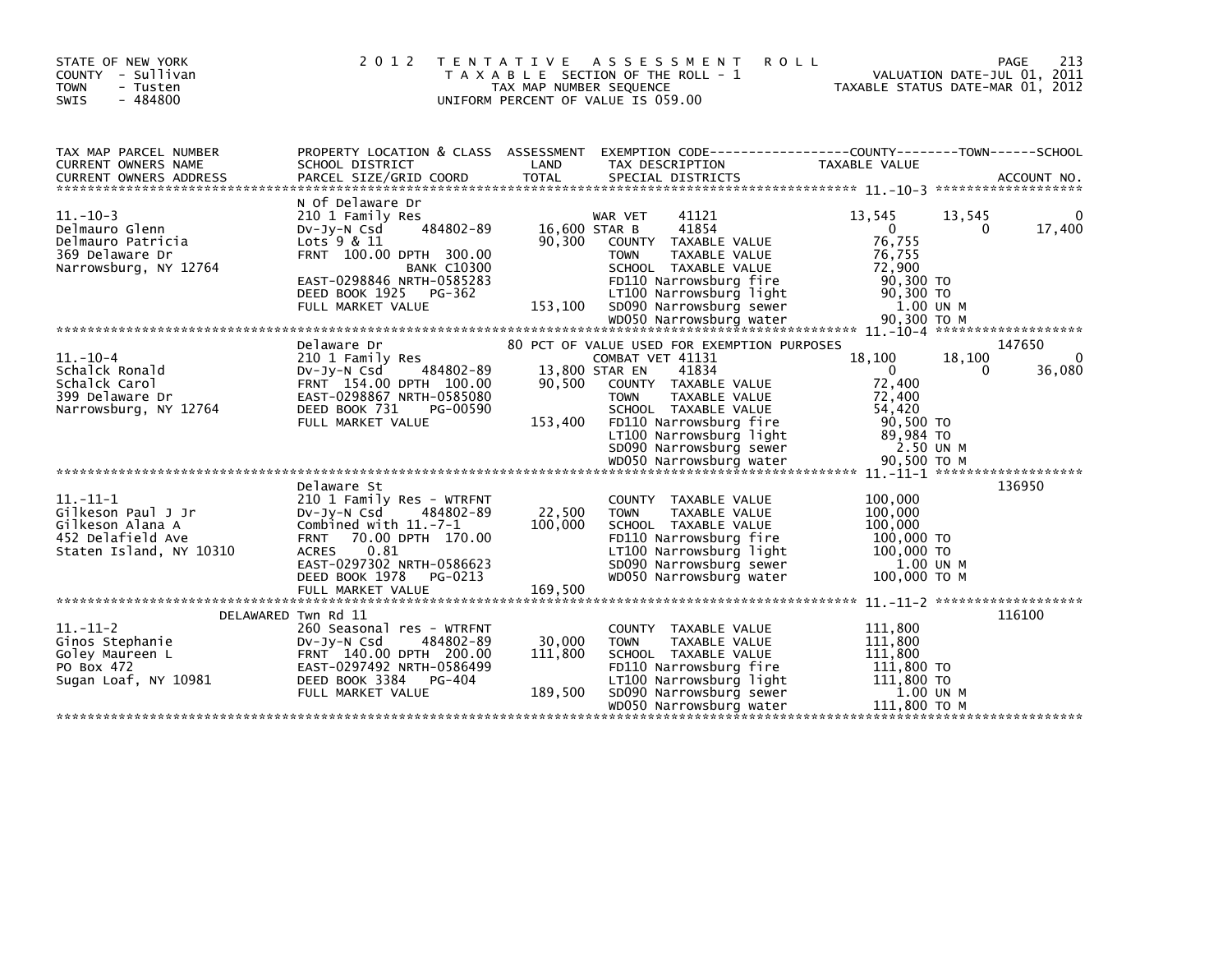| STATE OF NEW YORK<br>COUNTY - Sullivan<br><b>TOWN</b><br>- Tusten<br>$-484800$<br><b>SWIS</b>  | 2 0 1 2                                                                                                                                                                        | TAX MAP NUMBER SEQUENCE      | TENTATIVE ASSESSMENT<br><b>ROLL</b><br>T A X A B L E SECTION OF THE ROLL - 1<br>UNIFORM PERCENT OF VALUE IS 059.00                                                                                                 | VALUATION DATE-JUL 01, 2011<br>TAXABLE STATUS DATE-MAR 01, 2012                                                               | PAGE<br>214      |
|------------------------------------------------------------------------------------------------|--------------------------------------------------------------------------------------------------------------------------------------------------------------------------------|------------------------------|--------------------------------------------------------------------------------------------------------------------------------------------------------------------------------------------------------------------|-------------------------------------------------------------------------------------------------------------------------------|------------------|
| TAX MAP PARCEL NUMBER<br>CURRENT OWNERS NAME<br><b>CURRENT OWNERS ADDRESS</b>                  | PROPERTY LOCATION & CLASS ASSESSMENT<br>SCHOOL DISTRICT<br>PARCEL SIZE/GRID COORD                                                                                              | LAND<br><b>TOTAL</b>         | EXEMPTION CODE------------------COUNTY--------TOWN------SCHOOL<br>TAX DESCRIPTION<br>SPECIAL DISTRICTS                                                                                                             | TAXABLE VALUE                                                                                                                 | ACCOUNT NO.      |
| $11. - 11 - 3$<br>Powell Susan<br>Powell James<br>226 Beacon Hill Rd<br>Califon, NJ 07830-3519 | Delaware St<br>210 1 Family Res - WTRFNT<br>$Dv-Jv-N$ Csd<br>484802-89<br>FRNT 50.00 DPTH 250.00<br>EAST-0297521 NRTH-0586404<br>DEED BOOK 1901    PG-200<br>FULL MARKET VALUE | 15,000<br>112,000<br>189,800 | COUNTY TAXABLE VALUE<br><b>TOWN</b><br>TAXABLE VALUE<br>SCHOOL TAXABLE VALUE<br>FD110 Narrowsburg fire<br>LT100 Narrowsburg light<br>SD090 Narrowsburg sewer                                                       | 112,000<br>112,000<br>112,000<br>112,000 TO<br>112,000 TO<br>1.00 UN M<br>112,000 TO M<br>$11. - 11 - 4$ ******************** | 124950           |
| $11.-11-4$<br>Creamer Bernard<br>Creamer Carol<br>PO Box 4<br>Narrowsburg, NY 12764            | Delaware Dr<br>210 1 Family Res - WTRFNT<br>DV-JV-N Csd<br>484802-89<br>FRNT 150.00 DPTH 205.00<br>EAST-0297516 NRTH-0586313<br>DEED BOOK 2115<br>PG-656<br>FULL MARKET VALUE  | 31,000<br>116,000<br>196,600 | 41834<br>STAR EN<br>COUNTY TAXABLE VALUE<br><b>TOWN</b><br><b>TAXABLE VALUE</b><br>SCHOOL TAXABLE VALUE<br>FD110 Narrowsburg fire<br>LT100 Narrowsburg light<br>SD090 Narrowsburg sewer<br>WD050 Narrowsburg water | $\mathbf{0}$<br>0<br>116,000<br>116,000<br>79,920<br>116,000 TO<br>116,000 TO<br>1.00 UN M<br>116,000 ТО М                    | 135900<br>36,080 |
|                                                                                                | Delaware Dr                                                                                                                                                                    |                              |                                                                                                                                                                                                                    |                                                                                                                               | 149301           |
| $11. - 11 - 5$<br>Smith Ruben<br>420 Bh 64 th St<br>Arverne, NY 11692                          | $312$ Vac w/imprv - WTRFNT<br>Dv-Jy-N Csd<br>484802-89<br><b>ACRES</b><br>0.33<br>EAST-0297456 NRTH-0586210<br>DEED BOOK 2340 PG-410<br>FULL MARKET VALUE                      | 7,000<br>7.500<br>12,712     | COUNTY TAXABLE VALUE<br><b>TOWN</b><br>TAXABLE VALUE<br>SCHOOL TAXABLE VALUE<br>FD110 Narrowsburg fire<br>LT100 Narrowsburg light<br>SD090 Narrowsburg sewer                                                       | 7,500<br>7,500<br>7.500<br>7,500 TO<br>7,500 TO<br>.00 UN M                                                                   |                  |
|                                                                                                | Delaware Dr                                                                                                                                                                    |                              |                                                                                                                                                                                                                    |                                                                                                                               | 149302           |
| $11. - 11 - 6$<br>Seibert Richard<br>Seibert Theresa<br>Butterfield Rd<br>Newtown Conn, 06470  | 311 Res vac land - WTRFNT<br>$Dv-Jv-N$ Csd<br>484802-89<br><b>ACRES</b><br>0.91<br>EAST-0297470 NRTH-0586105<br>DEED BOOK 704<br>PG-00074<br>FULL MARKET VALUE                 | 25,000<br>25,000<br>42,400   | COUNTY TAXABLE VALUE<br><b>TOWN</b><br>TAXABLE VALUE<br>SCHOOL TAXABLE VALUE<br>FD110 Narrowsburg fire<br>LT100 Narrowsburg light<br>SD090 Narrowsburg sewer<br>WD050 Narrowsburg water                            | 25,000<br>25,000<br>25,000<br>25,000 TO<br>25,000 TO<br>.00 UN M<br>25,000 TO M                                               |                  |
|                                                                                                |                                                                                                                                                                                |                              |                                                                                                                                                                                                                    |                                                                                                                               |                  |
| $11.-11-7$<br>Seibert Richard<br>Seibert Theresa<br>Butterfield Rd<br>Newtown Conn, 06470      | Delaware Dr<br>311 Res vac land - WTRFNT<br>484802-89<br>DV-Jy-N Csd<br><b>ACRES</b><br>0.94<br>EAST-0297570 NRTH-0585988<br>DEED BOOK 503<br>PG-00031<br>FULL MARKET VALUE    | 25,000<br>25,000<br>42,400   | COUNTY TAXABLE VALUE<br>TAXABLE VALUE<br><b>TOWN</b><br>SCHOOL TAXABLE VALUE<br>FD110 Narrowsburg fire<br>LT100 Narrowsburg light<br>SD090 Narrowsburg sewer                                                       | 25,000<br>25,000<br>25,000<br>25,000 TO<br>25,000 TO<br>.00 UN M                                                              | 149300           |
|                                                                                                |                                                                                                                                                                                |                              | WD050 Narrowsburg water                                                                                                                                                                                            | 25,000 ТО М                                                                                                                   |                  |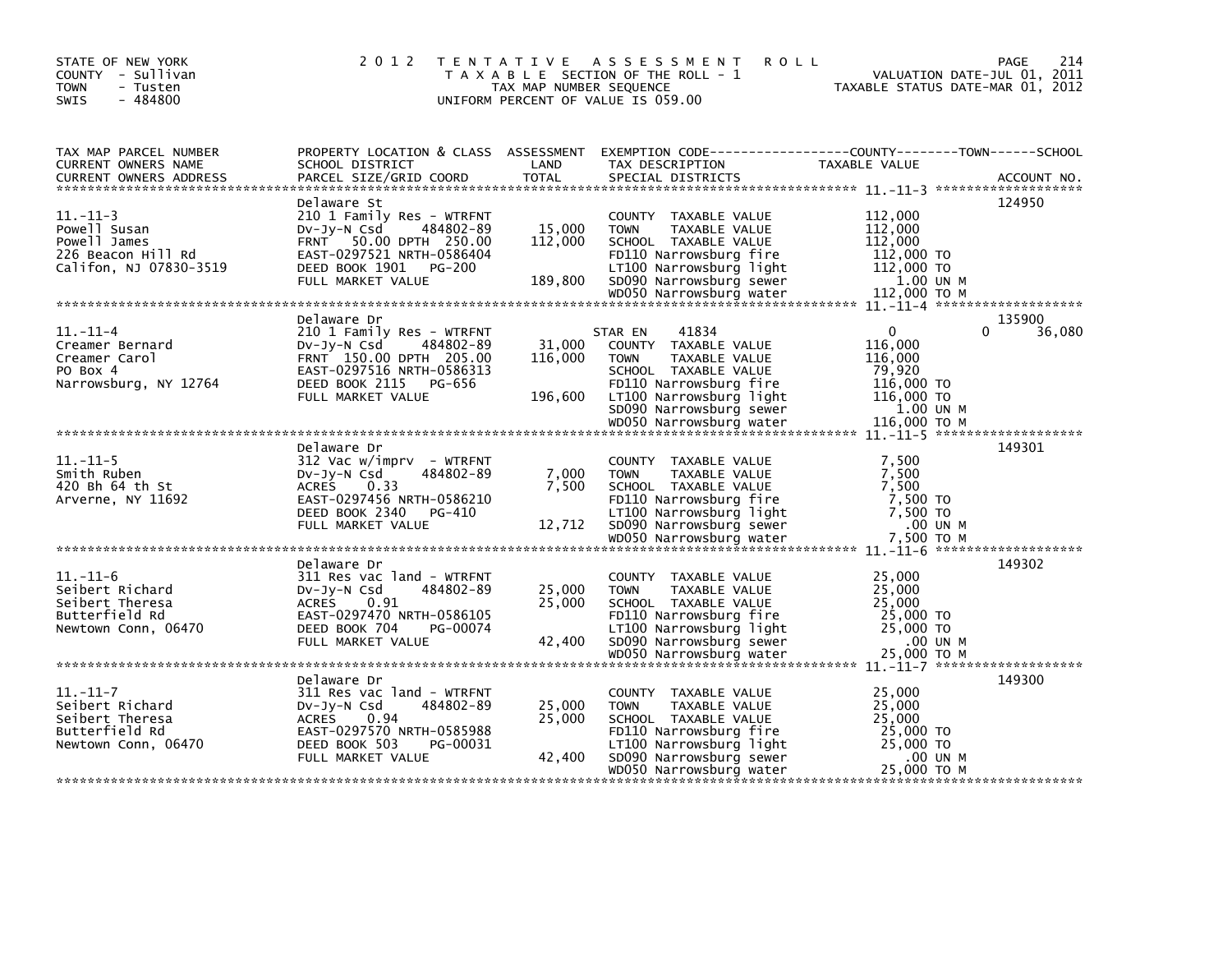| STATE OF NEW YORK<br>COUNTY - Sullivan<br><b>TOWN</b><br>- Tusten<br>$-484800$<br>SWIS                                                                                                         | 2 0 1 2                                               | TAX MAP NUMBER SEQUENCE | TENTATIVE ASSESSMENT<br><b>ROLL</b><br>T A X A B L E SECTION OF THE ROLL - 1<br>UNIFORM PERCENT OF VALUE IS 059.00 | 215<br>PAGE<br>VALUATION DATE-JUL 01, 2011<br>TAXABLE STATUS DATE-MAR 01, 2012                                                                                                                                                           |  |
|------------------------------------------------------------------------------------------------------------------------------------------------------------------------------------------------|-------------------------------------------------------|-------------------------|--------------------------------------------------------------------------------------------------------------------|------------------------------------------------------------------------------------------------------------------------------------------------------------------------------------------------------------------------------------------|--|
| TAX MAP PARCEL NUMBER<br>CURRENT OWNERS NAME                                                                                                                                                   |                                                       | LAND                    |                                                                                                                    |                                                                                                                                                                                                                                          |  |
|                                                                                                                                                                                                | DELAWARED Twn Rd 11                                   |                         |                                                                                                                    | 105625                                                                                                                                                                                                                                   |  |
| $11. - 11 - 8$<br>Correra Maria                                                                                                                                                                | 210 1 Family Res - WTRFNT<br>484802-89<br>Dv-Jy-N Csd | 25,500<br>82,300        | COUNTY TAXABLE VALUE<br>TAXABLE VALUE<br><b>TOWN</b>                                                               | 82,300<br>82,300                                                                                                                                                                                                                         |  |
|                                                                                                                                                                                                |                                                       |                         | SCHOOL TAXABLE VALUE<br>FD110 Narrowsburg fire                                                                     | 82,300<br>82,300 TO                                                                                                                                                                                                                      |  |
|                                                                                                                                                                                                |                                                       |                         |                                                                                                                    |                                                                                                                                                                                                                                          |  |
|                                                                                                                                                                                                |                                                       |                         |                                                                                                                    |                                                                                                                                                                                                                                          |  |
|                                                                                                                                                                                                | 248 Delaware Dr                                       |                         |                                                                                                                    | 101550                                                                                                                                                                                                                                   |  |
| $11.-11-9$<br>Holbert Joan C<br>Holbert Donald K<br>Holbert Donald K<br>150.00 DPTH 250.00<br>159 Delaware Dr<br>Narrowsburg, NY 12764<br>DEED BOOK 2722<br>PG-576<br>DEED BOOK 2722<br>PG-576 | 210 1 Family Res - WTRFNT                             | 21,500<br>65,000        | COUNTY TAXABLE VALUE<br><b>TOWN</b><br>TAXABLE VALUE<br>SCHOOL TAXABLE VALUE                                       | 65,000<br>65,000<br>65,000                                                                                                                                                                                                               |  |
|                                                                                                                                                                                                |                                                       |                         | FD110 Narrowsburg fire                                                                                             | 65,000 TO                                                                                                                                                                                                                                |  |
|                                                                                                                                                                                                |                                                       |                         |                                                                                                                    | Narrowsburg, NY 12764<br>Narrowsburg 110,200 EULL MARKET VALUE<br>FULL MARKET VALUE 110,200 SD090 Narrowsburg sewer 1.00 UN M<br>WOOSO Narrowsburg water 65,000 TO M<br>WOOSO Narrowsburg water 65,000 TO M<br>************************* |  |
|                                                                                                                                                                                                |                                                       |                         |                                                                                                                    |                                                                                                                                                                                                                                          |  |
|                                                                                                                                                                                                | 264 Delaware Dr                                       |                         |                                                                                                                    | 101853                                                                                                                                                                                                                                   |  |
| $11.-11-.10.2$<br>Holoch Naomi                                                                                                                                                                 | 210 1 Family Res                                      | 31,800                  | COUNTY TAXABLE VALUE<br><b>TOWN</b><br>TAXABLE VALUE                                                               | 60,800<br>60,800                                                                                                                                                                                                                         |  |
| Lewis Catherine                                                                                                                                                                                | Dv-Jy-N Csd 484802-89<br>ACRES ___1.09 BANK 210090    | 60,800                  | SCHOOL TAXABLE VALUE                                                                                               | 60,800                                                                                                                                                                                                                                   |  |
| 392 Central Park West Apt 3B EAST-0297854 NRTH-0585694                                                                                                                                         |                                                       |                         | FD110 Narrowsburg fire                                                                                             | 60,800 TO                                                                                                                                                                                                                                |  |
| New York, NY 10025 DEED BOOK 2011 PG-1757                                                                                                                                                      | FULL MARKET VALUE                                     |                         | LT100 Narrowsburg light<br>103,100 SD090 Narrowsburg sewer                                                         | 60,800 TO<br>1.00 UN M                                                                                                                                                                                                                   |  |
|                                                                                                                                                                                                |                                                       |                         |                                                                                                                    |                                                                                                                                                                                                                                          |  |
|                                                                                                                                                                                                |                                                       |                         |                                                                                                                    |                                                                                                                                                                                                                                          |  |
|                                                                                                                                                                                                | LOT11 Delaware Dr                                     |                         |                                                                                                                    | 101851                                                                                                                                                                                                                                   |  |
| $11.-11-11$<br>Carlson Scott                                                                                                                                                                   | 311 Res vac land - WTRFNT<br>DV-JV-N Csd<br>484802-89 | 12,000                  | COUNTY TAXABLE VALUE<br><b>TOWN</b><br>TAXABLE VALUE                                                               | 12,000<br>12,000                                                                                                                                                                                                                         |  |
| 280 Delaware Dr                                                                                                                                                                                | FRNT 50.00 DPTH 320.00                                | 12,000                  | SCHOOL TAXABLE VALUE                                                                                               | 12,000                                                                                                                                                                                                                                   |  |
| Narrowsburg, NY 12764                                                                                                                                                                          | EAST-0297599 NRTH-0585891                             |                         | FD110 Narrowsburg fire                                                                                             | 12,000 TO                                                                                                                                                                                                                                |  |
|                                                                                                                                                                                                | DEED BOOK 2052 PG-204<br>FULL MARKET VALUE            | 20,300                  | LT100 Narrowsburg light<br>SD090 Narrowsburg sewer                                                                 | $12,000$ TO<br>.00 UN M                                                                                                                                                                                                                  |  |
|                                                                                                                                                                                                |                                                       |                         |                                                                                                                    |                                                                                                                                                                                                                                          |  |
|                                                                                                                                                                                                |                                                       |                         |                                                                                                                    |                                                                                                                                                                                                                                          |  |
| $11.-11-12$                                                                                                                                                                                    | Delaware Dr<br>210 1 Family Res - WTRFNT              |                         | COUNTY TAXABLE VALUE                                                                                               | 101750<br>147,500                                                                                                                                                                                                                        |  |
| Carlson Scott V                                                                                                                                                                                | DV-JV-N Csd<br>484802-89                              | 25,500                  | <b>TOWN</b><br>TAXABLE VALUE                                                                                       | 147,500                                                                                                                                                                                                                                  |  |
| 280 Delaware Dr                                                                                                                                                                                | FRNT 100.00 DPTH 250.00                               | 147,500                 | SCHOOL TAXABLE VALUE                                                                                               | 147,500                                                                                                                                                                                                                                  |  |
| Narrowsburg, NY 12764                                                                                                                                                                          | EAST-0297659 NRTH-0585816                             |                         | FD110 Narrowsburg fire                                                                                             | 147,500 TO                                                                                                                                                                                                                               |  |
|                                                                                                                                                                                                | DEED BOOK 2052 PG-204<br>FULL MARKET VALUE            | 250,000                 | LT100 Narrowsburg light<br>SD090 Narrowsburg sewer                                                                 | 147,500 TO<br>1.00 UN M                                                                                                                                                                                                                  |  |
|                                                                                                                                                                                                |                                                       |                         | WD050 Narrowsburg water                                                                                            | 147,500 ТО М                                                                                                                                                                                                                             |  |
|                                                                                                                                                                                                |                                                       |                         |                                                                                                                    |                                                                                                                                                                                                                                          |  |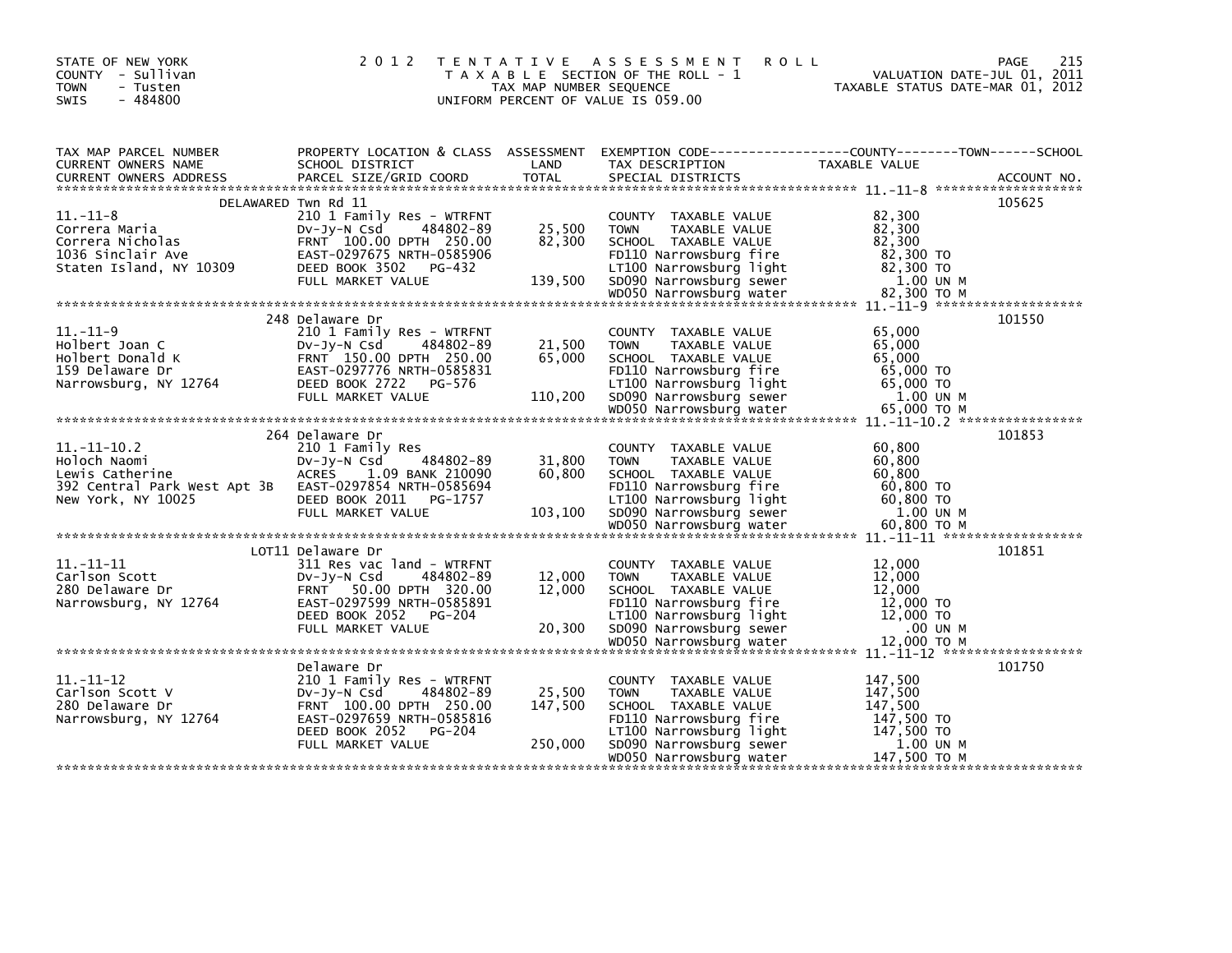| STATE OF NEW YORK<br>COUNTY<br>- Sullivan<br>- Tusten<br><b>TOWN</b><br>$-484800$<br><b>SWIS</b>                                                                                                              | 2 0 1 2<br>T E N T A T I V E                                                                                                                                                       | TAX MAP NUMBER SEQUENCE      | A S S E S S M E N T<br><b>ROLL</b><br>T A X A B L E SECTION OF THE ROLL - 1<br>UNIFORM PERCENT OF VALUE IS 059.00                                                                       | TAXABLE STATUS DATE-MAR 01, 2012                                                                       | 216<br><b>PAGE</b><br>VALUATION DATE-JUL 01, 2011 |
|---------------------------------------------------------------------------------------------------------------------------------------------------------------------------------------------------------------|------------------------------------------------------------------------------------------------------------------------------------------------------------------------------------|------------------------------|-----------------------------------------------------------------------------------------------------------------------------------------------------------------------------------------|--------------------------------------------------------------------------------------------------------|---------------------------------------------------|
| TAX MAP PARCEL NUMBER<br>CURRENT OWNERS NAME<br>CURRENT OWNERS ADDRESS FORCEL SIZE/GRID COORD TOTAL SPECIAL DISTRICTS (2000) ACCOUNT NO.<br>A SECIAL SECIAL SECIAL SECIAL SECIAL SECIAL DISTRICTS ACCOUNT NO. | SCHOOL DISTRICT                                                                                                                                                                    | LAND                         | PROPERTY LOCATION & CLASS ASSESSMENT EXEMPTION CODE----------------COUNTY-------TOWN------SCHOOL<br>TAX DESCRIPTION                                                                     | TAXABLE VALUE                                                                                          |                                                   |
| $11. - 11 - 13$<br>Narrowsburg Flats, LLC<br>400 old Sackett Rd<br>Rock Hill, NY 12775                                                                                                                        | Delaware St<br>210 1 Family Res - WTRFNT<br>484802-89<br>$Dv$ -J $v$ -N Csd<br>FRNT 100.00 DPTH 235.00<br><b>BANK C47325</b><br>EAST-0298067 NRTH-0585521<br>DEED BOOK 3309 PG-228 | 25,000<br>90,000             | COUNTY TAXABLE VALUE<br><b>TOWN</b><br>TAXABLE VALUE<br>SCHOOL TAXABLE VALUE<br>FD110 Narrowsburg fire<br>LT100 Narrowsburg light<br>SD090 Narrowsburg sewer                            | 90,000<br>90,000<br>90.000<br>90,000 TO<br>90,000 TO<br>1.00 UN M                                      | C190635                                           |
|                                                                                                                                                                                                               | Delaware St                                                                                                                                                                        |                              |                                                                                                                                                                                         |                                                                                                        | 156950                                            |
| $11. - 11 - 14$<br>Smith James W<br>304 Delaware Dr<br>Narrowsburg, NY 12764                                                                                                                                  | 210 1 Family Res - WTRFNT<br>484802-89<br>DV-Jy-N Csd<br>1.00<br><b>ACRES</b><br>EAST-0298164 NRTH-0585427<br>DEED BOOK 2287<br>PG-400<br>FULL MARKET VALUE                        | 45,000<br>101,500<br>172,000 | 41854<br>STAR B<br>COUNTY TAXABLE VALUE<br><b>TOWN</b><br>TAXABLE VALUE<br>SCHOOL TAXABLE VALUE<br>FD110 Narrowsburg fire<br>LT100 Narrowsburg light<br>SD090 Narrowsburg sewer         | $\mathbf{0}$<br>101,500<br>101,500<br>84,100<br>101,500 TO<br>101,500 TO<br>1.00 UN M                  | $\Omega$<br>17,400                                |
|                                                                                                                                                                                                               |                                                                                                                                                                                    |                              |                                                                                                                                                                                         |                                                                                                        |                                                   |
| $11. - 11 - 15$<br>Helfeld Iris A<br>Bermudez Mary T<br>578 S 14 th St<br>Lindenhurst, NY 11757                                                                                                               | Delaware Dr<br>210 1 Family Res - WTRFNT<br>484802-89<br>Dv-Jy-N Csd<br><b>ACRES</b><br>0.57<br>EAST-0298275 NRTH-0585312<br>DEED BOOK 3506<br>PG-691<br>FULL MARKET VALUE         | 27,500<br>120,500<br>204,200 | 41854<br>STAR B<br>COUNTY TAXABLE VALUE<br><b>TOWN</b><br>TAXABLE VALUE<br>SCHOOL TAXABLE VALUE<br>FD110 Narrowsburg fire<br>LT100 Narrowsburg light<br>SD090 Narrowsburg sewer         | $\mathbf{0}$<br>120,500<br>120,500<br>103,100<br>120,500 TO<br>120,500 TO<br>1.00 UN M<br>120.500 TO M | 125350<br>17,400<br><sup>0</sup>                  |
|                                                                                                                                                                                                               |                                                                                                                                                                                    |                              |                                                                                                                                                                                         |                                                                                                        | $11. -11 - 16$ *******************                |
| 11. -11-16<br>Abderhalden Henry Edward<br>15 Alize Dr<br>Kinnelon, NJ 07405-3215                                                                                                                              | Delaware St<br>210 1 Family Res<br>DV-JV-N Csd<br>484802-89<br>FRNT 115.00 DPTH 245.00<br>EAST-0298368 NRTH-0585217<br>DEED BOOK 2200<br>PG-612<br>FULL MARKET VALUE               | 26,200<br>105,000<br>178,000 | COUNTY TAXABLE VALUE<br><b>TOWN</b><br>TAXABLE VALUE<br>SCHOOL TAXABLE VALUE<br>FD110 Narrowsburg fire<br>LT100 Narrowsburg light<br>SD090 Narrowsburg sewer<br>WD050 Narrowsburg water | 105,000<br>105,000<br>105,000<br>105,000 TO<br>105,000 TO<br>1.00 UN M<br>105.000 TO M                 | 100750                                            |
|                                                                                                                                                                                                               |                                                                                                                                                                                    |                              |                                                                                                                                                                                         |                                                                                                        |                                                   |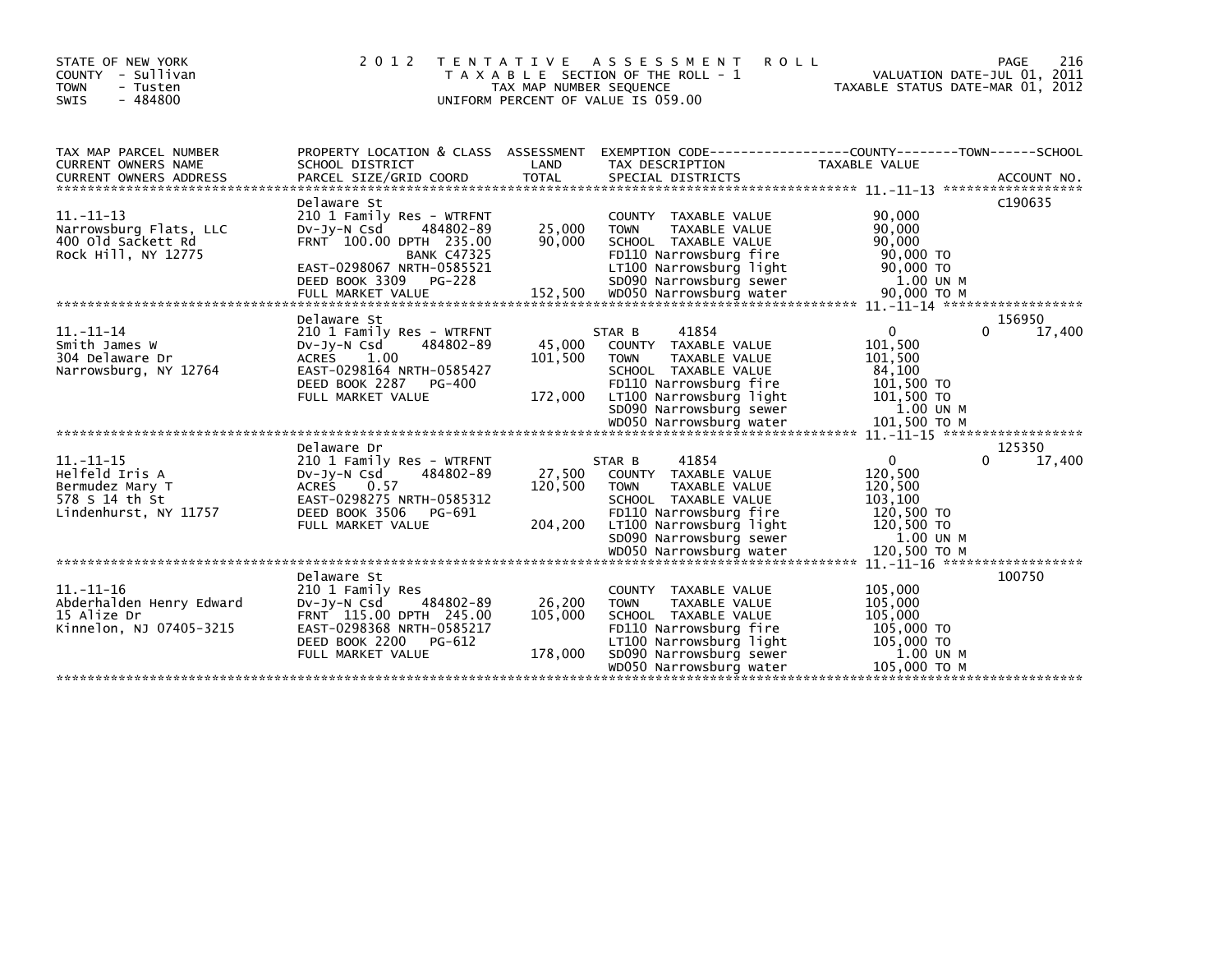| STATE OF NEW YORK | 2012 TENTATIVE ASSESSMENT ROLL        | 217<br>PAGE                      |
|-------------------|---------------------------------------|----------------------------------|
| COUNTY - Sullivan | T A X A B L E SECTION OF THE ROLL - 1 | VALUATION DATE-JUL 01, 2011      |
| TOWN<br>- Tusten  | MAP SECTION - 011                     | TAXABLE STATUS DATE-MAR 01, 2012 |
| - 484800<br>SWIS  | SUB-SECTION-                          | RPS150/V04/L015                  |
|                   | UNIFORM PERCENT OF VALUE IS 059.00    | CURRENT DATE 4/20/2012           |

## \*\*\* S P E C I A L D I S T R I C T S U M M A R Y \*\*\*

| CODE | DISTRICT NAME PARCELS                        | TOTAL | EXTENSION<br><b>TYPF</b> | EXTENSION<br><b>VALUE</b> | AD VALOREM<br><b>VALUE</b> | <b>EXEMPT</b><br>AMOUNT | <b>TAXABLE</b><br><b>VALUE</b> |
|------|----------------------------------------------|-------|--------------------------|---------------------------|----------------------------|-------------------------|--------------------------------|
|      | FD110 Narrowsburg fi<br>LT100 Narrowsburg li |       | 61 TOTAL<br>61 TOTAL     |                           | 4504.700<br>4504.184       | 1,740<br>1.740          | 4502.960<br>4502.444           |
|      | SD090 Narrowsburg se<br>WD050 Narrowsburg wa |       | 61 UNITS M<br>61 TOTAL M | 54.50                     | 4504.700                   | 1,740                   | 54.50<br>4502,960              |

### \*\*\* S C H O O L D I S T R I C T S U M M A R Y \*\*\*

| CODE   | DISTRICT NAME | TOTAL<br><b>PARCELS</b> | ASSESSED<br>LAND | ASSESSED<br><b>TOTAL</b> | <b>EXEMPT</b><br><b>AMOUNT</b> | <b>TOTAL</b><br><b>TAXABLE</b> | <b>STAR</b><br><b>AMOUNT</b> | <b>STAR</b><br><b>TAXABLE</b> |
|--------|---------------|-------------------------|------------------|--------------------------|--------------------------------|--------------------------------|------------------------------|-------------------------------|
| 484802 | DV-JY-N Csd   | 61                      | 1056.500         | 4504.700                 | 1,740                          | 4502.960                       | 585,720                      | 3917,240                      |
|        | SUB-TOTAL     | 61                      | 1056.500         | 4504.700                 | 1,740                          | 4502.960                       | 585.720                      | 3917,240                      |
| 484889 | Nar Library   | 61                      | 1056.500         | 4504.700                 | 1,740                          | 4502.960                       | 585.720                      | 3917,240                      |
|        | T O T A L     | 122                     | 2113,000         | 9009,400                 | 3,480                          | 9005,920                       | 1171,440                     | 7834,480                      |

### \*\*\* S Y S T E M C O D E S S U M M A R Y \*\*\*

## NO SYSTEM EXEMPTIONS AT THIS LEVEL

## \*\*\* E X E M P T I O N S U M M A R Y \*\*\*

| <b>CODE</b> | DESCRIPTION  | <b>TOTAL</b><br><b>PARCELS</b> | <b>COUNTY</b> | <b>TOWN</b> | <b>SCHOOL</b> |
|-------------|--------------|--------------------------------|---------------|-------------|---------------|
| 41121       | WAR VET      |                                | 26,685        | 26,685      |               |
| 41131       | COMBAT VET   |                                | 55,925        | 55,925      |               |
| 41161       | $CW_15_VET/$ |                                | 6,960         | 6,960       |               |
| 41690       | RPTL466_C    |                                | 1,740         | 1,740       | 1,740         |
| 41834       | STAR EN      | a                              |               |             | 324,720       |
| 41854       | STAR B       | 15                             |               |             | 261,000       |
| 41933       | L INC DIS    |                                |               | 46,600      |               |
|             | TOTAL        | 32                             | 91,310        | 137,910     | 587,460       |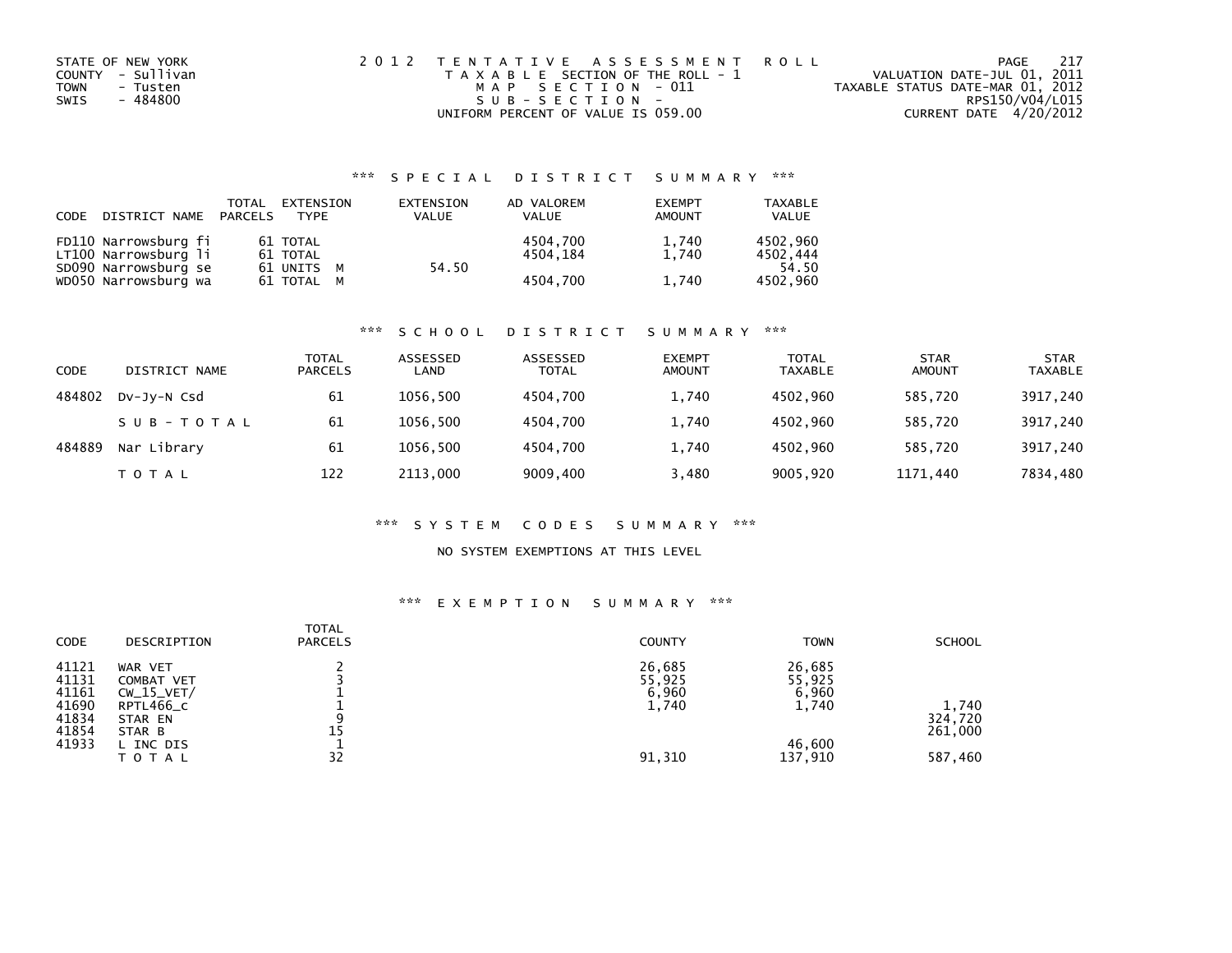| STATE OF NEW YORK       | 2012 TENTATIVE ASSESSMENT ROLL |                                       |                                  | PAGE            | 218 |
|-------------------------|--------------------------------|---------------------------------------|----------------------------------|-----------------|-----|
| COUNTY - Sullivan       |                                | T A X A B L E SECTION OF THE ROLL - 1 | VALUATION DATE-JUL 01, 2011      |                 |     |
| <b>TOWN</b><br>- Tusten |                                | MAP SECTION - 011                     | TAXABLE STATUS DATE-MAR 01, 2012 |                 |     |
| - 484800<br>SWIS        |                                | SUB-SECTION-                          |                                  | RPS150/V04/L015 |     |
|                         |                                | UNIFORM PERCENT OF VALUE IS 059.00    | CURRENT DATE 4/20/2012           |                 |     |

# \*\*\* G R A N D T O T A L S \*\*\*

| ROLL       | DESCRIPTION | <b>TOTAL</b>   | ASSESSED | <b>ASSESSED</b> | <b>TAXABLE</b> | <b>TAXABLE</b> | <b>TAXABLE</b> | <b>STAR</b>    |
|------------|-------------|----------------|----------|-----------------|----------------|----------------|----------------|----------------|
| <b>SEC</b> |             | <b>PARCELS</b> | LAND     | TOTAL           | <b>COUNT</b>   | <b>TOWN</b>    | <b>SCHOOL</b>  | <b>TAXABLE</b> |
|            | TAXABLE     | ⊾ס             | 1056,500 | 4504.700        | 4413<br>. 390  | 4366,790       | 4502,960       | 3917,240       |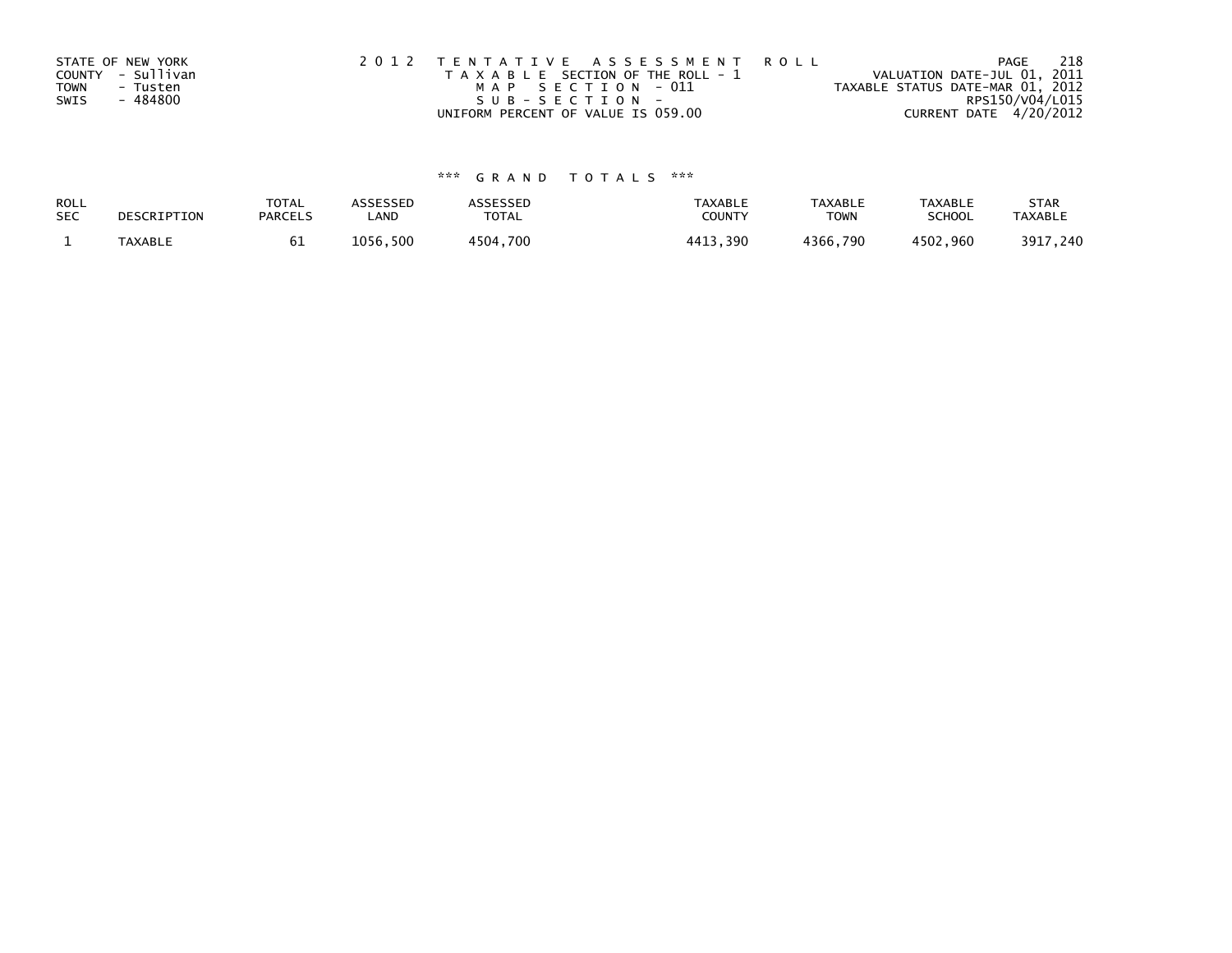| STATE OF NEW YORK<br>COUNTY - Sullivan<br><b>TOWN</b><br>- Tusten<br>$-484800$<br><b>SWIS</b>    | 2 0 1 2                                                                                                                                                                 | TAX MAP NUMBER SEQUENCE     | TENTATIVE ASSESSMENT<br><b>ROLL</b><br>T A X A B L E SECTION OF THE ROLL - 1<br>UNIFORM PERCENT OF VALUE IS 059.00                                                                      | 219<br><b>PAGE</b><br>VALUATION DATE-JUL 01, 2011<br>TAXABLE STATUS DATE-MAR 01, 2012                                   |
|--------------------------------------------------------------------------------------------------|-------------------------------------------------------------------------------------------------------------------------------------------------------------------------|-----------------------------|-----------------------------------------------------------------------------------------------------------------------------------------------------------------------------------------|-------------------------------------------------------------------------------------------------------------------------|
| TAX MAP PARCEL NUMBER<br>CURRENT OWNERS NAME                                                     | SCHOOL DISTRICT                                                                                                                                                         | LAND                        | TAX DESCRIPTION                                                                                                                                                                         | PROPERTY LOCATION & CLASS ASSESSMENT EXEMPTION CODE---------------COUNTY-------TOWN------SCHOOL<br><b>TAXABLE VALUE</b> |
|                                                                                                  |                                                                                                                                                                         |                             |                                                                                                                                                                                         |                                                                                                                         |
| $12. -1 - 1$<br>Yard Sale Shop Inc<br>Sloyer Jane Pres.<br>86 Auerbach Ln                        | Main St<br>220 2 Family Res<br>484802-89<br>$Dv$ -J $v$ -N Csd<br>FRNT 85.00 DPTH 110.00<br>EAST-0300656 NRTH-0586154                                                   | 8,600<br>73,500             | COUNTY TAXABLE VALUE<br><b>TOWN</b><br>TAXABLE VALUE<br>SCHOOL TAXABLE VALUE<br>FD110 Narrowsburg fire                                                                                  | 127250<br>73,500<br>73.500<br>73.500<br>73,500 TO                                                                       |
|                                                                                                  |                                                                                                                                                                         |                             |                                                                                                                                                                                         |                                                                                                                         |
| $12 - 1 - 2$<br>Yard Sale Shop Inc<br>Slover Jane Pres.<br>86 Auerbach Ln<br>Lawrence, NY 11559  | Main St<br>311 Res vac land<br>484802-89<br>$Dv-Jv-N$ Csd<br>Major House Fire in 2000<br>FRNT 90.00 DPTH 200.00<br>EAST-0300621 NRTH-0586123<br>DEED BOOK 3624 PG-81    | 5,400<br>5,400              | COUNTY TAXABLE VALUE<br><b>TOWN</b><br>TAXABLE VALUE<br>SCHOOL TAXABLE VALUE<br>FD110 Narrowsburg fire<br>LT100 Narrowsburg light<br>SD090 Narrowsburg sewer                            | 160299<br>5.400<br>5,400<br>5,400<br>5.400 TO<br>5,400 TO<br>1.00 UN M                                                  |
|                                                                                                  |                                                                                                                                                                         |                             |                                                                                                                                                                                         | 139100                                                                                                                  |
| $12. - 1 - 3$<br>Dirlam Roger<br>20 Oak St<br>Narrowsburg, NY 12764                              | Main St<br>444 Lumber yd/ml<br>DV-JV-N Csd<br>484802-89<br>FRNT 80.50 DPTH 200.00<br>0.80<br><b>ACRES</b><br>EAST-0300562 NRTH-0586067<br>DEED BOOK 2756 PG-585         | 12,100<br>133,100           | COUNTY TAXABLE VALUE<br><b>TOWN</b><br>TAXABLE VALUE<br>SCHOOL TAXABLE VALUE<br>FD110 Narrowsburg fire<br>LT100 Narrowsburg light<br>SD090 Narrowsburg sewer                            | 133,100<br>133,100<br>133,100<br>133,100 TO<br>133,100 TO<br>1.50 UN M                                                  |
|                                                                                                  |                                                                                                                                                                         |                             |                                                                                                                                                                                         |                                                                                                                         |
| $12 - 2 - 1$<br>Graham James<br>71 Park Ave<br>Port Washington, NY 11050                         | E Of Twn Rd 33<br>210 1 Family Res<br>484802-89<br>$Dv-Jy-N$ Csd<br>FRNT 57.00 DPTH 112.41<br>EAST-0301284 NRTH-0586769<br>DEED BOOK 2588 PG-268<br>FULL MARKET VALUE   | 11,600<br>70,000<br>118,600 | COUNTY TAXABLE VALUE<br><b>TOWN</b><br>TAXABLE VALUE<br>SCHOOL TAXABLE VALUE<br>FD110 Narrowsburg fire<br>LT100 Narrowsburg light<br>SD090 Narrowsburg sewer                            | 119700<br>70,000<br>70,000<br>70,000<br>70.000 TO<br>70,000 TO<br>1.00 UN M                                             |
|                                                                                                  |                                                                                                                                                                         |                             |                                                                                                                                                                                         |                                                                                                                         |
| $12 - 2 - 2$<br>Galik Dennis R<br>Pratt-Galik Pamela J<br>1 Main St Apt 3L<br>Brooklyn, NY 11201 | Twn Rd 33<br>210 1 Family Res<br>$Dv-Jv-N$ Csd<br>484802-89<br>FRNT 52.18 DPTH 104.80<br>ACRES 0.15 BANK<br>N<br>EAST-0301206 NRTH-0586744<br>DEED BOOK 2011<br>PG-8562 | 11,400<br>54,700<br>92,700  | COUNTY TAXABLE VALUE<br><b>TOWN</b><br>TAXABLE VALUE<br>SCHOOL TAXABLE VALUE<br>FD110 Narrowsburg fire<br>LT100 Narrowsburg light<br>SD090 Narrowsburg sewer<br>WD050 Narrowsburg water | 139750<br>54,700<br>54,700<br>54,700<br>54,700 TO<br>54,700 TO<br>1.00 UN M<br>54,700 TO M                              |
|                                                                                                  | FULL MARKET VALUE                                                                                                                                                       |                             |                                                                                                                                                                                         |                                                                                                                         |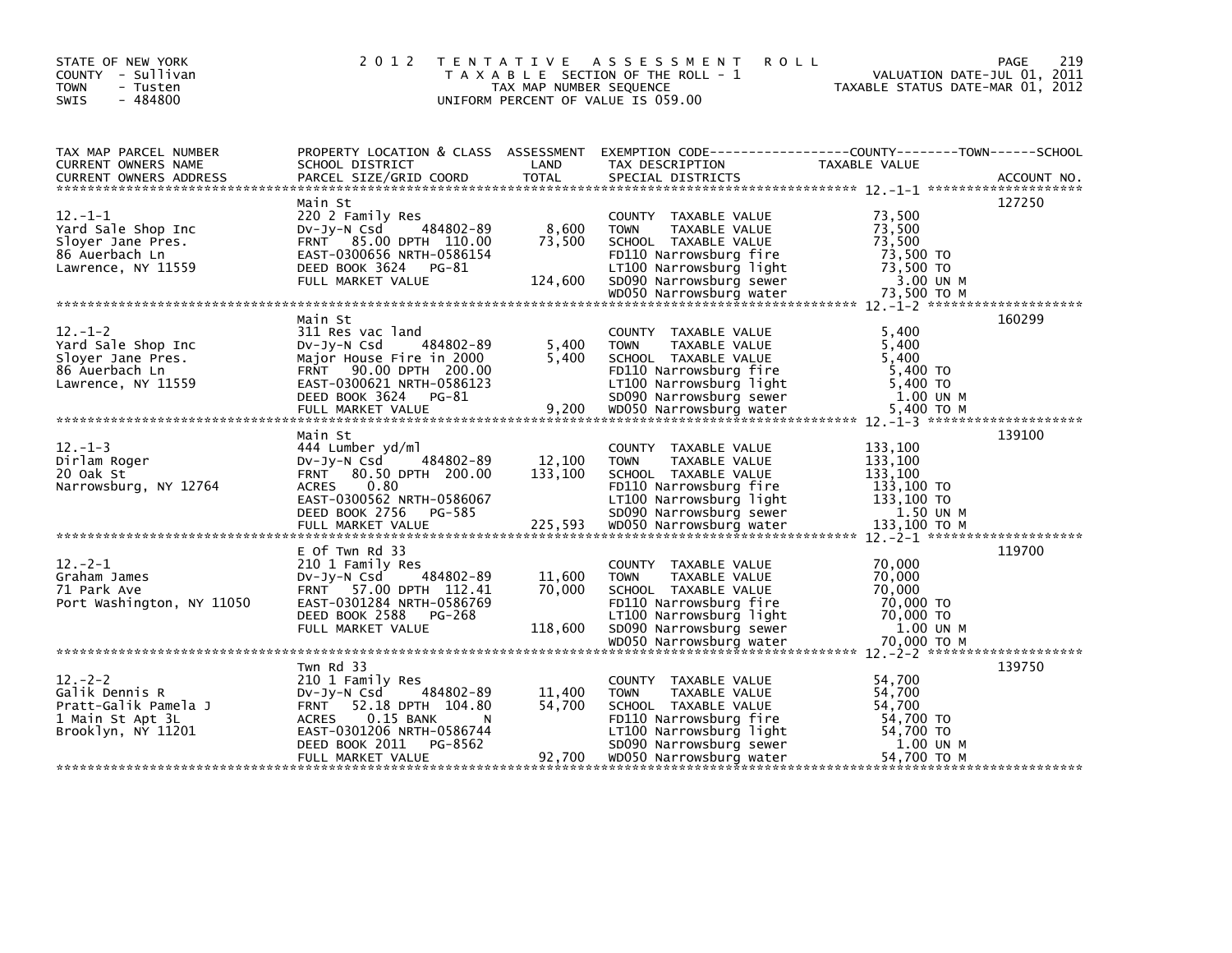| STATE OF NEW YORK<br>COUNTY - Sullivan<br><b>TOWN</b><br>- Tusten<br>$-484800$<br><b>SWIS</b> | 2 0 1 2<br>T E N T A T I V E                              | TAX MAP NUMBER SEQUENCE | A S S E S S M E N T<br><b>ROLL</b><br>T A X A B L E SECTION OF THE ROLL - 1<br>UNIFORM PERCENT OF VALUE IS 059.00 | <b>PAGE</b><br>VALUATION DATE-JUL 01, 2011<br>TAXABLE STATUS DATE-MAR 01, 2012                                                                                                                                                          | 220 |
|-----------------------------------------------------------------------------------------------|-----------------------------------------------------------|-------------------------|-------------------------------------------------------------------------------------------------------------------|-----------------------------------------------------------------------------------------------------------------------------------------------------------------------------------------------------------------------------------------|-----|
| TAX MAP PARCEL NUMBER<br>CURRENT OWNERS NAME                                                  | SCHOOL DISTRICT                                           | LAND                    | TAX DESCRIPTION                                                                                                   | PROPERTY LOCATION & CLASS ASSESSMENT EXEMPTION CODE---------------COUNTY-------TOWN------SCHOOL<br>TAXABLE VALUE                                                                                                                        |     |
|                                                                                               |                                                           |                         |                                                                                                                   |                                                                                                                                                                                                                                         |     |
|                                                                                               | Twn Rd 33                                                 |                         |                                                                                                                   | 113050                                                                                                                                                                                                                                  |     |
| $12 - 2 - 3$                                                                                  | 210 1 Family Res                                          |                         | COUNTY TAXABLE VALUE                                                                                              | 72,000                                                                                                                                                                                                                                  |     |
| Wechsler Howard S<br>Wechsler Merle A                                                         | 484802-89<br>$Dv$ -J $v$ -N Csd<br>FRNT 79.69 DPTH 102.33 | 12,100<br>72,000        | TAXABLE VALUE<br><b>TOWN</b><br>SCHOOL TAXABLE VALUE                                                              | 72.000<br>72,000                                                                                                                                                                                                                        |     |
| 67 William St                                                                                 | 0.33 BANKC040200<br>ACRES                                 |                         | FD110 Narrowsburg fire                                                                                            | 72,000 TO                                                                                                                                                                                                                               |     |
|                                                                                               |                                                           |                         |                                                                                                                   |                                                                                                                                                                                                                                         |     |
|                                                                                               |                                                           |                         |                                                                                                                   |                                                                                                                                                                                                                                         |     |
|                                                                                               |                                                           |                         |                                                                                                                   | Rockville Center, NY 11570 EAST-0301118 NRTH-0586694 LT100 Narrowsburg light 72,000 TO<br>DEED BOOK 1333 PG-199 SD090 Narrowsburg sewer 1.00 UN M<br>FULL MARKET VALUE 122,000 WD050 Narrowsburg water 72,000 TO M<br>***************** |     |
|                                                                                               | GROVEST Twn Rd 42                                         |                         |                                                                                                                   | 128100                                                                                                                                                                                                                                  |     |
| $12 - 2 - 4$<br>Fitzgerald John J                                                             | 210 1 Family Res<br>484802-89<br>DV-Jy-N Csd              | 13,400                  | COUNTY TAXABLE VALUE<br>TAXABLE VALUE<br><b>TOWN</b>                                                              | 75,400<br>75,400                                                                                                                                                                                                                        |     |
| Fitzgerald Eileen M                                                                           | FRNT 100.00 DPTH 100.00                                   | 75,400                  | SCHOOL TAXABLE VALUE                                                                                              | 75,400                                                                                                                                                                                                                                  |     |
| 64 Northumberland Gate                                                                        | EAST-0301188 NRTH-0586586<br>DEED BOOK 1656 PG-184        |                         | FD110 Narrowsburg fire                                                                                            | 75,400 TO<br>75,400 TO                                                                                                                                                                                                                  |     |
| Lynbrook, NY 11563                                                                            | FULL MARKET VALUE                                         | 127,800                 | LT100 Narrowsburg light<br>SD090 Narrowsburg sewer                                                                | 1.00 UN M                                                                                                                                                                                                                               |     |
|                                                                                               |                                                           |                         |                                                                                                                   |                                                                                                                                                                                                                                         |     |
|                                                                                               |                                                           |                         |                                                                                                                   |                                                                                                                                                                                                                                         |     |
| $12 - 2 - 5$                                                                                  | School St<br>220 2 Family Res                             |                         | COUNTY TAXABLE VALUE                                                                                              | 108350<br>75,000                                                                                                                                                                                                                        |     |
| Graham James                                                                                  | DV-Jy-N Csd<br>484802-89                                  | 13,300                  | <b>TOWN</b><br>TAXABLE VALUE                                                                                      | 75,000                                                                                                                                                                                                                                  |     |
| 14 School St                                                                                  | FRNT 106.00 DPTH 144.00                                   | 75,000                  | SCHOOL TAXABLE VALUE                                                                                              | 75,000                                                                                                                                                                                                                                  |     |
| Narrowsburg, NY 12764                                                                         | EAST-0301335 NRTH-0586643<br>DEED BOOK 2078 PG-623        |                         | FD110 Narrowsburg fire                                                                                            | 75,000 TO<br>75,000 TO                                                                                                                                                                                                                  |     |
|                                                                                               | FULL MARKET VALUE                                         | 127,100                 | LT100 Narrowsburg light<br>SD090 Narrowsburg sewer                                                                | 1.00 UN M                                                                                                                                                                                                                               |     |
|                                                                                               |                                                           |                         |                                                                                                                   |                                                                                                                                                                                                                                         |     |
|                                                                                               | School St                                                 |                         |                                                                                                                   | 136815                                                                                                                                                                                                                                  |     |
| $12 - 2 - 6.1$                                                                                | 210 1 Family Res                                          |                         | COUNTY TAXABLE VALUE                                                                                              | 58,500                                                                                                                                                                                                                                  |     |
| Leonetti Frank                                                                                | $Dv-Jv-N$ Csd<br>484802-89                                | 11,700                  | <b>TOWN</b><br>TAXABLE VALUE                                                                                      | 58,500                                                                                                                                                                                                                                  |     |
| Leonetti Andrea<br>3351 Fourth St                                                             | FRNT 46.20 DPTH 152.50<br>EAST-0301385 NRTH-0586557       | 58,500                  | SCHOOL TAXABLE VALUE<br>FD110 Narrowsburg fire                                                                    | 58,500<br>58,500 TO                                                                                                                                                                                                                     |     |
| Oceanside, NY 11572                                                                           | DEED BOOK 2662 PG-664                                     |                         | LT100 Narrowsburg light                                                                                           | 58,500 TO                                                                                                                                                                                                                               |     |
|                                                                                               | FULL MARKET VALUE                                         | 99,200                  | SD090 Narrowsburg sewer                                                                                           | 1.00 UN M                                                                                                                                                                                                                               |     |
|                                                                                               |                                                           |                         |                                                                                                                   |                                                                                                                                                                                                                                         |     |
|                                                                                               | GROVEST Twn Rd 42                                         |                         |                                                                                                                   | 128150                                                                                                                                                                                                                                  |     |
| $12. -2 - 6.2$                                                                                | 311 Res vac land                                          |                         | COUNTY TAXABLE VALUE                                                                                              | 2,500                                                                                                                                                                                                                                   |     |
| Fitzgerald John J<br>Fitzgerald Eileen M                                                      | 484802-89<br>DV-JV-N Csd<br>FRNT 50.00 DPTH 100.00        | 2,500<br>2,500          | <b>TOWN</b><br>TAXABLE VALUE<br>SCHOOL TAXABLE VALUE                                                              | 2,500<br>2,500                                                                                                                                                                                                                          |     |
| 64 Northumberland Gate EAST-0301236 NRTH-0586497                                              |                                                           |                         | FD110 Narrowsburg fire                                                                                            | 2,500 TO                                                                                                                                                                                                                                |     |
| Lynbrook, NY 11563                                                                            | DEED BOOK 1656 PG-184                                     |                         | LT100 Narrowsburg light                                                                                           | 2,500 TO                                                                                                                                                                                                                                |     |
|                                                                                               | FULL MARKET VALUE                                         | 4,200                   | SD090 Narrowsburg sewer<br>WD050 Narrowsburg water                                                                | .00 UN M<br>2,500 TO M                                                                                                                                                                                                                  |     |
|                                                                                               |                                                           |                         |                                                                                                                   |                                                                                                                                                                                                                                         |     |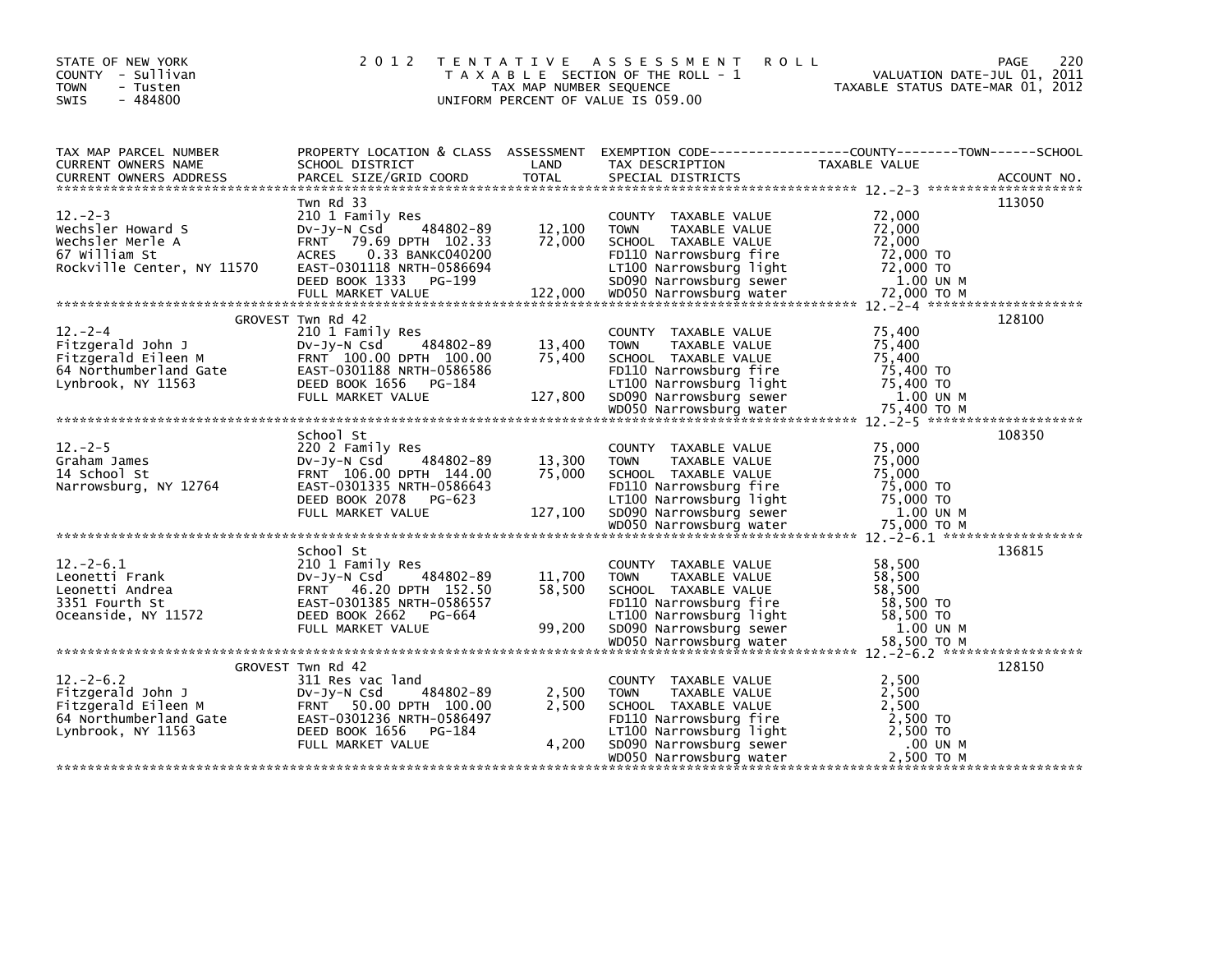| STATE OF NEW YORK<br>COUNTY - Sullivan<br>- Tusten<br><b>TOWN</b><br>$-484800$<br><b>SWIS</b>  | 2 0 1 2                                                                                                                                                                       | <b>TENTATIVE</b><br>TAX MAP NUMBER SEQUENCE<br>UNIFORM PERCENT OF VALUE IS 059.00 | A S S E S S M E N T<br>T A X A B L E SECTION OF THE ROLL - 1                                                                                                                                                                                            | <b>ROLL</b><br>VALUATION DATE-JUL 01, 2011<br>TAXABLE STATUS DATE-MAR 01, 2012                                     | 221<br><b>PAGE</b>    |
|------------------------------------------------------------------------------------------------|-------------------------------------------------------------------------------------------------------------------------------------------------------------------------------|-----------------------------------------------------------------------------------|---------------------------------------------------------------------------------------------------------------------------------------------------------------------------------------------------------------------------------------------------------|--------------------------------------------------------------------------------------------------------------------|-----------------------|
| TAX MAP PARCEL NUMBER<br>CURRENT OWNERS NAME                                                   | PROPERTY LOCATION & CLASS ASSESSMENT<br>SCHOOL DISTRICT                                                                                                                       | LAND                                                                              | TAX DESCRIPTION                                                                                                                                                                                                                                         | <b>TAXABLE VALUE</b>                                                                                               |                       |
| $12 - 2 - 7$<br>Bickford Patrick<br>LaRossa Susan<br>11101 Falstaff Rd<br>Sebastopol, CA 95472 | 22 School St<br>210 1 Family Res<br>484802-89<br>$Dv-Jy-N$ Csd<br>FRNT 75.00 DPTH 257.00<br>EAST-0301388 NRTH-0586459<br>DEED BOOK 3313<br>PG-418<br>FULL MARKET VALUE        | 14,200<br>52,200<br>88,500                                                        | COUNTY TAXABLE VALUE<br>TAXABLE VALUE<br><b>TOWN</b><br>SCHOOL TAXABLE VALUE<br>FD110 Narrowsburg fire<br>LT100 Narrowsburg light<br>SD090 Narrowsburg sewer                                                                                            | 52,200<br>52,200<br>52,200<br>52,200 TO<br>52,200 TO<br>1.00 UN M                                                  | 121700                |
| $12. - 2 - 8$<br>Michell Kathleen J<br>42 School St<br>Narrowsburg, NY 12764                   | School St<br>210 1 Family Res<br>484802-89<br>$Dv-Jv-N$ Csd<br>Tr 41<br>FRNT 59.21 DPTH 247.01<br>EAST-0301468 NRTH-0586347<br>DEED BOOK 3312<br>PG-219                       | 15,500<br>25,000                                                                  | COUNTY TAXABLE VALUE<br><b>TOWN</b><br>TAXABLE VALUE<br>SCHOOL TAXABLE VALUE<br>FD110 Narrowsburg fire<br>LT100 Narrowsburg light<br>SD090 Narrowsburg sewer                                                                                            | 25,000<br>25,000<br>25,000<br>25,000 TO<br>25,000 TO<br>1.00 UN M                                                  | 145050                |
| $12 - 2 - 9$<br>Shapiro Adele<br>36 School St<br>Narrowsburg, NY 12764                         | 36 School<br>TR 14 St<br>210 1 Family Res<br>484802-89<br>$Dv-Jy-N$ Csd<br><b>ACRES</b><br>0.59<br>EAST-0301567 NRTH-0586244<br>DEED BOOK 2280<br>PG-419<br>FULL MARKET VALUE | 18,300<br>62,600<br>106,100                                                       | 41854<br>STAR B<br>COUNTY TAXABLE VALUE<br>TAXABLE VALUE<br><b>TOWN</b><br>SCHOOL TAXABLE VALUE<br>FD110 Narrowsburg fire<br>LT100 Narrowsburg light<br>SD090 Narrowsburg sewer                                                                         | $\Omega$<br>62,600<br>62,600<br>45,200<br>62,600 TO<br>62,600 TO<br>1.00 UN M                                      | 113650<br>0<br>17,400 |
| $12 - 2 - 10$<br>Michell Kathleen J<br>42 School St<br>Narrowsburg, NY 12764                   | School St<br>210 1 Family Res<br>$Dv-Jv-N$ Csd<br>484802-89<br>FRNT 150.00 DPTH 255.60<br>EAST-0301687 NRTH-0586121<br>DEED BOOK 3312<br>PG-219<br>FULL MARKET VALUE          | 17,700 STAR B<br>85,000<br>144,100                                                | RPTL466 c 41690<br>41854<br>COUNTY TAXABLE VALUE<br>TAXABLE VALUE<br><b>TOWN</b><br>SCHOOL TAXABLE VALUE<br>FD110 Narrowsburg fire<br>1,740 EX<br>LT100 Narrowsburg light<br>1,740 EX<br>SD090 Narrowsburg sewer<br>WD050 Narrowsburg water<br>1.740 EX | 1.740<br>1.740<br>$\mathbf{0}$<br>83,260<br>83,260<br>65.860<br>83,260 TO<br>83,260 TO<br>1.00 UN M<br>83,260 TO M | 1,740<br>17,400<br>0  |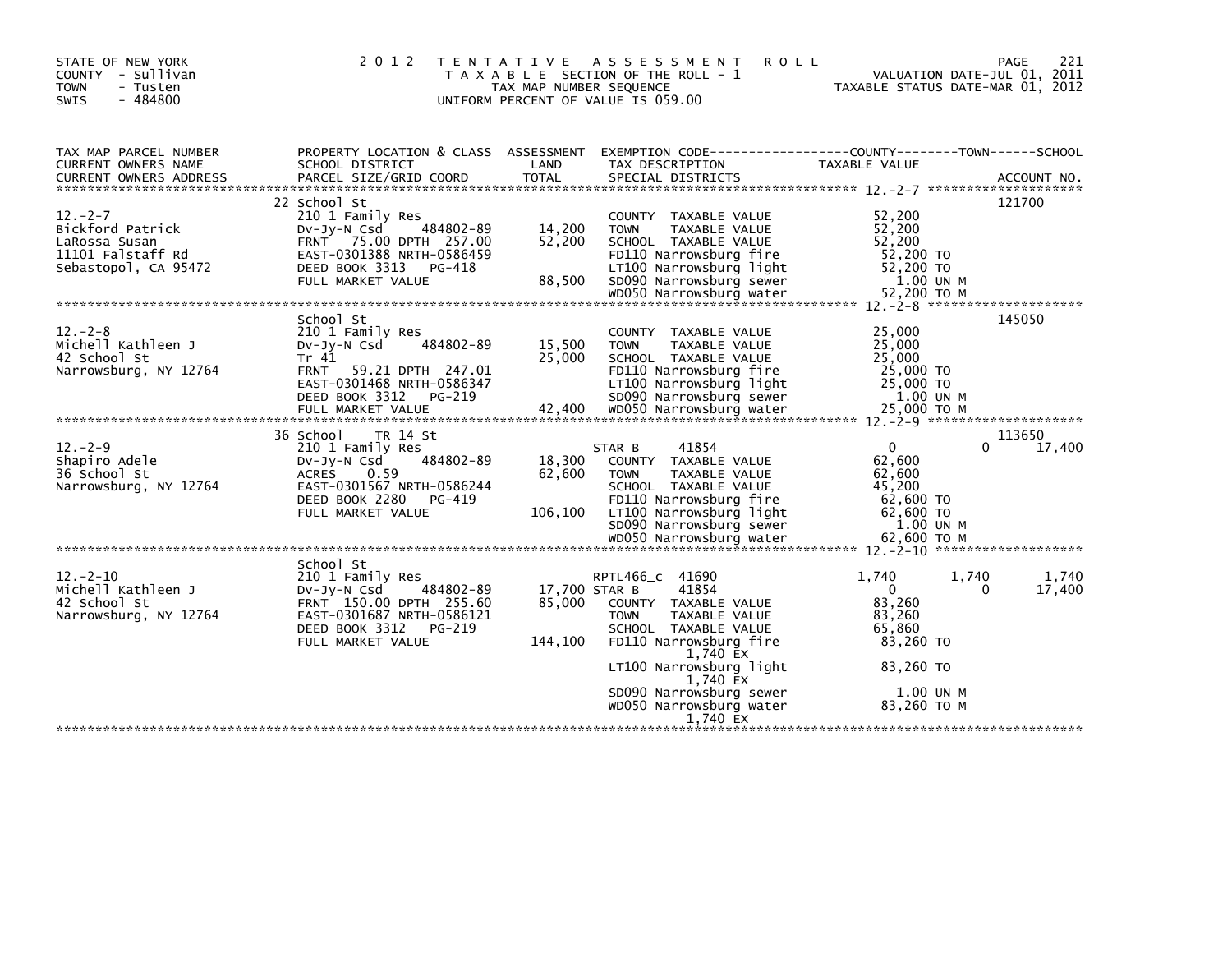| STATE OF NEW YORK<br>COUNTY - Sullivan<br><b>TOWN</b><br>- Tusten<br>$-484800$<br>SWIS                                                                                                                                                                                                                                             | 2 0 1 2                                                                                                                                                                                         | T E N T A T I V E<br>TAX MAP NUMBER SEQUENCE | A S S E S S M E N T<br><b>ROLL</b><br>T A X A B L E SECTION OF THE ROLL - 1<br>UNIFORM PERCENT OF VALUE IS 059.00                                                                       | VALUATION DATE-JUL 01, 2011<br>TAXABLE STATUS DATE-MAR 01, 2012                  | 222<br>PAGE      |
|------------------------------------------------------------------------------------------------------------------------------------------------------------------------------------------------------------------------------------------------------------------------------------------------------------------------------------|-------------------------------------------------------------------------------------------------------------------------------------------------------------------------------------------------|----------------------------------------------|-----------------------------------------------------------------------------------------------------------------------------------------------------------------------------------------|----------------------------------------------------------------------------------|------------------|
| TAX MAP PARCEL NUMBER<br>CURRENT OWNERS NAME<br><b>CURRENT OWNERS ADDRESS</b>                                                                                                                                                                                                                                                      | SCHOOL DISTRICT<br>PARCEL SIZE/GRID COORD                                                                                                                                                       | LAND<br><b>TOTAL</b>                         | PROPERTY LOCATION & CLASS ASSESSMENT EXEMPTION CODE----------------COUNTY-------TOWN-----SCHOOL<br>TAX DESCRIPTION<br>SPECIAL DISTRICTS                                                 | TAXABLE VALUE                                                                    | ACCOUNT NO.      |
| $12 - 3 - 1$<br>Stuart Stephen<br>Stuart Laura M<br>138 Grassy Swamp Rd<br>Narrowsburg, NY 12764<br>010,000 WDOSO Narrowsburg water 105,000 TO M هو المستحدة بين مستحدة بين المستحدة بين مستحدة بين من المستحدة بين من المستخدمة بين من المستخدمة بين من المستخدمة بين من المستخدمة بين من المستخدمة بين المستخدمة بين المستخدمة م | Erie Ave<br>482 Det row bldg - WTRFNT<br>484802-89<br>DV-Jy-N Csd<br>FRNT 220.00 DPTH 79.00<br>EAST-0300704 NRTH-0586259<br>DEED BOOK 2255<br>PG-107<br>FULL MARKET VALUE                       | 12,600<br>105,000<br>178,000                 | COUNTY TAXABLE VALUE<br>TAXABLE VALUE<br><b>TOWN</b><br>SCHOOL TAXABLE VALUE<br>FD110 Narrowsburg fire<br>LT100 Narrowsburg light<br>SD090 Narrowsburg sewer                            | 105,000<br>105,000<br>105,000<br>105,000 TO<br>105,000 TO<br>2.00 UN M           | 121900           |
| $12 - 3 - 2$<br>Lang Edward J<br>60 Lake St<br>Narrowsburg, NY 12764                                                                                                                                                                                                                                                               | Erie Ave<br>230 3 Family Res - WTRFNT<br>$Dv-Jv-N$ Csd<br>484802-89<br>FRNT 71.90 DPTH 79.00<br>EAST-0300823 NRTH-0586215<br>DEED BOOK 1264 PG-00137<br>FULL MARKET VALUE                       | 15,000<br>98,500<br>166,900                  | COUNTY TAXABLE VALUE<br>TAXABLE VALUE<br><b>TOWN</b><br>SCHOOL TAXABLE VALUE<br>FD110 Narrowsburg fire<br>LT100 Narrowsburg light<br>SD090 Narrowsburg sewer<br>WD050 Narrowsburg water | 98,500<br>98,500<br>98,500<br>98,500 TO<br>98,500 TO<br>3.00 UN M<br>98,500 ТО М | 131703           |
|                                                                                                                                                                                                                                                                                                                                    |                                                                                                                                                                                                 |                                              |                                                                                                                                                                                         |                                                                                  |                  |
| $12 - 3 - 3$<br>Melore Vincent A Jr<br>4 Grove St<br>Narrowsburg, NY 12764                                                                                                                                                                                                                                                         | Grove St<br>210 1 Family Res - WTRFNT<br>484802-89<br>$Dv-Jv-N$ Csd<br>FRNT 120.70 DPTH 118.50<br><b>BANK C30614</b><br>EAST-0300891 NRTH-0586163<br>DEED BOOK 2558 PG-307<br>FULL MARKET VALUE | 20,500<br>95,200<br>161,400                  | 41854<br>STAR B<br>COUNTY TAXABLE VALUE<br><b>TOWN</b><br>TAXABLE VALUE<br>SCHOOL TAXABLE VALUE<br>FD110 Narrowsburg fire<br>LT100 Narrowsburg light<br>SD090 Narrowsburg sewer         | 0<br>0<br>95,200<br>95,200<br>77,800<br>95,200 TO<br>95,200 TO<br>1.00 UN M      | 132626<br>17,400 |
|                                                                                                                                                                                                                                                                                                                                    |                                                                                                                                                                                                 |                                              |                                                                                                                                                                                         |                                                                                  |                  |
| $12 - 3 - 4$<br>Fitzgerald John J<br>64 Northumberland Gate<br>Lynbrook, NY 11563                                                                                                                                                                                                                                                  | T RD 42 Grove St<br>210 1 Family Res - WTRFNT<br>DV-Jy-N Csd<br>484802-89<br>FRNT 109.89 DPTH 115.28<br><b>BANK C19086</b><br>EAST-0300924 NRTH-0586242                                         | 24,000<br>93,000                             | COUNTY TAXABLE VALUE<br><b>TOWN</b><br>TAXABLE VALUE<br>SCHOOL TAXABLE VALUE<br>FD110 Narrowsburg fire<br>LT100 Narrowsburg light                                                       | 93,000<br>93,000<br>93,000<br>93,000 TO<br>93,000 TO                             | 151850           |
|                                                                                                                                                                                                                                                                                                                                    | DEED BOOK 3187<br>PG-509                                                                                                                                                                        |                                              | SD090 Narrowsburg sewer                                                                                                                                                                 | 1.00 UN M                                                                        |                  |
| $12 - 3 - 5$<br>McDonough Kevin<br>McDonough Kay<br>16 Grove St<br>Narrowsburg, NY 12764                                                                                                                                                                                                                                           | T RD 42 Grove St<br>210 1 Family Res - WTRFNT<br>484802-89<br>$Dv-Jy-N$ Csd<br>FRNT 131.50 DPTH 130.00<br>EAST-0301012 NRTH-0586123<br>DEED BOOK 1388<br>$PG-5$                                 | 20,000<br>90,000                             | 41854<br>STAR B<br>COUNTY TAXABLE VALUE<br><b>TOWN</b><br>TAXABLE VALUE<br>SCHOOL TAXABLE VALUE<br>FD110 Narrowsburg fire                                                               | 0<br>90.000<br>90,000<br>72,600<br>90,000 TO                                     | 108425<br>17,400 |
|                                                                                                                                                                                                                                                                                                                                    | FULL MARKET VALUE                                                                                                                                                                               | 152,500                                      | LT100 Narrowsburg light<br>SD090 Narrowsburg sewer<br>WD050 Narrowsburg water                                                                                                           | 90,000 TO<br>1.00 UN M<br>90.000 TO M                                            |                  |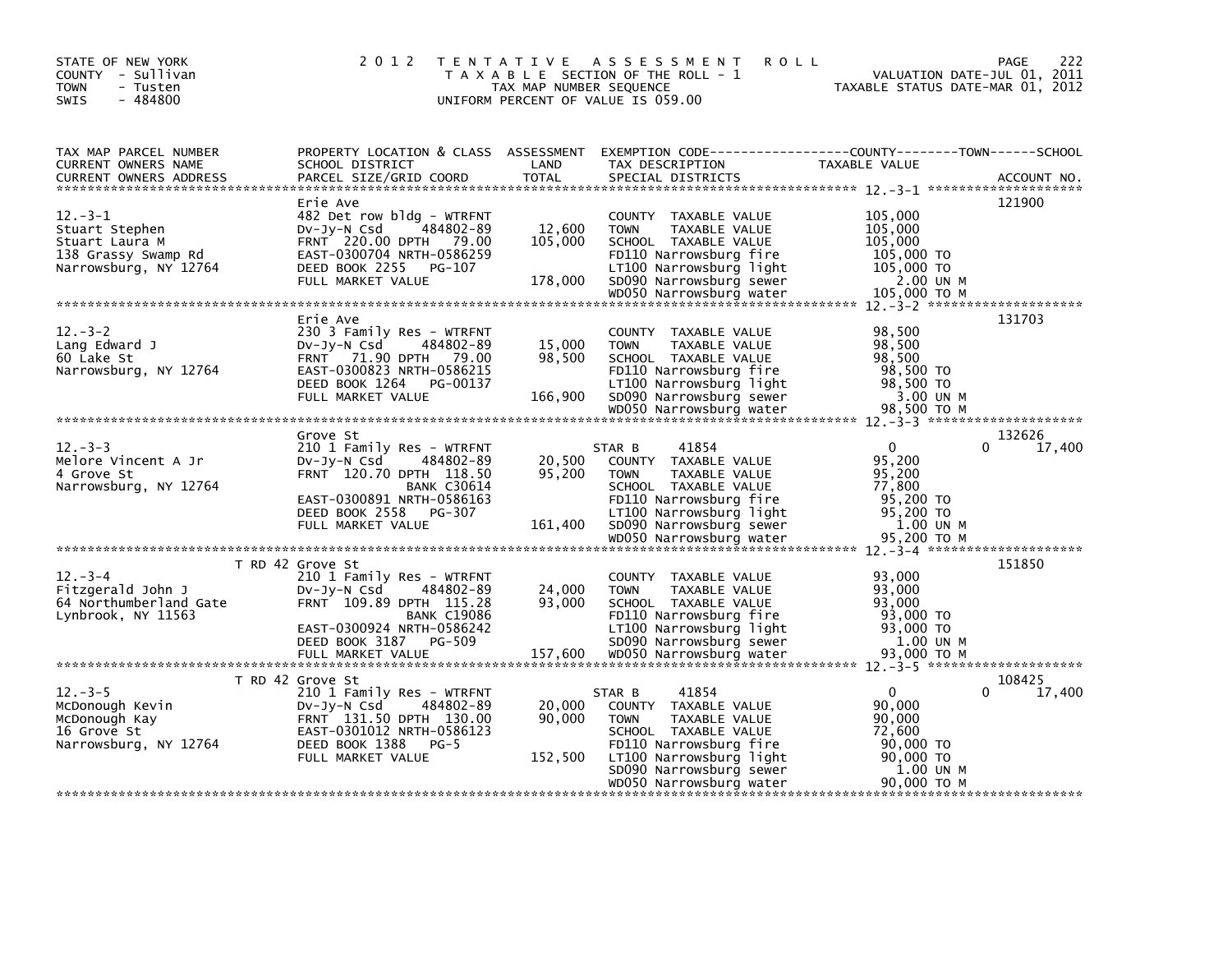| STATE OF NEW YORK<br>COUNTY - Sullivan<br><b>TOWN</b><br>- Tusten<br>$-484800$<br><b>SWIS</b>           | 2 0 1 2                                                                                                                                                                           | TAX MAP NUMBER SEQUENCE     | TENTATIVE ASSESSMENT<br><b>ROLL</b><br>T A X A B L E SECTION OF THE ROLL - 1<br>UNIFORM PERCENT OF VALUE IS 059.00                                                                                                                           | VALUATION DATE-JUL 01, 2011<br>TAXABLE STATUS DATE-MAR 01, 2012                                                          | 223<br>PAGE                               |
|---------------------------------------------------------------------------------------------------------|-----------------------------------------------------------------------------------------------------------------------------------------------------------------------------------|-----------------------------|----------------------------------------------------------------------------------------------------------------------------------------------------------------------------------------------------------------------------------------------|--------------------------------------------------------------------------------------------------------------------------|-------------------------------------------|
| TAX MAP PARCEL NUMBER<br><b>CURRENT OWNERS NAME</b>                                                     | SCHOOL DISTRICT                                                                                                                                                                   | LAND                        | PROPERTY LOCATION & CLASS ASSESSMENT EXEMPTION CODE----------------COUNTY-------TOWN-----SCHOOL<br>TAX DESCRIPTION                                                                                                                           | <b>TAXABLE VALUE</b>                                                                                                     |                                           |
| $12 - 3 - 7$<br>Holmes Frank B<br>Mackie Jill L<br>24 Grove St<br>Narrowsburg, NY 12764                 | old Flws Hall St<br>210 1 Family Res - WTRFNT<br>484802-89<br>DV-Jy-N Csd<br>FRNT 228.00 DPTH 145.50<br>EAST-0301157 NRTH-0585903<br>DEED BOOK 1167 PG-00289<br>FULL MARKET VALUE | 40,000<br>79,500<br>134,700 | 41834<br>STAR EN<br>COUNTY TAXABLE VALUE<br>TAXABLE VALUE<br><b>TOWN</b><br>SCHOOL TAXABLE VALUE<br>FD110 Narrowsburg fire<br>LT100 Narrowsburg light<br>SD090 Narrowsburg sewer                                                             | $\overline{0}$<br>$\Omega$<br>79,500<br>79,500<br>43,420<br>79,500 TO<br>79,500 TO<br>1.00 UN M                          | 107725<br>36,080                          |
| $12 - 3 - 8$<br>Ackerman Robert<br>9 Fillmore Pl<br>Brooklyn, NY 11211                                  | Old Flws Hall St<br>210 1 Family Res - WTRFNT<br>484802-89<br>$Dv-Jv-N$ Csd<br>FRNT 85.00 DPTH 190.00<br>EAST-0301264 NRTH-0585792<br>DEED BOOK 2599 PG-532<br>FULL MARKET VALUE  | 21,000<br>27,000<br>45,800  | COUNTY TAXABLE VALUE<br><b>TOWN</b><br>TAXABLE VALUE<br>SCHOOL TAXABLE VALUE<br>FD110 Narrowsburg fire<br>LT100 Narrowsburg light<br>SD090 Narrowsburg sewer                                                                                 | 27,000<br>27,000<br>27,000<br>27,000 TO<br>27,000 TO<br>1.00 UN M                                                        | 105800                                    |
| $12 - 3 - 9$<br>Spencer Mary C<br>40 Grove St<br>Narrowsburg, NY 12764                                  | Oddflws Hall St<br>210 1 Family Res - WTRFNT<br>484802-89<br>DV-JY-N Csd<br>FRNT 61.50 DPTH 203.30<br>EAST-0301360 NRTH-0585731<br>DEED BOOK 1131 PG-00279<br>FULL MARKET VALUE   | 86,400                      | 41803<br>AGED-T<br>41805<br>21,000 AGED-CS<br>41834<br>51,000 STAR EN<br>COUNTY TAXABLE VALUE<br><b>TOWN</b><br><b>TAXABLE VALUE</b><br>SCHOOL TAXABLE VALUE<br>FD110 Narrowsburg fire<br>LT100 Narrowsburg light<br>SD090 Narrowsburg sewer | 17,850<br>0<br>15,300<br>0<br>$\Omega$<br>$\mathbf{0}$<br>35,700<br>33,150<br>- 0<br>51,000 TO<br>51,000 TO<br>1.00 UN M | 143100<br>$\mathbf 0$<br>15,300<br>35,700 |
| $12 - 3 - 10$<br>Holdsworth George Jr<br>Holdsworth Marie<br>47 S Montgomery Ave<br>Bay Shore, NY 11706 | odd Flws Hall St<br>311 Res vac land<br>484802-89<br>DV-JY-N Csd<br>FRNT 89.00 DPTH 150.00<br>EAST-0301451 NRTH-0585658<br>DEED BOOK 739<br>PG-00305<br>FULL MARKET VALUE         | 17,500<br>17,500<br>29,700  | COUNTY TAXABLE VALUE<br><b>TOWN</b><br>TAXABLE VALUE<br>SCHOOL TAXABLE VALUE<br>FD110 Narrowsburg fire<br>LT100 Narrowsburg light<br>SD090 Narrowsburg sewer<br>WD050 Narrowsburg water                                                      | 17,500<br>17,500<br>17,500<br>17,500 TO<br>17,500 TO<br>.00 UN M<br>17,500 ТО М                                          | 124450                                    |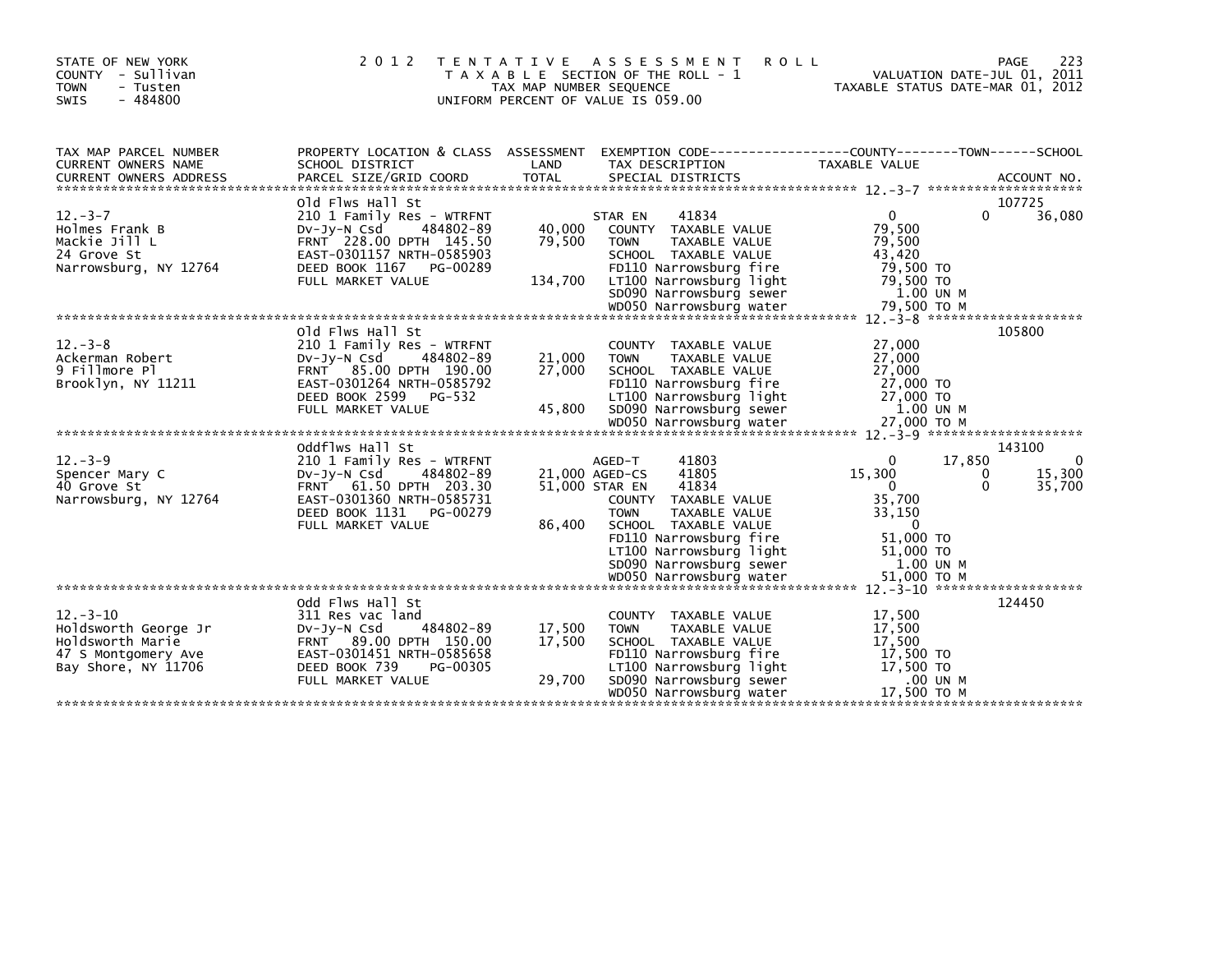| STATE OF NEW YORK<br>COUNTY - Sullivan<br><b>TOWN</b><br>- Tusten<br>$-484800$<br><b>SWIS</b>  | 2 0 1 2                                                                                                                                                                                                  | TAX MAP NUMBER SEQUENCE      | TENTATIVE ASSESSMENT<br><b>ROLL</b><br>T A X A B L E SECTION OF THE ROLL - 1<br>UNIFORM PERCENT OF VALUE IS 059.00                                                                                         | VALUATION DATE-JUL 01, 2011<br>TAXABLE STATUS DATE-MAR 01, 2012                                        | 224<br>PAGE           |
|------------------------------------------------------------------------------------------------|----------------------------------------------------------------------------------------------------------------------------------------------------------------------------------------------------------|------------------------------|------------------------------------------------------------------------------------------------------------------------------------------------------------------------------------------------------------|--------------------------------------------------------------------------------------------------------|-----------------------|
| TAX MAP PARCEL NUMBER<br>CURRENT OWNERS NAME<br><b>CURRENT OWNERS ADDRESS</b>                  | PROPERTY LOCATION & CLASS ASSESSMENT<br>SCHOOL DISTRICT<br>PARCEL SIZE/GRID COORD                                                                                                                        | LAND<br><b>TOTAL</b>         | EXEMPTION        CODE------------------COUNTY-------TOWN------SCHOOL<br>TAX DESCRIPTION<br>SPECIAL DISTRICTS                                                                                               | TAXABLE VALUE                                                                                          | ACCOUNT NO.           |
| $12 - 3 - 12$<br>Littke Ronald C<br>Hack Benita<br>401 8th Ave # 32<br>Brooklyn, NY 11215      | Lake St<br>210 1 Family Res - WTRFNT<br>484802-89<br>DV-Jy-N Csd<br>FRNT 120.00 DPTH 52.60<br>EAST-0300485 NRTH-0586329<br>DEED BOOK 2086<br>PG-301<br>FULL MARKET VALUE                                 | 10,000<br>45,000<br>76,300   | COUNTY TAXABLE VALUE<br>TAXABLE VALUE<br><b>TOWN</b><br>SCHOOL TAXABLE VALUE<br>FD110 Narrowsburg fire<br>LT100 Narrowsburg light<br>SD090 Narrowsburg sewer                                               | 45,000<br>45,000<br>45,000<br>45,000 TO<br>45,000 TO<br>1.00 UN M                                      | 133350                |
| $12. -4 - 1$<br>Lang Edward J<br>Lang Sari Nan<br>60 Lake St<br>Narrowsburg, NY 12764          | Lake Street & Cullen Rd T<br>220 2 Family Res<br>484802-89<br>Dv-Jy-N Csd<br>FRNT 280.00 DPTH 75.00<br>0.59<br><b>ACRES</b><br>EAST-0300950 NRTH-0585310<br>DEED BOOK 2105<br>PG-21<br>FULL MARKET VALUE | 20,000<br>70.000<br>118,600  | COUNTY TAXABLE VALUE<br>TAXABLE VALUE<br><b>TOWN</b><br>SCHOOL TAXABLE VALUE<br>FD110 Narrowsburg fire<br>LT100 Narrowsburg light<br>SD090 Narrowsburg sewer<br>WD050 Narrowsburg water                    | 70,000<br>70,000<br>70.000<br>70,000 TO<br>70,000 TO<br>2.00 UN M<br>70,000 ТО М                       | 147850                |
| $12. - 4 - 2.2$<br>Lang Edward J<br>Lang Sari Nan<br>60 Lake St<br>Narrowsburg, NY 12764       | End of Lake St TR 43 St<br>210 1 Family Res<br>484802-89<br>$Dv-Jv-N$ Csd<br>ACRES<br>1.96<br>EAST-0301111 NRTH-0585219<br>DEED BOOK 2105 PG-29<br>FULL MARKET VALUE                                     | 27,400<br>205,000<br>347,500 | 41854<br>STAR B<br>COUNTY TAXABLE VALUE<br><b>TOWN</b><br>TAXABLE VALUE<br>SCHOOL TAXABLE VALUE<br>FD110 Narrowsburg fire<br>LT100 Narrowsburg light<br>SD090 Narrowsburg sewer<br>WD050 Narrowsburg water | $\mathbf{0}$<br>205,000<br>205,000<br>187,600<br>205,000 TO<br>205,000 TO<br>1.00 UN M<br>205,000 ТО М | 131702<br>17,400<br>0 |
| $12. - 4 - 2.3$<br>Dowling Timothy E<br>Dowling Lisa<br>20 Hickory Ln<br>Narrowsburg, NY 12764 | SS Lake St TR 43 St<br>311 Res vac land<br>484802-89<br>$Dv-Jy-N$ Csd<br>FRNT 100.00 DPTH 225.00<br>ACRES 0.52 BANK C30982<br>EAST-0301270 NRTH-0585110<br>DEED BOOK 2468<br>PG-070                      | 3,900<br>3,900               | COUNTY TAXABLE VALUE<br>TAXABLE VALUE<br><b>TOWN</b><br>SCHOOL TAXABLE VALUE<br>FD110 Narrowsburg fire<br>LT100 Narrowsburg light<br>SD090 Narrowsburg sewer                                               | 3,900<br>3,900<br>3.900<br>3,900 TO<br>3,744 TO<br>.00 UN M                                            | 121351                |
| $12 - 4 - 3$<br>Dowling Timothy E<br>Dowling Lisa<br>20 Hickory Ln<br>Narrowsburg, NY 12764    | Tr 58 Hickory Ln<br>311 Res vac land<br>484802-89<br>$Dv-Jv-N$ Csd<br>FRNT 100.00 DPTH 100.00<br><b>BANK C30982</b><br>EAST-0301180 NRTH-0585020<br>DEED BOOK 2468<br>PG-070<br>FULL MARKET VALUE        | 3,100<br>3.100<br>5,300      | COUNTY TAXABLE VALUE<br><b>TOWN</b><br>TAXABLE VALUE<br>SCHOOL TAXABLE VALUE<br>FD110 Narrowsburg fire<br>LT100 Narrowsburg light<br>SD090 Narrowsburg sewer<br>WD050 Narrowsburg water                    | 3,100<br>3,100<br>3,100<br>3,100 TO<br>3,100 TO<br>.00 UN M<br>3,100 TO M                              | 121352                |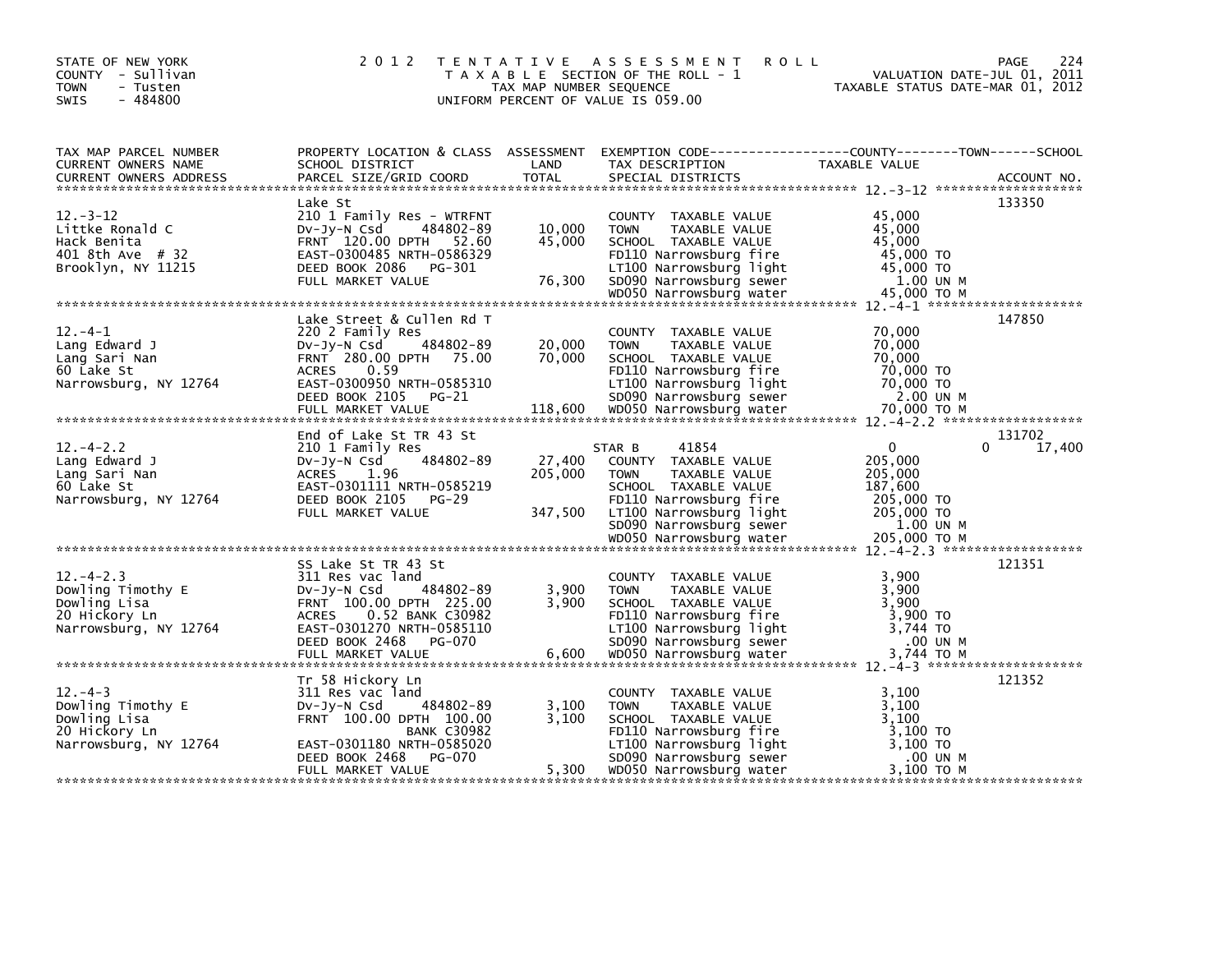| STATE OF NEW YORK<br>COUNTY - Sullivan<br><b>TOWN</b><br>- Tusten<br>$-484800$<br><b>SWIS</b> | 2 0 1 2                                                                                                                                                                | TAX MAP NUMBER SEQUENCE     | TENTATIVE ASSESSMENT<br><b>ROLL</b><br>T A X A B L E SECTION OF THE ROLL - 1<br>UNIFORM PERCENT OF VALUE IS 059.00                                                                      | TAXABLE STATUS DATE-MAR 01, 2012                                                 | 225<br>PAGE<br>VALUATION DATE-JUL 01, 2011 |
|-----------------------------------------------------------------------------------------------|------------------------------------------------------------------------------------------------------------------------------------------------------------------------|-----------------------------|-----------------------------------------------------------------------------------------------------------------------------------------------------------------------------------------|----------------------------------------------------------------------------------|--------------------------------------------|
| TAX MAP PARCEL NUMBER<br>CURRENT OWNERS NAME<br><b>CURRENT OWNERS ADDRESS</b>                 | PROPERTY LOCATION & CLASS ASSESSMENT<br>SCHOOL DISTRICT<br>PARCEL SIZE/GRID COORD                                                                                      | LAND<br><b>TOTAL</b>        | EXEMPTION CODE-----------------COUNTY-------TOWN------SCHOOL<br>TAX DESCRIPTION<br>SPECIAL DISTRICTS                                                                                    | TAXABLE VALUE                                                                    | ACCOUNT NO.                                |
|                                                                                               | 29 Hickory Ln                                                                                                                                                          |                             |                                                                                                                                                                                         |                                                                                  | 121353                                     |
| $12. -4 -4$                                                                                   | 210 1 Family Res                                                                                                                                                       |                             | 41854<br>STAR B                                                                                                                                                                         | $\mathbf{0}$                                                                     | 17,400<br>$\Omega$                         |
| Dowling Timothy E<br>Dowling Lisa<br>29 Hickory Ln                                            | 484802-89<br>$Dv-Jy-N$ Csd<br>FRNT 100.00 DPTH 275.00<br><b>BANK C30982</b>                                                                                            | 15,700<br>55,000            | COUNTY TAXABLE VALUE<br>TAXABLE VALUE<br><b>TOWN</b><br>SCHOOL TAXABLE VALUE                                                                                                            | 55,000<br>55,000<br>37,600                                                       |                                            |
| Narrowsburg, NY 12764                                                                         | EAST-0301300 NRTH-0585010<br>DEED BOOK 2468 PG-070<br>FULL MARKET VALUE                                                                                                | 93,200                      | FD110 Narrowsburg fire<br>LT100 Narrowsburg light<br>SD090 Narrowsburg sewer                                                                                                            | 55,000 TO<br>52,927 TO<br>1.00 UN M                                              |                                            |
|                                                                                               |                                                                                                                                                                        |                             | WD050 Narrowsburg water                                                                                                                                                                 | 55,000 TO M                                                                      |                                            |
| $12 - 4 - 5$                                                                                  | Lake St<br>210 1 Family Res                                                                                                                                            |                             | COUNTY TAXABLE VALUE                                                                                                                                                                    | 86,800                                                                           | 117610                                     |
| Gable Coleman M<br>Gable C Eleanor<br>32 Hillcrest Rd                                         | 484802-89<br>$Dv-Jv-N$ Csd<br>FRNT 115.00 DPTH 275.00<br>EAST-0301390 NRTH-0584930                                                                                     | 16,500<br>86,800            | TAXABLE VALUE<br><b>TOWN</b><br>SCHOOL TAXABLE VALUE<br>FD110 Narrowsburg fire                                                                                                          | 86,800<br>86,800<br>86,800 TO                                                    |                                            |
| Honesdale, PA 18431                                                                           | DEED BOOK 938<br>PG-00262<br>FULL MARKET VALUE                                                                                                                         | 147,100                     | LT100 Narrowsburg light<br>SD090 Narrowsburg sewer<br>WD050 Narrowsburg water                                                                                                           | 80,290 TO<br>1.00 UN M<br>86,800 ТО М                                            |                                            |
|                                                                                               |                                                                                                                                                                        |                             |                                                                                                                                                                                         |                                                                                  |                                            |
| $12 - 4 - 6$<br>Case Robert R<br>41 Hickory Ln<br>Narrowsburg, NY 12764                       | Hickory St<br>210 1 Family Res<br>484802-89<br>$Dv-Jy-N$ Csd<br>FRNT 100.00 DPTH 275.00<br>EAST-0301460 NRTH-0584860<br>DEED BOOK 2295<br>$PG-22$<br>FULL MARKET VALUE | 15,700<br>89,900<br>152,400 | COUNTY TAXABLE VALUE<br><b>TOWN</b><br>TAXABLE VALUE<br>SCHOOL TAXABLE VALUE<br>FD110 Narrowsburg fire<br>LT100 Narrowsburg light<br>SD090 Narrowsburg sewer<br>WD050 Narrowsburg water | 89,900<br>89,900<br>89,900<br>89,900 TO<br>86,870 TO<br>1.00 UN M<br>89.900 ТО М | 112350                                     |
|                                                                                               |                                                                                                                                                                        |                             |                                                                                                                                                                                         |                                                                                  |                                            |
| $12. -4 - 7$<br>Ramundo Claire<br>42 Chestnut St<br>Ridgefield Park, NJ 07660                 | Hickory Ln<br>210 1 Family Res<br>$Dv-Jv-N$ Csd<br>484802-89<br><b>ACRES</b><br>1.04<br>EAST-0301550 NRTH-0584770<br>DEED BOOK 1976<br>PG-0651                         | 25,000<br>107,000           | COUNTY TAXABLE VALUE<br>TAXABLE VALUE<br><b>TOWN</b><br>SCHOOL TAXABLE VALUE<br>FD110 Narrowsburg fire<br>LT100 Narrowsburg light                                                       | 107,000<br>107,000<br>107,000<br>107,000 TO<br>99,232 TO                         | 102100                                     |
|                                                                                               | FULL MARKET VALUE                                                                                                                                                      | 181,400                     | SD090 Narrowsburg sewer                                                                                                                                                                 | 1.00 UN M                                                                        |                                            |
|                                                                                               |                                                                                                                                                                        |                             |                                                                                                                                                                                         |                                                                                  |                                            |
| $12 - 4 - 8$<br>Purcell Marianne<br>Browne Sarah<br>27 University St<br>Selkirk, NY 12158     | Lake Street Extension<br>692 Road/str/hwy<br>484802-89<br>Dv-Jy-N Csd<br>50.00 DPTH 485.00<br><b>FRNT</b><br>0.56<br><b>ACRES</b><br>EAST-0301399 NRTH-0585259         | 1,000<br>1.000              | COUNTY TAXABLE VALUE<br>TAXABLE VALUE<br><b>TOWN</b><br>SCHOOL TAXABLE VALUE<br>FD110 Narrowsburg fire                                                                                  | 1,000<br>1,000<br>1.000<br>1,000 TO                                              |                                            |
|                                                                                               | DEED BOOK 32<br>PG-177<br>FULL MARKET VALUE                                                                                                                            | 1,700                       |                                                                                                                                                                                         |                                                                                  |                                            |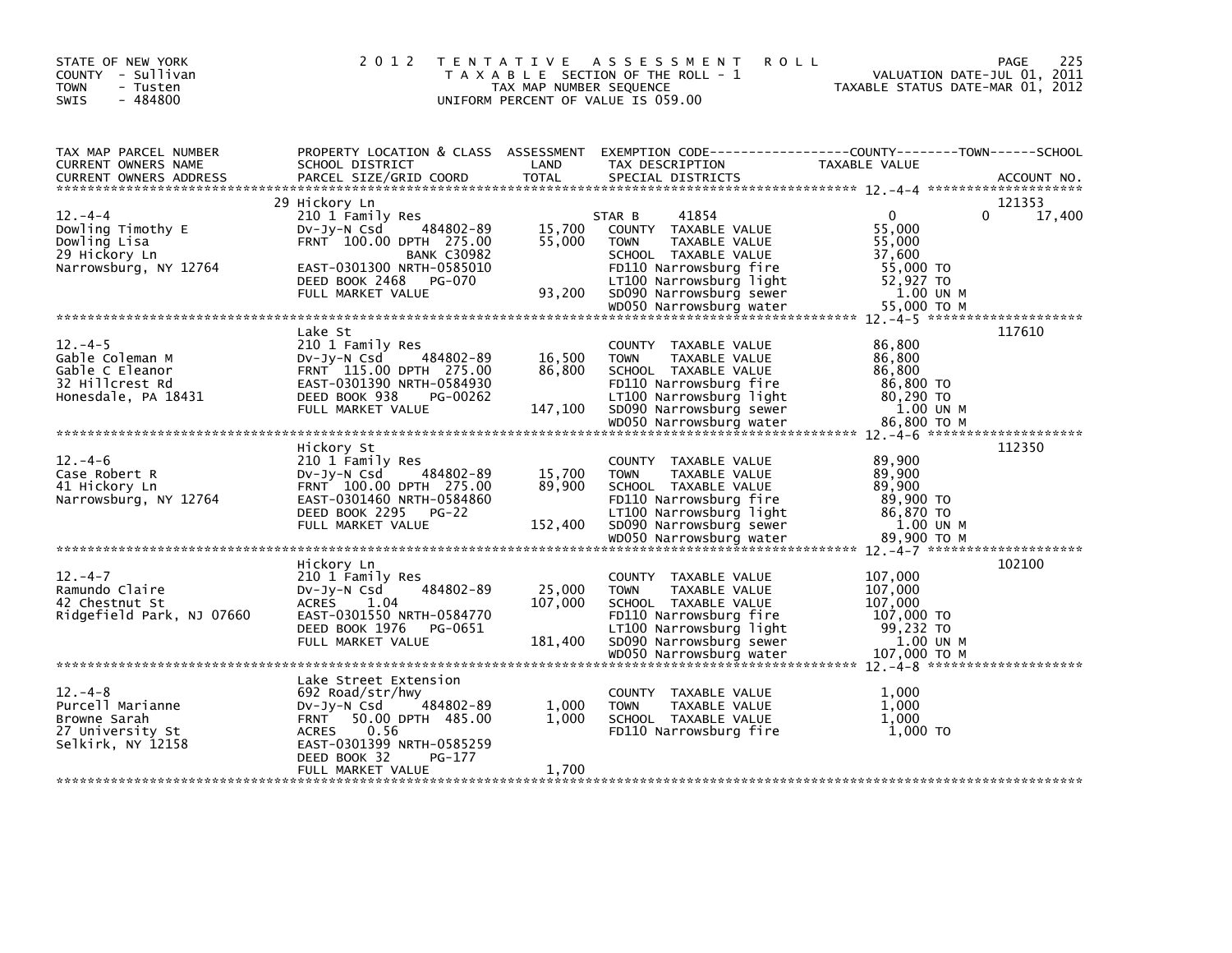| STATE OF NEW YORK<br>COUNTY<br>- Sullivan<br><b>TOWN</b><br>- Tusten<br>$-484800$<br><b>SWIS</b> | 2 0 1 2                                                                                                                                                                        | T E N T A T I V E<br>TAX MAP NUMBER SEQUENCE | ASSESSMENT<br><b>ROLL</b><br>T A X A B L E SECTION OF THE ROLL - 1<br>UNIFORM PERCENT OF VALUE IS 059.00                                                     | TAXABLE STATUS DATE-MAR 01, 2012                                  | 226<br>PAGE<br>VALUATION DATE-JUL 01, 2011 |
|--------------------------------------------------------------------------------------------------|--------------------------------------------------------------------------------------------------------------------------------------------------------------------------------|----------------------------------------------|--------------------------------------------------------------------------------------------------------------------------------------------------------------|-------------------------------------------------------------------|--------------------------------------------|
| TAX MAP PARCEL NUMBER<br>CURRENT OWNERS NAME                                                     | PROPERTY LOCATION & CLASS ASSESSMENT<br>SCHOOL DISTRICT                                                                                                                        | LAND                                         | EXEMPTION        CODE-----------------COUNTY-------TOWN------SCHOOL<br>TAX DESCRIPTION                                                                       | TAXABLE VALUE                                                     |                                            |
|                                                                                                  |                                                                                                                                                                                |                                              |                                                                                                                                                              |                                                                   |                                            |
|                                                                                                  | 2 Hickory Ln Twn Rd 19                                                                                                                                                         |                                              |                                                                                                                                                              |                                                                   | 123500                                     |
| $12.-5-1$<br>Pankewytch Andreas<br>7534 N Fitzhugh<br>Sodus Point, NY 14555                      | 210 1 Family Res<br>484802-89<br>$Dv-Jv-N$ Csd<br>FRNT 161.00 DPTH 200.20<br><b>BANK 210090</b><br>EAST-0300820 NRTH-0585080                                                   | 18,000<br>75,000                             | COUNTY TAXABLE VALUE<br><b>TOWN</b><br>TAXABLE VALUE<br>SCHOOL TAXABLE VALUE<br>FD110 Narrowsburg fire<br>LT100 Narrowsburg light                            | 75,000<br>75,000<br>75,000<br>75,000 TO<br>63,810 TO              |                                            |
|                                                                                                  | DEED BOOK 2011 PG-8539                                                                                                                                                         |                                              | SD090 Narrowsburg light<br>WD050 Narrowsburg sewer                                                                                                           | 1.00 UN M                                                         |                                            |
|                                                                                                  |                                                                                                                                                                                |                                              |                                                                                                                                                              |                                                                   |                                            |
|                                                                                                  | TWN Hickory Ln                                                                                                                                                                 |                                              |                                                                                                                                                              |                                                                   | 130629                                     |
| $12. - 5 - 2$<br>Calangelo Peter D<br>PO Box 229<br>Narrowsburg, NY 12764                        | 210 1 Family Res<br>$Dv-Jv-N$ Csd<br>484802-89<br>FRNT 199.77 DPTH 128.72<br><b>BANK</b><br>G<br>EAST-0300930 NRTH-0584980<br>DEED BOOK 2318 PG-598                            | 16,200<br>60,000                             | 41854<br>STAR B<br>COUNTY TAXABLE VALUE<br><b>TOWN</b><br>TAXABLE VALUE<br>SCHOOL TAXABLE VALUE<br>FD110 Narrowsburg fire<br>LT100 Narrowsburg light         | $\Omega$<br>60,000<br>60,000<br>42.600<br>60,000 TO<br>54,912 TO  | 17,400<br>$\Omega$                         |
|                                                                                                  | FULL MARKET VALUE                                                                                                                                                              | 101,700                                      | SD090 Narrowsburg sewer                                                                                                                                      | 1.00 UN M                                                         |                                            |
|                                                                                                  |                                                                                                                                                                                |                                              |                                                                                                                                                              |                                                                   |                                            |
| $12. - 5 - 3$<br>Galante Edward J<br>405 Main St Apt 14V<br>New York, NY 10044                   | Oak St<br>210 1 Family Res<br>DV-Jy-N Csd<br>484802-89<br>FRNT 200.00 DPTH 200.20<br>0.92 BANK C30994<br><b>ACRES</b><br>EAST-0300014 NRTH-0584698<br>DEED BOOK 3636<br>PG-408 | 18,000<br>50,700                             | COUNTY TAXABLE VALUE<br>TAXABLE VALUE<br><b>TOWN</b><br>SCHOOL TAXABLE VALUE<br>FD110 Narrowsburg fire<br>LT100 Narrowsburg light<br>SD090 Narrowsburg sewer | 50,700<br>50,700<br>50.700<br>50,700 TO<br>31,941 TO<br>1.00 UN M | 115550                                     |
|                                                                                                  |                                                                                                                                                                                |                                              |                                                                                                                                                              |                                                                   |                                            |
| $12. -6 - 1$<br>Nordenhold Sue<br>Nordenhold Dave<br>36 Hickory Ln                               | Hickory Ln<br>210 1 Family Res<br>484802-89<br>$Dv-Jv-N$ Csd<br>FRNT 200.00 DPTH 200.00<br><b>BANK</b><br>G                                                                    | 18,000<br>87,500                             | 41854<br>STAR B<br>COUNTY TAXABLE VALUE<br><b>TOWN</b><br>TAXABLE VALUE<br>SCHOOL TAXABLE VALUE                                                              | 0<br>87,500<br>87,500<br>70.100                                   | 144050<br>17,400                           |
| Narrowsburg, NY 12764                                                                            | EAST-0301231 NRTH-0584697<br>DEED BOOK 1864 PG-674<br>FULL MARKET VALUE                                                                                                        | 148,300                                      | FD110 Narrowsburg fire<br>LT100 Narrowsburg light<br>SD090 Narrowsburg sewer<br>WD050 Narrowsburg water                                                      | 87,500 TO<br>82,110 TO<br>1.00 UN M<br>87.500 TO M                |                                            |
|                                                                                                  |                                                                                                                                                                                |                                              |                                                                                                                                                              |                                                                   |                                            |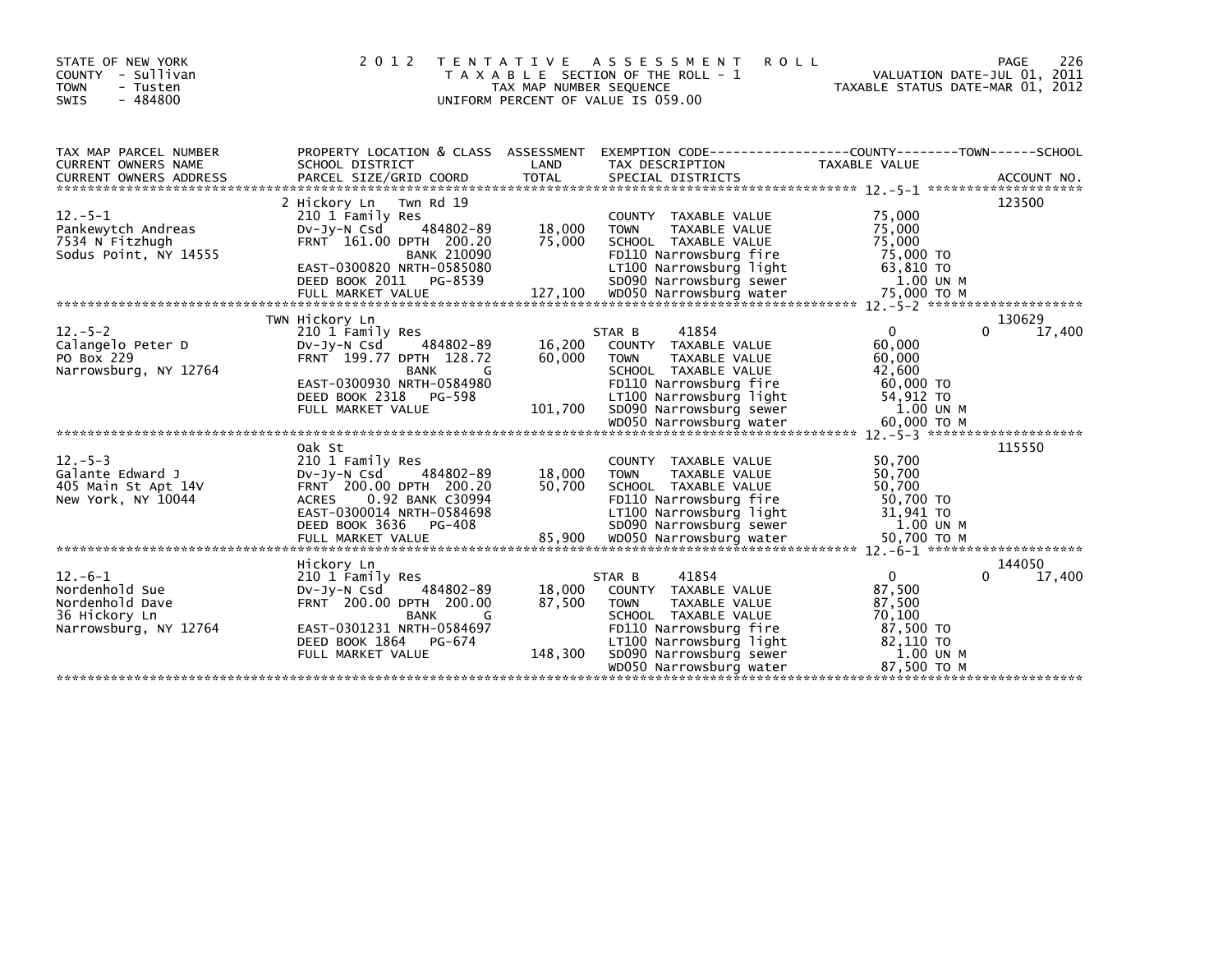| STATE OF NEW YORK<br>COUNTY - Sullivan<br><b>TOWN</b><br>- Tusten<br>$-484800$<br><b>SWIS</b>      | 2 0 1 2                                                                                                                                                            | TAX MAP NUMBER SEQUENCE   | TENTATIVE ASSESSMENT<br><b>ROLL</b><br>T A X A B L E SECTION OF THE ROLL - 1<br>UNIFORM PERCENT OF VALUE IS 059.00                                           |                                                                              | 227<br>PAGE<br>VALUATION DATE-JUL 01, 2011<br>TAXABLE STATUS DATE-MAR 01, 2012 |
|----------------------------------------------------------------------------------------------------|--------------------------------------------------------------------------------------------------------------------------------------------------------------------|---------------------------|--------------------------------------------------------------------------------------------------------------------------------------------------------------|------------------------------------------------------------------------------|--------------------------------------------------------------------------------|
| TAX MAP PARCEL NUMBER<br>CURRENT OWNERS NAME                                                       | SCHOOL DISTRICT                                                                                                                                                    | LAND                      | PROPERTY LOCATION & CLASS ASSESSMENT EXEMPTION CODE----------------COUNTY-------TOWN------SCHOOL<br>TAX DESCRIPTION                                          | TAXABLE VALUE                                                                |                                                                                |
|                                                                                                    | TWNRD58 Hickory Ln                                                                                                                                                 |                           |                                                                                                                                                              |                                                                              | 107850                                                                         |
| $12.-6-3$<br>Burkle Craig P<br>Burkle Cynthia M<br>- Oak St<br>PO Box 157<br>Narrowsburg, NY 12764 | 210 1 Family Res<br>484802-89<br>$Dv-Jy-N$ Csd<br>FRNT 175.00 DPTH 200.00<br>EAST-0301370 NRTH-0584580<br>DEED BOOK 1463<br>PG-400<br>FULL MARKET VALUE            | 104,400 STAR B<br>176,900 | RPTL466_C 41690<br>17,100 RPTL466_C 41690<br>41854<br>COUNTY TAXABLE VALUE<br><b>TOWN</b><br>TAXABLE VALUE<br>SCHOOL TAXABLE VALUE<br>FD110 Narrowsburg fire | 1.740<br>1,740<br>$\mathbf{0}$<br>100,920<br>100.920<br>83,520<br>100,920 TO | 1.740<br>1,740<br>1,740<br>1,740<br>17,400<br>$\Omega$                         |
|                                                                                                    |                                                                                                                                                                    |                           | 3,480 EX<br>LT100 Narrowsburg light<br>219 EX                                                                                                                | 6,358 TO                                                                     |                                                                                |
|                                                                                                    |                                                                                                                                                                    |                           | SD090 Narrowsburg sewer<br>WD050 Narrowsburg water                                                                                                           | 1.00 UN M<br>100,920 ТО М                                                    |                                                                                |
|                                                                                                    |                                                                                                                                                                    |                           |                                                                                                                                                              |                                                                              |                                                                                |
| $12 - 6 - 4$<br>Kelly Elizabeth<br>319 Virginia Ave<br>Saint Cloud, FL 34769-2437                  | OAKST Twn Rd 19<br>311 Res vac land<br>$Dv-Jv-N$ Csd<br>484802-89<br>FRNT 25.00 DPTH 200.00<br>ACRES 0.14<br>EAST-0300903 NRTH-0584935<br>DEED BOOK 2227<br>PG-196 | 500<br>500                | COUNTY TAXABLE VALUE<br>TAXABLE VALUE<br><b>TOWN</b><br>SCHOOL TAXABLE VALUE<br>FD110 Narrowsburg fire<br>LT100 Narrowsburg light<br>SD090 Narrowsburg sewer | 500<br>500<br>500<br>500 TO<br>315 TO<br>.00 UN M                            |                                                                                |
| $12 - 7 - 1$<br>Purcell Marianne<br>Browne Sarah<br>27 University St<br>Selkirk, NY 12158          | Oak St<br>311 Res vac land<br>484802-89<br>$Dv-Jv-N$ Csd<br>ACRES 1.50<br>EAST-0300680 NRTH-0584850<br>DEED BOOK 1214 PG-00271                                     | 14,000<br>14,000          | COUNTY TAXABLE VALUE<br>TAXABLE VALUE<br><b>TOWN</b><br>SCHOOL TAXABLE VALUE<br>FD110 Narrowsburg fire<br>SD090 Narrowsburg sewer                            | 14,000<br>14,000<br>14,000<br>14,000 TO<br>.00 UN M                          | 143250                                                                         |
|                                                                                                    | Oak St                                                                                                                                                             |                           |                                                                                                                                                              |                                                                              | 153850                                                                         |
| $12 - 7 - 2$<br>Freer Arthur James<br>Freer Kellianne<br>164 Oak St<br>Narrowsburg, NY 12764       | 210 1 Family Res<br>484802-89<br>$Dv-Jy-N$ Csd<br>FRNT 100.00 DPTH 200.00<br><b>BANK C88880</b><br>EAST-0300810 NRTH-0584800                                       | 14,400<br>87,500          | 41854<br>STAR B<br>COUNTY TAXABLE VALUE<br><b>TOWN</b><br>TAXABLE VALUE<br>SCHOOL TAXABLE VALUE<br>FD110 Narrowsburg fire                                    | $\mathbf{0}$<br>87,500<br>87,500<br>70,100<br>87,500 TO                      | 17,400<br>0                                                                    |
|                                                                                                    | DEED BOOK 2407<br>PG-231<br>FULL MARKET VALUE                                                                                                                      | 148,300                   | LT100 Narrowsburg light<br>SD090 Narrowsburg sewer<br>WD050 Narrowsburg water                                                                                | 87,500 TO<br>1.00 UN M<br>87,500 ТО М                                        |                                                                                |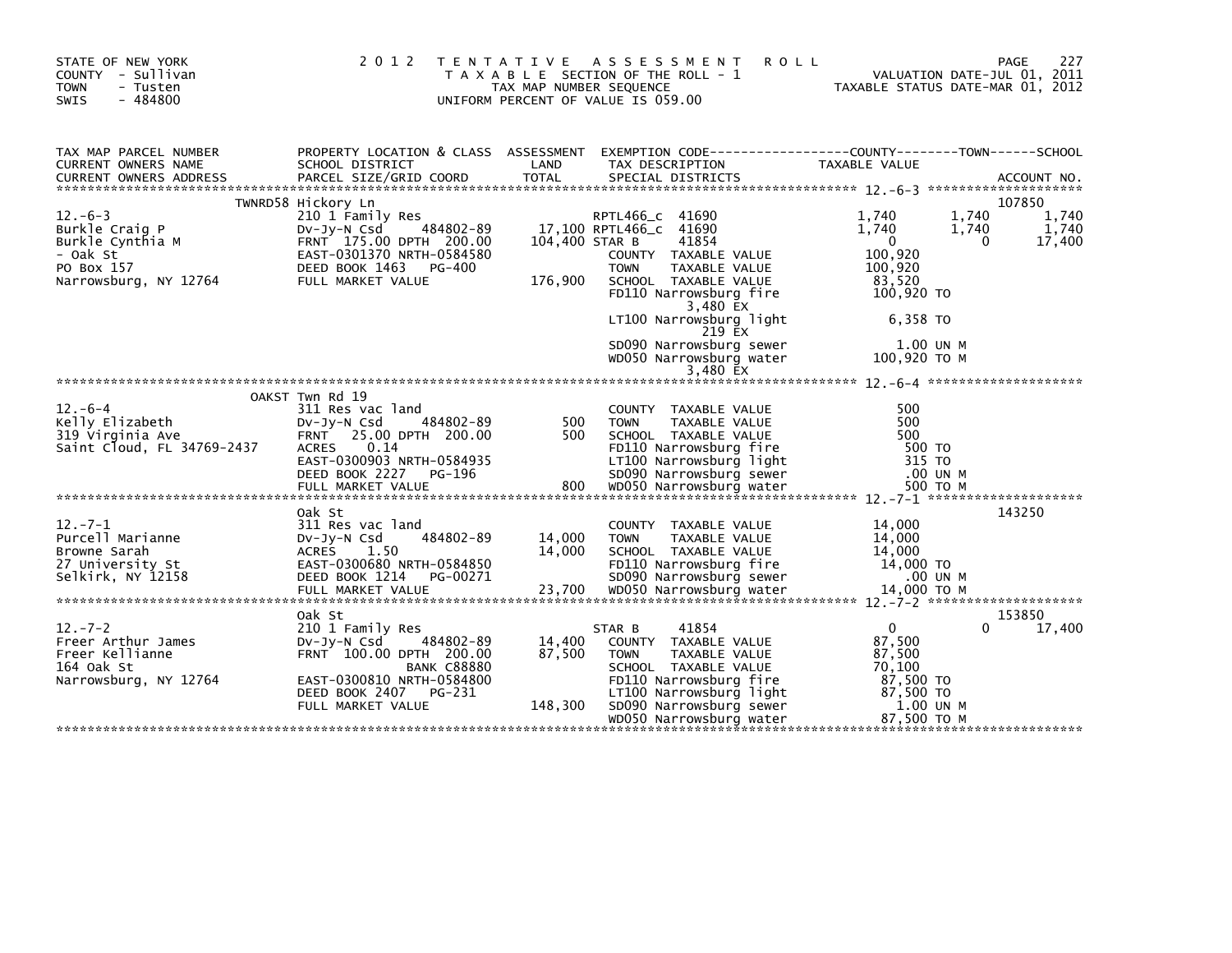| STATE OF NEW YORK<br>COUNTY - Sullivan<br><b>TOWN</b><br>- Tusten<br>$-484800$<br>SWIS                 | 2 0 1 2                                                                                                                                                                              | TAX MAP NUMBER SEQUENCE     | TENTATIVE ASSESSMENT<br><b>ROLL</b><br>T A X A B L E SECTION OF THE ROLL - 1<br>UNIFORM PERCENT OF VALUE IS 059.00                                                              | VALUATION DATE-JUL 01, 2011<br>TAXABLE STATUS DATE-MAR 01, 2012               | 228<br>PAGE                  |
|--------------------------------------------------------------------------------------------------------|--------------------------------------------------------------------------------------------------------------------------------------------------------------------------------------|-----------------------------|---------------------------------------------------------------------------------------------------------------------------------------------------------------------------------|-------------------------------------------------------------------------------|------------------------------|
| TAX MAP PARCEL NUMBER<br>CURRENT OWNERS NAME<br><b>CURRENT OWNERS ADDRESS</b>                          | PROPERTY LOCATION & CLASS ASSESSMENT<br>SCHOOL DISTRICT<br>PARCEL SIZE/GRID COORD                                                                                                    | LAND<br>TOTAL               | EXEMPTION CODE------------------COUNTY--------TOWN------SCHOOL<br>TAX DESCRIPTION<br>SPECIAL DISTRICTS                                                                          | TAXABLE VALUE                                                                 | ACCOUNT NO.                  |
|                                                                                                        | 176 Oak St                                                                                                                                                                           |                             |                                                                                                                                                                                 |                                                                               |                              |
| $12. -7 - 3$<br>Arvela Ana P<br>1281 Ivy Rd<br>Mohegan Lake, NY 10545                                  | 210 1 Family Res<br>484802-89<br>DV-Jy-N Csd<br>FRNT 200.00 DPTH 200.00<br><b>ACRES</b><br>1.00<br>EAST-0300900 NRTH-0584670                                                         | 18,000<br>120,000           | COUNTY TAXABLE VALUE<br><b>TOWN</b><br>TAXABLE VALUE<br>SCHOOL TAXABLE VALUE<br>FD110 Narrowsburg fire<br>LT100 Narrowsburg light                                               | 120,000<br>120,000<br>120,000<br>120,000 TO<br>120,000 TO                     |                              |
| PRIOR OWNER ON 3/01/2012                                                                               | DEED BOOK 2012<br>PG-1821                                                                                                                                                            |                             | SD090 Narrowsburg sewer                                                                                                                                                         | 1.00 UN M                                                                     |                              |
| $12 - 7 - 4$<br>Arvela Ana P<br>1281 Ivy Rd<br>Mohegan Lake, NY 10545                                  | 176 Oak St<br>311 Res vac land<br>484802-89<br>DV-Jy-N Csd<br><b>ACRES</b><br>1.80<br>EAST-0301110 NRTH-0584470<br>DEED BOOK 2012 PG-1821                                            | 15,000<br>15,000            | COUNTY TAXABLE VALUE<br>TAXABLE VALUE<br><b>TOWN</b><br>SCHOOL TAXABLE VALUE<br>FD110 Narrowsburg fire<br>LT100 Narrowsburg light                                               | 15,000<br>15,000<br>15,000<br>15,000 TO<br>15,000 TO                          |                              |
| PRIOR OWNER ON 3/01/2012<br>Arvela Ana P                                                               | FULL MARKET VALUE                                                                                                                                                                    | 25,400                      | SD090 Narrowsburg sewer<br>WD050 Narrowsburg water                                                                                                                              | .00 UN M<br>15,000 TO M                                                       |                              |
|                                                                                                        | Second Ave                                                                                                                                                                           |                             |                                                                                                                                                                                 |                                                                               | 151550                       |
| $12 - 8 - 1$<br>Reith Barbara H<br>PO Box 22<br>Narrowsburg, NY 12764                                  | 311 Res vac land<br>484802-89<br>DV-Jy-N Csd<br>FRNT 65.00 DPTH 200.00<br>EAST-0300260 NRTH-0585200<br>DEED BOOK 821<br>PG-00172<br>FULL MARKET VALUE                                | 6,000<br>6,000<br>10,200    | COUNTY TAXABLE VALUE<br>TAXABLE VALUE<br><b>TOWN</b><br>SCHOOL TAXABLE VALUE<br>FD110 Narrowsburg fire<br>LT100 Narrowsburg light                                               | 6.000<br>6,000<br>6,000<br>6,000 TO<br>6,000 TO<br>.00 UN M<br>6.000 TO M     |                              |
|                                                                                                        |                                                                                                                                                                                      |                             |                                                                                                                                                                                 |                                                                               |                              |
| $12 - 8 - 2$<br>Janowski Kenneth<br>134 Oak St<br>Narrowsburg, NY 12764                                | Second Ave<br>210 1 Family Res<br>484802-89<br>DV-Jy-N Csd<br>FRNT 75.00 DPTH 155.00<br>EAST-0300347 NRTH-0585140<br>DEED BOOK 2221<br>PG-310<br>FULL MARKET VALUE                   | 12,800<br>68,500<br>116,100 | 41854<br>STAR B<br>COUNTY TAXABLE VALUE<br><b>TOWN</b><br>TAXABLE VALUE<br>SCHOOL TAXABLE VALUE<br>FD110 Narrowsburg fire<br>LT100 Narrowsburg light<br>SD090 Narrowsburg sewer | $\Omega$<br>68,500<br>68,500<br>51,100<br>68,500 TO<br>68,500 TO<br>1.00 UN M | 144850<br>17,400             |
|                                                                                                        |                                                                                                                                                                                      |                             |                                                                                                                                                                                 |                                                                               |                              |
| $12 - 8 - 3.1$<br>Kritt David W<br>Chicurel-Kritt Judy A<br>40 Shore Blvd Apt 4D<br>Brooklyn, NY 11235 | Oak St<br>210 1 Family Res<br>484802-89<br>DV-Jy-N Csd<br>FRNT 103.00 DPTH 152.64<br><b>ACRES</b><br>0.35<br>EAST-0300434 NRTH-0585050<br>DEED BOOK 2859 PG-477<br>FULL MARKET VALUE | 15,000<br>75,000<br>127,100 | 41854<br>STAR B<br>COUNTY TAXABLE VALUE<br>TAXABLE VALUE<br><b>TOWN</b><br>SCHOOL TAXABLE VALUE<br>FD110 Narrowsburg fire<br>LT100 Narrowsburg light<br>SD090 Narrowsburg sewer | $\Omega$<br>75,000<br>75,000<br>57,600<br>75,000 TO<br>75,000 TO<br>1.00 UN M | 146650<br>$\Omega$<br>17,400 |
|                                                                                                        |                                                                                                                                                                                      |                             | WD050 Narrowsburg water                                                                                                                                                         | 75,000 TO M                                                                   |                              |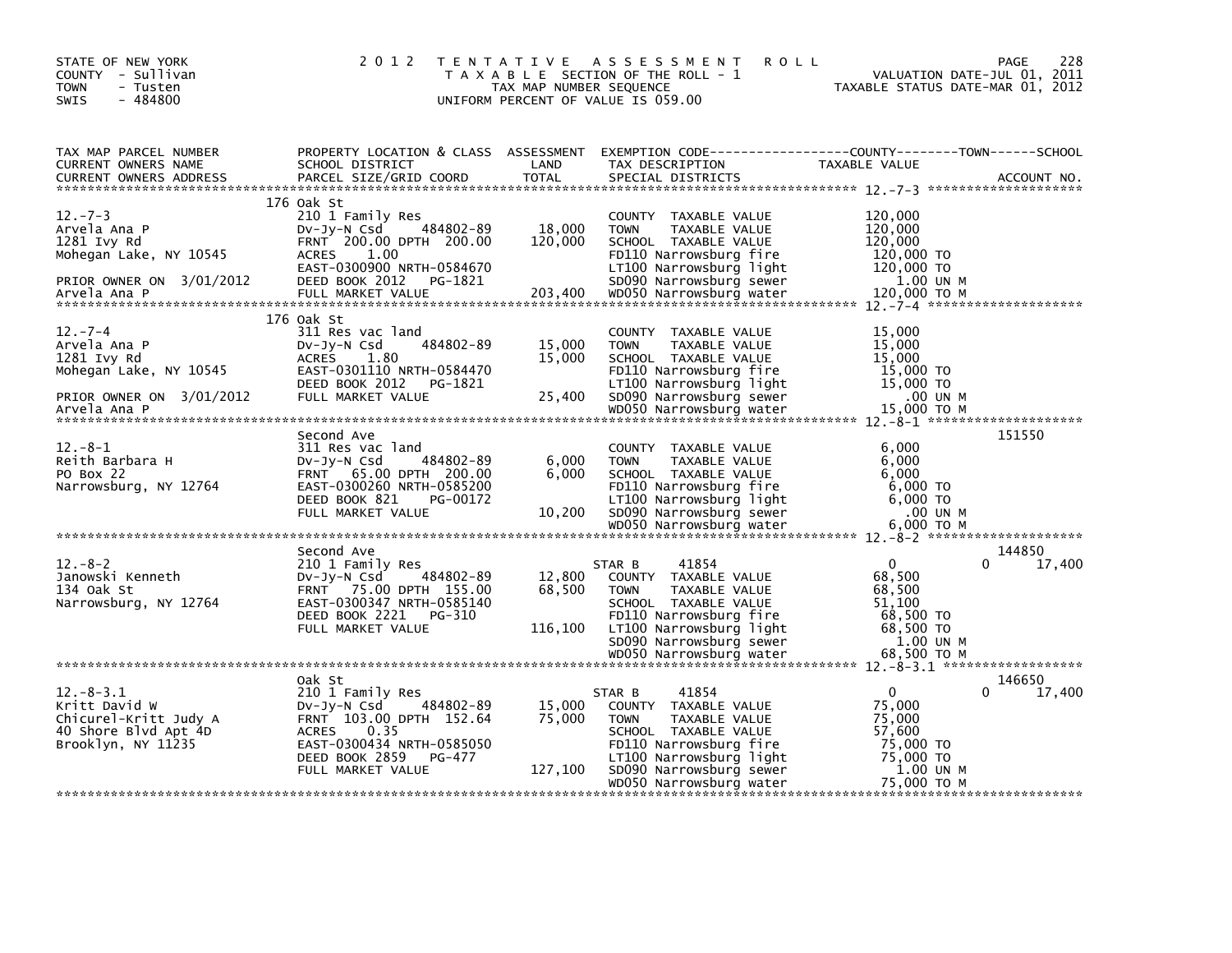| STATE OF NEW YORK<br>COUNTY - Sullivan<br><b>TOWN</b><br>- Tusten<br><b>SWIS</b><br>$-484800$     | 2 0 1 2                                                                                                                                                                                            | T E N T A T I V E<br>TAX MAP NUMBER SEQUENCE | <b>ROLL</b><br>A S S E S S M E N T<br>T A X A B L E SECTION OF THE ROLL - 1<br>UNIFORM PERCENT OF VALUE IS 059.00                                                                                          | TAXABLE STATUS DATE-MAR 01, 2012                                                                 | 229<br>PAGE<br>VALUATION DATE-JUL 01, 2011 |
|---------------------------------------------------------------------------------------------------|----------------------------------------------------------------------------------------------------------------------------------------------------------------------------------------------------|----------------------------------------------|------------------------------------------------------------------------------------------------------------------------------------------------------------------------------------------------------------|--------------------------------------------------------------------------------------------------|--------------------------------------------|
| TAX MAP PARCEL NUMBER<br>CURRENT OWNERS NAME                                                      | PROPERTY LOCATION & CLASS ASSESSMENT<br>SCHOOL DISTRICT                                                                                                                                            | LAND                                         | EXEMPTION CODE------------------COUNTY--------TOWN------SCHOOL<br>TAX DESCRIPTION                                                                                                                          | <b>TAXABLE VALUE</b>                                                                             |                                            |
| $12. - 8 - 3.2$<br>Rutz John<br>Attn: M Reda<br>34 Park<br>Pompton Plains, NJ 07444               | Oak St<br>311 Res vac land<br>484802-89<br>$Dv-Jv-N$ Csd<br>FRNT 103.00 DPTH 143.56<br>0.35<br><b>ACRES</b><br>EAST-0300507 NRTH-0584975<br>DEED BOOK 299<br>PG-00018                              | 10,000<br>10,000                             | COUNTY TAXABLE VALUE<br>TAXABLE VALUE<br><b>TOWN</b><br>SCHOOL TAXABLE VALUE<br>FD110 Narrowsburg fire<br>LT100 Narrowsburg light<br>SD090 Narrowsburg sewer                                               | 10,000<br>10,000<br>10,000<br>10,000 TO<br>10,000 TO<br>1.00 UN M                                | 146650                                     |
| $12.-9-1.1$<br>Ritter Anthony B<br>Slocum Linda<br>Lake St<br>PO Box 230<br>Narrowsburg, NY 12764 | LAKEST Twn Rd 43<br>210 1 Family Res<br>484802-89<br>$Dv-Jy-N$ Csd<br>Lot #194 & 200<br><b>FRNT</b><br>94.40 DPTH 340.00<br><b>ACRES</b><br>0.47<br>EAST-0300752 NRTH-0585682<br>FULL MARKET VALUE | 15,000<br>83,100<br>140,800                  | 41854<br>STAR B<br>COUNTY TAXABLE VALUE<br>TAXABLE VALUE<br><b>TOWN</b><br>SCHOOL TAXABLE VALUE<br>FD110 Narrowsburg fire<br>LT100 Narrowsburg light<br>SD090 Narrowsburg sewer                            | $\mathbf{0}$<br>83,100<br>83,100<br>65,700<br>83,100 TO<br>83,100 TO<br>1.00 UN M                | 17,400<br>0                                |
| $12. - 9 - 2$<br>Germer Carol<br>PO Box 245<br>Cochecton, NY 12726                                | 28 Lake St<br>210 1 Family Res<br>484802-89<br>$Dv-Jy-N$ Csd<br>1.11<br><b>ACRES</b><br>EAST-0300781 NRTH-0585523<br>DEED BOOK 2320<br>PG-312<br>FULL MARKET VALUE                                 | 19,200<br>78,000<br>132,200                  | 41854<br>STAR B<br>COUNTY TAXABLE VALUE<br><b>TOWN</b><br>TAXABLE VALUE<br>SCHOOL TAXABLE VALUE<br>FD110 Narrowsburg fire<br>LT100 Narrowsburg light<br>SD090 Narrowsburg sewer                            | $\Omega$<br>78,000<br>78,000<br>60,600<br>78,000 TO<br>78,000 TO<br>1.00 UN M                    | 142200<br>17,400<br>0                      |
| $12. -9 - 3$<br>Taylor Kevin<br>Taylor Chyrise<br>36 Lake St<br>Narrowsburg, NY 12764             | Lake Erie St<br>210 1 Family Res<br>484802-89<br>DV-JV-N Csd<br>FRNT 75.00 DPTH 147.00<br>EAST-0300922 NRTH-0585492<br>DEED BOOK 2950<br>PG-205<br>FULL MARKET VALUE                               | 13.000<br>81,500<br>138,100                  | 41854<br>STAR B<br>COUNTY TAXABLE VALUE<br><b>TOWN</b><br>TAXABLE VALUE<br>SCHOOL TAXABLE VALUE<br>FD110 Narrowsburg fire<br>LT100 Narrowsburg light<br>SD090 Narrowsburg sewer<br>WD050 Narrowsburg water | $\mathbf{0}$<br>81,500<br>81,500<br>64,100<br>81,500 TO<br>81,500 TO<br>1.00 UN M<br>81,500 ТО М | 135300<br>17,400<br>$\Omega$               |
|                                                                                                   |                                                                                                                                                                                                    |                                              |                                                                                                                                                                                                            |                                                                                                  |                                            |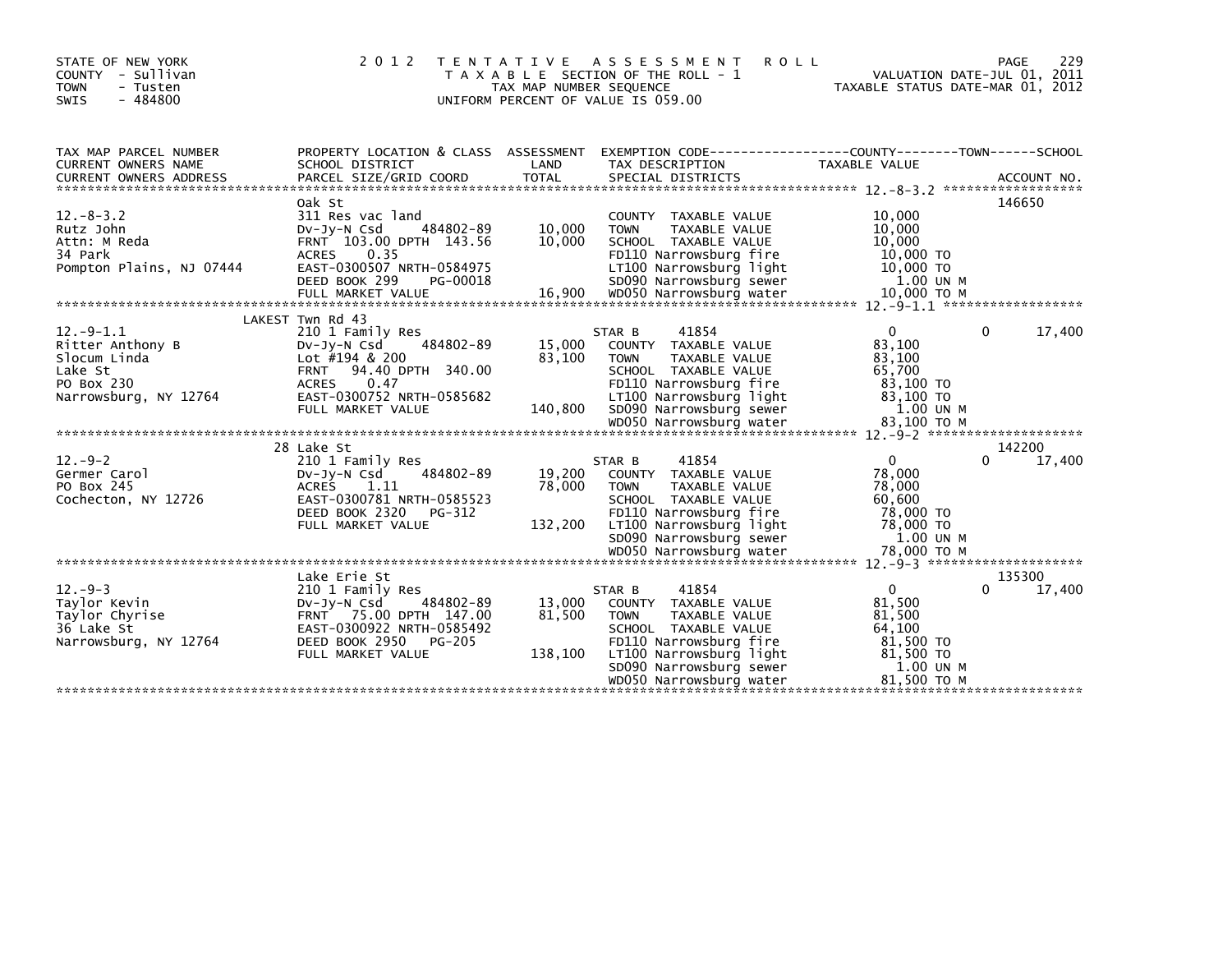| STATE OF NEW YORK<br>COUNTY - Sullivan<br><b>TOWN</b><br>- Tusten<br>$-484800$<br>SWIS | 2 0 1 2                                                 | T E N T A T I V E<br>TAX MAP NUMBER SEQUENCE | A S S E S S M E N T<br><b>ROLL</b><br>T A X A B L E SECTION OF THE ROLL - 1<br>UNIFORM PERCENT OF VALUE IS 059.00 | 230<br><b>PAGE</b><br>VALUATION DATE-JUL 01, 2011<br>TAXABLE STATUS DATE-MAR 01, 2012 |
|----------------------------------------------------------------------------------------|---------------------------------------------------------|----------------------------------------------|-------------------------------------------------------------------------------------------------------------------|---------------------------------------------------------------------------------------|
| TAX MAP PARCEL NUMBER<br>CURRENT OWNERS NAME                                           | PROPERTY LOCATION & CLASS ASSESSMENT<br>SCHOOL DISTRICT | LAND                                         | TAX DESCRIPTION                                                                                                   | EXEMPTION CODE-----------------COUNTY-------TOWN------SCHOOL<br>TAXABLE VALUE         |
|                                                                                        |                                                         |                                              |                                                                                                                   |                                                                                       |
| $12. -9 - 4$                                                                           | Cullen Dr<br>210 1 Family Res                           |                                              | COMBAT VET 41131                                                                                                  | 146150<br>22,000<br>22,000<br>$\mathbf{0}$                                            |
| Ropke Christian                                                                        | 484802-89<br>$Dv-Jv-N$ Csd                              |                                              | 13,700 RPTL466_C 41690                                                                                            | 1,740<br>1,740<br>1,740                                                               |
| Ropke Stella                                                                           | FRNT 160.00 DPTH 100.00                                 |                                              | 88,000 STAR EN<br>41834                                                                                           | 36,080<br>$\Omega$<br>$\Omega$                                                        |
| PO Box 45                                                                              | 0.37<br><b>ACRES</b>                                    |                                              | COUNTY TAXABLE VALUE                                                                                              | 64,260                                                                                |
| Narrowsburg, NY 12764                                                                  | EAST-0300813 NRTH-0585383                               |                                              | <b>TOWN</b><br>TAXABLE VALUE                                                                                      | 64,260                                                                                |
|                                                                                        | DEED BOOK 871<br>PG-00300                               |                                              | SCHOOL TAXABLE VALUE                                                                                              | 50,180                                                                                |
|                                                                                        | FULL MARKET VALUE                                       | 149,200                                      | FD110 Narrowsburg fire                                                                                            | 86,260 TO                                                                             |
|                                                                                        |                                                         |                                              | 1,740 EX<br>LT100 Narrowsburg light<br>1,740 EX                                                                   | 86.260 TO                                                                             |
|                                                                                        |                                                         |                                              | SD090 Narrowsburg sewer                                                                                           | 1.00 UN M                                                                             |
|                                                                                        |                                                         |                                              | WD050 Narrowsburg water                                                                                           | 86,260 ТО М                                                                           |
|                                                                                        |                                                         |                                              | 1.740 EX                                                                                                          |                                                                                       |
|                                                                                        |                                                         |                                              |                                                                                                                   |                                                                                       |
| $12.-9-5.1$                                                                            | Oak St                                                  |                                              | 41854                                                                                                             | 161100<br>$\Omega$<br>0                                                               |
| Hock Jeffrey                                                                           | 210 1 Family Res<br>484802-89<br>$Dv-Jy-N$ Csd          | 27,600                                       | STAR B<br>COUNTY TAXABLE VALUE                                                                                    | 17,400<br>81.800                                                                      |
| Hock Amy G                                                                             | 1.95<br><b>ACRES</b>                                    | 81,800                                       | <b>TOWN</b><br>TAXABLE VALUE                                                                                      | 81,800                                                                                |
| PO Box 44                                                                              | EAST-0299994 NRTH-0585867                               |                                              | SCHOOL TAXABLE VALUE                                                                                              | 64,400                                                                                |
| Narrowsburg, NY 12764                                                                  | DEED BOOK 3612<br>PG-667                                |                                              | FD110 Narrowsburg fire                                                                                            | 81,800 TO                                                                             |
|                                                                                        | FULL MARKET VALUE                                       | 138,600                                      | LT100 Narrowsburg light                                                                                           | 81,800 TO                                                                             |
|                                                                                        |                                                         |                                              | SD090 Narrowsburg sewer                                                                                           | 1.00 UN M                                                                             |
|                                                                                        |                                                         |                                              |                                                                                                                   |                                                                                       |
|                                                                                        |                                                         |                                              |                                                                                                                   |                                                                                       |
| $12.-9-5.2$                                                                            | Oak St<br>210 1 Family Res                              |                                              | COUNTY TAXABLE VALUE                                                                                              | 85,000                                                                                |
| Hector Michael                                                                         | 484802-89<br>DV-Jy-N Csd                                | 15,600                                       | <b>TOWN</b><br>TAXABLE VALUE                                                                                      | 85,000                                                                                |
| 916 CR 115                                                                             | FRNT 121.00 DPTH 125.00                                 | 85,000                                       | SCHOOL TAXABLE VALUE                                                                                              | 85,000                                                                                |
| Cochecton, NY 12726                                                                    | EAST-0299736 NRTH-0585975                               |                                              | FD110 Narrowsburg fire                                                                                            | 85,000 TO                                                                             |
|                                                                                        | DEED BOOK 2995<br>PG-170                                |                                              | LT100 Narrowsburg light                                                                                           | 85,000 TO                                                                             |
|                                                                                        | FULL MARKET VALUE                                       | 144,100                                      | SD090 Narrowsburg sewer                                                                                           | 1.00 UN M                                                                             |
|                                                                                        |                                                         |                                              | WD050 Narrowsburg water                                                                                           | 85,000 TO M                                                                           |
|                                                                                        |                                                         |                                              |                                                                                                                   |                                                                                       |
| $12. - 10 - 1.2$                                                                       | First St<br>210 1 Family Res                            |                                              | COUNTY TAXABLE VALUE                                                                                              | 84,600                                                                                |
| Traub Michael D                                                                        | 484802-89<br>$Dv-Jy-N$ Csd                              | 21,100                                       | TAXABLE VALUE<br><b>TOWN</b>                                                                                      | 84.600                                                                                |
| Traub Amy J                                                                            | Lot #180 181 186 187                                    | 84,600                                       | SCHOOL TAXABLE VALUE                                                                                              | 84.600                                                                                |
| 240 E 15 th St Apt 1                                                                   | FRNT 200.00 DPTH 200.00                                 |                                              | FD110 Narrowsburg fire                                                                                            | 84,600 TO                                                                             |
| New York, NY 10003                                                                     | 2.05 BANK C88880<br><b>ACRES</b>                        |                                              | LT100 Narrowsburg light                                                                                           | 84,600 TO                                                                             |
|                                                                                        | EAST-0300322 NRTH-0585510                               |                                              | SD090 Narrowsburg sewer                                                                                           | 1.00 UN M                                                                             |
| PRIOR OWNER ON 3/01/2012                                                               | DEED BOOK 2012<br>PG-1190                               |                                              | WD050 Narrowsburg water                                                                                           | 84.600 TO M                                                                           |
| Traub Michael D                                                                        | FULL MARKET VALUE                                       | 143,400                                      |                                                                                                                   |                                                                                       |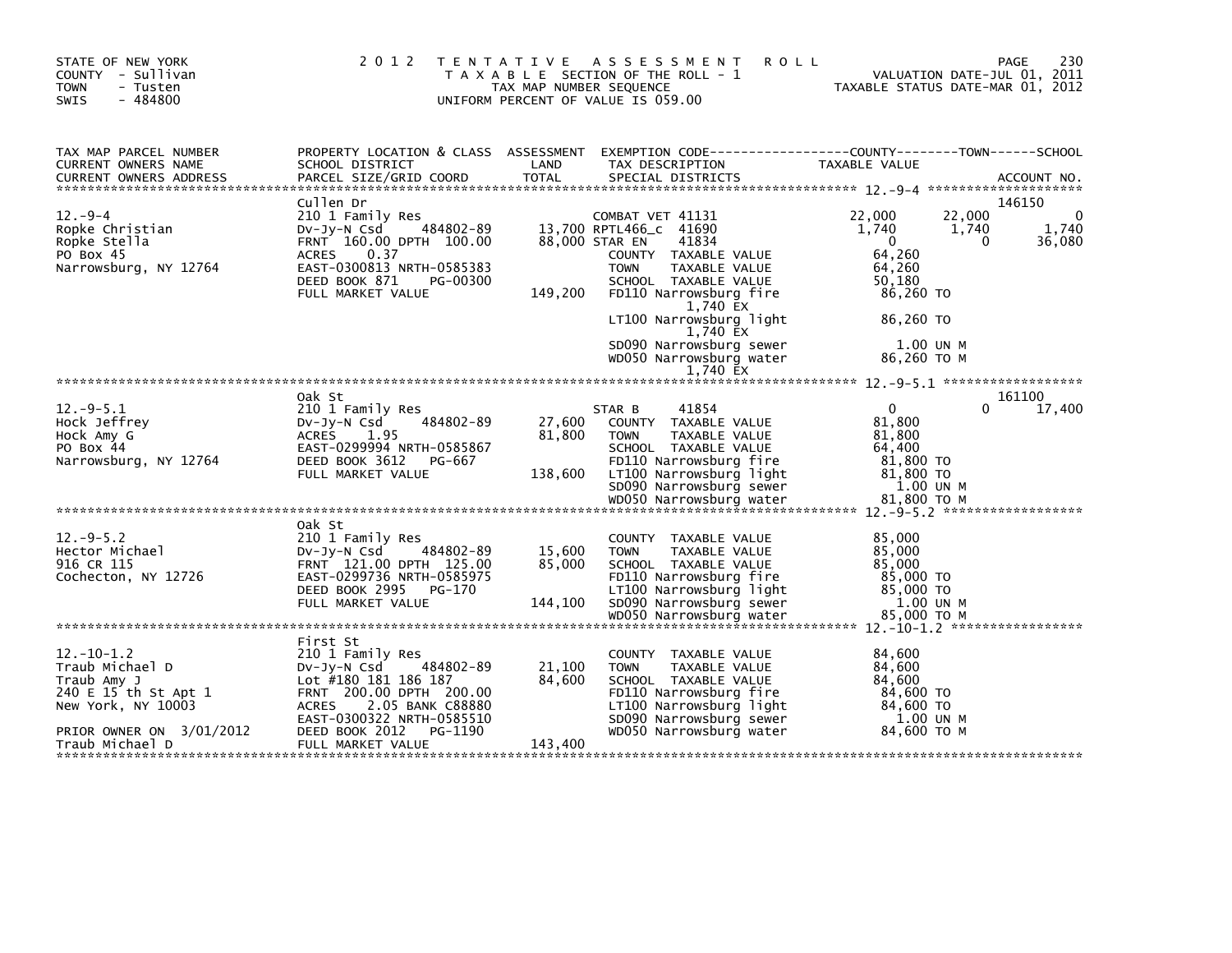| STATE OF NEW YORK<br>COUNTY - Sullivan<br><b>TOWN</b><br>- Tusten<br>$-484800$<br><b>SWIS</b>                                                                                                                                                                                                                                         | 2 0 1 2                                                                                                                                                                                     | T E N T A T I V E<br>TAX MAP NUMBER SEQUENCE | ASSESSMENT<br><b>ROLL</b><br>T A X A B L E SECTION OF THE ROLL - 1<br>UNIFORM PERCENT OF VALUE IS 059.00                                                                                                             | VALUATION DATE-JUL 01, 2011<br>TAXABLE STATUS DATE-MAR 01, 2012                                                                  | 231<br>PAGE           |
|---------------------------------------------------------------------------------------------------------------------------------------------------------------------------------------------------------------------------------------------------------------------------------------------------------------------------------------|---------------------------------------------------------------------------------------------------------------------------------------------------------------------------------------------|----------------------------------------------|----------------------------------------------------------------------------------------------------------------------------------------------------------------------------------------------------------------------|----------------------------------------------------------------------------------------------------------------------------------|-----------------------|
| TAX MAP PARCEL NUMBER<br>CURRENT OWNERS NAME                                                                                                                                                                                                                                                                                          | PROPERTY LOCATION & CLASS ASSESSMENT<br>SCHOOL DISTRICT                                                                                                                                     | LAND                                         | EXEMPTION CODE------------------COUNTY--------TOWN------SCHOOL<br>TAX DESCRIPTION                                                                                                                                    | TAXABLE VALUE                                                                                                                    |                       |
| $12. - 11 - 1$<br>Hanley John<br>136 Watts St<br>New York, NY 10013<br>$FULL$ $FULL$ $FULL$ $T28,000$ $SDO90$ $SDO90$ $SDO90$ $SDO90$ $SDO90$ $SDO90$ $SDO90$ $SDO90$ $SDO90$ $SDO90$ $SDO90$ $SDO90$ $SDO90$ $SDO90$ $SDO90$ $SDO90$ $SDO90$ $SDO90$ $SDO90$ $SDO90$ $SDO90$ $SDO90$ $SDO90$ $SDO90$ $SDO90$ $SDO90$ $SDO90$ $SDO90$ | 114 Oak St<br>210 1 Family Res<br>484802-89<br>DV-JY-N Csd<br>FRNT 100.00 DPTH 200.00<br>EAST-0300100 NRTH-0585380<br>DEED BOOK 2011 PG-4255                                                | 14,400<br>75,500                             | COUNTY TAXABLE VALUE<br><b>TOWN</b><br>TAXABLE VALUE<br>SCHOOL TAXABLE VALUE<br>FD110 Narrowsburg fire<br>LT100 Narrowsburg light                                                                                    | 75,500<br>75,500<br>75,500<br>75,500 TO<br>75,500 TO                                                                             | 101700                |
| $12. - 11 - 2$<br>Reith Barbara H<br>PO Box 22<br>Narrowsburg, NY 12764                                                                                                                                                                                                                                                               | Second Ave<br>210 1 Family Res<br>484802-89<br>DV-JV-N Csd<br>FRNT 100.00 DPTH 200.00<br>EAST-0300160 NRTH-0585300<br>DEED BOOK 821<br>PG-00172<br>FULL MARKET VALUE                        | 14,400<br>84,500<br>143,200                  | COUNTY TAXABLE VALUE<br><b>TOWN</b><br>TAXABLE VALUE<br>SCHOOL TAXABLE VALUE<br>FD110 Narrowsburg fire<br>LT100 Narrowsburg light<br>SD090 Narrowsburg sewer                                                         | 84,500<br>84,500<br>84.500<br>84,500 TO<br>84,500 TO<br>1.00 UN M                                                                | 151551                |
| $12 - 12 - 1$<br>Steinberg Carolyn<br>PO Box 179<br>Narrowsburg, NY 12764                                                                                                                                                                                                                                                             | WELCHST Twn Rd 54<br>210 1 Family Res<br>484802-89<br>DV-JV-N Csd<br>Lots 151-152-163-164<br>Home Assoc<br>FRNT 100.00 DPTH 200.00<br>EAST-0299940 NRTH-0585560<br>DEED BOOK 2980<br>PG-674 | 14,400<br>79,400                             | STAR B<br>41854<br>COUNTY TAXABLE VALUE<br>TAXABLE VALUE<br><b>TOWN</b><br>SCHOOL TAXABLE VALUE<br>FD110 Narrowsburg fire<br>LT100 Narrowsburg light<br>SD090 Narrowsburg sewer                                      | $\mathbf{0}$<br>$\Omega$<br>79.400<br>79,400<br>62,000<br>79,400 TO<br>79,400 TO<br>1.00 UN M                                    | 117100<br>17,400      |
| $12 - 12 - 2$<br>Tucker John T Jr<br>PO Box 237<br>Narrowsburg, NY 12764                                                                                                                                                                                                                                                              | Second Ave<br>210 1 Family Res<br>484802-89<br>DV-Jy-N Csd<br>FRNT 100.00 DPTH 200.00<br>EAST-0300000 NRTH-0585490<br>DEED BOOK 1071<br>PG-00095<br>FULL MARKET VALUE                       | 14,400 STAR B<br>77,000<br>130,500           | COMBAT VET 41131<br>41854<br>COUNTY TAXABLE VALUE<br>TAXABLE VALUE<br><b>TOWN</b><br>SCHOOL TAXABLE VALUE<br>FD110 Narrowsburg fire<br>LT100 Narrowsburg light<br>SD090 Narrowsburg sewer<br>WD050 Narrowsburg water | 19,250<br>19,250<br>$\mathbf{0}$<br>$\Omega$<br>57,750<br>57,750<br>59,600<br>77,000 TO<br>77,000 TO<br>1.00 UN M<br>77,000 TO M | 140325<br>0<br>17,400 |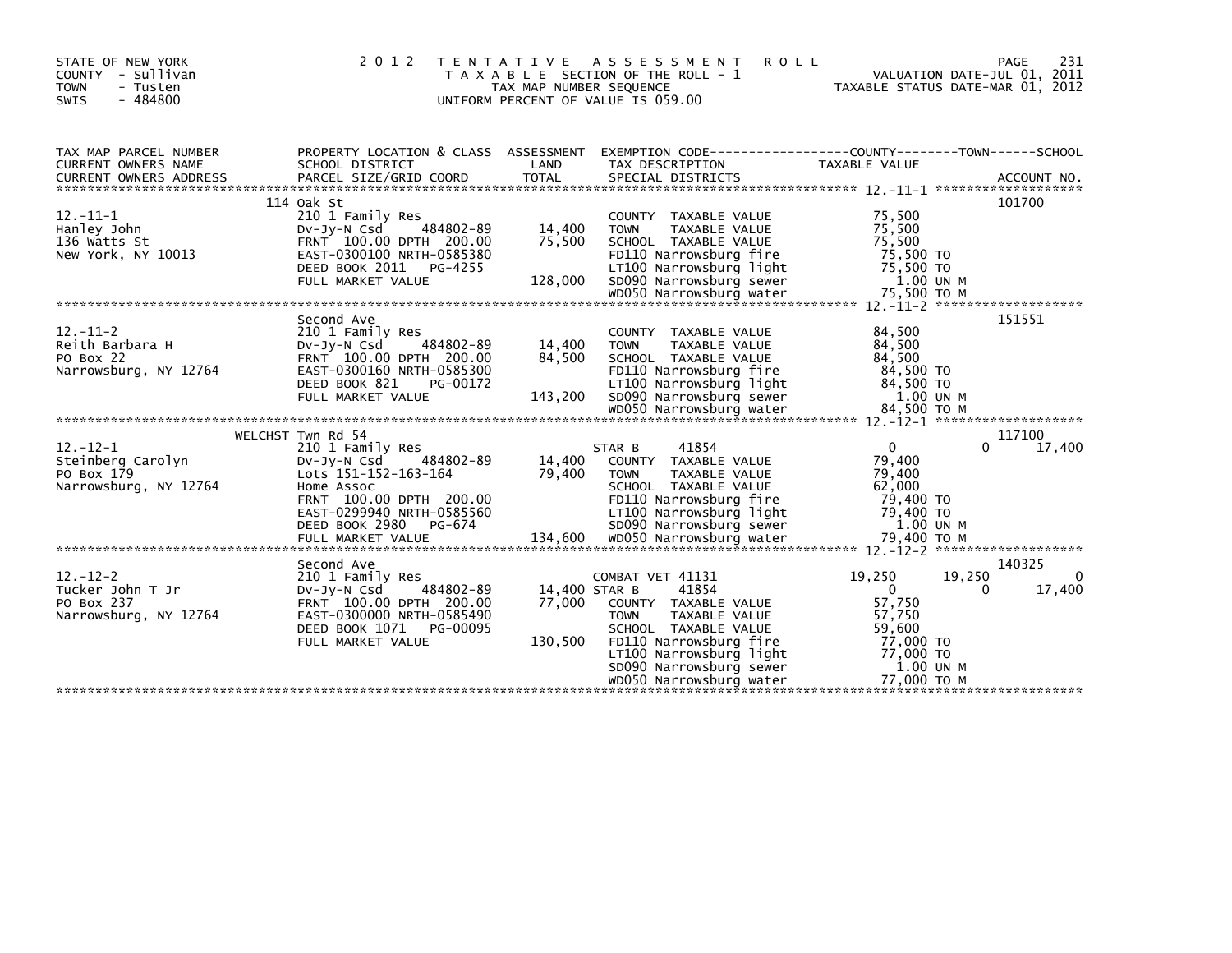| STATE OF NEW YORK<br>COUNTY - Sullivan<br><b>TOWN</b><br>- Tusten<br>$-484800$<br>SWIS                                                             | 2 0 1 2                                                                                                                                                                                                           | TAX MAP NUMBER SEQUENCE   | TENTATIVE ASSESSMENT ROLL<br>T A X A B L E SECTION OF THE ROLL - 1<br>UNIFORM PERCENT OF VALUE IS 059.00                                                                                                                                                                                                                                    | PAGE<br>VALUATION DATE-JUL 01, 2011<br>TAXABLE STATUS DATE-MAR 01, 2012                                                                                                                                                                                                     | 232 |
|----------------------------------------------------------------------------------------------------------------------------------------------------|-------------------------------------------------------------------------------------------------------------------------------------------------------------------------------------------------------------------|---------------------------|---------------------------------------------------------------------------------------------------------------------------------------------------------------------------------------------------------------------------------------------------------------------------------------------------------------------------------------------|-----------------------------------------------------------------------------------------------------------------------------------------------------------------------------------------------------------------------------------------------------------------------------|-----|
|                                                                                                                                                    |                                                                                                                                                                                                                   |                           |                                                                                                                                                                                                                                                                                                                                             | TAX MAP PARCEL NUMBER PROPERTY LOCATION & CLASS ASSESSMENT EXEMPTION CODE-----------------COUNTY-------TOWN-----SCHOOL<br>CURRENT OWNERS NAME SCHOOL DISTRICT LAND TAX DESCRIPTION TAXABLE VALUE<br>CURRENT OWNERS ADDRESS PARCEL SI                                        |     |
| $12 - 13 - 1$<br>--: --<br>Goldring Robert<br>1480 Kew Ave<br>Hewlet, NY 11557                                                                     | Third Ave<br>311 Res vac land                                                                                                                                                                                     |                           | COUNTY TAXABLE VALUE                                                                                                                                                                                                                                                                                                                        | 122050<br>1,100<br>12.-13-1<br>12.-13-1<br>Coldring Robert by The State of Taxable value<br>1480 Kew Ave FRNT 50.00 DPTH 100.00<br>1,100 SCHOOL TAXABLE VALUE<br>1,100 TO EAST-0299770 NRTH-0585450<br>DEED BOOK 2130 PG-253 FULL MARKET VALUE<br>FULL MARKET               |     |
| $12.-13-2$                                                                                                                                         | TWN RD 54 Eighth St<br>260 Seasonal res<br>260 Seasonal res<br>Dv-Jy-N Csd     484802-89<br>FRNT  200.00 DPTH  200.00                                                                                             |                           | COUNTY TAXABLE VALUE                                                                                                                                                                                                                                                                                                                        | 114600<br>33,500                                                                                                                                                                                                                                                            |     |
| 12.-14-1<br>Goldring Robert 200.00 DV-Jy-N Csd 484802-89<br>1480 Kew Ave FRNT 200.00 DPTH 240.00<br>Hewlett, NY 11557<br>FAST-0299620 NRTH-0585550 | Third Ave                                                                                                                                                                                                         | 10,900<br>10,900          | COUNTY TAXABLE VALUE<br><b>TOWN</b><br>TAXABLE VALUE<br>SCHOOL TAXABLE VALUE                                                                                                                                                                                                                                                                | 122051<br>10,900<br>10,900<br>10,900<br>1480 Kew Ave ERNT 200.00 DPTH 240.00<br>Hewlett, NY 11557 EAST-0299620 NRTH-0585550 EAST-0299620 NRTH-0585550 EAST-0299620 NRTH-0585550 FEDD BOED BOOK 2130<br>DEED BORKET VALUE 18,500 SD090 Narrowsburg light 10,900 TO<br>FULL M |     |
|                                                                                                                                                    |                                                                                                                                                                                                                   |                           |                                                                                                                                                                                                                                                                                                                                             |                                                                                                                                                                                                                                                                             |     |
| $12.-15-1$<br>Dirlam Roger<br>20 Oak St                                                                                                            | Second Ave<br>444 Lumber yd/ml<br>$484802 - 89$<br>DV-Jy-N Csd<br>FRNT 60.00 DPTH 106.00                                                                                                                          | 6,400<br>59,500<br>59,500 | COUNTY TAXABLE VALUE<br>TAXABLE VALUE<br><b>TOWN</b><br>SCHOOL TAXABLE VALUE                                                                                                                                                                                                                                                                | 139000<br>59,500<br>59,500<br>59,500                                                                                                                                                                                                                                        |     |
|                                                                                                                                                    |                                                                                                                                                                                                                   |                           |                                                                                                                                                                                                                                                                                                                                             |                                                                                                                                                                                                                                                                             |     |
| $12.-15-2$<br>Grady Brian<br>Grady Kathleen<br>461 Melrose Pl<br>South Orange, NJ 07079                                                            | WELCHST Twn Rd 54<br>210 1 Family Res<br>484802-89<br>DV-Jy-N Csd<br>Lot #160 161 162<br>FRNT 100.00 DPTH 150.00<br><b>BANK N61101</b><br>EAST-0299860 NRTH-0585730<br>DEED BOOK 1686 PG-588<br>FULL MARKET VALUE | 13,400<br>95,000          | 41854<br>STAR B<br>COUNTY TAXABLE VALUE<br><b>TOWN</b><br>TAXABLE VALUE<br>SCHOOL TAXABLE VALUE<br>WE ALLO NATION SUITS THE 110 NATIONS OF THE 110 NATIONS OF THE 1100 NATIONS SUITS THE 195,000 TO<br>1.00 UTIDO NATIONS SUPPLY 1.00 UN M<br>588 50090 NATIONS SUPPLY 1.00 UN M<br>1.00 UN M<br>1.00 UN MOSS NATIONS SUPPLY 1.00 UN M<br>1 | 140800<br>$\Omega$<br>17,400<br>95.000<br>95,000<br>77,600                                                                                                                                                                                                                  |     |
|                                                                                                                                                    |                                                                                                                                                                                                                   |                           |                                                                                                                                                                                                                                                                                                                                             |                                                                                                                                                                                                                                                                             |     |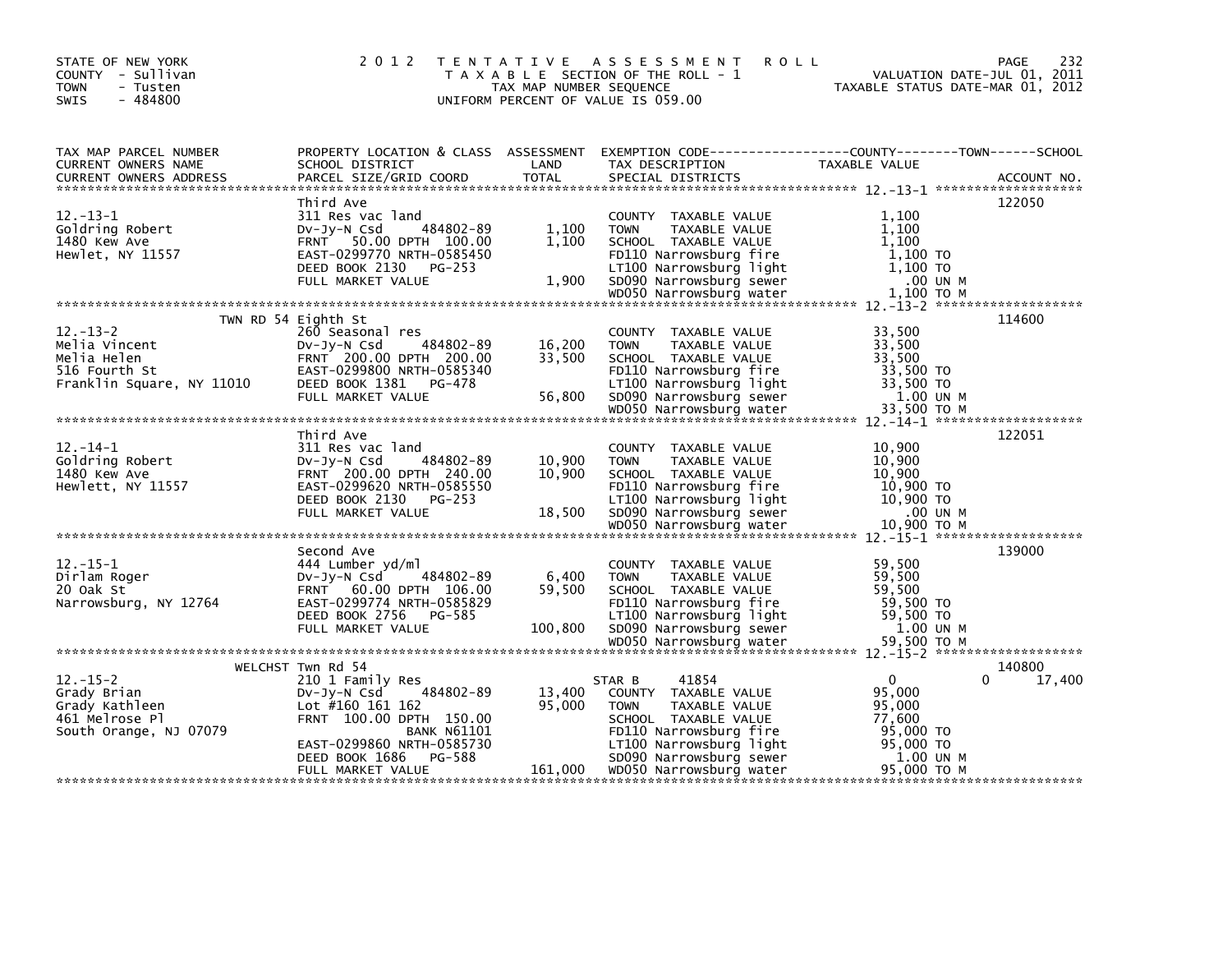| STATE OF NEW YORK<br>COUNTY - Sullivan<br><b>TOWN</b><br>- Tusten<br>$-484800$<br>SWIS | 2 0 1 2                                                                                                                                                              | TAX MAP NUMBER SEQUENCE      | <b>ROLL</b><br>TENTATIVE ASSESSMENT<br>T A X A B L E SECTION OF THE ROLL - 1<br>UNIFORM PERCENT OF VALUE IS 059.00                                           | PAGE<br>VALUATION DATE-JUL 01, 2011<br>TAXABLE STATUS DATE-MAR 01, 2012                                                  | 233 |
|----------------------------------------------------------------------------------------|----------------------------------------------------------------------------------------------------------------------------------------------------------------------|------------------------------|--------------------------------------------------------------------------------------------------------------------------------------------------------------|--------------------------------------------------------------------------------------------------------------------------|-----|
| TAX MAP PARCEL NUMBER<br>CURRENT OWNERS NAME                                           | SCHOOL DISTRICT                                                                                                                                                      | LAND                         | TAX DESCRIPTION                                                                                                                                              | PROPERTY LOCATION & CLASS ASSESSMENT EXEMPTION CODE----------------COUNTY-------TOWN------SCHOOL<br><b>TAXABLE VALUE</b> |     |
| $12. - 15 - 3$<br>Goldring Robert<br>1480 Kew Ave<br>Hewlett, NY 11557                 | Third Ave<br>210 1 Family Res<br>484802-89<br>$Dv-Jv-N$ Csd<br>FRNT 100.00 DPTH 250.00<br>EAST-0299760 NRTH-0585680<br>DEED BOOK 2130<br>PG-253<br>FULL MARKET VALUE | 15,700<br>71,400<br>121,000  | COUNTY TAXABLE VALUE<br><b>TOWN</b><br>TAXABLE VALUE<br>SCHOOL TAXABLE VALUE<br>FD110 Narrowsburg fire<br>LT100 Narrowsburg light<br>SD090 Narrowsburg sewer | 122052<br>71,400<br>71,400<br>71.400<br>71,400 TO<br>71,400 TO<br>1.00 UN M                                              |     |
| $12. - 16 - 2$<br>Williams Merce<br>Taylor-Williams Laurie                             | Irish Hill Rd<br>210 1 Family Res<br>484802-89<br>$Dv-Jy-N$ Csd<br>FRNT 100.00 DPTH 100.00                                                                           | 10,400<br>47,500             | COUNTY TAXABLE VALUE<br>TAXABLE VALUE<br><b>TOWN</b><br>SCHOOL TAXABLE VALUE                                                                                 | 118900<br>47.500<br>47,500<br>47,500                                                                                     |     |
| PO Box 196<br>Narrowsburg, NY 12764                                                    | EAST-0300090 NRTH-0585700<br>DEED BOOK 2783<br>PG-679<br>FULL MARKET VALUE                                                                                           | 80,500                       | FD110 Narrowsburg fire<br>LT100 Narrowsburg light<br>SD090 Narrowsburg sewer                                                                                 | 47,500 TO<br>47,500 TO<br>1.00 UN M                                                                                      |     |
| $12. - 16 - 3$<br>Stuart David Michael<br>529 Wayne St<br>Bethany, PA 18431            | 115 Oak St<br>210 1 Family Res<br>484802-89<br>$Dv-Jy-N$ Csd<br>Lots 176-177<br>FRNT 100.00 DPTH 100.00<br>EAST-0300160 NRTH-0585630<br>DEED BOOK 2010<br>PG-54210   | 10,900<br>54,000             | COUNTY TAXABLE VALUE<br><b>TOWN</b><br>TAXABLE VALUE<br>SCHOOL TAXABLE VALUE<br>FD110 Narrowsburg fire<br>LT100 Narrowsburg light<br>SD090 Narrowsburg sewer | 153100<br>54.000<br>54,000<br>54,000<br>54,000 TO<br>54,000 TO<br>1.00 UN M                                              |     |
|                                                                                        |                                                                                                                                                                      |                              |                                                                                                                                                              |                                                                                                                          |     |
| $12. - 16 - 5.1$<br>Dirlam Roger<br>20 Oak St<br>Narrowsburg, NY 12764                 | Second Ave<br>444 Lumber vd/ml<br>484802-89<br>$Dv-Jv-N$ Csd<br><b>ACRES</b><br>1.71<br>EAST-0299896 NRTH-0586409<br>DEED BOOK 2756<br>PG-585<br>FULL MARKET VALUE   | 19,100<br>134,600<br>228,100 | COUNTY TAXABLE VALUE<br><b>TOWN</b><br>TAXABLE VALUE<br>SCHOOL TAXABLE VALUE<br>FD110 Narrowsburg fire<br>LT100 Narrowsburg light<br>SD090 Narrowsburg sewer | 138850<br>134,600<br>134,600<br>134,600<br>134.600 TO<br>134,600 TO<br>.00 UN M                                          |     |
|                                                                                        |                                                                                                                                                                      |                              |                                                                                                                                                              |                                                                                                                          |     |
| $12. - 16 - 5.2$<br>Dirlam Roger<br>20 Oak St<br>Narrowsburg, NY 12764                 | Second Ave<br>444 Lumber yd/ml<br>$Dv-Jv-N$ Csd<br>484802-89<br>FRNT 72.00 DPTH 190.00<br>EAST-0299990 NRTH-0585900<br>DEED BOOK 2756<br>PG-585                      | 7,500<br>30,100              | COUNTY TAXABLE VALUE<br><b>TOWN</b><br>TAXABLE VALUE<br>SCHOOL TAXABLE VALUE<br>FD110 Narrowsburg fire<br>LT100 Narrowsburg light                            | 138750<br>30,100<br>30.100<br>30,100<br>30,100 TO<br>30,100 TO                                                           |     |
|                                                                                        | FULL MARKET VALUE                                                                                                                                                    | 51,000                       | SD090 Narrowsburg sewer<br>WD050 Narrowsburg water                                                                                                           | .00 UN M<br>30,100 ТО М                                                                                                  |     |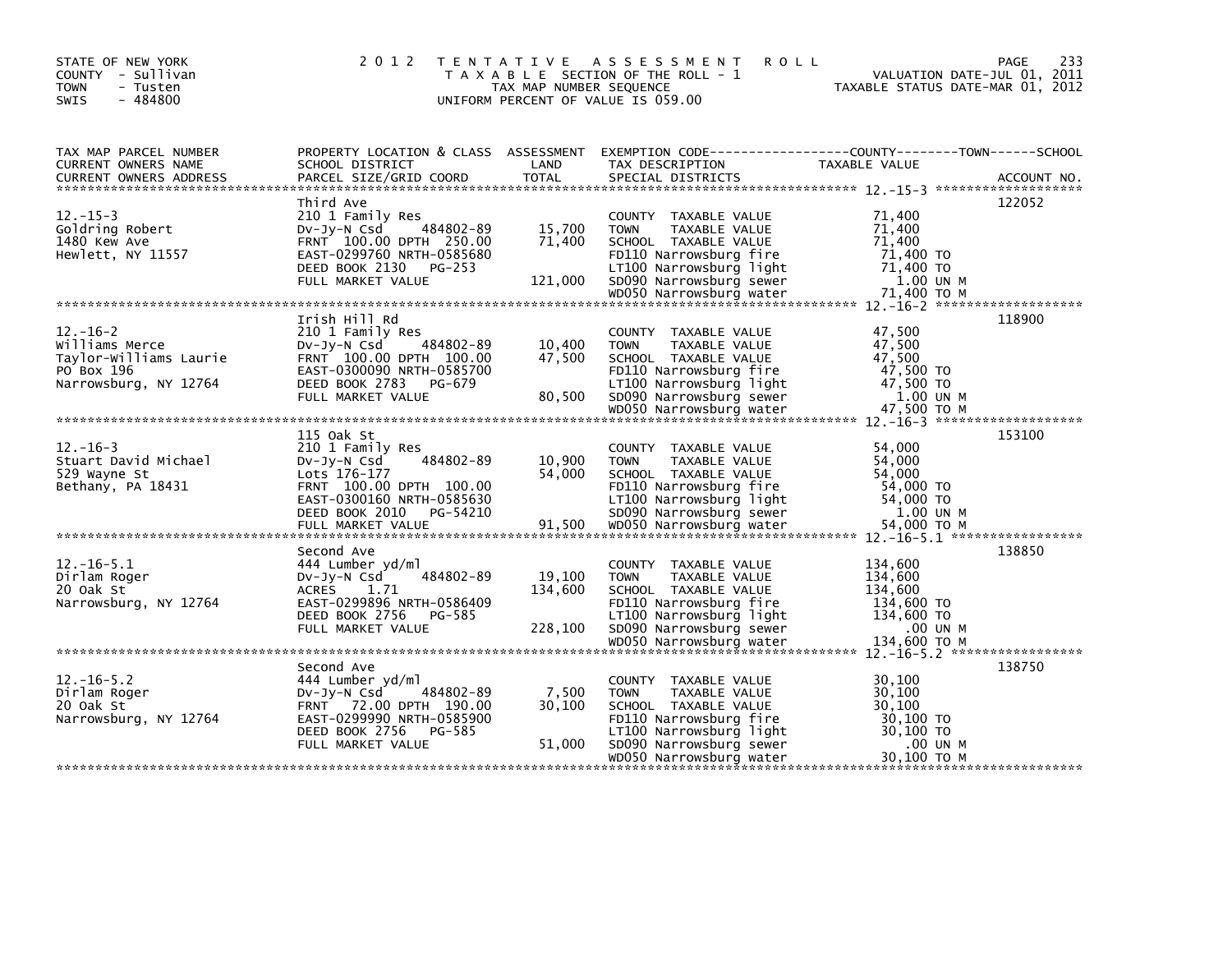| STATE OF NEW YORK<br>COUNTY - Sullivan<br><b>TOWN</b><br>- Tusten<br>$-484800$<br>SWIS             | 2 0 1 2                                                                                                                                                           | TAX MAP NUMBER SEQUENCE     | TENTATIVE ASSESSMENT<br><b>ROLL</b><br>T A X A B L E SECTION OF THE ROLL - 1<br>UNIFORM PERCENT OF VALUE IS 059.00                                                                      | VALUATION DATE-JUL 01, 2011<br>TAXABLE STATUS DATE-MAR 01, 2012                        | 234<br><b>PAGE</b> |
|----------------------------------------------------------------------------------------------------|-------------------------------------------------------------------------------------------------------------------------------------------------------------------|-----------------------------|-----------------------------------------------------------------------------------------------------------------------------------------------------------------------------------------|----------------------------------------------------------------------------------------|--------------------|
| TAX MAP PARCEL NUMBER<br>CURRENT OWNERS NAME                                                       | SCHOOL DISTRICT                                                                                                                                                   | LAND                        | PROPERTY LOCATION & CLASS ASSESSMENT EXEMPTION CODE----------------COUNTY-------TOWN------SCHOOL<br>TAX DESCRIPTION                                                                     | <b>TAXABLE VALUE</b>                                                                   |                    |
| $12. - 16 - 5.3$<br>Williams Merce<br>Taylor-Williams Laurie<br>81 Oak St<br>Narrowsburg, NY 12764 | Second Ave<br>311 Res vac land<br>484802-89<br>DV-Jy-N Csd<br>FRNT 50.00 DPTH 100.00<br>EAST-0300060 NRTH-0585770<br>DEED BOOK 3132 PG-379<br>FULL MARKET VALUE   | 1,400<br>1,400<br>2,400     | COUNTY TAXABLE VALUE<br>TAXABLE VALUE<br><b>TOWN</b><br>SCHOOL TAXABLE VALUE<br>FD110 Narrowsburg fire<br>LT100 Narrowsburg light<br>SD090 Narrowsburg sewer                            | 1,400<br>1,400<br>1.400<br>1,400 TO<br>1,400 TO<br>.00 UN M                            | 138900             |
| $12. - 16 - 5.4$<br>Kilker Joseph<br>Kilker Dorothy<br>PO Box 93<br>Narrowsburg, NY 12764          | Of Second Ave<br>210 1 Family Res<br>484802-89<br>DV-JY-N Csd<br>ACRES 0.82<br>EAST-0299648 NRTH-0586408<br>DEED BOOK 728<br>PG-00045<br>FULL MARKET VALUE        | 18,700<br>81,200<br>137,600 | 41834<br>STAR EN<br>COUNTY TAXABLE VALUE<br><b>TOWN</b><br>TAXABLE VALUE<br>SCHOOL TAXABLE VALUE<br>FD110 Narrowsburg fire<br>LT100 Narrowsburg light<br>SD090 Narrowsburg sewer        | $\mathbf{0}$<br>0<br>81,200<br>81,200<br>45.120<br>81,200 TO<br>81,200 TO<br>1.00 UN M | 128950<br>36,080   |
|                                                                                                    |                                                                                                                                                                   |                             |                                                                                                                                                                                         |                                                                                        |                    |
| $12. - 16 - 6$<br>Loeffel James<br>639 CR 22<br>Narrowsburg, NY 12764                              | Lake St<br>210 1 Family Res<br>DV-Jy-N Csd<br>484802-89<br>FRNT 170.00 DPTH 116.00<br>0.22<br><b>ACRES</b><br>EAST-0300382 NRTH-0585955<br>DEED BOOK 2221 PG-53   | 7,300<br>45,000             | COUNTY TAXABLE VALUE<br><b>TOWN</b><br>TAXABLE VALUE<br>SCHOOL TAXABLE VALUE<br>FD110 Narrowsburg fire<br>LT100 Narrowsburg light<br>SD090 Narrowsburg sewer                            | 45,000<br>45,000<br>45.000<br>45,000 TO<br>45,000 TO<br>1.00 UN M                      | 154800             |
| $12. - 16 - 7$<br>Brautigam Richard S<br>3 Oak St<br>PO Box 325<br>Narrowsburg, NY 12764           | Lake St<br>425 Bar<br>484802-89<br>$Dv-Jy-N$ Csd<br>FRNT 75.00 DPTH 116.00<br>0.24<br><b>ACRES</b><br>EAST-0300458 NRTH-0585898<br>DEED BOOK 2828 PG-124          | 9,500<br>75,400             | COUNTY TAXABLE VALUE<br><b>TOWN</b><br>TAXABLE VALUE<br>SCHOOL TAXABLE VALUE<br>FD110 Narrowsburg fire<br>LT100 Narrowsburg light<br>SD090 Narrowsburg sewer                            | 75,400<br>75,400<br>75,400<br>75,400 TO<br>75,400 TO<br>3.00 UN M                      | 136810             |
| $12. - 16 - 8$<br>Dirlam Roger<br>20 Oak St<br>Narrowsburg, NY 12764                               | Lake St<br>438 Parking lot<br>484802-89<br>$Dv-Jv-N$ Csd<br>FRNT 107.00 DPTH 350.00<br>EAST-0300238 NRTH-0586407<br>DEED BOOK 2756<br>PG-585<br>FULL MARKET VALUE | 14,500<br>14,500<br>24,600  | COUNTY TAXABLE VALUE<br>TAXABLE VALUE<br><b>TOWN</b><br>SCHOOL TAXABLE VALUE<br>FD110 Narrowsburg fire<br>LT100 Narrowsburg light<br>SD090 Narrowsburg sewer<br>WD050 Narrowsburg water | 14,500<br>14,500<br>14,500<br>14,500 TO<br>14,500 TO<br>.00 UN M<br>14,500 TO M        | 143251             |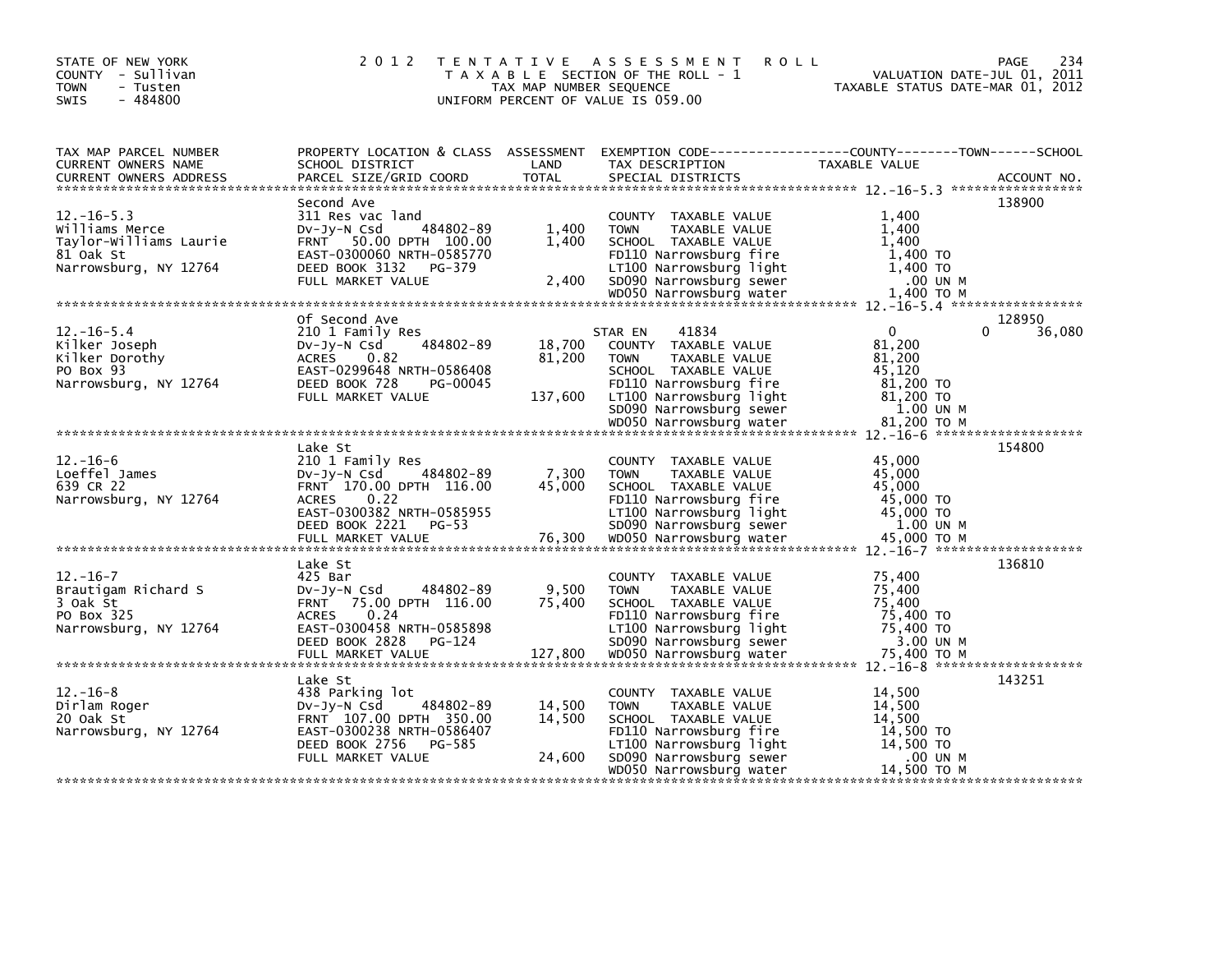| STATE OF NEW YORK<br>- Sullivan<br><b>COUNTY</b><br><b>TOWN</b><br>- Tusten<br>$-484800$<br><b>SWIS</b> |                                                                                         | 2012 TENTATIVE ASSESSMENT<br><b>ROLL</b><br>T A X A B L E SECTION OF THE ROLL - 1<br>TAX MAP NUMBER SEQUENCE<br>UNIFORM PERCENT OF VALUE IS 059.00 | VALUATION DATE-JUL 01, 2011<br>VALUATION DATE-JUL UI, 2011<br>TAXABLE STATUS DATE-MAR 01, 2012 | 235<br>PAGE              |
|---------------------------------------------------------------------------------------------------------|-----------------------------------------------------------------------------------------|----------------------------------------------------------------------------------------------------------------------------------------------------|------------------------------------------------------------------------------------------------|--------------------------|
| TAX MAP PARCEL NUMBER<br>CURRENT OWNERS NAME<br>CURRENT OWNERS ADDRESS                                  | PROPERTY LOCATION & CLASS ASSESSMENT<br>SCHOOL DISTRICT<br>PARCEL SIZE/GRID COORD TOTAL | LAND<br>TAX DESCRIPTION<br>SPECIAL DISTRICTS                                                                                                       | EXEMPTION        CODE-----------------COUNTY-------TOWN------SCHOOL<br>TAXABLE VALUE           | ACCOUNT NO.              |
|                                                                                                         | LAKEST Twn Rd 43                                                                        |                                                                                                                                                    |                                                                                                | 152750                   |
| $12 - 16 - 9$                                                                                           | 210 1 Family Res                                                                        | COMBAT VET 41131                                                                                                                                   | 19,000<br>19,000                                                                               | $\overline{\phantom{0}}$ |
| Janowski James                                                                                          | Dv-Jy-N Csd                                                                             | 484802-89 17,600 STAR B<br>41854                                                                                                                   | $\overline{0}$<br>$\Omega$                                                                     | 17,400                   |
| Janowski Marjorie A                                                                                     | FRNT 75.00 DPTH 315.00<br>ACRES 0.42                                                    | 76,000<br>COUNTY TAXABLE VALUE<br><b>TOWN</b>                                                                                                      | 57,000                                                                                         |                          |
| 6 Lake St                                                                                               | EAST-0300205 NRTH-0586281                                                               | TAXABLE VALUE<br>SCHOOL TAXABLE VALUE                                                                                                              | 57,000<br>58,600                                                                               |                          |
| Narrowsburg, NY 12764                                                                                   | DEED BOOK 1553<br>PG-402                                                                | FD110 Narrowsburg fire                                                                                                                             | 76,000 TO                                                                                      |                          |
|                                                                                                         | FULL MARKET VALUE                                                                       | 128,800                                                                                                                                            |                                                                                                |                          |
|                                                                                                         |                                                                                         |                                                                                                                                                    | 1.00 UN M                                                                                      |                          |
|                                                                                                         |                                                                                         |                                                                                                                                                    |                                                                                                |                          |
|                                                                                                         |                                                                                         |                                                                                                                                                    |                                                                                                |                          |
|                                                                                                         | LAKEST Twn Rd 43                                                                        |                                                                                                                                                    |                                                                                                | 145450                   |
| 12.-16-10                                                                                               | 210 1 Family Res                                                                        | 41121<br>WAR VET                                                                                                                                   | 11,625<br>11,625                                                                               | 0                        |
| Ziser Walter I                                                                                          | DV-Jy-N Csd 484802-89                                                                   | 8,100 STAR B<br>41854                                                                                                                              | $\overline{0}$                                                                                 | 17,400                   |
| Ziser Linda L                                                                                           | FRNT 75.00 DPTH 100.00                                                                  | 77,500 COUNTY TAXABLE VALUE                                                                                                                        | 65,875                                                                                         |                          |
| 10 Lake St                                                                                              | EAST-0300370 NRTH-0586266                                                               | TAXABLE VALUE<br><b>TOWN</b>                                                                                                                       | 65,875                                                                                         |                          |
| Narrowsburg, NY 12764                                                                                   | DEED BOOK 2724 PG-332                                                                   | SCHOOL TAXABLE VALUE                                                                                                                               | 60,100                                                                                         |                          |
|                                                                                                         | FULL MARKET VALUE                                                                       | 131,400<br>FD110 Narrowsburg fire                                                                                                                  | 77,500 TO                                                                                      |                          |
|                                                                                                         |                                                                                         | LT100 Narrowsburg light 77,500 TO                                                                                                                  |                                                                                                |                          |
|                                                                                                         |                                                                                         | SD090 Narrowsburg sewer 1.00 UN M<br>WD050 Narrowsburg water                                                                                       | 77,500 то м                                                                                    |                          |
|                                                                                                         |                                                                                         |                                                                                                                                                    |                                                                                                |                          |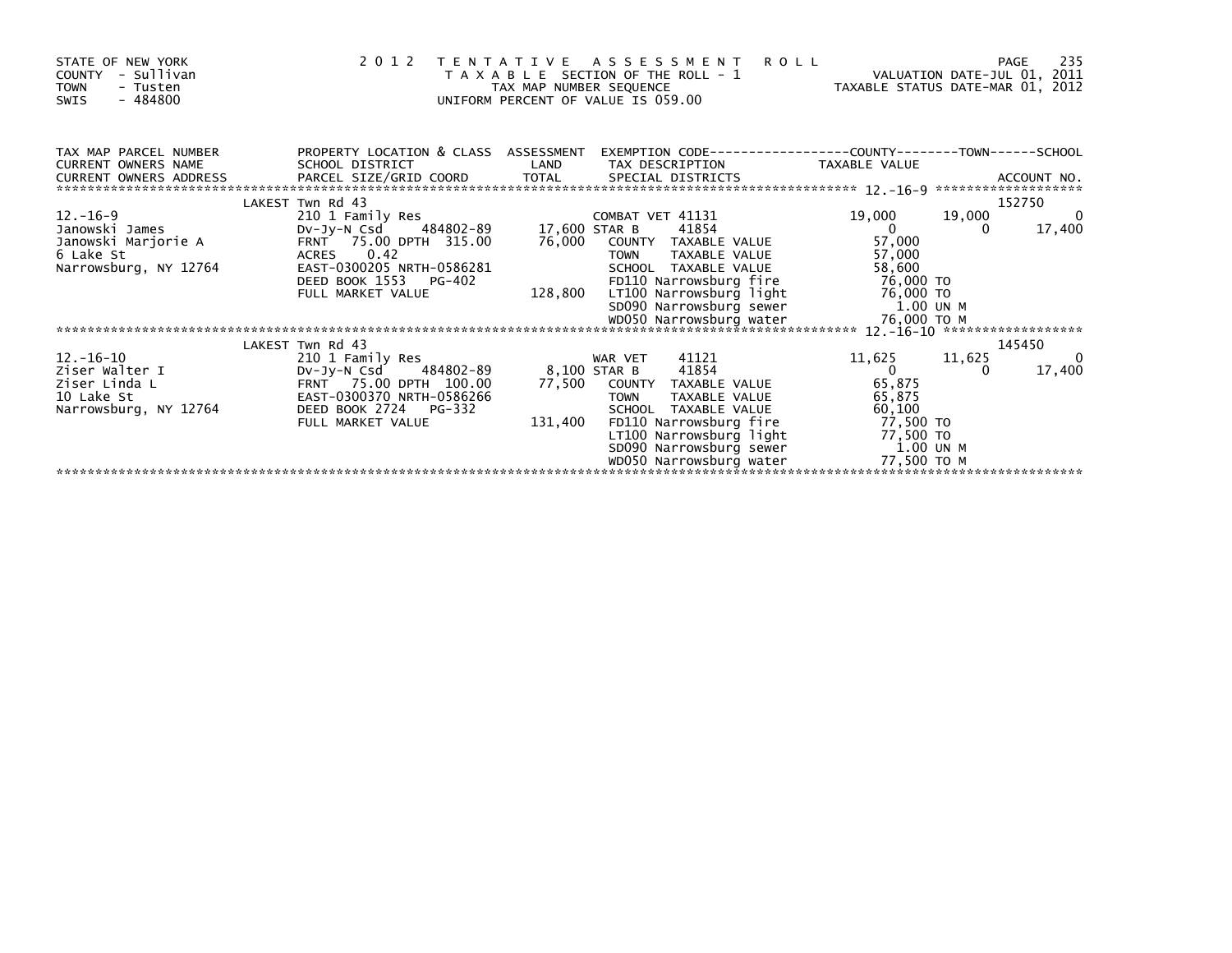| STATE OF NEW YORK       | 2012 TENTATIVE ASSESSMENT ROLL        | PAGE                             | 236 |
|-------------------------|---------------------------------------|----------------------------------|-----|
| COUNTY - Sullivan       | T A X A B L E SECTION OF THE ROLL - 1 | VALUATION DATE-JUL 01, 2011      |     |
| <b>TOWN</b><br>- Tusten | MAP SECTION - 012                     | TAXABLE STATUS DATE-MAR 01, 2012 |     |
| - 484800<br>SWIS        | SUB-SECTION-                          | RPS150/V04/L015                  |     |
|                         | UNIFORM PERCENT OF VALUE IS 059.00    | CURRENT DATE 4/20/2012           |     |

## \*\*\* S P E C I A L D I S T R I C T S U M M A R Y \*\*\*

| CODE | DISTRICT NAME                                | TOTAL<br>PARCELS | EXTENSION<br><b>TYPF</b> | EXTENSION<br><b>VALUE</b> | AD VALOREM<br>VALUE  | <b>EXEMPT</b><br><b>AMOUNT</b> | TAXABLE<br><b>VALUE</b> |
|------|----------------------------------------------|------------------|--------------------------|---------------------------|----------------------|--------------------------------|-------------------------|
|      | FD110 Narrowsburg fi<br>LT100 Narrowsburg li |                  | 75 TOTAL<br>73 TOTAL     |                           | 4749.400<br>4576.428 | 6.960<br>3.699                 | 4742.440<br>4572.729    |
|      | SD090 Narrowsburg se<br>WD050 Narrowsburg wa |                  | 74 UNITS M<br>74 TOTAL M | 68.50                     | 4748.244             | 6.960                          | 68.50<br>4741.284       |

### \*\*\* S C H O O L D I S T R I C T S U M M A R Y \*\*\*

| CODE   | DISTRICT NAME | TOTAL<br><b>PARCELS</b> | ASSESSED<br>LAND | ASSESSED<br><b>TOTAL</b> | <b>EXEMPT</b><br><b>AMOUNT</b> | <b>TOTAL</b><br><b>TAXABLE</b> | <b>STAR</b><br><b>AMOUNT</b> | <b>STAR</b><br><b>TAXABLE</b> |
|--------|---------------|-------------------------|------------------|--------------------------|--------------------------------|--------------------------------|------------------------------|-------------------------------|
| 484802 | DV-JV-N Csd   | 75                      | 1062.200         | 4749.400                 | 22,260                         | 4727.140                       | 509,340                      | 4217,800                      |
|        | SUB-TOTAL     | 75                      | 1062.200         | 4749.400                 | 22,260                         | 4727.140                       | 509.340                      | 4217,800                      |
| 484889 | Nar Library   | 75                      | 1062.200         | 4749.400                 | 22,260                         | 4727.140                       | 509,340                      | 4217,800                      |
|        | T O T A L     | 150                     | 2124.400         | 9498,800                 | 44,520                         | 9454,280                       | 1018,680                     | 8435,600                      |

### \*\*\* S Y S T E M C O D E S S U M M A R Y \*\*\*

## NO SYSTEM EXEMPTIONS AT THIS LEVEL

### \*\*\* E X E M P T I O N S U M M A R Y \*\*\*

| <b>CODE</b>             | DESCRIPTION                        | <b>TOTAL</b><br><b>PARCELS</b> | <b>COUNTY</b>             | <b>TOWN</b>               | <b>SCHOOL</b>      |
|-------------------------|------------------------------------|--------------------------------|---------------------------|---------------------------|--------------------|
| 41121<br>41131<br>41690 | WAR VET<br>COMBAT VET<br>RPTL466_C |                                | 11,625<br>60,250<br>6,960 | 11,625<br>60,250<br>6,960 | 6,960              |
| 41803<br>41805          | AGED-T<br>AGED-CS                  |                                | 15,300                    | 17,850                    | 15,300             |
| 41834<br>41854          | STAR EN<br>STAR B                  | 4<br>21                        |                           |                           | 143,940<br>365,400 |
|                         | <b>TOTAL</b>                       | 34                             | 94,135                    | 96,685                    | 531,600            |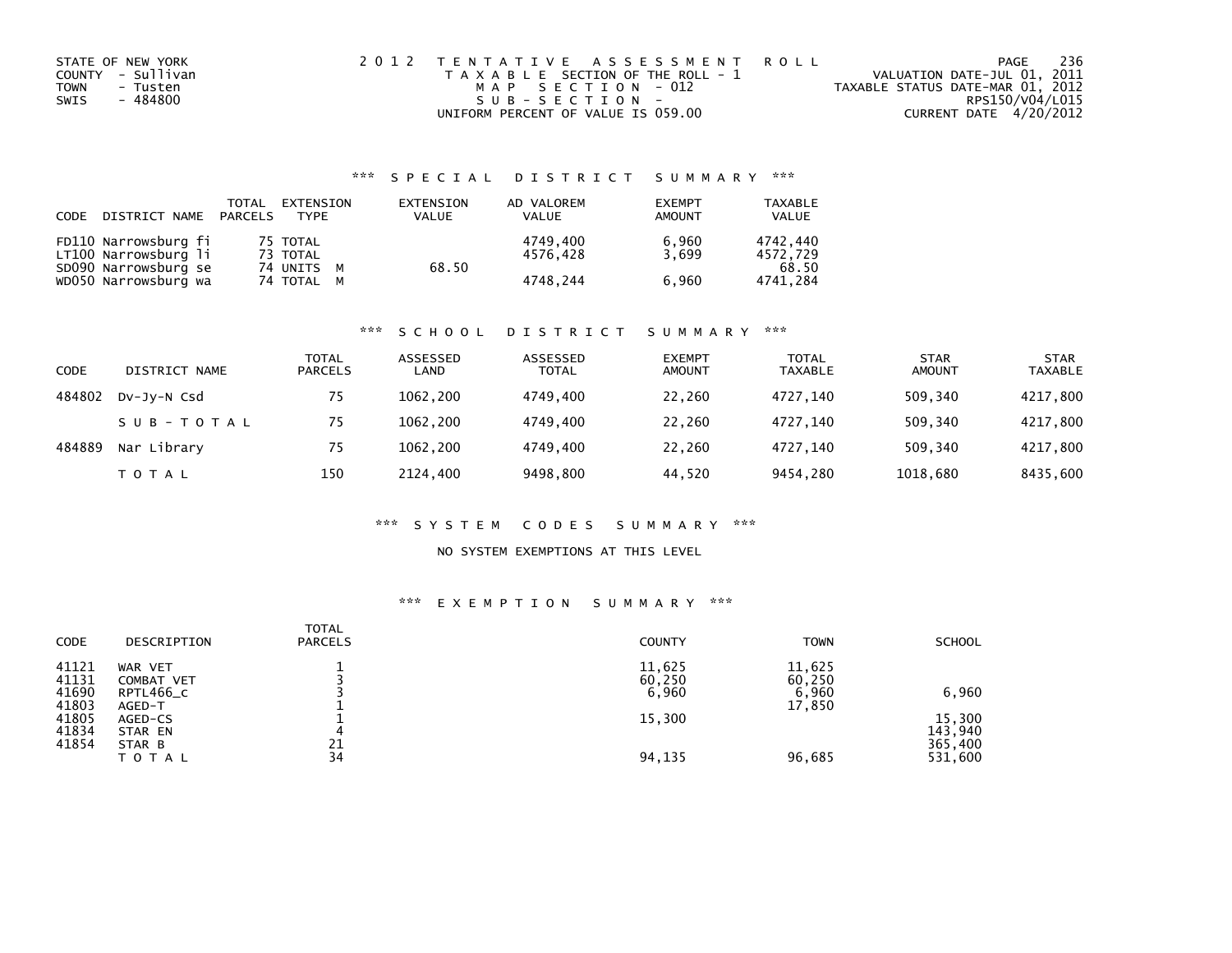|             | STATE OF NEW YORK | 2012 TENTATIVE ASSESSMENT ROLL        | PAGE                             | 237 |
|-------------|-------------------|---------------------------------------|----------------------------------|-----|
|             | COUNTY - Sullivan | T A X A B L E SECTION OF THE ROLL - 1 | VALUATION DATE-JUL 01, 2011      |     |
| <b>TOWN</b> | - Tusten          | MAP SECTION - 012                     | TAXABLE STATUS DATE-MAR 01, 2012 |     |
| SWIS        | - 484800          | SUB-SECTION-                          | RPS150/V04/L015                  |     |
|             |                   | UNIFORM PERCENT OF VALUE IS 059.00    | CURRENT DATE 4/20/2012           |     |

# \*\*\* G R A N D T O T A L S \*\*\*

| ROLL       | DESCRIPTION | <b>TOTAL</b>   | ASSESSED | ASSESSED | <b>TAXABLE</b> | <b>TAXABLE</b> | <b>TAXABLE</b> | <b>STAR</b>    |
|------------|-------------|----------------|----------|----------|----------------|----------------|----------------|----------------|
| <b>SEC</b> |             | <b>PARCELS</b> | LAND     | TOTAL    | <b>COUNTY</b>  | <b>TOWN</b>    | <b>SCHOOL</b>  | <b>TAXABLE</b> |
|            | TAXABLE     |                | 1062,200 | 4749,400 | 4655,265       | 4652,715       | 4727.140       | 4217,800       |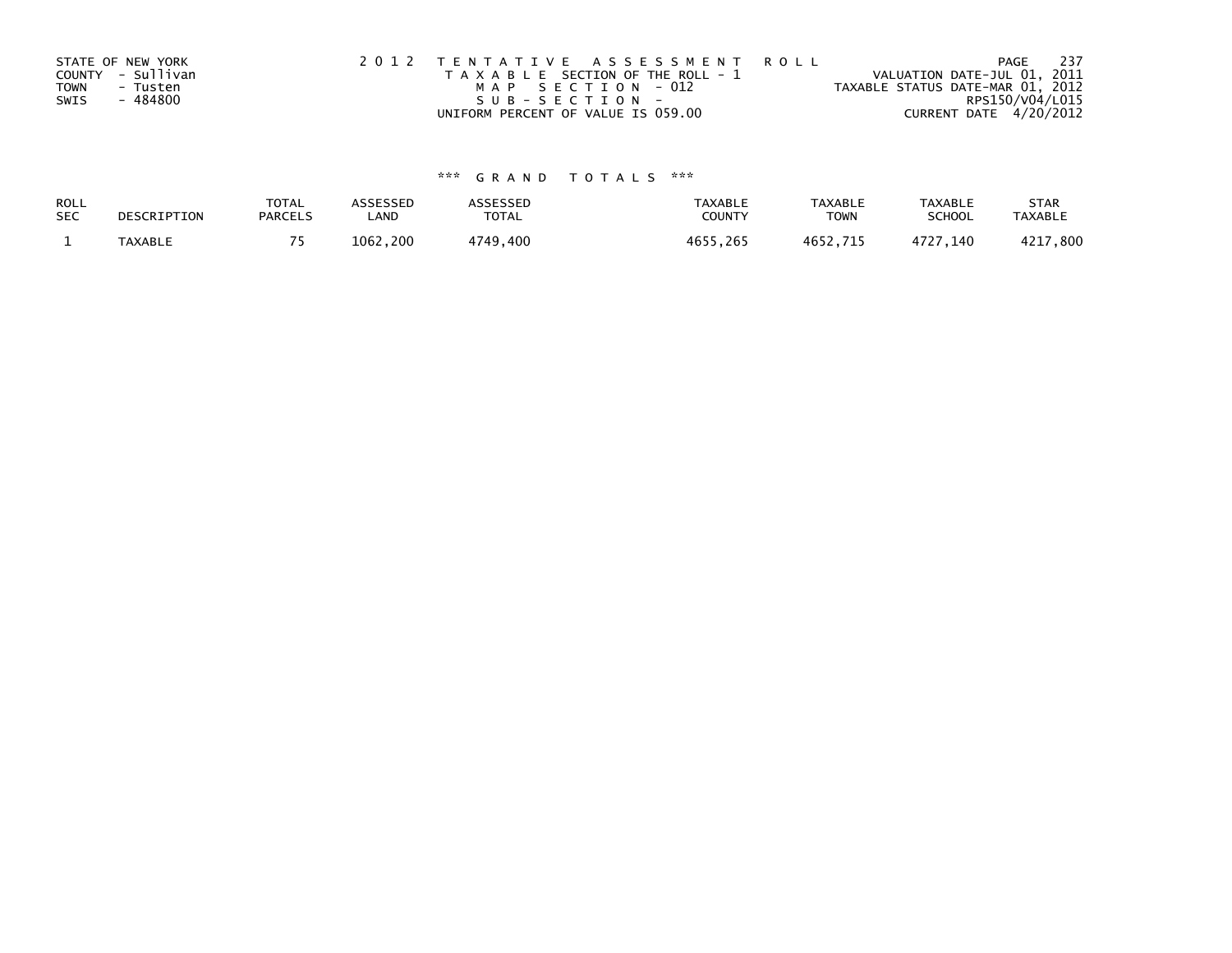| STATE OF NEW YORK<br>COUNTY - Sullivan<br><b>TOWN</b><br>- Tusten<br>$-484800$<br><b>SWIS</b> |                                                                                                                                                                                                         | TAX MAP NUMBER SEQUENCE     | 2012 TENTATIVE ASSESSMENT<br><b>ROLL</b><br>T A X A B L E SECTION OF THE ROLL - 1<br>UNIFORM PERCENT OF VALUE IS 059.00                                                                                      | 238<br>PAGE<br>VALUATION DATE-JUL 01, 2011<br>TAXABLE STATUS DATE-MAR 01, 2012                                                      |
|-----------------------------------------------------------------------------------------------|---------------------------------------------------------------------------------------------------------------------------------------------------------------------------------------------------------|-----------------------------|--------------------------------------------------------------------------------------------------------------------------------------------------------------------------------------------------------------|-------------------------------------------------------------------------------------------------------------------------------------|
| TAX MAP PARCEL NUMBER<br><b>CURRENT OWNERS NAME</b>                                           | PROPERTY LOCATION & CLASS ASSESSMENT<br>SCHOOL DISTRICT                                                                                                                                                 | LAND                        | TAX DESCRIPTION                                                                                                                                                                                              | EXEMPTION CODE------------------COUNTY--------TOWN------SCHOOL<br><b>TAXABLE VALUE</b>                                              |
| $13. -1 - 1$<br>Yacino Priscilla<br>55 Hickory Ln<br>Narrowsburg, NY 12764                    | Hickory Ln<br>210 1 Family Res<br>484802-89<br>$Dv-Jv-N$ Csd<br>FRNT 243.00 DPTH 150.00<br>EAST-0301701 NRTH-0584651<br>DEED BOOK 1328<br>$PG-3$<br>FULL MARKET VALUE                                   | 15,100<br>95,800<br>162,400 | 41854<br>STAR B<br>COUNTY TAXABLE VALUE<br>TAXABLE VALUE<br><b>TOWN</b><br>SCHOOL TAXABLE VALUE<br>FD110 Narrowsburg fire<br>LT100 Narrowsburg light<br>SD090 Narrowsburg sewer                              | 155850<br>17,400<br>$\mathbf{0}$<br>$\Omega$<br>95,800<br>95,800<br>78,400<br>95,800 TO<br>95,800 TO<br>1.00 UN M                   |
| $13 - 1 - 3.1$<br>Cemelli Pamela A<br>79 Hickory Ln<br>Narrowsburg, NY 12764                  | Hickory Ln<br>270 Mfg housing<br>484802-89<br>$Dv-Jv-N$ Csd<br>FRNT 150.00 DPTH 150.00<br>EAST-0301990 NRTH-0584440<br>DEED BOOK 3508<br>PG-135<br>FULL MARKET VALUE                                    | 12.800<br>21,000<br>35,600  | 41854<br>STAR B<br>COUNTY TAXABLE VALUE<br><b>TOWN</b><br>TAXABLE VALUE<br>SCHOOL TAXABLE VALUE<br>FD110 Narrowsburg fire<br>LT100 Narrowsburg light<br>SD090 Narrowsburg sewer<br>WD050 Narrowsburg water   | $\mathbf{0}$<br>0<br>17,400<br>21,000<br>21,000<br>3,600<br>21,000 TO<br>21,000 TO<br>1.00 UN M<br>21,000 ТО М                      |
|                                                                                               |                                                                                                                                                                                                         |                             |                                                                                                                                                                                                              |                                                                                                                                     |
| $13 - 1 - 3.2$<br>Kuen Howard<br>Postell Amanda<br>71 Hickory Ln<br>Narrowsburg, NY 12764     | 71 Hickory Ln<br>270 Mfg housing<br>$Dv-Jv-N$ Csd<br>484802-89<br>FRNT 150.00 DPTH 150.00<br>EAST-0301860 NRTH-0584540<br>DEED BOOK 2430<br>PG-631<br>FULL MARKET VALUE                                 | 20,900<br>35,400            | 41800<br>AGED-CTS<br>41834<br>12,800 STAR EN<br>COUNTY TAXABLE VALUE<br>TAXABLE VALUE<br><b>TOWN</b><br>SCHOOL TAXABLE VALUE<br>FD110 Narrowsburg fire<br>LT100 Narrowsburg light<br>SD090 Narrowsburg sewer | 130300<br>8,360<br>8.360<br>8,360<br>$\Omega$<br>12,540<br>0<br>12,540<br>12,540<br>$\Omega$<br>20,900 TO<br>20,900 TO<br>1.00 UN M |
|                                                                                               |                                                                                                                                                                                                         |                             | WD050 Narrowsburg water                                                                                                                                                                                      | 20,900 ТО М                                                                                                                         |
| $13. - 1 - 4$<br>Purcell Marianne<br>Browne Sarah<br>27 University St<br>Selkirk, NY 12158    | Hickory St<br>311 Res vac land<br>484802-89<br>$Dv-Jy-N$ Csd<br><b>FRNT</b><br>50.00 DPTH 450.00<br>0.51<br><b>ACRES</b><br>EAST-0301933 NRTH-0584227<br>DEED BOOK 682<br>PG-00350<br>FULL MARKET VALUE | 10,000<br>10,000<br>16,900  | COUNTY TAXABLE VALUE<br><b>TOWN</b><br>TAXABLE VALUE<br>SCHOOL TAXABLE VALUE<br>FD110 Narrowsburg fire<br>LT100 Narrowsburg light<br>SD090 Narrowsburg sewer<br>WD050 Narrowsburg water                      | 143352<br>10,000<br>10,000<br>10,000<br>10,000 TO<br>10,000 TO<br>.00 UN M<br>10,000 ТО М                                           |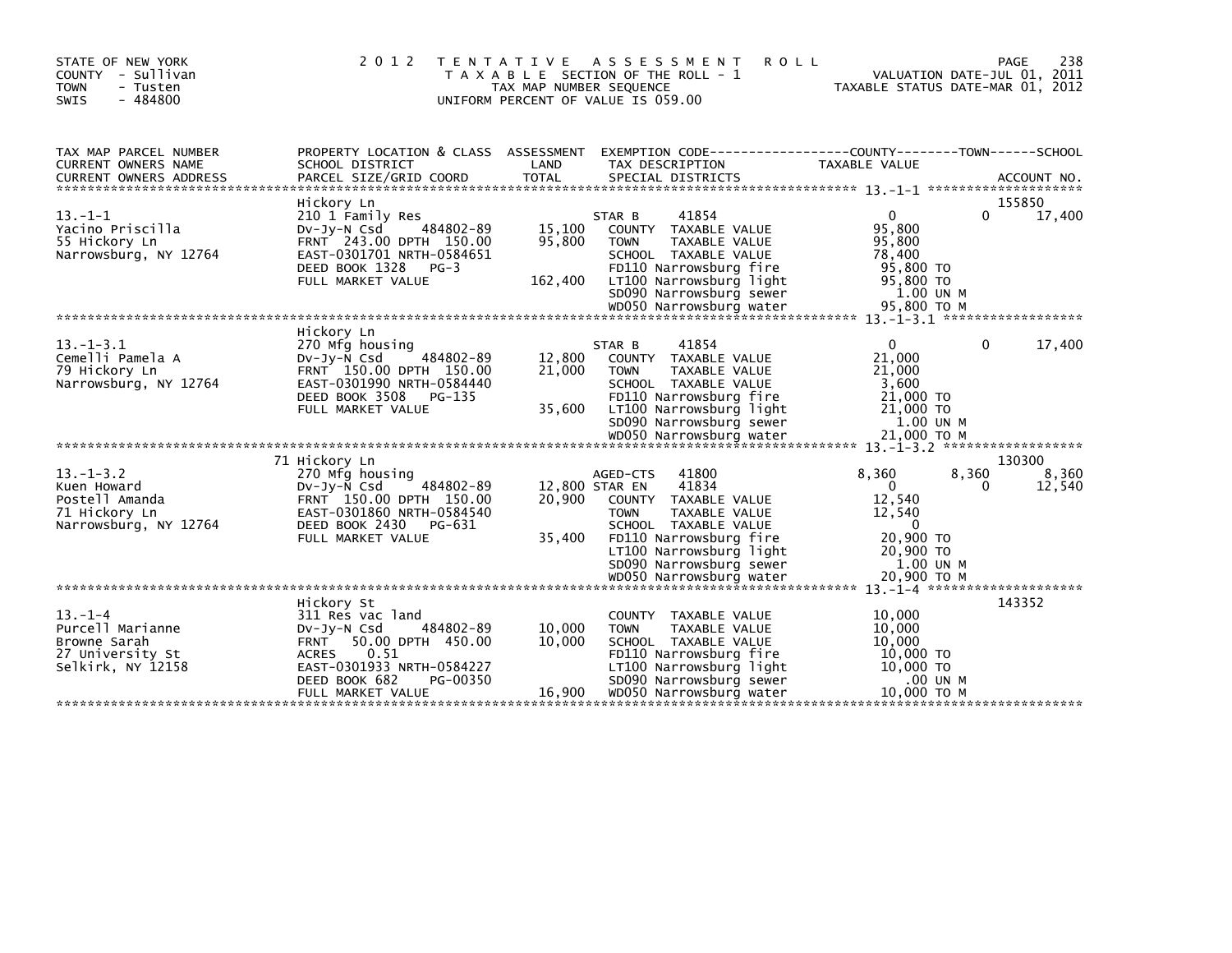| STATE OF NEW YORK<br>COUNTY - Sullivan<br>- Tusten<br>TOWN<br>$-484800$<br><b>SWIS</b> | 2 0 1 2                                                                                                                                                                                               | TAX MAP NUMBER SEQUENCE     | TENTATIVE ASSESSMENT<br><b>ROLL</b><br>T A X A B L E SECTION OF THE ROLL - 1<br>UNIFORM PERCENT OF VALUE IS 059.00                                                                                             | VALUATION DATE-JUL 01, 2011<br>TAXABLE STATUS DATE-MAR 01, 2012                                       | PAGE<br>239      |
|----------------------------------------------------------------------------------------|-------------------------------------------------------------------------------------------------------------------------------------------------------------------------------------------------------|-----------------------------|----------------------------------------------------------------------------------------------------------------------------------------------------------------------------------------------------------------|-------------------------------------------------------------------------------------------------------|------------------|
| TAX MAP PARCEL NUMBER<br>CURRENT OWNERS NAME<br><b>CURRENT OWNERS ADDRESS</b>          | PROPERTY LOCATION & CLASS ASSESSMENT<br>SCHOOL DISTRICT<br>PARCEL SIZE/GRID COORD                                                                                                                     | LAND<br><b>TOTAL</b>        | EXEMPTION CODE------------------COUNTY--------TOWN------SCHOOL<br>TAX DESCRIPTION<br>SPECIAL DISTRICTS                                                                                                         | TAXABLE VALUE                                                                                         | ACCOUNT NO.      |
| $13. - 1 - 5$<br>Fraze Kenneth<br>Fraze April<br>19 Bernath St<br>Carteret, NJ 07008   | Hickory Ln<br>311 Res vac land<br>484802-89<br>DV-Jy-N Csd<br>FRNT 50.00 DPTH 150.00<br>EAST-0302100 NRTH-0584360<br>DEED BOOK 3108<br>PG-170<br>FULL MARKET VALUE                                    | 2,500<br>2,500<br>4,200     | COUNTY TAXABLE VALUE<br><b>TOWN</b><br>TAXABLE VALUE<br>SCHOOL TAXABLE VALUE<br>FD110 Narrowsburg fire<br>LT100 Narrowsburg light<br>SD090 Narrowsburg sewer                                                   | 2,500<br>2,500<br>2,500<br>2,500 TO<br>2,500 TO<br>.00 UN M                                           | 145000           |
| $13. - 1 - 6$<br>Fraze Kenneth B<br>Fraze April<br>19 Bernath St<br>Carteret, NJ 07008 | Hickory Ln<br>210 1 Family Res<br>484802-89<br>DV-Jy-N Csd<br>FRNT 100.00 DPTH 150.00<br>EAST-0302160 NRTH-0584320<br>DEED BOOK 2442 PG-316<br>FULL MARKET VALUE                                      | 10,000<br>12,900<br>21,900  | COUNTY TAXABLE VALUE<br><b>TOWN</b><br>TAXABLE VALUE<br>SCHOOL TAXABLE VALUE<br>FD110 Narrowsburg fire<br>LT100 Narrowsburg light<br>SD090 Narrowsburg sewer<br>wposo wa www.grader<br>wposo Narrowsburg water | 12,900<br>12,900<br>12,900<br>12,900 TO<br>12,900 TO<br>1.00 UN M<br>12,900 TO M                      | 101050           |
|                                                                                        |                                                                                                                                                                                                       |                             |                                                                                                                                                                                                                |                                                                                                       |                  |
| $13. - 1 - 7$<br>Fraze Kenneth B<br>Fraze April<br>19 Bernath St<br>Carteret, NJ 07008 | Hickory Ln<br>311 Res vac land<br>484802-89<br>$Dv-Jv-N$ Csd<br>FRNT 100.00 DPTH 150.00<br>EAST-0302230 NRTH-0584260<br>DEED BOOK 2673 PG-055<br>FULL MARKET VALUE                                    | 5,000<br>5,000<br>8,500     | COUNTY TAXABLE VALUE<br>TAXABLE VALUE<br><b>TOWN</b><br>SCHOOL TAXABLE VALUE<br>FD110 Narrowsburg fire<br>LT100 Narrowsburg light<br>SD090 Narrowsburg sewer                                                   | 5,000<br>5,000<br>5,000<br>5,000 TO<br>5,000 TO<br>.00 UN M                                           | 144900           |
|                                                                                        |                                                                                                                                                                                                       |                             | wD050 Narrowsburg water                                                                                                                                                                                        | 5,000 TO M                                                                                            |                  |
| $13. - 1 - 8.2$<br>Heyn Dale<br>Heyn Lisa<br>95 Hickory Ln<br>Narrowsburg, NY 12764    | Hickory Ln<br>210 1 Family Res<br>484802-89<br>$Dv-Jy-N$ Csd<br>Combined with $13.-1-8.1$<br>FRNT 200.00 DPTH 150.00<br>0.69<br><b>ACRES</b><br>EAST-0302356 NRTH-0584163<br>DEED BOOK 1369<br>PG-283 | 17,500<br>52,500            | 41854<br>STAR B<br>COUNTY TAXABLE VALUE<br><b>TOWN</b><br>TAXABLE VALUE<br>SCHOOL TAXABLE VALUE<br>FD110 Narrowsburg fire<br>LT100 Narrowsburg light<br>SD090 Narrowsburg sewer                                | $\Omega$<br>0<br>52,500<br>52,500<br>35,100<br>52,500 TO<br>52,500 TO<br>1.00 UN M                    | 101053<br>17,400 |
|                                                                                        |                                                                                                                                                                                                       |                             |                                                                                                                                                                                                                |                                                                                                       |                  |
| $13 - 2 - 1$<br>Fuchs Michael<br>54 Hickory Ln<br>Narrowsburg, NY 12764                | Hickory Ln<br>210 1 Family Res<br>484802-89<br>DV-Jy-N Csd<br>FRNT 100.00 DPTH 999.00<br>EAST-0301500 NRTH-0584460<br>DEED BOOK 2421 PG-507<br>FULL MARKET VALUE                                      | 17,200<br>86,500<br>146,600 | 41854<br>STAR B<br>COUNTY TAXABLE VALUE<br><b>TOWN</b><br>TAXABLE VALUE<br>SCHOOL TAXABLE VALUE<br>FD110 Narrowsburg fire<br>LT100 Narrowsburg light<br>SD090 Narrowsburg sewer<br>WD050 Narrowsburg water     | $\mathbf{0}$<br>0<br>86,500<br>86,500<br>69,100<br>86,500 TO<br>77,694 TO<br>1.00 UN M<br>86,500 ТО М | 117450<br>17,400 |
|                                                                                        |                                                                                                                                                                                                       |                             |                                                                                                                                                                                                                |                                                                                                       |                  |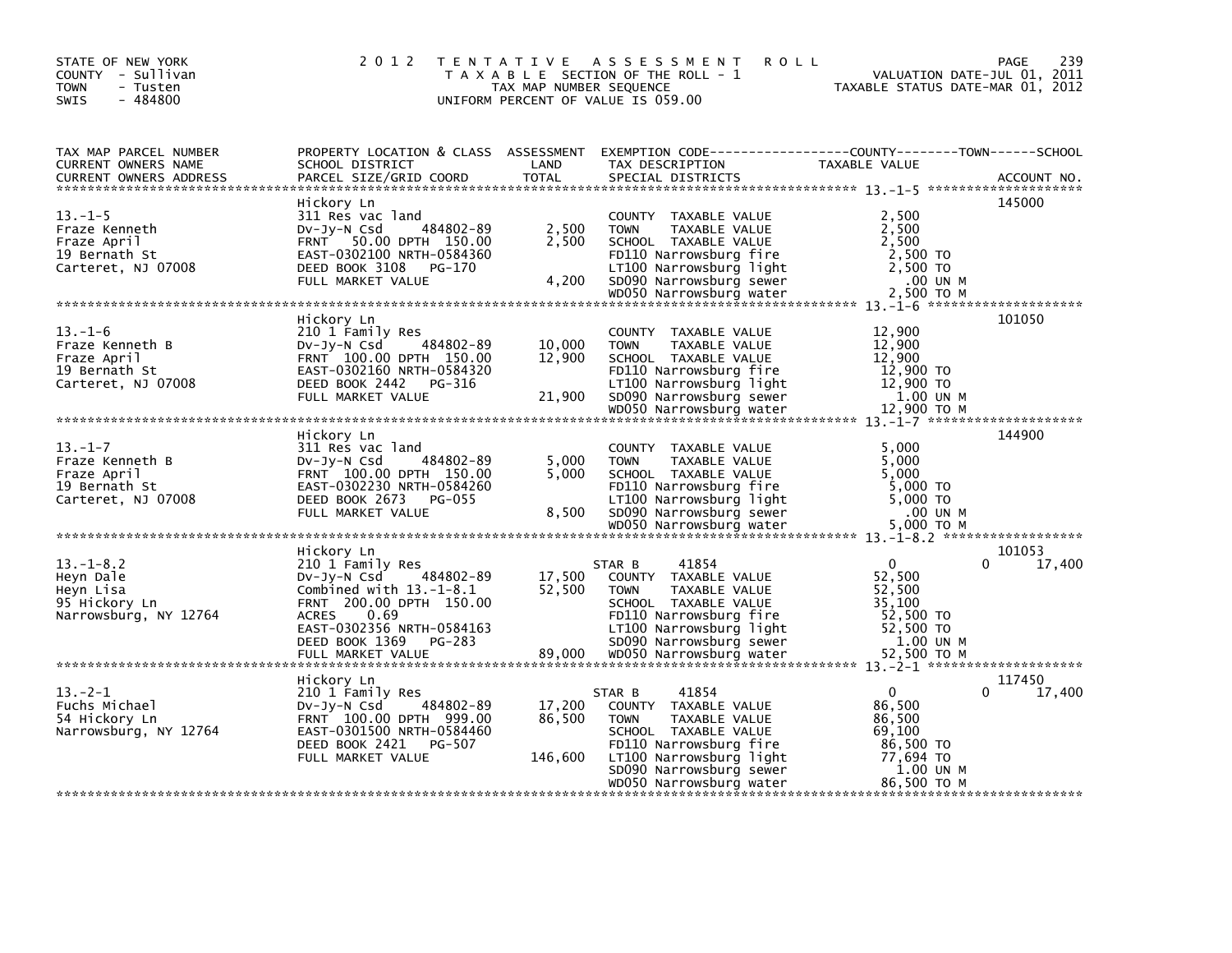| STATE OF NEW YORK<br>COUNTY - Sullivan<br>- Tusten<br><b>TOWN</b><br>$-484800$<br><b>SWIS</b>           | 2 0 1 2                                                                                                                                                                                               | T E N T A T I V E<br>TAX MAP NUMBER SEQUENCE | A S S E S S M E N T<br><b>ROLL</b><br>T A X A B L E SECTION OF THE ROLL - 1<br>UNIFORM PERCENT OF VALUE IS 059.00                                                                         | TAXABLE STATUS DATE-MAR 01, 2012                                                        | 240<br>PAGE<br>VALUATION DATE-JUL 01, 2011  |
|---------------------------------------------------------------------------------------------------------|-------------------------------------------------------------------------------------------------------------------------------------------------------------------------------------------------------|----------------------------------------------|-------------------------------------------------------------------------------------------------------------------------------------------------------------------------------------------|-----------------------------------------------------------------------------------------|---------------------------------------------|
| TAX MAP PARCEL NUMBER<br>CURRENT OWNERS NAME                                                            | PROPERTY LOCATION & CLASS ASSESSMENT<br>SCHOOL DISTRICT                                                                                                                                               | LAND                                         | EXEMPTION        CODE-----------------COUNTY-------TOWN------SCHOOL<br>TAX DESCRIPTION                                                                                                    | TAXABLE VALUE                                                                           |                                             |
| $13 - 2 - 2$<br>Longobardo Julia<br>Baxter Jesse<br>45 Eggar St<br>Liberty, NY 12754                    | Hickory Ln<br>210 1 Family Res<br>484802-89<br>DV-JY-N Csd<br>combined with $13-2-2$<br>FRNT 200.00 DPTH 300.00<br>1.40 BANK<br><b>ACRES</b><br>EAST-0301429 NRTH-0584540<br>DEED BOOK 3487<br>PG-219 | 20,900<br>64,300<br>N                        | 41854<br>STAR B<br>COUNTY TAXABLE VALUE<br><b>TOWN</b><br>TAXABLE VALUE<br>SCHOOL TAXABLE VALUE<br>FD110 Narrowsburg fire<br>LT100 Narrowsburg light<br>SD090 Narrowsburg sewer           | $\Omega$<br>64,300<br>64,300<br>46,900<br>64,300 TO<br>60,339 TO<br>1.00 UN M           | 154301<br>0<br>17,400                       |
| $13 - 2 - 4$<br>Smith Gladys Elizabeth<br>76 Hickory Ln<br>Narrowsburg, NY 12764                        | Hickory Ln<br>210 1 Family Res<br>484802-89<br>$Dv-Jv-N$ Csd<br>ACRES<br>1.50<br>EAST-0301790 NRTH-0584240<br>DEED BOOK 3373<br>$PG-1$<br>FULL MARKET VALUE                                           | 20,900<br>85,000<br>144,100                  | COUNTY TAXABLE VALUE<br>TAXABLE VALUE<br><b>TOWN</b><br>SCHOOL TAXABLE VALUE<br>FD110 Narrowsburg fire<br>LT100 Narrowsburg light<br>SD090 Narrowsburg sewer                              | 85,000<br>85,000<br>85,000<br>85,000 TO<br>76,500 TO<br>1.00 UN M                       | 150550                                      |
| $13 - 3 - 1$<br>Ollivier Charles P<br>Ollivier Sandra K<br>216 Stoke Hammond Ct<br>Rolesville, NC 27571 | Hickory Ln<br>210 1 Family Res<br>484802-89<br>DV-JY-N Csd<br>FRNT 125.00 DPTH 300.00<br>EAST-0301960 NRTH-0584110<br>DEED BOOK 2692<br>PG-566<br>FULL MARKET VALUE                                   | 17.600 STAR B<br>84,500<br>143,200           | COMBAT VET 41131<br>41854<br>COUNTY TAXABLE VALUE<br><b>TOWN</b><br>TAXABLE VALUE<br>SCHOOL TAXABLE VALUE<br>FD110 Narrowsburg fire<br>LT100 Narrowsburg light<br>SD090 Narrowsburg sewer | 21,125<br>$\Omega$<br>63,375<br>63,375<br>67,100<br>84,500 TO<br>78,822 TO<br>1.00 UN M | 126150<br>21,125<br>0<br>17,400<br>$\Omega$ |
| $13 - 3 - 2$<br>Ollivier Charles P<br>Ollivier Sandra K<br>216 Stoke Hammond Ct<br>Rolesville, NC 27571 | Hickory Ln<br>311 Res vac land<br>484802-89<br>DV-Jy-N Csd<br>FRNT 125.00 DPTH 300.00<br>EAST-0302060 NRTH-0584040<br>DEED BOOK 2692<br>PG-566<br>FULL MARKET VALUE                                   | 10,000<br>10,000<br>16,900                   | COUNTY TAXABLE VALUE<br><b>TOWN</b><br>TAXABLE VALUE<br>SCHOOL TAXABLE VALUE<br>FD110 Narrowsburg fire<br>LT100 Narrowsburg light<br>SD090 Narrowsburg sewer<br>WD050 Narrowsburg water   | 10,000<br>10,000<br>10,000<br>10,000 TO<br>5,000 TO<br>.00 UN M<br>10,000 то м          | 147700                                      |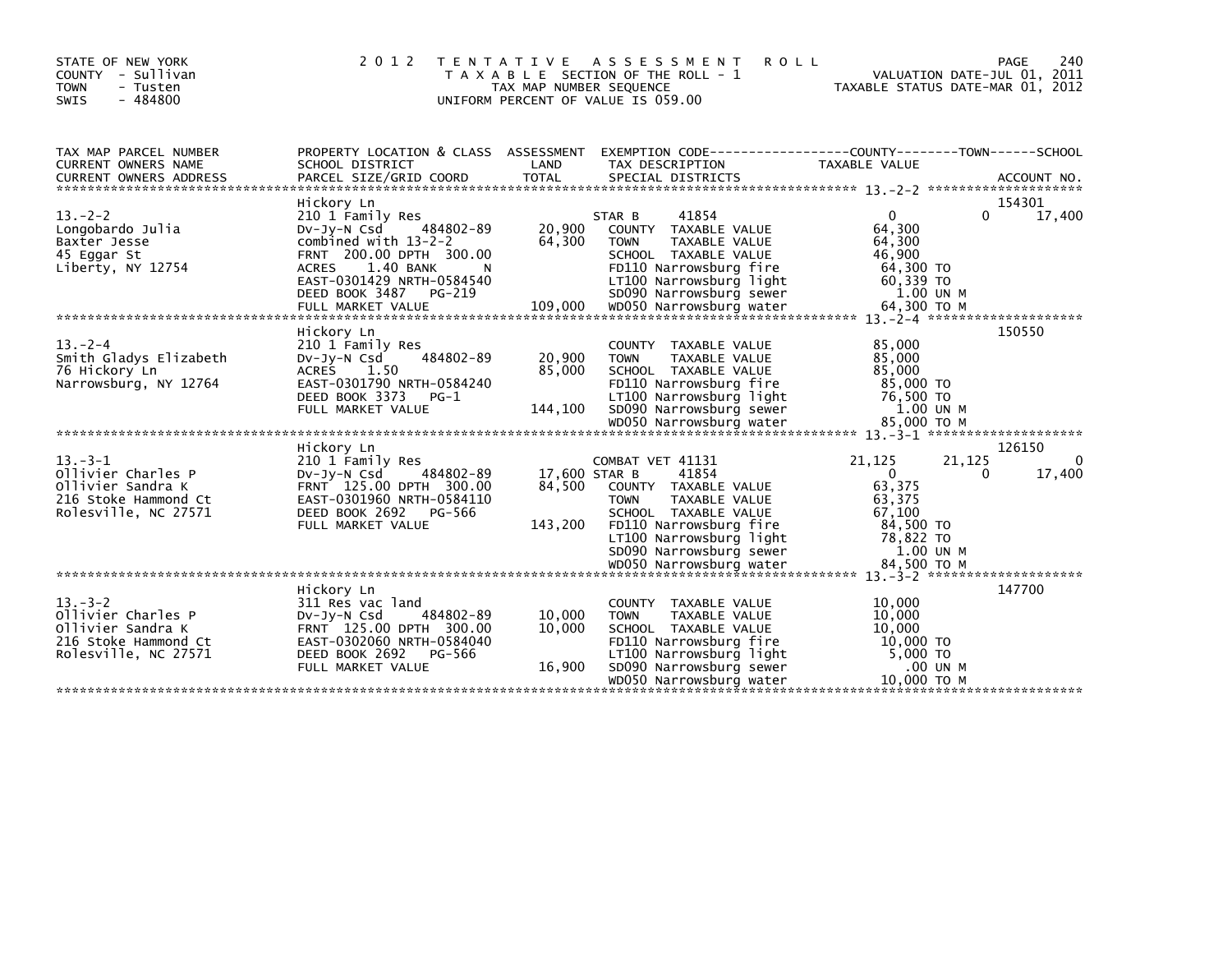| STATE OF NEW YORK<br>COUNTY - Sullivan<br><b>TOWN</b><br>- Tusten<br>$-484800$<br><b>SWIS</b>                      | 2 0 1 2                                                                                                                                                                                                       | TAX MAP NUMBER SEQUENCE     | TENTATIVE ASSESSMENT<br><b>ROLL</b><br>T A X A B L E SECTION OF THE ROLL - 1<br>UNIFORM PERCENT OF VALUE IS 059.00                                                                                                   | VALUATION DATE-JUL 01, 2011<br>TAXABLE STATUS DATE-MAR 01, 2012                                                             | 241<br>PAGE                       |
|--------------------------------------------------------------------------------------------------------------------|---------------------------------------------------------------------------------------------------------------------------------------------------------------------------------------------------------------|-----------------------------|----------------------------------------------------------------------------------------------------------------------------------------------------------------------------------------------------------------------|-----------------------------------------------------------------------------------------------------------------------------|-----------------------------------|
| TAX MAP PARCEL NUMBER<br>CURRENT OWNERS NAME<br><b>CURRENT OWNERS ADDRESS</b>                                      | SCHOOL DISTRICT<br>PARCEL SIZE/GRID COORD                                                                                                                                                                     | LAND<br><b>TOTAL</b>        | PROPERTY LOCATION & CLASS ASSESSMENT EXEMPTION CODE----------------COUNTY-------TOWN-----SCHOOL<br>TAX DESCRIPTION<br>SPECIAL DISTRICTS                                                                              | TAXABLE VALUE                                                                                                               | ACCOUNT NO.                       |
| $13 - 3 - 3$<br>Becker Charles J<br>Becker Joanne<br>96 Hickory Ln<br>Narrowsburg, NY 12764                        | Hickory Ln<br>210 1 Family Res<br>484802-89<br>DV-Jy-N Csd<br>FRNT 200.00 DPTH 300.00<br>EAST-0302190 NRTH-0583940<br>DEED BOOK 2301<br>PG-197<br>FULL MARKET VALUE                                           | 89,500 STAR B<br>151,700    | COMBAT VET 41131<br>22,700 DISABL VET 41141<br>41854<br>COUNTY TAXABLE VALUE<br><b>TOWN</b><br>TAXABLE VALUE<br>SCHOOL TAXABLE VALUE<br>FD110 Narrowsburg fire<br>LT100 Narrowsburg light<br>SD090 Narrowsburg sewer | 22,375<br>22,375<br>44,750<br>44,750<br>$\overline{0}$<br>22,375<br>22,375<br>72,100<br>89,500 TO<br>81,114 TO<br>1.00 UN M | 132100<br>0<br>17,400<br>$\Omega$ |
| $13 - 4 - 1.1$<br>Maldonado Santo<br>Fermisco Charlotte<br>226 Oak St<br>Narrowsburg, NY 12764                     | 226 Oak St<br>210 1 Family Res<br>484802-89<br>DV-Jy-N Csd<br>Lot 9<br>FRNT 150.00 DPTH 150.00<br>0.52 BANK C80370<br><b>ACRES</b><br>EAST-0301127 NRTH-0584458<br>DEED BOOK 2911 PG-139<br>FULL MARKET VALUE | 14,400<br>88,000<br>149,200 | 41854<br>STAR B<br>COUNTY TAXABLE VALUE<br><b>TOWN</b><br>TAXABLE VALUE<br>SCHOOL TAXABLE VALUE<br>FD110 Narrowsburg fire<br>SD090 Narrowsburg sewer<br>WD050 Narrowsburg water                                      | $\Omega$<br>88,000<br>88,000<br>70,600<br>88,000 TO<br>1.00 UN M<br>88,000 TO M                                             | 114701<br>17,400<br>0             |
| $13. -4 - 1.2$<br>Panzarino David<br>Panzarino Joyce ET AL<br>144 E Lincoln Ave<br>Roselle Park, NJ 07204          | Oak St<br>260 Seasonal res<br>$Dv-Jv-N$ Csd<br>484802-89<br>FRNT 203.00 DPTH 150.00<br>EAST-0301310 NRTH-0584270<br>DEED BOOK 1808<br>PG-331                                                                  | 16,300<br>63,000            | COUNTY TAXABLE VALUE<br><b>TOWN</b><br>TAXABLE VALUE<br>SCHOOL TAXABLE VALUE<br>FD110 Narrowsburg fire<br>SD090 Narrowsburg sewer                                                                                    | 63,000<br>63,000<br>63,000<br>$63,000$ TO<br>1.00 UN M                                                                      | 145500                            |
| TWN RD 19 Oak St<br>$13. - 4 - 2.2$<br>Erdman Kevin J<br>Erdman Mary Ellen<br>510 Custer Ave<br>Southold, NY 11971 | 311 Res vac land<br>484802-89<br>$Dv-Jy-N$ Csd<br>Lot B<br>FRNT 150.00 DPTH 150.00<br>EAST-0301058 NRTH-0584641<br>DEED BOOK 1470 PG-619                                                                      | 4,800<br>4,800              | COUNTY TAXABLE VALUE<br>TAXABLE VALUE<br>TOWN<br>SCHOOL TAXABLE VALUE<br>FD110 Narrowsburg fire<br>SD090 Narrowsburg sewer                                                                                           | 4,800<br>4,800<br>4,800<br>4,800 TO<br>.00 UN M                                                                             |                                   |
| TWNRD19 Oak St<br>$13 - 4 - 3$<br>Erdman Kevin J<br>Erdman Mary Ellen<br>510 Custer Ave<br>Southold, NY 11971      | 260 Seasonal res<br>484802-89<br>$Dv-Jy-N$ Csd<br>FRNT 100.00 DPTH 150.00<br>EAST-0301660 NRTH-0584000<br>DEED BOOK 1470<br>PG-619<br>FULL MARKET VALUE                                                       | 3,400<br>11,200<br>19,000   | COUNTY TAXABLE VALUE<br><b>TAXABLE VALUE</b><br><b>TOWN</b><br>SCHOOL TAXABLE VALUE<br>FD110 Narrowsburg fire<br>SD090 Narrowsburg sewer                                                                             | 11,200<br>11,200<br>11,200<br>11,200 TO<br>.00 UN M                                                                         | 114800                            |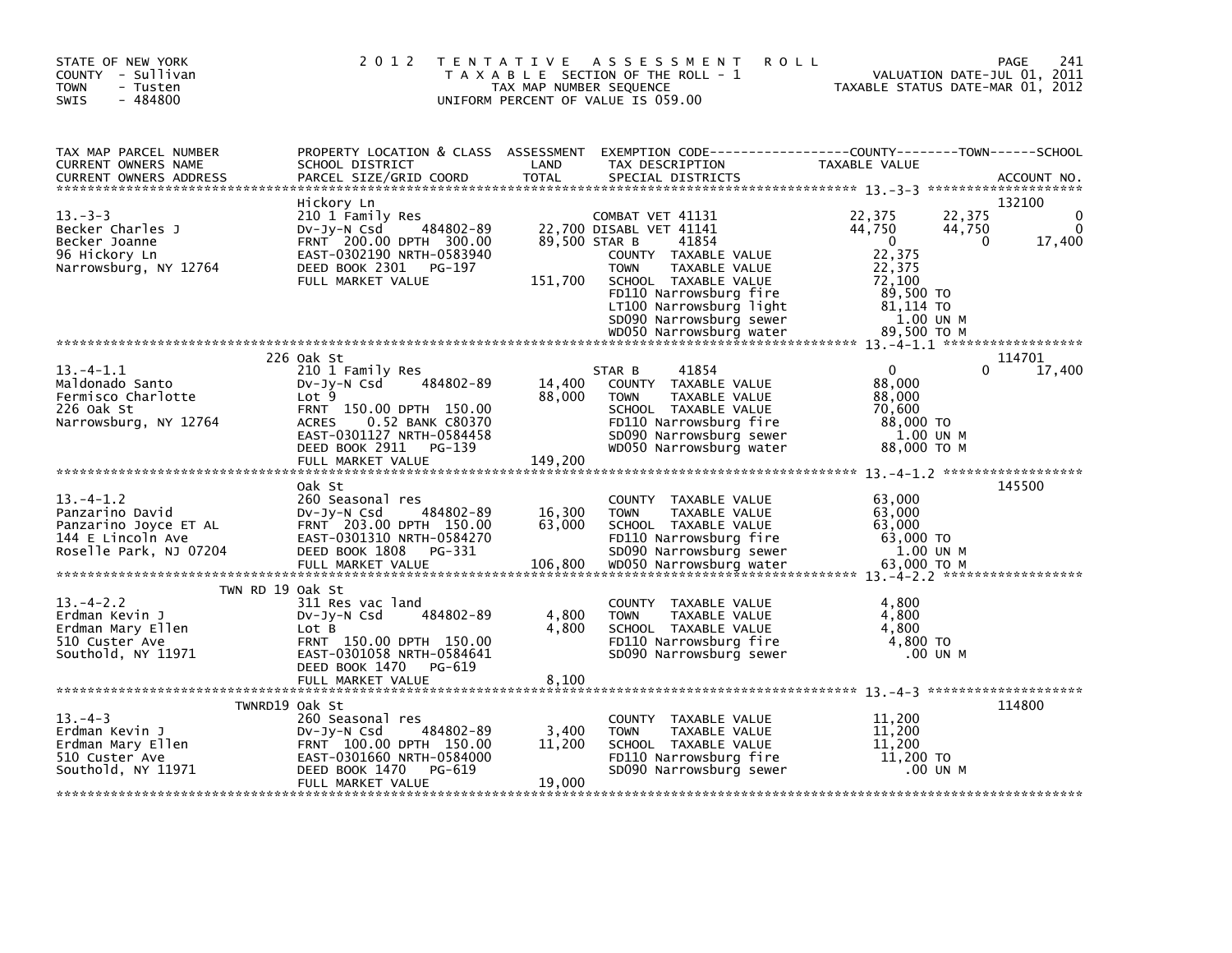| STATE OF NEW YORK<br>- Sullivan<br>COUNTY<br>- Tusten<br><b>TOWN</b><br>- 484800<br>SWIS |                                      |                  | 2012 TENTATIVE ASSESSMENT ROLL<br>T A X A B L E SECTION OF THE ROLL - 1<br>TAX MAP NUMBER SEQUENCE<br>UNIFORM PERCENT OF VALUE IS 059.00 | -242<br>PAGE<br>VALUATION DATE-JUL 01, 2011<br>TAXABLE STATUS DATE-MAR 01, 2012 |
|------------------------------------------------------------------------------------------|--------------------------------------|------------------|------------------------------------------------------------------------------------------------------------------------------------------|---------------------------------------------------------------------------------|
| TAX MAP PARCEL NUMBER                                                                    | PROPERTY LOCATION & CLASS ASSESSMENT |                  |                                                                                                                                          | EXEMPTION        CODE-----------------COUNTY--------TOWN------SCHOOL            |
| CURRENT OWNERS NAME                                                                      | SCHOOL DISTRICT                      | <b>Example 1</b> | TAX DESCRIPTION                                                                                                                          | TAXABLE VALUE                                                                   |
| CURRENT OWNERS ADDRESS                                                                   |                                      |                  | SPECIAL DISTRICTS                                                                                                                        | ACCOUNT NO.                                                                     |
|                                                                                          | Oak St                               |                  |                                                                                                                                          | 143350                                                                          |
| $13 - 4 - 4$                                                                             | 311 Res vac land                     |                  | TAXABLE VALUE<br><b>COUNTY</b>                                                                                                           | 9,500                                                                           |
| Purcell Marianne                                                                         | DV-Jy-N Csd 484802-89                | 9,500            | TOWN<br>TAXABLE VALUE                                                                                                                    | 9,500                                                                           |
| Browne Sarah                                                                             | ACRES 1.50                           | 9.500            | SCHOOL TAXABLE VALUE                                                                                                                     | 9,500                                                                           |
| 27 University St                                                                         | EAST-0301890 NRTH-0583820            |                  | FD110 Narrowsburg fire                                                                                                                   | 9,500 TO                                                                        |
| Selkirk, NY 12158                                                                        | DEED BOOK 1214 PG-00271              |                  | SD090 Narrowsburg sewer                                                                                                                  | .00 UN M                                                                        |
|                                                                                          | FULL MARKET VALUE                    | 16.100           |                                                                                                                                          |                                                                                 |
|                                                                                          |                                      |                  |                                                                                                                                          |                                                                                 |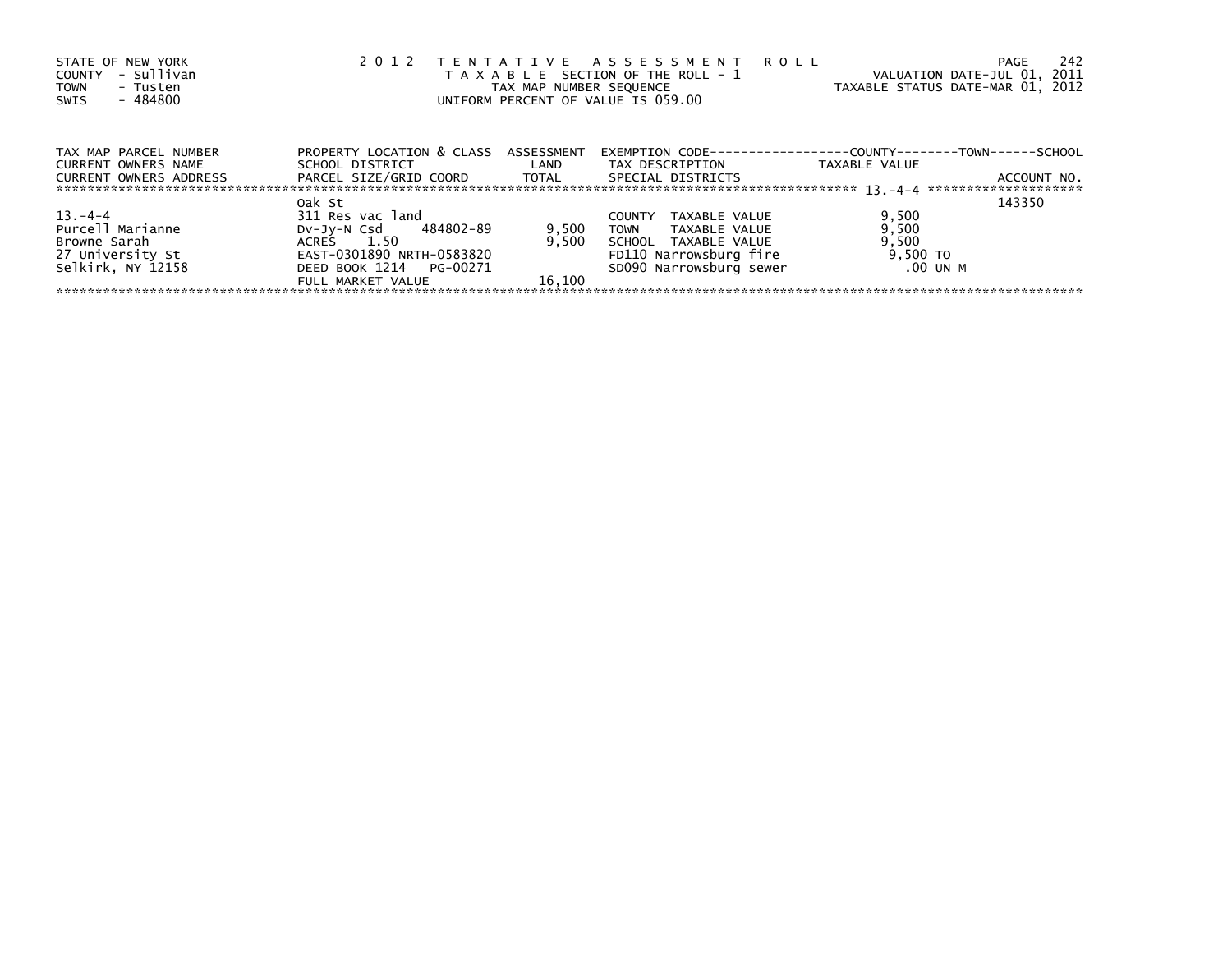| STATE OF NEW YORK |          | 2012 TENTATIVE ASSESSMENT ROLL        |  |                                  | PAGE                   | - 243 |
|-------------------|----------|---------------------------------------|--|----------------------------------|------------------------|-------|
| COUNTY - Sullivan |          | T A X A B L E SECTION OF THE ROLL - 1 |  | VALUATION DATE-JUL 01, 2011      |                        |       |
| TOWN              | - Tusten | MAP SECTION - 013                     |  | TAXABLE STATUS DATE-MAR 01, 2012 |                        |       |
| SWIS              | - 484800 | SUB-SECTION-                          |  |                                  | RPS150/V04/L015        |       |
|                   |          | UNIFORM PERCENT OF VALUE IS 059.00    |  |                                  | CURRENT DATE 4/20/2012 |       |

## \*\*\* S P E C I A L D I S T R I C T S U M M A R Y \*\*\*

| CODE | DISTRICT NAME PARCELS                        | TOTAL | EXTENSION<br>TYPF    | EXTENSION<br><b>VALUE</b> | AD VALOREM<br><b>VALUE</b> | <b>EXEMPT</b><br>AMOUNT | <b>TAXABLE</b><br><b>VALUE</b> |
|------|----------------------------------------------|-------|----------------------|---------------------------|----------------------------|-------------------------|--------------------------------|
|      | FD110 Narrowsburg fi<br>LT100 Narrowsburg li |       | 19 TOTAL<br>14 TOTAL |                           | 816.900<br>600.069         |                         | 816.900                        |
|      | SD090 Narrowsburg se                         |       | 19 UNITS M           | 12.00                     |                            |                         | 600,069<br>12.00               |
|      | WD050 Narrowsburg wa                         |       | 16 TOTAL M           |                           | 791,400                    |                         | 791,400                        |

### \*\*\* S C H O O L D I S T R I C T S U M M A R Y \*\*\*

| CODE   | DISTRICT NAME | <b>TOTAL</b><br><b>PARCELS</b> | ASSESSED<br>LAND | ASSESSED<br>TOTAL | <b>EXEMPT</b><br><b>AMOUNT</b> | <b>TOTAL</b><br><b>TAXABLE</b> | <b>STAR</b><br><b>AMOUNT</b> | <b>STAR</b><br><b>TAXABLE</b> |
|--------|---------------|--------------------------------|------------------|-------------------|--------------------------------|--------------------------------|------------------------------|-------------------------------|
| 484802 | DV-JV-N Csd   | 19                             | 243.400          | 816.900           | 8.360                          | 808.540                        | 151,740                      | 656,800                       |
|        | SUB-TOTAL     | 19                             | 243.400          | 816.900           | 8.360                          | 808.540                        | 151.740                      | 656,800                       |
| 484889 | Nar Library   | 19                             | 243.400          | 816.900           | 8,360                          | 808.540                        | 151,740                      | 656,800                       |
|        | T O T A L     | 38                             | 486.800          | 1633,800          | 16,720                         | 1617,080                       | 303,480                      | 1313,600                      |

### \*\*\* S Y S T E M C O D E S S U M M A R Y \*\*\*

## NO SYSTEM EXEMPTIONS AT THIS LEVEL

## \*\*\* E X E M P T I O N S U M M A R Y \*\*\*

| CODE<br>DESCRIPTION                                                                                                    | <b>TOTAL</b><br><b>PARCELS</b><br>COUNTY             | <b>TOWN</b><br><b>SCHOOL</b>                                                 |  |
|------------------------------------------------------------------------------------------------------------------------|------------------------------------------------------|------------------------------------------------------------------------------|--|
| 41131<br>COMBAT VET<br>41141<br>DISABL VET<br>41800<br>AGED-CTS<br>41834<br>STAR EN<br>41854<br>STAR B<br><b>TOTAL</b> | 43,500<br>44,750<br>8,360<br>$\circ$<br>13<br>96,610 | 43.500<br>44,750<br>8,360<br>8,360<br>12,540<br>139,200<br>96,610<br>160,100 |  |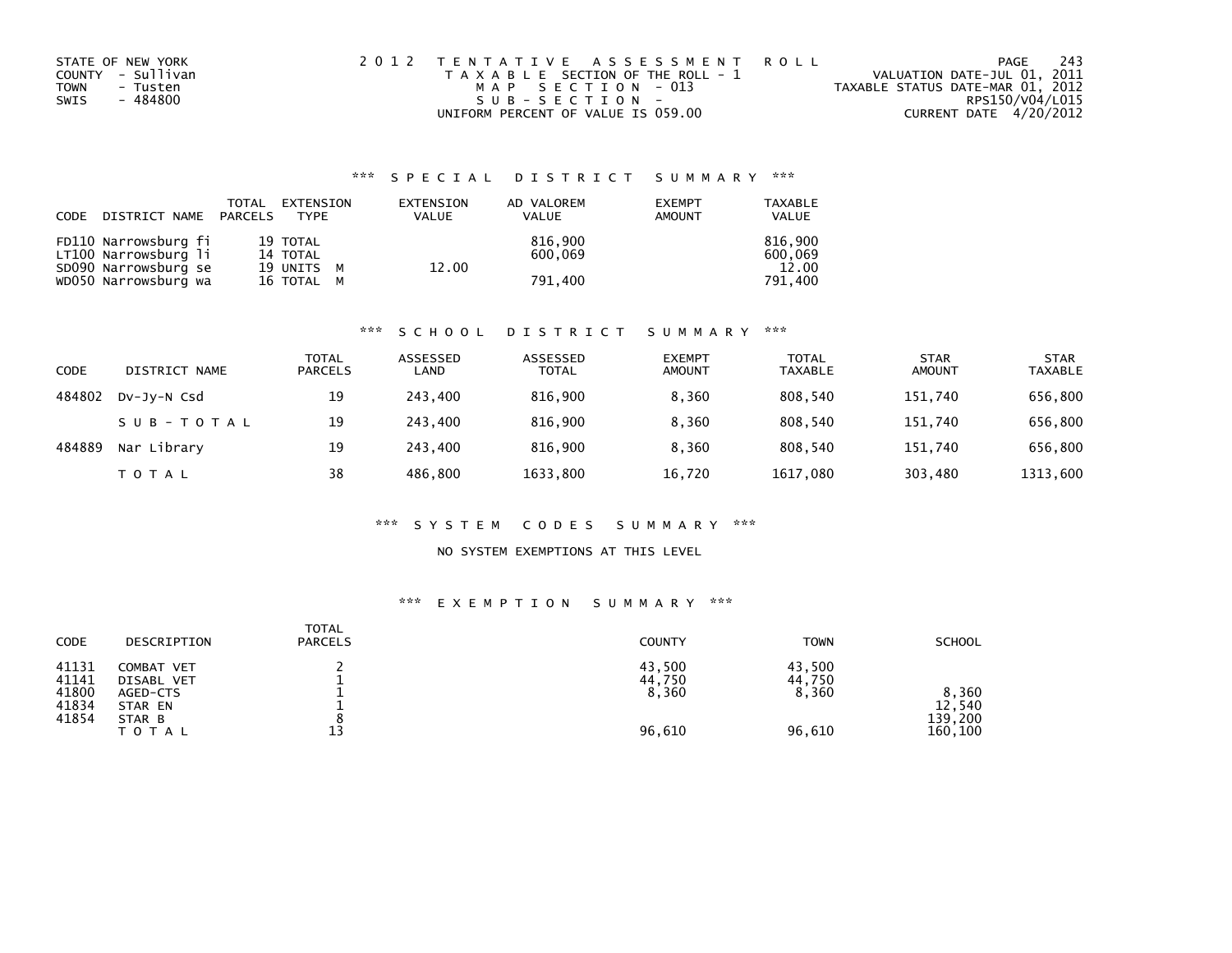|      | STATE OF NEW YORK | 2012 TENTATIVE ASSESSMENT ROLL        | 244<br>PAGE                      |
|------|-------------------|---------------------------------------|----------------------------------|
|      | COUNTY - Sullivan | T A X A B L E SECTION OF THE ROLL - 1 | VALUATION DATE-JUL 01, 2011      |
| TOWN | - Tusten          | MAP SECTION - 013                     | TAXABLE STATUS DATE-MAR 01, 2012 |
| SWIS | - 484800          | SUB-SECTION-                          | RPS150/V04/L015                  |
|      |                   | UNIFORM PERCENT OF VALUE IS 059.00    | CURRENT DATE 4/20/2012           |

# \*\*\* G R A N D T O T A L S \*\*\*

| ROLL       | DESCRIPTION | <b>TOTAL</b>   | ASSESSED | <b>ASSESSED</b> | <b>TAXABLE</b> | <b>TAXABLE</b> | <b>TAXABLE</b> | <b>STAR</b>    |
|------------|-------------|----------------|----------|-----------------|----------------|----------------|----------------|----------------|
| <b>SEC</b> |             | <b>PARCELS</b> | ∟AND     | TOTAL           | <b>COUNTY</b>  | TOWN           | <b>SCHOOL</b>  | <b>TAXABLE</b> |
|            | TAXABLE     |                | 243.400  | 816,900         | 720,290        | 720.290        | 808,540        | 656,800        |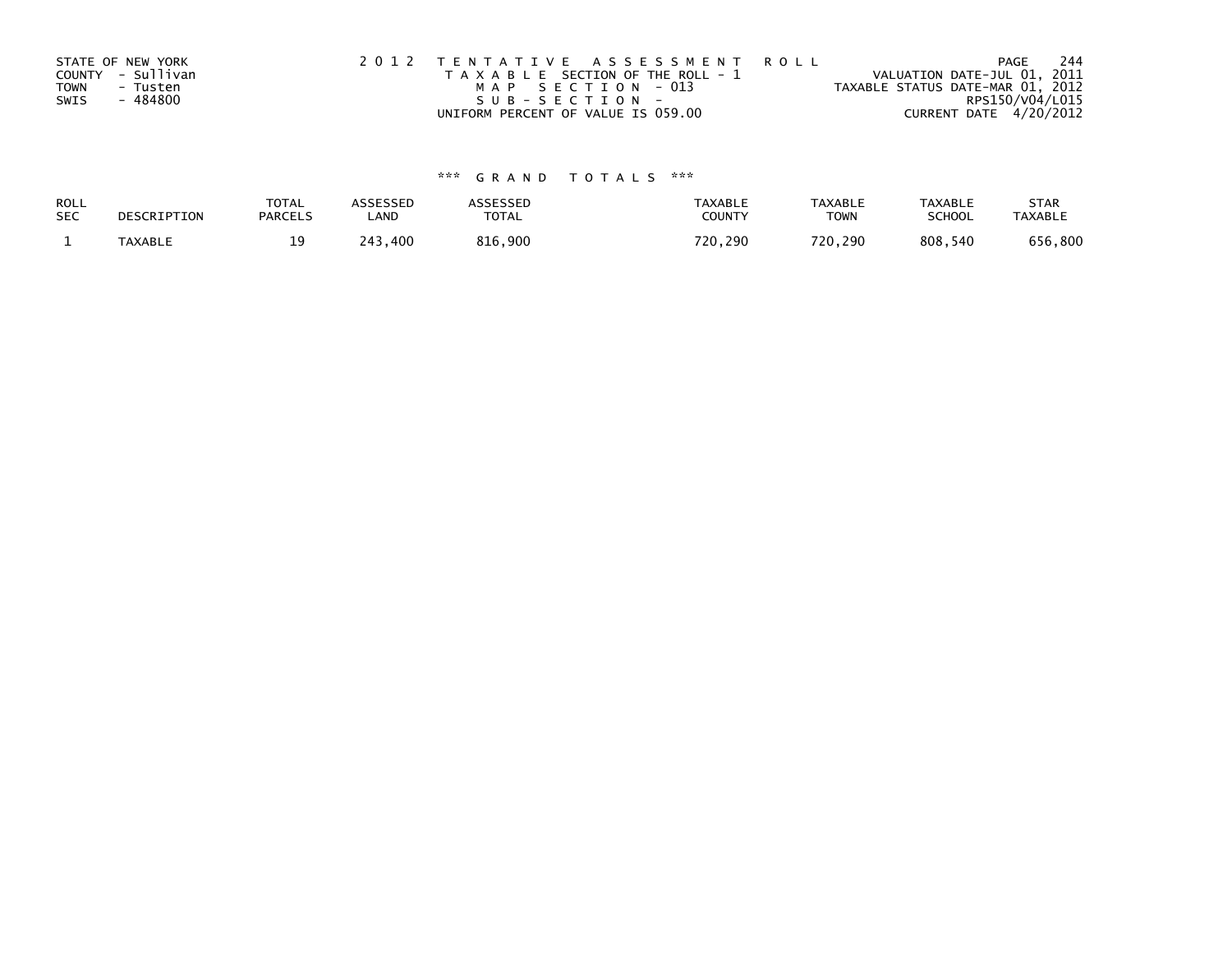| STATE OF NEW YORK<br>COUNTY - Sullivan<br>- Tusten<br><b>TOWN</b><br>$-484800$<br><b>SWIS</b>  | 2 0 1 2                                                                                                                                                                                      | T E N T A T I V E<br>TAX MAP NUMBER SEQUENCE | <b>ROLL</b><br>A S S E S S M E N T<br>T A X A B L E SECTION OF THE ROLL - 1<br>UNIFORM PERCENT OF VALUE IS 059.00                                                                           | TAXABLE STATUS DATE-MAR 01, 2012                                                                      | 245<br>PAGE<br>VALUATION DATE-JUL 01, 2011              |
|------------------------------------------------------------------------------------------------|----------------------------------------------------------------------------------------------------------------------------------------------------------------------------------------------|----------------------------------------------|---------------------------------------------------------------------------------------------------------------------------------------------------------------------------------------------|-------------------------------------------------------------------------------------------------------|---------------------------------------------------------|
| TAX MAP PARCEL NUMBER<br>CURRENT OWNERS NAME                                                   | PROPERTY LOCATION & CLASS ASSESSMENT<br>SCHOOL DISTRICT                                                                                                                                      | LAND                                         | TAX DESCRIPTION                                                                                                                                                                             | TAXABLE VALUE                                                                                         |                                                         |
| $14. - 1 - 2$<br>Schalck Harry Jr<br>Schalck Elizabeth<br>203 Deer Ct<br>Middletown, NY 10940  | Nys Rte 97<br>210 1 Family Res<br>484802-89<br>$Dv-Jy-N$ Csd<br>FRNT 100.00 DPTH 300.00<br>EAST-0304530 NRTH-0584280<br>DEED BOOK 573<br>PG-00225<br>FULL MARKET VALUE                       | 11,200 STAR B<br>100,300<br>170,000          | WAR VET<br>41121<br>41854<br>COUNTY TAXABLE VALUE<br>TAXABLE VALUE<br><b>TOWN</b><br>SCHOOL TAXABLE VALUE<br>FD110 Narrowsburg fire                                                         | 15,045<br>15,045<br>$\mathbf{0}$<br>85,255<br>85,255<br>82.900<br>100,300 TO                          | 147450<br>$\mathbf 0$<br>0<br>17,400                    |
|                                                                                                |                                                                                                                                                                                              |                                              |                                                                                                                                                                                             |                                                                                                       |                                                         |
| $14. -1 - 3.1$<br>Moore Living Trust<br>Moore Gladys E<br>6 Agatha Dr<br>Plainview, NY 11803   | Nys Rte 97<br>210 1 Family Res<br>484802-89<br>$Dv-Jy-N$ Csd<br><b>ACRES</b><br>4.06<br>EAST-0305271 NRTH-0583691<br>DEED BOOK 2178<br>PG-80<br>FULL MARKET VALUE                            | 16,000<br>90,000<br>152,500                  | COUNTY TAXABLE VALUE<br>TAXABLE VALUE<br><b>TOWN</b><br>SCHOOL TAXABLE VALUE<br>FD110 Narrowsburg fire<br>WD050 Narrowsburg water                                                           | 90,000<br>90,000<br>90.000<br>90,000 TO<br>90,000 ТО М                                                | 141000                                                  |
|                                                                                                | 34 Cackletown Rd                                                                                                                                                                             |                                              |                                                                                                                                                                                             |                                                                                                       | 118400                                                  |
| $14. - 1 - 4$<br>Chopping Sharon<br>Morse Stephen<br>34 Cackletown Rd<br>Narrowsburg, NY 12764 | 210 1 Family Res<br>484802-89<br>$Dv-Jy-N$ Csd<br>FRNT 77.00 DPTH 267.30<br>0.51<br><b>ACRES</b><br>EAST-0305021 NRTH-0582370<br>DEED BOOK 3406<br>PG-436<br>FULL MARKET VALUE               | 10,000<br>61,500                             | 41834<br>STAR EN<br>COUNTY TAXABLE VALUE<br>TAXABLE VALUE<br><b>TOWN</b><br>SCHOOL TAXABLE VALUE<br>FD110 Narrowsburg fire<br>FDI11 Tusten fire protect.<br>104,200 WD050 Narrowsburg water | $\Omega$<br>61,500<br>61,500<br>25,420<br>30,750 TO<br>30,750 TO<br>61,500 ТО М                       | 0<br>36,080                                             |
|                                                                                                | Twn Rd 8                                                                                                                                                                                     |                                              |                                                                                                                                                                                             |                                                                                                       | 156050                                                  |
| $14. - 1 - 6$<br>Tum Suden Edward R<br>50-36 Utopia Pkwy<br>Flushing, NY 11365                 | 210 1 Family Res<br>484802-89<br>$Dv-Jy-N$ Csd<br><b>ACRES</b><br>1.09<br>EAST-0305090 NRTH-0582270<br>DEED BOOK 3226<br>PG-336<br>FULL MARKET VALUE                                         | 14,100 STAR B<br>63,000<br>106,800           | WAR VET<br>41121<br>41854<br>COUNTY TAXABLE VALUE<br><b>TOWN</b><br>TAXABLE VALUE<br>SCHOOL TAXABLE VALUE<br>FD110 Narrowsburg fire                                                         | 9,450<br>9,450<br>$\Omega$<br>53,550<br>53,550<br>45.600<br>63,000 TO                                 | 0<br>17,400<br>0                                        |
|                                                                                                |                                                                                                                                                                                              |                                              | WD050 Narrowsburg water                                                                                                                                                                     | 63,000 ТО М                                                                                           |                                                         |
| $14. - 1 - 7$<br>Libowicz John<br>Libowicz Diane<br>52 Cackletown Rd<br>Narrowsburg, NY 12764  | Twn Rd 8<br>210 1 Family Res<br>484802-89<br>DV-Jy-N Csd<br>combined with $14.-1-10$<br><b>ACRES</b><br>17.10<br>EAST-0304987 NRTH-0582081<br>DEED BOOK 642<br>PG-00167<br>FULL MARKET VALUE | 20,500 AGED-CS<br>70,000 STAR EN<br>118,600  | 41803<br>AGED-T<br>41805<br>41834<br>COUNTY TAXABLE VALUE<br><b>TOWN</b><br>TAXABLE VALUE<br>SCHOOL TAXABLE VALUE<br>FD111 Tusten fire protect.<br>WD050 Narrowsburg water                  | 31,500<br>$\mathbf{0}$<br>28,000<br>$\Omega$<br>42,000<br>38,500<br>5,920<br>70,000 TO<br>70,000 TO M | 133100<br>$\Omega$<br>28,000<br>0<br>$\Omega$<br>36,080 |
|                                                                                                |                                                                                                                                                                                              |                                              |                                                                                                                                                                                             |                                                                                                       |                                                         |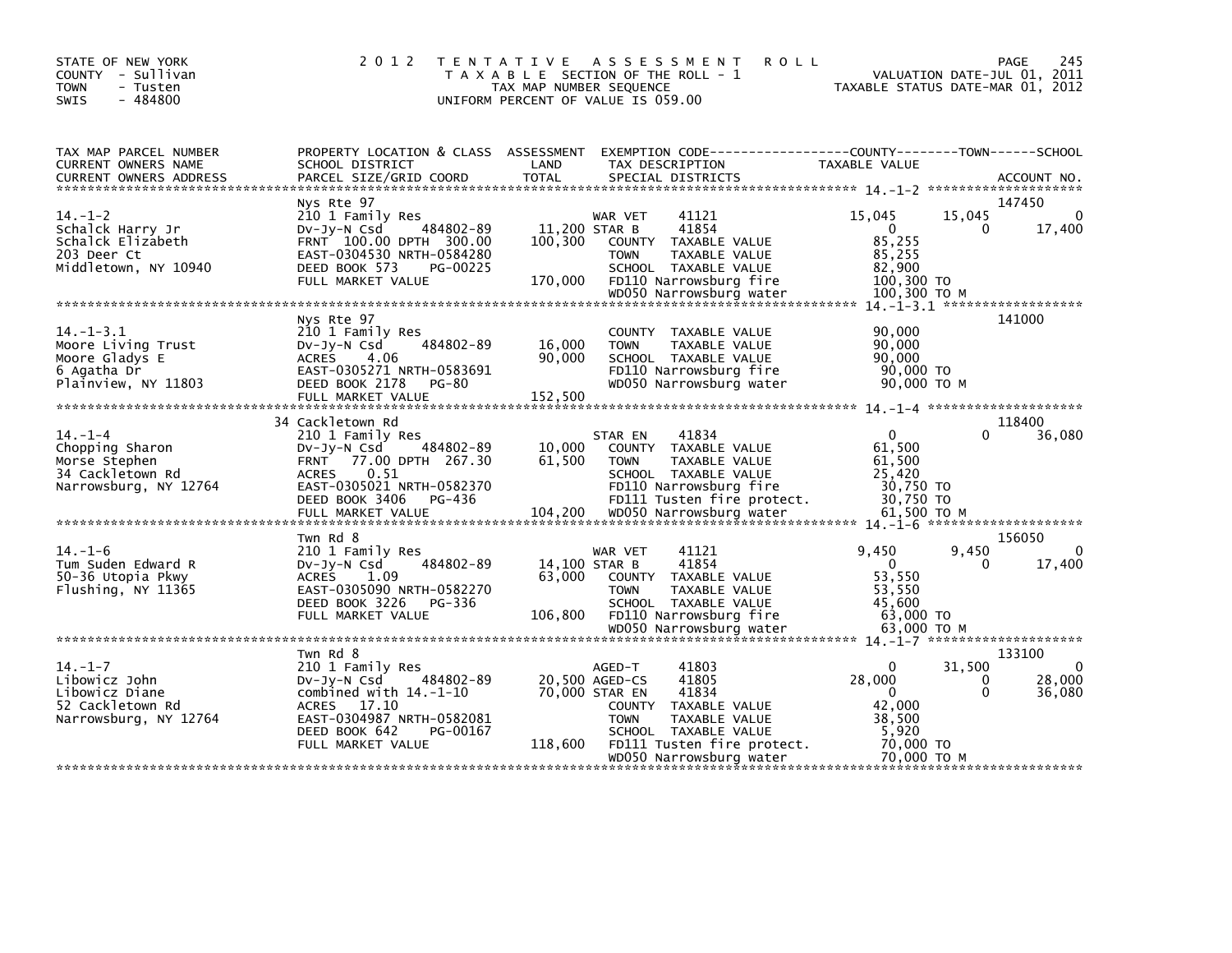| STATE OF NEW YORK<br>COUNTY - Sullivan<br>TOWN<br>- Tusten<br>$-484800$<br><b>SWIS</b>                    | 2 0 1 2                                                                                                                                                                                   | TAX MAP NUMBER SEQUENCE      | TENTATIVE ASSESSMENT<br><b>ROLL</b><br>T A X A B L E SECTION OF THE ROLL - 1<br>UNIFORM PERCENT OF VALUE IS 059.00                                   | TAXABLE STATUS DATE-MAR 01, 2012                                       | 246<br>PAGE<br>VALUATION DATE-JUL 01, 2011 |
|-----------------------------------------------------------------------------------------------------------|-------------------------------------------------------------------------------------------------------------------------------------------------------------------------------------------|------------------------------|------------------------------------------------------------------------------------------------------------------------------------------------------|------------------------------------------------------------------------|--------------------------------------------|
| TAX MAP PARCEL NUMBER<br>CURRENT OWNERS NAME<br><b>CURRENT OWNERS ADDRESS</b>                             | PROPERTY LOCATION & CLASS ASSESSMENT<br>SCHOOL DISTRICT<br>PARCEL SIZE/GRID COORD                                                                                                         | LAND<br><b>TOTAL</b>         | EXEMPTION CODE-----------------COUNTY-------TOWN------SCHOOL<br>TAX DESCRIPTION<br>SPECIAL DISTRICTS                                                 | TAXABLE VALUE                                                          | ACCOUNT NO.                                |
| $14. - 1 - 8$<br>Norton Susan Forzano<br>28 Cackletown Rd<br>Narrowsburg, NY 12764                        | 28 Cackletown Rd<br>210 1 Family Res<br>484802-89<br>$Dv-Jy-N$ Csd<br><b>ACRES</b><br>7.65<br>EAST-0304799 NRTH-0583139<br>DEED BOOK 3589<br>PG-162<br>FULL MARKET VALUE                  | 31,700<br>101,000<br>171,200 | 41854<br>STAR B<br>COUNTY TAXABLE VALUE<br><b>TOWN</b><br>TAXABLE VALUE<br>SCHOOL TAXABLE VALUE<br>FD110 Narrowsburg fire<br>WD050 Narrowsburg water | $\Omega$<br>101,000<br>101,000<br>83,600<br>101,000 TO<br>101,000 TO M | 119650<br>17,400                           |
| $14. - 1 - 9$<br>Jones Betty J<br>Gordon Gail P<br>39 Park Drive West<br>Cortlandt Manor, NY 10567        | Twn Rd 8<br>415 Motel<br>484802-89<br>DV-Jy-N Csd<br>2.35<br><b>ACRES</b><br>EAST-0305210 NRTH-0582726<br>DEED BOOK 184<br>PG-684<br>FULL MARKET VALUE                                    | 17,000<br>198,300<br>336,100 | COUNTY TAXABLE VALUE<br>TAXABLE VALUE<br><b>TOWN</b><br>SCHOOL TAXABLE VALUE<br>FD111 Tusten fire protect.                                           | 198,300<br>198,300<br>198,300<br>198,300 TO                            | 122850                                     |
| $14. - 1 - 11$<br>Mangione Giovanni<br>Mangione Maria<br>27 Ivanhoe Pl<br>Yonkers, NY 10710               | Twn Rd 8<br>314 Rural vac<10<br>484802-89<br>DV-Jy-N Csd<br>FRNT 112.00 DPTH 157.00<br>EAST-0305304 NRTH-0582140<br>DEED BOOK 1115<br>PG-00095<br>FULL MARKET VALUE                       | 1,500<br>1,500<br>2,500      | COUNTY TAXABLE VALUE<br><b>TOWN</b><br>TAXABLE VALUE<br>SCHOOL TAXABLE VALUE<br>FD111 Tusten fire protect.                                           | 1,500<br>1,500<br>1,500<br>1,500 TO                                    | 143600                                     |
| 14. –1–12<br>Sinkler Elizabeth<br>Sinkler Levie<br>Gloria Wright<br>4463 Stonewall Rd<br>Roanok, VA 24017 | Twn Rd 8<br>312 Vac w/imprv<br>DV-Jy-N Csd<br>484802-89<br>FRNT 175.00 DPTH 200.00<br>0.40<br><b>ACRES</b><br>EAST-0305333 NRTH-0582253<br>DEED BOOK 738<br>PG-00440<br>FULL MARKET VALUE | 10,000<br>11,000<br>18,600   | TAXABLE VALUE<br><b>COUNTY</b><br><b>TOWN</b><br>TAXABLE VALUE<br>SCHOOL TAXABLE VALUE<br>FD111 Tusten fire protect.                                 | 11,000<br>11,000<br>11,000<br>11,000 TO                                | 150150                                     |
| $14. - 1 - 15$<br>Diestel Klaus A<br>250 Gorge Rd Apt 25K<br>Cliffside Park, NJ 07010                     | Twn Rd 8<br>210 1 Family Res<br>484802-89<br>$Dv-Jy-N$ Csd<br>ACRES 13.83 BANK C70154<br>EAST-0306047 NRTH-0582431<br>DEED BOOK 2646<br>PG-001<br>FULL MARKET VALUE                       | 28,500<br>75,200<br>127,500  | COUNTY TAXABLE VALUE<br><b>TOWN</b><br>TAXABLE VALUE<br>SCHOOL TAXABLE VALUE<br>FD111 Tusten fire protect.                                           | 75,200<br>75,200<br>75,200<br>75,200 TO                                | 143500                                     |
| 14. –1–16<br>Jones Betty<br>Gordon Gail P<br>39 Park Drive West<br>Cortlandt Manor, NY 10567              | E Of Twn Rd 8<br>312 Vac w/imprv<br>484802-89<br>$Dv-Jy-N$ Csd<br><b>ACRES</b><br>8.92<br>EAST-0306810 NRTH-0582509<br>DEED BOOK 184<br>PG-684<br>FULL MARKET VALUE                       | 34,000<br>34,000<br>57,600   | <b>COUNTY</b><br>TAXABLE VALUE<br>TAXABLE VALUE<br><b>TOWN</b><br>SCHOOL TAXABLE VALUE<br>FD111 Tusten fire protect.                                 | 34,000<br>34,000<br>34,000<br>34,000 TO                                | 122900                                     |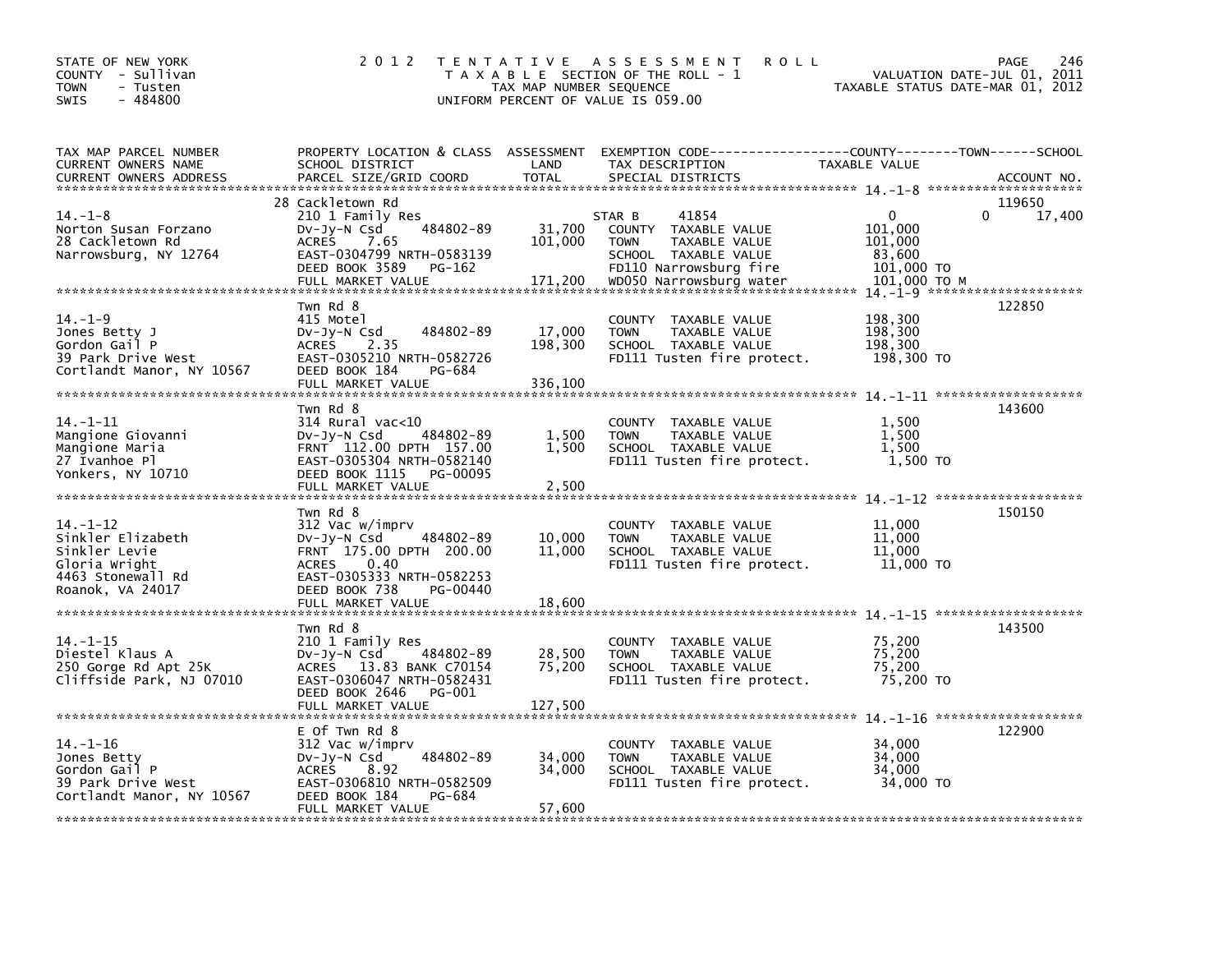| STATE OF NEW YORK<br>COUNTY - Sullivan<br>- Tusten<br>TOWN<br>$-484800$<br><b>SWIS</b>                         | 2 0 1 2                                                                                                                                                                                                   | TAX MAP NUMBER SEQUENCE<br>UNIFORM PERCENT OF VALUE IS 059.00 | <b>ROLL</b><br>TENTATIVE ASSESSMENT<br>T A X A B L E SECTION OF THE ROLL - 1                                                          | VALUATION DATE-JUL 01, 2011<br>TAXABLE STATUS DATE-MAR 01, 2012 | 247<br>PAGE           |
|----------------------------------------------------------------------------------------------------------------|-----------------------------------------------------------------------------------------------------------------------------------------------------------------------------------------------------------|---------------------------------------------------------------|---------------------------------------------------------------------------------------------------------------------------------------|-----------------------------------------------------------------|-----------------------|
| TAX MAP PARCEL NUMBER<br>CURRENT OWNERS NAME                                                                   | PROPERTY LOCATION & CLASS ASSESSMENT<br>SCHOOL DISTRICT                                                                                                                                                   | LAND                                                          | EXEMPTION CODE-----------------COUNTY-------TOWN------SCHOOL<br>TAX DESCRIPTION                                                       | TAXABLE VALUE                                                   |                       |
| $14. - 1 - 17$<br>Jones Betty J<br>Gordon Gail P<br>39 Park Drive West<br>Cortlandt Manor, NY 10567            | E Of Twn Rd 8<br>$314$ Rural vac<10<br>484802-89<br>$Dv-Jy-N$ Csd<br>Cackletown Road<br><b>ACRES</b><br>7.04<br>EAST-0306749 NRTH-0583012<br>DEED BOOK 184<br>PG-684                                      | 20,100<br>20,100                                              | COUNTY TAXABLE VALUE<br>TAXABLE VALUE<br><b>TOWN</b><br>SCHOOL TAXABLE VALUE<br>FD111 Tusten fire protect.                            | 20,100<br>20,100<br>20,100<br>20.100 TO                         | 122901                |
| $14. - 1 - 18$<br>Reith Barbara H<br>PO Box 22<br>Narrowsburg, NY 12764                                        | Twn Rd 8<br>210 1 Family Res<br>484802-89<br>DV-Jy-N Csd<br>ACRES 16.00<br>EAST-0305829 NRTH-0583160<br>DEED BOOK 863<br>PG-00058                                                                         | 50,900<br>93,600                                              | COUNTY TAXABLE VALUE<br>TAXABLE VALUE<br><b>TOWN</b><br>SCHOOL TAXABLE VALUE<br>FD111 Tusten fire protect.<br>WD050 Narrowsburg water | 93,600<br>93,600<br>93,600<br>93,600 TO<br>93,600 ТО М          | 151552                |
| ******************************<br>$14. - 1 - 19$<br>Jackowski Kim<br>57 Cackletown Rd<br>Narrowsburg, NY 12764 | Twn Rd 8<br>210 1 Family Res<br>484802-89<br>DV-Jy-N Csd<br><b>FRNT</b> 200.00 DPTH<br><b>ACRES</b><br>1.24<br>EAST-0305410 NRTH-0582276<br>DEED BOOK 2670<br>PG-408                                      | 15,000<br>70,000                                              | 41854<br>STAR B<br>COUNTY TAXABLE VALUE<br>TAXABLE VALUE<br><b>TOWN</b><br>SCHOOL TAXABLE VALUE<br>FD110 Narrowsburg fire             | 0<br>70,000<br>70,000<br>52,600<br>70,000 TO                    | 152450<br>0<br>17,400 |
| $14. - 1 - 21$<br>Agar James Francis Jr<br>47 Cackletown Rd<br>Narrowsburg, NY 12764                           | 47 Cackletown Rd<br>210 1 Family Res<br>$Dv-Jy-N$ Csd<br>484802-89<br>FRNT 80.00 DPTH 350.00<br>EAST-0305350 NRTH-0582380<br>DEED BOOK 3433<br>PG-517<br>FULL MARKET VALUE                                | 10,300<br>61,500<br>104,200                                   | 41854<br>STAR B<br>COUNTY TAXABLE VALUE<br>TAXABLE VALUE<br><b>TOWN</b><br>SCHOOL TAXABLE VALUE<br>FD111 Tusten fire protect.         | $\mathbf{0}$<br>61,500<br>61,500<br>44,100<br>61,500 TO         | 17,400<br>0           |
| $14. - 1 - 22$<br>Boshak Anna<br>Boshak Myron<br>74 Cornell Ave<br>Yonkers, NY 10704                           | Twn Rd 8<br>$314$ Rural vac< $10$<br>484802-89<br>$Dv-Jy-N$ Csd<br>80.00 DPTH 240.00<br><b>FRNT</b><br><b>ACRES</b><br>0.48<br>EAST-0305310 NRTH-0582440<br>DEED BOOK 3137<br>PG-595<br>FULL MARKET VALUE | 6,300<br>6,300<br>10,700                                      | COUNTY TAXABLE VALUE<br><b>TOWN</b><br>TAXABLE VALUE<br>SCHOOL TAXABLE VALUE<br>FD111 Tusten fire protect.                            | 6,300<br>6,300<br>6,300<br>$6,300$ TO                           | 111150                |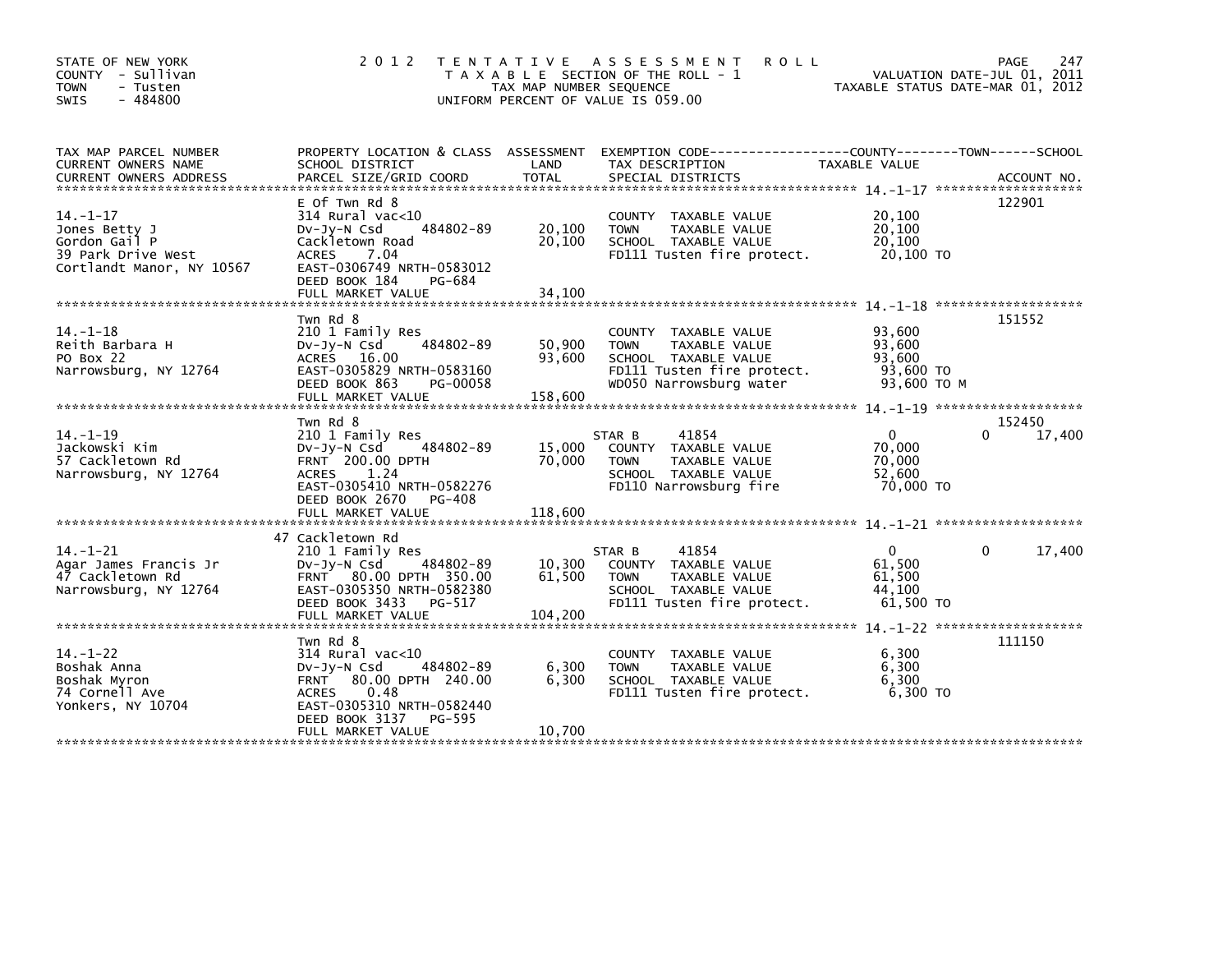| STATE OF NEW YORK<br>COUNTY - Sullivan<br><b>TOWN</b><br>- Tusten<br>$-484800$<br><b>SWIS</b>   | 2 0 1 2                                                                                                                                                                                            | T E N T A T I V E<br>TAX MAP NUMBER SEQUENCE<br>UNIFORM PERCENT OF VALUE IS 059.00 | <b>ROLL</b><br>A S S E S S M E N T<br>T A X A B L E SECTION OF THE ROLL - 1                                                                                 | VALUATION DATE-JUL 01, 2011<br>TAXABLE STATUS DATE-MAR 01, 2012                               | 248<br>PAGE      |
|-------------------------------------------------------------------------------------------------|----------------------------------------------------------------------------------------------------------------------------------------------------------------------------------------------------|------------------------------------------------------------------------------------|-------------------------------------------------------------------------------------------------------------------------------------------------------------|-----------------------------------------------------------------------------------------------|------------------|
| TAX MAP PARCEL NUMBER<br>CURRENT OWNERS NAME                                                    | PROPERTY LOCATION & CLASS ASSESSMENT<br>SCHOOL DISTRICT                                                                                                                                            | LAND                                                                               | EXEMPTION        CODE-----------------COUNTY-------TOWN------SCHOOL<br>TAX DESCRIPTION                                                                      | TAXABLE VALUE                                                                                 |                  |
| $14. - 1 - 23$<br>Clarke Michael J<br>Clarke Theresa E<br>190 Sharp Hill Rd<br>Wilton, CT 06897 | Twn Rd 8<br>210 1 Family Res<br>484802-89<br>$Dv-Jv-N$ Csd<br>60.00 DPTH 240.00<br><b>FRNT</b><br><b>BANKN140687</b><br>EAST-0305270 NRTH-0582490<br>DEED BOOK 2152<br>PG-303<br>FULL MARKET VALUE | 6,700<br>27,000<br>45,800                                                          | COUNTY TAXABLE VALUE<br><b>TOWN</b><br>TAXABLE VALUE<br>SCHOOL TAXABLE VALUE<br>FD111 Tusten fire protect.                                                  | 27,000<br>27,000<br>27,000<br>27,000 TO                                                       | 161950           |
| $14. - 1 - 24$<br>Boshak Anna<br>Boshak Myron<br>74 Cornell Ave                                 | Twn Rd 8<br>210 1 Family Res<br>$Dv-Jy-N$ Csd<br>484802-89<br>FRNT 100.00 DPTH 250.00<br>EAST-0305260 NRTH-0582530                                                                                 | 7,800<br>43,000                                                                    | COUNTY TAXABLE VALUE<br>TAXABLE VALUE<br><b>TOWN</b><br>SCHOOL TAXABLE VALUE<br>FD111 Tusten fire protect.                                                  | $14 - 1 - 24$ *********************<br>43,000<br>43,000<br>43,000<br>43,000 TO                | 146750           |
| Yonkers, NY 10704                                                                               | DEED BOOK 3137<br>PG-595<br>FULL MARKET VALUE                                                                                                                                                      | 72,900                                                                             | WD050 Narrowsburg water                                                                                                                                     | 43,000 TO M                                                                                   |                  |
| $14. - 1 - 25$<br>Statewide Real Property LLC<br>PO Box 121<br>Mountaindale, NY 12763           | Nys Rte 97<br>210 1 Family Res<br>484802-89<br>$Dv-Jv-N$ Csd<br>FRNT 412.00 DPTH 135.00<br>0.93<br><b>ACRES</b><br>EAST-0305518 NRTH-0583822<br>DEED BOOK 3114<br>PG-454                           | 12,400<br>58,600                                                                   | COUNTY TAXABLE VALUE<br>TAXABLE VALUE<br><b>TOWN</b><br>SCHOOL TAXABLE VALUE<br>FD111 Tusten fire protect.<br>WD050 Narrowsburg water                       | 58,600<br>58,600<br>58,600<br>58,600 TO<br>58,600 TO M                                        | 151650           |
|                                                                                                 | FULL MARKET VALUE                                                                                                                                                                                  | 99,300                                                                             |                                                                                                                                                             | $14. - 1 - 26$ *********************                                                          |                  |
| $14. - 1 - 26$<br>Gannon Michelle A<br>6325 State Route 97<br>Narrowsburg, NY 12764             | Nys Rte 97<br>210 1 Family Res<br>484802-89<br>$Dv-Jy-N$ Csd<br><b>ACRES</b><br>6.44<br>EAST-0306332 NRTH-0583693<br>DEED BOOK 2246<br>PG-241<br>FULL MARKET VALUE                                 | 30,500<br>162,700<br>275,800                                                       | 41854<br>STAR B<br>TAXABLE VALUE<br>COUNTY<br>TAXABLE VALUE<br><b>TOWN</b><br>SCHOOL TAXABLE VALUE<br>FD111 Tusten fire protect.<br>WD050 Narrowsburg water | $\mathbf 0$<br>162,700<br>162,700<br>145,300<br>162,700 TO<br>162.700 TO M                    | 127700<br>17,400 |
| $14. - 1 - 27$<br>Narrowsburg Home Inc<br>10 Baker Ln<br>Suffern, NY 10901                      | Nys Rte 97<br>483 Converted Re<br>484802-89<br>$Dv-Jv-N$ Csd<br>ACRES 11.38<br>EAST-0306815 NRTH-0583579<br>DEED BOOK 2133<br>PG-383<br>FULL MARKET VALUE                                          | 37,600<br>83,400<br>141,400                                                        | COUNTY TAXABLE VALUE<br>TAXABLE VALUE<br><b>TOWN</b><br>SCHOOL TAXABLE VALUE<br>FD111 Tusten fire protect.<br>WD050 Narrowsburg water                       | $14 - 1 - 27$ *********************<br>83,400<br>83,400<br>83,400<br>83,400 TO<br>83,400 TO M | 127950           |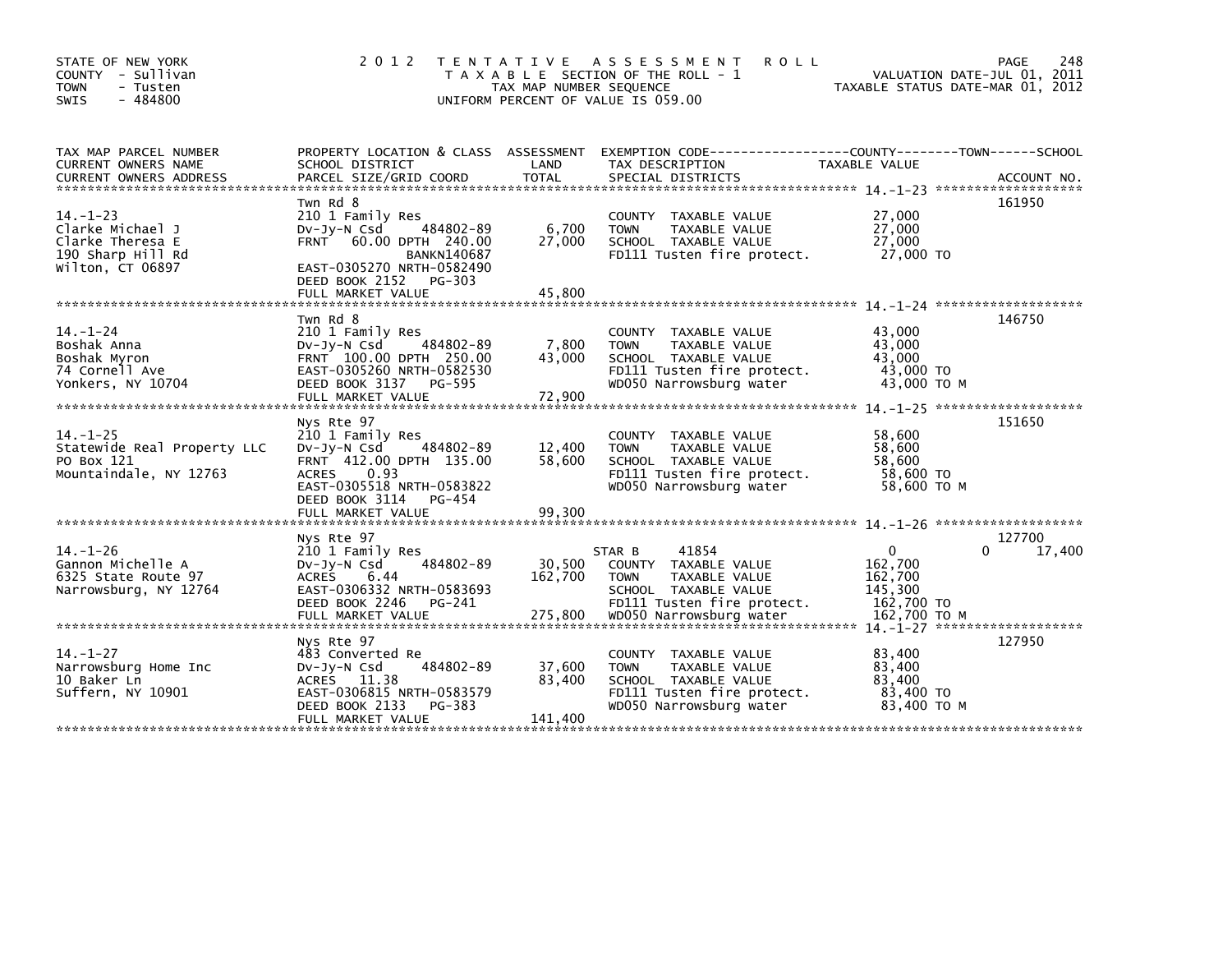| STATE OF NEW YORK<br>COUNTY - Sullivan<br><b>TOWN</b><br>- Tusten<br>$-484800$<br><b>SWIS</b>         | 2 0 1 2                                                                                                                                                            | TAX MAP NUMBER SEQUENCE      | TENTATIVE ASSESSMENT<br><b>ROLL</b><br>T A X A B L E SECTION OF THE ROLL - 1<br>UNIFORM PERCENT OF VALUE IS 059.00                    | VALUATION DATE-JUL 01, 2011<br>TAXABLE STATUS DATE-MAR 01, 2012     | 249<br><b>PAGE</b> |
|-------------------------------------------------------------------------------------------------------|--------------------------------------------------------------------------------------------------------------------------------------------------------------------|------------------------------|---------------------------------------------------------------------------------------------------------------------------------------|---------------------------------------------------------------------|--------------------|
| TAX MAP PARCEL NUMBER<br>CURRENT OWNERS NAME<br>CURRENT OWNERS ADDRESS                                | PROPERTY LOCATION & CLASS ASSESSMENT<br>SCHOOL DISTRICT<br>PARCEL SIZE/GRID COORD                                                                                  | LAND<br><b>TOTAL</b>         | EXEMPTION CODE------------------COUNTY--------TOWN------SCHOOL<br>TAX DESCRIPTION<br>SPECIAL DISTRICTS                                | TAXABLE VALUE                                                       | ACCOUNT NO.        |
| $14. - 1 - 28$<br>Narrowsburg Home Inc<br>10 Baker Ln<br>Suffern, NY 10901                            | Nys Rte 97<br>633 Aged - home<br>484802-89<br>$Dv-Jy-N$ Csd<br><b>ACRES</b><br>1.05<br>EAST-0306732 NRTH-0584039<br>DEED BOOK 2133<br>PG-383<br>FULL MARKET VALUE  | 13,100<br>528,500<br>895,800 | COUNTY TAXABLE VALUE<br><b>TOWN</b><br>TAXABLE VALUE<br>SCHOOL TAXABLE VALUE<br>FD111 Tusten fire protect.<br>WD050 Narrowsburg water | 528,500<br>528,500<br>528,500<br>528,500 TO<br>528,500 TO M         | 127850             |
| $14. - 1 - 30$<br>Bielfeld Ernest W<br>Branda Barbara<br>6301 State Route 97<br>Narrowsburg, NY 12764 | Nys Rte 97<br>210 1 Family Res<br>484802-89<br>DV-Jy-N Csd<br>ACRES 2.56<br>EAST-0307018 NRTH-0584022<br>DEED BOOK 3534<br>PG-516                                  | 17,500<br>91,400             | 41834<br>STAR EN<br>COUNTY TAXABLE VALUE<br><b>TOWN</b><br>TAXABLE VALUE<br>SCHOOL TAXABLE VALUE<br>FD111 Tusten fire protect.        | 0<br>$\Omega$<br>91,400<br>91,400<br>55,320<br>91,400 TO            | 146200<br>36,080   |
| 14. –1–31<br>Imbesi Giuseppe<br>2015 Rt 97<br>Narrowsburg, NY 12764                                   | Nys Rte 97<br>210 1 Family Res<br>484802-89<br>DV-Jy-N Csd<br>2.50<br>ACRES<br>EAST-0307159 NRTH-0584126<br>DEED BOOK 1376<br>PG-531                               | 17,500<br>82,500             | 41854<br>STAR B<br>COUNTY TAXABLE VALUE<br><b>TAXABLE VALUE</b><br><b>TOWN</b><br>SCHOOL TAXABLE VALUE<br>FD111 Tusten fire protect.  | 0<br>$\Omega$<br>82,500<br>82,500<br>65,100<br>82,500 TO            | 103850<br>17,400   |
| $14. - 1 - 32$<br>Spinelli Piva<br>56 Aberfoyle Rd<br>New Rochelle, NY 10804                          | Nys Rt 97<br>260 Seasonal res<br>484802-89<br>$Dv-Jy-N$ Csd<br>ACRES 52.10<br>EAST-0307874 NRTH-0583518<br>DEED BOOK 1394<br>PG-667<br>FULL MARKET VALUE           | 73,300<br>76,100<br>129,000  | COUNTY TAXABLE VALUE<br>TAXABLE VALUE<br><b>TOWN</b><br>SCHOOL TAXABLE VALUE<br>FD111 Tusten fire protect.                            | 76,100<br>76,100<br>76,100<br>76,100 TO                             |                    |
| $14. - 1 - 33$<br>Lothian William<br>Lothian Mary Louise<br>12 Spinnaker Dr<br>South Amboy, NJ 08879  | Nys Rt 97<br>480 Mult-use bld<br>484802-89<br>$Dv-Jy-N$ Csd<br>3.95<br><b>ACRES</b><br>EAST-0309332 NRTH-0583660<br>DEED BOOK 3476<br>PG-256                       | 22,200<br>139,300            | COUNTY TAXABLE VALUE<br><b>TOWN</b><br>TAXABLE VALUE<br>SCHOOL TAXABLE VALUE<br>FD111 Tusten fire protect.                            | 139,300<br>139,300<br>139,300<br>139,300 TO                         | 111100             |
| $14. - 1 - 34.1$<br>Pickett Howard<br>Pickett Kathleen<br>67 Fairmount Blvd<br>Garden City, NY 11530  | Nys Rt 97<br>210 1 Family Res<br>484802-89<br>$Dv-Jy-N$ Csd<br><b>ACRES</b><br>6.06<br>EAST-0309759 NRTH-0583309<br>DEED BOOK 1312<br>$PG-72$<br>FULL MARKET VALUE | 37,500<br>300,000<br>508,500 | STAR B<br>41854<br>COUNTY TAXABLE VALUE<br><b>TOWN</b><br>TAXABLE VALUE<br>SCHOOL TAXABLE VALUE<br>FD111 Tusten fire protect.         | $\Omega$<br>$\Omega$<br>300,000<br>300,000<br>282.600<br>300,000 TO | 118651<br>17,400   |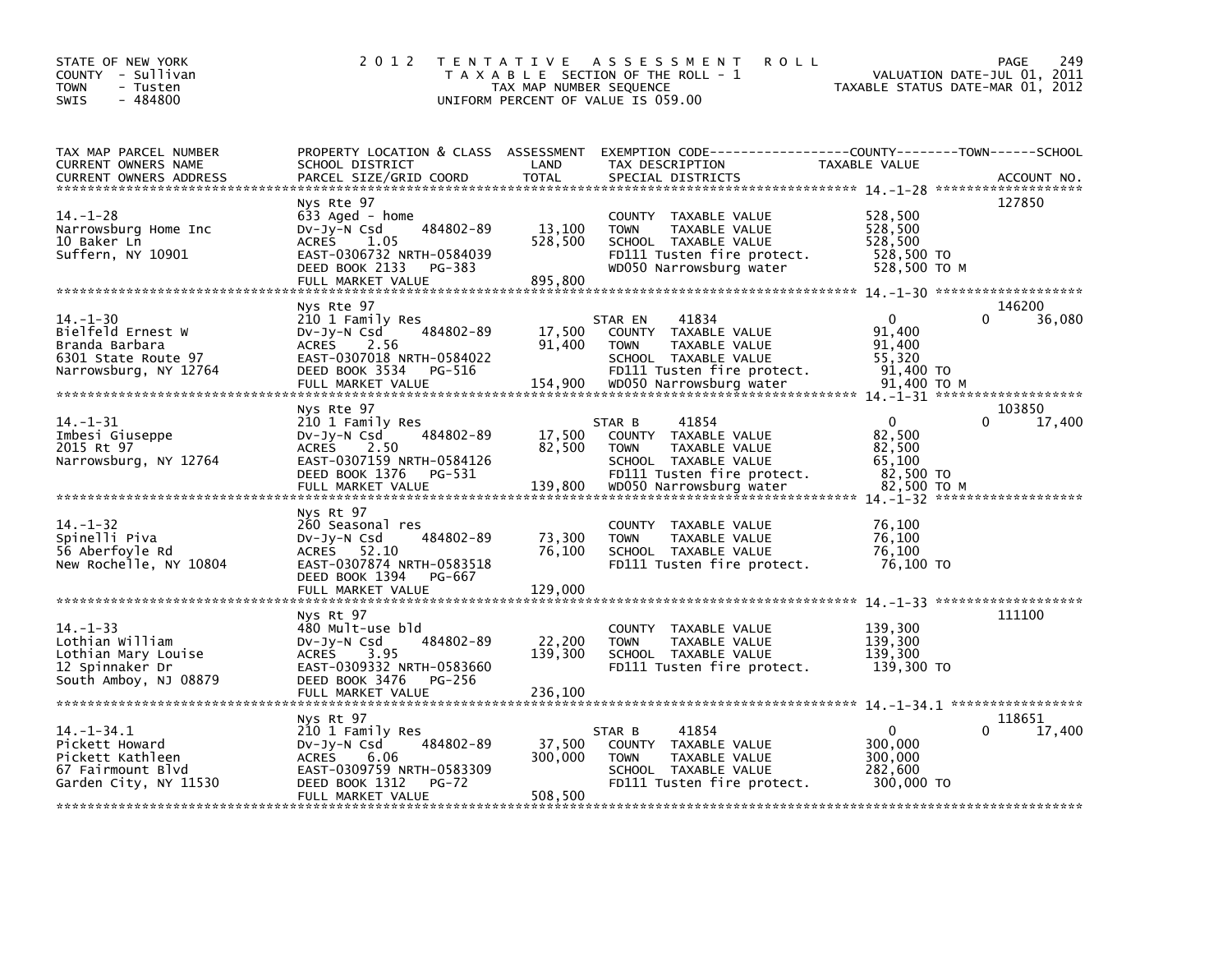| STATE OF NEW YORK<br>COUNTY - Sullivan<br><b>TOWN</b><br>- Tusten<br>$-484800$<br><b>SWIS</b>         | 2 0 1 2                                                                                                                                                                                          | T E N T A T I V E<br>TAX MAP NUMBER SEQUENCE | A S S E S S M E N T<br><b>ROLL</b><br>T A X A B L E SECTION OF THE ROLL - 1<br>UNIFORM PERCENT OF VALUE IS 059.00                                                                             | TAXABLE STATUS DATE-MAR 01, 2012                                                    | 250<br>PAGE<br>VALUATION DATE-JUL 01, 2011     |
|-------------------------------------------------------------------------------------------------------|--------------------------------------------------------------------------------------------------------------------------------------------------------------------------------------------------|----------------------------------------------|-----------------------------------------------------------------------------------------------------------------------------------------------------------------------------------------------|-------------------------------------------------------------------------------------|------------------------------------------------|
| TAX MAP PARCEL NUMBER<br>CURRENT OWNERS NAME<br><b>CURRENT OWNERS ADDRESS</b>                         | SCHOOL DISTRICT<br>PARCEL SIZE/GRID COORD                                                                                                                                                        | LAND<br><b>TOTAL</b>                         | PROPERTY LOCATION & CLASS ASSESSMENT EXEMPTION CODE----------------COUNTY-------TOWN------SCHOOL<br>TAX DESCRIPTION<br>SPECIAL DISTRICTS                                                      | TAXABLE VALUE                                                                       | ACCOUNT NO.                                    |
| $14. -1 - 34.2$<br>Morris Wentworth R Jr<br>PO Box 1431<br>Monticello, NY 12701                       | Nys Rte 97<br>270 Mfg housing<br>$Dv-Jv-N$ Csd<br>484802-89<br><b>ACRES</b><br>20.40<br>EAST-0308810 NRTH-0583722<br>DEED BOOK 1262<br>PG-00009<br>FULL MARKET VALUE                             | 48,200<br>57,000<br>96,600                   | COUNTY TAXABLE VALUE<br>TAXABLE VALUE<br><b>TOWN</b><br>SCHOOL TAXABLE VALUE<br>FD111 Tusten fire protect.                                                                                    | 57,000<br>57,000<br>57,000<br>57,000 TO                                             | 131050                                         |
| $14. -1 - 34.3$<br>Pickett Howard<br>Pickett Kathleen M<br>67 Fairmount Blvd<br>Garden City, NY 11530 | Nys Rt 97<br>$322$ Rural vac $>10$<br>484802-89<br>DV-Jy-N Csd<br>ACRES 11.60<br>EAST-0308959 NRTH-0583169<br>DEED BOOK 1339<br>PG-193<br>FULL MARKET VALUE                                      | 34,400<br>34,400<br>58,300                   | COUNTY TAXABLE VALUE<br>TAXABLE VALUE<br><b>TOWN</b><br>SCHOOL TAXABLE VALUE<br>FD111 Tusten fire protect.                                                                                    | 34,400<br>34,400<br>34,400<br>34,400 TO                                             | 125675<br>$14. -1 - 34. 4$ ******************* |
| $14. - 1 - 34.4$<br>Pickett Howard<br>Pickett Kathleen<br>67 Fairmount Blvd<br>Garden City, NY 11530  | St Hwy 97<br>322 Rural vac>10<br>484802-89<br>$Dv-Jy-N$ Csd<br>ACRES 14.68<br>EAST-0309418 NRTH-0582855<br>DEED BOOK 1312<br>$PG-72$                                                             | 40,800<br>40,800                             | COUNTY TAXABLE VALUE<br><b>TOWN</b><br>TAXABLE VALUE<br>SCHOOL TAXABLE VALUE<br>FD111 Tusten fire protect.                                                                                    | 40,800<br>40.800<br>40,800<br>40,800 TO                                             | 118652                                         |
| $14. - 1 - 36$<br>Benitez Joseph<br>Benitez Carmen<br>39 Arena Ct<br>Narrowsburg, NY 12764            | Arena Court<br>210 1 Family Res<br>484802-89<br>$Dv-Jy-N$ Csd<br>Combined with $14-1-40.2$<br>1.33<br><b>ACRES</b><br>EAST-0310552 NRTH-0582216<br>DEED BOOK 1899<br>PG-544<br>FULL MARKET VALUE | 127,000<br>215,300                           | COMBAT VET 41131<br>41854<br>12,100 STAR B<br>COUNTY TAXABLE VALUE<br>TAXABLE VALUE<br><b>TOWN</b><br>SCHOOL TAXABLE VALUE<br>FD111 Tusten fire protect.                                      | 26,100<br>26,100<br>$\Omega$<br>100,900<br>100,900<br>109.600<br>127,000 TO         | 104350<br>$\Omega$<br>17,400<br>0              |
| $14. - 1 - 39$<br>Ware-Slade Claudette B<br>6109 State Rt 97<br>Narrowsburg, NY 12764                 | Nys Rte 97<br>210 1 Family Res<br>484802-89<br>DV-Jy-N Csd<br><b>ACRES</b><br>2.22<br>EAST-0310940 NRTH-0582247<br>DEED BOOK 2105<br>$PG-1$<br>FULL MARKET VALUE                                 | 148,300                                      | 41834<br>STAR EN<br>17,500 AGED-CS<br>41805<br>41803<br>87,500 AGED-T<br><b>COUNTY</b><br>TAXABLE VALUE<br>TAXABLE VALUE<br><b>TOWN</b><br>SCHOOL TAXABLE VALUE<br>FD111 Tusten fire protect. | $\Omega$<br>17,500<br>21,875<br>$\Omega$<br>70,000<br>65,625<br>33,920<br>87.500 TO | 100080<br>0<br>36,080<br>0<br>17,500<br>0      |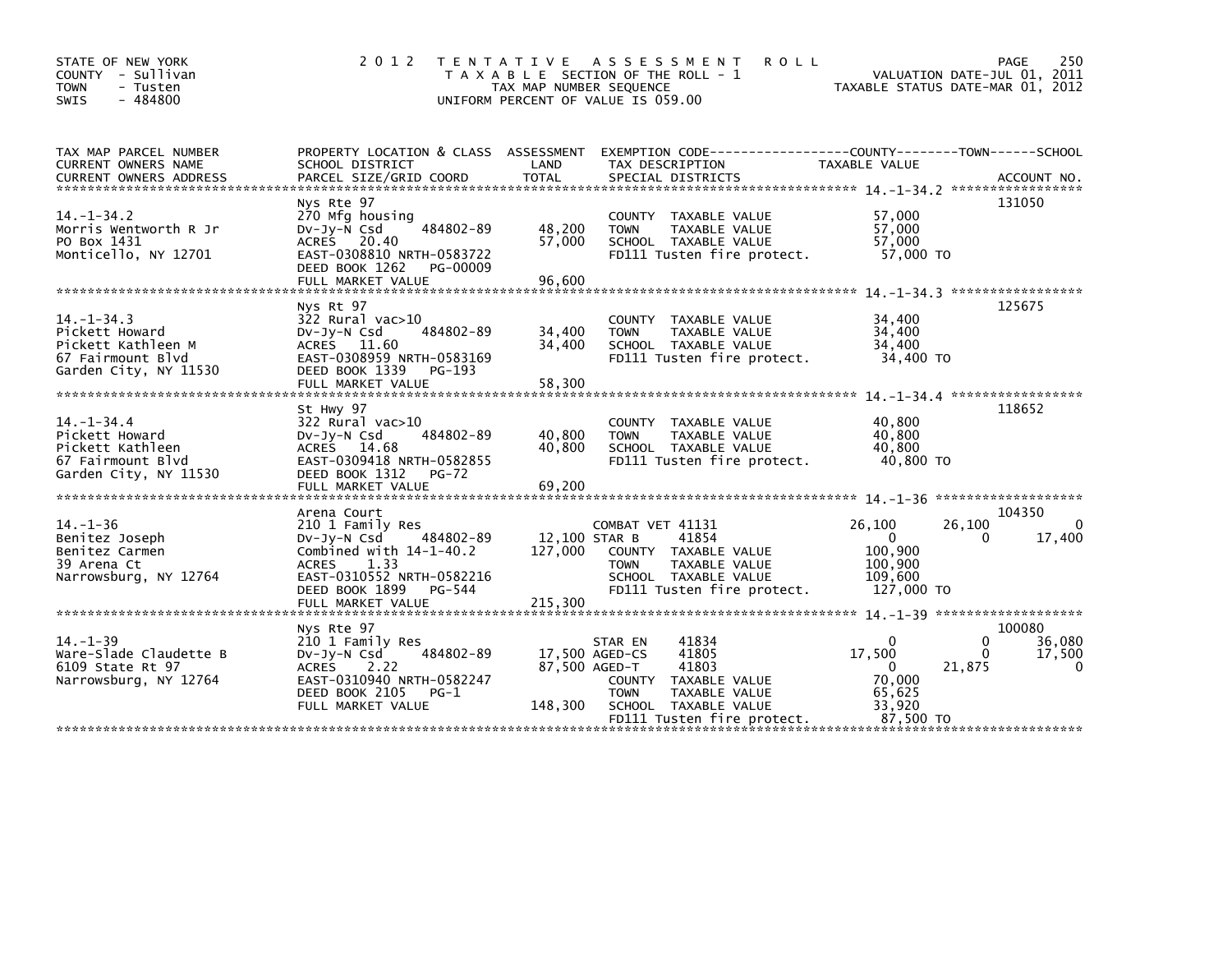| STATE OF NEW YORK<br>- Sullivan<br><b>COUNTY</b><br><b>TOWN</b><br>- Tusten<br>$-484800$<br><b>SWIS</b> | 2 0 1 2                                                                                                                                                                                                                      | T E N T A T I V E<br>TAX MAP NUMBER SEQUENCE<br>UNIFORM PERCENT OF VALUE IS 059.00 | A S S E S S M E N T<br><b>ROLL</b><br>T A X A B L E SECTION OF THE ROLL - 1                                                   | TAXABLE STATUS DATE-MAR 01, 2012                        | 251<br>PAGE<br>VALUATION DATE-JUL 01, 2011 |
|---------------------------------------------------------------------------------------------------------|------------------------------------------------------------------------------------------------------------------------------------------------------------------------------------------------------------------------------|------------------------------------------------------------------------------------|-------------------------------------------------------------------------------------------------------------------------------|---------------------------------------------------------|--------------------------------------------|
| TAX MAP PARCEL NUMBER<br>CURRENT OWNERS NAME<br><b>CURRENT OWNERS ADDRESS</b>                           | PROPERTY LOCATION & CLASS ASSESSMENT<br>SCHOOL DISTRICT<br>PARCEL SIZE/GRID COORD                                                                                                                                            | LAND<br><b>TOTAL</b>                                                               | EXEMPTION CODE-----------------COUNTY-------TOWN------SCHOOL<br>TAX DESCRIPTION<br>SPECIAL DISTRICTS                          | TAXABLE VALUE                                           | ACCOUNT NO.                                |
|                                                                                                         |                                                                                                                                                                                                                              |                                                                                    |                                                                                                                               |                                                         |                                            |
| $14. - 1 - 40.1$<br>Ocean Development Group LLC<br>PO Box 121<br>Mountaindale, NY 12763                 | Nys Rt 97<br>210 1 Family Res<br>484802-89<br>$Dv-Jy-N$ Csd<br>3.36<br><b>ACRES</b><br>EAST-0310709 NRTH-0582508<br>DEED BOOK 2011<br>PG-1175                                                                                | 20,300<br>50,000                                                                   | COUNTY TAXABLE VALUE<br>TAXABLE VALUE<br><b>TOWN</b><br>SCHOOL TAXABLE VALUE<br>FD111 Tusten fire protect.                    | 50,000<br>50,000<br>50,000<br>50,000 TO                 | 100401                                     |
|                                                                                                         | FULL MARKET VALUE                                                                                                                                                                                                            | 84,700                                                                             |                                                                                                                               |                                                         |                                            |
| $14. -1 - 40.3$<br>Lang Edward J<br>60 Lake St<br>Narrowsburg, NY 12764                                 | Nys Rte 97<br>311 Res vac land<br>Dv-Jy-N Csd<br>484802-89<br>combined with $14. -1 - 40.6$<br>FRNT 100.00 DPTH 195.00<br>1.14<br><b>ACRES</b><br>EAST-0310525 NRTH-0581957<br>DEED BOOK 2440<br>PG-447<br>FULL MARKET VALUE | 9,000<br>9.000<br>15,300                                                           | <b>COUNTY</b><br>TAXABLE VALUE<br>TAXABLE VALUE<br><b>TOWN</b><br>SCHOOL TAXABLE VALUE<br>FD111 Tusten fire protect.          | 9,000<br>9,000<br>9,000<br>9,000 TO                     | 160600                                     |
|                                                                                                         |                                                                                                                                                                                                                              |                                                                                    |                                                                                                                               |                                                         | *****************                          |
| $14 - 1 - 40.4$<br>Homeland Farms LLC<br>60 Lake St<br>Narrowsburg, NY 12764                            | Nys Rte 97<br>311 Res vac land<br>484802-89<br>DV-Jy-N Csd<br><b>ACRES</b><br>1.40<br>EAST-0310848 NRTH-0581868<br>DEED BOOK 2472<br>PG-687<br>FULL MARKET VALUE                                                             | 6,500<br>6.500<br>11,000                                                           | COUNTY TAXABLE VALUE<br>TAXABLE VALUE<br><b>TOWN</b><br>SCHOOL TAXABLE VALUE<br>FD111 Tusten fire protect.                    | 6,500<br>6,500<br>6.500<br>6,500 TO                     | 160500                                     |
|                                                                                                         |                                                                                                                                                                                                                              |                                                                                    |                                                                                                                               |                                                         |                                            |
| $14. -1 - 40.9$<br>Stevenson Gregory<br>Guthrie Vicki L<br>17 Arena Ct<br>Narrowsburg, NY 12764         | 17 Arena Ct<br>210 1 Family Res<br>484802-89<br>$Dv-Jy-N$ Csd<br><b>ACRES</b><br>1.00<br>EAST-0310888 NRTH-0582037<br>DEED BOOK 2409<br>PG-314<br>FULL MARKET VALUE                                                          | 12,800<br>74,500<br>126,300                                                        | 41854<br>STAR B<br>COUNTY TAXABLE VALUE<br>TAXABLE VALUE<br><b>TOWN</b><br>SCHOOL TAXABLE VALUE<br>FD111 Tusten fire protect. | $\mathbf{0}$<br>74,500<br>74,500<br>57,100<br>74,500 TO | 155100<br>17,400                           |
|                                                                                                         |                                                                                                                                                                                                                              |                                                                                    |                                                                                                                               |                                                         |                                            |
| $14. - 1 - 40.10$<br>Homelands Farm LLC<br>60 Lake St<br>Narrowsburg, NY 12764                          | Nys Rte 97<br>270 Mfg housing<br>484802-89<br>$Dv-Jy-N$ Csd<br>1.00<br><b>ACRES</b><br>EAST-0310566 NRTH-0581763<br>DEED BOOK 2493<br>PG-491<br>FULL MARKET VALUE                                                            | 12,800<br>14,000<br>23,700                                                         | TAXABLE VALUE<br><b>COUNTY</b><br>TAXABLE VALUE<br><b>TOWN</b><br>SCHOOL TAXABLE VALUE<br>FD111 Tusten fire protect.          | 14,000<br>14,000<br>14,000<br>14,000 TO                 | 109075                                     |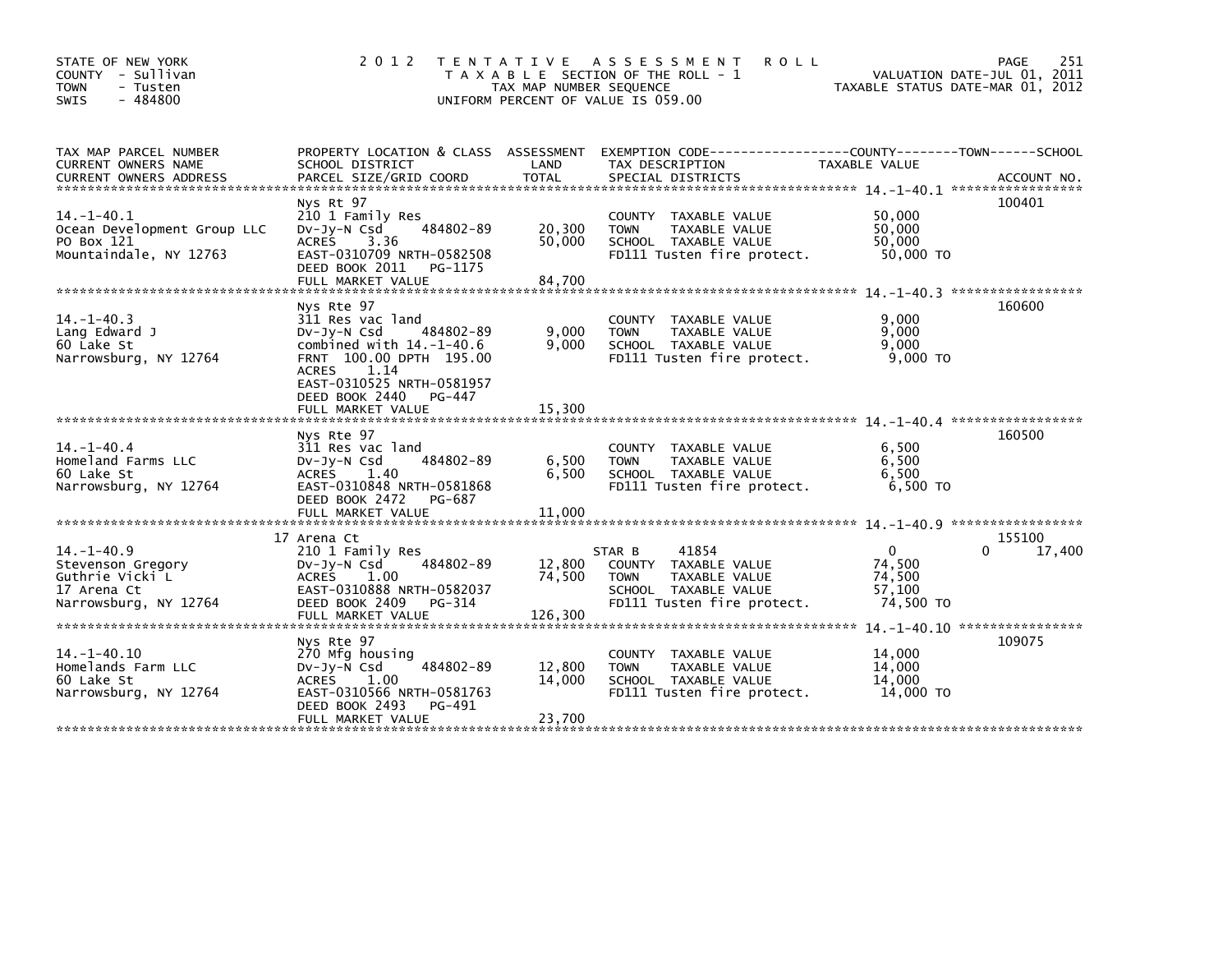| STATE OF NEW YORK<br>COUNTY - Sullivan<br>- Tusten<br><b>TOWN</b><br>- 484800<br><b>SWIS</b>       | 2 0 1 2                                                                                                                                                                   | TAX MAP NUMBER SEQUENCE    | TENTATIVE ASSESSMENT<br><b>ROLL</b><br>T A X A B L E SECTION OF THE ROLL - 1<br>UNIFORM PERCENT OF VALUE IS 059.00                      | VALUATION DATE-JUL 01, 2011<br>TAXABLE STATUS DATE-MAR 01, 2012                          | 252<br>PAGE        |
|----------------------------------------------------------------------------------------------------|---------------------------------------------------------------------------------------------------------------------------------------------------------------------------|----------------------------|-----------------------------------------------------------------------------------------------------------------------------------------|------------------------------------------------------------------------------------------|--------------------|
| TAX MAP PARCEL NUMBER<br>CURRENT OWNERS NAME                                                       | PROPERTY LOCATION & CLASS ASSESSMENT<br>SCHOOL DISTRICT                                                                                                                   | LAND                       | TAX DESCRIPTION                                                                                                                         | TAXABLE VALUE                                                                            |                    |
| $14 - 1 - 41.1$<br>Lang Edward J<br>Lang Sari Nan<br>60 Lake St<br>Narrowsburg, NY 12764           | Nys Hwy 97<br>$314$ Rural vac<10<br>484802-89<br>$Dv-Jy-N$ Csd<br>Lot 1<br><b>ACRES</b><br>5.41<br>EAST-0310198 NRTH-0582045<br>DEED BOOK 2068 PG-66<br>FULL MARKET VALUE | 23,700<br>23,700<br>40.200 | COUNTY TAXABLE VALUE<br>TAXABLE VALUE<br><b>TOWN</b><br>SCHOOL TAXABLE VALUE<br>FD111 Tusten fire protect.                              | 23.700<br>23,700<br>23,700<br>23,700 TO                                                  |                    |
|                                                                                                    |                                                                                                                                                                           |                            |                                                                                                                                         |                                                                                          |                    |
| $14. -1 - 41.2$<br>Homelands Farm LLC<br>60 Lake St<br>Narrowsburg, NY 12764                       | WOODOAKD Twn Rd 73<br>$314$ Rural vac< $10$<br>484802-89<br>DV-Jy-N Csd<br>Lot 2<br>3.24<br><b>ACRES</b><br>EAST-0310120 NRTH-0581644                                     | 17,600<br>17,600           | COUNTY<br>TAXABLE VALUE<br><b>TOWN</b><br>TAXABLE VALUE<br>SCHOOL TAXABLE VALUE<br>FD111 Tusten fire protect.                           | 17.600<br>17,600<br>17,600<br>17,600 TO                                                  |                    |
|                                                                                                    | DEED BOOK 2245 PG-541<br>FULL MARKET VALUE                                                                                                                                | 29,800                     |                                                                                                                                         |                                                                                          |                    |
|                                                                                                    |                                                                                                                                                                           |                            |                                                                                                                                         |                                                                                          |                    |
| $14. -1 - 41.3$<br>Homelands Farm LLC<br>60 Lake St<br>Narrowsburg, NY 12764                       | WOODOAKD Twn Rd 73<br>449 Other Storag<br>484802-89<br>$Dv-Jy-N$ Csd<br>Lot 3<br>ACRES 25.92<br>EAST-0310340 NRTH-0581134<br>DEED BOOK 1521 PG-345                        | 53,700<br>364,000          | TAXABLE VALUE<br>COUNTY<br>TAXABLE VALUE<br><b>TOWN</b><br>SCHOOL TAXABLE VALUE<br>FD111 Tusten fire protect.                           | 364.000<br>364,000<br>364,000<br>364,000 TO                                              |                    |
|                                                                                                    |                                                                                                                                                                           |                            |                                                                                                                                         |                                                                                          |                    |
| $14. -1 - 41.4$<br>Lander Richard<br>Lander Lisa<br>65 Evergreen Ln<br>Narrowsburg, NY 12764       | Hwy 97<br>$322$ Rural vac $>10$<br>484802-89<br>$Dv-Jy-N$ Csd<br>Lot 4<br><b>ACRES</b><br>13.34<br>EAST-0309316 NRTH-0580532                                              | 32,600<br>32,600           | COUNTY<br>TAXABLE VALUE<br>TAXABLE VALUE<br><b>TOWN</b><br>SCHOOL TAXABLE VALUE<br>FD111 Tusten fire protect.                           | 32,600<br>32,600<br>32,600<br>32,600 TO                                                  |                    |
|                                                                                                    | DEED BOOK 2258<br>PG-400                                                                                                                                                  |                            |                                                                                                                                         |                                                                                          |                    |
|                                                                                                    |                                                                                                                                                                           |                            |                                                                                                                                         |                                                                                          |                    |
| $14. -1 - 41.5$<br>Crandall Richard B<br>Crandall Betty J<br>30 Aspen Way<br>Narrowsburg, NY 12764 | 30 Aspen Way<br>210 1 Family Res<br>484802-89<br>$Dv-Jy-N$ Csd<br>Lot <sub>5</sub><br>7.93<br><b>ACRES</b><br>EAST-0309072 NRTH-0580218<br>DEED BOOK 3323<br>PG-578       | 30,100 STAR EN<br>126,600  | CW_15_VET/ 41161<br>41834<br>COUNTY TAXABLE VALUE<br>TAXABLE VALUE<br><b>TOWN</b><br>SCHOOL TAXABLE VALUE<br>FD111 Tusten fire protect. | 6,960<br>6,960<br>$\mathbf{0}$<br>$\Omega$<br>119,640<br>119.640<br>90,520<br>126,600 TO | $\Omega$<br>36,080 |
|                                                                                                    | FULL MARKET VALUE                                                                                                                                                         | 214,600                    |                                                                                                                                         |                                                                                          |                    |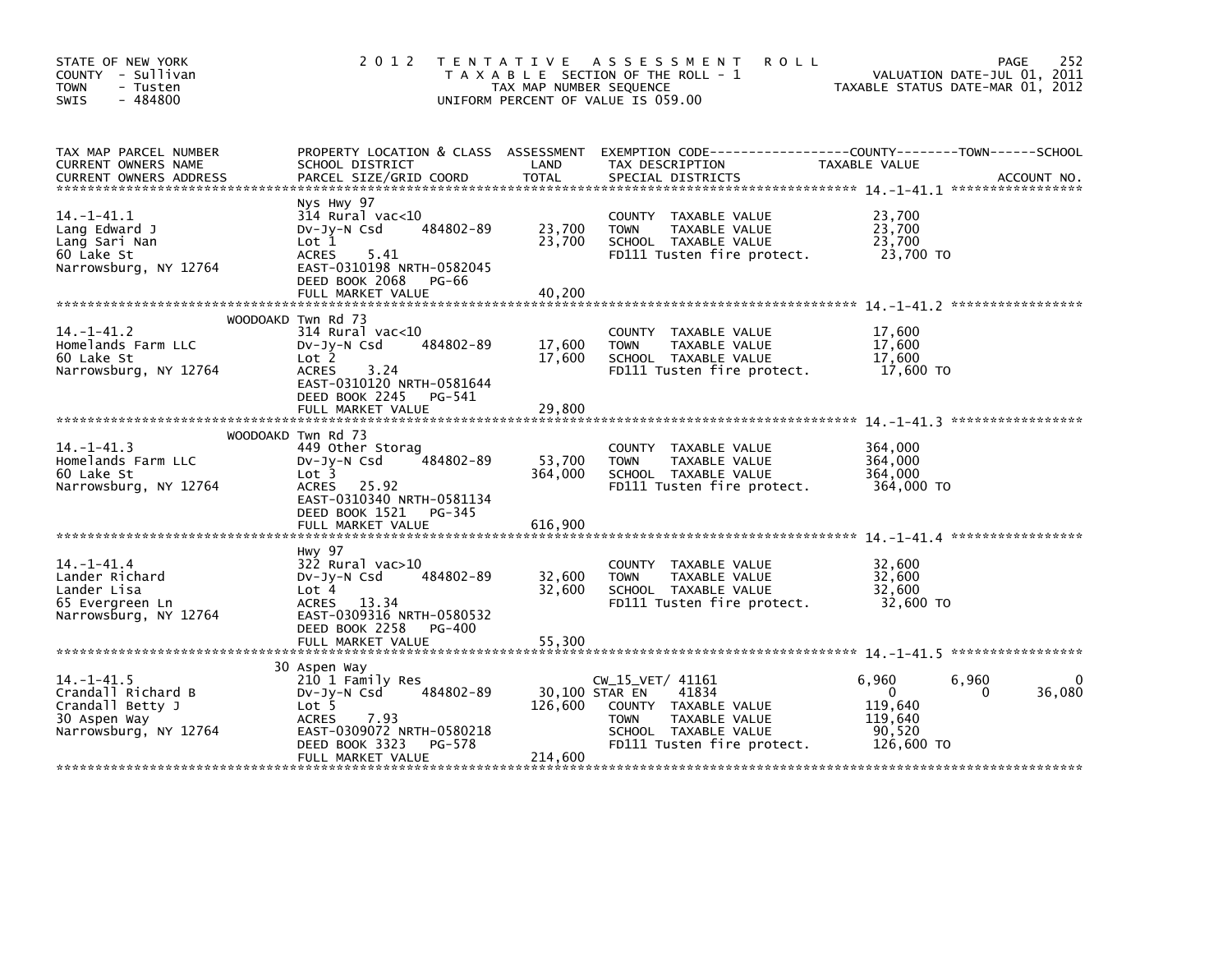| STATE OF NEW YORK<br>COUNTY - Sullivan<br><b>TOWN</b><br>- Tusten<br>$-484800$<br>SWIS                      | 2 0 1 2                                                                                                                                                                         | TAX MAP NUMBER SEQUENCE      | TENTATIVE ASSESSMENT<br><b>ROLL</b><br>T A X A B L E SECTION OF THE ROLL - 1<br>UNIFORM PERCENT OF VALUE IS 059.00            | VALUATION DATE-JUL 01, 2011<br>TAXABLE STATUS DATE-MAR 01, 2012 | 253<br><b>PAGE</b> |
|-------------------------------------------------------------------------------------------------------------|---------------------------------------------------------------------------------------------------------------------------------------------------------------------------------|------------------------------|-------------------------------------------------------------------------------------------------------------------------------|-----------------------------------------------------------------|--------------------|
| TAX MAP PARCEL NUMBER<br>CURRENT OWNERS NAME                                                                | PROPERTY LOCATION & CLASS ASSESSMENT<br>SCHOOL DISTRICT                                                                                                                         | LAND                         | EXEMPTION CODE------------------COUNTY--------TOWN------SCHOOL<br>TAX DESCRIPTION                                             | TAXABLE VALUE                                                   |                    |
| $14 - 1 - 41.6$<br>Crandall Christina Marie<br>Crandall Betty Jane<br>30 Aspen Way<br>Narrowsburg, NY 12764 | 15 Aspen Way<br>210 1 Family Res<br>484802-89<br>$Dv-Jy-N$ Csd<br>Lot 6<br><b>ACRES</b><br>7.04<br>EAST-0308903 NRTH-0579960<br>DEED BOOK 2010 PG-55623<br>FULL MARKET VALUE    | 29,500<br>55,200<br>93,600   | 41854<br>STAR B<br>COUNTY TAXABLE VALUE<br>TAXABLE VALUE<br><b>TOWN</b><br>SCHOOL TAXABLE VALUE<br>FD111 Tusten fire protect. | $\Omega$<br>55,200<br>55,200<br>37,800<br>55,200 TO             | 17,400<br>$\Omega$ |
| $14. - 1 - 41.7$<br>Richardson Christine F<br>16 Whitman St<br>Hastings-on-Hudson, NY 10706                 | 4 Aspen Way<br>210 1 Family Res<br>484802-89<br>$Dv-Jy-N$ Csd<br>Lot 7<br><b>ACRES</b><br>7.40<br>EAST-0308713 NRTH-0579731<br>DEED BOOK 2011 PG-2112<br>FULL MARKET VALUE      | 30,000<br>152,200<br>258,000 | COUNTY TAXABLE VALUE<br>TAXABLE VALUE<br><b>TOWN</b><br>SCHOOL TAXABLE VALUE<br>FD111 Tusten fire protect.                    | 152,200<br>152,200<br>152,200<br>152,200 TO                     |                    |
| $14. - 1 - 41.8$<br>Chappell Ralph<br>Chappell Karen<br>31 Winding Trl<br>Mahwah, NJ 07430                  | Hemlock<br>$314$ Rural vac<10<br>484802-89<br>$Dv-Jv-N$ Csd<br>Lot 8<br>5.19<br><b>ACRES</b><br>EAST-0308595 NRTH-0579385<br>DEED BOOK 2829 PG-545<br>FULL MARKET VALUE         | 22,300<br>22,300<br>37,800   | COUNTY<br>TAXABLE VALUE<br><b>TOWN</b><br>TAXABLE VALUE<br>SCHOOL TAXABLE VALUE<br>FD111 Tusten fire protect.                 | 22,300<br>22,300<br>22,300<br>22,300 TO                         |                    |
| $14. -1 - 41.9$<br>Catskill Farms Inc<br>42 Proctor Rd<br>$E1dred$ , NY 12732                               | <b>Hwy 97</b><br>210 1 Family Res<br>484802-89<br>$Dv-Jy-N$ Csd<br>Lot 9<br><b>ACRES</b><br>5.29<br>EAST-0308266 NRTH-0579657<br>DEED BOOK 3611<br>PG-633                       | 27,100<br>75,900             | COUNTY<br>TAXABLE VALUE<br>TAXABLE VALUE<br><b>TOWN</b><br>SCHOOL TAXABLE VALUE<br>FD111 Tusten fire protect.                 | 75.900<br>75,900<br>75,900<br>75,900 TO                         |                    |
| $14. - 1 - 41.10$<br>Lotito Fabiana<br>68-15 Selfridge St Apt 5H<br>Forest Hills, NY 11375                  | 43 Hemlock Ln<br>210 1 Family Res<br>484802-89<br>$Dv-Jy-N$ Csd<br>Lot 10<br>6.02<br><b>ACRES</b><br>EAST-0308317 NRTH-0578970<br>DEED BOOK 3349<br>PG-552<br>FULL MARKET VALUE | 27,200<br>113,500<br>192,400 | TAXABLE VALUE<br>COUNTY<br>TAXABLE VALUE<br><b>TOWN</b><br>SCHOOL TAXABLE VALUE<br>FD111 Tusten fire protect.                 | 113.500<br>113,500<br>113,500<br>113,500 TO                     |                    |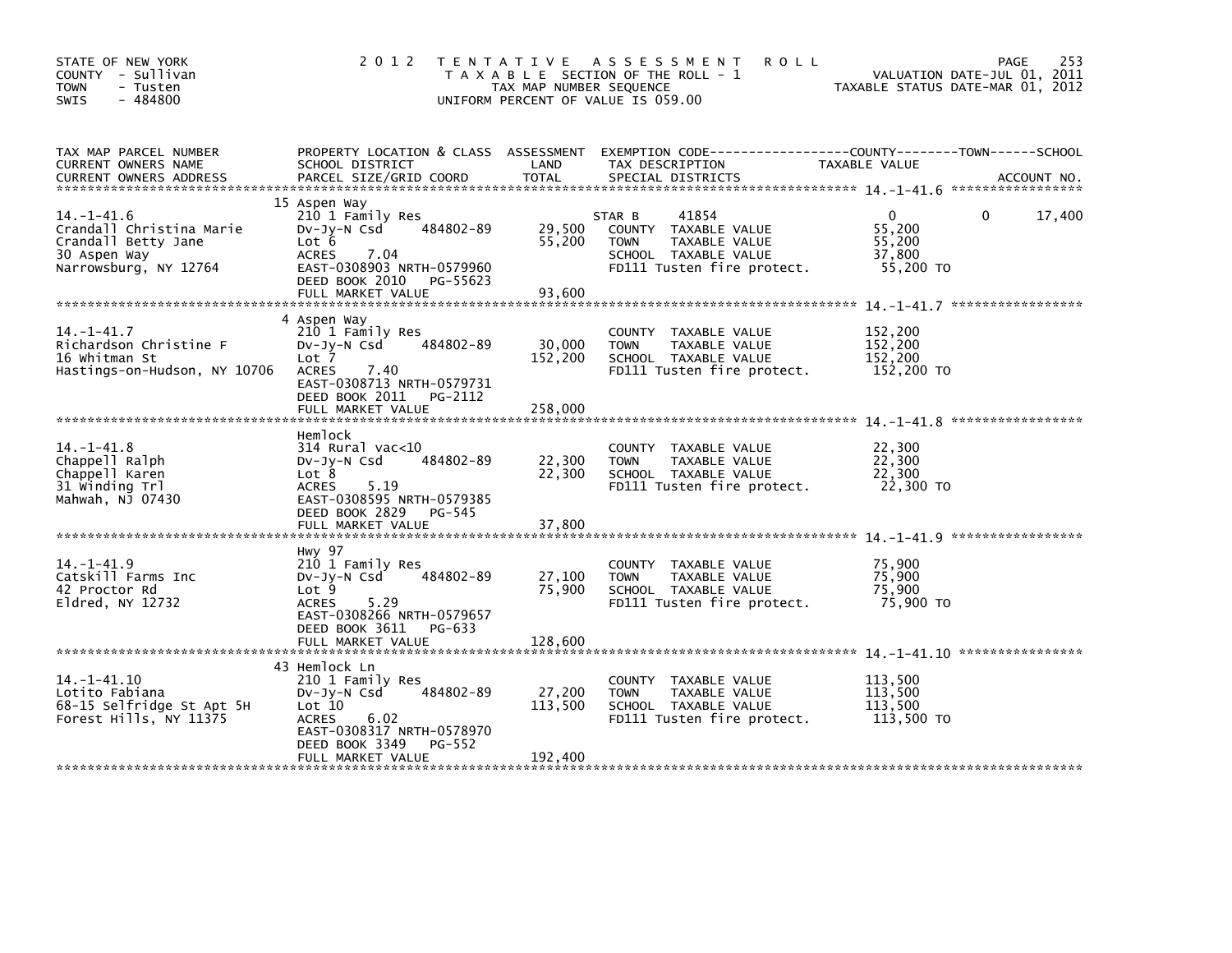| STATE OF NEW YORK<br>COUNTY - Sullivan<br><b>TOWN</b><br>- Tusten<br>$-484800$<br>SWIS              | 2 0 1 2                                                                                                                                                                            | TAX MAP NUMBER SEQUENCE      | TENTATIVE ASSESSMENT<br><b>ROLL</b><br>T A X A B L E SECTION OF THE ROLL - 1<br>UNIFORM PERCENT OF VALUE IS 059.00            |                                                         | 254<br>PAGE<br>VALUATION DATE-JUL 01, 2011<br>TAXABLE STATUS DATE-MAR 01, 2012 |
|-----------------------------------------------------------------------------------------------------|------------------------------------------------------------------------------------------------------------------------------------------------------------------------------------|------------------------------|-------------------------------------------------------------------------------------------------------------------------------|---------------------------------------------------------|--------------------------------------------------------------------------------|
| TAX MAP PARCEL NUMBER<br>CURRENT OWNERS NAME<br><b>CURRENT OWNERS ADDRESS</b>                       | PROPERTY LOCATION & CLASS ASSESSMENT<br>SCHOOL DISTRICT<br>PARCEL SIZE/GRID COORD                                                                                                  | LAND<br><b>TOTAL</b>         | EXEMPTION CODE-----------------COUNTY-------TOWN------SCHOOL<br>TAX DESCRIPTION<br>SPECIAL DISTRICTS                          | TAXABLE VALUE                                           | ACCOUNT NO.                                                                    |
| 14. -1-41.11<br>Gabriel Gloria<br>338 Beach 146 th St<br>Neponsit, NY 11694                         | Hwy 97<br>210 1 Family Res<br>484802-89<br>Dv-Jy-N Csd<br>Lot 11<br><b>ACRES</b><br>5.81 BANK C73535<br>EAST-0308103 NRTH-0579211<br>DEED BOOK 2850<br>PG-129<br>FULL MARKET VALUE | 25,900<br>125,900<br>213,400 | COUNTY TAXABLE VALUE<br><b>TOWN</b><br>TAXABLE VALUE<br>SCHOOL TAXABLE VALUE<br>FD111 Tusten fire protect.                    | 125,900<br>125,900<br>125,900<br>125,900 TO             |                                                                                |
|                                                                                                     |                                                                                                                                                                                    |                              |                                                                                                                               |                                                         |                                                                                |
| 14. –1–41.12<br>Heckman Paxton J<br>Heckman Mary G<br>69 Hemlock Ln<br>Narrowsburg, NY 12764        | Hwy 97<br>210 1 Family Res<br>484802-89<br>$Dv-Jy-N$ Csd<br>Lot 12<br>ACRES<br>5.79 BANK C10379<br>EAST-0307848 NRTH-0579483<br>DEED BOOK 2901<br>PG-498<br>FULL MARKET VALUE      | 29,300<br>115,600<br>195,900 | 41854<br>STAR B<br>COUNTY TAXABLE VALUE<br><b>TOWN</b><br>TAXABLE VALUE<br>SCHOOL TAXABLE VALUE<br>FD111 Tusten fire protect. | 0<br>115,600<br>115,600<br>98,200<br>115,600 TO         | $\mathbf{0}$<br>17,400                                                         |
|                                                                                                     |                                                                                                                                                                                    |                              |                                                                                                                               |                                                         |                                                                                |
| 14. -1-41. 13<br>Brienzo Vincent J<br>Brienzo Patricia<br>7 Renwick Rd<br>Lake Ronkonkoma, NY 11779 | 258 Wood Oak Dr<br>210 1 Family Res<br>484802-89<br>$Dv-Jy-N$ Csd<br>Lot 13<br>ACRES<br>14.93<br>EAST-0307502 NRTH-0579731<br>DEED BOOK 2585<br>PG-210<br>FULL MARKET VALUE        | 42,900<br>123,100<br>208,600 | COUNTY<br>TAXABLE VALUE<br>TAXABLE VALUE<br><b>TOWN</b><br>SCHOOL TAXABLE VALUE<br>FD111 Tusten fire protect.                 | 123,100<br>123,100<br>123,100<br>123,100 TO             |                                                                                |
|                                                                                                     | WOODOAKD Twn Rd 73                                                                                                                                                                 |                              |                                                                                                                               |                                                         |                                                                                |
| $14. - 1 - 41.16$<br>Mercardo Lance<br>Mercado Joan Mae<br>160 wood Oak Dr<br>Narrowsburg, NY 12764 | 210 1 Family Res<br>484802-89<br>Dv-Jy-N Csd<br>Lots 15, 16 & 31<br>Lenape Hills Estates<br>Combined with $14-1-41.15$ &<br>ACRES 17.66<br>EAST-0308059 NRTH-0580115               | 46,200<br>151,100            | 41854<br>STAR B<br>COUNTY TAXABLE VALUE<br>TAXABLE VALUE<br><b>TOWN</b><br>SCHOOL TAXABLE VALUE<br>FD111 Tusten fire protect. | $\Omega$<br>151,100<br>151,100<br>133.700<br>151,100 TO | 17,400<br>0                                                                    |
|                                                                                                     | DEED BOOK 2104<br>PG-050<br>FULL MARKET VALUE                                                                                                                                      | 256,100                      |                                                                                                                               |                                                         |                                                                                |
|                                                                                                     |                                                                                                                                                                                    |                              |                                                                                                                               |                                                         |                                                                                |
| $14. - 1 - 41.17$<br>Miron Shay<br>Miron Juliana<br>2598 SW Dalpina Rd<br>Port St. Lucie, FL 34953  | Hwy 97<br>322 Rural vac>10<br>484802-89<br>$Dv-Jy-N$ Csd<br>Lot 17<br><b>ACRES</b><br>17.88<br>EAST-0307463 NRTH-0580647<br>DEED BOOK 1849<br><b>PG-605</b><br>FULL MARKET VALUE   | 39,900<br>39,900<br>67,600   | <b>COUNTY</b><br>TAXABLE VALUE<br>TAXABLE VALUE<br><b>TOWN</b><br>SCHOOL TAXABLE VALUE<br>FD111 Tusten fire protect.          | 39,900<br>39,900<br>39,900<br>39,900 TO                 |                                                                                |
|                                                                                                     |                                                                                                                                                                                    |                              |                                                                                                                               |                                                         |                                                                                |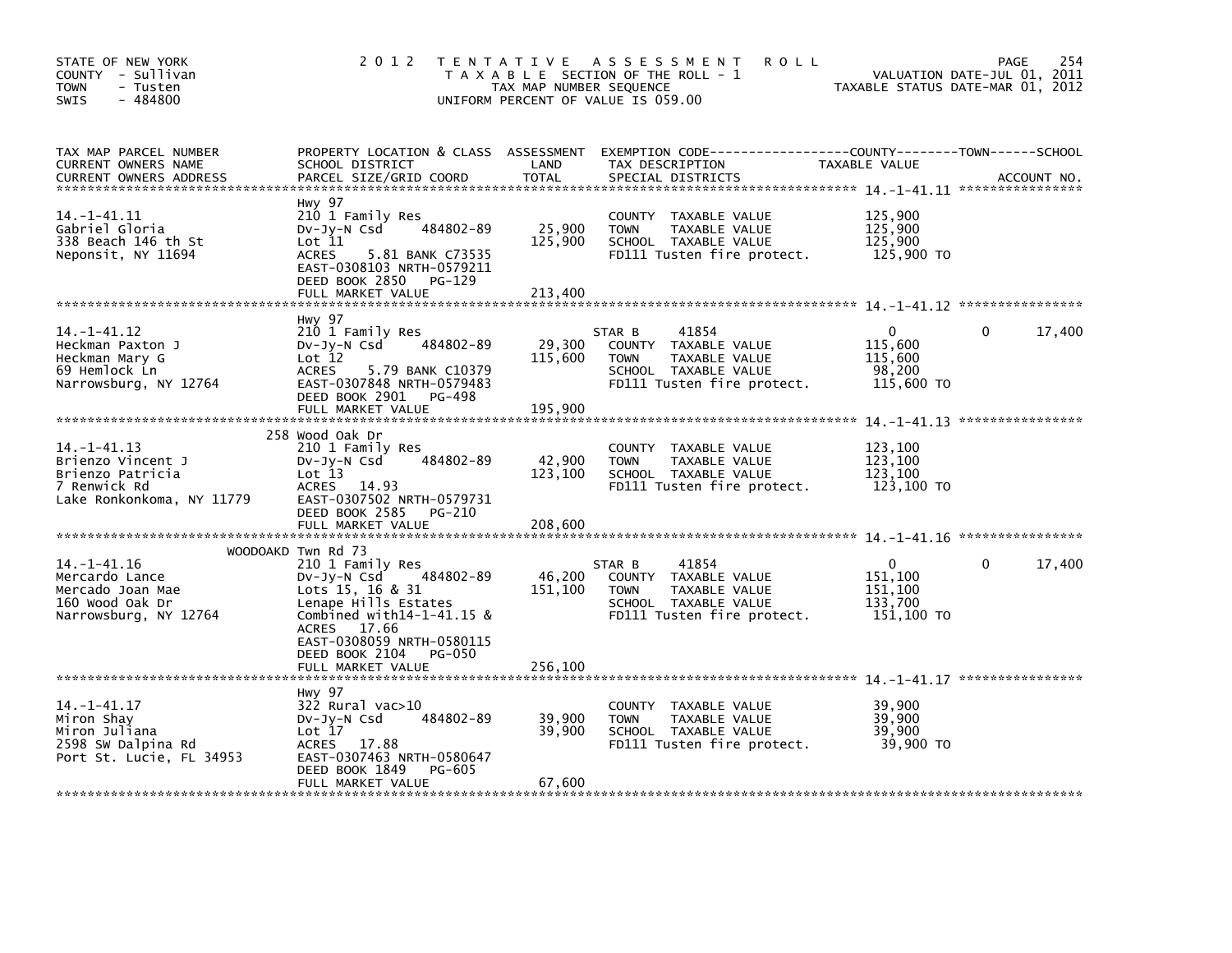| STATE OF NEW YORK<br>COUNTY - Sullivan<br>- Tusten<br><b>TOWN</b><br>$-484800$<br>SWIS                                          | 2 0 1 2                                                                                                                                                               | TAX MAP NUMBER SEQUENCE      | TENTATIVE ASSESSMENT<br>T A X A B L E SECTION OF THE ROLL - 1<br>UNIFORM PERCENT OF VALUE IS 059.00                                                        | <b>ROLL</b>                                                    | 255<br>PAGE<br>VALUATION DATE-JUL 01, 2011<br>TAXABLE STATUS DATE-MAR 01, 2012 |
|---------------------------------------------------------------------------------------------------------------------------------|-----------------------------------------------------------------------------------------------------------------------------------------------------------------------|------------------------------|------------------------------------------------------------------------------------------------------------------------------------------------------------|----------------------------------------------------------------|--------------------------------------------------------------------------------|
| TAX MAP PARCEL NUMBER<br>CURRENT OWNERS NAME                                                                                    | PROPERTY LOCATION & CLASS ASSESSMENT<br>SCHOOL DISTRICT                                                                                                               | LAND                         | TAX DESCRIPTION                                                                                                                                            | TAXABLE VALUE                                                  |                                                                                |
| $14. - 1 - 41.18$<br>Markham Kevin<br>Markham Susan<br>40 Albert Pl<br>Huntington, NY 11743                                     | 152 Wood Oak Dr<br>210 1 Family Res<br>484802-89<br>$Dv-Jy-N$ Csd<br>Lot 18<br>ACRES 19.45<br>EAST-0307591 NRTH-0581195<br>DEED BOOK 3392 PG-182<br>FULL MARKET VALUE | 49,900<br>159,100<br>269,700 | COUNTY TAXABLE VALUE<br><b>TOWN</b><br>TAXABLE VALUE<br>SCHOOL TAXABLE VALUE<br>FD111 Tusten fire protect.                                                 | 159,100<br>159,100<br>159,100<br>159,100 TO                    |                                                                                |
|                                                                                                                                 |                                                                                                                                                                       |                              |                                                                                                                                                            |                                                                |                                                                                |
| $14. - 1 - 41.19$<br>Heath Judith L<br>Heath Stanton<br>Palmas Del Mar<br>57 Shell Castle Club Dr<br>Humacao, PR 00791          | Hwy 97<br>210 1 Family Res<br>484802-89<br>$Dv-Jy-N$ Csd<br>Lot 19<br><b>ACRES</b><br>5.50<br>EAST-0307936 NRTH-0581570<br>DEED BOOK 2151 PG-332                      | 31,200<br>150,000            | 41854<br>STAR B<br>COUNTY TAXABLE VALUE<br><b>TOWN</b><br>TAXABLE VALUE<br>SCHOOL TAXABLE VALUE<br>FD111 Tusten fire protect.                              | $\Omega$<br>150,000<br>150,000<br>132,600<br>150,000 TO        | 17,400<br>0                                                                    |
|                                                                                                                                 | FULL MARKET VALUE                                                                                                                                                     | 254,200                      |                                                                                                                                                            |                                                                |                                                                                |
| $14. - 1 - 41.20$<br>Kelly, Trustee Elizabeth<br>Elizabeth Kelly Living Trust<br>319 Virginia Ave<br>Saint Cloud, FL 34769-2437 | 128 Wood Oak Dr<br>210 1 Family Res<br>484802-89<br>$Dv-Jy-N$ Csd<br>Lot 20<br><b>ACRES</b><br>6.40<br>EAST-0308141 NRTH-0581734<br>DEED BOOK 2569<br>PG-087          | 31,900<br>223,400            | COUNTY TAXABLE VALUE<br>TAXABLE VALUE<br><b>TOWN</b><br>SCHOOL TAXABLE VALUE<br>FD111 Tusten fire protect.                                                 | 223,400<br>223,400<br>223,400<br>223,400 TO                    |                                                                                |
|                                                                                                                                 | FULL MARKET VALUE                                                                                                                                                     | 378,600                      |                                                                                                                                                            |                                                                |                                                                                |
| $14. -1 - 41.21$<br>Ilasz Livius<br>Ilasz Yinan<br>45-1902 Riverside S<br>Jersey City, NJ 07310                                 | Wood Oak Dr<br>210 1 Family Res<br>484802-89<br>$Dv-Jy-N$ Csd<br>Lot 21<br>ACRES 13.43<br>EAST-0308423 NRTH-0581953<br>DEED BOOK 2572<br>PG-553                       | 45,900<br>223,400            | COUNTY TAXABLE VALUE<br>TAXABLE VALUE<br><b>TOWN</b><br>SCHOOL TAXABLE VALUE<br>FD111 Tusten fire protect.                                                 | 223,400<br>223,400<br>223,400<br>223,400 TO                    |                                                                                |
|                                                                                                                                 | FULL MARKET VALUE                                                                                                                                                     | 378,600                      |                                                                                                                                                            |                                                                |                                                                                |
| $14. - 1 - 41.22$<br>Lander Marie Joan<br>Lenape Hills Estates<br>106 Wood Oak Dr<br>Narrowsburg, NY 12764                      | <b>Hwy 97</b><br>210 1 Family Res<br>484802-89<br>$Dv-Jy-N$ Csd<br>Lot 22<br><b>ACRES</b><br>7.24<br>EAST-0308913 NRTH-0581756<br>DEED BOOK 1202<br>PG-288            | 181,200                      | AGED-CTS<br>41800<br>36,200 STAR EN<br>41834<br>COUNTY TAXABLE VALUE<br>TAXABLE VALUE<br><b>TOWN</b><br>SCHOOL TAXABLE VALUE<br>FD111 Tusten fire protect. | 90,600<br>$\Omega$<br>90.600<br>90.600<br>54,520<br>181,200 TO | 90,600<br>90,600<br>36,080<br>0                                                |
|                                                                                                                                 | FULL MARKET VALUE                                                                                                                                                     | 307,100                      |                                                                                                                                                            |                                                                |                                                                                |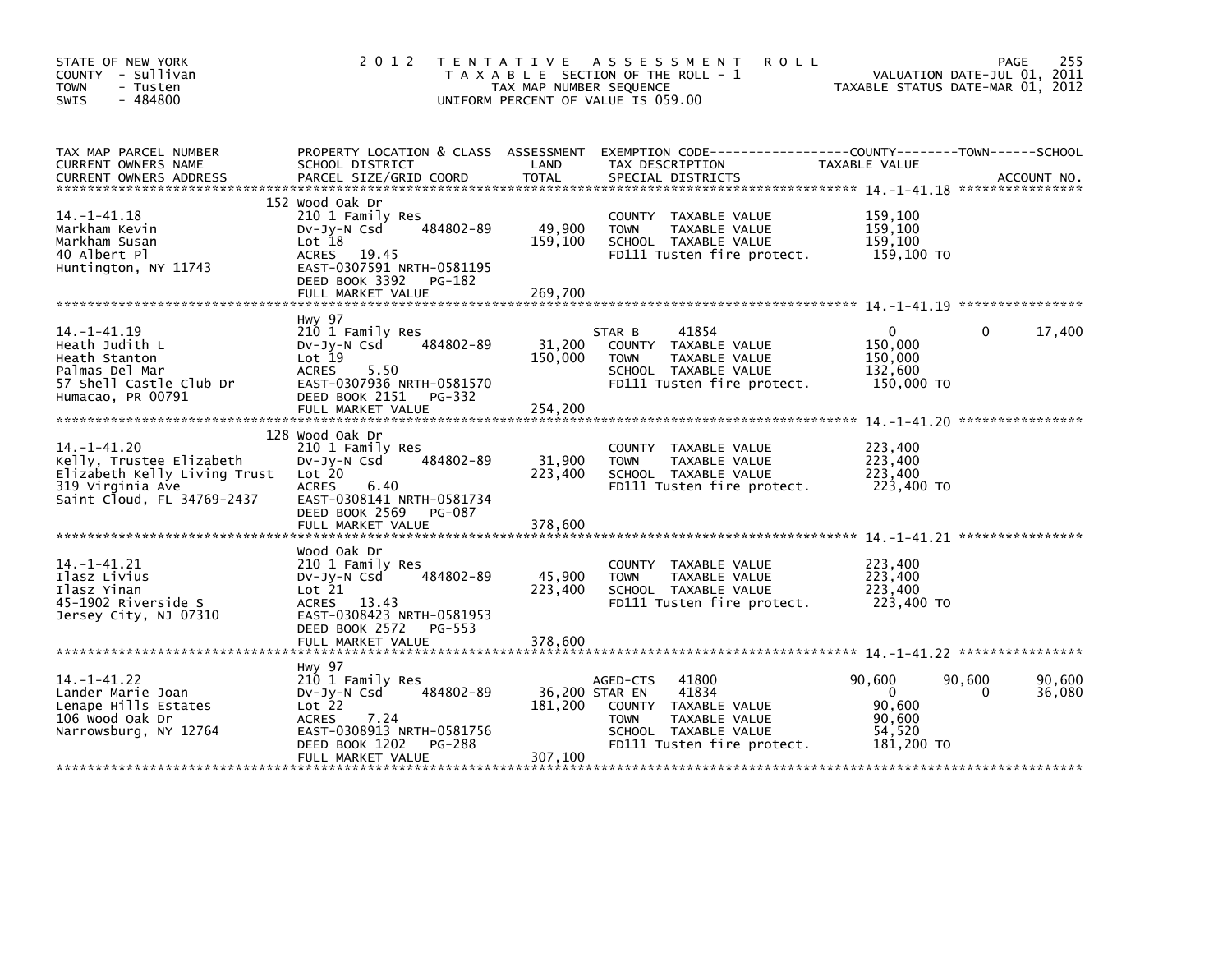| STATE OF NEW YORK<br>COUNTY - Sullivan<br><b>TOWN</b><br>- Tusten<br>$-484800$<br><b>SWIS</b>             | 2 0 1 2                                                                                                                                                                         | T E N T A T I V E<br>TAX MAP NUMBER SEQUENCE | ASSESSMENT<br><b>ROLL</b><br>T A X A B L E SECTION OF THE ROLL - 1<br>UNIFORM PERCENT OF VALUE IS 059.00                      | TAXABLE STATUS DATE-MAR 01, 2012                    | 256<br><b>PAGE</b><br>VALUATION DATE-JUL 01, 2011 |
|-----------------------------------------------------------------------------------------------------------|---------------------------------------------------------------------------------------------------------------------------------------------------------------------------------|----------------------------------------------|-------------------------------------------------------------------------------------------------------------------------------|-----------------------------------------------------|---------------------------------------------------|
| TAX MAP PARCEL NUMBER<br>CURRENT OWNERS NAME<br><b>CURRENT OWNERS ADDRESS</b>                             | PROPERTY LOCATION & CLASS ASSESSMENT<br>SCHOOL DISTRICT<br>PARCEL SIZE/GRID COORD                                                                                               | LAND<br><b>TOTAL</b>                         | EXEMPTION CODE------------------COUNTY--------TOWN------SCHOOL<br>TAX DESCRIPTION<br>SPECIAL DISTRICTS                        | TAXABLE VALUE                                       | ACCOUNT NO.                                       |
| $14. -1 - 41.23$<br>Lenape Hills Estates<br>Lander Marie Joan<br>RD 2 Box 376<br>Narrowsburg, NY 12764    | <b>Hwy 97</b><br>$314$ Rural vac<10<br>484802-89<br>DV-Jy-N Csd<br>Lot 23<br><b>ACRES</b><br>6.04<br>EAST-0309210 NRTH-0581512<br>DEED BOOK 1202<br>PG-288<br>FULL MARKET VALUE | 25,800<br>25,800<br>43,700                   | COUNTY TAXABLE VALUE<br><b>TOWN</b><br>TAXABLE VALUE<br>SCHOOL TAXABLE VALUE<br>FD111 Tusten fire protect.                    | 25,800<br>25,800<br>25,800<br>25,800 TO             |                                                   |
|                                                                                                           |                                                                                                                                                                                 |                                              |                                                                                                                               |                                                     |                                                   |
| 14. –1–41.24<br>Pickett Howard<br>Pickett Kathleen M<br>67 Fairmount Blvd<br>Garden City, NY 11530        | <b>Hwy 97</b><br>$314$ Rural vac< $10$<br>484802-89<br>$Dv-Jy-N$ Csd<br>Lot 24<br><b>ACRES</b><br>5.03<br>EAST-0309267 NRTH-0581968<br>DEED BOOK 1350<br>PG-399                 | 22,300<br>22,300                             | <b>COUNTY</b><br>TAXABLE VALUE<br>TAXABLE VALUE<br><b>TOWN</b><br>SCHOOL TAXABLE VALUE<br>FD111 Tusten fire protect.          | 22,300<br>22,300<br>22,300<br>22,300 TO             |                                                   |
|                                                                                                           | FULL MARKET VALUE                                                                                                                                                               | 37,800                                       |                                                                                                                               |                                                     |                                                   |
| $14. - 1 - 41.25$<br>Pickett Howard<br>Pickett Kathleen M<br>67 Fairmount Blvd<br>Garden City, NY 11530   | <b>Hwy 97</b><br>$314$ Rural vac< $10$<br>484802-89<br>$Dv-Jy-N$ Csd<br>Lot <sub>25</sub><br><b>ACRES</b><br>4.29<br>EAST-0309453 NRTH-0582123                                  | 19,400<br>19,400                             | <b>COUNTY</b><br>TAXABLE VALUE<br><b>TOWN</b><br>TAXABLE VALUE<br>SCHOOL TAXABLE VALUE<br>FD111 Tusten fire protect.          | 19,400<br>19,400<br>19,400<br>19,400 TO             |                                                   |
|                                                                                                           | DEED BOOK 1350<br>PG-399<br>FULL MARKET VALUE                                                                                                                                   | 32,900                                       |                                                                                                                               |                                                     |                                                   |
| $14. - 1 - 41.26$<br>Pickett Howard<br>Pickett Kathleen M<br>67 Fairmount Blvd<br>Garden City, NY 11530   | Hwy 97<br>$314$ Rural vac<10<br>484802-89<br>$Dv-Jy-N$ Csd<br>Lot 26<br>4.08<br><b>ACRES</b><br>EAST-0309635 NRTH-0582288<br>DEED BOOK 1350<br>PG-399                           | 18,700<br>18,700                             | <b>COUNTY</b><br>TAXABLE VALUE<br>TAXABLE VALUE<br><b>TOWN</b><br>SCHOOL TAXABLE VALUE<br>FD111 Tusten fire protect.          | 18,700<br>18,700<br>18,700<br>18,700 TO             |                                                   |
|                                                                                                           | FULL MARKET VALUE                                                                                                                                                               | 31,700                                       |                                                                                                                               |                                                     |                                                   |
|                                                                                                           | <b>Hwy 97</b>                                                                                                                                                                   |                                              |                                                                                                                               |                                                     |                                                   |
| $14. - 1 - 41.27$<br>Macrini Gabriel Jr<br>Macrini Christina<br>6143 State Rt 97<br>Narrowsburg, NY 12764 | 210 1 Family Res<br>484802-89<br>$Dv-Jy-N$ Csd<br>Lot 27<br>3.21<br><b>ACRES</b><br>EAST-0309829 NRTH-0582453<br>DEED BOOK 1481<br>PG-655                                       | 19,800<br>59,700                             | 41854<br>STAR B<br>COUNTY TAXABLE VALUE<br><b>TOWN</b><br>TAXABLE VALUE<br>SCHOOL TAXABLE VALUE<br>FD111 Tusten fire protect. | $\Omega$<br>59,700<br>59,700<br>42.300<br>59,700 TO | 17,400<br>0                                       |
|                                                                                                           | FULL MARKET VALUE                                                                                                                                                               | 101,200                                      |                                                                                                                               |                                                     |                                                   |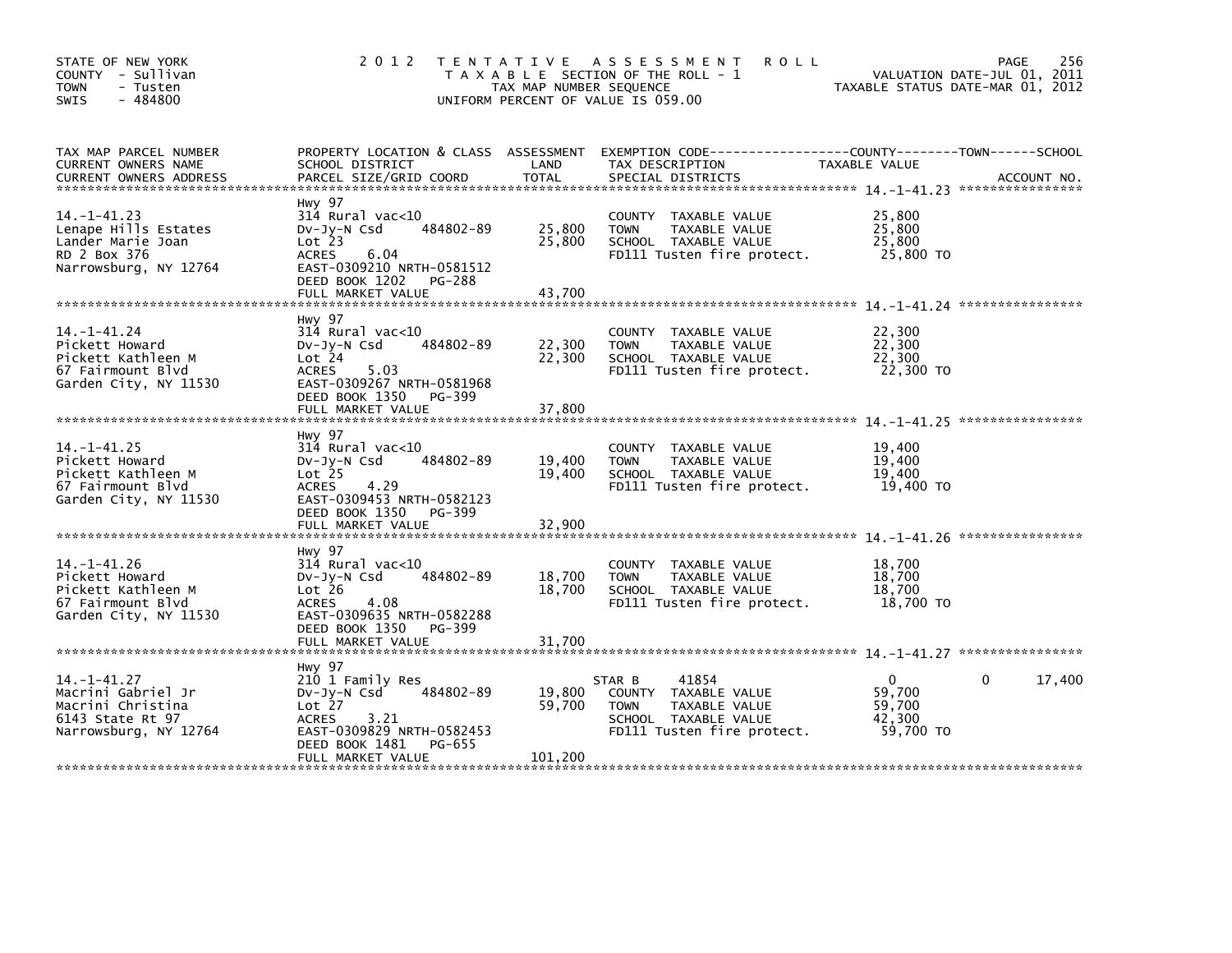| STATE OF NEW YORK<br>COUNTY - Sullivan<br><b>TOWN</b><br>- Tusten<br>$-484800$<br>SWIS                   | 2 0 1 2                                                                                                                                                                                                               | T E N T A T I V E<br>TAX MAP NUMBER SEQUENCE | ASSESSMENT<br><b>ROLL</b><br>T A X A B L E SECTION OF THE ROLL - 1<br>UNIFORM PERCENT OF VALUE IS 059.00   | TAXABLE STATUS DATE-MAR 01, 2012            | 257<br><b>PAGE</b><br>VALUATION DATE-JUL 01, 2011 |
|----------------------------------------------------------------------------------------------------------|-----------------------------------------------------------------------------------------------------------------------------------------------------------------------------------------------------------------------|----------------------------------------------|------------------------------------------------------------------------------------------------------------|---------------------------------------------|---------------------------------------------------|
| TAX MAP PARCEL NUMBER<br>CURRENT OWNERS NAME<br><b>CURRENT OWNERS ADDRESS</b>                            | PROPERTY LOCATION & CLASS ASSESSMENT<br>SCHOOL DISTRICT<br>PARCEL SIZE/GRID COORD                                                                                                                                     | LAND<br><b>TOTAL</b>                         | TAX DESCRIPTION<br>SPECIAL DISTRICTS                                                                       | TAXABLE VALUE                               | ACCOUNT NO.                                       |
| 14. -1-41. 28<br>Kim Soochung<br>Kyung Joo<br>39 Jacobus Ave<br>Wayne, NJ 07470                          | Hwy 97<br>$314$ Rural vac< $10$<br>484802-89<br>DV-Jy-N Csd<br>Lot <sub>28</sub><br><b>ACRES</b><br>5.36<br>EAST-0309007 NRTH-0581093<br>DEED BOOK 1373<br>PG-564<br>FULL MARKET VALUE                                | 26,700<br>26,700<br>45,300                   | COUNTY TAXABLE VALUE<br><b>TOWN</b><br>TAXABLE VALUE<br>SCHOOL TAXABLE VALUE<br>FD111 Tusten fire protect. | 26,700<br>26,700<br>26,700<br>26,700 TO     |                                                   |
| $14. - 1 - 41.29$<br>Ledford William B<br>Zises Heather<br>276 Riverside Dr Apt 4H<br>New York, NY 10025 | 21 Aspen Way<br>210 1 Family Res<br>484802-89<br>DV-Jy-N Csd<br>Lot 29<br>Combined with $14-1-41.30$<br><b>ACRES</b><br>6.75 BANK C92242<br>EAST-0308025 NRTH-0579487<br>DEED BOOK 2011 PG-2756<br>FULL MARKET VALUE  | 30,000<br>99,600<br>168,800                  | COUNTY TAXABLE VALUE<br>TAXABLE VALUE<br><b>TOWN</b><br>SCHOOL TAXABLE VALUE<br>FD111 Tusten fire protect. | 99,600<br>99,600<br>99,600<br>99.600 TO     |                                                   |
| $14. - 1 - 41.32$<br>Halinar Janice<br>1 Woodcrest Rd<br>Hicksville, NY 11801                            | Hwy 97<br>210 1 Family Res<br>484802-89<br>DV-Jy-N Csd<br>Lot <sub>32</sub><br><b>ACRES</b><br>5.12<br>EAST-0308356 NRTH-0581157<br>DEED BOOK 2011<br>PG-8179<br>FULL MARKET VALUE                                    | 25,900<br>129,200<br>219,000                 | COUNTY TAXABLE VALUE<br>TAXABLE VALUE<br><b>TOWN</b><br>SCHOOL TAXABLE VALUE<br>FD111 Tusten fire protect. | 129,200<br>129,200<br>129,200<br>129,200 TO |                                                   |
| 14. -1-41.33<br>Collier Cesar<br>Valdes Lydia<br>44 Walter St<br>Brentwood, NY 11717                     | Hwy 97<br>210 1 Family Res<br>484802-89<br>$Dv-Jy-N$ Csd<br>Lot 33<br><b>ACRES</b><br>5.11<br>EAST-0308647 NRTH-0581315<br>DEED BOOK 1297<br>PG-190<br>FULL MARKET VALUE                                              | 21,300<br>71,300<br>120.800                  | COUNTY TAXABLE VALUE<br><b>TOWN</b><br>TAXABLE VALUE<br>SCHOOL TAXABLE VALUE<br>FD111 Tusten fire protect. | 71,300<br>71,300<br>71,300<br>71,300 TO     |                                                   |
| $14. - 1 - 41.35$<br>Staffieri Anthony<br>PO Box 486<br>Narrowsburg, NY 12764                            | W side Aspen Way TR 76<br>$322$ Rural vac $>10$<br>484802-89<br>DV-Jy-N Csd<br>$Lot$ 29<br>Combined with $14-1-41.30$<br>10.63<br>ACRES<br>EAST-0308299 NRTH-0579853<br>DEED BOOK 2655<br>PG-180<br>FULL MARKET VALUE | 32,200<br>32,200<br>54,600                   | COUNTY TAXABLE VALUE<br><b>TOWN</b><br>TAXABLE VALUE<br>SCHOOL TAXABLE VALUE<br>FD111 Tusten fire protect. | 32,200<br>32,200<br>32,200<br>32,200 TO     |                                                   |
|                                                                                                          |                                                                                                                                                                                                                       |                                              |                                                                                                            |                                             |                                                   |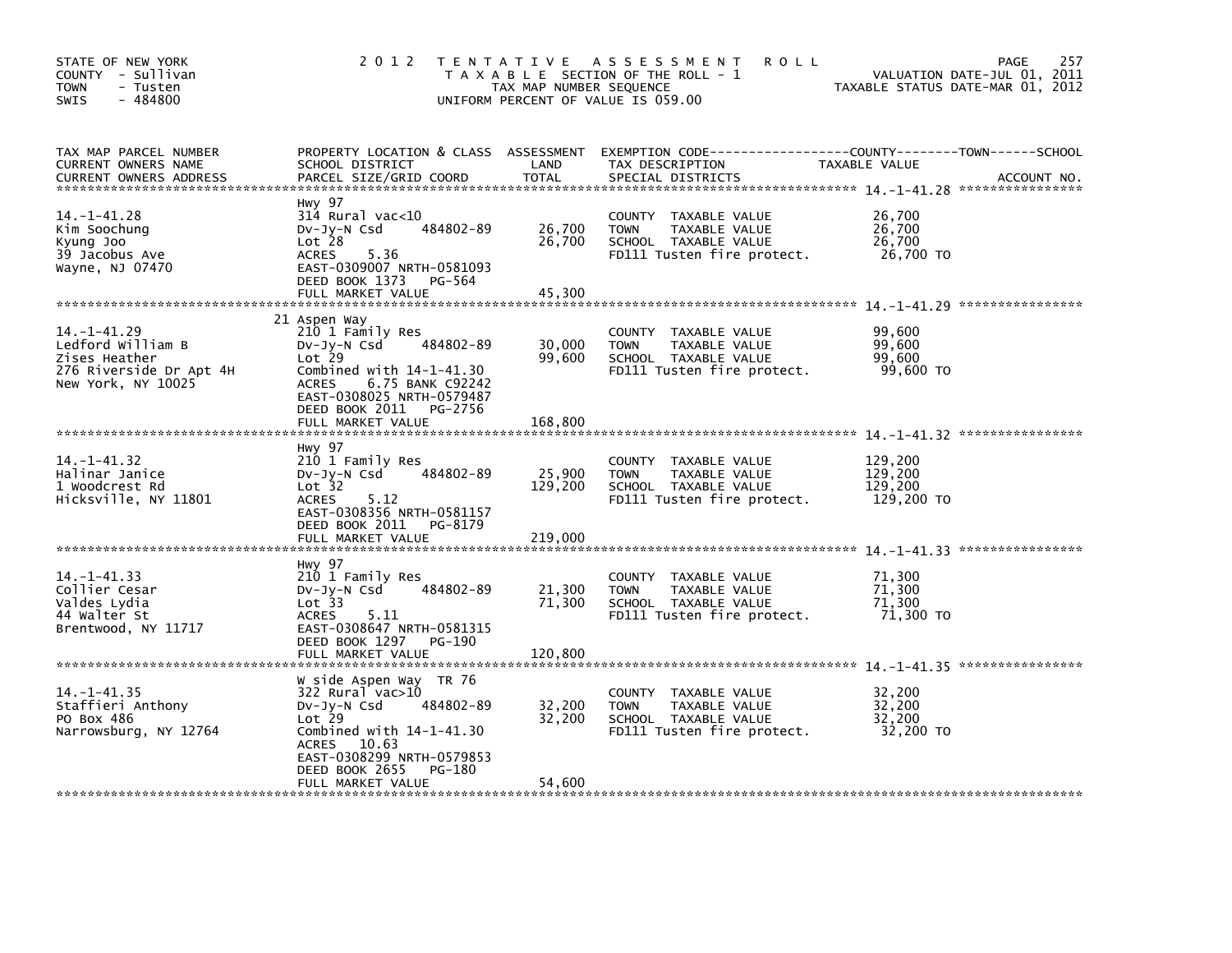| STATE OF NEW YORK<br>COUNTY - Sullivan<br><b>TOWN</b><br>- Tusten<br>$-484800$<br>SWIS                                            |                                                                                                                                                                                      | TAX MAP NUMBER SEQUENCE       | 2012 TENTATIVE ASSESSMENT<br><b>ROLL</b><br>T A X A B L E SECTION OF THE ROLL - 1<br>UNIFORM PERCENT OF VALUE IS 059.00                                                                 | VALUATION DATE-JUL 01, 2011<br>TAXABLE STATUS DATE-MAR 01, 2012                        | 258<br>PAGE       |
|-----------------------------------------------------------------------------------------------------------------------------------|--------------------------------------------------------------------------------------------------------------------------------------------------------------------------------------|-------------------------------|-----------------------------------------------------------------------------------------------------------------------------------------------------------------------------------------|----------------------------------------------------------------------------------------|-------------------|
| TAX MAP PARCEL NUMBER<br>CURRENT OWNERS NAME                                                                                      | SCHOOL DISTRICT                                                                                                                                                                      | LAND                          | PROPERTY LOCATION & CLASS ASSESSMENT EXEMPTION CODE---------------COUNTY-------TOWN-----SCHOOL<br>TAX DESCRIPTION                                                                       | TAXABLE VALUE                                                                          |                   |
| $14. -1 - 43.1$<br>Sklar Steven<br>PO Box 6<br>Putnam Valley, NY 10579<br>MAY BE SUBJECT TO PAYMENT<br>UNDER RPTL480A UNTIL 2021  | 328 Cackletown Rd<br>911 Forest s480<br>484802-89<br>$Dv-Jy-N$ Csd<br>ACRES 223.00<br>EAST-0304288 NRTH-0580318<br>DEED BOOK 3272<br>PG-58<br>FULL MARKET VALUE                      | 152,800<br>152,800<br>259.000 | FOREST LND 47460<br>COUNTY TAXABLE VALUE<br><b>TOWN</b><br>TAXABLE VALUE<br>SCHOOL TAXABLE VALUE<br>FD111 Tusten fire protect.                                                          | 112,143<br>112,143<br>40,657<br>40,657<br>40,657<br>152,800 TO                         | 138001<br>112,143 |
| $14. - 1 - 43.2$<br>Sklar Steven<br>PO Box 6<br>Putnam Valley, NY 10579<br>MAY BE SUBJECT TO PAYMENT<br>UNDER RPTL480A UNTIL 2018 | 328 Cackletown Rd<br>210 1 Family Res<br>484802-89<br>$Dv-Jy-N$ Csd<br>ACRES 14.30<br>EAST-0304288 NRTH-0580318<br>DEED BOOK 3272<br>PG-58<br>FULL MARKET VALUE                      | 44,300<br>293,700<br>497.800  | COUNTY TAXABLE VALUE<br>TAXABLE VALUE<br><b>TOWN</b><br>SCHOOL TAXABLE VALUE<br>FD111 Tusten fire protect.                                                                              | 293,700<br>293,700<br>293,700<br>293.700 TO                                            | 138001            |
| $14. -1 - 49.1$<br>Thompson Paul<br>235 E 46th St Apt 3H<br>New York, NY 10017                                                    | 1382 Delaware Dr<br>210 1 Family Res - WTRFNT<br>$Dv-Jy-N$ Csd<br>484802-89<br><b>ACRES</b><br>0.78<br>EAST-0298725 NRTH-0584666<br>DEED BOOK 3577<br>PG-49<br>FULL MARKET VALUE     | 32,700<br>119,000<br>201,700  | COUNTY TAXABLE VALUE<br>TAXABLE VALUE<br><b>TOWN</b><br>SCHOOL TAXABLE VALUE<br>FD110 Narrowsburg fire<br>LT100 Narrowsburg light<br>SD090 Narrowsburg sewer                            | 119,000<br>119,000<br>119,000<br>119,000 TO<br>119,000 TO<br>1.00 UN M                 | 117700            |
| $14. -1 - 49.2$<br>Miller Daniel<br>Peloso Cara<br>384 Delaware Dr<br>Narrowsburg, NY 12764                                       | Delaware Dr<br>210 1 Family Res - WTRFNT<br>$Dv-Jv-N$ Csd<br>484802-89<br>FRNT 111.00 DPTH 320.00<br><b>BANK C58055</b><br>EAST-0298808 NRTH-0584591<br>DEED BOOK 2704 PG-222        | 26,400<br>99,700              | COUNTY TAXABLE VALUE<br><b>TOWN</b><br>TAXABLE VALUE<br>SCHOOL TAXABLE VALUE<br>FD110 Narrowsburg fire<br>SD090 Narrowsburg sewer<br>WD050 Narrowsburg water                            | 99,700<br>99,700<br>99,700<br>99,700 TO<br>.00 UN M<br>99,700 ТО М                     |                   |
| $14. - 1 - 50.1$<br>Joyce Eileen H<br>80 Cove Dr<br>Manhasset, NY 11030                                                           | DELAWARED Twn Rd 11<br>210 1 Family Res - WTRFNT<br>484802-89<br>$Dv-Jv-N$ Csd<br><b>ACRES</b><br>1.26<br>EAST-0298645 NRTH-0584753<br>DEED BOOK 2633<br>PG-694<br>FULL MARKET VALUE | 43,800<br>185,000<br>313,600  | COUNTY TAXABLE VALUE<br><b>TOWN</b><br>TAXABLE VALUE<br>SCHOOL TAXABLE VALUE<br>FD110 Narrowsburg fire<br>LT100 Narrowsburg light<br>SD090 Narrowsburg sewer<br>WD050 Narrowsburg water | 185,000<br>185,000<br>185,000<br>185,000 TO<br>167,037 TO<br>1.00 UN M<br>185,000 TO M | 136800            |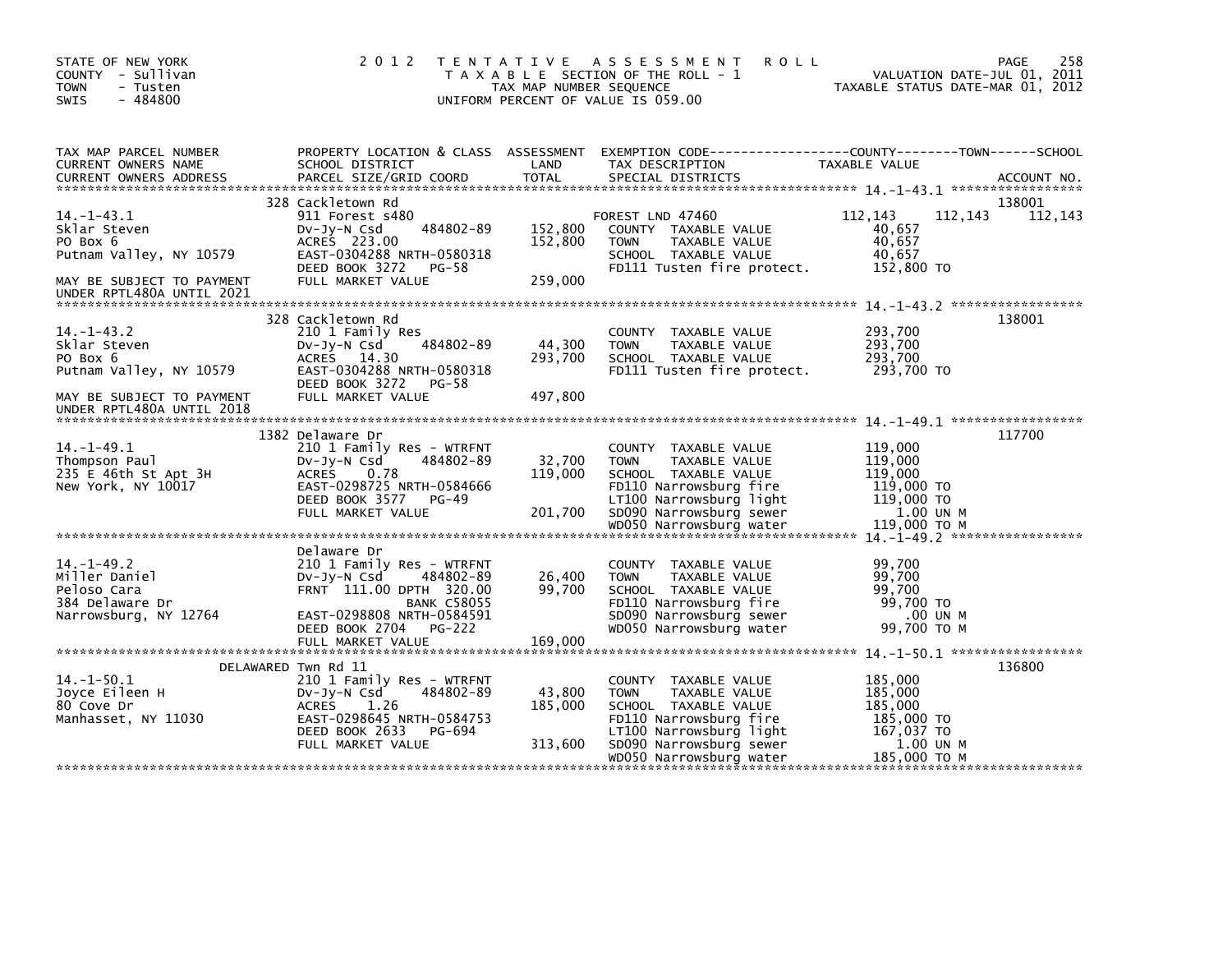| STATE OF NEW YORK<br>COUNTY - Sullivan<br><b>TOWN</b><br>- Tusten<br>$-484800$<br><b>SWIS</b> | 2 0 1 2                                                                                                                                                                                 | TAX MAP NUMBER SEQUENCE      | TENTATIVE ASSESSMENT<br><b>ROLL</b><br>T A X A B L E SECTION OF THE ROLL - 1<br>UNIFORM PERCENT OF VALUE IS 059.00                                                  | 259<br>PAGE<br>VALUATION DATE-JUL 01, 2011<br>TAXABLE STATUS DATE-MAR 01, 2012                                          |
|-----------------------------------------------------------------------------------------------|-----------------------------------------------------------------------------------------------------------------------------------------------------------------------------------------|------------------------------|---------------------------------------------------------------------------------------------------------------------------------------------------------------------|-------------------------------------------------------------------------------------------------------------------------|
| TAX MAP PARCEL NUMBER<br>CURRENT OWNERS NAME                                                  | SCHOOL DISTRICT                                                                                                                                                                         | LAND                         | TAX DESCRIPTION                                                                                                                                                     | PROPERTY LOCATION & CLASS ASSESSMENT EXEMPTION CODE---------------COUNTY-------TOWN------SCHOOL<br><b>TAXABLE VALUE</b> |
|                                                                                               |                                                                                                                                                                                         |                              |                                                                                                                                                                     |                                                                                                                         |
| $14. -1 - 51$<br>Tabor Michael<br>Tabor Elizabeth<br>43-29 Murray St<br>Flushing, NY 11355    | Delaware Dr<br>210 1 Family Res - WTRFNT<br>484802-89<br>DV-JY-N Csd<br>FRNT 75.00 DPTH 330.00<br>EAST-0301304 NRTH-0582634<br>DEED BOOK 1295<br>PG-139<br>FULL MARKET VALUE            | 29,000<br>83,000<br>140,700  | COUNTY TAXABLE VALUE<br><b>TOWN</b><br>TAXABLE VALUE<br>SCHOOL TAXABLE VALUE<br>FD110 Narrowsburg fire<br>LT100 Narrowsburg light<br>SD090 Narrowsburg sewer        | 150900<br>83.000<br>83,000<br>83.000<br>83,000 TO<br>63,122 TO<br>1.00 UN M                                             |
|                                                                                               |                                                                                                                                                                                         |                              | WD050 Narrowsburg water                                                                                                                                             | 83,000 TO M                                                                                                             |
| $14. - 1 - 52$<br>Williams Vera B<br>88 Jane St Apt 2W<br>New York, NY 10014                  | Delaware Riv<br>210 1 Family Res - WTRFNT<br>$Dv-Jy-N$ Csd<br>484802-89<br>FRNT 120.00 DPTH 345.00<br>EAST-0298495 NRTH-0584926<br>DEED BOOK 2290<br>PG-366<br>FULL MARKET VALUE        | 36,000<br>130,000<br>220,300 | COUNTY TAXABLE VALUE<br>TAXABLE VALUE<br><b>TOWN</b><br>SCHOOL TAXABLE VALUE<br>FD110 Narrowsburg fire<br>LT100 Narrowsburg light<br>SD090 Narrowsburg sewer        | 161400<br>130,000<br>130,000<br>130,000<br>130,000 TO<br>128,921 TO<br>1.00 UN M                                        |
|                                                                                               |                                                                                                                                                                                         |                              | WD050 Narrowsburg water                                                                                                                                             | 130,000 ТО М                                                                                                            |
| $14. -1 - 54.1$<br>Decinque Henry Jr<br>6 Harbor Rd<br>Marmora, NJ 08223                      | Tr # 11<br>Ns Delaware Dr<br>311 Res vac land<br>484802-89<br>$Dv-Jy-N$ Csd<br>FRNT 140.00 DPTH 230.00<br>0.37<br><b>ACRES</b><br>EAST-0299180 NRTH-0584799<br>DEED BOOK 2807<br>PG-380 | 7,400<br>7,400               | COUNTY TAXABLE VALUE<br><b>TAXABLE VALUE</b><br><b>TOWN</b><br>SCHOOL TAXABLE VALUE<br>FD110 Narrowsburg fire<br>SD090 Narrowsburg sewer<br>WD050 Narrowsburg water | 7,400<br>7.400<br>7,400<br>7,400 TO<br>.00 UN M<br>7.400 TO M                                                           |
|                                                                                               | FULL MARKET VALUE                                                                                                                                                                       | 12,500                       |                                                                                                                                                                     |                                                                                                                         |
| $14. - 1 - 54.2$<br>Lombardo Anthony M<br>18 Beethoven St<br>Staten Island, NY 10305          | 444 Delaware Dr<br>210 1 Family Res<br>484802-89<br>DV-JY-N Csd<br>ACRES 1.20 BANK C58055<br>EAST-0299170 NRTH-0584390<br>DEED BOOK 2011<br>PG-5463                                     | 29,100<br>114.500            | COUNTY TAXABLE VALUE<br><b>TOWN</b><br>TAXABLE VALUE<br>SCHOOL TAXABLE VALUE<br>FD110 Narrowsburg fire<br>SD090 Narrowsburg sewer                                   | 111300<br>114,500<br>114,500<br>114,500<br>114,500 TO<br>1.00 UN M                                                      |
|                                                                                               |                                                                                                                                                                                         |                              |                                                                                                                                                                     |                                                                                                                         |
| $14. - 1 - 54.3$<br>Gelernter Leah<br>Attn: Weiss A<br>1415 52nd St<br>Brooklyn, NY 11219     | DELAWARED Twn Rd 11<br>311 Res vac land - WTRFNT<br>484802-89<br>$Dv-Jy-N$ Csd<br>Lot 2<br>FRNT 100.00 DPTH 240.00<br>EAST-0299240 NRTH-0584270<br>DEED BOOK 1656<br>PG-217             | 15,000<br>15,000             | COUNTY TAXABLE VALUE<br><b>TAXABLE VALUE</b><br><b>TOWN</b><br>SCHOOL TAXABLE VALUE<br>FD110 Narrowsburg fire<br>SD090 Narrowsburg sewer<br>WD050 Narrowsburg water | 114455<br>15,000<br>15,000<br>15,000<br>15,000 TO<br>.00 UN M<br>15.000 ТО М                                            |
|                                                                                               | FULL MARKET VALUE                                                                                                                                                                       | 25,400                       |                                                                                                                                                                     |                                                                                                                         |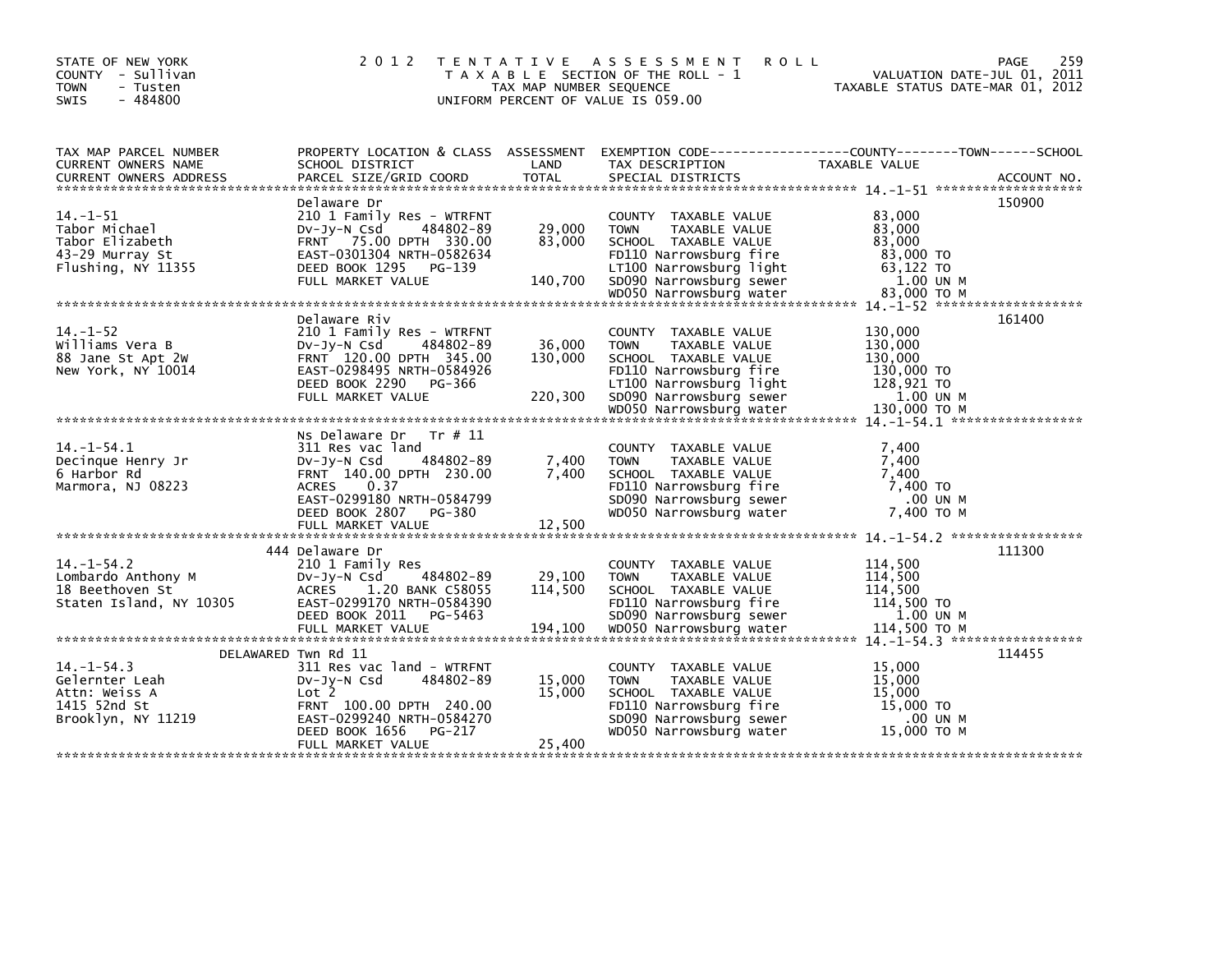| STATE OF NEW YORK<br>COUNTY - Sullivan<br><b>TOWN</b><br>- Tusten<br><b>SWIS</b><br>$-484800$                                                                                                                                        | 2 0 1 2                                                                                                                                                                                                               | T E N T A T I V E<br>TAX MAP NUMBER SEQUENCE | A S S E S S M E N T<br><b>ROLL</b><br>T A X A B L E SECTION OF THE ROLL - 1<br>UNIFORM PERCENT OF VALUE IS 059.00                                            | VALUATION DATE-JUL 01, 2011<br>TAXABLE STATUS DATE-MAR 01, 2012          | 260<br><b>PAGE</b> |
|--------------------------------------------------------------------------------------------------------------------------------------------------------------------------------------------------------------------------------------|-----------------------------------------------------------------------------------------------------------------------------------------------------------------------------------------------------------------------|----------------------------------------------|--------------------------------------------------------------------------------------------------------------------------------------------------------------|--------------------------------------------------------------------------|--------------------|
| TAX MAP PARCEL NUMBER<br>CURRENT OWNERS NAME                                                                                                                                                                                         | PROPERTY LOCATION & CLASS ASSESSMENT<br>SCHOOL DISTRICT                                                                                                                                                               | LAND                                         | EXEMPTION        CODE-----------------COUNTY-------TOWN------SCHOOL<br>TAX DESCRIPTION                                                                       | TAXABLE VALUE                                                            |                    |
| $14. - 1 - 54.4$<br>Richard David Grant<br>Richard Cynthia S<br>11 Consul Rd<br>Livingston, NJ 07039<br>22,500 TO M<br>FULL MARKET VALUE 38,100 WD050 Narrowsburg water 22,500 TO M 73.500 Noter 22,500 TO M 22,500 TO M 23,500 TO M | Twn Rd 11<br>311 Res vac land - WTRFNT<br>$Dv-Jy-N$ Csd<br>484802-89<br>FRNT 200.00 DPTH 240.00<br>EAST-0299320 NRTH-0584150<br>DEED BOOK 2011<br>PG-7492                                                             | 22,500<br>22,500                             | COUNTY TAXABLE VALUE<br><b>TOWN</b><br>TAXABLE VALUE<br>SCHOOL TAXABLE VALUE<br>FD110 Narrowsburg fire<br>SD090 Narrowsburg sewer                            | 22,500<br>22,500<br>22,500<br>22,500 TO<br>.00 UN M                      | 127500             |
| $14. -1 - 54.5$<br>Richard David Grant<br>Richard Cynthia S<br>11 Consul Rd<br>Livingston, NJ 07039                                                                                                                                  | Delaware Riv<br>210 1 Family Res - WTRFNT<br>484802-89<br>DV-Jy-N Csd<br>ACRES 1.96<br>EAST-0299495 NRTH-0584195<br>DEED BOOK 2011 PG-7492                                                                            | 25,000<br>110,000                            | COUNTY TAXABLE VALUE<br>TAXABLE VALUE<br><b>TOWN</b><br>SCHOOL TAXABLE VALUE<br>FD110 Narrowsburg fire<br>SD090 Narrowsburg sewer                            | 110,000<br>110,000<br>110,000<br>110,000 TO<br>1.00 UN M                 | 129155             |
| $14. -1 - 54.6$<br>Bilogoubka Mukhail<br>Bilogoubka Mariya<br>PO Box 383<br>Narrowsburg, NY 12764                                                                                                                                    | E Of Delaware Riv<br>210 1 Family Res<br>$Dv-Jy-N$ Csd<br>484802-89<br>FRNT 115.00 DPTH 178.00<br>EAST-0299470 NRTH-0583930<br>DEED BOOK 3540<br>PG-683                                                               | 22,500<br>100,000                            | COUNTY TAXABLE VALUE<br><b>TOWN</b><br>TAXABLE VALUE<br>SCHOOL TAXABLE VALUE<br>FD110 Narrowsburg fire<br>SD090 Narrowsburg sewer                            | 100,000<br>100,000<br>100,000<br>100,000 TO<br>1.50 UN M                 | 107900             |
| $14. - 1 - 54.7$<br>Milani-D'Alessandro Roseann<br>Milani-O'Neill Lorraine<br>227 81 st St<br>Brooklyn, NY 11209                                                                                                                     | DELAWARED Twn Rd 11<br>210 1 Family Res - WTRFNT<br>$Dv-Jy-N$ Csd<br>484802-89<br>Combined with $14-1-54.8$<br>FRNT 200.00 DPTH 170.00<br>EAST-0299877 NRTH-0584070<br>DEED BOOK 2011<br>PG-7944<br>FULL MARKET VALUE | 27,500<br>104,000<br>176,300                 | COUNTY TAXABLE VALUE<br><b>TOWN</b><br>TAXABLE VALUE<br>SCHOOL TAXABLE VALUE<br>FD110 Narrowsburg fire<br>SD090 Narrowsburg sewer<br>WD050 Narrowsburg water | 104,000<br>104,000<br>104,000<br>104,000 TO<br>1.00 UN M<br>104,000 ТО М | 136850             |
| $14. - 1 - 54.9$<br>Jensen Theresa<br>351 Leadville Ave<br>PO Box 3419<br>Ketchum, ID 83340                                                                                                                                          | Twn Rd 11<br>311 Res vac land - WTRFNT<br>DV-Jy-N Csd<br>484802-89<br>FRNT 207.00 DPTH 217.00<br>EAST-0299640 NRTH-0583630<br>DEED BOOK 3428<br>PG-208<br>FULL MARKET VALUE                                           | 17,500<br>17,500<br>29,700                   | COUNTY TAXABLE VALUE<br>TAXABLE VALUE<br><b>TOWN</b><br>SCHOOL TAXABLE VALUE<br>FD110 Narrowsburg fire<br>SD090 Narrowsburg sewer<br>WD050 Narrowsburg water | 17,500<br>17,500<br>17,500<br>17,500 TO<br>.00 UN M<br>17,500 TO M       | 159951             |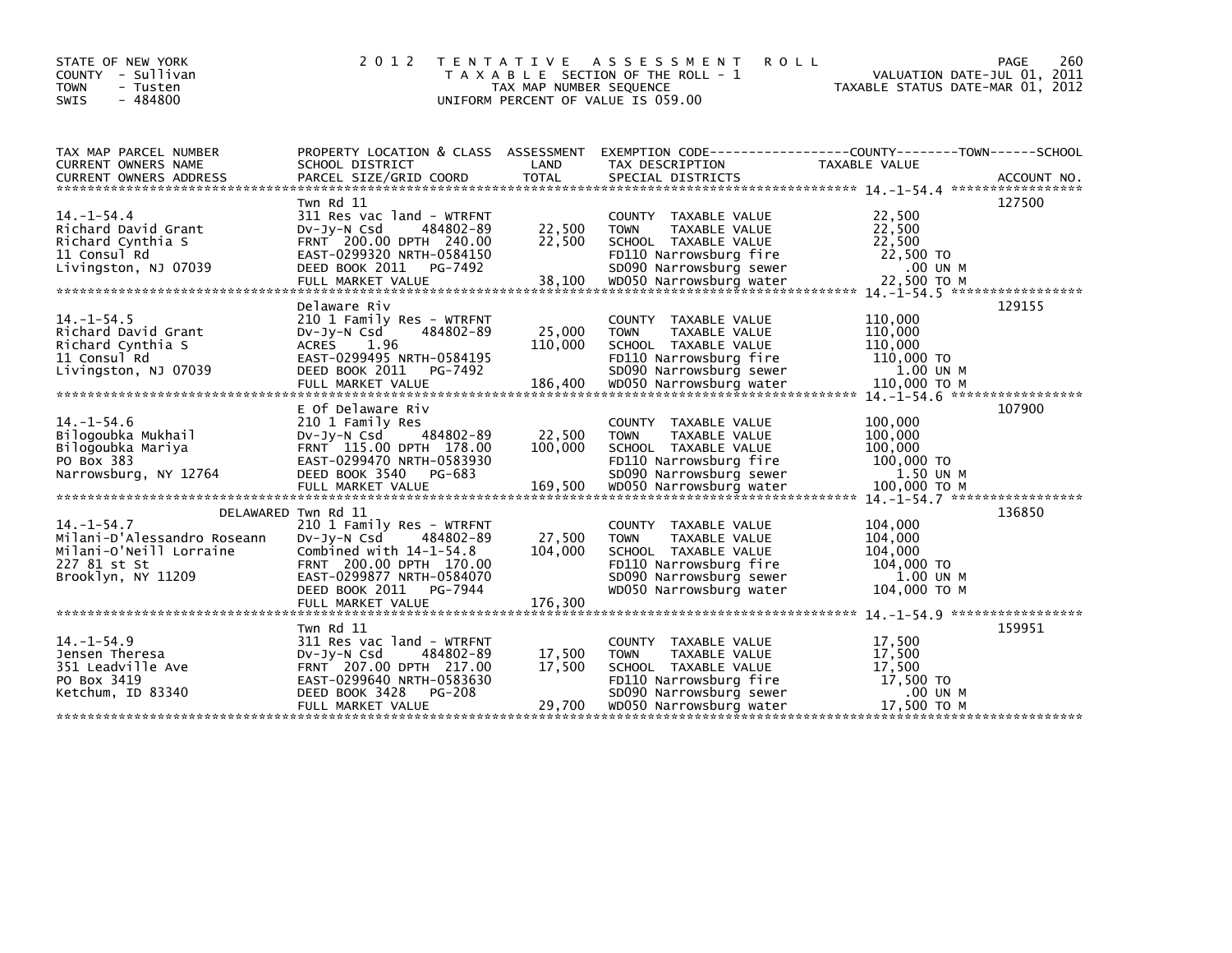| STATE OF NEW YORK<br>COUNTY - Sullivan<br><b>TOWN</b><br>- Tusten<br>$-484800$<br><b>SWIS</b>      | 2 0 1 2                                                                                                                                                                                 | T E N T A T I V E<br>TAX MAP NUMBER SEQUENCE | A S S E S S M E N T<br><b>ROLL</b><br>T A X A B L E SECTION OF THE ROLL - 1<br>UNIFORM PERCENT OF VALUE IS 059.00                                                                                            | 261<br><b>PAGE</b><br>VALUATION DATE-JUL 01, 2011<br>TAXABLE STATUS DATE-MAR 01, 2012                                                        |  |
|----------------------------------------------------------------------------------------------------|-----------------------------------------------------------------------------------------------------------------------------------------------------------------------------------------|----------------------------------------------|--------------------------------------------------------------------------------------------------------------------------------------------------------------------------------------------------------------|----------------------------------------------------------------------------------------------------------------------------------------------|--|
| TAX MAP PARCEL NUMBER<br>CURRENT OWNERS NAME                                                       | PROPERTY LOCATION & CLASS ASSESSMENT<br>SCHOOL DISTRICT                                                                                                                                 | LAND                                         | TAX DESCRIPTION                                                                                                                                                                                              | EXEMPTION CODE-----------------COUNTY-------TOWN------SCHOOL<br>TAXABLE VALUE                                                                |  |
| $14. - 1 - 54.10$<br>Wolff Joe<br>512 Delaware Dr<br>Narrowsburg, NY 12764                         | Twn Rd 11<br>210 1 Family Res - WTRFNT<br>484802-89<br>$Dv-Jy-N$ Csd<br>97.00 DPTH 196.00<br><b>FRNT</b><br>EAST-0299740 NRTH-0583520<br>DEED BOOK 764<br>PG-00954<br>FULL MARKET VALUE | 45,000<br>76,300                             | 41800<br>AGED-CTS<br>41834<br>22,000 STAR EN<br>COUNTY TAXABLE VALUE<br>TAXABLE VALUE<br><b>TOWN</b><br>SCHOOL TAXABLE VALUE<br>FD110 Narrowsburg fire<br>SD090 Narrowsburg sewer<br>WD050 Narrowsburg water | 161300<br>22,500<br>22,500<br>22,500<br>$\mathbf{0}$<br>22,500<br>0<br>22,500<br>22,500<br>$\Omega$<br>45,000 TO<br>1.00 UN M<br>45,000 TO M |  |
|                                                                                                    |                                                                                                                                                                                         |                                              |                                                                                                                                                                                                              |                                                                                                                                              |  |
| $14. -1 - 54.11$<br>Wolff Joseph F<br>Wolff Cheri L<br>10308 Cardigan Cir<br>Glen Allen, VA 23060  | Delaware Dr<br>311 Res vac land - WTRFNT<br>DV-Jy-N Csd<br>484802-89<br>FRNT 112.00 DPTH 187.00<br>EAST-0299790 NRTH-0583430<br>DEED BOOK 1455 PG-17<br>FULL MARKET VALUE               | 10,000<br>10,000<br>16,900                   | COUNTY TAXABLE VALUE<br><b>TOWN</b><br>TAXABLE VALUE<br>SCHOOL TAXABLE VALUE<br>FD110 Narrowsburg fire<br>WD050 Narrowsburg water                                                                            | 100900<br>10,000<br>10,000<br>10,000<br>$10,000$ TO<br>10,000 ТО М                                                                           |  |
|                                                                                                    | Twn Rd 11                                                                                                                                                                               |                                              |                                                                                                                                                                                                              | 159952                                                                                                                                       |  |
| $14. - 1 - 54.12$<br>Nickson Harold<br>Nickson Linda E<br>522 Delaware Dr<br>Narrowsburg, NY 12764 | 210 1 Family Res - WTRFNT<br>484802-89<br>$Dv-Jy-N$ Csd<br>FRNT 107.00 DPTH 168.00<br>EAST-0299830 NRTH-0583340<br>DEED BOOK 1187<br>PG-00183<br>FULL MARKET VALUE                      | 21,500<br>84,500<br>143,200                  | 41834<br>STAR EN<br>COUNTY TAXABLE VALUE<br><b>TOWN</b><br>TAXABLE VALUE<br>SCHOOL TAXABLE VALUE<br>FD110 Narrowsburg fire<br>WD050 Narrowsburg water                                                        | $\mathbf{0}$<br>36,080<br>0<br>84,500<br>84,500<br>48,420<br>84.500 TO<br>84.500 TO M                                                        |  |
|                                                                                                    |                                                                                                                                                                                         |                                              |                                                                                                                                                                                                              |                                                                                                                                              |  |
| $14. - 1 - 54.13$<br>Brown Donald<br>Brown Cynthia D<br>507 Patchett Way<br>Montgomery, NY 12549   | Twn Rd 11<br>210 1 Family Res<br>484802-89<br>$Dv-Jy-N$ Csd<br>Lot $#13$<br>FRNT 105.00 DPTH 168.00<br><b>BANK 060670</b><br>EAST-0299870 NRTH-0583260<br>DEED BOOK 1153<br>PG-00283    | 21,500<br>60.000                             | COUNTY TAXABLE VALUE<br>TAXABLE VALUE<br><b>TOWN</b><br>SCHOOL TAXABLE VALUE<br>FD110 Narrowsburg fire<br>WD050 Narrowsburg water                                                                            | 159953<br>60,000<br>60,000<br>60.000<br>60,000 TO<br>60,000 ТО М                                                                             |  |
|                                                                                                    |                                                                                                                                                                                         |                                              |                                                                                                                                                                                                              |                                                                                                                                              |  |
| $14. - 1 - 54.14$<br>Brown Donald<br>Brown Cynthia D<br>507 Patchett Way<br>Montgomery, NY 12549   | Twn Rd 11<br>311 Res vac land<br>484802-89<br>$Dv-Jy-N$ Csd<br>FRNT 105.00 DPTH 181.00<br><b>BANK 060670</b><br>EAST-0299920 NRTH-0583150<br>DEED BOOK 1153<br>PG-00283                 | 1,500<br>1,500                               | COUNTY TAXABLE VALUE<br>TAXABLE VALUE<br><b>TOWN</b><br>SCHOOL TAXABLE VALUE<br>FD110 Narrowsburg fire<br>WD050 Narrowsburg water                                                                            | 159954<br>1.500<br>1,500<br>1.500<br>1.500 TO<br>1,500 TO M                                                                                  |  |
|                                                                                                    | FULL MARKET VALUE                                                                                                                                                                       | 2,500                                        |                                                                                                                                                                                                              |                                                                                                                                              |  |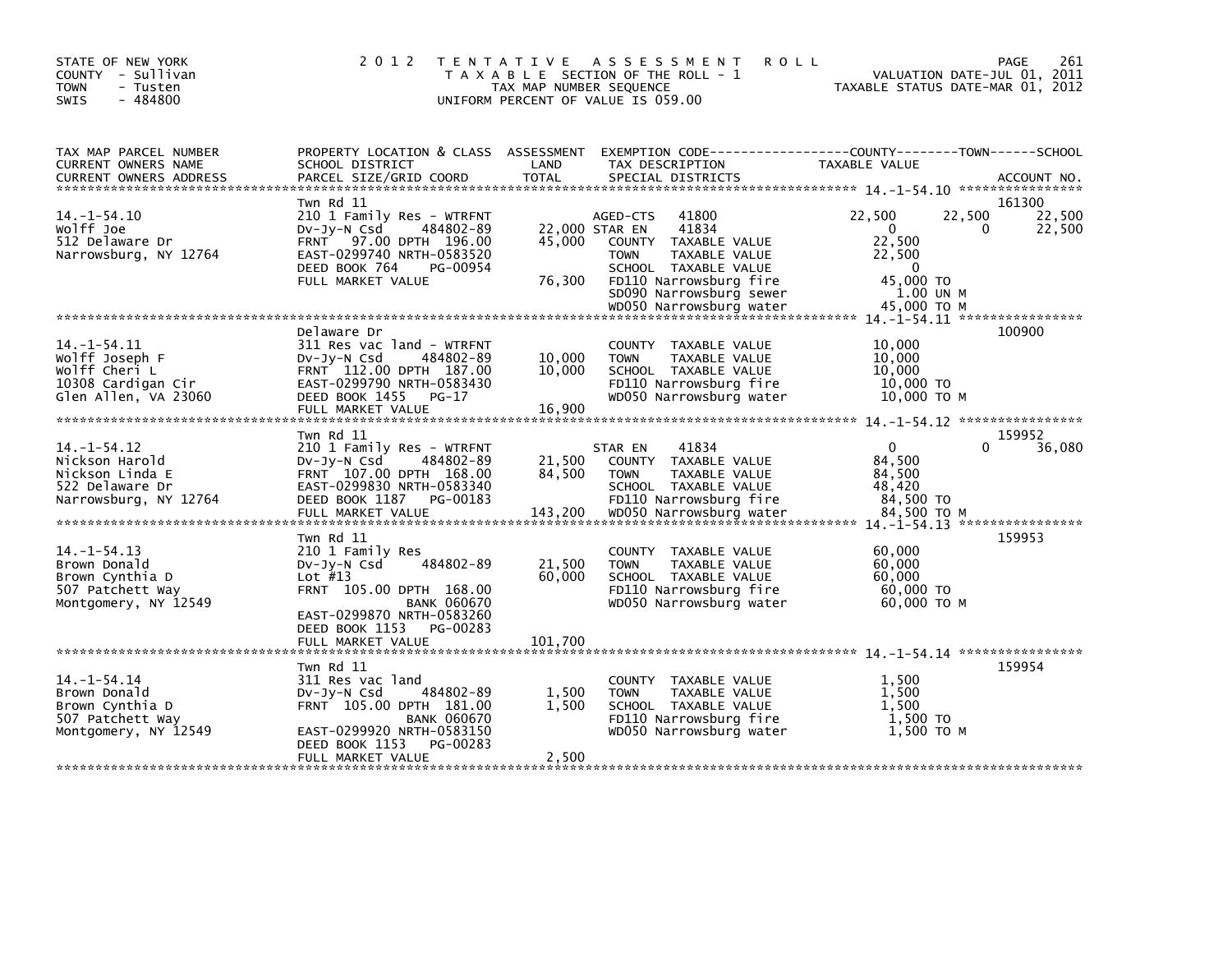| STATE OF NEW YORK<br>COUNTY - Sullivan<br><b>TOWN</b><br>- Tusten<br>$-484800$<br><b>SWIS</b>                                                                                                                                                               | 2 0 1 2                                                                                                                                        | TAX MAP NUMBER SEQUENCE | TENTATIVE ASSESSMENT<br><b>ROLL</b><br>T A X A B L E SECTION OF THE ROLL - 1<br>UNIFORM PERCENT OF VALUE IS 059.00                |                                                        | 262<br><b>PAGE</b><br>VALUATION DATE-JUL 01, 2011<br>TAXABLE STATUS DATE-MAR 01, 2012 |
|-------------------------------------------------------------------------------------------------------------------------------------------------------------------------------------------------------------------------------------------------------------|------------------------------------------------------------------------------------------------------------------------------------------------|-------------------------|-----------------------------------------------------------------------------------------------------------------------------------|--------------------------------------------------------|---------------------------------------------------------------------------------------|
| TAX MAP PARCEL NUMBER                                                                                                                                                                                                                                       |                                                                                                                                                |                         | PROPERTY LOCATION & CLASS ASSESSMENT EXEMPTION CODE---------------COUNTY-------TOWN-----SCHOOL                                    |                                                        |                                                                                       |
| CURRENT OWNERS NAME<br>CURRENT OWNERS ADDRESS                                                                                                                                                                                                               | SCHOOL DISTRICT                                                                                                                                | LAND                    | TAX DESCRIPTION                                                                                                                   | TAXABLE VALUE                                          |                                                                                       |
|                                                                                                                                                                                                                                                             | $LOT#14$ Twn Rd 11                                                                                                                             |                         |                                                                                                                                   |                                                        | 159955                                                                                |
| $14. -1 - 54.15$<br>Diehl Timothy G<br>Diehl Deborah L<br>1039 Torrey Rd<br>Honesdale, PA 18431                                                                                                                                                             | 323 Vacant rural<br>$Dv-Jy-N$ Csd<br>484802-89<br>FRNT 105.00 DPTH 172.00<br>EAST-0299960 NRTH-0583070<br>DEED BOOK 3581 PG-293                | 400<br>400              | COUNTY TAXABLE VALUE<br>TAXABLE VALUE<br><b>TOWN</b><br>SCHOOL TAXABLE VALUE<br>FD110 Narrowsburg fire                            | 400<br>400<br>400<br>400 TO                            |                                                                                       |
|                                                                                                                                                                                                                                                             |                                                                                                                                                |                         |                                                                                                                                   |                                                        |                                                                                       |
| $14. - 1 - 54.16$<br>Barr Jason<br>307 Chivers Rd<br>Lake Ariel, PA 18436                                                                                                                                                                                   | Twn Rd 11<br>323 Vacant rural<br>$Dv-Jy-N$ Csd<br>484802-89<br>FRNT 105.00 DPTH 180.00<br>EAST-0299960 NRTH-0582950<br>DEED BOOK 3512<br>PG-95 | 400<br>400              | COUNTY TAXABLE VALUE<br>TAXABLE VALUE<br><b>TOWN</b><br>SCHOOL TAXABLE VALUE<br>FD110 Narrowsburg fire                            | 400<br>400<br>400<br>400 TO                            | 159956                                                                                |
|                                                                                                                                                                                                                                                             |                                                                                                                                                |                         |                                                                                                                                   |                                                        |                                                                                       |
|                                                                                                                                                                                                                                                             | Twn Rd 11                                                                                                                                      |                         |                                                                                                                                   |                                                        | 138200                                                                                |
| $14. -1 - 55.1$<br>Lang Edward Joseph<br>60 Lake St<br>Narrowsburg, NY 12764                                                                                                                                                                                | 240 Rural res<br>484802-89<br>$Dv-Jv-N$ Csd<br>ACRES 222.00<br>EAST-0301936 NRTH-0581682<br>DEED BOOK 1374<br>PG-38                            | 171,700<br>356,200      | FOREST LND 47460<br>COUNTY TAXABLE VALUE<br><b>TOWN</b><br>TAXABLE VALUE<br>SCHOOL TAXABLE VALUE<br>FD111 Tusten fire protect.    | 118,703<br>237,497<br>237,497<br>237.497<br>356,200 TO | 118,703<br>118,703                                                                    |
| MAY BE SUBJECT TO PAYMENT<br>WHO RESULTS AND THE TABLE TO A MARKET STATES OF THE STATE STATES TO A SUPPLY THE RESULTS OF THE STATES OF THE STATES OF THE STATES OF THE STATES OF THE STATES OF THE STATES OF THE STATES OF THE STATE STATES OF THE STATE ST | FULL MARKET VALUE                                                                                                                              | 603,700                 | LT100 Narrowsburg light                                                                                                           | 1,425 TO                                               |                                                                                       |
|                                                                                                                                                                                                                                                             | FOURTHST Twn Rd 11                                                                                                                             |                         |                                                                                                                                   |                                                        | 138050                                                                                |
| $14. - 1 - 55.4$<br>Tri-State Sewer&Drain Serv Inc Dv-Jy-N Csd<br>60 Lake St<br>Narrowsburg, NY 12764                                                                                                                                                       | 311 Res vac land<br>484802-89<br>ACRES<br>3.16<br>EAST-0299561 NRTH-0585074<br>DEED BOOK 1365<br>PG-410                                        | 9,300<br>9,300          | COUNTY TAXABLE VALUE<br>TAXABLE VALUE<br><b>TOWN</b><br>SCHOOL TAXABLE VALUE<br>FD110 Narrowsburg fire<br>LT100 Narrowsburg light | 9,300<br>9,300<br>9.300<br>$9,300$ TO<br>9,300 TO      |                                                                                       |
|                                                                                                                                                                                                                                                             | FULL MARKET VALUE                                                                                                                              | 15,800                  | SD090 Narrowsburg sewer                                                                                                           | .00 UN M                                               |                                                                                       |
|                                                                                                                                                                                                                                                             |                                                                                                                                                |                         | WD050 Narrowsburg water                                                                                                           | 9,300 TO M                                             |                                                                                       |
| $14. - 1 - 56$<br>Purcell Marianne                                                                                                                                                                                                                          | Twn Rd 8<br>911 Forest s480<br>484802-89<br>$Dv-Jy-N$ Csd                                                                                      | 56,700                  | FOREST LND 47460<br>COUNTY TAXABLE VALUE                                                                                          | 45,360<br>11,340                                       | 143351<br>45,360<br>45,360                                                            |
| Browne Sarah<br>27 University St<br>Selkirk, NY 12158                                                                                                                                                                                                       | ACRES 79.50<br>EAST-0303231 NRTH-0583063<br>DEED BOOK 1214<br>PG-00271<br>FULL MARKET VALUE                                                    | 56,700<br>96,100        | TAXABLE VALUE<br><b>TOWN</b><br>SCHOOL TAXABLE VALUE<br>FD110 Narrowsburg fire<br>SD090 Narrowsburg sewer                         | 11,340<br>11,340<br>56,700 TO<br>.00 UN M              |                                                                                       |
| MAY BE SUBJECT TO PAYMENT<br>UNDER RPTL480A UNTIL 2021                                                                                                                                                                                                      |                                                                                                                                                |                         |                                                                                                                                   |                                                        |                                                                                       |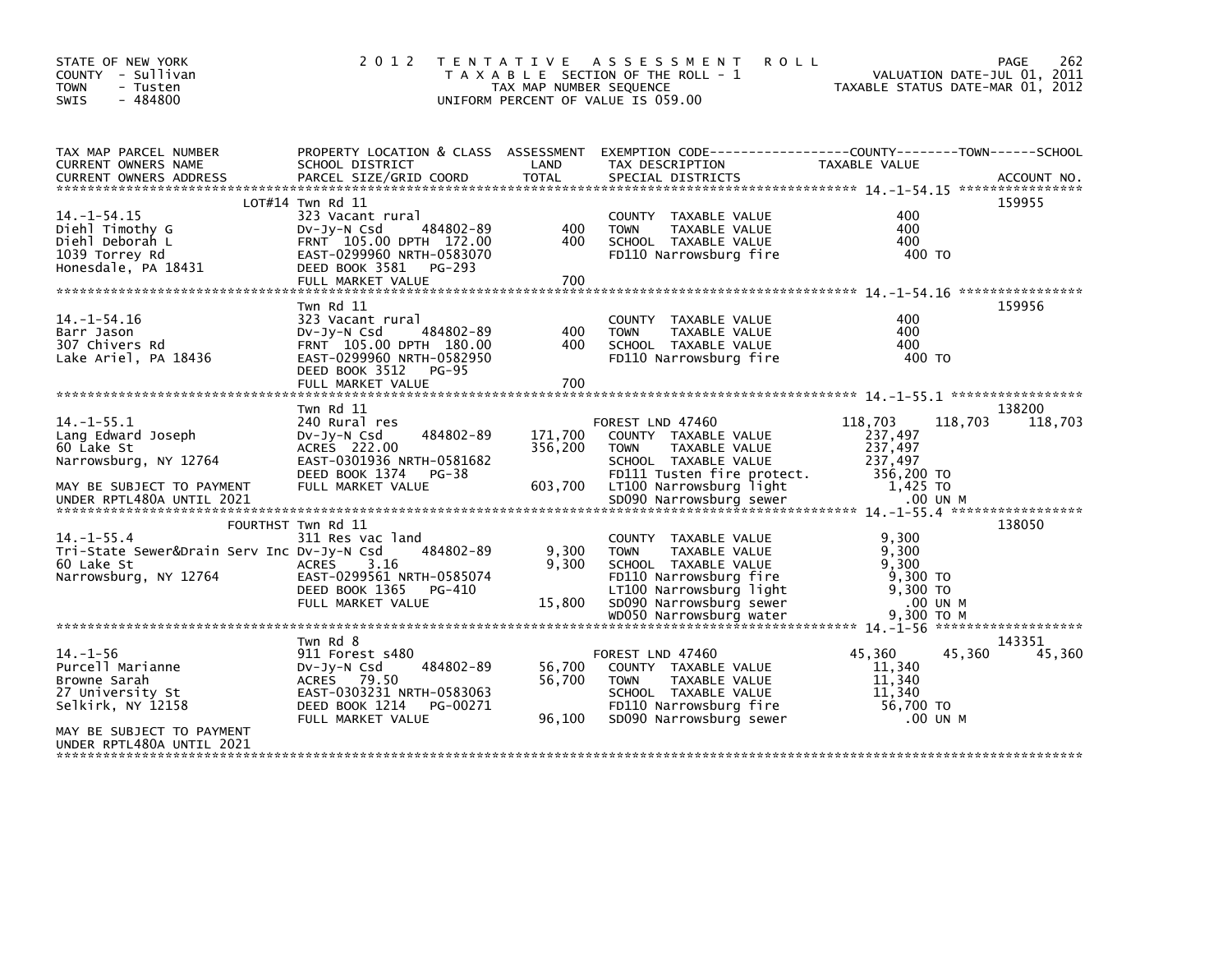| STATE OF NEW YORK       | 2012 TENTATIVE ASSESSMENT ROLL        | PAGE                             | 263 |
|-------------------------|---------------------------------------|----------------------------------|-----|
| COUNTY - Sullivan       | T A X A B L E SECTION OF THE ROLL - 1 | VALUATION DATE-JUL 01, 2011      |     |
| <b>TOWN</b><br>- Tusten | MAP SECTION - 014                     | TAXABLE STATUS DATE-MAR 01, 2012 |     |
| - 484800<br>SWIS        | SUB-SECTION-                          | RPS150/V04/L015                  |     |
|                         | UNIFORM PERCENT OF VALUE IS 059.00    | CURRENT DATE 4/20/2012           |     |

## \*\*\* S P E C I A L D I S T R I C T S U M M A R Y \*\*\*

| CODE | DISTRICT NAME PARCELS                                                                        | TOTAL | EXTENSION<br>TYPE                             | EXTENSION<br><b>VALUE</b> | AD VALOREM<br>VALUE             | <b>EXEMPT</b><br><b>AMOUNT</b> | <b>TAXABLE</b><br>VALUE                 |
|------|----------------------------------------------------------------------------------------------|-------|-----------------------------------------------|---------------------------|---------------------------------|--------------------------------|-----------------------------------------|
|      | FD110 Narrowsburg fi<br>FD111 Tusten fire pr<br>LT100 Narrowsburg li<br>SD090 Narrowsburg se |       | 28 TOTAL<br>65 TOTAL<br>6 TOTAL<br>17 UNITS M | 9.50                      | 1830,450<br>6479.350<br>488.805 |                                | 1830,450<br>6479,350<br>488,805<br>9.50 |
|      | WD050 Narrowsburg wa                                                                         |       | 33 TOTAL M                                    |                           | 2947.400                        |                                | 2947,400                                |

# \*\*\* S C H O O L D I S T R I C T S U M M A R Y \*\*\*

| CODE   | DISTRICT NAME | TOTAL<br><b>PARCELS</b> | ASSESSED<br>LAND | ASSESSED<br><b>TOTAL</b> | <b>EXEMPT</b><br>AMOUNT | <b>TOTAL</b><br><b>TAXABLE</b> | <b>STAR</b><br>AMOUNT | <b>STAR</b><br><b>TAXABLE</b> |
|--------|---------------|-------------------------|------------------|--------------------------|-------------------------|--------------------------------|-----------------------|-------------------------------|
| 484802 | DV-Jy-N Csd   | 92                      | 2549.300         | 8309.800                 | 434.806                 | 7874.994                       | 536,060               | 7338,934                      |
|        | SUB-TOTAL     | 92                      | 2549.300         | 8309.800                 | 434.806                 | 7874.994                       | 536.060               | 7338,934                      |
| 484889 | Nar Library   | 92                      | 2549.300         | 8309.800                 | 434.806                 | 7874.994                       | 536.060               | 7338,934                      |
|        | TOTAL         | 184                     | 5098,600         | 16619,600                | 869,612                 | 15749,988                      | 1072,120              | 14677,868                     |

#### \*\*\* S Y S T E M C O D E S S U M M A R Y \*\*\*

#### NO SYSTEM EXEMPTIONS AT THIS LEVEL

## \*\*\* E X E M P T I O N S U M M A R Y \*\*\*

| CODE                    | DESCRIPTION                           | TOTAL<br><b>PARCELS</b> | <b>COUNTY</b>             | <b>TOWN</b>               | <b>SCHOOL</b>                |
|-------------------------|---------------------------------------|-------------------------|---------------------------|---------------------------|------------------------------|
| 41121<br>41131<br>41161 | WAR VET<br>COMBAT VET<br>$CW_15_VET/$ |                         | 24,495<br>26,100<br>6,960 | 24,495<br>26,100<br>6,960 |                              |
| 41800<br>41803          | AGED-CTS<br>AGED-T                    |                         | 113,100                   | 113,100<br>53,375         | 113,100                      |
| 41805<br>41834<br>41854 | AGED-CS<br>STAR EN<br>STAR B          | 15                      | 45,500                    |                           | 45,500<br>275,060<br>261,000 |
| 47460                   | FOREST LND                            |                         | 276,206                   | 276.206                   | 276,206                      |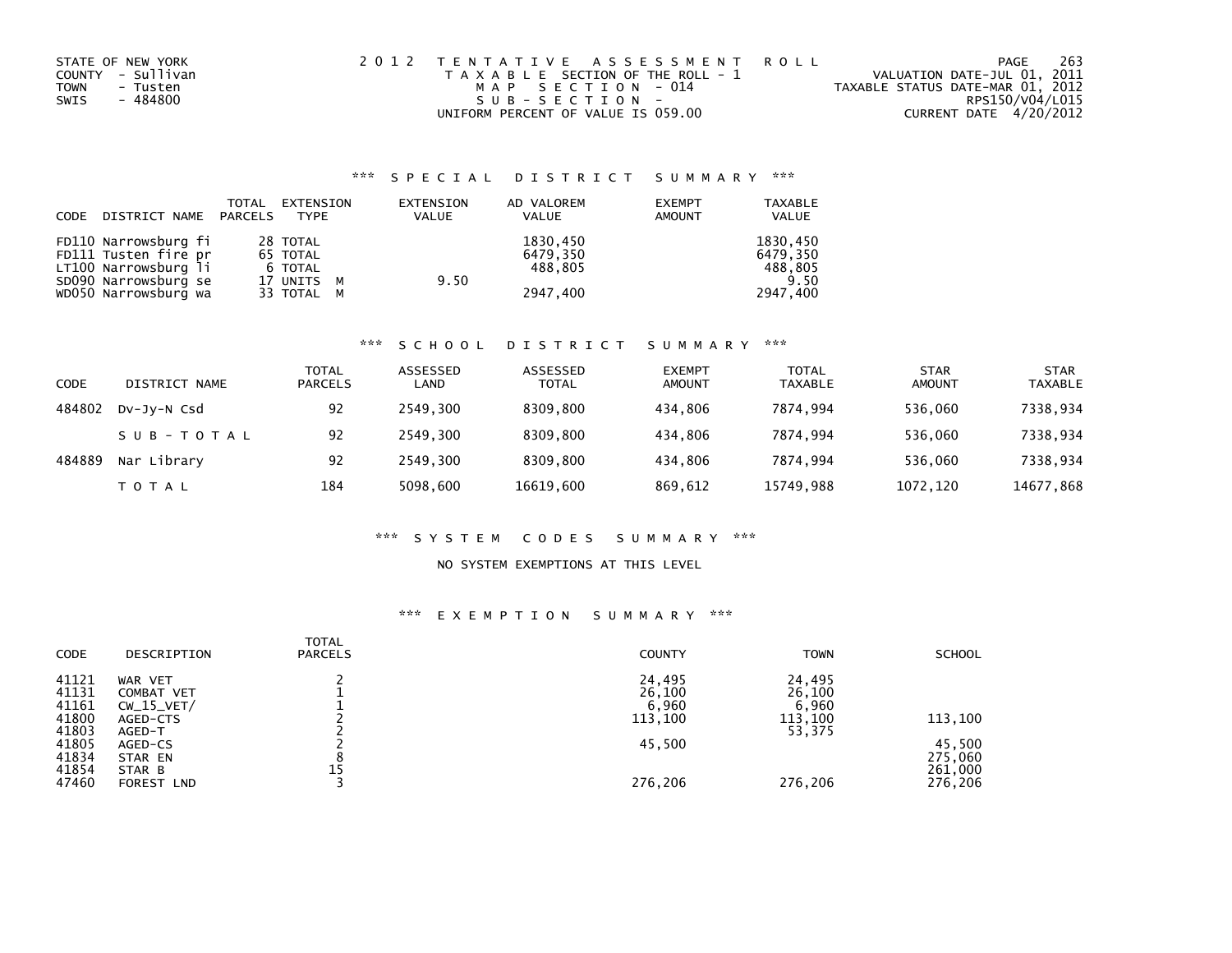| STATE OF NEW YORK       | 2012 TENTATIVE ASSESSMENT ROLL        | 264<br>PAGE                      |
|-------------------------|---------------------------------------|----------------------------------|
| COUNTY - Sullivan       | T A X A B L E SECTION OF THE ROLL - 1 | VALUATION DATE-JUL 01, 2011      |
| <b>TOWN</b><br>- Tusten | MAP SECTION - 014                     | TAXABLE STATUS DATE-MAR 01, 2012 |
| SWIS<br>- 484800        | SUB-SECTION-                          | RPS150/V04/L015                  |
|                         | UNIFORM PERCENT OF VALUE IS 059.00    | CURRENT DATE 4/20/2012           |

# \*\*\* E X E M P T I O N S U M M A R Y \*\*\*

| CODE<br>$ -$ | DESCRIPTION         | <b>TOTAL</b><br><b>PARCELS</b> | <b>COUNTY</b> | <b>TOWN</b> | <b>SCHOOL</b> |  |
|--------------|---------------------|--------------------------------|---------------|-------------|---------------|--|
|              | 10T<br>$\mathbf{A}$ | $\overline{\phantom{a}}$<br>36 | 497<br>, 361  | 500<br>236  | 970<br>. 866  |  |

## \*\*\* G R A N D T O T A L S \*\*\*

| ROLL       | DESCRIPTION    | <b>TOTAL</b>   | ASSESSED | <b>ASSESSED</b> | TAXABLE       | <b>TAXABLE</b> | <b>TAXABLE</b> | STAR           |
|------------|----------------|----------------|----------|-----------------|---------------|----------------|----------------|----------------|
| <b>SEC</b> |                | <b>PARCELS</b> | ∟AND     | <b>TOTAL</b>    | <b>COUNTY</b> | TOWN           | <b>SCHOOL</b>  | <b>TAXABLE</b> |
|            | <b>TAXABLE</b> | 92             | 2549.300 | 8309.800        | 7817<br>.439  | 7809.564       | 7874.994       | 7338,934       |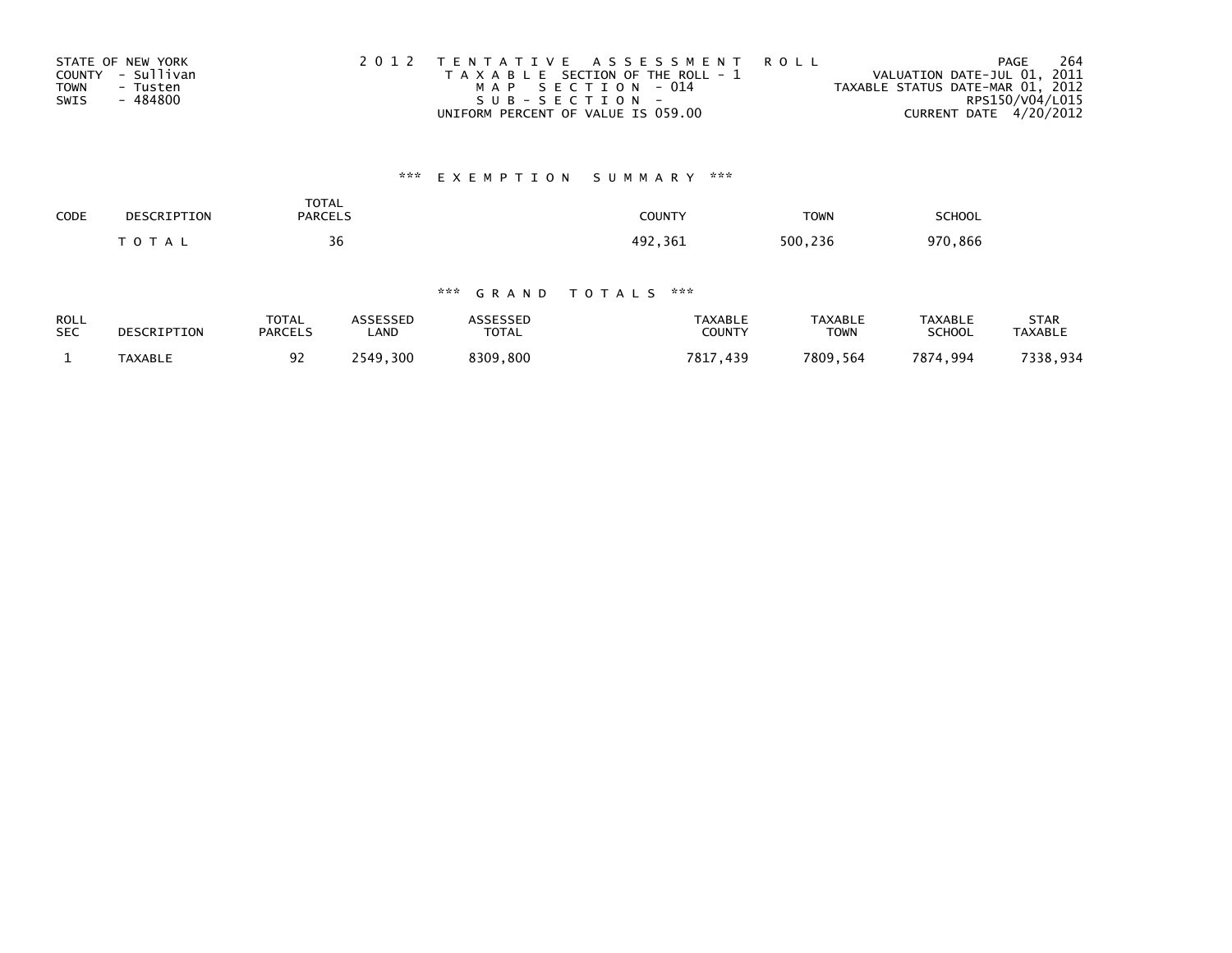| STATE OF NEW YORK<br>COUNTY - Sullivan<br><b>TOWN</b><br>- Tusten<br>$-484800$<br><b>SWIS</b> | 2 0 1 2                                                                                                                                                                                                    | TAX MAP NUMBER SEQUENCE     | TENTATIVE ASSESSMENT<br><b>ROLL</b><br>T A X A B L E SECTION OF THE ROLL - 1<br>UNIFORM PERCENT OF VALUE IS 059.00                                                                      | PAGE<br>VALUATION DATE-JUL 01, 2011<br>TAXABLE STATUS DATE-MAR 01, 2012                                                  | 265         |
|-----------------------------------------------------------------------------------------------|------------------------------------------------------------------------------------------------------------------------------------------------------------------------------------------------------------|-----------------------------|-----------------------------------------------------------------------------------------------------------------------------------------------------------------------------------------|--------------------------------------------------------------------------------------------------------------------------|-------------|
| TAX MAP PARCEL NUMBER<br>CURRENT OWNERS NAME<br><b>CURRENT OWNERS ADDRESS</b>                 | SCHOOL DISTRICT<br>PARCEL SIZE/GRID COORD                                                                                                                                                                  | LAND<br><b>TOTAL</b>        | TAX DESCRIPTION<br>SPECIAL DISTRICTS                                                                                                                                                    | PROPERTY LOCATION & CLASS ASSESSMENT EXEMPTION CODE----------------COUNTY-------TOWN------SCHOOL<br><b>TAXABLE VALUE</b> | ACCOUNT NO. |
| $14.A-1-1$<br>Holbert Kyle<br>68 Grove St<br>Narrowsburg, NY 12764                            | Propsd Twn Rd 41<br>210 1 Family Res<br>484802-89<br>Dv-Jy-N Csd<br>School Street<br>Combined with $14.A-1-4.3$<br>7.14 BANK<br><b>ACRES</b><br>N<br>EAST-0302217 NRTH-0584883<br>DEED BOOK 1756<br>PG-417 | 23,300<br>93,700            | 41854<br>STAR B<br>COUNTY TAXABLE VALUE<br><b>TOWN</b><br>TAXABLE VALUE<br>SCHOOL TAXABLE VALUE<br>FD110 Narrowsburg fire<br>LT100 Narrowsburg light<br>SD090 Narrowsburg sewer         | 133250<br>$\Omega$<br>$\mathbf{0}$<br>93,700<br>93,700<br>76,300<br>93.700 TO<br>6,559 TO<br>1.00 UN M                   | 17,400      |
|                                                                                               |                                                                                                                                                                                                            |                             |                                                                                                                                                                                         |                                                                                                                          |             |
| $14.A-1-2.1$<br>Smith Alfred A<br>Smith Linda<br>6401 Rt 97<br>Narrowsburg, NY 12764          | R O W For Rd 42<br>311 Res vac land<br>484802-89<br>$Dv-Jv-N$ Csd<br>FRNT 50.00 DPTH 373.80<br>EAST-0301809 NRTH-0585303<br>DEED BOOK 1341<br>PG-307<br>FULL MARKET VALUE                                  | 1,000<br>1,000<br>1.700     | COUNTY TAXABLE VALUE<br><b>TOWN</b><br><b>TAXABLE VALUE</b><br>SCHOOL TAXABLE VALUE<br>FD110 Narrowsburg fire<br>LT100 Narrowsburg light<br>SD090 Narrowsburg sewer                     | 160150<br>1.000<br>1,000<br>1,000<br>1,000 TO<br>960 то<br>.00 UN M                                                      |             |
|                                                                                               |                                                                                                                                                                                                            |                             |                                                                                                                                                                                         |                                                                                                                          |             |
| $14.A-1-2.2$<br>Emeigh Kenny<br>Crumbley Roseann J<br>52 Grove St<br>Narrowsburg, NY 12764    | Twn Rd 42<br>220 2 Family Res<br>484802-89<br>$Dv-Jy-N$ Csd<br><b>ACRES</b><br>1.10<br>EAST-0301737 NRTH-0585233<br>DEED BOOK 3538<br>PG-236<br>FULL MARKET VALUE                                          | 15,500<br>90,000<br>152,500 | 41854<br>STAR B<br>COUNTY TAXABLE VALUE<br><b>TOWN</b><br>TAXABLE VALUE<br>SCHOOL TAXABLE VALUE<br>FD110 Narrowsburg fire<br>LT100 Narrowsburg light<br>SD090 Narrowsburg sewer         | 131701<br>$\Omega$<br>0<br>90,000<br>90,000<br>72,600<br>90,000 TO<br>88,200 TO<br>1.00 UN M                             | 17,400      |
|                                                                                               |                                                                                                                                                                                                            |                             |                                                                                                                                                                                         |                                                                                                                          |             |
| $14.A-1-3$<br>Smith Patricia<br>109 Bucknell Rd<br>West Sayville, NY 11796-0033               | SCHOOLST Twn Rd 41<br>210 1 Family Res<br>484802-89<br>$Dv-Jy-N$ Csd<br>FRNT 125.00 DPTH 256.60<br>EAST-0301771 NRTH-0585526<br>DEED BOOK 1675<br>PG-121<br>FULL MARKET VALUE                              | 13,000<br>51,500<br>87,300  | COUNTY TAXABLE VALUE<br>TAXABLE VALUE<br><b>TOWN</b><br>SCHOOL TAXABLE VALUE<br>FD110 Narrowsburg fire<br>LT100 Narrowsburg light<br>SD090 Narrowsburg sewer<br>WD050 Narrowsburg water | 114400<br>51,500<br>51,500<br>51,500<br>$51,500$ TO<br>51,500 TO<br>1.00 UN M<br>51,500 TO M                             |             |
| $14.A-1-4.1$<br>Lazarova Nellie<br>1203 Brooklyn Ave<br>Ann Arbor, MI 48107                   | School St<br>210 1 Family Res<br>484802-89<br>$Dv-Jy-N$ Csd<br><b>ACRES</b><br>1.76<br>EAST-0301928 NRTH-0585397<br>DEED BOOK 2011<br><b>PG-808</b><br>FULL MARKET VALUE                                   | 19,900<br>58,000<br>98,300  | COUNTY TAXABLE VALUE<br>TAXABLE VALUE<br><b>TOWN</b><br>SCHOOL TAXABLE VALUE<br>FD110 Narrowsburg fire<br>LT100 Narrowsburg light<br>SD090 Narrowsburg sewer<br>WD050 Narrowsburg water | 114903<br>58,000<br>58,000<br>58,000<br>58,000 TO<br>57,919 TO<br>1.00 UN M<br>58,000 TO M                               |             |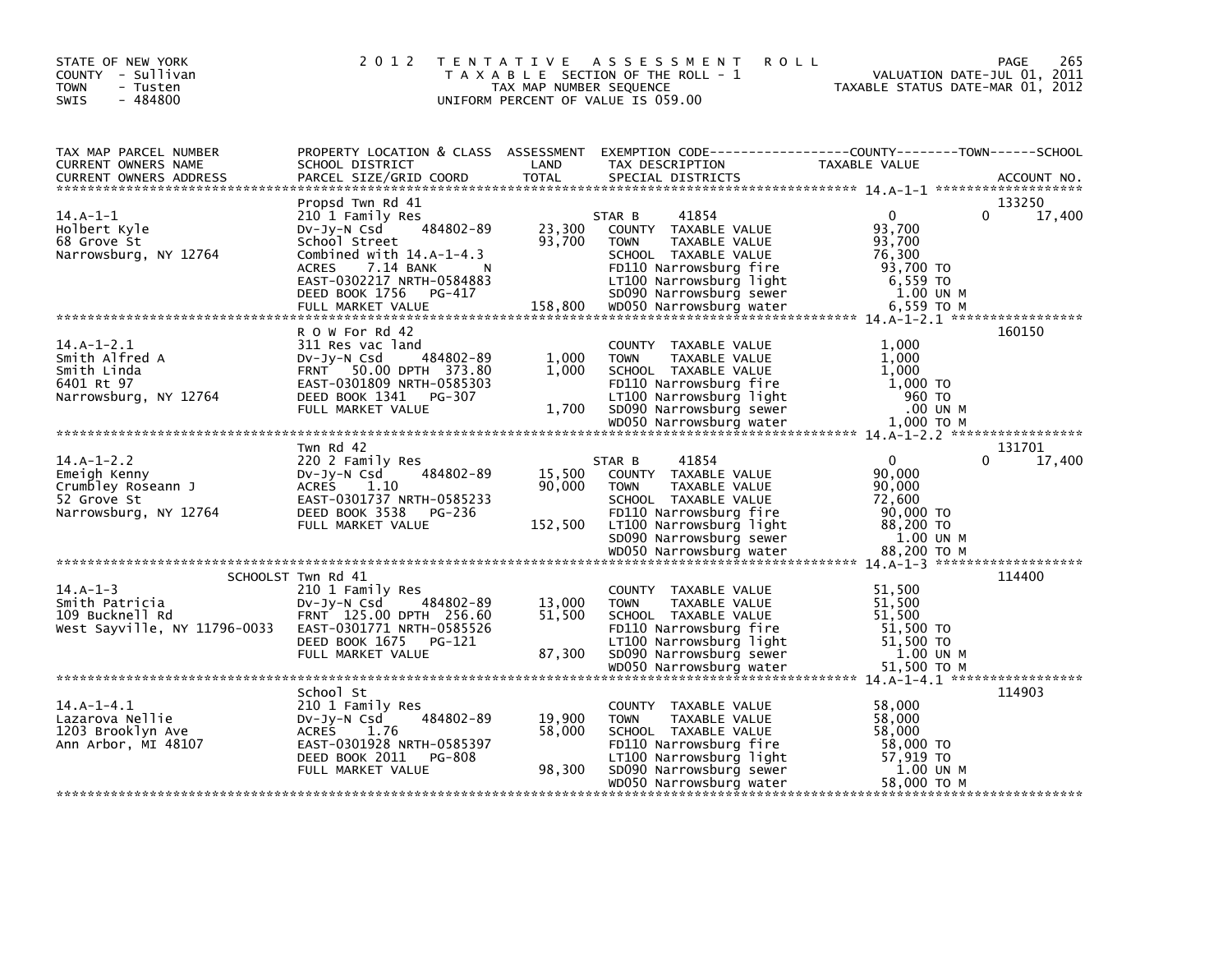| STATE OF NEW YORK<br>COUNTY - Sullivan<br>- Tusten<br><b>TOWN</b><br>$-484800$<br><b>SWIS</b>                                                                                                                                                                                  | 2 0 1 2                                                                                                                                                                                                                                                                                                                     | T E N T A T I V E<br>TAX MAP NUMBER SEQUENCE | ASSESSMENT<br><b>ROLL</b><br>T A X A B L E SECTION OF THE ROLL - 1<br>UNIFORM PERCENT OF VALUE IS 059.00                                                                                                                                                                                        | VALUATION DATE-JUL 01, 2011<br>TAXABLE STATUS DATE-MAR 01, 2012                                                                           | PAGE<br>266                                                  |
|--------------------------------------------------------------------------------------------------------------------------------------------------------------------------------------------------------------------------------------------------------------------------------|-----------------------------------------------------------------------------------------------------------------------------------------------------------------------------------------------------------------------------------------------------------------------------------------------------------------------------|----------------------------------------------|-------------------------------------------------------------------------------------------------------------------------------------------------------------------------------------------------------------------------------------------------------------------------------------------------|-------------------------------------------------------------------------------------------------------------------------------------------|--------------------------------------------------------------|
| TAX MAP PARCEL NUMBER<br>CURRENT OWNERS NAME<br>.CURRENT OWNERS ADDRESS PARCEL SIZE/GRID COORD TOTAL SPECIAL DISTRICTS (ACCOUNT NO ACCOUNT NO ACCOUNT NO AND FREE ALL SERIES AND RESEARCH TOTAL SERIES AND RESEARCH AND A SERIES AND RESEARCH TO A SERIES AND RESEARCH THE SER | SCHOOL DISTRICT                                                                                                                                                                                                                                                                                                             | LAND                                         | PROPERTY LOCATION & CLASS ASSESSMENT EXEMPTION CODE----------------COUNTY-------TOWN------SCHOOL<br>TAX DESCRIPTION                                                                                                                                                                             | TAXABLE VALUE                                                                                                                             |                                                              |
|                                                                                                                                                                                                                                                                                | TWNRD41 School St                                                                                                                                                                                                                                                                                                           |                                              |                                                                                                                                                                                                                                                                                                 |                                                                                                                                           | 156151                                                       |
| $14.A-1-4.2$<br>Smith Alfred A<br>Smith Linda<br>6401 Rt 97<br>Narrowsburg, NY 12764                                                                                                                                                                                           | 311 Res vac land<br>484802-89<br>$Dv-Jy-N$ Csd<br>FRNT 202.18 DPTH 103.21<br>EAST-0302353 NRTH-0585009<br>DEED BOOK 1474 PG-685<br>FULL MARKET VALUE                                                                                                                                                                        | 2,000<br>2,000<br>3,400                      | COUNTY TAXABLE VALUE<br>TAXABLE VALUE<br><b>TOWN</b><br>SCHOOL TAXABLE VALUE<br>FD110 Narrowsburg fire<br>LT100 Narrowsburg light<br>SD090 Narrowsburg sewer                                                                                                                                    | 2,000<br>2.000<br>2.000<br>2,000 TO<br>400 TO<br>.00 UN M                                                                                 |                                                              |
|                                                                                                                                                                                                                                                                                |                                                                                                                                                                                                                                                                                                                             |                                              |                                                                                                                                                                                                                                                                                                 |                                                                                                                                           |                                                              |
| $14.A-1-5$<br>Kelly Kathleen<br>Scheck MaryJo<br>330 Sanford Ave<br>Lyndhurst, NJ 07071<br>$14.A-1-6$<br>Hector John F<br>106 School St<br>Narrowsburg, NY 12764                                                                                                               | School St<br>210 1 Family Res<br>484802-89<br>DV-Jy-N Csd<br>FRNT 189.75 DPTH 120.00<br>EAST-0302418 NRTH-0585103<br>DEED BOOK 2010<br>PG-54910<br>FULL MARKET VALUE<br>School St Ext<br>210 1 Family Res<br>DV-JY-N Csd<br>484802-89<br>FRNT 200.00 DPTH 200.00<br>EAST-0302702 NRTH-0585161<br>DEED BOOK 2010<br>PG-58995 | 10,200<br>63,800<br>108,100                  | COUNTY TAXABLE VALUE<br>TAXABLE VALUE<br><b>TOWN</b><br>SCHOOL TAXABLE VALUE<br>FD110 Narrowsburg fire<br>LT100 Narrowsburg light<br>SD090 Narrowsburg sewer<br>COMBAT VET 41131<br>41800<br>18,000 AGED-CTS<br>41834<br>90,100 STAR EN<br>COUNTY TAXABLE VALUE<br><b>TOWN</b><br>TAXABLE VALUE | 63,800<br>63,800<br>63,800<br>63,800 TO<br>58,696 TO<br>1.00 UN M<br>22,525<br>22,525<br>33,788<br>33,788<br>$\Omega$<br>33,787<br>33,787 | 143450<br>121950<br>$\Omega$<br>45,050<br>36,080<br>$\Omega$ |
|                                                                                                                                                                                                                                                                                | FULL MARKET VALUE                                                                                                                                                                                                                                                                                                           | 152,700                                      | SCHOOL TAXABLE VALUE<br>FD110 Narrowsburg fire<br>LT100 Narrowsburg light<br>SD090 Narrowsburg sewer                                                                                                                                                                                            | 8,970<br>$90,100$ TO<br>90,100 TO<br>1.00 UN M                                                                                            |                                                              |
|                                                                                                                                                                                                                                                                                | Twn Rd 63                                                                                                                                                                                                                                                                                                                   |                                              |                                                                                                                                                                                                                                                                                                 |                                                                                                                                           | 139600                                                       |
| $14.A-1-7$<br>Lambert Frederick B<br>Lambert Tara B<br>16 Hilltop Ln<br>Narrowsburg, NY 12764                                                                                                                                                                                  | 270 Mfg housing<br>$Dv-Jy-N$ Csd<br>484802-89<br>FRNT 200.00 DPTH 200.00<br>EAST-0302872 NRTH-0585047<br>DEED BOOK 3636<br>PG-151<br>FULL MARKET VALUE                                                                                                                                                                      | 75,400                                       | $CW_15_VET/41161$<br>18,000 CW_DISBLD_ 41171<br>44,500 AGED-CTS 41800<br>41834<br>STAR EN<br>COUNTY TAXABLE VALUE<br><b>TOWN</b><br>TAXABLE VALUE<br>SCHOOL TAXABLE VALUE<br>FD110 Narrowsburg fire<br>LT100 Narrowsburg light                                                                  | 6,675<br>6,675<br>8,900<br>8,900<br>14,463<br>14,463<br>$\Omega$<br>14,462<br>14,462<br>$\Omega$<br>44,500 TO<br>34,488 TO                | $\mathbf{0}$<br>$\Omega$<br>22,250<br>22,250<br>$\Omega$     |
|                                                                                                                                                                                                                                                                                |                                                                                                                                                                                                                                                                                                                             |                                              | SD090 Narrowsburg sewer<br>WD050 Narrowsburg water                                                                                                                                                                                                                                              | 1.00 UN M<br>44,500 TO M                                                                                                                  |                                                              |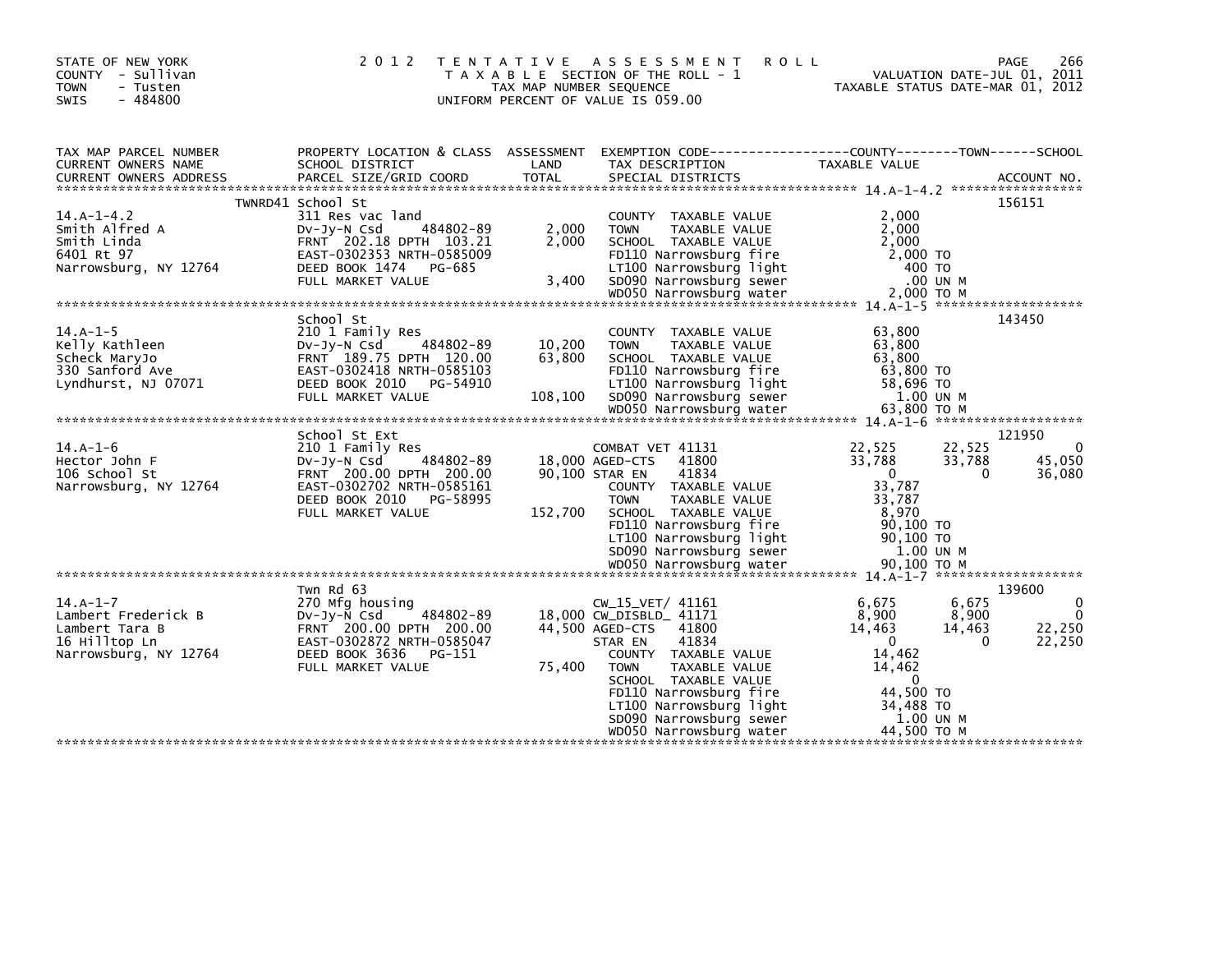| STATE OF NEW YORK<br>COUNTY - Sullivan<br><b>TOWN</b><br>- Tusten<br>$-484800$<br><b>SWIS</b> | 2 0 1 2                                                                                                                                                                           | T E N T A T I V E<br>TAX MAP NUMBER SEQUENCE | A S S E S S M E N T<br><b>ROLL</b><br>T A X A B L E SECTION OF THE ROLL - 1<br>UNIFORM PERCENT OF VALUE IS 059.00                                            | VALUATION DATE-JUL 01, 2011<br>TAXABLE STATUS DATE-MAR 01, 2012                                | 267<br>PAGE      |
|-----------------------------------------------------------------------------------------------|-----------------------------------------------------------------------------------------------------------------------------------------------------------------------------------|----------------------------------------------|--------------------------------------------------------------------------------------------------------------------------------------------------------------|------------------------------------------------------------------------------------------------|------------------|
| TAX MAP PARCEL NUMBER<br>CURRENT OWNERS NAME<br><b>CURRENT OWNERS ADDRESS</b>                 | PROPERTY LOCATION & CLASS ASSESSMENT<br>SCHOOL DISTRICT<br>PARCEL SIZE/GRID COORD                                                                                                 | LAND<br><b>TOTAL</b>                         | EXEMPTION CODE-----------------COUNTY-------TOWN------SCHOOL<br>TAX DESCRIPTION<br>SPECIAL DISTRICTS                                                         | TAXABLE VALUE                                                                                  | ACCOUNT NO.      |
| $14.A-1-8$<br>Falk Lori<br>Falk Barry<br>25 Hilltop Ln<br>Narrowsburg, NY 12764               | S Of Nys Rt 97<br>$314$ Rural vac< $10$<br>484802-89<br>$Dv-Jv-N$ Csd<br>FRNT 200.00 DPTH 200.00<br><b>ACRES</b><br>0.92<br>EAST-0303040 NRTH-0584944<br>DEED BOOK 3633<br>PG-635 | 12,000<br>12,000                             | COUNTY TAXABLE VALUE<br>TAXABLE VALUE<br><b>TOWN</b><br>SCHOOL TAXABLE VALUE<br>FD110 Narrowsburg fire<br>LT100 Narrowsburg light<br>SD090 Narrowsburg sewer | 12,000<br>12,000<br>12,000<br>12,000 TO<br>384 TO<br>.00 UN M                                  | 112400           |
| $14.A-1-10.1$<br>Smith Alfred A<br>Smith Linda<br>6401 Rt 97<br>Narrowsburg, NY 12764         | Nys 97<br>$322$ Rural vac $>10$<br>484802-89<br>$Dv-Jv-N$ Csd<br>ACRES 61.68<br>EAST-0303580 NRTH-0584183<br>DEED BOOK 1341<br>PG-307<br>FULL MARKET VALUE                        | 52,000<br>52,000<br>88,100                   | COUNTY TAXABLE VALUE<br>TAXABLE VALUE<br><b>TOWN</b><br>SCHOOL TAXABLE VALUE<br>FD110 Narrowsburg fire<br>SD090 Narrowsburg sewer                            | 52.000<br>52,000<br>52,000<br>52,000 TO<br>.00 UN M                                            | 160100           |
| $14.A-1-10.2$<br>Smith Alfred A<br>Smith Linda<br>6401 Rt 97<br>Narrowsburg, NY 12764         | Nys 97<br>311 Res vac land<br>484802-89<br>$Dv-Jv-N$ Csd<br>1.11<br>ACRES<br>EAST-0303369 NRTH-0585514<br>DEED BOOK 1341<br>PG-307                                                | 5,500<br>5,500                               | COUNTY TAXABLE VALUE<br><b>TOWN</b><br>TAXABLE VALUE<br>SCHOOL TAXABLE VALUE<br>FD110 Narrowsburg fire<br>SD090 Narrowsburg sewer                            | 5,500<br>5.500<br>5,500<br>5,500 TO<br>.00 UN M<br>5,500 TO M<br>14.A-1-10.3 ***************** | 160200           |
| $14.A-1-10.3$<br>Meyers David J<br>Meyers Joann A<br>114 Toronto Ave<br>Massapequa, NY 11758  | S Of Nys Rt 97<br>210 1 Family Res<br>484802-89<br>$Dv-Jy-N$ Csd<br>ACRES 3.40<br>EAST-0303621 NRTH-0585117<br>DEED BOOK 1348<br>PG-252                                           | 22,000<br>90,000                             | COUNTY TAXABLE VALUE<br>TAXABLE VALUE<br><b>TOWN</b><br>SCHOOL TAXABLE VALUE<br>FD110 Narrowsburg fire<br>SD090 Narrowsburg sewer                            | 90,000<br>90,000<br>90,000<br>90,000 TO<br>1.00 UN M                                           | 105555           |
| $14.A-1-10.4$<br>Smith Alfred<br>Smith Linda<br>6401 Rt 97<br>Narrowsburg, NY 12764           | Nys Rte 97<br>210 1 Family Res<br>484802-89<br>$Dv-Jy-N$ Csd<br>ACRES<br>2.00<br>EAST-0304348 NRTH-0584311<br>DEED BOOK 779<br>PG-00566<br>FULL MARKET VALUE                      | 17,700<br>101,500<br>172,000                 | 41854<br>STAR B<br>COUNTY TAXABLE VALUE<br>TAXABLE VALUE<br><b>TOWN</b><br>SCHOOL TAXABLE VALUE<br>FD110 Narrowsburg fire<br>WD050 Narrowsburg water         | $\mathbf{0}$<br>101,500<br>101,500<br>84,100<br>101,500 TO<br>101,500 ТО М                     | 150400<br>17,400 |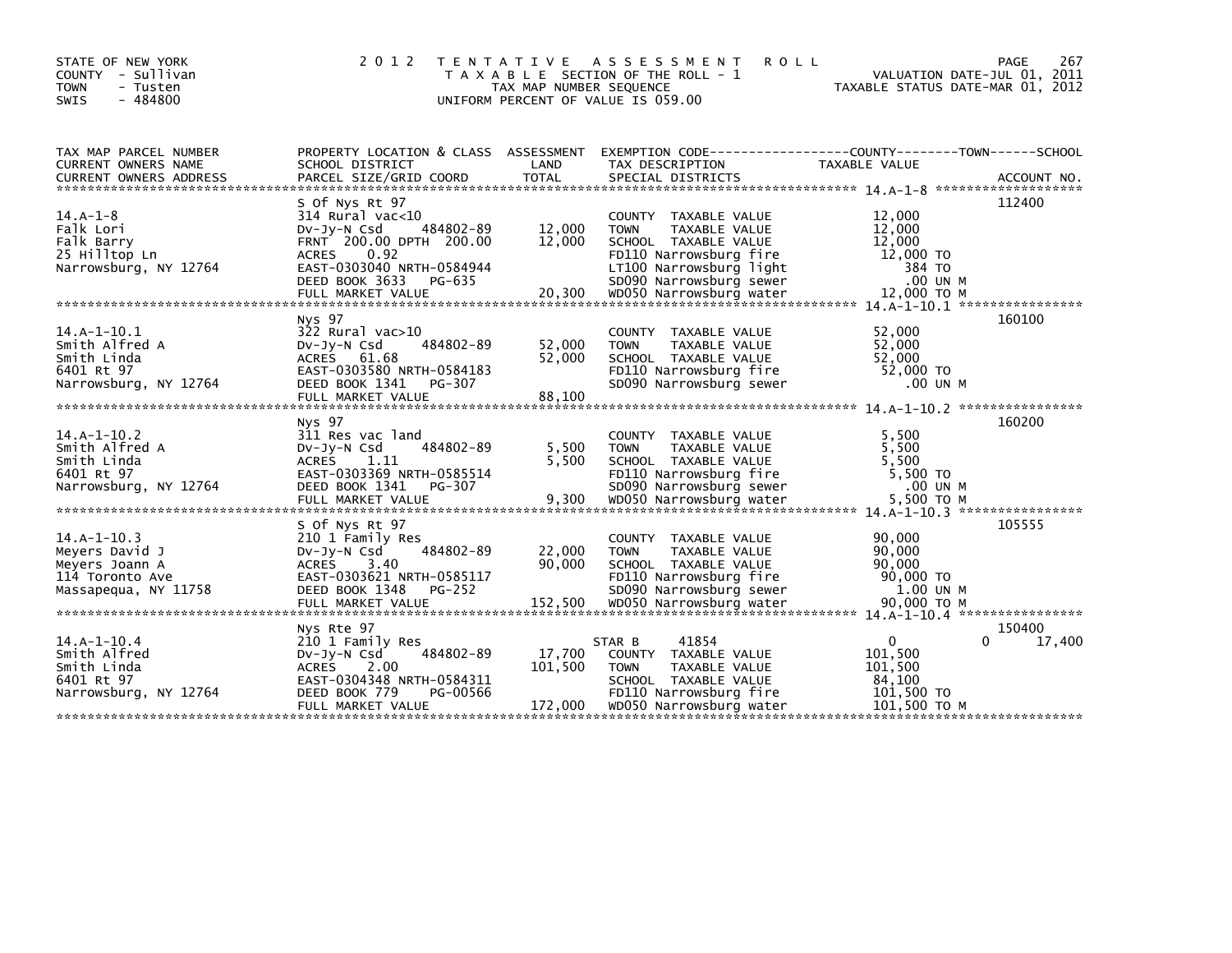| STATE OF NEW YORK<br>- Sullivan<br><b>COUNTY</b><br><b>TOWN</b><br>- Tusten<br>- 484800<br>SWIS | 2 0 1 2                                                      |         | TENTATIVE ASSESSMENT<br>T A X A B L E SECTION OF THE ROLL - 1<br>UNIFORM PERCENT OF VALUE IS 059.00 | <b>ROLL</b><br>VALUATION DATE-JUL 01, 2011<br>TAX MAP NUMBER SEQUENCE TAXABLE STATUS DATE-MAR 01, 2012 | 268<br>PAGE                        |
|-------------------------------------------------------------------------------------------------|--------------------------------------------------------------|---------|-----------------------------------------------------------------------------------------------------|--------------------------------------------------------------------------------------------------------|------------------------------------|
| TAX MAP PARCEL NUMBER<br><b>CURRENT OWNERS NAME</b>                                             | PROPERTY LOCATION & CLASS ASSESSMENT<br>SCHOOL DISTRICT LAND |         |                                                                                                     |                                                                                                        |                                    |
| CURRENT OWNERS ADDRESS                                                                          | PARCEL SIZE/GRID COORD TOTAL SPECIAL DISTRICTS               |         |                                                                                                     |                                                                                                        | ACCOUNT NO.<br>******************* |
|                                                                                                 | Twn Rd 63                                                    |         |                                                                                                     |                                                                                                        | 115450                             |
| 14.A-1-11                                                                                       | 210 1 Family Res                                             |         | 41121<br>WAR VET                                                                                    | 13,980<br>13,980                                                                                       | 0<br>36,080                        |
| Falk Dennis                                                                                     | DV-Jy-N Csd 484802-89                                        |         | 15,300 STAR EN 41834                                                                                |                                                                                                        |                                    |
| Falk Eileen                                                                                     | ACRES 1.50                                                   | 93,200  | COUNTY TAXABLE VALUE                                                                                | 79,220                                                                                                 |                                    |
| 33 Hilltop Ln                                                                                   | EAST-0302657 NRTH-0585718                                    |         | <b>TOWN</b><br>TAXABLE VALUE                                                                        | 79,220                                                                                                 |                                    |
| Narrowsburg, NY 12764                                                                           | DEED BOOK 745 PG-00674                                       |         | SCHOOL TAXABLE VALUE                                                                                | 57,120                                                                                                 |                                    |
|                                                                                                 | FULL MARKET VALUE                                            | 158,000 | FD110 Narrowsburg fire                                                                              | 93,200 TO                                                                                              |                                    |
|                                                                                                 |                                                              |         | LT100 Narrowsburg light                                                                             | 93,200 TO                                                                                              |                                    |
|                                                                                                 |                                                              |         |                                                                                                     | SD090 Narrowsburg sewer 1.00 UN M                                                                      |                                    |
|                                                                                                 |                                                              |         | WD050 Narrowsburg water                                                                             | 93,200 TO M                                                                                            |                                    |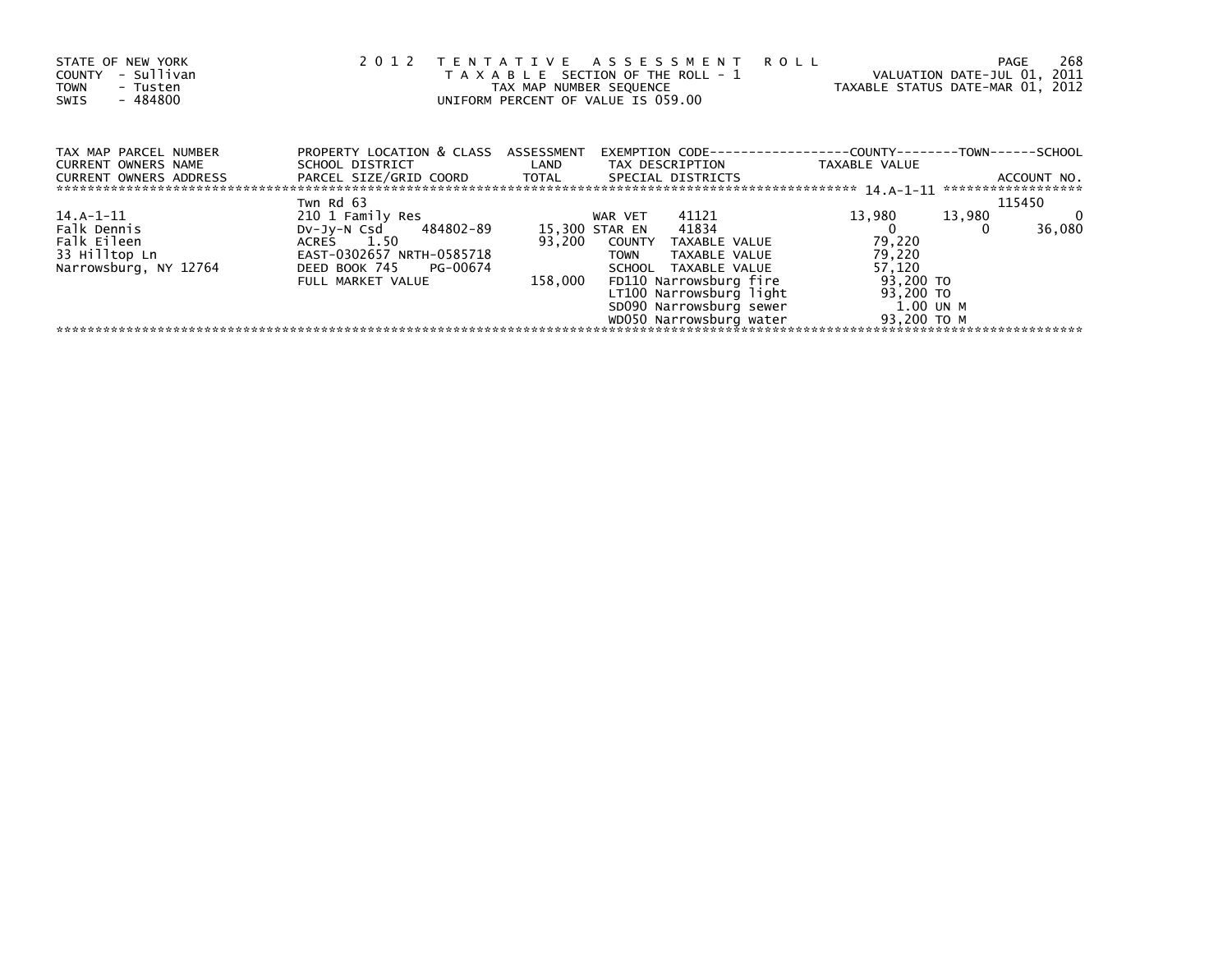| STATE OF NEW YORK       | 2012 TENTATIVE ASSESSMENT ROLL        | PAGE                             | 269 |
|-------------------------|---------------------------------------|----------------------------------|-----|
| COUNTY - Sullivan       | T A X A B L E SECTION OF THE ROLL - 1 | VALUATION DATE-JUL 01, 2011      |     |
| <b>TOWN</b><br>- Tusten | MAP SECTION - 014                     | TAXABLE STATUS DATE-MAR 01, 2012 |     |
| - 484800<br>SWIS        | SUB-SECTION - A                       | RPS150/V04/L015                  |     |
|                         | UNIFORM PERCENT OF VALUE IS 059.00    | CURRENT DATE 4/20/2012           |     |

## \*\*\* S P E C I A L D I S T R I C T S U M M A R Y \*\*\*

| CODE DISTRICT NAME PARCELS | TOTAL | EXTENSION<br>TYPF | EXTENSION<br><b>VALUE</b> | AD VALOREM<br><b>VALUE</b> | <b>EXEMPT</b><br>AMOUNT | <b>TAXABLE</b><br>VALUE |
|----------------------------|-------|-------------------|---------------------------|----------------------------|-------------------------|-------------------------|
| FD110 Narrowsburg fi       |       | 15 TOTAL          |                           | 848.800                    |                         | 848.800                 |
| LT100 Narrowsburg li       |       | 11 TOTAL          |                           | 482.406                    |                         | 482,406                 |
| SD090 Narrowsburg se       |       | 14 UNITS M        | 9.00                      |                            |                         | 9.00                    |
| WD050 Narrowsburg wa       |       | 14 TOTAL M        |                           | 707.859                    |                         | 707.859                 |

#### \*\*\* S C H O O L D I S T R I C T S U M M A R Y \*\*\*

| CODE   | DISTRICT NAME | <b>TOTAL</b><br><b>PARCELS</b> | ASSESSED<br>LAND | ASSESSED<br>TOTAL | <b>EXEMPT</b><br>AMOUNT | <b>TOTAL</b><br><b>TAXABLE</b> | <b>STAR</b><br><b>AMOUNT</b> | <b>STAR</b><br><b>TAXABLE</b> |
|--------|---------------|--------------------------------|------------------|-------------------|-------------------------|--------------------------------|------------------------------|-------------------------------|
| 484802 | DV-JV-N Csd   | 15                             | 245.400          | 848,800           | 67.300                  | 781.500                        | 146.610                      | 634,890                       |
|        | SUB-TOTAL     | 15                             | 245,400          | 848,800           | 67,300                  | 781.500                        | 146.610                      | 634,890                       |
| 484889 | Nar Library   | 15                             | 245.400          | 848,800           | 67,300                  | 781.500                        | 146.610                      | 634,890                       |
|        | <b>TOTAL</b>  | 30                             | 490,800          | 1697,600          | 134,600                 | 1563,000                       | 293,220                      | 1269,780                      |

#### \*\*\* S Y S T E M C O D E S S U M M A R Y \*\*\*

#### NO SYSTEM EXEMPTIONS AT THIS LEVEL

#### \*\*\* E X E M P T I O N S U M M A R Y \*\*\*

| <b>CODE</b>                                                 | DESCRIPTION                                                                                   | <b>TOTAL</b><br><b>PARCELS</b> | <b>COUNTY</b>                                           | <b>TOWN</b>                                             | <b>SCHOOL</b>                         |
|-------------------------------------------------------------|-----------------------------------------------------------------------------------------------|--------------------------------|---------------------------------------------------------|---------------------------------------------------------|---------------------------------------|
| 41121<br>41131<br>41161<br>41171<br>41800<br>41834<br>41854 | WAR VET<br>COMBAT VET<br>$CW_15_VET/$<br>CW_DISBLD_<br>AGED-CTS<br>STAR EN<br>STAR B<br>TOTAL |                                | 13,980<br>22,525<br>6,675<br>8,900<br>48,251<br>100,331 | 13,980<br>22,525<br>6,675<br>8,900<br>48,251<br>100,331 | 67,300<br>94,410<br>52,200<br>213,910 |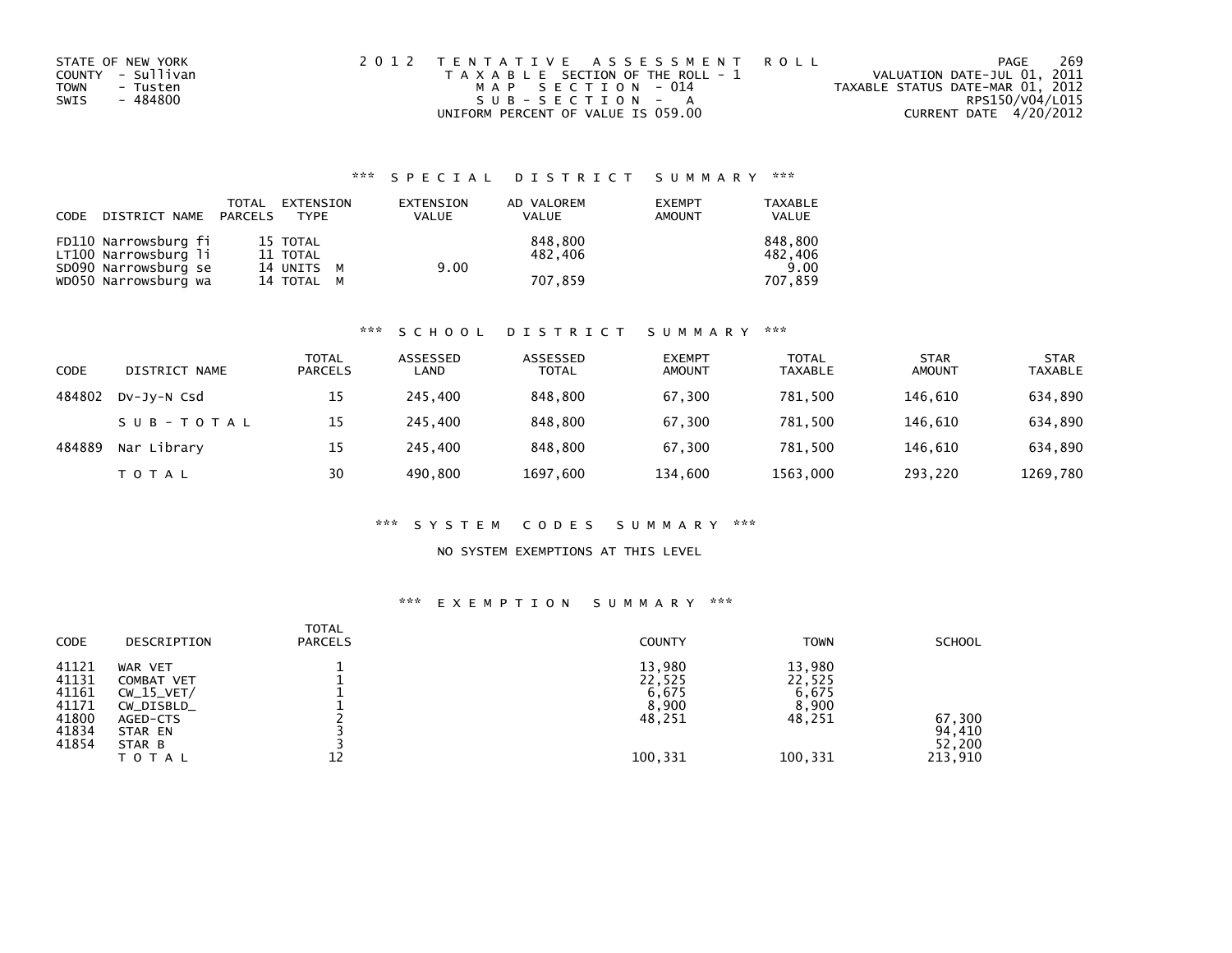|             | STATE OF NEW YORK | 2012 TENTATIVE ASSESSMENT ROLL        | PAGE                             | -270 |
|-------------|-------------------|---------------------------------------|----------------------------------|------|
|             | COUNTY - Sullivan | T A X A B L E SECTION OF THE ROLL - 1 | VALUATION DATE-JUL 01, 2011      |      |
| <b>TOWN</b> | - Tusten          | MAP SECTION - 014                     | TAXABLE STATUS DATE-MAR 01, 2012 |      |
| SWIS        | - 484800          | $SUB - SECTION - A$                   | RPS150/V04/L015                  |      |
|             |                   | UNIFORM PERCENT OF VALUE IS 059.00    | CURRENT DATE 4/20/2012           |      |

# \*\*\* G R A N D T O T A L S \*\*\*

| ROLL       | DESCRIPTION | <b>TOTAL</b>   | ASSESSED | ASSESSED | <b>TAXABLE</b> | <b>TAXABLE</b> | <b>TAXABLE</b> | <b>STAR</b>    |
|------------|-------------|----------------|----------|----------|----------------|----------------|----------------|----------------|
| <b>SEC</b> |             | <b>PARCELS</b> | LAND     | TOTAL    | <b>COUNTY</b>  | <b>TOWN</b>    | <b>SCHOOL</b>  | <b>TAXABLE</b> |
|            | TAXABLE     |                | 245,400  | 848,800  | 748,469        | 748,469        | 781,500        | 634,890        |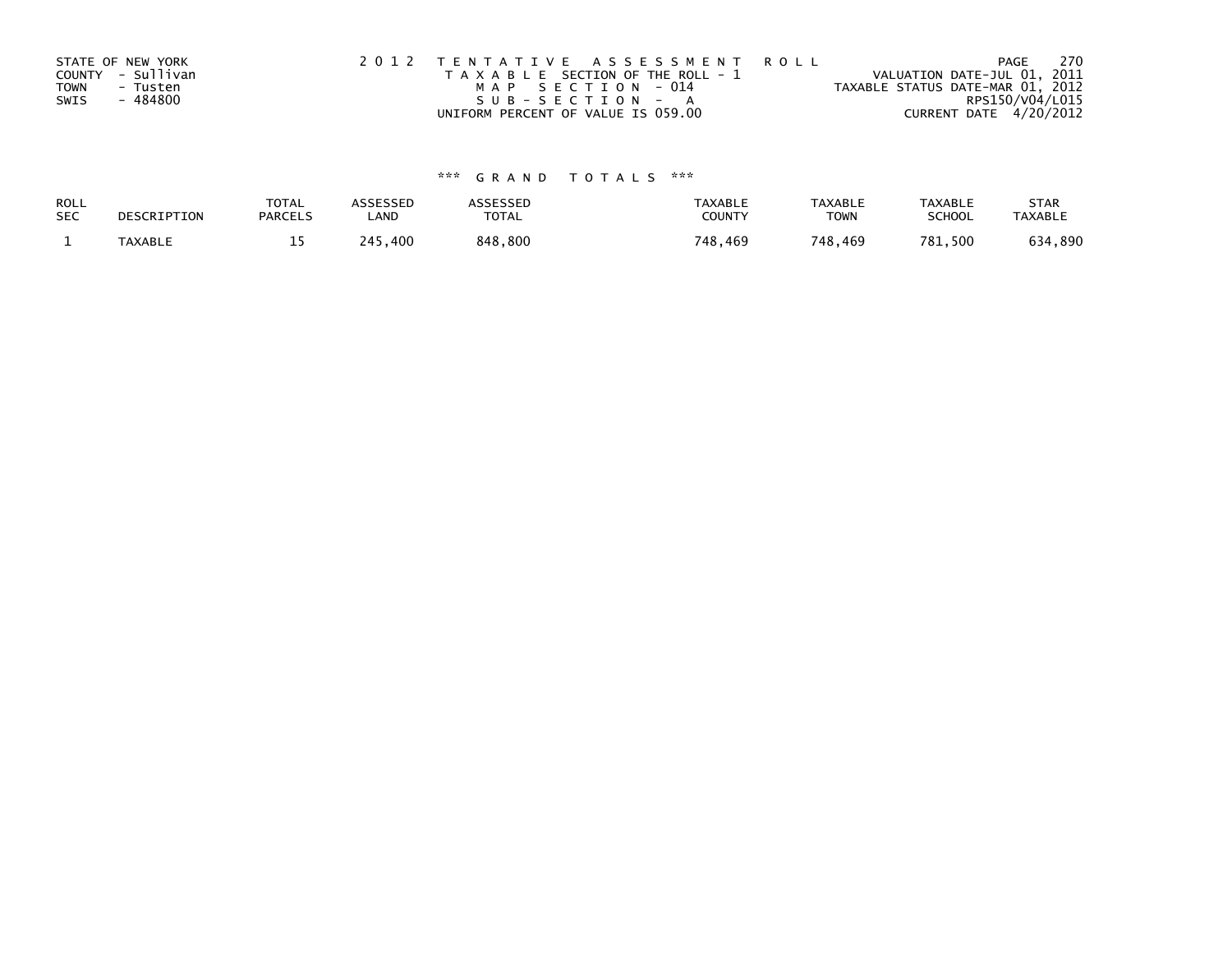| STATE OF NEW YORK<br>COUNTY - Sullivan<br>- Tusten<br><b>TOWN</b><br>$-484800$<br>SWIS                   | 2 0 1 2                                                                                                                                                                                                                            | TAX MAP NUMBER SEQUENCE    | TENTATIVE ASSESSMENT<br><b>ROLL</b><br>T A X A B L E SECTION OF THE ROLL - 1<br>UNIFORM PERCENT OF VALUE IS 059.00                     | TAXABLE STATUS DATE-MAR 01, 2012        | 271<br>PAGE<br>VALUATION DATE-JUL 01, 2011 |
|----------------------------------------------------------------------------------------------------------|------------------------------------------------------------------------------------------------------------------------------------------------------------------------------------------------------------------------------------|----------------------------|----------------------------------------------------------------------------------------------------------------------------------------|-----------------------------------------|--------------------------------------------|
| TAX MAP PARCEL NUMBER<br>CURRENT OWNERS NAME<br><b>CURRENT OWNERS ADDRESS</b>                            | SCHOOL DISTRICT<br>PARCEL SIZE/GRID COORD                                                                                                                                                                                          | LAND<br><b>TOTAL</b>       | PROPERTY LOCATION & CLASS ASSESSMENT EXEMPTION CODE---------------COUNTY-------TOWN-----SCHOOL<br>TAX DESCRIPTION<br>SPECIAL DISTRICTS | TAXABLE VALUE                           | ACCOUNT NO.                                |
| $15. - 1 - 1$<br>Sgritto James<br>Marsanico Barbara<br>25-76 45th St<br>Astoria, NY 11103                | W Trail 2<br>314 Rural vac<10<br>Dv-Jy-N Csd<br>484802-89<br>Between W.trails 1 & 2<br>Combined $\frac{1}{5}$ -1-7;6;4<br>and $4.1$<br>ACRES 12.16<br>EAST-0313749 NRTH-0583229<br>DEED BOOK 1073<br>PG-00029<br>FULL MARKET VALUE | 25,000<br>25,000<br>42.400 | COUNTY TAXABLE VALUE<br>TAXABLE VALUE<br><b>TOWN</b><br>SCHOOL TAXABLE VALUE<br>FD111 Tusten fire protect.                             | 25,000<br>25,000<br>25,000<br>25,000 TO |                                            |
|                                                                                                          |                                                                                                                                                                                                                                    |                            |                                                                                                                                        |                                         |                                            |
| $15. - 1 - 2.1$<br>Boone Jesse<br>Boone Monson<br>Melvin Boone<br>2958 N 110 th Dr<br>Avondale, AZ 85392 | W Trail 1<br>311 Res vac land<br>484802-89<br>$Dv-Jy-N$ Csd<br>Next To Lot4 La.shore Rd<br>50.00 DPTH 130.00<br><b>FRNT</b><br>EAST-0314022 NRTH-0584070<br>DEED BOOK 575<br>$PG-7$<br>FULL MARKET VALUE                           | 850<br>850<br>1,400        | COUNTY TAXABLE VALUE<br>TAXABLE VALUE<br><b>TOWN</b><br>SCHOOL TAXABLE VALUE<br>FD111 Tusten fire protect.                             | 850<br>850<br>850<br>850 TO             | 105500                                     |
|                                                                                                          |                                                                                                                                                                                                                                    |                            |                                                                                                                                        |                                         |                                            |
| $15. - 1 - 2.2$<br>Boone Jesse<br>Boone Monson<br>Melvin Boone<br>2958 N 110 th Dr<br>Avondale, AZ 85392 | W Trail 1<br>311 Res vac land<br>484802-89<br>$Dv-Jy-N$ Csd<br>Next To Lot 4 Lake Shore<br>50.00 DPTH 185.00<br><b>FRNT</b><br>EAST-0314133 NRTH-0583995<br>DEED BOOK 575<br>$PG-7$                                                | 1,150<br>1,150             | COUNTY TAXABLE VALUE<br>TAXABLE VALUE<br><b>TOWN</b><br>SCHOOL TAXABLE VALUE<br>FD111 Tusten fire protect.                             | 1,150<br>1,150<br>1.150<br>1,150 TO     | 105500                                     |
|                                                                                                          | FULL MARKET VALUE                                                                                                                                                                                                                  | 1,900                      |                                                                                                                                        |                                         |                                            |
| $15. - 1 - 3.1$<br>Sscileppi Vincent L<br>19 Gulf Quarry Rd<br>Haddam, CT 06438                          | Lot 4 West Trail 1<br>311 Res vac land<br>484802-89<br>DV-Jy-N Csd<br>Lot #4 West Trail #1<br>FRNT 100.00 DPTH<br>80.00<br>EAST-0314064 NRTH-0584126<br>DEED BOOK 3630<br>PG-678                                                   | 1,150<br>1,150             | TAXABLE VALUE<br><b>COUNTY</b><br>TAXABLE VALUE<br><b>TOWN</b><br>SCHOOL TAXABLE VALUE<br>FD111 Tusten fire protect.                   | 1,150<br>1,150<br>1,150<br>1,150 TO     | 134900                                     |
|                                                                                                          | FULL MARKET VALUE                                                                                                                                                                                                                  | 1,900                      |                                                                                                                                        |                                         |                                            |
| $15. - 1 - 3.2$<br>Fenton Douglas R<br>7408 Sulky Rd NE<br>Albuquerque, NM 87109                         | Lot 4 West Trail 1<br>311 Res vac land<br>$Dv-Jy-N$ Csd<br>484802-89<br>Lot $#4$ West Trail $#1$<br>FRNT 100.00 DPTH 220.00<br><b>ACRES</b><br>0.40<br>EAST-0314170 NRTH-0584048<br>DEED BOOK 3599<br>PG-610                       | 2,200<br>2,200             | COUNTY TAXABLE VALUE<br>TAXABLE VALUE<br><b>TOWN</b><br>SCHOOL TAXABLE VALUE<br>FD111 Tusten fire protect.                             | 2,200<br>2,200<br>2.200<br>2,200 TO     | 134900                                     |
|                                                                                                          | FULL MARKET VALUE                                                                                                                                                                                                                  | 3,700                      |                                                                                                                                        |                                         |                                            |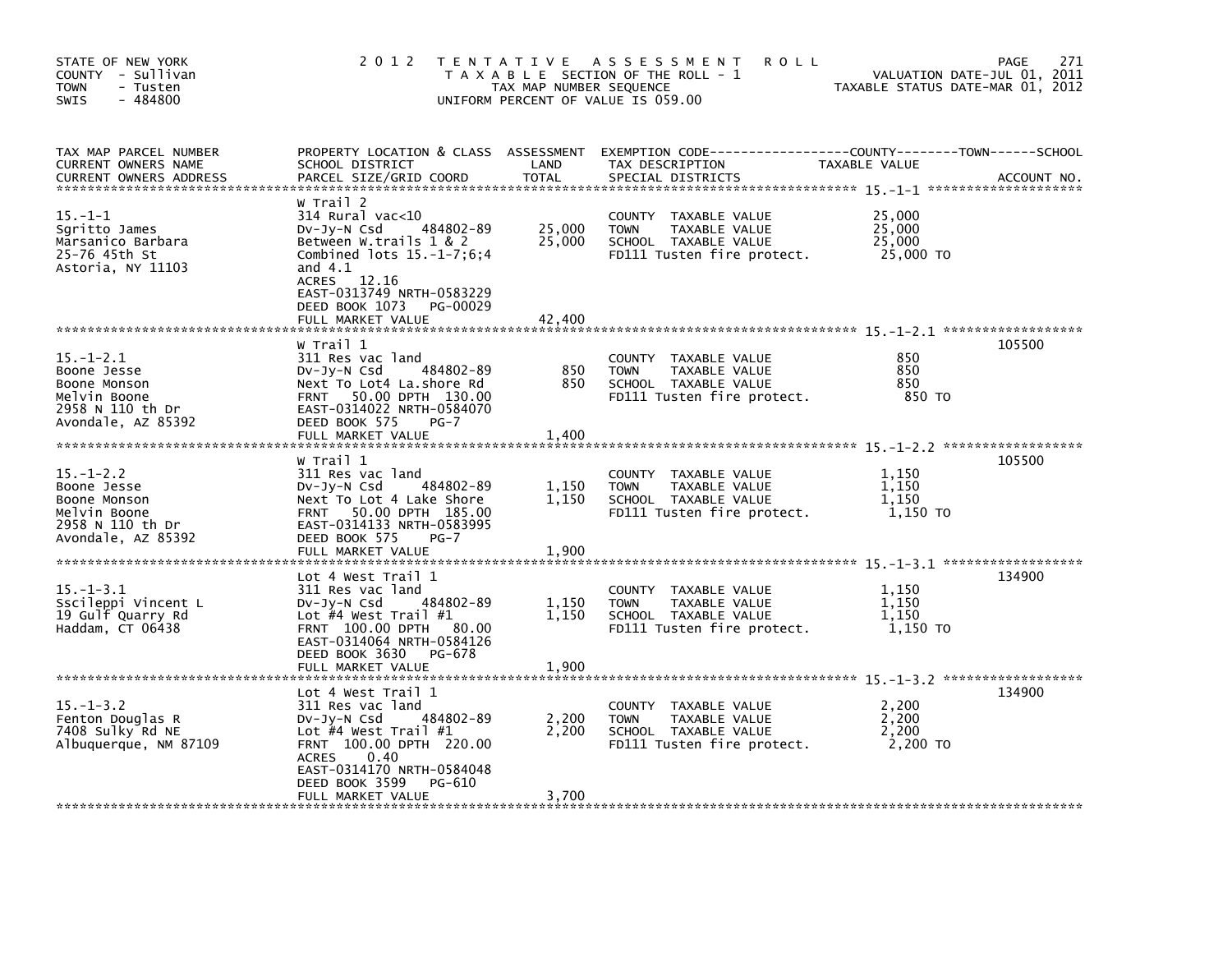| STATE OF NEW YORK<br>COUNTY - Sullivan<br><b>TOWN</b><br>- Tusten<br>$-484800$<br>SWIS               |                                                                                                                                                                                                            | TAX MAP NUMBER SEQUENCE | 2012 TENTATIVE ASSESSMENT<br><b>ROLL</b><br>T A X A B L E SECTION OF THE ROLL - 1<br>UNIFORM PERCENT OF VALUE IS 059.00 | VALUATION DATE-JUL 01, 2011<br>TAXABLE STATUS DATE-MAR 01, 2012 | 272<br><b>PAGE</b> |
|------------------------------------------------------------------------------------------------------|------------------------------------------------------------------------------------------------------------------------------------------------------------------------------------------------------------|-------------------------|-------------------------------------------------------------------------------------------------------------------------|-----------------------------------------------------------------|--------------------|
| TAX MAP PARCEL NUMBER<br>CURRENT OWNERS NAME                                                         | SCHOOL DISTRICT                                                                                                                                                                                            | LAND                    | PROPERTY LOCATION & CLASS ASSESSMENT EXEMPTION CODE----------------COUNTY-------TOWN-----SCHOOL<br>TAX DESCRIPTION      | <b>TAXABLE VALUE</b>                                            |                    |
| $15. - 1 - 4.3$<br>DiMarino Andy Jr<br>126 Wentworth Ave<br>Albertson, NY 11507                      | Lake Shore Rd<br>311 Res vac land<br>484802-89<br>DV-Jy-N Csd<br>FRNT 50.00 DPTH 200.00<br>EAST-0314520 NRTH-0584590<br>DEED BOOK 2774 PG-154<br>FULL MARKET VALUE                                         | 2,400<br>2,400<br>4,100 | COUNTY TAXABLE VALUE<br>TAXABLE VALUE<br><b>TOWN</b><br>SCHOOL TAXABLE VALUE<br>FD111 Tusten fire protect.              | 2,400<br>2,400<br>2,400<br>2,400 TO                             | 159400             |
| $15. - 1 - 4.4$<br>Powell Tyrone<br>Powell Thea<br>514 Hilltop Dr<br>Lutherville, MD 21093           | W Trail 1<br>270 Mfg housing<br>$-484802-89$<br>$Dv-Jy-N$ Csd<br>Lake Shore Rd Lot #5<br>84.00 DPTH 350.00<br><b>FRNT</b><br>1.19<br><b>ACRES</b><br>EAST-0314260 NRTH-0584170<br>DEED BOOK 3608<br>PG-536 | 11,500<br>16,500        | COUNTY TAXABLE VALUE<br>TAXABLE VALUE<br><b>TOWN</b><br>SCHOOL TAXABLE VALUE<br>FD111 Tusten fire protect.              | 16,500<br>16,500<br>16.500<br>16,500 TO                         | 136501             |
|                                                                                                      | FULL MARKET VALUE                                                                                                                                                                                          | 28,000                  |                                                                                                                         |                                                                 |                    |
| $15. - 1 - 4.5$<br>Mallette Arnold<br>321 Autumn Ln<br>Stroudsburg, PA 18360                         | Lake Shore Rd<br>311 Res vac land<br>484802-89<br>Dv-Jy-N Csd<br>Lake Shore Bet Lots 6&7<br>FRNT 50.00 DPTH 200.00<br>EAST-0314444 NRTH-0584391<br>DEED BOOK 1826 PG-10                                    | 2,400<br>2,400          | COUNTY TAXABLE VALUE<br>TAXABLE VALUE<br><b>TOWN</b><br>SCHOOL TAXABLE VALUE<br>FD111 Tusten fire protect.              | 2,400<br>2,400<br>2,400<br>2,400 TO                             | 134580             |
|                                                                                                      |                                                                                                                                                                                                            |                         |                                                                                                                         |                                                                 | 121600             |
| $15. - 1 - 5$<br>Clark Levi T<br>Gordon Gail P<br>218 S 10th Ave<br>Mount Vernon, NY 10550           | Lake Shore Rd<br>311 Res vac land<br>484802-89<br>$Dv-Jy-N$ Csd<br>Lake Shore Rd<br>FRNT 50.00 DPTH 200.00<br>EAST-0314480 NRTH-0584540<br>DEED BOOK 1651 PG-648                                           | 2,400<br>2.400          | COUNTY TAXABLE VALUE<br><b>TOWN</b><br>TAXABLE VALUE<br>SCHOOL TAXABLE VALUE<br>FD111 Tusten fire protect.              | 2.400<br>2.400<br>2,400<br>2,400 TO                             |                    |
|                                                                                                      | Lake Shore Rd                                                                                                                                                                                              |                         |                                                                                                                         |                                                                 | 156220             |
| $15. - 1 - 8$<br>Dollinger Gonski<br>Dollinger Grossman<br>1 old Country Pl<br>Carle Place, NY 11514 | 311 Res vac land<br>484802-89<br>$Dv-Jy-N$ Csd<br>Lake Shore Rd<br>FRNT 50.00 DPTH 190.00<br>EAST-0314060 NRTH-0583980                                                                                     | 1,800<br>1,800          | COUNTY TAXABLE VALUE<br>TAXABLE VALUE<br><b>TOWN</b><br>SCHOOL TAXABLE VALUE<br>FD111 Tusten fire protect.              | 1,800<br>1.800<br>1,800<br>1.800 TO                             |                    |
|                                                                                                      | PG-00149<br>DEED BOOK 953<br>FULL MARKET VALUE                                                                                                                                                             | 3,100                   |                                                                                                                         |                                                                 |                    |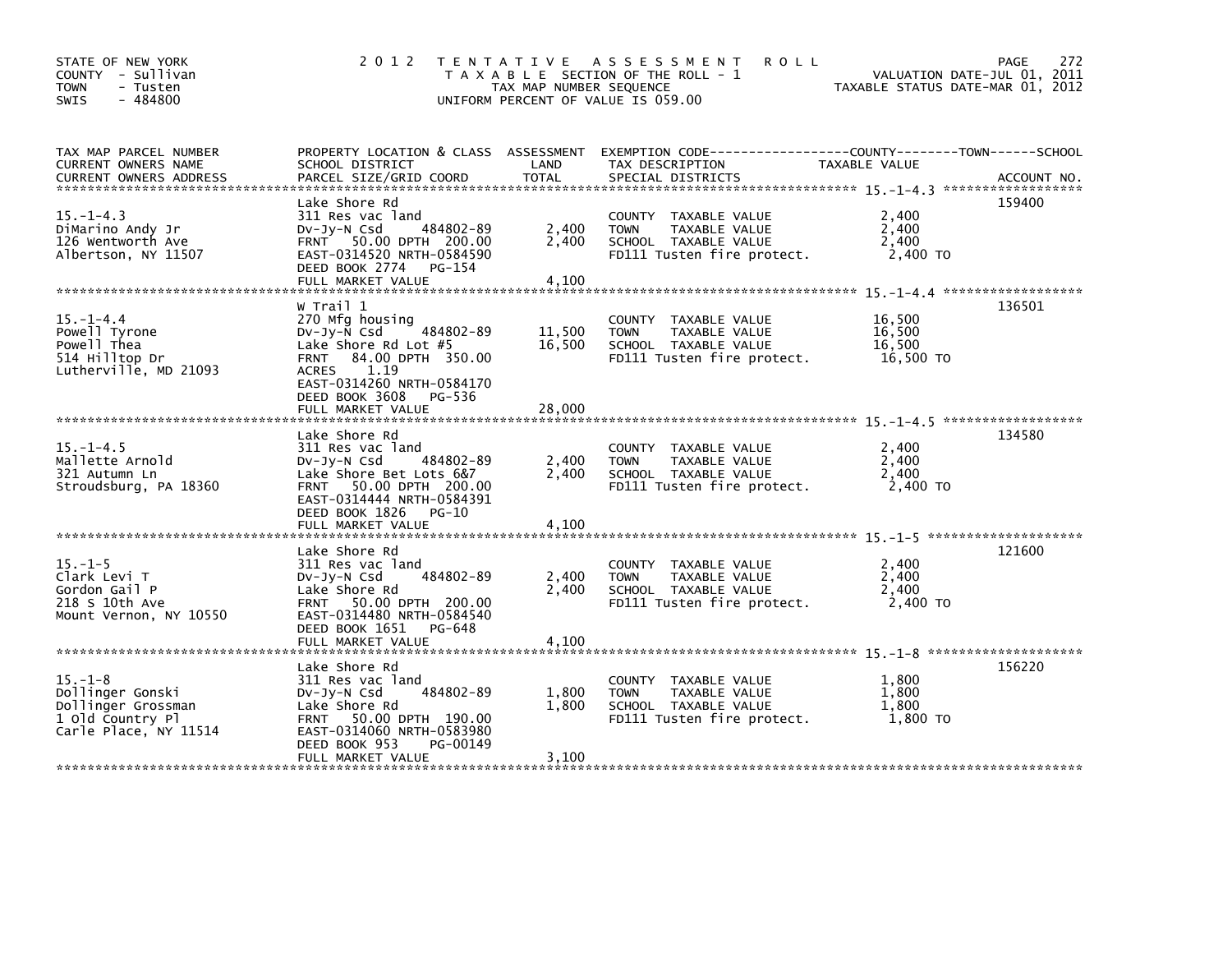| STATE OF NEW YORK<br>COUNTY - Sullivan<br>- Tusten<br><b>TOWN</b><br>$-484800$<br><b>SWIS</b> | 2 0 1 2                                                                                                                                                                                                | T E N T A T I V E<br>TAX MAP NUMBER SEQUENCE | A S S E S S M E N T<br><b>ROLL</b><br>T A X A B L E SECTION OF THE ROLL - 1<br>UNIFORM PERCENT OF VALUE IS 059.00                        | VALUATION DATE-JUL 01, 2011<br>TAXABLE STATUS DATE-MAR 01, 2012 | 273<br><b>PAGE</b> |
|-----------------------------------------------------------------------------------------------|--------------------------------------------------------------------------------------------------------------------------------------------------------------------------------------------------------|----------------------------------------------|------------------------------------------------------------------------------------------------------------------------------------------|-----------------------------------------------------------------|--------------------|
| TAX MAP PARCEL NUMBER<br><b>CURRENT OWNERS NAME</b><br><b>CURRENT OWNERS ADDRESS</b>          | SCHOOL DISTRICT<br>PARCEL SIZE/GRID COORD                                                                                                                                                              | LAND<br><b>TOTAL</b>                         | PROPERTY LOCATION & CLASS ASSESSMENT EXEMPTION CODE----------------COUNTY-------TOWN------SCHOOL<br>TAX DESCRIPTION<br>SPECIAL DISTRICTS | <b>TAXABLE VALUE</b>                                            | ACCOUNT NO.        |
| $15. - 1 - 9$<br>Scileppi Vincent<br>19 Gulf Quarry Rd<br>Haddam, CT 06438                    | Lake Shore Rd<br>311 Res vac land<br>484802-89<br>$Dv-Jy-N$ Csd<br>FRNT 50.00 DPTH 190.00<br>EAST-0314030 NRTH-0583940<br>DEED BOOK 3054<br>PG-103                                                     | 2,000<br>2,000                               | COUNTY TAXABLE VALUE<br><b>TAXABLE VALUE</b><br><b>TOWN</b><br>SCHOOL TAXABLE VALUE<br>FD111 Tusten fire protect.                        | 2,000<br>2,000<br>2,000<br>2,000 TO                             | 111850             |
| $15. - 1 - 10$<br>Sqritto James B<br>Marsanico Anthony B<br>2576 45th St<br>Astoria, NY 11103 | Lake Shore Rd<br>311 Res vac land<br>484802-89<br>$Dv-Jy-N$ Csd<br>FRNT 50.00 DPTH 210.00<br>EAST-0314040 NRTH-0583870<br>DEED BOOK 1974<br><b>PG-70</b><br>FULL MARKET VALUE                          | 2,200<br>2,200<br>3,700                      | COUNTY TAXABLE VALUE<br><b>TOWN</b><br>TAXABLE VALUE<br>SCHOOL TAXABLE VALUE<br>FD111 Tusten fire protect.                               | 2.200<br>2,200<br>2,200<br>2,200 TO                             | 142500             |
| $15. - 1 - 11$<br>Scileppi Vincent<br>19 Gulf Quarry Rd<br>Haddam, CT 05438                   | 627 Third (Luxton Lake) Ave<br>210 1 Family Res<br>484802-89<br>DV-Jy-N Csd<br>Lake Shore Rd<br>FRNT 100.00 DPTH 230.00<br>EAST-0313990 NRTH-0583810<br>DEED BOOK 3054<br>PG-103                       | 9,500<br>76,500                              | COUNTY TAXABLE VALUE<br>TAXABLE VALUE<br><b>TOWN</b><br>SCHOOL TAXABLE VALUE<br>FD111 Tusten fire protect.                               | 76,500<br>76,500<br>76.500<br>76,500 TO                         | 113950             |
| $15. - 1 - 12$<br>Scileppi Vincent<br>19 Gulf Quarry Rd<br>Haddam, CT 06438                   | Lake Shore Rd<br>311 Res vac land<br>$Dv-Jv-N$ Csd<br>484802-89<br>FRNT 50.00 DPTH 260.00<br>EAST-0313950 NRTH-0583750<br>DEED BOOK 3357<br>$PG-61$<br>FULL MARKET VALUE                               | 2,700<br>2,700<br>4,600                      | COUNTY TAXABLE VALUE<br>TAXABLE VALUE<br><b>TOWN</b><br>SCHOOL TAXABLE VALUE<br>FD111 Tusten fire protect.                               | 2,700<br>2,700<br>2,700<br>2,700 TO                             | 142350             |
| $15. - 1 - 13$<br>Taylor Robert E<br>617 Third Ave<br>Narrowsburg, NY 12764                   | W Trail 1<br>311 Res vac land<br>484802-89<br>$Dv-Jy-N$ Csd<br>Lake Shore Rd Lot $#2$<br>50.00 DPTH 275.00<br><b>FRNT</b><br>EAST-0313930 NRTH-0583700<br>DEED BOOK 3357<br>PG-64<br>FULL MARKET VALUE | 3,000<br>3,000<br>5,100                      | COUNTY TAXABLE VALUE<br><b>TOWN</b><br>TAXABLE VALUE<br>SCHOOL TAXABLE VALUE<br>FD111 Tusten fire protect.                               | 3,000<br>3,000<br>3,000<br>3,000 TO                             | 113951             |
|                                                                                               |                                                                                                                                                                                                        |                                              |                                                                                                                                          |                                                                 |                    |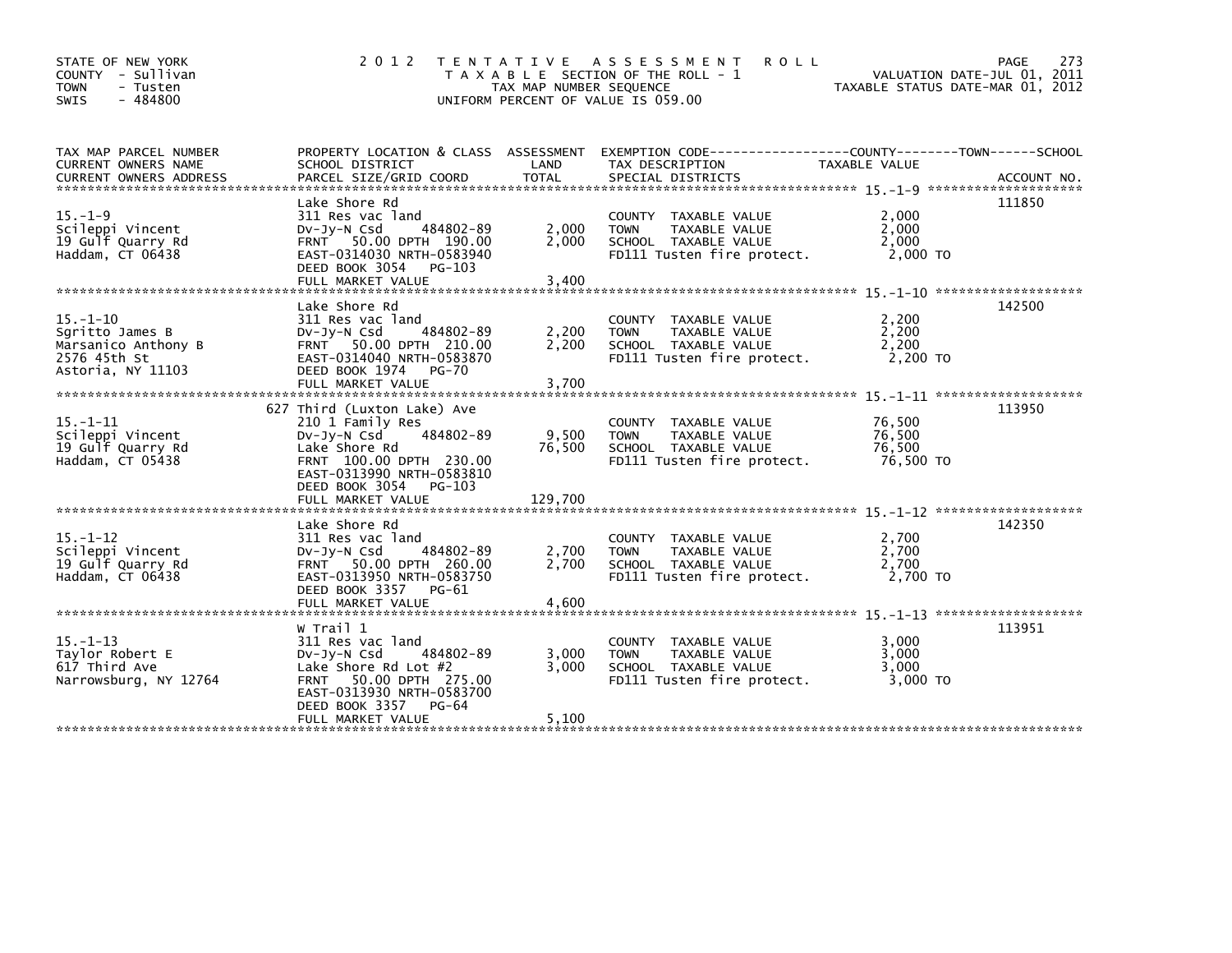| STATE OF NEW YORK<br>COUNTY - Sullivan<br><b>TOWN</b><br>- Tusten<br>$-484800$<br><b>SWIS</b>         | 2 0 1 2                                                                                                                                                                                                                                 | TAX MAP NUMBER SEQUENCE    | TENTATIVE ASSESSMENT<br><b>ROLL</b><br>T A X A B L E SECTION OF THE ROLL - 1<br>UNIFORM PERCENT OF VALUE IS 059.00                                     | VALUATION DATE-JUL 01, 2011<br>TAXABLE STATUS DATE-MAR 01, 2012    | 274<br>PAGE                       |
|-------------------------------------------------------------------------------------------------------|-----------------------------------------------------------------------------------------------------------------------------------------------------------------------------------------------------------------------------------------|----------------------------|--------------------------------------------------------------------------------------------------------------------------------------------------------|--------------------------------------------------------------------|-----------------------------------|
| TAX MAP PARCEL NUMBER<br>CURRENT OWNERS NAME<br>CURRENT OWNERS ADDRESS                                | PROPERTY LOCATION & CLASS ASSESSMENT<br>SCHOOL DISTRICT<br>PARCEL SIZE/GRID COORD                                                                                                                                                       | LAND<br><b>TOTAL</b>       | EXEMPTION CODE------------------COUNTY--------TOWN------SCHOOL<br>TAX DESCRIPTION<br>SPECIAL DISTRICTS                                                 | TAXABLE VALUE                                                      | ACCOUNT NO.                       |
| $15. - 1 - 14$<br>Taylor Robert E<br>Monteiro Joanne<br>617 Third Ave<br>Narrowsburg, NY 12764        | W Trail 1<br>210 1 Family Res<br>484802-89<br>DV-Jy-N Csd<br>Lake Shore Rd<br>combined with $15.-1-15$<br>FRNT 100.00 DPTH 320.00<br><b>ACRES</b><br>0.72<br>EAST-0313900 NRTH-0583660<br>DEED BOOK 2577<br>PG-331<br>FULL MARKET VALUE | 44,100<br>74,700           | 41854<br>STAR B<br>9,400 L INC DIS 41933<br>COUNTY TAXABLE VALUE<br>TAXABLE VALUE<br><b>TOWN</b><br>SCHOOL TAXABLE VALUE<br>FD111 Tusten fire protect. | $\Omega$<br>0<br>22,050<br>44,100<br>22,050<br>26,700<br>44,100 TO | 100250<br>17,400<br>$\Omega$<br>0 |
|                                                                                                       |                                                                                                                                                                                                                                         |                            |                                                                                                                                                        |                                                                    |                                   |
| $15. - 1 - 18.1$<br>Sgritto James<br>Marsanico Anthony<br>25-76 45 th St<br>Astoria, NY 11103         | LUXTONLAK Twn Rd 25<br>311 Res vac land - WTRFNT<br>$Dv-Jy-N$ Csd<br>484802-89<br><b>ACRES</b><br>0.70<br>EAST-0314500 NRTH-0581000<br>DEED BOOK 2489<br>PG-533<br>FULL MARKET VALUE                                                    | 100<br>100<br>200          | COUNTY TAXABLE VALUE<br>TAXABLE VALUE<br><b>TOWN</b><br>SCHOOL TAXABLE VALUE<br>FD111 Tusten fire protect.                                             | 100<br>100<br>100<br>100 TO                                        | 154133                            |
|                                                                                                       | LUXTONLAK Twn Rd 25                                                                                                                                                                                                                     |                            |                                                                                                                                                        |                                                                    | 154133                            |
| $15. - 1 - 18.2$<br>Porter Lena<br>600 Three Island Blvd Unit 301 ACRES<br>Hallandale Beach, FL 33009 | 311 Res vac land - WTRFNT<br>DV-Jy-N Csd<br>484802-89<br>4.76<br>EAST-0313411 NRTH-0581746<br>DEED BOOK 3597 PG-377                                                                                                                     | 100<br>100                 | COUNTY TAXABLE VALUE<br>TAXABLE VALUE<br><b>TOWN</b><br>SCHOOL TAXABLE VALUE<br>FD111 Tusten fire protect.                                             | 100<br>100<br>100<br>100 TO                                        |                                   |
|                                                                                                       |                                                                                                                                                                                                                                         |                            |                                                                                                                                                        |                                                                    |                                   |
| $15. - 1 - 18.3$<br>Hunter Morris<br>129 W 147 th St Apt 25E<br>New York, NY 10039                    | SHORELINE Twn Rd 25<br>311 Res vac land - WTRFNT<br>484802-89<br>$Dv-Jy-N$ Csd<br>ACRES 23.23<br>EAST-0313740 NRTH-0581873<br>DEED BOOK 3555<br>PG-54<br>FULL MARKET VALUE                                                              | 30,000<br>30,000<br>50,800 | COUNTY TAXABLE VALUE<br>TAXABLE VALUE<br><b>TOWN</b><br>SCHOOL TAXABLE VALUE<br>FD111 Tusten fire protect.                                             | 30,000<br>30,000<br>30,000<br>30,000 TO                            | 154133                            |
|                                                                                                       | Luxton Lk                                                                                                                                                                                                                               |                            |                                                                                                                                                        |                                                                    |                                   |
| $15. -1 - 18.5$<br>Sgritto James<br>Marsanico Anthony<br>25-76 45 th St<br>Astoria, NY 11103          | 692 Road/str/hwy<br>484802-89<br>DV-JV-N Csd<br>$P/O$ West Trail #4<br>FRNT 30.00 DPTH 200.00<br>0.14<br><b>ACRES</b><br>EAST-0314895 NRTH-0581590<br>DEED BOOK 2489<br>PG-533                                                          | 100<br>100                 | COUNTY TAXABLE VALUE<br>TAXABLE VALUE<br><b>TOWN</b><br>SCHOOL TAXABLE VALUE                                                                           | 100<br>100<br>100                                                  |                                   |
|                                                                                                       | FULL MARKET VALUE                                                                                                                                                                                                                       | 200                        |                                                                                                                                                        |                                                                    |                                   |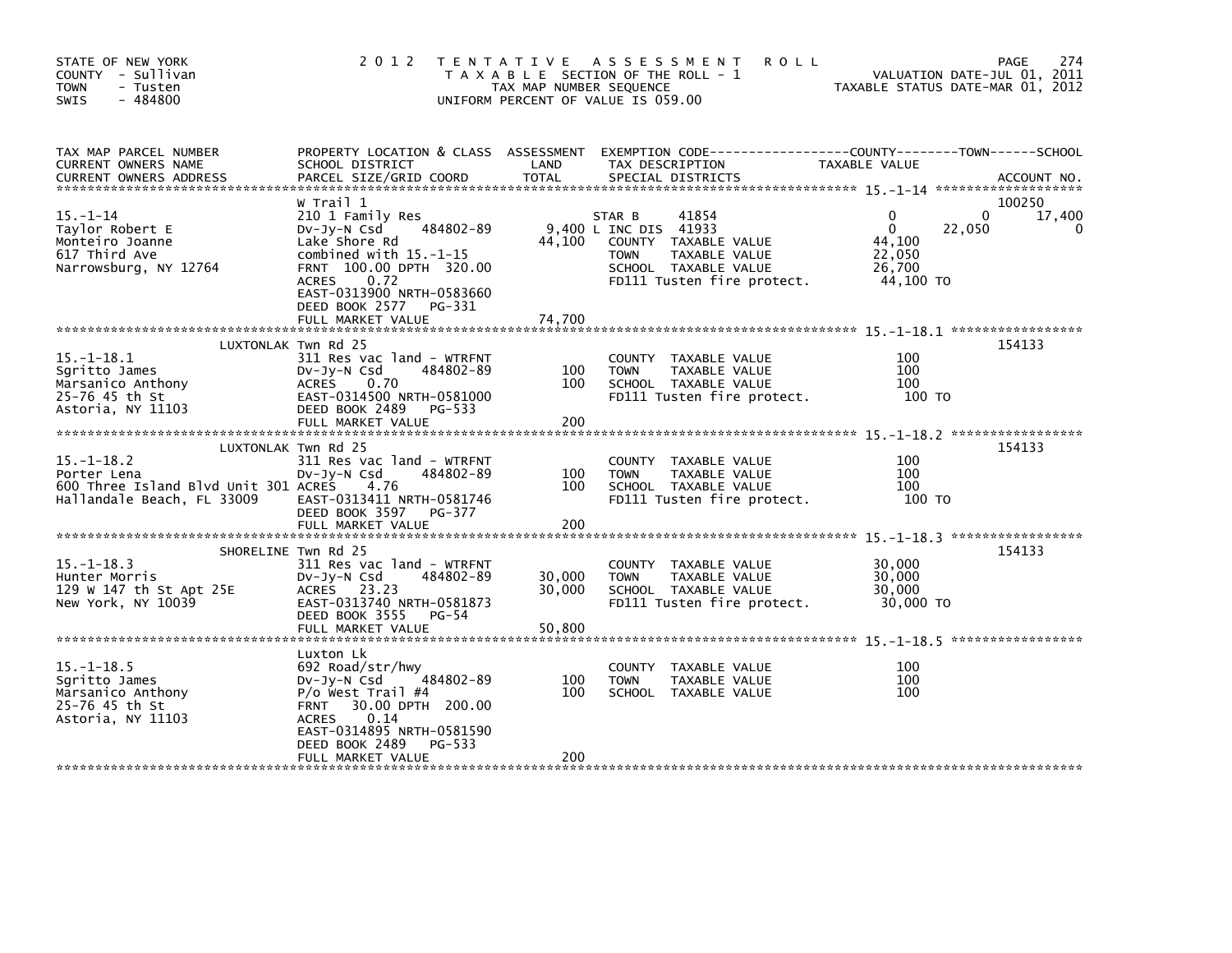| STATE OF NEW YORK<br>COUNTY - Sullivan<br>- Tusten<br><b>TOWN</b><br>$-484800$<br>SWIS     | 2 0 1 2                                                                                                                                                                                                      | TAX MAP NUMBER SEQUENCE     | TENTATIVE ASSESSMENT<br><b>ROLL</b><br>T A X A B L E SECTION OF THE ROLL - 1<br>UNIFORM PERCENT OF VALUE IS 059.00 | VALUATION DATE-JUL 01, 2011<br>TAXABLE STATUS DATE-MAR 01, 2012 | 275<br>PAGE |
|--------------------------------------------------------------------------------------------|--------------------------------------------------------------------------------------------------------------------------------------------------------------------------------------------------------------|-----------------------------|--------------------------------------------------------------------------------------------------------------------|-----------------------------------------------------------------|-------------|
| TAX MAP PARCEL NUMBER<br>CURRENT OWNERS NAME                                               | SCHOOL DISTRICT                                                                                                                                                                                              | LAND                        | PROPERTY LOCATION & CLASS ASSESSMENT EXEMPTION CODE---------------COUNTY-------TOWN-----SCHOOL<br>TAX DESCRIPTION  | TAXABLE VALUE                                                   |             |
| $15. -2 - 1$<br>Kelly Elizabeth<br>319 Virginia Ave<br>Saint Cloud, FL 34769-2437          | West Trail 15<br>311 Res vac land<br>484802-89<br>DV-Jy-N Csd<br>FRNT 50.00 DPTH 176.00<br>EAST-0313720 NRTH-0583590<br>DEED BOOK 2601<br>PG-476<br>FULL MARKET VALUE                                        | 2,100<br>2,100<br>3,600     | COUNTY TAXABLE VALUE<br>TAXABLE VALUE<br><b>TOWN</b><br>SCHOOL TAXABLE VALUE<br>FD111 Tusten fire protect.         | 2,100<br>2,100<br>2,100<br>2,100 TO                             | 113300      |
| $15 - 2 - 2$<br>Kelly Elizabeth<br>319 Virginia Ave<br>Saint Cloud, FL 34769-2437          | North St<br>311 Res vac land<br>484802-89<br>DV-Jy-N Csd<br>West Trail #15<br>50.00 DPTH 176.00<br><b>FRNT</b><br>EAST-0313750 NRTH-0583570<br>DEED BOOK 2227<br>PG-194<br>FULL MARKET VALUE                 | 2,100<br>2,100<br>3,600     | COUNTY TAXABLE VALUE<br><b>TAXABLE VALUE</b><br><b>TOWN</b><br>SCHOOL TAXABLE VALUE<br>FD111 Tusten fire protect.  | 2,100<br>2.100<br>2,100<br>2,100 TO                             | 113350      |
| $15. -2 - 3$<br>Phillips Wesley<br>Phillips Mary<br>1068 Alicia Ave<br>Teaneck, NJ 07666   | Nys Rt 97<br>210 1 Family Res<br>484802-89<br>Dv-Jy-N Csd<br>West $Train  #15$<br>Lot 1 Tusten Park<br>FRNT 270.00 DPTH 170.00<br>EAST-0313870 NRTH-0583480<br>DEED BOOK 1993<br>PG-330<br>FULL MARKET VALUE | 11,200<br>59,900<br>101,500 | COUNTY TAXABLE VALUE<br><b>TOWN</b><br>TAXABLE VALUE<br>SCHOOL TAXABLE VALUE<br>FD111 Tusten fire protect.         | 59,900<br>59,900<br>59,900<br>59,900 TO                         | 132450      |
| $15. - 2 - 4$<br>Hood Richard B<br>156-20 Riverside Dr<br>New York, NY 10032               | West Trl<br>311 Res vac land<br>484802-89<br>$Dv-Jy-N$ Csd<br>W.trail 15 Lot 26C & 6D<br>FRNT 100.00 DPTH 200.00<br>EAST-0313627 NRTH-0583631<br>DEED BOOK 1323<br>PG-109<br>FULL MARKET VALUE               | 4,400<br>4,400<br>7,500     | COUNTY TAXABLE VALUE<br>TAXABLE VALUE<br><b>TOWN</b><br>SCHOOL TAXABLE VALUE<br>FD111 Tusten fire protect.         | 4.400<br>4,400<br>4,400<br>4,400 TO                             |             |
| $15. -2 - 5$<br>Sgritto James B<br>Marsanico Anthony<br>25-76 45th St<br>Astoria, NY 11103 | Luxton Lk<br>692 Road/str/hwy<br>484802-89<br>DV-Jy-N Csd<br><b>ACRES</b><br>0.37<br>EAST-0313835 NRTH-0583419<br>DEED BOOK 2757<br>PG-81<br>FULL MARKET VALUE                                               | 100<br>100<br>200           | COUNTY TAXABLE VALUE<br>TAXABLE VALUE<br><b>TOWN</b><br>SCHOOL TAXABLE VALUE                                       | 100<br>100<br>100                                               |             |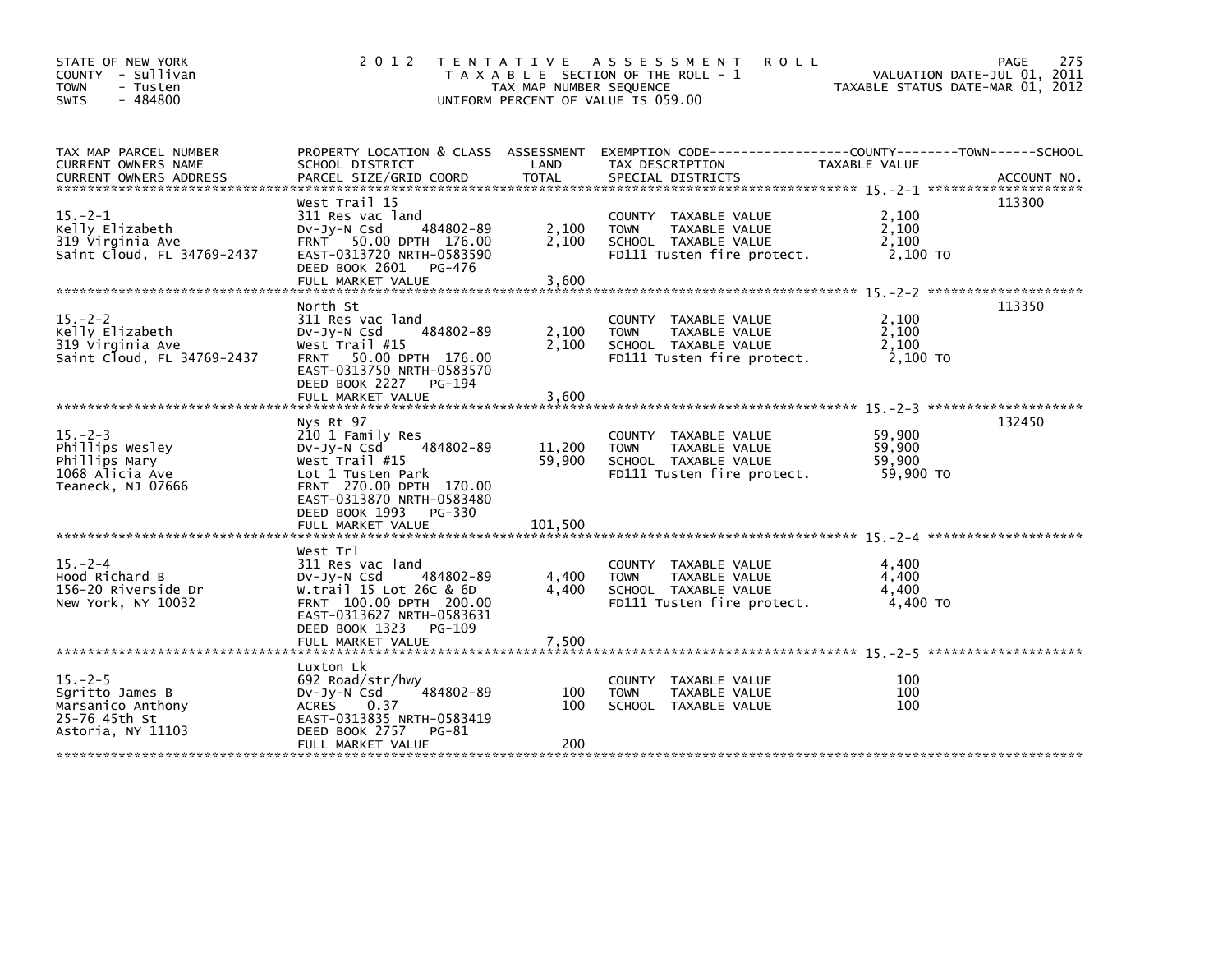| STATE OF NEW YORK<br>COUNTY - Sullivan<br><b>TOWN</b><br>- Tusten<br>$-484800$<br><b>SWIS</b>                                           | 2 0 1 2                                                                                                                                                                                                                                               | T E N T A T I V E<br>TAX MAP NUMBER SEQUENCE | A S S E S S M E N T<br><b>ROLL</b><br>T A X A B L E SECTION OF THE ROLL - 1<br>UNIFORM PERCENT OF VALUE IS 059.00              | TAXABLE STATUS DATE-MAR 01, 2012                    | 276<br><b>PAGE</b><br>VALUATION DATE-JUL 01, 2011 |
|-----------------------------------------------------------------------------------------------------------------------------------------|-------------------------------------------------------------------------------------------------------------------------------------------------------------------------------------------------------------------------------------------------------|----------------------------------------------|--------------------------------------------------------------------------------------------------------------------------------|-----------------------------------------------------|---------------------------------------------------|
| TAX MAP PARCEL NUMBER<br>CURRENT OWNERS NAME<br><b>CURRENT OWNERS ADDRESS</b>                                                           | PROPERTY LOCATION & CLASS ASSESSMENT<br>SCHOOL DISTRICT<br>PARCEL SIZE/GRID COORD                                                                                                                                                                     | LAND<br><b>TOTAL</b>                         | EXEMPTION CODE-----------------COUNTY-------TOWN------SCHOOL<br>TAX DESCRIPTION<br>SPECIAL DISTRICTS                           | TAXABLE VALUE                                       | ACCOUNT NO.                                       |
| $15. -3 - 1$<br>Hood Constance M<br>156-20 Riverside Dr W Apt 8H<br>New Y ork, NY 10032<br>PRIOR OWNER ON 3/01/2012<br>Hood Constance M | Third Ave<br>210 1 Family Res<br>484802-89<br>DV-Jy-N Csd<br>Third Ave Lot #312<br>FRNT 65.00 DPTH 110.00<br>EAST-0313660 NRTH-0583410<br>DEED BOOK 2012<br>PG-1557<br>FULL MARKET VALUE                                                              | 7,200<br>66,700<br>113,100                   | COUNTY TAXABLE VALUE<br>TAXABLE VALUE<br><b>TOWN</b><br>SCHOOL TAXABLE VALUE<br>FD111 Tusten fire protect.                     | 66,700<br>66,700<br>66,700<br>66,700 TO             | 124700                                            |
| $15. - 3 - 2$<br>Perry William W<br>8938 Kestral Ridge Dr<br>Charlotte, NC 28269                                                        | Third Ave<br>311 Res vac land<br>484802-89<br>$Dv-Jy-N$ Csd<br>Third Ave Lot #311<br>FRNT 75.00 DPTH 140.00<br>EAST-0313630 NRTH-0583330<br>DEED BOOK 644<br>PG-00261<br>FULL MARKET VALUE                                                            | 2,500<br>2,500<br>4,200                      | COUNTY TAXABLE VALUE<br>TAXABLE VALUE<br><b>TOWN</b><br>SCHOOL TAXABLE VALUE<br>FD111 Tusten fire protect.                     | 2,500<br>2,500<br>2,500<br>2,500 TO                 | 142400                                            |
| $15. -3 - 3$<br>Artis Kevin Olu<br>430 E 120Th St<br>New York, NY 10035                                                                 | Third Ave<br>210 1 Family Res<br>484802-89<br>DV-Jy-N Csd<br>Third Ave Lot #310<br>FRNT 75.00 DPTH 140.00<br>EAST-0313600 NRTH-0583260<br>DEED BOOK 1988<br>PG-0408<br>FULL MARKET VALUE                                                              | 7,700<br>42,000<br>71.200                    | COUNTY<br>TAXABLE VALUE<br>TAXABLE VALUE<br><b>TOWN</b><br>SCHOOL TAXABLE VALUE<br>FD111 Tusten fire protect.                  | 42,000<br>42,000<br>42,000<br>42,000 TO             | 135200                                            |
| $15. - 3 - 5.1$<br>DePietto Michael<br>141-04 Hoover Ave<br>Jamaica, NY 11435                                                           | 581 Lake Shore Ln<br>210 1 Family Res<br>484802-89<br>DV-Jy-N Csd<br>Third Ave Lot #307<br>FRNT 110.20 DPTH 204.33<br><b>ACRES</b><br>0.55<br>EAST-0313516 NRTH-0582251<br>DEED BOOK 2011<br>PG-7218<br>FULL MARKET VALUE                             | 7,900<br>55,300<br>93,700                    | COUNTY TAXABLE VALUE<br><b>TOWN</b><br>TAXABLE VALUE<br>SCHOOL TAXABLE VALUE<br>FD111 Tusten fire protect.                     | 55,300<br>55,300<br>55,300<br>55,300 TO             | 126900                                            |
| $15 - 3 - 5.2$<br>Sackett James A<br>Sackett Jean M<br>587 Lake Shore Ln<br>Narrowsburg, NY 12764                                       | 587 Lake Shore Ln<br>210 1 Family Res<br>484802-89<br>$Dv-Jy-N$ Csd<br>Third Ave Lot #308<br>combined with $15.-3-4$<br>FRNT 149.06 DPTH 166.62<br>0.63<br><b>ACRES</b><br>EAST-0313540 NRTH-0583180<br>DEED BOOK 3404<br>PG-436<br>FULL MARKET VALUE | 8,400<br>66,600<br>112,900                   | 41834<br>STAR EN<br>COUNTY TAXABLE VALUE<br>TAXABLE VALUE<br><b>TOWN</b><br>SCHOOL TAXABLE VALUE<br>FD111 Tusten fire protect. | $\Omega$<br>66,600<br>66,600<br>30.520<br>66,600 TO | 126301<br>36,080<br>0                             |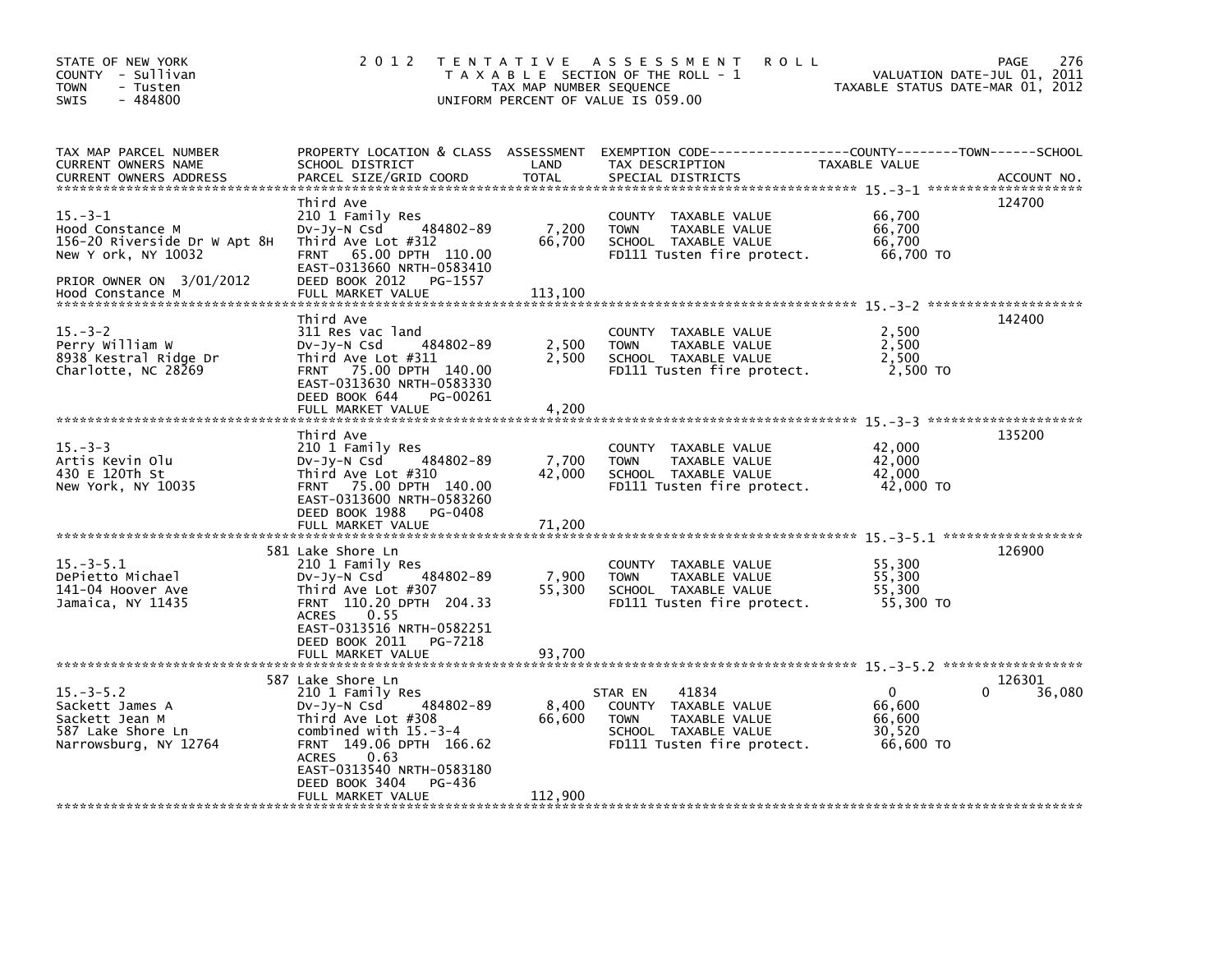| STATE OF NEW YORK<br>COUNTY - Sullivan<br><b>TOWN</b><br>- Tusten<br>$-484800$<br><b>SWIS</b>        |                                                                                                                                                                                                 | TAX MAP NUMBER SEQUENCE    | 2012 TENTATIVE ASSESSMENT<br><b>ROLL</b><br>T A X A B L E SECTION OF THE ROLL - 1<br>UNIFORM PERCENT OF VALUE IS 059.00 | VALUATION DATE-JUL 01, 2011<br>TAXABLE STATUS DATE-MAR 01, 2012 | 277<br>PAGE |
|------------------------------------------------------------------------------------------------------|-------------------------------------------------------------------------------------------------------------------------------------------------------------------------------------------------|----------------------------|-------------------------------------------------------------------------------------------------------------------------|-----------------------------------------------------------------|-------------|
| TAX MAP PARCEL NUMBER<br>CURRENT OWNERS NAME                                                         | SCHOOL DISTRICT                                                                                                                                                                                 | LAND                       | PROPERTY LOCATION & CLASS ASSESSMENT EXEMPTION CODE----------------COUNTY-------TOWN------SCHOOL<br>TAX DESCRIPTION     | TAXABLE VALUE                                                   |             |
| $15. - 3 - 7$<br>Johnson Jerill M<br>Johnson Gloria<br>1831 Madison Ave Apt 9J<br>New York, NY 10035 | Third Ave<br>210 1 Family Res<br>DV-JY-N Csd<br>484802-89<br>Third Ave Lot #303 & 304<br>FRNT 100.00 DPTH 260.00<br>EAST-0313388 NRTH-0582980<br>DEED BOOK 793<br>PG-00491<br>FULL MARKET VALUE | 7,900<br>68,000<br>115,300 | COUNTY TAXABLE VALUE<br>TAXABLE VALUE<br><b>TOWN</b><br>SCHOOL TAXABLE VALUE<br>FD111 Tusten fire protect.              | 68,000<br>68,000<br>68,000<br>68,000 TO                         | 126751      |
|                                                                                                      |                                                                                                                                                                                                 |                            |                                                                                                                         |                                                                 |             |
| $15. -3 - 9$<br>Johnson Jerill M<br>Johnson Gloria<br>1831 Madison Ave Apt 9J<br>New York, NY 10035  | 50 Fifth St<br>311 Res vac land<br>484802-89<br>$Dv-Jy-N$ Csd<br>Third Ave Lot #302<br>FRNT 50.00 DPTH 260.00<br>EAST-0313380 NRTH-0582910<br>DEED BOOK 927<br>PG-00192                         | 3,100<br>3,100             | COUNTY TAXABLE VALUE<br>TAXABLE VALUE<br><b>TOWN</b><br>SCHOOL TAXABLE VALUE<br>FD111 Tusten fire protect.              | 3,100<br>3,100<br>3,100<br>3,100 TO                             | 126752      |
|                                                                                                      | FULL MARKET VALUE                                                                                                                                                                               | 5,300                      |                                                                                                                         |                                                                 |             |
| $15. -4 - 1.1$<br>Clark Levi T<br>218 S 10 th Ave<br>Mt Vernon, NY 10550                             | Fifth St<br>311 Res vac land<br>484802-89<br>$Dv-Jy-N$ Csd<br>Lot 300<br>FRNT 50.00 DPTH 135.00<br>EAST-0313203 NRTH-0582871<br>DEED BOOK 1370 PG-279<br>FULL MARKET VALUE                      | 1,600<br>1,600<br>2,700    | COUNTY TAXABLE VALUE<br>TAXABLE VALUE<br><b>TOWN</b><br>SCHOOL TAXABLE VALUE<br>FD111 Tusten fire protect.              | 1.600<br>1,600<br>1,600<br>1,600 TO                             |             |
|                                                                                                      |                                                                                                                                                                                                 |                            |                                                                                                                         |                                                                 |             |
| $15. -4 - 1.2$<br>Gordon Gail P<br>218 S 10 th Ave<br>Mt. Vernon, NY 10550                           | Fifth St<br>311 Res vac land<br>484802-89<br>DV-Jy-N Csd<br>Lot 301<br>FRNT 50.00 DPTH 135.00<br>EAST-0313227 NRTH-0582904                                                                      | 1,600<br>1,600             | COUNTY TAXABLE VALUE<br><b>TOWN</b><br>TAXABLE VALUE<br>SCHOOL TAXABLE VALUE<br>FD111 Tusten fire protect.              | 1.600<br>1,600<br>1.600<br>1,600 TO                             |             |
|                                                                                                      | DEED BOOK 2172<br>PG-520<br>FULL MARKET VALUE                                                                                                                                                   | 2,700                      |                                                                                                                         |                                                                 |             |
|                                                                                                      |                                                                                                                                                                                                 |                            |                                                                                                                         |                                                                 |             |
| $15. - 4 - 2$<br>Arvela Ana<br>1281 Ivy Rd<br>Mohegan Lake, NY 10547                                 | Third Ave Lot #313<br>311 Res vac land<br>$Dv-Jy-N$ Csd<br>484802-89<br>FRNT 50.00 DPTH 140.00<br>EAST-0313370 NRTH-0582820<br>$PG-85$<br>DEED BOOK 2896                                        | 1,800<br>1,800             | COUNTY TAXABLE VALUE<br>TAXABLE VALUE<br><b>TOWN</b><br>SCHOOL TAXABLE VALUE<br>FD111 Tusten fire protect.              | 1,800<br>1,800<br>1.800<br>1,800 TO                             | 150500      |
|                                                                                                      | FULL MARKET VALUE                                                                                                                                                                               | 3,100                      |                                                                                                                         |                                                                 |             |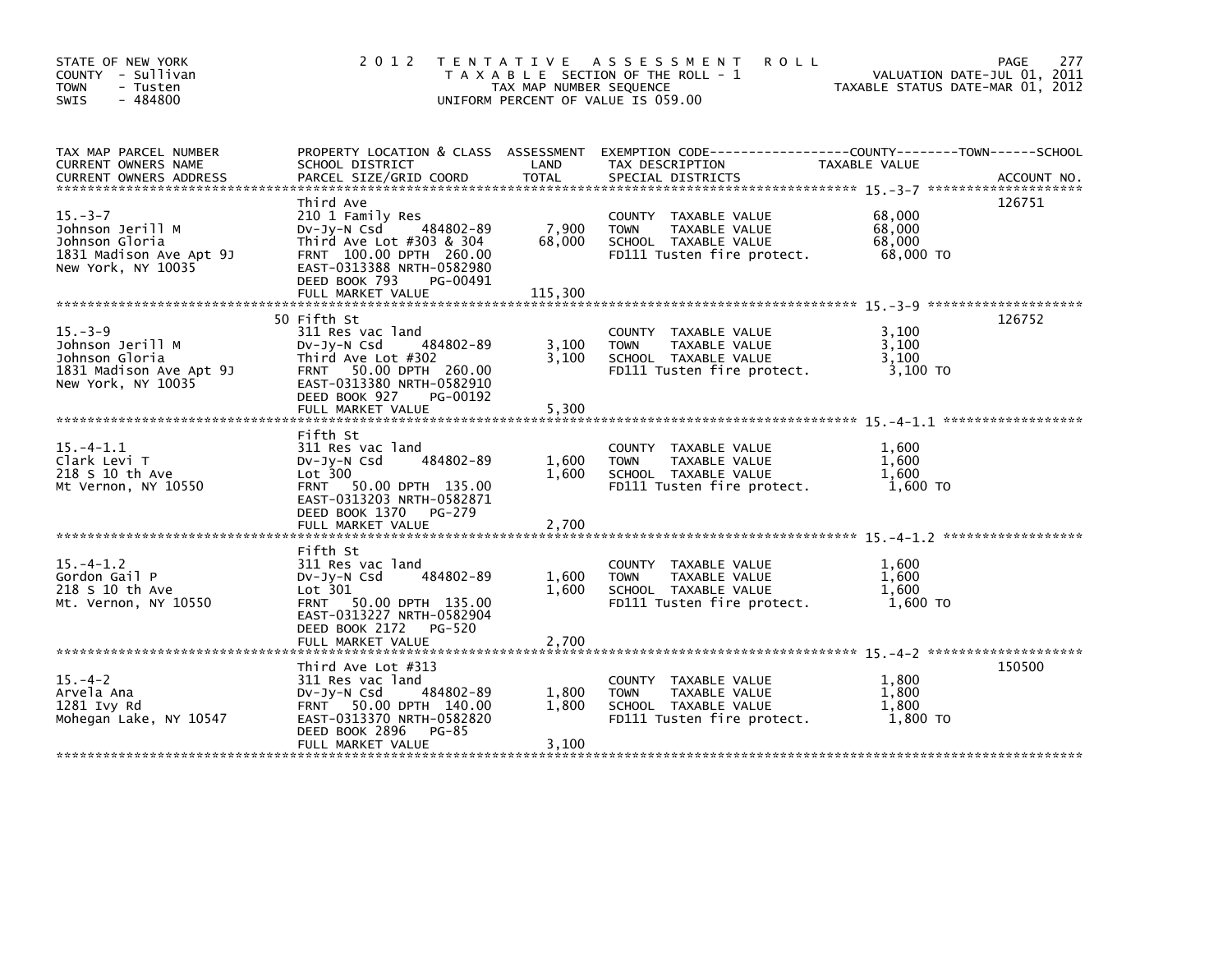| STATE OF NEW YORK<br>COUNTY - Sullivan<br><b>TOWN</b><br>- Tusten<br>$-484800$<br><b>SWIS</b>                                                                                                                                                                                  | 2 0 1 2                                                                                                                                                                                       | TAX MAP NUMBER SEQUENCE   | TENTATIVE ASSESSMENT<br><b>ROLL</b><br>T A X A B L E SECTION OF THE ROLL - 1<br>UNIFORM PERCENT OF VALUE IS 059.00 | VALUATION DATE-JUL 01, 2011<br>TAXABLE STATUS DATE-MAR 01, 2012 | 278<br>PAGE |
|--------------------------------------------------------------------------------------------------------------------------------------------------------------------------------------------------------------------------------------------------------------------------------|-----------------------------------------------------------------------------------------------------------------------------------------------------------------------------------------------|---------------------------|--------------------------------------------------------------------------------------------------------------------|-----------------------------------------------------------------|-------------|
| TAX MAP PARCEL NUMBER<br>CURRENT OWNERS NAME<br>.CURRENT OWNERS ADDRESS PARCEL SIZE/GRID COORD TOTAL SPECIAL DISTRICTS (ACCOUNT NO ACCOUNT NO AND PARCEL SIZE/GRID COORD TOTAL SPECIAL DISTRICTS (2001) AND ACCOUNT NO AND A SERVER AND RELATION ASSEMBLY AND RELATION AND PAR | PROPERTY LOCATION & CLASS ASSESSMENT<br>SCHOOL DISTRICT                                                                                                                                       | LAND                      | EXEMPTION CODE-----------------COUNTY-------TOWN------SCHOOL<br>TAX DESCRIPTION                                    | <b>TAXABLE VALUE</b>                                            |             |
| $15. -4-3$<br>Arvela Ana P<br>1281 Ivy Rd<br>Mohegan Lake, NY 10547                                                                                                                                                                                                            | Third Ave<br>311 Res vac land<br>484802-89<br>$Dv-Jy-N$ Csd<br>Third Ave Lot #314<br>FRNT 50.00 DPTH 155.00<br>EAST-0313350 NRTH-0582760<br>DEED BOOK 2444 PG-583<br>FULL MARKET VALUE        | 2,000<br>2.000<br>3,400   | COUNTY TAXABLE VALUE<br><b>TOWN</b><br>TAXABLE VALUE<br>SCHOOL TAXABLE VALUE<br>FD111 Tusten fire protect.         | 2,000<br>2.000<br>2,000<br>2,000 TO                             | 102750      |
| $15. -4 - 4$<br>Arvela Ana P<br>1281 Ivy Rd<br>Mohegan Lake, NY 10547                                                                                                                                                                                                          | Third Ave<br>210 1 Family Res<br>484802-89<br>DV-JY-N Csd<br>Third Ave Lot $#315$ & 316<br>FRNT 100.00 DPTH 185.00<br>EAST-0313280 NRTH-0582730<br>DEED BOOK 2444 PG-583<br>FULL MARKET VALUE | 6,600<br>26,000<br>44,100 | COUNTY TAXABLE VALUE<br>TAXABLE VALUE<br><b>TOWN</b><br>SCHOOL TAXABLE VALUE<br>FD111 Tusten fire protect.         | 26,000<br>26,000<br>26,000<br>26,000 TO                         | 102700      |
| $15. -4-5$<br>Martin Jessie Lee<br>609 MacDonough St<br>Brooklyn, NY 11233                                                                                                                                                                                                     | Third Ave<br>311 Res vac land<br>484802-89<br>$Dv-Jy-N$ Csd<br>Third Ave Lot #317<br>FRNT 50.00 DPTH 200.00<br>EAST-0313250 NRTH-0582660<br>DEED BOOK 862<br>PG-00031<br>FULL MARKET VALUE    | 2,400<br>2,400<br>4,100   | COUNTY TAXABLE VALUE<br>TAXABLE VALUE<br><b>TOWN</b><br>SCHOOL TAXABLE VALUE<br>FD111 Tusten fire protect.         | 2,400<br>2,400<br>2,400<br>2,400 TO                             | 135004      |
| $15. -4-6$<br>Pino Carlos<br>75-26 Bell Blvd<br>Bayside, NY 11364                                                                                                                                                                                                              | Third Ave<br>311 Res vac land<br>484802-89<br>$Dv-Jy-N$ Csd<br>Third Ave Lot #318<br>FRNT 50.00 DPTH 200.00<br>EAST-0313230 NRTH-0582610<br>DEED BOOK 2652 PG-364                             | 2,400<br>2,400            | COUNTY TAXABLE VALUE<br><b>TOWN</b><br>TAXABLE VALUE<br>SCHOOL TAXABLE VALUE<br>FD111 Tusten fire protect.         | 2,400<br>2,400<br>2,400<br>2,400 TO                             | 142700      |
| $15. -4 - 7.1$<br>Clark Levi T<br>Gordon Gail P<br>218 S 10 th Ave<br>Mount Vernon, NY 10550                                                                                                                                                                                   | Third Ave<br>311 Res vac land<br>484802-89<br>$Dv-Jy-N$ Csd<br>Third Ave Lot #321<br>FRNT 50.00 DPTH 200.00<br>EAST-0313210 NRTH-0582470<br>DEED BOOK 1651<br>PG-650<br>FULL MARKET VALUE     | 2,400<br>2.400<br>4,100   | COUNTY TAXABLE VALUE<br><b>TOWN</b><br>TAXABLE VALUE<br>SCHOOL TAXABLE VALUE<br>FD111 Tusten fire protect.         | 2,400<br>2,400<br>2,400<br>2,400 TO                             |             |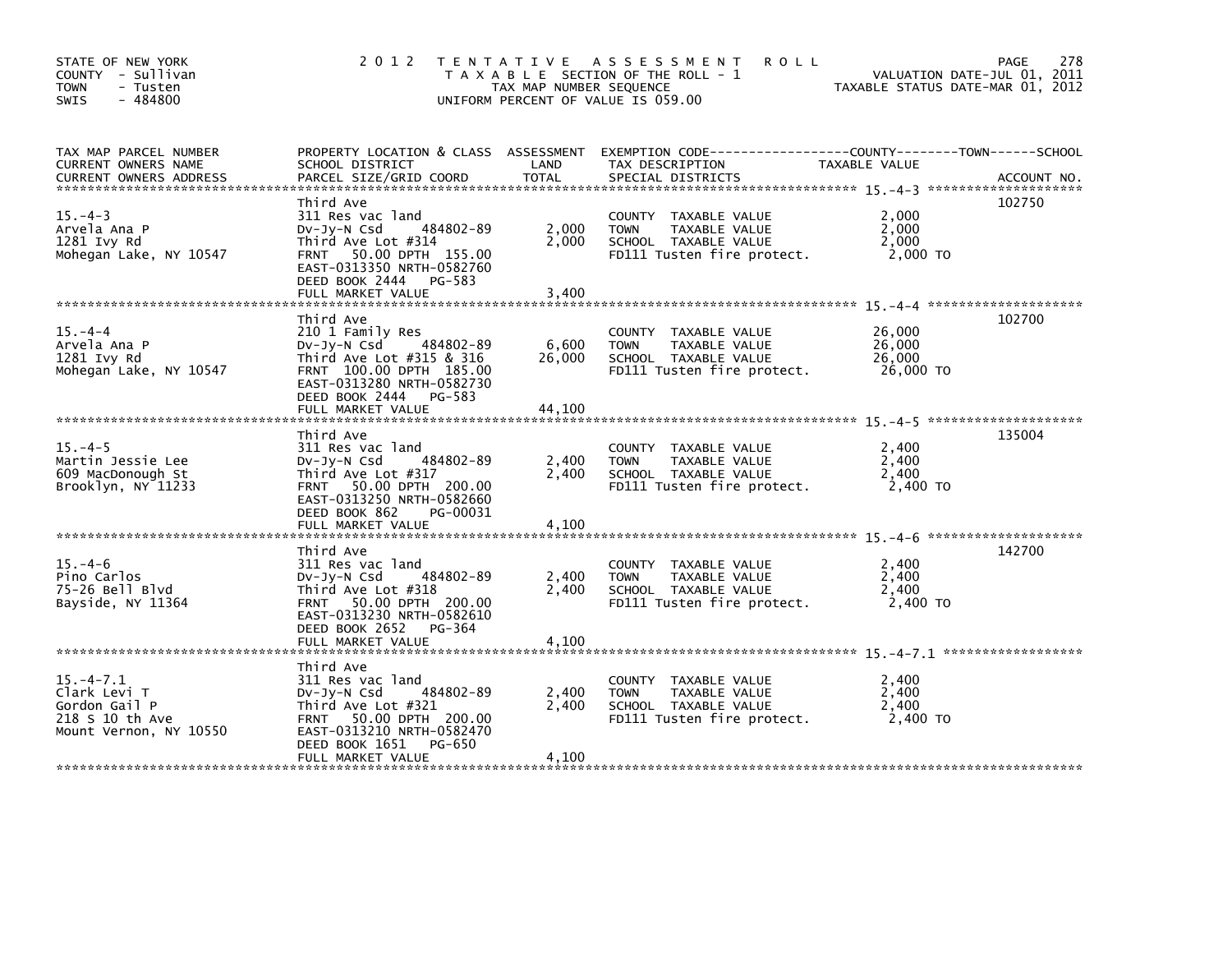| STATE OF NEW YORK<br>COUNTY - Sullivan<br>- Tusten<br><b>TOWN</b><br>$-484800$<br>SWIS | 2012                                                                                                                                                                                       | TAX MAP NUMBER SEQUENCE | TENTATIVE ASSESSMENT<br><b>ROLL</b><br>T A X A B L E SECTION OF THE ROLL - 1<br>UNIFORM PERCENT OF VALUE IS 059.00 | TAXABLE STATUS DATE-MAR 01, 2012        | 279<br><b>PAGE</b><br>VALUATION DATE-JUL 01, 2011 |
|----------------------------------------------------------------------------------------|--------------------------------------------------------------------------------------------------------------------------------------------------------------------------------------------|-------------------------|--------------------------------------------------------------------------------------------------------------------|-----------------------------------------|---------------------------------------------------|
| TAX MAP PARCEL NUMBER<br>CURRENT OWNERS NAME<br><b>CURRENT OWNERS ADDRESS</b>          | PROPERTY LOCATION & CLASS ASSESSMENT<br>SCHOOL DISTRICT<br>PARCEL SIZE/GRID COORD                                                                                                          | LAND<br><b>TOTAL</b>    | EXEMPTION CODE-----------------COUNTY-------TOWN------SCHOOL<br>TAX DESCRIPTION<br>SPECIAL DISTRICTS               | TAXABLE VALUE                           | ACCOUNT NO.                                       |
| $15. -4 - 7.2$<br>Arvela Ana<br>1281 Ivy Rd<br>Mohegan Lake, NY 10547                  | Third Ave<br>311 Res vac land<br>484802-89<br>$Dv-Jy-N$ Csd<br>Third Ave Lot #319 & 320<br>FRNT 100.00 DPTH 200.00<br>EAST-0313210 NRTH-0582540<br>DEED BOOK 3005<br>PG-267                | 4,400<br>4.400          | COUNTY TAXABLE VALUE<br><b>TOWN</b><br>TAXABLE VALUE<br>SCHOOL TAXABLE VALUE<br>FD111 Tusten fire protect.         | 4,400<br>4,400<br>4.400<br>4,400 TO     | 129400                                            |
|                                                                                        | FULL MARKET VALUE                                                                                                                                                                          | 7,500                   |                                                                                                                    |                                         |                                                   |
| $15. -4 - 7.3$<br>Hunter Morris<br>129 W 147 th St Apt 25E<br>New York, NY 10039       | Third Ave<br>311 Res vac land<br>484802-89<br>$Dv-Jy-N$ Csd<br>Third Ave Lot #322<br>FRNT 50.00 DPTH 200.00<br>EAST-0313140 NRTH-0582430<br>DEED BOOK 3555<br>$PG-54$<br>FULL MARKET VALUE | 2,400<br>2,400<br>4,100 | COUNTY TAXABLE VALUE<br>TAXABLE VALUE<br><b>TOWN</b><br>SCHOOL TAXABLE VALUE<br>FD111 Tusten fire protect.         | 2,400<br>2,400<br>2,400<br>2,400 TO     | 106755                                            |
|                                                                                        | Third Ave                                                                                                                                                                                  |                         |                                                                                                                    |                                         | 106756                                            |
| $15. -4 - 7.4$<br>Hunter Morris<br>129 W 147 th St Apt 25E<br>New York, NY 10039       | 311 Res vac land<br>484802-89<br>$Dv-Jy-N$ Csd<br>Third Ave Lot #323<br>50.00 DPTH 200.00<br><b>FRNT</b><br>EAST-0313110 NRTH-0582380<br>DEED BOOK 3555<br>$PG-54$<br>FULL MARKET VALUE    | 2,400<br>2,400<br>4,100 | COUNTY TAXABLE VALUE<br><b>TOWN</b><br>TAXABLE VALUE<br>SCHOOL TAXABLE VALUE<br>FD111 Tusten fire protect.         | 2,400<br>2,400<br>2,400<br>2,400 TO     |                                                   |
|                                                                                        | Third Ave                                                                                                                                                                                  |                         |                                                                                                                    |                                         | 153951                                            |
| $15. -4 - 8$<br>Smiley Sarah<br>157-10 Riverside Dr W Apt 5T<br>New York, NY 10032     | 311 Res vac land<br>484802-89<br>$Dv-Jy-N$ Csd<br>Third Ave Lot #324<br>combined with 15.-4-9 lot<br>FRNT 160.00 DPTH 200.00<br>0.49<br><b>ACRES</b><br>EAST-0313140 NRTH-0582330          | 4,300<br>4,300          | COUNTY TAXABLE VALUE<br><b>TOWN</b><br>TAXABLE VALUE<br>SCHOOL TAXABLE VALUE<br>FD111 Tusten fire protect.         | 4,300<br>4,300<br>4,300<br>4,300 TO     |                                                   |
|                                                                                        | DEED BOOK 1380<br>PG-93<br>FULL MARKET VALUE                                                                                                                                               | 7,300                   |                                                                                                                    |                                         |                                                   |
|                                                                                        |                                                                                                                                                                                            |                         |                                                                                                                    |                                         | 159450                                            |
| $15. - 4 - 10$<br>Winfree Barbara A<br>195 Adams St Apt 3E<br>Brooklyn, NY 11201       | 6 Lucky Ln<br>210 1 Family Res<br>484802-89<br>$Dv-Jy-N$ Csd<br>FRNT 130.00 DPTH 160.00<br><b>BANKC230123</b><br>EAST-0313120 NRTH-0581900<br>DEED BOOK 2462<br>PG-671                     | 6,300<br>40.000         | COUNTY TAXABLE VALUE<br><b>TOWN</b><br>TAXABLE VALUE<br>SCHOOL TAXABLE VALUE<br>FD111 Tusten fire protect.         | 40,000<br>40,000<br>40,000<br>40,000 TO |                                                   |
|                                                                                        | FULL MARKET VALUE                                                                                                                                                                          | 67,800                  |                                                                                                                    |                                         |                                                   |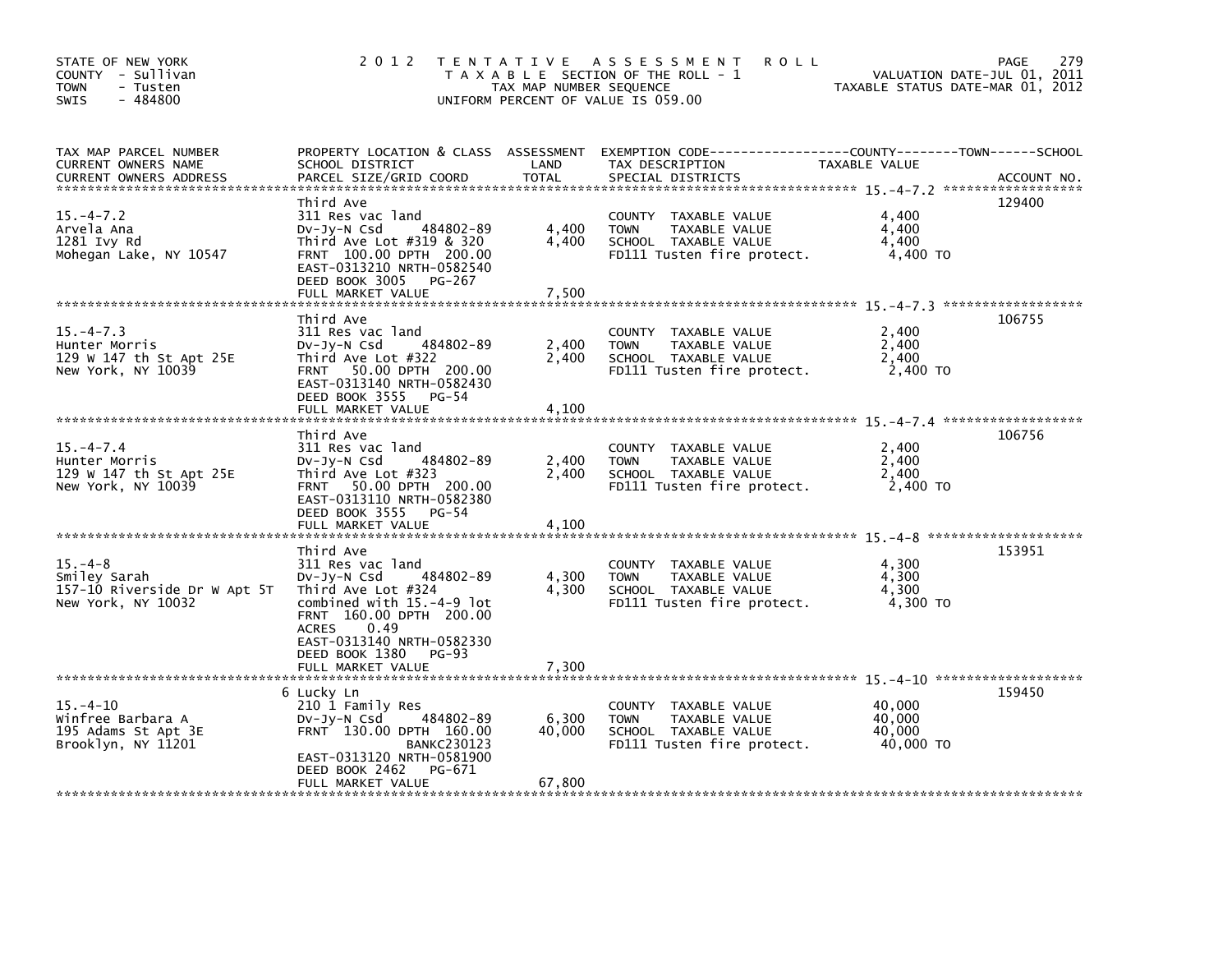| STATE OF NEW YORK<br>COUNTY - Sullivan<br><b>TOWN</b><br>- Tusten<br>$-484800$<br><b>SWIS</b> | 2 0 1 2                                                                                                                                                                                                                                 | TAX MAP NUMBER SEQUENCE     | TENTATIVE ASSESSMENT<br><b>ROLL</b><br>T A X A B L E SECTION OF THE ROLL - 1<br>UNIFORM PERCENT OF VALUE IS 059.00                        | TAXABLE STATUS DATE-MAR 01, 2012                    | 280<br>PAGE<br>VALUATION DATE-JUL 01, 2011 |
|-----------------------------------------------------------------------------------------------|-----------------------------------------------------------------------------------------------------------------------------------------------------------------------------------------------------------------------------------------|-----------------------------|-------------------------------------------------------------------------------------------------------------------------------------------|-----------------------------------------------------|--------------------------------------------|
| TAX MAP PARCEL NUMBER<br>CURRENT OWNERS NAME<br>CURRENT OWNERS ADDRESS                        | SCHOOL DISTRICT<br>PARCEL SIZE/GRID COORD                                                                                                                                                                                               | LAND<br><b>TOTAL</b>        | PROPERTY LOCATION & CLASS ASSESSMENT EXEMPTION CODE-----------------COUNTY-------TOWN------SCHOOL<br>TAX DESCRIPTION<br>SPECIAL DISTRICTS | TAXABLE VALUE                                       | ACCOUNT NO.                                |
| $15. - 4 - 11$<br>Winfree Barbara A<br>159 Carlton Ave Apt 1C<br>Brooklyn, NY 11205           | Second Ave<br>311 Res vac land<br>484802-89<br>$Dv-Jy-N$ Csd<br>Lot 280<br>FRNT 120.00 DPTH 165.00<br>EAST-0313100 NRTH-0582010<br>DEED BOOK 2462<br>PG-671<br>FULL MARKET VALUE                                                        | 2,800<br>2,800<br>4,700     | COUNTY TAXABLE VALUE<br><b>TOWN</b><br>TAXABLE VALUE<br>SCHOOL TAXABLE VALUE<br>FD111 Tusten fire protect.                                | 2,800<br>2,800<br>2,800<br>2,800 TO                 | 159500                                     |
|                                                                                               | Third Ave                                                                                                                                                                                                                               |                             |                                                                                                                                           |                                                     | 120100                                     |
| $15. - 4 - 12$<br>Smiley Sarah<br>157-10 Riverside Dr W Apt 5T<br>New York, NY 10032          | 210 1 Family Res<br>484802-89<br>DV-Jy-N Csd<br>Second Ave Lot #281<br>FRNT 50.00 DPTH 200.00<br>EAST-0313060 NRTH-0582070<br>DEED BOOK 1683<br>PG-260<br>FULL MARKET VALUE                                                             | 7,400<br>41,500<br>70,300   | 41854<br>STAR B<br>COUNTY TAXABLE VALUE<br><b>TOWN</b><br>TAXABLE VALUE<br>SCHOOL TAXABLE VALUE<br>FD111 Tusten fire protect.             | $\Omega$<br>41.500<br>41,500<br>24,100<br>41,500 TO | 17,400<br>0                                |
|                                                                                               |                                                                                                                                                                                                                                         |                             |                                                                                                                                           |                                                     |                                            |
| $15. - 4 - 13$<br>Casiano Cruz M<br>PO Box 396<br>Narrowsburg, NY 12764                       | 584 Second Ave<br>210 1 Family Res<br>484802-89<br>DV-Jy-N Csd<br>Lot 282<br>combined with $15.-4-14$<br>FRNT 100.00 DPTH 200.00<br><b>ACRES</b><br>0.46<br>EAST-0313020 NRTH-0582110<br>DEED BOOK 1972<br>PG-0147<br>FULL MARKET VALUE | 9.400<br>32,300<br>54,700   | 41854<br>STAR B<br>COUNTY TAXABLE VALUE<br><b>TOWN</b><br>TAXABLE VALUE<br>SCHOOL TAXABLE VALUE<br>FD111 Tusten fire protect.             | $\Omega$<br>32,300<br>32,300<br>14,900<br>32,300 TO | 161550<br>17,400<br>0                      |
|                                                                                               | Second Ave                                                                                                                                                                                                                              |                             |                                                                                                                                           |                                                     |                                            |
| $15. - 4 - 15$<br>Artis William<br>Artis Edris<br>430 E 120Th St<br>New York, NY 10035        | 210 1 Family Res<br>484802-89<br>$Dv-Jy-N$ Csd<br>97 & Second Av.lot 284<br>FRNT 100.00 DPTH 200.00<br><b>ACRES</b><br>0.46<br>EAST-0307038 NRTH-0583126<br>DEED BOOK 1046<br>PG-00298<br>FULL MARKET VALUE                             | 9,400<br>32,000<br>54,200   | COUNTY TAXABLE VALUE<br>TAXABLE VALUE<br><b>TOWN</b><br>SCHOOL TAXABLE VALUE<br>FD111 Tusten fire protect.                                | 32,000<br>32,000<br>32,000<br>32,000 TO             |                                            |
|                                                                                               |                                                                                                                                                                                                                                         |                             |                                                                                                                                           |                                                     |                                            |
| $15. - 4 - 17$<br>Maloney Richard B<br>Luxton Lake<br>22 Lucky Ln<br>Narrowsburg, NY 12764    | 22 Lucky Ln<br>210 1 Family Res<br>484802-89<br>Dv-Jy-N Csd<br>Second Ave Lot #286<br>Combined 15-4-20&15-4-21<br>1.70<br><b>ACRES</b><br>EAST-0311209 NRTH-0582225<br>DEED BOOK 1920<br>PG-308<br>FULL MARKET VALUE                    | 14,300<br>64,000<br>108,500 | 41854<br>STAR B<br>COUNTY TAXABLE VALUE<br>TAXABLE VALUE<br><b>TOWN</b><br>SCHOOL TAXABLE VALUE<br>FD111 Tusten fire protect.             | $\Omega$<br>64,000<br>64,000<br>46,600<br>64,000 TO | 137600<br>17,400                           |
|                                                                                               |                                                                                                                                                                                                                                         |                             |                                                                                                                                           |                                                     |                                            |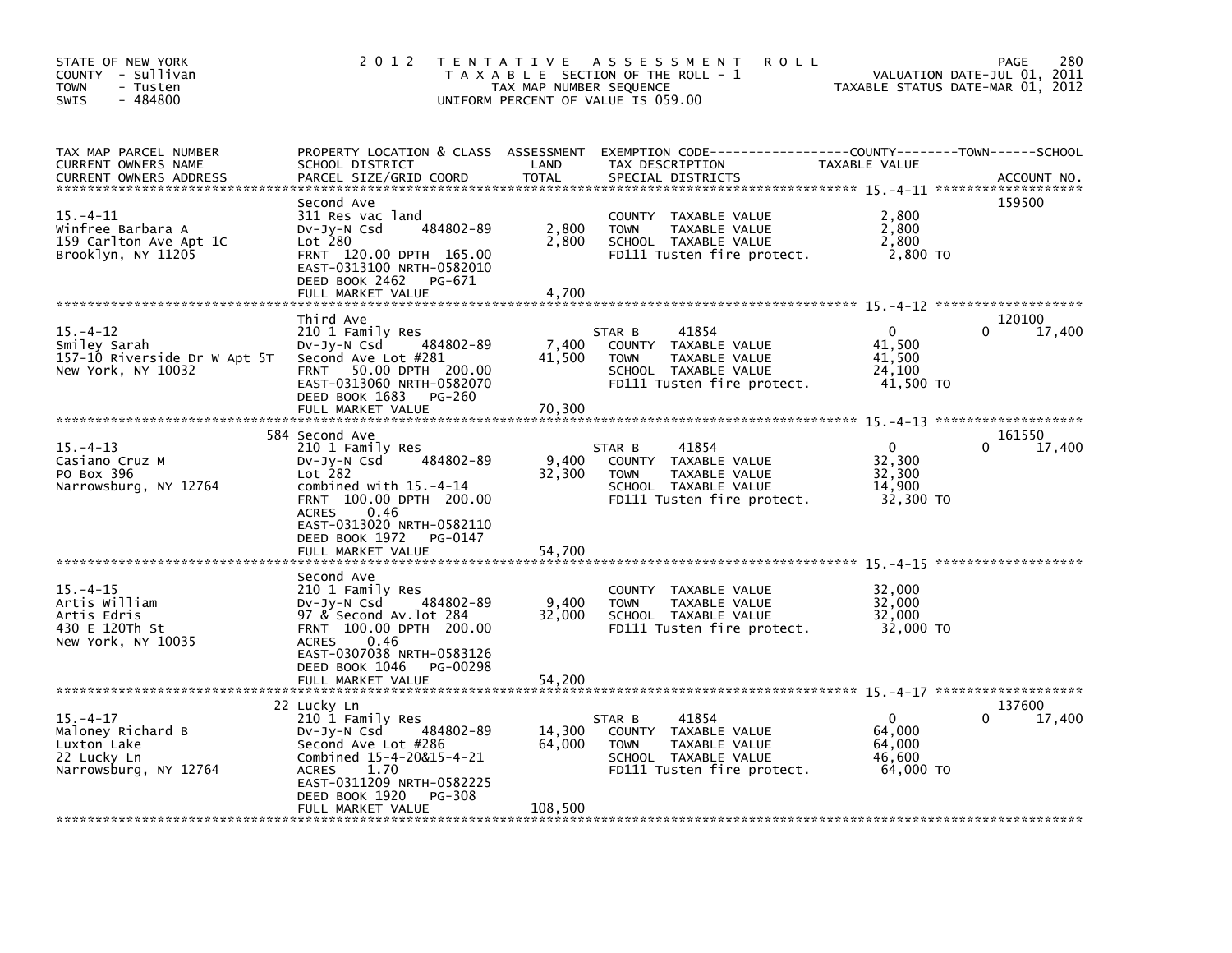| STATE OF NEW YORK<br>COUNTY - Sullivan<br>- Tusten<br><b>TOWN</b><br>$-484800$<br><b>SWIS</b>            | 2 0 1 2                                                                                                                                                                                     | T E N T A T I V E<br>TAX MAP NUMBER SEQUENCE | A S S E S S M E N T<br><b>ROLL</b><br>T A X A B L E SECTION OF THE ROLL - 1<br>UNIFORM PERCENT OF VALUE IS 059.00 |                                         | 281<br>PAGE<br>VALUATION DATE-JUL 01, 2011<br>TAXABLE STATUS DATE-MAR 01, 2012 |
|----------------------------------------------------------------------------------------------------------|---------------------------------------------------------------------------------------------------------------------------------------------------------------------------------------------|----------------------------------------------|-------------------------------------------------------------------------------------------------------------------|-----------------------------------------|--------------------------------------------------------------------------------|
| TAX MAP PARCEL NUMBER<br>CURRENT OWNERS NAME                                                             | PROPERTY LOCATION & CLASS ASSESSMENT<br>SCHOOL DISTRICT                                                                                                                                     | LAND                                         | EXEMPTION        CODE------------------COUNTY--------TOWN------SCHOOL<br>TAX DESCRIPTION                          | TAXABLE VALUE                           |                                                                                |
| $15. - 4 - 23$<br>Clark Levi T<br>Gordon Gail P<br>218 S 10 th Ave<br>Mount Vernon, NY 10550             | Third Ave<br>311 Res vac land<br>484802-89<br>$Dv-Jy-N$ Csd<br>Back Road Lot #293&294<br>FRNT 100.00 DPTH 195.00<br>EAST-0313040 NRTH-0582610<br>DEED BOOK 1651 PG-654<br>FULL MARKET VALUE | 4,100<br>4,100<br>6,900                      | COUNTY TAXABLE VALUE<br><b>TOWN</b><br>TAXABLE VALUE<br>SCHOOL TAXABLE VALUE<br>FD111 Tusten fire protect.        | 4.100<br>4,100<br>4,100<br>4,100 TO     |                                                                                |
|                                                                                                          | Back Rd                                                                                                                                                                                     |                                              |                                                                                                                   |                                         | 160800                                                                         |
| $15. - 4 - 24$<br>Bacthelor Cleamon<br>Bacthelor Sharon<br>250 Sherman St<br>Passaic N J, 07055          | 311 Res vac land<br>484802-89<br>$Dv-Jy-N$ Csd<br>Back Road Lot #295<br>FRNT 50.00 DPTH 160.00<br>EAST-0313080 NRTH-0582660                                                                 | 2,000<br>2,000                               | COUNTY TAXABLE VALUE<br><b>TOWN</b><br>TAXABLE VALUE<br>SCHOOL TAXABLE VALUE<br>FD111 Tusten fire protect.        | 2,000<br>2,000<br>2,000<br>2,000 TO     |                                                                                |
|                                                                                                          | DEED BOOK 1777 PG-166<br>FULL MARKET VALUE                                                                                                                                                  | 3,400                                        |                                                                                                                   |                                         |                                                                                |
|                                                                                                          | THIRDAVE Luxton Lk                                                                                                                                                                          |                                              |                                                                                                                   |                                         | 159150                                                                         |
| $15. -4 - 25.1$<br>wheeler Gloria<br>Wheeler Leon<br>20586 Kings Hwy<br>Randolp, VA 23962                | 311 Res vac land<br>484802-89<br>$Dv-Jy-N$ Csd<br>Back Road Lot #296<br>50.00 DPTH 160.00<br><b>FRNT</b><br>EAST-0313110 NRTH-0582700<br>DEED BOOK 704<br>PG-770                            | 1,900<br>1,900                               | COUNTY TAXABLE VALUE<br><b>TOWN</b><br>TAXABLE VALUE<br>SCHOOL TAXABLE VALUE<br>FD111 Tusten fire protect.        | 1,900<br>1,900<br>1,900<br>1.900 TO     |                                                                                |
|                                                                                                          | FULL MARKET VALUE                                                                                                                                                                           | 3,200                                        |                                                                                                                   |                                         |                                                                                |
| $15. -4 - 25.2$<br>Clark Levi T<br>Gordon Gail P<br>218 S 10 th Ave<br>Mount Vernon, NY 10550            | Third Ave<br>311 Res vac land<br>$Dv-Jy-N$ Csd<br>484802-89<br>Back Road Lot #297&298<br>FRNT 100.00 DPTH 150.00<br>EAST-0313150 NRTH-0582740                                               | 3,300<br>3,300                               | COUNTY TAXABLE VALUE<br>TAXABLE VALUE<br><b>TOWN</b><br>SCHOOL TAXABLE VALUE<br>FD111 Tusten fire protect.        | 3.300<br>3,300<br>3,300<br>3,300 TO     |                                                                                |
|                                                                                                          | DEED BOOK 1651 PG-652<br>FULL MARKET VALUE                                                                                                                                                  | 5,600                                        |                                                                                                                   |                                         |                                                                                |
|                                                                                                          | Luxton Lk                                                                                                                                                                                   |                                              |                                                                                                                   |                                         | 124750                                                                         |
| $15. - 4 - 26$<br>Hook Elvita<br>Davis Herman L<br>Oliver Davis<br>311 W 139 th St<br>New York, NY 10030 | 210 1 Family Res<br>484802-89<br>DV-Jy-N Csd<br>Back Road Lot #299<br>50.00 DPTH 135.00<br><b>FRNT</b><br>EAST-0313210 NRTH-0582800<br>DEED BOOK 1967<br>PG-0691                            | 6,600<br>34,900                              | COUNTY TAXABLE VALUE<br><b>TOWN</b><br>TAXABLE VALUE<br>SCHOOL TAXABLE VALUE<br>FD111 Tusten fire protect.        | 34,900<br>34,900<br>34,900<br>34,900 TO |                                                                                |
|                                                                                                          | FULL MARKET VALUE                                                                                                                                                                           | 59,200                                       |                                                                                                                   |                                         |                                                                                |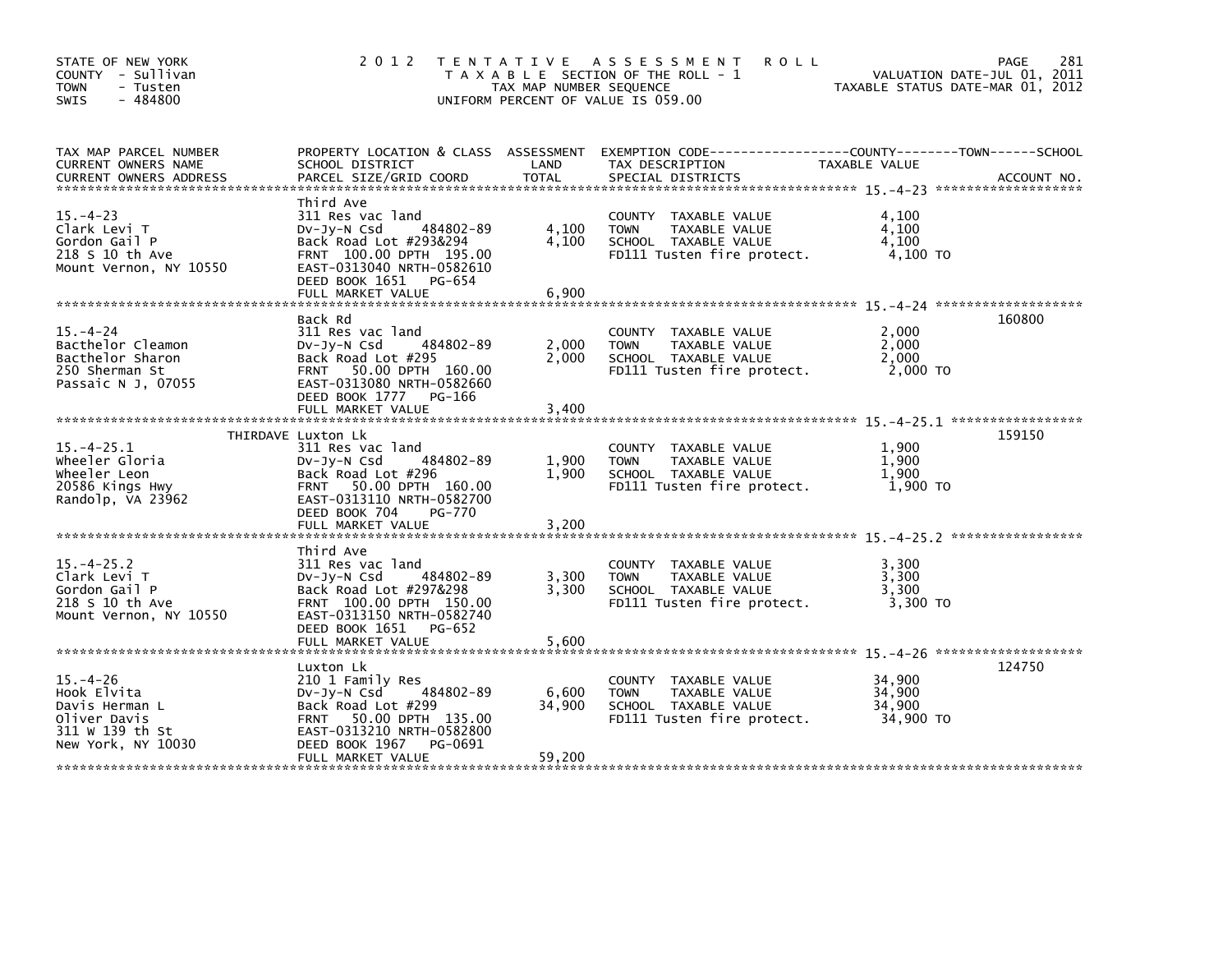| STATE OF NEW YORK<br>COUNTY - Sullivan<br><b>TOWN</b><br>- Tusten<br>$-484800$<br><b>SWIS</b>                    | 2 0 1 2                                                                                                                                                                                                          | TAX MAP NUMBER SEQUENCE          | TENTATIVE ASSESSMENT<br><b>ROLL</b><br>T A X A B L E SECTION OF THE ROLL - 1<br>UNIFORM PERCENT OF VALUE IS 059.00                        | TAXABLE STATUS DATE-MAR 01, 2012    | 282<br>PAGE<br>VALUATION DATE-JUL 01, 2011 |
|------------------------------------------------------------------------------------------------------------------|------------------------------------------------------------------------------------------------------------------------------------------------------------------------------------------------------------------|----------------------------------|-------------------------------------------------------------------------------------------------------------------------------------------|-------------------------------------|--------------------------------------------|
| TAX MAP PARCEL NUMBER<br>CURRENT OWNERS NAME<br>CURRENT OWNERS ADDRESS                                           | SCHOOL DISTRICT<br>PARCEL SIZE/GRID COORD                                                                                                                                                                        | LAND<br><b>TOTAL</b>             | PROPERTY LOCATION & CLASS ASSESSMENT EXEMPTION CODE-----------------COUNTY-------TOWN------SCHOOL<br>TAX DESCRIPTION<br>SPECIAL DISTRICTS | TAXABLE VALUE                       | ACCOUNT NO.                                |
| $15 - 5 - 1$<br>Hunter Morris<br>129 W 147 th St Apt 25E<br>New York, NY 10039                                   | Luxton Lk<br>311 Res vac land<br>484802-89<br>$Dv-Jy-N$ Csd<br>Second Ave Lot #216<br>FRNT 50.00 DPTH 200.00<br>EAST-0312690 NRTH-0582300<br>DEED BOOK 3555 PG-54<br>FULL MARKET VALUE                           | 1,600<br>1,600<br>2,700          | COUNTY TAXABLE VALUE<br><b>TOWN</b><br>TAXABLE VALUE<br>SCHOOL TAXABLE VALUE<br>FD111 Tusten fire protect.                                | 1.600<br>1.600<br>1,600<br>1,600 TO | 144450                                     |
| $15. - 5 - 2$<br>Hunter Morris<br>129 W 147 th St Apt 25E<br>New York, NY 10039                                  | Luxton Lk<br>311 Res vac land<br>484802-89<br>DV-Jy-N Csd<br>Second Ave Lot #214&215<br>FRNT 100.00 DPTH 200.00<br>EAST-0312720 NRTH-0582230<br>DEED BOOK 3555 PG-54<br>FULL MARKET VALUE                        | 4,400<br>4.400<br>7,500          | COUNTY TAXABLE VALUE<br><b>TOWN</b><br>TAXABLE VALUE<br>SCHOOL TAXABLE VALUE<br>FD111 Tusten fire protect.                                | 4,400<br>4,400<br>4,400<br>4,400 TO | 125451                                     |
| $15 - 5 - 3.1$<br>Hargraves Joseph<br>Hargraves June<br>40 W 135 St<br>New York, NY 10037                        | Luxton Lk<br>311 Res vac land<br>$Dv-Jy-N$ Csd<br>484802-89<br>97 & Second Av. lot 213<br>FRNT 50.00 DPTH 200.00<br>EAST-0312730 NRTH-0582150<br>DEED BOOK 738<br>PG-00404<br>FULL MARKET VALUE                  | 2,400<br>2,400<br>4,100          | COUNTY TAXABLE VALUE<br>TAXABLE VALUE<br><b>TOWN</b><br>SCHOOL TAXABLE VALUE<br>FD111 Tusten fire protect.                                | 2.400<br>2,400<br>2,400<br>2.400 TO | 120900                                     |
| $15. - 5 - 3.2$<br>Hayward Jonathan<br>52 Great Hill Rd<br>Sandwich, MA 02563                                    | Luxton Lk<br>311 Res vac land<br>484802-89<br>DV-Jy-N Csd<br>Second Ave Lot #212<br>FRNT 50.00 DPTH 200.00<br>EAST-0312760 NRTH-0582100<br>DEED BOOK 3503 PG-200                                                 | 2.400<br>2,400                   | COUNTY TAXABLE VALUE<br><b>TOWN</b><br>TAXABLE VALUE<br>SCHOOL TAXABLE VALUE<br>FD111 Tusten fire protect.                                | 2,400<br>2,400<br>2,400<br>2,400 TO | 129050                                     |
| $15. - 5 - 4$<br>Green Lillian<br>Attn: Carroll J Banks<br>1818 Langhorne Sq Apt 301<br>Lynchburg, VA 24501-1012 | FULL MARKET VALUE<br>Luxton Lk<br>311 Res vac land<br>484802-89<br>$Dv-Jy-N$ Csd<br>Second Ave Lot #211<br>FRNT 50.00 DPTH 200.00<br>EAST-0312780 NRTH-0582060<br>DEED BOOK 622<br>PG-00157<br>FULL MARKET VALUE | 4,100<br>2,400<br>2,400<br>4,100 | COUNTY TAXABLE VALUE<br>TAXABLE VALUE<br><b>TOWN</b><br>SCHOOL TAXABLE VALUE<br>FD111 Tusten fire protect.                                | 2,400<br>2,400<br>2,400<br>2.400 TO | 119900                                     |
|                                                                                                                  |                                                                                                                                                                                                                  |                                  |                                                                                                                                           |                                     |                                            |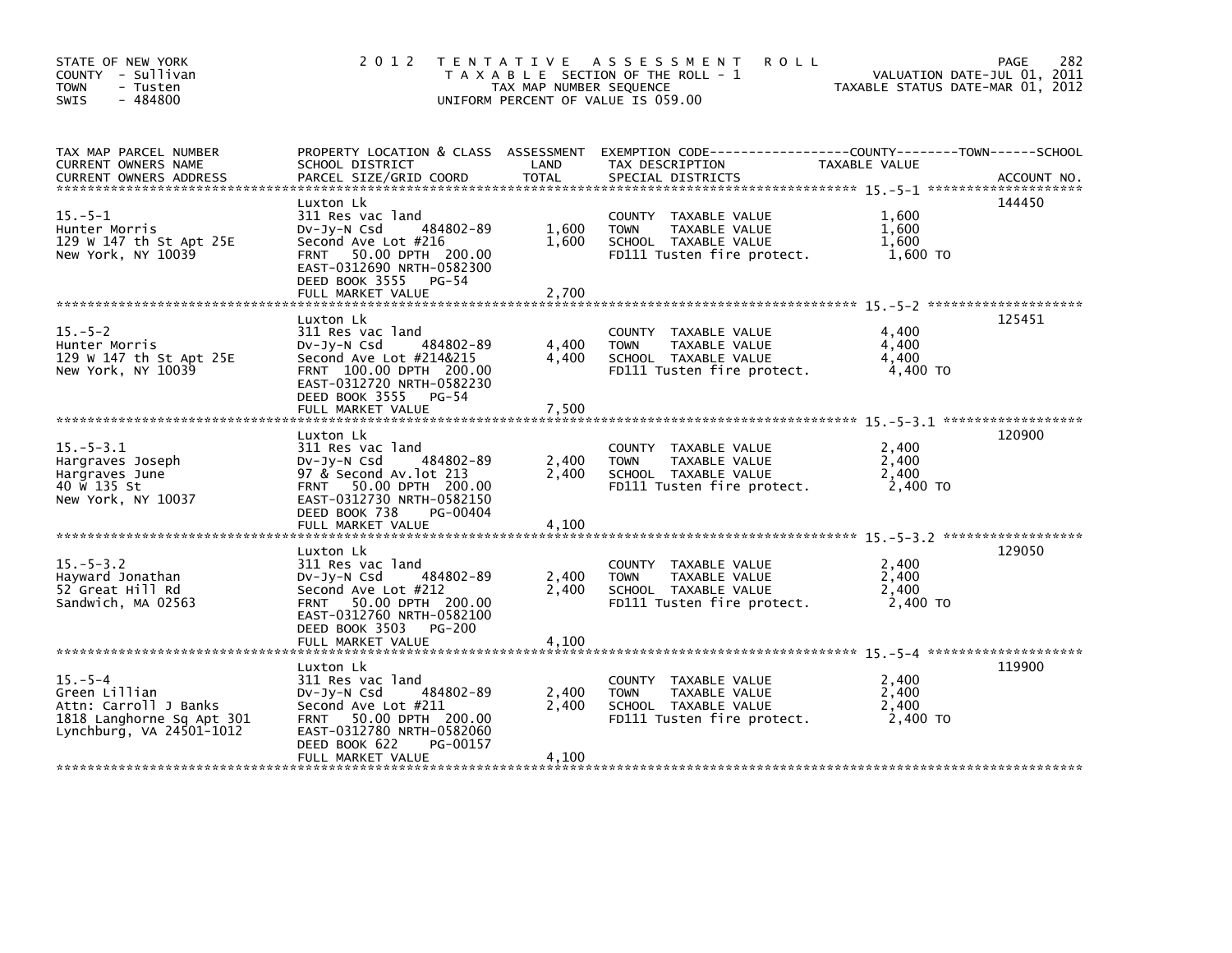| STATE OF NEW YORK<br>COUNTY - Sullivan<br><b>TOWN</b><br>- Tusten<br>SWIS<br>- 484800  |                                                                                                                                                                                             | TAX MAP NUMBER SEQUENCE | 2012 TENTATIVE ASSESSMENT<br><b>ROLL</b><br>T A X A B L E SECTION OF THE ROLL - 1<br>UNIFORM PERCENT OF VALUE IS 059.00                                | TAXABLE STATUS DATE-MAR 01, 2012                                                     | 283<br>PAGE<br>VALUATION DATE-JUL 01, 2011                |
|----------------------------------------------------------------------------------------|---------------------------------------------------------------------------------------------------------------------------------------------------------------------------------------------|-------------------------|--------------------------------------------------------------------------------------------------------------------------------------------------------|--------------------------------------------------------------------------------------|-----------------------------------------------------------|
| TAX MAP PARCEL NUMBER<br>CURRENT OWNERS NAME<br><b>CURRENT OWNERS ADDRESS</b>          | PROPERTY LOCATION & CLASS ASSESSMENT<br>SCHOOL DISTRICT<br>PARCEL SIZE/GRID COORD                                                                                                           | LAND<br><b>TOTAL</b>    | EXEMPTION CODE-----------------COUNTY-------TOWN------SCHOOL<br>TAX DESCRIPTION<br>SPECIAL DISTRICTS                                                   | TAXABLE VALUE                                                                        | ACCOUNT NO.                                               |
| $15. - 5 - 5$<br>Ransome Arthur R<br>2160 Madison Ave<br>New York, NY 10001            | Luxton Lk<br>311 Res vac land<br>484802-89<br>DV-Jy-N Csd<br>Second Ave Lot #210<br>FRNT 50.00 DPTH 200.00<br>EAST-0312820 NRTH-0582020<br>DEED BOOK 649<br>PG-00095<br>FULL MARKET VALUE   | 2,400<br>2,400<br>4,100 | COUNTY TAXABLE VALUE<br><b>TOWN</b><br>TAXABLE VALUE<br>SCHOOL TAXABLE VALUE<br>FD111 Tusten fire protect.                                             | 2,400<br>2.400<br>2,400<br>2,400 TO                                                  | 143950                                                    |
|                                                                                        |                                                                                                                                                                                             |                         |                                                                                                                                                        |                                                                                      |                                                           |
| $15. - 5 - 6$<br>Clark Levi T<br>218 S 10Th Ave<br>Mt Vernon, NY 10550                 | Second Ave<br>210 1 Family Res<br>484802-89<br>$Dv-Jv-N$ Csd<br>Second Ave Lot #209<br>FRNT 50.00 DPTH 200.00<br>EAST-0312840 NRTH-0581980<br>DEED BOOK 1363 PG-373                         | 7,400<br>53,600         | COUNTY TAXABLE VALUE<br><b>TOWN</b><br>TAXABLE VALUE<br>SCHOOL TAXABLE VALUE<br>FD111 Tusten fire protect.                                             | 53,600<br>53,600<br>53,600<br>53,600 TO                                              | 150975                                                    |
|                                                                                        | FULL MARKET VALUE                                                                                                                                                                           | 90.800                  |                                                                                                                                                        |                                                                                      |                                                           |
| $15. - 5 - 7$<br>Jenkins Juanita Talley<br>115 8 225Th St<br>Cambria Heights, NY 11411 | Second Ave<br>311 Res vac land<br>484802-89<br>DV-Jy-N Csd<br>Second Ave Lot #208<br>FRNT 50.00 DPTH 200.00<br>EAST-0312870 NRTH-0581940<br>DEED BOOK 1176<br>PG-00060<br>FULL MARKET VALUE | 2,400<br>2.400<br>4,100 | COUNTY TAXABLE VALUE<br>TAXABLE VALUE<br><b>TOWN</b><br>SCHOOL TAXABLE VALUE<br>FD111 Tusten fire protect.                                             | 2,400<br>2,400<br>2,400<br>2,400 TO                                                  |                                                           |
|                                                                                        |                                                                                                                                                                                             |                         |                                                                                                                                                        |                                                                                      | 135800                                                    |
| $15. - 5 - 8.1$<br>Crick Jacqueline<br>11 Lucky Ln<br>Narrowsburg, NY 12764            | 11 Lucky Ln<br>270 Mfg housing<br>DV-Jy-N Csd 484802-89<br>Second Ave Lot #206<br>FRNT 100.00 DPTH 200.00<br>0.46<br><b>ACRES</b><br>EAST-0312947 NRTH-0581891<br>DEED BOOK 1378<br>PG-268  | 8,500<br>51,000         | 41834<br>STAR EN<br>COUNTY TAXABLE VALUE<br>TAXABLE VALUE<br><b>TOWN</b><br>SCHOOL TAXABLE VALUE<br>FD111 Tusten fire protect.                         | $\overline{0}$<br>51,000<br>51,000<br>14,920<br>51,000 TO                            | 36,080<br>0                                               |
|                                                                                        | FULL MARKET VALUE                                                                                                                                                                           | 86,400                  |                                                                                                                                                        |                                                                                      |                                                           |
| $15. - 5 - 9$<br>Smith James E<br>509 W 155 th St Apt 3D<br>New York, NY 10032-7807    | Luxton Lk<br>210 1 Family Res<br>484802-89<br>DV-Jy-N Csd<br>Second Ave Lot #205<br>FRNT 50.00 DPTH 200.00<br>EAST-0312990 NRTH-0581850<br>DEED BOOK 724<br>PG-00020                        |                         | 41121<br>WAR VET<br>41800<br>7,400 AGED-CTS<br>59,000 STAR EN<br>41834<br>COUNTY TAXABLE VALUE<br><b>TOWN</b><br>TAXABLE VALUE<br>SCHOOL TAXABLE VALUE | 8,850<br>8,850<br>25,075<br>25,075<br>$\overline{0}$<br>25,075<br>25,075<br>$\Omega$ | 150650<br>$\mathbf 0$<br>29,500<br>$\mathbf{0}$<br>29,500 |
|                                                                                        | FULL MARKET VALUE                                                                                                                                                                           |                         | 100,000 FD111 Tusten fire protect.                                                                                                                     | 59,000 TO                                                                            |                                                           |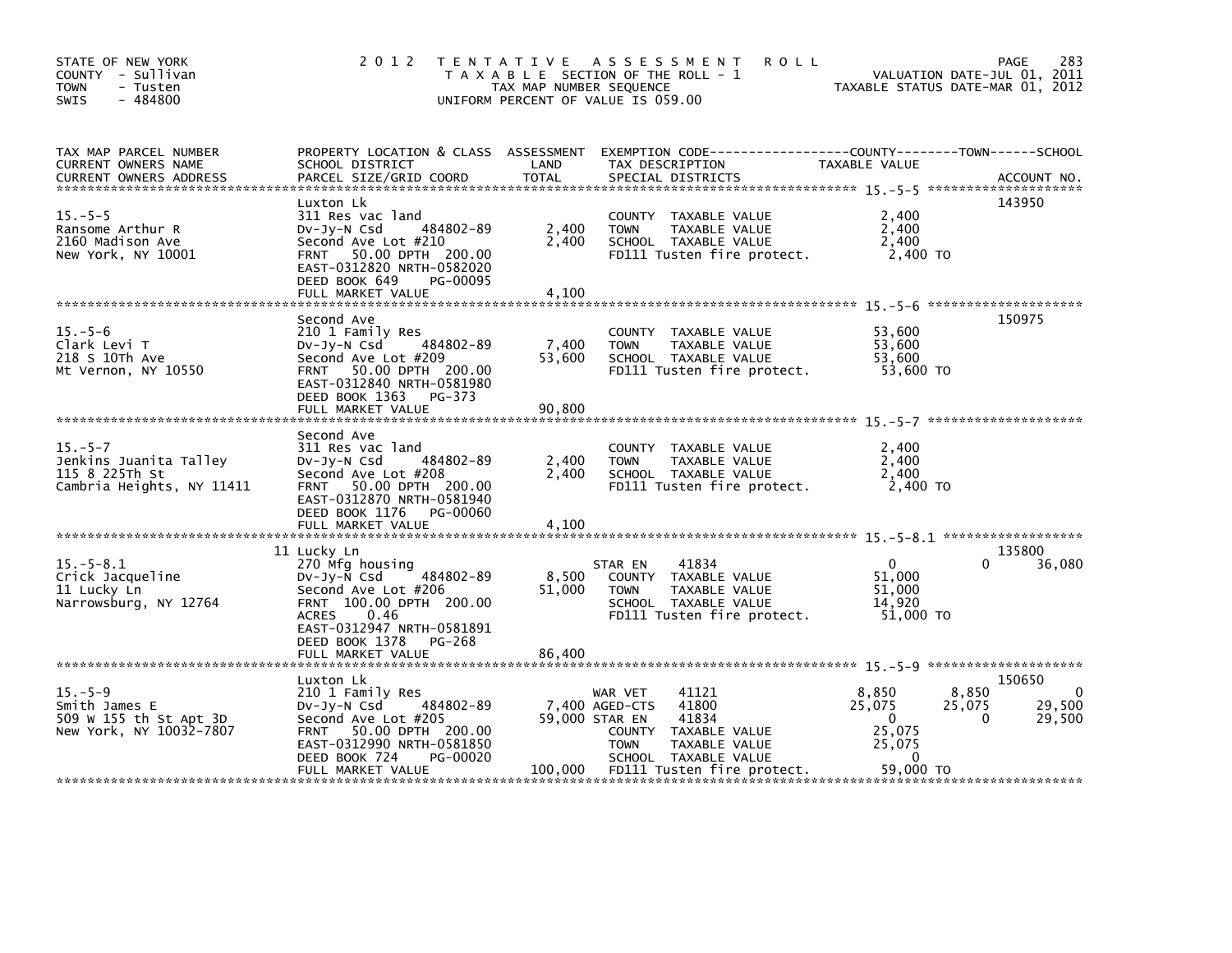| STATE OF NEW YORK<br>COUNTY - Sullivan<br><b>TOWN</b><br>- Tusten<br>$-484800$<br>SWIS             | 2 0 1 2                                                                                                                                                                                           | T E N T A T I V E<br>TAX MAP NUMBER SEQUENCE | A S S E S S M E N T<br><b>ROLL</b><br>T A X A B L E SECTION OF THE ROLL - 1<br>UNIFORM PERCENT OF VALUE IS 059.00             | TAXABLE STATUS DATE-MAR 01, 2012                    | 284<br>PAGE<br>VALUATION DATE-JUL 01, 2011 |
|----------------------------------------------------------------------------------------------------|---------------------------------------------------------------------------------------------------------------------------------------------------------------------------------------------------|----------------------------------------------|-------------------------------------------------------------------------------------------------------------------------------|-----------------------------------------------------|--------------------------------------------|
| TAX MAP PARCEL NUMBER<br>CURRENT OWNERS NAME<br><b>CURRENT OWNERS ADDRESS</b>                      | PROPERTY LOCATION & CLASS ASSESSMENT<br>SCHOOL DISTRICT<br>PARCEL SIZE/GRID COORD                                                                                                                 | LAND<br><b>TOTAL</b>                         | EXEMPTION CODE------------------COUNTY--------TOWN------SCHOOL<br>TAX DESCRIPTION<br>SPECIAL DISTRICTS                        | TAXABLE VALUE                                       | ACCOUNT NO.                                |
| $15. - 5 - 10$<br>Aaron Lawrence<br>1 Park Lane Apt 4F<br>Mt Vernon, NY 10552                      | Luxton Lk<br>210 1 Family Res<br>484802-89<br>DV-JY-N Csd<br>Second Ave Lot #204<br>FRNT 50.00 DPTH 200.00<br>EAST-0313020 NRTH-0581810<br>DEED BOOK 1778<br>PG-160<br>FULL MARKET VALUE          | 7,400<br>48,000<br>81,400                    | COUNTY TAXABLE VALUE<br><b>TOWN</b><br>TAXABLE VALUE<br>SCHOOL TAXABLE VALUE<br>FD111 Tusten fire protect.                    | 48,000<br>48,000<br>48,000<br>48,000 TO             | 132400                                     |
| $15. -6 - 1$<br>Janie's Children's Theater LLC Dv-Jy-N Csd<br>86 Auerbach Ln<br>Lawrence, NY 11559 | Luxton Lk<br>311 Res vac land<br>484802-89<br>First Ave Lot #199&200<br>FRNT 50.00 DPTH 200.00<br>EAST-0312540 NRTH-0582090<br>DEED BOOK 2629<br>$PG-202$<br>FULL MARKET VALUE                    | 3,400<br>3,400<br>5,800                      | COUNTY TAXABLE VALUE<br><b>TOWN</b><br>TAXABLE VALUE<br>SCHOOL TAXABLE VALUE<br>FD111 Tusten fire protect.                    | 3,400<br>3,400<br>3,400<br>3,400 TO                 | 125800                                     |
| $15. -6 - 2$<br>Lewis D E<br>807 E Flag Ln<br>Kissimmee, FL 34759                                  | Luxton Lk<br>270 Mfg housing<br>484802-89<br>$Dv-Jv-N$ Csd<br>First Ave Lot #198<br>FRNT 50.00 DPTH 200.00<br>EAST-0312570 NRTH-0582040<br>DEED BOOK 3596<br>PG-605<br>FULL MARKET VALUE          | 7,400<br>29,700<br>50,300                    | 41854<br>STAR B<br>COUNTY TAXABLE VALUE<br><b>TOWN</b><br>TAXABLE VALUE<br>SCHOOL TAXABLE VALUE<br>FD111 Tusten fire protect. | $\Omega$<br>29,700<br>29,700<br>12,300<br>29,700 TO | 133050<br>17,400<br>0                      |
| $15. -6 - 3$<br>Venus Social Club<br>Vilma Jenkins<br>2301 5 th Ave Apt BB2<br>New York, NY 10037  | Luxton Lk<br>311 Res vac land<br>DV-Jy-N Csd<br>484802-89<br>First Ave Lot #197<br>FRNT 50.00 DPTH<br>2.00<br>EAST-0312610 NRTH-0582000                                                           | 2,400<br>2.400                               | COUNTY TAXABLE VALUE<br>TAXABLE VALUE<br><b>TOWN</b><br>SCHOOL TAXABLE VALUE<br>FD111 Tusten fire protect.                    | 2,400<br>2,400<br>2,400<br>2,400 TO                 | 157100                                     |
| $15. -6 - 4$<br>Rodriquez Calixto Jr<br>328 59 th St Apt 1<br>West New York, NJ 07093              | Luxton Lk<br>260 Seasonal res<br>484802-89<br>DV-Jy-N Csd<br>First Ave Lot #196<br>50.00 DPTH 200.00<br><b>FRNT</b><br>EAST-0312630 NRTH-0581960<br>DEED BOOK 2969<br>PG-472<br>FULL MARKET VALUE | 7,400<br>26,400<br>44,700                    | COUNTY TAXABLE VALUE<br>TAXABLE VALUE<br><b>TOWN</b><br>SCHOOL TAXABLE VALUE<br>FD111 Tusten fire protect.                    | 26,400<br>26,400<br>26,400<br>26,400 TO             |                                            |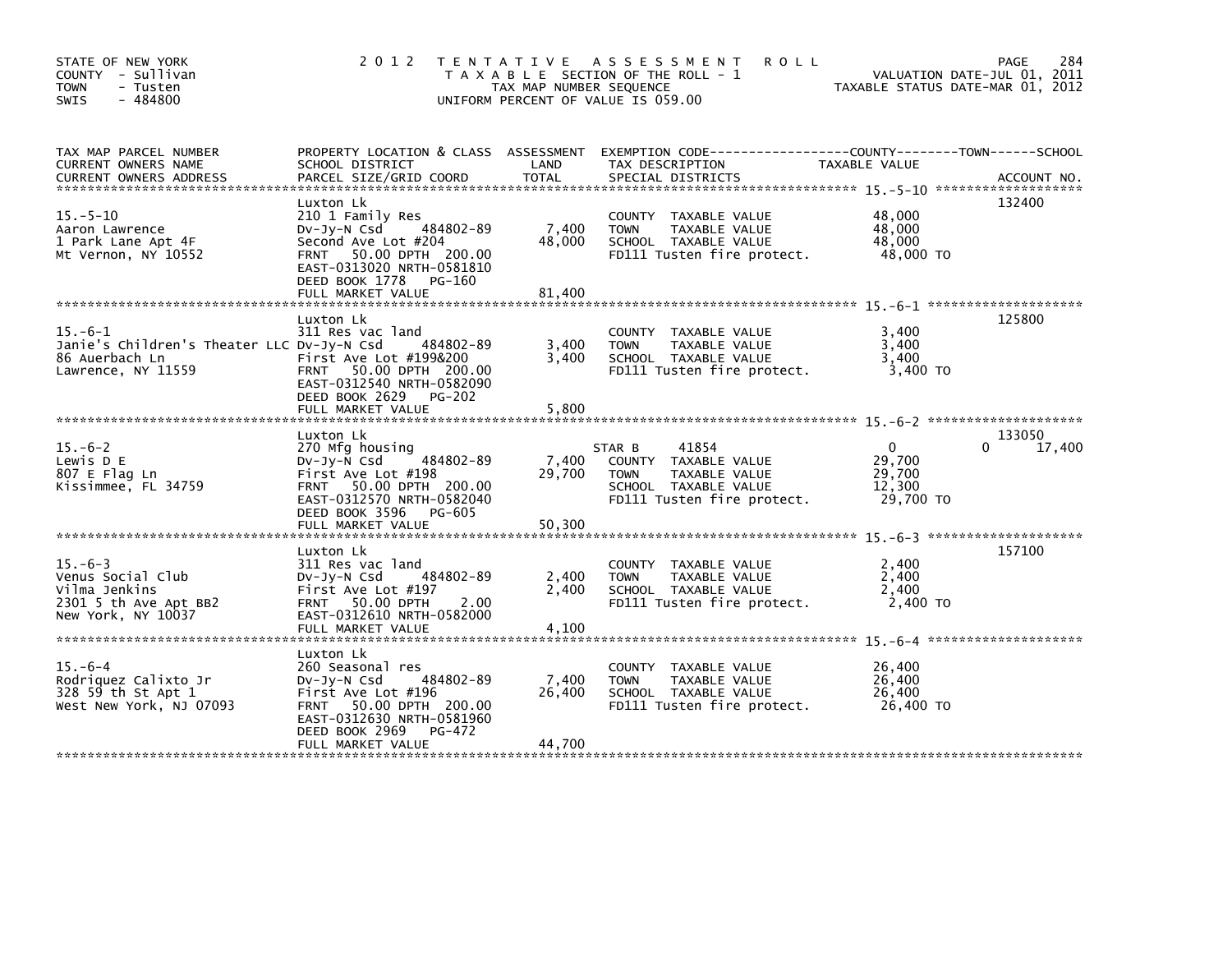| STATE OF NEW YORK<br>COUNTY - Sullivan<br><b>TOWN</b><br>- Tusten<br>$-484800$<br><b>SWIS</b>                | 2012                                                                                                                                                                                               | TAX MAP NUMBER SEQUENCE | TENTATIVE ASSESSMENT<br><b>ROLL</b><br>T A X A B L E SECTION OF THE ROLL - 1<br>UNIFORM PERCENT OF VALUE IS 059.00                     | VALUATION DATE-JUL 01, 2011<br>TAXABLE STATUS DATE-MAR 01, 2012 | 285<br>PAGE |
|--------------------------------------------------------------------------------------------------------------|----------------------------------------------------------------------------------------------------------------------------------------------------------------------------------------------------|-------------------------|----------------------------------------------------------------------------------------------------------------------------------------|-----------------------------------------------------------------|-------------|
| TAX MAP PARCEL NUMBER<br>CURRENT OWNERS NAME<br>CURRENT OWNERS ADDRESS                                       | SCHOOL DISTRICT<br>PARCEL SIZE/GRID COORD                                                                                                                                                          | LAND<br><b>TOTAL</b>    | PROPERTY LOCATION & CLASS ASSESSMENT EXEMPTION CODE---------------COUNTY-------TOWN-----SCHOOL<br>TAX DESCRIPTION<br>SPECIAL DISTRICTS | TAXABLE VALUE                                                   | ACCOUNT NO. |
| $15. -6-5$<br>Dungee William A<br>Ellen Dungee<br>110 Cedar Rd Apt 52<br>Amityville, NY 11701                | Luxton Lk<br>311 Res vac land<br>484802-89<br>$Dv-Jy-N$ Csd<br>First Ave Lot $#194&195$<br>FRNT 100.00 DPTH 200.00<br>EAST-0312690 NRTH-0581910<br>DEED BOOK 1069<br>PG-00008<br>FULL MARKET VALUE | 4,400<br>4,400<br>7,500 | COUNTY TAXABLE VALUE<br>TAXABLE VALUE<br><b>TOWN</b><br>SCHOOL TAXABLE VALUE<br>FD111 Tusten fire protect.                             | 4,400<br>4,400<br>4,400<br>4.400 TO                             | 126950      |
|                                                                                                              |                                                                                                                                                                                                    |                         |                                                                                                                                        |                                                                 | 144650      |
| $15. -6 - 6$<br>Gordon Gail P<br>Clark Levi T<br>218 S 10Th Ave<br>Mt Vernon, NY 10550                       | First Ave Lot #193<br>311 Res vac land<br>DV-Jy-N Csd<br>484802-89<br>FRNT 50.00 DPTH 200.00<br>EAST-0312680 NRTH-0581810<br>DEED BOOK 1392 PG-594                                                 | 2,400<br>2,400          | COUNTY TAXABLE VALUE<br>TAXABLE VALUE<br>TOWN<br>SCHOOL TAXABLE VALUE<br>FD111 Tusten fire protect.                                    | 2,400<br>2,400<br>2,400<br>2,400 TO                             |             |
|                                                                                                              | FULL MARKET VALUE                                                                                                                                                                                  | 4,100                   |                                                                                                                                        |                                                                 |             |
|                                                                                                              | Luxton Lk                                                                                                                                                                                          |                         |                                                                                                                                        |                                                                 | 109650      |
| $15. -6 - 7$<br>Benitez Joseph<br>Benitez Carmen<br>39 Arena Ct<br>Narrowsburg, NY 12764                     | 311 Res vac land<br>484802-89<br>$Dv-Jy-N$ Csd<br>First Ave Lot #192<br>FRNT 50.00 DPTH 200.00<br>EAST-0312710 NRTH-0581770<br>DEED BOOK 2622 PG-221                                               | 2,400<br>2.400          | COUNTY TAXABLE VALUE<br><b>TOWN</b><br>TAXABLE VALUE<br>SCHOOL TAXABLE VALUE<br>FD111 Tusten fire protect.                             | 2,400<br>2,400<br>2.400<br>2,400 TO                             |             |
|                                                                                                              | FULL MARKET VALUE                                                                                                                                                                                  | 4,100                   |                                                                                                                                        |                                                                 |             |
|                                                                                                              | Luxton Lk                                                                                                                                                                                          |                         |                                                                                                                                        |                                                                 | 119000      |
| $15. -6 - 8$<br>Janie's Children's Theater LLC Dv-Jy-N Csd 484802-89<br>86 Auerbach Ln<br>Lawrence, NY 11559 | 311 Res vac land<br>First Ave Lot #191<br>FRNT 50.00 DPTH 200.00<br>EAST-0312740 NRTH-0581720<br>DEED BOOK 2629 PG-202                                                                             | 2,400<br>2.400          | COUNTY TAXABLE VALUE<br>TAXABLE VALUE<br>TOWN<br>SCHOOL TAXABLE VALUE<br>FD111 Tusten fire protect.                                    | 2,400<br>2,400<br>2,400<br>2,400 TO                             |             |
|                                                                                                              | First Ave                                                                                                                                                                                          |                         |                                                                                                                                        |                                                                 |             |
| $15. -6-9$<br>Smith James E<br>509 W 155 th St Apt 3D<br>New York, NY 10032-7807                             | 311 Res vac land<br>484802-89<br>$Dv-Jy-N$ Csd<br>First Ave Lot #190<br>FRNT 50.00 DPTH 200.00<br>EAST-0312760 NRTH-0581680<br>DEED BOOK 1363<br>PG-375                                            | 2,400<br>2,400          | COUNTY TAXABLE VALUE<br>TAXABLE VALUE<br><b>TOWN</b><br>SCHOOL TAXABLE VALUE<br>FD111 Tusten fire protect.                             | 2,400<br>2,400<br>2,400<br>2,400 TO                             |             |
|                                                                                                              | FULL MARKET VALUE                                                                                                                                                                                  | 4,100                   |                                                                                                                                        |                                                                 |             |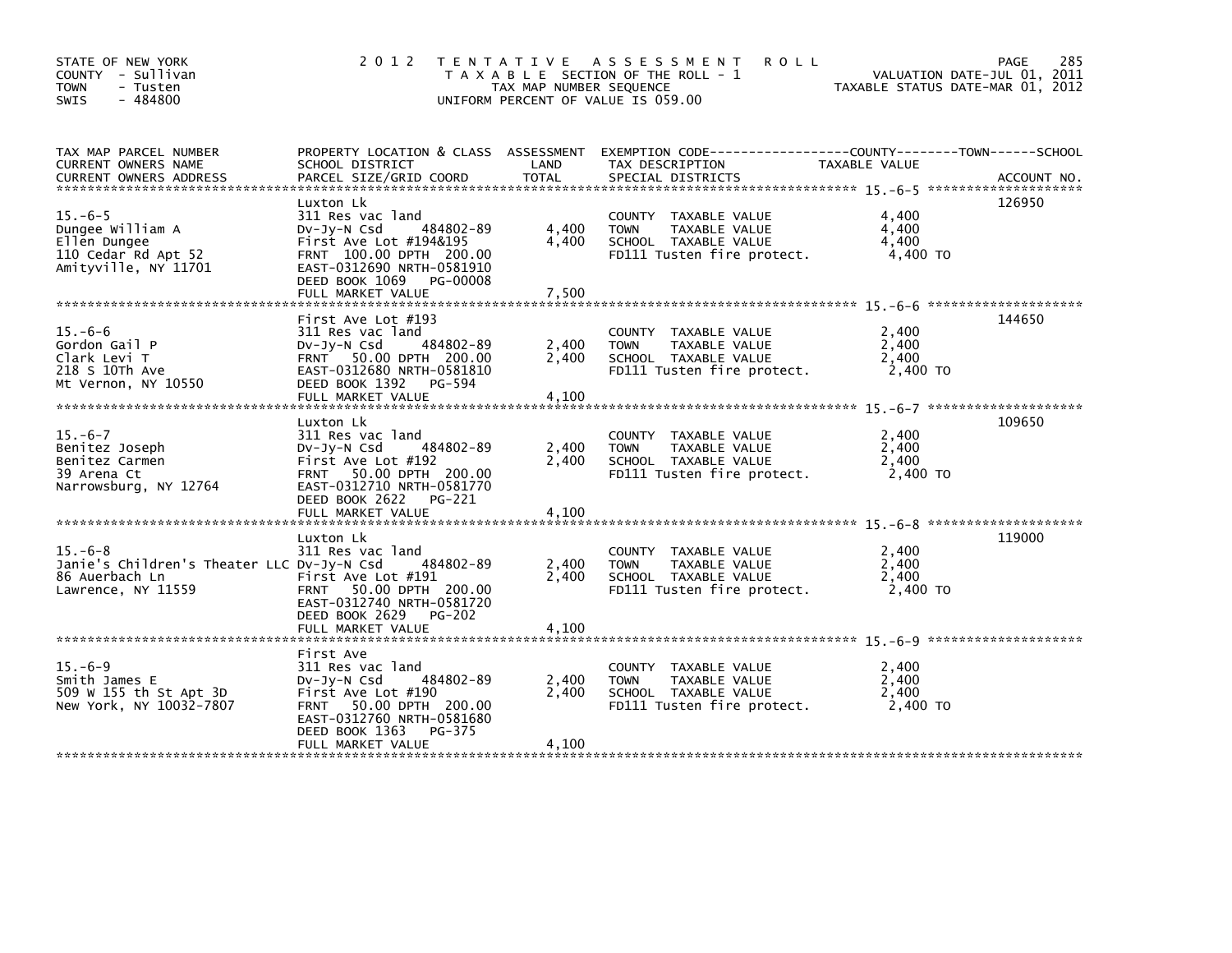| STATE OF NEW YORK<br>COUNTY - Sullivan<br><b>TOWN</b><br>- Tusten<br>$-484800$<br>SWIS               | 2 0 1 2                                                                                                                                                                                    | TAX MAP NUMBER SEQUENCE   | TENTATIVE ASSESSMENT<br><b>ROLL</b><br>T A X A B L E SECTION OF THE ROLL - 1<br>UNIFORM PERCENT OF VALUE IS 059.00                                      | TAXABLE STATUS DATE-MAR 01, 2012                               | 286<br>PAGE<br>VALUATION DATE-JUL 01, 2011        |
|------------------------------------------------------------------------------------------------------|--------------------------------------------------------------------------------------------------------------------------------------------------------------------------------------------|---------------------------|---------------------------------------------------------------------------------------------------------------------------------------------------------|----------------------------------------------------------------|---------------------------------------------------|
| TAX MAP PARCEL NUMBER<br>CURRENT OWNERS NAME                                                         | PROPERTY LOCATION & CLASS ASSESSMENT<br>SCHOOL DISTRICT                                                                                                                                    | LAND                      | EXEMPTION CODE-----------------COUNTY-------TOWN------SCHOOL<br>TAX DESCRIPTION                                                                         | TAXABLE VALUE                                                  |                                                   |
| $15. -6 - 10$<br>Rhodes John<br>PO Box 166<br>Narrowsburg, NY 12764                                  | Luxton Lk<br>210 1 Family Res<br>484802-89<br>DV-Jy-N Csd<br>First Ave Lot 189<br>FRNT 50.00 DPTH 200.00<br>EAST-0312790 NRTH-0581640<br>DEED BOOK 2545 PG-262<br>FULL MARKET VALUE        | 25,000<br>42,400          | 41804<br>AGED-S<br>7,400 STAR EN<br>41834<br>COUNTY TAXABLE VALUE<br><b>TOWN</b><br>TAXABLE VALUE<br>SCHOOL TAXABLE VALUE<br>FD111 Tusten fire protect. | 0<br>$\mathbf{0}$<br>25,000<br>25,000<br>$\Omega$<br>25,000 TO | 146900<br>$\Omega$<br>2,500<br>$\Omega$<br>22,500 |
| $15. -7 - 1$<br>Hunter Morris<br>129 W 147 th St Apt 25E<br>New York, NY 10039                       | Luxton Lk<br>311 Res vac land<br>484802-89<br>$Dv-Jy-N$ Csd<br>Third Ave Lot #202&203<br>FRNT 100.00 DPTH 200.00<br>EAST-0313090 NRTH-0581740<br>DEED BOOK 3555 PG-54<br>FULL MARKET VALUE | 4,100<br>4,100<br>6,900   | COUNTY TAXABLE VALUE<br>TAXABLE VALUE<br><b>TOWN</b><br>SCHOOL TAXABLE VALUE<br>FD111 Tusten fire protect.                                              | 4,100<br>4.100<br>4,100<br>4.100 TO                            |                                                   |
| $15. - 7 - 2$<br>Miner James L<br>Miner Pearl<br>300 Washington Ave<br>Glassboro, NJ 08028           | Luxton Lk<br>311 Res vac land<br>484802-89<br>$Dv-Jy-N$ Csd<br>Third Ave Lot #201<br>FRNT 122.00 DPTH<br>95.00<br>EAST-0313100 NRTH-0581610<br>DEED BOOK 584<br>PG-00053                   | 2,800<br>2,800            | COUNTY TAXABLE VALUE<br><b>TOWN</b><br>TAXABLE VALUE<br>SCHOOL TAXABLE VALUE<br>FD111 Tusten fire protect.                                              | 2,800<br>2,800<br>2,800<br>2.800 TO                            | 137000                                            |
| $15. -7 - 3$<br>Hunter Morris<br>129 W 147 th St Apt 25E<br>New York, NY 10039                       | Luxton Lk<br>311 Res vac land<br>484802-89<br>$Dv-Jy-N$ Csd<br>Third Ave<br>FRNT 115.00 DPTH 100.00<br>EAST-0313110 NRTH-0581480<br>DEED BOOK 3555<br>$PG-54$                              | 1.200<br>1,200            | COUNTY TAXABLE VALUE<br><b>TOWN</b><br>TAXABLE VALUE<br>SCHOOL TAXABLE VALUE<br>FD111 Tusten fire protect.                                              | 1,200<br>1,200<br>1,200<br>1,200 TO                            |                                                   |
| $15. - 8 - 1$<br>Johnson Diane<br>Johnson David<br>Hub Station<br>PO Box 922<br>Bronx, NY 10455-0922 | Luxton Lk<br>270 Mfg housing<br>484802-89<br>$Dv-Jy-N$ Csd<br>First Ave Lot #188<br>FRNT 50.00 DPTH 200.00<br>EAST-0312870 NRTH-0581600<br>DEED BOOK 1717<br>$PG-74$<br>FULL MARKET VALUE  | 7,400<br>27,600<br>46,800 | COUNTY TAXABLE VALUE<br><b>TOWN</b><br>TAXABLE VALUE<br>SCHOOL TAXABLE VALUE<br>FD111 Tusten fire protect.                                              | 27,600<br>27,600<br>27,600<br>27.600 TO                        | 100200                                            |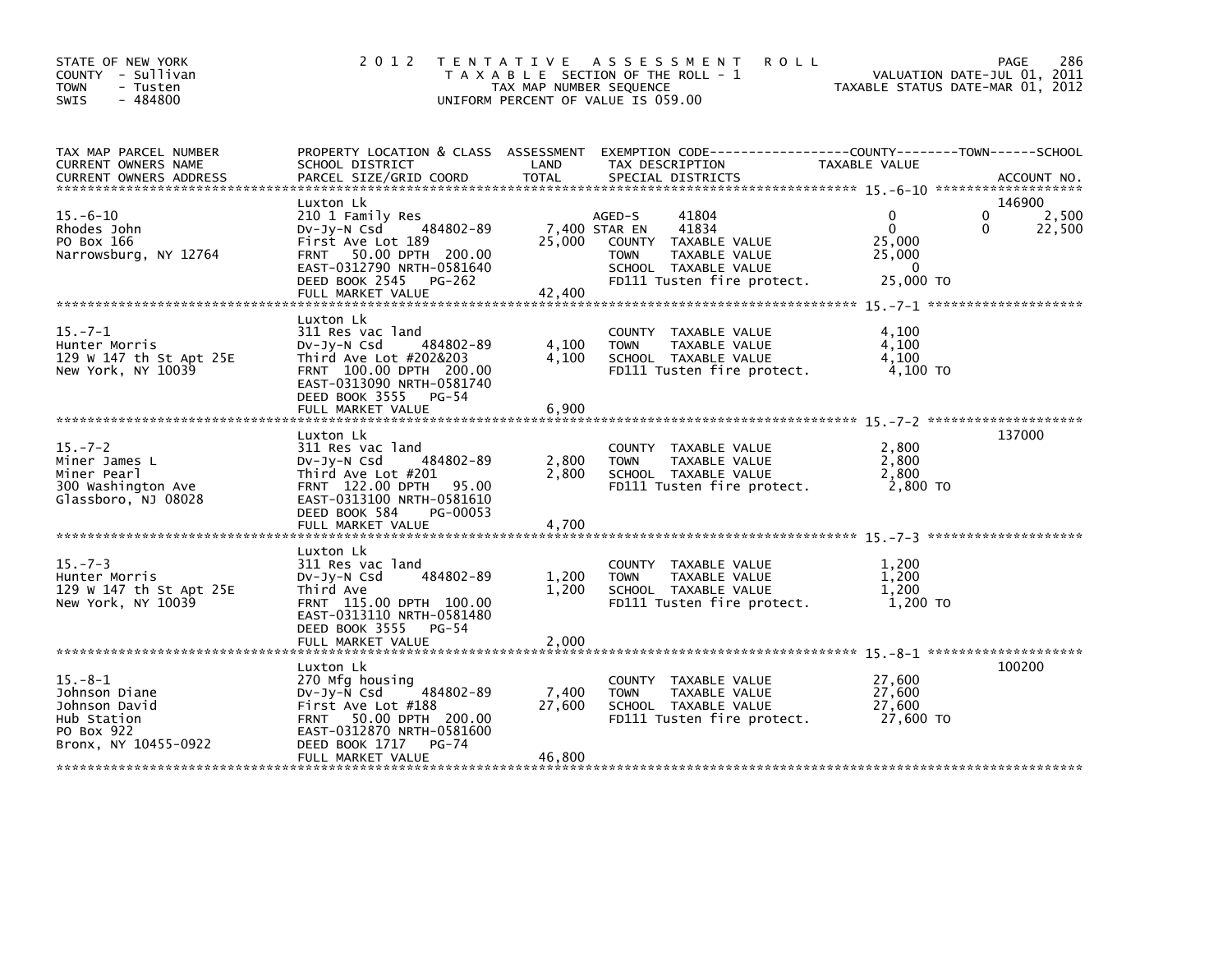| STATE OF NEW YORK<br>COUNTY - Sullivan<br><b>TOWN</b><br>- Tusten<br>$-484800$<br><b>SWIS</b>                                          | 2 0 1 2                                                                                                                                                                                    | TAX MAP NUMBER SEQUENCE   | TENTATIVE ASSESSMENT<br><b>ROLL</b><br>T A X A B L E SECTION OF THE ROLL - 1<br>UNIFORM PERCENT OF VALUE IS 059.00            | TAXABLE STATUS DATE-MAR 01, 2012                   | 287<br><b>PAGE</b><br>VALUATION DATE-JUL 01, 2011 |
|----------------------------------------------------------------------------------------------------------------------------------------|--------------------------------------------------------------------------------------------------------------------------------------------------------------------------------------------|---------------------------|-------------------------------------------------------------------------------------------------------------------------------|----------------------------------------------------|---------------------------------------------------|
| TAX MAP PARCEL NUMBER<br>CURRENT OWNERS NAME                                                                                           | PROPERTY LOCATION & CLASS ASSESSMENT<br>SCHOOL DISTRICT                                                                                                                                    | LAND                      | EXEMPTION CODE------------------COUNTY--------TOWN------SCHOOL<br>TAX DESCRIPTION                                             | TAXABLE VALUE                                      |                                                   |
| $15. - 8 - 2$<br>Reid John<br>PO Box 233<br>Narrowsburg, NY 12764                                                                      | Luxton Lk<br>270 Mfg housing<br>484802-89<br>$Dv-Jy-N$ Csd<br>First Ave Lot #187<br>FRNT 50.00 DPTH 200.00<br>EAST-0312870 NRTH-0581540<br>DEED BOOK 1067 PG-00085<br>FULL MARKET VALUE    | 7,400<br>13,600<br>23,100 | 41854<br>STAR B<br>COUNTY TAXABLE VALUE<br>TAXABLE VALUE<br><b>TOWN</b><br>SCHOOL TAXABLE VALUE<br>FD111 Tusten fire protect. | $\mathbf{0}$<br>13,600<br>13,600<br>0<br>13,600 TO | 109550<br>13,600<br>0                             |
| $15. - 8 - 3$<br>Roach-Conner Catherine E<br>Roach aka Phoebe, Afi Theresa First Ave Lot #186<br>130-29 145 th St<br>Jamaica, NY 11436 | 172 First (Luxton Lake) Ave<br>311 Res vac land<br>484802-89<br>$Dv-Jy-N$ Csd<br>FRNT 50.00 DPTH 200.00<br>EAST-0312910 NRTH-0581490<br>DEED BOOK 974<br>PG-00015<br>FULL MARKET VALUE     | 2,400<br>2.400<br>4,100   | COUNTY TAXABLE VALUE<br>TAXABLE VALUE<br><b>TOWN</b><br>SCHOOL TAXABLE VALUE<br>FD111 Tusten fire protect.                    | 2,400<br>2,400<br>2,400<br>2,400 TO                |                                                   |
| $15 - 8 - 4$<br>Roach-Conner Catherine E<br>Roach aka Phoebe, Afi Theresa First Ave Lot #185<br>130-29 145 th St<br>Jamaica, NY 11436  | 172 First (Luxton Lake) Ave<br>210 1 Family Res<br>484802-89<br>$Dv-Jy-N$ Csd<br>FRNT 50.00 DPTH 200.00<br>EAST-0312970 NRTH-0581480<br>DEED BOOK 633<br>PG-00071<br>FULL MARKET VALUE     | 7,400<br>29,300<br>49,700 | COUNTY TAXABLE VALUE<br><b>TOWN</b><br>TAXABLE VALUE<br>SCHOOL TAXABLE VALUE<br>FD111 Tusten fire protect.                    | 29,300<br>29,300<br>29,300<br>29,300 TO            | 145550                                            |
| $15. - 8 - 5$<br>Stansell Catherine<br>Attn: Jean Johnson<br>2092 Amsterdam Ave Apt 2S<br>New York, NY 10032                           | Luxton Lk<br>210 1 Family Res<br>484802-89<br>DV-Jy-N Csd<br>First Ave Lot #184<br>FRNT 50.00 DPTH 200.00<br>EAST-0312990 NRTH-0581440<br>DEED BOOK 592<br>PG-00192<br>FULL MARKET VALUE   | 7,400<br>15,500<br>26,300 | COUNTY TAXABLE VALUE<br>TAXABLE VALUE<br><b>TOWN</b><br>SCHOOL TAXABLE VALUE<br>FD111 Tusten fire protect.                    | 15,500<br>15,500<br>15,500<br>15.500 TO            | 151500                                            |
| $15. -8 - 6$<br>Nelson Ruth<br>1790 Bruckner Blvd Apt 3f<br>Bronx, NY 10473                                                            | Luxton Lk<br>311 Res vac land<br>484802-89<br>$Dv-Jy-N$ Csd<br>First Ave Lot #183<br>FRNT 50.00 DPTH 200.00<br>EAST-0312990 NRTH-0581370<br>DEED BOOK 861<br>PG-00051<br>FULL MARKET VALUE | 2,400<br>2,400<br>4,100   | COUNTY TAXABLE VALUE<br>TAXABLE VALUE<br><b>TOWN</b><br>SCHOOL TAXABLE VALUE<br>FD111 Tusten fire protect.                    | 2,400<br>2,400<br>2,400<br>2,400 TO                | 139801                                            |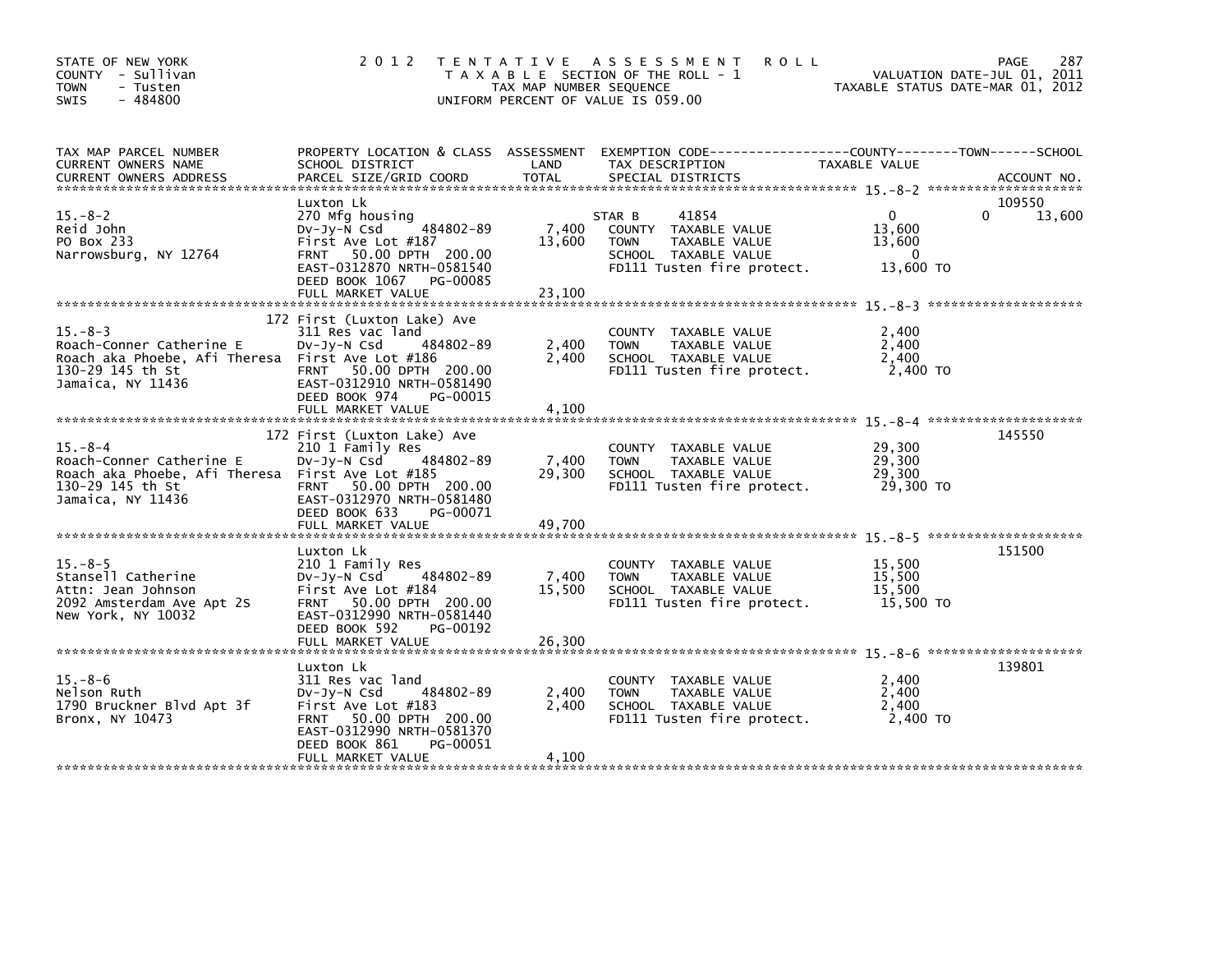| STATE OF NEW YORK<br>COUNTY - Sullivan<br><b>TOWN</b><br>- Tusten<br>$-484800$<br><b>SWIS</b>   |                                                                                                                                                                                            | TAX MAP NUMBER SEQUENCE   | 2012 TENTATIVE ASSESSMENT<br><b>ROLL</b><br>T A X A B L E SECTION OF THE ROLL - 1<br>UNIFORM PERCENT OF VALUE IS 059.00 | TAXABLE STATUS DATE-MAR 01, 2012        | 288<br><b>PAGE</b><br>VALUATION DATE-JUL 01, 2011 |
|-------------------------------------------------------------------------------------------------|--------------------------------------------------------------------------------------------------------------------------------------------------------------------------------------------|---------------------------|-------------------------------------------------------------------------------------------------------------------------|-----------------------------------------|---------------------------------------------------|
| TAX MAP PARCEL NUMBER<br>CURRENT OWNERS NAME                                                    | PROPERTY LOCATION & CLASS ASSESSMENT<br>SCHOOL DISTRICT                                                                                                                                    | LAND                      | EXEMPTION CODE------------------COUNTY--------TOWN------SCHOOL<br>TAX DESCRIPTION                                       | TAXABLE VALUE                           |                                                   |
| $15. - 8 - 7$<br>Nelson Ruth<br>1790 Bruckner Blvd Apt 3F<br>Bronx, NY 10473                    | Luxton Lk<br>210 1 Family Res<br>484802-89<br>$Dv-Jy-N$ Csd<br>First Ave Lot #182<br>FRNT 50.00 DPTH 200.00<br>EAST-0313010 NRTH-0581330<br>DEED BOOK 640<br>PG-00357<br>FULL MARKET VALUE | 7,400<br>34,700<br>58,800 | COUNTY TAXABLE VALUE<br><b>TOWN</b><br>TAXABLE VALUE<br>SCHOOL TAXABLE VALUE<br>FD111 Tusten fire protect.              | 34,700<br>34,700<br>34,700<br>34,700 TO | 139800                                            |
| $15. - 8 - 8$<br>Nelson Ruth<br>1790 Bruckner Blvd Apt 3F<br>Bronx, NY 10473                    | First Ave<br>311 Res vac land<br>DV-Jy-N Csd<br>484802-89<br>Tusten Park Lot #181<br>FRNT 50.00 DPTH 170.00<br>EAST-0313040 NRTH-0581290<br>DEED BOOK 1510 PG-417                          | 2,200<br>2,200            | COUNTY TAXABLE VALUE<br>TAXABLE VALUE<br><b>TOWN</b><br>SCHOOL TAXABLE VALUE<br>FD111 Tusten fire protect.              | 2.200<br>2,200<br>2,200<br>2.200 TO     | 107100                                            |
|                                                                                                 | FULL MARKET VALUE                                                                                                                                                                          | 3,700                     |                                                                                                                         |                                         |                                                   |
| $15 - 8 - 9$<br>Joyner Jesse<br>99-20 195th St<br>Jamaica, NY 11423                             | Luxton Lk<br>311 Res vac land<br>484802-89<br>$Dv-Jy-N$ Csd<br>Third Ave Lot #180<br>FRNT 50.00 DPTH 170.00<br>EAST-0313090 NRTH-0581270<br>DEED BOOK 1015 PG-00282<br>FULL MARKET VALUE   | 1,900<br>1.900            | COUNTY TAXABLE VALUE<br>TAXABLE VALUE<br><b>TOWN</b><br>SCHOOL TAXABLE VALUE<br>FD111 Tusten fire protect.              | 1,900<br>1,900<br>1,900<br>1,900 TO     | 120475                                            |
|                                                                                                 |                                                                                                                                                                                            | 3,200                     |                                                                                                                         |                                         |                                                   |
| $15. - 8 - 10$<br>Kelly Elizabeth<br>319 Virginia Ave<br>Saint Cloud, FL 34769-2437             | First Ave<br>311 Res vac land<br>484802-89<br>$Dv-Jy-N$ Csd<br>Third Ave Lot #179<br>FRNT 50.00 DPTH 100.00<br>EAST-0313070 NRTH-0581180<br>DEED BOOK 2227<br>PG-193                       | 1,500<br>1,500            | COUNTY TAXABLE VALUE<br><b>TOWN</b><br>TAXABLE VALUE<br>SCHOOL TAXABLE VALUE<br>FD111 Tusten fire protect.              | 1,500<br>1,500<br>1,500<br>1,500 TO     |                                                   |
|                                                                                                 |                                                                                                                                                                                            |                           |                                                                                                                         |                                         |                                                   |
| $15 - 8 - 11$<br>Betts Valerie<br>Attn: William Betts<br>70 Westbury Ln<br>Palm Coast, FL 32164 | Luxton Lk<br>311 Res vac land<br>484802-89<br>$Dv-Jy-N$ Csd<br>1st.& 3Rd Ave Lot 17 8<br>FRNT 120.00 DPTH 40.00<br>EAST-0313100 NRTH-0581140<br>DEED BOOK 1260<br>PG-00251                 | 1,700<br>1.700            | COUNTY TAXABLE VALUE<br>TAXABLE VALUE<br><b>TOWN</b><br>SCHOOL TAXABLE VALUE<br>FD111 Tusten fire protect.              | 1.700<br>1,700<br>1.700<br>1,700 TO     |                                                   |
|                                                                                                 | FULL MARKET VALUE                                                                                                                                                                          | 2,900                     |                                                                                                                         |                                         |                                                   |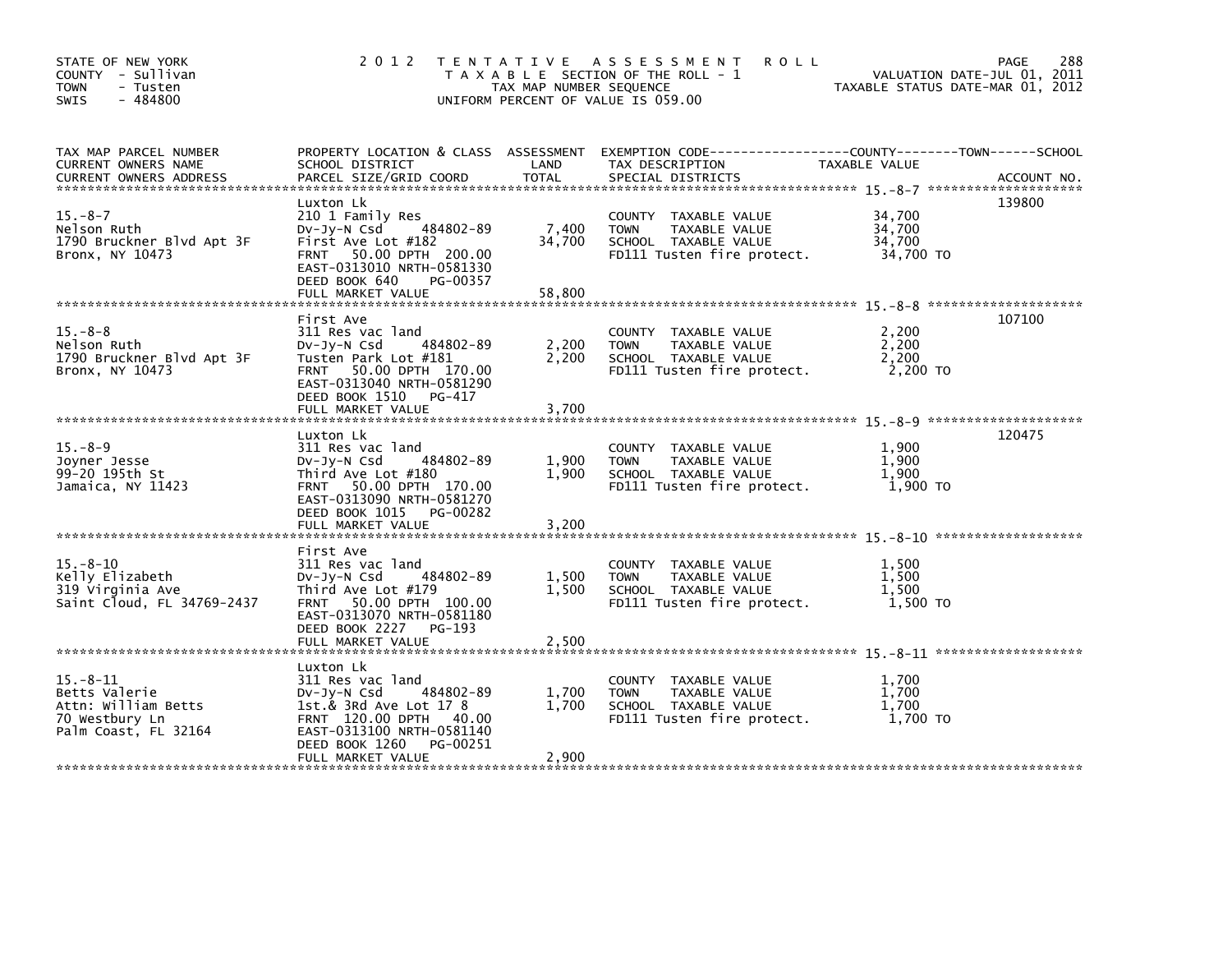| STATE OF NEW YORK<br>COUNTY - Sullivan<br>TOWN<br>- Tusten<br>$-484800$<br>SWIS             | 2 0 1 2                                                                                                                                                                                                    | TAX MAP NUMBER SEQUENCE   | TENTATIVE ASSESSMENT<br><b>ROLL</b><br>T A X A B L E SECTION OF THE ROLL - 1<br>UNIFORM PERCENT OF VALUE IS 059.00                       | TAXABLE STATUS DATE-MAR 01, 2012             | 289<br>PAGE<br>VALUATION DATE-JUL 01, 2011 |
|---------------------------------------------------------------------------------------------|------------------------------------------------------------------------------------------------------------------------------------------------------------------------------------------------------------|---------------------------|------------------------------------------------------------------------------------------------------------------------------------------|----------------------------------------------|--------------------------------------------|
| TAX MAP PARCEL NUMBER<br>CURRENT OWNERS NAME<br><b>CURRENT OWNERS ADDRESS</b>               | SCHOOL DISTRICT<br>PARCEL SIZE/GRID COORD                                                                                                                                                                  | LAND<br><b>TOTAL</b>      | PROPERTY LOCATION & CLASS ASSESSMENT EXEMPTION CODE----------------COUNTY-------TOWN------SCHOOL<br>TAX DESCRIPTION<br>SPECIAL DISTRICTS | TAXABLE VALUE                                | ACCOUNT NO.                                |
| $15. -9-1$<br>Phillips Wesley<br>Phillips Mary D<br>1068 Alicia Ave<br>Teaneck, NJ 07666    | Luxton Lk<br>260 Seasonal res<br>484802-89<br>$Dv-Jy-N$ Csd<br>North & Lake Shore Rd<br>Lot #279<br>FRNT 201.00 DPTH 131.00<br>EAST-0313810 NRTH-0583320<br>DEED BOOK 875<br>PG-00102<br>FULL MARKET VALUE | 8,400<br>41,800<br>70.800 | COUNTY TAXABLE VALUE<br><b>TOWN</b><br>TAXABLE VALUE<br>SCHOOL TAXABLE VALUE<br>FD111 Tusten fire protect.                               | 41,800<br>41,800<br>41,800<br>41,800 TO      | 142622                                     |
|                                                                                             |                                                                                                                                                                                                            |                           |                                                                                                                                          |                                              |                                            |
| $15. - 9 - 2$<br>Phillips Wesley<br>Phillips Mary D<br>1068 Alicia Ave<br>Teaneck, NJ 07666 | Luxton Lk<br>311 Res vac land<br>484802-89<br>DV-Jy-N Csd<br>Third Ave Lot #278<br>50.00 DPTH 200.00<br><b>FRNT</b><br>EAST-0313790 NRTH-0583260                                                           | 2,400<br>2,400            | COUNTY TAXABLE VALUE<br><b>TOWN</b><br>TAXABLE VALUE<br>SCHOOL TAXABLE VALUE<br>FD111 Tusten fire protect.                               | 2,400<br>2,400<br>2,400<br>2,400 TO          | 142623                                     |
|                                                                                             | DEED BOOK 917<br>PG-00038<br>FULL MARKET VALUE                                                                                                                                                             | 4,100                     |                                                                                                                                          |                                              |                                            |
| $15. -9 - 3$<br>Akers Richard<br>Akers Laura<br>133 Cambridge Pl<br>Brooklyn, NY 11238      | Luxton Lk<br>311 Res vac land<br>484802-89<br>$Dv-Jy-N$ Csd<br>Third Ave Lot #277<br>FRNT 50.00 DPTH 200.00<br>EAST-0313770 NRTH-0583210<br>DEED BOOK 940<br>PG-00296<br>FULL MARKET VALUE                 | 2,400<br>2,400<br>4,100   | COUNTY TAXABLE VALUE<br><b>TOWN</b><br>TAXABLE VALUE<br>SCHOOL TAXABLE VALUE<br>FD111 Tusten fire protect.                               | 2,400<br>2,400<br>2,400<br>2,400 TO          | 100126                                     |
|                                                                                             |                                                                                                                                                                                                            |                           |                                                                                                                                          |                                              |                                            |
| $15. -9-5$<br>Evans Kathryn P<br>495 Odell Ave Apt 5A<br>Yonkers, NY 10703                  | Luxton Lk<br>210 1 Family Res<br>484802-89<br>DV-Jy-N Csd<br>Third Ave Lot #275<br>FRNT 100.00 DPTH 200.00<br>EAST-0313740 NRTH-0583120<br>DEED BOOK 605<br>PG-00491<br>FULL MARKET VALUE                  | 7,400<br>41,000<br>69,500 | STAR B<br>41854<br>COUNTY TAXABLE VALUE<br><b>TOWN</b><br>TAXABLE VALUE<br>SCHOOL TAXABLE VALUE<br>FD111 Tusten fire protect.            | 0<br>41,000<br>41,000<br>23,600<br>41,000 TO | 157750<br>17,400                           |
|                                                                                             |                                                                                                                                                                                                            |                           |                                                                                                                                          |                                              |                                            |
| $15. -9-6$<br>Jones Betty<br>Booker Alfred<br>39 Park Dr W<br>Cortlandt Manor, NY 10567     | Luxton Lk<br>260 Seasonal res<br>484802-89<br>DV-Jy-N Csd<br>Third Ave Lot #274<br>Combined with $15.-1-18.6$<br>50.00 DPTH 250.00<br><b>FRNT</b><br>0.29<br><b>ACRES</b><br>EAST-0313750 NRTH-0583050     | 8,000<br>35,000           | COUNTY TAXABLE VALUE<br><b>TOWN</b><br>TAXABLE VALUE<br>SCHOOL TAXABLE VALUE<br>FD111 Tusten fire protect.                               | 35,000<br>35,000<br>35,000<br>35,000 TO      | 125850                                     |
|                                                                                             | DEED BOOK 2275<br>PG-430<br>FULL MARKET VALUE                                                                                                                                                              | 59,300                    |                                                                                                                                          |                                              |                                            |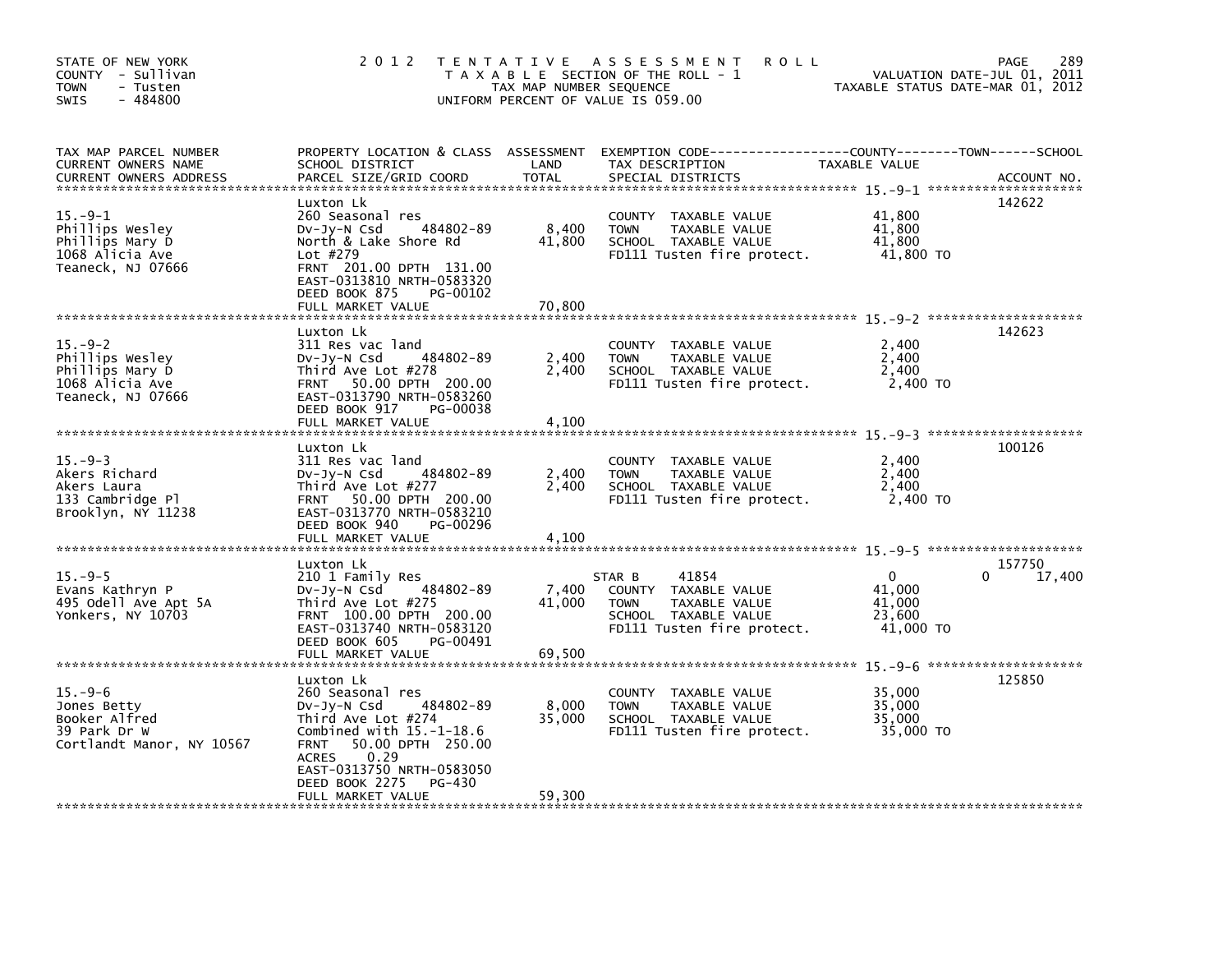| STATE OF NEW YORK<br>COUNTY - Sullivan<br><b>TOWN</b><br>- Tusten<br>- 484800<br>SWIS                             |                                                                                                                                                                                                                   | TAX MAP NUMBER SEQUENCE    | 2012 TENTATIVE ASSESSMENT<br><b>ROLL</b><br>T A X A B L E SECTION OF THE ROLL - 1<br>UNIFORM PERCENT OF VALUE IS 059.00 | TAXABLE STATUS DATE-MAR 01, 2012        | 290<br>PAGE<br>VALUATION DATE-JUL 01, 2011 |
|-------------------------------------------------------------------------------------------------------------------|-------------------------------------------------------------------------------------------------------------------------------------------------------------------------------------------------------------------|----------------------------|-------------------------------------------------------------------------------------------------------------------------|-----------------------------------------|--------------------------------------------|
| TAX MAP PARCEL NUMBER<br>CURRENT OWNERS NAME<br><b>CURRENT OWNERS ADDRESS</b>                                     | PROPERTY LOCATION & CLASS ASSESSMENT<br>SCHOOL DISTRICT<br>PARCEL SIZE/GRID COORD                                                                                                                                 | LAND<br><b>TOTAL</b>       | EXEMPTION CODE-----------------COUNTY-------TOWN------SCHOOL<br>TAX DESCRIPTION<br>SPECIAL DISTRICTS                    | TAXABLE VALUE                           | ACCOUNT NO.                                |
| $15. -9 - 7$<br>Jackson Merrill P<br>Attn: Bernard Jackson<br>100 Untd Nts Plz Apt 10E<br>New York, NY 10017-1728 | Luxton Lk<br>311 Res vac land<br>484802-89<br>$Dv-Jy-N$ Csd<br>Third Ave Lot #273<br>FRNT 50.00 DPTH 200.00<br>EAST-0313630 NRTH-0583050<br>DEED BOOK 940<br>PG-00300<br>FULL MARKET VALUE                        | 2,400<br>2,400<br>4,100    | COUNTY TAXABLE VALUE<br>TAXABLE VALUE<br><b>TOWN</b><br>SCHOOL TAXABLE VALUE<br>FD111 Tusten fire protect.              | 2,400<br>2,400<br>2,400<br>2,400 TO     | 125851                                     |
| $15. -9 - 8$<br>Sackett James A<br>Sackett Jean M<br>Luxton Lake<br>587 Lake Shore Ln<br>Narrowsburg, NY 12764    | Third Ave Luxton Lk<br>311 Res vac land<br>$Dv-Jy-N$ Csd<br>484802-89<br>Third Ave Lot #272<br>FRNT 50.00 DPTH 200.00<br>EAST-0313630 NRTH-0583000<br>DEED BOOK 3192<br>PG-289<br>FULL MARKET VALUE               | 2,400<br>2,400<br>4,100    | COUNTY TAXABLE VALUE<br><b>TOWN</b><br>TAXABLE VALUE<br>SCHOOL TAXABLE VALUE<br>FD111 Tusten fire protect.              | 2,400<br>2,400<br>2,400<br>2,400 TO     | 125050                                     |
| $15. -9 - 10$<br>Abraham Eileen<br>111-02A Farmers Blvd<br>Jamacia, NY 11412-2358                                 | Luxton Lk<br>311 Res vac land<br>484802-89<br>$Dv-Jv-N$ Csd<br>Third Ave Lot #270<br>FRNT 50.00 DPTH 200.00<br>EAST-0313590 NRTH-0582920<br>DEED BOOK 2011<br>PG-8057<br>FULL MARKET VALUE                        | 2,400<br>2,400<br>4,100    | COUNTY TAXABLE VALUE<br><b>TOWN</b><br>TAXABLE VALUE<br>SCHOOL TAXABLE VALUE<br>FD111 Tusten fire protect.              | 2,400<br>2,400<br>2,400<br>2,400 TO     | 124650                                     |
| $15. -9 - 11$<br>Abraham Eileen<br>111-02A Farmers Blvd<br>Jamacia, NY 11412-2358                                 | Luxton Lk<br>210 1 Family Res<br>484802-89<br>DV-JY-N Csd<br>Third Ave Lot #269<br>FRNT 200.00 DPTH 200.00<br>0.92<br><b>ACRES</b><br>EAST-0313560 NRTH-0582880<br>DEED BOOK 2011<br>PG-8057<br>FULL MARKET VALUE | 10.000<br>55,500<br>94,100 | COUNTY TAXABLE VALUE<br><b>TOWN</b><br>TAXABLE VALUE<br>SCHOOL TAXABLE VALUE<br>FD111 Tusten fire protect.              | 55,500<br>55,500<br>55,500<br>55.500 TO | 100025                                     |
| $15.-10-1.1$<br>Bostic Gertie<br>Attn: Antonia Osorio<br>240 Nagle Ave Apt 11D<br>New York, NY 10034              | Luxton Lk<br>311 Res vac land<br>484802-89<br>DV-Jy-N Csd<br>Third Ave Lot #267<br>FRNT 50.00 DPTH 200.00<br>EAST-0313540 NRTH-0582740<br>DEED BOOK 993<br>PG-00001<br>FULL MARKET VALUE                          | 2,400<br>2,400<br>4,100    | COUNTY TAXABLE VALUE<br><b>TOWN</b><br>TAXABLE VALUE<br>SCHOOL TAXABLE VALUE<br>FD111 Tusten fire protect.              | 2,400<br>2,400<br>2,400<br>2,400 TO     | 100500                                     |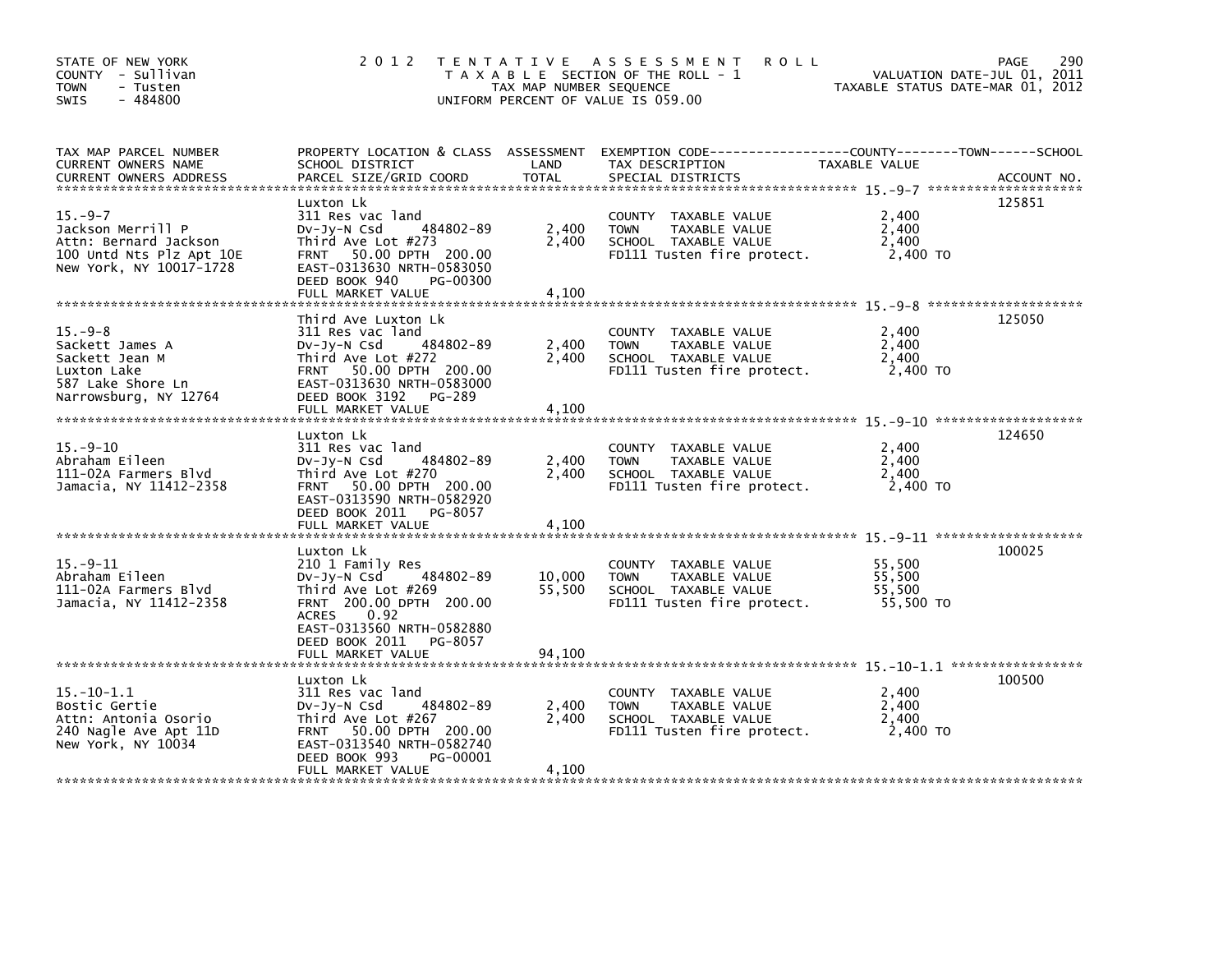| STATE OF NEW YORK<br>COUNTY - Sullivan<br>- Tusten<br><b>TOWN</b><br>$-484800$<br>SWIS                                              |                                                                                                                                                                       | TAX MAP NUMBER SEQUENCE | 2012 TENTATIVE ASSESSMENT<br><b>ROLL</b><br>T A X A B L E SECTION OF THE ROLL - 1<br>UNIFORM PERCENT OF VALUE IS 059.00 | VALUATION DATE-JUL 01, 2011<br>TAXABLE STATUS DATE-MAR 01, 2012 | 291<br>PAGE |
|-------------------------------------------------------------------------------------------------------------------------------------|-----------------------------------------------------------------------------------------------------------------------------------------------------------------------|-------------------------|-------------------------------------------------------------------------------------------------------------------------|-----------------------------------------------------------------|-------------|
| TAX MAP PARCEL NUMBER<br>CURRENT OWNERS NAME                                                                                        | SCHOOL DISTRICT                                                                                                                                                       | LAND                    | PROPERTY LOCATION & CLASS ASSESSMENT EXEMPTION CODE----------------COUNTY-------TOWN-----SCHOOL<br>TAX DESCRIPTION      | TAXABLE VALUE                                                   |             |
| $15 - 10 - 1.2$<br>Osorio Antonia<br>Jackson Claudette<br>240 Nagle Ave<br>Bronx, NY 10034                                          | Third Ave<br>271 Mfg housings<br>484802-89<br>DV-Jy-N Csd<br>Tusten Park<br>#266<br>FRNT 50.00 DPTH 200.00<br>EAST-0313530 NRTH-0582690<br>DEED BOOK 1509 PG-216      | 7,400<br>18,800         | COUNTY TAXABLE VALUE<br><b>TOWN</b><br>TAXABLE VALUE<br>SCHOOL TAXABLE VALUE<br>FD111 Tusten fire protect.              | 18,800<br>18,800<br>18,800<br>18,800 TO                         | 105600      |
| $15.-10-1.3$<br>Phillips Arthur<br>Neil Seidel & Tyrone Phillips Third Ave Lot #265<br>270 Mary Lynn Ln<br>Bainbridge, NY 13733     | Luxton Lk<br>270 Mfg housing<br>484802-89<br>$Dv-Jy-N$ Csd<br>FRNT 50.00 DPTH 200.00<br>EAST-0313500 NRTH-0582650<br>DEED BOOK 1047 PG-00066                          | 7,400<br>11,900         | COUNTY TAXABLE VALUE<br><b>TOWN</b><br>TAXABLE VALUE<br>SCHOOL TAXABLE VALUE<br>FD111 Tusten fire protect.              | 11,900<br>11,900<br>11,900<br>11,900 TO                         |             |
| $15. - 10 - 2$<br>Phillips Arthur A<br>Neil Seidel & Tyrone Phillips Third Ave Lot #264<br>270 Mary Lynn Ln<br>Bainbridge, NY 13733 | Luxton Lk<br>311 Res vac land<br>484802-89<br>DV-Jy-N Csd<br>FRNT 50.00 DPTH 200.00<br>EAST-0313460 NRTH-0582610<br>DEED BOOK 644<br>PG-00257                         | 2,400<br>2,400          | COUNTY TAXABLE VALUE<br><b>TOWN</b><br>TAXABLE VALUE<br>SCHOOL TAXABLE VALUE<br>FD111 Tusten fire protect.              | 2,400<br>2,400<br>2,400<br>2.400 TO                             | 142600      |
| $15 - 10 - 3.1$<br>Hunter Morris<br>129 W 147 th St Apt 25E<br>New York, NY 10039                                                   | Luxton Lk<br>311 Res vac land<br>484802-89<br>$Dv-Jy-N$ Csd<br>Third Ave Lot #262<br>FRNT 50.00 DPTH 200.00<br>EAST-0313450 NRTH-0582510<br>DEED BOOK 3555 PG-54      | 2,400<br>2,400          | COUNTY TAXABLE VALUE<br><b>TOWN</b><br>TAXABLE VALUE<br>SCHOOL TAXABLE VALUE<br>FD111 Tusten fire protect.              | 2,400<br>2,400<br>2,400<br>2,400 TO                             |             |
| $15. - 10 - 3.2$<br>Demond Martin T<br>Demond Zenobia C<br>PO Box 271633<br>West Hartford, CT 06127-1633                            | Luxton Lk<br>210 1 Family Res<br>$Dv-Jy-N$ Csd<br>484802-89<br>Third Ave Lot #263<br>FRNT 50.00 DPTH 200.00<br>EAST-0313470 NRTH-0582550<br>PG-00544<br>DEED BOOK 781 | 7,400<br>16,000         | COUNTY TAXABLE VALUE<br><b>TOWN</b><br>TAXABLE VALUE<br>SCHOOL TAXABLE VALUE<br>FD111 Tusten fire protect.              | 16,000<br>16,000<br>16,000<br>16,000 TO                         | 112200      |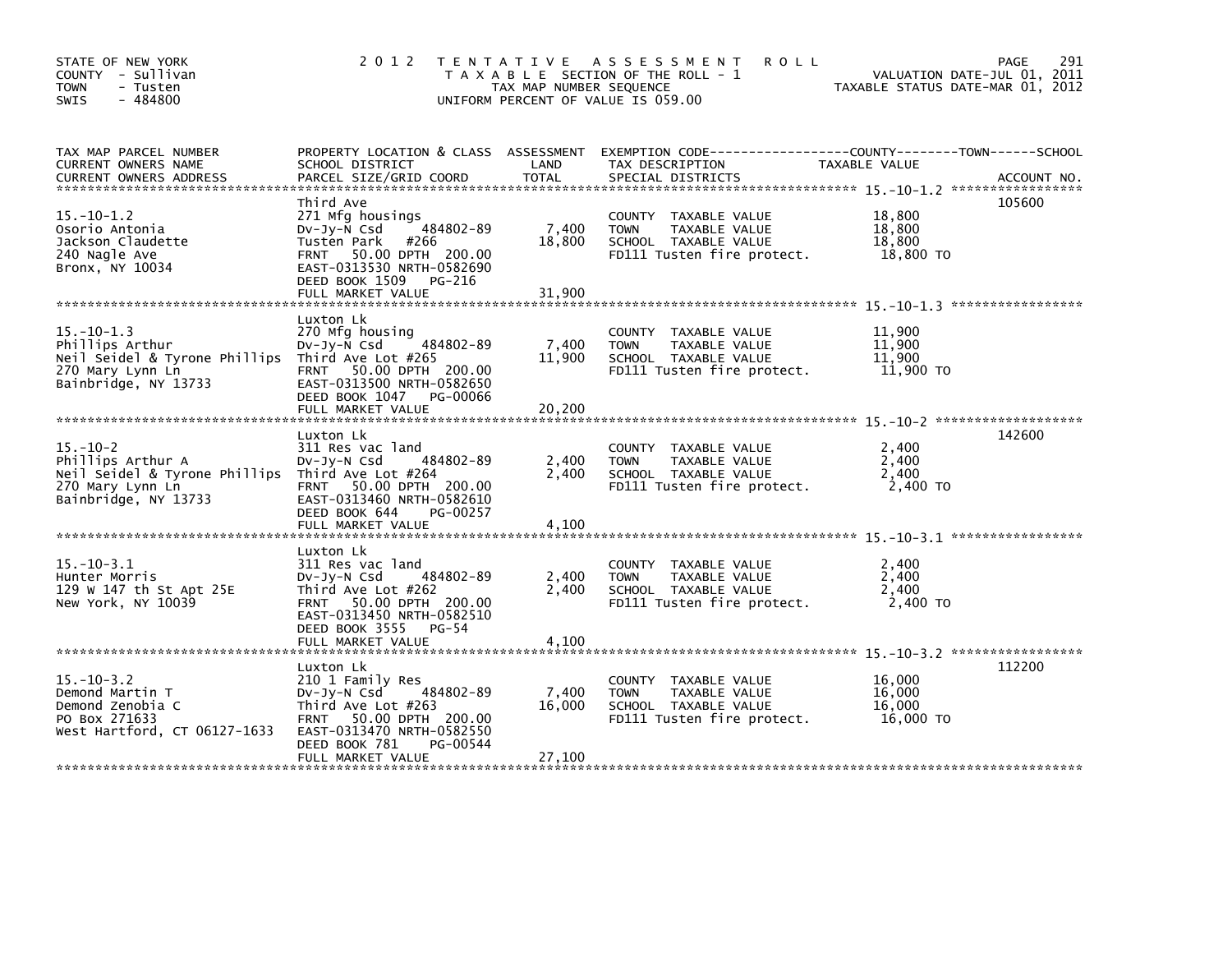| STATE OF NEW YORK<br>COUNTY - Sullivan<br>- Tusten<br>TOWN<br>$-484800$<br>SWIS              | 2 0 1 2                                                                                                                                                                                        | T E N T A T I V E<br>TAX MAP NUMBER SEQUENCE<br>UNIFORM PERCENT OF VALUE IS 059.00 | A S S E S S M E N T<br><b>ROLL</b><br>T A X A B L E SECTION OF THE ROLL - 1                                          | VALUATION DATE-JUL 01, 2011<br>TAXABLE STATUS DATE-MAR 01, 2012 | 292<br>PAGE |
|----------------------------------------------------------------------------------------------|------------------------------------------------------------------------------------------------------------------------------------------------------------------------------------------------|------------------------------------------------------------------------------------|----------------------------------------------------------------------------------------------------------------------|-----------------------------------------------------------------|-------------|
| TAX MAP PARCEL NUMBER<br>CURRENT OWNERS NAME                                                 | PROPERTY LOCATION & CLASS ASSESSMENT<br>SCHOOL DISTRICT                                                                                                                                        | LAND                                                                               | EXEMPTION CODE-----------------COUNTY-------TOWN------SCHOOL<br>TAX DESCRIPTION                                      | TAXABLE VALUE                                                   |             |
| $15. - 10 - 4$<br>Grace Gertrude R<br>Weathers<br>PO Box 215<br>Moncks Corner, SC 29461-0215 | Tusten Lake Est<br>270 Mfg housing<br>$Dv-Jv-N$ Csd<br>484802-89<br>Third Ave Lot #261<br>FRNT 50.00 DPTH 200.00<br>EAST-0313390 NRTH-0582490<br>DEED BOOK 1291<br>PG-341<br>FULL MARKET VALUE | 7,400<br>14,300<br>24,200                                                          | COUNTY TAXABLE VALUE<br><b>TOWN</b><br>TAXABLE VALUE<br>SCHOOL TAXABLE VALUE<br>FD111 Tusten fire protect.           | 14,300<br>14,300<br>14,300<br>14,300 TO                         | 126650      |
|                                                                                              |                                                                                                                                                                                                |                                                                                    |                                                                                                                      |                                                                 |             |
| $15. - 10 - 5$<br>Phillips Mary<br>12 Daisy Dr<br>Port Jervis, NY 12771                      | 566 Lake Shore Ln<br>210 1 Family Res<br>484802-89<br>$Dv-Jv-N$ Csd<br>Third Ave Lot #260<br>FRNT 90.00 DPTH 210.00<br>EAST-0313370 NRTH-0582430<br>DEED BOOK 2010<br>PG-53306                 | 8,300<br>36,300                                                                    | COUNTY TAXABLE VALUE<br>TAXABLE VALUE<br><b>TOWN</b><br>SCHOOL TAXABLE VALUE<br>FD111 Tusten fire protect.           | 36,300<br>36,300<br>36,300<br>36,300 TO                         | 149901      |
|                                                                                              | FULL MARKET VALUE                                                                                                                                                                              | 61,500                                                                             |                                                                                                                      |                                                                 |             |
| $15 - 10 - 6.1$<br>Hunter Morris<br>129 W 147 th St Apt 25E<br>New York, NY 10039            | Luxton Lk<br>311 Res vac land<br>484802-89<br>DV-Jy-N Csd<br>Third Ave Lot #258<br>FRNT 60.00 DPTH 280.00<br>EAST-0313390 NRTH-0582300<br>DEED BOOK 3555<br>PG-54<br>FULL MARKET VALUE         | 3,100<br>3,100<br>5,300                                                            | COUNTY TAXABLE VALUE<br>TAXABLE VALUE<br><b>TOWN</b><br>SCHOOL TAXABLE VALUE<br>FD111 Tusten fire protect.           | 3.100<br>3,100<br>3,100<br>3,100 TO                             |             |
|                                                                                              |                                                                                                                                                                                                |                                                                                    |                                                                                                                      |                                                                 |             |
| $15 - 10 - 6.2$<br>Sgritto James B<br>Sqritto Janet M<br>25-76 45 th St<br>Astoria, NY 11103 | Luxton Lk<br>311 Res vac land<br>484802-89<br>$Dv-Jy-N$ Csd<br>Third Ave Lot #257<br>FRNT 50.00 DPTH 290.00<br>EAST-0313370 NRTH-0582250<br>DEED BOOK 2693<br>PG-410                           | 3,300<br>3,300                                                                     | <b>COUNTY</b><br>TAXABLE VALUE<br>TAXABLE VALUE<br><b>TOWN</b><br>SCHOOL TAXABLE VALUE<br>FD111 Tusten fire protect. | 3,300<br>3,300<br>3,300<br>3,300 TO                             | 153650      |
|                                                                                              | FULL MARKET VALUE                                                                                                                                                                              | 5.600                                                                              |                                                                                                                      |                                                                 |             |
| $15. - 10 - 6.3$<br>Murray Rudolph Jr<br>95 Lenox Ave Apt 10a<br>New York, NY 10026          | Nys Rte 97<br>270 Mfg housing<br>DV-Jy-N Csd<br>484802-89<br>FRNT 90.00 DPTH 250.00<br>EAST-0313380 NRTH-0582350<br>DEED BOOK 1505<br>PG-322<br>FULL MARKET VALUE                              | 8,700<br>32,500<br>55,100                                                          | COUNTY TAXABLE VALUE<br>TAXABLE VALUE<br><b>TOWN</b><br>SCHOOL TAXABLE VALUE<br>FD111 Tusten fire protect.           | 32,500<br>32,500<br>32,500<br>32.500 TO                         | 134950      |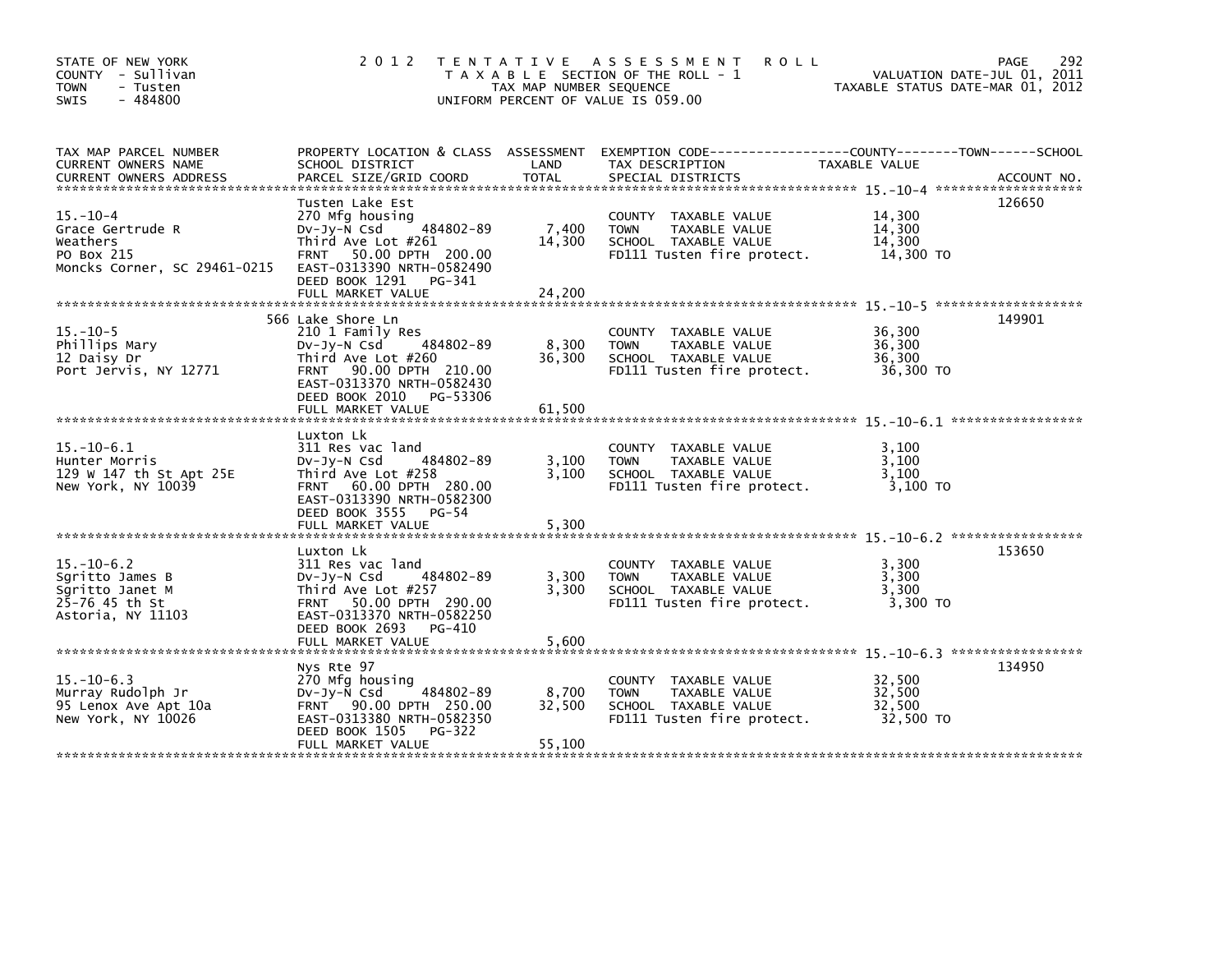| STATE OF NEW YORK<br>COUNTY - Sullivan<br>- Tusten<br><b>TOWN</b><br>$-484800$<br><b>SWIS</b>         | 2 0 1 2                                                                                                                                                                                  | T E N T A T I V E<br>TAX MAP NUMBER SEQUENCE<br>UNIFORM PERCENT OF VALUE IS 059.00 | A S S E S S M E N T<br><b>ROLL</b><br>T A X A B L E SECTION OF THE ROLL - 1                                       | TAXABLE STATUS DATE-MAR 01, 2012        | 293<br>PAGE<br>VALUATION DATE-JUL 01, 2011 |
|-------------------------------------------------------------------------------------------------------|------------------------------------------------------------------------------------------------------------------------------------------------------------------------------------------|------------------------------------------------------------------------------------|-------------------------------------------------------------------------------------------------------------------|-----------------------------------------|--------------------------------------------|
| TAX MAP PARCEL NUMBER<br>CURRENT OWNERS NAME                                                          | SCHOOL DISTRICT                                                                                                                                                                          | LAND                                                                               | PROPERTY LOCATION & CLASS ASSESSMENT EXEMPTION CODE---------------COUNTY-------TOWN-----SCHOOL<br>TAX DESCRIPTION | TAXABLE VALUE                           |                                            |
| $15. - 10 - 7$<br>Johnson Jerill M<br>Johnson Gloria<br>1831 Madison Ave Apt 9J<br>New York, NY 10035 | Luxton Lk<br>311 Res vac land<br>484802-89<br>DV-JV-N Csd<br>Third Ave Lot #255<br>FRNT 50.00 DPTH 255.00<br>EAST-0313360 NRTH-0582200<br>DEED BOOK 792<br>PG-00487<br>FULL MARKET VALUE | 3,400<br>3,400<br>5,800                                                            | COUNTY TAXABLE VALUE<br><b>TAXABLE VALUE</b><br><b>TOWN</b><br>SCHOOL TAXABLE VALUE<br>FD111 Tusten fire protect. | 3,400<br>3,400<br>3,400<br>3,400 TO     | 126750                                     |
|                                                                                                       | Luxton Lk                                                                                                                                                                                |                                                                                    |                                                                                                                   |                                         | 126525                                     |
| $15. - 10 - 8.1$<br>Jennings James<br>Jennings Shirley D<br>103 Burroughs Dr<br>Palm Coast, FL 32137  | 311 Res vac land<br>484802-89<br>$Dv-Jy-N$ Csd<br>Third Ave Lot $#252$ & 253<br>FRNT 100.00 DPTH 320.00<br>EAST-0313328 NRTH-0582072<br>DEED BOOK 794<br>PG-01115                        | 8,800<br>8,800                                                                     | COUNTY TAXABLE VALUE<br>TAXABLE VALUE<br><b>TOWN</b><br>SCHOOL TAXABLE VALUE<br>FD111 Tusten fire protect.        | 8,800<br>8,800<br>8,800<br>8,800 TO     |                                            |
|                                                                                                       | FULL MARKET VALUE                                                                                                                                                                        | 14,900                                                                             |                                                                                                                   |                                         |                                            |
| $15 - 10 - 8.4$<br>Sgritto James B<br>Sgritto Janet M<br>25-76 45 th St<br>Astoria, NY 11103          | Luxton Lk<br>311 Res vac land<br>484802-89<br>DV-Jy-N Csd<br>Third Ave Lot #254<br>FRNT 50.00 DPTH 320.00<br>EAST-0313340 NRTH-0582150<br>DEED BOOK 2693<br>PG-413<br>FULL MARKET VALUE  | 3,700<br>3,700<br>6,300                                                            | COUNTY TAXABLE VALUE<br>TAXABLE VALUE<br><b>TOWN</b><br>SCHOOL TAXABLE VALUE<br>FD111 Tusten fire protect.        | 3,700<br>3,700<br>3,700<br>3,700 TO     | 152150                                     |
|                                                                                                       | Luxton Lk                                                                                                                                                                                |                                                                                    |                                                                                                                   |                                         | 104656                                     |
| $15. - 10 - 9$<br>Betts William<br>70 Westbury Ln<br>Palm Coast, FL 32164                             | 270 Mfg housing<br>484802-89<br>$Dv-Jy-N$ Csd<br>Third Ave Lot #250 & 251<br>FRNT 100.00 DPTH 320.00<br>EAST-0313324 NRTH-0581965<br>DEED BOOK 894<br>PG-00303                           | 8,800<br>9,800                                                                     | COUNTY TAXABLE VALUE<br>TAXABLE VALUE<br><b>TOWN</b><br>SCHOOL TAXABLE VALUE<br>FD111 Tusten fire protect.        | 9,800<br>9,800<br>9,800<br>9,800 TO     |                                            |
|                                                                                                       | FULL MARKET VALUE                                                                                                                                                                        | 16,600                                                                             |                                                                                                                   |                                         |                                            |
| $15. - 10 - 10$<br>Hunter Morris<br>129 W 147 th St Apt 25E<br>New York, NY 10039                     | Nys Rte 97<br>210 1 Family Res<br>DV-Jy-N Csd<br>484802-89<br>FRNT 100.00 DPTH 320.00<br>EAST-0313350 NRTH-0581870<br>DEED BOOK 3555<br>$PG-54$<br>FULL MARKET VALUE                     | 11,300<br>55,200<br>93,600                                                         | COUNTY TAXABLE VALUE<br>TAXABLE VALUE<br><b>TOWN</b><br>SCHOOL TAXABLE VALUE<br>FD111 Tusten fire protect.        | 55,200<br>55,200<br>55,200<br>55,200 TO | 125450                                     |
|                                                                                                       |                                                                                                                                                                                          |                                                                                    |                                                                                                                   |                                         |                                            |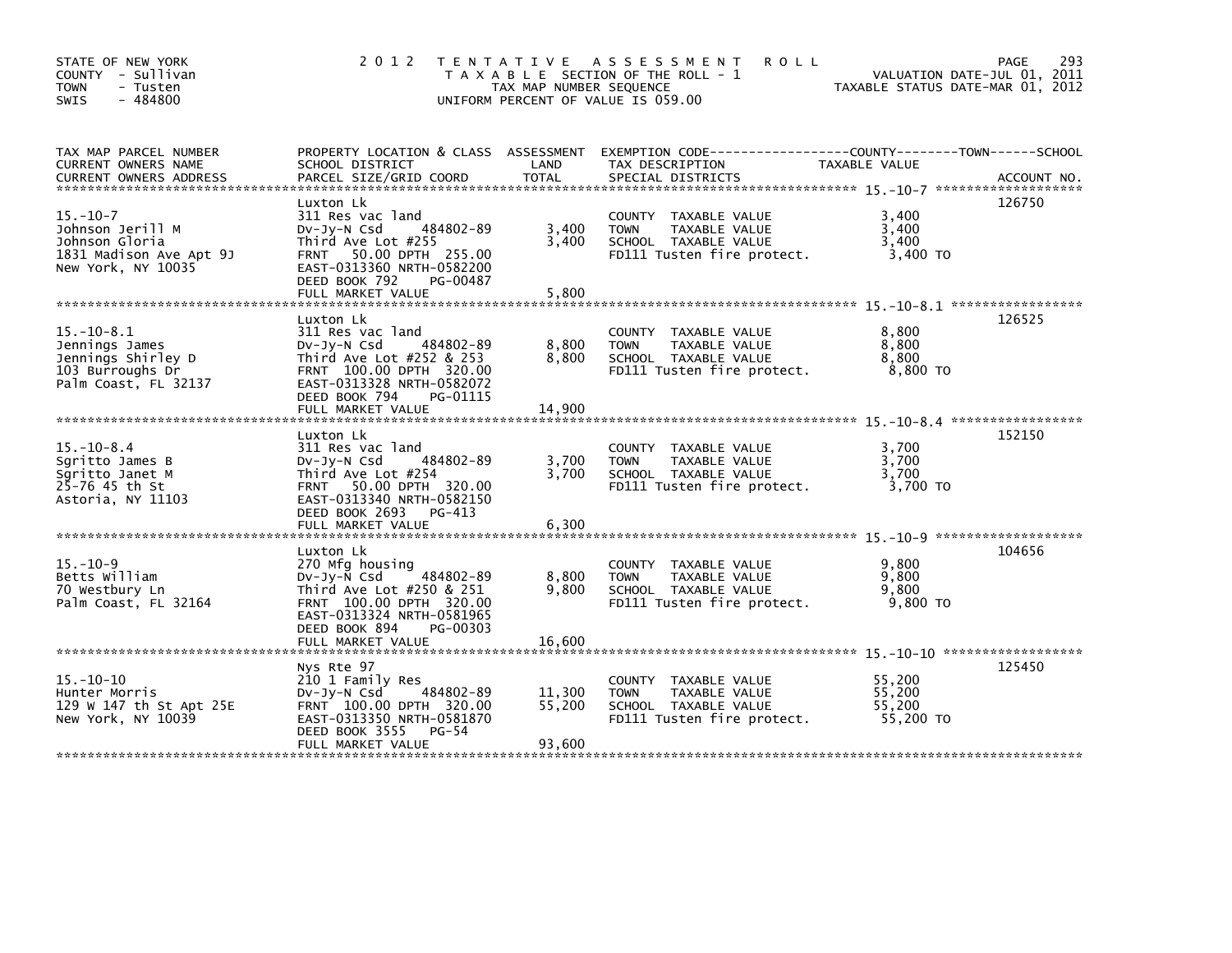| STATE OF NEW YORK<br>COUNTY - Sullivan<br><b>TOWN</b><br>- Tusten<br>$-484800$<br>SWIS                     | 2 0 1 2                                                                                                                                                                                                         | TAX MAP NUMBER SEQUENCE   | TENTATIVE ASSESSMENT<br><b>ROLL</b><br>T A X A B L E SECTION OF THE ROLL - 1<br>UNIFORM PERCENT OF VALUE IS 059.00 |                                         | 294<br>PAGE<br>VALUATION DATE-JUL 01, 2011<br>TAXABLE STATUS DATE-MAR 01, 2012 |
|------------------------------------------------------------------------------------------------------------|-----------------------------------------------------------------------------------------------------------------------------------------------------------------------------------------------------------------|---------------------------|--------------------------------------------------------------------------------------------------------------------|-----------------------------------------|--------------------------------------------------------------------------------|
| TAX MAP PARCEL NUMBER<br>CURRENT OWNERS NAME<br><b>CURRENT OWNERS ADDRESS</b>                              | PROPERTY LOCATION & CLASS ASSESSMENT<br>SCHOOL DISTRICT<br>PARCEL SIZE/GRID COORD                                                                                                                               | LAND<br><b>TOTAL</b>      | TAX DESCRIPTION<br>SPECIAL DISTRICTS                                                                               | TAXABLE VALUE                           | ACCOUNT NO.                                                                    |
| $15. - 11 - 1$<br>Hunter Morris<br>129 W 147 th St Apt 25E<br>New York, NY 10039                           | Luxton Lk<br>311 Res vac land<br>484802-89<br>DV-Jy-N Csd<br>Third Ave Lot #232<br>FRNT 50.00 DPTH 320.00<br>EAST-0313340 NRTH-0581770<br>DEED BOOK 3555 PG-54<br>FULL MARKET VALUE                             | 3,700<br>3,700<br>6,300   | COUNTY TAXABLE VALUE<br><b>TOWN</b><br>TAXABLE VALUE<br>SCHOOL TAXABLE VALUE<br>FD111 Tusten fire protect.         | 3,700<br>3,700<br>3,700<br>3,700 TO     | 125453                                                                         |
| $15. - 11 - 2$<br>Sgritto James B<br>Sgritto Janet M<br>$25 - 76$ 45 St<br>Astoria, NY 11103               | Third St<br>210 1 Family Res<br>484802-89<br>DV-Jy-N Csd<br>Third Ave Lot #231<br>FRNT 100.00 DPTH 320.00<br>0.74<br><b>ACRES</b><br>EAST-0311857 NRTH-0580764<br>DEED BOOK 1549<br>PG-147<br>FULL MARKET VALUE | 9,000<br>48,000<br>81,400 | COUNTY TAXABLE VALUE<br><b>TOWN</b><br>TAXABLE VALUE<br>SCHOOL TAXABLE VALUE<br>FD111 Tusten fire protect.         | 48,000<br>48,000<br>48,000<br>48,000 TO | 108110                                                                         |
| $15. - 11 - 4$<br>King Cheryl<br>Wade Carolyn E<br>85-30 Dumont Ave<br>PO Box 12 C<br>Ozone Park, NY 11417 | Luxton Lk<br>210 1 Family Res<br>484802-89<br>$Dv-Jy-N$ Csd<br>Third Ave Lot #229<br>FRNT 50.00 DPTH 320.00<br>EAST-0313350 NRTH-0581620<br>DEED BOOK 2519 PG-568<br>FULL MARKET VALUE                          | 8,700<br>13,700<br>23,200 | COUNTY TAXABLE VALUE<br><b>TOWN</b><br>TAXABLE VALUE<br>SCHOOL TAXABLE VALUE<br>FD111 Tusten fire protect.         | 13,700<br>13,700<br>13,700<br>13,700 TO | 157500                                                                         |
| $15.-11-5.1$<br>Jones Jocelyn E<br>125 Captains Dr<br>Roxboro, NC 27574                                    | Luxton Lk<br>311 Res vac land<br>484802-89<br>$Dv-Jy-N$ Csd<br>Third Ave Lot #225<br>FRNT 50.00 DPTH 320.00<br>EAST-0313350 NRTH-0581410<br>DEED BOOK 899<br>PG-00068<br>FULL MARKET VALUE                      | 3,700<br>3.700<br>6,300   | COUNTY TAXABLE VALUE<br>TAXABLE VALUE<br><b>TOWN</b><br>SCHOOL TAXABLE VALUE<br>FD111 Tusten fire protect.         | 3,700<br>3,700<br>3,700<br>3,700 TO     | 127125                                                                         |
| $15. -11 - 5.2$<br>Hunter Morris<br>129 W 147 th St Apt 25E<br>New York, NY 10039                          | Luxton Lk<br>311 Res vac land<br>484802-89<br>DV-Jy-N Csd<br>Third Ave Lot #228<br>FRNT 50.00 DPTH 320.00<br>EAST-0313370 NRTH-0581560<br>DEED BOOK 3555<br>$PG-54$<br>FULL MARKET VALUE                        | 3,700<br>3,700<br>6,300   | COUNTY TAXABLE VALUE<br><b>TOWN</b><br>TAXABLE VALUE<br>SCHOOL TAXABLE VALUE<br>FD111 Tusten fire protect.         | 3,700<br>3,700<br>3,700<br>3,700 TO     |                                                                                |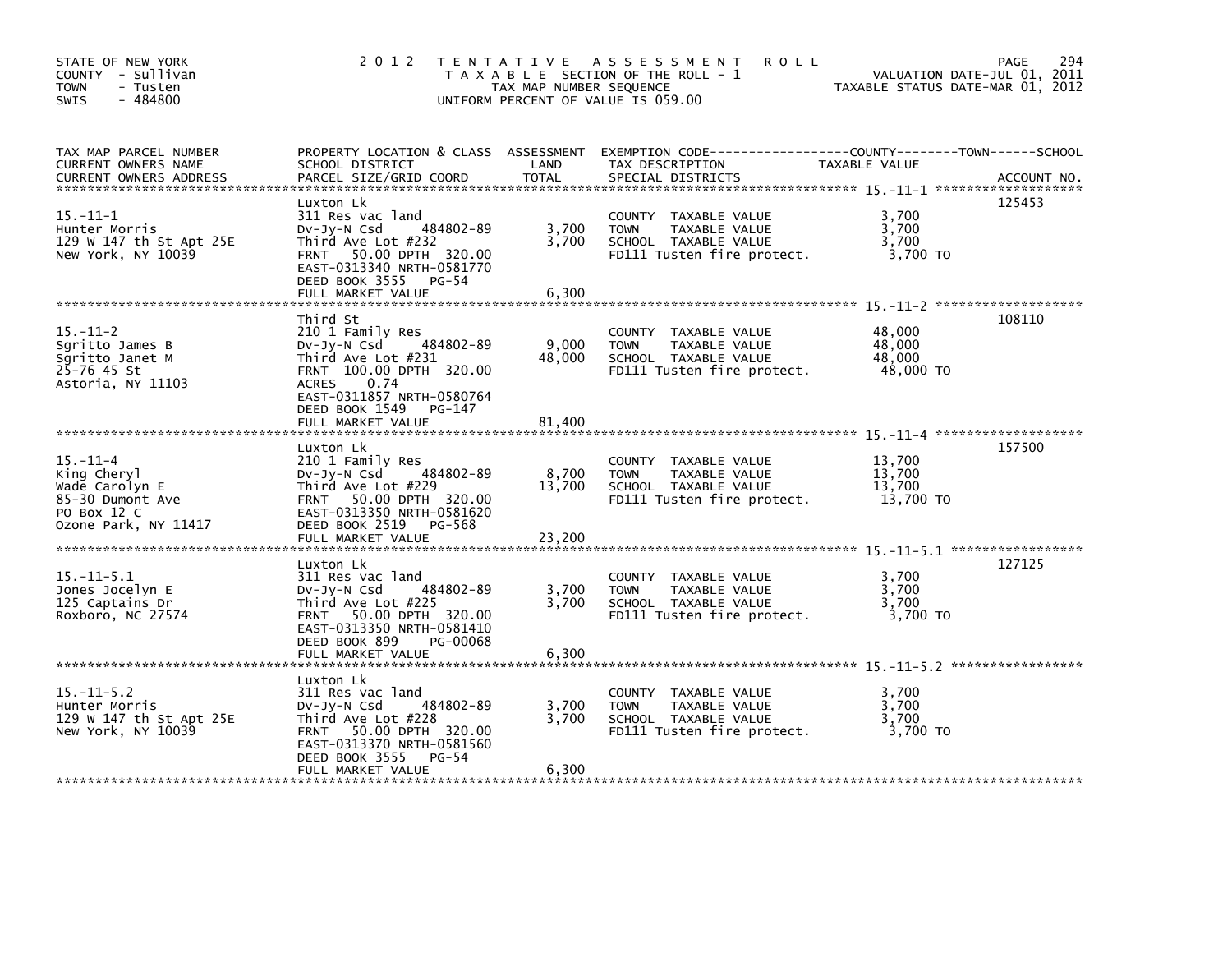| STATE OF NEW YORK<br>COUNTY - Sullivan<br><b>TOWN</b><br>- Tusten<br>$-484800$<br>SWIS                       | 2 0 1 2                                                                                                                                                                                                                                                                | TAX MAP NUMBER SEQUENCE    | TENTATIVE ASSESSMENT<br><b>ROLL</b><br>T A X A B L E SECTION OF THE ROLL - 1<br>UNIFORM PERCENT OF VALUE IS 059.00   | TAXABLE STATUS DATE-MAR 01, 2012        | 295<br><b>PAGE</b><br>VALUATION DATE-JUL 01, 2011 |
|--------------------------------------------------------------------------------------------------------------|------------------------------------------------------------------------------------------------------------------------------------------------------------------------------------------------------------------------------------------------------------------------|----------------------------|----------------------------------------------------------------------------------------------------------------------|-----------------------------------------|---------------------------------------------------|
| TAX MAP PARCEL NUMBER<br><b>CURRENT OWNERS NAME</b><br><b>CURRENT OWNERS ADDRESS</b>                         | PROPERTY LOCATION & CLASS ASSESSMENT<br>SCHOOL DISTRICT<br>PARCEL SIZE/GRID COORD                                                                                                                                                                                      | LAND<br><b>TOTAL</b>       | TAX DESCRIPTION<br>SPECIAL DISTRICTS                                                                                 | TAXABLE VALUE                           | ACCOUNT NO.                                       |
| $15. - 11 - 5.3$<br>Richardson Beatrice<br>37 Barony Place Cir<br>Columbia, SC 29229                         | Luxton Lk<br>311 Res vac land<br>484802-89<br>$Dv-Jy-N$ Csd<br>Third Ave Lot #226<br>50.00 DPTH 320.00<br><b>FRNT</b><br>EAST-0313370 NRTH-0581470<br>DEED BOOK 751<br>PG-01153<br>FULL MARKET VALUE                                                                   | 3,700<br>3,700<br>6,300    | COUNTY TAXABLE VALUE<br><b>TOWN</b><br>TAXABLE VALUE<br>SCHOOL TAXABLE VALUE<br>FD111 Tusten fire protect.           | 3,700<br>3,700<br>3,700<br>3,700 TO     | 145300                                            |
| $15. - 11 - 5.4$<br>Hunter Morris<br>129 W 147 th St Apt 25E<br>New York, NY 10039                           | Luxton Lk<br>311 Res vac land<br>484802-89<br>$Dv-Jy-N$ Csd<br>97 & Third Av.<br>Lot 227<br>50.00 DPTH 320.00<br><b>FRNT</b><br>EAST-0313370 NRTH-0581510<br>DEED BOOK 3555<br>PG-54<br>FULL MARKET VALUE                                                              | 3,700<br>3,700<br>6,300    | COUNTY TAXABLE VALUE<br>TAXABLE VALUE<br><b>TOWN</b><br>SCHOOL TAXABLE VALUE<br>FD111 Tusten fire protect.           | 3.700<br>3,700<br>3,700<br>3,700 TO     | 145250                                            |
| $15. - 11 - 6$<br>Whitfield Laurice<br>22 Schudy Pl<br>New Rochelle, NY 10801                                | Luxton Lk<br>311 Res vac land<br>484802-89<br>$Dv-Jy-N$ Csd<br>Third Ave Lot #224<br>FRNT 50.00 DPTH 320.00<br>EAST-0313360 NRTH-0581360<br>DEED BOOK 3564 PG-518<br>FULL MARKET VALUE                                                                                 | 3,700<br>3.700<br>6,300    | <b>COUNTY</b><br>TAXABLE VALUE<br>TAXABLE VALUE<br><b>TOWN</b><br>SCHOOL TAXABLE VALUE<br>FD111 Tusten fire protect. | 3,700<br>3,700<br>3,700<br>3,700 TO     | 160250                                            |
| $15. - 11 - 8$<br>K. S. Lakeshore Lane Fam LP<br>Kurt Steele<br>599 Second Ave Apt 21<br>New York, NY 10016  | Luxton Lk<br>210 1 Family Res<br>484802-89<br>DV-Jy-N Csd<br>Third Ave Lot #222<br>Combined with $15.-11-7$ , 1<br>9, and $15.-11-10$<br>FRNT 200.00 DPTH 320.00<br><b>ACRES</b><br>1.50<br>EAST-0313360 NRTH-0581270<br>DEED BOOK 3539<br>PG-197<br>FULL MARKET VALUE | 13,200<br>43,500<br>73.700 | COUNTY TAXABLE VALUE<br><b>TOWN</b><br>TAXABLE VALUE<br>SCHOOL TAXABLE VALUE<br>FD111 Tusten fire protect.           | 43,500<br>43,500<br>43,500<br>43,500 TO | 120750                                            |
| $15. - 11 - 11$<br>K. S. Lakeshore Lane Fam LP<br>Kurt Steele<br>599 Second Ave Apt 21<br>New York, NY 10016 | Luxton Lk<br>311 Res vac land<br>484802-89<br>$Dv-Jy-N$ Csd<br>Third Ave Lot #219<br>50.00 DPTH 320.00<br><b>FRNT</b><br>EAST-0313370 NRTH-0581110<br>DEED BOOK 3539<br>PG-197<br>FULL MARKET VALUE                                                                    | 3,700<br>3.700<br>6,300    | TAXABLE VALUE<br>COUNTY<br><b>TAXABLE VALUE</b><br><b>TOWN</b><br>SCHOOL TAXABLE VALUE<br>FD111 Tusten fire protect. | 3,700<br>3.700<br>3,700<br>3,700 TO     | 115600                                            |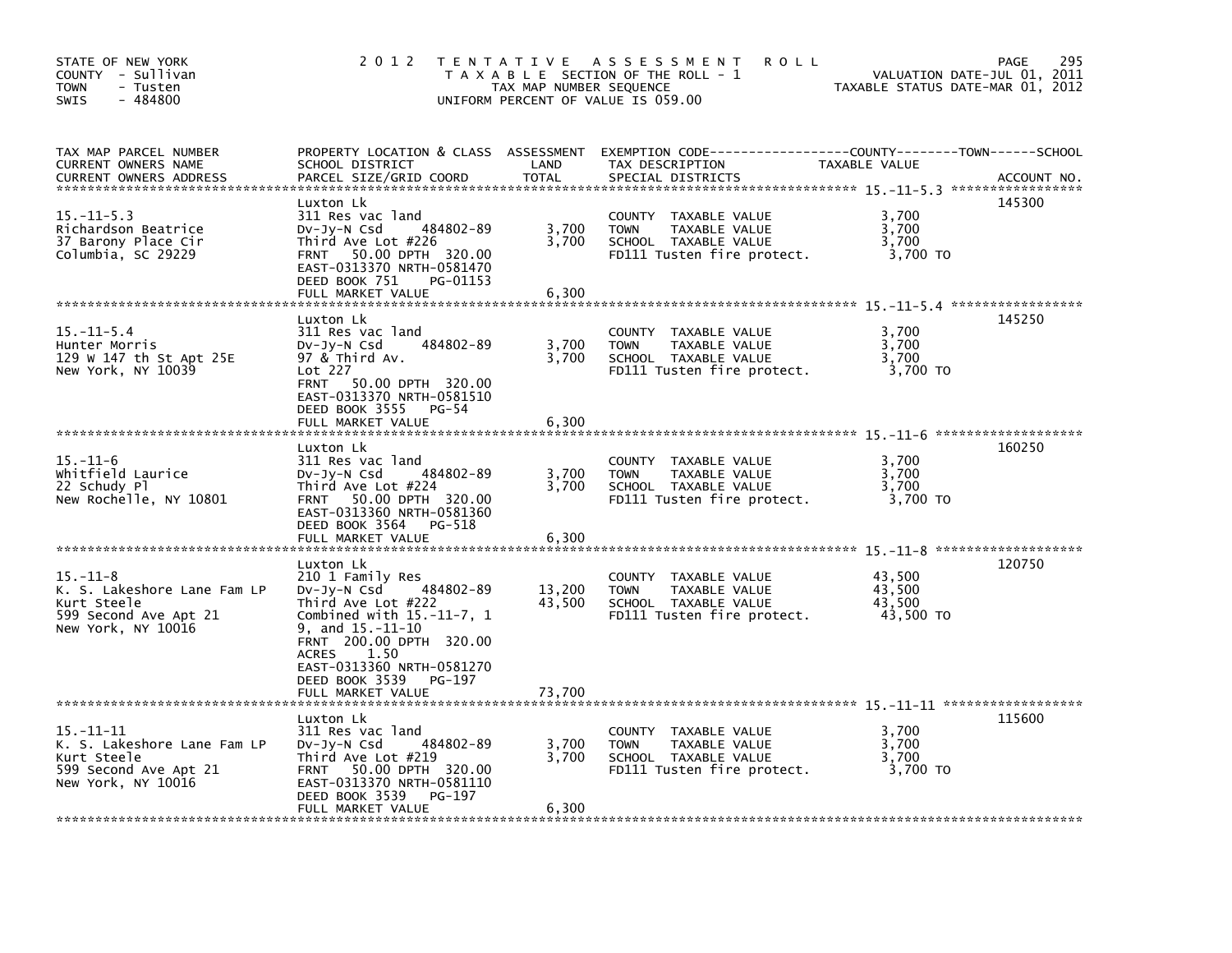| STATE OF NEW YORK<br>COUNTY - Sullivan<br><b>TOWN</b><br>- Tusten<br>$-484800$<br><b>SWIS</b> |                                                                                                                                                                                                | TAX MAP NUMBER SEQUENCE | 2012 TENTATIVE ASSESSMENT<br><b>ROLL</b><br>T A X A B L E SECTION OF THE ROLL - 1<br>UNIFORM PERCENT OF VALUE IS 059.00                | TAXABLE STATUS DATE-MAR 01, 2012        | 296<br>PAGE<br>VALUATION DATE-JUL 01, 2011 |
|-----------------------------------------------------------------------------------------------|------------------------------------------------------------------------------------------------------------------------------------------------------------------------------------------------|-------------------------|----------------------------------------------------------------------------------------------------------------------------------------|-----------------------------------------|--------------------------------------------|
| TAX MAP PARCEL NUMBER<br>CURRENT OWNERS NAME<br><b>CURRENT OWNERS ADDRESS</b>                 | SCHOOL DISTRICT<br>PARCEL SIZE/GRID COORD                                                                                                                                                      | LAND<br><b>TOTAL</b>    | PROPERTY LOCATION & CLASS ASSESSMENT EXEMPTION CODE---------------COUNTY-------TOWN-----SCHOOL<br>TAX DESCRIPTION<br>SPECIAL DISTRICTS | TAXABLE VALUE                           | ACCOUNT NO.                                |
| $15. - 11 - 12$<br>Williams Martin<br>PO Box 452<br>Pearblossom, CA 93553                     | Luxton Lk<br>311 Res vac land<br>484802-89<br>DV-Jy-N Csd<br>Third Ave Lot #218<br>FRNT 50.00 DPTH 320.00<br>EAST-0313370 NRTH-0581060<br>DEED BOOK 1060<br>PG-00015                           | 3,700<br>3,700          | COUNTY TAXABLE VALUE<br><b>TOWN</b><br>TAXABLE VALUE<br>SCHOOL TAXABLE VALUE<br>FD111 Tusten fire protect.                             | 3,700<br>3,700<br>3,700<br>3,700 TO     | 141301                                     |
|                                                                                               | FULL MARKET VALUE                                                                                                                                                                              | 6,300                   |                                                                                                                                        |                                         |                                            |
| $15. - 11 - 13$<br>Williams Martin<br>PO Box 452<br>Pearblossom, CA 93553                     | Luxton Lk<br>311 Res vac land<br>484802-89<br>$Dv-Jy-N$ Csd<br>Third Ave Lot #217<br>FRNT 50.00 DPTH 320.00<br>EAST-0313370 NRTH-0581010<br>DEED BOOK 1060<br>PG-00015<br>FULL MARKET VALUE    | 3,700<br>3.700<br>6,300 | COUNTY TAXABLE VALUE<br>TAXABLE VALUE<br><b>TOWN</b><br>SCHOOL TAXABLE VALUE<br>FD111 Tusten fire protect.                             | 3,700<br>3,700<br>3,700<br>3,700 TO     | 110995                                     |
|                                                                                               |                                                                                                                                                                                                |                         |                                                                                                                                        |                                         |                                            |
| $15. - 12 - 1$<br>Sqritto James<br>Marsanico Barbara<br>25-76 45th St<br>Astoria, NY 11103    | Luxton Lk<br>322 Rural vac>10<br>484802-89<br>$Dv-Jy-N$ Csd<br>Combined with 15-12-8<br>Lot #9 11 15 16 17 18 19<br>Parts of 8 & 10<br>ACRES 11.91<br>EAST-0315350 NRTH-0585150                | 21,100<br>21,100        | COUNTY TAXABLE VALUE<br><b>TAXABLE VALUE</b><br><b>TOWN</b><br>SCHOOL TAXABLE VALUE<br>FD111 Tusten fire protect.                      | 21,100<br>21,100<br>21,100<br>21,100 TO |                                            |
|                                                                                               | DEED BOOK 1073 PG-00029<br>FULL MARKET VALUE                                                                                                                                                   | 35,800                  |                                                                                                                                        |                                         |                                            |
| $15. - 12 - 2$<br>Delgado Samuel<br>4440 Murdock Ave<br>Bronx, NY 10466                       | Nys Rt 97<br>311 Res vac land<br>484802-89<br>$Dv-Jv-N$ Csd<br>97 & Lakeshore Rd Lot 8<br>FRNT 50.00 DPTH 200.00<br>EAST-0315520 NRTH-0584820<br>DEED BOOK 1706<br>PG-562<br>FULL MARKET VALUE | 2,400<br>2,400<br>4,100 | COUNTY TAXABLE VALUE<br>TAXABLE VALUE<br><b>TOWN</b><br>SCHOOL TAXABLE VALUE<br>FD111 Tusten fire protect.                             | 2,400<br>2,400<br>2,400<br>2,400 TO     | 111548                                     |
|                                                                                               | Luxton Lk                                                                                                                                                                                      |                         |                                                                                                                                        |                                         | 157700                                     |
| $15. - 12 - 3$<br>Washington Melvin W<br>51 N Pembrooke Way<br>Smithville, NJ 08201           | 311 Res vac land<br>DV-Jy-N Csd<br>484802-89<br>Lake Shore Rd Lot #10A<br>50.00 DPTH 200.00<br><b>FRNT</b><br>EAST-0315540 NRTH-0585070<br>DEED BOOK 743<br>PG-00183                           | 2,400<br>2,400          | COUNTY TAXABLE VALUE<br>TAXABLE VALUE<br><b>TOWN</b><br>SCHOOL TAXABLE VALUE<br>FD111 Tusten fire protect.                             | 2,400<br>2,400<br>2,400<br>2.400 TO     |                                            |
|                                                                                               | FULL MARKET VALUE                                                                                                                                                                              | 4,100                   |                                                                                                                                        |                                         |                                            |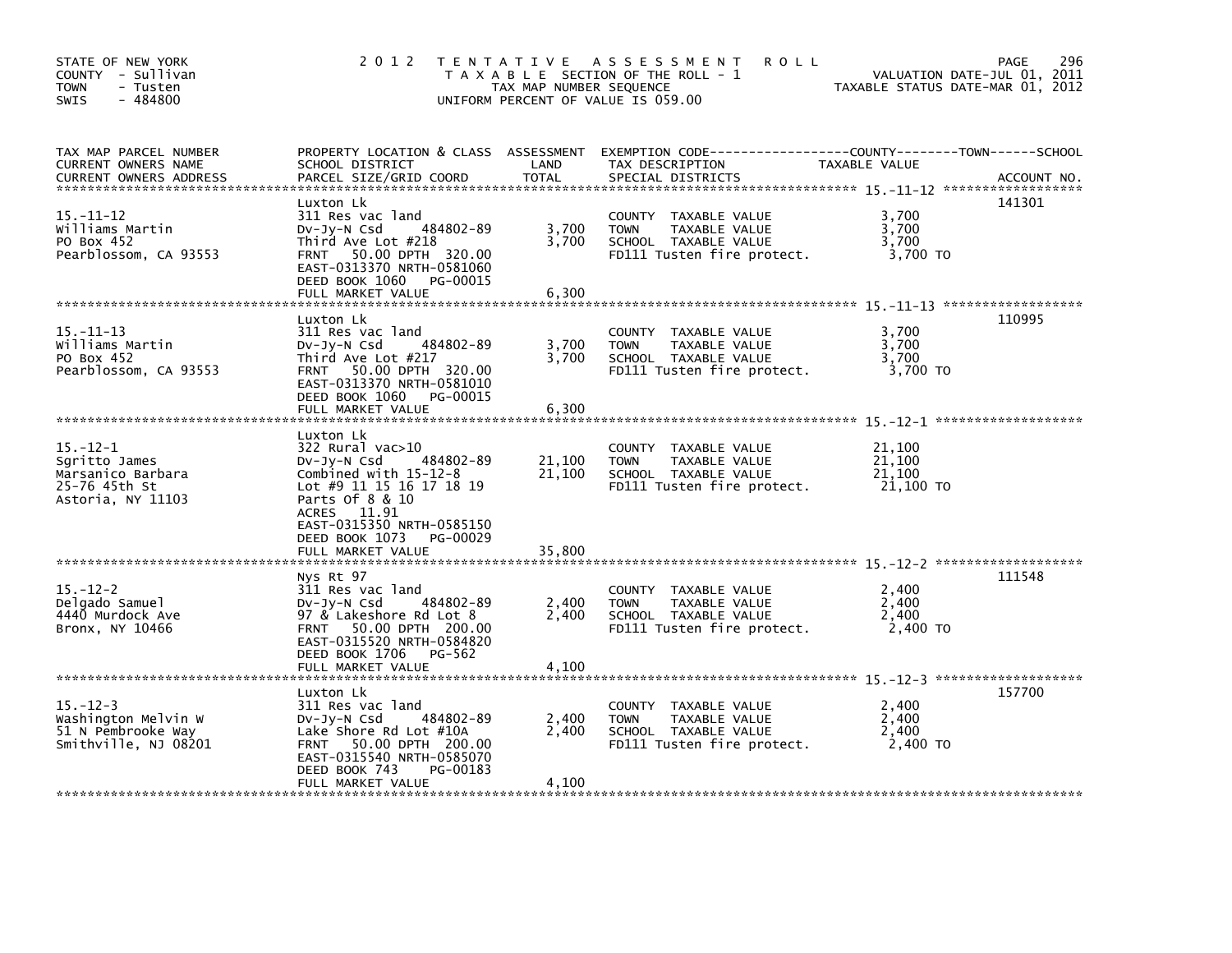| STATE OF NEW YORK<br>- Sullivan<br>COUNTY<br><b>TOWN</b><br>- Tusten<br>$-484800$<br><b>SWIS</b>             |                                                                                                                                                                      | TAX MAP NUMBER SEQUENCE | <b>ROLL</b><br>2012 TENTATIVE ASSESSMENT<br>T A X A B L E SECTION OF THE ROLL - 1<br>UNIFORM PERCENT OF VALUE IS 059.00 |                         | 297<br>PAGE |
|--------------------------------------------------------------------------------------------------------------|----------------------------------------------------------------------------------------------------------------------------------------------------------------------|-------------------------|-------------------------------------------------------------------------------------------------------------------------|-------------------------|-------------|
| TAX MAP PARCEL NUMBER<br><b>CURRENT OWNERS NAME</b><br>CURRENT OWNERS ADDRESS                                | SCHOOL DISTRICT                                                                                                                                                      | LAND                    | PROPERTY LOCATION & CLASS ASSESSMENT EXEMPTION CODE----------------COUNTY-------TOWN------SCHOOL<br>TAX DESCRIPTION     | TAXABLE VALUE           |             |
| 15.-12-4<br>Gibson James M<br>Gibson Dorothy<br>Attn: Leslie Gibson<br>177-51 Leslie Rd<br>Jamaica, NY 11434 | Luxton Lk<br>311 Res vac land<br>DV-Jy-N Csd 484802-89<br>Lake Shore Rd Lot #12<br>FRNT 50.00 DPTH 200.00<br>EAST-0315590 NRTH-0585470<br>DEED BOOK 831<br>PG-00103  | 2,400 TOWN              | COUNTY TAXABLE VALUE<br>TAXABLE VALUE<br>2,400 SCHOOL TAXABLE VALUE<br>FD111 Tusten fire protect. 2,400 TO              | 2,400<br>2,400<br>2,400 | 118625      |
|                                                                                                              |                                                                                                                                                                      |                         |                                                                                                                         |                         |             |
| 15.-12-5<br>Browder Annie M<br>Attn: House<br>118-45 218 St<br>Cambria Heights, NY 11411                     | Luxton Lk<br>311 Res vac land<br>DV-Jy-N Csd 484802-89<br>Lake Shore Rd Lot #10B<br>FRNT 50.00 DPTH 200.00<br>EAST-0315520 NRTH-0585120<br>DEED BOOK 778<br>PG-00335 | 2,400 TOWN              | COUNTY TAXABLE VALUE<br>TOWN TAXABLE VALUE<br>2,400 SCHOOL TAXABLE VALUE<br>FD111 Tusten fire protect. 2,400 TO         | 2,400<br>2,400<br>2,400 | 106601      |
|                                                                                                              | Lake Shore Rd                                                                                                                                                        |                         |                                                                                                                         |                         |             |
| 15.-12-7<br>Staats Eric<br>5926 State Route 97<br>Narrowsburg, NY 12764                                      | 311 Res vac land<br>DV-Jy-N Csd 484802-89<br>Lake Shore Rd<br>FRNT 100.00 DPTH 200.00<br>EAST-0315600 NRTH-0585550<br>DEED BOOK 3002 PG-608                          | 4,400 TOWN<br>4,400     | COUNTY TAXABLE VALUE<br>TOWN TAXABLE VALUE<br>SCHOOL TAXABLE VALUE<br>FD111 Tusten fire protect. 4,400 TO               | 4,400<br>4,400<br>4,400 |             |
|                                                                                                              | FULL MARKET VALUE                                                                                                                                                    | 7,500                   |                                                                                                                         |                         |             |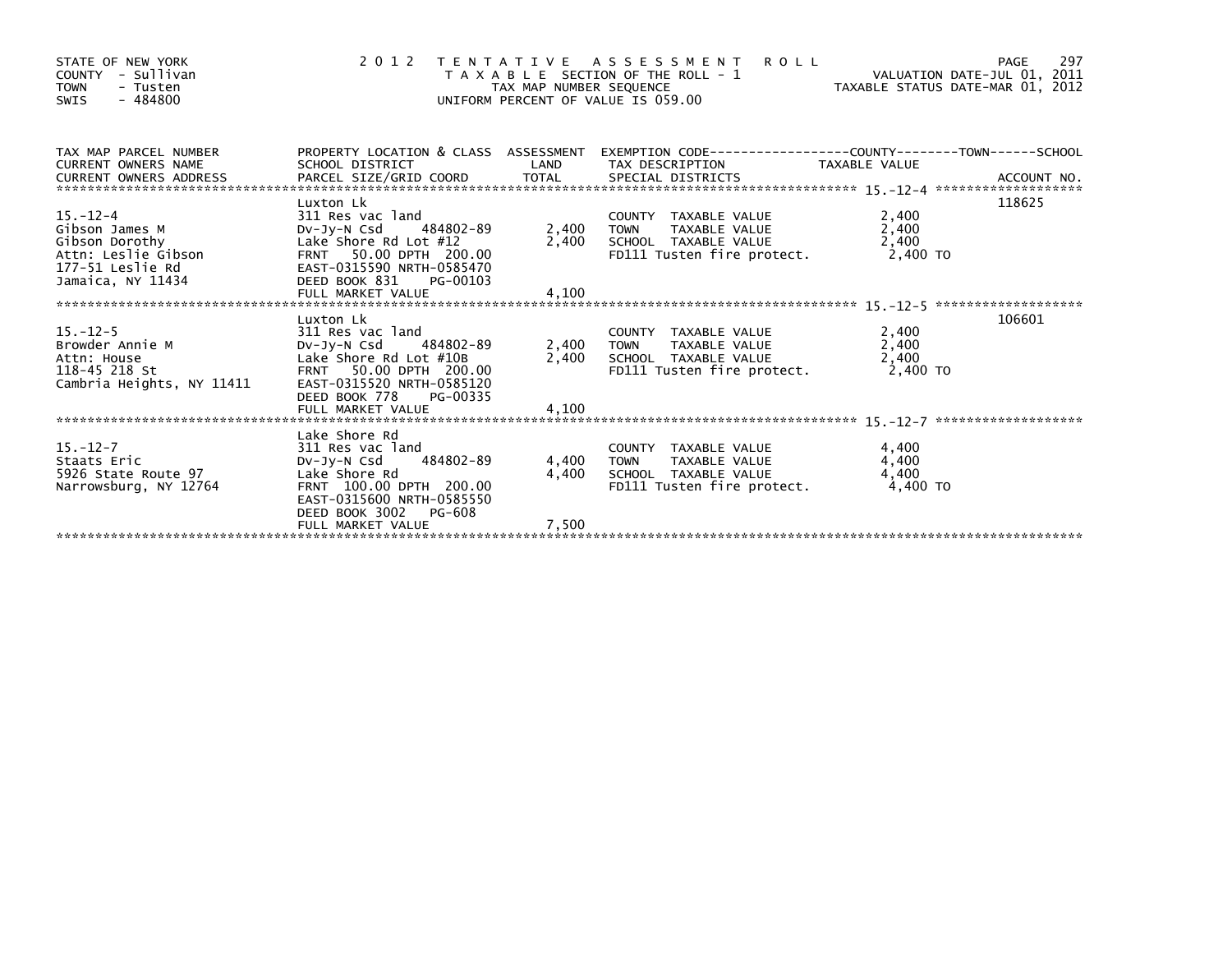| STATE OF NEW YORK | 2012 TENTATIVE ASSESSMENT ROLL        | PAGE                             | 298 |
|-------------------|---------------------------------------|----------------------------------|-----|
| COUNTY - Sullivan | T A X A B L E SECTION OF THE ROLL - 1 | VALUATION DATE-JUL 01, 2011      |     |
| TOWN<br>- Tusten  | MAP SECTION - 015                     | TAXABLE STATUS DATE-MAR 01, 2012 |     |
| - 484800<br>SWIS  | $SUB - SECTION -$                     | RPS150/V04/L015                  |     |
|                   | UNIFORM PERCENT OF VALUE IS 059.00    | CURRENT DATE 4/20/2012           |     |

## \*\*\* S P E C I A L D I S T R I C T S U M M A R Y \*\*\*

| CODE | DISTRICT NAME        | PARCELS | TOTAL EXTENSION<br><b>TYPF</b> | EXTENSION<br>VALUE | AD VALOREM<br>VALUE | <b>EXEMPT</b><br>AMOUNT | <b>TAXABLE</b><br>VALUE |
|------|----------------------|---------|--------------------------------|--------------------|---------------------|-------------------------|-------------------------|
|      | FD111 Tusten fire pr |         | 131 TOTAL                      |                    | 1956.350            |                         | 1956.350                |

## \*\*\* S C H O O L D I S T R I C T S U M M A R Y \*\*\*

| CODE   | DISTRICT NAME | TOTAL<br><b>PARCELS</b> | ASSESSED<br>LAND | ASSESSED<br><b>TOTAL</b> | <b>EXEMPT</b><br><b>AMOUNT</b> | <b>TOTAL</b><br><b>TAXABLE</b> | <b>STAR</b><br><b>AMOUNT</b> | <b>STAR</b><br><b>TAXABLE</b> |
|--------|---------------|-------------------------|------------------|--------------------------|--------------------------------|--------------------------------|------------------------------|-------------------------------|
| 484802 | DV-JV-N Csd   | 133                     | 665.550          | 1956,550                 | 32,000                         | 1924.550                       | 242.160                      | 1682,390                      |
|        | SUB-TOTAL     | 133                     | 665.550          | 1956,550                 | 32,000                         | 1924.550                       | 242,160                      | 1682,390                      |
| 484889 | Nar Library   | 133                     | 665.550          | 1956,550                 | 32,000                         | 1924.550                       | 242.160                      | 1682,390                      |
|        | T O T A L     | 266                     | 1331.100         | 3913,100                 | 64.000                         | 3849.100                       | 484.320                      | 3364,780                      |

\*\*\* S Y S T E M C O D E S S U M M A R Y \*\*\*

NO SYSTEM EXEMPTIONS AT THIS LEVEL

## \*\*\* E X E M P T I O N S U M M A R Y \*\*\*

| CODE                                      | DESCRIPTION                                        | <b>TOTAL</b><br><b>PARCELS</b> | <b>COUNTY</b>   | <b>TOWN</b>      | <b>SCHOOL</b>                         |
|-------------------------------------------|----------------------------------------------------|--------------------------------|-----------------|------------------|---------------------------------------|
| 41121<br>41800<br>41804<br>41834<br>41854 | WAR VET<br>AGED-CTS<br>AGED-S<br>STAR EN<br>STAR B |                                | 8,850<br>25,075 | 8,850<br>25,075  | 29,500<br>2,500<br>124,160<br>118,000 |
| 41933                                     | . INC DIS<br><b>TOTAL</b>                          | 15                             | 33,925          | 22,050<br>55,975 | 274,160                               |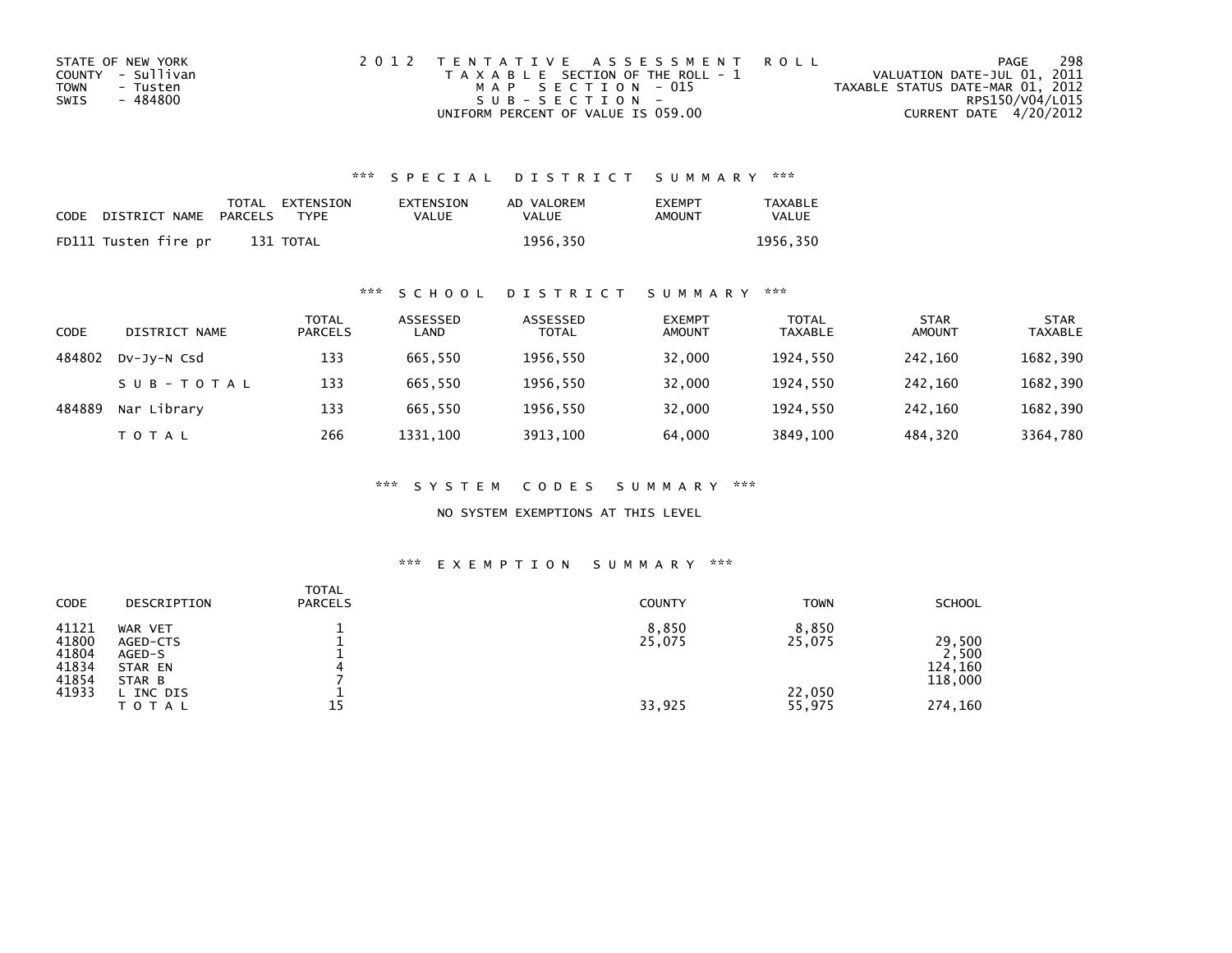|             | STATE OF NEW YORK | 2012 TENTATIVE ASSESSMENT ROLL        | PAGE                             | 299 |
|-------------|-------------------|---------------------------------------|----------------------------------|-----|
|             | COUNTY - Sullivan | T A X A B L E SECTION OF THE ROLL - 1 | VALUATION DATE-JUL 01, 2011      |     |
| <b>TOWN</b> | - Tusten          | MAP SECTION - 015                     | TAXABLE STATUS DATE-MAR 01, 2012 |     |
| SWIS        | - 484800          | SUB-SECTION-                          | RPS150/V04/L015                  |     |
|             |                   | UNIFORM PERCENT OF VALUE IS 059.00    | CURRENT DATE 4/20/2012           |     |

## \*\*\* G R A N D T O T A L S \*\*\*

| ROLL       | DESCRIPTION    | <b>TOTAL</b>   | ASSESSED | ASSESSED | <b>TAXABLE</b> | <b>TAXABLE</b> | <b>TAXABLE</b> | <b>STAR</b>    |
|------------|----------------|----------------|----------|----------|----------------|----------------|----------------|----------------|
| <b>SEC</b> |                | <b>PARCELS</b> | LAND     | TOTAL    | <b>COUNTY</b>  | <b>TOWN</b>    | <b>SCHOOL</b>  | <b>TAXABLE</b> |
|            | <b>TAXABLE</b> | 1 ጋ ጋ<br>دد⊥   | 665,550  | 1956,550 | 1922.625       | 1900.575       | 1924,550       | 1682,390       |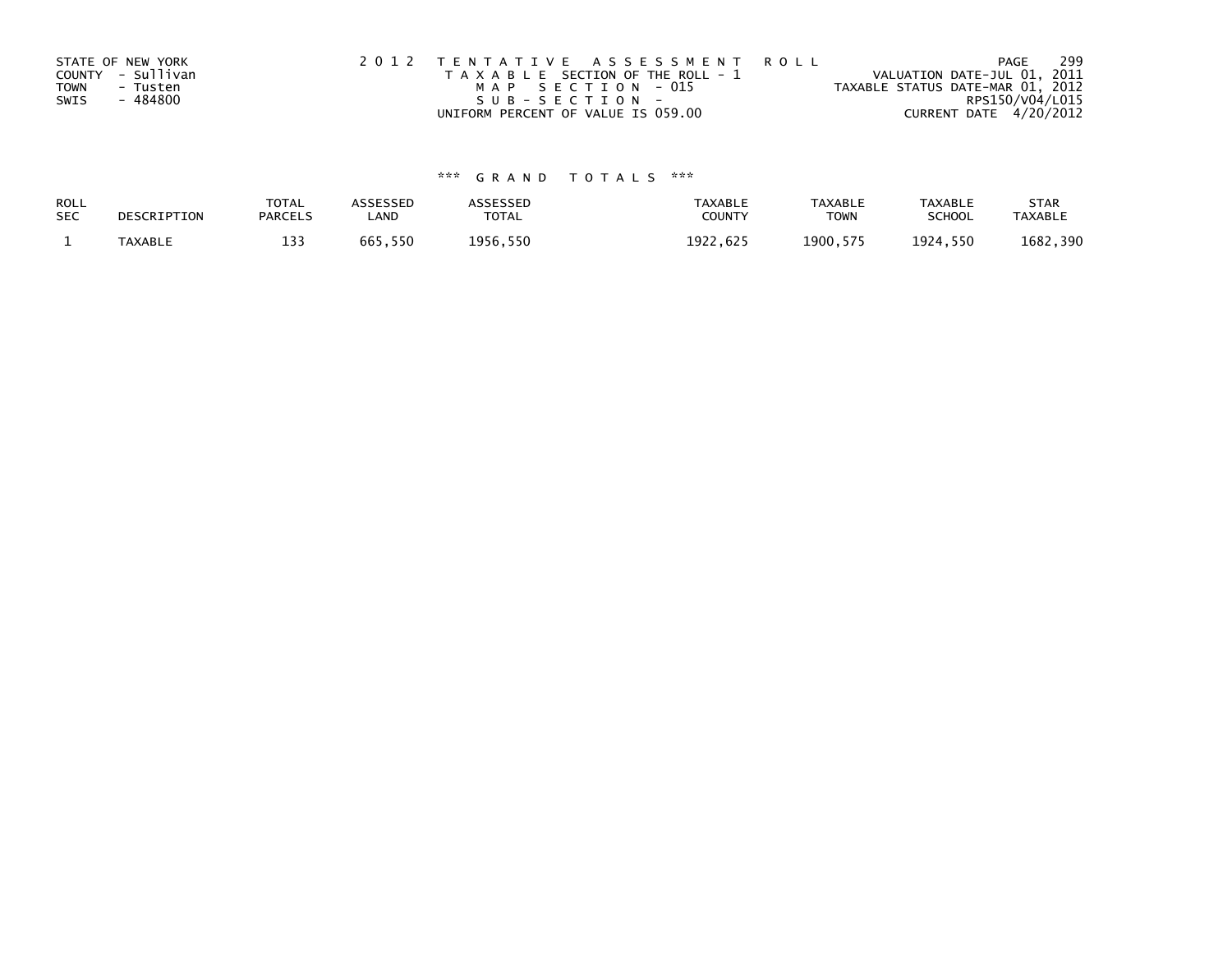| STATE OF NEW YORK<br>COUNTY - Sullivan<br><b>TOWN</b><br>- Tusten<br>$-484800$<br><b>SWIS</b> | 2 0 1 2                                                                                                                                                                                                       | TAX MAP NUMBER SEQUENCE    | TENTATIVE ASSESSMENT<br><b>ROLL</b><br>T A X A B L E SECTION OF THE ROLL - 1<br>UNIFORM PERCENT OF VALUE IS 059.00 | TAXABLE STATUS DATE-MAR 01, 2012        | 300<br><b>PAGE</b><br>VALUATION DATE-JUL 01, 2011 |
|-----------------------------------------------------------------------------------------------|---------------------------------------------------------------------------------------------------------------------------------------------------------------------------------------------------------------|----------------------------|--------------------------------------------------------------------------------------------------------------------|-----------------------------------------|---------------------------------------------------|
| TAX MAP PARCEL NUMBER<br>CURRENT OWNERS NAME<br><b>CURRENT OWNERS ADDRESS</b>                 | PROPERTY LOCATION & CLASS ASSESSMENT<br>SCHOOL DISTRICT<br>PARCEL SIZE/GRID COORD                                                                                                                             | LAND<br><b>TOTAL</b>       | EXEMPTION CODE-----------------COUNTY-------TOWN------SCHOOL<br>TAX DESCRIPTION<br>SPECIAL DISTRICTS               | TAXABLE VALUE                           | ACCOUNT NO.                                       |
| $16. - 1 - 1$<br>Chernow Lynn<br>64 Elm Dr<br>South Fallsburg, NY 12779                       | S Trail #L End Lots<br>$314$ Rural vac< $10$<br>DV-Jy-N Csd<br>484802-89<br>Lots $49-52$ All A-D<br>Excepting 49C<br>ACRES<br>4.64<br>EAST-0310354 NRTH-0579745<br>DEED BOOK 2601 PG-495<br>FULL MARKET VALUE | 16,700<br>16,700<br>28,300 | COUNTY TAXABLE VALUE<br>TAXABLE VALUE<br><b>TOWN</b><br>SCHOOL TAXABLE VALUE<br>FD111 Tusten fire protect.         | 16,700<br>16,700<br>16,700<br>16,700 TO |                                                   |
|                                                                                               |                                                                                                                                                                                                               |                            |                                                                                                                    |                                         |                                                   |
| $16. - 1 - 2$<br>Williams Robert<br>4321 Edson Ave<br>Bronx, NY 10466                         | S Trail 1<br>311 Res vac land<br>484802-89<br>$Dv-Jy-N$ Csd<br>South $Train  #1$ Lot $#49C$<br>FRNT 60.00 DPTH 120.00<br>EAST-0310570 NRTH-0580146<br>DEED BOOK 780<br>PG-00148                               | 1,400<br>1,400             | COUNTY TAXABLE VALUE<br>TAXABLE VALUE<br><b>TOWN</b><br>SCHOOL TAXABLE VALUE<br>FD111 Tusten fire protect.         | 1,400<br>1,400<br>1,400<br>1,400 TO     | 160550                                            |
|                                                                                               | FULL MARKET VALUE                                                                                                                                                                                             | 2.400                      |                                                                                                                    |                                         |                                                   |
| $16. -2 - 1.1$<br>Hamilton Susan<br>80 Leewood Dr<br>Eastchester, NY 10709                    | South Trail 1<br>$314$ Rural vac<10<br>484802-89<br>DV-Jy-N Csd<br>South Trail #1 End Lots<br>54a-B 55A&d<br><b>ACRES</b><br>1.77<br>EAST-0310577 NRTH-0579589                                                | 7,700<br>7,700             | COUNTY TAXABLE VALUE<br>TAXABLE VALUE<br><b>TOWN</b><br>SCHOOL TAXABLE VALUE<br>FD111 Tusten fire protect.         | 7,700<br>7,700<br>7,700<br>7,700 TO     |                                                   |
|                                                                                               | DEED BOOK 2010<br>PG-56170<br>FULL MARKET VALUE                                                                                                                                                               | 13,100                     |                                                                                                                    |                                         |                                                   |
| $16. -2 - 1.2$<br>Lang Edward J<br>67 Arena Ct<br>PO Box 485<br>Narrowsburg, NY 12764         | S Trail 6<br>311 Res vac land<br>484802-89<br>$Dv-Jv-N$ Csd<br>South $Train$ #6 - Not In<br>Lot #54C&d<br>FRNT 100.00 DPTH 200.00<br>EAST-0310694 NRTH-0579741                                                | 3,300<br>3,300             | COUNTY<br>TAXABLE VALUE<br><b>TOWN</b><br>TAXABLE VALUE<br>SCHOOL TAXABLE VALUE<br>FD111 Tusten fire protect.      | 3,300<br>3,300<br>3,300<br>3,300 TO     | 153750                                            |
|                                                                                               | DEED BOOK 2807<br>PG-382<br>FULL MARKET VALUE                                                                                                                                                                 | 5.600                      |                                                                                                                    |                                         |                                                   |
|                                                                                               |                                                                                                                                                                                                               |                            |                                                                                                                    |                                         |                                                   |
| $16. - 2 - 1.4$<br>McLean Cynthia<br>498 W 55 th St Apt 5W<br>New York, NY 10019              | Nys Hwy 97<br>314 Rural vac<10<br>484802-89<br>$Dv-Jy-N$ Csd<br>Lot 14<br><b>ACRES</b><br>2.50<br>EAST-0310668 NRTH-0579308<br>DEED BOOK 3154<br>$PG-9$                                                       | 11,400<br>11,400<br>19,300 | COUNTY<br>TAXABLE VALUE<br>TAXABLE VALUE<br><b>TOWN</b><br>SCHOOL TAXABLE VALUE<br>FD111 Tusten fire protect.      | 11,400<br>11,400<br>11,400<br>11,400 TO |                                                   |
|                                                                                               | FULL MARKET VALUE                                                                                                                                                                                             |                            |                                                                                                                    |                                         |                                                   |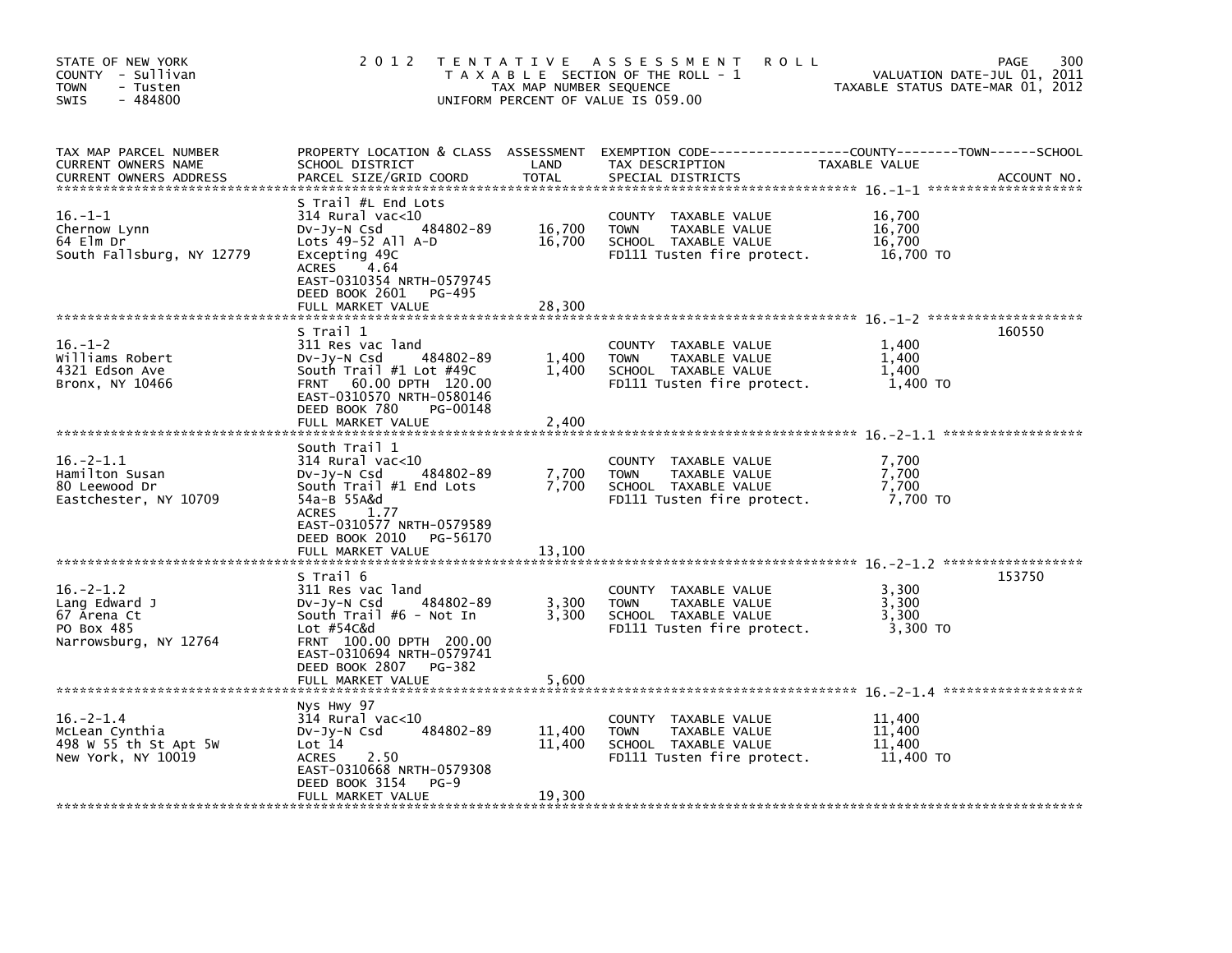| STATE OF NEW YORK<br>COUNTY - Sullivan<br><b>TOWN</b><br>- Tusten<br>$-484800$<br><b>SWIS</b>          |                                                                                                                                                                                        | TAX MAP NUMBER SEQUENCE | 2012 TENTATIVE ASSESSMENT<br><b>ROLL</b><br>T A X A B L E SECTION OF THE ROLL - 1<br>UNIFORM PERCENT OF VALUE IS 059.00 | VALUATION DATE-JUL 01, 2011<br>TAXABLE STATUS DATE-MAR 01, 2012 | 301<br>PAGE |
|--------------------------------------------------------------------------------------------------------|----------------------------------------------------------------------------------------------------------------------------------------------------------------------------------------|-------------------------|-------------------------------------------------------------------------------------------------------------------------|-----------------------------------------------------------------|-------------|
| TAX MAP PARCEL NUMBER<br>CURRENT OWNERS NAME                                                           | SCHOOL DISTRICT                                                                                                                                                                        | LAND                    | PROPERTY LOCATION & CLASS ASSESSMENT EXEMPTION CODE----------------COUNTY-------TOWN-----SCHOOL<br>TAX DESCRIPTION      | <b>TAXABLE VALUE</b>                                            |             |
| $16. -2 - 2$<br>Arvela Ana P<br>1281 Ivy Rd<br>Mohegan Lake, NY 10547                                  | Nys Rte 97<br>311 Res vac land<br>484802-89<br>$Dv-Jy-N$ Csd<br>South Trail #2 Lot #56D<br><b>ACRES</b><br>2.12<br>EAST-0311044 NRTH-0579378<br>DEED BOOK 2444    PG-581               | 10,200<br>10,200        | COUNTY TAXABLE VALUE<br>TAXABLE VALUE<br><b>TOWN</b><br>SCHOOL TAXABLE VALUE<br>FD111 Tusten fire protect.              | 10,200<br>10,200<br>10,200<br>10,200 TO                         | 135120      |
|                                                                                                        |                                                                                                                                                                                        |                         |                                                                                                                         |                                                                 |             |
| $16. - 3 - 1.1$<br>Panteleone Louis<br>225 N Henry St<br>Brooklyn, NY 11222                            | Str #1 Lot #40-43<br>314 Rural vac<10<br>484802-89<br>$Dv-Jy-N$ Csd<br>Lot #46 48A-D 47A&b<br>7.10<br>ACRES<br>EAST-0311024 NRTH-0579983                                               | 24,600<br>24,600        | COUNTY TAXABLE VALUE<br><b>TOWN</b><br>TAXABLE VALUE<br>SCHOOL TAXABLE VALUE<br>FD111 Tusten fire protect.              | 24,600<br>24,600<br>24,600<br>24,600 TO                         |             |
|                                                                                                        | DEED BOOK 3064 PG-187<br>FULL MARKET VALUE                                                                                                                                             | 41,700                  |                                                                                                                         |                                                                 |             |
|                                                                                                        |                                                                                                                                                                                        |                         |                                                                                                                         |                                                                 |             |
| $16. - 3 - 1.2$<br>Kelly Carl J<br>Kelly Christine<br>127 Highland Lake Rd<br>Highland Lake, NY 12743  | S Trail 2<br>311 Res vac land<br>484802-89<br>$Dv-Jv-N$ Csd<br>South Trail #2 Lot #44A<br>FRNT 50.00 DPTH 200.00<br>EAST-0311280 NRTH-0579539<br>DEED BOOK 2011 PG-4762                | 2,200<br>2,200          | COUNTY TAXABLE VALUE<br><b>TOWN</b><br>TAXABLE VALUE<br>SCHOOL TAXABLE VALUE<br>FD111 Tusten fire protect.              | 2,200<br>2,200<br>2,200<br>2,200 TO                             | 122650      |
|                                                                                                        |                                                                                                                                                                                        |                         |                                                                                                                         |                                                                 |             |
| $16. -3 - 1.3$<br>Kelly Christine<br>127 Highland Lake Rd<br>Highland Lake, NY 12743                   | S Trail 2<br>311 Res vac land<br>484802-89<br>$Dv-Jv-N$ Csd<br>Lot $#45A-D$<br>FRNT 200.00 DPTH 200.00<br>EAST-0311174 NRTH-0579467<br>DEED BOOK 2058 PG-294                           | 6,700<br>6,700          | COUNTY TAXABLE VALUE<br>TAXABLE VALUE<br><b>TOWN</b><br>SCHOOL TAXABLE VALUE<br>FD111 Tusten fire protect.              | 6,700<br>6,700<br>6,700<br>6,700 TO                             | 119750      |
|                                                                                                        |                                                                                                                                                                                        |                         |                                                                                                                         |                                                                 |             |
| $16. - 3 - 1.4$<br>Dollinger Gonski<br>Dollinger Grossman<br>1 Old Country Rd<br>Carle Place, NY 11514 | S Trail 6<br>311 Res vac land<br>484802-89<br>$Dv-Jv-N$ Csd<br>Lot #47 C & D<br>FRNT 100.00 DPTH 200.00<br>EAST-0310884 NRTH-0579868<br>DEED BOOK 953<br>PG-00147<br>FULL MARKET VALUE | 3,300<br>3,300<br>5,600 | COUNTY TAXABLE VALUE<br><b>TOWN</b><br>TAXABLE VALUE<br>SCHOOL TAXABLE VALUE<br>FD111 Tusten fire protect.              | 3,300<br>3.300<br>3,300<br>3,300 TO                             | 156221      |
|                                                                                                        |                                                                                                                                                                                        |                         |                                                                                                                         |                                                                 |             |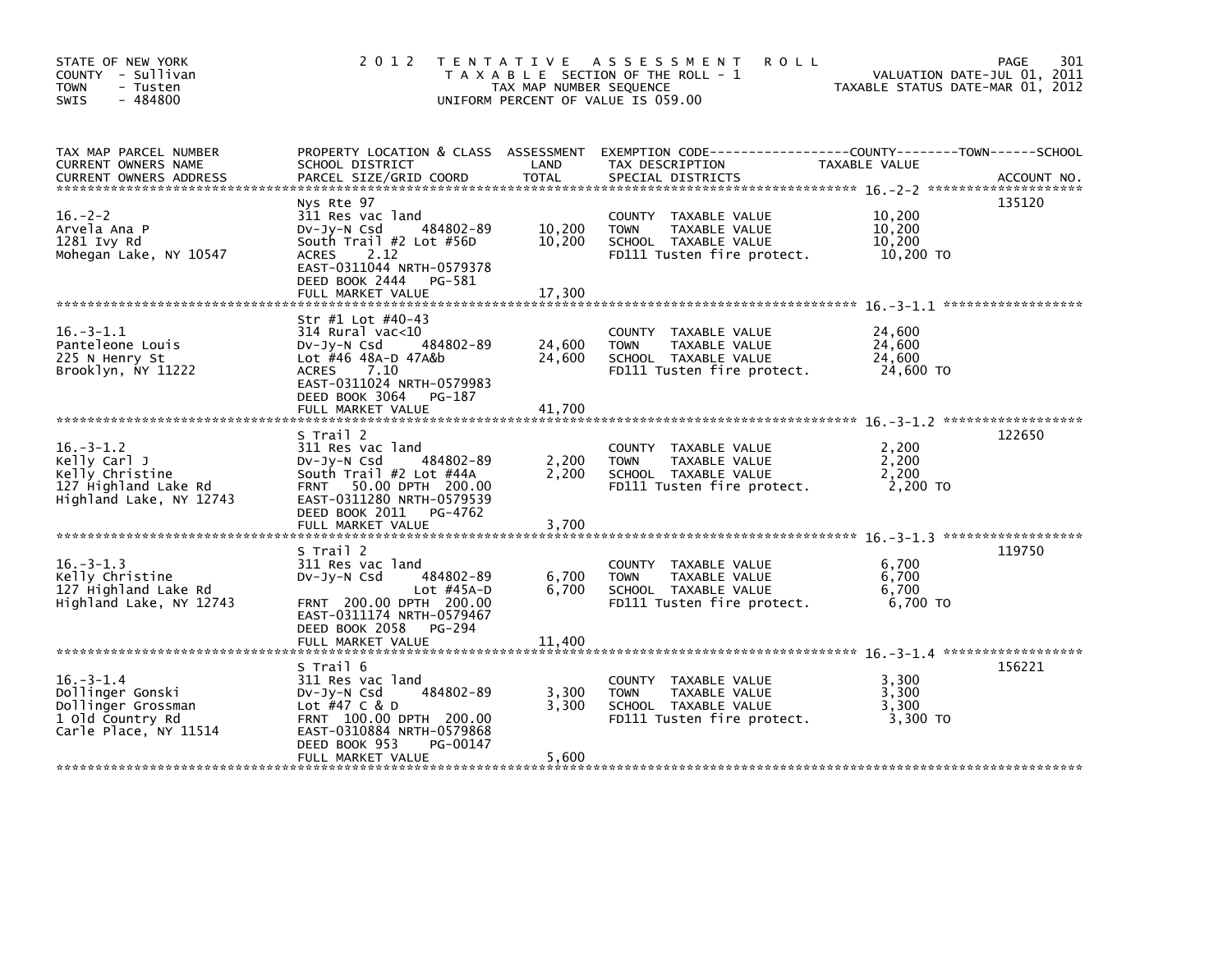| STATE OF NEW YORK<br>COUNTY - Sullivan<br><b>TOWN</b><br>- Tusten<br>$-484800$<br>SWIS |                                                                                                                                                                                                                                          | TAX MAP NUMBER SEQUENCE | 2012 TENTATIVE ASSESSMENT<br><b>ROLL</b><br>T A X A B L E SECTION OF THE ROLL - 1<br>UNIFORM PERCENT OF VALUE IS 059.00           | VALUATION DATE-JUL 01, 2011<br>TAXABLE STATUS DATE-MAR 01, 2012 | 302<br>PAGE |
|----------------------------------------------------------------------------------------|------------------------------------------------------------------------------------------------------------------------------------------------------------------------------------------------------------------------------------------|-------------------------|-----------------------------------------------------------------------------------------------------------------------------------|-----------------------------------------------------------------|-------------|
| TAX MAP PARCEL NUMBER<br>CURRENT OWNERS NAME<br><b>CURRENT OWNERS ADDRESS</b>          | PARCEL SIZE/GRID COORD                                                                                                                                                                                                                   | <b>TOTAL</b>            | SPECIAL DISTRICTS                                                                                                                 |                                                                 | ACCOUNT NO. |
| $16. - 3 - 2$<br>Farrell John<br>PO Box 15<br>Swartswood, NJ 07877                     | S Trail 2<br>311 Res vac land<br>484802-89<br>$Dv-Jv-N$ Csd<br>Lot #44C<br>FRNT 50.00 DPTH 200.00<br>EAST-0311460 NRTH-0579596<br>DEED BOOK 2495 PG-128<br>FULL MARKET VALUE                                                             | 2,400<br>2,400<br>4,100 | COUNTY TAXABLE VALUE<br><b>TOWN</b><br>TAXABLE VALUE<br>TUWN TTAXABLE VALUE<br>SCHOOL TAXABLE VALUE<br>FD111 Tusten fire protect. | 2,400<br>2,400<br>2,400<br>2,400 TO                             | 121250      |
| $16. - 3 - 3$<br>Knox James W<br>Knox Robert L<br>64 Woodside Ave<br>Newton, NJ 07860  | South Trail 2<br>311 Res vac land<br>DV-Jy-N Csd 484802-89<br>Lot 44D<br>FRNT 50.00 DPTH 200.00<br>EAST-0311385 NRTH-0579649<br>DEED BOOK 1315 PG-94<br>FULL MARKET VALUE                                                                | 2,200<br>2,200<br>3,700 | COUNTY TAXABLE VALUE<br>TAXABLE VALUE<br><b>TOWN</b><br>SCHOOL TAXABLE VALUE<br>FD111 Tusten fire protect.                        | 2,200<br>2,200<br>2,200<br>2,200 TO                             |             |
| $16. - 3 - 4$<br>Homeland Farms, LLC<br>60 Lake St<br>Narrowsburg, NY 12764            | S Trail 1<br>311 Res vac land<br>Dv-Jy-N Csd 484802-89<br>Lot 49D<br>FRNT 200.00 DPTH 95.00<br>EAST-0310577 NRTH-0580235<br>DEED BOOK 2673 PG-077<br>FULL MARKET VALUE                                                                   | 3,800<br>3.800<br>6,400 | COUNTY TAXABLE VALUE<br>TOWN<br>TAXABLE VALUE<br>SCHOOL TAXABLE VALUE<br>FD111 Tusten fire protect.                               | 3,800<br>3,800<br>3.800<br>3,800 TO                             |             |
| $16. -3 - 5$<br>Kelly Elizabeth<br>319 Virginia Ave<br>Saint Cloud, FL 34769-2437      | S Trail 1<br>692 Road/str/hwy<br>DV-Jy-N Csd 484802-89<br>ACRES 1.36<br>EAST-0310571 NRTH-0579978<br>DEED BOOK 2227<br>PG-192<br>FULL MARKET VALUE                                                                                       | 500<br>500<br>800       | COUNTY TAXABLE VALUE<br><b>TOWN</b><br>TAXABLE VALUE<br>SCHOOL TAXABLE VALUE<br>FD111 Tusten fire protect.                        | 500<br>500<br>500<br>500 TO                                     |             |
| $16. -4 - 1$<br>Adom Victor W<br>527 Orchard Grove Way<br>Camden, DE 19934-4928        | South Trail 1<br>311 Res vac land<br>484802-89<br>$Dv$ -J $v$ -N Csd<br>#39a<br>Combined with $16-4-5.6$<br>FRNT 100.00 DPTH 200.00<br><b>ACRES</b><br>0.46<br>EAST-0310824 NRTH-0580386<br>DEED BOOK 2192<br>PG-07<br>FULL MARKET VALUE | 3,900<br>3,900<br>6,600 | COUNTY TAXABLE VALUE<br><b>TOWN</b><br>TAXABLE VALUE<br>SCHOOL TAXABLE VALUE<br>FD111 Tusten fire protect.                        | 3,900<br>3,900<br>3,900<br>3.900 TO                             | 132750      |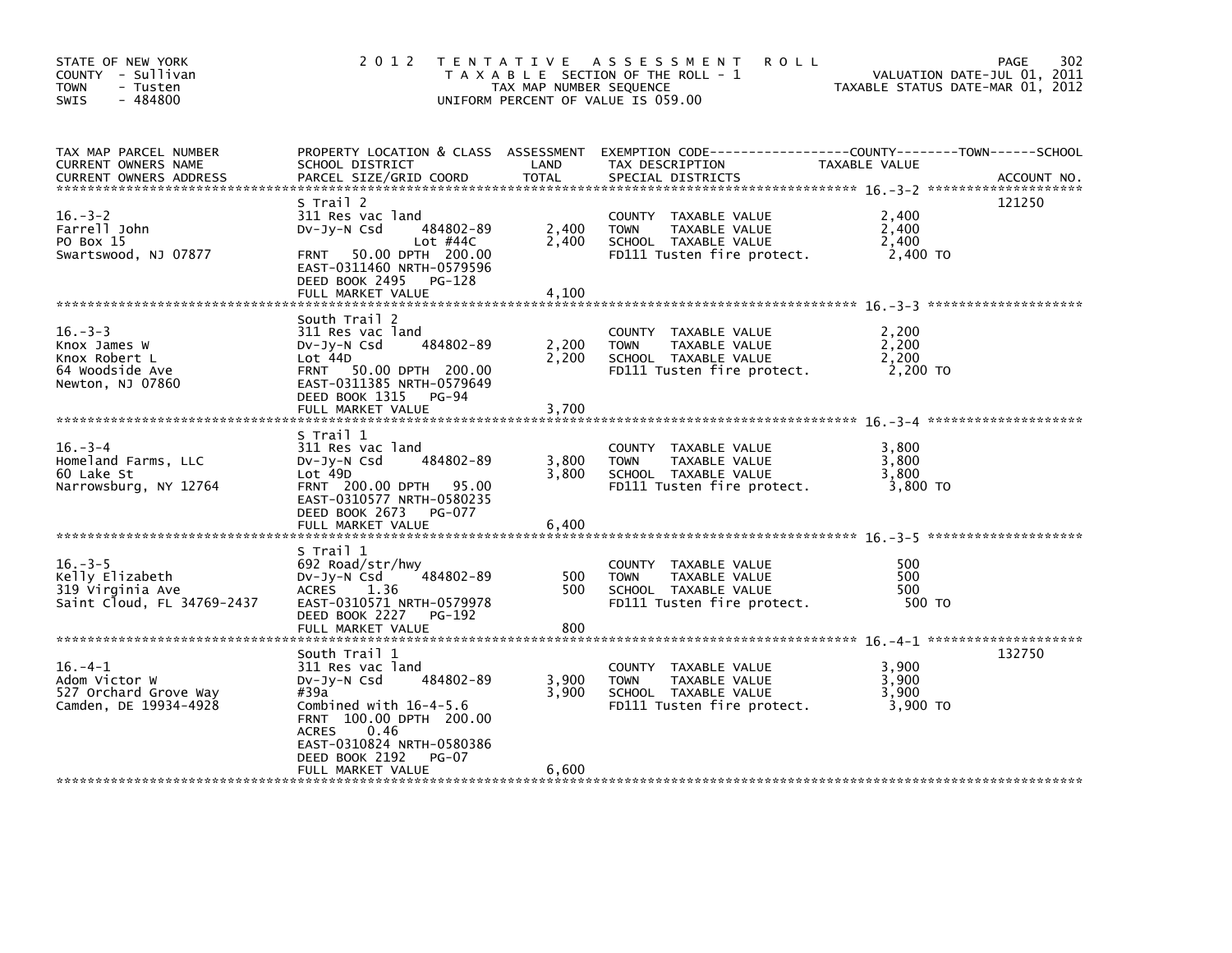| STATE OF NEW YORK<br>COUNTY - Sullivan<br><b>TOWN</b><br>- Tusten<br>$-484800$<br><b>SWIS</b> | 2 0 1 2                                                                                                                                                                                                                                                  | TAX MAP NUMBER SEQUENCE | TENTATIVE ASSESSMENT<br><b>ROLL</b><br>T A X A B L E SECTION OF THE ROLL - 1<br>UNIFORM PERCENT OF VALUE IS 059.00          | VALUATION DATE-JUL 01, 2011<br>TAXABLE STATUS DATE-MAR 01, 2012 | 303<br>PAGE |
|-----------------------------------------------------------------------------------------------|----------------------------------------------------------------------------------------------------------------------------------------------------------------------------------------------------------------------------------------------------------|-------------------------|-----------------------------------------------------------------------------------------------------------------------------|-----------------------------------------------------------------|-------------|
| TAX MAP PARCEL NUMBER<br>CURRENT OWNERS NAME<br><b>CURRENT OWNERS ADDRESS</b>                 | PROPERTY LOCATION & CLASS ASSESSMENT<br>SCHOOL DISTRICT<br>PARCEL SIZE/GRID COORD                                                                                                                                                                        | LAND<br><b>TOTAL</b>    | EXEMPTION CODE-----------------COUNTY-------TOWN------SCHOOL<br>TAX DESCRIPTION<br>SPECIAL DISTRICTS                        | TAXABLE VALUE                                                   | ACCOUNT NO. |
| $16. - 4 - 2$<br>Lang Industries Inc<br>60 Lake St<br>Narrowsburg, NY 12764                   | South Trail 1<br>311 Res vac land<br>484802-89<br>DV-Jy-N Csd<br>South Trail #1 Lot #39D<br>Combined with $16.-4-5.7$ L<br>FRNT 100.00 DPTH 200.00<br>0.50<br><b>ACRES</b><br>EAST-0310913 NRTH-0580505<br>DEED BOOK 2211<br>PG-325<br>FULL MARKET VALUE | 2,700<br>2,700<br>4.600 | COUNTY TAXABLE VALUE<br><b>TAXABLE VALUE</b><br><b>TOWN</b><br>SCHOOL TAXABLE VALUE<br>FD111 Tusten fire protect.           | 2,700<br>2,700<br>2,700<br>2,700 TO                             | 132751      |
|                                                                                               |                                                                                                                                                                                                                                                          |                         |                                                                                                                             |                                                                 |             |
| $16. -4 - 3$<br>Browder Annie M<br>Attn: House<br>118-45 218 St<br>Cambria Heights, NY 11411  | S Trail 4<br>311 Res vac land<br>484802-89<br>DV-Jy-N Csd<br>Lot #30A&b<br>FRNT 100.00 DPTH 200.00<br>EAST-0311212 NRTH-0580489<br>DEED BOOK 673<br>PG-00148                                                                                             | 3,900<br>3,900          | <b>COUNTY</b><br>TAXABLE VALUE<br><b>TAXABLE VALUE</b><br><b>TOWN</b><br>SCHOOL TAXABLE VALUE<br>FD111 Tusten fire protect. | 3,900<br>3.900<br>3,900<br>3,900 TO                             | 106602      |
|                                                                                               | FULL MARKET VALUE                                                                                                                                                                                                                                        | 6,600                   |                                                                                                                             |                                                                 |             |
| $16. -4 -4$<br>Robinson Thomas<br>Robinson Evelyn<br>1006 Elder Ave<br>Bronx, NY 10472        | S Trail 4<br>311 Res vac land<br>484802-89<br>DV-Jy-N Csd<br>$Lot$ #31B<br>50.00 DPTH 200.00<br><b>FRNT</b><br>EAST-0311349 NRTH-0580336<br>DEED BOOK 665<br>PG-00117                                                                                    | 2,200<br>2,200          | <b>COUNTY</b><br>TAXABLE VALUE<br><b>TOWN</b><br>TAXABLE VALUE<br>SCHOOL TAXABLE VALUE<br>FD111 Tusten fire protect.        | 2,200<br>2,200<br>2,200<br>2,200 TO                             | 145900      |
|                                                                                               | FULL MARKET VALUE                                                                                                                                                                                                                                        | 3,700                   |                                                                                                                             |                                                                 |             |
| $16. -4 - 5.1$                                                                                | S Trail 1<br>311 Res vac land                                                                                                                                                                                                                            |                         | <b>COUNTY</b><br>TAXABLE VALUE                                                                                              | 2.200                                                           | 133650      |
| County of Sullivan<br>100 North St<br>Monticello, NY 12701                                    | 484802-89<br>DV-JY-N Csd<br>Lot $#39C$<br>50.00 DPTH 200.00<br><b>FRNT</b><br>EAST-0310888 NRTH-0580468<br>DEED BOOK 2011<br>PG-2274<br>FULL MARKET VALUE                                                                                                | 2,200<br>2,200<br>3,700 | TAXABLE VALUE<br><b>TOWN</b><br>SCHOOL TAXABLE VALUE<br>FD111 Tusten fire protect.                                          | 2,200<br>2,200<br>2,200 TO                                      |             |
|                                                                                               |                                                                                                                                                                                                                                                          |                         |                                                                                                                             |                                                                 |             |
| $16. -4 - 5.2$<br>Lang Edward J<br>60 Lake St<br>Narrowsburg, NY 12764                        | South Trail #4<br>314 Rural vac<10<br>DV-Jy-N Csd<br>484802-89<br>Lot 36C 36D 37A 37B 37C<br>37d 38A 38B 38C 38D<br>3.75<br><b>ACRES</b><br>EAST-0311216 NRTH-0580118                                                                                    | 13,800<br>13,800        | COUNTY TAXABLE VALUE<br>TAXABLE VALUE<br><b>TOWN</b><br>SCHOOL TAXABLE VALUE<br>FD111 Tusten fire protect.                  | 13,800<br>13,800<br>13,800<br>13,800 TO                         |             |
|                                                                                               | DEED BOOK 2440<br>PG-456<br>FULL MARKET VALUE                                                                                                                                                                                                            | 23,400                  |                                                                                                                             |                                                                 |             |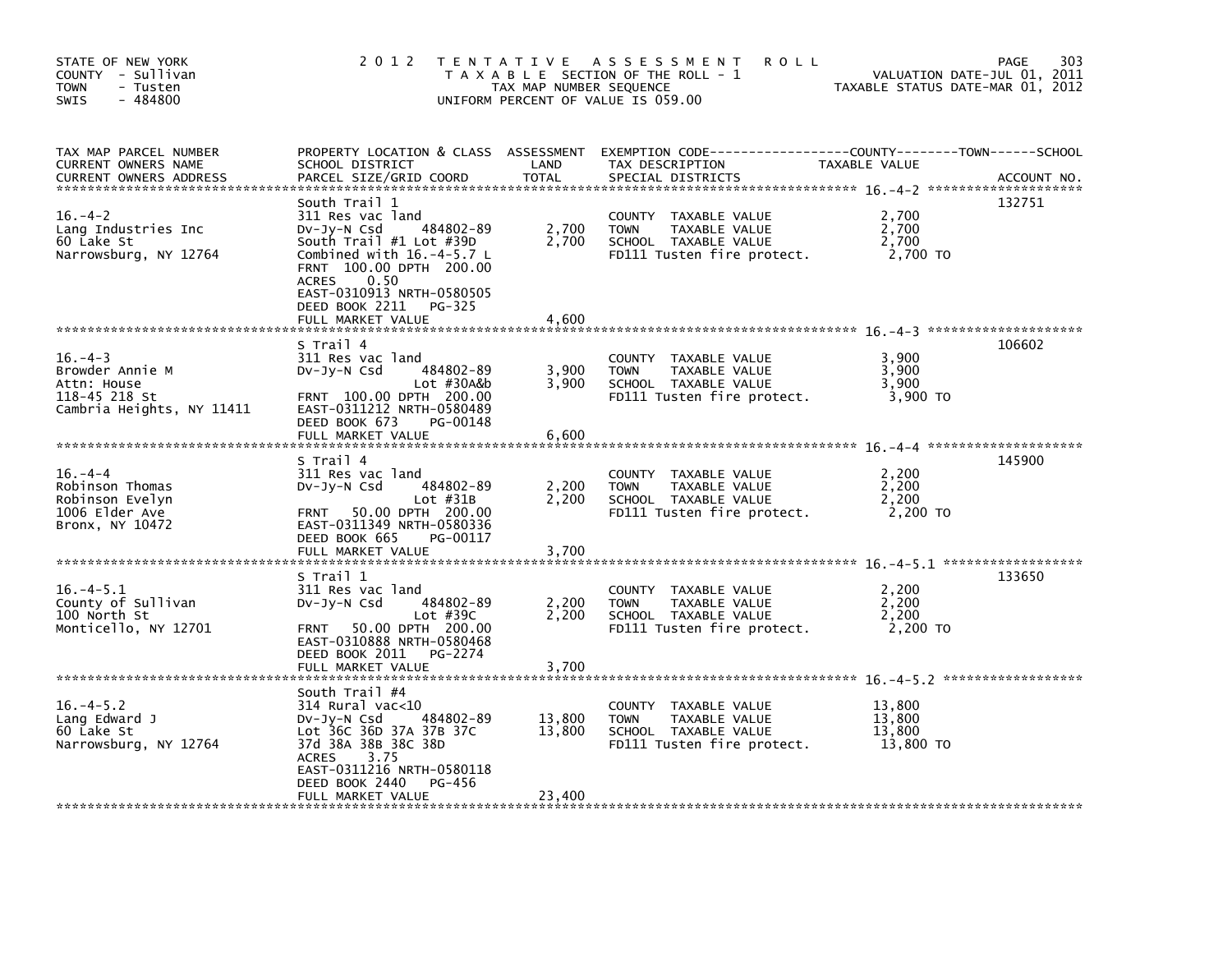| STATE OF NEW YORK<br>COUNTY - Sullivan<br><b>TOWN</b><br>- Tusten<br>$-484800$<br><b>SWIS</b>           | 2 0 1 2                                                                                                                                                                                  | TAX MAP NUMBER SEOUENCE | TENTATIVE ASSESSMENT<br><b>ROLL</b><br>T A X A B L E SECTION OF THE ROLL - 1<br>UNIFORM PERCENT OF VALUE IS 059.00 | TAXABLE STATUS DATE-MAR 01, 2012    | 304<br><b>PAGE</b><br>VALUATION DATE-JUL 01, 2011 |
|---------------------------------------------------------------------------------------------------------|------------------------------------------------------------------------------------------------------------------------------------------------------------------------------------------|-------------------------|--------------------------------------------------------------------------------------------------------------------|-------------------------------------|---------------------------------------------------|
| TAX MAP PARCEL NUMBER<br>CURRENT OWNERS NAME<br><b>CURRENT OWNERS ADDRESS</b>                           | PROPERTY LOCATION & CLASS ASSESSMENT<br>SCHOOL DISTRICT<br>PARCEL SIZE/GRID COORD                                                                                                        | LAND<br><b>TOTAL</b>    | EXEMPTION CODE-----------------COUNTY-------TOWN------SCHOOL<br>TAX DESCRIPTION<br>SPECIAL DISTRICTS               | TAXABLE VALUE                       | ACCOUNT NO.                                       |
| $16. -4 - 5.4$<br>Lang Edward J<br>PO Box 485<br>Narrowsburg, NY 12764                                  | S Trail 4<br>311 Res vac land<br>484802-89<br>$Dv-Jy-N$ Csd<br>Lot $#32A$<br>50.00 DPTH 200.00<br><b>FRNT</b><br>EAST-0311479 NRTH-0580114<br>DEED BOOK 3180 PG-111<br>FULL MARKET VALUE | 2,200<br>2,200          | COUNTY TAXABLE VALUE<br><b>TOWN</b><br>TAXABLE VALUE<br>SCHOOL TAXABLE VALUE<br>FD111 Tusten fire protect.         | 2,200<br>2,200<br>2,200<br>2,200 TO | 135650                                            |
|                                                                                                         |                                                                                                                                                                                          | 3,700                   |                                                                                                                    |                                     |                                                   |
| $16. -4 - 5.5$<br>Delgado Samuel<br>4440 Murdock Ave<br>Bronx, NY 10466                                 | Nys Rt 97<br>311 Res vac land<br>DV-Jy-N Csd<br>484802-89<br>Lot #30C&d<br>FRNT 100.00 DPTH 200.00<br>EAST-0311117 NRTH-0580516                                                          | 3,900<br>3,900          | COUNTY TAXABLE VALUE<br>TAXABLE VALUE<br><b>TOWN</b><br>SCHOOL TAXABLE VALUE<br>FD111 Tusten fire protect.         | 3.900<br>3,900<br>3,900<br>3,900 TO | 111549                                            |
|                                                                                                         | DEED BOOK 1706 PG-562<br>FULL MARKET VALUE                                                                                                                                               | 6,600                   |                                                                                                                    |                                     |                                                   |
| $16. -4 - 5.9$<br>Lang Edward<br>67 Arena Ct<br>PO Box 485<br>Narrowsburg, NY 12764                     | S Trail 2<br>311 Res vac land<br>484802-89<br>DV-JV-N Csd<br>Lot $#34C$<br>50.00 DPTH 200.00<br><b>FRNT</b><br>EAST-0311722 NRTH-0579851<br>DEED BOOK 2807 PG-386<br>FULL MARKET VALUE   | 2,200<br>2,200<br>3,700 | COUNTY<br>TAXABLE VALUE<br>TAXABLE VALUE<br><b>TOWN</b><br>SCHOOL TAXABLE VALUE<br>FD111 Tusten fire protect.      | 2.200<br>2,200<br>2,200<br>2,200 TO |                                                   |
|                                                                                                         | S Trail 2                                                                                                                                                                                |                         |                                                                                                                    |                                     | 153800                                            |
| $16. -4 - 5.10$<br>Leon Jose G<br>Criollo Rose Leticia<br>135-24 Chemey Ave<br>Jamaica Queens, NY 11434 | 311 Res vac land<br>484802-89<br>$Dv-Jv-N$ Csd<br>Lot #34A&b<br>FRNT 100.00 DPTH 200.00<br>EAST-0311648 NRTH-0579807<br>DEED BOOK 3331<br>PG-334                                         | 3.900<br>3,900          | TAXABLE VALUE<br>COUNTY<br><b>TOWN</b><br>TAXABLE VALUE<br>SCHOOL TAXABLE VALUE<br>FD111 Tusten fire protect.      | 3,900<br>3,900<br>3,900<br>3,900 TO |                                                   |
|                                                                                                         | FULL MARKET VALUE                                                                                                                                                                        | 6,600                   |                                                                                                                    |                                     |                                                   |
| $16. -4 - 5.11$<br>Delgado Samuel<br>6002 State Route 97<br>Narrowsburg, NY 12764                       | S Trail 5<br>311 Res vac land<br>484802-89<br>$Dv-Jy-N$ Csd<br>Lot $#38E$<br>FRNT 50.00 DPTH 200.00<br>EAST-0311007 NRTH-0580350<br>DEED BOOK 2011<br>PG-4763                            | 2,200<br>2.200          | COUNTY<br>TAXABLE VALUE<br><b>TOWN</b><br>TAXABLE VALUE<br>SCHOOL TAXABLE VALUE<br>FD111 Tusten fire protect.      | 2,200<br>2,200<br>2,200<br>2,200 TO | 133700                                            |
|                                                                                                         | FULL MARKET VALUE                                                                                                                                                                        | 3,700                   |                                                                                                                    |                                     |                                                   |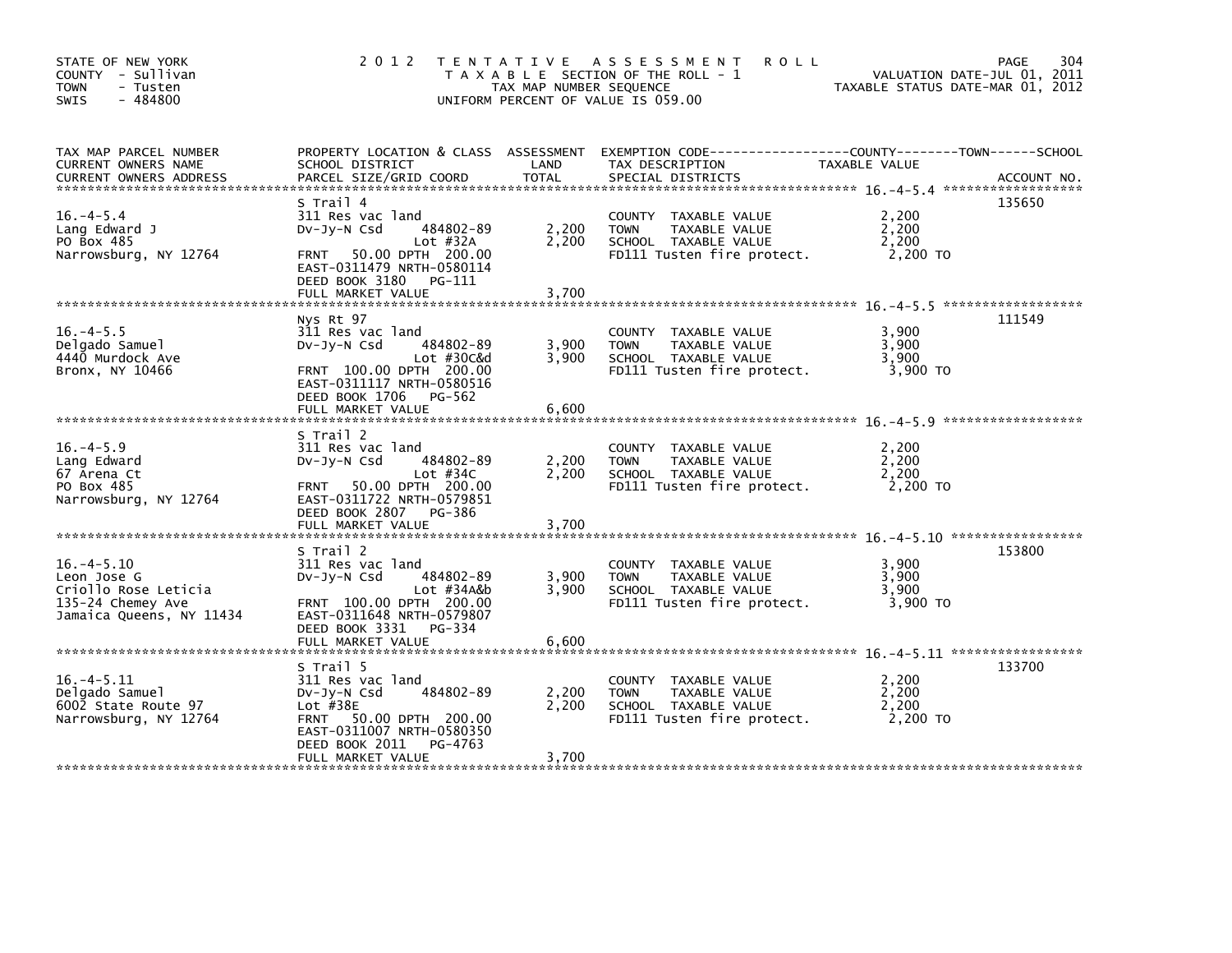| STATE OF NEW YORK<br>COUNTY - Sullivan<br><b>TOWN</b><br>- Tusten<br>$-484800$<br><b>SWIS</b> | 2 0 1 2                                                                                                                                                                               | TAX MAP NUMBER SEQUENCE | TENTATIVE ASSESSMENT<br><b>ROLL</b><br>T A X A B L E SECTION OF THE ROLL - 1<br>UNIFORM PERCENT OF VALUE IS 059.00 | VALUATION DATE-JUL 01, 2011<br>TAXABLE STATUS DATE-MAR 01, 2012 | 305<br><b>PAGE</b> |
|-----------------------------------------------------------------------------------------------|---------------------------------------------------------------------------------------------------------------------------------------------------------------------------------------|-------------------------|--------------------------------------------------------------------------------------------------------------------|-----------------------------------------------------------------|--------------------|
| TAX MAP PARCEL NUMBER<br>CURRENT OWNERS NAME                                                  | PROPERTY LOCATION & CLASS ASSESSMENT<br>SCHOOL DISTRICT                                                                                                                               | LAND                    | EXEMPTION CODE-----------------COUNTY-------TOWN------SCHOOL<br>TAX DESCRIPTION                                    | TAXABLE VALUE                                                   |                    |
| $16. -4 - 5.12$<br>Rastogi Seema<br>242 Main St<br>Woodbridge, NJ 07095                       | S Trail 1<br>311 Res vac land<br>484802-89<br>$Dv-Jv-N$ Csd<br>Lot $#29B-D$<br>FRNT 150.00 DPTH 200.00<br>EAST-0311006 NRTH-0580597<br>DEED BOOK 3456 PG-494<br>FULL MARKET VALUE     | 5,400<br>5,400<br>9,200 | COUNTY TAXABLE VALUE<br><b>TOWN</b><br>TAXABLE VALUE<br>SCHOOL TAXABLE VALUE<br>FD111 Tusten fire protect.         | 5,400<br>5,400<br>5,400<br>5,400 TO                             | 135751             |
|                                                                                               |                                                                                                                                                                                       |                         |                                                                                                                    |                                                                 |                    |
| $16. -4 - 5.13$<br>Lang Edward J<br>67 Arena Ct<br>PO Box 485<br>Narrowsburg, NY 12764        | South Trail 4<br>311 Res vac land<br>484802-89<br>$Dv-Jv-N$ Csd<br>Lot $#38F$<br>FRNT 50.00 DPTH 200.00<br>EAST-0310979 NRTH-0580378<br>DEED BOOK 2807 PG-384                         | 2,200<br>2,200          | COUNTY TAXABLE VALUE<br>TAXABLE VALUE<br><b>TOWN</b><br>SCHOOL TAXABLE VALUE<br>FD111 Tusten fire protect.         | 2.200<br>2,200<br>2,200<br>2,200 TO                             | 132752             |
|                                                                                               | FULL MARKET VALUE                                                                                                                                                                     | 3,700                   |                                                                                                                    |                                                                 |                    |
| $16. -4 - 5.15$<br>Thomas Barbara<br>2141 Crotona Ave<br>Bronx, NY 10457                      | S Trail 4<br>311 Res vac land<br>484802-89<br>$Dv-Jy-N$ Csd<br>Lot #31A 32C&d<br>FRNT 150.00 DPTH 200.00<br>EAST-0311406 NRTH-0580244<br>DEED BOOK 1081 PG-00011<br>FULL MARKET VALUE | 5,400<br>5.400<br>9,200 | COUNTY TAXABLE VALUE<br><b>TOWN</b><br>TAXABLE VALUE<br>SCHOOL TAXABLE VALUE<br>FD111 Tusten fire protect.         | 5.400<br>5,400<br>5,400<br>5,400 TO                             |                    |
| $16. -4 - 5.19$<br>Mccormick Gregory<br>3411 Wayne Ave<br>Bronx, NY 10467                     | South Trail 5<br>$314$ Rural vac< $10$<br>484802-89<br>$Dv-Jy-N$ Csd<br>Lot 36A & 36B<br>FRNT 100.00 DPTH 200.00<br>EAST-0311410 NRTH-0579855<br>DEED BOOK 1349<br>$PG-25$            | 3,900<br>3,900          | COUNTY TAXABLE VALUE<br><b>TOWN</b><br>TAXABLE VALUE<br>SCHOOL TAXABLE VALUE<br>FD111 Tusten fire protect.         | 3,900<br>3,900<br>3,900<br>3,900 TO                             |                    |
|                                                                                               | FULL MARKET VALUE                                                                                                                                                                     | 6,600                   |                                                                                                                    |                                                                 |                    |
| $16. -4 - 5.20$<br>Mccormick Gregory<br>3411 Wayne Ave<br>Bronx, NY 10467                     | South Trail 4<br>314 Rural vac<10<br>484802-89<br>$Dv-Jy-N$ Csd<br>Lots 31C & 31D<br>FRNT 150.00 DPTH 200.00<br>EAST-0311276 NRTH-0580384<br>DEED BOOK 1349<br>$PG-27$                | 6,300<br>6,300          | COUNTY TAXABLE VALUE<br><b>TOWN</b><br>TAXABLE VALUE<br>SCHOOL TAXABLE VALUE<br>FD111 Tusten fire protect.         | 6,300<br>6,300<br>6,300<br>6,300 TO                             |                    |
|                                                                                               | FULL MARKET VALUE                                                                                                                                                                     | 10,700                  |                                                                                                                    |                                                                 |                    |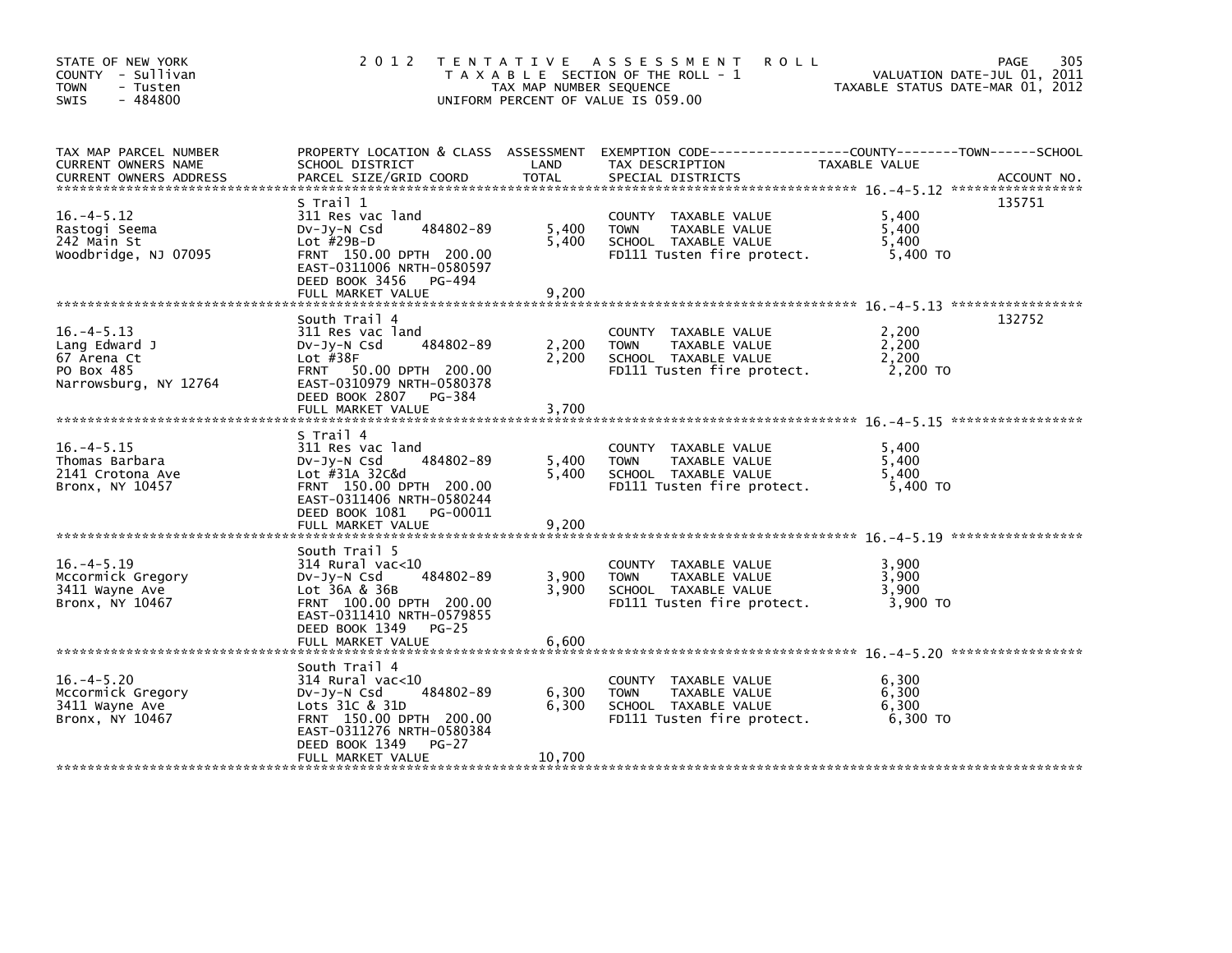| STATE OF NEW YORK<br>COUNTY - Sullivan<br><b>TOWN</b><br>- Tusten<br>$-484800$<br><b>SWIS</b>             | 2012 TENTATIVE                                                                                                                                                                                     | TAX MAP NUMBER SEQUENCE | A S S E S S M E N T<br><b>ROLL</b><br>T A X A B L E SECTION OF THE ROLL - 1<br>UNIFORM PERCENT OF VALUE IS 059.00  |                                     | 306<br><b>PAGE</b><br>VALUATION DATE-JUL 01, 2011<br>TAXABLE STATUS DATE-MAR 01, 2012 |
|-----------------------------------------------------------------------------------------------------------|----------------------------------------------------------------------------------------------------------------------------------------------------------------------------------------------------|-------------------------|--------------------------------------------------------------------------------------------------------------------|-------------------------------------|---------------------------------------------------------------------------------------|
| TAX MAP PARCEL NUMBER<br>CURRENT OWNERS NAME                                                              | SCHOOL DISTRICT                                                                                                                                                                                    | LAND                    | PROPERTY LOCATION & CLASS ASSESSMENT EXEMPTION CODE----------------COUNTY-------TOWN-----SCHOOL<br>TAX DESCRIPTION | <b>TAXABLE VALUE</b>                |                                                                                       |
| $16. -4-6$<br>Tinkler Ivy N<br>Attn: Clarence Nathan<br>25-11 96 th St<br>East Elmhurst, NY 11369-1514    | Luxton Lk<br>311 Res vac land<br>484802-89<br>$Dv-Jy-N$ Csd<br>South Trail #2 Lot #35A&b<br>FRNT 100.00 DPTH 200.00<br>EAST-0311465 NRTH-0579728<br>DEED BOOK 553<br>PG-00167<br>FULL MARKET VALUE | 3,900<br>3.900<br>6,600 | COUNTY TAXABLE VALUE<br>TAXABLE VALUE<br><b>TOWN</b><br>SCHOOL TAXABLE VALUE<br>FD111 Tusten fire protect.         | 3.900<br>3,900<br>3.900<br>3,900 TO | 154850                                                                                |
| $16. -4 - 7$<br>Mc Neil Theresa<br>260 S Second Ave Apt 4D<br>Mt Vernon, NY 10550                         | Luxton Lk<br>311 Res vac land<br>484802-89<br>$Dv-Jy-N$ Csd<br>South Trail #6 Lot #34D<br>FRNT 50.00 DPTH 200.00<br>EAST-0311733 NRTH-0579906<br>DEED BOOK 855<br>PG-00153<br>FULL MARKET VALUE    | 2,200<br>2,200<br>3,700 | COUNTY TAXABLE VALUE<br>TAXABLE VALUE<br><b>TOWN</b><br>SCHOOL TAXABLE VALUE<br>FD111 Tusten fire protect.         | 2,200<br>2.200<br>2,200<br>2,200 TO | 135453                                                                                |
| $16. - 5 - 1.1$<br>Escalera Alfred<br>4009 Flatlands Ave<br>Brooklyn, NY 11234                            | Str #1 Lot #28C & D<br>311 Res vac land<br>DV-JY-N Csd<br>484802-89<br>FRNT 50.00 DPTH 200.00<br>EAST-0311225 NRTH-0580709<br>DEED BOOK 1961<br>PG-247<br>FULL MARKET VALUE                        | 2,200<br>2,200<br>3,700 | COUNTY TAXABLE VALUE<br>TAXABLE VALUE<br><b>TOWN</b><br>SCHOOL TAXABLE VALUE<br>FD111 Tusten fire protect.         | 2,200<br>2,200<br>2.200<br>2,200 TO |                                                                                       |
| $16. - 5 - 1.2$<br>Coviello Pasquale V<br>Coviello John F<br>135 Pine Hill Rd<br>Highland Mills, NY 10930 | Str #1 & 3 Lot #17D<br>311 Res vac land<br>$Dv-Jy-N$ Csd<br>484802-89<br>FRNT 50.00 DPTH 200.00<br>EAST-0311306 NRTH-0581006<br>DEED BOOK 1350<br>PG-115<br>FULL MARKET VALUE                      | 2,400<br>2,400<br>4,100 | COUNTY TAXABLE VALUE<br><b>TOWN</b><br>TAXABLE VALUE<br>SCHOOL TAXABLE VALUE<br>FD111 Tusten fire protect.         | 2,400<br>2,400<br>2,400<br>2,400 TO |                                                                                       |
| $16. - 5 - 1.3$<br>Escalera Alfred<br>4009 Flatlands Ave<br>Brooklyn, NY 11234                            | So Trail<br>311 Res vac land<br>484802-89<br>DV-Jy-N Csd<br>Lot 17A<br>50.00 DPTH 200.00<br><b>FRNT</b><br>EAST-0311213 NRTH-0580895<br>DEED BOOK 1961<br>PG-251<br>FULL MARKET VALUE              | 2,200<br>2,200<br>3,700 | COUNTY TAXABLE VALUE<br><b>TOWN</b><br>TAXABLE VALUE<br>SCHOOL TAXABLE VALUE<br>FD111 Tusten fire protect.         | 2,200<br>2,200<br>2,200<br>2,200 TO | 140350                                                                                |
|                                                                                                           |                                                                                                                                                                                                    |                         |                                                                                                                    |                                     |                                                                                       |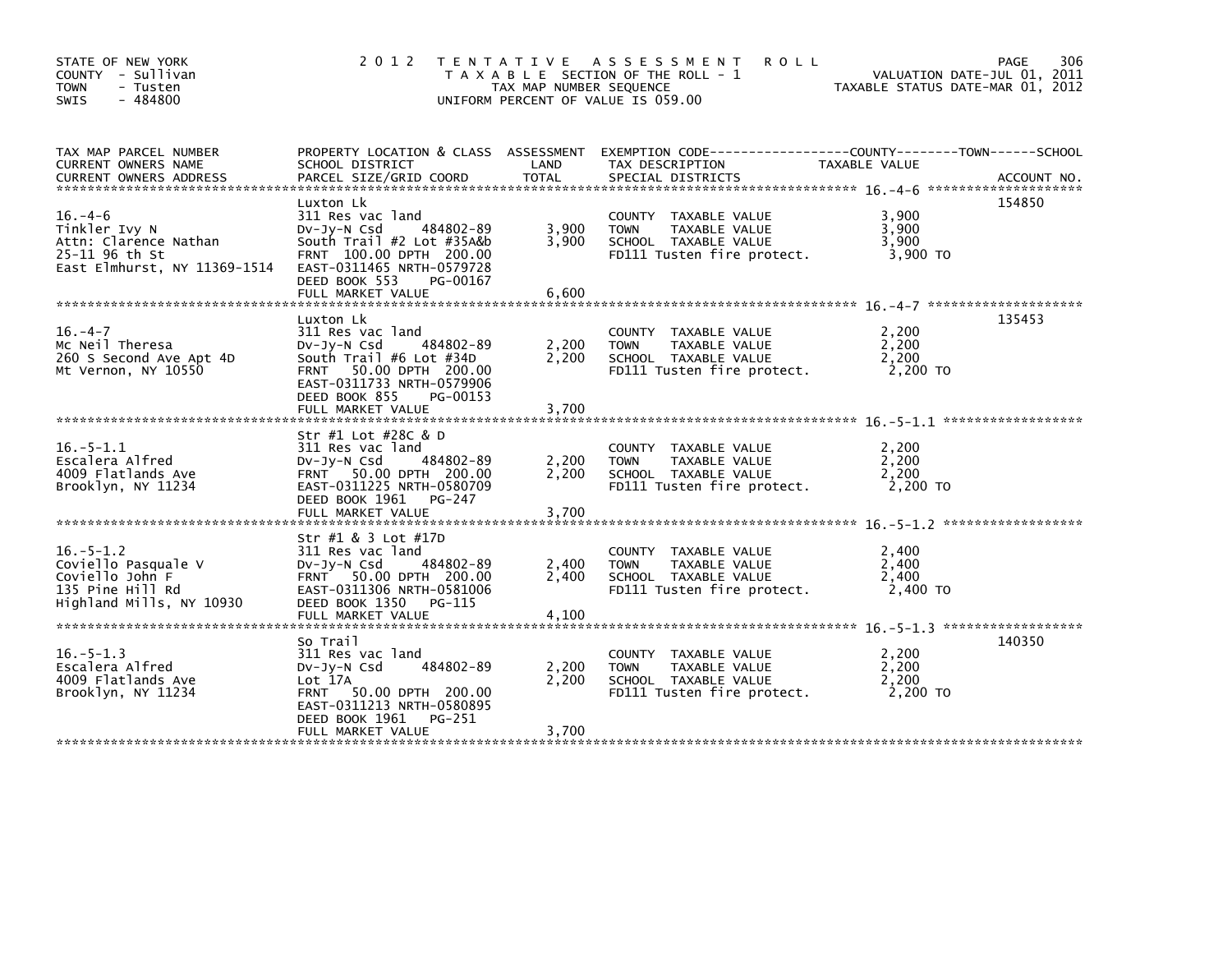| STATE OF NEW YORK<br>COUNTY - Sullivan<br>TOWN<br>- Tusten<br>$-484800$<br><b>SWIS</b>                    | 2 0 1 2                                                                                                                                                                                          | TAX MAP NUMBER SEQUENCE | TENTATIVE ASSESSMENT<br><b>ROLL</b><br>T A X A B L E SECTION OF THE ROLL - 1<br>UNIFORM PERCENT OF VALUE IS 059.00                      | VALUATION DATE-JUL 01, 2011<br>TAXABLE STATUS DATE-MAR 01, 2012 | 307<br><b>PAGE</b> |
|-----------------------------------------------------------------------------------------------------------|--------------------------------------------------------------------------------------------------------------------------------------------------------------------------------------------------|-------------------------|-----------------------------------------------------------------------------------------------------------------------------------------|-----------------------------------------------------------------|--------------------|
| TAX MAP PARCEL NUMBER<br>CURRENT OWNERS NAME<br><b>CURRENT OWNERS ADDRESS</b>                             | SCHOOL DISTRICT<br>PARCEL SIZE/GRID COORD                                                                                                                                                        | LAND<br><b>TOTAL</b>    | PROPERTY LOCATION & CLASS ASSESSMENT EXEMPTION CODE---------------COUNTY-------TOWN------SCHOOL<br>TAX DESCRIPTION<br>SPECIAL DISTRICTS | <b>TAXABLE VALUE</b>                                            | ACCOUNT NO.        |
| $16. - 5 - 1.4$<br>Coviello Pasquale V<br>Coviello John F<br>135 Pine Hill Rd<br>Highland Mills, NY 10930 | Str #1 Lot #17B & C<br>311 Res vac land<br>484802-89<br>$Dv-Jy-N$ Csd<br>FRNT 100.00 DPTH 200.00<br>EAST-0311273 NRTH-0580936<br>DEED BOOK 1350<br>PG-117                                        | 3,900<br>3,900<br>6,600 | COUNTY TAXABLE VALUE<br>TAXABLE VALUE<br><b>TOWN</b><br>SCHOOL TAXABLE VALUE<br>FD111 Tusten fire protect.                              | 3,900<br>3,900<br>3,900<br>3,900 TO                             |                    |
|                                                                                                           | FULL MARKET VALUE                                                                                                                                                                                |                         |                                                                                                                                         |                                                                 |                    |
| $16. - 5 - 1.5$<br>Conklin Stephen<br>PO Box 109<br>Hurleyville, NY 12747                                 | Luxton Lk<br>311 Res vac land<br>484802-89<br>$Dv-Jy-N$ Csd<br>South Trail #1&4 Lot #28A<br>FRNT 50.00 DPTH 200.00<br>EAST-0311082 NRTH-0580727                                                  | 2,200<br>2,200          | COUNTY TAXABLE VALUE<br>TAXABLE VALUE<br><b>TOWN</b><br>SCHOOL TAXABLE VALUE<br>FD111 Tusten fire protect.                              | 2,200<br>2,200<br>2,200<br>2,200 TO                             | 126700             |
|                                                                                                           | DEED BOOK 2083 PG-497<br>FULL MARKET VALUE                                                                                                                                                       | 3,700                   |                                                                                                                                         |                                                                 |                    |
| $16. - 5 - 1.6$<br>Poulin Andrew<br>3 Polo St<br>Dicks Hills, NY 11746                                    | Nys Hwy 97<br>311 Res vac land<br>$Dv-Jy-N$ Csd<br>484802-89<br>South Trail #1 Lot #28B<br>Luxton Lake<br>50.00 DPTH 200.00<br><b>FRNT</b><br>EAST-0311121 NRTH-0580773<br>DEED BOOK 2921 PG-226 | 2,200<br>2,200          | COUNTY TAXABLE VALUE<br><b>TOWN</b><br>TAXABLE VALUE<br>SCHOOL TAXABLE VALUE<br>FD111 Tusten fire protect.                              | 2,200<br>2,200<br>2,200<br>2,200 TO                             |                    |
|                                                                                                           | FULL MARKET VALUE                                                                                                                                                                                | 3.700                   |                                                                                                                                         |                                                                 |                    |
| $16. - 5 - 1.7$<br>Maddox Geraldine<br>29 Secor St<br>Cold Spring, NY 10516                               | Str #4<br>311 Res vac land<br>484802-89<br>DV-Jy-N Csd<br>FRNT 50.00 DPTH 200.00<br>EAST-0311353 NRTH-0580633<br>DEED BOOK 1294<br>PG-17<br>FULL MARKET VALUE                                    | 2,200<br>2,200<br>3,700 | COUNTY TAXABLE VALUE<br>TAXABLE VALUE<br><b>TOWN</b><br>SCHOOL TAXABLE VALUE<br>FD111 Tusten fire protect.                              | 2,200<br>2,200<br>2,200<br>2.200 TO                             |                    |
|                                                                                                           |                                                                                                                                                                                                  |                         |                                                                                                                                         |                                                                 |                    |
| $16. - 5 - 1.8$<br>Alston Eleanor<br>Attn: Tasher B Alston<br>PO Box 5551<br>Englewood, NJ 07631          | Luxton Lk<br>311 Res vac land<br>484802-89<br>$Dv-Jv-N$ Csd<br>South $Train  #4$ Lot $#27B&c$<br>FRNT 100.00 DPTH 200.00<br>EAST-0311289 NRTH-0580668<br>DEED BOOK 813<br>PG-00819               | 3,900<br>3,900          | COUNTY TAXABLE VALUE<br><b>TOWN</b><br>TAXABLE VALUE<br>SCHOOL TAXABLE VALUE<br>FD111 Tusten fire protect.                              | 3,900<br>3.900<br>3,900<br>3.900 TO                             | 100526             |
|                                                                                                           | FULL MARKET VALUE                                                                                                                                                                                | 6,600                   |                                                                                                                                         |                                                                 |                    |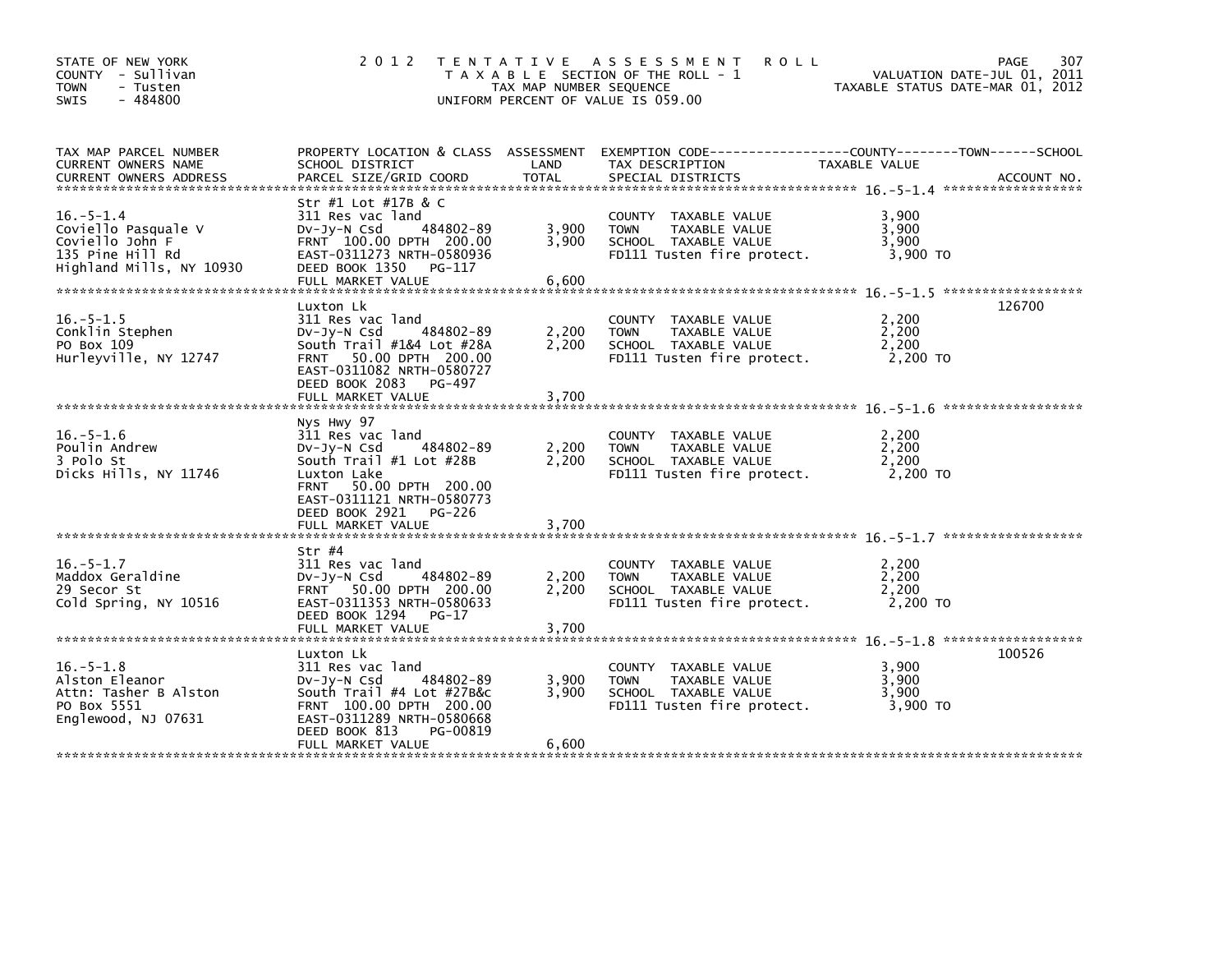| STATE OF NEW YORK<br>COUNTY - Sullivan<br><b>TOWN</b><br>- Tusten<br>$-484800$<br><b>SWIS</b>          | 2 0 1 2                                                                                                                                                                                        | TAX MAP NUMBER SEQUENCE | TENTATIVE ASSESSMENT<br><b>ROLL</b><br>T A X A B L E SECTION OF THE ROLL - 1<br>UNIFORM PERCENT OF VALUE IS 059.00            | TAXABLE STATUS DATE-MAR 01, 2012                       | 308<br>PAGE<br>VALUATION DATE-JUL 01, 2011 |
|--------------------------------------------------------------------------------------------------------|------------------------------------------------------------------------------------------------------------------------------------------------------------------------------------------------|-------------------------|-------------------------------------------------------------------------------------------------------------------------------|--------------------------------------------------------|--------------------------------------------|
| TAX MAP PARCEL NUMBER<br>CURRENT OWNERS NAME                                                           | PROPERTY LOCATION & CLASS ASSESSMENT<br>SCHOOL DISTRICT                                                                                                                                        | LAND                    | EXEMPTION CODE-----------------COUNTY-------TOWN------SCHOOL<br>TAX DESCRIPTION                                               | TAXABLE VALUE                                          |                                            |
| $16. - 5 - 1.9$<br>Escalera Alfred<br>4009 Flatlands Ave<br>Brooklyn, NY 11234                         | S Trail 1<br>311 Res vac land<br>484802-89<br>$Dv-Jy-N$ Csd<br>FRNT 100.00 DPTH 200.00<br>EAST-0311565 NRTH-0580835<br>DEED BOOK 1961<br>PG-349<br>FULL MARKET VALUE                           | 3,400<br>3.400<br>5,800 | COUNTY TAXABLE VALUE<br><b>TOWN</b><br>TAXABLE VALUE<br>SCHOOL TAXABLE VALUE<br>FD111 Tusten fire protect.                    | 3.400<br>3,400<br>3,400<br>3,400 TO                    |                                            |
| $16. - 5 - 2$<br>Crumbley Raymond<br>15 Dump Rd<br>Narrowsburg, NY 12764                               | South Trl<br>311 Res vac land<br>484802-89<br>$Dv-Jy-N$ Csd<br>South Trail #3 Lot #18C<br>FRNT 50.00 DPTH 200.00<br>EAST-0311392 NRTH-0580850<br>DEED BOOK 2995<br>PG-311<br>FULL MARKET VALUE | 3,900<br>3,900<br>6,600 | COUNTY TAXABLE VALUE<br>TAXABLE VALUE<br><b>TOWN</b><br>SCHOOL TAXABLE VALUE<br>FD111 Tusten fire protect.                    | 3.900<br>3,900<br>3,900<br>3,900 TO                    |                                            |
|                                                                                                        |                                                                                                                                                                                                |                         |                                                                                                                               |                                                        |                                            |
| $16. - 5 - 3$<br>Crumbley Raymond<br>Crumbley Marilyn<br>South Trail 3 Rte 97<br>Narrowsburg, NY 12764 | SOTRAIL Nys Hwy 97<br>260 Seasonal res<br>484802-89<br>$Dv-Jy-N$ Csd<br>Luxton Lake<br>Lot #18A&b<br>FRNT 100.00 DPTH 200.00<br>EAST-0311451 NRTH-0580803<br>DEED BOOK 2128<br>PG-687          | 9,400<br>20,400         | 41854<br>STAR B<br>COUNTY TAXABLE VALUE<br>TAXABLE VALUE<br><b>TOWN</b><br>SCHOOL TAXABLE VALUE<br>FD111 Tusten fire protect. | $\mathbf{0}$<br>20,400<br>20,400<br>3,000<br>20,400 TO | 17,400<br>0                                |
|                                                                                                        | FULL MARKET VALUE                                                                                                                                                                              | 34,600                  |                                                                                                                               |                                                        |                                            |
| $16. - 5 - 6$<br>Johnston James C<br>Johnston Joan<br>142-33 131st Ave<br>So Ozone Park, NY 11420      | So Trail 3<br>311 Res vac land<br>484802-89<br>$Dv-Jv-N$ Csd<br>Lot $#20D$<br>FRNT 50.00 DPTH 200.00<br>EAST-0311772 NRTH-0580496<br>DEED BOOK 652<br>PG-00022                                 | 2,200<br>2,200          | COUNTY TAXABLE VALUE<br>TAXABLE VALUE<br><b>TOWN</b><br>SCHOOL TAXABLE VALUE<br>FD111 Tusten fire protect.                    | 2,200<br>2,200<br>2,200<br>2.200 TO                    | 127000                                     |
|                                                                                                        | FULL MARKET VALUE                                                                                                                                                                              | 3,700                   |                                                                                                                               |                                                        |                                            |
| $16. - 5 - 7$<br>Banks Edward<br>119-23 143 rd St<br>Jamaica, NY 11436                                 | So Trail 3<br>311 Res vac land<br>484802-89<br>$Dv-Jv-N$ Csd<br>Lot $#20C$<br>50.00 DPTH 200.00<br><b>FRNT</b><br>EAST-0311802 NRTH-0580462<br>DEED BOOK 3489<br>$PG-73$                       | 2,200<br>2,200          | COUNTY TAXABLE VALUE<br>TAXABLE VALUE<br><b>TOWN</b><br>SCHOOL TAXABLE VALUE<br>FD111 Tusten fire protect.                    | 2,200<br>2,200<br>2,200<br>2,200 TO                    | 101600                                     |
|                                                                                                        | FULL MARKET VALUE                                                                                                                                                                              | 3,700                   |                                                                                                                               |                                                        |                                            |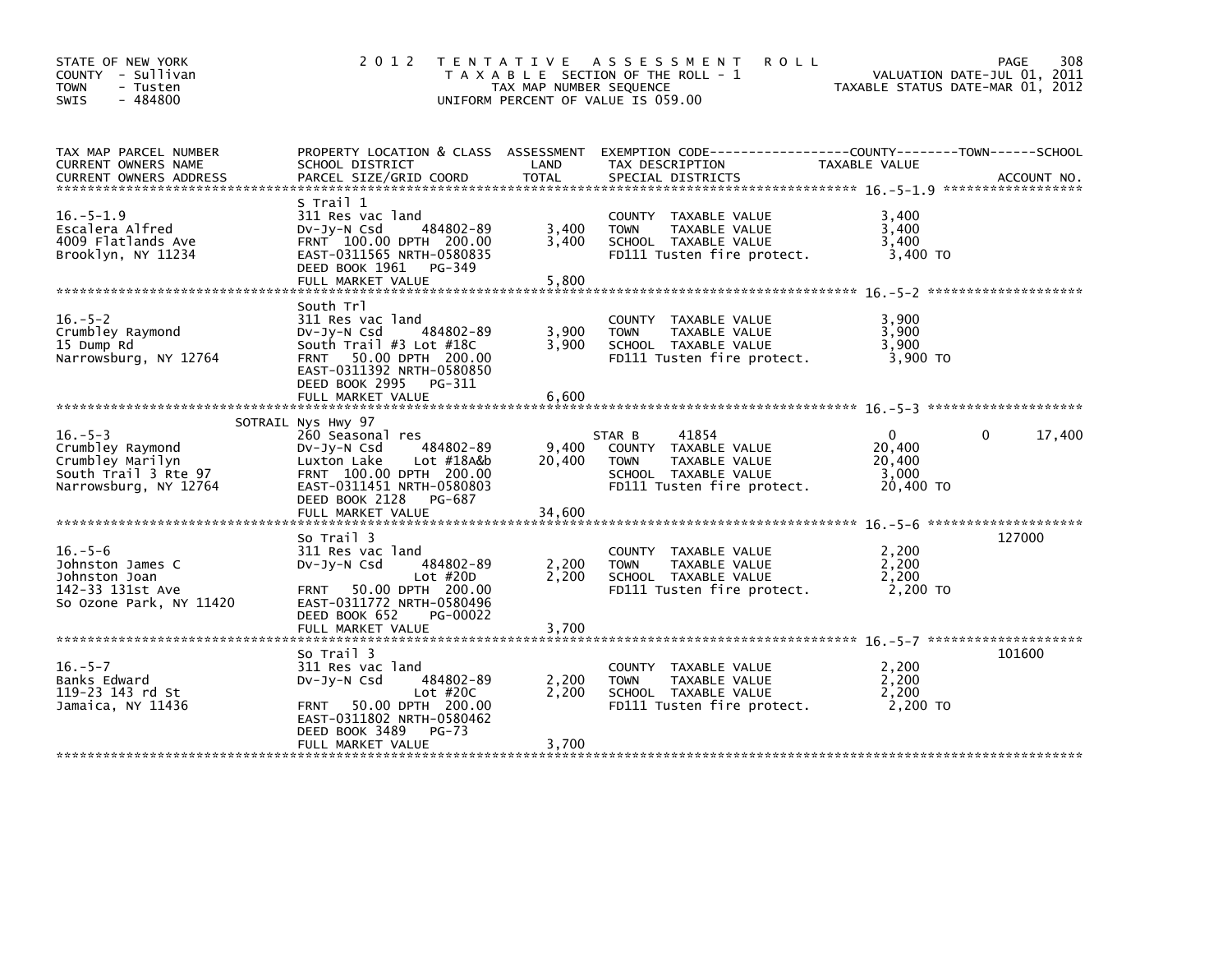| STATE OF NEW YORK<br>COUNTY - Sullivan<br><b>TOWN</b><br>- Tusten<br>$-484800$<br><b>SWIS</b>                                                                                                                                                                                  | 2 0 1 2                                                                                                                                                                  | TAX MAP NUMBER SEQUENCE | TENTATIVE ASSESSMENT<br><b>ROLL</b><br>T A X A B L E SECTION OF THE ROLL - 1<br>UNIFORM PERCENT OF VALUE IS 059.00  | TAXABLE STATUS DATE-MAR 01, 2012    | 309<br><b>PAGE</b><br>VALUATION DATE-JUL 01, 2011 |
|--------------------------------------------------------------------------------------------------------------------------------------------------------------------------------------------------------------------------------------------------------------------------------|--------------------------------------------------------------------------------------------------------------------------------------------------------------------------|-------------------------|---------------------------------------------------------------------------------------------------------------------|-------------------------------------|---------------------------------------------------|
| TAX MAP PARCEL NUMBER<br>CURRENT OWNERS NAME<br>.CURRENT OWNERS ADDRESS PARCEL SIZE/GRID COORD TOTAL SPECIAL DISTRICTS (ACCOUNT NO ACCOUNT NO AND REALLY SERVER AND REALLY SERVER AND REALLY SERVER AND REALLY SERVER AND REALLY AND REALLY AND REALLY AND REALLY AND REALLY A | SCHOOL DISTRICT                                                                                                                                                          | LAND                    | PROPERTY LOCATION & CLASS ASSESSMENT EXEMPTION CODE----------------COUNTY-------TOWN------SCHOOL<br>TAX DESCRIPTION | <b>TAXABLE VALUE</b>                |                                                   |
| $16. - 5 - 8$<br>Decinque Henry Jr<br>6 Harbor Rd<br>Marmora, NJ 08223                                                                                                                                                                                                         | So Trail 3<br>311 Res vac land<br>484802-89<br>DV-Jy-N Csd<br>Lot #21A&b<br>FRNT 100.00 DPTH 200.00<br>EAST-0311959 NRTH-0580227<br>DEED BOOK 2807 PG-392                | 3,900<br>3,900<br>6,600 | COUNTY TAXABLE VALUE<br><b>TOWN</b><br>TAXABLE VALUE<br>SCHOOL TAXABLE VALUE<br>FD111 Tusten fire protect.          | 3.900<br>3,900<br>3,900<br>3,900 TO | 122300                                            |
|                                                                                                                                                                                                                                                                                | FULL MARKET VALUE                                                                                                                                                        |                         |                                                                                                                     |                                     |                                                   |
| $16. - 5 - 9$<br>Perez Orlando Jr<br>17 Leighton Dr<br>Yonkers, NY 10705                                                                                                                                                                                                       | So Trail 2 3<br>311 Res vac land<br>484802-89<br>DV-Jy-N Csd<br>Lot $#22D$<br>FRNT 250.00 DPTH<br>50.00<br>EAST-0312124 NRTH-0580105<br>DEED BOOK 2011 PG-4764           | 2,500<br>2,500          | COUNTY TAXABLE VALUE<br><b>TOWN</b><br>TAXABLE VALUE<br>SCHOOL TAXABLE VALUE<br>FD111 Tusten fire protect.          | 2.500<br>2,500<br>2,500<br>2,500 TO | 140426                                            |
|                                                                                                                                                                                                                                                                                | FULL MARKET VALUE                                                                                                                                                        | 4,200                   |                                                                                                                     |                                     |                                                   |
| $16. - 5 - 10$<br>Perez Orlando Jr<br>17 Leighton Ave<br>Yonkers, NY 10705                                                                                                                                                                                                     | So Trail 2<br>311 Res vac land<br>DV-Jy-N Csd<br>484802-89<br>Lot $#22C$<br>50.00 DPTH 225.00<br><b>FRNT</b><br>EAST-0312079 NRTH-0580073<br>DEED BOOK 2011 PG-4765      | 2,400<br>2,400          | COUNTY TAXABLE VALUE<br><b>TOWN</b><br>TAXABLE VALUE<br>SCHOOL TAXABLE VALUE<br>FD111 Tusten fire protect.          | 2,400<br>2,400<br>2,400<br>2.400 TO | 140425                                            |
|                                                                                                                                                                                                                                                                                | FULL MARKET VALUE                                                                                                                                                        | 4,100                   |                                                                                                                     |                                     |                                                   |
| $16. - 5 - 11.5$<br>Billinghurst Carlton<br>Billinghurst Janice<br>11 Alberta Dr<br>Marlboro N J, 07746                                                                                                                                                                        | So Trail 2<br>311 Res vac land<br>DV-Jy-N Csd<br>484802-89<br>Lot #22A&b<br>FRNT 100.00 DPTH 200.00<br>EAST-0311993 NRTH-0580068                                         | 3,900<br>3,900          | COUNTY TAXABLE VALUE<br>TAXABLE VALUE<br><b>TOWN</b><br>SCHOOL TAXABLE VALUE<br>FD111 Tusten fire protect.          | 3.900<br>3,900<br>3,900<br>3,900 TO | 104850                                            |
|                                                                                                                                                                                                                                                                                | DEED BOOK 770<br>PG-00568<br>FULL MARKET VALUE                                                                                                                           | 6,600                   |                                                                                                                     |                                     |                                                   |
| $16. - 5 - 13$<br>Crumbley Raymond<br>South Trail 3 Route 97<br>Narrowsburg, NY 12764                                                                                                                                                                                          | South Trail 3<br>311 Res vac land<br>484802-89<br>DV-Jy-N Csd<br>Lot $#18D$<br>50.00 DPTH 200.00<br><b>FRNT</b><br>EAST-0311373 NRTH-0580905<br>DEED BOOK 2128<br>PG-687 | 2,200<br>2.200          | COUNTY TAXABLE VALUE<br><b>TOWN</b><br>TAXABLE VALUE<br>SCHOOL TAXABLE VALUE<br>FD111 Tusten fire protect.          | 2.200<br>2,200<br>2,200<br>2,200 TO |                                                   |
|                                                                                                                                                                                                                                                                                | FULL MARKET VALUE                                                                                                                                                        | 3,700                   |                                                                                                                     |                                     |                                                   |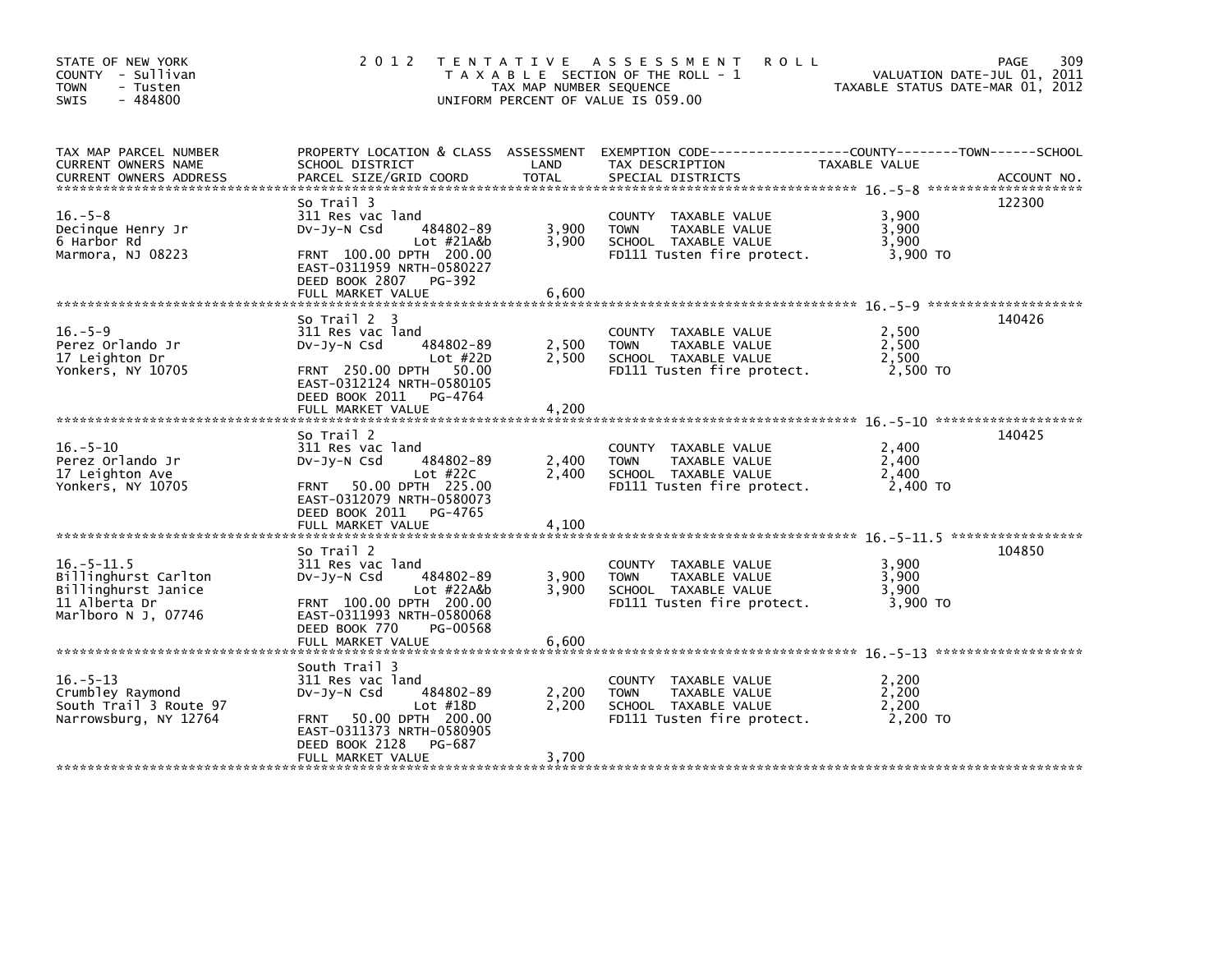| STATE OF NEW YORK<br>COUNTY - Sullivan<br><b>TOWN</b><br>- Tusten<br>$-484800$<br>SWIS              |                                                                                                                                                                                         | TAX MAP NUMBER SEQUENCE   | 2012 TENTATIVE ASSESSMENT<br><b>ROLL</b><br>T A X A B L E SECTION OF THE ROLL - 1<br>UNIFORM PERCENT OF VALUE IS 059.00                | TAXABLE STATUS DATE-MAR 01, 2012        | 310<br>PAGE<br>VALUATION DATE-JUL 01, 2011 |
|-----------------------------------------------------------------------------------------------------|-----------------------------------------------------------------------------------------------------------------------------------------------------------------------------------------|---------------------------|----------------------------------------------------------------------------------------------------------------------------------------|-----------------------------------------|--------------------------------------------|
| TAX MAP PARCEL NUMBER<br>CURRENT OWNERS NAME<br><b>CURRENT OWNERS ADDRESS</b>                       | SCHOOL DISTRICT<br>PARCEL SIZE/GRID COORD                                                                                                                                               | LAND<br><b>TOTAL</b>      | PROPERTY LOCATION & CLASS ASSESSMENT EXEMPTION CODE---------------COUNTY-------TOWN-----SCHOOL<br>TAX DESCRIPTION<br>SPECIAL DISTRICTS | TAXABLE VALUE                           | ACCOUNT NO.                                |
| $16.-6-2$<br>County of Sullivan<br>100 North St<br>Monticello, NY 12701                             | Nys Rt 97<br>311 Res vac land<br>484802-89<br>$Dv-Jv-N$ Csd<br>Lot #120<br>50.00 DPTH 200.00<br><b>FRNT</b><br>EAST-0311875 NRTH-0581054<br>DEED BOOK 2011 PG-2274<br>FULL MARKET VALUE | 2,600<br>2.600<br>4,400   | COUNTY TAXABLE VALUE<br>TAXABLE VALUE<br><b>TOWN</b><br>SCHOOL TAXABLE VALUE<br>FD111 Tusten fire protect.                             | 2,600<br>2,600<br>2.600<br>2,600 TO     | 115850                                     |
|                                                                                                     |                                                                                                                                                                                         |                           |                                                                                                                                        |                                         |                                            |
| $16. -6 - 3.1$<br>Sqritto James<br>Marsanico Anthony<br>25-76 45th St<br>Astoria, NY 11103          | Nys Rt 97<br>$314$ Rural vac<10<br>484802-89<br>DV-Jy-N Csd<br>South Trail #3<br>Lot #11B-D 12 A-D 13A 108<br>109 111-114<br>ACRES<br>3.22                                              | 14,300<br>14,300          | COUNTY TAXABLE VALUE<br>TAXABLE VALUE<br><b>TOWN</b><br>SCHOOL TAXABLE VALUE<br>FD111 Tusten fire protect.                             | 14,300<br>14,300<br>14,300<br>14,300 TO |                                            |
|                                                                                                     | EAST-0312046 NRTH-0580700<br>DEED BOOK 1073<br>PG-00029<br>FULL MARKET VALUE                                                                                                            | 24,200                    |                                                                                                                                        |                                         |                                            |
| $16. - 6 - 3.3$<br>Gordon Gail P<br>Clark Levi<br>218 S 10 th Ave<br>Mt Vernon, NY 10550            | Nys 97<br>270 Mfg housing<br>484802-89<br>Dv-Jy-N Csd<br>Lot $106 & 107$<br>FRNT 100.00 DPTH 200.00<br>EAST-0312274 NRTH-0580495<br>DEED BOOK 1392 PG-598                               | 9,400<br>15,900<br>26,900 | COUNTY TAXABLE VALUE<br><b>TOWN</b><br>TAXABLE VALUE<br>SCHOOL TAXABLE VALUE<br>FD111 Tusten fire protect.                             | 15,900<br>15,900<br>15,900<br>15,900 TO | 120000                                     |
|                                                                                                     | FULL MARKET VALUE                                                                                                                                                                       |                           |                                                                                                                                        |                                         |                                            |
| $16. - 6 - 3.5$<br>Simmons Georgia L<br>Simmons Sharon<br>40-28 B W Mosholu Pkwy<br>Bronx, NY 10468 | Nys Rt 97<br>311 Res vac land<br>484802-89<br>$Dv-Jv-N$ Csd<br>Lot #105<br>FRNT 50.00 DPTH 200.00<br>EAST-0312304 NRTH-0580424                                                          | 2,600<br>2,600            | COUNTY TAXABLE VALUE<br>TAXABLE VALUE<br><b>TOWN</b><br>SCHOOL TAXABLE VALUE<br>FD111 Tusten fire protect.                             | 2,600<br>2,600<br>2,600<br>2,600 TO     | 150100                                     |
|                                                                                                     | DEED BOOK 953<br>PG-00145<br>FULL MARKET VALUE                                                                                                                                          | 4,400                     |                                                                                                                                        |                                         |                                            |
|                                                                                                     | Nys Rt 97                                                                                                                                                                               |                           |                                                                                                                                        |                                         | 123400                                     |
| $16. - 6 - 3.6$<br>Hilton Roswell<br>480 Montgomery St Apt 3b<br>Brooklyn, NY 11225                 | 311 Res vac land<br>484802-89<br>$Dv-Jy-N$ Csd<br>South $Train  #3$ Lot $#13B$<br>FRNT 50.00 DPTH 200.00<br>EAST-0311892 NRTH-0580701<br>DEED BOOK 778<br>PG-00216                      | 2,200<br>2,200            | COUNTY TAXABLE VALUE<br>TAXABLE VALUE<br><b>TOWN</b><br>SCHOOL TAXABLE VALUE<br>FD111 Tusten fire protect.                             | 2,200<br>2,200<br>2,200<br>2,200 TO     |                                            |
|                                                                                                     | FULL MARKET VALUE                                                                                                                                                                       | 3,700                     |                                                                                                                                        |                                         |                                            |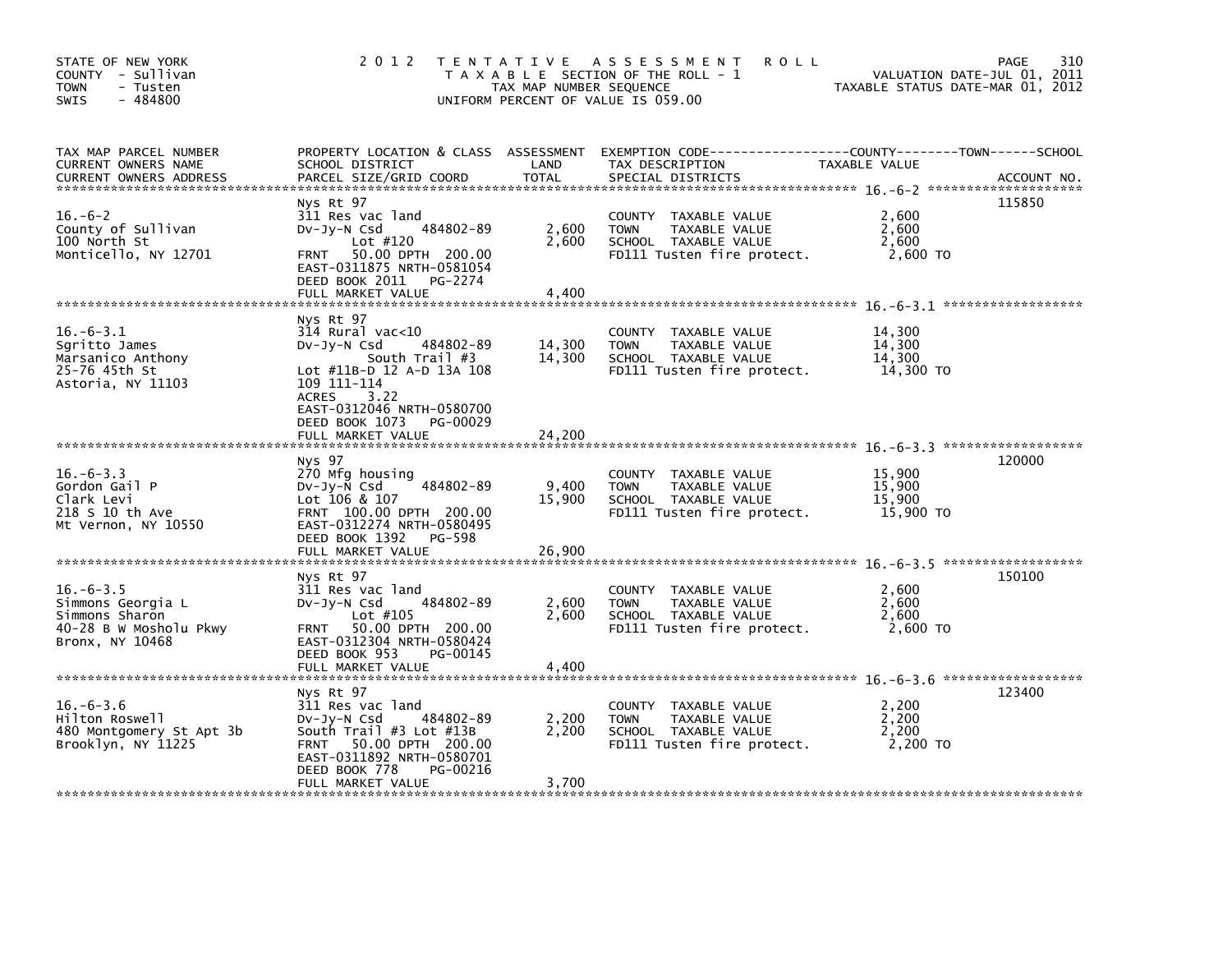|                                                                                                                                                                |                                                    |                                                                              | VALUATION DATE-JUL 01, 2011<br>TAXABLE STATUS DATE-MAR 01, 2012                                                                     | 311<br>PAGE                                                                                                                                                                                                                                                          |
|----------------------------------------------------------------------------------------------------------------------------------------------------------------|----------------------------------------------------|------------------------------------------------------------------------------|-------------------------------------------------------------------------------------------------------------------------------------|----------------------------------------------------------------------------------------------------------------------------------------------------------------------------------------------------------------------------------------------------------------------|
| SCHOOL DISTRICT                                                                                                                                                | LAND                                               | TAX DESCRIPTION                                                              | TAXABLE VALUE                                                                                                                       |                                                                                                                                                                                                                                                                      |
| Nys Rt 97<br>311 Res vac land<br>484802-89<br>$Dv-Jv-N$ Csd<br>Lot #110<br>FRNT 50.00 DPTH 200.00<br>EAST-0312176 NRTH-0580644<br>DEED BOOK 778<br>PG-00335    | 2,600<br>2,600                                     | COUNTY TAXABLE VALUE<br><b>TOWN</b><br>TAXABLE VALUE<br>SCHOOL TAXABLE VALUE | 2,600<br>2,600<br>2,600<br>2,600 TO                                                                                                 | 106600                                                                                                                                                                                                                                                               |
|                                                                                                                                                                |                                                    |                                                                              |                                                                                                                                     |                                                                                                                                                                                                                                                                      |
| 311 Res vac land<br>484802-89<br>$Dv-Jv-N$ Csd<br>Lot #117<br>FRNT 50.00 DPTH 200.00<br>EAST-0311955 NRTH-0580919                                              | 2,400<br>2.400                                     | COUNTY TAXABLE VALUE<br>TAXABLE VALUE<br><b>TOWN</b><br>SCHOOL TAXABLE VALUE | 2,400<br>2,400<br>2,400<br>2,400 TO                                                                                                 | 153952                                                                                                                                                                                                                                                               |
|                                                                                                                                                                |                                                    |                                                                              |                                                                                                                                     |                                                                                                                                                                                                                                                                      |
| Nys Rt 97<br>210 1 Family Res<br>$Dv-Jv-N$ Csd<br>484802-89<br>Lot #121-123<br>FRNT 150.00 DPTH 200.00<br>EAST-0311813 NRTH-0581085<br>DEED BOOK 1069 PG-00280 | 11,000<br>61,600                                   | COUNTY TAXABLE VALUE<br><b>TOWN</b><br>TAXABLE VALUE<br>SCHOOL TAXABLE VALUE | 61,600<br>61,600<br>61,600<br>61.600 TO                                                                                             | 111327                                                                                                                                                                                                                                                               |
| So Trail 3                                                                                                                                                     |                                                    |                                                                              |                                                                                                                                     | 120650                                                                                                                                                                                                                                                               |
| 484802-89<br>$Dv-Jy-N$ Csd<br>Lot #11A<br>FRNT 50.00 DPTH 200.00<br>EAST-0312152 NRTH-0580332<br>DEED BOOK 697<br>PG-00184                                     | 2,200<br>2,200                                     | COUNTY TAXABLE VALUE<br><b>TOWN</b><br>TAXABLE VALUE<br>SCHOOL TAXABLE VALUE | 2,200<br>2,200<br>2,200<br>2,200 TO                                                                                                 |                                                                                                                                                                                                                                                                      |
|                                                                                                                                                                |                                                    |                                                                              |                                                                                                                                     |                                                                                                                                                                                                                                                                      |
| Nys Rt 97<br>311 Res vac land<br>$Dv-Jv-N$ Csd<br>484802-89<br>Lot #104<br>FRNT 50.00 DPTH 200.00<br>EAST-0312351 NRTH-0580402                                 | 2,600<br>2,600                                     | COUNTY TAXABLE VALUE<br><b>TOWN</b><br>TAXABLE VALUE<br>SCHOOL TAXABLE VALUE | 2,600<br>2,600<br>2,600<br>2,600 TO                                                                                                 | 108000                                                                                                                                                                                                                                                               |
| DEED BOOK 3386 PG-103<br>FULL MARKET VALUE                                                                                                                     | 4,400                                              |                                                                              |                                                                                                                                     |                                                                                                                                                                                                                                                                      |
|                                                                                                                                                                | Nys 97<br>DEED BOOK 1380 PG-95<br>311 Res vac land |                                                                              | 2012 TENTATIVE ASSESSMENT<br>T A X A B L E SECTION OF THE ROLL - 1<br>TAX MAP NUMBER SEQUENCE<br>UNIFORM PERCENT OF VALUE IS 059.00 | <b>ROLL</b><br>PROPERTY LOCATION & CLASS ASSESSMENT EXEMPTION CODE---------------COUNTY-------TOWN------SCHOOL<br>FD111 Tusten fire protect.<br>FD111 Tusten fire protect.<br>FD111 Tusten fire protect.<br>FD111 Tusten fire protect.<br>FD111 Tusten fire protect. |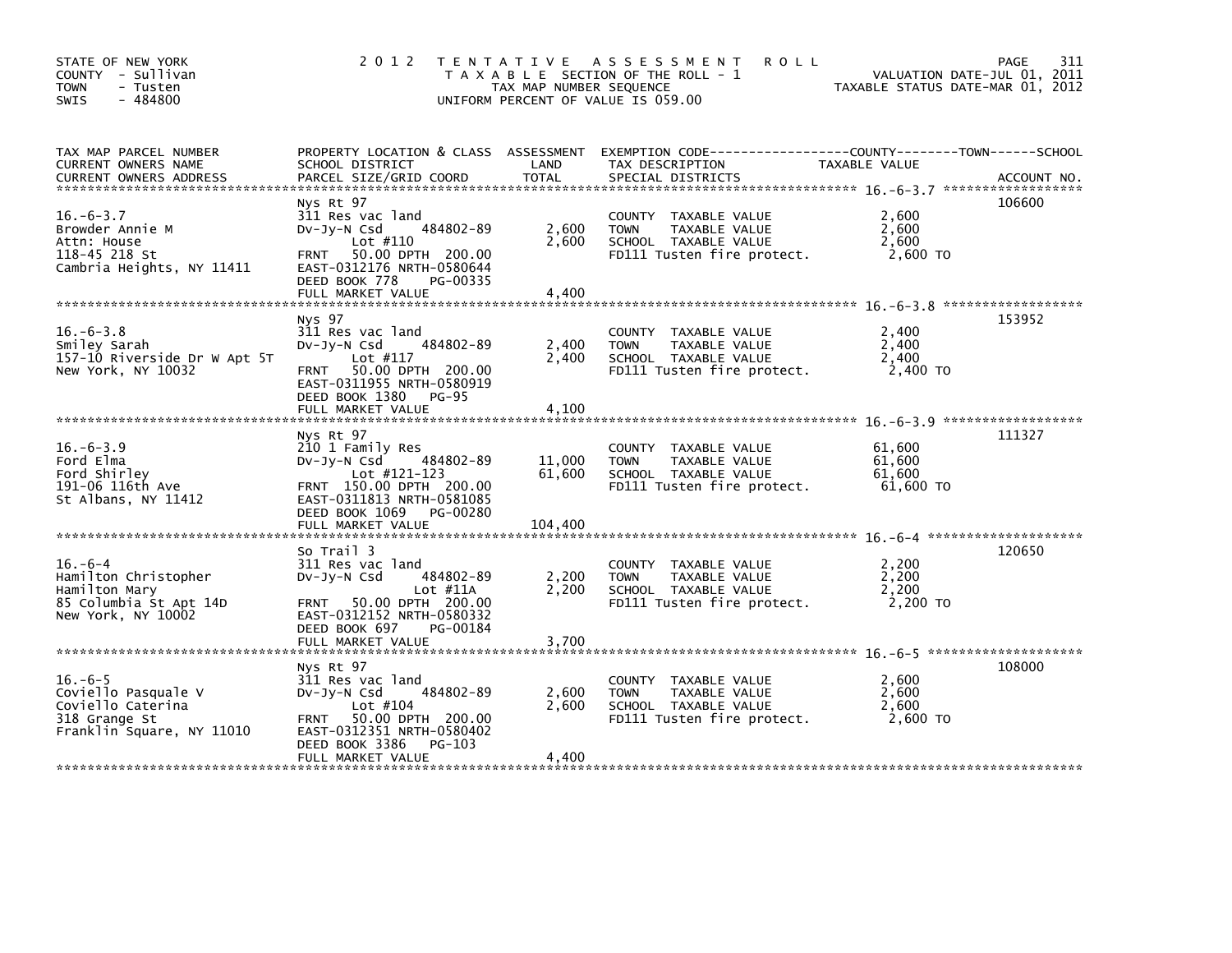| STATE OF NEW YORK<br>COUNTY - Sullivan<br><b>TOWN</b><br>- Tusten<br>$-484800$<br>SWIS               | 2 0 1 2                                                                                                                                                                               | TAX MAP NUMBER SEQUENCE    | TENTATIVE ASSESSMENT<br><b>ROLL</b><br>T A X A B L E SECTION OF THE ROLL - 1<br>UNIFORM PERCENT OF VALUE IS 059.00 | TAXABLE STATUS DATE-MAR 01, 2012        | 312<br>PAGE<br>VALUATION DATE-JUL 01, 2011 |
|------------------------------------------------------------------------------------------------------|---------------------------------------------------------------------------------------------------------------------------------------------------------------------------------------|----------------------------|--------------------------------------------------------------------------------------------------------------------|-----------------------------------------|--------------------------------------------|
| TAX MAP PARCEL NUMBER<br><b>CURRENT OWNERS NAME</b><br><b>CURRENT OWNERS ADDRESS</b>                 | PROPERTY LOCATION & CLASS ASSESSMENT<br>SCHOOL DISTRICT<br>PARCEL SIZE/GRID COORD                                                                                                     | LAND<br><b>TOTAL</b>       | EXEMPTION CODE-----------------COUNTY-------TOWN------SCHOOL<br>TAX DESCRIPTION<br>SPECIAL DISTRICTS               | TAXABLE VALUE                           | ACCOUNT NO.                                |
| $16. -6-6$<br>Coviello Pasquale V<br>Coviello Caterina<br>318 Grange St<br>Franklin Square, NY 11010 | Rt97<br>311 Res vac land<br>484802-89<br>DV-Jy-N Csd<br>Lots 10D 10C 102 103<br>FRNT 100.00 DPTH 200.00<br>EAST-0312404 NRTH-0580343<br>DEED BOOK 2762 PG-432<br>FULL MARKET VALUE    | 8,100<br>8,100<br>13,700   | COUNTY TAXABLE VALUE<br><b>TOWN</b><br>TAXABLE VALUE<br>SCHOOL TAXABLE VALUE<br>FD111 Tusten fire protect.         | 8,100<br>8,100<br>8,100<br>8,100 TO     |                                            |
| $16. -6 - 7$<br>Ferguson Oletha<br>700 Columbux Ave<br>New York, NY 10025                            | So Trail 3<br>311 Res vac land<br>DV-Jy-N Csd<br>484802-89<br>Lot $#10B$<br>FRNT 50.00 DPTH 100.00<br>EAST-0312214 NRTH-0580186<br>DEED BOOK 612<br>PG-00407                          | 2,200<br>2,200             | COUNTY TAXABLE VALUE<br><b>TOWN</b><br>TAXABLE VALUE<br>SCHOOL TAXABLE VALUE<br>FD111 Tusten fire protect.         | 2,200<br>2,200<br>2,200<br>2,200 TO     | 115750                                     |
|                                                                                                      | FULL MARKET VALUE                                                                                                                                                                     | 3,700                      |                                                                                                                    |                                         |                                            |
| $16.-6-8$<br>Joyner Jesse<br>99-20 195th St<br>Jamaica, NY 11423                                     | Nys Rt 97<br>311 Res vac land<br>484802-89<br>$Dv-Jy-N$ Csd<br>Lot #101<br>FRNT 50.00 DPTH 200.00<br>EAST-0312465 NRTH-0580300<br>DEED BOOK 1015<br>PG-00282<br>FULL MARKET VALUE     | 2,600<br>2.600<br>4,400    | COUNTY TAXABLE VALUE<br><b>TOWN</b><br>TAXABLE VALUE<br>SCHOOL TAXABLE VALUE<br>FD111 Tusten fire protect.         | 2,600<br>2,600<br>2.600<br>2,600 TO     | 137700                                     |
|                                                                                                      |                                                                                                                                                                                       |                            |                                                                                                                    |                                         |                                            |
| $16. -6 - 9$<br>Shepherd Cheryl L<br>105-28 192 nd St<br>Hollis, NY 11412                            | Nys 97<br>$314$ Rural vac<10<br>484802-89<br>DV-Jy-N Csd<br>South Trail #2&3<br>Lot $#7$<br>1.47<br><b>ACRES</b><br>EAST-0312420 NRTH-0580165                                         | 9,500<br>9,500             | COUNTY TAXABLE VALUE<br><b>TOWN</b><br>TAXABLE VALUE<br>SCHOOL TAXABLE VALUE<br>FD111 Tusten fire protect.         | 9,500<br>9,500<br>9,500<br>9,500 TO     |                                            |
|                                                                                                      | DEED BOOK 2010<br>PG-56460<br>FULL MARKET VALUE                                                                                                                                       | 16,100                     |                                                                                                                    |                                         |                                            |
| $16. -7 - 1.1$<br>Shepherd Cheryl L<br>105-28 192 nd St<br>Hollis, NY 11412                          | Str $#2$<br>314 Rural vac<10<br>484802-89<br>DV-JY-N Csd<br>South $Train  #2$<br><b>ACRES</b><br>5.00<br>EAST-0312380 NRTH-0579738<br>DEED BOOK 2010<br>PG-56460<br>FULL MARKET VALUE | 15,500<br>15,500<br>26,300 | COUNTY TAXABLE VALUE<br>TAXABLE VALUE<br><b>TOWN</b><br>SCHOOL TAXABLE VALUE<br>FD111 Tusten fire protect.         | 15,500<br>15,500<br>15,500<br>15,500 TO |                                            |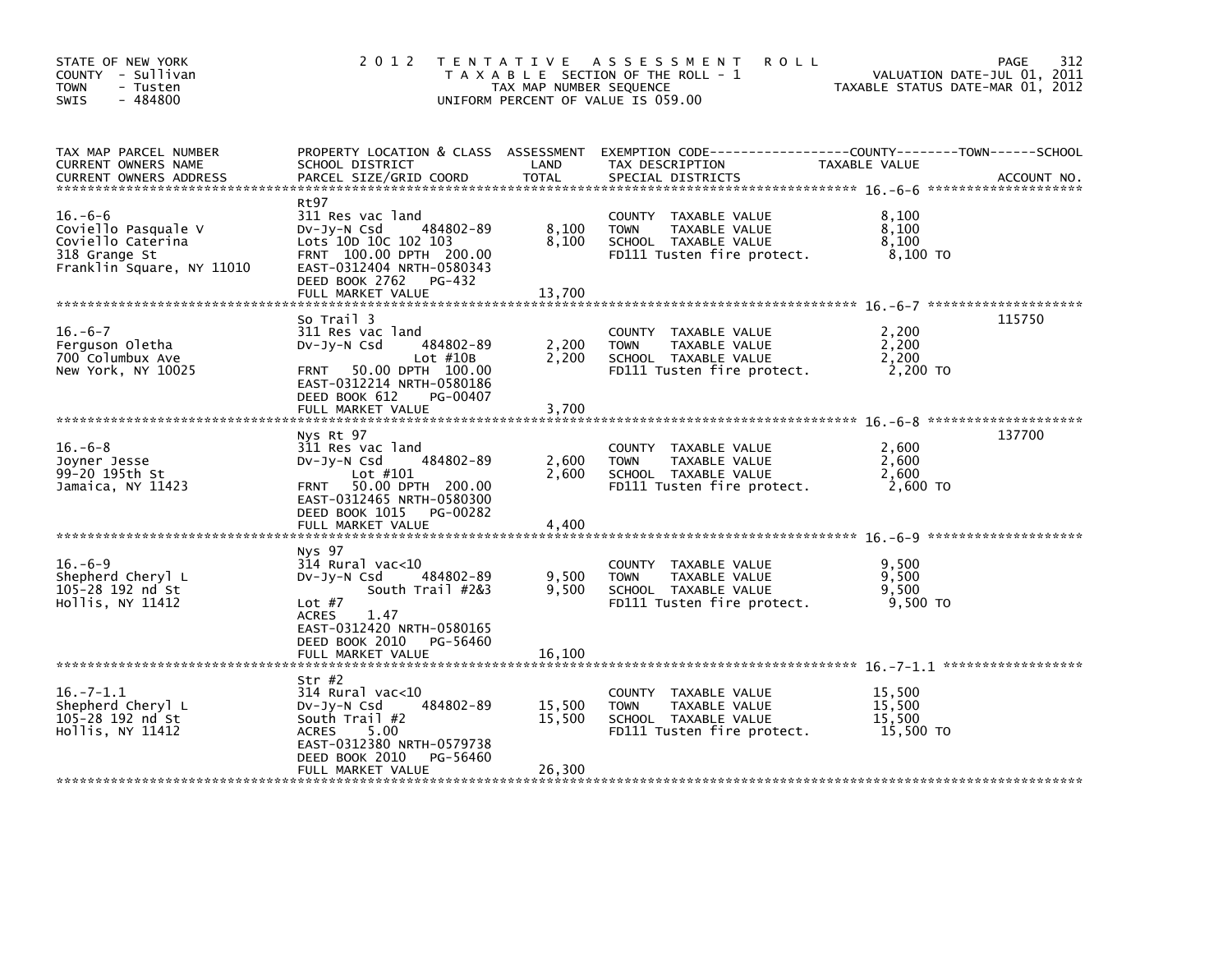| STATE OF NEW YORK<br>COUNTY - Sullivan<br><b>TOWN</b><br>- Tusten<br>$-484800$<br><b>SWIS</b>          | 2 0 1 2                                                                                                                                                                                              | T E N T A T I V E<br>TAX MAP NUMBER SEQUENCE | A S S E S S M E N T<br><b>ROLL</b><br>T A X A B L E SECTION OF THE ROLL - 1<br>UNIFORM PERCENT OF VALUE IS 059.00                         | VALUATION DATE-JUL 01, 2011<br>TAXABLE STATUS DATE-MAR 01, 2012 | 313<br>PAGE |
|--------------------------------------------------------------------------------------------------------|------------------------------------------------------------------------------------------------------------------------------------------------------------------------------------------------------|----------------------------------------------|-------------------------------------------------------------------------------------------------------------------------------------------|-----------------------------------------------------------------|-------------|
| TAX MAP PARCEL NUMBER<br>CURRENT OWNERS NAME<br><b>CURRENT OWNERS ADDRESS</b>                          | SCHOOL DISTRICT<br>PARCEL SIZE/GRID COORD                                                                                                                                                            | LAND<br><b>TOTAL</b>                         | PROPERTY LOCATION & CLASS ASSESSMENT EXEMPTION CODE-----------------COUNTY-------TOWN------SCHOOL<br>TAX DESCRIPTION<br>SPECIAL DISTRICTS | <b>TAXABLE VALUE</b>                                            | ACCOUNT NO. |
| $16. -7 - 1.2$<br>Sqritto James B<br>Sgritto Janet M<br>25-76 45th St<br>Astoria, NY 11103             | South Trail 2<br>311 Res vac land<br>484802-89<br>$Dv-Jy-N$ Csd<br>Lots 3A & 3B Luxton Lake<br>FRNT 100.00 DPTH 200.00<br>EAST-0311263 NRTH-0579289<br>DEED BOOK 2694<br>PG-504<br>FULL MARKET VALUE | 3,900<br>3,900<br>6,600                      | COUNTY TAXABLE VALUE<br>TAXABLE VALUE<br><b>TOWN</b><br>SCHOOL TAXABLE VALUE<br>FD111 Tusten fire protect.                                | 3,900<br>3,900<br>3,900<br>3,900 TO                             | 120050      |
| $16. - 7 - 1.3$<br>Pope Saundra<br>PO Box 32237<br>Jamaica, NY 11431                                   | So Trail 2<br>311 Res vac land<br>484802-89<br>$Dv-Jy-N$ Csd<br>FRNT 50.00 DPTH 200.00<br>EAST-0311200 NRTH-0579242<br>DEED BOOK 776<br>PG-00737<br>FULL MARKET VALUE                                | 2,200<br>2,200<br>3,700                      | COUNTY TAXABLE VALUE<br>TAXABLE VALUE<br><b>TOWN</b><br>SCHOOL TAXABLE VALUE<br>FD111 Tusten fire protect.                                | 2,200<br>2,200<br>2,200<br>2,200 TO                             | 142850      |
|                                                                                                        |                                                                                                                                                                                                      |                                              |                                                                                                                                           |                                                                 |             |
| $16. -7 - 1.4$<br>Monroe Leroy<br>456 Schenectaly Ave Apt 6L<br>Brooklyn, NY 11203                     | So Trail 2<br>311 Res vac land<br>484802-89<br>$Dv-Jv-N$ Csd<br>FRNT 50.00 DPTH 200.00<br>EAST-0311157 NRTH-0579216<br>DEED BOOK 725<br>PG-00473                                                     | 2,200<br>2,200                               | TAXABLE VALUE<br>COUNTY<br><b>TOWN</b><br>TAXABLE VALUE<br>SCHOOL TAXABLE VALUE<br>FD111 Tusten fire protect.                             | 2,200<br>2.200<br>2,200<br>2,200 TO                             | 137450      |
|                                                                                                        |                                                                                                                                                                                                      |                                              |                                                                                                                                           |                                                                 |             |
| $16. -7 - 1.5$<br>Coviello Pasquale V<br>Coviello John F<br>318 Grange St<br>Franklin Square, NY 11010 | Str #2 Not In<br>311 Res vac land<br>484802-89<br>$Dv-Jv-N$ Csd<br>Lot 1C<br>FRNT 50.00 DPTH 200.00<br>EAST-0310935 NRTH-0579080                                                                     | 2,200<br>2,200                               | <b>COUNTY</b><br>TAXABLE VALUE<br>TAXABLE VALUE<br><b>TOWN</b><br>SCHOOL TAXABLE VALUE<br>FD111 Tusten fire protect.                      | 2,200<br>2,200<br>2,200<br>2,200 TO                             | 115050      |
|                                                                                                        | DEED BOOK 1350<br>PG-119<br>FULL MARKET VALUE                                                                                                                                                        | 3,700                                        |                                                                                                                                           |                                                                 |             |
| $16. - 7 - 1.6$<br>Kramer Paul A<br>Kramer Christine A<br>320 E 3Rd St<br>Brooklyn, NY 11218           | South Trail 2<br>314 Rural vac<10<br>484802-89<br>$Dv-Jv-N$ Csd<br>5.01<br><b>ACRES</b><br>EAST-0312063 NRTH-0579496<br>DEED BOOK 1326<br>PG-209<br>FULL MARKET VALUE                                | 19,500<br>19,500<br>33,100                   | <b>COUNTY</b><br>TAXABLE VALUE<br>TAXABLE VALUE<br><b>TOWN</b><br>SCHOOL TAXABLE VALUE<br>FD111 Tusten fire protect.                      | 19,500<br>19.500<br>19,500<br>19,500 TO                         |             |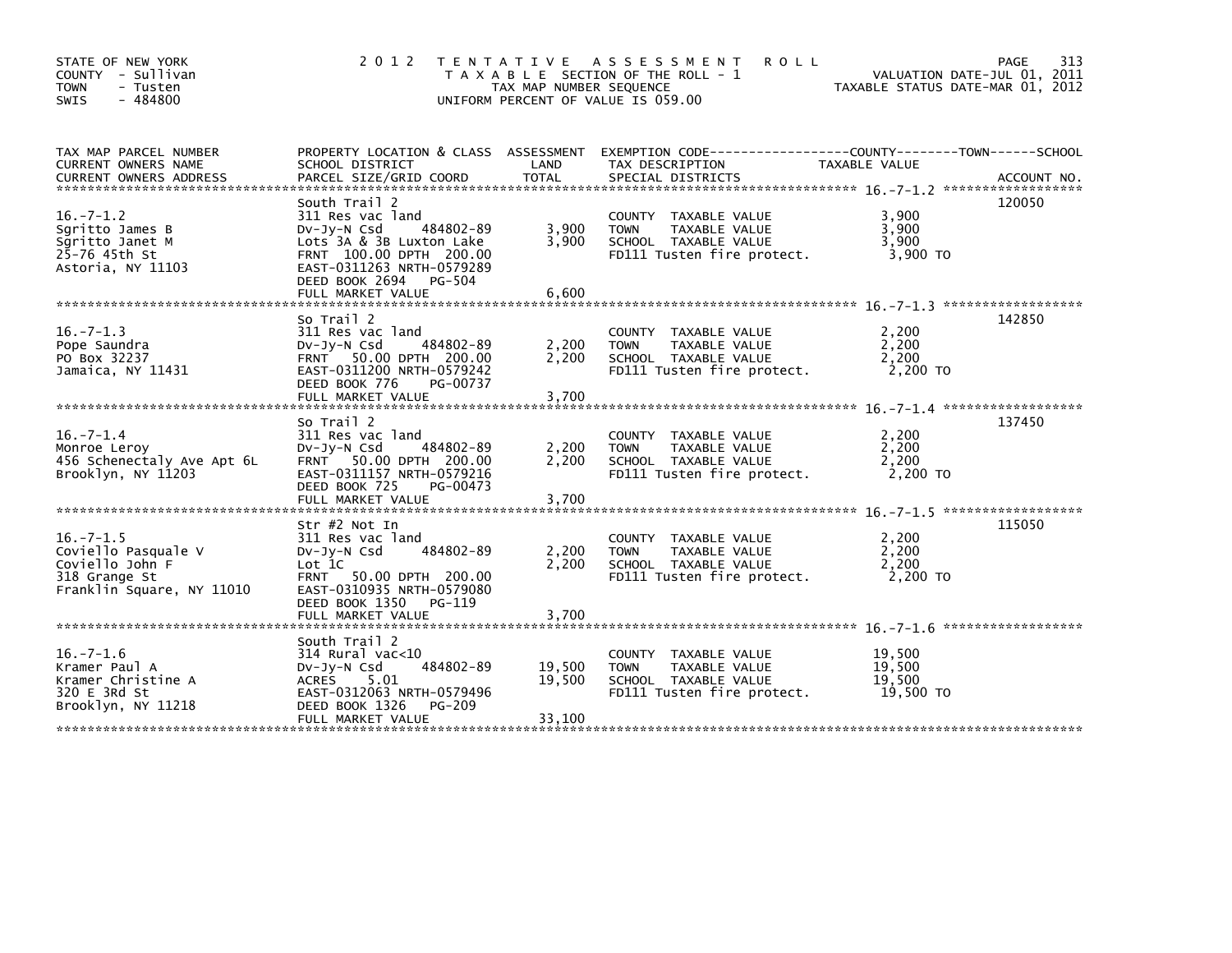| STATE OF NEW YORK<br>COUNTY - Sullivan<br><b>TOWN</b><br>- Tusten<br>$-484800$<br><b>SWIS</b>   | 2 0 1 2                                                                                                                                                                 | TAX MAP NUMBER SEQUENCE    | TENTATIVE ASSESSMENT<br><b>ROLL</b><br>T A X A B L E SECTION OF THE ROLL - 1<br>UNIFORM PERCENT OF VALUE IS 059.00                                                 | VALUATION DATE-JUL 01, 2011<br>TAXABLE STATUS DATE-MAR 01, 2012                                        | PAGE<br>314             |
|-------------------------------------------------------------------------------------------------|-------------------------------------------------------------------------------------------------------------------------------------------------------------------------|----------------------------|--------------------------------------------------------------------------------------------------------------------------------------------------------------------|--------------------------------------------------------------------------------------------------------|-------------------------|
| TAX MAP PARCEL NUMBER<br>CURRENT OWNERS NAME<br><b>CURRENT OWNERS ADDRESS</b>                   | SCHOOL DISTRICT<br>PARCEL SIZE/GRID COORD                                                                                                                               | LAND<br><b>TOTAL</b>       | PROPERTY LOCATION & CLASS ASSESSMENT EXEMPTION CODE---------------COUNTY-------TOWN-----SCHOOL<br>TAX DESCRIPTION<br>SPECIAL DISTRICTS                             | TAXABLE VALUE                                                                                          | ACCOUNT NO.             |
| $16. - 7 - 1.7$<br>Foster Douglas R<br>Foster Dorothy J<br>7 School St<br>Narrowsburg, NY 12764 | South Trail 2<br>$314$ Rural vac<10<br>484802-89<br>$Dv-Jy-N$ Csd<br>5.00<br><b>ACRES</b><br>EAST-0311849 NRTH-0579332<br>DEED BOOK 1358<br>PG-613<br>FULL MARKET VALUE | 19,500<br>19,500<br>33,100 | COUNTY TAXABLE VALUE<br><b>TOWN</b><br>TAXABLE VALUE<br>SCHOOL TAXABLE VALUE<br>FD111 Tusten fire protect.                                                         | 19,500<br>19,500<br>19,500<br>19,500 TO                                                                |                         |
| $16. - 7 - 1.8$<br>Prendergast Thomas J<br>128 Delaware Dr<br>Narrowsburg, NY 12764             | So Trail 2<br>$314$ Rural vac<10<br>484802-89<br>$Dv-Jy-N$ Csd<br>5.01<br><b>ACRES</b><br>EAST-0311652 NRTH-0579183<br>DEED BOOK 3176<br>PG-37<br>FULL MARKET VALUE     | 19,500<br>19,500<br>33,100 | COUNTY TAXABLE VALUE<br><b>TOWN</b><br>TAXABLE VALUE<br>SCHOOL TAXABLE VALUE<br>FD111 Tusten fire protect.                                                         | 19,500<br>19,500<br>19,500<br>19,500 TO                                                                |                         |
| $16. -7 - 1.9$<br>VanderPyle Kenneth<br>155 Foster Trl<br>PO Box 267<br>Narrowsburg, NY 12764   | 155 Foster Trl<br>270 Mfg housing<br>484802-89<br>DV-Jy-N Csd<br>5.03<br><b>ACRES</b><br>EAST-0311440 NRTH-0579030<br>DEED BOOK 3409<br>PG-639<br>FULL MARKET VALUE     | 39,700 STAR EN<br>67,300   | COMBAT VET 41131<br>25,700 DISABL VET 41141<br>41834<br>COUNTY TAXABLE VALUE<br><b>TOWN</b><br>TAXABLE VALUE<br>SCHOOL TAXABLE VALUE<br>FD111 Tusten fire protect. | 9,925<br>9,925<br>19,850<br>19,850<br>$\Omega$<br>$\mathbf{0}$<br>9.925<br>9,925<br>3.620<br>39,700 TO | 0<br>$\Omega$<br>36,080 |
| $16. -7 - 1.10$<br>Foster Douglas<br>Foster Dorothy<br>7 School St<br>Narrowsburg, NY 12764     | South Trail 2<br>$314$ Rural vac<10<br>$Dv-Jv-N$ Csd<br>484802-89<br>ACRES<br>5.08<br>EAST-0311231 NRTH-0578868<br>DEED BOOK 1358<br>PG-619<br>FULL MARKET VALUE        | 19,800<br>19,800<br>33,600 | COUNTY TAXABLE VALUE<br><b>TOWN</b><br>TAXABLE VALUE<br>SCHOOL TAXABLE VALUE<br>FD111 Tusten fire protect.                                                         | 19.800<br>19,800<br>19.800<br>19,800 TO                                                                |                         |
| $16. -7 - 1.11$<br>Lang Edward J<br>60 Lake St<br>Narrowsburg, NY 12764                         | So Trail No 2<br>314 Rural vac<10<br>484802-89<br>$Dv-Jy-N$ Csd<br>FRNT 20.00 DPTH 150.00<br>EAST-0312177 NRTH-0579787<br>DEED BOOK 2440<br>PG-500<br>FULL MARKET VALUE | 400<br>400<br>700          | COUNTY TAXABLE VALUE<br><b>TOWN</b><br>TAXABLE VALUE<br>SCHOOL TAXABLE VALUE<br>FD111 Tusten fire protect.                                                         | 400<br>400<br>400<br>400 TO                                                                            |                         |
| $16. -7 - 1.12$<br>Lang Edward J<br>60 Lake St<br>Narrowsburg, NY 12764                         | So Trail No 2<br>314 Rural vac<10<br>484802-89<br>DV-Jy-N Csd<br>FRNT 20.00 DPTH 200.00<br>EAST-0311277 NRTH-0579180<br>DEED BOOK 2440<br>PG-502<br>FULL MARKET VALUE   | 500<br>500<br>800          | COUNTY TAXABLE VALUE<br><b>TOWN</b><br>TAXABLE VALUE<br>SCHOOL TAXABLE VALUE<br>FD111 Tusten fire protect.                                                         | 500<br>500<br>500<br>500 TO                                                                            |                         |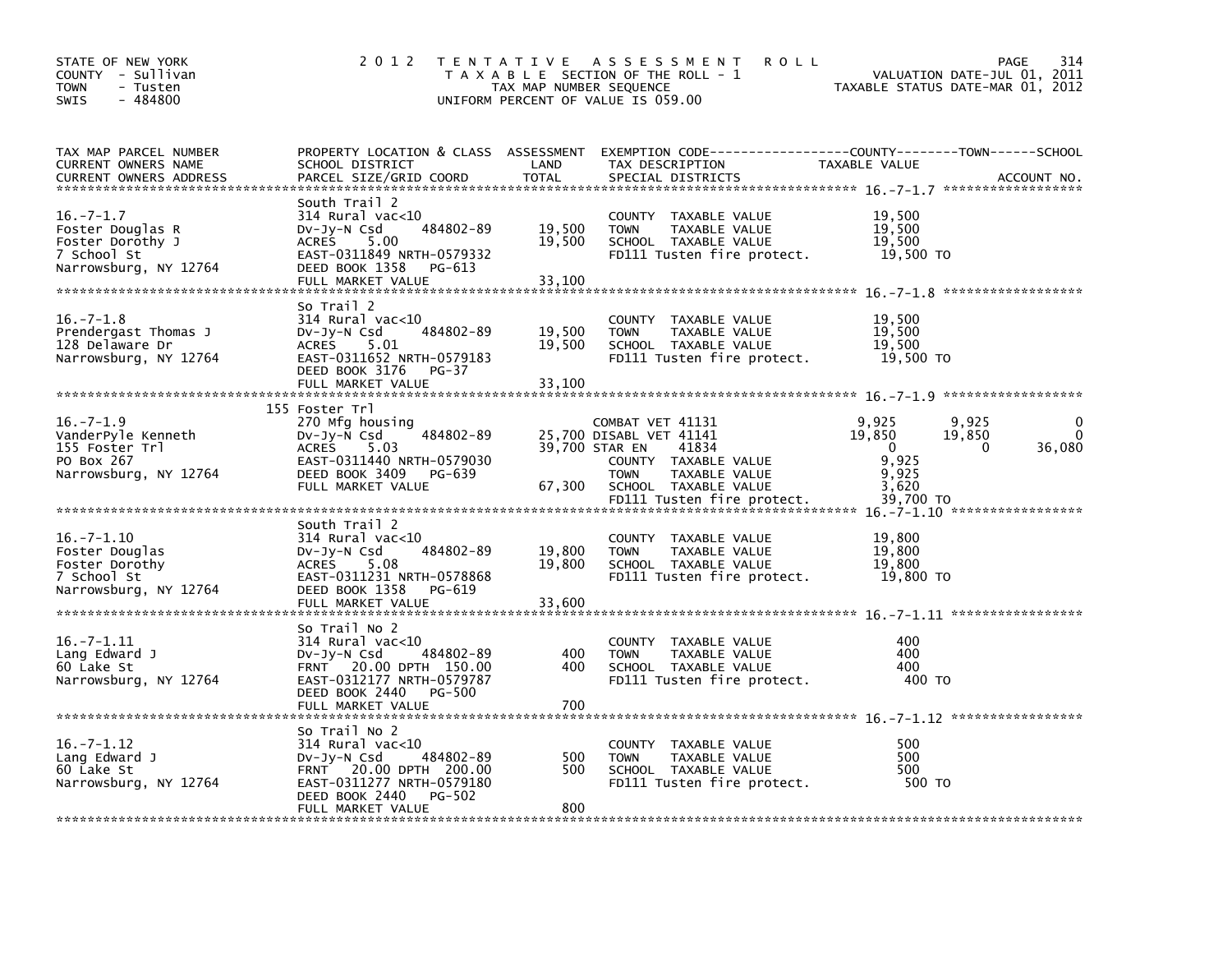| STATE OF NEW YORK<br>COUNTY - Sullivan<br><b>TOWN</b><br>- Tusten<br>$-484800$<br><b>SWIS</b>  | 2 0 1 2                                                                                                                                                                           | TAX MAP NUMBER SEQUENCE | TENTATIVE ASSESSMENT<br>R O L L<br>T A X A B L E SECTION OF THE ROLL - 1<br>UNIFORM PERCENT OF VALUE IS 059.00    | VALUATION DATE-JUL 01, 2011<br>TAXABLE STATUS DATE-MAR 01, 2012 | 315<br>PAGE |
|------------------------------------------------------------------------------------------------|-----------------------------------------------------------------------------------------------------------------------------------------------------------------------------------|-------------------------|-------------------------------------------------------------------------------------------------------------------|-----------------------------------------------------------------|-------------|
| TAX MAP PARCEL NUMBER<br>CURRENT OWNERS NAME                                                   | SCHOOL DISTRICT                                                                                                                                                                   | LAND                    | PROPERTY LOCATION & CLASS ASSESSMENT EXEMPTION CODE---------------COUNTY-------TOWN-----SCHOOL<br>TAX DESCRIPTION | TAXABLE VALUE                                                   |             |
| $16. -7 - 1.13$<br>Lang Edward J<br>60 Lake St<br>Narrowsburg, NY 12764                        | So Trail No 2<br>$314$ Rural vac<10<br>484802-89<br>$Dv-Jy-N$ Csd<br>FRNT 20.00 DPTH 150.00<br>EAST-0311014 NRTH-0579001<br>DEED BOOK 2440<br>PG-504                              | 400<br>400              | COUNTY TAXABLE VALUE<br>TAXABLE VALUE<br><b>TOWN</b><br>SCHOOL TAXABLE VALUE<br>FD111 Tusten fire protect.        | 400<br>400<br>400<br>400 TO                                     |             |
| $16. -7 - 1.14$<br>Roach George<br>102 Hardenburgh Rd<br>Pine Bush, NY 12566                   | So Trail 2<br>311 Res vac land<br>484802-89<br>$Dv-Jy-N$ Csd<br>Lot 2<br>FRNT 50.00 DPTH 200.00<br>EAST-0310980 NRTH-0579114<br>DEED BOOK 1318<br>PG-280<br>FULL MARKET VALUE     | 2,200<br>2,200<br>3,700 | COUNTY TAXABLE VALUE<br>TAXABLE VALUE<br><b>TOWN</b><br>SCHOOL TAXABLE VALUE<br>FD111 Tusten fire protect.        | 2,200<br>2,200<br>2,200<br>2,200 TO                             |             |
| $16. -7 - 1.15$<br>Zur Heide David<br>Zur Heide Glenn<br>106 Choctaw Trl<br>Ringwood, NJ 07456 | South Trail 2<br>311 Res vac land<br>484802-89<br>$Dv-Jy-N$ Csd<br>Lot 1B<br>FRNT 50.00 DPTH 200.00<br>EAST-0310906 NRTH-0579064<br>DEED BOOK 1323<br>PG-343<br>FULL MARKET VALUE | 2,200<br>2,200<br>3,700 | COUNTY TAXABLE VALUE<br>TAXABLE VALUE<br><b>TOWN</b><br>SCHOOL TAXABLE VALUE<br>FD111 Tusten fire protect.        | 2,200<br>2,200<br>2,200<br>2.200 TO                             |             |
| $16. - 7 - 2$<br>Walker Betty<br>28 Van Buren St<br>Brooklyn, NY 11221                         | So Trail 2<br>311 Res vac land<br>484802-89<br>$Dv-Jy-N$ Csd<br>$Lot$ #7D<br>FRNT 50.00 DPTH 200.00<br>EAST-0312061 NRTH-0579857<br>DEED BOOK 2011 PG-58<br>FULL MARKET VALUE     | 2,200<br>2,200<br>3,700 | COUNTY TAXABLE VALUE<br>TAXABLE VALUE<br><b>TOWN</b><br>SCHOOL TAXABLE VALUE<br>FD111 Tusten fire protect.        | 2,200<br>2,200<br>2,200<br>2.200 TO                             | 115000      |
| $16. - 7 - 3$<br>Marciano John Sr<br>241 Yulan-Barryville Rd<br>Yulan, NY 12792                | So Trail 2<br>311 Res vac land<br>484802-89<br>$Dv-Jv-N$ Csd<br>Lot #8A&b<br>0.50<br><b>ACRES</b><br>EAST-0312121 NRTH-0579897<br>DEED BOOK 3195<br>PG-367<br>FULL MARKET VALUE   | 3,900<br>3,900<br>6,600 | COUNTY TAXABLE VALUE<br>TAXABLE VALUE<br><b>TOWN</b><br>SCHOOL TAXABLE VALUE<br>FD111 Tusten fire protect.        | 3,900<br>3.900<br>3,900<br>3.900 TO                             | 106750      |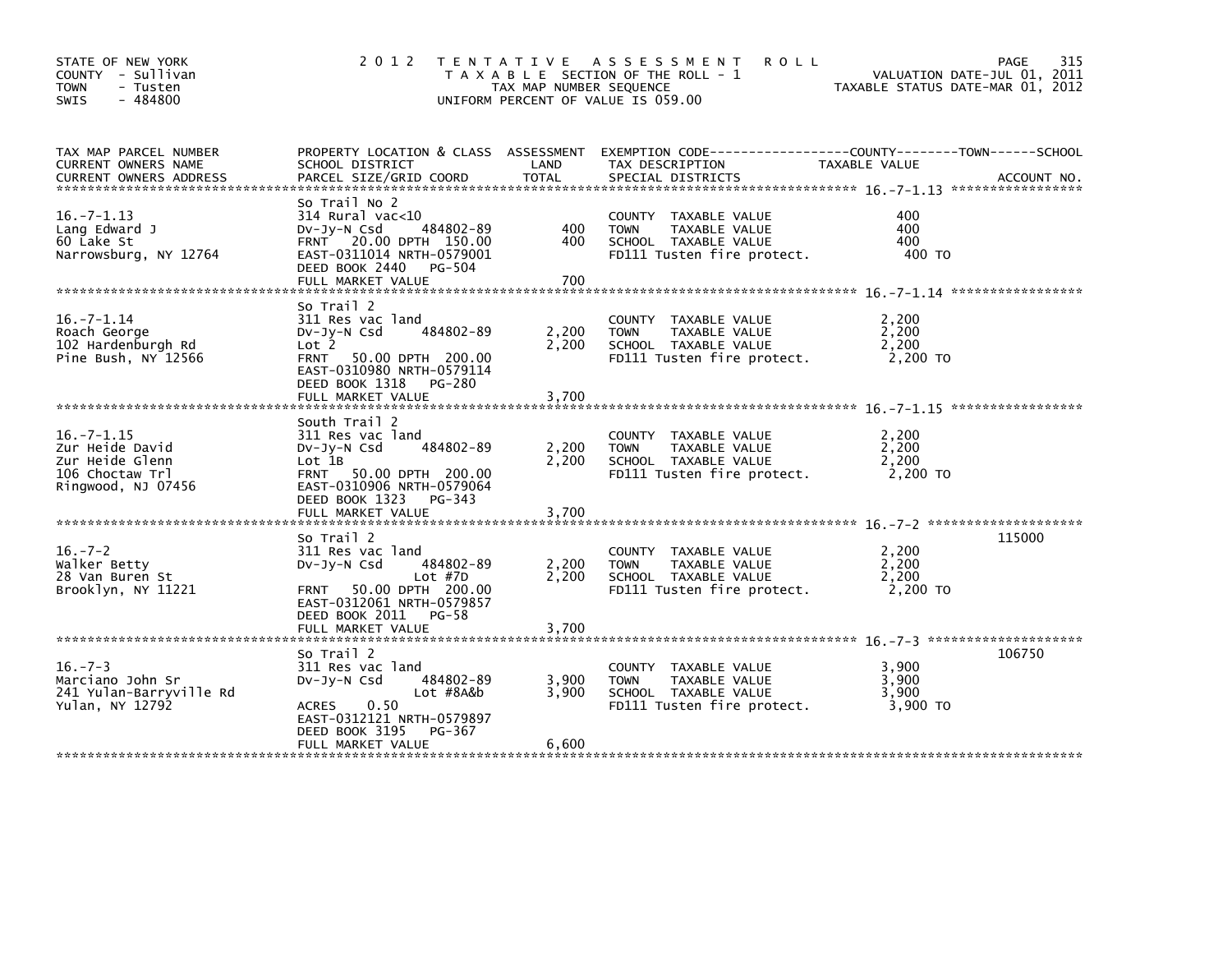| STATE OF NEW YORK<br>COUNTY - Sullivan<br><b>TOWN</b><br>- Tusten<br>$-484800$<br><b>SWIS</b>                   | 2 0 1 2                                                                                                                                                                                     | TAX MAP NUMBER SEQUENCE    | <b>ROLL</b><br>TENTATIVE ASSESSMENT<br>T A X A B L E SECTION OF THE ROLL - 1<br>UNIFORM PERCENT OF VALUE IS 059.00                       | VALUATION DATE-JUL 01, 2011<br>TAXABLE STATUS DATE-MAR 01, 2012 | 316<br>PAGE |
|-----------------------------------------------------------------------------------------------------------------|---------------------------------------------------------------------------------------------------------------------------------------------------------------------------------------------|----------------------------|------------------------------------------------------------------------------------------------------------------------------------------|-----------------------------------------------------------------|-------------|
| TAX MAP PARCEL NUMBER<br>CURRENT OWNERS NAME<br><b>CURRENT OWNERS ADDRESS</b><br>****************************** | SCHOOL DISTRICT<br>PARCEL SIZE/GRID COORD                                                                                                                                                   | LAND<br><b>TOTAL</b>       | PROPERTY LOCATION & CLASS ASSESSMENT EXEMPTION CODE----------------COUNTY-------TOWN------SCHOOL<br>TAX DESCRIPTION<br>SPECIAL DISTRICTS | TAXABLE VALUE                                                   | ACCOUNT NO. |
| $16. - 7 - 4$<br>Kornish Doris<br>113 E Second St<br>New York, NY 10009                                         | So Trail 2<br>311 Res vac land<br>484802-89<br>$Dv-Jy-N$ Csd<br>62.50 DPTH 200.00<br><b>FRNT</b><br>EAST-0312367 NRTH-0579915<br>DEED BOOK 2607<br>PG-232<br>FULL MARKET VALUE              | 2,500<br>2,500<br>4,200    | COUNTY TAXABLE VALUE<br>TAXABLE VALUE<br><b>TOWN</b><br>SCHOOL TAXABLE VALUE<br>FD111 Tusten fire protect.                               | 2,500<br>2,500<br>2,500<br>2,500 TO                             |             |
| $16. -7 - 5$<br>Shepherd Cheryl L<br>105-28 192 nd St<br>Hollis, NY 11412                                       | South Trail 2<br>311 Res vac land<br>484802-89<br>$Dv-Jy-N$ Csd<br>FRNT 62.50 DPTH 272.00<br>EAST-0312426 NRTH-0579923<br>DEED BOOK 2010<br>PG-56460<br>FULL MARKET VALUE                   | 2,900<br>2,900<br>4,900    | COUNTY TAXABLE VALUE<br><b>TOWN</b><br>TAXABLE VALUE<br>SCHOOL TAXABLE VALUE<br>FD111 Tusten fire protect.                               | 2,900<br>2,900<br>2,900<br>2,900 TO                             | 129300      |
| $16. - 7 - 6$<br>Lockett Theresa E Jr<br>105-28 192 nd St<br>Hollis, NY 11412                                   | So Trail 2<br>270 Mfg housing<br>484802-89<br>$Dv-Jy-N$ Csd<br>FRNT 117.00 DPTH 243.00<br>EAST-0312478 NRTH-0579966<br>DEED BOOK 2010<br>PG-56459<br>FULL MARKET VALUE                      | 4,700<br>4,700<br>8,000    | COUNTY TAXABLE VALUE<br><b>TOWN</b><br>TAXABLE VALUE<br>SCHOOL TAXABLE VALUE<br>FD111 Tusten fire protect.                               | 4,700<br>4,700<br>4.700<br>4,700 TO                             | 133550      |
| $16. -7 - 7$<br>Shepherd Cheryl L<br>105-28 192 nd St<br>Hollis, NY 11412                                       | South Trail 2<br>417 Cottages<br>484802-89<br>$Dv-Jy-N$ Csd<br>FRNT 100.00 DPTH 200.00<br>EAST-0312598 NRTH-0579974<br>DEED BOOK 2010<br>PG-56460<br>FULL MARKET VALUE                      | 9,400<br>70,100<br>118,800 | COUNTY TAXABLE VALUE<br><b>TOWN</b><br>TAXABLE VALUE<br>SCHOOL TAXABLE VALUE<br>FD111 Tusten fire protect.                               | 70,100<br>70,100<br>70,100<br>70,100 TO                         | 149750      |
| $16. - 7 - 8$<br>Shepherd Cheryl L<br>105-28 192 nd St<br>Hollis, NY 11412                                      | Nys 97<br>311 Res vac land<br>$Dv-Jv-N$ Csd<br>484802-89<br>Rt #97 & South Trail #2<br>FRNT 100.00 DPTH 100.00<br>EAST-0312647 NRTH-0580083<br>DEED BOOK 2010 PG-56460<br>FULL MARKET VALUE | 3,300<br>3,300<br>5,600    | COUNTY TAXABLE VALUE<br>TAXABLE VALUE<br><b>TOWN</b><br>SCHOOL TAXABLE VALUE<br>FD111 Tusten fire protect.                               | 3,300<br>3,300<br>3,300<br>3,300 TO                             | 113475      |
| $16. - 7 - 9$<br>Shepherd Cheryl L<br>105-28 192 nd St<br>Hollis, NY 11412                                      | Nys Rte 97<br>$314$ Rural vac<10<br>484802-89<br>$Dv-Jy-N$ Csd<br>FRNT 100.00 DPTH 150.00<br>EAST-0312730 NRTH-0579981<br>DEED BOOK 2010<br>PG-56460<br>FULL MARKET VALUE                   | 3,300<br>3,300<br>5,600    | COUNTY TAXABLE VALUE<br>TAXABLE VALUE<br>TOWN<br>SCHOOL TAXABLE VALUE<br>FD111 Tusten fire protect.                                      | 3,300<br>3,300<br>3,300<br>3,300 TO                             | 149650      |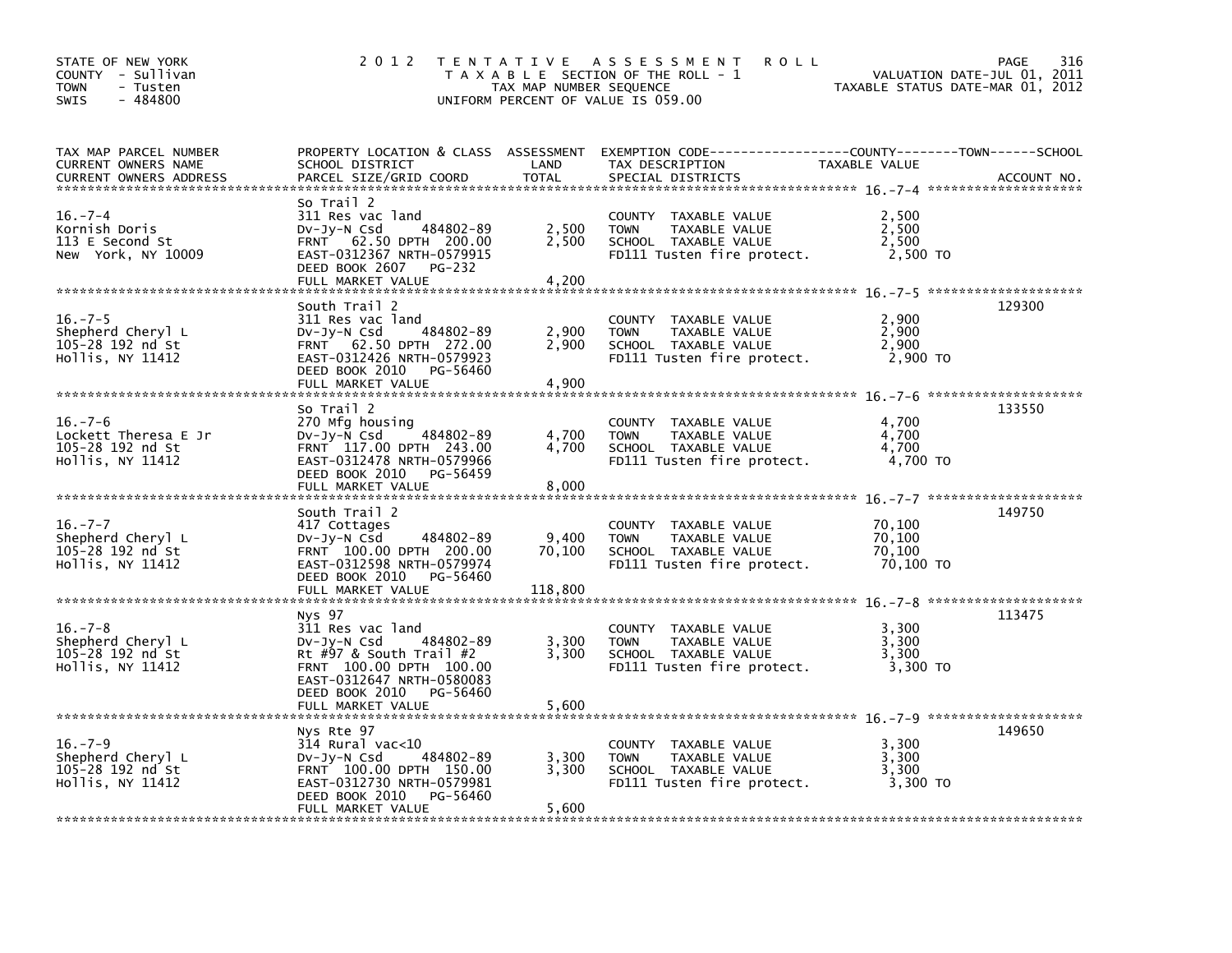| STATE OF NEW YORK<br>COUNTY - Sullivan<br>- Tusten<br><b>TOWN</b><br>$-484800$<br><b>SWIS</b>   | 2 0 1 2                                                                                                                                                              | TAX MAP NUMBER SEQUENCE     | TENTATIVE ASSESSMENT<br>T A X A B L E SECTION OF THE ROLL - 1<br>UNIFORM PERCENT OF VALUE IS 059.00                                                                                    | <b>ROLL</b>                                                        | VALUATION DATE-JUL 01, 2011<br>TAXABLE STATUS DATE-MAR 01, 2012 | 317<br>PAGE                                 |
|-------------------------------------------------------------------------------------------------|----------------------------------------------------------------------------------------------------------------------------------------------------------------------|-----------------------------|----------------------------------------------------------------------------------------------------------------------------------------------------------------------------------------|--------------------------------------------------------------------|-----------------------------------------------------------------|---------------------------------------------|
| TAX MAP PARCEL NUMBER<br>CURRENT OWNERS NAME<br><b>CURRENT OWNERS ADDRESS</b>                   | PROPERTY LOCATION & CLASS ASSESSMENT EXEMPTION CODE----------------COUNTY-------TOWN------SCHOOL<br>SCHOOL DISTRICT<br>PARCEL SIZE/GRID COORD                        | LAND<br><b>TOTAL</b>        | TAX DESCRIPTION<br>SPECIAL DISTRICTS                                                                                                                                                   | <b>TAXABLE VALUE</b>                                               |                                                                 | ACCOUNT NO.                                 |
| $16. -7 - 10$<br>Roberts Joan<br>5987 Rt 97<br>Narrowsburg, NY 12764                            | Nys Rte 97<br>210 1 Family Res<br>484802-89<br>DV-JV-N Csd<br>FRNT 50.00 DPTH 200.00<br>EAST-0312743 NRTH-0579857<br>DEED BOOK 913<br>PG-00133<br>FULL MARKET VALUE  | 2,600<br>20,800<br>35,300   | COUNTY TAXABLE VALUE<br>TAXABLE VALUE<br><b>TOWN</b><br>SCHOOL TAXABLE VALUE<br>FD111 Tusten fire protect.                                                                             | 20,800<br>20,800<br>20,800                                         | 20,800 TO                                                       | 145750                                      |
| $16 - 7 - 12.1$<br>Roberts Joan Ann<br>5987 Rt 97<br>Narrowsburg, NY 12764                      | Nys Rte 97<br>210 1 Family Res<br>484802-89<br>$Dv-Jy-N$ Csd<br>1.21<br><b>ACRES</b><br>EAST-0312720 NRTH-0579713<br>DEED BOOK 1200<br>PG-00207<br>FULL MARKET VALUE | 13,200 AGED-T<br>133,100    | 41121<br>WAR VET<br>41803<br>78,500 AGED-CS<br>41805<br>41834<br>STAR EN<br>COUNTY TAXABLE VALUE<br><b>TOWN</b><br>TAXABLE VALUE<br>SCHOOL TAXABLE VALUE<br>FD111 Tusten fire protect. | 11,775<br>0<br>23,354<br>$\mathbf 0$<br>43,371<br>40,035<br>14.945 | 11,775<br>26,690<br>0<br>0<br>78,500 TO                         | 146800<br>0<br>$\Omega$<br>27,475<br>36,080 |
| $16. -7 - 12.2$<br>Conklin Reuben<br>Conklin Joan<br>5979 Rt 97<br>Narrowsburg, NY 12764        | Nys Rt 97<br>210 1 Family Res<br>484802-89<br>$Dv-Jy-N$ Csd<br>Lot <sub>2</sub><br><b>ACRES</b><br>1.67<br>EAST-0312834 NRTH-0579577<br>DEED BOOK 1632<br>PG-460     | 16,300<br>70,000            | 41834<br>STAR EN<br><b>COUNTY</b><br>TAXABLE VALUE<br><b>TAXABLE VALUE</b><br><b>TOWN</b><br>SCHOOL TAXABLE VALUE<br>FD111 Tusten fire protect.                                        | $\mathbf{0}$<br>70.000<br>70,000<br>33,920                         | $\Omega$<br>70,000 TO                                           | 36,080                                      |
| $16. -7 - 13$<br>Stevenson Gregory M<br>Guthrie Vicki L<br>17 Arena Ct<br>Narrowsburg, NY 12764 | Nys Rt 97<br>260 Seasonal res<br>484802-89<br>DV-Jy-N Csd<br><b>ACRES</b><br>1.00<br>EAST-0312960 NRTH-0579507<br>DEED BOOK 3645<br>PG-521                           | 12,800<br>61,500            | <b>COUNTY</b><br>TAXABLE VALUE<br>TAXABLE VALUE<br><b>TOWN</b><br>SCHOOL TAXABLE VALUE<br>FD111 Tusten fire protect.                                                                   | 61,500<br>61,500<br>61,500                                         | $16. - 7 - 13$ *********************<br>$61,500$ TO             | 119725                                      |
|                                                                                                 | FULL MARKET VALUE<br>Nys Rte 97                                                                                                                                      | 104,200                     |                                                                                                                                                                                        |                                                                    |                                                                 | 132725                                      |
| $16. -7 - 15.1$<br>Lander Richard<br>Lander Lisa J<br>65 Evergreen Ln<br>Narrowsburg, NY 12764  | 449 Other Storag<br>484802-89<br>$Dv-Jy-N$ Csd<br>7.45<br><b>ACRES</b><br>EAST-0313164 NRTH-0579106<br>DEED BOOK 1771<br>PG-126<br>FULL MARKET VALUE                 | 31,600<br>84,200<br>142,700 | BUS IMP AP 47610<br>COUNTY TAXABLE VALUE<br><b>TOWN</b><br>TAXABLE VALUE<br>SCHOOL TAXABLE VALUE<br>FD111 Tusten fire protect.                                                         | 8,000<br>76,200<br>76,200<br>76,200                                | 8.000<br>84,200 TO                                              | 8,000                                       |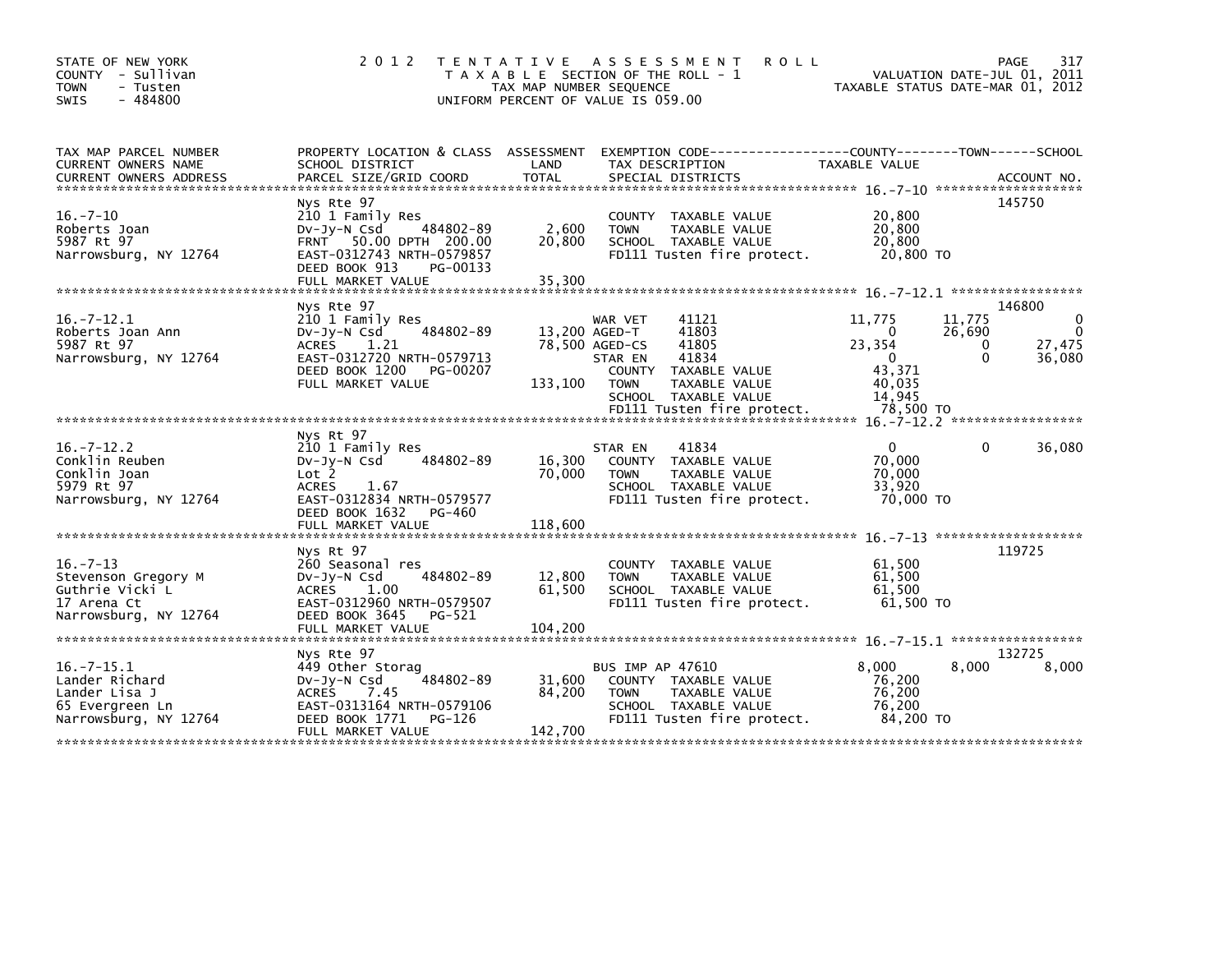| STATE OF NEW YORK<br>COUNTY - Sullivan<br><b>TOWN</b><br>- Tusten<br>- 484800<br>SWIS                          | 2 0 1 2                                                                                                                                                                                                     | T E N T A T I V E<br>TAX MAP NUMBER SEQUENCE | A S S E S S M E N T<br><b>ROLL</b><br>T A X A B L E SECTION OF THE ROLL - 1<br>UNIFORM PERCENT OF VALUE IS 059.00                        | TAXABLE STATUS DATE-MAR 01, 2012            | 318<br>PAGE<br>VALUATION DATE-JUL 01, 2011 |
|----------------------------------------------------------------------------------------------------------------|-------------------------------------------------------------------------------------------------------------------------------------------------------------------------------------------------------------|----------------------------------------------|------------------------------------------------------------------------------------------------------------------------------------------|---------------------------------------------|--------------------------------------------|
| TAX MAP PARCEL NUMBER<br><b>CURRENT OWNERS NAME</b><br><b>CURRENT OWNERS ADDRESS</b>                           | SCHOOL DISTRICT<br>PARCEL SIZE/GRID COORD                                                                                                                                                                   | LAND<br><b>TOTAL</b>                         | PROPERTY LOCATION & CLASS ASSESSMENT EXEMPTION CODE----------------COUNTY-------TOWN------SCHOOL<br>TAX DESCRIPTION<br>SPECIAL DISTRICTS | TAXABLE VALUE                               | ACCOUNT NO.                                |
| $16. - 7 - 16$<br>Steakley Teressa<br>5923 State Route 97<br>Narrowsburg, NY 12764                             | Nys Rt 97<br>483 Converted Re<br>484802-89<br>$Dv-Jy-N$ Csd<br>7.70 BANK C44838<br>ACRES<br>EAST-0313390 NRTH-0578739<br>DEED BOOK 3021<br>PG-632<br>FULL MARKET VALUE                                      | 31,900<br>101,900<br>172,700                 | COUNTY TAXABLE VALUE<br><b>TOWN</b><br>TAXABLE VALUE<br>SCHOOL TAXABLE VALUE<br>FD111 Tusten fire protect.                               | 101,900<br>101,900<br>101,900<br>101,900 TO | 108650                                     |
|                                                                                                                |                                                                                                                                                                                                             |                                              |                                                                                                                                          |                                             |                                            |
| $16. -7 - 17$<br>Porter Lena<br>600 Three Island Blvd Unit 301 So Trail 2 Thru 5<br>Hallandale Beach, FL 33009 | Nys 97<br>692 Road/str/hwy<br>484802-89<br>Dv-Jy-N Csd<br>Tusten Park<br><b>ACRES</b><br>6.03<br>EAST-0311712 NRTH-0579731                                                                                  | 500<br>500                                   | <b>COUNTY</b><br>TAXABLE VALUE<br><b>TOWN</b><br>TAXABLE VALUE<br>SCHOOL TAXABLE VALUE<br>FD111 Tusten fire protect.                     | 500<br>500<br>500<br>500 TO                 |                                            |
|                                                                                                                | DEED BOOK 3597<br>PG-377<br>FULL MARKET VALUE                                                                                                                                                               | 800                                          |                                                                                                                                          |                                             |                                            |
| $16. - 8 - 2$<br>Baim Kenneth<br>90 Gabels Rd<br>Narrowsburg, NY 12764                                         | Nys 97<br>280 Res Multiple<br>DV-Jy-N Csd<br>484802-89<br>Lot 148-153 & P/o 171-177<br>Combined with $16-8-1.2$<br>FRNT 375.00 DPTH 200.00<br>2.75<br><b>ACRES</b><br>EAST-0312214 NRTH-0581108             | 18,600<br>115,000                            | COUNTY TAXABLE VALUE<br>TAXABLE VALUE<br><b>TOWN</b><br>SCHOOL TAXABLE VALUE<br>FD111 Tusten fire protect.                               | 115,000<br>115,000<br>115,000<br>115,000 TO | 151750                                     |
|                                                                                                                | DEED BOOK 1676<br>PG-655<br>FULL MARKET VALUE                                                                                                                                                               | 194,900                                      |                                                                                                                                          |                                             |                                            |
|                                                                                                                |                                                                                                                                                                                                             |                                              |                                                                                                                                          |                                             |                                            |
| E.S.NYS Nys 97<br>$16. - 8 - 3$<br>Lang Edward J<br>60 Lake St<br>Narrowsburg, NY 12764                        | 311 Res vac land<br>484802-89<br>$Dv-Jy-N$ Csd<br>Lot #145 146 P/o 147<br>FRNT 100.00 DPTH 200.00<br>EAST-0312338 NRTH-0580910<br>DEED BOOK 2440<br>PG-454<br>FULL MARKET VALUE                             | 5,900<br>5,900<br>10,000                     | TAXABLE VALUE<br>COUNTY<br><b>TOWN</b><br>TAXABLE VALUE<br>SCHOOL TAXABLE VALUE<br>FD111 Tusten fire protect.                            | 5,900<br>5,900<br>5,900<br>5,900 TO         |                                            |
|                                                                                                                |                                                                                                                                                                                                             |                                              |                                                                                                                                          |                                             |                                            |
| $16.-8-4.1$<br>Baim Kenneth<br>90 Gables Rd<br>Narrowsburg, NY 12764                                           | E.S.N.Y.S. First Ave Luxton Lake<br>311 Res vac land<br>DV-Jy-N Csd<br>484802-89<br>First Ave Lot $#168-170$<br>P/o 171<br>FRNT 200.00 DPTH 200.00<br>EAST-0312485 NRTH-0581020<br>DEED BOOK 2509<br>PG-218 | 6,600<br>6,600                               | COUNTY TAXABLE VALUE<br><b>TOWN</b><br>TAXABLE VALUE<br>SCHOOL TAXABLE VALUE<br>FD111 Tusten fire protect.                               | 6,600<br>6,600<br>6,600<br>6,600 TO         |                                            |
|                                                                                                                | FULL MARKET VALUE                                                                                                                                                                                           | 11,200                                       |                                                                                                                                          |                                             |                                            |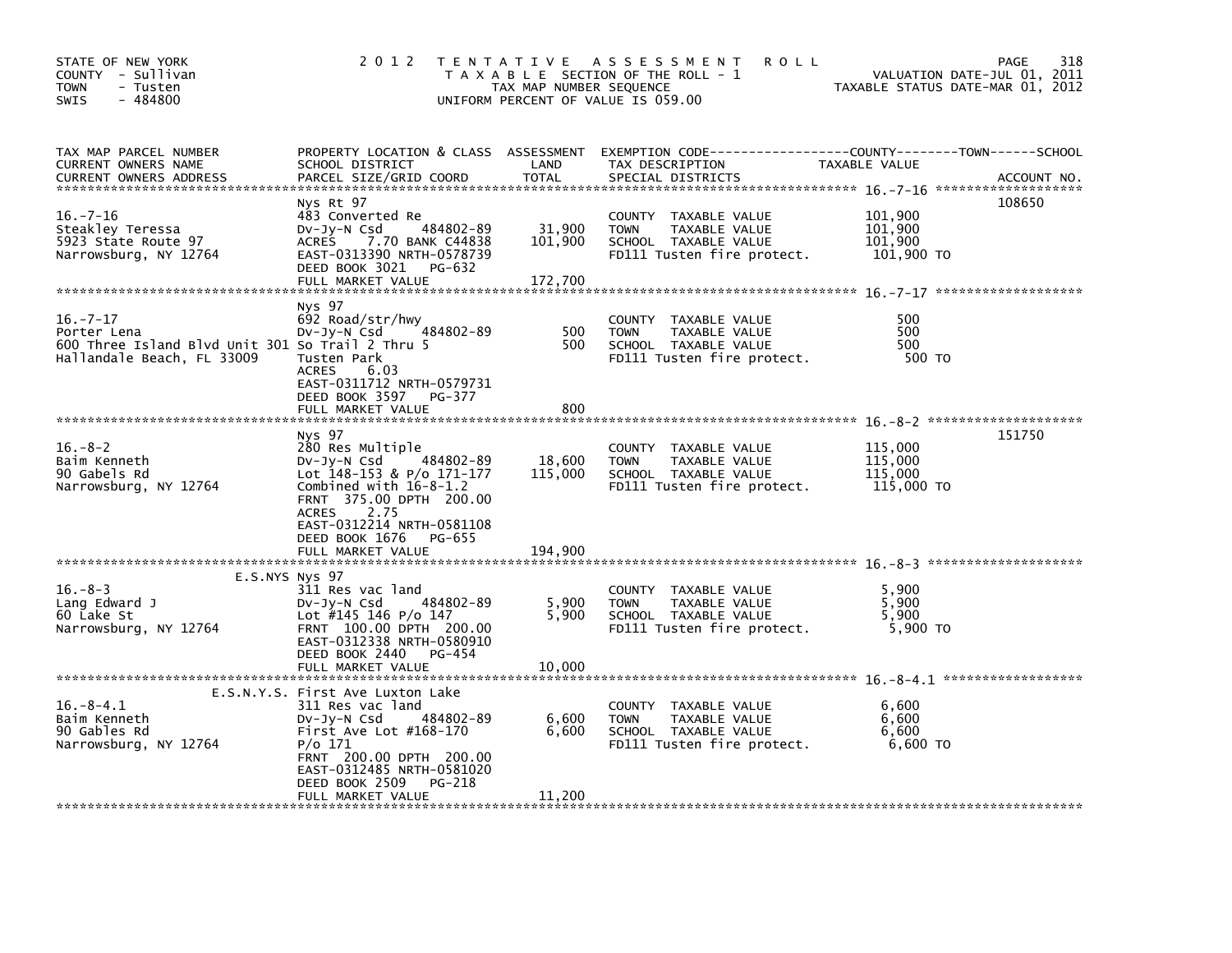| STATE OF NEW YORK<br>COUNTY - Sullivan<br><b>TOWN</b><br>- Tusten<br>$-484800$<br><b>SWIS</b> |                                                                                                                                                                                                | TAX MAP NUMBER SEQUENCE  | 2012 TENTATIVE ASSESSMENT<br><b>ROLL</b><br>T A X A B L E SECTION OF THE ROLL - 1<br>UNIFORM PERCENT OF VALUE IS 059.00                                          | TAXABLE STATUS DATE-MAR 01, 2012                                    | 319<br>PAGE<br>VALUATION DATE-JUL 01, 2011 |
|-----------------------------------------------------------------------------------------------|------------------------------------------------------------------------------------------------------------------------------------------------------------------------------------------------|--------------------------|------------------------------------------------------------------------------------------------------------------------------------------------------------------|---------------------------------------------------------------------|--------------------------------------------|
| TAX MAP PARCEL NUMBER<br>CURRENT OWNERS NAME                                                  | SCHOOL DISTRICT                                                                                                                                                                                | LAND                     | PROPERTY LOCATION & CLASS ASSESSMENT EXEMPTION CODE-----------------COUNTY-------TOWN------SCHOOL<br>TAX DESCRIPTION                                             | TAXABLE VALUE                                                       |                                            |
| $16. - 8 - 4.2$<br>Knight Alexander<br>PO Box 155<br>Lake Huntington, NY 12752                | First Ave<br>311 Res vac land<br>484802-89<br>DV-Jy-N Csd<br>P/o Lot #172&173<br>FRNT 100.00 DPTH 100.00<br>EAST-0312411 NRTH-0581218<br>DEED BOOK 3242 PG-188<br>FULL MARKET VALUE            | 2,200<br>2,200<br>3,700  | COUNTY TAXABLE VALUE<br><b>TOWN</b><br>TAXABLE VALUE<br>SCHOOL TAXABLE VALUE<br>FD111 Tusten fire protect.                                                       | 2,200<br>2,200<br>2,200<br>2,200 TO                                 | 116500                                     |
| $16. - 8 - 4.3$<br>Knight Alexander<br>PO Box 155<br>Lake Huntington, NY 12752                | First Ave & Back Rd<br>312 Vac w/imprv<br>484802-89<br>DV-Jy-N Csd<br>$P/O$ Lot #174-177<br>FRNT 100.00 DPTH 200.00<br>EAST-0312328 NRTH-0581335<br>DEED BOOK 3242 PG-188<br>FULL MARKET VALUE | 6,800<br>6,900<br>11,700 | COUNTY TAXABLE VALUE<br>TAXABLE VALUE<br><b>TOWN</b><br>SCHOOL TAXABLE VALUE<br>FD111 Tusten fire protect.                                                       | 6.900<br>6,900<br>6,900<br>6.900 TO                                 |                                            |
| $16. -9 - 1$<br>Amerbach Frances<br>12 Pondview Dr Apt 7<br>Patchoque, NY 11772               | Nys Rt 97<br>210 1 Family Res<br>484802-89<br>DV-Jy-N Csd<br>Lot #143&144<br>FRNT 100.00 DPTH 200.00<br>EAST-0312396 NRTH-0580776<br>DEED BOOK 2010 PG-55497                                   | 9,400<br>59,000          | COUNTY TAXABLE VALUE<br>TAXABLE VALUE<br><b>TOWN</b><br>SCHOOL TAXABLE VALUE<br>FD111 Tusten fire protect.                                                       | 59,000<br>59,000<br>59,000<br>59,000 TO                             | C30614                                     |
| $16.-9-2$<br>Young Wanda C<br>113-19 198th St<br>Hollis, NY 11412                             | Nys Rt 97<br>311 Res vac land<br>484802-89<br>$Dv-Jy-N$ Csd<br>Lot $#142$<br>50.00 DPTH 200.00<br><b>FRNT</b><br>EAST-0312416 NRTH-0580693<br>DEED BOOK 789<br>PG-00897                        | 2,600<br>2,600           | COUNTY TAXABLE VALUE<br><b>TOWN</b><br>TAXABLE VALUE<br>SCHOOL TAXABLE VALUE<br>FD111 Tusten fire protect.                                                       | 2,600<br>2,600<br>2,600<br>2,600 TO                                 | 162000                                     |
|                                                                                               | FULL MARKET VALUE<br>Nys Rt 97                                                                                                                                                                 | 4,400                    |                                                                                                                                                                  |                                                                     | 141400                                     |
| $16. - 9 - 3.1$<br>Padu Defilla<br>6028 Rt 97<br>Narrowsburg, NY 12764                        | 210 1 Family Res<br>484802-89<br>DV-JV-N Csd<br>Lot #140&141<br>FRNT 100.00 DPTH 200.00<br>EAST-0312485 NRTH-0580651<br>DEED BOOK 1821<br>$PG-462$<br>FULL MARKET VALUE                        | 56,700<br>96,100         | 41800<br>AGED-CTS<br>41834<br>9,400 STAR EN<br>COUNTY TAXABLE VALUE<br><b>TAXABLE VALUE</b><br><b>TOWN</b><br>SCHOOL TAXABLE VALUE<br>FD111 Tusten fire protect. | 28,350<br>$\mathbf{0}$<br>28,350<br>28,350<br>$\Omega$<br>56.700 TO | 28,350<br>28,350<br>28,350<br>0            |
|                                                                                               |                                                                                                                                                                                                |                          |                                                                                                                                                                  |                                                                     |                                            |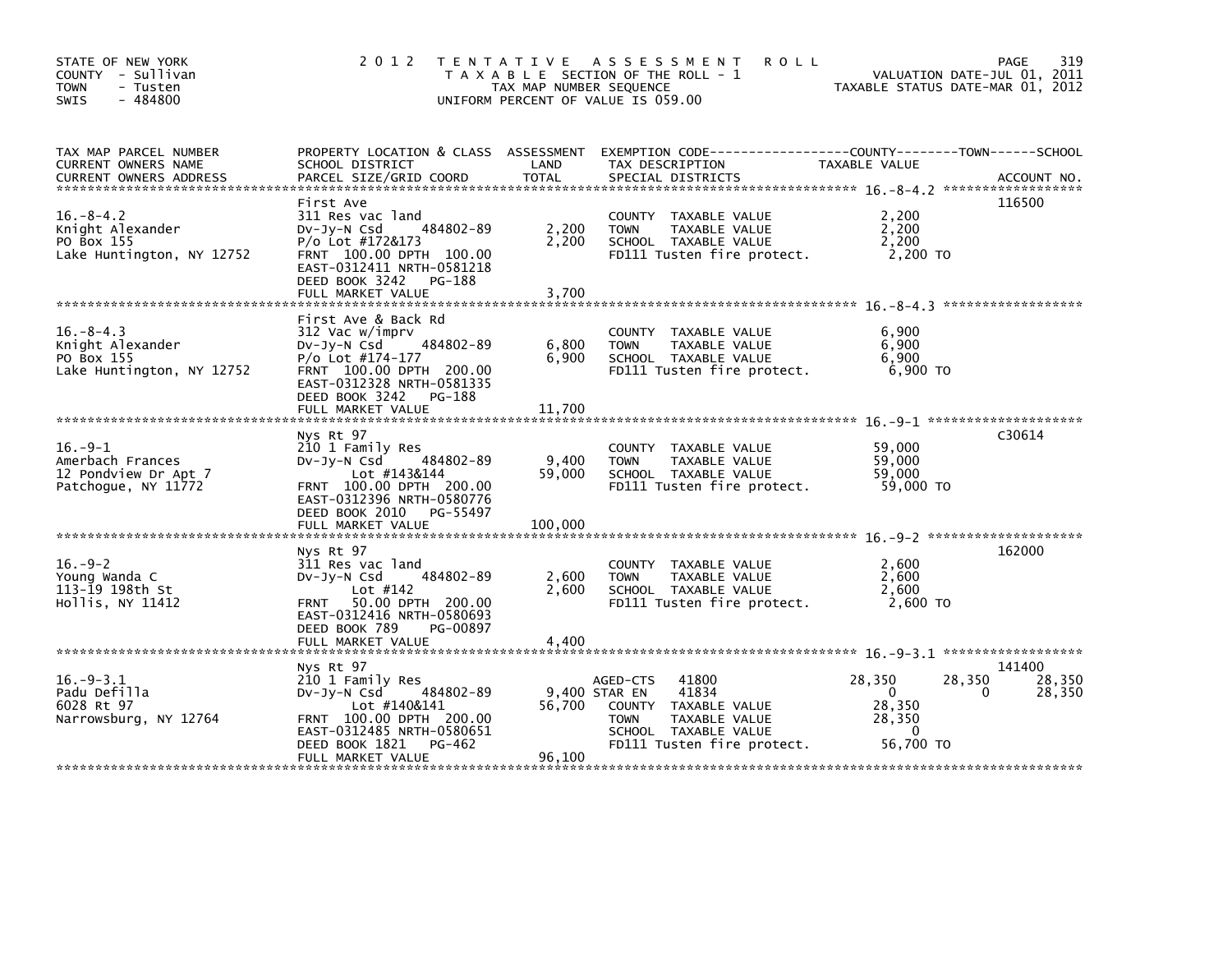| STATE OF NEW YORK<br>COUNTY - Sullivan<br><b>TOWN</b><br>- Tusten<br>$-484800$<br><b>SWIS</b>                 | 2 0 1 2                                                                                                                                                                                    | TAX MAP NUMBER SEQUENCE  | TENTATIVE ASSESSMENT<br><b>ROLL</b><br>T A X A B L E SECTION OF THE ROLL - 1<br>UNIFORM PERCENT OF VALUE IS 059.00                                          | VALUATION DATE-JUL 01, 2011<br>TAXABLE STATUS DATE-MAR 01, 2012           | 320<br><b>PAGE</b>                |
|---------------------------------------------------------------------------------------------------------------|--------------------------------------------------------------------------------------------------------------------------------------------------------------------------------------------|--------------------------|-------------------------------------------------------------------------------------------------------------------------------------------------------------|---------------------------------------------------------------------------|-----------------------------------|
| TAX MAP PARCEL NUMBER<br>CURRENT OWNERS NAME<br>CURRENT OWNERS ADDRESS                                        | SCHOOL DISTRICT                                                                                                                                                                            | LAND                     | PROPERTY LOCATION & CLASS ASSESSMENT EXEMPTION CODE----------------COUNTY-------TOWN-----SCHOOL<br>TAX DESCRIPTION                                          | TAXABLE VALUE                                                             |                                   |
| $16. -9 - 3.2$<br>Maurizzio Joseph Jr<br>Maurizzio Jennifer L<br>6016 State Route 97<br>Narrowsburg, NY 12764 | Rt 97<br>210 1 Family Res<br>$Dv-Jv-N$ Csd<br>484802-89<br>Lot #135&136<br>FRNT 100.00 DPTH 200.00<br>EAST-0312626 NRTH-0580449<br>DEED BOOK 3458<br>PG-667                                | 59,300                   | 41121<br>WAR VET<br>41834<br>9,400 STAR EN<br>COUNTY<br>TAXABLE VALUE<br><b>TOWN</b><br>TAXABLE VALUE<br>SCHOOL TAXABLE VALUE<br>FD111 Tusten fire protect. | 8,895<br>8,895<br>$\mathbf{0}$<br>50,405<br>50,405<br>23,220<br>59,300 TO | 133500<br>$\Omega$<br>36,080<br>0 |
| $16. -9 - 3.4$<br>Shepperson Morton A<br>Shepperson Eunice J<br>160-16 78th Rd<br>Flushing, NY 11366          | Nys Rt 97<br>311 Res vac land<br>484802-89<br>DV-Jy-N Csd<br>Lot #137<br>FRNT 50.00 DPTH 200.00<br>EAST-0312586 NRTH-0580511<br>DEED BOOK 777<br>PG-00904<br>FULL MARKET VALUE             | 2,600<br>2,600<br>4,400  | COUNTY TAXABLE VALUE<br><b>TOWN</b><br>TAXABLE VALUE<br>SCHOOL TAXABLE VALUE<br>FD111 Tusten fire protect.                                                  | 2,600<br>2,600<br>2.600<br>2,600 TO                                       | 149900                            |
| $16. -9 - 3.5$<br>Shepperson Morton A<br>Shepperson Eunice J<br>160-16 78th Rd<br>Flushing, NY 11366          | Nys Rt 97<br>311 Res vac land<br>484802-89<br>DV-Jy-N Csd<br>Lot $#138$<br>50.00 DPTH 100.00<br><b>FRNT</b><br>EAST-0312554 NRTH-0580548<br>DEED BOOK 778<br>PG-00254<br>FULL MARKET VALUE | 6,200<br>6.200<br>10,500 | COUNTY TAXABLE VALUE<br>TAXABLE VALUE<br><b>TOWN</b><br>SCHOOL TAXABLE VALUE<br>FD111 Tusten fire protect.                                                  | 6,200<br>6,200<br>6,200<br>$6,200$ TO                                     | 149950                            |
| $16. - 9 - 3.6$<br>Mascara Edward<br>1 Niven Dr<br>Monticello, NY 12701                                       | Rt #97 Lot #139<br>311 Res vac land<br>484802-89<br>$Dv-Jy-N$ Csd<br>FRNT 50.00 DPTH 200.00<br>EAST-0312530 NRTH-0580588<br>DEED BOOK 2088 PG-251                                          | 2,600<br>2.600           | COUNTY TAXABLE VALUE<br><b>TOWN</b><br>TAXABLE VALUE<br>SCHOOL TAXABLE VALUE<br>FD111 Tusten fire protect.                                                  | 2,600<br>2,600<br>2,600<br>2,600 TO                                       | 104500                            |
| $16. - 9 - 4$<br>Maurizzio Joseph Jr<br>Maurizzio Jennifer L<br>6016 State Route 97<br>Narrowsburg, NY 12764  | Nys 97<br>311 Res vac land<br>484802-89<br>Dv-Jy-N Csd<br>Lot $#134$<br>FRNT 50.00 DPTH 200.00<br>EAST-0312656 NRTH-0580370<br>DEED BOOK 3458<br>PG-667<br>FULL MARKET VALUE               | 2,600<br>2,600<br>4,400  | COUNTY TAXABLE VALUE<br>TAXABLE VALUE<br><b>TOWN</b><br>SCHOOL TAXABLE VALUE<br>FD111 Tusten fire protect.                                                  | 2,600<br>2,600<br>2,600<br>2,600 TO                                       | 149700                            |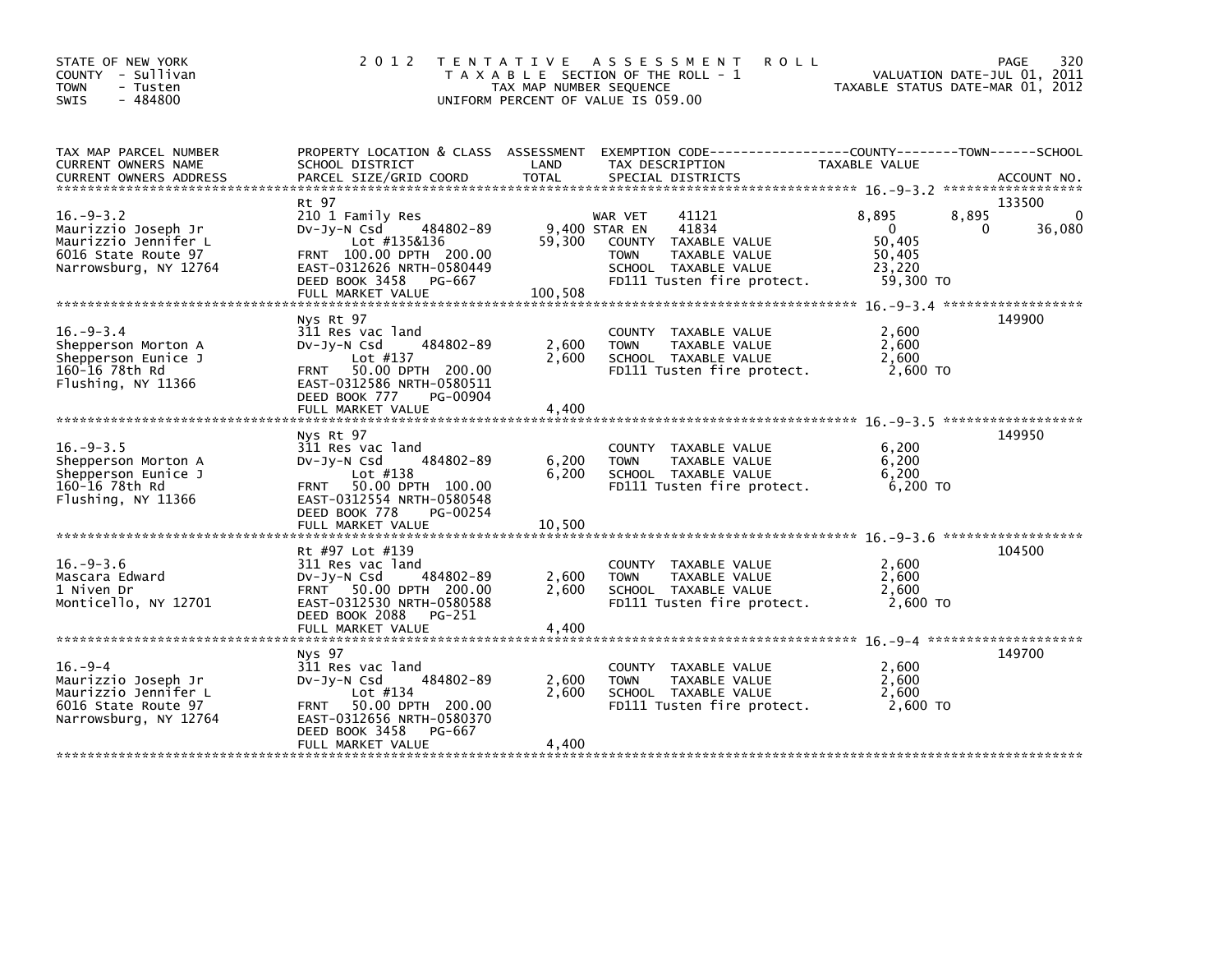| STATE OF NEW YORK<br>COUNTY - Sullivan<br><b>TOWN</b><br>- Tusten<br>$-484800$<br>SWIS                                                                                                                                                                                         | 2 0 1 2                                                                                                                                                                                   | TAX MAP NUMBER SEQUENCE | TENTATIVE ASSESSMENT<br><b>ROLL</b><br>T A X A B L E SECTION OF THE ROLL - 1<br>UNIFORM PERCENT OF VALUE IS 059.00                                        |                                                                          | 321<br>PAGE<br>VALUATION DATE-JUL 01, 2011<br>TAXABLE STATUS DATE-MAR 01, 2012 |
|--------------------------------------------------------------------------------------------------------------------------------------------------------------------------------------------------------------------------------------------------------------------------------|-------------------------------------------------------------------------------------------------------------------------------------------------------------------------------------------|-------------------------|-----------------------------------------------------------------------------------------------------------------------------------------------------------|--------------------------------------------------------------------------|--------------------------------------------------------------------------------|
| TAX MAP PARCEL NUMBER<br>CURRENT OWNERS NAME<br>.CURRENT OWNERS ADDRESS PARCEL SIZE/GRID COORD TOTAL SPECIAL DISTRICTS AND MELL ACCOUNT NO ACCOUNT NO AND A SERVER AND RELATION ASSEMBLY AND A SERVER AND RELATION ASSEMBLY AND RELATION ASSEMBLY AND RELATION ASSEMBLY AND TH | PROPERTY LOCATION & CLASS ASSESSMENT<br>SCHOOL DISTRICT                                                                                                                                   | LAND                    | EXEMPTION CODE-----------------COUNTY--------TOWN------SCHOOL<br>TAX DESCRIPTION                                                                          | TAXABLE VALUE                                                            |                                                                                |
| $16. -9-5$<br>Terwilliger Roger<br>6010 Rt 97<br>Narrowsburg, NY 12764                                                                                                                                                                                                         | Nys Rt 97<br>210 1 Family Res<br>484802-89<br>DV-Jy-N Csd<br>Rt #97 Lot #133<br>FRNT 65.00 DPTH 200.00<br>EAST-0312688 NRTH-0580334<br>DEED BOOK 1536<br>PG-308<br>FULL MARKET VALUE      | 72,300<br>122,500       | 41800<br>AGED-CTS<br>7,400 STAR EN<br>41834<br>COUNTY TAXABLE VALUE<br>TAXABLE VALUE<br><b>TOWN</b><br>SCHOOL TAXABLE VALUE<br>FD111 Tusten fire protect. | 36,150<br>$\overline{\mathbf{0}}$<br>36,150<br>36,150<br>70<br>72.300 TO | 154350<br>36,150<br>36,150<br>36,080<br>0                                      |
| $16. -9-6.1$<br>Betts William G<br>70 Westbury Ln<br>Palm Coast, FL 32164                                                                                                                                                                                                      | LUXTONLAK Et #97 Lot #132<br>311 Res vac land<br>$Dv-Jv-N$ Csd<br>484802-89<br>FRNT 35.00 DPTH 200.00<br>EAST-0312732 NRTH-0580304<br>DEED BOOK 1718<br>PG-1718<br>FULL MARKET VALUE      | 1,900<br>1.900<br>3,200 | COUNTY TAXABLE VALUE<br>TAXABLE VALUE<br><b>TOWN</b><br>SCHOOL TAXABLE VALUE<br>FD111 Tusten fire protect.                                                | 1,900<br>1,900<br>1.900<br>1,900 TO                                      |                                                                                |
| $16. -9 - 7$<br>Betts William G<br>70 Westbury Ln<br>Palm Coast, FL 32164                                                                                                                                                                                                      | LOT131 Nys Rt 97<br>312 Vac w/imprv<br>DV-Jy-N Csd 484802-89<br>Third St Lot #131<br>FRNT 50.00 DPTH 200.00<br>EAST-0312754 NRTH-0580265<br>DEED BOOK 1718 PG-1718<br>FULL MARKET VALUE   | 4,900<br>4,900<br>8,300 | COUNTY TAXABLE VALUE<br><b>TOWN</b><br>TAXABLE VALUE<br>SCHOOL TAXABLE VALUE<br>FD111 Tusten fire protect.                                                | 4,900<br>4,900<br>4.900<br>4,900 TO                                      | 159650                                                                         |
| $16. - 10 - 1$<br>Tighe Harold Jr<br>471 Horseshoe Lake Rd<br>Swan Lake, NY 12783                                                                                                                                                                                              | First Ave<br>311 Res vac land<br>484802-89<br>$Dv-Jv-N$ Csd<br>Lot #167<br>50.00 DPTH 200.00<br><b>FRNT</b><br>EAST-0312576 NRTH-0580932<br>DEED BOOK 3370 PG-45                          | 2,400<br>2.400          | COUNTY TAXABLE VALUE<br><b>TOWN</b><br>TAXABLE VALUE<br>SCHOOL TAXABLE VALUE<br>FD111 Tusten fire protect.                                                | 2,400<br>2,400<br>2,400<br>2,400 TO                                      | 154700                                                                         |
| $16. - 10 - 2$<br>Benitez Joseph<br>Benitez Carmen<br>39 Arena Ct<br>Narrowsburg, NY 12764                                                                                                                                                                                     | First Ave<br>311 Res vac land<br>484802-89<br>$Dv-Jy-N$ Csd<br>Lot #166<br>50.00 DPTH 200.00<br><b>FRNT</b><br>EAST-0312614 NRTH-0580894<br>DEED BOOK 2622<br>PG-221<br>FULL MARKET VALUE | 2,400<br>2,400<br>4,100 | COUNTY TAXABLE VALUE<br>TAXABLE VALUE<br><b>TOWN</b><br>SCHOOL TAXABLE VALUE<br>FD111 Tusten fire protect.                                                | 2,400<br>2,400<br>2,400<br>2,400 TO                                      | 119850                                                                         |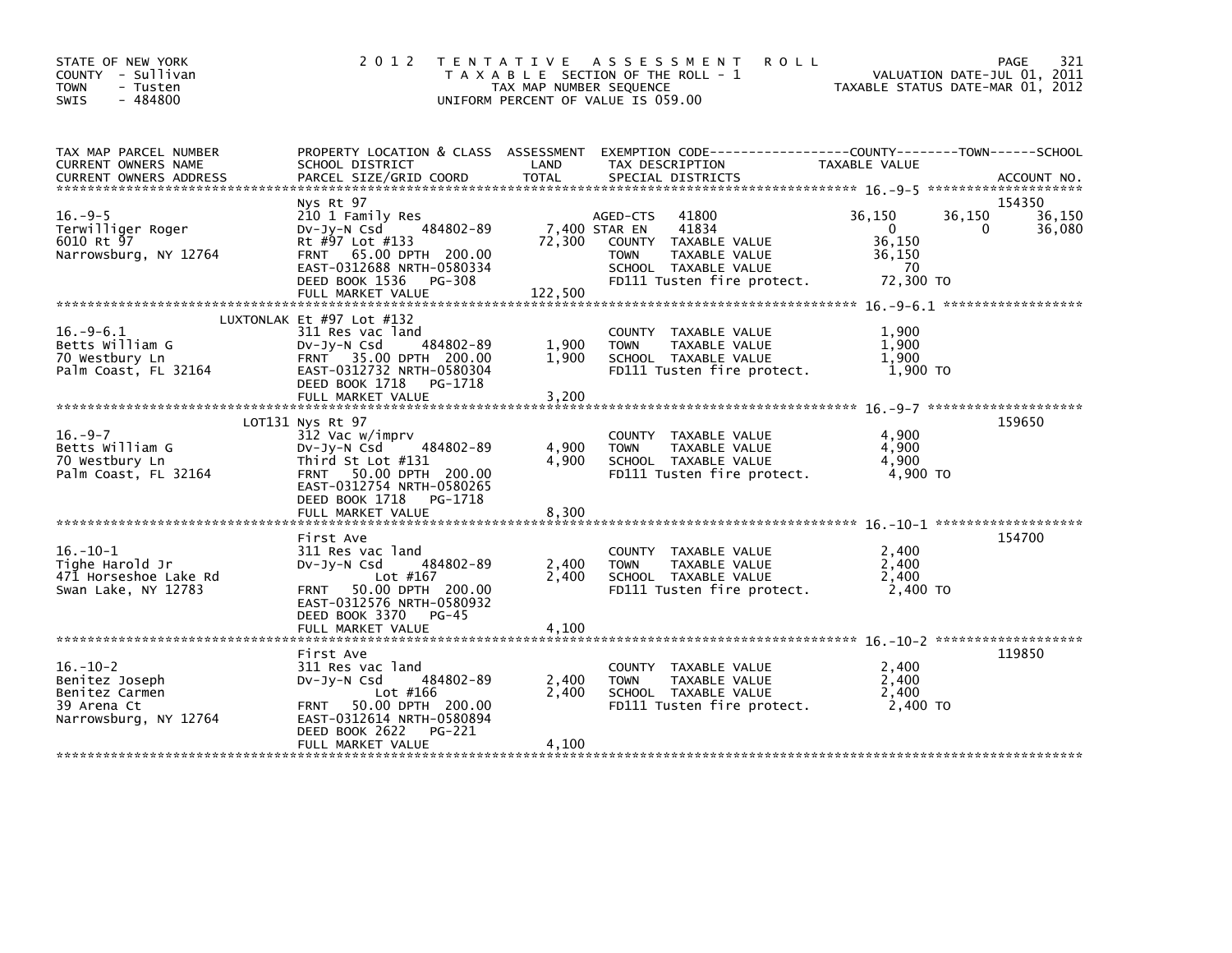| STATE OF NEW YORK<br>COUNTY - Sullivan<br><b>TOWN</b><br>- Tusten<br>$-484800$<br>SWIS                   | 2012 TENTATIVE                                                                                                                                                                                             | TAX MAP NUMBER SEQUENCE   | ASSESSMENT<br><b>ROLL</b><br>T A X A B L E SECTION OF THE ROLL - 1<br>UNIFORM PERCENT OF VALUE IS 059.00   |                                         | 322<br>PAGE<br>VALUATION DATE-JUL 01, 2011<br>TAXABLE STATUS DATE-MAR 01, 2012 |
|----------------------------------------------------------------------------------------------------------|------------------------------------------------------------------------------------------------------------------------------------------------------------------------------------------------------------|---------------------------|------------------------------------------------------------------------------------------------------------|-----------------------------------------|--------------------------------------------------------------------------------|
| TAX MAP PARCEL NUMBER<br>CURRENT OWNERS NAME<br><b>CURRENT OWNERS ADDRESS</b>                            | PROPERTY LOCATION & CLASS ASSESSMENT<br>SCHOOL DISTRICT<br>PARCEL SIZE/GRID COORD                                                                                                                          | LAND<br><b>TOTAL</b>      | EXEMPTION CODE-----------------COUNTY-------TOWN------SCHOOL<br>TAX DESCRIPTION<br>SPECIAL DISTRICTS       | TAXABLE VALUE                           | ACCOUNT NO.                                                                    |
| $16. - 10 - 3$<br>Nesmith Nathaniel<br>545 W 148 th St<br>New York, NY 10031                             | First Ave<br>311 Res vac land<br>484802-89<br>$Dv-Jy-N$ Csd<br>Lot #165<br>50.00 DPTH 200.00<br><b>FRNT</b><br>EAST-0312650 NRTH-0580864<br>DEED BOOK 3180<br>PG-113<br>FULL MARKET VALUE                  | 2,400<br>2,400<br>4,100   | COUNTY TAXABLE VALUE<br><b>TOWN</b><br>TAXABLE VALUE<br>SCHOOL TAXABLE VALUE<br>FD111 Tusten fire protect. | 2,400<br>2,400<br>2,400<br>2,400 TO     | 160700                                                                         |
| $16. - 10 - 4$<br>Johnson Jean<br>Johnson Catherine<br>2092 Amsterdam Ave Apt 2S<br>New York, NY 10032   | First Ave<br>311 Res vac land<br>484802-89<br>$Dv-Jy-N$ Csd<br>Lot $#164$<br>50.00 DPTH 200.00<br><b>FRNT</b><br>EAST-0312680 NRTH-0580823<br>DEED BOOK 2799<br>PG-380<br>FULL MARKET VALUE                | 2,400<br>2,400<br>4,100   | COUNTY TAXABLE VALUE<br>TAXABLE VALUE<br><b>TOWN</b><br>SCHOOL TAXABLE VALUE<br>FD111 Tusten fire protect. | 2,400<br>2,400<br>2,400<br>2,400 TO     | 135600                                                                         |
| $16. - 10 - 5$<br>Johnson Jean C<br>Johnson Catherine<br>2092 Amsterdam Ave Apt 2S<br>New York, NY 10032 | FIRSTAVE Nys Hwy 97<br>311 Res vac land<br>484802-89<br>$Dv-Jy-N$ Csd<br>Lot $#163$<br>Luxton Lake<br>FRNT 50.00 DPTH 200.00<br>EAST-0312712 NRTH-0580783<br>DEED BOOK 2230<br>PG-251<br>FULL MARKET VALUE | 2,400<br>2.400<br>4,100   | COUNTY TAXABLE VALUE<br><b>TOWN</b><br>TAXABLE VALUE<br>SCHOOL TAXABLE VALUE<br>FD111 Tusten fire protect. | 2,400<br>2,400<br>2.400<br>2,400 TO     | 157450                                                                         |
| $16. - 10 - 6$<br>Cobb Mary L<br>344 S Second Ave<br>Mt Vernon, NY 10551                                 | First Ave<br>311 Res vac land<br>484802-89<br>DV-Jy-N Csd<br>Lot $#162$<br>50.00 DPTH 200.00<br><b>FRNT</b><br>EAST-0312737 NRTH-0580744<br>DEED BOOK 630<br>PG-00289<br>FULL MARKET VALUE                 | 2,400<br>2.400<br>4,100   | COUNTY TAXABLE VALUE<br><b>TOWN</b><br>TAXABLE VALUE<br>SCHOOL TAXABLE VALUE<br>FD111 Tusten fire protect. | 2,400<br>2,400<br>2.400<br>2,400 TO     | 109400                                                                         |
| $16. - 10 - 7$<br>Todd whitfield<br>20-5 W Mosholu Pkwy S<br>Bronx, NY 10468                             | First Ave<br>270 Mfg housing<br>484802-89<br>DV-Jy-N Csd<br>Lot $#161$<br>50.00 DPTH 200.00<br><b>FRNT</b><br>EAST-0312765 NRTH-0580707<br>DEED BOOK 715<br>PG-00821<br>FULL MARKET VALUE                  | 7,400<br>15,100<br>25,600 | COUNTY TAXABLE VALUE<br><b>TOWN</b><br>TAXABLE VALUE<br>SCHOOL TAXABLE VALUE<br>FD111 Tusten fire protect. | 15,100<br>15,100<br>15,100<br>15,100 TO | 154900                                                                         |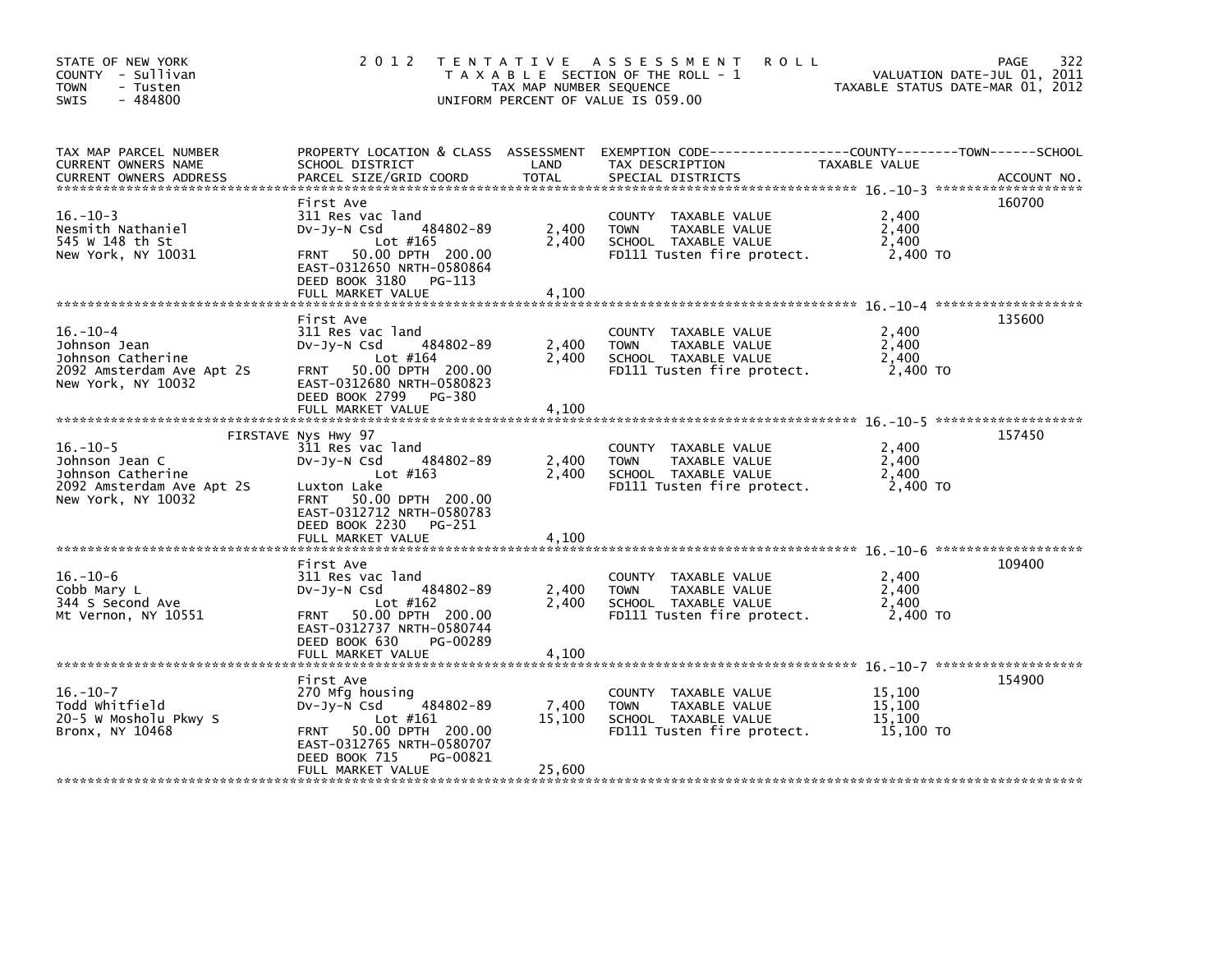| STATE OF NEW YORK<br>COUNTY - Sullivan<br>- Tusten<br><b>TOWN</b><br>$-484800$<br><b>SWIS</b> | 2 0 1 2                                                                                                                                                                                      | TAX MAP NUMBER SEQUENCE | TENTATIVE ASSESSMENT<br><b>ROLL</b><br>T A X A B L E SECTION OF THE ROLL - 1<br>UNIFORM PERCENT OF VALUE IS 059.00 | TAXABLE STATUS DATE-MAR 01, 2012    | 323<br>PAGE<br>VALUATION DATE-JUL 01, 2011 |
|-----------------------------------------------------------------------------------------------|----------------------------------------------------------------------------------------------------------------------------------------------------------------------------------------------|-------------------------|--------------------------------------------------------------------------------------------------------------------|-------------------------------------|--------------------------------------------|
| TAX MAP PARCEL NUMBER<br>CURRENT OWNERS NAME                                                  | PROPERTY LOCATION & CLASS ASSESSMENT<br>SCHOOL DISTRICT                                                                                                                                      | LAND                    | EXEMPTION        CODE------------------COUNTY-------TOWN------SCHOOL<br>TAX DESCRIPTION                            | TAXABLE VALUE                       |                                            |
| $16. - 10 - 8$<br>Coley Kim<br>Coley Maurice<br>463 S Second Ave<br>Mt. Vernon, NY 10550      | NYS97 Luxton Lk<br>311 Res vac land<br>484802-89<br>$Dv-Jy-N$ Csd<br>First Ave Lot #160<br>FRNT 50.00 DPTH 200.00<br>EAST-0312793 NRTH-0580667<br>DEED BOOK 2758 PG-529<br>FULL MARKET VALUE | 2,400<br>2,400<br>4.100 | COUNTY TAXABLE VALUE<br><b>TOWN</b><br>TAXABLE VALUE<br>SCHOOL TAXABLE VALUE<br>FD111 Tusten fire protect.         | 2,400<br>2,400<br>2,400<br>2,400 TO | 159000                                     |
| $16. - 10 - 9$<br>Benitez Carmen<br>Benitez Joseph<br>39 Arena Ct<br>Narrowsburg, NY 12764    | First Ave<br>311 Res vac land<br>484802-89<br>DV-JY-N Csd<br>Lot $#159$<br>50.00 DPTH 200.00<br><b>FRNT</b><br>EAST-0312804 NRTH-0580609<br>DEED BOOK 2934 PG-358                            | 2,400<br>2,400          | COUNTY TAXABLE VALUE<br>TAXABLE VALUE<br><b>TOWN</b><br>SCHOOL TAXABLE VALUE<br>FD111 Tusten fire protect.         | 2.400<br>2,400<br>2,400<br>2,400 TO | 135150                                     |
|                                                                                               | FULL MARKET VALUE                                                                                                                                                                            | 4,100                   |                                                                                                                    |                                     |                                            |
| $16. - 10 - 10$<br>Staats Eric<br>5926 State Route 97<br>Narrowsburg, NY 12764                | First Ave<br>311 Res vac land<br>484802-89<br>$Dv-Jy-N$ Csd<br>Lot $#158$<br>50.00 DPTH 200.00<br><b>FRNT</b><br>EAST-0312836 NRTH-0580574<br>DEED BOOK 3505 PG-269                          | 2,400<br>2,400          | COUNTY TAXABLE VALUE<br>TAXABLE VALUE<br><b>TOWN</b><br>SCHOOL TAXABLE VALUE<br>FD111 Tusten fire protect.         | 2,400<br>2,400<br>2,400<br>2,400 TO | 161600                                     |
|                                                                                               | FULL MARKET VALUE                                                                                                                                                                            | 4,100                   |                                                                                                                    |                                     |                                            |
| $16. - 10 - 11$<br>Benitez Carmen<br>Benitez Joseph<br>39 Arena Ct<br>Narrowsburg, NY 12764   | First Ave<br>311 Res vac land<br>484802-89<br>$Dv-Jv-N$ Csd<br>Lot #157<br>50.00 DPTH 200.00<br><b>FRNT</b><br>EAST-0312880 NRTH-0580543<br>DEED BOOK 2426 PG-590                            | 2,400<br>2,400          | COUNTY TAXABLE VALUE<br><b>TOWN</b><br>TAXABLE VALUE<br>SCHOOL TAXABLE VALUE<br>FD111 Tusten fire protect.         | 2,400<br>2,400<br>2,400<br>2,400 TO | 154750                                     |
|                                                                                               | FULL MARKET VALUE                                                                                                                                                                            | 4,100                   |                                                                                                                    |                                     |                                            |
| $16. - 10 - 12$<br>Hopkins Morris<br>1790 Bruckner Blvd Apt 4A<br>Bronx, NY 10473             | First Ave<br>311 Res vac land<br>484802-89<br>Dv-Jy-N Csd<br>Lot #156<br>50.00 DPTH 200.00<br><b>FRNT</b><br>EAST-0312908 NRTH-0580502<br>DEED BOOK 786<br>PG-00191<br>FULL MARKET VALUE     | 2,400<br>2.400<br>4,100 | COUNTY TAXABLE VALUE<br><b>TAXABLE VALUE</b><br><b>TOWN</b><br>SCHOOL TAXABLE VALUE<br>FD111 Tusten fire protect.  | 2,400<br>2,400<br>2,400<br>2.400 TO | 124801                                     |
|                                                                                               |                                                                                                                                                                                              |                         |                                                                                                                    |                                     |                                            |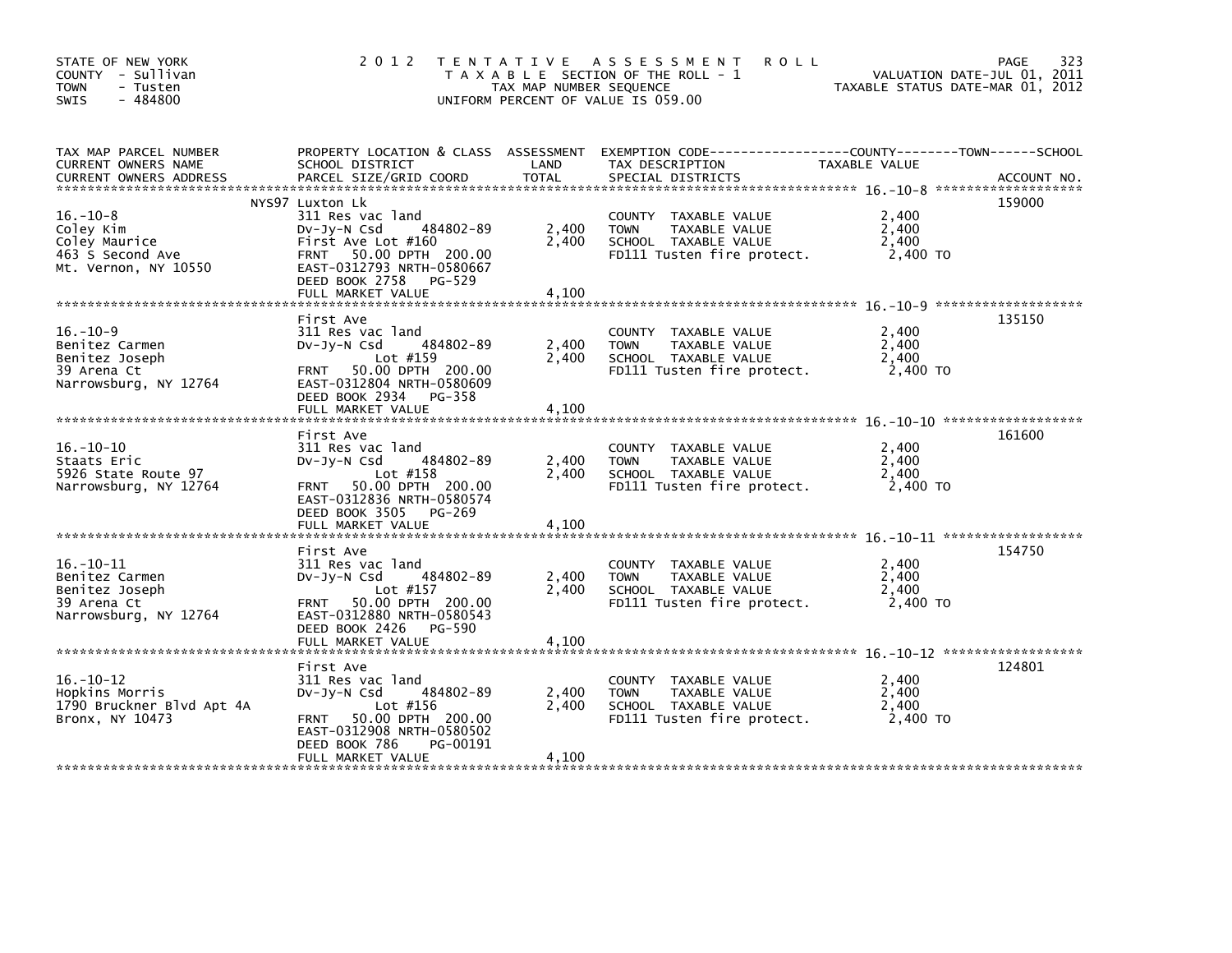| STATE OF NEW YORK<br>COUNTY - Sullivan<br><b>TOWN</b><br>- Tusten<br>$-484800$<br><b>SWIS</b>                     | 2 0 1 2                                                                                                                                                                                                                        | TAX MAP NUMBER SEQUENCE    | TENTATIVE ASSESSMENT<br><b>ROLL</b><br>T A X A B L E SECTION OF THE ROLL - 1<br>UNIFORM PERCENT OF VALUE IS 059.00                                     | VALUATION DATE-JUL 01, 2011<br>TAXABLE STATUS DATE-MAR 01, 2012    | 324<br>PAGE           |
|-------------------------------------------------------------------------------------------------------------------|--------------------------------------------------------------------------------------------------------------------------------------------------------------------------------------------------------------------------------|----------------------------|--------------------------------------------------------------------------------------------------------------------------------------------------------|--------------------------------------------------------------------|-----------------------|
| TAX MAP PARCEL NUMBER<br>CURRENT OWNERS NAME<br><b>CURRENT OWNERS ADDRESS</b>                                     | PROPERTY LOCATION & CLASS ASSESSMENT<br>SCHOOL DISTRICT<br>PARCEL SIZE/GRID COORD                                                                                                                                              | LAND<br><b>TOTAL</b>       | TAX DESCRIPTION<br>SPECIAL DISTRICTS                                                                                                                   | TAXABLE VALUE                                                      | ACCOUNT NO.           |
| $16. - 10 - 13$<br>Ohman Victor<br>Ohman Sofia<br>21 Luxton Lake Rd<br>Narrowsburg, NY 12764                      | First Ave<br>210 1 Family Res<br>484802-89<br>$Dv-Jy-N$ Csd<br>Third St<br>Lot #154 & 155<br>FRNT 200.00 DPTH 100.00<br><b>BANK C66537</b><br>EAST-0312957 NRTH-0580448<br>DEED BOOK 3091<br><b>PG-95</b><br>FULL MARKET VALUE | 9.400<br>81,500<br>138,100 | 41854<br>STAR B<br>COUNTY TAXABLE VALUE<br><b>TOWN</b><br>TAXABLE VALUE<br>SCHOOL TAXABLE VALUE<br>FD111 Tusten fire protect.                          | 0<br>81,500<br>81,500<br>64,100<br>81,500 TO                       | 17,400<br>0           |
|                                                                                                                   |                                                                                                                                                                                                                                |                            |                                                                                                                                                        |                                                                    |                       |
| $16. - 11 - 1$<br>Delgado Samuel<br>4440 Murdock Ave<br>Bronx, NY 10466                                           | LUXTONLAK Nys Rt 97<br>210 1 Family Res<br>484802-89<br>$Dv-Jy-N$ Csd<br>Third St Lot $#30&31$<br>FRNT 100.00 DPTH 175.26<br>EAST-0312834 NRTH-0580193<br>DEED BOOK 1840<br>PG-640<br>FULL MARKET VALUE                        | 9,400<br>54,400<br>92,200  | COUNTY TAXABLE VALUE<br><b>TOWN</b><br>TAXABLE VALUE<br>SCHOOL TAXABLE VALUE<br>FD111 Tusten fire protect.                                             | 54,400<br>54,400<br>54,400<br>54,400 TO                            | 111550                |
|                                                                                                                   |                                                                                                                                                                                                                                |                            |                                                                                                                                                        |                                                                    |                       |
| $16. - 11 - 2$<br>Zeltman Elizabeth<br>5998 State Route 97<br>Narrowsburg, NY 12764                               | Nys Rt 97<br>210 1 Family Res<br>484802-89<br>DV-Jy-N Csd<br>Lot #28&29<br>FRNT 100.00 DPTH 200.00<br>EAST-0312894 NRTH-0580112<br>DEED BOOK 3374<br>PG-525                                                                    | 38,200                     | 41854<br>STAR B<br>9.400 L INC DIS 41933<br>COUNTY TAXABLE VALUE<br>TAXABLE VALUE<br><b>TOWN</b><br>SCHOOL TAXABLE VALUE<br>FD111 Tusten fire protect. | 0<br>$\Omega$<br>19,100<br>38,200<br>19,100<br>20.800<br>38,200 TO | 107950<br>17,400<br>0 |
|                                                                                                                   | FULL MARKET VALUE                                                                                                                                                                                                              | 64,700                     |                                                                                                                                                        |                                                                    |                       |
| ******************************<br>$16. - 11 - 3$<br>Nieves Christine<br>8766 117 th St<br>Richmond Hill, NY 11418 | Nys Rt 97<br>210 1 Family Res<br>484802-89<br>DV-Jy-N Csd<br>Lot $#27$<br>50.00 DPTH 170.80<br><b>FRNT</b><br><b>BANK C84457</b><br>EAST-0312945 NRTH-0580056                                                                  | 7,400<br>70,000            | <b>COUNTY</b><br>TAXABLE VALUE<br><b>TOWN</b><br>TAXABLE VALUE<br>SCHOOL TAXABLE VALUE<br>FD111 Tusten fire protect.                                   | 70,000<br>70,000<br>70.000<br>70,000 TO                            | 146100                |
|                                                                                                                   | DEED BOOK 2010<br>PG-59530                                                                                                                                                                                                     |                            |                                                                                                                                                        |                                                                    |                       |
|                                                                                                                   | FULL MARKET VALUE                                                                                                                                                                                                              | 118,600                    |                                                                                                                                                        |                                                                    |                       |
| $16. - 11 - 4.1$<br>Arvela Ana P<br>1281 Ivy Rd<br>Mohegan Lake, NY 10547                                         | Nys 97<br>311 Res vac land<br>484802-89<br>DV-Jy-N Csd<br>Lot $#19$<br>FRNT 150.00 DPTH 200.00<br>EAST-0313231 NRTH-0579704<br>DEED BOOK 2444<br>PG-575<br>FULL MARKET VALUE                                                   | 6,000<br>6,000<br>10,200   | TAXABLE VALUE<br><b>COUNTY</b><br><b>TOWN</b><br>TAXABLE VALUE<br>SCHOOL TAXABLE VALUE<br>FD111 Tusten fire protect.                                   | 6,000<br>6,000<br>6.000<br>$6,000$ TO                              |                       |
|                                                                                                                   |                                                                                                                                                                                                                                |                            |                                                                                                                                                        |                                                                    |                       |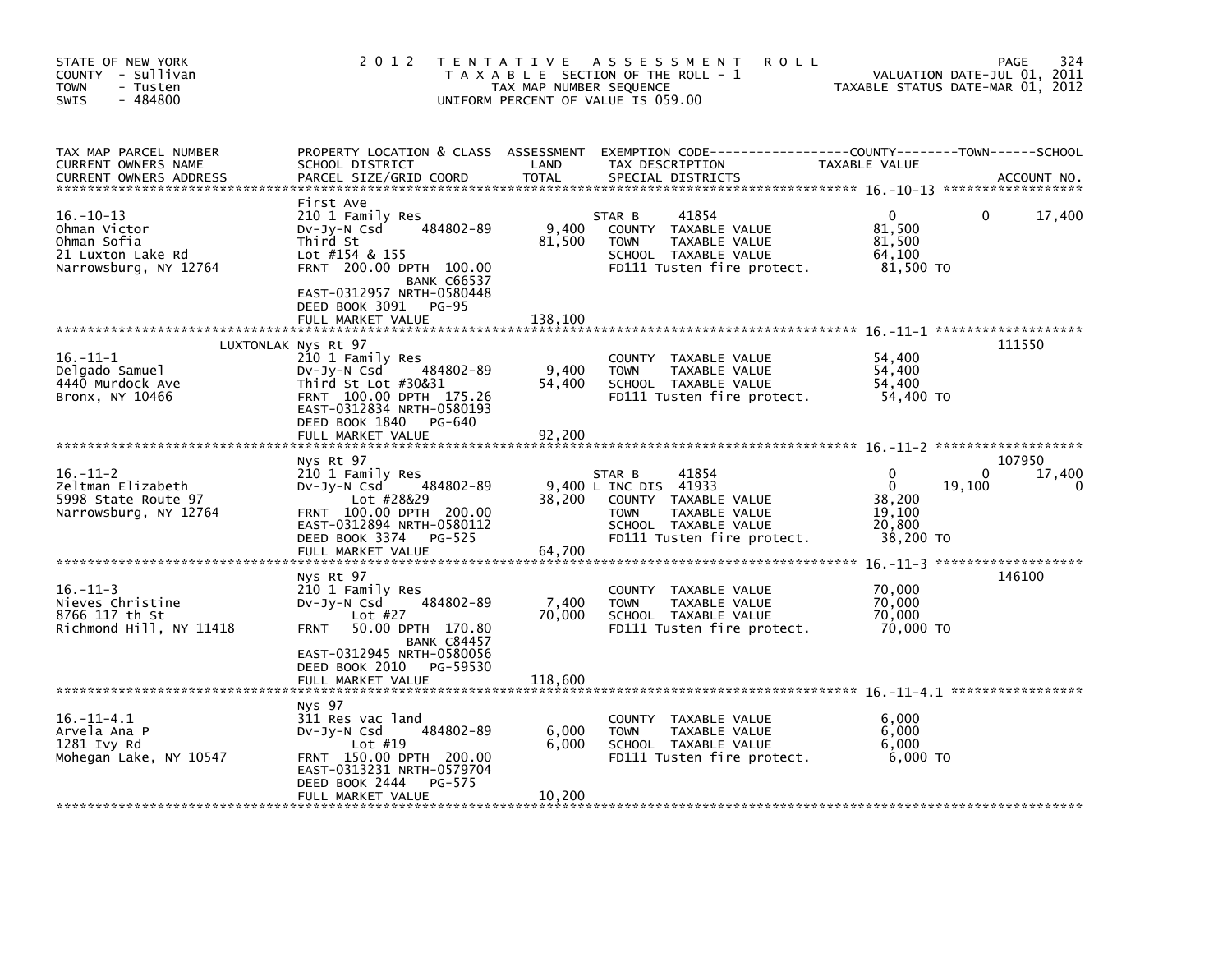| STATE OF NEW YORK<br>COUNTY - Sullivan<br><b>TOWN</b><br>- Tusten<br>$-484800$<br>SWIS  | 2 0 1 2                                                                                                                                                                             | TAX MAP NUMBER SEQUENCE   | TENTATIVE ASSESSMENT<br><b>ROLL</b><br>T A X A B L E SECTION OF THE ROLL - 1<br>UNIFORM PERCENT OF VALUE IS 059.00                       | TAXABLE STATUS DATE-MAR 01, 2012        | 325<br>PAGE<br>VALUATION DATE-JUL 01, 2011 |
|-----------------------------------------------------------------------------------------|-------------------------------------------------------------------------------------------------------------------------------------------------------------------------------------|---------------------------|------------------------------------------------------------------------------------------------------------------------------------------|-----------------------------------------|--------------------------------------------|
| TAX MAP PARCEL NUMBER<br>CURRENT OWNERS NAME<br><b>CURRENT OWNERS ADDRESS</b>           | SCHOOL DISTRICT<br>PARCEL SIZE/GRID COORD                                                                                                                                           | LAND<br><b>TOTAL</b>      | PROPERTY LOCATION & CLASS ASSESSMENT EXEMPTION CODE----------------COUNTY-------TOWN------SCHOOL<br>TAX DESCRIPTION<br>SPECIAL DISTRICTS | TAXABLE VALUE                           | ACCOUNT NO.                                |
| $16. - 11 - 4.2$<br>Silvestri James Michael<br>PO Box 940612<br>Rockaway Park, NY 11694 | Nys 97<br>311 Res vac land<br>484802-89<br>$Dv$ -J $v$ -N Csd<br>Lot $#21$<br>FRNT 50.00 DPTH 200.00<br>EAST-0313109 NRTH-0579806<br>DEED BOOK 2851 PG-33                           | 2,400<br>2,400            | COUNTY TAXABLE VALUE<br><b>TAXABLE VALUE</b><br><b>TOWN</b><br>SCHOOL TAXABLE VALUE<br>FD111 Tusten fire protect.                        | 2,400<br>2.400<br>2,400<br>2,400 TO     | 137051                                     |
|                                                                                         | FULL MARKET VALUE                                                                                                                                                                   | 4,100                     |                                                                                                                                          |                                         |                                            |
| $16. - 11 - 4.4$<br>Silvestri James Michael<br>PO Box 940612<br>Rockaway Park, NY 11694 | Nys 97<br>311 Res vac land<br>484802-89<br>DV-Jy-N Csd<br>Lot $#20$<br>FRNT 50.00 DPTH 200.00<br>EAST-0313149 NRTH-0579770                                                          | 2,400<br>2,400            | COUNTY TAXABLE VALUE<br>TAXABLE VALUE<br><b>TOWN</b><br>SCHOOL TAXABLE VALUE<br>FD111 Tusten fire protect.                               | 2,400<br>2,400<br>2.400<br>2,400 TO     | 137050                                     |
|                                                                                         | DEED BOOK 2851 PG-33<br>FULL MARKET VALUE                                                                                                                                           | 4,100                     |                                                                                                                                          |                                         |                                            |
| $16. - 11 - 4.31$<br>Silvestri James Michael<br>P Box 940612<br>Rockaway Park, NY 11694 | Nys 97<br>311 Res vac land<br>484802-89<br>DV-Jy-N Csd<br>Lot $#22$<br>50.00 DPTH 200.00<br><b>FRNT</b><br>EAST-0313087 NRTH-0579847<br>DEED BOOK 2851 PG-33                        | 2,400<br>2.400            | COUNTY TAXABLE VALUE<br>TAXABLE VALUE<br><b>TOWN</b><br>SCHOOL TAXABLE VALUE<br>FD111 Tusten fire protect.                               | 2,400<br>2,400<br>2.400<br>2,400 TO     | 137052                                     |
|                                                                                         | FULL MARKET VALUE                                                                                                                                                                   | 4,100                     |                                                                                                                                          |                                         |                                            |
| $16. -11 - 4.32$<br>Silvestri James Michael<br>PO Box 940612<br>Rockaway Park, NY 11694 | Nys Rt 97<br>311 Res vac land<br>484802-89<br>$Dv-Jy-N$ Csd<br>Lot #25&26<br>FRNT 100.00 DPTH 100.00<br>EAST-0312989 NRTH-0579990<br>DEED BOOK 2851 PG-33                           | 4,400<br>4,400            | COUNTY TAXABLE VALUE<br>TAXABLE VALUE<br><b>TOWN</b><br>SCHOOL TAXABLE VALUE<br>FD111 Tusten fire protect.                               | 4,400<br>4,400<br>4,400<br>4,400 TO     | 132900                                     |
|                                                                                         |                                                                                                                                                                                     | 7,500                     |                                                                                                                                          |                                         |                                            |
| $16. -11 - 4.33$<br>Silvestri James Michael<br>PO Box 940612<br>Rockaway Park, NY 11694 | Nys Rt 97<br>260 Seasonal res<br>$Dv-Jy-N$ Csd<br>484802-89<br>Lot #23&24<br>FRNT 100.00 DPTH 200.00<br>EAST-0313033 NRTH-0579910<br>DEED BOOK 2851<br>$PG-33$<br>FULL MARKET VALUE | 4,400<br>30,300<br>51,400 | COUNTY<br>TAXABLE VALUE<br><b>TOWN</b><br>TAXABLE VALUE<br>SCHOOL TAXABLE VALUE<br>FD111 Tusten fire protect.                            | 30,300<br>30,300<br>30,300<br>30.300 TO | 132950                                     |
|                                                                                         |                                                                                                                                                                                     |                           |                                                                                                                                          |                                         |                                            |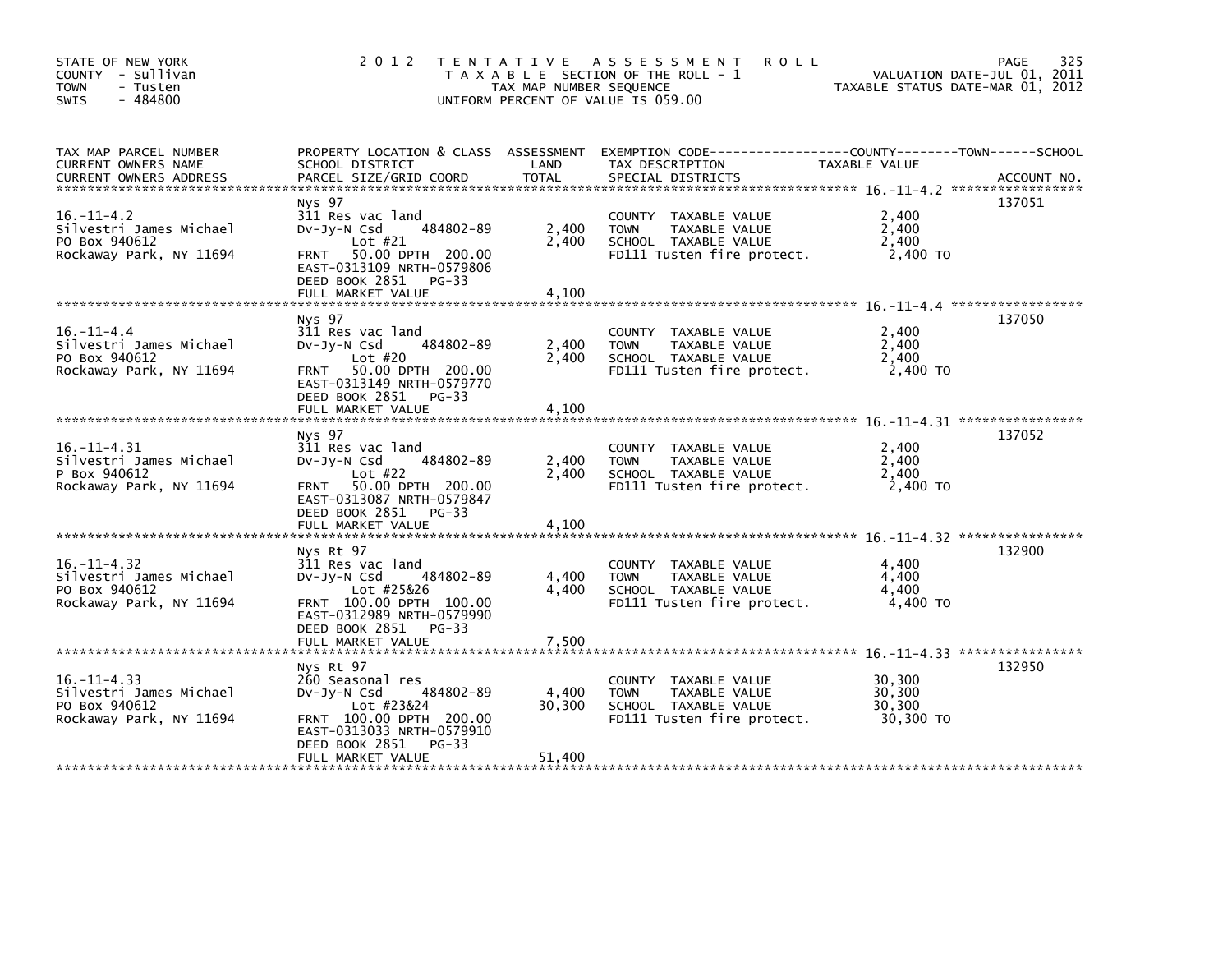| STATE OF NEW YORK<br>COUNTY - Sullivan<br><b>TOWN</b><br>- Tusten<br>$-484800$<br><b>SWIS</b>        | 2 0 1 2                                                                                                                                                                                                                                       | TAX MAP NUMBER SEQUENCE     | TENTATIVE ASSESSMENT<br><b>ROLL</b><br>T A X A B L E SECTION OF THE ROLL - 1<br>UNIFORM PERCENT OF VALUE IS 059.00                                      | TAXABLE STATUS DATE-MAR 01, 2012                                    | 326<br><b>PAGE</b><br>VALUATION DATE-JUL 01, 2011 |
|------------------------------------------------------------------------------------------------------|-----------------------------------------------------------------------------------------------------------------------------------------------------------------------------------------------------------------------------------------------|-----------------------------|---------------------------------------------------------------------------------------------------------------------------------------------------------|---------------------------------------------------------------------|---------------------------------------------------|
| TAX MAP PARCEL NUMBER<br><b>CURRENT OWNERS NAME</b><br><b>CURRENT OWNERS ADDRESS</b>                 | PROPERTY LOCATION & CLASS ASSESSMENT<br>SCHOOL DISTRICT<br>PARCEL SIZE/GRID COORD                                                                                                                                                             | LAND<br><b>TOTAL</b>        | TAX DESCRIPTION<br>SPECIAL DISTRICTS                                                                                                                    | TAXABLE VALUE                                                       | ACCOUNT NO.                                       |
| $16. - 12 - 1$<br>Harris Joshua<br>115-35 117 th St<br>Ozone Park, NY 11420                          | Third St<br>311 Res vac land<br>484802-89<br>$Dv-Jy-N$ Csd<br>First Ave Lot #60<br>FRNT 50.00 DPTH 125.00<br>EAST-0312979 NRTH-0580327<br>DEED BOOK 2228<br>PG-402<br>FULL MARKET VALUE                                                       | 1,500<br>1,500<br>2,500     | TAXABLE VALUE<br>COUNTY<br>TAXABLE VALUE<br><b>TOWN</b><br>SCHOOL TAXABLE VALUE<br>FD111 Tusten fire protect.                                           | 1,500<br>1.500<br>1,500<br>1,500 TO                                 | 149530                                            |
| $16. - 12 - 2.2$<br>Hopkins Morris<br>1790 Bruckner Blvd Apt 4A<br>Bronx, NY 10473                   | First Ave<br>260 Seasonal res<br>484802-89<br>DV-Jy-N Csd<br>Lot #57&58<br>FRNT 150.00 DPTH 129.00<br>EAST-0313055 NRTH-0580229<br>DEED BOOK 738<br><b>PG-00005</b>                                                                           | 8,900<br>35,600             | <b>COUNTY</b><br>TAXABLE VALUE<br><b>TAXABLE VALUE</b><br><b>TOWN</b><br>SCHOOL TAXABLE VALUE<br>FD111 Tusten fire protect.                             | 35,600<br>35,600<br>35,600<br>35,600 TO                             | 124800                                            |
| $16. - 12 - 4$<br>Janie's Children's Parties LLC Dv-Jy-N Csd<br>86 Auerbach Ln<br>Lawrence, NY 11559 | FULL MARKET VALUE<br>First Ave<br>210 1 Family Res<br>484802-89<br>Lot $#$ 54, 55, 56<br>Combined with $16-12-3$<br>FRNT 150.00 DPTH 183.00<br>0.58<br><b>ACRES</b><br>EAST-0313155 NRTH-0580111<br>DEED BOOK 2011<br>PG-2884                 | 60,300<br>10,000<br>100,000 | <b>COUNTY</b><br>TAXABLE VALUE<br>TAXABLE VALUE<br><b>TOWN</b><br>SCHOOL TAXABLE VALUE<br>FD111 Tusten fire protect.                                    | 100,000<br>100,000<br>100,000<br>100,000 TO                         | 125000                                            |
| $16. - 12 - 6$<br>Janie's Children's Parties LLC Dv-Jy-N Csd<br>86 Auerbach Ln<br>Lawrence, NY 11559 | FULL MARKET VALUE<br>First Ave<br>260 Seasonal res<br>484802-89<br>Lot $#53$<br>50.00 DPTH 200.00<br><b>FRNT</b><br>EAST-0313227 NRTH-0580077<br>DEED BOOK 2010<br>PG-59100                                                                   | 169,500<br>7,300<br>8,500   | TAXABLE VALUE<br>COUNTY<br><b>TOWN</b><br>TAXABLE VALUE<br>SCHOOL TAXABLE VALUE<br>FD111 Tusten fire protect.                                           | 8.500<br>8,500<br>8,500<br>8.500 TO                                 | 113250                                            |
| $16. - 12 - 7$<br>Barnes Laurie<br>52 Luxton Lake Rd<br>Narrowsburg, NY 12764                        | FULL MARKET VALUE<br>First Ave<br>210 1 Family Res<br>484802-89<br>$Dv-Jy-N$ Csd<br>Lot $#50-52$<br>FRNT 200.00 DPTH 200.00<br>0.92 BANK C11088<br><b>ACRES</b><br>EAST-0313268 NRTH-0579981<br>DEED BOOK 3521<br>PG-544<br>FULL MARKET VALUE | 14,400<br>79,800<br>135,300 | 41854<br>STAR B<br>10,000 L INC DIS 41933<br>COUNTY TAXABLE VALUE<br>TAXABLE VALUE<br><b>TOWN</b><br>SCHOOL TAXABLE VALUE<br>FD111 Tusten fire protect. | $\Omega$<br>$\mathbf{0}$<br>79,800<br>39,900<br>62,400<br>79,800 TO | 120925<br>17,400<br>$\Omega$<br>39,900<br>0       |
|                                                                                                      |                                                                                                                                                                                                                                               |                             |                                                                                                                                                         |                                                                     |                                                   |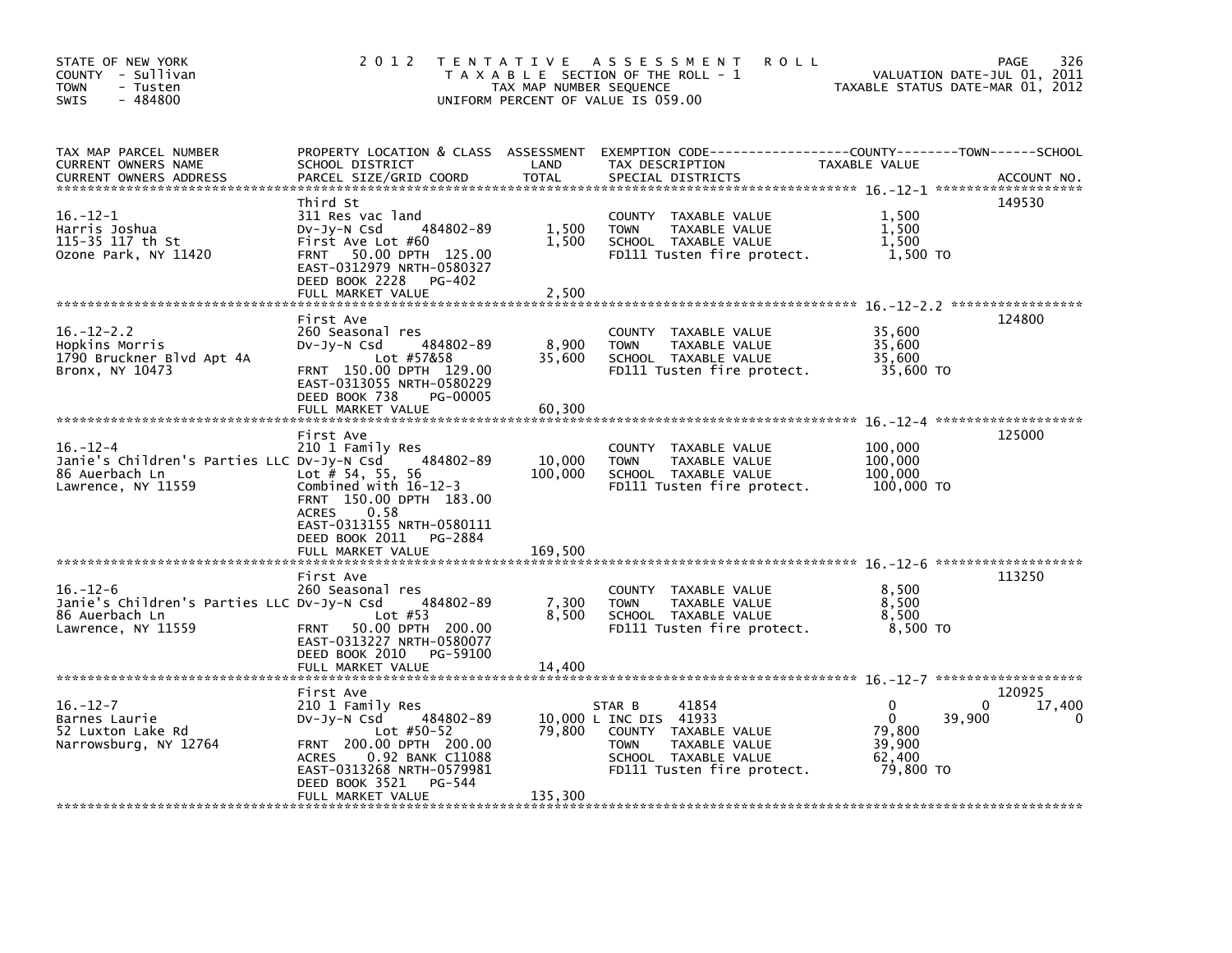| STATE OF NEW YORK<br>COUNTY - Sullivan<br>- Tusten<br><b>TOWN</b><br>$-484800$<br>SWIS | 2 0 1 2                                                                                                                                                                                                              | TAX MAP NUMBER SEQUENCE | TENTATIVE ASSESSMENT<br><b>ROLL</b><br>T A X A B L E SECTION OF THE ROLL - 1<br>UNIFORM PERCENT OF VALUE IS 059.00                                              |                                                                    | 327<br>PAGE<br>VALUATION DATE-JUL 01, 2011<br>TAXABLE STATUS DATE-MAR 01, 2012 |
|----------------------------------------------------------------------------------------|----------------------------------------------------------------------------------------------------------------------------------------------------------------------------------------------------------------------|-------------------------|-----------------------------------------------------------------------------------------------------------------------------------------------------------------|--------------------------------------------------------------------|--------------------------------------------------------------------------------|
| TAX MAP PARCEL NUMBER<br>CURRENT OWNERS NAME<br><b>CURRENT OWNERS ADDRESS</b>          | PROPERTY LOCATION & CLASS ASSESSMENT<br>SCHOOL DISTRICT<br>PARCEL SIZE/GRID COORD                                                                                                                                    | LAND<br><b>TOTAL</b>    | TAX DESCRIPTION<br>SPECIAL DISTRICTS                                                                                                                            | TAXABLE VALUE                                                      | ACCOUNT NO.                                                                    |
| $16. - 12 - 10$<br>Staats Eric<br>5926 State Route 97<br>Narrowsburg, NY 12764         | First Ave<br>311 Res vac land<br>484802-89<br>$Dv-Jy-N$ Csd<br>Lot $#48$<br>50.00 DPTH 200.00<br><b>FRNT</b><br>EAST-0313382 NRTH-0579879<br>DEED BOOK 3505 PG-271<br>FULL MARKET VALUE                              | 2,400<br>2,400<br>4.100 | COUNTY TAXABLE VALUE<br><b>TOWN</b><br>TAXABLE VALUE<br>SCHOOL TAXABLE VALUE<br>FD111 Tusten fire protect.                                                      | 2,400<br>2,400<br>2,400<br>2,400 TO                                | 161955                                                                         |
| $16. - 12 - 11$<br>Shepherd Cheryl L<br>105-28 192 nd St<br>Hollis, NY 11412           | SECONDST Luxton Lake Rd<br>311 Res vac land<br>484802-89<br>$Dv-Jy-N$ Csd<br>Lot $#47$<br>FRNT 100.00 DPTH 200.00<br>EAST-0313411 NRTH-0579822<br>DEED BOOK 2010<br>PG-56460<br>FULL MARKET VALUE                    | 4,400<br>4,400<br>7,500 | COUNTY TAXABLE VALUE<br>TAXABLE VALUE<br><b>TOWN</b><br>SCHOOL TAXABLE VALUE<br>FD111 Tusten fire protect.                                                      | 4,400<br>4,400<br>4,400<br>4,400 TO                                |                                                                                |
| $16. - 13 - 2$<br>Guthrie Edward<br>31 Luxton Lake Rd<br>Narrowsburg, NY 12764         | 31 Luxton Lake Rd<br>210 1 Family Res<br>484802-89<br>DV-Jy-N Csd<br>Lot $#16C$<br>Combined with $16.-13-1$<br>FRNT 156.00 DPTH 160.00<br>EAST-0313196 NRTH-0580373<br>DEED BOOK 2662<br>PG-362<br>FULL MARKET VALUE | 36,000<br>61,000        | 41121<br>WAR VET<br>41834<br>8,800 STAR EN<br>COUNTY TAXABLE VALUE<br><b>TAXABLE VALUE</b><br><b>TOWN</b><br>SCHOOL TAXABLE VALUE<br>FD111 Tusten fire protect. | 5.400<br>$\mathbf{0}$<br>30,600<br>30,600<br>$\Omega$<br>36,000 TO | 123700<br>5,400<br>36,000<br>0                                                 |
| $16. - 13 - 3$<br>Hunter Morris<br>129 W 147 th St Apt 25E<br>New York, NY 10039       | First Ave<br>311 Res vac land<br>484802-89<br>$Dv-Jy-N$ Csd<br>Lot $#81$<br>50.00 DPTH 150.00<br><b>FRNT</b><br>EAST-0313246 NRTH-0580329<br>DEED BOOK 3555<br>PG-54<br>FULL MARKET VALUE                            | 1,900<br>1.900<br>3,200 | COUNTY TAXABLE VALUE<br><b>TAXABLE VALUE</b><br><b>TOWN</b><br>SCHOOL TAXABLE VALUE<br>FD111 Tusten fire protect.                                               | 1,900<br>1,900<br>1.900<br>1,900 TO                                | 125454                                                                         |
| $16. - 13 - 4$<br>Calderon Mirian<br>97-11 120 th St<br>Richmond Hill, NY 11419        | $LOTS95 T.r.-23$<br>311 Res vac land<br>484802-89<br>$Dv-Jy-N$ Csd<br>Lot #95&96<br>60.00 DPTH 120.00<br><b>FRNT</b><br>EAST-0313326 NRTH-0580412<br>DEED BOOK 2995<br>PG-315<br>FULL MARKET VALUE                   | 3,300<br>3,300<br>5,600 | COUNTY TAXABLE VALUE<br>TAXABLE VALUE<br><b>TOWN</b><br>SCHOOL TAXABLE VALUE<br>FD111 Tusten fire protect.                                                      | 3,300<br>3,300<br>3,300<br>3,300 TO                                | 142650                                                                         |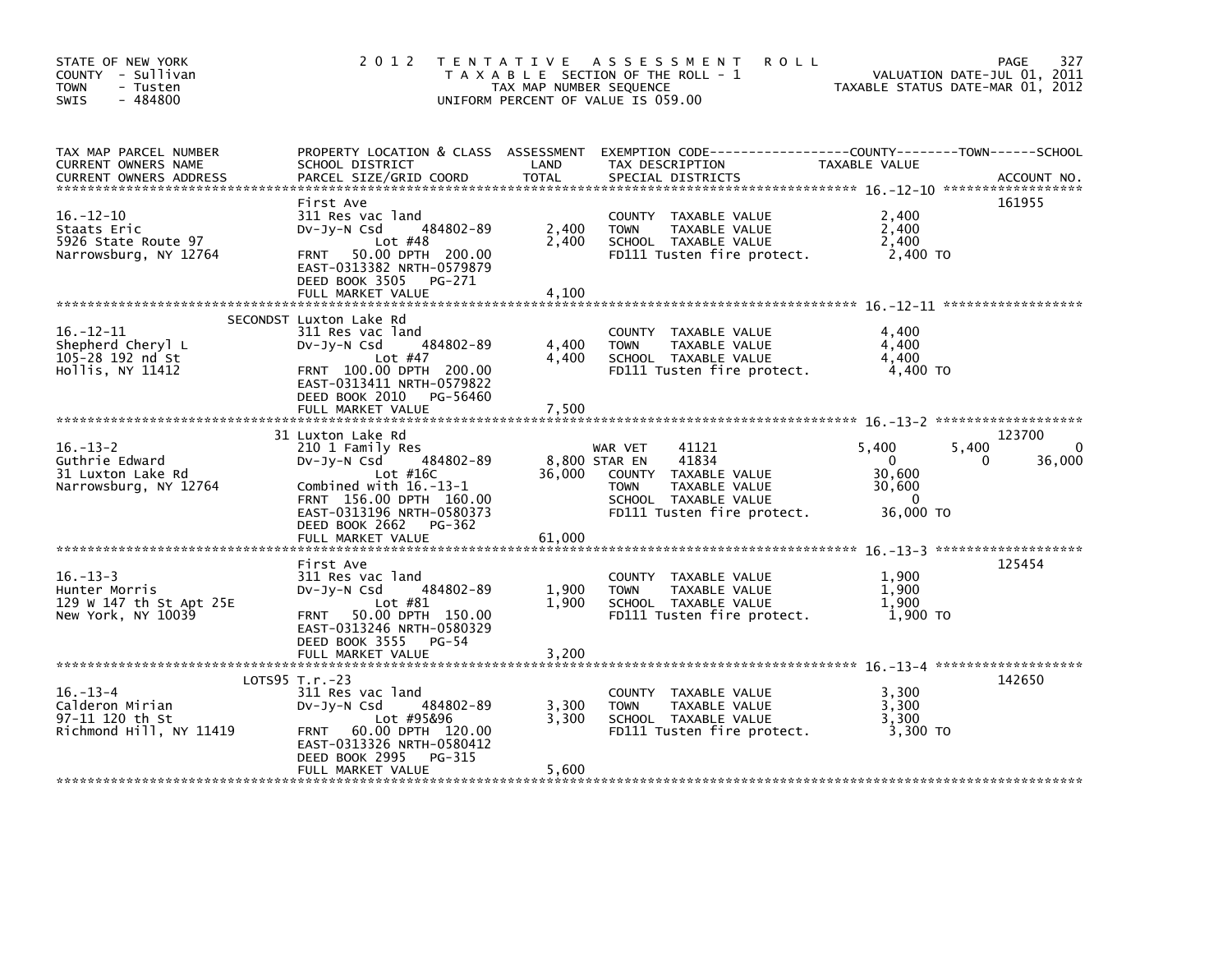| STATE OF NEW YORK<br>COUNTY - Sullivan<br><b>TOWN</b><br>- Tusten<br>$-484800$<br><b>SWIS</b>            | 2 0 1 2                                                                                                                                                                                     | T E N T A T I V E<br>TAX MAP NUMBER SEQUENCE | A S S E S S M E N T<br><b>ROLL</b><br>T A X A B L E SECTION OF THE ROLL - 1<br>UNIFORM PERCENT OF VALUE IS 059.00 | TAXABLE STATUS DATE-MAR 01, 2012        | 328<br><b>PAGE</b><br>VALUATION DATE-JUL 01, 2011 |
|----------------------------------------------------------------------------------------------------------|---------------------------------------------------------------------------------------------------------------------------------------------------------------------------------------------|----------------------------------------------|-------------------------------------------------------------------------------------------------------------------|-----------------------------------------|---------------------------------------------------|
| TAX MAP PARCEL NUMBER<br>CURRENT OWNERS NAME                                                             | PROPERTY LOCATION & CLASS ASSESSMENT<br>SCHOOL DISTRICT                                                                                                                                     | LAND                                         | EXEMPTION CODE-----------------COUNTY-------TOWN------SCHOOL<br>TAX DESCRIPTION                                   | TAXABLE VALUE                           |                                                   |
| $16. - 13 - 5$<br>Calderon Mirian<br>97-11 120 th St<br>Richmond Hill, NY 11419                          | First Ave<br>311 Res vac land<br>484802-89<br>$Dv-Jv-N$ Csd<br>Lot #79 80 93 94<br>FRNT 100.00 DPTH 274.00<br>EAST-0313348 NRTH-0580306<br>DEED BOOK 2995 PG-317<br>FULL MARKET VALUE       | 5,500<br>5.500<br>9,300                      | COUNTY TAXABLE VALUE<br>TAXABLE VALUE<br><b>TOWN</b><br>SCHOOL TAXABLE VALUE<br>FD111 Tusten fire protect.        | 5.500<br>5,500<br>5.500<br>5,500 TO     | 109750                                            |
| $16. - 13 - 6$<br>Hunter Morris<br>129 W 147 th St Apt 25E<br>New York, NY 10039                         | First Ave<br>311 Res vac land<br>484802-89<br>$Dv-Jv-N$ Csd<br>Lot $#78-92$<br>50.00 DPTH 248.00<br><b>FRNT</b><br>EAST-0313389 NRTH-0580246<br>DEED BOOK 3555 PG-54                        | 3.100<br>3,100                               | COUNTY TAXABLE VALUE<br><b>TOWN</b><br>TAXABLE VALUE<br>SCHOOL TAXABLE VALUE<br>FD111 Tusten fire protect.        | 3.100<br>3,100<br>3,100<br>3,100 TO     | 125452                                            |
|                                                                                                          | FULL MARKET VALUE                                                                                                                                                                           | 5,300                                        |                                                                                                                   |                                         |                                                   |
| $16. - 13 - 7.1$<br>Williams Daniel<br>61 Poning St<br>PO Box 733<br>Portchester, NY 10573               | LUXTONLAK Twn Rd 23<br>311 Res vac land<br>484802-89<br>$Dv-Jy-N$ Csd<br>Sec C Lot 91<br>FRNT 50.00 DPTH 120.00<br>EAST-0313462 NRTH-0580230<br>DEED BOOK 2803<br>PG-689                    | 1,100<br>1,100                               | COUNTY TAXABLE VALUE<br><b>TOWN</b><br>TAXABLE VALUE<br>SCHOOL TAXABLE VALUE<br>FD111 Tusten fire protect.        | 1,100<br>1,100<br>1,100<br>1.100 TO     | 116800                                            |
|                                                                                                          | FULL MARKET VALUE                                                                                                                                                                           | 1,900                                        |                                                                                                                   |                                         |                                                   |
| $16. - 13 - 7.2$<br>Bain-Green Linda<br>Bain-Ross Cecelia<br>23 W 104 th St Apt 3A<br>New York, NY 10025 | First Ave<br>311 Res vac land<br>484802-89<br>$Dv-Jy-N$ Csd<br>Lot #77<br>50.00 DPTH 120.00<br><b>FRNT</b><br>EAST-0313371 NRTH-0580163<br>DEED BOOK 3082<br>PG-382                         | 1,500<br>1,500                               | COUNTY<br>TAXABLE VALUE<br>TAXABLE VALUE<br><b>TOWN</b><br>SCHOOL TAXABLE VALUE<br>FD111 Tusten fire protect.     | 1,500<br>1,500<br>1,500<br>1,500 TO     | 101501                                            |
|                                                                                                          | FULL MARKET VALUE                                                                                                                                                                           | 2,500                                        |                                                                                                                   |                                         |                                                   |
| $16. - 13 - 8$<br>Bain-Green Linda<br>Bain-Ross Cecelia<br>23 W 104 th St Apt 3A<br>New York, NY 10025   | First Ave<br>210 1 Family Res<br>484802-89<br>$Dv-Jy-N$ Csd<br>Lot #76&90<br>50.00 DPTH 240.00<br><b>FRNT</b><br>EAST-0313453 NRTH-0580162<br>DEED BOOK 3082<br>PG-382<br>FULL MARKET VALUE | 7,800<br>25,500<br>43,220                    | COUNTY TAXABLE VALUE<br><b>TOWN</b><br>TAXABLE VALUE<br>SCHOOL TAXABLE VALUE<br>FD111 Tusten fire protect.        | 25,500<br>25,500<br>25,500<br>25,500 TO | 101500                                            |
|                                                                                                          |                                                                                                                                                                                             |                                              |                                                                                                                   |                                         |                                                   |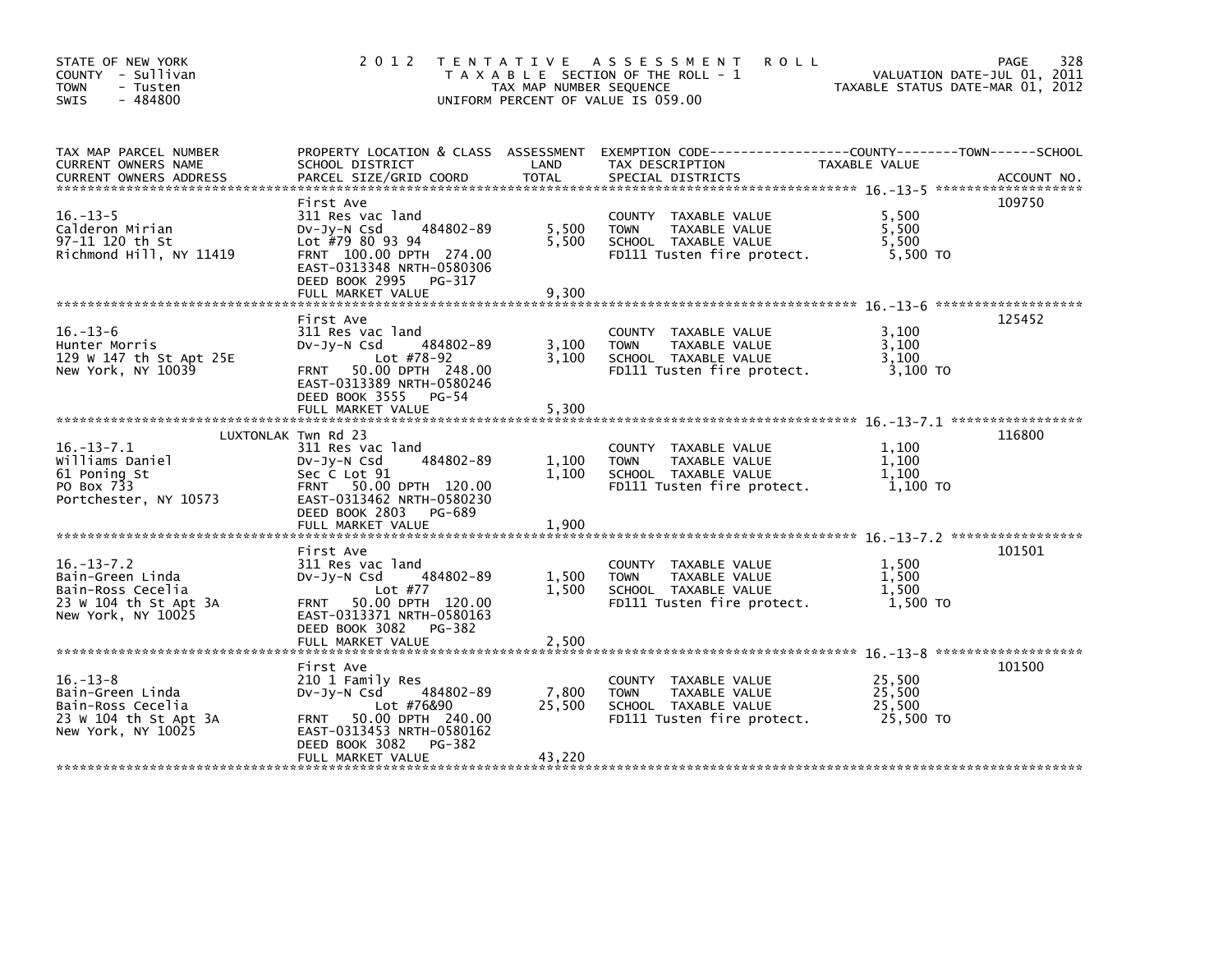| STATE OF NEW YORK<br>COUNTY - Sullivan<br><b>TOWN</b><br>- Tusten<br>$-484800$<br><b>SWIS</b>           | 2 0 1 2                                                                                                                                                                                                | TAX MAP NUMBER SEQUENCE   | TENTATIVE ASSESSMENT<br><b>ROLL</b><br>T A X A B L E SECTION OF THE ROLL - 1<br>UNIFORM PERCENT OF VALUE IS 059.00   | VALUATION DATE-JUL 01, 2011<br>TAXABLE STATUS DATE-MAR 01, 2012 | 329<br>PAGE |
|---------------------------------------------------------------------------------------------------------|--------------------------------------------------------------------------------------------------------------------------------------------------------------------------------------------------------|---------------------------|----------------------------------------------------------------------------------------------------------------------|-----------------------------------------------------------------|-------------|
| TAX MAP PARCEL NUMBER<br>CURRENT OWNERS NAME                                                            | SCHOOL DISTRICT                                                                                                                                                                                        | LAND                      | PROPERTY LOCATION & CLASS ASSESSMENT EXEMPTION CODE----------------COUNTY-------TOWN------SCHOOL<br>TAX DESCRIPTION  | TAXABLE VALUE                                                   |             |
| $16. - 13 - 9.1$<br>Gambino Domenic<br>Gambino Vincent R<br>218 Sheldon Ave<br>Staten Island, NY 10312  | First Ave Lot $#75$ & 89<br>260 Seasonal res<br>484802-89<br>$Dv-Jy-N$ Csd<br>FRNT 50.00 DPTH 240.00<br>EAST-0313472 NRTH-0580116<br>DEED BOOK 3634<br>PG-374<br>FULL MARKET VALUE                     | 6,500<br>27,400<br>46,400 | COUNTY TAXABLE VALUE<br><b>TOWN</b><br>TAXABLE VALUE<br>SCHOOL TAXABLE VALUE<br>FD111 Tusten fire protect.           | 27,400<br>27,400<br>27,400<br>27,400 TO                         | 106850      |
| $16. - 13 - 10$<br>Gambino Domenic<br>Gambino Vincent R<br>218 Sheldon Ave<br>Staten Island, NY 10312   | First Ave<br>311 Res vac land<br>484802-89<br>$Dv-Jv-N$ Csd<br>Lot $#73$<br>50.00 DPTH 120.00<br><b>FRNT</b><br>EAST-0313488 NRTH-0580003<br>DEED BOOK 3634 PG-374<br>FULL MARKET VALUE                | 1,500<br>1,500<br>2,500   | COUNTY TAXABLE VALUE<br><b>TOWN</b><br>TAXABLE VALUE<br>SCHOOL TAXABLE VALUE<br>FD111 Tusten fire protect.           | 1,500<br>1,500<br>1,500<br>1,500 TO                             | 104000      |
| $16. - 13 - 11.1$<br>Gambino Domenic<br>Gambino Vincent R<br>218 Sheldon Ave<br>Staten Island, NY 10312 | Luxton Lk<br>311 Res vac land<br>484802-89<br>$Dv-Jy-N$ Csd<br>Land Locked Lot #87&88<br>FRNT 50.00 DPTH 120.00<br>EAST-0313553 NRTH-0580112<br>DEED BOOK 3634<br>PG-374<br>FULL MARKET VALUE          | 1,100<br>1,100<br>1,900   | <b>COUNTY</b><br>TAXABLE VALUE<br><b>TOWN</b><br>TAXABLE VALUE<br>SCHOOL TAXABLE VALUE<br>FD111 Tusten fire protect. | 1,100<br>1,100<br>1,100<br>1.100 TO                             |             |
| $16. - 13 - 11.2$<br>Fairey Agnes<br>170 W 73 rd St<br>New York, NY 10023                               | Luxton Lake Rd<br>260 Seasonal res<br>484802-89<br>$Dv-Jy-N$ Csd<br>Lot #70&71 84&85<br>80.00 DPTH 105.00<br><b>FRNT</b><br>EAST-0313577 NRTH-0579921<br>DEED BOOK 3253<br>PG-536<br>FULL MARKET VALUE | 4,400<br>35,400<br>60,000 | COUNTY TAXABLE VALUE<br><b>TOWN</b><br>TAXABLE VALUE<br>SCHOOL TAXABLE VALUE<br>FD111 Tusten fire protect.           | 35,400<br>35,400<br>35,400<br>35,400 TO                         | 104050      |
| $16. - 13 - 11.3$<br>Gambino Domenic<br>Gambino Vincent R<br>218 Sheldon Ave<br>Staten Island, NY 10312 | First Ave<br>311 Res vac land<br>484802-89<br>$Dv-Jy-N$ Csd<br>Lot $#74$<br>50.00 DPTH 120.00<br><b>FRNT</b><br>EAST-0313469 NRTH-0580052<br>DEED BOOK 3634<br>PG-374<br>FULL MARKET VALUE             | 1,500<br>1,500<br>2,500   | COUNTY TAXABLE VALUE<br><b>TOWN</b><br>TAXABLE VALUE<br>SCHOOL TAXABLE VALUE<br>FD111 Tusten fire protect.           | 1,500<br>1.500<br>1,500<br>1,500 TO                             | 113925      |
|                                                                                                         |                                                                                                                                                                                                        |                           |                                                                                                                      |                                                                 |             |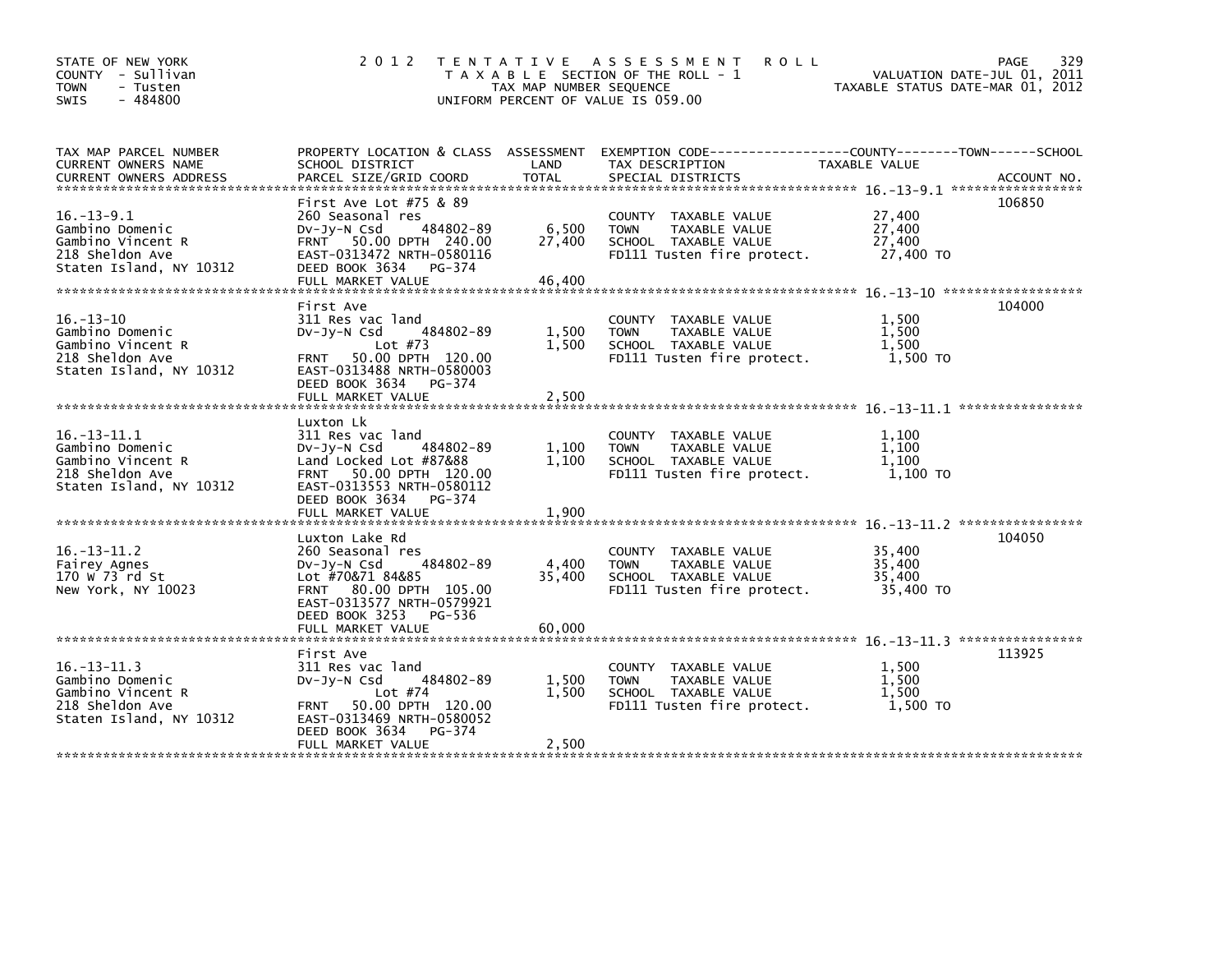| STATE OF NEW YORK<br>COUNTY - Sullivan<br><b>TOWN</b><br>- Tusten<br>$-484800$<br>SWIS |                                                                                                                                                                                           | TAX MAP NUMBER SEQUENCE    | 2012 TENTATIVE ASSESSMENT<br><b>ROLL</b><br>T A X A B L E SECTION OF THE ROLL - 1<br>UNIFORM PERCENT OF VALUE IS 059.00 |                                         | 330<br>PAGE<br>VALUATION DATE-JUL 01, 2011<br>TAXABLE STATUS DATE-MAR 01, 2012 |
|----------------------------------------------------------------------------------------|-------------------------------------------------------------------------------------------------------------------------------------------------------------------------------------------|----------------------------|-------------------------------------------------------------------------------------------------------------------------|-----------------------------------------|--------------------------------------------------------------------------------|
| TAX MAP PARCEL NUMBER<br>CURRENT OWNERS NAME<br><b>CURRENT OWNERS ADDRESS</b>          | PROPERTY LOCATION & CLASS ASSESSMENT<br>SCHOOL DISTRICT<br>PARCEL SIZE/GRID COORD                                                                                                         | LAND<br><b>TOTAL</b>       | TAX DESCRIPTION<br>SPECIAL DISTRICTS                                                                                    | TAXABLE VALUE                           | ACCOUNT NO.                                                                    |
| $16. - 13 - 11.4$<br>Jones Linda J<br>3 Ricki Ln<br>Chester, NY 10918                  | Nys Rte 97<br>311 Res vac land<br>$Dv-Jv-N$ Csd<br>484802-89<br>Lots 72 & 84-87<br>FRNT 185.00 DPTH 110.00<br>EAST-0313622 NRTH-0580020<br>DEED BOOK 2995<br>PG-319                       | 3,500<br>3,500             | COUNTY TAXABLE VALUE<br><b>TOWN</b><br>TAXABLE VALUE<br>SCHOOL TAXABLE VALUE<br>FD111 Tusten fire protect.              | 3,500<br>3,500<br>3,500<br>3,500 TO     |                                                                                |
|                                                                                        | FULL MARKET VALUE<br>Nys Rt 97                                                                                                                                                            | 5.900                      |                                                                                                                         |                                         | 146350                                                                         |
| $16. - 14 - 1$<br>Campbell Arthur<br>19840 Sally McNair Rd<br>Laurinburg, NC 28352     | 270 Mfg housing<br>Dv-Jy-N Csd 484802-89<br>Lot $#16-18$<br>FRNT 150.00 DPTH 200.00<br>EAST-0313297 NRTH-0579521<br>DEED BOOK 1067<br>PG-00083<br>FULL MARKET VALUE                       | 11,000<br>21,000<br>35,600 | COUNTY TAXABLE VALUE<br><b>TOWN</b><br>TAXABLE VALUE<br>SCHOOL TAXABLE VALUE<br>FD111 Tusten fire protect.              | 21,000<br>21,000<br>21,000<br>21,000 TO |                                                                                |
|                                                                                        | Nys Rt 97                                                                                                                                                                                 |                            |                                                                                                                         |                                         | 127100                                                                         |
| $16. - 14 - 2$<br>Hert Joan<br>PO Box 571<br>Jeffersonville, NY 12748                  | 270 Mfg housing<br>484802-89<br>$Dv-Jy-N$ Csd<br>Lot 15<br>Luxton Lake<br>FRNT 50.00 DPTH 200.00<br>EAST-0313376 NRTH-0579461<br>DEED BOOK 2021<br>PG-168                                 | 7,400<br>12,400            | COUNTY TAXABLE VALUE<br><b>TOWN</b><br>TAXABLE VALUE<br>SCHOOL TAXABLE VALUE<br>FD111 Tusten fire protect.              | 12,400<br>12,400<br>12,400<br>12,400 TO |                                                                                |
|                                                                                        | FULL MARKET VALUE                                                                                                                                                                         | 21,000                     |                                                                                                                         |                                         |                                                                                |
| $16. - 14 - 3$<br>Hert Joan<br>PO Box 571<br>Jeffersonville, NY 12748                  | Nys Rt 97<br>311 Res vac land<br>484802-89<br>$Dv-Jv-N$ Csd<br>Lot 14 Luxton Lake<br>FRNT 50.00 DPTH 200.00<br>EAST-0313408 NRTH-0579426<br>DEED BOOK 2021<br>PG-168<br>FULL MARKET VALUE | 2,400<br>2,400<br>4,100    | COUNTY TAXABLE VALUE<br><b>TOWN</b><br>TAXABLE VALUE<br>SCHOOL TAXABLE VALUE<br>FD111 Tusten fire protect.              | 2,400<br>2,400<br>2,400<br>2,400 TO     |                                                                                |
|                                                                                        | Nys Rt 97                                                                                                                                                                                 |                            |                                                                                                                         |                                         | 109100                                                                         |
| $16. - 14 - 4$<br>Pander Keith Jr<br>5962 State Route 97<br>Narrowsburg, NY 12764      | 210 1 Family Res<br>484802-89<br>DV-Jy-N Csd<br>Lot #12&13<br>FRNT 100.00 DPTH 200.00<br><b>BANK C10138</b><br>EAST-0313453 NRTH-0579368<br>DEED BOOK 3227<br>PG-83                       | 9,400<br>46,100            | COUNTY TAXABLE VALUE<br><b>TOWN</b><br>TAXABLE VALUE<br>SCHOOL TAXABLE VALUE<br>FD111 Tusten fire protect.              | 46,100<br>46.100<br>46,100<br>46,100 TO |                                                                                |
|                                                                                        | FULL MARKET VALUE                                                                                                                                                                         | 78,100                     |                                                                                                                         |                                         |                                                                                |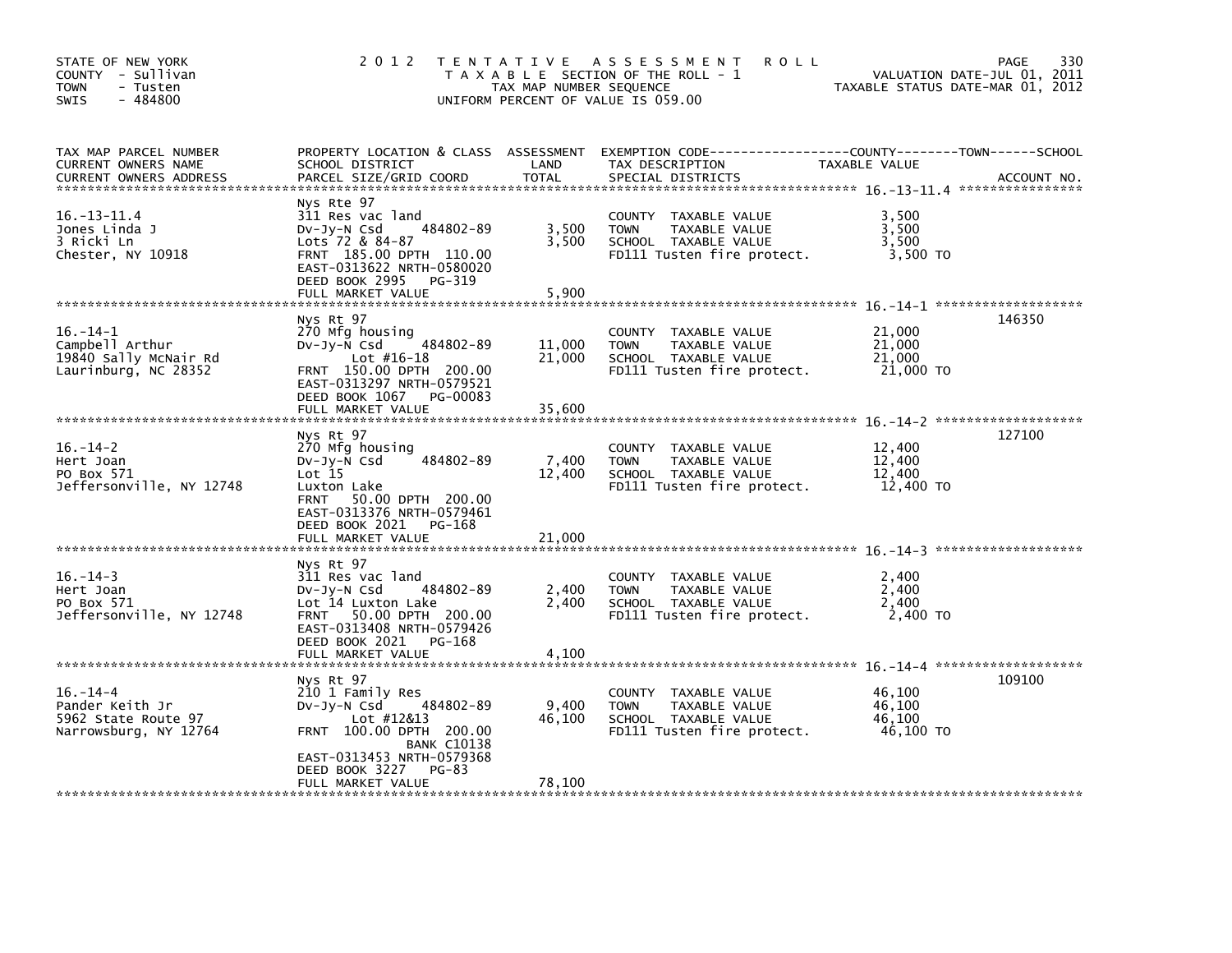| STATE OF NEW YORK<br>COUNTY - Sullivan<br><b>TOWN</b><br>- Tusten<br>$-484800$<br><b>SWIS</b>                             | 2 0 1 2                                                                                                                                                                                           | T E N T A T I V E<br>TAX MAP NUMBER SEQUENCE | A S S E S S M E N T<br><b>ROLL</b><br>T A X A B L E SECTION OF THE ROLL - 1<br>UNIFORM PERCENT OF VALUE IS 059.00                       | VALUATION DATE-JUL 01, 2011<br>TAXABLE STATUS DATE-MAR 01, 2012                 | 331<br>PAGE                        |
|---------------------------------------------------------------------------------------------------------------------------|---------------------------------------------------------------------------------------------------------------------------------------------------------------------------------------------------|----------------------------------------------|-----------------------------------------------------------------------------------------------------------------------------------------|---------------------------------------------------------------------------------|------------------------------------|
| TAX MAP PARCEL NUMBER<br>CURRENT OWNERS NAME                                                                              | PROPERTY LOCATION & CLASS ASSESSMENT<br>SCHOOL DISTRICT                                                                                                                                           | LAND                                         | EXEMPTION CODE-----------------COUNTY-------TOWN------SCHOOL<br>TAX DESCRIPTION                                                         | TAXABLE VALUE                                                                   |                                    |
| $16. -15 - 1.1$<br>Vincent Avignone Living Trust Dv-Jy-N Csd<br>Avignone Vincent<br>59 Sixth Ave<br>Long Branch, NJ 07740 | 72 Luxton Lake Rd<br>210 1 Family Res<br>484802-89<br>Lot $#47$<br>50.00 DPTH 200.00<br><b>FRNT</b><br>EAST-0313480 NRTH-0579665<br>DEED BOOK 3043<br>PG-625                                      | 7,400<br>57,900                              | COUNTY TAXABLE VALUE<br>TAXABLE VALUE<br><b>TOWN</b><br>SCHOOL TAXABLE VALUE<br>FD111 Tusten fire protect.                              | 57,900<br>57,900<br>57,900<br>57,900 TO                                         | 109600                             |
| $16. -15 - 1.2$<br>Hinds Cynthia Sissle<br>Sissle Noble L Jr<br>PO Box 1217<br>Tampa, FL 33601                            | First Ave<br>260 Seasonal res<br>484802-89<br>$Dv-Jv-N$ Csd<br>Lot $#46$<br>50.00 DPTH 200.00<br>FRNT<br>EAST-0313516 NRTH-0579629<br>DEED BOOK 2608<br>PG-433<br>FULL MARKET VALUE               | 7,400<br>33,900<br>57.500                    | COUNTY TAXABLE VALUE<br>TAXABLE VALUE<br><b>TOWN</b><br>SCHOOL TAXABLE VALUE<br>FD111 Tusten fire protect.                              | 33,900<br>33,900<br>33,900<br>33,900 TO                                         | 123600                             |
| $16. - 15 - 2$<br>Ford Betty<br>Christopher Ford<br>1405 Brooklyn Ave Apt 4B<br>Brooklyn, NY 11210                        | First Ave<br>260 Seasonal res<br>484802-89<br>$Dv-Jy-N$ Csd<br><b>FRNT</b><br>50.00 DPTH 200.00<br>EAST-0313462 NRTH-0579710<br>DEED BOOK 2011<br>PG-3044                                         | 7,400<br>27,500                              | COUNTY TAXABLE VALUE<br>TAXABLE VALUE<br><b>TOWN</b><br>SCHOOL TAXABLE VALUE<br>FD111 Tusten fire protect.                              | $16. - 15 - 2$ *********************<br>27,500<br>27,500<br>27,500<br>27,500 TO | 116350                             |
| $16. - 15 - 3$<br>Shepherd Cheryl L<br>105-28 192 nd St<br>Hollis, NY 11412                                               | First Ave Lot #42-44<br>311 Res vac land<br>$Dv-Jv-N$ Csd<br>484802-89<br>FRNT 150.00 DPTH 200.00<br>EAST-0313622 NRTH-0579524<br>DEED BOOK 2010<br>PG-56460<br>FULL MARKET VALUE                 | 6,000<br>6.000<br>10,200                     | COUNTY TAXABLE VALUE<br><b>TOWN</b><br><b>TAXABLE VALUE</b><br>SCHOOL TAXABLE VALUE<br>FD111 Tusten fire protect.                       | 6.000<br>6,000<br>6.000<br>$6.000$ TO                                           | 100075                             |
| $16. - 15 - 4$<br>Hert Joan E<br>PO Box 571<br>Jeffersonville, NY 12748                                                   | Twn Rd 23<br>210 1 Family Res<br>DV-Jy-N Csd<br>484802-89<br>Lot 45 Luxton Lake<br>50.00 DPTH 200.00<br><b>FRNT</b><br>EAST-0313565 NRTH-0579611<br>DEED BOOK 1679<br>PG-667<br>FULL MARKET VALUE | 7,400 STAR B<br>43,000<br>72,900             | 41121<br>WAR VET<br>41854<br>COUNTY TAXABLE VALUE<br><b>TOWN</b><br>TAXABLE VALUE<br>SCHOOL TAXABLE VALUE<br>FD111 Tusten fire protect. | 6,450<br>6,450<br>$\mathbf{0}$<br>36,550<br>36,550<br>25,600<br>43,000 TO       | $\mathbf{0}$<br>17,400<br>$\Omega$ |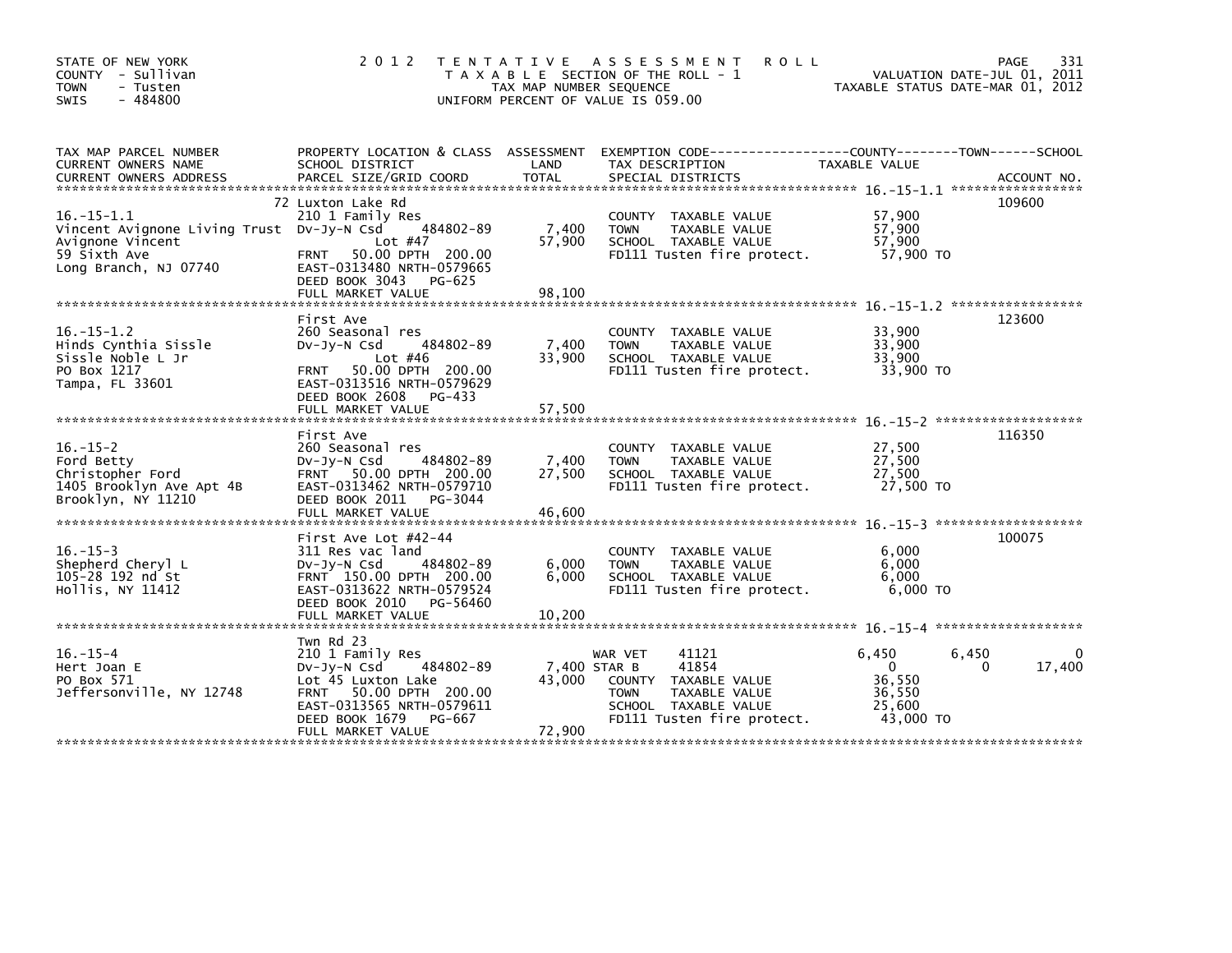| STATE OF NEW YORK<br>COUNTY - Sullivan<br><b>TOWN</b><br>- Tusten<br>$-484800$<br><b>SWIS</b>                    | 2 0 1 2                                                                                                                                                                                     | TAX MAP NUMBER SEQUENCE  | TENTATIVE ASSESSMENT<br><b>ROLL</b><br>T A X A B L E SECTION OF THE ROLL - 1<br>UNIFORM PERCENT OF VALUE IS 059.00 | TAXABLE STATUS DATE-MAR 01, 2012      | 332<br>PAGE<br>VALUATION DATE-JUL 01, 2011 |
|------------------------------------------------------------------------------------------------------------------|---------------------------------------------------------------------------------------------------------------------------------------------------------------------------------------------|--------------------------|--------------------------------------------------------------------------------------------------------------------|---------------------------------------|--------------------------------------------|
| TAX MAP PARCEL NUMBER<br>CURRENT OWNERS NAME<br>CURRENT OWNERS ADDRESS                                           | PROPERTY LOCATION & CLASS ASSESSMENT<br>SCHOOL DISTRICT<br>PARCEL SIZE/GRID COORD                                                                                                           | LAND<br><b>TOTAL</b>     | EXEMPTION CODE-----------------COUNTY-------TOWN------SCHOOL<br>TAX DESCRIPTION<br>SPECIAL DISTRICTS               | TAXABLE VALUE                         | ACCOUNT NO.                                |
| $16. - 16 - 1$<br>Beaman James<br>Beaman Iantha<br>Attn: William Betts<br>70 Westbury Ln<br>Palm Coast, FL 32164 | First Ave<br>311 Res vac land<br>484802-89<br>$Dv-Jy-N$ Csd<br>FRNT 100.00 DPTH 100.00<br>EAST-0313639 NRTH-0579802<br>DEED BOOK 987<br>PG-00057<br>FULL MARKET VALUE                       | 2,600<br>2,600<br>4,400  | COUNTY TAXABLE VALUE<br><b>TOWN</b><br>TAXABLE VALUE<br>SCHOOL TAXABLE VALUE<br>FD111 Tusten fire protect.         | 2,600<br>2,600<br>2,600<br>2,600 TO   |                                            |
| $16. - 16 - 2$<br>Couch Telena<br>Attn: Vesta Couch<br>191-30 113 Ave<br>St Albans, NY 11412                     | First Ave<br>311 Res vac land<br>$Dv-Jy-N$ Csd<br>484802-89<br>90.00 DPTH 100.00<br><b>FRNT</b><br>EAST-0313695 NRTH-0579726<br>DEED BOOK 748<br>PG-00833<br>FULL MARKET VALUE              | 2,200<br>2,200<br>3,700  | COUNTY TAXABLE VALUE<br><b>TOWN</b><br>TAXABLE VALUE<br>SCHOOL TAXABLE VALUE<br>FD111 Tusten fire protect.         | 2,200<br>2,200<br>2,200<br>2,200 TO   | 110450                                     |
| $16. -17 - 1.1$<br>Staats Eric<br>5926 State Route 97<br>Narrowsburg, NY 12764                                   | Nys 97 & First St<br>311 Res vac land<br>484802-89<br>$Dv-Jy-N$ Csd<br>$Lot$ #9-11<br>FRNT 150.00 DPTH 200.00<br>EAST-0313531 NRTH-0579230<br>DEED BOOK 2444<br>PG-573<br>FULL MARKET VALUE | 6,000<br>6,000<br>10,200 | COUNTY TAXABLE VALUE<br>TAXABLE VALUE<br><b>TOWN</b><br>SCHOOL TAXABLE VALUE<br>FD111 Tusten fire protect.         | 6,000<br>6,000<br>6,000<br>6,000 TO   |                                            |
|                                                                                                                  |                                                                                                                                                                                             |                          |                                                                                                                    |                                       |                                            |
| $16. - 17 - 1.2$<br>Edwards Maria C<br>195 Willoughby Ave Apt 312<br>Brooklyn, NY 11205                          | Nys 97<br>311 Res vac land<br>484802-89<br>DV-JY-N Csd<br>Lot $#8$<br>50.00 DPTH 200.00<br><b>FRNT</b><br>EAST-0313606 NRTH-0579164<br>DEED BOOK 2434<br>PG-481<br>FULL MARKET VALUE        | 2,400<br>2,400<br>4,100  | TAXABLE VALUE<br>COUNTY<br>TAXABLE VALUE<br><b>TOWN</b><br>SCHOOL TAXABLE VALUE<br>FD111 Tusten fire protect.      | 2,400<br>2,400<br>2,400<br>2,400 TO   |                                            |
|                                                                                                                  |                                                                                                                                                                                             |                          |                                                                                                                    |                                       |                                            |
| $16. -17 - 1.3$<br>Edwards Maria C<br>195 Willoughby Ave Apt 312<br>Brooklyn, NY 11205                           | Nys 97<br>311 Res vac land<br>484802-89<br>$Dv-Jy-N$ Csd<br>Lot $#5-7$<br>FRNT 150.00 DPTH 200.00<br>EAST-0313665 NRTH-0579075<br>DEED BOOK 2434<br>PG-483                                  | 6,000<br>6,000           | COUNTY TAXABLE VALUE<br><b>TOWN</b><br>TAXABLE VALUE<br>SCHOOL TAXABLE VALUE<br>FD111 Tusten fire protect.         | 6,000<br>6,000<br>6.000<br>$6,000$ TO |                                            |
|                                                                                                                  | FULL MARKET VALUE                                                                                                                                                                           | 10,200                   |                                                                                                                    |                                       |                                            |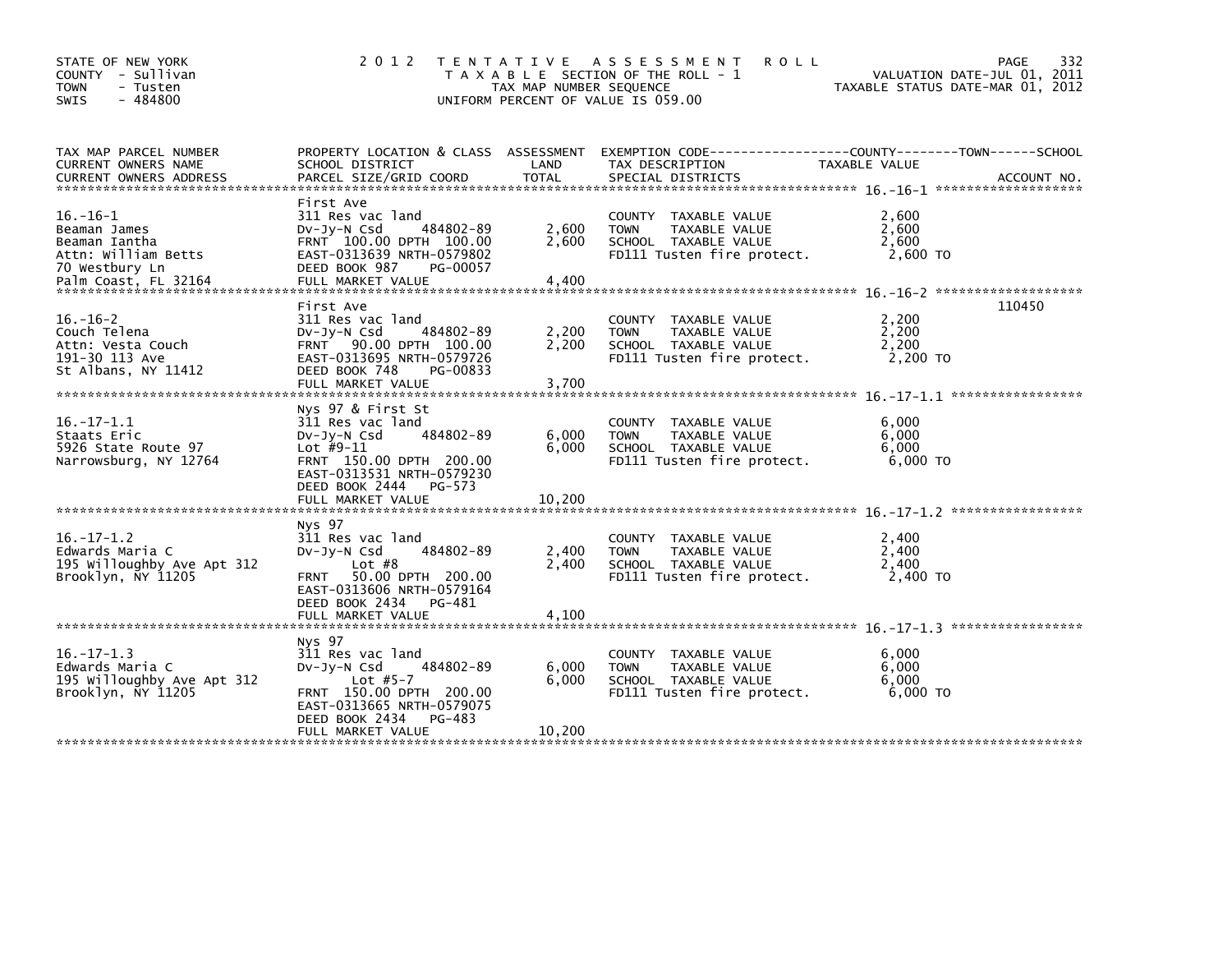| STATE OF NEW YORK<br>COUNTY - Sullivan<br>- Tusten<br><b>TOWN</b><br>$-484800$<br>SWIS                | 2 0 1 2                                                                                                                                                                           | TAX MAP NUMBER SEQUENCE | TENTATIVE ASSESSMENT<br><b>ROLL</b><br>T A X A B L E SECTION OF THE ROLL - 1<br>UNIFORM PERCENT OF VALUE IS 059.00 |                                         | 333<br>PAGE<br>VALUATION DATE-JUL 01, 2011<br>TAXABLE STATUS DATE-MAR 01, 2012 |
|-------------------------------------------------------------------------------------------------------|-----------------------------------------------------------------------------------------------------------------------------------------------------------------------------------|-------------------------|--------------------------------------------------------------------------------------------------------------------|-----------------------------------------|--------------------------------------------------------------------------------|
| TAX MAP PARCEL NUMBER<br>CURRENT OWNERS NAME<br><b>CURRENT OWNERS ADDRESS</b>                         | PROPERTY LOCATION & CLASS ASSESSMENT<br>SCHOOL DISTRICT<br>PARCEL SIZE/GRID COORD                                                                                                 | LAND<br><b>TOTAL</b>    | TAX DESCRIPTION<br>SPECIAL DISTRICTS                                                                               | TAXABLE VALUE                           | ACCOUNT NO.                                                                    |
| $16. - 17 - 1.4$<br>Edwards Maria C<br>195 Willoughby Ave Apt 312<br>Brooklyn, NY 11205               | Nys Rt 97<br>311 Res vac land<br>484802-89<br>DV-Jy-N Csd<br>Lot $#4$<br>50.00 DPTH 200.00<br><b>FRNT</b><br>EAST-0313721 NRTH-0578999<br>DEED BOOK 2434<br>PG-485                | 2,400<br>2,400          | COUNTY TAXABLE VALUE<br>TAXABLE VALUE<br><b>TOWN</b><br>SCHOOL TAXABLE VALUE<br>FD111 Tusten fire protect.         | 2,400<br>2,400<br>2,400<br>2,400 TO     |                                                                                |
|                                                                                                       | FULL MARKET VALUE                                                                                                                                                                 | 4,100                   |                                                                                                                    |                                         |                                                                                |
| $16. - 17 - 2$<br>Staats Eric<br>5926 State Route 97<br>Narrowsburg, NY 12764                         | Nys Rt 97<br>210 1 Family Res<br>484802-89<br>DV-Jy-N Csd<br>Lot $#3$<br>FRNT 50.00 DPTH 200.00<br>EAST-0313757 NRTH-0578967<br>DEED BOOK 2444<br>PG-571                          | 7,400<br>43,600         | COUNTY TAXABLE VALUE<br><b>TOWN</b><br>TAXABLE VALUE<br>SCHOOL TAXABLE VALUE<br>FD111 Tusten fire protect.         | 43,600<br>43,600<br>43.600<br>43,600 TO | 129100                                                                         |
|                                                                                                       | FULL MARKET VALUE                                                                                                                                                                 | 73,900                  |                                                                                                                    |                                         |                                                                                |
| $16. - 17 - 3$<br>Staats Eric<br>5926 State Route 97<br>Narrowsburg, NY 12764                         | Nys Rt 97<br>311 Res vac land<br>484802-89<br>DV-Jy-N Csd<br>Lot #1&2<br>FRNT 140.00 DPTH 200.00<br>0.54<br><b>ACRES</b><br>EAST-0313774 NRTH-0578878<br>DEED BOOK 3002<br>PG-614 | 3,000<br>3,000          | COUNTY TAXABLE VALUE<br><b>TOWN</b><br>TAXABLE VALUE<br>SCHOOL TAXABLE VALUE<br>FD111 Tusten fire protect.         | 3.000<br>3,000<br>3,000<br>3,000 TO     |                                                                                |
|                                                                                                       | FULL MARKET VALUE                                                                                                                                                                 | 5,100                   |                                                                                                                    |                                         |                                                                                |
| 16. –18–1<br>Shepherd Cheryl L<br>105-28 192 nd St<br>Hollis, NY 11412                                | First Ave & First St<br>311 Res vac land<br>484802-89<br>$Dv-Jy-N$ Csd<br>Lot #40&41<br>FRNT 100.00 DPTH 200.00<br>EAST-0313718 NRTH-0579402<br>DEED BOOK 2010<br>PG-56460        | 4,400<br>4.400          | COUNTY TAXABLE VALUE<br><b>TOWN</b><br>TAXABLE VALUE<br>SCHOOL TAXABLE VALUE<br>FD111 Tusten fire protect.         | 4,400<br>4,400<br>4,400<br>4,400 TO     | 149600                                                                         |
|                                                                                                       | FULL MARKET VALUE                                                                                                                                                                 | 7,500                   |                                                                                                                    |                                         |                                                                                |
| $16. - 18 - 2$<br>Dollinger Gonski<br>Dollinger Grossman<br>1 old Country Rd<br>Carle Place, NY 11514 | First Ave<br>311 Res vac land<br>484802-89<br>$Dv-Jy-N$ Csd<br>Lot $#39$<br>50.00 DPTH 200.00<br><b>FRNT</b><br>EAST-0313770 NRTH-0579343<br>DEED BOOK 953<br>PG-00143            | 2,400<br>2,400          | COUNTY TAXABLE VALUE<br><b>TOWN</b><br>TAXABLE VALUE<br>SCHOOL TAXABLE VALUE<br>FD111 Tusten fire protect.         | 2,400<br>2,400<br>2,400<br>2,400 TO     | 600043                                                                         |
|                                                                                                       | FULL MARKET VALUE                                                                                                                                                                 | 4,100                   |                                                                                                                    |                                         |                                                                                |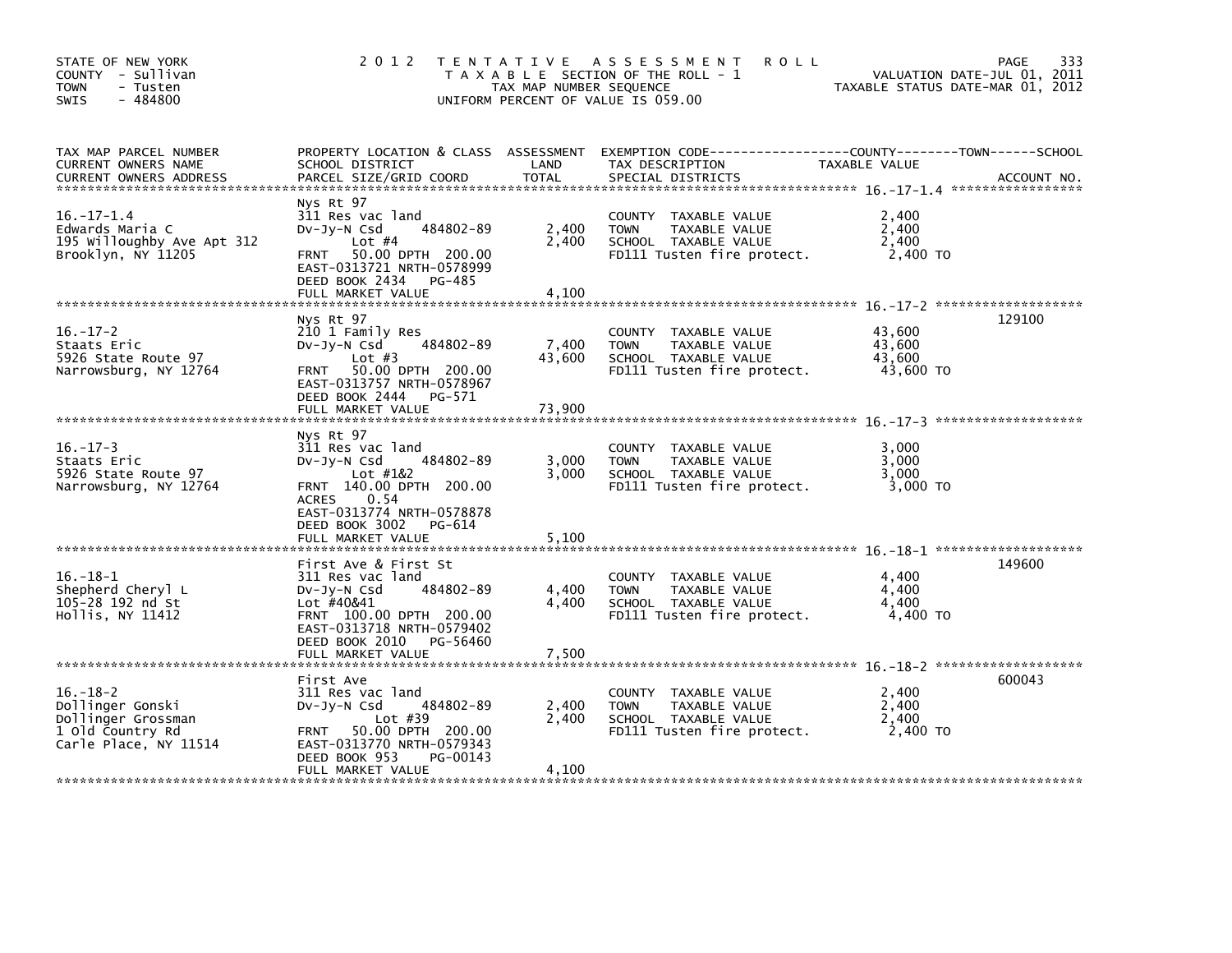| STATE OF NEW YORK<br>COUNTY - Sullivan<br><b>TOWN</b><br>- Tusten<br>$-484800$<br><b>SWIS</b> | 2 0 1 2                                                                                                                                                                                                              | TAX MAP NUMBER SEQUENCE   | TENTATIVE ASSESSMENT<br><b>ROLL</b><br>T A X A B L E SECTION OF THE ROLL - 1<br>UNIFORM PERCENT OF VALUE IS 059.00                | TAXABLE STATUS DATE-MAR 01, 2012                     | PAGE<br>334<br>VALUATION DATE-JUL 01, 2011 |
|-----------------------------------------------------------------------------------------------|----------------------------------------------------------------------------------------------------------------------------------------------------------------------------------------------------------------------|---------------------------|-----------------------------------------------------------------------------------------------------------------------------------|------------------------------------------------------|--------------------------------------------|
| TAX MAP PARCEL NUMBER<br>CURRENT OWNERS NAME<br><b>CURRENT OWNERS ADDRESS</b>                 | PROPERTY LOCATION & CLASS ASSESSMENT<br>SCHOOL DISTRICT<br>PARCEL SIZE/GRID COORD                                                                                                                                    | LAND<br><b>TOTAL</b>      | EXEMPTION CODE----------<br>TAX DESCRIPTION<br>SPECIAL DISTRICTS                                                                  | -----COUNTY--------TOWN------SCHOOL<br>TAXABLE VALUE | ACCOUNT NO.                                |
| $16. - 18 - 3$<br>Delgado Joseph<br>Delgado Jeanette<br>901 East 232 St<br>Bronx, NY 10466    | 1st Ave Lot #38<br>270 Mfg housing<br>484802-89<br>$Dv-Jv-N$ Csd<br>FRNT 50.00 DPTH 200.00<br>EAST-0313803 NRTH-0579311<br>DEED BOOK 1132<br>PG-00107                                                                | 7,400<br>12,200           | COUNTY TAXABLE VALUE<br><b>TOWN</b><br>TAXABLE VALUE<br>SCHOOL TAXABLE VALUE<br>FD111 Tusten fire protect.                        | 12,200<br>12,200<br>12,200<br>12,200 TO              | 114950                                     |
| $16. - 18 - 4$<br>Rivera Frank<br>Rivera Damaris<br>903 East 232 St<br>Bronx. NY 10466        | 18 Short Rd<br>260 Seasonal res<br>484802-89<br>$Dv-Jv-N$ Csd<br>Lot $#37$<br>50.00 DPTH 200.00<br><b>FRNT</b><br>EAST-0313836 NRTH-0579272<br>DEED BOOK 1049<br>PG-00237                                            | 7,400<br>31,000           | COUNTY TAXABLE VALUE<br><b>TAXABLE VALUE</b><br><b>TOWN</b><br>SCHOOL TAXABLE VALUE<br>FD111 Tusten fire protect.                 | 31,000<br>31.000<br>31,000<br>31,000 TO              | 115100                                     |
| $16. - 18 - 5$<br>Rivera Damaris<br>903 E 232 nd St<br>Bronx, NY 10466                        | Nys 97<br>311 Res vac land<br>484802-89<br>DV-Jy-N Csd<br>First Ave Lot $#35$ & 36<br>FRNT 100.00 DPTH 200.00<br>EAST-0315855 NRTH-0580296<br>DEED BOOK 2010 PG-56808                                                | 4,400<br>4.400            | COUNTY TAXABLE VALUE<br>TAXABLE VALUE<br><b>TOWN</b><br>SCHOOL TAXABLE VALUE<br>FD111 Tusten fire protect.                        | 4,400<br>4,400<br>4,400<br>4,400 TO                  |                                            |
| $16. - 18 - 7.2$<br>Staats Eric<br>5926 State Route 97<br>Narrowsburg, NY 12764               | First Ave<br>311 Res vac land<br>484802-89<br>DV-Jy-N Csd<br>Lot $#34$<br>50.00 DPTH 200.00<br><b>FRNT</b><br>EAST-0313905 NRTH-0579135<br>DEED BOOK 3505<br>PG-273<br>FULL MARKET VALUE                             | 2,400<br>2.400<br>4,100   | COUNTY TAXABLE VALUE<br>TAXABLE VALUE<br><b>TOWN</b><br>SCHOOL TAXABLE VALUE<br>FD111 Tusten fire protect.                        | 2,400<br>2,400<br>2.400<br>2,400 TO                  | 150750                                     |
| $16. - 18 - 8$<br>McFarlane Loretta<br>419 McClellan Ave<br>Mt Vernon, NY 10553               | Short Rd<br>210 1 Family Res<br>484802-89<br>DV-Jy-N Csd<br>Lots $31$ and $32$<br>Combined with $16-18-7.1$<br>FRNT 122.94 DPTH 206.93<br>EAST-0313973 NRTH-0579065<br>DEED BOOK 2725<br>PG-573<br>FULL MARKET VALUE | 9,000<br>38,000<br>64,400 | 41834<br>STAR EN<br>COUNTY<br>TAXABLE VALUE<br><b>TOWN</b><br>TAXABLE VALUE<br>SCHOOL TAXABLE VALUE<br>FD111 Tusten fire protect. | 0<br>38,000<br>38,000<br>1,920<br>38,000 TO          | 137750<br>36,080<br>0                      |
|                                                                                               |                                                                                                                                                                                                                      |                           |                                                                                                                                   |                                                      |                                            |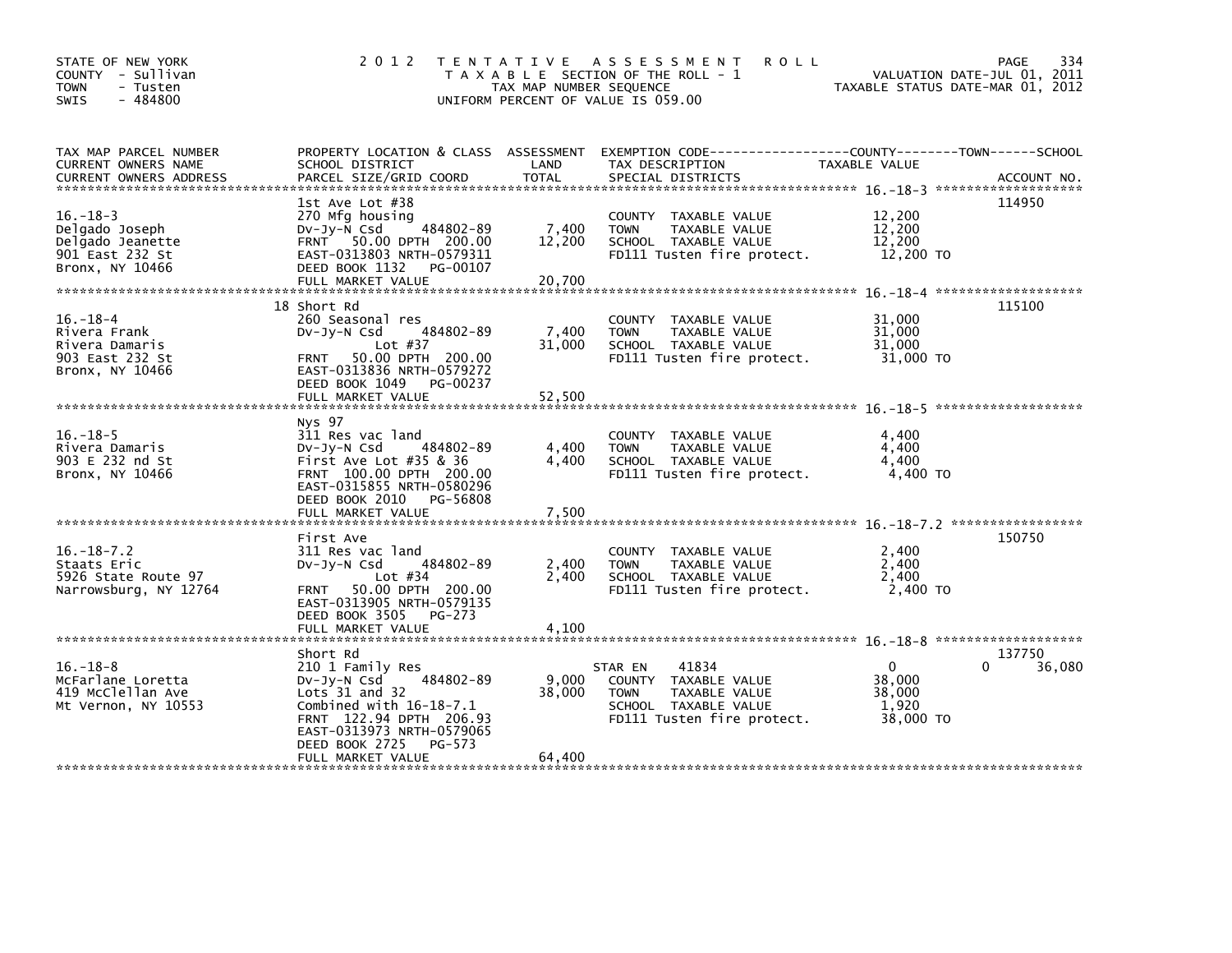| STATE OF NEW YORK<br>COUNTY - Sullivan<br><b>TOWN</b><br>- Tusten<br>$-484800$<br><b>SWIS</b> | 2 0 1 2                                                                                                                                                                                             | TAX MAP NUMBER SEQUENCE   | TENTATIVE ASSESSMENT<br><b>ROLL</b><br>T A X A B L E SECTION OF THE ROLL - 1<br>UNIFORM PERCENT OF VALUE IS 059.00            | TAXABLE STATUS DATE-MAR 01, 2012                    | 335<br>PAGE<br>VALUATION DATE-JUL 01, 2011 |
|-----------------------------------------------------------------------------------------------|-----------------------------------------------------------------------------------------------------------------------------------------------------------------------------------------------------|---------------------------|-------------------------------------------------------------------------------------------------------------------------------|-----------------------------------------------------|--------------------------------------------|
| TAX MAP PARCEL NUMBER<br>CURRENT OWNERS NAME<br>CURRENT OWNERS ADDRESS                        | PROPERTY LOCATION & CLASS ASSESSMENT<br>SCHOOL DISTRICT                                                                                                                                             | LAND                      | EXEMPTION CODE-----------------COUNTY-------TOWN------SCHOOL<br>TAX DESCRIPTION                                               | TAXABLE VALUE                                       |                                            |
| $16. - 19 - 1$<br>Spangler Tina<br>7 Macks Ln<br>Narrowsburg, NY 12764                        | 7 Macks Ln<br>260 Seasonal res<br>484802-89<br>Dv-Jy-N Csd<br>First St<br>Lot $#168$ & 169<br>FRNT 100.00 DPTH 200.00<br>EAST-0313900 NRTH-0579536<br>DEED BOOK 2011<br>PG-744<br>FULL MARKET VALUE | 9,400<br>19,000<br>32,200 | COUNTY TAXABLE VALUE<br>TAXABLE VALUE<br><b>TOWN</b><br>SCHOOL TAXABLE VALUE<br>FD111 Tusten fire protect.                    | 19,000<br>19,000<br>19,000<br>19,000 TO             |                                            |
|                                                                                               | 7 Macks Ln                                                                                                                                                                                          |                           |                                                                                                                               |                                                     | 141500                                     |
| $16. - 19 - 2$<br>Spangler Tina<br>7 Macks Ln<br>Narrowsburg, NY 12764                        | 210 1 Family Res<br>484802-89<br>$Dv-Jy-N$ Csd<br>Lot #67<br>First Ave<br>50.00 DPTH 200.00<br><b>FRNT</b><br>EAST-0313949 NRTH-0579479<br>DEED BOOK 2010 PG-59041                                  | 7,400<br>33,500           | 41854<br>STAR B<br>COUNTY TAXABLE VALUE<br>TAXABLE VALUE<br><b>TOWN</b><br>SCHOOL TAXABLE VALUE<br>FD111 Tusten fire protect. | $\Omega$<br>33,500<br>33,500<br>16.100<br>33,500 TO | 17,400<br>0.                               |
|                                                                                               | FULL MARKET VALUE                                                                                                                                                                                   | 56,800                    |                                                                                                                               |                                                     |                                            |
| $16. - 19 - 3$<br>Sissle Noble L Jr<br>PO Box 1217<br>Tampa, FL 33601                         | Twn Rd 23<br>311 Res vac land<br>484802-89<br>$Dv-Jy-N$ Csd<br>Lot $#66$<br>50.00 DPTH 200.00<br><b>FRNT</b><br>EAST-0313956 NRTH-0579429<br>DEED BOOK 2607<br>PG-234<br>FULL MARKET VALUE          | 2,400<br>2.400<br>4,100   | COUNTY TAXABLE VALUE<br><b>TOWN</b><br>TAXABLE VALUE<br>SCHOOL TAXABLE VALUE<br>FD111 Tusten fire protect.                    | 2,400<br>2,400<br>2.400<br>2,400 TO                 | 149550                                     |
|                                                                                               |                                                                                                                                                                                                     |                           |                                                                                                                               |                                                     |                                            |
| $16. - 19 - 4$<br>Sissle Noble L Jr<br>PO Box 1217<br>Tampa, FL 33601                         | Twn Rd 23 Lot #65<br>312 Vac w/imprv<br>$Dv-Jy-N$ Csd<br>484802-89<br>FRNT 50.00 DPTH 200.00<br>EAST-0313980 NRTH-0579380<br>DEED BOOK 2607<br>PG-236<br>FULL MARKET VALUE                          | 7,400<br>7,400<br>12,500  | COUNTY TAXABLE VALUE<br><b>TOWN</b><br>TAXABLE VALUE<br>SCHOOL TAXABLE VALUE<br>FD111 Tusten fire protect.                    | 7,400<br>7,400<br>7,400<br>7,400 TO                 |                                            |
|                                                                                               | Twn Rd #23 Lot #64                                                                                                                                                                                  |                           |                                                                                                                               |                                                     | 150155                                     |
| $16. - 19 - 5$<br>Sgritto James B<br>Sqritto Janet M<br>25-76 45 th St<br>Astoria, NY 11103   | 260 Seasonal res<br>DV-Jy-N Csd<br>484802-89<br>FRNT 50.00 DPTH 200.00<br>EAST-0314011 NRTH-0579338<br>DEED BOOK 2707<br>PG-352                                                                     | 2,400<br>2,900            | COUNTY TAXABLE VALUE<br><b>TOWN</b><br>TAXABLE VALUE<br>SCHOOL TAXABLE VALUE<br>FD111 Tusten fire protect.                    | 2,900<br>2,900<br>2.900<br>2.900 TO                 |                                            |
|                                                                                               | FULL MARKET VALUE                                                                                                                                                                                   | 4,900                     |                                                                                                                               |                                                     |                                            |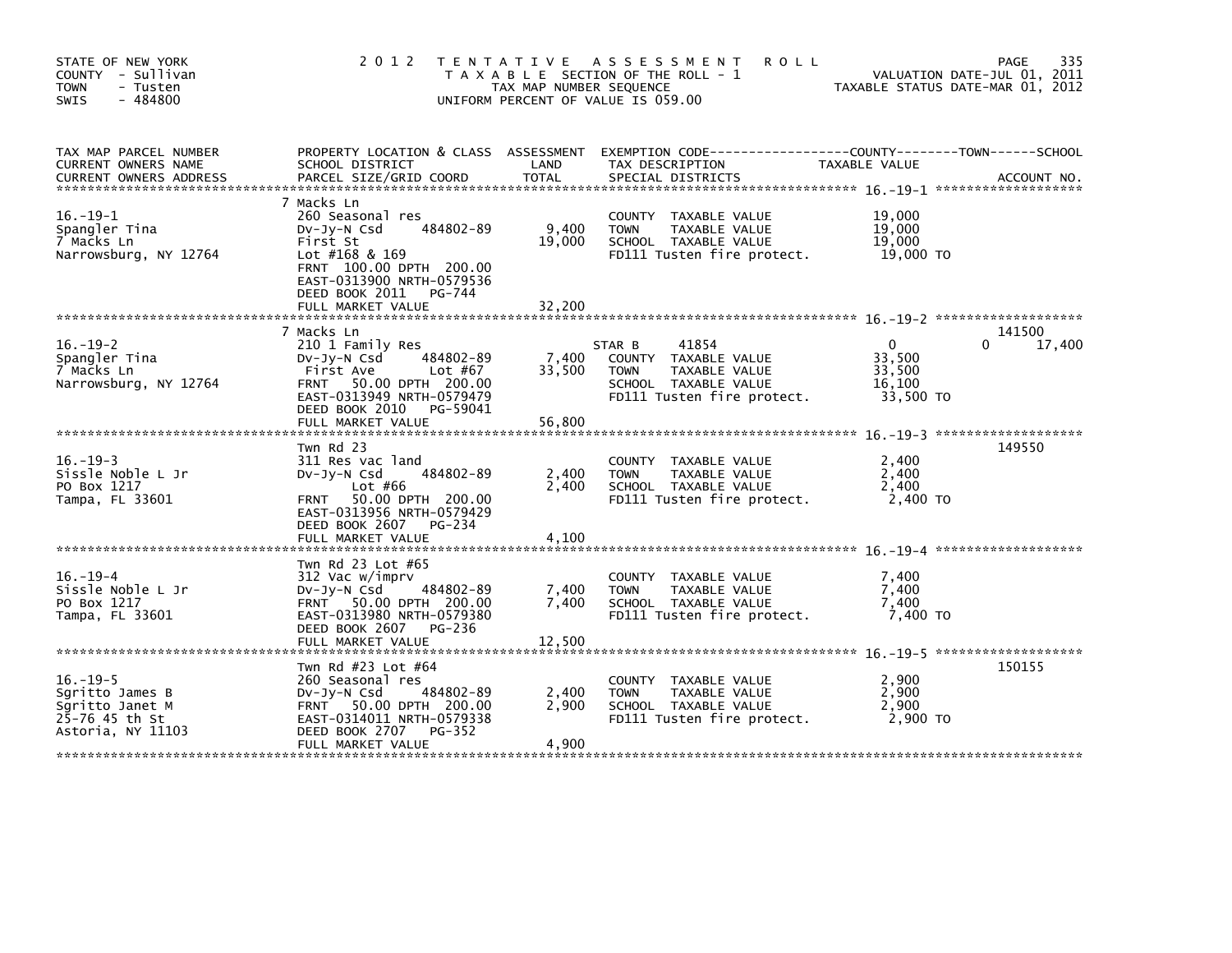| STATE OF NEW YORK<br>COUNTY - Sullivan<br><b>TOWN</b><br>- Tusten<br>$-484800$<br><b>SWIS</b>     | 2 0 1 2                                                                                                                                                                                | T E N T A T I V E<br>TAX MAP NUMBER SEQUENCE | A S S E S S M E N T<br><b>ROLL</b><br>T A X A B L E SECTION OF THE ROLL - 1<br>UNIFORM PERCENT OF VALUE IS 059.00    | TAXABLE STATUS DATE-MAR 01, 2012        | 336<br><b>PAGE</b><br>VALUATION DATE-JUL 01, 2011 |
|---------------------------------------------------------------------------------------------------|----------------------------------------------------------------------------------------------------------------------------------------------------------------------------------------|----------------------------------------------|----------------------------------------------------------------------------------------------------------------------|-----------------------------------------|---------------------------------------------------|
| TAX MAP PARCEL NUMBER<br>CURRENT OWNERS NAME<br><b>CURRENT OWNERS ADDRESS</b>                     | PROPERTY LOCATION & CLASS ASSESSMENT<br>SCHOOL DISTRICT<br>PARCEL SIZE/GRID COORD                                                                                                      | LAND<br><b>TOTAL</b>                         | EXEMPTION CODE-----------------COUNTY-------TOWN------SCHOOL<br>TAX DESCRIPTION<br>SPECIAL DISTRICTS                 | TAXABLE VALUE                           | ACCOUNT NO.                                       |
| $16. - 19 - 6.1$<br>Caroll Gerhard<br>Caroll Frances<br>342 Park Pl<br>Brooklyn, NY 11238         | Tr 23<br>311 Res vac land<br>484802-89<br>DV-Jy-N Csd<br>Lot $#61$<br>10.00 DPTH 200.00<br><b>FRNT</b><br>EAST-0314101 NRTH-0579232<br>DEED BOOK 1058<br>PG-00268<br>FULL MARKET VALUE | 1,900<br>1,900<br>3.200                      | COUNTY TAXABLE VALUE<br><b>TOWN</b><br>TAXABLE VALUE<br>SCHOOL TAXABLE VALUE<br>FD111 Tusten fire protect.           | 1,900<br>1.900<br>1,900<br>1,900 TO     |                                                   |
| $16. - 19 - 6.2$<br>Samuels Joesph<br>Samuels Daniel A<br>PO Box 678436<br>Orlando, FL 32867-8436 | Tr 23<br>311 Res vac land<br>484802-89<br>$Dv-Jv-N$ Csd<br>Lot #62&63<br>FRNT 100.00 DPTH 200.00<br>EAST-0314063 NRTH-0579294<br>DEED BOOK 753<br>PG-00147<br>FULL MARKET VALUE        | 4,400<br>4,400<br>7,500                      | COUNTY TAXABLE VALUE<br><b>TOWN</b><br>TAXABLE VALUE<br>SCHOOL TAXABLE VALUE<br>FD111 Tusten fire protect.           | 4,400<br>4,400<br>4,400<br>4,400 TO     | 147150                                            |
| $16. -20 - 1.1$<br>Payne Robert A<br>Payne Ellen G<br>112-21 197 St<br>Hollis, NY 11412           | Cty Rd $#23$<br>210 1 Family Res<br>484802-89<br>$Dv-Jy-N$ Csd<br><b>ACRES</b><br>1.19<br>EAST-0313957 NRTH-0578835<br>DEED BOOK 1132<br>PG-00111<br>FULL MARKET VALUE                 | 13,700<br>67.000<br>113,600                  | COUNTY TAXABLE VALUE<br><b>TOWN</b><br>TAXABLE VALUE<br>SCHOOL TAXABLE VALUE<br>FD111 Tusten fire protect.           | 67,000<br>67,000<br>67.000<br>67,000 TO | *****************<br>141850                       |
| $16.-20-1.2$<br>Payne Robert<br>Payne Gloria<br>112-21 197th St<br>Hollis, NY 11412               | Nys Rte 97<br>$314$ Rural vac<10<br>484802-89<br>$Dv-Jv-N$ Csd<br><b>ACRES</b><br>1.19<br>EAST-0314039 NRTH-0578727<br>DEED BOOK 904<br>PG-00157<br>FULL MARKET VALUE                  | 8,700<br>8,700<br>14.700                     | COUNTY TAXABLE VALUE<br><b>TOWN</b><br>TAXABLE VALUE<br>SCHOOL TAXABLE VALUE<br>FD111 Tusten fire protect.           | 8,700<br>8.700<br>8,700<br>8.700 TO     | 141852                                            |
| $16. -20 - 1.3$<br>Payne Robert<br>Payne Gloria<br>112-21 197 St<br>Hollis, NY 11412              | Nys Rte 97<br>$314$ Rural vac< $10$<br>484802-89<br>$Dv-Jy-N$ Csd<br><b>ACRES</b><br>1.19<br>EAST-0314113 NRTH-0578618<br>DEED BOOK 791<br>PG-00773<br>FULL MARKET VALUE               | 8,700<br>8,700<br>14.700                     | TAXABLE VALUE<br><b>COUNTY</b><br>TAXABLE VALUE<br><b>TOWN</b><br>SCHOOL TAXABLE VALUE<br>FD111 Tusten fire protect. | 8,700<br>8,700<br>8,700<br>8.700 TO     | 141851                                            |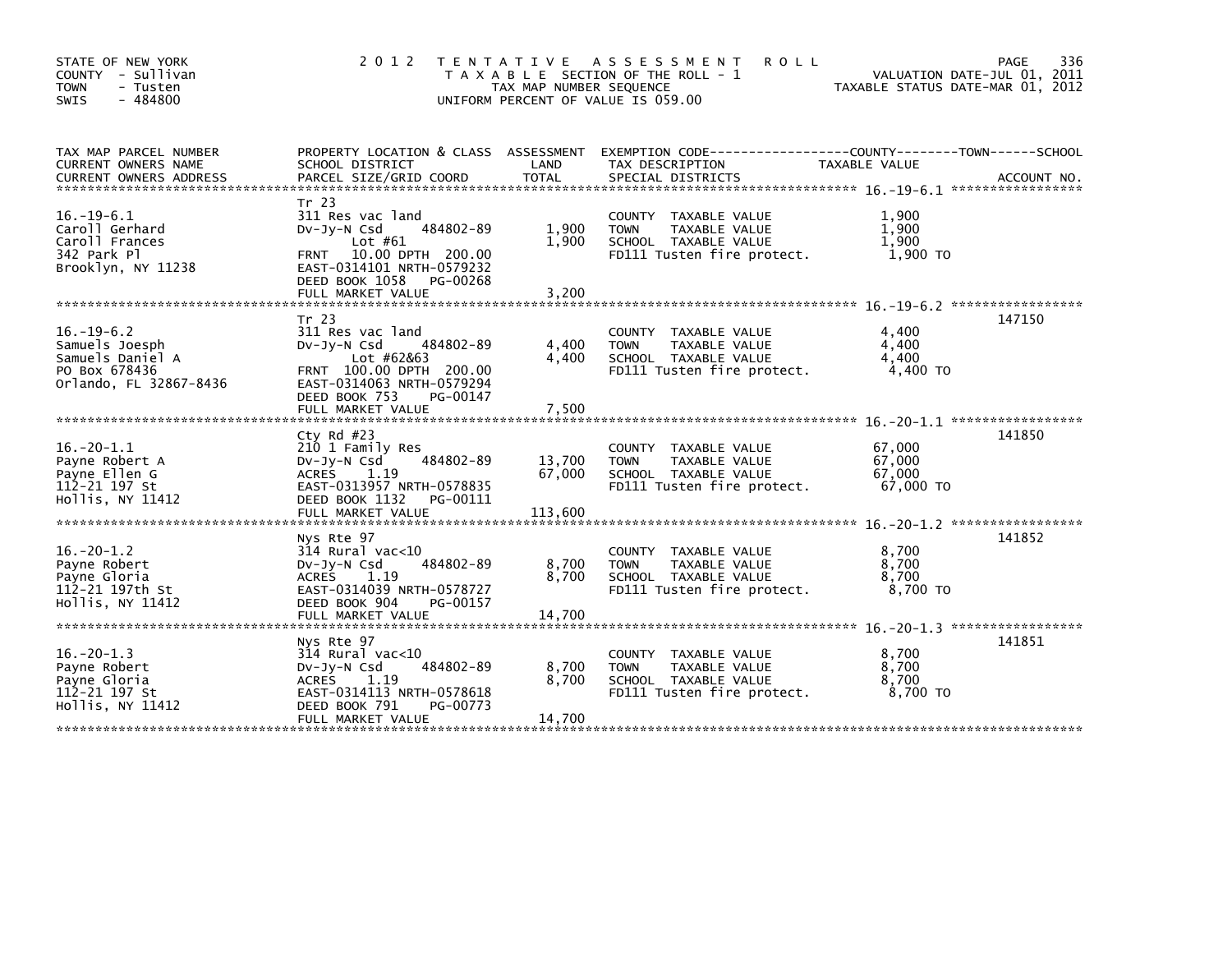| STATE OF NEW YORK<br>COUNTY - Sullivan<br><b>TOWN</b><br>- Tusten<br>- 484800<br><b>SWIS</b>                                | 2 0 1 2                                                                                                                                                                                                           | T E N T A T I V E<br>TAX MAP NUMBER SEQUENCE | <b>ROLL</b><br>A S S E S S M E N T<br>T A X A B L E SECTION OF THE ROLL - 1<br>UNIFORM PERCENT OF VALUE IS 059.00             |                                                     | 337<br>PAGE<br>VALUATION DATE-JUL 01, 2011<br>TAXABLE STATUS DATE-MAR 01, 2012 |
|-----------------------------------------------------------------------------------------------------------------------------|-------------------------------------------------------------------------------------------------------------------------------------------------------------------------------------------------------------------|----------------------------------------------|-------------------------------------------------------------------------------------------------------------------------------|-----------------------------------------------------|--------------------------------------------------------------------------------|
| TAX MAP PARCEL NUMBER<br>CURRENT OWNERS NAME<br><b>CURRENT OWNERS ADDRESS</b><br>******************************             | PROPERTY LOCATION & CLASS ASSESSMENT<br>SCHOOL DISTRICT<br>PARCEL SIZE/GRID COORD                                                                                                                                 | LAND<br><b>TOTAL</b>                         | EXEMPTION CODE-----------------COUNTY-------TOWN------SCHOOL<br>TAX DESCRIPTION<br>SPECIAL DISTRICTS                          | TAXABLE VALUE                                       | ACCOUNT NO.                                                                    |
| $16. -20 - 2$<br>Caroll Gerhard<br>Caroll Frances<br>342 Park Pl<br>Brooklyn, NY 11238                                      | Twn Rd 23<br>260 Seasonal res<br>484802-89<br>DV-Jy-N Csd<br><b>ACRES</b><br>1.50<br>EAST-0314236 NRTH-0579139<br>DEED BOOK 800<br>PG-00931<br>FULL MARKET VALUE                                                  | 14,600<br>63,700<br>108,000                  | COUNTY TAXABLE VALUE<br><b>TOWN</b><br>TAXABLE VALUE<br>SCHOOL TAXABLE VALUE<br>FD111 Tusten fire protect.                    | 63,700<br>63,700<br>63,700<br>63,700 TO             | 108375                                                                         |
|                                                                                                                             |                                                                                                                                                                                                                   |                                              |                                                                                                                               |                                                     |                                                                                |
| $16. - 20 - 4$<br>Stanley Anie M<br>170 Luxton Lake Rd<br>Narrowsburg, NY 12764                                             | Luxton Lake Rd<br>210 1 Family Res<br>484802-89<br>$Dv-Jy-N$ Csd<br>3.75 BANK C15114<br>ACRES<br>EAST-0314344 NRTH-0578909<br>DEED BOOK 2010<br>PG-55563                                                          | 20,100<br>80,200                             | 41854<br>STAR B<br>COUNTY TAXABLE VALUE<br><b>TOWN</b><br>TAXABLE VALUE<br>SCHOOL TAXABLE VALUE<br>FD111 Tusten fire protect. | $\Omega$<br>80,200<br>80,200<br>62,800<br>80,200 TO | 108452<br>17,400                                                               |
| ******************************                                                                                              | FULL MARKET VALUE                                                                                                                                                                                                 | 135,900                                      |                                                                                                                               |                                                     |                                                                                |
| $16. - 20 - 5$<br>Sporbert Raymond<br>Sporbert Curt<br>209 Nearing Rd<br>Lake Huntington, NY 12752                          | Nys Rte 97<br>210 1 Family Res<br>484802-89<br>DV-Jy-N Csd<br><b>ACRES</b><br>1.10<br>EAST-0314000 NRTH-0578489<br>DEED BOOK 2494<br>PG-213<br>FULL MARKET VALUE                                                  | 13,400<br>57,600<br>97,600                   | COUNTY TAXABLE VALUE<br><b>TOWN</b><br>TAXABLE VALUE<br>SCHOOL TAXABLE VALUE<br>FD111 Tusten fire protect.                    | 57,600<br>57,600<br>57,600<br>57,600 TO             | 151400                                                                         |
| *****************************                                                                                               | C R 23                                                                                                                                                                                                            |                                              |                                                                                                                               |                                                     | 127175                                                                         |
| $16. -20 - 6$<br>Jordan Judy C<br>226 E 36 th St Apt 2B<br>New York, NY 10016                                               | 260 Seasonal res<br>484802-89<br>$Dv-Jv-N$ Csd<br>5.14<br>ACRES<br>EAST-0314417 NRTH-0578412<br>DEED BOOK 874<br>PG-00142<br>FULL MARKET VALUE                                                                    | 26,100<br>64,900<br>110,000                  | COUNTY<br>TAXABLE VALUE<br>TAXABLE VALUE<br><b>TOWN</b><br>SCHOOL TAXABLE VALUE<br>FD111 Tusten fire protect.                 | 64,900<br>64,900<br>64,900<br>64,900 TO             |                                                                                |
| ******************************                                                                                              | Nys 97                                                                                                                                                                                                            |                                              |                                                                                                                               |                                                     |                                                                                |
| $16. -20 - 8$<br>Lang Edward J<br>67 Arena Ct<br>Narrowsburg, NY 12764                                                      | 692 Road/str/hwy<br>484802-89<br>DV-Jy-N Csd<br>Tusten Park Section 1<br>5.48<br><b>ACRES</b><br>EAST-0313254 NRTH-0579798<br>DEED BOOK 3482<br>PG-461                                                            | 100<br>100                                   | COUNTY TAXABLE VALUE<br><b>TOWN</b><br>TAXABLE VALUE<br>SCHOOL TAXABLE VALUE<br>FD111 Tusten fire protect.                    | 100<br>100<br>100<br>100 TO                         |                                                                                |
|                                                                                                                             | FULL MARKET VALUE                                                                                                                                                                                                 | 200                                          |                                                                                                                               |                                                     |                                                                                |
| $16. -20 - 9$<br>Carroll Frances<br>Carroll Gerhard<br>342 Park Pl<br>Brooklyn, NY 11238                                    | Luxton Lake Rd TR 23<br>311 Res vac land - WTRFNT<br>DV-Jy-N Csd<br>484802<br>Formerly $lot$ 16.-20-3<br>FRNT 180.00 DPTH 300.00<br>0.90<br><b>ACRES</b><br>EAST-0314129 NRTH-0579364<br>DEED BOOK 2490<br>PG-432 | 5,000<br>5,000                               | COUNTY<br>TAXABLE VALUE<br><b>TOWN</b><br>TAXABLE VALUE<br>SCHOOL TAXABLE VALUE                                               | 5,000<br>5,000<br>5,000                             |                                                                                |
| والمحاولة مؤلفا مؤلفا مؤلفا مؤلفا مؤلفا مؤلفا مؤلفا مؤلفا مؤلفا مؤلفا مؤلفا مؤلفا مؤلفا مؤلفا مؤلفا مؤلفا مؤلفا مؤلفا مؤلفا | FULL MARKET VALUE<br>والداماته والداوات والداوات والدارات والداوات والداوات والدام                                                                                                                                | 8,500                                        |                                                                                                                               |                                                     |                                                                                |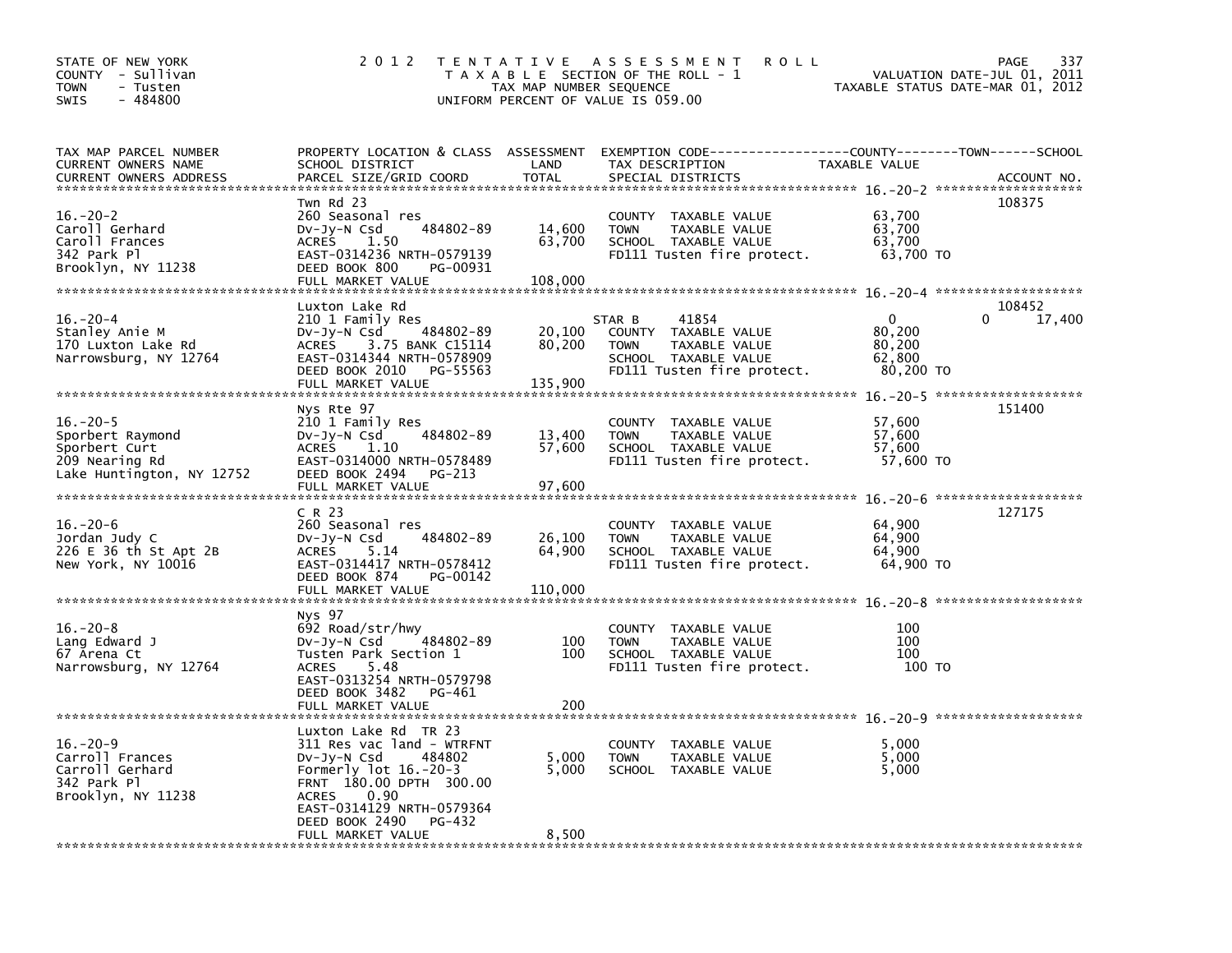| STATE OF NEW YORK | 2012 TENTATIVE ASSESSMENT ROLL        | PAGE                             | 338             |
|-------------------|---------------------------------------|----------------------------------|-----------------|
| COUNTY - Sullivan | T A X A B L E SECTION OF THE ROLL - 1 | VALUATION DATE-JUL 01, 2011      |                 |
| TOWN<br>- Tusten  | MAP SECTION - 016                     | TAXABLE STATUS DATE-MAR 01, 2012 |                 |
| - 484800<br>SWIS  | $SUB - SECTION -$                     |                                  | RPS150/V04/L015 |
|                   | UNIFORM PERCENT OF VALUE IS 059.00    | CURRENT DATE 4/20/2012           |                 |

### \*\*\* S P E C I A L D I S T R I C T S U M M A R Y \*\*\*

| CODE | DISTRICT NAME        | PARCELS | TOTAL EXTENSION<br><b>TYPF</b> | EXTENSION<br>VALUE | AD VALOREM<br>VALUE | <b>EXEMPT</b><br>AMOUNT | <b>TAXABLE</b><br>VALUE |
|------|----------------------|---------|--------------------------------|--------------------|---------------------|-------------------------|-------------------------|
|      | FD111 Tusten fire pr |         | 192 TOTAL                      |                    | 2985.300            |                         | 2985.300                |

### \*\*\* S C H O O L D I S T R I C T S U M M A R Y \*\*\*

| CODE   | DISTRICT NAME | TOTAL<br><b>PARCELS</b> | ASSESSED<br>LAND | ASSESSED<br><b>TOTAL</b> | <b>EXEMPT</b><br><b>AMOUNT</b> | <b>TOTAL</b><br><b>TAXABLE</b> | <b>STAR</b><br><b>AMOUNT</b> | <b>STAR</b><br><b>TAXABLE</b> |
|--------|---------------|-------------------------|------------------|--------------------------|--------------------------------|--------------------------------|------------------------------|-------------------------------|
| 484802 | DV-Jy-N Csd   | 193                     | 1144.500         | 2990,300                 | 99.975                         | 2890.325                       | 402.630                      | 2487,695                      |
|        | SUB-TOTAL     | 193                     | 1144.500         | 2990,300                 | 99,975                         | 2890.325                       | 402,630                      | 2487,695                      |
| 484889 | Nar Library   | 192                     | 1139.500         | 2985,300                 | 99.975                         | 2885.325                       | 402.630                      | 2482,695                      |
|        | T O T A L     | 385                     | 2284.000         | 5975,600                 | 199,950                        | 5775,650                       | 805,260                      | 4970,390                      |

\*\*\* S Y S T E M C O D E S S U M M A R Y \*\*\*

NO SYSTEM EXEMPTIONS AT THIS LEVEL

### \*\*\* E X E M P T I O N S U M M A R Y \*\*\*

| DESCRIPTION       | <b>PARCELS</b>                                                    | <b>COUNTY</b> | <b>TOWN</b>                                  | <b>SCHOOL</b>                                          |
|-------------------|-------------------------------------------------------------------|---------------|----------------------------------------------|--------------------------------------------------------|
| WAR VET           | 4                                                                 | 32,520        | 32,520                                       |                                                        |
| COMBAT VET        |                                                                   |               |                                              |                                                        |
| <b>DISABL VET</b> |                                                                   |               |                                              |                                                        |
| AGED-CTS          |                                                                   |               |                                              | 64,500                                                 |
|                   |                                                                   |               |                                              |                                                        |
|                   |                                                                   |               |                                              | 27,475                                                 |
|                   |                                                                   |               |                                              | 280,830                                                |
|                   |                                                                   |               |                                              | 121,800                                                |
|                   |                                                                   |               |                                              |                                                        |
|                   |                                                                   |               |                                              | 8,000                                                  |
| <b>TOTAL</b>      | 28                                                                | 158,149       | 220,485                                      | 502,605                                                |
|                   | AGED-T<br>AGED-CS<br>STAR EN<br>STAR B<br>L INC DIS<br>BUS IMP AP | TOTAL         | 9,925<br>19,850<br>64,500<br>23,354<br>8,000 | 9,925<br>19,850<br>64,500<br>26,690<br>59,000<br>8,000 |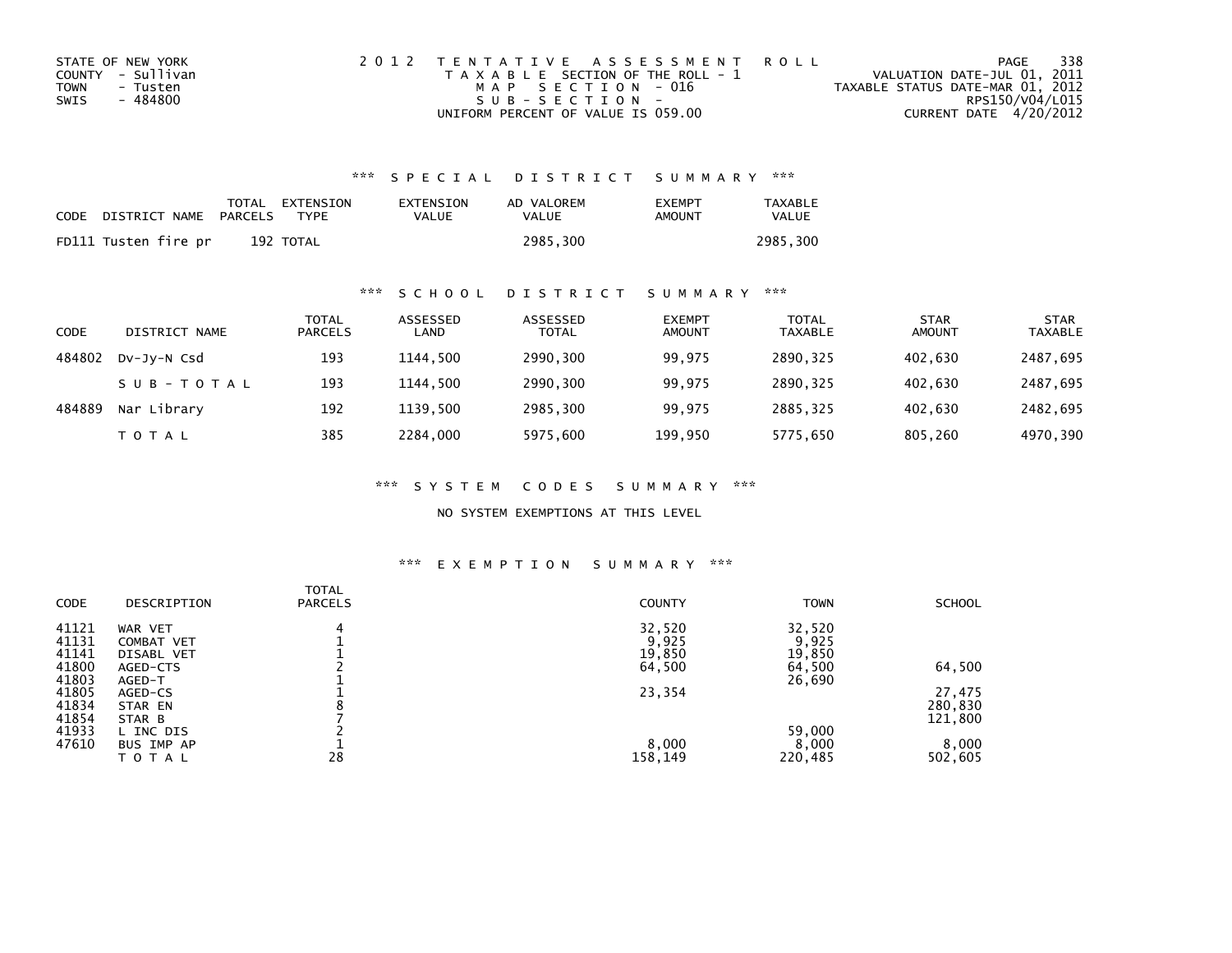| STATE OF NEW YORK       | 2012 TENTATIVE ASSESSMENT ROLL        | PAGE                             | - 339 |
|-------------------------|---------------------------------------|----------------------------------|-------|
| COUNTY - Sullivan       | T A X A B L E SECTION OF THE ROLL - 1 | VALUATION DATE-JUL 01, 2011      |       |
| <b>TOWN</b><br>- Tusten | MAP SECTION - 016                     | TAXABLE STATUS DATE-MAR 01, 2012 |       |
| - 484800<br>SWIS        | SUB-SECTION-                          | RPS150/V04/L015                  |       |
|                         | UNIFORM PERCENT OF VALUE IS 059.00    | CURRENT DATE 4/20/2012           |       |

# \*\*\* G R A N D T O T A L S \*\*\*

| ROLL       | DESCRIPTION    | <b>TOTAL</b>   | ASSESSED      | <b>ASSESSED</b> | <b>TAXABLE</b> | <b>TAXABLE</b> | <b>TAXABLE</b> | <b>STAR</b>    |
|------------|----------------|----------------|---------------|-----------------|----------------|----------------|----------------|----------------|
| <b>SEC</b> |                | <b>PARCELS</b> | ∟AND          | TOTAL           | <b>COUNT</b>   | <b>TOWN</b>    | <b>SCHOOL</b>  | <b>TAXABLE</b> |
|            | <b>TAXABLE</b> | 193            | ,500<br>1144. | 2990,300        | 2832           | 2769,815       | 2890.325       | 2487.695       |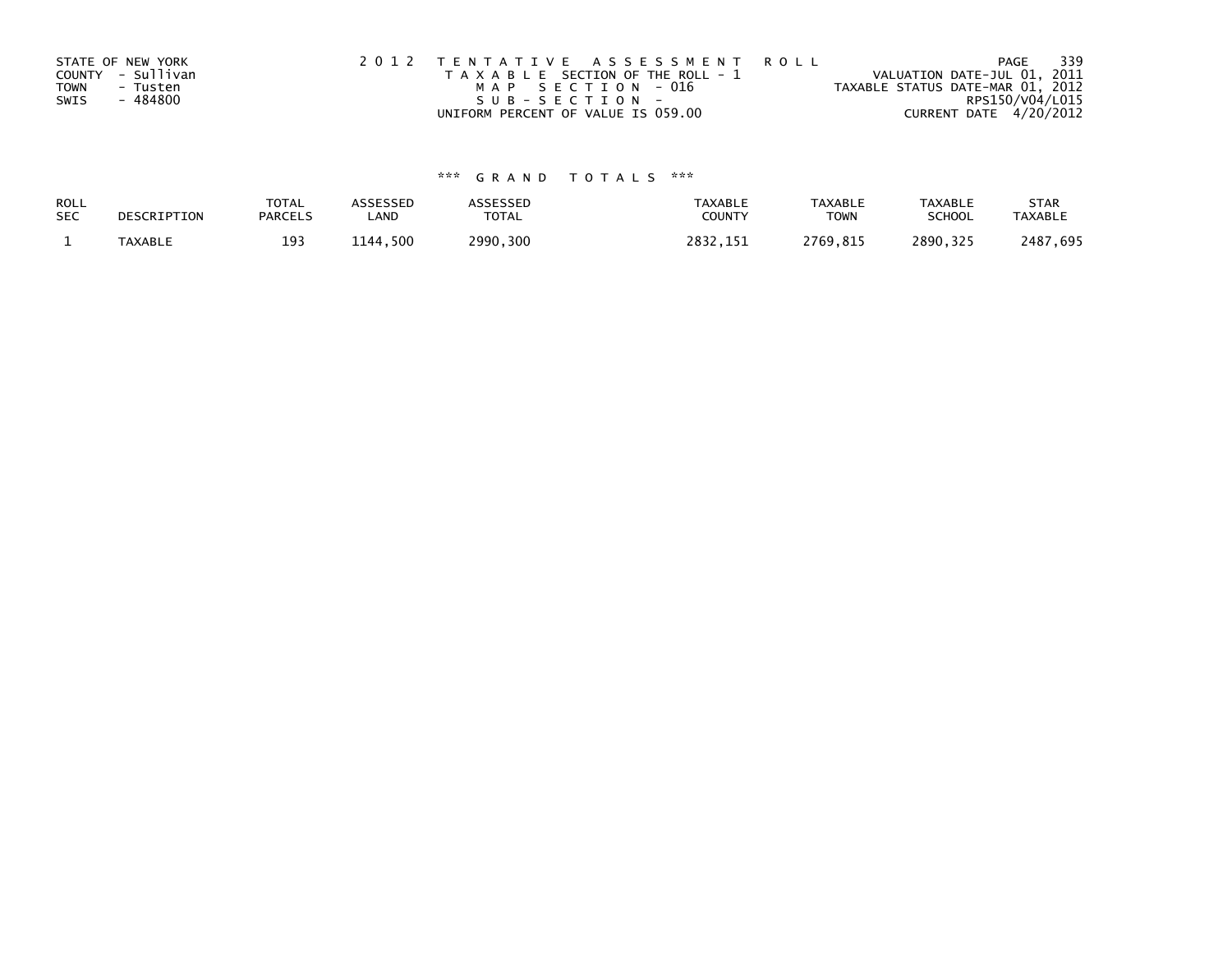| STATE OF NEW YORK<br>COUNTY - Sullivan<br><b>TOWN</b><br>- Tusten<br>$-484800$<br>SWIS                             | 2 0 1 2                                                                                                                                                                                     | TAX MAP NUMBER SEQUENCE    | TENTATIVE ASSESSMENT<br><b>ROLL</b><br>T A X A B L E SECTION OF THE ROLL - 1<br>UNIFORM PERCENT OF VALUE IS 059.00                                                                                      | VALUATION DATE-JUL 01, 2011<br>TAXABLE STATUS DATE-MAR 01, 2012                                                   | 340<br>PAGE                |
|--------------------------------------------------------------------------------------------------------------------|---------------------------------------------------------------------------------------------------------------------------------------------------------------------------------------------|----------------------------|---------------------------------------------------------------------------------------------------------------------------------------------------------------------------------------------------------|-------------------------------------------------------------------------------------------------------------------|----------------------------|
| TAX MAP PARCEL NUMBER<br>CURRENT OWNERS NAME                                                                       | SCHOOL DISTRICT                                                                                                                                                                             | LAND                       | TAX DESCRIPTION                                                                                                                                                                                         | PROPERTY LOCATION & CLASS ASSESSMENT EXEMPTION CODE----------------COUNTY-------TOWN------SCHOOL<br>TAXABLE VALUE |                            |
| $17. - 1 - 3.2$<br>Lang John<br>225 Evergreen Ln<br>Narrowsburg, NY 12764<br>MAY BE SUBJECT TO PAYMENT             | E Del Riv<br>210 1 Family Res<br>484802-89<br>DV-Jy-N Csd<br>Royale Oaks Estates Lot 2<br>ACRES 62.06<br>EAST-0308093 NRTH-0574734<br>DEED BOOK 1303 PG-26                                  |                            | 78 PCT OF VALUE USED FOR EXEMPTION PURPOSES<br>AGED-CTS<br>41800<br>41834<br>77,400 STAR EN<br>275,000 FOREST LND 47460<br>COUNTY TAXABLE VALUE<br><b>TOWN</b><br>TAXABLE VALUE<br>SCHOOL TAXABLE VALUE | 96,525<br>96,525<br>$\mathbf{0}$<br>$\mathbf{0}$<br>51,387<br>51,387<br>127,088<br>127,088<br>91,008              | 96,525<br>36,080<br>51,387 |
| $17. - 1 - 3.3$<br>Gentile Vincent<br>Gentile Lisa<br>265 College Ave<br>Staten Island, NY 10314                   | E Del Riv<br>311 Res vac land<br>484802-89<br>$Dv-Jy-N$ Csd<br>Royale Oaks Estates Lot 3<br><b>ACRES</b><br>5.77<br>EAST-0307481 NRTH-0575460<br>DEED BOOK 2524 PG-202<br>FULL MARKET VALUE | 24,300<br>24,300<br>41,200 | COUNTY TAXABLE VALUE<br>TAXABLE VALUE<br><b>TOWN</b><br>SCHOOL TAXABLE VALUE<br>FD111 Tusten fire protect.                                                                                              | 24,300<br>24,300<br>24,300<br>24,300 TO                                                                           |                            |
| $17. - 1 - 3.4$<br>Biscardi Richard<br>1026 Jackson Ave<br>Franklin Square, NY 11010                               | E Del Riv<br>210 1 Family Res<br>$Dv-Jy-N$ Csd<br>484802-89<br>Royale Oaks Estates Lot 4<br>ACRES<br>5.76<br>EAST-0307377 NRTH-0575722<br>DEED BOOK 1288<br>PG-138                          | 29,800<br>91,000           | COUNTY TAXABLE VALUE<br>TAXABLE VALUE<br><b>TOWN</b><br>SCHOOL TAXABLE VALUE<br>FD111 Tusten fire protect.                                                                                              | 91.000<br>91,000<br>91,000<br>91,000 TO                                                                           |                            |
| $17. - 1 - 3.5$<br>London Jan<br>23 Orchard St<br>Teaneck, NJ 07666                                                | EVERGREEN Twn Rd 64<br>311 Res vac land<br>484802-89<br>$Dv-Jy-N$ Csd<br>Royale Oaks Estates Lot 5<br>5.75<br>ACRES<br>EAST-0307258 NRTH-0575975<br>DEED BOOK 3498<br>PG-258                | 24,800<br>24,800           | COUNTY TAXABLE VALUE<br>TAXABLE VALUE<br><b>TOWN</b><br>SCHOOL TAXABLE VALUE<br>FD111 Tusten fire protect.                                                                                              | 24,800<br>24,800<br>24,800<br>24,800 TO                                                                           |                            |
| $17. - 1 - 3.6$<br>Equity Trust Co Custodian IRA Dv-Jy-N Csd<br>London Jan<br>PO Box 870<br>Teaneck, NJ 07666-0870 | TWNRD64 Evergreen Ln<br>311 Res vac land<br>484802-89<br>Royale Oaks Estates Lot 6<br><b>ACRES</b><br>5.74<br>EAST-0307147 NRTH-0576247<br>DEED BOOK 3218<br>PG-379<br>FULL MARKET VALUE    | 25,300<br>25,300<br>42,900 | COUNTY TAXABLE VALUE<br><b>TOWN</b><br>TAXABLE VALUE<br>SCHOOL TAXABLE VALUE<br>FD111 Tusten fire protect.                                                                                              | 25,300<br>25,300<br>25,300<br>25,300 TO                                                                           |                            |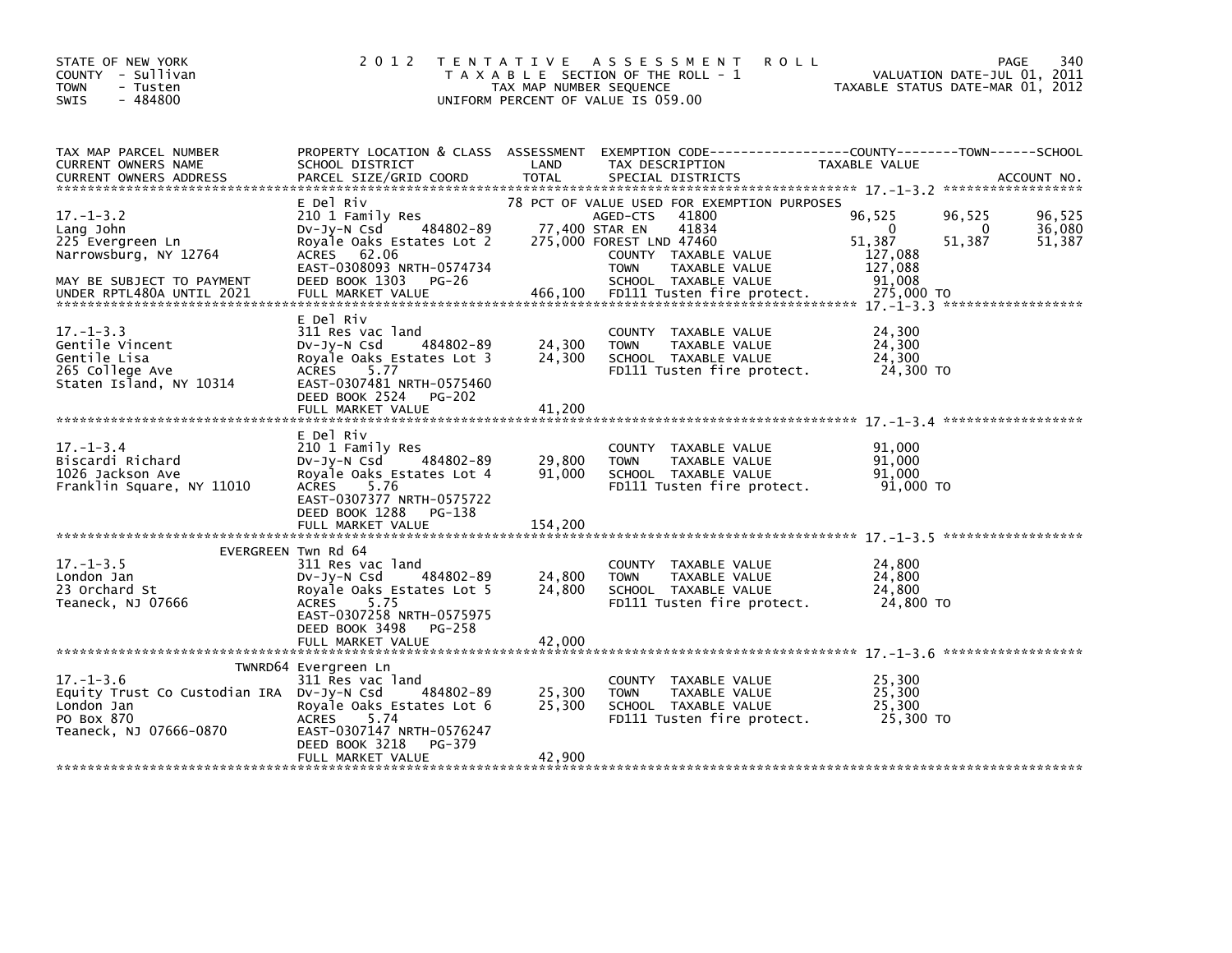| STATE OF NEW YORK<br>COUNTY - Sullivan<br><b>TOWN</b><br>- Tusten<br>$-484800$<br><b>SWIS</b> | 2 0 1 2                                                                                                                                                                                       | TAX MAP NUMBER SEQUENCE    | TENTATIVE ASSESSMENT<br><b>ROLL</b><br>T A X A B L E SECTION OF THE ROLL - 1<br>UNIFORM PERCENT OF VALUE IS 059.00 | 341<br><b>PAGE</b><br>VALUATION DATE-JUL 01, 2011<br>TAXABLE STATUS DATE-MAR 01, 2012 |
|-----------------------------------------------------------------------------------------------|-----------------------------------------------------------------------------------------------------------------------------------------------------------------------------------------------|----------------------------|--------------------------------------------------------------------------------------------------------------------|---------------------------------------------------------------------------------------|
| TAX MAP PARCEL NUMBER<br>CURRENT OWNERS NAME<br><b>CURRENT OWNERS ADDRESS</b>                 | PROPERTY LOCATION & CLASS ASSESSMENT<br>SCHOOL DISTRICT<br>PARCEL SIZE/GRID COORD                                                                                                             | LAND<br><b>TOTAL</b>       | TAX DESCRIPTION<br>SPECIAL DISTRICTS                                                                               | TAXABLE VALUE<br>ACCOUNT NO.                                                          |
| $17. - 1 - 3.7$<br>Fiduccia Robert A Jr<br>360 Howard Ave<br>Franklin Square, NY 11010        | E Del Riv<br>311 Res vac land<br>484802-89<br>$Dv-Jy-N$ Csd<br>Royale Oaks Estates Lot 7<br><b>ACRES</b><br>5.72<br>EAST-0307048 NRTH-0576497<br>DEED BOOK 2010 PG-56429<br>FULL MARKET VALUE | 24,700<br>24,700<br>41.900 | COUNTY TAXABLE VALUE<br><b>TOWN</b><br>TAXABLE VALUE<br>SCHOOL TAXABLE VALUE<br>FD111 Tusten fire protect.         | 24,700<br>24,700<br>24,700<br>24,700 TO                                               |
|                                                                                               | E Del Riv                                                                                                                                                                                     |                            |                                                                                                                    |                                                                                       |
| $17. - 1 - 3.8$<br>Todaro Louis J<br>Todaro Enza<br>12 Ladwik Ln<br>Clifton, NJ 07013         | 311 Res vac land<br>$Dv-Jy-N$ Csd<br>484802-89<br>Royale Oaks Estates Lot 8<br><b>ACRES</b><br>5.71<br>EAST-0306940 NRTH-0576764<br>DEED BOOK 1276 PG-297                                     | 24,200<br>24,200           | COUNTY TAXABLE VALUE<br>TAXABLE VALUE<br>TOWN<br>SCHOOL TAXABLE VALUE<br>FD111 Tusten fire protect.                | 24,200<br>24,200<br>24,200<br>24,200 TO                                               |
|                                                                                               | FULL MARKET VALUE                                                                                                                                                                             | 41.000                     |                                                                                                                    |                                                                                       |
| $17. - 1 - 3.9$<br>Todaro Angelo A<br>7 Clifton Ter<br>Weehawken, NJ 07086                    | E Del Riv<br>311 Res vac land<br>484802-89<br>$Dv-Jy-N$ Csd<br>Royale Oaks Estates Lot 9<br><b>ACRES</b><br>5.70<br>EAST-0306831 NRTH-0577024<br>DEED BOOK 3193 PG-582                        | 23,600<br>23,600           | COUNTY TAXABLE VALUE<br>TAXABLE VALUE<br><b>TOWN</b><br>SCHOOL TAXABLE VALUE<br>FD111 Tusten fire protect.         | 23,600<br>23,600<br>23,600<br>23,600 TO                                               |
|                                                                                               | FULL MARKET VALUE                                                                                                                                                                             | 40,000                     |                                                                                                                    |                                                                                       |
| $17. - 1 - 3.10$<br>Mizzi Michael<br>10 Sherri Dr<br>Manalapan, NJ 07726                      | EVERGREEN Twn Rd 64<br>311 Res vac land<br>484802-89<br>$Dv-Jy-N$ Csd<br>Royale Oaks Est Lot 10<br>6.70<br><b>ACRES</b><br>EAST-0306714 NRTH-0577292<br>DEED BOOK 1821 PG-260                 | 25,300<br>25,300           | COUNTY TAXABLE VALUE<br>TAXABLE VALUE<br><b>TOWN</b><br>SCHOOL TAXABLE VALUE<br>FD111 Tusten fire protect.         | 25,300<br>25,300<br>25,300<br>25,300 TO                                               |
|                                                                                               | FULL MARKET VALUE                                                                                                                                                                             | 42,900                     |                                                                                                                    |                                                                                       |
| $17. - 1 - 3.11$<br>Chen Gloria C<br>Chen James<br>5 Reniassance Dr<br>Clifton, NJ 07013      | E Del Riv<br>311 Res vac land<br>484802-89<br>DV-Jy-N Csd<br>Royale Oaks Estlot 11<br><b>ACRES</b><br>5.67<br>EAST-0306588 NRTH-0577578<br>DEED BOOK 1256<br>PG-00192                         | 23,000<br>23,000           | COUNTY<br>TAXABLE VALUE<br>TAXABLE VALUE<br><b>TOWN</b><br>SCHOOL TAXABLE VALUE<br>FD111 Tusten fire protect.      | 23,000<br>23,000<br>23,000<br>23,000 TO                                               |
|                                                                                               | FULL MARKET VALUE                                                                                                                                                                             | 39,000                     |                                                                                                                    |                                                                                       |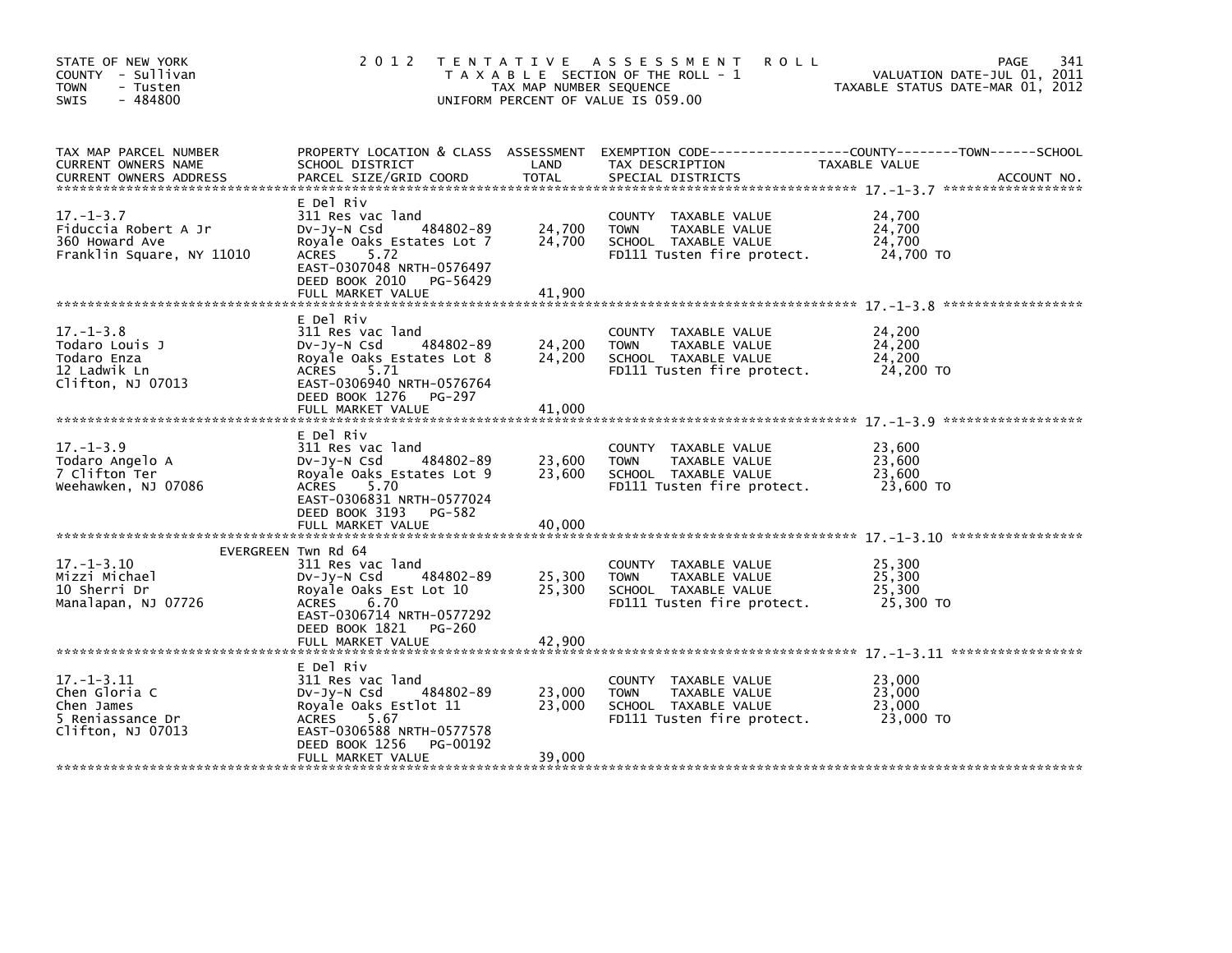| STATE OF NEW YORK<br>COUNTY - Sullivan<br><b>TOWN</b><br>- Tusten<br>$-484800$<br><b>SWIS</b>              | 2 0 1 2                                                                                                                                                                                      | T E N T A T I V E<br>TAX MAP NUMBER SEQUENCE | A S S E S S M E N T<br><b>ROLL</b><br>T A X A B L E SECTION OF THE ROLL - 1<br>UNIFORM PERCENT OF VALUE IS 059.00                                                                    | VALUATION DATE-JUL 01, 2011<br>TAXABLE STATUS DATE-MAR 01, 2012                     | 342<br>PAGE      |
|------------------------------------------------------------------------------------------------------------|----------------------------------------------------------------------------------------------------------------------------------------------------------------------------------------------|----------------------------------------------|--------------------------------------------------------------------------------------------------------------------------------------------------------------------------------------|-------------------------------------------------------------------------------------|------------------|
| TAX MAP PARCEL NUMBER<br>CURRENT OWNERS NAME                                                               | PROPERTY LOCATION & CLASS ASSESSMENT<br>SCHOOL DISTRICT                                                                                                                                      | LAND                                         | EXEMPTION CODE------------------COUNTY--------TOWN------SCHOOL<br>TAX DESCRIPTION                                                                                                    | TAXABLE VALUE                                                                       |                  |
| $17. - 1 - 3.12$<br>Hioe Chang Fie C<br>Hioe Tjing Kie<br>21 Madison Ave<br>Flemington, NJ 08822           | E Del Riv<br>311 Res vac land<br>484802-89<br>$Dv-Jy-N$ Csd<br>Royale Oaks Estlot 12<br><b>ACRES</b><br>5.66<br>EAST-0306474 NRTH-0577834<br>DEED BOOK 1256<br>PG-00194<br>FULL MARKET VALUE | 23,500<br>23,500<br>39,800                   | COUNTY TAXABLE VALUE<br>TAXABLE VALUE<br><b>TOWN</b><br>SCHOOL TAXABLE VALUE<br>FD111 Tusten fire protect.                                                                           | 23,500<br>23,500<br>23,500<br>23,500 TO                                             |                  |
| $17. - 1 - 3.13$<br>Ciappa Peter<br>Ciappa Johanna<br>11 Adams Ave<br>Centereach, NY 11720                 | 377 Evergreen Ln<br>210 1 Family Res<br>484802-89<br>DV-JY-N Csd<br>Royale Oaks Est Lot 13<br><b>ACRES</b><br>5.68<br>EAST-0306362 NRTH-0578098<br>DEED BOOK 2011 PG-3845                    | 29,100<br>99,600                             | <b>COUNTY</b><br>TAXABLE VALUE<br>TAXABLE VALUE<br><b>TOWN</b><br>SCHOOL TAXABLE VALUE<br>FD111 Tusten fire protect.                                                                 | 99.600<br>99,600<br>99,600<br>99.600 TO                                             |                  |
|                                                                                                            | FULL MARKET VALUE                                                                                                                                                                            | 168,800                                      |                                                                                                                                                                                      |                                                                                     |                  |
| $17. - 1 - 3.14$<br>Ciappa Peter<br>Ciappa Johanna<br>11 Adams Ave<br>Centereach, NY 11720                 | E Del Riv<br>311 Res vac land<br>484802-89<br>$Dv-Jy-N$ Csd<br>Royale Oaks Est Lot 14<br><b>ACRES</b><br>5.71<br>EAST-0306264 NRTH-0578352<br>DEED BOOK 2168<br>PG-524                       | 24,200<br>24,200                             | COUNTY TAXABLE VALUE<br>TAXABLE VALUE<br><b>TOWN</b><br>SCHOOL TAXABLE VALUE<br>FD111 Tusten fire protect.                                                                           | 24,200<br>24,200<br>24,200<br>24,200 TO                                             |                  |
|                                                                                                            | FULL MARKET VALUE                                                                                                                                                                            | 41,000                                       |                                                                                                                                                                                      |                                                                                     |                  |
| $17. - 1 - 3.15$<br>Bunis Helen<br>Bunis Melvin<br>383 Evergreen Ln<br>Narrowsburg, NY 12764               | E Del Riv<br>210 1 Family Res<br>484802-89<br>$Dv-Jy-N$ Csd<br>Royale Oaks Est Lot 15<br><b>ACRES</b><br>5.75<br>EAST-0306150 NRTH-0578604<br>DEED BOOK 1282<br>PG-166                       | 152,600 STAR EN                              | 93 PCT OF VALUE USED FOR EXEMPTION PURPOSES<br>41121<br>WAR VET<br>41800<br>27,600 AGED-CTS<br>41834<br>COUNTY TAXABLE VALUE<br><b>TOWN</b><br>TAXABLE VALUE<br>SCHOOL TAXABLE VALUE | 15,660<br>15,660<br>37,877<br>37,877<br>0<br>$\Omega$<br>99,063<br>99,063<br>73,945 | 42,575<br>36,080 |
|                                                                                                            |                                                                                                                                                                                              |                                              |                                                                                                                                                                                      |                                                                                     |                  |
| $17. - 1 - 3.16$<br>Devendorf Scott D<br>Sliclen Elizabeth<br>400 E 17 th St Apt 508<br>Brooklyn, NY 11226 | E Del Riv<br>311 Res vac land<br>484802-89<br>DV-Jy-N Csd<br>Royale Oaks Est Lot 16<br><b>ACRES</b><br>5.78<br>EAST-0306052 NRTH-0578862<br>DEED BOOK 2011<br>PG-5022                        | 24,800<br>24,800                             | COUNTY TAXABLE VALUE<br>TAXABLE VALUE<br><b>TOWN</b><br>SCHOOL TAXABLE VALUE<br>FD111 Tusten fire protect.                                                                           | 24,800<br>24,800<br>24,800<br>24,800 TO                                             |                  |
|                                                                                                            | FULL MARKET VALUE                                                                                                                                                                            | 42,000                                       |                                                                                                                                                                                      |                                                                                     |                  |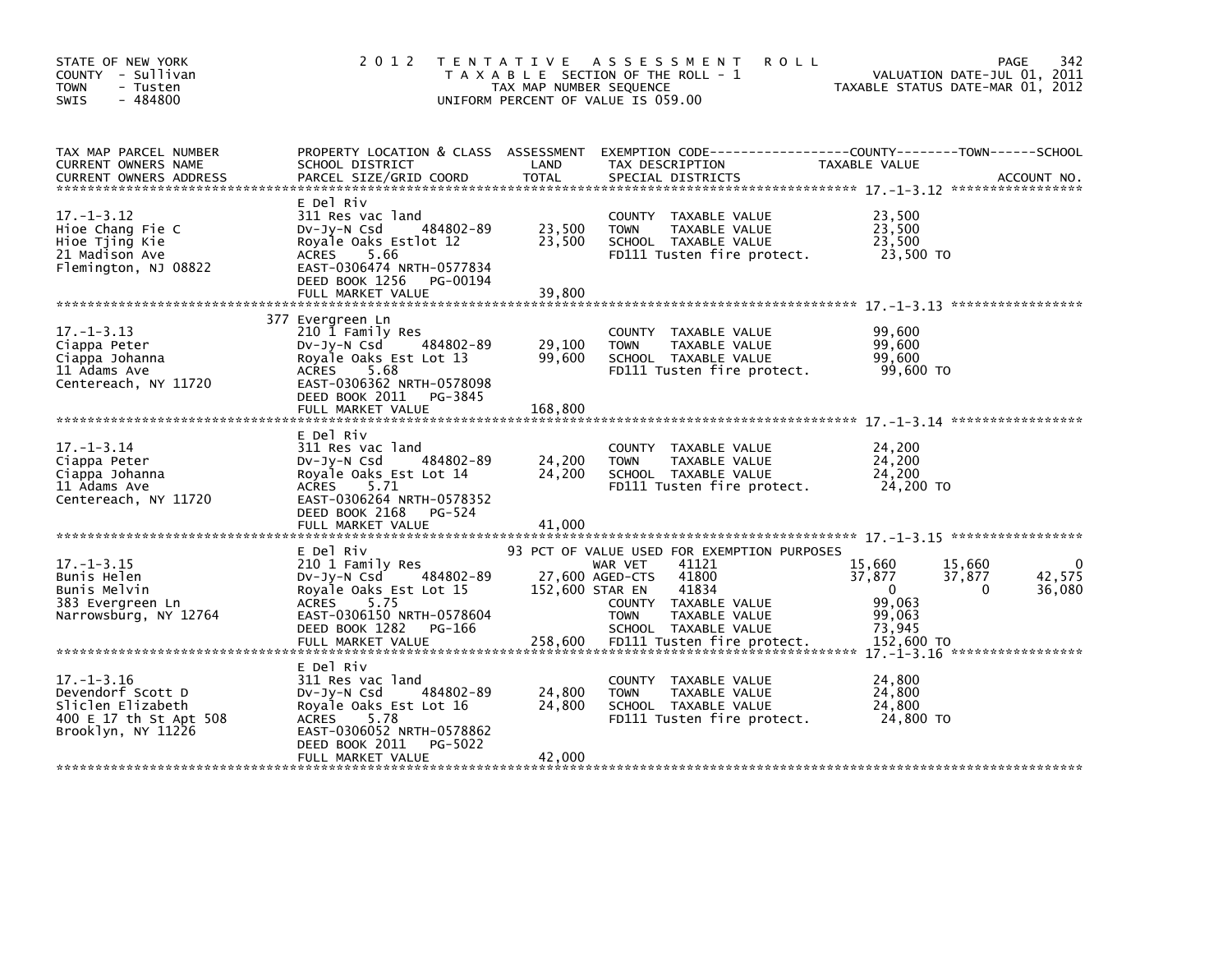| STATE OF NEW YORK<br>COUNTY - Sullivan<br>- Tusten<br><b>TOWN</b><br>$-484800$<br><b>SWIS</b>                              | 2 0 1 2<br>T E N T A T I V E                                                                                                                                                    | TAX MAP NUMBER SEQUENCE              | A S S E S S M E N T<br><b>ROLL</b><br>T A X A B L E SECTION OF THE ROLL - 1<br>UNIFORM PERCENT OF VALUE IS 059.00                       | VALUATION DATE-JUL 01, 2011<br>TAXABLE STATUS DATE-MAR 01, 2012                             | 343<br>PAGE        |
|----------------------------------------------------------------------------------------------------------------------------|---------------------------------------------------------------------------------------------------------------------------------------------------------------------------------|--------------------------------------|-----------------------------------------------------------------------------------------------------------------------------------------|---------------------------------------------------------------------------------------------|--------------------|
| TAX MAP PARCEL NUMBER<br>CURRENT OWNERS NAME                                                                               | SCHOOL DISTRICT                                                                                                                                                                 | LAND                                 | PROPERTY LOCATION & CLASS ASSESSMENT EXEMPTION CODE-----------------COUNTY-------TOWN-----SCHOOL<br>TAX DESCRIPTION                     | TAXABLE VALUE                                                                               |                    |
| $17. - 1 - 3.17$<br>Billard Florence P<br>Billard Daniel F<br>387 Evergreen Ln<br>Narrowsburg, NY 12764                    | E Del Riv<br>210 1 Family Res<br>484802-89<br>Dv-Jy-N Csd<br>Royale Oaks Est Lot 17<br>ACRES 5.81<br>EAST-0305927 NRTH-0579128<br>DEED BOOK 1994 PG-573<br>FULL MARKET VALUE    | 27,700 STAR EN<br>106,000<br>179,700 | CW_15_VET/ 41161<br>41834<br>COUNTY TAXABLE VALUE<br>TAXABLE VALUE<br><b>TOWN</b><br>SCHOOL TAXABLE VALUE<br>FD111 Tusten fire protect. | 6,960<br>6,960<br>$\mathbf{0}$<br>$\Omega$<br>99.040<br>99,040<br>69,920<br>106,000 TO      | $\Omega$<br>36,080 |
| $17. - 1 - 3.18$<br>Ilasz Livius Mario<br>Ilasz Yinan<br>45-1902 River Dr S<br>Jersey City, NJ 07310                       | E Del Riv<br>210 1 Family Res<br>484802-89<br>Dv-Jy-N Csd<br>Royale Oaks Est Lot 18<br>ACRES 6.17<br>EAST-0306810 NRTH-0579471<br>DEED BOOK 2433<br>PG-253<br>FULL MARKET VALUE | 31,100<br>184,400<br>312,500         | COUNTY TAXABLE VALUE<br>TAXABLE VALUE<br><b>TOWN</b><br>SCHOOL TAXABLE VALUE<br>FD111 Tusten fire protect.                              | 184,400<br>184,400<br>184,400<br>184,400 TO                                                 |                    |
|                                                                                                                            | E Del Riv                                                                                                                                                                       |                                      |                                                                                                                                         |                                                                                             |                    |
| $17. - 1 - 3.19$<br>Dill Kenneth N<br>Dill Lois E<br>290 Wood Oak Dr<br>Narrowsburg, NY 12764                              | 210 1 Family Res<br>$Dv-Jy-N$ Csd<br>484802-89<br>Royale Oaks Est Lot 19<br>ACRES 6.43 BANKC230040<br>EAST-0306959 NRTH-0579206<br>DEED BOOK 1289 PG-76                         | 29,000 STAR B<br>189,000             | 41121<br>WAR VET<br>41854<br>COUNTY TAXABLE VALUE<br>TAXABLE VALUE<br><b>TOWN</b><br>SCHOOL TAXABLE VALUE<br>FD111 Tusten fire protect. | 15,660<br>15,660<br>$\mathbf{0}$<br>$\Omega$<br>173,340<br>173,340<br>171,600<br>189,000 TO | $\Omega$<br>17,400 |
|                                                                                                                            |                                                                                                                                                                                 |                                      |                                                                                                                                         |                                                                                             |                    |
| $17. - 1 - 3.20$<br>London Jan<br>23 Orchard St<br>Teaneck, NJ 07666                                                       | E Del Riv<br>311 Res vac land<br>484802-89<br>$Dv-Jy-N$ Csd<br>Royale Oaks Est Lot 20<br>ACRES<br>7.12<br>EAST-0307147 NRTH-0578900<br>DEED BOOK 2369 PG-186                    | 27,900<br>27,900                     | COUNTY TAXABLE VALUE<br><b>TOWN</b><br>TAXABLE VALUE<br>SCHOOL TAXABLE VALUE<br>FD111 Tusten fire protect.                              | 27,900<br>27,900<br>27,900<br>27,900 то                                                     |                    |
|                                                                                                                            | E Del Riv                                                                                                                                                                       |                                      |                                                                                                                                         |                                                                                             |                    |
| $17. - 1 - 3.21$<br>Equity Trust Company Custodian DV-Jy-N Csd<br>FBO ACCT # 60872 IRA<br>225 Burns Rd<br>Elyria, OH 44035 | 311 Res vac land<br>484802-89<br>Royale Oaks Est Lot 21<br><b>ACRES</b><br>7.72<br>EAST-0307286 NRTH-0578621                                                                    | 27,500<br>27,500                     | COUNTY TAXABLE VALUE<br><b>TOWN</b><br>TAXABLE VALUE<br>SCHOOL TAXABLE VALUE<br>FD111 Tusten fire protect.                              | 27,500<br>27.500<br>27,500<br>27,500 TO                                                     |                    |
|                                                                                                                            | DEED BOOK 3397<br>PG-378<br>FULL MARKET VALUE                                                                                                                                   | 46,600                               |                                                                                                                                         |                                                                                             |                    |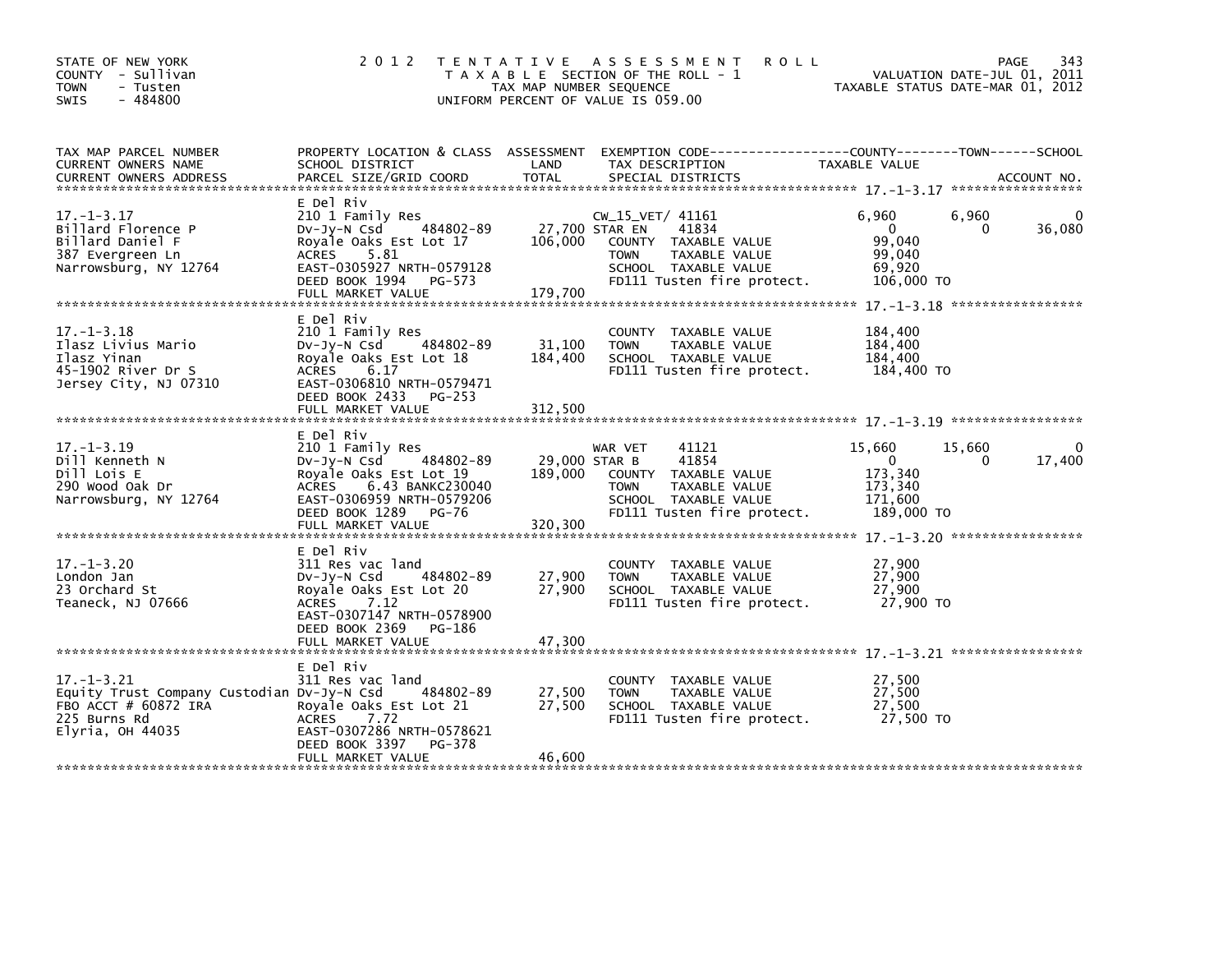| STATE OF NEW YORK<br>COUNTY - Sullivan<br><b>TOWN</b><br>- Tusten<br>SWIS<br>$-484800$                                                      | 2 0 1 2                                                                                                                                                                                               | TAX MAP NUMBER SEQUENCE     | <b>ROLL</b><br>TENTATIVE ASSESSMENT<br>T A X A B L E SECTION OF THE ROLL - 1<br>UNIFORM PERCENT OF VALUE IS 059.00 | 344<br>PAGE<br>VALUATION DATE-JUL 01, 2011<br>TAXABLE STATUS DATE-MAR 01, 2012               |
|---------------------------------------------------------------------------------------------------------------------------------------------|-------------------------------------------------------------------------------------------------------------------------------------------------------------------------------------------------------|-----------------------------|--------------------------------------------------------------------------------------------------------------------|----------------------------------------------------------------------------------------------|
| TAX MAP PARCEL NUMBER<br>CURRENT OWNERS NAME<br><b>CURRENT OWNERS ADDRESS</b>                                                               | PROPERTY LOCATION & CLASS ASSESSMENT<br>SCHOOL DISTRICT<br>PARCEL SIZE/GRID COORD                                                                                                                     | LAND<br>TOTAL               | TAX DESCRIPTION<br>SPECIAL DISTRICTS                                                                               | EXEMPTION CODE-----------------COUNTY-------TOWN------SCHOOL<br>TAXABLE VALUE<br>ACCOUNT NO. |
| $17. - 1 - 3.22$<br>London Jan<br>23 Orchard St<br>Teaneck, NY 07666                                                                        | Evergreen Ln<br>210 1 Family Res<br>484802-89<br>$Dv-Jy-N$ Csd<br>Royale Oaks Estates<br>Lot 22<br>8.32<br><b>ACRES</b><br>EAST-0307424 NRTH-0578366<br>DEED BOOK 2109<br>PG-337<br>FULL MARKET VALUE | 33,000<br>90,000<br>152,500 | COUNTY TAXABLE VALUE<br><b>TOWN</b><br>TAXABLE VALUE<br>SCHOOL TAXABLE VALUE<br>FD111 Tusten fire protect.         | 90,000<br>90,000<br>90,000<br>90,000 TO                                                      |
| <b>EVERGREEN Tr 64</b>                                                                                                                      |                                                                                                                                                                                                       |                             |                                                                                                                    |                                                                                              |
| $17. - 1 - 3.23$<br>London Jan<br>23 Orchard St<br>Teaneck, NJ 07666                                                                        | 311 Res vac land<br>484802-89<br>DV-JY-N Csd<br>Royale Oaks Est Lot 23<br>ACRES<br>8.88<br>EAST-0307587 NRTH-0578116<br>DEED BOOK 3021<br>PG-299                                                      | 31,100<br>31,100            | COUNTY TAXABLE VALUE<br><b>TOWN</b><br>TAXABLE VALUE<br>SCHOOL TAXABLE VALUE<br>FD111 Tusten fire protect.         | 31,100<br>31,100<br>31,100<br>31,100 TO                                                      |
|                                                                                                                                             | FULL MARKET VALUE                                                                                                                                                                                     | 52,700                      |                                                                                                                    |                                                                                              |
| <b>EVERGREEN Tr 64</b><br>$17. - 1 - 3.24$<br>Zvanovec Francis A<br>Zvanovec Margaret M<br>128 South Ocean Ave<br>Center Moriches, NY 11934 | 311 Res vac land<br>484802-89<br>DV-JY-N Csd<br>Royale Oaks Estates<br><b>ACRES</b><br>9.35<br>EAST-0307715 NRTH-0577846<br>FULL MARKET VALUE                                                         | 29,800<br>29,800<br>50,500  | COUNTY TAXABLE VALUE<br><b>TOWN</b><br>TAXABLE VALUE<br>SCHOOL TAXABLE VALUE<br>FD111 Tusten fire protect.         | 29,800<br>29,800<br>29,800<br>29,800 TO                                                      |
| $17. - 1 - 3.25$<br>Zvanovec Francis A<br>Zvanovec Margaret M<br>128 South Ocean Ave<br>Center Moriches, NY 11934                           | E Del Riv<br>311 Res vac land<br>$Dv-Jy-N$ Csd<br>484802-89<br>Royale Oaks Est Lot 25<br><b>ACRES</b><br>8.87<br>EAST-0307811 NRTH-0577576<br>DEED BOOK 1295 PG-36<br>FULL MARKET VALUE               | 27,900<br>27,900<br>47,300  | COUNTY TAXABLE VALUE<br>TAXABLE VALUE<br><b>TOWN</b><br>SCHOOL TAXABLE VALUE<br>FD111 Tusten fire protect.         | 27,900<br>27,900<br>27,900<br>27,900 TO                                                      |
|                                                                                                                                             | EVERGREEN Twn Rd 64                                                                                                                                                                                   |                             |                                                                                                                    |                                                                                              |
| $17. - 1 - 3.26$<br>Clark John<br>Clark Vicki L<br>PO Box 180<br>Barryville, NY 12719                                                       | 311 Res vac land<br>484802-89<br>$Dv-Jy-N$ Csd<br>Royale Oaks Est Lot 26<br><b>ACRES</b><br>5.22<br>EAST-0307660 NRTH-0577124<br>DEED BOOK 2618<br>PG-614<br>FULL MARKET VALUE                        | 21,300<br>21,300<br>36,100  | COUNTY TAXABLE VALUE<br>TAXABLE VALUE<br><b>TOWN</b><br>SCHOOL TAXABLE VALUE<br>FD111 Tusten fire protect.         | 21,300<br>21,300<br>21,300<br>21,300 TO                                                      |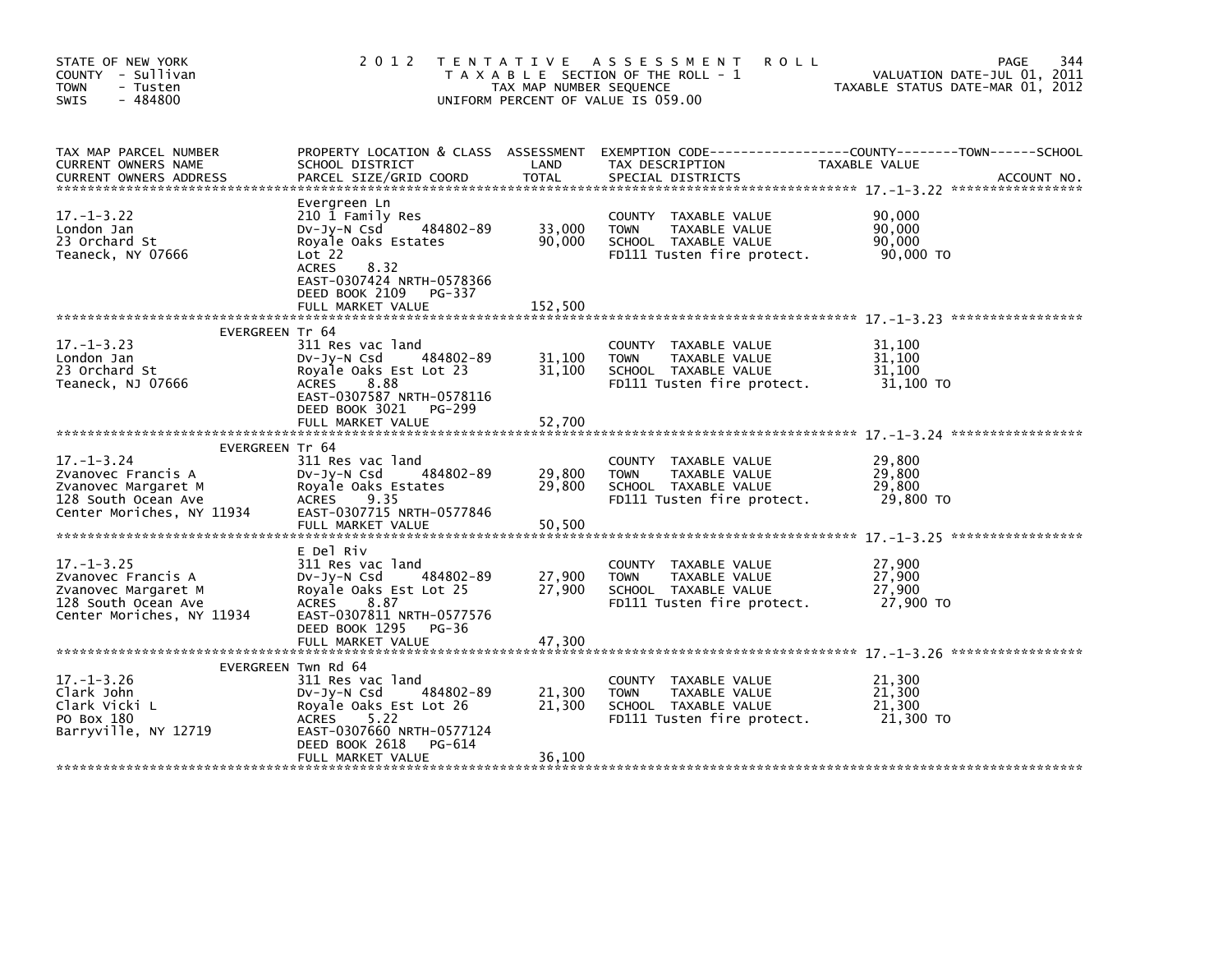| STATE OF NEW YORK<br>COUNTY - Sullivan<br><b>TOWN</b><br>- Tusten<br>$-484800$<br>SWIS                      | 2 0 1 2                                                                                                                                                                                      | TAX MAP NUMBER SEQUENCE     | TENTATIVE ASSESSMENT<br><b>ROLL</b><br>T A X A B L E SECTION OF THE ROLL - 1<br>UNIFORM PERCENT OF VALUE IS 059.00 | 345<br>PAGE<br>VALUATION DATE-JUL 01, 2011<br>TAXABLE STATUS DATE-MAR 01, 2012                 |
|-------------------------------------------------------------------------------------------------------------|----------------------------------------------------------------------------------------------------------------------------------------------------------------------------------------------|-----------------------------|--------------------------------------------------------------------------------------------------------------------|------------------------------------------------------------------------------------------------|
| TAX MAP PARCEL NUMBER<br>CURRENT OWNERS NAME<br><b>CURRENT OWNERS ADDRESS</b>                               | PROPERTY LOCATION & CLASS ASSESSMENT<br>SCHOOL DISTRICT<br>PARCEL SIZE/GRID COORD                                                                                                            | LAND<br><b>TOTAL</b>        | TAX DESCRIPTION<br>SPECIAL DISTRICTS                                                                               | EXEMPTION CODE------------------COUNTY--------TOWN------SCHOOL<br>TAXABLE VALUE<br>ACCOUNT NO. |
|                                                                                                             | TWNRD65 Maple Ln                                                                                                                                                                             |                             |                                                                                                                    |                                                                                                |
| $17. - 1 - 3.27$<br>Forino Charles<br>76 Rivervale Rd<br>Park Ridge, NJ 07656                               | 311 Res vac land<br>484802-89<br>DV-JY-N Csd<br>Royale Oaks Estlot 27<br>5.22<br>ACRES<br>EAST-0307799 NRTH-0576813<br>DEED BOOK 3589 PG-166                                                 | 21,300<br>21,300            | COUNTY TAXABLE VALUE<br><b>TOWN</b><br>TAXABLE VALUE<br>SCHOOL TAXABLE VALUE<br>FD111 Tusten fire protect.         | 21,300<br>21,300<br>21,300<br>21,300 TO                                                        |
|                                                                                                             | FULL MARKET VALUE                                                                                                                                                                            | 36,100                      |                                                                                                                    |                                                                                                |
| $17. - 1 - 3.28$<br>Mathews Brian M<br>Botten Stephen<br>224-18 Edmore Ave<br>Queens Village, NY 11428      | E Del Riv<br>311 Res vac land<br>484802-89<br>$Dv-Jv-N$ Csd<br>Royale Oaks Est Lot 28<br>ACRES<br>7.20<br>EAST-0308224 NRTH-0577234<br>DEED BOOK 1351 PG-251                                 | 27,500<br>27,500            | COUNTY TAXABLE VALUE<br>TAXABLE VALUE<br><b>TOWN</b><br>SCHOOL TAXABLE VALUE<br>FD111 Tusten fire protect.         | 27,500<br>27,500<br>27,500<br>27,500 TO                                                        |
|                                                                                                             | FULL MARKET VALUE                                                                                                                                                                            | 46,600                      |                                                                                                                    |                                                                                                |
| $17. - 1 - 3.29$<br>Stanzoni Robert<br>518 William Floyd Pkwy<br>Shirley, NY 11967                          | E Of Del Riv<br>311 Res vac land<br>DV-Jy-N Csd<br>484802-89<br>Royale Oaks Est Lot 29<br>ACRES<br>5.40<br>EAST-0307928 NRTH-0576414<br>DEED BOOK 2608 PG-598                                | 21,900<br>21,900            | COUNTY TAXABLE VALUE<br><b>TOWN</b><br>TAXABLE VALUE<br>SCHOOL TAXABLE VALUE<br>FD111 Tusten fire protect.         | 21,900<br>21,900<br>21,900<br>21,900 TO                                                        |
|                                                                                                             | FULL MARKET VALUE                                                                                                                                                                            | 37,100                      |                                                                                                                    |                                                                                                |
| $17. - 1 - 3.30$<br>Stanzoni Robert<br>518 William Floyd Pkwy<br>Shirley, NY 11967                          | E Of Del Riv<br>311 Res vac land<br>484802-89<br>DV-Jy-N Csd<br>Royale Oaks Est Lot 30<br><b>ACRES</b><br>5.80<br>EAST-0308112 NRTH-0576076<br>DEED BOOK 2608<br>PG-592                      | 22,700<br>22,700            | COUNTY TAXABLE VALUE<br>TAXABLE VALUE<br><b>TOWN</b><br>SCHOOL TAXABLE VALUE<br>FD111 Tusten fire protect.         | 22,700<br>22,700<br>22,700<br>22,700 TO                                                        |
|                                                                                                             |                                                                                                                                                                                              |                             |                                                                                                                    |                                                                                                |
| $17. - 1 - 3.31$<br>Maleszewski Pawel<br>Malesewski Malgorzata<br>264 Evergreen Ln<br>Narrowsburg, NY 12764 | E Of Del Riv<br>210 1 Family Res<br>484802-89<br>DV-Jy-N Csd<br>Royale Oaks Est Lot 31<br><b>ACRES</b><br>5.50<br>EAST-0308281 NRTH-0575777<br>DEED BOOK 3581<br>PG-623<br>FULL MARKET VALUE | 27,200<br>72,700<br>123,200 | COUNTY TAXABLE VALUE<br><b>TOWN</b><br>TAXABLE VALUE<br>SCHOOL TAXABLE VALUE<br>FD111 Tusten fire protect.         | 72,700<br>72,700<br>72,700<br>72,700 TO                                                        |
|                                                                                                             |                                                                                                                                                                                              |                             |                                                                                                                    |                                                                                                |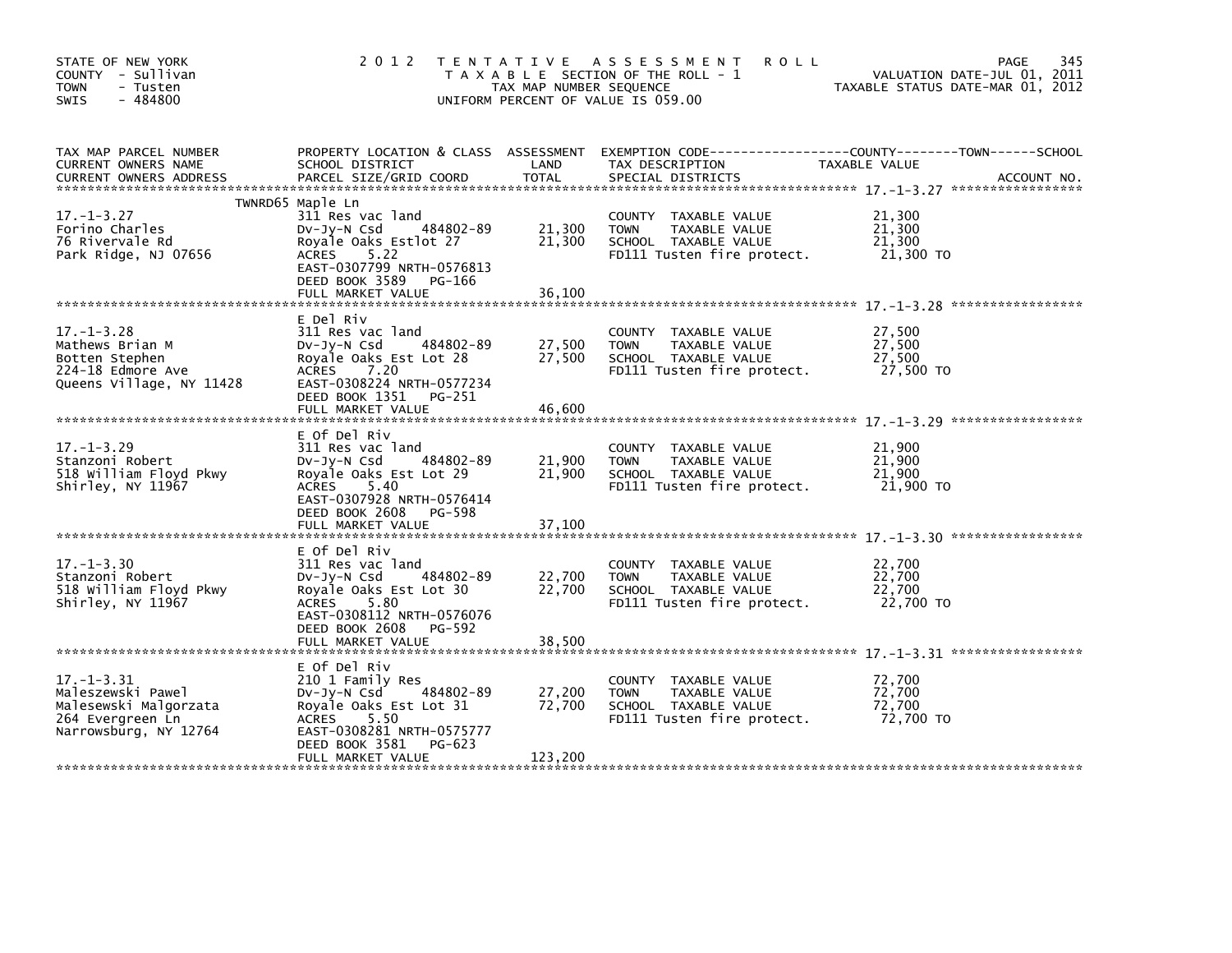| STATE OF NEW YORK<br>COUNTY - Sullivan<br>- Tusten<br><b>TOWN</b><br>$-484800$<br><b>SWIS</b>                | 2 0 1 2                                                                                                                                                                       | TAX MAP NUMBER SEQUENCE    | TENTATIVE ASSESSMENT<br><b>ROLL</b><br>T A X A B L E SECTION OF THE ROLL - 1<br>UNIFORM PERCENT OF VALUE IS 059.00   | 346<br>PAGE<br>VALUATION DATE-JUL 01, 2011<br>TAXABLE STATUS DATE-MAR 01, 2012                                                                                                                                                                   |
|--------------------------------------------------------------------------------------------------------------|-------------------------------------------------------------------------------------------------------------------------------------------------------------------------------|----------------------------|----------------------------------------------------------------------------------------------------------------------|--------------------------------------------------------------------------------------------------------------------------------------------------------------------------------------------------------------------------------------------------|
| TAX MAP PARCEL NUMBER<br>CURRENT OWNERS NAME                                                                 | PROPERTY LOCATION & CLASS ASSESSMENT<br>SCHOOL DISTRICT                                                                                                                       | LAND                       | TAX DESCRIPTION                                                                                                      | EXEMPTION CODE-----------------COUNTY-------TOWN------SCHOOL<br>TAXABLE VALUE<br>CURRENT OWNERS ADDRESS PARCEL SIZE/GRID COORD TOTAL SPECIAL DISTRICTS (CORRENT OWNERS ADDRESS PARCEL SIZE/GRID COORD TOTAL SPECIAL DISTRICTS (2001) ACCOUNT NO. |
| $17. - 1 - 4.1$<br>Chang Fie Hioe<br>Hioe Tjing Kie<br>21 Madison Ave<br>Flemington, NJ 08822                | Nys Rte 97<br>311 Res vac land<br>484802-89<br>$Dv-Jv-N$ Csd<br>Lot $#1$<br>5.14<br><b>ACRES</b><br>EAST-0310250 NRTH-0578630<br>DEED BOOK 1196 PG-00324<br>FULL MARKET VALUE | 20,000<br>20,000<br>33,900 | COUNTY TAXABLE VALUE<br><b>TOWN</b><br>TAXABLE VALUE<br>SCHOOL TAXABLE VALUE<br>FD111 Tusten fire protect.           | 138252<br>20,000<br>20,000<br>20,000<br>20,000 TO                                                                                                                                                                                                |
| $17. - 1 - 4.2$<br>Salemo John J<br>Salemo Karen<br>25 Gerek Ave<br>West Islip, NY 11795                     | Nys 97<br>311 Res vac land<br>484802-89<br>$Dv-Jv-N$ Csd<br>Lot $#2$<br>ACRES 10.45<br>EAST-0310063 NRTH-0578107<br>DEED BOOK 2754 PG-323<br>FULL MARKET VALUE                | 28,900<br>28,900<br>49,000 | <b>COUNTY</b><br>TAXABLE VALUE<br>TAXABLE VALUE<br><b>TOWN</b><br>SCHOOL TAXABLE VALUE<br>FD111 Tusten fire protect. | 28,900<br>28,900<br>28,900<br>28,900 TO                                                                                                                                                                                                          |
| $17. - 1 - 4.3$<br>Mercado Joan Mae<br>160 Wood Oak Dr<br>Narrowsburg, NY 12764                              | Nys 97<br>311 Res vac land<br>484802-89<br>$Dv-Jv-N$ Csd<br>Lot $#3$<br>ACRES 10.49<br>EAST-0309739 NRTH-0577728<br>DEED BOOK 1202<br>PG-00104<br>FULL MARKET VALUE           | 29,500<br>29,500<br>50,000 | <b>COUNTY</b><br>TAXABLE VALUE<br><b>TOWN</b><br>TAXABLE VALUE<br>SCHOOL TAXABLE VALUE<br>FD111 Tusten fire protect. | 29,500<br>29,500<br>29,500<br>29,500 TO                                                                                                                                                                                                          |
| $17. - 1 - 4.4$<br>Dorothy Bohenek Family Trust<br>Bohenek John J<br>48A McKinley Pl<br>Massapequa, NY 11758 | Nys 97<br>311 Res vac land<br>484802-89<br>$Dv-Jv-N$ Csd<br>Lot $#4$<br>7.87<br><b>ACRES</b><br>EAST-0309484 NRTH-0577357<br>DEED BOOK 3623<br>PG-154                         | 25,000<br>25,000           | TAXABLE VALUE<br><b>COUNTY</b><br><b>TOWN</b><br>TAXABLE VALUE<br>SCHOOL TAXABLE VALUE<br>FD111 Tusten fire protect. | 25,000<br>25,000<br>25,000<br>25,000 TO                                                                                                                                                                                                          |
| $17. - 1 - 4.5$<br>Doddio Anthony A<br>PO Box 19790<br>Johnston, RI 02919                                    | Nys 97<br>311 Res vac land<br>484802-89<br>$Dv-Jy-N$ Csd<br>Lot $#5$<br><b>ACRES</b><br>7.87<br>EAST-0309260 NRTH-0577067<br>DEED BOOK 2011<br>PG-6082<br>FULL MARKET VALUE   | 27,200<br>27,200<br>46,100 | <b>COUNTY</b><br>TAXABLE VALUE<br><b>TOWN</b><br>TAXABLE VALUE<br>SCHOOL TAXABLE VALUE<br>FD111 Tusten fire protect. | 27,200<br>27,200<br>27,200<br>27,200 TO                                                                                                                                                                                                          |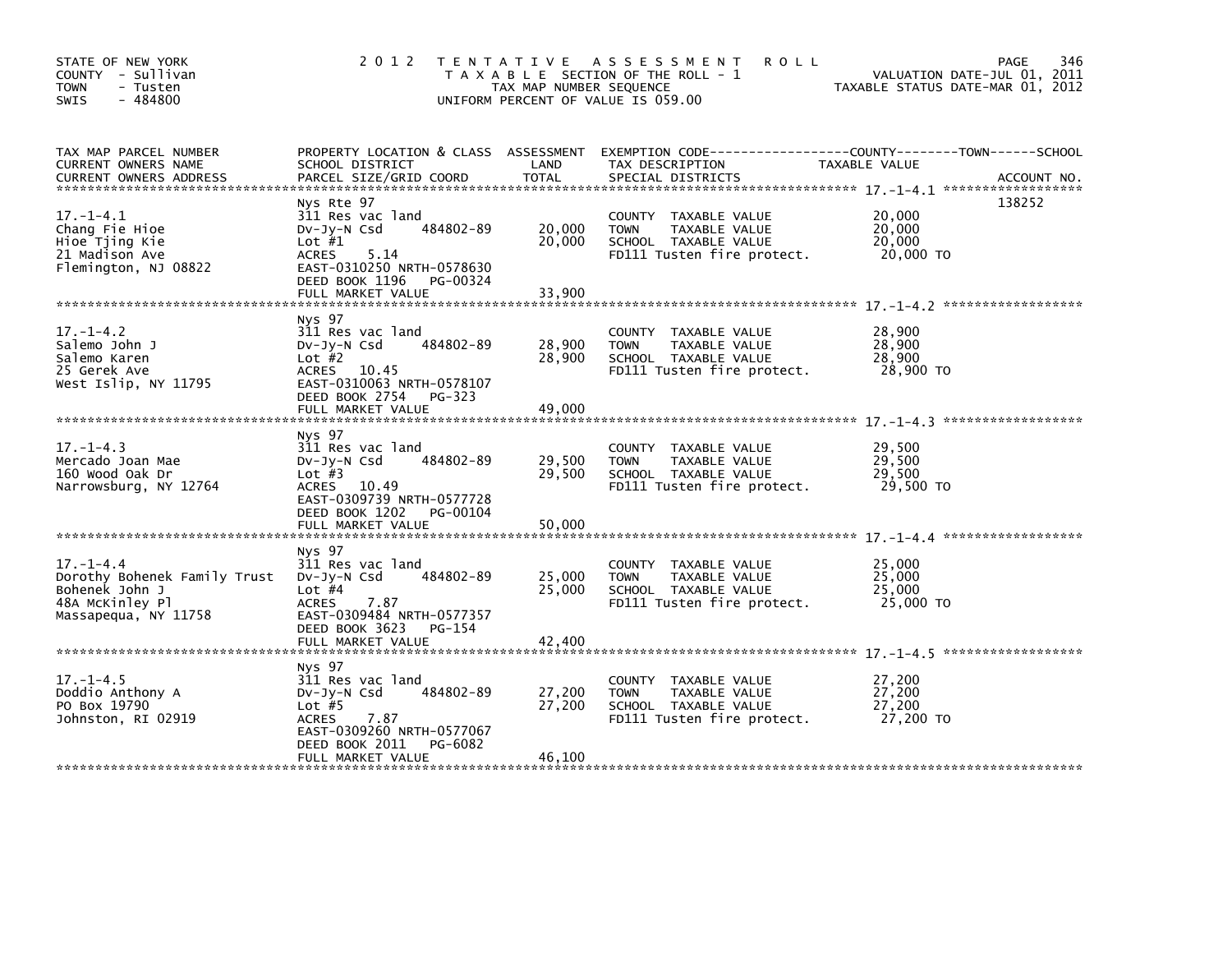| STATE OF NEW YORK<br>COUNTY - Sullivan<br><b>TOWN</b><br>- Tusten<br>$-484800$<br><b>SWIS</b>                   | 2 0 1 2                                                                                                                                                 | T E N T A T I V E<br>TAX MAP NUMBER SEQUENCE | A S S E S S M E N T<br><b>ROLL</b><br>T A X A B L E SECTION OF THE ROLL - 1<br>UNIFORM PERCENT OF VALUE IS 059.00    | PAGE<br>VALUATION DATE-JUL 01, 2011<br>TAXABLE STATUS DATE-MAR 01, 2012 | 347         |
|-----------------------------------------------------------------------------------------------------------------|---------------------------------------------------------------------------------------------------------------------------------------------------------|----------------------------------------------|----------------------------------------------------------------------------------------------------------------------|-------------------------------------------------------------------------|-------------|
| TAX MAP PARCEL NUMBER<br>CURRENT OWNERS NAME<br><b>CURRENT OWNERS ADDRESS</b>                                   | PROPERTY LOCATION & CLASS ASSESSMENT<br>SCHOOL DISTRICT<br>PARCEL SIZE/GRID COORD                                                                       | LAND<br><b>TOTAL</b>                         | TAX DESCRIPTION<br>SPECIAL DISTRICTS                                                                                 | TAXABLE VALUE                                                           | ACCOUNT NO. |
|                                                                                                                 | MAPLELANE Twn Rd 65                                                                                                                                     |                                              |                                                                                                                      |                                                                         |             |
| $17. - 1 - 4.6$<br>Stern Frederick Colev<br>1598 E 28th St<br>Brooklyn, NY 11229                                | 311 Res vac land<br>484802-89<br>$Dv-Jy-N$ Csd<br>Royale Oaks Estates<br>Lot B6<br><b>ACRES</b><br>7.87                                                 | 22,500<br>22,500                             | COUNTY TAXABLE VALUE<br>TAXABLE VALUE<br><b>TOWN</b><br>SCHOOL TAXABLE VALUE<br>FD111 Tusten fire protect.           | 22,500<br>22,500<br>22,500<br>22,500 TO                                 |             |
|                                                                                                                 | EAST-0309004 NRTH-0576789<br>DEED BOOK 3069<br>$PG-70$<br>FULL MARKET VALUE                                                                             | 38,100                                       |                                                                                                                      |                                                                         |             |
| $17. - 1 - 4.8$<br>Haynes James III<br>47 W Broadway<br>Port Jefferson Stationy 11776                           | Nys 97<br>311 Res vac land<br>484802-89<br>$Dv-Jv-N$ Csd<br>Lot $#8$<br><b>ACRES</b><br>7.18<br>EAST-0308616 NRTH-0577568<br>DEED BOOK 1203<br>PG-00325 | 26,900<br>26,900                             | <b>COUNTY</b><br>TAXABLE VALUE<br>TAXABLE VALUE<br><b>TOWN</b><br>SCHOOL TAXABLE VALUE<br>FD111 Tusten fire protect. | 26.900<br>26,900<br>26,900<br>26,900 TO                                 |             |
|                                                                                                                 | FULL MARKET VALUE                                                                                                                                       | 45,600                                       |                                                                                                                      |                                                                         |             |
| $17. - 1 - 4.9$<br>Haynes James C III<br>47 W Broadway<br>Port Jefferson StatioNY 11776                         | Nys 97<br>311 Res vac land<br>484802-89<br>Dv-Jy-N Csd<br>Lot $#9$<br><b>ACRES</b><br>6.74<br>EAST-0308827 NRTH-0577949<br>DEED BOOK 1237<br>PG-00222   | 25,900<br>25,900                             | <b>COUNTY</b><br>TAXABLE VALUE<br><b>TOWN</b><br>TAXABLE VALUE<br>SCHOOL TAXABLE VALUE<br>FD111 Tusten fire protect. | 25,900<br>25,900<br>25,900<br>25,900 TO                                 |             |
|                                                                                                                 | FULL MARKET VALUE                                                                                                                                       | 43,900                                       |                                                                                                                      |                                                                         |             |
| $17. - 1 - 4.10$<br>Haynes James C III<br>47 W Broadway<br>Port Jefferson Stationy 11776                        | Nys 97<br>311 Res vac land<br>484802-89<br>$Dv-Jv-N$ Csd<br>Lot $#10$<br>6.78<br><b>ACRES</b><br>EAST-0309060 NRTH-0578238                              | 26,000<br>26,000                             | <b>COUNTY</b><br>TAXABLE VALUE<br>TAXABLE VALUE<br><b>TOWN</b><br>SCHOOL TAXABLE VALUE<br>FD111 Tusten fire protect. | 26,000<br>26,000<br>26,000<br>26,000 TO                                 |             |
|                                                                                                                 | DEED BOOK 1243<br>PG-00034<br>FULL MARKET VALUE                                                                                                         | 44,100                                       |                                                                                                                      |                                                                         |             |
| $17. - 1 - 4.11$<br>D'Andrea Leonardo<br>Mendola-D'Andera Lisabeth<br>90-03 69 th Ave<br>Forest Hills, NY 11375 | Nys 97<br>311 Res vac land<br>484802-89<br>DV-Jy-N Csd<br>Lot $#11$<br>6.82<br><b>ACRES</b><br>EAST-0309314 NRTH-0578572<br>DEED BOOK 2010<br>PG-56711  | 23,900<br>23,900                             | TAXABLE VALUE<br><b>COUNTY</b><br><b>TOWN</b><br>TAXABLE VALUE<br>SCHOOL TAXABLE VALUE<br>FD111 Tusten fire protect. | 23,900<br>23,900<br>23,900<br>23,900 TO                                 |             |
|                                                                                                                 | FULL MARKET VALUE                                                                                                                                       | 40,500                                       |                                                                                                                      |                                                                         |             |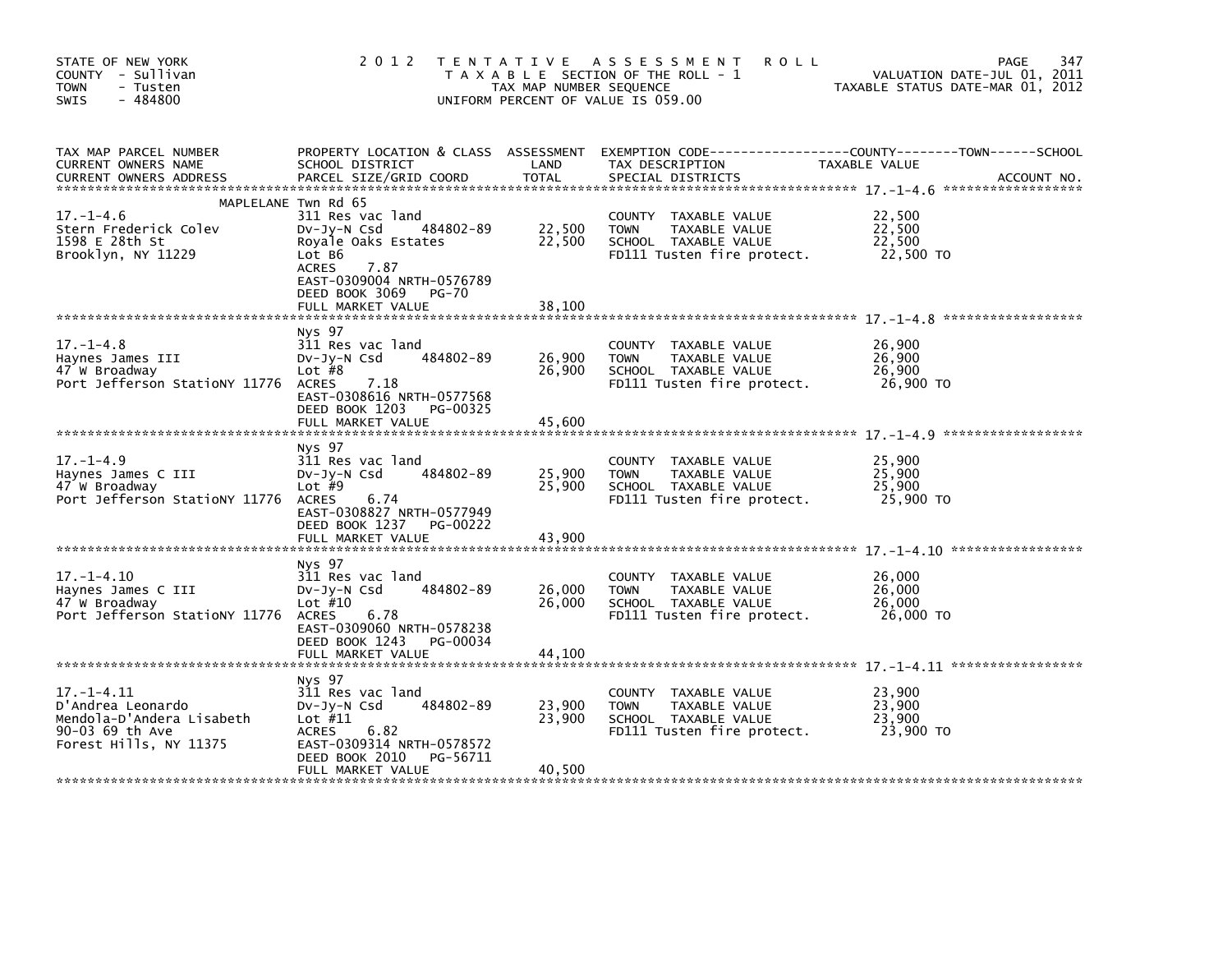| STATE OF NEW YORK<br>COUNTY - Sullivan<br>TOWN<br>- Tusten<br>$-484800$<br>SWIS                        | 2 0 1 2                                                                                                                                                                                                      | T E N T A T I V E<br>TAX MAP NUMBER SEQUENCE | A S S E S S M E N T<br><b>ROLL</b><br>T A X A B L E SECTION OF THE ROLL - 1<br>UNIFORM PERCENT OF VALUE IS 059.00                          | VALUATION DATE-JUL 01, 2011<br>TAXABLE STATUS DATE-MAR 01, 2012               | 348<br><b>PAGE</b> |
|--------------------------------------------------------------------------------------------------------|--------------------------------------------------------------------------------------------------------------------------------------------------------------------------------------------------------------|----------------------------------------------|--------------------------------------------------------------------------------------------------------------------------------------------|-------------------------------------------------------------------------------|--------------------|
| TAX MAP PARCEL NUMBER<br>CURRENT OWNERS NAME<br>CURRENT OWNERS ADDRESS                                 | PROPERTY LOCATION & CLASS ASSESSMENT<br>SCHOOL DISTRICT<br>PARCEL SIZE/GRID COORD                                                                                                                            | LAND<br><b>TOTAL</b>                         | EXEMPTION CODE-----------------COUNTY-------TOWN------SCHOOL<br>TAX DESCRIPTION<br>SPECIAL DISTRICTS                                       | TAXABLE VALUE                                                                 | ACCOUNT NO.        |
| $17. - 1 - 4.12$<br>Caycho Brian<br>Mullally Maura<br>105 Maple Ln<br>Narrowsburg, NY 12764            | 105 Maple Ln<br>210 1 Family Res<br>484802-89<br>DV-Jy-N Csd<br>Lot $#12$<br>5.48 BANK<br><b>ACRES</b><br>в<br>EAST-0309528 NRTH-0578840<br>DEED BOOK 3552<br>PG-368<br>FULL MARKET VALUE                    | 24,400 STAR B<br>106,900<br>181,200          | WAR VET<br>41121<br>41854<br>TAXABLE VALUE<br>COUNTY<br><b>TOWN</b><br>TAXABLE VALUE<br>SCHOOL TAXABLE VALUE<br>FD111 Tusten fire protect. | 15,660<br>15,660<br>0<br>$\Omega$<br>91.240<br>91,240<br>89,500<br>106,900 TO | 0<br>17,400        |
| $17. - 1 - 4.13$<br>Zoufaly Edward<br>63 Sleepy Valley Rd<br>Warwick, NY 10990                         | T R 65<br>210 1 Family Res<br>484802-89<br>DV-Jy-N Csd<br>Lot B13<br>Royale Oaks Estates<br>Maple Lane<br>5.60<br><b>ACRES</b><br>EAST-0309709 NRTH-0579075<br>DEED BOOK 3387<br>PG-328<br>FULL MARKET VALUE | 27,400<br>100,300<br>170,000                 | <b>COUNTY</b><br>TAXABLE VALUE<br>TAXABLE VALUE<br><b>TOWN</b><br>SCHOOL TAXABLE VALUE<br>FD111 Tusten fire protect.                       | 100,300<br>100,300<br>100,300<br>100,300 TO                                   |                    |
| $17. - 1 - 4.14$<br>DeMartino Michelle<br>64 Maple Ln<br>Narrowsburg, NY 12764                         | 64 Maple Ln<br>210 1 Family Res<br>484802-89<br>DV-Jy-N Csd<br>Lot $#14$<br>Royale Oaks Estates<br>13.88<br>ACRES<br>EAST-0310037 NRTH-0579481<br>DEED BOOK 2011<br>PG-8352<br>FULL MARKET VALUE             | 41,000<br>90,300<br>153,100                  | <b>COUNTY</b><br>TAXABLE VALUE<br><b>TOWN</b><br>TAXABLE VALUE<br>SCHOOL TAXABLE VALUE<br>FD111 Tusten fire protect.                       | 90,300<br>90,300<br>90,300<br>90,300 TO                                       |                    |
| $17. - 1 - 4.15$<br>Fiduccia Carol<br>451 Bell St<br>West Hempstead, NY 11552                          | Nys 97<br>210 1 Family Res<br>484802-89<br>$Dv-Jy-N$ Csd<br>Lot $#15$<br>9.96<br><b>ACRES</b><br>EAST-0310576 NRTH-0579344<br>DEED BOOK 1591<br>PG-398<br>FULL MARKET VALUE                                  | 33,600<br>110,000<br>186,400                 | COUNTY TAXABLE VALUE<br><b>TOWN</b><br>TAXABLE VALUE<br>SCHOOL TAXABLE VALUE<br>FD111 Tusten fire protect.                                 | 110,000<br>110.000<br>110,000<br>110,000 TO                                   |                    |
| $17. - 1 - 5$<br>Groudas Frederick<br>Groudas Mary Eileen<br>115 Forest Grn<br>Staten Island, NY 10312 | Nys 97<br>311 Res vac land<br>484802-89<br>$Dv-Jy-N$ Csd<br>Lot $#25$<br>5.17<br><b>ACRES</b><br>EAST-0310576 NRTH-0578320<br>DEED BOOK 1176<br>PG-00116<br>FULL MARKET VALUE                                | 21,100<br>21,100<br>35,800                   | TAXABLE VALUE<br><b>COUNTY</b><br>TAXABLE VALUE<br><b>TOWN</b><br>SCHOOL TAXABLE VALUE<br>FD111 Tusten fire protect.                       | 21,100<br>21,100<br>21,100<br>21,100 TO                                       |                    |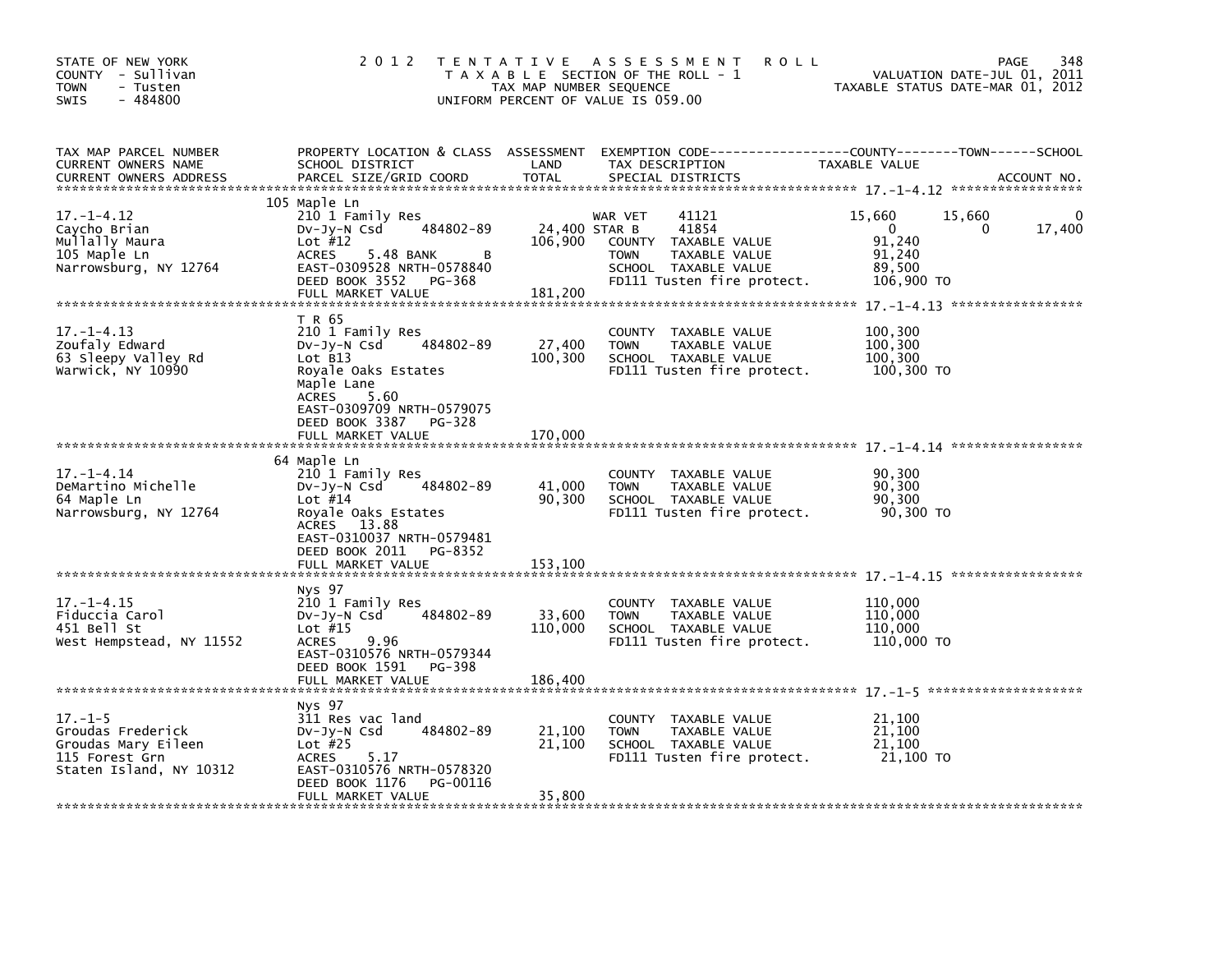| STATE OF NEW YORK<br>COUNTY - Sullivan<br><b>TOWN</b><br>- Tusten<br>$-484800$<br><b>SWIS</b>                      |                                                                                                                                                                                                | TAX MAP NUMBER SEQUENCE     | 2012 TENTATIVE ASSESSMENT<br><b>ROLL</b><br>T A X A B L E SECTION OF THE ROLL - 1<br>UNIFORM PERCENT OF VALUE IS 059.00                                 |                                                                   | 349<br>PAGE<br>VALUATION DATE-JUL 01, 2011<br>TAXABLE STATUS DATE-MAR 01, 2012 |
|--------------------------------------------------------------------------------------------------------------------|------------------------------------------------------------------------------------------------------------------------------------------------------------------------------------------------|-----------------------------|---------------------------------------------------------------------------------------------------------------------------------------------------------|-------------------------------------------------------------------|--------------------------------------------------------------------------------|
| TAX MAP PARCEL NUMBER<br>CURRENT OWNERS NAME<br><b>CURRENT OWNERS ADDRESS</b>                                      | SCHOOL DISIRICT LAND<br>PARCEL SIZE/GRID COORD TOTAL                                                                                                                                           | <b>TOTAL</b>                | PROPERTY LOCATION & CLASS ASSESSMENT EXEMPTION CODE----------------COUNTY-------TOWN------SCHOOL<br>TAX DESCRIPTION TAXABLE VALUE<br>SPECIAL DISTRICTS  |                                                                   | ACCOUNT NO.                                                                    |
| $17. - 1 - 6$<br>Salemo Frank<br>803 Towne House Village<br>Islandia, NY 11749                                     | Nys 97<br>210 1 Family Res<br>$Dv-Jy-N \text{ Csd}$ 484802-89<br>Lot #26<br>Lot $#26$<br>7.34<br><b>ACRES</b><br>EAST-0310926 NRTH-0579009<br>DEED BOOK 1272 PG-00309<br>FULL MARKET VALUE     | 31,200<br>75,000<br>127,100 | 41121<br>WAR VET<br>COUNTY TAXABLE VALUE<br>TOWN     TAXABLE VALUE<br>SCHOOL TAXABLE VALUE<br>FD111 Tusten fire protect.                                | 11,250<br>63,750<br>63,750<br>75,000<br>75,000 TO                 | 11,250                                                                         |
| $17. - 1 - 7$<br>Kim Soochung<br>Kim Kyungjoo<br>39 Jacobus Ave<br>Wayne, NJ 07470                                 | Nys 97<br>311 Res vac land<br>DV-Jy-N Csd 484802-89<br>Lot #16<br>ACRES<br>7.21<br>EAST-0309117 NRTH-0575554<br>DEED BOOK 1373 PG-566<br>FULL MARKET VALUE                                     | 27,000<br>27,000<br>45,800  |                                                                                                                                                         |                                                                   |                                                                                |
| $17. - 1 - 8$<br>Bohenek Michael P<br>Bohenek Kathy M<br>312 3rd Ave<br>Saint James, NY 11780                      | Nys 97<br>311 Res vac land<br>DV-Jy-N Csd 484802-89<br>Lot #17<br>ACRES 8.26<br>EAST-0309423 NRTH-0575857<br>DEED BOOK 1225 PG-00319<br>FULL MARKET VALUE                                      | 27,900<br>27,900<br>47,300  |                                                                                                                                                         |                                                                   |                                                                                |
| $17. - 1 - 9$<br>17.-1-9<br>Hoye Barbara<br>Roye Daniel<br>Royale Oak<br>186 Evergreen Ln<br>Narrowsburg, NY 12764 | Ws Evergreen Tr64<br>210 1 Family Res<br>DV-Jy-N Csd 484802-89<br>Lot #18<br>ACRES 8.26<br>EAST-0309672 NRTH-0576185<br>DEED BOOK 1769 PG-205<br>FULL MARKET VALUE                             | 103,000<br>174,600          | STAR B<br>41854<br>32,900 L INC DIS 41933<br>COUNTY TAXABLE VALUE<br><b>TOWN</b><br>TAXABLE VALUE<br>SCHOOL TAXABLE VALUE<br>FD111 Tusten fire protect. | $\Omega$<br>$\Omega$<br>103,000<br>51.500<br>85,600<br>103,000 TO | 17,400<br>0<br>51,500<br>0                                                     |
| $17. - 1 - 10$<br>Iapicco Mark<br>Iapicco Faith<br>1787 woodside Rd<br>Forked River, NJ 08731                      | EVERGREEN Twn Rd 64<br>311 Res vac land<br>Dv-Jy-N Csd 484802-89<br>Lot #19<br>Royale Oaks Estates<br>ACRES<br>8.26<br>EAST-0309920 NRTH-0576496<br>DEED BOOK 2807 PG-367<br>FULL MARKET VALUE | 25,700<br>25,700<br>43,600  | COUNTY TAXABLE VALUE<br><b>TOWN</b><br>TAXABLE VALUE<br>SCHOOL TAXABLE VALUE<br>FD111 Tusten fire protect. 25,700 TO                                    | 25,700<br>25,700<br>25,700                                        |                                                                                |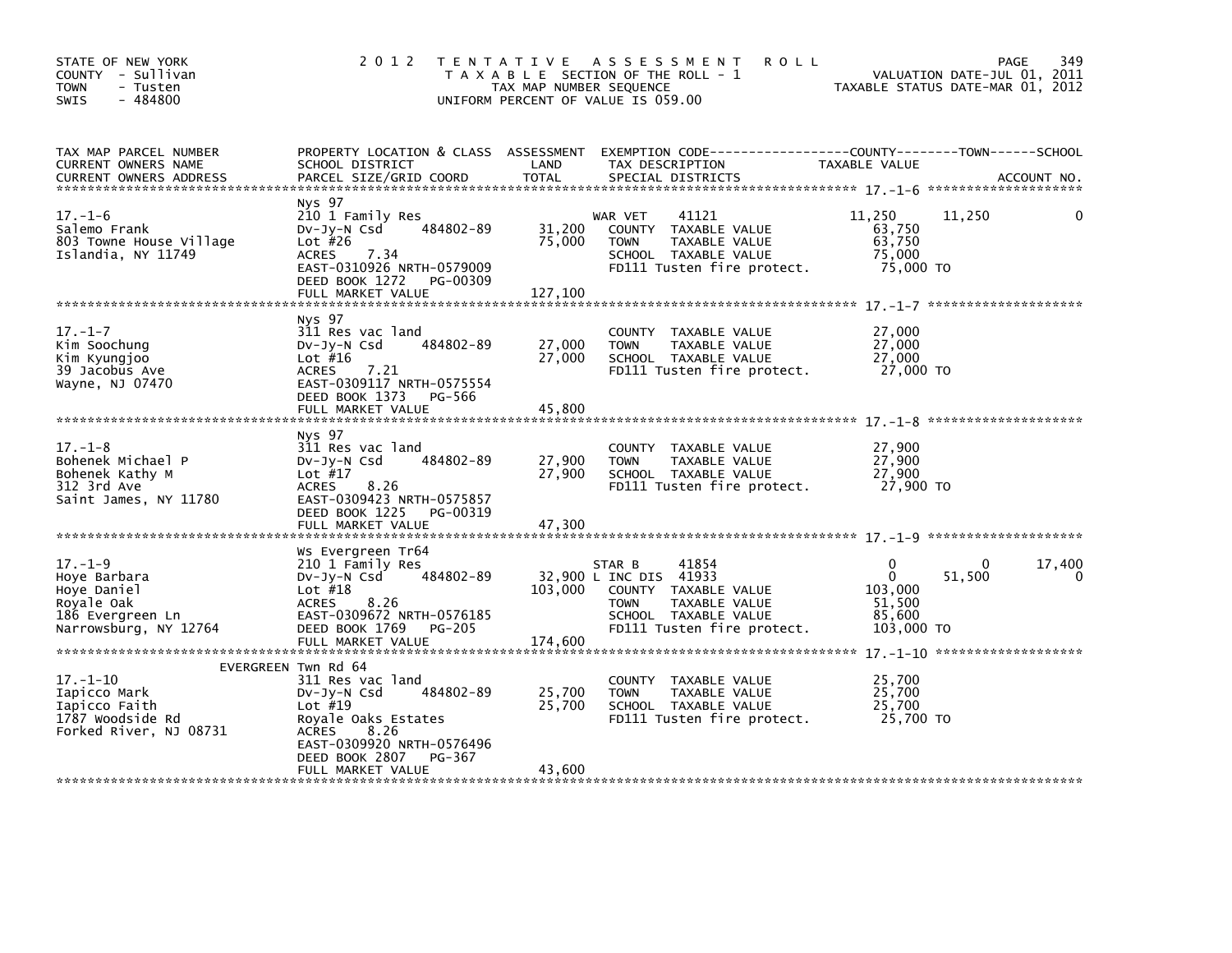| STATE OF NEW YORK<br>COUNTY - Sullivan<br><b>TOWN</b><br>- Tusten<br>$-484800$<br>SWIS          | 2012 TENTATIVE                                                                                                                                                            | TAX MAP NUMBER SEQUENCE    | ASSESSMENT<br><b>ROLL</b><br>T A X A B L E SECTION OF THE ROLL - 1<br>UNIFORM PERCENT OF VALUE IS 059.00                      |                                                         | 350<br>PAGE<br>VALUATION DATE-JUL 01, 2011<br>TAXABLE STATUS DATE-MAR 01, 2012 |
|-------------------------------------------------------------------------------------------------|---------------------------------------------------------------------------------------------------------------------------------------------------------------------------|----------------------------|-------------------------------------------------------------------------------------------------------------------------------|---------------------------------------------------------|--------------------------------------------------------------------------------|
| TAX MAP PARCEL NUMBER<br>CURRENT OWNERS NAME<br><b>CURRENT OWNERS ADDRESS</b>                   | PROPERTY LOCATION & CLASS ASSESSMENT<br>SCHOOL DISTRICT<br>PARCEL SIZE/GRID COORD                                                                                         | LAND<br><b>TOTAL</b>       | EXEMPTION CODE-----------------COUNTY-------TOWN------SCHOOL<br>TAX DESCRIPTION<br>SPECIAL DISTRICTS                          | TAXABLE VALUE                                           | ACCOUNT NO.                                                                    |
| $17. - 1 - 11$<br>Higbie Glenn M<br>Higbie Marie T<br>3412 Long Leaf Dr<br>Melbourne, FL 32940  | Nys 97<br>311 Res vac land<br>484802-89<br>$Dv-Jy-N$ Csd<br>Lot $#20$<br>8.26<br>ACRES<br>EAST-0310166 NRTH-0576799<br>DEED BOOK 1234<br>PG-00177<br>FULL MARKET VALUE    | 28,900<br>28,900<br>49,000 | COUNTY TAXABLE VALUE<br><b>TOWN</b><br>TAXABLE VALUE<br>SCHOOL TAXABLE VALUE<br>FD111 Tusten fire protect.                    | 28,900<br>28,900<br>28,900<br>28,900 TO                 |                                                                                |
| $17. - 1 - 12$<br>DeGraff Ronald A<br>DeGraff Jessica<br>179 Paradise Rd<br>Oak Ridge, NJ 07438 | Nys 97<br>311 Res vac land<br>484802-89<br>$Dv-Jy-N$ Csd<br>Lot #21<br>ACRES 10.33<br>EAST-0310444 NRTH-0577127<br>DEED BOOK 2985<br>PG-553<br>FULL MARKET VALUE          | 28,900<br>28,900<br>49,000 | COUNTY TAXABLE VALUE<br><b>TOWN</b><br>TAXABLE VALUE<br>SCHOOL TAXABLE VALUE<br>FD111 Tusten fire protect.                    | 28,900<br>28,900<br>28,900<br>28,900 TO                 |                                                                                |
| $17. - 1 - 13$<br>Haber David<br>15208 Parron Ave<br>Gardena, CA 90249                          | Nys 97<br>311 Res vac land<br>Dv-Jy-N Csd<br>484802-89<br>Lot $#22$<br>ACRES 10.33<br>EAST-0310763 NRTH-0577530<br>DEED BOOK 1262<br>PG-210<br>FULL MARKET VALUE          | 32,500<br>32,500<br>55,100 | COUNTY TAXABLE VALUE<br>TAXABLE VALUE<br><b>TOWN</b><br>SCHOOL TAXABLE VALUE<br>FD111 Tusten fire protect.                    | 32,500<br>32,500<br>32,500<br>32,500 TO                 |                                                                                |
|                                                                                                 | TWNRD65 Maple Ln                                                                                                                                                          |                            |                                                                                                                               |                                                         |                                                                                |
| $17. - 1 - 14$<br>Birney Karen A<br>Birney Robert S<br>25 Maple Ln<br>Narrowsburg, NY 12764     | 210 1 Family Res<br>484802-89<br>DV-Jy-N Csd<br>Lot $#24$<br>Royale Oaks Estates<br><b>ACRES</b><br>5.17<br>EAST-0310941 NRTH-0578040<br>DEED BOOK 2123<br>PG-605         | 26,100<br>90,000           | 41854<br>STAR B<br>COUNTY TAXABLE VALUE<br>TAXABLE VALUE<br><b>TOWN</b><br>SCHOOL TAXABLE VALUE<br>FD111 Tusten fire protect. | $\mathbf{0}$<br>90,000<br>90,000<br>72,600<br>90,000 TO | 17,400<br>0                                                                    |
|                                                                                                 | FULL MARKET VALUE                                                                                                                                                         | 152,500                    |                                                                                                                               |                                                         |                                                                                |
| $17. - 1 - 15$<br>Fiduccia Robert A Jr<br>451 Bell St<br>West Hempstead, NY 11552               | Nys 97<br>311 Res vac land<br>484802-89<br>DV-Jy-N Csd<br>Lot $#27$<br>7.79<br><b>ACRES</b><br>EAST-0311250 NRTH-0578755<br>DEED BOOK 2727<br>PG-262<br>FULL MARKET VALUE | 26,000<br>26,000<br>44,100 | COUNTY TAXABLE VALUE<br><b>TOWN</b><br>TAXABLE VALUE<br>SCHOOL TAXABLE VALUE<br>FD111 Tusten fire protect.                    | 26,000<br>26,000<br>26,000<br>26,000 TO                 |                                                                                |
|                                                                                                 |                                                                                                                                                                           |                            |                                                                                                                               |                                                         |                                                                                |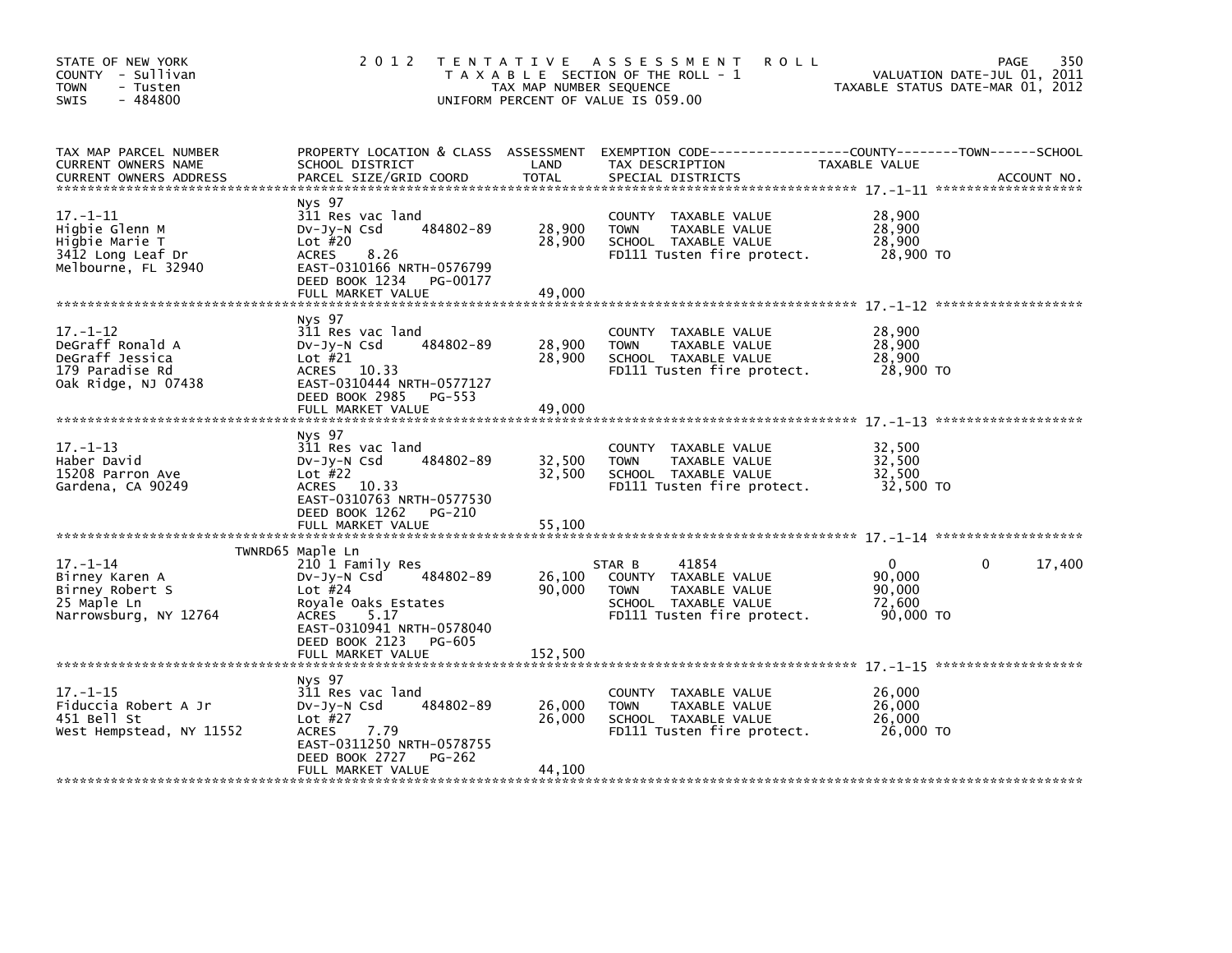| STATE OF NEW YORK<br>COUNTY - Sullivan<br><b>TOWN</b><br>- Tusten<br>$-484800$<br><b>SWIS</b>    | 2 0 1 2                                                                                                                                                                    | TAX MAP NUMBER SEQUENCE    | TENTATIVE ASSESSMENT<br><b>ROLL</b><br>T A X A B L E SECTION OF THE ROLL - 1<br>UNIFORM PERCENT OF VALUE IS 059.00 | 351<br>PAGE<br>VALUATION DATE-JUL 01, 2011<br>TAXABLE STATUS DATE-MAR 01, 2012 |
|--------------------------------------------------------------------------------------------------|----------------------------------------------------------------------------------------------------------------------------------------------------------------------------|----------------------------|--------------------------------------------------------------------------------------------------------------------|--------------------------------------------------------------------------------|
| TAX MAP PARCEL NUMBER<br>CURRENT OWNERS NAME                                                     | PROPERTY LOCATION & CLASS ASSESSMENT<br>SCHOOL DISTRICT                                                                                                                    | LAND                       | TAX DESCRIPTION                                                                                                    | TAXABLE VALUE                                                                  |
| $17. - 1 - 16$<br>Lang Edward Joseph<br>60 Lake St<br>Narrowsburg, NY 12764                      | Nys 97<br>311 Res vac land<br>484802-89<br>$Dv-Jy-N$ Csd<br>Lot $#23$<br><b>ACRES</b><br>5.17<br>EAST-0311269 NRTH-0577752<br>DEED BOOK 1176 PG-00118<br>FULL MARKET VALUE | 22,800<br>22,800<br>38,600 | COUNTY TAXABLE VALUE<br>TAXABLE VALUE<br><b>TOWN</b><br>SCHOOL TAXABLE VALUE<br>FD111 Tusten fire protect.         | 22,800<br>22,800<br>22,800<br>22,800 TO                                        |
|                                                                                                  |                                                                                                                                                                            |                            |                                                                                                                    |                                                                                |
| $17. - 1 - 17$<br>Chang Fie C Hioe<br>Chang Zung F<br>21 Madison Ave<br>Flemington, NJ 08822     | Nys 97<br>311 Res vac land<br>484802-89<br>$Dv-Jy-N$ Csd<br>Lot $#28$<br><b>ACRES</b><br>7.24<br>EAST-0311528 NRTH-0578461                                                 | 25,900<br>25,900           | COUNTY TAXABLE VALUE<br>TAXABLE VALUE<br>TOWN<br>SCHOOL TAXABLE VALUE<br>FD111 Tusten fire protect.                | 25,900<br>25,900<br>25,900<br>25,900 TO                                        |
|                                                                                                  | DEED BOOK 1179 PG-00111<br>FULL MARKET VALUE                                                                                                                               | 43,900                     |                                                                                                                    |                                                                                |
| $17. - 1 - 18$<br>Paolini Theodore<br>200 W 26 th St Apt 406<br>New York, NY 10001               | Evergreen Ln<br>311 Res vac land<br>484802-89<br>$Dv-Jv-N$ Csd<br>Lot $#29$<br>6.37<br>ACRES<br>EAST-0311824 NRTH-0578174<br>DEED BOOK 2495 PG-613                         | 23,900<br>23,900           | COUNTY TAXABLE VALUE<br>TAXABLE VALUE<br><b>TOWN</b><br>SCHOOL TAXABLE VALUE<br>FD111 Tusten fire protect.         | 23,900<br>23,900<br>23,900<br>23,900 TO                                        |
|                                                                                                  | FULL MARKET VALUE                                                                                                                                                          | 40,500                     |                                                                                                                    |                                                                                |
| $17. - 1 - 19$<br>Falk Dennis O<br>Falk Eileen F<br>33 Hilltop Ln<br>Narrowsburg, NY 12764       | Nys 97<br>311 Res vac land<br>484802-89<br>$Dv-Jy-N$ Csd<br>Lot $#30$<br><b>ACRES</b><br>6.78<br>EAST-0312044 NRTH-0578626<br>DEED BOOK 1176<br>PG-00120                   | 24,900<br>24,900           | COUNTY<br>TAXABLE VALUE<br><b>TOWN</b><br>TAXABLE VALUE<br>SCHOOL TAXABLE VALUE<br>FD111 Tusten fire protect.      | 24,900<br>24,900<br>24,900<br>24,900 TO                                        |
|                                                                                                  |                                                                                                                                                                            |                            |                                                                                                                    |                                                                                |
| $17. - 1 - 20$<br>Casale James<br>Casale Ann-Marie<br>71-16 172 nd St<br>Fresh Meadows, NY 11365 | TWN RD 64 Evergreen Ln<br>311 Res vac land<br>484802-89<br>$Dv-Jy-N$ Csd<br>Lot $#31$<br>5.90<br><b>ACRES</b><br>EAST-0312237 NRTH-0578888<br>DEED BOOK 2732<br>PG-121     | 22,800<br>22,800           | COUNTY<br>TAXABLE VALUE<br>TAXABLE VALUE<br><b>TOWN</b><br>SCHOOL TAXABLE VALUE<br>FD111 Tusten fire protect.      | 22,800<br>22,800<br>22,800<br>22,800 TO                                        |
|                                                                                                  | FULL MARKET VALUE                                                                                                                                                          | 38,600                     |                                                                                                                    |                                                                                |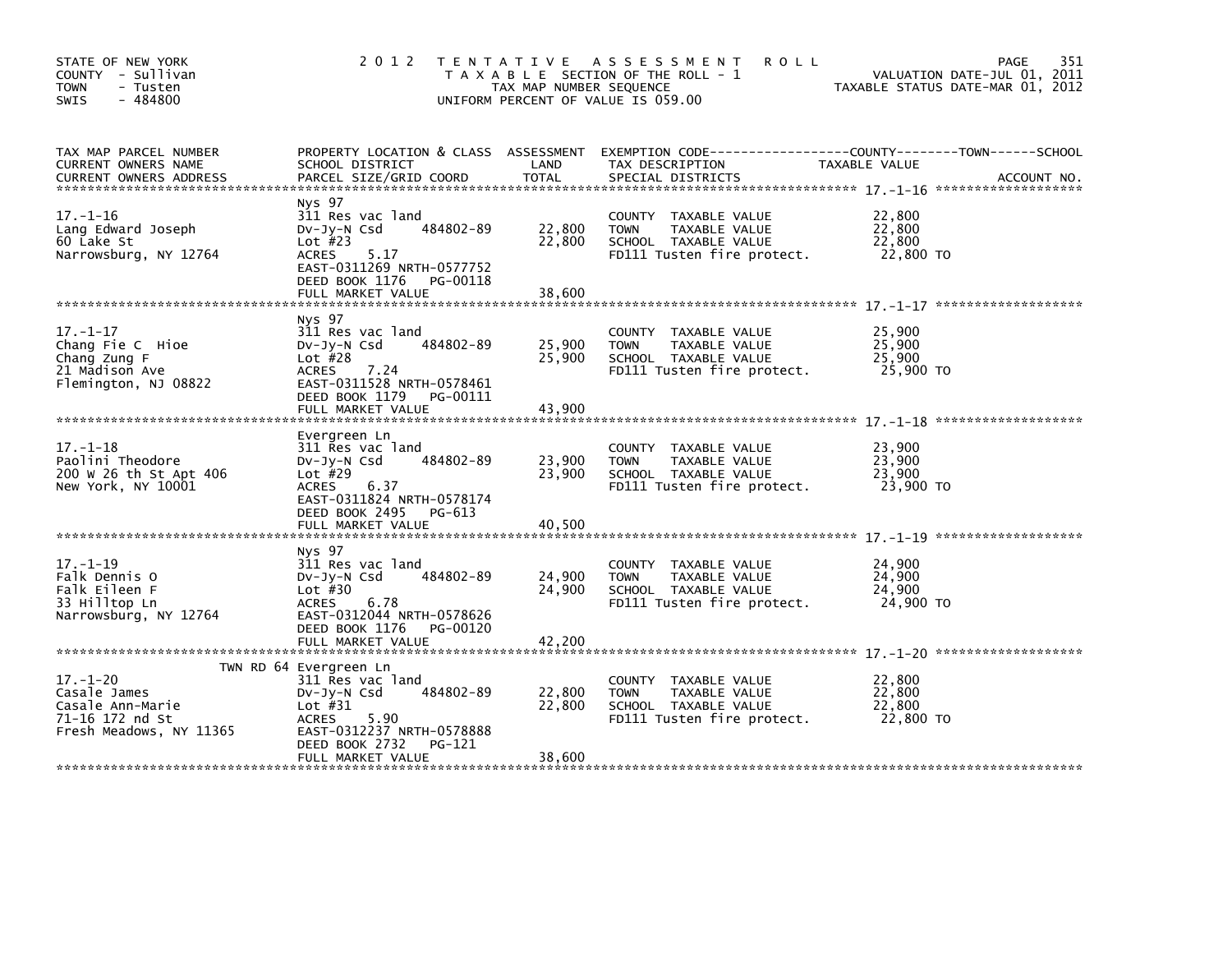| STATE OF NEW YORK<br>COUNTY - Sullivan<br>- Tusten<br><b>TOWN</b><br>$-484800$<br>SWIS        | 2 0 1 2                                                                                                                                                                                           | TAX MAP NUMBER SEQUENCE      | TENTATIVE ASSESSMENT<br><b>ROLL</b><br>T A X A B L E SECTION OF THE ROLL - 1<br>UNIFORM PERCENT OF VALUE IS 059.00                                       |                                                                   | 352<br><b>PAGE</b><br>VALUATION DATE-JUL 01, 2011<br>TAXABLE STATUS DATE-MAR 01, 2012 |
|-----------------------------------------------------------------------------------------------|---------------------------------------------------------------------------------------------------------------------------------------------------------------------------------------------------|------------------------------|----------------------------------------------------------------------------------------------------------------------------------------------------------|-------------------------------------------------------------------|---------------------------------------------------------------------------------------|
| TAX MAP PARCEL NUMBER<br>CURRENT OWNERS NAME<br><b>CURRENT OWNERS ADDRESS</b>                 | SCHOOL DISTRICT<br>PARCEL SIZE/GRID COORD                                                                                                                                                         | LAND<br><b>TOTAL</b>         | PROPERTY LOCATION & CLASS ASSESSMENT EXEMPTION CODE----------------COUNTY-------TOWN------SCHOOL<br>TAX DESCRIPTION<br>SPECIAL DISTRICTS                 | <b>TAXABLE VALUE</b>                                              | ACCOUNT NO.                                                                           |
| $17. - 1 - 21$<br>Saccone Joseph<br>8 Abate St<br>Glen Cove, NY 11542                         | Nys 97<br>210 1 Family Res<br>484802-89<br>DV-Jy-N Csd<br>Lot $#32$<br>5.10<br><b>ACRES</b><br>EAST-0312400 NRTH-0579130<br>DEED BOOK 1228<br>PG-00322<br>FULL MARKET VALUE                       | 166,300<br>281,900           | COMBAT VET 41131<br>25,900 STAR B<br>41854<br>COUNTY TAXABLE VALUE<br><b>TOWN</b><br>TAXABLE VALUE<br>SCHOOL TAXABLE VALUE<br>FD111 Tusten fire protect. | 26,100<br>$\Omega$<br>140,200<br>140,200<br>148.900<br>166,300 TO | 26,100<br>0<br>0<br>17,400                                                            |
| $17. - 1 - 22$<br>Leydon Patrick<br>28-31 202 nd St<br>Bayside, NY 11360                      | Nys 97<br>210 1 Family Res<br>484802-89<br>DV-Jy-N Csd<br>Lot $#33$<br><b>ACRES</b><br>6.94<br>EAST-0312415 NRTH-0579494<br>DEED BOOK 2732<br>PG-306<br>FULL MARKET VALUE                         | 28,900<br>78,900<br>133,700  | STAR B<br>41854<br>COUNTY TAXABLE VALUE<br><b>TOWN</b><br>TAXABLE VALUE<br>SCHOOL TAXABLE VALUE<br>FD111 Tusten fire protect.                            | 0<br>78,900<br>78.900<br>61,500<br>78,900 TO                      | 17,400<br>0                                                                           |
| $17. - 1 - 23$<br>Mullane George J Jr<br>Mullane Rosalie<br>20 McKinley St<br>Islip, NY 11751 | Twn Rd 64<br>210 1 Family Res<br>484802-89<br>$Dv-Jy-N$ Csd<br>Lot $#15$<br>Evergreen Lane<br>8.69<br><b>ACRES</b><br>EAST-0309792 NRTH-0575012<br>DEED BOOK 2319<br>PG-653<br>FULL MARKET VALUE  | 29,100<br>108,100<br>183,200 | COUNTY<br>TAXABLE VALUE<br>TAXABLE VALUE<br><b>TOWN</b><br>SCHOOL TAXABLE VALUE<br>FD111 Tusten fire protect.                                            | 108,100<br>108,100<br>108,100<br>108,100 TO                       |                                                                                       |
| $17. - 1 - 24$<br>Mullane Rosalie<br>20 Mckinley St<br>Islip, NY 11751                        | Twn Rd 64<br>311 Res vac land<br>484802-89<br>$Dv-Jy-N$ Csd<br>Lot $#14$<br>Evergreen Lane<br><b>ACRES</b><br>7.11<br>EAST-0310084 NRTH-0575326<br>DEED BOOK 1978<br>PG-0325<br>FULL MARKET VALUE | 21,600<br>21,600<br>36,600   | COUNTY TAXABLE VALUE<br><b>TOWN</b><br>TAXABLE VALUE<br>SCHOOL TAXABLE VALUE<br>FD111 Tusten fire protect.                                               | 21,600<br>21,600<br>21,600<br>21,600 TO                           |                                                                                       |
| $17. - 1 - 25$<br>Mullane George J Jr<br>20 Mckinley St<br>Islip, NY 11751                    | Twn Rd 64<br>311 Res vac land<br>484802-89<br>$Dv-Jy-N$ Csd<br>Lot $#13$<br>Evergreen Lane<br><b>ACRES</b><br>7.12<br>EAST-0310342 NRTH-0575632<br>DEED BOOK 1978<br>PG-0323<br>FULL MARKET VALUE | 21,400<br>21,400<br>36,300   | COUNTY TAXABLE VALUE<br><b>TOWN</b><br>TAXABLE VALUE<br>SCHOOL TAXABLE VALUE<br>FD111 Tusten fire protect.                                               | 21,400<br>21,400<br>21,400<br>21,400 TO                           |                                                                                       |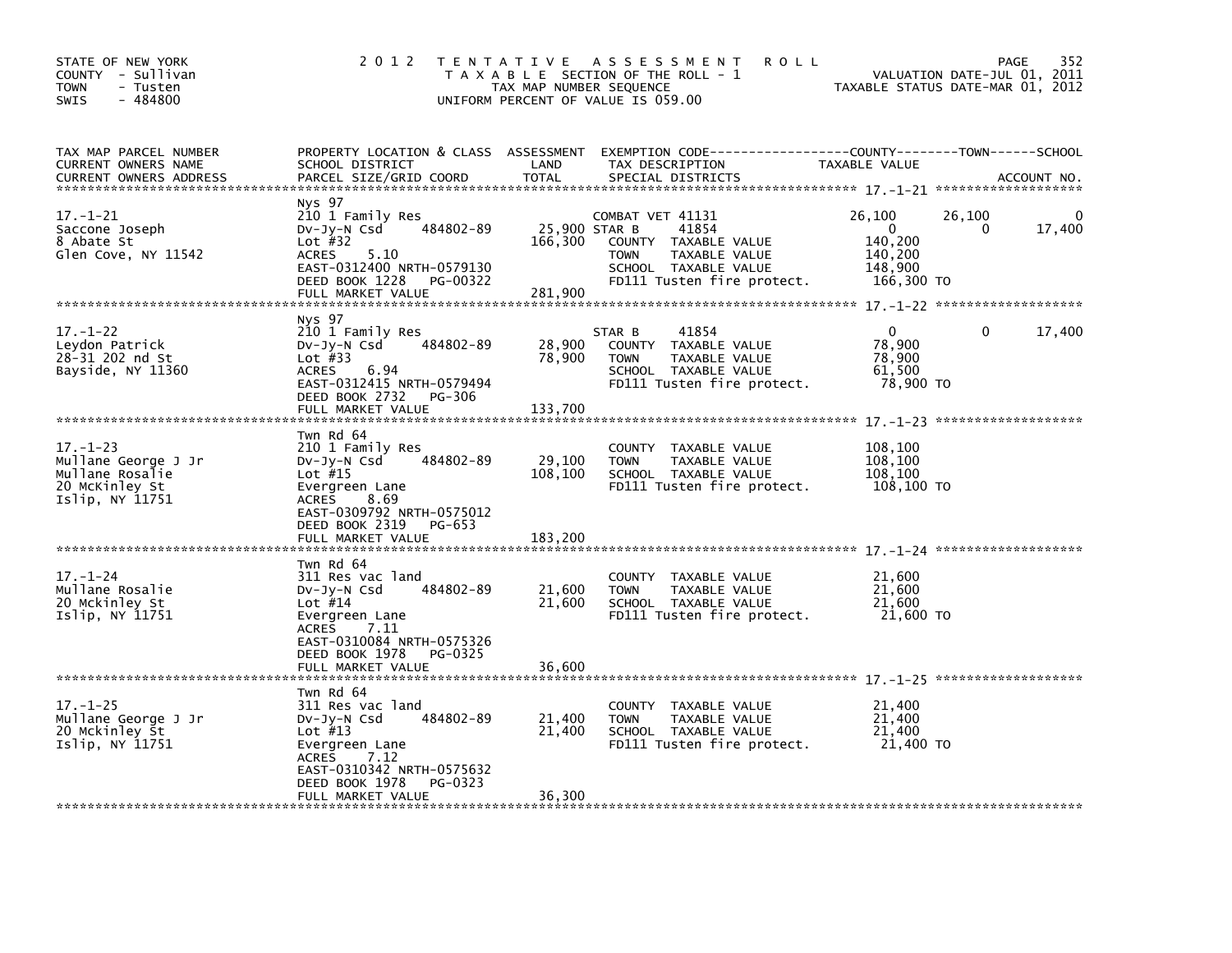| STATE OF NEW YORK<br>COUNTY - Sullivan<br><b>TOWN</b><br>- Tusten<br>$-484800$<br>SWIS             | 2 0 1 2                                                                                                                                                                                                    | TAX MAP NUMBER SEQUENCE      | TENTATIVE ASSESSMENT<br><b>ROLL</b><br>T A X A B L E SECTION OF THE ROLL - 1<br>UNIFORM PERCENT OF VALUE IS 059.00 | VALUATION DATE-JUL 01, 2011<br>TAXABLE STATUS DATE-MAR 01, 2012 | 353<br><b>PAGE</b> |
|----------------------------------------------------------------------------------------------------|------------------------------------------------------------------------------------------------------------------------------------------------------------------------------------------------------------|------------------------------|--------------------------------------------------------------------------------------------------------------------|-----------------------------------------------------------------|--------------------|
| TAX MAP PARCEL NUMBER<br>CURRENT OWNERS NAME<br><b>CURRENT OWNERS ADDRESS</b>                      | PROPERTY LOCATION & CLASS ASSESSMENT<br>SCHOOL DISTRICT<br>PARCEL SIZE/GRID COORD                                                                                                                          | LAND<br><b>TOTAL</b>         | TAX DESCRIPTION<br>SPECIAL DISTRICTS                                                                               | <b>TAXABLE VALUE</b>                                            | ACCOUNT NO.        |
| $17. - 1 - 26$<br>Morton Joshua<br>Weinthaler Susan<br>130 Barrow St Apt 415<br>New York, NY 10014 | 167 Evergreen Ln<br>312 Vac w/imprv<br>484802-89<br>$Dv-Jy-N$ Csd<br>Lot $#12$<br>Royal Oaks Estates<br><b>ACRES</b><br>7.12<br>EAST-0310587 NRTH-0575924<br>DEED BOOK 2512<br>PG-516<br>FULL MARKET VALUE | 23,000<br>39,000<br>66,100   | COUNTY TAXABLE VALUE<br>TAXABLE VALUE<br><b>TOWN</b><br>SCHOOL TAXABLE VALUE<br>FD111 Tusten fire protect.         | 39.000<br>39,000<br>39,000<br>39,000 TO                         |                    |
| $17. - 1 - 27$<br>Casella Andrew<br>10 Butler St<br>Newport, RI 02840                              | Nys 97<br>210 1 Family Res<br>484802-89<br>$Dv-Jy-N$ Csd<br>Lot $#11$<br><b>ACRES</b><br>7.13<br>EAST-0310840 NRTH-0576246<br>DEED BOOK 3528 PG-597<br>FULL MARKET VALUE                                   | 30,700<br>70,700<br>119,800  | COUNTY TAXABLE VALUE<br>TAXABLE VALUE<br><b>TOWN</b><br>SCHOOL TAXABLE VALUE<br>FD111 Tusten fire protect.         | 70,700<br>70,700<br>70,700<br>70,700 TO                         |                    |
| $17. - 1 - 28$<br>Hankins C Peter<br>PO Box 125<br>Narrowsburg, NY 12764                           | Nys 97<br>311 Res vac land<br>484802-89<br>$Dv-Jv-N$ Csd<br>Lot $#10$<br><b>ACRES</b><br>6.25<br>EAST-0311116 NRTH-0576562<br>DEED BOOK 1176<br>PG-00136<br>FULL MARKET VALUE                              | 23,600<br>23,600<br>40,000   | COUNTY TAXABLE VALUE<br>TAXABLE VALUE<br><b>TOWN</b><br>SCHOOL TAXABLE VALUE<br>FD111 Tusten fire protect.         | 23,600<br>23,600<br>23,600<br>23,600 TO                         |                    |
| $17. - 1 - 29$<br>Leo Sandra<br>112 Wheatsworth Rd<br>Hamburg, NJ 07419                            | Nys 97<br>311 Res vac land<br>484802-89<br>$Dv-Jy-N$ Csd<br>Lot $#9$<br><b>ACRES</b><br>6.25<br>EAST-0311356 NRTH-0576842<br>DEED BOOK 1341<br>$PG-1$<br>FULL MARKET VALUE                                 | 24,700<br>24,700<br>41,900   | COUNTY TAXABLE VALUE<br>TAXABLE VALUE<br><b>TOWN</b><br>SCHOOL TAXABLE VALUE<br>FD111 Tusten fire protect.         | 24,700<br>24,700<br>24.700<br>24,700 TO                         |                    |
| $17. - 1 - 30$<br>Builes Juan F<br>115 Evergreen Ln<br>Narrowsburg, NY 12764                       | 115 Evergreen Ln<br>210 1 Family Res<br>484802-89<br>DV-Jy-N Csd<br>Lot $#8$<br>Royale Oaks Estates<br>6.26<br><b>ACRES</b><br>EAST-0311588 NRTH-0577099<br>DEED BOOK 2891<br>PG-307<br>FULL MARKET VALUE  | 29,200<br>118,000<br>200,000 | COUNTY TAXABLE VALUE<br><b>TOWN</b><br>TAXABLE VALUE<br>SCHOOL TAXABLE VALUE<br>FD111 Tusten fire protect.         | 118,000<br>118,000<br>118,000<br>118,000 TO                     |                    |
|                                                                                                    |                                                                                                                                                                                                            |                              |                                                                                                                    |                                                                 |                    |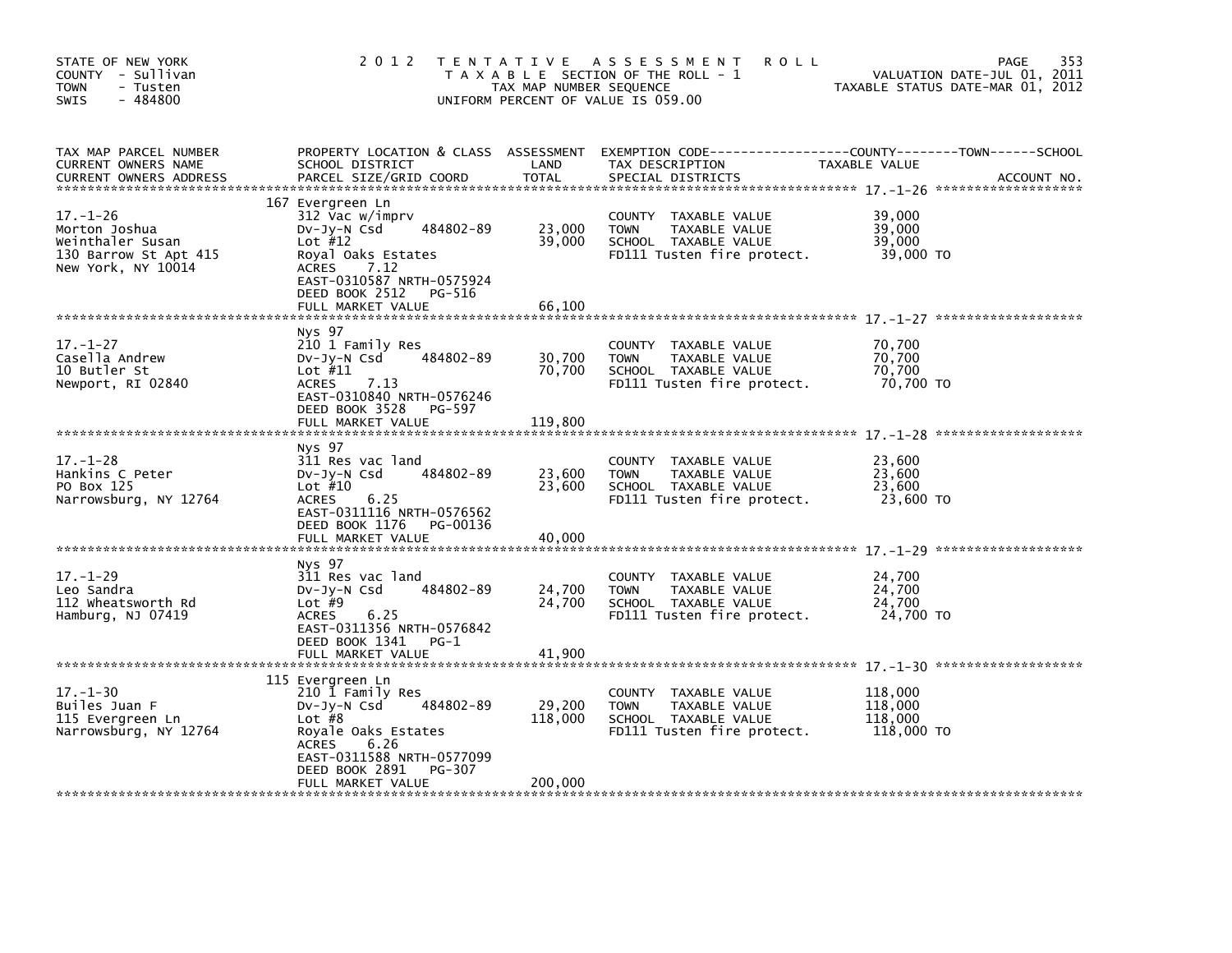| STATE OF NEW YORK<br>COUNTY - Sullivan<br><b>TOWN</b><br>- Tusten<br>$-484800$<br><b>SWIS</b>   | 2 0 1 2                                                                                                                                                        | TAX MAP NUMBER SEQUENCE  | TENTATIVE ASSESSMENT<br><b>ROLL</b><br>T A X A B L E SECTION OF THE ROLL - 1<br>UNIFORM PERCENT OF VALUE IS 059.00                     |                                                                      | 354<br>PAGE<br>VALUATION DATE-JUL 01, 2011<br>TAXABLE STATUS DATE-MAR 01, 2012 |
|-------------------------------------------------------------------------------------------------|----------------------------------------------------------------------------------------------------------------------------------------------------------------|--------------------------|----------------------------------------------------------------------------------------------------------------------------------------|----------------------------------------------------------------------|--------------------------------------------------------------------------------|
| TAX MAP PARCEL NUMBER<br>CURRENT OWNERS NAME<br><b>CURRENT OWNERS ADDRESS</b>                   | PROPERTY LOCATION & CLASS ASSESSMENT<br>SCHOOL DISTRICT<br>PARCEL SIZE/GRID COORD                                                                              | LAND<br><b>TOTAL</b>     | EXEMPTION CODE-----------------COUNTY-------TOWN------SCHOOL<br>TAX DESCRIPTION<br>SPECIAL DISTRICTS                                   | TAXABLE VALUE                                                        | ACCOUNT NO.                                                                    |
|                                                                                                 | EVERGREEN Twn Rd 64                                                                                                                                            |                          |                                                                                                                                        |                                                                      |                                                                                |
| $17. - 1 - 31$<br>Salemo Frank<br>Salemo Dina A<br>136 Shinnecock Ln<br>East Islip, NY 11730    | 210 1 Family Res<br>484802-89<br>$Dv-Jy-N$ Csd<br>Lot #A7<br>5.63<br>ACRES<br>EAST-0311737 NRTH-0577395<br>DEED BOOK 1534<br>PG-313                            | 28,500<br>116,400        | COUNTY TAXABLE VALUE<br>TAXABLE VALUE<br><b>TOWN</b><br>SCHOOL TAXABLE VALUE<br>FD111 Tusten fire protect.                             | 116,400<br>116,400<br>116,400<br>116,400 то                          |                                                                                |
|                                                                                                 | FULL MARKET VALUE                                                                                                                                              | 197,300                  |                                                                                                                                        |                                                                      |                                                                                |
| $17. - 1 - 32$<br>Pierce Richard A<br>Pierce Martha B<br>PO Box 416<br>Narrowsburg, NY 12764    | 75 Evergreen Ln<br>311 Res vac land<br>484802-89<br>$Dv-Jy-N$ Csd<br>Lot $#6$<br>ACRES 15.05<br>EAST-0312340 NRTH-0577282                                      | 38,000<br>38,000         | COUNTY TAXABLE VALUE<br>TAXABLE VALUE<br><b>TOWN</b><br>SCHOOL TAXABLE VALUE<br>FD111 Tusten fire protect.                             | 38,000<br>38,000<br>38,000<br>38,000 TO                              |                                                                                |
|                                                                                                 | DEED BOOK 1984<br>PG-096<br>FULL MARKET VALUE                                                                                                                  | 64,400                   |                                                                                                                                        |                                                                      |                                                                                |
| $17. - 1 - 33$<br>Pierce Martha<br>Pierce Richard<br>PO Box 416<br>Narrowsburg, NY 12764        | 75 Evergreen Ln<br>210 1 Family Res<br>484802-89<br>$Dv-Jy-N$ Csd<br>Lot $#5$<br>ACRES 14.51 BANKC130170<br>EAST-0312687 NRTH-0577456<br>DEED BOOK 1816 PG-178 | 44,500<br>147,000        | COUNTY TAXABLE VALUE<br>TAXABLE VALUE<br><b>TOWN</b><br>SCHOOL TAXABLE VALUE<br>FD111 Tusten fire protect.                             | 147.000<br>147,000<br>147,000<br>147,000 TO                          |                                                                                |
|                                                                                                 |                                                                                                                                                                |                          |                                                                                                                                        |                                                                      |                                                                                |
|                                                                                                 | Nys 97                                                                                                                                                         |                          |                                                                                                                                        |                                                                      |                                                                                |
| $17. - 1 - 34$<br>Lander Richard O<br>Lander Lisa J<br>65 Evergreen Ln<br>Narrowsburg, NY 12764 | 210 1 Family Res<br>484802-89<br>$Dv-Jy-N$ Csd<br>Lot $#4$<br>ACRES 21.86<br>EAST-0312763 NRTH-0579846<br>DEED BOOK 1178<br>PG-00338                           | 49,600 STAR B<br>205,000 | RPTL466_c 41690<br>41854<br>COUNTY TAXABLE VALUE<br><b>TOWN</b><br>TAXABLE VALUE<br>SCHOOL TAXABLE VALUE<br>FD111 Tusten fire protect. | 1.740<br>$\mathbf{0}$<br>203,260<br>203,260<br>185,860<br>203,260 TO | 1,740<br>1,740<br>17,400<br>0                                                  |
|                                                                                                 | FULL MARKET VALUE                                                                                                                                              | 347,500                  | 1,740 EX                                                                                                                               |                                                                      |                                                                                |
| $17. - 1 - 36$<br>Liu Lily<br>Vin Helen<br>1202 Shagrock Ct<br>Orlando, FL 32828                | Nys 97<br>311 Res vac land<br>484802-89<br>$Dv-Jv-N$ Csd<br>Lot $#2$<br><b>ACRES</b><br>7.23<br>EAST-0312955 NRTH-0578531<br>DEED BOOK 1179<br>PG-00003        | 25,900<br>25,900         | COUNTY TAXABLE VALUE<br>TAXABLE VALUE<br><b>TOWN</b><br>SCHOOL TAXABLE VALUE<br>FD111 Tusten fire protect.                             | 25,900<br>25,900<br>25,900<br>25,900 TO                              |                                                                                |
|                                                                                                 | FULL MARKET VALUE                                                                                                                                              | 43,900                   |                                                                                                                                        |                                                                      |                                                                                |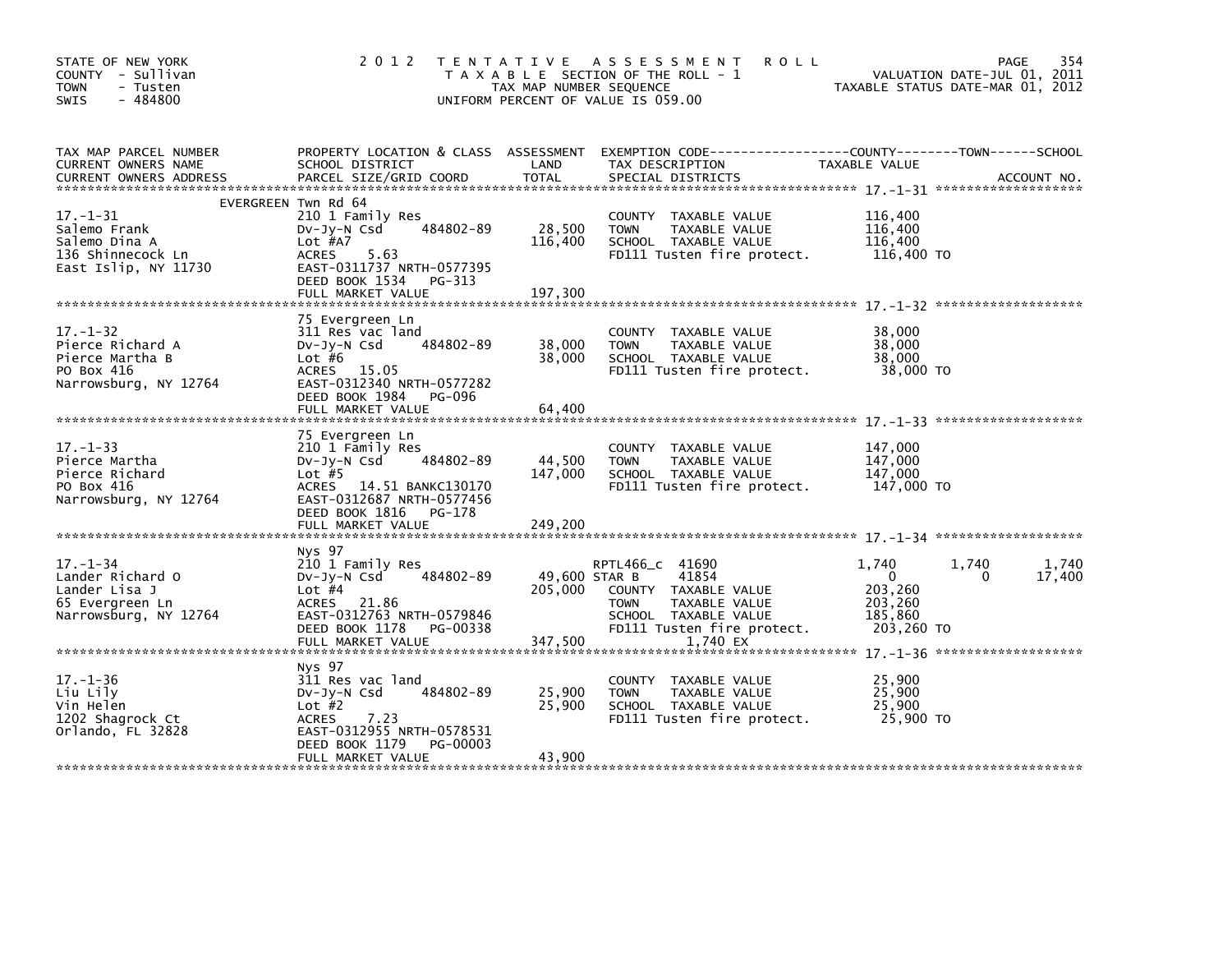| STATE OF NEW YORK<br>COUNTY - Sullivan<br><b>TOWN</b><br>- Tusten<br>$-484800$<br><b>SWIS</b> | 2012                                    | T A X A B L E SECTION OF THE ROLL - 1<br>TAX MAP NUMBER SEQUENCE<br>UNIFORM PERCENT OF VALUE IS 059.00 |               | TENTATIVE ASSESSMENT ROLL                   | ROLL - 1 VALUATION DATE-JUL 01, 2011<br>TAXABLE STATUS DATE-MAR 01, 2012 |        | 355<br>PAGE              |
|-----------------------------------------------------------------------------------------------|-----------------------------------------|--------------------------------------------------------------------------------------------------------|---------------|---------------------------------------------|--------------------------------------------------------------------------|--------|--------------------------|
| TAX MAP PARCEL NUMBER                                                                         | PROPERTY LOCATION & CLASS ASSESSMENT    |                                                                                                        |               |                                             |                                                                          |        |                          |
| <b>CURRENT OWNERS NAME</b>                                                                    |                                         |                                                                                                        |               |                                             |                                                                          |        |                          |
|                                                                                               | Nys 97                                  |                                                                                                        |               | 88 PCT OF VALUE USED FOR EXEMPTION PURPOSES |                                                                          |        |                          |
| $17. - 1 - 37$                                                                                | 210 1 Family Res                        |                                                                                                        | WAR VET 41121 |                                             | 15,660 15,660                                                            |        | $\overline{\phantom{0}}$ |
| Kraus Edward W                                                                                | DV-Jy-N Csd 484802-89                   |                                                                                                        |               | 28,000 AGED-CTS 41800                       | 57,290                                                                   | 57,290 | 65,120                   |
| Kraus Dorothy                                                                                 | Lot #1                                  | 148,000 STAR EN                                                                                        |               | 41834                                       | $\begin{array}{cc} 0 \end{array}$                                        |        | 36,080                   |
| 31 Evergreen Ln                                                                               | 6.03<br>ACRES                           |                                                                                                        |               | COUNTY TAXABLE VALUE                        | 75,050                                                                   |        |                          |
| Narrowsburg, NY 12764                                                                         | EAST-0313116 NRTH-0578829               |                                                                                                        | <b>TOWN</b>   | TAXABLE VALUE                               | 75,050                                                                   |        |                          |
|                                                                                               | DEED BOOK 1176 PG-00134                 |                                                                                                        |               | SCHOOL TAXABLE VALUE                        | 46,800                                                                   |        |                          |
|                                                                                               |                                         |                                                                                                        |               |                                             |                                                                          |        |                          |
|                                                                                               |                                         |                                                                                                        |               |                                             |                                                                          |        |                          |
| 17. –1–39                                                                                     | MAPLELANE Twn Rd 65<br>311 Res vac land |                                                                                                        |               |                                             | 35,900                                                                   |        |                          |
| Ferri Paul                                                                                    | DV-Jy-N Csd 484802-89                   | 35,900                                                                                                 | <b>TOWN</b>   | COUNTY TAXABLE VALUE<br>TAXABLE VALUE       | 35,900                                                                   |        |                          |
| Ferri Gay                                                                                     | Royale Oaks Est.lot C7                  | 35,900                                                                                                 |               | SCHOOL TAXABLE VALUE                        | 35,900                                                                   |        |                          |
| 78-27 79 th Pl                                                                                | Combined with $17-1-4.7$                |                                                                                                        |               | FD111 Tusten fire protect.                  | 35,900 TO                                                                |        |                          |
| Glendale, NY 11385                                                                            | ACRES 13.77                             |                                                                                                        |               |                                             |                                                                          |        |                          |
|                                                                                               | EAST-0308359 NRTH-0576585               |                                                                                                        |               |                                             |                                                                          |        |                          |
|                                                                                               | DEED BOOK 1935 PG-688                   |                                                                                                        |               |                                             |                                                                          |        |                          |
|                                                                                               | FULL MARKET VALUE                       | 60,800                                                                                                 |               |                                             |                                                                          |        |                          |
|                                                                                               |                                         |                                                                                                        |               |                                             |                                                                          |        |                          |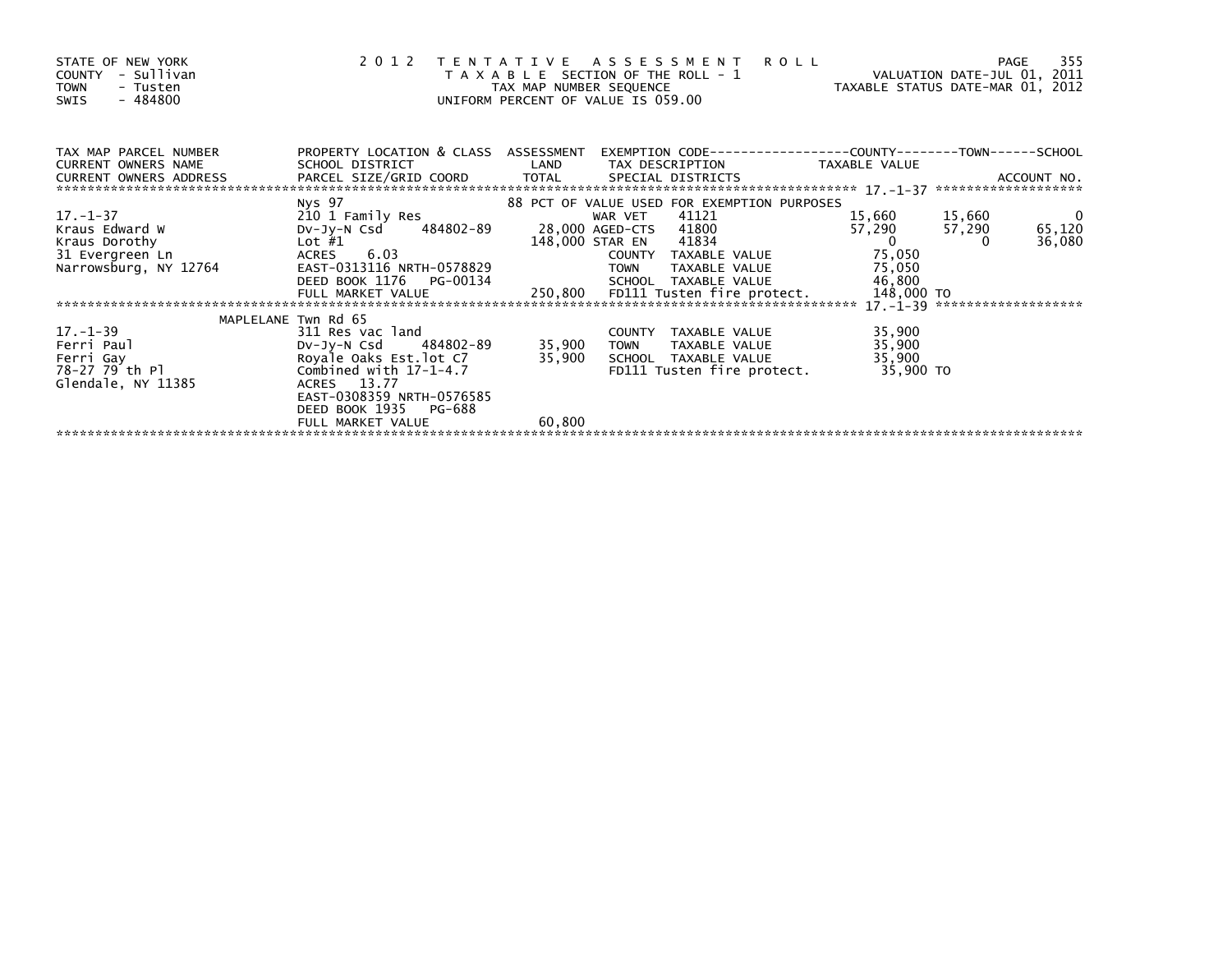| STATE OF NEW YORK | 2012 TENTATIVE ASSESSMENT ROLL        | PAGE                             | 356 |
|-------------------|---------------------------------------|----------------------------------|-----|
| COUNTY - Sullivan | T A X A B L E SECTION OF THE ROLL - 1 | VALUATION DATE-JUL 01, 2011      |     |
| TOWN<br>- Tusten  | MAP SECTION - 017                     | TAXABLE STATUS DATE-MAR 01, 2012 |     |
| - 484800<br>SWIS  | $SUB - SECTION -$                     | RPS150/V04/L015                  |     |
|                   | UNIFORM PERCENT OF VALUE IS 059.00    | CURRENT DATE 4/20/2012           |     |

### \*\*\* S P E C I A L D I S T R I C T S U M M A R Y \*\*\*

| CODE | DISTRICT NAME        | PARCELS | TOTAL EXTENSION<br><b>TYPF</b> | EXTENSION<br>VALUE | AD VALOREM<br>VALUE | <b>FXFMPT</b><br>AMOUNT | <b>TAXABLE</b><br>VALUE |
|------|----------------------|---------|--------------------------------|--------------------|---------------------|-------------------------|-------------------------|
|      | FD111 Tusten fire pr |         | 77 TOTAL                       |                    | 4445.000            | 740                     | 4443.260                |

### \*\*\* S C H O O L D I S T R I C T S U M M A R Y \*\*\*

| CODE   | DISTRICT NAME | TOTAL<br><b>PARCELS</b> | ASSESSED<br>LAND | ASSESSED<br><b>TOTAL</b> | <b>EXEMPT</b><br><b>AMOUNT</b> | <b>TOTAL</b><br><b>TAXABLE</b> | <b>STAR</b><br><b>AMOUNT</b> | <b>STAR</b><br><b>TAXABLE</b> |
|--------|---------------|-------------------------|------------------|--------------------------|--------------------------------|--------------------------------|------------------------------|-------------------------------|
| 484802 | DV-JV-N Csd   | 77                      | 2157.700         | 4445.000                 | 257.347                        | 4187,653                       | 266,120                      | 3921,533                      |
|        | SUB-TOTAL     | 77                      | 2157.700         | 4445.000                 | 257.347                        | 4187.653                       | 266.120                      | 3921,533                      |
| 484889 | Nar Library   | 77                      | 2157.700         | 4445.000                 | 257,347                        | 4187,653                       | 266,120                      | 3921,533                      |
|        | T O T A L     | 154                     | 4315.400         | 8890,000                 | 514,694                        | 8375,306                       | 532,240                      | 7843,066                      |

\*\*\* S Y S T E M C O D E S S U M M A R Y \*\*\*

NO SYSTEM EXEMPTIONS AT THIS LEVEL

#### \*\*\* E X E M P T I O N S U M M A R Y \*\*\*

| <b>CODE</b> | DESCRIPTION  | <b>TOTAL</b><br><b>PARCELS</b> | <b>COUNTY</b> | <b>TOWN</b> | <b>SCHOOL</b> |
|-------------|--------------|--------------------------------|---------------|-------------|---------------|
| 41121       | WAR VET      |                                | 73,890        | 73,890      |               |
| 41131       | COMBAT VET   |                                | 26,100        | 26,100      |               |
| 41161       | $CW_15_VET/$ |                                | 6,960         | 6,960       |               |
| 41690       | RPTL466_C    |                                | 1,740         | 1,740       | 1,740         |
| 41800       | AGED-CTS     |                                | 191,692       | 191,692     | 204,220       |
| 41834       | STAR EN      |                                |               |             | 144,320       |
| 41854       | STAR B       |                                |               |             | 121,800       |
| 41933       | L INC DIS    |                                |               | 51,500      |               |
| 47460       | FOREST LND   |                                | 51,387        | 51,387      | 51,387        |
|             | TOTAL        | 24                             | 351,769       | 403,269     | 523,467       |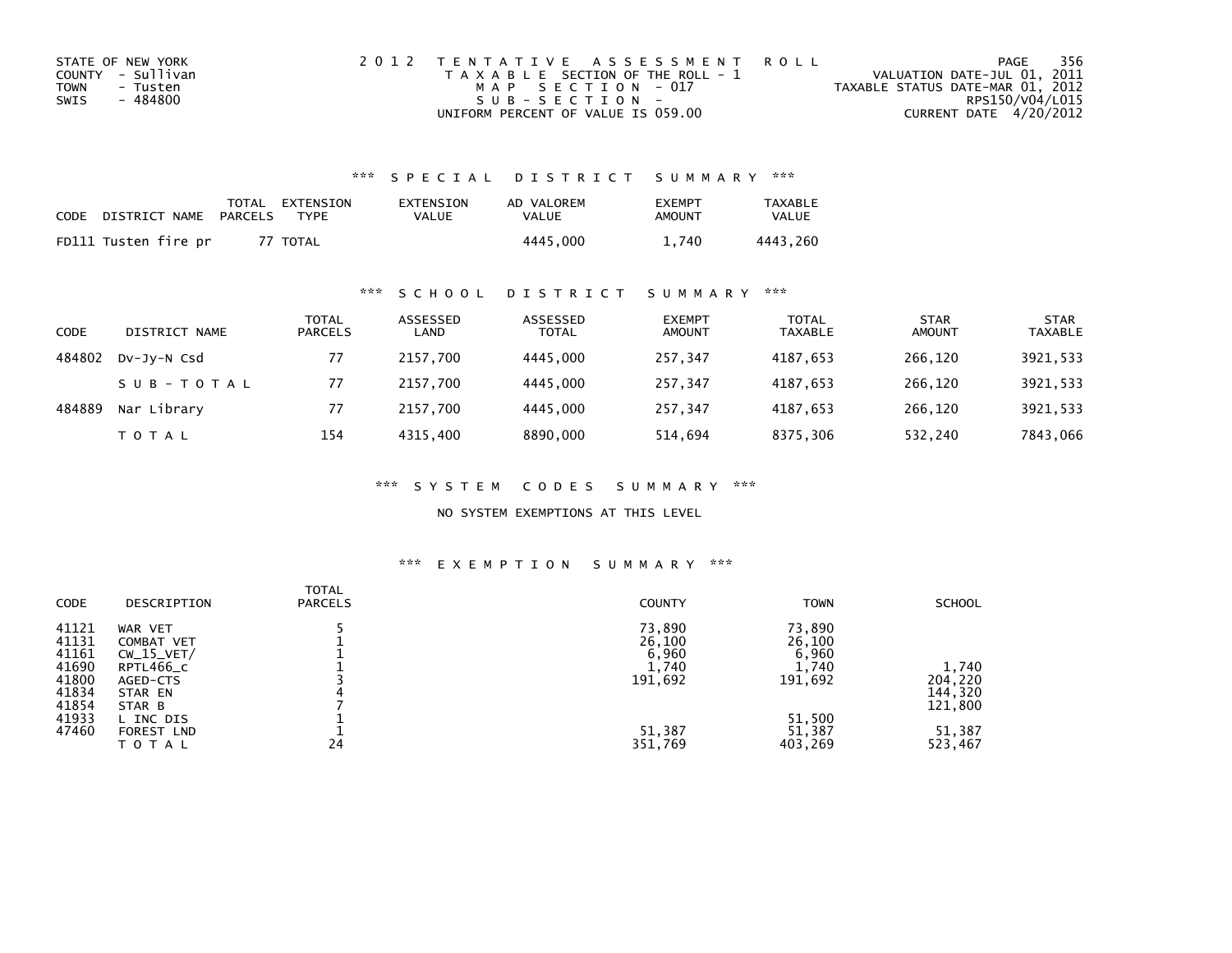|             | STATE OF NEW YORK | 2012 TENTATIVE ASSESSMENT ROLL        | - 357<br>PAGE                    |
|-------------|-------------------|---------------------------------------|----------------------------------|
|             | COUNTY - Sullivan | T A X A B L E SECTION OF THE ROLL - 1 | VALUATION DATE-JUL 01, 2011      |
| <b>TOWN</b> | - Tusten          | MAP SECTION - 017                     | TAXABLE STATUS DATE-MAR 01, 2012 |
| SWIS        | - 484800          | SUB-SECTION-                          | RPS150/V04/L015                  |
|             |                   | UNIFORM PERCENT OF VALUE IS 059.00    | CURRENT DATE 4/20/2012           |

# \*\*\* G R A N D T O T A L S \*\*\*

| ROLL       | DESCRIPTION | <b>TOTAL</b>   | <b>ASSESSED</b> | <b>ASSESSED</b> | <b>TAXABLE</b> | <b>TAXABLE</b> | TAXABLE       | <b>STAR</b>    |
|------------|-------------|----------------|-----------------|-----------------|----------------|----------------|---------------|----------------|
| <b>SEC</b> |             | <b>PARCELS</b> | LAND            | <b>TOTAL</b>    | COUNTY         | TOWN           | <b>SCHOOL</b> | <b>TAXABLE</b> |
|            | TAXABLE     |                | 2157.700        | 4445,000        | 4093,231       | 4041,731       | 4187,653      | 3921,533       |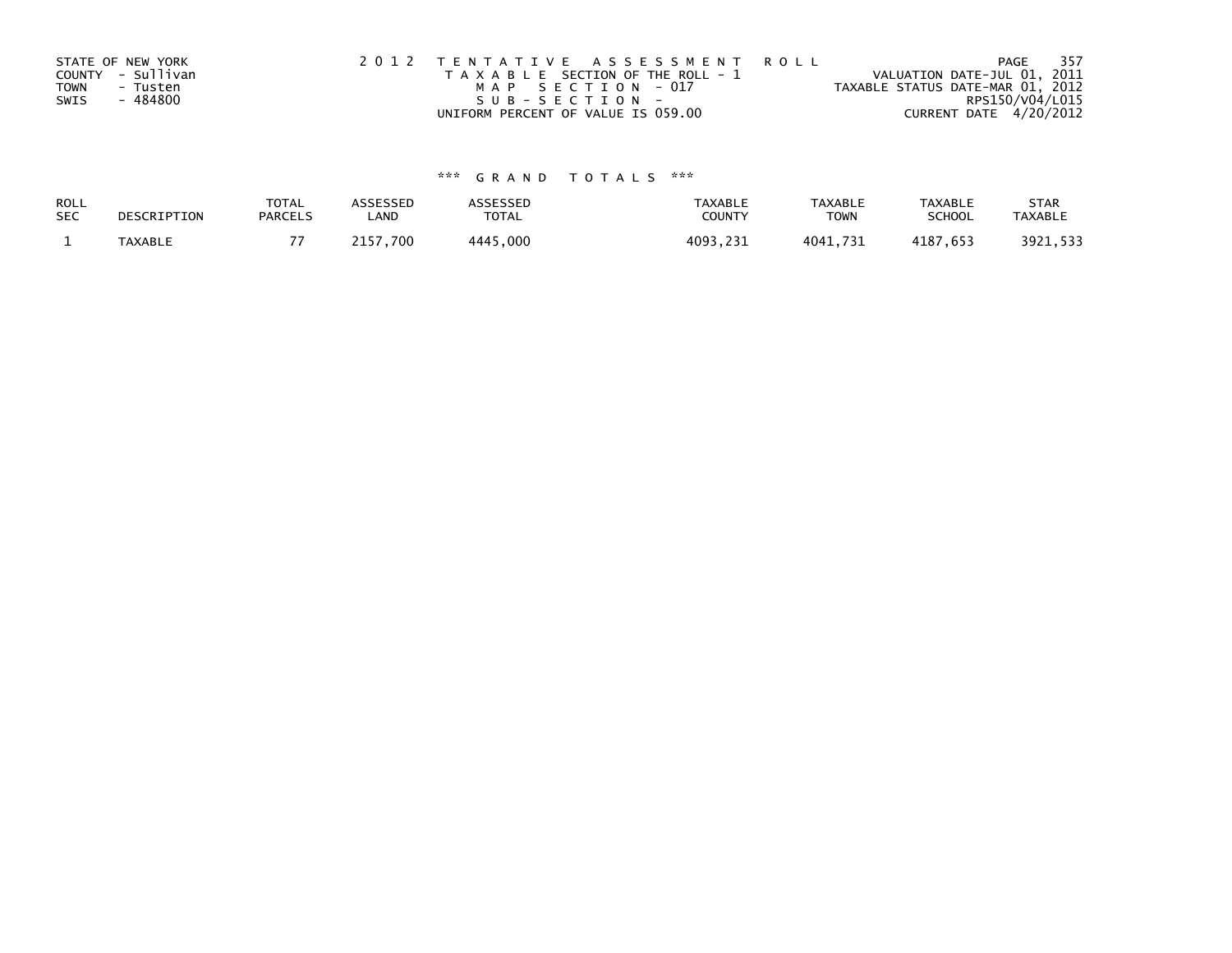| STATE OF NEW YORK<br>COUNTY - Sullivan<br><b>TOWN</b><br>- Tusten<br>$-484800$<br><b>SWIS</b>              | 2 0 1 2                                                                                                                                                                   | TAX MAP NUMBER SEQUENCE      | TENTATIVE ASSESSMENT<br><b>ROLL</b><br>T A X A B L E SECTION OF THE ROLL - 1<br>UNIFORM PERCENT OF VALUE IS 059.00 | TAXABLE STATUS DATE-MAR 01, 2012                                | 358<br><b>PAGE</b><br>VALUATION DATE-JUL 01, 2011 |
|------------------------------------------------------------------------------------------------------------|---------------------------------------------------------------------------------------------------------------------------------------------------------------------------|------------------------------|--------------------------------------------------------------------------------------------------------------------|-----------------------------------------------------------------|---------------------------------------------------|
| TAX MAP PARCEL NUMBER<br>CURRENT OWNERS NAME                                                               | PROPERTY LOCATION & CLASS ASSESSMENT EXEMPTION CODE--<br>SCHOOL DISTRICT                                                                                                  | LAND                         | TAX DESCRIPTION                                                                                                    | ----------------COUNTY--------TOWN------SCHOOL<br>TAXABLE VALUE |                                                   |
|                                                                                                            |                                                                                                                                                                           |                              |                                                                                                                    |                                                                 | 101525                                            |
| $18. - 1 - 5.1$<br>Tretyak Bella<br>Soyfer Simon<br>PO Box 231<br>Yulan, NY 12792                          | Nys Rte 97<br>312 Vac w/imprv<br>484802-89<br>$Dv-Jy-N$ Csd<br>Lot 1<br>3.04<br><b>ACRES</b><br>EAST-0313782 NRTH-0578398<br>DEED BOOK 3000<br>PG-239                     | 19,300<br>19,300             | COUNTY TAXABLE VALUE<br>TAXABLE VALUE<br><b>TOWN</b><br>SCHOOL TAXABLE VALUE<br>FD111 Tusten fire protect.         | 19,300<br>19,300<br>19.300<br>19,300 TO                         |                                                   |
|                                                                                                            | FULL MARKET VALUE                                                                                                                                                         | 32,700                       |                                                                                                                    |                                                                 |                                                   |
| $18. - 1 - 5.2$<br>Tretyak Bella<br>Soyfer Simon<br>PO Box 231<br>Yulan, NY 12792                          | Nys Rte 97<br>210 1 Family Res<br>484802-89<br>DV-Jy-N Csd<br>Lot 2<br>4.32<br><b>ACRES</b><br>EAST-0313782 NRTH-0578398<br>DEED BOOK 3000<br>PG-239<br>FULL MARKET VALUE | 23,400<br>117,900<br>199.800 | COUNTY TAXABLE VALUE<br>TAXABLE VALUE<br><b>TOWN</b><br>SCHOOL TAXABLE VALUE<br>FD111 Tusten fire protect.         | 117,900<br>117,900<br>117,900<br>117,900 TO                     | 101525                                            |
|                                                                                                            | Nys Rte 97                                                                                                                                                                |                              |                                                                                                                    |                                                                 | 101525                                            |
| $18. - 1 - 5.3$<br>Tretyak Bella<br>Soyfer Simon<br>PO Box 231<br>Yulan, NY 12792                          | 311 Res vac land<br>484802-89<br>$Dv-Jy-N$ Csd<br>Lot <sub>3</sub><br>3.05<br><b>ACRES</b><br>EAST-0313782 NRTH-0578398<br>DEED BOOK 3000<br>PG-239                       | 14,300<br>14,300             | COUNTY TAXABLE VALUE<br>TAXABLE VALUE<br><b>TOWN</b><br>SCHOOL TAXABLE VALUE<br>FD111 Tusten fire protect.         | 14,300<br>14,300<br>14,300<br>14,300 TO                         |                                                   |
|                                                                                                            | FULL MARKET VALUE                                                                                                                                                         | 24,200                       |                                                                                                                    | $18. - 1 - 6$ **********************                            |                                                   |
| $18. - 1 - 6$<br>Haff Gary<br>5879 State Route 97<br>Narrowsburg, NY 12764                                 | 5879 State Route 97<br>260 Seasonal res<br>484802-89<br>$Dv-Jy-N$ Csd<br>ACRES 16.40<br>EAST-0313930 NRTH-0577670<br>DEED BOOK 2797<br>PG-239                             | 44,000<br>84,000             | COUNTY TAXABLE VALUE<br><b>TOWN</b><br>TAXABLE VALUE<br>SCHOOL TAXABLE VALUE<br>FD111 Tusten fire protect.         | 84,000<br>84,000<br>84,000<br>84,000 TO                         | 120450                                            |
|                                                                                                            |                                                                                                                                                                           |                              |                                                                                                                    |                                                                 |                                                   |
| $18. - 1 - 7.1$<br>Brennan Michael<br>McClurkan Kevin<br>& Others<br>156 Bowery Fl 3<br>New York, NY 10012 | Twn Rd 50<br>210 1 Family Res<br>484802-89<br>$Dv-Jy-N$ Csd<br>ACRES 7.20 BANK C80007<br>EAST-0314304 NRTH-0576764<br>DEED BOOK 2254<br>PG-471<br>FULL MARKET VALUE       | 41,800<br>155,100<br>262,900 | COUNTY TAXABLE VALUE<br>TAXABLE VALUE<br><b>TOWN</b><br>SCHOOL TAXABLE VALUE<br>FD111 Tusten fire protect.         | 155,100<br>155,100<br>155,100<br>155,100 TO                     | 132000                                            |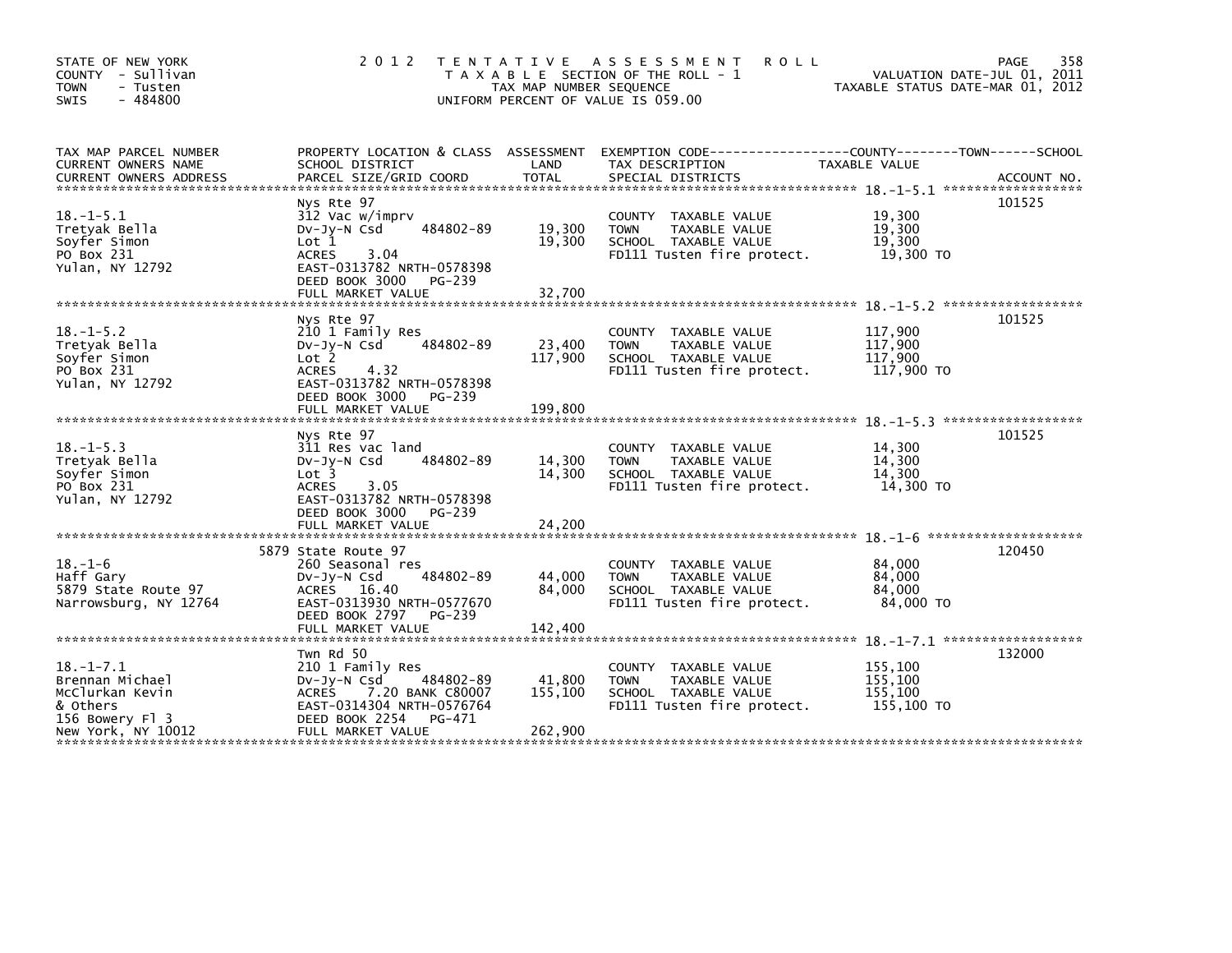| STATE OF NEW YORK<br>COUNTY - Sullivan<br><b>TOWN</b><br>- Tusten<br>$-484800$<br><b>SWIS</b>            | 2 0 1 2                                                                                                                                                               | TAX MAP NUMBER SEQUENCE              | TENTATIVE ASSESSMENT<br><b>ROLL</b><br>T A X A B L E SECTION OF THE ROLL - 1<br>UNIFORM PERCENT OF VALUE IS 059.00                                                                     | VALUATION DATE-JUL 01, 2011<br>TAXABLE STATUS DATE-MAR 01, 2012               | 359<br>PAGE           |
|----------------------------------------------------------------------------------------------------------|-----------------------------------------------------------------------------------------------------------------------------------------------------------------------|--------------------------------------|----------------------------------------------------------------------------------------------------------------------------------------------------------------------------------------|-------------------------------------------------------------------------------|-----------------------|
| TAX MAP PARCEL NUMBER<br>CURRENT OWNERS NAME<br><b>CURRENT OWNERS ADDRESS</b>                            | SCHOOL DISTRICT<br>PARCEL SIZE/GRID COORD                                                                                                                             | LAND<br><b>TOTAL</b>                 | PROPERTY LOCATION & CLASS ASSESSMENT EXEMPTION CODE-----------------COUNTY-------TOWN------SCHOOL<br>TAX DESCRIPTION<br>SPECIAL DISTRICTS                                              | TAXABLE VALUE                                                                 | ACCOUNT NO.           |
| $18. - 1 - 8$<br>Harth John J<br>Harth Grace T<br>5769 Route 97<br>PO Box 336<br>Narrowsburg, NY 12764   | Nys Rt 97<br>240 Rural res<br>484802-89<br>Dv-Jy-N Csd<br>42.44<br>ACRES<br>EAST-0312860 NRTH-0579842<br>DEED BOOK 648<br>PG-00222<br>FULL MARKET VALUE               | 65,000<br>95,000<br>161,000          | COUNTY TAXABLE VALUE<br><b>TAXABLE VALUE</b><br><b>TOWN</b><br>SCHOOL TAXABLE VALUE<br>FD111 Tusten fire protect.                                                                      | 95,000<br>95.000<br>95,000<br>95,000 TO                                       | 121100                |
| $18. - 1 - 9$<br>Aitchison William<br>Aitchison Maureen B<br>78 Dutch Hollow Dr<br>Orangeburg, NY 10962  | Nys Rte 97<br>$314$ Rural vac<10<br>DV-Jy-N Csd<br>484802-89<br><b>ACRES</b><br>4.00<br>EAST-0314365 NRTH-0575055<br>DEED BOOK 2738<br>PG-601<br>FULL MARKET VALUE    | 17,400<br>17,400<br>29.500           | COUNTY TAXABLE VALUE<br>TAXABLE VALUE<br><b>TOWN</b><br>SCHOOL TAXABLE VALUE<br>FD111 Tusten fire protect.                                                                             | 17,400<br>17,400<br>17,400<br>17,400 TO                                       | 156245                |
| $18. - 1 - 10$<br>Stiglmayer Maria<br>144-45 Sanford Ave Apt 1A<br>Flushing, NY 11355                    | Nys Rte 97<br>210 1 Family Res<br>$Dv-Jy-N$ Csd<br>484802-89<br>FRNT 100.00 DPTH 200.00<br>EAST-0314488 NRTH-0574838<br>DEED BOOK 2162<br>PG-691<br>FULL MARKET VALUE | 9,400<br>47,000<br>79,700            | COUNTY TAXABLE VALUE<br><b>TOWN</b><br>TAXABLE VALUE<br>SCHOOL TAXABLE VALUE<br>FD111 Tusten fire protect.                                                                             | 47,000<br>47,000<br>47.000<br>47,000 TO                                       | 156400                |
| $18. - 1 - 11$<br>Lucas Robert E<br>5739 Rt 97<br>Narrowsburg, NY 12764                                  | Nys Rte 97<br>210 1 Family Res<br>484802-89<br>$Dv-Jy-N$ Csd<br><b>ACRES</b><br>4.04<br>EAST-0314253 NRTH-0574738<br>DEED BOOK 761<br>PG-00771<br>FULL MARKET VALUE   | 22,500 STAR EN<br>102,500<br>173,700 | 94 PCT OF VALUE USED FOR EXEMPTION PURPOSES<br>COMBAT VET 41131<br>41834<br>COUNTY TAXABLE VALUE<br>TAXABLE VALUE<br><b>TOWN</b><br>SCHOOL TAXABLE VALUE<br>FD111 Tusten fire protect. | 24,088<br>24,088<br>$\Omega$<br>0<br>78,412<br>78,412<br>66,420<br>102,500 TO | 134050<br>0<br>36,080 |
| $18.-1-12.1$<br>Huebner Family Living Trust<br>Huebner Robert H<br>341 Harris Rd<br>Monticello, NY 12701 | Nys Rte 97<br>260 Seasonal res<br>484802-89<br>$Dv-Jy-N$ Csd<br>ACRES 15.84<br>EAST-0314176 NRTH-0573969<br>DEED BOOK 2332<br>PG-693<br>FULL MARKET VALUE             | 37,800<br>44,600<br>75,600           | COUNTY TAXABLE VALUE<br><b>TOWN</b><br>TAXABLE VALUE<br>SCHOOL TAXABLE VALUE<br>FD111 Tusten fire protect.                                                                             | 44,600<br>44,600<br>44.600<br>44,600 TO                                       | 125250                |
| $18. - 1 - 12.2$<br>Conroy Thomas Luke<br>Conroy Nancy A<br>32 Vine St<br>Nyack, NY 10960-3404           | Nys Rte 97<br>210 1 Family Res<br>484802-89<br>$Dv-Jy-N$ Csd<br><b>ACRES</b><br>2.65<br>EAST-0314282 NRTH-0574497<br>DEED BOOK 2213<br>PG-324<br>FULL MARKET VALUE    | 18,000<br>69,000<br>116,900          | COUNTY TAXABLE VALUE<br>TAXABLE VALUE<br><b>TOWN</b><br>SCHOOL TAXABLE VALUE<br>FD111 Tusten fire protect.                                                                             | 69,000<br>69,000<br>69,000<br>69,000 TO                                       | 157526                |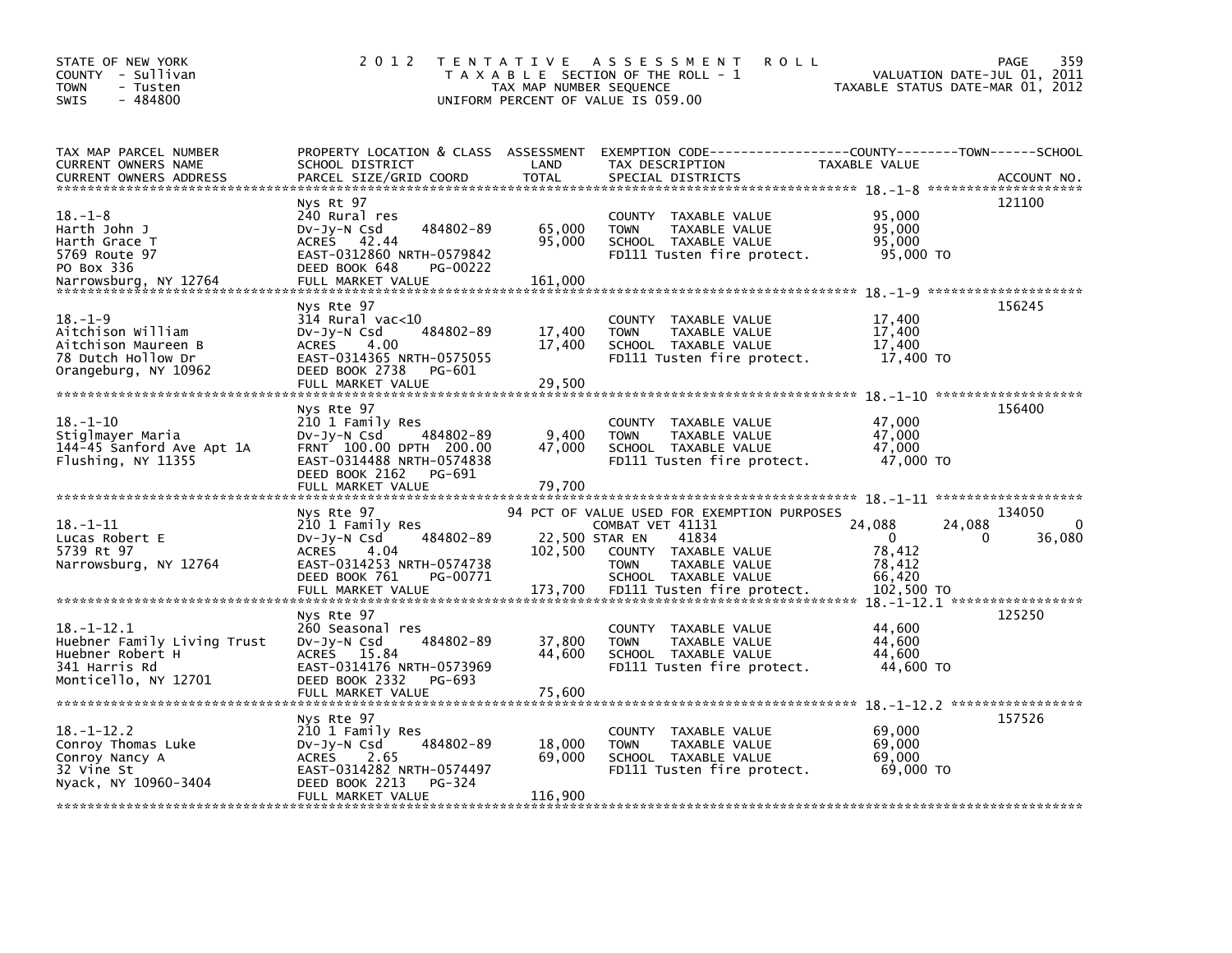| STATE OF NEW YORK<br>COUNTY - Sullivan<br><b>TOWN</b><br>- Tusten<br>$-484800$<br><b>SWIS</b>                                 | 2 0 1 2                                                                                                                                                                          | TAX MAP NUMBER SEQUENCE      | TENTATIVE ASSESSMENT<br><b>ROLL</b><br>T A X A B L E SECTION OF THE ROLL - 1<br>UNIFORM PERCENT OF VALUE IS 059.00                                                                                       | VALUATION DATE-JUL 01,<br>TAXABLE STATUS DATE-MAR 01, 2012                       | 360<br>PAGE<br>2011                |
|-------------------------------------------------------------------------------------------------------------------------------|----------------------------------------------------------------------------------------------------------------------------------------------------------------------------------|------------------------------|----------------------------------------------------------------------------------------------------------------------------------------------------------------------------------------------------------|----------------------------------------------------------------------------------|------------------------------------|
| TAX MAP PARCEL NUMBER<br>CURRENT OWNERS NAME<br><b>CURRENT OWNERS ADDRESS</b>                                                 | PROPERTY LOCATION & CLASS ASSESSMENT<br>SCHOOL DISTRICT<br>PARCEL SIZE/GRID COORD                                                                                                | LAND<br><b>TOTAL</b>         | EXEMPTION CODE-----------------COUNTY-------TOWN------SCHOOL<br>TAX DESCRIPTION<br>SPECIAL DISTRICTS                                                                                                     | TAXABLE VALUE                                                                    | ACCOUNT NO.<br>******************* |
| $18. - 1 - 13$<br>B & C Cosgrove Irrevocable Tr Dv-Jy-N Csd<br>Cowger Maureen<br>5697 State Route 97<br>Narrowsburg, NY 12764 | Nys Rt 97<br>210 1 Family Res<br>484802-89<br>27.50<br><b>ACRES</b><br>EAST-0314235 NRTH-0573431<br>DEED BOOK 3537<br>PG-136<br>FULL MARKET VALUE                                | 149,300<br>253,100           | 62 PCT OF VALUE USED FOR EXEMPTION PURPOSES<br>41121<br>WAR VET<br>41834<br>55,000 STAR EN<br>COUNTY TAXABLE VALUE<br><b>TOWN</b><br>TAXABLE VALUE<br>SCHOOL TAXABLE VALUE<br>FD111 Tusten fire protect. | 13,885<br>13,885<br>$\Omega$<br>0<br>135,415<br>135,415<br>113,220<br>149,300 TO | 125150<br>0<br>36,080              |
| $18. - 1 - 15$<br>Schneider Joseph Jr<br>Schnieder Noreen<br>2640 willard Ave<br>Baldwin, NY 11510                            | Nys Rte 97<br>210 1 Family Res<br>484802-89<br>DV-Jy-N Csd<br><b>ACRES</b><br>2.20<br>EAST-0314473 NRTH-0573168<br>DEED BOOK 2894<br>PG-452<br>FULL MARKET VALUE                 | 19,300<br>90,300<br>153,100  | <b>COUNTY</b><br>TAXABLE VALUE<br><b>TOWN</b><br>TAXABLE VALUE<br>SCHOOL TAXABLE VALUE<br>FD111 Tusten fire protect.                                                                                     | 90,300<br>90,300<br>90,300<br>90,300 TO                                          | 148150                             |
| $18. - 1 - 16$<br>Tadijanovic Viktor<br>Caraballo Barbara Maria<br>3351 80 th St Apt 21<br>Jackson Heights, NY 11372          | Nys Rt 97<br>210 1 Family Res<br>484802-89<br>DV-JY-N Csd<br><b>ACRES</b><br>3.09<br>EAST-0314440 NRTH-0572674<br>DEED BOOK 2011<br>PG-5030<br>FULL MARKET VALUE                 | 19,400<br>101,400<br>171,900 | COUNTY TAXABLE VALUE<br><b>TOWN</b><br>TAXABLE VALUE<br>SCHOOL TAXABLE VALUE<br>FD111 Tusten fire protect.                                                                                               | 101,400<br>101.400<br>101,400<br>101,400 TO                                      | 111250                             |
| 18.–1–17.1<br>Joralemon Marquerite A<br>65 Portland Pl<br>Montclair, NJ 07042                                                 | Nys Rte 97<br>210 1 Family Res<br>484802-89<br>DV-Jy-N Csd<br>1.10<br><b>ACRES</b><br>EAST-0314299 NRTH-0572414<br>DEED BOOK 1563<br>PG-592<br>FULL MARKET VALUE                 | 13,400<br>78,500<br>133,100  | COUNTY<br>TAXABLE VALUE<br><b>TOWN</b><br>TAXABLE VALUE<br>SCHOOL TAXABLE VALUE<br>FD111 Tusten fire protect.                                                                                            | 78,500<br>78,500<br>78,500<br>78,500 TO                                          | 127150                             |
| $18. - 1 - 17.2$<br>Fisher Anne B<br>PO Box 249<br>Narrowsburg, NY 12764                                                      | Nys Rte 97<br>210 1 Family Res<br>484802-89<br>$Dv-Jy-N$ Csd<br><b>ACRES</b><br>2.00 BANK C05319<br>EAST-0314226 NRTH-0572104<br>DEED BOOK 1159<br>PG-00011<br>FULL MARKET VALUE | 15,900<br>143,500<br>243,200 | <b>COUNTY</b><br>TAXABLE VALUE<br><b>TOWN</b><br>TAXABLE VALUE<br>SCHOOL TAXABLE VALUE<br>FD111 Tusten fire protect.                                                                                     | 143,500<br>143,500<br>143,500<br>143,500 TO                                      | 127225                             |
| $18. - 1 - 18.1$<br>McLay Alma<br>Soller Beulah<br>1118 Vincent St Apt B<br>Redondo Beach, CA 90277-3238                      | Nys Rt 97<br>210 1 Family Res<br>484802-89<br>DV-Jy-N Csd<br>Lot 2<br><b>ACRES</b><br>1.54<br>EAST-0313886 NRTH-0571376<br>DEED BOOK 2204<br><b>PG-225</b><br>FULL MARKET VALUE  | 24,500<br>65,100<br>110,300  | <b>COUNTY</b><br>TAXABLE VALUE<br><b>TOWN</b><br>TAXABLE VALUE<br>SCHOOL TAXABLE VALUE<br>FD111 Tusten fire protect.                                                                                     | 65.100<br>65.100<br>65.100<br>65,100 TO                                          |                                    |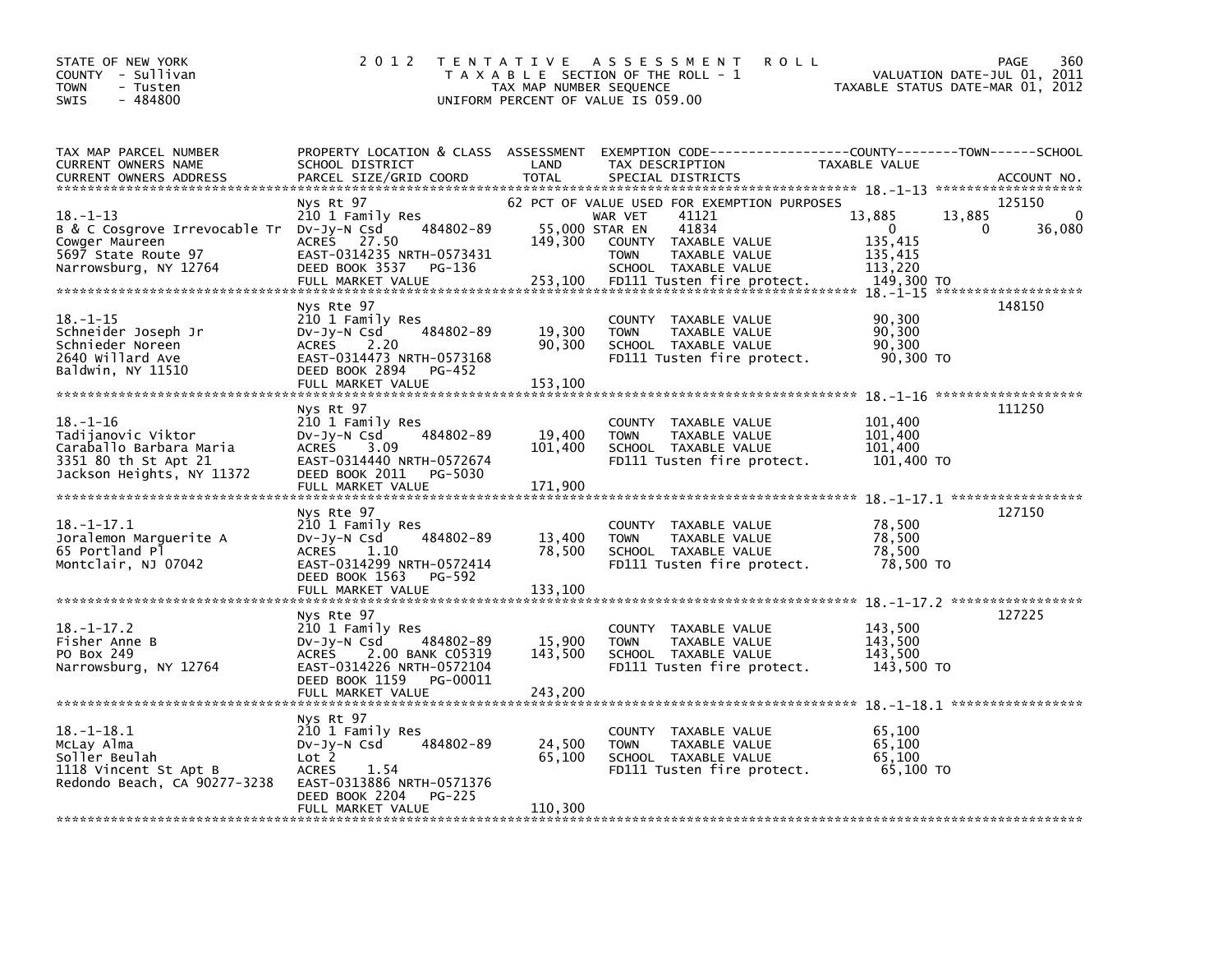| STATE OF NEW YORK<br>COUNTY - Sullivan<br>TOWN<br>- Tusten<br>$-484800$<br><b>SWIS</b>                                          | 2 0 1 2                                                                                                                                                                              | TAX MAP NUMBER SEQUENCE      | TENTATIVE ASSESSMENT<br><b>ROLL</b><br>T A X A B L E SECTION OF THE ROLL - 1<br>UNIFORM PERCENT OF VALUE IS 059.00            | VALUATION DATE-JUL 01, 2011<br>TAXABLE STATUS DATE-MAR 01, 2012 | PAGE<br>361 |
|---------------------------------------------------------------------------------------------------------------------------------|--------------------------------------------------------------------------------------------------------------------------------------------------------------------------------------|------------------------------|-------------------------------------------------------------------------------------------------------------------------------|-----------------------------------------------------------------|-------------|
| TAX MAP PARCEL NUMBER<br>CURRENT OWNERS NAME<br><b>CURRENT OWNERS ADDRESS</b>                                                   | PROPERTY LOCATION & CLASS ASSESSMENT<br>SCHOOL DISTRICT<br>PARCEL SIZE/GRID COORD                                                                                                    | LAND<br><b>TOTAL</b>         | EXEMPTION CODE-----------------COUNTY-------TOWN------SCHOOL<br>TAX DESCRIPTION<br>SPECIAL DISTRICTS                          | TAXABLE VALUE                                                   | ACCOUNT NO. |
| $18. - 1 - 18.2$<br>Stevens Carol<br>5593 State Rt 97<br>Narrowsburg, NY 12764                                                  | Nys Rt 97<br>210 1 Family Res<br>484802-89<br>DV-Jy-N Csd<br>Lot 1<br><b>ACRES</b><br>2.14 BANK C88880<br>EAST-0313730 NRTH-0570967<br>DEED BOOK 1740<br>PG-477<br>FULL MARKET VALUE | 22,100<br>118,600<br>201,000 | 41854<br>STAR B<br>COUNTY TAXABLE VALUE<br>TAXABLE VALUE<br><b>TOWN</b><br>SCHOOL TAXABLE VALUE<br>FD111 Tusten fire protect. | 0<br>118,600<br>118,600<br>101,200<br>118,600 TO                | 17,400<br>0 |
| $18. - 1 - 19.1$<br>Fasanella Donna J<br>72 Franklin Corner Rd<br>Lawrenceville, NJ 08648                                       | Nys Rt 97<br>260 Seasonal res<br>484802-89<br>DV-Jy-N Csd<br><b>ACRES</b><br>6.70<br>EAST-0314320 NRTH-0578050<br>DEED BOOK 2010<br>PG-55530<br>FULL MARKET VALUE                    | 22,200<br>29,400<br>49,800   | COUNTY TAXABLE VALUE<br><b>TOWN</b><br>TAXABLE VALUE<br>SCHOOL TAXABLE VALUE<br>FD111 Tusten fire protect.                    | 29,400<br>29,400<br>29,400<br>29,400 TO                         | 153500      |
|                                                                                                                                 |                                                                                                                                                                                      |                              |                                                                                                                               |                                                                 |             |
| $18. - 1 - 19.4$<br>Geis Carol<br>Donna J Fasanella<br>72 Franklin Corner Rd<br>Lawrenceville, NJ 08648                         | Nys Rt 97<br>311 Res vac land<br>484802-89<br>DV-Jy-N Csd<br><b>ACRES</b><br>0.39<br>EAST-0314320 NRTH-0578050<br>DEED BOOK 1394<br>PG-136<br>FULL MARKET VALUE                      | 1,000<br>1,000<br>1,700      | COUNTY TAXABLE VALUE<br>TAXABLE VALUE<br><b>TOWN</b><br>SCHOOL TAXABLE VALUE<br>FD111 Tusten fire protect.                    | 1,000<br>1,000<br>1,000<br>1,000 TO                             | 153500      |
| $18. - 1 - 20$<br>Casimir Douglas<br>182 old Field Rd<br>Setauket, NY 11733                                                     | Twn Rd 23<br>260 Seasonal res<br>484802-89<br>DV-Jy-N Csd<br><b>ACRES</b><br>4.50<br>EAST-0315987 NRTH-0577214<br>DEED BOOK 842<br>PG-00366<br>FULL MARKET VALUE                     | 24,500<br>50,800<br>86,100   | COUNTY TAXABLE VALUE<br>TAXABLE VALUE<br><b>TOWN</b><br>SCHOOL TAXABLE VALUE<br>FD111 Tusten fire protect.                    | 50,800<br>50,800<br>50,800<br>50,800 TO                         | 108450      |
| $18. - 1 - 21.1$<br>McClurkan Kevin P<br>Lim Frieda<br>165 8 th St Apt 2<br>Brooklyn, NY 11215<br>***************************** | Co Rd 23<br>311 Res vac land<br>484802-89<br>DV-Jy-N Csd<br>5.50<br><b>ACRES</b><br>EAST-0315040 NRTH-0577010<br>DEED BOOK 3493<br>PG-31<br>FULL MARKET VALUE                        | 36,700<br>36,700<br>62,200   | COUNTY TAXABLE VALUE<br><b>TOWN</b><br>TAXABLE VALUE<br>SCHOOL TAXABLE VALUE<br>FD111 Tusten fire protect.                    | 36,700<br>36,700<br>36,700<br>36,700 TO                         | 154275      |
| $18. - 1 - 21.2$<br>Mackenzie Beverly J<br>53 Wilminton Ave<br>Tonawanda, NY 14150                                              | Co Rd 23<br>311 Res vac land - WTRFNT<br>484802-89<br>DV-Jy-N Csd<br><b>ACRES</b><br>2.50<br>EAST-0316197 NRTH-0577182<br>DEED BOOK 1994<br>PG-587<br>FULL MARKET VALUE              | 15,000<br>15,000<br>25,400   | COUNTY TAXABLE VALUE<br><b>TOWN</b><br>TAXABLE VALUE<br>SCHOOL TAXABLE VALUE<br>FD111 Tusten fire protect.                    | 15,000<br>15,000<br>15,000<br>15,000 TO                         | 135850      |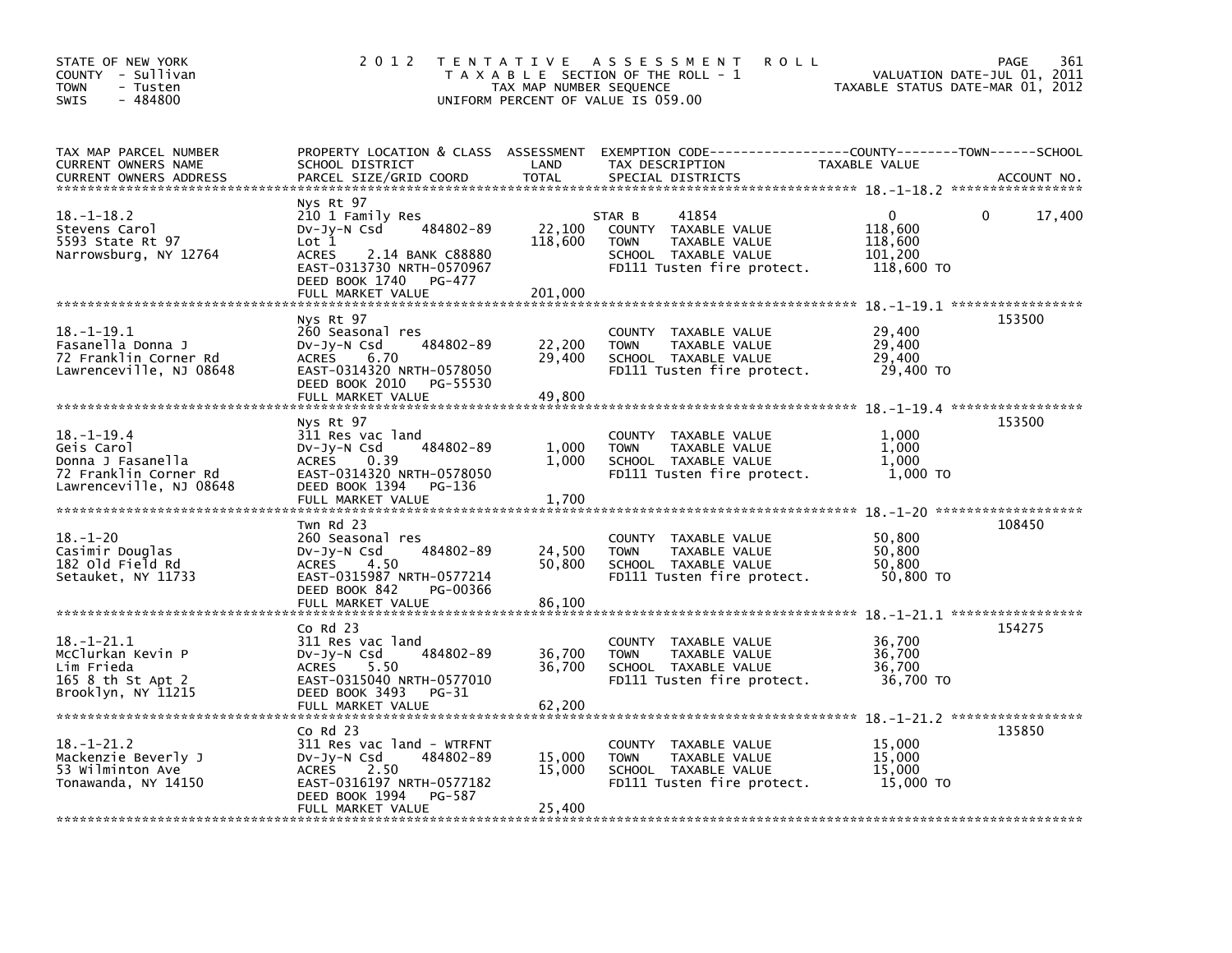| STATE OF NEW YORK<br>COUNTY - Sullivan<br><b>TOWN</b><br>- Tusten<br>$-484800$<br><b>SWIS</b>                                   | 2 0 1 2                                                                                                                                                    | TAX MAP NUMBER SEQUENCE      | TENTATIVE ASSESSMENT<br><b>ROLL</b><br>T A X A B L E SECTION OF THE ROLL - 1<br>UNIFORM PERCENT OF VALUE IS 059.00                       | TAXABLE STATUS DATE-MAR 01, 2012                            | 362<br><b>PAGE</b><br>VALUATION DATE-JUL 01, 2011 |
|---------------------------------------------------------------------------------------------------------------------------------|------------------------------------------------------------------------------------------------------------------------------------------------------------|------------------------------|------------------------------------------------------------------------------------------------------------------------------------------|-------------------------------------------------------------|---------------------------------------------------|
| TAX MAP PARCEL NUMBER<br>CURRENT OWNERS NAME<br><b>CURRENT OWNERS ADDRESS</b>                                                   | SCHOOL DISTRICT<br>PARCEL SIZE/GRID COORD                                                                                                                  | LAND<br><b>TOTAL</b>         | PROPERTY LOCATION & CLASS ASSESSMENT EXEMPTION CODE----------------COUNTY-------TOWN------SCHOOL<br>TAX DESCRIPTION<br>SPECIAL DISTRICTS | TAXABLE VALUE                                               | ACCOUNT NO.                                       |
| $18. - 1 - 21.3$<br>Ten Mile River Rifle & Pistol Dv-Jy-N Csd<br>Mike Castellano<br>Club Inc<br>PO Box 54<br>Woodmere, NY 11598 | $Co$ Rd $23$<br>414 Hotel<br>484802-89<br>1.30<br><b>ACRES</b><br>EAST-0315380 NRTH-0577056<br>DEED BOOK 806<br>PG-00882<br>FULL MARKET VALUE              | 14,000<br>66,000<br>111,900  | COUNTY TAXABLE VALUE<br>TAXABLE VALUE<br><b>TOWN</b><br>SCHOOL TAXABLE VALUE<br>FD111 Tusten fire protect.                               | 66,000<br>66,000<br>66,000<br>66,000 TO                     | 154276                                            |
| $18. - 1 - 21.4$<br>Mackenzie Beverly J<br>53 Wilmington Ave<br>Tonawanda, NY 14150                                             | Co Hwy 23<br>$314$ Rural vac< $10$<br>484802-89<br>DV-Jy-N Csd<br>ACRES 2.35<br>EAST-0315247 NRTH-0577318<br>DEED BOOK 1994<br>PG-587<br>FULL MARKET VALUE | 8,300<br>8,300<br>14.100     | COUNTY TAXABLE VALUE<br>TAXABLE VALUE<br><b>TOWN</b><br>SCHOOL TAXABLE VALUE<br>FD111 Tusten fire protect.                               | 8,300<br>8,300<br>8,300<br>8,300 TO                         |                                                   |
|                                                                                                                                 | Nys Rt 97                                                                                                                                                  |                              |                                                                                                                                          |                                                             | 102400                                            |
| $18. - 1 - 22$<br>Curreri Joseph<br>Curreri Dawn<br>95 Homestead Rd<br>Narrowsburg, NY 12764                                    | 210 1 Family Res<br>484802-89<br>DV-Jy-N Csd<br>ACRES 1.79<br>EAST-0316289 NRTH-0576900<br>DEED BOOK 1131<br>PG-00160<br>FULL MARKET VALUE                 | 15,000<br>68.900<br>116,800  | 41854<br>STAR B<br>COUNTY TAXABLE VALUE<br>TAXABLE VALUE<br><b>TOWN</b><br>SCHOOL TAXABLE VALUE<br>FD111 Tusten fire protect.            | $\mathbf{0}$<br>68,900<br>68,900<br>51.500<br>68,900 TO     | 17,400                                            |
|                                                                                                                                 | TWN RD 50 Homestead Rd                                                                                                                                     |                              |                                                                                                                                          |                                                             |                                                   |
| $18. - 1 - 23$<br>Norton Clark R<br>Norton Catharine C<br>85 Homestead Rd<br>Narrowsburg, NY 12764                              | 210 1 Family Res<br>484802-89<br>$Dv-Jy-N$ Csd<br>ACRES<br>3.70<br>EAST-0316434 NRTH-0576885<br>DEED BOOK 2165<br>PG-266<br>FULL MARKET VALUE              | 21,400<br>150,900<br>255,800 | 41854<br>STAR B<br>COUNTY TAXABLE VALUE<br>TAXABLE VALUE<br><b>TOWN</b><br>SCHOOL TAXABLE VALUE<br>FD111 Tusten fire protect.            | $\mathbf{0}$<br>150,900<br>150.900<br>133,500<br>150,900 TO | 17,400<br>0                                       |
|                                                                                                                                 |                                                                                                                                                            |                              |                                                                                                                                          |                                                             |                                                   |
| $18. - 1 - 25$<br>Crandall Florence B<br>Crandall Jeffrey Scott<br>1839 CR 23<br>Narrowsburg, NY 12764                          | $Co$ Rd $23$<br>210 1 Family Res<br>484802-89<br>$Dv-Jy-N$ Csd<br>1.49<br><b>ACRES</b><br>EAST-0316883 NRTH-0576846<br>DEED BOOK 2285<br>PG-365            | 14,600<br>82,400             | 41834<br>STAR EN<br>COUNTY TAXABLE VALUE<br>TAXABLE VALUE<br><b>TOWN</b><br>SCHOOL TAXABLE VALUE<br>FD111 Tusten fire protect.           | $\mathbf{0}$<br>82,400<br>82,400<br>46,320<br>82,400 TO     | 110700<br>36,080                                  |
| $18. - 1 - 26.1$<br>Wollenburg Robert<br>Wollenburg Karol<br>180 Cabrini Blvd Apt 106<br>New York, NY 10033                     | $Co$ Rd $23$<br>240 Rural res<br>484802-89<br>$Dv-Jy-N$ Csd<br>ACRES 24.09<br>EAST-0315670 NRTH-0576320<br>DEED BOOK 1232<br>PG-00296<br>FULL MARKET VALUE | 51,900<br>136,200<br>230,800 | COUNTY TAXABLE VALUE<br>TAXABLE VALUE<br><b>TOWN</b><br>SCHOOL TAXABLE VALUE<br>FD111 Tusten fire protect.                               | 136,200<br>136,200<br>136,200<br>136,200 TO                 | 110600                                            |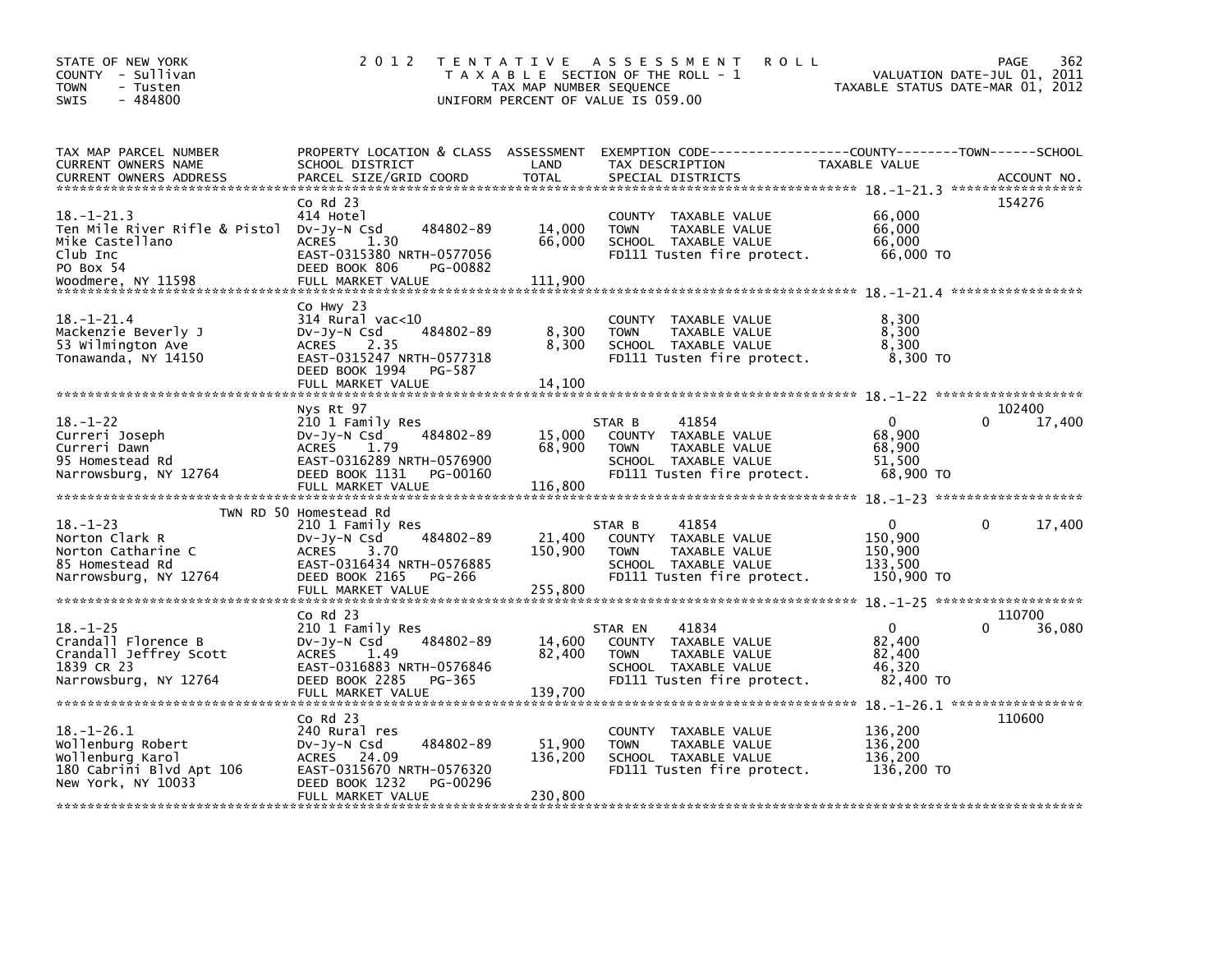| STATE OF NEW YORK<br>COUNTY - Sullivan<br><b>TOWN</b><br>- Tusten<br>$-484800$<br><b>SWIS</b>                                     | 2 0 1 2                                                                                                                                                                       | <b>TENTATIVE</b><br>TAX MAP NUMBER SEQUENCE<br>UNIFORM PERCENT OF VALUE IS 059.00 | <b>ROLL</b><br>A S S E S S M E N T<br>T A X A B L E SECTION OF THE ROLL - 1                                                          | TAXABLE STATUS DATE-MAR 01, 2012                            | PAGE<br>363<br>VALUATION DATE-JUL 01, 2011 |
|-----------------------------------------------------------------------------------------------------------------------------------|-------------------------------------------------------------------------------------------------------------------------------------------------------------------------------|-----------------------------------------------------------------------------------|--------------------------------------------------------------------------------------------------------------------------------------|-------------------------------------------------------------|--------------------------------------------|
| TAX MAP PARCEL NUMBER<br>CURRENT OWNERS NAME                                                                                      | PROPERTY LOCATION & CLASS ASSESSMENT<br>SCHOOL DISTRICT                                                                                                                       | LAND                                                                              | TAX DESCRIPTION                                                                                                                      | TAXABLE VALUE                                               |                                            |
| $18. - 1 - 27$<br>Pell Kent<br>151 Manhattan Ave Apt 2A<br>Brooklyn, NY 11206                                                     | Nys Rte 97<br>311 Res vac land - WTRFNT<br>$Dv-Jv-N$ Csd<br>484802-89<br><b>ACRES</b><br>3.90<br>EAST-0314881 NRTH-0575188<br>DEED BOOK 2010<br>PG-54942<br>FULL MARKET VALUE | 22,500<br>22,500<br>38,100                                                        | COUNTY TAXABLE VALUE<br><b>TOWN</b><br>TAXABLE VALUE<br>SCHOOL TAXABLE VALUE<br>FD111 Tusten fire protect.                           | 22,500<br>22,500<br>22,500<br>22.500 TO                     | 145150                                     |
|                                                                                                                                   | Nys Rte 97                                                                                                                                                                    |                                                                                   |                                                                                                                                      |                                                             | 131450                                     |
| $18. - 1 - 28$<br>Sullivan Living Trust Dorothy Dv-Jy-N Csd<br>Sullivan Dorothy T<br>5748 State Route 97<br>Narrowsburg, NY 12764 | 210 1 Family Res<br>484802-89<br><b>ACRES</b><br>5.15 BANK C43020<br>EAST-0314744 NRTH-0574649<br>DEED BOOK 3181<br>$PG-20$                                                   | 26,100<br>107.700                                                                 | 41854<br>STAR B<br>COUNTY TAXABLE VALUE<br><b>TOWN</b><br>TAXABLE VALUE<br>SCHOOL TAXABLE VALUE<br>FD111 Tusten fire protect.        | $\Omega$<br>107,700<br>107,700<br>90,300<br>107,700 TO      | 17,400                                     |
|                                                                                                                                   | FULL MARKET VALUE                                                                                                                                                             | 182,500                                                                           |                                                                                                                                      |                                                             |                                            |
|                                                                                                                                   | Nys Rte 97                                                                                                                                                                    |                                                                                   |                                                                                                                                      |                                                             | 157555                                     |
| $18. - 1 - 29$<br>Shapiro Zemfira<br>Shapiro Alexander<br>2570 E 24 th St<br>Brooklyn, NY 11235-2515                              | 270 Mfg housing<br>$Dv-Jy-N$ Csd<br>484802-89<br>FRNT 160.00 DPTH 220.00<br>EAST-0314678 NRTH-0574124<br>DEED BOOK 3171 PG-408                                                | 11,900<br>43,400                                                                  | COUNTY TAXABLE VALUE<br>TAXABLE VALUE<br><b>TOWN</b><br>SCHOOL TAXABLE VALUE<br>FD111 Tusten fire protect.                           | 43,400<br>43,400<br>43,400<br>43,400 TO                     |                                            |
|                                                                                                                                   |                                                                                                                                                                               |                                                                                   |                                                                                                                                      |                                                             |                                            |
|                                                                                                                                   |                                                                                                                                                                               |                                                                                   |                                                                                                                                      |                                                             |                                            |
| $18. - 1 - 30$<br>Morris William C<br>Morris Jane G<br>5720 State Route 97<br>Narrowsburg, NY 12764                               | Nys Rt 97<br>210 1 Family Res<br>484802-89<br>DV-Jy-N Csd<br><b>ACRES</b><br>7.60 BANK C88880<br>EAST-0314712 NRTH-0573596<br>DEED BOOK 2624<br>$PG-1$<br>FULL MARKET VALUE   | 21,700<br>131,200                                                                 | 41854<br>STAR B<br>COUNTY TAXABLE VALUE<br><b>TAXABLE VALUE</b><br><b>TOWN</b><br>SCHOOL TAXABLE VALUE<br>FD111 Tusten fire protect. | $\mathbf{0}$<br>131,200<br>131,200<br>113,800<br>131,200 TO | 116320<br>$\Omega$<br>17,400               |
|                                                                                                                                   |                                                                                                                                                                               |                                                                                   |                                                                                                                                      |                                                             | $18 - 1 - 32$ *********************        |
| $18. - 1 - 32$<br>Avtushko Yevgeniy<br>4356 Richmond Ln<br>Staten Island, NY 10312                                                | Nys Rte 97<br>415 Motel<br>484802-89<br>Dv-Jy-N Csd<br>2.50 BANK 60806<br><b>ACRES</b><br>EAST-0314768 NRTH-0572862<br>DEED BOOK 3566<br>PG-191                               | 32,500<br>304,900                                                                 | COUNTY<br>TAXABLE VALUE<br><b>TOWN</b><br>TAXABLE VALUE<br>SCHOOL TAXABLE VALUE<br>FD111 Tusten fire protect.                        | 304,900<br>304,900<br>304,900<br>304,900 TO                 | 131250                                     |
|                                                                                                                                   | FULL MARKET VALUE                                                                                                                                                             | 516,800                                                                           |                                                                                                                                      |                                                             |                                            |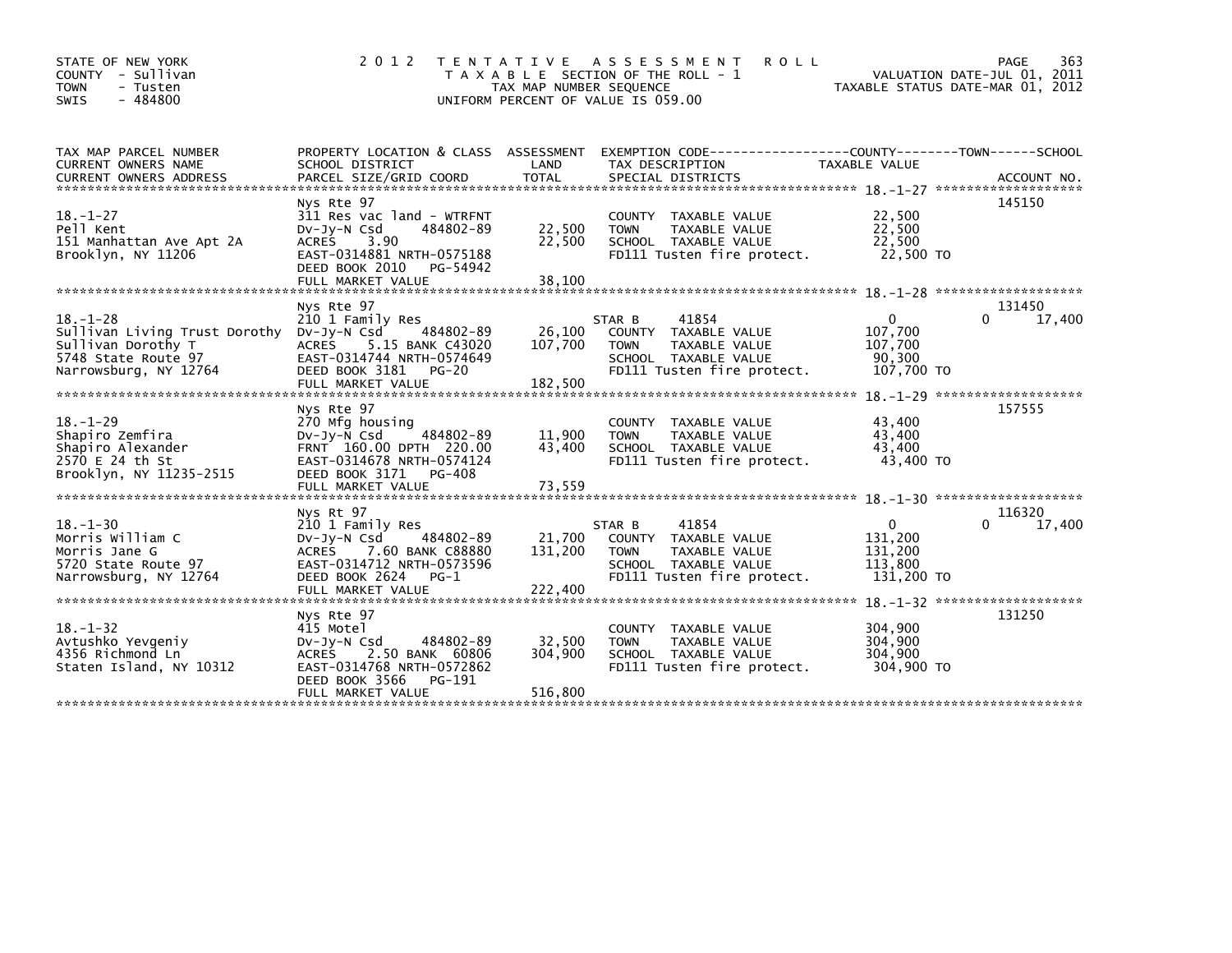| STATE OF NEW YORK | 2012 TENTATIVE ASSESSMENT ROLL        | PAGE                             | 364 |
|-------------------|---------------------------------------|----------------------------------|-----|
| COUNTY - Sullivan | T A X A B L E SECTION OF THE ROLL - 1 | VALUATION DATE-JUL 01, 2011      |     |
| TOWN<br>- Tusten  | MAP SECTION - 018                     | TAXABLE STATUS DATE-MAR 01, 2012 |     |
| - 484800<br>SWIS  | $SUB - SECTION -$                     | RPS150/V04/L015                  |     |
|                   | UNIFORM PERCENT OF VALUE IS 059.00    | CURRENT DATE 4/20/2012           |     |

| CODE | DISTRICT NAME        | PARCELS | TOTAL EXTENSION<br><b>TYPF</b> | EXTENSION<br>VALUE | AD VALOREM<br>VALUE | <b>FXFMPT</b><br>AMOUNT | <b>TAXABLE</b><br>VALUE |
|------|----------------------|---------|--------------------------------|--------------------|---------------------|-------------------------|-------------------------|
|      | FD111 Tusten fire pr |         | 34 TOTAL                       |                    | 2768.100            |                         | 2768.100                |

## \*\*\* S C H O O L D I S T R I C T S U M M A R Y \*\*\*

| CODE   | DISTRICT NAME | TOTAL<br><b>PARCELS</b> | ASSESSED<br>LAND | ASSESSED<br><b>TOTAL</b> | <b>EXEMPT</b><br><b>AMOUNT</b> | <b>TOTAL</b><br><b>TAXABLE</b> | <b>STAR</b><br><b>AMOUNT</b> | <b>STAR</b><br>TAXABLE |
|--------|---------------|-------------------------|------------------|--------------------------|--------------------------------|--------------------------------|------------------------------|------------------------|
| 484802 | Dv-Jy-N Csd   | 34                      | 821,800          | 2768,100                 |                                | 2768.100                       | 195,240                      | 2572,860               |
|        | SUB-TOTAL     | 34                      | 821,800          | 2768,100                 |                                | 2768.100                       | 195.240                      | 2572,860               |
| 484889 | Nar Library   | 34                      | 821,800          | 2768,100                 |                                | 2768.100                       | 195.240                      | 2572,860               |
|        | TOTAL         | 68                      | 1643,600         | 5536,200                 |                                | 5536,200                       | 390,480                      | 5145,720               |

\*\*\* S Y S T E M C O D E S S U M M A R Y \*\*\*

NO SYSTEM EXEMPTIONS AT THIS LEVEL

## \*\*\* E X E M P T I O N S U M M A R Y \*\*\*

| CODE                             | DESCRIPTION                                | <b>TOTAL</b><br><b>PARCELS</b> | COUNTY           | <b>TOWN</b>      | <b>SCHOOL</b>     |
|----------------------------------|--------------------------------------------|--------------------------------|------------------|------------------|-------------------|
| 41121<br>41131<br>41834<br>41854 | WAR VET<br>COMBAT VET<br>STAR EN<br>STAR B |                                | 13,885<br>24,088 | 13,885<br>24,088 | 108,240<br>87,000 |
|                                  | T O T A L                                  | 10                             | 37,973           | 37,973           | 195,240           |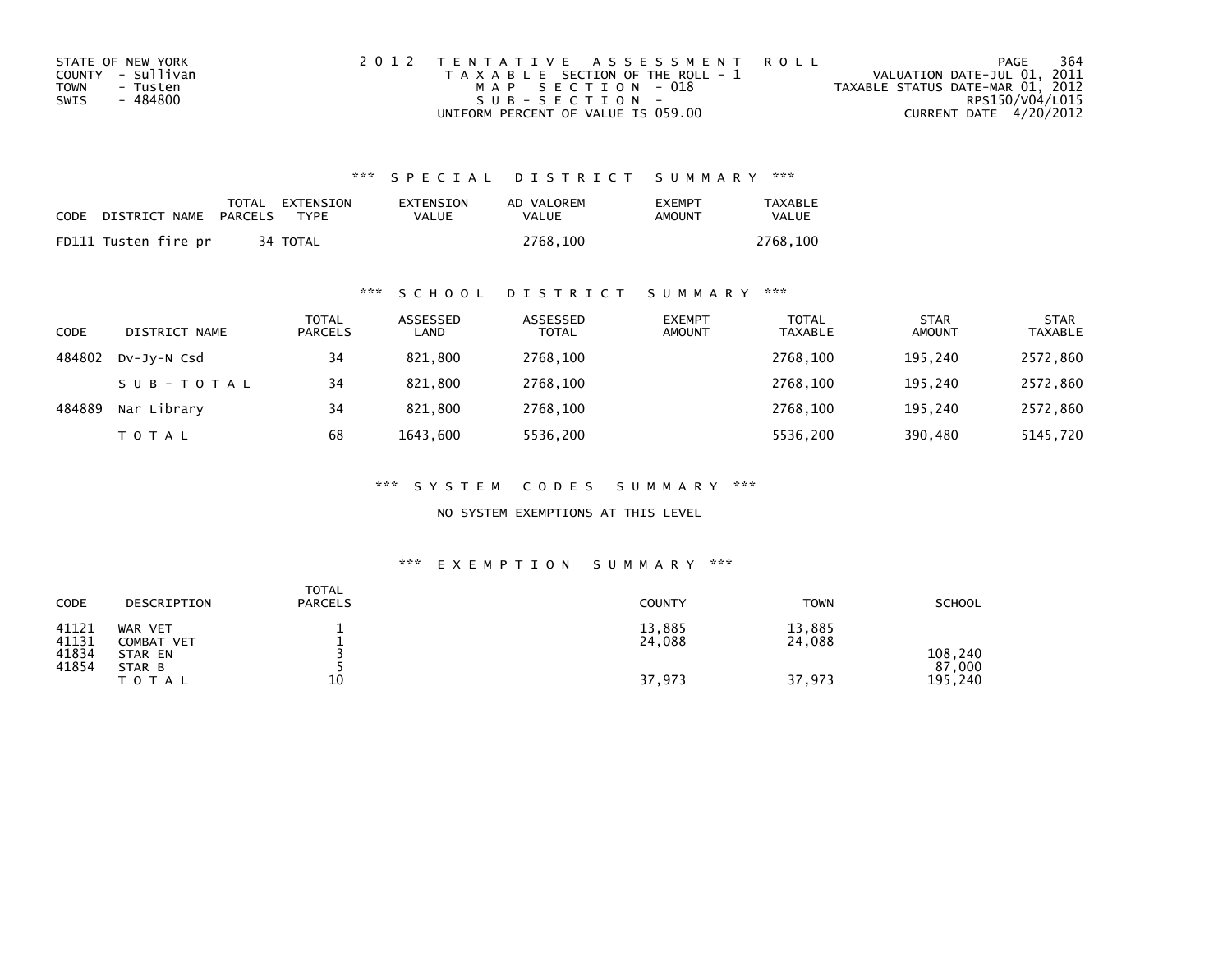|             | STATE OF NEW YORK | 2012 TENTATIVE ASSESSMENT ROLL        | PAGE                             | 365 |
|-------------|-------------------|---------------------------------------|----------------------------------|-----|
|             | COUNTY - Sullivan | T A X A B L E SECTION OF THE ROLL - 1 | VALUATION DATE-JUL 01, 2011      |     |
| <b>TOWN</b> | - Tusten          | MAP SECTION - 018                     | TAXABLE STATUS DATE-MAR 01, 2012 |     |
| SWIS        | - 484800          | SUB-SECTION-                          | RPS150/V04/L015                  |     |
|             |                   | UNIFORM PERCENT OF VALUE IS 059.00    | CURRENT DATE 4/20/2012           |     |

| ROLL       | DESCRIPTION    | <b>TOTAL</b>   | ASSESSED | ASSESSED | <b>TAXABLE</b> | <b>TAXABLE</b> | <b>TAXABLE</b> | <b>STAR</b>    |
|------------|----------------|----------------|----------|----------|----------------|----------------|----------------|----------------|
| <b>SEC</b> |                | <b>PARCELS</b> | _AND     | TOTAL    | <b>COUNT</b>   | TOWN           | <b>SCHOOL</b>  | <b>TAXABLE</b> |
|            | <b>TAXABLE</b> |                | 821,800  | 2768,100 | 2730.127       | 2730.127       | 2768.100       | 2572,860       |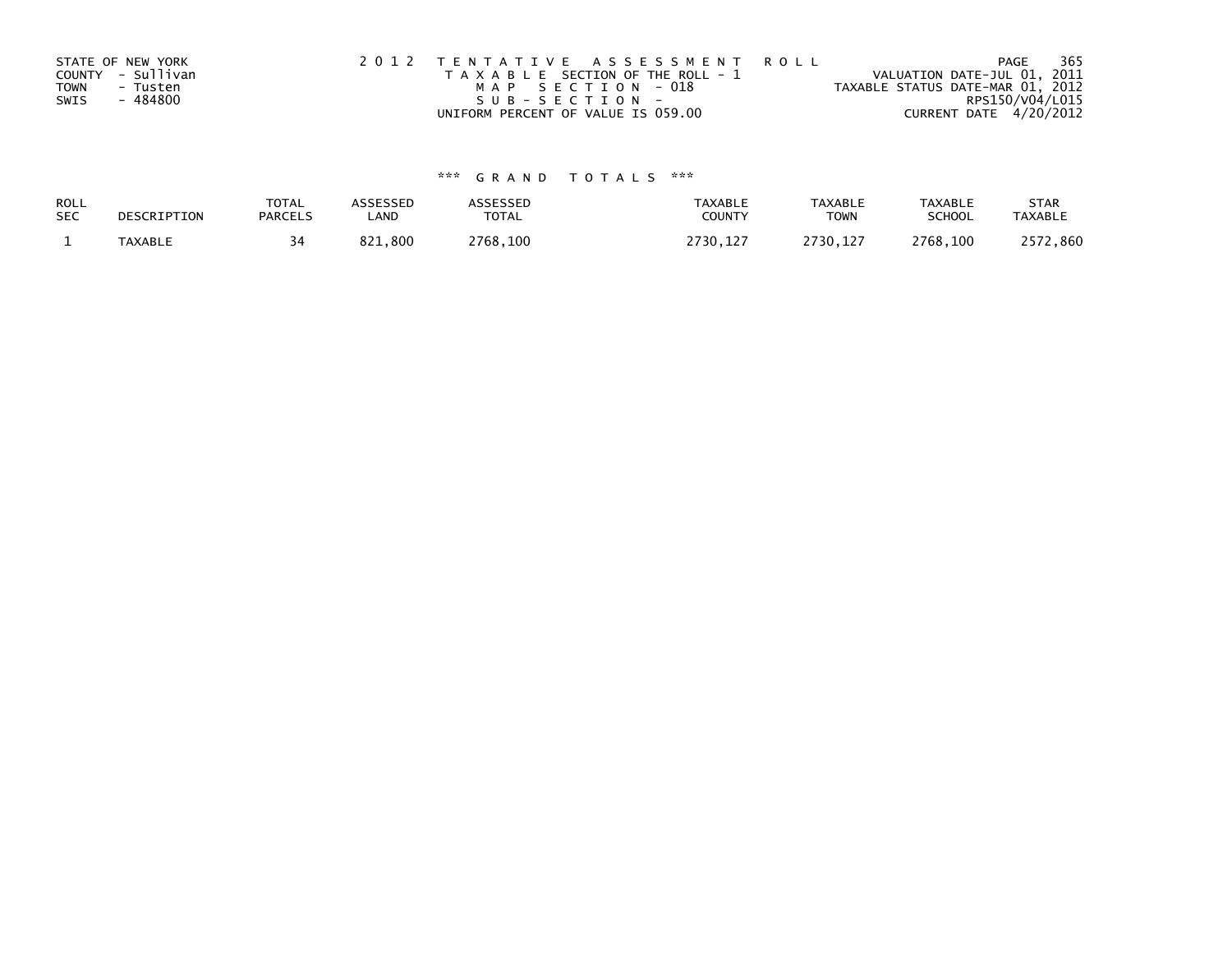| STATE OF NEW YORK<br>- Sullivan<br><b>COUNTY</b><br><b>TOWN</b><br>- Tusten<br>$-484800$<br><b>SWIS</b>                                                                                | 2 0 1 2                                                                                                                                                 | TAX MAP NUMBER SEQUENCE | <b>ROLL</b><br>TENTATIVE ASSESSMENT<br>VALUATION DATE-JUL 01, 2011<br>TAXABLE STATUS DATE-MAR 01, 2012<br>T A X A B L E SECTION OF THE ROLL - 1<br>UNIFORM PERCENT OF VALUE IS 059.00 |                                                        | PAGE              | 366     |
|----------------------------------------------------------------------------------------------------------------------------------------------------------------------------------------|---------------------------------------------------------------------------------------------------------------------------------------------------------|-------------------------|---------------------------------------------------------------------------------------------------------------------------------------------------------------------------------------|--------------------------------------------------------|-------------------|---------|
| TAX MAP PARCEL NUMBER<br><b>CURRENT OWNERS NAME</b><br><b>CURRENT OWNERS ADDRESS</b>                                                                                                   | SCHOOL DISTRICT                                                                                                                                         | LAND                    | PROPERTY LOCATION & CLASS ASSESSMENT EXEMPTION CODE----------------COUNTY-------TOWN-----SCHOOL<br>TAX DESCRIPTION                                                                    | TAXABLE VALUE                                          |                   |         |
| $19. - 1 - 6$<br>Buser Lenore P<br>Kroll Paul C Ii<br>32 Trescott Path<br>Northport, NY 11768                                                                                          | E Of Twn Rd 27<br>260 Seasonal res<br>484802-89<br>DV-Jy-N Csd<br>ACRES 245.00<br>EAST-0325590 NRTH-0568610<br>DEED BOOK 869<br>PG-00116                | 166,300 TOWN            | COUNTY TAXABLE VALUE<br>TAXABLE VALUE<br>186,300 SCHOOL TAXABLE VALUE<br>FD111 Tusten fire protect.                                                                                   | 186,300<br>186,300<br>186,300<br>186,300 TO            | 107975            |         |
| $19. - 1 - 7$<br>Bear Swamp<br>Attn: Peter Lilholt<br>Hunting Clb<br>PO Box 267<br>Yulan, NY 12792                                                                                     | Twn Rd 27<br>911 Forest s480<br>484802-89<br>DV-JY-N Csd<br>ACRES 443.97<br>EAST-0327740 NRTH-0567390<br>DEED BOOK 334<br>PG-00218<br>FULL MARKET VALUE | 481,400                 | FOREST LND 47460<br>267,800 COUNTY TAXABLE VALUE<br>284,000 TOWN TAXABLE VALUE<br>SCHOOL TAXABLE VALUE<br>FD111 Tusten fire protect.                                                  | 196,742<br>87,258<br>87,258<br>87,258<br>284,000 TO    | 103001<br>196,742 | 196,742 |
| MAY BE SUBJECT TO PAYMENT                                                                                                                                                              |                                                                                                                                                         |                         |                                                                                                                                                                                       |                                                        |                   |         |
| $19. - 1 - 14$<br>Beaver Brook Rod & Gun Club In Dv-Jy-N Csd 484802-89<br>Narrowsburg, NY 12764<br>MAY BE SUBJECT TO PAYMENT<br>UNDER RPTL480A UNTIL 2021<br>UNDER RPTL480A UNTIL 2021 | Twn Rd 6<br>911 Forest s480<br>ACRES 1393.47<br>EAST-0330178 NRTH-0564023<br>DEED BOOK 1822<br>PG-464<br>FULL MARKET VALUE                              | 769,300<br>1303,900     | FOREST LND 47460<br>747,800 COUNTY TAXABLE VALUE<br><b>TOWN</b><br>TAXABLE VALUE<br>SCHOOL TAXABLE VALUE<br>FD111 Tusten fire protect.                                                | 561,209<br>208,091<br>208,091<br>208,091<br>769,300 TO | 109500<br>561,209 | 561,209 |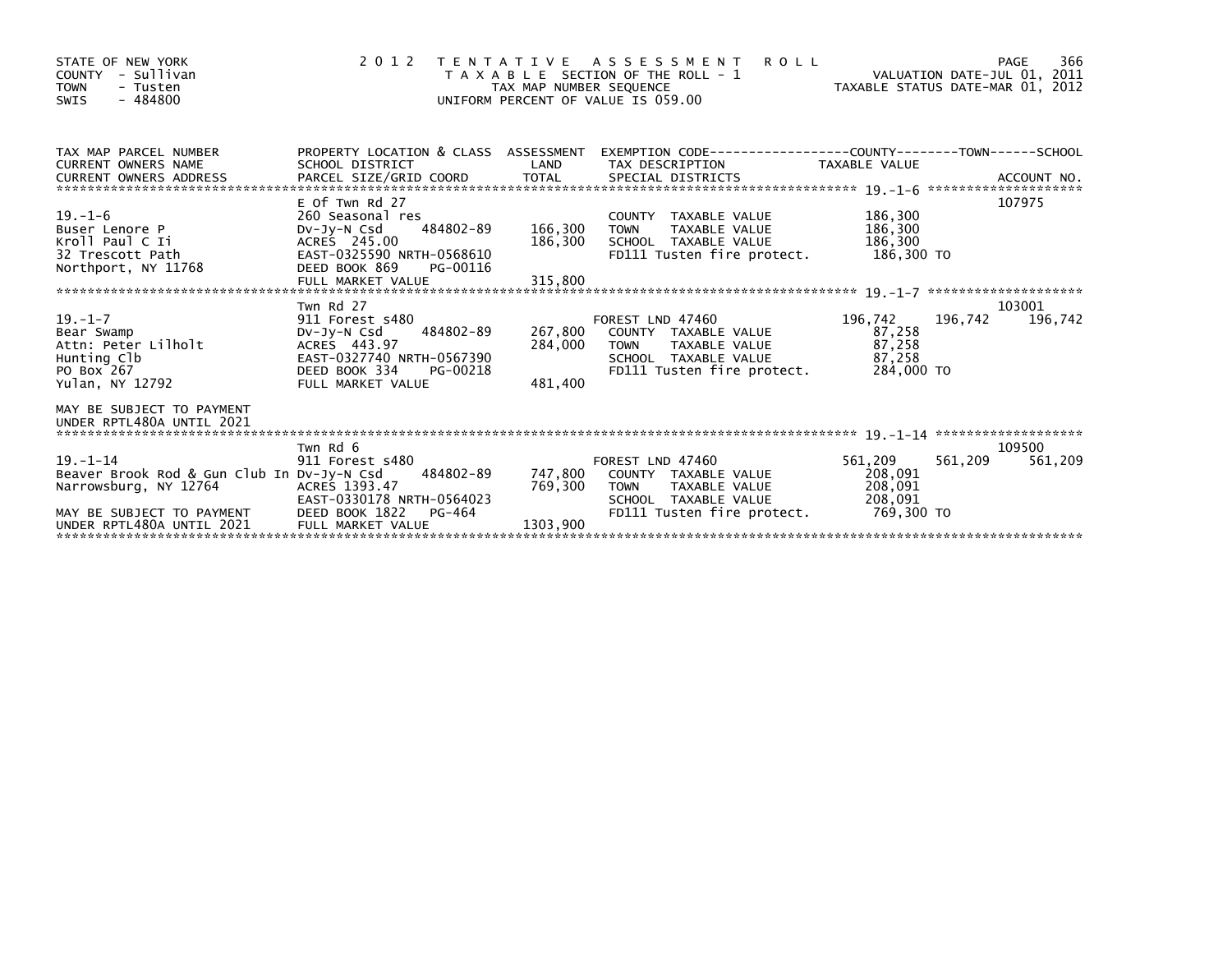| STATE OF NEW YORK | 2012 TENTATIVE ASSESSMENT ROLL        | PAGE                             | 367 |
|-------------------|---------------------------------------|----------------------------------|-----|
| COUNTY - Sullivan | T A X A B L E SECTION OF THE ROLL - 1 | VALUATION DATE-JUL 01, 2011      |     |
| TOWN<br>- Tusten  | MAP SECTION - 019                     | TAXABLE STATUS DATE-MAR 01, 2012 |     |
| - 484800<br>SWIS  | $SUB - SECTION -$                     | RPS150/V04/L015                  |     |
|                   | UNIFORM PERCENT OF VALUE IS 059.00    | CURRENT DATE 4/20/2012           |     |

| CODE | DISTRICT NAME        | PARCELS | TOTAL EXTENSION<br><b>TYPF</b> | EXTENSION<br><b>VALUE</b> | AD VALOREM<br>VALUE | <b>FXFMPT</b><br>AMOUNT | <b>TAXABLE</b><br>VALUE |
|------|----------------------|---------|--------------------------------|---------------------------|---------------------|-------------------------|-------------------------|
|      | FD111 Tusten fire pr |         | TOTAL                          |                           | 1239.600            |                         | 1239.600                |

### \*\*\* S C H O O L D I S T R I C T S U M M A R Y \*\*\*

| <b>CODE</b> | DISTRICT NAME | <b>TOTAL</b><br><b>PARCELS</b> | ASSESSED<br>LAND | ASSESSED<br><b>TOTAL</b> | <b>EXEMPT</b><br><b>AMOUNT</b> | <b>TOTAL</b><br><b>TAXABLE</b> | <b>STAR</b><br><b>AMOUNT</b> | <b>STAR</b><br><b>TAXABLE</b> |
|-------------|---------------|--------------------------------|------------------|--------------------------|--------------------------------|--------------------------------|------------------------------|-------------------------------|
| 484802      | DV-Jy-N Csd   |                                | 1181.900         | 1239.600                 | 757,951                        | 481,649                        |                              | 481,649                       |
|             | SUB-TOTAL     |                                | 1181.900         | 1239.600                 | 757.951                        | 481.649                        |                              | 481,649                       |
| 484889      | Nar Library   |                                | 1181.900         | 1239.600                 | 757.951                        | 481.649                        |                              | 481,649                       |
|             | <b>TOTAL</b>  | b                              | 2363.800         | 2479,200                 | 1515,902                       | 963,298                        |                              | 963,298                       |

\*\*\* S Y S T E M C O D E S S U M M A R Y \*\*\*

NO SYSTEM EXEMPTIONS AT THIS LEVEL

### \*\*\* E X E M P T I O N S U M M A R Y \*\*\*

| CODE  | DESCRIPTION                                 | <b>TOTAL</b><br><b>PARCELS</b> | COUNTY                           | TOWN               | SCHOOL                         |
|-------|---------------------------------------------|--------------------------------|----------------------------------|--------------------|--------------------------------|
| 47460 | <b>FOREST</b><br><b>LND</b><br><b>TOTAL</b> |                                | .951<br>757<br>757<br>- Q51<br>. | 757,951<br>757,951 | 757<br>1,951 '<br>'.951<br>757 |

| ROLL       | DESCRIPTION    | <b>TOTAL</b>   | ASSESSED | <b>ASSESSED</b> | <b>TAXABLE</b> | TAXABLE     | <b>TAXABLE</b> | <b>STAR</b>    |
|------------|----------------|----------------|----------|-----------------|----------------|-------------|----------------|----------------|
| <b>SEC</b> |                | <b>PARCELS</b> | _AND     | <b>TOTAL</b>    | COUNTY         | <b>TOWN</b> | <b>SCHOOL</b>  | <b>TAXABLE</b> |
|            | <b>TAXABLE</b> |                | 1181.900 | 1239.600        | 481,649        | 481,649     | 481.649        | 481,649        |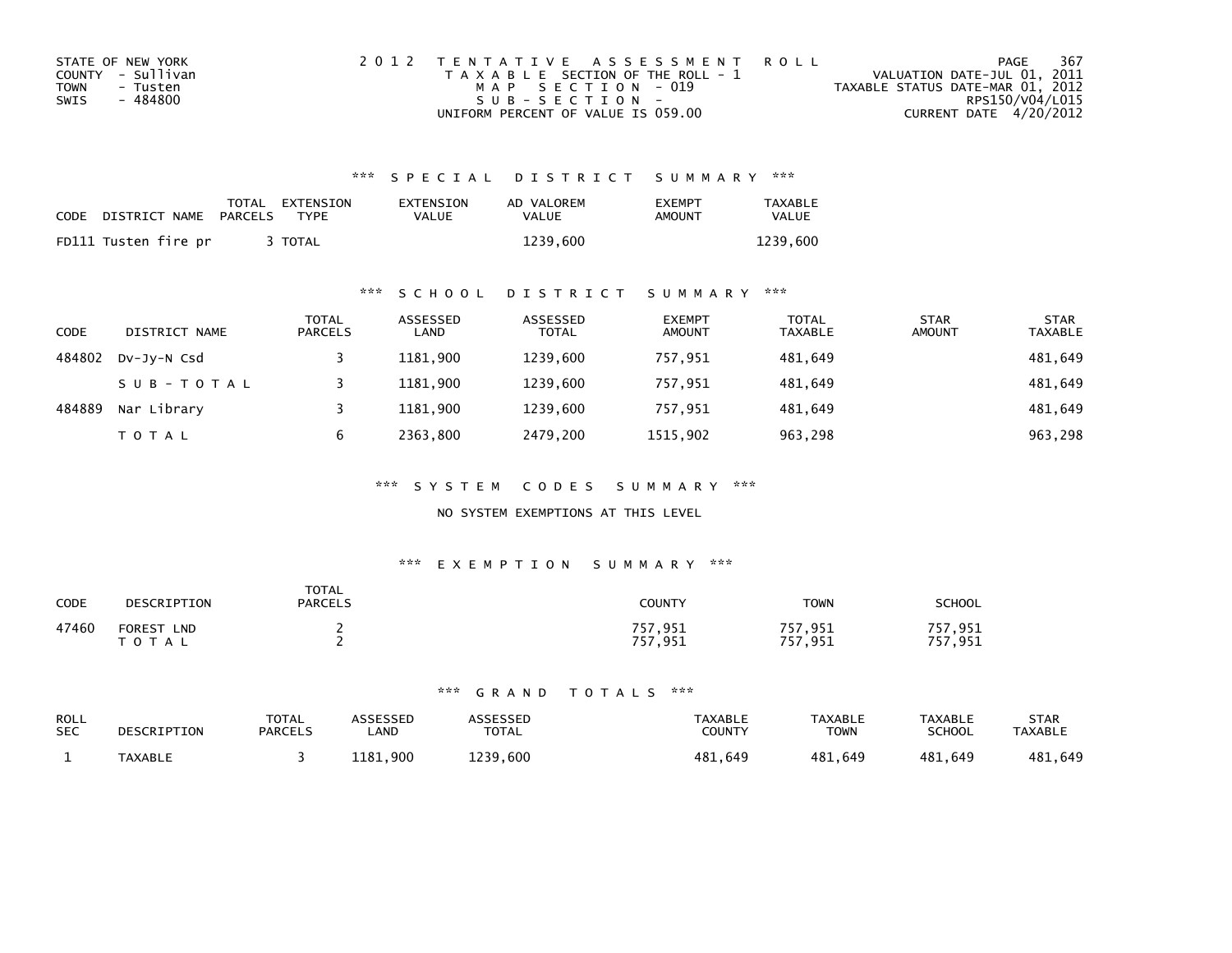| STATE OF NEW YORK<br>COUNTY - Sullivan<br>- Tusten<br><b>TOWN</b><br>$-484800$<br>SWIS          |                                                                                                                                                               | TAX MAP NUMBER SEQUENCE | 2012 TENTATIVE ASSESSMENT<br><b>ROLL</b><br>T A X A B L E SECTION OF THE ROLL - 1<br>UNIFORM PERCENT OF VALUE IS 059.00       | TAXABLE STATUS DATE-MAR 01, 2012                    | 368<br>PAGE<br>VALUATION DATE-JUL 01, 2011 |
|-------------------------------------------------------------------------------------------------|---------------------------------------------------------------------------------------------------------------------------------------------------------------|-------------------------|-------------------------------------------------------------------------------------------------------------------------------|-----------------------------------------------------|--------------------------------------------|
| TAX MAP PARCEL NUMBER<br>CURRENT OWNERS NAME                                                    | SCHOOL DISTRICT                                                                                                                                               | LAND                    | PROPERTY LOCATION & CLASS ASSESSMENT EXEMPTION CODE---------------COUNTY-------TOWN-----SCHOOL<br>TAX DESCRIPTION             | TAXABLE VALUE                                       |                                            |
| $19.A-1-1$<br>Cambio John<br>Cambio Barbara<br>140 Overlook Ter<br>Staten Island, NY 10305      | Twn Rd 14<br>311 Res vac land - WTRFNT<br>484802-89<br>$Dv-Jv-N$ Csd<br>Lot 1<br>7.39<br>ACRES<br>EAST-0313708 NRTH-0565719<br>DEED BOOK 1344 PG-499          | 34,500<br>34,500        | COUNTY TAXABLE VALUE<br><b>TOWN</b><br>TAXABLE VALUE<br>SCHOOL TAXABLE VALUE<br>FD111 Tusten fire protect.                    | 34,500<br>34,500<br>34,500<br>34,500 TO             | 119825                                     |
|                                                                                                 | Twn Rd 14                                                                                                                                                     |                         |                                                                                                                               |                                                     | 119826                                     |
| $19.A-1-2$<br>Rubini Gail<br>Gleber Conrad<br>113 N Bread St Apt 6E<br>Philadelphia, PA 19106   | 260 Seasonal res - WTRFNT<br>484802-89<br>$Dv-Jy-N$ Csd<br>Lot 2<br><b>ACRES</b><br>8.93<br>EAST-0313773 NRTH-0565517<br>DEED BOOK 1170 PG-00058              | 46,400<br>76,000        | COUNTY TAXABLE VALUE<br><b>TOWN</b><br>TAXABLE VALUE<br>SCHOOL TAXABLE VALUE<br>FD111 Tusten fire protect.                    | 76,000<br>76.000<br>76,000<br>76,000 TO             |                                            |
|                                                                                                 | FULL MARKET VALUE                                                                                                                                             | 128,800                 |                                                                                                                               |                                                     |                                            |
| $19.A-1-3$<br>Leavey Barbara T<br>Leavey Thomas W<br>PO Box 483<br>Valley Cottage, NY 10989     | Twn Rd 14<br>311 Res vac land - WTRFNT<br>$Dv-Jv-N$ Csd<br>484802-89<br>Lot 3 Sunset Est<br>ACRES 11.66<br>EAST-0313915 NRTH-0565299<br>DEED BOOK 1643 PG-182 | 42,800<br>42,800        | COUNTY TAXABLE VALUE<br><b>TOWN</b><br>TAXABLE VALUE<br>SCHOOL TAXABLE VALUE<br>FD111 Tusten fire protect.                    | 42,800<br>42,800<br>42,800<br>42,800 TO             | 119827                                     |
|                                                                                                 | Twn Rd 14                                                                                                                                                     |                         |                                                                                                                               |                                                     | 127220                                     |
| $19.A-1-4$<br>Lenker Jaroslay<br>Lenker Anna<br>74 Fairview Ave Apt 12<br>Jersey City, NJ 07304 | 311 Res vac land - WTRFNT<br>484802-89<br>$Dv-Jy-N$ Csd<br>Lot 4<br>ACRES 10.23<br>EAST-0314123 NRTH-0565106<br>DEED BOOK 1310 PG-323                         | 45,200<br>78,900        | COUNTY TAXABLE VALUE<br><b>TOWN</b><br>TAXABLE VALUE<br>SCHOOL TAXABLE VALUE<br>FD111 Tusten fire protect.                    | 78,900<br>78,900<br>78,900<br>78,900 TO             |                                            |
|                                                                                                 |                                                                                                                                                               |                         |                                                                                                                               |                                                     |                                            |
| $19.A-1-5$<br>Eisenberg Teddy I<br>Solomon Richard<br>151 Crawford Rd<br>Narrowsburg, NY 12764  | Twn Rd 14<br>210 1 Family Res<br>484802-89<br>$Dv-Jv-N$ Csd<br>Lot 5<br>ACRES 10.52<br>EAST-0314231 NRTH-0564931<br>DEED BOOK 2877<br><b>PG-66</b>            | 45.700<br>94,500        | 41854<br>STAR B<br>COUNTY TAXABLE VALUE<br><b>TOWN</b><br>TAXABLE VALUE<br>SCHOOL TAXABLE VALUE<br>FD111 Tusten fire protect. | $\Omega$<br>94.500<br>94,500<br>77,100<br>94.500 TO | 155015<br>17,400                           |
|                                                                                                 | FULL MARKET VALUE                                                                                                                                             | 160,200                 |                                                                                                                               |                                                     |                                            |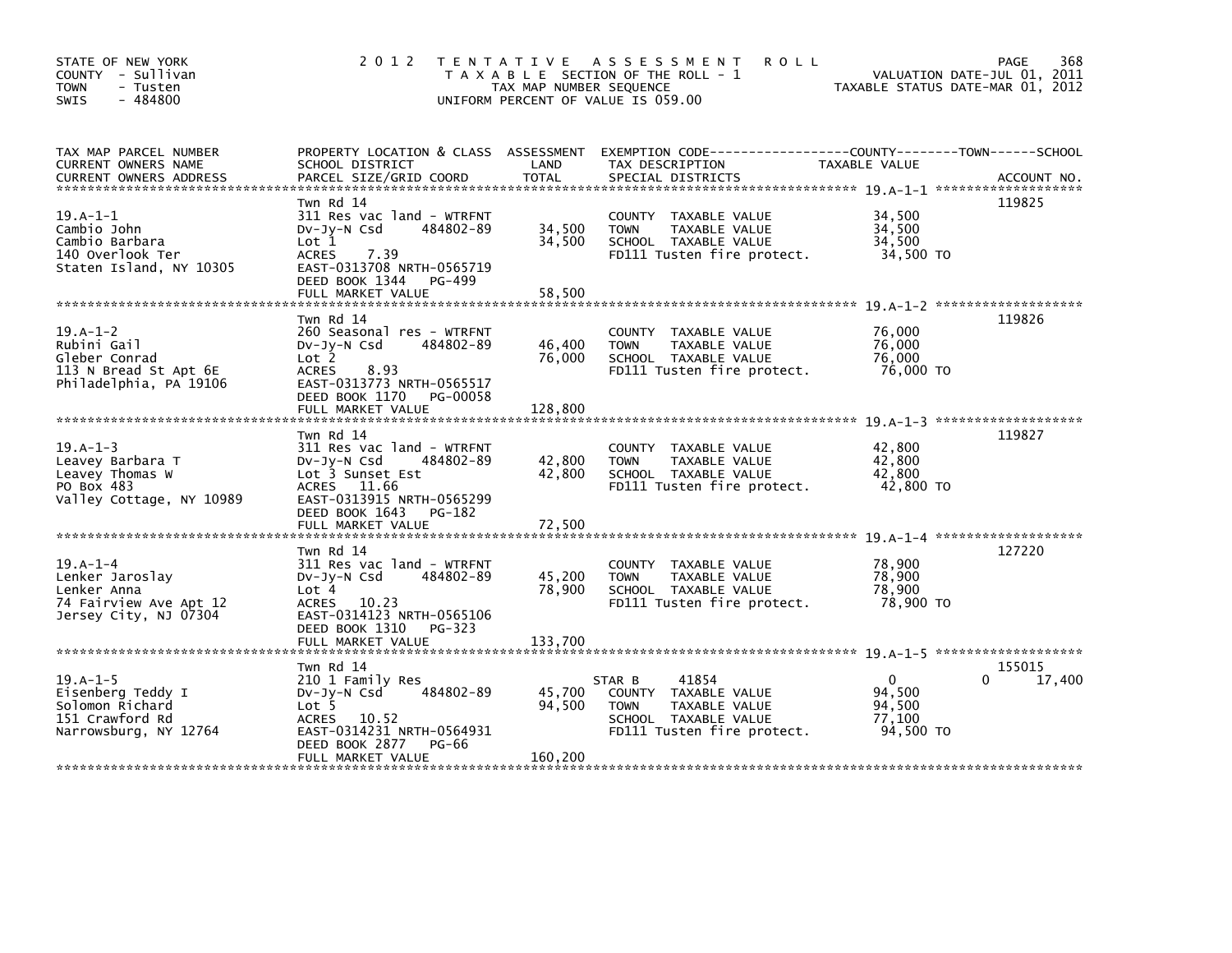| STATE OF NEW YORK<br>COUNTY - Sullivan<br>- Tusten<br><b>TOWN</b><br>- 484800<br>SWIS                         | 2 0 1 2                                                                                                                                                                                                                                | TAX MAP NUMBER SEQUENCE      | TENTATIVE ASSESSMENT<br>ROLL<br>T A X A B L E SECTION OF THE ROLL - 1<br>UNIFORM PERCENT OF VALUE IS 059.00                              | VALUATION DATE-JUL 01, 2011<br>TAXABLE STATUS DATE-MAR 01, 2012                     | 369<br>PAGE           |
|---------------------------------------------------------------------------------------------------------------|----------------------------------------------------------------------------------------------------------------------------------------------------------------------------------------------------------------------------------------|------------------------------|------------------------------------------------------------------------------------------------------------------------------------------|-------------------------------------------------------------------------------------|-----------------------|
| TAX MAP PARCEL NUMBER<br>CURRENT OWNERS NAME<br><b>CURRENT OWNERS ADDRESS</b>                                 | PROPERTY LOCATION & CLASS ASSESSMENT<br>SCHOOL DISTRICT<br>PARCEL SIZE/GRID COORD                                                                                                                                                      | LAND<br><b>TOTAL</b>         | EXEMPTION CODE-----------------COUNTY-------TOWN------SCHOOL<br>TAX DESCRIPTION<br>SPECIAL DISTRICTS                                     | TAXABLE VALUE                                                                       | ACCOUNT NO.           |
| $19.A-1-6$<br>Lovelace Peter<br>Lovelace Debra Lee<br>2362 State Route 97<br>PO Box 97<br>Pond Eddy, NY 12770 | Twn Rd 14<br>312 Vac w/imprv - WTRFNT<br>484802-89<br>DV-Jy-N Csd<br>Lot 6<br>10.80<br><b>ACRES</b><br>EAST-0314386 NRTH-0564753<br>DEED BOOK 3564<br>$PG-5$<br>FULL MARKET VALUE                                                      | 42,000<br>45,400<br>76,900   | COUNTY TAXABLE VALUE<br>TAXABLE VALUE<br><b>TOWN</b><br>SCHOOL TAXABLE VALUE<br>FD111 Tusten fire protect.                               | 45,400<br>45,400<br>45,400<br>45,400 TO                                             | 133915                |
| $19.A - 1 - 7$<br>Cardon James<br>Cardon Melissa<br>11 Hillair Ct<br>white Plains, NY 10605                   | 183 Hankins Rd<br>210 1 Family Res - WTRFNT<br>484802-89<br>DV-Jy-N Csd<br>Lot 7<br><b>ACRES</b><br>11.21<br>EAST-0314532 NRTH-0564579<br>DEED BOOK 2010<br>PG-54794<br>FULL MARKET VALUE                                              | 47,100<br>150,300<br>254,746 | <b>COUNTY</b><br>TAXABLE VALUE<br>TAXABLE VALUE<br><b>TOWN</b><br>SCHOOL TAXABLE VALUE<br>FD111 Tusten fire protect.                     | 150,300<br>150,300<br>150,300<br>150,300 TO<br>$19. A - 1 - 8$ ******************** | 115780                |
| $19. A - 1 - 8$<br>WC & JK Jaeger Rev Lvg Tr<br>Jaeger William C<br>191 Crawford Rd<br>Narrowsburg, NY 12764  | Twn Rd 14<br>210 1 Family Res - WTRFNT<br>484802-89<br>$Dv-Jy-N$ Csd<br>Lot 8<br>11.80<br><b>ACRES</b><br>EAST-0314645 NRTH-0564417<br>DEED BOOK 3029<br>PG-134<br>FULL MARKET VALUE                                                   | 54,600<br>129,000<br>218,600 | 41834<br>STAR EN<br><b>COUNTY</b><br>TAXABLE VALUE<br><b>TOWN</b><br>TAXABLE VALUE<br>SCHOOL TAXABLE VALUE<br>FD111 Tusten fire protect. | 0<br>129,000<br>129,000<br>92,920<br>129,000 TO                                     | 126075<br>36,080<br>0 |
| $19.A-1-10.1$<br>Eagle's Nest Estates LLC<br>679 Plank Rd<br>Beach Lake, PA 18405                             | Eagle View Rd<br>314 Rural vac<10<br>484802-89<br>DV-Jy-N Csd<br>$\mathsf{Lot} 1$<br>Combined with 19A-1-11 th<br>and 23.-1-4.1<br>5.24<br><b>ACRES</b><br>EAST-0315020 NRTH-0564209<br>DEED BOOK 3487<br>$PG-32$<br>FULL MARKET VALUE | 24,100<br>24,100<br>40,800   | <b>COUNTY</b><br>TAXABLE VALUE<br>TAXABLE VALUE<br><b>TOWN</b><br>SCHOOL TAXABLE VALUE<br>FD111 Tusten fire protect.                     | 19.A-1-10.1 *****************<br>24,100<br>24,100<br>24,100<br>24,100 TO            | 101951                |
| $19.A-1-10.2$<br>Fischer Cynthia<br>8 Echo Ridge Rd<br>Upper Saddle River, NJ 07488                           | Eagle View Rd<br>314 Rural vac<10<br>484802-89<br>$Dv-Jy-N$ Csd<br>Lot 2<br>Combined with 19A-1-11 th<br>and $23.-1-4.1$<br>5.22<br><b>ACRES</b><br>EAST-0315020 NRTH-0564209<br>DEED BOOK 3487<br>PG-37<br>FULL MARKET VALUE          | 24,000<br>24,000<br>40,700   | <b>COUNTY</b><br>TAXABLE VALUE<br>TAXABLE VALUE<br><b>TOWN</b><br>SCHOOL TAXABLE VALUE<br>FD111 Tusten fire protect.                     | 24,000<br>24,000<br>24,000<br>24,000 TO                                             | 101951                |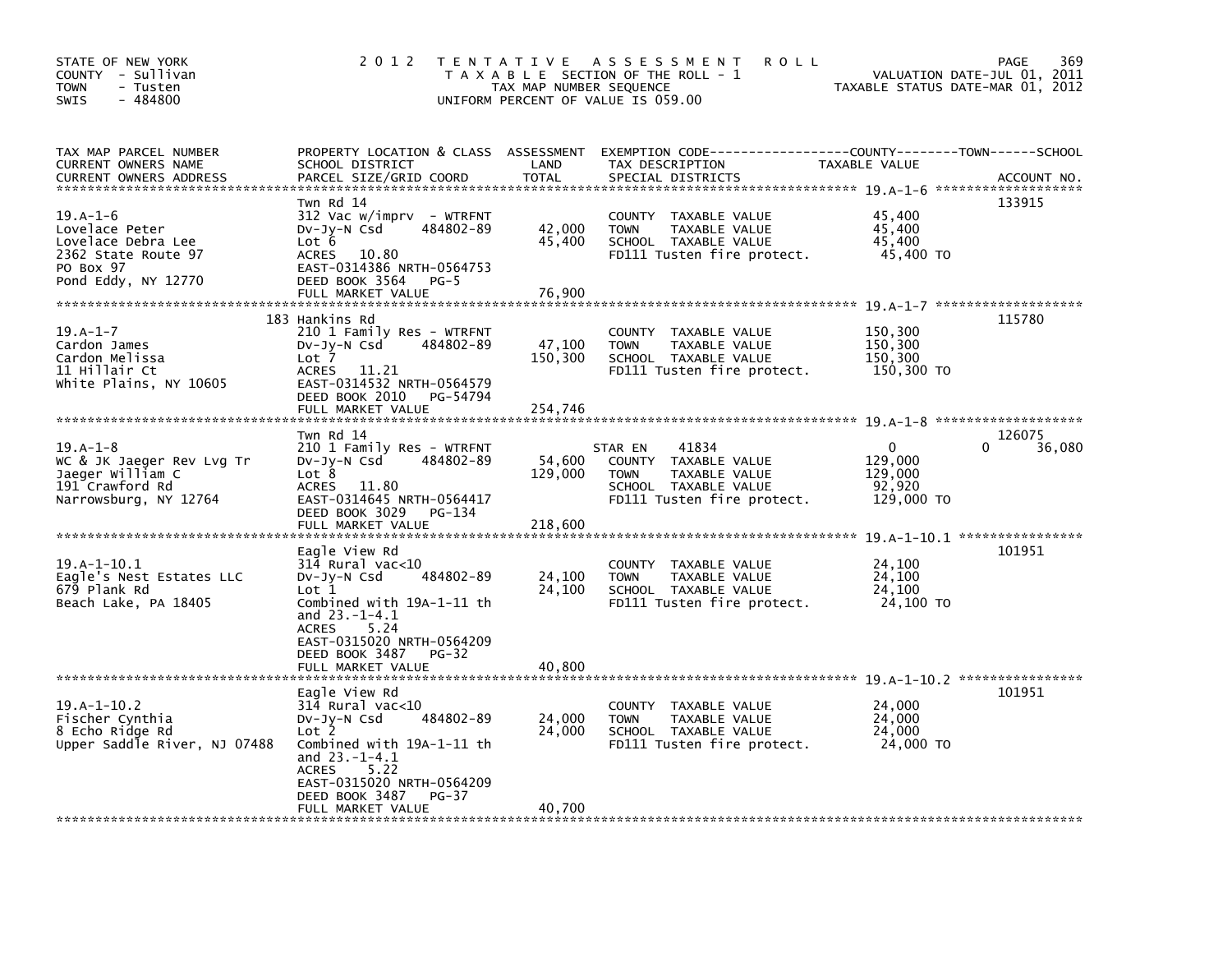| STATE OF NEW YORK<br>COUNTY - Sullivan<br>- Tusten<br><b>TOWN</b><br>$-484800$<br><b>SWIS</b> | 2 0 1 2                                                                                                                                                                                                                           | T E N T A T I V E<br>TAX MAP NUMBER SEQUENCE | ASSESSMENT<br><b>ROLL</b><br>T A X A B L E SECTION OF THE ROLL - 1<br>UNIFORM PERCENT OF VALUE IS 059.00             |                                         | 370<br><b>PAGE</b><br>VALUATION DATE-JUL 01, 2011<br>TAXABLE STATUS DATE-MAR 01, 2012 |
|-----------------------------------------------------------------------------------------------|-----------------------------------------------------------------------------------------------------------------------------------------------------------------------------------------------------------------------------------|----------------------------------------------|----------------------------------------------------------------------------------------------------------------------|-----------------------------------------|---------------------------------------------------------------------------------------|
| TAX MAP PARCEL NUMBER<br>CURRENT OWNERS NAME<br><b>CURRENT OWNERS ADDRESS</b>                 | PROPERTY LOCATION & CLASS ASSESSMENT<br>SCHOOL DISTRICT<br>PARCEL SIZE/GRID COORD                                                                                                                                                 | LAND<br><b>TOTAL</b>                         | TAX DESCRIPTION<br>SPECIAL DISTRICTS                                                                                 | TAXABLE VALUE                           | ACCOUNT NO.                                                                           |
| $19.A-1-10.3$<br>Eagle's Nest Estates LLC<br>679 Plank Rd<br>Beach Lake, PA 18405             | Eagle View Rd<br>314 Rural vac<10<br>484802-89<br>DV-Jy-N Csd<br>Lot 3<br>Combined with 19A-1-11 th<br>and $23.-1-4.1$<br><b>ACRES</b><br>5.41<br>EAST-0315020 NRTH-0564209<br>DEED BOOK 3487<br>$PG-32$<br>FULL MARKET VALUE     | 24,600<br>24,600<br>41.700                   | COUNTY TAXABLE VALUE<br>TAXABLE VALUE<br><b>TOWN</b><br>SCHOOL TAXABLE VALUE<br>FD111 Tusten fire protect.           | 24,600<br>24,600<br>24,600<br>24,600 TO | 101951                                                                                |
| $19.A-1-10.4$<br>Eagle's Nest Estates LLC<br>679 Plank Rd<br>Beach Lake, PA 18405             | Eagle View Rd<br>$314$ Rural vac<10<br>484802-89<br>$Dv-Jv-N$ Csd<br>Lot 4<br>Combined with 19A-1-11 th<br>and $23.-1-4.1$<br><b>ACRES</b><br>5.55<br>EAST-0315020 NRTH-0564209<br>DEED BOOK 3487<br>$PG-32$<br>FULL MARKET VALUE | 25,100<br>25,100<br>42,500                   | COUNTY TAXABLE VALUE<br><b>TOWN</b><br>TAXABLE VALUE<br>SCHOOL TAXABLE VALUE<br>FD111 Tusten fire protect.           | 25,100<br>25,100<br>25.100<br>25,100 TO | 101951                                                                                |
| $19.A-1-10.5$<br>Eagle's Nest Estates LLC<br>679 Plank Rd<br>Beach Lake, PA 18405             | Eagle View Rd<br>314 Rural vac<10<br>484802-89<br>DV-Jy-N Csd<br>Lot 5<br>Combined with 19A-1-11 th<br>and $23.-1-4.1$<br>ACRES<br>5.96<br>EAST-0315020 NRTH-0564209<br>DEED BOOK 3487<br>$PG-32$<br>FULL MARKET VALUE            | 21,600<br>21,600<br>36.600                   | <b>COUNTY</b><br>TAXABLE VALUE<br><b>TOWN</b><br>TAXABLE VALUE<br>SCHOOL TAXABLE VALUE<br>FD111 Tusten fire protect. | 21,600<br>21,600<br>21,600<br>21,600 TO | 101951                                                                                |
| $19.A-1-10.G$<br>Eagle's Nest Estates LLC<br>679 Plank Rd<br>Beach Lake, PA 18405             | Eagle View Rd<br>314 Rural vac<10<br>DV-Jy-N Csd<br>484802-89<br>Lot 6<br>Combined with 19A-1-11 th<br>and $23.-1-4.1$<br><b>ACRES</b><br>6.00<br>EAST-0315020 NRTH-0564209<br>DEED BOOK 3487<br>$PG-32$<br>FULL MARKET VALUE     | 13,900<br>13.900<br>23,600                   | COUNTY TAXABLE VALUE<br><b>TAXABLE VALUE</b><br><b>TOWN</b><br>SCHOOL TAXABLE VALUE<br>FD111 Tusten fire protect.    | 13,900<br>13,900<br>13.900<br>13,900 TO | 101951                                                                                |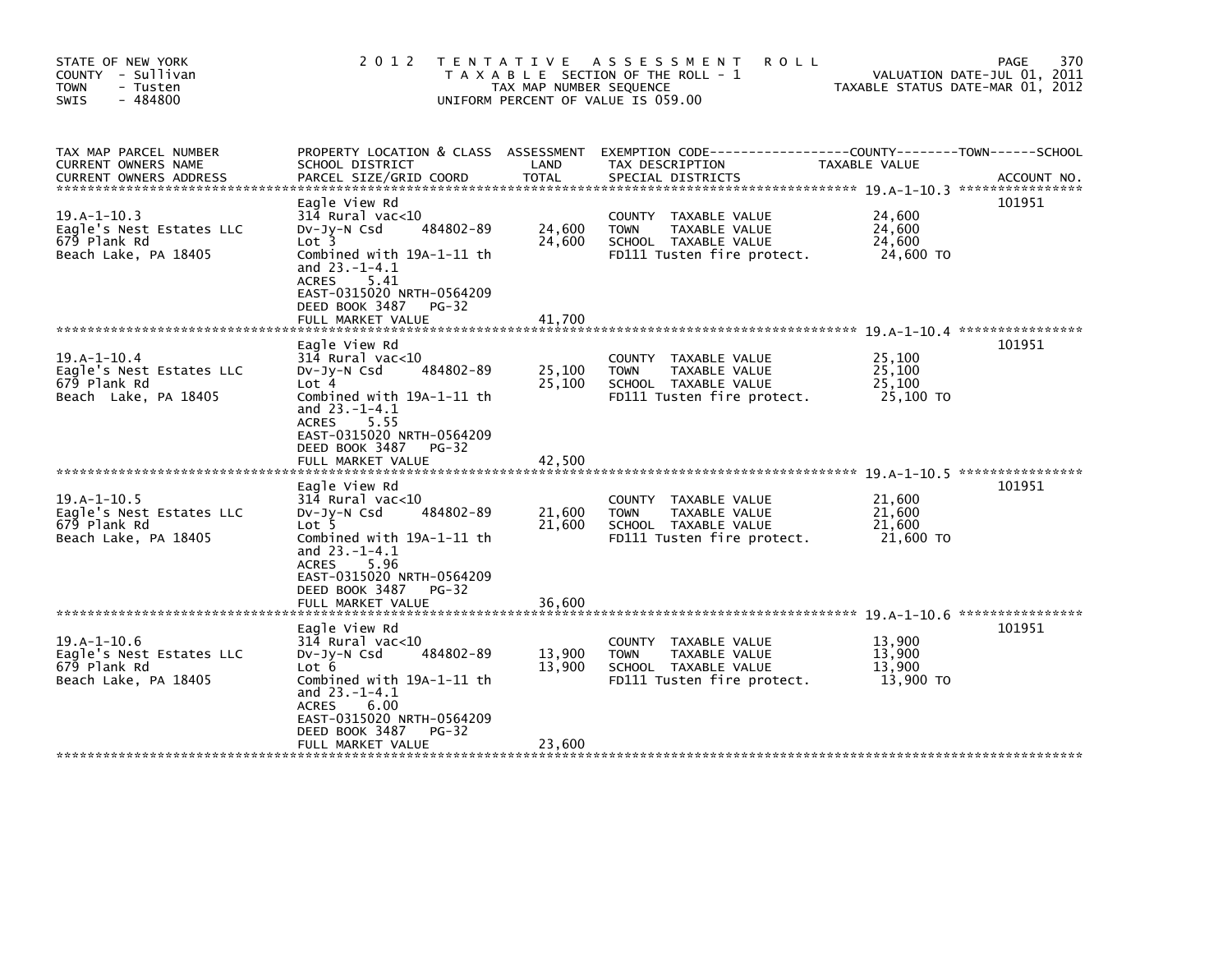| STATE OF NEW YORK<br>COUNTY - Sullivan<br>- Tusten<br><b>TOWN</b><br>$-484800$<br>SWIS | 2 0 1 2                                                                                                                                                                                                                           | T E N T A T I V E<br>TAX MAP NUMBER SEQUENCE | <b>ROLL</b><br>A S S E S S M E N T<br>T A X A B L E SECTION OF THE ROLL - 1<br>UNIFORM PERCENT OF VALUE IS 059.00 | TAXABLE STATUS DATE-MAR 01, 2012            | 371<br>PAGE<br>VALUATION DATE-JUL 01, 2011 |
|----------------------------------------------------------------------------------------|-----------------------------------------------------------------------------------------------------------------------------------------------------------------------------------------------------------------------------------|----------------------------------------------|-------------------------------------------------------------------------------------------------------------------|---------------------------------------------|--------------------------------------------|
| TAX MAP PARCEL NUMBER<br><b>CURRENT OWNERS NAME</b><br><b>CURRENT OWNERS ADDRESS</b>   | PROPERTY LOCATION & CLASS ASSESSMENT<br>SCHOOL DISTRICT<br>PARCEL SIZE/GRID COORD                                                                                                                                                 | LAND<br><b>TOTAL</b>                         | TAX DESCRIPTION<br>SPECIAL DISTRICTS                                                                              | TAXABLE VALUE                               | ACCOUNT NO.                                |
| $19.A-1-10.7$<br>Eagle's Nest Estates LLC<br>679 Plank Rd<br>Beach Lake, PA 18405      | Eagle View Rd<br>$314$ Rural vac<10<br>484802-89<br>$Dv-Jy-N$ Csd<br>Lot 7<br>Combined with 19A-1-11 th<br>and $23.-1-4.1$<br>6.04<br><b>ACRES</b><br>EAST-0315020 NRTH-0564209<br>DEED BOOK 3487<br>$PG-32$<br>FULL MARKET VALUE | 21,900<br>21,900<br>37.100                   | COUNTY TAXABLE VALUE<br><b>TOWN</b><br>TAXABLE VALUE<br>SCHOOL TAXABLE VALUE<br>FD111 Tusten fire protect.        | 21,900<br>21,900<br>21,900<br>21,900 TO     | 101951                                     |
|                                                                                        | Eagle View Rd                                                                                                                                                                                                                     |                                              |                                                                                                                   |                                             | 101951                                     |
| $19.A-1-10.8$<br>Eagle's Nest Estates LLC<br>679 Plank Rd<br>Beach Lake, PA 18405      | 210 1 Family Res<br>484802-89<br>DV-JV-N Csd<br>Lot 8<br>Combined with 19A-1-11 th<br>and $23.-1-4.1$<br><b>ACRES</b><br>9.94<br>EAST-0315020 NRTH-0564209<br>DEED BOOK 3487<br>$PG-32$                                           | 39,100<br>196,100                            | COUNTY TAXABLE VALUE<br>TAXABLE VALUE<br><b>TOWN</b><br>SCHOOL TAXABLE VALUE<br>FD111 Tusten fire protect.        | 196,100<br>196,100<br>196,100<br>196,100 TO |                                            |
|                                                                                        | FULL MARKET VALUE                                                                                                                                                                                                                 | 332,373                                      |                                                                                                                   |                                             |                                            |
| $19.A - 1 - 10.9$<br>Eagle's Nest Estates LLC<br>679 Plank Rd<br>Beach Lake, PA 18405  | Eagle View Rd<br>$314$ Rural vac<10<br>484802-89<br>$Dv-Jy-N$ Csd<br>Lot 9<br>Combined with 19A-1-11 th<br>and $23.-1-4.1$<br><b>ACRES</b><br>6.76<br>EAST-0315020 NRTH-0564209                                                   | 29,000<br>29,000                             | COUNTY TAXABLE VALUE<br>TAXABLE VALUE<br><b>TOWN</b><br>SCHOOL TAXABLE VALUE<br>FD111 Tusten fire protect.        | 29,000<br>29,000<br>29,000<br>29,000 TO     | 101951                                     |
|                                                                                        | DEED BOOK 3487<br>$PG-32$<br>FULL MARKET VALUE                                                                                                                                                                                    | 49.200                                       |                                                                                                                   |                                             |                                            |
|                                                                                        | Eagle View Rd                                                                                                                                                                                                                     |                                              |                                                                                                                   |                                             | 101951                                     |
| $19.A-1-10.10$<br>Eagle's Nest Estates LLC<br>679 Plank Rd<br>Beach Lake, PA 18405     | 314 Rural vac<10<br>484802-89<br>$Dv-Jy-N$ Csd<br>Lot 10<br>Combined with 19A-1-11 th<br>and $23.-1-4.1$<br>ACRES 19.00<br>EAST-0315020 NRTH-0564209<br>DEED BOOK 3487<br>$PG-32$                                                 | 43,700<br>43,700                             | COUNTY TAXABLE VALUE<br><b>TOWN</b><br>TAXABLE VALUE<br>SCHOOL TAXABLE VALUE<br>FD111 Tusten fire protect.        | 43,700<br>43,700<br>43.700<br>43,700 TO     |                                            |
|                                                                                        | FULL MARKET VALUE                                                                                                                                                                                                                 | 74,100                                       |                                                                                                                   |                                             |                                            |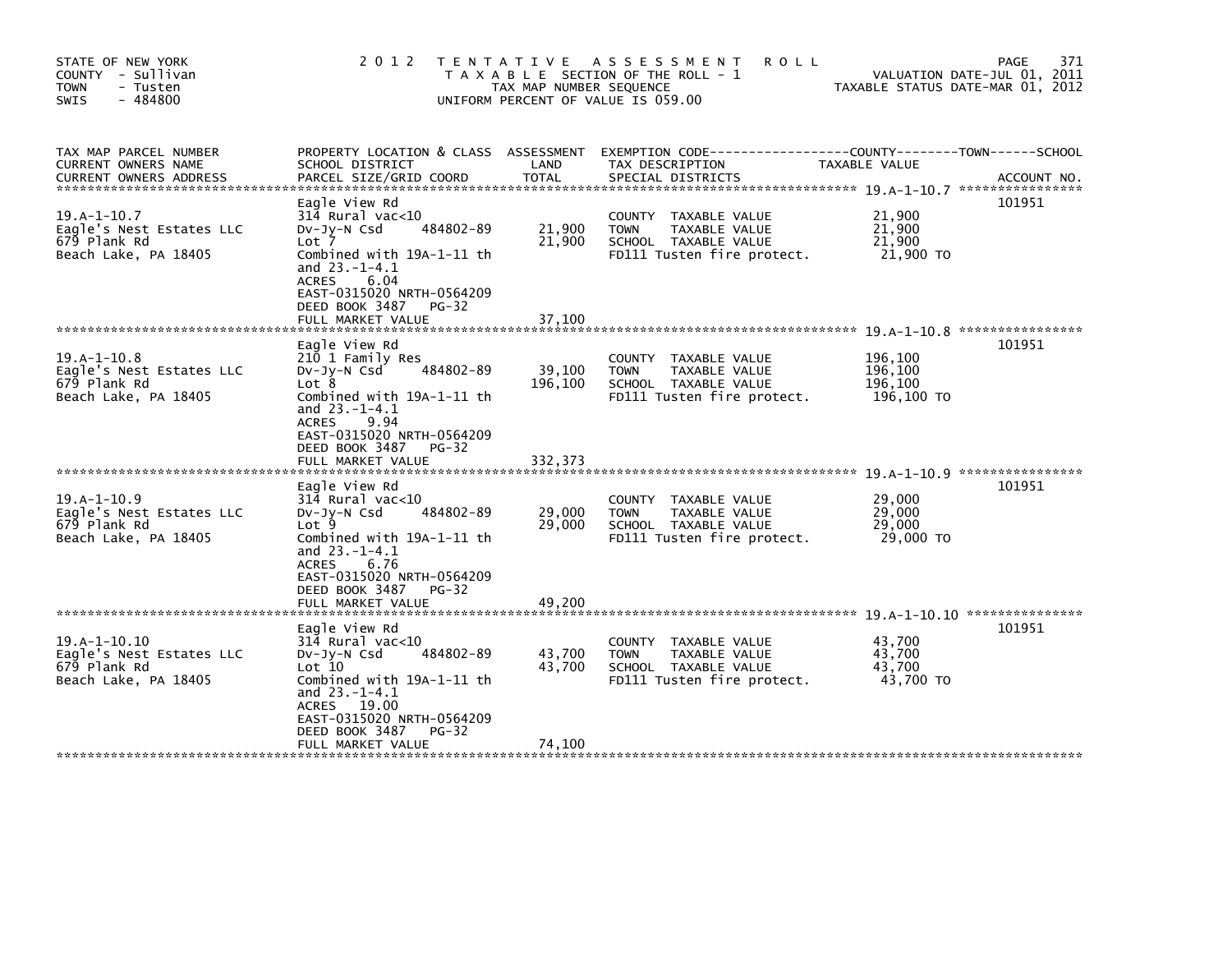| STATE OF NEW YORK<br>COUNTY - Sullivan<br>- Tusten<br><b>TOWN</b><br>$-484800$<br><b>SWIS</b> | 2 0 1 2                                                                                                                                                                                                             | T E N T A T I V E<br>TAX MAP NUMBER SEQUENCE | <b>ROLL</b><br>A S S E S S M E N T<br>T A X A B L E SECTION OF THE ROLL - 1<br>UNIFORM PERCENT OF VALUE IS 059.00              | TAXABLE STATUS DATE-MAR 01, 2012                         | 372<br>PAGE<br>VALUATION DATE-JUL 01, 2011 |
|-----------------------------------------------------------------------------------------------|---------------------------------------------------------------------------------------------------------------------------------------------------------------------------------------------------------------------|----------------------------------------------|--------------------------------------------------------------------------------------------------------------------------------|----------------------------------------------------------|--------------------------------------------|
| TAX MAP PARCEL NUMBER<br>CURRENT OWNERS NAME<br>CURRENT OWNERS ADDRESS                        | PROPERTY LOCATION & CLASS ASSESSMENT<br>SCHOOL DISTRICT<br>PARCEL SIZE/GRID COORD                                                                                                                                   | LAND<br><b>TOTAL</b>                         | EXEMPTION        CODE------------------COUNTY--------TOWN------SCHOOL<br>TAX DESCRIPTION<br>SPECIAL DISTRICTS                  | TAXABLE VALUE                                            | ACCOUNT NO.                                |
| $19.A-1-10.11$<br>Eagle's Nest Estates LLC<br>679 Plank Rd<br>Beach Lake, PA 18405            | Eagle View Rd<br>322 Rural vac>10<br>484802-89<br>DV-Jy-N Csd<br>Lot 11<br>Combined with 19A-1-11 th<br>and $23.-1-4.1$<br>ACRES 21.44<br>EAST-0315020 NRTH-0564209<br>DEED BOOK 3487<br>PG-32<br>FULL MARKET VALUE | 46,500<br>46,500<br>78,800                   | COUNTY TAXABLE VALUE<br><b>TOWN</b><br>TAXABLE VALUE<br>SCHOOL TAXABLE VALUE<br>FD111 Tusten fire protect.                     | 46.500<br>46,500<br>46,500<br>46,500 TO                  | 101951                                     |
|                                                                                               |                                                                                                                                                                                                                     |                                              |                                                                                                                                |                                                          |                                            |
| $19.A-1-10.12$<br>Eagle's Nest Estates LLC<br>679 Plank Rd<br>Beach Lake, PA 18405            | Eagle View Rd<br>322 Rural vac>10<br>484802-89<br>$Dv-Jy-N$ Csd<br>Lot 12<br>Combined with 19A-1-11 th<br>and $23.-1-4.1$<br>ACRES 14.81<br>EAST-0315020 NRTH-0564209<br>DEED BOOK 3487<br>PG-32                    | 40,400<br>40.400                             | COUNTY TAXABLE VALUE<br><b>TOWN</b><br>TAXABLE VALUE<br>SCHOOL TAXABLE VALUE<br>FD111 Tusten fire protect.                     | 40,400<br>40,400<br>40.400<br>40,400 TO                  | 101951                                     |
|                                                                                               | FULL MARKET VALUE                                                                                                                                                                                                   | 68,500                                       |                                                                                                                                |                                                          |                                            |
| $19.A-1-10.13$<br>Eagle's Nest Estates LLC<br>679 Plank Rd<br>Beach Lake, PA 18405            | Eagle View Rd<br>322 Rural vac>10<br>484802-89<br>$Dv-Jy-N$ Csd<br>$Lot$ $13$<br>Combined with 19A-1-11 th<br>and $23.-1-4.1$<br>ACRES 10.96<br>EAST-0315020 NRTH-0564209<br>DEED BOOK 3487<br>$PG-32$              | 35.700<br>35,700                             | COUNTY<br>TAXABLE VALUE<br><b>TAXABLE VALUE</b><br><b>TOWN</b><br>SCHOOL TAXABLE VALUE<br>FD111 Tusten fire protect.           | 35,700<br>35,700<br>35,700<br>35,700 TO                  | 101951                                     |
|                                                                                               | FULL MARKET VALUE                                                                                                                                                                                                   | 60.500                                       |                                                                                                                                |                                                          |                                            |
| $19.A-1-10.14$<br>Jacob Charles J<br>Jacob Fred W<br>6 Kim Ln<br>Hackettstown, NJ 07840       | Eagle View Rd<br>911 Forest s480<br>484802-89<br>$Dv-Jy-N$ Csd<br>Lot 14<br>Combined with 19A-1-11 th<br>and $23.-1-4.1$<br><b>ACRES</b><br>4.50<br>EAST-0315020 NRTH-0564209                                       | 19,000<br>19.000                             | FOREST LND 47460<br>COUNTY TAXABLE VALUE<br>TAXABLE VALUE<br><b>TOWN</b><br>SCHOOL TAXABLE VALUE<br>FD111 Tusten fire protect. | 15,200<br>15,200<br>3,800<br>3,800<br>3,800<br>19,000 TO | 101951<br>15,200                           |
| MAY BE SUBJECT TO PAYMENT<br>UNDER RPTL480A UNTIL 2021                                        | DEED BOOK 3487<br>$PG-32$<br>FULL MARKET VALUE                                                                                                                                                                      | 32,200                                       |                                                                                                                                |                                                          |                                            |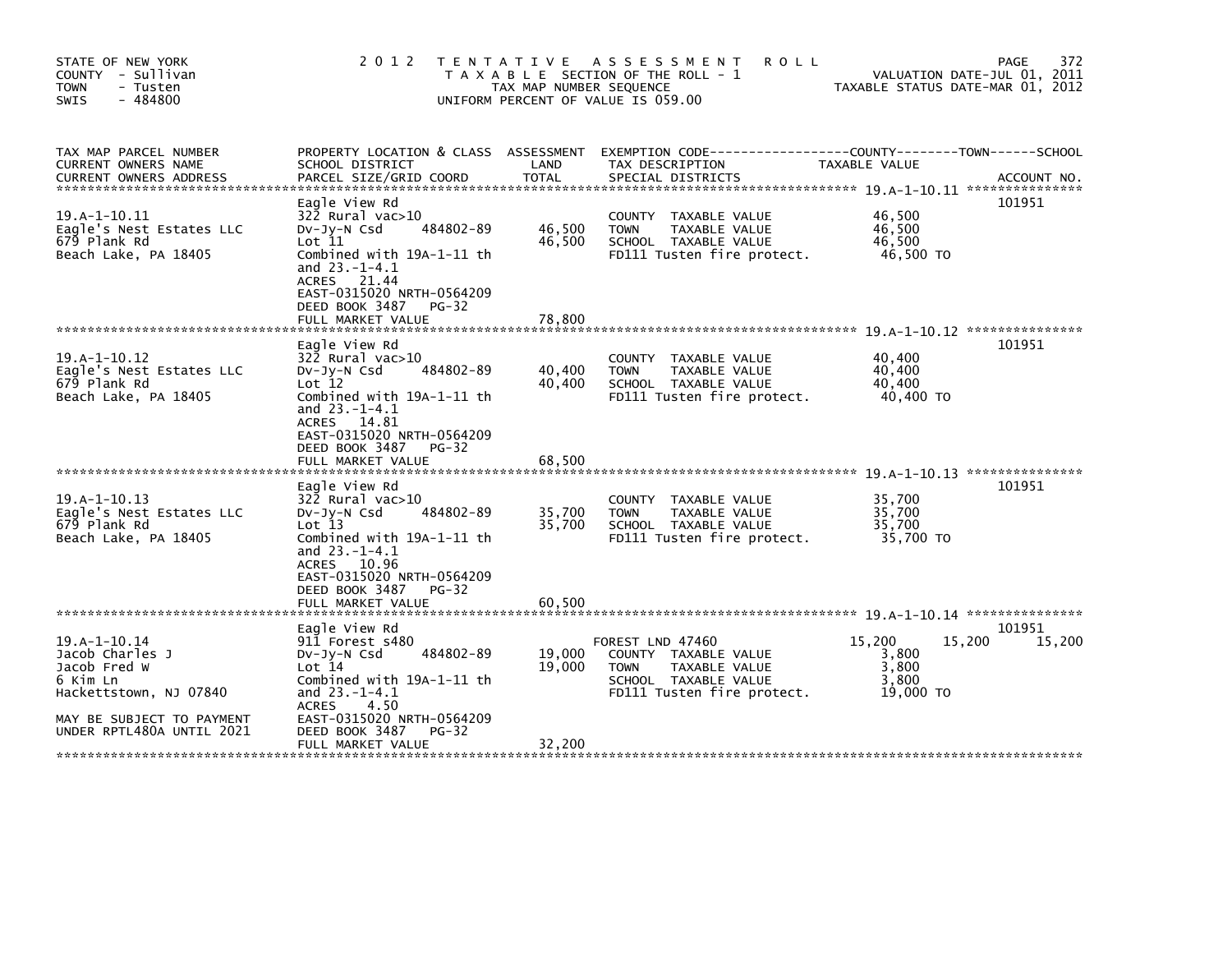| STATE OF NEW YORK<br>COUNTY - Sullivan<br><b>TOWN</b><br>- Tusten<br>- 484800<br><b>SWIS</b>         | 2 0 1 2                                                                                                                                                                                                                               | T E N T A T I V E<br>TAX MAP NUMBER SEQUENCE | A S S E S S M E N T<br>ROLL<br>T A X A B L E SECTION OF THE ROLL - 1<br>UNIFORM PERCENT OF VALUE IS 059.00                     | TAXABLE STATUS DATE-MAR 01, 2012                     | 373<br>PAGE<br>VALUATION DATE-JUL 01, 2011 |
|------------------------------------------------------------------------------------------------------|---------------------------------------------------------------------------------------------------------------------------------------------------------------------------------------------------------------------------------------|----------------------------------------------|--------------------------------------------------------------------------------------------------------------------------------|------------------------------------------------------|--------------------------------------------|
| TAX MAP PARCEL NUMBER<br>CURRENT OWNERS NAME<br><b>CURRENT OWNERS ADDRESS</b>                        | PROPERTY LOCATION & CLASS ASSESSMENT<br>SCHOOL DISTRICT<br>PARCEL SIZE/GRID COORD                                                                                                                                                     | LAND<br><b>TOTAL</b>                         | EXEMPTION CODE--<br>TAX DESCRIPTION<br>SPECIAL DISTRICTS                                                                       | -----COUNTY--------TOWN------SCHOOL<br>TAXABLE VALUE | ACCOUNT NO.                                |
| $19. A - 1 - 10.15$<br>Eagle's Nest Estates LLC<br>679 Plank Rd<br>Beach Lake, PA 18405              | Hankins Rd<br>311 Res vac land - WTRFNT<br>484802-89<br>DV-Jy-N Csd<br>Lot 15<br>Combined with 19A-1-11 th<br>and $23.-1-4.1$<br><b>ACRES</b><br>16.14<br>EAST-0315020 NRTH-0564209<br>DEED BOOK 3487<br>$PG-32$<br>FULL MARKET VALUE | 32,400<br>32,400<br>54,900                   | TAXABLE VALUE<br><b>COUNTY</b><br>TAXABLE VALUE<br><b>TOWN</b><br>SCHOOL TAXABLE VALUE<br>FD111 Tusten fire protect.           | 32,400<br>32,400<br>32,400<br>32,400 TO              | 101951                                     |
| $19.A-1-10.16$<br>Eagle's Nest Estates LLC<br>679 Plank Rd<br>Beach Lake, PA 18405                   | Eagle View Rd<br>692 Road/str/hwy<br>484802-89<br>DV-Jy-N Csd<br><b>NOH</b><br>Combined with 19A-1-11 th<br>and $23.-1-4.1$<br><b>ACRES</b><br>3.20<br>EAST-0315020 NRTH-0564209<br>DEED BOOK 3487<br>$PG-32$                         | 14,200<br>14,200                             | <b>COUNTY</b><br>TAXABLE VALUE<br><b>TOWN</b><br>TAXABLE VALUE<br>SCHOOL TAXABLE VALUE<br>FD111 Tusten fire protect.           | 14,200<br>14,200<br>14,200<br>14,200 TO              | 101951                                     |
|                                                                                                      | FULL MARKET VALUE                                                                                                                                                                                                                     | 24,100                                       |                                                                                                                                |                                                      |                                            |
| $19.A-1-16$<br>Dekajlo Olah N<br>Dekajlo Russ I<br>1900 Hempstead Tpke<br>East Meadow, NY 11554      | Twn Rd 14<br>$314$ Rural vac<10<br>484802-89<br>DV-JY-N Csd<br>Lot 7<br>5.50<br><b>ACRES</b><br>EAST-0317515 NRTH-0563049<br>DEED BOOK 2011<br>PG-5217<br>FULL MARKET VALUE                                                           | 18,000<br>18,000<br>30.500                   | COUNTY<br>TAXABLE VALUE<br><b>TOWN</b><br>TAXABLE VALUE<br>SCHOOL TAXABLE VALUE<br>FD111 Tusten fire protect.                  | 18,000<br>18,000<br>18,000<br>18,000 TO              |                                            |
|                                                                                                      | Twn Rd 14                                                                                                                                                                                                                             |                                              |                                                                                                                                |                                                      |                                            |
| $19.A-1-17$<br>Jacob Charles R<br>Jacob Fred W<br>6 Kim Ln<br>Hackettstown, NJ 07840                 | 911 Forest s480<br>484802-89<br>$Dv-Jy-N$ Csd<br>Lot 8<br>5.00<br><b>ACRES</b><br>EAST-0318230 NRTH-0562431                                                                                                                           | 21,700<br>21,700                             | FOREST LND 47460<br>COUNTY TAXABLE VALUE<br>TAXABLE VALUE<br><b>TOWN</b><br>SCHOOL TAXABLE VALUE<br>FD111 Tusten fire protect. | 17,360<br>4,340<br>4,340<br>4.340<br>21,700 TO       | 17,360<br>17,360                           |
| MAY BE SUBJECT TO PAYMENT<br>UNDER RPTL480A UNTIL 2021                                               | DEED BOOK 2850<br>PG-566<br>FULL MARKET VALUE                                                                                                                                                                                         | 36,800                                       |                                                                                                                                |                                                      |                                            |
|                                                                                                      | 107 Crawford Rd                                                                                                                                                                                                                       |                                              |                                                                                                                                |                                                      |                                            |
| $19.A-1-18$<br>Cambio Carol Whedbee<br>Anthony Cambio<br>140 Overlook Ter<br>Staten Island, NY 10305 | 210 1 Family Res - WTRFNT<br>484802-89<br>DV-JY-N Csd<br><b>ACRES</b><br>5.00<br>EAST-0313091 NRTH-0565861<br>DEED BOOK 2678<br>PG-616                                                                                                | 34,500<br>75,500                             | 41854<br>STAR B<br>COUNTY TAXABLE VALUE<br><b>TOWN</b><br>TAXABLE VALUE<br><b>SCHOOL</b><br>TAXABLE VALUE                      | $\mathbf{0}$<br>75,500<br>75,500<br>58,100           | 17,400<br>0                                |
|                                                                                                      | FULL MARKET VALUE                                                                                                                                                                                                                     | 128,000                                      |                                                                                                                                |                                                      |                                            |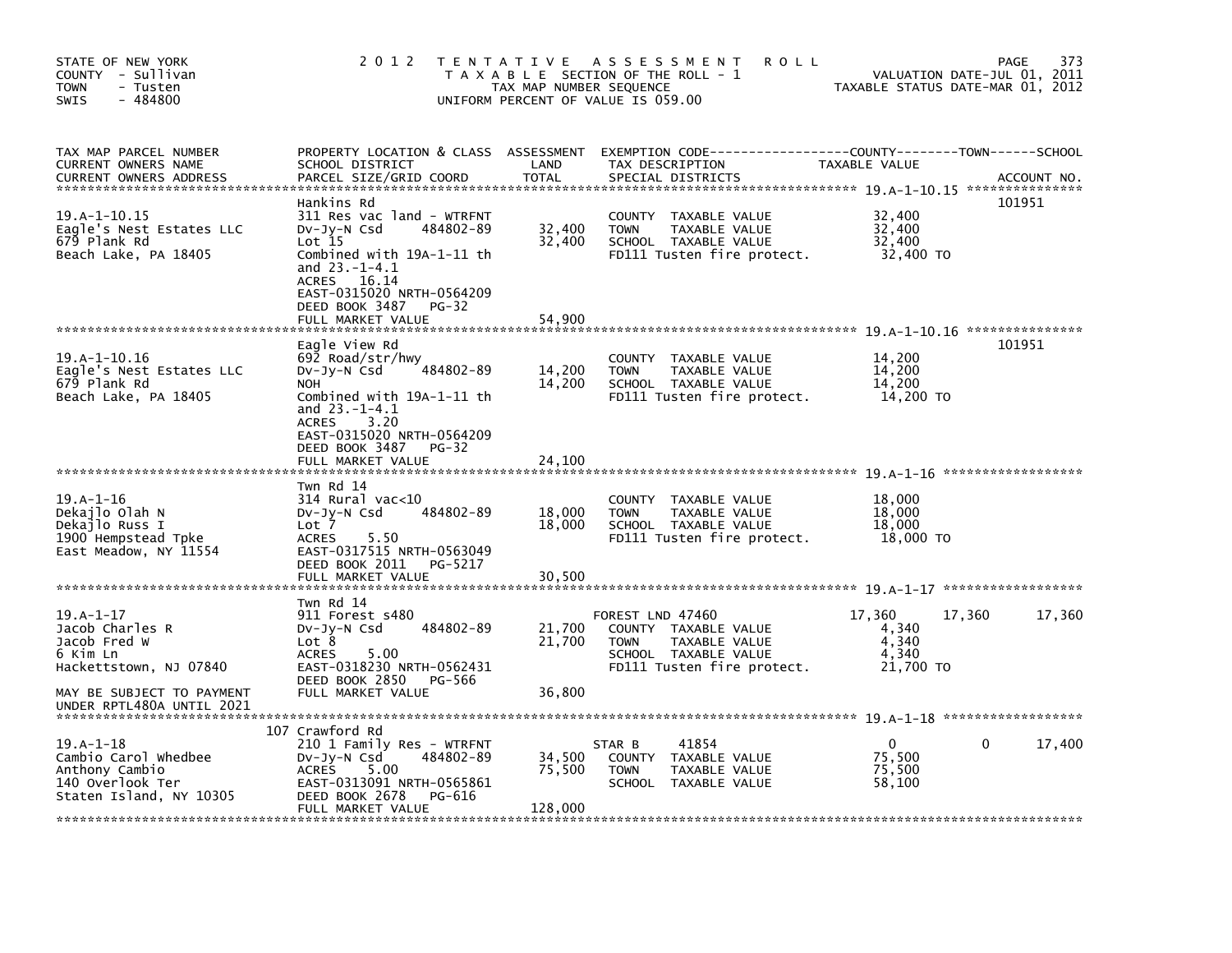| STATE OF NEW YORK<br>- Sullivan<br>COUNTY<br>TOWN<br>- Tusten<br>- 484800<br>SWIS | 2 0 1 2                              | TAX MAP NUMBER SEQUENCE | TENTATIVE ASSESSMENT ROLL<br>T A X A B L E SECTION OF THE ROLL - 1<br>UNIFORM PERCENT OF VALUE IS 059.00 | PAGE<br>VALUATION DATE-JUL 01, 2011<br>TAXABLE STATUS DATE-MAR 01, 2012 | 374 |
|-----------------------------------------------------------------------------------|--------------------------------------|-------------------------|----------------------------------------------------------------------------------------------------------|-------------------------------------------------------------------------|-----|
| TAX MAP PARCEL NUMBER                                                             | PROPERTY LOCATION & CLASS ASSESSMENT |                         |                                                                                                          | EXEMPTION        CODE-----------------COUNTY--------TOWN------SCHOOL    |     |
| CURRENT OWNERS NAME                                                               | SCHOOL DISTRICT                      | LAND                    | TAX DESCRIPTION                                                                                          | TAXABLE VALUE                                                           |     |
| CURRENT OWNERS ADDRESS                                                            | PARCEL SIZE/GRID COORD        TOTAL  |                         | SPECIAL DISTRICTS                                                                                        | ACCOUNT NO.                                                             |     |
|                                                                                   |                                      |                         |                                                                                                          | *******************                                                     |     |
|                                                                                   | TWN Crawford Rd                      |                         |                                                                                                          |                                                                         |     |
| 19.A-1-19                                                                         | 210 1 Family Res                     |                         | TAXABLE VALUE<br><b>COUNTY</b>                                                                           | 34,600                                                                  |     |
| Gibson Donald                                                                     | DV-Jy-N Csd 484802-89                | 23,200                  | <b>TOWN</b><br>TAXABLE VALUE                                                                             | 34,600                                                                  |     |
| Gibson Renee                                                                      | ACRES 5.10                           | 34.600                  | SCHOOL TAXABLE VALUE                                                                                     | 34,600                                                                  |     |
| 74 Park Ave                                                                       | EAST-0313536 NRTH-0565982            |                         |                                                                                                          |                                                                         |     |
| Glen Ridge, NJ 07028                                                              | DEED BOOK 2459 PG-515                |                         |                                                                                                          |                                                                         |     |
|                                                                                   | FULL MARKET VALUE                    | 58,600                  |                                                                                                          |                                                                         |     |
|                                                                                   |                                      |                         |                                                                                                          |                                                                         |     |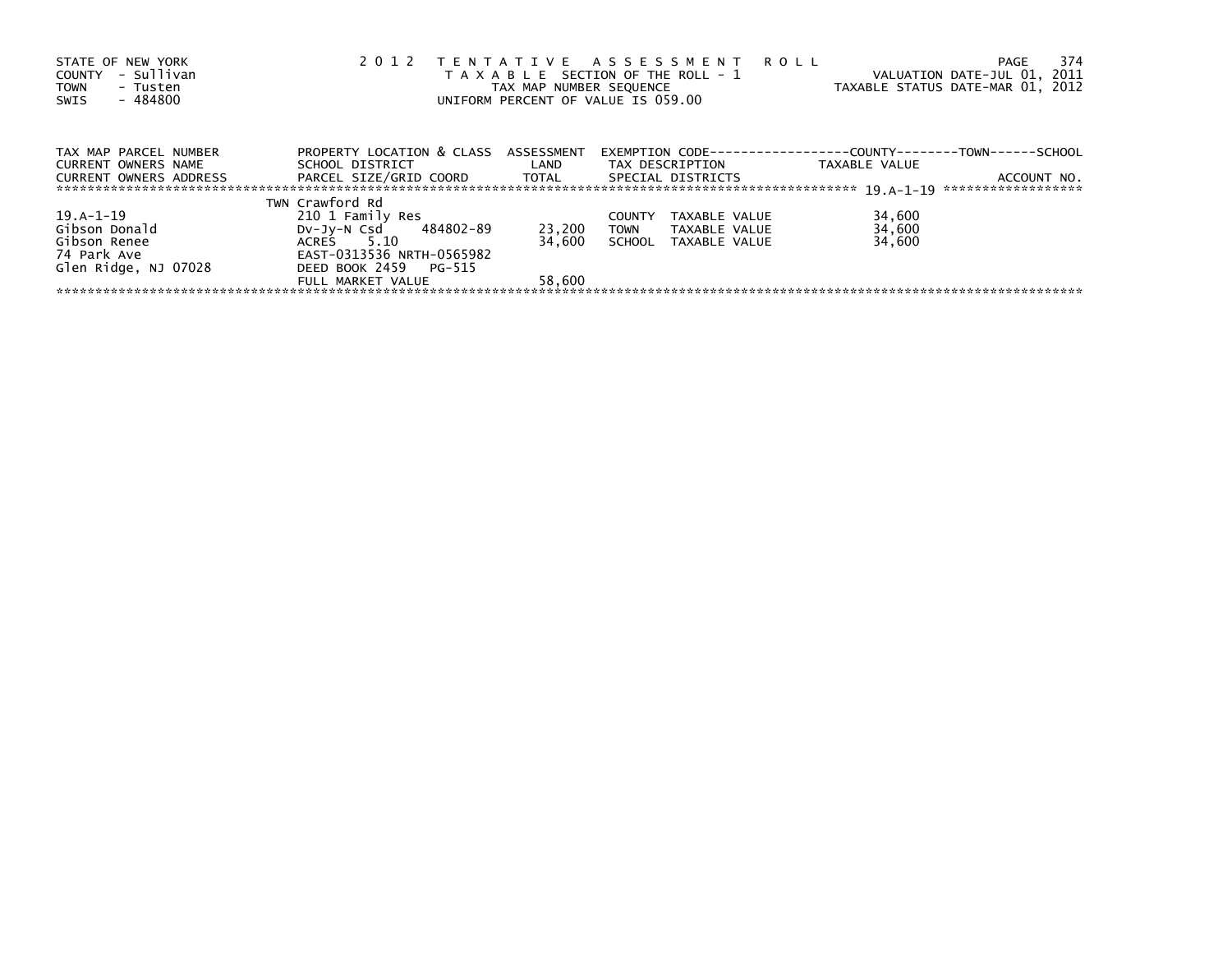| STATE OF NEW YORK | 2012 TENTATIVE ASSESSMENT ROLL        |                                  | PAGE 375 |
|-------------------|---------------------------------------|----------------------------------|----------|
| COUNTY - Sullivan | T A X A B L E SECTION OF THE ROLL - 1 | VALUATION DATE-JUL 01, 2011      |          |
| TOWN<br>- Tusten  | MAP SECTION - 019                     | TAXABLE STATUS DATE-MAR 01, 2012 |          |
| - 484800<br>SWIS  | $SUB - SECTION - A$                   | RPS150/V04/L015                  |          |
|                   | UNIFORM PERCENT OF VALUE IS 059.00    | CURRENT DATE 4/20/2012           |          |

| CODE | DISTRICT NAME PARCELS | TOTAL EXTENSION<br><b>TYPF</b> | EXTENSION<br><b>VALUE</b> | AD VALOREM<br>VALUE | <b>FXFMPT</b><br>AMOUNT | <b>TAXABLE</b><br>VALUE |
|------|-----------------------|--------------------------------|---------------------------|---------------------|-------------------------|-------------------------|
|      | FD111 Tusten fire pr  | 26 TOTAL                       |                           | 1303,300            |                         | 1303.300                |

## \*\*\* S C H O O L D I S T R I C T S U M M A R Y \*\*\*

| CODE   | DISTRICT NAME | TOTAL<br><b>PARCELS</b> | ASSESSED<br>LAND | ASSESSED<br><b>TOTAL</b> | <b>EXEMPT</b><br><b>AMOUNT</b> | <b>TOTAL</b><br><b>TAXABLE</b> | <b>STAR</b><br><b>AMOUNT</b> | <b>STAR</b><br>TAXABLE |
|--------|---------------|-------------------------|------------------|--------------------------|--------------------------------|--------------------------------|------------------------------|------------------------|
| 484802 | DV-JY-N Csd   | 28                      | 910.900          | 1413.400                 | 32,560                         | 1380.840                       | 70,880                       | 1309,960               |
|        | SUB-TOTAL     | 28                      | 910.900          | 1413.400                 | 32,560                         | 1380.840                       | 70.880                       | 1309,960               |
| 484889 | Nar Library   | 28                      | 910,900          | 1413.400                 | 32,560                         | 1380,840                       | 70,880                       | 1309,960               |
|        | T O T A L     | 56                      | 1821,800         | 2826,800                 | 65,120                         | 2761,680                       | 141,760                      | 2619,920               |

\*\*\* S Y S T E M C O D E S S U M M A R Y \*\*\*

NO SYSTEM EXEMPTIONS AT THIS LEVEL

## \*\*\* E X E M P T I O N S U M M A R Y \*\*\*

| CODE                    | DESCRIPTION                                               | TOTAL<br><b>PARCELS</b> | COUNTY           | <b>TOWN</b>      | <b>SCHOOL</b>                         |
|-------------------------|-----------------------------------------------------------|-------------------------|------------------|------------------|---------------------------------------|
| 41834<br>41854<br>47460 | STAR EN<br>STAR B<br><b>FOREST</b><br><b>LND</b><br>TOTAL |                         | 32,560<br>32,560 | 32,560<br>32,560 | 36,080<br>34,800<br>32,560<br>103,440 |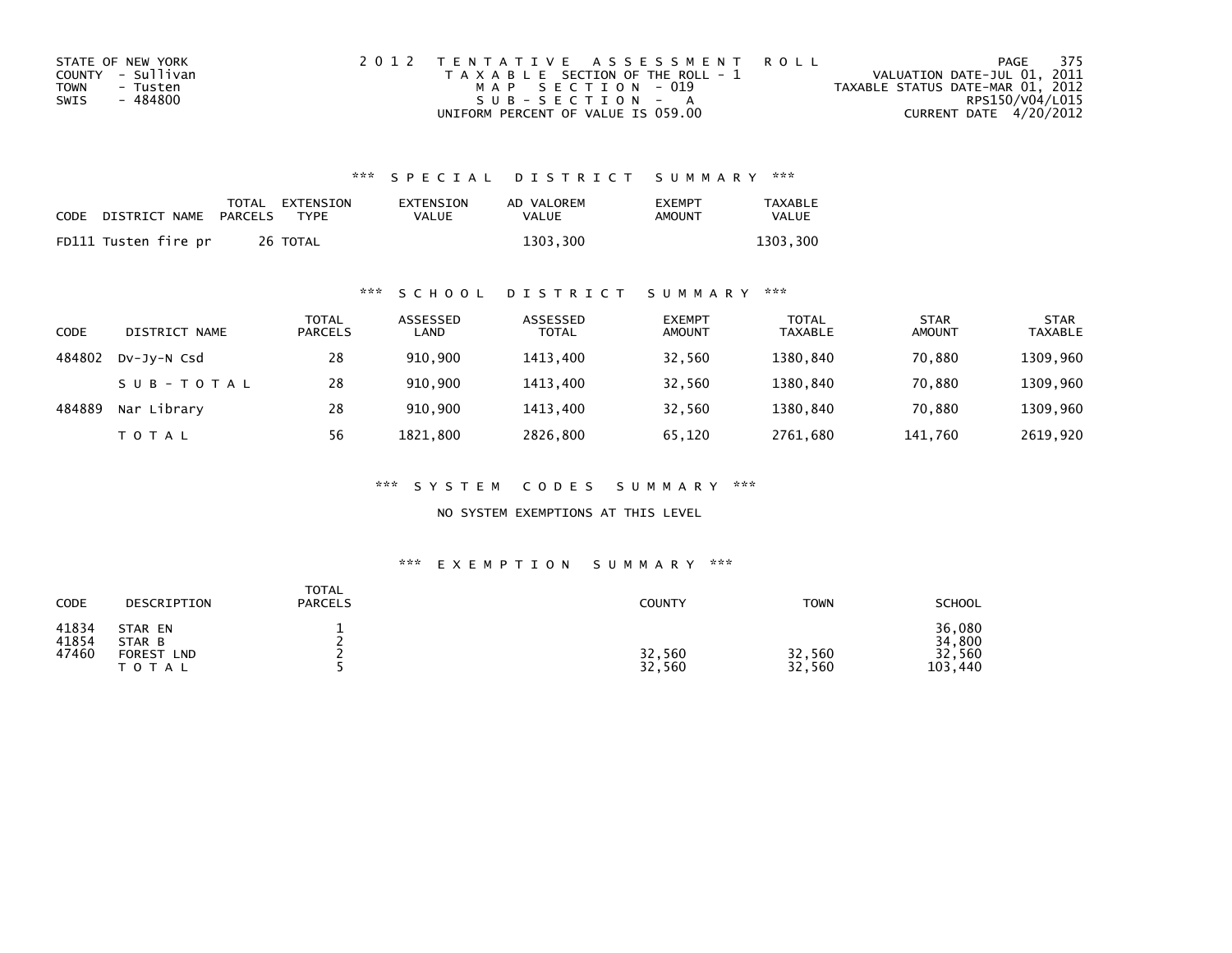| STATE OF NEW YORK |                   | 2012 TENTATIVE ASSESSMENT ROLL        | 376<br>PAGE                      |
|-------------------|-------------------|---------------------------------------|----------------------------------|
|                   | COUNTY - Sullivan | T A X A B L E SECTION OF THE ROLL - 1 | VALUATION DATE-JUL 01, 2011      |
| <b>TOWN</b>       | - Tusten          | MAP SECTION - 019                     | TAXABLE STATUS DATE-MAR 01, 2012 |
| SWIS              | - 484800          | $SUB - SECTION - A$                   | RPS150/V04/L015                  |
|                   |                   | UNIFORM PERCENT OF VALUE IS 059.00    | CURRENT DATE 4/20/2012           |

| ROLL       | DESCRIPTION | <b>TOTAL</b>   | <b>ASSESSED</b> | ASSESSED     | <b>TAXABLE</b> | <b>TAXABLE</b> | <b>TAXABLE</b> | <b>STAR</b>    |
|------------|-------------|----------------|-----------------|--------------|----------------|----------------|----------------|----------------|
| <b>SEC</b> |             | <b>PARCELS</b> | LAND            | <b>TOTAL</b> | COUNT          | <b>TOWN</b>    | <b>SCHOOL</b>  | <b>TAXABLE</b> |
|            | TAXABLE     | 28             | 910,900         | 1413,400     | 1380.840       | 1380,840       | 1380.840       | 1309,960       |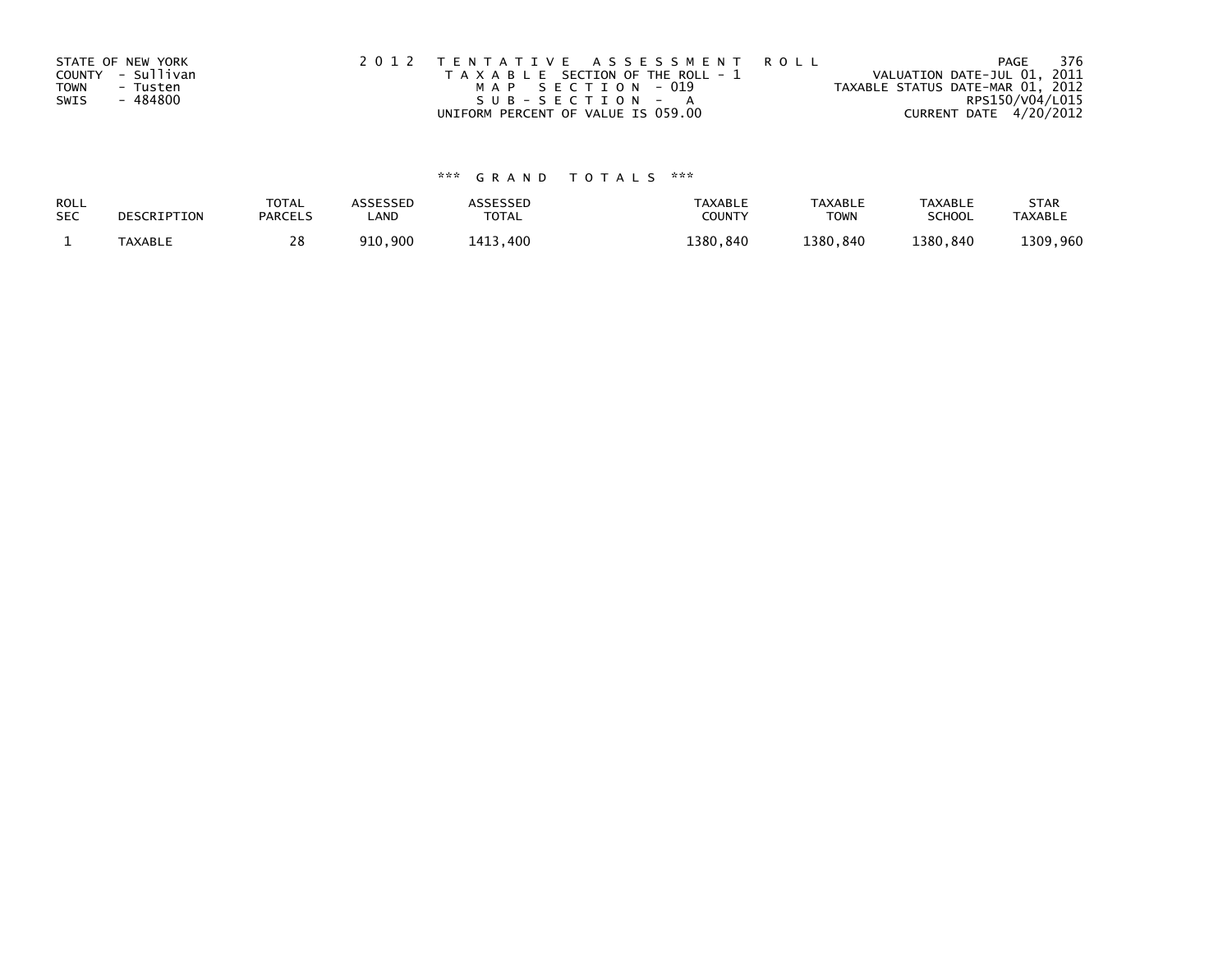| STATE OF NEW YORK<br>COUNTY - Sullivan<br><b>TOWN</b><br>- Tusten<br>$-484800$<br><b>SWIS</b>     | 2 0 1 2                                                                                                                                                             | T E N T A T I V E<br>T A X A B L E SECTION OF THE ROLL - 1<br>TAX MAP NUMBER SEQUENCE<br>UNIFORM PERCENT OF VALUE IS 059.00 |                                               | A S S E S S M E N T<br><b>ROLL</b>                              |                                            | <b>PAGE</b><br>VALUATION DATE-JUL 01, 2011<br>TAXABLE STATUS DATE-MAR 01, 2012 | 377    |
|---------------------------------------------------------------------------------------------------|---------------------------------------------------------------------------------------------------------------------------------------------------------------------|-----------------------------------------------------------------------------------------------------------------------------|-----------------------------------------------|-----------------------------------------------------------------|--------------------------------------------|--------------------------------------------------------------------------------|--------|
| TAX MAP PARCEL NUMBER<br>CURRENT OWNERS NAME<br><b>CURRENT OWNERS ADDRESS</b>                     | PROPERTY LOCATION & CLASS ASSESSMENT EXEMPTION CODE----------------COUNTY-------TOWN------SCHOOL<br>SCHOOL DISTRICT<br>PARCEL SIZE/GRID COORD                       | LAND<br><b>TOTAL</b>                                                                                                        |                                               | TAX DESCRIPTION<br>SPECIAL DISTRICTS                            | TAXABLE VALUE                              | ACCOUNT NO.                                                                    |        |
| $19. B - 1 - 1$<br>Belmont Archery Club<br>Attn: Langer David<br>37 Lauren Ln<br>Sussex, NJ 07461 | TWN Belmont Archery Clb<br>911 Forest s480<br>484802-89<br>$Dv-Jy-N$ Csd<br><b>ACRES</b><br>80.00<br>EAST-0324494 NRTH-0563605<br>FULL MARKET VALUE                 | 78,600<br>106,600<br>180,700                                                                                                | FOREST LND 47460<br><b>TOWN</b>               | COUNTY TAXABLE VALUE<br>TAXABLE VALUE<br>SCHOOL TAXABLE VALUE   | 60,522<br>46,078<br>46.078<br>46,078       | 60,522                                                                         | 60,522 |
| MAY BE SUBJECT TO PAYMENT<br>UNDER RPTL480A UNTIL 2021                                            |                                                                                                                                                                     |                                                                                                                             |                                               |                                                                 |                                            |                                                                                |        |
| $19. B - 1 - 2$<br>Kenny Brendan T<br>122 Baywater Blvd<br>Inwood, NY 11096                       | TWN Badgeley<br>240 Rural res<br>484802-89<br>DV-JY-N Csd<br>ACRES 43.40<br>EAST-0322732 NRTH-0562301<br>DEED BOOK 2010 PG-55418<br>FULL MARKET VALUE               | 53,600<br>83,400<br>141,400                                                                                                 | <b>TOWN</b>                                   | COUNTY TAXABLE VALUE<br>TAXABLE VALUE<br>SCHOOL TAXABLE VALUE   | 83.400<br>83,400<br>83,400                 |                                                                                |        |
|                                                                                                   |                                                                                                                                                                     |                                                                                                                             |                                               |                                                                 |                                            |                                                                                |        |
| $19. B - 1 - 5$<br>Johnson Kathleen<br>PO Box 125<br>Narrowsburg, NY 12764                        | TWN Hankins<br>210 1 Family Res<br>484802-89<br>DV-Jy-N Csd<br>2.74<br><b>ACRES</b><br>EAST-0321700 NRTH-0561884<br>FULL MARKET VALUE                               | 19,400<br>82,000<br>139,000                                                                                                 | STAR B<br>COUNTY<br><b>TOWN</b>               | 41854<br>TAXABLE VALUE<br>TAXABLE VALUE<br>SCHOOL TAXABLE VALUE | $\mathbf{0}$<br>82.000<br>82,000<br>64,600 | $\Omega$                                                                       | 17,400 |
|                                                                                                   | TWN Hankins                                                                                                                                                         |                                                                                                                             |                                               |                                                                 |                                            |                                                                                |        |
| $19. B - 1 - 6.1$<br>Richards Thomas E<br>11 Stuart Ave<br>Amityville, NY 11701                   | 210 1 Family Res<br>484802-89<br>$Dv-Jy-N$ Csd<br><b>ACRES</b><br>16.00<br>EAST-0321325 NRTH-0561095<br>DEED BOOK 3236<br>PG-228<br>FULL MARKET VALUE               | 43,000<br>128,000<br>216,900                                                                                                | <b>COUNTY</b><br><b>TOWN</b>                  | TAXABLE VALUE<br>TAXABLE VALUE<br>SCHOOL TAXABLE VALUE          | 128,000<br>128,000<br>128,000              |                                                                                |        |
|                                                                                                   |                                                                                                                                                                     |                                                                                                                             |                                               |                                                                 |                                            |                                                                                |        |
| $19.B-1-6.2$<br>Krol Gary<br>49 Grassy Swamp Rd<br>Narrowsburg, NY 12764                          | TWN Hankins<br>210 1 Family Res<br>484802-89<br>$Dv-Jy-N$ Csd<br>2.55<br><b>ACRES</b><br>EAST-0321325 NRTH-0561095<br>DEED BOOK 2647<br>PG-631<br>FULL MARKET VALUE | 15,900<br>103,900<br>176,100                                                                                                | <b>COUNTY</b><br><b>TOWN</b><br><b>SCHOOL</b> | TAXABLE VALUE<br>TAXABLE VALUE<br>TAXABLE VALUE                 | 103,900<br>103.900<br>103,900              |                                                                                |        |
|                                                                                                   |                                                                                                                                                                     |                                                                                                                             |                                               |                                                                 |                                            |                                                                                |        |
| $19.B-1-6.3$<br>Hankins Walter J<br>PO Box 26<br>Narrowsburg, NY 12764                            | WS Grassy Swamp Rd<br>311 Res vac land<br>484802-89<br>$Dv-Jy-N$ Csd<br><b>ACRES</b><br>3.10<br>EAST-0321325 NRTH-0561095<br>FULL MARKET VALUE                      | 14,500<br>14,500<br>24,600                                                                                                  | <b>COUNTY</b><br><b>TOWN</b><br>SCHOOL        | TAXABLE VALUE<br>TAXABLE VALUE<br>TAXABLE VALUE                 | 14,500<br>14,500<br>14,500                 |                                                                                |        |
|                                                                                                   |                                                                                                                                                                     |                                                                                                                             |                                               |                                                                 |                                            |                                                                                |        |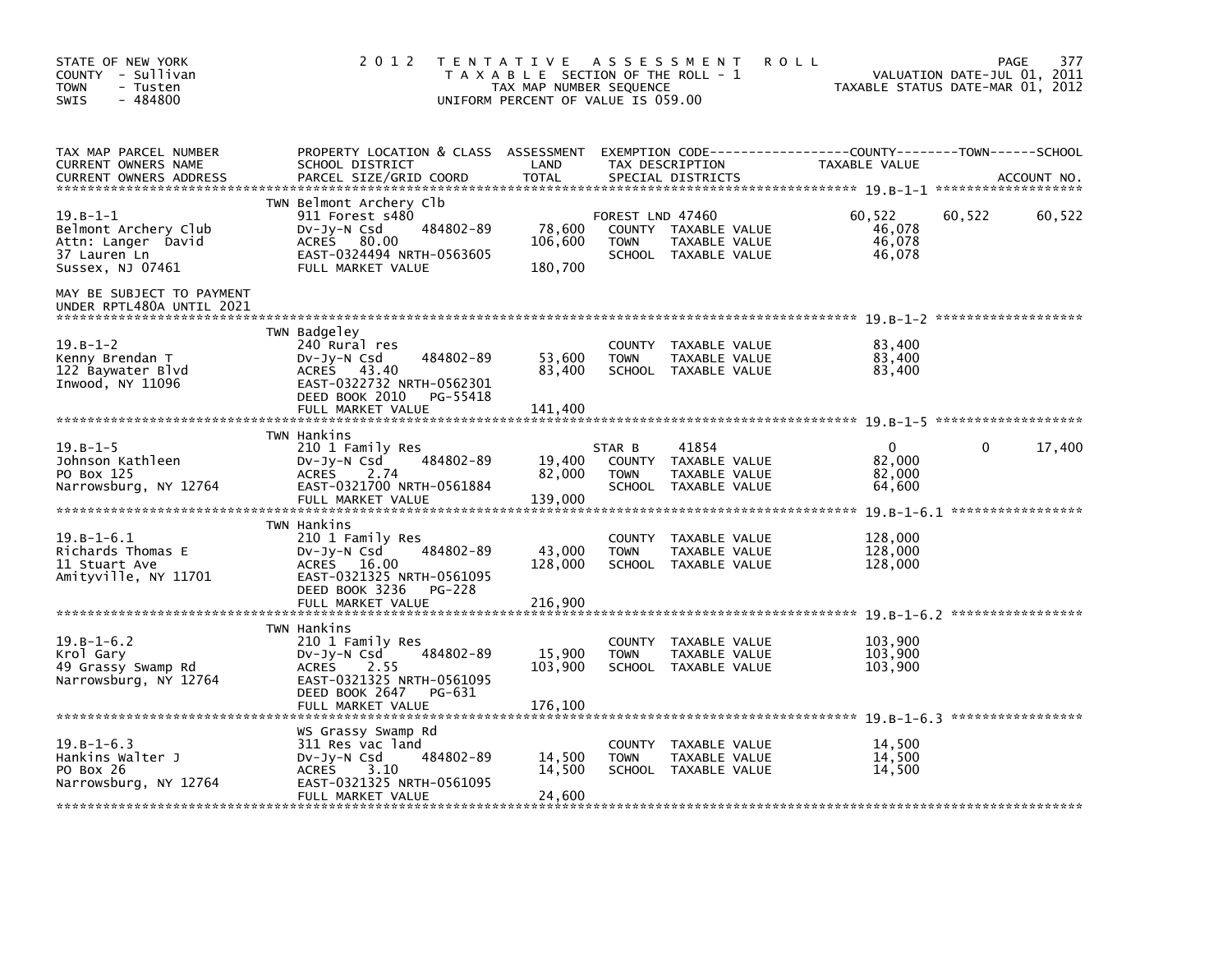| STATE OF NEW YORK<br>COUNTY - Sullivan<br><b>TOWN</b><br>- Tusten<br>$-484800$<br>SWIS | 2012 TENTATIVE ASSESSMENT ROLL                          | T A X A B L E SECTION OF THE ROLL - 1<br>TAX MAP NUMBER SEQUENCE<br>UNIFORM PERCENT OF VALUE IS 059.00 |                  |                      | VALUATION DATE-JUL 01, 2011<br>TAXABLE STATUS DATE-MAR 01, 2012 |        | 378<br><b>PAGE</b> |
|----------------------------------------------------------------------------------------|---------------------------------------------------------|--------------------------------------------------------------------------------------------------------|------------------|----------------------|-----------------------------------------------------------------|--------|--------------------|
| TAX MAP PARCEL NUMBER<br><b>CURRENT OWNERS NAME</b>                                    | PROPERTY LOCATION & CLASS ASSESSMENT<br>SCHOOL DISTRICT | LAND                                                                                                   |                  | TAX DESCRIPTION      | TAXABLE VALUE                                                   |        |                    |
| <b>CURRENT OWNERS ADDRESS</b>                                                          | PARCEL SIZE/GRID COORD TOTAL                            |                                                                                                        |                  | SPECIAL DISTRICTS    |                                                                 |        | ACCOUNT NO.        |
|                                                                                        |                                                         |                                                                                                        |                  |                      |                                                                 |        |                    |
|                                                                                        | 668 Cochecton Tpke                                      |                                                                                                        |                  |                      |                                                                 |        |                    |
| 19.B-1-6.4                                                                             | 210 1 Family Res                                        |                                                                                                        |                  | COUNTY TAXABLE VALUE | 105,000                                                         |        |                    |
| Hankins Walter J                                                                       | DV-Jy-N Csd 484802-89                                   | 37,900                                                                                                 | <b>TOWN</b>      | TAXABLE VALUE        | 105,000                                                         |        |                    |
| PO Box 26                                                                              | ACRES 15.12                                             | 105,000                                                                                                |                  | SCHOOL TAXABLE VALUE | 105,000                                                         |        |                    |
| Narrowsburg, NY 12764                                                                  | EAST-0321325 NRTH-0561095                               |                                                                                                        |                  |                      |                                                                 |        |                    |
|                                                                                        | FULL MARKET VALUE                                       | 178,000                                                                                                |                  |                      |                                                                 |        |                    |
|                                                                                        |                                                         |                                                                                                        |                  |                      |                                                                 |        |                    |
|                                                                                        | TWN Hankins                                             |                                                                                                        |                  |                      |                                                                 |        |                    |
| 19.B-1-7                                                                               | 911 Forest s480                                         |                                                                                                        | FOREST LND 47460 |                      | 55,811                                                          | 55,811 | 55,811             |
| Failing Joan A                                                                         | DV-JY-N Csd<br>484802-89                                | 83,200                                                                                                 |                  | COUNTY TAXABLE VALUE | 35,289                                                          |        |                    |
| Failing Daniel L                                                                       | ACRES 80.50                                             | 91,100                                                                                                 |                  | TOWN TAXABLE VALUE   | 35,289                                                          |        |                    |
| 754 Newport Rd                                                                         | EAST-0322409 NRTH-0560604                               |                                                                                                        |                  | SCHOOL TAXABLE VALUE | 35,289                                                          |        |                    |
| Utica, NY 13502                                                                        | DEED BOOK 2367 PG-226                                   |                                                                                                        |                  |                      |                                                                 |        |                    |
|                                                                                        | FULL MARKET VALUE                                       | 154,400                                                                                                |                  |                      |                                                                 |        |                    |
| MAY BE SUBJECT TO PAYMENT                                                              |                                                         |                                                                                                        |                  |                      |                                                                 |        |                    |
| UNDER RPTL480A UNTIL 2021                                                              |                                                         |                                                                                                        |                  |                      |                                                                 |        |                    |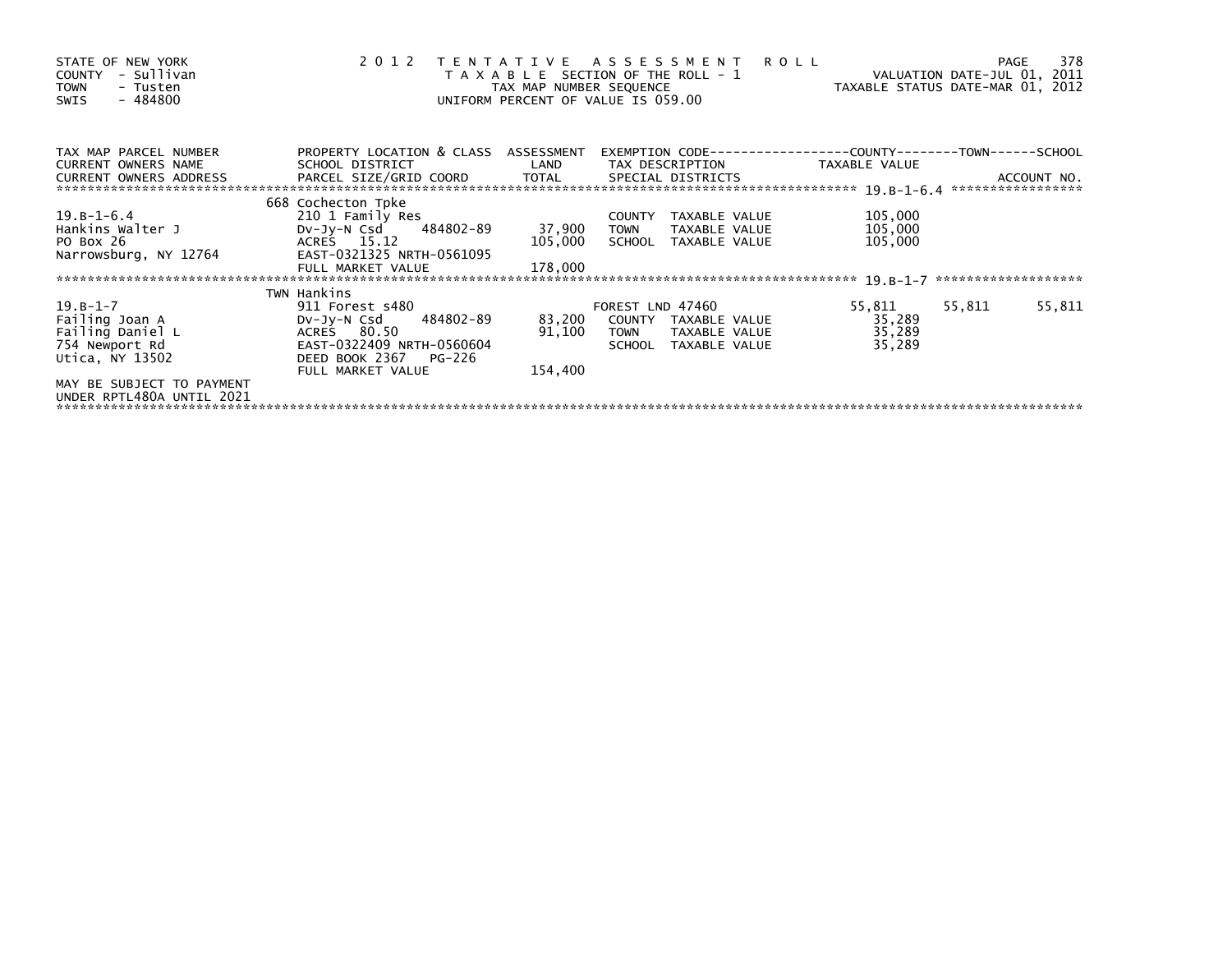| STATE OF NEW YORK       | 2012 TENTATIVE ASSESSMENT ROLL        | PAGE                             | - 379 |
|-------------------------|---------------------------------------|----------------------------------|-------|
| COUNTY - Sullivan       | T A X A B L E SECTION OF THE ROLL - 1 | VALUATION DATE-JUL 01, 2011      |       |
| <b>TOWN</b><br>- Tusten | MAP SECTION - 019                     | TAXABLE STATUS DATE-MAR 01, 2012 |       |
| - 484800<br>SWIS        | SUB-SECTION - B                       | RPS150/V04/L015                  |       |
|                         | UNIFORM PERCENT OF VALUE IS 059.00    | CURRENT DATE 4/20/2012           |       |

|                    |                              | 'I AL                 | 'ΩN<br>או - |         | ORFM<br>VA<br>ΑL | .EMP               | $\overline{\phantom{a}}$ |
|--------------------|------------------------------|-----------------------|-------------|---------|------------------|--------------------|--------------------------|
| <b>CODE</b><br>___ | <b>NAMF</b><br><b>DISTRT</b> | PART<br>$\sim$ $\sim$ | ™D⊩         | . / A L | Ш<br>VA.         | AMOUN <sup>-</sup> | <b>VALUE</b>             |

### NO SPECIAL DISTRICTS AT THIS LEVEL

### \*\*\* S C H O O L D I S T R I C T S U M M A R Y \*\*\*

| CODE   | DISTRICT NAME | TOTAL<br><b>PARCELS</b> | ASSESSED<br>LAND | ASSESSED<br><b>TOTAL</b> | <b>EXEMPT</b><br><b>AMOUNT</b> | <b>TOTAL</b><br><b>TAXABLE</b> | <b>STAR</b><br><b>AMOUNT</b> | <b>STAR</b><br><b>TAXABLE</b> |
|--------|---------------|-------------------------|------------------|--------------------------|--------------------------------|--------------------------------|------------------------------|-------------------------------|
| 484802 | DV-JY-N Csd   |                         | 346,100          | 714,500                  | 116,333                        | 598,167                        | 17,400                       | 580,767                       |
|        | SUB-TOTAL     |                         | 346.100          | 714.500                  | 116.333                        | 598.167                        | 17,400                       | 580,767                       |
| 484889 | Nar Library   | 8                       | 346,100          | 714.500                  | 116,333                        | 598,167                        | 17,400                       | 580,767                       |
|        | T O T A L     | 16                      | 692.200          | 1429.000                 | 232,666                        | 1196,334                       | 34,800                       | 1161.534                      |

### \*\*\* S Y S T E M C O D E S S U M M A R Y \*\*\*

### NO SYSTEM EXEMPTIONS AT THIS LEVEL

### \*\*\* E X E M P T I O N S U M M A R Y \*\*\*

| CODE           | DESCRIPTION                                           | <b>TOTAL</b><br><b>PARCELS</b> | <b>COUNTY</b>      | <b>TOWN</b>        | <b>SCHOOL</b>                |
|----------------|-------------------------------------------------------|--------------------------------|--------------------|--------------------|------------------------------|
| 41854<br>47460 | STAR B<br><b>FOREST</b><br><b>LND</b><br><b>TOTAL</b> |                                | 116,333<br>116,333 | 116,333<br>116,333 | 17,400<br>116,333<br>133,733 |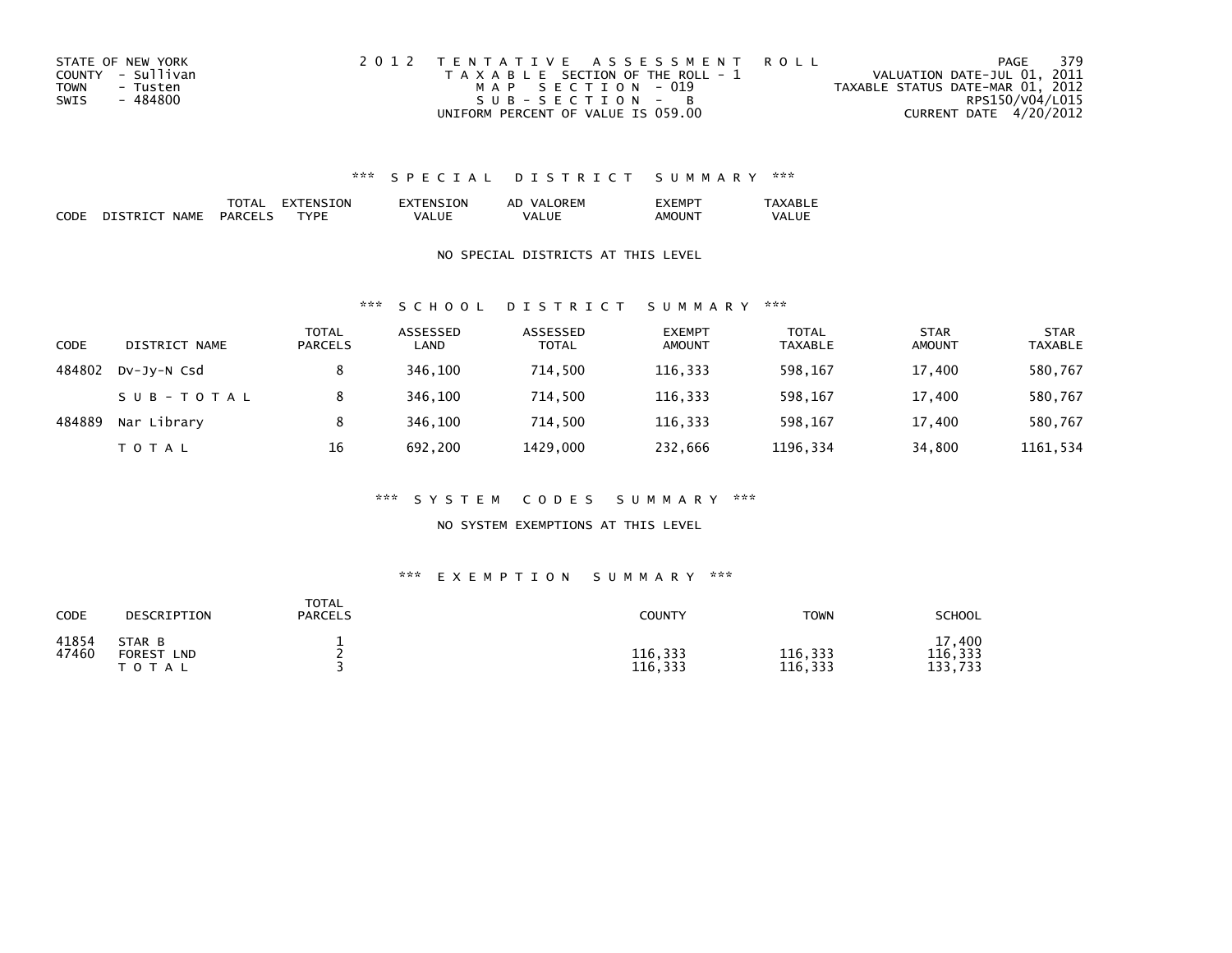| STATE OF NEW YORK       | 2012 TENTATIVE ASSESSMENT ROLL        | 380<br>PAGE                      |
|-------------------------|---------------------------------------|----------------------------------|
| COUNTY - Sullivan       | T A X A B L E SECTION OF THE ROLL - 1 | VALUATION DATE-JUL 01, 2011      |
| <b>TOWN</b><br>- Tusten | MAP SECTION - 019                     | TAXABLE STATUS DATE-MAR 01, 2012 |
| - 484800<br>SWIS        | SUB-SECTION-B                         | RPS150/V04/L015                  |
|                         | UNIFORM PERCENT OF VALUE IS 059.00    | CURRENT DATE 4/20/2012           |

| ROLL       | DESCRIPTION | <b>TOTAL</b>   | ASSESSED | ASSESSED | <b>TAXABLE</b> | <b>TAXABLE</b> | <b>TAXABLE</b> | <b>STAR</b>    |
|------------|-------------|----------------|----------|----------|----------------|----------------|----------------|----------------|
| <b>SEC</b> |             | <b>PARCELS</b> | LAND     | TOTAL    | <b>COUNTY</b>  | <b>TOWN</b>    | <b>SCHOOL</b>  | <b>TAXABLE</b> |
|            | TAXABLE     |                | 346,100  | 714,500  | 598,167        | 598,167        | 598,167        | 580,767        |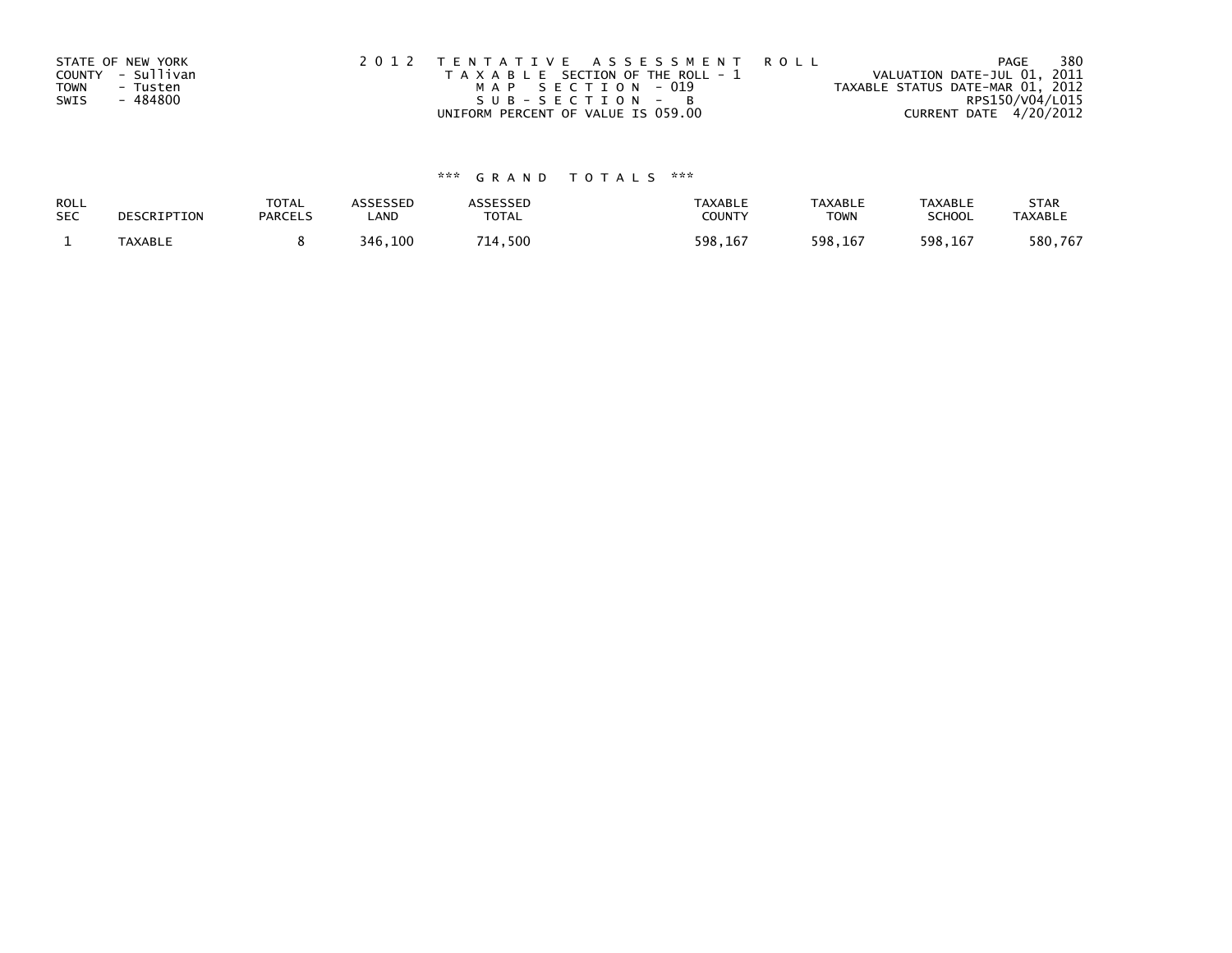| STATE OF NEW YORK<br>COUNTY - Sullivan<br><b>TOWN</b><br>- Tusten<br>$-484800$<br><b>SWIS</b>                       | 2 0 1 2                                                                                                                                                                   | T E N T A T I V E<br>TAX MAP NUMBER SEQUENCE | A S S E S S M E N T<br><b>ROLL</b><br>T A X A B L E SECTION OF THE ROLL - 1<br>UNIFORM PERCENT OF VALUE IS 059.00                                                    | TAXABLE STATUS DATE-MAR 01, 2012                                                         | 381<br>PAGE<br>VALUATION DATE-JUL 01, 2011         |
|---------------------------------------------------------------------------------------------------------------------|---------------------------------------------------------------------------------------------------------------------------------------------------------------------------|----------------------------------------------|----------------------------------------------------------------------------------------------------------------------------------------------------------------------|------------------------------------------------------------------------------------------|----------------------------------------------------|
| TAX MAP PARCEL NUMBER<br>CURRENT OWNERS NAME                                                                        | SCHOOL DISTRICT                                                                                                                                                           | LAND                                         | PROPERTY LOCATION & CLASS ASSESSMENT EXEMPTION CODE----------------COUNTY-------TOWN------SCHOOL<br>TAX DESCRIPTION                                                  | TAXABLE VALUE                                                                            |                                                    |
| $20. -1 - 1.1$<br>Knaub Albert<br>Knaub Frances<br>11 Barnes Drive West<br>Ridgefield Park, NJ 07660                | $Co$ Rd $23$<br>240 Rural res<br>484802-89<br>$Dv-Jy-N$ Csd<br>ACRES 47.40<br>EAST-0327649 NRTH-0575985<br>DEED BOOK 1933<br>PG-515<br>FULL MARKET VALUE                  | 64,300<br>115,200<br>195,300                 | COUNTY TAXABLE VALUE<br>TAXABLE VALUE<br><b>TOWN</b><br>SCHOOL TAXABLE VALUE<br>FD111 Tusten fire protect.                                                           | 115,200<br>115,200<br>115,200<br>115,200 TO                                              | 105700                                             |
| $20. -1 - 1.2$<br>Wyss Francis Sr<br>Wyss Pat<br>1188 Cr 23<br>Narrowsburg, NY 12764                                | $Co$ Rd $23$<br>270 Mfg housing<br>484802-89<br>$Dv-Jy-N$ Csd<br>ACRES 5.02<br>EAST-0326677 NRTH-0575318<br>DEED BOOK 1892<br>PG-647                                      | 25,600<br>60,000                             | 41834<br>STAR EN<br>COUNTY TAXABLE VALUE<br>TAXABLE VALUE<br><b>TOWN</b><br>SCHOOL TAXABLE VALUE<br>FD111 Tusten fire protect.                                       | $\Omega$<br>60,000<br>60,000<br>23.920<br>60,000 TO                                      | 105700<br>$\Omega$<br>36,080                       |
| $20. -1 - 2$<br>Gambari Mohammad S<br>Mahon Mary Delia<br>1144 C R 23<br>Narrowsburg, NY 12764                      | $Co$ Rd $23$<br>210 1 Family Res<br>484802-89<br>$Dv-Jv-N$ Csd<br>FRNT 125.00 DPTH 175.00<br><b>BANK</b><br>G<br>EAST-0327250 NRTH-0574850<br>DEED BOOK 2716 PG-373       | 9,700<br>68,900                              | 41854<br>STAR B<br>COUNTY TAXABLE VALUE<br>TAXABLE VALUE<br><b>TOWN</b><br>SCHOOL TAXABLE VALUE<br>FD111 Tusten fire protect.                                        | $\Omega$<br>68,900<br>68,900<br>51,500<br>68,900 TO                                      | 150700<br>17,400<br>O                              |
| $20. -1 - 3.1$<br>Giambrone Richard<br>Giambrone Russell Sr<br>27 Harrison Ave<br>Franklin Square, NY 11010         | $Co$ Rd $23$<br>260 Seasonal res<br>$Dv-Jy-N$ Csd<br>484802-89<br>FRNT 150.00 DPTH 175.00<br>EAST-0327340 NRTH-0574740<br>DEED BOOK 1021<br>PG-00089<br>FULL MARKET VALUE | 10,400<br>60,000<br>101,700                  | TAXABLE VALUE<br>COUNTY<br>TAXABLE VALUE<br><b>TOWN</b><br>SCHOOL TAXABLE VALUE<br>FD111 Tusten fire protect.                                                        | 60,000<br>60,000<br>60,000<br>60,000 TO                                                  | 131400                                             |
| $20. -1 - 3.2$<br>Fraser Richard<br>Richard Fraser Revocable Trust ACRES<br>1116 Fraser Rd<br>Narrowsburg, NY 12764 | $Co$ Rd $23$<br>210 1 Family Res<br>484802-89<br>$Dv-Jy-N$ Csd<br>3.06<br>EAST-0327790 NRTH-0575370<br>DEED BOOK 2130<br>PG-348<br>FULL MARKET VALUE                      | 75,000 STAR EN<br>127,100                    | $CW_15_VET/41161$<br>41800<br>19,300 AGED-CTS<br>41834<br>COUNTY TAXABLE VALUE<br>TAXABLE VALUE<br><b>TOWN</b><br>SCHOOL TAXABLE VALUE<br>FD111 Tusten fire protect. | 6,960<br>6,960<br>30,618<br>30,618<br>$\Omega$<br>37,422<br>37,422<br>5,170<br>75,000 TO | 116899<br>$\Omega$<br>33,750<br>$\Omega$<br>36,080 |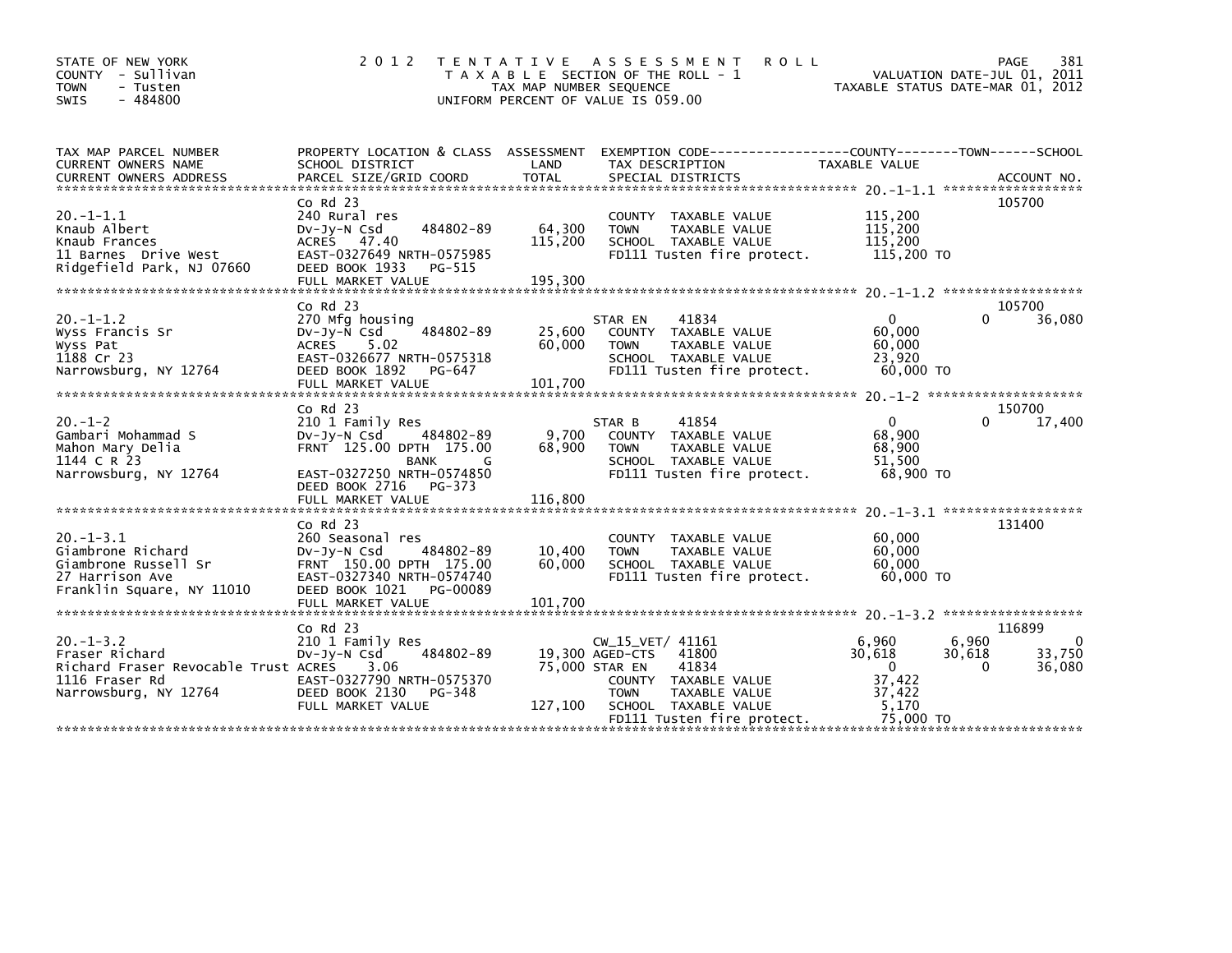| STATE OF NEW YORK<br>COUNTY - Sullivan<br><b>TOWN</b><br>- Tusten<br>$-484800$<br>SWIS                   | 2 0 1 2                                                                                                                                                                          | TAX MAP NUMBER SEQUENCE             | TENTATIVE ASSESSMENT<br><b>ROLL</b><br>T A X A B L E SECTION OF THE ROLL - 1<br>UNIFORM PERCENT OF VALUE IS 059.00                      | VALUATION DATE-JUL 01, 2011<br>TAXABLE STATUS DATE-MAR 01, 2012         | PAGE<br>382                |
|----------------------------------------------------------------------------------------------------------|----------------------------------------------------------------------------------------------------------------------------------------------------------------------------------|-------------------------------------|-----------------------------------------------------------------------------------------------------------------------------------------|-------------------------------------------------------------------------|----------------------------|
| TAX MAP PARCEL NUMBER<br>CURRENT OWNERS NAME<br><b>CURRENT OWNERS ADDRESS</b>                            | PROPERTY LOCATION & CLASS ASSESSMENT<br>SCHOOL DISTRICT<br>PARCEL SIZE/GRID COORD                                                                                                | LAND<br><b>TOTAL</b>                | EXEMPTION CODE-----------------COUNTY-------TOWN------SCHOOL<br>TAX DESCRIPTION<br>SPECIAL DISTRICTS                                    | TAXABLE VALUE                                                           | ACCOUNT NO.                |
| $20 - 1 - 3.3$<br>Martibello Thomas<br>Martibello Mabel<br>1114 Fraser Rd<br>Narrowsburg, NY 12764       | 1114 Fraser Rd<br>210 1 Family Res<br>484802-89<br>$Dv-Jy-N$ Csd<br><b>ACRES</b><br>2.57<br>EAST-0327500 NRTH-0575060<br>DEED BOOK 893<br>PG-00191<br>FULL MARKET VALUE          | 17,700 STAR EN<br>80,000<br>135,600 | COMBAT VET 41131<br>41834<br>COUNTY TAXABLE VALUE<br>TAXABLE VALUE<br><b>TOWN</b><br>SCHOOL TAXABLE VALUE<br>FD111 Tusten fire protect. | 20,000<br>20,000<br>$\Omega$<br>60,000<br>60,000<br>43,920<br>80,000 TO | 134925<br>0<br>36,080<br>0 |
| $20 - 1 - 3.4$<br>Acker Harold V Jr<br>Acker Virginia D<br>16 Keith Ct<br>Centerport, NY 11721           | $Co$ Rd $23$<br>210 1 Family Res<br>484802-89<br>$Dv-Jy-N$ Csd<br><b>ACRES</b><br>2.76 BANK C84457<br>EAST-0328080 NRTH-0575720<br>DEED BOOK 2764<br>PG-125<br>FULL MARKET VALUE | 18,400<br>68,000<br>115,300         | COUNTY TAXABLE VALUE<br>TAXABLE VALUE<br><b>TOWN</b><br>SCHOOL TAXABLE VALUE<br>FD111 Tusten fire protect.                              | 68,000<br>68,000<br>68,000<br>68,000 TO                                 | 134850                     |
| $20. -1 - 3.5$<br>Ten Mile River Enterprise<br>R D #2<br>Narrowsburg, NY 12764                           | $Co$ Rd $23$<br>692 Road/str/hwy<br>484802-89<br>$Dv-Jv-N$ Csd<br>R O W<br><b>ACRES</b><br>3.10<br>EAST-0328296 NRTH-0575725<br>DEED BOOK 763<br>PG-01065<br>FULL MARKET VALUE   | 1,500<br>1,500<br>2,500             | COUNTY TAXABLE VALUE<br>TAXABLE VALUE<br><b>TOWN</b><br>SCHOOL TAXABLE VALUE<br>FD111 Tusten fire protect.                              | 1,500<br>1.500<br>1,500<br>1,500 TO                                     |                            |
| $20. -1 - 3.6$<br>Rivera Alberto<br>Rivera Albert Jr<br>665 E 181 st St Apt 14J<br>Bronx, NY 10457       | $Co$ Rd $23$<br>314 Rural vac<10<br>$Dv-Jy-N$ Csd<br>484802-89<br>7.46<br>ACRES<br>EAST-0329150 NRTH-0576273<br>DEED BOOK 2010<br>PG-54612<br>FULL MARKET VALUE                  | 27,500<br>27,500<br>46,600          | COUNTY TAXABLE VALUE<br><b>TOWN</b><br>TAXABLE VALUE<br>SCHOOL TAXABLE VALUE<br>FD111 Tusten fire protect.                              | 27,500<br>27,500<br>27,500<br>27,500 TO                                 | 116950                     |
| $20. -1 - 3.7$<br>Natoli Frank J Jr<br>Natoli Marguerite<br>1108 CR 23<br>Narrowsburg, NY 12764          | $Co$ Rd $23$<br>$314$ Rural vac<10<br>484802-89<br>$Dv-Jy-N$ Csd<br>4.25<br><b>ACRES</b><br>EAST-0328090 NRTH-0575070<br>DEED BOOK 2664<br>PG-152<br>FULL MARKET VALUE           | 19,300<br>19,300<br>32,700          | <b>COUNTY</b><br>TAXABLE VALUE<br><b>TOWN</b><br>TAXABLE VALUE<br>SCHOOL TAXABLE VALUE<br>FD111 Tusten fire protect.                    | 19,300<br>19,300<br>19,300<br>19,300 TO                                 | 148550                     |
| $20 - 1 - 3.8$<br>Hill-Mar Properties LLC<br>Attn: Kevin Markham<br>40 Albert Pl<br>Huntington, NY 11743 | $Co$ Rd $23$<br>$314$ Rural vac<10<br>484802-89<br>$Dv-Jy-N$ Csd<br>5.11<br><b>ACRES</b><br>EAST-0328584 NRTH-0575593<br>DEED BOOK 2178<br>PG-353<br>FULL MARKET VALUE           | 22,000<br>22,000<br>37,300          | COUNTY TAXABLE VALUE<br><b>TOWN</b><br>TAXABLE VALUE<br>SCHOOL TAXABLE VALUE<br>FD111 Tusten fire protect.                              | 22,000<br>22,000<br>22,000<br>22,000 TO                                 | 116900                     |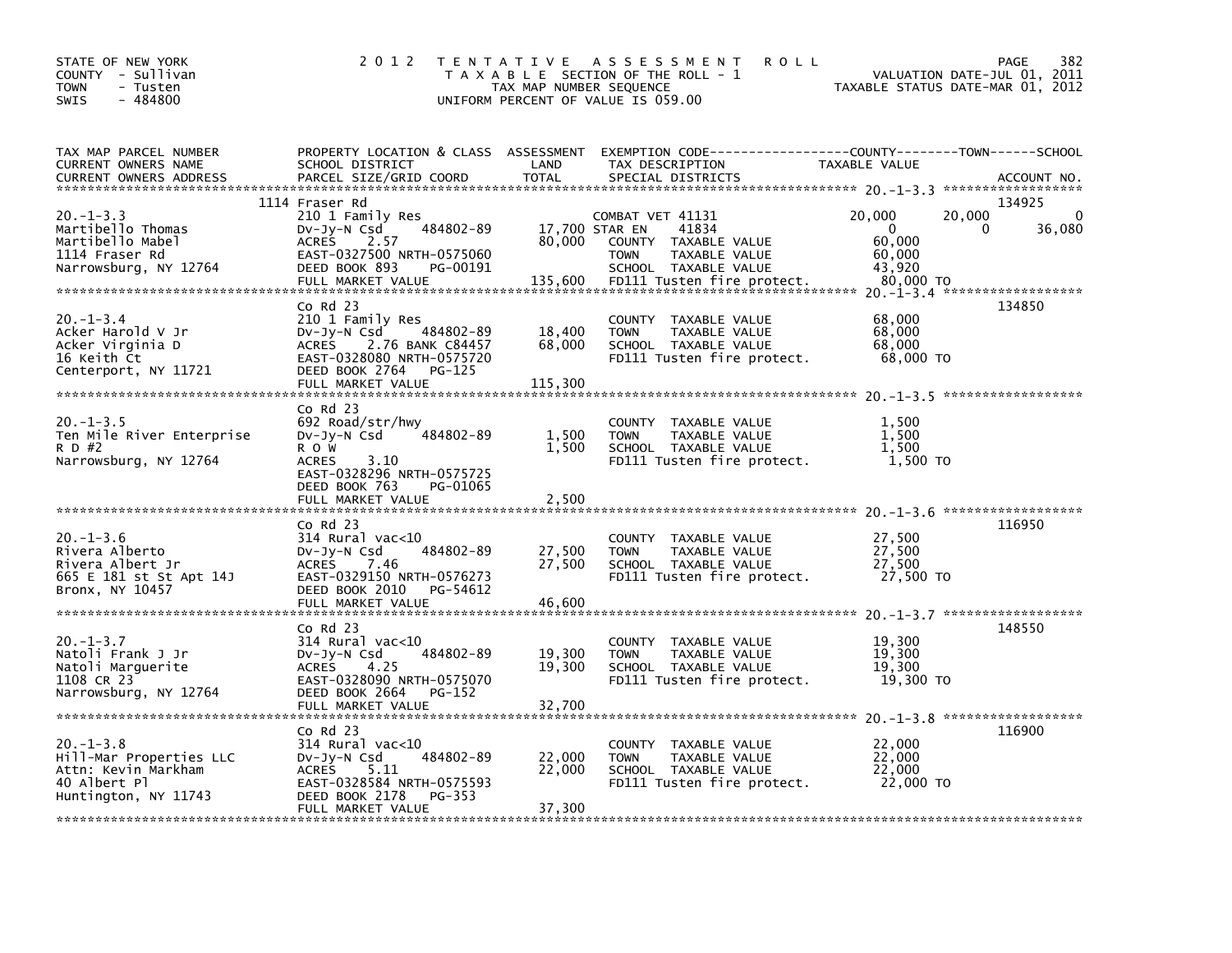| STATE OF NEW YORK<br>COUNTY - Sullivan<br>TOWN<br>- Tusten<br>$-484800$<br><b>SWIS</b>                    | 2 0 1 2                                                                                                                                                                     | T E N T A T I V E<br>TAX MAP NUMBER SEQUENCE | A S S E S S M E N T<br><b>ROLL</b><br>T A X A B L E SECTION OF THE ROLL - 1<br>UNIFORM PERCENT OF VALUE IS 059.00             | TAXABLE STATUS DATE-MAR 01, 2012                        | 383<br>PAGE<br>VALUATION DATE-JUL 01, 2011 |
|-----------------------------------------------------------------------------------------------------------|-----------------------------------------------------------------------------------------------------------------------------------------------------------------------------|----------------------------------------------|-------------------------------------------------------------------------------------------------------------------------------|---------------------------------------------------------|--------------------------------------------|
| TAX MAP PARCEL NUMBER<br>CURRENT OWNERS NAME<br><b>CURRENT OWNERS ADDRESS</b>                             | PROPERTY LOCATION & CLASS ASSESSMENT<br>SCHOOL DISTRICT<br>PARCEL SIZE/GRID COORD                                                                                           | LAND<br><b>TOTAL</b>                         | EXEMPTION CODE-----------------COUNTY-------TOWN------SCHOOL<br>TAX DESCRIPTION<br>SPECIAL DISTRICTS                          | TAXABLE VALUE                                           | ACCOUNT NO.                                |
|                                                                                                           | $Co$ Rd $23$                                                                                                                                                                |                                              |                                                                                                                               |                                                         | 117000                                     |
| $20. -1 - 3.9$<br>Isley Rudolph<br>Isley Diana<br>PO Box 858<br>Albrightsville, PA 18210-0858             | 210 1 Family Res<br>484802-89<br>$Dv-Jy-N$ Csd<br>Lumberland, Mt Hope Rd<br>3.35<br><b>ACRES</b><br>EAST-0328790 NRTH-0576570<br>DEED BOOK 3224 PG-205<br>FULL MARKET VALUE | 20,300<br>58,800<br>99,700                   | 41854<br>STAR B<br>COUNTY TAXABLE VALUE<br><b>TOWN</b><br>TAXABLE VALUE<br>SCHOOL TAXABLE VALUE<br>FD111 Tusten fire protect. | 0<br>58,800<br>58,800<br>41,400<br>58,800 TO            | 17,400<br>0                                |
|                                                                                                           |                                                                                                                                                                             |                                              |                                                                                                                               |                                                         |                                            |
| $20. -1 - 3.10$<br>Weber Raymond E<br>1120 Cr 23<br>Narrowsburg, NY 12764                                 | Cty Rd 23<br>210 1 Family Res<br>484802-89<br>$Dv-Jy-N$ Csd<br>3.06<br><b>ACRES</b><br>EAST-0328470 NRTH-0576200<br>DEED BOOK 1515<br>PG-382<br>FULL MARKET VALUE           | 19,300<br>71,500<br>121,200                  | 41854<br>STAR B<br>COUNTY TAXABLE VALUE<br>TAXABLE VALUE<br><b>TOWN</b><br>SCHOOL TAXABLE VALUE<br>FD111 Tusten fire protect. | $\mathbf{0}$<br>71,500<br>71,500<br>54,100<br>71,500 TO | 157975<br>17,400                           |
|                                                                                                           |                                                                                                                                                                             |                                              |                                                                                                                               |                                                         |                                            |
| $20. -1 - 3.11$<br>Marcotrigiano Vincent<br>2895 Ocean Ave<br>Ronkonkoma, NY 11779                        | LUMBERLAND C O Rd 23 N.S.<br>210 1 Family Res<br>484802-89<br>$Dv-Jv-N$ Csd<br>5.11<br><b>ACRES</b><br>EAST-0328315 NRTH-0575287<br>DEED BOOK 3375<br>PG-352                | 26,000<br>67,500                             | COUNTY TAXABLE VALUE<br>TAXABLE VALUE<br><b>TOWN</b><br>SCHOOL TAXABLE VALUE<br>FD111 Tusten fire protect.                    | 67,500<br>67.500<br>67,500<br>67,500 TO                 |                                            |
|                                                                                                           | FULL MARKET VALUE                                                                                                                                                           | 114,400                                      |                                                                                                                               |                                                         |                                            |
| $20. -1 - 3.12$<br>Weber Raymond E<br>1120 Cr 23<br>Narrowsburg, NY 12764                                 | C R 23<br>$314$ Rural vac< $10$<br>484802-89<br>DV-JV-N Csd<br>5.11<br><b>ACRES</b><br>EAST-0328854 NRTH-0575914<br>DEED BOOK 1515<br>PG-382<br>FULL MARKET VALUE           | 21,000<br>21,000<br>35,600                   | COUNTY TAXABLE VALUE<br><b>TOWN</b><br>TAXABLE VALUE<br>SCHOOL TAXABLE VALUE<br>FD111 Tusten fire protect.                    | 21,000<br>21,000<br>21,000<br>21,000 TO                 |                                            |
|                                                                                                           |                                                                                                                                                                             |                                              |                                                                                                                               |                                                         |                                            |
| $20. -1 - 4.1$<br>Natoli Frank J<br>Natoli Marguerite J<br>1108 Cr 23<br>Narrowsburg, NY 12764            | $Co$ Rd $23$<br>210 1 Family Res<br>484802-89<br>DV-Jy-N Csd<br><b>ACRES</b><br>1.20<br>EAST-0327550 NRTH-0574760<br>DEED BOOK 782<br>PG-00367<br>FULL MARKET VALUE         | 13,300<br>88,000<br>149,200                  | 41854<br>STAR B<br>COUNTY TAXABLE VALUE<br>TAXABLE VALUE<br><b>TOWN</b><br>SCHOOL TAXABLE VALUE<br>FD111 Tusten fire protect. | $\Omega$<br>88,000<br>88,000<br>70,600<br>88,000 TO     | 139550<br>17,400                           |
|                                                                                                           | 1088 Co Rd 23                                                                                                                                                               |                                              |                                                                                                                               |                                                         | 138350                                     |
| $20. -1 - 4.2$<br>Devereaux Timothy<br>Devereaux Charmain<br>523 E 78 th St Apt 1-I<br>New York, NY 10075 | 210 1 Family Res<br>484802-89<br>DV-Jy-N Csd<br><b>ACRES</b><br>4.00 BANK C88880<br>EAST-0327810 NRTH-0574700<br>DEED BOOK 3411<br>PG-355<br>FULL MARKET VALUE              | 22,400<br>93,400<br>158,300                  | COUNTY TAXABLE VALUE<br><b>TOWN</b><br>TAXABLE VALUE<br>SCHOOL TAXABLE VALUE<br>FD111 Tusten fire protect.                    | 93,400<br>93,400<br>93,400<br>93,400 TO                 |                                            |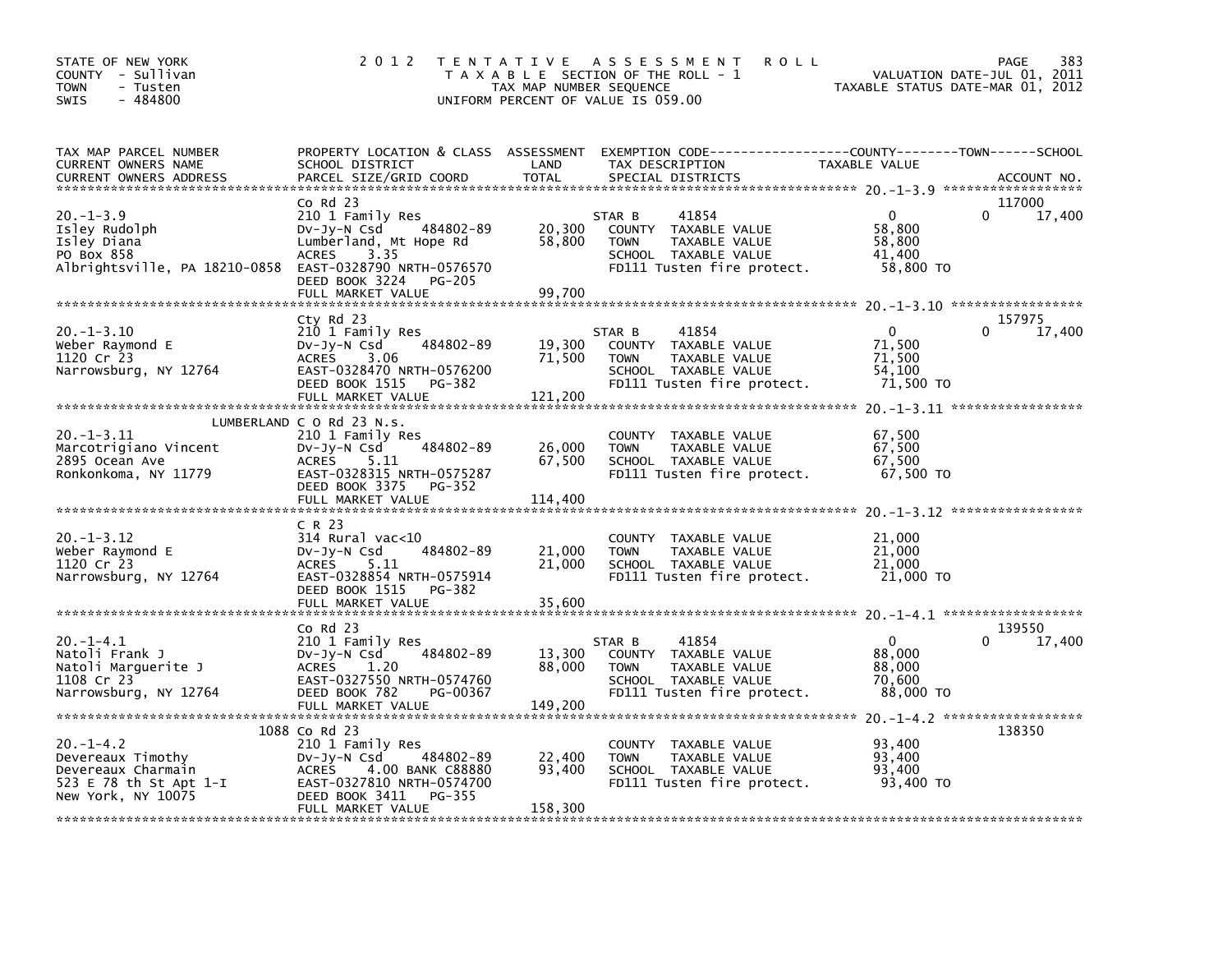| STATE OF NEW YORK<br>COUNTY - Sullivan<br><b>TOWN</b><br>- Tusten<br>$-484800$<br><b>SWIS</b>            | 2 0 1 2                                                                                                                                                                  | TAX MAP NUMBER SEQUENCE    | TENTATIVE ASSESSMENT<br><b>ROLL</b><br>T A X A B L E SECTION OF THE ROLL - 1<br>UNIFORM PERCENT OF VALUE IS 059.00 | 384<br>PAGE<br>VALUATION DATE-JUL 01, 2011<br>TAXABLE STATUS DATE-MAR 01, 2012                                                   |
|----------------------------------------------------------------------------------------------------------|--------------------------------------------------------------------------------------------------------------------------------------------------------------------------|----------------------------|--------------------------------------------------------------------------------------------------------------------|----------------------------------------------------------------------------------------------------------------------------------|
| TAX MAP PARCEL NUMBER<br>CURRENT OWNERS NAME<br><b>CURRENT OWNERS ADDRESS</b>                            | SCHOOL DISTRICT<br>PARCEL SIZE/GRID COORD                                                                                                                                | LAND<br><b>TOTAL</b>       | TAX DESCRIPTION<br>SPECIAL DISTRICTS                                                                               | PROPERTY LOCATION & CLASS ASSESSMENT EXEMPTION CODE----------------COUNTY-------TOWN------SCHOOL<br>TAXABLE VALUE<br>ACCOUNT NO. |
| $20. -1 - 5$<br>Hear John<br>Hear Patricia<br>164-51 96th St<br>Howard Beach, NY 11414                   | $Co$ Rd $23$<br>270 Mfg housing<br>Dv-Jy-N Csd<br>484802-89<br>1.12<br><b>ACRES</b><br>EAST-0328100 NRTH-0574700<br>DEED BOOK 814<br>PG-01098<br>FULL MARKET VALUE       | 13,400<br>18,200<br>30,800 | COUNTY TAXABLE VALUE<br>TAXABLE VALUE<br><b>TOWN</b><br>SCHOOL TAXABLE VALUE<br>FD111 Tusten fire protect.         | 121725<br>18,200<br>18,200<br>18,200<br>18,200 TO                                                                                |
| $20. - 1 - 6$<br>Lesser Louis C<br>Marcotrigiano Vincent<br>23 Beech Ave<br>Farmingville, NY 11738       | $CO$ Rd $23$<br>322 Rural vac>10<br>$Dv-Jy-N$ Csd<br>484802-89<br>ACRES 50.00<br>EAST-0329080 NRTH-0575190<br>DEED BOOK 2655<br>PG-602<br>FULL MARKET VALUE              | 47,000<br>47,000<br>79.700 | COUNTY TAXABLE VALUE<br>TAXABLE VALUE<br><b>TOWN</b><br>SCHOOL TAXABLE VALUE<br>FD111 Tusten fire protect.         | 104200<br>47,000<br>47,000<br>47,000<br>47,000 TO                                                                                |
| $20. -1 - 7.1$<br>Hallgren Herbert C<br>Hallgren Erick<br>1870 Schieffelin Ave Apt 4D<br>Bronx, NY 10466 | Lot #2 Ch #23<br>260 Seasonal res<br>DV-Jy-N Csd<br>484802-89<br>ACRES 5.47<br>EAST-0329153 NRTH-0574381<br>DEED BOOK 2151<br>PG-630<br>FULL MARKET VALUE                | 27,100<br>41,100<br>69,700 | COUNTY TAXABLE VALUE<br>TAXABLE VALUE<br><b>TOWN</b><br>SCHOOL TAXABLE VALUE<br>FD111 Tusten fire protect.         | 41,100<br>41,100<br>41.100<br>41,100 TO                                                                                          |
| $20. -1 - 7.2$<br>San Kan Holdings LLC<br>56 Harrison St Rm 304<br>New Rochelle, NY 10801                | Lot #1 Ch #23<br>260 Seasonal res<br>484802-89<br>DV-Jy-N Csd<br><b>ACRES</b><br>6.88<br>EAST-0329362 NRTH-0574336<br>DEED BOOK 2272<br>PG-124<br>FULL MARKET VALUE      | 24,200<br>25,000<br>42,400 | COUNTY TAXABLE VALUE<br>TAXABLE VALUE<br><b>TOWN</b><br>SCHOOL TAXABLE VALUE<br>FD111 Tusten fire protect.         | 25,000<br>25,000<br>25,000<br>25,000 TO                                                                                          |
| $20. -1 - 7.3$<br>Radosavljevic Silvija Djuric<br>79-22 Cyprus Ave<br>Ridgewood, NY 11385                | Lot #7 Ch #23<br>$314$ Rural vac< $10$<br>484802-89<br>DV-Jy-N Csd<br>5.55<br><b>ACRES</b><br>EAST-0327608 NRTH-0573907<br>DEED BOOK 3005<br>PG-347<br>FULL MARKET VALUE | 23,400<br>23,400<br>39,700 | COUNTY TAXABLE VALUE<br>TAXABLE VALUE<br><b>TOWN</b><br>SCHOOL TAXABLE VALUE<br>FD111 Tusten fire protect.         | 23,400<br>23,400<br>23,400<br>23,400 TO                                                                                          |
| $20. -1 - 7.4$<br>Radosavljevic Silvija Djuric<br>79-22 Cyprus Ave<br>Ridgewood, NY 11385                | Lot #6 Ch #23<br>270 Mfg housing<br>DV-Jy-N Csd<br>484802-89<br>5.78 BANK 60806<br>ACRES<br>EAST-0327776 NRTH-0573809<br>DEED BOOK 3005<br>PG-343<br>FULL MARKET VALUE   | 27,600<br>56,000<br>94.900 | COUNTY TAXABLE VALUE<br>TAXABLE VALUE<br><b>TOWN</b><br>SCHOOL TAXABLE VALUE<br>FD111 Tusten fire protect.         | 56,000<br>56,000<br>56,000<br>56,000 TO                                                                                          |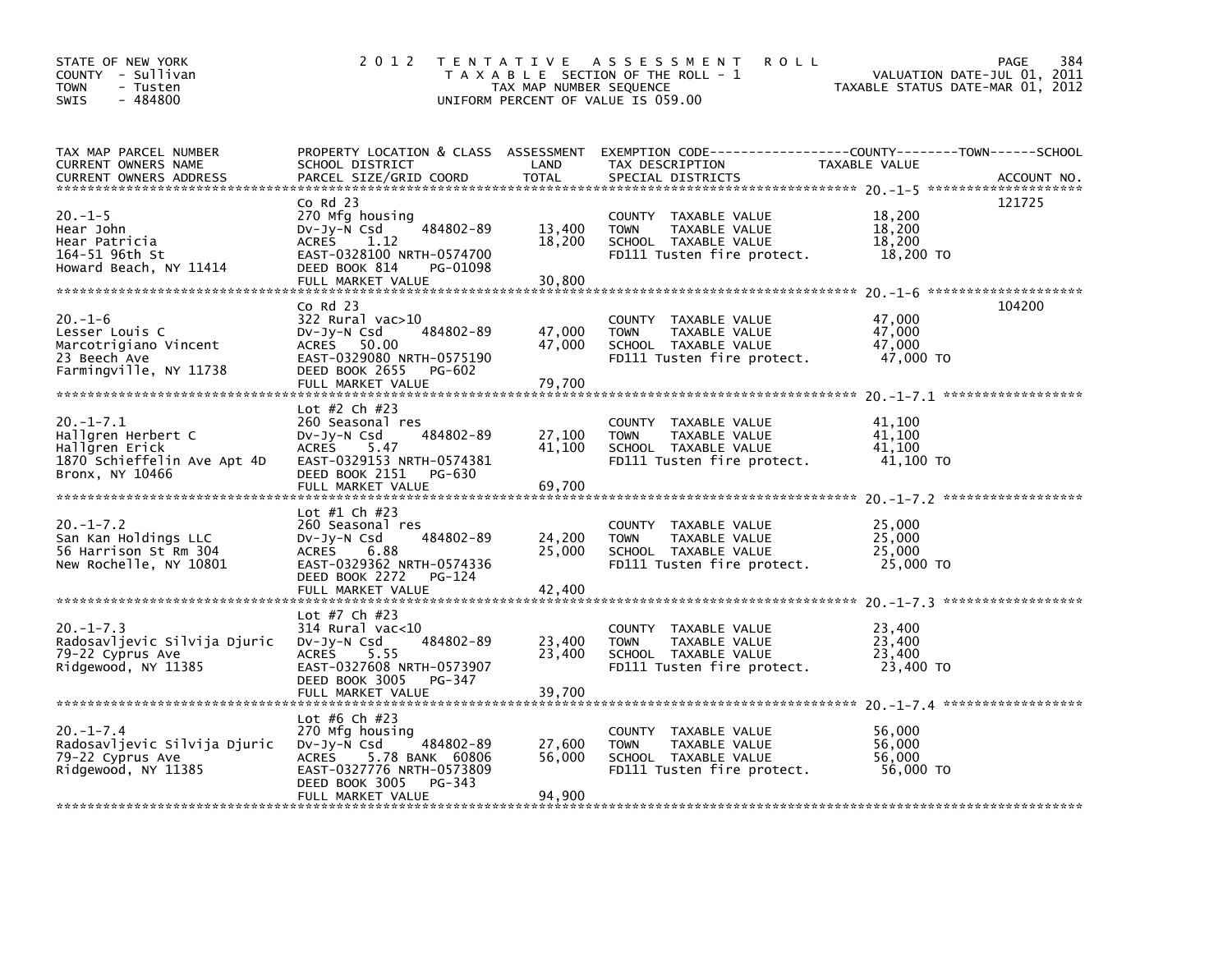| STATE OF NEW YORK<br>COUNTY - Sullivan<br><b>TOWN</b><br>- Tusten<br>$-484800$<br><b>SWIS</b> | 2 0 1 2                                                                                                                                                                    | TAX MAP NUMBER SEQUENCE      | TENTATIVE ASSESSMENT<br><b>ROLL</b><br>T A X A B L E SECTION OF THE ROLL - 1<br>UNIFORM PERCENT OF VALUE IS 059.00            | <b>PAGE</b><br>VALUATION DATE-JUL 01, 2011<br>TAXABLE STATUS DATE-MAR 01, 2012                                                 | 385 |
|-----------------------------------------------------------------------------------------------|----------------------------------------------------------------------------------------------------------------------------------------------------------------------------|------------------------------|-------------------------------------------------------------------------------------------------------------------------------|--------------------------------------------------------------------------------------------------------------------------------|-----|
| TAX MAP PARCEL NUMBER<br>CURRENT OWNERS NAME<br><b>CURRENT OWNERS ADDRESS</b>                 | SCHOOL DISTRICT<br>PARCEL SIZE/GRID COORD                                                                                                                                  | LAND<br><b>TOTAL</b>         | TAX DESCRIPTION<br>SPECIAL DISTRICTS                                                                                          | PROPERTY LOCATION & CLASS ASSESSMENT EXEMPTION CODE---------------COUNTY-------TOWN-----SCHOOL<br>TAXABLE VALUE<br>ACCOUNT NO. |     |
| $20. -1 - 7.5$<br>Zaccari Robert<br>Zaccari Therese<br>1053 Co Rd 23<br>Narrowsburg, NY 12764 | Lot #5 Ch #23<br>210 1 Family Res<br>484802-89<br>DV-Jy-N Csd<br>ACRES<br>5.90 BANKC130170<br>EAST-0327928 NRTH-0573691<br>DEED BOOK 1363<br>PG-255<br>FULL MARKET VALUE   | 27,800<br>115,000<br>194.900 | 41854<br>STAR B<br>COUNTY TAXABLE VALUE<br><b>TOWN</b><br>TAXABLE VALUE<br>SCHOOL TAXABLE VALUE<br>FD111 Tusten fire protect. | $\mathbf{0}$<br>17,400<br>0<br>115,000<br>115,000<br>97,600<br>115,000 TO                                                      |     |
| $20. -1 - 7.6$<br>Sullivan Tom<br>1101 Welling Ct<br>Astoria, NY 11102                        | Lot #4 Ch #23<br>260 Seasonal res<br>484802-89<br>DV-Jy-N Csd<br>ACRES 6.02<br>EAST-0328069 NRTH-0573568<br>DEED BOOK 1806<br>PG-127<br>FULL MARKET VALUE                  | 23,000<br>36,500<br>61,900   | COUNTY TAXABLE VALUE<br>TAXABLE VALUE<br><b>TOWN</b><br>SCHOOL TAXABLE VALUE<br>FD111 Tusten fire protect.                    | 36,500<br>36,500<br>36,500<br>36,500 TO                                                                                        |     |
| $20. -1 - 7.7$<br>San Kan Holdings LLC<br>56 Harrison St Rm 304<br>New Rochelle, NY 10801     | Lot #3 Ch #23<br>$314$ Rural vac<10<br>484802-89<br>DV-JY-N Csd<br>ACRES<br>9.87<br>EAST-0328222 NRTH-0573339<br>DEED BOOK 2272 PG-124<br>FULL MARKET VALUE                | 30,600<br>30,600<br>51,900   | COUNTY TAXABLE VALUE<br>TAXABLE VALUE<br><b>TOWN</b><br>SCHOOL TAXABLE VALUE<br>FD111 Tusten fire protect.                    | 30,600<br>30,600<br>30,600<br>30,600 TO                                                                                        |     |
| $20. -1 - 7.8$<br>Loeffel James<br>639 CR 23<br>Narrowsburg, NY 12764                         | Lot #8 Tr #27<br>$314$ Rural vac< $10$<br>484802-89<br>$Dv-Jy-N$ Csd<br>ACRES<br>9.36<br>EAST-0327563 NRTH-0572915<br>DEED BOOK 2440<br>PG-620<br>FULL MARKET VALUE        | 32,000<br>32,000<br>54,200   | COUNTY TAXABLE VALUE<br><b>TOWN</b><br>TAXABLE VALUE<br>SCHOOL TAXABLE VALUE<br>FD111 Tusten fire protect.                    | 32,000<br>32.000<br>32.000<br>32,000 TO                                                                                        |     |
| $20. -1 - 7.9$<br>Loeffel James P<br>639 CR 22<br>Narrowsburg, NY 12764                       | Lot #9 Tr #27<br>$314$ Rural vac< $10$<br>484802-89<br>Dv-Jy-N Csd<br>5.98<br>ACRES<br>EAST-0327382 NRTH-0572762<br>DEED BOOK 2604<br>PG-436<br>FULL MARKET VALUE          | 25,100<br>25,100<br>42,500   | COUNTY TAXABLE VALUE<br>TAXABLE VALUE<br><b>TOWN</b><br>SCHOOL TAXABLE VALUE<br>FD111 Tusten fire protect.                    | 25,100<br>25,100<br>25.100<br>25,100 TO                                                                                        |     |
| $20. -1 - 7.10$<br>Jaworowski Nancy<br>PO Box 13<br>Burlingham, NY 12722                      | Lot #10 Tr #27<br>$314$ Rural vac< $10$<br>484802-89<br>Dv-Jy-N Csd<br><b>ACRES</b><br>5.55<br>EAST-0327252 NRTH-0572623<br>DEED BOOK 2011<br>PG-1148<br>FULL MARKET VALUE | 25,000<br>25,000<br>42.400   | COUNTY TAXABLE VALUE<br>TAXABLE VALUE<br><b>TOWN</b><br>SCHOOL TAXABLE VALUE<br>FD111 Tusten fire protect.                    | 25,000<br>25,000<br>25,000<br>25,000 TO                                                                                        |     |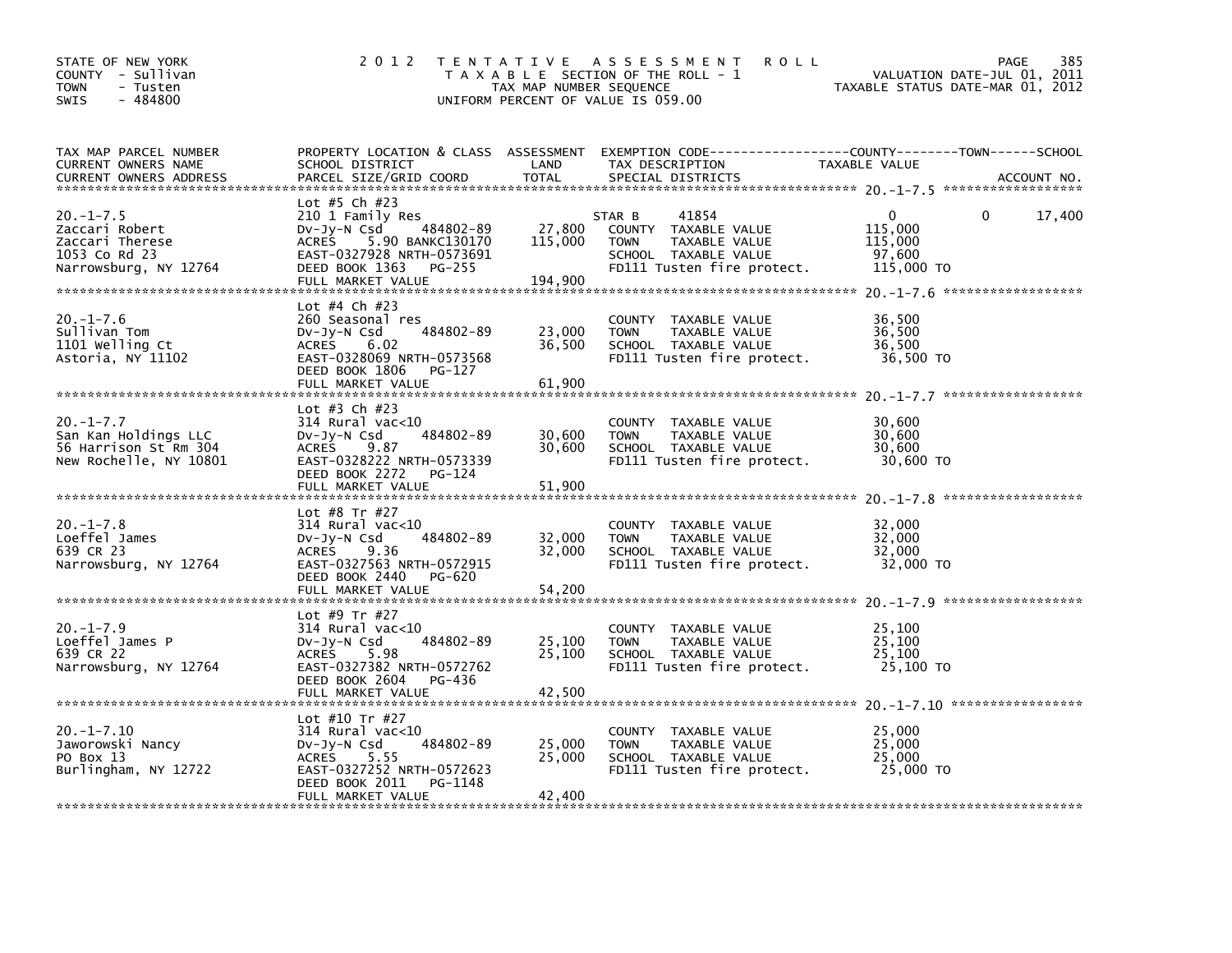| STATE OF NEW YORK<br>COUNTY - Sullivan<br><b>TOWN</b><br>- Tusten<br>$-484800$<br>SWIS | 2 0 1 2                                                       | TAX MAP NUMBER SEQUENCE | TENTATIVE ASSESSMENT<br><b>ROLL</b><br>T A X A B L E SECTION OF THE ROLL - 1<br>UNIFORM PERCENT OF VALUE IS 059.00 | VALUATION DATE-JUL 01,<br>TAXABLE STATUS DATE-MAR 01, 2012 | 386<br><b>PAGE</b><br>2011 |
|----------------------------------------------------------------------------------------|---------------------------------------------------------------|-------------------------|--------------------------------------------------------------------------------------------------------------------|------------------------------------------------------------|----------------------------|
| TAX MAP PARCEL NUMBER                                                                  |                                                               |                         | PROPERTY LOCATION & CLASS ASSESSMENT EXEMPTION CODE----------------COUNTY-------TOWN------SCHOOL                   |                                                            |                            |
| CURRENT OWNERS NAME<br><b>CURRENT OWNERS ADDRESS</b>                                   | SCHOOL DISTRICT<br>PARCEL SIZE/GRID COORD                     | LAND<br><b>TOTAL</b>    | TAX DESCRIPTION<br>SPECIAL DISTRICTS                                                                               | <b>TAXABLE VALUE</b>                                       | ACCOUNT NO.                |
|                                                                                        |                                                               |                         |                                                                                                                    |                                                            |                            |
| $20. -1 - 7.11$                                                                        | Lot #11 Tr #27<br>$314$ Rural vac<10                          |                         | COUNTY TAXABLE VALUE                                                                                               | 24,600                                                     |                            |
| Powell Beverly                                                                         | 484802-89<br>$Dv-Jy-N$ Csd                                    | 24,600                  | TAXABLE VALUE<br><b>TOWN</b>                                                                                       | 24,600                                                     |                            |
| 50 W Main St<br>Port Jervis, NY 12771                                                  | <b>ACRES</b><br>5.29<br>EAST-0327131 NRTH-0572481             | 24,600                  | SCHOOL TAXABLE VALUE<br>FD111 Tusten fire protect.                                                                 | 24,600<br>24,600 TO                                        |                            |
|                                                                                        | DEED BOOK 2994<br>PG-100                                      |                         |                                                                                                                    |                                                            |                            |
|                                                                                        | FULL MARKET VALUE                                             | 41,700                  |                                                                                                                    |                                                            |                            |
|                                                                                        | Co Hwy 23                                                     |                         |                                                                                                                    |                                                            | 131005                     |
| $20. -1 - 8.1$<br>Wyss Francis Jr                                                      | 210 1 Family Res<br>484802-89<br>$Dv-Jv-N$ Csd                | 9,200                   | 41854<br>STAR B<br>COUNTY TAXABLE VALUE                                                                            | $\Omega$<br>49,100                                         | 17,400<br>0                |
| Wyss Doreen                                                                            | FRNT 76.00 DPTH 216.10                                        | 49,100                  | TAXABLE VALUE<br><b>TOWN</b>                                                                                       | 49,100                                                     |                            |
| 56 Weber Rd<br>Narrowsburg, NY 12764                                                   | <b>BANK 60806</b><br>EAST-0329345 NRTH-0573872                |                         | SCHOOL TAXABLE VALUE<br>FD111 Tusten fire protect.                                                                 | 31,700<br>49,100 TO                                        |                            |
|                                                                                        | DEED BOOK 1360 PG-349                                         |                         |                                                                                                                    |                                                            |                            |
|                                                                                        | FULL MARKET VALUE                                             | 83,200                  |                                                                                                                    |                                                            |                            |
|                                                                                        | $Co$ Rd $23$                                                  |                         |                                                                                                                    |                                                            | 126250                     |
| $20. - 1 - 8.2$<br>San Kan Holdings LLC                                                | 210 1 Family Res<br>DV-Jy-N Csd<br>484802-89                  | 18,800                  | COUNTY TAXABLE VALUE<br><b>TOWN</b><br>TAXABLE VALUE                                                               | 76,700<br>76,700                                           |                            |
| 56 Harrison St Rm 304                                                                  | <b>ACRES</b><br>3.07 BANKC160082                              | 76,700                  | SCHOOL TAXABLE VALUE                                                                                               | 76,700                                                     |                            |
| New Rochelle, NY 10801                                                                 | EAST-0329490 NRTH-0574160<br>DEED BOOK 2272<br>PG-124         |                         | FD111 Tusten fire protect.                                                                                         | 76,700 TO                                                  |                            |
|                                                                                        | FULL MARKET VALUE                                             | 130,000                 |                                                                                                                    |                                                            |                            |
|                                                                                        | Weber Rd                                                      |                         |                                                                                                                    |                                                            |                            |
| $20. -1 - 8.3$                                                                         | 270 Mfg housing                                               |                         | <b>COUNTY</b><br>TAXABLE VALUE                                                                                     | 20,000                                                     |                            |
| DiMaria Angelo<br>1457 154 th St                                                       | 484802-89<br>DV-Jy-N Csd<br>FRNT 130.60 DPTH 216.10           | 12,800<br>20,000        | <b>TOWN</b><br>TAXABLE VALUE<br>SCHOOL TAXABLE VALUE                                                               | 20,000<br>20,000                                           |                            |
| Whitestone, NY 11357                                                                   | EAST-0329454 NRTH-0573856                                     |                         | FD111 Tusten fire protect.                                                                                         | 20,000 TO                                                  |                            |
|                                                                                        | DEED BOOK 3632<br>PG-487<br>FULL MARKET VALUE                 | 33,900                  |                                                                                                                    |                                                            |                            |
|                                                                                        |                                                               |                         |                                                                                                                    |                                                            |                            |
| $20. - 1 - 9$                                                                          | TWNRD57 Co Rd 23<br>210 1 Family Res                          |                         | COUNTY TAXABLE VALUE                                                                                               | 76,000                                                     | 118700                     |
| Gilligan Edward G Jr                                                                   | 484802-89<br>$Dv-Jv-N$ Csd                                    | 7,800                   | TAXABLE VALUE<br><b>TOWN</b>                                                                                       | 76,000                                                     |                            |
| 538 Brentwood Rd<br>Forked River, NJ 08731-1519                                        | <b>ACRES</b><br>1.00 BANK C43020<br>EAST-0329600 NRTH-0573740 | 76,000                  | SCHOOL TAXABLE VALUE<br>FD111 Tusten fire protect.                                                                 | 76,000<br>76,000 TO                                        |                            |
|                                                                                        | DEED BOOK 2220<br><b>PG-29</b>                                |                         |                                                                                                                    |                                                            |                            |
|                                                                                        | FULL MARKET VALUE                                             | 128,800                 |                                                                                                                    |                                                            |                            |
|                                                                                        | $Co$ Rd $23$                                                  |                         |                                                                                                                    |                                                            |                            |
| $20. -1 - 10$<br>Diamond Ann                                                           | $314$ Rural vac< $10$<br>484802-89<br>$Dv-Jy-N$ Csd           | 14,000                  | COUNTY TAXABLE VALUE<br><b>TOWN</b><br>TAXABLE VALUE                                                               | 14.000<br>14,000                                           |                            |
| PO Box 360265                                                                          | 2.53<br><b>ACRES</b>                                          | 14,000                  | SCHOOL TAXABLE VALUE                                                                                               | 14.000                                                     |                            |
| Brooklyn, NY 11236-0265                                                                | EAST-0329800 NRTH-0573740<br>DEED BOOK 2012<br>PG-687         |                         | FD111 Tusten fire protect.                                                                                         | 14,000 TO                                                  |                            |
| PRIOR OWNER ON 3/01/2012<br>Diamond Ann                                                | FULL MARKET VALUE                                             | 23,700                  |                                                                                                                    |                                                            |                            |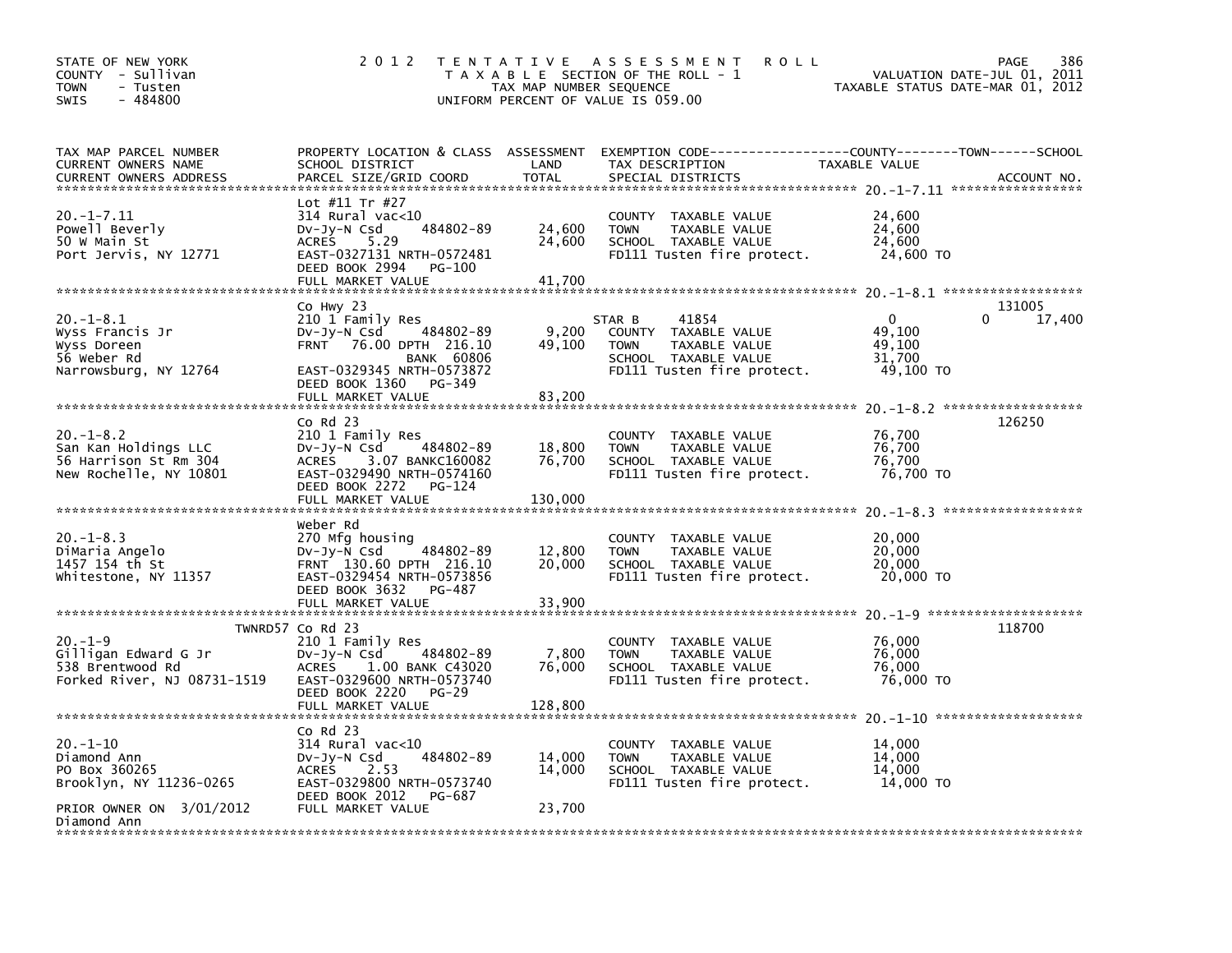| STATE OF NEW YORK<br>COUNTY - Sullivan<br>- Tusten<br><b>TOWN</b><br>$-484800$<br>SWIS                    | 2 0 1 2                                                                                                                                                                                  | T E N T A T I V E<br>TAX MAP NUMBER SEQUENCE | A S S E S S M E N T<br><b>ROLL</b><br>T A X A B L E SECTION OF THE ROLL - 1<br>UNIFORM PERCENT OF VALUE IS 059.00                      | VALUATION DATE-JUL 01, 2011<br>TAXABLE STATUS DATE-MAR 01, 2012 | 387<br><b>PAGE</b> |
|-----------------------------------------------------------------------------------------------------------|------------------------------------------------------------------------------------------------------------------------------------------------------------------------------------------|----------------------------------------------|----------------------------------------------------------------------------------------------------------------------------------------|-----------------------------------------------------------------|--------------------|
| TAX MAP PARCEL NUMBER<br>CURRENT OWNERS NAME<br>CURRENT OWNERS ADDRESS                                    | SCHOOL DISTRICT<br>PARCEL SIZE/GRID COORD                                                                                                                                                | LAND<br><b>TOTAL</b>                         | PROPERTY LOCATION & CLASS ASSESSMENT EXEMPTION CODE---------------COUNTY-------TOWN-----SCHOOL<br>TAX DESCRIPTION<br>SPECIAL DISTRICTS | TAXABLE VALUE                                                   | ACCOUNT NO.        |
| 20.-1-11<br>Weber Doris J<br>105 High St<br>Randolph, NJ 07869-2214                                       | $Co$ Rd $23$<br>$314$ Rural vac< $10$<br>484802-89<br>Dv-Jy-N Csd<br>2.01<br><b>ACRES</b><br>EAST-0329801 NRTH-0574528<br>DEED BOOK 2286<br>PG-150<br>FULL MARKET VALUE                  | 12,000<br>12,000<br>20,300                   | COUNTY TAXABLE VALUE<br>TAXABLE VALUE<br><b>TOWN</b><br>SCHOOL TAXABLE VALUE<br>FD111 Tusten fire protect.                             | 12,000<br>12,000<br>12,000<br>12,000 TO                         | 120402             |
| $20. -1 - 13$<br>Weber Doris J<br>105 Hight St<br>Randolph, NJ 07869-2214                                 | $Co$ Rd $57$<br>210 1 Family Res<br>484802-89<br>DV-Jy-N Csd<br><b>ACRES</b><br>6.35<br>EAST-0329757 NRTH-0574949<br>DEED BOOK 2286<br>PG-150<br>FULL MARKET VALUE                       | 28,800<br>127,800<br>216,600                 | COUNTY TAXABLE VALUE<br>TAXABLE VALUE<br><b>TOWN</b><br>SCHOOL TAXABLE VALUE<br>FD111 Tusten fire protect.                             | 127,800<br>127,800<br>127,800<br>127,800 TO                     | 157900             |
| 20.-1-14<br>Yeatman Michael<br>181 Washington St<br>Morristown, NJ 07960                                  | $Co$ Rd $57$<br>$322$ Rural vac $>10$<br>484802-89<br>$Dv-Jy-N$ Csd<br><b>ACRES</b><br>41.20<br>EAST-0330130 NRTH-0575010<br>DEED BOOK 2011<br>PG-3019<br>FULL MARKET VALUE              | 61,900<br>61,900<br>104,900                  | COUNTY TAXABLE VALUE<br>TAXABLE VALUE<br><b>TOWN</b><br>SCHOOL TAXABLE VALUE<br>FD111 Tusten fire protect.                             | 61,900<br>61,900<br>61,900<br>61,900 TO                         | 108050             |
| $20. -1 - 15$<br>Jonelunas John<br>Jonelunas Rosemary<br>92 Westchester Dr<br>Little Egg Harbor, NJ 08087 | $Co$ Rd $26$<br>$314$ Rural vac<10<br>484802-89<br>DV-Jy-N Csd<br><b>ACRES</b><br>1.08<br>EAST-0331257 NRTH-0576013<br>DEED BOOK 1187<br>PG-00173<br>FULL MARKET VALUE                   | 8,200<br>8.200<br>13,900                     | COUNTY TAXABLE VALUE<br>TAXABLE VALUE<br><b>TOWN</b><br>SCHOOL TAXABLE VALUE<br>FD111 Tusten fire protect.                             | 8,200<br>8,200<br>8.200<br>8,200 TO                             | 110750             |
| 20.-1-16.1<br>Ropke Dorothy<br>PO Box 366<br>Narrowsburg, NY 12764                                        | $Co$ Rd $23$<br>322 Rural vac>10<br>484802-89<br>DV-Jy-N Csd<br>Lot 1<br>ACRES 11.38<br>EAST-0330404 NRTH-0575057<br>DEED BOOK 704<br>PG-00751                                           | 33,200<br>33,200                             | COUNTY TAXABLE VALUE<br>TAXABLE VALUE<br><b>TOWN</b><br>SCHOOL TAXABLE VALUE<br>FD111 Tusten fire protect.                             | 33,200<br>33,200<br>33,200<br>33,200 TO                         | 146250             |
| $20. -1 - 16.2$<br>German Nancy<br>608 Rt 55<br>E1dred, NY 12732                                          | FULL MARKET VALUE<br>Cty Rd 26<br>270 Mfg housing<br>484802-89<br>$Dv-Jy-N$ Csd<br>FRNT 150.00 DPTH 310.00<br>EAST-0331061 NRTH-0574408<br>DEED BOOK 1887<br>PG-163<br>FULL MARKET VALUE | 56,300<br>12,900<br>23,200<br>39,300         | COUNTY TAXABLE VALUE<br><b>TOWN</b><br>TAXABLE VALUE<br>SCHOOL TAXABLE VALUE<br>FD111 Tusten fire protect.                             | 23,200<br>23,200<br>23,200<br>23,200 TO                         | 102000             |
|                                                                                                           |                                                                                                                                                                                          |                                              |                                                                                                                                        |                                                                 |                    |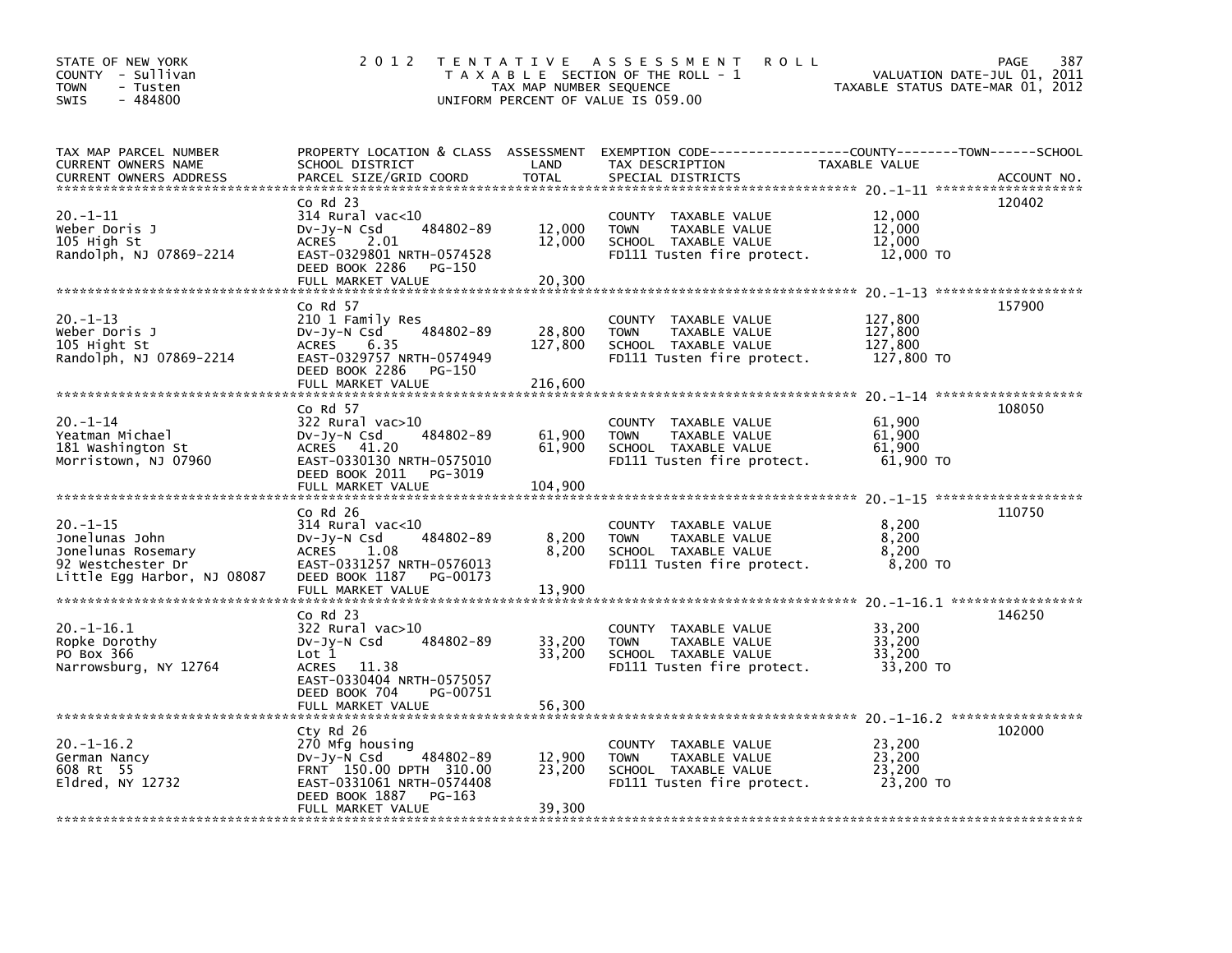| STATE OF NEW YORK<br>COUNTY - Sullivan<br><b>TOWN</b><br>- Tusten<br>$-484800$<br>SWIS           | 2 0 1 2                                                                                                                                                                  | TAX MAP NUMBER SEQUENCE | TENTATIVE ASSESSMENT<br><b>ROLL</b><br>T A X A B L E SECTION OF THE ROLL - 1<br>UNIFORM PERCENT OF VALUE IS 059.00                      | VALUATION DATE-JUL 01, 2011<br>TAXABLE STATUS DATE-MAR 01, 2012 | PAGE<br>388       |
|--------------------------------------------------------------------------------------------------|--------------------------------------------------------------------------------------------------------------------------------------------------------------------------|-------------------------|-----------------------------------------------------------------------------------------------------------------------------------------|-----------------------------------------------------------------|-------------------|
| TAX MAP PARCEL NUMBER<br>CURRENT OWNERS NAME                                                     | PROPERTY LOCATION & CLASS ASSESSMENT<br>SCHOOL DISTRICT                                                                                                                  | LAND                    | EXEMPTION CODE-----------------COUNTY-------TOWN------SCHOOL<br>TAX DESCRIPTION                                                         | TAXABLE VALUE                                                   |                   |
| $20. -1 - 16.3$<br>Svecak Alex<br>241 Blind Pond Rd                                              | $CO$ Rd $26$<br>311 Res vac land<br>$Dv-Jv-N$ Csd<br>484802-89<br>FRNT 120.00 DPTH 280.00                                                                                | 11,500<br>11,500        | COUNTY TAXABLE VALUE<br><b>TOWN</b><br>TAXABLE VALUE<br>SCHOOL TAXABLE VALUE                                                            | 11,500<br>11,500<br>11,500                                      | 159100            |
| Narrowsburg, NY 12764                                                                            | EAST-0331038 NRTH-0574275<br>DEED BOOK 3257<br>PG-180<br>FULL MARKET VALUE                                                                                               | 19,500                  | FD111 Tusten fire protect.                                                                                                              | 11,500 TO<br>20. -1-16. 4 ******************                    |                   |
| $20. -1 - 16.4$<br>Wingert Carol<br>PO Box 321<br>Narrowsburg, NY 12764                          | Co Rd 26<br>270 Mfg housing<br>484802-89<br>DV-Jy-N Csd<br>1.34<br><b>ACRES</b><br>EAST-0331014 NRTH-0574117<br>DEED BOOK 2011<br>PG-8216                                | 14,700<br>20,700        | TAXABLE VALUE<br><b>COUNTY</b><br>TAXABLE VALUE<br><b>TOWN</b><br>SCHOOL TAXABLE VALUE<br>FD111 Tusten fire protect.                    | 20,700<br>20,700<br>20.700<br>20,700 TO                         | 159101            |
|                                                                                                  |                                                                                                                                                                          |                         |                                                                                                                                         |                                                                 |                   |
| $20. -1 - 16.5$<br>Wingert Steven<br>Wingert Carol J<br>1536 Cr 26<br>Narrowsburg, NY 12764      | C R 26<br>280 Res Multiple<br>$Dv-Jy-N$ Csd<br>484802-89<br>Combined with $20-1-16.7$<br>2.52<br><b>ACRES</b><br>EAST-0331089 NRTH-0574576<br>DEED BOOK 1068<br>PG-00147 | 17,600<br>133,000       | 41854<br>STAR B<br>TAXABLE VALUE<br><b>COUNTY</b><br>TAXABLE VALUE<br><b>TOWN</b><br>SCHOOL TAXABLE VALUE<br>FD111 Tusten fire protect. | $\Omega$<br>133,000<br>133,000<br>115,600<br>133,000 TO         | 17,400<br>0       |
|                                                                                                  |                                                                                                                                                                          |                         |                                                                                                                                         |                                                                 | ***************** |
| $20. -1 - 16.6$<br>Ropke Dorothy<br>PO Box 366<br>Narrowsburg, NY 12764                          | $Co$ Rd $23$<br>311 Res vac land<br>484802-89<br>$Dv-Jv-N$ Csd<br>Lot 2<br><b>ACRES</b><br>5.65<br>EAST-0330879 NRTH-0575843<br>DEED BOOK 704<br>PG-751                  | 22,700<br>22,700        | <b>COUNTY</b><br>TAXABLE VALUE<br>TAXABLE VALUE<br><b>TOWN</b><br>SCHOOL TAXABLE VALUE<br>FD111 Tusten fire protect.                    | 22,700<br>22,700<br>22,700<br>22,700 TO                         |                   |
|                                                                                                  | FULL MARKET VALUE                                                                                                                                                        | 38,500                  |                                                                                                                                         | 20. -1-16.9 ******************                                  |                   |
| $20. -1 - 16.9$<br>Bromberg Joel L<br>Bromberg Irene O<br>3816 Cypress Ave<br>Brooklyn, NY 11224 | $Co$ Rd $23$<br>210 1 Family Res<br>484802-89<br>$Dv-Jy-N$ Csd<br>Lot 1<br><b>ACRES</b><br>3.51<br>EAST-0330404 NRTH-0575057<br>DEED BOOK 2820<br>PG-548                 | 20,800<br>80,600        | <b>COUNTY</b><br>TAXABLE VALUE<br>TAXABLE VALUE<br><b>TOWN</b><br>SCHOOL TAXABLE VALUE<br>FD111 Tusten fire protect.                    | 80,600<br>80,600<br>80,600<br>80,600 TO                         | 146250            |
|                                                                                                  | FULL MARKET VALUE                                                                                                                                                        | 136,600                 |                                                                                                                                         |                                                                 |                   |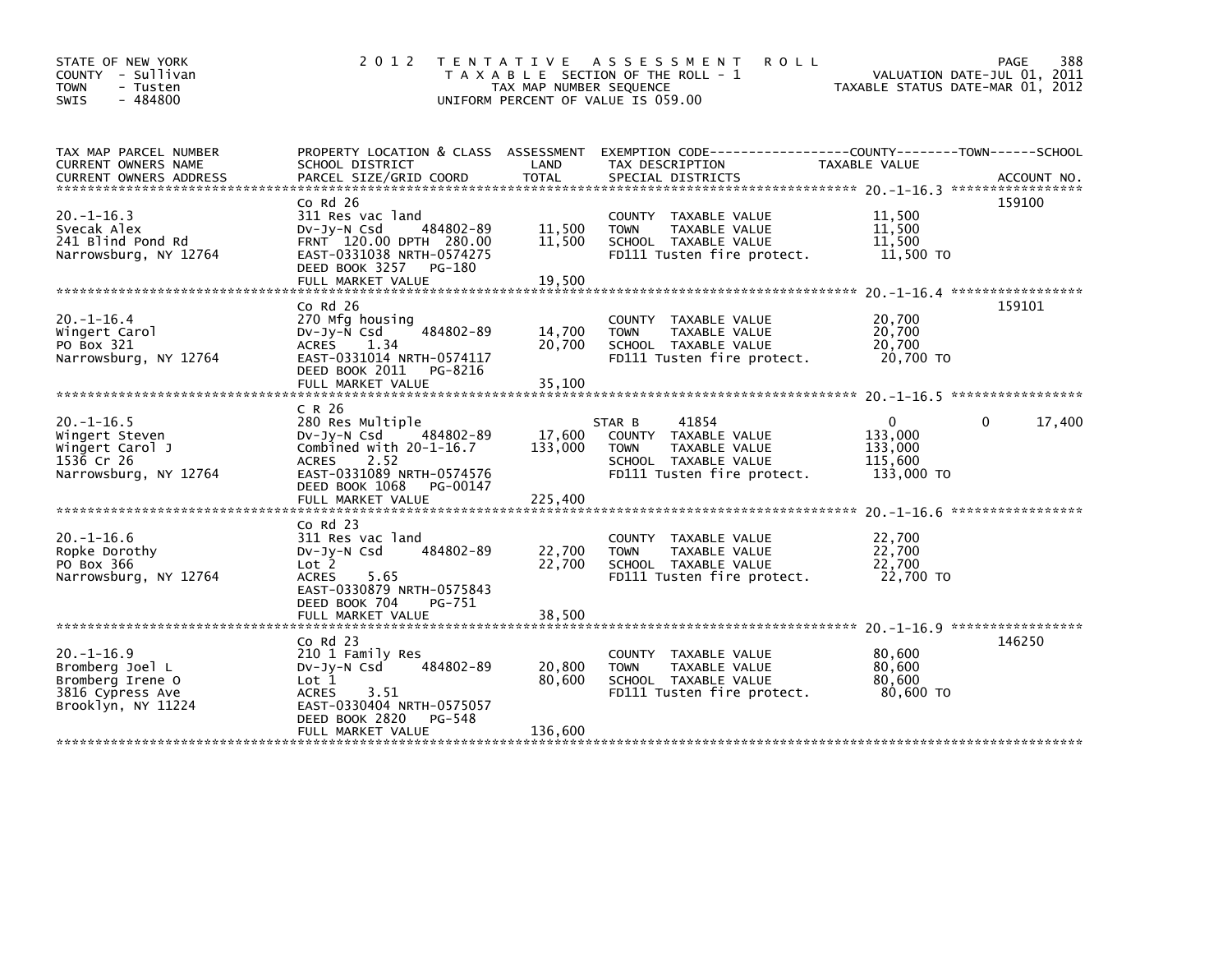| STATE OF NEW YORK<br>COUNTY - Sullivan<br><b>TOWN</b><br>- Tusten<br>$-484800$<br><b>SWIS</b>          | 2 0 1 2                                                                                                                                                         | TAX MAP NUMBER SEQUENCE      | TENTATIVE ASSESSMENT<br>T A X A B L E SECTION OF THE ROLL - 1<br>UNIFORM PERCENT OF VALUE IS 059.00                                                                         | <b>ROLL</b>                                                       | 389<br>PAGE<br>VALUATION DATE-JUL 01, 2011<br>TAXABLE STATUS DATE-MAR 01, 2012 |
|--------------------------------------------------------------------------------------------------------|-----------------------------------------------------------------------------------------------------------------------------------------------------------------|------------------------------|-----------------------------------------------------------------------------------------------------------------------------------------------------------------------------|-------------------------------------------------------------------|--------------------------------------------------------------------------------|
| TAX MAP PARCEL NUMBER<br>CURRENT OWNERS NAME<br><b>CURRENT OWNERS ADDRESS</b>                          | PROPERTY LOCATION & CLASS ASSESSMENT<br>SCHOOL DISTRICT<br>PARCEL SIZE/GRID COORD                                                                               | LAND<br><b>TOTAL</b>         | EXEMPTION        CODE-----------------COUNTY-------TOWN------SCHOOL<br>TAX DESCRIPTION<br>SPECIAL DISTRICTS                                                                 | TAXABLE VALUE                                                     | ACCOUNT NO.<br>*******************                                             |
| $20. -1 - 19$<br>Rufrano Carmine F<br>Rufrano Patricia C<br>1205 Co Rd 23<br>Narrowsburg, NY 12764     | $Co$ Rd $23$<br>240 Rural res<br>484802-89<br>$Dv-Jy-N$ Csd<br>ACRES 125.00<br>EAST-0325490 NRTH-0574090<br>DEED BOOK 1256<br>PG-00230                          | 265,700                      | 65 PCT OF VALUE USED FOR EXEMPTION PURPOSES<br>41121<br>WAR VET<br>41834<br>108,300 STAR EN<br>COUNTY TAXABLE VALUE<br>TAXABLE VALUE<br><b>TOWN</b><br>SCHOOL TAXABLE VALUE | 15,660<br>$\Omega$<br>250,040<br>250,040<br>229,620<br>265,700 TO | 117150<br>15,660<br>0<br>36,080<br>0                                           |
|                                                                                                        | 1149 Co Rd 23                                                                                                                                                   |                              |                                                                                                                                                                             |                                                                   | *******************<br>137800                                                  |
| $20. - 1 - 20$<br>Seda Rosa E<br>PO Box 46<br>Yulan, NY 12792                                          | 210 1 Family Res<br>484802-89<br>DV-Jy-N Csd<br><b>ACRES</b><br>6.10<br>EAST-0326307 NRTH-0573772<br>DEED BOOK 3096<br>PG-271<br>FULL MARKET VALUE              | 74,500<br>126,300            | 41800<br>AGED-CTS<br>41834<br>28,200 STAR EN<br>COUNTY<br>TAXABLE VALUE<br>TAXABLE VALUE<br><b>TOWN</b><br>SCHOOL TAXABLE VALUE<br>FD111 Tusten fire protect.               | 37,250<br>0<br>37,250<br>37,250<br>1,170<br>74,500 TO             | 37,250<br>37,250<br>0<br>36,080                                                |
|                                                                                                        |                                                                                                                                                                 |                              |                                                                                                                                                                             |                                                                   |                                                                                |
| $20. - 1 - 21$<br>Wyss Norman<br>1141 Cr 23<br>Narrowsburg, NY 12764                                   | $Co$ Rd $23$<br>210 1 Family Res<br>484802-89<br>$Dv-Jy-N$ Csd<br>FRNT 75.00 DPTH 500.00<br>BANK<br>N<br>EAST-0327090 NRTH-0574540<br>DEED BOOK 1880<br>$PG-36$ | 12,100<br>65,900             | 41854<br>STAR B<br>COUNTY TAXABLE VALUE<br><b>TOWN</b><br>TAXABLE VALUE<br>SCHOOL TAXABLE VALUE<br>FD111 Tusten fire protect.                                               | $\Omega$<br>65,900<br>65,900<br>48,500<br>65,900 TO               | 161800<br>$\Omega$<br>17,400                                                   |
|                                                                                                        | FULL MARKET VALUE                                                                                                                                               | 111,700                      |                                                                                                                                                                             |                                                                   |                                                                                |
| $20. - 1 - 22$<br>Aumick Michael<br>Aumick Donna<br>1131 County Route 23<br>Narrowsburg, NY 12764      | $Co$ Rd $23$<br>210 1 Family Res<br>484802-89<br>DV-Jy-N Csd<br>ACRES<br>1.67<br>EAST-0327157 NRTH-0574440<br>DEED BOOK 3566<br>PG-446<br>FULL MARKET VALUE     | 14,900<br>71,900<br>121,900  | COUNTY TAXABLE VALUE<br><b>TOWN</b><br>TAXABLE VALUE<br>SCHOOL TAXABLE VALUE<br>FD111 Tusten fire protect.                                                                  | 71,900<br>71,900<br>71,900<br>71,900 TO                           | 144000                                                                         |
| $20. - 1 - 24$<br>Phillips Daniel W<br>Phillips John S<br>311 Willow Grove Rd<br>Stony Point, NY 10980 | Co Rd 23<br>240 Rural res<br>484802-89<br>DV-Jy-N Csd<br>ACRES 25.00<br>EAST-0326610 NRTH-0573640<br>DEED BOOK 2530<br>PG-106<br>FULL MARKET VALUE              | 52,800<br>129,000<br>218,600 | COUNTY TAXABLE VALUE<br><b>TOWN</b><br>TAXABLE VALUE<br>SCHOOL TAXABLE VALUE<br>FD111 Tusten fire protect.                                                                  | 129,000<br>129,000<br>129,000<br>129,000 TO                       | 117200                                                                         |
| $20. - 1 - 25$<br>Jackson James F<br>17 Orion Ave<br>PO Box 395<br>Greenwood Lake, NY 10925            | Co Rd 23<br>210 1 Family Res<br>484802-89<br>DV-Jy-N Csd<br>ACRES 12.00<br>EAST-0326861 NRTH-0573367<br>DEED BOOK 2181<br>PG-449<br>FULL MARKET VALUE           | 38,800<br>74,000<br>125,400  | COUNTY TAXABLE VALUE<br><b>TOWN</b><br>TAXABLE VALUE<br>SCHOOL TAXABLE VALUE<br>FD111 Tusten fire protect.                                                                  | 74,000<br>74,000<br>74,000<br>74,000 TO                           | 152000                                                                         |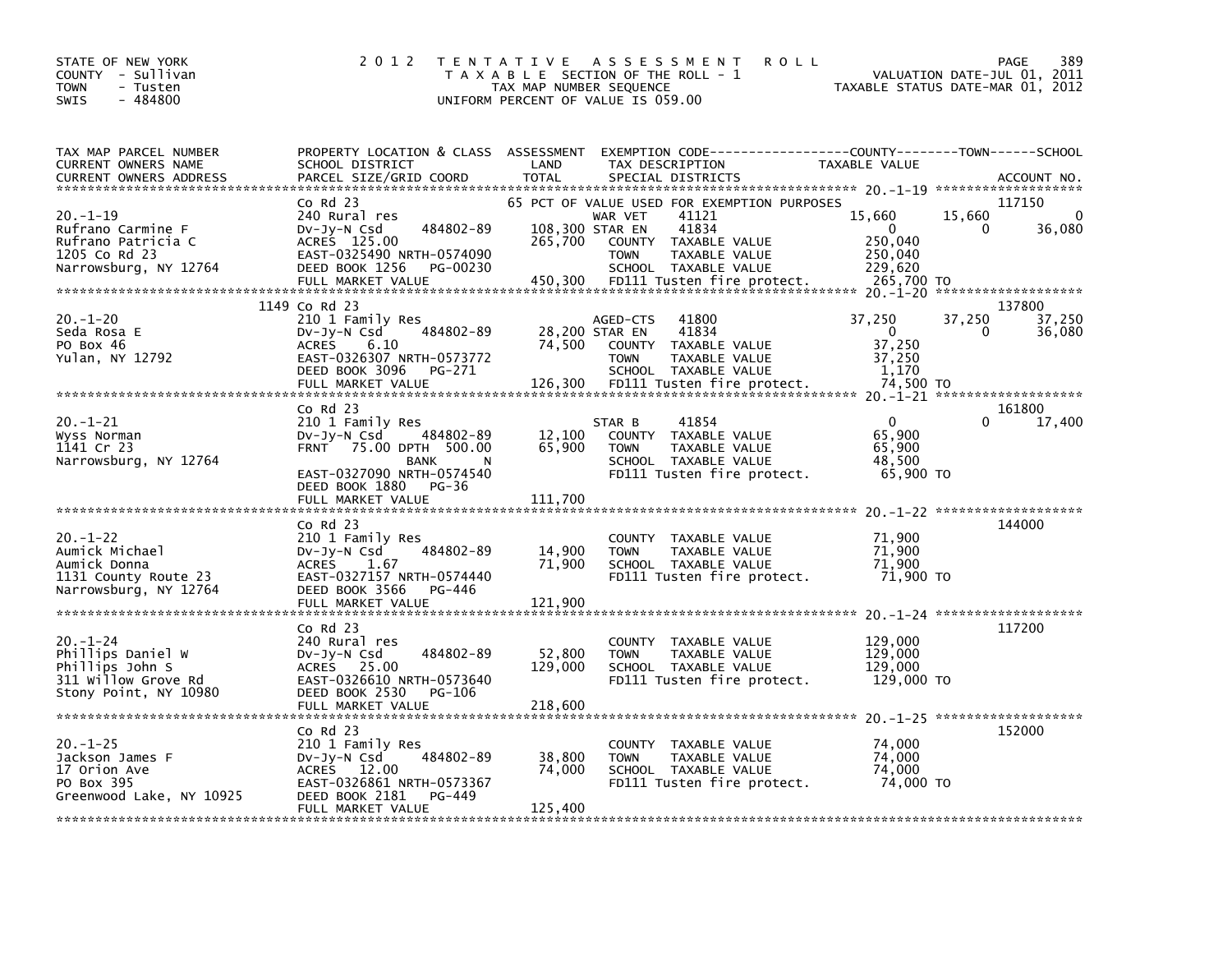| STATE OF NEW YORK<br>COUNTY - Sullivan<br><b>TOWN</b><br>- Tusten<br>$-484800$<br><b>SWIS</b>        | 2 0 1 2                                                                                                                                                          | T E N T A T I V E<br>TAX MAP NUMBER SEQUENCE | A S S E S S M E N T<br><b>ROLL</b><br>T A X A B L E SECTION OF THE ROLL - 1<br>UNIFORM PERCENT OF VALUE IS 059.00             | VALUATION DATE-JUL 01, 2011<br>TAXABLE STATUS DATE-MAR 01, 2012                | 390<br>PAGE      |
|------------------------------------------------------------------------------------------------------|------------------------------------------------------------------------------------------------------------------------------------------------------------------|----------------------------------------------|-------------------------------------------------------------------------------------------------------------------------------|--------------------------------------------------------------------------------|------------------|
| TAX MAP PARCEL NUMBER<br>CURRENT OWNERS NAME                                                         | PROPERTY LOCATION & CLASS ASSESSMENT<br>SCHOOL DISTRICT                                                                                                          | LAND                                         | EXEMPTION CODE-----------------COUNTY-------TOWN------SCHOOL<br>TAX DESCRIPTION                                               | TAXABLE VALUE                                                                  |                  |
| $20. -1 - 26.1$<br>Germinder Ronald<br>Germinder Maureen J<br>42 Third St<br>Fanwood, NJ 07023-1249  | Mahls Pond Rd<br>260 Seasonal res<br>484802-89<br>$Dv-Jy-N$ Csd<br>ACRES 14.17<br>EAST-0326640 NRTH-0572050<br>DEED BOOK 2581<br>PG-431<br>FULL MARKET VALUE     | 41,400<br>109,300<br>185,300                 | COUNTY TAXABLE VALUE<br><b>TOWN</b><br>TAXABLE VALUE<br>SCHOOL TAXABLE VALUE<br>FD111 Tusten fire protect.                    | 109,300<br>109,300<br>109.300<br>109,300 TO                                    | 141200           |
| $20. -1 - 26.2$<br>Bosser William P<br>Buzzolini Maria<br>191 Mahls Pond Rd<br>Narrowsburg, NY 12764 | Twn Rd 27<br>270 Mfg housing<br>484802-89<br>DV-Jy-N Csd<br><b>ACRES</b><br>5.40<br>EAST-0326960 NRTH-0572420<br>DEED BOOK 1046<br>PG-00348<br>FULL MARKET VALUE | 26,900<br>53,100<br>90,000                   | 41854<br>STAR B<br>COUNTY TAXABLE VALUE<br><b>TOWN</b><br>TAXABLE VALUE<br>SCHOOL TAXABLE VALUE<br>FD111 Tusten fire protect. | $\Omega$<br>53,100<br>53,100<br>35.700<br>53.100 TO                            | 124900<br>17,400 |
| $20. -1 - 26.3$<br>Steiger Marion<br>366 Burlingham Rd<br>Bloominburg, NY 12721                      | Town Rd 27<br>$314$ Rural vac<10<br>484802-89<br>$Dv-Jv-N$ Csd<br>2.50<br>ACRES<br>EAST-0326730 NRTH-0572350<br>DEED BOOK 2065<br>PG-77                          | 12,500<br>12,500                             | COUNTY TAXABLE VALUE<br>TAXABLE VALUE<br><b>TOWN</b><br>SCHOOL TAXABLE VALUE<br>FD111 Tusten fire protect.                    | 12,500<br>12,500<br>12,500<br>12,500 TO<br>$20. -1 - 26.4$ ******************* | 117650           |
| $20. - 1 - 26.4$<br>Murphy Mary S<br>PO Box 78<br>Narrowsburg, NY 12764                              | 266 Mahls Pond Rd<br>270 Mfg housing<br>484802-89<br>Dv-Jy-N Csd<br>ACRES 62.30<br>EAST-0325760 NRTH-0571960<br>DEED BOOK 737<br>PG-01093                        | 77,400<br>83,500                             | COUNTY TAXABLE VALUE<br><b>TOWN</b><br>TAXABLE VALUE<br>SCHOOL TAXABLE VALUE<br>FD111 Tusten fire protect.                    | 83,500<br>83,500<br>83,500<br>83,500 TO                                        | 138300           |
| $20. -1 - 27.1$<br>Calo Gerardo<br>3 Keith Pl<br>Glen Cove, NY 11542                                 | Co Rd 27<br>241 Rural res&ag<br>484802-89<br>Dv-Jy-N Csd<br><b>ACRES</b><br>42.80<br>EAST-0328585 NRTH-0572178<br>DEED BOOK 2109<br>PG-411<br>FULL MARKET VALUE  | 61,900<br>131,200<br>222,400                 | COUNTY<br>TAXABLE VALUE<br><b>TOWN</b><br>TAXABLE VALUE<br>SCHOOL TAXABLE VALUE<br>FD111 Tusten fire protect.                 | 131,200<br>131,200<br>131,200<br>131,200 TO                                    |                  |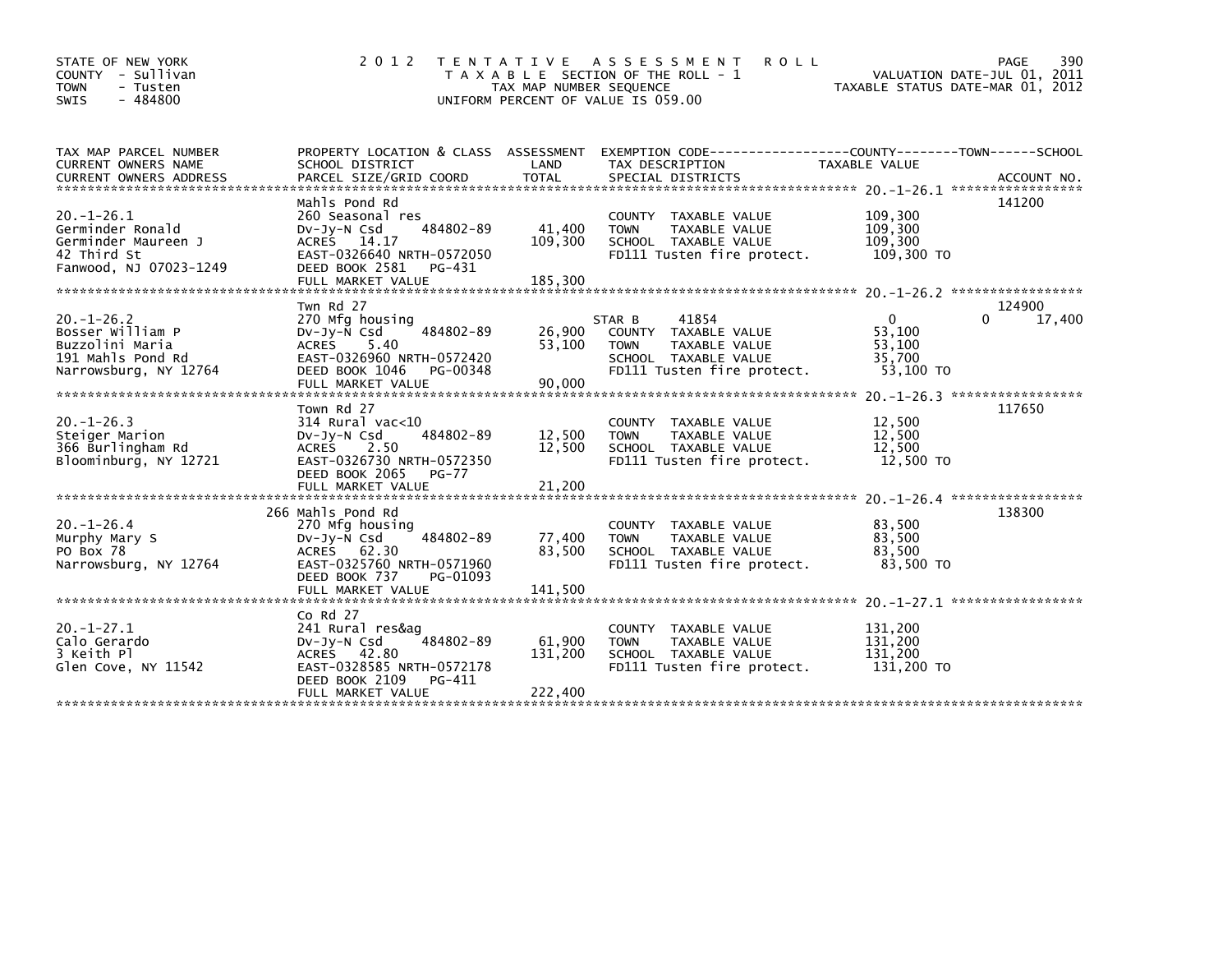| STATE OF NEW YORK<br>COUNTY - Sullivan<br><b>TOWN</b><br>- Tusten<br>$-484800$<br>SWIS                                     | 2 0 1 2                                                                                                                                                                 | T E N T A T I V E<br>TAX MAP NUMBER SEQUENCE | <b>ROLL</b><br>A S S E S S M E N T<br>T A X A B L E SECTION OF THE ROLL - 1<br>UNIFORM PERCENT OF VALUE IS 059.00                                         |                                                               | 391<br>PAGE<br>VALUATION DATE-JUL 01, 2011<br>TAXABLE STATUS DATE-MAR 01, 2012 |
|----------------------------------------------------------------------------------------------------------------------------|-------------------------------------------------------------------------------------------------------------------------------------------------------------------------|----------------------------------------------|-----------------------------------------------------------------------------------------------------------------------------------------------------------|---------------------------------------------------------------|--------------------------------------------------------------------------------|
| TAX MAP PARCEL NUMBER<br><b>CURRENT OWNERS NAME</b><br><b>CURRENT OWNERS ADDRESS</b>                                       | PROPERTY LOCATION & CLASS ASSESSMENT<br>SCHOOL DISTRICT<br>PARCEL SIZE/GRID COORD                                                                                       | LAND<br><b>TOTAL</b>                         | EXEMPTION CODE-----------------COUNTY-------TOWN------SCHOOL<br>TAX DESCRIPTION<br>SPECIAL DISTRICTS                                                      | <b>TAXABLE VALUE</b>                                          | ACCOUNT NO.                                                                    |
| $20. -1 - 27.2$<br>Dowd John D<br>Dowd Marian C M<br>PO Box 138<br>Narrowsburg, NY 12764                                   | 124 Mahls Pond Rd Twn Rd<br>210 1 Family Res<br>484802-89<br>$Dv-Jy-N$ Csd<br>5.75<br>ACRES<br>EAST-0328497 NRTH-0573231<br>DEED BOOK 2164<br>PG-124                    | 59.000                                       | WAR VET<br>41121<br>41834<br>27,600 STAR EN<br>COUNTY TAXABLE VALUE<br><b>TOWN</b><br>TAXABLE VALUE<br>SCHOOL TAXABLE VALUE                               | 8,850<br>$\Omega$<br>50.150<br>50,150<br>22,920               | 132425<br>8,850<br>$\mathbf{0}$<br>36,080<br>0                                 |
| $20. -1 - 27.3$<br>San Kan Holdings LLC<br>56 Harrison St Rm 304<br>New Rochelle, NY 10801                                 | $CO$ Rd $27$<br>$314$ Rural vac<10<br>484802-89<br>DV-Jy-N Csd<br><b>ACRES</b><br>6.78<br>EAST-0329049 NRTH-0573435<br>DEED BOOK 2272<br>PG-124<br>FULL MARKET VALUE    | 25,300<br>25,300<br>42,900                   | COUNTY TAXABLE VALUE<br>TAXABLE VALUE<br><b>TOWN</b><br>SCHOOL TAXABLE VALUE<br>FD111 Tusten fire protect.                                                | 25,300<br>25,300<br>25.300<br>25,300 TO                       | 131075                                                                         |
| $20. -1 - 27.4$<br>San Kan Holdings LLC<br>56 Harrison St Rm 304<br>New Rochelle, NY 10801                                 | <b>NS Tr 27</b><br>220 2 Family Res<br>484802-89<br>$Dv-Jy-N$ Csd<br><b>ACRES</b><br>1.27<br>EAST-0328718 NRTH-0573371<br>DEED BOOK 2272<br>PG-124<br>FULL MARKET VALUE | 13,900<br>45,000<br>76,300                   | COUNTY TAXABLE VALUE<br><b>TOWN</b><br>TAXABLE VALUE<br>SCHOOL TAXABLE VALUE<br>FD111 Tusten fire protect.                                                | 45,000<br>45,000<br>45.000<br>45,000 TO                       |                                                                                |
| $20. - 1 - 28$<br>San Kan Holdings LLC<br>56 Harrison St Rm 304<br>New Rochelle, NY 10801                                  | $Co$ Rd $23$<br>260 Seasonal res<br>484802-89<br>$Dv-Jy-N$ Csd<br>2.00<br>ACRES<br>EAST-0328890 NRTH-0573740<br>DEED BOOK 2272<br>$PG-125$                              | 15,900<br>82,500                             | COUNTY<br>TAXABLE VALUE<br><b>TAXABLE VALUE</b><br><b>TOWN</b><br>SCHOOL TAXABLE VALUE<br>FD111 Tusten fire protect.                                      | 82,500<br>82,500<br>82,500<br>82,500 TO                       | 131076                                                                         |
| $20. -1 - 29$<br>Berger Ida<br>Berger Robert W<br>997 County Route 23<br>Narrowsburg, NY 12764<br>PRIOR OWNER ON 3/01/2012 | $Co$ Rd $23$<br>210 1 Family Res<br>484802-89<br>$Dv-Jy-N$ Csd<br><b>ACRES</b><br>2.24<br>EAST-0330240 NRTH-0573281<br>DEED BOOK 2012<br>PG-1987<br>FULL MARKET VALUE   | 93.900<br>159,200                            | 41121<br>WAR VET<br>41834<br>16,400 STAR EN<br>COUNTY TAXABLE VALUE<br><b>TOWN</b><br>TAXABLE VALUE<br>SCHOOL TAXABLE VALUE<br>FD111 Tusten fire protect. | 14,085<br>$\Omega$<br>79,815<br>79,815<br>57,820<br>93.900 TO | 104550<br>14,085<br>$\mathbf{0}$<br>36,080<br>$\Omega$                         |
| Berger Ida                                                                                                                 |                                                                                                                                                                         |                                              |                                                                                                                                                           |                                                               |                                                                                |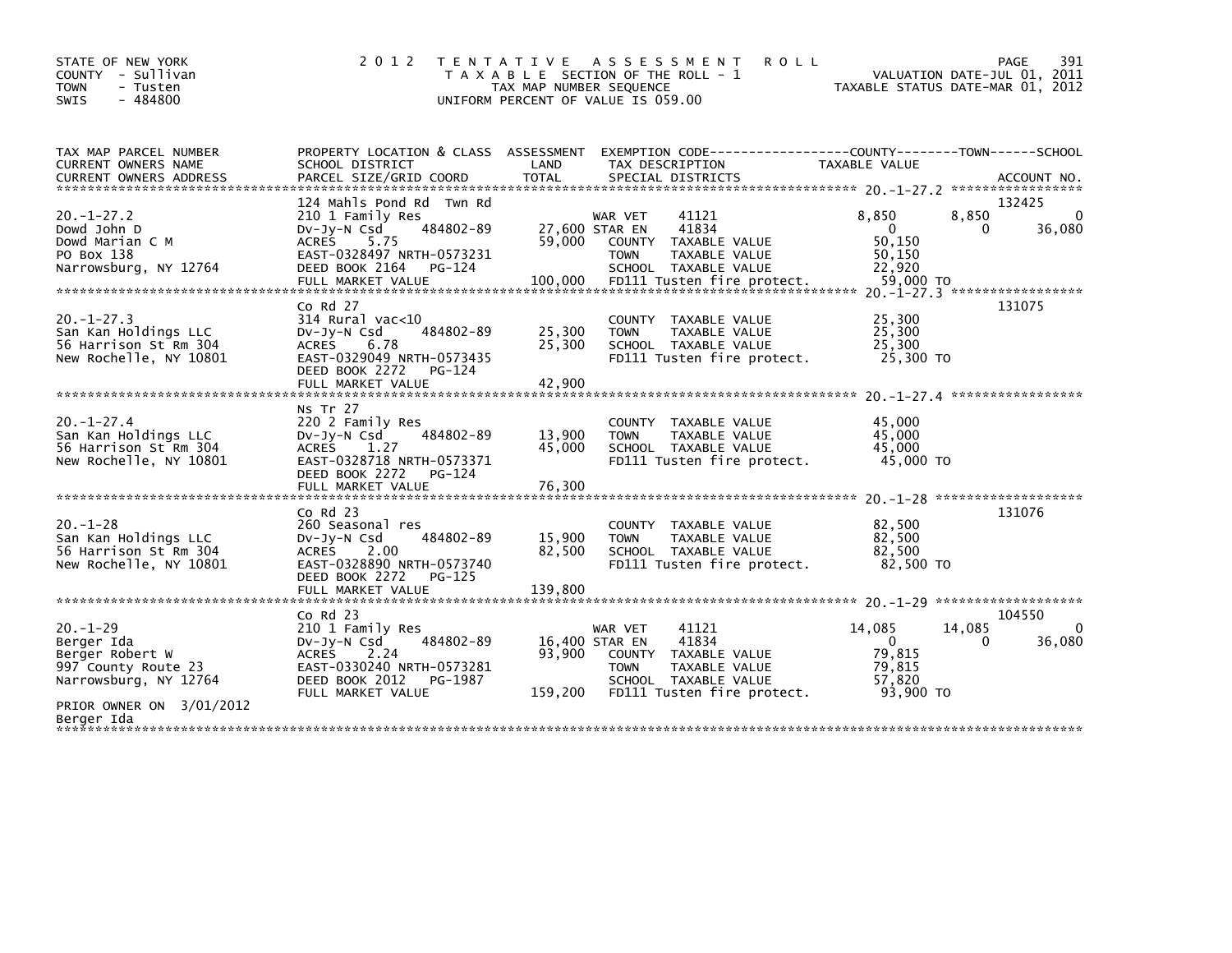| STATE OF NEW YORK<br>COUNTY - Sullivan<br><b>TOWN</b><br>- Tusten<br>$-484800$<br><b>SWIS</b>               | 2 0 1 2                                                                                                                                                                                                | T E N T A T I V E<br>TAX MAP NUMBER SEQUENCE | <b>ROLL</b><br>A S S E S S M E N T<br>T A X A B L E SECTION OF THE ROLL - 1<br>UNIFORM PERCENT OF VALUE IS 059.00                       |                                                               | 392<br>PAGE<br>VALUATION DATE-JUL 01, 2011<br>TAXABLE STATUS DATE-MAR 01, 2012 |
|-------------------------------------------------------------------------------------------------------------|--------------------------------------------------------------------------------------------------------------------------------------------------------------------------------------------------------|----------------------------------------------|-----------------------------------------------------------------------------------------------------------------------------------------|---------------------------------------------------------------|--------------------------------------------------------------------------------|
| TAX MAP PARCEL NUMBER<br>CURRENT OWNERS NAME<br><b>CURRENT OWNERS ADDRESS</b>                               | PROPERTY LOCATION & CLASS ASSESSMENT<br>SCHOOL DISTRICT<br>PARCEL SIZE/GRID COORD                                                                                                                      | LAND<br><b>TOTAL</b>                         | EXEMPTION CODE-----------------COUNTY-------TOWN------SCHOOL<br>TAX DESCRIPTION<br>SPECIAL DISTRICTS                                    | TAXABLE VALUE                                                 | ACCOUNT NO.                                                                    |
| $20. - 1 - 30$<br>Berger William<br>987 Cr 23<br>Narrowsburg, NY 12764                                      | $CO$ Rd $23$<br>210 1 Family Res<br>484802-89<br>$Dv-Jy-N$ Csd<br>1.78<br><b>ACRES</b><br>EAST-0334574 NRTH-0569918<br>DEED BOOK 406<br>PG-00353<br>FULL MARKET VALUE                                  | 14,700 STAR EN<br>84,000<br>142,400          | COMBAT VET 41131<br>41834<br>COUNTY TAXABLE VALUE<br>TAXABLE VALUE<br><b>TOWN</b><br>SCHOOL TAXABLE VALUE<br>FD111 Tusten fire protect. | 21,000<br>$\Omega$<br>63,000<br>63,000<br>47,920<br>84,000 TO | 104650<br>21,000<br>$\Omega$<br>36,080<br>0<br>20. -1-31.2 ******************  |
| 20. -1-31.2<br>Tyler-Glenn Marion G<br>Tyler David R<br>Attn: Tyler Alice<br>CR 23<br>Narrowsburg, NY 12764 | Twn Rd 27<br>270 Mfg housing<br>$Dv-Jv-N$ Csd<br>484802-89<br>FRNT 175.00 DPTH 240.00<br>0.97<br><b>ACRES</b><br>EAST-0329787 NRTH-0573574<br>DEED BOOK 1995<br>PG-592<br>FULL MARKET VALUE            | 10,700<br>25,000<br>42,400                   | COUNTY<br>TAXABLE VALUE<br>TAXABLE VALUE<br><b>TOWN</b><br>SCHOOL TAXABLE VALUE<br>FD111 Tusten fire protect.                           | 25,000<br>25,000<br>25,000<br>25,000 TO                       | 155900                                                                         |
| $20. -1 - 31.3$<br>Brancati Robert<br>Cheng Chiquita<br>$105 - \bar{1}8$ Otis Ave<br>Corona, NY 11368       | MAHLS POND Mahl Pond Rd Twn Rd 27<br>210 1 Family Res<br>484802-89<br>$Dv-Jv-N$ Csd<br>3.62 BANKC160210<br><b>ACRES</b><br>EAST-0330022 NRTH-0573040<br>DEED BOOK 2011<br>PG-4995<br>FULL MARKET VALUE | 21,100<br>97,300<br>164,900                  | COUNTY TAXABLE VALUE<br>TAXABLE VALUE<br><b>TOWN</b><br>SCHOOL TAXABLE VALUE<br>FD111 Tusten fire protect.                              | 97.300<br>97,300<br>97,300<br>97,300 TO                       |                                                                                |
| $20. -1 - 32.1$<br>Langdon Michael<br>Langdon Nancy B<br>7 Waterview Ave<br>Massapequa, NY 11758            | Twn Rd 27<br>210 1 Family Res<br>484802-89<br>DV-Jy-N Csd<br>ACRES<br>37.31<br>EAST-0330919 NRTH-0571325<br>DEED BOOK 3416<br>PG-304<br>FULL MARKET VALUE                                              | 62,000<br>142,000<br>240,700                 | COUNTY TAXABLE VALUE<br><b>TOWN</b><br>TAXABLE VALUE<br>SCHOOL TAXABLE VALUE<br>FD111 Tusten fire protect.                              | 142,000<br>142,000<br>142,000<br>142,000 TO                   | 104600                                                                         |
| $20. -1 - 34$<br>Giannantonio Albert<br>Giannantonio Dolores<br>28 Prospect St<br>Palisades Park, NJ 07650  | Mahls Pond Rd<br>210 1 Family Res<br>$Dv-Jy-N$ Csd<br>484802-89<br>ACRES 26.99<br>EAST-0331514 NRTH-0572398<br>DEED BOOK 1372<br>PG-599<br>FULL MARKET VALUE                                           | 52,800<br>69,800<br>118,300                  | 41854<br>STAR B<br>COUNTY TAXABLE VALUE<br>TAXABLE VALUE<br><b>TOWN</b><br>SCHOOL TAXABLE VALUE<br>FD111 Tusten fire protect.           | 0<br>69,800<br>69,800<br>52,400<br>69,800 TO                  | 120400<br>0<br>17,400                                                          |
| $20. -1 - 35$<br>Giannantonio Jeffrey<br>33 Mahls Pond Rd<br>Narrowsburg, NY 12764                          | Twn Rd 27<br>260 Seasonal res<br>484802-89<br>DV-Jy-N Csd<br>2.20<br><b>ACRES</b><br>EAST-0330257 NRTH-0573929<br>DEED BOOK 3009<br>PG-524<br>FULL MARKET VALUE                                        | 11,500<br>24,600<br>41,700                   | COUNTY TAXABLE VALUE<br><b>TOWN</b><br>TAXABLE VALUE<br>SCHOOL TAXABLE VALUE<br>FD111 Tusten fire protect.                              | 24,600<br>24,600<br>24,600<br>24,600 TO                       | 114550                                                                         |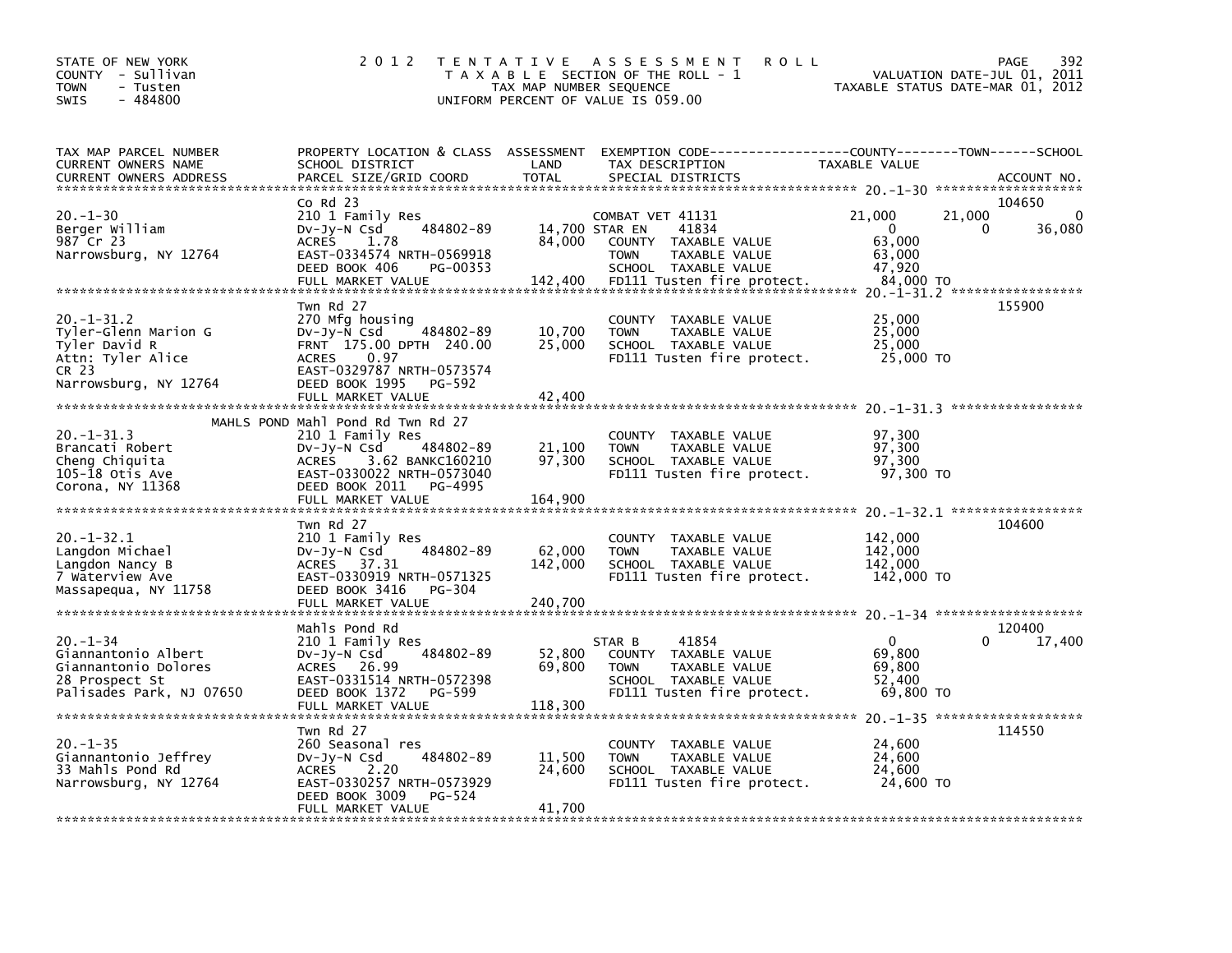| STATE OF NEW YORK<br>- Sullivan<br>COUNTY<br>- Tusten<br><b>TOWN</b><br>$-484800$<br><b>SWIS</b> | 2 0 1 2                                                                                                                                                                         | T E N T A T I V E<br>TAX MAP NUMBER SEQUENCE | A S S E S S M E N T<br><b>ROLL</b><br>T A X A B L E SECTION OF THE ROLL - 1<br>UNIFORM PERCENT OF VALUE IS 059.00              | TAXABLE STATUS DATE-MAR 01, 2012                        | PAGE<br>393<br>VALUATION DATE-JUL 01, 2011 |
|--------------------------------------------------------------------------------------------------|---------------------------------------------------------------------------------------------------------------------------------------------------------------------------------|----------------------------------------------|--------------------------------------------------------------------------------------------------------------------------------|---------------------------------------------------------|--------------------------------------------|
| TAX MAP PARCEL NUMBER<br>CURRENT OWNERS NAME                                                     | PROPERTY LOCATION & CLASS ASSESSMENT<br>SCHOOL DISTRICT                                                                                                                         | LAND                                         | EXEMPTION        CODE-----------------COUNTY-------TOWN------SCHOOL<br>TAX DESCRIPTION                                         | TAXABLE VALUE                                           |                                            |
| $20. -1 - 36$<br>Garito Kathleen A<br>283 Mountain Lodge Rd<br>Monroe, NY 10950                  | $Co$ Rd $23$<br>210 1 Family Res<br>484802-89<br>$Dv-Jy-N$ Csd<br>1.00 BANKN140687<br><b>ACRES</b><br>EAST-0330628 NRTH-0574188<br>DEED BOOK 3045<br>PG-120                     | 12,900<br>96,400                             | COUNTY TAXABLE VALUE<br>TAXABLE VALUE<br><b>TOWN</b><br>SCHOOL TAXABLE VALUE<br>FD111 Tusten fire protect.                     | 96,400<br>96,400<br>96,400<br>96.400 TO                 | 140700                                     |
| $20. - 1 - 37$<br>Conklin Wade E<br>Conklin Jeanine R<br>907 Co Rt 23<br>Narrowsburg, NY 12764   | $Co$ Rd $23$<br>430 Mtor veh srv<br>$Dv-Jv-N$ Csd<br>484802-89<br>FRNT 340.00 DPTH 124.00<br>EAST-0331150 NRTH-0573750<br>DEED BOOK 2448<br>PG-436<br>FULL MARKET VALUE         | 12,700<br>88,200<br>149,500                  | COUNTY TAXABLE VALUE<br>TAXABLE VALUE<br><b>TOWN</b><br>SCHOOL TAXABLE VALUE<br>FD111 Tusten fire protect.                     | 88,200<br>88,200<br>88,200<br>88,200 TO                 | 109760                                     |
| $20. -1 - 38.1$<br>Piatt Jerry<br>Piatt Holly<br>895 Cr 22<br>Narrowsburg, NY 12764              | $Co$ Rd $23$<br>210 1 Family Res<br>484802-89<br>$Dv-Jy-N$ Csd<br>Lot <sub>1</sub><br>ACRES 17.31 BANK C84457<br>EAST-0332150 NRTH-0572744<br>DEED BOOK 1980<br>PG-279          | 46,900<br>91,500                             | 41834<br>STAR EN<br>COUNTY TAXABLE VALUE<br>TAXABLE VALUE<br><b>TOWN</b><br>SCHOOL TAXABLE VALUE<br>FD111 Tusten fire protect. | $\mathbf{0}$<br>91,500<br>91,500<br>55,420<br>91,500 TO | 36,080<br>0                                |
| $20. -1 - 38.2$<br>Knaub Darren Robert<br>11 W Barnes Dr<br>Ridgefield Park, NJ 07660            | $Co$ Rd $23$<br>$314$ Rural vac<10<br>$Dv-Jv-N$ Csd<br>484802-89<br>Lot 2<br><b>ACRES</b><br>5.04<br>EAST-0331850 NRTH-0573235<br>DEED BOOK 3093<br>PG-593<br>FULL MARKET VALUE | 23,500<br>23,500<br>39,800                   | COUNTY TAXABLE VALUE<br>TAXABLE VALUE<br><b>TOWN</b><br>SCHOOL TAXABLE VALUE<br>FD111 Tusten fire protect.                     | 23,500<br>23,500<br>23,500<br>23,500 TO                 |                                            |
| $20. -1 - 39.1$<br>Stolpinski Paul S<br>Milius Rosemarie M<br>889 CR 22<br>Narrowsburg, NY 12764 | 889 County Route 22<br>210 1 Family Res<br>484802-89<br>Dv-Jy-N Csd<br>4.37 BANK<br><b>ACRES</b><br>EAST-0331760 NRTH-0573620<br>DEED BOOK 2787<br>PG-298<br>FULL MARKET VALUE  | 23,600<br>73,600<br>N<br>124,700             | 41834<br>STAR EN<br>COUNTY TAXABLE VALUE<br><b>TOWN</b><br>TAXABLE VALUE<br>SCHOOL TAXABLE VALUE<br>FD111 Tusten fire protect. | $\Omega$<br>73,600<br>73,600<br>37.520<br>73,600 TO     | 151100<br>36,080                           |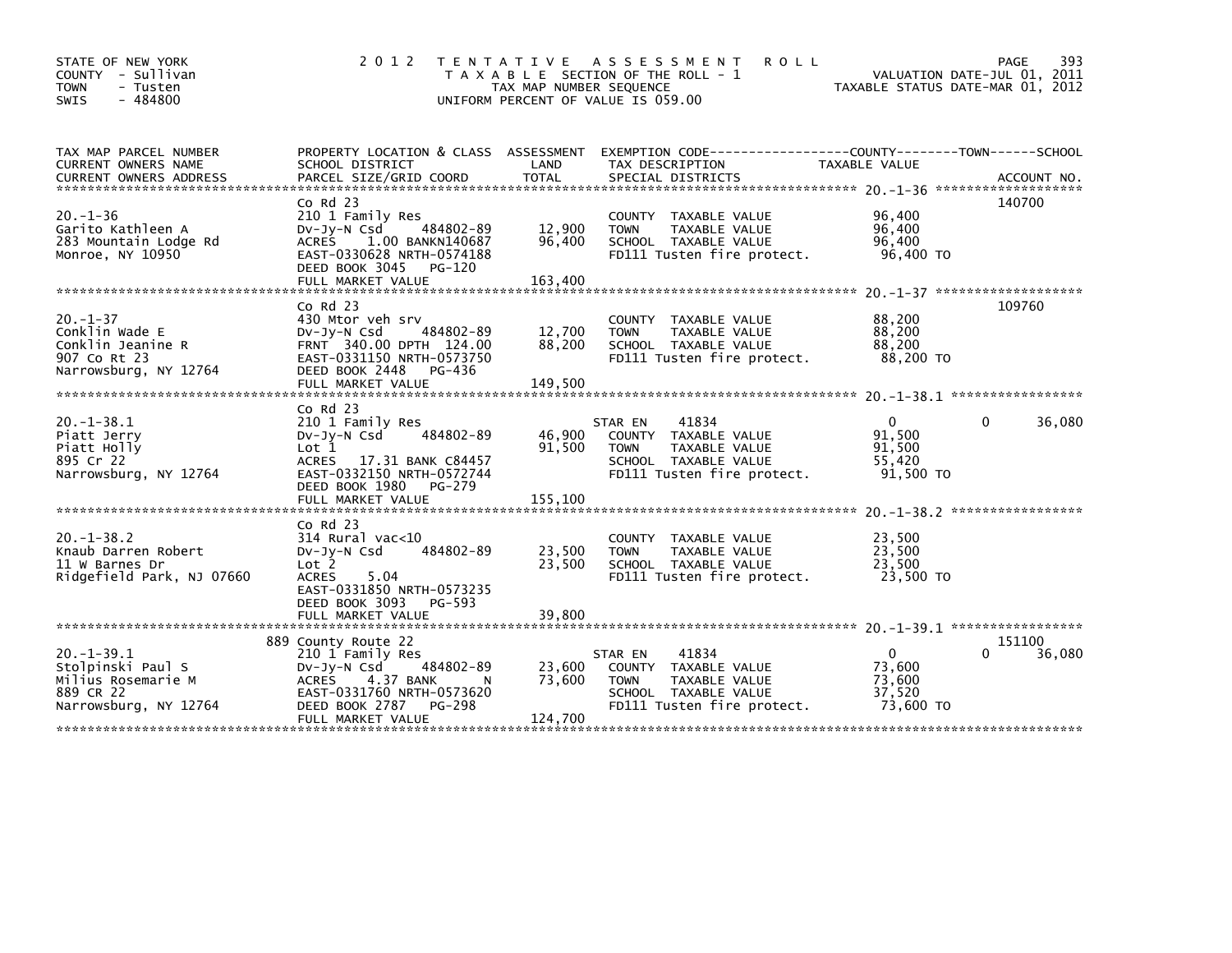| STATE OF NEW YORK<br>COUNTY - Sullivan<br>- Tusten<br>TOWN<br>$-484800$<br><b>SWIS</b>                                                                                                                   | 2 0 1 2                                                                                                                                                                                                                                                                       | TAX MAP NUMBER SEQUENCE     | TENTATIVE ASSESSMENT<br><b>ROLL</b><br>T A X A B L E SECTION OF THE ROLL - 1<br>UNIFORM PERCENT OF VALUE IS 059.00 | TAXABLE STATUS DATE-MAR 01, 2012        | 394<br>PAGE<br>VALUATION DATE-JUL 01, 2011 |
|----------------------------------------------------------------------------------------------------------------------------------------------------------------------------------------------------------|-------------------------------------------------------------------------------------------------------------------------------------------------------------------------------------------------------------------------------------------------------------------------------|-----------------------------|--------------------------------------------------------------------------------------------------------------------|-----------------------------------------|--------------------------------------------|
| TAX MAP PARCEL NUMBER<br>CURRENT OWNERS NAME<br>.CURRENT OWNERS ADDRESS PARCEL SIZE/GRID COORD TOTAL SPECIAL DISTRICTS (2011-09) ACCOUNT NO ACCOUNT NO AND ARCEL SIZE/GRID COORD TOTAL SPECIAL DISTRICTS | PROPERTY LOCATION & CLASS ASSESSMENT<br>SCHOOL DISTRICT                                                                                                                                                                                                                       | LAND                        | EXEMPTION CODE-----------------COUNTY-------TOWN------SCHOOL<br>TAX DESCRIPTION                                    | TAXABLE VALUE                           |                                            |
| $20. -1 - 39.2$<br>Kuduk Joseph S<br>Kuduk Katarzyna<br>78 Mercer St<br>Wallington, NJ 07057                                                                                                             | $CO$ Rd $23$<br>$314$ Rural vac< $10$<br>484802-89<br>DV-Jy-N Csd<br><b>ACRES</b><br>4.91<br>EAST-0332020 NRTH-0573460<br>DEED BOOK 2732<br>PG-621<br>FULL MARKET VALUE                                                                                                       | 23,000<br>23,000<br>39,000  | COUNTY TAXABLE VALUE<br><b>TOWN</b><br>TAXABLE VALUE<br>SCHOOL TAXABLE VALUE<br>FD111 Tusten fire protect.         | 23,000<br>23,000<br>23,000<br>23,000 TO | 151625                                     |
| $20. -1 - 40$<br>Zobrist, Louise M IRREV Trust Dv-Jy-N Csd<br>Romuno Mae<br>161 white Rd<br>Mineola, NY 11501                                                                                            | $Co$ Rd $22$<br>210 1 Family Res<br>484802-89<br>3.52<br><b>ACRES</b><br>EAST-0332602 NRTH-0573478<br>DEED BOOK 2010<br>PG-53218<br>FULL MARKET VALUE                                                                                                                         | 21,900<br>63,500<br>107,600 | COUNTY TAXABLE VALUE<br><b>TOWN</b><br>TAXABLE VALUE<br>SCHOOL TAXABLE VALUE<br>FD111 Tusten fire protect.         | 63,500<br>63,500<br>63,500<br>63,500 TO | 113900                                     |
| $20. - 1 - 41$<br>Santiago Wiandy I<br>$405 - 1$ willow Rd E<br>Staten Island, NY 10314                                                                                                                  | 813 Co Rd 22<br>210 1 Family Res<br>484802-89<br>DV-Jy-N Csd<br><b>ACRES</b><br>3.50 BANK C11088<br>EAST-0332709 NRTH-0573367<br>DEED BOOK 2011<br>PG-8559<br>FULL MARKET VALUE                                                                                               | 20,700<br>64,300<br>109,000 | COUNTY TAXABLE VALUE<br><b>TOWN</b><br>TAXABLE VALUE<br>SCHOOL TAXABLE VALUE<br>FD111 Tusten fire protect.         | 64,300<br>64,300<br>64,300<br>64,300 TO | 131000                                     |
| $20. - 1 - 42$<br>Erario Kristen M<br>807 CR 22<br>Narrowsburg, NY 12764                                                                                                                                 | $Co$ Rd $22$<br>210 1 Family Res<br>484802-89<br>$Dv-Jy-N$ Csd<br><b>ACRES</b><br>3.50 BANK 210090<br>EAST-0332806 NRTH-0573234<br>DEED BOOK 3396<br>PG-515<br>FULL MARKET VALUE                                                                                              | 25,400<br>84,000<br>142,400 | COUNTY TAXABLE VALUE<br><b>TOWN</b><br>TAXABLE VALUE<br>SCHOOL TAXABLE VALUE<br>FD111 Tusten fire protect.         | 84,000<br>84.000<br>84,000<br>84,000 TO | 119450                                     |
| $20. -1 - 43$<br>Cutler Glenn W<br>Cutler Tammy M                                                                                                                                                        | $Co$ Rd $22$<br>210 1 Family Res<br>484802-89<br>$Dv-Jy-N$ Csd<br>FRNT 150.00 DPTH 150.00                                                                                                                                                                                     | 9,800<br>55,000             | 41854<br>STAR B<br>COUNTY TAXABLE VALUE<br><b>TOWN</b><br>TAXABLE VALUE                                            | $\mathbf{0}$<br>55,000<br>55,000        | 157050<br>17,400<br><sup>0</sup>           |
| 793 CR 22<br>Narrowsburg, NY 12764                                                                                                                                                                       | <b>BANK C92242</b><br>EAST-0333205 NRTH-0573239<br>DEED BOOK 2011<br>PG-5856<br>FULL MARKET VALUE                                                                                                                                                                             | 93,200                      | SCHOOL TAXABLE VALUE<br>FD111 Tusten fire protect.                                                                 | 37,600<br>55,000 TO                     |                                            |
| $20. - 1 - 44$<br>Araya-Weil Stella<br>Weil Christopher<br>52 E 13 th St Apt 4F<br>New York, NY 10003                                                                                                    | $CO$ Rd $22$<br>210 1 Family Res<br>484802-89<br>$Dv-Jv-N$ Csd<br>ACRES 12.16 BANK 60806<br>EAST-0333246 NRTH-0572930<br>DEED BOOK 3059<br>PG-396<br>FULL MARKET VALUE<br>ول الله على الله عن الله عن الله عن الله عن الله عن الله عن الله عن الله عن الله عن الله عن الله عن | 36,900<br>66,900<br>113,400 | COUNTY TAXABLE VALUE<br>TAXABLE VALUE<br><b>TOWN</b><br>SCHOOL TAXABLE VALUE<br>FD111 Tusten fire protect.         | 66,900<br>66,900<br>66,900<br>66,900 TO | 153000                                     |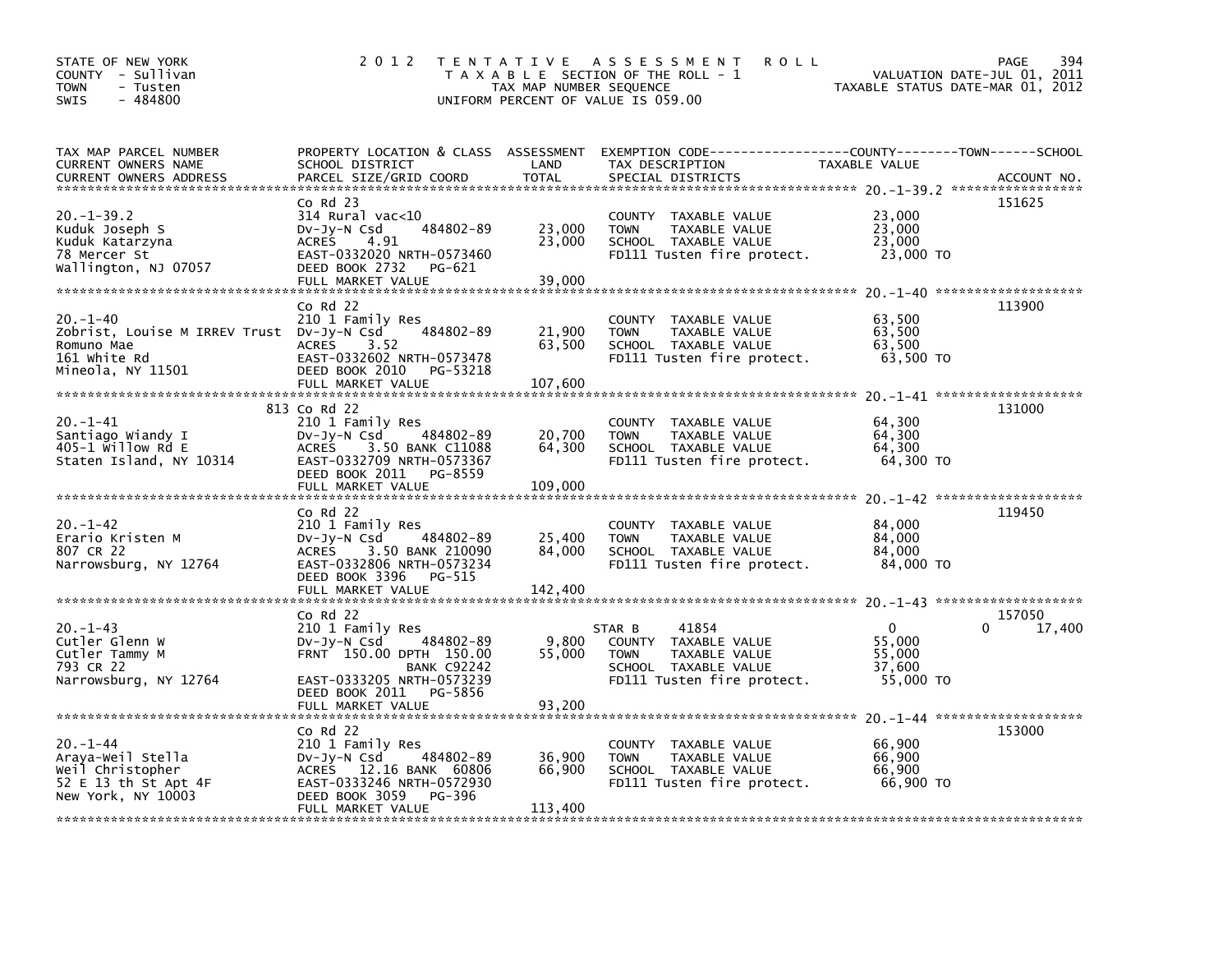| STATE OF NEW YORK<br>COUNTY - Sullivan<br><b>TOWN</b><br>- Tusten<br>$-484800$<br>SWIS                                          | 2 0 1 2                                                                                                                                                                                      | TAX MAP NUMBER SEQUENCE       | TENTATIVE ASSESSMENT<br><b>ROLL</b><br>T A X A B L E SECTION OF THE ROLL - 1<br>UNIFORM PERCENT OF VALUE IS 059.00             |                                                     | 395<br>PAGE<br>VALUATION DATE-JUL 01, 2011<br>TAXABLE STATUS DATE-MAR 01, 2012 |
|---------------------------------------------------------------------------------------------------------------------------------|----------------------------------------------------------------------------------------------------------------------------------------------------------------------------------------------|-------------------------------|--------------------------------------------------------------------------------------------------------------------------------|-----------------------------------------------------|--------------------------------------------------------------------------------|
| TAX MAP PARCEL NUMBER<br>CURRENT OWNERS NAME<br>CURRENT OWNERS ADDRESS                                                          | SCHOOL DISTRICT                                                                                                                                                                              | LAND                          | PROPERTY LOCATION & CLASS ASSESSMENT EXEMPTION CODE---------------COUNTY-------TOWN-----SCHOOL<br>TAX DESCRIPTION              | TAXABLE VALUE                                       |                                                                                |
| $20. -1 - 46$<br>Tusten Rod & Gun Club<br>Michael Palmero<br>150 Elmcrest Dr<br>Fishkill, NY 12524<br>MAY BE SUBJECT TO PAYMENT | $Co$ Rd $22$<br>911 Forest s480<br>484802-89<br>$Dv-Jy-N$ Csd<br>ACRES 300.30<br>EAST-0331653 NRTH-0571270<br>DEED BOOK 698<br>PG-00842<br>FULL MARKET VALUE                                 | 195,000<br>205,000<br>347,500 | FOREST LND 47460<br>COUNTY TAXABLE VALUE<br><b>TOWN</b><br>TAXABLE VALUE<br>SCHOOL TAXABLE VALUE<br>FD111 Tusten fire protect. | 147,926<br>57,074<br>57,074<br>57,074<br>205,000 TO | 155750<br>147,926<br>147,926                                                   |
| UNDER RPTL480A UNTIL 2021                                                                                                       |                                                                                                                                                                                              |                               |                                                                                                                                |                                                     |                                                                                |
| $20. - 1 - 47$<br>Valic Onorato J<br>693 CR 22<br>Narrowsburg, NY 12764                                                         | $Co$ Rd $22$<br>210 1 Family Res<br>484802-89<br>$Dv-Jy-N$ Csd<br>FRNT 200.00 DPTH 180.00<br><b>BANK C64311</b><br>EAST-0334161 NRTH-0571849<br>DEED BOOK 2838<br>PG-87<br>FULL MARKET VALUE | 11,900<br>65.000<br>110,200   | 41854<br>STAR B<br>COUNTY TAXABLE VALUE<br><b>TOWN</b><br>TAXABLE VALUE<br>SCHOOL TAXABLE VALUE<br>FD111 Tusten fire protect.  | $\Omega$<br>65,000<br>65.000<br>47,600<br>65,000 TO | 151150<br>17,400<br>0                                                          |
| $20. - 1 - 48$<br>Olsen Karl A<br>Olsen Eleanor<br>683 CR 22<br>Narrowsburg, NY 12764                                           | $Co$ Rd $22$<br>270 Mfg housing<br>484802-89<br>DV-Jy-N Csd<br><b>ACRES</b><br>1.80<br>EAST-0334043 NRTH-0571508<br>DEED BOOK 2109<br>PG-420                                                 | 15,400<br>22,100              | COUNTY TAXABLE VALUE<br><b>TOWN</b><br>TAXABLE VALUE<br>SCHOOL TAXABLE VALUE<br>FD111 Tusten fire protect.                     | 22,100<br>22,100<br>22,100<br>22,100 TO             | 140100                                                                         |
|                                                                                                                                 | FULL MARKET VALUE<br>$Co$ Rd $22$                                                                                                                                                            | 37,500                        |                                                                                                                                |                                                     | 100650                                                                         |
| $20. - 1 - 49$<br>Julkerski Wendy<br>Julkerski Bret<br>667 Cr 22                                                                | 210 1 Family Res<br>DV-Jy-N Csd<br>484802-89<br>ACRES<br>2.34 BANK0080395<br>EAST-0334231 NRTH-0571438                                                                                       | 17,000<br>85.000              | 41854<br>STAR B<br>COUNTY TAXABLE VALUE<br><b>TOWN</b><br>TAXABLE VALUE<br>SCHOOL TAXABLE VALUE                                | $\mathbf{0}$<br>85,000<br>85,000<br>67.600          | 17,400                                                                         |
| Narrowsburg, NY 12764                                                                                                           | DEED BOOK 1808<br>PG-696<br>FULL MARKET VALUE                                                                                                                                                | 144,100                       | FD111 Tusten fire protect.                                                                                                     | 85,000 TO                                           |                                                                                |
| $20. - 1 - 50$<br>Tompkins John<br>Tompkins Tina<br>1 Fairway Ave<br>Liberty, NY 12754                                          | $CO$ Rd $22$<br>314 Rural vac<10<br>484802-89<br>DV-Jy-N Csd<br><b>ACRES</b><br>3.50<br>EAST-0334286 NRTH-0571209<br>DEED BOOK 3294<br>PG-491<br>FULL MARKET VALUE                           | 18,500<br>18,500<br>31,400    | TAXABLE VALUE<br><b>COUNTY</b><br><b>TOWN</b><br>TAXABLE VALUE<br>SCHOOL TAXABLE VALUE<br>FD111 Tusten fire protect.           | 18,500<br>18,500<br>18,500<br>18,500 TO             | 134550                                                                         |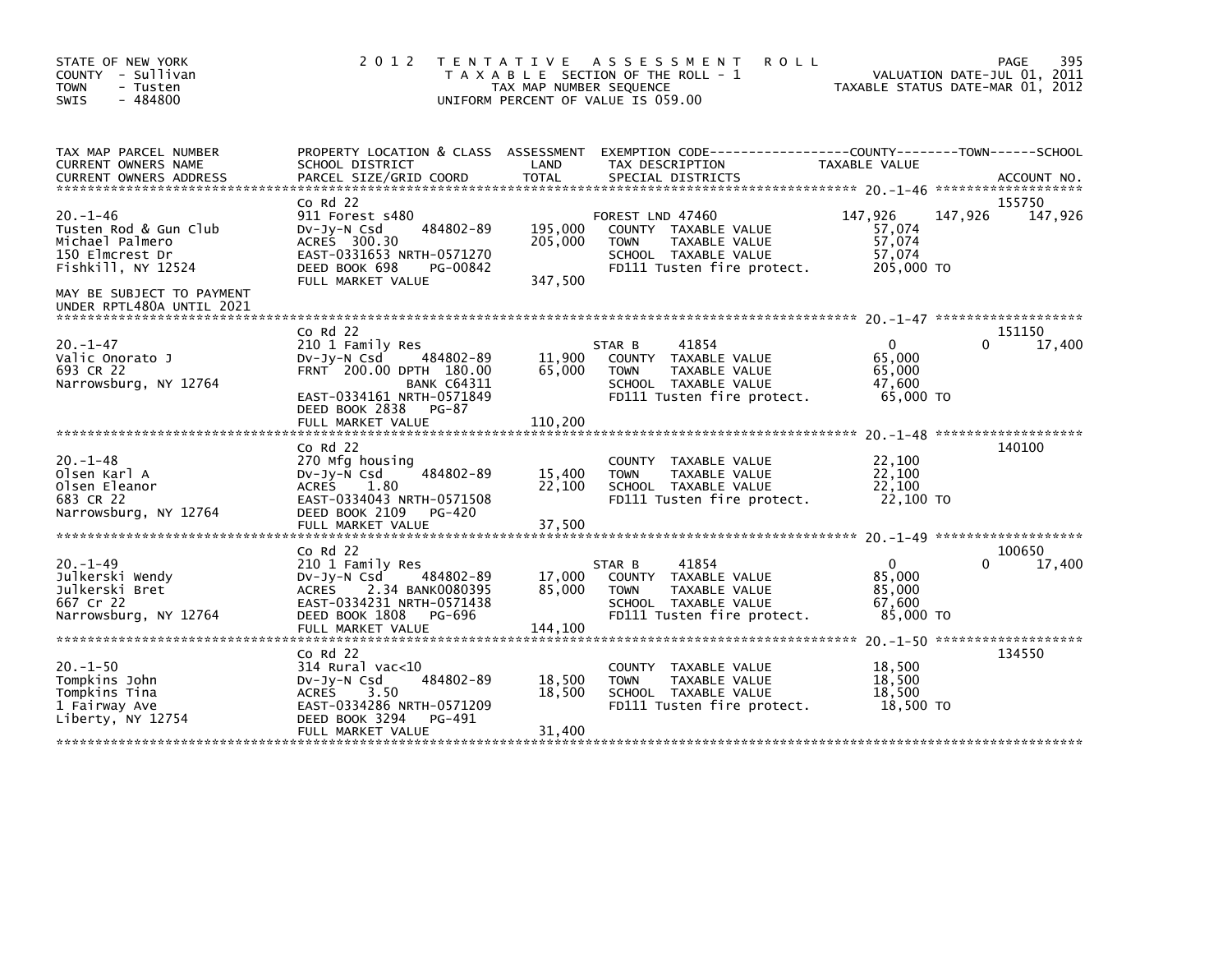| STATE OF NEW YORK<br>COUNTY - Sullivan<br><b>TOWN</b><br>- Tusten<br>$-484800$<br>SWIS                                                     | 2 0 1 2                                                                                                                                                            | T E N T A T I V E<br>TAX MAP NUMBER SEQUENCE | A S S E S S M E N T<br><b>ROLL</b><br>T A X A B L E SECTION OF THE ROLL - 1<br>UNIFORM PERCENT OF VALUE IS 059.00             | VALUATION DATE-JUL 01, 2011<br>TAXABLE STATUS DATE-MAR 01, 2012                    | 396<br>PAGE |
|--------------------------------------------------------------------------------------------------------------------------------------------|--------------------------------------------------------------------------------------------------------------------------------------------------------------------|----------------------------------------------|-------------------------------------------------------------------------------------------------------------------------------|------------------------------------------------------------------------------------|-------------|
| TAX MAP PARCEL NUMBER<br>CURRENT OWNERS NAME<br>CURRENT OWNERS ADDRESS                                                                     | PROPERTY LOCATION & CLASS ASSESSMENT<br>SCHOOL DISTRICT<br>PARCEL SIZE/GRID COORD                                                                                  | LAND<br><b>TOTAL</b>                         | TAX DESCRIPTION<br>SPECIAL DISTRICTS                                                                                          | TAXABLE VALUE                                                                      | ACCOUNT NO. |
| $20.-1-51.1$<br>Loeffel James P<br>639 Cr 22<br>Narrowsburg, NY 12764                                                                      | $CO$ Rd $22$<br>314 Rural vac<10<br>484802-89<br>DV-Jy-N Csd<br>4.00<br><b>ACRES</b><br>EAST-0333901 NRTH-0570966<br>DEED BOOK 1367<br>PG-245<br>FULL MARKET VALUE | 17,400<br>17,400<br>29,500                   | COUNTY TAXABLE VALUE<br>TAXABLE VALUE<br><b>TOWN</b><br>SCHOOL TAXABLE VALUE<br>FD111 Tusten fire protect.                    | 17,400<br>17,400<br>17,400<br>17,400 TO                                            | 133600      |
| $20. -1 - 51.2$<br>Loeffel James P<br>639 Cr 22<br>Narrowsburg, NY 12764                                                                   | $Co$ Rd $22$<br>210 1 Family Res<br>DV-Jy-N Csd<br>484802-89<br>1.56<br><b>ACRES</b><br>EAST-0334554 NRTH-0570976<br>DEED BOOK 1367<br>PG-245<br>FULL MARKET VALUE | 17,200<br>81,500<br>138,100                  | 41854<br>STAR B<br>COUNTY TAXABLE VALUE<br>TAXABLE VALUE<br><b>TOWN</b><br>SCHOOL TAXABLE VALUE<br>FD111 Tusten fire protect. | 0<br>81,500<br>81,500<br>64.100<br>81,500 TO                                       | 0<br>17,400 |
| $20. -1 - 52.1$<br>Bianco Anthony<br>Bianco Carmela<br>198 Willis Ave<br>Floral Park, NY 11001                                             | $CO$ Rd $22$<br>240 Rural res<br>484802-89<br>$Dv-Jy-N$ Csd<br>ACRES 38.92<br>EAST-0333964 NRTH-0570450<br>DEED BOOK 1387<br>PG-292<br>FULL MARKET VALUE           | 63,100<br>200,000<br>339,000                 | COUNTY TAXABLE VALUE<br><b>TOWN</b><br>TAXABLE VALUE<br>SCHOOL TAXABLE VALUE<br>FD111 Tusten fire protect.                    | 200,000<br>200,000<br>200,000<br>200,000 TO<br>$20. -1 - 52.2$ ******************* | 133150      |
| $20 - 1 - 52.2$<br>Ricco-Galluzzo Biagio<br>Ricco-Galluzzo Salvina<br>91 Holland Ave<br>Floral Park, NY 11001                              | $Co$ Rd $22$<br>210 1 Family Res<br>DV-Jy-N Csd<br>484802-89<br><b>ACRES</b><br>1.08<br>EAST-0334506 NRTH-0570132<br>DEED BOOK 1395<br>PG-104<br>FULL MARKET VALUE | 13,200<br>78,800<br>133,600                  | COUNTY TAXABLE VALUE<br><b>TAXABLE VALUE</b><br><b>TOWN</b><br>SCHOOL TAXABLE VALUE<br>FD111 Tusten fire protect.             | 78,800<br>78,800<br>78,800<br>78,800 TO                                            | 133151      |
| $20. -1 - 53$<br>Herbert Franke<br>184 Banbury Rd<br>Mineola, NY 11501-1517                                                                | Town Road $#$ 22<br>210 1 Family Res<br>484802-89<br>DV-Jy-N Csd<br><b>ACRES</b><br>6.69<br>EAST-0332424 NRTH-0573747<br>DEED BOOK 1092<br>PG-00350                | 29,700<br>68,900                             | COUNTY TAXABLE VALUE<br>TAXABLE VALUE<br><b>TOWN</b><br>SCHOOL TAXABLE VALUE                                                  | 68,900<br>68,900<br>68,900                                                         |             |
| $20. - 1 - 54$<br>Greater NY Councils<br>Attn: Robert Madsen<br>Boy Scouts of America<br>350 Fifth Ave Ste 7830<br>New York, NY 10118-0199 | 831 Tele Comm<br>484802-89<br>$Dv-Jy-N$ Csd<br>FULL MARKET VALUE                                                                                                   | 0<br>9,000<br>15,300                         | COUNTY TAXABLE VALUE<br>TAXABLE VALUE<br><b>TOWN</b><br>SCHOOL TAXABLE VALUE                                                  | 9.000<br>9,000<br>9,000                                                            |             |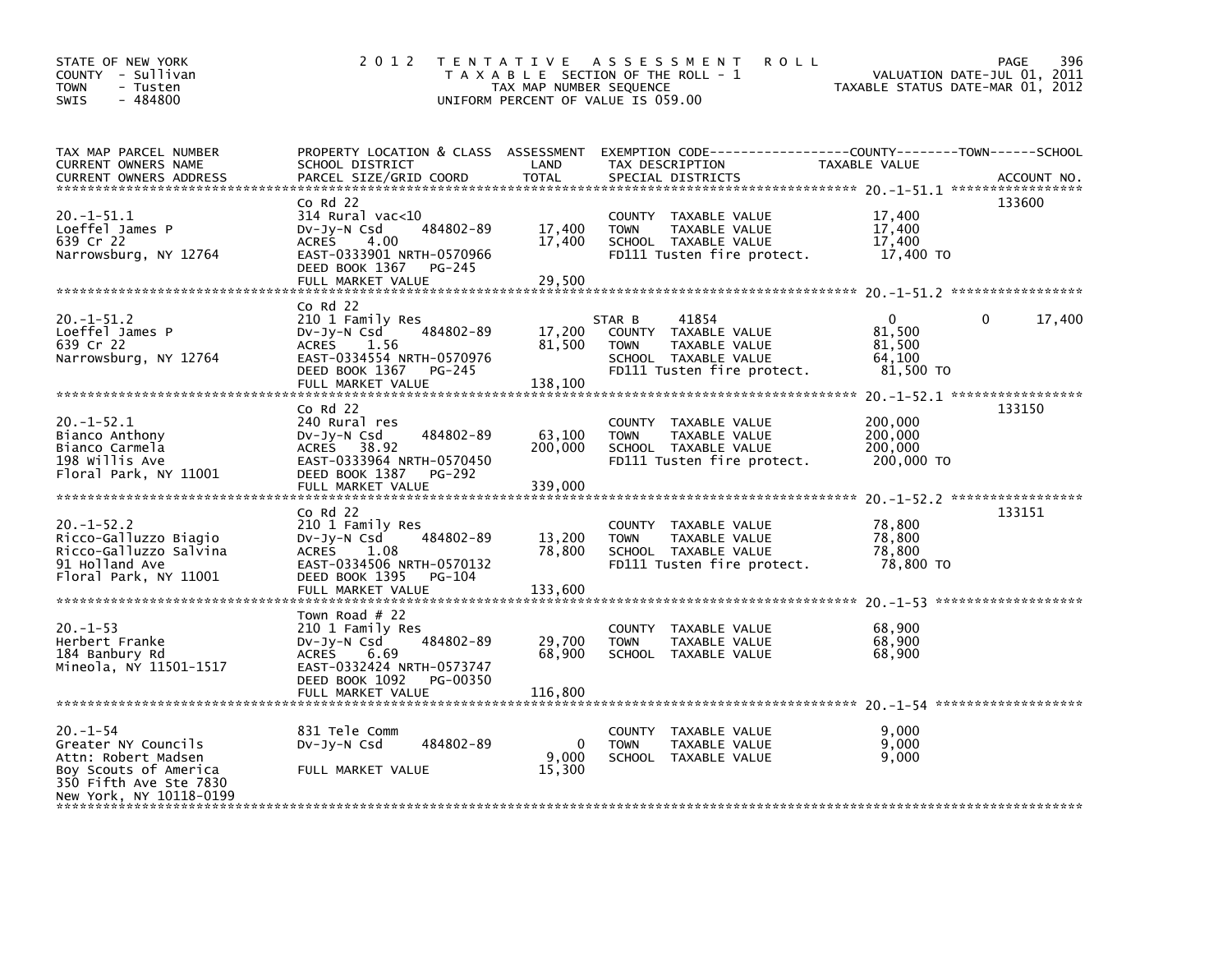| STATE OF NEW YORK | 2012 TENTATIVE ASSESSMENT ROLL        | PAGE                             | -397 |
|-------------------|---------------------------------------|----------------------------------|------|
| COUNTY - Sullivan | T A X A B L E SECTION OF THE ROLL - 1 | VALUATION DATE-JUL 01, 2011      |      |
| TOWN<br>- Tusten  | MAP SECTION - 020                     | TAXABLE STATUS DATE-MAR 01, 2012 |      |
| - 484800<br>SWIS  | $SUB - SECTION -$                     | RPS150/V04/L015                  |      |
|                   | UNIFORM PERCENT OF VALUE IS 059.00    | CURRENT DATE 4/20/2012           |      |

### \*\*\* S P E C I A L D I S T R I C T S U M M A R Y \*\*\*

| CODE | DISTRICT NAME        | PARCELS | TOTAL EXTENSION<br><b>TYPF</b> | EXTENSION<br>VALUE | AD VALOREM<br>VALUE | <b>EXEMPT</b><br>AMOUNT | <b>TAXABLE</b><br>VALUE |
|------|----------------------|---------|--------------------------------|--------------------|---------------------|-------------------------|-------------------------|
|      | FD111 Tusten fire pr |         | 88 TOTAL                       |                    | 5589.900            |                         | 5589.900                |

### \*\*\* S C H O O L D I S T R I C T S U M M A R Y \*\*\*

| CODE   | DISTRICT NAME | TOTAL<br><b>PARCELS</b> | ASSESSED<br>LAND | ASSESSED<br><b>TOTAL</b> | <b>EXEMPT</b><br><b>AMOUNT</b> | <b>TOTAL</b><br><b>TAXABLE</b> | <b>STAR</b><br><b>AMOUNT</b> | <b>STAR</b><br><b>TAXABLE</b> |
|--------|---------------|-------------------------|------------------|--------------------------|--------------------------------|--------------------------------|------------------------------|-------------------------------|
| 484802 | DV-JV-N Csd   | 90                      | 2418.500         | 5667.800                 | 218,926                        | 5448.874                       | 604,400                      | 4844.474                      |
|        | SUB-TOTAL     | 90                      | 2418.500         | 5667,800                 | 218,926                        | 5448.874                       | 604,400                      | 4844,474                      |
| 484889 | Nar Library   | 90                      | 2418.500         | 5667,800                 | 218,926                        | 5448.874                       | 604,400                      | 4844.474                      |
|        | T O T A L     | 180                     | 4837,000         | 11335,600                | 437,852                        | 10897,748                      | 1208,800                     | 9688,948                      |

\*\*\* S Y S T E M C O D E S S U M M A R Y \*\*\*

NO SYSTEM EXEMPTIONS AT THIS LEVEL

## \*\*\* E X E M P T I O N S U M M A R Y \*\*\*

| <b>CODE</b>                                                 | DESCRIPTION                                                                                                 | <b>TOTAL</b><br><b>PARCELS</b> | <b>COUNTY</b>                                             | <b>TOWN</b>                                               | <b>SCHOOL</b>                                      |
|-------------------------------------------------------------|-------------------------------------------------------------------------------------------------------------|--------------------------------|-----------------------------------------------------------|-----------------------------------------------------------|----------------------------------------------------|
| 41121<br>41131<br>41161<br>41800<br>41834<br>41854<br>47460 | WAR VET<br><b>COMBAT VET</b><br>$CW_15_VET/$<br>AGED-CTS<br>STAR EN<br>STAR B<br><b>FOREST LND</b><br>TOTAL | 10<br>14<br>33                 | 38,595<br>41,000<br>6,960<br>67,868<br>147,926<br>302,349 | 38,595<br>41,000<br>6,960<br>67,868<br>147,926<br>302,349 | 71,000<br>360,800<br>243,600<br>147,926<br>823,326 |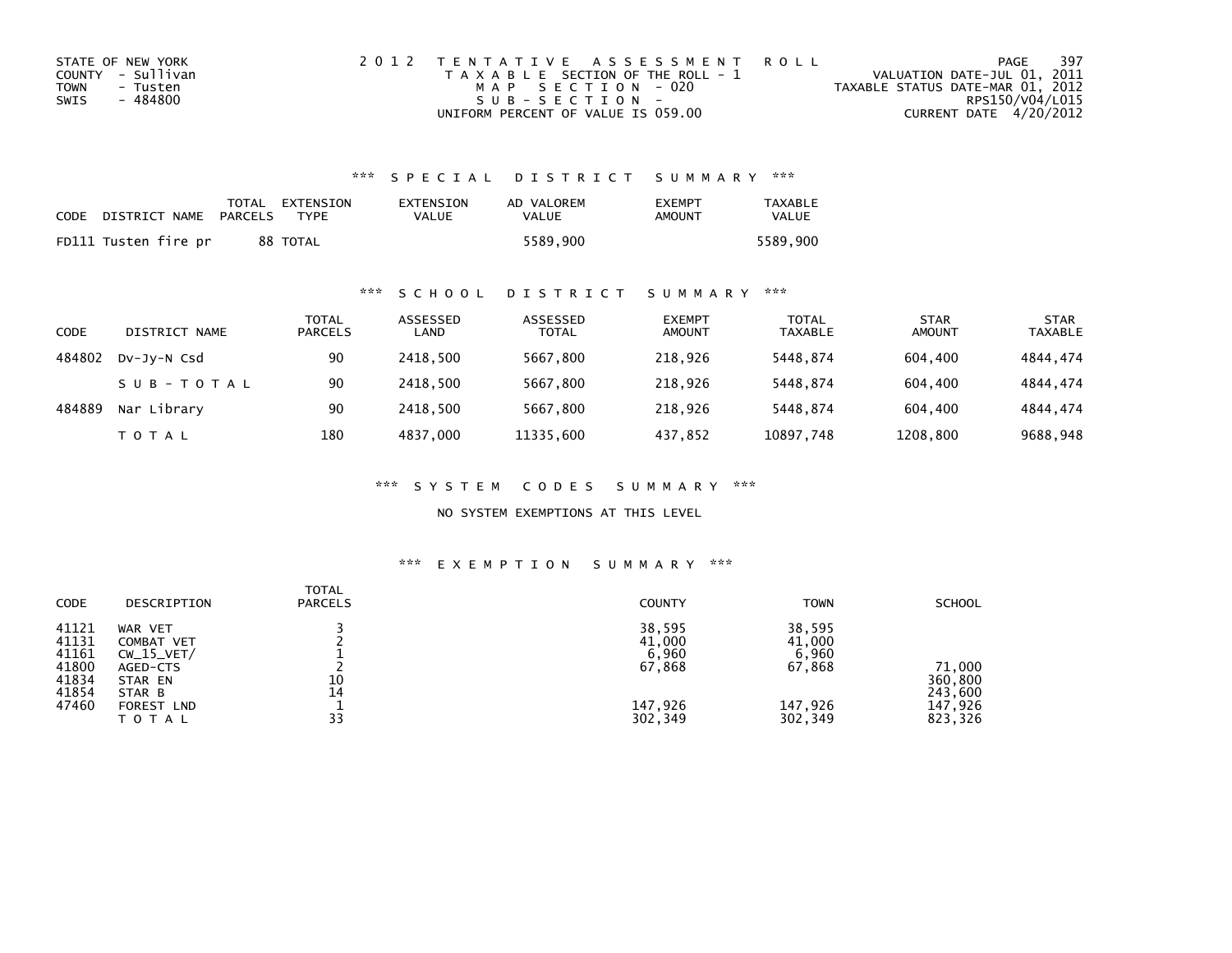| STATE OF NEW YORK       | 2012 TENTATIVE ASSESSMENT ROLL        | PAGE                             | 398 |
|-------------------------|---------------------------------------|----------------------------------|-----|
| COUNTY - Sullivan       | T A X A B L E SECTION OF THE ROLL - 1 | VALUATION DATE-JUL 01, 2011      |     |
| <b>TOWN</b><br>- Tusten | MAP SECTION - 020                     | TAXABLE STATUS DATE-MAR 01, 2012 |     |
| - 484800<br>SWIS        | SUB-SECTION-                          | RPS150/V04/L015                  |     |
|                         | UNIFORM PERCENT OF VALUE IS 059.00    | CURRENT DATE 4/20/2012           |     |

# \*\*\* G R A N D T O T A L S \*\*\*

| ROLL       | DESCRIPTION | <b>TOTAL</b>   | <b>ASSESSED</b> | <b>ASSESSED</b> | <b>TAXABLE</b> | <b>TAXABLE</b> | <b>TAXABLE</b> | <b>STAR</b>    |
|------------|-------------|----------------|-----------------|-----------------|----------------|----------------|----------------|----------------|
| <b>SEC</b> |             | <b>PARCELS</b> | LAND            | TOTAL           | COUNTY         | <b>TOWN</b>    | <b>SCHOOL</b>  | <b>TAXABLE</b> |
|            | TAXABLE     | 90             | 2418,500        | 5667,800        | 5365,451       | 5365,451       | 5448.874       | 4844,474       |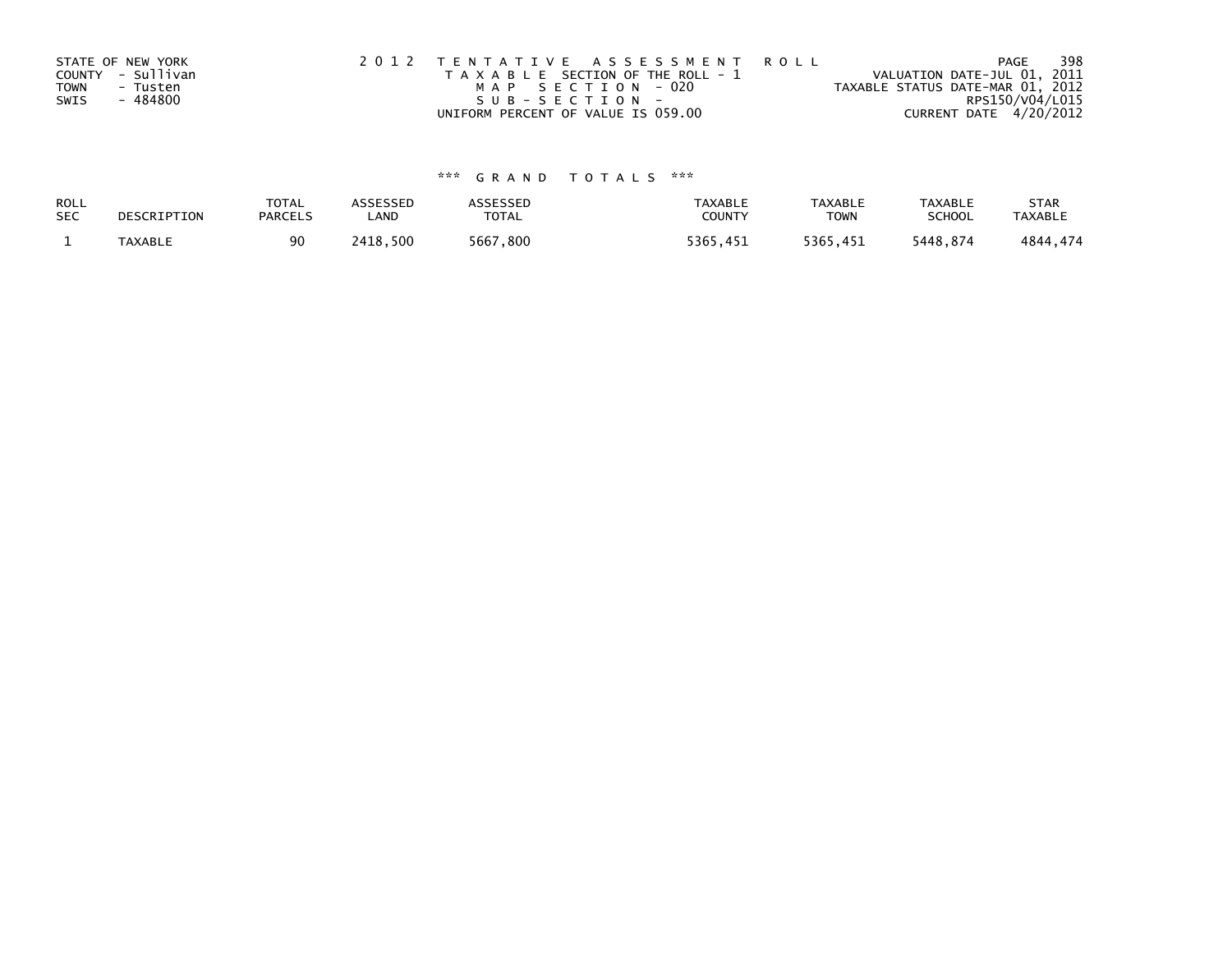| STATE OF NEW YORK<br>- Sullivan<br><b>COUNTY</b><br><b>TOWN</b><br>- Tusten<br>$-484800$<br><b>SWIS</b>     | 2 0 1 2                                                                                                                                                                              | T E N T A T I V E<br>TAX MAP NUMBER SEQUENCE | A S S E S S M E N T<br><b>ROLL</b><br>T A X A B L E SECTION OF THE ROLL - 1<br>UNIFORM PERCENT OF VALUE IS 059.00                                                                                                        | TAXABLE STATUS DATE-MAR 01, 2012                                                            | 399<br><b>PAGE</b><br>VALUATION DATE-JUL 01, 2011 |
|-------------------------------------------------------------------------------------------------------------|--------------------------------------------------------------------------------------------------------------------------------------------------------------------------------------|----------------------------------------------|--------------------------------------------------------------------------------------------------------------------------------------------------------------------------------------------------------------------------|---------------------------------------------------------------------------------------------|---------------------------------------------------|
| TAX MAP PARCEL NUMBER<br>CURRENT OWNERS NAME                                                                | SCHOOL DISTRICT                                                                                                                                                                      | LAND                                         | PROPERTY LOCATION & CLASS ASSESSMENT EXEMPTION CODE---------------COUNTY-------TOWN-----SCHOOL<br>TAX DESCRIPTION                                                                                                        | <b>TAXABLE VALUE</b>                                                                        |                                                   |
| $21. - 1 - 3.1$<br>Svecak Alex<br>241 Blind Pond Rd<br>Narrowsburg, NY 12764                                | Twn Rd 31<br>210 1 Family Res<br>484802-89<br>$Dv-Jy-N$ Csd<br>9.15<br><b>ACRES</b><br>EAST-0338240 NRTH-0574610<br>DEED BOOK 912<br>PG-00315                                        | 32,900<br>120,300                            | 41834<br>STAR EN<br>COUNTY TAXABLE VALUE<br><b>TOWN</b><br><b>TAXABLE VALUE</b><br>SCHOOL TAXABLE VALUE<br>FD111 Tusten fire protect.                                                                                    | $\Omega$<br>120,300<br>120,300<br>84,220<br>120,300 TO                                      | 153325<br>$\Omega$<br>36,080                      |
| $21. - 1 - 3.3$<br>Foris Patricia H<br>273 Blind Pond Rd<br>Narrowsburg, NY 12764                           | <b>NS T R 29</b><br>210 1 Family Res<br>484802-89<br>$Dv-Jv-N$ Csd<br><b>ACRES</b><br>1.20<br>EAST-0339246 NRTH-0573882<br>DEED BOOK 2027<br>PG-280<br>FULL MARKET VALUE             | 15,000<br>42,000<br>71,200                   | 41854<br>STAR B<br>COUNTY TAXABLE VALUE<br>TAXABLE VALUE<br><b>TOWN</b><br>SCHOOL TAXABLE VALUE<br>FD111 Tusten fire protect.                                                                                            | $\mathbf{0}$<br>42,000<br>42,000<br>24,600<br>42,000 TO                                     | 17,400<br>$\Omega$                                |
| $21. -1 - 3.4$<br>Koulikourdis Peter J<br>Koulikourdis Helen<br>525 Shirley Ave<br>Franklin Lakes, NJ 07417 | TROUTPOND Twn Rd 28<br>210 1 Family Res<br>484802-89<br>$Dv-Jy-N$ Csd<br>Lot 4<br>4.01<br><b>ACRES</b><br>EAST-0338501 NRTH-0578491<br>DEED BOOK 3443<br>PG-545<br>FULL MARKET VALUE | 22,400<br>124,200<br>210,500                 | <b>COUNTY</b><br>TAXABLE VALUE<br><b>TOWN</b><br>TAXABLE VALUE<br>SCHOOL TAXABLE VALUE<br>FD111 Tusten fire protect.                                                                                                     | 124,200<br>124,200<br>124,200<br>124,200 TO                                                 | $21. -1 - 3.4$ ********************<br>155000     |
| $21. - 1 - 3.5$<br>Jackson Christine<br>Jackson Edwin<br>585 Trout Pond Rd<br>Narrowsburg, NY 12764         | TROUTPOND Twn Rd 28A<br>210 1 Family Res<br>484802-89<br>$Dv-Jv-N$ Csd<br>ACRES 20.45<br>EAST-0338970 NRTH-0574690<br>DEED BOOK 1914<br>PG-507<br>FULL MARKET VALUE                  | 99,000 STAR EN<br>167,800                    | 80 PCT OF VALUE USED FOR EXEMPTION PURPOSES<br>DISABL VET 41141<br>36,000 CW_15_VET/ 41161<br>41834<br>COUNTY TAXABLE VALUE<br><b>TOWN</b><br><b>TAXABLE VALUE</b><br>SCHOOL TAXABLE VALUE<br>FD111 Tusten fire protect. | 3,960<br>3,960<br>6,960<br>6,960<br>$\mathbf{0}$<br>88,080<br>88,080<br>62.920<br>99,000 TO | 106475<br>0<br>$\Omega$<br>36,080<br>$\Omega$     |
| $21 - 1 - 3.6$<br>Averso Anthony<br>Kowalski Susan<br>PO Box 261<br>St James, NY 11780                      | RYERROAD Twn Rd 31<br>210 1 Family Res<br>484802-89<br>$Dv-Jy-N$ Csd<br>2.37<br><b>ACRES</b><br>EAST-0338340 NRTH-0576105<br>DEED BOOK 1554<br>PG-305<br>FULL MARKET VALUE           | 17,100<br>50,000<br>84,700                   | <b>COUNTY</b><br>TAXABLE VALUE<br><b>TOWN</b><br><b>TAXABLE VALUE</b><br>SCHOOL TAXABLE VALUE<br>FD111 Tusten fire protect.                                                                                              | 50,000<br>50,000<br>50,000<br>50,000 TO                                                     | $21 - 1 - 3$ . 6 ********************<br>109548   |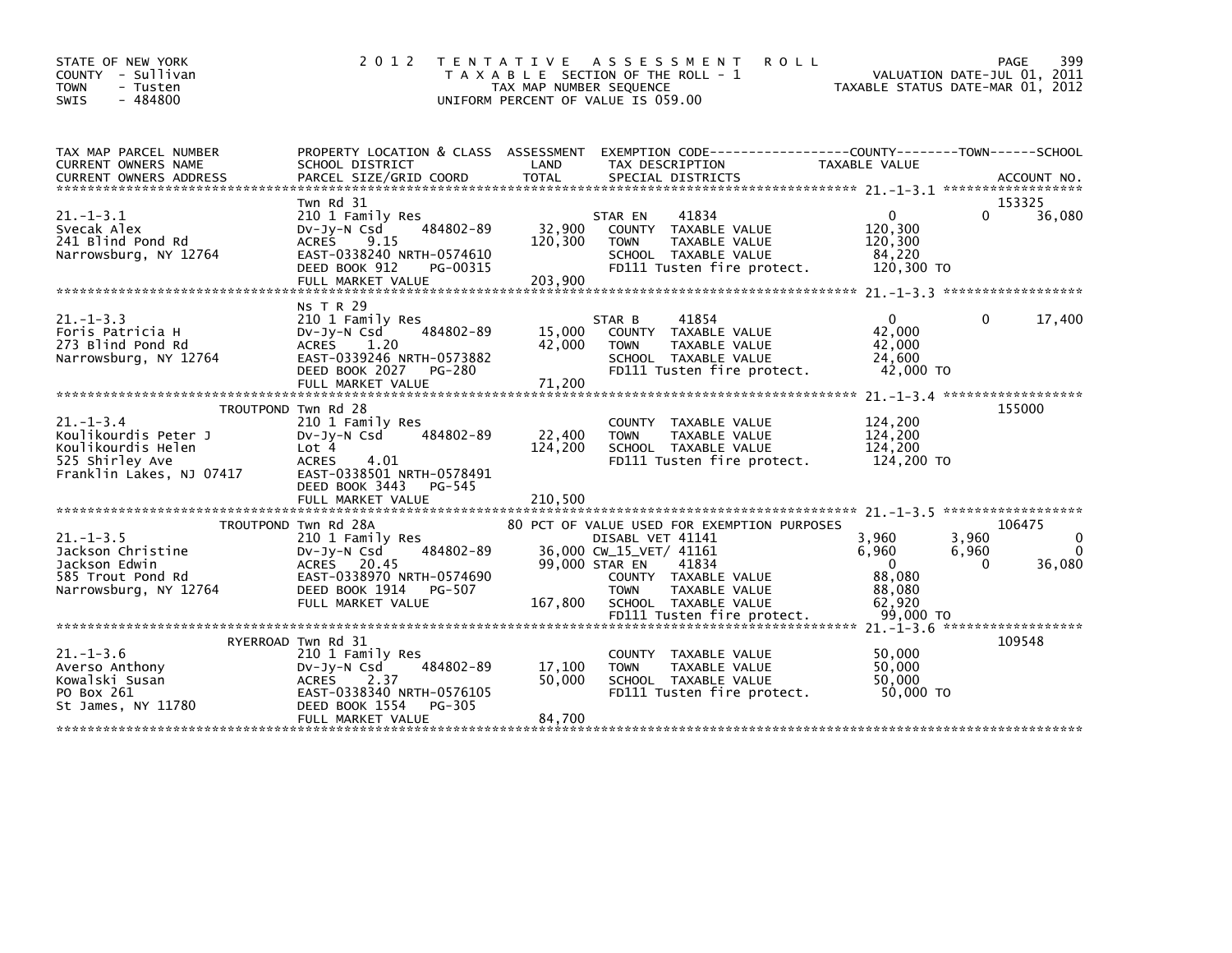| STATE OF NEW YORK<br>COUNTY - Sullivan<br><b>TOWN</b><br>- Tusten<br>$-484800$<br><b>SWIS</b>                  | 2 0 1 2                                                                                                                                                          | T E N T A T I V E<br>TAX MAP NUMBER SEQUENCE | A S S E S S M E N T<br><b>ROLL</b><br>T A X A B L E SECTION OF THE ROLL - 1<br>UNIFORM PERCENT OF VALUE IS 059.00             | VALUATION DATE-JUL 01, 2011<br>TAXABLE STATUS DATE-MAR 01, 2012 |                            | 400<br>PAGE                           |
|----------------------------------------------------------------------------------------------------------------|------------------------------------------------------------------------------------------------------------------------------------------------------------------|----------------------------------------------|-------------------------------------------------------------------------------------------------------------------------------|-----------------------------------------------------------------|----------------------------|---------------------------------------|
| TAX MAP PARCEL NUMBER<br>CURRENT OWNERS NAME<br><b>CURRENT OWNERS ADDRESS</b>                                  | PROPERTY LOCATION & CLASS ASSESSMENT<br>SCHOOL DISTRICT<br>PARCEL SIZE/GRID COORD                                                                                | LAND<br><b>TOTAL</b>                         | EXEMPTION        CODE-----------------COUNTY-------TOWN------SCHOOL<br>TAX DESCRIPTION<br>SPECIAL DISTRICTS                   | TAXABLE VALUE                                                   |                            | ACCOUNT NO.                           |
|                                                                                                                | Twn Rd 28                                                                                                                                                        |                                              |                                                                                                                               |                                                                 |                            | 130799                                |
| $21. - 1 - 3.7$<br>La Barr Daniel A<br>595 Trout Pond Rd<br>Narrowsburg, NY 12764-5424                         | 210 1 Family Res<br>484802-89<br>$Dv-Jv-N$ Csd<br>2.64<br><b>ACRES</b><br>EAST-0338580 NRTH-0574980<br>DEED BOOK 872<br>PG-00172<br>FULL MARKET VALUE            | 17,200<br>64,000<br>108,500                  | 41854<br>STAR B<br>COUNTY TAXABLE VALUE<br><b>TOWN</b><br>TAXABLE VALUE<br>SCHOOL TAXABLE VALUE<br>FD111 Tusten fire protect. | $\Omega$<br>64,000<br>64,000<br>46,600<br>64,000 TO             | 0                          | 17,400                                |
| ******************************                                                                                 |                                                                                                                                                                  |                                              |                                                                                                                               |                                                                 |                            | ******************                    |
| $21. -1 - 3.8$<br>Strecker Alberta<br>PO Box 361<br>Yulan, NY 12792                                            | Blind Pond Rd<br>270 Mfg housing<br>484802-89<br>$Dv-Jy-\bar{N}$ Csd<br><b>ACRES</b><br>1.00<br>EAST-0338784 NRTH-0574064                                        | 22,000 STAR EN                               | COMBAT VET 41131<br>13,300 DISABL VET 41141<br>41834<br>COUNTY TAXABLE VALUE                                                  | 5.500<br>1,100<br>$\Omega$<br>15,400                            | 5,500<br>1,100<br>$\Omega$ | 125825<br>$\mathbf{0}$<br>0<br>22,000 |
|                                                                                                                | DEED BOOK 3419<br>PG-466<br>FULL MARKET VALUE                                                                                                                    | 37,300                                       | <b>TOWN</b><br>TAXABLE VALUE<br>SCHOOL TAXABLE VALUE<br>FD111 Tusten fire protect.                                            | 15,400<br>$\mathbf{0}$<br>22,000 TO                             |                            |                                       |
|                                                                                                                | Twn Rd 29                                                                                                                                                        |                                              |                                                                                                                               |                                                                 |                            | 154975                                |
| $21. -1 - 3.9$<br>Valenzisi Rocky<br>132 Midwood Ave<br>Nesconset, NY 11767                                    | 311 Res vac land<br>484802-89<br>$Dv-Jv-N$ Csd<br>Blind Pond Rd<br><b>ACRES</b><br>1.01<br>EAST-0339424 NRTH-0573926<br>DEED BOOK 2011<br>PG-3264                | 8,600<br>8,600                               | <b>COUNTY</b><br>TAXABLE VALUE<br>TAXABLE VALUE<br><b>TOWN</b><br>SCHOOL TAXABLE VALUE<br>FD111 Tusten fire protect.          | 8,600<br>8.600<br>8,600<br>8,600 TO                             |                            |                                       |
|                                                                                                                | FULL MARKET VALUE                                                                                                                                                | 14,600                                       |                                                                                                                               |                                                                 |                            |                                       |
|                                                                                                                |                                                                                                                                                                  |                                              |                                                                                                                               |                                                                 |                            |                                       |
| $21. -1 - 3.11$<br>Norris John<br>2620 Loftus Ave<br>Oceanside, NY 11572                                       | BLINDPOND Twn Rd 29<br>270 Mfg housing<br>484802-89<br>$Dv-Jv-N$ Csd<br><b>FRNT</b> 75.00 DPTH<br>95.00<br>EAST-0338809 NRTH-0573914<br>DEED BOOK 1773<br>PG-670 | 6,700<br>11,300                              | COUNTY TAXABLE VALUE<br><b>TOWN</b><br><b>TAXABLE VALUE</b><br>SCHOOL TAXABLE VALUE<br>FD111 Tusten fire protect.             | 11,300<br>11.300<br>11,300<br>11,300 TO                         |                            | 149545                                |
|                                                                                                                | FULL MARKET VALUE                                                                                                                                                | 19,200                                       |                                                                                                                               |                                                                 |                            |                                       |
|                                                                                                                |                                                                                                                                                                  |                                              |                                                                                                                               |                                                                 |                            |                                       |
| $21. - 1 - 3.12$<br>Pentangelo Joseph M<br>Pentangelo Joanne E<br>55 Greenfield Ave<br>Staten Island, NY 10304 | Tn $Rd$ 29<br>210 1 Family Res<br>484802-89<br>DV-Jy-N Csd<br>ACRES 1.30<br>EAST-0339184 NRTH-0574096<br>DEED BOOK 2805<br>PG-542                                | 14,000<br>40,000                             | <b>COUNTY</b><br>TAXABLE VALUE<br>TAXABLE VALUE<br><b>TOWN</b><br>SCHOOL TAXABLE VALUE<br>FD111 Tusten fire protect.          | 40,000<br>40,000<br>40,000<br>40,000 TO                         |                            | 108015                                |
|                                                                                                                | FULL MARKET VALUE                                                                                                                                                | 67,800                                       |                                                                                                                               |                                                                 |                            |                                       |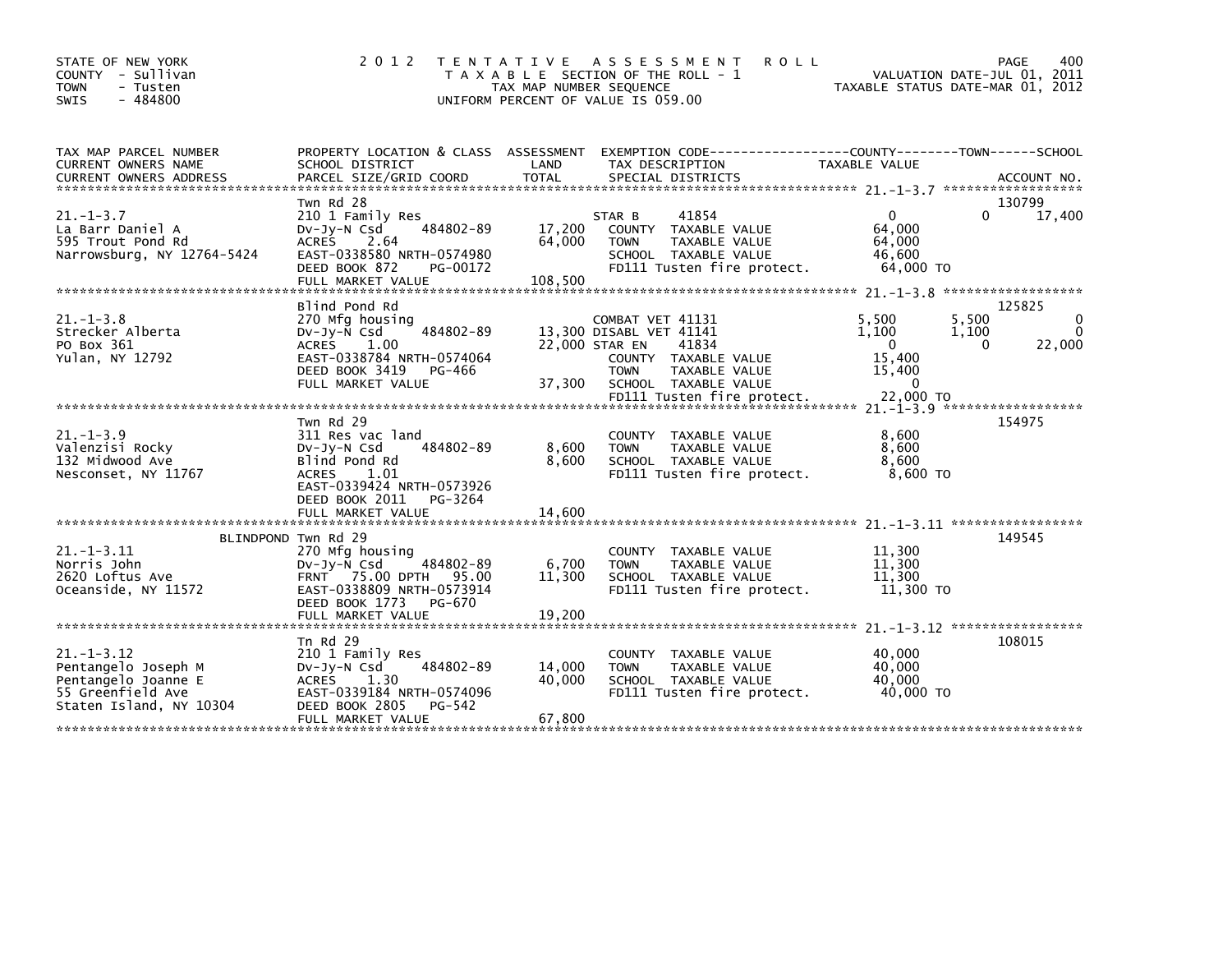| STATE OF NEW YORK<br>COUNTY - Sullivan<br>- Tusten<br><b>TOWN</b><br>$-484800$<br><b>SWIS</b>                                                      | 2 0 1 2                                                                                                                                                                           | T E N T A T I V E<br>TAX MAP NUMBER SEQUENCE | A S S E S S M E N T<br><b>ROLL</b><br>T A X A B L E SECTION OF THE ROLL - 1<br>UNIFORM PERCENT OF VALUE IS 059.00                           |                                                               | PAGE<br>VALUATION DATE-JUL 01, 2011<br>TAXABLE STATUS DATE-MAR 01, 2012 | 401              |
|----------------------------------------------------------------------------------------------------------------------------------------------------|-----------------------------------------------------------------------------------------------------------------------------------------------------------------------------------|----------------------------------------------|---------------------------------------------------------------------------------------------------------------------------------------------|---------------------------------------------------------------|-------------------------------------------------------------------------|------------------|
| TAX MAP PARCEL NUMBER<br>CURRENT OWNERS NAME<br><b>CURRENT OWNERS ADDRESS</b>                                                                      | PROPERTY LOCATION & CLASS ASSESSMENT<br>SCHOOL DISTRICT<br>PARCEL SIZE/GRID COORD                                                                                                 | LAND<br><b>TOTAL</b>                         | EXEMPTION CODE-<br>TAX DESCRIPTION<br>SPECIAL DISTRICTS                                                                                     | --------------COUNTY--------TOWN------SCHOOL<br>TAXABLE VALUE | ACCOUNT NO.                                                             |                  |
| $21. -1 - 3.13$<br>Pentangelo Joseph<br>Pentangelo Joanne<br>55 Greenfield Ave<br>Staten Island, NY 10304                                          | Twn Rd 29<br>$314$ Rural vac< $10$<br>484802-89<br>$Dv-Jv-N$ Csd<br><b>ACRES</b><br>1.33<br>EAST-0338921 NRTH-0573926<br>DEED BOOK 2895<br>PG-660<br>FULL MARKET VALUE            | 7,300<br>7.300<br>12,400                     | COUNTY TAXABLE VALUE<br><b>TOWN</b><br>TAXABLE VALUE<br>SCHOOL TAXABLE VALUE<br>FD111 Tusten fire protect.                                  | 7,300<br>7,300<br>7.300<br>7.300 TO                           | 145650                                                                  |                  |
| $21. - 1 - 3.14$<br>Clark Mary Frances<br>Zaccari Lorraine<br>281 Blind Pond Rd<br>Narrowsburg, NY 12764                                           | Tr 29<br>270 Mfg housing<br>$Dv-Jy-N$ Csd<br>484802-89<br>FRNT 100.00 DPTH 102.00<br>EAST-0339088 NRTH-0573952<br>DEED BOOK 2188<br>PG-318<br>FULL MARKET VALUE                   | 11,800 STAR EN<br>26,800<br>45,400           | 41800<br>AGED-CTS<br>41834<br>COUNTY<br>TAXABLE VALUE<br><b>TOWN</b><br>TAXABLE VALUE<br>SCHOOL TAXABLE VALUE<br>FD111 Tusten fire protect. | 13,400<br>0<br>13,400<br>13,400<br>$\mathbf{0}$<br>26,800 TO  | 13,400<br>$\Omega$<br>$21. -1 - 3.15$ ******************                | 13,400<br>13,400 |
| $21. -1 - 3.15$<br>Zaccari Peter<br>25 Hollis St<br>Highland Mills, NY 10930                                                                       | $E$ S Twn Rd 31<br>210 1 Family Res<br>484802-89<br>$Dv-Jv-N$ Csd<br>Lot 2<br><b>ACRES</b><br>5.00<br>EAST-0337460 NRTH-0577899<br>DEED BOOK 3523<br>$PG-26$<br>FULL MARKET VALUE | 25,300<br>131,300<br>222,500                 | COUNTY TAXABLE VALUE<br><b>TAXABLE VALUE</b><br><b>TOWN</b><br>SCHOOL TAXABLE VALUE<br>FD111 Tusten fire protect.                           | 131,300<br>131.300<br>131,300<br>131,300 TO                   |                                                                         |                  |
|                                                                                                                                                    | 118 Ryer Rd                                                                                                                                                                       |                                              |                                                                                                                                             |                                                               | $21 - 1 - 3$ , 16 ******************                                    |                  |
| $21. - 1 - 3.16$<br>Russo Marc<br>41 River Ter Apt 902<br>New York, NY 10282                                                                       | 210 1 Family Res<br>484802-89<br>$Dv-Jv-N$ Csd<br>Lot 1<br>5.00<br><b>ACRES</b><br>EAST-0337814 NRTH-0578569<br>DEED BOOK 3087<br>PG-552<br>FULL MARKET VALUE                     | 26,700<br>118,900<br>201.500                 | TAXABLE VALUE<br>COUNTY<br>TAXABLE VALUE<br><b>TOWN</b><br>SCHOOL TAXABLE VALUE<br>FD111 Tusten fire protect.                               | 118,900<br>118,900<br>118,900<br>118,900 TO                   |                                                                         |                  |
|                                                                                                                                                    |                                                                                                                                                                                   |                                              |                                                                                                                                             |                                                               | $21 - 1 - 3$ , 17 ******************                                    |                  |
| TROUT POND Tr 28<br>$21. - 1 - 3.17$<br>Sarah Woods Properties LLC<br>Attn: Dan Cawley & Paula Baker Lot 3<br>12 Maplelawn Dr<br>Commack, NY 11725 | 210 1 Family Res<br>484802-89<br>$Dv-Jv-N$ Csd<br><b>ACRES</b><br>5.02<br>EAST-0337984 NRTH-0578129<br>DEED BOOK 2760<br>PG-232                                                   | 26,700<br>84,400                             | COUNTY TAXABLE VALUE<br><b>TOWN</b><br>TAXABLE VALUE<br>SCHOOL TAXABLE VALUE<br>FD111 Tusten fire protect.                                  | 84,400<br>84,400<br>84,400<br>84,400 TO                       |                                                                         |                  |
|                                                                                                                                                    | FULL MARKET VALUE                                                                                                                                                                 | 143,100                                      |                                                                                                                                             |                                                               |                                                                         |                  |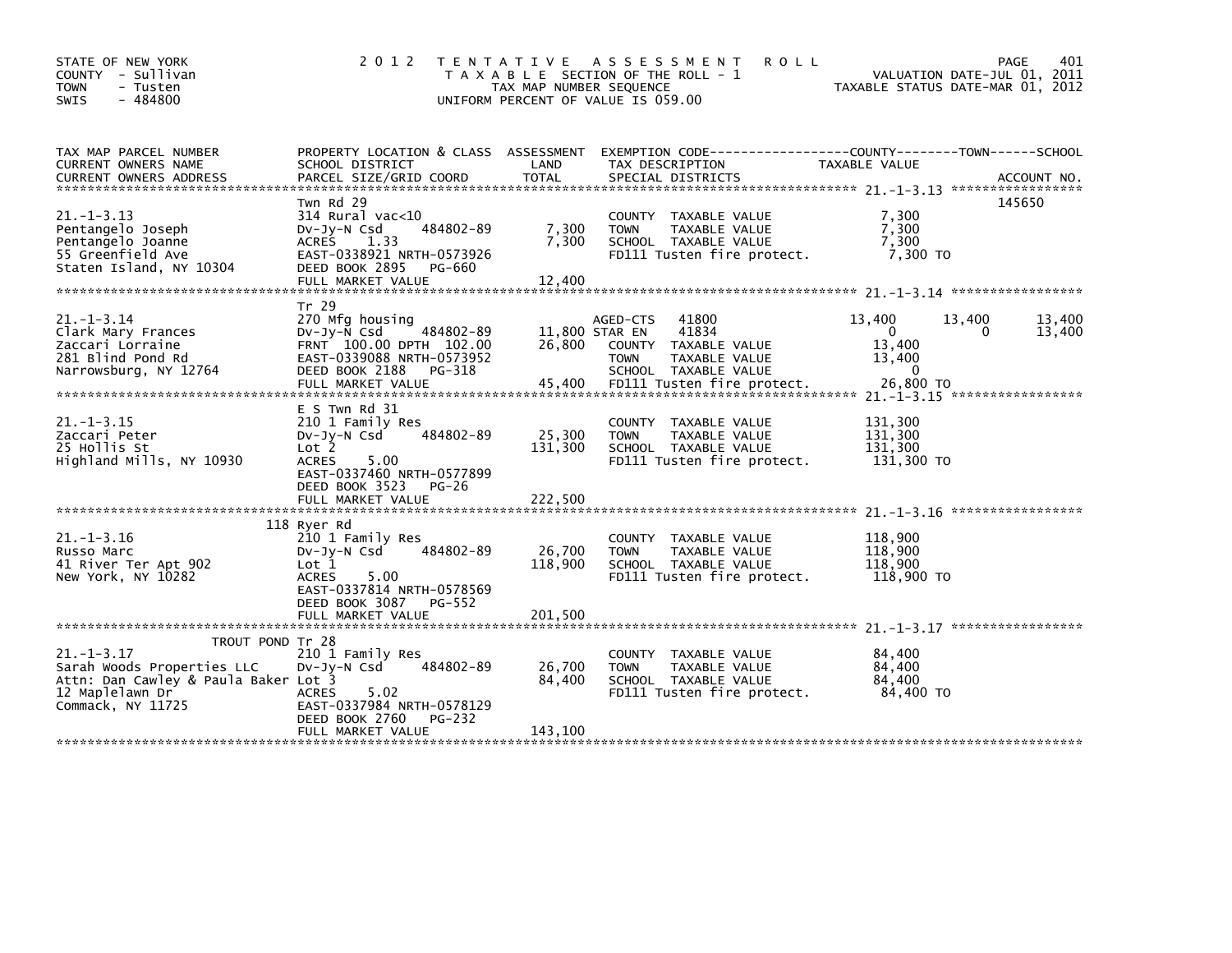| STATE OF NEW YORK<br>COUNTY - Sullivan<br><b>TOWN</b><br>- Tusten<br>$-484800$<br><b>SWIS</b>       | 2012                                                                                                                                                           | TAX MAP NUMBER SEQUENCE     | TENTATIVE ASSESSMENT<br><b>ROLL</b><br>T A X A B L E SECTION OF THE ROLL - 1<br>UNIFORM PERCENT OF VALUE IS 059.00                       | VALUATION DATE-JUL 01, 2011<br>TAXABLE STATUS DATE-MAR 01, 2012 | 402<br>PAGE           |
|-----------------------------------------------------------------------------------------------------|----------------------------------------------------------------------------------------------------------------------------------------------------------------|-----------------------------|------------------------------------------------------------------------------------------------------------------------------------------|-----------------------------------------------------------------|-----------------------|
| TAX MAP PARCEL NUMBER<br>CURRENT OWNERS NAME<br><b>CURRENT OWNERS ADDRESS</b>                       | SCHOOL DISTRICT<br>PARCEL SIZE/GRID COORD                                                                                                                      | LAND<br><b>TOTAL</b>        | PROPERTY LOCATION & CLASS ASSESSMENT EXEMPTION CODE----------------COUNTY-------TOWN------SCHOOL<br>TAX DESCRIPTION<br>SPECIAL DISTRICTS | TAXABLE VALUE                                                   | ACCOUNT NO.           |
| $21. - 1 - 5.2$<br>Schlott John C<br>Schlott Bonnie L<br>225 Blind Pond Rd<br>Narrowsburg, NY 12764 | Twn Rd 29<br>210 1 Family Res<br>484802-89<br>DV-Jy-N Csd<br>ACRES 2.00<br>EAST-0337740 NRTH-0574360<br>DEED BOOK 1348<br>PG-232<br>FULL MARKET VALUE          | 15,900<br>68,500<br>116,100 | 41854<br>STAR B<br>COUNTY TAXABLE VALUE<br><b>TOWN</b><br>TAXABLE VALUE<br>SCHOOL TAXABLE VALUE<br>FD111 Tusten fire protect.            | $\mathbf{0}$<br>68,500<br>68,500<br>51,100<br>68,500 TO         | 134515<br>0<br>17,400 |
| $21. - 1 - 6$<br>Algeri Marie<br>Casella Anthony J<br>2 Leatherwood Dr<br>Norwalk, CT 06850         | Twn Rd 29<br>210 1 Family Res<br>484802-89<br>Dv-Jy-N Csd<br>FRNT 167.00 DPTH 80.00<br>EAST-0337850 NRTH-0574140<br>DEED BOOK 3572 PG-158<br>FULL MARKET VALUE | 8,700<br>68,600<br>116,300  | COUNTY TAXABLE VALUE<br>TAXABLE VALUE<br><b>TOWN</b><br>SCHOOL TAXABLE VALUE<br>FD111 Tusten fire protect.                               | 68,600<br>68,600<br>68,600<br>68,600 TO                         | 149525                |
| $21. - 1 - 7$<br>Moldovan Lia<br>251 Blind Pond Rd<br>Narrowsburg, NY 12764                         | BLINDPOND Twn Rd 29<br>210 1 Family Res<br>484802-89<br>Dv-Jy-N Csd<br><b>ACRES</b><br>5.02 BANK C59307<br>EAST-0338420 NRTH-0574220<br>DEED BOOK 2974 PG-566  | 25,600<br>140,100           | COUNTY TAXABLE VALUE<br><b>TOWN</b><br>TAXABLE VALUE<br>SCHOOL TAXABLE VALUE<br>FD111 Tusten fire protect.                               | 140,100<br>140,100<br>140,100<br>140,100 TO                     | 152850                |
|                                                                                                     |                                                                                                                                                                |                             |                                                                                                                                          |                                                                 |                       |
| $21. - 1 - 8$<br>Cawley Dan<br>12 Maplelawn Dr<br>Commack, NY 11725                                 | $CO$ Rd $22$<br>260 Seasonal res<br>DV-Jy-N Csd<br>484802-89<br>FRNT 175.00 DPTH 160.00<br>EAST-0329590 NRTH-0576775<br>DEED BOOK 2604 PG-440                  | 9,400<br>20,900             | COUNTY TAXABLE VALUE<br>TAXABLE VALUE<br><b>TOWN</b><br>SCHOOL TAXABLE VALUE<br>FD111 Tusten fire protect.                               | 20,900<br>20,900<br>20,900<br>20,900 TO                         | 140550                |
|                                                                                                     | $Co$ Rd $22$                                                                                                                                                   |                             |                                                                                                                                          |                                                                 | 152901                |
| $21.-1-10$<br>Nielsen Jayne<br>81 Portsmouth Dr<br>Toms River, NJ 08757                             | 210 1 Family Res<br>484802-89<br>$Dv-Jy-N$ Csd<br><b>ACRES</b><br>2.15 BANK 60806<br>EAST-0333117 NRTH-0574477<br>DEED BOOK 2011 PG-7717                       | 12,800<br>83,900            | COUNTY TAXABLE VALUE<br><b>TOWN</b><br>TAXABLE VALUE<br>SCHOOL TAXABLE VALUE<br>FD111 Tusten fire protect.                               | 83,900<br>83,900<br>83,900<br>83,900 TO                         |                       |
|                                                                                                     | TWNRD29 Blind Pond Rd                                                                                                                                          |                             |                                                                                                                                          |                                                                 | 104800                |
| $21. -1 - 11.2$<br>Raso Dominick<br>373 Mason Ave<br>Staten Island, NY 10305                        | 270 Mtg housing<br>484802-89<br>Dv-Jy-N Csd<br>ACRES 10.84<br>EAST-0333770 NRTH-0574340<br>DEED BOOK 2264<br>$PG-24$<br>FULL MARKET VALUE                      | 30,900<br>46,800<br>79,300  | COUNTY TAXABLE VALUE<br><b>TOWN</b><br>TAXABLE VALUE<br>SCHOOL TAXABLE VALUE<br>FD111 Tusten fire protect.                               | 46,800<br>46,800<br>46,800<br>46,800 TO                         |                       |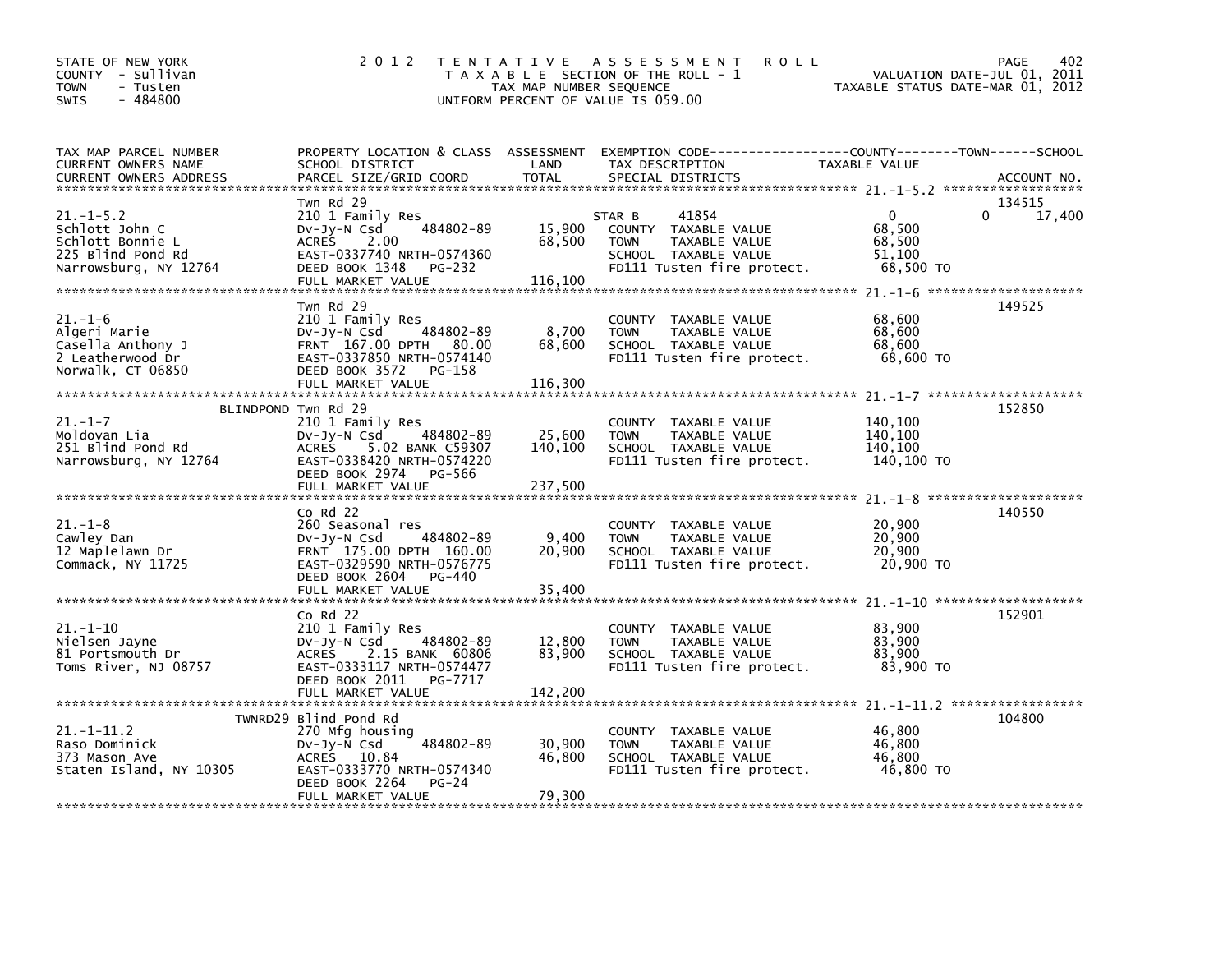| STATE OF NEW YORK<br>COUNTY - Sullivan<br>TOWN<br>- Tusten<br>$-484800$<br><b>SWIS</b>  | 2 0 1 2                                                                                                                                                                                | T E N T A T I V E<br>TAX MAP NUMBER SEQUENCE | A S S E S S M E N T<br><b>ROLL</b><br>T A X A B L E SECTION OF THE ROLL - 1<br>UNIFORM PERCENT OF VALUE IS 059.00                       | TAXABLE STATUS DATE-MAR 01, 2012                        | 403<br>PAGE<br>VALUATION DATE-JUL 01, 2011 |
|-----------------------------------------------------------------------------------------|----------------------------------------------------------------------------------------------------------------------------------------------------------------------------------------|----------------------------------------------|-----------------------------------------------------------------------------------------------------------------------------------------|---------------------------------------------------------|--------------------------------------------|
| TAX MAP PARCEL NUMBER<br>CURRENT OWNERS NAME<br><b>CURRENT OWNERS ADDRESS</b>           | PROPERTY LOCATION & CLASS ASSESSMENT<br>SCHOOL DISTRICT<br>PARCEL SIZE/GRID COORD                                                                                                      | LAND<br><b>TOTAL</b>                         | EXEMPTION CODE-----------------COUNTY-------TOWN------SCHOOL<br>TAX DESCRIPTION<br>SPECIAL DISTRICTS                                    | TAXABLE VALUE                                           | ACCOUNT NO.                                |
| 21.-1-11.3<br>wyss william<br>18 Blind Pond Rd<br>Narrowsburg, NY 12764                 | Twn Rd 29<br>210 1 Family Res<br>484802-89<br>DV-Jy-N Csd<br><b>ACRES</b><br>1.43 BANK<br><b>N</b><br>EAST-0329823 NRTH-0576655<br>DEED BOOK 3507<br>PG-441<br>FULL MARKET VALUE       | 14,500<br>74,900<br>126,900                  | 41854<br>STAR B<br>COUNTY TAXABLE VALUE<br><b>TOWN</b><br>TAXABLE VALUE<br>SCHOOL TAXABLE VALUE<br>FD111 Tusten fire protect.           | $\Omega$<br>74,900<br>74,900<br>57,500<br>74,900 TO     | 150725<br>$\Omega$<br>17,400               |
| 21.-1-11.4<br>Cawley Dan<br>12 Maplelawn Dr<br>Commack, NY 11725                        | Twn Rd 29<br>$314$ Rural vac<10<br>484802-89<br>$Dv-Jv-N$ Csd<br>50.00 DPTH 75.00<br><b>FRNT</b><br>EAST-0329644 NRTH-0576628<br>DEED BOOK 2604<br>PG-438<br>FULL MARKET VALUE         | 1,300<br>1,300<br>2,200                      | <b>COUNTY</b><br>TAXABLE VALUE<br>TAXABLE VALUE<br><b>TOWN</b><br>SCHOOL TAXABLE VALUE<br>FD111 Tusten fire protect.                    | 1,300<br>1,300<br>1.300<br>1,300 TO                     | 140600                                     |
| $21. -1 - 11.5$<br>Cawley Dan<br>12 Maplelawn Dr<br>Commack, NY 11725                   | Tn Rd 29<br>$314$ Rural vac<10<br>484802-89<br>$Dv-Jv-N$ Csd<br>FRNT 100.00 DPTH 75.00<br>EAST-0329707 NRTH-0576550<br>DEED BOOK 3532<br>PG-144<br>FULL MARKET VALUE                   | 2,000<br>2,000<br>3,400                      | COUNTY TAXABLE VALUE<br>TAXABLE VALUE<br><b>TOWN</b><br>SCHOOL TAXABLE VALUE<br>FD111 Tusten fire protect.                              | 2,000<br>2,000<br>2,000<br>2,000 TO                     | 124200                                     |
| 21.-1-11.6<br>Tyler David R Jr<br>Tyler Nancy E<br>814 CR 22<br>Narrowsburg, NY 12764   | Twn Rd 29<br>210 1 Family Res<br>484802-89<br>DV-Jy-N Csd<br><b>ACRES</b><br>1.08<br>EAST-0330115 NRTH-0576121<br>DEED BOOK 3392<br>PG-139                                             | 13,200<br>85,000                             | STAR EN<br>41834<br>COUNTY<br>TAXABLE VALUE<br><b>TOWN</b><br>TAXABLE VALUE<br>SCHOOL TAXABLE VALUE<br>FD111 Tusten fire protect.       | $\mathbf{0}$<br>85,000<br>85,000<br>48,920<br>85,000 TO | 155950<br>36,080<br>$\Omega$               |
| 21.-1-11.7<br>Conley John<br>Conley Cheryl<br>52 Blind Pond Rd<br>Narrowsburg, NY 12764 | FULL MARKET VALUE<br>Twn Rd 29<br>210 1 Family Res<br>484802-89<br>DV-Jy-N Csd<br><b>ACRES</b><br>1.20<br>EAST-0333540 NRTH-0574610<br>DEED BOOK 1255<br>PG-00125<br>FULL MARKET VALUE | 144,100<br>13,700<br>64,700                  | 41854<br>STAR B<br>COUNTY TAXABLE VALUE<br><b>TOWN</b><br>TAXABLE VALUE<br>SCHOOL TAXABLE VALUE<br>FD111 Tusten fire protect.           | $\Omega$<br>64,700<br>64,700<br>47,300<br>64,700 TO     | 134150<br>17,400                           |
| 21.–1–11.8<br>Alessio Keith<br>34 Blind Pond Rd<br>Narrowsburg, NY 12764                | Es Co.hwy 22<br>210 1 Family Res<br>484802-89<br>DV-Jy-N Csd<br>Lot #A<br><b>ACRES</b><br>1.03<br>EAST-0333185 NRTH-0573955<br>DEED BOOK 2514<br><b>PG-080</b><br>FULL MARKET VALUE    | 109,700<br>13,000<br>45,000<br>76,300        | 41854<br>STAR B<br><b>COUNTY</b><br>TAXABLE VALUE<br><b>TOWN</b><br>TAXABLE VALUE<br>SCHOOL TAXABLE VALUE<br>FD111 Tusten fire protect. | $\Omega$<br>45,000<br>45,000<br>27,600<br>45,000 TO     | 153200<br>0<br>17,400                      |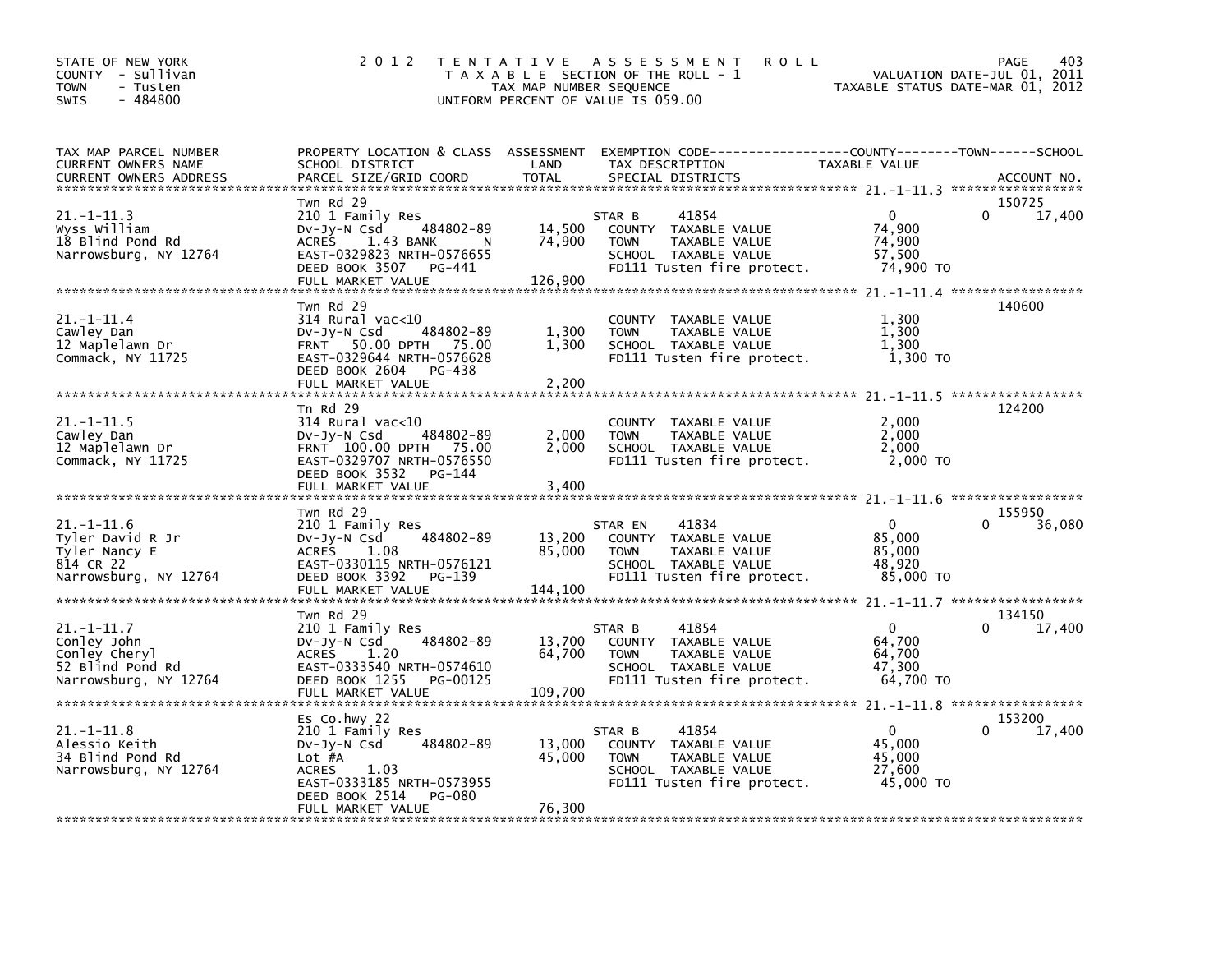| STATE OF NEW YORK<br>COUNTY - Sullivan<br><b>TOWN</b><br>- Tusten<br>$-484800$<br><b>SWIS</b>                                  | 2 0 1 2                                                                                                                                                                                         | TAX MAP NUMBER SEQUENCE     | TENTATIVE ASSESSMENT<br><b>ROLL</b><br>T A X A B L E SECTION OF THE ROLL - 1<br>UNIFORM PERCENT OF VALUE IS 059.00                                       | VALUATION DATE-JUL 01, 2011<br>TAXABLE STATUS DATE-MAR 01, 2012        | PAGE<br>404                       |
|--------------------------------------------------------------------------------------------------------------------------------|-------------------------------------------------------------------------------------------------------------------------------------------------------------------------------------------------|-----------------------------|----------------------------------------------------------------------------------------------------------------------------------------------------------|------------------------------------------------------------------------|-----------------------------------|
| TAX MAP PARCEL NUMBER<br>CURRENT OWNERS NAME<br><b>CURRENT OWNERS ADDRESS</b>                                                  | PROPERTY LOCATION & CLASS ASSESSMENT<br>SCHOOL DISTRICT<br>PARCEL SIZE/GRID COORD                                                                                                               | LAND<br><b>TOTAL</b>        | EXEMPTION CODE-----------------COUNTY-------TOWN------SCHOOL<br>TAX DESCRIPTION<br>SPECIAL DISTRICTS                                                     | TAXABLE VALUE                                                          | ACCOUNT NO.                       |
| $21. -1 - 11.9$<br>Mazzone Family Irrevocable Tru DV-Jy-N Csd<br>Mazzone Pietro G<br>81 Cameron Ave<br>Staten Island, NY 10305 | County Route 22<br>270 Mfg housing<br>484802-89<br><b>ACRES</b><br>1.17<br>EAST-0330274 NRTH-0575907<br>DEED BOOK 3139<br>PG-664<br>FULL MARKET VALUE                                           | 13,600<br>33,000<br>55.900  | COUNTY TAXABLE VALUE<br><b>TOWN</b><br>TAXABLE VALUE<br>SCHOOL TAXABLE VALUE<br>FD111 Tusten fire protect.                                               | 33,000<br>33,000<br>33,000<br>33,000 TO                                | 157350                            |
| 21. -1-11.10<br>Tyler Richard<br>Tyler Carolyn<br>828 Cr 22<br>Narrowsburg, NY 12764                                           | Twn Rd 29<br>210 1 Family Res<br>484802-89<br>$Dv-Jy-N$ Csd<br><b>ACRES</b><br>1.00<br>EAST-0329964 NRTH-0576338<br>DEED BOOK 773<br>PG-00653<br>FULL MARKET VALUE                              | 12,800<br>71,000<br>120,300 | 41834<br>STAR EN<br>COUNTY TAXABLE VALUE<br>TAXABLE VALUE<br><b>TOWN</b><br>SCHOOL TAXABLE VALUE<br>FD111 Tusten fire protect.                           | $\mathbf{0}$<br>71,000<br>71,000<br>34.920<br>71,000 TO                | 156000<br>0<br>36,080             |
| 21. -1-11.11<br>Goddard Douglas<br>Goddard Victoria<br>40 Blind Pond Rd<br>Narrowsburg, NY 12764                               | Twn Rd 29<br>210 1 Family Res<br>484802-89<br>$Dv-Jy-N$ Csd<br>Combined with $21-1-11.14$<br><b>ACRES</b><br>7.73<br>EAST-0333540 NRTH-0573940<br>DEED BOOK 2434<br>PG-171<br>FULL MARKET VALUE | 100,000<br>169,500          | 41854<br>STAR B<br>32,400 CW_15_VET/ 41161<br>COUNTY TAXABLE VALUE<br>TAXABLE VALUE<br><b>TOWN</b><br>SCHOOL TAXABLE VALUE<br>FD111 Tusten fire protect. | $\Omega$<br>6,960<br>6,960<br>93,040<br>93,040<br>82,600<br>100,000 TO | 152900<br>$\Omega$<br>17,400<br>0 |
| $21. -1 - 11.12$<br>Strube Alfred<br>& Harriett<br>2644 Herkimer St<br>North Bellmore, NY 11710-2340                           | Twn Rd 29<br>311 Res vac land<br>484802-89<br>DV-Jy-N Csd<br>2.00<br>ACRES<br>EAST-0330813 NRTH-0575694<br>DEED BOOK 811<br>PG-00341<br>FULL MARKET VALUE                                       | 15,900<br>15,900<br>26,900  | COUNTY TAXABLE VALUE<br><b>TOWN</b><br>TAXABLE VALUE<br>SCHOOL TAXABLE VALUE<br>FD111 Tusten fire protect.                                               | 15,900<br>15,900<br>15,900<br>15,900 TO                                | 152940                            |
| $21. -1 - 11.13$<br>Halewicz Dariusz<br>Halewicz Beata<br>36 Blind Pond Rd<br>Narrowsburg, NY 12764                            | Twn Rd 29<br>270 Mfg housing<br>$Dv-Jy-N$ Csd<br>484802-89<br>1.00<br><b>ACRES</b><br>EAST-0333307 NRTH-0573811<br>DEED BOOK 2191<br>PG-418<br>FULL MARKET VALUE                                | 12,800<br>31,500<br>53.400  | COUNTY TAXABLE VALUE<br><b>TOWN</b><br>TAXABLE VALUE<br>SCHOOL TAXABLE VALUE<br>FD111 Tusten fire protect.                                               | 31,500<br>31,500<br>31,500<br>31,500 TO                                |                                   |
| $21. -1 - 11.15$<br>Kelly Elizabeth<br>319 Virginia Ave<br>Saint Cloud, FL 34769-2437                                          | C R 22<br>312 Vac w/imprv<br>484802-89<br>$Dv-Jy-N$ Csd<br><b>ACRES</b><br>1.00<br>EAST-0333440 NRTH-0573651<br>DEED BOOK 2702<br><b>PG-028</b><br>FULL MARKET VALUE                            | 12,800<br>12,800<br>21,700  | COUNTY TAXABLE VALUE<br><b>TOWN</b><br><b>TAXABLE VALUE</b><br>SCHOOL TAXABLE VALUE<br>FD111 Tusten fire protect.                                        | 12,800<br>12,800<br>12,800<br>12,800 TO                                |                                   |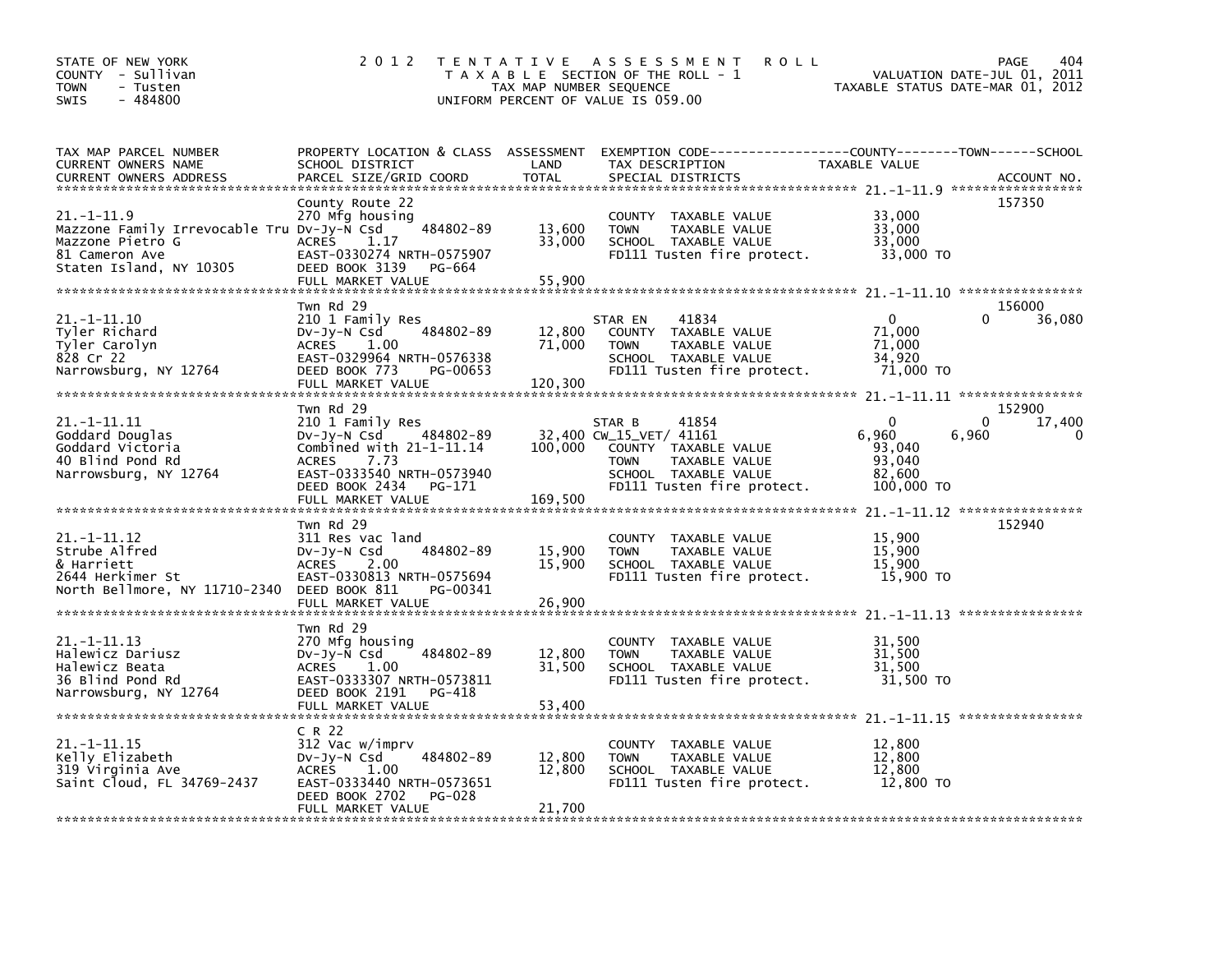| STATE OF NEW YORK<br>- Sullivan<br>COUNTY<br>TOWN<br>- Tusten<br>- 484800<br>SWIS                               | 2 0 1 2                                                                                                                                                                 | T E N T A T I V E<br>TAX MAP NUMBER SEQUENCE | <b>ROLL</b><br>A S S E S S M E N T<br>T A X A B L E SECTION OF THE ROLL - 1<br>UNIFORM PERCENT OF VALUE IS 059.00                                                    | VALUATION DATE-JUL 01, 2011<br>TAXABLE STATUS DATE-MAR 01, 2012                  | 405<br>PAGE      |
|-----------------------------------------------------------------------------------------------------------------|-------------------------------------------------------------------------------------------------------------------------------------------------------------------------|----------------------------------------------|----------------------------------------------------------------------------------------------------------------------------------------------------------------------|----------------------------------------------------------------------------------|------------------|
| TAX MAP PARCEL NUMBER<br>CURRENT OWNERS NAME<br><b>CURRENT OWNERS ADDRESS</b><br>****************************** | PROPERTY LOCATION & CLASS ASSESSMENT<br>SCHOOL DISTRICT<br>PARCEL SIZE/GRID COORD                                                                                       | LAND<br><b>TOTAL</b>                         | EXEMPTION CODE-------------<br>TAX DESCRIPTION<br>SPECIAL DISTRICTS                                                                                                  | -----COUNTY--------TOWN------SCHOOL<br>TAXABLE VALUE                             | ACCOUNT NO.      |
| 21.-1-12<br>Strube Alfred C<br>Strube Harriet K<br>2644 Herkimer St<br>North Bellmore, NY 11710-2340            | Co Rd 24<br>210 1 Family Res<br>484802-89<br>$Dv-Jy-N$ Csd<br>2.32<br><b>ACRES</b><br>EAST-0330517 NRTH-0575598<br>DEED BOOK 981<br>PG-00285<br>FULL MARKET VALUE       | 16,900<br>93,500<br>158,500                  | 41834<br>STAR EN<br>COUNTY TAXABLE VALUE<br>TAXABLE VALUE<br><b>TOWN</b><br>SCHOOL TAXABLE VALUE<br>FD111 Tusten fire protect.                                       | 0<br>0<br>93,500<br>93,500<br>57,420<br>93,500 TO                                | 36,080           |
|                                                                                                                 | Co Rd 22                                                                                                                                                                |                                              |                                                                                                                                                                      |                                                                                  | 134350           |
| 21.–1–14<br>Mac Iver Donald<br>Mac Iver Edith Bosser<br>760 Co Rd 22<br>Narrowsburg, NY 12764                   | 210 1 Family Res<br>484802-89<br>$Dv-Jv-N$ Csd<br><b>ACRES</b><br>1.20<br>EAST-0330985 NRTH-0575123<br>DEED BOOK 2394<br>PG-447                                         | 13,700<br>68,000                             | 41834<br>STAR EN<br>COUNTY TAXABLE VALUE<br><b>TOWN</b><br>TAXABLE VALUE<br>SCHOOL TAXABLE VALUE<br>FD111 Tusten fire protect.                                       | 0<br>0<br>68,000<br>68,000<br>31,920<br>68,000 TO                                | 36,080           |
|                                                                                                                 | BLINDPOND Twn Rd 29                                                                                                                                                     |                                              |                                                                                                                                                                      |                                                                                  | 147200           |
| 21. -1-15.1<br>Santomenna Marion<br>Santomenna Raymond<br>100 Blind Pond Rd<br>Narrowsburg, NY 12764-5432       | 210 1 Family Res<br>484802-89<br>DV-Jy-N Csd<br><b>ACRES</b><br>26.50<br>EAST-0334340 NRTH-0573940<br>DEED BOOK 1659<br><b>PG-206</b><br>FULL MARKET VALUE              | 96,000<br>162,700                            | 41800<br>AGED-CTS<br>51,100 STAR EN<br>41834<br><b>COUNTY</b><br>TAXABLE VALUE<br>TAXABLE VALUE<br><b>TOWN</b><br>SCHOOL TAXABLE VALUE<br>FD111 Tusten fire protect. | 48,000<br>48,000<br>$\mathbf{0}$<br>0<br>48,000<br>48,000<br>11,920<br>96,000 TO | 48,000<br>36,080 |
| 21.-1-16.1<br>DePinto Steve<br>16 Lipton Ln<br>Williston Park, NY 11596                                         | Twn Rd 29<br>210 1 Family Res<br>484802-89<br>DV-Jy-N Csd<br><b>ACRES</b><br>9.00<br>EAST-0335300 NRTH-0572617<br>DEED BOOK 2253<br>PG-692                              | 32,600<br>87,600                             | <b>COUNTY</b><br>TAXABLE VALUE<br>TAXABLE VALUE<br><b>TOWN</b><br>SCHOOL TAXABLE VALUE<br>FD111 Tusten fire protect.                                                 | 87,600<br>87,600<br>87,600<br>87,600 TO                                          | 109150           |
|                                                                                                                 | FULL MARKET VALUE                                                                                                                                                       | 148,500                                      |                                                                                                                                                                      |                                                                                  |                  |
| 21. –1–16.2<br>Boccia Rizziero<br>131 Searingtown Rd<br>Albertson, NY 11507<br>MAY BE SUBJECT TO PAYMENT        | Twn Rd 29<br>911 Forest s480<br>484802-89<br>$Dv-Jy-N$ Csd<br><b>ACRES</b><br>4.50<br>EAST-0335222 NRTH-0571830<br>DEED BOOK 1351<br><b>PG-272</b><br>FULL MARKET VALUE | 16,300<br>16,300<br>27,600                   | FOREST LND 47460<br>COUNTY TAXABLE VALUE<br><b>TOWN</b><br>TAXABLE VALUE<br>SCHOOL TAXABLE VALUE<br>FD111 Tusten fire protect.                                       | 13,040<br>13,040<br>3,260<br>3,260<br>3,260<br>16,300 TO                         | 13,040           |
| UNDER RPTL480A UNTIL 2021                                                                                       |                                                                                                                                                                         |                                              |                                                                                                                                                                      |                                                                                  |                  |
| $21.-1-17$<br>Nydick Janet R                                                                                    | Twn Rd 29<br>$314$ Rural vac<10<br>484802-89<br>DV-Jy-N Csd                                                                                                             | 22,900                                       | COUNTY TAXABLE VALUE<br><b>TOWN</b><br>TAXABLE VALUE                                                                                                                 | 22,900<br>22,900                                                                 | 119425           |
| 272 E Seventh St Apt<br>PO Box 2A<br>New York, NY 10009                                                         | 6.00 BANK C59307<br><b>ACRES</b><br>EAST-0335440 NRTH-0574320<br>DEED BOOK 2203<br>PG-282<br>FULL MARKET VALUE                                                          | 22,900<br>38,800                             | SCHOOL TAXABLE VALUE<br>FD111 Tusten fire protect.                                                                                                                   | 22,900<br>22,900 TO                                                              |                  |
|                                                                                                                 |                                                                                                                                                                         |                                              |                                                                                                                                                                      |                                                                                  |                  |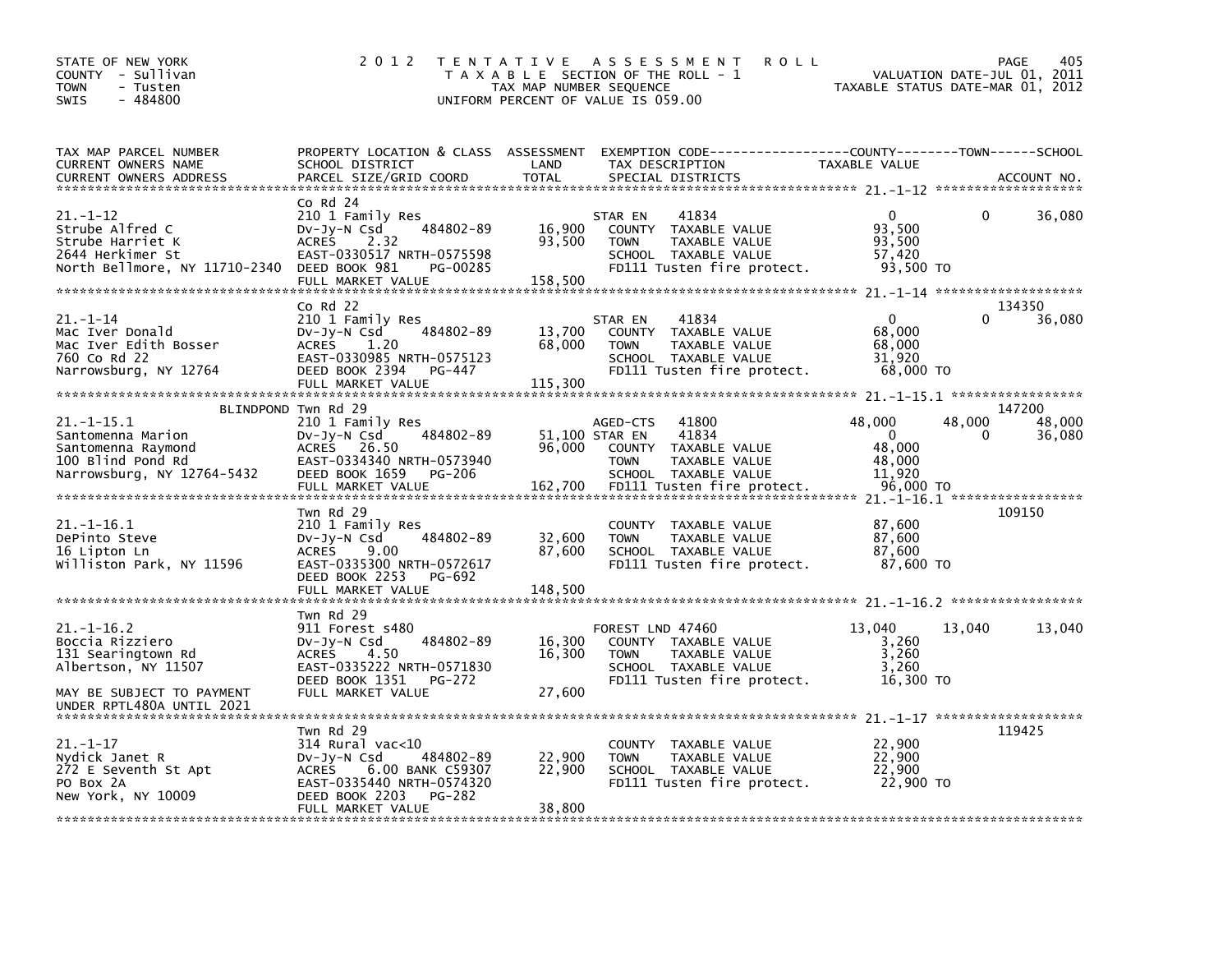| STATE OF NEW YORK<br>COUNTY - Sullivan<br><b>TOWN</b><br>- Tusten<br>$-484800$<br><b>SWIS</b>     | 2 0 1 2                                                                                                                                                                | T E N T A T I V E<br>TAX MAP NUMBER SEQUENCE | <b>ROLL</b><br>A S S E S S M E N T<br>T A X A B L E SECTION OF THE ROLL - 1<br>UNIFORM PERCENT OF VALUE IS 059.00              |                                                            | 406<br>PAGE<br>VALUATION DATE-JUL 01, 2011<br>TAXABLE STATUS DATE-MAR 01, 2012 |
|---------------------------------------------------------------------------------------------------|------------------------------------------------------------------------------------------------------------------------------------------------------------------------|----------------------------------------------|--------------------------------------------------------------------------------------------------------------------------------|------------------------------------------------------------|--------------------------------------------------------------------------------|
| TAX MAP PARCEL NUMBER<br>CURRENT OWNERS NAME<br><b>CURRENT OWNERS ADDRESS</b>                     | PROPERTY LOCATION & CLASS ASSESSMENT<br>SCHOOL DISTRICT<br>PARCEL SIZE/GRID COORD                                                                                      | LAND<br><b>TOTAL</b>                         | EXEMPTION CODE----<br>TAX DESCRIPTION<br>SPECIAL DISTRICTS                                                                     | ------------COUNTY-------TOWN------SCHOOL<br>TAXABLE VALUE | ACCOUNT NO.                                                                    |
| $21. - 1 - 18$<br>Nydick Janet R<br>272 E Seventh St Apt 2A<br>New York, NY 10009                 | Twn Rd 29<br>210 1 Family Res<br>484802-89<br>$Dv-Jy-N$ Csd<br>6.47 BANK C59307<br>ACRES<br>EAST-0335740 NRTH-0574010<br>DEED BOOK 2203<br>PG-279<br>FULL MARKET VALUE | 29,100<br>99,500<br>168,600                  | COUNTY TAXABLE VALUE<br>TAXABLE VALUE<br><b>TOWN</b><br>SCHOOL TAXABLE VALUE<br>FD111 Tusten fire protect.                     | 99,500<br>99,500<br>99,500<br>99,500 TO                    | 119426                                                                         |
|                                                                                                   |                                                                                                                                                                        |                                              |                                                                                                                                |                                                            |                                                                                |
| $21. - 1 - 19.2$<br>Boccia Rizziero<br>131 Searingtown Rd<br>Albertson, NY 11507                  | Twn Rd 29<br>911 Forest s480<br>484802-89<br>$Dv-Jy-N$ Csd<br>ACRES 58.18<br>EAST-0335504 NRTH-0572821<br>DEED BOOK 1103<br>PG-00001                                   | 74,200<br>74,200                             | FOREST LND 47460<br>COUNTY TAXABLE VALUE<br>TAXABLE VALUE<br><b>TOWN</b><br>SCHOOL TAXABLE VALUE<br>FD111 Tusten fire protect. | 58.240<br>15.960<br>15,960<br>15,960<br>74,200 TO          | 142625<br>58,240<br>58,240                                                     |
| MAY BE SUBJECT TO PAYMENT<br>UNDER RPTL480A UNTIL 2021                                            | FULL MARKET VALUE                                                                                                                                                      | 125,800                                      |                                                                                                                                |                                                            |                                                                                |
|                                                                                                   | Twn Rd 10                                                                                                                                                              |                                              |                                                                                                                                |                                                            | 134325                                                                         |
| $21. -1 - 19.3$<br>Boccia Rizziero<br>131 Searington Rd<br>Albertson, NY 11507                    | 210 1 Family Res<br>484802-89<br>$Dv-Jy-N$ Csd<br>ACRES<br>3.26<br>EAST-0336178 NRTH-0572212<br>DEED BOOK 2603<br>PG-234                                               | 20,000<br>69,600                             | FOREST LND 47460<br>COUNTY TAXABLE VALUE<br><b>TOWN</b><br>TAXABLE VALUE<br>SCHOOL TAXABLE VALUE<br>FD111 Tusten fire protect. | 8,280<br>61,320<br>61,320<br>61.320<br>69,600 TO           | 8,280<br>8,280                                                                 |
| MAY BE SUBJECT TO PAYMENT<br>UNDER RPTL480A UNTIL 2021                                            | FULL MARKET VALUE                                                                                                                                                      | 118,000                                      |                                                                                                                                |                                                            |                                                                                |
|                                                                                                   | T R 29                                                                                                                                                                 |                                              |                                                                                                                                |                                                            |                                                                                |
| $21 - 1 - 19.4$<br>Hoffman Henry<br>195 Sprague Ave<br>West Creek, NJ 08092                       | 210 1 Family Res<br>484802-89<br>DV-Jy-N Csd<br><b>ACRES</b><br>5.00<br>EAST-0336388 NRTH-0573987<br>DEED BOOK 3314<br>PG-316                                          | 25,600<br>92,100                             | COUNTY TAXABLE VALUE<br>TAXABLE VALUE<br><b>TOWN</b><br>SCHOOL TAXABLE VALUE<br>FD111 Tusten fire protect.                     | 92,100<br>92,100<br>92,100<br>92.100 TO                    |                                                                                |
|                                                                                                   | FULL MARKET VALUE                                                                                                                                                      | 156,100                                      |                                                                                                                                |                                                            |                                                                                |
| $21. -1 - 19.5$<br>Simon Jason M<br>Davey Moyra<br>790 Riverside Dr Apt 11J<br>New York, NY 10032 | T R 29<br>210 1 Family Res<br>484802-89<br>$Dv-Jy-N$ Csd<br>ACRES 15.00<br>EAST-0335201 NRTH-0573589<br>DEED BOOK 2118<br>PG-087<br>FULL MARKET VALUE                  | 37,000<br>72,000<br>122,000                  | TAXABLE VALUE<br>COUNTY<br><b>TOWN</b><br>TAXABLE VALUE<br>SCHOOL TAXABLE VALUE<br>FD111 Tusten fire protect.                  | 72,000<br>72,000<br>72,000<br>72,000 TO                    |                                                                                |
|                                                                                                   |                                                                                                                                                                        |                                              |                                                                                                                                |                                                            |                                                                                |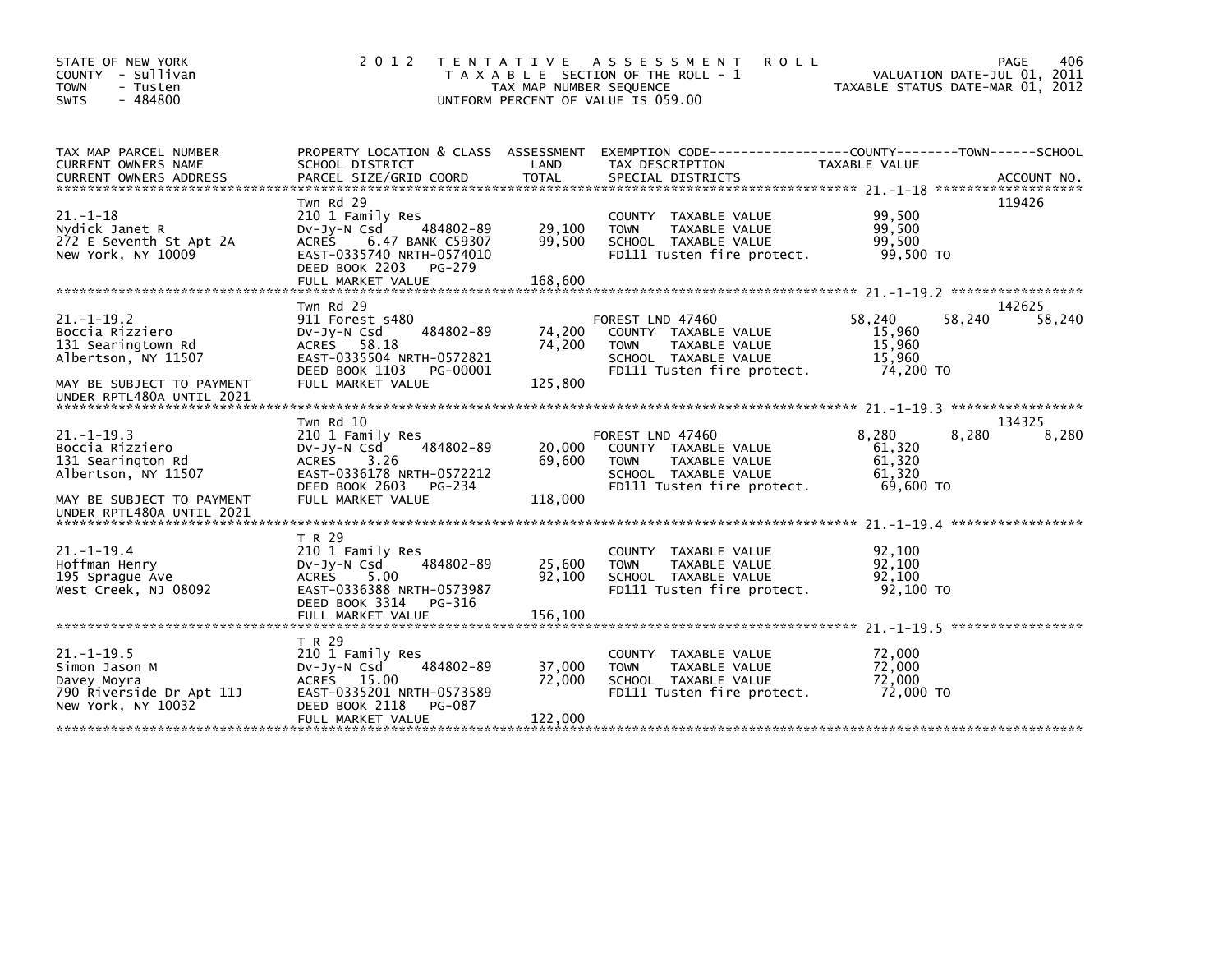| STATE OF NEW YORK<br>COUNTY - Sullivan<br><b>TOWN</b><br>- Tusten<br>$-484800$<br><b>SWIS</b>                                              | 2 0 1 2                                                                                                                                                              | T E N T A T I V E<br>TAX MAP NUMBER SEQUENCE | A S S E S S M E N T<br>T A X A B L E SECTION OF THE ROLL - 1<br>UNIFORM PERCENT OF VALUE IS 059.00                             | <b>ROLL</b><br>TAXABLE STATUS DATE-MAR 01, 2012     | VALUATION DATE-JUL 01, 2011 | 407<br>PAGE      |
|--------------------------------------------------------------------------------------------------------------------------------------------|----------------------------------------------------------------------------------------------------------------------------------------------------------------------|----------------------------------------------|--------------------------------------------------------------------------------------------------------------------------------|-----------------------------------------------------|-----------------------------|------------------|
| TAX MAP PARCEL NUMBER<br>CURRENT OWNERS NAME                                                                                               | PROPERTY LOCATION & CLASS ASSESSMENT<br>SCHOOL DISTRICT                                                                                                              | LAND                                         | EXEMPTION        CODE-----------------COUNTY-------TOWN------SCHOOL<br>TAX DESCRIPTION                                         | TAXABLE VALUE                                       |                             |                  |
| $21. - 1 - 19.6$<br>Boccia Rizziero<br>131 Searingtown Rd<br>Albertson, NY 11507<br>MAY BE SUBJECT TO PAYMENT<br>UNDER RPTL480A UNTIL 2021 | Twn Rd 29<br>911 Forest s480<br>484802-89<br>$Dv-Jv-N$ Csd<br>5.00<br><b>ACRES</b><br>EAST-0336081 NRTH-0574042<br>DEED BOOK 1166<br>PG-00332<br>FULL MARKET VALUE   | 21,700<br>21,700<br>36,800                   | FOREST LND 47460<br>COUNTY TAXABLE VALUE<br><b>TOWN</b><br>TAXABLE VALUE<br>SCHOOL TAXABLE VALUE<br>FD111 Tusten fire protect. | 17,360<br>4,340<br>4,340<br>4,340<br>21,700 TO      | 17,360                      | 17,360           |
|                                                                                                                                            | $Co$ Rd $22$                                                                                                                                                         |                                              |                                                                                                                                |                                                     |                             | 148800           |
| $21. - 1 - 20$<br>Boccia Rizziero<br>131 Searingtown Rd<br>Alberton, NY 11501<br>MAY BE SUBJECT TO PAYMENT<br>UNDER RPTL480A UNTIL 2021    | 210 1 Family Res<br>484802-89<br>DV-Jy-N Csd<br>ACRES 13.00<br>EAST-0334340 NRTH-0572580<br>DEED BOOK 2255<br>PG-579<br>FULL MARKET VALUE                            | 39,700<br>83,700<br>141,900                  | FOREST LND 47460<br>COUNTY TAXABLE VALUE<br>TAXABLE VALUE<br><b>TOWN</b><br>SCHOOL TAXABLE VALUE<br>FD111 Tusten fire protect. | 13,680<br>70,020<br>70,020<br>70.020<br>83,700 TO   | 13,680                      | 13,680           |
|                                                                                                                                            | $Co$ Rd $22$                                                                                                                                                         |                                              |                                                                                                                                |                                                     |                             | 148050           |
| $21. - 1 - 21$<br>Schaetzle Steven A<br>14 Burlington Ct<br>Hamburg, NJ 07419                                                              | 210 1 Family Res<br>DV-Jy-N Csd<br>484802-89<br><b>ACRES</b><br>1.33 BANK 10222<br>EAST-0334483 NRTH-0571756<br>DEED BOOK 1967<br>PG-0052                            | 14,100 STAR B<br>77,300                      | WAR VET<br>41121<br>41854<br>COUNTY<br>TAXABLE VALUE<br>TAXABLE VALUE<br><b>TOWN</b><br>SCHOOL TAXABLE VALUE                   | 11,595<br>$\Omega$<br>65,705<br>65,705<br>59.900    | 11,595<br>0                 | 17,400           |
|                                                                                                                                            | 674 Co Rd 22                                                                                                                                                         |                                              |                                                                                                                                |                                                     |                             | 100700           |
| $21. - 1 - 22.1$<br>Roberts Denise E<br>PO Box 452<br>Yulan, NY 12792-0452                                                                 | 210 1 Family Res<br>484802-89<br>$Dv-Jy-N$ Csd<br>3.00 BANK 60806<br><b>ACRES</b><br>EAST-0334716 NRTH-0571826<br>DEED BOOK 3408<br>PG-273<br>FULL MARKET VALUE      | 21,100<br>89,100<br>151,000                  | 41854<br>STAR B<br>COUNTY TAXABLE VALUE<br>TAXABLE VALUE<br><b>TOWN</b><br>SCHOOL TAXABLE VALUE<br>FD111 Tusten fire protect.  | $\Omega$<br>89,100<br>89,100<br>71.700<br>89,100 TO | 0                           | 17,400           |
|                                                                                                                                            |                                                                                                                                                                      |                                              |                                                                                                                                |                                                     |                             |                  |
| $21. - 1 - 22.2$<br>Boccia Rizziero<br>131 Searington Rd<br>Albertson, NY 11507<br>MAY BE SUBJECT TO PAYMENT<br>UNDER RPTL480A UNTIL 2021  | $CO$ Rd $22$<br>911 Forest s480<br>484802-89<br>$Dv-Jy-N$ Csd<br><b>ACRES</b><br>2.62<br>EAST-0334841 NRTH-0571582<br>DEED BOOK 839<br>PG-00267<br>FULL MARKET VALUE | 14,000<br>14,000<br>23,700                   | FOREST LND 47460<br>COUNTY TAXABLE VALUE<br><b>TOWN</b><br>TAXABLE VALUE<br>SCHOOL TAXABLE VALUE<br>FD111 Tusten fire protect. | 11,200<br>2,800<br>2,800<br>2,800<br>14,000 TO      | 11,200                      | 105152<br>11,200 |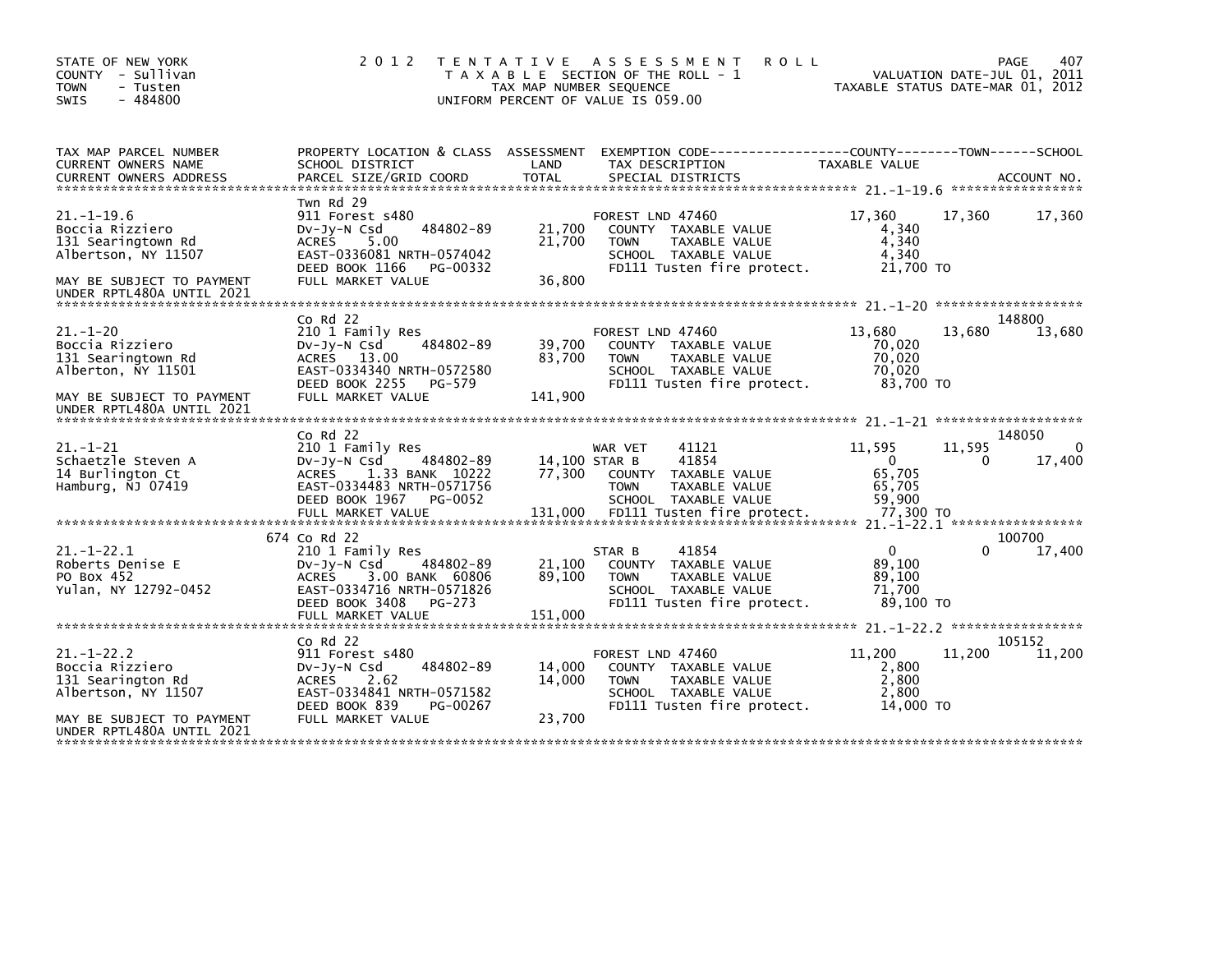| STATE OF NEW YORK<br>COUNTY - Sullivan<br><b>TOWN</b><br>- Tusten<br>$-484800$<br><b>SWIS</b>                                           | 2 0 1 2                                                                                                                                                               | TAX MAP NUMBER SEQUENCE      | TENTATIVE ASSESSMENT<br><b>ROLL</b><br>T A X A B L E SECTION OF THE ROLL - 1<br>UNIFORM PERCENT OF VALUE IS 059.00             | TAXABLE STATUS DATE-MAR 01, 2012                      |        | 408<br>PAGE<br>VALUATION DATE-JUL 01, 2011 |
|-----------------------------------------------------------------------------------------------------------------------------------------|-----------------------------------------------------------------------------------------------------------------------------------------------------------------------|------------------------------|--------------------------------------------------------------------------------------------------------------------------------|-------------------------------------------------------|--------|--------------------------------------------|
| TAX MAP PARCEL NUMBER<br>CURRENT OWNERS NAME<br><b>CURRENT OWNERS ADDRESS</b>                                                           | PROPERTY LOCATION & CLASS ASSESSMENT<br>SCHOOL DISTRICT<br>PARCEL SIZE/GRID COORD                                                                                     | LAND<br><b>TOTAL</b>         | EXEMPTION CODE-----------------COUNTY-------TOWN------SCHOOL<br>TAX DESCRIPTION<br>SPECIAL DISTRICTS                           | TAXABLE VALUE                                         |        | ACCOUNT NO.                                |
| $21 - 1 - 23$<br>Boccia Rizziero<br>131 Searington Rd<br>Albertson, NY 11507<br>MAY BE SUBJECT TO PAYMENT<br>UNDER RPTL480A UNTIL 2021  | $Co$ Rd $22$<br>911 Forest s480<br>484802-89<br>$Dv-Jy-N$ Csd<br>3.81<br><b>ACRES</b><br>EAST-0335210 NRTH-0571654<br>DEED BOOK 1056<br>PG-00138<br>FULL MARKET VALUE | 14,500<br>14,500<br>24,600   | FOREST LND 47460<br>COUNTY TAXABLE VALUE<br><b>TOWN</b><br>TAXABLE VALUE<br>SCHOOL TAXABLE VALUE<br>FD111 Tusten fire protect. | 10,960<br>3,540<br>3,540<br>3,540<br>14,500 TO        | 10,960 | 105151<br>10,960                           |
| $21 - 1 - 24$<br>Guarneri Victor<br>Glick Michele<br>56 Seventh Ave Apt 8J<br>New York, NY 10011                                        | $Co$ Rd $22$<br>210 1 Family Res<br>484802-89<br>DV-Jy-N Csd<br><b>ACRES</b><br>6.30<br>EAST-0334981 NRTH-0571256<br>DEED BOOK 2604<br>PG-395<br>FULL MARKET VALUE    | 28,700<br>124,000<br>210,200 | COUNTY TAXABLE VALUE<br><b>TOWN</b><br>TAXABLE VALUE<br>SCHOOL TAXABLE VALUE<br>FD111 Tusten fire protect.                     | 124,000<br>124,000<br>124,000<br>124.000 TO           |        | 139675                                     |
| $21. - 1 - 25$<br>Oliveri Giuseppe<br>Oliveri Francesca<br>69-78 58 th Rd<br>Maspeth, NY 11378                                          | $CO$ Rd $22$<br>270 Mfg housing<br>484802-89<br>$Dv-Jy-N$ Csd<br>ACRES<br>2.29<br>EAST-0334896 NRTH-0571002<br>DEED BOOK 2938<br>PG-693<br>FULL MARKET VALUE          | 16,800<br>25,100<br>42,500   | COUNTY TAXABLE VALUE<br>TAXABLE VALUE<br><b>TOWN</b><br>SCHOOL TAXABLE VALUE<br>FD111 Tusten fire protect.                     | 25,100<br>25.100<br>25,100<br>25,100 TO               |        | 109060<br>*******************              |
| $21. - 1 - 26$<br>Boccia Rizziero<br>131 Searington Rd<br>Albertson, NY 11507<br>MAY BE SUBJECT TO PAYMENT<br>UNDER RPTL480A UNTIL 2021 | Twn Rd 10<br>210 1 Family Res<br>484802-89<br>$Dv-Jy-N$ Csd<br>ACRES<br>8.64<br>EAST-0336378 NRTH-0570497<br>DEED BOOK 1056<br>PG-00136<br>FULL MARKET VALUE          | 33,600<br>220,000<br>372,900 | FOREST LND 47460<br>COUNTY TAXABLE VALUE<br><b>TOWN</b><br>TAXABLE VALUE<br>SCHOOL TAXABLE VALUE<br>FD111 Tusten fire protect. | 13,771<br>206,229<br>206,229<br>206,229<br>220,000 TO | 13,771 | 105150<br>13,771                           |
| $21. - 1 - 27.1$<br>Filoso Peter<br>Filoso Nancy<br>92 Sunset Ave<br>Verona, NJ 07044                                                   | Twn Rd 10<br>210 1 Family Res<br>484802-89<br>$Dv-Jy-N$ Csd<br>ACRES<br>8.97<br>EAST-0336299 NRTH-0570004<br>DEED BOOK 1365<br>PG-438<br>FULL MARKET VALUE            | 34,100<br>103,000<br>174,600 | <b>COUNTY</b><br>TAXABLE VALUE<br>TAXABLE VALUE<br><b>TOWN</b><br>SCHOOL TAXABLE VALUE<br>FD111 Tusten fire protect.           | 103,000<br>103,000<br>103,000<br>103,000 TO           |        |                                            |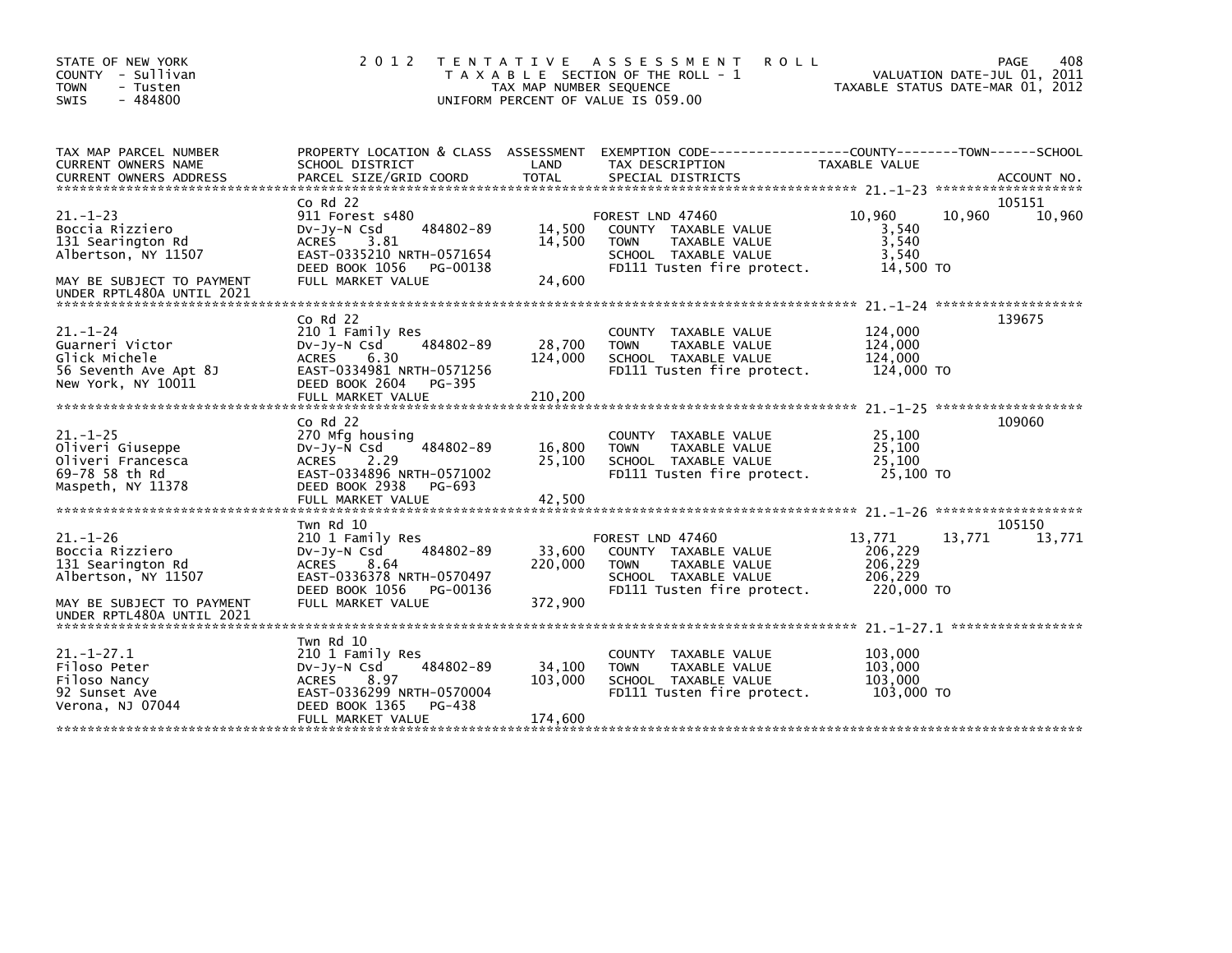| STATE OF NEW YORK<br>COUNTY - Sullivan<br><b>TOWN</b><br>- Tusten<br>$-484800$<br><b>SWIS</b>        | 2 0 1 2                                                                                                                                                       | TAX MAP NUMBER SEQUENCE  | TENTATIVE ASSESSMENT<br><b>ROLL</b><br>T A X A B L E SECTION OF THE ROLL - 1<br>UNIFORM PERCENT OF VALUE IS 059.00                       |                                                           | PAGE<br>409<br>VALUATION DATE-JUL 01, 2011<br>TAXABLE STATUS DATE-MAR 01, 2012 |
|------------------------------------------------------------------------------------------------------|---------------------------------------------------------------------------------------------------------------------------------------------------------------|--------------------------|------------------------------------------------------------------------------------------------------------------------------------------|-----------------------------------------------------------|--------------------------------------------------------------------------------|
|                                                                                                      |                                                                                                                                                               |                          |                                                                                                                                          |                                                           |                                                                                |
| TAX MAP PARCEL NUMBER<br>CURRENT OWNERS NAME                                                         | PROPERTY LOCATION & CLASS ASSESSMENT<br>SCHOOL DISTRICT                                                                                                       | LAND                     | EXEMPTION CODE-----------------COUNTY-------TOWN------SCHOOL<br>TAX DESCRIPTION                                                          | TAXABLE VALUE                                             |                                                                                |
|                                                                                                      |                                                                                                                                                               |                          |                                                                                                                                          |                                                           |                                                                                |
| $21. - 1 - 27.2$<br>Panasiuk Stephanie<br>58 St. Mark's Pl<br>New York, NY 10003                     | T R 10<br>210 1 Family Res<br>484802-89<br>$Dv-Jy-N$ Csd<br><b>ACRES</b><br>1.03<br>EAST-0335703 NRTH-0570684<br>DEED BOOK 1355<br>PG-456                     | 13,000 STAR EN<br>65,100 | 41800<br>AGED-CTS<br>41834<br>COUNTY TAXABLE VALUE<br><b>TOWN</b><br>TAXABLE VALUE<br>SCHOOL TAXABLE VALUE                               | 32,550<br>$\mathbf 0$<br>32,550<br>32,550<br>$\mathbf{0}$ | 32,550<br>32,550<br>32,550<br>$\Omega$                                         |
| $21. - 1 - 28.1$<br>Oliva Gemma<br>301 E 53 rd St Apt 1E<br>New York, NY 10022                       | Twn Rd 10<br>210 1 Family Res<br>484802-89<br>Dv-Jy-N Csd<br>ACRES 10.69<br>EAST-0336228 NRTH-0569527<br>DEED BOOK 2010<br>PG-57014                           | 36,400<br>72,000         | TAXABLE VALUE<br><b>COUNTY</b><br><b>TOWN</b><br>TAXABLE VALUE<br>SCHOOL TAXABLE VALUE<br>FD111 Tusten fire protect.                     | 72,000<br>72,000<br>72,000<br>72,000 TO                   |                                                                                |
|                                                                                                      | FULL MARKET VALUE                                                                                                                                             | 122,000                  |                                                                                                                                          |                                                           |                                                                                |
| $21 - 1 - 28.2$<br>Kocher Pam<br>Kocher Charles<br>59 Dexheimer Rd<br>Narrowsburg, NY 12764          | 59 Dexheimer Rd<br>210 1 Family Res<br>484802-89<br>$Dv-Jy-N$ Csd<br><b>ACRES</b><br>1.60 BANK 60806<br>EAST-0335300 NRTH-0570142<br>DEED BOOK 1953<br>PG-697 | 14,900<br>85,000         | 41854<br>STAR B<br>TAXABLE VALUE<br><b>COUNTY</b><br>TAXABLE VALUE<br><b>TOWN</b><br>SCHOOL TAXABLE VALUE<br>FD111 Tusten fire protect.  | $\Omega$<br>85,000<br>85,000<br>67,600<br>85,000 TO       | 137400<br>17,400                                                               |
|                                                                                                      | Twn Rd #10                                                                                                                                                    |                          |                                                                                                                                          |                                                           | 100328                                                                         |
| $21. - 1 - 30$<br>Baker Bartley<br>Baker Barbara<br>51 Dexheimer Rd<br>Narrowsburg, NY 12764         | 210 1 Family Res<br>484802-89<br>$Dv-Jy-N$ Csd<br>Dexheimer Rd<br>Combined w 21-1-29.1&29.2<br><b>ACRES</b><br>2.28<br>EAST-0334574 NRTH-0569918              | 16,800<br>101,700        | 41834<br>STAR EN<br>TAXABLE VALUE<br><b>COUNTY</b><br>TAXABLE VALUE<br><b>TOWN</b><br>SCHOOL TAXABLE VALUE<br>FD111 Tusten fire protect. | 0<br>101,700<br>101,700<br>65,620<br>101,700 TO           | $\Omega$<br>36,080                                                             |
|                                                                                                      | DEED BOOK 1560<br>$PG-1$                                                                                                                                      |                          |                                                                                                                                          |                                                           |                                                                                |
|                                                                                                      | Twn Rd 10                                                                                                                                                     |                          |                                                                                                                                          |                                                           | 122100                                                                         |
| $21. - 1 - 31$<br>Stofko Constance<br>Attn: Craig Stofko<br>71 Southlake Rd<br>Carmel, NY 10512-3076 | 210 1 Family Res<br>484802-89<br>DV-Jy-N Csd<br>8.00<br><b>ACRES</b><br>EAST-0335040 NRTH-0569660<br>DEED BOOK 1162<br>PG-00172                               | 32,500<br>75,000         | TAXABLE VALUE<br><b>COUNTY</b><br><b>TOWN</b><br>TAXABLE VALUE<br>SCHOOL TAXABLE VALUE<br>FD111 Tusten fire protect.                     | 75,000<br>75,000<br>75,000<br>75,000 TO                   |                                                                                |
|                                                                                                      | FULL MARKET VALUE                                                                                                                                             | 127,100                  |                                                                                                                                          |                                                           |                                                                                |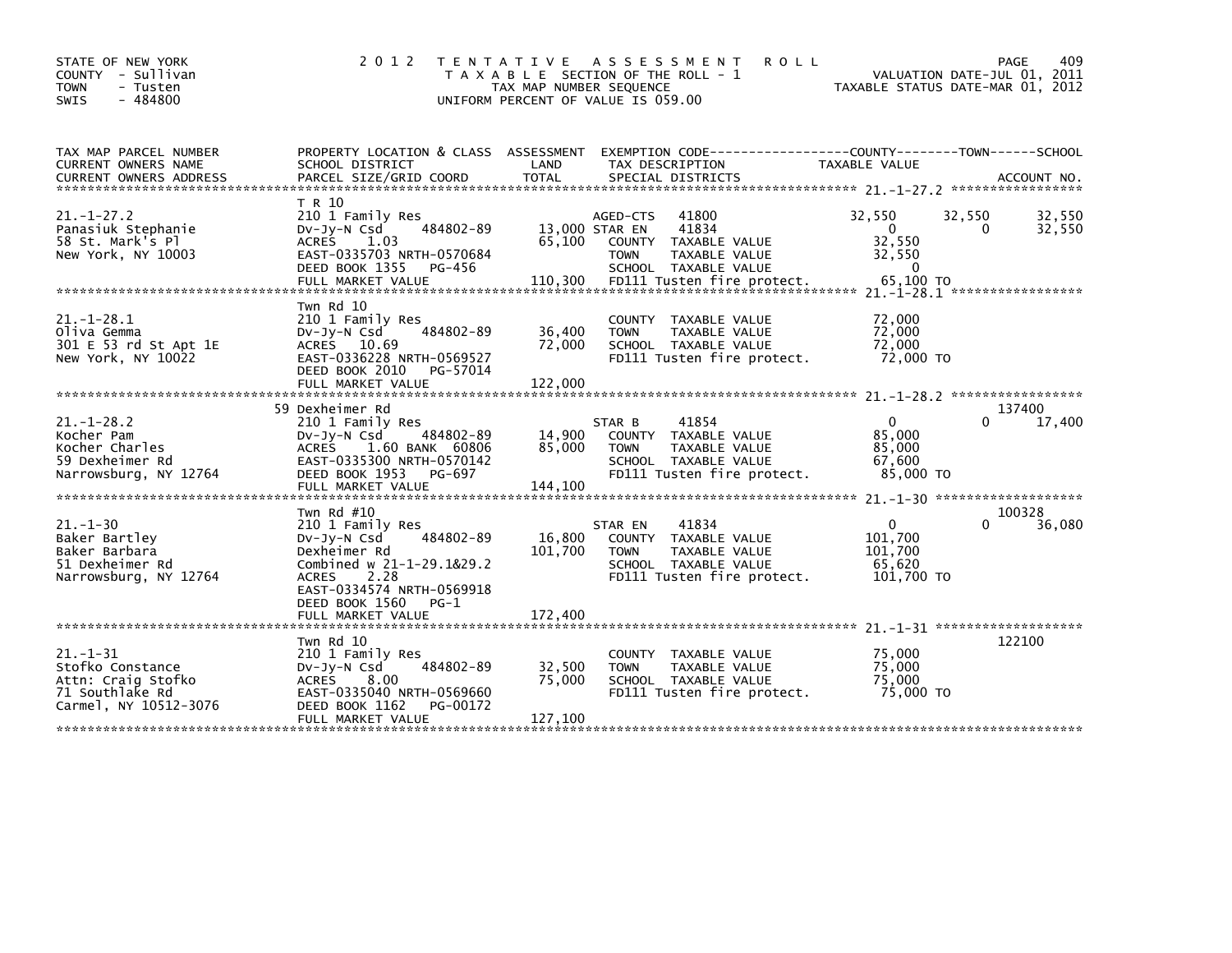| STATE OF NEW YORK<br>COUNTY - Sullivan<br><b>TOWN</b><br>- Tusten<br>$-484800$<br><b>SWIS</b>                                                                                                                                                                                  | 2 0 1 2                                                                                                                                                            | TAX MAP NUMBER SEQUENCE       | TENTATIVE ASSESSMENT<br><b>ROLL</b><br>T A X A B L E SECTION OF THE ROLL - 1<br>UNIFORM PERCENT OF VALUE IS 059.00             | VALUATION DATE-JUL 01, 2011<br>TAXABLE STATUS DATE-MAR 01, 2012 | 410<br>PAGE       |
|--------------------------------------------------------------------------------------------------------------------------------------------------------------------------------------------------------------------------------------------------------------------------------|--------------------------------------------------------------------------------------------------------------------------------------------------------------------|-------------------------------|--------------------------------------------------------------------------------------------------------------------------------|-----------------------------------------------------------------|-------------------|
| TAX MAP PARCEL NUMBER<br>CURRENT OWNERS NAME<br>.CURRENT OWNERS ADDRESS PARCEL SIZE/GRID COORD TOTAL SPECIAL DISTRICTS (ACCOUNT NO ACCOUNT NO ACCOUNT NO AND FREE ALL SERIES AND RESEARCH TOTAL SERIES AND RESEARCH AND RESEARCH TO A SERIES AND RESEARCH AND RESEARCH TO A SE | PROPERTY LOCATION & CLASS ASSESSMENT<br>SCHOOL DISTRICT                                                                                                            | LAND                          | EXEMPTION CODE-----------------COUNTY-------TOWN------SCHOOL<br>TAX DESCRIPTION                                                | <b>TAXABLE VALUE</b>                                            |                   |
| $21. - 1 - 32.1$<br>Glynn Richard J<br>Glynn Donna M<br>4 West Ln<br>PO Box 26<br>Sparrowbush, NY 12780                                                                                                                                                                        | Twn Rd 10<br>210 1 Family Res<br>484802-89<br>DV-Jy-N Csd<br>ACRES 11.30 BANK C59307<br>EAST-0335820 NRTH-0569464<br>DEED BOOK 2965<br>PG-679<br>FULL MARKET VALUE | 37,900<br>93,800<br>159,000   | 41854<br>STAR B<br>COUNTY TAXABLE VALUE<br>TAXABLE VALUE<br><b>TOWN</b><br>SCHOOL TAXABLE VALUE<br>FD111 Tusten fire protect.  | 0<br>$\Omega$<br>93,800<br>93.800<br>76,400<br>93,800 TO        | 131950<br>17,400  |
| $21 - 1 - 32.2$<br>Kawczynski Benny<br>157 Engert Ave<br>Brooklyn, NY 11222                                                                                                                                                                                                    | Twn Rd 10<br>322 Rural vac>10<br>484802-89<br>$Dv-Jy-N$ Csd<br>ACRES 10.50<br>EAST-0335560 NRTH-0569108<br>DEED BOOK 739<br>PG-00106<br>FULL MARKET VALUE          | 32,800<br>32,800<br>55,600    | COUNTY TAXABLE VALUE<br><b>TOWN</b><br>TAXABLE VALUE<br>SCHOOL TAXABLE VALUE<br>FD111 Tusten fire protect.                     | 32,800<br>32,800<br>32.800<br>32,800 TO                         | 127450            |
| $21 - 1 - 33$<br>Schpatschynskyj Maria B<br>60 Cobane Ter<br>West Orange, NJ 07052                                                                                                                                                                                             | Twn Rd 10<br>210 1 Family Res<br>484802-89<br>$Dv-Jy-N$ Csd<br>ACRES 2.00<br>EAST-0335910 NRTH-0570530<br>DEED BOOK 1062<br>PG-00347<br>FULL MARKET VALUE          | 15,900<br>63,700<br>107,966   | COUNTY TAXABLE VALUE<br>TAXABLE VALUE<br><b>TOWN</b><br>SCHOOL TAXABLE VALUE<br>FD111 Tusten fire protect.                     | 63,700<br>63,700<br>63,700<br>63.700 TO                         | 146000            |
| $21. - 1 - 34$<br>Beaver Brook Rod & Gun<br>Club Inc<br>Attn: Secretary<br>Narrowsburg, NY 12764                                                                                                                                                                               | Twn Rd 10<br>911 Forest s480<br>484802-89<br>$Dv-Jy-N$ Csd<br>ACRES 412.25<br>EAST-0338596 NRTH-0571128<br>DEED BOOK 701<br>PG-00106<br>FULL MARKET VALUE          | 249,700<br>285,700<br>484,200 | FOREST LND 47460<br>COUNTY TAXABLE VALUE<br><b>TOWN</b><br>TAXABLE VALUE<br>SCHOOL TAXABLE VALUE<br>FD111 Tusten fire protect. | 188,514<br>188,514<br>97,186<br>97,186<br>97,186<br>285,700 TO  | 103800<br>188,514 |
| MAY BE SUBJECT TO PAYMENT<br>UNDER RPTL480A UNTIL 2021<br>$21. - 1 - 35$<br>Ciccotto Antonio<br>Ciccotto Francesca<br>24 Turf Rd<br>Staten Island, NY 10314                                                                                                                    | BLINDPOND Twn Rd 29<br>260 Seasonal res<br>484802-89<br>DV-Jy-N Csd<br>ACRES 11.83<br>EAST-0337685 NRTH-0571977<br>DEED BOOK 3482<br>PG-370<br>FULL MARKET VALUE   | 35,600<br>45,600<br>77,300    | COUNTY TAXABLE VALUE<br>TAXABLE VALUE<br><b>TOWN</b><br>SCHOOL TAXABLE VALUE<br>FD111 Tusten fire protect.                     | 45,600<br>45,600<br>45.600<br>45,600 TO                         | 109087            |
|                                                                                                                                                                                                                                                                                |                                                                                                                                                                    |                               |                                                                                                                                |                                                                 |                   |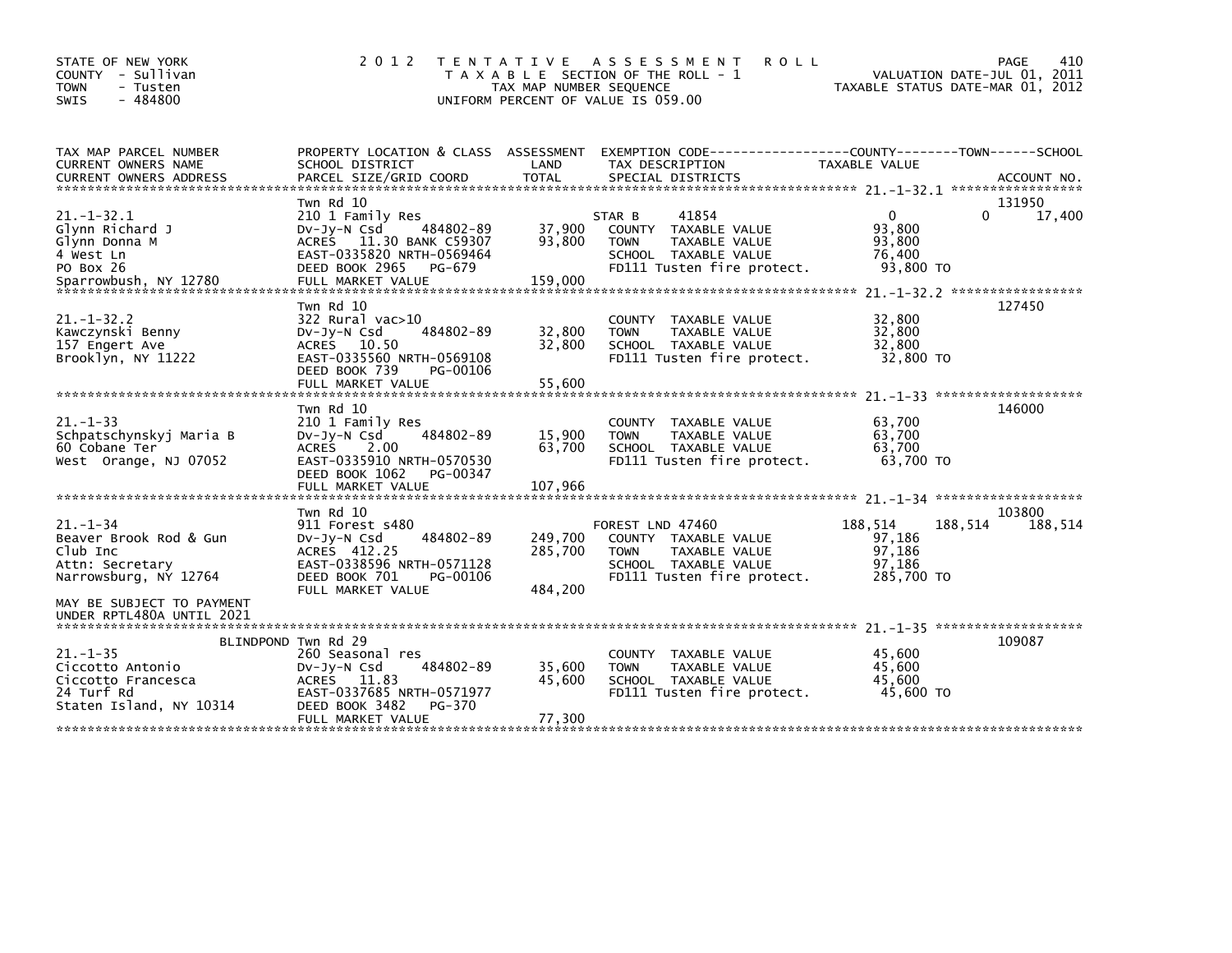| STATE OF NEW YORK<br>- Sullivan<br><b>COUNTY</b><br><b>TOWN</b><br>- Tusten<br>$-484800$<br><b>SWIS</b> | 2012                                 | TAX MAP NUMBER SEQUENCE | TENTATIVE ASSESSMENT<br><b>ROLL</b><br>T A X A B L E SECTION OF THE ROLL - 1<br>UNIFORM PERCENT OF VALUE IS 059.00 | TAXABLE STATUS DATE-MAR 01, 2012 | 411<br><b>PAGE</b><br>VALUATION DATE-JUL 01, 2011 |
|---------------------------------------------------------------------------------------------------------|--------------------------------------|-------------------------|--------------------------------------------------------------------------------------------------------------------|----------------------------------|---------------------------------------------------|
| TAX MAP PARCEL NUMBER                                                                                   | PROPERTY LOCATION & CLASS ASSESSMENT |                         |                                                                                                                    |                                  |                                                   |
| <b>CURRENT OWNERS NAME</b><br>CURRENT OWNERS ADDRESS<br>***********************************             | SCHOOL DISTRICT                      | LAND                    | TAX DESCRIPTION                                                                                                    | TAXABLE VALUE                    |                                                   |
|                                                                                                         | Twn Rd 29                            |                         |                                                                                                                    |                                  | 153155                                            |
| $21. - 1 - 36.1$                                                                                        | 240 Rural res                        |                         | 41854<br>STAR B                                                                                                    | $\overline{0}$                   | 17,400<br>$\Omega$                                |
| Harrison Patrick J                                                                                      | DV-JV-N Csd 484802-89                | 70,200                  | COUNTY TAXABLE VALUE                                                                                               | 120,800                          |                                                   |
| Harrison Margaret M                                                                                     | ACRES 51.00 BANK                     | 120,800                 | <b>TOWN</b><br>TAXABLE VALUE                                                                                       | 120,800                          |                                                   |
| PO Box 155                                                                                              | EAST-0338490 NRTH-0572262            |                         | SCHOOL TAXABLE VALUE                                                                                               | 103,400                          |                                                   |
| Narrowsburg, NY 12764                                                                                   | DEED BOOK 3534 PG-669                |                         | FD111 Tusten fire protect.                                                                                         | 120,800 TO                       |                                                   |
|                                                                                                         | FULL MARKET VALUE                    | 204,700                 |                                                                                                                    |                                  |                                                   |
|                                                                                                         |                                      |                         |                                                                                                                    |                                  | *****************                                 |
|                                                                                                         | 304 Blind Pond Rd                    |                         |                                                                                                                    |                                  | 134000                                            |
| 21.-1-37.1                                                                                              | 260 Seasonal res                     |                         | COUNTY TAXABLE VALUE                                                                                               | 19,900                           |                                                   |
| Waverla Glenn Joseph Jr                                                                                 | DV-Jy-N Csd 484802-89                | 11,200                  | TAXABLE VALUE<br>TOWN                                                                                              | 19,900                           |                                                   |
| Waverla Christine L                                                                                     | FRNT 250.00 DPTH 125.00              | 19,900                  | SCHOOL TAXABLE VALUE                                                                                               | 19,900                           |                                                   |
| 120 Denton Ave                                                                                          | EAST-0339521 NRTH-0573628            |                         | FD111 Tusten fire protect.                                                                                         | 19,900 TO                        |                                                   |
| Lynbrook, NY 11563                                                                                      | DEED BOOK 3626<br>PG-614             |                         |                                                                                                                    |                                  |                                                   |
|                                                                                                         | FULL MARKET VALUE                    | 33,700                  |                                                                                                                    |                                  |                                                   |
|                                                                                                         |                                      |                         |                                                                                                                    |                                  |                                                   |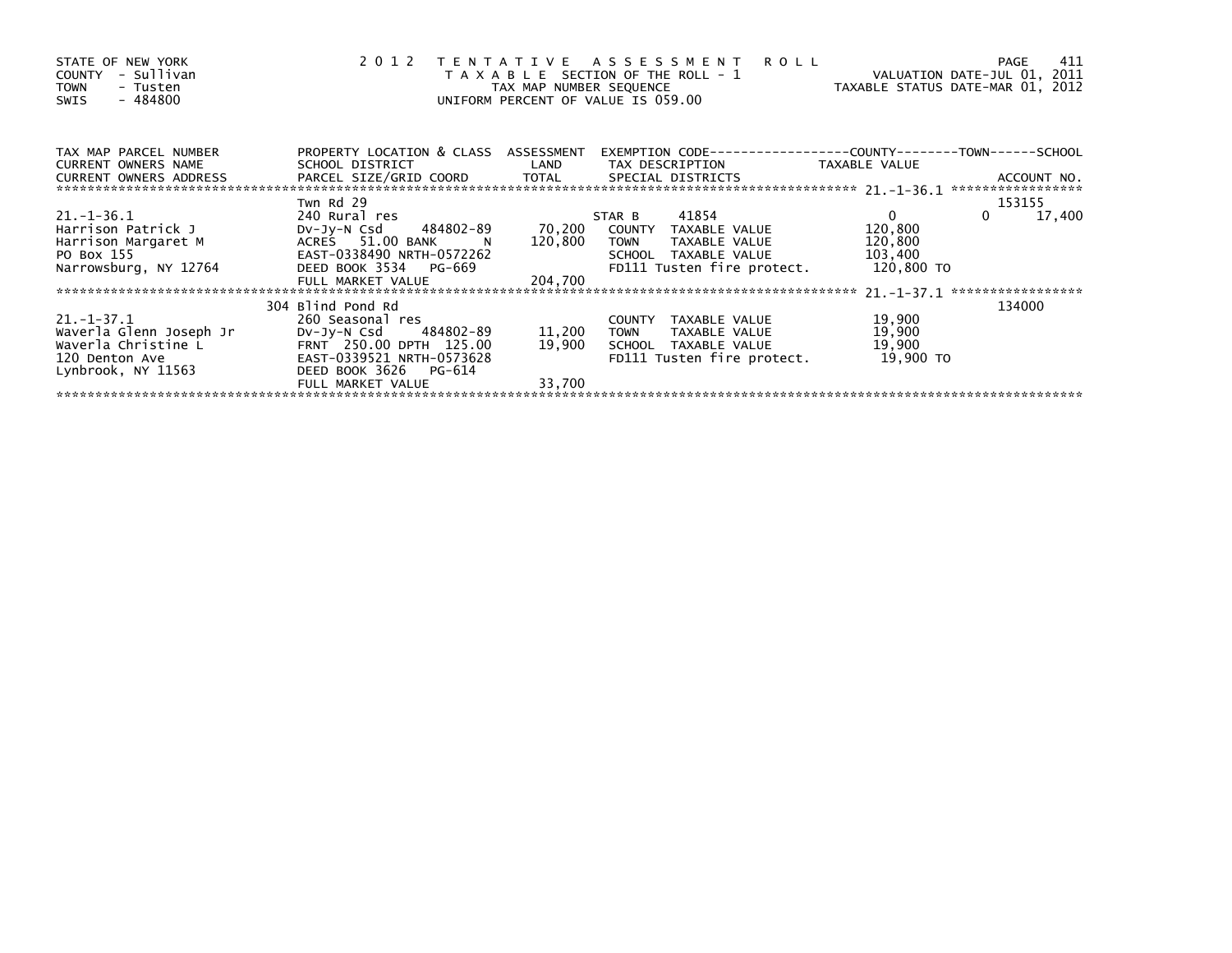| STATE OF NEW YORK | 2012 TENTATIVE ASSESSMENT ROLL        | PAGE                             | -412            |
|-------------------|---------------------------------------|----------------------------------|-----------------|
| COUNTY - Sullivan | T A X A B L E SECTION OF THE ROLL - 1 | VALUATION DATE-JUL 01, 2011      |                 |
| TOWN<br>- Tusten  | MAP SECTION - 021                     | TAXABLE STATUS DATE-MAR 01, 2012 |                 |
| - 484800<br>SWIS  | $SUB - SECTION -$                     |                                  | RPS150/V04/L015 |
|                   | UNIFORM PERCENT OF VALUE IS 059.00    | CURRENT DATE 4/20/2012           |                 |

### \*\*\* S P E C I A L D I S T R I C T S U M M A R Y \*\*\*

| CODE | DISTRICT NAME        | PARCELS | TOTAL EXTENSION<br><b>TYPF</b> | EXTENSION<br>VALUE | AD VALOREM<br>VALUE | <b>FXFMPT</b><br>AMOUNT | <b>TAXABLE</b><br><b>VALUE</b> |
|------|----------------------|---------|--------------------------------|--------------------|---------------------|-------------------------|--------------------------------|
|      | FD111 Tusten fire pr |         | 66 TOTAL                       |                    | 4541.200            |                         | 4541.200                       |

### \*\*\* S C H O O L D I S T R I C T S U M M A R Y \*\*\*

| CODE   | DISTRICT NAME | <b>TOTAL</b><br><b>PARCELS</b> | ASSESSED<br>LAND | ASSESSED<br><b>TOTAL</b> | <b>EXEMPT</b><br><b>AMOUNT</b> | <b>TOTAL</b><br><b>TAXABLE</b> | <b>STAR</b><br><b>AMOUNT</b> | <b>STAR</b><br><b>TAXABLE</b> |
|--------|---------------|--------------------------------|------------------|--------------------------|--------------------------------|--------------------------------|------------------------------|-------------------------------|
| 484802 | DV-JV-N Csd   | 66                             | 1686.900         | 4541.200                 | 428.995                        | 4112.205                       | 565.390                      | 3546,815                      |
|        | SUB-TOTAL     | 66                             | 1686.900         | 4541.200                 | 428,995                        | 4112.205                       | 565,390                      | 3546,815                      |
| 484889 | Nar Library   | 66                             | 1686.900         | 4541.200                 | 428.995                        | 4112.205                       | 565.390                      | 3546,815                      |
|        | <b>TOTAL</b>  | 132                            | 3373.800         | 9082,400                 | 857,990                        | 8224.410                       | 1130,780                     | 7093,630                      |

\*\*\* S Y S T E M C O D E S S U M M A R Y \*\*\*

NO SYSTEM EXEMPTIONS AT THIS LEVEL

## \*\*\* E X E M P T I O N S U M M A R Y \*\*\*

| <b>CODE</b>                                        | DESCRIPTION                                                                | TOTAL<br><b>PARCELS</b> | <b>COUNTY</b>                                | <b>TOWN</b>                                  | <b>SCHOOL</b>                 |
|----------------------------------------------------|----------------------------------------------------------------------------|-------------------------|----------------------------------------------|----------------------------------------------|-------------------------------|
| 41121<br>41131<br>41141<br>41161<br>41800<br>41834 | WAR VET<br>COMBAT VET<br>DISABL VET<br>$CW_15_VET/$<br>AGED-CTS<br>STAR EN | 11                      | 11,595<br>5,500<br>5,060<br>13,920<br>93,950 | 11,595<br>5,500<br>5,060<br>13,920<br>93,950 | 93,950<br>356,590             |
| 41854<br>47460                                     | STAR B<br>FOREST LND<br>TOTAL                                              | 12<br>a<br>41           | 335,045<br>465,070                           | 335,045<br>465,070                           | 208,800<br>335,045<br>994,385 |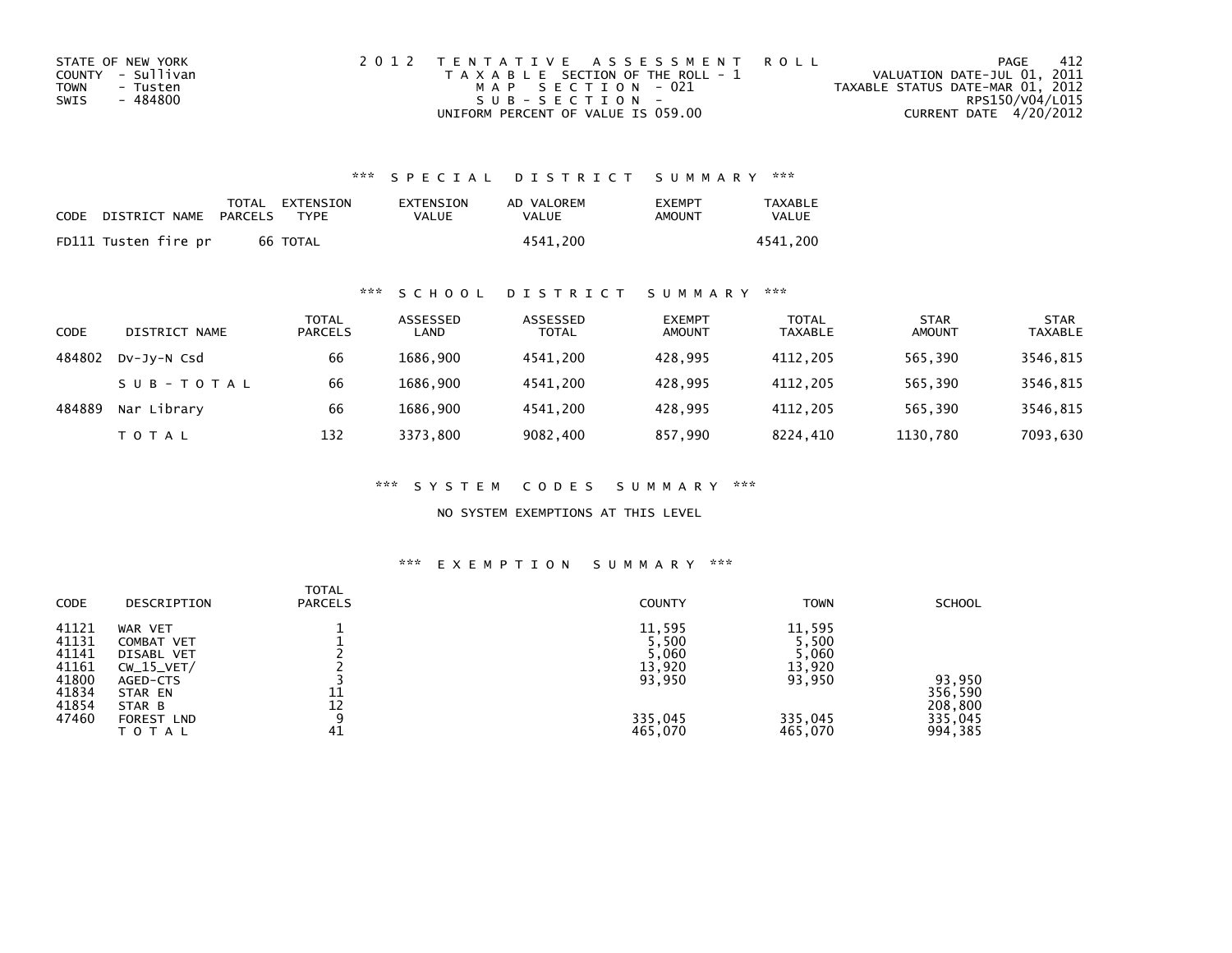| STATE OF NEW YORK | 2012 TENTATIVE ASSESSMENT ROLL        | - 413<br>PAGE                    |
|-------------------|---------------------------------------|----------------------------------|
| COUNTY - Sullivan | T A X A B L E SECTION OF THE ROLL - 1 | VALUATION DATE-JUL 01, 2011      |
| TOWN<br>- Tusten  | MAP SECTION - 021                     | TAXABLE STATUS DATE-MAR 01, 2012 |
| - 484800<br>SWIS  | $SUB - SECTION -$                     | RPS150/V04/L015                  |
|                   | UNIFORM PERCENT OF VALUE IS 059.00    | CURRENT DATE 4/20/2012           |

# \*\*\* G R A N D T O T A L S \*\*\*

| ROLL       | DESCRIPTION    | <b>TOTAL</b>   | ASSESSED | <b>ASSESSED</b> | <b>TAXABLE</b> | <b>TAXABLE</b> | <b>TAXABLE</b> | <b>STAR</b>    |
|------------|----------------|----------------|----------|-----------------|----------------|----------------|----------------|----------------|
| <b>SEC</b> |                | <b>PARCELS</b> | LAND     | TOTAL           | <b>COUNTY</b>  | <b>TOWN</b>    | <b>SCHOOL</b>  | <b>TAXABLE</b> |
|            | <b>TAXABLE</b> | bb             | 1686.900 | 4541.200        | 4076,130       | 4076,130       | 4112.205       | 3546,815       |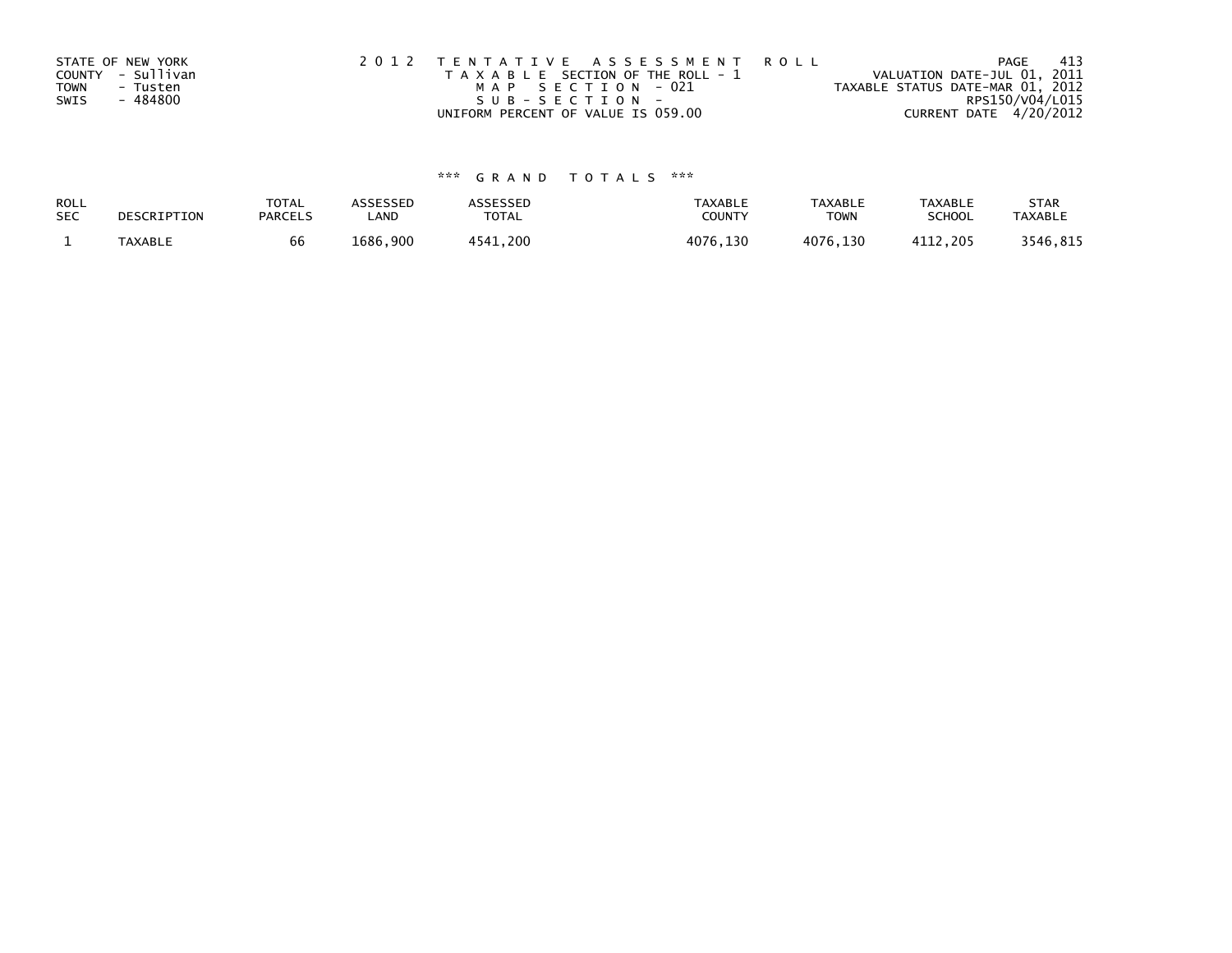| STATE OF NEW YORK<br>COUNTY<br>- Sullivan<br>- Tusten<br>TOWN<br>$-484800$<br>SWIS                    | 2 0 1 2                                                                                                                                                             | T E N T A T I V E<br>TAX MAP NUMBER SEQUENCE | A S S E S S M E N T<br><b>ROLL</b><br>T A X A B L E SECTION OF THE ROLL - 1<br>UNIFORM PERCENT OF VALUE IS 059.00             | TAXABLE STATUS DATE-MAR 01, 2012                    | 414<br>PAGE<br>VALUATION DATE-JUL 01, 2011 |
|-------------------------------------------------------------------------------------------------------|---------------------------------------------------------------------------------------------------------------------------------------------------------------------|----------------------------------------------|-------------------------------------------------------------------------------------------------------------------------------|-----------------------------------------------------|--------------------------------------------|
| TAX MAP PARCEL NUMBER<br><b>CURRENT OWNERS NAME</b>                                                   | SCHOOL DISTRICT                                                                                                                                                     | LAND                                         | PROPERTY LOCATION & CLASS ASSESSMENT EXEMPTION CODE----------------COUNTY-------TOWN------SCHOOL<br>TAX DESCRIPTION           | <b>TAXABLE VALUE</b>                                |                                            |
| $22. -1 - 1$<br>Williams Charles<br>Williams Beverly Ann<br>20 E Lake Shore Dr<br>Carmel, NY 10512    | $Co$ Rd $22$<br>210 1 Family Res<br>484802-89<br>DV-Jy-N Csd<br>ACRES 3.00<br>EAST-0334540 NRTH-0569670<br>DEED BOOK 789<br>PG-00862                                | 19,100<br>118,000                            | TAXABLE VALUE<br><b>COUNTY</b><br>TAXABLE VALUE<br><b>TOWN</b><br>SCHOOL TAXABLE VALUE<br>FD111 Tusten fire protect.          | 118,000<br>118,000<br>118,000<br>118,000 TO         | 160400                                     |
|                                                                                                       |                                                                                                                                                                     |                                              |                                                                                                                               |                                                     |                                            |
| $22. - 1 - 2$<br>Heinz Conrad G<br>Heinz Jane M<br>102 Clarkson Rd<br>Lake Carmel, NY 10512           | $Co$ Rd $22$<br>270 Mfg housing<br>484802-89<br>DV-Jy-N Csd<br>FRNT 240.00 DPTH 76.90<br>EAST-0334680 NRTH-0569450<br>DEED BOOK 786<br>PG-00213                     | 8,500<br>22,900                              | COUNTY TAXABLE VALUE<br>TAXABLE VALUE<br><b>TOWN</b><br>SCHOOL TAXABLE VALUE<br>FD111 Tusten fire protect.                    | 22,900<br>22,900<br>22,900<br>22,900 TO             | 122150                                     |
|                                                                                                       | FULL MARKET VALUE                                                                                                                                                   | 38,800                                       |                                                                                                                               |                                                     |                                            |
|                                                                                                       |                                                                                                                                                                     |                                              |                                                                                                                               |                                                     |                                            |
| $22. - 1 - 3$<br>Mullins Matthew R<br>549 CR 22<br>Narrowsburg, NY 12764                              | $Co$ Rd $22$<br>210 1 Family Res<br>484802-89<br>DV-Jy-N Csd<br>FRNT 242.00 DPTH 120.00<br><b>BANK</b><br>N<br>EAST-0334670 NRTH-0569110<br>DEED BOOK 2327 PG-576   | 10,700<br>77,500                             | 41854<br>STAR B<br>COUNTY TAXABLE VALUE<br>TAXABLE VALUE<br><b>TOWN</b><br>SCHOOL TAXABLE VALUE<br>FD111 Tusten fire protect. | $\Omega$<br>77,500<br>77,500<br>60,100<br>77,500 TO | 120350<br>0<br>17,400                      |
|                                                                                                       |                                                                                                                                                                     |                                              |                                                                                                                               |                                                     |                                            |
|                                                                                                       | $Co$ Rd $22$                                                                                                                                                        |                                              |                                                                                                                               |                                                     | 122800                                     |
| $22. - 1 - 4$<br>Hetzer Francis J<br>Hetzer Rose Louise<br>Attn: Beverly Hetzer<br>579 County Road 22 | 210 1 Family Res<br>484802-89<br>$Dv-Jy-N$ Csd<br>FRNT 99.00 DPTH 86.00<br>EAST-0334680 NRTH-0569240<br>DEED BOOK 735<br>PG-01130                                   | 6,900<br>52,600                              | 41854<br>STAR B<br>COUNTY TAXABLE VALUE<br><b>TOWN</b><br>TAXABLE VALUE<br>SCHOOL TAXABLE VALUE<br>FD111 Tusten fire protect. | $\Omega$<br>52,600<br>52,600<br>35,200<br>52,600 TO | 17,400                                     |
|                                                                                                       |                                                                                                                                                                     |                                              |                                                                                                                               |                                                     |                                            |
| $22. -1 - 5$<br>Bucchino James V<br>366 Stewart Ave<br>Garden City, NY 11530                          | $Co$ Rd $22$<br>210 1 Family Res<br>484802-89<br>$Dv-Jy-N$ Csd<br><b>ACRES</b><br>9.38<br>EAST-0334520 NRTH-0568960<br>DEED BOOK 3534<br>PG-86<br>FULL MARKET VALUE | 35,000<br>80,500<br>136,400                  | <b>COUNTY</b><br>TAXABLE VALUE<br>TAXABLE VALUE<br><b>TOWN</b><br>SCHOOL TAXABLE VALUE<br>FD111 Tusten fire protect.          | 80,500<br>80,500<br>80.500<br>80.500 TO             | 118750                                     |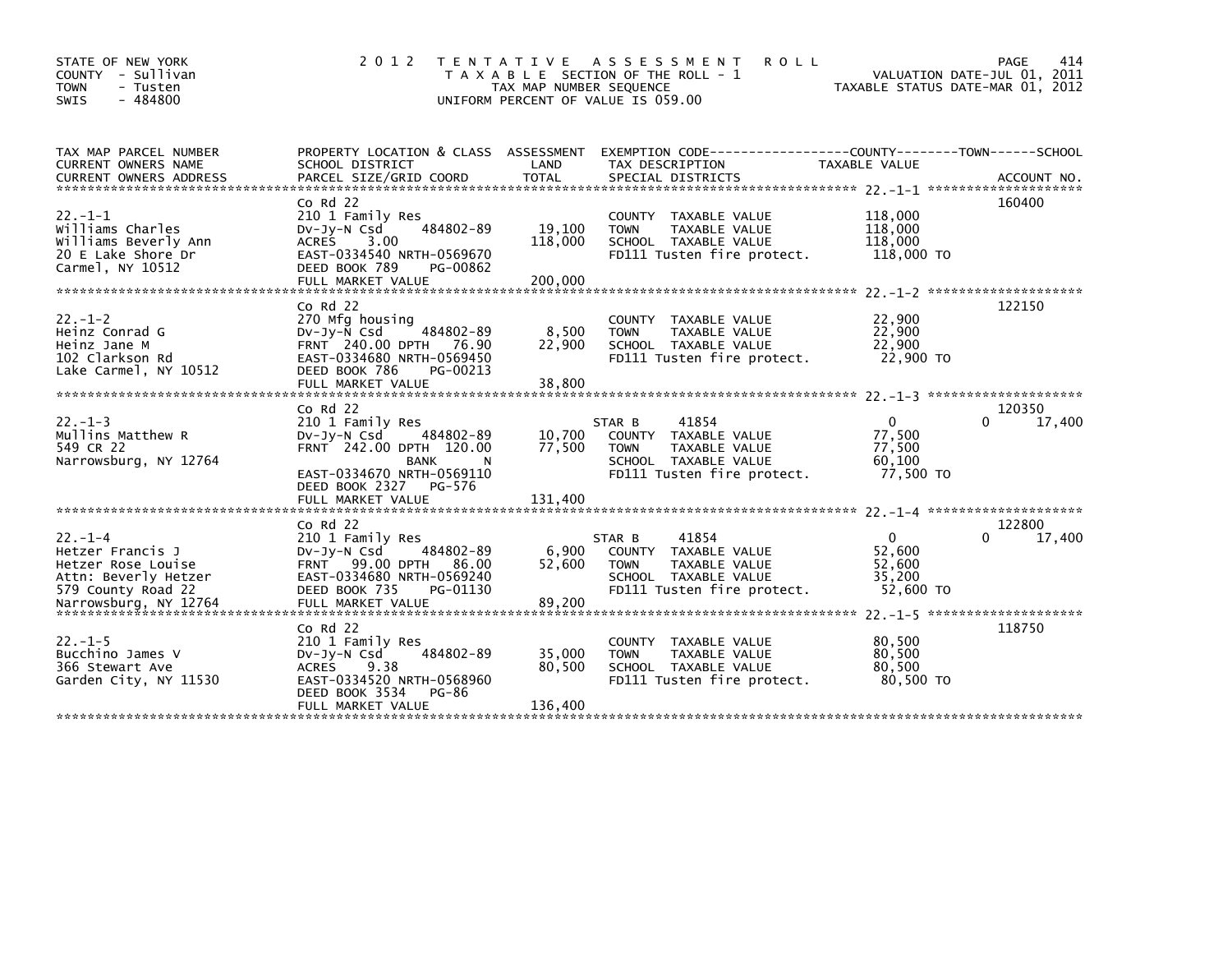| STATE OF NEW YORK<br>COUNTY - Sullivan<br>- Tusten<br><b>TOWN</b><br>$-484800$<br>SWIS                                                                                                             | 2 0 1 2                                                                                                                                                            | TAX MAP NUMBER SEQUENCE       | TENTATIVE ASSESSMENT<br><b>ROLL</b><br>T A X A B L E SECTION OF THE ROLL - 1<br>UNIFORM PERCENT OF VALUE IS 059.00                       | TAXABLE STATUS DATE-MAR 01, 2012                               | 415<br>PAGE<br>VALUATION DATE-JUL 01, 2011 |
|----------------------------------------------------------------------------------------------------------------------------------------------------------------------------------------------------|--------------------------------------------------------------------------------------------------------------------------------------------------------------------|-------------------------------|------------------------------------------------------------------------------------------------------------------------------------------|----------------------------------------------------------------|--------------------------------------------|
| TAX MAP PARCEL NUMBER<br>CURRENT OWNERS NAME<br>CURRENT OWNERS ADDRESS                                                                                                                             | SCHOOL DISTRICT<br>PARCEL SIZE/GRID COORD                                                                                                                          | LAND<br>TOTAL                 | PROPERTY LOCATION & CLASS ASSESSMENT EXEMPTION CODE-----------------COUNTY-------TOWN-----SCHOOL<br>TAX DESCRIPTION<br>SPECIAL DISTRICTS | TAXABLE VALUE                                                  | ACCOUNT NO.                                |
| $22. - 1 - 7$<br>Beaver Brook Rod & Gun<br>Club Inc<br>Attn: Secretary<br>Narrowsburg, NY 12764<br>MAY BE SUBJECT TO PAYMENT<br>UNDER RPTL480A UNTIL 2021                                          | $CO$ Rd $22$<br>911 Forest s480<br>484802-89<br>$Dv-Jv-N$ Csd<br>ACRES 13.01<br>EAST-0334239 NRTH-0567728<br>DEED BOOK 952<br>PG-00029<br>FULL MARKET VALUE        | 30,100<br>34,300<br>58,100    | FOREST LND 47460<br>COUNTY TAXABLE VALUE<br><b>TOWN</b><br>TAXABLE VALUE<br>SCHOOL TAXABLE VALUE<br>FD111 Tusten fire protect.           | 1<br>34,299<br>34.299<br>34,299<br>34,300 TO                   | 107601<br>$\mathbf{1}$<br>1                |
| $22. -1 - 8.1$<br>Hofaker William L III<br>Hofaker Nancy<br>443 C R 22<br>Narrowsburg, NY 12764                                                                                                    | $CO$ Rd $22$<br>210 1 Family Res<br>484802-89<br>DV-Jy-N Csd<br>ACRES 18.00<br>EAST-0333800 NRTH-0567310<br>DEED BOOK 1793 PG-663<br>FULL MARKET VALUE             | 48,900<br>125,000<br>211,900  | 41834<br>STAR EN<br>COUNTY TAXABLE VALUE<br>TAXABLE VALUE<br><b>TOWN</b><br>SCHOOL TAXABLE VALUE<br>FD111 Tusten fire protect.           | $\Omega$<br>125,000<br>125,000<br>88,920<br>125,000 TO         | 123950<br>36,080<br>0                      |
| $22. - 1 - 10$<br>Lambros Alex<br>Attn: M Garsh<br>12330 Eden wilde Dr<br>Roswell, GA 30075-7129                                                                                                   | Twn Rd 10<br>210 1 Family Res<br>484802-89<br>$Dv-Jy-N$ Csd<br>ACRES 11.75<br>EAST-0335530 NRTH-0568700<br>DEED BOOK 922<br>PG-00127<br>FULL MARKET VALUE          | 38,500<br>81,000<br>137,300   | COUNTY TAXABLE VALUE<br>TAXABLE VALUE<br><b>TOWN</b><br>SCHOOL TAXABLE VALUE<br>FD111 Tusten fire protect.                               | 81,000<br>81.000<br>81,000<br>81,000 TO                        | 131100                                     |
| $22. - 1 - 13$<br>Wenonah Family Limited Prtnrs DV-Jy-N Csd<br>Gumble William C Sr<br>Brian H Williams<br>PO Box 303<br>Tafton, PA 18464<br>MAY BE SUBJECT TO PAYMENT<br>UNDER RPTL480A UNTIL 2021 | Twn Rd 10<br>911 Forest s480<br>484802-89<br>Combined for 2000 with ot<br>ACRES 235.62<br>EAST-0335617 NRTH-0569617<br>DEED BOOK 2509 PG-47<br>FULL MARKET VALUE   | 158,700<br>178,700<br>302,900 | FOREST LND 47460<br>COUNTY TAXABLE VALUE<br>TAXABLE VALUE<br><b>TOWN</b><br>SCHOOL TAXABLE VALUE<br>FD111 Tusten fire protect.           | 124,450<br>124,450<br>54,250<br>54,250<br>54.250<br>178,700 TO | 120338<br>124,450                          |
| $22. -1 - 14.1$<br>Nied Theodore<br>Nied Elizabeth<br>468 County Route 22<br>Narrowsburg, NY 12764                                                                                                 | $Co$ Rd $22$<br>210 1 Family Res<br>484802-89<br>DV-Jy-N Csd<br><b>ACRES</b><br>1.70<br>EAST-0333206 NRTH-0569050<br>DEED BOOK 3203<br>PG-161<br>FULL MARKET VALUE | 13,750<br>103,600<br>175,600  | 41854<br>STAR B<br>COUNTY TAXABLE VALUE<br>TAXABLE VALUE<br><b>TOWN</b><br>SCHOOL TAXABLE VALUE<br>FD111 Tusten fire protect.            | $\mathbf{0}$<br>103.600<br>103,600<br>86,200<br>103,600 TO     | 107602<br>17,400<br><sup>0</sup>           |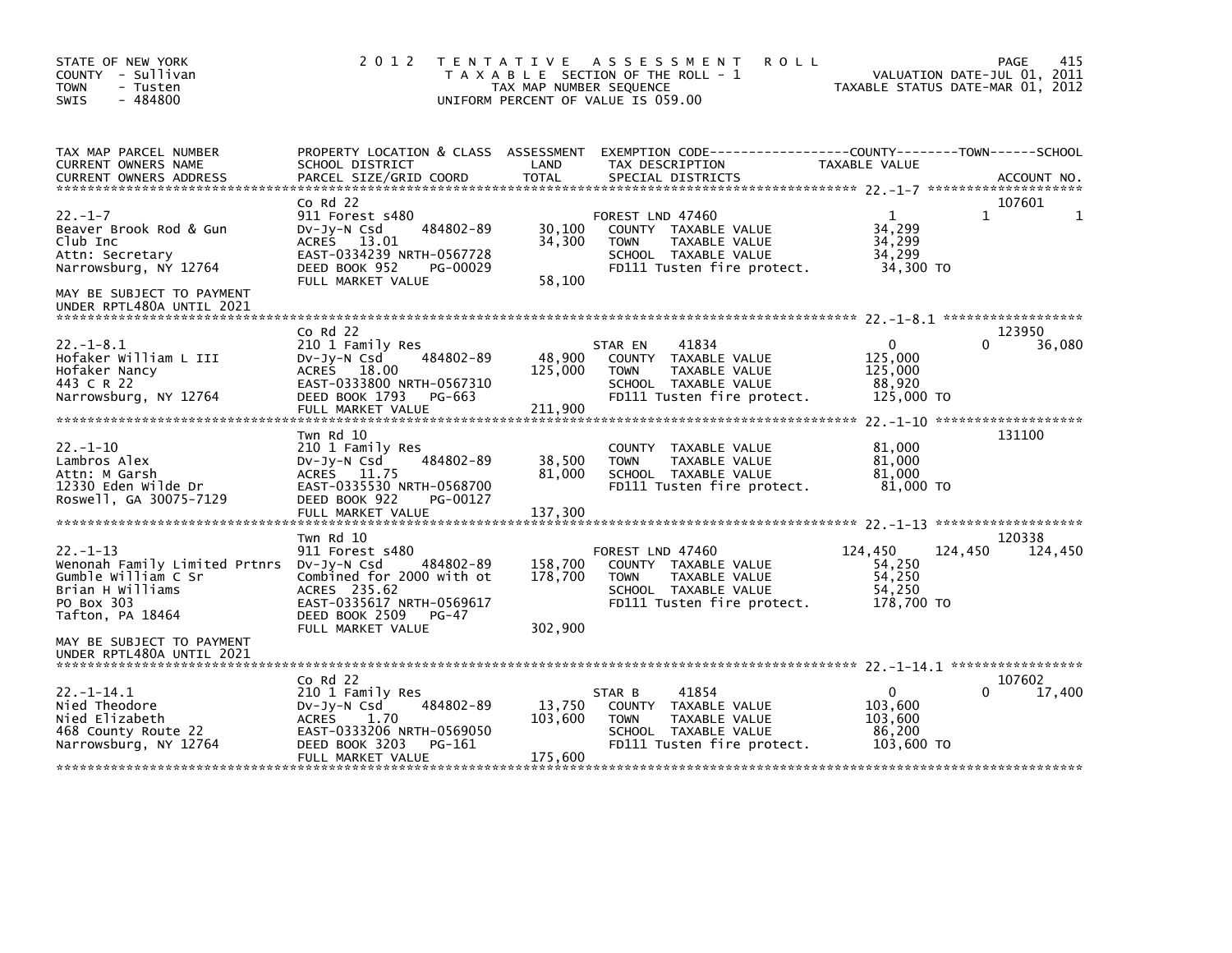| STATE OF NEW YORK<br>COUNTY - Sullivan<br><b>TOWN</b><br>- Tusten<br>$-484800$<br><b>SWIS</b>                                           | 2 0 1 2                                                                                                                                                                                 | TAX MAP NUMBER SEQUENCE     | TENTATIVE ASSESSMENT<br><b>ROLL</b><br>T A X A B L E SECTION OF THE ROLL - 1<br>UNIFORM PERCENT OF VALUE IS 059.00                       | TAXABLE STATUS DATE-MAR 01, 2012                    | 416<br>PAGE<br>VALUATION DATE-JUL 01, 2011 |
|-----------------------------------------------------------------------------------------------------------------------------------------|-----------------------------------------------------------------------------------------------------------------------------------------------------------------------------------------|-----------------------------|------------------------------------------------------------------------------------------------------------------------------------------|-----------------------------------------------------|--------------------------------------------|
| TAX MAP PARCEL NUMBER<br><b>CURRENT OWNERS NAME</b><br><b>CURRENT OWNERS ADDRESS</b>                                                    | SCHOOL DISTRICT<br>PARCEL SIZE/GRID COORD                                                                                                                                               | LAND<br><b>TOTAL</b>        | PROPERTY LOCATION & CLASS ASSESSMENT EXEMPTION CODE----------------COUNTY-------TOWN------SCHOOL<br>TAX DESCRIPTION<br>SPECIAL DISTRICTS | TAXABLE VALUE                                       | ACCOUNT NO.                                |
| 22.-1-15.1<br>Schierwagen Paul<br>535 State Route 55<br>Eldred, NY 12732                                                                | $co$ Rd 22<br>314 Rural vac<10<br>484802-89<br>$Dv-Jy-N$ Csd<br><b>ACRES</b><br>3.15<br>EAST-0334670 NRTH-0566660<br>DEED BOOK 2743<br>PG-396<br>FULL MARKET VALUE                      | 6,900<br>6,900<br>11,700    | COUNTY TAXABLE VALUE<br>TAXABLE VALUE<br><b>TOWN</b><br>SCHOOL TAXABLE VALUE<br>FD111 Tusten fire protect.                               | 6,900<br>6,900<br>6,900<br>6,900 TO                 | 159850                                     |
| $22. -1 - 15.2$<br>Stofko Constance<br>Attn: Conrad G Heinz<br>102 Clarkson Rd<br>Lake Carmel, NY 10512                                 | Co Rd 22<br>210 1 Family Res<br>484802-89<br>$Dv-Jy-N$ Csd<br><b>ACRES</b><br>3.58<br>EAST-0334580 NRTH-0567050<br>DEED BOOK 1859<br>PG-687<br>FULL MARKET VALUE                        | 22,400<br>52,500<br>89,000  | <b>COUNTY</b><br>TAXABLE VALUE<br><b>TOWN</b><br>TAXABLE VALUE<br>SCHOOL TAXABLE VALUE<br>FD111 Tusten fire protect.                     | 52,500<br>52.500<br>52,500<br>52,500 TO             | 122200                                     |
| 22.-1-16.1<br>Schierwagen Paul<br>535 State Route 55<br>E1dred, NY 12732                                                                | $Co$ Rd $22$<br>210 1 Family Res<br>484802-89<br>DV-Jy-N Csd<br><b>ACRES</b><br>6.60<br>EAST-0334426 NRTH-0566412<br>DEED BOOK 2743<br>PG-396<br>FULL MARKET VALUE                      | 29,500<br>87,500<br>148,305 | 41854<br>STAR B<br>COUNTY TAXABLE VALUE<br><b>TOWN</b><br>TAXABLE VALUE<br>SCHOOL TAXABLE VALUE<br>FD111 Tusten fire protect.            | $\Omega$<br>87,500<br>87,500<br>70,100<br>87,500 TO | 159800<br>17,400<br>0                      |
| $22. - 1 - 16.3$<br>Mahnkopf Filomena<br>Mahnkopt Stephen<br>375 CR 22<br>Narrowsburg, NY 12764                                         | Ws Cr 22<br>210 1 Family Res<br>484802-89<br>DV-Jy-N Csd<br>3.20<br><b>ACRES</b><br>EAST-0334009 NRTH-0566312<br>DEED BOOK 2010<br>PG-59966<br>FULL MARKET VALUE                        | 19,800<br>91,100<br>154,400 | TAXABLE VALUE<br><b>COUNTY</b><br>TAXABLE VALUE<br><b>TOWN</b><br>SCHOOL TAXABLE VALUE<br>FD111 Tusten fire protect.                     | 91,100<br>91,100<br>91,100<br>91,100 TO             |                                            |
| $22. - 1 - 17$<br>Schierwagen Paul<br>535 State Route 55<br>E1dred, NY 12732                                                            | Co Rd 22<br>314 Rural vac<10<br>DV-Jy-N Csd<br>484802-89<br><b>ACRES</b><br>1.21<br>EAST-0334400 NRTH-0566080<br>DEED BOOK 2743<br>PG-396<br>FULL MARKET VALUE                          | 14,200<br>14,200<br>24,100  | <b>COUNTY</b><br>TAXABLE VALUE<br>TAXABLE VALUE<br><b>TOWN</b><br>SCHOOL TAXABLE VALUE<br>FD111 Tusten fire protect.                     | 14,200<br>14,200<br>14,200<br>14,200 TO             | 137499                                     |
| $22. -1 - 18.1$<br>Lang John P<br>346 Beaverbrook Rd<br>Narrowsburg, NY 12764<br>MAY BE SUBJECT TO PAYMENT<br>UNDER AGDIST LAW TIL 2016 | $Co$ Rd $22$<br>120 Field crops<br>484802-89<br>$Dv-Jy-N$ Csd<br>$\mathsf{Lot} 1$<br><b>ACRES</b><br>2.98<br>EAST-0335006 NRTH-0565577<br>DEED BOOK 1561<br>PG-617<br>FULL MARKET VALUE | 15,000<br>15,000<br>25,400  | AGRI DIST 41720<br>COUNTY TAXABLE VALUE<br><b>TOWN</b><br>TAXABLE VALUE<br>SCHOOL TAXABLE VALUE<br>FD111 Tusten fire protect.            | 14,262<br>738<br>738<br>738<br>15,000 TO            | 137501<br>14,262<br>14,262                 |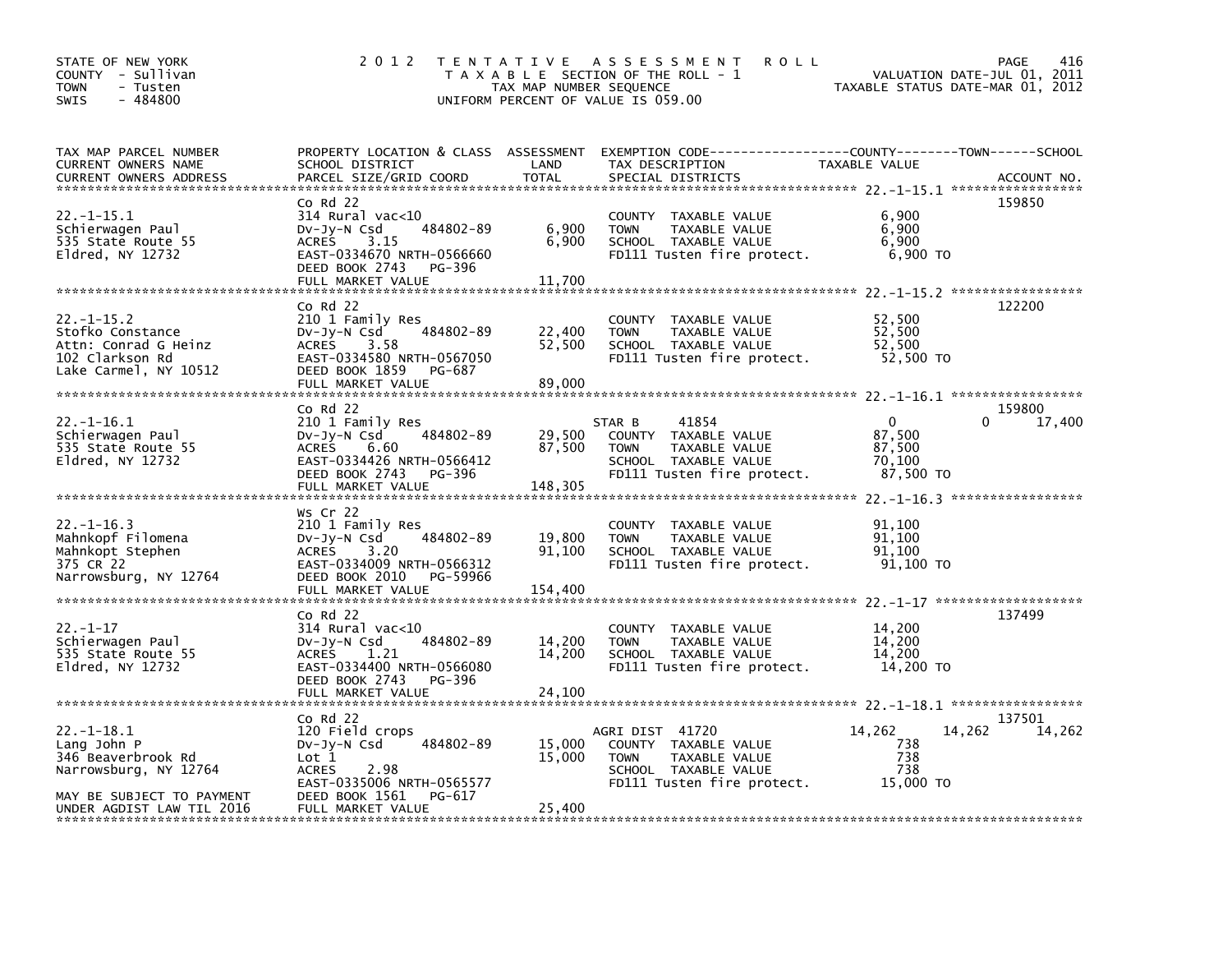| STATE OF NEW YORK<br>- Sullivan<br><b>COUNTY</b><br><b>TOWN</b><br>- Tusten<br>$-484800$<br><b>SWIS</b>                                                 | 2012                                                                                                                                                                                     | TAX MAP NUMBER SEQUENCE<br>UNIFORM PERCENT OF VALUE IS 059.00 | TENTATIVE ASSESSMENT<br><b>ROLL</b><br>T A X A B L E SECTION OF THE ROLL - 1                                                            | TAXABLE STATUS DATE-MAR 01, 2012                                                  | 417<br><b>PAGE</b><br>VALUATION DATE-JUL 01, 2011 |
|---------------------------------------------------------------------------------------------------------------------------------------------------------|------------------------------------------------------------------------------------------------------------------------------------------------------------------------------------------|---------------------------------------------------------------|-----------------------------------------------------------------------------------------------------------------------------------------|-----------------------------------------------------------------------------------|---------------------------------------------------|
| TAX MAP PARCEL NUMBER<br>CURRENT OWNERS NAME<br><b>CURRENT OWNERS ADDRESS</b>                                                                           | SCHOOL DISTRICT<br>PARCEL SIZE/GRID COORD<br>Cty Rd 22                                                                                                                                   | LAND<br><b>TOTAL</b>                                          | PROPERTY LOCATION & CLASS ASSESSMENT EXEMPTION CODE---------------COUNTY-------TOWN------SCHOOL<br>TAX DESCRIPTION<br>SPECIAL DISTRICTS | TAXABLE VALUE                                                                     | ACCOUNT NO.<br>122700                             |
| $22. -1 - 18.2$<br>Luyster James<br>Luyster Loretta T<br>58 Gianti Pl<br>North Haledon, NJ 07508                                                        | 210 1 Family Res<br>484802-89<br>DV-Jy-N Csd<br><b>ACRES</b><br>1.00<br>EAST-0333570 NRTH-0564652<br>DEED BOOK 2680<br>PG-293                                                            | 12,800<br>88,200<br>149,500                                   | COUNTY TAXABLE VALUE<br>TAXABLE VALUE<br><b>TOWN</b><br>SCHOOL TAXABLE VALUE<br>FD111 Tusten fire protect.                              | 88,200<br>88,200<br>88,200<br>88,200 TO                                           |                                                   |
|                                                                                                                                                         | FULL MARKET VALUE                                                                                                                                                                        |                                                               |                                                                                                                                         |                                                                                   |                                                   |
| $22. -1 - 18.3$<br>Hughes Michael Jr<br>438 Shore Dr<br>Oakdale, NY 11769                                                                               | DEEPHOLLO Twn Rd 16<br>$314$ Rural vac<10<br>484802-89<br>DV-Jy-N Csd<br>Lot <sub>3</sub><br>1.32<br><b>ACRES</b><br>EAST-0333457 NRTH-0564412<br>DEED BOOK 2406<br>PG-582               | 9,600<br>9.600                                                | <b>COUNTY</b><br>TAXABLE VALUE<br><b>TAXABLE VALUE</b><br><b>TOWN</b><br>SCHOOL TAXABLE VALUE<br>FD111 Tusten fire protect.             | 9,600<br>9.600<br>9.600<br>$9,600$ TO                                             | 100325                                            |
|                                                                                                                                                         | FULL MARKET VALUE                                                                                                                                                                        | 16,300                                                        |                                                                                                                                         |                                                                                   |                                                   |
| $22. - 1 - 18.4$<br>Luyster James<br>Luyster Loretta T<br>58 Gianti Pl<br>North Haledon, NJ 07508                                                       | DEEPHOLLO Twn Rd 16<br>$314$ Rural vac< $10$<br>484802-89<br>DV-Jy-N Csd<br>Lot 1<br><b>ACRES</b><br>1.03<br>EAST-0333539 NRTH-0564840<br>DEED BOOK 2680<br>PG-293                       | 8,400<br>8,400                                                | COUNTY TAXABLE VALUE<br>TAXABLE VALUE<br><b>TOWN</b><br>SCHOOL TAXABLE VALUE<br>FD111 Tusten fire protect.                              | 8,400<br>8,400<br>8,400<br>8,400 TO                                               | 100326                                            |
|                                                                                                                                                         |                                                                                                                                                                                          |                                                               |                                                                                                                                         |                                                                                   |                                                   |
| $22. -1 - 18.8$<br>Moore Alberta Margaret<br>Alberta Margaret Moore Trust<br>161 Windsong Way<br>Titusville, FL 32780<br>****************************** | $Co$ Rd $22$<br>210 1 Family Res<br>484802-89<br>DV-Jy-N Csd<br><b>ACRES</b><br>2.91<br>EAST-0333196 NRTH-0563459<br>DEED BOOK 2011<br>PG-5185<br>FULL MARKET VALUE                      | 18,800<br>138,100<br>234.100                                  | <b>COUNTY</b><br>TAXABLE VALUE<br>TAXABLE VALUE<br><b>TOWN</b><br>SCHOOL TAXABLE VALUE<br>FD111 Tusten fire protect.                    | 138,100<br>138,100<br>138,100<br>138,100 TO<br>$22. -1 - 18.9$ ****************** | 137505                                            |
| $22. -1 - 18.9$<br>Lang Michael M<br>Lang Lisa<br>45 Pleasantview Ct<br>Copiaque, NY 11726                                                              | W side Deep Hollow Rd (Tr<br>260 Seasonal res<br>DV-Jy-N Csd<br>484802-89<br>Lot 1<br><b>ACRES</b><br>5.06<br>EAST-0331219 NRTH-0566494<br>DEED BOOK 2978<br>PG-189<br>FULL MARKET VALUE | 25,900<br>44,600<br>75,600                                    | COUNTY TAXABLE VALUE<br><b>TAXABLE VALUE</b><br><b>TOWN</b><br>SCHOOL TAXABLE VALUE<br>FD111 Tusten fire protect.                       | 44,600<br>44.600<br>44,600<br>44,600 TO                                           | 131115                                            |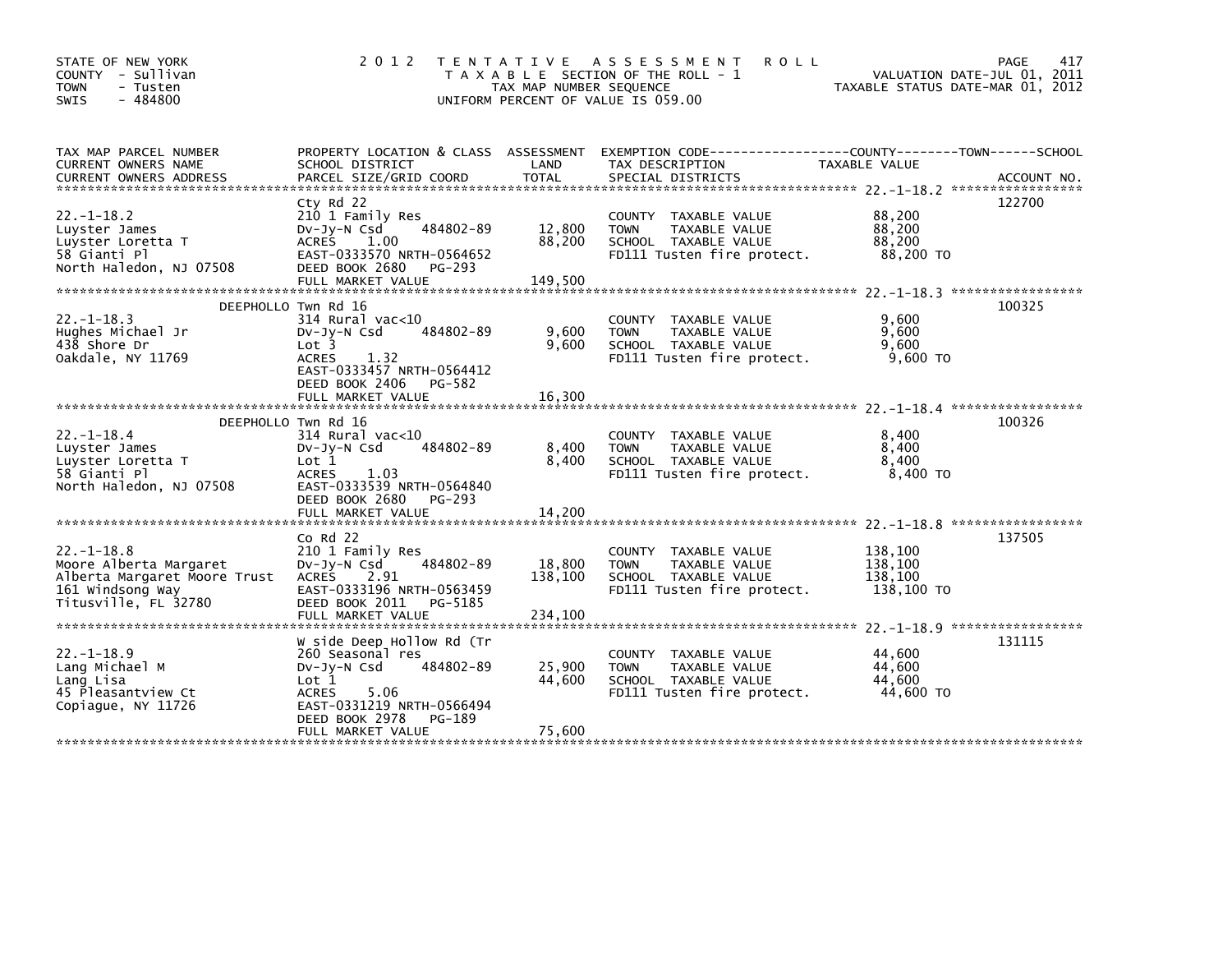| STATE OF NEW YORK<br>COUNTY - Sullivan<br><b>TOWN</b><br>- Tusten<br>$-484800$<br><b>SWIS</b>                                            | 2 0 1 2                                                                                                                                                                             | TAX MAP NUMBER SEQUENCE    | TENTATIVE ASSESSMENT<br><b>ROLL</b><br>T A X A B L E SECTION OF THE ROLL - 1<br>UNIFORM PERCENT OF VALUE IS 059.00                                                                                     |                                                                                   | 418<br>PAGE<br>VALUATION DATE-JUL 01, 2011<br>TAXABLE STATUS DATE-MAR 01, 2012 |
|------------------------------------------------------------------------------------------------------------------------------------------|-------------------------------------------------------------------------------------------------------------------------------------------------------------------------------------|----------------------------|--------------------------------------------------------------------------------------------------------------------------------------------------------------------------------------------------------|-----------------------------------------------------------------------------------|--------------------------------------------------------------------------------|
| TAX MAP PARCEL NUMBER<br>CURRENT OWNERS NAME<br><b>CURRENT OWNERS ADDRESS</b>                                                            | PROPERTY LOCATION & CLASS ASSESSMENT<br>SCHOOL DISTRICT<br>PARCEL SIZE/GRID COORD                                                                                                   | LAND<br><b>TOTAL</b>       | EXEMPTION CODE-----------------COUNTY-------TOWN------SCHOOL<br>TAX DESCRIPTION<br>SPECIAL DISTRICTS                                                                                                   | TAXABLE VALUE                                                                     | ACCOUNT NO.                                                                    |
| $22. -1 - 18.11$<br>Berlin Barry<br>Lang John<br>346 Beaverbrook Rd<br>Narrowsburg, NY 12764<br>MAY BE SUBJECT TO PAYMENT                | $Co$ Rd $22$<br>$322$ Rural vac $>10$<br>484802-89<br>$Dv-Jy-N$ Csd<br>Lot 2<br>10.80<br><b>ACRES</b><br>EAST-0330912 NRTH-0567016<br>DEED BOOK 1596<br>PG-647<br>FULL MARKET VALUE | 31,000<br>31,000<br>52,500 | AGRI DIST 41720<br>COUNTY TAXABLE VALUE<br><b>TOWN</b><br>TAXABLE VALUE<br>SCHOOL TAXABLE VALUE<br>FD111 Tusten fire protect.                                                                          | 29,259<br>1,741<br>1,741<br>1.741<br>31,000 TO                                    | 29,259<br>29,259                                                               |
| UNDER AGDIST LAW TIL 2016                                                                                                                |                                                                                                                                                                                     |                            |                                                                                                                                                                                                        |                                                                                   |                                                                                |
| $22. -1 - 18.12$<br>Lang John P<br>346 Beaverbrook Rd<br>Narrowsburg, NY 12764<br>MAY BE SUBJECT TO PAYMENT<br>UNDER AGDIST LAW TIL 2016 | $Co$ Rd $22$<br>241 Rural res&ag<br>484802-89<br>$Dv-Jy-N$ Csd<br>Lot <sub>3</sub><br>56.40<br>ACRES<br>EAST-0335207 NRTH-0565526<br>DEED BOOK 1561<br>PG-617<br>FULL MARKET VALUE  | 233,900                    | RPTL466_c 41690<br>74,500 AGRI BLDGS 41700<br>138,000 AGRI DIST 41720<br>41854<br>STAR B<br>COUNTY TAXABLE VALUE<br>TAXABLE VALUE<br><b>TOWN</b><br>SCHOOL TAXABLE VALUE<br>FD111 Tusten fire protect. | 1,740<br>17,000<br>24,171<br>$\Omega$<br>95,089<br>95,089<br>77,689<br>136,260 TO | 1.740<br>1,740<br>17,000<br>17.000<br>24,171<br>24,171<br>17,400<br>0          |
|                                                                                                                                          |                                                                                                                                                                                     |                            | 1,740 EX                                                                                                                                                                                               |                                                                                   |                                                                                |
| $22. - 1 - 18.14$<br>Berlin Barry<br>Lang John<br>346 Beaverbrook Rd<br>Narrowsburg, NY 12764                                            | $Co$ Rd $22$<br>311 Res vac land<br>484802-89<br>DV-Jy-N Csd<br>Lot 2<br><b>ACRES</b><br>0.29<br>EAST-0330912 NRTH-0567016<br>DEED BOOK 1596<br>PG-647                              | 1,500<br>1,500             | COUNTY TAXABLE VALUE<br><b>TOWN</b><br>TAXABLE VALUE<br>SCHOOL TAXABLE VALUE<br>FD111 Tusten fire protect.                                                                                             | 1,500<br>1.500<br>1.500<br>1,500 TO                                               |                                                                                |
|                                                                                                                                          | FULL MARKET VALUE                                                                                                                                                                   | 2,500                      |                                                                                                                                                                                                        |                                                                                   |                                                                                |
| $22. - 1 - 18.16$<br>Robertson Janice M<br>346 Beaverbrook Rd<br>Narrowsburg, NY 12764                                                   | Tr 16<br>$314$ Rural vac<10<br>484802-89<br>Dv-Jy-N Csd<br>Lot 1<br>2.45<br><b>ACRES</b><br>EAST-0331219 NRTH-0566494                                                               | 12,400<br>12,400           | COUNTY TAXABLE VALUE<br><b>TOWN</b><br>TAXABLE VALUE<br>SCHOOL TAXABLE VALUE<br>FD111 Tusten fire protect.                                                                                             | 12,400<br>12,400<br>12,400<br>12,400 TO                                           | 131115                                                                         |
|                                                                                                                                          | DEED BOOK 2558<br>PG-521<br>FULL MARKET VALUE                                                                                                                                       | 21,000                     |                                                                                                                                                                                                        |                                                                                   |                                                                                |
| $22. - 1 - 18.17$<br>Robertson Janice M<br>346 Beaverbrook Rd<br>Narrowsburg, NY 12764                                                   | Tr 16<br>314 Rural vac<10<br>484802-89<br>DV-Jy-N Csd<br>Lot 1<br><b>ACRES</b><br>2.13<br>EAST-0331219 NRTH-0566494<br>DEED BOOK 2558<br>PG-521<br>FULL MARKET VALUE                | 11,300<br>11,300<br>19,200 | TAXABLE VALUE<br><b>COUNTY</b><br>TAXABLE VALUE<br><b>TOWN</b><br>SCHOOL TAXABLE VALUE<br>FD111 Tusten fire protect.                                                                                   | 11,300<br>11,300<br>11,300<br>11,300 TO                                           | 131115                                                                         |
|                                                                                                                                          |                                                                                                                                                                                     |                            |                                                                                                                                                                                                        |                                                                                   |                                                                                |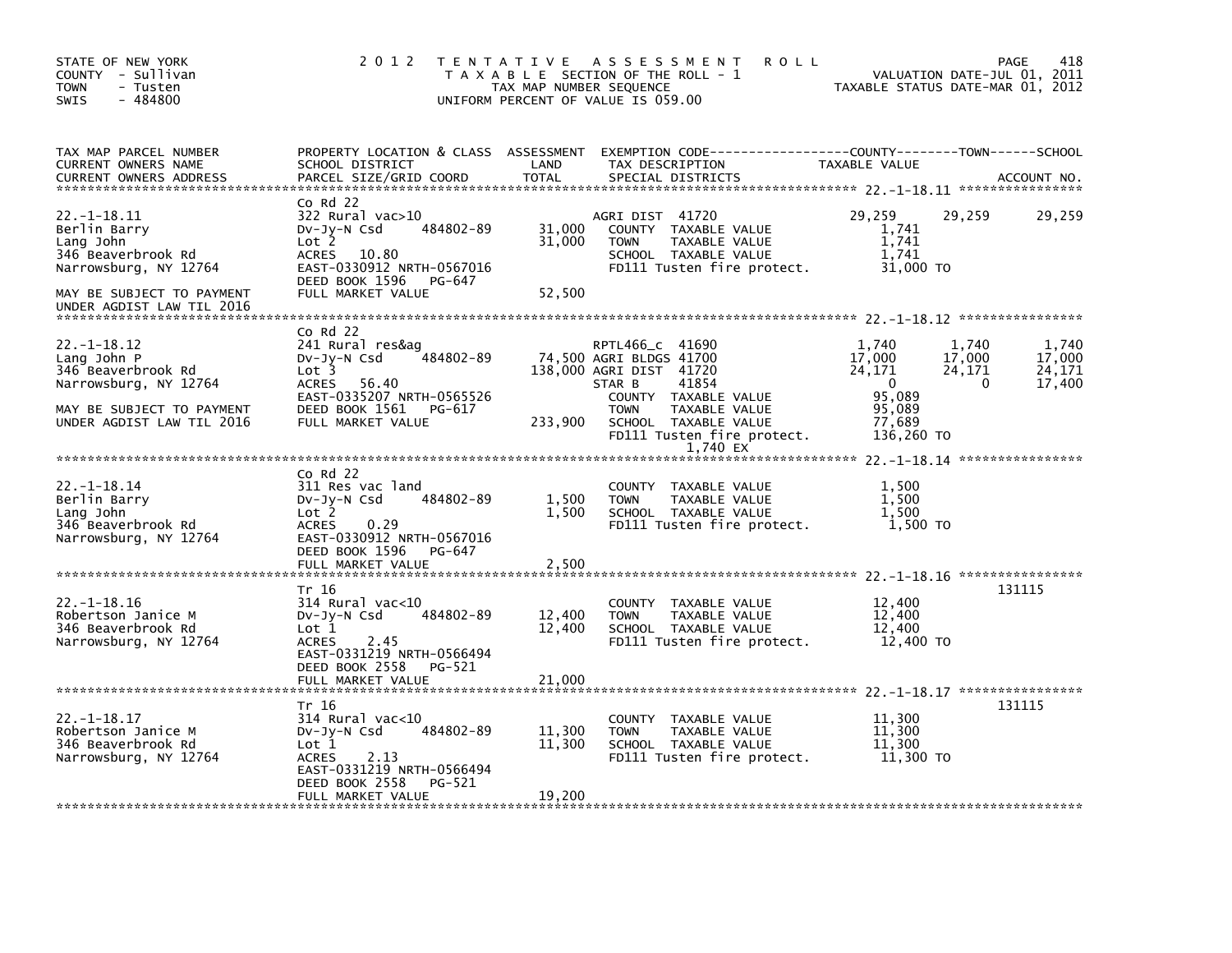| STATE OF NEW YORK<br>COUNTY - Sullivan<br><b>TOWN</b><br>- Tusten<br>$-484800$<br><b>SWIS</b>                | 2 0 1 2                                                                                                                                                                                                          | TAX MAP NUMBER SEQUENCE      | TENTATIVE ASSESSMENT<br><b>ROLL</b><br>T A X A B L E SECTION OF THE ROLL - 1<br>UNIFORM PERCENT OF VALUE IS 059.00 | TAXABLE STATUS DATE-MAR 01, 2012            | 419<br>PAGE<br>VALUATION DATE-JUL 01, 2011 |
|--------------------------------------------------------------------------------------------------------------|------------------------------------------------------------------------------------------------------------------------------------------------------------------------------------------------------------------|------------------------------|--------------------------------------------------------------------------------------------------------------------|---------------------------------------------|--------------------------------------------|
| TAX MAP PARCEL NUMBER<br>CURRENT OWNERS NAME<br><b>CURRENT OWNERS ADDRESS</b>                                | PROPERTY LOCATION & CLASS ASSESSMENT<br>SCHOOL DISTRICT<br>PARCEL SIZE/GRID COORD                                                                                                                                | LAND<br><b>TOTAL</b>         | EXEMPTION CODE-----------------COUNTY-------TOWN------SCHOOL<br>TAX DESCRIPTION<br>SPECIAL DISTRICTS               | TAXABLE VALUE                               | ACCOUNT NO.                                |
| $22. -1 - 19.1$<br>Tarallo Lucille<br>189 Munn Ave<br>Teaneck, NJ 07666                                      | $Co$ Rd $22$<br>240 Rural res<br>484802-89<br>$Dv-Jy-N$ Csd<br>Lot 4<br>Subdivided $21-1-19.9$<br>ACRES 14.68<br>EAST-0332576 NRTH-0565617<br>DEED BOOK 1066<br>PG-00179<br>FULL MARKET VALUE                    | 33,400<br>33,400<br>56,600   | COUNTY TAXABLE VALUE<br>TAXABLE VALUE<br><b>TOWN</b><br>SCHOOL TAXABLE VALUE<br>FD111 Tusten fire protect.         | 33,400<br>33,400<br>33.400<br>33,400 TO     | 152050                                     |
|                                                                                                              |                                                                                                                                                                                                                  |                              |                                                                                                                    |                                             |                                            |
| $22. -1 - 19.2$<br>Clark Levi T<br>Gordon Gail<br>218 S 10 th Ave<br>Mount Vernon, NY 10550                  | $Co$ Rd $22$<br>314 Rural vac<10<br>484802-89<br>$Dv-Jy-N$ Csd<br>FRNT 28.20 DPTH 1314.00<br>EAST-0334857 NRTH-0563791<br>DEED BOOK 1651<br>PG-656<br>FULL MARKET VALUE                                          | 3,100<br>3.100<br>5,300      | COUNTY TAXABLE VALUE<br>TAXABLE VALUE<br><b>TOWN</b><br>SCHOOL TAXABLE VALUE<br>FD111 Tusten fire protect.         | 3.100<br>3,100<br>3.100<br>3,100 TO         | 145700                                     |
|                                                                                                              | $Co$ Rd $22$                                                                                                                                                                                                     |                              |                                                                                                                    |                                             | 158800                                     |
| $22 - 1 - 19.3$<br>Saccone Tirrito Grace<br>Saccone Tirrito Giovanni<br>743 Fourth St<br>Lyndhurst, NJ 07071 | 240 Rural res<br>484802-89<br>DV-Jy-N Csd<br>ACRES 27.70<br>EAST-0333930 NRTH-0564180<br>DEED BOOK 2779<br>PG-283<br>FULL MARKET VALUE                                                                           | 55,300<br>105,300<br>178,500 | COUNTY TAXABLE VALUE<br>TAXABLE VALUE<br><b>TOWN</b><br>SCHOOL TAXABLE VALUE<br>FD111 Tusten fire protect.         | 105,300<br>105,300<br>105,300<br>105,300 TO |                                            |
|                                                                                                              |                                                                                                                                                                                                                  |                              |                                                                                                                    |                                             |                                            |
| $22. - 1 - 19.4$<br>Castaldi Joseph<br>2086 Homecrest Ave<br>Brooklyn, NY 11229                              | $Co$ Rd $22$<br>210 1 Family Res<br>DV-Jy-N Csd<br>484802-89<br>Combined with $22-1-19.9$<br>FRNT 200.00 DPTH 200.00<br>2.33 BANK C80005<br><b>ACRES</b><br>EAST-0332090 NRTH-0566374<br>DEED BOOK 2163<br>PG-49 | 17,000<br>98,800             | COUNTY TAXABLE VALUE<br><b>TOWN</b><br>TAXABLE VALUE<br>SCHOOL TAXABLE VALUE<br>FD111 Tusten fire protect.         | 98,800<br>98.800<br>98,800<br>98,800 TO     | 153600                                     |
|                                                                                                              | FULL MARKET VALUE                                                                                                                                                                                                | 167,500                      |                                                                                                                    |                                             |                                            |
| $22. -1 - 19.5$<br>Carey Robert T<br>95 Leverett Ave<br>Staten Island, NY 10308                              | Co Rd 22<br>270 Mfg housing<br>484802-89<br>$Dv-Jy-N$ Csd<br><b>ACRES</b><br>1.00 BANK 60806<br>EAST-0332201 NRTH-0564810<br>DEED BOOK 3209<br>PG-356<br>FULL MARKET VALUE                                       | 12,800<br>17,500<br>29,700   | COUNTY TAXABLE VALUE<br>TAXABLE VALUE<br><b>TOWN</b><br>SCHOOL TAXABLE VALUE<br>FD111 Tusten fire protect.         | 17,500<br>17,500<br>17,500<br>17,500 TO     | 134500                                     |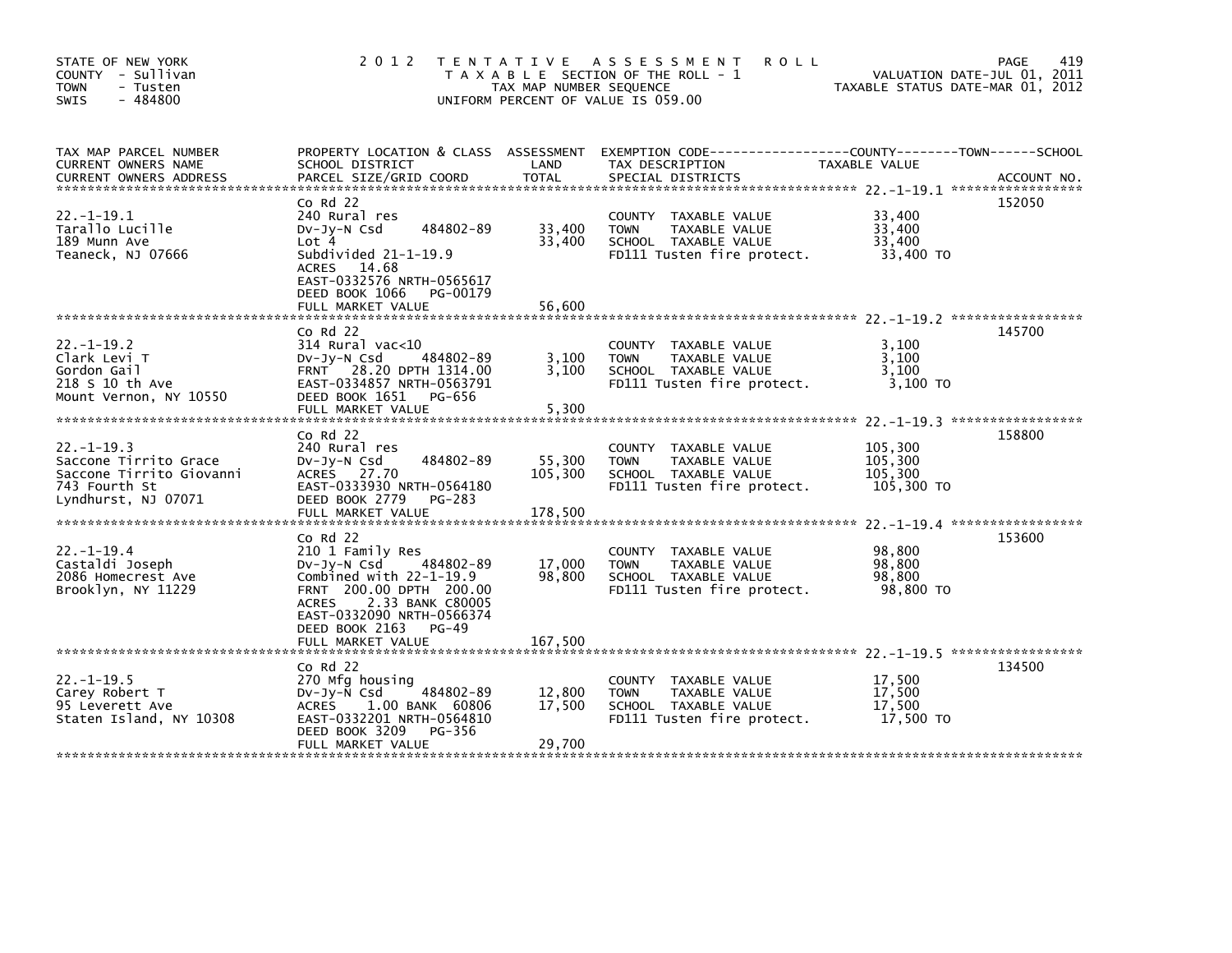| STATE OF NEW YORK<br>COUNTY - Sullivan<br><b>TOWN</b><br>- Tusten<br>$-484800$<br>SWIS             | 2 0 1 2                                                                                                                                                                                            | TAX MAP NUMBER SEQUENCE     | TENTATIVE ASSESSMENT<br><b>ROLL</b><br>T A X A B L E SECTION OF THE ROLL - 1<br>UNIFORM PERCENT OF VALUE IS 059.00 | TAXABLE STATUS DATE-MAR 01, 2012        | 420<br>PAGE<br>VALUATION DATE-JUL 01, 2011 |
|----------------------------------------------------------------------------------------------------|----------------------------------------------------------------------------------------------------------------------------------------------------------------------------------------------------|-----------------------------|--------------------------------------------------------------------------------------------------------------------|-----------------------------------------|--------------------------------------------|
| TAX MAP PARCEL NUMBER<br>CURRENT OWNERS NAME                                                       | SCHOOL DISTRICT                                                                                                                                                                                    | LAND                        | PROPERTY LOCATION & CLASS ASSESSMENT EXEMPTION CODE----------------COUNTY-------TOWN-----SCHOOL<br>TAX DESCRIPTION | <b>TAXABLE VALUE</b>                    |                                            |
| $22. -1 - 19.6$<br>Jacobsen Christopher S<br>338 Bard Ave Apt B<br>Staten Island, NY 103           | $Co$ Rd $22$<br>210 1 Family Res<br>484802-89<br>DV-Jy-N Csd<br>Lot <sub>3</sub><br><b>ACRES</b><br>2.03 BANK C59307<br>EAST-0332350 NRTH-0565062<br>DEED BOOK 2188<br>PG-320<br>FULL MARKET VALUE | 17,600<br>82.600<br>140,000 | COUNTY TAXABLE VALUE<br>TAXABLE VALUE<br><b>TOWN</b><br>SCHOOL TAXABLE VALUE<br>FD111 Tusten fire protect.         | 82,600<br>82,600<br>82.600<br>82,600 TO |                                            |
| $22. -1 - 19.7$<br>Tarallo Lucille<br>189 Munn Ave<br>Teaneck, NJ 07666                            | $Co$ Rd $22$<br>$314$ Rural vac<10<br>484802-89<br>$Dv-Jv-N$ Csd<br>Lot <sub>2</sub><br><b>ACRES</b><br>2.04<br>EAST-0332311 NRTH-0564533<br>DEED BOOK 1066<br>$PG-179$<br>FULL MARKET VALUE       | 11,100<br>11,100<br>18,800  | COUNTY TAXABLE VALUE<br><b>TOWN</b><br>TAXABLE VALUE<br>SCHOOL TAXABLE VALUE<br>FD111 Tusten fire protect.         | 11,100<br>11,100<br>11,100<br>11,100 TO |                                            |
| $22. - 1 - 19.8$<br>Tarallo Lucille<br>189 Munn Ave<br>Teaneck, NJ 07666                           | $Co$ Rd $22$<br>$314$ Rural vac<10<br>484802-89<br>$Dv-Jv-N$ Csd<br>Lot <sub>1</sub><br><b>ACRES</b><br>2.02<br>EAST-0332145 NRTH-0564217<br>DEED BOOK 1066<br>PG-179<br>FULL MARKET VALUE         | 11,100<br>11,100<br>18,800  | COUNTY TAXABLE VALUE<br><b>TOWN</b><br>TAXABLE VALUE<br>SCHOOL TAXABLE VALUE<br>FD111 Tusten fire protect.         | 11,100<br>11,100<br>11,100<br>11,100 TO |                                            |
| $22 - 1 - 20$<br>Koferl Raymond H<br>Foster Alice F<br>215 County Road 22<br>Narrowsburg, NY 12764 | $Co$ Rd $22$<br>210 1 Family Res<br>DV-Jy-N Csd<br>484802-89<br>ACRES 10.00<br>EAST-0334080 NRTH-0563270<br>DEED BOOK 3450<br>$PG-23$<br>FULL MARKET VALUE                                         | 35,900<br>69,700<br>118,100 | COUNTY TAXABLE VALUE<br>TAXABLE VALUE<br><b>TOWN</b><br>SCHOOL TAXABLE VALUE<br>FD111 Tusten fire protect.         | 69.700<br>69,700<br>69,700<br>69,700 TO | 129450                                     |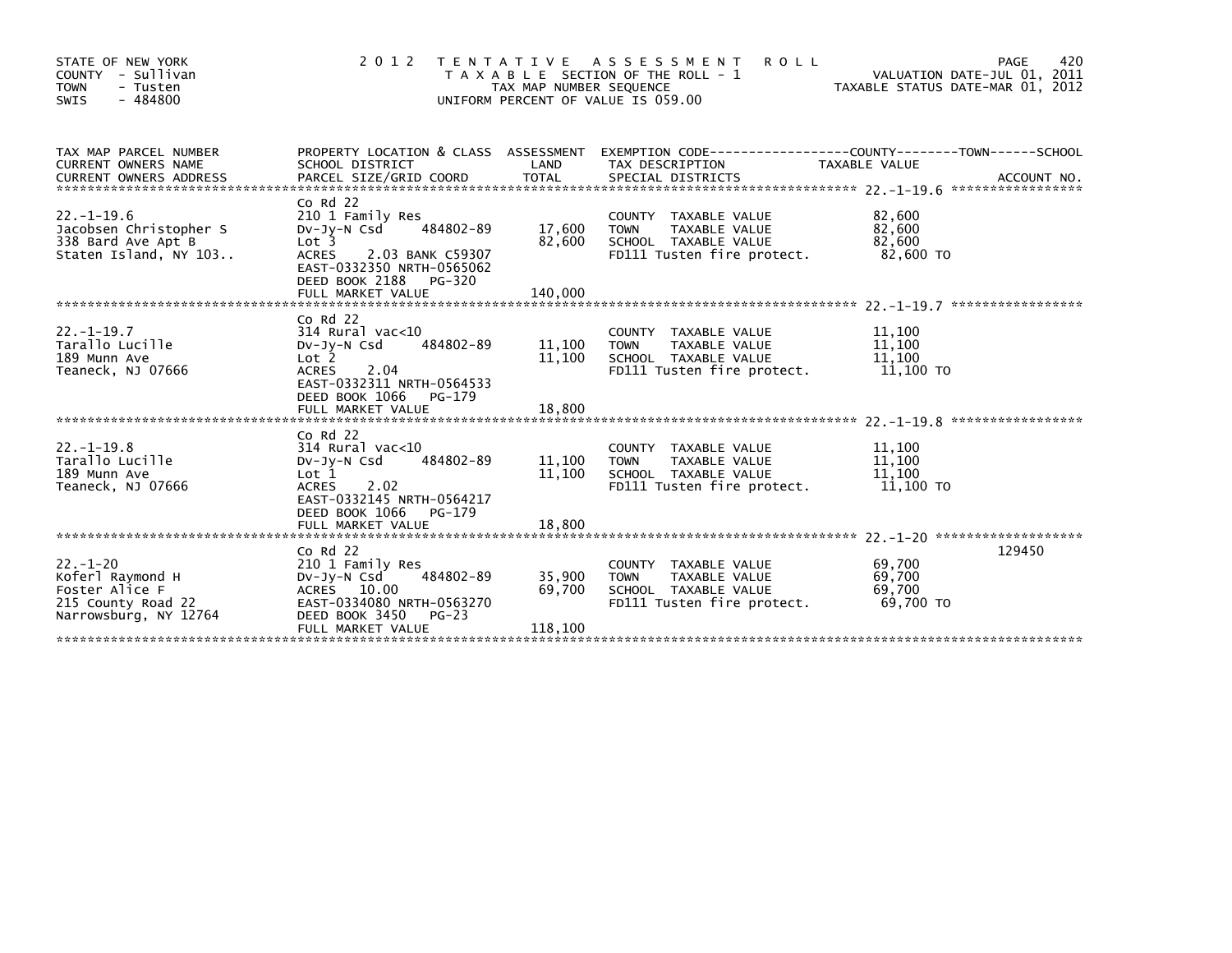| STATE OF NEW YORK | 2012 TENTATIVE ASSESSMENT ROLL        | PAGE                             | -421 |
|-------------------|---------------------------------------|----------------------------------|------|
| COUNTY - Sullivan | T A X A B L E SECTION OF THE ROLL - 1 | VALUATION DATE-JUL 01, 2011      |      |
| TOWN<br>- Tusten  | MAP SECTION - 022                     | TAXABLE STATUS DATE-MAR 01, 2012 |      |
| - 484800<br>SWIS  | $SUB - SECTION -$                     | RPS150/V04/L015                  |      |
|                   | UNIFORM PERCENT OF VALUE IS 059.00    | CURRENT DATE 4/20/2012           |      |

### \*\*\* S P E C I A L D I S T R I C T S U M M A R Y \*\*\*

| CODE | DISTRICT NAME        | PARCELS | TOTAL EXTENSION<br><b>TYPF</b> | EXTENSION<br>VALUE | AD VALOREM<br>VALUE | <b>FXFMPT</b><br>AMOUNT | <b>TAXABLE</b><br>VALUE |
|------|----------------------|---------|--------------------------------|--------------------|---------------------|-------------------------|-------------------------|
|      | FD111 Tusten fire pr |         | 35 TOTAL                       |                    | 2057.000            | 1.740                   | 2055.260                |

#### \*\*\* S C H O O L D I S T R I C T S U M M A R Y \*\*\*

| CODE   | DISTRICT NAME | TOTAL<br><b>PARCELS</b> | ASSESSED<br>LAND | ASSESSED<br><b>TOTAL</b> | <b>EXEMPT</b><br><b>AMOUNT</b> | <b>TOTAL</b><br><b>TAXABLE</b> | <b>STAR</b><br><b>AMOUNT</b> | <b>STAR</b><br><b>TAXABLE</b> |
|--------|---------------|-------------------------|------------------|--------------------------|--------------------------------|--------------------------------|------------------------------|-------------------------------|
| 484802 | DV-JY-N Csd   | 35                      | 881.450          | 2057,000                 | 210,883                        | 1846.117                       | 123.080                      | 1723,037                      |
|        | SUB-TOTAL     | 35                      | 881.450          | 2057,000                 | 210,883                        | 1846.117                       | 123.080                      | 1723,037                      |
| 484889 | Nar Library   | 35                      | 881,450          | 2057,000                 | 210,883                        | 1846.117                       | 123,080                      | 1723,037                      |
|        | T O T A L     | 70                      | 1762,900         | 4114,000                 | 421,766                        | 3692,234                       | 246,160                      | 3446,074                      |

\*\*\* S Y S T E M C O D E S S U M M A R Y \*\*\*

NO SYSTEM EXEMPTIONS AT THIS LEVEL

## \*\*\* E X E M P T I O N S U M M A R Y \*\*\*

| <b>TOTAL</b><br><b>CODE</b><br><b>PARCELS</b><br>DESCRIPTION                                                                                           | <b>COUNTY</b>                                   | <b>TOWN</b>                                     | <b>SCHOOL</b>                                                       |
|--------------------------------------------------------------------------------------------------------------------------------------------------------|-------------------------------------------------|-------------------------------------------------|---------------------------------------------------------------------|
| 41690<br>RPTL466_C<br>41700<br>AGRI BLDGS<br>41720<br>AGRI DIST<br>41834<br>STAR EN<br>41854<br>STAR B<br>47460<br>FOREST<br><b>LND</b><br>13<br>TOTAL | 1,740<br>17,000<br>67,692<br>124,451<br>210,883 | 1,740<br>17,000<br>67,692<br>124,451<br>210,883 | 1,740<br>17,000<br>67,692<br>36,080<br>87,000<br>124,451<br>333,963 |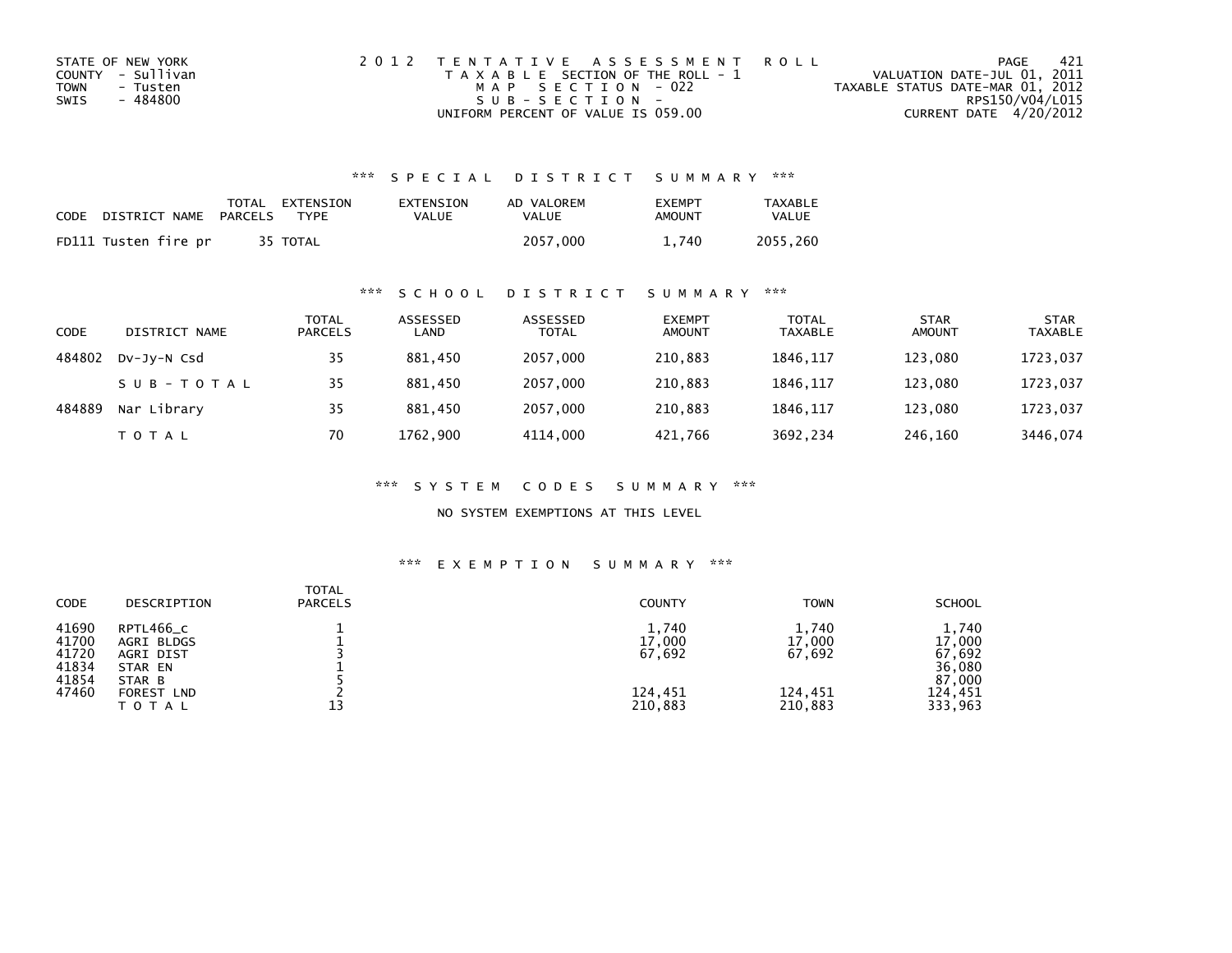|      | STATE OF NEW YORK | 2012 TENTATIVE ASSESSMENT ROLL        | PAGE                             | 422 |
|------|-------------------|---------------------------------------|----------------------------------|-----|
|      | COUNTY - Sullivan | T A X A B L E SECTION OF THE ROLL - 1 | VALUATION DATE-JUL 01, 2011      |     |
| TOWN | - Tusten          | MAP SECTION - 022                     | TAXABLE STATUS DATE-MAR 01, 2012 |     |
| SWIS | - 484800          | SUB-SECTION-                          | RPS150/V04/L015                  |     |
|      |                   | UNIFORM PERCENT OF VALUE IS 059.00    | CURRENT DATE 4/20/2012           |     |

# \*\*\* G R A N D T O T A L S \*\*\*

| ROLL       | DESCRIPTION | <b>TOTAL</b>   | <b>ASSESSED</b> | <b>\SSESSED</b> | <b>TAXABLE</b> | <b>TAXABLE</b> | <b>TAXABLE</b> | <b>STAR</b>    |
|------------|-------------|----------------|-----------------|-----------------|----------------|----------------|----------------|----------------|
| <b>SEC</b> |             | <b>PARCELS</b> | LAND            | <b>TOTAL</b>    | COUNTY         | <b>TOWN</b>    | <b>SCHOOL</b>  | <b>TAXABLE</b> |
|            | TAXABLE     |                | 881,450         | 2057,000        | 1846, 117      | 1846.117       | 1846.117       | 1723,037       |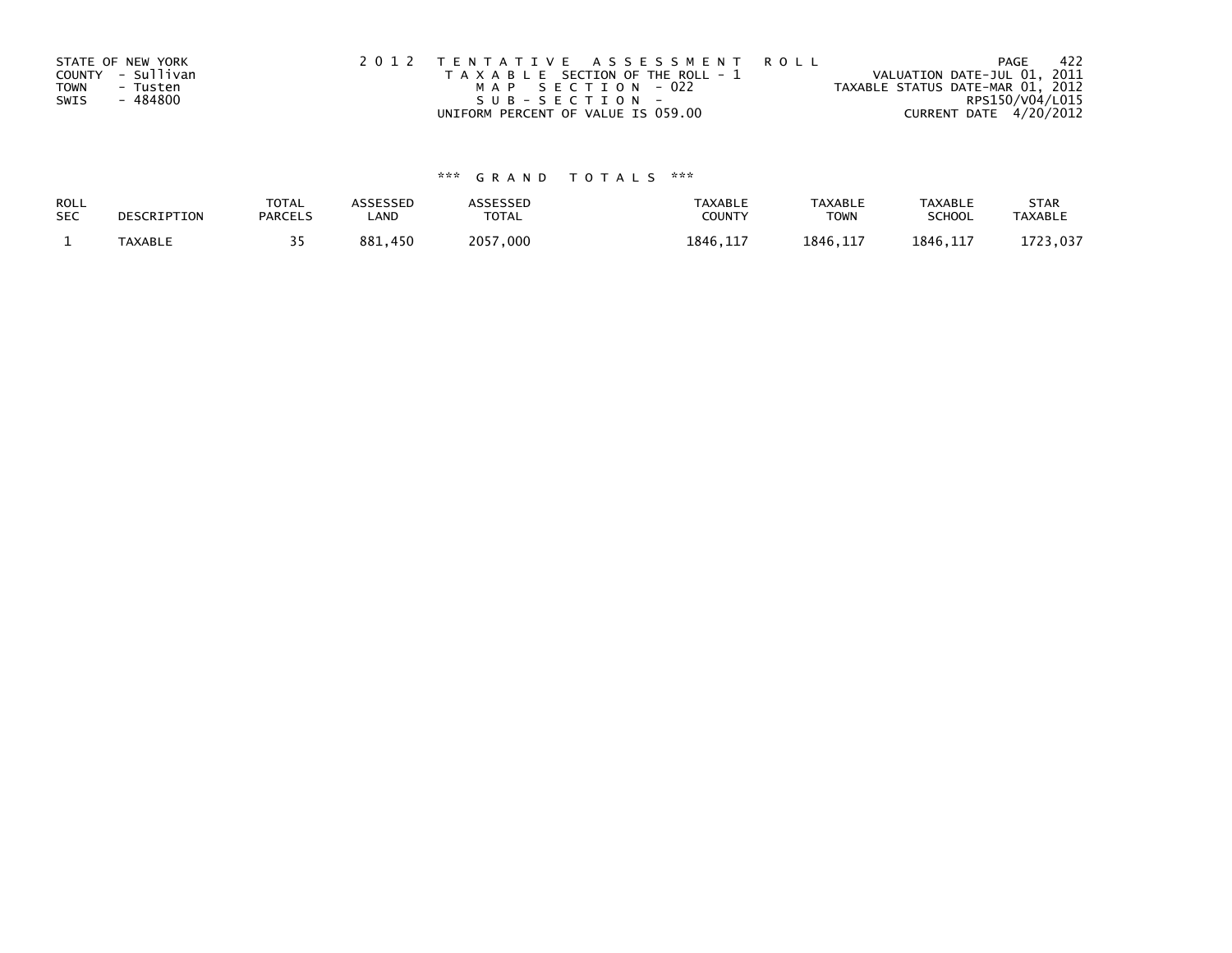| STATE OF NEW YORK<br>COUNTY - Sullivan<br><b>TOWN</b><br>- Tusten<br>$-484800$<br><b>SWIS</b>                             | 2 0 1 2                                                                                                                                                                                                                                                                                         | TAX MAP NUMBER SEQUENCE      | TENTATIVE ASSESSMENT<br><b>ROLL</b><br>T A X A B L E SECTION OF THE ROLL - 1<br>UNIFORM PERCENT OF VALUE IS 059.00                                                   |                                                                | 423<br>PAGE<br>VALUATION DATE-JUL 01, 2011<br>TAXABLE STATUS DATE-MAR 01, 2012 |
|---------------------------------------------------------------------------------------------------------------------------|-------------------------------------------------------------------------------------------------------------------------------------------------------------------------------------------------------------------------------------------------------------------------------------------------|------------------------------|----------------------------------------------------------------------------------------------------------------------------------------------------------------------|----------------------------------------------------------------|--------------------------------------------------------------------------------|
| TAX MAP PARCEL NUMBER<br>CURRENT OWNERS NAME<br><b>CURRENT OWNERS ADDRESS</b>                                             | PROPERTY LOCATION & CLASS ASSESSMENT<br>SCHOOL DISTRICT<br>PARCEL SIZE/GRID COORD                                                                                                                                                                                                               | LAND<br><b>TOTAL</b>         | TAX DESCRIPTION<br>SPECIAL DISTRICTS                                                                                                                                 | TAXABLE VALUE                                                  | ACCOUNT NO.                                                                    |
| 23.–1–1<br>Gillner George<br>Gillner Donna<br>28 Excelsior Ave<br>Staten Island, NY 10309                                 | Twn Rd 14<br>311 Res vac land - WTRFNT<br>484802-89<br>Dv-Jy-N Csd<br>2.50<br><b>ACRES</b><br>EAST-0311804 NRTH-0562283<br>DEED BOOK 1075<br>PG-00181<br>FULL MARKET VALUE                                                                                                                      | 18,800<br>18,800<br>31,900   | COUNTY TAXABLE VALUE<br><b>TOWN</b><br>TAXABLE VALUE<br>SCHOOL TAXABLE VALUE<br>FD111 Tusten fire protect.                                                           | 18,800<br>18,800<br>18,800<br>18,800 TO                        | 101952                                                                         |
| $23 - 1 - 2$<br>Schneider Henry<br>300 Crawford Rd<br>Narrowsburg, NY 12764                                               | Twn Rd 14<br>210 1 Family Res - WTRFNT<br>DV-Jy-N Csd<br>484802-89<br>4.80<br><b>ACRES</b><br>EAST-0312146 NRTH-0562411<br>DEED BOOK 1720<br>$PG-34$<br>FULL MARKET VALUE                                                                                                                       | 108,900<br>184,600           | 41834<br>STAR EN<br>34,500 AGED-CTS<br>41800<br><b>COUNTY</b><br>TAXABLE VALUE<br><b>TOWN</b><br>TAXABLE VALUE<br>SCHOOL TAXABLE VALUE<br>FD111 Tusten fire protect. | $\Omega$<br>54,450<br>54,450<br>54,450<br>18,370<br>108,900 TO | 0<br>36,080<br>54,450<br>54,450                                                |
| $23. - 1 - 3.1$<br>Endicott Linda A<br>278 Crawford Rd<br>Narrowsburg, NY 12764                                           | Twn Rd 14<br>311 Res vac land - WTRFNT<br>$Dv-Jy-N$ Csd<br>484802-89<br>6.40<br><b>ACRES</b><br>EAST-0312279 NRTH-0562125<br>DEED BOOK 3384<br>PG-619<br>FULL MARKET VALUE                                                                                                                      | 48.700<br>129,400<br>219,300 | 41854<br>STAR B<br>COUNTY TAXABLE VALUE<br><b>TOWN</b><br>TAXABLE VALUE<br>SCHOOL TAXABLE VALUE<br>FD111 Tusten fire protect.                                        | $\mathbf{0}$<br>129,400<br>129,400<br>112,000<br>129,400 TO    | 110802<br>17,400                                                               |
| $23 - 1 - 3.3$<br>Do Alexander Quang<br>86-11 Forest Pkwy<br>Woodhaven, NY 11421                                          | Twn Rd 14<br>311 Res vac land - WTRFNT<br>$Dv-Jy-N$ Csd<br>484802-89<br>5.01<br><b>ACRES</b><br>EAST-0311956 NRTH-0562119<br>DEED BOOK 3559<br>PG-605<br>FULL MARKET VALUE                                                                                                                      | 27,800<br>27,800<br>47,100   | TAXABLE VALUE<br><b>COUNTY</b><br><b>TOWN</b><br>TAXABLE VALUE<br>SCHOOL TAXABLE VALUE<br>FD111 Tusten fire protect.                                                 | 27,800<br>27,800<br>27,800<br>27,800 TO                        | 23. -1-3.3 ********************<br>110550                                      |
| $23 - 1 - 3.4$<br>Romanovich John J<br>Endicott Linda A<br>278 Crawford Rd<br>Narrowsburg, NY 12764                       | Twn Rd 14<br>311 Res vac land - WTRFNT<br>$Dv-Jy-N$ Csd<br>484802-89<br>3.43<br><b>ACRES</b><br>EAST-0312279 NRTH-0562125<br>DEED BOOK 2012<br>PG-186<br>FULL MARKET VALUE                                                                                                                      | 37,400<br>37,400<br>63,400   | TAXABLE VALUE<br><b>COUNTY</b><br>TAXABLE VALUE<br><b>TOWN</b><br>SCHOOL TAXABLE VALUE<br>FD111 Tusten fire protect.                                                 | 37,400<br>37,400<br>37,400<br>37,400 TO                        | 110802                                                                         |
| $23 - 1 - 4.3$<br>Edelson, CW Revocable Trust<br>Edelson, SZ Revocable Trust<br>53 Southlawn Ave<br>Dobbs Ferry, NY 10522 | Twn Rd 14<br>210 1 Family Res<br>484802-89<br>$Dv-Jy-N$ Csd<br>Lot $#2$<br><b>ACRES</b><br>5.06<br>EAST-0312672 NRTH-0562186<br>DEED BOOK 3236<br>PG-197<br>FULL MARKET VALUE<br>یہ مزالہ مزالہ مزالہ مزالہ مزالہ مزالہ مزالہ مزالہ مزالہ مزالہ مزالہ مزالہ مزالہ مزالہ مزالہ مزالہ مزالہ مزالہ | 32,100<br>158,600<br>268,800 | <b>COUNTY</b><br>TAXABLE VALUE<br>TAXABLE VALUE<br><b>TOWN</b><br>SCHOOL TAXABLE VALUE<br>FD111 Tusten fire protect.                                                 | 158,600<br>158,600<br>158,600<br>158,600 TO                    |                                                                                |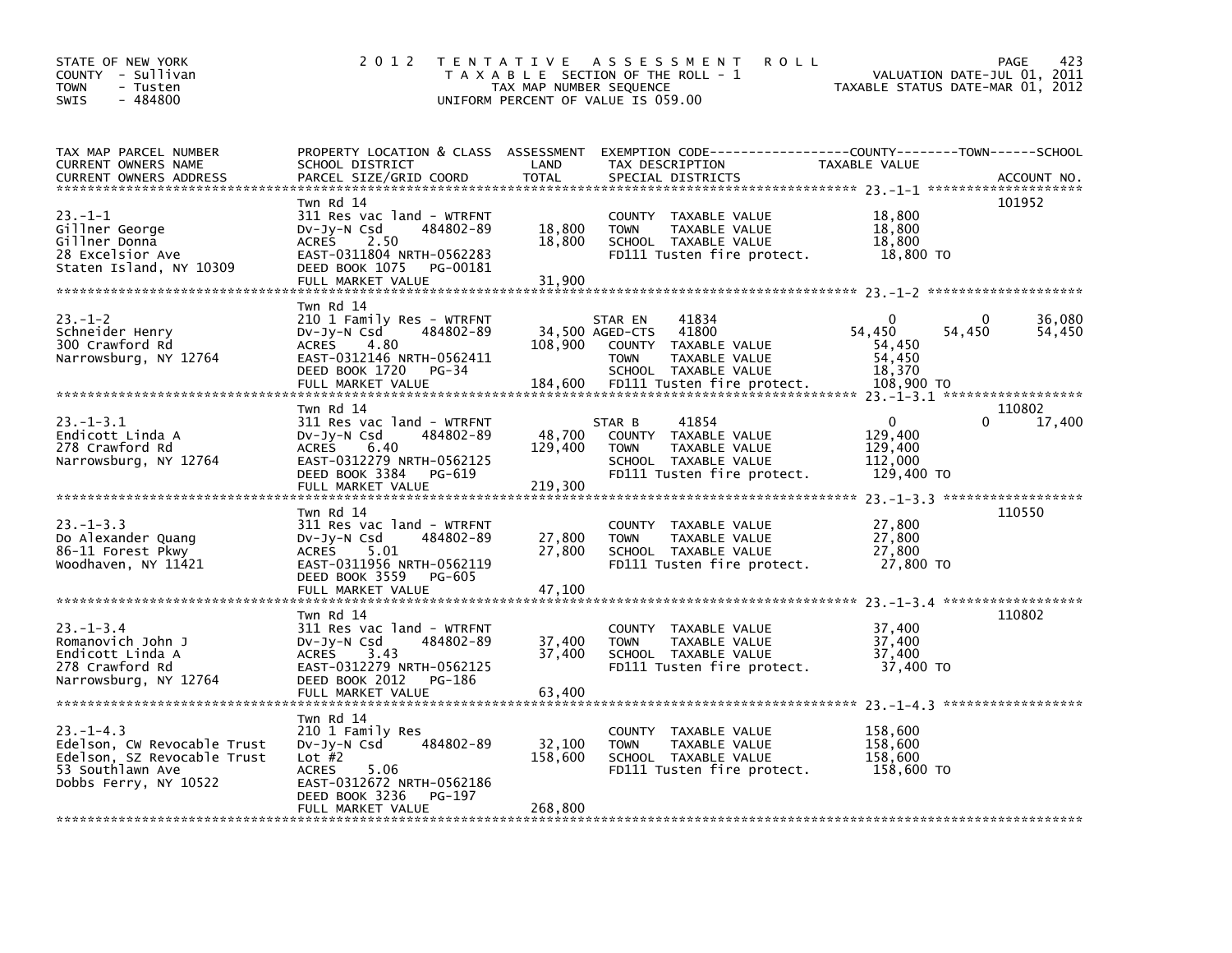| STATE OF NEW YORK<br>COUNTY - Sullivan<br><b>TOWN</b><br>- Tusten<br>$-484800$<br><b>SWIS</b>                              | 2 0 1 2                                                                                                                                                                                        | T E N T A T I V E<br>TAX MAP NUMBER SEQUENCE | A S S E S S M E N T<br><b>ROLL</b><br>T A X A B L E SECTION OF THE ROLL - 1<br>UNIFORM PERCENT OF VALUE IS 059.00             | TAXABLE STATUS DATE-MAR 01, 2012                        | 424<br>PAGE<br>VALUATION DATE-JUL 01, 2011 |
|----------------------------------------------------------------------------------------------------------------------------|------------------------------------------------------------------------------------------------------------------------------------------------------------------------------------------------|----------------------------------------------|-------------------------------------------------------------------------------------------------------------------------------|---------------------------------------------------------|--------------------------------------------|
| TAX MAP PARCEL NUMBER<br>CURRENT OWNERS NAME                                                                               | PROPERTY LOCATION & CLASS ASSESSMENT<br>SCHOOL DISTRICT                                                                                                                                        | LAND                                         | EXEMPTION CODE-----------------COUNTY-------TOWN------SCHOOL<br>TAX DESCRIPTION                                               | TAXABLE VALUE                                           |                                            |
| $23. -1 - 4.4$<br>Edelson, SZ Revocable Trust<br>53 Southlawn Ave<br>Dobbs Ferry, NY 10522                                 | Twn Rd 14<br>311 Res vac land - WTRFNT<br>DV-Jy-N Csd<br>484802-89<br>Lot $#3$<br><b>ACRES</b><br>5.10<br>EAST-0312853 NRTH-0562248<br>DEED BOOK 3236<br><b>PG-202</b><br>FULL MARKET VALUE    | 27,200<br>27,200<br>46.100                   | COUNTY TAXABLE VALUE<br>TAXABLE VALUE<br><b>TOWN</b><br>SCHOOL TAXABLE VALUE<br>FD111 Tusten fire protect.                    | 27,200<br>27,200<br>27,200<br>27,200 TO                 |                                            |
| $23 - 1 - 4.5$<br>Edelson, CW Revocable Trust<br>Edelson, SZ Revocable Trust<br>53 Southlawn Ave<br>Dobbs Ferry, NY 10522  | Twn Rd 14<br>311 Res vac land - WTRFNT<br>$Dv-Jy-N$ Csd<br>484802-89<br>Lot <sub>1</sub><br><b>ACRES</b><br>5.01<br>EAST-0313140 NRTH-0562384<br>DEED BOOK 3236<br>PG-192<br>FULL MARKET VALUE | 31,500<br>31,500<br>53,400                   | COUNTY TAXABLE VALUE<br>TAXABLE VALUE<br><b>TOWN</b><br>SCHOOL TAXABLE VALUE<br>FD111 Tusten fire protect.                    | 31,500<br>31,500<br>31,500<br>31,500 TO                 | 101950                                     |
| $23 - 1 - 4.6$<br>Bernarducci Frank<br>Bernarducci Mary E<br>199 Crawford Rd<br>Narrowsburg, NY 12764                      | Twn Rd 14<br>210 1 Family Res - WTRFNT<br>484802-89<br>DV-JY-N Csd<br>ACRES<br>6.51<br>EAST-0313706 NRTH-0563329<br>DEED BOOK 2192<br><b>PG-209</b><br>FULL MARKET VALUE                       | 40,400<br>192,000<br>325,400                 | 41854<br>STAR B<br>COUNTY TAXABLE VALUE<br>TAXABLE VALUE<br><b>TOWN</b><br>SCHOOL TAXABLE VALUE<br>FD111 Tusten fire protect. | $\Omega$<br>192,000<br>192,000<br>174,600<br>192,000 TO | 101950<br>17,400<br>0                      |
| $23. -1 - 4.7$<br>Petersen Van Y<br>Petersen Maureen<br>2384 Route 97<br>Pond Eddy, NY 12770                               | 195 Hankins Rd<br>210 1 Family Res - WTRFNT<br>484802-89<br>$Dv-Jy-N$ Csd<br>ACRES<br>5.80<br>EAST-0314057 NRTH-0563650<br>DEED BOOK 2194<br>PG-292<br>FULL MARKET VALUE                       | 39,000<br>124,200<br>210,508                 | COUNTY TAXABLE VALUE<br>TAXABLE VALUE<br><b>TOWN</b><br>SCHOOL TAXABLE VALUE<br>FD111 Tusten fire protect.                    | 124,200<br>124,200<br>124,200<br>124,200 TO             | 101950                                     |
| $23. - 1 - 4.8$<br>Edelson, CW Revocable Trust<br>Edelson, SZ Revocable Trust<br>53 Southlawn Ave<br>Dobbs Ferry, NY 10522 | Twn Rd 14<br>311 Res vac land - WTRFNT<br>DV-Jy-N Csd<br>484802-89<br>Lot 2<br><b>ACRES</b><br>5.02<br>EAST-0313140 NRTH-0562384<br>DEED BOOK 3236<br>PG-192<br>FULL MARKET VALUE              | 31,600<br>31.600<br>53,600                   | COUNTY TAXABLE VALUE<br><b>TOWN</b><br>TAXABLE VALUE<br>SCHOOL TAXABLE VALUE<br>FD111 Tusten fire protect.                    | 31,600<br>31,600<br>31,600<br>31,600 TO                 | 101950                                     |
|                                                                                                                            |                                                                                                                                                                                                |                                              |                                                                                                                               |                                                         |                                            |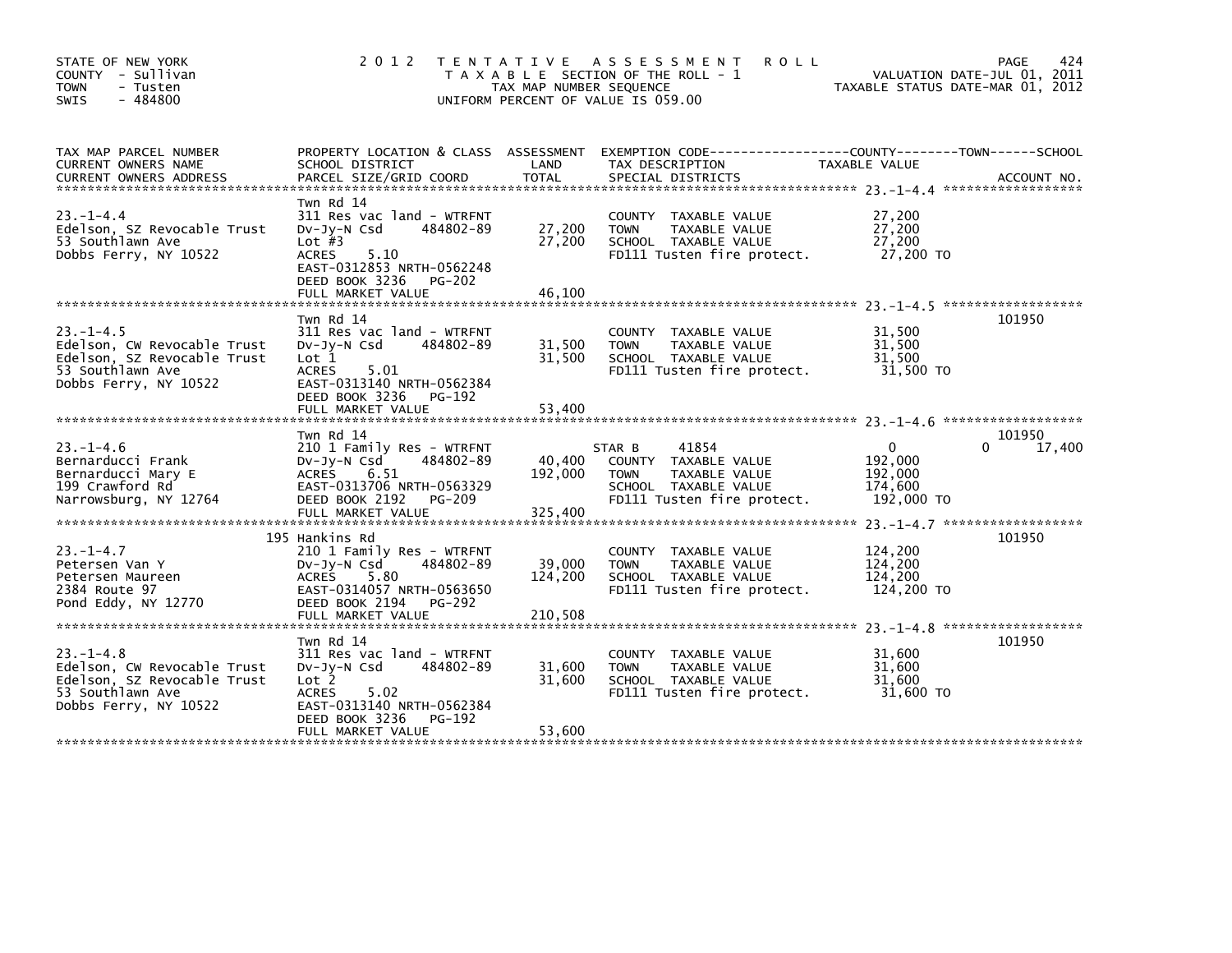| STATE OF NEW YORK<br>COUNTY - Sullivan<br><b>TOWN</b><br>- Tusten<br>$-484800$<br><b>SWIS</b>                              | 2 0 1 2                                                                                                                                                                                | TAX MAP NUMBER SEQUENCE       | TENTATIVE ASSESSMENT<br><b>ROLL</b><br>T A X A B L E SECTION OF THE ROLL - 1<br>UNIFORM PERCENT OF VALUE IS 059.00             | VALUATION DATE-JUL 01, 2011<br>TAXABLE STATUS DATE-MAR 01, 2012 | 425<br><b>PAGE</b> |
|----------------------------------------------------------------------------------------------------------------------------|----------------------------------------------------------------------------------------------------------------------------------------------------------------------------------------|-------------------------------|--------------------------------------------------------------------------------------------------------------------------------|-----------------------------------------------------------------|--------------------|
| TAX MAP PARCEL NUMBER<br>CURRENT OWNERS NAME<br><b>CURRENT OWNERS ADDRESS</b>                                              | PROPERTY LOCATION & CLASS ASSESSMENT<br>SCHOOL DISTRICT<br>PARCEL SIZE/GRID COORD                                                                                                      | LAND<br><b>TOTAL</b>          | TAX DESCRIPTION<br>SPECIAL DISTRICTS                                                                                           | <b>TAXABLE VALUE</b>                                            | ACCOUNT NO.        |
| $23. -1 - 5$<br>Jacob Charles R<br>Jacob Fred W<br>6 Kim Ln<br>Hackettstown, NJ 07840<br>MAY BE SUBJECT TO PAYMENT         | Twn Rd 39<br>911 Forest s480<br>484802-89<br>$Dv-Jy-N$ Csd<br>Grassy Pond Rd<br>ACRES 267.50<br>EAST-0317511 NRTH-0561373<br>DEED BOOK 1580 PG-375<br>FULL MARKET VALUE                | 179,700<br>185,700<br>314,700 | FOREST LND 47460<br>COUNTY TAXABLE VALUE<br><b>TOWN</b><br>TAXABLE VALUE<br>SCHOOL TAXABLE VALUE<br>FD111 Tusten fire protect. | 141,345<br>141,345<br>44,355<br>44,355<br>44,355<br>185,700 TO  | 125900<br>141,345  |
| UNDER RPTL480A UNTIL 2021                                                                                                  |                                                                                                                                                                                        |                               |                                                                                                                                |                                                                 |                    |
| $23. - 1 - 6.1$<br>Stile Thomas Sr<br>Stile Thomas E<br>137 Parkville Ave<br>Brooklyn, NY 11230                            | COCH.TRNP Twn Rd 49<br>270 Mfg housing<br>484802-89<br>$Dv-Jv-N$ Csd<br>Lot 4<br>12.38<br><b>ACRES</b><br>EAST-0320001 NRTH-0560731                                                    | 38,000<br>70,000              | COUNTY<br>TAXABLE VALUE<br><b>TOWN</b><br>TAXABLE VALUE<br>SCHOOL TAXABLE VALUE<br>FD111 Tusten fire protect.                  | 70,000<br>70,000<br>70.000<br>70,000 TO                         |                    |
|                                                                                                                            | DEED BOOK 1657 PG-57<br>FULL MARKET VALUE                                                                                                                                              | 118,600                       |                                                                                                                                |                                                                 |                    |
| $23. -1 - 6.3$<br>Centurion Development Inc<br>Van Swol Eric<br>11000 Broken Land Pkwy Apt 200 ACRES<br>Columbia, MD 21044 | Nys 97<br>311 Res vac land<br>484802-89<br>$Dv-Jy-N$ Csd<br>Lot 1<br>3.08<br>EAST-0318329 NRTH-0559750<br>DEED BOOK 2885<br>PG-459<br>FULL MARKET VALUE                                | 11,200<br>11,200<br>19,000    | COUNTY TAXABLE VALUE<br>TAXABLE VALUE<br>TOWN<br>SCHOOL TAXABLE VALUE<br>FD111 Tusten fire protect.                            | 11,200<br>11,200<br>11,200<br>11,200 TO                         |                    |
|                                                                                                                            | COCHTRNPK Twn Rd 49                                                                                                                                                                    |                               |                                                                                                                                |                                                                 |                    |
| $23 - 1 - 6.4$<br>Van Woudenberg Johan<br>73 Alder Ave<br>Wayne, NJ 07470                                                  | 322 Rural vac>10<br>$Dv-Jy-N$ Csd<br>484802-89<br>Lot 1<br>Minisink Woods<br>ACRES 16.21<br>EAST-0319579 NRTH-0561727<br>DEED BOOK 1672<br>PG-409                                      | 35,700<br>35,700              | COUNTY TAXABLE VALUE<br><b>TOWN</b><br><b>TAXABLE VALUE</b><br>SCHOOL TAXABLE VALUE<br>FD111 Tusten fire protect.              | 35,700<br>35,700<br>35,700<br>35,700 TO                         |                    |
|                                                                                                                            | FULL MARKET VALUE                                                                                                                                                                      | 60,500                        |                                                                                                                                |                                                                 |                    |
| $23. - 1 - 6.5$<br>Galante Liboria<br>23 Bruno Ln<br>Staten Island, NY 10307                                               | COCHTRNPK Twn Rd 49<br>314 Rural vac<10<br>484802-89<br>$Dv-Jv-N$ Csd<br>Lot 2<br><b>ACRES</b><br>5.31<br>EAST-0320231 NRTH-0561460<br>DEED BOOK 2010<br>PG-54822<br>FULL MARKET VALUE | 21,600<br>21,600<br>36,600    | COUNTY TAXABLE VALUE<br><b>TOWN</b><br>TAXABLE VALUE<br>SCHOOL TAXABLE VALUE<br>FD111 Tusten fire protect.                     | 21,600<br>21,600<br>21,600<br>21,600 TO                         |                    |
|                                                                                                                            |                                                                                                                                                                                        |                               |                                                                                                                                |                                                                 |                    |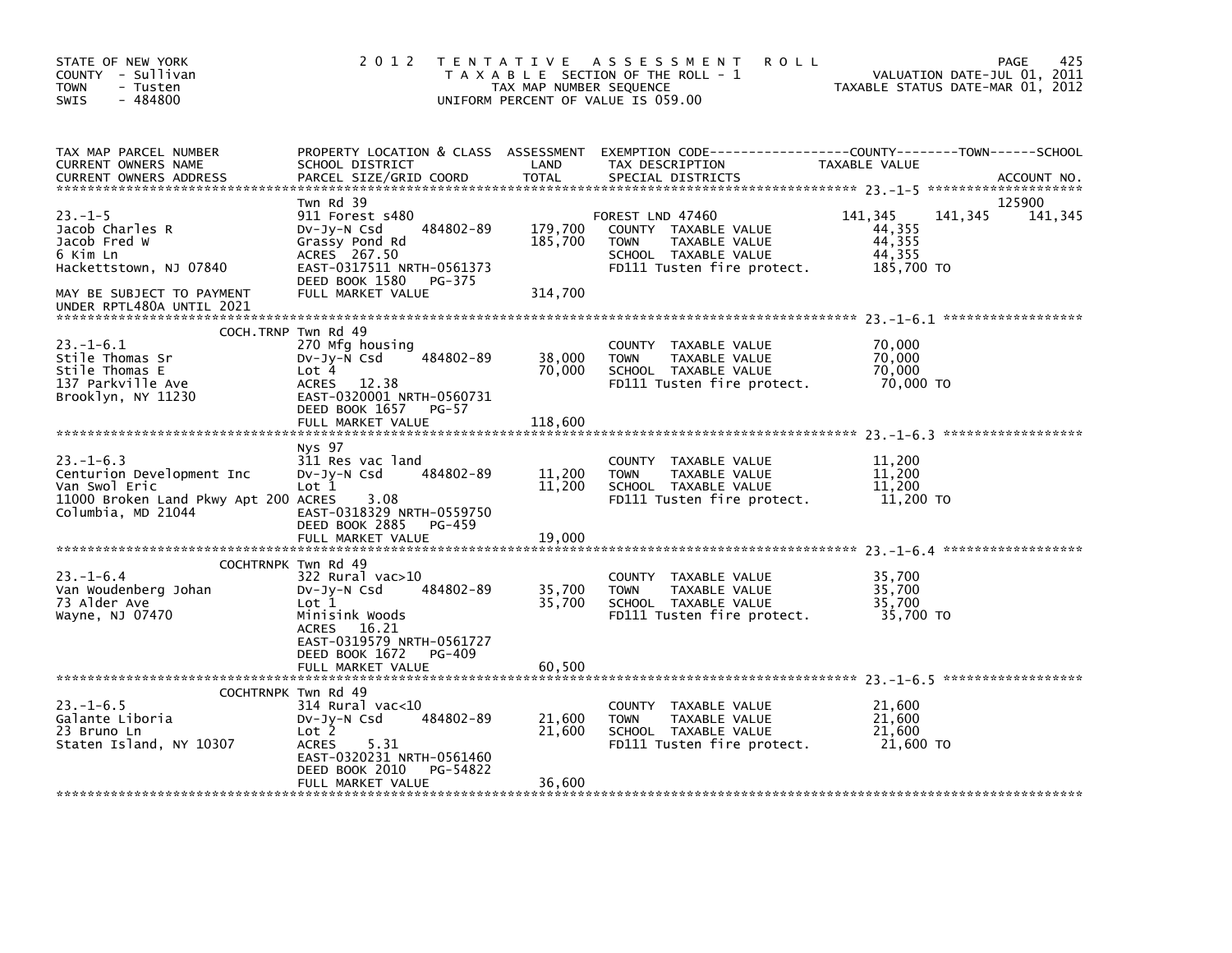| STATE OF NEW YORK<br>COUNTY - Sullivan<br><b>TOWN</b><br>- Tusten<br>$-484800$<br><b>SWIS</b>  | 2012                                                                                                                                                                                | TAX MAP NUMBER SEQUENCE      | TENTATIVE ASSESSMENT<br><b>ROLL</b><br>T A X A B L E SECTION OF THE ROLL - 1<br>UNIFORM PERCENT OF VALUE IS 059.00 | <b>PAGE</b><br>VALUATION DATE-JUL 01, 2011<br>TAXABLE STATUS DATE-MAR 01, 2012 | 426         |
|------------------------------------------------------------------------------------------------|-------------------------------------------------------------------------------------------------------------------------------------------------------------------------------------|------------------------------|--------------------------------------------------------------------------------------------------------------------|--------------------------------------------------------------------------------|-------------|
| TAX MAP PARCEL NUMBER<br>CURRENT OWNERS NAME<br><b>CURRENT OWNERS ADDRESS</b>                  | PROPERTY LOCATION & CLASS ASSESSMENT<br>SCHOOL DISTRICT<br>PARCEL SIZE/GRID COORD                                                                                                   | LAND<br><b>TOTAL</b>         | EXEMPTION CODE------------------COUNTY--------TOWN------SCHOOL<br>TAX DESCRIPTION<br>SPECIAL DISTRICTS             | TAXABLE VALUE                                                                  | ACCOUNT NO. |
| $23. - 1 - 6.6$<br>Garufi Joseph<br>Garufi Grace<br>12 Appel Dr<br>Shirley, NY 11967           | Twn Rd 49<br>210 1 Family Res<br>484802-89<br>DV-Jy-N Csd<br>Lot 3<br>Cochecton Trnpke<br>ACRES 14.00<br>EAST-0319673 NRTH-0561225<br>DEED BOOK 1703<br>PG-627<br>FULL MARKET VALUE | 41,000<br>100,000<br>169,500 | COUNTY TAXABLE VALUE<br>TAXABLE VALUE<br><b>TOWN</b><br>SCHOOL TAXABLE VALUE<br>FD111 Tusten fire protect.         | 100,000<br>100,000<br>100,000<br>100,000 TO                                    |             |
|                                                                                                |                                                                                                                                                                                     |                              |                                                                                                                    |                                                                                |             |
| $23. - 1 - 6.7$<br>Vanhorne C<br>Horvath S<br>224 Pacific St Apt 1A<br>Brooklyn, NY 11201      | COCHTPK Twn Rd 49<br>314 Rural vac<10<br>484802-89<br>$Dv-Jy-N$ Csd<br>Lot <sub>5</sub><br><b>ACRES</b><br>6.07<br>EAST-0320181 NRTH-0560303<br>DEED BOOK 1664 PG-335               | 23,100<br>23,100             | COUNTY TAXABLE VALUE<br><b>TOWN</b><br>TAXABLE VALUE<br>SCHOOL TAXABLE VALUE<br>FD111 Tusten fire protect.         | 23,100<br>23,100<br>23,100<br>23,100 TO                                        |             |
|                                                                                                | FULL MARKET VALUE                                                                                                                                                                   | 39,200                       |                                                                                                                    |                                                                                |             |
| $23 - 1 - 6.8$<br>Sylvest Donovan L<br>PO Box 143<br>Narrowsburg, NY 12764-0143                | Twn Rd 49<br>210 1 Family Res<br>484802-89<br>$Dv-Jy-N$ Csd<br>Lot 6<br><b>ACRES</b><br>6.00 BANK 60806<br>EAST-0320336 NRTH-0559959<br>DEED BOOK 1667 PG-128                       | 29,000<br>90,000             | COUNTY<br>TAXABLE VALUE<br>TAXABLE VALUE<br><b>TOWN</b><br>SCHOOL TAXABLE VALUE<br>FD111 Tusten fire protect.      | 90,000<br>90,000<br>90.000<br>90,000 TO                                        |             |
|                                                                                                | FULL MARKET VALUE                                                                                                                                                                   | 152,500                      |                                                                                                                    |                                                                                |             |
| $23. - 1 - 6.9$<br>Kaplan Kenneth<br>10 Center Ave<br>Larchmont, NY 10538                      | Nys 97<br>$314$ Rural vac<10<br>484802-89<br>$Dv-Jy-N$ Csd<br>Lot 15<br>ACRES 10.00<br>EAST-0318453 NRTH-0561044<br>DEED BOOK 2784<br>$PG-24$<br>FULL MARKET VALUE                  | 31,700<br>31,700<br>53,700   | COUNTY<br>TAXABLE VALUE<br>TAXABLE VALUE<br><b>TOWN</b><br>SCHOOL TAXABLE VALUE<br>FD111 Tusten fire protect.      | 31,700<br>31,700<br>31.700<br>31,700 TO                                        |             |
|                                                                                                |                                                                                                                                                                                     |                              |                                                                                                                    |                                                                                |             |
| $23 - 1 - 6.10$<br>Frango Robert P<br>Radtke Alice J<br>35 Rosemary Pl<br>East Islip, NY 11730 | Nys 97<br>210 1 Family Res<br>484802-89<br>DV-Jy-N Csd<br>Lot 14<br>ACRES 10.13<br>EAST-0318650 NRTH-0560774<br>DEED BOOK 3030<br><b>PG-91</b><br>FULL MARKET VALUE                 | 32,000<br>100,000            | COUNTY TAXABLE VALUE<br><b>TOWN</b><br>TAXABLE VALUE<br>SCHOOL TAXABLE VALUE<br>FD111 Tusten fire protect.         | 100,000<br>100,000<br>100,000<br>100,000 TO                                    |             |
|                                                                                                |                                                                                                                                                                                     | 169,500                      |                                                                                                                    |                                                                                |             |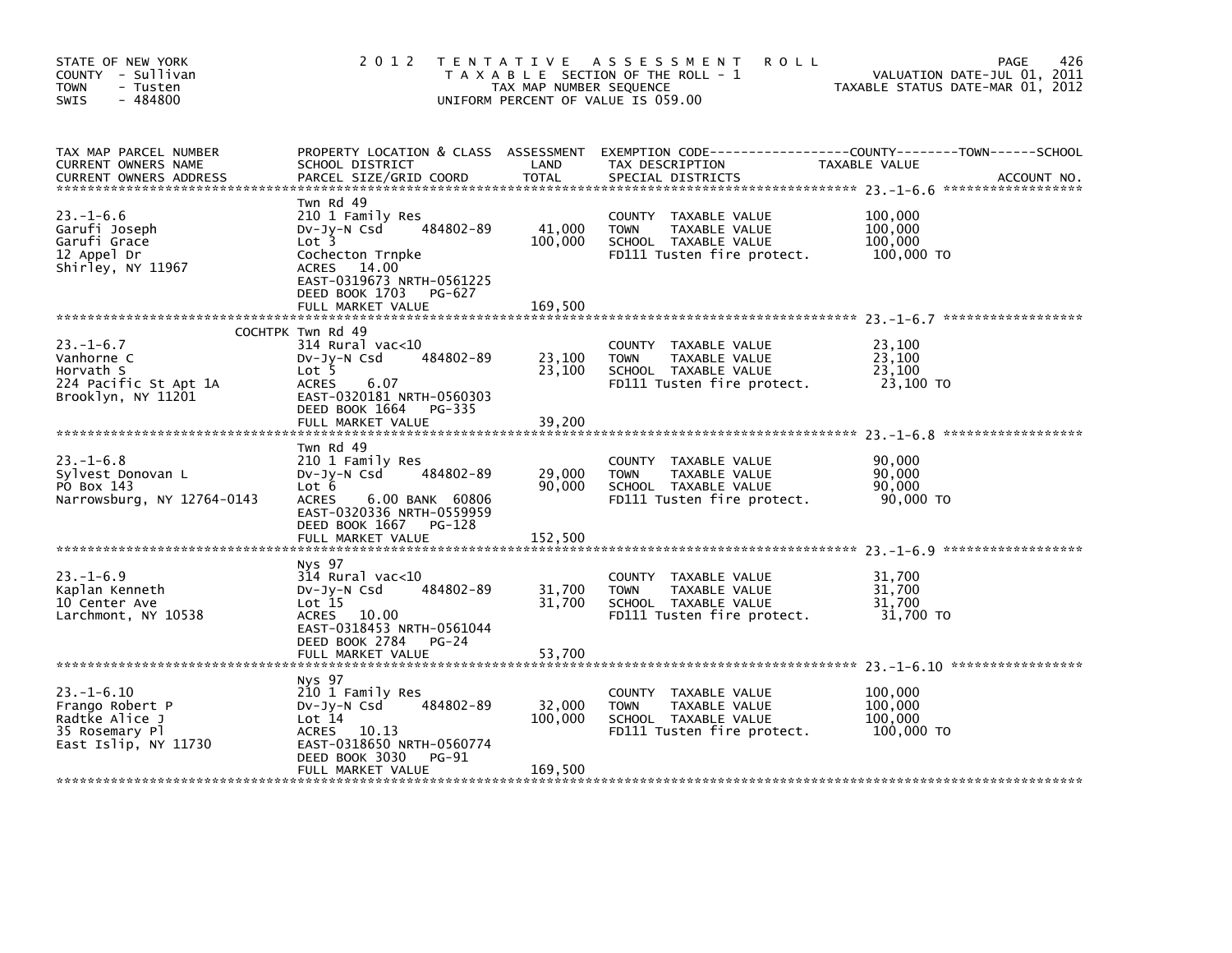| STATE OF NEW YORK<br>COUNTY - Sullivan<br><b>TOWN</b><br>- Tusten<br>$-484800$<br>SWIS                        | 2012 TENTATIVE                                                                                                                                                                       | TAX MAP NUMBER SEQUENCE      | ASSESSMENT<br><b>ROLL</b><br>T A X A B L E SECTION OF THE ROLL - 1<br>UNIFORM PERCENT OF VALUE IS 059.00                      | TAXABLE STATUS DATE-MAR 01, 2012                        | 427<br>PAGE<br>VALUATION DATE-JUL 01, 2011 |
|---------------------------------------------------------------------------------------------------------------|--------------------------------------------------------------------------------------------------------------------------------------------------------------------------------------|------------------------------|-------------------------------------------------------------------------------------------------------------------------------|---------------------------------------------------------|--------------------------------------------|
| TAX MAP PARCEL NUMBER<br>CURRENT OWNERS NAME<br><b>CURRENT OWNERS ADDRESS</b>                                 | PROPERTY LOCATION & CLASS ASSESSMENT<br>SCHOOL DISTRICT<br>PARCEL SIZE/GRID COORD                                                                                                    | LAND<br>TOTAL                | EXEMPTION CODE-----------------COUNTY-------TOWN------SCHOOL<br>TAX DESCRIPTION<br>SPECIAL DISTRICTS                          | TAXABLE VALUE                                           | ACCOUNT NO.                                |
| $23. -1 - 6.11$<br>Pride Holdings LLC<br>371 Central Ave<br>Bohemia, NY 11716                                 | Nys 97<br>322 Rural vac>10<br>484802-89<br>$Dv-Jy-N$ Csd<br>Lot 13<br>ACRES 10.33<br>EAST-0318856 NRTH-0560496<br>DEED BOOK 3288 PG-475                                              | 32,500<br>32,500<br>55,100   | COUNTY TAXABLE VALUE<br><b>TOWN</b><br>TAXABLE VALUE<br>SCHOOL TAXABLE VALUE<br>FD111 Tusten fire protect.                    | 32,500<br>32,500<br>32,500<br>32,500 TO                 |                                            |
|                                                                                                               | FULL MARKET VALUE                                                                                                                                                                    |                              |                                                                                                                               |                                                         |                                            |
| $23. - 1 - 6.12$<br>Frango Robert<br>Radtke Alice J<br>35 Rosemary Pl<br>East Islip, NY 11730                 | Nys 97<br>322 Rural vac>10<br>484802-89<br>DV-Jy-N Csd<br>Lot 12<br>ACRES 10.38<br>EAST-0319038 NRTH-0560201<br>DEED BOOK 3524 PG-608                                                | 42,700<br>42,700             | COUNTY TAXABLE VALUE<br>TAXABLE VALUE<br><b>TOWN</b><br>SCHOOL TAXABLE VALUE<br>FD111 Tusten fire protect.                    | 42,700<br>42,700<br>42.700<br>42,700 TO                 |                                            |
|                                                                                                               | FULL MARKET VALUE                                                                                                                                                                    | 72,400                       |                                                                                                                               |                                                         |                                            |
| $23. - 1 - 6.13$<br>Magilton Edward A<br>Magilton Glynn Diane<br>5088 State Route 97<br>Narrowsburg, NY 12764 | Nys 97<br>210 1 Family Res<br>DV-Jy-N Csd 484802-89<br>Lot 11 Minisink Woods<br>ACRES 10.41 BANK 60806<br>EAST-0319225 NRTH-0559908<br>DEED BOOK 2483<br>PG-100<br>FULL MARKET VALUE | 37,700<br>166,500<br>282,200 | 41854<br>STAR B<br>COUNTY TAXABLE VALUE<br>TAXABLE VALUE<br><b>TOWN</b><br>SCHOOL TAXABLE VALUE<br>FD111 Tusten fire protect. | $\Omega$<br>166,500<br>166,500<br>149.100<br>166,500 TO | 17,400<br>$\Omega$                         |
|                                                                                                               |                                                                                                                                                                                      |                              |                                                                                                                               |                                                         |                                            |
| $23. - 1 - 6.14$<br>Lieber Michael<br>Morrow Tiffanie<br>35-28 77 th St Apt 1<br>Jackson Heights, NY 11372    | GRASSYPON Twn Rd 39<br>210 1 Family Res<br>484802-89<br>Dv-Jy-N Csd<br>Lot 7<br><b>ACRES</b><br>5.00<br>EAST-0319928 NRTH-0559781<br>DEED BOOK 2426 PG-30                            | 26,700<br>79,000             | COUNTY TAXABLE VALUE<br><b>TOWN</b><br>TAXABLE VALUE<br>SCHOOL TAXABLE VALUE<br>FD111 Tusten fire protect.                    | 79,000<br>79,000<br>79,000<br>79,000 TO                 |                                            |
|                                                                                                               | FULL MARKET VALUE                                                                                                                                                                    | 133.900                      |                                                                                                                               |                                                         |                                            |
| $23. - 1 - 6.15$<br>Auer Joseph<br>Auer Hedy<br>3101 34 th Ave Apt 1<br>Astoria, NY 11106                     | GRASSYPON Twn Rd 39<br>210 1 Family Res<br>484802-89<br>DV-Jy-N Csd<br>Lot 8<br>Minisink Woods<br><b>ACRES</b><br>5.18<br>EAST-0319617 NRTH-0559647<br>DEED BOOK 3600<br>$PG-8$      | 26,500<br>198,500            | COUNTY TAXABLE VALUE<br><b>TOWN</b><br>TAXABLE VALUE<br>SCHOOL TAXABLE VALUE<br>FD111 Tusten fire protect.                    | 198,500<br>198,500<br>198,500<br>198,500 то             |                                            |
|                                                                                                               | FULL MARKET VALUE                                                                                                                                                                    | 336,400                      |                                                                                                                               |                                                         |                                            |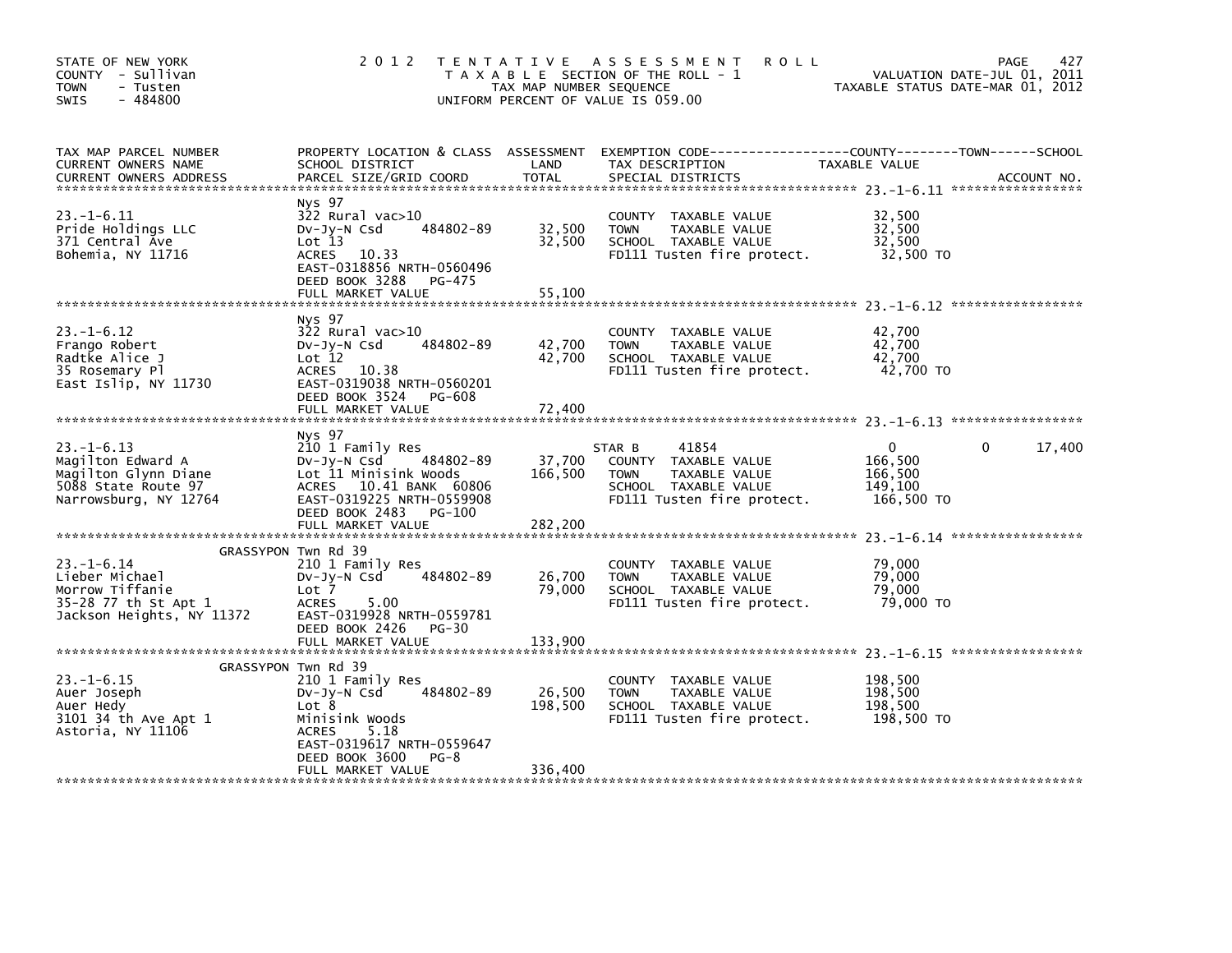| STATE OF NEW YORK<br>COUNTY - Sullivan<br>- Tusten<br><b>TOWN</b><br>$-484800$<br>SWIS                                       | 2 0 1 2                                                                                                                                                                                               | TAX MAP NUMBER SEQUENCE     | TENTATIVE ASSESSMENT<br><b>ROLL</b><br>T A X A B L E SECTION OF THE ROLL - 1<br>UNIFORM PERCENT OF VALUE IS 059.00            | TAXABLE STATUS DATE-MAR 01, 2012                        | 428<br><b>PAGE</b><br>VALUATION DATE-JUL 01, 2011 |
|------------------------------------------------------------------------------------------------------------------------------|-------------------------------------------------------------------------------------------------------------------------------------------------------------------------------------------------------|-----------------------------|-------------------------------------------------------------------------------------------------------------------------------|---------------------------------------------------------|---------------------------------------------------|
| TAX MAP PARCEL NUMBER<br>CURRENT OWNERS NAME                                                                                 | PROPERTY LOCATION & CLASS ASSESSMENT<br>SCHOOL DISTRICT                                                                                                                                               | LAND                        | EXEMPTION CODE-----------------COUNTY-------TOWN------SCHOOL<br>TAX DESCRIPTION                                               | TAXABLE VALUE                                           |                                                   |
|                                                                                                                              | GRASSYPON Twn Rd 39                                                                                                                                                                                   |                             |                                                                                                                               |                                                         |                                                   |
| $23. - 1 - 6.16$<br>Haft Jonathan D<br>Haft Judy Kathleen<br>230 S Mansfield Ave<br>Los Angeles, CA 90036                    | $314$ Rural vac< $10$<br>484802-89<br>$Dv-Jy-N$ Csd<br>Lot 9<br>5.25<br><b>ACRES</b><br>EAST-0319384 NRTH-0559393<br>DEED BOOK 3017<br>PG-514                                                         | 22,500<br>22,500            | COUNTY TAXABLE VALUE<br>TAXABLE VALUE<br><b>TOWN</b><br>SCHOOL TAXABLE VALUE<br>FD111 Tusten fire protect.                    | 22,500<br>22,500<br>22.500<br>22,500 TO                 |                                                   |
|                                                                                                                              | FULL MARKET VALUE                                                                                                                                                                                     | 38,100                      |                                                                                                                               |                                                         |                                                   |
| $23. - 1 - 6.17$<br>Gushue John C<br>$29-19$ Bell Blyd<br>Bay Terrace, NY 11360                                              | NYS State Rt.97<br>$314$ Rural vac< $10$<br>484802-89<br>$Dv-Jy-N$ Csd<br>Lot 10 Minisink Woods<br>5.00<br><b>ACRES</b><br>EAST-0319063 NRTH-0559238<br>DEED BOOK 3526<br>PG-215<br>FULL MARKET VALUE | 21,700<br>21,700<br>36.800  | COUNTY TAXABLE VALUE<br>TAXABLE VALUE<br><b>TOWN</b><br>SCHOOL TAXABLE VALUE<br>FD111 Tusten fire protect.                    | 21,700<br>21,700<br>21,700<br>21,700 TO                 |                                                   |
|                                                                                                                              | Nys 97                                                                                                                                                                                                |                             |                                                                                                                               |                                                         |                                                   |
| $23. - 1 - 6.18$<br>Centurion Development Inc<br>Van Swol Eric<br>11000 Broken Land Pkwy Apt 200 ACRES<br>Columbia, MD 21044 | 311 Res vac land<br>484802-89<br>DV-JY-N Csd<br>Lot 2<br>3.06<br>EAST-0318329 NRTH-0559750<br>DEED BOOK 2885<br>PG-459                                                                                | 11,100<br>11,100            | COUNTY TAXABLE VALUE<br>TAXABLE VALUE<br><b>TOWN</b><br>SCHOOL TAXABLE VALUE<br>FD111 Tusten fire protect.                    | 11,100<br>11,100<br>11,100<br>11,100 TO                 |                                                   |
|                                                                                                                              | FULL MARKET VALUE                                                                                                                                                                                     | 18,800                      |                                                                                                                               |                                                         |                                                   |
| $23. -1 - 6.19$<br>Centurion Development Inc<br>Van Swol Eric<br>11000 Broken Land Pkwy Apt 200 EAST-0318329 NRTH-0559750    | Nys 97<br>311 Res vac land<br>484802-89<br>$Dv-Jy-N$ Csd<br>3.21<br><b>ACRES</b>                                                                                                                      | 11,600<br>11,600            | COUNTY TAXABLE VALUE<br><b>TOWN</b><br>TAXABLE VALUE<br>SCHOOL TAXABLE VALUE<br>FD111 Tusten fire protect.                    | 11,600<br>11,600<br>11,600<br>11,600 TO                 |                                                   |
| Columbia, MD 21044                                                                                                           | DEED BOOK 2885<br>PG-459<br>FULL MARKET VALUE                                                                                                                                                         | 19,700                      |                                                                                                                               |                                                         |                                                   |
|                                                                                                                              |                                                                                                                                                                                                       |                             |                                                                                                                               |                                                         |                                                   |
| $23 - 1 - 8$<br>Stuart Laura M<br>138 Grassy Swamp Rd<br>Narrowsburg, NY 12764                                               | Twn Rd 39<br>210 1 Family Res<br>484802-89<br>DV-Jy-N Csd<br>ACRES<br>2.90<br>EAST-0318485 NRTH-0558457<br>DEED BOOK 1123<br>PG-00012<br>FULL MARKET VALUE                                            | 17,500<br>92.500<br>156,800 | STAR B<br>41854<br>COUNTY TAXABLE VALUE<br>TAXABLE VALUE<br><b>TOWN</b><br>SCHOOL TAXABLE VALUE<br>FD111 Tusten fire protect. | $\mathbf{0}$<br>92,500<br>92.500<br>75,100<br>92,500 TO | 126050<br>17,400<br>0                             |
|                                                                                                                              |                                                                                                                                                                                                       |                             |                                                                                                                               |                                                         |                                                   |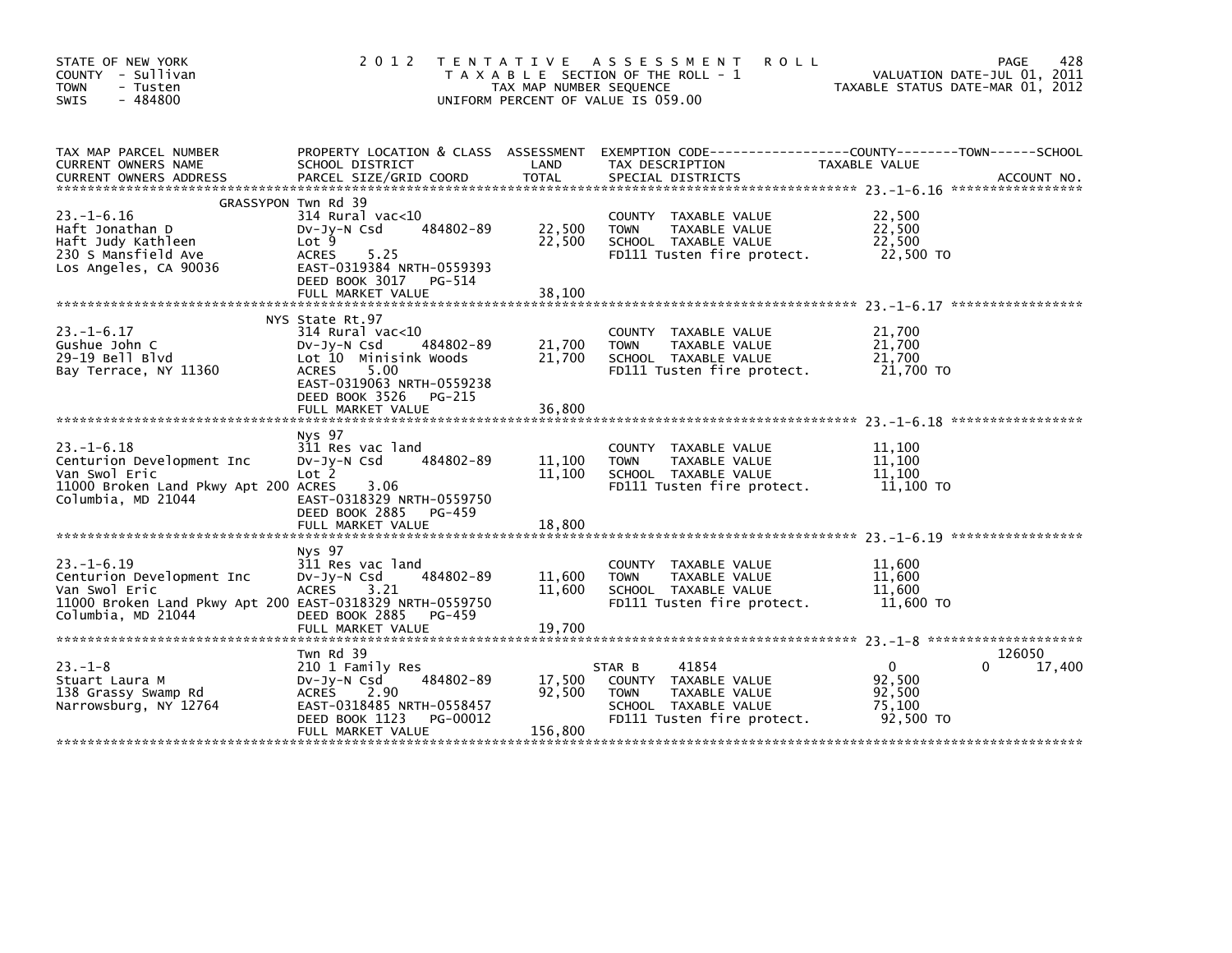| STATE OF NEW YORK<br>2 0 1 2<br>T E N T A T I V E<br>COUNTY<br>- Sullivan<br>TAX MAP NUMBER SEQUENCE<br>- Tusten<br>$-484800$<br>UNIFORM PERCENT OF VALUE IS 059.00                                                                                                                               | A S S E S S M E N T<br><b>ROLL</b><br>T A X A B L E SECTION OF THE ROLL - 1                                                    | VALUATION DATE-JUL 01,<br>TAXABLE STATUS DATE-MAR 01, 2012            | 429<br>PAGE<br>2011 |
|---------------------------------------------------------------------------------------------------------------------------------------------------------------------------------------------------------------------------------------------------------------------------------------------------|--------------------------------------------------------------------------------------------------------------------------------|-----------------------------------------------------------------------|---------------------|
| PROPERTY LOCATION & CLASS ASSESSMENT<br>TAX MAP PARCEL NUMBER<br><b>CURRENT OWNERS NAME</b><br>LAND<br>SCHOOL DISTRICT                                                                                                                                                                            | EXEMPTION CODE-----------------COUNTY-------TOWN------SCHOOL<br>TAX DESCRIPTION                                                | TAXABLE VALUE                                                         |                     |
| Twn Rd 39                                                                                                                                                                                                                                                                                         | 95 PCT OF VALUE USED FOR EXEMPTION PURPOSES                                                                                    |                                                                       | 129650              |
| $23. -1 - 9$<br>210 1 Family Res<br>484802-89<br>Lebourdais Raymond B<br>DV-Jy-N Csd<br>81,900<br>Lebourdais Mary V<br><b>ACRES</b><br>4.55<br>PO Box 213<br>EAST-0318890 NRTH-0558623<br>Narrowsburg, NY 12764<br>DEED BOOK 1258<br>PG-00297                                                     | 41121<br>WAR VET<br>41834<br>20,000 STAR EN<br>COUNTY TAXABLE VALUE<br><b>TOWN</b><br>TAXABLE VALUE<br>SCHOOL TAXABLE VALUE    | 11,671<br>11,671<br>0<br>0<br>70,229<br>70,229<br>45,820<br>81,900 TO | 0<br>36,080         |
|                                                                                                                                                                                                                                                                                                   |                                                                                                                                |                                                                       | ******************* |
| Twn Rd 49<br>$23. - 1 - 10$<br>911 Forest s480<br>Failing Joan A<br>484802-89<br>$Dv-Jv-N$ Csd<br>58,900<br>Failing Daniel L<br>ACRES 40.00<br>58.900<br>EAST-0320978 NRTH-0559672<br>754 Newport Rd<br>Utica, NY 13502<br>DEED BOOK 2367<br>PG-226                                               | FOREST LND 47460<br>COUNTY TAXABLE VALUE<br><b>TOWN</b><br>TAXABLE VALUE<br>SCHOOL TAXABLE VALUE<br>FD111 Tusten fire protect. | 47,120<br>47,120<br>11,780<br>11,780<br>11,780<br>58,900 TO           | 120748<br>47,120    |
| MAY BE SUBJECT TO PAYMENT<br>UNDER RPTL480A UNTIL 2021                                                                                                                                                                                                                                            |                                                                                                                                |                                                                       |                     |
| Twn Rd 39<br>$23 - 1 - 11$<br>$322$ Rural vac $>10$<br>484802-89<br>42,100<br>Brannan Doris L<br>$Dv-Jv-N$ Csd<br>42,100<br>ACRES 50.00<br>Brannan James W<br>EAST-0319931 NRTH-0559109<br>3024 Route 6<br>DEED BOOK 2011<br>Slate Hill, NY 10973<br><b>PG-257</b><br>71,400<br>FULL MARKET VALUE | COUNTY TAXABLE VALUE<br><b>TOWN</b><br>TAXABLE VALUE<br>SCHOOL TAXABLE VALUE<br>FD111 Tusten fire protect.                     | 42,100<br>42,100<br>42,100<br>42,100 TO                               | 106000              |
|                                                                                                                                                                                                                                                                                                   |                                                                                                                                |                                                                       |                     |
| $23. -1 - 12.1$<br>$322$ Rural vac $>10$<br>484802-89<br>Schott Susan L<br>164,700<br>$Dv-Jy-N$ Csd<br>ACRES 240.81<br>164,700<br>Wulforst Patricia F<br>4920 State Route 97<br>EAST-0319226 NRTH-0557188                                                                                         | COUNTY TAXABLE VALUE<br>TAXABLE VALUE<br><b>TOWN</b><br>SCHOOL TAXABLE VALUE<br>FD111 Tusten fire protect.                     | 164,700<br>164,700<br>164,700<br>164,700 TO                           |                     |
|                                                                                                                                                                                                                                                                                                   |                                                                                                                                |                                                                       |                     |
|                                                                                                                                                                                                                                                                                                   |                                                                                                                                | 23. -1-13. 1 ******************                                       |                     |
| $23 - 1 - 13.1$<br>$314$ Rural vac<10<br>Kestler Peter A<br>484802-89<br>45,700<br>Dv-Jy-N Csd<br>Kestler David M<br>ACRES 15.30<br>45,700<br>147 Ogden Rd<br>EAST-0316544 NRTH-0556833<br>Glen Spey, NY 12737<br>DEED BOOK 3481<br>PG-479<br>77,500<br>FULL MARKET VALUE                         | TAXABLE VALUE<br><b>COUNTY</b><br><b>TOWN</b><br>TAXABLE VALUE<br>SCHOOL TAXABLE VALUE<br>FD111 Tusten fire protect.           | 45,700<br>45.700<br>45,700<br>45,700 TO                               |                     |
| 99,800<br>FULL MARKET VALUE<br>Nys Rte 97<br>Narrowsburg, NY 12764<br>DEED BOOK 2862<br>PG-641<br>279,200<br>FULL MARKET VALUE<br>Twn Rd 39                                                                                                                                                       |                                                                                                                                | 23. -1-12. 1 ******************                                       | 116200<br>110850    |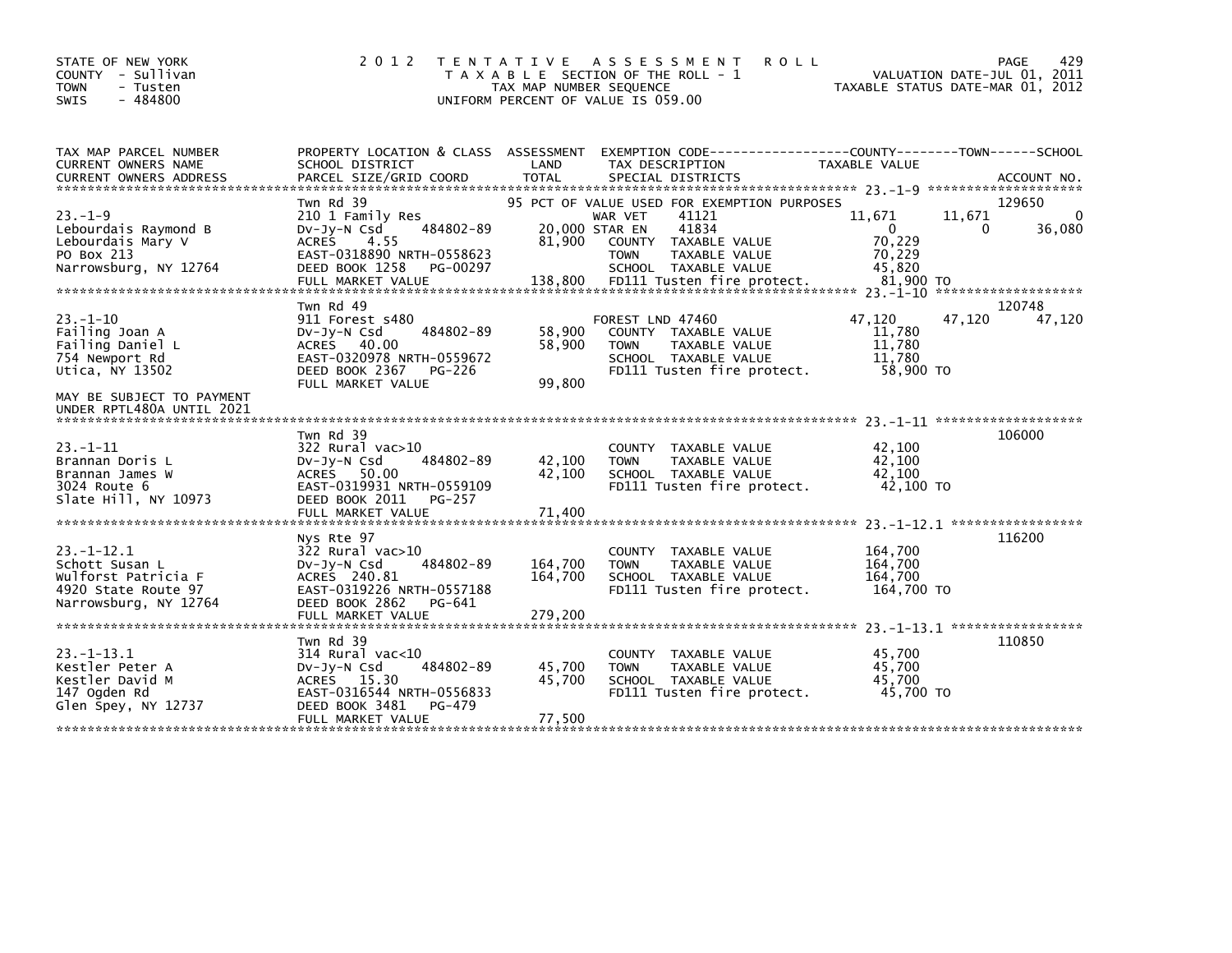| STATE OF NEW YORK<br>COUNTY - Sullivan<br><b>TOWN</b><br>- Tusten<br>$-484800$<br><b>SWIS</b>                   | 2 0 1 2                                                                                                                                                                           | T E N T A T I V E<br>TAX MAP NUMBER SEQUENCE | A S S E S S M E N T<br><b>ROLL</b><br>T A X A B L E SECTION OF THE ROLL - 1<br>UNIFORM PERCENT OF VALUE IS 059.00                          | TAXABLE STATUS DATE-MAR 01, 2012                                  | 430<br>PAGE<br>VALUATION DATE-JUL 01, 2011                                        |
|-----------------------------------------------------------------------------------------------------------------|-----------------------------------------------------------------------------------------------------------------------------------------------------------------------------------|----------------------------------------------|--------------------------------------------------------------------------------------------------------------------------------------------|-------------------------------------------------------------------|-----------------------------------------------------------------------------------|
| TAX MAP PARCEL NUMBER<br>CURRENT OWNERS NAME<br><b>CURRENT OWNERS ADDRESS</b><br>****************************** | PROPERTY LOCATION & CLASS ASSESSMENT<br>SCHOOL DISTRICT<br>PARCEL SIZE/GRID COORD                                                                                                 | LAND<br><b>TOTAL</b>                         | TAX DESCRIPTION<br>SPECIAL DISTRICTS                                                                                                       | TAXABLE VALUE                                                     | ACCOUNT NO.                                                                       |
| 23. –1–13.2<br>Gregory Richard<br>Gregory Jane K<br>269 Gregory Rd<br>Monticello, NY 12701-4748                 | Twn Rd 39<br>260 Seasonal res - WTRFNT<br>DV-Jy-N Csd<br>484802-89<br>3.00<br><b>ACRES</b><br>EAST-0316052 NRTH-0556902<br>DEED BOOK 1187<br><b>PG-00004</b><br>FULL MARKET VALUE | 38,200<br>66,500<br>112,700                  | COUNTY TAXABLE VALUE<br><b>TOWN</b><br>TAXABLE VALUE<br>SCHOOL TAXABLE VALUE<br>FD111 Tusten fire protect.                                 | 66,500<br>66,500<br>66,500<br>66,500 TO                           | 120125                                                                            |
| $23. - 1 - 14$<br>Mongello John<br>Mongello Stella<br>1757 East 24Th St<br>Brooklyn, NY 11229                   | Twn Rd 39<br>240 Rural res<br>- WTRFNT<br>484802-89<br>DV-Jy-N Csd<br>ACRES 148.90<br>EAST-0314656 NRTH-0558931<br>DEED BOOK 580<br>PG-00307<br>FULL MARKET VALUE                 | 132,000 STAR B<br>243,000<br>411,900         | 41121<br>WAR VET<br>41854<br>COUNTY<br>TAXABLE VALUE<br><b>TOWN</b><br>TAXABLE VALUE<br>SCHOOL TAXABLE VALUE<br>FD111 Tusten fire protect. | 15,660<br>$\Omega$<br>227,340<br>227,340<br>225,600<br>243,000 TO | 137250<br>$\mathbf 0$<br>15,660<br>17,400<br>0<br>23. -1-15.1 ******************* |
| $23. -1 - 15.1$<br>Ross Stephanie L<br>163-06 33 rd Ave<br>Flushing, NY 11358                                   | TWNRD39 Grassy Pond Rd<br>210 1 Family Res<br>484802-89<br>$Dv-Jy-N$ Csd<br><b>ACRES</b><br>9.97<br>EAST-0316267 NRTH-0558629<br>DEED BOOK 2179<br>PG-529<br>FULL MARKET VALUE    | 33,000<br>96,000<br>162,700                  | COUNTY TAXABLE VALUE<br><b>TOWN</b><br>TAXABLE VALUE<br>SCHOOL TAXABLE VALUE<br>FD111 Tusten fire protect.                                 | 96,000<br>96,000<br>96,000<br>96,000 TO                           | 121325                                                                            |
| $23. -1 - 15.2$<br>Cherniak Samuel A<br>Gelman Phyllis<br>211 West 106 St Ste 11a<br>New York, NY 10025         | Twn Rd 39<br>210 1 Family Res<br>484802-89<br>$Dv-Jy-N$ Csd<br>7.00<br><b>ACRES</b><br>EAST-0316372 NRTH-0557699<br>DEED BOOK 1374<br><b>PG-277</b><br>FULL MARKET VALUE          | 27,000<br>73,800<br>125,100                  | TAXABLE VALUE<br>COUNTY<br><b>TOWN</b><br>TAXABLE VALUE<br>SCHOOL TAXABLE VALUE<br>FD111 Tusten fire protect.                              | 73,800<br>73,800<br>73,800<br>73,800 TO                           | 132728                                                                            |
| $23. -1 - 15.3$<br>Lewis Michael<br>97 Paterson St<br>New Brunswick, NJ 08903                                   | GRASSYPON Twn Rd 39<br>210 1 Family Res<br>484802-89<br>$Dv-Jy-N$ Csd<br>ACRES 12.50<br>EAST-0315767 NRTH-0558370<br>DEED BOOK 2167<br>PG-46<br>FULL MARKET VALUE                 | 37,500<br>60,000<br>101,700                  | TAXABLE VALUE<br>COUNTY<br><b>TOWN</b><br>TAXABLE VALUE<br>SCHOOL TAXABLE VALUE<br>FD111 Tusten fire protect.                              | 60,000<br>60,000<br>60,000<br>60,000 TO                           | 133055                                                                            |
| $23. -1 - 15.4$<br>Ross Stephanie L<br>163-06 33 rd Ave<br>Flushing, NY 11358                                   | Twn Rd 29<br>311 Res vac land<br>484802-89<br>DV-Jy-N Csd<br>Grassy Pond Rd<br>8.00<br><b>ACRES</b><br>EAST-0316254 NRTH-0558377<br>DEED BOOK 1567<br>PG-163<br>FULL MARKET VALUE | 27,200<br>27,200<br>46,100                   | <b>COUNTY</b><br>TAXABLE VALUE<br>TAXABLE VALUE<br><b>TOWN</b><br>SCHOOL TAXABLE VALUE<br>FD111 Tusten fire protect.                       | 27,200<br>27,200<br>27,200<br>27,200 TO                           | 142425                                                                            |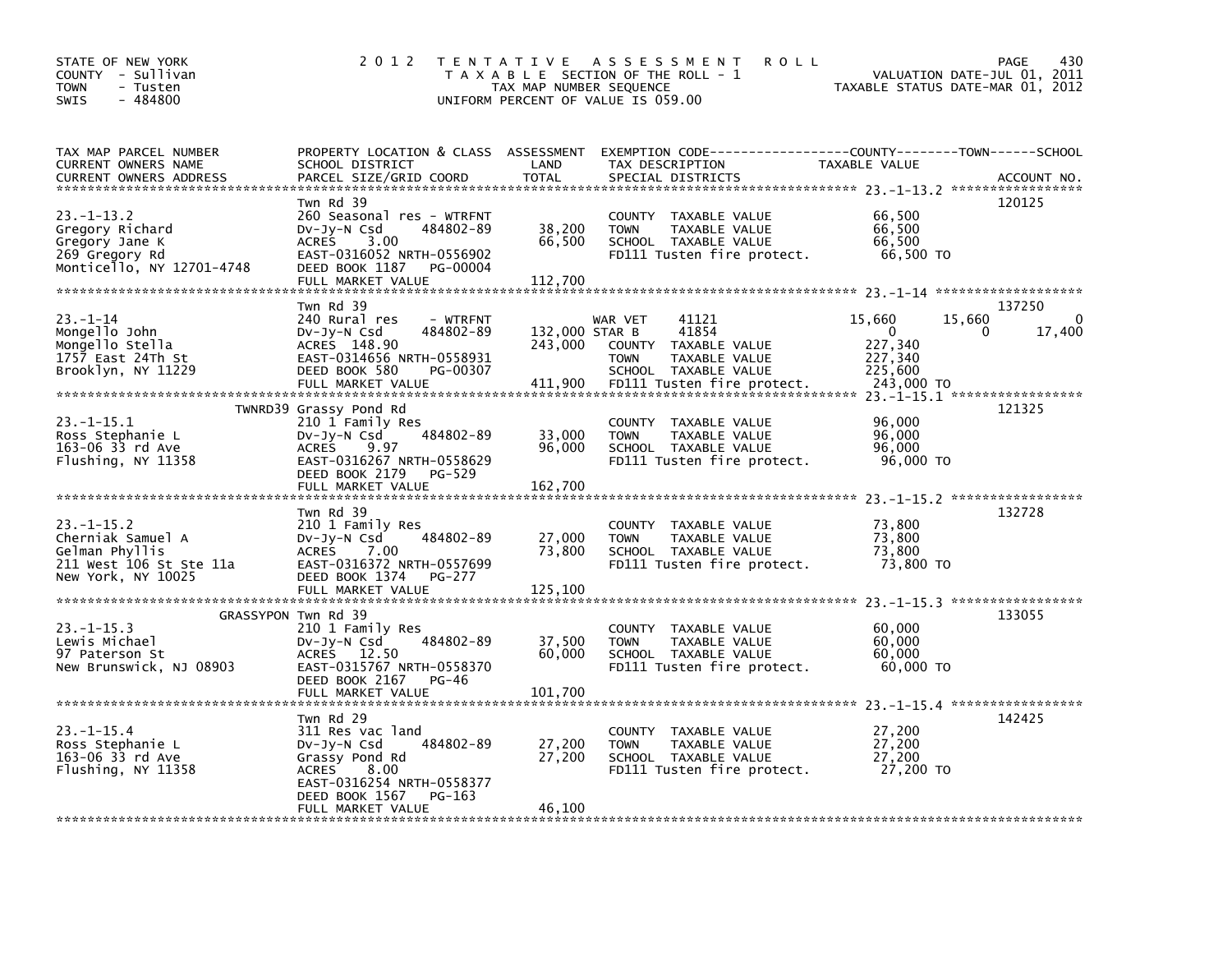| STATE OF NEW YORK<br>COUNTY - Sullivan<br><b>TOWN</b><br>- Tusten<br>$-484800$<br><b>SWIS</b>              | 2 0 1 2<br>T E N T A T I V E                                                                                                                                                        | TAX MAP NUMBER SEQUENCE      | <b>ROLL</b><br>A S S E S S M E N T<br>T A X A B L E SECTION OF THE ROLL - 1<br>UNIFORM PERCENT OF VALUE IS 059.00              | VALUATION DATE-JUL 01, 2011<br>TAXABLE STATUS DATE-MAR 01, 2012  | 431<br><b>PAGE</b> |
|------------------------------------------------------------------------------------------------------------|-------------------------------------------------------------------------------------------------------------------------------------------------------------------------------------|------------------------------|--------------------------------------------------------------------------------------------------------------------------------|------------------------------------------------------------------|--------------------|
| TAX MAP PARCEL NUMBER<br>CURRENT OWNERS NAME                                                               | PROPERTY LOCATION & CLASS ASSESSMENT<br>SCHOOL DISTRICT                                                                                                                             | LAND                         | EXEMPTION CODE-----------------COUNTY-------TOWN------SCHOOL<br>TAX DESCRIPTION                                                | TAXABLE VALUE                                                    |                    |
| $23. -1 - 15.5$<br>Cherniak Samuel A<br>Gelman Phyllis<br>211 West 106 St Ste 11a<br>New York, NY 10025    | Twn Rd 39<br>$322$ Rural vac $>10$<br>484802-89<br>DV-Jy-N Csd<br>ACRES 15.26<br>EAST-0317106 NRTH-0557549<br>DEED BOOK 1379<br>PG-667<br>FULL MARKET VALUE                         | 31,100<br>31,100<br>52,700   | COUNTY TAXABLE VALUE<br><b>TAXABLE VALUE</b><br><b>TOWN</b><br>SCHOOL TAXABLE VALUE<br>FD111 Tusten fire protect.              | 31,100<br>31.100<br>31,100<br>31,100 TO                          | 132727             |
| $23. - 1 - 16$<br>Jacob Charles<br>Jacob Fred<br>6 Kim Ln<br>Hackettstown, NJ 07840                        | Twn Rd 29<br>911 Forest s480<br>484802-89<br>DV-Jy-N Csd<br>ACRES 100.50<br>EAST-0317430 NRTH-0558941<br>DEED BOOK 1333<br>PG-29<br>FULL MARKET VALUE                               | 96,300<br>99,300<br>168,300  | FOREST LND 47460<br>COUNTY TAXABLE VALUE<br><b>TOWN</b><br>TAXABLE VALUE<br>SCHOOL TAXABLE VALUE<br>FD111 Tusten fire protect. | 74,728<br>74,728<br>24,572<br>24,572<br>24,572<br>99,300 TO      | 125901<br>74,728   |
| MAY BE SUBJECT TO PAYMENT<br>UNDER RPTL480A UNTIL 2021                                                     |                                                                                                                                                                                     |                              |                                                                                                                                |                                                                  |                    |
| $23 - 1 - 20.1$<br>Wiegers Robert<br>679 Plank Rd<br>Beach Lake, PA 18405                                  | HANKINS Twn Rd 14<br>314 Rural vac<10 - WTRFNT<br>484802-89<br>$Dv-Jv-N$ Csd<br>8.09<br><b>ACRES</b><br>EAST-0313146 NRTH-0560122<br>DEED BOOK 1526<br>PG-64                        | 38,300<br>38,300             | COUNTY TAXABLE VALUE<br>TAXABLE VALUE<br><b>TOWN</b><br>SCHOOL TAXABLE VALUE<br>FD111 Tusten fire protect.                     | 38,300<br>38,300<br>38,300<br>38,300 TO                          | 160275             |
| MAY BE SUBJECT TO PAYMENT<br>UNDER RPTL480A UNTIL 2019                                                     | FULL MARKET VALUE                                                                                                                                                                   | 64,900                       |                                                                                                                                |                                                                  |                    |
| $23 - 1 - 20.2$<br>Sorensen Kenneth A<br>255 E 49 th St<br>New York, NY 10017<br>MAY BE SUBJECT TO PAYMENT | HANKINS Twn Rd 14<br>210 1 Family Res - WTRFNT<br>484802-89<br>$Dv-Jy-N$ Csd<br>ACRES 81.65 BANK 60806<br>EAST-0313146 NRTH-0560122<br>DEED BOOK 2010 PG-53871<br>FULL MARKET VALUE | 97,600<br>290,300<br>492,000 | FOREST LND 47460<br>COUNTY TAXABLE VALUE<br>TAXABLE VALUE<br><b>TOWN</b><br>SCHOOL TAXABLE VALUE<br>FD111 Tusten fire protect. | 45,785<br>45,785<br>244,515<br>244,515<br>244, 515<br>290,300 TO | 160275<br>45,785   |
| UNDER RPTL480A UNTIL 2021                                                                                  | HANKINSRD Twn Rd 14                                                                                                                                                                 |                              |                                                                                                                                |                                                                  | 137200             |
| $23 - 1 - 21.1$<br>Gramness Charles A<br>Gramness Joan<br>and Others<br>12080 Loy Wolfe Rd                 | 311 Res vac land - WTRFNT<br>Dv-Jy-N Csd<br>484802-89<br>Lot 2<br><b>ACRES</b><br>8.36<br>EAST-0312054 NRTH-0560364                                                                 | 39,000<br>39,000             | COUNTY TAXABLE VALUE<br>TAXABLE VALUE<br><b>TOWN</b><br>SCHOOL TAXABLE VALUE<br>FD111 Tusten fire protect.                     | 39,000<br>39,000<br>39,000<br>39,000 TO                          |                    |
| Myersville, MD 21773                                                                                       | DEED BOOK 2256<br>PG-508<br>FULL MARKET VALUE                                                                                                                                       | 66,100                       |                                                                                                                                |                                                                  |                    |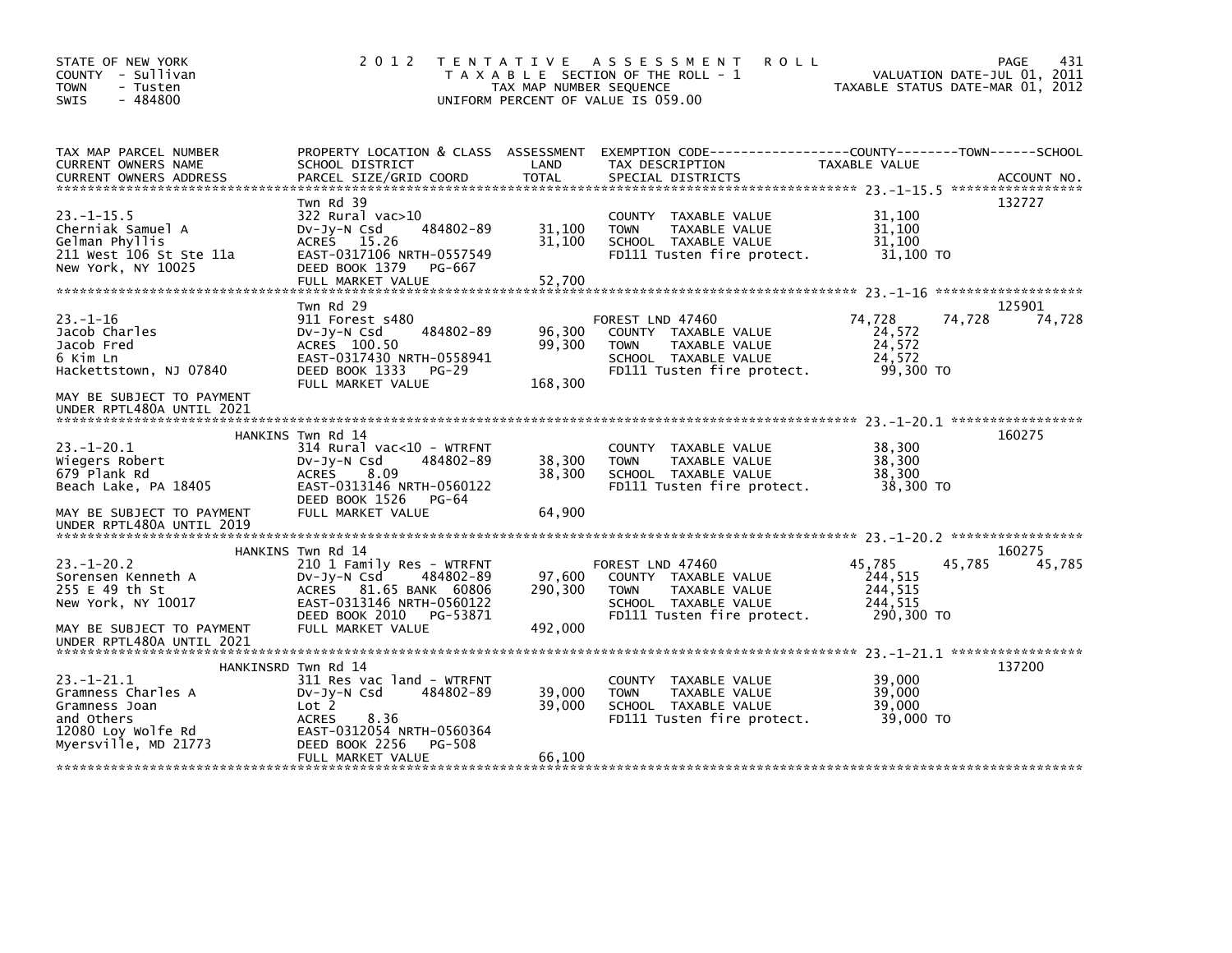| STATE OF NEW YORK<br>COUNTY - Sullivan<br><b>TOWN</b><br>- Tusten<br>$-484800$<br><b>SWIS</b>      | 2 0 1 2                                                                                                                                                                                                          | T E N T A T I V E<br>TAX MAP NUMBER SEQUENCE | A S S E S S M E N T<br><b>ROLL</b><br>T A X A B L E SECTION OF THE ROLL - 1<br>UNIFORM PERCENT OF VALUE IS 059.00 | TAXABLE STATUS DATE-MAR 01, 2012            | 432<br>PAGE<br>VALUATION DATE-JUL 01, 2011 |
|----------------------------------------------------------------------------------------------------|------------------------------------------------------------------------------------------------------------------------------------------------------------------------------------------------------------------|----------------------------------------------|-------------------------------------------------------------------------------------------------------------------|---------------------------------------------|--------------------------------------------|
| TAX MAP PARCEL NUMBER<br>CURRENT OWNERS NAME<br><b>CURRENT OWNERS ADDRESS</b>                      | PROPERTY LOCATION & CLASS ASSESSMENT<br>SCHOOL DISTRICT<br>PARCEL SIZE/GRID COORD                                                                                                                                | LAND<br><b>TOTAL</b>                         | EXEMPTION CODE-----------------COUNTY-------TOWN------SCHOOL<br>TAX DESCRIPTION<br>SPECIAL DISTRICTS              | TAXABLE VALUE                               | ACCOUNT NO.                                |
| $23. - 1 - 21.4$<br>Moise Steven C<br>1600 Lake Ave<br>Burlington, NJ 08016                        | HANKINSRD Twn Rd 14<br>260 Seasonal res - WTRFNT<br>484802-89<br>$Dv-Jy-N$ Csd<br>Lot 2<br><b>ACRES</b><br>8.22<br>EAST-0312224 NRTH-0560267<br>DEED BOOK 3216 PG-259<br>FULL MARKET VALUE                       | 41,000<br>50,600<br>85,800                   | COUNTY TAXABLE VALUE<br><b>TOWN</b><br>TAXABLE VALUE<br>SCHOOL TAXABLE VALUE<br>FD111 Tusten fire protect.        | 50,600<br>50.600<br>50,600<br>50,600 TO     | 137200                                     |
| $23 - 1 - 22.2$<br>Lang-Petrini Patricia<br>11 White Oak Tree Rd<br>Laurel Hollow, NY 11791        | Delaware Riv<br>210 1 Family Res - WTRFNT<br>484802-89<br>$Dv-Jy-N$ Csd<br>ACRES 11.08<br>EAST-0311241 NRTH-0560745<br>DEED BOOK 2801 PG-398<br>FULL MARKET VALUE                                                | 52,700<br>95,900<br>162,500                  | COUNTY TAXABLE VALUE<br><b>TOWN</b><br>TAXABLE VALUE<br>SCHOOL TAXABLE VALUE<br>FD111 Tusten fire protect.        | 95.900<br>95.900<br>95,900<br>95,900 TO     | 131901                                     |
| $23 - 1 - 22.5$<br>Workman Nancy<br>829 Washington St Apt 6<br>Hoboken, NJ 07030                   | Delaware Riv<br>210 1 Family Res<br>484802-89<br>DV-Jy-N Csd<br>combined with $23.-1-21.2$ ;<br>$& 23. -1 - 22.4$<br>ACRES 15.15<br>EAST-0311220 NRTH-0560131<br>DEED BOOK 1020<br>PG-00144<br>FULL MARKET VALUE | 48,300<br>136,000<br>230,500                 | COUNTY TAXABLE VALUE<br><b>TAXABLE VALUE</b><br><b>TOWN</b><br>SCHOOL TAXABLE VALUE<br>FD111 Tusten fire protect. | 136,000<br>136,000<br>136,000<br>136,000 TO | 131903                                     |
| $23. - 1 - 22.6$<br>Hartley David<br>Hartley Mary T<br>383 Crawford Rd<br>Narrowsburg, NY 12764    | HANKINSRD Twn Rd #14<br>210 1 Family Res - WTRFNT<br>484802-89<br>DV-Jy-N Csd<br>ACRES 11.46<br>EAST-0311204 NRTH-0561104<br>DEED BOOK 2481<br>PG-535<br>FULL MARKET VALUE                                       | 49,300<br>74,300<br>125,900                  | COUNTY TAXABLE VALUE<br><b>TOWN</b><br>TAXABLE VALUE<br>SCHOOL TAXABLE VALUE<br>FD111 Tusten fire protect.        | 74,300<br>74,300<br>74,300<br>74,300 TO     |                                            |
| $23. - 1 - 22.8$<br>Adler Douglas<br>Wertheimer Anne<br>385 S End Ave Apt 7K<br>New York, NY 10280 | Delaware Riv<br>210 1 Family Res<br>484802-89<br>$Dv-Jy-N$ Csd<br>Subdivided from Workman<br>8.51<br><b>ACRES</b><br>EAST-0311220 NRTH-0560131<br>DEED BOOK 2910<br>PG-565<br>FULL MARKET VALUE                  | 44,400<br>190,600<br>323,100                 | COUNTY TAXABLE VALUE<br>TAXABLE VALUE<br><b>TOWN</b><br>SCHOOL TAXABLE VALUE<br>FD111 Tusten fire protect.        | 190,600<br>190,600<br>190,600<br>190,600 TO | 131903                                     |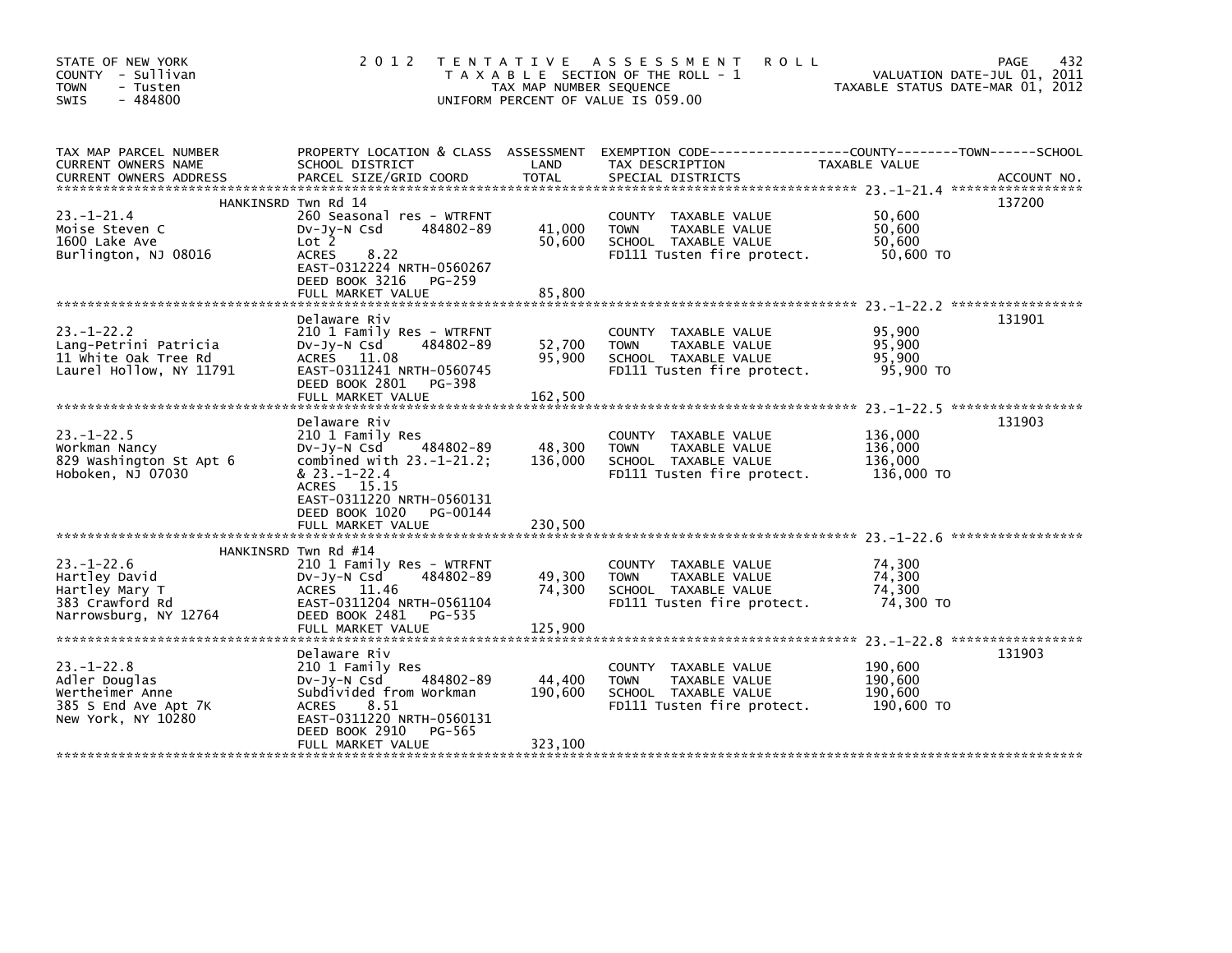| STATE OF NEW YORK<br>COUNTY - Sullivan<br><b>TOWN</b><br>- Tusten<br>$-484800$<br>SWIS          | 2 0 1 2                                                                                                                                                                     | TAX MAP NUMBER SEQUENCE      | <b>ROLL</b><br>TENTATIVE ASSESSMENT<br>T A X A B L E SECTION OF THE ROLL - 1<br>UNIFORM PERCENT OF VALUE IS 059.00            | TAXABLE STATUS DATE-MAR 01, 2012                              | 433<br>PAGE<br>VALUATION DATE-JUL 01, 2011 |
|-------------------------------------------------------------------------------------------------|-----------------------------------------------------------------------------------------------------------------------------------------------------------------------------|------------------------------|-------------------------------------------------------------------------------------------------------------------------------|---------------------------------------------------------------|--------------------------------------------|
| TAX MAP PARCEL NUMBER<br>CURRENT OWNERS NAME                                                    | PROPERTY LOCATION & CLASS ASSESSMENT<br>SCHOOL DISTRICT                                                                                                                     | LAND                         | EXEMPTION CODE-----------------COUNTY-------TOWN------SCHOOL<br>TAX DESCRIPTION                                               | TAXABLE VALUE                                                 |                                            |
|                                                                                                 | HANKINSRD Twn Rd 14                                                                                                                                                         |                              |                                                                                                                               |                                                               | 121150                                     |
| $23 - 1 - 23$<br>Hartley Elizabeth<br>389 Crawford Rd<br>Narrowsburg, NY 12764                  | 260 Seasonal res - WTRFNT<br>484802-89<br>DV-JY-N Csd<br>ACRES 2.00<br>EAST-0311186 NRTH-0561534<br>DEED BOOK 1586<br>PG-328<br>FULL MARKET VALUE                           | 28,900<br>96,900<br>164,200  | STAR B<br>41854<br>COUNTY TAXABLE VALUE<br>TAXABLE VALUE<br><b>TOWN</b><br>SCHOOL TAXABLE VALUE<br>FD111 Tusten fire protect. | $\overline{0}$<br>96,900<br>96,900<br>79,500<br>96,900 TO     | 17,400<br>0                                |
|                                                                                                 |                                                                                                                                                                             |                              |                                                                                                                               |                                                               |                                            |
| $23. - 1 - 24.1$<br>Solo Julia<br>375 Crawford Rd<br>Narrowsburg, NY 12764                      | HANKINSRD Twn Rd 14<br>210 1 Family Res<br>484802-89<br>$Dv-Jy-N$ Csd<br>Lot A<br>ACRES 19.95<br>EAST-0312359 NRTH-0563071<br>DEED BOOK 2828<br>PG-193<br>FULL MARKET VALUE | 58,500<br>141,700<br>240,200 | 41854<br>STAR B<br>COUNTY TAXABLE VALUE<br>TAXABLE VALUE<br><b>TOWN</b><br>SCHOOL TAXABLE VALUE<br>FD111 Tusten fire protect. | $\overline{0}$<br>141,700<br>141,700<br>124,300<br>141,700 TO | 121151<br>17,400<br>0                      |
|                                                                                                 | HANKINSRD Twn Rd 14                                                                                                                                                         |                              |                                                                                                                               |                                                               | 121151                                     |
| $23 - 1 - 24.3$<br>O'leary Mary M<br>41 Middlesex Rd<br>Matawan, NJ 07747                       | 322 Rural vac>10<br>484802-89<br>$Dv-Jv-N$ Csd<br>Lot B<br>ACRES 13.87<br>EAST-0312540 NRTH-0561473<br>DEED BOOK 1586 PG-332                                                | 35,800<br>35,800             | COUNTY TAXABLE VALUE<br>TAXABLE VALUE<br><b>TOWN</b><br>SCHOOL TAXABLE VALUE<br>FD111 Tusten fire protect.                    | 35,800<br>35.800<br>35,800<br>35,800 TO                       |                                            |
|                                                                                                 | FULL MARKET VALUE                                                                                                                                                           | 60.700                       |                                                                                                                               |                                                               |                                            |
|                                                                                                 |                                                                                                                                                                             |                              |                                                                                                                               |                                                               |                                            |
| $23. - 1 - 24.4$<br>Hartley David<br>Hartley Mary T<br>383 Crawford Rd<br>Narrowsburg, NY 12764 | 383 Crawford Rd<br>210 1 Family Res<br>484802-89<br>$Dv-Jy-N$ Csd<br>Lot C<br>16.44<br><b>ACRES</b><br>EAST-0311976 NRTH-0561478<br>DEED BOOK 1586<br>PG-324                | 43.400<br>151,000            | 41854<br>STAR B<br>COUNTY TAXABLE VALUE<br>TAXABLE VALUE<br><b>TOWN</b><br>SCHOOL TAXABLE VALUE<br>FD111 Tusten fire protect. | $\overline{0}$<br>151,000<br>151,000<br>133,600<br>151,000 TO | 121151<br>17,400<br>0                      |
|                                                                                                 | FULL MARKET VALUE                                                                                                                                                           | 255,900                      |                                                                                                                               |                                                               |                                            |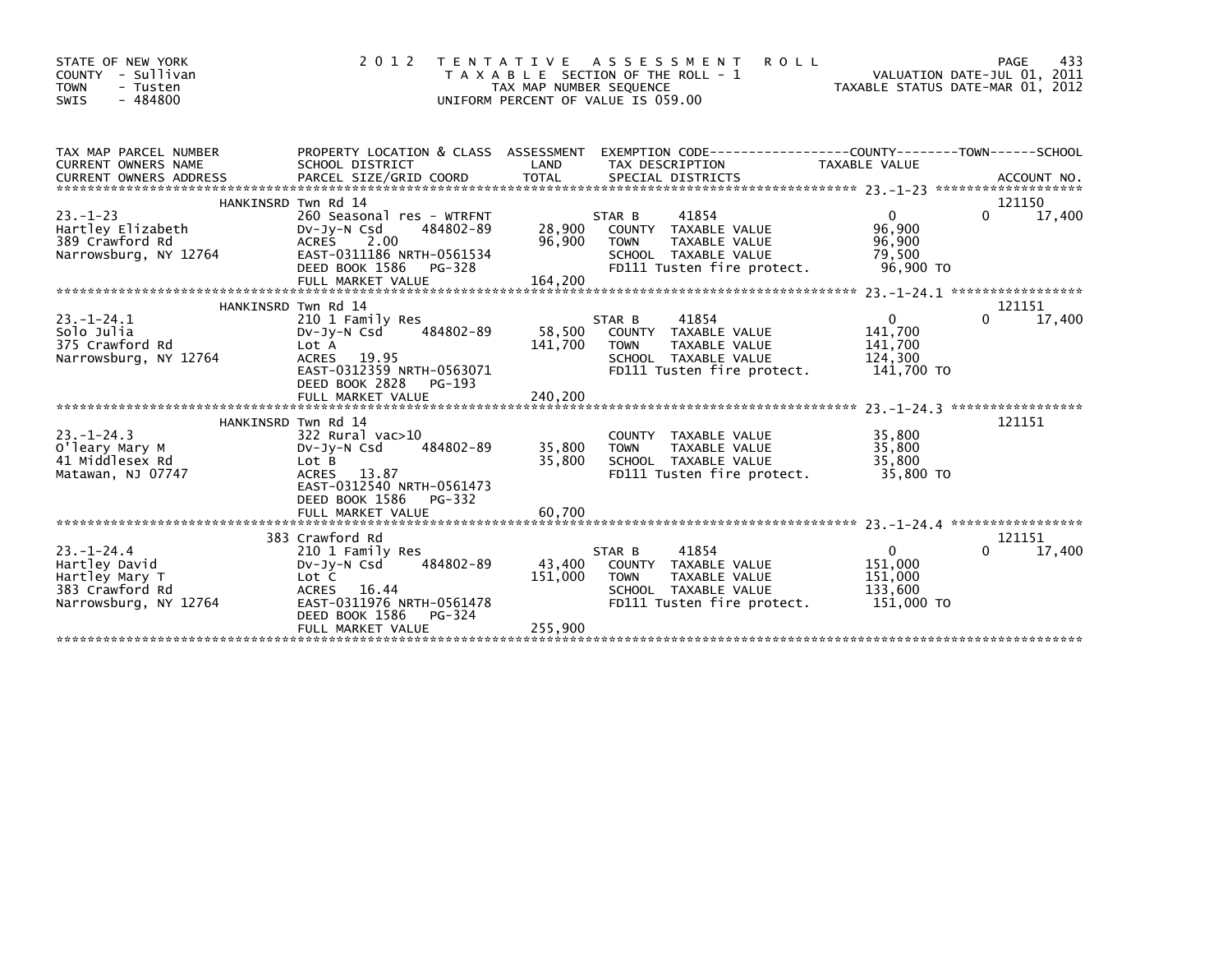| STATE OF NEW YORK | 2012 TENTATIVE ASSESSMENT ROLL        | PAGE                             | 434 |
|-------------------|---------------------------------------|----------------------------------|-----|
| COUNTY - Sullivan | T A X A B L E SECTION OF THE ROLL - 1 | VALUATION DATE-JUL 01, 2011      |     |
| TOWN<br>- Tusten  | MAP SECTION - 023                     | TAXABLE STATUS DATE-MAR 01, 2012 |     |
| - 484800<br>SWIS  | $SUB - SECTION -$                     | RPS150/V04/L015                  |     |
|                   | UNIFORM PERCENT OF VALUE IS 059.00    | CURRENT DATE 4/20/2012           |     |

| CODE | DISTRICT NAME        | PARCELS | TOTAL EXTENSION<br><b>TYPF</b> | EXTENSION<br>VALUE | AD VALOREM<br>VALUE | <b>FXFMPT</b><br>AMOUNT | <b>TAXABLE</b><br>VALUE |
|------|----------------------|---------|--------------------------------|--------------------|---------------------|-------------------------|-------------------------|
|      | FD111 Tusten fire pr |         | 56 TOTAL                       |                    | 4665.600            |                         | 4665.600                |

### \*\*\* S C H O O L D I S T R I C T S U M M A R Y \*\*\*

| CODE   | DISTRICT NAME | <b>TOTAL</b><br><b>PARCELS</b> | ASSESSED<br>LAND | ASSESSED<br><b>TOTAL</b> | <b>EXEMPT</b><br><b>AMOUNT</b> | TOTAL<br><b>TAXABLE</b> | <b>STAR</b><br><b>AMOUNT</b> | <b>STAR</b><br><b>TAXABLE</b> |
|--------|---------------|--------------------------------|------------------|--------------------------|--------------------------------|-------------------------|------------------------------|-------------------------------|
| 484802 | DV-JV-N Csd   | 56                             | 2393.400         | 4665.600                 | 363.428                        | 4302.172                | 211.360                      | 4090,812                      |
|        | SUB-TOTAL     | 56                             | 2393.400         | 4665.600                 | 363.428                        | 4302.172                | 211.360                      | 4090,812                      |
| 484889 | Nar Library   | 56                             | 2393.400         | 4665.600                 | 363,428                        | 4302,172                | 211,360                      | 4090,812                      |
|        | <b>TOTAL</b>  | 112                            | 4786.800         | 9331,200                 | 726,856                        | 8604,344                | 422,720                      | 8181,624                      |

\*\*\* S Y S T E M C O D E S S U M M A R Y \*\*\*

NO SYSTEM EXEMPTIONS AT THIS LEVEL

# \*\*\* E X E M P T I O N S U M M A R Y \*\*\*

| CODE                                      | DESCRIPTION                                                     | <b>TOTAL</b><br><b>PARCELS</b> | <b>COUNTY</b>                          | <b>TOWN</b>                            | <b>SCHOOL</b>                                     |
|-------------------------------------------|-----------------------------------------------------------------|--------------------------------|----------------------------------------|----------------------------------------|---------------------------------------------------|
| 41121<br>41800<br>41834<br>41854<br>47460 | WAR VET<br>AGED-CTS<br>STAR EN<br>STAR B<br>FOREST LND<br>ΤΟΤΑΙ | 17                             | 27,331<br>54,450<br>308,978<br>390,759 | 27,331<br>54,450<br>308,978<br>390,759 | 54,450<br>72,160<br>139,200<br>308,978<br>574,788 |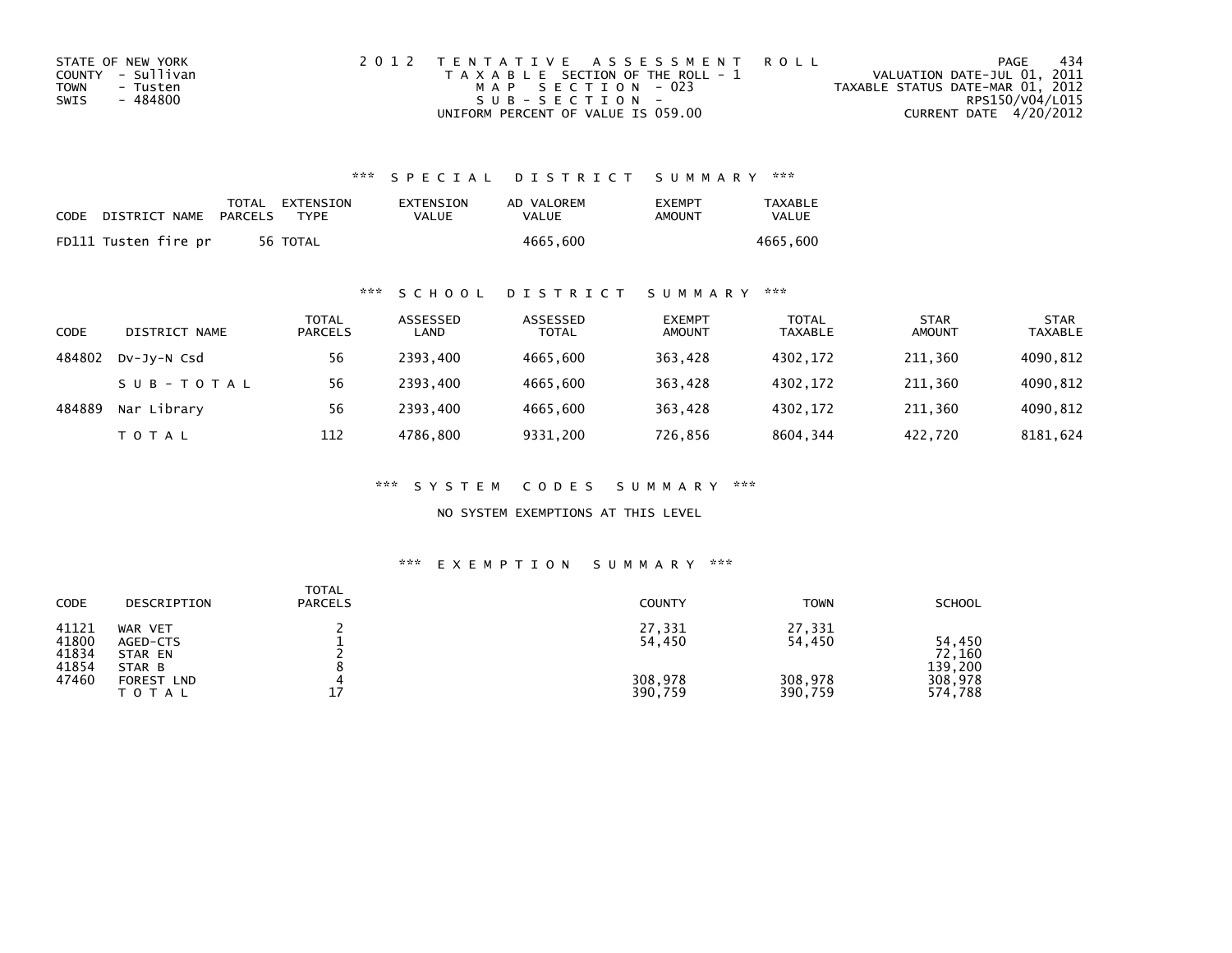| STATE OF NEW YORK       | 2012 TENTATIVE ASSESSMENT ROLL        | PAGE                             | - 435 |
|-------------------------|---------------------------------------|----------------------------------|-------|
| COUNTY - Sullivan       | T A X A B L E SECTION OF THE ROLL - 1 | VALUATION DATE-JUL 01, 2011      |       |
| <b>TOWN</b><br>- Tusten | MAP SECTION - 023                     | TAXABLE STATUS DATE-MAR 01, 2012 |       |
| - 484800<br>SWIS        | SUB-SECTION-                          | RPS150/V04/L015                  |       |
|                         | UNIFORM PERCENT OF VALUE IS 059.00    | CURRENT DATE 4/20/2012           |       |

# \*\*\* G R A N D T O T A L S \*\*\*

| ROLL       | DESCRIPTION    | <b>TOTAL</b>   | ASSESSED      | ASSESSED | <b>TAXABLE</b> | <b>TAXABLE</b> | <b>TAXABLE</b> | <b>STAR</b>    |
|------------|----------------|----------------|---------------|----------|----------------|----------------|----------------|----------------|
| <b>SEC</b> |                | <b>PARCELS</b> | LAND          | TOTAL    | <b>COUNTY</b>  | <b>TOWN</b>    | <b>SCHOOL</b>  | <b>TAXABLE</b> |
|            | <b>TAXABLE</b> | 56             | ?393.<br>.400 | 4665,600 | 4274.841       | 4274.841       | 4302.172       | 4090,812       |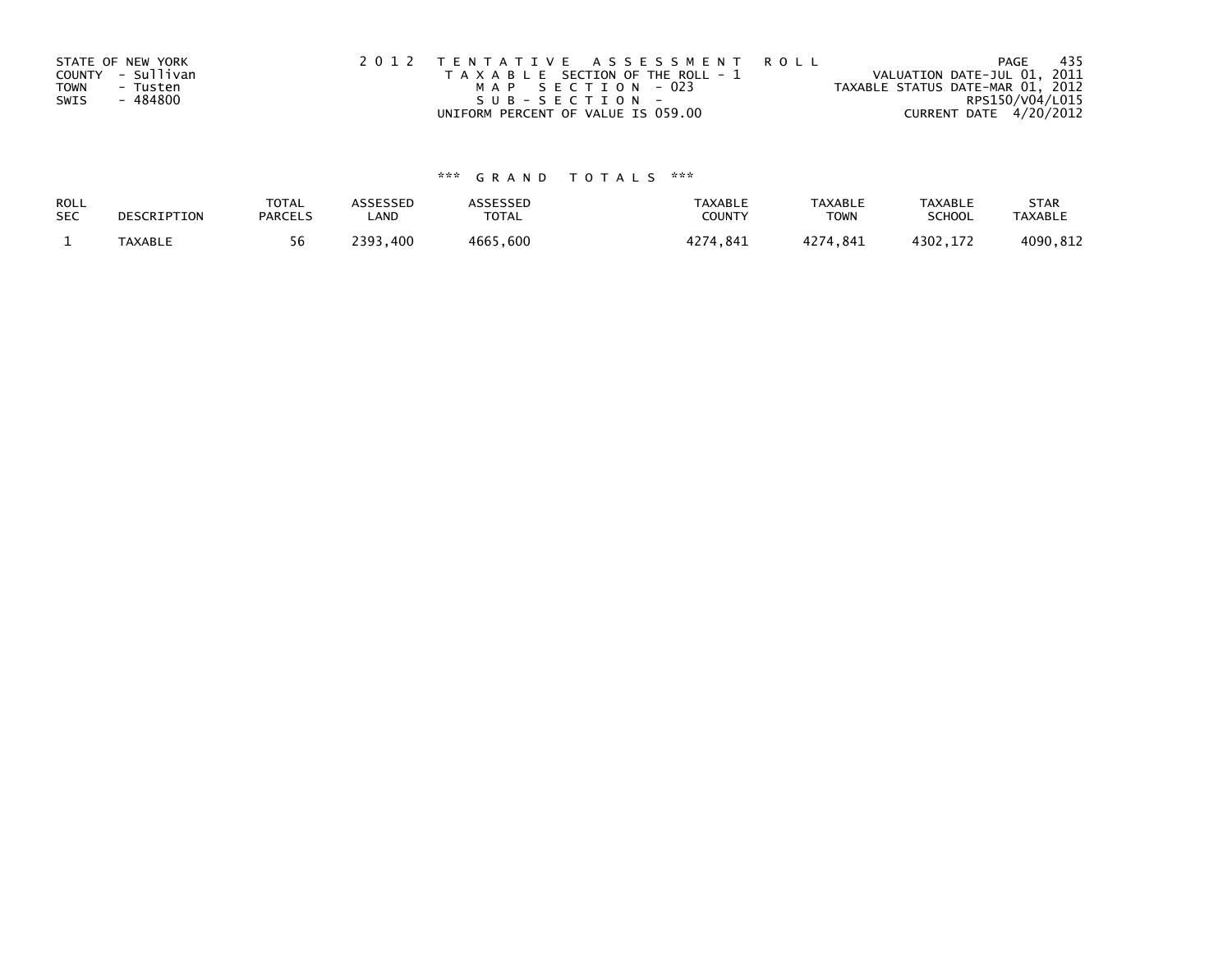| STATE OF NEW YORK<br>COUNTY - Sullivan<br><b>TOWN</b><br>- Tusten<br>$-484800$<br><b>SWIS</b>                                                                      | 2 0 1 2                                                                                                                                                                     | TAX MAP NUMBER SEQUENCE      | TENTATIVE ASSESSMENT<br><b>ROLL</b><br>T A X A B L E SECTION OF THE ROLL - 1<br>UNIFORM PERCENT OF VALUE IS 059.00             |                                                     | 436<br>PAGE<br>VALUATION DATE-JUL 01, 2011<br>TAXABLE STATUS DATE-MAR 01, 2012 |
|--------------------------------------------------------------------------------------------------------------------------------------------------------------------|-----------------------------------------------------------------------------------------------------------------------------------------------------------------------------|------------------------------|--------------------------------------------------------------------------------------------------------------------------------|-----------------------------------------------------|--------------------------------------------------------------------------------|
| TAX MAP PARCEL NUMBER<br>CURRENT OWNERS NAME                                                                                                                       | SCHOOL DISTRICT                                                                                                                                                             | LAND                         | PROPERTY LOCATION & CLASS ASSESSMENT EXEMPTION CODE----------------COUNTY-------TOWN------SCHOOL<br>TAX DESCRIPTION            | <b>TAXABLE VALUE</b>                                |                                                                                |
| $24. -1 - 1$<br>Failing Joan A<br>Failing Daniel L<br>754 Newport Rd<br>Utica, NY 13502<br>MAY BE SUBJECT TO PAYMENT<br>UNDER RPTL480A UNTIL 2021                  | Twn Rd 49<br>911 Forest s480<br>$Dv-Jy-N$ Csd<br>484802-89<br>ACRES 50.00<br>EAST-0323539 NRTH-0559994<br>DEED BOOK 2367<br><b>PG-226</b><br>FULL MARKET VALUE              | 65,700<br>65,700<br>111,400  | FOREST LND 47460<br>COUNTY TAXABLE VALUE<br><b>TOWN</b><br>TAXABLE VALUE<br>SCHOOL TAXABLE VALUE<br>FD111 Tusten fire protect. | 52.560<br>13,140<br>13,140<br>13,140<br>65.700 TO   | 120749<br>52,560<br>52,560                                                     |
| $24. - 1 - 2.1$<br>Schott Susan L<br>4920 State Route 97<br>Narrowsburg, NY 12764                                                                                  | Nys Rt 97<br>240 Rural res<br>484802-89<br>$Dv-Jy-N$ Csd<br>ACRES 70.74<br>EAST-0321941 NRTH-0558059<br>DEED BOOK 2862<br>PG-645<br>FULL MARKET VALUE                       | 87,300<br>154,300<br>261,500 | 41854<br>STAR B<br>COUNTY TAXABLE VALUE<br><b>TOWN</b><br>TAXABLE VALUE<br>SCHOOL TAXABLE VALUE<br>FD111 Tusten fire protect.  | 0<br>154,300<br>154,300<br>136,900<br>154,300 TO    | 116250<br>17,400<br>0                                                          |
| $24. - 1 - 2.2$<br>Wulforst Patricia F<br>4870 State Route 97<br>Narrowsburg, NY 12764                                                                             | Nys Rt 97<br>311 Res vac land<br>484802-89<br>$Dv-Jv-N$ Csd<br><b>ACRES</b><br>3.96<br>EAST-0321941 NRTH-0558059<br>DEED BOOK 2862<br>PG-649<br>FULL MARKET VALUE           | 17,200<br>17,200<br>29,200   | COUNTY TAXABLE VALUE<br><b>TAXABLE VALUE</b><br><b>TOWN</b><br>SCHOOL TAXABLE VALUE<br>FD111 Tusten fire protect.              | 17,200<br>17,200<br>17,200<br>17,200 TO             | 116250                                                                         |
| $24. -1 - 3$<br>Wulforst Patricia Flora<br>Wulforst Karen E<br>4870 State Route 97<br>Narrowsburg, NY 12764                                                        | Nys Rte 97<br>210 1 Family Res<br>484802-89<br>$Dv$ -J $v$ -N Csd<br>FRNT 150.00 DPTH 250.00<br>EAST-0321390 NRTH-0556770<br>DEED BOOK 1974<br>PG-0153<br>FULL MARKET VALUE | 17,100<br>79,700<br>135,100  | 41854<br>STAR B<br>COUNTY TAXABLE VALUE<br><b>TOWN</b><br>TAXABLE VALUE<br>SCHOOL TAXABLE VALUE<br>FD111 Tusten fire protect.  | $\Omega$<br>79,700<br>79,700<br>62,300<br>79,700 TO | 116201<br>17,400                                                               |
| $24. -1 -4$<br>Beaver Brook Rod & Gun Club I Dv-Jy-N Csd<br>346 Beaver Brook Rd<br>Narrowsburg, NY 12764<br>MAY BE SUBJECT TO PAYMENT<br>UNDER RPTL480A UNTIL 2021 | Twn Rd 49<br>260 Seasonal res<br>484802-89<br>ACRES 100.00<br>EAST-0323780 NRTH-0558676<br>DEED BOOK 2648<br>PG-464<br>FULL MARKET VALUE                                    | 96,300<br>100,800<br>170,800 | FOREST LND 47460<br>COUNTY TAXABLE VALUE<br><b>TOWN</b><br>TAXABLE VALUE<br>SCHOOL TAXABLE VALUE<br>FD111 Tusten fire protect. | 74.729<br>26,071<br>26,071<br>26.071<br>100,800 TO  | 106050<br>74,729<br>74,729                                                     |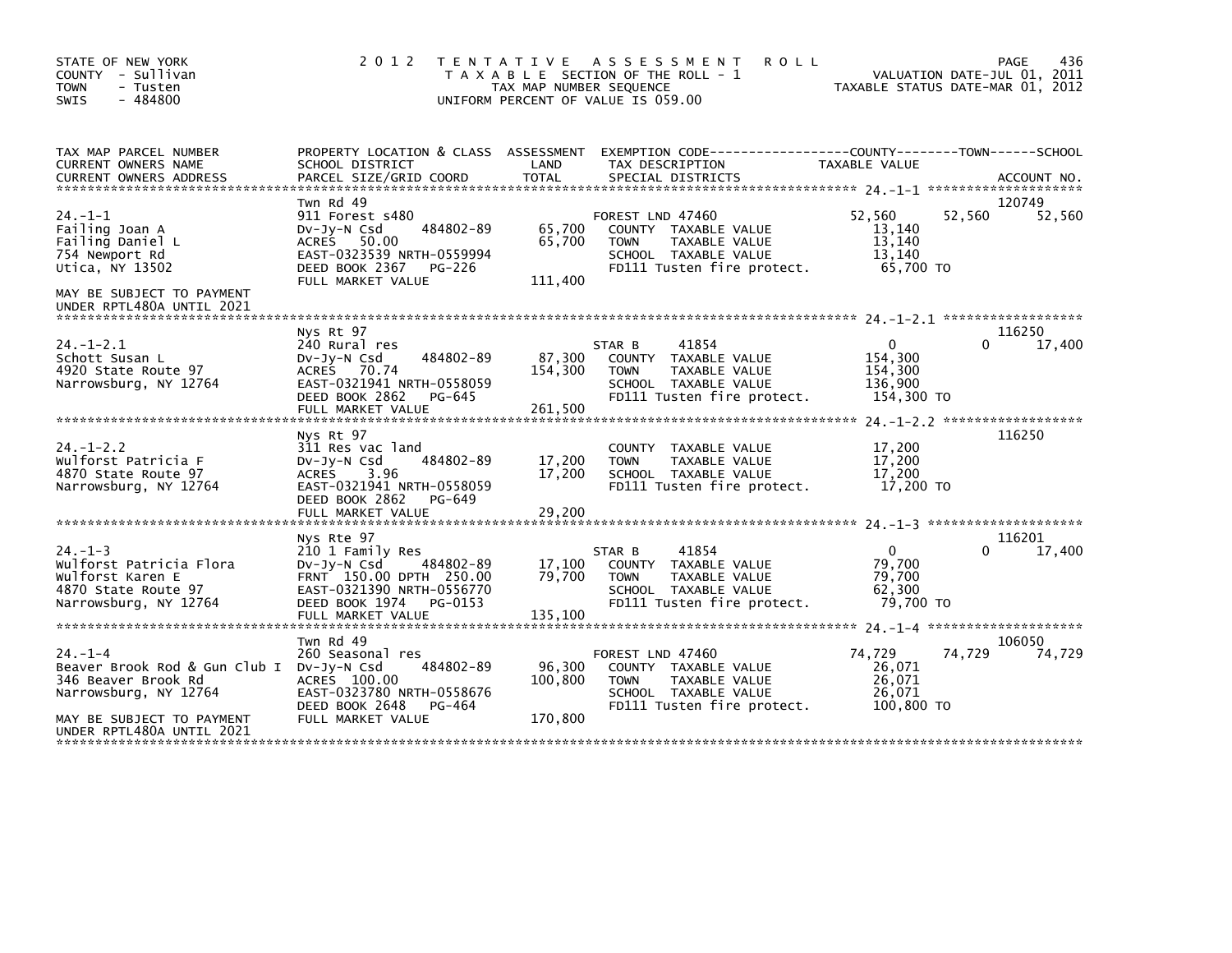| STATE OF NEW YORK<br>COUNTY - Sullivan<br><b>TOWN</b><br>- Tusten<br>$-484800$<br><b>SWIS</b>     | 2 0 1 2                                                                                                                                                             | TAX MAP NUMBER SEQUENCE      | <b>ROLL</b><br>TENTATIVE ASSESSMENT<br>T A X A B L E SECTION OF THE ROLL - 1<br>UNIFORM PERCENT OF VALUE IS 059.00                       | TAXABLE STATUS DATE-MAR 01, 2012                            | 437<br><b>PAGE</b><br>VALUATION DATE-JUL 01, 2011 |
|---------------------------------------------------------------------------------------------------|---------------------------------------------------------------------------------------------------------------------------------------------------------------------|------------------------------|------------------------------------------------------------------------------------------------------------------------------------------|-------------------------------------------------------------|---------------------------------------------------|
| TAX MAP PARCEL NUMBER<br>CURRENT OWNERS NAME<br>CURRENT OWNERS ADDRESS                            | SCHOOL DISTRICT<br>PARCEL SIZE/GRID COORD                                                                                                                           | LAND<br><b>TOTAL</b>         | PROPERTY LOCATION & CLASS ASSESSMENT EXEMPTION CODE----------------COUNTY-------TOWN------SCHOOL<br>TAX DESCRIPTION<br>SPECIAL DISTRICTS | TAXABLE VALUE                                               | ACCOUNT NO.                                       |
| $24. -1 - 5$<br>Cohen Jeffrey<br>Cohen Cheryl<br>PO Box 549<br>Kauneonga Lake, NY 12749           | Nys Rte 97<br>$322$ Rural vac $>10$<br>484802-89<br>$Dv-Jy-N$ Csd<br>ACRES 23.66<br>EAST-0322190 NRTH-0556830<br>DEED BOOK 2754<br>PG-300<br>FULL MARKET VALUE      | 45,900<br>45,900<br>77,800   | COUNTY TAXABLE VALUE<br><b>TOWN</b><br>TAXABLE VALUE<br>SCHOOL TAXABLE VALUE<br>FD111 Tusten fire protect.                               | 45,900<br>45,900<br>45,900<br>45,900 TO                     | 161150                                            |
| $24. - 1 - 6.1$<br>Deleo Anthony<br>272 Cromwell Ave<br>Staten Island, NY 10305                   | Twn Rd 21<br>$314$ Rural vac<10<br>Eldred<br>483401<br>6.52<br><b>ACRES</b><br>EAST-0326038 NRTH-0555265<br>DEED BOOK 1788<br>PG-122<br>FULL MARKET VALUE           | 23,700<br>23,700<br>40,200   | COUNTY TAXABLE VALUE<br><b>TOWN</b><br>TAXABLE VALUE<br>SCHOOL TAXABLE VALUE<br>FD111 Tusten fire protect.                               | 23,700<br>23,700<br>23,700<br>23,700 TO                     | 131200                                            |
| $24. - 1 - 6.2$<br>Veneziano John<br>126 Windermere St<br>Staten Island, NY 10305                 | Twn Rd 21<br>$314$ Rural vac<10<br>Eldred<br>483401<br>7.38<br><b>ACRES</b><br>EAST-0325874 NRTH-0555108<br>DEED BOOK 2010<br>PG-59323<br>FULL MARKET VALUE         | 26,400<br>26,400<br>44,700   | COUNTY TAXABLE VALUE<br><b>TOWN</b><br>TAXABLE VALUE<br>SCHOOL TAXABLE VALUE<br>FD111 Tusten fire protect.                               | 26,400<br>26,400<br>26,400<br>26,400 TO                     |                                                   |
| $24. - 1 - 6.3$<br>Maher John<br>Marcellino Maria A<br>1817 Hendrickson St<br>Brooklyn, NY 11234  | Twn Rd 21<br>210 1 Family Res<br>Eldred<br>483401<br><b>ACRES</b><br>6.26 BANK C10486<br>EAST-0325699 NRTH-0554864<br>DEED BOOK 3380<br>PG-384<br>FULL MARKET VALUE | 28,700<br>160,000<br>271,200 | 41854<br>STAR B<br>COUNTY TAXABLE VALUE<br>TAXABLE VALUE<br><b>TOWN</b><br>SCHOOL TAXABLE VALUE<br>FD111 Tusten fire protect.            | $\mathbf{0}$<br>160,000<br>160,000<br>142,600<br>160,000 TO | 17,400<br>$\Omega$                                |
| $24. -1 - 6.5$<br>141 Lackawaxen LLC<br>440 Kent Ave Apt 4F<br>Brooklyn, NY 11211                 | Twn Rd 21<br>240 Rural res<br>Eldred<br>483401<br>33.43<br><b>ACRES</b><br>EAST-0325087 NRTH-0555417<br>DEED BOOK 2010<br>PG-57322<br>FULL MARKET VALUE             | 59,000<br>539,500<br>914,400 | COUNTY TAXABLE VALUE<br><b>TOWN</b><br>TAXABLE VALUE<br>SCHOOL TAXABLE VALUE<br>FD111 Tusten fire protect.                               | 539,500<br>539,500<br>539,500<br>539,500 TO                 |                                                   |
| $24. -1 - 7.1$<br>Bertsch David H<br>Bertsch Dona J<br>259 Lackawaxen Rd<br>Narrowsburg, NY 12764 | Twn Rd 21<br>$314$ Rural vac<10<br>Eldred<br>483401<br>8.45<br><b>ACRES</b><br>EAST-0324437 NRTH-0557768<br>DEED BOOK 1373<br>PG-418<br>FULL MARKET VALUE           | 33,100<br>33,100<br>56,100   | <b>COUNTY</b><br>TAXABLE VALUE<br>TAXABLE VALUE<br><b>TOWN</b><br>SCHOOL TAXABLE VALUE<br>FD111 Tusten fire protect.                     | 33,100<br>33,100<br>33,100<br>33,100 TO                     | 128701                                            |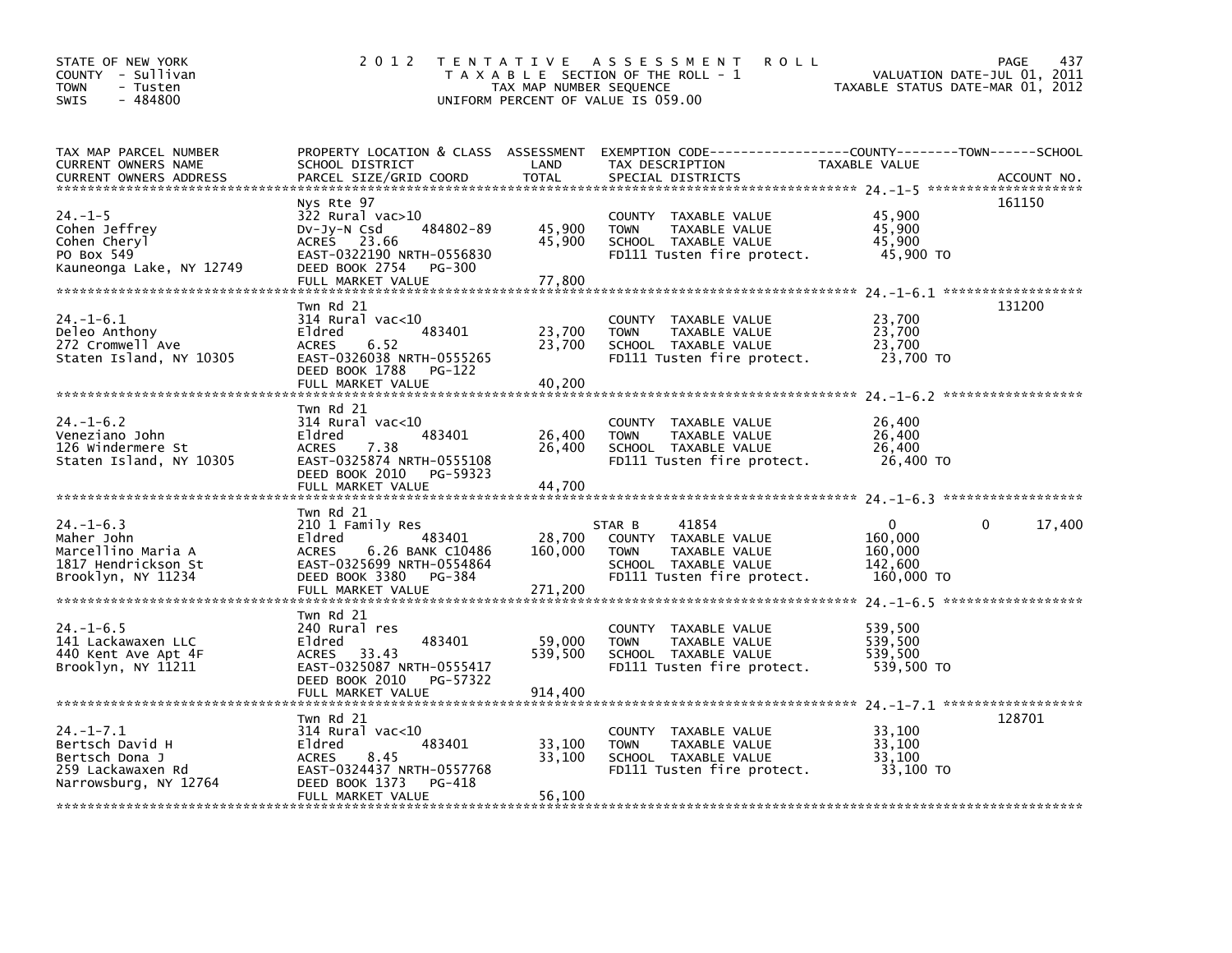| STATE OF NEW YORK<br>COUNTY - Sullivan<br><b>TOWN</b><br>- Tusten<br>$-484800$<br>SWIS                                      | 2 0 1 2                                                                                                                                                                                                                                                               | TAX MAP NUMBER SEQUENCE                | TENTATIVE ASSESSMENT<br><b>ROLL</b><br>T A X A B L E SECTION OF THE ROLL - 1<br>UNIFORM PERCENT OF VALUE IS 059.00             | TAXABLE STATUS DATE-MAR 01, 2012                | 438<br>PAGE<br>VALUATION DATE-JUL 01, 2011 |
|-----------------------------------------------------------------------------------------------------------------------------|-----------------------------------------------------------------------------------------------------------------------------------------------------------------------------------------------------------------------------------------------------------------------|----------------------------------------|--------------------------------------------------------------------------------------------------------------------------------|-------------------------------------------------|--------------------------------------------|
| TAX MAP PARCEL NUMBER<br>CURRENT OWNERS NAME<br>CURRENT OWNERS ADDRESS                                                      | PROPERTY LOCATION & CLASS ASSESSMENT<br>SCHOOL DISTRICT<br>PARCEL SIZE/GRID COORD                                                                                                                                                                                     | LAND<br><b>TOTAL</b>                   | TAX DESCRIPTION<br>SPECIAL DISTRICTS                                                                                           | TAXABLE VALUE                                   | ACCOUNT NO.                                |
| $24. -1 - 7.2$<br>Bertsch Howard David<br>Bertsch Dona J<br>259 Lackawaxen Rd<br>Narrowsburg, NY 12764                      | Tn Rd 21<br>$314$ Rural vac<10<br>483401<br>Eldred<br>subdivision with 24.-1-7.<br>3.00<br><b>ACRES</b><br>EAST-0326060 NRTH-0555974<br>DEED BOOK 3535 PG-536<br>FULL MARKET VALUE                                                                                    | 15,200<br>15,200<br>25,800             | COUNTY TAXABLE VALUE<br>TAXABLE VALUE<br><b>TOWN</b><br>SCHOOL TAXABLE VALUE<br>FD111 Tusten fire protect.                     | 15,200<br>15,200<br>15,200<br>15,200 TO         |                                            |
| $24. - 1 - 7.4$<br>Veneziano Barbara Lynn<br>DeLeo Anthony R<br>Barbara DeLeo<br>820 W Fingerboard Rd                       | Twn Rd 21<br>270 Mfg housing<br>Eldred<br>483401<br>ACRES<br>14.46<br>EAST-0325026 NRTH-0556548<br>DEED BOOK 3310<br>PG-510                                                                                                                                           | 41,700<br>60,800                       | COUNTY TAXABLE VALUE<br>TAXABLE VALUE<br><b>TOWN</b><br>SCHOOL TAXABLE VALUE<br>FD111 Tusten fire protect.                     | 60,800<br>60,800<br>60,800<br>60,800 TO         | 128800                                     |
| Staten Island, NY 10305<br>$24. -1 - 7.5$<br>Graham Holter<br>Vaswani Neela<br>231 W 16 th St Apt 3WR<br>New York, NY 10011 | FULL MARKET VALUE<br>Twn Rd 21<br>240 Rural res<br>483401<br>Eldred<br><b>ACRES</b><br>12.00<br>EAST-0324308 NRTH-0557334<br>DEED BOOK 3608<br>PG-656<br>FULL MARKET VALUE                                                                                            | 103,100<br>38,800<br>92,000<br>155,900 | TAXABLE VALUE<br><b>COUNTY</b><br><b>TOWN</b><br>TAXABLE VALUE<br>SCHOOL TAXABLE VALUE<br>FD111 Tusten fire protect.           | 92,000<br>92,000<br>92,000<br>92,000 TO         | 157375                                     |
| $24. - 1 - 7.6$<br>Vonsteenburgh Diane K<br>167 Lackawaxen Rd<br>Narrowsburg, NY 12764                                      | Twn Rd 21<br>240 Rural res<br>483401<br>Eldred<br><b>ACRES</b><br>11.77<br>EAST-0323909 NRTH-0557163<br>DEED BOOK 1876<br>$PG-3$<br>FULL MARKET VALUE                                                                                                                 | 38,500<br>101,500<br>172,000           | 41854<br>STAR B<br>COUNTY TAXABLE VALUE<br><b>TOWN</b><br>TAXABLE VALUE<br>SCHOOL TAXABLE VALUE<br>FD111 Tusten fire protect.  | 0<br>101,500<br>101,500<br>84,100<br>101,500 TO | 17,400<br>0                                |
| $24. -1 - 7.7$<br>Bosser Johanna E<br>Bosser Peter R<br>204 Lackawaxen Rd<br>Narrowsburg, NY 12764                          | Tn Rd 21<br>210 1 Family Res<br>483401<br>Eldred<br><b>ACRES</b><br>5.38 BANK 60806<br>EAST-0326060 NRTH-0555974<br>DEED BOOK 3525<br>PG-180<br>FULL MARKET VALUE                                                                                                     | 26,800<br>111,800<br>189,500           | 41834<br>STAR EN<br>COUNTY TAXABLE VALUE<br><b>TOWN</b><br>TAXABLE VALUE<br>SCHOOL TAXABLE VALUE<br>FD111 Tusten fire protect. | 0<br>111.800<br>111,800<br>75.720<br>111,800 TO | 36,080<br>0                                |
| $24. -1 - 9.1$<br>Dominguez Jose<br>Dominguez Yolanda<br>140-10 84 Drive Apt 5D<br>Briarwood, NY 11435                      | Twn Rd 9<br>270 Mfg housing<br>483401<br>Eldred<br><b>ACRES</b><br>5.06<br>EAST-0325622 NRTH-0557220<br>DEED BOOK 1014<br>PG-00010<br>FULL MARKET VALUE<br>واید مراہد مراہد مراہد مراہد مراہد مراہد مراہد مراہد مراہد مراہد مراہد مراہد مراہد مراہد مراہد مراہد مراہد | 25,800<br>37,700<br>63,900             | COUNTY<br>TAXABLE VALUE<br><b>TOWN</b><br>TAXABLE VALUE<br>SCHOOL TAXABLE VALUE<br>FD111 Tusten fire protect.                  | 37,700<br>37,700<br>37,700<br>37,700 TO         |                                            |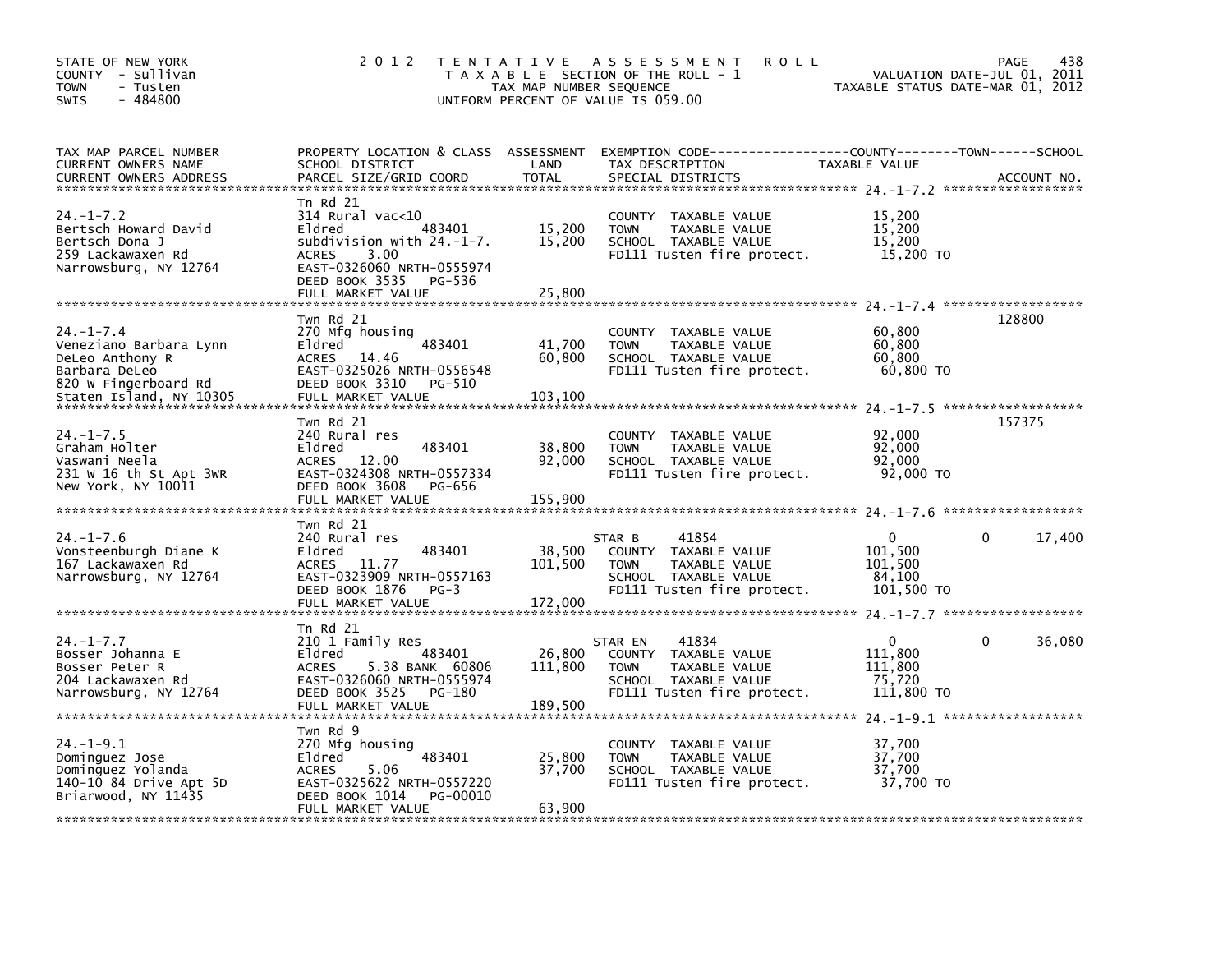| STATE OF NEW YORK<br>COUNTY - Sullivan<br><b>TOWN</b><br>- Tusten<br>$-484800$<br><b>SWIS</b>      | 2 0 1 2                                                                                                                                                                             | TAX MAP NUMBER SEQUENCE      | TENTATIVE ASSESSMENT<br><b>ROLL</b><br>T A X A B L E SECTION OF THE ROLL - 1<br>UNIFORM PERCENT OF VALUE IS 059.00                                       | VALUATION DATE-JUL 01, 2011<br>TAXABLE STATUS DATE-MAR 01, 2012 | PAGE<br>439                           |
|----------------------------------------------------------------------------------------------------|-------------------------------------------------------------------------------------------------------------------------------------------------------------------------------------|------------------------------|----------------------------------------------------------------------------------------------------------------------------------------------------------|-----------------------------------------------------------------|---------------------------------------|
| TAX MAP PARCEL NUMBER<br>CURRENT OWNERS NAME                                                       | SCHOOL DISTRICT                                                                                                                                                                     | LAND                         | PROPERTY LOCATION & CLASS ASSESSMENT EXEMPTION CODE----------------COUNTY-------TOWN------SCHOOL<br>TAX DESCRIPTION                                      | TAXABLE VALUE                                                   |                                       |
| $24. -1 - 9.3$<br>Pallis Phyllis G<br>250 Lackawaxen Rd<br>Narrowsburg, NY 12764                   | Twn Rd 9<br>270 Mfg housing<br>483401<br>Eldred<br>4.82<br><b>ACRES</b><br>EAST-0325730 NRTH-0557470<br>DEED BOOK 814<br>PG-00565                                                   | 25,000 STAR EN<br>66,800     | 86 PCT OF VALUE USED FOR EXEMPTION PURPOSES<br>COMBAT VET 41131<br>41834<br>COUNTY TAXABLE VALUE<br><b>TOWN</b><br>TAXABLE VALUE<br>SCHOOL TAXABLE VALUE | 14,362<br>14,362<br>$\Omega$<br>52,438<br>52,438<br>30,720      | 141435<br>$\mathbf{0}$<br>36,080<br>0 |
| 24. –1–10<br>Bertsch H David<br>Bertsch Dona J<br>259 Lackawaxen Rd<br>Narrowsburg, NY 12764       | Twn Rd 21<br>210 1 Family Res<br>483401<br>Eldred<br>ACRES<br>3.51<br>EAST-0325290 NRTH-0557755<br>DEED BOOK 3209<br>PG-65<br>FULL MARKET VALUE                                     | 21,400<br>64,000<br>108,500  | <b>COUNTY</b><br>TAXABLE VALUE<br>TAXABLE VALUE<br><b>TOWN</b><br>SCHOOL TAXABLE VALUE<br>FD111 Tusten fire protect.                                     | 64,000<br>64,000<br>64,000<br>64,000 TO                         | 156650                                |
| $24. -1 - 11.1$<br>Bertsch David H<br>Bertsch Dona J<br>259 Lackawaxen Rd<br>Narrowsburg, NY 12764 | Twn Rd 21<br>240 Rural res<br>483401<br>Eldred<br>30.24<br>ACRES<br>EAST-0325050 NRTH-0558260<br>DEED BOOK 1373<br>PG-422<br>FULL MARKET VALUE                                      | 56,300<br>209,000<br>354.200 | TAXABLE VALUE<br><b>COUNTY</b><br><b>TOWN</b><br><b>TAXABLE VALUE</b><br>SCHOOL TAXABLE VALUE<br>FD111 Tusten fire protect.                              | 209,000<br>209,000<br>209,000<br>209,000 TO                     | 128700                                |
| $24. -1 - 11.3$<br>Bertsch David H<br>Bertsch Dona J<br>259 Lackawaxen Rd<br>Narrowsburg, NY 12764 | Twn Rd 21<br>$314$ Rural vac<10<br>483401<br>Eldred<br>2.05<br><b>ACRES</b><br>EAST-0325130 NRTH-0557550<br>DEED BOOK 1710<br>PG-365<br>FULL MARKET VALUE                           | 14,900<br>14,900<br>25,300   | COUNTY TAXABLE VALUE<br><b>TOWN</b><br><b>TAXABLE VALUE</b><br>SCHOOL TAXABLE VALUE<br>FD111 Tusten fire protect.                                        | 14,900<br>14,900<br>14,900<br>14,900 TO                         | 128715                                |
| 24. -1-12<br>Goller Jesse<br>9 Orange Trl<br>Denville, NJ 07834115                                 | Twn Rd 21<br>240 Rural res<br>483401<br>Eldred<br>Combined with $24.-1-11.2$<br>57.55<br><b>ACRES</b><br>EAST-0326130 NRTH-0558760<br>DEED BOOK 2163<br>PG-182<br>FULL MARKET VALUE | 75,100<br>177,800<br>301.400 | <b>COUNTY</b><br>TAXABLE VALUE<br>TAXABLE VALUE<br><b>TOWN</b><br>SCHOOL TAXABLE VALUE<br>FD111 Tusten fire protect.                                     | 177,800<br>177,800<br>177,800<br>177,800 TO                     | 147400                                |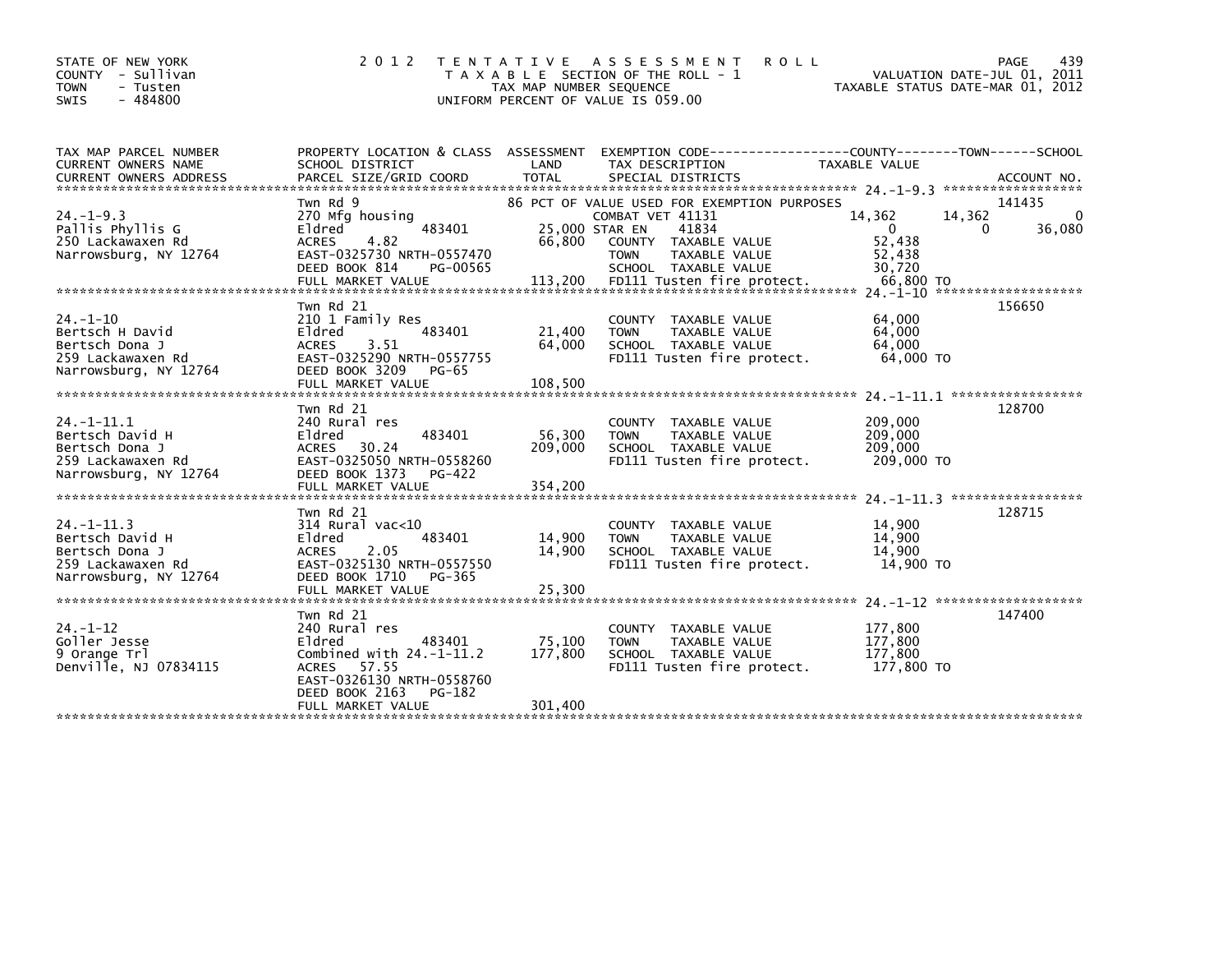| STATE OF NEW YORK<br>COUNTY - Sullivan<br><b>TOWN</b><br>- Tusten<br>$-484800$<br><b>SWIS</b>                         | 2 0 1 2                                                                                                                                                | T E N T A T I V E<br>TAX MAP NUMBER SEQUENCE | A S S E S S M E N T<br>T A X A B L E SECTION OF THE ROLL - 1<br>UNIFORM PERCENT OF VALUE IS 059.00                                                                                                                | <b>ROLL</b> | TAXABLE STATUS DATE-MAR 01, 2012                                             | <b>PAGE</b><br>VALUATION DATE-JUL 01, 2011 | 440                                   |
|-----------------------------------------------------------------------------------------------------------------------|--------------------------------------------------------------------------------------------------------------------------------------------------------|----------------------------------------------|-------------------------------------------------------------------------------------------------------------------------------------------------------------------------------------------------------------------|-------------|------------------------------------------------------------------------------|--------------------------------------------|---------------------------------------|
| TAX MAP PARCEL NUMBER<br>CURRENT OWNERS NAME<br><b>CURRENT OWNERS ADDRESS</b>                                         | PROPERTY LOCATION & CLASS ASSESSMENT EXEMPTION CODE----------------COUNTY-------TOWN------SCHOOL<br>SCHOOL DISTRICT<br>PARCEL SIZE/GRID COORD          | LAND<br><b>TOTAL</b>                         | TAX DESCRIPTION<br>SPECIAL DISTRICTS                                                                                                                                                                              |             | TAXABLE VALUE                                                                |                                            | ACCOUNT NO.                           |
| $24. -1 - 13$<br>Wanser Calvin J<br>Woolsey George Jr<br>200 Brown Rd<br>Middletown, NY 10941                         | Twn Rd 49<br>260 Seasonal res<br>483401<br>Eldred<br>3.25<br><b>ACRES</b><br>EAST-0325720 NRTH-0559790<br>DEED BOOK 1823<br>PG-54<br>FULL MARKET VALUE | 19.900 AGED-S<br>92,400                      | 48 PCT OF VALUE USED FOR EXEMPTION PURPOSES<br>COMBAT VET 41131<br>41804<br>41834<br>54,500 STAR EN<br>COUNTY TAXABLE VALUE<br><b>TOWN</b><br>TAXABLE VALUE<br>SCHOOL TAXABLE VALUE<br>FD111 Tusten fire protect. |             | 6,540<br>$\Omega$<br>$\mathbf{0}$<br>47,960<br>47,960<br>15.804<br>54.500 TO | 6,540<br>0<br>$\Omega$                     | 110500<br>$\Omega$<br>2,616<br>36,080 |
|                                                                                                                       |                                                                                                                                                        |                                              |                                                                                                                                                                                                                   |             |                                                                              | *******************                        |                                       |
| $24. -1 - 15$<br>Beaver Brook Rod & Gun Club<br>Attn: Secretary<br>Narrowsburg, NY 12764<br>MAY BE SUBJECT TO PAYMENT | Twn Rd 16<br>911 Forest s480<br>Eldred<br>483401<br>ACRES 114.50<br>EAST-0326950 NRTH-0560000<br>DEED BOOK 617<br>PG-00193<br>FULL MARKET VALUE        | 98,500<br>105,700<br>179,200                 | FOREST LND 47460<br>COUNTY TAXABLE VALUE<br><b>TOWN</b><br>TAXABLE VALUE<br>SCHOOL TAXABLE VALUE<br>FD111 Tusten fire protect.                                                                                    |             | 63,828<br>41,872<br>41,872<br>41,872<br>105,700 TO                           | 63,828                                     | 103600<br>63,828                      |
| UNDER RPTL480A UNTIL 2021                                                                                             |                                                                                                                                                        |                                              |                                                                                                                                                                                                                   |             |                                                                              |                                            |                                       |
| 24. –1–16<br>Beaver Brook Rod & Gun Club<br>Attn: Secretary<br>Narrowsburg, NY 12764                                  | Twn Rd 29<br>911 Forest s480<br>483401<br>Eldred<br>41.44<br>ACRES<br>EAST-0327800 NRTH-0557310                                                        | 60,400<br>60,400                             | FOREST LND 47460<br>COUNTY TAXABLE VALUE<br><b>TOWN</b><br>TAXABLE VALUE<br>SCHOOL TAXABLE VALUE                                                                                                                  |             | 40.811<br>19,589<br>19,589<br>19.589                                         | 40,811                                     | 121750<br>40,811                      |
| MAY BE SUBJECT TO PAYMENT                                                                                             | DEED BOOK 1019<br>PG-00290<br>FULL MARKET VALUE                                                                                                        | 102,400                                      | FD111 Tusten fire protect.                                                                                                                                                                                        |             | 60,400 TO                                                                    |                                            |                                       |
| UNDER RPTL480A UNTIL 2021                                                                                             | Twn Rd 29                                                                                                                                              |                                              |                                                                                                                                                                                                                   |             |                                                                              |                                            | 116601                                |
| $24. - 1 - 17$<br>Fraccio Carolyn<br>356 Irishtown Rd<br>Narrowsburg, NY 12764                                        | 314 Rural vac<10<br>483401<br>Eldred<br>6.70<br><b>ACRES</b><br>EAST-0326910 NRTH-0557780<br>DEED BOOK 797<br>PG-00763                                 | 25,800<br>25,800                             | COUNTY TAXABLE VALUE<br>TAXABLE VALUE<br><b>TOWN</b><br>SCHOOL TAXABLE VALUE<br>FD111 Tusten fire protect.                                                                                                        |             | 25,800<br>25,800<br>25,800<br>25,800 TO                                      |                                            |                                       |
|                                                                                                                       |                                                                                                                                                        |                                              |                                                                                                                                                                                                                   |             |                                                                              |                                            |                                       |
| $24 - 1 - 18.1$                                                                                                       | 315 Irishtown Rd<br>210 1 Family Res                                                                                                                   |                                              | COMBAT VET 41131                                                                                                                                                                                                  |             | 26.100                                                                       | 26,100                                     | 125400<br>0                           |
| Toro Pastor Jr<br>Toro Evelyn<br>315 Irishtown Rd<br>Narrowsburg, NY 12764                                            | Eldred<br>483401<br>FRNT 320.00 DPTH<br>10.96 BANKC130280<br>ACRES<br>EAST-0327240 NRTH-0557210<br>DEED BOOK 2956<br>PG-175                            | 139,400 STAR B                               | 38,000 DISABL VET 41141<br>41854<br>COUNTY TAXABLE VALUE<br>TAXABLE VALUE<br><b>TOWN</b><br>SCHOOL TAXABLE VALUE                                                                                                  |             | 52,200<br>$\Omega$<br>61,100<br>61,100<br>122,000                            | 52,200<br>$\Omega$                         | $\Omega$<br>17,400                    |
|                                                                                                                       | FULL MARKET VALUE                                                                                                                                      | 236,300                                      | FD111 Tusten fire protect.                                                                                                                                                                                        |             | 139,400 TO                                                                   |                                            |                                       |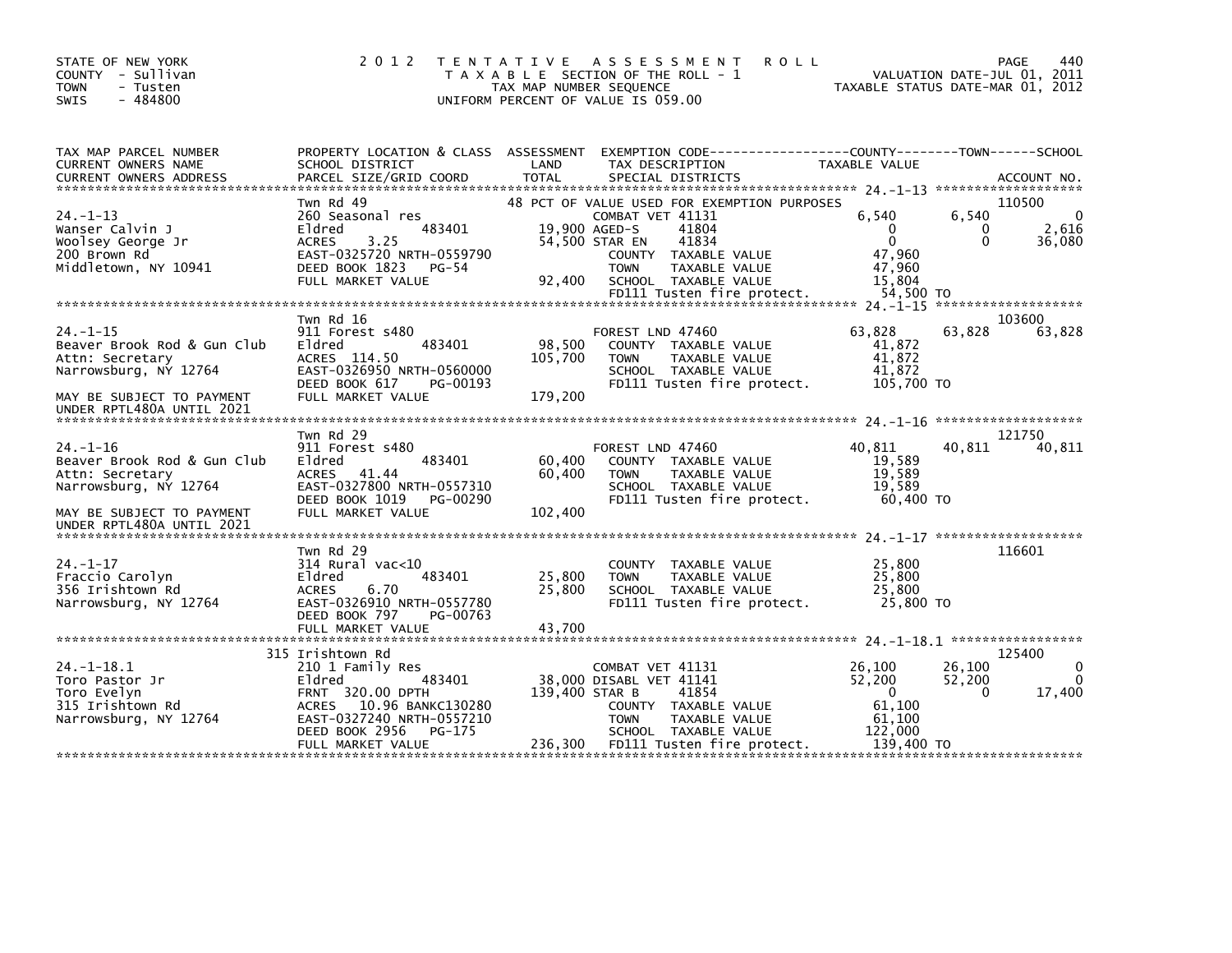| STATE OF NEW YORK<br>COUNTY - Sullivan<br>- Tusten<br><b>TOWN</b><br>$-484800$<br>SWIS                              | 2 0 1 2                                                                                                                                                           | T E N T A T I V E<br>TAX MAP NUMBER SEQUENCE | A S S E S S M E N T<br><b>ROLL</b><br>T A X A B L E SECTION OF THE ROLL - 1<br>UNIFORM PERCENT OF VALUE IS 059.00                                                                       | VALUATION DATE-JUL 01, 2011<br>TAXABLE STATUS DATE-MAR 01, 2012                 | PAGE<br>441                |
|---------------------------------------------------------------------------------------------------------------------|-------------------------------------------------------------------------------------------------------------------------------------------------------------------|----------------------------------------------|-----------------------------------------------------------------------------------------------------------------------------------------------------------------------------------------|---------------------------------------------------------------------------------|----------------------------|
| TAX MAP PARCEL NUMBER<br>CURRENT OWNERS NAME<br>CURRENT OWNERS ADDRESS                                              | SCHOOL DISTRICT<br>PARCEL SIZE/GRID COORD                                                                                                                         | LAND<br><b>TOTAL</b>                         | PROPERTY LOCATION & CLASS ASSESSMENT EXEMPTION CODE----------------COUNTY-------TOWN------SCHOOL<br>TAX DESCRIPTION<br>SPECIAL DISTRICTS                                                | TAXABLE VALUE                                                                   | ACCOUNT NO.                |
| $24. -1 - 18.2$<br>Toro Pastor Jr<br>315 Irishtown Rd<br>Narrowsburg, NY 12764                                      | T.r. 49<br>$314$ Rural vac<10<br>Eldred<br>483401<br>FRNT 310.00 DPTH 77.30<br>EAST-0327320 NRTH-0557100<br>DEED BOOK 2995<br>PG-321<br>FULL MARKET VALUE         | 1,900<br>1.900<br>3,200                      | COUNTY TAXABLE VALUE<br>TAXABLE VALUE<br><b>TOWN</b><br>SCHOOL TAXABLE VALUE<br>FD111 Tusten fire protect.                                                                              | 1,900<br>1,900<br>1.900<br>1,900 TO                                             | 126400                     |
| $24. -1 - 19.1$<br>Tedeschi David V<br>Tedeschi Mary A<br>5 Hollywood Ave<br>Selden, NY 11784                       | 12 Smith Hughes Rd<br>270 Mfg housing<br>483401<br>Eldred<br>3.31<br><b>ACRES</b><br>EAST-0327890 NRTH-0555830<br>DEED BOOK 2010<br>PG-58861<br>FULL MARKET VALUE | 20,100<br>46,000<br>78,000                   | COUNTY TAXABLE VALUE<br>TAXABLE VALUE<br><b>TOWN</b><br>SCHOOL TAXABLE VALUE<br>FD111 Tusten fire protect.                                                                              | 46,000<br>46,000<br>46,000<br>46,000 TO                                         | 119408                     |
| $24. -1 - 19.2$<br>Fraccio Carolyn<br>356 Irishtown Rd<br>Narrowsburg, NY 12764                                     | Twn Rd 20<br>210 1 Family Res<br>483401<br>Eldred<br>ACRES 16.60<br>EAST-0326570 NRTH-0557200<br>DEED BOOK 739<br>PG-00417<br>FULL MARKET VALUE                   | 44,300 STAR EN<br>167,100<br>283,200         | 77 PCT OF VALUE USED FOR EXEMPTION PURPOSES<br>41800<br>AGED-CTS<br>41834<br>COUNTY TAXABLE VALUE<br>TAXABLE VALUE<br><b>TOWN</b><br>SCHOOL TAXABLE VALUE<br>FD111 Tusten fire protect. | 51,467<br>51,467<br>$\Omega$<br>0<br>115,633<br>115,633<br>79,553<br>167,100 TO | 116600<br>51,467<br>36,080 |
| $24. -1 - 19.3$<br>Mongiello Nicholas<br>Mongiello Rosemarie<br>225 Kensington Rd<br>Lynbrook, NY 11563             | 278 Irishtown Rd<br>210 1 Family Res<br>Eldred<br>483401<br><b>ACRES</b><br>4.20<br>EAST-0328080 NRTH-0556280<br>DEED BOOK 996<br>PG-00004<br>FULL MARKET VALUE   | 23,000<br>116,000<br>196,600                 | COUNTY TAXABLE VALUE<br><b>TOWN</b><br><b>TAXABLE VALUE</b><br>SCHOOL TAXABLE VALUE<br>FD111 Tusten fire protect.                                                                       | 116,000<br>116,000<br>116,000<br>116,000 TO                                     | 134300                     |
| $24. -1 - 19.4$<br>Lanza Anthony<br>Morse Donna A<br>Doloes Annuzzi<br>13 Garfield Pl<br>South Hackensack, NJ 07606 | Twn Rd 49<br>$314$ Rural vac<10<br>Eldred<br>483401<br>ACRES 10.00<br>EAST-0327600 NRTH-0556080<br>DEED BOOK 790<br>PG-00795<br>FULL MARKET VALUE                 | 32,000<br>32.000<br>54,200                   | COUNTY TAXABLE VALUE<br><b>TAXABLE VALUE</b><br><b>TOWN</b><br>SCHOOL TAXABLE VALUE<br>FD111 Tusten fire protect.                                                                       | 32,000<br>32,000<br>32,000<br>32,000 TO                                         | 132050                     |
| $24. -1 - 19.5$<br>Marshall Caroline McHale<br>512 Henry St Apt 4<br>Brooklyn, NY 11231                             | Twn Rd 20<br>210 1 Family Res<br>483401<br>Eldred<br><b>ACRES</b><br>5.36<br>EAST-0326970 NRTH-0556330<br>DEED BOOK 2410<br><b>PG-605</b><br>FULL MARKET VALUE    | 26,800<br>128,500<br>217,800                 | COUNTY TAXABLE VALUE<br><b>TOWN</b><br>TAXABLE VALUE<br>SCHOOL TAXABLE VALUE<br>FD111 Tusten fire protect.                                                                              | 128,500<br>128,500<br>128,500<br>128,500 TO                                     | 161925                     |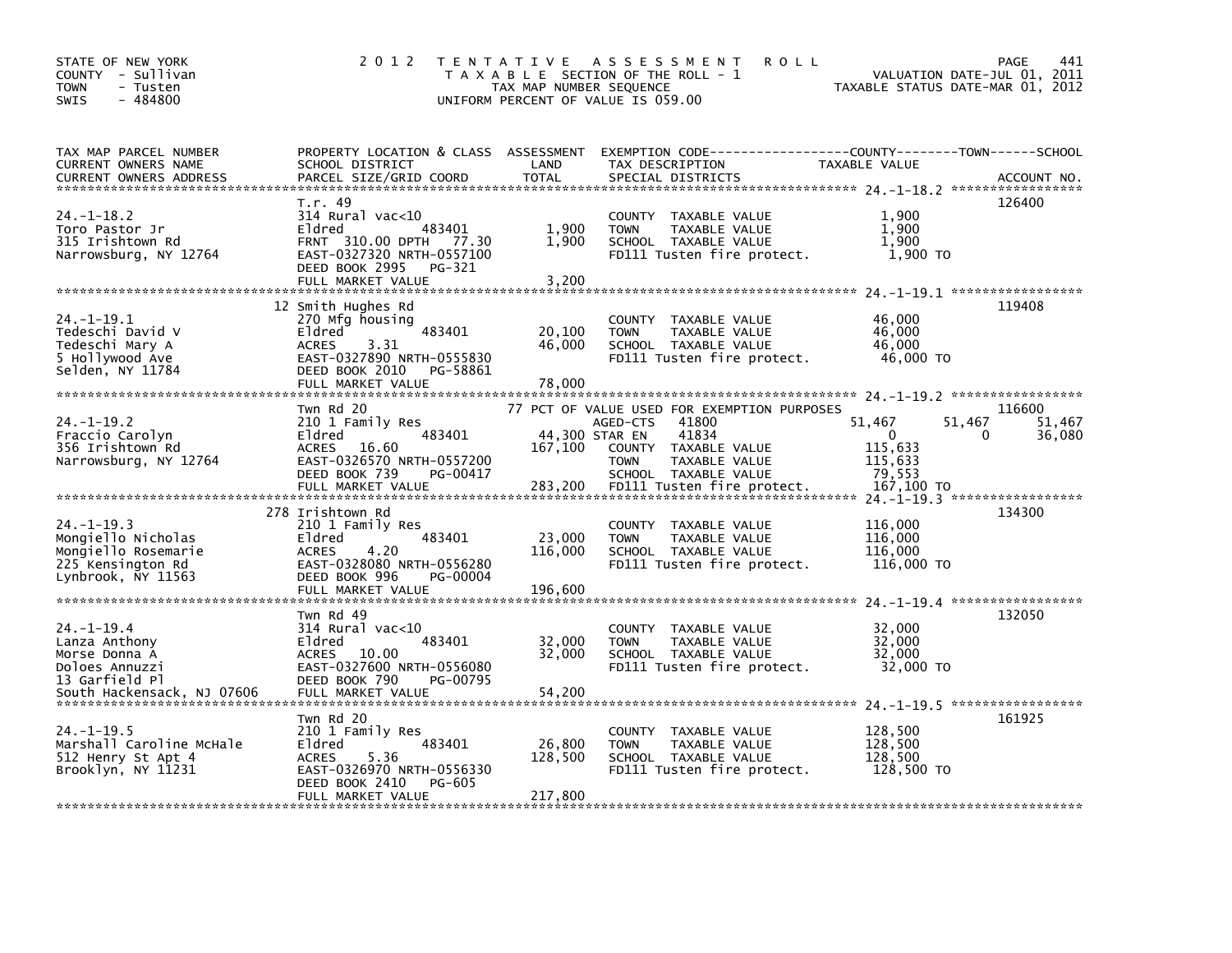| STATE OF NEW YORK<br>COUNTY - Sullivan<br><b>TOWN</b><br>- Tusten<br>$-484800$<br><b>SWIS</b>            | 2 0 1 2                                                                                                                                                         | T E N T A T I V E<br>TAX MAP NUMBER SEQUENCE | <b>ROLL</b><br>A S S E S S M E N T<br>T A X A B L E SECTION OF THE ROLL - 1<br>UNIFORM PERCENT OF VALUE IS 059.00 | VALUATION DATE-JUL 01, 2011<br>TAXABLE STATUS DATE-MAR 01, 2012 | 442<br>PAGE                 |
|----------------------------------------------------------------------------------------------------------|-----------------------------------------------------------------------------------------------------------------------------------------------------------------|----------------------------------------------|-------------------------------------------------------------------------------------------------------------------|-----------------------------------------------------------------|-----------------------------|
| TAX MAP PARCEL NUMBER<br>CURRENT OWNERS NAME<br><b>CURRENT OWNERS ADDRESS</b>                            | PROPERTY LOCATION & CLASS ASSESSMENT<br>SCHOOL DISTRICT<br>PARCEL SIZE/GRID COORD                                                                               | LAND<br><b>TOTAL</b>                         | EXEMPTION CODE-----------------COUNTY-------TOWN------SCHOOL<br>TAX DESCRIPTION<br>SPECIAL DISTRICTS              | TAXABLE VALUE                                                   | ACCOUNT NO.                 |
| $24. - 1 - 20.1$<br>Eisen Joanne<br>1188 Round Swamp Rd<br>old Bethpage, NY 11804                        | Twn Rd 20<br>314 Rural vac<10<br>Eldred<br>483401<br><b>ACRES</b><br>7.79<br>EAST-0327180 NRTH-0555560<br>DEED BOOK 869<br>PG-00088<br>FULL MARKET VALUE        | 27,600<br>27,600<br>46,800                   | COUNTY<br>TAXABLE VALUE<br>TAXABLE VALUE<br><b>TOWN</b><br>SCHOOL TAXABLE VALUE<br>FD111 Tusten fire protect.     | 27,600<br>27,600<br>27,600<br>27,600 TO                         |                             |
| $24. - 1 - 20.2$<br>Bosser Johanna<br>204 Lackawaxen Rd<br>Narrowsburg, NY 12764                         | Twn Rd 20<br>312 Vac w/imprv<br>483401<br>Eldred<br>9.34<br><b>ACRES</b><br>EAST-0325950 NRTH-0556250<br>DEED BOOK 1836<br>PG-81<br>FULL MARKET VALUE           | 29,800<br>32,800<br>55,600                   | COUNTY TAXABLE VALUE<br><b>TOWN</b><br>TAXABLE VALUE<br>SCHOOL TAXABLE VALUE<br>FD111 Tusten fire protect.        | 32,800<br>32,800<br>32,800<br>32,800 TO                         | 100825                      |
| $24. -1 - 20.3$<br>Maloney Mary L<br>54 Cupsaw Ave<br>Ringwood, NJ 07456                                 | Twn Rd 20<br>210 1 Family Res<br>483401<br>Eldred<br><b>ACRES</b><br>6.90<br>EAST-0326200 NRTH-0556570<br>DEED BOOK 3378<br>PG-484<br>FULL MARKET VALUE         | 30,200<br>90.000<br>152,500                  | COUNTY TAXABLE VALUE<br><b>TOWN</b><br>TAXABLE VALUE<br>SCHOOL TAXABLE VALUE<br>FD111 Tusten fire protect.        | 90,000<br>90,000<br>90.000<br>90,000 TO                         | 153900<br>***************** |
| $24. - 1 - 20.4$<br>Ingebretsen Eric<br>77 Clearmeadow Dr<br>East Meadow, NY 11554                       | 395 Irishtown Rd<br>210 1 Family Res<br>483401<br>Eldred<br><b>ACRES</b><br>7.00<br>EAST-0326520 NRTH-0555580<br>DEED BOOK 978<br>PG-00030<br>FULL MARKET VALUE | 30,500<br>105,000<br>178,000                 | COUNTY TAXABLE VALUE<br><b>TOWN</b><br>TAXABLE VALUE<br>SCHOOL TAXABLE VALUE<br>FD111 Tusten fire protect.        | 105,000<br>105,000<br>105,000<br>105,000 TO                     |                             |
| $24. - 1 - 20.5$<br>Lemee Christophe<br>Lemee Muriel Guepin<br>396 Irishtown Rd<br>Narrowsburg, NY 12764 | Twn Rd 20<br>220 2 Family Res<br>Eldred<br>483401<br>2.73<br><b>ACRES</b><br>EAST-0325950 NRTH-0556250<br>DEED BOOK 3192<br>PG-444<br>FULL MARKET VALUE         | 18,300<br>98.000<br>166,100                  | COUNTY TAXABLE VALUE<br><b>TOWN</b><br>TAXABLE VALUE<br>SCHOOL TAXABLE VALUE<br>FD111 Tusten fire protect.        | 98,000<br>98.000<br>98.000<br>98,000 TO                         | 100825                      |
| $24. - 1 - 20.6$<br>Ingebretsen Eric<br>77 Clear Meadow Dr<br>East Meadow, NY 11554                      | Twn Rd 20<br>314 Rural vac<10<br>483401<br>Eldred<br>8.23<br><b>ACRES</b><br>EAST-0327180 NRTH-0555560<br>DEED BOOK 3265<br>PG-650<br>FULL MARKET VALUE         | 27,800<br>27,800<br>47.100                   | COUNTY TAXABLE VALUE<br><b>TOWN</b><br>TAXABLE VALUE<br>SCHOOL TAXABLE VALUE<br>FD111 Tusten fire protect.        | 27,800<br>27,800<br>27,800<br>27,800 TO                         |                             |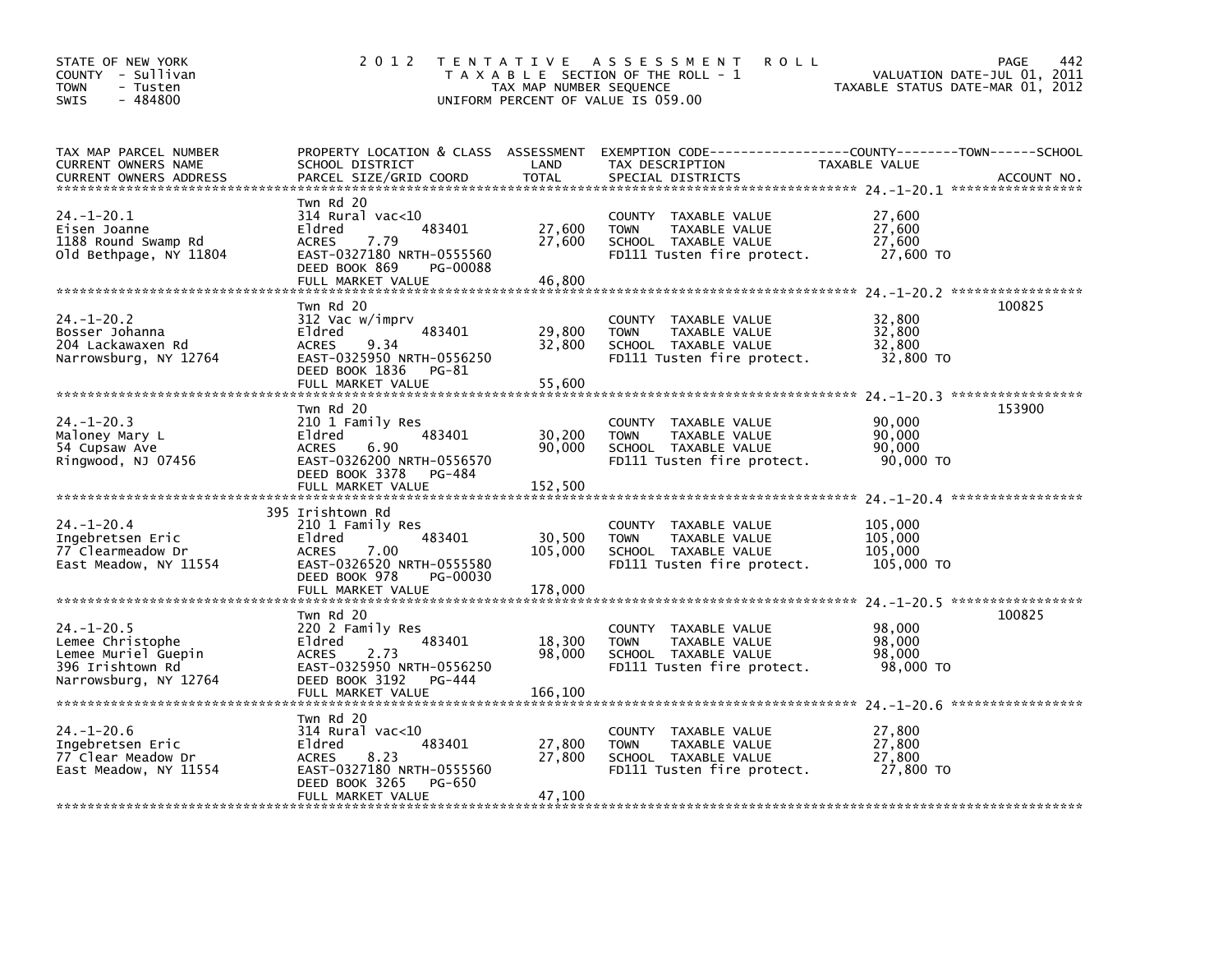| STATE OF NEW YORK<br>COUNTY - Sullivan<br><b>TOWN</b><br>- Tusten<br>$-484800$<br>SWIS                    | 2 0 1 2                                                                                                                                                                                                                           | TAX MAP NUMBER SEQUENCE      | TENTATIVE ASSESSMENT<br><b>ROLL</b><br>T A X A B L E SECTION OF THE ROLL - 1<br>UNIFORM PERCENT OF VALUE IS 059.00 | TAXABLE STATUS DATE-MAR 01, 2012            | PAGE<br>443<br>VALUATION DATE-JUL 01, 2011 |
|-----------------------------------------------------------------------------------------------------------|-----------------------------------------------------------------------------------------------------------------------------------------------------------------------------------------------------------------------------------|------------------------------|--------------------------------------------------------------------------------------------------------------------|---------------------------------------------|--------------------------------------------|
| TAX MAP PARCEL NUMBER<br><b>CURRENT OWNERS NAME</b><br><b>CURRENT OWNERS ADDRESS</b>                      | PROPERTY LOCATION & CLASS ASSESSMENT<br>SCHOOL DISTRICT<br>PARCEL SIZE/GRID COORD                                                                                                                                                 | LAND<br><b>TOTAL</b>         | EXEMPTION CODE-----------------COUNTY-------TOWN------SCHOOL<br>TAX DESCRIPTION<br>SPECIAL DISTRICTS               | TAXABLE VALUE                               | ACCOUNT NO.                                |
| $24. - 1 - 20.7$<br>Holland David C<br>Seymour Melanie<br>155 E 29 th St Apt 5G<br>New York, NY 10016     | Twn Rd 20<br>210 1 Family Res<br>483401<br>Eldred<br>8.39<br><b>ACRES</b><br>EAST-0327180 NRTH-0555560<br>DEED BOOK 3257<br>PG-229<br>FULL MARKET VALUE                                                                           | 33,200<br>65,500<br>111,000  | COUNTY TAXABLE VALUE<br>TAXABLE VALUE<br><b>TOWN</b><br>SCHOOL TAXABLE VALUE<br>FD111 Tusten fire protect.         | 65,500<br>65,500<br>65.500<br>65,500 TO     |                                            |
| $24. - 1 - 21.1$<br>Kelty Patrick L<br>Kelty Kelli-Lyn<br>PO Box 53<br>Eldred, NY 12732                   | Twn Rd 20<br>210 1 Family Res<br>Eldred<br>483401<br>Combined with $24-1-21.2$<br>24-1-21.3 & 24-1-21.4<br>Also Combined with 24A-5-<br>ACRES 73.00<br>EAST-0326200 NRTH-0554510<br>DEED BOOK 3192<br>PG-169<br>FULL MARKET VALUE | 69,200<br>105,000<br>178,000 | COUNTY TAXABLE VALUE<br><b>TOWN</b><br>TAXABLE VALUE<br>SCHOOL TAXABLE VALUE<br>FD111 Tusten fire protect.         | 105,000<br>105,000<br>105,000<br>105,000 TO | 108025                                     |
| $24. -1 - 21.5$<br>Jactlern Corp<br>Attn: Gavin Natalie<br>PO Box 326<br>Yulan, NY 12792                  | N O H<br>822 Water supply<br>483401<br>Eldred<br>FRNT 40.00 DPTH 100.00<br>EAST-0325017 NRTH-0555962<br>DEED BOOK 1012<br>PG-00149<br>FULL MARKET VALUE                                                                           | 6,200<br>6,200<br>10,500     | COUNTY TAXABLE VALUE<br>TAXABLE VALUE<br><b>TOWN</b><br>SCHOOL TAXABLE VALUE<br>FD111 Tusten fire protect.         | 6.200<br>6,200<br>6,200<br>6,200 TO         | 102452                                     |
| $24. - 1 - 21.6$<br>Jactlern Corp<br>Attn: Gavin Natalie<br>PO Box 326<br>Yulan, NY 12792                 | Twn Rd 20<br>822 Water supply<br>483401<br>Eldred<br>FRNT 100.00 DPTH 100.00<br>EAST-0325168 NRTH-0555969<br>DEED BOOK 1012<br>PG-00151<br>FULL MARKET VALUE                                                                      | 7,400<br>7,400<br>12,500     | COUNTY<br>TAXABLE VALUE<br>TAXABLE VALUE<br><b>TOWN</b><br>SCHOOL TAXABLE VALUE<br>FD111 Tusten fire protect.      | 7,400<br>7,400<br>7,400<br>7,400 TO         | *****************<br>102451                |
| $24. - 1 - 24.7$<br>Figueroa Enrique<br>Figueroa Grace<br>320 Court House Rd<br>Franklin Square, NY 11010 | Twn Rd 20<br>311 Res vac land<br>Eldred<br>483401<br>50.00 DPTH 100.00<br><b>FRNT</b><br>EAST-0324774 NRTH-0555245<br>DEED BOOK 975<br>PG-00242<br>FULL MARKET VALUE                                                              | 1,000<br>1.000<br>1,700      | COUNTY<br>TAXABLE VALUE<br>TAXABLE VALUE<br>TOWN<br>SCHOOL TAXABLE VALUE<br>FD111 Tusten fire protect.             | 1,000<br>1,000<br>1.000<br>$1,000$ TO       | 115875                                     |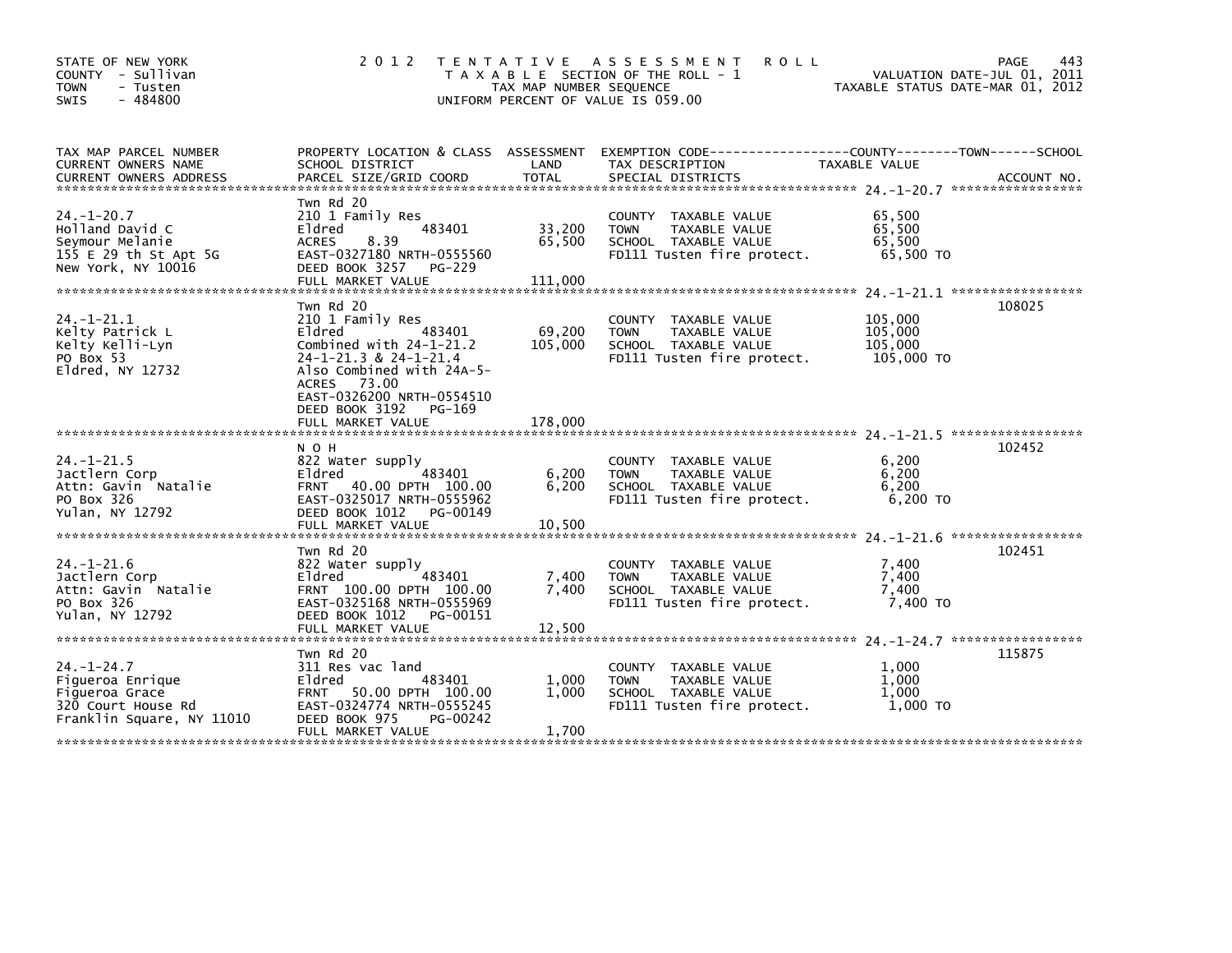| STATE OF NEW YORK<br>COUNTY - Sullivan<br><b>TOWN</b><br>- Tusten<br>- 484800<br>SWIS | 2 0 1 2                                            | TAX MAP NUMBER SEQUENCE | TENTATIVE ASSESSMENT ROLL<br>T A X A B L E SECTION OF THE ROLL - 1<br>UNIFORM PERCENT OF VALUE IS 059.00 | ROLL - 1<br>VALUATION DATE-JUL 01, 2011<br>TAXABLE STATUS DATE-MAR 01, 2012 | 444<br>PAGE |
|---------------------------------------------------------------------------------------|----------------------------------------------------|-------------------------|----------------------------------------------------------------------------------------------------------|-----------------------------------------------------------------------------|-------------|
| TAX MAP PARCEL NUMBER                                                                 | PROPERTY LOCATION & CLASS ASSESSMENT               |                         |                                                                                                          |                                                                             |             |
| <b>CURRENT OWNERS NAME</b>                                                            |                                                    |                         | SCHOOL DISTRICT                       LAND        TAX DESCRIPTION                 TAXABLE VALUE          |                                                                             |             |
|                                                                                       | w of Twn Rd 20                                     |                         |                                                                                                          |                                                                             | 124575      |
| 24. –1–24.8                                                                           | 311 Res vac land                                   |                         | COUNTY TAXABLE VALUE                                                                                     | 250                                                                         |             |
| Porter Lena                                                                           | Eldred Eldred                                      | 483401 250              | TAXABLE VALUE<br><b>TOWN</b>                                                                             | 250                                                                         |             |
| 600 Three Island Blvd Unit 301 FRNT 50.00 DPTH 100.00                                 |                                                    | 250                     | SCHOOL TAXABLE VALUE                                                                                     | 250                                                                         |             |
| Hallandale Beach, FL 33009                                                            | EAST-0324894 NRTH-0555201<br>DEED BOOK 3597 PG-377 |                         | FD111 Tusten fire protect.                                                                               | 250 TO                                                                      |             |
|                                                                                       | FULL MARKET VALUE                                  | 400                     |                                                                                                          |                                                                             |             |
|                                                                                       |                                                    |                         |                                                                                                          |                                                                             |             |
|                                                                                       | Twn Rd 20                                          |                         |                                                                                                          |                                                                             | 137075      |
| 24. –1–24.9                                                                           |                                                    |                         | COUNTY TAXABLE VALUE                                                                                     | 1,100                                                                       |             |
| Benitez Carmen                                                                        |                                                    | 1,100                   | TOWN TAXABLE VALUE                                                                                       | 1,100                                                                       |             |
| Benitez Joseph                                                                        |                                                    | 1,100                   | SCHOOL TAXABLE VALUE                                                                                     | 1,100                                                                       |             |
| 39 Arena Ct                                                                           |                                                    |                         | FD111 Tusten fire protect.                                                                               | 1,100 TO                                                                    |             |
| Narrowsburg, NY 12764                                                                 | DEED BOOK 2426 PG-592                              |                         |                                                                                                          |                                                                             |             |
|                                                                                       | FULL MARKET VALUE                                  | 1,900                   |                                                                                                          |                                                                             |             |
|                                                                                       |                                                    |                         |                                                                                                          |                                                                             |             |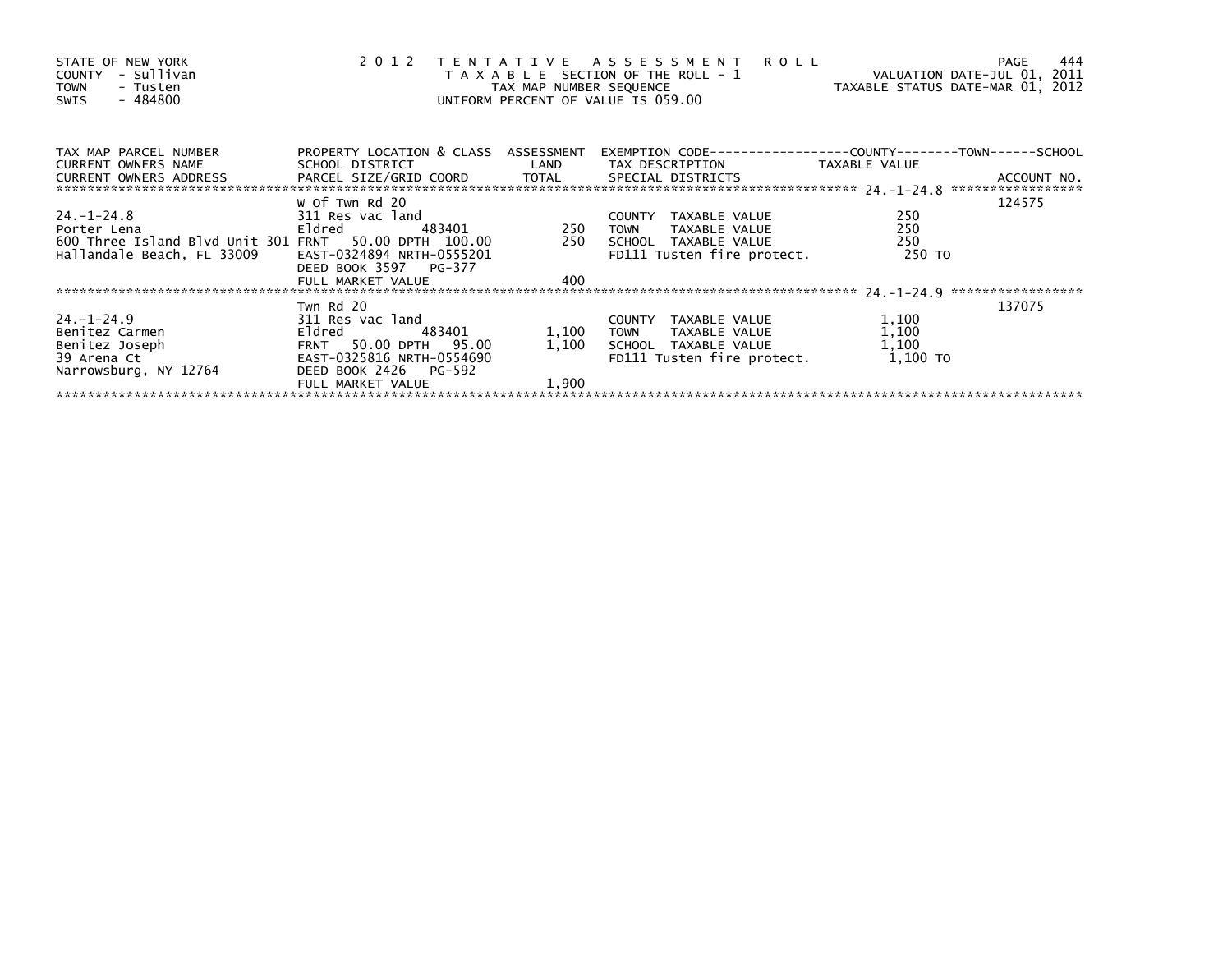| STATE OF NEW YORK | 2012 TENTATIVE ASSESSMENT ROLL        | PAGE                             | -445 |
|-------------------|---------------------------------------|----------------------------------|------|
| COUNTY - Sullivan | T A X A B L E SECTION OF THE ROLL - 1 | VALUATION DATE-JUL 01, 2011      |      |
| TOWN<br>- Tusten  | MAP SECTION - 024                     | TAXABLE STATUS DATE-MAR 01, 2012 |      |
| - 484800<br>SWIS  | $SUB - SECTION -$                     | RPS150/V04/L015                  |      |
|                   | UNIFORM PERCENT OF VALUE IS 059.00    | CURRENT DATE 4/20/2012           |      |

| <b>CODE</b> | DISTRICT NAME        | PARCELS | TOTAL EXTENSION<br><b>TYPF</b> | EXTENSION<br>VALUE | AD VALOREM<br>VALUE | <b>FXFMPT</b><br>AMOUNT | TAXABLE<br>VALUE |
|-------------|----------------------|---------|--------------------------------|--------------------|---------------------|-------------------------|------------------|
|             | FD111 Tusten fire pr |         | 46 TOTAL                       |                    | 3642.750            |                         | 3642.750         |

## \*\*\* S C H O O L D I S T R I C T S U M M A R Y \*\*\*

| CODE             | DISTRICT NAME         | TOTAL<br><b>PARCELS</b> | ASSESSED<br>LAND    | ASSESSED<br><b>TOTAL</b> | <b>EXEMPT</b><br><b>AMOUNT</b> | <b>TOTAL</b><br><b>TAXABLE</b> | <b>STAR</b><br><b>AMOUNT</b> | <b>STAR</b><br><b>TAXABLE</b> |
|------------------|-----------------------|-------------------------|---------------------|--------------------------|--------------------------------|--------------------------------|------------------------------|-------------------------------|
| 483401<br>484802 | Eldred<br>DV-JV-N Csd | 40<br>6                 | 1223.650<br>329.500 | 3179,150<br>463.600      | 158.722<br>127.289             | 3020,428<br>336,311            | 196,520<br>34,800            | 2823,908<br>301,511           |
|                  | SUB-TOTAL             | 46                      | 1553.150            | 3642.750                 | 286,011                        | 3356.739                       | 231,320                      | 3125,419                      |
| 484889           | Nar Library           | 6                       | 329.500             | 463.600                  | 127.289                        | 336,311                        | 34.800                       | 301,511                       |
|                  | <b>TOTAL</b>          | 52                      | 1882,650            | 4106,350                 | 413,300                        | 3693,050                       | 266,120                      | 3426,930                      |

#### \*\*\* S Y S T E M C O D E S S U M M A R Y \*\*\*

NO SYSTEM EXEMPTIONS AT THIS LEVEL

#### \*\*\* E X E M P T I O N S U M M A R Y \*\*\*

| <b>CODE</b>    | DESCRIPTION                       | <b>TOTAL</b><br><b>PARCELS</b> | <b>COUNTY</b>      | <b>TOWN</b>        | <b>SCHOOL</b>      |
|----------------|-----------------------------------|--------------------------------|--------------------|--------------------|--------------------|
| 41131<br>41141 | COMBAT VET<br>DISABL VET          |                                | 47,002<br>52,200   | 47,002<br>52,200   |                    |
| 41800<br>41804 | AGED-CTS<br>AGED-S                |                                | 51,467             | 51,467             | 51,467<br>2,616    |
| 41834<br>41854 | STAR EN<br>STAR B                 |                                |                    |                    | 144,320<br>87,000  |
| 47460          | <b>FOREST LND</b><br><b>TOTAL</b> | 19                             | 231,928<br>382,597 | 231,928<br>382,597 | 231,928<br>517,331 |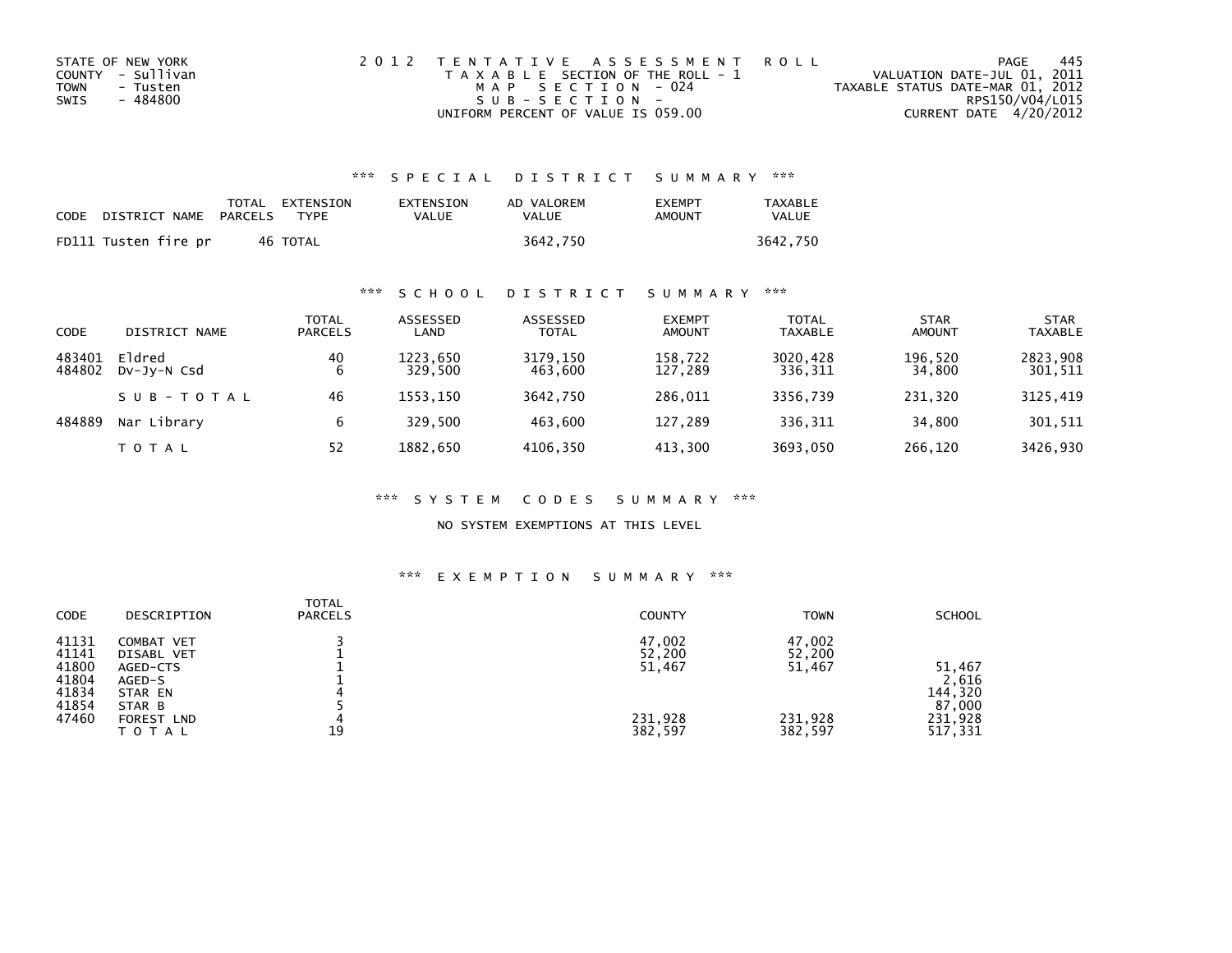|             | STATE OF NEW YORK | 2012 TENTATIVE ASSESSMENT ROLL        | 446<br>PAGE                      |
|-------------|-------------------|---------------------------------------|----------------------------------|
|             | COUNTY - Sullivan | T A X A B L E SECTION OF THE ROLL - 1 | VALUATION DATE-JUL 01, 2011      |
| <b>TOWN</b> | - Tusten          | MAP SECTION - 024                     | TAXABLE STATUS DATE-MAR 01, 2012 |
| SWIS        | - 484800          | SUB-SECTION-                          | RPS150/V04/L015                  |
|             |                   | UNIFORM PERCENT OF VALUE IS 059.00    | CURRENT DATE 4/20/2012           |

# \*\*\* G R A N D T O T A L S \*\*\*

| ROLL       | DESCRIPTION | <b>TOTAL</b>   | <b>ASSESSED</b> | ASSESSED     | <b>TAXABLE</b> | <b>TAXABLE</b> | <b>TAXABLE</b> | <b>STAR</b>    |
|------------|-------------|----------------|-----------------|--------------|----------------|----------------|----------------|----------------|
| <b>SEC</b> |             | <b>PARCELS</b> | LAND            | <b>TOTAL</b> | COUNTY         | <b>TOWN</b>    | <b>SCHOOL</b>  | <b>TAXABLE</b> |
|            | TAXABLE     | 46             | 1553.150        | 3642,750     | 3260, 153      | 3260.153       | 3356,739       | 3125,419       |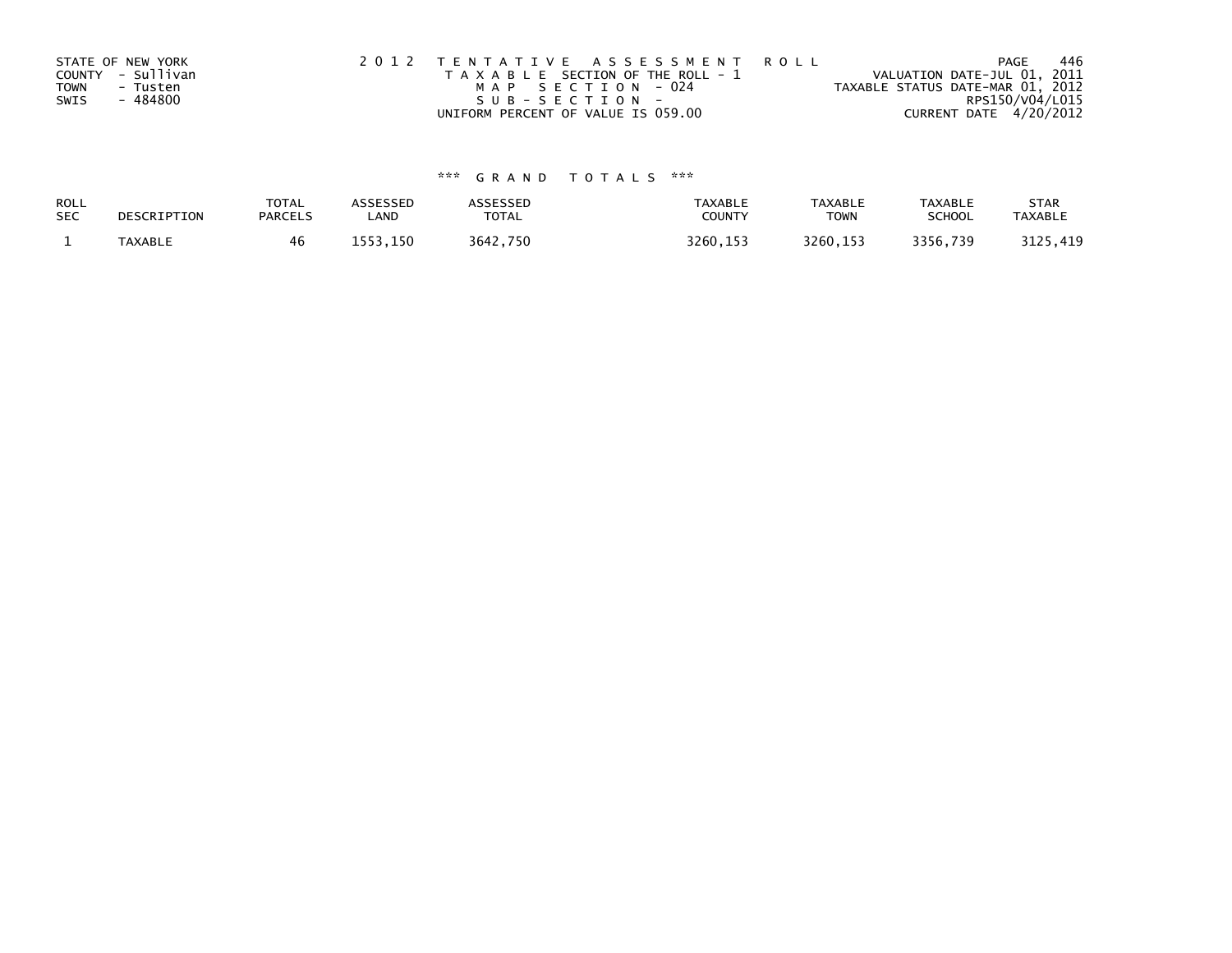| STATE OF NEW YORK<br>COUNTY - Sullivan<br><b>TOWN</b><br>- Tusten<br>$-484800$<br>SWIS | 2 0 1 2                                                                                                                                                                                            | TAX MAP NUMBER SEQUENCE   | TENTATIVE ASSESSMENT<br><b>ROLL</b><br>T A X A B L E SECTION OF THE ROLL - 1<br>UNIFORM PERCENT OF VALUE IS 059.00            | TAXABLE STATUS DATE-MAR 01, 2012                       | PAGE<br>447<br>VALUATION DATE-JUL 01, 2011 |
|----------------------------------------------------------------------------------------|----------------------------------------------------------------------------------------------------------------------------------------------------------------------------------------------------|---------------------------|-------------------------------------------------------------------------------------------------------------------------------|--------------------------------------------------------|--------------------------------------------|
| TAX MAP PARCEL NUMBER<br>CURRENT OWNERS NAME                                           | PROPERTY LOCATION & CLASS ASSESSMENT<br>SCHOOL DISTRICT                                                                                                                                            | LAND                      | TAX DESCRIPTION                                                                                                               | TAXABLE VALUE                                          |                                            |
| $24.A-1-1$<br>Gavin Joan A<br>405 Irishtown Rd<br>Narrowsburg, NY 12764                | LOT2 Twn Rd 20<br>311 Res vac land<br>483401<br>Eldred<br><b>FRNT</b><br>75.50 DPTH 199.60<br>0.32<br><b>ACRES</b><br>EAST-0326167 NRTH-0555593<br>DEED BOOK 2010<br>PG-54201<br>FULL MARKET VALUE | 2,000<br>2.000<br>3,400   | COUNTY TAXABLE VALUE<br><b>TOWN</b><br>TAXABLE VALUE<br>SCHOOL TAXABLE VALUE<br>FD111 Tusten fire protect.                    | 2,000<br>2,000<br>2.000<br>2,000 TO                    | 129600                                     |
| $24.A - 1 - 3$<br>Kelty James Jr<br>421 Irishtown Rd<br>Narrowsburg, NY 12764          | Twn Rd 20<br>210 1 Family Res<br>483401<br>Eldred<br>FRNT 150.00 DPTH 100.00<br>0.46<br><b>ACRES</b><br>EAST-0326005 NRTH-0555283<br>DEED BOOK 2308<br>PG-131<br>FULL MARKET VALUE                 | 7,500<br>25,200<br>42,700 | STAR B<br>41854<br>COUNTY TAXABLE VALUE<br><b>TOWN</b><br>TAXABLE VALUE<br>SCHOOL TAXABLE VALUE<br>FD111 Tusten fire protect. | $\mathbf{0}$<br>25,200<br>25,200<br>7.800<br>25,200 TO | 155650<br>17,400                           |
| $24.A-1-8$<br>Jiminez Elizabeth<br>415 Irishtown Rd<br>Narrowsburg, NY 12764           | 409 Irishtown Rd<br>260 Seasonal res<br>483401<br>Eldred<br>FRNT 150.00 DPTH 100.00<br><b>ACRES</b><br>0.46<br>EAST-0326066 NRTH-0554961<br>DEED BOOK 3467<br>PG-174<br>FULL MARKET VALUE          | 9,000<br>25,000<br>42,400 | COUNTY TAXABLE VALUE<br><b>TOWN</b><br>TAXABLE VALUE<br>SCHOOL TAXABLE VALUE<br>FD111 Tusten fire protect.                    | 25,000<br>25,000<br>25,000<br>25,000 TO                | 109523                                     |
| $24.A-1-9$<br>Kelty Patrick<br>Kelty Kelli-Lyn<br>PO Box 53<br>Eldred, NY 12732        | Twn Rd 20<br>311 Res vac land<br>483401<br>Eldred<br>FRNT 50.00 DPTH 100.00<br>EAST-0325990 NRTH-0555430<br>DEED BOOK 2664<br>PG-131<br>FULL MARKET VALUE                                          | 1,200<br>1,200<br>2,000   | COUNTY TAXABLE VALUE<br>TAXABLE VALUE<br><b>TOWN</b><br>SCHOOL TAXABLE VALUE<br>FD111 Tusten fire protect.                    | 1,200<br>1,200<br>1,200<br>1,200 TO                    | 109522                                     |
| $24.A-1-10$<br>Kelty Patrick<br>Kelty Kelli-Lyn<br>PO Box 53<br>Eldred, NY 12732       | Twn Rd 20<br>311 Res vac land<br>483401<br>Eldred<br>FRNT 100.00 DPTH 102.00<br>EAST-0325950 NRTH-0555370<br>DEED BOOK 2664<br>PG-131<br>FULL MARKET VALUE                                         | 2.000<br>2.000<br>3,400   | COUNTY TAXABLE VALUE<br>TAXABLE VALUE<br><b>TOWN</b><br>SCHOOL TAXABLE VALUE<br>FD111 Tusten fire protect.                    | 2,000<br>2,000<br>2.000<br>2,000 TO                    | 109527                                     |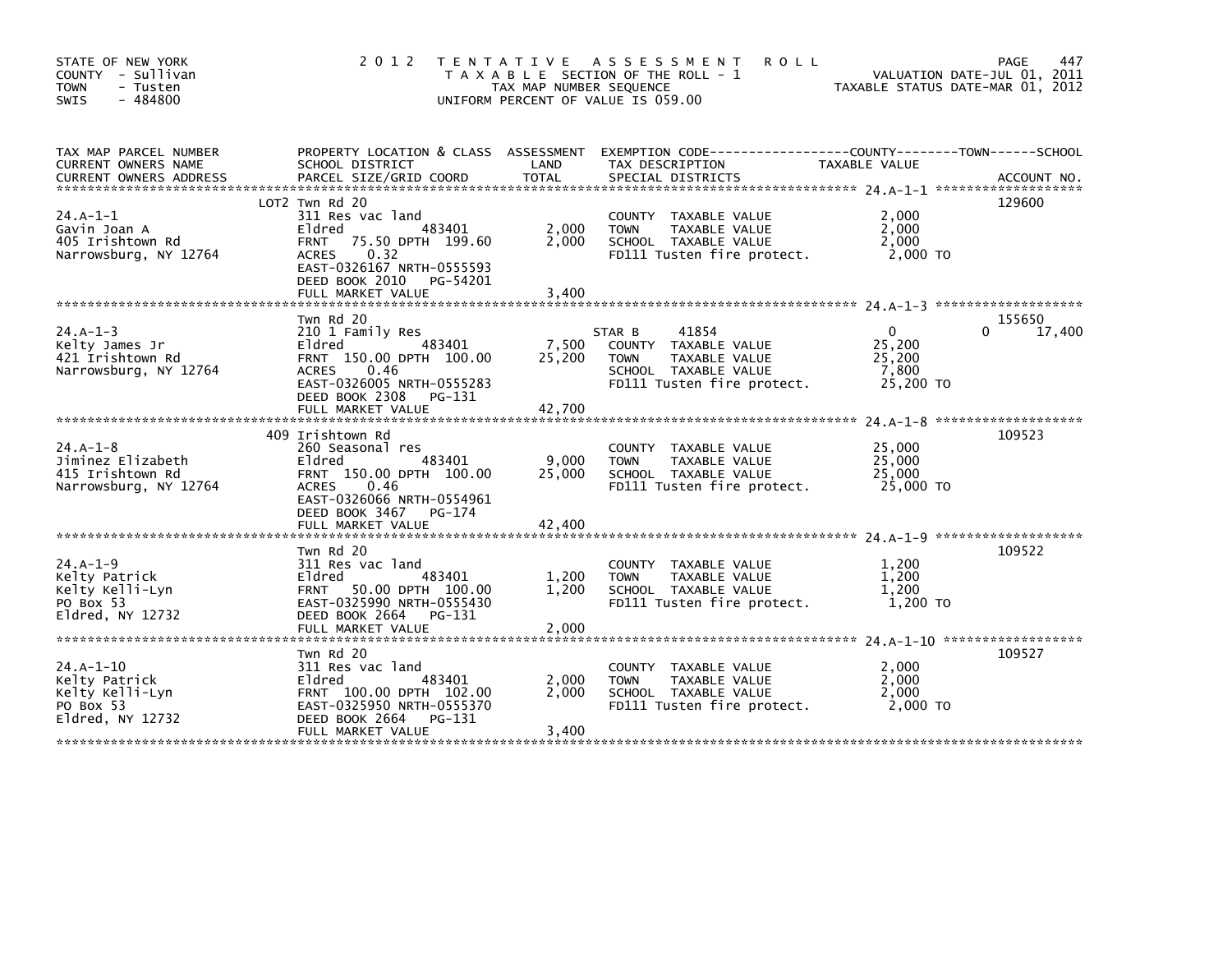| STATE OF NEW YORK<br>COUNTY - Sullivan<br>- Tusten<br><b>TOWN</b><br>$-484800$<br>SWIS        | 2 0 1 2                                                                                                                                                                       | T E N T A T I V E<br>TAX MAP NUMBER SEQUENCE<br>UNIFORM PERCENT OF VALUE IS 059.00 | A S S E S S M E N T<br><b>ROLL</b><br>T A X A B L E SECTION OF THE ROLL - 1                                        | VALUATION DATE-JUL 01, 2011<br>TAXABLE STATUS DATE-MAR 01, 2012 | 448<br>PAGE |
|-----------------------------------------------------------------------------------------------|-------------------------------------------------------------------------------------------------------------------------------------------------------------------------------|------------------------------------------------------------------------------------|--------------------------------------------------------------------------------------------------------------------|-----------------------------------------------------------------|-------------|
| TAX MAP PARCEL NUMBER<br>CURRENT OWNERS NAME                                                  | SCHOOL DISTRICT                                                                                                                                                               | LAND                                                                               | PROPERTY LOCATION & CLASS ASSESSMENT EXEMPTION CODE---------------COUNTY-------TOWN------SCHOOL<br>TAX DESCRIPTION | TAXABLE VALUE                                                   |             |
| $24.A-1-11$<br>Gavin Edward<br>3085 Egyptian Ln<br>Virginia Beach, VA 23456-8263              | Twn Rd 20<br>260 Seasonal res<br>Eldred<br>483401<br>50.00 DPTH 100.00<br><b>FRNT</b><br>EAST-0326080 NRTH-0555600<br>DEED BOOK 975<br>PG-00250                               | 6,200<br>33,700                                                                    | COUNTY TAXABLE VALUE<br>TAXABLE VALUE<br><b>TOWN</b><br>SCHOOL TAXABLE VALUE<br>FD111 Tusten fire protect.         | 33,700<br>33,700<br>33,700<br>33,700 TO                         | 117925      |
|                                                                                               | Twn Rd 20                                                                                                                                                                     |                                                                                    |                                                                                                                    |                                                                 | 116345      |
| $24.A-1-14$<br>Campuzano Francisco<br>149 Esther Cres<br>Thornhill, Ontario, Canada<br>L4J3J8 | 311 Res vac land<br>Eldred<br>483401<br><b>FRNT</b><br>50.00 DPTH 100.00<br>EAST-0326100 NRTH-0555410<br>DEED BOOK 2995 PG-323                                                | 1,200<br>1,200                                                                     | COUNTY TAXABLE VALUE<br><b>TOWN</b><br><b>TAXABLE VALUE</b><br>SCHOOL TAXABLE VALUE<br>FD111 Tusten fire protect.  | 1,200<br>1,200<br>1,200<br>1,200 TO                             |             |
|                                                                                               | FULL MARKET VALUE                                                                                                                                                             | 2,000                                                                              |                                                                                                                    |                                                                 |             |
| $24.A-1-15$<br>Kelty James Jr<br>421 Irishtown Rd<br>Narrowsburg, NY 12764                    | IRISHTOWN TWN Rd 20<br>311 Res vac land<br>Eldred<br>483401<br><b>FRNT</b><br>50.00 DPTH 100.00<br><b>BANK 60806</b><br>EAST-0326090 NRTH-0555370<br>DEED BOOK 2308<br>PG-131 | 1,200<br>1,200                                                                     | COUNTY TAXABLE VALUE<br>TAXABLE VALUE<br><b>TOWN</b><br>SCHOOL TAXABLE VALUE<br>FD111 Tusten fire protect.         | 1,200<br>1,200<br>1,200<br>1.200 TO                             | 109530      |
|                                                                                               |                                                                                                                                                                               |                                                                                    |                                                                                                                    |                                                                 |             |
| $24.A-1-17$<br>Kelty Patrick L<br>Kelty Kelli-Lyn<br>PO Box 53<br>$E1dred$ , NY 12732         | Twn Rd 20<br>692 Road/str/hwy<br>Eldred<br>483401<br>Irishtown Rd<br>0.33<br><b>ACRES</b><br>EAST-0326165 NRTH-0554955<br>DEED BOOK 3192<br>PG-169                            | 100<br>100                                                                         | COUNTY TAXABLE VALUE<br><b>TAXABLE VALUE</b><br><b>TOWN</b><br>SCHOOL TAXABLE VALUE<br>FD111 Tusten fire protect.  | 100<br>100<br>100<br>100 TO                                     |             |
|                                                                                               | FULL MARKET VALUE                                                                                                                                                             | 200                                                                                |                                                                                                                    |                                                                 |             |
| $24.A - 2 - 1$<br>Gavin Joan A<br>405 Irishtown Rd<br>Narrowsburg, NY 12764                   | Twn Rd 20<br>311 Res vac land<br>Eldred<br>483401<br><b>FRNT</b><br>91.45 DPTH 100.00<br>EAST-0326270 NRTH-0555490<br>DEED BOOK 2010<br>PG-54201<br>FULL MARKET VALUE         | 1,300<br>1,300<br>2,200                                                            | COUNTY TAXABLE VALUE<br><b>TAXABLE VALUE</b><br><b>TOWN</b><br>SCHOOL TAXABLE VALUE<br>FD111 Tusten fire protect.  | 1,300<br>1.300<br>1,300<br>1.300 TO                             | 116400      |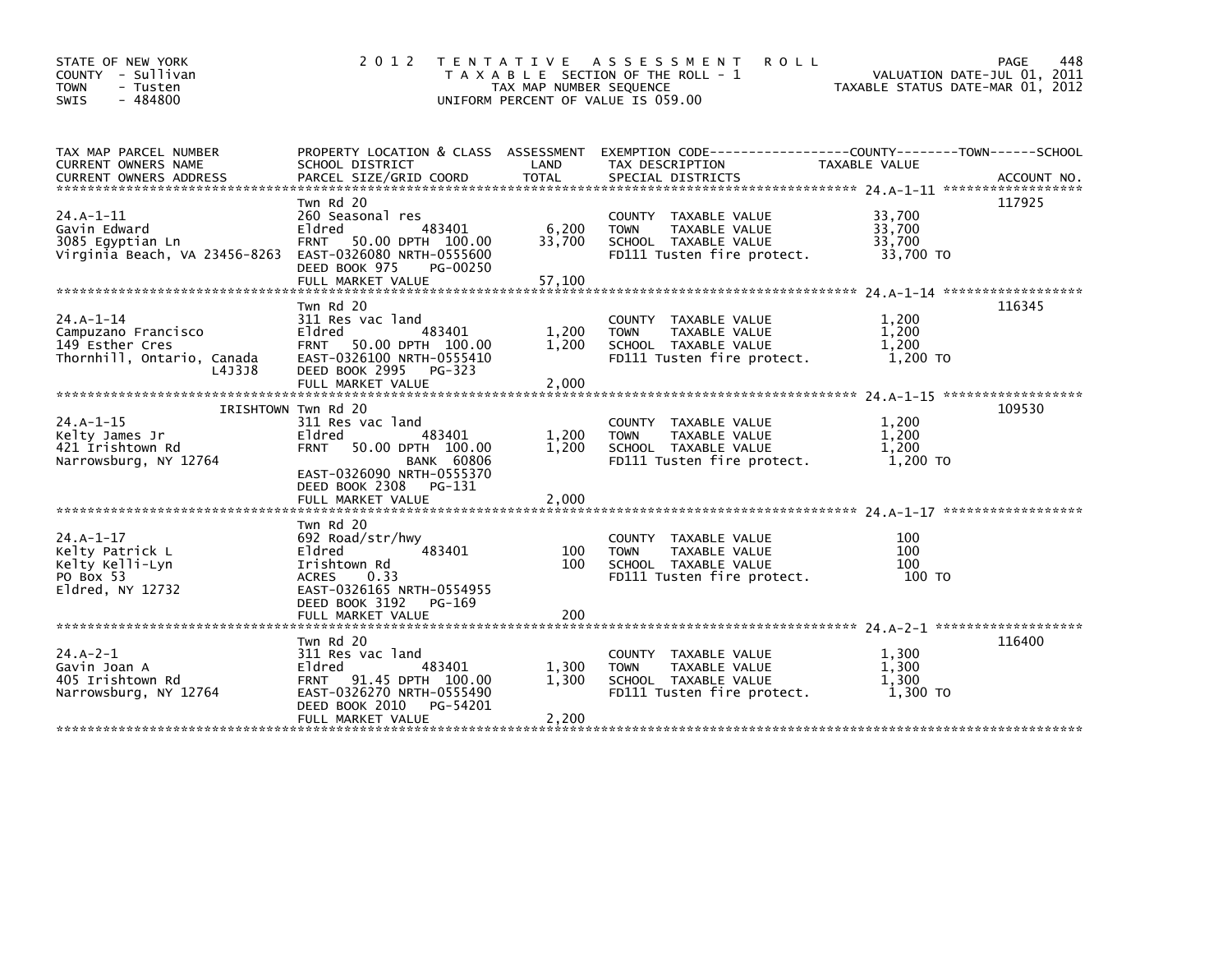| STATE OF NEW YORK<br>COUNTY - Sullivan<br><b>TOWN</b><br>- Tusten<br>$-484800$<br><b>SWIS</b>                    | 2 0 1 2                                                                                                                                                                                                                            | TAX MAP NUMBER SEQUENCE   | TENTATIVE ASSESSMENT<br><b>ROLL</b><br>T A X A B L E SECTION OF THE ROLL - 1<br>UNIFORM PERCENT OF VALUE IS 059.00 | TAXABLE STATUS DATE-MAR 01, 2012        | 449<br>PAGE<br>VALUATION DATE-JUL 01, 2011 |
|------------------------------------------------------------------------------------------------------------------|------------------------------------------------------------------------------------------------------------------------------------------------------------------------------------------------------------------------------------|---------------------------|--------------------------------------------------------------------------------------------------------------------|-----------------------------------------|--------------------------------------------|
| TAX MAP PARCEL NUMBER<br>CURRENT OWNERS NAME<br><b>CURRENT OWNERS ADDRESS</b>                                    | PROPERTY LOCATION & CLASS ASSESSMENT<br>SCHOOL DISTRICT<br>PARCEL SIZE/GRID COORD                                                                                                                                                  | LAND<br><b>TOTAL</b>      | EXEMPTION CODE-----------------COUNTY-------TOWN------SCHOOL<br>TAX DESCRIPTION<br>SPECIAL DISTRICTS               | TAXABLE VALUE                           | ACCOUNT NO.                                |
| $24.A-3-1.1$<br>Sobolewski Theodore<br>Sobolewski Joan<br>Ziser<br>10 Lake St<br>Narrowsburg, NY 12764           | 173 Tusten Mountain Lake Rd<br>312 Vac w/imprv<br>Eldred<br>483401<br><b>FRNT</b><br>50.00 DPTH 100.00<br>0.23 BANK C59307<br>ACRES<br>EAST-0325870 NRTH-0555790<br>DEED BOOK 3075 PG-190<br>FULL MARKET VALUE                     | 1,100<br>2,100<br>3,600   | COUNTY TAXABLE VALUE<br>TAXABLE VALUE<br><b>TOWN</b><br>SCHOOL TAXABLE VALUE<br>FD111 Tusten fire protect.         | 2,100<br>2,100<br>2,100<br>2,100 TO     | 150800                                     |
| $24.A - 3 - 1.2$<br>Sobolewski Theodore<br>Sobolewski Joan<br>Ziser<br>10 Lake St<br>Narrowsburg, NY 12764       | 173 Tusten Mountain Lake Rd<br>311 Res vac land<br>Eldred<br>483401<br>Lot 6<br><b>FRNT</b><br>50.00 DPTH 100.00<br>0.23 BANK C59307<br><b>ACRES</b><br>EAST-0325870 NRTH-0555790<br>DEED BOOK 3075<br>PG-190<br>FULL MARKET VALUE | 1,100<br>1.100<br>1,900   | COUNTY TAXABLE VALUE<br>TAXABLE VALUE<br><b>TOWN</b><br>SCHOOL TAXABLE VALUE<br>FD111 Tusten fire protect.         | 1,100<br>1,100<br>1.100<br>1,100 TO     | 150800                                     |
| $24.A-3-1.3$<br>Mastroianni Kevin<br>Mastroianni Mary<br>173 Tusten Mountain Rd<br>Narrowsburg, NY 12764         | 173 Tusten Mountain Lake Rd<br>210 1 Family Res<br>Eldred<br>483401<br>Lot 4<br>50.00 DPTH 100.00<br><b>FRNT</b><br>0.23 BANK C59307<br>ACRES<br>EAST-0325870 NRTH-0555790<br>DEED BOOK 3075 PG-190<br>FULL MARKET VALUE           | 6,100<br>45,800<br>77,600 | COUNTY TAXABLE VALUE<br>TAXABLE VALUE<br><b>TOWN</b><br>SCHOOL TAXABLE VALUE<br>FD111 Tusten fire protect.         | 45,800<br>45.800<br>45.800<br>45,800 TO | 150800                                     |
| $24.A - 3 - 2$<br>Mastroianni Kevin<br>Mastroianni Mary<br>173 Tusten Mountain Lakes Rd<br>Narrowsburg, NY 12764 | Twn Rd 20<br>210 1 Family Res<br>483401<br>Eldred<br>FRNT 50.00 DPTH 100.00<br>EAST-0325800 NRTH-0555720<br>DEED BOOK 3238<br>PG-224<br>FULL MARKET VALUE                                                                          | 6,200<br>24,500<br>41,500 | COUNTY TAXABLE VALUE<br>TAXABLE VALUE<br><b>TOWN</b><br>SCHOOL TAXABLE VALUE<br>FD111 Tusten fire protect.         | 24,500<br>24.500<br>24.500<br>24,500 TO | 150850                                     |
| $24.A - 3 - 3$<br>MUM Holdings LLC<br>31 Douglas St<br>Brooklyn, NY 11231                                        | IRISHTOWN Twn Rd 20<br>210 1 Family Res<br>Eldred<br>483401<br>Tusten Mtn Lakes Lot 10<br>50.00 DPTH 100.00<br><b>FRNT</b><br>EAST-0325750 NRTH-0555700<br>DEED BOOK 2524<br>PG-649<br>FULL MARKET VALUE                           | 6,200<br>24,500<br>41,500 | COUNTY TAXABLE VALUE<br><b>TOWN</b><br>TAXABLE VALUE<br>SCHOOL TAXABLE VALUE<br>FD111 Tusten fire protect.         | 24,500<br>24,500<br>24,500<br>24,500 TO |                                            |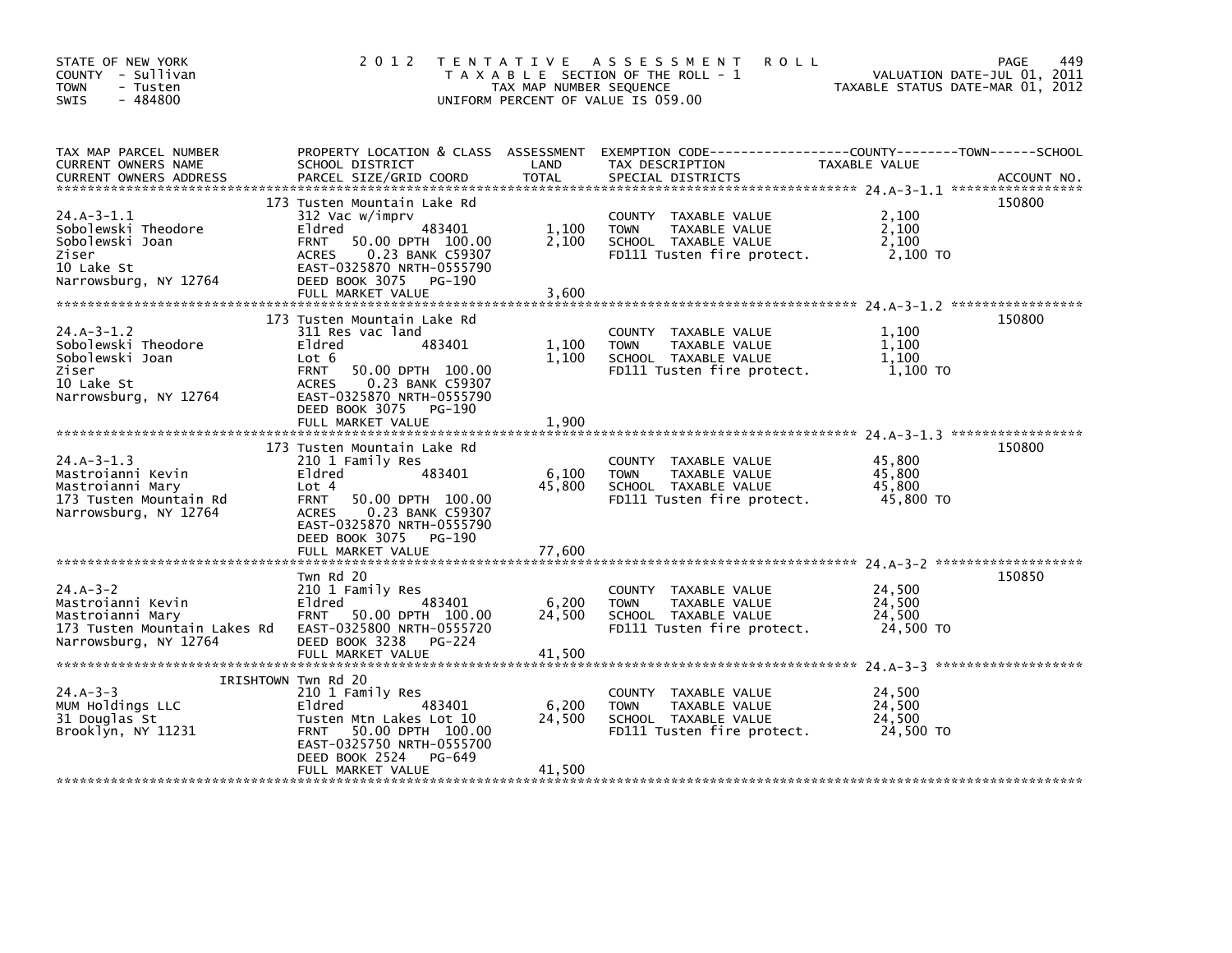| STATE OF NEW YORK<br>COUNTY - Sullivan<br><b>TOWN</b><br>- Tusten<br>$-484800$<br><b>SWIS</b>            | 2 0 1 2                                                                                                                                                                                                 | T E N T A T I V E<br>TAX MAP NUMBER SEQUENCE | A S S E S S M E N T<br><b>ROLL</b><br>T A X A B L E SECTION OF THE ROLL - 1<br>UNIFORM PERCENT OF VALUE IS 059.00           | VALUATION DATE-JUL 01, 2011<br>TAXABLE STATUS DATE-MAR 01, 2012 | 450<br>PAGE |
|----------------------------------------------------------------------------------------------------------|---------------------------------------------------------------------------------------------------------------------------------------------------------------------------------------------------------|----------------------------------------------|-----------------------------------------------------------------------------------------------------------------------------|-----------------------------------------------------------------|-------------|
| TAX MAP PARCEL NUMBER<br>CURRENT OWNERS NAME                                                             | SCHOOL DISTRICT                                                                                                                                                                                         | LAND                                         | PROPERTY LOCATION & CLASS ASSESSMENT EXEMPTION CODE----------------COUNTY-------TOWN------SCHOOL<br>TAX DESCRIPTION         | <b>TAXABLE VALUE</b>                                            |             |
| $24.A - 3 - 4$<br>Bowden Carmela<br>Brown Laura<br>71-22 65 th Pl<br>Glendale, NY 11385                  | 137 Tusten Mountain Lake Rd<br>260 Seasonal res<br>Eldred<br>483401<br>50.00 DPTH 100.00<br><b>FRNT</b><br>EAST-0325740 NRTH-0555640<br>DEED BOOK 2478<br>PG-443                                        | 6,200<br>27,500                              | COUNTY TAXABLE VALUE<br>TAXABLE VALUE<br><b>TOWN</b><br>SCHOOL TAXABLE VALUE<br>FD111 Tusten fire protect.                  | 27,500<br>27,500<br>27,500<br>27,500 TO                         | 105050      |
| $24.A - 3 - 5$<br>Macri Domenico<br>1759 73 rd St<br>Brooklyn, NY 11204                                  | Twn Rd 20<br>312 Vac w/imprv<br>Eldred<br>483401<br>FRNT 110.00 DPTH 100.00<br>EAST-0325426 NRTH-0555353<br>DEED BOOK 3525<br>PG-690<br>FULL MARKET VALUE                                               | 1,800<br>8,600<br>14,600                     | TAXABLE VALUE<br><b>COUNTY</b><br>TAXABLE VALUE<br><b>TOWN</b><br>SCHOOL TAXABLE VALUE<br>FD111 Tusten fire protect.        | 8.600<br>8,600<br>8,600<br>8,600 TO                             | 109524      |
| $24.A - 4-1$<br>Mastroianni Kevin<br>Mastroianni Mary<br>173 Tusten Mountain Rd<br>Narrowsburg, NY 12764 | Twn Rd 20<br>260 Seasonal res<br>Eldred<br>483401<br>FRNT 100.00 DPTH 135.00<br>EAST-0325980 NRTH-0555720<br>DEED BOOK 3075<br>PG-167                                                                   | 8,700<br>27,700                              | COUNTY TAXABLE VALUE<br>TAXABLE VALUE<br><b>TOWN</b><br>SCHOOL TAXABLE VALUE<br>FD111 Tusten fire protect.                  | 27,700<br>27,700<br>27,700<br>27,700 TO                         | 118800      |
| $24.A - 4 - 2$<br>Agostini Atis<br>Agostini Merlyn<br>20011 Cutler Ct<br>Miami, FL 33189                 | Twn Rd 20 West<br>260 Seasonal res<br>Eldred.<br>483401<br>99.04<br>FRNT 220.00 DPTH<br>0.43<br><b>ACRES</b><br>EAST-0325700 NRTH-0555415<br>DEED BOOK 1354<br>PG-425<br>FULL MARKET VALUE              | 7,400<br>25,900<br>43,900                    | TAXABLE VALUE<br><b>COUNTY</b><br><b>TAXABLE VALUE</b><br><b>TOWN</b><br>SCHOOL TAXABLE VALUE<br>FD111 Tusten fire protect. | 25,900<br>25,900<br>25,900<br>25,900 TO                         | 122950      |
| $24.A - 4-3$<br>Diaz Ceferino<br>665 Westchester Ave Apt 14B<br>Bronx, NY 10455                          | IRISHTOWN Twn Rd 20<br>260 Seasonal res<br>Eldred<br>483401<br>Tusten Mtn Lakes Lot 9<br>50.00 DPTH 165.00<br><b>FRNT</b><br>EAST-0325860 NRTH-0555600<br>DEED BOOK 2929<br>PG-290<br>FULL MARKET VALUE | 6,900<br>21,000<br>35,600                    | COUNTY TAXABLE VALUE<br><b>TAXABLE VALUE</b><br><b>TOWN</b><br>SCHOOL TAXABLE VALUE<br>FD111 Tusten fire protect.           | 21,000<br>21,000<br>21,000<br>21,000 TO                         |             |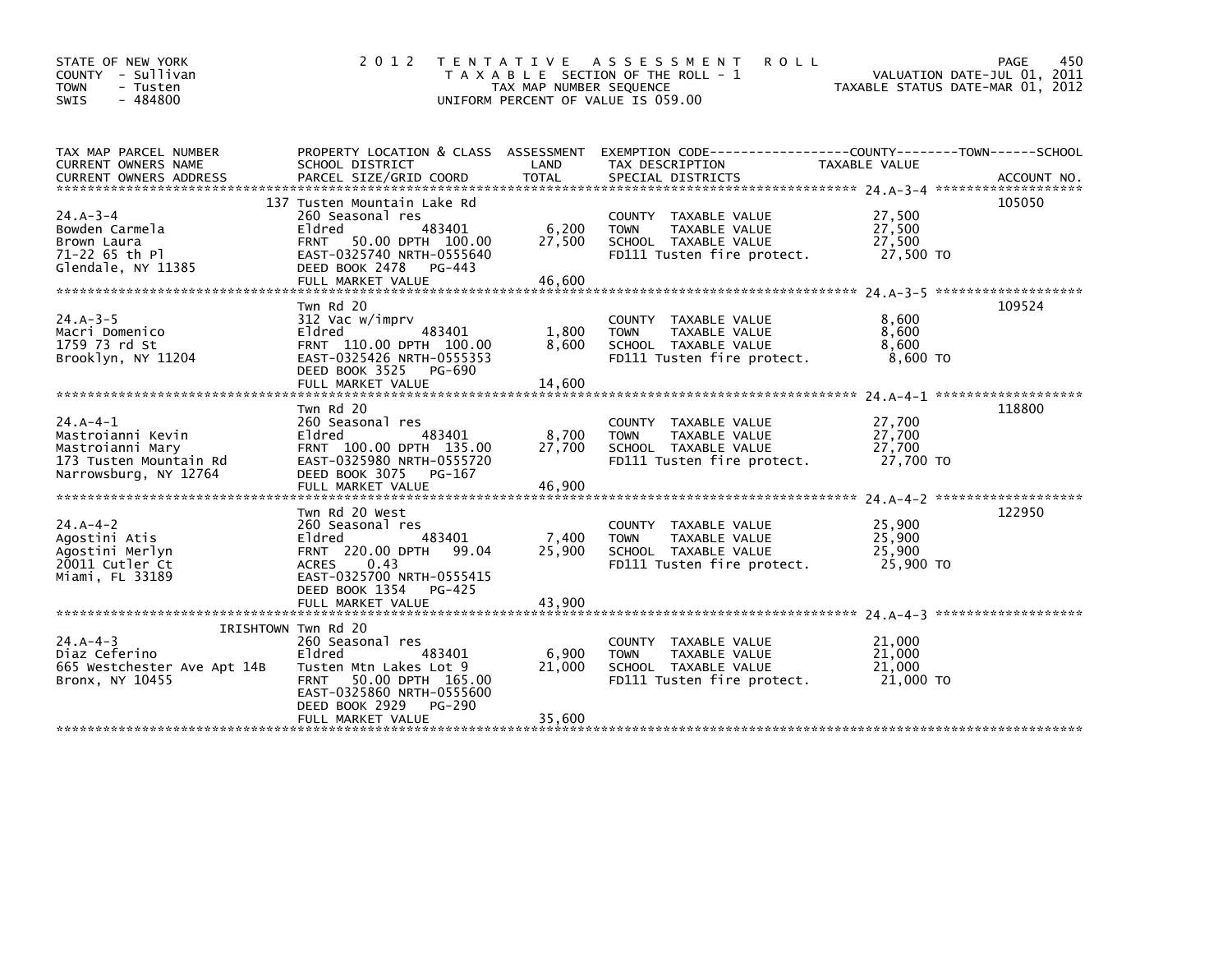| STATE OF NEW YORK<br>COUNTY - Sullivan<br>- Tusten<br><b>TOWN</b><br>$-484800$<br>SWIS             | 2 0 1 2                                                                                                                                                                                                  | T E N T A T I V E<br>TAX MAP NUMBER SEQUENCE | <b>ROLL</b><br>A S S E S S M E N T<br>T A X A B L E SECTION OF THE ROLL - 1<br>UNIFORM PERCENT OF VALUE IS 059.00              |                                                             | 451<br>PAGE<br>VALUATION DATE-JUL 01, 2011<br>TAXABLE STATUS DATE-MAR 01, 2012 |
|----------------------------------------------------------------------------------------------------|----------------------------------------------------------------------------------------------------------------------------------------------------------------------------------------------------------|----------------------------------------------|--------------------------------------------------------------------------------------------------------------------------------|-------------------------------------------------------------|--------------------------------------------------------------------------------|
| TAX MAP PARCEL NUMBER<br>CURRENT OWNERS NAME                                                       | PROPERTY LOCATION & CLASS ASSESSMENT<br>SCHOOL DISTRICT                                                                                                                                                  | LAND                                         | EXEMPTION CODE-----------------COUNTY-------TOWN------SCHOOL<br>TAX DESCRIPTION                                                | TAXABLE VALUE                                               |                                                                                |
| $24. A - 4 - 4$<br>Gavin Martin J<br>Gavin Natalie<br>PO Box 326<br>Yulan, NY 12792                | 170 Tusten Mountain Lake Rd<br>260 Seasonal res<br>483401<br>Eldred<br>Tusten Mtn Lakes<br>Lot 5<br>FRNT 50.00 DPTH 145.00<br>EAST-0325930 NRTH-0555670<br>DEED BOOK 3388<br>PG-499<br>FULL MARKET VALUE | 6,700<br>17,500<br>29,700                    | 41834<br>STAR EN<br>COUNTY TAXABLE VALUE<br><b>TOWN</b><br>TAXABLE VALUE<br>SCHOOL TAXABLE VALUE<br>FD111 Tusten fire protect. | $\Omega$<br>17,500<br>17,500<br>0<br>17,500 TO              | $\mathbf{0}$<br>17,500                                                         |
| $24.A - 4-5$<br>Gavin Martin J<br>Gavin Natalie<br>PO Box 326<br>Yulan, NY 12792                   | 170 Tusten Mountain Lake Rd<br>260 Seasonal res<br>Eldred<br>483401<br>FRNT 50.00 DPTH 100.00<br>EAST-0325890 NRTH-0555630<br>DEED BOOK 3388<br>PG-499<br>FULL MARKET VALUE                              | 6,800<br>7,500<br>12,712                     | COUNTY TAXABLE VALUE<br>TAXABLE VALUE<br><b>TOWN</b><br>SCHOOL TAXABLE VALUE<br>FD111 Tusten fire protect.                     | 7,500<br>7,500<br>7,500<br>7,500 TO                         |                                                                                |
| $24.A - 4-6$<br>Lippe Henry J<br>Lippe Marion<br>64-08 Admiral Ave<br>Middle Village, NY 11379     | IRISHTOWN Twn Rd 20<br>260 Seasonal res<br>483401<br>Eldred<br>Tusten Mtn Lakes Lot 11<br>FRNT 50.00 DPTH 175.00<br>EAST-0325850 NRTH-0555540<br>DEED BOOK 1546<br>PG-449<br>FULL MARKET VALUE           | 7,000<br>21,000<br>35,600                    | COUNTY TAXABLE VALUE<br>TAXABLE VALUE<br><b>TOWN</b><br>SCHOOL TAXABLE VALUE<br>FD111 Tusten fire protect.                     | 21,000<br>21,000<br>21,000<br>21,000 TO                     |                                                                                |
| $24.A - 4-7$<br>Consiglio Joseph R<br>Consiglio Ruth E<br>109 Steges Rd<br>Highland Lake, NY 12743 | Twn Rd 20<br>311 Res vac land<br>Eldred<br>483401<br>FRNT 50.00 DPTH 185.00<br>EAST-0325810 NRTH-0555500<br>DEED BOOK 2126<br>PG-665<br>FULL MARKET VALUE                                                | 2,200<br>2,200<br>3,729                      | COUNTY TAXABLE VALUE<br>TAXABLE VALUE<br><b>TOWN</b><br>SCHOOL TAXABLE VALUE<br>FD111 Tusten fire protect.                     | 2,200<br>2,200<br>2,200<br>2,200 TO                         | 109533                                                                         |
| $24.A - 4 - 8$<br>Kelty Carol A<br>421 Irishtown Rd<br>Narrowsburg, NY 12764                       | IRISHTOWN TWN Rd 20<br>210 1 Family Res<br>Eldred<br>483401<br>61.20 DPTH<br><b>FRNT</b><br>98.02<br>BANK<br>G<br>EAST-0325830 NRTH-0555420<br>DEED BOOK 3195<br>PG-467<br>FULL MARKET VALUE             | 6,400<br>30,000<br>50,800                    | 41834<br>STAR EN<br>COUNTY TAXABLE VALUE<br><b>TOWN</b><br>TAXABLE VALUE<br>SCHOOL TAXABLE VALUE<br>FD111 Tusten fire protect. | $\overline{0}$<br>30,000<br>30,000<br>$\Omega$<br>30,000 TO | 109529<br>30,000                                                               |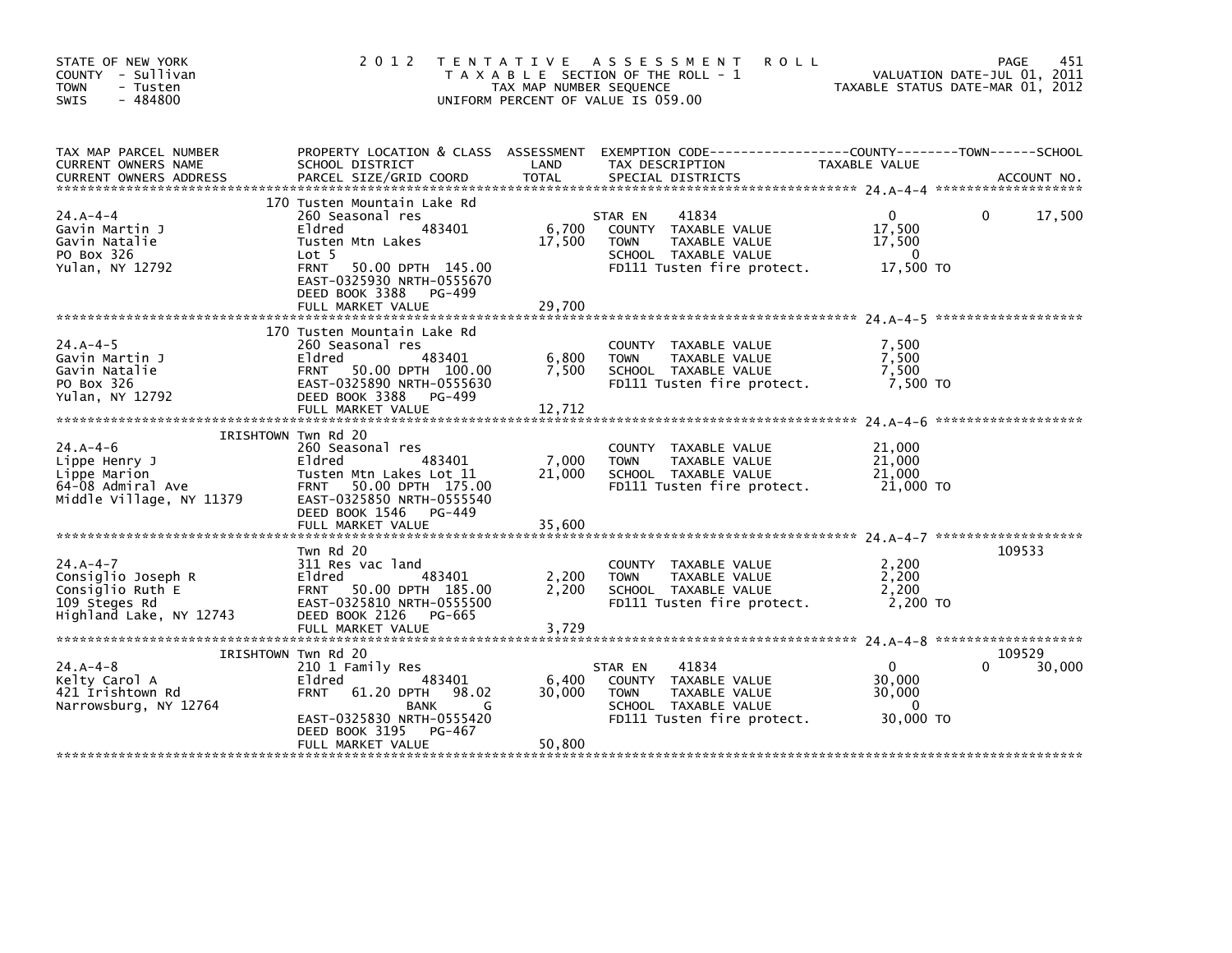| STATE OF NEW YORK<br>COUNTY - Sullivan<br><b>TOWN</b><br>- Tusten<br>$-484800$<br><b>SWIS</b> | 2 0 1 2                                                                                                                                                  | TAX MAP NUMBER SEQUENCE | TENTATIVE ASSESSMENT<br><b>ROLL</b><br>T A X A B L E SECTION OF THE ROLL - 1<br>UNIFORM PERCENT OF VALUE IS 059.00                      |                                     | 452<br><b>PAGE</b><br>VALUATION DATE-JUL 01, 2011<br>TAXABLE STATUS DATE-MAR 01, 2012 |
|-----------------------------------------------------------------------------------------------|----------------------------------------------------------------------------------------------------------------------------------------------------------|-------------------------|-----------------------------------------------------------------------------------------------------------------------------------------|-------------------------------------|---------------------------------------------------------------------------------------|
| TAX MAP PARCEL NUMBER<br><b>CURRENT OWNERS NAME</b><br><b>CURRENT OWNERS ADDRESS</b>          | SCHOOL DISTRICT<br>PARCEL SIZE/GRID COORD                                                                                                                | LAND<br><b>TOTAL</b>    | PROPERTY LOCATION & CLASS ASSESSMENT EXEMPTION CODE----------------COUNTY-------TOWN-----SCHOOL<br>TAX DESCRIPTION<br>SPECIAL DISTRICTS | TAXABLE VALUE                       | ACCOUNT NO.                                                                           |
| $24.A-5-2$<br>Stewart Maureen<br>4 Jeff Ln<br>New City, NY 10956                              | T R 20<br>311 Res vac land<br>483401<br>Eldred<br>FRNT 100.00 DPTH 100.00<br>EAST-0325570 NRTH-0555270<br>DEED BOOK 998<br>PG-00342<br>FULL MARKET VALUE | 2,000<br>2,000<br>3.400 | COUNTY TAXABLE VALUE<br><b>TOWN</b><br>TAXABLE VALUE<br>SCHOOL TAXABLE VALUE<br>FD111 Tusten fire protect.                              | 2.000<br>2.000<br>2,000<br>2,000 TO |                                                                                       |
|                                                                                               | T R 20                                                                                                                                                   |                         |                                                                                                                                         |                                     |                                                                                       |
| $24.A-5-3$<br>Stewart Maureen<br>4 Jeff Ln<br>New City, NY 10956                              | 311 Res vac land<br>483401<br>Eldred<br>FRNT 80.00 DPTH 100.00<br>EAST-0325510 NRTH-0555200<br>DEED BOOK 998<br>PG-00342                                 | 1.700<br>1,700          | COUNTY TAXABLE VALUE<br><b>TOWN</b><br>TAXABLE VALUE<br>SCHOOL TAXABLE VALUE<br>FD111 Tusten fire protect.                              | 1,700<br>1.700<br>1,700<br>1,700 TO |                                                                                       |
|                                                                                               | FULL MARKET VALUE                                                                                                                                        | 2,900                   |                                                                                                                                         |                                     |                                                                                       |
| $24.A-5-4$<br>Stewart Maureen<br>4 Jeff Ln<br>New City, NY 10956                              | T R 20<br>311 Res vac land<br>Eldred<br>483401<br>FRNT 80.00 DPTH 100.00<br>EAST-0325450 NRTH-0555150<br>DEED BOOK 998<br>PG-00342<br>FULL MARKET VALUE  | 1,700<br>1.700<br>2,900 | COUNTY TAXABLE VALUE<br>TAXABLE VALUE<br><b>TOWN</b><br>SCHOOL TAXABLE VALUE<br>FD111 Tusten fire protect.                              | 1,700<br>1,700<br>1,700<br>1,700 TO |                                                                                       |
|                                                                                               | T R 20                                                                                                                                                   |                         |                                                                                                                                         |                                     |                                                                                       |
| $24.A-5-5$<br>Stewart Maureen<br>4 Jeff Ln<br>New City, NY 10956                              | 311 Res vac land<br>483401<br>Eldred<br>FRNT 80.00 DPTH 100.00<br>EAST-0325410 NRTH-0555090<br>DEED BOOK 998<br>PG-00342                                 | 1,700<br>1,700          | COUNTY TAXABLE VALUE<br><b>TOWN</b><br>TAXABLE VALUE<br>SCHOOL TAXABLE VALUE<br>FD111 Tusten fire protect.                              | 1,700<br>1,700<br>1.700<br>1.700 TO |                                                                                       |
|                                                                                               | FULL MARKET VALUE                                                                                                                                        | 2,900                   |                                                                                                                                         |                                     |                                                                                       |
| $24.A-5-6$<br>Stewart Maureen<br>4 Jeff Ln<br>New City, NY 10956                              | T R 20<br>311 Res vac land<br>Eldred<br>483401<br>FRNT 80.00 DPTH 100.00<br>EAST-0325350 NRTH-0555030<br>DEED BOOK 998<br>PG-00342<br>FULL MARKET VALUE  | 1.700<br>1,700<br>2,900 | COUNTY TAXABLE VALUE<br><b>TOWN</b><br>TAXABLE VALUE<br>SCHOOL TAXABLE VALUE<br>FD111 Tusten fire protect.                              | 1,700<br>1.700<br>1.700<br>1,700 TO |                                                                                       |
|                                                                                               | T R 20                                                                                                                                                   |                         |                                                                                                                                         |                                     |                                                                                       |
| $24.A-5-7$<br>Stewart Maureen<br>4 Jeff Ln<br>New City, NY 10956                              | 311 Res vac land<br>Eldred<br>483401<br>FRNT 80.00 DPTH 100.00<br>EAST-0325300 NRTH-0554970<br>DEED BOOK 998<br>PG-00342                                 | 1,700<br>1.700          | COUNTY TAXABLE VALUE<br>TAXABLE VALUE<br><b>TOWN</b><br>SCHOOL TAXABLE VALUE<br>FD111 Tusten fire protect.                              | 1,700<br>1,700<br>1.700<br>1,700 TO |                                                                                       |
|                                                                                               | FULL MARKET VALUE                                                                                                                                        | 2,900                   |                                                                                                                                         |                                     |                                                                                       |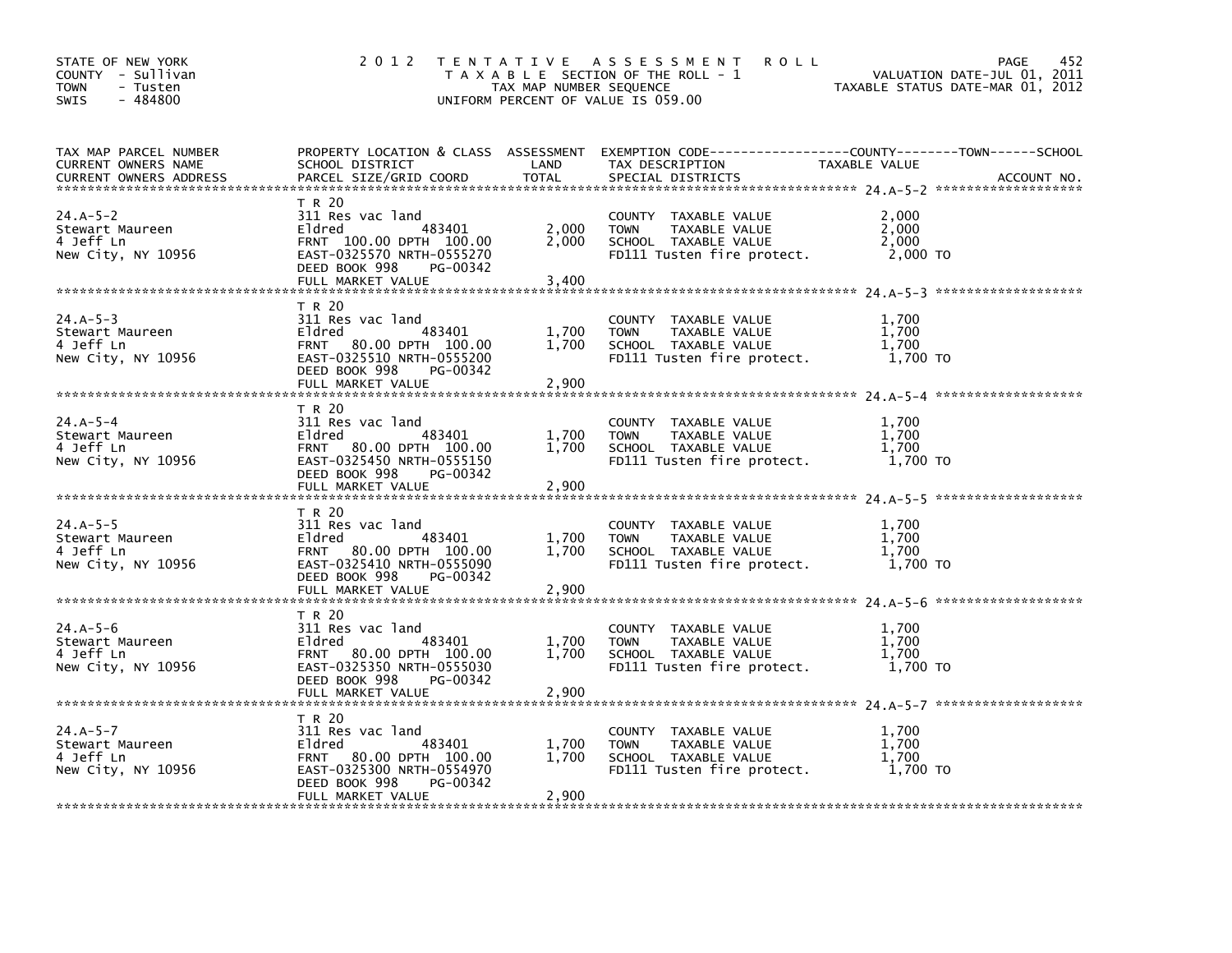| STATE OF NEW YORK<br>COUNTY - Sullivan<br>- Tusten<br><b>TOWN</b><br>$-484800$<br>SWIS                                       | 2 0 1 2                                                                                                                                                                                  | T E N T A T I V E<br>TAX MAP NUMBER SEQUENCE | <b>ROLL</b><br>A S S E S S M E N T<br>T A X A B L E SECTION OF THE ROLL - 1<br>UNIFORM PERCENT OF VALUE IS 059.00    |                                         | 453<br>PAGE<br>VALUATION DATE-JUL 01, 2011<br>TAXABLE STATUS DATE-MAR 01, 2012 |
|------------------------------------------------------------------------------------------------------------------------------|------------------------------------------------------------------------------------------------------------------------------------------------------------------------------------------|----------------------------------------------|----------------------------------------------------------------------------------------------------------------------|-----------------------------------------|--------------------------------------------------------------------------------|
| TAX MAP PARCEL NUMBER<br>CURRENT OWNERS NAME<br><b>CURRENT OWNERS ADDRESS</b>                                                | PROPERTY LOCATION & CLASS ASSESSMENT<br>SCHOOL DISTRICT<br>PARCEL SIZE/GRID COORD                                                                                                        | LAND<br><b>TOTAL</b>                         | EXEMPTION CODE-----------------COUNTY-------TOWN------SCHOOL<br>TAX DESCRIPTION<br>SPECIAL DISTRICTS                 | TAXABLE VALUE                           | ACCOUNT NO.                                                                    |
| $24.A-5-8$<br>Stewart Maureen<br>4 Jeff Ln<br>New City, NY 10956                                                             | T R 20<br>311 Res vac land<br>483401<br>Eldred<br>FRNT 80.00 DPTH 100.00<br>EAST-0325240 NRTH-0554910<br>DEED BOOK 998<br>PG-00342<br>FULL MARKET VALUE                                  | 1,700<br>1,700<br>2,900                      | COUNTY TAXABLE VALUE<br><b>TOWN</b><br>TAXABLE VALUE<br>SCHOOL TAXABLE VALUE<br>FD111 Tusten fire protect.           | 1,700<br>1,700<br>1,700<br>1,700 TO     |                                                                                |
| $24.A-6-1$<br>Vignone Family Trust<br>Vignone John F<br>Attn: Jennifer Vignone<br>82-82 61 st Dr<br>Middle Village, NY 11379 | IRISHTOWN Twn Rd 20<br>260 Seasonal res<br>483401<br>Eldred<br>Lot 1<br>FRNT 85.00 DPTH 127.00<br>EAST-0325600 NRTH-0555530<br>DEED BOOK 2786<br>$PG-223$                                | 7,500<br>28,000                              | <b>COUNTY</b><br>TAXABLE VALUE<br>TAXABLE VALUE<br><b>TOWN</b><br>SCHOOL TAXABLE VALUE<br>FD111 Tusten fire protect. | 28,000<br>28,000<br>28,000<br>28,000 TO | 157150                                                                         |
|                                                                                                                              | FULL MARKET VALUE                                                                                                                                                                        | 47.500                                       |                                                                                                                      |                                         |                                                                                |
| $24.A - 6 - 2$<br>Falcone James A<br>568 9th St<br>Brooklyn, NY 11215                                                        | T R 20<br>260 Seasonal res<br>483401<br>Eldred<br>FRNT 70.00 DPTH 125.00<br>EAST-0325480 NRTH-0555360<br>DEED BOOK 2230<br>PG-253<br>FULL MARKET VALUE                                   | 7,100<br>21,000<br>35,600                    | COUNTY TAXABLE VALUE<br><b>TOWN</b><br>TAXABLE VALUE<br>SCHOOL TAXABLE VALUE<br>FD111 Tusten fire protect.           | 21,000<br>21,000<br>21,000<br>21,000 TO |                                                                                |
| $24.A - 6 - 3$<br>Vignone Family Trust<br>Vignone John F<br>Jennifer Vignone<br>82-82 61 st Dr<br>Middle Village, NY 11379   | IRISHTOWN Twn Rd 20<br>311 Res vac land<br>483401<br>Eldred<br>Lot 2<br><b>FRNT</b><br>70.00 DPTH 127.00<br>EAST-0325550 NRTH-0555470<br>DEED BOOK 2786<br>PG-223                        | 1.900<br>1.900                               | COUNTY<br>TAXABLE VALUE<br>TAXABLE VALUE<br><b>TOWN</b><br>SCHOOL TAXABLE VALUE<br>FD111 Tusten fire protect.        | 1,900<br>1,900<br>1.900<br>$1,900$ TO   | 157151                                                                         |
| $24. A - 6 - 4$<br>C & D Homes LLC<br>PO Box 814<br>Patchogue, NY 11772-0814                                                 | IRISHTOWN Twn Rd 20<br>311 Res vac land<br>483401<br>Eldred<br>Lot 3<br>Tusten Mtn Lake Est<br>60.00 DPTH 125.00<br><b>FRNT</b><br>EAST-0325520 NRTH-0555400<br>DEED BOOK 3195<br>PG-369 | 2,000<br>2,000                               | <b>COUNTY</b><br>TAXABLE VALUE<br>TAXABLE VALUE<br><b>TOWN</b><br>SCHOOL TAXABLE VALUE<br>FD111 Tusten fire protect. | 2,000<br>2,000<br>2.000<br>2,000 TO     |                                                                                |
|                                                                                                                              | FULL MARKET VALUE                                                                                                                                                                        | 3,390                                        |                                                                                                                      |                                         |                                                                                |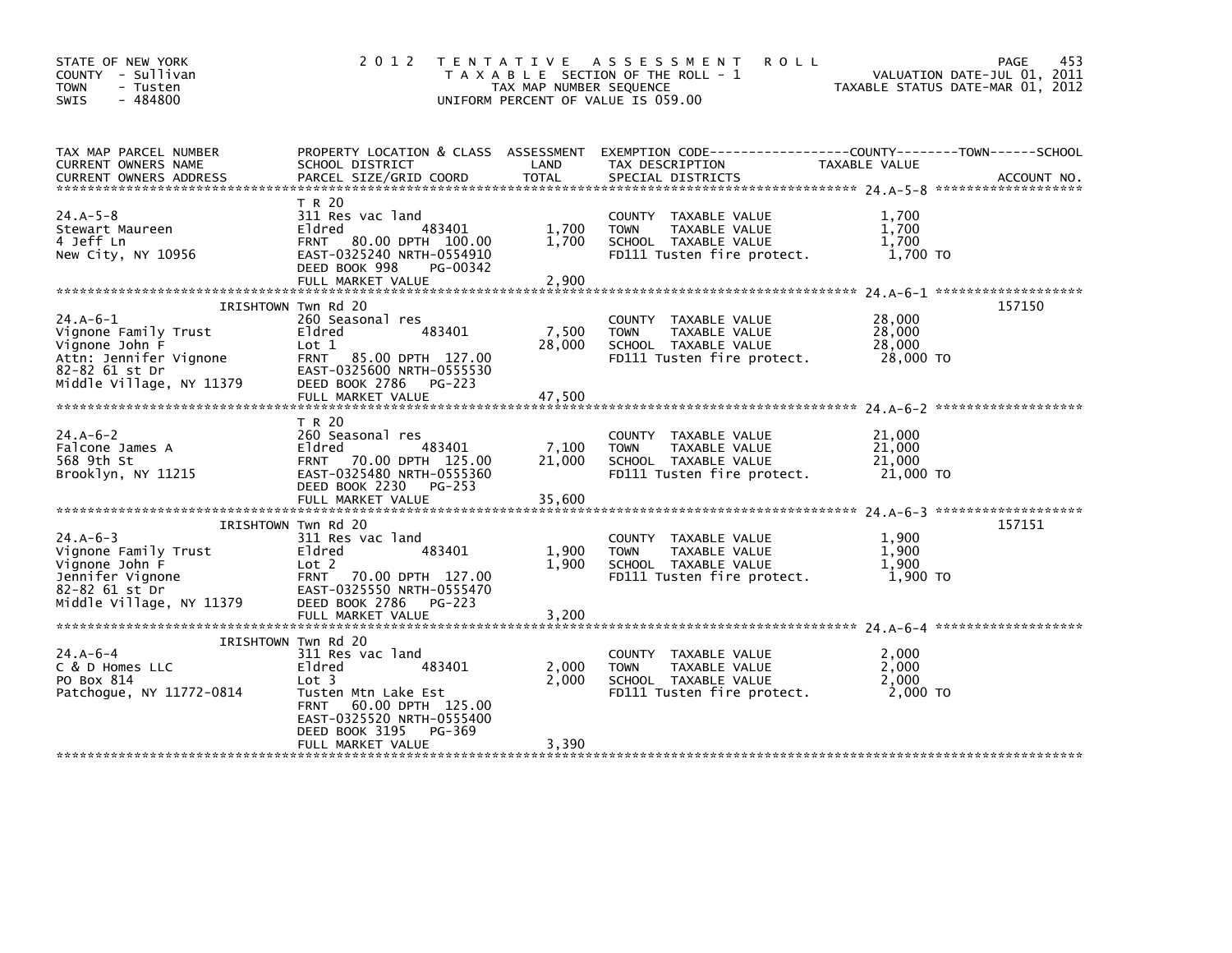| STATE OF NEW YORK<br>COUNTY - Sullivan<br><b>TOWN</b><br>- Tusten<br>$-484800$<br><b>SWIS</b>              | 2 0 1 2                                                                                                                                                     | T E N T A T I V E<br>TAX MAP NUMBER SEQUENCE | A S S E S S M E N T<br><b>ROLL</b><br>T A X A B L E SECTION OF THE ROLL - 1<br>UNIFORM PERCENT OF VALUE IS 059.00    |                                     | 454<br>PAGE<br>VALUATION DATE-JUL 01, 2011<br>TAXABLE STATUS DATE-MAR 01, 2012 |
|------------------------------------------------------------------------------------------------------------|-------------------------------------------------------------------------------------------------------------------------------------------------------------|----------------------------------------------|----------------------------------------------------------------------------------------------------------------------|-------------------------------------|--------------------------------------------------------------------------------|
| TAX MAP PARCEL NUMBER<br>CURRENT OWNERS NAME<br><b>CURRENT OWNERS ADDRESS</b>                              | PROPERTY LOCATION & CLASS ASSESSMENT<br>SCHOOL DISTRICT<br>PARCEL SIZE/GRID COORD                                                                           | LAND<br><b>TOTAL</b>                         | EXEMPTION CODE-----------------COUNTY-------TOWN------SCHOOL<br>TAX DESCRIPTION<br>SPECIAL DISTRICTS                 | TAXABLE VALUE                       | ACCOUNT NO.<br>*******************                                             |
| 24.A-6-5<br>Falcone James A<br>568 9th St<br>Brooklyn, NY 11215                                            | T R 20<br>311 Res vac land<br>483401<br>Eldred<br>FRNT 110.00 DPTH 80.00<br>EAST-0325380 NRTH-0555440<br>DEED BOOK 2230<br>PG-254<br>FULL MARKET VALUE      | 1.900<br>1,900<br>3,200                      | COUNTY TAXABLE VALUE<br><b>TOWN</b><br>TAXABLE VALUE<br>SCHOOL TAXABLE VALUE<br>FD111 Tusten fire protect.           | 1,900<br>1.900<br>1,900<br>1,900 TO |                                                                                |
|                                                                                                            | MAP222 Twn Rd 20                                                                                                                                            |                                              |                                                                                                                      |                                     |                                                                                |
| $24.A - 6 - 8$<br>Kelty Patrick L<br>Kelty Kelli-Lyn<br>PO Box 53<br>Eldred, NY 12732                      | 692 Road/str/hwy<br>483401<br>Eldred<br>Irishtown Town Rd<br>1.21<br><b>ACRES</b><br>EAST-0325806 NRTH-0554820                                              | 100<br>100                                   | COUNTY<br>TAXABLE VALUE<br>TAXABLE VALUE<br><b>TOWN</b><br>SCHOOL TAXABLE VALUE<br>FD111 Tusten fire protect.        | 100<br>100<br>100<br>100 TO         |                                                                                |
|                                                                                                            | DEED BOOK 3192<br>PG-169<br>FULL MARKET VALUE                                                                                                               | 200                                          |                                                                                                                      |                                     |                                                                                |
|                                                                                                            |                                                                                                                                                             |                                              |                                                                                                                      |                                     |                                                                                |
| $24.A - 7 - 1$<br>Jordan Frank<br>Attn: Charles Jordan<br>103-12 Glenwood Rd Apt 1C<br>Brooklyn, NY 11236  | T R 20<br>311 Res vac land<br>483401<br>Eldred<br>1.02<br><b>ACRES</b><br>EAST-0325686 NRTH-0554600<br>DEED BOOK 1177<br>PG-00204<br>FULL MARKET VALUE      | 8,700<br>8,700<br>14,700                     | COUNTY TAXABLE VALUE<br><b>TOWN</b><br>TAXABLE VALUE<br>SCHOOL TAXABLE VALUE<br>FD111 Tusten fire protect.           | 8,700<br>8,700<br>8,700<br>8,700 TO |                                                                                |
| $24.A - 7 - 8$<br>County of Sullivan<br>100 North St<br>Monticello, NY 12701                               | Twn Rd 20<br>311 Res vac land<br>483401<br>Eldred<br>FRNT 50.10 DPTH 71.25<br>EAST-0325116 NRTH-0555167<br>DEED BOOK 2011 PG-2274<br>FULL MARKET VALUE      | 500<br>500<br>800                            | COUNTY TAXABLE VALUE<br><b>TOWN</b><br>TAXABLE VALUE<br>SCHOOL TAXABLE VALUE<br>FD111 Tusten fire protect.           | 500<br>500<br>500<br>500 TO         | 109777                                                                         |
|                                                                                                            |                                                                                                                                                             |                                              |                                                                                                                      |                                     |                                                                                |
| $24.A - 7 - 9$<br>Gladys M Hance Family Trust<br>Hance William G<br>29 Jackson Ave<br>Centereach, NY 11720 | Irishtown Rd<br>311 Res vac land<br>483401<br>Eldred<br>FRNT 50.10 DPTH 71.25<br>EAST-0325198 NRTH-0555199<br>DEED BOOK 2805<br>PG-533<br>FULL MARKET VALUE | 600<br>600<br>1,000                          | COUNTY TAXABLE VALUE<br><b>TOWN</b><br>TAXABLE VALUE<br>SCHOOL TAXABLE VALUE<br>FD111 Tusten fire protect.           | 600<br>600<br>600<br>600 TO         | 120775                                                                         |
|                                                                                                            |                                                                                                                                                             |                                              |                                                                                                                      |                                     |                                                                                |
| $24.A - 7 - 10$<br>Ruppert Peter R<br>Ruppert Cira<br>170 Blue Ridge Dr<br>Canadensis, PA 18325            | Twn Rd 20<br>311 Res vac land<br>483401<br>Eldred<br>FRNT 50.00 DPTH 100.00<br>EAST-0325098 NRTH-0554945<br>DEED BOOK 975<br>PG-00240<br>FULL MARKET VALUE  | 1,100<br>1,100<br>1,900                      | <b>COUNTY</b><br>TAXABLE VALUE<br>TAXABLE VALUE<br><b>TOWN</b><br>SCHOOL TAXABLE VALUE<br>FD111 Tusten fire protect. | 1,100<br>1,100<br>1,100<br>1,100 TO | 146430                                                                         |
|                                                                                                            | یہ مزالہ مزالہ مزالہ مزالہ مزالہ مزالہ مزالہ مزالہ مزالہ مزالہ مزالہ مزالہ مزالہ مزالہ مزالہ مزالہ مزالہ                                                    |                                              |                                                                                                                      |                                     |                                                                                |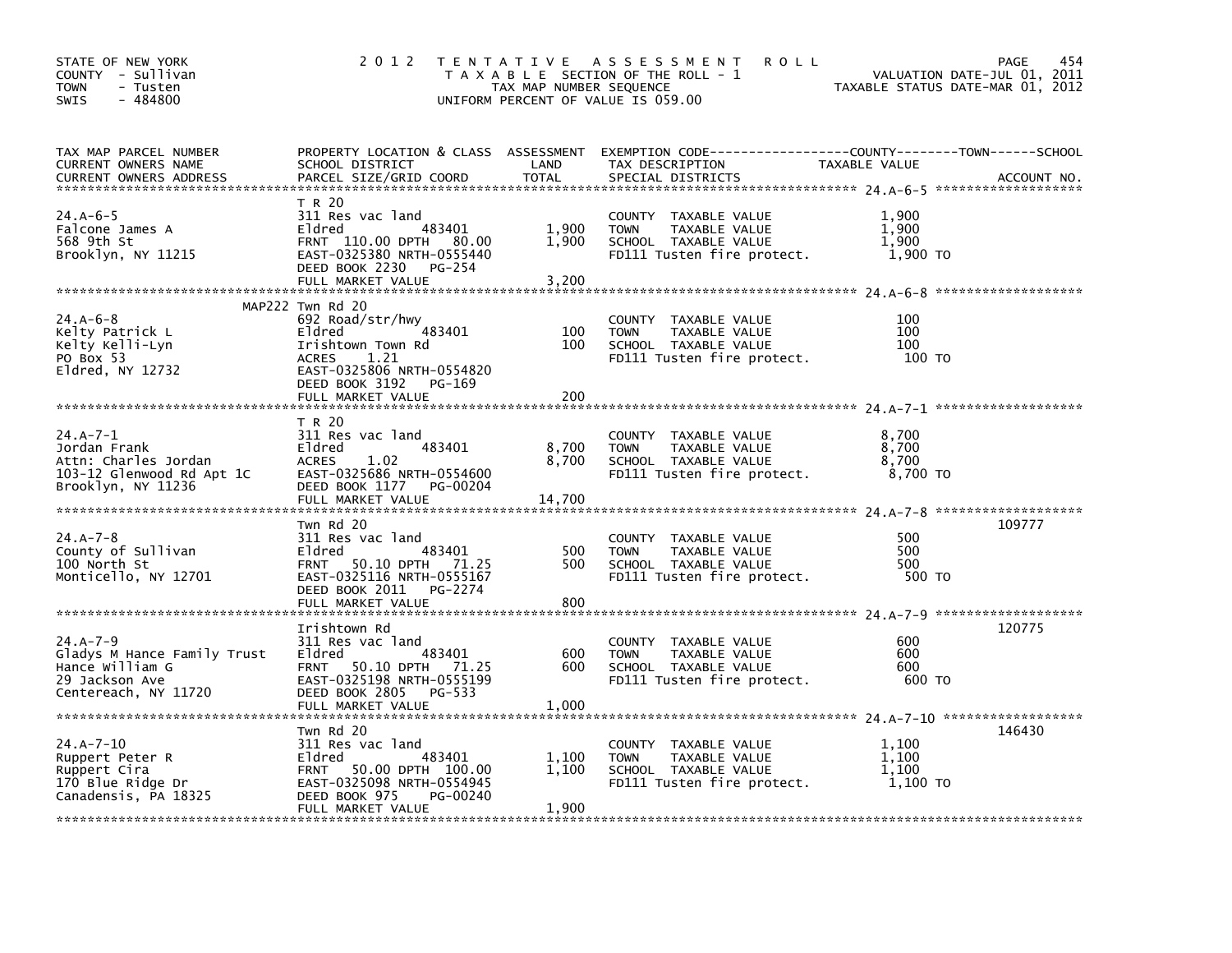| STATE OF NEW YORK<br>COUNTY - Sullivan<br><b>TOWN</b><br>- Tusten<br>- 484800<br>SWIS                                                                                                                                            |                                         |            | 2012 TENTATIVE ASSESSMENT ROLL<br>T A X A B L E SECTION OF THE ROLL - 1 TAXABLE STATUS DATE-JUL 01, 2011<br>TAX MAP NUMBER SEQUENCE<br>UNIFORM PERCENT OF VALUE IS 059.00 |                | 455<br>PAGE |
|----------------------------------------------------------------------------------------------------------------------------------------------------------------------------------------------------------------------------------|-----------------------------------------|------------|---------------------------------------------------------------------------------------------------------------------------------------------------------------------------|----------------|-------------|
| TAX MAP PARCEL NUMBER                                                                                                                                                                                                            | PROPERTY LOCATION & CLASS ASSESSMENT    |            |                                                                                                                                                                           |                |             |
|                                                                                                                                                                                                                                  |                                         |            |                                                                                                                                                                           |                |             |
|                                                                                                                                                                                                                                  | TWN RD 20 Twn Rd 20                     |            |                                                                                                                                                                           |                | 157325      |
|                                                                                                                                                                                                                                  |                                         | 483401 800 |                                                                                                                                                                           | 800            |             |
|                                                                                                                                                                                                                                  |                                         |            |                                                                                                                                                                           | 800            |             |
|                                                                                                                                                                                                                                  |                                         |            |                                                                                                                                                                           | 800            |             |
|                                                                                                                                                                                                                                  |                                         |            |                                                                                                                                                                           | 800 TO         |             |
|                                                                                                                                                                                                                                  | DEED BOOK 2806 PG-246                   |            |                                                                                                                                                                           |                |             |
|                                                                                                                                                                                                                                  |                                         |            |                                                                                                                                                                           |                |             |
|                                                                                                                                                                                                                                  |                                         |            |                                                                                                                                                                           |                |             |
| $24.A - 8 - 8$                                                                                                                                                                                                                   | TUSTENMTN Twn Rd 20<br>311 Res vac land |            |                                                                                                                                                                           |                |             |
|                                                                                                                                                                                                                                  |                                         | 2,200      | COUNTY TAXABLE VALUE<br>TOWN     TAXABLE VALUE                                                                                                                            | 2,200<br>2,200 |             |
|                                                                                                                                                                                                                                  |                                         | 2,200      | SCHOOL TAXABLE VALUE                                                                                                                                                      | 2,200          |             |
| Example of the state of the state of the state of the state of the state of the state of the state of the stat<br>Fided as a state of the state of the state of the state of the state of the state of the state of the state of | ACRES 0.35                              |            | FD111 Tusten fire protect. 2,200 TO                                                                                                                                       |                |             |
|                                                                                                                                                                                                                                  |                                         |            |                                                                                                                                                                           |                |             |
|                                                                                                                                                                                                                                  | DEED BOOK 3192 PG-169                   |            |                                                                                                                                                                           |                |             |
|                                                                                                                                                                                                                                  | FULL MARKET VALUE                       | 3,700      |                                                                                                                                                                           |                |             |
|                                                                                                                                                                                                                                  |                                         |            |                                                                                                                                                                           |                |             |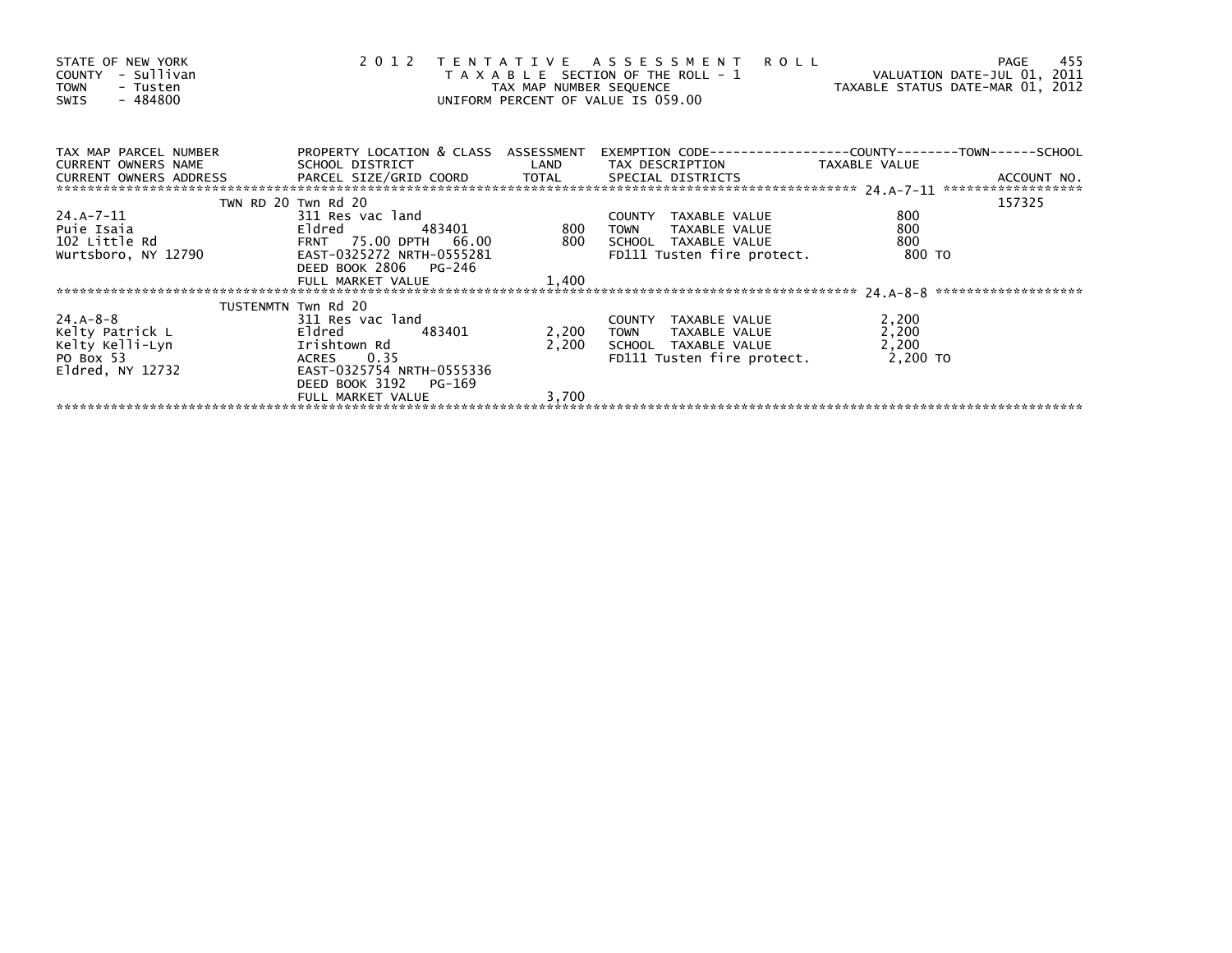| STATE OF NEW YORK       | 2012 TENTATIVE ASSESSMENT ROLL        | PAGE                             | -456 |
|-------------------------|---------------------------------------|----------------------------------|------|
| COUNTY - Sullivan       | T A X A B L E SECTION OF THE ROLL - 1 | VALUATION DATE-JUL 01, 2011      |      |
| <b>TOWN</b><br>- Tusten | MAP SECTION - 024                     | TAXABLE STATUS DATE-MAR 01, 2012 |      |
| - 484800<br>SWIS        | SUB-SECTION - A                       | RPS150/V04/L015                  |      |
|                         | UNIFORM PERCENT OF VALUE IS 059.00    | CURRENT DATE 4/20/2012           |      |

| CODE | DISTRICT NAME PARCELS | TOTAL EXTENSION<br>TYPF. | <b>EXTENSION</b><br>VALUE | AD VALOREM<br>VALUE | <b>FXFMPT</b><br>AMOUNT | <b>TAXABLE</b><br>VALUE |
|------|-----------------------|--------------------------|---------------------------|---------------------|-------------------------|-------------------------|
|      | FD111 Tusten fire pr  | 44 TOTAL                 |                           | 460.800             |                         | 460.800                 |

### \*\*\* S C H O O L D I S T R I C T S U M M A R Y \*\*\*

| CODE   | DISTRICT NAME | <b>TOTAL</b><br><b>PARCELS</b> | ASSESSED<br>LAND | ASSESSED<br>TOTAL | <b>EXEMPT</b><br><b>AMOUNT</b> | TOTAL<br><b>TAXABLE</b> | <b>STAR</b><br><b>AMOUNT</b> | <b>STAR</b><br><b>TAXABLE</b> |
|--------|---------------|--------------------------------|------------------|-------------------|--------------------------------|-------------------------|------------------------------|-------------------------------|
| 483401 | Eldred        | 44                             | 159.100          | 460,800           |                                | 460,800                 | 64.900                       | 395,900                       |
|        | SUB-TOTAL     | 44                             | 159,100          | 460,800           |                                | 460,800                 | 64,900                       | 395,900                       |
|        | <b>TOTAL</b>  | 44                             | 159,100          | 460,800           |                                | 460,800                 | 64,900                       | 395,900                       |

\*\*\* S Y S T E M C O D E S S U M M A R Y \*\*\*

NO SYSTEM EXEMPTIONS AT THIS LEVEL

### \*\*\* E X E M P T I O N S U M M A R Y \*\*\*

| <b>CODE</b>    | DESCRIPTION                    | TOTAL<br><b>PARCELS</b> | COUNTY | <b>TOWN</b> | <b>SCHOOL</b>                              |
|----------------|--------------------------------|-------------------------|--------|-------------|--------------------------------------------|
| 41834<br>41854 | STAR EN<br>STAR B<br>T O T A L | <b>.</b>                |        |             | 47,500<br>17<br>$^{\prime}$ ,400<br>64,900 |

#### \*\*\* G R A N D T O T A L S \*\*\*

| ROLL<br><b>SEC</b> | DESCRIPTION    | TOTAL<br><b>PARCELS</b> | <b>\SSESSED</b><br>.AND | <b>\SSESSED</b><br><b>TOTAL</b> | <b>TAXABLE</b><br>COUNTY | <b>TAXABLE</b><br>TOWN | <b>TAXABLE</b><br><b>SCHOOL</b> | <b>STAR</b><br><b>TAXABLE</b> |
|--------------------|----------------|-------------------------|-------------------------|---------------------------------|--------------------------|------------------------|---------------------------------|-------------------------------|
|                    | <b>TAXABLE</b> |                         | 159,100                 | 460,800                         | 460,800                  | 460.800                | 460.800                         | 395,900                       |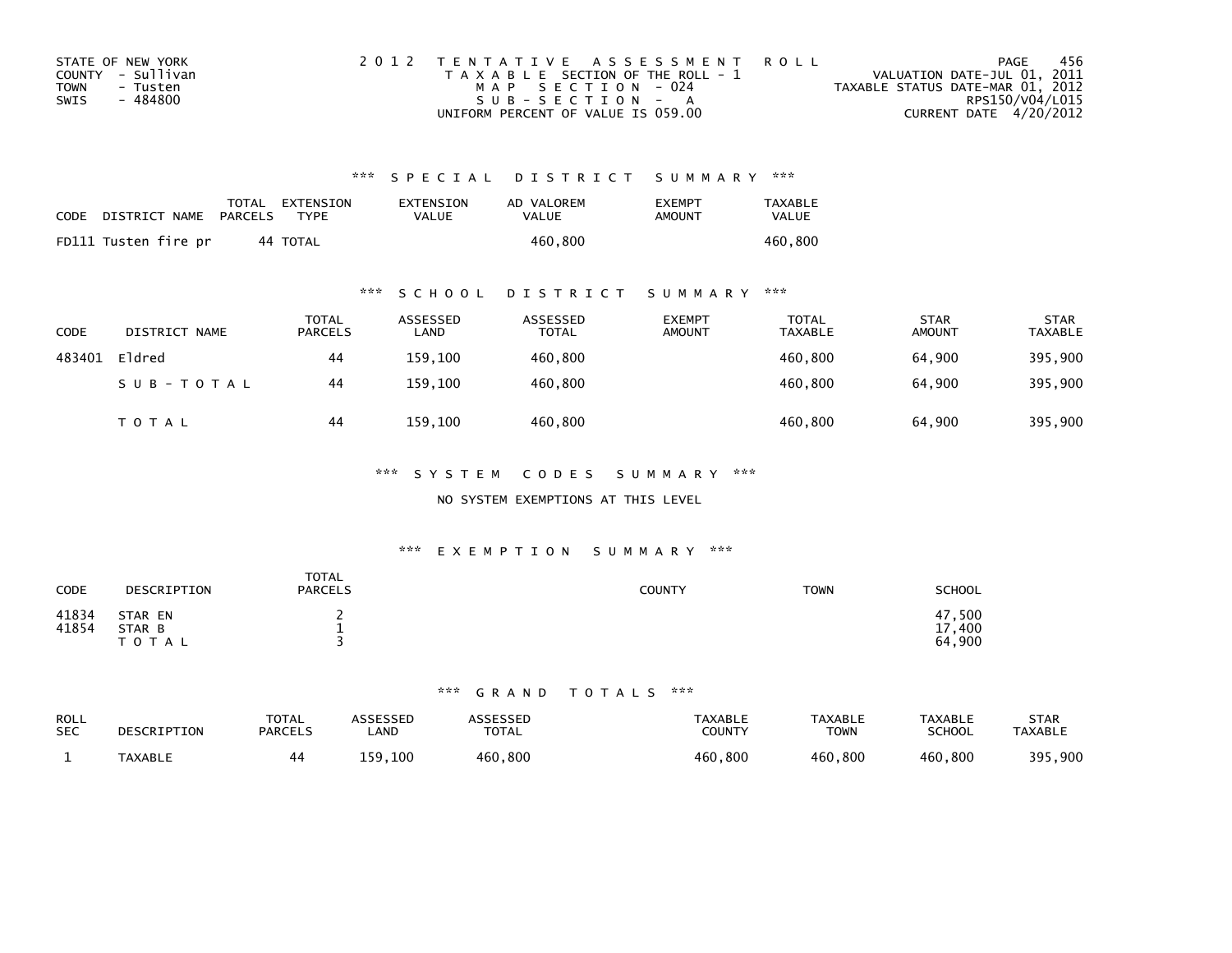| STATE OF NEW YORK<br>- Sullivan<br><b>COUNTY</b><br><b>TOWN</b><br>- Tusten<br>$-484800$<br>SWIS           | 2 0 1 2                                                                                                                                                                            | TAX MAP NUMBER SEQUENCE<br>UNIFORM PERCENT OF VALUE IS 059.00 | TENTATIVE ASSESSMENT<br>R O L L<br>T A X A B L E SECTION OF THE ROLL - 1                                                    | VALUATION DATE-JUL 01, 2011<br>TAXABLE STATUS DATE-MAR 01, 2012               | 457<br><b>PAGE</b> |
|------------------------------------------------------------------------------------------------------------|------------------------------------------------------------------------------------------------------------------------------------------------------------------------------------|---------------------------------------------------------------|-----------------------------------------------------------------------------------------------------------------------------|-------------------------------------------------------------------------------|--------------------|
| TAX MAP PARCEL NUMBER<br>CURRENT OWNERS NAME<br><b>CURRENT OWNERS ADDRESS</b>                              | PROPERTY LOCATION & CLASS ASSESSMENT<br>SCHOOL DISTRICT<br>PARCEL SIZE/GRID COORD                                                                                                  | LAND<br><b>TOTAL</b>                                          | TAX DESCRIPTION<br>SPECIAL DISTRICTS                                                                                        | TAXABLE VALUE                                                                 | ACCOUNT NO.        |
| $25. -1 - 1$<br>Pinnavaia Anthony<br>Fitzpatrick Daniel<br>1978 Haring St<br>Brooklyn, NY 11229-3714       | Nys Rte 97<br>210 1 Family Res<br>484802-89<br>$Dv-Jy-N$ Csd<br>5.00<br><b>ACRES</b><br>EAST-0321760 NRTH-0555830<br>DEED BOOK 1760<br>PG-409<br>FULL MARKET VALUE                 | 25,600<br>65,600<br>111,200                                   | TAXABLE VALUE<br>COUNTY<br><b>TOWN</b><br>TAXABLE VALUE<br>SCHOOL TAXABLE VALUE<br>FD111 Tusten fire protect.               | 65,600<br>65,600<br>65,600<br>65,600 TO<br>$25. -1 - 2$ ********************* | 102550             |
| $25. - 1 - 2$<br>Gross David<br>Gross Miriam<br>1501<br>212 East Broadway Apt G<br>New York City, NY 10002 | Twn Rd 21<br>210 1 Family Res<br>Eldred<br>483401<br><b>ACRES</b><br>1.30<br>EAST-0323010 NRTH-0555750<br>DEED BOOK 757<br>PG-01124<br>FULL MARKET VALUE                           | 14,000<br>63,000<br>106,800                                   | <b>COUNTY</b><br>TAXABLE VALUE<br><b>TOWN</b><br>TAXABLE VALUE<br>SCHOOL TAXABLE VALUE<br>FD111 Tusten fire protect.        | 63,000<br>63,000<br>63,000<br>63,000 TO                                       | 120250             |
| $25. - 1 - 3.1$<br>Cohen Jeffrey<br>Cohen Cheryl<br>PO Box 549<br>Kauneonga Lake, NY 12749                 | Twn Rd 21<br>$314$ Rural vac<10<br>Eldred<br>483401<br>Lot 1<br><b>ACRES</b><br>7.14<br>EAST-0323090 NRTH-0555380<br>DEED BOOK 2754<br>PG-291<br>FULL MARKET VALUE                 | 27,900<br>27,900<br>47,300                                    | <b>COUNTY</b><br>TAXABLE VALUE<br>TAXABLE VALUE<br><b>TOWN</b><br>SCHOOL TAXABLE VALUE<br>FD111 Tusten fire protect.        | 27,900<br>27,900<br>27,900<br>27,900 TO                                       | 161200             |
| $25. - 1 - 3.2$<br>Ray William Douglas<br>Olsen John D<br>405 Main St Apt 6G<br>New York, NY 10044-0346    | Twn Rd 21<br>210 1 Family Res<br>Eldred<br>483401<br>Lot 2<br><b>ACRES</b><br>7.15 BANK C40281<br>EAST-0322639 NRTH-0555842<br>DEED BOOK 2803<br><b>PG-56</b><br>FULL MARKET VALUE | 32,900<br>175,000<br>296,600                                  | <b>COUNTY</b><br>TAXABLE VALUE<br><b>TOWN</b><br>TAXABLE VALUE<br>SCHOOL TAXABLE VALUE<br>FD111 Tusten fire protect.        | 175,000<br>175,000<br>175,000<br>175,000 TO                                   |                    |
| $25. -1 - 3.3$<br>Gross David<br>Gross Miriam T<br>1501<br>212 E Broadway Apt G<br>New York City, NY 10002 | Twn Rd 21<br>$314$ Rural vac< $10$<br>Eldred<br>483401<br>Lot <sub>3</sub><br>1.04<br><b>ACRES</b><br>EAST-0322808 NRTH-0555645<br>DEED BOOK 1368<br>PG-174<br>FULL MARKET VALUE   | 9,600<br>9.600<br>16,300                                      | <b>COUNTY</b><br>TAXABLE VALUE<br><b>TAXABLE VALUE</b><br><b>TOWN</b><br>SCHOOL TAXABLE VALUE<br>FD111 Tusten fire protect. | 9,600<br>9.600<br>9.600<br>9.600 TO                                           |                    |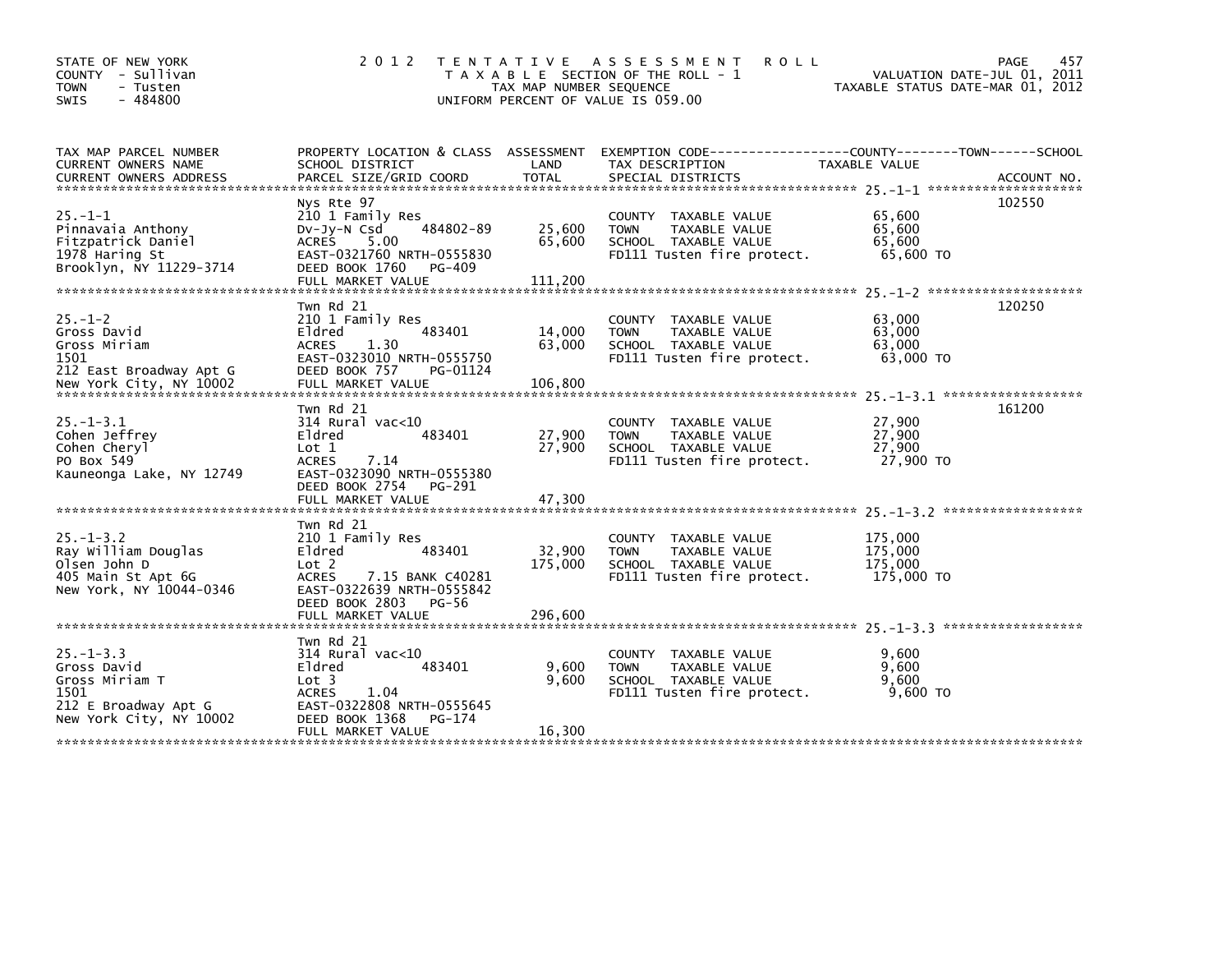| STATE OF NEW YORK<br>COUNTY - Sullivan<br><b>TOWN</b><br>- Tusten<br>$-484800$<br><b>SWIS</b>        |                                                                                                                                                                                                           | TAX MAP NUMBER SEQUENCE      | 2012 TENTATIVE ASSESSMENT<br><b>ROLL</b><br>T A X A B L E SECTION OF THE ROLL - 1<br>UNIFORM PERCENT OF VALUE IS 059.00       | TAXABLE STATUS DATE-MAR 01, 2012                            | 458<br>PAGE<br>VALUATION DATE-JUL 01, 2011 |
|------------------------------------------------------------------------------------------------------|-----------------------------------------------------------------------------------------------------------------------------------------------------------------------------------------------------------|------------------------------|-------------------------------------------------------------------------------------------------------------------------------|-------------------------------------------------------------|--------------------------------------------|
| TAX MAP PARCEL NUMBER<br>CURRENT OWNERS NAME<br><b>CURRENT OWNERS ADDRESS</b>                        | PROPERTY LOCATION & CLASS ASSESSMENT<br>SCHOOL DISTRICT<br>PARCEL SIZE/GRID COORD                                                                                                                         | LAND<br><b>TOTAL</b>         | EXEMPTION CODE-----------------COUNTY-------TOWN------SCHOOL<br>TAX DESCRIPTION<br>SPECIAL DISTRICTS                          | TAXABLE VALUE                                               | ACCOUNT NO.                                |
| $25. - 1 - 3.4$<br>Ferretti Eric<br>98 Lackawaxen Rd<br>Narrowsburg, NY 12764                        | Twn Rd 21<br>210 1 Family Res<br>483401<br>Eldred<br>Lot 4<br>Combined with lot 5 25-1-<br>ACRES 39.16 BANKC130171<br>EAST-0323566 NRTH-0555130<br>DEED BOOK 2666<br>PG-483<br>FULL MARKET VALUE          | 50,200<br>201,600<br>341,700 | 41854<br>STAR B<br>COUNTY TAXABLE VALUE<br>TAXABLE VALUE<br><b>TOWN</b><br>SCHOOL TAXABLE VALUE<br>FD111 Tusten fire protect. | $\mathbf{0}$<br>201,600<br>201,600<br>184,200<br>201,600 TO | 17,400<br>$\mathbf{0}$                     |
| $25. - 1 - 4$<br>Magilton Edward<br>Magilton Patricia L<br>43 Storey Ln<br>Yonkers, NY 10710         | Twn Rd 20<br>210 1 Family Res<br>483401<br>Eldred<br>2.31<br><b>ACRES</b><br>EAST-0324580 NRTH-0553590<br>DEED BOOK 2889<br>PG-101<br>FULL MARKET VALUE                                                   | 16,900<br>80,700<br>136,800  | COUNTY TAXABLE VALUE<br><b>TOWN</b><br>TAXABLE VALUE<br>SCHOOL TAXABLE VALUE<br>FD111 Tusten fire protect.                    | 80,700<br>80,700<br>80,700<br>80,700 TO                     | 159550                                     |
| $25. - 1 - 6.1$<br>Higgins T Martin<br>wilkin Charles S<br>491 Irishtown Rd<br>Narrowsburg, NY 12764 | Twn Rd 20<br>210 1 Family Res<br>Eldred<br>483401<br>Lot 4<br>Lot 1 of 2005 subdivision<br><b>ACRES</b><br>2.27 BANKN140687<br>EAST-0325177 NRTH-0553397<br>DEED BOOK 3041<br>PG-384<br>FULL MARKET VALUE | 16,800<br>67,300<br>114,100  | COUNTY TAXABLE VALUE<br>TAXABLE VALUE<br><b>TOWN</b><br>SCHOOL TAXABLE VALUE<br>FD111 Tusten fire protect.                    | 67,300<br>67,300<br>67,300<br>67,300 TO                     | 161250                                     |
| $25. - 1 - 6.2$<br>Pelic Michael<br>Pelic Maria<br>2 Delta Ct<br>Allendale, NJ 07401                 | Town Rd 20 Irishtown Rd<br>311 Res vac land<br>Eldred<br>483401<br>Lot $6.2$<br><b>ACRES</b><br>8.30<br>EAST-0324868 NRTH-0554779<br>DEED BOOK 1219<br>PG-00252<br>FULL MARKET VALUE                      | 31,200<br>31,200<br>52,900   | COUNTY TAXABLE VALUE<br>TAXABLE VALUE<br><b>TOWN</b><br>SCHOOL TAXABLE VALUE<br>FD111 Tusten fire protect.                    | 31,200<br>31,200<br>31,200<br>31,200 TO                     |                                            |
| $25. - 1 - 6.3$<br>Ammendola Peter<br>Ammendola Andrea<br>468 Irishtown Rd<br>Narrowsburg, NY 12764  | Twn Rd 20<br>210 1 Family Res<br>483401<br>Eldred<br>Lot 3 Irishtown Rd<br>ACRES 10.00<br>EAST-0324581 NRTH-0554617<br>PG-364<br>DEED BOOK 1859<br>FULL MARKET VALUE                                      | 35,600<br>70,000<br>118,600  | 41854<br>STAR B<br>COUNTY TAXABLE VALUE<br><b>TOWN</b><br>TAXABLE VALUE<br>SCHOOL TAXABLE VALUE<br>FD111 Tusten fire protect. | 0<br>70,000<br>70,000<br>52,600<br>70,000 TO                | 161250<br>17,400                           |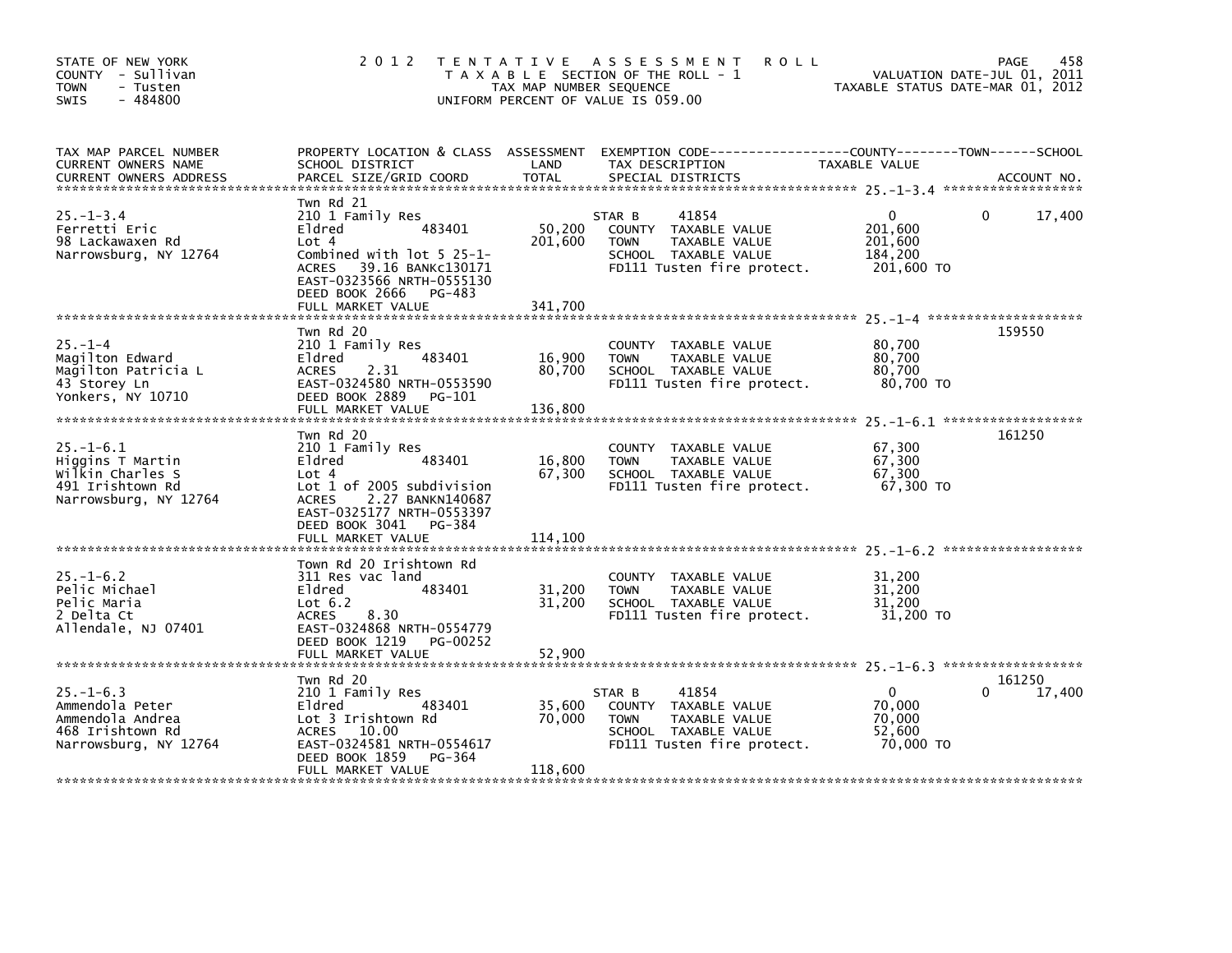| STATE OF NEW YORK<br>COUNTY - Sullivan<br><b>TOWN</b><br>- Tusten<br>$-484800$<br><b>SWIS</b>       | 2 0 1 2                                                                                                                                                                                      | T E N T A T I V E<br>TAX MAP NUMBER SEQUENCE | A S S E S S M E N T<br><b>ROLL</b><br>T A X A B L E SECTION OF THE ROLL - 1<br>UNIFORM PERCENT OF VALUE IS 059.00 | TAXABLE STATUS DATE-MAR 01, 2012        | 459<br>PAGE<br>VALUATION DATE-JUL 01, 2011 |
|-----------------------------------------------------------------------------------------------------|----------------------------------------------------------------------------------------------------------------------------------------------------------------------------------------------|----------------------------------------------|-------------------------------------------------------------------------------------------------------------------|-----------------------------------------|--------------------------------------------|
| TAX MAP PARCEL NUMBER<br>CURRENT OWNERS NAME<br><b>CURRENT OWNERS ADDRESS</b>                       | PROPERTY LOCATION & CLASS ASSESSMENT<br>SCHOOL DISTRICT<br>PARCEL SIZE/GRID COORD                                                                                                            | LAND<br><b>TOTAL</b>                         | EXEMPTION CODE-----------------COUNTY-------TOWN------SCHOOL<br>TAX DESCRIPTION<br>SPECIAL DISTRICTS              | TAXABLE VALUE                           | ACCOUNT NO.                                |
| $25. - 1 - 6.4$<br>Garner Susan<br>346 E 13 th St Apt 7<br>New York, NY 10003                       | Twn Rd 20<br>$314$ Rural vac<10<br>483401<br>Eldred<br>Lot 2 Irishtown Rd<br>ACRES 10.04<br>EAST-0324413 NRTH-0554344<br>DEED BOOK 2617 PG-245                                               | 30,700<br>30,700                             | COUNTY TAXABLE VALUE<br><b>TOWN</b><br>TAXABLE VALUE<br>SCHOOL TAXABLE VALUE<br>FD111 Tusten fire protect.        | 30,700<br>30,700<br>30,700<br>30,700 TO | 161250                                     |
|                                                                                                     | FULL MARKET VALUE                                                                                                                                                                            | 52.000                                       |                                                                                                                   |                                         |                                            |
| $25. -1 - 6.5$<br>Giorgi James<br>Giorgi Renee<br>7 Christine Ln<br>Yaphank, NY 11980               | 498 Irishtown Rd<br>312 Vac w/imprv<br>483401<br>Eldred<br>Irishtown Road Lot 1<br>ACRES 10.09<br>EAST-0324336 NRTH-0554000                                                                  | 35,800<br>41,800                             | COUNTY TAXABLE VALUE<br><b>TOWN</b><br>TAXABLE VALUE<br>SCHOOL TAXABLE VALUE<br>FD111 Tusten fire protect.        | 41,800<br>41,800<br>41,800<br>41,800 TO | 161250                                     |
|                                                                                                     | DEED BOOK 2863 PG-113<br>FULL MARKET VALUE                                                                                                                                                   | 70,800                                       |                                                                                                                   |                                         |                                            |
| $25. - 1 - 6.6$<br>Wolff Herbert W<br>Case Dolores et al<br>99 Mail Rd<br>Barryville, NY 12719      | Twn Rd 20<br>$322$ Rural vac $>10$<br>Eldred<br>483401<br>Lot 4<br>Lot 2 of 2005 subdivision<br><b>ACRES</b><br>19.30<br>EAST-0325177 NRTH-0553397<br>DEED BOOK 3631<br>PG-239               | 41,500<br>41,500                             | COUNTY<br>TAXABLE VALUE<br><b>TOWN</b><br>TAXABLE VALUE<br>SCHOOL TAXABLE VALUE<br>FD111 Tusten fire protect.     | 41.500<br>41,500<br>41,500<br>41,500 TO | 161250                                     |
|                                                                                                     | FULL MARKET VALUE                                                                                                                                                                            | 70,300                                       |                                                                                                                   |                                         |                                            |
| $25. - 1 - 7.1$<br>Lechner Russell E<br>Lechner Jean R<br>541 Irishtown Rd<br>Narrowsburg, NY 12764 | IRISHTOWN Twn Rd 20<br>210 1 Family Res<br>Eldred<br>483401<br><b>ACRES</b><br>2.77<br>EAST-0324777 NRTH-0552500<br>DEED BOOK 2915<br>PG-66                                                  | 21,100<br>56,200                             | COUNTY TAXABLE VALUE<br>TAXABLE VALUE<br><b>TOWN</b><br>SCHOOL TAXABLE VALUE<br>FD111 Tusten fire protect.        | 56,200<br>56,200<br>56,200<br>56,200 TO | 132550                                     |
|                                                                                                     |                                                                                                                                                                                              |                                              |                                                                                                                   |                                         |                                            |
| $25. - 1 - 7.2$<br>Flynn Maureen<br>315 E 86 th St Apt 6HE<br>New York, NY 10028                    | 381 Irishtown Rd<br>$314$ Rural vac $<$ 10<br>483401<br>Eldred<br>10.42 A to 25.-1-7.7<br>5.77<br><b>ACRES</b><br>EAST-0324423 NRTH-0553085<br>DEED BOOK 2242<br>PG-249<br>FULL MARKET VALUE | 31,700<br>31,700<br>53,700                   | COUNTY<br>TAXABLE VALUE<br>TAXABLE VALUE<br><b>TOWN</b><br>SCHOOL TAXABLE VALUE<br>FD111 Tusten fire protect.     | 31,700<br>31,700<br>31,700<br>31,700 TO | 132500                                     |
|                                                                                                     |                                                                                                                                                                                              |                                              |                                                                                                                   |                                         |                                            |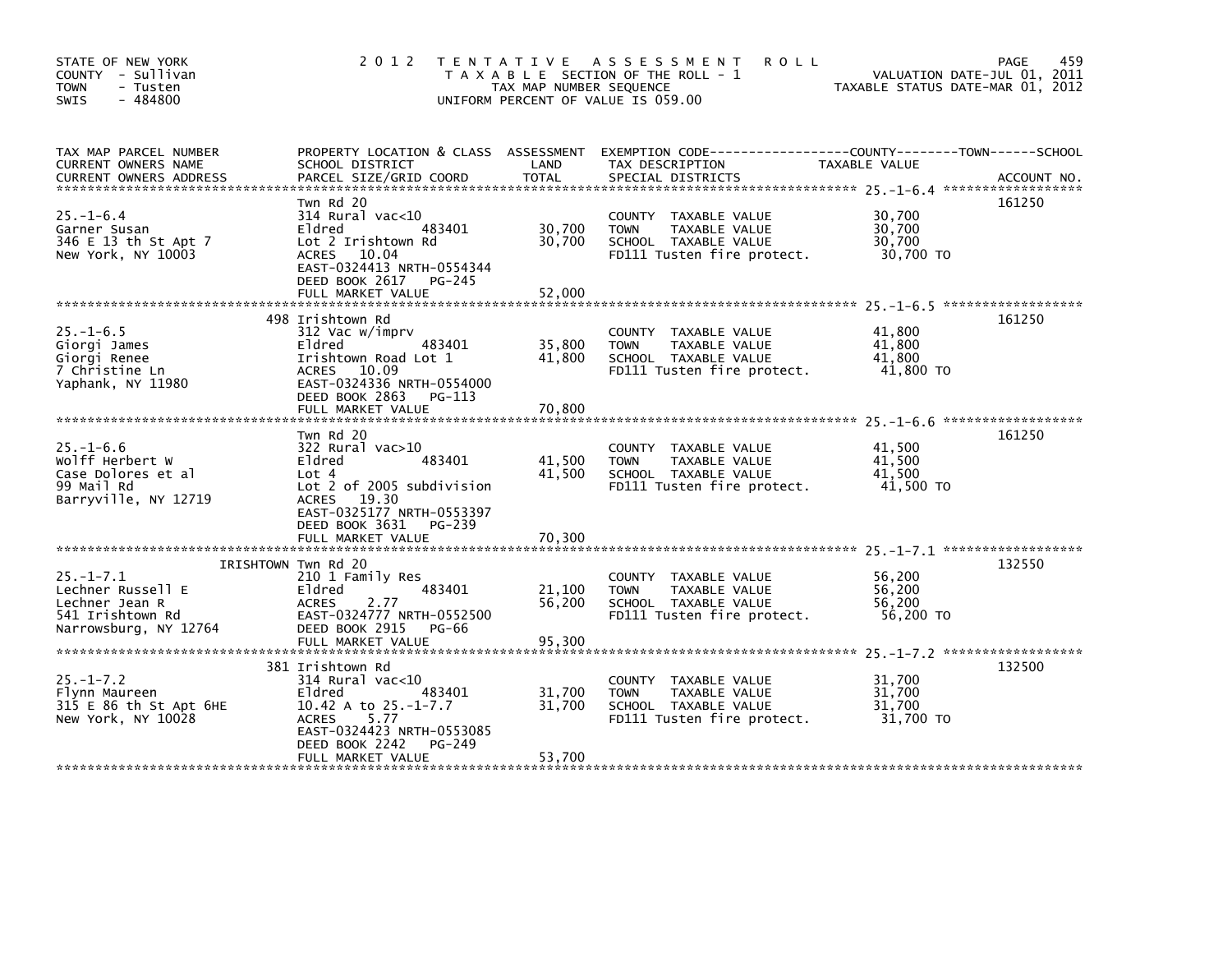| STATE OF NEW YORK<br>COUNTY - Sullivan<br><b>TOWN</b><br>- Tusten<br>$-484800$<br>SWIS | 2 0 1 2                                                                                                                                                                                           | T E N T A T I V E<br>TAX MAP NUMBER SEQUENCE | A S S E S S M E N T<br><b>ROLL</b><br>T A X A B L E SECTION OF THE ROLL - 1<br>UNIFORM PERCENT OF VALUE IS 059.00                    |                                                      | PAGE<br>460<br>VALUATION DATE-JUL 01, 2011<br>TAXABLE STATUS DATE-MAR 01, 2012 |
|----------------------------------------------------------------------------------------|---------------------------------------------------------------------------------------------------------------------------------------------------------------------------------------------------|----------------------------------------------|--------------------------------------------------------------------------------------------------------------------------------------|------------------------------------------------------|--------------------------------------------------------------------------------|
| TAX MAP PARCEL NUMBER<br>CURRENT OWNERS NAME                                           | PROPERTY LOCATION & CLASS ASSESSMENT<br>SCHOOL DISTRICT                                                                                                                                           | LAND                                         | TAX DESCRIPTION                                                                                                                      | TAXABLE VALUE                                        |                                                                                |
| $25 - 1 - 7.3$<br>Turner Edna R<br>42 Blue Hills Rd<br>Monroe, CT 06468                | Twn Rd 20<br>322 Rural vac>10<br>483401<br>Eldred<br><b>ACRES</b><br>16.00<br>EAST-0324661 NRTH-0553355<br>DEED BOOK 2550<br>PG-383<br>FULL MARKET VALUE                                          | 39,700<br>39,700<br>67,300                   | COUNTY TAXABLE VALUE<br><b>TOWN</b><br>TAXABLE VALUE<br>SCHOOL TAXABLE VALUE<br>FD111 Tusten fire protect.                           | 39,700<br>39,700<br>39,700<br>39,700 TO              | 111600                                                                         |
|                                                                                        | IRISHTOWN Twn Rd 20                                                                                                                                                                               |                                              |                                                                                                                                      |                                                      | 125610                                                                         |
| $25. - 1 - 7.4$<br>Klopp Stanley H<br>PO Box 246<br>Yulan, NY 12792                    | 210 1 Family Res<br>483401<br>Eldred<br><b>ACRES</b><br>2.63 BANKC130220<br>EAST-0324580 NRTH-0552310<br>DEED BOOK 2293<br>PG-39                                                                  | 86.600                                       | COMBAT VET 41131<br>41834<br>17,900 STAR EN<br>COUNTY TAXABLE VALUE<br>TAXABLE VALUE<br><b>TOWN</b><br>SCHOOL TAXABLE VALUE          | 21,650<br>$\mathbf{0}$<br>64,950<br>64,950<br>50,520 | 21,650<br>36,080<br>0                                                          |
|                                                                                        |                                                                                                                                                                                                   |                                              |                                                                                                                                      |                                                      |                                                                                |
| $25. -1 - 7.5$<br>Lechner Laurie May<br>300 Lynbrook Dr<br>Greensboro, NC 27405        | Twn Rd 20<br>314 Rural vac<10<br>483401<br>Eldred<br>Irishtown Rd<br><b>ACRES</b><br>5.56<br>EAST-0323611 NRTH-0553577<br>DEED BOOK 1541<br>$PG-93$<br>FULL MARKET VALUE                          | 11,600<br>11,600<br>19,700                   | TAXABLE VALUE<br><b>COUNTY</b><br><b>TOWN</b><br><b>TAXABLE VALUE</b><br>SCHOOL TAXABLE VALUE<br>FD111 Tusten fire protect.          | 11,600<br>11,600<br>11,600<br>11,600 TO              | 132550                                                                         |
|                                                                                        | Twn Rd 20                                                                                                                                                                                         |                                              |                                                                                                                                      |                                                      |                                                                                |
| $25. - 1 - 7.6$<br>Terry Wendy J<br>546 Irishtown Rd<br>Narrowsburg, NY 12764          | 210 1 Family Res<br>483401<br>Eldred<br>Irishtown Rd<br>Lot B<br><b>ACRES</b><br>5.01<br>EAST-0324161 NRTH-0553063<br>DEED BOOK 1535<br>PG-240                                                    | 25,600<br>76,200                             | 41854<br>STAR B<br>COUNTY TAXABLE VALUE<br><b>TOWN</b><br><b>TAXABLE VALUE</b><br>SCHOOL TAXABLE VALUE<br>FD111 Tusten fire protect. | $\Omega$<br>76,200<br>76,200<br>58,800<br>76,200 TO  | 17,400<br>0                                                                    |
|                                                                                        | FULL MARKET VALUE                                                                                                                                                                                 | 129,200                                      |                                                                                                                                      |                                                      |                                                                                |
| $25. - 1 - 7.7$<br>Flynn Maureen<br>315 E 86 th St Apt 6HE<br>New York, NY 10028       | NW side Irishtown (TR 20)<br>210 1 Family Res<br>Eldred<br>483401<br>subdivided $25.-1-7.2$<br>5.77<br><b>ACRES</b><br>EAST-0324423 NRTH-0553085<br>DEED BOOK 2242<br>PG-249<br>FULL MARKET VALUE | 28,100<br>85,500<br>144,900                  | COUNTY TAXABLE VALUE<br>TAXABLE VALUE<br><b>TOWN</b><br>SCHOOL TAXABLE VALUE<br>FD111 Tusten fire protect.                           | 85,500<br>85,500<br>85,500<br>85,500 TO              | 132500                                                                         |
|                                                                                        |                                                                                                                                                                                                   |                                              |                                                                                                                                      |                                                      |                                                                                |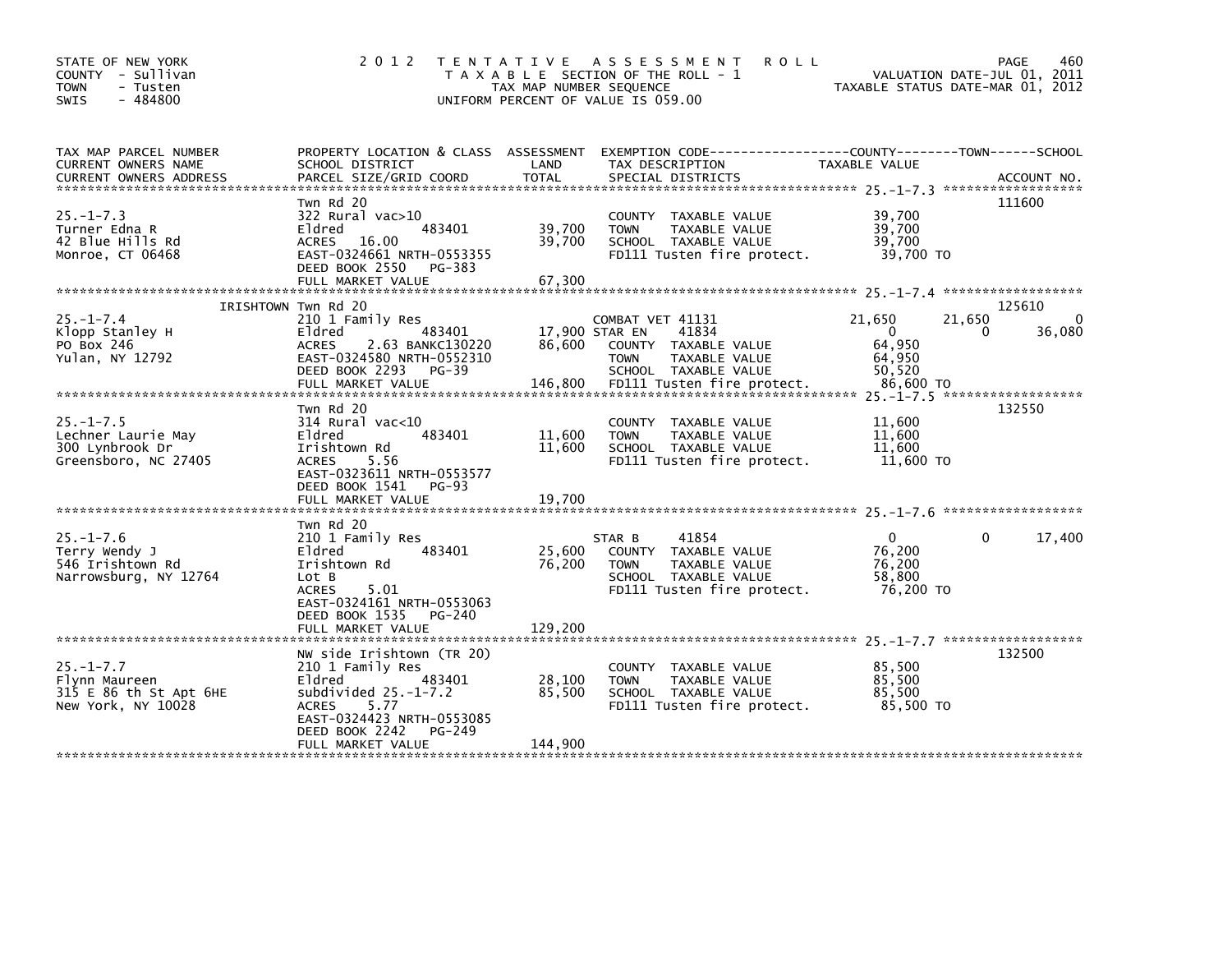| STATE OF NEW YORK<br>COUNTY - Sullivan<br>- Tusten<br><b>TOWN</b><br>- 484800<br>SWIS                                           | 2 0 1 2                                                                                                                                                               | TAX MAP NUMBER SEQUENCE      | TENTATIVE ASSESSMENT<br><b>ROLL</b><br>T A X A B L E SECTION OF THE ROLL - 1<br>UNIFORM PERCENT OF VALUE IS 059.00             | TAXABLE STATUS DATE-MAR 01, 2012                        | PAGE<br>461<br>VALUATION DATE-JUL 01, 2011 |
|---------------------------------------------------------------------------------------------------------------------------------|-----------------------------------------------------------------------------------------------------------------------------------------------------------------------|------------------------------|--------------------------------------------------------------------------------------------------------------------------------|---------------------------------------------------------|--------------------------------------------|
| TAX MAP PARCEL NUMBER<br>CURRENT OWNERS NAME<br><b>CURRENT OWNERS ADDRESS</b>                                                   | PROPERTY LOCATION & CLASS ASSESSMENT<br>SCHOOL DISTRICT<br>PARCEL SIZE/GRID COORD                                                                                     | LAND<br><b>TOTAL</b>         | EXEMPTION CODE-----------------COUNTY-------TOWN-----SCHOOL<br>TAX DESCRIPTION<br>SPECIAL DISTRICTS                            | TAXABLE VALUE                                           | ACCOUNT NO.                                |
| $25. - 1 - 8.1$<br>Kunkeli Bernard<br>4770 Rt 97<br>Narrowsburg, NY 12764                                                       | Twn Rd 21<br>210 1 Family Res<br>483401<br>Eldred<br>ACRES<br>49.41<br>EAST-0322621 NRTH-0554495<br>DEED BOOK 951<br>PG-00230<br>FULL MARKET VALUE                    | 58,900<br>86,900<br>147,300  | STAR B<br>41854<br>COUNTY TAXABLE VALUE<br>TAXABLE VALUE<br><b>TOWN</b><br>SCHOOL TAXABLE VALUE<br>FD111 Tusten fire protect.  | $\Omega$<br>86,900<br>86,900<br>69,500<br>86,900 TO     | 130450<br>$\Omega$<br>17,400               |
| LACKAWAXEN Twn Rd 21<br>$25. - 1 - 8.2$<br>Brodmerkel Lance E<br>Hoffman Charles W<br>10 Lackawaxen Rd<br>Narrowsburg, NY 12764 | 210 1 Family Res<br>483401<br>Eldred<br>4.82<br>ACRES<br>EAST-0322475 NRTH-0553605<br>DEED BOOK 1877<br><b>PG-509</b><br>FULL MARKET VALUE                            | 22,700<br>125,500<br>212,700 | STAR B<br>41854<br>COUNTY TAXABLE VALUE<br>TAXABLE VALUE<br><b>TOWN</b><br>SCHOOL TAXABLE VALUE<br>FD111 Tusten fire protect.  | 0<br>125,500<br>125,500<br>108,100<br>125,500 TO        | 17,400<br>0                                |
| $25. - 1 - 9$<br>Brodmerkel Rose<br>Attn: Rose B. Fredricks<br>4728 Rt 97<br>Narrowsburg, NY 12764                              | Nys Rt 97<br>210 1 Family Res<br>483401<br>Eldred<br>7.70<br><b>ACRES</b><br>EAST-0322300 NRTH-0553270<br>DEED BOOK 1000<br>PG-00306<br>FULL MARKET VALUE             | 28,400<br>83,400<br>141,400  | 41834<br>STAR EN<br>COUNTY TAXABLE VALUE<br>TAXABLE VALUE<br><b>TOWN</b><br>SCHOOL TAXABLE VALUE<br>FD111 Tusten fire protect. | $\mathbf{0}$<br>83.400<br>83.400<br>47,320<br>83,400 TO | 106500<br>36,080                           |
| 25. –1–10.1<br>Menges Family Trust<br>Menges Bertha<br>3065 Buckthorn Dr<br>Lancaster, PA 17601                                 | Twn Rd 20<br>210 1 Family Res<br>483401<br>Eldred<br>ACRES<br>35.00<br>EAST-0323870 NRTH-0551970<br>DEED BOOK 2011<br>PG-1292<br>FULL MARKET VALUE                    | 60,400<br>86,100<br>145,900  | <b>COUNTY</b><br>TAXABLE VALUE<br><b>TOWN</b><br>TAXABLE VALUE<br>SCHOOL TAXABLE VALUE<br>FD111 Tusten fire protect.           | 86,100<br>86,100<br>86,100<br>86,100 TO                 | 136425                                     |
| $25. - 1 - 10.2$<br>Gray John A<br>550 Irishtown Rd<br>Narrowsburg, NY 12764                                                    | Twn Rd 20<br>210 1 Family Res<br>Eldred<br>483401<br>FRNT 415.00 DPTH<br>ACRES<br>15.00<br>EAST-0323540 NRTH-0552790<br>DEED BOOK 2892<br>PG-389<br>FULL MARKET VALUE | 42,400<br>90,400<br>153,200  | 41854<br>STAR B<br>COUNTY TAXABLE VALUE<br>TAXABLE VALUE<br><b>TOWN</b><br>SCHOOL TAXABLE VALUE<br>FD111 Tusten fire protect.  | $\mathbf{0}$<br>90,400<br>90,400<br>73,000<br>90,400 TO | 149100<br>17,400                           |
| $25. -1 - 11$<br>Brodmerkel Rose B<br>Attn: Rose Fredricks<br>4728 Rt 97<br>Narrowsburg, NY 12764                               | Twn Rd 20<br>322 Rural vac>10<br>483401<br>Eldred<br><b>ACRES</b><br>40.58<br>EAST-0323120 NRTH-0551780<br>DEED BOOK 951<br>PG-00228<br>FULL MARKET VALUE             | 39,300<br>39,300<br>66,600   | COUNTY TAXABLE VALUE<br><b>TOWN</b><br>TAXABLE VALUE<br>SCHOOL TAXABLE VALUE<br>FD111 Tusten fire protect.                     | 39,300<br>39,300<br>39,300<br>39,300 TO                 | 130400                                     |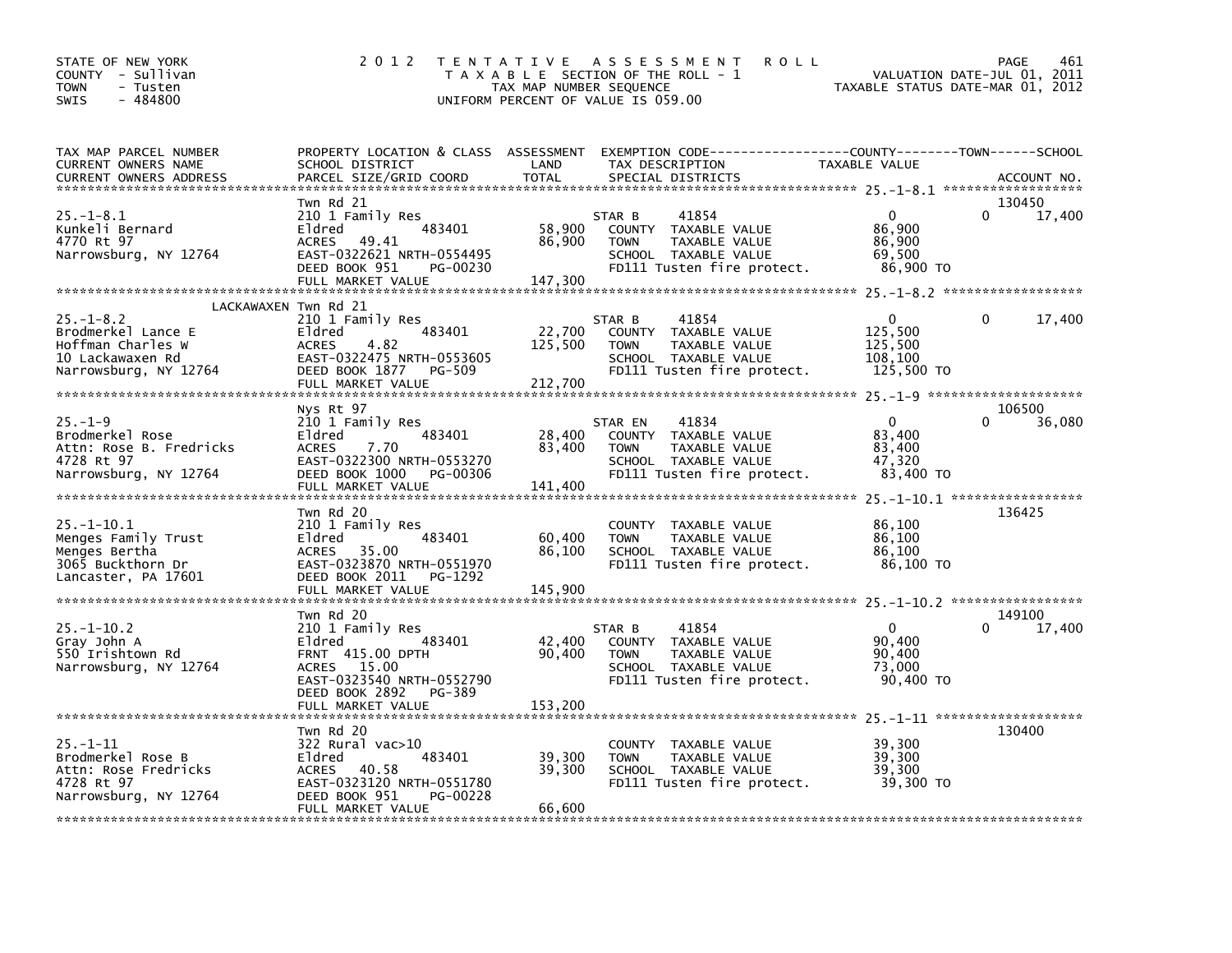| STATE OF NEW YORK<br>COUNTY - Sullivan<br><b>TOWN</b><br>- Tusten<br>$-484800$<br><b>SWIS</b> | 2 0 1 2                                                                                                                                                               | TAX MAP NUMBER SEQUENCE       | TENTATIVE ASSESSMENT<br><b>ROLL</b><br>T A X A B L E SECTION OF THE ROLL - 1<br>UNIFORM PERCENT OF VALUE IS 059.00                        | VALUATION DATE-JUL 01,<br>TAXABLE STATUS DATE-MAR 01, 2012  | <b>PAGE</b><br>462<br>2011 |
|-----------------------------------------------------------------------------------------------|-----------------------------------------------------------------------------------------------------------------------------------------------------------------------|-------------------------------|-------------------------------------------------------------------------------------------------------------------------------------------|-------------------------------------------------------------|----------------------------|
| TAX MAP PARCEL NUMBER<br>CURRENT OWNERS NAME<br><b>CURRENT OWNERS ADDRESS</b>                 | SCHOOL DISTRICT<br>PARCEL SIZE/GRID COORD                                                                                                                             | LAND<br><b>TOTAL</b>          | PROPERTY LOCATION & CLASS ASSESSMENT EXEMPTION CODE-----------------COUNTY-------TOWN------SCHOOL<br>TAX DESCRIPTION<br>SPECIAL DISTRICTS | TAXABLE VALUE                                               | ACCOUNT NO.                |
| $25. - 1 - 12.1$<br>Curry John F<br>Curry Barbara<br>4609 Rt 97<br>Narrowsburg, NY 12764      | Nys Rte 97<br>210 1 Family Res - WTRFNT<br>483401<br>Eldred<br>6.41<br><b>ACRES</b><br>EAST-0321842 NRTH-0550278<br>DEED BOOK 1359<br>PG-45<br>FULL MARKET VALUE      | 51,800<br>201,500<br>341,500  | 41854<br>STAR B<br>COUNTY TAXABLE VALUE<br><b>TOWN</b><br>TAXABLE VALUE<br>SCHOOL TAXABLE VALUE<br>FD111 Tusten fire protect.             | 0<br>201,500<br>201,500<br>184,100<br>201,500 TO            | 130500<br>0<br>17,400      |
| $25. - 1 - 12.2$<br>Roberts Cole<br>Horn Jerry A<br>PO Box 911422<br>Los Angeles, CA 90091    | Nys Rte 97<br>240 Rural res<br>Eldred<br>483401<br>32.80<br>ACRES<br>EAST-0322570 NRTH-0550830<br>DEED BOOK 2210<br>PG-270<br>FULL MARKET VALUE                       | 59,300<br>134,300<br>227,600  | COUNTY TAXABLE VALUE<br>TAXABLE VALUE<br><b>TOWN</b><br>SCHOOL TAXABLE VALUE<br>FD111 Tusten fire protect.                                | 134,300<br>134,300<br>134,300<br>134,300 TO                 | 110970                     |
| $25. - 1 - 12.3$<br>Sukkar Inc Norman<br>293 Hughes Rd<br>Narrowsburg, NY 12764               | Nys Rt 97<br>314 Rural vac<10<br>Eldred<br>483401<br>ACRES 10.30<br>EAST-0323170 NRTH-0550430<br>DEED BOOK 1148<br>PG-279<br>FULL MARKET VALUE                        | 17,500<br>17,500<br>29,700    | COUNTY TAXABLE VALUE<br><b>TOWN</b><br>TAXABLE VALUE<br>SCHOOL TAXABLE VALUE<br>FD111 Tusten fire protect.                                | 17,500<br>17,500<br>17.500<br>17,500 TO                     | 112075                     |
| $25. - 1 - 13.1$<br>Packard Noah N<br>Shochet Andrea B<br>PO Box 189<br>Barryville, NY 12719  | Nys Rte 97<br>210 1 Family Res<br>Eldred<br>483401<br>6.40<br>ACRES<br>EAST-0322450 NRTH-0549649<br>DEED BOOK 2011<br>PG-5474<br>FULL MARKET VALUE                    | 25,800<br>98,000<br>166,100   | 41854<br>STAR B<br>COUNTY TAXABLE VALUE<br>TAXABLE VALUE<br><b>TOWN</b><br>SCHOOL TAXABLE VALUE<br>FD111 Tusten fire protect.             | $\Omega$<br>98,000<br>98,000<br>80,600<br>98,000 TO         | 162250<br>0<br>17,400      |
| $25. -1 - 13.2$<br>Owens Frank<br>4585 Rt 97<br>Narrowsburg, NY 12764                         | Nys Rte 97<br>210 1 Family Res - WTRFNT<br>Eldred<br>483401<br>5.40<br><b>ACRES</b><br>EAST-0321967 NRTH-0549320<br>DEED BOOK 1304<br>PG-254                          | 47,600<br>178,500             | 41854<br>STAR B<br>COUNTY TAXABLE VALUE<br>TAXABLE VALUE<br><b>TOWN</b><br>SCHOOL TAXABLE VALUE<br>FD111 Tusten fire protect.             | $\mathbf{0}$<br>178,500<br>178,500<br>161,100<br>178,500 TO | 0<br>17,400                |
| $25. - 1 - 14$<br>Poblete Conrado<br>850 Hamilton Ave<br>Trenton, NJ 08629                    | Nys Rte 97<br>210 1 Family Res - WTRFNT<br>Eldred<br>483401<br>ACRES 198.00 BANKC230183<br>EAST-0321570 NRTH-0551070<br>DEED BOOK 1766<br>PG-647<br>FULL MARKET VALUE | 156,000<br>436,000<br>739.000 | 41854<br>STAR B<br>COUNTY TAXABLE VALUE<br>TAXABLE VALUE<br><b>TOWN</b><br>SCHOOL TAXABLE VALUE<br>FD111 Tusten fire protect.             | $\mathbf{0}$<br>436,000<br>436,000<br>418,600<br>436,000 TO | C70035<br>0<br>17,400      |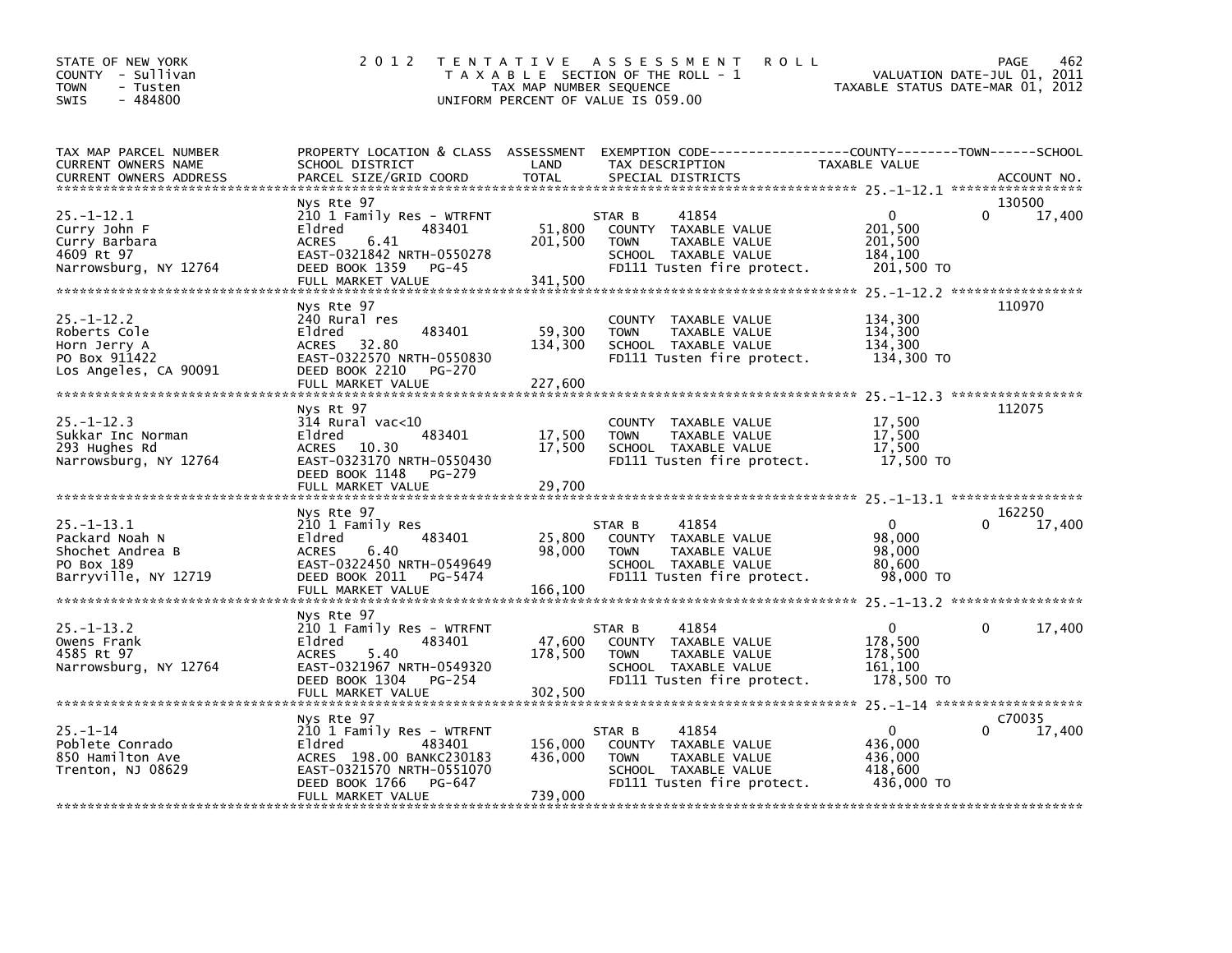| STATE OF NEW YORK<br>COUNTY - Sullivan<br><b>TOWN</b><br>- Tusten<br>$-484800$<br><b>SWIS</b> | 2 0 1 2                                                                                                                                                                                                             | TAX MAP NUMBER SEQUENCE      | TENTATIVE ASSESSMENT<br><b>ROLL</b><br>T A X A B L E SECTION OF THE ROLL - 1<br>UNIFORM PERCENT OF VALUE IS 059.00            | VALUATION DATE-JUL 01, 2011<br>TAXABLE STATUS DATE-MAR 01, 2012 | 463<br><b>PAGE</b> |
|-----------------------------------------------------------------------------------------------|---------------------------------------------------------------------------------------------------------------------------------------------------------------------------------------------------------------------|------------------------------|-------------------------------------------------------------------------------------------------------------------------------|-----------------------------------------------------------------|--------------------|
| TAX MAP PARCEL NUMBER<br>CURRENT OWNERS NAME                                                  | PROPERTY LOCATION & CLASS ASSESSMENT<br>SCHOOL DISTRICT                                                                                                                                                             | LAND                         | TAX DESCRIPTION                                                                                                               | TAXABLE VALUE                                                   |                    |
| $25. - 1 - 15$<br>Kestler Gary<br>193 Kingfisher Dr<br>Middletown, NJ 07748                   | NYS 97 Delaware Riv<br>260 Seasonal res - WTRFNT<br>Eldred<br>483401<br>75.00<br>ACRES<br>EAST-0319014 NRTH-0551229<br>DEED BOOK 3413<br>PG-689<br>FULL MARKET VALUE                                                | 54,000<br>64,000<br>108,500  | COUNTY TAXABLE VALUE<br><b>TOWN</b><br>TAXABLE VALUE<br>SCHOOL TAXABLE VALUE<br>FD111 Tusten fire protect.                    | 64,000<br>64.000<br>64,000<br>64,000 TO                         | 128600             |
| $25. - 1 - 18.1$<br>Mullen James P<br>Mullen Janet<br>12 Oakland Ct<br>Warwick, NY 10990      | <b>Nys 97</b><br>311 Res vac land<br>484802-89<br>$Dv-Jv-N$ Csd<br>Lot <sub>1</sub><br><b>ACRES</b><br>5.00<br>EAST-0320647 NRTH-0557186<br>DEED BOOK 1290<br>PG-279<br>FULL MARKET VALUE                           | 21,700<br>21,700<br>36,800   | COUNTY<br>TAXABLE VALUE<br>TAXABLE VALUE<br><b>TOWN</b><br>SCHOOL TAXABLE VALUE<br>FD111 Tusten fire protect.                 | 21,700<br>21,700<br>21,700<br>21,700 TO                         |                    |
| $25. - 1 - 18.2$<br>Williams Thomas<br>PO Box 455<br>Narrowsburg, NY 12764                    | 18 Francis Dr<br>210 1 Family Res<br>484802-89<br>$Dv$ -J $v$ -N Csd<br>Lot 2 Francis Drive<br>Alexandra Heights<br>5.06<br><b>ACRES</b><br>EAST-0320774 NRTH-0556932<br>DEED BOOK 3417 PG-251<br>FULL MARKET VALUE | 26,900<br>95,900<br>162,500  | 41854<br>STAR B<br>COUNTY TAXABLE VALUE<br><b>TOWN</b><br>TAXABLE VALUE<br>SCHOOL TAXABLE VALUE<br>FD111 Tusten fire protect. | $\Omega$<br>95.900<br>95,900<br>78,500<br>95,900 TO             | 17,400<br>0        |
| $25. - 1 - 18.3$<br>100 Unlimited Properties LLC<br>11 Racquest Rd<br>Newburgh, NY 12550      | Nys97<br>210 1 Family Res<br>484802-89<br>$Dv-Jv-N$ Csd<br>Lot <sub>3</sub><br><b>ACRES</b><br>5.00<br>EAST-0320261 NRTH-0556557<br>DEED BOOK 3438<br>PG-664                                                        | 26,700<br>103,400            | <b>COUNTY</b><br>TAXABLE VALUE<br><b>TOWN</b><br>TAXABLE VALUE<br>SCHOOL TAXABLE VALUE<br>FD111 Tusten fire protect.          | 103,400<br>103,400<br>103,400<br>103,400 TO                     |                    |
| $25. - 1 - 18.4$<br>Farrell John<br>Howley Maureen<br>1554 E 66th St<br>Brooklyn, NY 11234    | Nys97<br>210 1 Family Res<br>484802-89<br>$Dv-Jy-N$ Csd<br>Lot 4<br><b>ACRES</b><br>5.01 BANK C88880<br>EAST-0320117 NRTH-0556205<br>DEED BOOK 3302<br>PG-546<br>FULL MARKET VALUE                                  | 26,700<br>151,500<br>256,800 | COUNTY<br>TAXABLE VALUE<br>TAXABLE VALUE<br><b>TOWN</b><br>SCHOOL TAXABLE VALUE<br>FD111 Tusten fire protect.                 | 151.500<br>151,500<br>151,500<br>151,500 TO                     |                    |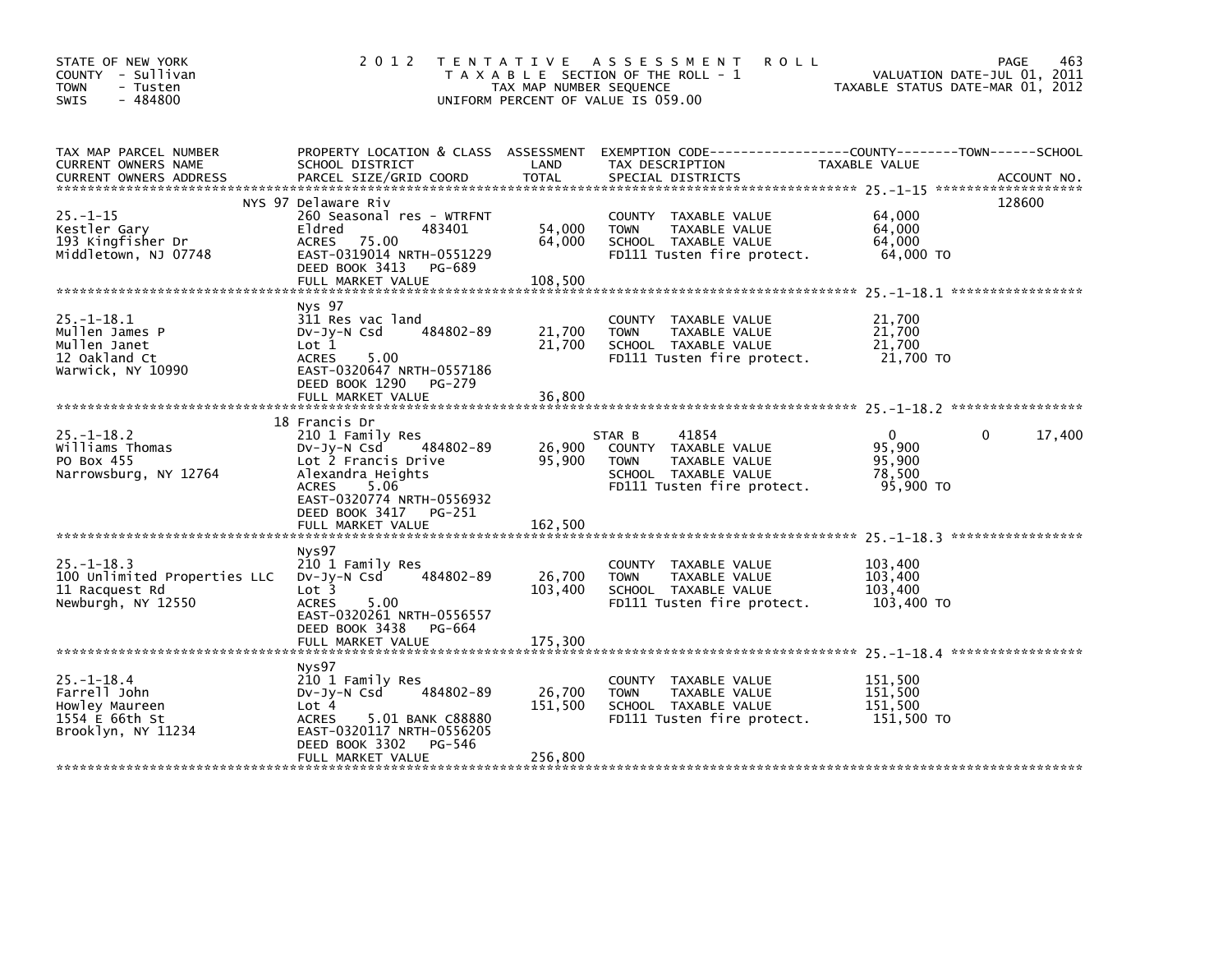| STATE OF NEW YORK<br>COUNTY - Sullivan<br><b>TOWN</b><br>- Tusten<br>- 484800<br><b>SWIS</b>          | 2 0 1 2                                                                                                                                                                                    | T E N T A T I V E<br>TAX MAP NUMBER SEQUENCE | ASSESSMENT<br><b>ROLL</b><br>T A X A B L E SECTION OF THE ROLL - 1<br>UNIFORM PERCENT OF VALUE IS 059.00                                | VALUATION DATE-JUL 01, 2011<br>TAXABLE STATUS DATE-MAR 01, 2012        | 464<br>PAGE |
|-------------------------------------------------------------------------------------------------------|--------------------------------------------------------------------------------------------------------------------------------------------------------------------------------------------|----------------------------------------------|-----------------------------------------------------------------------------------------------------------------------------------------|------------------------------------------------------------------------|-------------|
| TAX MAP PARCEL NUMBER<br>CURRENT OWNERS NAME<br><b>CURRENT OWNERS ADDRESS</b>                         | PROPERTY LOCATION & CLASS ASSESSMENT<br>SCHOOL DISTRICT<br>PARCEL SIZE/GRID COORD                                                                                                          | LAND<br><b>TOTAL</b>                         | TAX DESCRIPTION<br>SPECIAL DISTRICTS                                                                                                    | TAXABLE VALUE                                                          | ACCOUNT NO. |
| $25. -1 - 18.5$<br>Schmick Gary<br>Schmick Maria<br>102 Francis Dr<br>Narrowsburg, NY 12764           | Nys97<br>210 1 Family Res<br>484802-89<br>$Dv-Jy-N$ Csd<br>Lot <sub>5</sub><br><b>ACRES</b><br>5.01 BANK C30614<br>EAST-0319981 NRTH-0555939<br>DEED BOOK 2551 PG-558<br>FULL MARKET VALUE | 26,700 STAR B<br>103,700<br>175,800          | WAR VET<br>41121<br>41854<br>COUNTY TAXABLE VALUE<br>TAXABLE VALUE<br><b>TOWN</b><br>SCHOOL TAXABLE VALUE<br>FD111 Tusten fire protect. | 15,555<br>15,555<br>0<br>0<br>88,145<br>88,145<br>86,300<br>103,700 TO | 17,400      |
| $25. -1 - 18.6$<br>Burgos Rececca<br>10 Fox Hill Rd<br>Chestnut Ridge, NY 10977                       | Nys97<br>311 Res vac land<br>484802-89<br>DV-Jy-N Csd<br>Lot 6<br><b>ACRES</b><br>5.02<br>EAST-0319856 NRTH-0555715<br>DEED BOOK 2056 PG-122                                               | 21,800<br>21,800                             | TAXABLE VALUE<br><b>COUNTY</b><br>TAXABLE VALUE<br>TOWN<br>SCHOOL TAXABLE VALUE<br>FD111 Tusten fire protect.                           | 21,800<br>21,800<br>21,800<br>21,800 TO                                |             |
|                                                                                                       | FULL MARKET VALUE                                                                                                                                                                          | 36,900                                       |                                                                                                                                         |                                                                        |             |
| $25. -1 - 18.7$<br>Karson Shelley<br>84-12 35 th Ave Apt 3C<br>Jackson, NY 11372                      | Nys97<br>311 Res vac land<br>484802-89<br>$Dv-Jv-N$ Csd<br>Lot 7<br>5.02<br><b>ACRES</b><br>EAST-0319753 NRTH-0555530<br>DEED BOOK 2443 PG-593                                             | 21,800<br>21,800                             | COUNTY<br>TAXABLE VALUE<br>TAXABLE VALUE<br><b>TOWN</b><br>SCHOOL TAXABLE VALUE<br>FD111 Tusten fire protect.                           | 21,800<br>21,800<br>21,800<br>21,800 TO                                |             |
|                                                                                                       | FULL MARKET VALUE                                                                                                                                                                          | 36,900                                       |                                                                                                                                         |                                                                        |             |
| $25. - 1 - 18.8$<br>Urbanczyk Sara<br>Urbanczyk John<br>2949 Poplar St<br>Philadelphia, PA 19130-1129 | TWN RD 66 Francis Dr<br>312 Vac w/imprv<br>484802-89<br>$Dv-Jv-N$ Csd<br>Lot 8<br><b>ACRES</b><br>10.02<br>EAST-0319554 NRTH-0555275<br>DEED BOOK 3037<br>PG-682                           | 32,000<br>32,500                             | COUNTY TAXABLE VALUE<br><b>TOWN</b><br>TAXABLE VALUE<br>SCHOOL TAXABLE VALUE<br>FD111 Tusten fire protect.                              | 32,500<br>32,500<br>32,500<br>32,500 TO                                |             |
|                                                                                                       |                                                                                                                                                                                            |                                              |                                                                                                                                         |                                                                        |             |
| $25. -1 - 18.9$<br>Bernard Robert<br>PO Box 247<br>Franklin Square, NY 11010                          | Nys97<br>312 Vac w/imprv<br>484802-89<br>$Dv-Jy-N$ Csd<br>Lot <sub>9</sub><br>10.07<br><b>ACRES</b><br>EAST-0319295 NRTH-0554977<br>DEED BOOK 1290<br>PG-299                               | 32,100<br>35,000                             | <b>COUNTY</b><br>TAXABLE VALUE<br>TAXABLE VALUE<br><b>TOWN</b><br>SCHOOL TAXABLE VALUE<br>FD111 Tusten fire protect.                    | 35.000<br>35,000<br>35,000<br>35,000 TO                                |             |
|                                                                                                       | FULL MARKET VALUE                                                                                                                                                                          | 59,300                                       |                                                                                                                                         |                                                                        |             |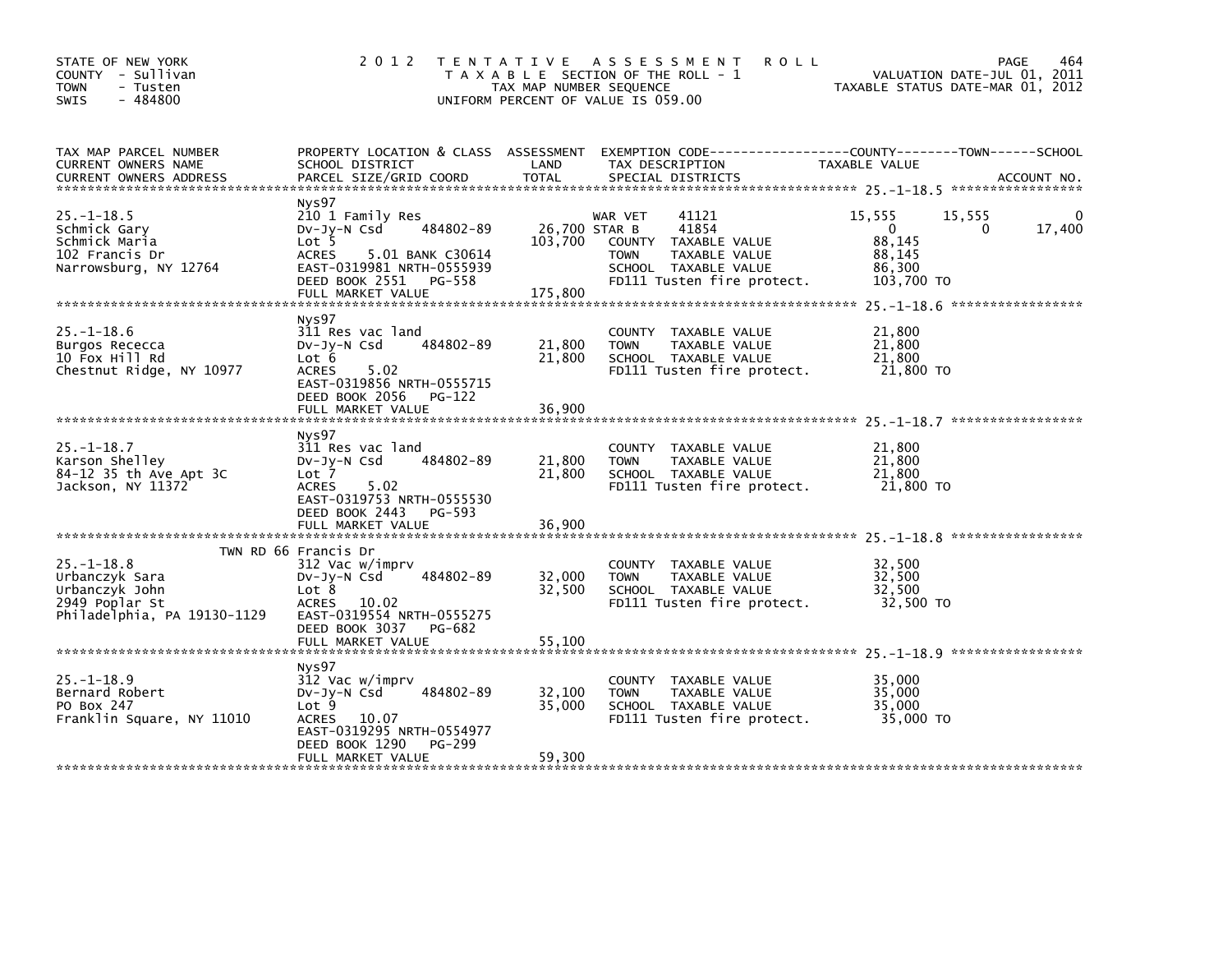| STATE OF NEW YORK<br>COUNTY - Sullivan<br>- Tusten<br><b>TOWN</b><br>$-484800$<br><b>SWIS</b> | 2 0 1 2                                                                                                                                                                       | T E N T A T I V E<br>TAX MAP NUMBER SEOUENCE | <b>ROLL</b><br>A S S E S S M E N T<br>T A X A B L E SECTION OF THE ROLL - 1<br>UNIFORM PERCENT OF VALUE IS 059.00    | 465<br><b>PAGE</b><br>VALUATION DATE-JUL 01, 2011<br>TAXABLE STATUS DATE-MAR 01, 2012 |
|-----------------------------------------------------------------------------------------------|-------------------------------------------------------------------------------------------------------------------------------------------------------------------------------|----------------------------------------------|----------------------------------------------------------------------------------------------------------------------|---------------------------------------------------------------------------------------|
| TAX MAP PARCEL NUMBER<br>CURRENT OWNERS NAME<br><b>CURRENT OWNERS ADDRESS</b>                 | PROPERTY LOCATION & CLASS ASSESSMENT<br>SCHOOL DISTRICT<br>PARCEL SIZE/GRID COORD                                                                                             | LAND<br><b>TOTAL</b>                         | TAX DESCRIPTION<br>SPECIAL DISTRICTS                                                                                 | TAXABLE VALUE<br>ACCOUNT NO.                                                          |
| $25. -1 - 18.10$<br>Bishop Joseph<br>Bishop Elaine<br>125 Grenada Ave<br>Roosevelt, NY 11575  | Nys 97<br>311 Res vac land<br>484802-89<br>$Dv-Jv-N$ Csd<br>Lot 10<br><b>ACRES</b><br>5.07<br>EAST-0319085 NRTH-0554744<br>DEED BOOK 1276 PG-222<br>FULL MARKET VALUE         | 21,900<br>21,900<br>37,100                   | COUNTY<br>TAXABLE VALUE<br><b>TOWN</b><br>TAXABLE VALUE<br>SCHOOL TAXABLE VALUE<br>FD111 Tusten fire protect.        | 21,900<br>21.900<br>21,900<br>21,900 TO                                               |
| $25. -1 - 18.11$<br>Henderson Ann C<br>2190 Boston Rd Apt 2A<br>Bronx, NY 10462               | Nys 97<br>311 Res vac land<br>484802-89<br>$Dv-Jv-N$ Csd<br>Lot 11<br>5.07<br><b>ACRES</b><br>EAST-0318945 NRTH-0554577<br>DEED BOOK 2022<br>PG-672<br>FULL MARKET VALUE      | 21,900<br>21,900<br>37,100                   | <b>COUNTY</b><br>TAXABLE VALUE<br>TAXABLE VALUE<br><b>TOWN</b><br>SCHOOL TAXABLE VALUE<br>FD111 Tusten fire protect. | 21,900<br>21,900<br>21,900<br>21,900 TO                                               |
| $25. -1 - 18.12$<br>Mozeb Abdullah<br>301 East 204Th St<br>Bronx, NY 10467                    | Nys 97<br>311 Res vac land<br>484802-89<br>$Dv-Jv-N$ Csd<br>Lot 12<br><b>ACRES</b><br>5.10<br>EAST-0320983 NRTH-0556547<br>DEED BOOK 1296<br>PG-97<br>FULL MARKET VALUE       | 23,600<br>23,600<br>40,000                   | <b>COUNTY</b><br>TAXABLE VALUE<br>TAXABLE VALUE<br><b>TOWN</b><br>SCHOOL TAXABLE VALUE<br>FD111 Tusten fire protect. | 23,600<br>23,600<br>23,600<br>23,600 TO                                               |
| $25. -1 - 18.13$<br>Morrow Janice<br>438 Sharptown Rd<br>Stuyvesant, NY 12173                 | Nys 97<br>$314$ Rural vac< $10$<br>484802-89<br>$Dv-Jv-N$ Csd<br>Lot 13<br><b>ACRES</b><br>5.10<br>EAST-0321088 NRTH-0556139<br>DEED BOOK 1290<br>PG-307<br>FULL MARKET VALUE | 20,900<br>20,900<br>35,400                   | TAXABLE VALUE<br><b>COUNTY</b><br>TAXABLE VALUE<br><b>TOWN</b><br>SCHOOL TAXABLE VALUE<br>FD111 Tusten fire protect. | 20,900<br>20,900<br>20,900<br>20,900 TO                                               |
| $25. - 1 - 18.14$<br>King Katie<br>4 Wheeler Pl<br>West Nyack, NY 10994                       | Nys 97<br>$314$ Rural vac< $10$<br>484802-89<br>$Dv-Jy-N$ Csd<br>Lot 14<br>5.18<br><b>ACRES</b><br>EAST-0321138 NRTH-0555809<br>DEED BOOK 3532<br>PG-103<br>FULL MARKET VALUE | 21,200<br>21,200<br>35,900                   | <b>COUNTY</b><br>TAXABLE VALUE<br>TAXABLE VALUE<br><b>TOWN</b><br>SCHOOL TAXABLE VALUE<br>FD111 Tusten fire protect. | 21,200<br>21,200<br>21,200<br>21,200 TO                                               |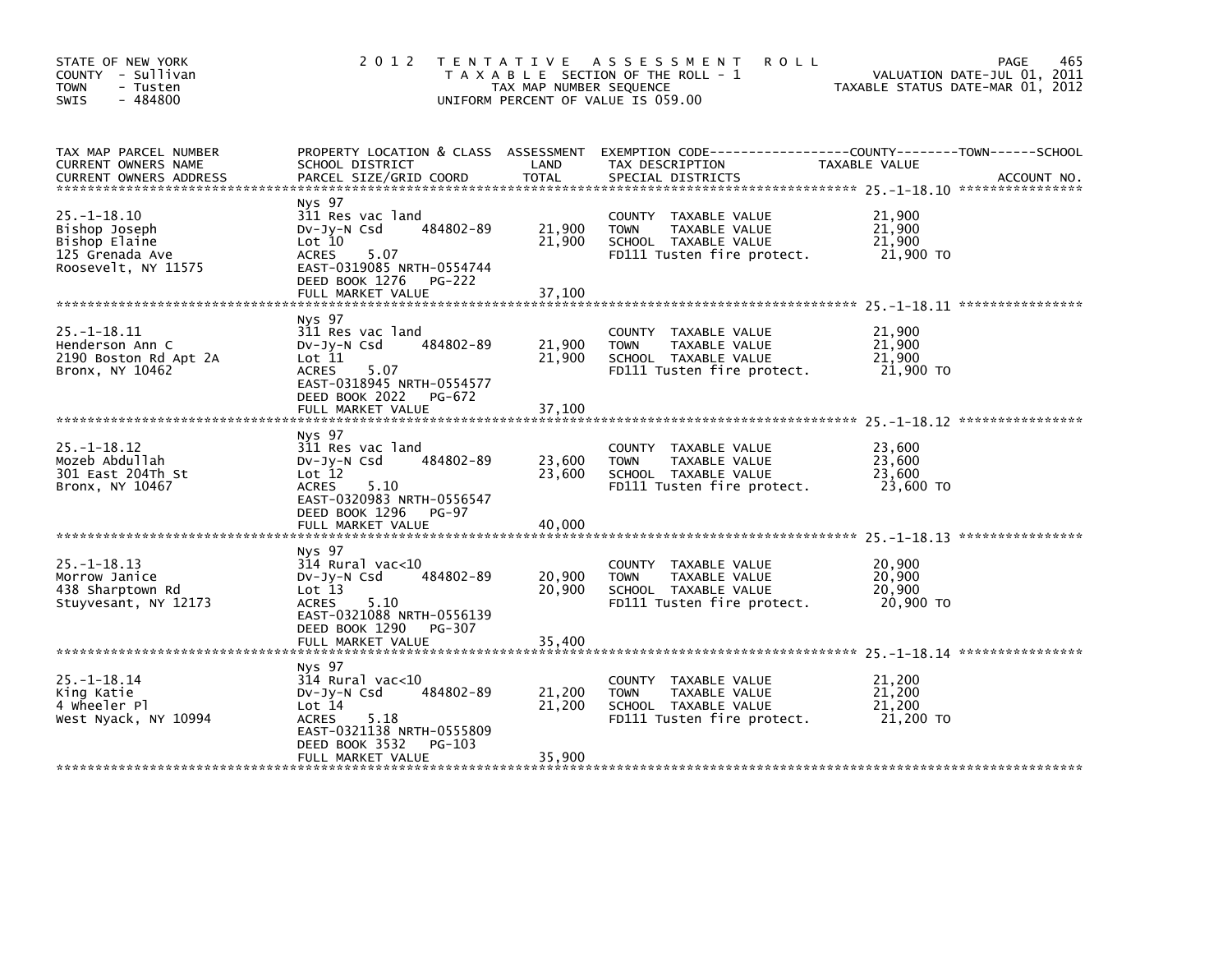| STATE OF NEW YORK<br>COUNTY - Sullivan<br><b>TOWN</b><br>- Tusten<br>$-484800$<br><b>SWIS</b>                   | 2 0 1 2                                                                                                                                                                 | TAX MAP NUMBER SEQUENCE    | TENTATIVE ASSESSMENT<br><b>ROLL</b><br>T A X A B L E SECTION OF THE ROLL - 1<br>UNIFORM PERCENT OF VALUE IS 059.00            |                                                            | 466<br>PAGE<br>VALUATION DATE-JUL 01, 2011<br>TAXABLE STATUS DATE-MAR 01, 2012 |
|-----------------------------------------------------------------------------------------------------------------|-------------------------------------------------------------------------------------------------------------------------------------------------------------------------|----------------------------|-------------------------------------------------------------------------------------------------------------------------------|------------------------------------------------------------|--------------------------------------------------------------------------------|
| TAX MAP PARCEL NUMBER<br>CURRENT OWNERS NAME<br>CURRENT OWNERS ADDRESS                                          | PROPERTY LOCATION & CLASS ASSESSMENT<br>SCHOOL DISTRICT<br>PARCEL SIZE/GRID COORD                                                                                       | LAND<br><b>TOTAL</b>       | EXEMPTION CODE-----------------COUNTY-------TOWN------SCHOOL<br>TAX DESCRIPTION<br>SPECIAL DISTRICTS                          | TAXABLE VALUE                                              | ACCOUNT NO.                                                                    |
| $25. - 1 - 18.15$<br>Gonzalez Carlos<br>287 Ridge Rd<br>Campbell Hall, NY 10916                                 | Nys 97<br>311 Res vac land<br>484802-89<br>$Dv-Jy-N$ Csd<br>$Lot$ 15<br><b>ACRES</b><br>5.49<br>EAST-0321186 NRTH-0555468<br>DEED BOOK 1857 PG-668<br>FULL MARKET VALUE | 22,200<br>22,200<br>37,600 | COUNTY TAXABLE VALUE<br><b>TOWN</b><br>TAXABLE VALUE<br>SCHOOL TAXABLE VALUE<br>FD111 Tusten fire protect.                    | 22,200<br>22.200<br>22,200<br>22,200 TO                    |                                                                                |
|                                                                                                                 |                                                                                                                                                                         |                            |                                                                                                                               |                                                            |                                                                                |
| $25. - 1 - 18.16$<br>Stefanescu Cornel G<br>Stefanescu Marianna<br>4809 State Route 97<br>Narrowsburg, NY 12764 | Nys 97<br>270 Mfg housing<br>484802-89<br>$Dv-Jv-N$ Csd<br>Lot 16<br><b>ACRES</b><br>6.83<br>EAST-0321199 NRTH-0555070                                                  | 28,800<br>85,300           | 41854<br>STAR B<br>COUNTY TAXABLE VALUE<br><b>TOWN</b><br>TAXABLE VALUE<br>SCHOOL TAXABLE VALUE<br>FD111 Tusten fire protect. | $\mathbf{0}$<br>85,300<br>85,300<br>67,900<br>85,300 TO    | 17,400<br>$\Omega$                                                             |
|                                                                                                                 | DEED BOOK 2010 PG-53261<br>FULL MARKET VALUE                                                                                                                            | 144,576                    |                                                                                                                               |                                                            |                                                                                |
| $25. - 1 - 18.17$<br>Montgomery Randy<br>Montgomery Marianne<br>4 Yolanda Dr<br>Little Falls, NJ 07424          | Nys 97<br>311 Res vac land<br>484802-89<br>$Dv-Jy-N$ Csd<br>Lot 17<br><b>ACRES</b><br>5.01<br>EAST-0320638 NRTH-0556250<br>DEED BOOK 1290 PG-287                        | 21,700<br>21,700           | COUNTY TAXABLE VALUE<br>TAXABLE VALUE<br><b>TOWN</b><br>SCHOOL TAXABLE VALUE<br>FD111 Tusten fire protect.                    | 21,700<br>21,700<br>21,700<br>21,700 TO                    |                                                                                |
|                                                                                                                 | FULL MARKET VALUE                                                                                                                                                       | 36,800                     |                                                                                                                               |                                                            |                                                                                |
|                                                                                                                 | FRANCISDR Twn Rd 66                                                                                                                                                     |                            |                                                                                                                               |                                                            |                                                                                |
| $25. - 1 - 18.18$<br>Latkowski Neal E<br>Latkowski Lisa M<br>99 Francis Dr<br>Narrowsburg, NY 12764             | 210 1 Family Res<br>484802-89<br>$Dv-Jy-N$ Csd<br>Lot 18<br>ACRES 10.08<br>EAST-0318764 NRTH-0557033<br>DEED BOOK 1381 PG-8                                             | 36,000<br>114,000          | 41854<br>STAR B<br>COUNTY TAXABLE VALUE<br><b>TOWN</b><br>TAXABLE VALUE<br>SCHOOL TAXABLE VALUE<br>FD111 Tusten fire protect. | $\mathbf{0}$<br>114,000<br>114,000<br>96.600<br>114,000 TO | 17,400<br>$\Omega$                                                             |
|                                                                                                                 | FULL MARKET VALUE                                                                                                                                                       | 193,200                    |                                                                                                                               |                                                            |                                                                                |
| $25. -1 - 18.21$<br>Kenyon Jeffrey<br>503 Sussex Rd<br>Wood-Ridge, NJ 07075                                     | Nys 97<br>322 Rural vac>10<br>484802-89<br>$Dv-Jy-N$ Csd<br>Lot 21<br>ACRES 10.18<br>EAST-0320404 NRTH-0554670<br>DEED BOOK 2017<br>PG-211                              | 32,300<br>32,300           | COUNTY TAXABLE VALUE<br>TAXABLE VALUE<br><b>TOWN</b><br>SCHOOL TAXABLE VALUE<br>FD111 Tusten fire protect.                    | 32,300<br>32,300<br>32,300<br>32,300 TO                    |                                                                                |
|                                                                                                                 | FULL MARKET VALUE                                                                                                                                                       | 54,700                     |                                                                                                                               |                                                            |                                                                                |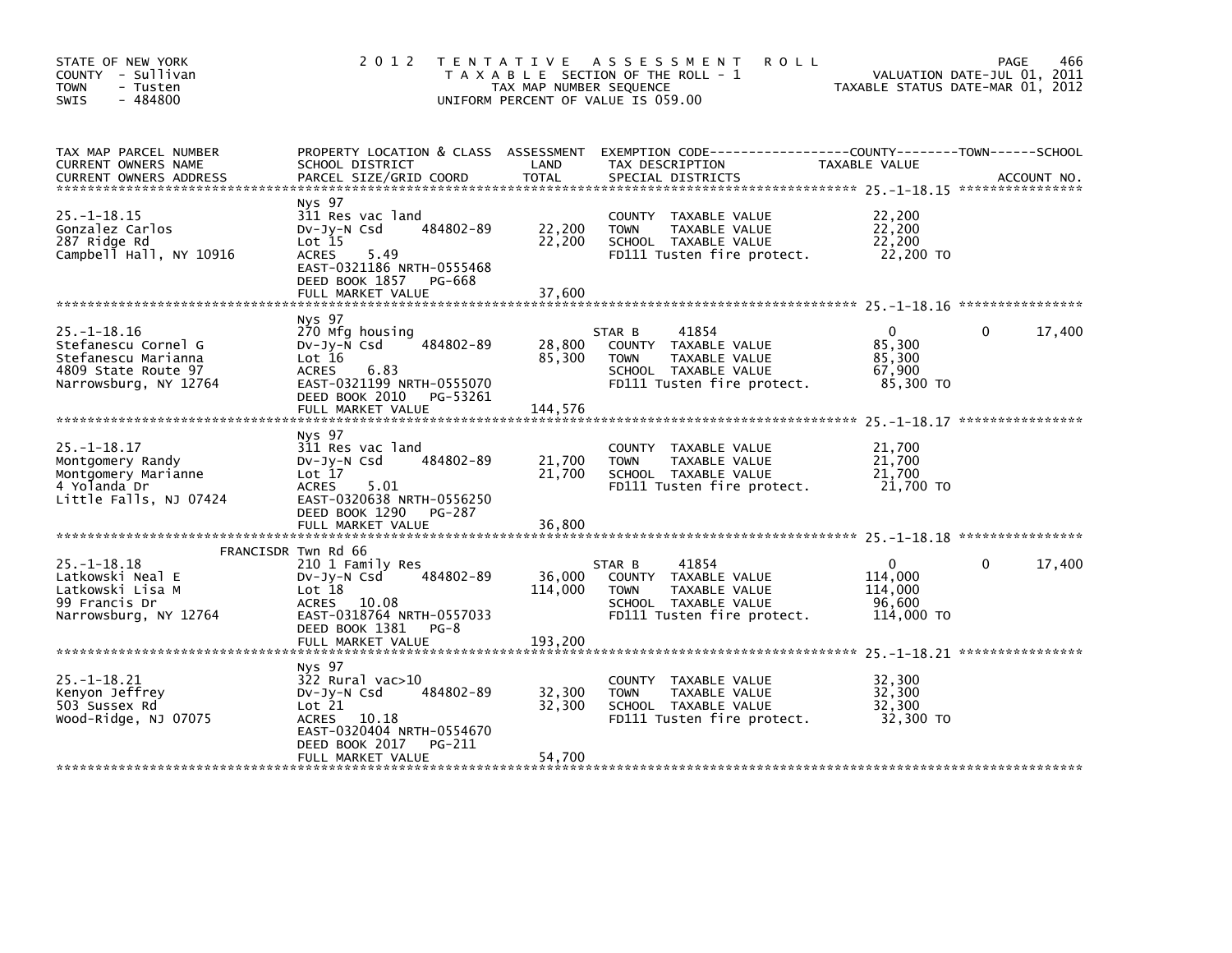| STATE OF NEW YORK<br>COUNTY - Sullivan<br><b>TOWN</b><br>- Tusten<br>$-484800$<br><b>SWIS</b> | 2 0 1 2                                                                                                                                                                           | TAX MAP NUMBER SEQUENCE       | TENTATIVE ASSESSMENT<br><b>ROLL</b><br>T A X A B L E SECTION OF THE ROLL - 1<br>UNIFORM PERCENT OF VALUE IS 059.00                                        | TAXABLE STATUS DATE-MAR 01, 2012                                 | 467<br>PAGE<br>VALUATION DATE-JUL 01, 2011 |
|-----------------------------------------------------------------------------------------------|-----------------------------------------------------------------------------------------------------------------------------------------------------------------------------------|-------------------------------|-----------------------------------------------------------------------------------------------------------------------------------------------------------|------------------------------------------------------------------|--------------------------------------------|
| TAX MAP PARCEL NUMBER<br>CURRENT OWNERS NAME                                                  | SCHOOL DISTRICT                                                                                                                                                                   | LAND                          | PROPERTY LOCATION & CLASS ASSESSMENT EXEMPTION CODE----------------COUNTY-------TOWN------SCHOOL<br>TAX DESCRIPTION                                       | <b>TAXABLE VALUE</b>                                             |                                            |
| $25. - 1 - 18.22$<br>Gril Dusica<br>Gril Jana<br>102 Elliot St<br>Passaic Park, NJ 07055      | Nys 97<br>312 Vac w/imprv<br>484802-89<br>DV-JY-N Csd<br>Lot <sub>22</sub><br>ACRES 10.34<br>EAST-0320106 NRTH-0554328<br>DEED BOOK 1284 PG-294<br>FULL MARKET VALUE              | 34,600<br>35,000<br>59,300    | COUNTY TAXABLE VALUE<br><b>TOWN</b><br>TAXABLE VALUE<br>SCHOOL TAXABLE VALUE<br>FD111 Tusten fire protect.                                                | 35,000<br>35,000<br>35,000<br>35,000 TO                          |                                            |
| $25. -1 - 18.23$<br>Dise John<br>Dise Judith L<br>125 Francis Dr<br>Narrowsburg, NY 12764     | 125 Francis Dr<br>210 1 Family Res<br>484802-89<br>$Dv-Jv-N$ Csd<br>$Lot$ $23$<br>ACRES<br>5.18<br>EAST-0319884 NRTH-0554062<br>DEED BOOK 1290<br>PG-295                          | 117,700                       | 41834<br>STAR EN<br>41121<br>27,300 WAR VET<br>COUNTY TAXABLE VALUE<br>TAXABLE VALUE<br><b>TOWN</b><br>SCHOOL TAXABLE VALUE<br>FD111 Tusten fire protect. | $\Omega$<br>15,660<br>102,040<br>102,040<br>81.620<br>117,700 TO | 36,080<br>15,660<br>0                      |
| $25. - 1 - 18.24$<br>Dise John<br>Dise Judith L<br>125 Francis Dr<br>Narrowsburg, NY 12764    | Nys 97<br>311 Res vac land<br>484802-89<br>DV-JV-N Csd<br>Lot <sub>24</sub><br><b>ACRES</b><br>5.18<br>EAST-0319718 NRTH-0553893<br>DEED BOOK 1290<br>PG-291<br>FULL MARKET VALUE | 22,300<br>22,300<br>37,800    | COUNTY TAXABLE VALUE<br>TAXABLE VALUE<br><b>TOWN</b><br>SCHOOL TAXABLE VALUE<br>FD111 Tusten fire protect.                                                | 22,300<br>22,300<br>22,300<br>22,300 TO                          |                                            |
| $25. - 1 - 18.25$<br>Olson Ann<br>PO Box 93<br>Oceanport, NJ 07757                            | Nys97<br>$322$ Rural vac $>10$<br>484802-89<br>$Dv-Jv-N$ Csd<br>Lot <sub>25</sub><br>ACRES 187.90<br>EAST-0318050 NRTH-0552535<br>FULL MARKET VALUE                               | 141,800<br>141,800<br>240,300 | COUNTY TAXABLE VALUE<br>TAXABLE VALUE<br>TOWN<br>SCHOOL TAXABLE VALUE<br>FD111 Tusten fire protect.                                                       | 141.800<br>141,800<br>141,800<br>141,800 TO                      |                                            |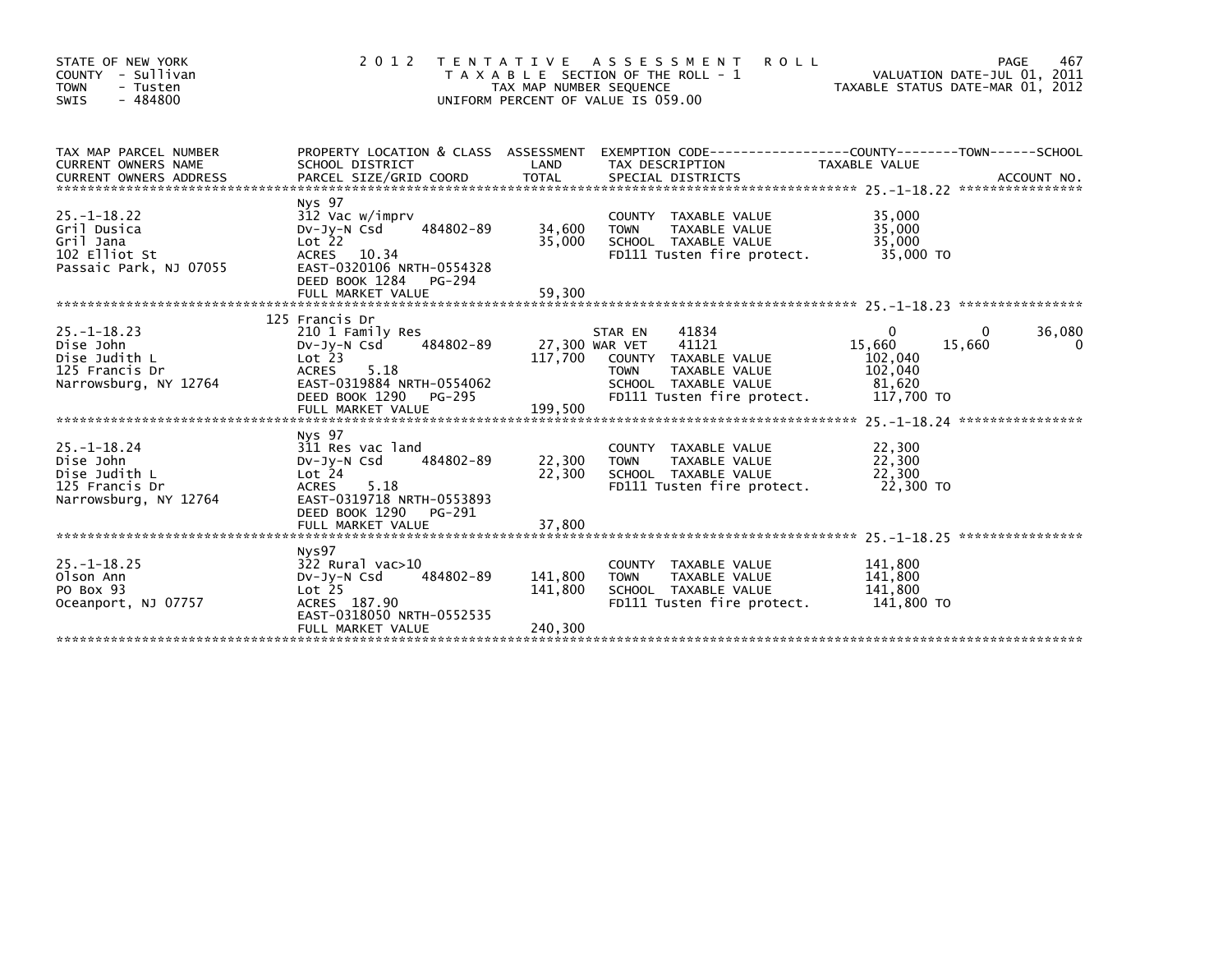| STATE OF NEW YORK | 2012 TENTATIVE ASSESSMENT ROLL        | PAGE                             | 468             |
|-------------------|---------------------------------------|----------------------------------|-----------------|
| COUNTY - Sullivan | T A X A B L E SECTION OF THE ROLL - 1 | VALUATION DATE-JUL 01, 2011      |                 |
| TOWN<br>- Tusten  | MAP SECTION - 025                     | TAXABLE STATUS DATE-MAR 01, 2012 |                 |
| - 484800<br>SWIS  | $SUB - SECTION -$                     |                                  | RPS150/V04/L015 |
|                   | UNIFORM PERCENT OF VALUE IS 059.00    | CURRENT DATE 4/20/2012           |                 |

| CODE | DISTRICT NAME PARCELS | TOTAL EXTENSION<br><b>TYPF</b> | EXTENSION<br>VALUE | AD VALOREM<br>VALUE | <b>FXFMPT</b><br>AMOUNT | TAXABLE<br>VALUE |
|------|-----------------------|--------------------------------|--------------------|---------------------|-------------------------|------------------|
|      | FD111 Tusten fire pr  | 56 TOTAL                       |                    | 4223.900            |                         | 4223.900         |

## \*\*\* S C H O O L D I S T R I C T S U M M A R Y \*\*\*

| CODE             | DISTRICT NAME         | TOTAL<br><b>PARCELS</b> | ASSESSED<br>LAND    | ASSESSED<br><b>TOTAL</b> | <b>EXEMPT</b><br><b>AMOUNT</b> | <b>TOTAL</b><br><b>TAXABLE</b> | <b>STAR</b><br><b>AMOUNT</b> | <b>STAR</b><br><b>TAXABLE</b> |
|------------------|-----------------------|-------------------------|---------------------|--------------------------|--------------------------------|--------------------------------|------------------------------|-------------------------------|
| 483401<br>484802 | Eldred<br>DV-JV-N Csd | 32<br>24                | 1182.900<br>738.500 | 2869,200<br>1354,700     |                                | 2869,200<br>1354,700           | 246,160<br>105,680           | 2623,040<br>1249,020          |
|                  | SUB-TOTAL             | 56                      | 1921.400            | 4223.900                 |                                | 4223.900                       | 351.840                      | 3872,060                      |
| 484889           | Nar Library           | 24                      | 738.500             | 1354.700                 |                                | 1354.700                       | 105.680                      | 1249.020                      |
|                  | TOTAL                 | 80                      | 2659.900            | 5578,600                 |                                | 5578.600                       | 457,520                      | 5121,080                      |

#### \*\*\* S Y S T E M C O D E S S U M M A R Y \*\*\*

NO SYSTEM EXEMPTIONS AT THIS LEVEL

#### \*\*\* E X E M P T I O N S U M M A R Y \*\*\*

| CODE                    | DESCRIPTION                      | TOTAL<br><b>PARCELS</b> | <b>COUNTY</b>    | <b>TOWN</b>      | <b>SCHOOL</b>      |
|-------------------------|----------------------------------|-------------------------|------------------|------------------|--------------------|
| 41121<br>41131<br>41834 | WAR VET<br>COMBAT VET<br>STAR EN |                         | 31,215<br>21,650 | 31,215<br>21,650 | 108,240            |
| 41854                   | STAR B<br><b>TOTAL</b>           | 14<br>20                | 52,865           | 52,865           | 243,600<br>351,840 |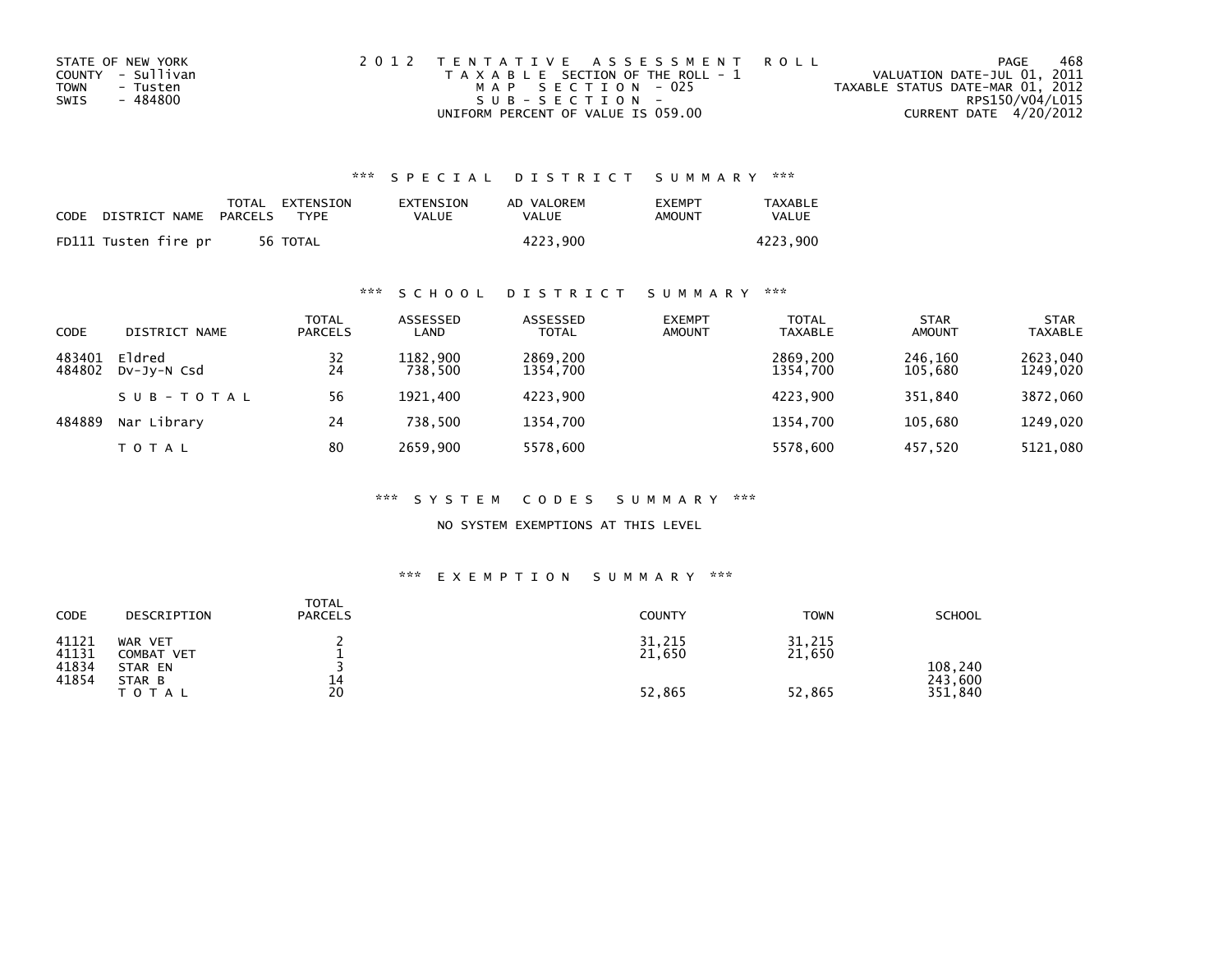| STATE OF NEW YORK       | 2012 TENTATIVE ASSESSMENT ROLL        | PAGE                             | 469 |
|-------------------------|---------------------------------------|----------------------------------|-----|
| COUNTY - Sullivan       | T A X A B L E SECTION OF THE ROLL - 1 | VALUATION DATE-JUL 01, 2011      |     |
| <b>TOWN</b><br>- Tusten | MAP SECTION - 025                     | TAXABLE STATUS DATE-MAR 01, 2012 |     |
| - 484800<br>SWIS        | SUB-SECTION-                          | RPS150/V04/L015                  |     |
|                         | UNIFORM PERCENT OF VALUE IS 059.00    | CURRENT DATE 4/20/2012           |     |

| ROLL       | DESCRIPTION | <b>TOTAL</b>   | ASSESSED      | <b>ASSESSED</b> | <b>TAXABLE</b> | <b>TAXABLE</b> | <b>TAXABLE</b> | <b>STAR</b>    |
|------------|-------------|----------------|---------------|-----------------|----------------|----------------|----------------|----------------|
| <b>SEC</b> |             | <b>PARCELS</b> | LAND          | TOTAL           | <b>COUNT</b>   | <b>TOWN</b>    | <b>SCHOOL</b>  | <b>TAXABLE</b> |
|            | TAXABLE     | 56             | 1921.<br>.400 | 4223,900        | 11 71<br>በ35   | 1171<br>71.035 | 4223,900       | 3872,060       |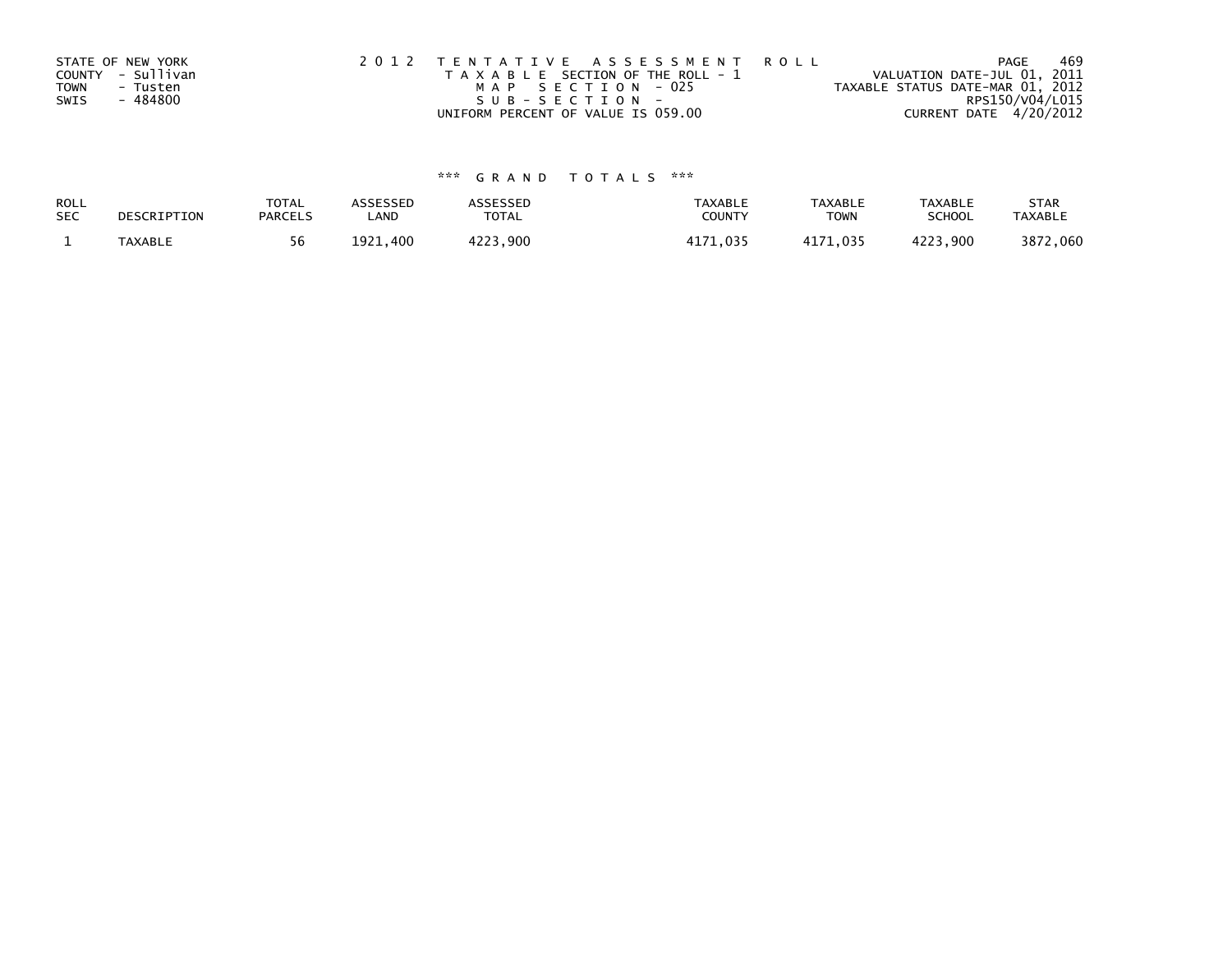| STATE OF NEW YORK | 2012 TENTATIVE ASSESSMENT ROLL        | 470<br>PAGE                      |
|-------------------|---------------------------------------|----------------------------------|
| COUNTY - Sullivan | T A X A B L E SECTION OF THE ROLL - 1 | VALUATION DATE-JUL 01, 2011      |
| TOWN<br>- Tusten  |                                       | TAXABLE STATUS DATE-MAR 01, 2012 |
| SWIS<br>- 484800  | UNIFORM PERCENT OF VALUE IS 059.00    | RPS150/V04/L015                  |
|                   |                                       | CURRENT DATE 4/20/2012           |

# \*\*\* S P E C I A L D I S T R I C T S U M M A R Y \*\*\*

| CODE DISTRICT NAME PARCELS | TOTAL | EXTENSION<br>TYPF | EXTENSION<br>VALUE | AD VALOREM<br>VALUE | <b>EXEMPT</b><br><b>AMOUNT</b> | <b>TAXABLE</b><br>VALUE |
|----------------------------|-------|-------------------|--------------------|---------------------|--------------------------------|-------------------------|
| FD110 Narrowsburg fi       |       | 352 TOTAL         |                    | 25924,330           | 175,340                        | 25748,990               |
| FD111 Tusten fire pr       |       | 1.594 TOTAL       |                    | 92717.935           | 69.480                         | 92648.455               |
| LT100 Narrowsburg li       |       | 287 TOTAL         |                    | 20802.794           | 165.915                        | 20636,879               |
| SD090 Narrowsburg se       |       | 330 UNITS M       | 411.00             |                     |                                | 411.00                  |
| WD050 Narrowsburg wa       |       | 344 TOTAL M       |                    | 26476,806           | 172,343                        | 26304,463               |

#### \*\*\* S C H O O L D I S T R I C T S U M M A R Y \*\*\*

| CODE             | DISTRICT NAME                | <b>TOTAL</b><br><b>PARCELS</b> | ASSESSED<br>LAND      | <b>ASSESSED</b><br><b>TOTAL</b> | <b>EXEMPT</b><br><b>AMOUNT</b> | <b>TOTAL</b><br><b>TAXABLE</b> | <b>STAR</b><br><b>AMOUNT</b> | <b>STAR</b><br><b>TAXABLE</b> |
|------------------|------------------------------|--------------------------------|-----------------------|---------------------------------|--------------------------------|--------------------------------|------------------------------|-------------------------------|
| 483401<br>484802 | Eldred<br>$Dv$ -J $v$ -N Csd | 116<br>1,844                   | 2565,650<br>45000.800 | 6509,150<br>113236,120          | 158,722<br>6074.687            | 6350,428<br>107161,433         | 507,580<br>9620.820          | 5842,848<br>97540,613         |
|                  | SUB-TOTAL                    | 1.960                          | 47566.450             | 119745.270                      | 6233.409                       | 113511.861                     | 10128.400                    | 103383,461                    |
| 484889           | Nar Library                  | 1.843                          | 44995.800             | 113231.120                      | 6074.687                       | 107156.433                     | 9620.820                     | 97535,613                     |
|                  | <b>TOTAL</b>                 | 3,803                          | 92562,250             | 232976,390                      | 12308,096                      | 220668,294                     | 19749,220                    | 200919,074                    |

#### \*\*\* S Y S T E M C O D E S S U M M A R Y \*\*\*

### NO SYSTEM EXEMPTIONS AT THIS LEVEL

| CODE                                                                 | DESCRIPTION                                                                                                | <b>TOTAL</b><br><b>PARCELS</b> | <b>COUNTY</b>                                                                   | <b>TOWN</b>                                                                     | <b>SCHOOL</b>              |
|----------------------------------------------------------------------|------------------------------------------------------------------------------------------------------------|--------------------------------|---------------------------------------------------------------------------------|---------------------------------------------------------------------------------|----------------------------|
| 25130<br>25230<br>41121<br>41131<br>41141<br>41161<br>41171<br>41690 | N/P CHARTY<br>N/P IMPROV<br>WAR VET<br>COMBAT VET<br>DISABL VET<br>$CW_15_VET/$<br>CW_DISBLD_<br>RPTL466_C | 49<br>46<br>9<br>10<br>25      | 1,400<br>182,300<br>639,490<br>938,328<br>171,530<br>69,315<br>13.895<br>53,940 | 1,400<br>182,300<br>639,490<br>938,328<br>171,530<br>69,315<br>13,895<br>53,940 | 1,400<br>182,300<br>53,940 |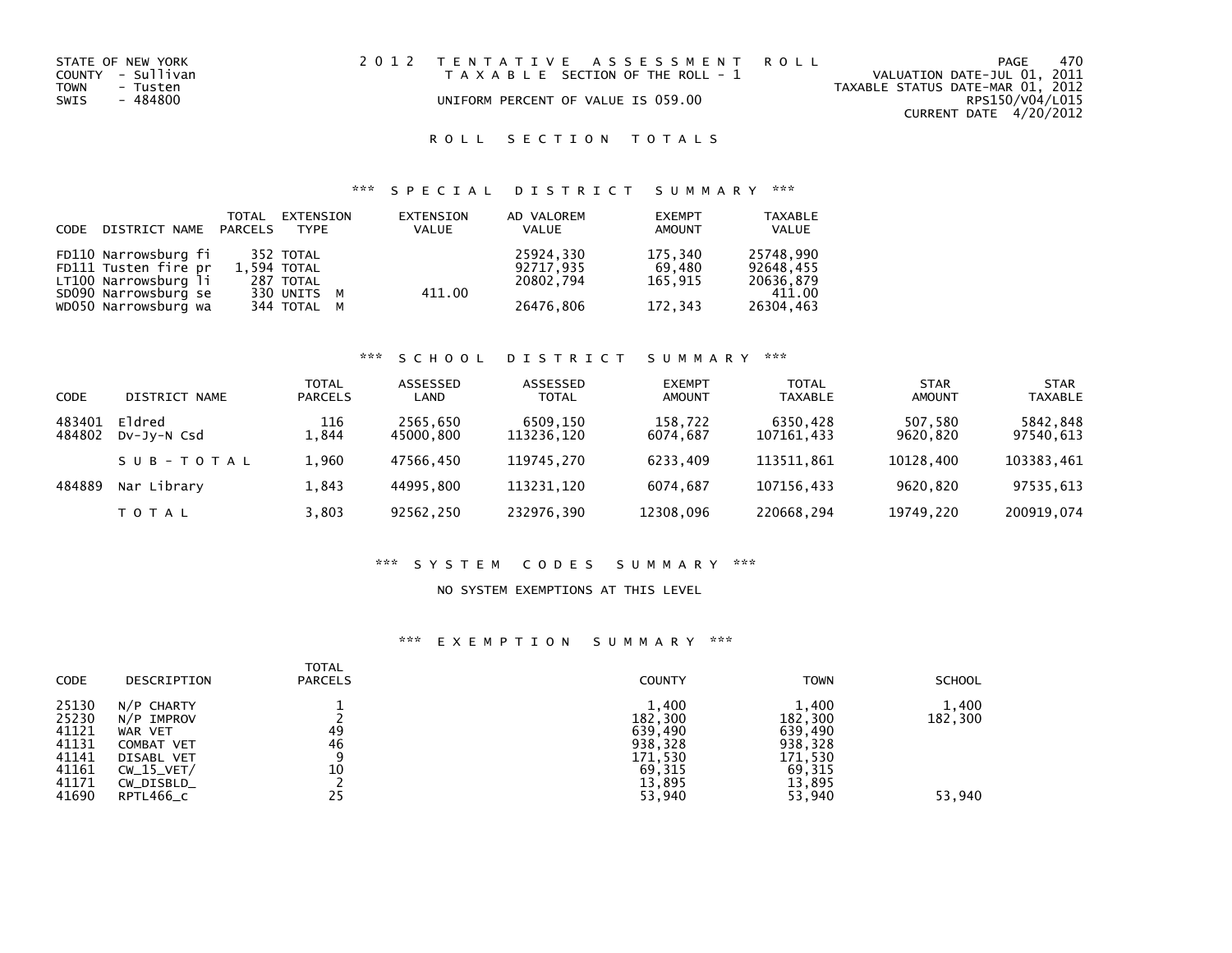| 2012 TENTATIVE ASSESSMENT ROLL<br>STATE OF NEW YORK<br>PAGE                               | 471             |
|-------------------------------------------------------------------------------------------|-----------------|
| COUNTY - Sullivan<br>VALUATION DATE-JUL 01, 2011<br>T A X A B L E SECTION OF THE ROLL - 1 |                 |
| TAXABLE STATUS DATE-MAR 01, 2012<br>TOWN<br>- Tusten                                      |                 |
| SWIS<br>- 484800<br>UNIFORM PERCENT OF VALUE IS 059.00                                    | RPS150/V04/L015 |
| CURRENT DATE 4/20/2012                                                                    |                 |

# \*\*\* E X E M P T I O N S U M M A R Y \*\*\*

|       |                   | TOTAL          |               |             |               |
|-------|-------------------|----------------|---------------|-------------|---------------|
| CODE  | DESCRIPTION       | <b>PARCELS</b> | <b>COUNTY</b> | <b>TOWN</b> | <b>SCHOOL</b> |
| 41692 | RPTL466_C         |                | 3,480         |             |               |
| 41700 | <b>AGRI BLDGS</b> |                | 96,500        | 96,500      | 96,500        |
| 41720 | AGRI DIST         | 10             | 303,664       | 303,664     | 303,664       |
| 41800 | AGED-CTS          | 32             | 1175,365      | 1175,365    | 1279,847      |
| 41803 | AGED-T            | 6              |               | 186,451     |               |
| 41804 | AGED-S            |                |               |             | 5,116         |
| 41805 | AGED-CS           | b              | 153,433       |             | 172,170       |
| 41834 | STAR EN           | 148            |               |             | 5185,020      |
| 41854 | STAR B            | 283            |               |             | 4943,380      |
| 41933 | L INC DIS         |                |               | 245,600     |               |
| 46450 | <b>VOL FIREMN</b> |                | 3,700         | 3,700       | 3,700         |
| 47460 | <b>FOREST LND</b> | 43             | 4122,490      | 4122,490    | 4122,490      |
| 47610 | <b>BUS IMP AP</b> |                | 12,282        | 12,282      | 12,282        |
|       | TOTAL             | 689            | 7941,112      | 8216,250    | 16361,809     |

| ROLL       | DESCRIPTION | <b>TOTAL</b>   | ASSESSED  | <b>ASSESSED</b> | <b>TAXABLE</b> | <b>TAXABLE</b> | <b>TAXABLE</b> | <b>STAR</b>    |
|------------|-------------|----------------|-----------|-----------------|----------------|----------------|----------------|----------------|
| <b>SEC</b> |             | <b>PARCELS</b> | _AND      | <b>TOTAL</b>    | COUNTY         | <b>TOWN</b>    | <b>SCHOOL</b>  | <b>TAXABLE</b> |
|            | TAXABLE     | ,960           | 47566.450 | 119745.270      | 111804.158     | 111529.020     | 113511.861     | 103383.461     |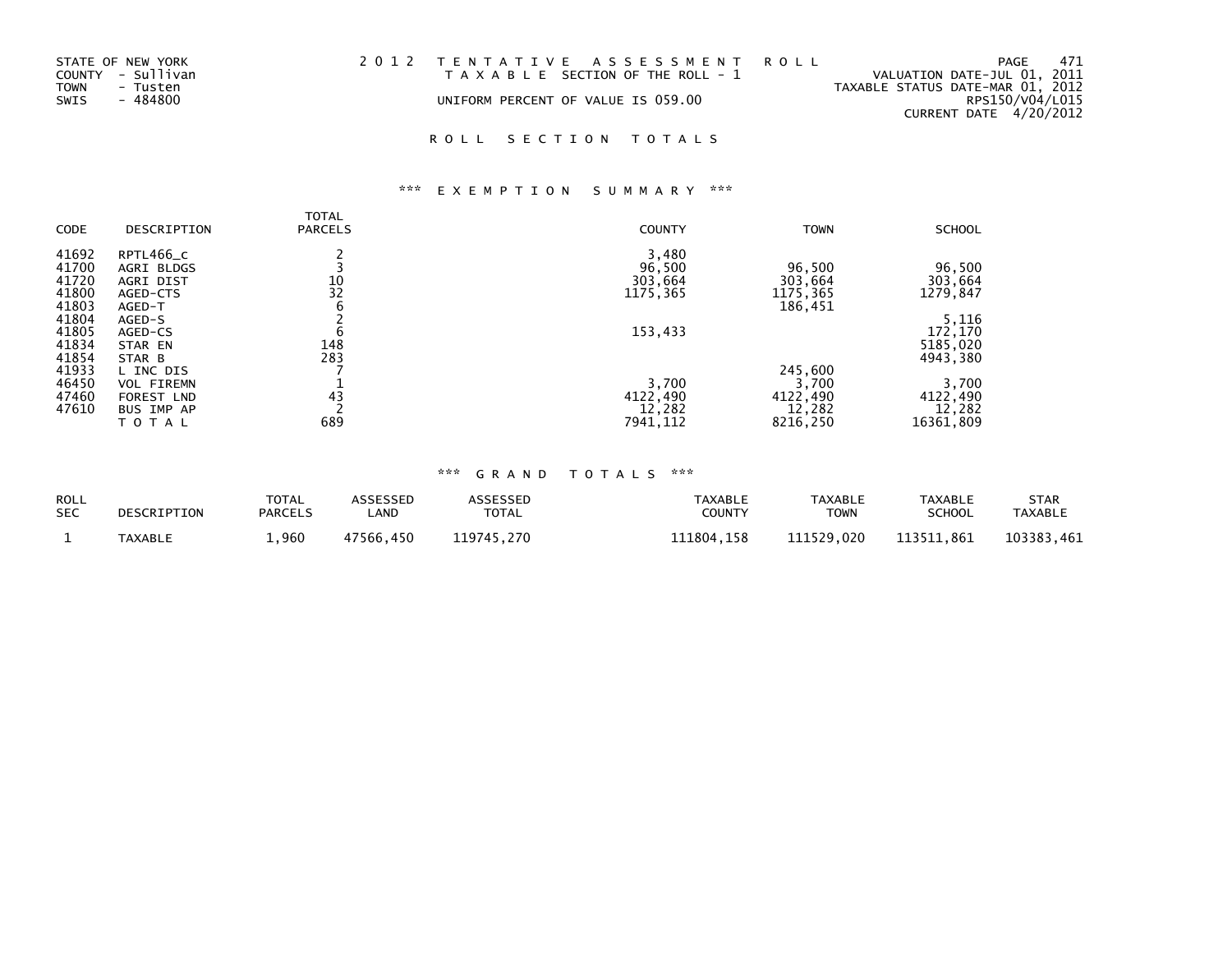| STATE OF NEW YORK<br>COUNTY - Sullivan<br><b>TOWN</b><br>- Tusten<br>- 484800<br><b>SWIS</b>                                   |                                                                                      | TAX MAP NUMBER SEQUENCE                  | 2012 TENTATIVE ASSESSMENT<br><b>ROLL</b><br>SPECIAL FRANCHISE SECTION OF THE ROLL - 5<br>UNIFORM PERCENT OF VALUE IS 059.00                                                                |                                                                                  | 472<br><b>PAGE</b><br>VALUATION DATE-JUL 01, 2011<br>TAXABLE STATUS DATE-MAR 01, 2012 |
|--------------------------------------------------------------------------------------------------------------------------------|--------------------------------------------------------------------------------------|------------------------------------------|--------------------------------------------------------------------------------------------------------------------------------------------------------------------------------------------|----------------------------------------------------------------------------------|---------------------------------------------------------------------------------------|
| TAX MAP PARCEL NUMBER<br>CURRENT OWNERS NAME<br>CURRENT OWNERS ADDRESS                                                         | PROPERTY LOCATION & CLASS ASSESSMENT<br>SCHOOL DISTRICT<br>PARCEL SIZE/GRID COORD    | LAND<br><b>TOTAL</b>                     | EXEMPTION CODE-----------------COUNTY-------TOWN------SCHOOL<br>TAX DESCRIPTION<br>SPECIAL DISTRICTS                                                                                       | TAXABLE VALUE                                                                    | ACCOUNT NO.                                                                           |
| $555. - 1 - 1$<br>Corporate Tax Department<br>Citizens Utilities<br>3 High Ridge Park<br>Stamford, CT 06905                    | 866 Telephone<br>484802-89<br>DV-Jy-N Csd<br>Special Franchise<br>FULL MARKET VALUE  | 403,135<br>403,135<br>683,300            | COUNTY TAXABLE VALUE<br>TAXABLE VALUE<br><b>TOWN</b><br>SCHOOL TAXABLE VALUE<br>FD110 Narrowsburg fire<br>FD111 Tusten fire protect.<br>LT100 Narrowsburg light                            | 403,135<br>403,135<br>403,135<br>201,568 TO<br>201,568 TO<br>137,066 TO          | 300020                                                                                |
| $555. - 1 - 2$<br>Corporate Tax Dept<br>Citizens Utilities<br>3 High Ridge Park                                                | 866 Telephone<br>Eldred<br>483401<br>Special Franchise<br>FULL MARKET VALUE          | 21,128<br>21,128<br>35,800               | COUNTY TAXABLE VALUE<br><b>TOWN</b><br>TAXABLE VALUE<br>SCHOOL TAXABLE VALUE<br>FD110 Narrowsburg fire                                                                                     | 21,128<br>21,128<br>21,128<br>10,564 TO                                          | 300040                                                                                |
| $555. -2 - 1$<br>Corporate Tax Department<br>Citizens Utilities<br>3 High Ridge Park                                           | 866 Telephone<br>484802-89<br>DV-Jy-N Csd<br>Special Franchise<br>FULL MARKET VALUE  | $\Omega$<br>$\mathbf{0}$<br>$\mathbf{0}$ | COUNTY TAXABLE VALUE<br>TAXABLE VALUE<br><b>TOWN</b><br>SCHOOL TAXABLE VALUE<br>FD111 Tusten fire protect.                                                                                 | $\mathbf{0}$<br>$\mathbf{0}$<br>$\Omega$<br>0 <sub>T</sub>                       |                                                                                       |
| $555. - 2 - 2$<br>Corporate Tax Department<br>Citizens Utilities<br>3 High Ridge Park<br>Stamford, CT 06905                    | 866 Telephone<br>483401<br>Eldred<br>Special Franchise<br>FULL MARKET VALUE          | 0<br>$\mathbf{0}$<br>$\Omega$            | COUNTY TAXABLE VALUE<br>TAXABLE VALUE<br><b>TOWN</b><br>SCHOOL TAXABLE VALUE<br>FD111 Tusten fire protect.                                                                                 | $\mathbf{0}$<br>$\mathbf{0}$<br>$\Omega$<br>0 <sub>T</sub>                       |                                                                                       |
| $555. - 3 - 1$<br>Time Warner - Sullivan<br>Attn: Time Warner Cable<br>6e5 Tax Dept<br>PO Box 7467<br>Charlotte, NC 28241-7467 | 869 Television<br>484802-89<br>Dv-Jy-N Csd<br>Special Franchise<br>FULL MARKET VALUE | 39,588<br>39,588<br>67,100               | COUNTY TAXABLE VALUE<br><b>TOWN</b><br>TAXABLE VALUE<br>SCHOOL TAXABLE VALUE<br>FD110 Narrowsburg fire<br>FD111 Tusten fire protect.<br>LT100 Narrowsburg light<br>WD050 Narrowsburg water | 39,588<br>39,588<br>39,588<br>25,732 TO<br>13,856 TO<br>13,460 TO<br>13,460 TO M | 300050                                                                                |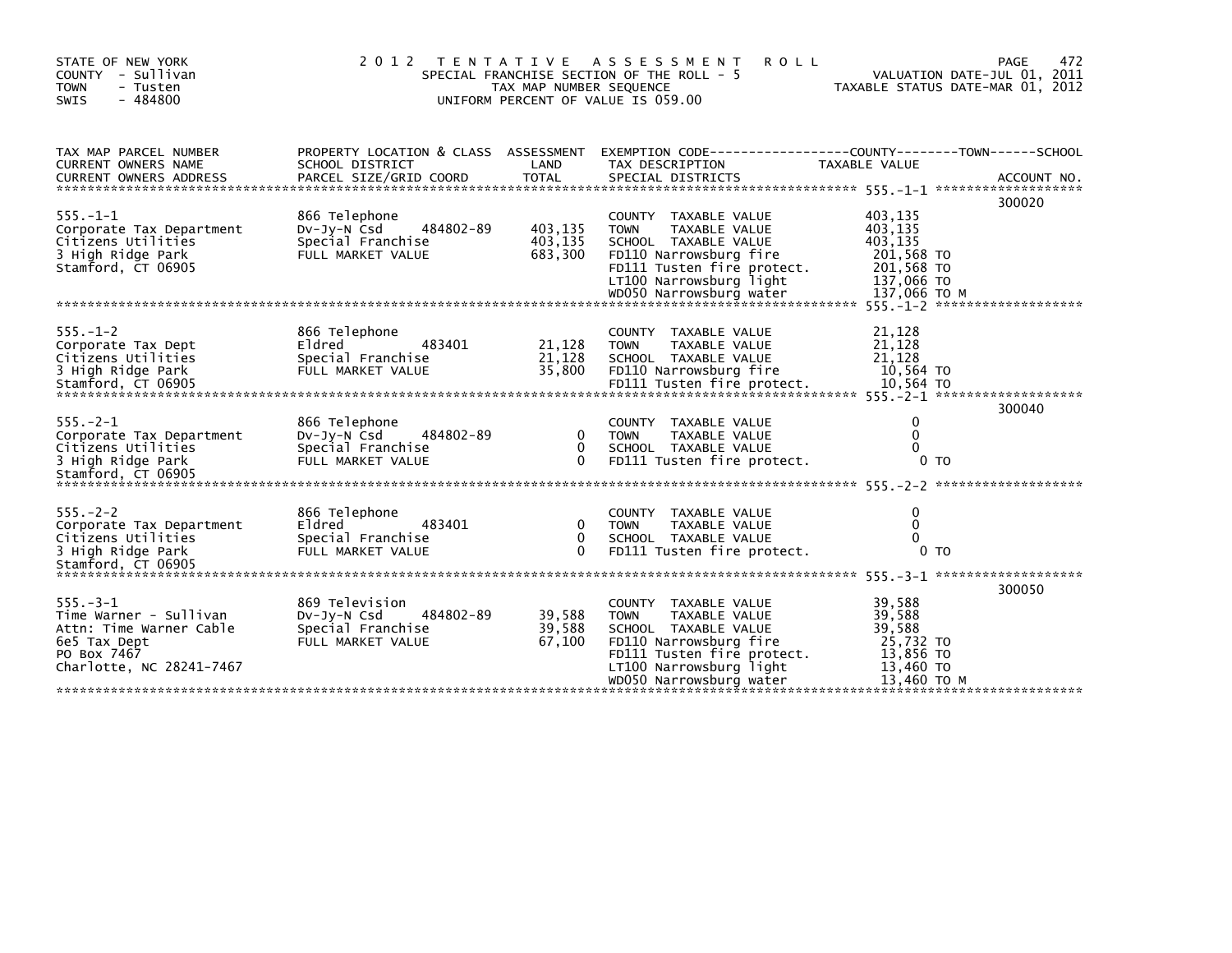| STATE OF NEW YORK<br>- Sullivan<br><b>COUNTY</b><br><b>TOWN</b><br>- Tusten<br>- 484800<br><b>SWIS</b>               |                                                                                            | TAX MAP NUMBER SEQUENCE        | 2012 TENTATIVE ASSESSMENT<br><b>ROLL</b><br>SPECIAL FRANCHISE SECTION OF THE ROLL - 5<br>UNIFORM PERCENT OF VALUE IS 059.00                                                                | VALUATION DATE-JUL 01, 2011<br>TAXABLE STATUS DATE-MAR 01, 2012                         | 473<br>PAGE |
|----------------------------------------------------------------------------------------------------------------------|--------------------------------------------------------------------------------------------|--------------------------------|--------------------------------------------------------------------------------------------------------------------------------------------------------------------------------------------|-----------------------------------------------------------------------------------------|-------------|
| TAX MAP PARCEL NUMBER<br><b>CURRENT OWNERS NAME</b><br><b>CURRENT OWNERS ADDRESS</b>                                 | PROPERTY LOCATION & CLASS ASSESSMENT<br>SCHOOL DISTRICT<br>PARCEL SIZE/GRID COORD TOTAL    | LAND                           | TAX DESCRIPTION<br>SPECIAL DISTRICTS                                                                                                                                                       | TAXABLE VALUE                                                                           | ACCOUNT NO. |
| $555. - 4 - 1$<br>NYS Electric & Gas Corp<br>Utility Shared Services<br>70 Farm View Dr<br>New Glouchester, ME 04260 | 861 Elec & gas<br>DV-Jy-N Csd 484802-89<br>Special Franchise<br>FULL MARKET VALUE          | 992,630<br>992,630<br>1682,400 | COUNTY TAXABLE VALUE<br><b>TOWN</b><br>TAXABLE VALUE<br>SCHOOL TAXABLE VALUE<br>FD110 Narrowsburg fire<br>FD111 Tusten fire protect.<br>LT100 Narrowsburg light<br>WD050 Narrowsburg water | 992,630<br>992,630<br>992,630<br>496,315 TO<br>496,315 TO<br>214,706 TO<br>214,706 TO M | 300060      |
| $555. - 4 - 2$<br>NYS Electric & Gas Corp<br>Utility Shared Servies<br>70 Farm View Dr<br>New Glouchester, ME 04260  | 861 Elec & gas<br>Eldred <b>Eldred</b><br>483401<br>Special Franchise<br>FULL MARKET VALUE | 52,024<br>52,024<br>88,200     | COUNTY TAXABLE VALUE<br><b>TOWN</b><br>TAXABLE VALUE<br>SCHOOL TAXABLE VALUE<br>FD111 Tusten fire protect.                                                                                 | 52,024<br>52,024<br>52,024<br>52,024 TO                                                 |             |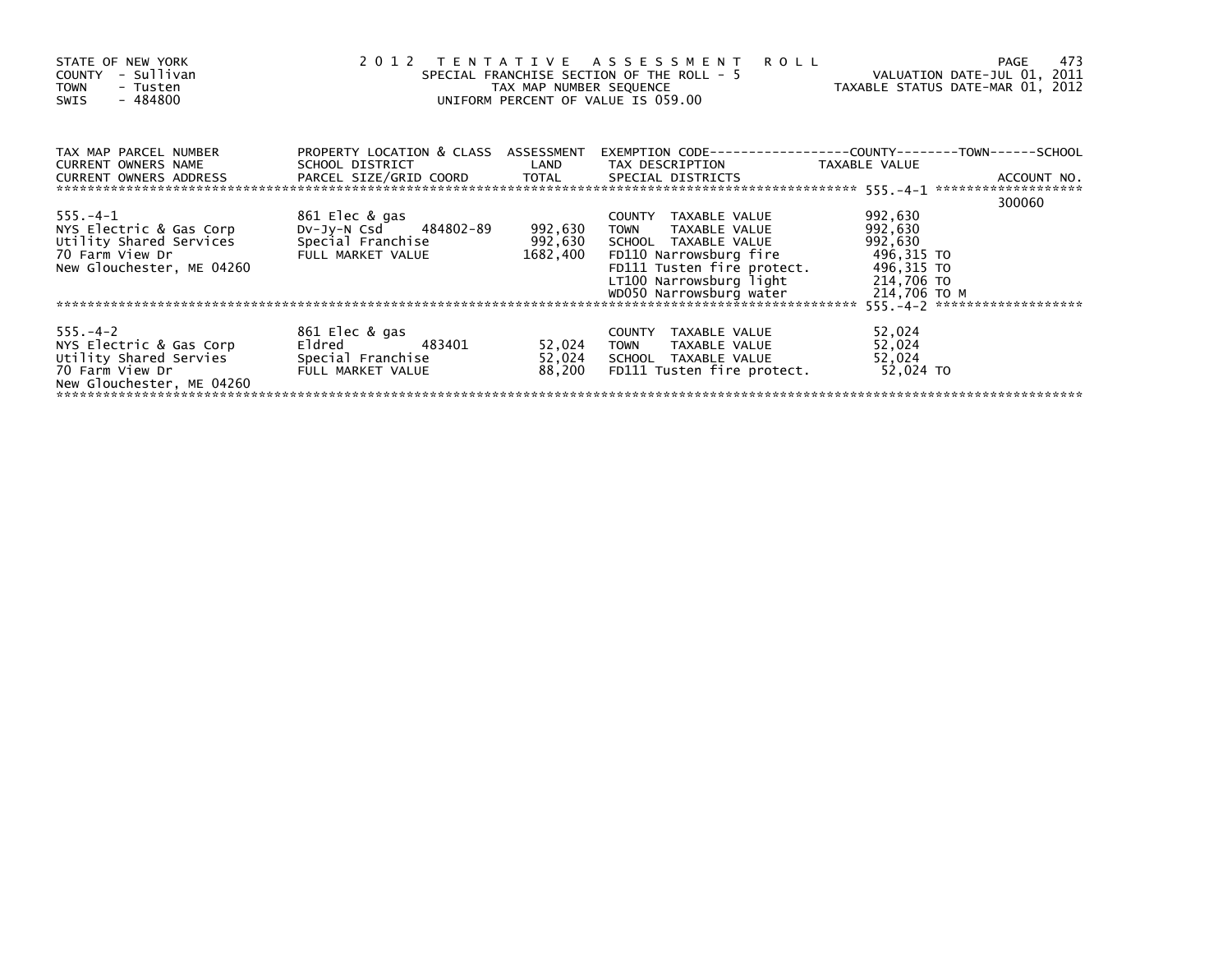| STATE OF NEW YORK | 2012 TENTATIVE ASSESSMENT ROLL            | PAGE                             | -474 |
|-------------------|-------------------------------------------|----------------------------------|------|
| COUNTY - Sullivan | SPECIAL FRANCHISE SECTION OF THE ROLL - 5 | VALUATION DATE-JUL 01, 2011      |      |
| TOWN<br>- Tusten  | MAP SECTION - 555                         | TAXABLE STATUS DATE-MAR 01, 2012 |      |
| - 484800<br>SWIS  | $SUB - SECTION -$                         | RPS150/V04/L015                  |      |
|                   | UNIFORM PERCENT OF VALUE IS 059.00        | CURRENT DATE 4/20/2012           |      |

| CODE | DISTRICT NAME PARCELS                        | TOTAL | EXTENSION<br><b>TYPF</b> | EXTENSION<br>VALUE | AD VALOREM<br><b>VALUE</b> | <b>EXEMPT</b><br>AMOUNT | <b>TAXABLE</b><br><b>VALUE</b> |
|------|----------------------------------------------|-------|--------------------------|--------------------|----------------------------|-------------------------|--------------------------------|
|      | FD110 Narrowsburg fi                         |       | 4 TOTAL                  |                    | 734.179                    |                         | 734.179                        |
|      | FD111 Tusten fire pr                         |       | 7 TOTAL                  |                    | 774.327                    |                         | 774.327                        |
|      | LT100 Narrowsburg li<br>WD050 Narrowsburg wa |       | 3 TOTAL<br>3 TOTAL M     |                    | 365.232<br>365,232         |                         | 365.232<br>365.232             |

## \*\*\* S C H O O L D I S T R I C T S U M M A R Y \*\*\*

| <b>CODE</b>      | DISTRICT NAME         | TOTAL<br><b>PARCELS</b> | ASSESSED<br>LAND   | ASSESSED<br><b>TOTAL</b> | <b>EXEMPT</b><br><b>AMOUNT</b> | <b>TOTAL</b><br><b>TAXABLE</b> | <b>STAR</b><br><b>AMOUNT</b> | <b>STAR</b><br><b>TAXABLE</b> |
|------------------|-----------------------|-------------------------|--------------------|--------------------------|--------------------------------|--------------------------------|------------------------------|-------------------------------|
| 483401<br>484802 | Eldred<br>DV-JY-N Csd |                         | 73,152<br>1435.353 | 73,152<br>1435,353       |                                | 73,152<br>1435,353             |                              | 73,152<br>1435,353            |
|                  | SUB-TOTAL             |                         | 1508.505           | 1508,505                 |                                | 1508,505                       |                              | 1508,505                      |
| 484889           | Nar Library           | 4                       | 1435.353           | 1435,353                 |                                | 1435,353                       |                              | 1435,353                      |
|                  | <b>TOTAL</b>          | 11                      | 2943.858           | 2943,858                 |                                | 2943,858                       |                              | 2943,858                      |

#### \*\*\* S Y S T E M C O D E S S U M M A R Y \*\*\*

### NO SYSTEM EXEMPTIONS AT THIS LEVEL

## \*\*\* E X E M P T I O N S U M M A R Y \*\*\*

#### NO EXEMPTIONS AT THIS LEVEL

| ROLL       | DESCRIPTION          | TOTAL          | <b>\SSESSED</b> | <b>ASSESSED</b> | <b>TAXABLE</b> | <b>TAXABLE</b> | <b>TAXABLE</b> | <b>STAR</b>    |
|------------|----------------------|----------------|-----------------|-----------------|----------------|----------------|----------------|----------------|
| <b>SEC</b> |                      | <b>PARCELS</b> | .AND            | TOTAL           | <b>COUNTY</b>  | <b>TOWN</b>    | SCHOOL         | <b>TAXABLE</b> |
|            | FRANCHISE<br>SPECIAL |                | 1508.505        | 1508.505        | 1508.505       | 1508.505       | 1508,505       | 1508,505       |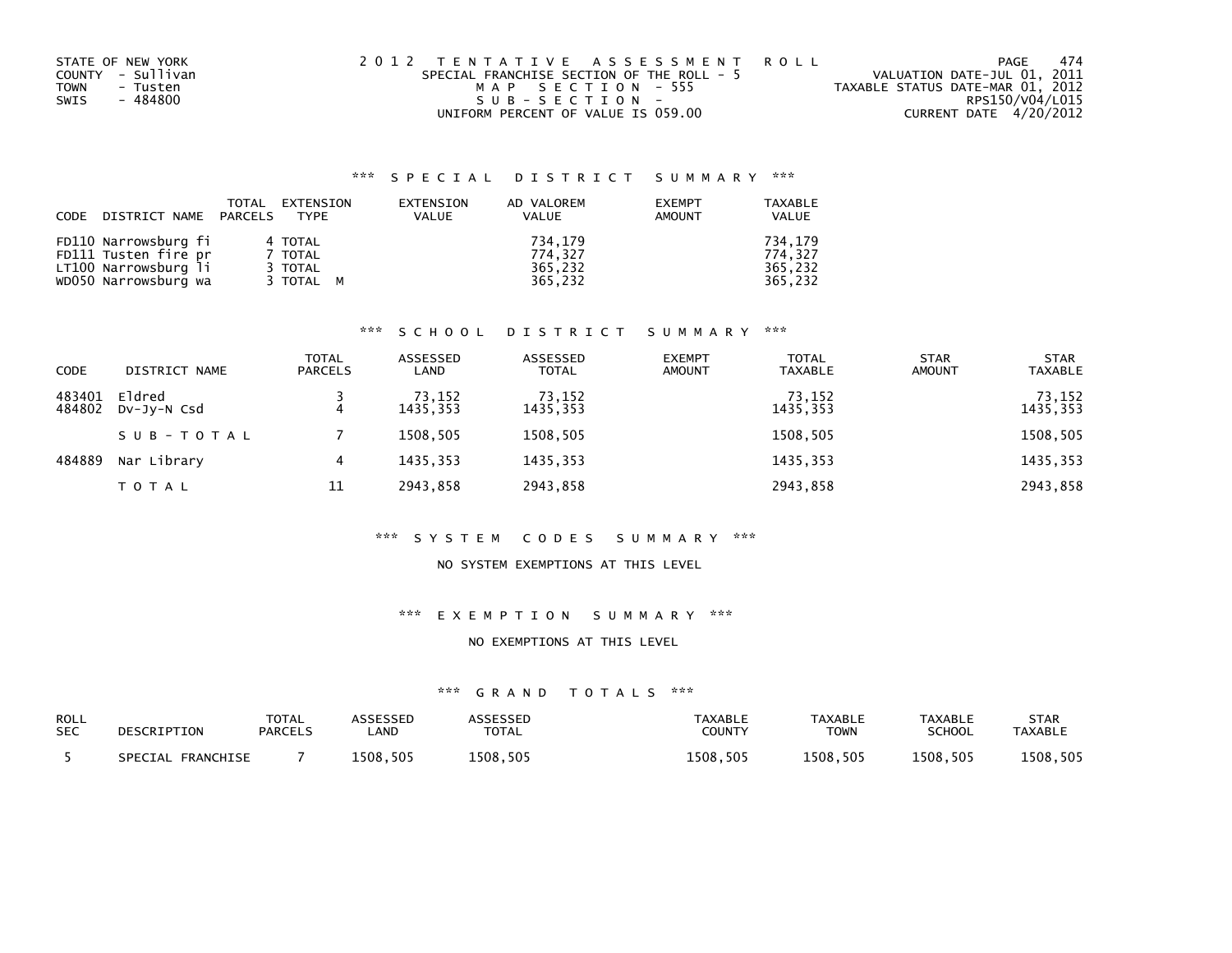| STATE OF NEW YORK | 2012 TENTATIVE ASSESSMENT ROLL            | 475<br>PAGE                      |
|-------------------|-------------------------------------------|----------------------------------|
| COUNTY - Sullivan | SPECIAL FRANCHISE SECTION OF THE ROLL - 5 | VALUATION DATE-JUL 01, 2011      |
| TOWN<br>- Tusten  |                                           | TAXABLE STATUS DATE-MAR 01, 2012 |
| SWIS<br>- 484800  | UNIFORM PERCENT OF VALUE IS 059.00        | RPS150/V04/L015                  |
|                   |                                           | CURRENT DATE 4/20/2012           |

#### \*\*\* S P E C I A L D I S T R I C T S U M M A R Y \*\*\*

| CODE DISTRICT NAME PARCELS TYPE | TOTAL | EXTENSION | EXTENSION<br><b>VALUE</b> | AD VALOREM<br><b>VALUE</b> | <b>EXEMPT</b><br><b>AMOUNT</b> | TAXABLE<br><b>VALUE</b> |
|---------------------------------|-------|-----------|---------------------------|----------------------------|--------------------------------|-------------------------|
| FD110 Narrowsburg fi            |       | 4 TOTAL   |                           | 734.179                    |                                | 734.179                 |
| FD111 Tusten fire pr            |       | 7 TOTAL   |                           | 774.327                    |                                | 774.327                 |
| LT100 Narrowsburg li            |       | 3 TOTAL   |                           | 365,232                    |                                | 365.232                 |
| WD050 Narrowsburg wa            |       | 3 TOTAL M |                           | 365,232                    |                                | 365,232                 |

## \*\*\* S C H O O L D I S T R I C T S U M M A R Y \*\*\*

| <b>CODE</b>      | DISTRICT NAME         | <b>TOTAL</b><br><b>PARCELS</b> | ASSESSED<br>LAND   | ASSESSED<br><b>TOTAL</b> | <b>EXEMPT</b><br><b>AMOUNT</b> | <b>TOTAL</b><br><b>TAXABLE</b> | <b>STAR</b><br><b>AMOUNT</b> | <b>STAR</b><br><b>TAXABLE</b> |
|------------------|-----------------------|--------------------------------|--------------------|--------------------------|--------------------------------|--------------------------------|------------------------------|-------------------------------|
| 483401<br>484802 | Eldred<br>DV-JY-N Csd | 4                              | 73,152<br>1435.353 | 73,152<br>1435,353       |                                | 73,152<br>1435,353             |                              | 73,152<br>1435,353            |
|                  | SUB-TOTAL             |                                | 1508.505           | 1508,505                 |                                | 1508,505                       |                              | 1508,505                      |
| 484889           | Nar Library           | 4                              | 1435.353           | 1435,353                 |                                | 1435,353                       |                              | 1435,353                      |
|                  | TOTAL                 | 11                             | 2943.858           | 2943,858                 |                                | 2943,858                       |                              | 2943,858                      |

#### \*\*\* S Y S T E M C O D E S S U M M A R Y \*\*\*

#### NO SYSTEM EXEMPTIONS AT THIS LEVEL

#### \*\*\* E X E M P T I O N S U M M A R Y \*\*\*

#### NO EXEMPTIONS AT THIS LEVEL

| <b>ROLL</b> | DESCRIPTION       | TOTAL          | <b>ASSESSED</b> | ASSESSED     | TAXABLE       | <b>TAXABLE</b> | <b>TAXABLE</b> | <b>STAR</b>    |
|-------------|-------------------|----------------|-----------------|--------------|---------------|----------------|----------------|----------------|
| <b>SEC</b>  |                   | <b>PARCELS</b> | .AND            | <b>TOTAL</b> | <b>COUNTY</b> | TOWN           | <b>SCHOOL</b>  | <b>TAXABLE</b> |
|             | SPECIAL FRANCHISE |                | 1508.505        | 1508.505     | 1508.505      | 1508.505       | 1508.505       | 1508.505       |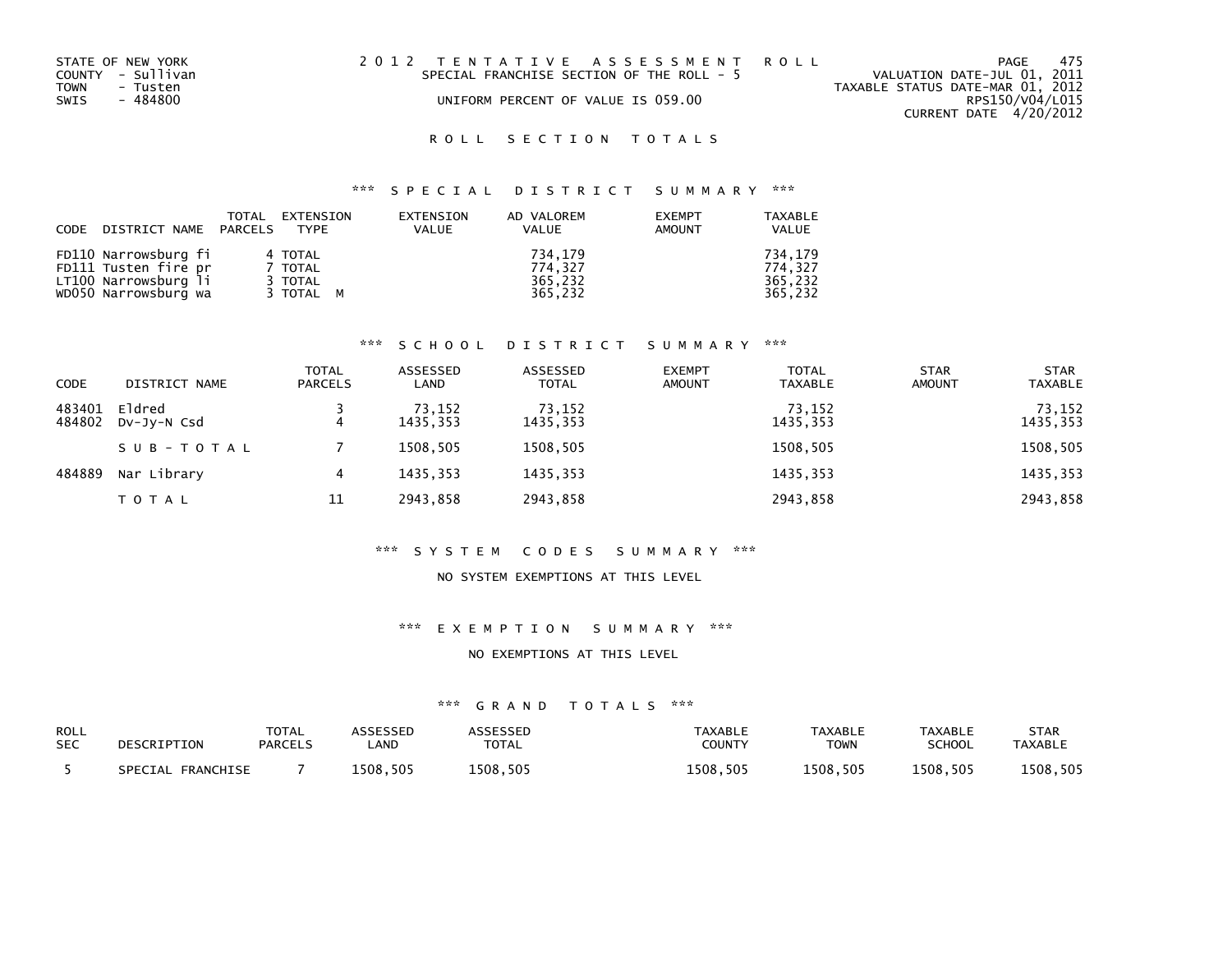| STATE OF NEW YORK<br>- Sullivan<br><b>COUNTY</b><br><b>TOWN</b><br>- Tusten<br>- 484800<br>SWIS | 2 0 1 2                                             | TAX MAP NUMBER SEOUENCE | TENTATIVE ASSESSMENT<br><b>ROLL</b><br>UTILITY $&$ R.R. SECTION OF THE ROLL - $&$<br>UNIFORM PERCENT OF VALUE IS 059.00 | VALUATION DATE-JUL 01, 2011<br>TAXABLE STATUS DATE-MAR 01, 2012 | 476<br>PAGE |
|-------------------------------------------------------------------------------------------------|-----------------------------------------------------|-------------------------|-------------------------------------------------------------------------------------------------------------------------|-----------------------------------------------------------------|-------------|
| TAX MAP PARCEL NUMBER<br>CURRENT OWNERS NAME                                                    | PROPERTY LOCATION & CLASS<br>SCHOOL DISTRICT        | ASSESSMENT<br>LAND      | EXEMPTION        CODE-----------------COUNTY--------TOWN------SCHOOL<br>TAX DESCRIPTION                                 | TAXABLE VALUE                                                   |             |
| <b>CURRENT OWNERS ADDRESS</b>                                                                   | PARCEL SIZE/GRID COORD TOTAL                        |                         | SPECIAL DISTRICTS                                                                                                       |                                                                 | ACCOUNT NO. |
|                                                                                                 | Nys Rte 97                                          |                         |                                                                                                                         |                                                                 | 200303      |
| 5.–1–10                                                                                         | 882 Elec Trans Imp                                  |                         | TAXABLE VALUE<br><b>COUNTY</b>                                                                                          | 136,200                                                         |             |
| NYS Electric & Gas Corp                                                                         | DV-Jy-N Csd 484802-89                               | 6,200                   | <b>TOWN</b><br>TAXABLE VALUE                                                                                            | 136,200                                                         |             |
| Utility Shared Services<br>70 Farm View Dr                                                      | Luxton Sub<br>Equipment                             | 136,200                 | SCHOOL TAXABLE VALUE<br>FD111 Tusten fire protect.                                                                      | 136,200<br>136.200 TO                                           |             |
| New Glouchester, ME 04260                                                                       | FRNT 50.00 DPTH 100.00<br>EAST-0311594 NRTH-0581967 |                         |                                                                                                                         |                                                                 |             |
|                                                                                                 | FULL MARKET VALUE                                   | 230,800                 |                                                                                                                         |                                                                 |             |
|                                                                                                 |                                                     |                         |                                                                                                                         |                                                                 |             |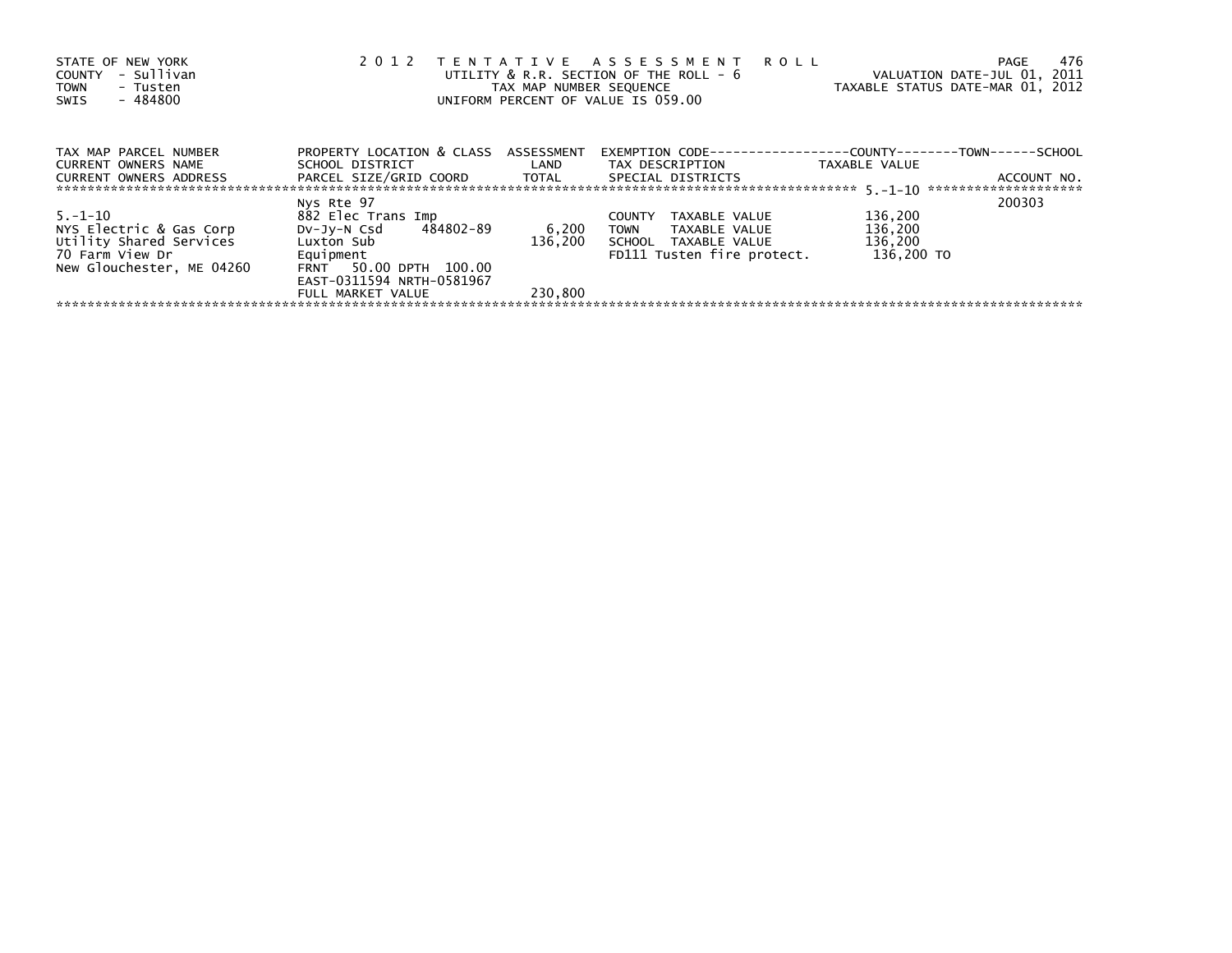| STATE OF NEW YORK | 2012 TENTATIVE ASSESSMENT ROLL         |                                  | PAGE | - 477 |
|-------------------|----------------------------------------|----------------------------------|------|-------|
| COUNTY - Sullivan | UTILITY & R.R. SECTION OF THE ROLL - 6 | VALUATION DATE-JUL 01, 2011      |      |       |
| TOWN<br>- Tusten  | MAP SECTION - 005                      | TAXABLE STATUS DATE-MAR 01, 2012 |      |       |
| - 484800<br>SWIS  | $SUB - SECTION -$                      | RPS150/V04/L015                  |      |       |
|                   | UNIFORM PERCENT OF VALUE IS 059.00     | CURRENT DATE 4/20/2012           |      |       |

| CODE | DISTRICT NAME PARCELS | TOTAL EXTENSION<br><b>TYPF</b> | EXTENSION<br>VALUE | AD VALOREM<br>VALUE | <b>FXFMPT</b><br>AMOUNT | <b>TAXABLE</b><br>VALUE |
|------|-----------------------|--------------------------------|--------------------|---------------------|-------------------------|-------------------------|
|      | FD111 Tusten fire pr  | <b>TOTAL</b>                   |                    | 136.200             |                         | 136.200                 |

## \*\*\* S C H O O L D I S T R I C T S U M M A R Y \*\*\*

| <b>CODE</b> | DISTRICT NAME | <b>TOTAL</b><br><b>PARCELS</b> | ASSESSED<br>LAND | ASSESSED<br><b>TOTAL</b> | <b>EXEMPT</b><br><b>AMOUNT</b> | <b>TOTAL</b><br><b>TAXABLE</b> | <b>STAR</b><br><b>AMOUNT</b> | <b>STAR</b><br><b>TAXABLE</b> |
|-------------|---------------|--------------------------------|------------------|--------------------------|--------------------------------|--------------------------------|------------------------------|-------------------------------|
| 484802      | DV-JY-N Csd   |                                | 6,200            | 136,200                  |                                | 136,200                        |                              | 136,200                       |
|             | SUB-TOTAL     |                                | 6.200            | 136,200                  |                                | 136,200                        |                              | 136,200                       |
| 484889      | Nar Library   |                                | 6.200            | 136,200                  |                                | 136,200                        |                              | 136,200                       |
|             | <b>TOTAL</b>  |                                | 12,400           | 272,400                  |                                | 272,400                        |                              | 272,400                       |

\*\*\* S Y S T E M C O D E S S U M M A R Y \*\*\*

NO SYSTEM EXEMPTIONS AT THIS LEVEL

\*\*\* E X E M P T I O N S U M M A R Y \*\*\*

#### NO EXEMPTIONS AT THIS LEVEL

| ROLL       | DESCRIPTION      | <b>TOTAL</b>   | ASSESSED | ASSESSED     | <b>TAXABLE</b> | TAXABLE     | <b>TAXABLE</b> | STAR           |
|------------|------------------|----------------|----------|--------------|----------------|-------------|----------------|----------------|
| <b>SEC</b> |                  | <b>PARCELS</b> | .AND     | <b>TOTAL</b> | <b>COUNTY</b>  | <b>TOWN</b> | <b>SCHOOL</b>  | <b>TAXABLE</b> |
|            | UTILITIES & N.C. |                | ة,200    | 136,200      | 136,200        | 136.200     | 136.200        | 136,200        |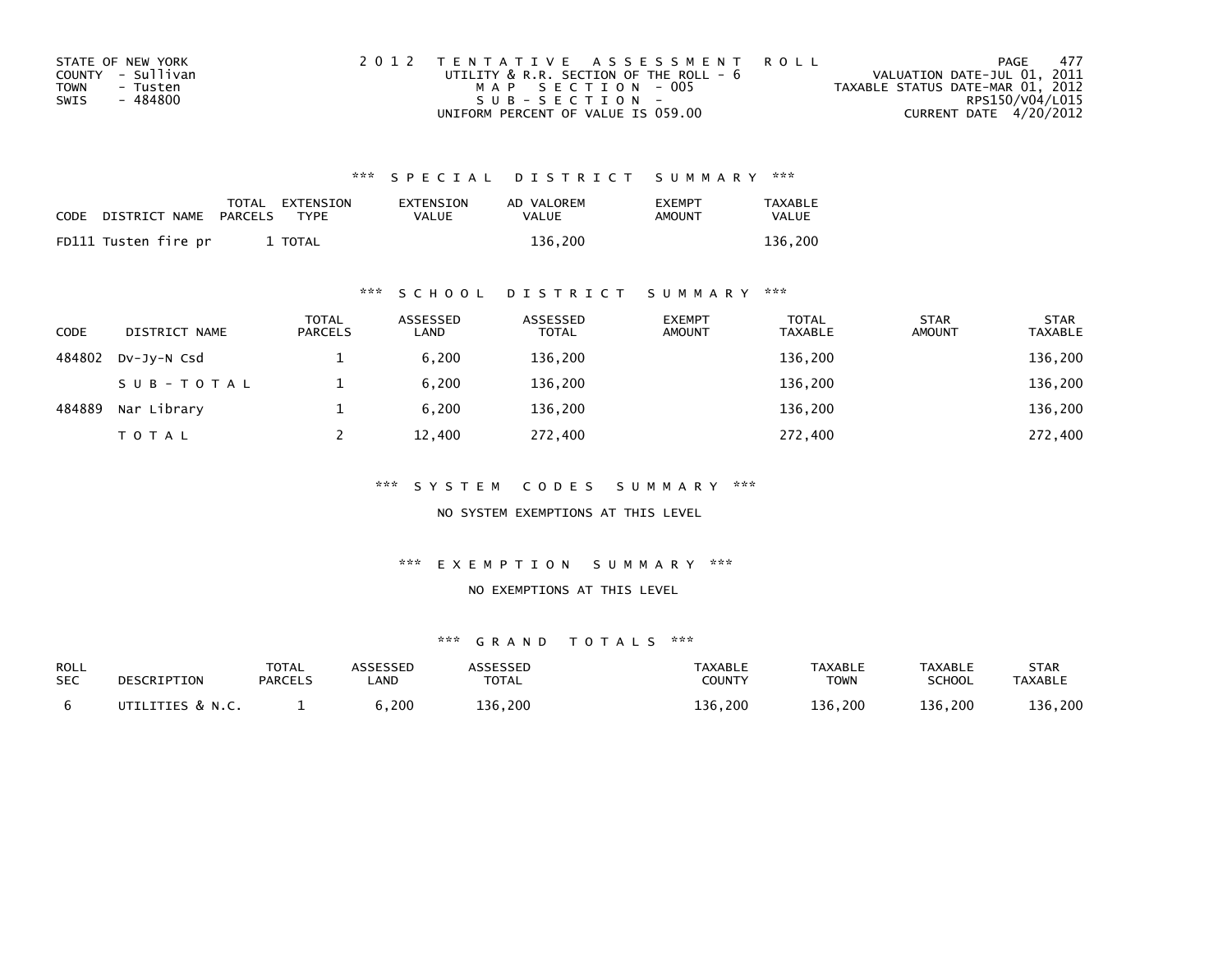| STATE OF NEW YORK<br>- Sullivan<br><b>COUNTY</b><br><b>TOWN</b><br>- Tusten<br>- 484800<br>SWIS | 2 0 1 2                                                 | TAX MAP NUMBER SEQUENCE | TENTATIVE ASSESSMENT<br>UTILITY & R.R. SECTION OF THE ROLL - 6<br>UNIFORM PERCENT OF VALUE IS 059.00 | <b>ROLL</b><br>TAXABLE STATUS DATE-MAR 01, 2012 | 478<br><b>PAGE</b><br>VALUATION DATE-JUL 01, 2011 |
|-------------------------------------------------------------------------------------------------|---------------------------------------------------------|-------------------------|------------------------------------------------------------------------------------------------------|-------------------------------------------------|---------------------------------------------------|
| TAX MAP PARCEL NUMBER<br>CURRENT OWNERS NAME                                                    | PROPERTY LOCATION & CLASS ASSESSMENT<br>SCHOOL DISTRICT | LAND                    | TAX DESCRIPTION                                                                                      | TAXABLE VALUE                                   |                                                   |
| CURRENT OWNERS ADDRESS                                                                          | PARCEL SIZE/GRID COORD TOTAL                            |                         | SPECIAL DISTRICTS                                                                                    |                                                 | ACCOUNT NO.<br>****************                   |
|                                                                                                 | T R 19                                                  |                         |                                                                                                      |                                                 |                                                   |
| $9.-10-20./1$                                                                                   | 444 Lumber yd/ml                                        |                         | COUNTY TAXABLE VALUE                                                                                 | 7,400                                           |                                                   |
| PA Lines LLC; Norfolk Southern Dv-Jy-N Csd 484802-89                                            |                                                         | 7,400                   | <b>TOWN</b><br>TAXABLE VALUE                                                                         | 7,400                                           |                                                   |
| Narrowsburg Lumber Co., Inc.                                                                    | Bldg On Rr Property                                     |                         | 7,400 SCHOOL TAXABLE VALUE                                                                           | 7,400                                           |                                                   |
| Property Taxation Department                                                                    | FRNT 292.00 DPTH<br>30.00                               |                         | FD110 Narrowsburg fire                                                                               | 7,400 TO                                        |                                                   |
| 110 Franklin Rd SE                                                                              | EAST-0299750 NRTH-0586224                               |                         | LT100 Narrowsburg light                                                                              | 7,400 TO                                        |                                                   |
| Roanoke, VA 24042-0028                                                                          |                                                         |                         |                                                                                                      | 7,400 TO M                                      | ****************                                  |
|                                                                                                 | Twn Rd $#19$                                            |                         |                                                                                                      |                                                 | 200101                                            |
| $9.-10-21./2$                                                                                   | 444 Lumber yd/ml                                        |                         | COUNTY TAXABLE VALUE                                                                                 | 10,500                                          |                                                   |
| PA Lines LLC; Norfolk Southern                                                                  | 484802-89<br>DV-Jy-N Csd                                | 10,500                  | TAXABLE VALUE<br><b>TOWN</b>                                                                         | 10,500                                          |                                                   |
| Narrowsburg Lumber Co., Inc.                                                                    | Leased Land                                             | 10,500                  | SCHOOL TAXABLE VALUE                                                                                 | 10,500                                          |                                                   |
| Property Taxation Department                                                                    | Irish Hill Road                                         |                         | FD110 Narrowsburg fire                                                                               | 10,500 TO                                       |                                                   |
| 110 Franklin Rd SE                                                                              | FRNT 224.00 DPTH<br>37.00                               |                         | LT100 Narrowsburg light                                                                              | 10,500 TO                                       |                                                   |
| Roanoke, VA 24042-0028                                                                          | EAST-0300238 NRTH-0586339                               |                         | WD050 Narrowsburg water                                                                              | 10,500 то м                                     |                                                   |
|                                                                                                 | FULL MARKET VALUE                                       | 17,800                  |                                                                                                      |                                                 |                                                   |
|                                                                                                 |                                                         |                         |                                                                                                      |                                                 |                                                   |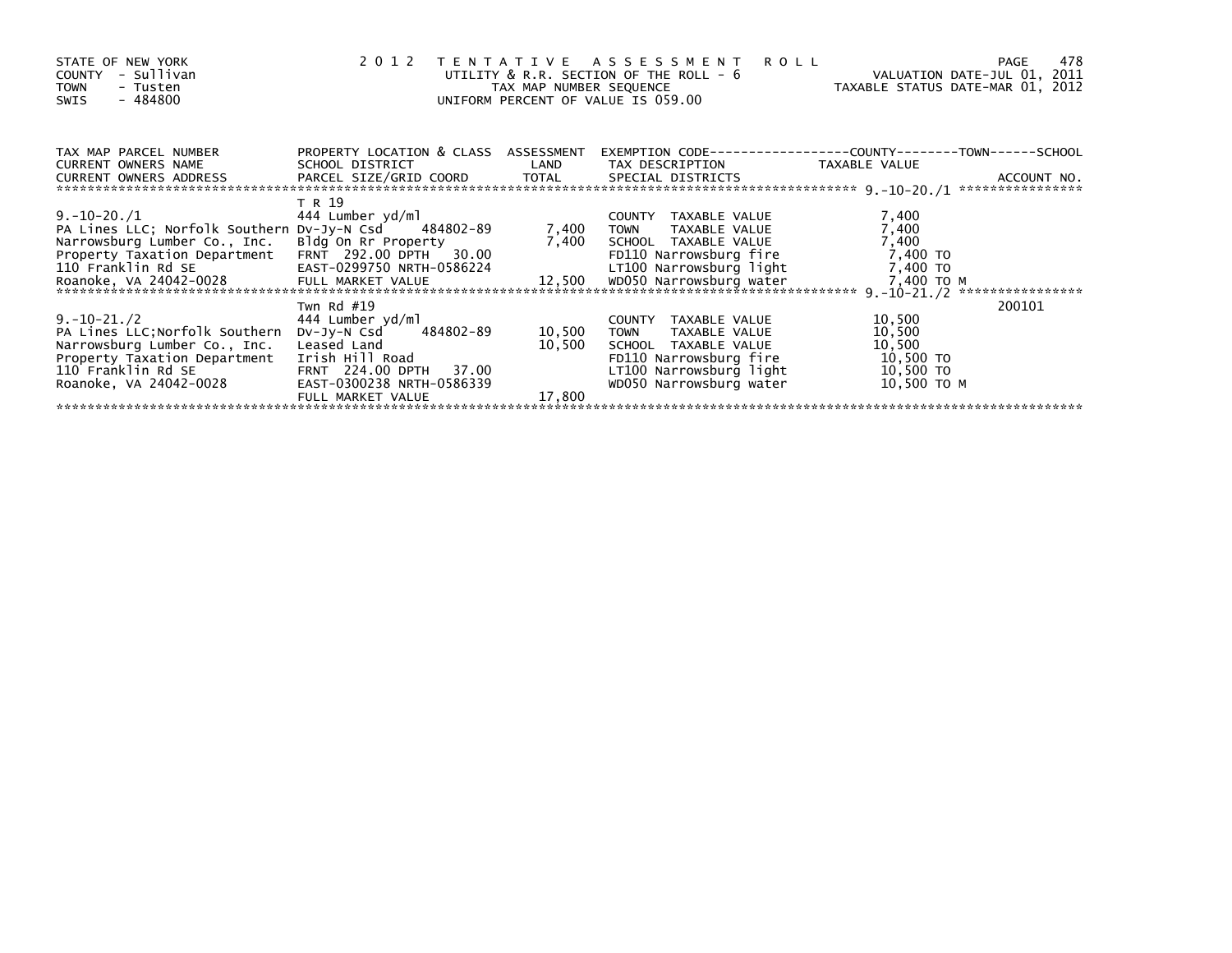| STATE OF NEW YORK       | 2012 TENTATIVE ASSESSMENT ROLL              | PAGE                             | 479 |
|-------------------------|---------------------------------------------|----------------------------------|-----|
| COUNTY - Sullivan       | UTILITY $\&$ R.R. SECTION OF THE ROLL - $6$ | VALUATION DATE-JUL 01, 2011      |     |
| <b>TOWN</b><br>- Tusten | MAP SECTION - 009                           | TAXABLE STATUS DATE-MAR 01, 2012 |     |
| - 484800<br>SWIS        | SUB-SECTION-                                | RPS150/V04/L015                  |     |
|                         | UNIFORM PERCENT OF VALUE IS 059.00          | CURRENT DATE 4/20/2012           |     |

| CODE DISTRICT NAME PARCELS                   | TOTAL | EXTENSION<br><b>TYPF</b> | EXTENSION<br><b>VALUE</b> | AD VALOREM<br><b>VALUE</b> | <b>EXEMPT</b><br>AMOUNT | TAXABLE<br><b>VALUE</b> |
|----------------------------------------------|-------|--------------------------|---------------------------|----------------------------|-------------------------|-------------------------|
| FD110 Narrowsburg fi<br>LT100 Narrowsburg li |       | 2 TOTAL<br>2 TOTAL       |                           | 17.900<br>17,900           |                         | 17.900<br>17.900        |
| WD050 Narrowsburg wa                         |       | 2 TOTAL M                |                           | 17.900                     |                         | 17.900                  |

## \*\*\* S C H O O L D I S T R I C T S U M M A R Y \*\*\*

| <b>CODE</b> | DISTRICT NAME | <b>TOTAL</b><br><b>PARCELS</b> | ASSESSED<br>LAND | ASSESSED<br><b>TOTAL</b> | <b>EXEMPT</b><br><b>AMOUNT</b> | <b>TOTAL</b><br><b>TAXABLE</b> | <b>STAR</b><br><b>AMOUNT</b> | <b>STAR</b><br><b>TAXABLE</b> |
|-------------|---------------|--------------------------------|------------------|--------------------------|--------------------------------|--------------------------------|------------------------------|-------------------------------|
| 484802      | DV-JV-N Csd   |                                | 17,900           | 17,900                   |                                | 17,900                         |                              | 17,900                        |
|             | SUB-TOTAL     |                                | 17,900           | 17,900                   |                                | 17,900                         |                              | 17,900                        |
| 484889      | Nar Library   |                                | 17,900           | 17,900                   |                                | 17,900                         |                              | 17,900                        |
|             | T O T A L     | 4                              | 35,800           | 35,800                   |                                | 35,800                         |                              | 35,800                        |

#### \*\*\* S Y S T E M C O D E S S U M M A R Y \*\*\*

### NO SYSTEM EXEMPTIONS AT THIS LEVEL

#### \*\*\* E X E M P T I O N S U M M A R Y \*\*\*

#### NO EXEMPTIONS AT THIS LEVEL

| ROLL       | DESCRIPTION      | TOTAL          | ASSESSED | ASSESSED     | <b>TAXABLE</b> | <b>TAXABLE</b> | TAXABLE       | <b>STAR</b>    |
|------------|------------------|----------------|----------|--------------|----------------|----------------|---------------|----------------|
| <b>SEC</b> |                  | <b>PARCELS</b> | _AND     | <b>TOTAL</b> | <b>COUNTY</b>  | TOWN           | <b>SCHOOL</b> | <b>TAXABLE</b> |
|            | UTILITIES & N.C. |                | ⊥7,900   | 7,900        | 17,900         | 17,900         | 17,900        | 17,900         |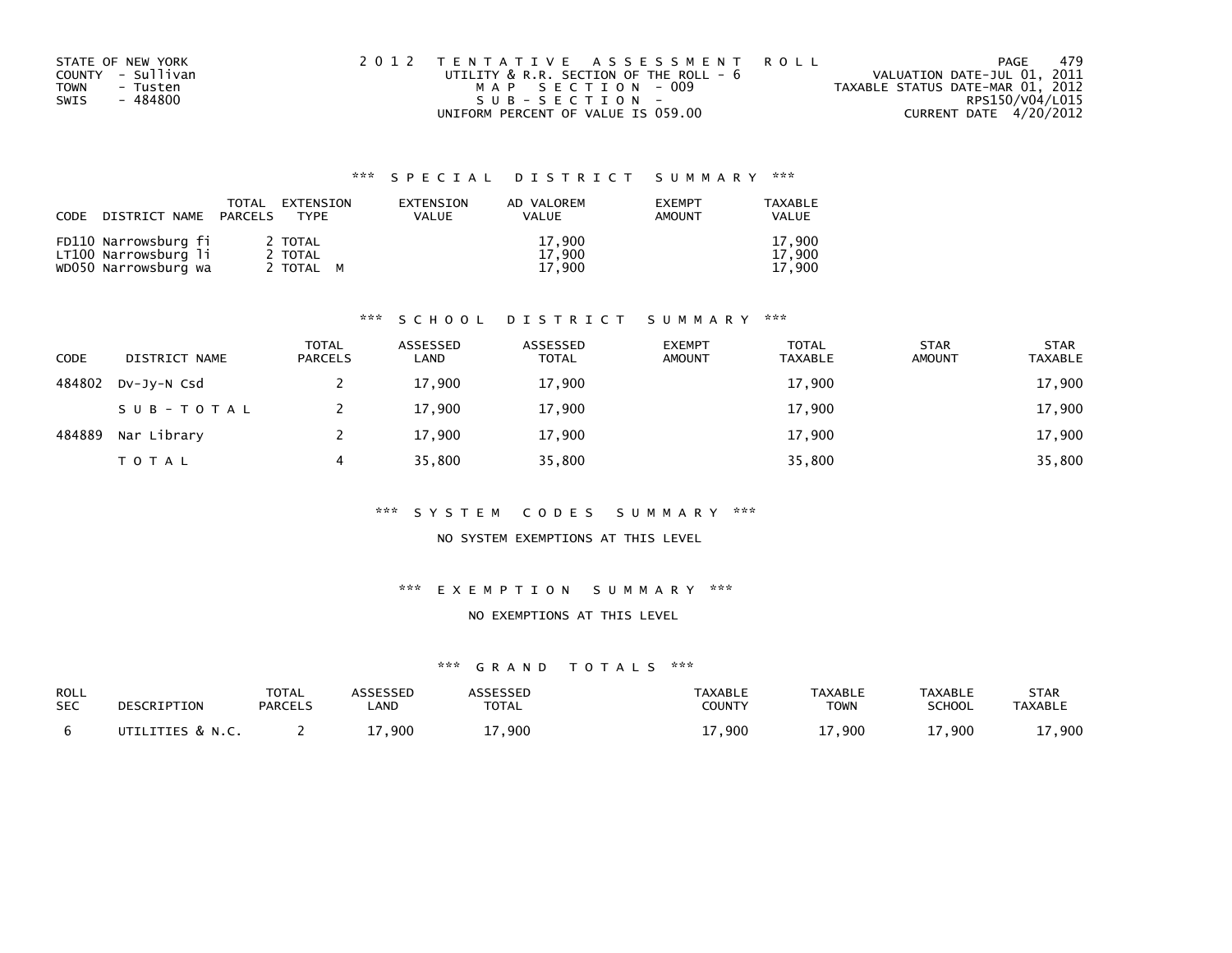| STATE OF NEW YORK<br>- Sullivan<br><b>COUNTY</b><br><b>TOWN</b><br>- Tusten<br>$-484800$<br>SWIS | 2012                                                    | TAX MAP NUMBER SEQUENCE | TENTATIVE ASSESSMENT<br>UTILITY & R.R. SECTION OF THE ROLL - 6<br>UNIFORM PERCENT OF VALUE IS 059.00 | <b>ROLL</b><br>VALUATION DATE-JUL 01, 2011<br>TAXABLE STATUS DATE-MAR 01, 2012 | 480<br>PAGE |
|--------------------------------------------------------------------------------------------------|---------------------------------------------------------|-------------------------|------------------------------------------------------------------------------------------------------|--------------------------------------------------------------------------------|-------------|
| TAX MAP PARCEL NUMBER<br>CURRENT OWNERS NAME                                                     | PROPERTY LOCATION & CLASS ASSESSMENT<br>SCHOOL DISTRICT | LAND                    | TAX DESCRIPTION                                                                                      | EXEMPTION CODE-----------------COUNTY-------TOWN------SCHOOL<br>TAXABLE VALUE  |             |
|                                                                                                  |                                                         |                         |                                                                                                      |                                                                                |             |
|                                                                                                  | $Co$ Rd $24$                                            |                         |                                                                                                      |                                                                                | 200024      |
| $10.-1-6.3$                                                                                      | 831 Tele Comm                                           |                         | COUNTY TAXABLE VALUE                                                                                 | 80,100                                                                         |             |
| Citizens Telecommunications Co Dv-Jy-N Csd 484802-89                                             |                                                         | 33,100                  | TAXABLE VALUE<br><b>TOWN</b>                                                                         | 80,100                                                                         |             |
|                                                                                                  |                                                         | 80,100                  | SCHOOL TAXABLE VALUE<br>FD110 Narrowsburg fire                                                       | 80,100<br>80,100 TO                                                            |             |
|                                                                                                  | EAST-0301228 NRTH-0586696                               |                         | LT100 Narrowsburg light                                                                              | 80,100 TO                                                                      |             |
| 3 High Ridge Park<br>Stamford. CT 06905<br>Stamford, CT 06905                                    | DEED BOOK 1756 PG-651                                   |                         | SD090 Narrowsburg sewer                                                                              | 1.00 UN M                                                                      |             |
|                                                                                                  |                                                         |                         |                                                                                                      |                                                                                |             |
|                                                                                                  |                                                         |                         |                                                                                                      |                                                                                |             |
|                                                                                                  | Church St                                               |                         |                                                                                                      |                                                                                | 128001      |
| $10. -1 - 10.3/1$                                                                                | 210 1 Family Res                                        |                         | COUNTY TAXABLE VALUE                                                                                 | 6,200                                                                          |             |
| PA Lines LLC; Norfolk Southern                                                                   | DV-JV-N Csd<br>484802-89                                | 6,200                   | <b>TOWN</b><br>TAXABLE VALUE                                                                         | 6,200                                                                          |             |
| Kelly John & Josephine                                                                           | Land Owned By Con Rail                                  | 6,200                   | SCHOOL TAXABLE VALUE                                                                                 | 6,200                                                                          |             |
| Property Taxation Departmnet                                                                     | FRNT 20.00 DPTH 20.00                                   |                         | FD110 Narrowsburg fire                                                                               | 6,200 TO                                                                       |             |
| 110 Franklin Rd SE                                                                               | EAST-0301360 NRTH-0586440                               |                         | LT100 Narrowsburg light                                                                              | 6,200 TO                                                                       |             |
| Roanoke, VA 24042-0028                                                                           | DEED BOOK 773<br>PG-00822                               |                         | SD090 Narrowsburg sewer                                                                              | 1.00 UN M                                                                      |             |
|                                                                                                  | FULL MARKET VALUE                                       | 10,500                  | WD050 Narrowsburg water                                                                              | 6,200 ТО М                                                                     |             |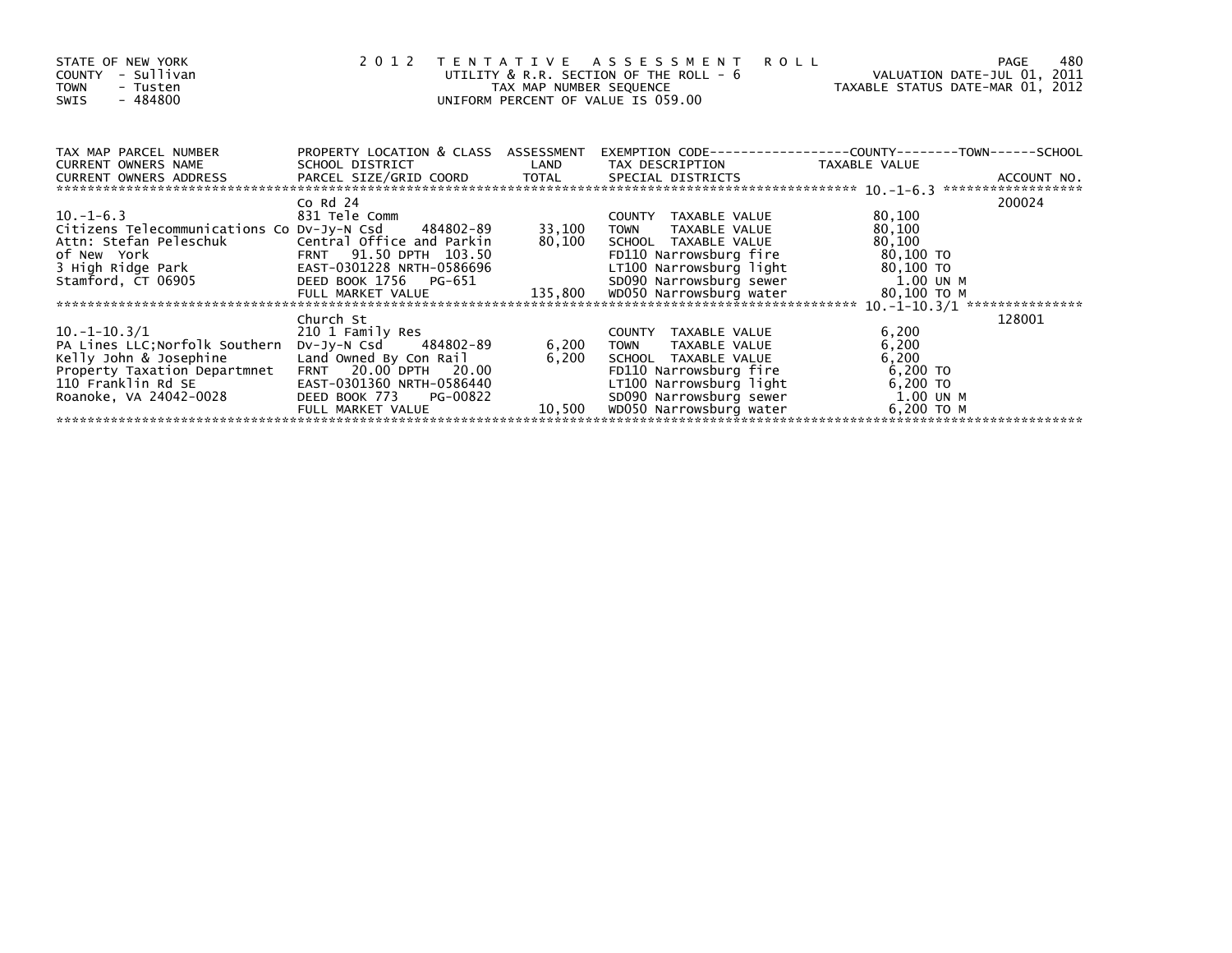| STATE OF NEW YORK       | 2012 TENTATIVE ASSESSMENT ROLL              | PAGE                             | 481 |
|-------------------------|---------------------------------------------|----------------------------------|-----|
| COUNTY - Sullivan       | UTILITY $\&$ R.R. SECTION OF THE ROLL - $6$ | VALUATION DATE-JUL 01, 2011      |     |
| <b>TOWN</b><br>- Tusten | MAP SECTION - 010                           | TAXABLE STATUS DATE-MAR 01, 2012 |     |
| - 484800<br>SWIS        | SUB-SECTION-                                | RPS150/V04/L015                  |     |
|                         | UNIFORM PERCENT OF VALUE IS 059.00          | CURRENT DATE 4/20/2012           |     |

| CODE | DISTRICT NAME                                | TOTAL<br>PARCELS | EXTENSION<br><b>TYPF</b> | EXTENSION<br>VALUE | AD VALOREM<br><b>VALUE</b> | <b>EXEMPT</b><br>AMOUNT | <b>TAXABLE</b><br><b>VALUE</b> |
|------|----------------------------------------------|------------------|--------------------------|--------------------|----------------------------|-------------------------|--------------------------------|
|      | FD110 Narrowsburg fi<br>LT100 Narrowsburg li |                  | 2 TOTAL<br>2 TOTAL       |                    | 86.300<br>86.300           |                         | 86.300<br>86.300               |
|      | SD090 Narrowsburg se                         |                  | 2 UNITS M                | 2.00               |                            |                         | 2.00                           |
|      | WD050 Narrowsburg wa                         |                  | 2 TOTAL M                |                    | 86.300                     |                         | 86.300                         |

#### \*\*\* S C H O O L D I S T R I C T S U M M A R Y \*\*\*

| CODE   | DISTRICT NAME | <b>TOTAL</b><br><b>PARCELS</b> | ASSESSED<br>LAND | ASSESSED<br><b>TOTAL</b> | <b>EXEMPT</b><br><b>AMOUNT</b> | <b>TOTAL</b><br><b>TAXABLE</b> | <b>STAR</b><br><b>AMOUNT</b> | <b>STAR</b><br><b>TAXABLE</b> |
|--------|---------------|--------------------------------|------------------|--------------------------|--------------------------------|--------------------------------|------------------------------|-------------------------------|
| 484802 | DV-JV-N Csd   |                                | 39,300           | 86,300                   |                                | 86,300                         |                              | 86,300                        |
|        | SUB-TOTAL     |                                | 39,300           | 86,300                   |                                | 86,300                         |                              | 86,300                        |
| 484889 | Nar Library   |                                | 39,300           | 86.300                   |                                | 86,300                         |                              | 86,300                        |
|        | TOTAL         | 4                              | 78,600           | 172,600                  |                                | 172,600                        |                              | 172,600                       |

#### \*\*\* S Y S T E M C O D E S S U M M A R Y \*\*\*

#### NO SYSTEM EXEMPTIONS AT THIS LEVEL

#### \*\*\* E X E M P T I O N S U M M A R Y \*\*\*

#### NO EXEMPTIONS AT THIS LEVEL

| ROLL       | DESCRIPTION      | <b>TOTAL</b>   | <b>ASSESSED</b> | <b>ASSESSED</b> | <b>TAXABLE</b> | <b>TAXABLE</b> | <b>TAXABLE</b> | <b>STAR</b>    |
|------------|------------------|----------------|-----------------|-----------------|----------------|----------------|----------------|----------------|
| <b>SEC</b> |                  | <b>PARCELS</b> | <b>_AND</b>     | <b>TOTAL</b>    | COUNTY         | <b>TOWN</b>    | <b>SCHOOL</b>  | <b>TAXABLE</b> |
|            | UTILITIES & N.C. |                | 39,300          | 86,300          | 86,300         | 86,300         | 86,300         | 86,300         |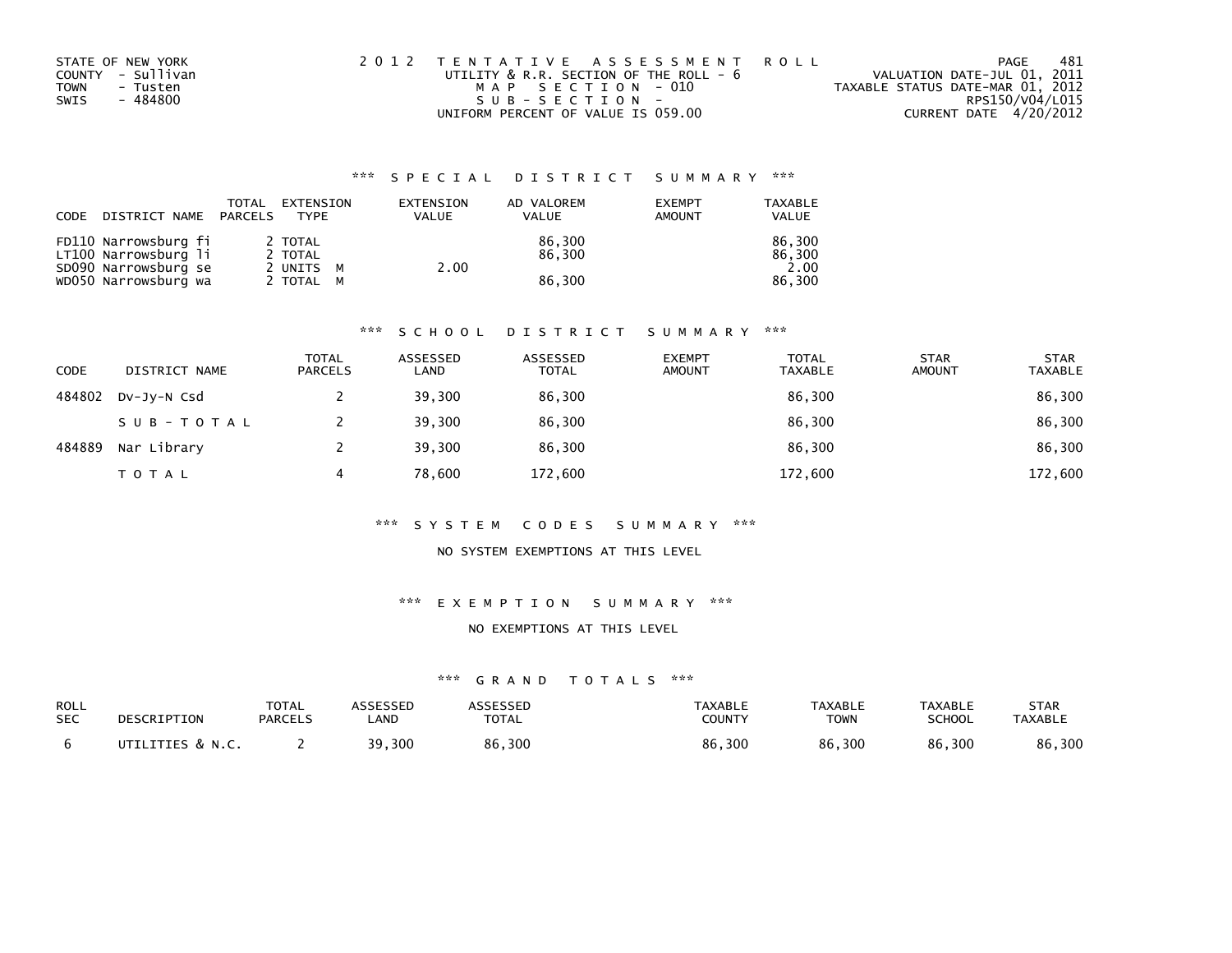| STATE OF NEW YORK<br>- Sullivan<br>COUNTY<br>- Tusten<br><b>TOWN</b><br>- 484800<br>SWIS | 2 0 1 2<br>TENTATIVE ASSESSMENT ROLL<br>VALUATION DATE-JUL 01, 2011<br>UTILITY $\&$ R.R. SECTION OF THE ROLL - $6$<br>TAXABLE STATUS DATE-MAR 01, 2012<br>TAX MAP NUMBER SEOUENCE<br>UNIFORM PERCENT OF VALUE IS 059.00 |                   |                                                                      |                     |             |  |  |
|------------------------------------------------------------------------------------------|-------------------------------------------------------------------------------------------------------------------------------------------------------------------------------------------------------------------------|-------------------|----------------------------------------------------------------------|---------------------|-------------|--|--|
| TAX MAP PARCEL NUMBER                                                                    | PROPERTY LOCATION & CLASS ASSESSMENT                                                                                                                                                                                    |                   | EXEMPTION        CODE-----------------COUNTY--------TOWN------SCHOOL |                     |             |  |  |
| CURRENT OWNERS NAME<br><b>CURRENT OWNERS ADDRESS</b>                                     | SCHOOL DISTRICT<br>PARCEL SIZE/GRID COORD TOTAL                                                                                                                                                                         | <b>Example 12</b> | TAX DESCRIPTION<br>SPECIAL DISTRICTS                                 | TAXABLE VALUE       | ACCOUNT NO. |  |  |
|                                                                                          | Twn Rd 31                                                                                                                                                                                                               |                   |                                                                      |                     | 200302      |  |  |
| $21. - 1 - 2$                                                                            | 872 Elec-Substation                                                                                                                                                                                                     |                   | <b>COUNTY</b><br>TAXABLE VALUE                                       | 61,600              |             |  |  |
| NYS Electric & Gas Corp                                                                  | DV-Jy-N Csd 484802-89                                                                                                                                                                                                   | 11,800            | TOWN<br>TAXABLE VALUE                                                | 61,600              |             |  |  |
| Utility Shared Servies<br>70 Farm View Dr<br>New Glouchester, ME 04260                   | Beaver Brook Substation<br>Equipment<br>FRNT 150.00 DPTH 135.00<br>EAST-0337978 NRTH-0575921                                                                                                                            | 61,600            | SCHOOL TAXABLE VALUE<br>FD111 Tusten fire protect.                   | 61,600<br>61,600 TO |             |  |  |
|                                                                                          | FULL MARKET VALUE                                                                                                                                                                                                       | 104,400           |                                                                      |                     |             |  |  |
|                                                                                          |                                                                                                                                                                                                                         |                   |                                                                      |                     |             |  |  |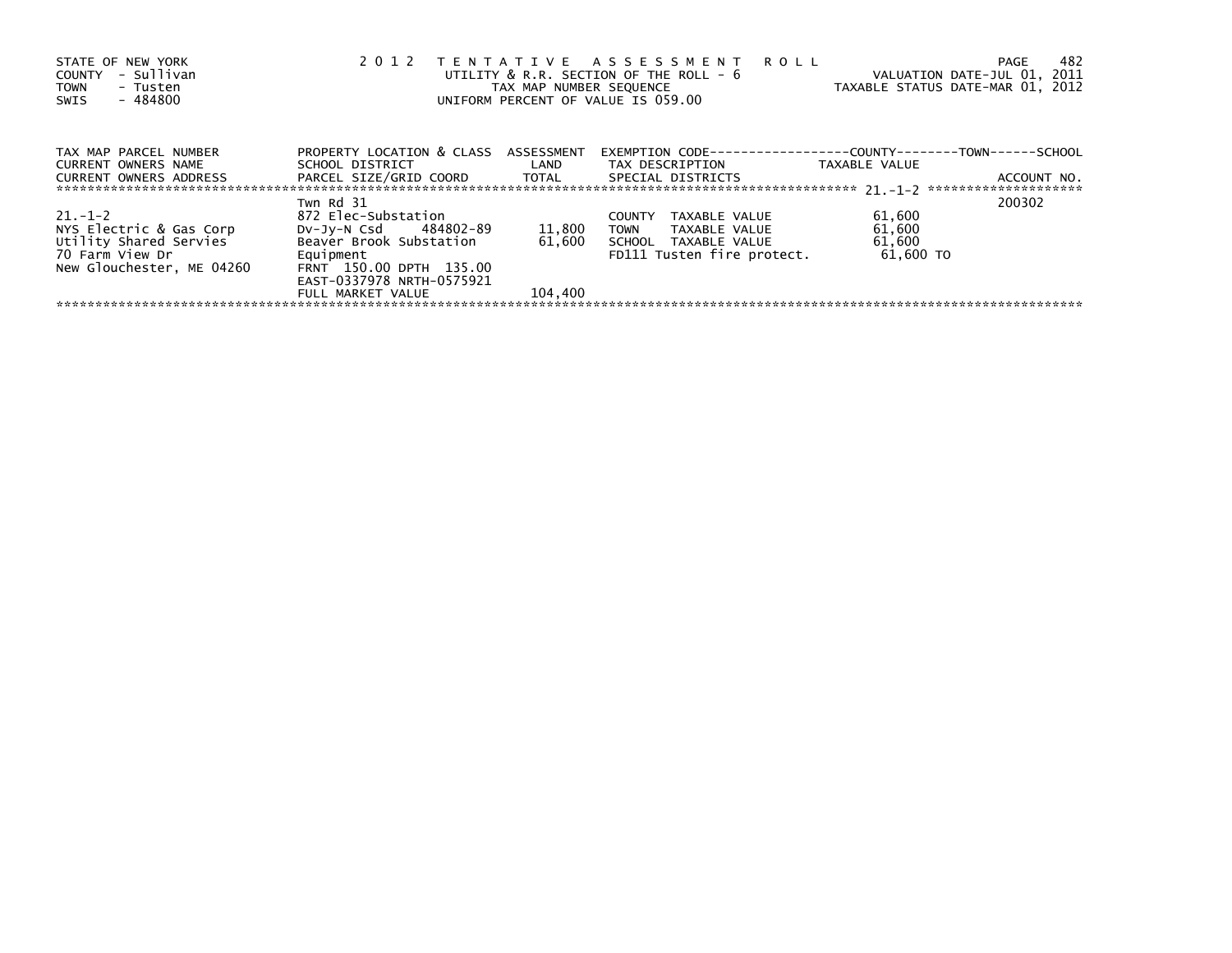| STATE OF NEW YORK       | 2012 TENTATIVE ASSESSMENT ROLL         | PAGE                             | -483            |
|-------------------------|----------------------------------------|----------------------------------|-----------------|
| COUNTY - Sullivan       | UTILITY & R.R. SECTION OF THE ROLL - 6 | VALUATION DATE-JUL 01, 2011      |                 |
| <b>TOWN</b><br>- Tusten | MAP SECTION - 021                      | TAXABLE STATUS DATE-MAR 01, 2012 |                 |
| SWIS<br>- 484800        | $SUB - SECTION -$                      |                                  | RPS150/V04/L015 |
|                         | UNIFORM PERCENT OF VALUE IS 059.00     | CURRENT DATE 4/20/2012           |                 |

| <b>CODE</b> | DISTRICT NAME        | TOTAL<br>PARCELS | EXTENSION<br><b>TYPE</b> | EXTENSION<br>VALUE | AD VALOREM<br>VALUE | <b>EXEMPT</b><br>AMOUNT | <b>TAXABLE</b><br>VALUE |
|-------------|----------------------|------------------|--------------------------|--------------------|---------------------|-------------------------|-------------------------|
|             | FD111 Tusten fire pr |                  | <b>TOTAL</b>             |                    | 61.600              |                         | 61.600                  |

## \*\*\* S C H O O L D I S T R I C T S U M M A R Y \*\*\*

| <b>CODE</b> | DISTRICT NAME | <b>TOTAL</b><br><b>PARCELS</b> | ASSESSED<br>LAND | ASSESSED<br><b>TOTAL</b> | <b>EXEMPT</b><br><b>AMOUNT</b> | <b>TOTAL</b><br>TAXABLE | <b>STAR</b><br><b>AMOUNT</b> | <b>STAR</b><br><b>TAXABLE</b> |
|-------------|---------------|--------------------------------|------------------|--------------------------|--------------------------------|-------------------------|------------------------------|-------------------------------|
| 484802      | DV-JY-N Csd   |                                | 11,800           | 61,600                   |                                | 61,600                  |                              | 61,600                        |
|             | SUB-TOTAL     |                                | 11,800           | 61,600                   |                                | 61,600                  |                              | 61,600                        |
| 484889      | Nar Library   |                                | 11,800           | 61,600                   |                                | 61,600                  |                              | 61,600                        |
|             | <b>TOTAL</b>  |                                | 23,600           | 123,200                  |                                | 123,200                 |                              | 123,200                       |

\*\*\* S Y S T E M C O D E S S U M M A R Y \*\*\*

NO SYSTEM EXEMPTIONS AT THIS LEVEL

\*\*\* E X E M P T I O N S U M M A R Y \*\*\*

#### NO EXEMPTIONS AT THIS LEVEL

| ROLL       | DESCRIPTION      | <b>TOTAL</b>   | ASSESSED   | <b>ASSESSED</b> | TAXABLE       | <b>TAXABLE</b> | <b>TAXABLE</b> | STAR           |
|------------|------------------|----------------|------------|-----------------|---------------|----------------|----------------|----------------|
| <b>SEC</b> |                  | <b>PARCELS</b> | <b>AND</b> | <b>TOTAL</b>    | <b>COUNTY</b> | TOWN           | <b>SCHOOL</b>  | <b>TAXABLE</b> |
|            | UTILITIES & N.C. |                | 11,800     | 61,600          | 61,600        | 61,600         | 61,600         | 61,600         |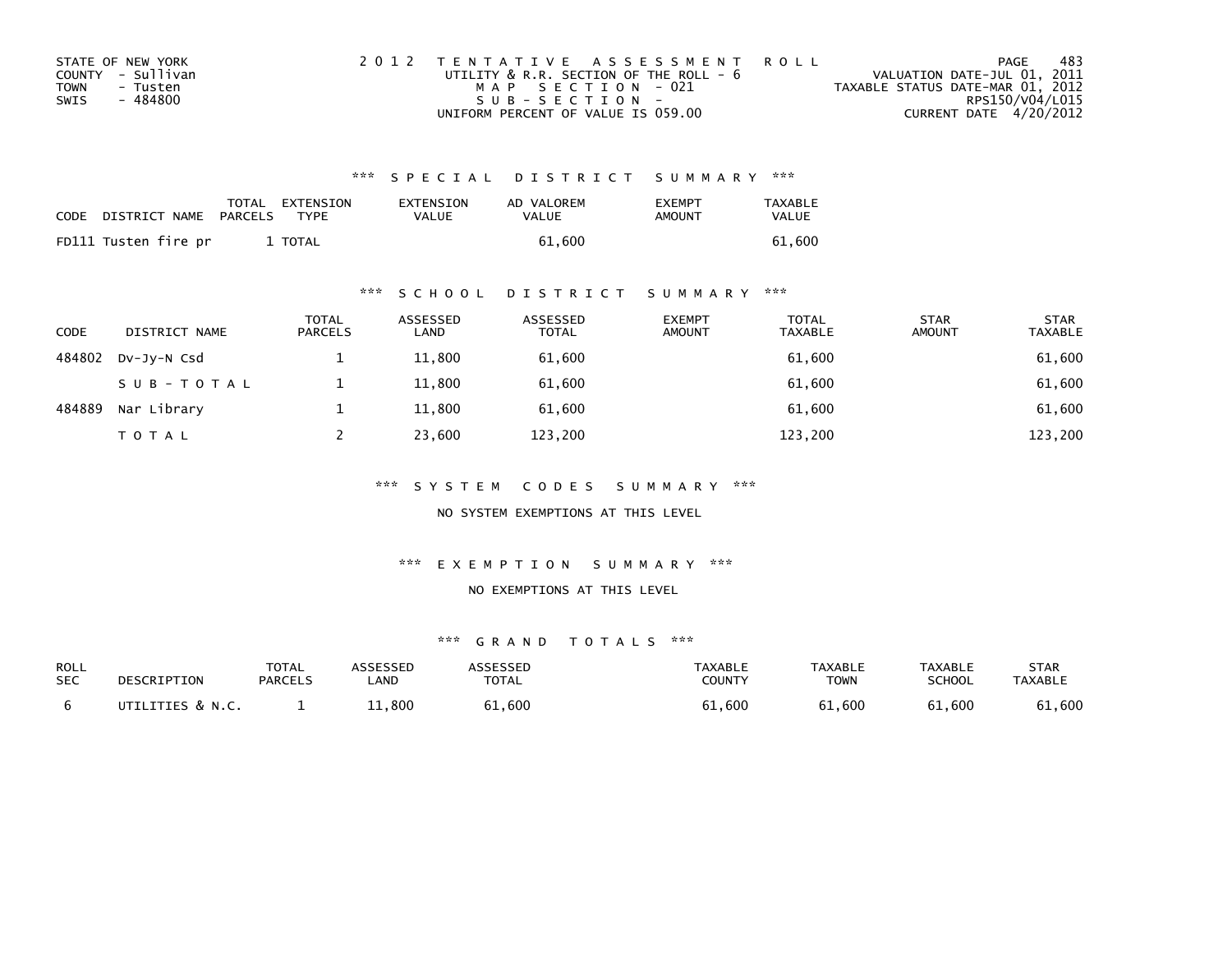| STATE OF NEW YORK<br>COUNTY - Sullivan<br><b>TOWN</b><br>- Tusten<br>$-484800$<br><b>SWIS</b>                                     |                                                                                                                                     | TAX MAP NUMBER SEQUENCE              | 2012 TENTATIVE ASSESSMENT<br><b>ROLL</b><br>UTILITY & R.R. SECTION OF THE ROLL - 6<br>UNIFORM PERCENT OF VALUE IS 059.00                                        | VALUATION DATE-JUL 01, 2011<br>TAXABLE STATUS DATE-MAR 01, 2012                     | 484<br>PAGE |
|-----------------------------------------------------------------------------------------------------------------------------------|-------------------------------------------------------------------------------------------------------------------------------------|--------------------------------------|-----------------------------------------------------------------------------------------------------------------------------------------------------------------|-------------------------------------------------------------------------------------|-------------|
| TAX MAP PARCEL NUMBER<br>CURRENT OWNERS NAME                                                                                      | PROPERTY LOCATION & CLASS ASSESSMENT<br>SCHOOL DISTRICT                                                                             | LAND                                 | EXEMPTION        CODE-----------------COUNTY-------TOWN------SCHOOL<br>TAX DESCRIPTION                                                                          | TAXABLE VALUE                                                                       |             |
| 648. -9999-131. 600/1001<br>NYS Electric & Gas Corp<br>Utility Shared Services<br>70 Farm View Dr<br>New Glouchester, ME 04260    | 882 Elec Trans Imp<br>Eldred<br>483401<br>Electric Transmission<br>Line 23 34.55KV-1951<br>Elec Distributton                        | $\Omega$<br>437,600                  | COUNTY TAXABLE VALUE<br>TAXABLE VALUE<br><b>TOWN</b><br>SCHOOL TAXABLE VALUE<br>FD110 Narrowsburg fire<br>FD111 Tusten fire protect.                            | 437,600<br>437,600<br>437,600<br>144,408 TO<br>293,192 TO                           |             |
| 648. -9999-131. 600/1002<br>NYS Electric & Gas Corp<br>Utility Shared Services<br>70 Farm View Dr<br>New Glouchester, ME 04260    | 882 Elec Trans Imp<br>484802-89<br>DV-Jy-N Csd<br>Electric Trans<br>Line 23 34.55Kv-1951<br>Elec Distribution<br>FULL MARKET VALUE  | $\mathbf{0}$<br>790,400<br>1339,700  | COUNTY TAXABLE VALUE<br><b>TOWN</b><br>TAXABLE VALUE<br>SCHOOL TAXABLE VALUE<br>FD110 Narrowsburg fire<br>FD111 Tusten fire protect.<br>LT100 Narrowsburg light | 790,400<br>790,400<br>790,400<br>260,832 TO<br>529,568 TO<br>158,080 TO             | 200301      |
| 648. - 9999 - 131. 600/1881<br>NYS Electric & Gas Corp<br>Utility Shared Services<br>70 Farm View Dr<br>New Glouchester, ME 04260 | 884 Elec Dist Out<br>Eldred<br>483401<br>Electric Transmission<br>Line 23 34.55Kv-1951<br>Elec Distributton<br>FULL MARKET VALUE    | $\Omega$<br>$\Omega$<br>$\mathbf{0}$ | COUNTY<br>TAXABLE VALUE<br><b>TOWN</b><br>TAXABLE VALUE<br>SCHOOL TAXABLE VALUE<br>FD110 Narrowsburg fire<br>FD111 Tusten fire protect.                         | 0<br>$\mathbf{0}$<br>$\Omega$<br>0 <sub>T</sub><br>0 <sub>T</sub>                   |             |
| 648.-9999-131.600/1882<br>NYS Electric & Gas Corp<br>Utility Shared Services<br>70 Farm View Dr<br>New Glouchester, ME 04260      | 884 Elec Dist Out<br>484802-89<br>$Dv-Jy-N$ Csd<br>Electric Trans<br>Line 23 34.55KV-1951<br>Elec Distribution<br>FULL MARKET VALUE | $\Omega$<br>$\Omega$<br>0            | COUNTY TAXABLE VALUE<br><b>TOWN</b><br>TAXABLE VALUE<br>SCHOOL TAXABLE VALUE<br>FD110 Narrowsburg fire<br>FD111 Tusten fire protect.<br>LT100 Narrowsburg light | 0<br>$\mathbf{0}$<br>$\Omega$<br>0 <sub>T</sub><br>0 <sub>T</sub><br>0 <sub>T</sub> | 200301      |
| 648. -9999-618. 750/1881<br>Citizens Telecom Co of NY Inc Eldred<br>3 High Ridge Park<br>Stamford, CT 06905                       | 836 Telecom. eq.<br>483401<br>44 Wood Poles<br>7.05 M Aerial Wire<br>9 Dial Telephone<br>FULL MARKET VALUE                          | $\Omega$<br>28,454<br>48,200         | COUNTY TAXABLE VALUE<br><b>TOWN</b><br>TAXABLE VALUE<br>SCHOOL TAXABLE VALUE<br>FD111 Tusten fire protect.                                                      | 28,454<br>28,454<br>28,454<br>28,454 TO                                             |             |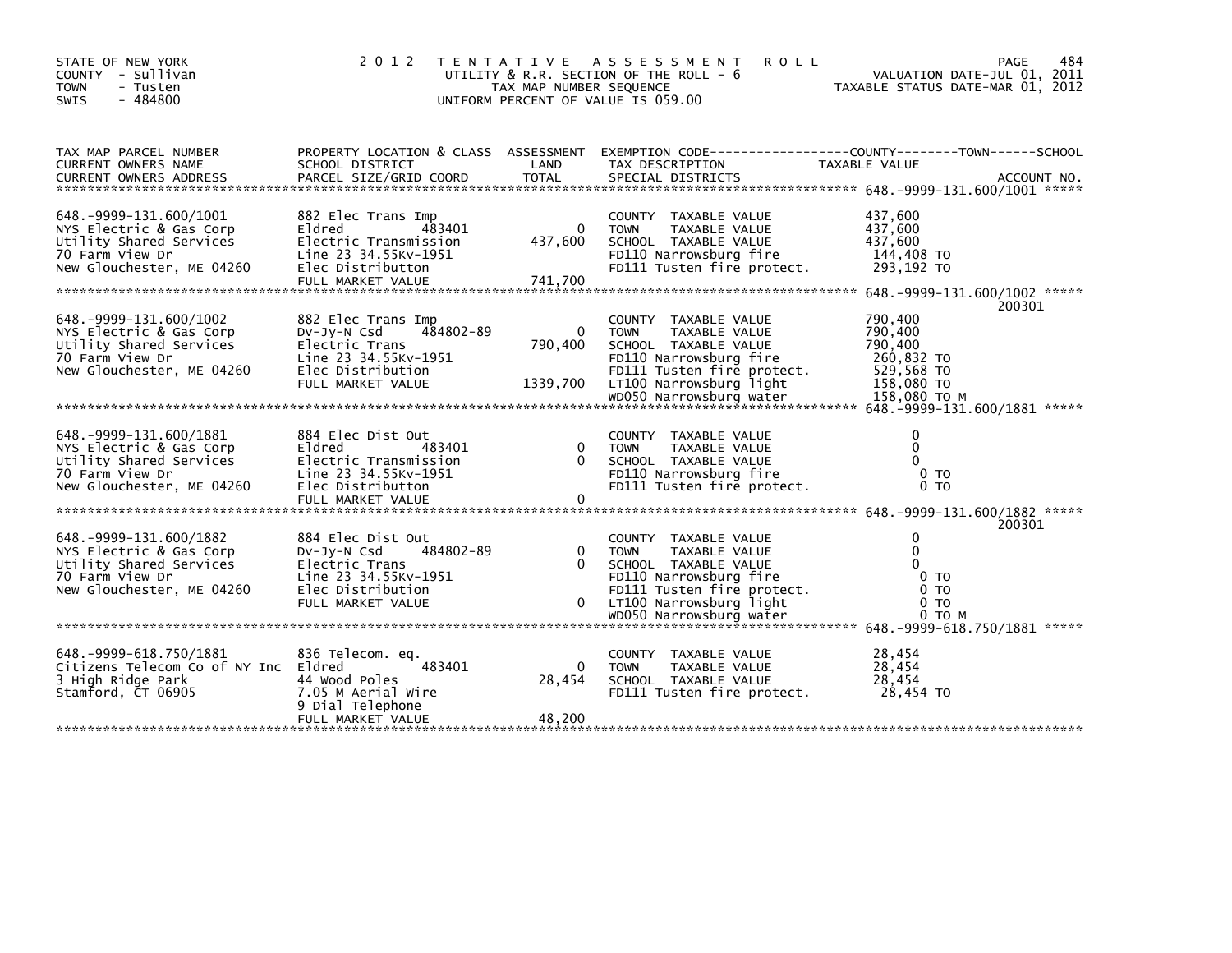| STATE OF NEW YORK<br>- Sullivan<br><b>COUNTY</b><br><b>TOWN</b><br>- Tusten<br>$-484800$<br>SWIS | 2012                                    | TAX MAP NUMBER SEQUENCE | TENTATIVE ASSESSMENT<br>ROLL<br>UTILITY $&$ R.R. SECTION OF THE ROLL - $&$<br>UNIFORM PERCENT OF VALUE IS 059.00 | VALUATION DATE-JUL 01, 2011<br>TAXABLE STATUS DATE-MAR 01, 2012 | -485<br>PAGE |
|--------------------------------------------------------------------------------------------------|-----------------------------------------|-------------------------|------------------------------------------------------------------------------------------------------------------|-----------------------------------------------------------------|--------------|
| TAX MAP PARCEL NUMBER                                                                            | PROPERTY LOCATION & CLASS ASSESSMENT    |                         | EXEMPTION CODE---                                                                                                | ---------------COUNTY--------TOWN------SCHOOL                   |              |
| <b>CURRENT OWNERS NAME</b>                                                                       | SCHOOL DISTRICT                         | LAND                    | TAX DESCRIPTION                                                                                                  | TAXABLE VALUE                                                   |              |
| <b>CURRENT OWNERS ADDRESS</b>                                                                    | PARCEL SIZE/GRID COORD TOTAL            |                         | SPECIAL DISTRICTS                                                                                                |                                                                 | ACCOUNT NO.  |
|                                                                                                  |                                         |                         |                                                                                                                  |                                                                 | 200340       |
| 648.-9999-618.750/1882                                                                           | 836 Telecom. eq.                        |                         | TAXABLE VALUE<br><b>COUNTY</b>                                                                                   | 471,488                                                         |              |
| Citizens Telecom Co of NY Inc                                                                    | DV-Jy-N Csd 484802-89                   | 0                       | TAXABLE VALUE<br><b>TOWN</b>                                                                                     | 471,488                                                         |              |
| 3 High Ridge Park                                                                                | 44 Wood Poles                           | 471.488                 | SCHOOL TAXABLE VALUE                                                                                             | 471,488                                                         |              |
| Stamford. CT 06905                                                                               | 7.05 Mi Aerial Wire<br>9 Dial Telephone |                         | FD111 Tusten fire protect.                                                                                       | 471.488 TO                                                      |              |
|                                                                                                  | FULL MARKET VALUE                       | 799.100                 |                                                                                                                  |                                                                 |              |
|                                                                                                  |                                         |                         |                                                                                                                  |                                                                 |              |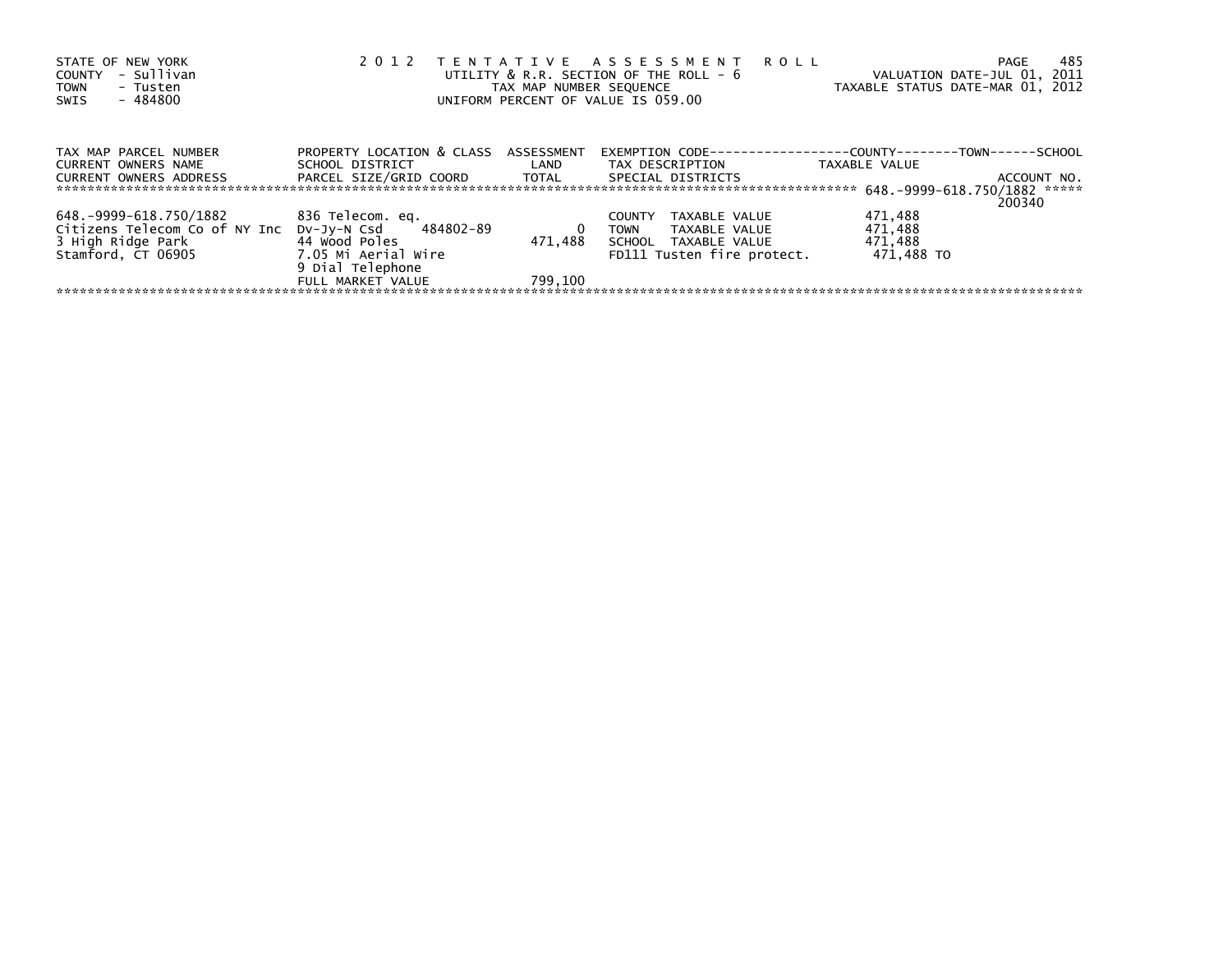| STATE OF NEW YORK | 2012 TENTATIVE ASSESSMENT ROLL         |                                  | PAGE            | 486 |
|-------------------|----------------------------------------|----------------------------------|-----------------|-----|
| COUNTY - Sullivan | UTILITY & R.R. SECTION OF THE ROLL - 6 | VALUATION DATE-JUL 01, 2011      |                 |     |
| TOWN<br>- Tusten  | MAP SECTION - 648                      | TAXABLE STATUS DATE-MAR 01, 2012 |                 |     |
| - 484800<br>SWIS  | $SUB - SECTION -$                      |                                  | RPS150/V04/L015 |     |
|                   | UNIFORM PERCENT OF VALUE IS 059.00     | CURRENT DATE 4/20/2012           |                 |     |

|      |                       | TOTAL | EXTENSION | EXTENSION    | AD VALOREM   | <b>EXEMPT</b> | <b>TAXABLE</b> |
|------|-----------------------|-------|-----------|--------------|--------------|---------------|----------------|
| CODE | DISTRICT NAME PARCELS |       | TYPE      | <b>VALUE</b> | <b>VALUE</b> | AMOUNT        | <b>VALUE</b>   |
|      |                       |       |           |              |              |               |                |
|      | FD110 Narrowsburg fi  |       | 4 TOTAL   |              | 405.240      |               | 405.240        |
|      | FD111 Tusten fire pr  |       | 6 TOTAL   |              | 1322,702     |               | 1322.702       |
|      | LT100 Narrowsburg li  |       | 2 TOTAL   |              | 158,080      |               | 158.080        |
|      | WD050 Narrowsburg wa  |       | 2 TOTAL M |              | 158,080      |               | 158.080        |

## \*\*\* S C H O O L D I S T R I C T S U M M A R Y \*\*\*

| CODE             | DISTRICT NAME         | <b>TOTAL</b><br><b>PARCELS</b> | ASSESSED<br>LAND | ASSESSED<br><b>TOTAL</b> | <b>EXEMPT</b><br><b>AMOUNT</b> | <b>TOTAL</b><br><b>TAXABLE</b> | <b>STAR</b><br><b>AMOUNT</b> | <b>STAR</b><br><b>TAXABLE</b> |
|------------------|-----------------------|--------------------------------|------------------|--------------------------|--------------------------------|--------------------------------|------------------------------|-------------------------------|
| 483401<br>484802 | Eldred<br>DV-JY-N Csd |                                |                  | 466.054<br>1261,888      |                                | 466.054<br>1261,888            |                              | 466,054<br>1261,888           |
|                  | SUB-TOTAL             | 6                              |                  | 1727,942                 |                                | 1727,942                       |                              | 1727,942                      |
| 484889           | Nar Library           |                                |                  | 1261,888                 |                                | 1261,888                       |                              | 1261,888                      |
|                  | TOTAL                 | 9                              |                  | 2989,830                 |                                | 2989,830                       |                              | 2989,830                      |

#### \*\*\* S Y S T E M C O D E S S U M M A R Y \*\*\*

## NO SYSTEM EXEMPTIONS AT THIS LEVEL

## \*\*\* E X E M P T I O N S U M M A R Y \*\*\*

#### NO EXEMPTIONS AT THIS LEVEL

| ROLL       | DESCRIPTION      | TOTAL          | <b>\SSESSED</b> | <b>\SSESSED</b> | <b>TAXABLE</b> | <b>TAXABLE</b> | <b>TAXABLE</b> | <b>STAR</b>    |
|------------|------------------|----------------|-----------------|-----------------|----------------|----------------|----------------|----------------|
| <b>SEC</b> |                  | <b>PARCELS</b> | .AND            | TOTAL           | COUNTY         | <b>TOWN</b>    | SCHOOL         | <b>TAXABLE</b> |
|            | UTILITIES & N.C. |                |                 | 727.942         | 1727.942       | 1727.942       | 1727,942       | L727.942       |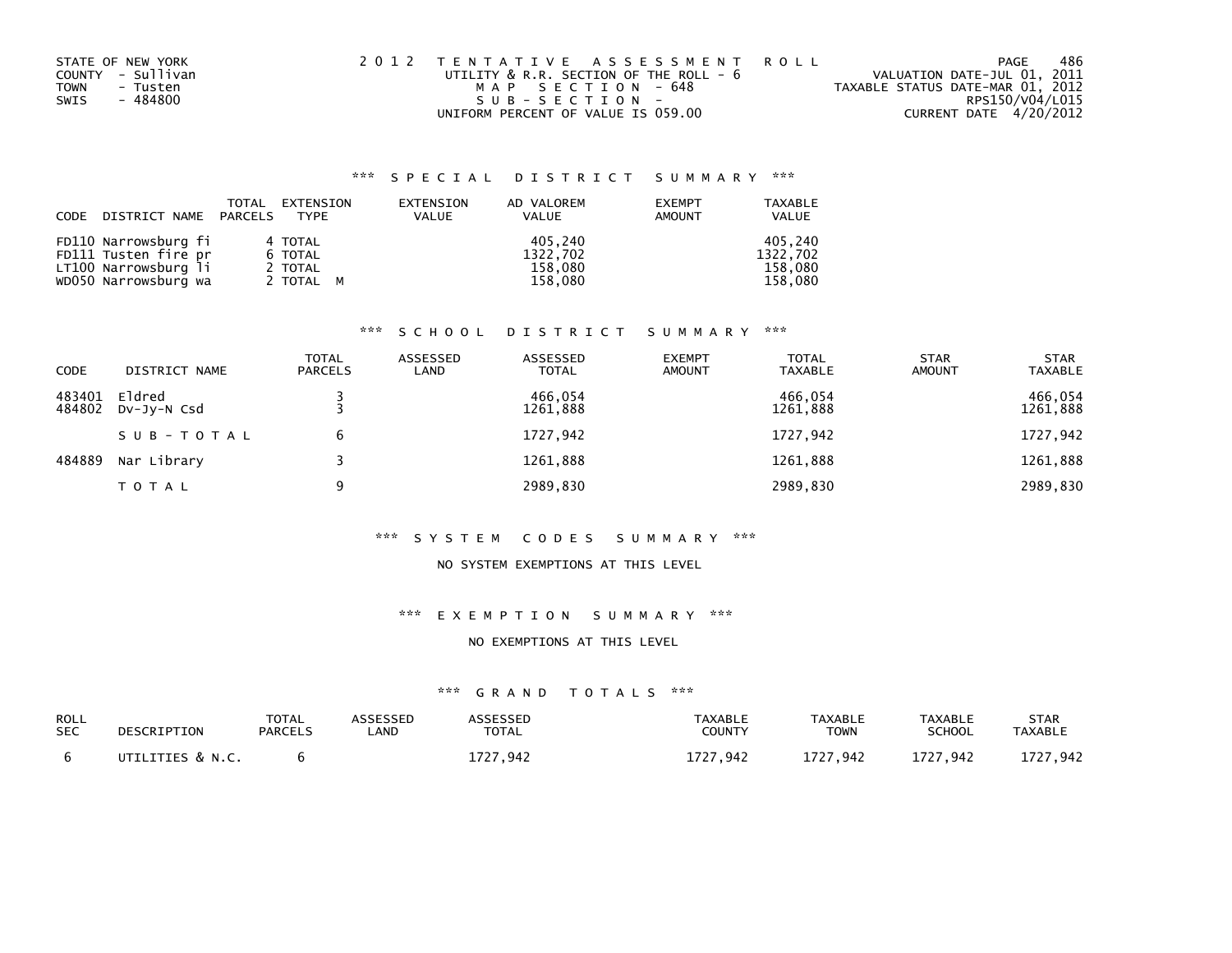| STATE OF NEW YORK | 2012 TENTATIVE ASSESSMENT ROLL         | 487<br>PAGE                      |
|-------------------|----------------------------------------|----------------------------------|
| COUNTY - Sullivan | UTILITY & R.R. SECTION OF THE ROLL - 6 | VALUATION DATE-JUL 01, 2011      |
| TOWN<br>- Tusten  |                                        | TAXABLE STATUS DATE-MAR 01, 2012 |
| SWIS<br>- 484800  | UNIFORM PERCENT OF VALUE IS 059.00     | RPS150/V04/L015                  |
|                   |                                        | CURRENT DATE 4/20/2012           |

# \*\*\* S P E C I A L D I S T R I C T S U M M A R Y \*\*\*

| CODE | DISTRICT NAME PARCELS | TOTAL | EXTENSION<br>TYPE | EXTENSION<br><b>VALUE</b> | AD VALOREM<br><b>VALUE</b> | <b>EXEMPT</b><br><b>AMOUNT</b> | <b>TAXABLE</b><br><b>VALUE</b> |
|------|-----------------------|-------|-------------------|---------------------------|----------------------------|--------------------------------|--------------------------------|
|      | FD110 Narrowsburg fi  |       | 8 TOTAL           |                           | 509.440                    |                                | 509.440                        |
|      | FD111 Tusten fire pr  |       | 8 TOTAL           |                           | 1520,502                   |                                | 1520,502                       |
|      | LT100 Narrowsburg li  |       | 6 TOTAL           |                           | 262,280                    |                                | 262,280                        |
|      | SD090 Narrowsburg se  |       | 2 UNITS M         |                           | 2.00                       |                                | 2.00                           |
|      | WD050 Narrowsburg wa  |       | 6 TOTAL M         |                           | 262,280                    |                                | 262,280                        |

#### \*\*\* S C H O O L D I S T R I C T S U M M A R Y \*\*\*

| CODE             | DISTRICT NAME         | <b>TOTAL</b><br><b>PARCELS</b> | ASSESSED<br>LAND | ASSESSED<br><b>TOTAL</b> | <b>EXEMPT</b><br><b>AMOUNT</b> | <b>TOTAL</b><br><b>TAXABLE</b> | <b>STAR</b><br><b>AMOUNT</b> | <b>STAR</b><br><b>TAXABLE</b> |
|------------------|-----------------------|--------------------------------|------------------|--------------------------|--------------------------------|--------------------------------|------------------------------|-------------------------------|
| 483401<br>484802 | Eldred<br>DV-JV-N Csd | 9                              | 75.200           | 466.054<br>1563,888      |                                | 466.054<br>1563,888            |                              | 466,054<br>1563,888           |
|                  | SUB-TOTAL             | 12                             | 75.200           | 2029,942                 |                                | 2029,942                       |                              | 2029,942                      |
| 484889           | Nar Library           | 9                              | 75,200           | 1563,888                 |                                | 1563,888                       |                              | 1563,888                      |
|                  | <b>TOTAL</b>          | 21                             | 150,400          | 3593,830                 |                                | 3593,830                       |                              | 3593,830                      |

#### \*\*\* S Y S T E M C O D E S S U M M A R Y \*\*\*

### NO SYSTEM EXEMPTIONS AT THIS LEVEL

\*\*\* E X E M P T I O N S U M M A R Y \*\*\*

NO EXEMPTIONS AT THIS LEVEL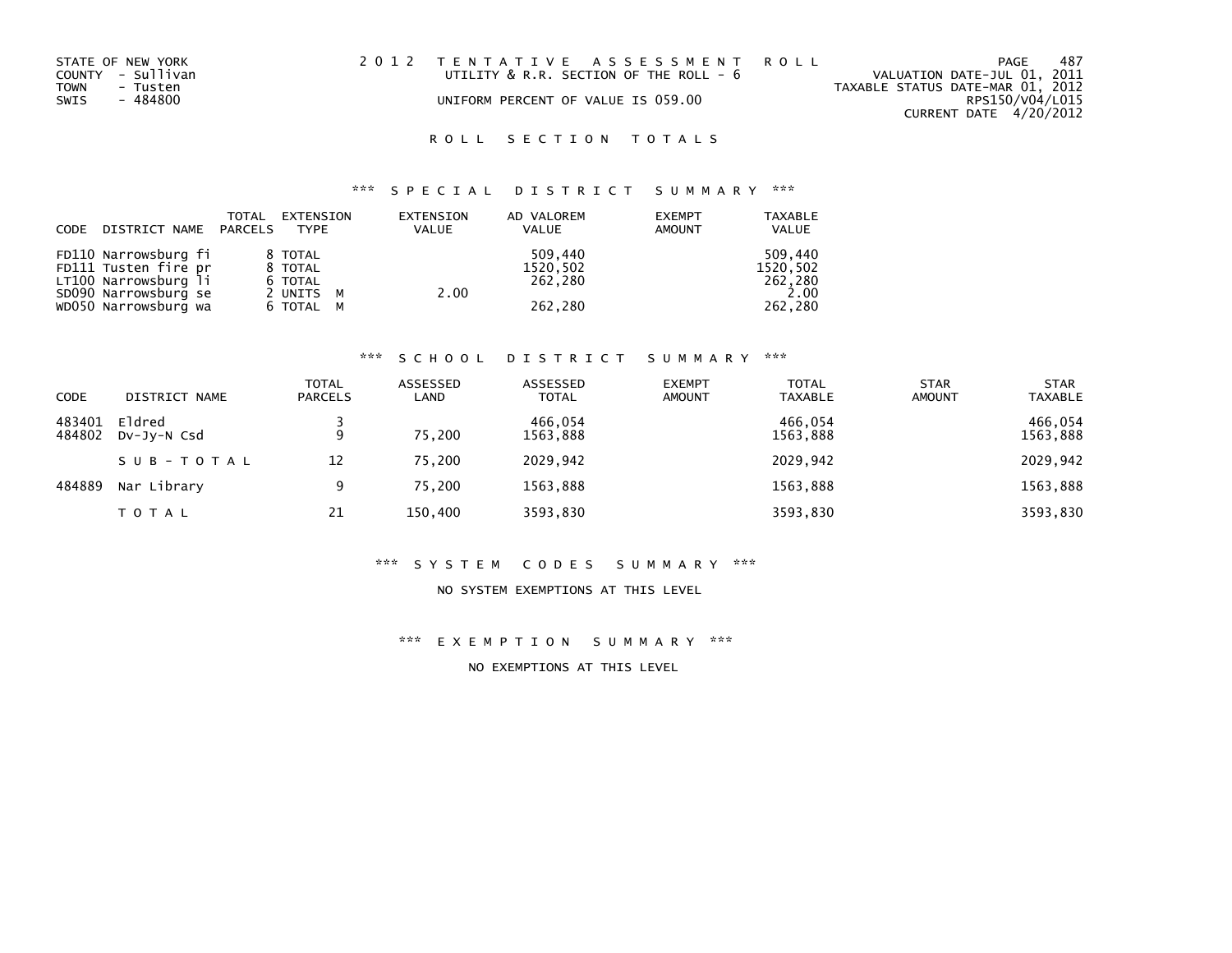| STATE OF NEW YORK       | 2012 TENTATIVE ASSESSMENT ROLL         | PAGE                             | 488 |
|-------------------------|----------------------------------------|----------------------------------|-----|
| COUNTY - Sullivan       | UTILITY & R.R. SECTION OF THE ROLL - 6 | VALUATION DATE-JUL 01, 2011      |     |
| <b>TOWN</b><br>- Tusten |                                        | TAXABLE STATUS DATE-MAR 01, 2012 |     |
| - 484800<br>SWIS        | UNIFORM PERCENT OF VALUE IS 059.00     | RPS150/V04/L015                  |     |
|                         |                                        | CURRENT DATE 4/20/2012           |     |
|                         |                                        |                                  |     |

| ROLL       | DESCRIPTION      | <b>TOTAL</b>   | ASSESSED | <b>ASSESSED</b> | <b>TAXABLE</b> | <b>TAXABLE</b> | <b>TAXABLE</b> | <b>STAR</b>    |
|------------|------------------|----------------|----------|-----------------|----------------|----------------|----------------|----------------|
| <b>SEC</b> |                  | <b>PARCELS</b> | _AND     | <b>TOTAL</b>    | COUNTY         | <b>TOWN</b>    | <b>SCHOOL</b>  | <b>TAXABLE</b> |
|            | UTILITIES & N.C. |                | 75.200   | 2029.942        | 2029.942       | 2029.942       | 2029.942       | 2029.942       |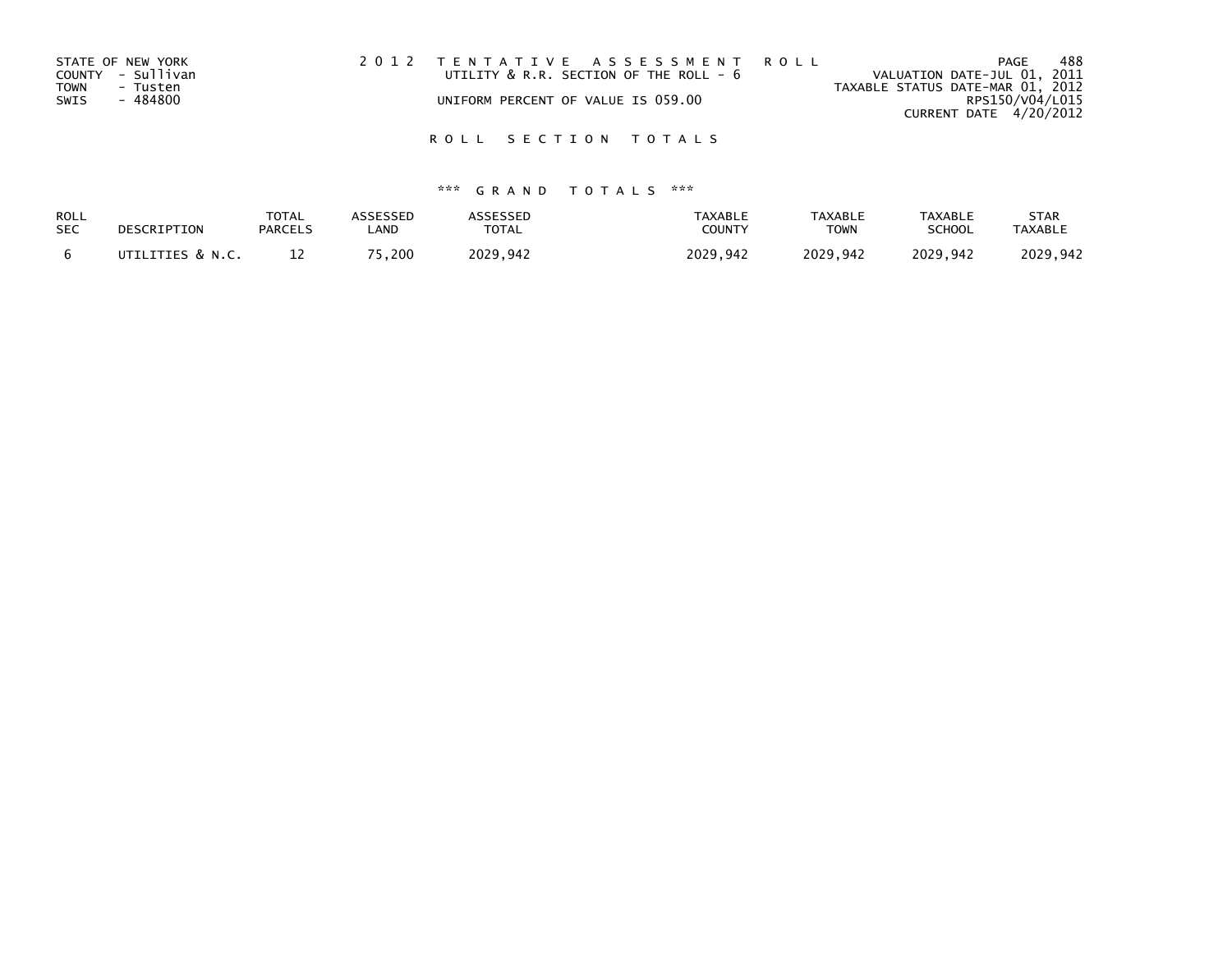| STATE OF NEW YORK<br>- Sullivan<br>COUNTY<br><b>TOWN</b><br>- Tusten<br>- 484800<br>SWIS |                                                     | TAX MAP NUMBER SEQUENCE | 2012 TENTATIVE ASSESSMENT ROLL<br>WHOLLY EXEMPT SECTION OF THE ROLL - 8<br>UNIFORM PERCENT OF VALUE IS 059.00 | VALUATION DATE-JUL 01, 2011<br>TAXABLE STATUS DATE-MAR 01, 2012 | 489<br><b>PAGE</b> |
|------------------------------------------------------------------------------------------|-----------------------------------------------------|-------------------------|---------------------------------------------------------------------------------------------------------------|-----------------------------------------------------------------|--------------------|
| TAX MAP PARCEL NUMBER                                                                    | PROPERTY LOCATION & CLASS ASSESSMENT                |                         |                                                                                                               |                                                                 |                    |
| <b>CURRENT OWNERS NAME</b><br>CURRENT OWNERS ADDRESS                                     | SCHOOL DISTRICT NOTES                               | LAND                    | TAX DESCRIPTION TAXABLE VALUE                                                                                 |                                                                 |                    |
|                                                                                          | Co Rd 111                                           |                         |                                                                                                               |                                                                 | 600075             |
| $3. - 1 - 21$                                                                            | 662 Police/fire                                     |                         | VOL FIREMN 26400                                                                                              | 140,800                                                         | 140,800 140,800    |
| Lava Fire House                                                                          | DV-Jy-N Csd 484802-89 12,800                        |                         | COUNTY TAXABLE VALUE                                                                                          |                                                                 |                    |
| Narrowsburg                                                                              | ACRES 1.00                                          | 140,800                 | TOWN TAXABLE VALUE                                                                                            |                                                                 |                    |
| New York, 12764                                                                          | EAST-0312610 NRTH-0590540<br>DEED BOOK 328 PG-00052 |                         | SCHOOL TAXABLE VALUE                                                                                          | 0 <sub>T</sub>                                                  |                    |
|                                                                                          |                                                     |                         | FD111 Tusten fire protect.<br>140,800 EX                                                                      |                                                                 |                    |
|                                                                                          | FULL MARKET VALUE                                   | 238,600                 |                                                                                                               |                                                                 |                    |
|                                                                                          | Co Rd 111                                           |                         |                                                                                                               |                                                                 | 600130             |
| $3. -1 - 47$                                                                             | 695 Cemetery                                        |                         | 27350<br>CEMETERY                                                                                             | 12,800<br>12,800                                                | 12,800             |
| Lava Cemetery Inc                                                                        | DV-Jy-N Csd 484802-89                               | 12,800                  | COUNTY TAXABLE VALUE                                                                                          |                                                                 |                    |
| Narrowsburg                                                                              | ACRES 1.00                                          | 12,800                  | <b>TOWN</b><br>TAXABLE VALUE                                                                                  |                                                                 |                    |
| New York, 12764                                                                          | EAST-0311400 NRTH-0588513                           |                         | SCHOOL TAXABLE VALUE                                                                                          |                                                                 |                    |
|                                                                                          | FULL MARKET VALUE                                   |                         | 21,700 FD111 Tusten fire protect.<br>12.800 EX                                                                | 0 <sub>T</sub>                                                  |                    |
|                                                                                          |                                                     |                         |                                                                                                               |                                                                 |                    |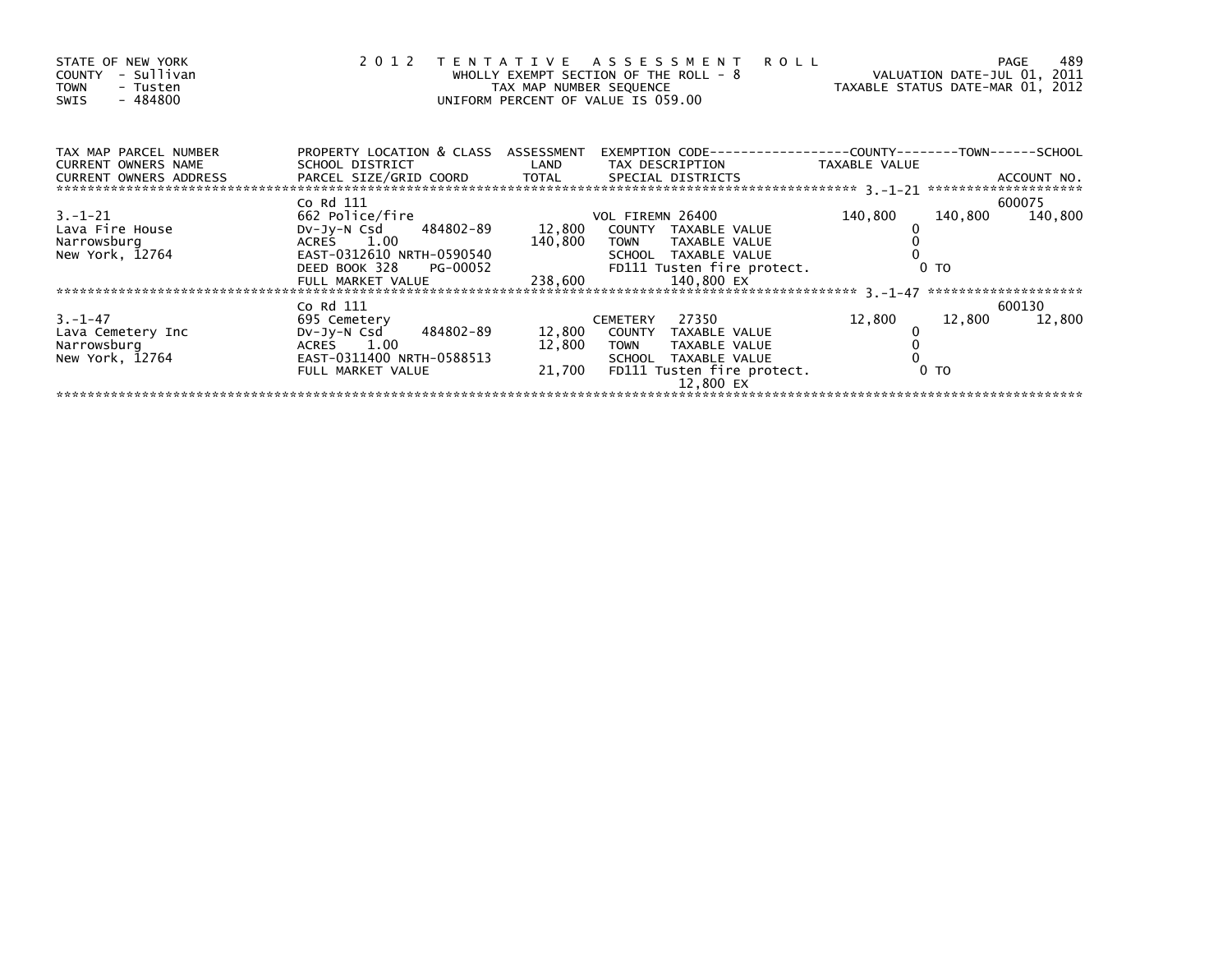| STATE OF NEW YORK       | 2012 TENTATIVE ASSESSMENT ROLL          | PAGE                             | 490             |
|-------------------------|-----------------------------------------|----------------------------------|-----------------|
| COUNTY - Sullivan       | WHOLLY EXEMPT SECTION OF THE ROLL - $8$ | VALUATION DATE-JUL 01, 2011      |                 |
| <b>TOWN</b><br>- Tusten | MAP SECTION - 003                       | TAXABLE STATUS DATE-MAR 01, 2012 |                 |
| SWIS<br>- 484800        | $SUB - SECTION -$                       |                                  | RPS150/V04/L015 |
|                         | UNIFORM PERCENT OF VALUE IS 059.00      | CURRENT DATE 4/20/2012           |                 |

| CODE | DISTRICT NAME        | TOTAL<br>PARCELS | EXTENSION<br><b>TYPF</b> | EXTENSION<br><b>VALUE</b> | AD VALOREM<br>VALUE | <b>FXFMPT</b><br><b>AMOUNT</b> | <b>TAXABLE</b><br>VALUE |
|------|----------------------|------------------|--------------------------|---------------------------|---------------------|--------------------------------|-------------------------|
|      | FD111 Tusten fire pr |                  | <b>TOTAL</b>             |                           | 153.600             | 153.600                        |                         |

## \*\*\* S C H O O L D I S T R I C T S U M M A R Y \*\*\*

| <b>CODE</b> | DISTRICT NAME | <b>TOTAL</b><br>PARCELS | ASSESSED<br>LAND | ASSESSED<br><b>TOTAL</b> | <b>EXEMPT</b><br><b>AMOUNT</b> | <b>TOTAL</b><br><b>TAXABLE</b> | <b>STAR</b><br><b>AMOUNT</b> | <b>STAR</b><br><b>TAXABLE</b> |
|-------------|---------------|-------------------------|------------------|--------------------------|--------------------------------|--------------------------------|------------------------------|-------------------------------|
| 484802      | $Dv-Jv-N$ Csd |                         | 25,600           | 153,600                  | 153,600                        |                                |                              |                               |
|             | SUB-TOTAL     |                         | 25,600           | 153,600                  | 153,600                        |                                |                              |                               |
| 484889      | Nar Library   |                         | 25,600           | 153,600                  | 153,600                        |                                |                              |                               |
|             | <b>TOTAL</b>  | 4                       | 51,200           | 307,200                  | 307,200                        |                                |                              |                               |

\*\*\* S Y S T E M C O D E S S U M M A R Y \*\*\*

NO SYSTEM EXEMPTIONS AT THIS LEVEL

| CODE           | DESCRIPTION                                          | <b>TOTAL</b><br><b>PARCELS</b> | <b>COUNTY</b>                    | <b>TOWN</b>                      | <b>SCHOOL</b>                    |
|----------------|------------------------------------------------------|--------------------------------|----------------------------------|----------------------------------|----------------------------------|
| 26400<br>27350 | <b>VOL FIREMN</b><br><b>CEMETERY</b><br><b>TOTAL</b> |                                | 140,800<br>12,800<br>.600<br>153 | 140,800<br>,800<br>12<br>153,600 | 140,800<br>12,800<br>.600<br>153 |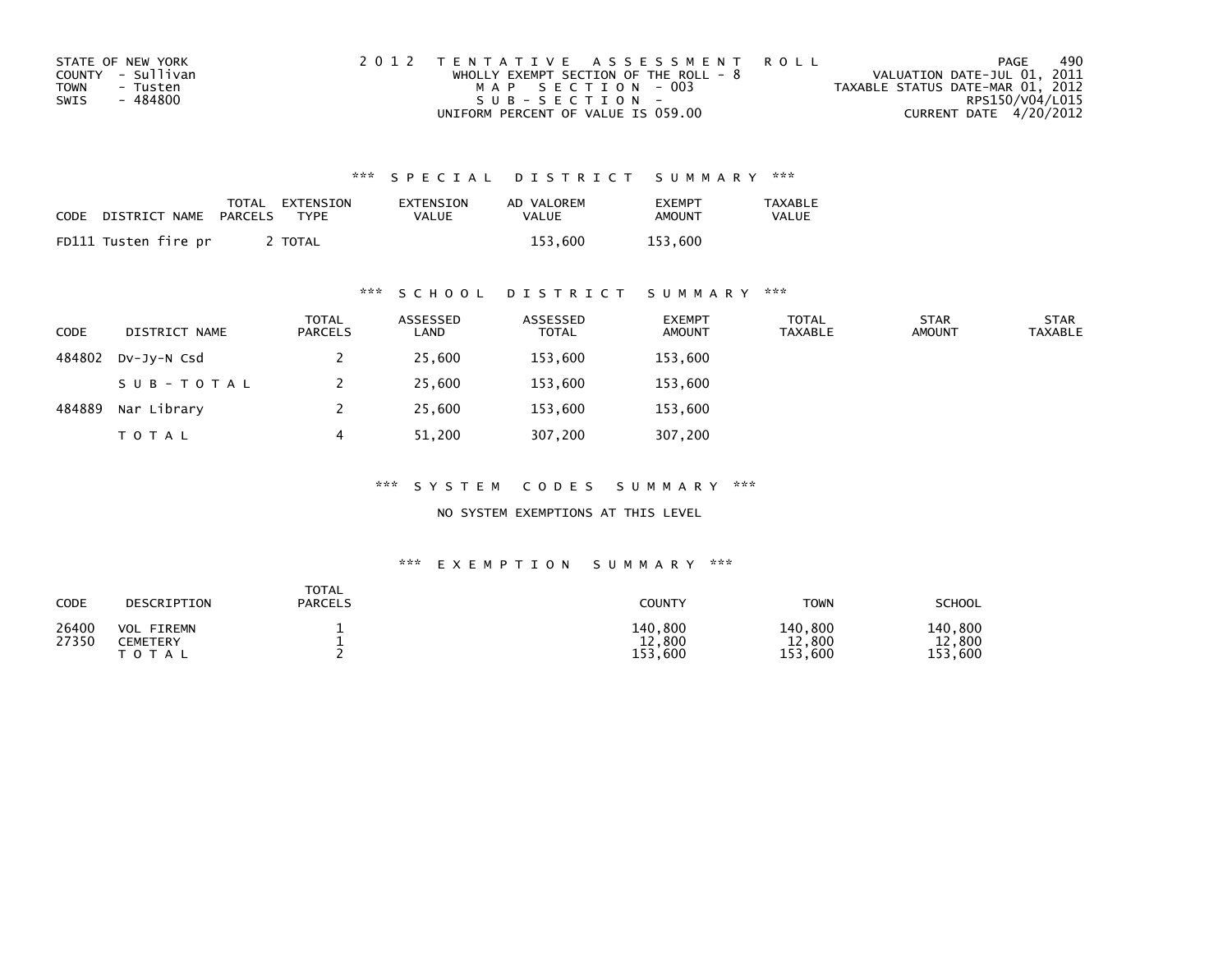| STATE OF NEW YORK       | 2012 TENTATIVE ASSESSMENT ROLL          | PAGE                             | 491 |
|-------------------------|-----------------------------------------|----------------------------------|-----|
| COUNTY - Sullivan       | WHOLLY EXEMPT SECTION OF THE ROLL - $8$ | VALUATION DATE-JUL 01, 2011      |     |
| <b>TOWN</b><br>- Tusten | MAP SECTION - 003                       | TAXABLE STATUS DATE-MAR 01, 2012 |     |
| - 484800<br>SWIS        | SUB-SECTION-                            | RPS150/V04/L015                  |     |
|                         | UNIFORM PERCENT OF VALUE IS 059.00      | CURRENT DATE 4/20/2012           |     |

| <b>ROLL</b> | DESCRIPTION   | <b>TOTAL</b>   | <b>ASSESSED</b> | ASSESSED | <b>TAXABLE</b> | <b>TAXABLE</b> | <b>TAXABLE</b> | STAR           |
|-------------|---------------|----------------|-----------------|----------|----------------|----------------|----------------|----------------|
| <b>SEC</b>  |               | <b>PARCELS</b> | LAND            | TOTAL    | COUNTY         | <b>TOWN</b>    | SCHOOL         | <b>TAXABLE</b> |
|             | WHOLLY EXEMPT |                | 25,600          | 153.600  |                |                |                |                |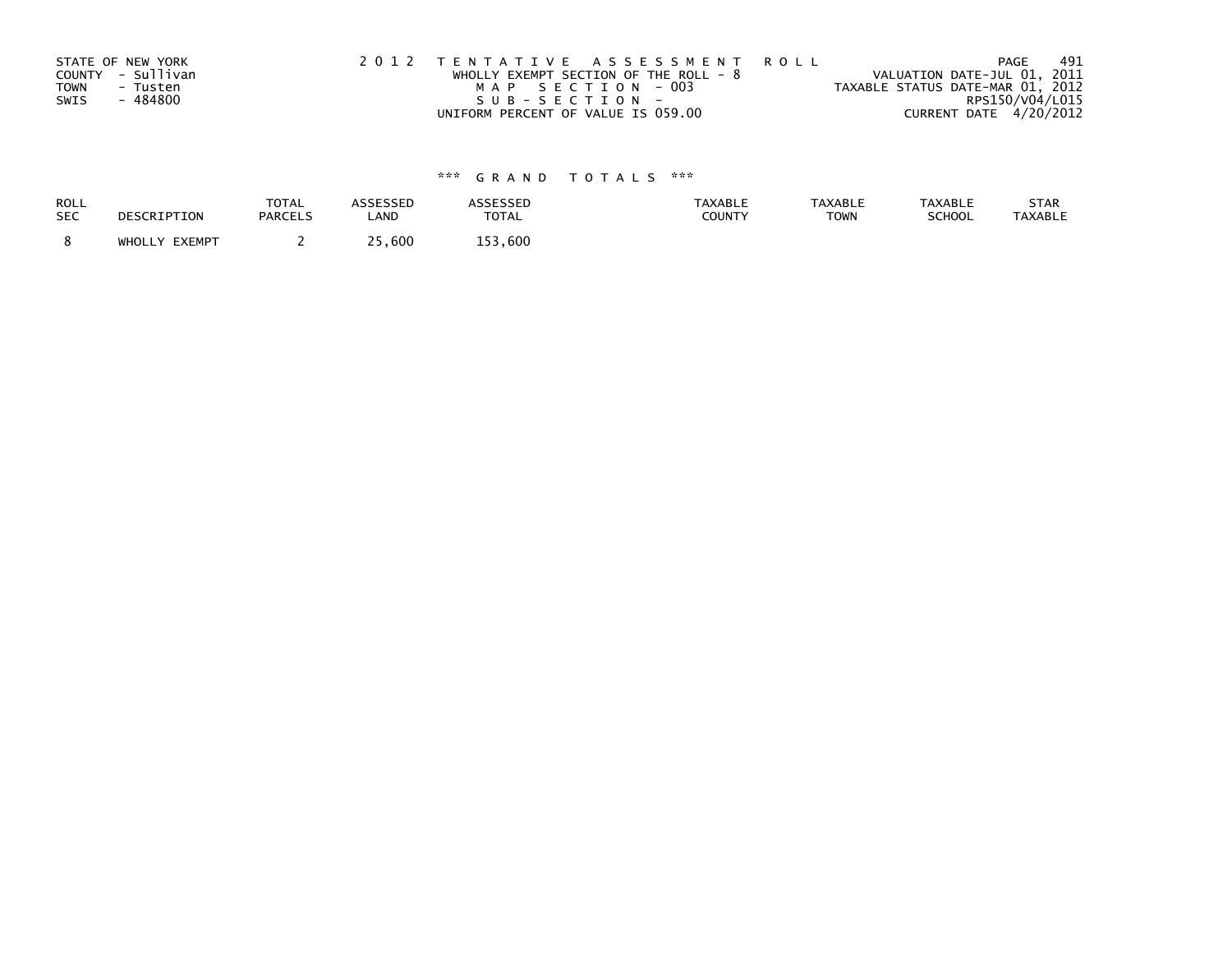| STATE OF NEW YORK<br>- Sullivan<br><b>COUNTY</b><br><b>TOWN</b><br>- Tusten<br>- 484800<br>SWIS                                                                        |                                                         | TAX MAP NUMBER SEQUENCE | 2012 TENTATIVE ASSESSMENT<br><b>ROLL</b><br>WHOLLY EXEMPT SECTION OF THE ROLL - 8<br>UNIFORM PERCENT OF VALUE IS 059.00 |                     | 492<br>PAGE |
|------------------------------------------------------------------------------------------------------------------------------------------------------------------------|---------------------------------------------------------|-------------------------|-------------------------------------------------------------------------------------------------------------------------|---------------------|-------------|
| TAX MAP PARCEL NUMBER<br><b>CURRENT OWNERS NAME</b>                                                                                                                    | PROPERTY LOCATION & CLASS ASSESSMENT<br>SCHOOL DISTRICT | LAND                    | EXEMPTION        CODE-----------------COUNTY-------TOWN------SCHOOL<br>TAX DESCRIPTION TAXABLE VALUE                    |                     |             |
| CURRENT OWNERS ADDRESS FARCEL SIZE/GRID COORD TOTAL SPECIAL DISTRICTS (2008) ACCOUNT NO.<br>EXAMPLE STARCEL SIZE/GRID COORD TOTAL SPECIAL DISTRICTS (2008) ACCOUNT NO. |                                                         |                         |                                                                                                                         |                     |             |
|                                                                                                                                                                        | Delaware Riv                                            |                         |                                                                                                                         |                     | 600310      |
| $4. -1 - 1.2$                                                                                                                                                          | 570 Marina                                              |                         | N.Y.S. 12100                                                                                                            | 20,800<br>20,800    | 20,800      |
| The State Of N Y                                                                                                                                                       | DV-Jy-N Csd 484802-89                                   | 18,800                  | COUNTY TAXABLE VALUE                                                                                                    |                     |             |
| Office Of State Comptroll<br>Land Claims Unit<br>Att: Maureen Lennon                                                                                                   | ACRES 2.90<br>EAST-0301590 NRTH-0588380                 |                         | 20,800 TOWN<br>TAXABLE VALUE<br>SCHOOL TAXABLE VALUE                                                                    |                     |             |
|                                                                                                                                                                        | DEED BOOK 715<br>PG-00263                               |                         | FD110 Narrowsburg fire                                                                                                  | 0 <sub>T</sub>      |             |
| Albany, NY 12236                                                                                                                                                       | FULL MARKET VALUE                                       | 35,300                  | 20,800 EX                                                                                                               |                     |             |
|                                                                                                                                                                        |                                                         |                         | LT100 Narrowsburg light<br>2,080 EX                                                                                     | 0 <sub>T</sub>      |             |
|                                                                                                                                                                        |                                                         |                         | SD090 Narrowsburg sewer                                                                                                 | .00 UN M            |             |
|                                                                                                                                                                        |                                                         |                         | WD050 Narrowsburg water                                                                                                 | $0$ TO M            |             |
|                                                                                                                                                                        |                                                         |                         |                                                                                                                         |                     |             |
|                                                                                                                                                                        |                                                         |                         |                                                                                                                         |                     | 600042      |
| $4. - 1 - 3$                                                                                                                                                           | Nys Rte 97<br>681 Culture bldg                          |                         | CNTY OWNED 13100                                                                                                        | 110,600<br>110,600  | 110,600     |
| County Of Sullivan                                                                                                                                                     | DV-Jy-N Csd 484802-89                                   |                         | 18,800 COUNTY TAXABLE VALUE                                                                                             | 0                   |             |
| D P W                                                                                                                                                                  | ACRES 2.40                                              |                         | 110,600 TOWN TAXABLE VALUE                                                                                              |                     |             |
| 100 North St                                                                                                                                                           | EAST-0302023 NRTH-0588968                               |                         | SCHOOL TAXABLE VALUE                                                                                                    |                     |             |
| Monticello, NY 12701                                                                                                                                                   | DEED BOOK 742<br>PG-01151                               |                         | FD110 Narrowsburg fire                                                                                                  | 0 <sub>T</sub>      |             |
|                                                                                                                                                                        | FULL MARKET VALUE                                       |                         | 187,500 110,600 EX                                                                                                      |                     |             |
|                                                                                                                                                                        |                                                         |                         | SD090 Narrowsburg sewer<br>WD050 Narrowsburg water                                                                      | 6.00 UN M<br>0 TO M |             |
|                                                                                                                                                                        |                                                         |                         | 110,600 EX                                                                                                              |                     |             |
|                                                                                                                                                                        |                                                         |                         |                                                                                                                         |                     |             |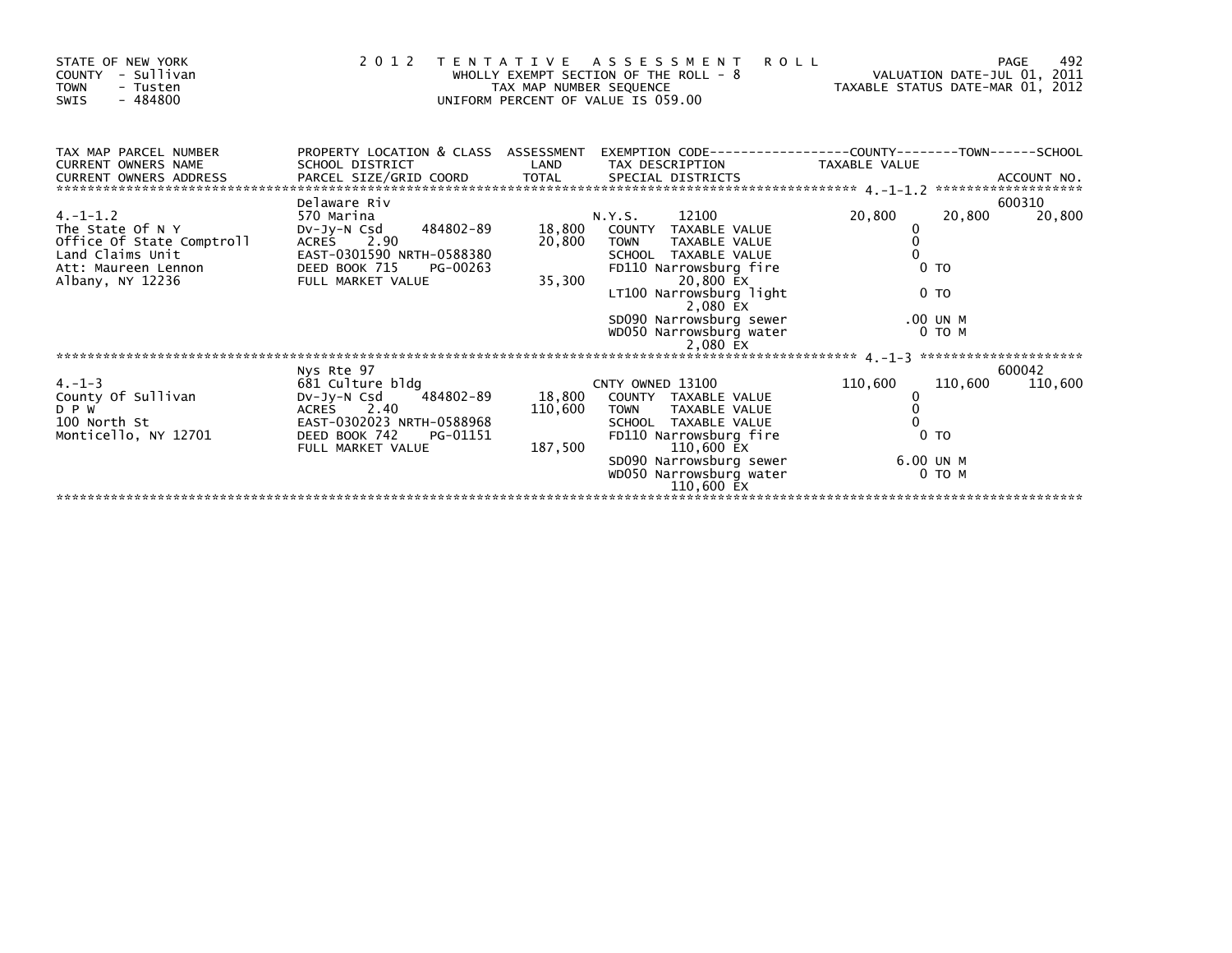| STATE OF NEW YORK       | 2012 TENTATIVE ASSESSMENT ROLL          | PAGE                             | 493             |
|-------------------------|-----------------------------------------|----------------------------------|-----------------|
| COUNTY - Sullivan       | WHOLLY EXEMPT SECTION OF THE ROLL - $8$ | VALUATION DATE-JUL 01, 2011      |                 |
| <b>TOWN</b><br>- Tusten | MAP SECTION - 004                       | TAXABLE STATUS DATE-MAR 01, 2012 |                 |
| - 484800<br>SWIS        | SUB-SECTION-                            |                                  | RPS150/V04/L015 |
|                         | UNIFORM PERCENT OF VALUE IS 059.00      | CURRENT DATE 4/20/2012           |                 |

| CODE | DISTRICT NAME                                | TOTAL<br>PARCELS | EXTENSION<br><b>TYPF</b> | EXTENSION<br>VALUE | AD VALOREM<br><b>VALUE</b> | <b>EXEMPT</b><br><b>AMOUNT</b> | <b>TAXABLE</b><br><b>VALUE</b> |
|------|----------------------------------------------|------------------|--------------------------|--------------------|----------------------------|--------------------------------|--------------------------------|
|      | FD110 Narrowsburg fi<br>LT100 Narrowsburg li |                  | 2 TOTAL<br>1 TOTAL       |                    | 131,400<br>2.080           | 131,400<br>2.080               |                                |
|      | SD090 Narrowsburg se<br>WD050 Narrowsburg wa |                  | 2 UNITS M<br>2 TOTAL M   |                    | 6.00<br>112.680            | 112.680                        | 6.00                           |

#### \*\*\* S C H O O L D I S T R I C T S U M M A R Y \*\*\*

| <b>CODE</b> | DISTRICT NAME | <b>TOTAL</b><br><b>PARCELS</b> | ASSESSED<br>LAND | ASSESSED<br>TOTAL | <b>EXEMPT</b><br><b>AMOUNT</b> | <b>TOTAL</b><br>TAXABLE | <b>STAR</b><br><b>AMOUNT</b> | <b>STAR</b><br><b>TAXABLE</b> |
|-------------|---------------|--------------------------------|------------------|-------------------|--------------------------------|-------------------------|------------------------------|-------------------------------|
| 484802      | DV-JY-N Csd   |                                | 37,600           | 131,400           | 131,400                        |                         |                              |                               |
|             | SUB-TOTAL     |                                | 37,600           | 131,400           | 131,400                        |                         |                              |                               |
| 484889      | Nar Library   |                                | 37,600           | 131,400           | 131,400                        |                         |                              |                               |
|             | T O T A L     | 4                              | 75,200           | 262,800           | 262,800                        |                         |                              |                               |

#### \*\*\* S Y S T E M C O D E S S U M M A R Y \*\*\*

## NO SYSTEM EXEMPTIONS AT THIS LEVEL

| CODE           | DESCRIPTION                             | TOTAL<br><b>PARCELS</b> | <b>COUNTY</b>                | <b>TOWN</b>                  | <b>SCHOOL</b>                |
|----------------|-----------------------------------------|-------------------------|------------------------------|------------------------------|------------------------------|
| 12100<br>13100 | N.Y.S.<br>CNTY<br>OWNED<br><b>TOTAL</b> | -<br>-                  | 20,800<br>110,600<br>131.400 | 20,800<br>110,600<br>131,400 | 20,800<br>110,600<br>131,400 |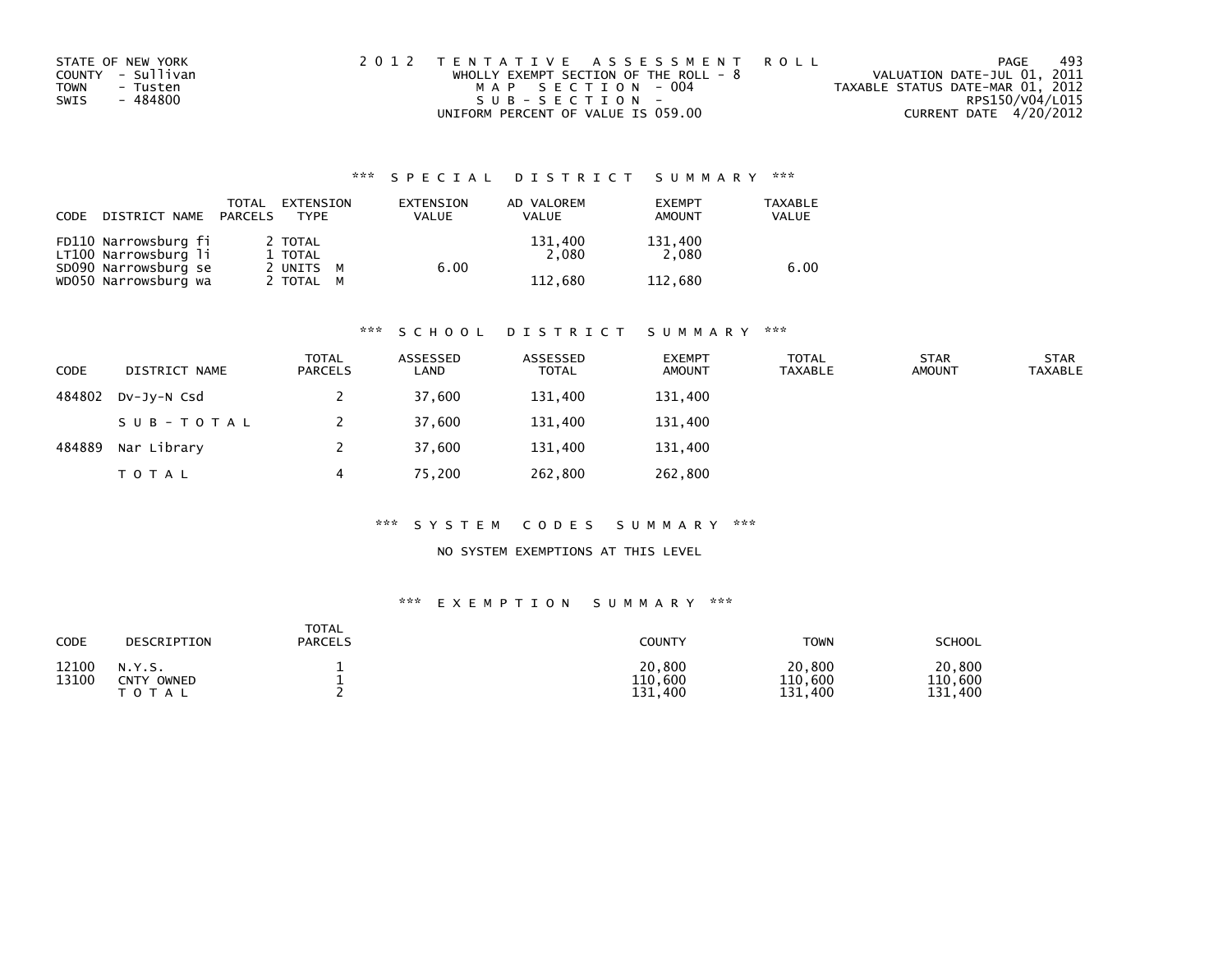|      | STATE OF NEW YORK | 2012 TENTATIVE ASSESSMENT ROLL          | PAGE                             | 494 |
|------|-------------------|-----------------------------------------|----------------------------------|-----|
|      | COUNTY - Sullivan | WHOLLY EXEMPT SECTION OF THE ROLL - $8$ | VALUATION DATE-JUL 01, 2011      |     |
| TOWN | - Tusten          | MAP SECTION - 004                       | TAXABLE STATUS DATE-MAR 01, 2012 |     |
| SWIS | - 484800          | SUB-SECTION-                            | RPS150/V04/L015                  |     |
|      |                   | UNIFORM PERCENT OF VALUE IS 059.00      | CURRENT DATE 4/20/2012           |     |

| ROLL       | DESCRIPTION   | <b>TOTAL</b>   | ASSESSED | <b>ASSESSED</b> | <b>TAXABLE</b> | <b>TAXABLE</b> | <b>TAXABLE</b> | STAR           |
|------------|---------------|----------------|----------|-----------------|----------------|----------------|----------------|----------------|
| <b>SEC</b> |               | <b>PARCELS</b> | LAND     | <b>TOTAL</b>    | <b>COUNTY</b>  | <b>TOWN</b>    | <b>SCHOOL</b>  | <b>TAXABLE</b> |
|            | WHOLLY EXEMPT |                | 37,600   | 131,400         |                |                |                |                |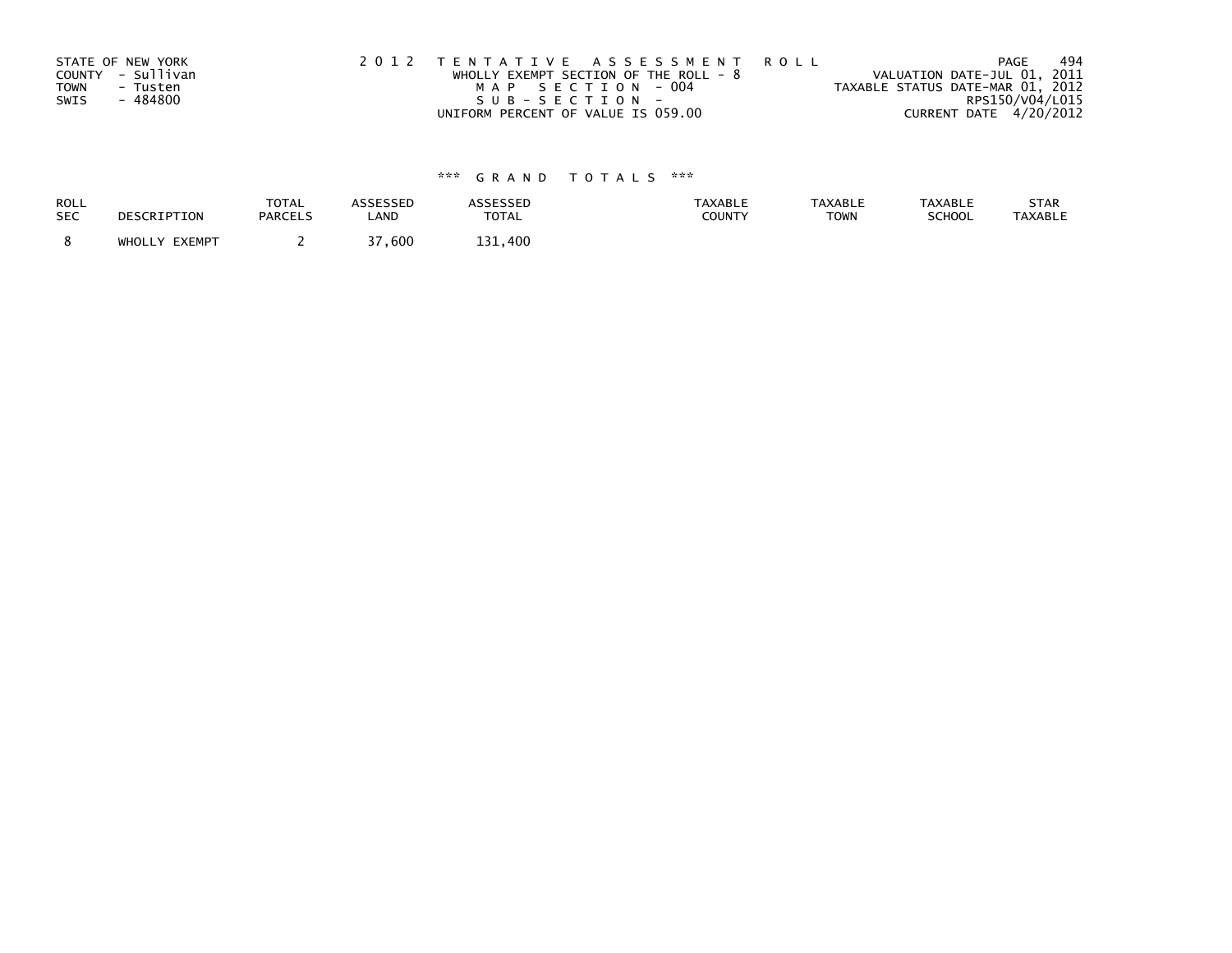| STATE OF NEW YORK<br>- Sullivan<br>COUNTY<br><b>TOWN</b><br>- Tusten<br>$-484800$<br>SWIS                                                                                                                                                                            | 2 0 1 2                                                                                                 | TENTATIVE ASSESSMENT<br>WHOLLY EXEMPT SECTION OF THE ROLL - 8<br>TAX MAP NUMBER SEQUENCE<br>UNIFORM PERCENT OF VALUE IS 059.00 |                                   | <b>ROLL</b>                                                                                        | VALUATION DATE-JUL 01, 2011<br>TAXABLE STATUS DATE-MAR 01, 2012 |                           | PAGE<br>495       |
|----------------------------------------------------------------------------------------------------------------------------------------------------------------------------------------------------------------------------------------------------------------------|---------------------------------------------------------------------------------------------------------|--------------------------------------------------------------------------------------------------------------------------------|-----------------------------------|----------------------------------------------------------------------------------------------------|-----------------------------------------------------------------|---------------------------|-------------------|
| TAX MAP PARCEL NUMBER<br><b>CURRENT OWNERS NAME</b><br>CURRENT OWNERS ADDRESS FORCEL SIZE/GRID COORD TOTAL SPECIAL DISTRICTS (ALL AND ACCOUNT NO .<br>EURRENT OWNERS ADDRESS FARCEL SIZE/GRID COORD TOTAL SPECIAL DISTRICTS (A-1-1 ********************************* | PROPERTY LOCATION & CLASS ASSESSMENT<br>SCHOOL DISTRICT                                                 | LAND                                                                                                                           | TAX DESCRIPTION                   | EXEMPTION CODE-----------------COUNTY-------TOWN------SCHOOL                                       | TAXABLE VALUE                                                   |                           |                   |
| $7.A-1-1$<br>Greater N Y Councils<br>Attn: David Gibbs Director Pro ACRES 171.00<br>Boy Scouts Of America<br>350 Fifth Ave Ste 7830                                                                                                                                  | $Co$ Rd $26$<br>210 1 Family Res<br>DV-Jy-N Csd<br>EAST-0335738 NRTH-0584646<br>DEED BOOK 255           | 131,800<br>484802-89<br>214,600<br>PG-00383                                                                                    | $N/P$ CHARTY 25130<br><b>TOWN</b> | COUNTY TAXABLE VALUE<br>TAXABLE VALUE<br>SCHOOL TAXABLE VALUE<br>FD111 Tusten fire protect.        | 214,600<br>$\Omega$                                             | 214,600<br>0 <sub>T</sub> | 600059<br>214,600 |
| $7.A-1-6$<br>Greater N Y Councils<br>Attn: David Gibbs Director Pro ACRES 124.00<br>Boy Scouts Of America                                                                                                                                                            | $Co$ Rd $26$<br>632 Benevolent<br>DV-JY-N Csd<br>EAST-0333735 NRTH-0582513                              | 484802-89<br>108,300<br>311,200                                                                                                | N/P CHARTY 25130<br><b>TOWN</b>   | COUNTY TAXABLE VALUE<br><b>TAXABLE VALUE</b>                                                       | 311,200<br>$\Omega$<br>$\Omega$                                 | 311,200                   | 600051<br>311,200 |
| $7.A-1-27$<br>Greater NY Councils<br>Attn: Robert Madsen<br>Boy Scouts of America<br>350 Fifth Ave Ste 7830                                                                                                                                                          | Cty Rd 26<br>632 Benevolent<br>DV-JY-N Csd<br>ACRES 15.50<br>EAST-0333843 NRTH-0578711<br>DEED BOOK 643 | 484802-89<br>43.000<br>76,700<br>PG-00479                                                                                      | N/P CHARTY 25130<br>TOWN          | COUNTY TAXABLE VALUE<br><b>TAXABLE VALUE</b><br>SCHOOL TAXABLE VALUE<br>FD111 Tusten fire protect. | 76,700<br>0<br>$\Omega$                                         | 76,700<br>0 <sub>T</sub>  | 76,700            |
| $7.A-1-28$<br>Greater New York Councils<br>Attn: David Gibbs Director Pro ACRES 341.25<br>Boy Scouts of America<br>350 Fifth Ave Ste 7830<br>New York, NY 10118-0199                                                                                                 | Crystal Lake Road<br>632 Benevolent<br>DV-JY-N Csd<br>EAST-0335453 NRTH-0578599<br>FULL MARKET VALUE    | 484802-89<br>211,900<br>211,900<br>359,200                                                                                     | N/P CHARTY 25130<br><b>TOWN</b>   | COUNTY TAXABLE VALUE<br>TAXABLE VALUE<br>SCHOOL TAXABLE VALUE                                      | 211,900<br>$\mathbf{0}$                                         | 211,900                   | 211,900           |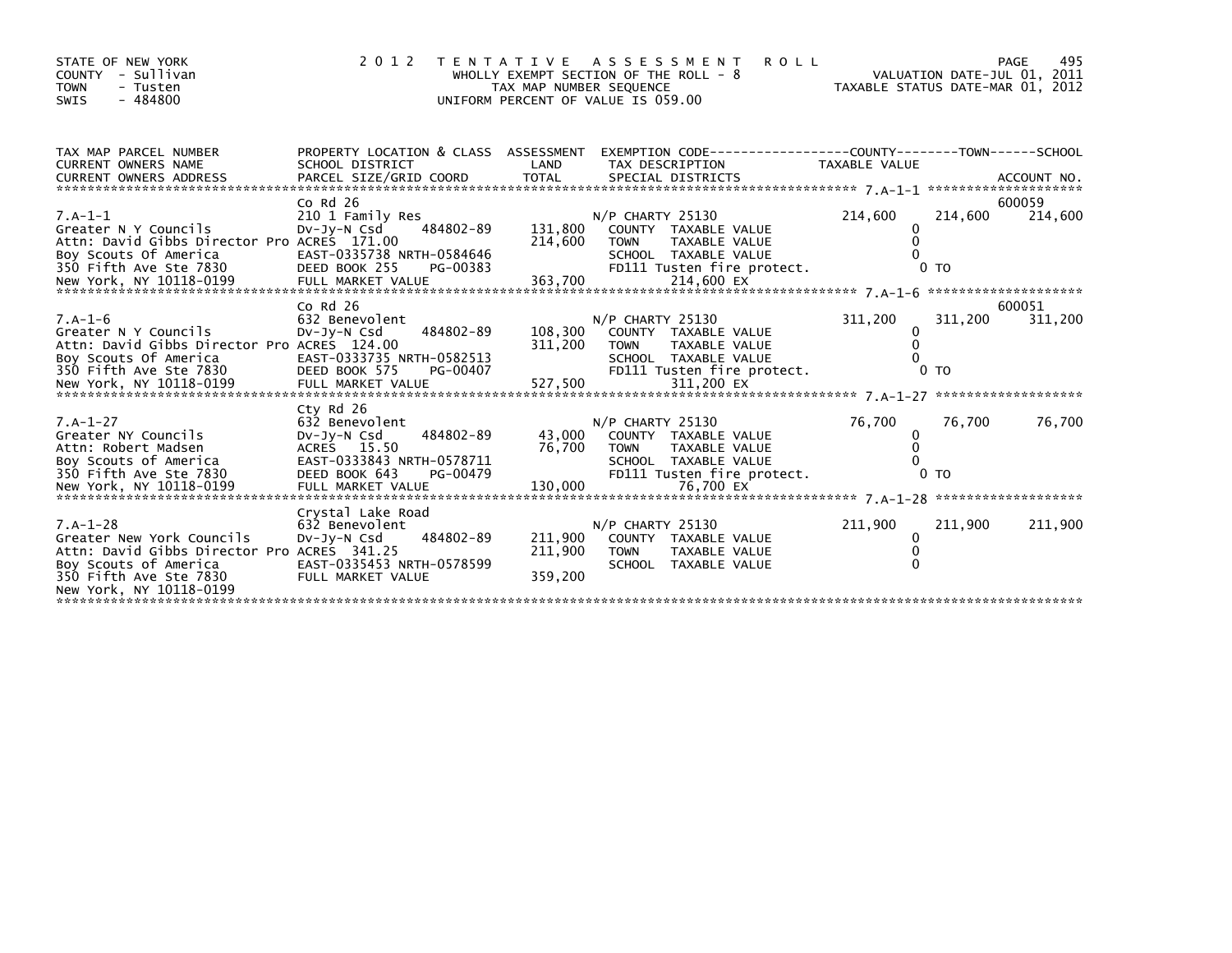| STATE OF NEW YORK       | 2012 TENTATIVE ASSESSMENT ROLL          | PAGE                             | 496 |
|-------------------------|-----------------------------------------|----------------------------------|-----|
| COUNTY - Sullivan       | WHOLLY EXEMPT SECTION OF THE ROLL - $8$ | VALUATION DATE-JUL 01, 2011      |     |
| <b>TOWN</b><br>- Tusten | MAP SECTION - 007                       | TAXABLE STATUS DATE-MAR 01, 2012 |     |
| - 484800<br>SWIS        | SUB-SECTION - A                         | RPS150/V04/L015                  |     |
|                         | UNIFORM PERCENT OF VALUE IS 059.00      | CURRENT DATE 4/20/2012           |     |

| CODE | DISTRICT NAME        | TOTAL<br>PARCELS | EXTENSION<br>TYPF | EXTENSION<br>VALUE | AD VALOREM<br>VALUE | <b>FXFMPT</b><br>AMOUNT | TAXABLE<br><b>VALUE</b> |
|------|----------------------|------------------|-------------------|--------------------|---------------------|-------------------------|-------------------------|
|      | FD111 Tusten fire pr |                  | TOTAL             |                    | 602.500             | 602.500                 |                         |

## \*\*\* S C H O O L D I S T R I C T S U M M A R Y \*\*\*

| <b>CODE</b> | DISTRICT NAME | TOTAL<br>PARCELS | ASSESSED<br>LAND | ASSESSED<br><b>TOTAL</b> | <b>EXEMPT</b><br><b>AMOUNT</b> | <b>TOTAL</b><br><b>TAXABLE</b> | <b>STAR</b><br><b>AMOUNT</b> | <b>STAR</b><br><b>TAXABLE</b> |
|-------------|---------------|------------------|------------------|--------------------------|--------------------------------|--------------------------------|------------------------------|-------------------------------|
| 484802      | DV-JV-N Csd   | 4                | 495,000          | 814,400                  | 814,400                        |                                |                              |                               |
|             | SUB-TOTAL     |                  | 495,000          | 814,400                  | 814,400                        |                                |                              |                               |
| 484889      | Nar Library   | 4                | 495,000          | 814.400                  | 814,400                        |                                |                              |                               |
|             | <b>TOTAL</b>  | 8                | 990,000          | 1628,800                 | 1628,800                       |                                |                              |                               |

\*\*\* S Y S T E M C O D E S S U M M A R Y \*\*\*

NO SYSTEM EXEMPTIONS AT THIS LEVEL

#### \*\*\* E X E M P T I O N S U M M A R Y \*\*\*

| CODE  | DESCRIPTION                | <b>TOTAL</b><br><b>PARCELS</b> | <b>COUNTY</b>           | TOWN               | <b>SCHOOL</b>      |
|-------|----------------------------|--------------------------------|-------------------------|--------------------|--------------------|
| 25130 | N/P CHARTY<br><b>TOTAL</b> |                                | 814,400<br>814.<br>.400 | 814,400<br>814,400 | 814,400<br>814,400 |

| ROLL<br><b>SEC</b> | DESCRIPTION   | <b>TOTAL</b><br><b>PARCELS</b> | ASSESSED<br>LAND | <b>\SSESSED</b><br><b>TOTAL</b> | <b>TAXABLE</b><br>COUNTY | <b>TAXABLE</b><br>TOWN | <b>TAXABLE</b><br><b>SCHOOL</b> | <b>STAR</b><br><b>TAXABLE</b> |
|--------------------|---------------|--------------------------------|------------------|---------------------------------|--------------------------|------------------------|---------------------------------|-------------------------------|
|                    | WHOLLY EXEMPT |                                | 495<br>,000      | ,400<br>814                     |                          |                        |                                 |                               |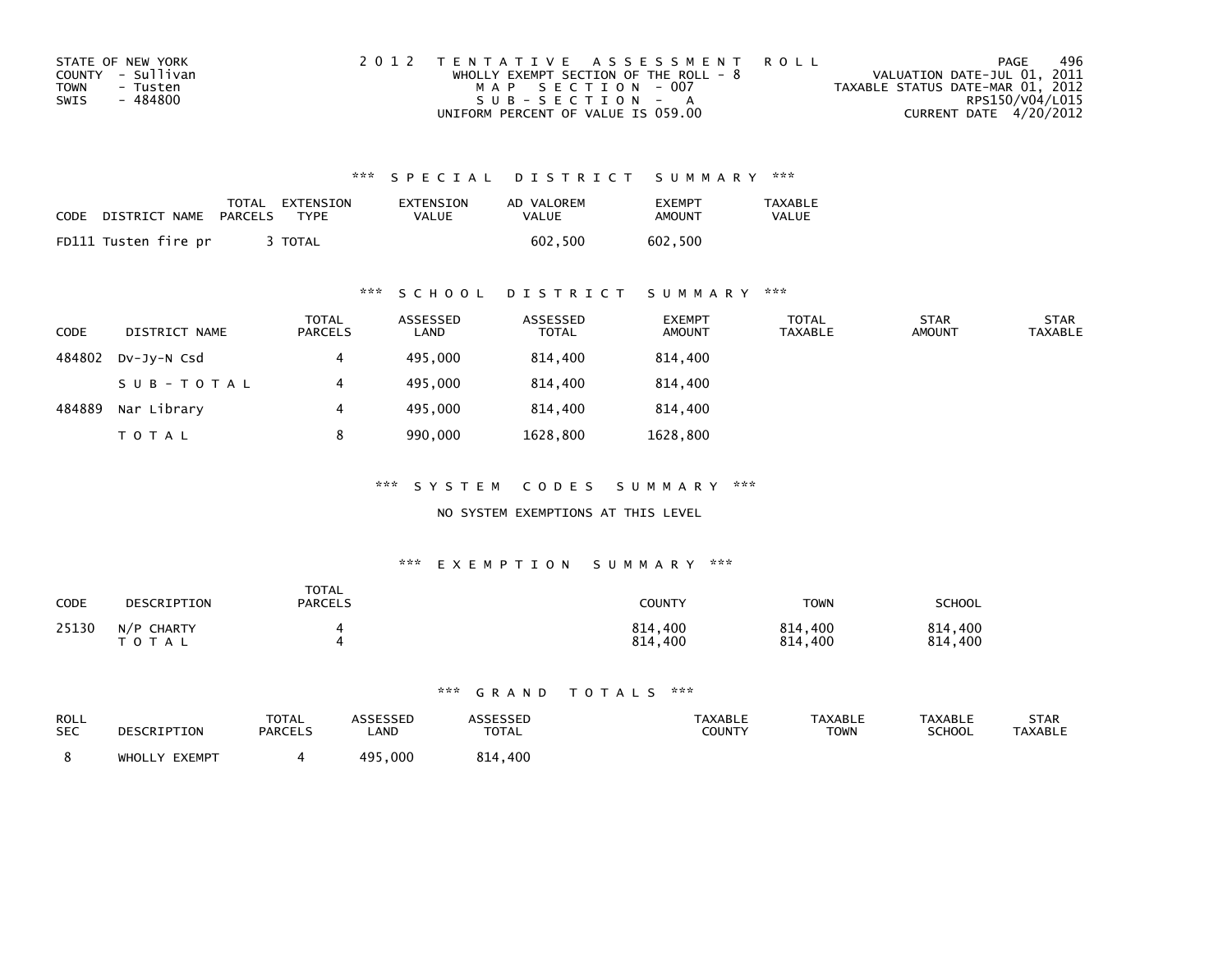| STATE OF NEW YORK<br>- Sullivan<br>COUNTY<br><b>TOWN</b><br>- Tusten<br>- 484800<br>SWIS | 2 0 1 2                                        | TAX MAP NUMBER SEQUENCE | TENTATIVE ASSESSMENT ROLL<br>WHOLLY EXEMPT SECTION OF THE ROLL - 8<br>UNIFORM PERCENT OF VALUE IS 059.00 |                | 497<br>PAGE<br>VALUATION DATE-JUL 01, 2011<br>TAXABLE STATUS DATE-MAR 01, 2012 |
|------------------------------------------------------------------------------------------|------------------------------------------------|-------------------------|----------------------------------------------------------------------------------------------------------|----------------|--------------------------------------------------------------------------------|
| TAX MAP PARCEL NUMBER                                                                    | PROPERTY LOCATION & CLASS ASSESSMENT           |                         | EXEMPTION        CODE-----------------COUNTY-------TOWN------SCHOOL                                      |                |                                                                                |
| <b>CURRENT OWNERS NAME</b>                                                               | SCHOOL DISTRICT                                | <b>Example 12</b>       | TAX DESCRIPTION                                                                                          | TAXABLE VALUE  |                                                                                |
| <b>CURRENT OWNERS ADDRESS</b>                                                            | PARCEL SIZE/GRID COORD TOTAL SPECIAL DISTRICTS |                         |                                                                                                          |                | ACCOUNT NO.                                                                    |
|                                                                                          | Co $Rd$ 26                                     |                         |                                                                                                          |                | 600056                                                                         |
| 7.B-1-6                                                                                  | 632 Benevolent                                 |                         | N/P CHARTY 25130                                                                                         | 51,900         | 51.900<br>51,900                                                               |
| Greater N Y Councils                                                                     | DV-Jy-N Csd 484802-89                          | 25,500                  | COUNTY TAXABLE VALUE                                                                                     |                |                                                                                |
| Attn: David Gibbs                                                                        | ACRES 7.80                                     | 51.900                  | TOWN TAXABLE VALUE                                                                                       |                |                                                                                |
| Boy Scouts Of America                                                                    | EAST-0338286 NRTH-0585707                      |                         | SCHOOL TAXABLE VALUE                                                                                     |                |                                                                                |
| 350 Fifth Ave Ste 7830                                                                   | DEED BOOK 716 PG-00947                         |                         | FD111 Tusten fire protect.                                                                               | 0 <sub>T</sub> |                                                                                |
| New York, NY 10118-0199                                                                  | FULL MARKET VALUE                              | 88.000                  | 51.900 EX                                                                                                |                |                                                                                |
|                                                                                          |                                                |                         |                                                                                                          |                |                                                                                |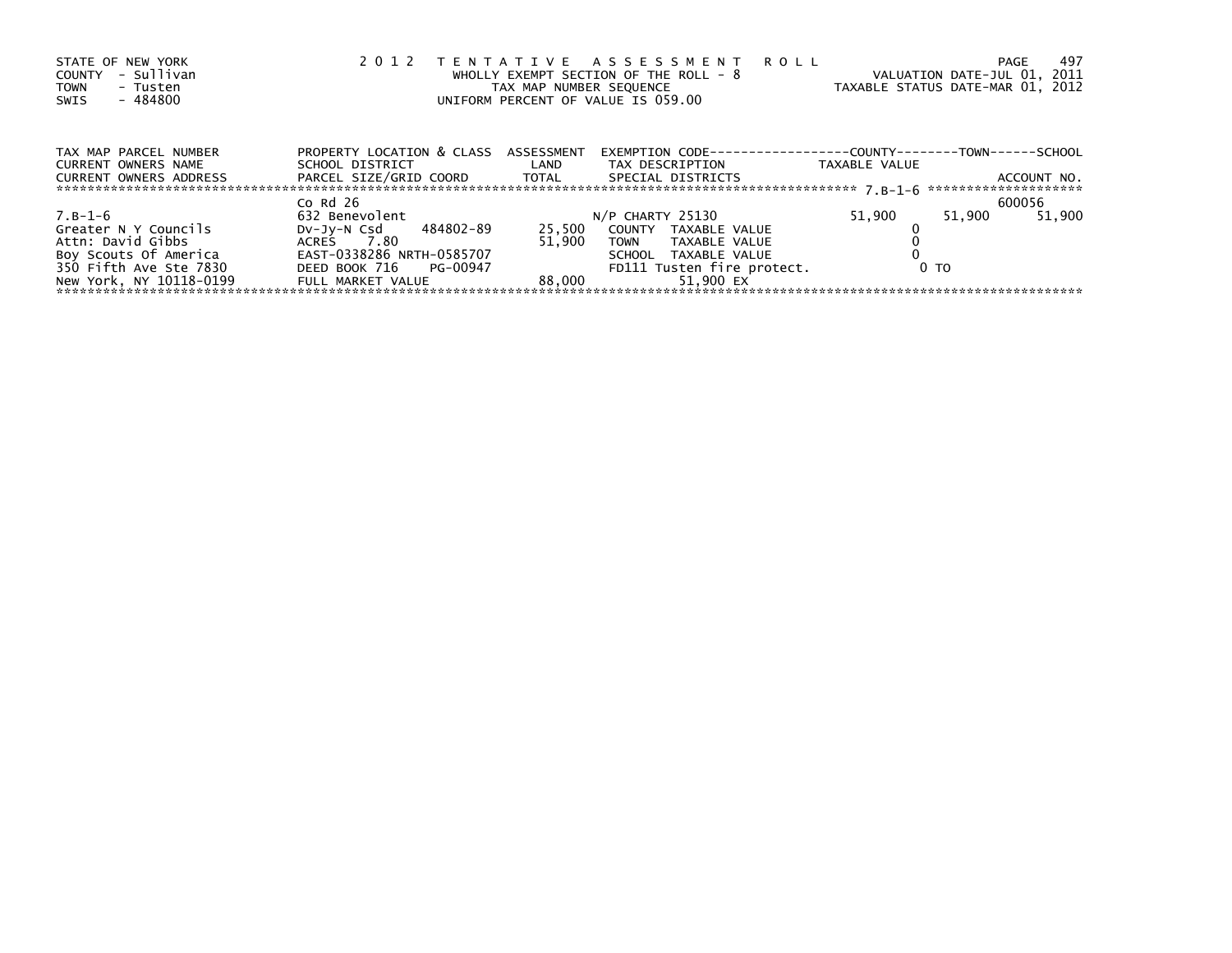| STATE OF NEW YORK       | 2012 TENTATIVE ASSESSMENT ROLL          | PAGE                             | 498 |
|-------------------------|-----------------------------------------|----------------------------------|-----|
| COUNTY - Sullivan       | WHOLLY EXEMPT SECTION OF THE ROLL - $8$ | VALUATION DATE-JUL 01, 2011      |     |
| <b>TOWN</b><br>- Tusten | MAP SECTION - 007                       | TAXABLE STATUS DATE-MAR 01, 2012 |     |
| - 484800<br>SWIS        | SUB-SECTION - B                         | RPS150/V04/L015                  |     |
|                         | UNIFORM PERCENT OF VALUE IS 059.00      | CURRENT DATE 4/20/2012           |     |

| CODE | DISTRICT NAME        | TOTAL<br>PARCELS | EXTENSION<br>TYPF | EXTENSION<br>VALUE | AD VALOREM<br>VALUE | <b>FXFMPT</b><br>AMOUNT | <b>TAXABLE</b><br><b>VALUE</b> |
|------|----------------------|------------------|-------------------|--------------------|---------------------|-------------------------|--------------------------------|
|      | FD111 Tusten fire pr |                  | TOTAL             |                    | 51.900              | 51.900                  |                                |

## \*\*\* S C H O O L D I S T R I C T S U M M A R Y \*\*\*

| <b>CODE</b> | DISTRICT NAME | <b>TOTAL</b><br>PARCELS | ASSESSED<br>LAND | ASSESSED<br><b>TOTAL</b> | <b>EXEMPT</b><br><b>AMOUNT</b> | <b>TOTAL</b><br><b>TAXABLE</b> | <b>STAR</b><br><b>AMOUNT</b> | <b>STAR</b><br><b>TAXABLE</b> |
|-------------|---------------|-------------------------|------------------|--------------------------|--------------------------------|--------------------------------|------------------------------|-------------------------------|
| 484802      | $Dv-Jv-N$ Csd |                         | 25,500           | 51,900                   | 51,900                         |                                |                              |                               |
|             | SUB-TOTAL     |                         | 25,500           | 51,900                   | 51,900                         |                                |                              |                               |
| 484889      | Nar Library   |                         | 25,500           | 51,900                   | 51,900                         |                                |                              |                               |
|             | <b>TOTAL</b>  |                         | 51,000           | 103,800                  | 103,800                        |                                |                              |                               |

\*\*\* S Y S T E M C O D E S S U M M A R Y \*\*\*

NO SYSTEM EXEMPTIONS AT THIS LEVEL

#### \*\*\* E X E M P T I O N S U M M A R Y \*\*\*

| <b>CODE</b> | DESCRIPTION             | <b>TOTAL</b><br><b>PARCELS</b> | COUNTY           | TOWN             | <b>SCHOOL</b>    |
|-------------|-------------------------|--------------------------------|------------------|------------------|------------------|
| 25130       | N/P CHARTY<br>T O T A L |                                | 51,900<br>900.51 | 51,900<br>51,900 | 51,900<br>51,900 |

| ROLL       | DESCRIPTION   | TOTAL          | <b>ASSESSED</b> | <b>ASSESSED</b> | <b>TAXABLE</b> | TAXABLE | <b>TAXABLE</b> | STAR           |
|------------|---------------|----------------|-----------------|-----------------|----------------|---------|----------------|----------------|
| <b>SEC</b> |               | <b>PARCELS</b> | LAND            | <b>TOTAL</b>    | COUNTY         | TOWN    | <b>SCHOOL</b>  | <b>TAXABLE</b> |
|            | WHOLLY EXEMPT |                | 25,500          | 51,900          |                |         |                |                |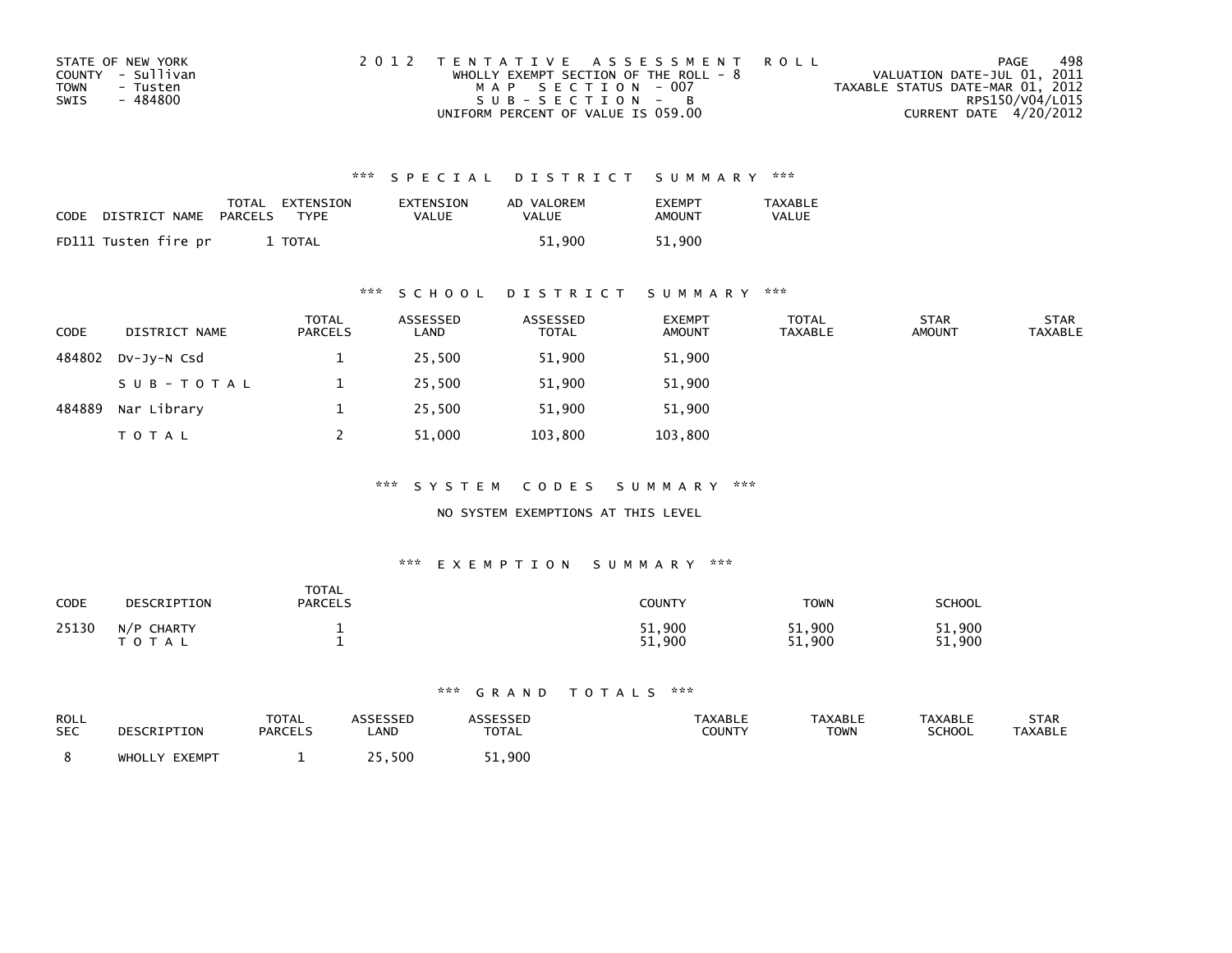| STATE OF NEW YORK<br>- Sullivan<br>COUNTY<br><b>TOWN</b><br>- Tusten<br>- 484800<br>SWIS | 2012                                                                   | WHOLLY EXEMPT SECTION OF THE ROLL - 8<br>TAX MAP NUMBER SEQUENCE<br>UNIFORM PERCENT OF VALUE IS 059.00 |             | TENTATIVE ASSESSMENT ROLL                                                                                                                                                                                                       | ROLL - 8<br>VALUATION DATE-JUL 01, 2011<br>TAXABLE STATUS DATE-MAR 01, 2012 |          | 499<br>PAGE |
|------------------------------------------------------------------------------------------|------------------------------------------------------------------------|--------------------------------------------------------------------------------------------------------|-------------|---------------------------------------------------------------------------------------------------------------------------------------------------------------------------------------------------------------------------------|-----------------------------------------------------------------------------|----------|-------------|
| TAX MAP PARCEL NUMBER                                                                    | PROPERTY LOCATION & CLASS ASSESSMENT                                   |                                                                                                        |             |                                                                                                                                                                                                                                 | EXEMPTION CODE-----------------COUNTY-------TOWN------SCHOOL                |          |             |
| CURRENT OWNERS NAME                                                                      |                                                                        |                                                                                                        |             |                                                                                                                                                                                                                                 |                                                                             |          |             |
|                                                                                          | TWN Trout Pond Rd                                                      |                                                                                                        |             |                                                                                                                                                                                                                                 |                                                                             |          |             |
| $7. C - 1 - 1$                                                                           | 581 Chd/adt camp<br>DV-Jy-N Csd 484802-89 234,300 COUNTY TAXABLE VALUE |                                                                                                        | MIDA        |                                                                                                                                                                                                                                 | 1752,900                                                                    | 1752,900 | 1752,900    |
| Industrial Development Agency                                                            |                                                                        |                                                                                                        |             | TOWN TAXABLE VALUE                                                                                                                                                                                                              |                                                                             |          |             |
|                                                                                          |                                                                        | 1752,900                                                                                               |             | SCHOOL TAXABLE VALUE                                                                                                                                                                                                            |                                                                             |          |             |
|                                                                                          | DEED BOOK 2010 PG-57994                                                |                                                                                                        |             |                                                                                                                                                                                                                                 |                                                                             |          |             |
|                                                                                          | FULL MARKET VALUE                                                      | 2971,000                                                                                               |             |                                                                                                                                                                                                                                 |                                                                             |          |             |
|                                                                                          |                                                                        |                                                                                                        |             |                                                                                                                                                                                                                                 |                                                                             |          |             |
|                                                                                          | TWN Camps Mogen Avraham                                                |                                                                                                        |             |                                                                                                                                                                                                                                 |                                                                             |          |             |
| $7. C - 1 - 2$                                                                           | 322 Rural vac>10                                                       |                                                                                                        | MIDA        | 18020 — 18020 — 18020 — 18020 — 18020 — 18020 — 18020 — 18020 — 18020 — 18020 — 18020 — 18020 — 18020 — 18020 — 18020 — 18020 — 18020 — 18020 — 18020 — 18020 — 18020 — 18020 — 18020 — 18020 — 18020 — 18020 — 18020 — 18020 — | 30,800                                                                      | 30,800   | 30,800      |
| Industrial Development Agency                                                            | DV-Jy-N Csd 484802-89                                                  |                                                                                                        |             | 30,800 COUNTY TAXABLE VALUE                                                                                                                                                                                                     |                                                                             |          |             |
| 1 Cablevision Ctr <sup>:</sup><br>Ferndale, NY 12734                                     | ACRES 9.30                                                             | 30,800                                                                                                 | <b>TOWN</b> | TAXABLE VALUE                                                                                                                                                                                                                   |                                                                             |          |             |
|                                                                                          | EAST-0339669 NRTH-0576487                                              |                                                                                                        |             | SCHOOL TAXABLE VALUE                                                                                                                                                                                                            |                                                                             |          |             |
|                                                                                          | DEED BOOK 2010 PG-57994                                                |                                                                                                        |             |                                                                                                                                                                                                                                 |                                                                             |          |             |
|                                                                                          | FULL MARKET VALUE                                                      | 52,200                                                                                                 |             |                                                                                                                                                                                                                                 |                                                                             |          |             |
|                                                                                          |                                                                        |                                                                                                        |             |                                                                                                                                                                                                                                 |                                                                             |          |             |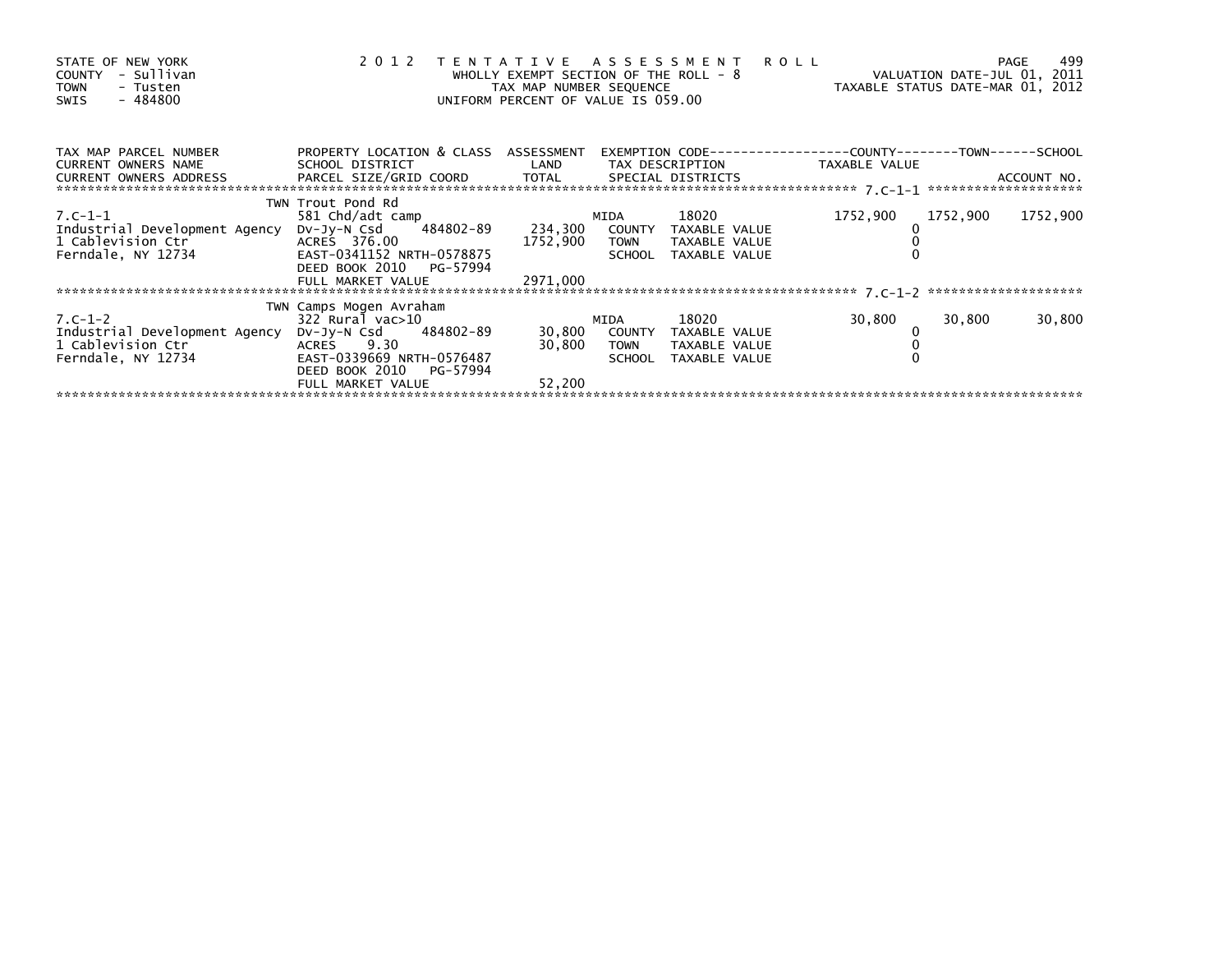| STATE OF NEW YORK       | 2012 TENTATIVE ASSESSMENT ROLL          | PAGE                             | 500 |
|-------------------------|-----------------------------------------|----------------------------------|-----|
| COUNTY - Sullivan       | WHOLLY EXEMPT SECTION OF THE ROLL - $8$ | VALUATION DATE-JUL 01, 2011      |     |
| <b>TOWN</b><br>- Tusten | MAP SECTION - 007                       | TAXABLE STATUS DATE-MAR 01, 2012 |     |
| - 484800<br>SWIS        | SUB-SECTION - C                         | RPS150/V04/L015                  |     |
|                         | UNIFORM PERCENT OF VALUE IS 059.00      | CURRENT DATE 4/20/2012           |     |

|             |             | 'AA                            | TON.<br>- רי | NSION     | <b>ORFM</b><br>AD<br>vΔ<br>'⊢lv. | -MP        | $\Lambda$ VADI $\tau$ |
|-------------|-------------|--------------------------------|--------------|-----------|----------------------------------|------------|-----------------------|
| CODE<br>___ | NAME<br>י נ | <b>PARCEL</b><br>$\sim$ $\sim$ | <b>TVPL</b>  | UL<br>{∞∆ | VΔ                               | ΔМ<br>אווי | VAI<br>---            |

### NO SPECIAL DISTRICTS AT THIS LEVEL

#### \*\*\* S C H O O L D I S T R I C T S U M M A R Y \*\*\*

| <b>CODE</b> | DISTRICT NAME | TOTAL<br><b>PARCELS</b> | ASSESSED<br>LAND | ASSESSED<br><b>TOTAL</b> | <b>EXEMPT</b><br><b>AMOUNT</b> | <b>TOTAL</b><br>TAXABLE | <b>STAR</b><br><b>AMOUNT</b> | <b>STAR</b><br><b>TAXABLE</b> |
|-------------|---------------|-------------------------|------------------|--------------------------|--------------------------------|-------------------------|------------------------------|-------------------------------|
| 484802      | DV-JV-N Csd   |                         | 265,100          | 1783,700                 | 1783,700                       |                         |                              |                               |
|             | SUB-TOTAL     |                         | 265,100          | 1783,700                 | 1783,700                       |                         |                              |                               |
| 484889      | Nar Library   |                         | 265.100          | 1783,700                 | 1783.700                       |                         |                              |                               |
|             | <b>TOTAL</b>  | 4                       | 530,200          | 3567,400                 | 3567,400                       |                         |                              |                               |

#### \*\*\* S Y S T E M C O D E S S U M M A R Y \*\*\*

#### NO SYSTEM EXEMPTIONS AT THIS LEVEL

| CODE  | DESCRIPTION              | TOTAL<br>PARCELS | COUNTY               | <b>TOWN</b>          | SCHOOL                   |
|-------|--------------------------|------------------|----------------------|----------------------|--------------------------|
| 18020 | <b>MIDA</b><br>T O T A L |                  | 1783,700<br>1783.700 | 1783,700<br>1783,700 | 1783<br>.700<br>1783,700 |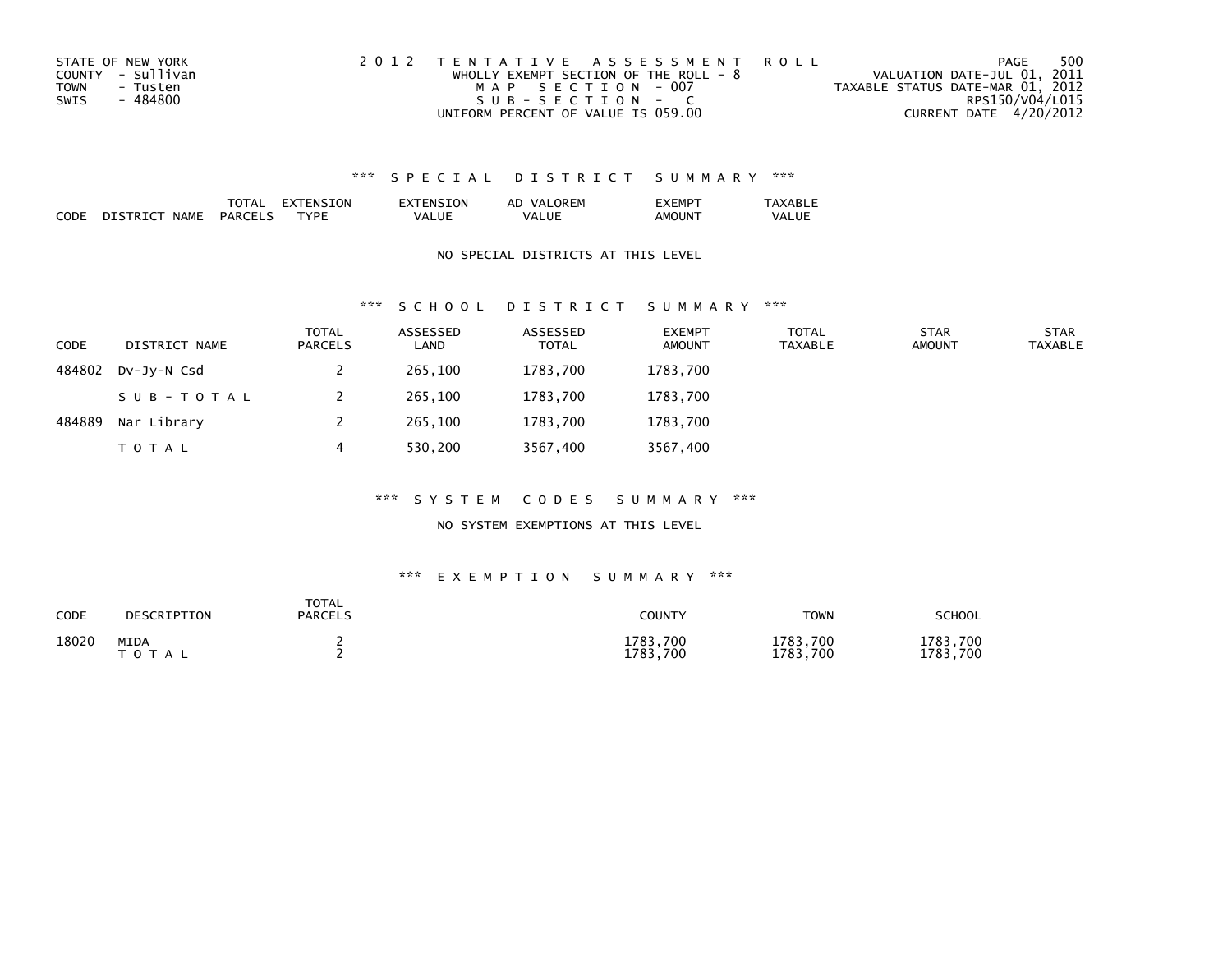| STATE OF NEW YORK       | 2012 TENTATIVE ASSESSMENT ROLL          | 501<br>PAGE                      |
|-------------------------|-----------------------------------------|----------------------------------|
| COUNTY - Sullivan       | WHOLLY EXEMPT SECTION OF THE ROLL - $8$ | VALUATION DATE-JUL 01, 2011      |
| <b>TOWN</b><br>- Tusten | MAP SECTION - 007                       | TAXABLE STATUS DATE-MAR 01, 2012 |
| - 484800<br>SWIS        | $SUB - SECTION - C$                     | RPS150/V04/L015                  |
|                         | UNIFORM PERCENT OF VALUE IS 059.00      | CURRENT DATE 4/20/2012           |

| ROLL       | DESCRIPTION   | <b>TOTAL</b>   | ASSESSED | ASSESSED     | <b>TAXABLE</b> | <b>TAXABLE</b> | <b>TAXABLE</b> | STAR           |
|------------|---------------|----------------|----------|--------------|----------------|----------------|----------------|----------------|
| <b>SEC</b> |               | <b>PARCELS</b> | LAND     | <b>TOTAL</b> | <b>COUNTY</b>  | <b>TOWN</b>    | <b>SCHOOL</b>  | <b>TAXABLE</b> |
|            | WHOLLY EXEMPT |                | 265,100  | 1783.700     |                |                |                |                |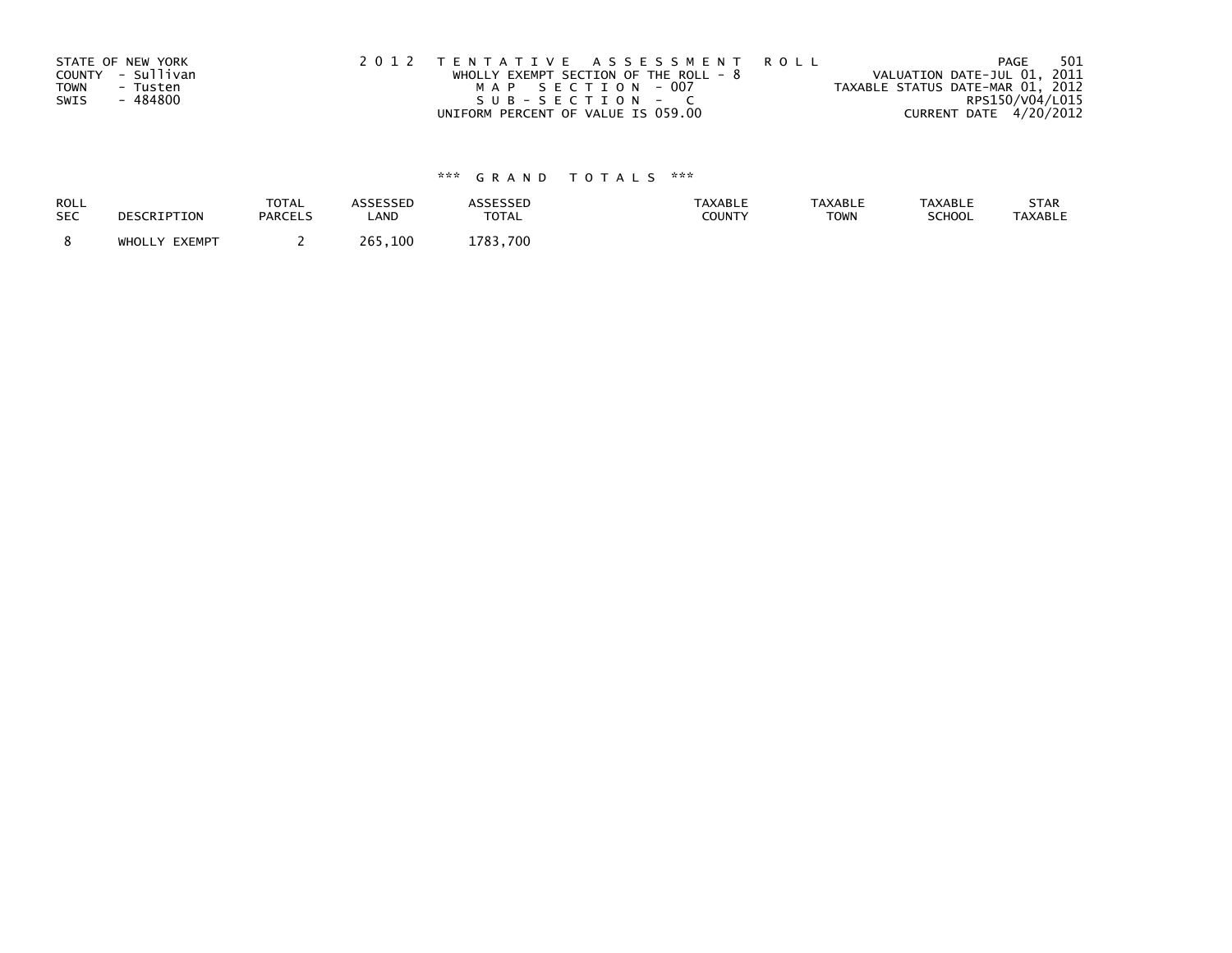| STATE OF NEW YORK<br>COUNTY - Sullivan<br><b>TOWN</b><br>- Tusten<br>$-484800$<br><b>SWIS</b>           | 2 0 1 2                                                                                                                                                                                                                            | TAX MAP NUMBER SEQUENCE      | TENTATIVE ASSESSMENT<br><b>ROLL</b><br>WHOLLY EXEMPT SECTION OF THE ROLL - 8<br>UNIFORM PERCENT OF VALUE IS 059.00                                                                                                                              | TAXABLE STATUS DATE-MAR 01, 2012                                                          |                              | 502<br>PAGE<br>VALUATION DATE-JUL 01, 2011 |
|---------------------------------------------------------------------------------------------------------|------------------------------------------------------------------------------------------------------------------------------------------------------------------------------------------------------------------------------------|------------------------------|-------------------------------------------------------------------------------------------------------------------------------------------------------------------------------------------------------------------------------------------------|-------------------------------------------------------------------------------------------|------------------------------|--------------------------------------------|
| TAX MAP PARCEL NUMBER<br>CURRENT OWNERS NAME<br><b>CURRENT OWNERS ADDRESS</b>                           | PROPERTY LOCATION & CLASS ASSESSMENT<br>SCHOOL DISTRICT<br>PARCEL SIZE/GRID COORD                                                                                                                                                  | LAND<br><b>TOTAL</b>         | EXEMPTION CODE-----------------COUNTY-------TOWN------SCHOOL<br>TAX DESCRIPTION<br>SPECIAL DISTRICTS                                                                                                                                            | <b>TAXABLE VALUE</b>                                                                      |                              | ACCOUNT NO.                                |
| $8. - 1 - 10$<br>Town Of Tusten<br>PO Box 195<br>Narrowsburg, NY 12764                                  | $Co$ Rd $24$<br>652 Govt bldgs<br>484802-89<br>DV-JY-N Csd<br>Combined with $8.-1-11.1$<br>60.00 DPTH 173.00<br><b>FRNT</b><br>1.06<br><b>ACRES</b><br>EAST-0301436 NRTH-0586836<br>DEED BOOK 809<br>PG-00530<br>FULL MARKET VALUE | 51,900<br>251,700<br>426,600 | TWN W/CORP 13500<br>COUNTY TAXABLE VALUE<br><b>TOWN</b><br>TAXABLE VALUE<br>SCHOOL TAXABLE VALUE<br>FD110 Narrowsburg fire<br>251,700 EX<br>LT100 Narrowsburg light<br>251,700 EX<br>SD090 Narrowsburg sewer                                    | 251,700<br>0<br>$\mathbf 0$<br>$\Omega$<br>0 <sub>T</sub><br>0 <sub>T</sub><br>5.50 UN M  | 251,700                      | 600341<br>251,700                          |
|                                                                                                         |                                                                                                                                                                                                                                    |                              | WD050 Narrowsburg water<br>251,700 EX                                                                                                                                                                                                           |                                                                                           | 0 TO M                       |                                            |
|                                                                                                         |                                                                                                                                                                                                                                    |                              |                                                                                                                                                                                                                                                 |                                                                                           |                              |                                            |
| $8. - 1 - 11.2$<br>Western Sullivan Public Librar Dv-Jy-N Csd<br>PO Box 737<br>Jeffersonville, NY 12748 | $CO$ Rd $24$<br>611 Library<br>484802-89<br>FRNT 179.00 DPTH 167.00<br>EAST-0301285 NRTH-0586988<br>DEED BOOK 2363<br>PG-014<br>FULL MARKET VALUE                                                                                  | 7,300<br>217,300<br>368,300  | 25300<br><b>NP ORGNS</b><br>COUNTY TAXABLE VALUE<br>TAXABLE VALUE<br><b>TOWN</b><br>SCHOOL TAXABLE VALUE<br>FD110 Narrowsburg fire<br>217,300 EX<br>LT100 Narrowsburg light<br>217,300 EX<br>SD090 Narrowsburg sewer<br>WD050 Narrowsburg water | 217,300<br>0<br>$\mathbf{0}$<br>$\Omega$<br>0 <sub>T</sub><br>0 <sub>T</sub><br>1.00 UN M | 217,300<br>0 TO M            | 600343<br>217,300                          |
|                                                                                                         |                                                                                                                                                                                                                                    |                              |                                                                                                                                                                                                                                                 |                                                                                           |                              |                                            |
| $8. - 1 - 16$<br>Town of Tusten<br>210 Bridge St<br>PO Box 195<br>Narrowsburg, NY 12764                 | Bridge St<br>590 Park<br>484802<br>DV-JY-N Csd<br><b>ACRES</b><br>0.24<br>DEED BOOK 2489<br>PG-516<br>FULL MARKET VALUE                                                                                                            | 25,000<br>25,000<br>42,400   | TWN W/CORP 13500<br>COUNTY TAXABLE VALUE<br><b>TOWN</b><br>TAXABLE VALUE<br>SCHOOL TAXABLE VALUE                                                                                                                                                | 25,000<br>0<br>$\mathbf 0$<br>$\Omega$                                                    | 25,000                       | 25,000                                     |
|                                                                                                         |                                                                                                                                                                                                                                    |                              |                                                                                                                                                                                                                                                 |                                                                                           |                              |                                            |
| $8.-2-11.2$<br>Glen Cove Cemetery Assoc<br><b>Inc</b><br>Narrowsburg, NY 12764                          | Twn Rd 33<br>695 Cemetery<br>484802-89<br>DV-Jy-N Csd<br>ACRES 1.85<br>EAST-0302193 NRTH-0587283<br>DEED BOOK 828<br>PG-00174<br>FULL MARKET VALUE                                                                                 | 15,500<br>16,000<br>27,100   | CEMETERY 27350<br>COUNTY TAXABLE VALUE<br>TAXABLE VALUE<br><b>TOWN</b><br>SCHOOL TAXABLE VALUE<br>FD110 Narrowsburg fire<br>16,000 EX<br>LT100 Narrowsburg light<br>16,000 EX<br>SD090 Narrowsburg sewer<br>WD050 Narrowsburg water             | 16,000<br>0<br>$\mathbf{0}$<br>$\Omega$<br>0 <sub>T</sub><br>0 <sub>T</sub>               | 16,000<br>.00 UN M<br>0 TO M | 600121<br>16,000                           |
|                                                                                                         |                                                                                                                                                                                                                                    |                              | 16,000 EX                                                                                                                                                                                                                                       |                                                                                           |                              |                                            |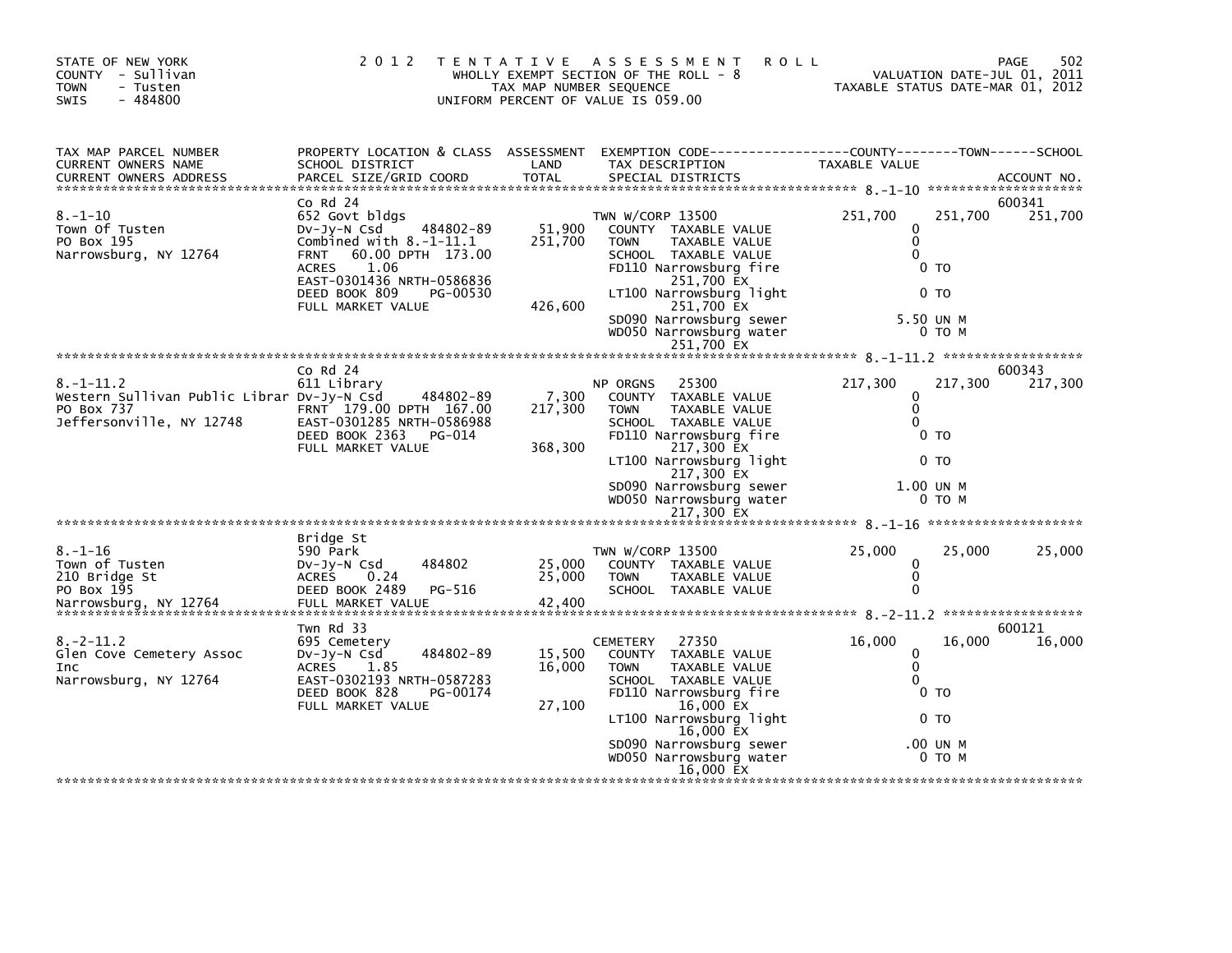| STATE OF NEW YORK<br>- Sullivan<br>COUNTY<br><b>TOWN</b><br>- Tusten<br>$-484800$<br>SWIS | 2 0 1 2                                                                                       | TAX MAP NUMBER SEQUENCE | TENTATIVE ASSESSMENT ROLL<br>WHOLLY EXEMPT SECTION OF THE ROLL - 8<br>UNIFORM PERCENT OF VALUE IS 059.00 | VALUATION DATE-JUL 01, 2011<br>TAXABLE STATUS DATE-MAR 01, 2012 | 503<br>PAGE |
|-------------------------------------------------------------------------------------------|-----------------------------------------------------------------------------------------------|-------------------------|----------------------------------------------------------------------------------------------------------|-----------------------------------------------------------------|-------------|
| TAX MAP PARCEL NUMBER<br><b>CURRENT OWNERS NAME</b><br><b>CURRENT OWNERS ADDRESS</b>      | PROPERTY LOCATION & CLASS ASSESSMENT<br>SCHOOL DISTRICT NOTES<br>PARCEL SIZE/GRID COORD TOTAL |                         | LAND TAX DESCRIPTION<br>SPECIAL DISTRICTS                                                                | TAXABLE VALUE                                                   | ACCOUNT NO. |
|                                                                                           | Twn Rd 33                                                                                     |                         |                                                                                                          |                                                                 | 600120      |
| $8. -2 - 12$                                                                              | 695 Cemetery                                                                                  |                         | CEMETERY 27350                                                                                           | 27,000<br>27,000                                                | 27,000      |
| Glen Cove Cemetery<br>Association Inc                                                     | DV-Jy-N Csd 484802-89<br>ACRES 5.30                                                           | 26,600<br>27,000        | COUNTY TAXABLE VALUE<br>TOWN TAXABLE VALUE                                                               |                                                                 |             |
| Narrowsburg, NY 12764                                                                     | EAST-0302430 NRTH-0587250<br>FULL MARKET VALUE                                                | 45,800                  | SCHOOL TAXABLE VALUE<br>FD110 Narrowsburg fire<br>27,000 EX                                              | 0 <sub>T</sub>                                                  |             |
|                                                                                           |                                                                                               |                         | LT100 Narrowsburg light<br>27,000 EX                                                                     | 0 TO                                                            |             |
|                                                                                           |                                                                                               |                         | SD090 Narrowsburg sewer                                                                                  | .00 UN M                                                        |             |
|                                                                                           |                                                                                               |                         | WD050 Narrowsburg water<br>27,000 EX                                                                     | 0 то м                                                          |             |
|                                                                                           |                                                                                               |                         |                                                                                                          |                                                                 |             |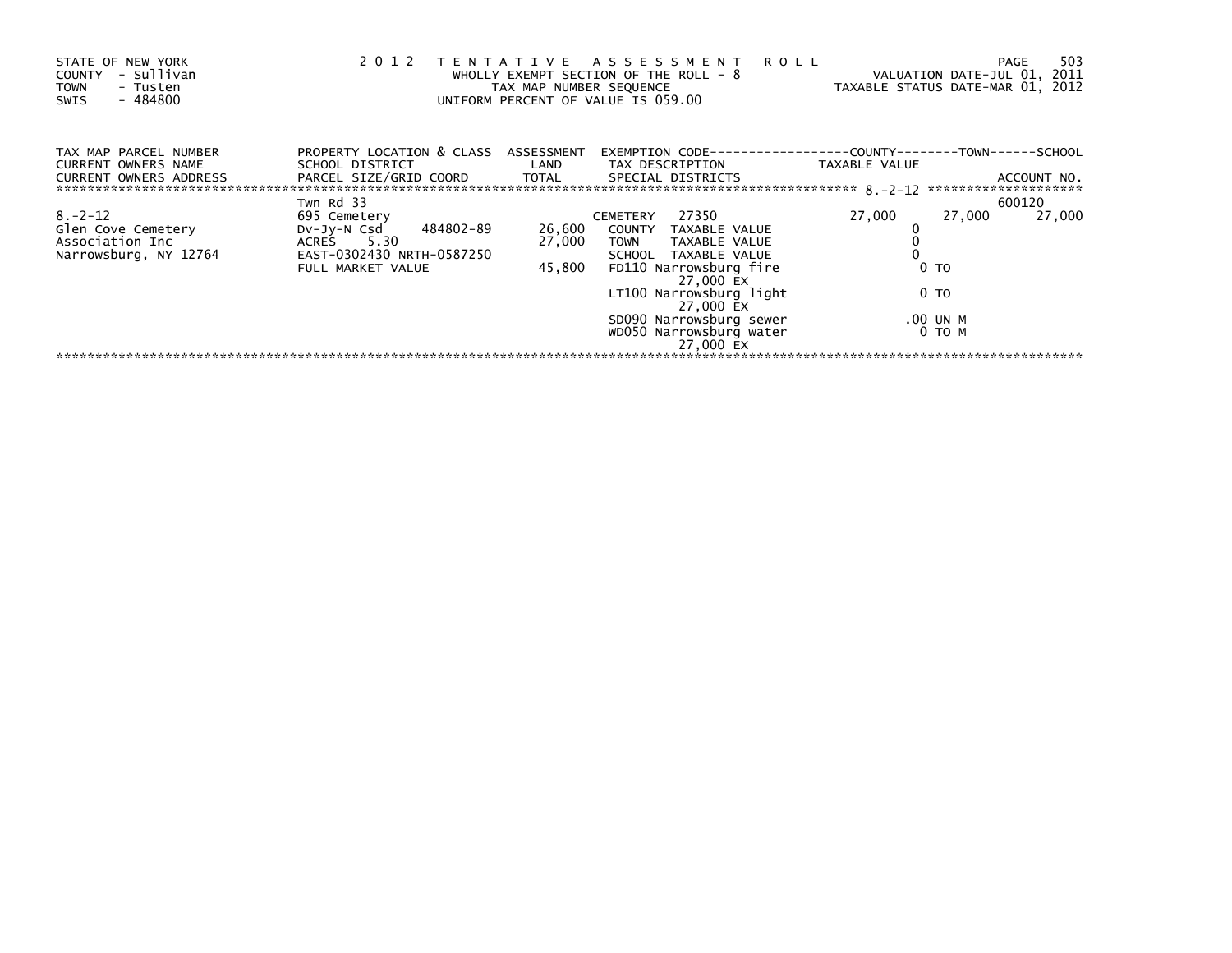|      | STATE OF NEW YORK | 2012 TENTATIVE ASSESSMENT ROLL        |  |                                  | PAGE                   | 504 |
|------|-------------------|---------------------------------------|--|----------------------------------|------------------------|-----|
|      | COUNTY - Sullivan | WHOLLY EXEMPT SECTION OF THE ROLL - 8 |  | VALUATION DATE-JUL 01, 2011      |                        |     |
| TOWN | - Tusten          | MAP SECTION - 008                     |  | TAXABLE STATUS DATE-MAR 01, 2012 |                        |     |
| SWIS | - 484800          | SUB-SECTION-                          |  |                                  | RPS150/V04/L015        |     |
|      |                   | UNIFORM PERCENT OF VALUE IS 059.00    |  |                                  | CURRENT DATE 4/20/2012 |     |

| CODE | DISTRICT NAME                                | TOTAL<br>PARCELS | EXTENSION<br><b>TYPF</b> | EXTENSION<br>VALUE | AD VALOREM<br><b>VALUE</b> | <b>EXEMPT</b><br><b>AMOUNT</b> | TAXABLE<br><b>VALUE</b> |
|------|----------------------------------------------|------------------|--------------------------|--------------------|----------------------------|--------------------------------|-------------------------|
|      | FD110 Narrowsburg fi<br>LT100 Narrowsburg li |                  | 4 TOTAL<br>4 TOTAL       |                    | 512,000<br>512.000<br>6.50 | 512,000<br>512,000             | 6.50                    |
|      | SD090 Narrowsburg se<br>WD050 Narrowsburg wa |                  | 4 UNITS M<br>4 TOTAL M   |                    | 512,000                    | 512,000                        |                         |

#### \*\*\* S C H O O L D I S T R I C T S U M M A R Y \*\*\*

| <b>CODE</b> | DISTRICT NAME | <b>TOTAL</b><br><b>PARCELS</b> | ASSESSED<br>LAND | ASSESSED<br><b>TOTAL</b> | <b>EXEMPT</b><br><b>AMOUNT</b> | <b>TOTAL</b><br>TAXABLE | <b>STAR</b><br><b>AMOUNT</b> | <b>STAR</b><br><b>TAXABLE</b> |
|-------------|---------------|--------------------------------|------------------|--------------------------|--------------------------------|-------------------------|------------------------------|-------------------------------|
| 484802      | DV-JY-N Csd   |                                | 126,300          | 537,000                  | 537,000                        |                         |                              |                               |
|             | SUB-TOTAL     |                                | 126.300          | 537.000                  | 537,000                        |                         |                              |                               |
| 484889      | Nar Library   | 4                              | 101,300          | 512.000                  | 512,000                        |                         |                              |                               |
|             | T O T A L     | q                              | 227,600          | 1049,000                 | 1049,000                       |                         |                              |                               |

#### \*\*\* S Y S T E M C O D E S S U M M A R Y \*\*\*

## NO SYSTEM EXEMPTIONS AT THIS LEVEL

| CODE                    | DESCRIPTION                                                   | <b>TOTAL</b><br><b>PARCELS</b> | <b>COUNTY</b>                           | <b>TOWN</b>                             | <b>SCHOOL</b>                           |
|-------------------------|---------------------------------------------------------------|--------------------------------|-----------------------------------------|-----------------------------------------|-----------------------------------------|
| 13500<br>25300<br>27350 | TWN W/CORP<br><b>NP ORGNS</b><br><b>CEMETERY</b><br>T O T A L |                                | 276,700<br>217,300<br>43,000<br>537,000 | 276,700<br>217,300<br>43,000<br>537,000 | 276,700<br>217,300<br>43.000<br>537,000 |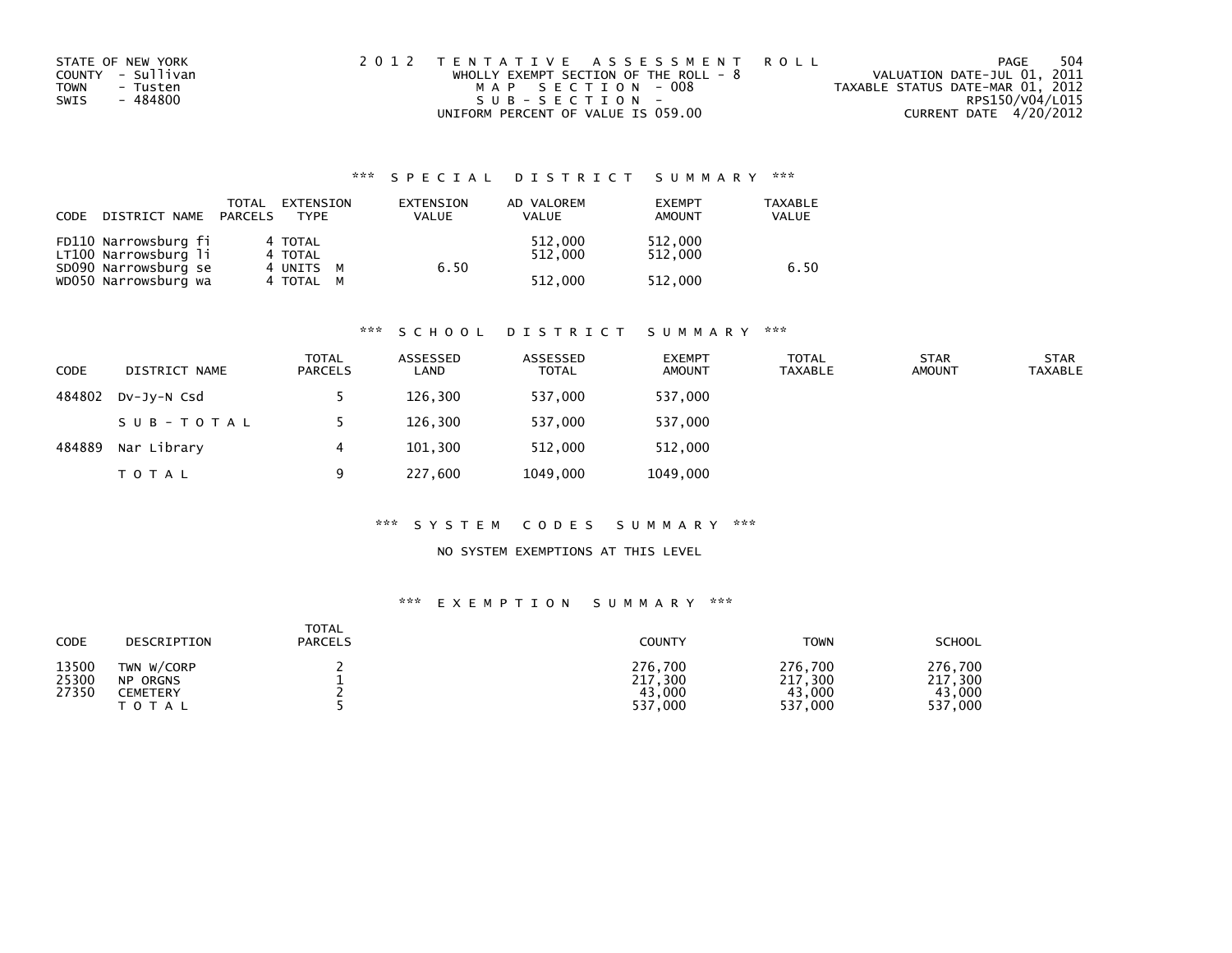| STATE OF NEW YORK<br>COUNTY - Sullivan<br>TOWN<br>- Tusten | 2012 TENTATIVE ASSESSMENT ROLL<br>WHOLLY EXEMPT SECTION OF THE ROLL - $8$<br>MAP SECTION - 008 | VALUATION DATE-JUL 01, 2011<br>TAXABLE STATUS DATE-MAR 01, 2012 | PAGE            | 505 |
|------------------------------------------------------------|------------------------------------------------------------------------------------------------|-----------------------------------------------------------------|-----------------|-----|
| - 484800<br>SWIS                                           | SUB-SECTION-<br>UNIFORM PERCENT OF VALUE IS 059.00                                             | CURRENT DATE 4/20/2012                                          | RPS150/V04/L015 |     |

| ROLL       | DESCRIPTION   | <b>TOTAL</b>   | <b>ASSESSED</b> | <b>ASSESSED</b> | <b>TAXABLE</b> | <b>TAXABLE</b> | <b>TAXABLE</b> | STAR    |
|------------|---------------|----------------|-----------------|-----------------|----------------|----------------|----------------|---------|
| <b>SEC</b> |               | <b>PARCELS</b> | LAND            | <b>TOTAL</b>    | COUNTY         | <b>TOWN</b>    | SCHOOL         | TAXABLE |
|            | WHOLLY EXEMPT |                | 126,300         | 537,000         |                |                |                |         |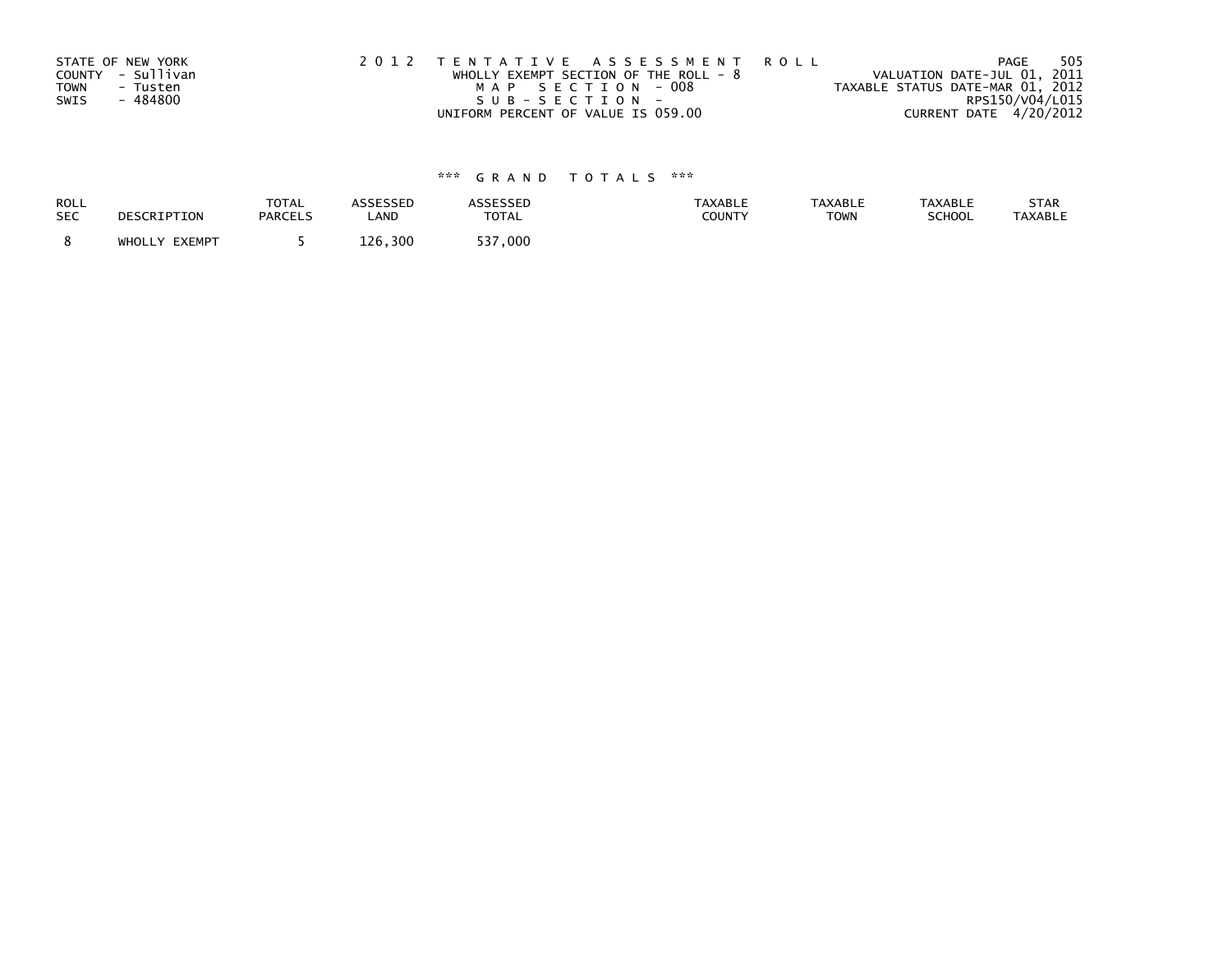| STATE OF NEW YORK<br>COUNTY - Sullivan<br><b>TOWN</b><br>- Tusten<br>SWIS<br>$-484800$ | 2 0 1 2                                                                                                                                                                 | <b>TENTATIVE</b><br>TAX MAP NUMBER SEQUENCE | <b>ROLL</b><br>ASSESSMENT<br>WHOLLY EXEMPT SECTION OF THE ROLL - 8<br>UNIFORM PERCENT OF VALUE IS 059.00                                                                                                                                           | TAXABLE STATUS DATE-MAR 01, 2012                      |                                                                     | 506<br>PAGE<br>VALUATION DATE-JUL 01, 2011 |
|----------------------------------------------------------------------------------------|-------------------------------------------------------------------------------------------------------------------------------------------------------------------------|---------------------------------------------|----------------------------------------------------------------------------------------------------------------------------------------------------------------------------------------------------------------------------------------------------|-------------------------------------------------------|---------------------------------------------------------------------|--------------------------------------------|
| TAX MAP PARCEL NUMBER<br>CURRENT OWNERS NAME<br>CURRENT OWNERS ADDRESS                 | SCHOOL DISTRICT                                                                                                                                                         | LAND                                        | PROPERTY LOCATION & CLASS ASSESSMENT EXEMPTION CODE----------------COUNTY-------TOWN------SCHOOL<br>TAX DESCRIPTION                                                                                                                                | TAXABLE VALUE                                         |                                                                     |                                            |
| $9 - 3 - 1$<br>Town Of Tusten<br>PO Box 195<br>Narrowsburg, NY 12764                   | Third St<br>591 Playground<br>484802-89<br>$Dv-Jv-N$ Csd<br>FRNT 500.00 DPTH 200.00<br>EAST-0298820 NRTH-0586490<br>FULL MARKET VALUE                                   | 20,700<br>24,900<br>42,200                  | TWN W/CORP 13500<br>COUNTY TAXABLE VALUE<br><b>TOWN</b><br>TAXABLE VALUE<br>SCHOOL TAXABLE VALUE<br>FD110 Narrowsburg fire<br>24,900 EX<br>LT100 Narrowsburg light<br>24,900 EX<br>SD090 Narrowsburg sewer<br>WD050 Narrowsburg water<br>24,900 EX | 24,900<br>$\Omega$<br>$\mathbf{0}$<br>$\Omega$        | 24,900<br>0 <sub>T</sub><br>0 <sub>T</sub><br>.00 UN M<br>0 TO M    | 600340<br>24,900                           |
|                                                                                        |                                                                                                                                                                         |                                             |                                                                                                                                                                                                                                                    |                                                       |                                                                     |                                            |
| $9. -4 - 1.2$<br>Town Of Tusten<br>PO Box 195<br>Narrowsburg, NY 12764                 | 3rd St<br>591 Playground<br>$Dv-Jv-N$ $\bar{C}sd$<br>484802-89<br>FRNT 50.00 DPTH 200.00<br>EAST-0298960 NRTH-0586330<br>DEED BOOK 724<br>PG-00047<br>FULL MARKET VALUE | 2,400<br>2,400<br>4,100                     | TWN W/CORP 13500<br>COUNTY TAXABLE VALUE<br><b>TOWN</b><br>TAXABLE VALUE<br>SCHOOL TAXABLE VALUE<br>FD110 Narrowsburg fire<br>2,400 EX<br>LT100 Narrowsburg light<br>2,400 EX<br>SD090 Narrowsburg sewer<br>WD050 Narrowsburg water<br>2,400 EX    | 2,400<br>0<br>$\Omega$<br>$\Omega$                    | 2,400<br>0 <sub>T</sub><br>0 <sub>T</sub><br>.00 UN M<br>$0$ TO $M$ | 600385<br>2,400                            |
| $9 - 9 - 1$                                                                            | Fourth St<br>651 Highway gar                                                                                                                                            |                                             | TWN W/CORP 13500                                                                                                                                                                                                                                   | 28,700                                                | 28,700                                                              | 600380<br>28,700                           |
| Town Of Tusten<br>PO Box 195<br>Narrowsburg, NY 12764                                  | 484802-89<br>$Dv-Jv-N$ Csd<br>FRNT 100.00 DPTH 100.00<br>EAST-0299340 NRTH-0586190<br>FULL MARKET VALUE                                                                 | 10,200<br>28,700<br>48,600                  | COUNTY TAXABLE VALUE<br><b>TAXABLE VALUE</b><br><b>TOWN</b><br>SCHOOL TAXABLE VALUE<br>FD110 Narrowsburg fire<br>28,700 EX<br>LT100 Narrowsburg light<br>28,700 EX<br>SD090 Narrowsburg sewer<br>WD050 Narrowsburg water<br>28,700 EX              | $\mathbf{0}$<br>$\mathbf{0}$<br>$\Omega$<br>1.50 UN M | 0 <sub>T</sub><br>0 <sub>T</sub><br>$0$ TO M                        |                                            |
|                                                                                        |                                                                                                                                                                         |                                             |                                                                                                                                                                                                                                                    |                                                       |                                                                     |                                            |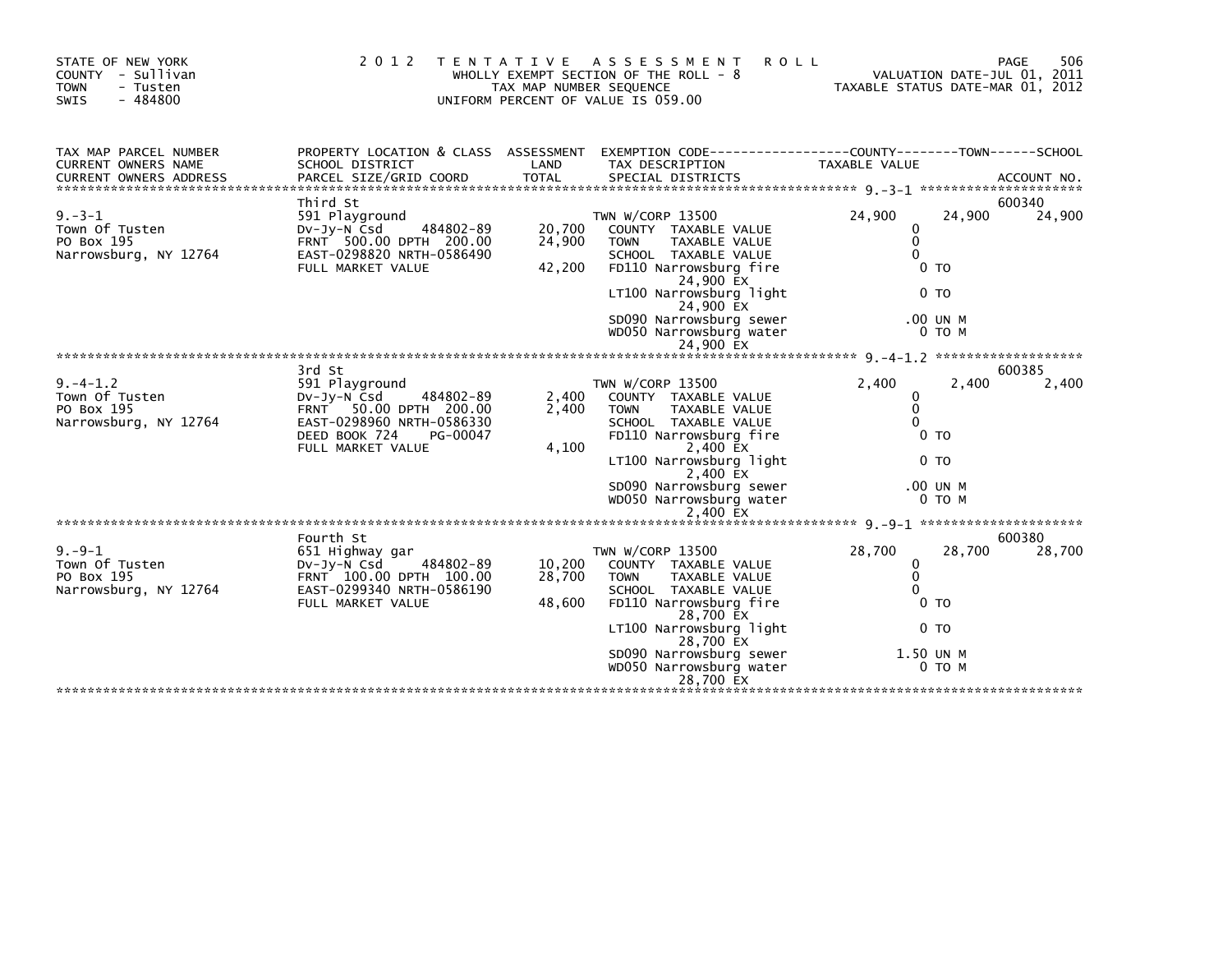| STATE OF NEW YORK<br>- Sullivan<br><b>COUNTY</b><br><b>TOWN</b><br>- Tusten<br>- 484800<br>SWIS | 2 0 1 2                                                                           | T E N T A T I V E<br>TAX MAP NUMBER SEQUENCE | A S S E S S M E N T R O L L<br>WHOLLY EXEMPT SECTION OF THE ROLL - 8<br>UNIFORM PERCENT OF VALUE IS 059.00 | VALUATION DATE-JUL 01, 2011<br>TAXABLE STATUS DATE-MAR 01, 2012 | 507<br><b>PAGE</b>               |
|-------------------------------------------------------------------------------------------------|-----------------------------------------------------------------------------------|----------------------------------------------|------------------------------------------------------------------------------------------------------------|-----------------------------------------------------------------|----------------------------------|
| TAX MAP PARCEL NUMBER<br><b>CURRENT OWNERS NAME</b><br>CURRENT OWNERS ADDRESS                   | PROPERTY LOCATION & CLASS ASSESSMENT<br>SCHOOL DISTRICT<br>PARCEL SIZE/GRID COORD | LAND<br>TOTAL                                | EXEMPTION CODE-----------------COUNTY-------<br>TAX DESCRIPTION<br>SPECIAL DISTRICTS                       | TAXABLE VALUE                                                   | -T0WN------SCHOOL<br>ACCOUNT NO. |
|                                                                                                 | Main St                                                                           |                                              |                                                                                                            |                                                                 | 144350                           |
| $9. - 10 - 13$                                                                                  | 590 Park                                                                          |                                              | TWN W/CORP 13500                                                                                           | 11,000<br>11,000                                                | 11,000                           |
| Town of Tusten                                                                                  | DV-Jy-N Csd 484802-89                                                             | 1,000                                        | COUNTY TAXABLE VALUE                                                                                       |                                                                 |                                  |
| PO Box 195<br>Narrowsburg, NY 12764                                                             | FRNT 64.00 DPTH 124.00<br>EAST-0300773 NRTH-0586769                               | 11,000                                       | TOWN TAXABLE VALUE<br>SCHOOL TAXABLE VALUE                                                                 |                                                                 |                                  |
|                                                                                                 | DEED BOOK 2457 PG-330<br>FULL MARKET VALUE                                        | 18,600                                       | FD110 Narrowsburg fire<br>11,000 EX                                                                        | 0 <sub>T</sub>                                                  |                                  |
|                                                                                                 |                                                                                   |                                              | LT100 Narrowsburg light<br>11,000 EX                                                                       | 0 TO                                                            |                                  |
|                                                                                                 |                                                                                   |                                              | SD090 Narrowsburg sewer                                                                                    | .00 UN M                                                        |                                  |
|                                                                                                 |                                                                                   |                                              | WD050 Narrowsburg water<br>11,000 EX                                                                       | 0 то м                                                          |                                  |
|                                                                                                 |                                                                                   |                                              |                                                                                                            |                                                                 |                                  |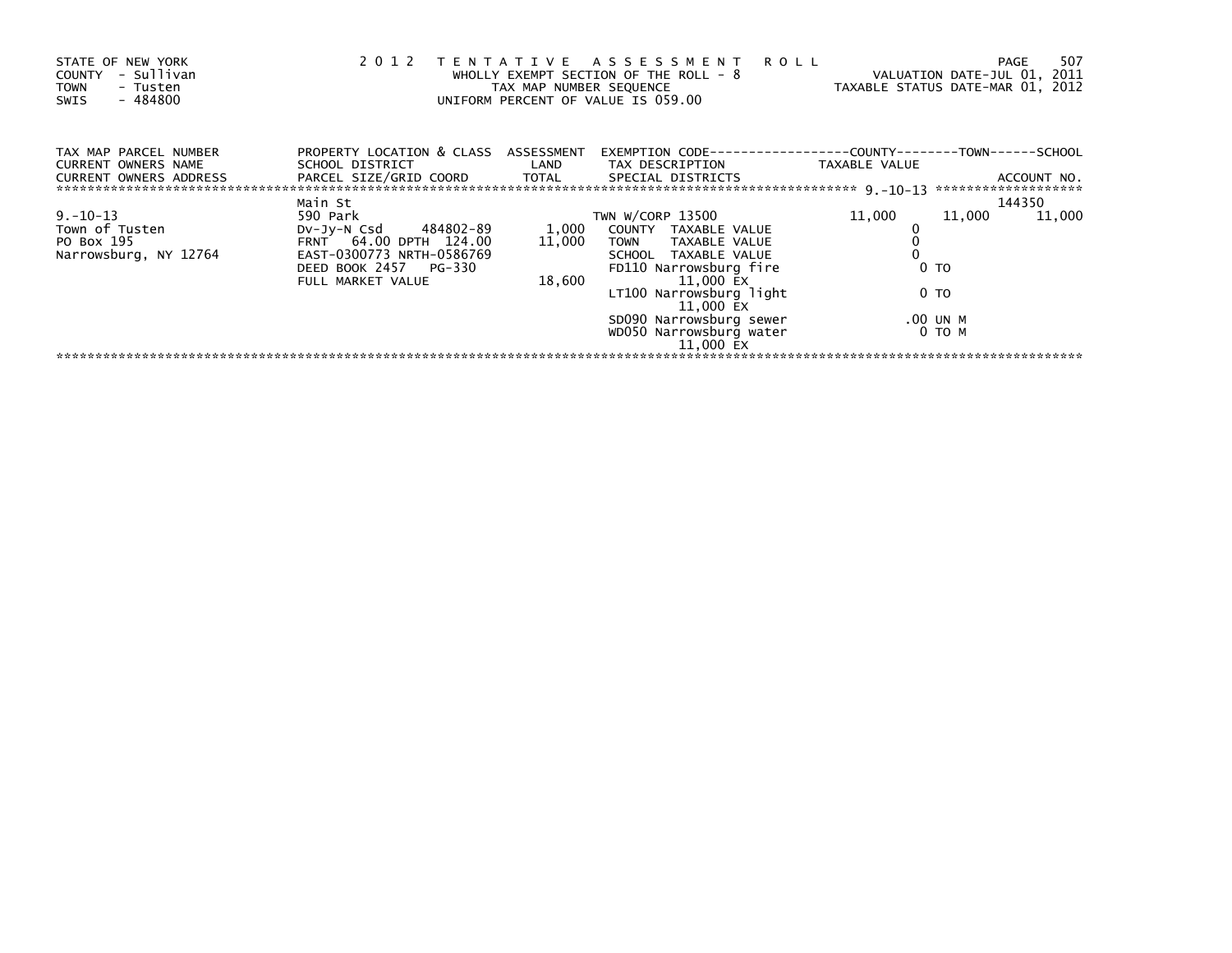| STATE OF NEW YORK |          | 2012 TENTATIVE ASSESSMENT ROLL        |  |                                  | PAGE                   | 508 |
|-------------------|----------|---------------------------------------|--|----------------------------------|------------------------|-----|
| COUNTY - Sullivan |          | WHOLLY EXEMPT SECTION OF THE ROLL - 8 |  | VALUATION DATE-JUL 01, 2011      |                        |     |
| TOWN              | - Tusten | MAP SECTION - 009                     |  | TAXABLE STATUS DATE-MAR 01, 2012 |                        |     |
| SWIS              | - 484800 | SUB-SECTION-                          |  |                                  | RPS150/V04/L015        |     |
|                   |          | UNIFORM PERCENT OF VALUE IS 059.00    |  |                                  | CURRENT DATE 4/20/2012 |     |

| CODE | DISTRICT NAME                                | TOTAL<br>PARCELS | EXTENSION<br><b>TYPF</b>         | EXTENSION<br><b>VALUE</b> | AD VALOREM<br><b>VALUE</b> | <b>EXEMPT</b><br>AMOUNT | TAXABLE<br><b>VALUE</b> |
|------|----------------------------------------------|------------------|----------------------------------|---------------------------|----------------------------|-------------------------|-------------------------|
|      | FD110 Narrowsburg fi<br>LT100 Narrowsburg li |                  | 4 TOTAL<br>4 TOTAL               |                           | 67,000<br>67.000           | 67,000<br>67,000        | 1.50                    |
|      | SD090 Narrowsburg se<br>WD050 Narrowsburg wa |                  | 4 UNITS<br><b>M</b><br>4 TOTAL M | 1.50                      | 67.000                     | 67,000                  |                         |

#### \*\*\* S C H O O L D I S T R I C T S U M M A R Y \*\*\*

| <b>CODE</b> | DISTRICT NAME | <b>TOTAL</b><br><b>PARCELS</b> | ASSESSED<br>LAND | ASSESSED<br><b>TOTAL</b> | <b>EXEMPT</b><br><b>AMOUNT</b> | <b>TOTAL</b><br><b>TAXABLE</b> | <b>STAR</b><br><b>AMOUNT</b> | <b>STAR</b><br><b>TAXABLE</b> |
|-------------|---------------|--------------------------------|------------------|--------------------------|--------------------------------|--------------------------------|------------------------------|-------------------------------|
| 484802      | DV-JY-N Csd   | 4                              | 34,300           | 67,000                   | 67,000                         |                                |                              |                               |
|             | SUB-TOTAL     | 4                              | 34,300           | 67,000                   | 67,000                         |                                |                              |                               |
| 484889      | Nar Library   | 4                              | 34,300           | 67.000                   | 67,000                         |                                |                              |                               |
|             | T O T A L     |                                | 68,600           | 134,000                  | 134,000                        |                                |                              |                               |

#### \*\*\* S Y S T E M C O D E S S U M M A R Y \*\*\*

### NO SYSTEM EXEMPTIONS AT THIS LEVEL

| <b>CODE</b> | DESCRIPTION             | <b>TOTAL</b><br><b>PARCELS</b> | <b>COUNTY</b>    | <b>TOWN</b>      | <b>SCHOOL</b>    |
|-------------|-------------------------|--------------------------------|------------------|------------------|------------------|
| 13500       | TWN W/CORP<br>T O T A L |                                | 67,000<br>67,000 | 67,000<br>67,000 | 67,000<br>67,000 |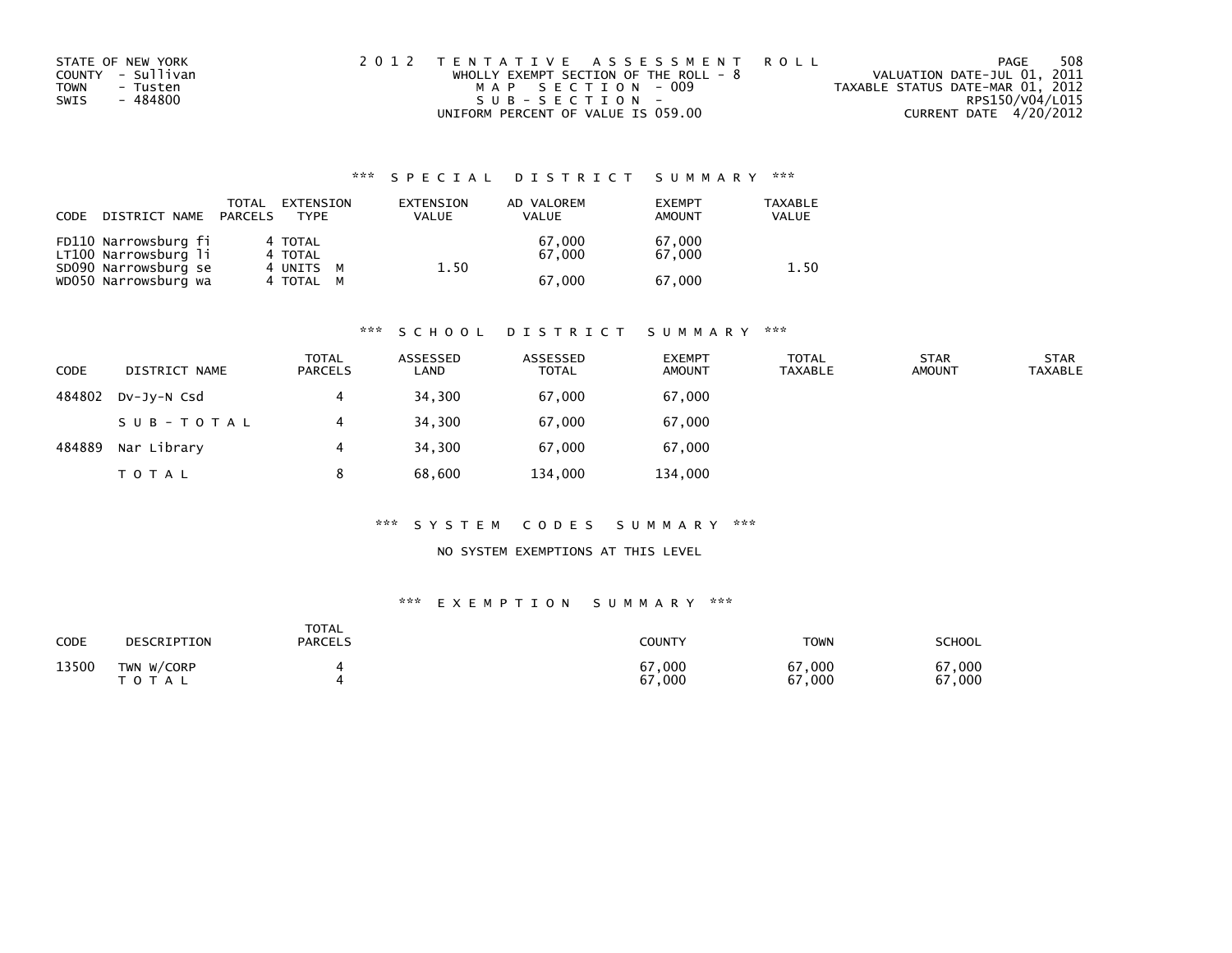|      | STATE OF NEW YORK | 2012 TENTATIVE ASSESSMENT ROLL          | PAGE                             | 509 |
|------|-------------------|-----------------------------------------|----------------------------------|-----|
|      | COUNTY - Sullivan | WHOLLY EXEMPT SECTION OF THE ROLL - $8$ | VALUATION DATE-JUL 01, 2011      |     |
| TOWN | - Tusten          | MAP SECTION - 009                       | TAXABLE STATUS DATE-MAR 01, 2012 |     |
| SWIS | - 484800          | SUB-SECTION-                            | RPS150/V04/L015                  |     |
|      |                   | UNIFORM PERCENT OF VALUE IS 059.00      | CURRENT DATE 4/20/2012           |     |

| ROLL       | DESCRIPTION   | <b>TOTAL</b>   | <b>ASSESSED</b> | <b>ASSESSED</b> | <b>TAXABLE</b> | <b>TAXABLE</b> | <b>TAXABLE</b> | STAR           |
|------------|---------------|----------------|-----------------|-----------------|----------------|----------------|----------------|----------------|
| <b>SEC</b> |               | <b>PARCELS</b> | LAND            | <b>TOTAL</b>    | COUNTY         | <b>TOWN</b>    | SCHOOL         | <b>TAXABLE</b> |
|            | WHOLLY EXEMPT |                | 34,300          | 67,000          |                |                |                |                |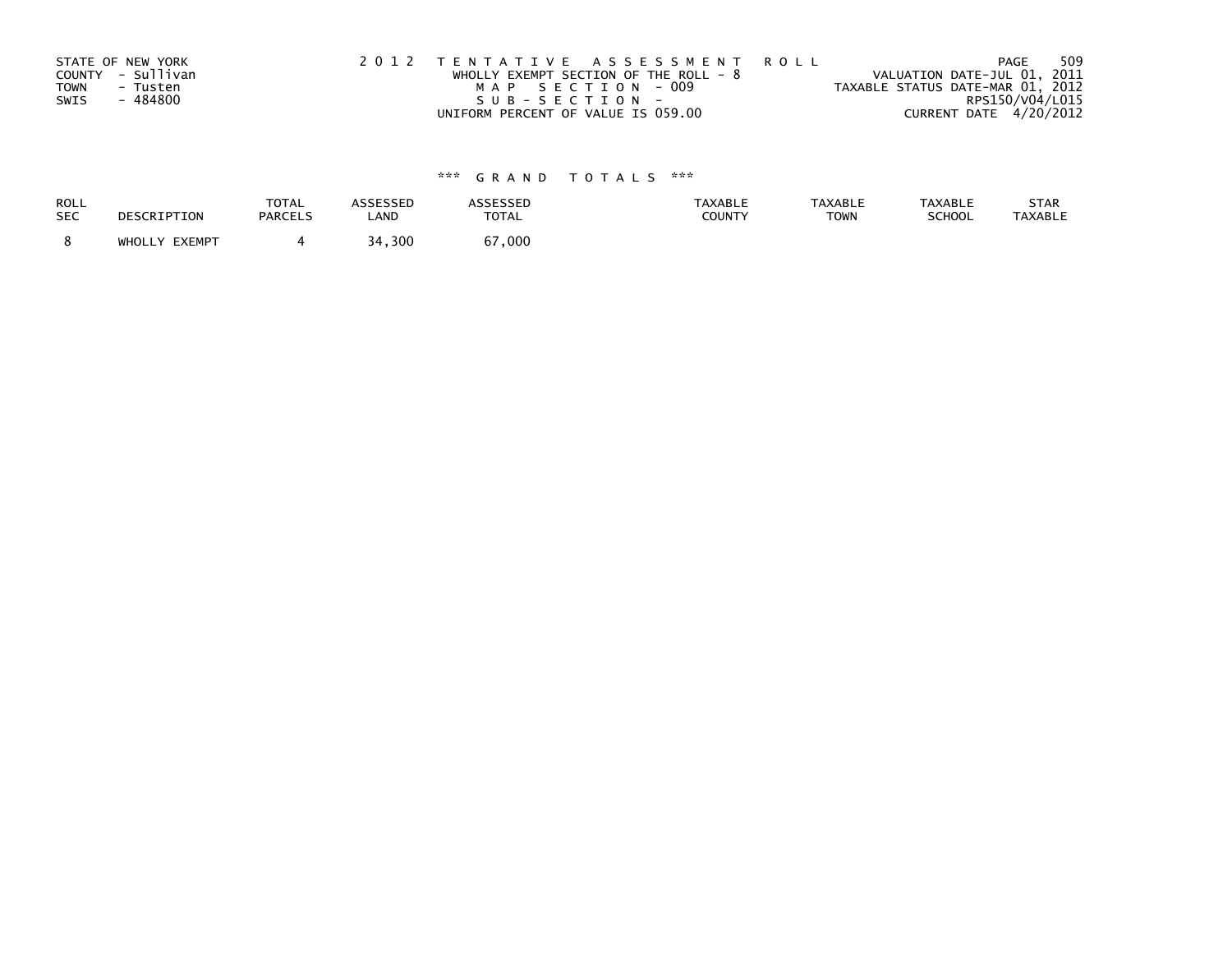| STATE OF NEW YORK<br>COUNTY - Sullivan<br><b>TOWN</b><br>- Tusten<br>$-484800$<br>SWIS                           | 2012                                                                                                                                                                                                         | T E N T A T I V E<br>TAX MAP NUMBER SEQUENCE | ASSESSMENT<br><b>ROLL</b><br>WHOLLY EXEMPT SECTION OF THE ROLL - 8<br>UNIFORM PERCENT OF VALUE IS 059.00                                                                                                                                                     | TAXABLE STATUS DATE-MAR 01, 2012                                |                                                           | 510<br>PAGE<br>VALUATION DATE-JUL 01, 2011 |
|------------------------------------------------------------------------------------------------------------------|--------------------------------------------------------------------------------------------------------------------------------------------------------------------------------------------------------------|----------------------------------------------|--------------------------------------------------------------------------------------------------------------------------------------------------------------------------------------------------------------------------------------------------------------|-----------------------------------------------------------------|-----------------------------------------------------------|--------------------------------------------|
| TAX MAP PARCEL NUMBER<br>CURRENT OWNERS NAME                                                                     | PROPERTY LOCATION & CLASS ASSESSMENT<br>SCHOOL DISTRICT                                                                                                                                                      | LAND                                         | EXEMPTION CODE------------------COUNTY--------TOWN------SCHOOL<br>TAX DESCRIPTION                                                                                                                                                                            | TAXABLE VALUE                                                   |                                                           |                                            |
| $10. -1 - 6.2$<br>Upper Delaware Council Inc<br>PO Box 192<br>Narrowsburg, NY 12764                              | 211 Bridge St<br>464 Office bldg.<br>484802-89<br>$Dv-Jv-N$ Csd<br>Office Bldg & Parking Lot<br><b>FRNT</b><br>84.97 DPTH 97.87<br>EAST-0301287 NRTH-0586779<br>DEED BOOK 1678<br>PG-35<br>FULL MARKET VALUE | 7,000<br>125,000<br>211,900                  | $N/P$ EDUC<br>25120<br>COUNTY TAXABLE VALUE<br><b>TOWN</b><br>TAXABLE VALUE<br>SCHOOL TAXABLE VALUE<br>FD110 Narrowsburg fire<br>125,000 EX<br>LT100 Narrowsburg light<br>125,000 EX<br>SD090 Narrowsburg sewer<br>WD050 Narrowsburg water<br>125,000 EX     | 125,000<br>0<br>$\mathbf{0}$<br>$\Omega$<br>1.50 UN M           | 125,000<br>0 <sub>T</sub><br>0 <sub>T</sub><br>0 TO M     | 200024<br>125,000                          |
|                                                                                                                  |                                                                                                                                                                                                              |                                              |                                                                                                                                                                                                                                                              |                                                                 |                                                           |                                            |
| $10. -1 - 8$<br>Narrowsburg Fire Dept Inc<br>Attn: Charles Knapp Treas<br>207 Bridge St<br>Narrowsburg, NY 12764 | $Co$ Rd $24$<br>662 Police/fire<br>484802-89<br>DV-JY-N Csd<br>FRNT 69.00 DPTH 207.00<br>EAST-0301340 NRTH-0586690<br>DEED BOOK 809<br>PG-00542<br>FULL MARKET VALUE                                         | 7,400<br>211,500<br>358,500                  | VOL FIREMN 26400<br>COUNTY TAXABLE VALUE<br><b>TAXABLE VALUE</b><br><b>TOWN</b><br>SCHOOL TAXABLE VALUE<br>FD110 Narrowsburg fire<br>211,500 EX<br>LT100 Narrowsburg light<br>211,500 EX<br>SD090 Narrowsburg sewer<br>WD050 Narrowsburg water<br>211,500 EX | 211,500<br>$\mathbf{0}$<br>$\mathbf 0$<br>$\Omega$<br>1.00 UN M | 211,500<br>0 <sub>T</sub><br>0 <sub>T</sub><br>$0$ TO $M$ | 600101<br>211,500                          |
| $10. -1 - 13$<br>St Pauls Lutheran Church<br>Narrowsburg, NY 12764                                               | Twn Rd 33<br>210 1 Family Res<br>484802-89<br>$Dv-Jv-N$ Csd<br>FRNT 125.00 DPTH 119.00<br>EAST-0301110 NRTH-0586230<br>DEED BOOK 674<br>PG-00245<br>FULL MARKET VALUE                                        | 8,300<br>102,900<br>174,400                  | $N/P$ RELIG 25110<br>COUNTY TAXABLE VALUE<br><b>TOWN</b><br>TAXABLE VALUE<br>SCHOOL TAXABLE VALUE<br>FD110 Narrowsburg fire<br>102,900 EX<br>LT100 Narrowsburg light<br>102,900 EX<br>SD090 Narrowsburg sewer<br>WD050 Narrowsburg water<br>102,900 EX       | 102,900<br>0<br>$\mathbf{0}$<br>$\Omega$<br>1.00 UN M           | 102,900<br>$0$ TO<br>0 <sub>T</sub><br>$0$ TO M           | 600150<br>102,900                          |
|                                                                                                                  |                                                                                                                                                                                                              |                                              |                                                                                                                                                                                                                                                              |                                                                 |                                                           |                                            |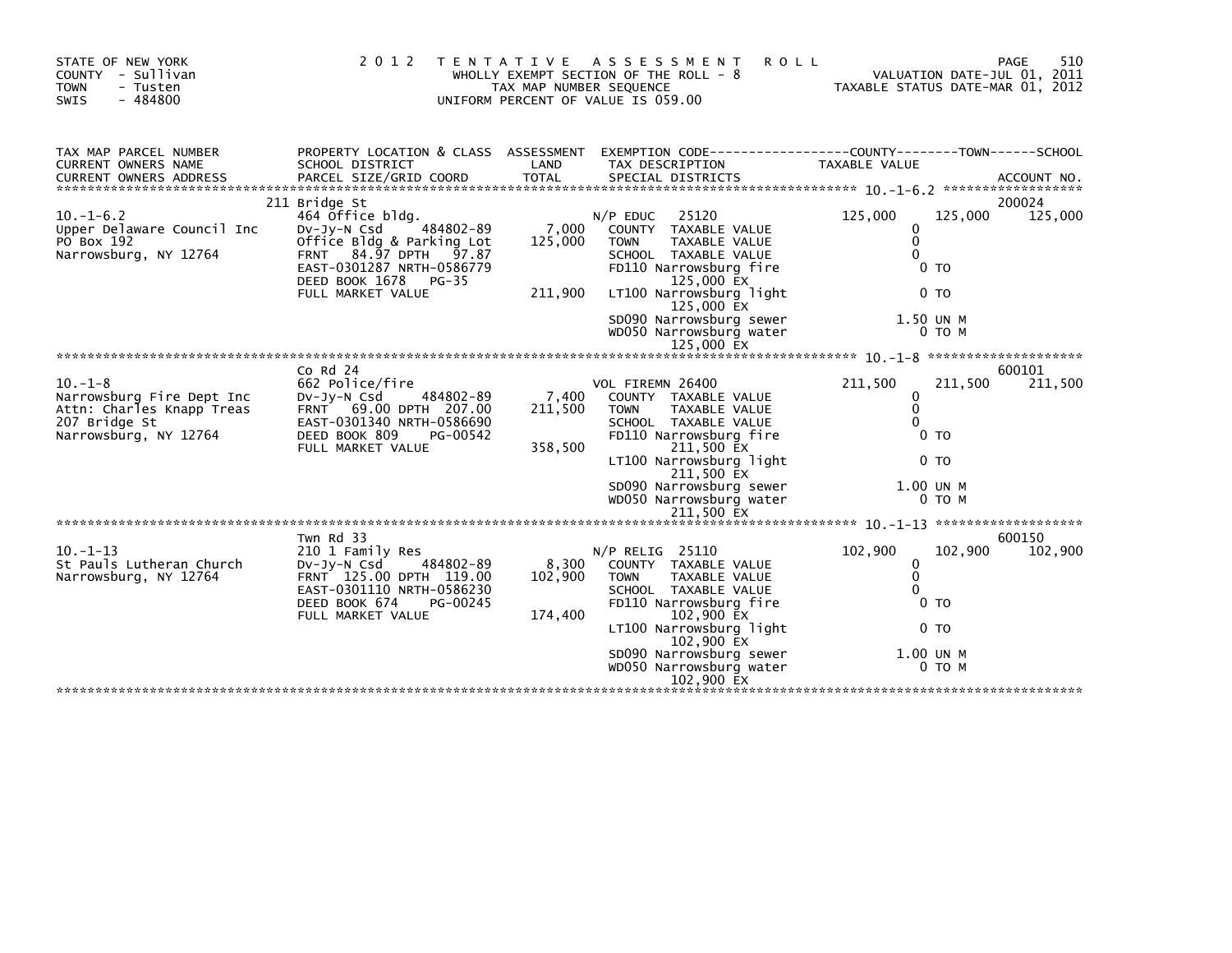| STATE OF NEW YORK<br>COUNTY - Sullivan<br><b>TOWN</b><br>- Tusten<br>$-484800$<br>SWIS                                                                                                                                                                                         | 2 0 1 2<br>T E N T A T I V E                                                                                                                                     | TAX MAP NUMBER SEQUENCE       | ASSESSMENT<br><b>ROLL</b><br>WHOLLY EXEMPT SECTION OF THE ROLL - 8<br>UNIFORM PERCENT OF VALUE IS 059.00                                                                                                                                                     | VALUATION DATE-JUL 01, 2011<br>TAXABLE STATUS DATE-MAR 01, 2012                                                         | 511<br>PAGE       |
|--------------------------------------------------------------------------------------------------------------------------------------------------------------------------------------------------------------------------------------------------------------------------------|------------------------------------------------------------------------------------------------------------------------------------------------------------------|-------------------------------|--------------------------------------------------------------------------------------------------------------------------------------------------------------------------------------------------------------------------------------------------------------|-------------------------------------------------------------------------------------------------------------------------|-------------------|
| TAX MAP PARCEL NUMBER<br>CURRENT OWNERS NAME<br>CURRENT OWNERS ADDRESS PARCEL SIZE/GRID COORD TOTAL SPECIAL DISTRICTS AND MO. ACCOUNT NO. ACCOUNT NO. AND A SERVER AND TOTAL SPECIAL DISTRICTS AND A SERVER AND A SERVER AND TOTAL SERVER AND TOTAL THE SERVER OF THE SERVER O | PROPERTY LOCATION & CLASS ASSESSMENT<br>SCHOOL DISTRICT                                                                                                          | LAND                          | EXEMPTION CODE-----------------COUNTY-------TOWN------SCHOOL<br>TAX DESCRIPTION                                                                                                                                                                              | TAXABLE VALUE                                                                                                           |                   |
| $10. -2 - 5.1$<br>Narrowsburg Central School<br>33 Schoolhouse Rd<br>Jeffersonville, NY 12748                                                                                                                                                                                  | $Co$ Rd $24$<br>612 School<br>484802-89<br>$Dv-Jy-N$ Csd<br>ACRES 14.38<br>EAST-0302375 NRTH-0586510<br>DEED BOOK 336<br>PG-00329<br>FULL MARKET VALUE           | 43,100<br>124,900<br>211,700  | SCHOOL DIS 13800<br>COUNTY TAXABLE VALUE<br>TAXABLE VALUE<br><b>TOWN</b><br>SCHOOL TAXABLE VALUE<br>FD110 Narrowsburg fire<br>124,900 EX<br>LT100 Narrowsburg light<br>106,165 EX<br>SD090 Narrowsburg sewer<br>WD050 Narrowsburg water<br>106,165 EX        | 124,900<br>124,900<br>$\Omega$<br>$\mathbf{0}$<br>$\Omega$<br>0 <sub>T</sub><br>0 <sub>T</sub><br>.00 UN M<br>0 TO M    | 124,900           |
|                                                                                                                                                                                                                                                                                |                                                                                                                                                                  |                               |                                                                                                                                                                                                                                                              |                                                                                                                         |                   |
| $10. -2 - 5.2$<br>Tusten Volunteer Ambulance<br>Service Inc.<br>Narrowsburg, NY 12764                                                                                                                                                                                          | St Hwy 97<br>662 Police/fire<br>DV-Jy-N Csd<br>484802-89<br><b>ACRES</b><br>1.07<br>EAST-0302958 NRTH-0586398<br>DEED BOOK 1163<br>PG-00198<br>FULL MARKET VALUE | 14,000<br>90,400<br>153,200   | N/P CHARTY 25130<br>COUNTY TAXABLE VALUE<br>TAXABLE VALUE<br><b>TOWN</b><br>SCHOOL TAXABLE VALUE<br>FD110 Narrowsburg fire<br>90,400 EX<br>LT100 Narrowsburg light<br>47,912 EX<br>SD090 Narrowsburg sewer<br>WD050 Narrowsburg water<br>90,400 EX           | 90,400<br>90,400<br>$\mathbf{0}$<br>$\mathbf{0}$<br>$\Omega$<br>0 <sub>T</sub><br>0 <sub>T</sub><br>1.00 UN M<br>0 TO M | 90,400            |
|                                                                                                                                                                                                                                                                                |                                                                                                                                                                  |                               |                                                                                                                                                                                                                                                              |                                                                                                                         |                   |
| $10. -3 - 1$<br>Narrowsburg Central<br>School<br>33 Schoolhouse Rd<br>Jeffersonville, NY 12748                                                                                                                                                                                 | $Co$ Rd $24$<br>612 School<br>484802-89<br>$Dv-Jv-N$ Csd<br>2.20<br>ACRES<br>EAST-0301640 NRTH-0586360<br>DEED BOOK 1607<br>PG-495<br>FULL MARKET VALUE          | 18,000<br>648,500<br>1099,200 | SCHOOL DIS 13800<br>COUNTY TAXABLE VALUE<br><b>TOWN</b><br><b>TAXABLE VALUE</b><br>SCHOOL TAXABLE VALUE<br>FD110 Narrowsburg fire<br>648,500 EX<br>LT100 Narrowsburg light<br>648,500 EX<br>SD090 Narrowsburg sewer<br>WD050 Narrowsburg water<br>648.500 EX | 648,500<br>648,500<br>0<br>$\mathbf 0$<br>$\Omega$<br>0 <sub>T</sub><br>0 <sub>T</sub><br>23.00 UN M<br>$0$ TO M        | 600060<br>648,500 |
|                                                                                                                                                                                                                                                                                |                                                                                                                                                                  |                               |                                                                                                                                                                                                                                                              |                                                                                                                         |                   |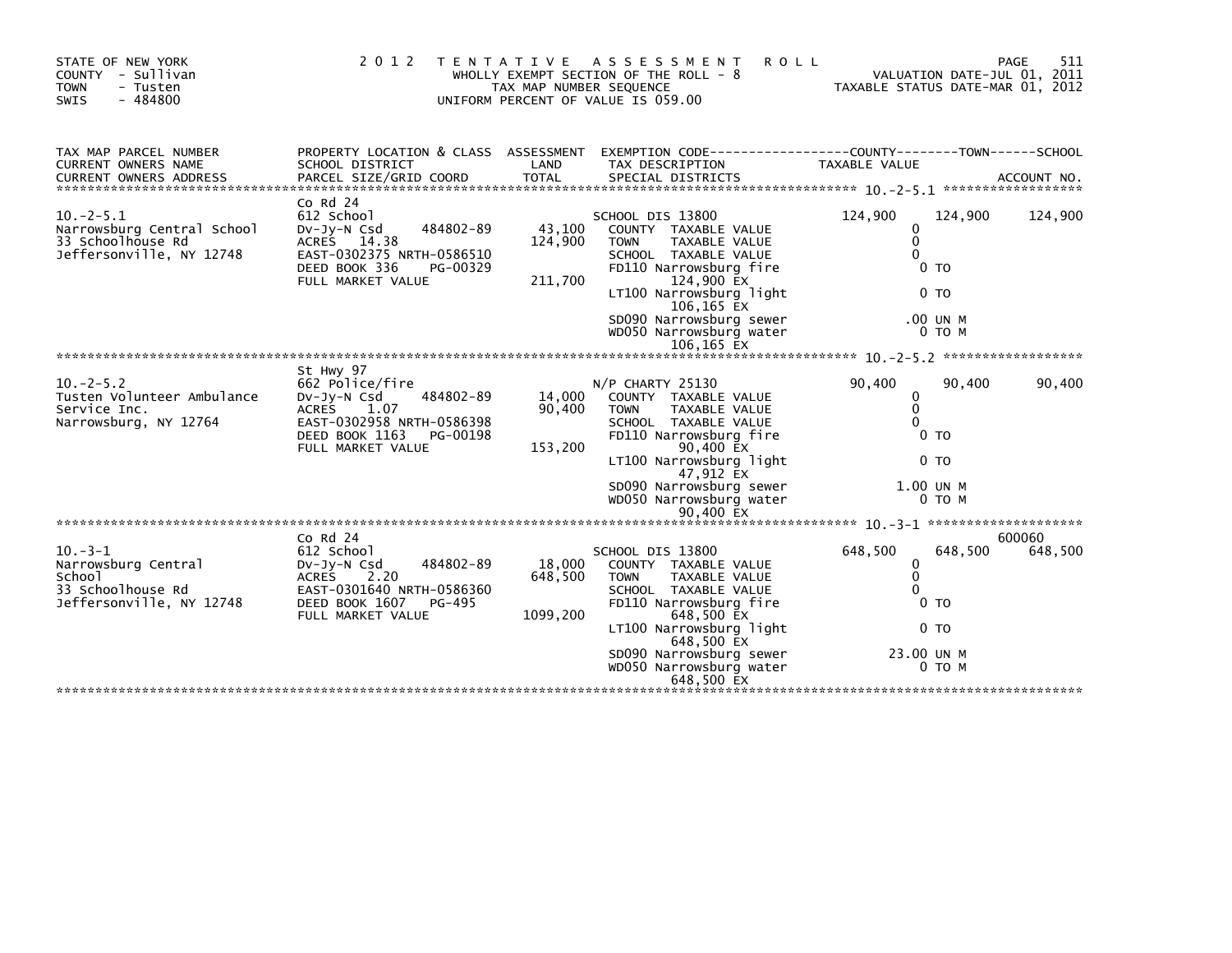| STATE OF NEW YORK<br>COUNTY - Sullivan<br><b>TOWN</b><br>- Tusten<br>$-484800$<br>SWIS | 2 0 1 2                                                                                                                                                            | T E N T A T I V E<br>TAX MAP NUMBER SEQUENCE | A S S E S S M E N T<br><b>ROLL</b><br>WHOLLY EXEMPT SECTION OF THE ROLL - 8<br>UNIFORM PERCENT OF VALUE IS 059.00                                                                                                                                          | VALUATION DATE-JUL 01, 2011<br>TAXABLE STATUS DATE-MAR 01, 2012                                                       | 512<br>PAGE       |
|----------------------------------------------------------------------------------------|--------------------------------------------------------------------------------------------------------------------------------------------------------------------|----------------------------------------------|------------------------------------------------------------------------------------------------------------------------------------------------------------------------------------------------------------------------------------------------------------|-----------------------------------------------------------------------------------------------------------------------|-------------------|
| TAX MAP PARCEL NUMBER<br>CURRENT OWNERS NAME                                           | SCHOOL DISTRICT                                                                                                                                                    | LAND                                         | PROPERTY LOCATION & CLASS ASSESSMENT EXEMPTION CODE----------------COUNTY-------TOWN-----SCHOOL<br>TAX DESCRIPTION                                                                                                                                         | TAXABLE VALUE                                                                                                         |                   |
| $10. -3 - 2$<br>St Francis Xavier Church<br>151 Bridge St<br>Narrowsburg, NY 12764     | $Co$ Rd $24$<br>620 Religious<br>484802-89<br>$Dv-Jy-N$ Csd<br><b>ACRES</b><br>2.70<br>EAST-0301840 NRTH-0586240<br>DEED BOOK 242<br>PG-00499<br>FULL MARKET VALUE | 19,700<br>420,800<br>713,200                 | N/P RELIG 25110<br>COUNTY TAXABLE VALUE<br><b>TOWN</b><br>TAXABLE VALUE<br>SCHOOL TAXABLE VALUE<br>FD110 Narrowsburg fire<br>420,800 EX<br>LT100 Narrowsburg light<br>420,800 EX<br>SD090 Narrowsburg sewer<br>WD050 Narrowsburg water<br>420,800 EX       | 420,800<br>420,800<br>$\Omega$<br>$\mathbf{0}$<br>$\Omega$<br>0 <sub>T</sub><br>0 <sub>T</sub><br>2.50 UN M<br>0 TO M | 600300<br>420,800 |
|                                                                                        |                                                                                                                                                                    |                                              |                                                                                                                                                                                                                                                            |                                                                                                                       |                   |
| $10. -3 - 7$<br>St Francis Cemetery<br>Narrowsburg<br>New York, 12764                  | Co Rd 24<br>695 Cemetery<br>484802-89<br>DV-Jy-N Csd<br>2.00<br>ACRES<br>EAST-0302450 NRTH-0585790<br>DEED BOOK 97<br>PG-00475<br>FULL MARKET VALUE                | 12,700<br>12,700<br>21,500                   | 27350<br><b>CEMETERY</b><br>COUNTY TAXABLE VALUE<br><b>TOWN</b><br>TAXABLE VALUE<br>SCHOOL TAXABLE VALUE<br>FD110 Narrowsburg fire<br>12,700 EX<br>LT100 Narrowsburg light<br>12,700 EX<br>SD090 Narrowsburg sewer<br>WD050 Narrowsburg water<br>12,700 EX | 12,700<br>12,700<br>0<br>$\mathbf{0}$<br>$\Omega$<br>0 <sub>T</sub><br>0 <sub>T</sub><br>.00 UN M<br>$0$ TO $M$       | 600280<br>12,700  |
|                                                                                        |                                                                                                                                                                    |                                              |                                                                                                                                                                                                                                                            |                                                                                                                       |                   |
| $10 - 3 - 9$<br>St Francis Cemetery<br>Narrowsburg<br>New York, 12764                  | School St Ext<br>695 Cemetery<br>484802-89<br>$Dv-Jy-N$ Csd<br><b>ACRES</b><br>2.00<br>EAST-0302190 NRTH-0585660<br>DEED BOOK 540<br>PG-00555<br>FULL MARKET VALUE | 12,700<br>12,700<br>21,500                   | <b>CEMETERY</b><br>27350<br>COUNTY TAXABLE VALUE<br><b>TOWN</b><br>TAXABLE VALUE<br>SCHOOL TAXABLE VALUE<br>FD110 Narrowsburg fire<br>12,700 EX<br>LT100 Narrowsburg light<br>12,700 EX<br>SD090 Narrowsburg sewer<br>WD050 Narrowsburg water<br>12,700 EX | 12,700<br>12,700<br>$\Omega$<br>$\mathbf{0}$<br>$\Omega$<br>0 <sub>T</sub><br>0 <sub>T</sub><br>.00 UN M<br>$0$ TO M  | 600281<br>12,700  |
|                                                                                        |                                                                                                                                                                    |                                              |                                                                                                                                                                                                                                                            |                                                                                                                       |                   |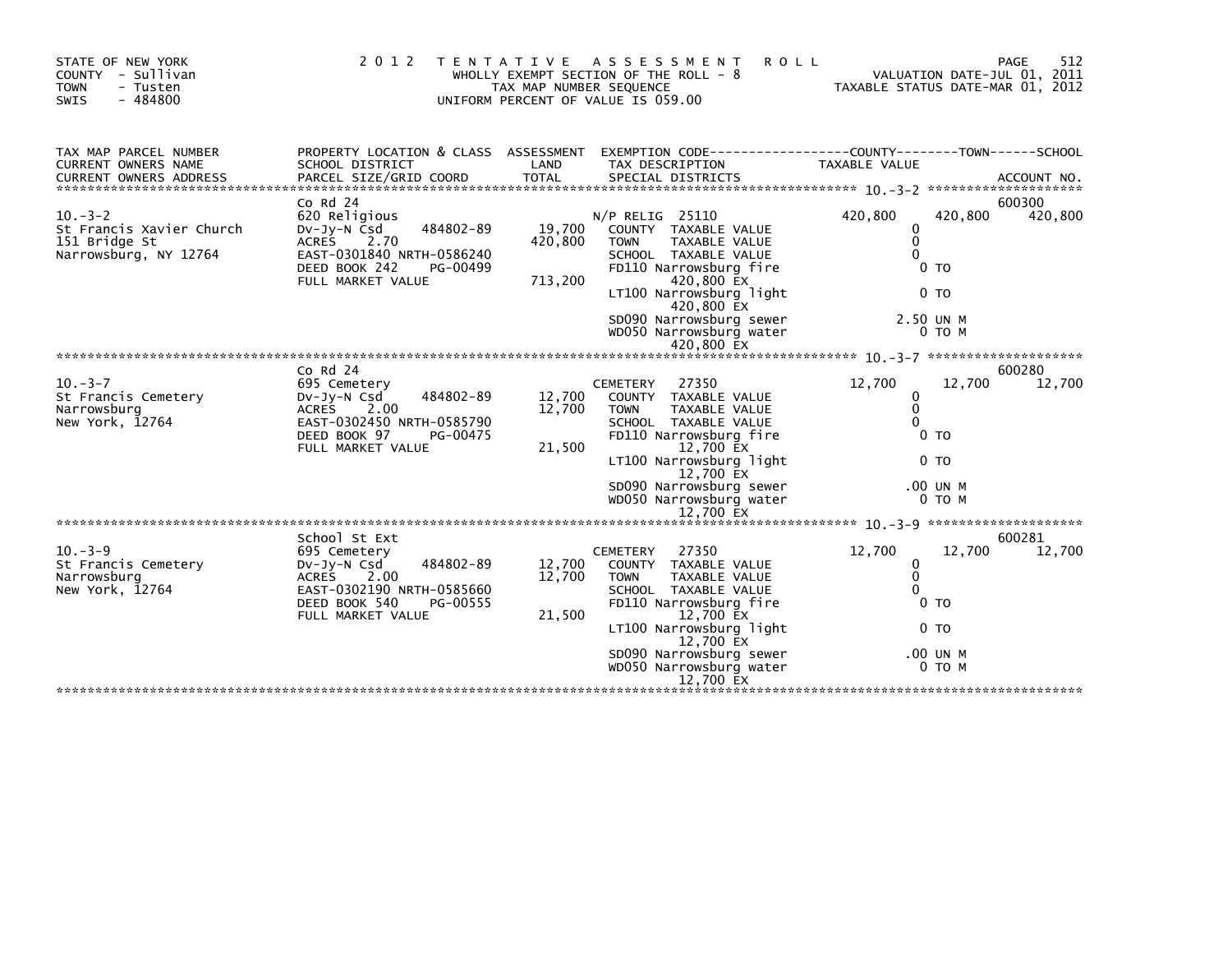| STATE OF NEW YORK<br>COUNTY - Sullivan<br><b>TOWN</b><br>- Tusten<br>$-484800$<br>SWIS |                                                                                                                                                                 |                             | 2012 TENTATIVE ASSESSMENT<br><b>ROLL</b><br>.11<br>VALUATION DATE-JUL 01, 2011 TAX MAP NUMBER SEQUENCE<br>UNIFORM PERCENT OF VALUE IS 059.00                                                                                                                     |                                                          |                    | 513<br>PAGE       |
|----------------------------------------------------------------------------------------|-----------------------------------------------------------------------------------------------------------------------------------------------------------------|-----------------------------|------------------------------------------------------------------------------------------------------------------------------------------------------------------------------------------------------------------------------------------------------------------|----------------------------------------------------------|--------------------|-------------------|
| TAX MAP PARCEL NUMBER<br><b>CURRENT OWNERS NAME</b>                                    | SCHOOL DISTRICT                                                                                                                                                 | LAND                        | PROPERTY LOCATION & CLASS ASSESSMENT EXEMPTION CODE----------------COUNTY-------TOWN-----SCHOOL<br>TAX DESCRIPTION                                                                                                                                               | TAXABLE VALUE                                            |                    |                   |
| $10. -3 - 18$<br>St Pauls Lutheran Church<br>Narrowsburg, NY 12764                     | Twn Rd 33<br>620 Religious<br>DV-Jy-N Csd<br>484802-89<br>FRNT 111.50 DPTH 115.00<br>EAST-0301360 NRTH-0586270<br>DEED BOOK 59<br>PG-00657<br>FULL MARKET VALUE | 8,100<br>136,800<br>231,900 | $N/P$ RELIG 25110<br>COUNTY TAXABLE VALUE<br><b>TOWN</b><br>TAXABLE VALUE<br>SCHOOL TAXABLE VALUE<br>FD110 Narrowsburg fire<br>136,800 EX<br>LT100 Narrowsburg light<br>136,800 EX<br>SD090 Narrowsburg sewer 1.50 UN M<br>WD050 Narrowsburg water<br>136,800 EX | 136,800<br>0<br>$\mathbf{0}$<br>$0$ TO<br>0 <sub>T</sub> | 136,800<br>0 TO M  | 600160<br>136,800 |
|                                                                                        | School St Ext                                                                                                                                                   |                             |                                                                                                                                                                                                                                                                  |                                                          |                    | 600321            |
| $10. -4 - 6$<br>Narrowsburg Water<br>District<br>Narrowsburg, NY 12764                 | 822 Water supply<br>484802-89<br>Dv-Jy-N Csd<br>FRNT 170.00 DPTH 215.00<br>EAST-0302760 NRTH-0585470<br>DEED BOOK 241<br>PG-00261<br>FULL MARKET VALUE          | 13,900<br>83,900<br>142,200 | TWN W/CORP 13500<br>COUNTY TAXABLE VALUE<br>TOWN TAXABLE VALUE<br>SCHOOL TAXABLE VALUE<br>FD110 Narrowsburg fire<br>83,900 EX                                                                                                                                    | 83,900<br>0<br>$\mathbf 0$<br>$\Omega$<br>$0$ TO         | 83,900             | 83,900            |
|                                                                                        |                                                                                                                                                                 |                             | LT100 Narrowsburg light<br>83,900 EX<br>SD090 Narrowsburg sewer<br>WD050 Narrowsburg water<br>83.900 EX                                                                                                                                                          | 0 <sub>T</sub>                                           | .00 UN M<br>0 TO M |                   |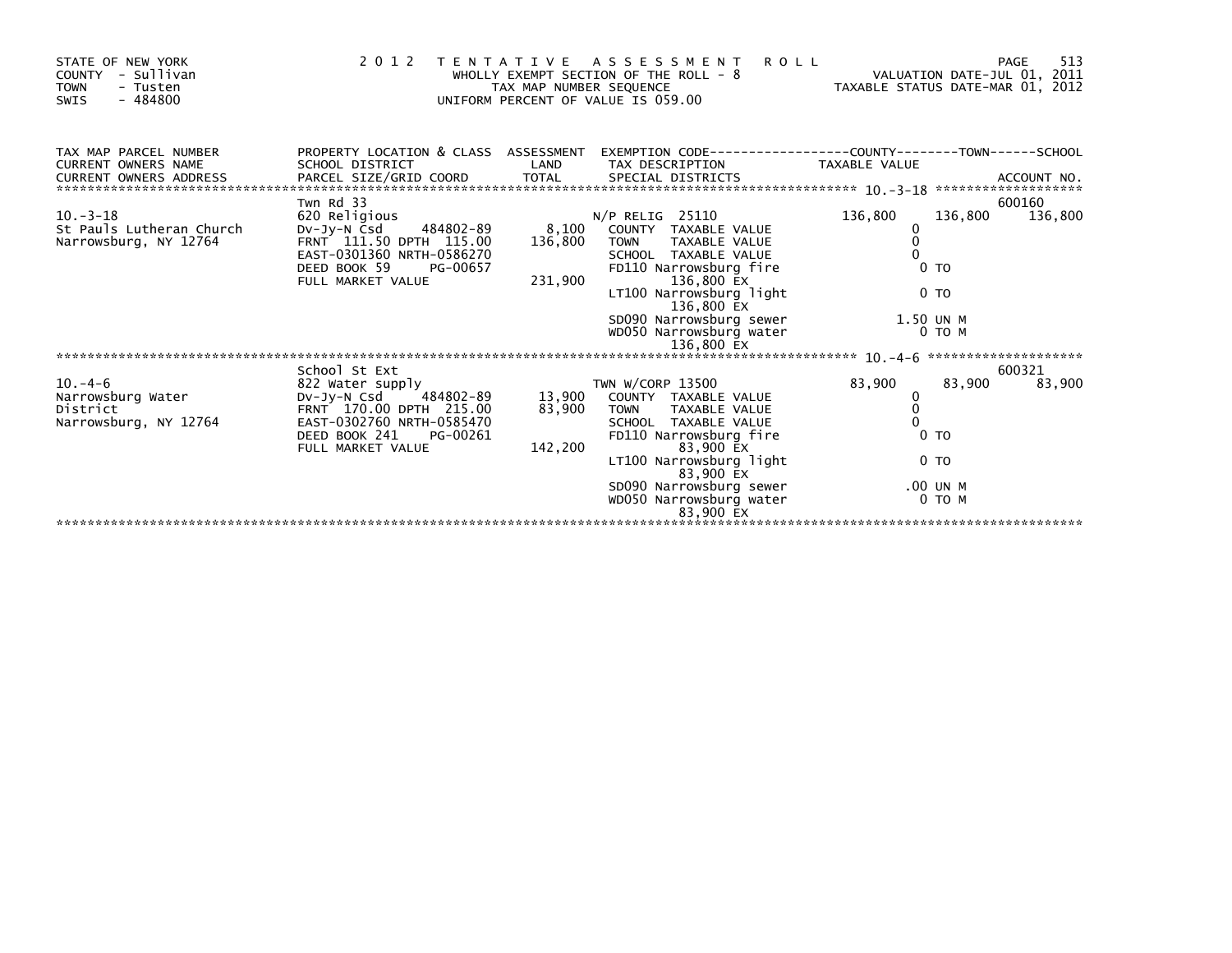| STATE OF NEW YORK       | 2012 TENTATIVE ASSESSMENT ROLL          | -514<br>PAGE                     |
|-------------------------|-----------------------------------------|----------------------------------|
| COUNTY - Sullivan       | WHOLLY EXEMPT SECTION OF THE ROLL - $8$ | VALUATION DATE-JUL 01, 2011      |
| <b>TOWN</b><br>- Tusten | MAP SECTION - 010                       | TAXABLE STATUS DATE-MAR 01, 2012 |
| - 484800<br>SWIS        | SUB-SECTION-                            | RPS150/V04/L015                  |
|                         | UNIFORM PERCENT OF VALUE IS 059.00      | CURRENT DATE 4/20/2012           |

| CODE | DISTRICT NAME                                | TOTAL<br>PARCELS | EXTENSION<br><b>TYPF</b> | EXTENSION<br><b>VALUE</b> | AD VALOREM<br><b>VALUE</b> | <b>EXEMPT</b><br>AMOUNT | <b>TAXABLE</b><br>VALUE |
|------|----------------------------------------------|------------------|--------------------------|---------------------------|----------------------------|-------------------------|-------------------------|
|      | FD110 Narrowsburg fi<br>LT100 Narrowsburg li |                  | 11 TOTAL<br>11 TOTAL     | 31.50                     | 1970,100<br>1908.877       | 1970,100<br>1908.877    | 31.50                   |
|      | SD090 Narrowsburg se<br>WD050 Narrowsburg wa |                  | 11 UNITS M<br>11 TOTAL M |                           | 1951.365                   | 1951.365                |                         |

#### \*\*\* S C H O O L D I S T R I C T S U M M A R Y \*\*\*

| <b>CODE</b> | DISTRICT NAME | <b>TOTAL</b><br><b>PARCELS</b> | ASSESSED<br>LAND | ASSESSED<br><b>TOTAL</b> | <b>EXEMPT</b><br><b>AMOUNT</b> | <b>TOTAL</b><br><b>TAXABLE</b> | <b>STAR</b><br><b>AMOUNT</b> | <b>STAR</b><br>TAXABLE |
|-------------|---------------|--------------------------------|------------------|--------------------------|--------------------------------|--------------------------------|------------------------------|------------------------|
| 484802      | DV-JY-N Csd   | 11                             | 164.900          | 1970,100                 | 1970,100                       |                                |                              |                        |
|             | SUB-TOTAL     | 11                             | 164.900          | 1970.100                 | 1970.100                       |                                |                              |                        |
| 484889      | Nar Library   | 11                             | 164.900          | 1970.100                 | 1970.100                       |                                |                              |                        |
|             | <b>TOTAL</b>  | 22                             | 329,800          | 3940,200                 | 3940,200                       |                                |                              |                        |

#### \*\*\* S Y S T E M C O D E S S U M M A R Y \*\*\*

### NO SYSTEM EXEMPTIONS AT THIS LEVEL

| <b>CODE</b> | DESCRIPTION       | <b>TOTAL</b><br><b>PARCELS</b> | <b>COUNTY</b> | <b>TOWN</b> | <b>SCHOOL</b> |
|-------------|-------------------|--------------------------------|---------------|-------------|---------------|
| 13500       | TWN W/CORP        |                                | 83.900        | 83,900      | 83.900        |
| 13800       | SCHOOL DIS        |                                | 773,400       | 773.400     | 773.400       |
| 25110       | N/P RELIG         |                                | 660,500       | 660,500     | 660,500       |
| 25120       | N/P EDUC          |                                | 125,000       | 125,000     | 125,000       |
| 25130       | N/P CHARTY        |                                | 90,400        | 90,400      | 90,400        |
| 26400       | <b>VOL FIREMN</b> |                                | 211,500       | 211,500     | 211,500       |
| 27350       | <b>CEMETERY</b>   |                                | 25,400        | 25,400      | 25,400        |
|             | <b>TOTAL</b>      | 11                             | 1970,100      | 1970, 100   | 1970, 100     |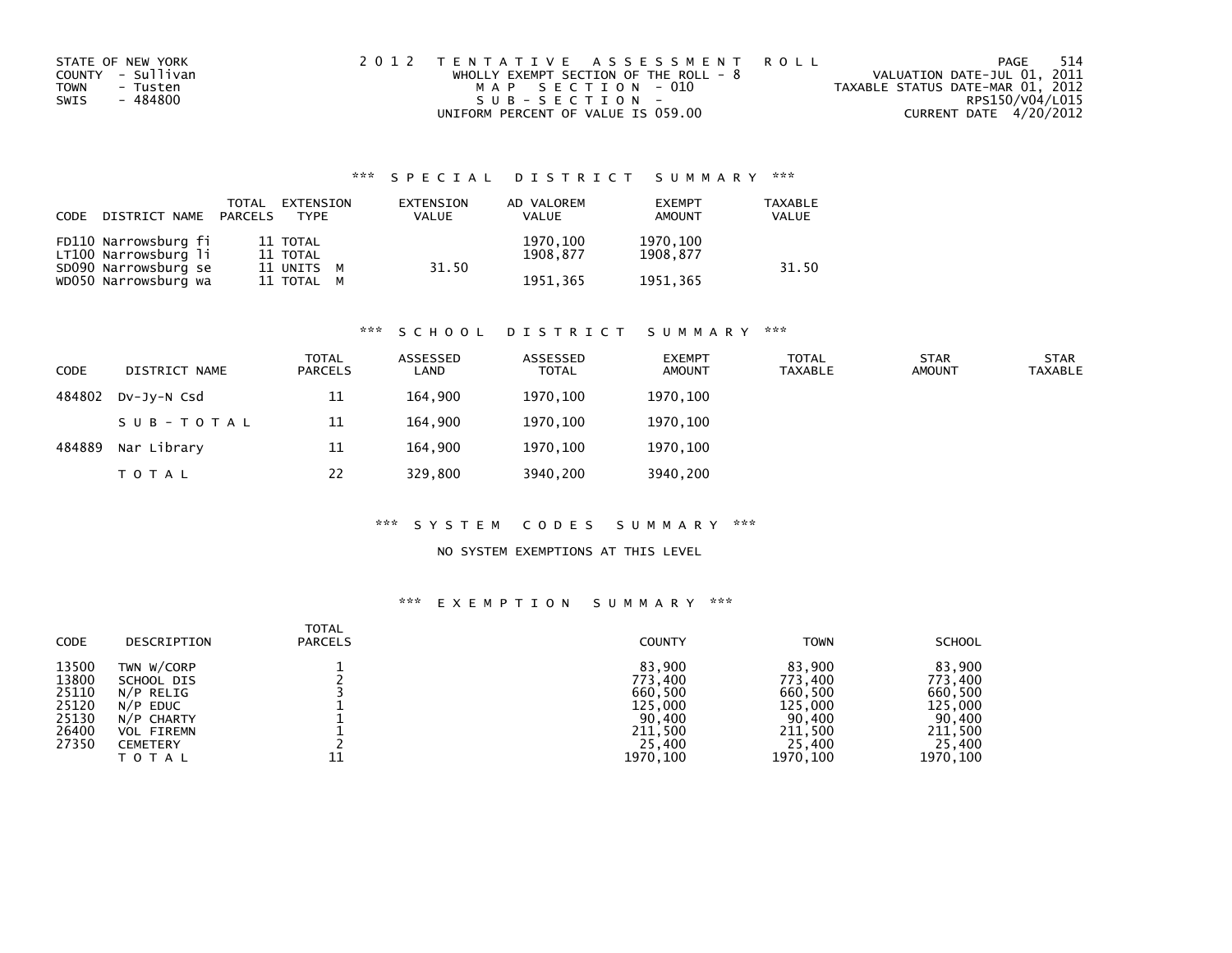| STATE OF NEW YORK | 2012 TENTATIVE ASSESSMENT ROLL          | 515<br>PAGE                      |
|-------------------|-----------------------------------------|----------------------------------|
| COUNTY - Sullivan | WHOLLY EXEMPT SECTION OF THE ROLL - $8$ | VALUATION DATE-JUL 01, 2011      |
| TOWN<br>- Tusten  | MAP SECTION - 010                       | TAXABLE STATUS DATE-MAR 01, 2012 |
| - 484800<br>SWIS  | SUB-SECTION-                            | RPS150/V04/L015                  |
|                   | UNIFORM PERCENT OF VALUE IS 059.00      | CURRENT DATE 4/20/2012           |

| ROLL       | DESCRIPTION   | TOTAL          | ASSESSED                  | <b>ASSESSED</b> | <b>TAXABLE</b> | <b>TAXABLE</b> | <b>TAXABLE</b> | STAR           |
|------------|---------------|----------------|---------------------------|-----------------|----------------|----------------|----------------|----------------|
| <b>SEC</b> |               | <b>PARCELS</b> | LAND                      | <b>TOTAL</b>    | <b>COUNTY</b>  | <b>TOWN</b>    | <b>SCHOOL</b>  | <b>TAXABLE</b> |
|            | WHOLLY EXEMPT | --             | $\overline{.}$ 900<br>164 | 1970, 100       |                |                |                |                |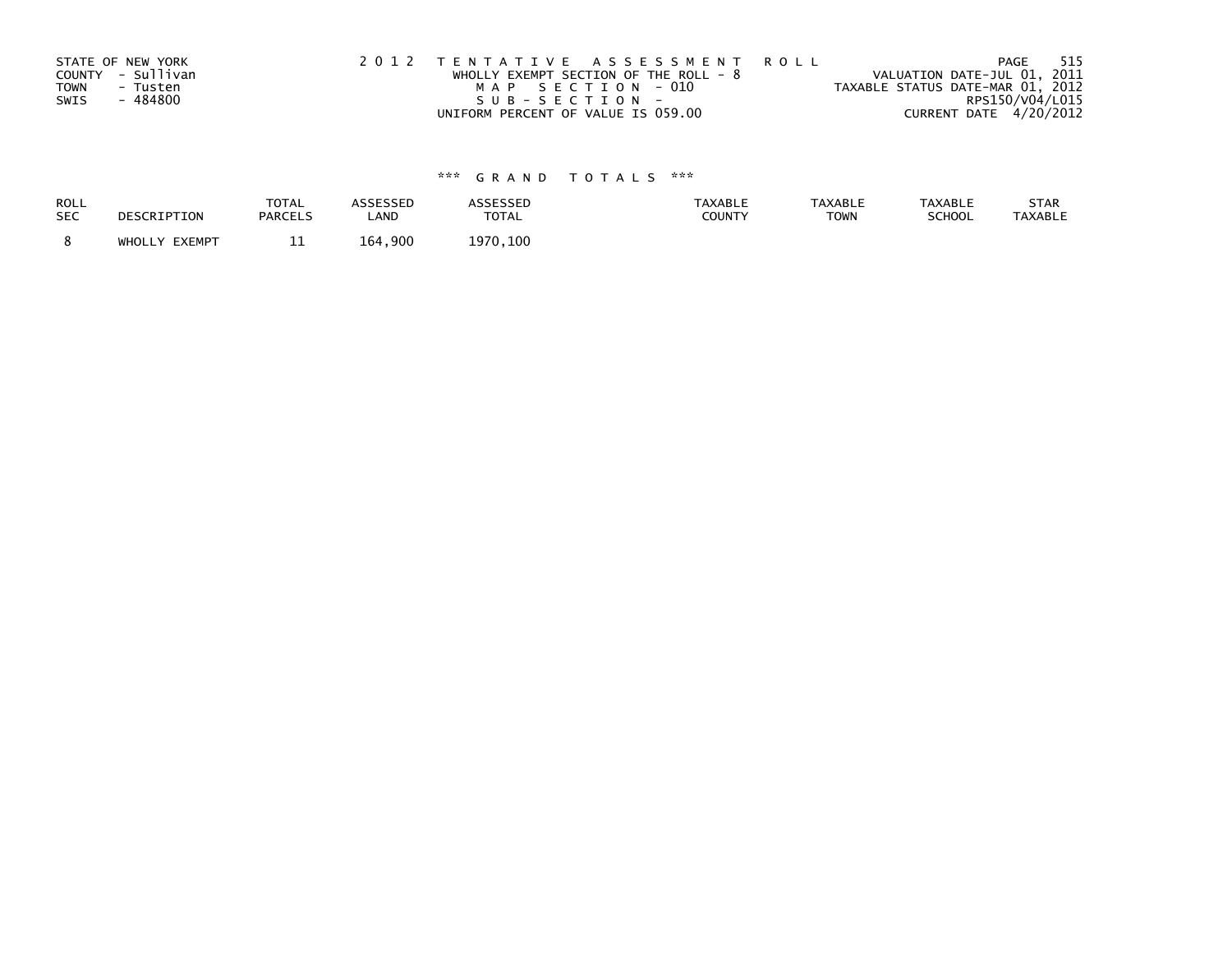| STATE OF NEW YORK<br>- Sullivan<br>COUNTY<br><b>TOWN</b><br>- Tusten<br>$-484800$<br><b>SWIS</b> | 2 0 1 2                                                                                                                                                                   | T E N T A T I V E<br>TAX MAP NUMBER SEQUENCE | ASSESSMENT<br><b>ROLL</b><br>WHOLLY EXEMPT SECTION OF THE ROLL - 8<br>UNIFORM PERCENT OF VALUE IS 059.00                                                                                                                                                       | TAXABLE STATUS DATE-MAR 01, 2012                                            |                     | 516<br>PAGE<br>VALUATION DATE-JUL 01, 2011 |
|--------------------------------------------------------------------------------------------------|---------------------------------------------------------------------------------------------------------------------------------------------------------------------------|----------------------------------------------|----------------------------------------------------------------------------------------------------------------------------------------------------------------------------------------------------------------------------------------------------------------|-----------------------------------------------------------------------------|---------------------|--------------------------------------------|
| TAX MAP PARCEL NUMBER<br>CURRENT OWNERS NAME                                                     | PROPERTY LOCATION & CLASS ASSESSMENT<br>SCHOOL DISTRICT                                                                                                                   | LAND                                         | EXEMPTION CODE-----------------COUNTY-------TOWN------SCHOOL<br>TAX DESCRIPTION                                                                                                                                                                                | TAXABLE VALUE                                                               |                     |                                            |
| $11.-3-4$<br>Town of Tusten<br>PO Box 195<br>Narrowsburg, NY 12764                               | FOURTHAVE Twn Rd 3<br>692 Road/str/hwy<br>484802-89<br>DV-JY-N Csd<br>1.31<br><b>ACRES</b><br>EAST-0298322 NRTH-0586557<br>DEED BOOK 2011<br>PG-7703<br>FULL MARKET VALUE | 100<br>100<br>200                            | TOWN PROP 13570<br>COUNTY TAXABLE VALUE<br><b>TOWN</b><br>TAXABLE VALUE<br>SCHOOL TAXABLE VALUE<br>FD110 Narrowsburg fire<br>LT100 Narrowsburg light<br>SD090 Narrowsburg sewer                                                                                | 100<br>0<br>0<br>$\mathbf{0}$<br>100 TO<br>100 TO<br>.00 UN M               | 100                 | 100                                        |
|                                                                                                  |                                                                                                                                                                           |                                              |                                                                                                                                                                                                                                                                |                                                                             |                     |                                            |
| $11. -7 - 5$<br>Narrowsburg Water<br>District<br>Narrowsburg, NY 12764                           | Fifth Ave<br>822 Water supply<br>484802-89<br>DV-Jy-N Csd<br>4.00<br><b>ACRES</b><br>EAST-0298217 NRTH-0586344<br>DEED BOOK 542<br>PG-00242<br>FULL MARKET VALUE          | 38,000<br>138,100<br>234,100                 | SPEC DIST 10100<br>COUNTY TAXABLE VALUE<br><b>TOWN</b><br>TAXABLE VALUE<br>SCHOOL TAXABLE VALUE<br>FD110 Narrowsburg fire<br>138,100 EX<br>LT100 Narrowsburg light<br>138,100 EX<br>SD090 Narrowsburg sewer<br>WD050 Narrowsburg water                         | 138,100<br>0<br>0<br>0<br>0 <sub>T</sub><br>0 <sub>T</sub><br>.00 UN M      | 138,100<br>$0$ TO M | 139450<br>138,100                          |
|                                                                                                  |                                                                                                                                                                           |                                              |                                                                                                                                                                                                                                                                |                                                                             |                     |                                            |
| $11. - 11 - 19$<br>Town Of Tusten<br>PO Box 195<br>Narrowsburg, NY 12764                         | Delaware Dr<br>692 Road/str/hwy<br>$Dv-Jy-N$ Csd<br>484802-89<br>FRNT 20.00 DPTH 250.00<br>EAST-0298068 NRTH-0585207<br>DEED BOOK 2013<br>PG-0138<br>FULL MARKET VALUE    | 2,000<br>2,000<br>3,400                      | TWN W/CORP 13500<br>COUNTY TAXABLE VALUE<br>TAXABLE VALUE<br><b>TOWN</b><br>SCHOOL TAXABLE VALUE<br>FD110 Narrowsburg fire<br>2,000 EX<br>LT100 Narrowsburg light<br>2,000 EX<br>SD090 Narrowsburg sewer<br>WD050 Narrowsburg water<br>$2.000$ $\overline{E}X$ | 2,000<br>0<br>0<br>$\Omega$<br>0 <sub>T</sub><br>0 <sub>T</sub><br>.00 UN M | 2,000<br>$0$ TO M   | 2,000                                      |
|                                                                                                  |                                                                                                                                                                           |                                              |                                                                                                                                                                                                                                                                |                                                                             |                     |                                            |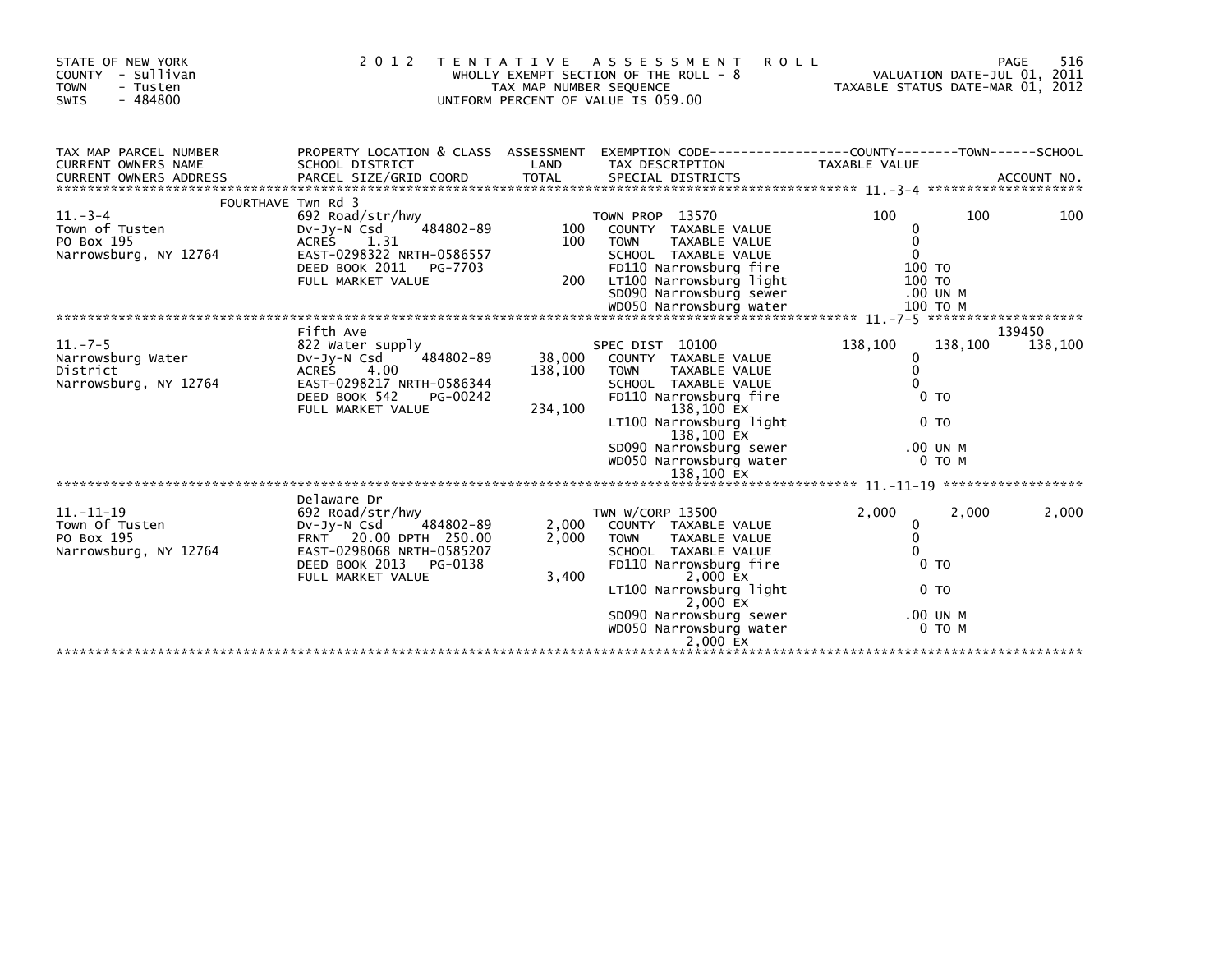| STATE OF NEW YORK       | 2012 TENTATIVE ASSESSMENT ROLL          | 517<br>PAGE                      |
|-------------------------|-----------------------------------------|----------------------------------|
| COUNTY - Sullivan       | WHOLLY EXEMPT SECTION OF THE ROLL - $8$ | VALUATION DATE-JUL 01, 2011      |
| <b>TOWN</b><br>- Tusten | MAP SECTION - 011                       | TAXABLE STATUS DATE-MAR 01, 2012 |
| - 484800<br>SWIS        | SUB-SECTION-                            | RPS150/V04/L015                  |
|                         | UNIFORM PERCENT OF VALUE IS 059.00      | CURRENT DATE 4/20/2012           |

| CODE | DISTRICT NAME                                | TOTAL<br>PARCELS | EXTENSION<br><b>TYPE</b>        | EXTENSION<br><b>VALUE</b> | AD VALOREM<br><b>VALUE</b> | <b>EXEMPT</b><br>AMOUNT | <b>TAXABLE</b><br>VALUE |
|------|----------------------------------------------|------------------|---------------------------------|---------------------------|----------------------------|-------------------------|-------------------------|
|      | FD110 Narrowsburg fi<br>LT100 Narrowsburg li |                  | 3 TOTAL<br>3 TOTAL<br>3 UNITS M |                           | 140.200<br>140.200         | 140,100<br>140.100      | 100<br>100              |
|      | SD090 Narrowsburg se<br>WD050 Narrowsburg wa |                  | 3 TOTAL M                       |                           | 140.200                    | 140.100                 | 100                     |

#### \*\*\* S C H O O L D I S T R I C T S U M M A R Y \*\*\*

| <b>CODE</b> | DISTRICT NAME | TOTAL<br><b>PARCELS</b> | ASSESSED<br>LAND | ASSESSED<br><b>TOTAL</b> | <b>EXEMPT</b><br><b>AMOUNT</b> | <b>TOTAL</b><br><b>TAXABLE</b> | <b>STAR</b><br><b>AMOUNT</b> | <b>STAR</b><br><b>TAXABLE</b> |
|-------------|---------------|-------------------------|------------------|--------------------------|--------------------------------|--------------------------------|------------------------------|-------------------------------|
| 484802      | DV-JY-N Csd   |                         | 40,100           | 140,200                  | 140,200                        |                                |                              |                               |
|             | SUB-TOTAL     |                         | 40.100           | 140.200                  | 140,200                        |                                |                              |                               |
| 484889      | Nar Library   |                         | 40.100           | 140.200                  | 140,200                        |                                |                              |                               |
|             | <b>TOTAL</b>  | 6                       | 80,200           | 280,400                  | 280,400                        |                                |                              |                               |

#### \*\*\* S Y S T E M C O D E S S U M M A R Y \*\*\*

### NO SYSTEM EXEMPTIONS AT THIS LEVEL

| CODE                    | DESCRIPTION                                          | <b>TOTAL</b><br><b>PARCELS</b> | <b>COUNTY</b>                      | <b>TOWN</b>                       | <b>SCHOOL</b>                      |
|-------------------------|------------------------------------------------------|--------------------------------|------------------------------------|-----------------------------------|------------------------------------|
| 10100<br>13500<br>13570 | SPEC DIST<br>TWN W/CORP<br>TOWN PROP<br><b>TOTAL</b> |                                | 138,100<br>2,000<br>100<br>140,200 | 138,100<br>,000<br>100<br>140,200 | 138.100<br>2,000<br>100<br>140,200 |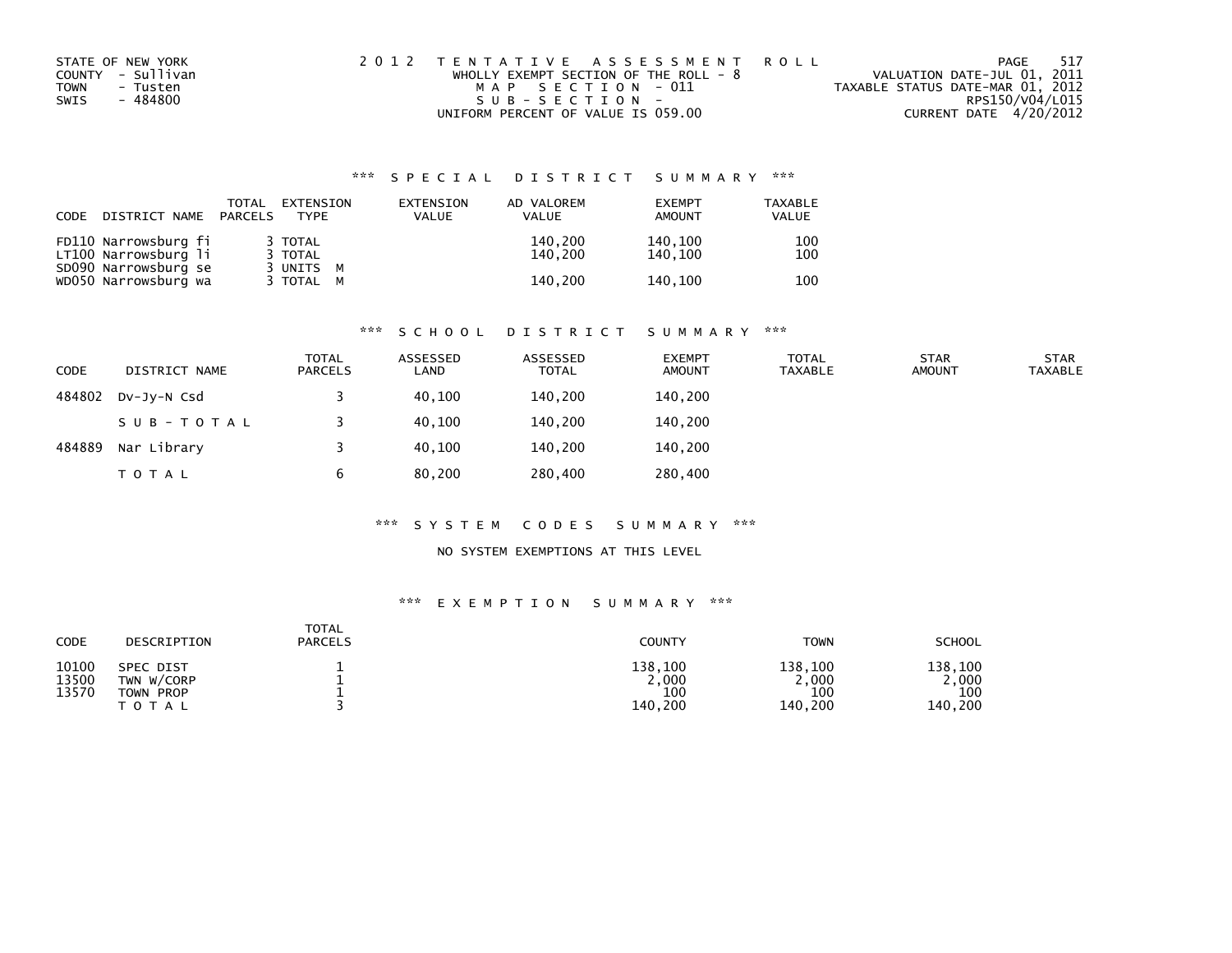|      | STATE OF NEW YORK | 2012 TENTATIVE ASSESSMENT ROLL          | PAGE                             | 518 |
|------|-------------------|-----------------------------------------|----------------------------------|-----|
|      | COUNTY - Sullivan | WHOLLY EXEMPT SECTION OF THE ROLL - $8$ | VALUATION DATE-JUL 01, 2011      |     |
| TOWN | - Tusten          | MAP SECTION - 011                       | TAXABLE STATUS DATE-MAR 01, 2012 |     |
| SWIS | - 484800          | SUB-SECTION-                            | RPS150/V04/L015                  |     |
|      |                   | UNIFORM PERCENT OF VALUE IS 059.00      | CURRENT DATE 4/20/2012           |     |

| ROLL       | DESCRIPTION   | <b>TOTAL</b>   | ASSESSED | <b>ASSESSED</b> | <b>TAXABLE</b> | <b>TAXABLE</b> | <b>TAXABLE</b> | STAR           |
|------------|---------------|----------------|----------|-----------------|----------------|----------------|----------------|----------------|
| <b>SEC</b> |               | <b>PARCELS</b> | LAND     | <b>TOTAL</b>    | <b>COUNTY</b>  | <b>TOWN</b>    | <b>SCHOOL</b>  | <b>TAXABLE</b> |
|            | WHOLLY EXEMPT |                | 40,100   | 140.200         |                |                |                |                |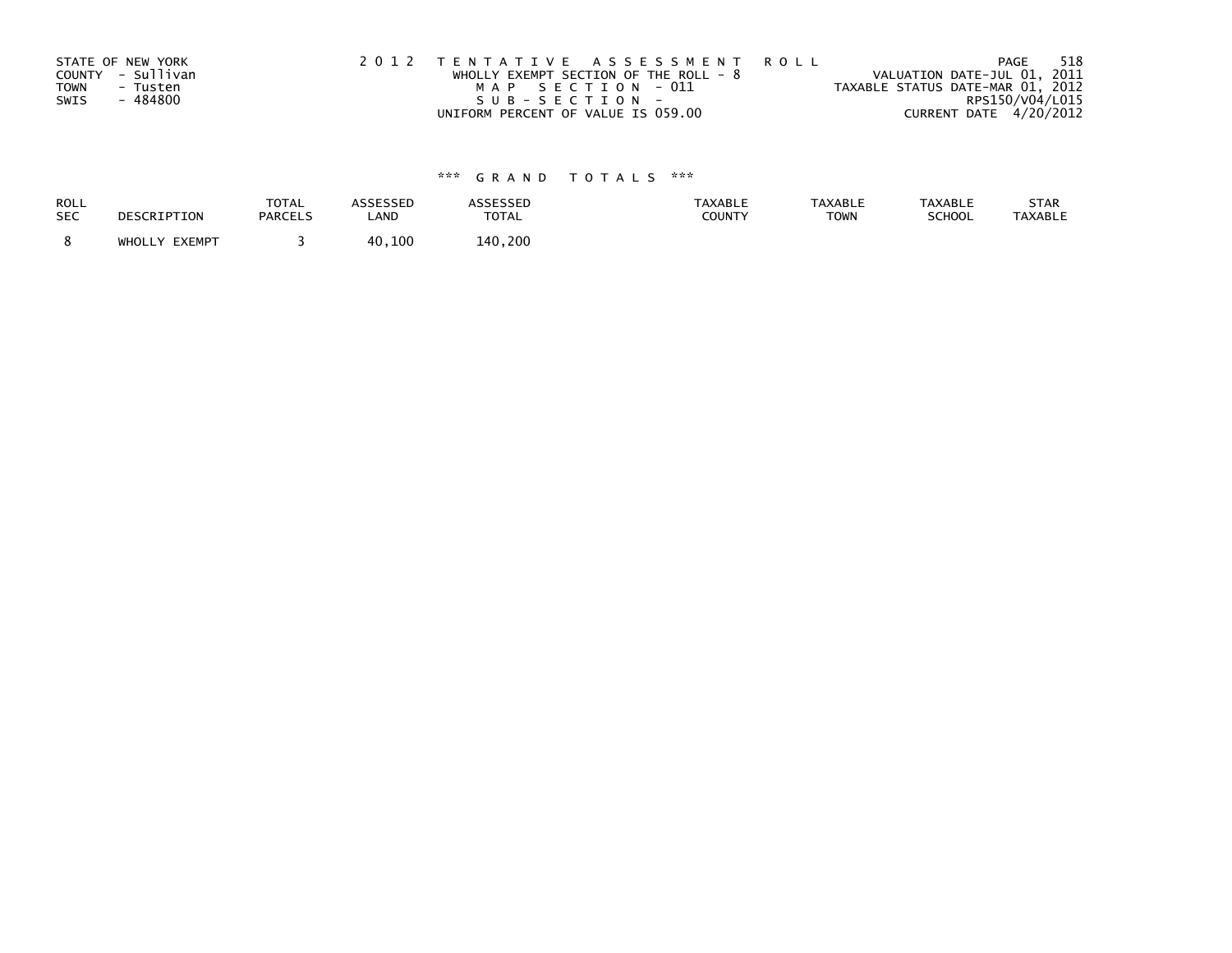| STATE OF NEW YORK<br>COUNTY - Sullivan<br><b>TOWN</b><br>- Tusten<br>SWIS<br>- 484800            | 2 0 1 2                                                                                                                                                                                                    | TAX MAP NUMBER SEQUENCE    | <b>ROLL</b><br>TENTATIVE ASSESSMENT<br>WHOLLY EXEMPT SECTION OF THE ROLL - 8<br>UNIFORM PERCENT OF VALUE IS 059.00                                                                                                                        | TAXABLE STATUS DATE-MAR 01, 2012                                            | VALUATION DATE-JUL 01, 2011 | 519<br>PAGE      |
|--------------------------------------------------------------------------------------------------|------------------------------------------------------------------------------------------------------------------------------------------------------------------------------------------------------------|----------------------------|-------------------------------------------------------------------------------------------------------------------------------------------------------------------------------------------------------------------------------------------|-----------------------------------------------------------------------------|-----------------------------|------------------|
| TAX MAP PARCEL NUMBER<br>CURRENT OWNERS NAME                                                     | SCHOOL DISTRICT                                                                                                                                                                                            | LAND                       | PROPERTY LOCATION & CLASS ASSESSMENT EXEMPTION CODE----------------COUNTY-------TOWN------SCHOOL<br>TAX DESCRIPTION                                                                                                                       | TAXABLE VALUE                                                               |                             |                  |
| $12 - 3 - 11$<br>Town Of Tusten<br>Narrowsburg<br>New York, 12764                                | Main St<br>690 Misc com srv<br>484802-89<br>DV-Jy-N Csd<br>ACRES<br>3.40<br>EAST-0301110 NRTH-0585520<br>FULL MARKET VALUE                                                                                 | 35,000<br>35,000<br>59,300 | TWN W/CORP 13500<br>COUNTY TAXABLE VALUE<br>TAXABLE VALUE<br><b>TOWN</b><br>SCHOOL TAXABLE VALUE<br>FD110 Narrowsburg fire<br>35,000 EX<br>LT100 Narrowsburg light<br>23,800 EX                                                           | 35,000<br>0<br>$\mathbf 0$<br>$\Omega$<br>0 TO<br>0 <sub>T</sub>            | 35,000                      | 600320<br>35,000 |
|                                                                                                  |                                                                                                                                                                                                            |                            | SD090 Narrowsburg sewer<br>WD050 Narrowsburg water<br>23,800 EX                                                                                                                                                                           |                                                                             | .00 UN M<br>0 TO M          |                  |
| $12 - 3 - 13$<br>Town of Tusten<br>PO Box 195<br>Narrowsburg, NY 12764                           | NS Lake St Twn Rd 43<br>311 Res vac land - WTRFNT<br>Dv-Jy-N Csd<br>484802-89<br>FRNT 100.00 DPTH 28.50<br><b>ACRES</b><br>0.07<br>EAST-0301252 NRTH-0585495<br>DEED BOOK 2791 PG-305<br>FULL MARKET VALUE | 500<br>500<br>800          | TWN W/CORP 13500<br>COUNTY TAXABLE VALUE<br>TAXABLE VALUE<br><b>TOWN</b><br>SCHOOL TAXABLE VALUE<br>FD110 Narrowsburg fire<br>500 EX<br>LT100 Narrowsburg light<br>500 EX<br>SD090 Narrowsburg sewer<br>WD050 Narrowsburg water<br>500 EX | 500<br>0<br>$\mathbf 0$<br>$\mathbf{0}$<br>0 <sub>T</sub><br>0 <sub>T</sub> | 500<br>.00 UN M<br>0 TO M   | 500              |
|                                                                                                  | Twn Rd 19                                                                                                                                                                                                  |                            |                                                                                                                                                                                                                                           |                                                                             |                             |                  |
| $12. - 10 - 2.1$<br>Traub Michael D<br>Traub Amy J<br>240 E 15 th St Apt 1<br>New York, NY 10003 | 692 Road/str/hwy<br>484802-89<br>DV-Jy-N Csd<br>ACRES<br>2.80<br>EAST-0299440 NRTH-0585782<br>DEED BOOK 2012 PG-1190<br>FULL MARKET VALUE                                                                  | 100<br>100<br>200          | TOWN PROP 13570<br>COUNTY TAXABLE VALUE<br>TAXABLE VALUE<br><b>TOWN</b><br>SCHOOL TAXABLE VALUE<br>FD110 Narrowsburg fire<br>LT100 Narrowsburg light<br>SD090 Narrowsburg sewer                                                           | 100<br>0<br>$\Omega$<br>$\Omega$<br>100 TO<br>100 TO                        | 100<br>.00 UN M             | 100              |
|                                                                                                  |                                                                                                                                                                                                            |                            |                                                                                                                                                                                                                                           |                                                                             |                             |                  |
| $12.-10-2.4$<br>Town of Tusten<br>PO Box 195<br>Narrowsburg, NY 12764                            | Twn Rd 19<br>692 Road/str/hwy<br>484802-89<br>DV-Jy-N Csd<br><b>ACRES</b><br>0.49<br>EAST-0299440 NRTH-0585782<br>DEED BOOK 2011<br>PG-7703<br>FULL MARKET VALUE                                           | 100<br>100<br>200          | TOWN PROP 13570<br>COUNTY TAXABLE VALUE<br>TAXABLE VALUE<br><b>TOWN</b><br>SCHOOL TAXABLE VALUE<br>FD110 Narrowsburg fire<br>LT100 Narrowsburg light<br>SD090 Narrowsburg sewer                                                           | 100<br>$\mathbf 0$<br>$\mathbf{0}$<br>$\mathbf{0}$<br>100 TO<br>100 TO      | 100<br>.00 UN M             | 100              |
|                                                                                                  |                                                                                                                                                                                                            |                            | WD050 Narrowsburg water                                                                                                                                                                                                                   | 100 то м                                                                    |                             |                  |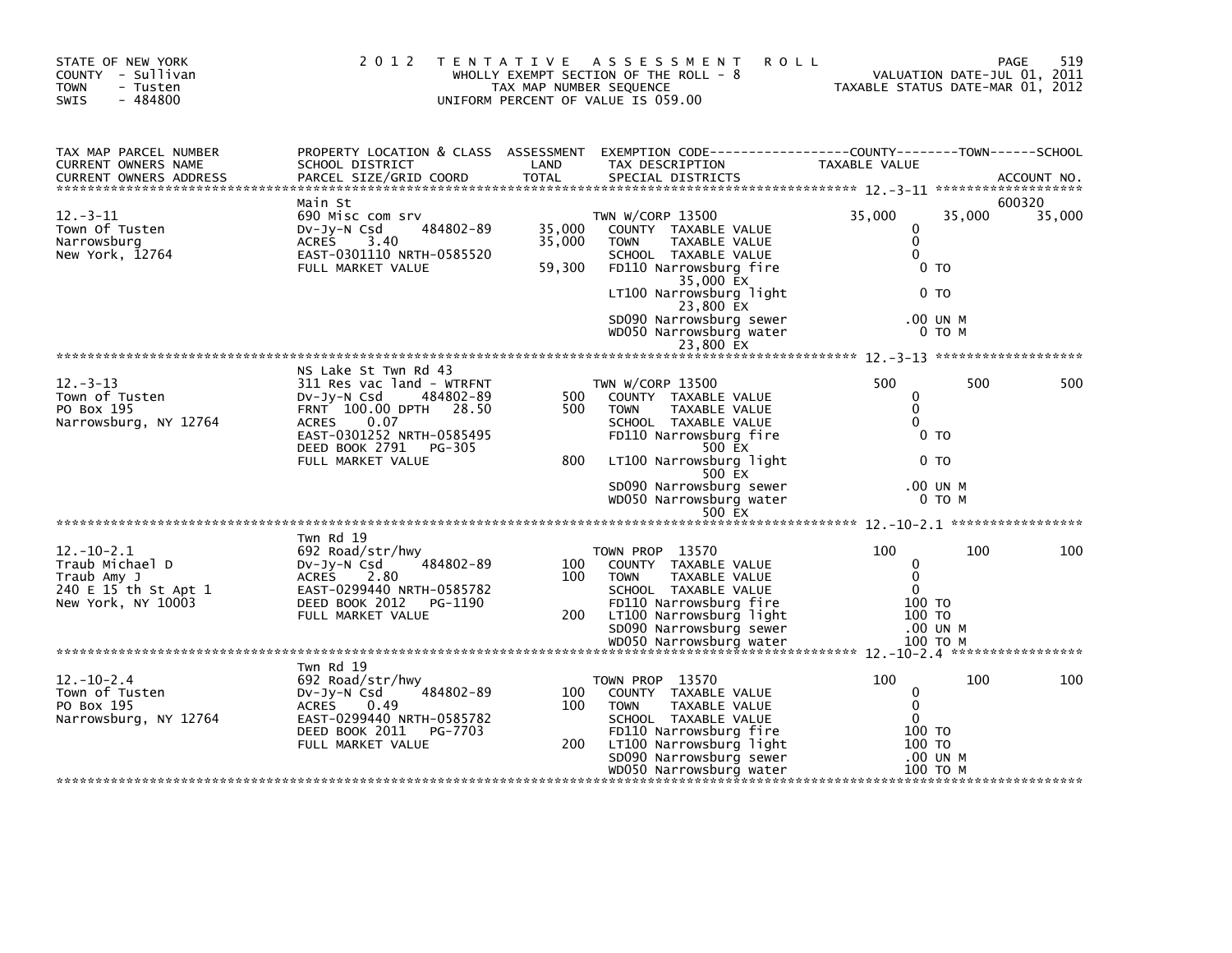| STATE OF NEW YORK<br>- Sullivan<br>COUNTY<br><b>TOWN</b><br>- Tusten<br>$-484800$<br>SWIS | 2 0 1 2                                            | TAX MAP NUMBER SEQUENCE | TENTATIVE ASSESSMENT<br><b>ROLL</b><br>WHOLLY EXEMPT SECTION OF THE ROLL - 8<br>UNIFORM PERCENT OF VALUE IS 059.00 | VALUATION DATE-JUL 01, 2011<br>VALUATION DATE-JUL 01, 2011<br>TAXABLE STATUS DATE-MAR 01, 2012 |                | 520<br>PAGE |
|-------------------------------------------------------------------------------------------|----------------------------------------------------|-------------------------|--------------------------------------------------------------------------------------------------------------------|------------------------------------------------------------------------------------------------|----------------|-------------|
| TAX MAP PARCEL NUMBER<br><b>CURRENT OWNERS NAME</b>                                       | SCHOOL DISTRICT                                    | LAND                    | PROPERTY LOCATION & CLASS ASSESSMENT EXEMPTION CODE----------------COUNTY-------TOWN-----SCHOOL<br>TAX DESCRIPTION | TAXABLE VALUE                                                                                  |                |             |
| <b>CURRENT OWNERS ADDRESS</b>                                                             |                                                    |                         |                                                                                                                    |                                                                                                |                |             |
|                                                                                           | Lake St                                            |                         |                                                                                                                    |                                                                                                |                | 600180      |
| $12. - 16 - 11.1$                                                                         | 620 Religious                                      |                         | $N/P$ RELIG 25110                                                                                                  | 95,200                                                                                         | 95,200         | 95,200      |
| Narrowsburg Methodist<br>Church                                                           | 484802-89<br>Dv-Jy-N Csd<br>FRNT 50.00 DPTH 100.00 | 9,400<br>95,200         | COUNTY TAXABLE VALUE<br>TAXABLE VALUE<br><b>TOWN</b>                                                               | 0<br>0                                                                                         |                |             |
| Narrowsburg, NY 12764                                                                     | ACRES 0.47                                         |                         | SCHOOL TAXABLE VALUE                                                                                               |                                                                                                |                |             |
|                                                                                           | EAST-0300590 NRTH-0585630                          |                         | FD110 Narrowsburg fire                                                                                             |                                                                                                | 0 <sub>T</sub> |             |
|                                                                                           | DEED BOOK 600<br>PG-00237                          |                         | 95,200 EX                                                                                                          |                                                                                                |                |             |
|                                                                                           | FULL MARKET VALUE                                  | 161.400                 | LT100 Narrowsburg light<br>95,200 EX                                                                               |                                                                                                | 0 <sub>T</sub> |             |
|                                                                                           |                                                    |                         | SD090 Narrowsburg sewer                                                                                            | 1.00 UN M                                                                                      |                |             |
|                                                                                           |                                                    |                         | WD050 Narrowsburg water                                                                                            |                                                                                                | 0 TO M         |             |
|                                                                                           |                                                    |                         |                                                                                                                    |                                                                                                |                |             |
|                                                                                           | Lake St                                            |                         |                                                                                                                    |                                                                                                |                |             |
| $12. - 16 - 11.2$                                                                         | 438 Parking lot                                    |                         | $N/P$ RELIG 25110                                                                                                  | 2,400                                                                                          | 2,400          | 2,400       |
| Narrowsburg Methodist DV-Jy-N Csd                                                         | 484802-89                                          | 2,400                   | COUNTY TAXABLE VALUE                                                                                               | 0                                                                                              |                |             |
| Church                                                                                    | FRNT 100.00 DPTH 100.00                            | 2,400                   | TAXABLE VALUE<br><b>TOWN</b>                                                                                       | 0                                                                                              |                |             |
| Narrowsburg, NY 12764                                                                     | EAST-0300550 NRTH-0585700                          |                         | SCHOOL TAXABLE VALUE                                                                                               | $\Omega$                                                                                       |                |             |
|                                                                                           | DEED BOOK 1105 PG-00248                            |                         | FD110 Narrowsburg fire                                                                                             |                                                                                                | 0 <sub>T</sub> |             |
|                                                                                           | FULL MARKET VALUE                                  | 4,100                   | 2,400 EX                                                                                                           |                                                                                                | 0 <sub>T</sub> |             |
|                                                                                           |                                                    |                         | LT100 Narrowsburg light<br>2,400 EX                                                                                |                                                                                                |                |             |
|                                                                                           |                                                    |                         | SD090 Narrowsburg sewer                                                                                            |                                                                                                | .00 UN M       |             |
|                                                                                           |                                                    |                         | WD050 Narrowsburg water                                                                                            |                                                                                                | 0 TO M         |             |
|                                                                                           |                                                    |                         | 2,400 EX                                                                                                           |                                                                                                |                |             |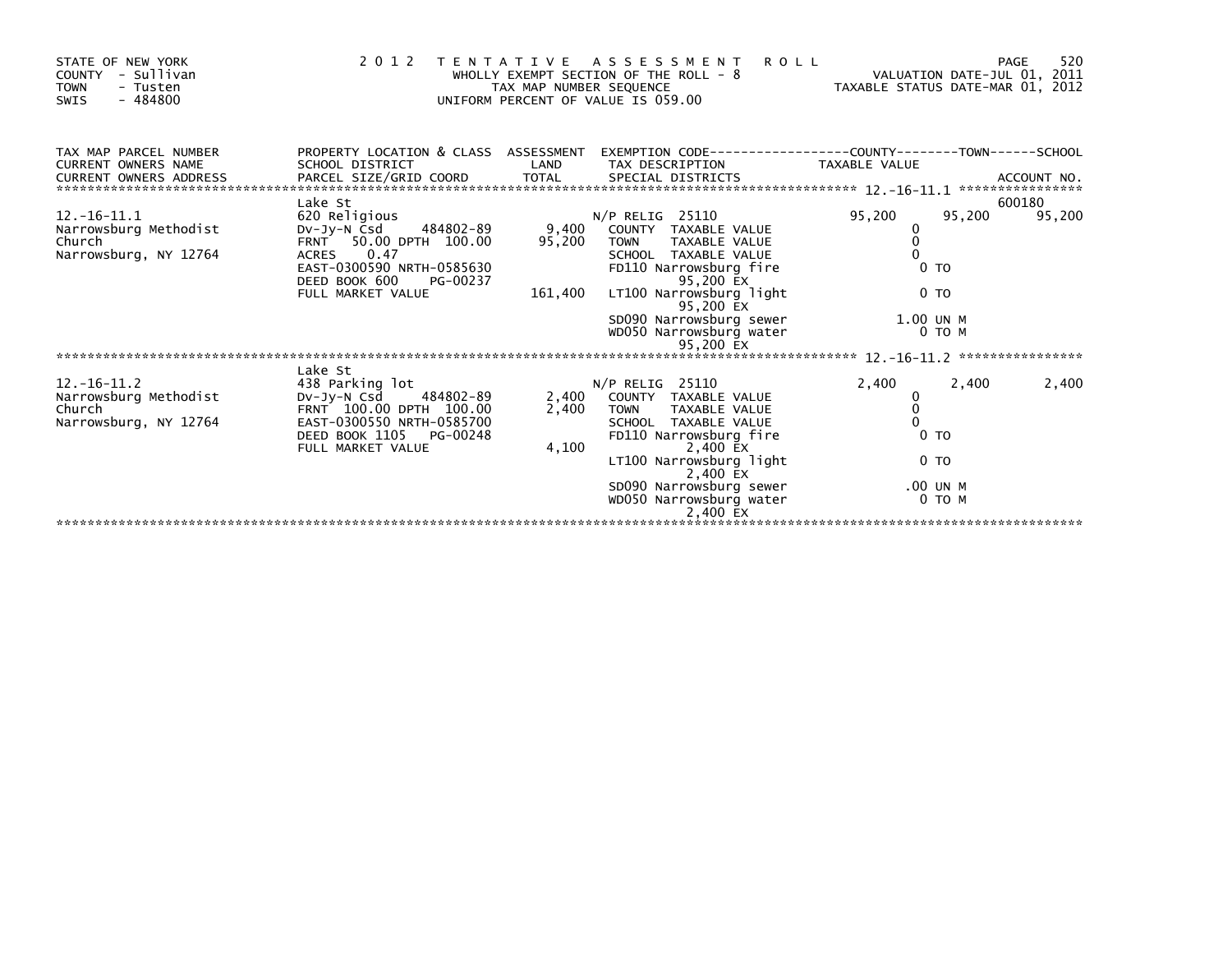| STATE OF NEW YORK       | 2012 TENTATIVE ASSESSMENT ROLL          | PAGE                             | -521 |
|-------------------------|-----------------------------------------|----------------------------------|------|
| COUNTY - Sullivan       | WHOLLY EXEMPT SECTION OF THE ROLL - $8$ | VALUATION DATE-JUL 01, 2011      |      |
| <b>TOWN</b><br>- Tusten | MAP SECTION - 012                       | TAXABLE STATUS DATE-MAR 01, 2012 |      |
| - 484800<br>SWIS        | SUB-SECTION-                            | RPS150/V04/L015                  |      |
|                         | UNIFORM PERCENT OF VALUE IS 059.00      | CURRENT DATE 4/20/2012           |      |

| CODE | DISTRICT NAME PARCELS                                                | TOTAL                           | EXTENSION<br><b>TYPF</b> | EXTENSION<br><b>VALUE</b> | AD VALOREM<br><b>VALUE</b> | <b>EXEMPT</b><br><b>AMOUNT</b> | <b>TAXABLE</b><br><b>VALUE</b> |
|------|----------------------------------------------------------------------|---------------------------------|--------------------------|---------------------------|----------------------------|--------------------------------|--------------------------------|
|      | FD110 Narrowsburg fi<br>LT100 Narrowsburg li<br>SD090 Narrowsburg se | 6 TOTAL<br>6 TOTAL<br>6 UNITS M |                          | 1.00                      | 133,300<br>122,100         | 133.100<br>121.900             | 200<br>200<br>1.00             |
|      | WD050 Narrowsburg wa                                                 | 6 TOTAL M                       |                          |                           | 122,100                    | 121.900                        | 200                            |

#### \*\*\* S C H O O L D I S T R I C T S U M M A R Y \*\*\*

| <b>CODE</b> | DISTRICT NAME | <b>TOTAL</b><br><b>PARCELS</b> | ASSESSED<br>LAND | ASSESSED<br><b>TOTAL</b> | <b>EXEMPT</b><br><b>AMOUNT</b> | <b>TOTAL</b><br><b>TAXABLE</b> | <b>STAR</b><br><b>AMOUNT</b> | <b>STAR</b><br><b>TAXABLE</b> |
|-------------|---------------|--------------------------------|------------------|--------------------------|--------------------------------|--------------------------------|------------------------------|-------------------------------|
| 484802      | DV-JY-N Csd   |                                | 47,500           | 133,300                  | 133,300                        |                                |                              |                               |
|             | SUB-TOTAL     |                                | 47.500           | 133,300                  | 133,300                        |                                |                              |                               |
| 484889      | Nar Library   |                                | 47.500           | 133.300                  | 133,300                        |                                |                              |                               |
|             | T O T A L     | 12                             | 95,000           | 266,600                  | 266,600                        |                                |                              |                               |

#### \*\*\* S Y S T E M C O D E S S U M M A R Y \*\*\*

### NO SYSTEM EXEMPTIONS AT THIS LEVEL

| CODE                    | DESCRIPTION                                     | TOTAL<br><b>PARCELS</b> | <b>COUNTY</b>                      | <b>TOWN</b>                        | <b>SCHOOL</b>                      |
|-------------------------|-------------------------------------------------|-------------------------|------------------------------------|------------------------------------|------------------------------------|
| 13500<br>13570<br>25110 | TWN W/CORP<br>TOWN PROP<br>$N/P$ RELIG<br>TOTAL |                         | 35,500<br>200<br>97,600<br>133,300 | 35,500<br>200<br>97,600<br>133,300 | 35,500<br>200<br>97,600<br>133,300 |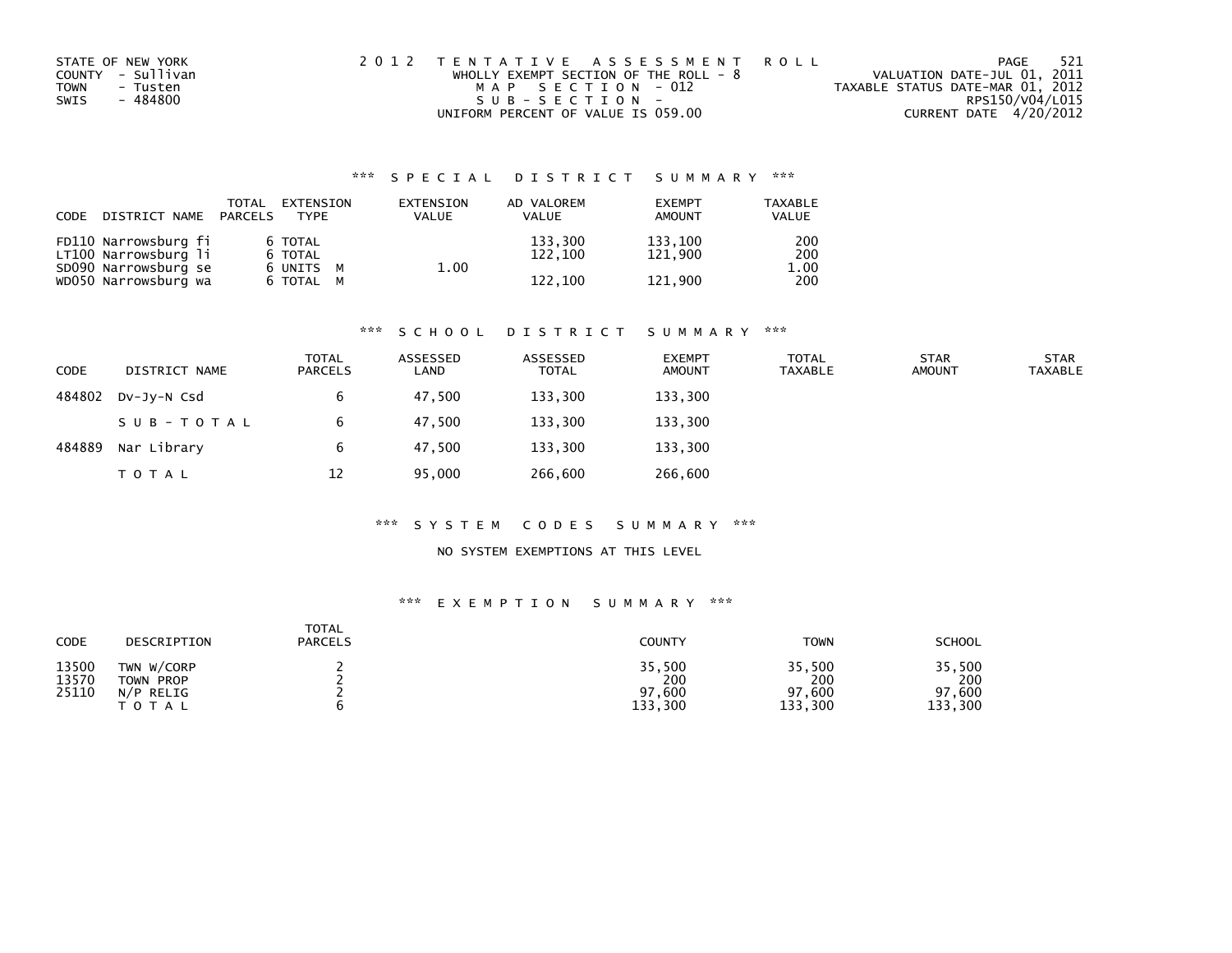| STATE OF NEW YORK |                   | 2012 TENTATIVE ASSESSMENT ROLL          |  |                                  |                        | PAGE | - 522 |
|-------------------|-------------------|-----------------------------------------|--|----------------------------------|------------------------|------|-------|
|                   | COUNTY - Sullivan | WHOLLY EXEMPT SECTION OF THE ROLL - $8$ |  | VALUATION DATE-JUL 01, 2011      |                        |      |       |
| TOWN              | - Tusten          | MAP SECTION - 012                       |  | TAXABLE STATUS DATE-MAR 01, 2012 |                        |      |       |
| SWIS              | - 484800          | SUB-SECTION-                            |  |                                  | RPS150/V04/L015        |      |       |
|                   |                   | UNIFORM PERCENT OF VALUE IS 059.00      |  |                                  | CURRENT DATE 4/20/2012 |      |       |

| <b>ROLL</b> | DESCRIPTION   | <b>TOTAL</b>   | ASSESSED   | <b>ASSESSED</b> | <b>TAXABLE</b> | <b>TAXABLE</b> | <b>TAXABLE</b> | STAR           |
|-------------|---------------|----------------|------------|-----------------|----------------|----------------|----------------|----------------|
| <b>SEC</b>  |               | <b>PARCELS</b> | LAND       | <b>TOTAL</b>    | COUNTY         | <b>TOWN</b>    | SCHOOL         | <b>TAXABLE</b> |
|             | WHOLLY EXEMPT |                | .500<br>47 | 133.300         |                |                |                |                |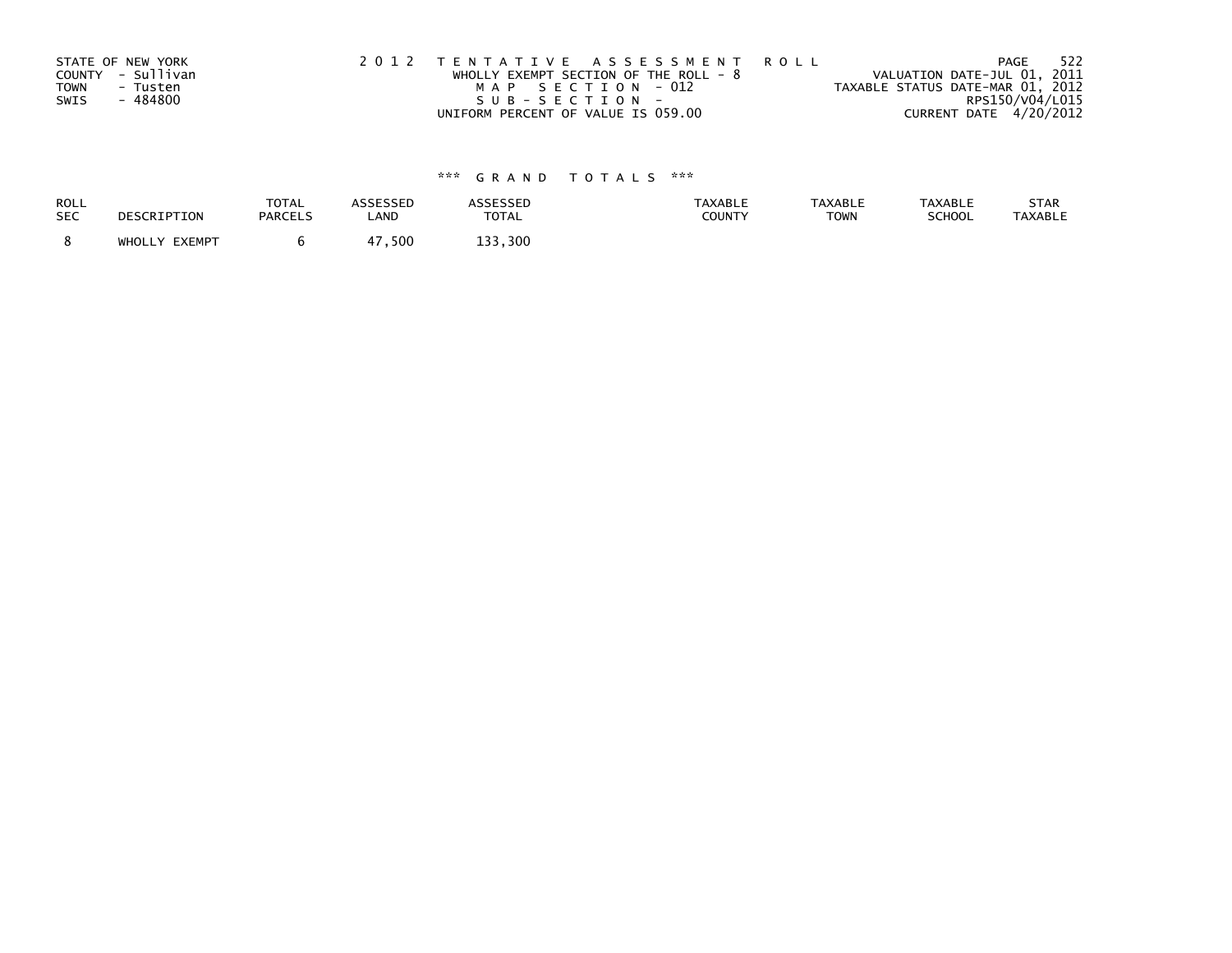| STATE OF NEW YORK<br>COUNTY - Sullivan<br>- Tusten<br>TOWN<br>- 484800<br>SWIS                                                                                                                                                            |                                                                                                              |       | 2012 TENTATIVE ASSESSMENT ROLL<br>WHOLLY EXEMPT SECTION OF THE ROLL - 8<br>TAX MAP NUMBER SEQUENCE TAXABLE STATUS DATE-MAR 01, 2012<br>UNTFORM PERCENT OF VALUE TS 059.00<br>UNIFORM PERCENT OF VALUE IS 059.00 |                                                              |       |       |
|-------------------------------------------------------------------------------------------------------------------------------------------------------------------------------------------------------------------------------------------|--------------------------------------------------------------------------------------------------------------|-------|-----------------------------------------------------------------------------------------------------------------------------------------------------------------------------------------------------------------|--------------------------------------------------------------|-------|-------|
| TAX MAP PARCEL NUMBER                                                                                                                                                                                                                     | PROPERTY LOCATION & CLASS ASSESSMENT                                                                         |       |                                                                                                                                                                                                                 | EXEMPTION CODE-----------------COUNTY-------TOWN------SCHOOL |       |       |
| CURRENT OWNERS NAME                                                                                                                                                                                                                       | SCHOOL DISTRICT                          LAND         TAX DESCRIPTION                   TAXABLE VALUE        |       |                                                                                                                                                                                                                 |                                                              |       |       |
|                                                                                                                                                                                                                                           | Between Oak & Hickory                                                                                        |       |                                                                                                                                                                                                                 | 500                                                          | 500   | 500   |
| 13.-2-5<br>Town Of Tusten<br>PO Box 195<br>Narrowsburg. NY 12764                                                                                                                                                                          | ветиеен оак & нтскогу<br>692 Road/str/hwy<br>Dv-Jy-N Csd    484802-89            500   COUNTY  TAXABLE VALUE |       |                                                                                                                                                                                                                 |                                                              |       |       |
| PO BOX 195<br>PO BOX 195<br>Narrowsburg, NY 12764 FRIT 50.00 DPTH 240.00 500 TOWN TAXABLE VALUE 0<br>EAST-0300927 NRTH-0585083 FD110 Narrowsburg fire 0 TO<br>FULL MARKET VALUE 800 500 EX<br>FULL MARKET VALUE 800 500 EX<br>FULL MARKET |                                                                                                              |       |                                                                                                                                                                                                                 |                                                              |       |       |
|                                                                                                                                                                                                                                           |                                                                                                              |       |                                                                                                                                                                                                                 |                                                              |       |       |
|                                                                                                                                                                                                                                           |                                                                                                              |       |                                                                                                                                                                                                                 |                                                              |       |       |
|                                                                                                                                                                                                                                           |                                                                                                              |       |                                                                                                                                                                                                                 |                                                              |       |       |
|                                                                                                                                                                                                                                           | Twn Rd 58 Oak St                                                                                             |       |                                                                                                                                                                                                                 |                                                              |       |       |
| $13. -4 - 5$                                                                                                                                                                                                                              | 692 Road/str/hwy                                                                                             |       | TWN W/CORP 13500                                                                                                                                                                                                | 8,000                                                        | 8,000 | 8,000 |
| Town Of Tusten                                                                                                                                                                                                                            | DV-Jy-N Csd 484802-89                                                                                        |       | 8,000 COUNTY TAXABLE VALUE                                                                                                                                                                                      |                                                              |       |       |
| PO Box 195                                                                                                                                                                                                                                | ACRES 1.07                                                                                                   | 8,000 | TOWN TAXABLE VALUE                                                                                                                                                                                              |                                                              |       |       |
| Narrowsburg, NY 12764                                                                                                                                                                                                                     | EAST-0301372 NRTH-0584389                                                                                    |       | SCHOOL TAXABLE VALUE                                                                                                                                                                                            |                                                              |       |       |
|                                                                                                                                                                                                                                           | DEED BOOK 2013 PG-0139                                                                                       |       | FD110 Narrowsburg fire                                                                                                                                                                                          | 0 <sub>T</sub>                                               |       |       |
|                                                                                                                                                                                                                                           | FULL MARKET VALUE 13,600                                                                                     |       | 8,000 EX                                                                                                                                                                                                        |                                                              |       |       |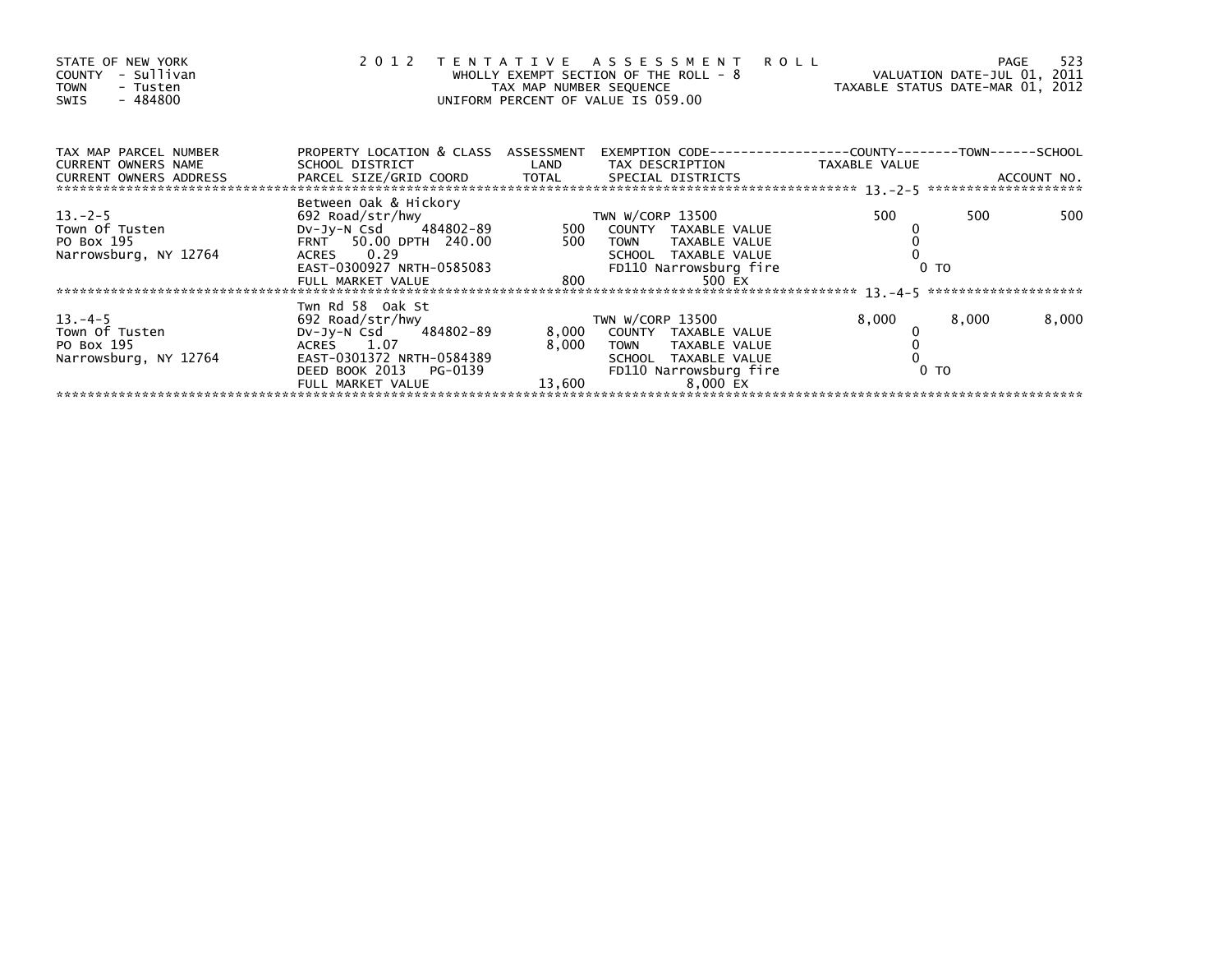| STATE OF NEW YORK       | 2012 TENTATIVE ASSESSMENT ROLL          | PAGE                             | 524 |
|-------------------------|-----------------------------------------|----------------------------------|-----|
| COUNTY - Sullivan       | WHOLLY EXEMPT SECTION OF THE ROLL - $8$ | VALUATION DATE-JUL 01, 2011      |     |
| <b>TOWN</b><br>- Tusten | MAP SECTION - 013                       | TAXABLE STATUS DATE-MAR 01, 2012 |     |
| - 484800<br>SWIS        | SUB-SECTION-                            | RPS150/V04/L015                  |     |
|                         | UNIFORM PERCENT OF VALUE IS 059.00      | CURRENT DATE 4/20/2012           |     |

| CODE | DISTRICT NAME        | PARCELS | TOTAL EXTENSION<br><b>TYPF</b> | EXTENSION<br>VALUE | AD VALOREM<br><b>VALUE</b> | <b>EXEMPT</b><br>AMOUNT | TAXABLE<br><b>VALUE</b> |
|------|----------------------|---------|--------------------------------|--------------------|----------------------------|-------------------------|-------------------------|
|      | FD110 Narrowsburg fi |         | TOTAL                          |                    | 8.500                      | 8.500                   |                         |

### \*\*\* S C H O O L D I S T R I C T S U M M A R Y \*\*\*

| <b>CODE</b> | DISTRICT NAME | <b>TOTAL</b><br>PARCELS | ASSESSED<br>LAND | ASSESSED<br><b>TOTAL</b> | <b>EXEMPT</b><br><b>AMOUNT</b> | <b>TOTAL</b><br><b>TAXABLE</b> | <b>STAR</b><br><b>AMOUNT</b> | <b>STAR</b><br><b>TAXABLE</b> |
|-------------|---------------|-------------------------|------------------|--------------------------|--------------------------------|--------------------------------|------------------------------|-------------------------------|
| 484802      | $Dv-Jv-N$ Csd |                         | 8,500            | 8,500                    | 8,500                          |                                |                              |                               |
|             | SUB-TOTAL     |                         | 8,500            | 8,500                    | 8,500                          |                                |                              |                               |
| 484889      | Nar Library   |                         | 8.500            | 8.500                    | 8,500                          |                                |                              |                               |
|             | <b>TOTAL</b>  | 4                       | 17,000           | 17,000                   | 17,000                         |                                |                              |                               |

\*\*\* S Y S T E M C O D E S S U M M A R Y \*\*\*

#### NO SYSTEM EXEMPTIONS AT THIS LEVEL

#### \*\*\* E X E M P T I O N S U M M A R Y \*\*\*

| CODE  | DESCRIPTION             | <b>TOTAL</b><br><b>PARCELS</b> | COUNTY         | <b>TOWN</b>    | SCHOOL         |
|-------|-------------------------|--------------------------------|----------------|----------------|----------------|
| 13500 | TWN W/CORP<br>T O T A L |                                | 8,500<br>8,500 | 8,500<br>8,500 | 8,500<br>8,500 |

| ROLL       | DESCRIPTION   | TOTAL          | <b>ASSESSED</b> | ASSESSED     | <b>TAXABLE</b> | TAXABLE | <b>TAXABLE</b> | STAR           |
|------------|---------------|----------------|-----------------|--------------|----------------|---------|----------------|----------------|
| <b>SEC</b> |               | <b>PARCELS</b> | LAND            | <b>TOTAL</b> | COUNTY         | TOWN    | <b>SCHOOL</b>  | <b>TAXABLE</b> |
|            | WHOLLY EXEMPT |                | 8.500           | 8,500        |                |         |                |                |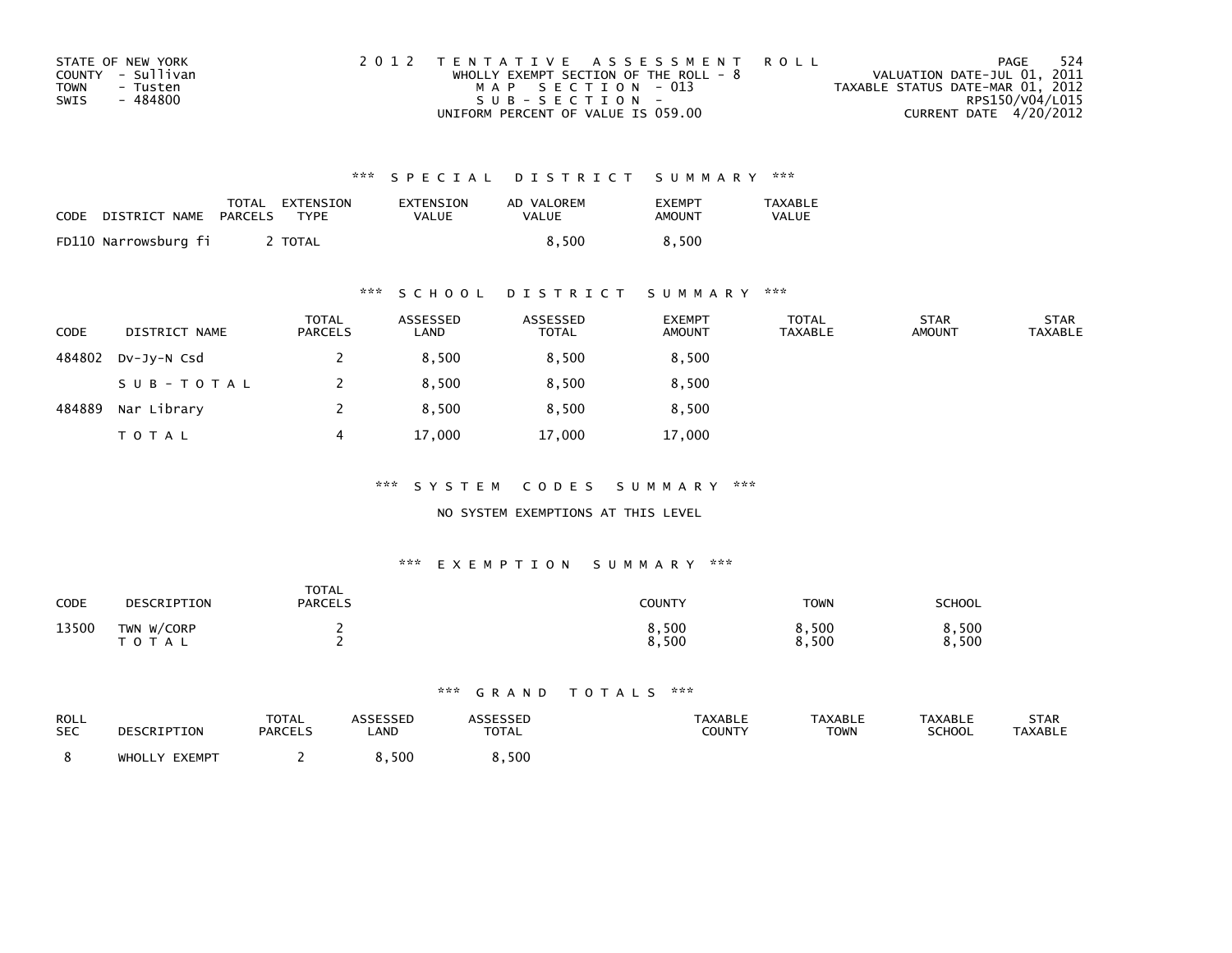| STATE OF NEW YORK<br>COUNTY - Sullivan<br>- Tusten<br><b>TOWN</b><br>$-484800$<br>SWIS                     | 2 0 1 2                                                                                                                                                            | T E N T A T I V E<br>TAX MAP NUMBER SEQUENCE | <b>ASSESSMENT</b><br><b>ROLL</b><br>WHOLLY EXEMPT SECTION OF THE ROLL - 8<br>UNIFORM PERCENT OF VALUE IS 059.00                                                                                                    | TAXABLE STATUS DATE-MAR 01, 2012                               | PAGE<br>VALUATION DATE-JUL 01, 2011 | 525               |
|------------------------------------------------------------------------------------------------------------|--------------------------------------------------------------------------------------------------------------------------------------------------------------------|----------------------------------------------|--------------------------------------------------------------------------------------------------------------------------------------------------------------------------------------------------------------------|----------------------------------------------------------------|-------------------------------------|-------------------|
| TAX MAP PARCEL NUMBER<br>CURRENT OWNERS NAME                                                               | PROPERTY LOCATION & CLASS ASSESSMENT<br>SCHOOL DISTRICT                                                                                                            | LAND                                         | EXEMPTION        CODE-----------------COUNTY-------TOWN------SCHOOL<br>TAX DESCRIPTION                                                                                                                             | TAXABLE VALUE                                                  |                                     |                   |
|                                                                                                            | Nys Rte 97                                                                                                                                                         |                                              |                                                                                                                                                                                                                    |                                                                |                                     | 141000            |
| $14. -1 - 3.2$<br>Narrowsburg Water<br>District<br>PO Box 195<br>Narrowsburg, NY 12764                     | 822 Water supply<br>484802-89<br>$Dv-Jy-N$ Csd<br>ACRES 3.40<br>EAST-0305373 NRTH-0585637<br>DEED BOOK 1514<br>PG-84<br>FULL MARKET VALUE                          | 17,000<br>17,000<br>28,800                   | SPEC DIST 10100<br>COUNTY TAXABLE VALUE<br><b>TOWN</b><br><b>TAXABLE VALUE</b><br>SCHOOL TAXABLE VALUE<br>FD110 Narrowsburg fire<br>17,000 EX                                                                      | 17,000<br>0<br>0<br>$\Omega$                                   | 17,000<br>0 TO                      | 17,000            |
|                                                                                                            |                                                                                                                                                                    |                                              | WD050 Narrowsburg water                                                                                                                                                                                            |                                                                | 0 TO M                              |                   |
|                                                                                                            |                                                                                                                                                                    |                                              | 17,000 EX                                                                                                                                                                                                          |                                                                |                                     |                   |
|                                                                                                            |                                                                                                                                                                    |                                              |                                                                                                                                                                                                                    |                                                                |                                     |                   |
| $14. - 1 - 41.34$<br>Town Of Tusten<br>PO Box 195<br>Narrowsburg, NY 12764                                 | WOODOAKD Twn Rd 73<br>692 Road/str/hwy<br>DV-JV-N Csd<br>484802-89<br>50 Ft Row<br>FRNT 50.00 DPTH 530.30<br>EAST-0311140 NRTH-0586243<br>DEED BOOK 1504<br>PG-602 | 25,900<br>25,900                             | TWN W/CORP 13500<br>COUNTY TAXABLE VALUE<br>TAXABLE VALUE<br><b>TOWN</b><br>SCHOOL TAXABLE VALUE<br>FD111 Tusten fire protect.<br>25,900 EX                                                                        | 25,900<br>0<br>$\mathbf{0}$<br>$\Omega$                        | 25.900<br>0 <sub>T</sub>            | 25,900            |
|                                                                                                            |                                                                                                                                                                    |                                              |                                                                                                                                                                                                                    |                                                                |                                     |                   |
|                                                                                                            | Along Delaware Riv                                                                                                                                                 |                                              |                                                                                                                                                                                                                    |                                                                |                                     | 200100            |
| $14. - 1 - 47$<br>Pennsylvania Lines LLC<br>Sullivan County IDA<br>1 Cablevision Ctr<br>Ferndale, NY 12734 | 842 Ceiling rr<br>484802-89<br>$Dv-Jy-N$ Csd<br>ACRES 177.64<br>EAST-0301592 NRTH-0580396<br>DEED BOOK 908<br>PG-00254<br>FULL MARKET VALUE                        | 710,600<br>4738,100<br>8030,700              | <b>MIDA</b><br>18020<br>COUNTY TAXABLE VALUE<br><b>TOWN</b><br>TAXABLE VALUE<br>SCHOOL TAXABLE VALUE<br>FD110 Narrowsburg fire<br>FD111 Tusten fire protect.<br>LT100 Narrowsburg light<br>SD090 Narrowsburg sewer | 4738,100<br>0<br>0<br>2842,860 TO<br>1895,240 TO<br>441,591 TO | 4738,100<br>.00 UN M                | 4738,100          |
|                                                                                                            |                                                                                                                                                                    |                                              |                                                                                                                                                                                                                    |                                                                |                                     |                   |
| $14. - 1 - 48$<br>Narrowsburg Water                                                                        | Twn Rd 11<br>822 Water supply<br>Dv-Jy-N Csd<br>484802-89                                                                                                          | 50.000                                       | SPEC DIST 10100<br>COUNTY TAXABLE VALUE                                                                                                                                                                            | 150,000<br>$\mathbf{0}$                                        | 150,000                             | 139400<br>150,000 |
| District<br>Narrowsburg<br>New York, 12764                                                                 | ACRES<br>2.00<br>EAST-0299001 NRTH-0584457<br>DEED BOOK 408<br>PG-00114<br>FULL MARKET VALUE                                                                       | 150,000<br>254,200                           | <b>TOWN</b><br>TAXABLE VALUE<br>SCHOOL TAXABLE VALUE<br>FD110 Narrowsburg fire<br>150,000 EX<br>LT100 Narrowsburg light                                                                                            | 0<br>0                                                         | 0 <sub>T</sub><br>0 <sub>T</sub>    |                   |
|                                                                                                            |                                                                                                                                                                    |                                              | 150,000 EX<br>SD090 Narrowsburg sewer                                                                                                                                                                              |                                                                | .00 UN M                            |                   |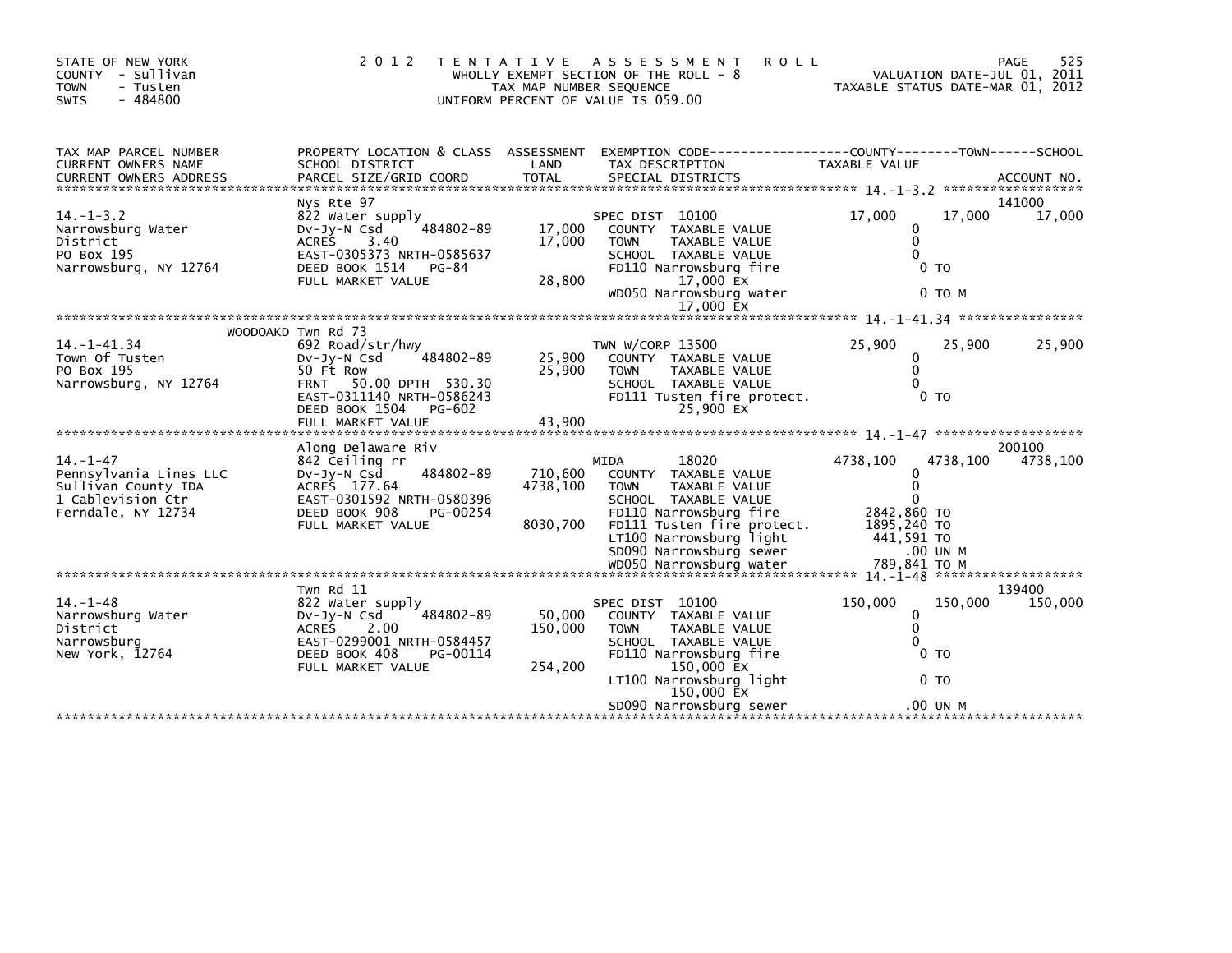| STATE OF NEW YORK<br>COUNTY - Sullivan<br>TOWN<br>- Tusten<br>$-484800$<br>SWIS                           | 2 0 1 2                                                                                                                                                                                              | TAX MAP NUMBER SEQUENCE       | TENTATIVE ASSESSMENT<br><b>ROLL</b><br>WHOLLY EXEMPT SECTION OF THE ROLL - 8<br>UNIFORM PERCENT OF VALUE IS 059.00                                                                                           | TAXABLE STATUS DATE-MAR 01, 2012                                                | PAGE<br>VALUATION DATE-JUL 01, 2011 | 526     |
|-----------------------------------------------------------------------------------------------------------|------------------------------------------------------------------------------------------------------------------------------------------------------------------------------------------------------|-------------------------------|--------------------------------------------------------------------------------------------------------------------------------------------------------------------------------------------------------------|---------------------------------------------------------------------------------|-------------------------------------|---------|
| TAX MAP PARCEL NUMBER<br>CURRENT OWNERS NAME<br><b>CURRENT OWNERS ADDRESS</b>                             | SCHOOL DISTRICT                                                                                                                                                                                      | LAND                          | PROPERTY LOCATION & CLASS ASSESSMENT EXEMPTION CODE---------------COUNTY-------TOWN------SCHOOL<br>TAX DESCRIPTION                                                                                           | TAXABLE VALUE                                                                   |                                     |         |
| $14. - 1 - 54.17$<br>Michell Kahy<br>42 School St<br>Narrowsburg, NY 12764                                | Twn Rd 11<br>323 Vacant rural<br>484802-89<br>DV-Jy-N Csd<br>FRNT 115.00 DPTH 180.00<br>ACRES<br>0.38<br>EAST-0300030 NRTH-0582860<br>DEED BOOK 3627<br>PG-586<br>FULL MARKET VALUE                  | 400<br>400<br>700             | RPTL 1138 29700<br>COUNTY TAXABLE VALUE<br><b>TOWN</b><br>TAXABLE VALUE<br>SCHOOL TAXABLE VALUE<br>FD110 Narrowsburg fire<br>400 EX                                                                          | 400<br>$\mathbf{0}$<br>$\mathbf{0}$<br>$\Omega$<br>0 <sub>T</sub>               | 159957<br>400                       | 400     |
| $14. - 1 - 54.18$<br>Michell Kahy<br>42 School St<br>Narrowsburg, NY 12764                                | Twn Rd 11<br>323 Vacant rural<br>484802-89<br>Dv-Jy-N Csd<br>FRNT 100.00 DPTH 133.00<br>ACRES 0.30<br>EAST-0300050 NRTH-0582760<br>DEED BOOK 3627 PG-586<br>FULL MARKET VALUE                        | 400<br>400<br>700             | RPTL 1138 29700<br>COUNTY TAXABLE VALUE<br><b>TOWN</b><br>TAXABLE VALUE<br>SCHOOL TAXABLE VALUE<br>FD110 Narrowsburg fire<br>400 EX                                                                          | 400<br>0<br>$\mathbf{0}$<br>$\Omega$<br>0 <sub>T</sub>                          | 159958<br>400                       | 400     |
| $14. -1 - 55.2$<br>John Cortese<br>Constr Corp<br>Narrowsburg, NY 12764                                   | N Of Delaware Riv<br>323 Vacant rural<br>484802-89<br>DV-JY-N Csd<br>ACRES 3.77<br>EAST-0299992 NRTH-0583666<br>DEED BOOK 749<br>PG-00568<br>FULL MARKET VALUE                                       | 4,100<br>4.100<br>6,900       | RPTL 1138 29700<br>COUNTY TAXABLE VALUE<br><b>TOWN</b><br>TAXABLE VALUE<br>SCHOOL TAXABLE VALUE<br>FD110 Narrowsburg fire<br>4,100 EX                                                                        | 4,100<br>0<br>$\mathbf{0}$<br>$\Omega$<br>0 <sub>T</sub>                        | 110150<br>4,100                     | 4,100   |
| $14. -1 - 55.3$<br>Town Of Tusten<br>Narrowsburg Sewer Dist<br>Narrowsburg<br>New York, 12764             | N Of Delaware Riv<br>850 Waste dispsl<br>DV-Jy-N Csd 484802-89<br>Combined with $14.-1-55.5$ ;<br>9.94<br><b>ACRES</b><br>EAST-0299705 NRTH-0584655<br>DEED BOOK 1344<br>PG-598<br>FULL MARKET VALUE | 62,800<br>705,600<br>1195,900 | TWN W/CORP 13500<br>COUNTY TAXABLE VALUE<br>TAXABLE VALUE<br><b>TOWN</b><br>SCHOOL TAXABLE VALUE<br>FD110 Narrowsburg fire<br>705,600 EX<br>LT100 Narrowsburg light<br>162,288 EX<br>WD050 Narrowsburg water | 705,600<br>0<br>$\mathbf 0$<br>$\mathbf{0}$<br>0 <sub>T</sub><br>0 <sub>T</sub> | 600360<br>705,600<br>0 то м         | 705,600 |
|                                                                                                           |                                                                                                                                                                                                      |                               | 705,600 EX                                                                                                                                                                                                   |                                                                                 |                                     |         |
| $14. -1 - 55.7$<br>John Cortese Construction Corp Dv-Jy-N Csd<br>RD <sub>2</sub><br>Narrowsburg, NY 12764 | Delaware Dr Ext<br>323 Vacant rural<br>484802-89<br><b>ACRES</b><br>1.78<br>EAST-0299871 NRTH-0583641<br>PG-00264<br>DEED BOOK 1223<br>FULL MARKET VALUE                                             | 1,000<br>1.000<br>1,700       | RPTL 1138 29700<br>COUNTY TAXABLE VALUE<br><b>TOWN</b><br>TAXABLE VALUE<br>SCHOOL TAXABLE VALUE<br>FD111 Tusten fire protect.<br>1.000 EX                                                                    | 1,000<br>$\mathbf 0$<br>$\mathbf 0$<br>$\Omega$<br>0 <sub>T</sub>               | 1.000                               | 1,000   |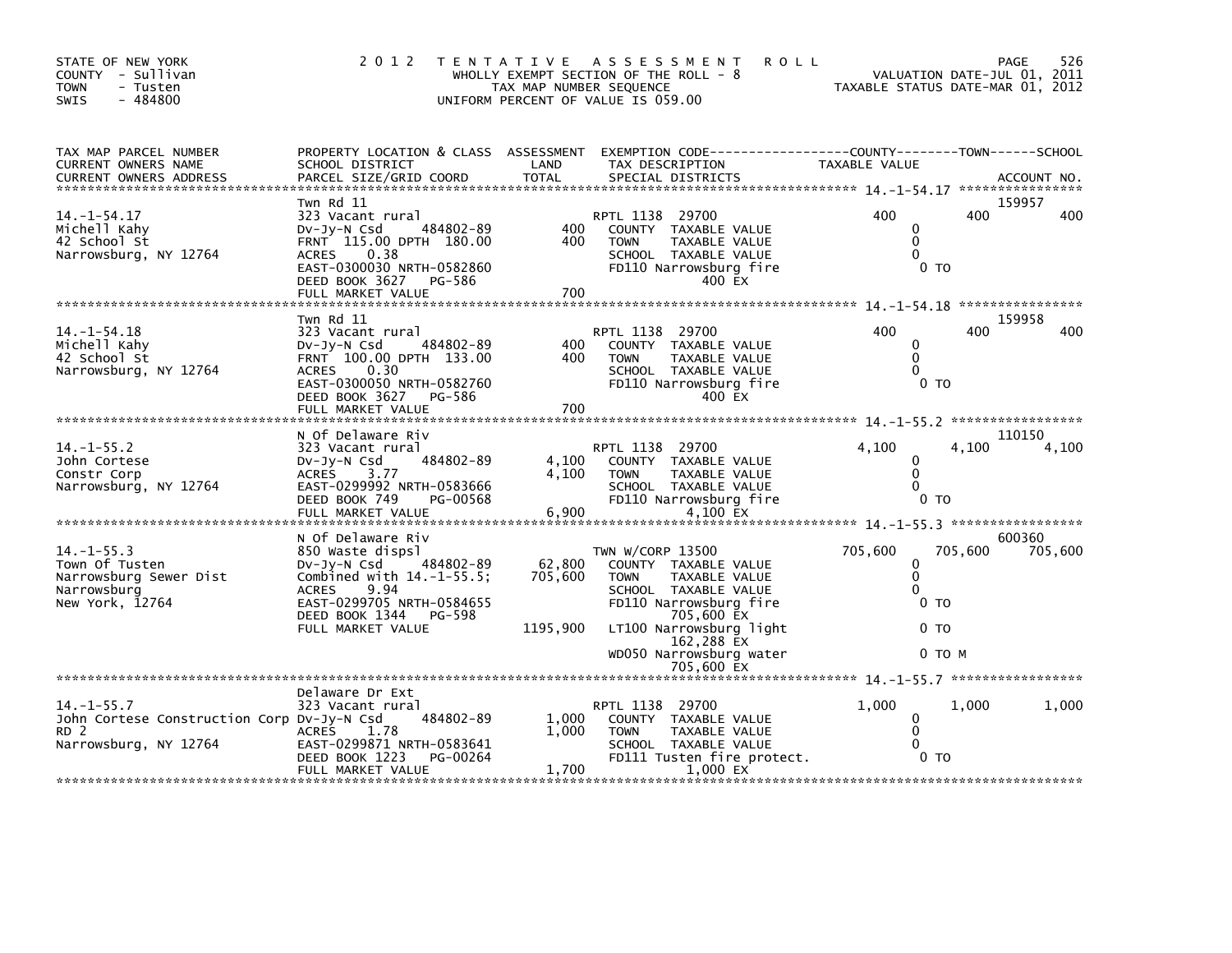| STATE OF NEW YORK<br>- Sullivan<br>COUNTY<br><b>TOWN</b><br>- Tusten<br>- 484800<br>SWIS | 2 0 1 2                                                                                                   |       | TENTATIVE ASSESSMENT ROLL<br>WHOLLY EXEMPT SECTION OF THE ROLL - 8<br>TAX MAP NUMBER SEQUENCE<br>UNIFORM PERCENT OF VALUE IS 059.00 |                | 527<br>PAGE<br>VALUATION DATE-JUL 01, 2011<br>TAXABLE STATUS DATE-MAR 01, 2012 |
|------------------------------------------------------------------------------------------|-----------------------------------------------------------------------------------------------------------|-------|-------------------------------------------------------------------------------------------------------------------------------------|----------------|--------------------------------------------------------------------------------|
| TAX MAP PARCEL NUMBER<br>CURRENT OWNERS NAME<br>CURRENT OWNERS ADDRESS                   | PROPERTY LOCATION & CLASS ASSESSMENT<br>SCHOOL DISTRICT<br>PARCEL SIZE/GRID COORD TOTAL SPECIAL DISTRICTS |       | EXEMPTION        CODE-----------------COUNTY--------TOWN------SCHOOL<br>LAND TAX DESCRIPTION                                        | TAXABLE VALUE  | ACCOUNT NO.                                                                    |
|                                                                                          | Twn Rd 11                                                                                                 |       |                                                                                                                                     |                |                                                                                |
| $14. - 1 - 55.8$                                                                         | 311 Res vac land                                                                                          |       | RPTL 1138 29700                                                                                                                     | 1,500          | 1,500<br>1,500                                                                 |
| John Cortese Construction Corp Dv-Jy-N Csd 484802-89                                     |                                                                                                           | 1,500 | COUNTY TAXABLE VALUE                                                                                                                |                |                                                                                |
| Narrowsburg, NY 12764                                                                    | ACRES 3.46                                                                                                | 1.500 | <b>TOWN</b><br>TAXABLE VALUE                                                                                                        |                |                                                                                |
|                                                                                          | EAST-0300201 NRTH-0583466                                                                                 |       | SCHOOL TAXABLE VALUE                                                                                                                |                |                                                                                |
|                                                                                          | DEED BOOK 1376 PG-376                                                                                     |       | FD111 Tusten fire protect.                                                                                                          | 0 <sub>T</sub> |                                                                                |
|                                                                                          | FULL MARKET VALUE                                                                                         | 2.500 | 1.500 EX                                                                                                                            |                |                                                                                |
|                                                                                          |                                                                                                           |       |                                                                                                                                     |                |                                                                                |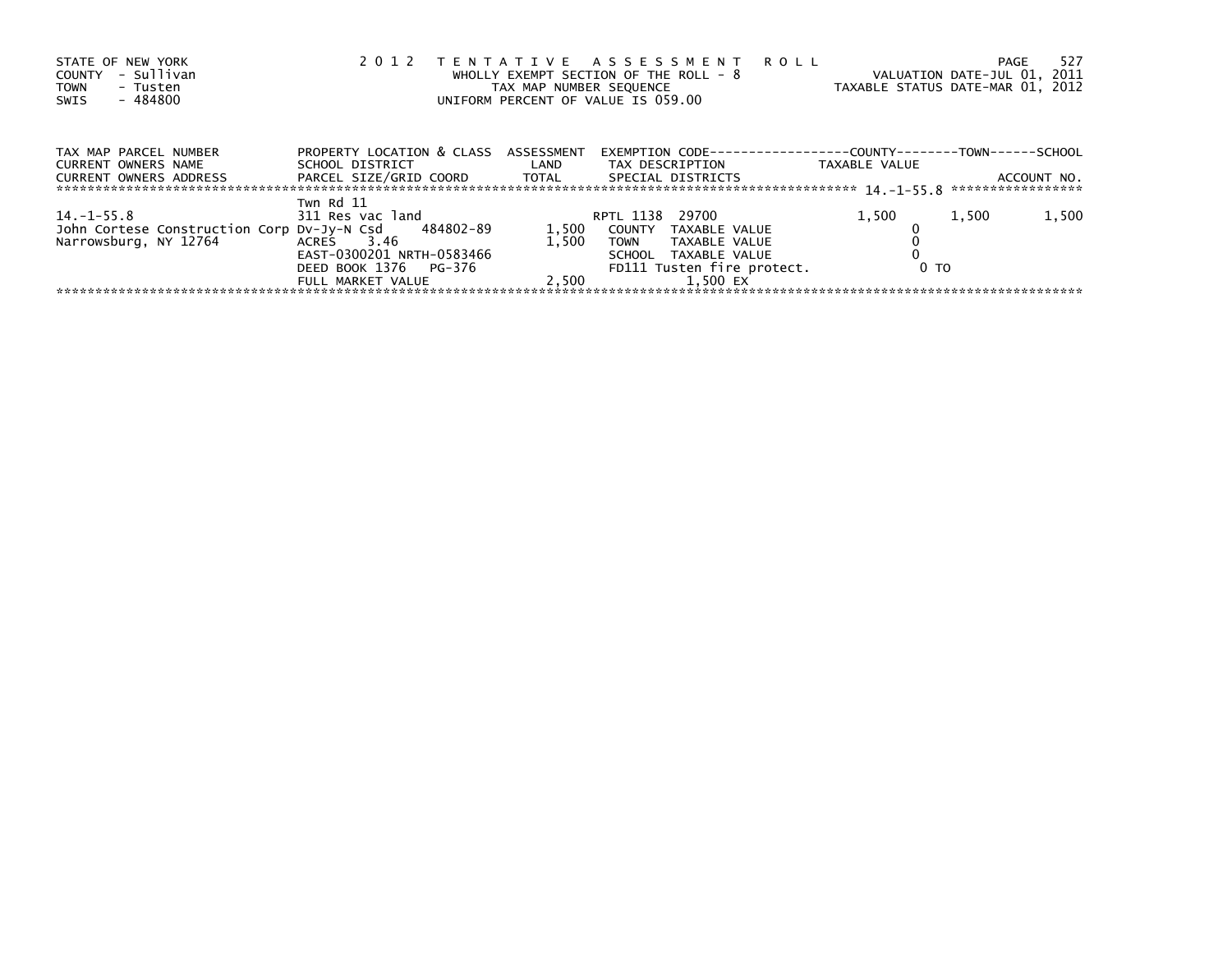| STATE OF NEW YORK       | 2012 TENTATIVE ASSESSMENT ROLL          | 528<br>PAGE                      |
|-------------------------|-----------------------------------------|----------------------------------|
| COUNTY - Sullivan       | WHOLLY EXEMPT SECTION OF THE ROLL - $8$ | VALUATION DATE-JUL 01, 2011      |
| <b>TOWN</b><br>- Tusten | MAP SECTION - 014                       | TAXABLE STATUS DATE-MAR 01, 2012 |
| - 484800<br>SWIS        | SUB-SECTION-                            | RPS150/V04/L015                  |
|                         | UNIFORM PERCENT OF VALUE IS 059.00      | CURRENT DATE 4/20/2012           |

| CODE | DISTRICT NAME                                                                                                        | TOTAL<br>PARCELS | EXTENSION<br><b>TYPE</b>                                | EXTENSION<br><b>VALUE</b> | AD VALOREM<br><b>VALUE</b>                  | <b>EXEMPT</b><br>AMOUNT                 | <b>TAXABLE</b><br><b>VALUE</b>             |
|------|----------------------------------------------------------------------------------------------------------------------|------------------|---------------------------------------------------------|---------------------------|---------------------------------------------|-----------------------------------------|--------------------------------------------|
|      | FD110 Narrowsburg fi<br>FD111 Tusten fire pr<br>LT100 Narrowsburg li<br>SD090 Narrowsburg se<br>WD050 Narrowsburg wa |                  | 7 TOTAL<br>4 TOTAL<br>3 TOTAL<br>2 UNITS M<br>3 TOTAL M |                           | 3720,360<br>1923,640<br>753.879<br>1512.441 | 877,500<br>28.400<br>312.288<br>722.600 | 2842,860<br>1895,240<br>441,591<br>789.841 |

# \*\*\* S C H O O L D I S T R I C T S U M M A R Y \*\*\*

| <b>CODE</b> | DISTRICT NAME | TOTAL<br><b>PARCELS</b> | ASSESSED<br>LAND | ASSESSED<br><b>TOTAL</b> | <b>EXEMPT</b><br><b>AMOUNT</b> | <b>TOTAL</b><br>TAXABLE | <b>STAR</b><br><b>AMOUNT</b> | <b>STAR</b><br><b>TAXABLE</b> |
|-------------|---------------|-------------------------|------------------|--------------------------|--------------------------------|-------------------------|------------------------------|-------------------------------|
| 484802      | DV-JY-N Csd   | 10                      | 873.700          | 5644.000                 | 5644.000                       |                         |                              |                               |
|             | SUB-TOTAL     | 10                      | 873.700          | 5644.000                 | 5644,000                       |                         |                              |                               |
| 484889      | Nar Library   | 10                      | 873.700          | 5644.000                 | 5644.000                       |                         |                              |                               |
|             | <b>TOTAL</b>  | 20                      | 1747.400         | 11288,000                | 11288,000                      |                         |                              |                               |

### \*\*\* S Y S T E M C O D E S S U M M A R Y \*\*\*

#### NO SYSTEM EXEMPTIONS AT THIS LEVEL

| CODE                             | DESCRIPTION                                                         | <b>TOTAL</b><br><b>PARCELS</b> | <b>COUNTY</b>                                      | <b>TOWN</b>                                          | <b>SCHOOL</b>                                      |
|----------------------------------|---------------------------------------------------------------------|--------------------------------|----------------------------------------------------|------------------------------------------------------|----------------------------------------------------|
| 10100<br>13500<br>18020<br>29700 | SPEC DIST<br>TWN W/CORP<br><b>MIDA</b><br><b>RPTL 1138</b><br>ΤΟΤΑΙ | 10                             | 167,000<br>731,500<br>4738.100<br>,400<br>5644,000 | 167,000<br>731,500<br>4738.100<br>400. '<br>5644,000 | 167,000<br>731,500<br>4738,100<br>.400<br>5644,000 |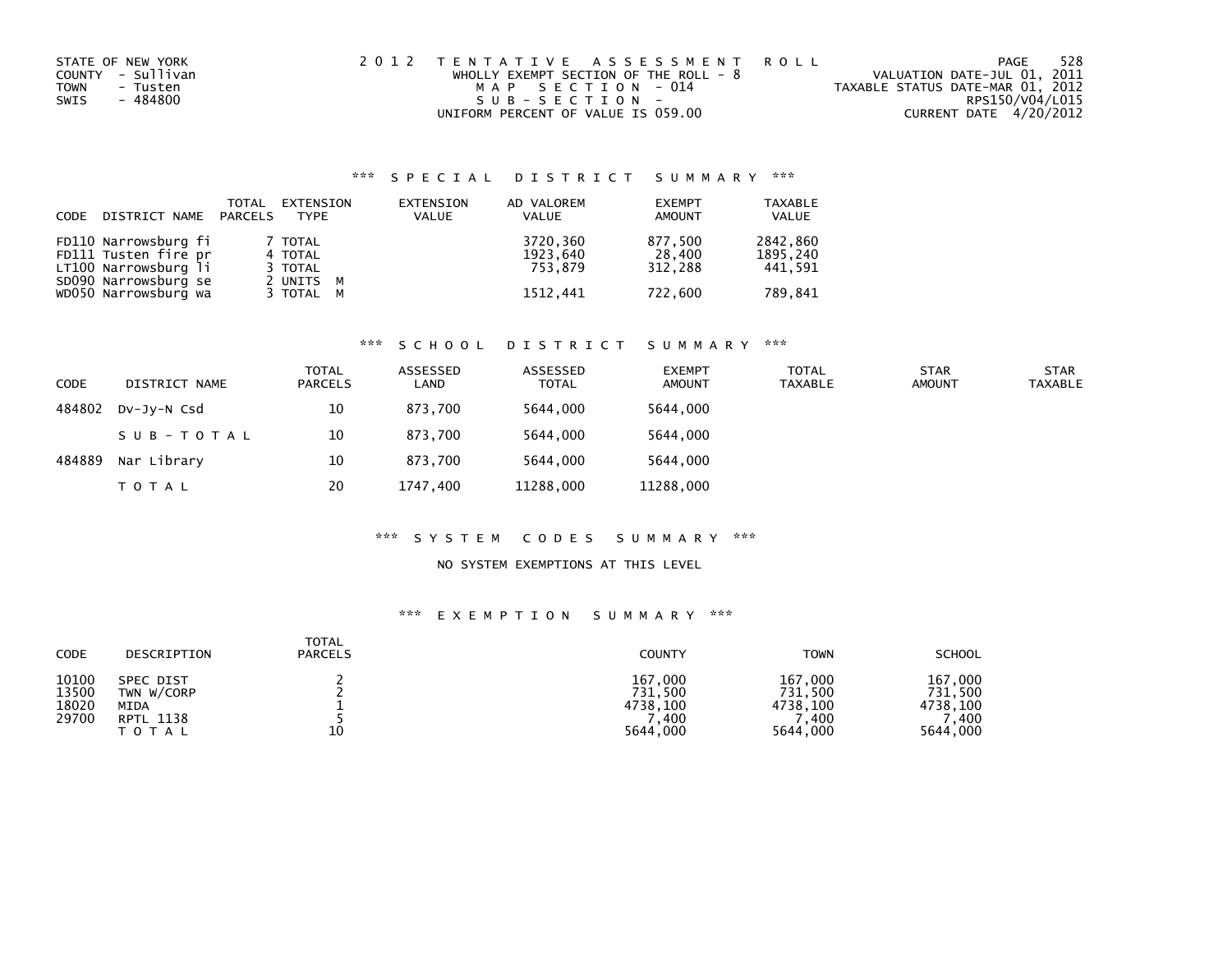| STATE OF NEW YORK<br>COUNTY - Sullivan<br><b>TOWN</b><br>- Tusten | 2012 TENTATIVE ASSESSMENT ROLL<br>WHOLLY EXEMPT SECTION OF THE ROLL - $8$<br>MAP SECTION - 014 | PAGE<br>VALUATION DATE-JUL 01, 2011<br>TAXABLE STATUS DATE-MAR 01, 2012 | 529 |
|-------------------------------------------------------------------|------------------------------------------------------------------------------------------------|-------------------------------------------------------------------------|-----|
| - 484800<br>SWIS                                                  | SUB-SECTION-                                                                                   | RPS150/V04/L015                                                         |     |
|                                                                   | UNIFORM PERCENT OF VALUE IS 059.00                                                             | CURRENT DATE 4/20/2012                                                  |     |

| <b>ROLL</b> | DESCRIPTION   | <b>TOTAL</b>   | <b>ASSESSED</b> | <b>ASSESSED</b> | TAXABLE | <b>TAXABLE</b> | <b>TAXABLE</b> | STAR           |
|-------------|---------------|----------------|-----------------|-----------------|---------|----------------|----------------|----------------|
| <b>SEC</b>  |               | <b>PARCELS</b> | LAND            | TOTAL           | COUNTY  | <b>TOWN</b>    | SCHOOL         | <b>TAXABLE</b> |
|             | WHOLLY EXEMPT | 10             | 873.700         | 5644.000        |         |                |                |                |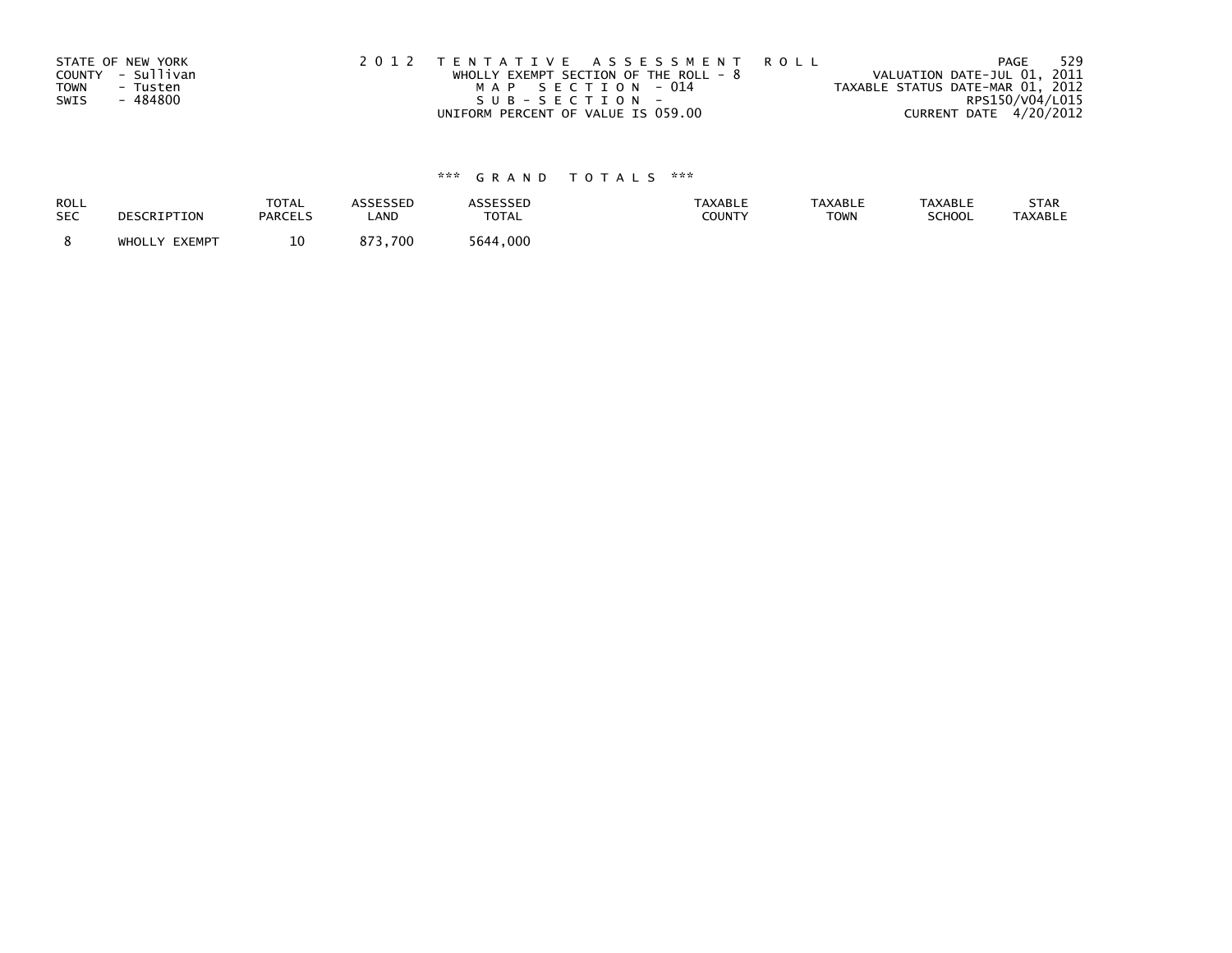| STATE OF NEW YORK<br>COUNTY - Sullivan<br><b>TOWN</b><br>- Tusten<br>$-484800$<br>SWIS | 2 0 1 2                                                                                                                                                                                                                                                       | T E N T A T I V E<br>TAX MAP NUMBER SEQUENCE | <b>ROLL</b><br>A S S E S S M E N T<br>WHOLLY EXEMPT SECTION OF THE ROLL - 8<br>UNIFORM PERCENT OF VALUE IS 059.00                                   |                                                            | 530<br>PAGE<br>VALUATION DATE-JUL 01, 2011<br>TAXABLE STATUS DATE-MAR 01, 2012 |
|----------------------------------------------------------------------------------------|---------------------------------------------------------------------------------------------------------------------------------------------------------------------------------------------------------------------------------------------------------------|----------------------------------------------|-----------------------------------------------------------------------------------------------------------------------------------------------------|------------------------------------------------------------|--------------------------------------------------------------------------------|
| TAX MAP PARCEL NUMBER<br>CURRENT OWNERS NAME                                           | PROPERTY LOCATION & CLASS ASSESSMENT<br>SCHOOL DISTRICT                                                                                                                                                                                                       | LAND                                         | EXEMPTION CODE-----------------COUNTY-------TOWN------SCHOOL<br>TAX DESCRIPTION                                                                     | TAXABLE VALUE                                              | ACCOUNT NO.<br>*****************                                               |
| $16. -4 - 5.16$<br>Town of Tusten<br>PO Box 195<br>Narrowsburg, NY 12764               | South Trail 2<br>311 Res vac land<br>484802-89<br>$Dv-Jy-N$ Csd<br>Lots 35C & 35D<br>FRNT 100.00 DPTH 200.00<br>EAST-0311552 NRTH-0579764<br>DEED BOOK 2484<br>PG-66<br>FULL MARKET VALUE                                                                     | 4,400<br>4,400<br>7,500                      | TWN W/CORP 13500<br>COUNTY TAXABLE VALUE<br><b>TAXABLE VALUE</b><br><b>TOWN</b><br>SCHOOL TAXABLE VALUE<br>FD111 Tusten fire protect.<br>4,400 EX   | 4.400<br>0<br>$\mathbf{0}$<br>$\Omega$<br>0 <sub>T</sub>   | 4,400<br>4,400                                                                 |
|                                                                                        |                                                                                                                                                                                                                                                               |                                              |                                                                                                                                                     |                                                            |                                                                                |
| $16. - 5 - 4.2$<br>Town of Tusten<br>PO Box 195<br>Narrowsburg, NY 12764               | 6067 State Route 97<br>651 Highway gar<br>484802-89<br>$Dv-Jv-N$ Csd<br>Lots 19G 19F<br>cmbd w 16.-5-5;16.-5-11.2<br>$16.-5-11.3$ & $16.-5-12$ in<br>FRNT 100.00 DPTH 200.00<br><b>ACRES</b><br>5.49<br>EAST-0311544 NRTH-0580747<br>DEED BOOK 2411<br>PG-489 | 23,000<br>75.000                             | TWN W/CORP 13500<br>COUNTY TAXABLE VALUE<br>TAXABLE VALUE<br><b>TOWN</b><br>SCHOOL TAXABLE VALUE<br>FD111 Tusten fire protect.<br>75,000 EX         | 75,000<br>0<br>$\mathbf{0}$<br>$\Omega$<br>0 <sub>T</sub>  | 117050<br>75,000<br>75,000                                                     |
|                                                                                        | FULL MARKET VALUE                                                                                                                                                                                                                                             | 127,100                                      |                                                                                                                                                     |                                                            |                                                                                |
| $16 - 5 - 11.4$<br>Town of Tusten<br>PO Box 195<br>Narrowsburg, NY 12764               | LOT8 South Trail $#4 & 2$<br>311 Res vac land<br>484802-89<br>Dv-Jy-N Csd<br>Lot $#8$<br>FRNT 200.00 DPTH 200.00<br>EAST-0311867 NRTH-0579980<br>DEED BOOK 2474<br>PG-277<br>FULL MARKET VALUE                                                                | 6,700<br>6,700<br>11,400                     | TWN W/CORP 13500<br>COUNTY TAXABLE VALUE<br><b>TOWN</b><br>TAXABLE VALUE<br>SCHOOL TAXABLE VALUE<br>FD111 Tusten fire protect.<br>6,700 EX          | 6,700<br>0<br>$\mathbf{0}$<br>$\Omega$<br>0 <sub>T</sub>   | 6,700<br>6,700                                                                 |
|                                                                                        |                                                                                                                                                                                                                                                               |                                              |                                                                                                                                                     |                                                            | 600395                                                                         |
| $16. -6 - 1$<br>Town Of Tusten<br>Narrowsburg<br>New York, 12764                       | Nys Rte 97<br>651 Highway gar<br>$Dv-Jv-N$ Csd<br>484802-89<br>combined with $16.-6-3.2;3$<br>3.11; 3.12; 10.1 and 10.2 in<br>combined with $16.-6-11$<br><b>FRNT 320.00 DPTH</b><br>5.43<br><b>ACRES</b><br>EAST-0311491 NRTH-0581337                        | 26,200<br>315,900                            | TWN W/CORP 13500<br>COUNTY TAXABLE VALUE<br><b>TAXABLE VALUE</b><br><b>TOWN</b><br>SCHOOL TAXABLE VALUE<br>FD111 Tusten fire protect.<br>315,900 EX | 315,900<br>0<br>$\mathbf{0}$<br>$\Omega$<br>0 <sub>T</sub> | 315,900<br>315,900                                                             |
|                                                                                        | FULL MARKET VALUE                                                                                                                                                                                                                                             | 535,400                                      |                                                                                                                                                     |                                                            |                                                                                |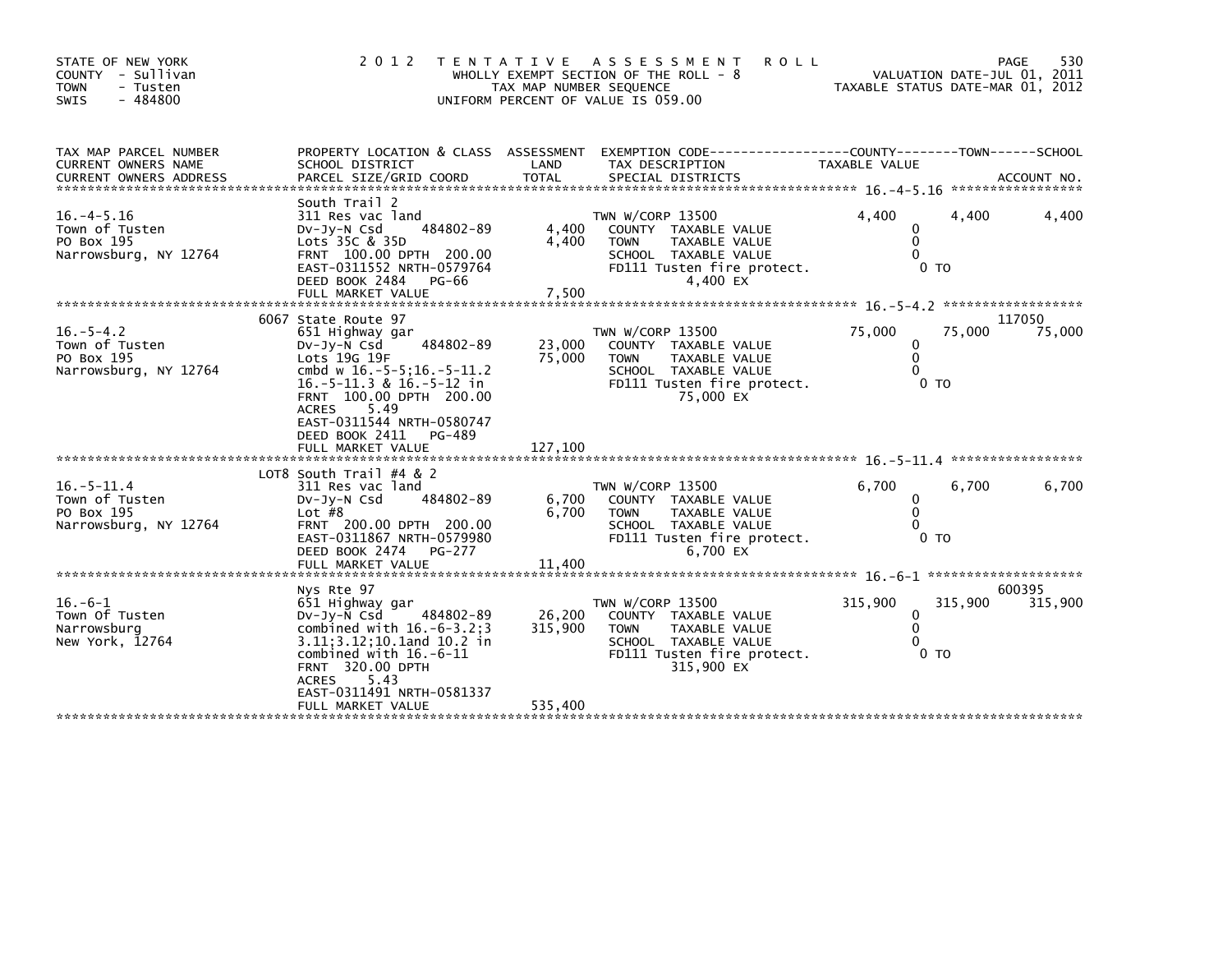| STATE OF NEW YORK       | 2012 TENTATIVE ASSESSMENT ROLL          | PAGE                             | - 531 |
|-------------------------|-----------------------------------------|----------------------------------|-------|
| COUNTY - Sullivan       | WHOLLY EXEMPT SECTION OF THE ROLL - $8$ | VALUATION DATE-JUL 01, 2011      |       |
| <b>TOWN</b><br>- Tusten | MAP SECTION - 016                       | TAXABLE STATUS DATE-MAR 01, 2012 |       |
| SWIS<br>- 484800        | $SUB - SECTION -$                       | RPS150/V04/L015                  |       |
|                         | UNIFORM PERCENT OF VALUE IS 059.00      | CURRENT DATE 4/20/2012           |       |

| CODE | DISTRICT NAME        | PARCELS | TOTAL EXTENSION<br>TYPF | EXTENSION<br>VALUE | AD VALOREM<br><b>VALUE</b> | <b>EXEMPT</b><br>AMOUNT | TAXABLE<br><b>VALUE</b> |
|------|----------------------|---------|-------------------------|--------------------|----------------------------|-------------------------|-------------------------|
|      | FD111 Tusten fire pr |         | 4 TOTAL                 |                    | 402,000                    | 402,000                 |                         |

### \*\*\* S C H O O L D I S T R I C T S U M M A R Y \*\*\*

| <b>CODE</b> | DISTRICT NAME | <b>TOTAL</b><br><b>PARCELS</b> | ASSESSED<br>LAND | ASSESSED<br><b>TOTAL</b> | <b>EXEMPT</b><br><b>AMOUNT</b> | <b>TOTAL</b><br><b>TAXABLE</b> | <b>STAR</b><br><b>AMOUNT</b> | <b>STAR</b><br><b>TAXABLE</b> |
|-------------|---------------|--------------------------------|------------------|--------------------------|--------------------------------|--------------------------------|------------------------------|-------------------------------|
| 484802      | $Dv-Jv-N$ Csd | 4                              | 60,300           | 402,000                  | 402,000                        |                                |                              |                               |
|             | SUB-TOTAL     |                                | 60,300           | 402,000                  | 402,000                        |                                |                              |                               |
| 484889      | Nar Library   | 4                              | 60,300           | 402,000                  | 402,000                        |                                |                              |                               |
|             | T O T A L     | 8                              | 120,600          | 804,000                  | 804,000                        |                                |                              |                               |

\*\*\* S Y S T E M C O D E S S U M M A R Y \*\*\*

#### NO SYSTEM EXEMPTIONS AT THIS LEVEL

#### \*\*\* E X E M P T I O N S U M M A R Y \*\*\*

| <b>CODE</b> | DESCRIPTION                | <b>TOTAL</b><br><b>PARCELS</b> | <b>COUNTY</b>      | <b>TOWN</b>        | <b>SCHOOL</b>      |
|-------------|----------------------------|--------------------------------|--------------------|--------------------|--------------------|
| 13500       | TWN W/CORP<br><b>TOTAL</b> |                                | 402,000<br>402,000 | 402,000<br>402,000 | 402,000<br>402,000 |

| ROLL<br><b>SEC</b> | DESCRIPTION   | <b>TOTAL</b><br><b>PARCELS</b> | <b>\SSESSED</b><br>LAND | <b>\SSESSED</b><br><b>TOTAL</b> | <b>TAXABLE</b><br>COUNTY | <b>TAXABLE</b><br>TOWN | <b>TAXABLE</b><br><b>SCHOOL</b> | <b>STAR</b><br><b>TAXABLE</b> |
|--------------------|---------------|--------------------------------|-------------------------|---------------------------------|--------------------------|------------------------|---------------------------------|-------------------------------|
|                    | WHOLLY EXEMPT |                                | 60,300                  | 402,000                         |                          |                        |                                 |                               |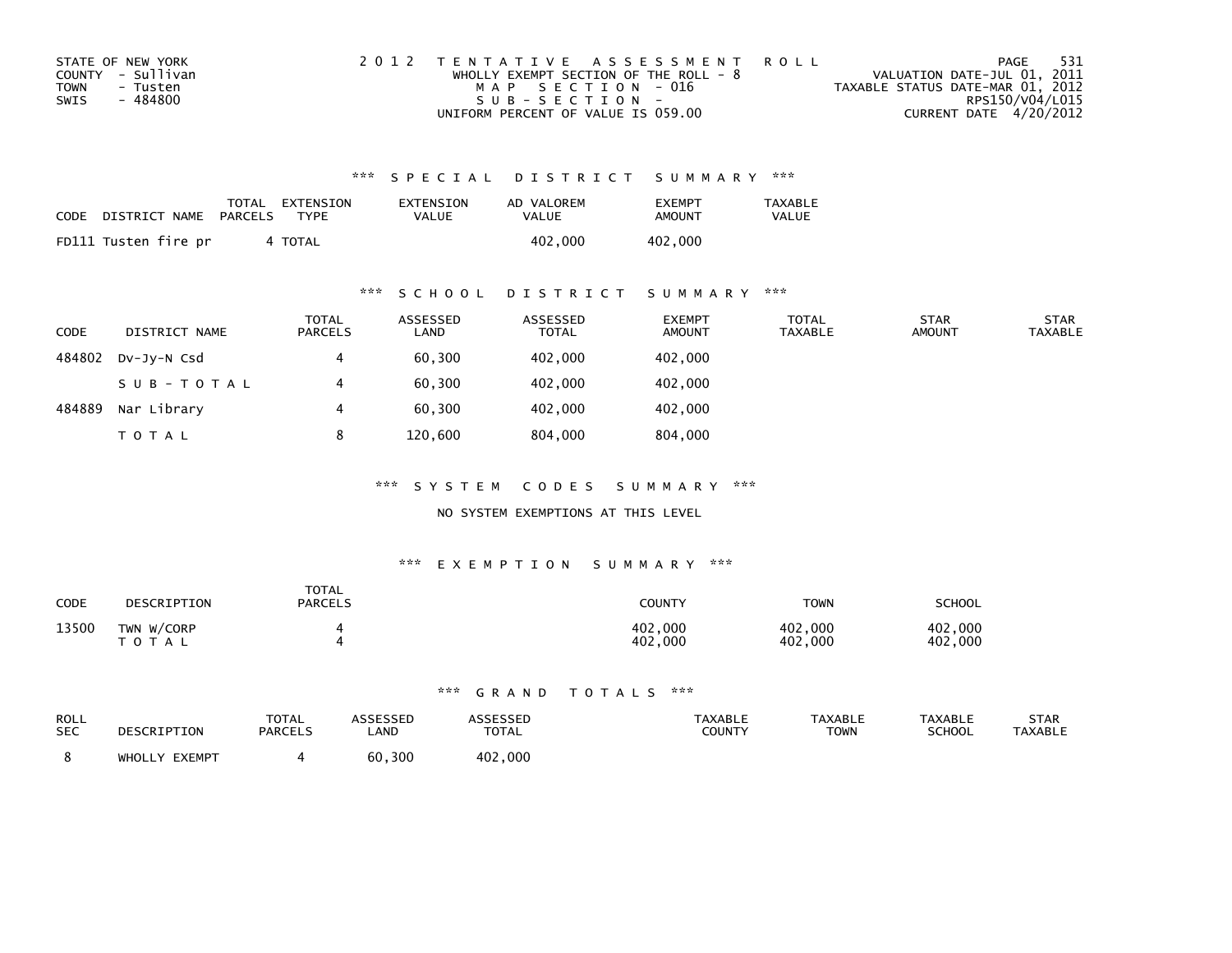| STATE OF NEW YORK<br>- Sullivan<br>COUNTY<br><b>TOWN</b><br>- Tusten<br>$-484800$<br><b>SWIS</b>                                                                                                                                                                                                        |                                                                                                                                            | TAX MAP NUMBER SEQUENCE | 2012 TENTATIVE ASSESSMENT ROLL<br>WHOLLY EXEMPT SECTION OF THE ROLL - 8<br>UNIFORM PERCENT OF VALUE IS 059.00 | PAGE - 8<br>VALUATION DATE-JUL 01, 2011<br>TAXABLE STATUS DATE-MAR 01, 2012<br>.00 |         | 532<br><b>PAGE</b> |
|---------------------------------------------------------------------------------------------------------------------------------------------------------------------------------------------------------------------------------------------------------------------------------------------------------|--------------------------------------------------------------------------------------------------------------------------------------------|-------------------------|---------------------------------------------------------------------------------------------------------------|------------------------------------------------------------------------------------|---------|--------------------|
| TAX MAP PARCEL NUMBER<br><b>CURRENT OWNERS NAME</b>                                                                                                                                                                                                                                                     | PROPERTY LOCATION & CLASS ASSESSMENT EXEMPTION CODE----------------COUNTY-------TOWN-----SCHOOL<br>SCHOOL DISTRICT                         | LAND                    | TAX DESCRIPTION TAXABLE VALUE                                                                                 |                                                                                    |         |                    |
| $17. - 1 - 2.1$<br>Greater NY Councils<br>Attn: Robert Madsen<br>ACCORDINATION CONTROL CONTROL CONTROL CONTROL CONTROL CONTROL CONTROL CONTROL CONTROL CONTROL CONTROL CONTROL C<br>SON FIFT AND SCHOOL TAXABLE VALUE<br>New York, NY 10118-0199 FULL MARKET VALUE 208,600 123,100 EX<br>New York, NY   | Tr 48<br>632 Benevolent<br>DV-Jy-N Csd 484802-89<br>ACRES 159.08                                                                           | 123,100 TOWN            | $N/P$ CHARTY 25130<br>123,100 COUNTY TAXABLE VALUE<br>TAXABLE VALUE                                           | 123,100<br>0                                                                       | 123,100 | 123,100            |
| $17. - 1 - 2.2$<br>Greater NY Councils<br>Attn: Robert Madsen<br>Accounts the course of America (AST-0306329 NRTH-0573476 SCHOOL TAXABLE VALUE 10<br>SOMETHER SCHOOL TAXABLE VALUE 10<br>New York, NY 10118-0199 FULL MARKET VALUE 67,800 40,000 EX<br>ARRESENT VALUE 67,800 40,000 EX<br>ARRESENT 17.- | Tr 48<br>632 Benevolent<br>484802-89<br>Dv-Jy-N Csd<br>ACRES 13.14                                                                         | 40,000                  | $N/P$ CHARTY 25130<br>40,000 COUNTY TAXABLE VALUE<br>TAXABLE VALUE<br><b>TOWN</b>                             | 40,000<br>0                                                                        | 40,000  | 40,000             |
| $17. - 1 - 40$<br>Town of Tusten<br>PO Box 195<br>Narrowsburg, NY 12764                                                                                                                                                                                                                                 | Evergreen Lane TR 64<br>692 Road/str/hwy<br>DV-Jy-N Csd 484802<br>Formerly part of Evergree<br>FRNT 50.00 DPTH 777.00<br>FULL MARKET VALUE | 500<br>800              | TWN W/CORP 13500<br>500 COUNTY TAXABLE VALUE<br>TAXABLE VALUE<br>TOWN<br>SCHOOL TAXABLE VALUE                 | 500<br>0<br>$\Omega$                                                               | 500     | 500                |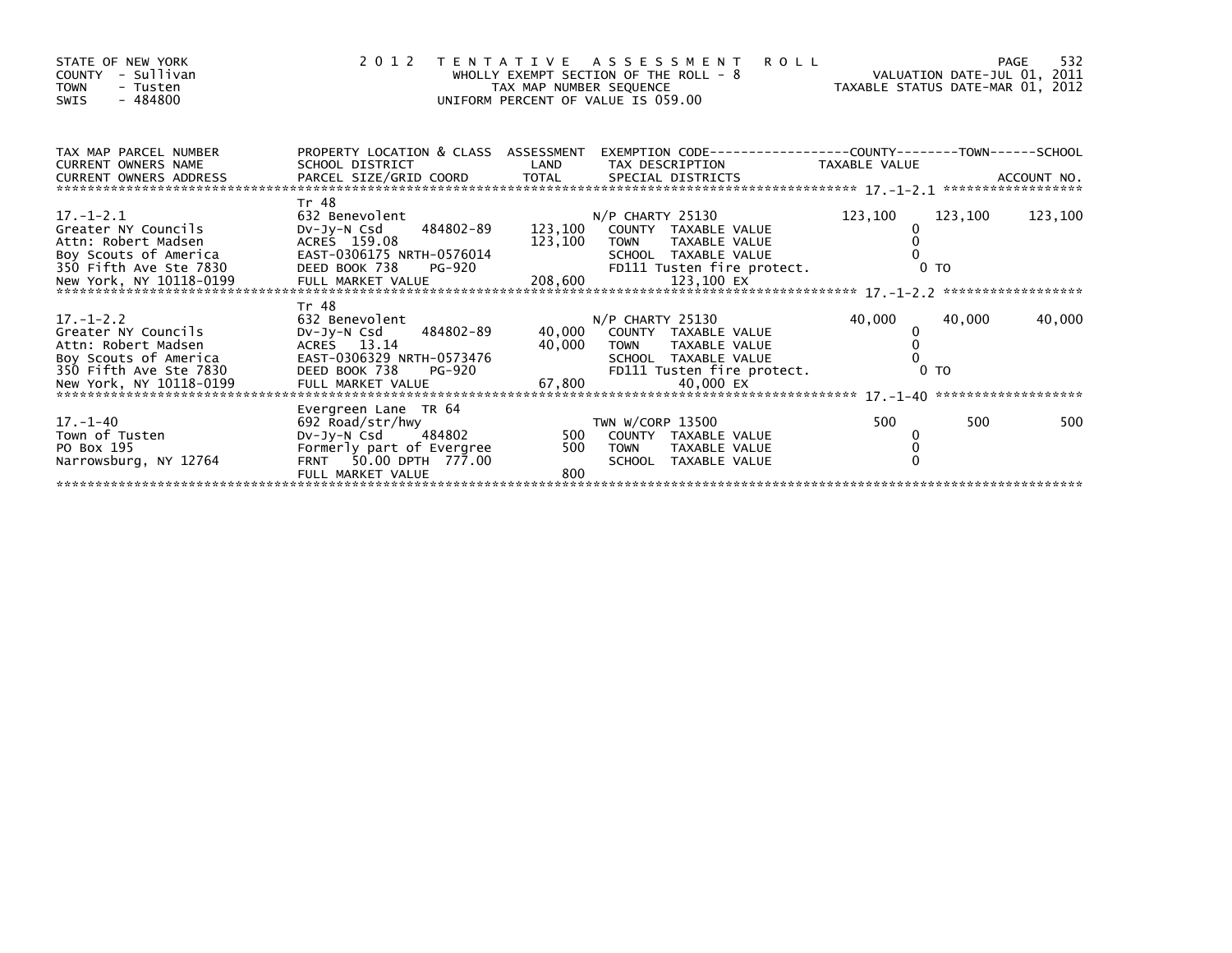| STATE OF NEW YORK | 2012 TENTATIVE ASSESSMENT ROLL          | PAGE                             | - 533 |
|-------------------|-----------------------------------------|----------------------------------|-------|
| COUNTY - Sullivan | WHOLLY EXEMPT SECTION OF THE ROLL - $8$ | VALUATION DATE-JUL 01, 2011      |       |
| TOWN<br>- Tusten  | MAP SECTION - 017                       | TAXABLE STATUS DATE-MAR 01, 2012 |       |
| - 484800<br>SWIS  | $SUB - SECTION -$                       | RPS150/V04/L015                  |       |
|                   | UNIFORM PERCENT OF VALUE IS 059.00      | CURRENT DATE 4/20/2012           |       |

| <b>CODE</b> | DISTRICT NAME        | TOTAL<br>PARCELS | EXTENSION<br><b>TYPF</b> | EXTENSION<br><b>VALUE</b> | AD VALOREM<br>VALUE | <b>FXFMPT</b><br><b>AMOUNT</b> | <b>TAXABLE</b><br>VALUE |
|-------------|----------------------|------------------|--------------------------|---------------------------|---------------------|--------------------------------|-------------------------|
|             | FD111 Tusten fire pr |                  | <b>TOTAL</b>             |                           | 163.100             | 163.100                        |                         |

### \*\*\* S C H O O L D I S T R I C T S U M M A R Y \*\*\*

| <b>CODE</b> | DISTRICT NAME | <b>TOTAL</b><br><b>PARCELS</b> | ASSESSED<br>LAND | ASSESSED<br><b>TOTAL</b> | <b>EXEMPT</b><br><b>AMOUNT</b> | <b>TOTAL</b><br><b>TAXABLE</b> | <b>STAR</b><br><b>AMOUNT</b> | <b>STAR</b><br><b>TAXABLE</b> |
|-------------|---------------|--------------------------------|------------------|--------------------------|--------------------------------|--------------------------------|------------------------------|-------------------------------|
| 484802      | DV-JY-N Csd   |                                | 163,600          | 163,600                  | 163,600                        |                                |                              |                               |
|             | SUB-TOTAL     |                                | 163.600          | 163,600                  | 163,600                        |                                |                              |                               |
| 484889      | Nar Library   |                                | 163,100          | 163,100                  | 163,100                        |                                |                              |                               |
|             | <b>TOTAL</b>  |                                | 326,700          | 326,700                  | 326,700                        |                                |                              |                               |

\*\*\* S Y S T E M C O D E S S U M M A R Y \*\*\*

NO SYSTEM EXEMPTIONS AT THIS LEVEL

| CODE           | DESCRIPTION                                | TOTAL<br><b>PARCELS</b> | <b>COUNTY</b>             | <b>TOWN</b>               | <b>SCHOOL</b>             |
|----------------|--------------------------------------------|-------------------------|---------------------------|---------------------------|---------------------------|
| 13500<br>25130 | TWN W/CORP<br>$N/P$ CHARTY<br><b>TOTAL</b> |                         | 500<br>163,100<br>163,600 | 500<br>163,100<br>163,600 | 500<br>163,100<br>163,600 |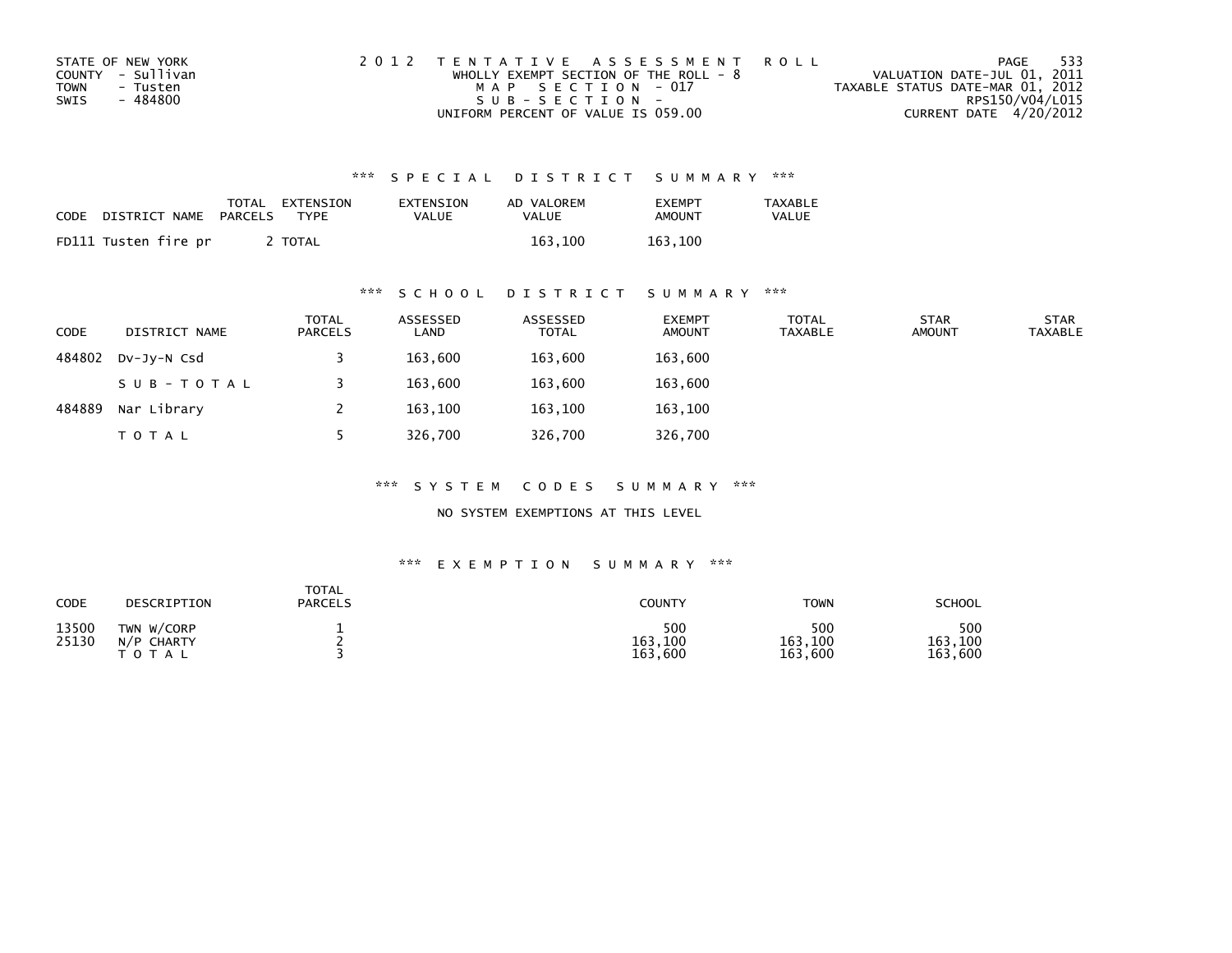| STATE OF NEW YORK<br>COUNTY - Sullivan | 2012 TENTATIVE ASSESSMENT ROLL<br>WHOLLY EXEMPT SECTION OF THE ROLL - $8$ | VALUATION DATE-JUL 01, 2011      | - 534<br>PAGE   |
|----------------------------------------|---------------------------------------------------------------------------|----------------------------------|-----------------|
| <b>TOWN</b><br>- Tusten                | MAP SECTION - 017                                                         | TAXABLE STATUS DATE-MAR 01, 2012 |                 |
| - 484800<br>SWIS                       | SUB-SECTION-<br>UNIFORM PERCENT OF VALUE IS 059.00                        | CURRENT DATE 4/20/2012           | RPS150/V04/L015 |
|                                        |                                                                           |                                  |                 |

| ROLL       | DESCRIPTION   | <b>TOTAL</b>   | ASSESSED | <b>ASSESSED</b> | <b>TAXABLE</b> | <b>TAXABLE</b> | <b>TAXABLE</b> | STAR           |
|------------|---------------|----------------|----------|-----------------|----------------|----------------|----------------|----------------|
| <b>SEC</b> |               | <b>PARCELS</b> | LAND     | TOTAL           | COUNTY         | <b>TOWN</b>    | SCHOOL         | <b>TAXABLE</b> |
|            | WHOLLY EXEMPT |                | 163,600  | 163.600         |                |                |                |                |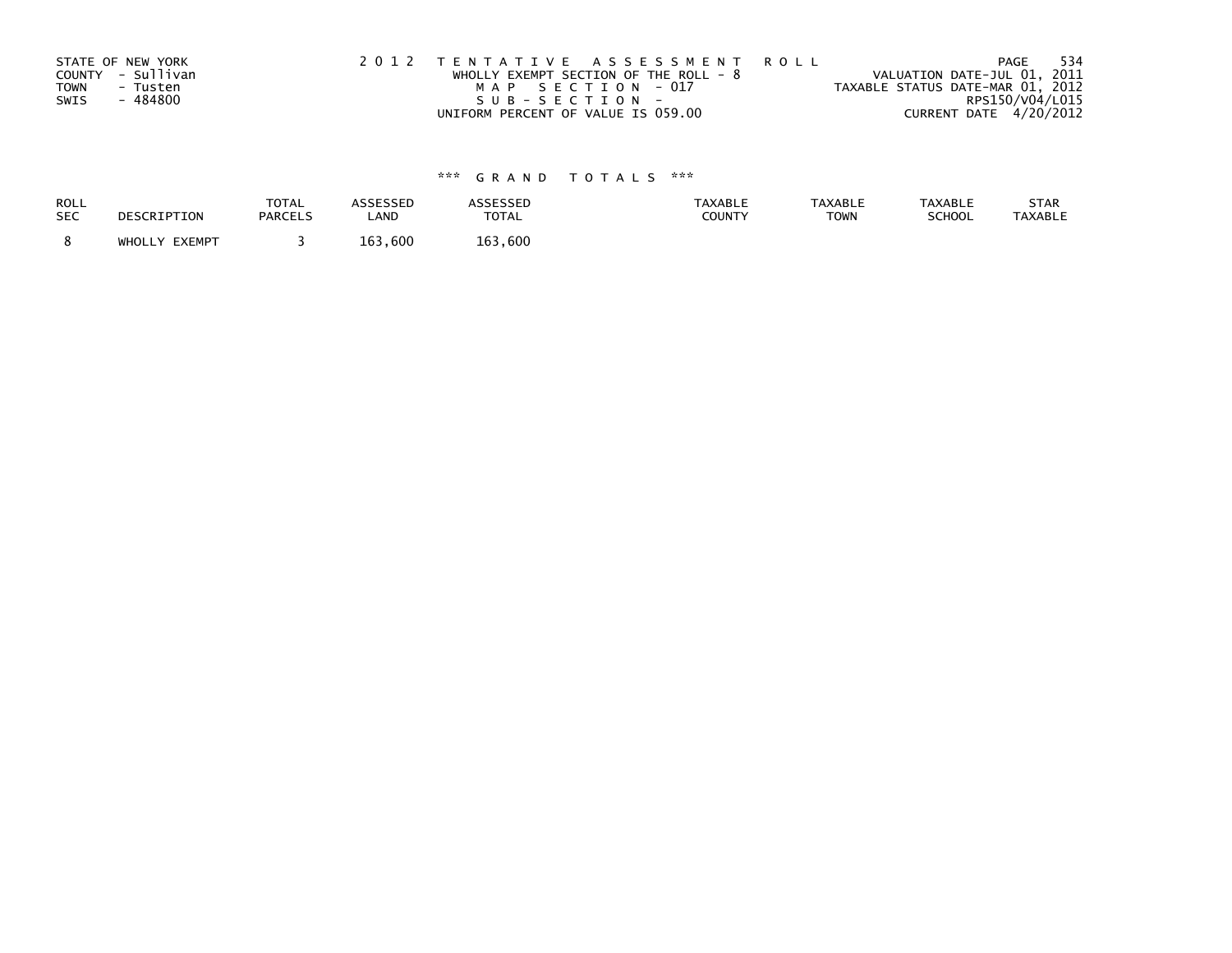| STATE OF NEW YORK<br>- Sullivan<br>COUNTY<br><b>TOWN</b><br>- Tusten<br>$-484800$<br>SWIS                                                         | 2 0 1 2                                                                                                                                                                          | TAX MAP NUMBER SEQUENCE | <b>ROLL</b><br>TENTATIVE ASSESSMENT<br>WHOLLY EXEMPT SECTION OF THE ROLL - 8<br>UNIFORM PERCENT OF VALUE IS 059.00                         | VALUATION DATE-JUL 01, 2011<br>VALUATION DATE-JUL 01, 2011<br>TAXABLE STATUS DATE-MAR 01, 2012 |                           | 535<br>PAGE      |
|---------------------------------------------------------------------------------------------------------------------------------------------------|----------------------------------------------------------------------------------------------------------------------------------------------------------------------------------|-------------------------|--------------------------------------------------------------------------------------------------------------------------------------------|------------------------------------------------------------------------------------------------|---------------------------|------------------|
| TAX MAP PARCEL NUMBER<br><b>CURRENT OWNERS NAME</b>                                                                                               | PROPERTY LOCATION & CLASS ASSESSMENT<br>SCHOOL DISTRICT                                                                                                                          | LAND                    | EXEMPTION CODE-----------------COUNTY-------TOWN------SCHOOL<br>TAX DESCRIPTION                                                            | <b>TAXABLE VALUE</b>                                                                           |                           |                  |
| $18. - 1 - 1$<br>Greater N Y Councils<br>Attn: David Gibbs Director Pro FRNT 95.00 DPTH 150.00<br>Boy Scouts Of America<br>350 Fifth Ave Ste 7830 | Twn Rd 48<br>632 Benevolent<br>484802-89<br>DV-Jy-N Csd<br>EAST-0308970 NRTH-0571420<br>DEED BOOK 703<br>PG-01193                                                                | 9,700<br>11,000         | $N/P$ CHARTY 25130<br>COUNTY TAXABLE VALUE<br>TAXABLE VALUE<br><b>TOWN</b><br>SCHOOL TAXABLE VALUE<br>FD111 Tusten fire protect.           | 11,000<br>0                                                                                    | 11,000<br>0 <sub>T</sub>  | 600058<br>11,000 |
| $18. - 1 - 3.1$<br>Greater NY Councils<br>Attn: Robert Madsen<br>Boy Scouts of America<br>350 Fifth Ave Ste 7830                                  | Delaware Riv<br>632 Benevolent<br>484802-89<br>$Dv-Jy-N$ Csd<br>ACRES 170.26<br>EAST-0308770 NRTH-0572699<br>DEED BOOK 703<br>PG-1195                                            | 126,700<br>126,700      | $N/P$ CHARTY 25130<br>COUNTY TAXABLE VALUE<br><b>TOWN</b><br>TAXABLE VALUE<br>SCHOOL TAXABLE VALUE<br>FD111 Tusten fire protect.           | 126,700<br>0                                                                                   | 126,700<br>0 <sub>T</sub> | 126,700          |
| $18. - 1 - 3.2$<br>Greater NY Councils<br>Attn: Robert Madsen<br>Boy Scouts of America<br>350 Fifth Ave Ste 7830                                  | Twn Rd 48<br>632 Benevolent<br>484802-89<br>$Dv-Jy-N$ Csd<br>ACRES 18.74<br>EAST-0307995 NRTH-0571765<br>DEED BOOK 703<br>PG-1195                                                | 46,900<br>46,900        | $N/P$ CHARTY 25130<br>COUNTY TAXABLE VALUE<br><b>TOWN</b><br>TAXABLE VALUE<br>SCHOOL TAXABLE VALUE<br>FD111 Tusten fire protect.           | 46,900<br>0                                                                                    | 46,900<br>$0$ TO          | 46,900           |
| $18. - 1 - 31$<br>Town Of Tusten<br>PO Box 195<br>Narrowsburg, NY 12764                                                                           | E Of Nys Rte 97<br>311 Res vac land - WTRFNT<br>DV-Jy-N Csd<br>484802-89<br>FRNT 75.00 DPTH 160.00<br>EAST-0314883 NRTH-0573187<br>DEED BOOK 1907<br>$PG-1$<br>FULL MARKET VALUE | 3,000<br>3,000<br>5,100 | TWN W/CORP 13500<br>COUNTY TAXABLE VALUE<br><b>TOWN</b><br>TAXABLE VALUE<br>SCHOOL TAXABLE VALUE<br>FD111 Tusten fire protect.<br>3.000 EX | 3,000<br>0<br>$\Omega$                                                                         | 3,000<br>0 <sub>T</sub>   | 156901<br>3,000  |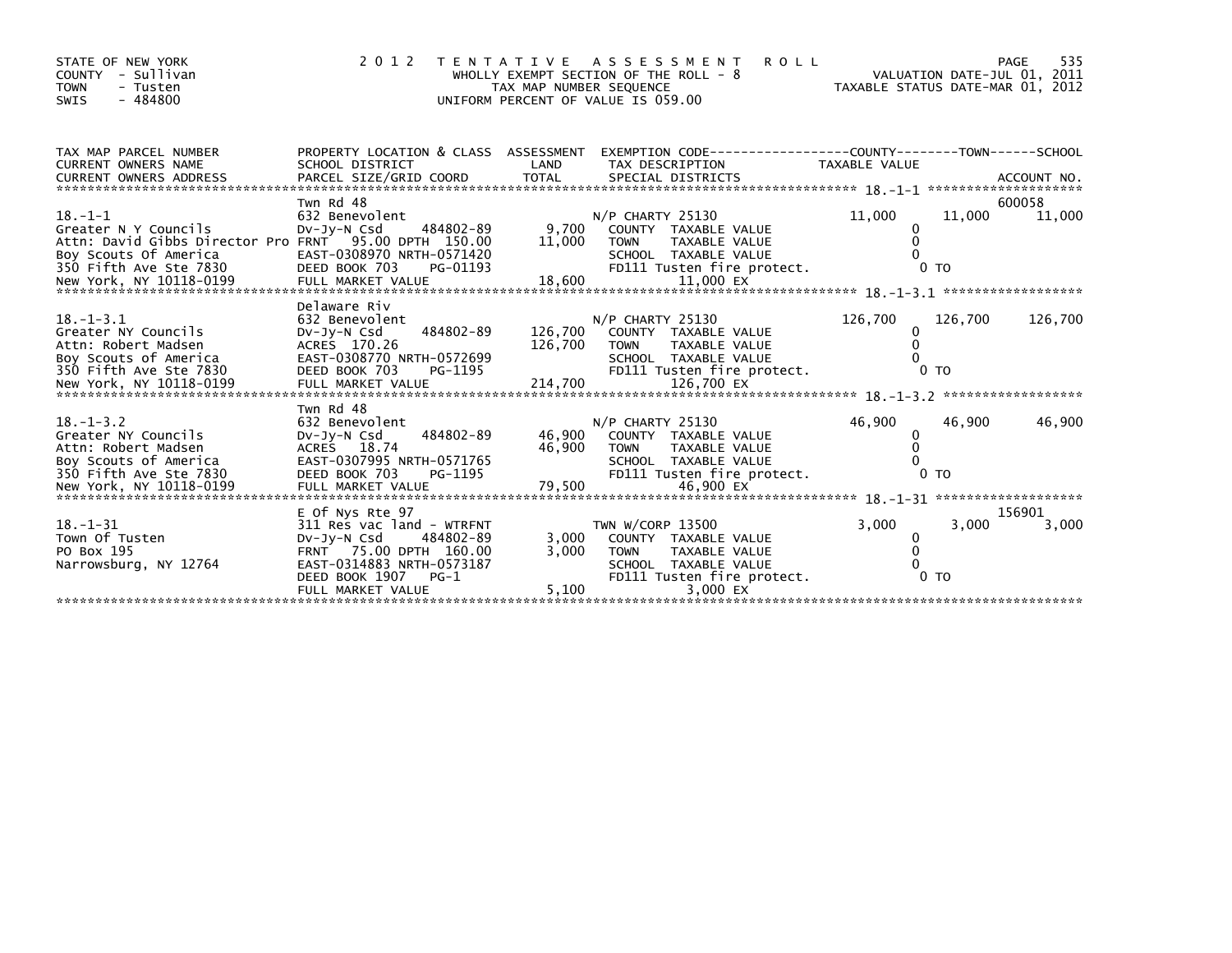| STATE OF NEW YORK       | 2012 TENTATIVE ASSESSMENT ROLL          | PAGE                             | 536             |
|-------------------------|-----------------------------------------|----------------------------------|-----------------|
| COUNTY - Sullivan       | WHOLLY EXEMPT SECTION OF THE ROLL - $8$ | VALUATION DATE-JUL 01, 2011      |                 |
| <b>TOWN</b><br>- Tusten | MAP SECTION - 018                       | TAXABLE STATUS DATE-MAR 01, 2012 |                 |
| - 484800<br>SWIS        | SUB-SECTION-                            |                                  | RPS150/V04/L015 |
|                         | UNIFORM PERCENT OF VALUE IS 059.00      | CURRENT DATE 4/20/2012           |                 |

| <b>CODE</b> | DISTRICT NAME        | TOTAL<br>PARCELS | EXTENSION<br>TYPF | EXTENSION<br>VALUE | AD VALOREM<br>VALUE | <b>FXFMPT</b><br>AMOUNT | <b>TAXABLE</b><br><b>VALUE</b> |
|-------------|----------------------|------------------|-------------------|--------------------|---------------------|-------------------------|--------------------------------|
|             | FD111 Tusten fire pr |                  | 4 TOTAL           |                    | 187.600             | 187,600                 |                                |

### \*\*\* S C H O O L D I S T R I C T S U M M A R Y \*\*\*

| <b>CODE</b> | DISTRICT NAME | <b>TOTAL</b><br>PARCELS | ASSESSED<br>LAND | ASSESSED<br><b>TOTAL</b> | <b>EXEMPT</b><br><b>AMOUNT</b> | <b>TOTAL</b><br>TAXABLE | <b>STAR</b><br><b>AMOUNT</b> | <b>STAR</b><br><b>TAXABLE</b> |
|-------------|---------------|-------------------------|------------------|--------------------------|--------------------------------|-------------------------|------------------------------|-------------------------------|
| 484802      | DV-JV-N Csd   |                         | 186,300          | 187,600                  | 187,600                        |                         |                              |                               |
|             | SUB-TOTAL     |                         | 186,300          | 187,600                  | 187,600                        |                         |                              |                               |
| 484889      | Nar Library   | 4                       | 186,300          | 187,600                  | 187,600                        |                         |                              |                               |
|             | <b>TOTAL</b>  | 8                       | 372,600          | 375,200                  | 375,200                        |                         |                              |                               |

\*\*\* S Y S T E M C O D E S S U M M A R Y \*\*\*

NO SYSTEM EXEMPTIONS AT THIS LEVEL

| CODE           | DESCRIPTION                           | <b>TOTAL</b><br><b>PARCELS</b> | <b>COUNTY</b>               | TOWN                             | <b>SCHOOL</b>              |
|----------------|---------------------------------------|--------------------------------|-----------------------------|----------------------------------|----------------------------|
| 13500<br>25130 | TWN W/CORP<br>N/P CHARTY<br>T O T A L |                                | 3,000<br>184,600<br>187,600 | ,000,<br>184,600<br>187.<br>,600 | ,000<br>184,600<br>187,600 |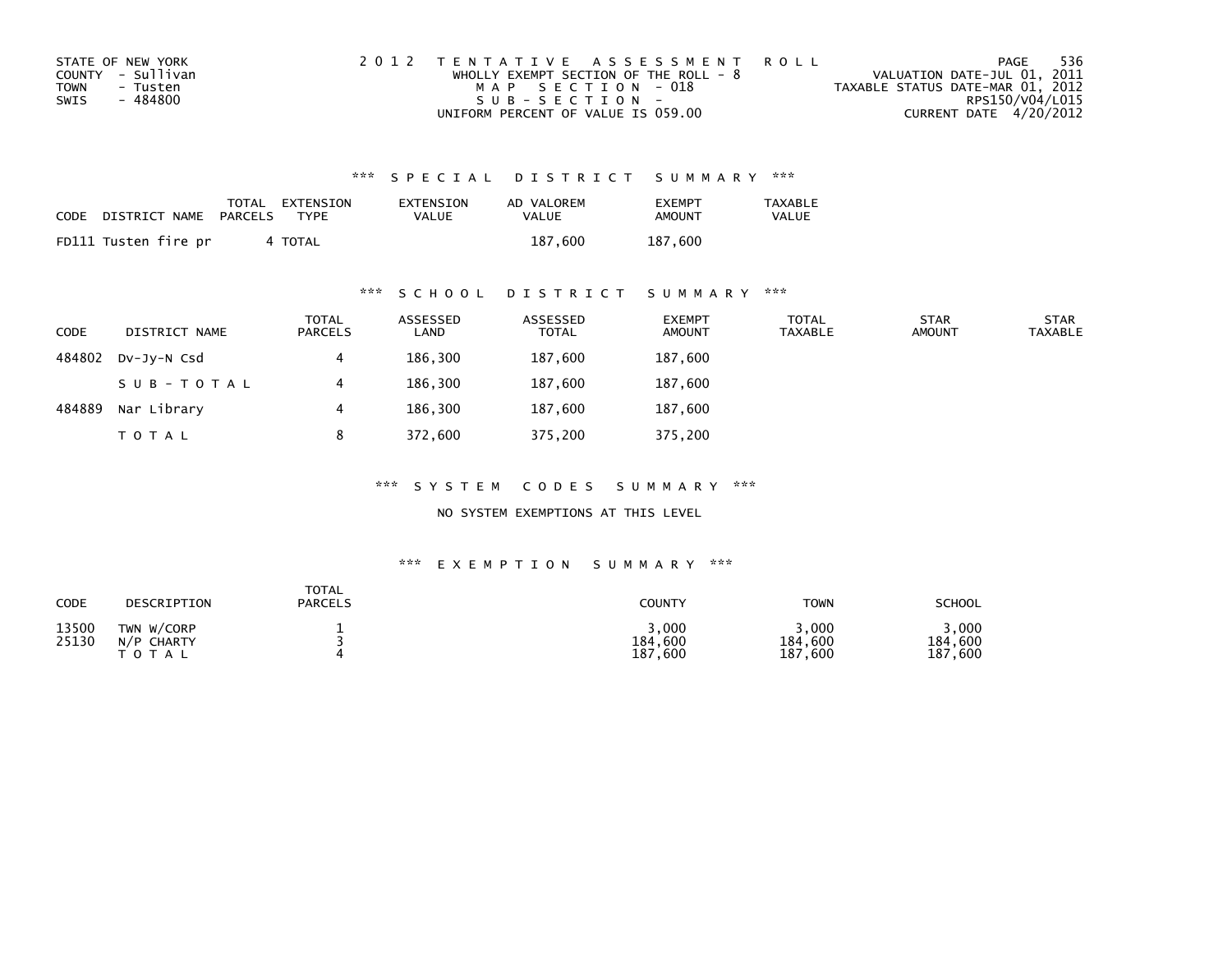| STATE OF NEW YORK<br>COUNTY - Sullivan<br>TOWN<br>- Tusten<br>- 484800<br>SWIS | 2012 TENTATIVE ASSESSMENT ROLL<br>WHOLLY EXEMPT SECTION OF THE ROLL - $8$<br>MAP SECTION - 018<br>SUB-SECTION- | PAGE<br>VALUATION DATE-JUL 01, 2011<br>TAXABLE STATUS DATE-MAR 01, 2012<br>RPS150/V04/L015 | 537 |
|--------------------------------------------------------------------------------|----------------------------------------------------------------------------------------------------------------|--------------------------------------------------------------------------------------------|-----|
|                                                                                | UNIFORM PERCENT OF VALUE IS 059.00                                                                             | CURRENT DATE 4/20/2012                                                                     |     |

| ROLL       | DESCRIPTION   | <b>TOTAL</b>   | <b>ASSESSED</b> | <b>ASSESSED</b> | <b>TAXABLE</b> | <b>TAXABLE</b> | <b>TAXABLE</b> | STAR    |
|------------|---------------|----------------|-----------------|-----------------|----------------|----------------|----------------|---------|
| <b>SEC</b> |               | <b>PARCELS</b> | LAND            | <b>TOTAL</b>    | COUNTY         | <b>TOWN</b>    | SCHOOL         | TAXABLE |
|            | WHOLLY EXEMPT |                | 186.300         | 187.600         |                |                |                |         |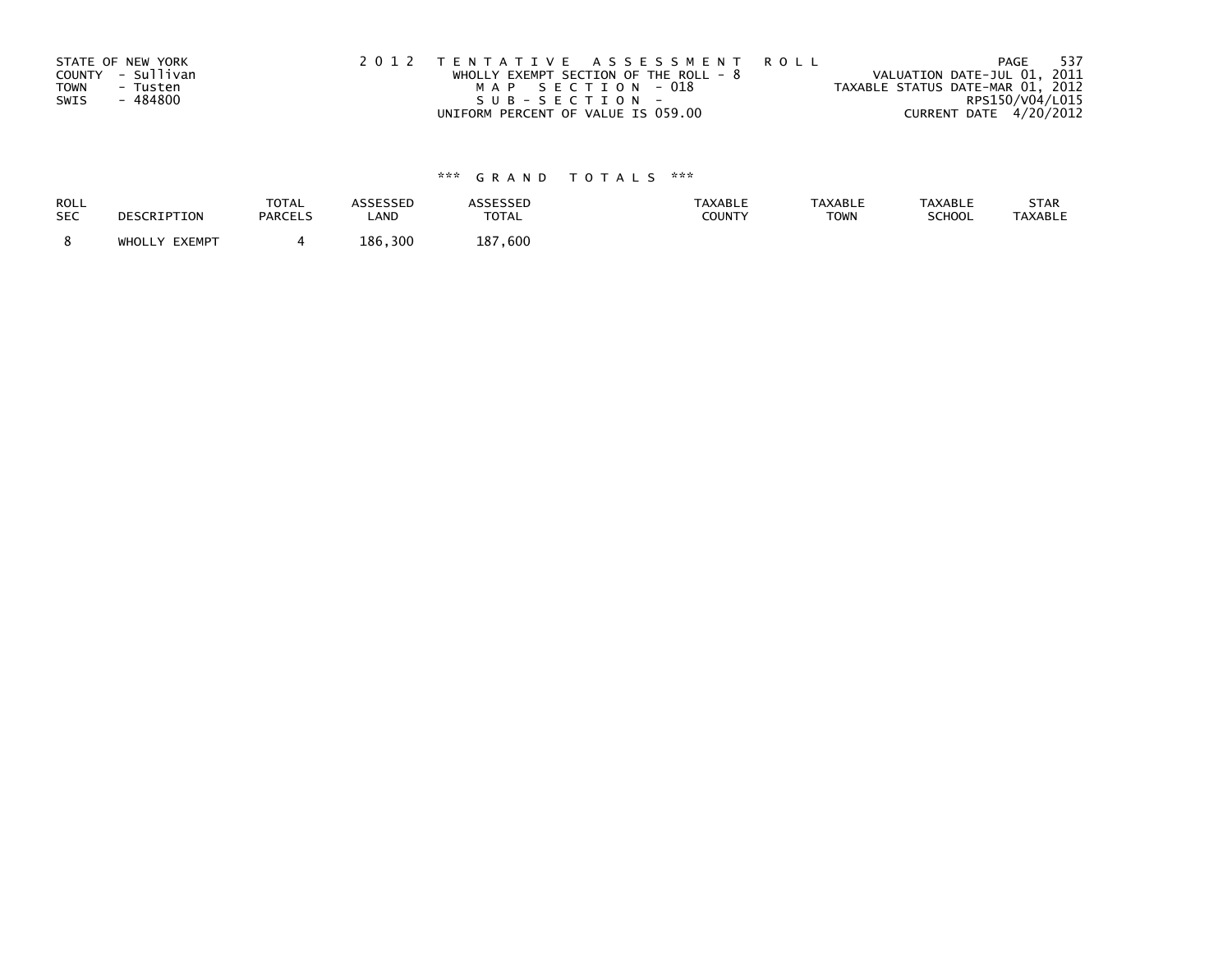| STATE OF NEW YORK<br>- Sullivan<br>COUNTY<br><b>TOWN</b><br>- Tusten<br>$-484800$<br>SWIS | 2 0 1 2                                                 | TAX MAP NUMBER SEQUENCE | <b>ROLL</b><br>TENTATIVE ASSESSMENT<br>WHOLLY EXEMPT SECTION OF THE ROLL - 8<br>UNIFORM PERCENT OF VALUE IS 059.00 | VALUATION DATE-JUL 01, 2011<br>TAXABLE STATUS DATE-MAR 01, 2012 | 538<br>PAGE        |
|-------------------------------------------------------------------------------------------|---------------------------------------------------------|-------------------------|--------------------------------------------------------------------------------------------------------------------|-----------------------------------------------------------------|--------------------|
| TAX MAP PARCEL NUMBER<br><b>CURRENT OWNERS NAME</b>                                       | PROPERTY LOCATION & CLASS ASSESSMENT<br>SCHOOL DISTRICT | LAND                    | EXEMPTION        CODE-----------------COUNTY-------TOWN------SCHOOL<br>TAX DESCRIPTION                             | TAXABLE VALUE                                                   |                    |
| CURRENT OWNERS ADDRESS<br>,**********************************                             |                                                         |                         |                                                                                                                    |                                                                 |                    |
| $19. - 1 - 1.1$                                                                           | $Co$ Rd $23$<br>632 Benevolent                          |                         | $N/P$ CHARTY 25130                                                                                                 | 5046,400<br>5046,400                                            | 600050<br>5046,400 |
| Greater N Y Councils                                                                      | DV-JV-N Csd 484802-89                                   | 3626,600                | COUNTY TAXABLE VALUE                                                                                               |                                                                 |                    |
| Attn: David Gibbs Director Pro ACRES 7160.75                                              |                                                         | 5046,400                | TOWN TAXABLE VALUE                                                                                                 |                                                                 |                    |
| Boy Scouts Of America                                                                     | EAST-0319580 NRTH-0572050                               |                         | SCHOOL TAXABLE VALUE                                                                                               |                                                                 |                    |
| 350 Fifth Ave Ste 7830                                                                    | FULL MARKET VALUE                                       |                         | 8553,200 FD111 Tusten fire protect.                                                                                | 0 <sub>T</sub>                                                  |                    |
| New York, NY 10118-0199                                                                   |                                                         |                         | 5046,400 EX                                                                                                        |                                                                 |                    |
|                                                                                           |                                                         |                         |                                                                                                                    |                                                                 |                    |
| $19. - 1 - 2$                                                                             | Nys Rte 97<br>695 Cemetery                              |                         | 27350<br><b>CEMETERY</b>                                                                                           | 52,600<br>52,600                                                | 600020<br>52,600   |
| Baptist Cemetery                                                                          | 484802-89<br>DV-Jy-N Csd                                | 25,000                  | COUNTY TAXABLE VALUE                                                                                               |                                                                 |                    |
| Narrowsburg, NY 12764                                                                     | ACRES 6.00                                              | 52,600                  | TAXABLE VALUE<br><b>TOWN</b>                                                                                       |                                                                 |                    |
|                                                                                           | EAST-0312860 NRTH-0569150                               |                         | SCHOOL TAXABLE VALUE                                                                                               |                                                                 |                    |
|                                                                                           | DEED BOOK 29<br>PG-00137                                |                         | FD111 Tusten fire protect.                                                                                         | 0 TO                                                            |                    |
|                                                                                           | FULL MARKET VALUE                                       | 89,200                  | 52,600 EX                                                                                                          |                                                                 |                    |
|                                                                                           |                                                         |                         |                                                                                                                    |                                                                 |                    |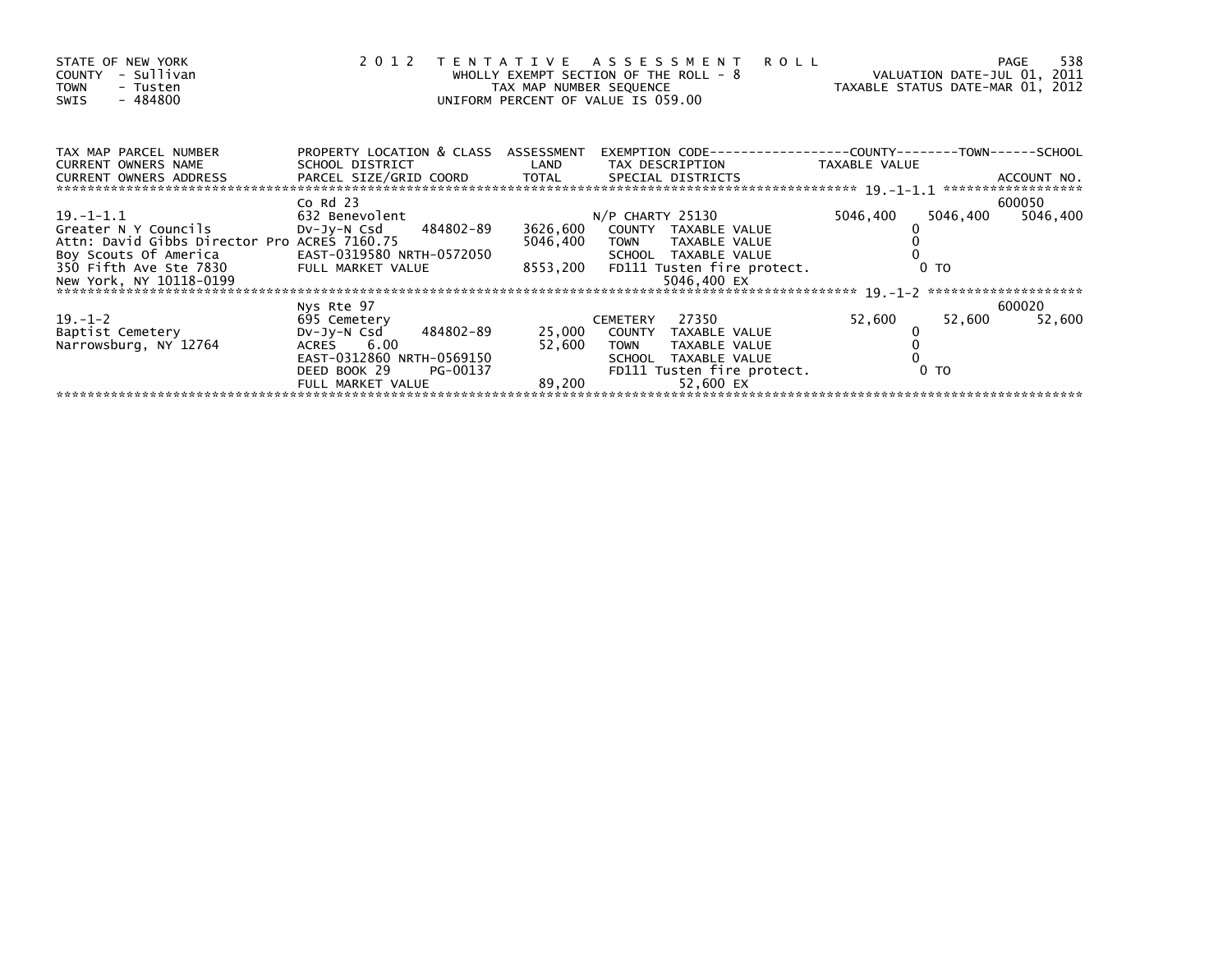| STATE OF NEW YORK | 2012 TENTATIVE ASSESSMENT ROLL          | PAGE                             | -539 |
|-------------------|-----------------------------------------|----------------------------------|------|
| COUNTY - Sullivan | WHOLLY EXEMPT SECTION OF THE ROLL - $8$ | VALUATION DATE-JUL 01, 2011      |      |
| TOWN<br>- Tusten  | MAP SECTION - 019                       | TAXABLE STATUS DATE-MAR 01, 2012 |      |
| SWIS<br>- 484800  | $SUB - SECTION -$                       | RPS150/V04/L015                  |      |
|                   | UNIFORM PERCENT OF VALUE IS 059.00      | CURRENT DATE 4/20/2012           |      |

| <b>CODE</b> | DISTRICT NAME        | TOTAL<br>PARCELS | EXTENSION<br>TYPF | EXTENSION<br>VALUE | AD VALOREM<br>VALUE | <b>FXFMPT</b><br>AMOUNT | TAXABLE<br><b>VALUE</b> |
|-------------|----------------------|------------------|-------------------|--------------------|---------------------|-------------------------|-------------------------|
|             | FD111 Tusten fire pr |                  | TOTAL             |                    | 5099.000            | 5099,000                |                         |

## \*\*\* S C H O O L D I S T R I C T S U M M A R Y \*\*\*

| <b>CODE</b> | DISTRICT NAME | <b>TOTAL</b><br>PARCELS | ASSESSED<br>LAND | ASSESSED<br><b>TOTAL</b> | <b>EXEMPT</b><br><b>AMOUNT</b> | <b>TOTAL</b><br><b>TAXABLE</b> | <b>STAR</b><br><b>AMOUNT</b> | <b>STAR</b><br><b>TAXABLE</b> |
|-------------|---------------|-------------------------|------------------|--------------------------|--------------------------------|--------------------------------|------------------------------|-------------------------------|
| 484802      | DV-JV-N Csd   |                         | 3651,600         | 5099,000                 | 5099,000                       |                                |                              |                               |
|             | SUB-TOTAL     |                         | 3651,600         | 5099,000                 | 5099,000                       |                                |                              |                               |
| 484889      | Nar Library   |                         | 3651,600         | 5099,000                 | 5099,000                       |                                |                              |                               |
|             | <b>TOTAL</b>  | 4                       | 7303.200         | 10198,000                | 10198,000                      |                                |                              |                               |

\*\*\* S Y S T E M C O D E S S U M M A R Y \*\*\*

NO SYSTEM EXEMPTIONS AT THIS LEVEL

| CODE           | DESCRIPTION                         | <b>TOTAL</b><br><b>PARCELS</b> | COUNTY                         | <b>TOWN</b>                    | <b>SCHOOL</b>                  |
|----------------|-------------------------------------|--------------------------------|--------------------------------|--------------------------------|--------------------------------|
| 25130<br>27350 | N/P CHARTY<br>CEMETERY<br>T O T A L |                                | 5046,400<br>52,600<br>5099,000 | 5046.400<br>52,600<br>5099,000 | 5046.400<br>52,600<br>5099,000 |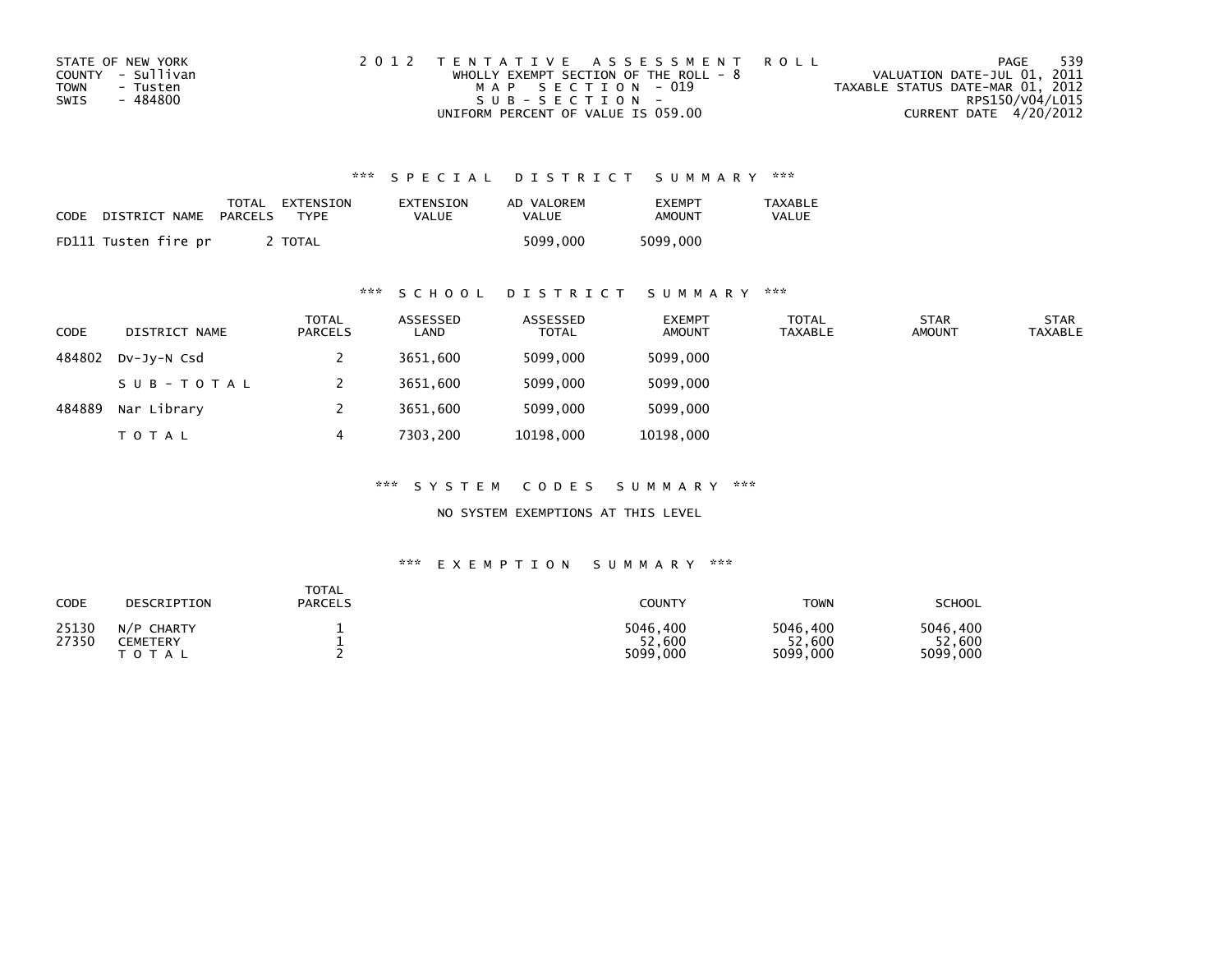| STATE OF NEW YORK<br>COUNTY - Sullivan<br><b>TOWN</b><br>- Tusten | 2012 TENTATIVE ASSESSMENT ROLL<br>WHOLLY EXEMPT SECTION OF THE ROLL - $8$<br>MAP SECTION - 019 | PAGE<br>VALUATION DATE-JUL 01, 2011<br>TAXABLE STATUS DATE-MAR 01, 2012 | 540 |
|-------------------------------------------------------------------|------------------------------------------------------------------------------------------------|-------------------------------------------------------------------------|-----|
| - 484800<br>SWIS                                                  | SUB-SECTION-                                                                                   | RPS150/V04/L015                                                         |     |
|                                                                   | UNIFORM PERCENT OF VALUE IS 059.00                                                             | CURRENT DATE 4/20/2012                                                  |     |

| ROLL       | DESCRIPTION   | <b>TOTAL</b>   | ASSESSED | <b>ASSESSED</b> | <b>TAXABLE</b> | <b>TAXABLE</b> | <b>TAXABLE</b> | STAR           |
|------------|---------------|----------------|----------|-----------------|----------------|----------------|----------------|----------------|
| <b>SEC</b> |               | <b>PARCELS</b> | LAND     | <b>TOTAL</b>    | COUNTY         | <b>TOWN</b>    | SCHOOL         | <b>TAXABLE</b> |
|            | WHOLLY EXEMPT |                | 3651.600 | 5099,000        |                |                |                |                |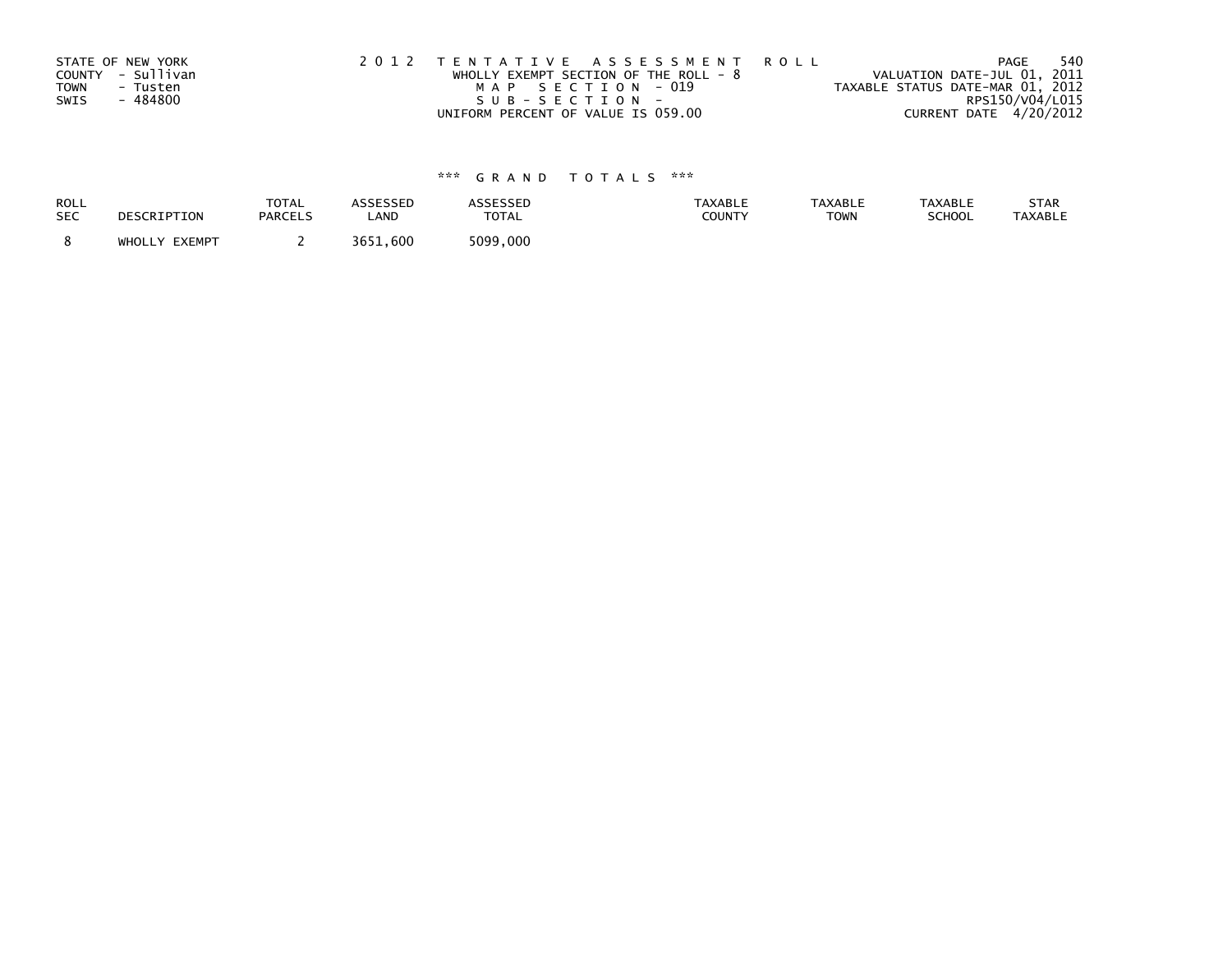| STATE OF NEW YORK<br>- Sullivan<br><b>COUNTY</b><br><b>TOWN</b><br>- Tusten<br>$-484800$<br>SWIS                         |                                                                                                                            | TAX MAP NUMBER SEQUENCE | <b>ROLL</b><br>2012 TENTATIVE ASSESSMENT<br>WHOLLY EXEMPT SECTION OF THE ROLL - 8<br>UNIFORM PERCENT OF VALUE IS 059.00                      | VALUATION DATE-JUL 01, 2011<br>TAXABLE STATUS DATE-MAR 01, 2012 |        | 541<br>PAGE      |
|--------------------------------------------------------------------------------------------------------------------------|----------------------------------------------------------------------------------------------------------------------------|-------------------------|----------------------------------------------------------------------------------------------------------------------------------------------|-----------------------------------------------------------------|--------|------------------|
| TAX MAP PARCEL NUMBER<br><b>CURRENT OWNERS NAME</b>                                                                      | PROPERTY LOCATION & CLASS ASSESSMENT<br>SCHOOL DISTRICT                                                                    | LAND                    | EXEMPTION CODE-----------------COUNTY-------TOWN------SCHOOL<br>TAX DESCRIPTION TAXABLE VALUE                                                |                                                                 |        |                  |
| CURRENT OWNERS ADDRESS                                                                                                   |                                                                                                                            |                         |                                                                                                                                              |                                                                 |        |                  |
|                                                                                                                          | N Of Co Rd 23                                                                                                              |                         |                                                                                                                                              |                                                                 |        | 600040           |
| $20. -1 - 12$<br>Beaver Brook Cemetery<br>Narrowsburg, NY 12764                                                          | 695 Cemetery<br>484802-89 9,100<br>DV-JY-N Csd<br>FRNT 94.00 DPTH 160.00<br>EAST-0329991 NRTH-0574795<br>FULL MARKET VALUE |                         | 27350<br><b>CEMETERY</b><br>COUNTY TAXABLE VALUE<br>9,100 TOWN<br>TAXABLE VALUE<br>SCHOOL TAXABLE VALUE<br>15,400 FD111 Tusten fire protect. | 9,100<br>0 <sub>T</sub>                                         | 9,100  | 9,100            |
|                                                                                                                          |                                                                                                                            |                         | 9,100 EX                                                                                                                                     |                                                                 |        |                  |
|                                                                                                                          |                                                                                                                            |                         |                                                                                                                                              |                                                                 |        |                  |
| $20. - 1 - 17$                                                                                                           | Co $Rd$ 26                                                                                                                 |                         |                                                                                                                                              | 98,500                                                          | 98,500 | 600055<br>98,500 |
| Greater N Y Councils<br>Attn: David Gibbs Director Pro ACRES 2.00                                                        | 210 1 Family Res<br>Dv-Jy-N Csd     484802-89        15,900   COUNTY TAXABLE VALUE                                         |                         | 98,500 TOWN TAXABLE VALUE<br>SCHOOL TAXABLE VALUE                                                                                            |                                                                 |        |                  |
| Boy Scouts Of America EAST-0330627 NRTH-0574553<br>350 Fifth Ave Ste 7830 FULL MARKET VALUE<br>New York, NY 10118-0199   |                                                                                                                            |                         | 166,900 FD111 Tusten fire protect.                                                                                                           | 0 <sub>T</sub>                                                  |        |                  |
|                                                                                                                          | $Co$ Rd $23$                                                                                                               |                         |                                                                                                                                              |                                                                 |        | 600054           |
| $20. -1 - 18$<br>Greater N Y Councils<br>Attn: David Gibbs Director Pro FRNT 175.00 DPTH 200.00<br>Boy Scouts Of America | 632 Benevolent<br>DV-Jy-N Csd 484802-89<br>EAST-0331220 NRTH-0573960                                                       | 6,700<br>7.200          | $N/P$ CHARTY 25130<br>COUNTY TAXABLE VALUE<br>TOWN TAXABLE VALUE<br>SCHOOL TAXABLE VALUE                                                     | 7,200                                                           | 7,200  | 7,200            |
|                                                                                                                          |                                                                                                                            |                         |                                                                                                                                              |                                                                 |        |                  |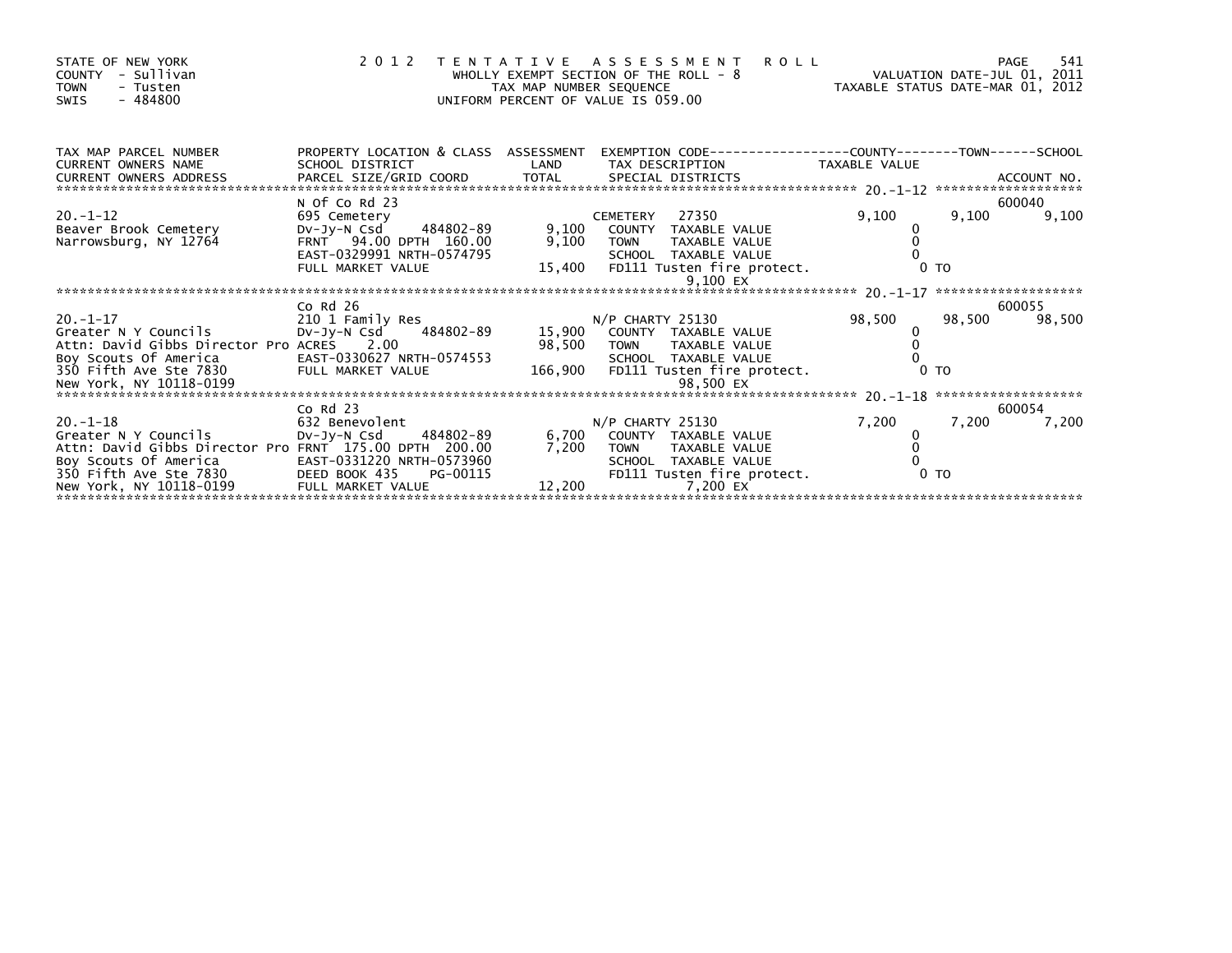| STATE OF NEW YORK | 2012 TENTATIVE ASSESSMENT ROLL          | PAGE                             | - 542           |
|-------------------|-----------------------------------------|----------------------------------|-----------------|
| COUNTY - Sullivan | WHOLLY EXEMPT SECTION OF THE ROLL - $8$ | VALUATION DATE-JUL 01, 2011      |                 |
| TOWN<br>- Tusten  | MAP SECTION - 020                       | TAXABLE STATUS DATE-MAR 01, 2012 |                 |
| SWIS<br>- 484800  | $SUB - SECTION -$                       |                                  | RPS150/V04/L015 |
|                   | UNIFORM PERCENT OF VALUE IS 059.00      | CURRENT DATE 4/20/2012           |                 |

| CODE | DISTRICT NAME        | TOTAL<br>PARCELS | EXTENSION<br>TYPF | EXTENSION<br><b>VALUE</b> | AD VALOREM<br>VALUE | <b>FXFMPT</b><br><b>AMOUNT</b> | <b>TAXABLE</b><br>VALUE |
|------|----------------------|------------------|-------------------|---------------------------|---------------------|--------------------------------|-------------------------|
|      | FD111 Tusten fire pr |                  | <b>TOTAL</b>      |                           | 114,800             | 114,800                        |                         |

## \*\*\* S C H O O L D I S T R I C T S U M M A R Y \*\*\*

| <b>CODE</b> | DISTRICT NAME | <b>TOTAL</b><br>PARCELS | ASSESSED<br>LAND | ASSESSED<br><b>TOTAL</b> | <b>EXEMPT</b><br><b>AMOUNT</b> | <b>TOTAL</b><br>TAXABLE | <b>STAR</b><br><b>AMOUNT</b> | <b>STAR</b><br><b>TAXABLE</b> |
|-------------|---------------|-------------------------|------------------|--------------------------|--------------------------------|-------------------------|------------------------------|-------------------------------|
| 484802      | DV-JV-N Csd   |                         | 31,700           | 114,800                  | 114,800                        |                         |                              |                               |
|             | SUB-TOTAL     |                         | 31,700           | 114,800                  | 114,800                        |                         |                              |                               |
| 484889      | Nar Library   |                         | 31,700           | 114,800                  | 114,800                        |                         |                              |                               |
|             | <b>TOTAL</b>  | b                       | 63,400           | 229,600                  | 229,600                        |                         |                              |                               |

\*\*\* S Y S T E M C O D E S S U M M A R Y \*\*\*

NO SYSTEM EXEMPTIONS AT THIS LEVEL

| CODE           | DESCRIPTION                         | TOTAL<br><b>PARCELS</b> | COUNTY                          | <b>TOWN</b>                     | <b>SCHOOL</b>                        |
|----------------|-------------------------------------|-------------------------|---------------------------------|---------------------------------|--------------------------------------|
| 25130<br>27350 | N/P CHARTY<br>CEMETERY<br>T O T A L |                         | 105,700<br>9,100<br>,800<br>114 | 105,700<br>, 100<br>,800<br>114 | 105,700<br>9.100<br>Q<br>.800<br>114 |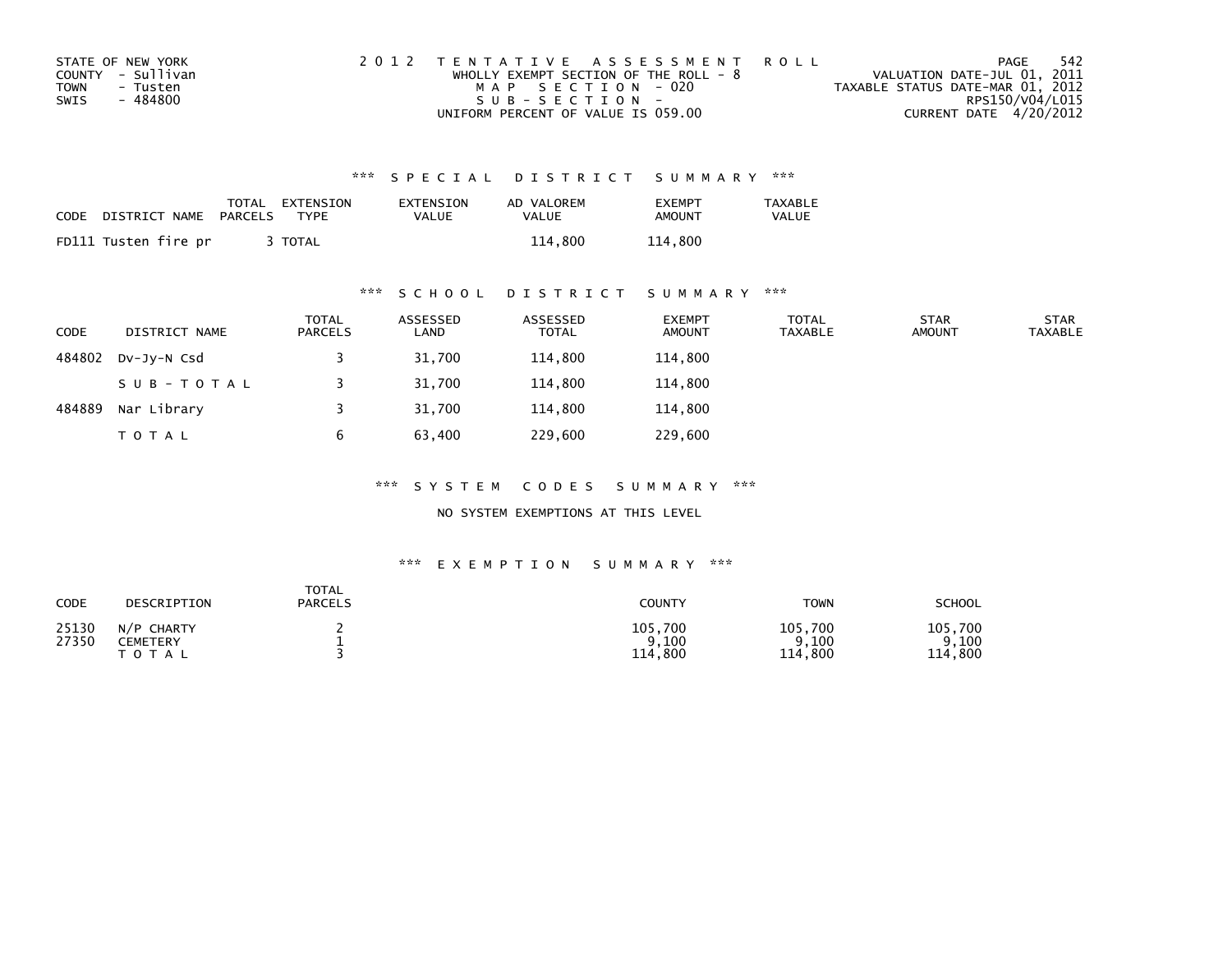| STATE OF NEW YORK       | 2012 TENTATIVE ASSESSMENT ROLL          |  |                                  | -543<br>PAGE    |
|-------------------------|-----------------------------------------|--|----------------------------------|-----------------|
| COUNTY - Sullivan       | WHOLLY EXEMPT SECTION OF THE ROLL - $8$ |  | VALUATION DATE-JUL 01, 2011      |                 |
| <b>TOWN</b><br>- Tusten | MAP SECTION - 020                       |  | TAXABLE STATUS DATE-MAR 01, 2012 |                 |
| - 484800<br>SWIS        | SUB-SECTION-                            |  |                                  | RPS150/V04/L015 |
|                         | UNIFORM PERCENT OF VALUE IS 059.00      |  | CURRENT DATE 4/20/2012           |                 |

| ROLL       | DESCRIPTION   | <b>TOTAL</b>   | ASSESSED | <b>ASSESSED</b> | <b>TAXABLE</b> | <b>TAXABLE</b> | <b>TAXABLE</b> | STAR           |
|------------|---------------|----------------|----------|-----------------|----------------|----------------|----------------|----------------|
| <b>SEC</b> |               | <b>PARCELS</b> | LAND     | <b>TOTAL</b>    | <b>COUNTY</b>  | <b>TOWN</b>    | <b>SCHOOL</b>  | <b>TAXABLE</b> |
|            | WHOLLY EXEMPT |                | 1,700د   | 114,800         |                |                |                |                |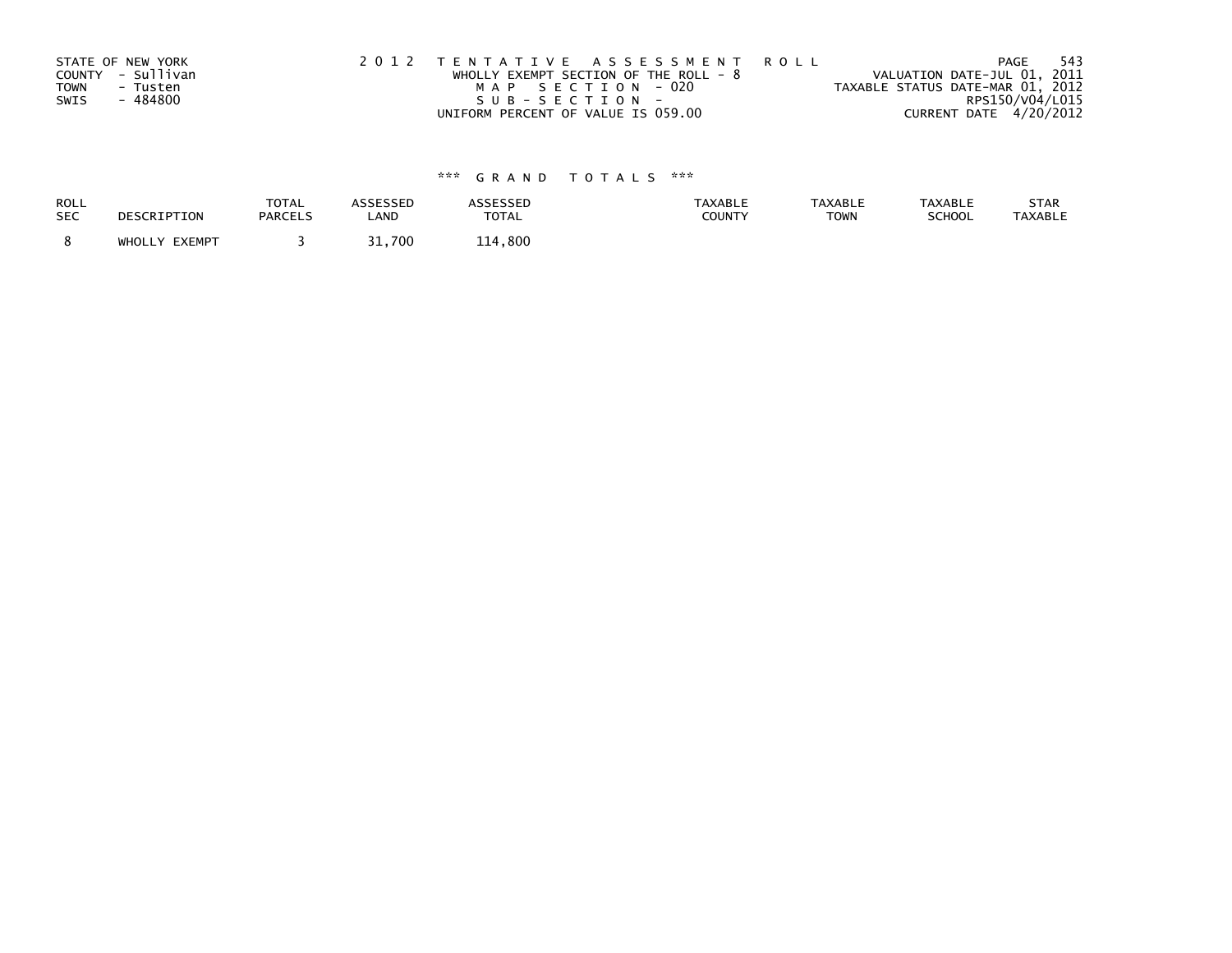| STATE OF NEW YORK<br>- Sullivan<br>COUNTY<br><b>TOWN</b><br>- Tusten<br>$-484800$<br>SWIS | 2 0 1 2                                                                                                                   |         | <b>ROLL</b><br>TENTATIVE ASSESSMENT<br>WHOLLY EXEMPT SECTION OF THE ROLL - 8 VALUATION DATE-JUL 01, 2011<br>TAX MAP NUMBER SEQUENCE TAXIBLE STATUS DATE-MAR 01, 2012<br>UNIFORM PERCENT OF VALUE IS 059.00 |         | PAGE           | 544               |
|-------------------------------------------------------------------------------------------|---------------------------------------------------------------------------------------------------------------------------|---------|------------------------------------------------------------------------------------------------------------------------------------------------------------------------------------------------------------|---------|----------------|-------------------|
| TAX MAP PARCEL NUMBER<br>CURRENT OWNERS NAME                                              | SCHOOL DISTRICT                                                                                                           | LAND    | PROPERTY LOCATION & CLASS ASSESSMENT EXEMPTION CODE----------------COUNTY-------TOWN-----SCHOOL<br>TAX DESCRIPTION TAXABLE VALUE                                                                           |         |                |                   |
| $21. -1 - 1$                                                                              | Twn Rd 31<br>581 Chd/adt camp                                                                                             |         | N/P IMPROV 25230                                                                                                                                                                                           | 947,900 | 947,900        | 109085<br>947,900 |
| Gurdjieff Foundation<br>123 East 63 Rd St<br>New York, NY 10021                           | DV-Jy-N Csd 484802-89<br>ACRES 147.23<br>EAST-0337000 NRTH-0575480<br>EAST-0337000 NRTH-0575480<br>DEED BOOK 1980 PG-0094 | 947,900 | 117,200 COUNTY TAXABLE VALUE<br>TAXABLE VALUE<br>TOWN<br>SCHOOL TAXABLE VALUE                                                                                                                              |         | 0 <sub>T</sub> |                   |
|                                                                                           |                                                                                                                           |         | FD111 Tusten fire protect.                                                                                                                                                                                 |         |                |                   |
|                                                                                           | Twn Rd 29                                                                                                                 |         |                                                                                                                                                                                                            |         |                | 109084            |
| $21 - 1 - 5.1$<br>Gurdjieff Foundation Inc<br>123 East 63 Rd St                           | 314 Rural vac<10<br>DV-Jy-N Csd 484802-89 15,600 COUNTY TAXABLE VALUE<br>ACRES 1.80                                       |         | N/P IMPROV 25230<br>15,600 TOWN TAXABLE VALUE                                                                                                                                                              | 15,600  | 15,600         | 15,600            |
|                                                                                           |                                                                                                                           |         |                                                                                                                                                                                                            |         |                |                   |
|                                                                                           | Twn Rd 29                                                                                                                 |         |                                                                                                                                                                                                            |         |                | 109086            |
| $21. - 1 - 19.1$                                                                          | 322 Rural vac>10                                                                                                          |         | N/P IMPROV 25230                                                                                                                                                                                           | 41,000  | 41,000         | 41,000            |
| Gurdjieff Foundation Inc                                                                  | Dv-Jy-N Csd 484802-89                                                                                                     |         | 41,000 COUNTY TAXABLE VALUE                                                                                                                                                                                |         |                |                   |
| 123 East 63 Rd St                                                                         | ACRES 14.86                                                                                                               | 41,000  | TAXABLE VALUE<br><b>TOWN</b>                                                                                                                                                                               |         |                |                   |
| New York, NY 10021                                                                        | EAST-0336611 NRTH-0573453<br>DEED BOOK 19800 PG-094<br>FULL MARKET VALUE                                                  |         | SCHOOL TAXABLE VALUE<br>FD111 Tusten fire protect.<br>69,500<br>41,000 EX                                                                                                                                  |         | 0 <sub>T</sub> |                   |
|                                                                                           |                                                                                                                           |         |                                                                                                                                                                                                            |         |                |                   |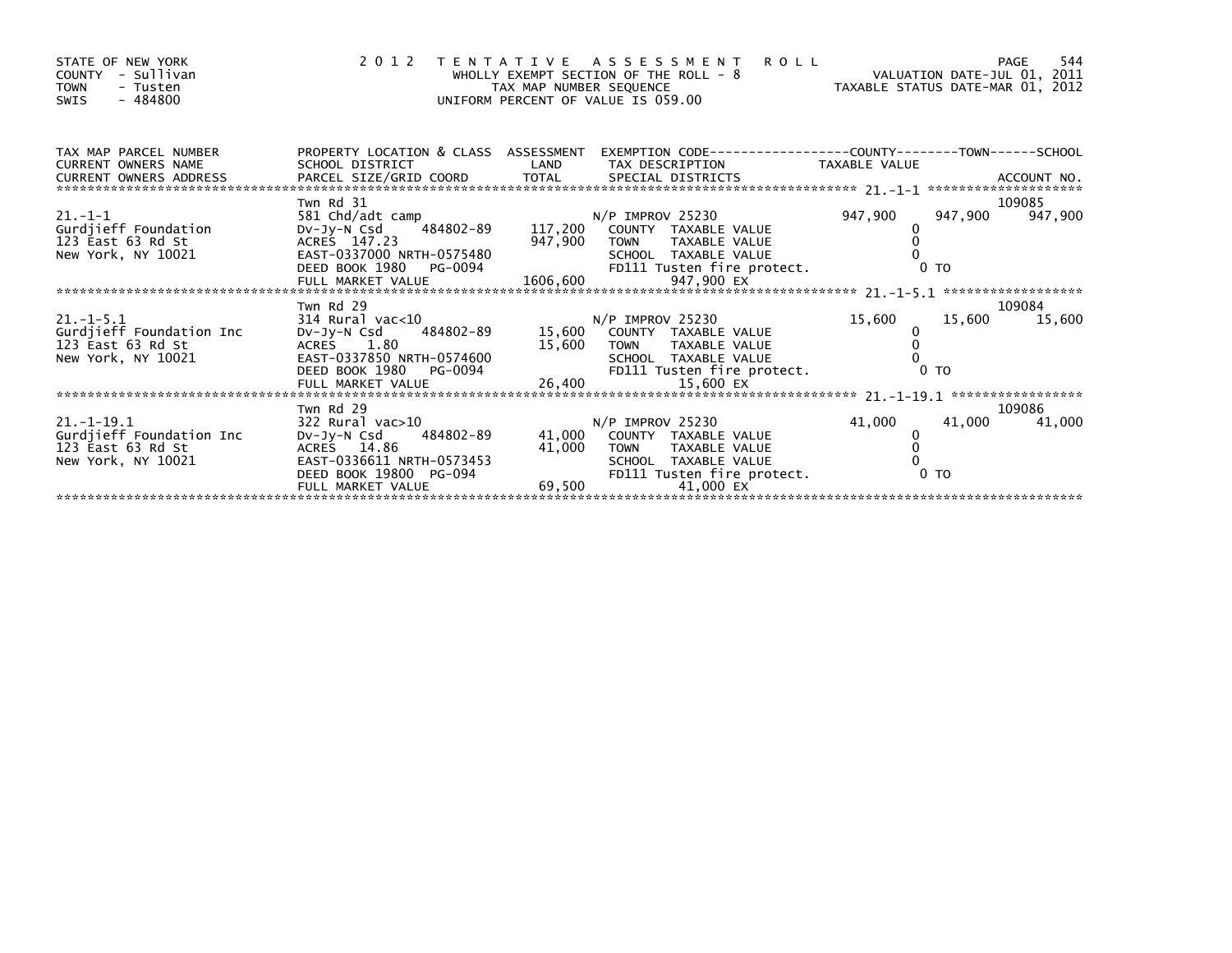| STATE OF NEW YORK | 2012 TENTATIVE ASSESSMENT ROLL          | PAGE                             | - 545 |
|-------------------|-----------------------------------------|----------------------------------|-------|
| COUNTY - Sullivan | WHOLLY EXEMPT SECTION OF THE ROLL - $8$ | VALUATION DATE-JUL 01, 2011      |       |
| TOWN<br>- Tusten  | MAP SECTION - 021                       | TAXABLE STATUS DATE-MAR 01, 2012 |       |
| SWIS<br>- 484800  | $SUB - SECTION -$                       | RPS150/V04/L015                  |       |
|                   | UNIFORM PERCENT OF VALUE IS 059.00      | CURRENT DATE 4/20/2012           |       |

| CODE | DISTRICT NAME        | PARCELS | TOTAL EXTENSION<br>TYPF | EXTENSION<br>VALUE | AD VALOREM<br><b>VALUE</b> | EXEMPT<br>AMOUNT | TAXABLE<br><b>VALUE</b> |
|------|----------------------|---------|-------------------------|--------------------|----------------------------|------------------|-------------------------|
|      | FD111 Tusten fire pr |         | TOTAL                   |                    | 1004.500                   | 1004.500         |                         |

### \*\*\* S C H O O L D I S T R I C T S U M M A R Y \*\*\*

| <b>CODE</b> | DISTRICT NAME | <b>TOTAL</b><br>PARCELS | ASSESSED<br>LAND | ASSESSED<br><b>TOTAL</b> | <b>EXEMPT</b><br>AMOUNT | <b>TOTAL</b><br><b>TAXABLE</b> | <b>STAR</b><br><b>AMOUNT</b> | <b>STAR</b><br><b>TAXABLE</b> |
|-------------|---------------|-------------------------|------------------|--------------------------|-------------------------|--------------------------------|------------------------------|-------------------------------|
| 484802      | DV-JV-N Csd   |                         | 173,800          | 1004,500                 | 1004,500                |                                |                              |                               |
|             | SUB-TOTAL     |                         | 173,800          | 1004,500                 | 1004,500                |                                |                              |                               |
| 484889      | Nar Library   |                         | 173.800          | 1004.500                 | 1004,500                |                                |                              |                               |
|             | <b>TOTAL</b>  | 6                       | 347,600          | 2009,000                 | 2009,000                |                                |                              |                               |

\*\*\* S Y S T E M C O D E S S U M M A R Y \*\*\*

NO SYSTEM EXEMPTIONS AT THIS LEVEL

#### \*\*\* E X E M P T I O N S U M M A R Y \*\*\*

| CODE  | DESCRIPTION                | <b>TOTAL</b><br><b>PARCELS</b> | COUNTY               | <b>TOWN</b>          | SCHOOL               |
|-------|----------------------------|--------------------------------|----------------------|----------------------|----------------------|
| 25230 | N/P<br>IMPROV<br>T O T A L |                                | 1004,500<br>1004,500 | 1004,500<br>1004,500 | 1004,500<br>1004,500 |

| ROLL       | DESCRIPTION   | <b>TOTAL</b>   | ASSESSEP    | ASSESSED     | <b>TAXABLE</b> | <b>TAXABLE</b> | <b>TAXABLE</b> | STAR           |
|------------|---------------|----------------|-------------|--------------|----------------|----------------|----------------|----------------|
| <b>SEC</b> |               | <b>PARCELS</b> | <b>_AND</b> | <b>TOTAL</b> | <b>COUNTY</b>  | <b>TOWN</b>    | <b>SCHOOL</b>  | <b>TAXABLE</b> |
|            | WHOLLY EXEMPT |                | .800<br>172 | 1004,500     |                |                |                |                |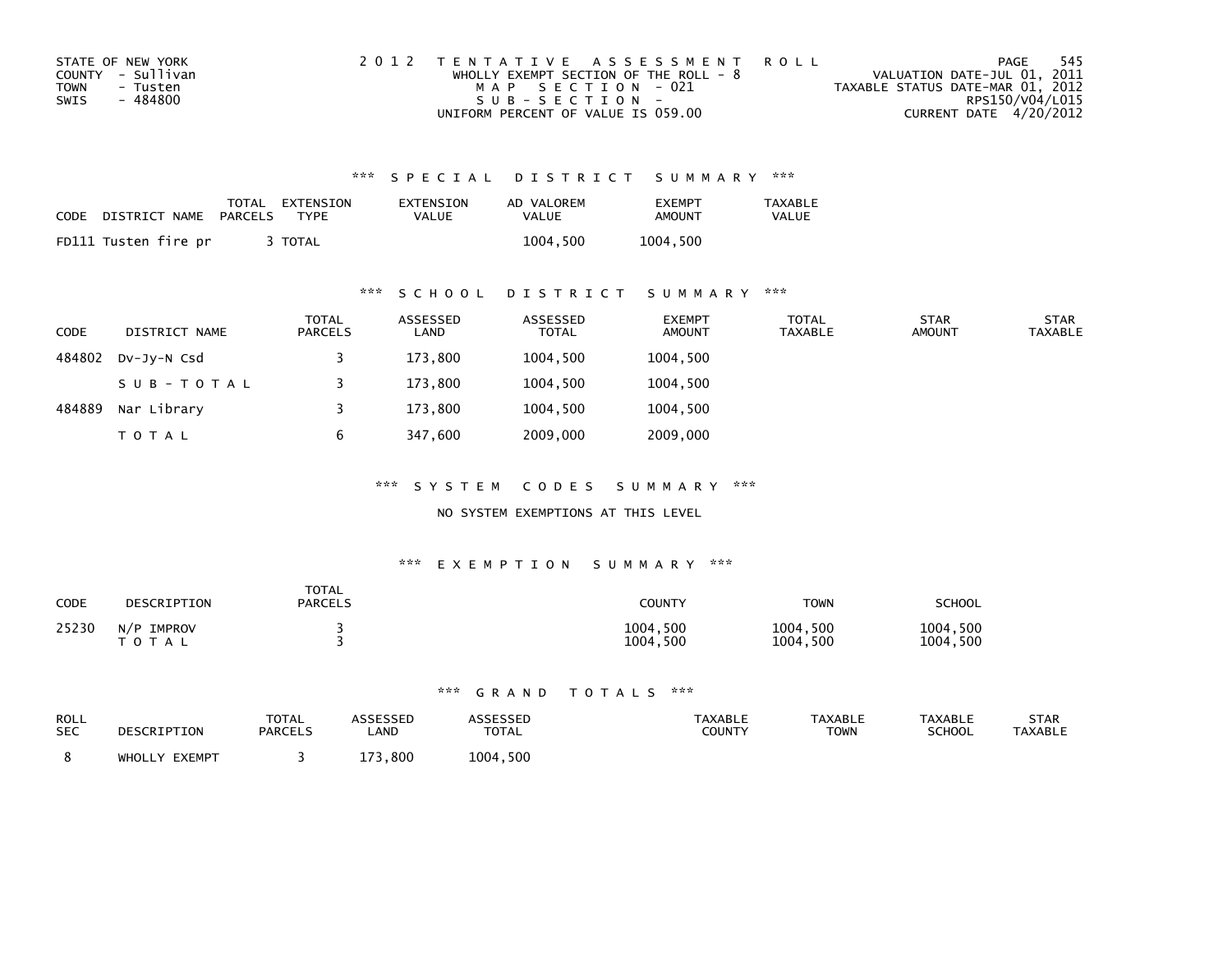| STATE OF NEW YORK<br>- Sullivan<br><b>COUNTY</b><br>TOWN<br>- Tusten<br>- 484800<br>SWIS | 2 0 1 2                                                                                                   | TAX MAP NUMBER SEQUENCE | TENTATIVE ASSESSMENT ROLL<br>WHOLLY EXEMPT SECTION OF THE ROLL - $8$<br>UNIFORM PERCENT OF VALUE IS 059.00 | VALUATION DATE-JUL 01, 2011<br>TAXABLE STATUS DATE-MAR 01, 2012                      | 546<br>PAGE |
|------------------------------------------------------------------------------------------|-----------------------------------------------------------------------------------------------------------|-------------------------|------------------------------------------------------------------------------------------------------------|--------------------------------------------------------------------------------------|-------------|
| TAX MAP PARCEL NUMBER<br><b>CURRENT OWNERS NAME</b><br>CURRENT OWNERS ADDRESS            | PROPERTY LOCATION & CLASS ASSESSMENT<br>SCHOOL DISTRICT<br>PARCEL SIZE/GRID COORD TOTAL SPECIAL DISTRICTS | LAND                    | TAX DESCRIPTION                                                                                            | EXEMPTION        CODE-----------------COUNTY-------TOWN------SCHOOL<br>TAXABLE VALUE | ACCOUNT NO. |
|                                                                                          |                                                                                                           |                         |                                                                                                            |                                                                                      |             |
| $25 - 1 - 12.4$                                                                          | Nys Rte 97<br>695 Cemetery                                                                                |                         | 27350<br><b>CEMETERY</b>                                                                                   | 1,200<br>1,200                                                                       | 1,200       |
| Kunkeli Theodore & Evelyn                                                                | Eldred<br>483401                                                                                          | 1,200                   | COUNTY<br>TAXABLE VALUE                                                                                    |                                                                                      |             |
| RD2 Box 353                                                                              | FRNT 31.00 DPTH<br>24.00                                                                                  | 1.200                   | <b>TOWN</b><br>TAXABLE VALUE                                                                               |                                                                                      |             |
| Narrowsburg, NY 12764                                                                    | EAST-0321855 NRTH-0550418                                                                                 |                         | SCHOOL TAXABLE VALUE                                                                                       |                                                                                      |             |
|                                                                                          | DEED BOOK 378 PG-505                                                                                      |                         | FD111 Tusten fire protect.                                                                                 | 0 <sub>T</sub>                                                                       |             |
|                                                                                          | FULL MARKET VALUE                                                                                         | 2.000                   | 1.200 EX                                                                                                   |                                                                                      |             |
|                                                                                          |                                                                                                           |                         |                                                                                                            |                                                                                      |             |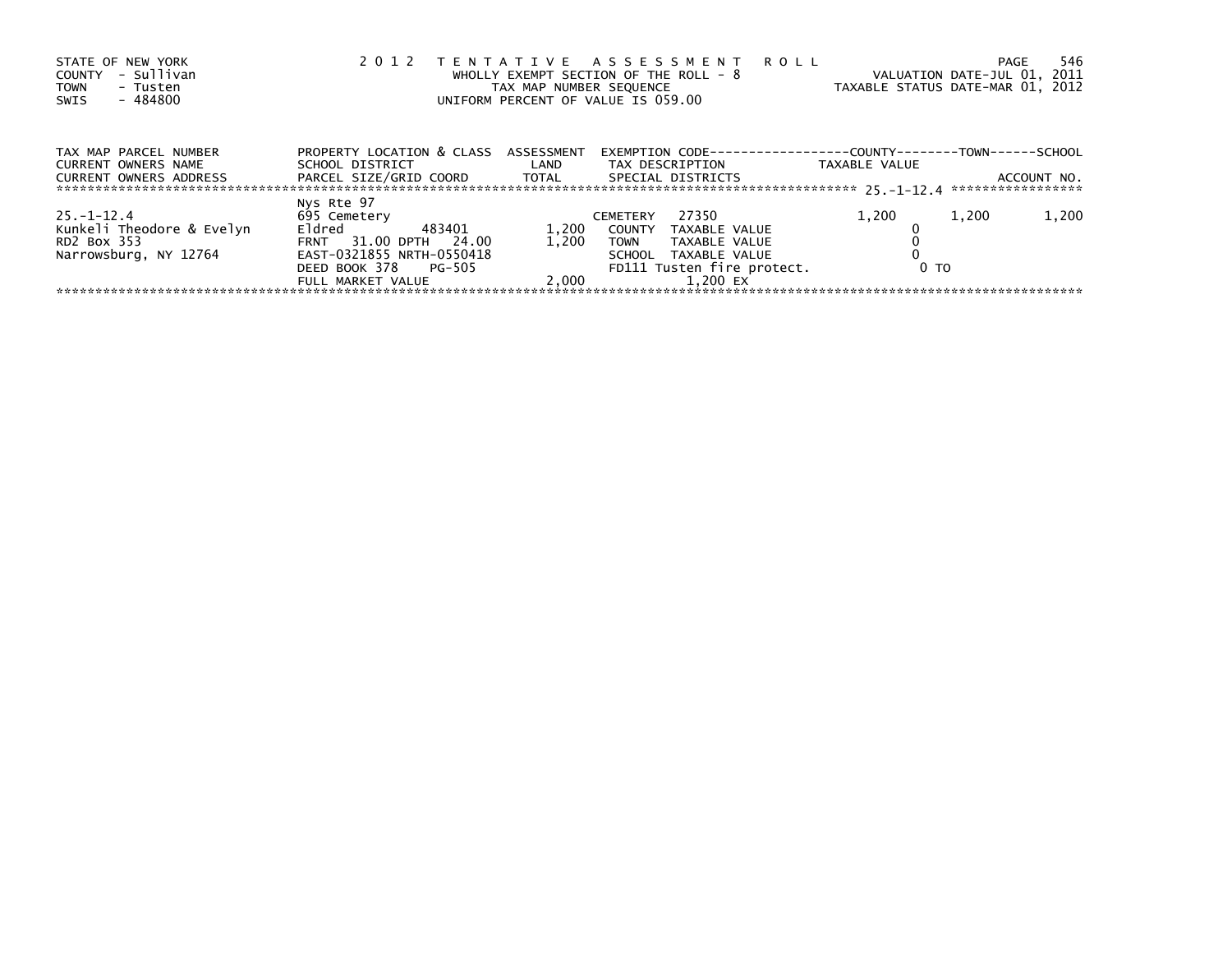| STATE OF NEW YORK       | 2012 TENTATIVE ASSESSMENT ROLL          | PAGE                             | -547 |
|-------------------------|-----------------------------------------|----------------------------------|------|
| COUNTY - Sullivan       | WHOLLY EXEMPT SECTION OF THE ROLL - $8$ | VALUATION DATE-JUL 01, 2011      |      |
| <b>TOWN</b><br>- Tusten | MAP SECTION - 025                       | TAXABLE STATUS DATE-MAR 01, 2012 |      |
| - 484800<br>SWIS        | SUB-SECTION-                            | RPS150/V04/L015                  |      |
|                         | UNIFORM PERCENT OF VALUE IS 059.00      | CURRENT DATE 4/20/2012           |      |

| CODE | DISTRICT NAME        | TOTAL<br>PARCELS | EXTENSION<br>TYPF | EXTENSION<br>VALUE | AD VALOREM<br>VALUE | <b>FXFMPT</b><br>AMOUNT | <b>TAXABLE</b><br><b>VALUE</b> |
|------|----------------------|------------------|-------------------|--------------------|---------------------|-------------------------|--------------------------------|
|      | FD111 Tusten fire pr |                  | TOTAL             |                    | 1.200               | 1,200                   |                                |

### \*\*\* S C H O O L D I S T R I C T S U M M A R Y \*\*\*

| CODE   | DISTRICT NAME | <b>TOTAL</b><br>PARCELS | ASSESSED<br>LAND | ASSESSED<br><b>TOTAL</b> | <b>EXEMPT</b><br><b>AMOUNT</b> | <b>TOTAL</b><br><b>TAXABLE</b> | <b>STAR</b><br><b>AMOUNT</b> | <b>STAR</b><br>TAXABLE |
|--------|---------------|-------------------------|------------------|--------------------------|--------------------------------|--------------------------------|------------------------------|------------------------|
| 483401 | Eldred        | <u>д.</u>               | 1,200            | 1,200                    | 1,200                          |                                |                              |                        |
|        | SUB-TOTAL     |                         | 1,200            | 1,200                    | 1,200                          |                                |                              |                        |
|        | T O T A L     |                         | 1,200            | 1,200                    | 1,200                          |                                |                              |                        |

### \*\*\* S Y S T E M C O D E S S U M M A R Y \*\*\*

#### NO SYSTEM EXEMPTIONS AT THIS LEVEL

### \*\*\* E X E M P T I O N S U M M A R Y \*\*\*

| CODE  | DESCRIPTION           | <b>TOTAL</b><br><b>PARCELS</b> | <b>COUNTY</b>  | <b>TOWN</b>    | <b>SCHOOL</b>  |
|-------|-----------------------|--------------------------------|----------------|----------------|----------------|
| 27350 | CEMETERY<br>T O T A L |                                | 1,200<br>1,200 | 1,200<br>1,200 | 1,200<br>1.200 |

| ROLL<br><b>SEC</b> | DESCRIPTION      | TOTAL<br><b>PARCELS</b> | ASSESSED<br>LAND | ASSESSED<br><b>TOTAL</b> | <b>TAXABLE</b><br>COUNTY | <b>TAXABLE</b><br><b>TOWN</b> | <b>TAXABLE</b><br><b>SCHOOL</b> | <b>STAR</b><br><b>TAXABLE</b> |
|--------------------|------------------|-------------------------|------------------|--------------------------|--------------------------|-------------------------------|---------------------------------|-------------------------------|
|                    | EXEMPT<br>WHOLLY |                         | 1,200            | 1,200                    |                          |                               |                                 |                               |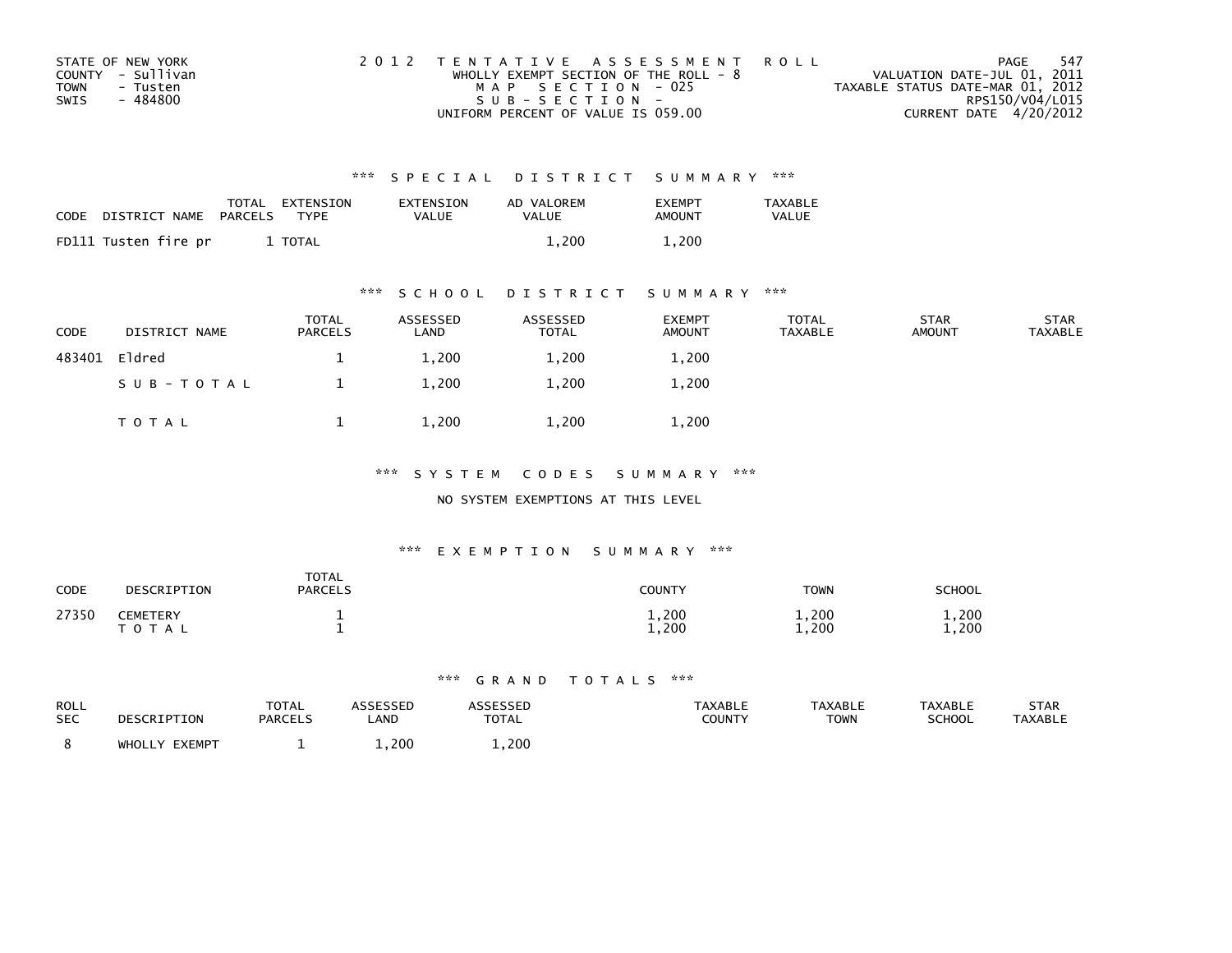| STATE OF NEW YORK<br>- Sullivan<br><b>COUNTY</b><br><b>TOWN</b><br>- Tusten<br>- 484800<br>SWIS | 2 0 1 2                   | TAX MAP NUMBER SEQUENCE<br>UNIFORM PERCENT OF VALUE IS 059.00 | TENTATIVE ASSESSMENT ROLL<br>WHOLLY EXEMPT SECTION OF THE ROLL - 8 | VALUATION DATE-JUL 01, 2011<br>TAXABLE STATUS DATE-MAR 01, 2012      | 548<br><b>PAGE</b> |
|-------------------------------------------------------------------------------------------------|---------------------------|---------------------------------------------------------------|--------------------------------------------------------------------|----------------------------------------------------------------------|--------------------|
| TAX MAP PARCEL NUMBER                                                                           | PROPERTY LOCATION & CLASS | ASSESSMENT                                                    |                                                                    | EXEMPTION        CODE-----------------COUNTY--------TOWN------SCHOOL |                    |
| <b>CURRENT OWNERS NAME</b>                                                                      | SCHOOL DISTRICT           | LAND                                                          | TAX DESCRIPTION                                                    | TAXABLE VALUE                                                        |                    |
| <b>CURRENT OWNERS ADDRESS</b>                                                                   | PARCEL SIZE/GRID COORD    | TOTAL                                                         | SPECIAL DISTRICTS                                                  |                                                                      | ACCOUNT NO.        |
|                                                                                                 | Utility Right of Way      |                                                               |                                                                    |                                                                      | 200281             |
| 648.-9999-810.500/2002                                                                          | 883 Gas Trans Im          |                                                               | 18020<br>MIDA                                                      | 1058.300<br>1058.300                                                 | 1058.300           |
| Millennium Pipeline Co. LLC                                                                     | DV-JV-N Csd 484802-89     | 1058,300                                                      | <b>COUNTY</b><br>TAXABLE VALUE                                     |                                                                      |                    |
| 1 Bluehill Plz Fl 7                                                                             | 4580 Ft                   | 1058.300                                                      | TAXABLE VALUE<br><b>TOWN</b>                                       |                                                                      |                    |
| PO Box 1565                                                                                     | Steel Pipe                |                                                               | SCHOOL<br>TAXABLE VALUE                                            |                                                                      |                    |
| Pearl River, NY 10965                                                                           | DEED BOOK 3541<br>PG-604  |                                                               | FD111 Tusten fire protect.                                         | 1058,300 TO                                                          |                    |
|                                                                                                 | FULL MARKET VALUE         | 1793.700                                                      |                                                                    |                                                                      |                    |
|                                                                                                 |                           |                                                               |                                                                    |                                                                      |                    |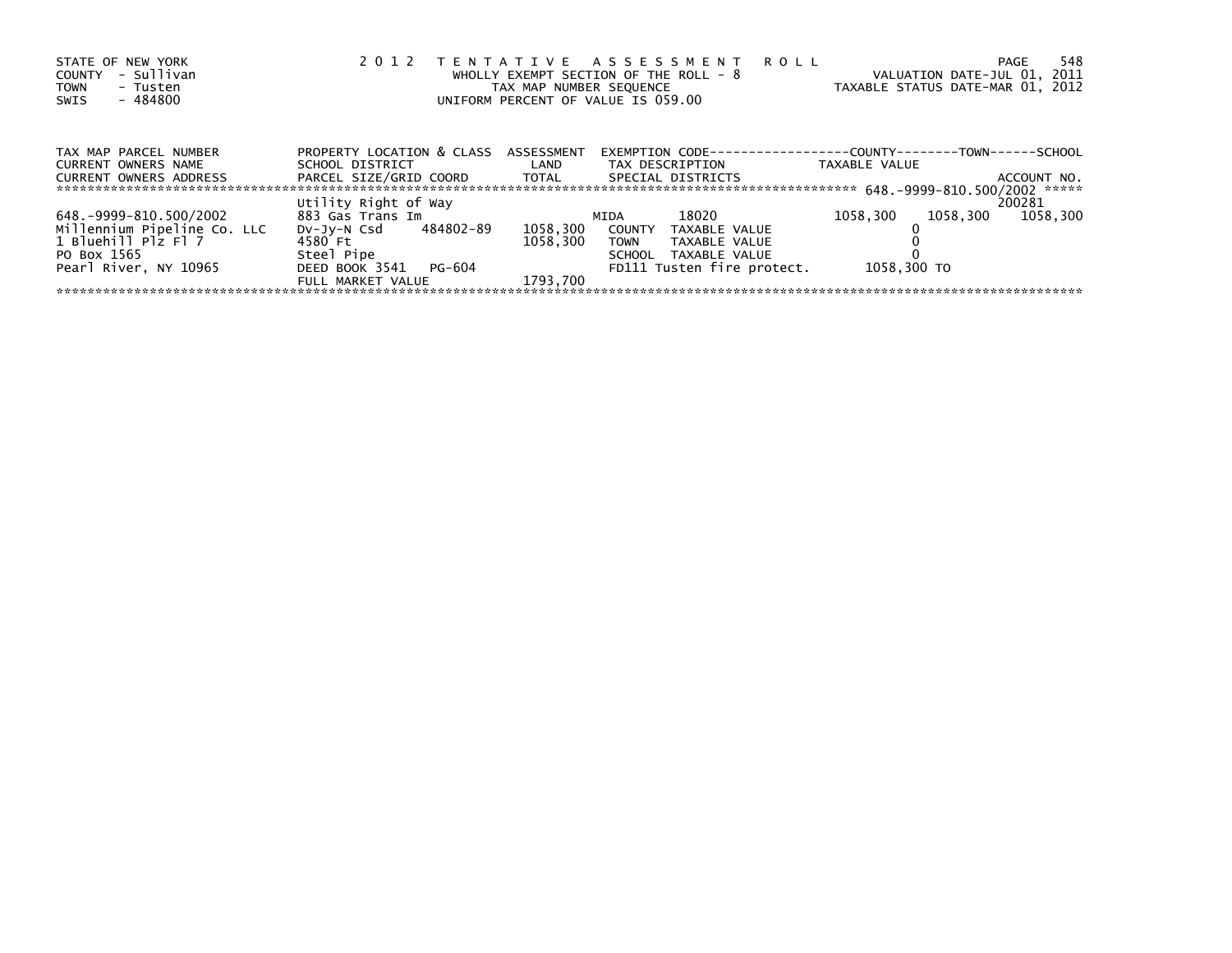| STATE OF NEW YORK       | 2012 TENTATIVE ASSESSMENT ROLL          | PAGE                             | 549             |
|-------------------------|-----------------------------------------|----------------------------------|-----------------|
| COUNTY - Sullivan       | WHOLLY EXEMPT SECTION OF THE ROLL - $8$ | VALUATION DATE-JUL 01, 2011      |                 |
| <b>TOWN</b><br>- Tusten | MAP SECTION - 648                       | TAXABLE STATUS DATE-MAR 01, 2012 |                 |
| SWIS<br>- 484800        | $SUB - SECTION -$                       |                                  | RPS150/V04/L015 |
|                         | UNIFORM PERCENT OF VALUE IS 059.00      | CURRENT DATE 4/20/2012           |                 |

| CODE | DISTRICT NAME PARCELS | TOTAL EXTENSION<br>TYPF | EXTENSION<br>VALUE | AD VALOREM<br>VALUE | <b>EXEMPT</b><br><b>AMOUNT</b> | <b>TAXABLE</b><br><b>VALUE</b> |
|------|-----------------------|-------------------------|--------------------|---------------------|--------------------------------|--------------------------------|
|      | FD111 Tusten fire pr  | TOTAL                   |                    | 1058.300            |                                | 1058.300                       |

### \*\*\* S C H O O L D I S T R I C T S U M M A R Y \*\*\*

| <b>CODE</b> | DISTRICT NAME | <b>TOTAL</b><br>PARCELS | ASSESSED<br>LAND | ASSESSED<br><b>TOTAL</b> | <b>EXEMPT</b><br><b>AMOUNT</b> | TOTAL<br><b>TAXABLE</b> | <b>STAR</b><br><b>AMOUNT</b> | <b>STAR</b><br><b>TAXABLE</b> |
|-------------|---------------|-------------------------|------------------|--------------------------|--------------------------------|-------------------------|------------------------------|-------------------------------|
| 484802      | DV-JY-N Csd   | <b>.</b>                | 1058,300         | 1058,300                 | 1058,300                       |                         |                              |                               |
|             | SUB-TOTAL     |                         | 1058,300         | 1058,300                 | 1058,300                       |                         |                              |                               |
| 484889      | Nar Library   |                         | 1058.300         | 1058.300                 | 1058,300                       |                         |                              |                               |
|             | T O T A L     |                         | 2116,600         | 2116,600                 | 2116,600                       |                         |                              |                               |

\*\*\* S Y S T E M C O D E S S U M M A R Y \*\*\*

NO SYSTEM EXEMPTIONS AT THIS LEVEL

#### \*\*\* E X E M P T I O N S U M M A R Y \*\*\*

| <b>CODE</b> | DESCRIPTION                 | <b>TOTAL</b><br><b>PARCELS</b> | <b>COUNTY</b>        | <b>TOWN</b>          | SCHOOL               |
|-------------|-----------------------------|--------------------------------|----------------------|----------------------|----------------------|
| 18020       | <b>MIDA</b><br><b>TOTAL</b> |                                | 1058,300<br>1058,300 | 1058,300<br>1058,300 | 1058,300<br>1058,300 |

| ROLL       | DESCRIPTION   | <b>TOTAL</b>   | ASSESSEP    | ASSESSED     | <b>TAXABLE</b> | <b>TAXABLE</b> | <b>TAXABLE</b> | STAR           |
|------------|---------------|----------------|-------------|--------------|----------------|----------------|----------------|----------------|
| <b>SEC</b> |               | <b>PARCELS</b> | <b>_AND</b> | <b>TOTAL</b> | <b>COUNTY</b>  | <b>TOWN</b>    | <b>SCHOOL</b>  | <b>TAXABLE</b> |
|            | WHOLLY EXEMPT |                | 1058.300    | 1058,300     |                |                |                |                |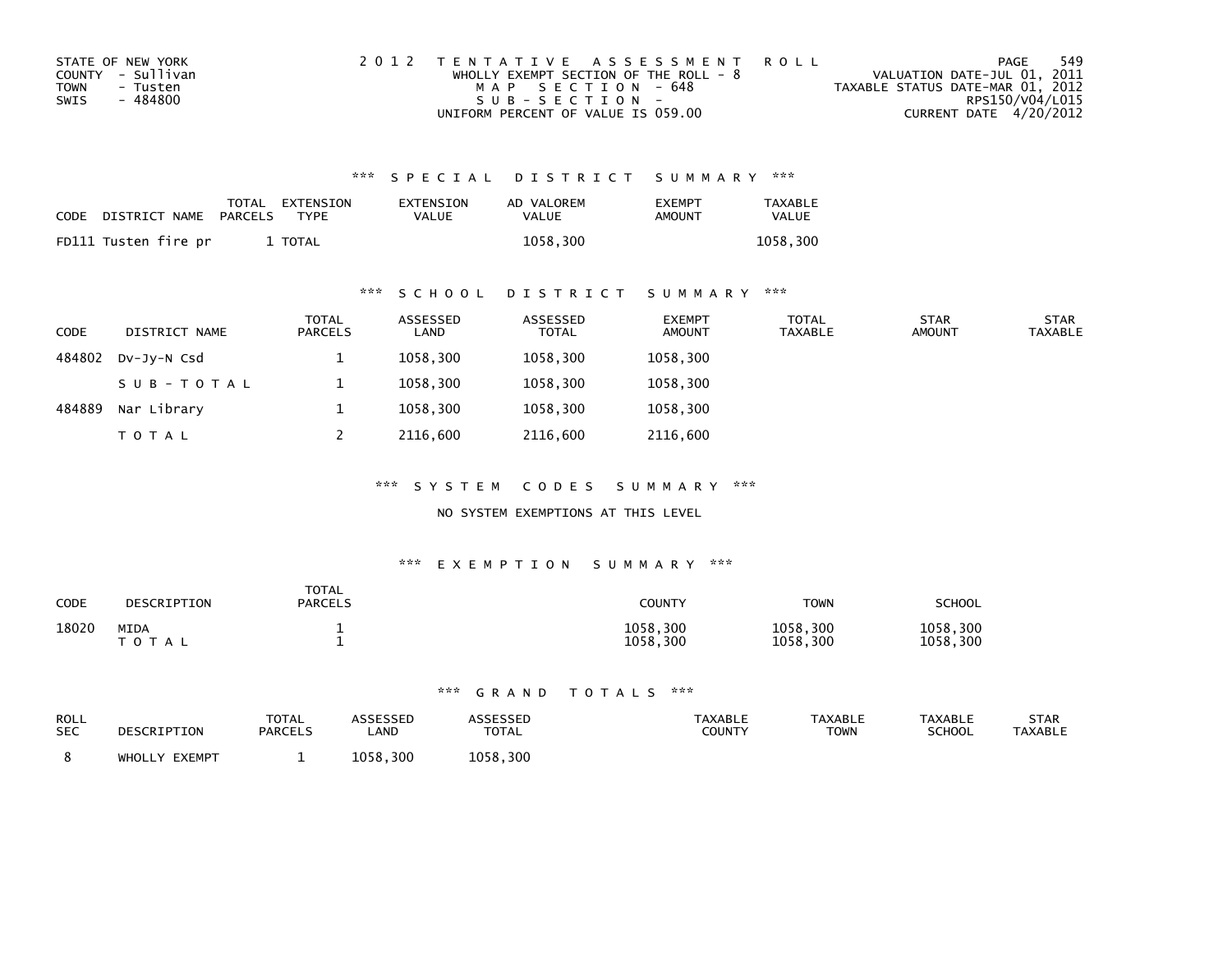| STATE OF NEW YORK | 2012 TENTATIVE ASSESSMENT ROLL          | 550<br>PAGE                      |
|-------------------|-----------------------------------------|----------------------------------|
| COUNTY - Sullivan | WHOLLY EXEMPT SECTION OF THE ROLL - $8$ | VALUATION DATE-JUL 01, 2011      |
| TOWN<br>- Tusten  |                                         | TAXABLE STATUS DATE-MAR 01, 2012 |
| - 484800<br>SWIS  | UNIFORM PERCENT OF VALUE IS 059.00      | RPS150/V04/L015                  |
|                   |                                         | CURRENT DATE 4/20/2012           |

### ROLL SECTION TOTALS

## \*\*\* S P E C I A L D I S T R I C T S U M M A R Y \*\*\*

| CODE DISTRICT NAME PARCELS | TOTAL | EXTENSION<br><b>TYPF</b> | EXTENSION<br><b>VALUE</b> | AD VALOREM<br>VALUE | <b>EXEMPT</b><br><b>AMOUNT</b> | <b>TAXABLE</b><br>VALUE |
|----------------------------|-------|--------------------------|---------------------------|---------------------|--------------------------------|-------------------------|
| FD110 Narrowsburg fi       |       | 39 TOTAL                 |                           | 6682.860            | 3839,700                       | 2843,160                |
| FD111 Tusten fire pr       |       | 30 TOTAL                 |                           | 10762.140           | 7808,600                       | 2953,540                |
| LT100 Narrowsburg li       |       | 32 TOTAL                 |                           | 3506.136            | 3064.245                       | 441,891                 |
| SD090 Narrowsburg se       |       | 32 UNITS M               | 46.50                     |                     |                                | 46.50                   |
| WD050 Narrowsburg wa       |       | 33 TOTAL M               |                           | 4417.786            | 3627,645                       | 790,141                 |

#### \*\*\* S C H O O L D I S T R I C T S U M M A R Y \*\*\*

| CODE             | DISTRICT NAME         | <b>TOTAL</b><br>PARCELS | ASSESSED<br>LAND  | ASSESSED<br><b>TOTAL</b> | <b>EXEMPT</b><br><b>AMOUNT</b> | <b>TOTAL</b><br>TAXABLE | <b>STAR</b><br><b>AMOUNT</b> | <b>STAR</b><br><b>TAXABLE</b> |
|------------------|-----------------------|-------------------------|-------------------|--------------------------|--------------------------------|-------------------------|------------------------------|-------------------------------|
| 483401<br>484802 | Eldred<br>DV-JV-N Csd | 72                      | 1,200<br>7469.700 | 1,200<br>19464.900       | 1,200<br>19464,900             |                         |                              |                               |
|                  | SUB-TOTAL             | 73                      | 7470.900          | 19466.100                | 19466.100                      |                         |                              |                               |
| 484889           | Nar Library           | 70                      | 7444.200          | 19439,400                | 19439.400                      |                         |                              |                               |
|                  | <b>TOTAL</b>          | 143                     | 14915.100         | 38905,500                | 38905,500                      |                         |                              |                               |

#### \*\*\* S Y S T E M C O D E S S U M M A R Y \*\*\*

#### NO SYSTEM EXEMPTIONS AT THIS LEVEL

| CODE  | DESCRIPTION | <b>TOTAL</b><br><b>PARCELS</b> | <b>COUNTY</b> | <b>TOWN</b> | <b>SCHOOL</b> |
|-------|-------------|--------------------------------|---------------|-------------|---------------|
| 10100 | SPEC DIST   | 20                             | 305,100       | 305,100     | 305,100       |
| 12100 | N.Y.S.      |                                | 20,800        | 20,800      | 20,800        |
| 13100 | CNTY OWNED  |                                | 110,600       | 110,600     | 110,600       |
| 13500 | TWN W/CORP  |                                | 1610.600      | 1610.600    | 1610,600      |
| 13570 | TOWN PROP   |                                | 300           | 300         | 300           |
| 13800 | SCHOOL DIS  |                                | 773.400       | 773.400     | 773.400       |
| 18020 | MIDA        |                                | 7580,100      | 7580,100    | 7580,100      |
| 25110 | N/P RELIG   |                                | 758.100       | 758,100     | 758,100       |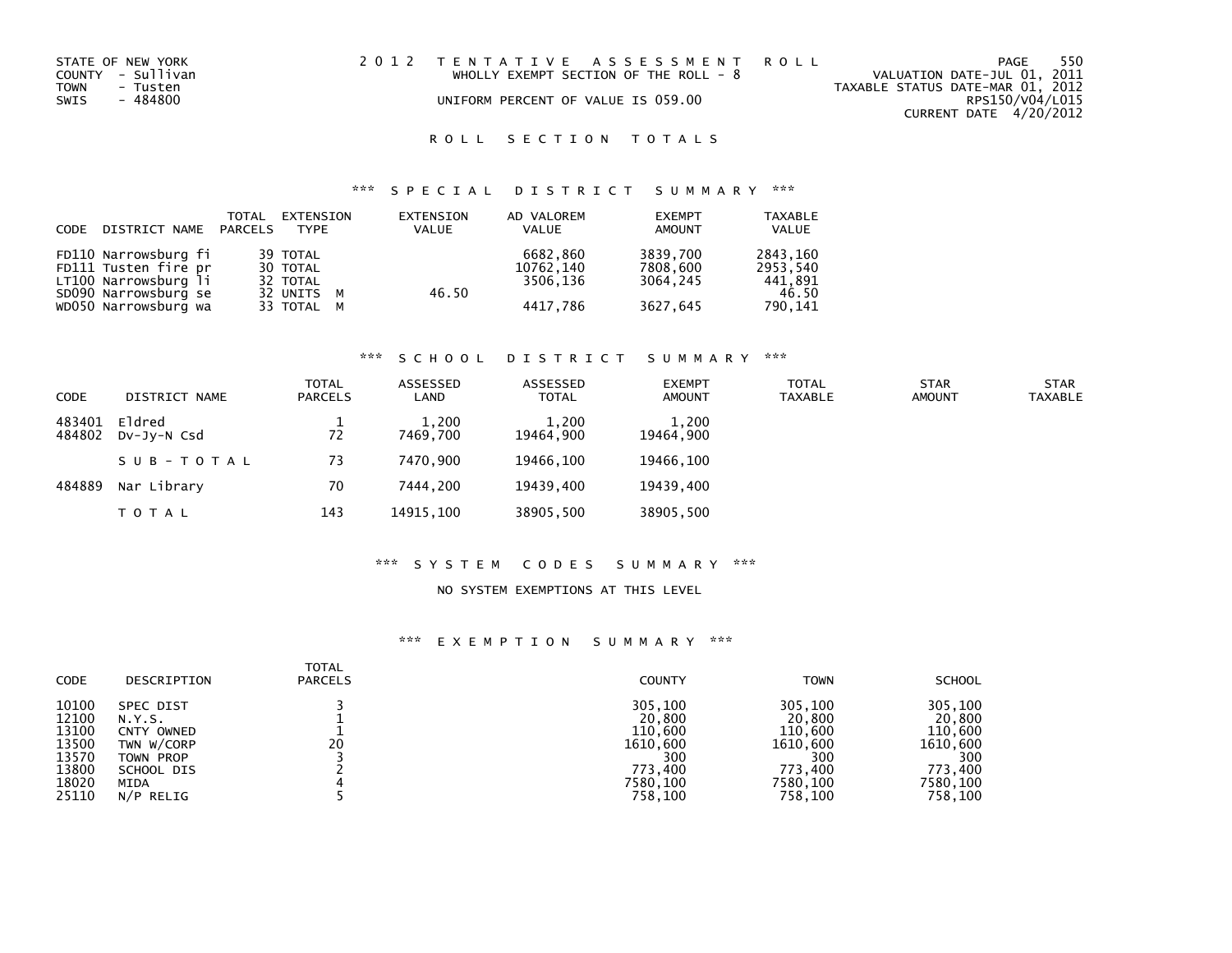| STATE OF NEW YORK | 2012 TENTATIVE ASSESSMENT ROLL          | -551<br>PAGE                     |
|-------------------|-----------------------------------------|----------------------------------|
| COUNTY - Sullivan | WHOLLY EXEMPT SECTION OF THE ROLL - $8$ | VALUATION DATE-JUL 01, 2011      |
| TOWN<br>- Tusten  |                                         | TAXABLE STATUS DATE-MAR 01, 2012 |
| SWIS<br>- 484800  | UNIFORM PERCENT OF VALUE IS 059.00      | RPS150/V04/L015                  |
|                   |                                         | CURRENT DATE 4/20/2012           |

## ROLL SECTION TOTALS

# \*\*\* E X E M P T I O N S U M M A R Y \*\*\*

| <b>CODE</b>                                                 | DESCRIPTION                                                                                                             | TOTAL<br><b>PARCELS</b> | <b>COUNTY</b>                                                                         | <b>TOWN</b>                                                                             | <b>SCHOOL</b>                                                                          |
|-------------------------------------------------------------|-------------------------------------------------------------------------------------------------------------------------|-------------------------|---------------------------------------------------------------------------------------|-----------------------------------------------------------------------------------------|----------------------------------------------------------------------------------------|
| 25120<br>25130<br>25230<br>25300<br>26400<br>27350<br>29700 | $N/P$ EDUC<br>N/P CHARTY<br>N/P IMPROV<br><b>NP ORGNS</b><br><b>VOL FIREMN</b><br><b>CEMETERY</b><br>RPTL 1138<br>TOTAL | 14<br>73                | 125,000<br>6456,500<br>1004,500<br>217,300<br>352,300<br>144.100<br>,400<br>19466,100 | 125,000<br>6456,500<br>1004,500<br>217,300<br>352,300<br>144.100<br>400, '<br>19466,100 | 125,000<br>6456,500<br>1004,500<br>217,300<br>352,300<br>144.100<br>'.400<br>19466.100 |

| <b>ROLL</b> | DESCRIPTION      | <b>TOTAL</b>   | ASSESSED | <b>ASSESSED</b> | <b>TAXABLE</b> | <b>TAXABLE</b> | <b>TAXABLE</b> | <b>STAR</b> |
|-------------|------------------|----------------|----------|-----------------|----------------|----------------|----------------|-------------|
| <b>SEC</b>  |                  | <b>PARCELS</b> | .AND     | <b>TOTAL</b>    | COUNTY         | <b>TOWN</b>    | <b>SCHOOL</b>  | TAXABLE     |
|             | EXEMPT<br>WHOLLY |                | 7470,900 | 19466,100       |                |                |                |             |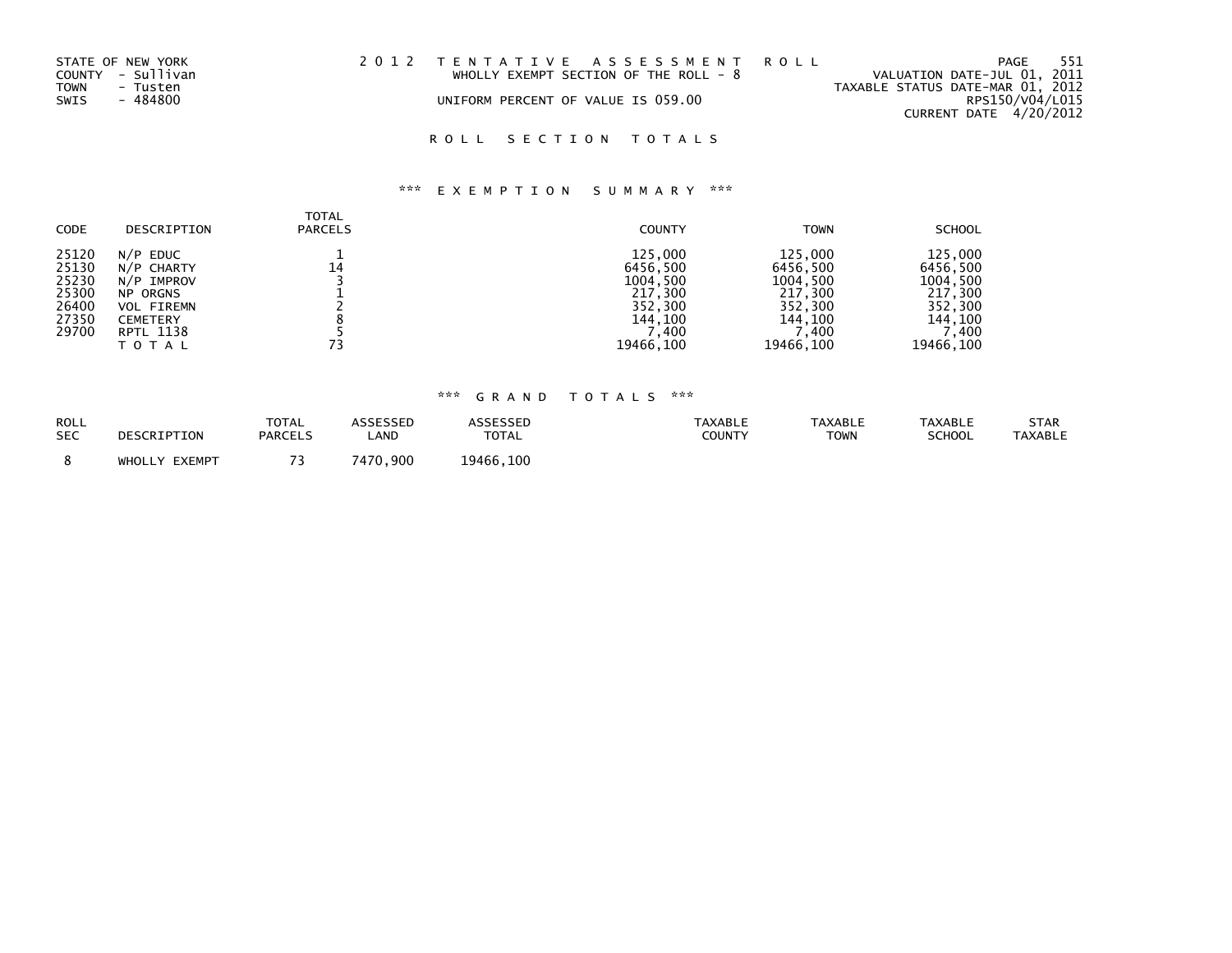| STATE OF NEW YORK<br>COUNTY - Sullivan<br>TOWN<br>- Tusten<br>SWIS<br>- 484800 | UNIFORM PERCENT OF VALUE IS 059.00 | 2012 TENTATIVE ASSESSMENT ROLL<br>SWIS TOTALS | VALUATION DATE-JUL 01, 2011<br>TAXABLE STATUS DATE-MAR 01, 2012<br>CURRENT DATE 4/20/2012 | PAGE<br>RPS150/V04/L015 | 552 |
|--------------------------------------------------------------------------------|------------------------------------|-----------------------------------------------|-------------------------------------------------------------------------------------------|-------------------------|-----|
|                                                                                |                                    |                                               |                                                                                           |                         |     |

| CODE | DISTRICT NAME PARCELS | TOTAL | EXTENSION<br>TYPF | EXTENSION<br>VALUE | AD VALOREM<br><b>VALUE</b> | <b>EXEMPT</b><br>AMOUNT | <b>TAXABLE</b><br>VALUE |
|------|-----------------------|-------|-------------------|--------------------|----------------------------|-------------------------|-------------------------|
|      | FD110 Narrowsburg fi  |       | 403 TOTAL         |                    | 33850,809                  | 4015,040                | 29835,769               |
|      | FD111 Tusten fire pr  |       | 1.639 TOTAL       |                    | 105774,904                 | 7878,080                | 97896.824               |
|      | LT100 Narrowsburg li  |       | 328 TOTAL         |                    | 24936.442                  | 3230.160                | 21706,282               |
|      | SD090 Narrowsburg se  |       | 364 UNITS M       | 459.50             |                            |                         | 459.50                  |
|      | WD050 Narrowsburg wa  |       | 386 TOTAL M       |                    | 31522, 104                 | 3799,988                | 27722,116               |

# \*\*\* S C H O O L D I S T R I C T S U M M A R Y \*\*\*

| CODE             | DISTRICT NAME         | <b>TOTAL</b><br><b>PARCELS</b> | ASSESSED<br>LAND      | ASSESSED<br><b>TOTAL</b> | <b>EXEMPT</b><br>AMOUNT | <b>TOTAL</b><br><b>TAXABLE</b> | STAR<br>AMOUNT      | <b>STAR</b><br><b>TAXABLE</b> |
|------------------|-----------------------|--------------------------------|-----------------------|--------------------------|-------------------------|--------------------------------|---------------------|-------------------------------|
| 483401<br>484802 | Eldred<br>DV-JV-N Csd | 123<br>L.929                   | 2640,002<br>53981,053 | 7049.556<br>135700,261   | 159,922<br>25539,587    | 6889.634<br>110160,674         | 507,580<br>9620,820 | 6382,054<br>100539,854        |
|                  | SUB-TOTAL             | 2,052                          | 56621.055             | 142749.817               | 25699.509               | 117050.308                     | 10128.400           | 106921.908                    |
| 484889           | Nar Library           | 1,926                          | 53950.553             | 135669.761               | 25514.087               | 110155.674                     | 9620.820            | 100534,854                    |
|                  | T O T A L             | 3,978                          | 110571.608            | 278419.578               | 51213,596               | 227205.982                     | 19749.220           | 207456,762                    |

#### \*\*\* S Y S T E M C O D E S S U M M A R Y \*\*\*

#### NO SYSTEM EXEMPTIONS AT THIS LEVEL

| <b>CODE</b> | DESCRIPTION | <b>TOTAL</b><br><b>PARCELS</b> | <b>COUNTY</b> | <b>TOWN</b> | <b>SCHOOL</b> |
|-------------|-------------|--------------------------------|---------------|-------------|---------------|
| 10100       | SPEC DIST   | 20                             | 305,100       | 305,100     | 305,100       |
| 12100       | N.Y.S.      |                                | 20,800        | 20,800      | 20,800        |
| 13100       | CNTY OWNED  |                                | 110,600       | 110,600     | 110,600       |
| 13500       | TWN W/CORP  |                                | 1610,600      | 1610,600    | 1610,600      |
| 13570       | TOWN PROP   |                                | 300           | 300         | 300           |
| 13800       | SCHOOL DIS  |                                | 773.400       | 773.400     | 773.400       |
| 18020       | MIDA        |                                | 7580,100      | 7580,100    | 7580,100      |
| 25110       | N/P RELIG   |                                | 758,100       | 758,100     | 758,100       |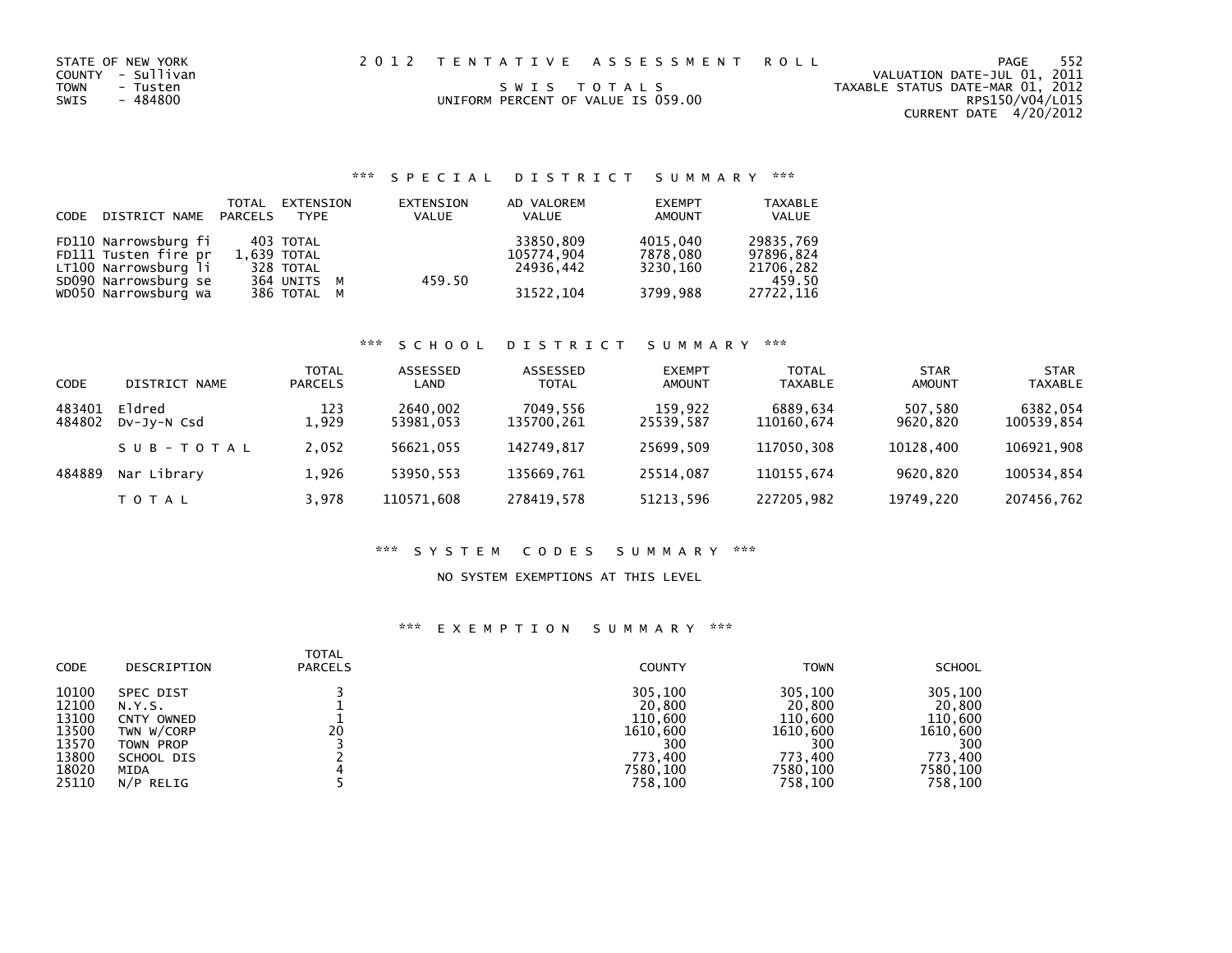| STATE OF NEW YORK<br>COUNTY - Sullivan<br>TOWN<br>- Tusten<br>SWIS<br>- 484800 | UNIFORM PERCENT OF VALUE IS 059.00 | 2012 TENTATIVE ASSESSMENT ROLL<br>SWIS TOTALS | VALUATION DATE-JUL 01, 2011<br>TAXABLE STATUS DATE-MAR 01, 2012<br>CURRENT DATE 4/20/2012 | PAGE<br>RPS150/V04/L015 | 553 |
|--------------------------------------------------------------------------------|------------------------------------|-----------------------------------------------|-------------------------------------------------------------------------------------------|-------------------------|-----|
|                                                                                |                                    |                                               |                                                                                           |                         |     |

|                |                   | <b>TOTAL</b>   |               |             |               |
|----------------|-------------------|----------------|---------------|-------------|---------------|
| CODE           | DESCRIPTION       | <b>PARCELS</b> | <b>COUNTY</b> | <b>TOWN</b> | <b>SCHOOL</b> |
| 25120          | $N/P$ EDUC        |                | 125,000       | 125,000     | 125,000       |
| 25130          | N/P CHARTY        | 15             | 6457,900      | 6457,900    | 6457,900      |
| 25230          | N/P IMPROV        |                | 1186,800      | 1186,800    | 1186,800      |
| 25300          | <b>NP ORGNS</b>   |                | 217,300       | 217,300     | 217,300       |
| 26400          | <b>VOL FIREMN</b> |                | 352,300       | 352,300     | 352,300       |
| 27350          | <b>CEMETERY</b>   |                | 144,100       | 144,100     | 144,100       |
| 29700          | <b>RPTL 1138</b>  |                | 7,400         | 7,400       | 7,400         |
| 41121          | WAR VET           | 49             | 639,490       | 639,490     |               |
| 41131          | COMBAT VET        | 46<br>9        | 938,328       | 938,328     |               |
| 41141          | DISABL VET        |                | 171,530       | 171,530     |               |
| 41161          | $CW_15_VET/$      | 10             | 69,315        | 69,315      |               |
| 41171          | CW_DISBLD_        | $\overline{2}$ | 13,895        | 13,895      |               |
| 41690          | RPTL466_C         | 25             | 53,940        | 53,940      | 53,940        |
| 41692          | RPTL466_C         | 2              | 3,480         |             |               |
| 41700          | AGRI BLDGS        |                | 96,500        | 96,500      | 96,500        |
| 41720<br>41800 | AGRI DIST         | 10<br>32       | 303,664       | 303,664     | 303,664       |
| 41803          | AGED-CTS          | 6              | 1175,365      | 1175,365    | 1279,847      |
| 41804          | AGED-T<br>AGED-S  | $\overline{c}$ |               | 186,451     | 5,116         |
| 41805          | AGED-CS           | 6              | 153,433       |             | 172,170       |
| 41834          | STAR EN           | 148            |               |             | 5185,020      |
| 41854          | STAR B            | 283            |               |             | 4943,380      |
| 41933          | L INC DIS         |                |               | 245,600     |               |
| 46450          | VOL FIREMN        |                | 3,700         | 3,700       | 3,700         |
| 47460          | FOREST LND        | 43             | 4122,490      | 4122,490    | 4122,490      |
| 47610          | BUS IMP AP        |                | 12,282        | 12,282      | 12,282        |
|                | TOTAL             | 762            | 27407,212     | 27682,350   | 35827,909     |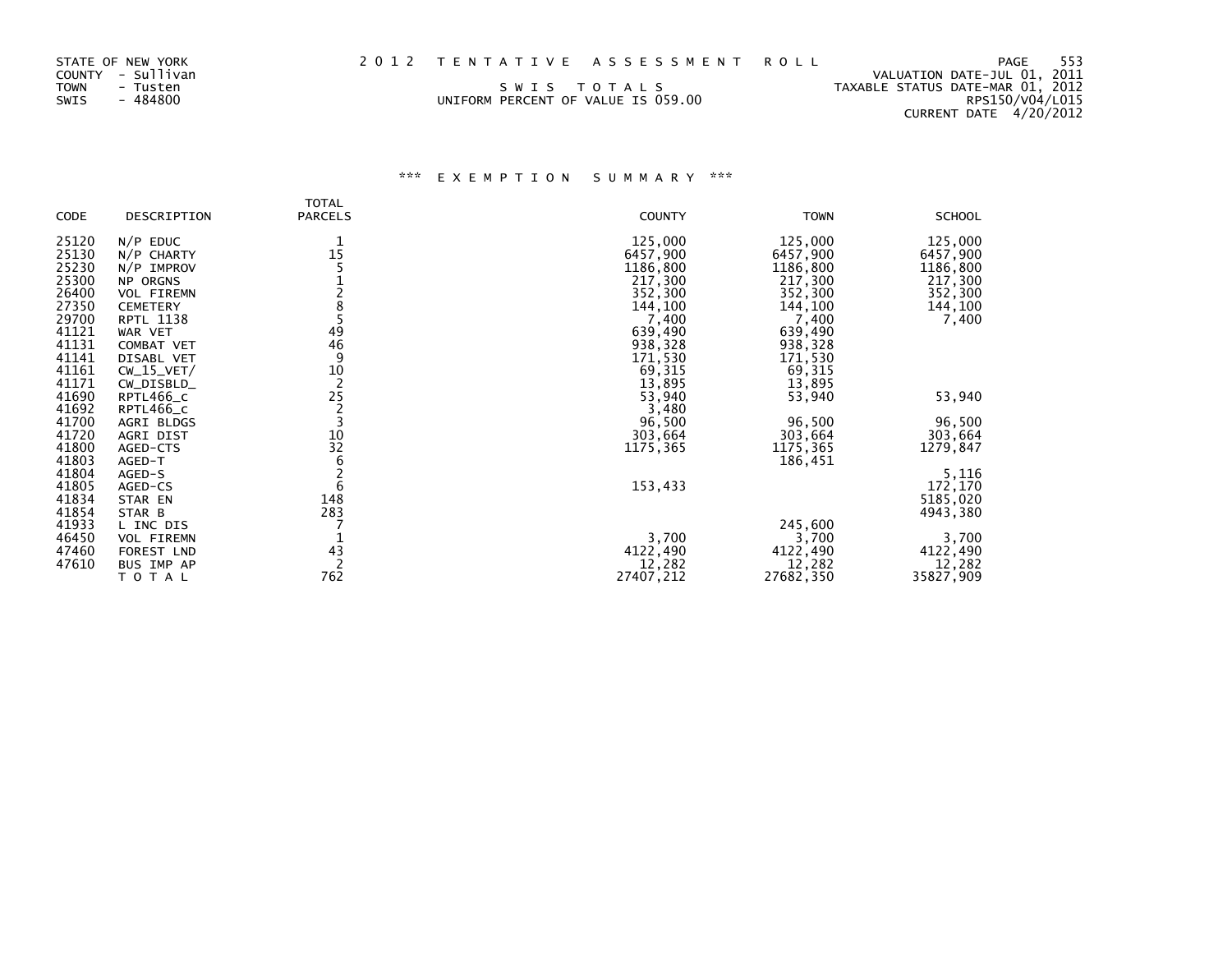| STATE OF NEW YORK<br>COUNTY - Sullivan<br>TOWN<br>- Tusten<br>SWIS<br>- 484800 | 2012 TENTATIVE ASSESSMENT ROLL<br>SWIS TOTALS<br>UNIFORM PERCENT OF VALUE IS 059.00 | 554<br>PAGE<br>VALUATION DATE-JUL 01, 2011<br>TAXABLE STATUS DATE-MAR 01, 2012<br>RPS150/V04/L015 |
|--------------------------------------------------------------------------------|-------------------------------------------------------------------------------------|---------------------------------------------------------------------------------------------------|
|                                                                                |                                                                                     | CURRENT DATE 4/20/2012                                                                            |

| <b>ROLL</b><br><b>SEC</b> | DESCRIPTION                | <b>TOTAL</b><br><b>PARCELS</b> | ASSESSED<br>LAND | ASSESSED<br><b>TOTAL</b> | <b>TAXABLE</b><br><b>COUNTY</b> | <b>TAXABLE</b><br><b>TOWN</b> | <b>TAXABLE</b><br><b>SCHOOL</b> | <b>STAR</b><br><b>TAXABLE</b> |
|---------------------------|----------------------------|--------------------------------|------------------|--------------------------|---------------------------------|-------------------------------|---------------------------------|-------------------------------|
| 1                         | <b>TAXABLE</b>             | 1,960                          | 47566,450        | 119745,270               | 111804, 158                     | 111529,020                    | 113511,861                      | 103383,461                    |
| 5.                        | SPECIAL FRANCHISE          |                                | 1508,505         | 1508,505                 | 1508,505                        | 1508,505                      | 1508,505                        | 1508,505                      |
| 6                         | UTILITIES & N.C.           | 12                             | 75,200           | 2029,942                 | 2029,942                        | 2029,942                      | 2029,942                        | 2029,942                      |
| 8                         | WHOLLY EXEMPT              | 73                             | 7470.900         | 19466,100                |                                 |                               |                                 |                               |
| *                         | <b>TOTAL</b><br><b>SUB</b> | 2.052                          | 56621.055        | 142749.817               | 115342.605                      | 115067.467                    | 117050.308                      | 106921,908                    |
| **                        | <b>GRAND TOTAL</b>         | 2,052                          | 56621,055        | 142749,817               | 115342,605                      | 115067,467                    | 117050,308                      | 106921,908                    |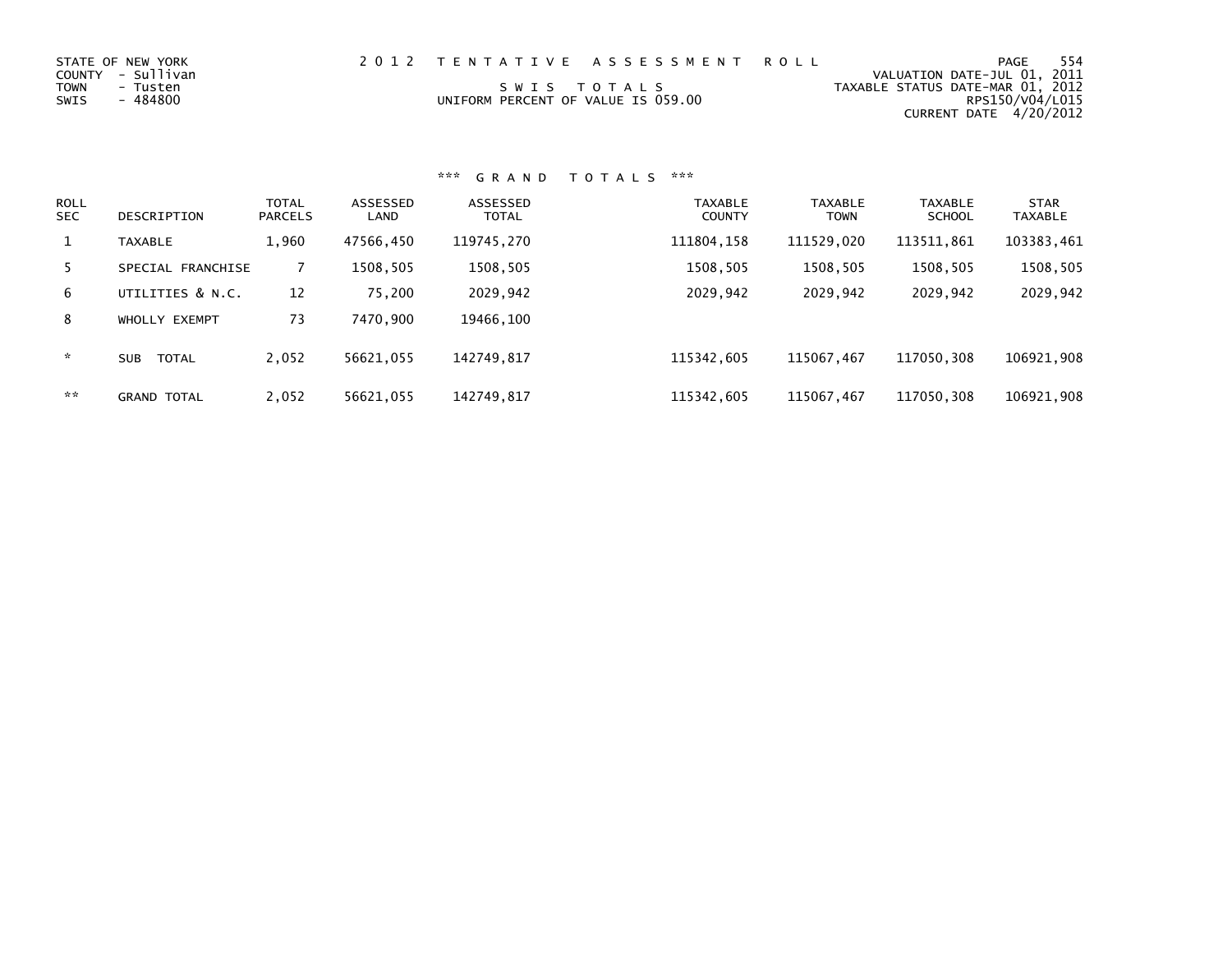| STATE OF NEW YORK<br>COUNTY - Sullivan<br>TOWN<br>- Tusten<br>SWIS<br>- 4848 | 2012 TENTATIVE ASSESSMENT ROLL<br>UNIFORM PERCENT OF VALUE IS 059.00 | TOWN TOTALS |  | TAXABLE STATUS DATE-MAR 01, 2012 | PAGE<br>VALUATION DATE-JUL 01, 2011<br>RPS150/V04/L015 | 555 |
|------------------------------------------------------------------------------|----------------------------------------------------------------------|-------------|--|----------------------------------|--------------------------------------------------------|-----|
|                                                                              |                                                                      |             |  |                                  | CURRENT DATE $4/20/2012$                               |     |

| CODE DISTRICT NAME PARCELS | TOTAL | EXTENSION<br>TYPE | EXTENSION<br>VALUE | AD VALOREM<br><b>VALUE</b> | <b>EXEMPT</b><br>AMOUNT | <b>TAXABLE</b><br><b>VALUE</b> |
|----------------------------|-------|-------------------|--------------------|----------------------------|-------------------------|--------------------------------|
| FD110 Narrowsburg fi       |       | 403 TOTAL         |                    | 33850,809                  | 4015,040                | 29835,769                      |
| FD111 Tusten fire pr       |       | 1.639 TOTAL       |                    | 105774,904                 | 7878.080                | 97896.824                      |
| LT100 Narrowsburg li       |       | 328 TOTAL         |                    | 24936.442                  | 3230.160                | 21706,282                      |
| SD090 Narrowsburg se       |       | 364 UNITS M       | 459.50             |                            |                         | 459.50                         |
| WD050 Narrowsburg wa       |       | 386 TOTAL M       |                    | 31522, 104                 | 3799,988                | 27722,116                      |

# \*\*\* S C H O O L D I S T R I C T S U M M A R Y \*\*\*

| CODE             | DISTRICT NAME         | <b>TOTAL</b><br><b>PARCELS</b> | ASSESSED<br>LAND      | ASSESSED<br><b>TOTAL</b> | <b>EXEMPT</b><br>AMOUNT | <b>TOTAL</b><br><b>TAXABLE</b> | STAR<br>AMOUNT      | <b>STAR</b><br><b>TAXABLE</b> |
|------------------|-----------------------|--------------------------------|-----------------------|--------------------------|-------------------------|--------------------------------|---------------------|-------------------------------|
| 483401<br>484802 | Eldred<br>DV-JV-N Csd | 123<br>L.929                   | 2640,002<br>53981,053 | 7049.556<br>135700,261   | 159,922<br>25539,587    | 6889.634<br>110160,674         | 507,580<br>9620,820 | 6382,054<br>100539,854        |
|                  | SUB-TOTAL             | 2,052                          | 56621.055             | 142749.817               | 25699.509               | 117050.308                     | 10128.400           | 106921.908                    |
| 484889           | Nar Library           | 1,926                          | 53950.553             | 135669.761               | 25514.087               | 110155.674                     | 9620.820            | 100534,854                    |
|                  | T O T A L             | 3,978                          | 110571.608            | 278419.578               | 51213,596               | 227205.982                     | 19749.220           | 207456,762                    |

### \*\*\* S Y S T E M C O D E S S U M M A R Y \*\*\*

#### NO SYSTEM EXEMPTIONS AT THIS LEVEL

| <b>CODE</b> | DESCRIPTION | <b>TOTAL</b><br><b>PARCELS</b> | <b>COUNTY</b> | <b>TOWN</b> | <b>SCHOOL</b> |
|-------------|-------------|--------------------------------|---------------|-------------|---------------|
| 10100       | SPEC DIST   | 20                             | 305,100       | 305,100     | 305,100       |
| 12100       | N.Y.S.      |                                | 20,800        | 20,800      | 20,800        |
| 13100       | CNTY OWNED  |                                | 110,600       | 110,600     | 110,600       |
| 13500       | TWN W/CORP  |                                | 1610,600      | 1610.600    | 1610,600      |
| 13570       | TOWN PROP   |                                | 300           | 300         | 300           |
| 13800       | SCHOOL DIS  |                                | 773.400       | 773.400     | 773,400       |
| 18020       | MIDA        |                                | 7580.100      | 7580,100    | 7580,100      |
| 25110       | N/P RELIG   |                                | 758,100       | 758,100     | 758,100       |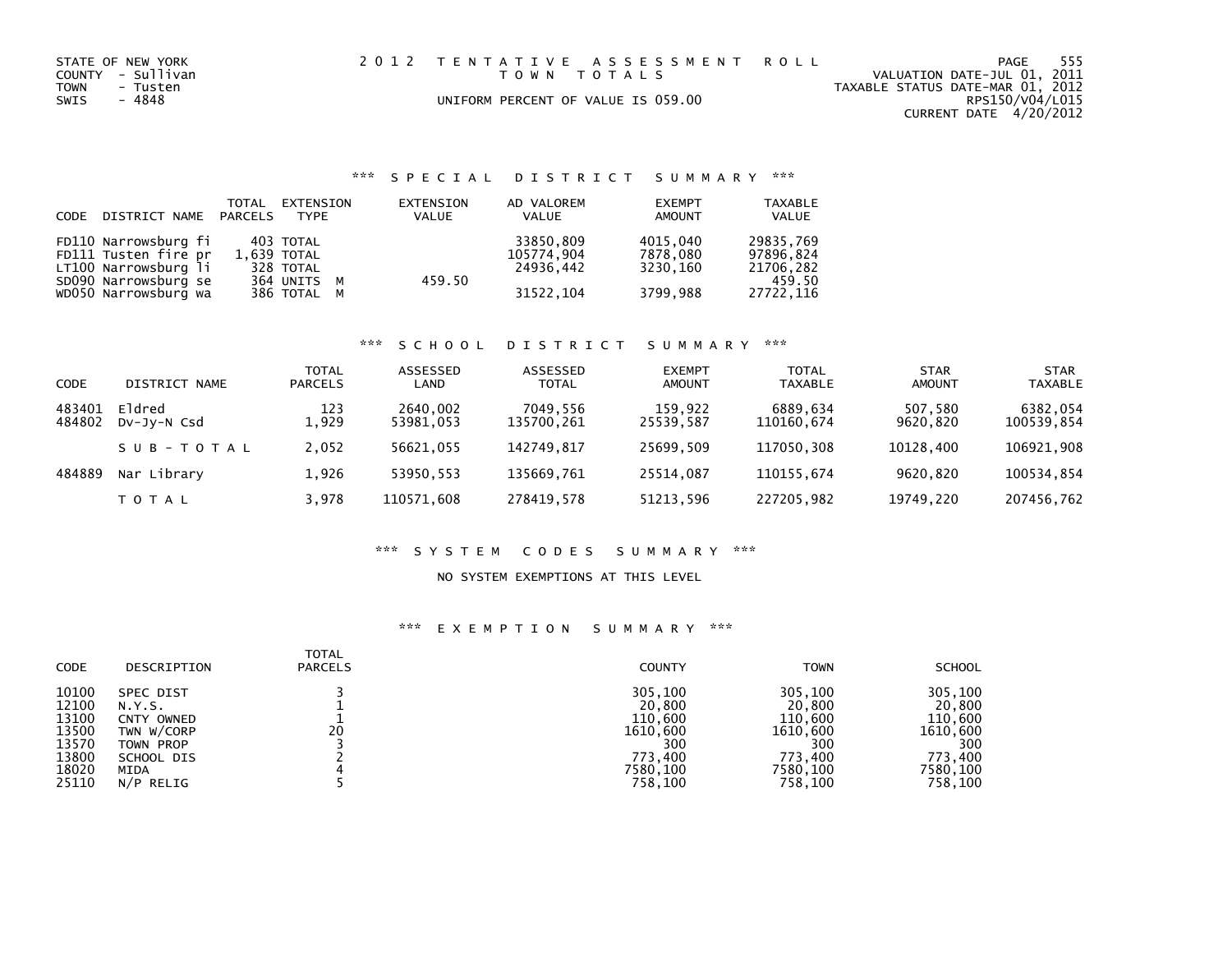| STATE OF NEW YORK<br>COUNTY - Sullivan<br>TOWN<br>- Tusten<br>- 4848<br>SWIS | 2012 TENTATIVE ASSESSMENT ROLL<br>TOWN TOTALS<br>UNIFORM PERCENT OF VALUE IS 059.00 | PAGE<br>VALUATION DATE-JUL 01, 2011<br>TAXABLE STATUS DATE-MAR 01, 2012<br>RPS150/V04/L015<br>CURRENT DATE 4/20/2012 | - 556 |
|------------------------------------------------------------------------------|-------------------------------------------------------------------------------------|----------------------------------------------------------------------------------------------------------------------|-------|
|                                                                              |                                                                                     |                                                                                                                      |       |

|                |                   | <b>TOTAL</b>   |               |             |               |
|----------------|-------------------|----------------|---------------|-------------|---------------|
| CODE           | DESCRIPTION       | <b>PARCELS</b> | <b>COUNTY</b> | <b>TOWN</b> | <b>SCHOOL</b> |
| 25120          | $N/P$ EDUC        |                | 125,000       | 125,000     | 125,000       |
| 25130          | N/P CHARTY        | 15             | 6457,900      | 6457,900    | 6457,900      |
| 25230          | $N/P$ IMPROV      |                | 1186,800      | 1186,800    | 1186,800      |
| 25300          | NP ORGNS          |                | 217,300       | 217,300     | 217,300       |
| 26400          | VOL FIREMN        |                | 352,300       | 352,300     | 352,300       |
| 27350          | <b>CEMETERY</b>   | 8              | 144,100       | 144,100     | 144,100       |
| 29700          | <b>RPTL 1138</b>  | 5              | 7,400         | 7,400       | 7,400         |
| 41121          | WAR VET           | 49             | 639,490       | 639,490     |               |
| 41131          | COMBAT VET        | 46             | 938,328       | 938,328     |               |
| 41141          | DISABL VET        | 9              | 171,530       | 171,530     |               |
| 41161          | $CW_15_VET/$      | 10             | 69,315        | 69,315      |               |
| 41171          | CW_DISBLD_        | $\overline{c}$ | 13,895        | 13,895      |               |
| 41690          | RPTL466_C         | 25             | 53,940        | 53,940      | 53,940        |
| 41692          | RPTL466_C         | $\overline{c}$ | 3,480         |             |               |
| 41700          | AGRI BLDGS        | 3              | 96,500        | 96,500      | 96,500        |
| 41720          | AGRI DIST         | 10             | 303,664       | 303,664     | 303,664       |
| 41800<br>41803 | AGED-CTS          | 32<br>6        | 1175,365      | 1175,365    | 1279,847      |
| 41804          | AGED-T<br>AGED-S  |                |               | 186,451     | 5,116         |
| 41805          | AGED-CS           | 6              | 153,433       |             | 172,170       |
| 41834          | STAR EN           | 148            |               |             | 5185,020      |
| 41854          | STAR B            | 283            |               |             | 4943,380      |
| 41933          | L INC DIS         |                |               | 245,600     |               |
| 46450          | <b>VOL FIREMN</b> |                | 3,700         | 3,700       | 3,700         |
| 47460          | <b>FOREST LND</b> | 43             | 4122,490      | 4122,490    | 4122,490      |
| 47610          | BUS IMP AP        | $\overline{c}$ | 12,282        | 12,282      | 12,282        |
|                | TOTAL             | 762            | 27407,212     | 27682,350   | 35827,909     |